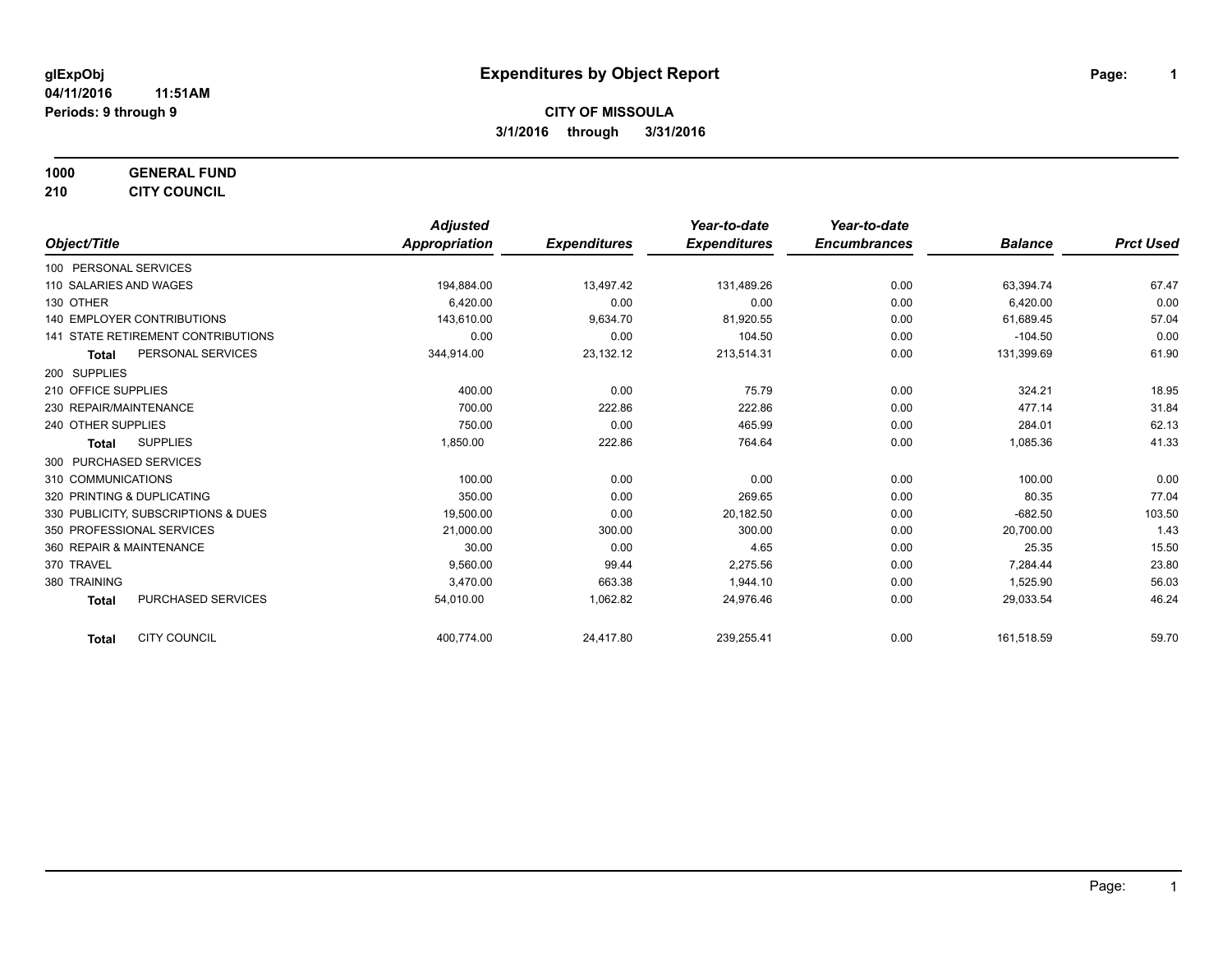**1000 GENERAL FUND**

**220 MAYOR**

|                                     | <b>Adjusted</b> |                     | Year-to-date        | Year-to-date        |                |                  |
|-------------------------------------|-----------------|---------------------|---------------------|---------------------|----------------|------------------|
| Object/Title                        | Appropriation   | <b>Expenditures</b> | <b>Expenditures</b> | <b>Encumbrances</b> | <b>Balance</b> | <b>Prct Used</b> |
| 100 PERSONAL SERVICES               |                 |                     |                     |                     |                |                  |
| 110 SALARIES AND WAGES              | 380,467.00      | 29,743.48           | 279,538.95          | 0.00                | 100,928.05     | 73.47            |
| 120 OVERTIME/TERMINATION            | 500.00          | 0.00                | 0.00                | 0.00                | 500.00         | 0.00             |
| 130 OTHER                           | 6.600.00        | 0.00                | 0.00                | 0.00                | 6,600.00       | 0.00             |
| <b>140 EMPLOYER CONTRIBUTIONS</b>   | 111,004.00      | 9,092.18            | 87,306.64           | 0.00                | 23,697.36      | 78.65            |
| 141 STATE RETIREMENT CONTRIBUTIONS  | 0.00            | 0.00                | 220.04              | 0.00                | $-220.04$      | 0.00             |
| PERSONAL SERVICES<br><b>Total</b>   | 498,571.00      | 38,835.66           | 367,065.63          | 0.00                | 131,505.37     | 73.62            |
| 200 SUPPLIES                        |                 |                     |                     |                     |                |                  |
| 210 OFFICE SUPPLIES                 | 1,004.00        | 277.72              | 709.11              | 0.00                | 294.89         | 70.63            |
| 220 OPERATING SUPPLIES              | 1,120.00        | 109.11              | 979.00              | 0.00                | 141.00         | 87.41            |
| 230 REPAIR/MAINTENANCE              | 100.00          | 0.00                | 0.00                | 0.00                | 100.00         | 0.00             |
| 231 GASOLINE                        | 108.00          | 18.19               | 68.68               | 0.00                | 39.32          | 63.59            |
| 240 OTHER SUPPLIES                  | 400.00          | 0.00                | 0.00                | 0.00                | 400.00         | 0.00             |
| <b>SUPPLIES</b><br><b>Total</b>     | 2,732.00        | 405.02              | 1,756.79            | 0.00                | 975.21         | 64.30            |
| 300 PURCHASED SERVICES              |                 |                     |                     |                     |                |                  |
| 310 COMMUNICATIONS                  | 890.00          | 0.00                | 459.51              | 0.00                | 430.49         | 51.63            |
| 320 PRINTING & DUPLICATING          | 3.056.00        | 0.00                | 34.95               | 0.00                | 3,021.05       | 1.14             |
| 330 PUBLICITY, SUBSCRIPTIONS & DUES | 10,196.00       | 405.80              | 10,321.30           | 0.00                | $-125.30$      | 101.23           |
| 344 TELEPHONE SERVICE               | 6.076.00        | 322.93              | 2,173.31            | 0.00                | 3,902.69       | 35.77            |
| 350 PROFESSIONAL SERVICES           | 3,307.00        | 0.00                | 1,775.31            | 0.00                | 1,531.69       | 53.68            |
| 360 REPAIR & MAINTENANCE            | 1,405.00        | 9.66                | 228.03              | 0.00                | 1,176.97       | 16.23            |
| 370 TRAVEL                          | 2,008.00        | 428.05              | 2,064.48            | 0.00                | $-56.48$       | 102.81           |
| 380 TRAINING                        | 2,020.00        | $-25.00$            | 1,235.00            | 0.00                | 785.00         | 61.14            |
| 390 OTHER PURCHASED SERVICES        | 1,250.00        | 0.00                | 50.70               | 0.00                | 1,199.30       | 4.06             |
| PURCHASED SERVICES<br><b>Total</b>  | 30,208.00       | 1,141.44            | 18,342.59           | 0.00                | 11,865.41      | 60.72            |
| <b>MAYOR</b><br><b>Total</b>        | 531,511.00      | 40,382.12           | 387,165.01          | 0.00                | 144,345.99     | 72.84            |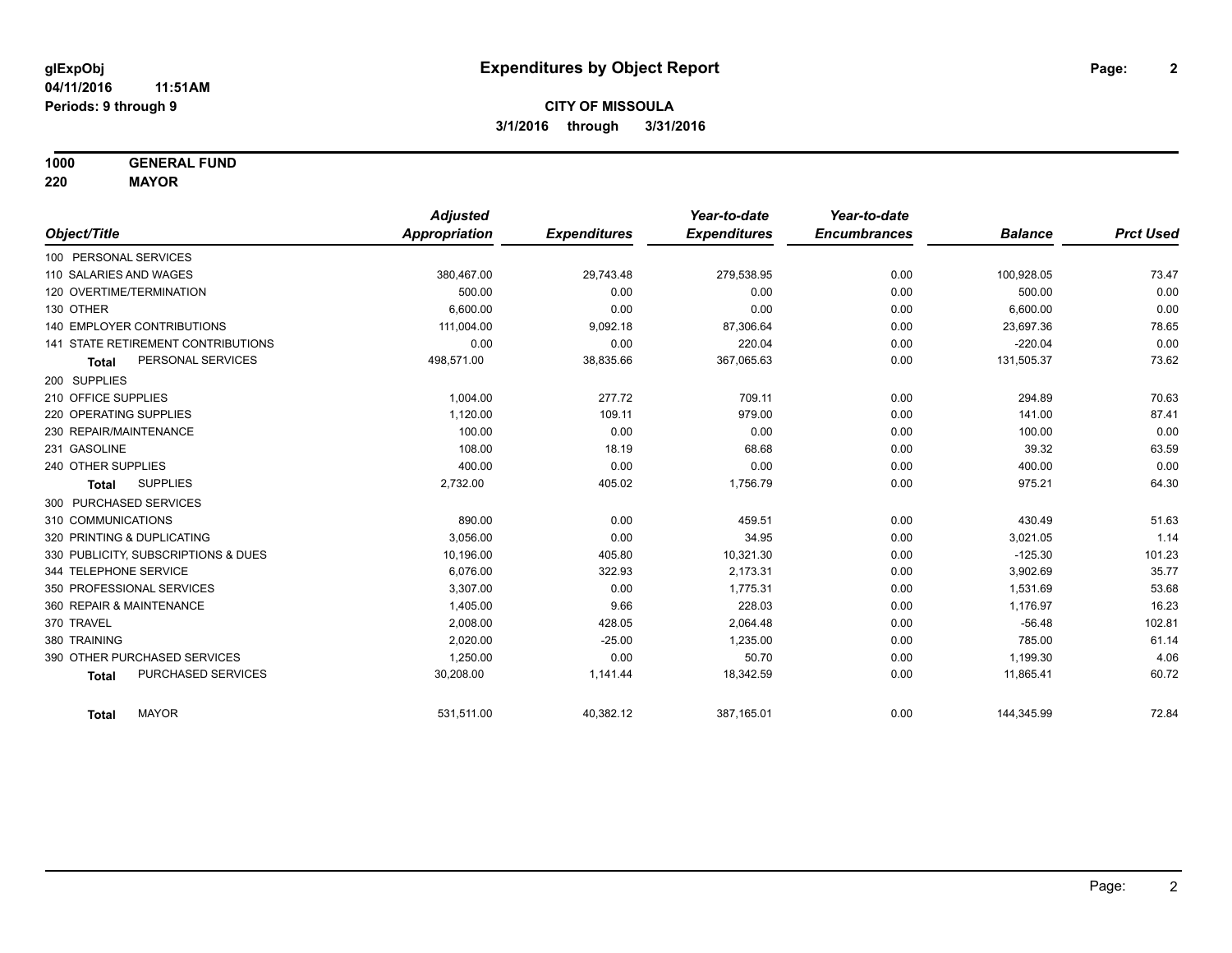#### **1000 GENERAL FUND**

**221 HUMAN RESOURCES**

|                                           | <b>Adjusted</b>      |                     | Year-to-date        | Year-to-date        |                |                  |
|-------------------------------------------|----------------------|---------------------|---------------------|---------------------|----------------|------------------|
| Object/Title                              | <b>Appropriation</b> | <b>Expenditures</b> | <b>Expenditures</b> | <b>Encumbrances</b> | <b>Balance</b> | <b>Prct Used</b> |
| 100 PERSONAL SERVICES                     |                      |                     |                     |                     |                |                  |
| 110 SALARIES AND WAGES                    | 195,905.00           | 15,008.04           | 141,330.13          | 0.00                | 54,574.87      | 72.14            |
| <b>140 EMPLOYER CONTRIBUTIONS</b>         | 69,917.00            | 5,490.09            | 52,395.54           | 0.00                | 17,521.46      | 74.94            |
| <b>141 STATE RETIREMENT CONTRIBUTIONS</b> | 0.00                 | 0.00                | 111.20              | 0.00                | $-111.20$      | 0.00             |
| PERSONAL SERVICES<br><b>Total</b>         | 265,822.00           | 20,498.13           | 193,836.87          | 0.00                | 71,985.13      | 72.92            |
| 200 SUPPLIES                              |                      |                     |                     |                     |                |                  |
| 210 OFFICE SUPPLIES                       | 3,115.00             | 108.10              | 577.41              | 0.00                | 2,537.59       | 18.54            |
| 220 OPERATING SUPPLIES                    | 0.00                 | 0.00                | 0.00                | 0.00                | 0.00           | 0.00             |
| <b>SUPPLIES</b><br><b>Total</b>           | 3,115.00             | 108.10              | 577.41              | 0.00                | 2,537.59       | 18.54            |
| 300 PURCHASED SERVICES                    |                      |                     |                     |                     |                |                  |
| 310 COMMUNICATIONS                        | 450.00               | 0.00                | 264.60              | 0.00                | 185.40         | 58.80            |
| 320 PRINTING & DUPLICATING                | 1,632.00             | 55.00               | 780.87              | 0.00                | 851.13         | 47.85            |
| 330 PUBLICITY, SUBSCRIPTIONS & DUES       | 2,091.00             | 0.00                | 1,496.69            | 0.00                | 594.31         | 71.58            |
| 344 TELEPHONE SERVICE                     | 190.00               | 21.85               | 71.32               | 0.00                | 118.68         | 37.54            |
| 350 PROFESSIONAL SERVICES                 | 11,000.00            | 672.50              | 3,620.75            | 0.00                | 7,379.25       | 32.92            |
| 360 REPAIR & MAINTENANCE                  | 3,992.00             | 0.00                | 517.47              | 0.00                | 3,474.53       | 12.96            |
| 370 TRAVEL                                | 3.088.00             | 277.54              | 781.62              | 0.00                | 2,306.38       | 25.31            |
| 380 TRAINING                              | 3,050.00             | 439.60              | 976.60              | 0.00                | 2,073.40       | 32.02            |
| 390 OTHER PURCHASED SERVICES              | 17,490.00            | 4,251.02            | 12,782.99           | 0.00                | 4,707.01       | 73.09            |
| PURCHASED SERVICES<br>Total               | 42,983.00            | 5,717.51            | 21,292.91           | 0.00                | 21,690.09      | 49.54            |
| 900 CAPITAL OUTLAY                        |                      |                     |                     |                     |                |                  |
| 940 MACHINERY & EQUIPMENT                 | 0.00                 | 0.00                | 0.00                | 0.00                | 0.00           | 0.00             |
| <b>CAPITAL OUTLAY</b><br><b>Total</b>     | 0.00                 | 0.00                | 0.00                | 0.00                | 0.00           | 0.00             |
| <b>HUMAN RESOURCES</b><br>Total           | 311,920.00           | 26,323.74           | 215,707.19          | 0.00                | 96,212.81      | 69.15            |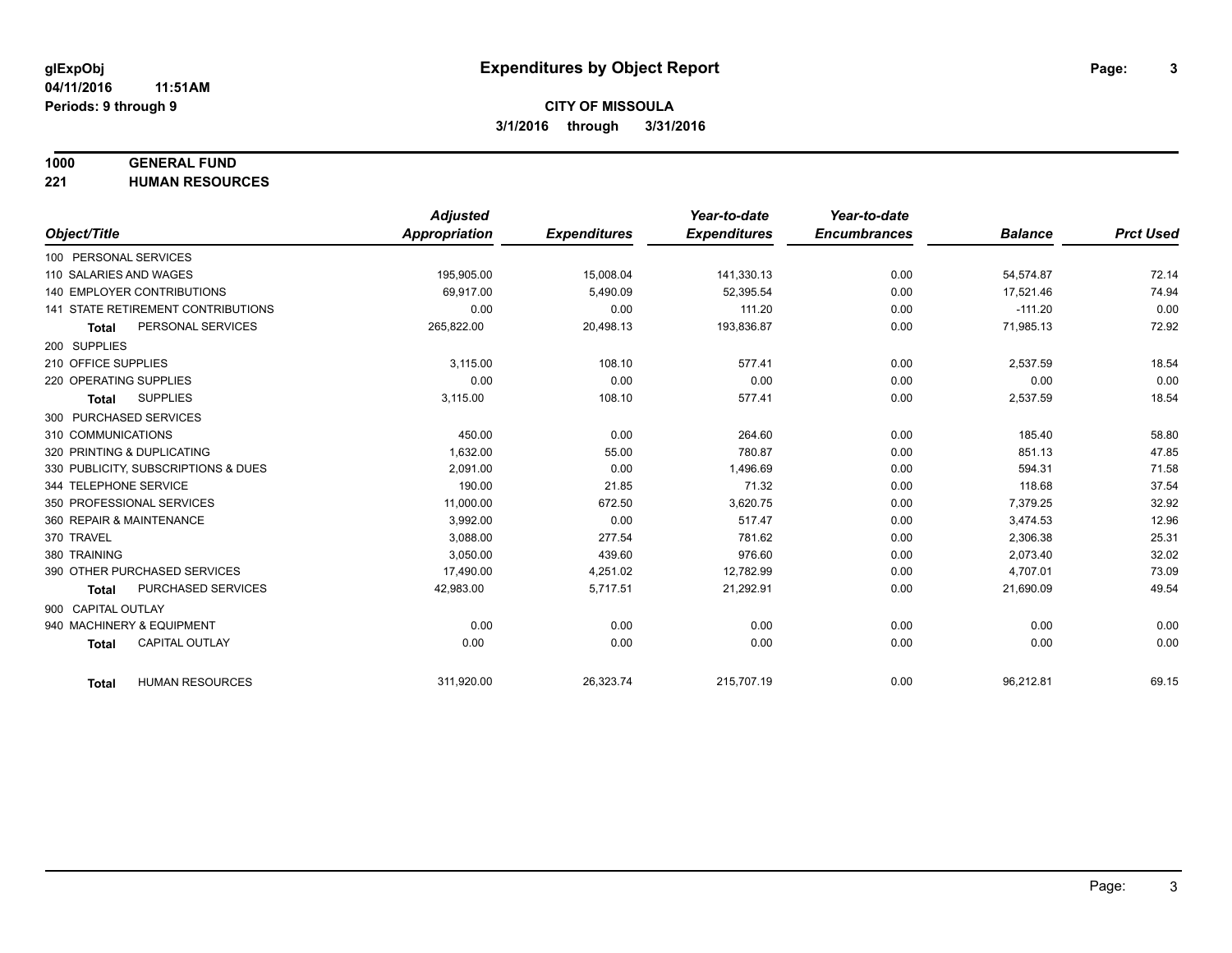#### **1000 GENERAL FUND**

**223 CITY CLERK**

|                                                   | <b>Adjusted</b>      |                     | Year-to-date        | Year-to-date        |                |                  |
|---------------------------------------------------|----------------------|---------------------|---------------------|---------------------|----------------|------------------|
| Object/Title                                      | <b>Appropriation</b> | <b>Expenditures</b> | <b>Expenditures</b> | <b>Encumbrances</b> | <b>Balance</b> | <b>Prct Used</b> |
| 100 PERSONAL SERVICES                             |                      |                     |                     |                     |                |                  |
| 110 SALARIES AND WAGES                            | 216,739.00           | 16,547.60           | 155,436.35          | 0.00                | 61,302.65      | 71.72            |
| 120 OVERTIME/TERMINATION                          | 0.00                 | 0.00                | 0.00                | 0.00                | 0.00           | 0.00             |
| 140 EMPLOYER CONTRIBUTIONS                        | 83,566.00            | 6,618.55            | 64,035.20           | 0.00                | 19,530.80      | 76.63            |
| 141 STATE RETIREMENT CONTRIBUTIONS                | 0.00                 | 0.00                | 122.33              | 0.00                | $-122.33$      | 0.00             |
| PERSONAL SERVICES<br>Total                        | 300,305.00           | 23,166.15           | 219,593.88          | 0.00                | 80,711.12      | 73.12            |
| 200 SUPPLIES                                      |                      |                     |                     |                     |                |                  |
| 210 OFFICE SUPPLIES                               | 2,700.00             | 21.98               | 1,220.57            | 0.00                | 1,479.43       | 45.21            |
| 220 OPERATING SUPPLIES                            | 250.00               | 0.00                | 35.24               | 0.00                | 214.76         | 14.10            |
| 230 REPAIR/MAINTENANCE                            | 0.00                 | 0.00                | 0.00                | 0.00                | 0.00           | 0.00             |
| 231 GASOLINE                                      | 250.00               | 0.00                | 138.47              | 0.00                | 111.53         | 55.39            |
| 240 OTHER SUPPLIES                                | 225.00               | 6.00                | 62.53               | 0.00                | 162.47         | 27.79            |
| <b>SUPPLIES</b><br><b>Total</b>                   | 3,425.00             | 27.98               | 1,456.81            | 0.00                | 1,968.19       | 42.53            |
| 300 PURCHASED SERVICES                            |                      |                     |                     |                     |                |                  |
| 310 COMMUNICATIONS                                | 19,338.00            | 5,212.12            | 13,096.10           | 0.00                | 6,241.90       | 67.72            |
| 320 PRINTING & DUPLICATING                        | 700.00               | 57.80               | 97.75               | 0.00                | 602.25         | 13.96            |
| 330 PUBLICITY, SUBSCRIPTIONS & DUES               | 1,925.00             | 12.00               | 1,167.00            | 0.00                | 758.00         | 60.62            |
| 344 TELEPHONE SERVICE                             | 200.00               | 11.20               | 47.57               | 0.00                | 152.43         | 23.79            |
| 350 PROFESSIONAL SERVICES                         | 62,300.00            | 288.24              | 28,888.60           | 0.00                | 33,411.40      | 46.37            |
| 360 REPAIR & MAINTENANCE                          | 1,100.00             | 0.00                | 444.25              | 0.00                | 655.75         | 40.39            |
| 370 TRAVEL                                        | 5,150.00             | 0.00                | 2,441.92            | 0.00                | 2,708.08       | 47.42            |
| 380 TRAINING                                      | 6,320.00             | 0.00                | 1,999.00            | 0.00                | 4,321.00       | 31.63            |
| 390 OTHER PURCHASED SERVICES                      | 3,500.00             | 21.00               | 1,450.50            | 0.00                | 2,049.50       | 41.44            |
| PURCHASED SERVICES<br><b>Total</b>                | 100,533.00           | 5,602.36            | 49,632.69           | 0.00                | 50,900.31      | 49.37            |
| 500 FIXED CHARGES                                 |                      |                     |                     |                     |                |                  |
| 500 FIXED CHARGES                                 | 0.00                 | 0.00                | 0.00                | 0.00                | 0.00           | 0.00             |
| <b>FIXED CHARGES</b><br><b>Total</b>              | 0.00                 | 0.00                | 0.00                | 0.00                | 0.00           | 0.00             |
| 700 GRANTS & CONTRIBUTIONS                        |                      |                     |                     |                     |                |                  |
| 700 GRANTS & CONTRIBUTIONS                        | 67,939.06            | 885.18              | 21,952.34           | 0.00                | 45,986.72      | 32.31            |
| <b>GRANTS &amp; CONTRIBUTIONS</b><br><b>Total</b> | 67,939.06            | 885.18              | 21,952.34           | 0.00                | 45,986.72      | 32.31            |
| 800 OTHER OBJECTS                                 |                      |                     |                     |                     |                |                  |
| 845 CONTINGENCY                                   | 0.00                 | 0.00                | 0.00                | 0.00                | 0.00           | 0.00             |
| OTHER OBJECTS<br><b>Total</b>                     | 0.00                 | 0.00                | 0.00                | 0.00                | 0.00           | 0.00             |
|                                                   |                      |                     |                     |                     |                |                  |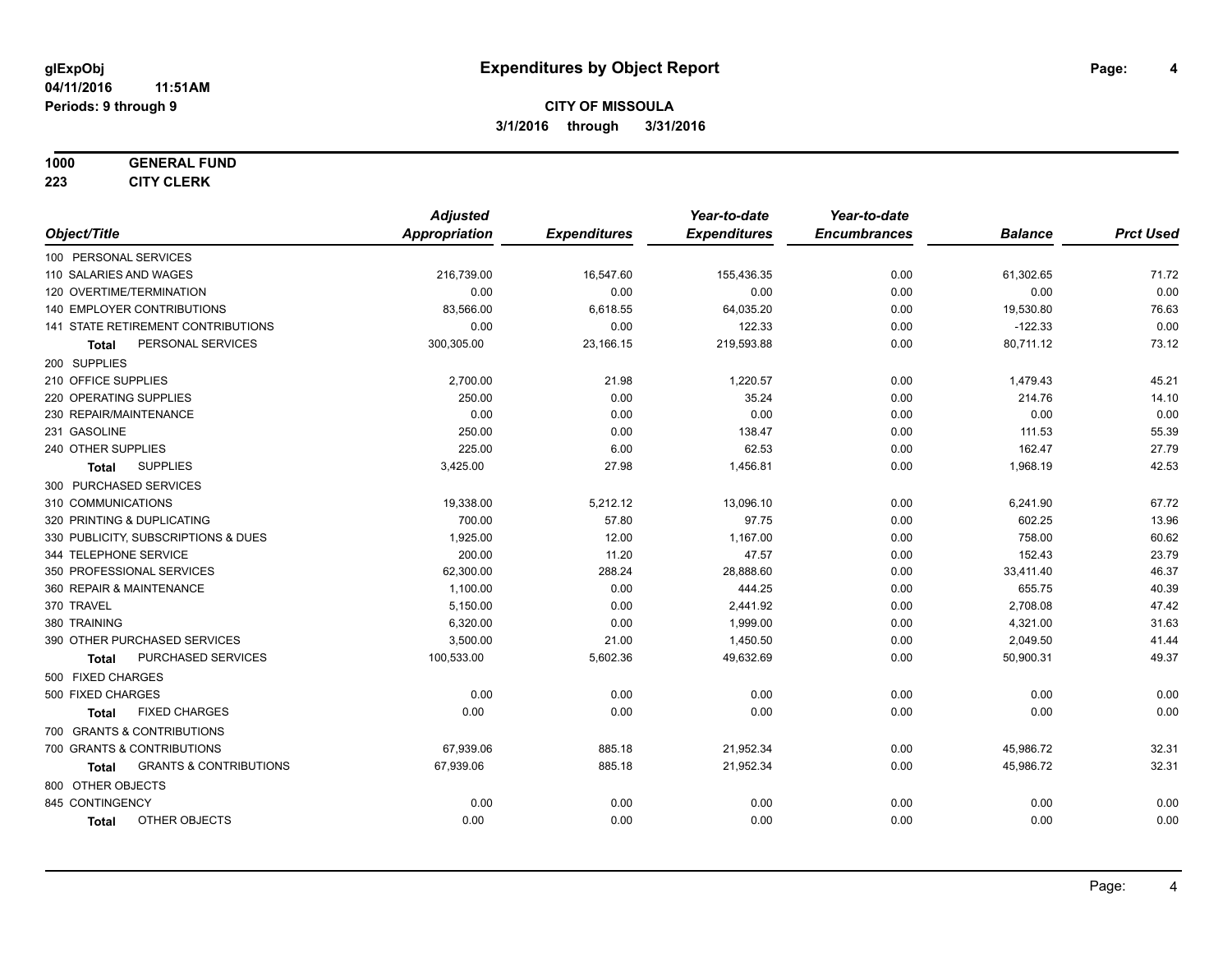#### **04/11/2016 11:51AM Periods: 9 through 9**

# **CITY OF MISSOULA 3/1/2016 through 3/31/2016**

# **1000 GENERAL FUND**

**223 CITY CLERK**

| Object/Title                      | <b>Adjusted</b><br>Appropriation | <b>Expenditures</b> | Year-to-date<br><b>Expenditures</b> | Year-to-date<br><b>Encumbrances</b> | <b>Balance</b> | <b>Prct Used</b> |
|-----------------------------------|----------------------------------|---------------------|-------------------------------------|-------------------------------------|----------------|------------------|
| 900 CAPITAL OUTLAY                |                                  |                     |                                     |                                     |                |                  |
| 930 IMPROVEMENTS                  | 0.00                             | 0.00                | 0.00                                | 0.00                                | 0.00           | 0.00             |
| 940 MACHINERY & EQUIPMENT         | 0.00                             | 0.00                | 17.931.00                           | 0.00                                | $-17.931.00$   | 0.00             |
| <b>CAPITAL OUTLAY</b><br>Total    | 0.00                             | 0.00                | 17.931.00                           | 0.00                                | $-17.931.00$   | 0.00             |
| <b>CITY CLERK</b><br><b>Total</b> | 472,202.06                       | 29,681.67           | 310,566.72                          | 0.00                                | 161,635.34     | 65.77            |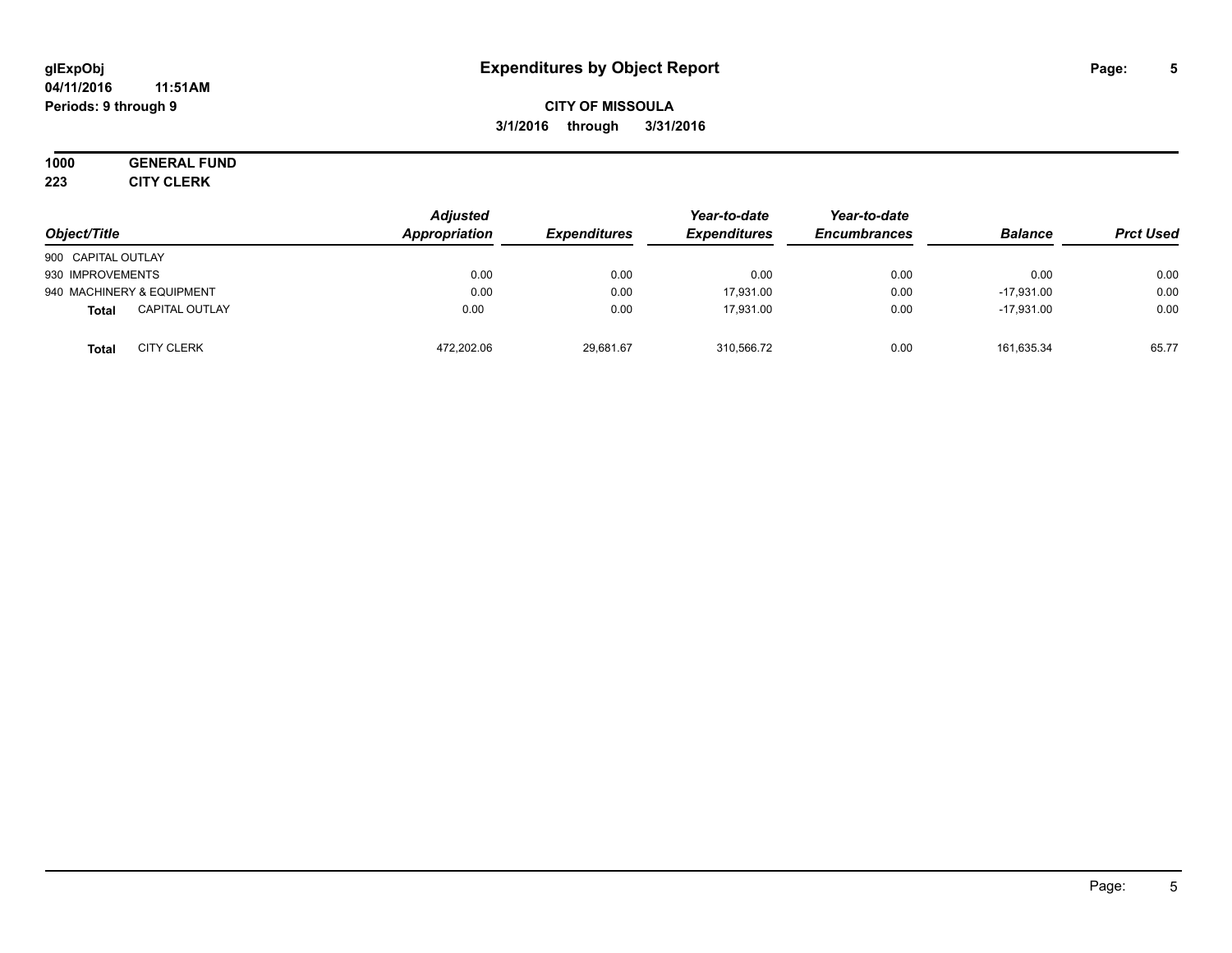#### **1000 GENERAL FUND**

**224 INFORMATION SERVICES**

|                                           | <b>Adjusted</b>      |                     | Year-to-date        | Year-to-date        |                |                  |
|-------------------------------------------|----------------------|---------------------|---------------------|---------------------|----------------|------------------|
| Object/Title                              | <b>Appropriation</b> | <b>Expenditures</b> | <b>Expenditures</b> | <b>Encumbrances</b> | <b>Balance</b> | <b>Prct Used</b> |
| 100 PERSONAL SERVICES                     |                      |                     |                     |                     |                |                  |
| 110 SALARIES AND WAGES                    | 436,622.00           | 33,800.03           | 318,186.39          | 0.00                | 118,435.61     | 72.87            |
| 120 OVERTIME/TERMINATION                  | 0.00                 | 0.00                | 0.00                | 0.00                | 0.00           | 0.00             |
| 130 OTHER                                 | 5,400.00             | 0.00                | 0.00                | 0.00                | 5,400.00       | 0.00             |
| 140 EMPLOYER CONTRIBUTIONS                | 150,586.00           | 12,103.05           | 116,412.61          | 0.00                | 34,173.39      | 77.31            |
| <b>141 STATE RETIREMENT CONTRIBUTIONS</b> | 0.00                 | 0.00                | 265.05              | 0.00                | $-265.05$      | 0.00             |
| PERSONAL SERVICES<br>Total                | 592,608.00           | 45,903.08           | 434,864.05          | 0.00                | 157,743.95     | 73.38            |
| 200 SUPPLIES                              |                      |                     |                     |                     |                |                  |
| 210 OFFICE SUPPLIES                       | 4,200.00             | 0.00                | 1,424.09            | 0.00                | 2,775.91       | 33.91            |
| 220 OPERATING SUPPLIES                    | 10,709.00            | 0.00                | 3,331.20            | 0.00                | 7,377.80       | 31.11            |
| 230 REPAIR/MAINTENANCE                    | 4,140.00             | 14.99               | 721.85              | 0.00                | 3,418.15       | 17.44            |
| 231 GASOLINE                              | 750.00               | 0.00                | 70.25               | 0.00                | 679.75         | 9.37             |
| 240 OTHER SUPPLIES                        | 2,900.00             | 0.00                | 77.92               | 0.00                | 2,822.08       | 2.69             |
| <b>SUPPLIES</b><br><b>Total</b>           | 22,699.00            | 14.99               | 5,625.31            | 0.00                | 17,073.69      | 24.78            |
| 300 PURCHASED SERVICES                    |                      |                     |                     |                     |                |                  |
| 310 COMMUNICATIONS                        | 600.00               | 0.00                | 14.08               | 0.00                | 585.92         | 2.35             |
| 320 PRINTING & DUPLICATING                | 350.00               | 0.00                | 11.05               | 0.00                | 338.95         | 3.16             |
| 330 PUBLICITY, SUBSCRIPTIONS & DUES       | 0.00                 | 0.00                | 0.00                | 0.00                | 0.00           | 0.00             |
| 344 TELEPHONE SERVICE                     | 137,700.00           | 10,103.82           | 86,494.60           | 0.00                | 51,205.40      | 62.81            |
| 350 PROFESSIONAL SERVICES                 | 4,380.00             | 0.00                | 145.80              | 0.00                | 4,234.20       | 3.33             |
| 360 REPAIR & MAINTENANCE                  | 414,449.00           | 0.00                | 362,430.15          | 0.00                | 52,018.85      | 87.45            |
| 370 TRAVEL                                | 7,080.00             | 715.50              | 6,144.60            | 0.00                | 935.40         | 86.79            |
| 380 TRAINING                              | 14,406.00            | 190.00              | 10,154.18           | 0.00                | 4,251.82       | 70.49            |
| 390 OTHER PURCHASED SERVICES              | 3,700.00             | 0.00                | 149.47              | 0.00                | 3,550.53       | 4.04             |
| PURCHASED SERVICES<br>Total               | 582,665.00           | 11,009.32           | 465,543.93          | 0.00                | 117,121.07     | 79.90            |
| 500 FIXED CHARGES                         |                      |                     |                     |                     |                |                  |
| 500 FIXED CHARGES                         | 0.00                 | 0.00                | 0.00                | 0.00                | 0.00           | 0.00             |
| <b>FIXED CHARGES</b><br>Total             | 0.00                 | 0.00                | 0.00                | 0.00                | 0.00           | 0.00             |
| 900 CAPITAL OUTLAY                        |                      |                     |                     |                     |                |                  |
| 940 MACHINERY & EQUIPMENT                 | 0.00                 | 0.00                | 0.00                | 0.00                | 0.00           | 0.00             |
| CAPITAL OUTLAY<br><b>Total</b>            | 0.00                 | 0.00                | 0.00                | 0.00                | 0.00           | 0.00             |
|                                           |                      |                     |                     |                     |                |                  |
| <b>INFORMATION SERVICES</b><br>Total      | 1,197,972.00         | 56,927.39           | 906,033.29          | 0.00                | 291,938.71     | 75.63            |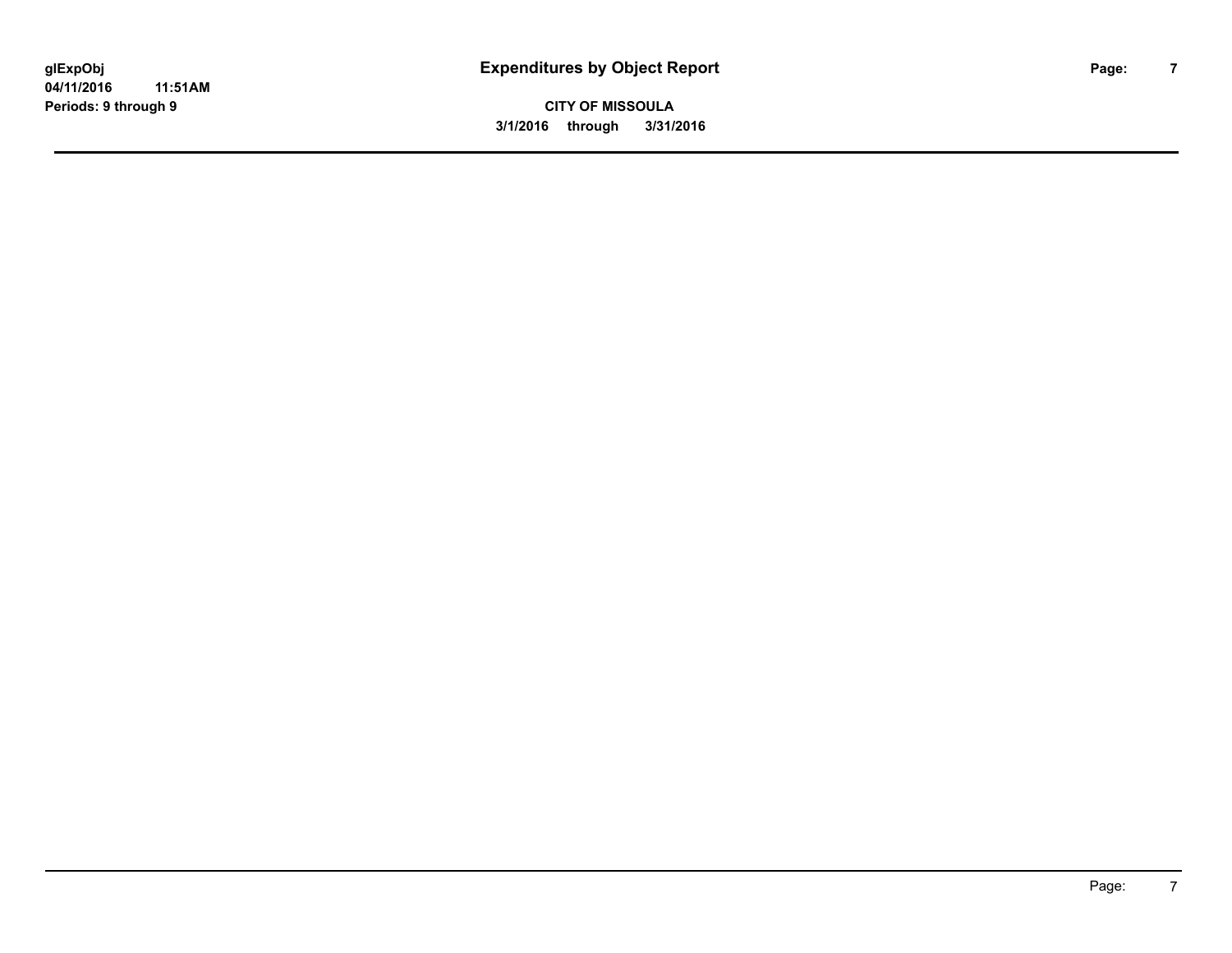# **1000 GENERAL FUND**

**230 MUNICIPAL COURT**

|                        |                                     | <b>Adjusted</b>      |                     | Year-to-date        | Year-to-date        |                |                  |
|------------------------|-------------------------------------|----------------------|---------------------|---------------------|---------------------|----------------|------------------|
| Object/Title           |                                     | <b>Appropriation</b> | <b>Expenditures</b> | <b>Expenditures</b> | <b>Encumbrances</b> | <b>Balance</b> | <b>Prct Used</b> |
| 100 PERSONAL SERVICES  |                                     |                      |                     |                     |                     |                |                  |
| 110 SALARIES AND WAGES |                                     | 787,986.00           | 55,748.87           | 504,172.62          | 0.00                | 283,813.38     | 63.98            |
|                        | 120 OVERTIME/TERMINATION            | 5,000.00             | 323.76              | 4,265.68            | 0.00                | 734.32         | 85.31            |
|                        | <b>140 EMPLOYER CONTRIBUTIONS</b>   | 306,300.00           | 19,448.58           | 201,405.94          | 0.00                | 104,894.06     | 65.75            |
|                        | 141 STATE RETIREMENT CONTRIBUTIONS  | 0.00                 | 0.00                | 396.24              | 0.00                | $-396.24$      | 0.00             |
| <b>Total</b>           | PERSONAL SERVICES                   | 1,099,286.00         | 75,521.21           | 710,240.48          | 0.00                | 389,045.52     | 64.61            |
| 200 SUPPLIES           |                                     |                      |                     |                     |                     |                |                  |
| 210 OFFICE SUPPLIES    |                                     | 4,756.00             | 1,246.17            | 3,606.54            | 0.00                | 1,149.46       | 75.83            |
| 220 OPERATING SUPPLIES |                                     | 4,973.00             | 0.00                | 1,307.62            | 0.00                | 3,665.38       | 26.29            |
| 230 REPAIR/MAINTENANCE |                                     | 0.00                 | 0.00                | 0.00                | 0.00                | 0.00           | 0.00             |
| 240 OTHER SUPPLIES     |                                     | 3,540.00             | 1,588.67            | 1,768.67            | 0.00                | 1,771.33       | 49.96            |
| <b>Total</b>           | <b>SUPPLIES</b>                     | 13,269.00            | 2,834.84            | 6,682.83            | 0.00                | 6,586.17       | 50.36            |
|                        | 300 PURCHASED SERVICES              |                      |                     |                     |                     |                |                  |
| 310 COMMUNICATIONS     |                                     | 11,500.00            | 0.00                | 8,141.02            | 0.00                | 3,358.98       | 70.79            |
|                        | 320 PRINTING & DUPLICATING          | 1,187.00             | 0.00                | 0.00                | 0.00                | 1,187.00       | 0.00             |
|                        | 330 PUBLICITY, SUBSCRIPTIONS & DUES | 10.196.00            | 1,394.00            | 7,057.06            | 0.00                | 3,138.94       | 69.21            |
| 344 TELEPHONE SERVICE  |                                     | 1,584.00             | 242.40              | 997.00              | 0.00                | 587.00         | 62.94            |
|                        | 350 PROFESSIONAL SERVICES           | 217,662.00           | 50,513.02           | 108,208.38          | 0.00                | 109,453.62     | 49.71            |
|                        | 360 REPAIR & MAINTENANCE            | 3,790.00             | 0.00                | 2,372.75            | 0.00                | 1,417.25       | 62.61            |
| 370 TRAVEL             |                                     | 5,174.00             | 0.00                | 4,705.62            | 0.00                | 468.38         | 90.95            |
| 380 TRAINING           |                                     | 9,000.00             | 600.00              | 4,428.00            | 0.00                | 4,572.00       | 49.20            |
|                        | 390 OTHER PURCHASED SERVICES        | 74,663.00            | 17,449.03           | 37,448.56           | 0.00                | 37,214.44      | 50.16            |
| <b>Total</b>           | PURCHASED SERVICES                  | 334,756.00           | 70,198.45           | 173,358.39          | 0.00                | 161,397.61     | 51.79            |
| 500 FIXED CHARGES      |                                     |                      |                     |                     |                     |                |                  |
| 500 FIXED CHARGES      |                                     | 0.00                 | 0.00                | 0.00                | 0.00                | 0.00           | 0.00             |
| <b>Total</b>           | <b>FIXED CHARGES</b>                | 0.00                 | 0.00                | 0.00                | 0.00                | 0.00           | 0.00             |
| 900 CAPITAL OUTLAY     |                                     |                      |                     |                     |                     |                |                  |
|                        | 940 MACHINERY & EQUIPMENT           | 0.00                 | 0.00                | 0.00                | 0.00                | 0.00           | 0.00             |
| <b>Total</b>           | <b>CAPITAL OUTLAY</b>               | 0.00                 | 0.00                | 0.00                | 0.00                | 0.00           | 0.00             |
| <b>Total</b>           | MUNICIPAL COURT                     | 1,447,311.00         | 148,554.50          | 890,281.70          | 0.00                | 557,029.30     | 61.51            |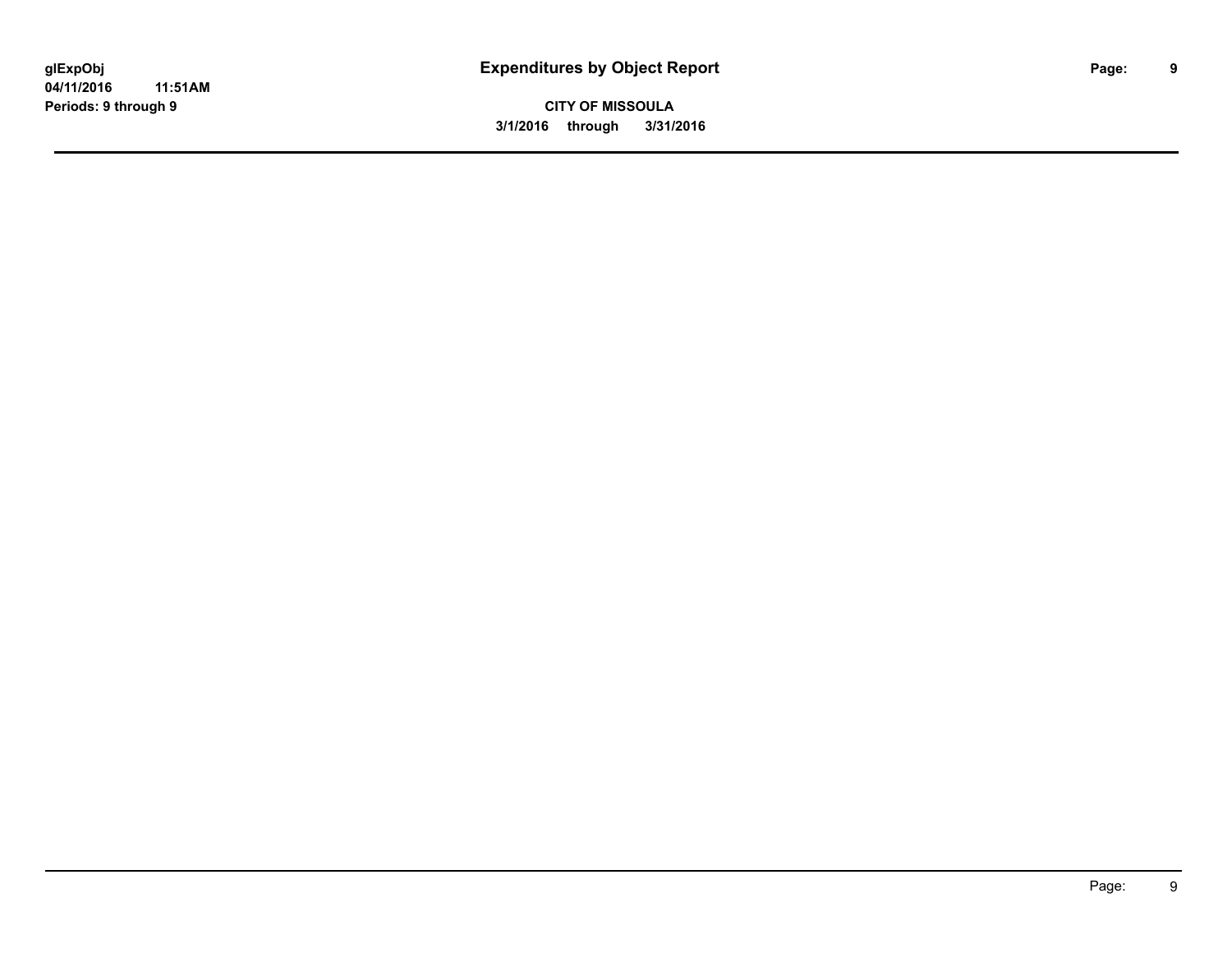**1000 GENERAL FUND**

**240 FINANCE**

|                            |                                     | <b>Adjusted</b> |                     | Year-to-date        | Year-to-date        |                |                  |
|----------------------------|-------------------------------------|-----------------|---------------------|---------------------|---------------------|----------------|------------------|
| Object/Title               |                                     | Appropriation   | <b>Expenditures</b> | <b>Expenditures</b> | <b>Encumbrances</b> | <b>Balance</b> | <b>Prct Used</b> |
| 100 PERSONAL SERVICES      |                                     |                 |                     |                     |                     |                |                  |
| 110 SALARIES AND WAGES     |                                     | 668,260.00      | 50,094.69           | 441,859.46          | 0.00                | 226,400.54     | 66.12            |
| 120 OVERTIME/TERMINATION   |                                     | 1,000.00        | 0.00                | 1,338.66            | 0.00                | $-338.66$      | 133.87           |
|                            | 140 EMPLOYER CONTRIBUTIONS          | 244,608.00      | 17,662.02           | 170,273.99          | 0.00                | 74,334.01      | 69.61            |
|                            | 141 STATE RETIREMENT CONTRIBUTIONS  | 0.00            | 0.00                | 343.47              | 0.00                | $-343.47$      | 0.00             |
| <b>Total</b>               | PERSONAL SERVICES                   | 913,868.00      | 67,756.71           | 613,815.58          | 0.00                | 300,052.42     | 67.17            |
| 200 SUPPLIES               |                                     |                 |                     |                     |                     |                |                  |
| 210 OFFICE SUPPLIES        |                                     | 3,965.00        | 603.49              | 5,746.27            | 0.00                | $-1,781.27$    | 144.92           |
| 220 OPERATING SUPPLIES     |                                     | 1,904.00        | 0.00                | 1,053.33            | 0.00                | 850.67         | 55.32            |
| 230 REPAIR/MAINTENANCE     |                                     | 300.00          | 0.00                | 0.00                | 0.00                | 300.00         | 0.00             |
| 231 GASOLINE               |                                     | 91.00           | 0.00                | 0.00                | 0.00                | 91.00          | 0.00             |
| 240 OTHER SUPPLIES         |                                     | 500.00          | 0.00                | 0.00                | 0.00                | 500.00         | 0.00             |
| Total                      | <b>SUPPLIES</b>                     | 6,760.00        | 603.49              | 6,799.60            | 0.00                | $-39.60$       | 100.59           |
| 300 PURCHASED SERVICES     |                                     |                 |                     |                     |                     |                |                  |
| 310 COMMUNICATIONS         |                                     | 42,109.00       | 237.50              | 52,510.56           | 0.00                | $-10,401.56$   | 124.70           |
| 320 PRINTING & DUPLICATING |                                     | 5,480.00        | 94.39               | 2,311.73            | 0.00                | 3,168.27       | 42.18            |
|                            | 330 PUBLICITY, SUBSCRIPTIONS & DUES | 3,410.00        | 0.00                | 674.48              | 0.00                | 2,735.52       | 19.78            |
| 344 TELEPHONE SERVICE      |                                     | 1,225.00        | 37.09               | 175.54              | 0.00                | 1,049.46       | 14.33            |
| 350 PROFESSIONAL SERVICES  |                                     | 158,354.00      | 8,146.07            | 149,426.44          | 0.00                | 8,927.56       | 94.36            |
| 360 REPAIR & MAINTENANCE   |                                     | 200.00          | 0.00                | 0.00                | 0.00                | 200.00         | 0.00             |
| 370 TRAVEL                 |                                     | 8,245.00        | 993.50              | 1,375.24            | 0.00                | 6,869.76       | 16.68            |
| 380 TRAINING               |                                     | 7,330.00        | 2,754.00            | 3,870.60            | 0.00                | 3,459.40       | 52.80            |
|                            | 390 OTHER PURCHASED SERVICES        | 0.00            | 0.00                | 0.00                | 0.00                | 0.00           | 0.00             |
| <b>Total</b>               | <b>PURCHASED SERVICES</b>           | 226,353.00      | 12,262.55           | 210,344.59          | 0.00                | 16,008.41      | 92.93            |
| 500 FIXED CHARGES          |                                     |                 |                     |                     |                     |                |                  |
| 500 FIXED CHARGES          |                                     | 500.00          | 0.00                | 0.00                | 0.00                | 500.00         | 0.00             |
| <b>Total</b>               | <b>FIXED CHARGES</b>                | 500.00          | 0.00                | 0.00                | 0.00                | 500.00         | 0.00             |
| 900 CAPITAL OUTLAY         |                                     |                 |                     |                     |                     |                |                  |
| 940 MACHINERY & EQUIPMENT  |                                     | 0.00            | 0.00                | 0.00                | 0.00                | 0.00           | 0.00             |
| <b>Total</b>               | <b>CAPITAL OUTLAY</b>               | 0.00            | 0.00                | 0.00                | 0.00                | 0.00           | 0.00             |
| <b>Total</b>               | <b>FINANCE</b>                      | 1,147,481.00    | 80,622.75           | 830,959.77          | 0.00                | 316,521.23     | 72.42            |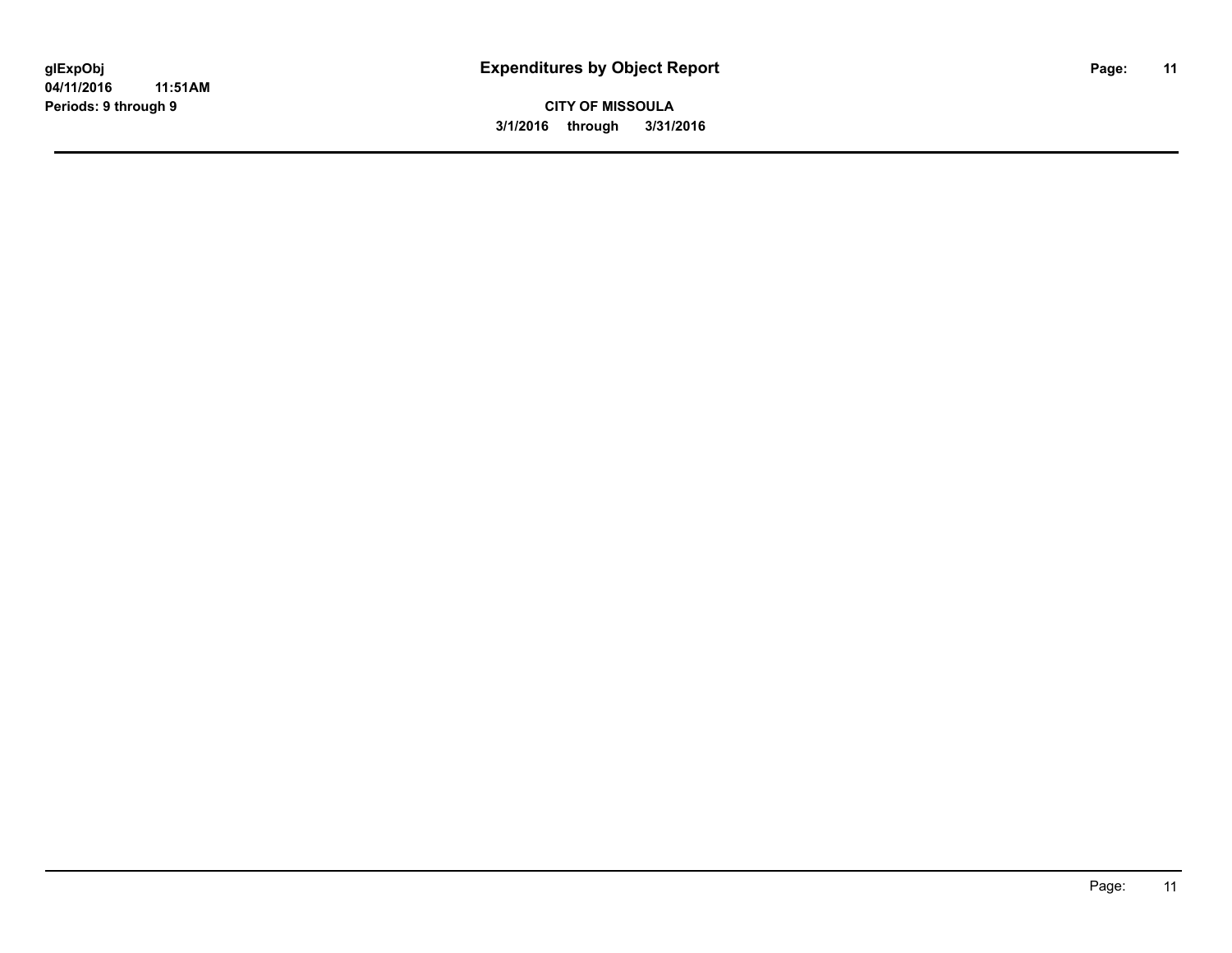#### **1000 GENERAL FUND**

**245 CENTRALIZED SERVICES**

|                                                   | <b>Adjusted</b> |                     | Year-to-date        | Year-to-date        |                |                  |
|---------------------------------------------------|-----------------|---------------------|---------------------|---------------------|----------------|------------------|
| Object/Title                                      | Appropriation   | <b>Expenditures</b> | <b>Expenditures</b> | <b>Encumbrances</b> | <b>Balance</b> | <b>Prct Used</b> |
| 100 PERSONAL SERVICES                             |                 |                     |                     |                     |                |                  |
| 110 SALARIES AND WAGES                            | 259,353.00      | 19,788.04           | 185,946.97          | 0.00                | 73,406.03      | 71.70            |
| 140 EMPLOYER CONTRIBUTIONS                        | 76,798.00       | 6,281.68            | 61.971.35           | 0.00                | 14,826.65      | 80.69            |
| 141 STATE RETIREMENT CONTRIBUTIONS                | 0.00            | 0.00                | 146.37              | 0.00                | $-146.37$      | 0.00             |
| PERSONAL SERVICES<br><b>Total</b>                 | 336,151.00      | 26,069.72           | 248,064.69          | 0.00                | 88,086.31      | 73.80            |
| 200 SUPPLIES                                      |                 |                     |                     |                     |                |                  |
| 210 OFFICE SUPPLIES                               | 1,200.00        | 61.94               | 2.414.84            | 0.00                | $-1,214.84$    | 201.24           |
| 220 OPERATING SUPPLIES                            | 1.000.00        | 222.86              | 222.86              | 0.00                | 777.14         | 22.29            |
| 231 GASOLINE                                      | 522.00          | 78.34               | 111.21              | 0.00                | 410.79         | 21.30            |
| <b>SUPPLIES</b><br><b>Total</b>                   | 2,722.00        | 363.14              | 2,748.91            | 0.00                | $-26.91$       | 100.99           |
| 300 PURCHASED SERVICES                            |                 |                     |                     |                     |                |                  |
| 310 COMMUNICATIONS                                | 400.00          | 0.00                | 0.00                | 0.00                | 400.00         | 0.00             |
| 320 PRINTING & DUPLICATING                        | 550.00          | 9.45                | 40.47               | 0.00                | 509.53         | 7.36             |
| 330 PUBLICITY, SUBSCRIPTIONS & DUES               | 550.00          | 0.00                | 1,700.00            | 0.00                | $-1,150.00$    | 309.09           |
| 344 TELEPHONE SERVICE                             | 845.00          | 69.55               | 482.86              | 0.00                | 362.14         | 57.14            |
| 350 PROFESSIONAL SERVICES                         | 11,500.00       | 0.00                | 5,750.00            | 0.00                | 5,750.00       | 50.00            |
| 370 TRAVEL                                        | 2.000.00        | 0.00                | 258.43              | 0.00                | 1,741.57       | 12.92            |
| 380 TRAINING                                      | 3,000.00        | 0.00                | 0.00                | 0.00                | 3,000.00       | 0.00             |
| 390 OTHER PURCHASED SERVICES                      | 0.00            | 0.00                | 0.00                | 0.00                | 0.00           | 0.00             |
| <b>PURCHASED SERVICES</b><br><b>Total</b>         | 18,845.00       | 79.00               | 8,231.76            | 0.00                | 10,613.24      | 43.68            |
| 700 GRANTS & CONTRIBUTIONS                        |                 |                     |                     |                     |                |                  |
| 700 GRANTS & CONTRIBUTIONS                        | 5,000.00        | 0.00                | 0.00                | 0.00                | 5,000.00       | 0.00             |
| <b>GRANTS &amp; CONTRIBUTIONS</b><br><b>Total</b> | 5,000.00        | 0.00                | 0.00                | 0.00                | 5,000.00       | 0.00             |
|                                                   |                 |                     |                     |                     |                |                  |
| <b>CENTRALIZED SERVICES</b><br><b>Total</b>       | 362,718.00      | 26,511.86           | 259,045.36          | 0.00                | 103,672.64     | 71.42            |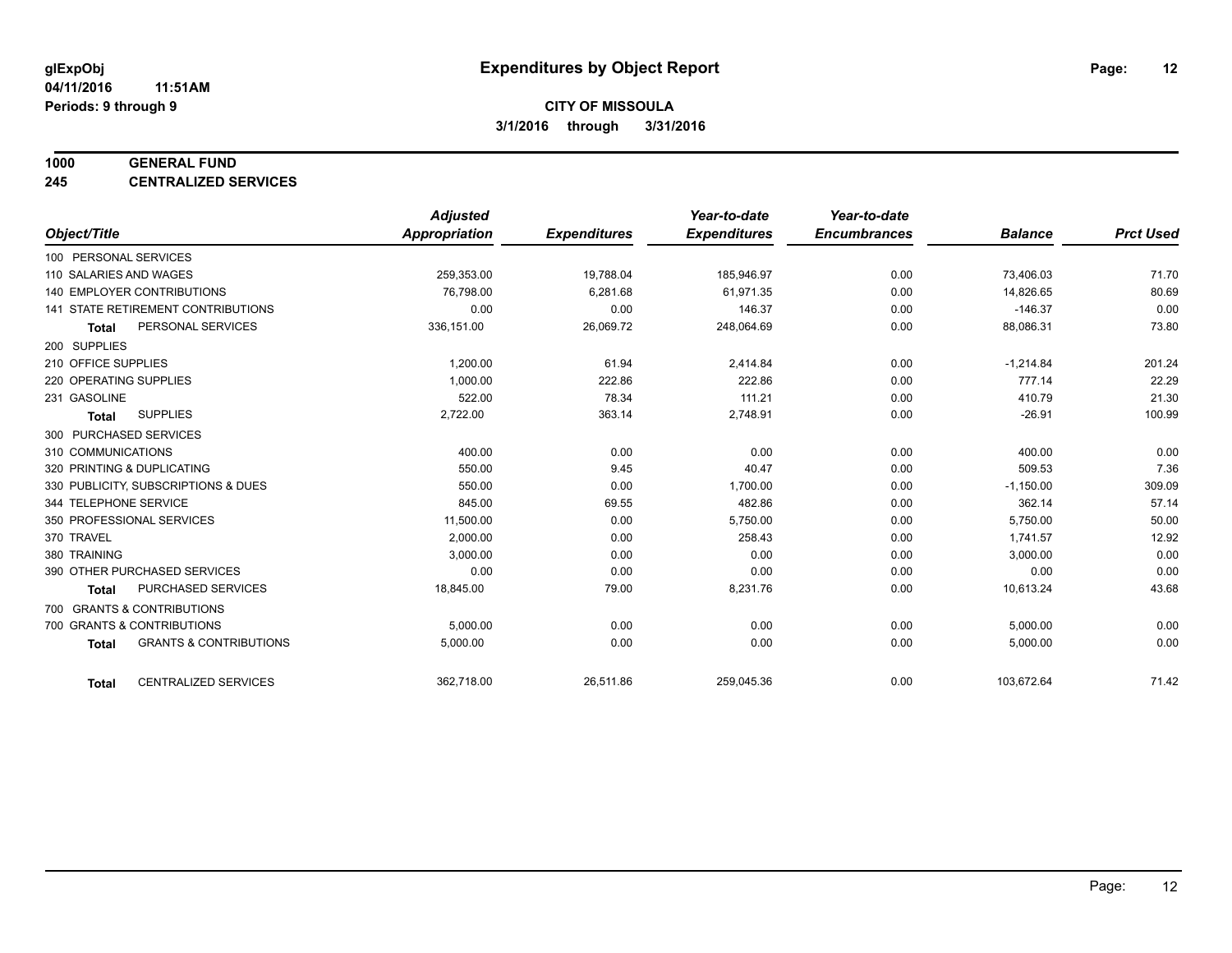#### **1000 GENERAL FUND**

**250 DEVELOPMENT SERVICES**

|                                     | <b>Adjusted</b>      |                     | Year-to-date        | Year-to-date        |                |                  |
|-------------------------------------|----------------------|---------------------|---------------------|---------------------|----------------|------------------|
| Object/Title                        | <b>Appropriation</b> | <b>Expenditures</b> | <b>Expenditures</b> | <b>Encumbrances</b> | <b>Balance</b> | <b>Prct Used</b> |
| 100 PERSONAL SERVICES               |                      |                     |                     |                     |                |                  |
| 110 SALARIES AND WAGES              | 1,252,634.00         | 111,377.12          | 988,283.90          | 0.00                | 264,350.10     | 78.90            |
| 120 OVERTIME/TERMINATION            | 4,276.00             | 0.00                | 0.00                | 0.00                | 4,276.00       | 0.00             |
| 130 OTHER                           | 0.00                 | 0.00                | 0.00                | 0.00                | 0.00           | 0.00             |
| 140 EMPLOYER CONTRIBUTIONS          | 424,509.00           | 41,099.32           | 368,049.10          | 0.00                | 56,459.90      | 86.70            |
| 141 STATE RETIREMENT CONTRIBUTIONS  | 0.00                 | 0.00                | 766.23              | 0.00                | $-766.23$      | 0.00             |
| PERSONAL SERVICES<br><b>Total</b>   | 1,681,419.00         | 152,476.44          | 1,357,099.23        | 0.00                | 324,319.77     | 80.71            |
| 200 SUPPLIES                        |                      |                     |                     |                     |                |                  |
| 210 OFFICE SUPPLIES                 | 13,621.00            | 2,593.90            | 12,644.35           | 0.00                | 976.65         | 92.83            |
| 220 OPERATING SUPPLIES              | 1,406.00             | 0.00                | 977.93              | 0.00                | 428.07         | 69.55            |
| 230 REPAIR/MAINTENANCE              | 3,000.00             | 121.30              | 1,215.53            | 0.00                | 1,784.47       | 40.52            |
| 231 GASOLINE                        | 10,900.00            | 330.40              | 4,739.56            | 0.00                | 6,160.44       | 43.48            |
| 240 OTHER SUPPLIES                  | 1,255.00             | 0.00                | 758.75              | 0.00                | 496.25         | 60.46            |
| <b>SUPPLIES</b><br>Total            | 30,182.00            | 3,045.60            | 20,336.12           | 0.00                | 9,845.88       | 67.38            |
| 300 PURCHASED SERVICES              |                      |                     |                     |                     |                |                  |
| 310 COMMUNICATIONS                  | 9,800.00             | 0.00                | 3,533.63            | 0.00                | 6,266.37       | 36.06            |
| 320 PRINTING & DUPLICATING          | 7.904.00             | 269.57              | 1,414.24            | 0.00                | 6,489.76       | 17.89            |
| 330 PUBLICITY, SUBSCRIPTIONS & DUES | 11,017.00            | 1,991.60            | 6,084.94            | 0.00                | 4,932.06       | 55.23            |
| 341 ELECTRICITY & NATURAL GAS       | 0.00                 | 0.00                | 0.00                | 0.00                | 0.00           | 0.00             |
| 344 TELEPHONE SERVICE               | 9,045.00             | 1,301.13            | 9,273.33            | 0.00                | $-228.33$      | 102.52           |
| 350 PROFESSIONAL SERVICES           | 88,936.00            | 2,533.42            | 32,486.92           | 0.00                | 56,449.08      | 36.53            |
| 360 REPAIR & MAINTENANCE            | 2,655.00             | 37.50               | 121.61              | 0.00                | 2,533.39       | 4.58             |
| 370 TRAVEL                          | 13,723.00            | 508.66              | 5,304.74            | 0.00                | 8,418.26       | 38.66            |
| 380 TRAINING                        | 12,239.00            | 2,205.00            | 4,343.00            | 0.00                | 7,896.00       | 35.48            |
| 390 OTHER PURCHASED SERVICES        | 166,504.00           | 0.00                | 101,110.68          | 0.00                | 65,393.32      | 60.73            |
| PURCHASED SERVICES<br><b>Total</b>  | 321,823.00           | 8,846.88            | 163,673.09          | 0.00                | 158,149.91     | 50.86            |
| 500 FIXED CHARGES                   |                      |                     |                     |                     |                |                  |
| 500 FIXED CHARGES                   | 0.00                 | 0.00                | 0.00                | 0.00                | 0.00           | 0.00             |
| 550 MERCHANT SERVICE FEES           | 0.00                 | 0.00                | 5,232.39            | 0.00                | $-5,232.39$    | 0.00             |
| <b>FIXED CHARGES</b><br>Total       | 0.00                 | 0.00                | 5,232.39            | 0.00                | $-5,232.39$    | 0.00             |
| 700 GRANTS & CONTRIBUTIONS          |                      |                     |                     |                     |                |                  |
| 700 GRANTS & CONTRIBUTIONS          | 20,680.00            | 0.00                | 10,780.00           | 0.00                | 9,900.00       | 52.13            |
| 780 INTERGOVERNMENTAL TRANSFER      | 0.00                 | 0.00                | 0.00                | 0.00                | 0.00           | 0.00             |
|                                     |                      |                     |                     |                     |                |                  |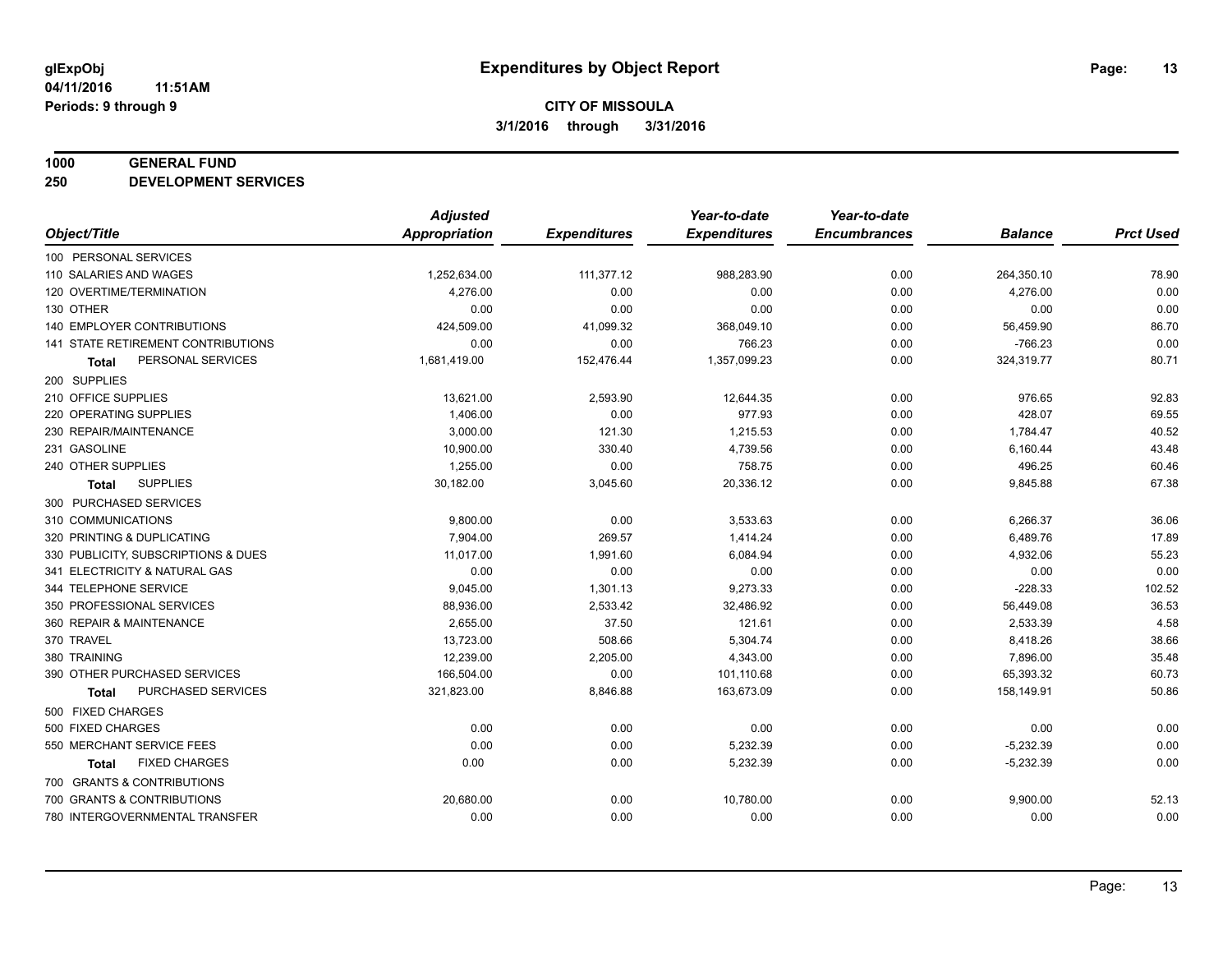#### **1000 GENERAL FUND**

**250 DEVELOPMENT SERVICES**

| Object/Title       |                                   | <b>Adjusted</b><br><b>Appropriation</b> | <b>Expenditures</b> | Year-to-date<br><b>Expenditures</b> | Year-to-date<br><b>Encumbrances</b> | <b>Balance</b> | <b>Prct Used</b> |
|--------------------|-----------------------------------|-----------------------------------------|---------------------|-------------------------------------|-------------------------------------|----------------|------------------|
|                    |                                   |                                         |                     |                                     |                                     |                |                  |
| <b>Total</b>       | <b>GRANTS &amp; CONTRIBUTIONS</b> | 20,680.00                               | 0.00                | 10.780.00                           | 0.00                                | 9,900.00       | 52.13            |
| 800 OTHER OBJECTS  |                                   |                                         |                     |                                     |                                     |                |                  |
|                    | 820 TRANSFERS TO OTHER FUNDS      | 165.820.00                              | 0.00                | 9,900.00                            | 0.00                                | 155.920.00     | 5.97             |
| 845 CONTINGENCY    |                                   | 0.00                                    | 0.00                | 0.00                                | 0.00                                | 0.00           | 0.00             |
| <b>Total</b>       | OTHER OBJECTS                     | 165,820.00                              | 0.00                | 9,900.00                            | 0.00                                | 155,920.00     | 5.97             |
| 900 CAPITAL OUTLAY |                                   |                                         |                     |                                     |                                     |                |                  |
|                    | 940 MACHINERY & EQUIPMENT         | 0.00                                    | 0.00                | 0.00                                | 0.00                                | 0.00           | 0.00             |
| <b>Total</b>       | <b>CAPITAL OUTLAY</b>             | 0.00                                    | 0.00                | 0.00                                | 0.00                                | 0.00           | 0.00             |
| <b>Total</b>       | DEVELOPMENT SERVICES              | 2.219.924.00                            | 164.368.92          | 1.567.020.83                        | 0.00                                | 652.903.17     | 70.59            |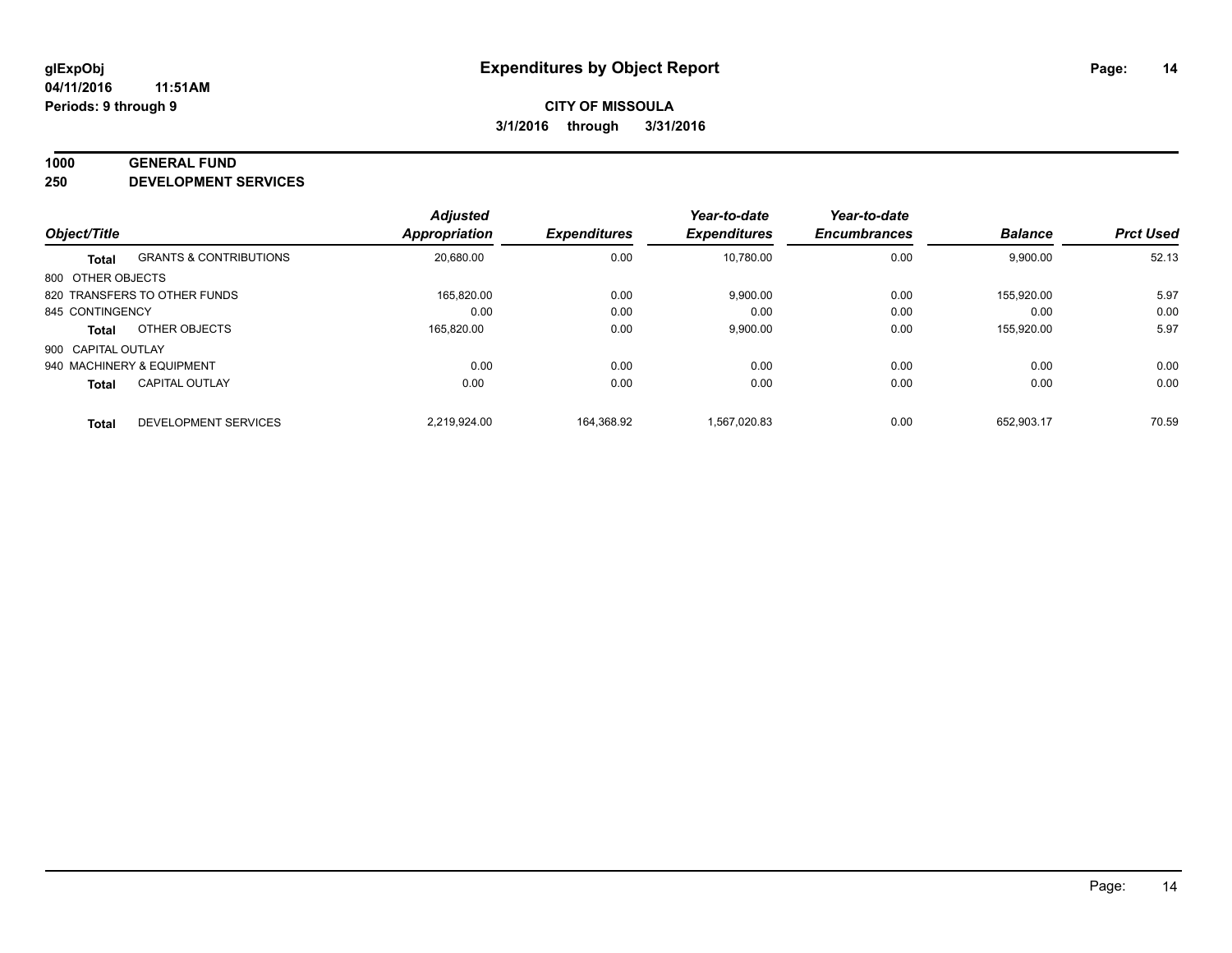#### **1000 GENERAL FUND 270 CITY ATTORNEY**

|                                                   | <b>Adjusted</b> |                     | Year-to-date        | Year-to-date        |                |                  |
|---------------------------------------------------|-----------------|---------------------|---------------------|---------------------|----------------|------------------|
| Object/Title                                      | Appropriation   | <b>Expenditures</b> | <b>Expenditures</b> | <b>Encumbrances</b> | <b>Balance</b> | <b>Prct Used</b> |
| 100 PERSONAL SERVICES                             |                 |                     |                     |                     |                |                  |
| 110 SALARIES AND WAGES                            | 956,043.00      | 64,291.19           | 647,149.19          | 0.00                | 308,893.81     | 67.69            |
| 120 OVERTIME/TERMINATION                          | 2,270.00        | 0.00                | 2,261.81            | 0.00                | 8.19           | 99.64            |
| 140 EMPLOYER CONTRIBUTIONS                        | 314,286.00      | 18,304.21           | 220,239.78          | 0.00                | 94,046.22      | 70.08            |
| 141 STATE RETIREMENT CONTRIBUTIONS                | 0.00            | 0.00                | 517.19              | 0.00                | $-517.19$      | 0.00             |
| PERSONAL SERVICES<br><b>Total</b>                 | 1,272,599.00    | 82,595.40           | 870,167.97          | 0.00                | 402,431.03     | 68.38            |
| 200 SUPPLIES                                      |                 |                     |                     |                     |                |                  |
| 210 OFFICE SUPPLIES                               | 5,618.00        | 417.44              | 2,419.97            | 0.00                | 3,198.03       | 43.08            |
| 220 OPERATING SUPPLIES                            | 1,250.00        | 0.00                | 2,074.98            | 0.00                | $-824.98$      | 166.00           |
| 231 GASOLINE                                      | 263.00          | 0.00                | 117.49              | 0.00                | 145.51         | 44.67            |
| <b>SUPPLIES</b><br>Total                          | 7,131.00        | 417.44              | 4,612.44            | 0.00                | 2,518.56       | 64.68            |
| 300 PURCHASED SERVICES                            |                 |                     |                     |                     |                |                  |
| 310 COMMUNICATIONS                                | 1,350.00        | 0.00                | 626.89              | 0.00                | 723.11         | 46.44            |
| 320 PRINTING & DUPLICATING                        | 550.00          | 0.00                | 238.00              | 0.00                | 312.00         | 43.27            |
| 330 PUBLICITY, SUBSCRIPTIONS & DUES               | 16,000.00       | 4,956.20            | 7,769.92            | 0.00                | 8,230.08       | 48.56            |
| 344 TELEPHONE SERVICE                             | 264.00          | 28.28               | 87.40               | 0.00                | 176.60         | 33.11            |
| 350 PROFESSIONAL SERVICES                         | 12,915.00       | 60.20               | 400.50              | 0.00                | 12,514.50      | 3.10             |
| 360 REPAIR & MAINTENANCE                          | 19,447.00       | 51.09               | 10,061.46           | 0.00                | 9,385.54       | 51.74            |
| 370 TRAVEL                                        | 4,500.00        | 26.90               | 2,490.95            | 0.00                | 2,009.05       | 55.35            |
| 380 TRAINING                                      | 8,000.00        | 330.01              | 4,009.01            | 0.00                | 3,990.99       | 50.11            |
| PURCHASED SERVICES<br><b>Total</b>                | 63,026.00       | 5,452.68            | 25,684.13           | 0.00                | 37,341.87      | 40.75            |
| 500 FIXED CHARGES                                 |                 |                     |                     |                     |                |                  |
| 500 FIXED CHARGES                                 | 0.00            | 0.00                | 0.00                | 0.00                | 0.00           | 0.00             |
| <b>FIXED CHARGES</b><br><b>Total</b>              | 0.00            | 0.00                | 0.00                | 0.00                | 0.00           | 0.00             |
| 700 GRANTS & CONTRIBUTIONS                        |                 |                     |                     |                     |                |                  |
| 700 GRANTS & CONTRIBUTIONS                        | 63,875.00       | 0.00                | 35,537.50           | 0.00                | 28,337.50      | 55.64            |
| <b>GRANTS &amp; CONTRIBUTIONS</b><br><b>Total</b> | 63,875.00       | 0.00                | 35,537.50           | 0.00                | 28,337.50      | 55.64            |
| 800 OTHER OBJECTS                                 |                 |                     |                     |                     |                |                  |
| 845 CONTINGENCY                                   | 0.00            | 0.00                | 0.00                | 0.00                | 0.00           | 0.00             |
| OTHER OBJECTS<br><b>Total</b>                     | 0.00            | 0.00                | 0.00                | 0.00                | 0.00           | 0.00             |
| 900 CAPITAL OUTLAY                                |                 |                     |                     |                     |                |                  |
| 920 BUILDINGS                                     | 0.00            | 0.00                | 0.00                | 0.00                | 0.00           | 0.00             |
| 940 MACHINERY & EQUIPMENT                         | 0.00            | 0.00                | 0.00                | 0.00                | 0.00           | 0.00             |
|                                                   |                 |                     |                     |                     |                |                  |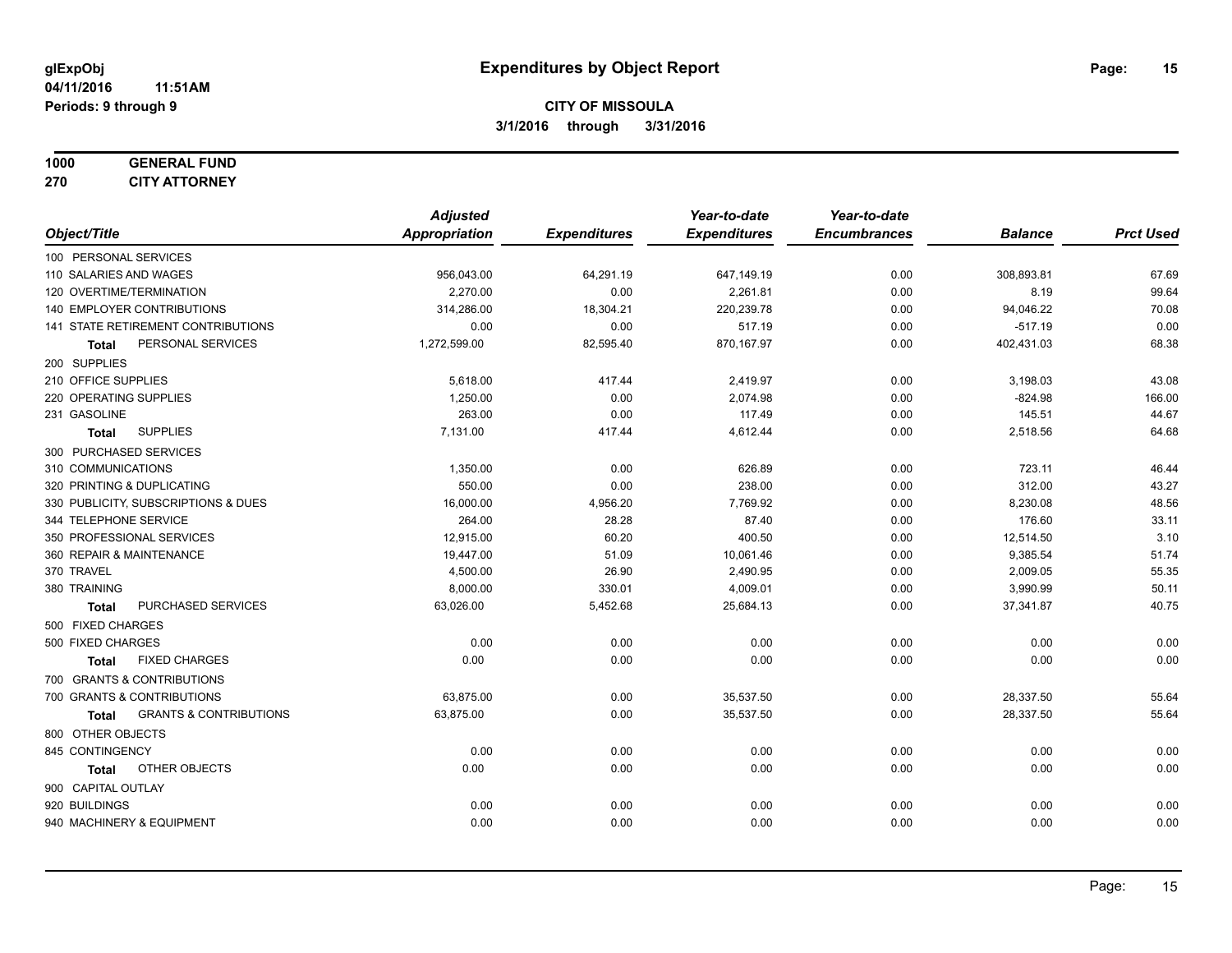#### **04/11/2016 11:51AM Periods: 9 through 9**

**CITY OF MISSOULA 3/1/2016 through 3/31/2016**

|              |                       | <b>Adjusted</b> |                     | Year-to-date        | Year-to-date        |                |                  |
|--------------|-----------------------|-----------------|---------------------|---------------------|---------------------|----------------|------------------|
| Object/Title |                       | Appropriation   | <b>Expenditures</b> | <b>Expenditures</b> | <b>Encumbrances</b> | <b>Balance</b> | <b>Prct Used</b> |
| Tota         | <b>CAPITAL OUTLAY</b> | 0.00            | 0.00                | 0.00                | 0.00                | 0.00           | 0.00             |
| Tota.        | <b>CITY ATTORNEY</b>  | 1,406,631.00    | 88,465.52           | 936,002.04          | 0.00                | 470.628.96     | 66.54            |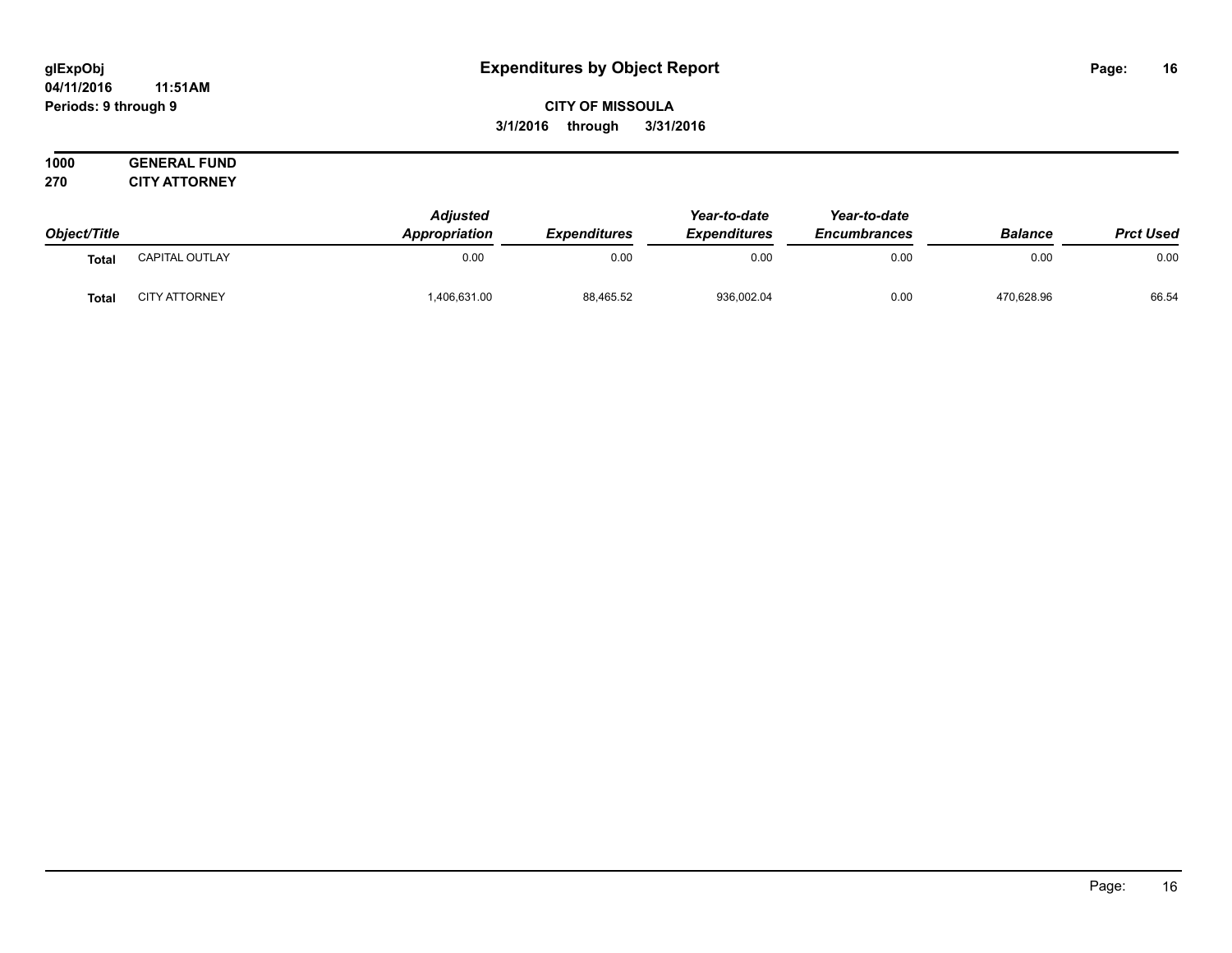#### **1000 GENERAL FUND**

**280 PUBLIC WORKS OPERATIONS**

| <b>Appropriation</b><br><b>Expenditures</b><br>Object/Title<br><b>Expenditures</b><br><b>Encumbrances</b><br><b>Balance</b><br>100 PERSONAL SERVICES<br>110 SALARIES AND WAGES<br>486,612.00<br>34,699.80<br>361,100.61<br>0.00<br>125,511.39<br>74.21<br>42.77<br>120 OVERTIME/TERMINATION<br>2.235.00<br>1,279.10<br>0.00<br>955.90<br>0.00<br>0.00<br>130 OTHER<br>17,900.00<br>0.00<br>0.00<br>0.00<br>17,900.00<br><b>140 EMPLOYER CONTRIBUTIONS</b><br>68.67<br>218,935.00<br>11,958.78<br>150,352.50<br>0.00<br>68,582.50<br>0.00<br>141 STATE RETIREMENT CONTRIBUTIONS<br>$-288.77$<br>0.00<br>0.00<br>288.77<br>0.00<br>70.65<br>46,658.58<br>512,697.78<br>PERSONAL SERVICES<br>725,682.00<br>0.00<br>212,984.22<br>Total<br>200 SUPPLIES<br>210 OFFICE SUPPLIES<br>950.00<br>65.61<br>570.55<br>379.45<br>60.06<br>0.00<br>67.47<br>220 OPERATING SUPPLIES<br>1,935.00<br>355.00<br>1,305.45<br>629.55<br>0.00<br>59,860.00<br>872.01<br>10,813.66<br>49,046.34<br>18.06<br>230 REPAIR/MAINTENANCE<br>0.00<br>822.54<br>46.59<br>231 GASOLINE<br>9,280.00<br>4,323.53<br>4,956.47<br>0.00<br>2,663.46<br>76.47<br>240 OTHER SUPPLIES<br>31,090.00<br>23,773.54<br>0.00<br>7,316.46<br>39.55<br><b>SUPPLIES</b><br>103,115.00<br>4,778.62<br>40,786.73<br>0.00<br>62,328.27<br>Total<br>300 PURCHASED SERVICES<br>5.51<br>310 COMMUNICATIONS<br>500.00<br>0.00<br>27.53<br>0.00<br>472.47<br>200.00<br>0.00<br>320 PRINTING & DUPLICATING<br>0.00<br>0.00<br>0.00<br>200.00<br>0.00<br>227.58<br>79.31<br>330 PUBLICITY, SUBSCRIPTIONS & DUES<br>1,100.00<br>872.42<br>0.00<br>71.62<br>341 ELECTRICITY & NATURAL GAS<br>135,778.00<br>19,401.13<br>97,243.92<br>0.00<br>38,534.08<br>344 TELEPHONE SERVICE<br>1,804.00<br>228.18<br>1,967.84<br>$-163.84$<br>109.08<br>0.00<br>457.00<br>30.72<br>345 GARBAGE<br>31.20<br>140.40<br>0.00<br>316.60<br>350 PROFESSIONAL SERVICES<br>870.00<br>1,943.70<br>11,905.49<br>0.00<br>$-11,035.49$<br>1,368.45<br>15,900.00<br>165.52<br>360 REPAIR & MAINTENANCE<br>0.00<br>26,318.21<br>0.00<br>$-10,418.21$<br>370 TRAVEL<br>1,550.00<br>0.00<br>0.00<br>1,550.00<br>0.00<br>0.00<br>0.00<br>2,200.00<br>0.00<br>2,200.00<br>380 TRAINING<br>0.00<br>0.00<br>86.35<br>PURCHASED SERVICES<br>160,359.00<br>21,604.21<br>138,475.81<br>21,883.19<br>0.00<br><b>Total</b><br>500 FIXED CHARGES<br>0.00<br>0.00<br>0.00<br>0.00<br>500 FIXED CHARGES<br>0.00<br>0.00<br>0.00<br>0.00<br>0.00<br><b>FIXED CHARGES</b><br>0.00<br>0.00<br>0.00<br>Total<br>800 OTHER OBJECTS | <b>Adjusted</b> | Year-to-date | Year-to-date |                  |
|------------------------------------------------------------------------------------------------------------------------------------------------------------------------------------------------------------------------------------------------------------------------------------------------------------------------------------------------------------------------------------------------------------------------------------------------------------------------------------------------------------------------------------------------------------------------------------------------------------------------------------------------------------------------------------------------------------------------------------------------------------------------------------------------------------------------------------------------------------------------------------------------------------------------------------------------------------------------------------------------------------------------------------------------------------------------------------------------------------------------------------------------------------------------------------------------------------------------------------------------------------------------------------------------------------------------------------------------------------------------------------------------------------------------------------------------------------------------------------------------------------------------------------------------------------------------------------------------------------------------------------------------------------------------------------------------------------------------------------------------------------------------------------------------------------------------------------------------------------------------------------------------------------------------------------------------------------------------------------------------------------------------------------------------------------------------------------------------------------------------------------------------------------------------------------------------------------------------------------------------------------------------------------------------------------------------------------------------------------------------------------------------------------------------------------------------------------------------------------------------------------------------------|-----------------|--------------|--------------|------------------|
|                                                                                                                                                                                                                                                                                                                                                                                                                                                                                                                                                                                                                                                                                                                                                                                                                                                                                                                                                                                                                                                                                                                                                                                                                                                                                                                                                                                                                                                                                                                                                                                                                                                                                                                                                                                                                                                                                                                                                                                                                                                                                                                                                                                                                                                                                                                                                                                                                                                                                                                              |                 |              |              | <b>Prct Used</b> |
|                                                                                                                                                                                                                                                                                                                                                                                                                                                                                                                                                                                                                                                                                                                                                                                                                                                                                                                                                                                                                                                                                                                                                                                                                                                                                                                                                                                                                                                                                                                                                                                                                                                                                                                                                                                                                                                                                                                                                                                                                                                                                                                                                                                                                                                                                                                                                                                                                                                                                                                              |                 |              |              |                  |
|                                                                                                                                                                                                                                                                                                                                                                                                                                                                                                                                                                                                                                                                                                                                                                                                                                                                                                                                                                                                                                                                                                                                                                                                                                                                                                                                                                                                                                                                                                                                                                                                                                                                                                                                                                                                                                                                                                                                                                                                                                                                                                                                                                                                                                                                                                                                                                                                                                                                                                                              |                 |              |              |                  |
|                                                                                                                                                                                                                                                                                                                                                                                                                                                                                                                                                                                                                                                                                                                                                                                                                                                                                                                                                                                                                                                                                                                                                                                                                                                                                                                                                                                                                                                                                                                                                                                                                                                                                                                                                                                                                                                                                                                                                                                                                                                                                                                                                                                                                                                                                                                                                                                                                                                                                                                              |                 |              |              |                  |
|                                                                                                                                                                                                                                                                                                                                                                                                                                                                                                                                                                                                                                                                                                                                                                                                                                                                                                                                                                                                                                                                                                                                                                                                                                                                                                                                                                                                                                                                                                                                                                                                                                                                                                                                                                                                                                                                                                                                                                                                                                                                                                                                                                                                                                                                                                                                                                                                                                                                                                                              |                 |              |              |                  |
|                                                                                                                                                                                                                                                                                                                                                                                                                                                                                                                                                                                                                                                                                                                                                                                                                                                                                                                                                                                                                                                                                                                                                                                                                                                                                                                                                                                                                                                                                                                                                                                                                                                                                                                                                                                                                                                                                                                                                                                                                                                                                                                                                                                                                                                                                                                                                                                                                                                                                                                              |                 |              |              |                  |
|                                                                                                                                                                                                                                                                                                                                                                                                                                                                                                                                                                                                                                                                                                                                                                                                                                                                                                                                                                                                                                                                                                                                                                                                                                                                                                                                                                                                                                                                                                                                                                                                                                                                                                                                                                                                                                                                                                                                                                                                                                                                                                                                                                                                                                                                                                                                                                                                                                                                                                                              |                 |              |              |                  |
|                                                                                                                                                                                                                                                                                                                                                                                                                                                                                                                                                                                                                                                                                                                                                                                                                                                                                                                                                                                                                                                                                                                                                                                                                                                                                                                                                                                                                                                                                                                                                                                                                                                                                                                                                                                                                                                                                                                                                                                                                                                                                                                                                                                                                                                                                                                                                                                                                                                                                                                              |                 |              |              |                  |
|                                                                                                                                                                                                                                                                                                                                                                                                                                                                                                                                                                                                                                                                                                                                                                                                                                                                                                                                                                                                                                                                                                                                                                                                                                                                                                                                                                                                                                                                                                                                                                                                                                                                                                                                                                                                                                                                                                                                                                                                                                                                                                                                                                                                                                                                                                                                                                                                                                                                                                                              |                 |              |              |                  |
|                                                                                                                                                                                                                                                                                                                                                                                                                                                                                                                                                                                                                                                                                                                                                                                                                                                                                                                                                                                                                                                                                                                                                                                                                                                                                                                                                                                                                                                                                                                                                                                                                                                                                                                                                                                                                                                                                                                                                                                                                                                                                                                                                                                                                                                                                                                                                                                                                                                                                                                              |                 |              |              |                  |
|                                                                                                                                                                                                                                                                                                                                                                                                                                                                                                                                                                                                                                                                                                                                                                                                                                                                                                                                                                                                                                                                                                                                                                                                                                                                                                                                                                                                                                                                                                                                                                                                                                                                                                                                                                                                                                                                                                                                                                                                                                                                                                                                                                                                                                                                                                                                                                                                                                                                                                                              |                 |              |              |                  |
|                                                                                                                                                                                                                                                                                                                                                                                                                                                                                                                                                                                                                                                                                                                                                                                                                                                                                                                                                                                                                                                                                                                                                                                                                                                                                                                                                                                                                                                                                                                                                                                                                                                                                                                                                                                                                                                                                                                                                                                                                                                                                                                                                                                                                                                                                                                                                                                                                                                                                                                              |                 |              |              |                  |
|                                                                                                                                                                                                                                                                                                                                                                                                                                                                                                                                                                                                                                                                                                                                                                                                                                                                                                                                                                                                                                                                                                                                                                                                                                                                                                                                                                                                                                                                                                                                                                                                                                                                                                                                                                                                                                                                                                                                                                                                                                                                                                                                                                                                                                                                                                                                                                                                                                                                                                                              |                 |              |              |                  |
|                                                                                                                                                                                                                                                                                                                                                                                                                                                                                                                                                                                                                                                                                                                                                                                                                                                                                                                                                                                                                                                                                                                                                                                                                                                                                                                                                                                                                                                                                                                                                                                                                                                                                                                                                                                                                                                                                                                                                                                                                                                                                                                                                                                                                                                                                                                                                                                                                                                                                                                              |                 |              |              |                  |
|                                                                                                                                                                                                                                                                                                                                                                                                                                                                                                                                                                                                                                                                                                                                                                                                                                                                                                                                                                                                                                                                                                                                                                                                                                                                                                                                                                                                                                                                                                                                                                                                                                                                                                                                                                                                                                                                                                                                                                                                                                                                                                                                                                                                                                                                                                                                                                                                                                                                                                                              |                 |              |              |                  |
|                                                                                                                                                                                                                                                                                                                                                                                                                                                                                                                                                                                                                                                                                                                                                                                                                                                                                                                                                                                                                                                                                                                                                                                                                                                                                                                                                                                                                                                                                                                                                                                                                                                                                                                                                                                                                                                                                                                                                                                                                                                                                                                                                                                                                                                                                                                                                                                                                                                                                                                              |                 |              |              |                  |
|                                                                                                                                                                                                                                                                                                                                                                                                                                                                                                                                                                                                                                                                                                                                                                                                                                                                                                                                                                                                                                                                                                                                                                                                                                                                                                                                                                                                                                                                                                                                                                                                                                                                                                                                                                                                                                                                                                                                                                                                                                                                                                                                                                                                                                                                                                                                                                                                                                                                                                                              |                 |              |              |                  |
|                                                                                                                                                                                                                                                                                                                                                                                                                                                                                                                                                                                                                                                                                                                                                                                                                                                                                                                                                                                                                                                                                                                                                                                                                                                                                                                                                                                                                                                                                                                                                                                                                                                                                                                                                                                                                                                                                                                                                                                                                                                                                                                                                                                                                                                                                                                                                                                                                                                                                                                              |                 |              |              |                  |
|                                                                                                                                                                                                                                                                                                                                                                                                                                                                                                                                                                                                                                                                                                                                                                                                                                                                                                                                                                                                                                                                                                                                                                                                                                                                                                                                                                                                                                                                                                                                                                                                                                                                                                                                                                                                                                                                                                                                                                                                                                                                                                                                                                                                                                                                                                                                                                                                                                                                                                                              |                 |              |              |                  |
|                                                                                                                                                                                                                                                                                                                                                                                                                                                                                                                                                                                                                                                                                                                                                                                                                                                                                                                                                                                                                                                                                                                                                                                                                                                                                                                                                                                                                                                                                                                                                                                                                                                                                                                                                                                                                                                                                                                                                                                                                                                                                                                                                                                                                                                                                                                                                                                                                                                                                                                              |                 |              |              |                  |
|                                                                                                                                                                                                                                                                                                                                                                                                                                                                                                                                                                                                                                                                                                                                                                                                                                                                                                                                                                                                                                                                                                                                                                                                                                                                                                                                                                                                                                                                                                                                                                                                                                                                                                                                                                                                                                                                                                                                                                                                                                                                                                                                                                                                                                                                                                                                                                                                                                                                                                                              |                 |              |              |                  |
|                                                                                                                                                                                                                                                                                                                                                                                                                                                                                                                                                                                                                                                                                                                                                                                                                                                                                                                                                                                                                                                                                                                                                                                                                                                                                                                                                                                                                                                                                                                                                                                                                                                                                                                                                                                                                                                                                                                                                                                                                                                                                                                                                                                                                                                                                                                                                                                                                                                                                                                              |                 |              |              |                  |
|                                                                                                                                                                                                                                                                                                                                                                                                                                                                                                                                                                                                                                                                                                                                                                                                                                                                                                                                                                                                                                                                                                                                                                                                                                                                                                                                                                                                                                                                                                                                                                                                                                                                                                                                                                                                                                                                                                                                                                                                                                                                                                                                                                                                                                                                                                                                                                                                                                                                                                                              |                 |              |              |                  |
|                                                                                                                                                                                                                                                                                                                                                                                                                                                                                                                                                                                                                                                                                                                                                                                                                                                                                                                                                                                                                                                                                                                                                                                                                                                                                                                                                                                                                                                                                                                                                                                                                                                                                                                                                                                                                                                                                                                                                                                                                                                                                                                                                                                                                                                                                                                                                                                                                                                                                                                              |                 |              |              |                  |
|                                                                                                                                                                                                                                                                                                                                                                                                                                                                                                                                                                                                                                                                                                                                                                                                                                                                                                                                                                                                                                                                                                                                                                                                                                                                                                                                                                                                                                                                                                                                                                                                                                                                                                                                                                                                                                                                                                                                                                                                                                                                                                                                                                                                                                                                                                                                                                                                                                                                                                                              |                 |              |              |                  |
|                                                                                                                                                                                                                                                                                                                                                                                                                                                                                                                                                                                                                                                                                                                                                                                                                                                                                                                                                                                                                                                                                                                                                                                                                                                                                                                                                                                                                                                                                                                                                                                                                                                                                                                                                                                                                                                                                                                                                                                                                                                                                                                                                                                                                                                                                                                                                                                                                                                                                                                              |                 |              |              |                  |
|                                                                                                                                                                                                                                                                                                                                                                                                                                                                                                                                                                                                                                                                                                                                                                                                                                                                                                                                                                                                                                                                                                                                                                                                                                                                                                                                                                                                                                                                                                                                                                                                                                                                                                                                                                                                                                                                                                                                                                                                                                                                                                                                                                                                                                                                                                                                                                                                                                                                                                                              |                 |              |              |                  |
|                                                                                                                                                                                                                                                                                                                                                                                                                                                                                                                                                                                                                                                                                                                                                                                                                                                                                                                                                                                                                                                                                                                                                                                                                                                                                                                                                                                                                                                                                                                                                                                                                                                                                                                                                                                                                                                                                                                                                                                                                                                                                                                                                                                                                                                                                                                                                                                                                                                                                                                              |                 |              |              |                  |
|                                                                                                                                                                                                                                                                                                                                                                                                                                                                                                                                                                                                                                                                                                                                                                                                                                                                                                                                                                                                                                                                                                                                                                                                                                                                                                                                                                                                                                                                                                                                                                                                                                                                                                                                                                                                                                                                                                                                                                                                                                                                                                                                                                                                                                                                                                                                                                                                                                                                                                                              |                 |              |              |                  |
|                                                                                                                                                                                                                                                                                                                                                                                                                                                                                                                                                                                                                                                                                                                                                                                                                                                                                                                                                                                                                                                                                                                                                                                                                                                                                                                                                                                                                                                                                                                                                                                                                                                                                                                                                                                                                                                                                                                                                                                                                                                                                                                                                                                                                                                                                                                                                                                                                                                                                                                              |                 |              |              |                  |
|                                                                                                                                                                                                                                                                                                                                                                                                                                                                                                                                                                                                                                                                                                                                                                                                                                                                                                                                                                                                                                                                                                                                                                                                                                                                                                                                                                                                                                                                                                                                                                                                                                                                                                                                                                                                                                                                                                                                                                                                                                                                                                                                                                                                                                                                                                                                                                                                                                                                                                                              |                 |              |              |                  |
| 850 SALARY SAVINGS<br>0.00<br>$-5,411.00$<br>0.00<br>0.00<br>0.00<br>$-5,411.00$                                                                                                                                                                                                                                                                                                                                                                                                                                                                                                                                                                                                                                                                                                                                                                                                                                                                                                                                                                                                                                                                                                                                                                                                                                                                                                                                                                                                                                                                                                                                                                                                                                                                                                                                                                                                                                                                                                                                                                                                                                                                                                                                                                                                                                                                                                                                                                                                                                             |                 |              |              |                  |
| 0.00<br>OTHER OBJECTS<br>0.00<br>0.00<br>0.00<br>$-5,411.00$<br>$-5,411.00$<br><b>Total</b>                                                                                                                                                                                                                                                                                                                                                                                                                                                                                                                                                                                                                                                                                                                                                                                                                                                                                                                                                                                                                                                                                                                                                                                                                                                                                                                                                                                                                                                                                                                                                                                                                                                                                                                                                                                                                                                                                                                                                                                                                                                                                                                                                                                                                                                                                                                                                                                                                                  |                 |              |              |                  |
| 900 CAPITAL OUTLAY                                                                                                                                                                                                                                                                                                                                                                                                                                                                                                                                                                                                                                                                                                                                                                                                                                                                                                                                                                                                                                                                                                                                                                                                                                                                                                                                                                                                                                                                                                                                                                                                                                                                                                                                                                                                                                                                                                                                                                                                                                                                                                                                                                                                                                                                                                                                                                                                                                                                                                           |                 |              |              |                  |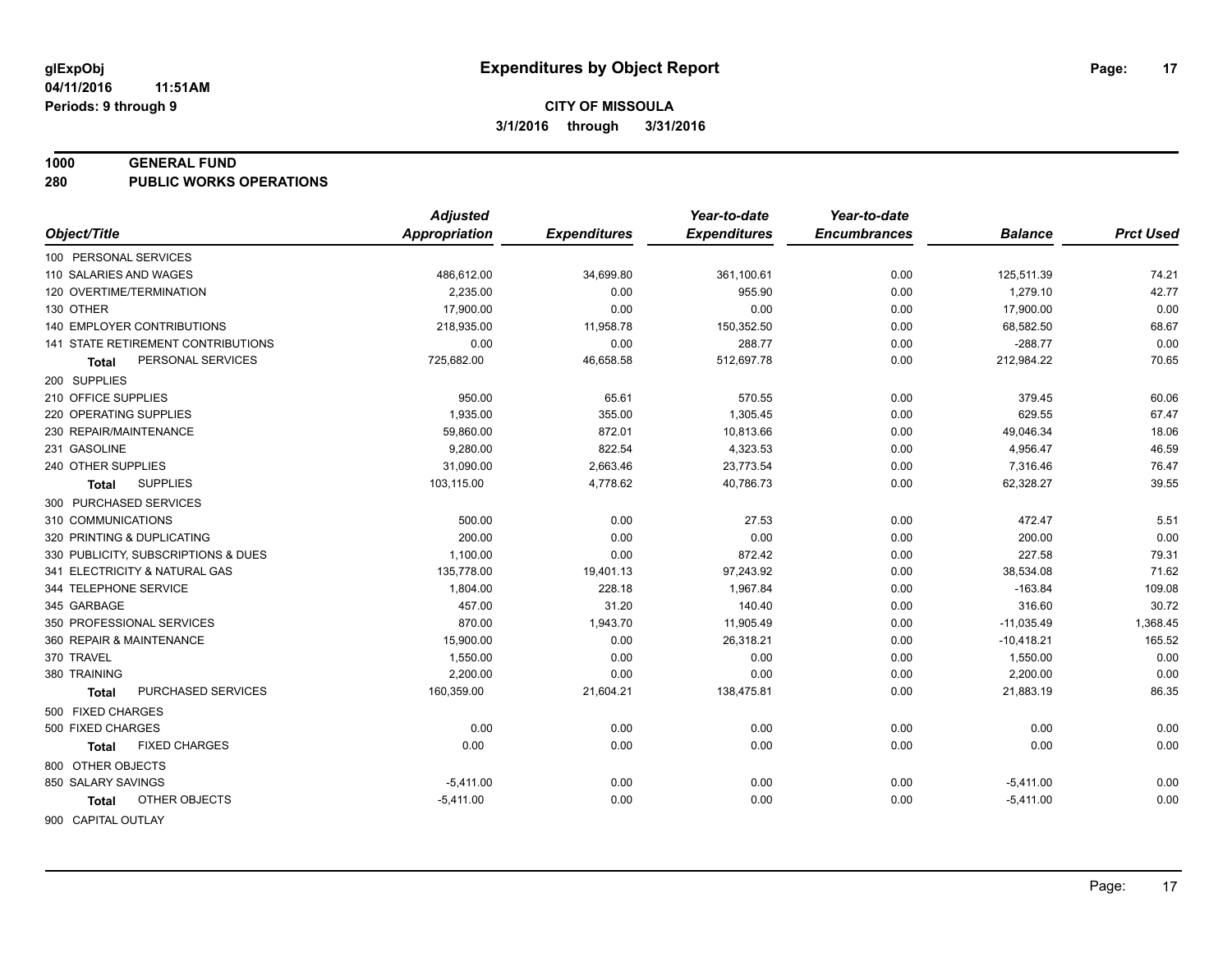#### **1000 GENERAL FUND**

**280 PUBLIC WORKS OPERATIONS**

| Object/Title |                           | <b>Adjusted</b><br>Appropriation | <i><b>Expenditures</b></i> | Year-to-date<br><b>Expenditures</b> | Year-to-date<br><b>Encumbrances</b> | <b>Balance</b> | <b>Prct Used</b> |
|--------------|---------------------------|----------------------------------|----------------------------|-------------------------------------|-------------------------------------|----------------|------------------|
|              | 940 MACHINERY & EQUIPMENT | 0.00                             | 0.00                       | 0.00                                | 0.00                                | 0.00           | 0.00             |
| Total        | CAPITAL OUTLAY            | 0.00                             | 0.00                       | 0.00                                | 0.00                                | 0.00           | 0.00             |
| Total        | PUBLIC WORKS OPERATIONS   | 983,745.00                       | 73,041.41                  | 691,960.32                          | 0.00                                | 291,784.68     | 70.34            |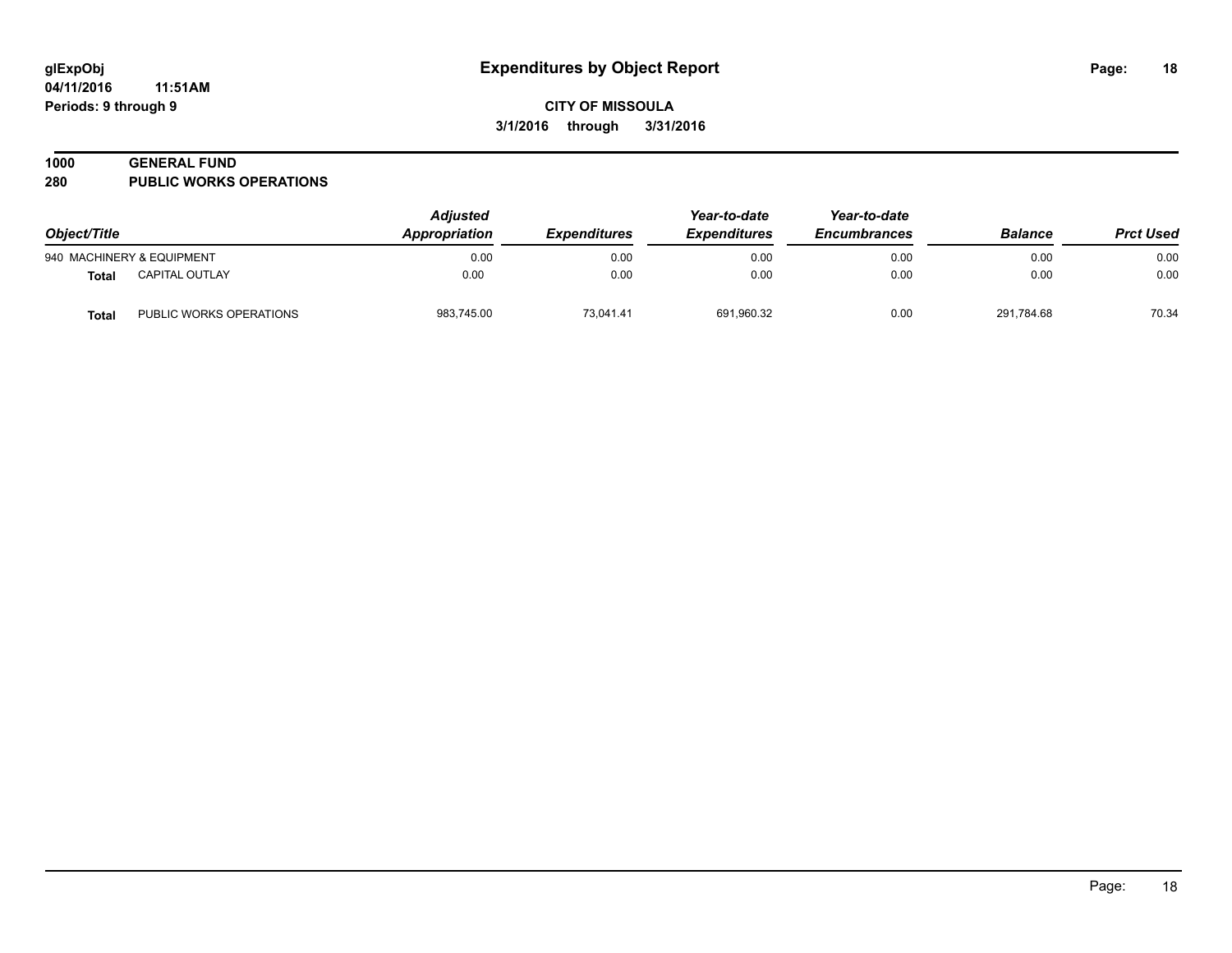**1000 GENERAL FUND**

**290 POLICE**

|                                           | <b>Adjusted</b> |                     | Year-to-date        | Year-to-date        |                 |                  |
|-------------------------------------------|-----------------|---------------------|---------------------|---------------------|-----------------|------------------|
| Object/Title                              | Appropriation   | <b>Expenditures</b> | <b>Expenditures</b> | <b>Encumbrances</b> | <b>Balance</b>  | <b>Prct Used</b> |
| 100 PERSONAL SERVICES                     |                 |                     |                     |                     |                 |                  |
| 110 SALARIES AND WAGES                    | 8,777,445.00    | 601,616.06          | 5,678,868.29        | 0.00                | 3,098,576.71    | 64.70            |
| 115 SALARIES/HEALTH INSURANCE BENEFIT     | 0.00            | 65,508.00           | 507,477.00          | 0.00                | $-507,477.00$   | 0.00             |
| 120 OVERTIME/TERMINATION                  | 244,408.00      | 14,044.81           | 192,975.69          | 0.00                | 51,432.31       | 78.96            |
| 121 OUTSIDE HIRE OVERTIME                 | 75,000.00       | 4,215.70            | 91,106.11           | 0.00                | $-16, 106.11$   | 121.47           |
| 122 COURT OVERTIME                        | 2,675.00        | 2,776.80            | 20,671.77           | 0.00                | $-17,996.77$    | 772.78           |
| 130 OTHER                                 | 69,326.00       | 0.00                | 66,968.34           | 0.00                | 2,357.66        | 96.60            |
| 133 EDUCATION COMPENSATION                | 0.00            | 2,040.00            | 13,335.00           | 0.00                | $-13,335.00$    | 0.00             |
| <b>140 EMPLOYER CONTRIBUTIONS</b>         | 4,705,811.00    | 186,409.54          | 1,662,276.29        | 0.00                | 3,043,534.71    | 35.32            |
| <b>141 STATE RETIREMENT CONTRIBUTIONS</b> | 0.00            | 0.00                | 1,467,265.85        | 0.00                | $-1,467,265.85$ | 0.00             |
| PERSONAL SERVICES<br>Total                | 13,874,665.00   | 876,610.91          | 9,700,944.34        | 0.00                | 4,173,720.66    | 69.92            |
| 200 SUPPLIES                              |                 |                     |                     |                     |                 |                  |
| 210 OFFICE SUPPLIES                       | 19,874.00       | 1,059.94            | 6,935.22            | 0.00                | 12,938.78       | 34.90            |
| 220 OPERATING SUPPLIES                    | 80,296.00       | 8,972.06            | 73,702.60           | 0.00                | 6,593.40        | 91.79            |
| 230 REPAIR/MAINTENANCE                    | 45,735.00       | 4,638.08            | 30,573.21           | 0.00                | 15,161.79       | 66.85            |
| 231 GASOLINE                              | 172,872.00      | 9,137.84            | 92,856.90           | 0.00                | 80,015.10       | 53.71            |
| <b>SUPPLIES</b><br>Total                  | 318,777.00      | 23,807.92           | 204,067.93          | 0.00                | 114,709.07      | 64.02            |
| 300 PURCHASED SERVICES                    |                 |                     |                     |                     |                 |                  |
| 310 COMMUNICATIONS                        | 14,396.00       | 0.00                | 15,995.58           | 0.00                | $-1,599.58$     | 111.11           |
| 320 PRINTING & DUPLICATING                | 10,824.00       | 98.04               | 3,527.64            | 0.00                | 7,296.36        | 32.59            |
| 330 PUBLICITY, SUBSCRIPTIONS & DUES       | 14,938.00       | 757.43              | 12,907.00           | 0.00                | 2,031.00        | 86.40            |
| 344 TELEPHONE SERVICE                     | 47,693.00       | 4,672.57            | 27,863.49           | 0.00                | 19,829.51       | 58.42            |
| 350 PROFESSIONAL SERVICES                 | 62,899.00       | 5,766.44            | 41,615.44           | 0.00                | 21,283.56       | 66.16            |
| 360 REPAIR & MAINTENANCE                  | 33,245.00       | 4,656.63            | 27,494.16           | 0.00                | 5,750.84        | 82.70            |
| 370 TRAVEL                                | 26,000.00       | 1,958.85            | 38,575.42           | 0.00                | $-12,575.42$    | 148.37           |
| 380 TRAINING                              | 31,300.00       | $-342.00$           | 24,027.55           | 0.00                | 7,272.45        | 76.77            |
| 390 OTHER PURCHASED SERVICES              | 25,000.00       | 3,409.18            | 15,786.63           | 0.00                | 9,213.37        | 63.15            |
| 392 DONATIONS AND SALES                   | 0.00            | 0.00                | 71.00               | 0.00                | $-71.00$        | 0.00             |
| PURCHASED SERVICES<br><b>Total</b>        | 266,295.00      | 20,977.14           | 207,863.91          | 0.00                | 58,431.09       | 78.06            |
| 500 FIXED CHARGES                         |                 |                     |                     |                     |                 |                  |
| 500 FIXED CHARGES                         | 91,462.00       | 6,292.97            | 58,463.09           | 0.00                | 32,998.91       | 63.92            |
| <b>FIXED CHARGES</b><br>Total             | 91,462.00       | 6,292.97            | 58,463.09           | 0.00                | 32,998.91       | 63.92            |
| 700 GRANTS & CONTRIBUTIONS                |                 |                     |                     |                     |                 |                  |
| 700 GRANTS & CONTRIBUTIONS                | 4,000.00        | 0.00                | 0.00                | 0.00                | 4,000.00        | 0.00             |
|                                           |                 |                     |                     |                     |                 |                  |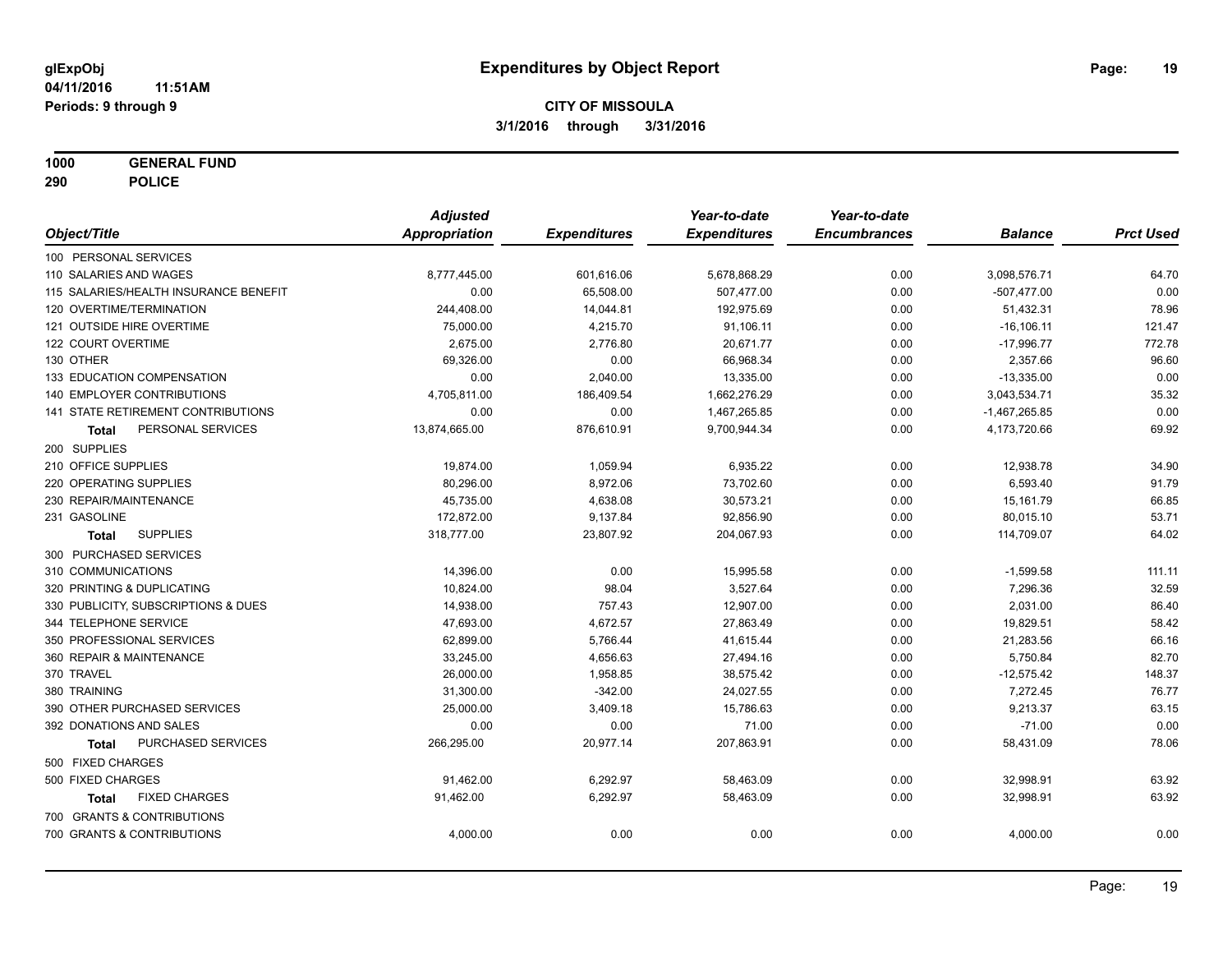**1000 GENERAL FUND 290 POLICE**

|                           |                                   | <b>Adjusted</b>      | <b>Expenditures</b> | Year-to-date<br><b>Expenditures</b> | Year-to-date<br><b>Encumbrances</b> | <b>Balance</b> | <b>Prct Used</b> |
|---------------------------|-----------------------------------|----------------------|---------------------|-------------------------------------|-------------------------------------|----------------|------------------|
| Object/Title              |                                   | <b>Appropriation</b> |                     |                                     |                                     |                |                  |
| <b>Total</b>              | <b>GRANTS &amp; CONTRIBUTIONS</b> | 4,000.00             | 0.00                | 0.00                                | 0.00                                | 4,000.00       | 0.00             |
| 800 OTHER OBJECTS         |                                   |                      |                     |                                     |                                     |                |                  |
|                           | 820 TRANSFERS TO OTHER FUNDS      | 0.00                 | 0.00                | 0.00                                | 0.00                                | 0.00           | 0.00             |
| 850 SALARY SAVINGS        |                                   | -79.245.00           | 0.00                | 0.00                                | 0.00                                | $-79.245.00$   | 0.00             |
| Total                     | OTHER OBJECTS                     | -79.245.00           | 0.00                | 0.00                                | 0.00                                | $-79.245.00$   | 0.00             |
| 900 CAPITAL OUTLAY        |                                   |                      |                     |                                     |                                     |                |                  |
| 940 MACHINERY & EQUIPMENT |                                   | 0.00                 | 0.00                | 0.00                                | 0.00                                | 0.00           | 0.00             |
| <b>Total</b>              | <b>CAPITAL OUTLAY</b>             | 0.00                 | 0.00                | 0.00                                | 0.00                                | 0.00           | 0.00             |
| <b>Total</b>              | <b>POLICE</b>                     | 14.475.954.00        | 927.688.94          | 10.171.339.27                       | 0.00                                | 4.304.614.73   | 70.26            |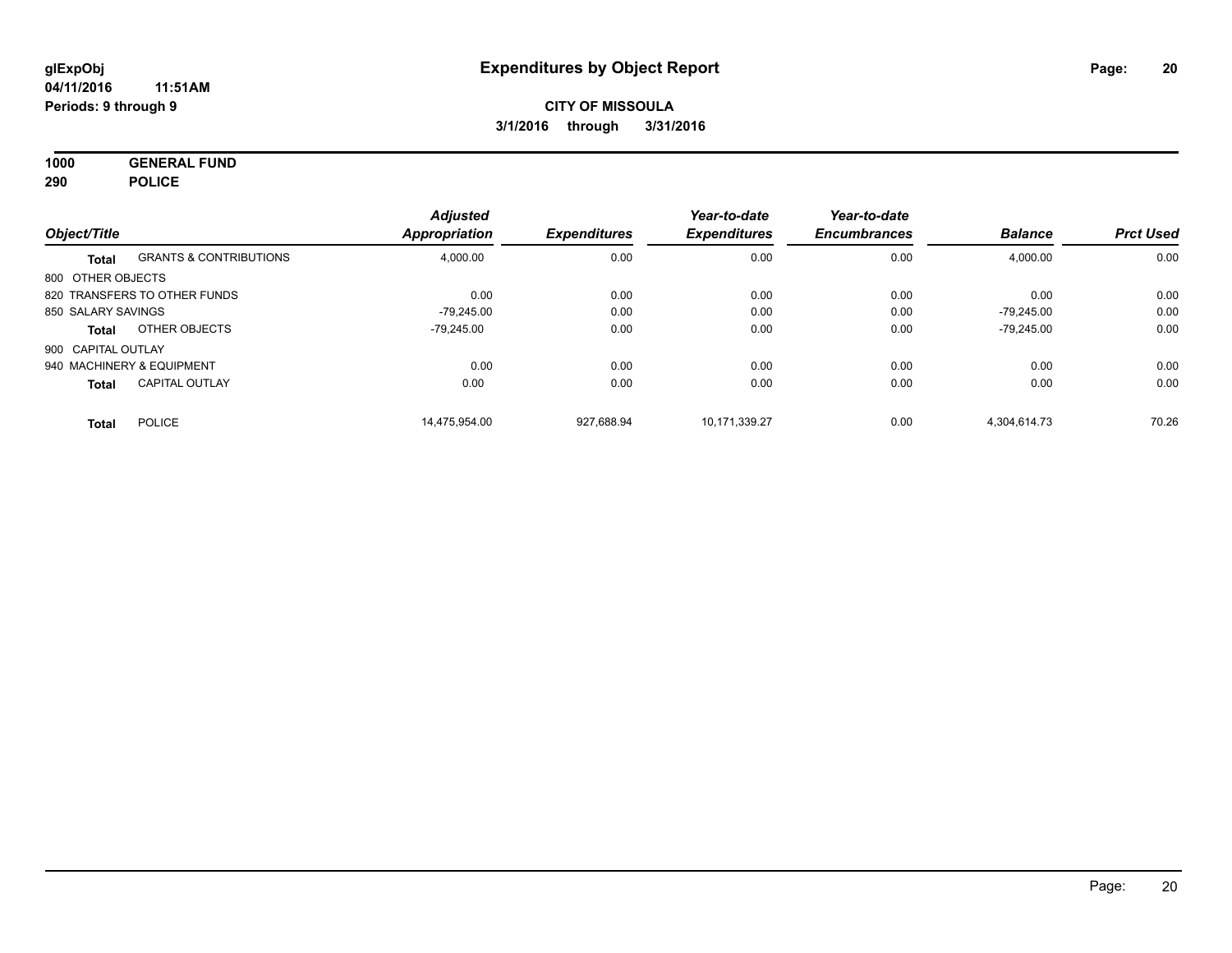**1000 GENERAL FUND 300 FIRE**

|                                           | <b>Adjusted</b>      |                     | Year-to-date        | Year-to-date        |                |                  |
|-------------------------------------------|----------------------|---------------------|---------------------|---------------------|----------------|------------------|
| Object/Title                              | <b>Appropriation</b> | <b>Expenditures</b> | <b>Expenditures</b> | <b>Encumbrances</b> | <b>Balance</b> | <b>Prct Used</b> |
| 100 PERSONAL SERVICES                     |                      |                     |                     |                     |                |                  |
| 110 SALARIES AND WAGES                    | 6,581,809.00         | 494,820.08          | 4,761,791.23        | 0.00                | 1,820,017.77   | 72.35            |
| 115 SALARIES/HEALTH INSURANCE BENEFIT     | 608,760.00           | 57,240.00           | 449,589.00          | 0.00                | 159,171.00     | 73.85            |
| 120 OVERTIME/TERMINATION                  | 320,544.00           | 25,983.15           | 654,228.08          | 0.00                | $-333,684.08$  | 204.10           |
| 130 OTHER                                 | 81,324.00            | 0.00                | 56,171.22           | 0.00                | 25, 152. 78    | 69.07            |
| 140 EMPLOYER CONTRIBUTIONS                | 2,267,057.00         | 124,749.58          | 1,254,813.76        | 0.00                | 1,012,243.24   | 55.35            |
| 141 STATE RETIREMENT CONTRIBUTIONS        | 1,688,849.00         | 0.00                | 1,495,271.77        | 0.00                | 193,577.23     | 88.54            |
| PERSONAL SERVICES<br>Total                | 11,548,343.00        | 702,792.81          | 8,671,865.06        | 0.00                | 2,876,477.94   | 75.09            |
| 200 SUPPLIES                              |                      |                     |                     |                     |                |                  |
| 210 OFFICE SUPPLIES                       | 16,004.00            | 2,475.64            | 10,713.14           | 0.00                | 5,290.86       | 66.94            |
| 220 OPERATING SUPPLIES                    | 112,744.00           | 15,389.54           | 107,314.72          | 0.00                | 5,429.28       | 95.18            |
| 230 REPAIR/MAINTENANCE                    | 61,500.00            | 7,845.25            | 53,863.84           | 0.00                | 7,636.16       | 87.58            |
| 231 GASOLINE                              | 61,827.00            | 2,383.51            | 25,526.32           | 0.00                | 36,300.68      | 41.29            |
| 240 OTHER SUPPLIES                        | 2,848.00             | 0.00                | 0.00                | 0.00                | 2,848.00       | 0.00             |
| <b>SUPPLIES</b><br>Total                  | 254,923.00           | 28,093.94           | 197,418.02          | 0.00                | 57,504.98      | 77.44            |
| 300 PURCHASED SERVICES                    |                      |                     |                     |                     |                |                  |
| 310 COMMUNICATIONS                        | 577.00               | 0.00                | 267.98              | 0.00                | 309.02         | 46.44            |
| 320 PRINTING & DUPLICATING                | 1,488.00             | 258.55              | 672.21              | 0.00                | 815.79         | 45.18            |
| 330 PUBLICITY, SUBSCRIPTIONS & DUES       | 9,863.00             | 2,885.00            | 8,470.50            | 0.00                | 1,392.50       | 85.88            |
| 340 SEWER                                 | 1,394.00             | 0.00                | 1,094.78            | 0.00                | 299.22         | 78.54            |
| 341 ELECTRICITY & NATURAL GAS             | 66,891.00            | 7,213.54            | 49,386.12           | 0.00                | 17,504.88      | 73.83            |
| 343 WATER CHARGES                         | 14,677.00            | 751.48              | 8,902.55            | 0.00                | 5,774.45       | 60.66            |
| 344 TELEPHONE SERVICE                     | 20,484.00            | 1,569.72            | 10,464.29           | 0.00                | 10,019.71      | 51.09            |
| 345 GARBAGE                               | 5,462.00             | 882.70              | 3,972.15            | 0.00                | 1,489.85       | 72.72            |
| 350 PROFESSIONAL SERVICES                 | 24,272.00            | 2,054.00            | 4,779.00            | 0.00                | 19,493.00      | 19.69            |
| 360 REPAIR & MAINTENANCE                  | 51,983.00            | 7,378.76            | 47,678.30           | 0.00                | 4,304.70       | 91.72            |
| 370 TRAVEL                                | 20,017.00            | 676.00              | 3,173.51            | 0.00                | 16,843.49      | 15.85            |
| 380 TRAINING                              | 13,416.00            | 1,185.72            | 5,741.36            | 0.00                | 7,674.64       | 42.79            |
| 390 OTHER PURCHASED SERVICES              | 11,580.00            | 818.38              | 3,122.38            | 0.00                | 8,457.62       | 26.96            |
| <b>PURCHASED SERVICES</b><br><b>Total</b> | 242,104.00           | 25,673.85           | 147,725.13          | 0.00                | 94,378.87      | 61.02            |
| 500 FIXED CHARGES                         |                      |                     |                     |                     |                |                  |
| 500 FIXED CHARGES                         | 0.00                 | 0.00                | 0.00                | 0.00                | 0.00           | 0.00             |
| 530 EQUIPMENT RENTAL                      | 226.00               | 74.00               | 74.00               | 0.00                | 152.00         | 32.74            |
| <b>FIXED CHARGES</b><br>Total             | 226.00               | 74.00               | 74.00               | 0.00                | 152.00         | 32.74            |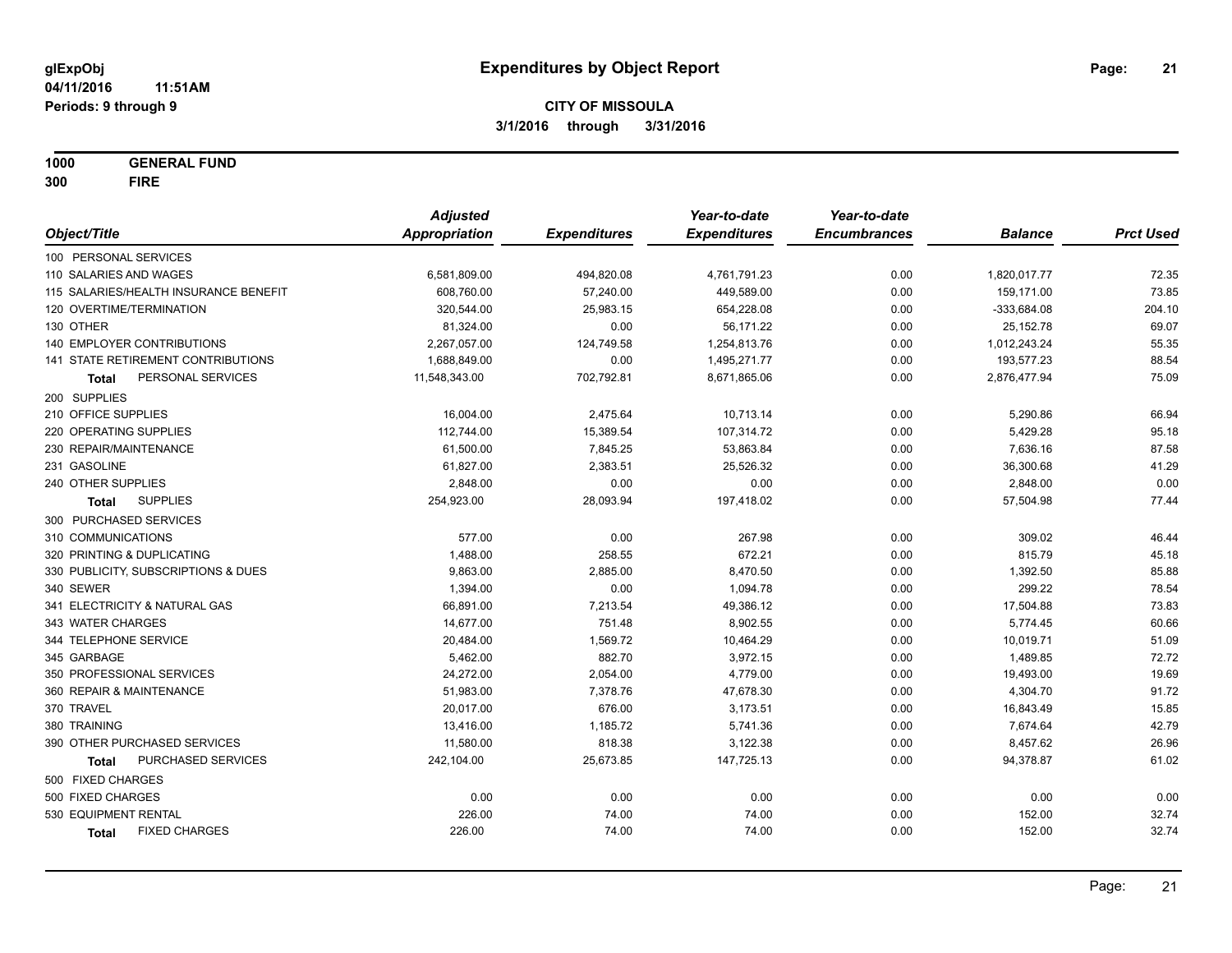**1000 GENERAL FUND**

**300 FIRE**

| Object/Title       |                                   | <b>Adjusted</b><br><b>Appropriation</b> | <b>Expenditures</b> | Year-to-date<br><b>Expenditures</b> | Year-to-date<br><b>Encumbrances</b> | <b>Balance</b> | <b>Prct Used</b> |
|--------------------|-----------------------------------|-----------------------------------------|---------------------|-------------------------------------|-------------------------------------|----------------|------------------|
|                    |                                   |                                         |                     |                                     |                                     |                |                  |
|                    | 700 GRANTS & CONTRIBUTIONS        |                                         |                     |                                     |                                     |                |                  |
|                    | 700 GRANTS & CONTRIBUTIONS        | 2,700.00                                | 0.00                | 0.00                                | 0.00                                | 2,700.00       | 0.00             |
| <b>Total</b>       | <b>GRANTS &amp; CONTRIBUTIONS</b> | 2,700.00                                | 0.00                | 0.00                                | 0.00                                | 2,700.00       | 0.00             |
| 800 OTHER OBJECTS  |                                   |                                         |                     |                                     |                                     |                |                  |
|                    | 820 TRANSFERS TO OTHER FUNDS      | 0.00                                    | 0.00                | 2,700.00                            | 0.00                                | $-2,700.00$    | 0.00             |
| 850 SALARY SAVINGS |                                   | $-65,888.00$                            | 0.00                | 0.00                                | 0.00                                | $-65,888.00$   | 0.00             |
| Total              | OTHER OBJECTS                     | $-65,888.00$                            | 0.00                | 2,700.00                            | 0.00                                | $-68,588.00$   | $-4.10$          |
| 900 CAPITAL OUTLAY |                                   |                                         |                     |                                     |                                     |                |                  |
|                    | 940 MACHINERY & EQUIPMENT         | 0.00                                    | 0.00                | 0.00                                | 0.00                                | 0.00           | 0.00             |
| <b>Total</b>       | <b>CAPITAL OUTLAY</b>             | 0.00                                    | 0.00                | 0.00                                | 0.00                                | 0.00           | 0.00             |
| <b>Total</b>       | <b>FIRE</b>                       | 11.982.408.00                           | 756,634.60          | 9,019,782.21                        | 0.00                                | 2,962,625.79   | 75.28            |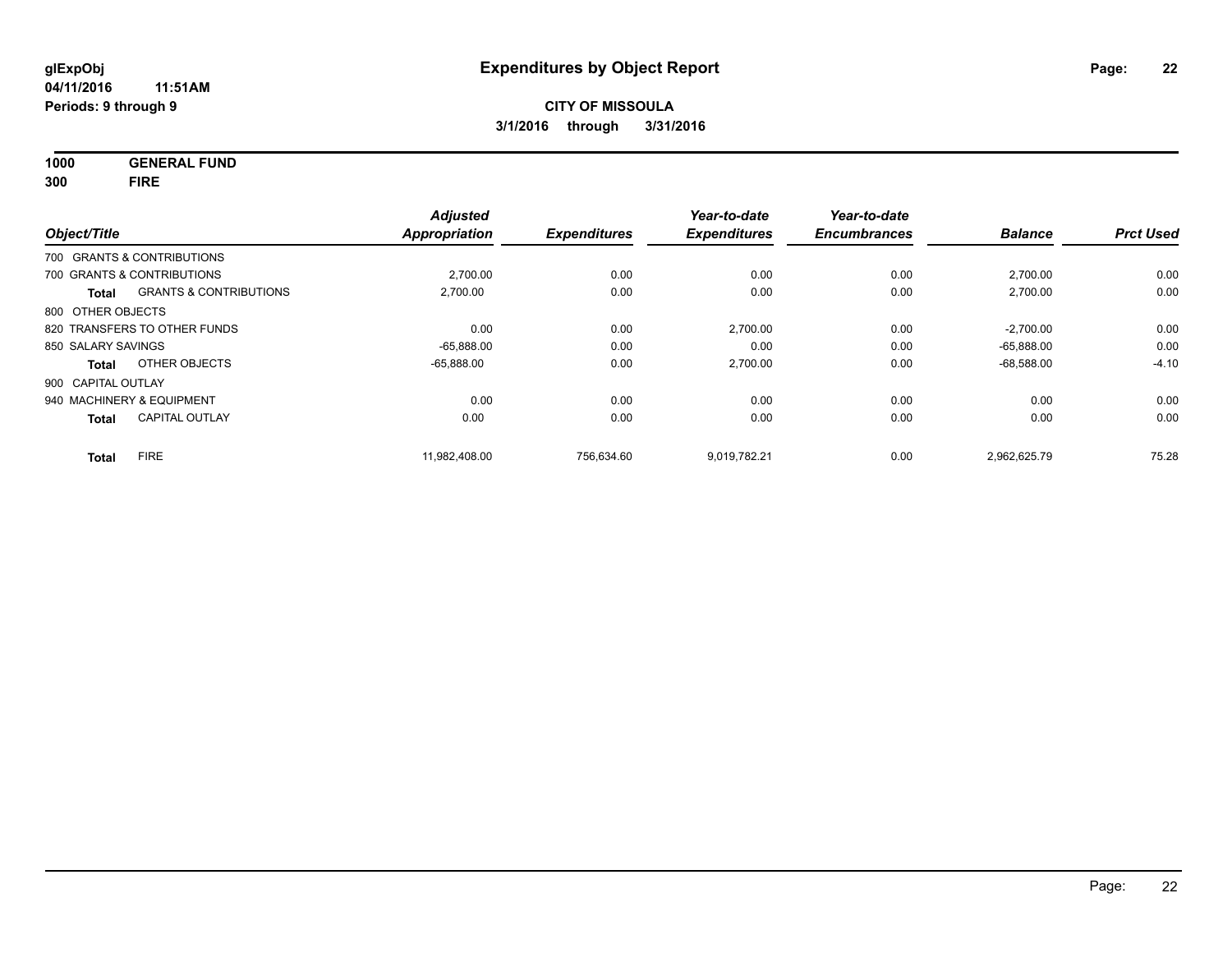#### **1000 GENERAL FUND**

**320 STREET MAINTENANCE**

|                                           | <b>Adjusted</b>      |                     | Year-to-date        | Year-to-date        |                |                  |
|-------------------------------------------|----------------------|---------------------|---------------------|---------------------|----------------|------------------|
| Object/Title                              | <b>Appropriation</b> | <b>Expenditures</b> | <b>Expenditures</b> | <b>Encumbrances</b> | <b>Balance</b> | <b>Prct Used</b> |
| 100 PERSONAL SERVICES                     |                      |                     |                     |                     |                |                  |
| 110 SALARIES AND WAGES                    | 1,345,337.00         | 100,424.47          | 985,548.04          | 0.00                | 359,788.96     | 73.26            |
| 120 OVERTIME/TERMINATION                  | 15,000.00            | 0.00                | 24,456.77           | 0.00                | $-9,456.77$    | 163.05           |
| 130 OTHER                                 | 6,000.00             | 0.00                | 0.00                | 0.00                | 6,000.00       | 0.00             |
| <b>140 EMPLOYER CONTRIBUTIONS</b>         | 732,217.00           | 57,379.83           | 567,157.58          | 0.00                | 165,059.42     | 77.46            |
| <b>141 STATE RETIREMENT CONTRIBUTIONS</b> | 0.00                 | 0.00                | 783.60              | 0.00                | $-783.60$      | 0.00             |
| PERSONAL SERVICES<br><b>Total</b>         | 2,098,554.00         | 157,804.30          | 1,577,945.99        | 0.00                | 520,608.01     | 75.19            |
| 200 SUPPLIES                              |                      |                     |                     |                     |                |                  |
| 210 OFFICE SUPPLIES                       | 1,600.00             | 0.00                | 95.21               | 0.00                | 1,504.79       | 5.95             |
| 220 OPERATING SUPPLIES                    | 170,318.00           | 84,745.56           | 306,038.27          | 0.00                | $-135,720.27$  | 179.69           |
| 230 REPAIR/MAINTENANCE                    | 84,215.00            | 17,688.46           | 72,311.89           | 0.00                | 11,903.11      | 85.87            |
| 231 GASOLINE                              | 218,604.00           | 9,527.45            | 96,683.82           | 0.00                | 121,920.18     | 44.23            |
| 240 OTHER SUPPLIES                        | 0.00                 | 0.00                | 0.00                | 0.00                | 0.00           | 0.00             |
| 250 SUPPLIES FOR RESALE                   | 0.00                 | 0.00                | 0.00                | 0.00                | 0.00           | 0.00             |
| <b>SUPPLIES</b><br><b>Total</b>           | 474,737.00           | 111,961.47          | 475,129.19          | 0.00                | $-392.19$      | 100.08           |
| 300 PURCHASED SERVICES                    |                      |                     |                     |                     |                |                  |
| 310 COMMUNICATIONS                        | 0.00                 | 0.00                | 0.00                | 0.00                | 0.00           | 0.00             |
| 320 PRINTING & DUPLICATING                | 7,000.00             | 0.00                | 2,508.12            | 0.00                | 4,491.88       | 35.83            |
| 330 PUBLICITY, SUBSCRIPTIONS & DUES       | 3,000.00             | 0.00                | 2,923.22            | 0.00                | 76.78          | 97.44            |
| 341 ELECTRICITY & NATURAL GAS             | 0.00                 | 0.00                | 0.00                | 0.00                | 0.00           | 0.00             |
| 343 WATER CHARGES                         | 7,000.00             | 0.00                | 8,184.71            | 0.00                | $-1,184.71$    | 116.92           |
| 344 TELEPHONE SERVICE                     | 1,822.00             | 168.83              | 1,499.58            | 0.00                | 322.42         | 82.30            |
| 345 GARBAGE                               | 7,280.00             | 0.00                | 1,393.66            | 0.00                | 5,886.34       | 19.14            |
| 350 PROFESSIONAL SERVICES                 | 5,150.00             | 0.00                | 1,326.75            | 0.00                | 3,823.25       | 25.76            |
| 360 REPAIR & MAINTENANCE                  | 21,000.00            | 4,884.25            | 5,821.89            | 0.00                | 15,178.11      | 27.72            |
| 370 TRAVEL                                | 2,300.00             | 399.90              | 1,672.81            | 0.00                | 627.19         | 72.73            |
| 380 TRAINING                              | 1,500.00             | 0.00                | 797.50              | 0.00                | 702.50         | 53.17            |
| PURCHASED SERVICES<br><b>Total</b>        | 56,052.00            | 5,452.98            | 26,128.24           | 0.00                | 29,923.76      | 46.61            |
| 400 BUILDING MATERIALS                    |                      |                     |                     |                     |                |                  |
| 400 BUILDING MATERIALS                    | 46,285.00            | 0.00                | 0.00                | 0.00                | 46,285.00      | 0.00             |
| <b>BUILDING MATERIALS</b><br>Total        | 46,285.00            | 0.00                | 0.00                | 0.00                | 46,285.00      | 0.00             |
| 500 FIXED CHARGES                         |                      |                     |                     |                     |                |                  |
| 500 FIXED CHARGES                         | 30,500.00            | 0.00                | 10,160.00           | 0.00                | 20,340.00      | 33.31            |
|                                           |                      |                     |                     |                     |                |                  |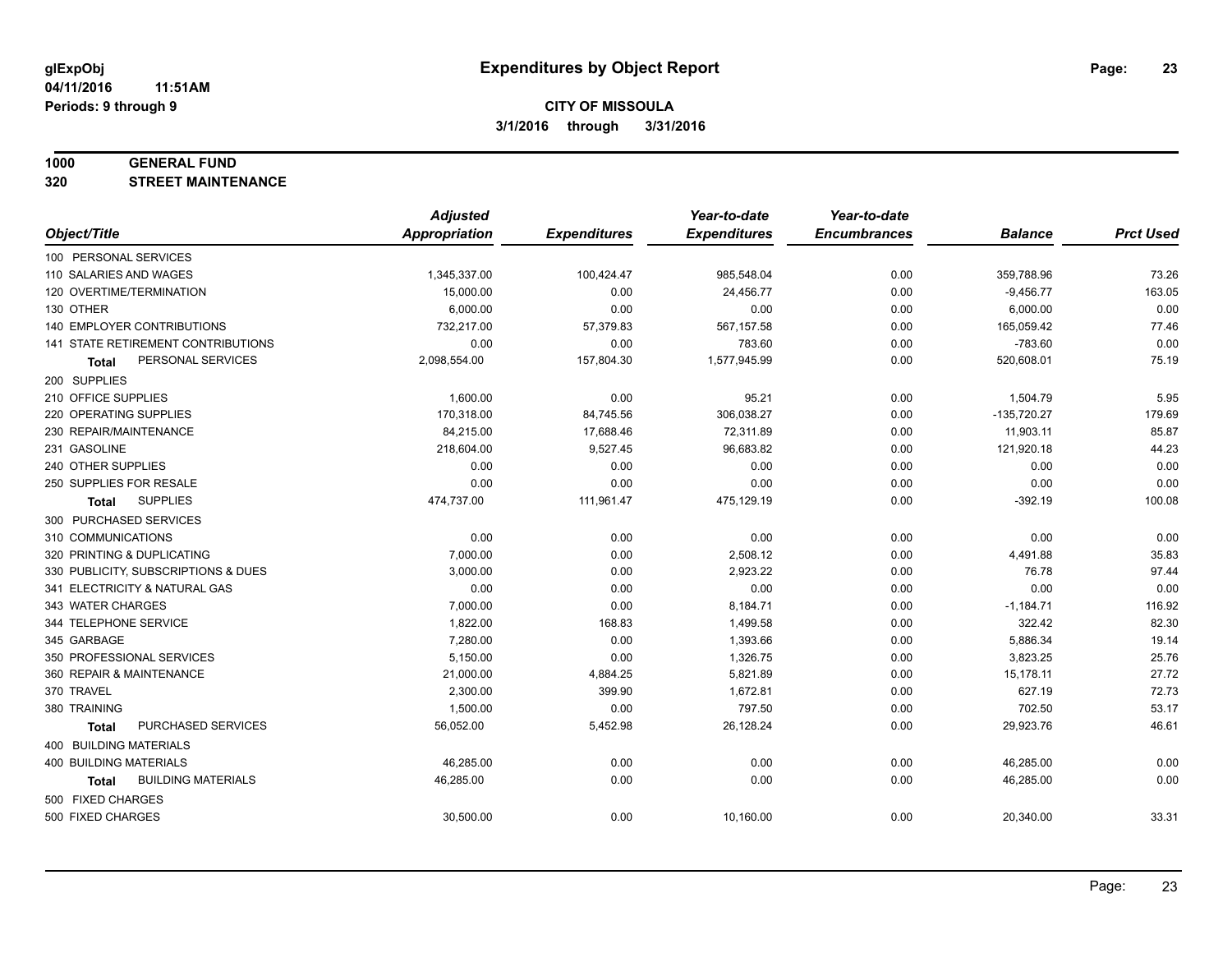#### **1000 GENERAL FUND**

**320 STREET MAINTENANCE**

|                    |                             | <b>Adjusted</b> |                     | Year-to-date        | Year-to-date        |                |                  |
|--------------------|-----------------------------|-----------------|---------------------|---------------------|---------------------|----------------|------------------|
| Object/Title       |                             | Appropriation   | <b>Expenditures</b> | <b>Expenditures</b> | <b>Encumbrances</b> | <b>Balance</b> | <b>Prct Used</b> |
| <b>Total</b>       | <b>FIXED CHARGES</b>        | 30,500.00       | 0.00                | 10,160.00           | 0.00                | 20,340.00      | 33.31            |
| 600 DEBT SERVICE   |                             |                 |                     |                     |                     |                |                  |
| 610 PRINCIPAL      |                             | 0.00            | 0.00                | 0.00                | 0.00                | 0.00           | 0.00             |
|                    | 620 INTEREST / SERVICE FEES | 0.00            | 0.00                | 0.00                | 0.00                | 0.00           | 0.00             |
| Total              | <b>DEBT SERVICE</b>         | 0.00            | 0.00                | 0.00                | 0.00                | 0.00           | 0.00             |
| 900 CAPITAL OUTLAY |                             |                 |                     |                     |                     |                |                  |
| 930 IMPROVEMENTS   |                             | 197,705.00      | 0.00                | 38,635.67           | 0.00                | 159,069.33     | 19.54            |
|                    | 940 MACHINERY & EQUIPMENT   | 0.00            | 0.00                | 0.00                | 0.00                | 0.00           | 0.00             |
| <b>Total</b>       | <b>CAPITAL OUTLAY</b>       | 197,705.00      | 0.00                | 38,635.67           | 0.00                | 159,069.33     | 19.54            |
| <b>Total</b>       | <b>STREET MAINTENANCE</b>   | 2,903,833.00    | 275.218.75          | 2.127.999.09        | 0.00                | 775.833.91     | 73.28            |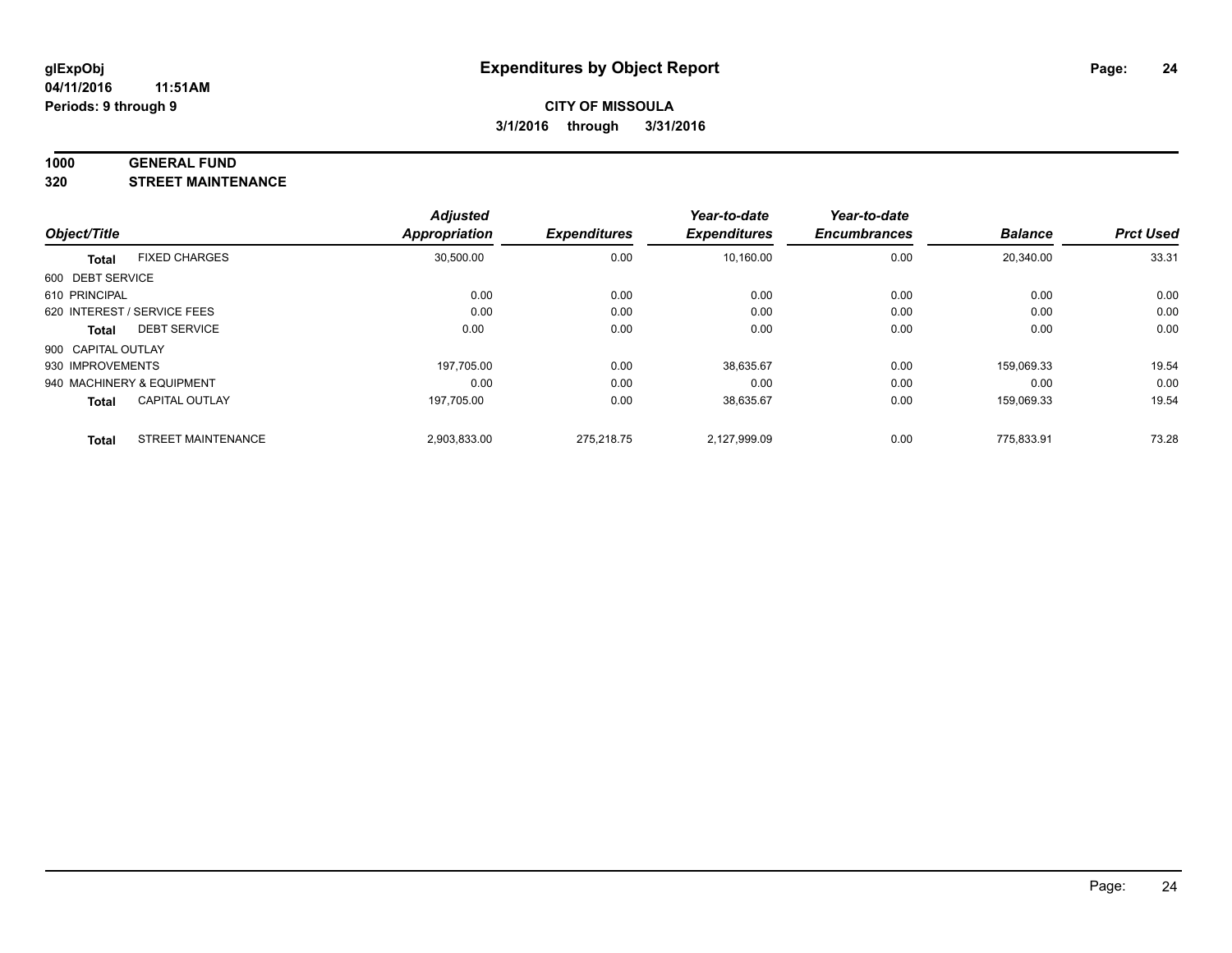#### **1000 GENERAL FUND**

**321 VEHICLE MAINTENANCE**

|                                     | <b>Adjusted</b>      |                     | Year-to-date        | Year-to-date        |                |                  |
|-------------------------------------|----------------------|---------------------|---------------------|---------------------|----------------|------------------|
| Object/Title                        | <b>Appropriation</b> | <b>Expenditures</b> | <b>Expenditures</b> | <b>Encumbrances</b> | <b>Balance</b> | <b>Prct Used</b> |
| 100 PERSONAL SERVICES               |                      |                     |                     |                     |                |                  |
| 110 SALARIES AND WAGES              | 535,134.00           | 45,774.63           | 423,710.05          | 0.00                | 111,423.95     | 79.18            |
| 120 OVERTIME/TERMINATION            | 2,000.00             | 0.00                | 304.67              | 0.00                | 1,695.33       | 15.23            |
| 130 OTHER                           | 81,744.00            | 0.00                | 0.00                | 0.00                | 81,744.00      | 0.00             |
| 140 EMPLOYER CONTRIBUTIONS          | 245,352.00           | 19,753.19           | 182,728.39          | 0.00                | 62,623.61      | 74.48            |
| 141 STATE RETIREMENT CONTRIBUTIONS  | 0.00                 | 0.00                | 332.22              | 0.00                | $-332.22$      | 0.00             |
| PERSONAL SERVICES<br>Total          | 864,230.00           | 65,527.82           | 607,075.33          | 0.00                | 257, 154.67    | 70.24            |
| 200 SUPPLIES                        |                      |                     |                     |                     |                |                  |
| 210 OFFICE SUPPLIES                 | 1,000.00             | 490.48              | 743.18              | 0.00                | 256.82         | 74.32            |
| 220 OPERATING SUPPLIES              | 28,351.00            | 4,233.39            | 11,636.49           | 0.00                | 16,714.51      | 41.04            |
| 230 REPAIR/MAINTENANCE              | 37,355.00            | 1,536.62            | 30,013.91           | 0.00                | 7,341.09       | 80.35            |
| 231 GASOLINE                        | 4,813.00             | 138.27              | 1,537.73            | 0.00                | 3,275.27       | 31.95            |
| 240 OTHER SUPPLIES                  | 11,010.00            | 1,438.94            | 4,623.27            | 0.00                | 6,386.73       | 41.99            |
| <b>SUPPLIES</b><br>Total            | 82,529.00            | 7,837.70            | 48,554.58           | 0.00                | 33,974.42      | 58.83            |
| 300 PURCHASED SERVICES              |                      |                     |                     |                     |                |                  |
| 310 COMMUNICATIONS                  | 150.00               | 0.00                | 0.00                | 0.00                | 150.00         | 0.00             |
| 320 PRINTING & DUPLICATING          | 350.00               | 0.00                | 0.00                | 0.00                | 350.00         | 0.00             |
| 330 PUBLICITY, SUBSCRIPTIONS & DUES | 230.00               | 0.00                | 247.50              | 0.00                | $-17.50$       | 107.61           |
| 340 SEWER                           | 2,729.00             | 0.00                | 1,367.22            | 0.00                | 1,361.78       | 50.10            |
| 341 ELECTRICITY & NATURAL GAS       | 200,943.00           | 15,068.58           | 114,744.44          | 0.00                | 86,198.56      | 57.10            |
| 343 WATER CHARGES                   | 12,356.00            | 116.39              | 4,517.83            | 0.00                | 7,838.17       | 36.56            |
| 344 TELEPHONE SERVICE               | 2,589.00             | 260.02              | 1,203.43            | 0.00                | 1,385.57       | 46.48            |
| 345 GARBAGE                         | 10,443.00            | 936.26              | 5,741.63            | 0.00                | 4,701.37       | 54.98            |
| 350 PROFESSIONAL SERVICES           | 14,395.00            | 2,335.50            | 6,647.75            | 0.00                | 7,747.25       | 46.18            |
| 360 REPAIR & MAINTENANCE            | 276,527.00           | 20,648.13           | 129,206.78          | 0.00                | 147,320.22     | 46.72            |
| 370 TRAVEL                          | 1,050.00             | 0.00                | 0.00                | 0.00                | 1,050.00       | 0.00             |
| 380 TRAINING                        | 850.00               | 0.00                | 0.00                | 0.00                | 850.00         | 0.00             |
| 390 OTHER PURCHASED SERVICES        | 0.00                 | 0.00                | 0.00                | 0.00                | 0.00           | 0.00             |
| PURCHASED SERVICES<br><b>Total</b>  | 522,612.00           | 39,364.88           | 263,676.58          | 0.00                | 258,935.42     | 50.45            |
| 800 OTHER OBJECTS                   |                      |                     |                     |                     |                |                  |
| 845 CONTINGENCY                     | 0.00                 | 0.00                | 0.00                | 0.00                | 0.00           | 0.00             |
| OTHER OBJECTS<br>Total              | 0.00                 | 0.00                | 0.00                | 0.00                | 0.00           | 0.00             |
| 900 CAPITAL OUTLAY                  |                      |                     |                     |                     |                |                  |
| 940 MACHINERY & EQUIPMENT           | 0.00                 | 0.00                | 0.00                | 0.00                | 0.00           | 0.00             |
|                                     |                      |                     |                     |                     |                |                  |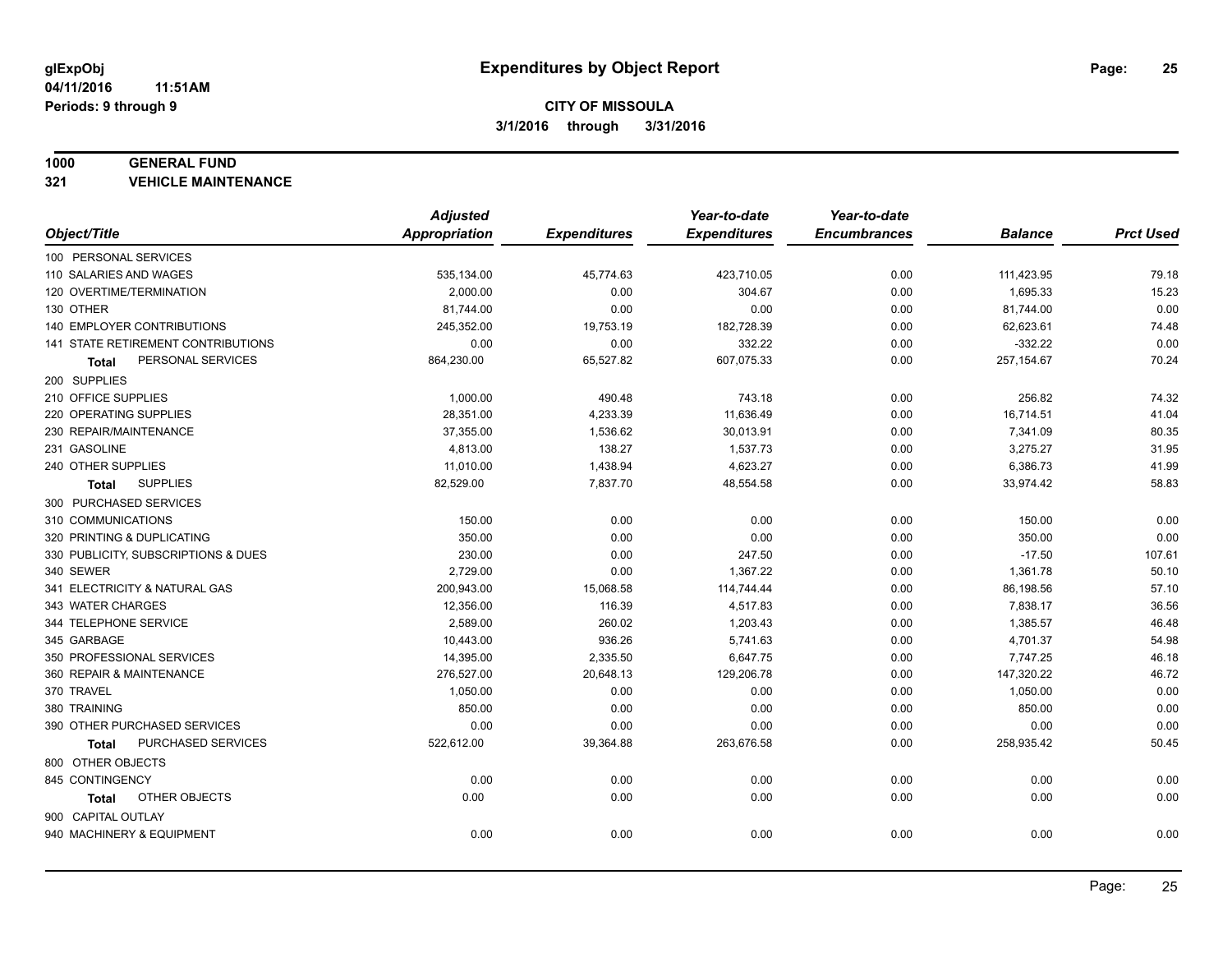#### **04/11/2016 11:51AM Periods: 9 through 9**

# **CITY OF MISSOULA 3/1/2016 through 3/31/2016**

# **1000 GENERAL FUND**

**321 VEHICLE MAINTENANCE**

|              |                     | <b>Adjusted</b><br>Appropriation | <i><b>Expenditures</b></i> | Year-to-date<br><b>Expenditures</b> | Year-to-date        | <b>Balance</b> | <b>Prct Used</b> |
|--------------|---------------------|----------------------------------|----------------------------|-------------------------------------|---------------------|----------------|------------------|
| Object/Title |                     |                                  |                            |                                     | <b>Encumbrances</b> |                |                  |
| <b>Total</b> | CAPITAL OUTLAY      | 0.00                             | 0.00                       | 0.00                                | 0.00                | 0.00           | 0.00             |
| Total        | VEHICLE MAINTENANCE | 1,469,371.00                     | 112.730.40                 | 919.306.49                          | 0.00                | 550.064.51     | 62.56            |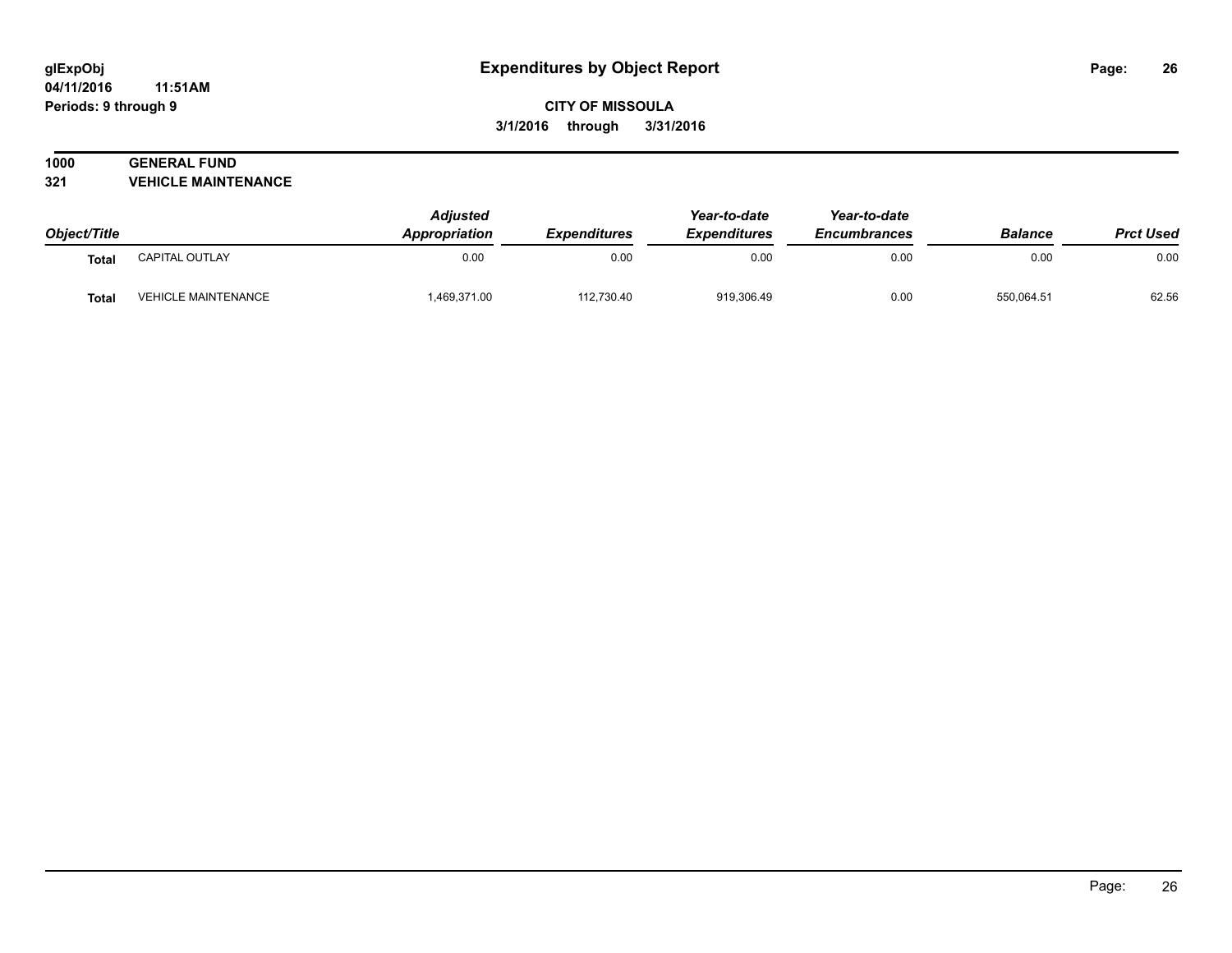# **1000 GENERAL FUND**

**340 CEMETERY**

|                                           | <b>Adjusted</b>      |                     | Year-to-date        | Year-to-date        |                |                  |
|-------------------------------------------|----------------------|---------------------|---------------------|---------------------|----------------|------------------|
| Object/Title                              | <b>Appropriation</b> | <b>Expenditures</b> | <b>Expenditures</b> | <b>Encumbrances</b> | <b>Balance</b> | <b>Prct Used</b> |
| 100 PERSONAL SERVICES                     |                      |                     |                     |                     |                |                  |
| 110 SALARIES AND WAGES                    | 356,031.00           | 27,224.94           | 254,709.64          | 0.00                | 101,321.36     | 71.54            |
| 120 OVERTIME/TERMINATION                  | 5,000.00             | 0.00                | 2,808.52            | 0.00                | 2,191.48       | 56.17            |
| <b>140 EMPLOYER CONTRIBUTIONS</b>         | 158,798.00           | 12,352.61           | 120,236.19          | 0.00                | 38,561.81      | 75.72            |
| 141 STATE RETIREMENT CONTRIBUTIONS        | 0.00                 | 0.00                | 202.92              | 0.00                | $-202.92$      | 0.00             |
| PERSONAL SERVICES<br>Total                | 519,829.00           | 39,577.55           | 377,957.27          | 0.00                | 141,871.73     | 72.71            |
| 200 SUPPLIES                              |                      |                     |                     |                     |                |                  |
| 210 OFFICE SUPPLIES                       | 2,770.00             | 419.99              | 1,815.40            | 0.00                | 954.60         | 65.54            |
| 220 OPERATING SUPPLIES                    | 35,802.00            | 9,406.57            | 15,787.23           | 0.00                | 20,014.77      | 44.10            |
| 230 REPAIR/MAINTENANCE                    | 20,120.00            | 0.00                | 14,762.26           | 0.00                | 5,357.74       | 73.37            |
| 231 GASOLINE                              | 14,398.00            | 384.22              | 5,809.90            | 0.00                | 8,588.10       | 40.35            |
| 240 OTHER SUPPLIES                        | 0.00                 | 0.00                | 0.00                | 0.00                | 0.00           | 0.00             |
| 250 SUPPLIES FOR RESALE                   | 0.00                 | 0.00                | 0.00                | 0.00                | 0.00           | 0.00             |
| <b>SUPPLIES</b><br>Total                  | 73,090.00            | 10,210.78           | 38,174.79           | 0.00                | 34,915.21      | 52.23            |
| 300 PURCHASED SERVICES                    |                      |                     |                     |                     |                |                  |
| 310 COMMUNICATIONS                        | 1,933.00             | 55.76               | 639.98              | 0.00                | 1,293.02       | 33.11            |
| 320 PRINTING & DUPLICATING                | 775.00               | 0.00                | 221.12              | 0.00                | 553.88         | 28.53            |
| 330 PUBLICITY, SUBSCRIPTIONS & DUES       | 813.00               | 0.00                | 281.74              | 0.00                | 531.26         | 34.65            |
| 341 ELECTRICITY & NATURAL GAS             | 17,865.00            | 824.11              | 9,440.30            | 0.00                | 8,424.70       | 52.84            |
| 343 WATER CHARGES                         | 1,082.00             | 61.25               | 588.52              | 0.00                | 493.48         | 54.39            |
| 344 TELEPHONE SERVICE                     | 2,400.00             | 472.18              | 1,528.16            | 0.00                | 871.84         | 63.67            |
| 345 GARBAGE                               | 1,070.00             | 230.85              | 980.07              | 0.00                | 89.93          | 91.60            |
| 350 PROFESSIONAL SERVICES                 | 1,000.00             | 0.00                | 42.00               | 0.00                | 958.00         | 4.20             |
| 360 REPAIR & MAINTENANCE                  | 3,700.00             | 766.11              | 2,927.51            | 0.00                | 772.49         | 79.12            |
| 370 TRAVEL                                | 500.00               | 0.00                | 0.00                | 0.00                | 500.00         | 0.00             |
| 380 TRAINING                              | 1,006.00             | 0.00                | 318.33              | 0.00                | 687.67         | 31.64            |
| 390 OTHER PURCHASED SERVICES              | 3,342.00             | 303.75              | 2,246.96            | 0.00                | 1,095.04       | 67.23            |
| PURCHASED SERVICES<br><b>Total</b>        | 35,486.00            | 2,714.01            | 19,214.69           | 0.00                | 16,271.31      | 54.15            |
| 400 BUILDING MATERIALS                    |                      |                     |                     |                     |                |                  |
| <b>400 BUILDING MATERIALS</b>             | 0.00                 | 0.00                | 0.00                | 0.00                | 0.00           | 0.00             |
| <b>BUILDING MATERIALS</b><br><b>Total</b> | 0.00                 | 0.00                | 0.00                | 0.00                | 0.00           | 0.00             |
| 500 FIXED CHARGES                         |                      |                     |                     |                     |                |                  |
| 500 FIXED CHARGES                         | 0.00                 | 0.00                | 0.00                | 0.00                | 0.00           | 0.00             |
| 530 EQUIPMENT RENTAL                      | 500.00               | 0.00                | 308.50              | 0.00                | 191.50         | 61.70            |
|                                           |                      |                     |                     |                     |                |                  |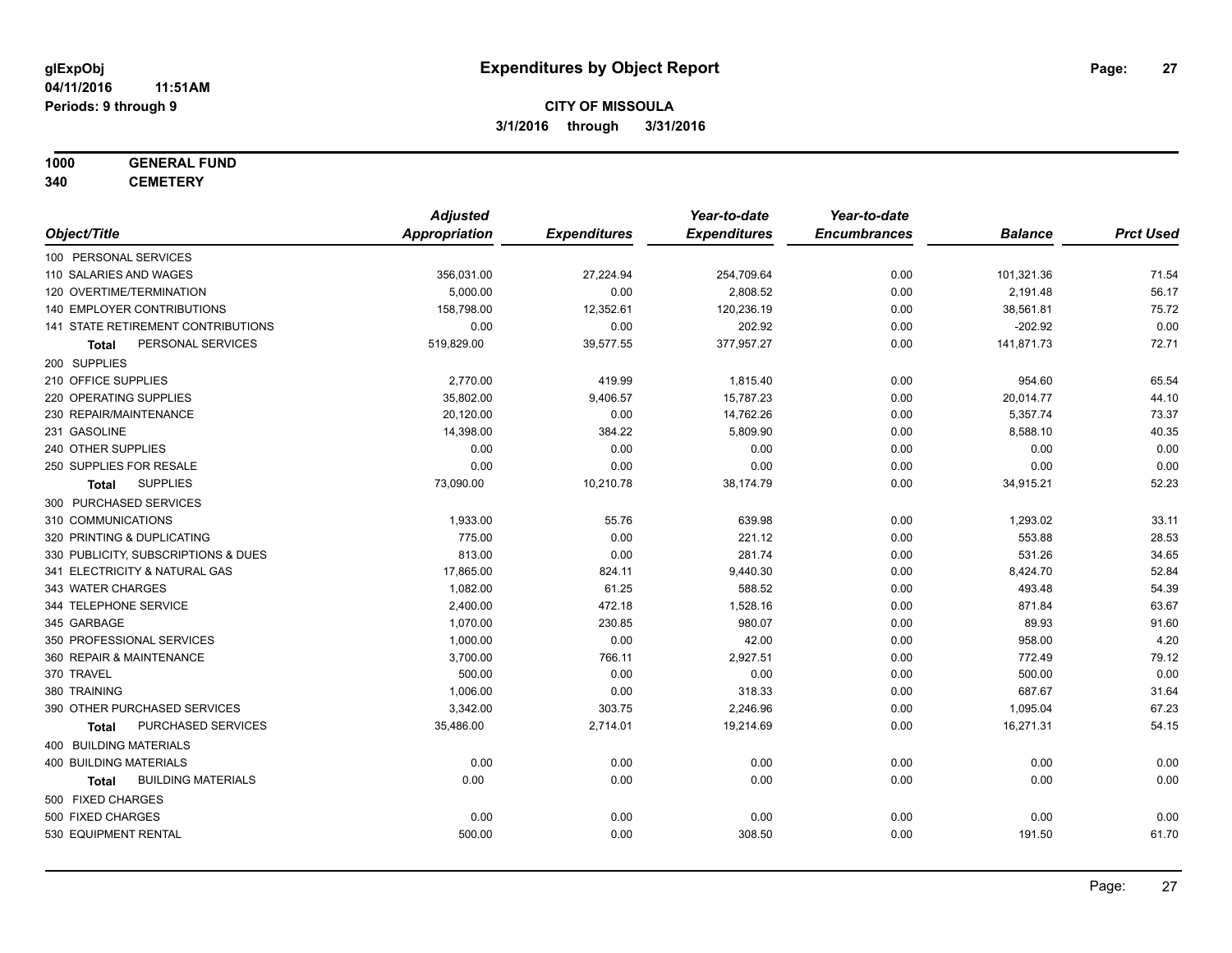# **1000 GENERAL FUND**

**340 CEMETERY**

|                           |                       | <b>Adjusted</b>      |                     | Year-to-date        | Year-to-date        |                |                  |
|---------------------------|-----------------------|----------------------|---------------------|---------------------|---------------------|----------------|------------------|
| Object/Title              |                       | <b>Appropriation</b> | <b>Expenditures</b> | <b>Expenditures</b> | <b>Encumbrances</b> | <b>Balance</b> | <b>Prct Used</b> |
| <b>Total</b>              | <b>FIXED CHARGES</b>  | 500.00               | 0.00                | 308.50              | 0.00                | 191.50         | 61.70            |
| 800 OTHER OBJECTS         |                       |                      |                     |                     |                     |                |                  |
| 845 CONTINGENCY           |                       | 8,185.00             | 0.00                | 3,740.00            | 0.00                | 4,445.00       | 45.69            |
| 850 SALARY SAVINGS        |                       | $-3,479.00$          | 0.00                | 0.00                | 0.00                | $-3,479.00$    | 0.00             |
| <b>Total</b>              | OTHER OBJECTS         | 4,706.00             | 0.00                | 3,740.00            | 0.00                | 966.00         | 79.47            |
| 900 CAPITAL OUTLAY        |                       |                      |                     |                     |                     |                |                  |
| 920 BUILDINGS             |                       | 0.00                 | 0.00                | 0.00                | 0.00                | 0.00           | 0.00             |
| 930 IMPROVEMENTS          |                       | 0.00                 | 0.00                | 0.00                | 0.00                | 0.00           | 0.00             |
| 940 MACHINERY & EQUIPMENT |                       | 0.00                 | 0.00                | 0.00                | 0.00                | 0.00           | 0.00             |
| <b>Total</b>              | <b>CAPITAL OUTLAY</b> | 0.00                 | 0.00                | 0.00                | 0.00                | 0.00           | 0.00             |
| <b>Total</b>              | <b>CEMETERY</b>       | 633,611.00           | 52,502.34           | 439,395.25          | 0.00                | 194,215.75     | 69.35            |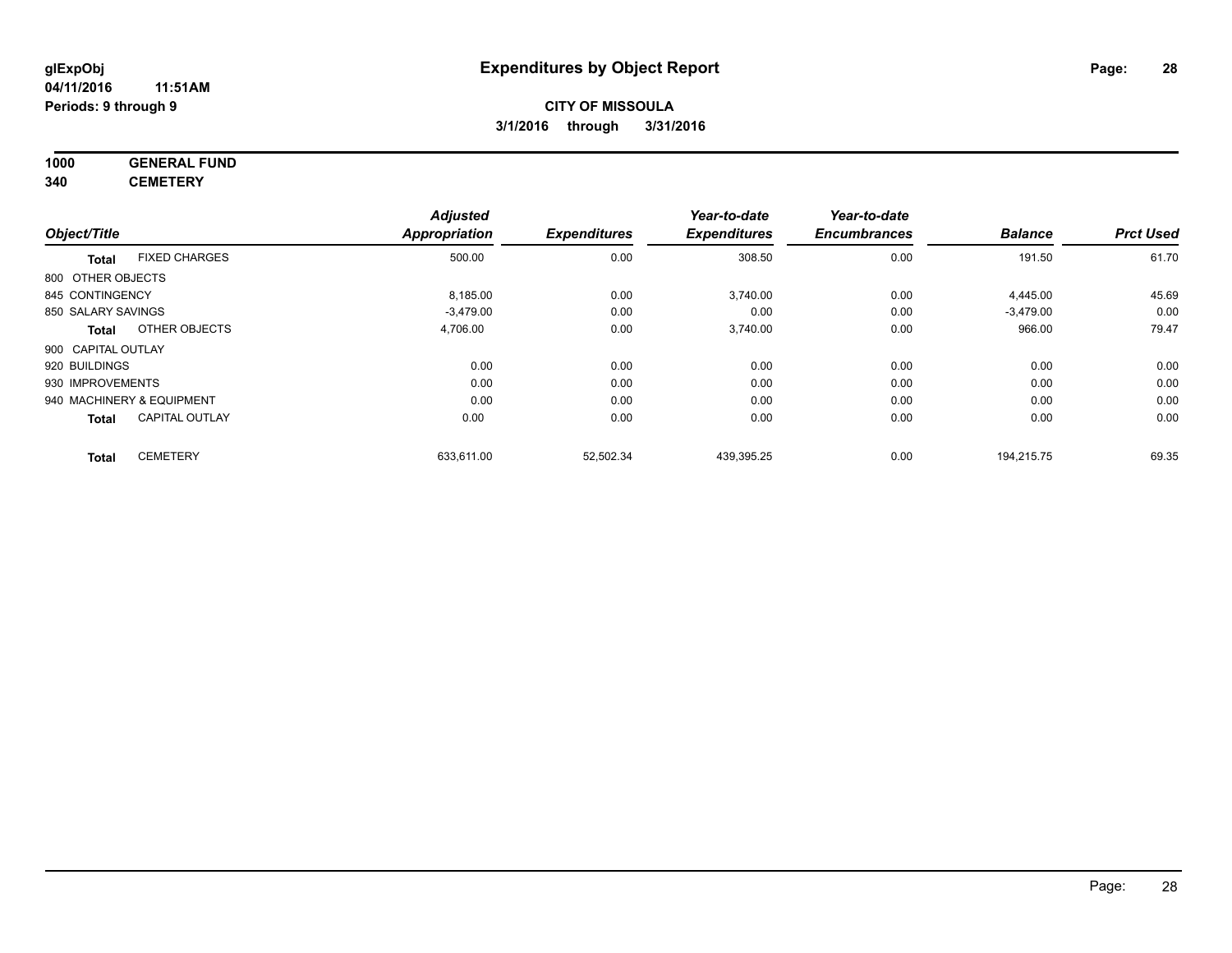#### **1000 GENERAL FUND**

**370 PARKS & RECREATION**

|                                     | <b>Adjusted</b>      |                     | Year-to-date        | Year-to-date        |                |                  |
|-------------------------------------|----------------------|---------------------|---------------------|---------------------|----------------|------------------|
| Object/Title                        | <b>Appropriation</b> | <b>Expenditures</b> | <b>Expenditures</b> | <b>Encumbrances</b> | <b>Balance</b> | <b>Prct Used</b> |
| 100 PERSONAL SERVICES               |                      |                     |                     |                     |                |                  |
| 110 SALARIES AND WAGES              | 2,194,298.00         | 121,335.93          | 1,456,975.89        | 0.00                | 737,322.11     | 66.40            |
| 120 OVERTIME/TERMINATION            | 7,000.00             | 0.00                | 14,223.52           | 0.00                | $-7,223.52$    | 203.19           |
| 130 OTHER                           | 12,760.00            | 0.00                | 0.00                | 0.00                | 12,760.00      | 0.00             |
| 140 EMPLOYER CONTRIBUTIONS          | 786,808.00           | 54,614.02           | 578,776.35          | 0.00                | 208,031.65     | 73.56            |
| 141 STATE RETIREMENT CONTRIBUTIONS  | 0.00                 | 0.00                | 1,211.96            | 0.00                | $-1,211.96$    | 0.00             |
| PERSONAL SERVICES<br>Total          | 3,000,866.00         | 175,949.95          | 2,051,187.72        | 0.00                | 949,678.28     | 68.35            |
| 200 SUPPLIES                        |                      |                     |                     |                     |                |                  |
| 210 OFFICE SUPPLIES                 | 5,465.00             | 369.34              | 2,563.41            | 0.00                | 2,901.59       | 46.91            |
| 220 OPERATING SUPPLIES              | 94,161.00            | 3,159.14            | 58,610.76           | 0.00                | 35,550.24      | 62.25            |
| 230 REPAIR/MAINTENANCE              | 68,649.00            | 3,650.37            | 32,115.28           | 0.00                | 36,533.72      | 46.78            |
| 231 GASOLINE                        | 79,836.00            | 1,557.44            | 33,410.26           | 0.00                | 46,425.74      | 41.85            |
| 240 OTHER SUPPLIES                  | 0.00                 | 0.00                | 0.00                | 0.00                | 0.00           | 0.00             |
| <b>SUPPLIES</b><br><b>Total</b>     | 248,111.00           | 8,736.29            | 126,699.71          | 0.00                | 121,411.29     | 51.07            |
| 300 PURCHASED SERVICES              |                      |                     |                     |                     |                |                  |
| 310 COMMUNICATIONS                  | 4,368.00             | 6.49                | 1,738.67            | 0.00                | 2,629.33       | 39.80            |
| 320 PRINTING & DUPLICATING          | 8,700.00             | 348.03              | 2,868.63            | 0.00                | 5,831.37       | 32.97            |
| 330 PUBLICITY, SUBSCRIPTIONS & DUES | 9,140.00             | 0.00                | 4,182.76            | 0.00                | 4,957.24       | 45.76            |
| 340 SEWER                           | 2,154.00             | 0.00                | 1,996.95            | 0.00                | 157.05         | 92.71            |
| 341 ELECTRICITY & NATURAL GAS       | 105,462.00           | 6,784.23            | 51,075.45           | 0.00                | 54,386.55      | 48.43            |
| 343 WATER CHARGES                   | 156,800.00           | 51.07               | 145,608.76          | 0.00                | 11,191.24      | 92.86            |
| 344 TELEPHONE SERVICE               | 20,021.00            | 1,414.16            | 10,011.01           | 0.00                | 10,009.99      | 50.00            |
| 345 GARBAGE                         | 28,283.00            | 3,822.80            | 26,902.44           | 0.00                | 1,380.56       | 95.12            |
| 350 PROFESSIONAL SERVICES           | 52,761.00            | 1,325.49            | 13,587.43           | 0.00                | 39,173.57      | 25.75            |
| 360 REPAIR & MAINTENANCE            | 43,516.00            | 5,577.76            | 16,356.97           | 0.00                | 27,159.03      | 37.59            |
| 370 TRAVEL                          | 6,194.00             | 692.22              | 2,172.40            | 0.00                | 4,021.60       | 35.07            |
| 380 TRAINING                        | 5,236.00             | 0.00                | 5,383.45            | 0.00                | $-147.45$      | 102.82           |
| 390 OTHER PURCHASED SERVICES        | 42,371.00            | 2,149.19            | 18,996.46           | 0.00                | 23,374.54      | 44.83            |
| PURCHASED SERVICES<br><b>Total</b>  | 485,006.00           | 22,171.44           | 300,881.38          | 0.00                | 184, 124.62    | 62.04            |
| 800 OTHER OBJECTS                   |                      |                     |                     |                     |                |                  |
| 820 TRANSFERS TO OTHER FUNDS        | 10,000.00            | 0.00                | 0.00                | 0.00                | 10,000.00      | 0.00             |
| OTHER OBJECTS<br>Total              | 10,000.00            | 0.00                | 0.00                | 0.00                | 10,000.00      | 0.00             |
| 900 CAPITAL OUTLAY                  |                      |                     |                     |                     |                |                  |
| 930 IMPROVEMENTS                    | 0.00                 | 0.00                | 0.00                | 0.00                | 0.00           | 0.00             |
|                                     |                      |                     |                     |                     |                |                  |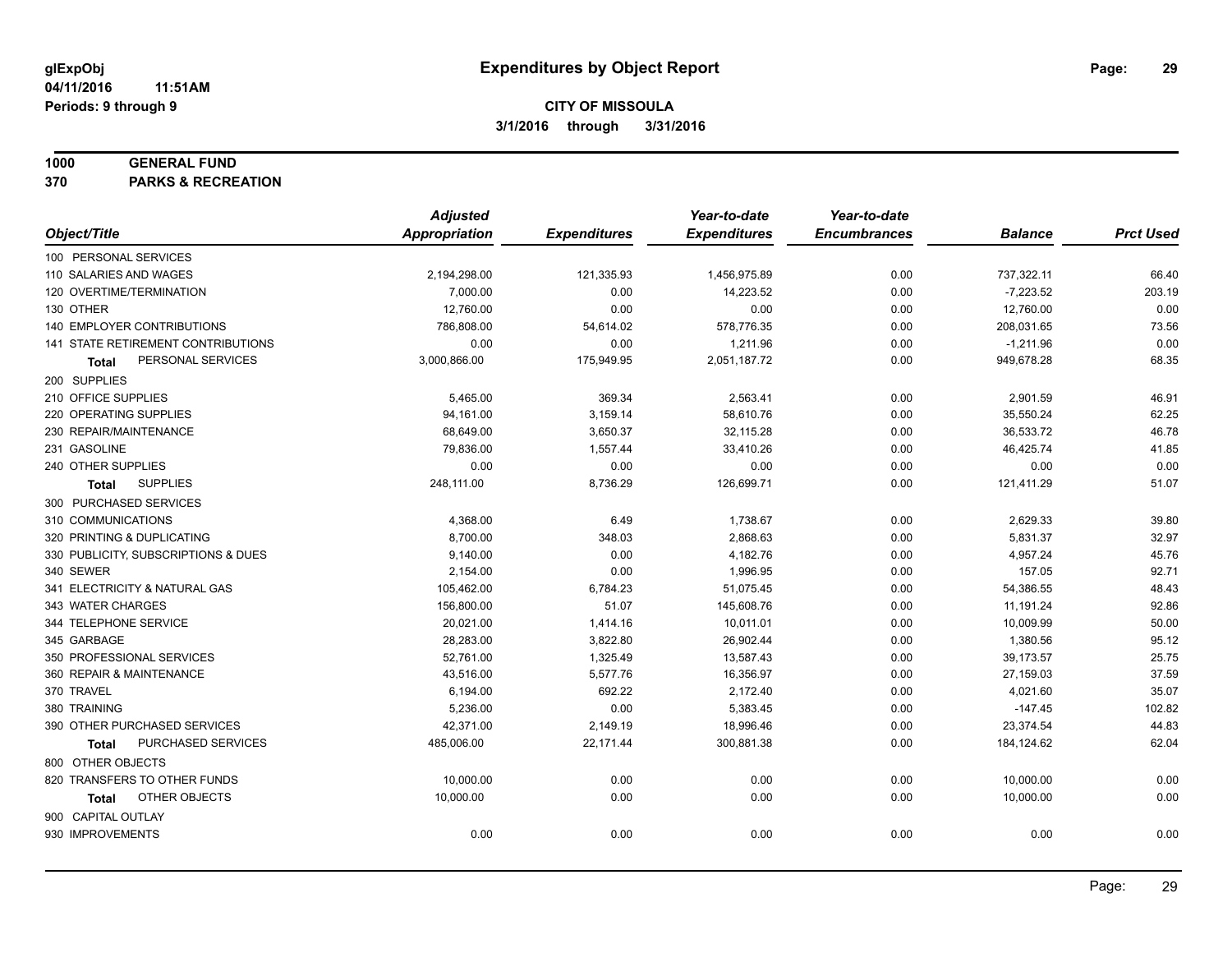#### **04/11/2016 11:51AM Periods: 9 through 9**

# **CITY OF MISSOULA 3/1/2016 through 3/31/2016**

# **1000 GENERAL FUND**

**370 PARKS & RECREATION**

| Object/Title |                           | <b>Adjusted</b><br>Appropriation | <i><b>Expenditures</b></i> | Year-to-date<br><b>Expenditures</b> | Year-to-date<br><b>Encumbrances</b> | <b>Balance</b> | <b>Prct Used</b> |
|--------------|---------------------------|----------------------------------|----------------------------|-------------------------------------|-------------------------------------|----------------|------------------|
|              | 940 MACHINERY & EQUIPMENT | 0.00                             | 0.00                       | 0.00                                | 0.00                                | 0.00           | 0.00             |
| Total        | CAPITAL OUTLAY            | 0.00                             | 0.00                       | 0.00                                | 0.00                                | 0.00           | 0.00             |
| Total        | PARKS & RECREATION        | 3,743,983.00                     | 206,857.68                 | 2,478,768.81                        | 0.00                                | 1,265,214.19   | 66.21            |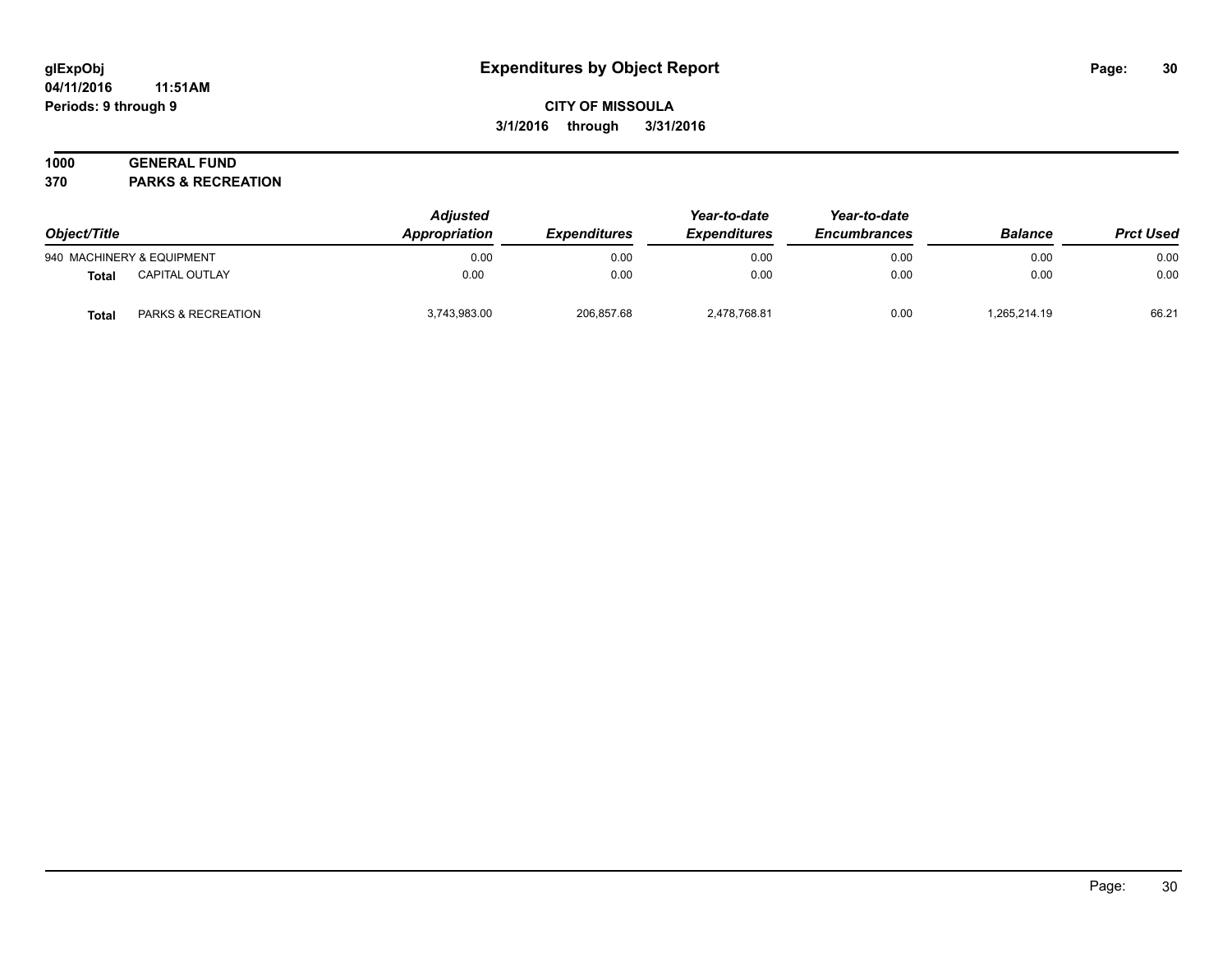#### **1000 GENERAL FUND**

**390 NON-DEPARTMENTAL**

|                                           | <b>Adjusted</b>      |                     | Year-to-date        | Year-to-date        |                |                  |
|-------------------------------------------|----------------------|---------------------|---------------------|---------------------|----------------|------------------|
| Object/Title                              | <b>Appropriation</b> | <b>Expenditures</b> | <b>Expenditures</b> | <b>Encumbrances</b> | <b>Balance</b> | <b>Prct Used</b> |
| 100 PERSONAL SERVICES                     |                      |                     |                     |                     |                |                  |
| 110 SALARIES AND WAGES                    | 337,171.00           | 0.00                | 0.00                | 0.00                | 337,171.00     | 0.00             |
| 120 OVERTIME/TERMINATION                  | 25,000.00            | 0.00                | 0.00                | 0.00                | 25,000.00      | 0.00             |
| 130 OTHER                                 | 12,000.00            | 0.00                | 0.00                | 0.00                | 12,000.00      | 0.00             |
| 140 EMPLOYER CONTRIBUTIONS                | $-104,213.00$        | $-1.80$             | $-20.20$            | 0.00                | $-104, 192.80$ | 0.02             |
| PERSONAL SERVICES<br>Total                | 269,958.00           | $-1.80$             | $-20.20$            | 0.00                | 269,978.20     | $-0.01$          |
| 200 SUPPLIES                              |                      |                     |                     |                     |                |                  |
| 220 OPERATING SUPPLIES                    | 0.00                 | 0.00                | 0.00                | 0.00                | 0.00           | 0.00             |
| 230 REPAIR/MAINTENANCE                    | 50,000.00            | 0.00                | 0.00                | 0.00                | 50,000.00      | 0.00             |
| 231 GASOLINE                              | 0.00                 | 0.00                | 0.00                | 0.00                | 0.00           | 0.00             |
| 240 OTHER SUPPLIES                        | 37,625.00            | 0.00                | 5,600.75            | 0.00                | 32,024.25      | 14.89            |
| <b>SUPPLIES</b><br>Total                  | 87,625.00            | 0.00                | 5,600.75            | 0.00                | 82,024.25      | 6.39             |
| 300 PURCHASED SERVICES                    |                      |                     |                     |                     |                |                  |
| 310 COMMUNICATIONS                        | 0.00                 | 0.00                | 0.00                | 0.00                | 0.00           | 0.00             |
| 330 PUBLICITY, SUBSCRIPTIONS & DUES       | 0.00                 | 0.00                | 0.00                | 0.00                | 0.00           | 0.00             |
| 341 ELECTRICITY & NATURAL GAS             | 0.00                 | 885.50              | 885.50              | 0.00                | $-885.50$      | 0.00             |
| 350 PROFESSIONAL SERVICES                 | 0.00                 | 0.00                | 0.00                | 0.00                | 0.00           | 0.00             |
| 360 REPAIR & MAINTENANCE                  | 0.00                 | 0.00                | 138.90              | 0.00                | $-138.90$      | 0.00             |
| 390 OTHER PURCHASED SERVICES              | 0.00                 | 4,037.15            | 12,627.53           | 0.00                | $-12,627.53$   | 0.00             |
| PURCHASED SERVICES<br><b>Total</b>        | 0.00                 | 4,922.65            | 13,651.93           | 0.00                | $-13,651.93$   | 0.00             |
| 400 BUILDING MATERIALS                    |                      |                     |                     |                     |                |                  |
| <b>400 BUILDING MATERIALS</b>             | 0.00                 | 0.00                | 0.00                | 0.00                | 0.00           | 0.00             |
| <b>BUILDING MATERIALS</b><br><b>Total</b> | 0.00                 | 0.00                | 0.00                | 0.00                | 0.00           | 0.00             |
| 500 FIXED CHARGES                         |                      |                     |                     |                     |                |                  |
| 500 FIXED CHARGES                         | 1,029,863.00         | 20.00               | 737,333.30          | 0.00                | 292,529.70     | 71.60            |
| 550 MERCHANT SERVICE FEES                 | 29,700.00            | 0.00                | 0.00                | 0.00                | 29,700.00      | 0.00             |
| <b>FIXED CHARGES</b><br><b>Total</b>      | 1,059,563.00         | 20.00               | 737,333.30          | 0.00                | 322,229.70     | 69.59            |
| 600 DEBT SERVICE                          |                      |                     |                     |                     |                |                  |
| 610 PRINCIPAL                             | 516,327.00           | 0.00                | 516,327.67          | 0.00                | $-0.67$        | 100.00           |
| 620 INTEREST / SERVICE FEES               | 18,247.00            | 0.00                | 18,246.59           | 0.00                | 0.41           | 100.00           |
| <b>DEBT SERVICE</b><br><b>Total</b>       | 534,574.00           | 0.00                | 534,574.26          | 0.00                | $-0.26$        | 100.00           |
| 700 GRANTS & CONTRIBUTIONS                |                      |                     |                     |                     |                |                  |
| 700 GRANTS & CONTRIBUTIONS                | 2,275,575.00         | 63,273.77           | 1,363,801.28        | 0.00                | 911,773.72     | 59.93            |
|                                           |                      |                     |                     |                     |                |                  |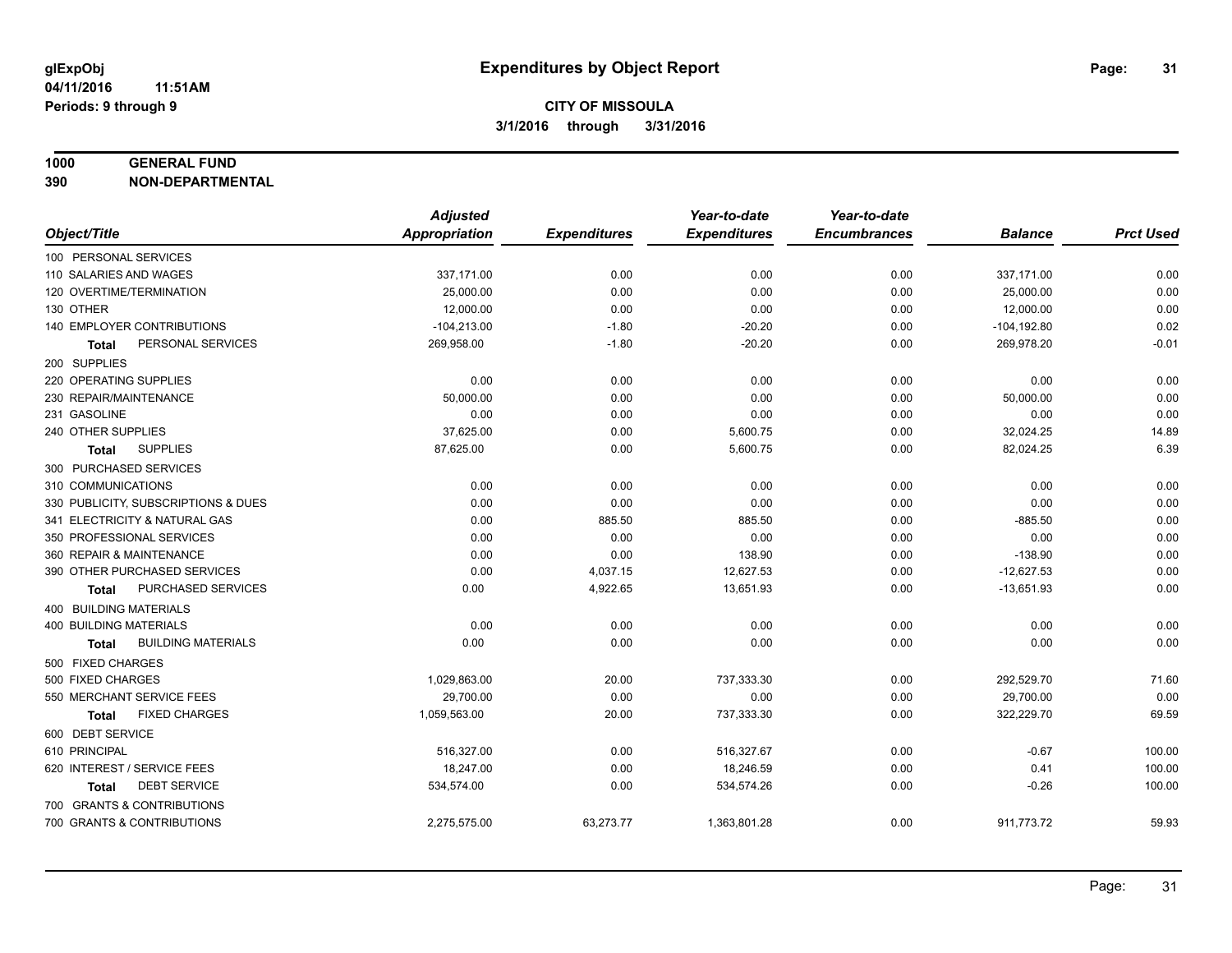#### **1000 GENERAL FUND**

**390 NON-DEPARTMENTAL**

| Object/Title       |                                   | <b>Adjusted</b><br><b>Appropriation</b> | <b>Expenditures</b> | Year-to-date<br><b>Expenditures</b> | Year-to-date<br><b>Encumbrances</b> | <b>Balance</b> | <b>Prct Used</b> |
|--------------------|-----------------------------------|-----------------------------------------|---------------------|-------------------------------------|-------------------------------------|----------------|------------------|
|                    |                                   |                                         |                     |                                     |                                     |                |                  |
| <b>Total</b>       | <b>GRANTS &amp; CONTRIBUTIONS</b> | 2.275.575.00                            | 63.273.77           | 1.363.801.28                        | 0.00                                | 911.773.72     | 59.93            |
| 800 OTHER OBJECTS  |                                   |                                         |                     |                                     |                                     |                |                  |
|                    | 820 TRANSFERS TO OTHER FUNDS      | 1.735.565.00                            | 43.207.86           | 402.138.32                          | 0.00                                | 1.333.426.68   | 23.17            |
| 845 CONTINGENCY    |                                   | 111.113.00                              | 0.00                | 0.00                                | 0.00                                | 111.113.00     | 0.00             |
| <b>Total</b>       | OTHER OBJECTS                     | 1.846.678.00                            | 43,207.86           | 402,138.32                          | 0.00                                | 1,444,539.68   | 21.78            |
| 900 CAPITAL OUTLAY |                                   |                                         |                     |                                     |                                     |                |                  |
|                    | 940 MACHINERY & EQUIPMENT         | 0.00                                    | 0.00                | 0.00                                | 0.00                                | 0.00           | 0.00             |
| <b>Total</b>       | <b>CAPITAL OUTLAY</b>             | 0.00                                    | 0.00                | 0.00                                | 0.00                                | 0.00           | 0.00             |
| <b>Total</b>       | NON-DEPARTMENTAL                  | 6.073.973.00                            | 111.422.48          | 3.057.079.64                        | 0.00                                | 3.016.893.36   | 50.33            |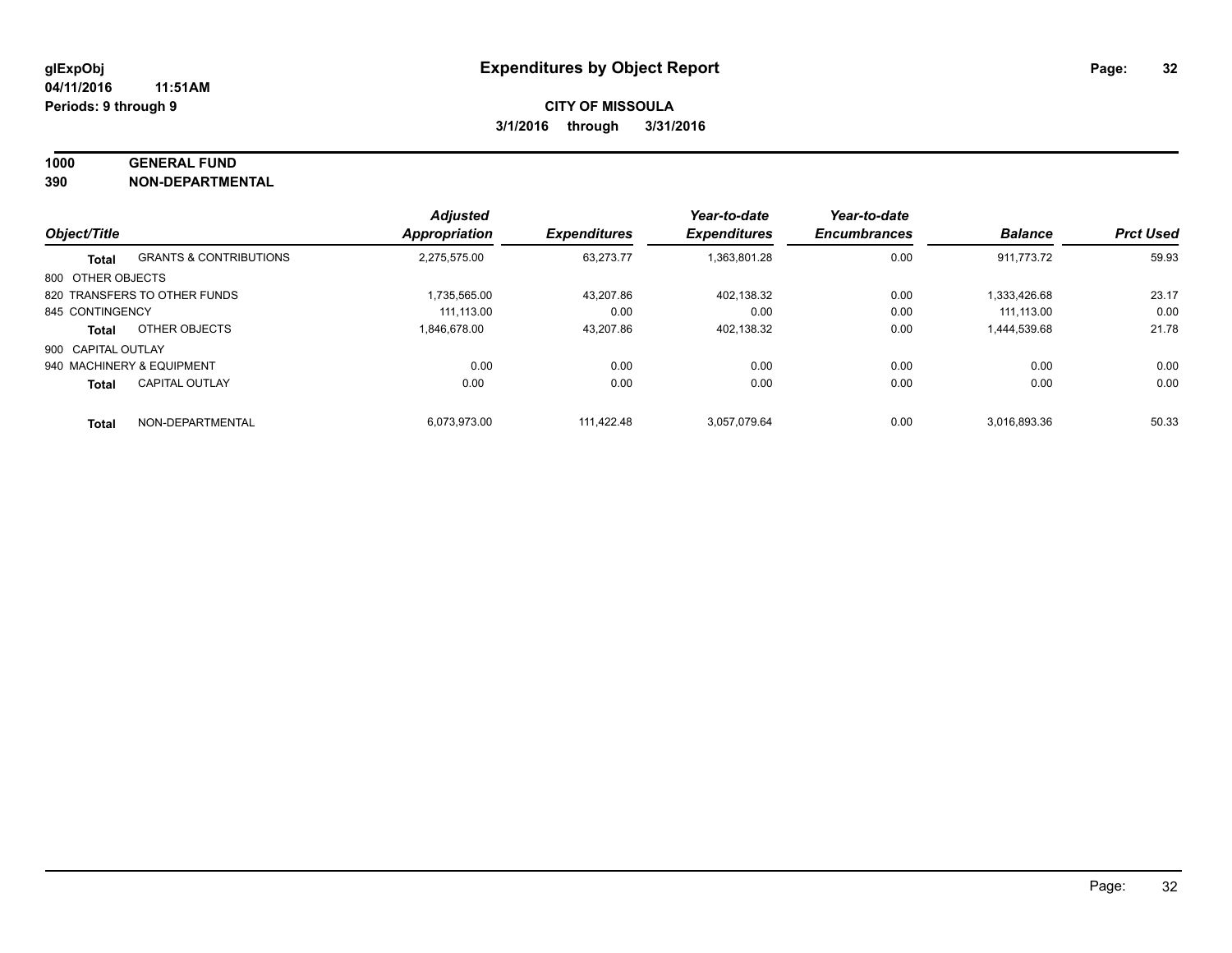**1000 GENERAL FUND**

|                                       | <b>Adjusted</b> |                     | Year-to-date        | Year-to-date        |                 |                  |
|---------------------------------------|-----------------|---------------------|---------------------|---------------------|-----------------|------------------|
| Object/Title                          | Appropriation   | <b>Expenditures</b> | <b>Expenditures</b> | <b>Encumbrances</b> | <b>Balance</b>  | <b>Prct Used</b> |
| 100 PERSONAL SERVICES                 |                 |                     |                     |                     |                 |                  |
| 110 SALARIES AND WAGES                | 25,962,730.00   | 1,835,792.39        | 17,716,096.97       | 0.00                | 8,246,633.03    | 68.24            |
| 115 SALARIES/HEALTH INSURANCE BENEFIT | 608,760.00      | 122,748.00          | 957,066.00          | 0.00                | $-348,306.00$   | 157.22           |
| 120 OVERTIME/TERMINATION              | 634,233.00      | 40,351.72           | 897,819.30          | 0.00                | $-263,586.30$   | 141.56           |
| 121 OUTSIDE HIRE OVERTIME             | 75,000.00       | 4,215.70            | 91,106.11           | 0.00                | $-16, 106.11$   | 121.47           |
| 122 COURT OVERTIME                    | 2,675.00        | 2,776.80            | 20,671.77           | 0.00                | $-17,996.77$    | 772.78           |
| 130 OTHER                             | 299,474.00      | 0.00                | 123,139.56          | 0.00                | 176,334.44      | 41.12            |
| 133 EDUCATION COMPENSATION            | 0.00            | 2,040.00            | 13,335.00           | 0.00                | $-13,335.00$    | 0.00             |
| 140 EMPLOYER CONTRIBUTIONS            | 10,935,949.00   | 612,950.13          | 5,940,331.56        | 0.00                | 4,995,617.44    | 54.32            |
| 141 STATE RETIREMENT CONTRIBUTIONS    | 1,688,849.00    | 0.00                | 2,968,349.71        | 0.00                | $-1,279,500.71$ | 175.76           |
| PERSONAL SERVICES<br>Total            | 40,207,670.00   | 2,620,874.74        | 28,727,915.98       | 0.00                | 11,479,754.02   | 71.45            |
| 200 SUPPLIES                          |                 |                     |                     |                     |                 |                  |
| 210 OFFICE SUPPLIES                   | 88,242.00       | 10,211.74           | 54,275.05           | 0.00                | 33,966.95       | 61.51            |
| 220 OPERATING SUPPLIES                | 546,219.00      | 126,593.23          | 584,377.68          | 0.00                | $-38,158.68$    | 106.99           |
| 230 REPAIR/MAINTENANCE                | 435,674.00      | 36,589.94           | 246,614.29          | 0.00                | 189,059.71      | 56.61            |
| 231 GASOLINE                          | 574,514.00      | 24,378.20           | 265,394.12          | 0.00                | 309,119.88      | 46.19            |
| 240 OTHER SUPPLIES                    | 92,143.00       | 5,697.07            | 37,131.42           | 0.00                | 55,011.58       | 40.30            |
| 250 SUPPLIES FOR RESALE               | 0.00            | 0.00                | 0.00                | 0.00                | 0.00            | 0.00             |
| <b>SUPPLIES</b><br><b>Total</b>       | 1,736,792.00    | 203,470.18          | 1,187,792.56        | 0.00                | 548,999.44      | 68.39            |
| 300 PURCHASED SERVICES                |                 |                     |                     |                     |                 |                  |
| 310 COMMUNICATIONS                    | 108,461.00      | 5,511.87            | 97,316.13           | 0.00                | 11,144.87       | 89.72            |
| 320 PRINTING & DUPLICATING            | 51,096.00       | 1,190.83            | 14,996.43           | 0.00                | 36,099.57       | 29.35            |
| 330 PUBLICITY, SUBSCRIPTIONS & DUES   | 113,969.00      | 12,402.03           | 86,339.03           | 0.00                | 27,629.97       | 75.76            |
| 340 SEWER                             | 6,277.00        | 0.00                | 4,458.95            | 0.00                | 1,818.05        | 71.04            |
| 341 ELECTRICITY & NATURAL GAS         | 526,939.00      | 50,177.09           | 322,775.73          | 0.00                | 204, 163.27     | 61.25            |
| 343 WATER CHARGES                     | 191,915.00      | 980.19              | 167,802.37          | 0.00                | 24,112.63       | 87.44            |
| 344 TELEPHONE SERVICE                 | 253,942.00      | 20,923.91           | 154,340.73          | 0.00                | 99,601.27       | 60.78            |
| 345 GARBAGE                           | 52,995.00       | 5,903.81            | 39,130.35           | 0.00                | 13,864.65       | 73.84            |
| 350 PROFESSIONAL SERVICES             | 752,701.00      | 75,938.58           | 410,906.56          | 0.00                | 341,794.44      | 54.59            |
| 360 REPAIR & MAINTENANCE              | 892,939.00      | 44,009.89           | 632,123.09          | 0.00                | 260,815.91      | 70.79            |
| 370 TRAVEL                            | 118,139.00      | 6,776.56            | 73,437.30           | 0.00                | 44,701.70       | 62.16            |
| 380 TRAINING                          | 124,343.00      | 8,000.71            | 69,227.68           | 0.00                | 55,115.32       | 55.67            |
| 390 OTHER PURCHASED SERVICES          | 349,400.00      | 32,438.70           | 205,772.86          | 0.00                | 143,627.14      | 58.89            |
| 392 DONATIONS AND SALES               | 0.00            | 0.00                | 71.00               | 0.00                | $-71.00$        | 0.00             |
| PURCHASED SERVICES<br><b>Total</b>    | 3,543,116.00    | 264,254.17          | 2,278,698.21        | 0.00                | 1,264,417.79    | 64.31            |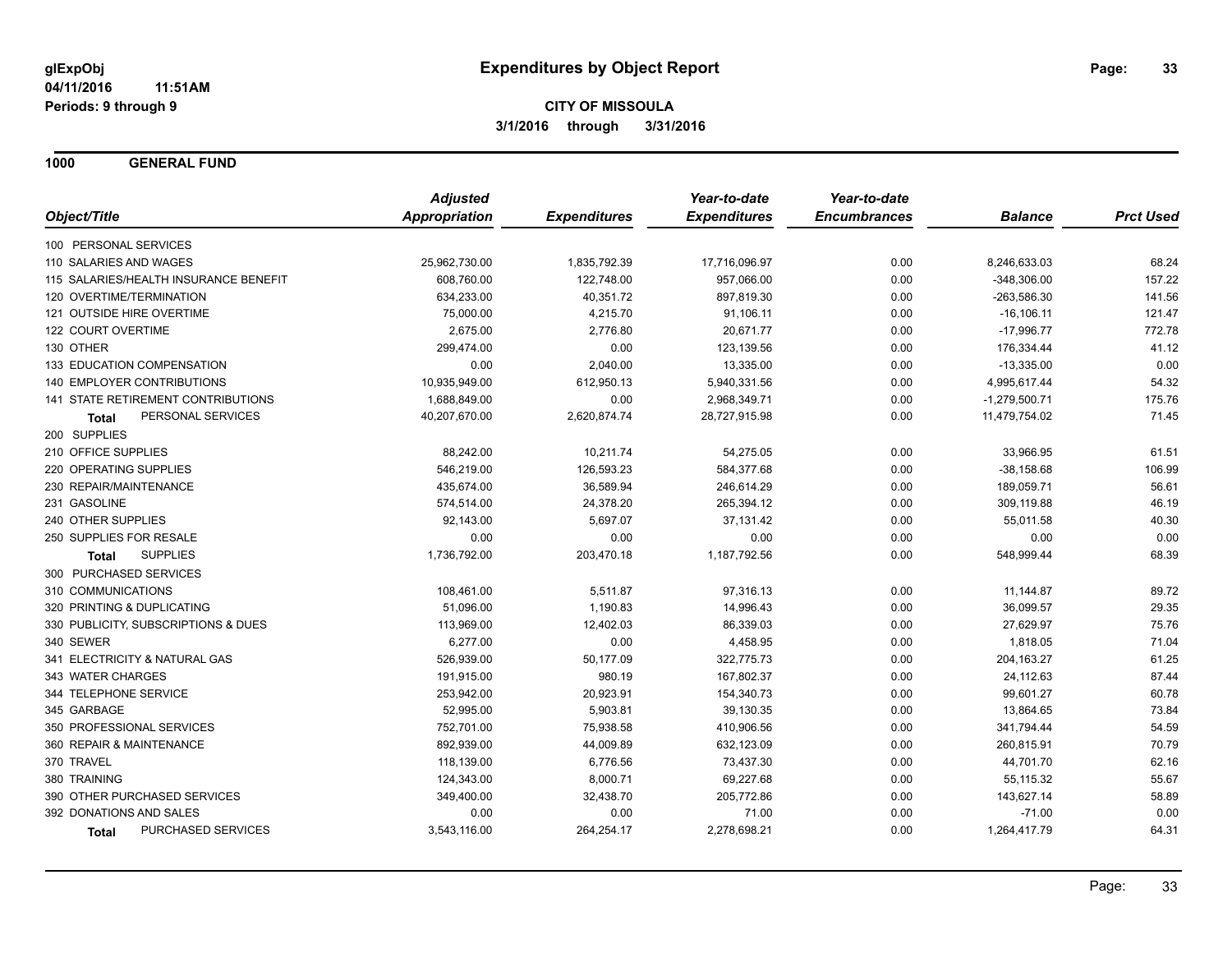**1000 GENERAL FUND**

|                                                   | <b>Adjusted</b> |                     | Year-to-date        | Year-to-date        |                |                  |
|---------------------------------------------------|-----------------|---------------------|---------------------|---------------------|----------------|------------------|
| Object/Title                                      | Appropriation   | <b>Expenditures</b> | <b>Expenditures</b> | <b>Encumbrances</b> | <b>Balance</b> | <b>Prct Used</b> |
| 400 BUILDING MATERIALS                            |                 |                     |                     |                     |                |                  |
| <b>400 BUILDING MATERIALS</b>                     | 46,285.00       | 0.00                | 0.00                | 0.00                | 46,285.00      | 0.00             |
| <b>BUILDING MATERIALS</b><br><b>Total</b>         | 46.285.00       | 0.00                | 0.00                | 0.00                | 46,285.00      | 0.00             |
| 500 FIXED CHARGES                                 |                 |                     |                     |                     |                |                  |
| 500 FIXED CHARGES                                 | 1,152,325.00    | 6,312.97            | 805,956.39          | 0.00                | 346,368.61     | 69.94            |
| 530 EQUIPMENT RENTAL                              | 726.00          | 74.00               | 382.50              | 0.00                | 343.50         | 52.69            |
| 550 MERCHANT SERVICE FEES                         | 29,700.00       | 0.00                | 5,232.39            | 0.00                | 24,467.61      | 17.62            |
| <b>FIXED CHARGES</b><br><b>Total</b>              | 1,182,751.00    | 6,386.97            | 811,571.28          | 0.00                | 371,179.72     | 68.62            |
| 600 DEBT SERVICE                                  |                 |                     |                     |                     |                |                  |
| 610 PRINCIPAL                                     | 516,327.00      | 0.00                | 516,327.67          | 0.00                | $-0.67$        | 100.00           |
| 620 INTEREST / SERVICE FEES                       | 18.247.00       | 0.00                | 18,246.59           | 0.00                | 0.41           | 100.00           |
| <b>DEBT SERVICE</b><br><b>Total</b>               | 534,574.00      | 0.00                | 534,574.26          | 0.00                | $-0.26$        | 100.00           |
| 700 GRANTS & CONTRIBUTIONS                        |                 |                     |                     |                     |                |                  |
| 700 GRANTS & CONTRIBUTIONS                        | 2.439.769.06    | 64,158.95           | 1,432,071.12        | 0.00                | 1.007.697.94   | 58.70            |
| 780 INTERGOVERNMENTAL TRANSFER                    | 0.00            | 0.00                | 0.00                | 0.00                | 0.00           | 0.00             |
| <b>GRANTS &amp; CONTRIBUTIONS</b><br><b>Total</b> | 2,439,769.06    | 64,158.95           | 1,432,071.12        | 0.00                | 1,007,697.94   | 58.70            |
| 800 OTHER OBJECTS                                 |                 |                     |                     |                     |                |                  |
| 820 TRANSFERS TO OTHER FUNDS                      | 1,911,385.00    | 43,207.86           | 414,738.32          | 0.00                | 1,496,646.68   | 21.70            |
| 845 CONTINGENCY                                   | 119,298.00      | 0.00                | 3.740.00            | 0.00                | 115.558.00     | 3.14             |
| 850 SALARY SAVINGS                                | $-154,023.00$   | 0.00                | 0.00                | 0.00                | $-154,023.00$  | 0.00             |
| OTHER OBJECTS<br><b>Total</b>                     | 1,876,660.00    | 43,207.86           | 418,478.32          | 0.00                | 1,458,181.68   | 22.30            |
| 900 CAPITAL OUTLAY                                |                 |                     |                     |                     |                |                  |
| 920 BUILDINGS                                     | 0.00            | 0.00                | 0.00                | 0.00                | 0.00           | 0.00             |
| 930 IMPROVEMENTS                                  | 197,705.00      | 0.00                | 38,635.67           | 0.00                | 159,069.33     | 19.54            |
| 940 MACHINERY & EQUIPMENT                         | 0.00            | 0.00                | 17,931.00           | 0.00                | $-17.931.00$   | 0.00             |
| <b>CAPITAL OUTLAY</b><br><b>Total</b>             | 197,705.00      | 0.00                | 56,566.67           | 0.00                | 141,138.33     | 28.61            |
| <b>GENERAL FUND</b><br>Total                      | 51,765,322.06   | 3,202,352.87        | 35,447,668.40       | 0.00                | 16,317,653.66  | 68.48            |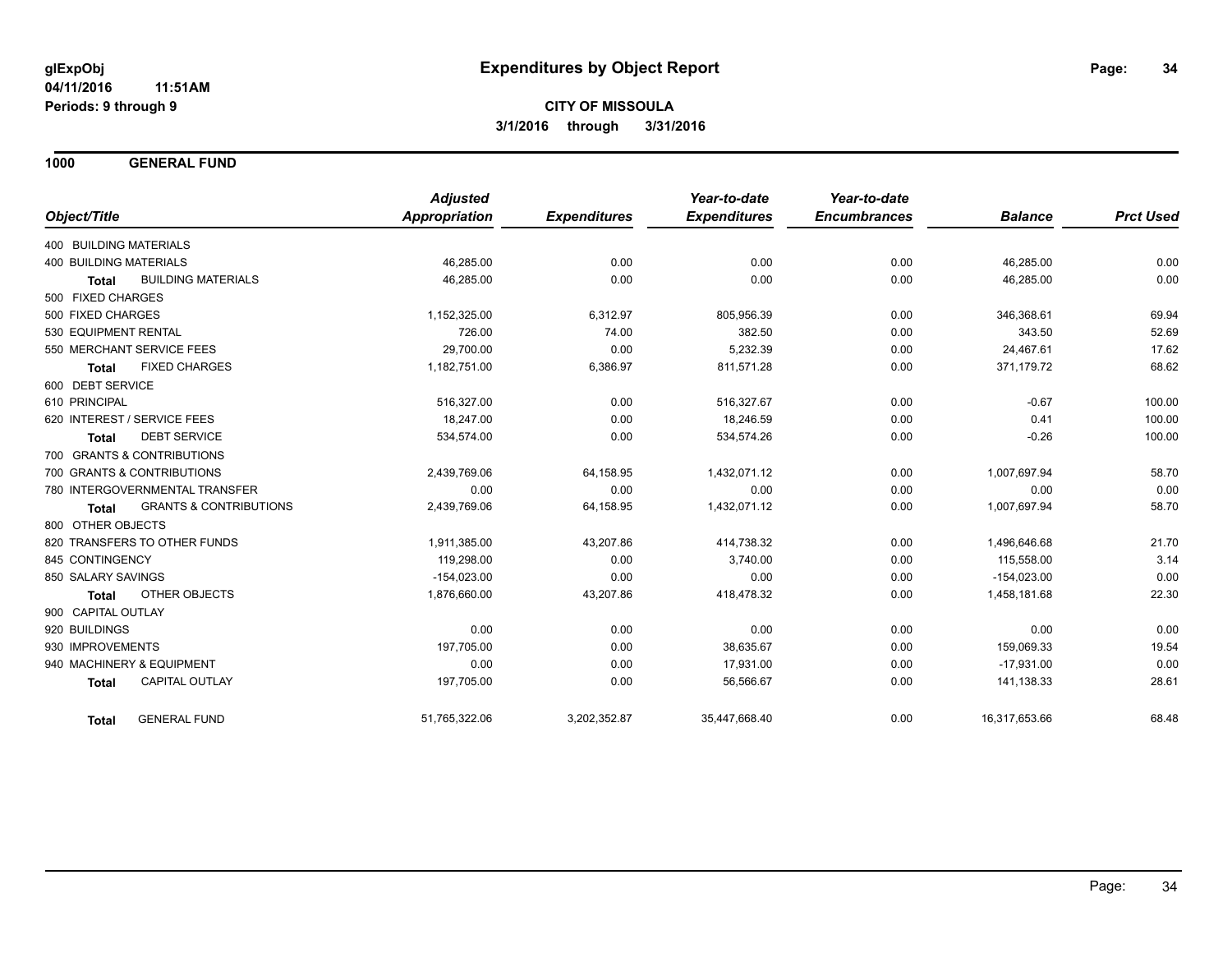#### **04/11/2016 11:51AM Periods: 9 through 9**

# **CITY OF MISSOULA 3/1/2016 through 3/31/2016**

#### **1211 PARK ACQUISITION & DEVELOPMENT**

**370 PARKS & RECREATION**

|                    |                              | <b>Adjusted</b>      |                     | Year-to-date        | Year-to-date        |                |                  |
|--------------------|------------------------------|----------------------|---------------------|---------------------|---------------------|----------------|------------------|
| Object/Title       |                              | <b>Appropriation</b> | <b>Expenditures</b> | <b>Expenditures</b> | <b>Encumbrances</b> | <b>Balance</b> | <b>Prct Used</b> |
| 200 SUPPLIES       |                              |                      |                     |                     |                     |                |                  |
|                    | 220 OPERATING SUPPLIES       | 10,000.00            | 0.00                | 0.00                | 0.00                | 10,000.00      | 0.00             |
| <b>Total</b>       | <b>SUPPLIES</b>              | 10,000.00            | 0.00                | 0.00                | 0.00                | 10,000.00      | 0.00             |
|                    | 300 PURCHASED SERVICES       |                      |                     |                     |                     |                |                  |
|                    | 350 PROFESSIONAL SERVICES    | 25,000.00            | 0.00                | 0.00                | 0.00                | 25,000.00      | 0.00             |
|                    | 360 REPAIR & MAINTENANCE     | 0.00                 | 0.00                | 0.00                | 0.00                | 0.00           | 0.00             |
|                    | 390 OTHER PURCHASED SERVICES | 10,000.00            | 0.00                | 0.00                | 0.00                | 10,000.00      | 0.00             |
| <b>Total</b>       | PURCHASED SERVICES           | 35,000.00            | 0.00                | 0.00                | 0.00                | 35,000.00      | 0.00             |
| 500 FIXED CHARGES  |                              |                      |                     |                     |                     |                |                  |
|                    | 550 MERCHANT SERVICE FEES    | 0.00                 | 0.00                | 0.00                | 0.00                | 0.00           | 0.00             |
| <b>Total</b>       | <b>FIXED CHARGES</b>         | 0.00                 | 0.00                | 0.00                | 0.00                | 0.00           | 0.00             |
| 800 OTHER OBJECTS  |                              |                      |                     |                     |                     |                |                  |
|                    | 820 TRANSFERS TO OTHER FUNDS | 0.00                 | 0.00                | 0.00                | 0.00                | 0.00           | 0.00             |
| Total              | OTHER OBJECTS                | 0.00                 | 0.00                | 0.00                | 0.00                | 0.00           | 0.00             |
| 900 CAPITAL OUTLAY |                              |                      |                     |                     |                     |                |                  |
| 930 IMPROVEMENTS   |                              | 168,578.00           | 0.00                | 0.00                | 0.00                | 168,578.00     | 0.00             |
| <b>Total</b>       | <b>CAPITAL OUTLAY</b>        | 168,578.00           | 0.00                | 0.00                | 0.00                | 168,578.00     | 0.00             |
| <b>Total</b>       | PARKS & RECREATION           | 213,578.00           | 0.00                | 0.00                | 0.00                | 213,578.00     | 0.00             |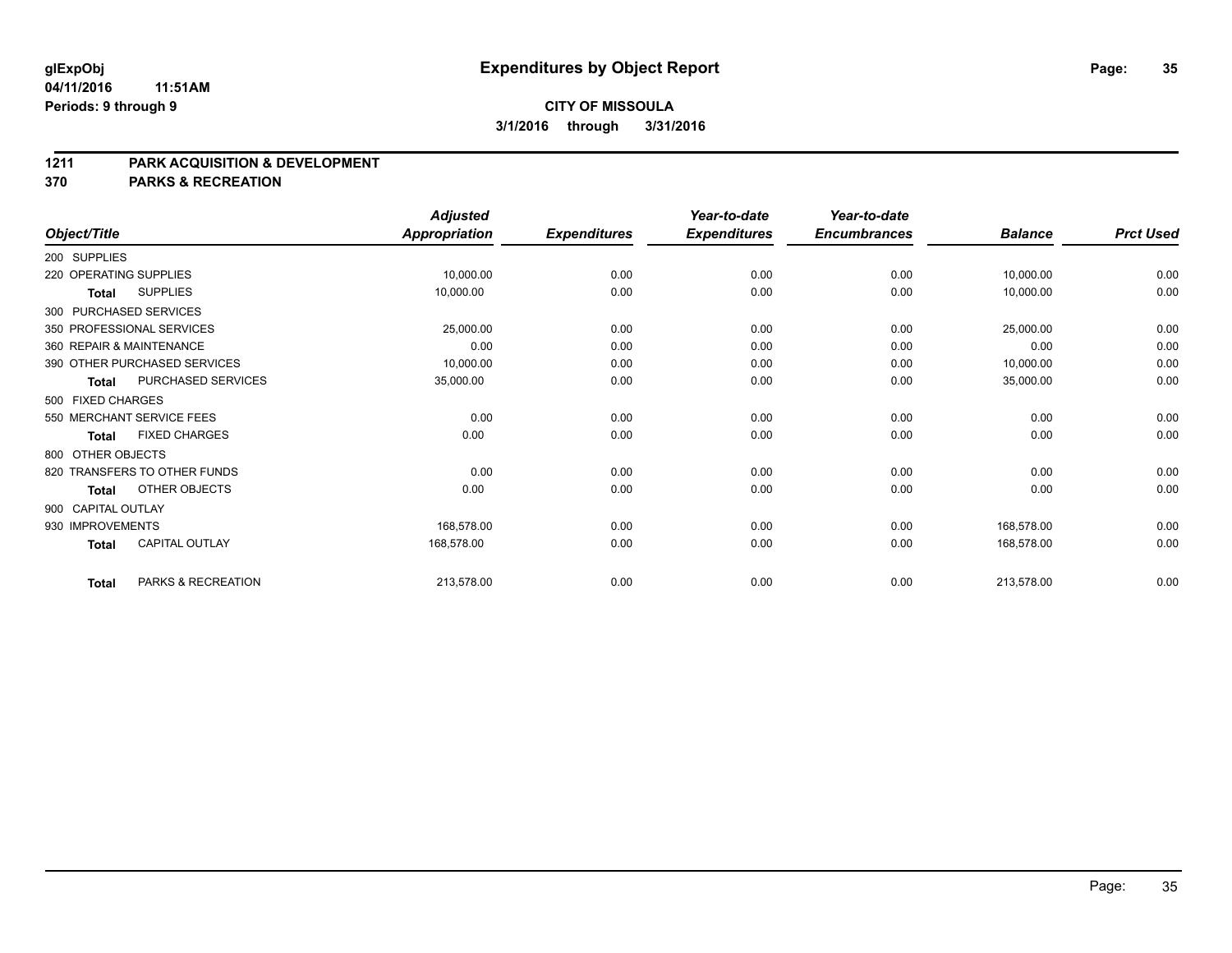#### **04/11/2016 11:51AM Periods: 9 through 9**

# **1211 PARK ACQUISITION & DEVELOPMENT**

| Object/Title           |                                | <b>Adjusted</b><br><b>Appropriation</b> | <b>Expenditures</b> | Year-to-date<br><b>Expenditures</b> | Year-to-date<br><b>Encumbrances</b> | <b>Balance</b> | <b>Prct Used</b> |
|------------------------|--------------------------------|-----------------------------------------|---------------------|-------------------------------------|-------------------------------------|----------------|------------------|
|                        |                                |                                         |                     |                                     |                                     |                |                  |
| 200 SUPPLIES           |                                |                                         |                     |                                     |                                     |                |                  |
| 220 OPERATING SUPPLIES |                                | 10,000.00                               | 0.00                | 0.00                                | 0.00                                | 10,000.00      | 0.00             |
| Total                  | <b>SUPPLIES</b>                | 10,000.00                               | 0.00                | 0.00                                | 0.00                                | 10,000.00      | 0.00             |
|                        | 300 PURCHASED SERVICES         |                                         |                     |                                     |                                     |                |                  |
|                        | 350 PROFESSIONAL SERVICES      | 25,000.00                               | 0.00                | 0.00                                | 0.00                                | 25,000.00      | 0.00             |
|                        | 360 REPAIR & MAINTENANCE       | 0.00                                    | 0.00                | 0.00                                | 0.00                                | 0.00           | 0.00             |
|                        | 390 OTHER PURCHASED SERVICES   | 10,000.00                               | 0.00                | 0.00                                | 0.00                                | 10,000.00      | 0.00             |
| <b>Total</b>           | PURCHASED SERVICES             | 35,000.00                               | 0.00                | 0.00                                | 0.00                                | 35,000.00      | 0.00             |
| 500 FIXED CHARGES      |                                |                                         |                     |                                     |                                     |                |                  |
|                        | 550 MERCHANT SERVICE FEES      | 0.00                                    | 0.00                | 0.00                                | 0.00                                | 0.00           | 0.00             |
| <b>Total</b>           | <b>FIXED CHARGES</b>           | 0.00                                    | 0.00                | 0.00                                | 0.00                                | 0.00           | 0.00             |
| 800 OTHER OBJECTS      |                                |                                         |                     |                                     |                                     |                |                  |
|                        | 820 TRANSFERS TO OTHER FUNDS   | 0.00                                    | 0.00                | 0.00                                | 0.00                                | 0.00           | 0.00             |
| <b>Total</b>           | OTHER OBJECTS                  | 0.00                                    | 0.00                | 0.00                                | 0.00                                | 0.00           | 0.00             |
| 900 CAPITAL OUTLAY     |                                |                                         |                     |                                     |                                     |                |                  |
| 930 IMPROVEMENTS       |                                | 168,578.00                              | 0.00                | 0.00                                | 0.00                                | 168,578.00     | 0.00             |
| <b>Total</b>           | <b>CAPITAL OUTLAY</b>          | 168,578.00                              | 0.00                | 0.00                                | 0.00                                | 168,578.00     | 0.00             |
| <b>Total</b>           | PARK ACQUISITION & DEVELOPMENT | 213,578.00                              | 0.00                | 0.00                                | 0.00                                | 213,578.00     | 0.00             |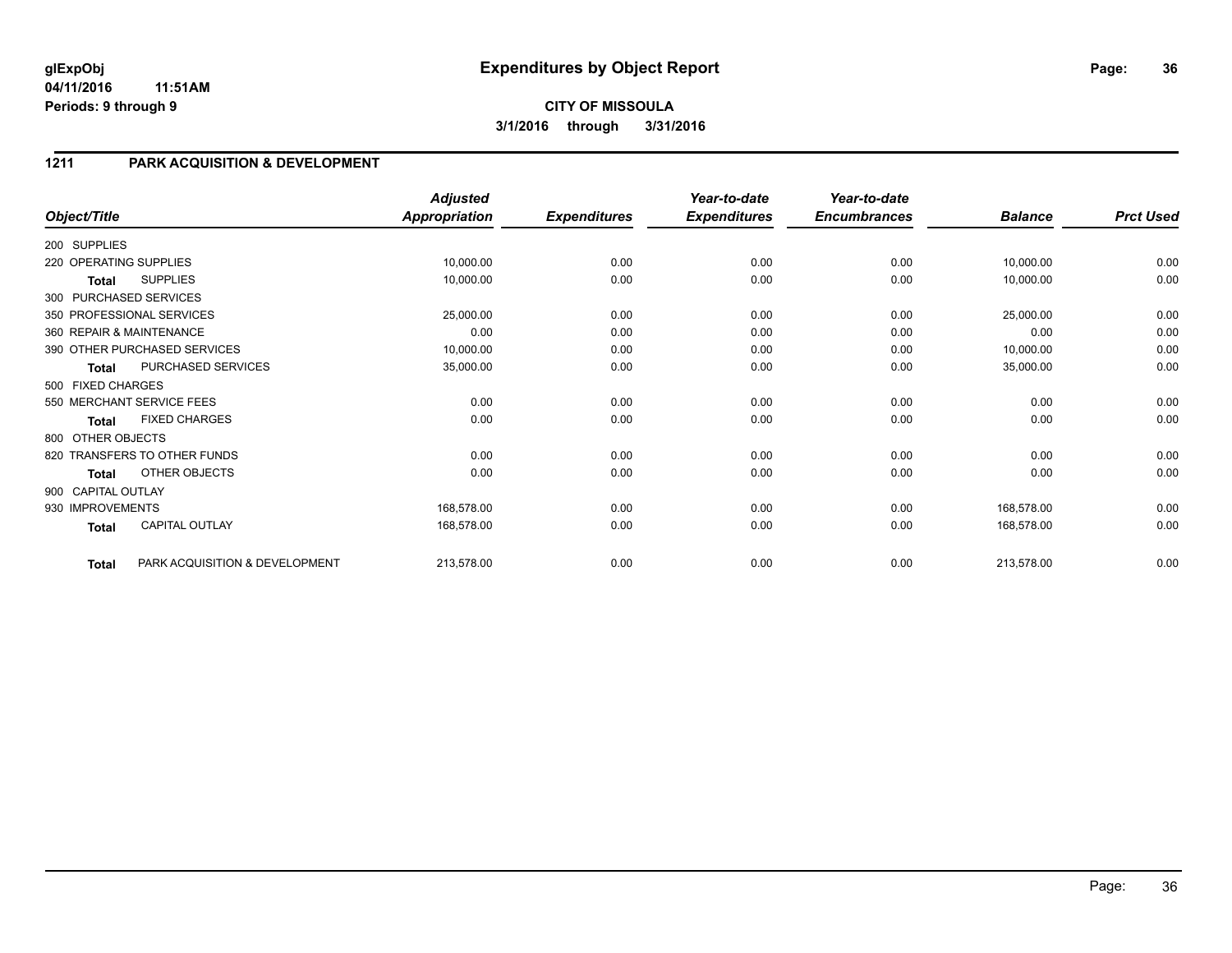#### **1212 PARK ENTERPRISE FUND**

**370 PARKS & RECREATION**

|                                       | <b>Adjusted</b> |                     | Year-to-date        | Year-to-date        |                |                  |
|---------------------------------------|-----------------|---------------------|---------------------|---------------------|----------------|------------------|
| Object/Title                          | Appropriation   | <b>Expenditures</b> | <b>Expenditures</b> | <b>Encumbrances</b> | <b>Balance</b> | <b>Prct Used</b> |
| 200 SUPPLIES                          |                 |                     |                     |                     |                |                  |
| 210 OFFICE SUPPLIES                   | 0.00            | 0.00                | 0.00                | 0.00                | 0.00           | 0.00             |
| 220 OPERATING SUPPLIES                | 35,000.00       | 0.00                | 0.00                | 0.00                | 35,000.00      | 0.00             |
| 230 REPAIR/MAINTENANCE                | 0.00            | 0.00                | 0.00                | 0.00                | 0.00           | 0.00             |
| 240 OTHER SUPPLIES                    | 0.00            | 0.00                | 0.00                | 0.00                | 0.00           | 0.00             |
| <b>SUPPLIES</b><br><b>Total</b>       | 35,000.00       | 0.00                | 0.00                | 0.00                | 35,000.00      | 0.00             |
| 300 PURCHASED SERVICES                |                 |                     |                     |                     |                |                  |
| 350 PROFESSIONAL SERVICES             | 10,000.00       | 0.00                | 332.50              | 0.00                | 9,667.50       | 3.33             |
| 360 REPAIR & MAINTENANCE              | 0.00            | 0.00                | 0.00                | 0.00                | 0.00           | 0.00             |
| 390 OTHER PURCHASED SERVICES          | 20,000.00       | 0.00                | 1,900.00            | 0.00                | 18,100.00      | 9.50             |
| PURCHASED SERVICES<br><b>Total</b>    | 30,000.00       | 0.00                | 2,232.50            | 0.00                | 27,767.50      | 7.44             |
| 500 FIXED CHARGES                     |                 |                     |                     |                     |                |                  |
| 550 MERCHANT SERVICE FEES             | 0.00            | 0.00                | 0.00                | 0.00                | 0.00           | 0.00             |
| <b>FIXED CHARGES</b><br><b>Total</b>  | 0.00            | 0.00                | 0.00                | 0.00                | 0.00           | 0.00             |
| 800 OTHER OBJECTS                     |                 |                     |                     |                     |                |                  |
| 820 TRANSFERS TO OTHER FUNDS          | 0.00            | 0.00                | 0.00                | 0.00                | 0.00           | 0.00             |
| OTHER OBJECTS<br><b>Total</b>         | 0.00            | 0.00                | 0.00                | 0.00                | 0.00           | 0.00             |
| 900 CAPITAL OUTLAY                    |                 |                     |                     |                     |                |                  |
| 930 IMPROVEMENTS                      | 180.150.00      | 0.00                | 0.00                | 0.00                | 180.150.00     | 0.00             |
| 940 MACHINERY & EQUIPMENT             | 30,000.00       | 0.00                | 0.00                | 0.00                | 30,000.00      | 0.00             |
| <b>CAPITAL OUTLAY</b><br><b>Total</b> | 210,150.00      | 0.00                | 0.00                | 0.00                | 210,150.00     | 0.00             |
| PARKS & RECREATION<br><b>Total</b>    | 275,150.00      | 0.00                | 2,232.50            | 0.00                | 272,917.50     | 0.81             |
|                                       |                 |                     |                     |                     |                |                  |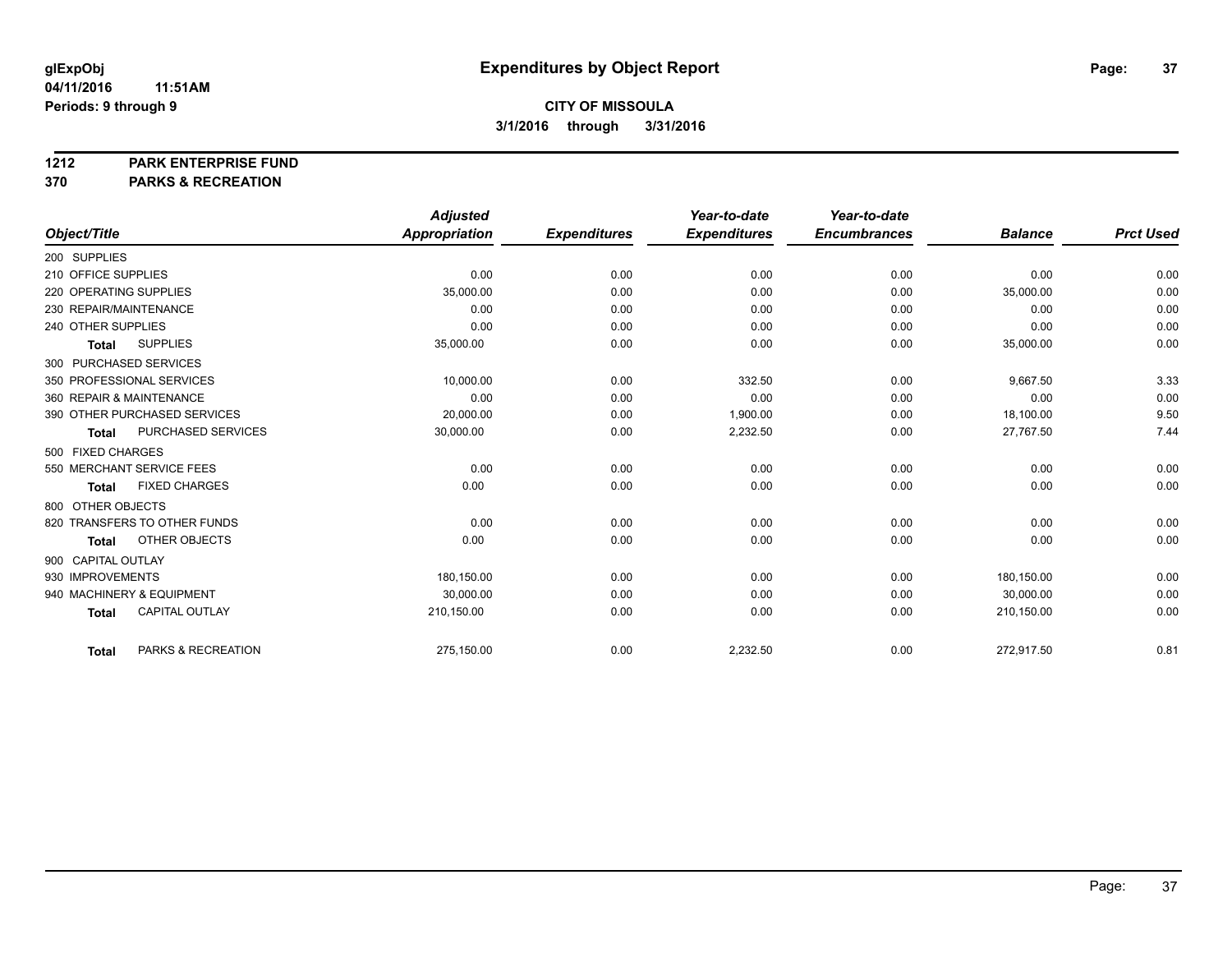### **1212 PARK ENTERPRISE FUND**

|                              |                       | <b>Adjusted</b>      |                     | Year-to-date        | Year-to-date        |                |                  |
|------------------------------|-----------------------|----------------------|---------------------|---------------------|---------------------|----------------|------------------|
| Object/Title                 |                       | <b>Appropriation</b> | <b>Expenditures</b> | <b>Expenditures</b> | <b>Encumbrances</b> | <b>Balance</b> | <b>Prct Used</b> |
| 200 SUPPLIES                 |                       |                      |                     |                     |                     |                |                  |
| 210 OFFICE SUPPLIES          |                       | 0.00                 | 0.00                | 0.00                | 0.00                | 0.00           | 0.00             |
| 220 OPERATING SUPPLIES       |                       | 35,000.00            | 0.00                | 0.00                | 0.00                | 35,000.00      | 0.00             |
| 230 REPAIR/MAINTENANCE       |                       | 0.00                 | 0.00                | 0.00                | 0.00                | 0.00           | 0.00             |
| 240 OTHER SUPPLIES           |                       | 0.00                 | 0.00                | 0.00                | 0.00                | 0.00           | 0.00             |
| <b>Total</b>                 | <b>SUPPLIES</b>       | 35,000.00            | 0.00                | 0.00                | 0.00                | 35,000.00      | 0.00             |
| 300 PURCHASED SERVICES       |                       |                      |                     |                     |                     |                |                  |
| 350 PROFESSIONAL SERVICES    |                       | 10,000.00            | 0.00                | 332.50              | 0.00                | 9,667.50       | 3.33             |
| 360 REPAIR & MAINTENANCE     |                       | 0.00                 | 0.00                | 0.00                | 0.00                | 0.00           | 0.00             |
| 390 OTHER PURCHASED SERVICES |                       | 20,000.00            | 0.00                | 1,900.00            | 0.00                | 18,100.00      | 9.50             |
| <b>Total</b>                 | PURCHASED SERVICES    | 30,000.00            | 0.00                | 2,232.50            | 0.00                | 27,767.50      | 7.44             |
| 500 FIXED CHARGES            |                       |                      |                     |                     |                     |                |                  |
| 550 MERCHANT SERVICE FEES    |                       | 0.00                 | 0.00                | 0.00                | 0.00                | 0.00           | 0.00             |
| <b>Total</b>                 | <b>FIXED CHARGES</b>  | 0.00                 | 0.00                | 0.00                | 0.00                | 0.00           | 0.00             |
| 800 OTHER OBJECTS            |                       |                      |                     |                     |                     |                |                  |
| 820 TRANSFERS TO OTHER FUNDS |                       | 0.00                 | 0.00                | 0.00                | 0.00                | 0.00           | 0.00             |
| <b>Total</b>                 | OTHER OBJECTS         | 0.00                 | 0.00                | 0.00                | 0.00                | 0.00           | 0.00             |
| 900 CAPITAL OUTLAY           |                       |                      |                     |                     |                     |                |                  |
| 930 IMPROVEMENTS             |                       | 180,150.00           | 0.00                | 0.00                | 0.00                | 180,150.00     | 0.00             |
| 940 MACHINERY & EQUIPMENT    |                       | 30,000.00            | 0.00                | 0.00                | 0.00                | 30,000.00      | 0.00             |
| <b>Total</b>                 | <b>CAPITAL OUTLAY</b> | 210,150.00           | 0.00                | 0.00                | 0.00                | 210,150.00     | 0.00             |
| <b>Total</b>                 | PARK ENTERPRISE FUND  | 275,150.00           | 0.00                | 2,232.50            | 0.00                | 272,917.50     | 0.81             |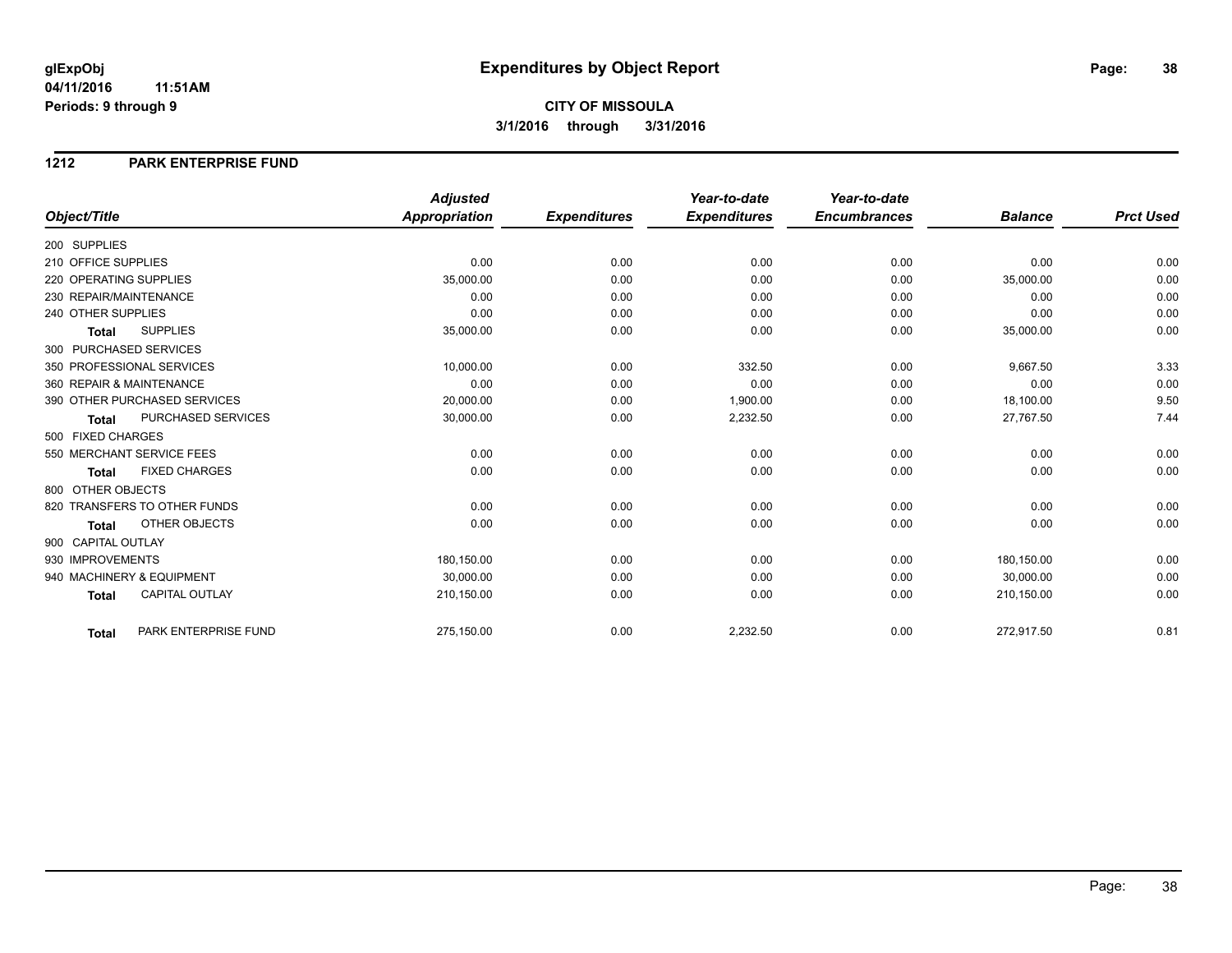**1216 PARKS & REC TRAILS, DEV**

**370 PARKS & RECREATION**

|                                            | <b>Adjusted</b>      |                     | Year-to-date        | Year-to-date        |                |                  |
|--------------------------------------------|----------------------|---------------------|---------------------|---------------------|----------------|------------------|
| Object/Title                               | <b>Appropriation</b> | <b>Expenditures</b> | <b>Expenditures</b> | <b>Encumbrances</b> | <b>Balance</b> | <b>Prct Used</b> |
| 100 PERSONAL SERVICES                      |                      |                     |                     |                     |                |                  |
| 110 SALARIES AND WAGES                     | 11,291.00            | 0.00                | 5,409.10            | 0.00                | 5,881.90       | 47.91            |
| 120 OVERTIME/TERMINATION                   | 0.00                 | 0.00                | 0.00                | 0.00                | 0.00           | 0.00             |
| 130 OTHER                                  | 0.00                 | 0.00                | 0.00                | 0.00                | 0.00           | 0.00             |
| 140 EMPLOYER CONTRIBUTIONS                 | 1,909.00             | 0.00                | 1,077.67            | 0.00                | 831.33         | 56.45            |
| 141 STATE RETIREMENT CONTRIBUTIONS         | 0.00                 | 0.00                | 4.69                | 0.00                | $-4.69$        | 0.00             |
| PERSONAL SERVICES<br>Total                 | 13,200.00            | 0.00                | 6,491.46            | 0.00                | 6,708.54       | 49.18            |
| 200 SUPPLIES                               |                      |                     |                     |                     |                |                  |
| 210 OFFICE SUPPLIES                        | 0.00                 | 0.00                | 0.00                | 0.00                | 0.00           | 0.00             |
| 220 OPERATING SUPPLIES                     | 67,000.00            | 4,157.71            | 28,356.82           | 0.00                | 38,643.18      | 42.32            |
| 230 REPAIR/MAINTENANCE                     | 35,000.00            | 27.96               | 209.27              | 0.00                | 34,790.73      | 0.60             |
| 240 OTHER SUPPLIES                         | 1,100.00             | 0.00                | 0.00                | 0.00                | 1,100.00       | 0.00             |
| <b>SUPPLIES</b><br>Total                   | 103,100.00           | 4,185.67            | 28,566.09           | 0.00                | 74,533.91      | 27.71            |
| 300 PURCHASED SERVICES                     |                      |                     |                     |                     |                |                  |
| 330 PUBLICITY, SUBSCRIPTIONS & DUES        | 0.00                 | 0.00                | 0.00                | 0.00                | 0.00           | 0.00             |
| 341 ELECTRICITY & NATURAL GAS              | 0.00                 | 0.00                | 0.00                | 0.00                | 0.00           | 0.00             |
| 350 PROFESSIONAL SERVICES                  | 146,700.00           | 41,418.35           | 57,134.61           | 0.00                | 89,565.39      | 38.95            |
| 360 REPAIR & MAINTENANCE                   | 10,000.00            | 0.00                | 560.00              | 0.00                | 9,440.00       | 5.60             |
| 370 TRAVEL                                 | 150.00               | 0.00                | 0.00                | 0.00                | 150.00         | 0.00             |
| 380 TRAINING                               | 150.00               | 0.00                | 0.00                | 0.00                | 150.00         | 0.00             |
| 390 OTHER PURCHASED SERVICES               | 100,000.00           | 98.49               | 98.49               | 0.00                | 99,901.51      | 0.10             |
| PURCHASED SERVICES<br>Total                | 257,000.00           | 41,516.84           | 57,793.10           | 0.00                | 199,206.90     | 22.49            |
| 500 FIXED CHARGES                          |                      |                     |                     |                     |                |                  |
| 550 MERCHANT SERVICE FEES                  | 0.00                 | 0.00                | 0.00                | 0.00                | 0.00           | 0.00             |
| <b>FIXED CHARGES</b><br>Total              | 0.00                 | 0.00                | 0.00                | 0.00                | 0.00           | 0.00             |
| 700 GRANTS & CONTRIBUTIONS                 |                      |                     |                     |                     |                |                  |
| 700 GRANTS & CONTRIBUTIONS                 | 0.00                 | 0.00                | 0.00                | 0.00                | 0.00           | 0.00             |
| 751 RECREATION SCHOLARSHIPS                | 0.00                 | 0.00                | 0.00                | 0.00                | 0.00           | 0.00             |
| <b>GRANTS &amp; CONTRIBUTIONS</b><br>Total | 0.00                 | 0.00                | 0.00                | 0.00                | 0.00           | 0.00             |
| 800 OTHER OBJECTS                          |                      |                     |                     |                     |                |                  |
| 820 TRANSFERS TO OTHER FUNDS               | 50,000.00            | 0.00                | 0.00                | 0.00                | 50,000.00      | 0.00             |
| 845 CONTINGENCY                            | 25,000.00            | 0.00                | 0.00                | 0.00                | 25,000.00      | 0.00             |
| OTHER OBJECTS<br><b>Total</b>              | 75,000.00            | 0.00                | 0.00                | 0.00                | 75,000.00      | 0.00             |
|                                            |                      |                     |                     |                     |                |                  |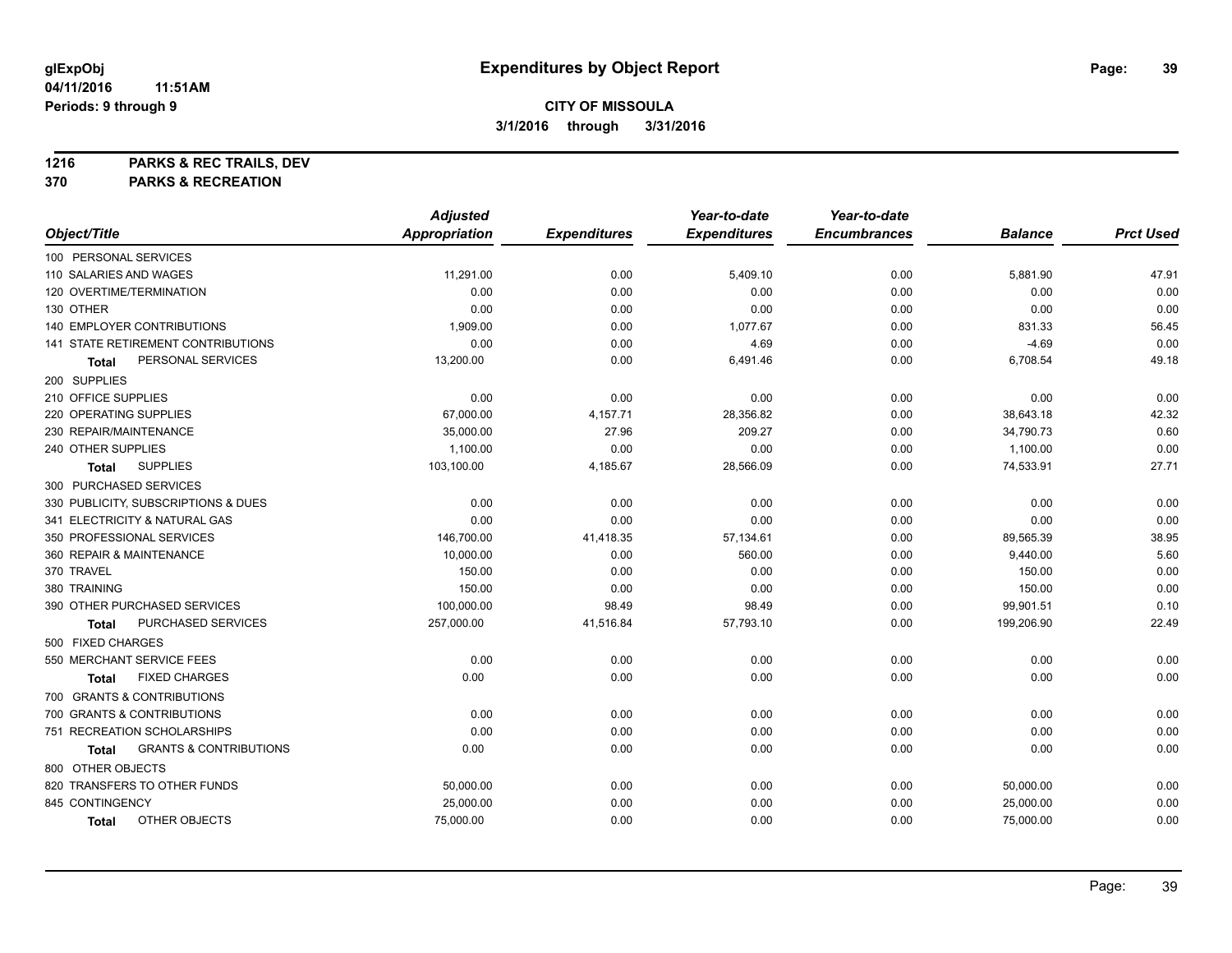**1216 PARKS & REC TRAILS, DEV**

**370 PARKS & RECREATION**

| Object/Title                          | Appropriation | <b>Adjusted</b> | <b>Expenditures</b> | Year-to-date<br><b>Expenditures</b> | Year-to-date<br><b>Encumbrances</b> | <b>Balance</b> | <b>Prct Used</b> |
|---------------------------------------|---------------|-----------------|---------------------|-------------------------------------|-------------------------------------|----------------|------------------|
| 900 CAPITAL OUTLAY                    |               |                 |                     |                                     |                                     |                |                  |
| 920 BUILDINGS                         |               | 100,000.00      | 0.00                | 0.00                                | 0.00                                | 100.000.00     | 0.00             |
| 930 IMPROVEMENTS                      |               | 346.620.00      | $-2.592.74$         | 0.00                                | 0.00                                | 346.620.00     | 0.00             |
| 940 MACHINERY & EQUIPMENT             |               | 50,000.00       | 0.00                | 9.450.00                            | 0.00                                | 40,550.00      | 18.90            |
| <b>CAPITAL OUTLAY</b><br><b>Total</b> |               | 496.620.00      | $-2,592.74$         | 9,450.00                            | 0.00                                | 487,170.00     | 1.90             |
| PARKS & RECREATION<br><b>Total</b>    |               | 944,920.00      | 43.109.77           | 102.300.65                          | 0.00                                | 842.619.35     | 10.83            |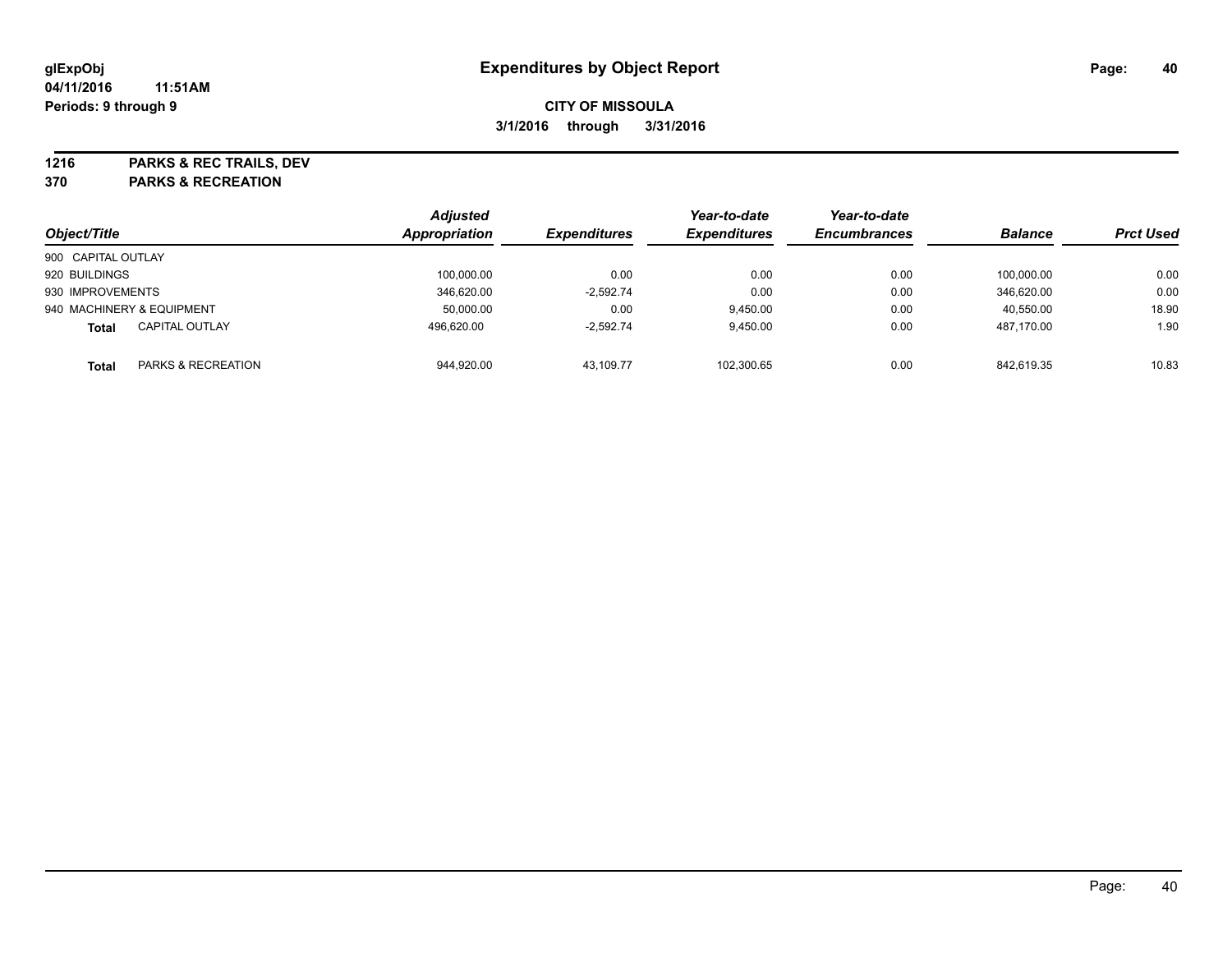## **CITY OF MISSOULA 3/1/2016 through 3/31/2016**

#### **1216 PARKS & REC TRAILS, DEV**

|                                                   | <b>Adjusted</b> |                     | Year-to-date        | Year-to-date        |                |                  |
|---------------------------------------------------|-----------------|---------------------|---------------------|---------------------|----------------|------------------|
| Object/Title                                      | Appropriation   | <b>Expenditures</b> | <b>Expenditures</b> | <b>Encumbrances</b> | <b>Balance</b> | <b>Prct Used</b> |
| 100 PERSONAL SERVICES                             |                 |                     |                     |                     |                |                  |
| 110 SALARIES AND WAGES                            | 11,291.00       | 0.00                | 5,409.10            | 0.00                | 5,881.90       | 47.91            |
| 120 OVERTIME/TERMINATION                          | 0.00            | 0.00                | 0.00                | 0.00                | 0.00           | 0.00             |
| 130 OTHER                                         | 0.00            | 0.00                | 0.00                | 0.00                | 0.00           | 0.00             |
| <b>140 EMPLOYER CONTRIBUTIONS</b>                 | 1,909.00        | 0.00                | 1,077.67            | 0.00                | 831.33         | 56.45            |
| <b>141 STATE RETIREMENT CONTRIBUTIONS</b>         | 0.00            | 0.00                | 4.69                | 0.00                | $-4.69$        | 0.00             |
| PERSONAL SERVICES<br>Total                        | 13,200.00       | 0.00                | 6,491.46            | 0.00                | 6,708.54       | 49.18            |
| 200 SUPPLIES                                      |                 |                     |                     |                     |                |                  |
| 210 OFFICE SUPPLIES                               | 0.00            | 0.00                | 0.00                | 0.00                | 0.00           | 0.00             |
| 220 OPERATING SUPPLIES                            | 67,000.00       | 4,157.71            | 28,356.82           | 0.00                | 38,643.18      | 42.32            |
| 230 REPAIR/MAINTENANCE                            | 35,000.00       | 27.96               | 209.27              | 0.00                | 34,790.73      | 0.60             |
| 240 OTHER SUPPLIES                                | 1,100.00        | 0.00                | 0.00                | 0.00                | 1,100.00       | 0.00             |
| <b>SUPPLIES</b><br><b>Total</b>                   | 103,100.00      | 4,185.67            | 28,566.09           | 0.00                | 74,533.91      | 27.71            |
| 300 PURCHASED SERVICES                            |                 |                     |                     |                     |                |                  |
| 330 PUBLICITY, SUBSCRIPTIONS & DUES               | 0.00            | 0.00                | 0.00                | 0.00                | 0.00           | 0.00             |
| 341 ELECTRICITY & NATURAL GAS                     | 0.00            | 0.00                | 0.00                | 0.00                | 0.00           | 0.00             |
| 350 PROFESSIONAL SERVICES                         | 146,700.00      | 41,418.35           | 57,134.61           | 0.00                | 89,565.39      | 38.95            |
| 360 REPAIR & MAINTENANCE                          | 10,000.00       | 0.00                | 560.00              | 0.00                | 9,440.00       | 5.60             |
| 370 TRAVEL                                        | 150.00          | 0.00                | 0.00                | 0.00                | 150.00         | 0.00             |
| 380 TRAINING                                      | 150.00          | 0.00                | 0.00                | 0.00                | 150.00         | 0.00             |
| 390 OTHER PURCHASED SERVICES                      | 100,000.00      | 98.49               | 98.49               | 0.00                | 99,901.51      | 0.10             |
| PURCHASED SERVICES<br>Total                       | 257,000.00      | 41,516.84           | 57,793.10           | 0.00                | 199,206.90     | 22.49            |
| 500 FIXED CHARGES                                 |                 |                     |                     |                     |                |                  |
| 550 MERCHANT SERVICE FEES                         | 0.00            | 0.00                | 0.00                | 0.00                | 0.00           | 0.00             |
| <b>FIXED CHARGES</b><br>Total                     | 0.00            | 0.00                | 0.00                | 0.00                | 0.00           | 0.00             |
| 700 GRANTS & CONTRIBUTIONS                        |                 |                     |                     |                     |                |                  |
| 700 GRANTS & CONTRIBUTIONS                        | 0.00            | 0.00                | 0.00                | 0.00                | 0.00           | 0.00             |
| 751 RECREATION SCHOLARSHIPS                       | 0.00            | 0.00                | 0.00                | 0.00                | 0.00           | 0.00             |
| <b>GRANTS &amp; CONTRIBUTIONS</b><br><b>Total</b> | 0.00            | 0.00                | 0.00                | 0.00                | 0.00           | 0.00             |
| 800 OTHER OBJECTS                                 |                 |                     |                     |                     |                |                  |
| 820 TRANSFERS TO OTHER FUNDS                      | 50,000.00       | 0.00                | 0.00                | 0.00                | 50,000.00      | 0.00             |
| 845 CONTINGENCY                                   | 25,000.00       | 0.00                | 0.00                | 0.00                | 25,000.00      | 0.00             |
| OTHER OBJECTS<br><b>Total</b>                     | 75,000.00       | 0.00                | 0.00                | 0.00                | 75,000.00      | 0.00             |
| 900 CAPITAL OUTLAY                                |                 |                     |                     |                     |                |                  |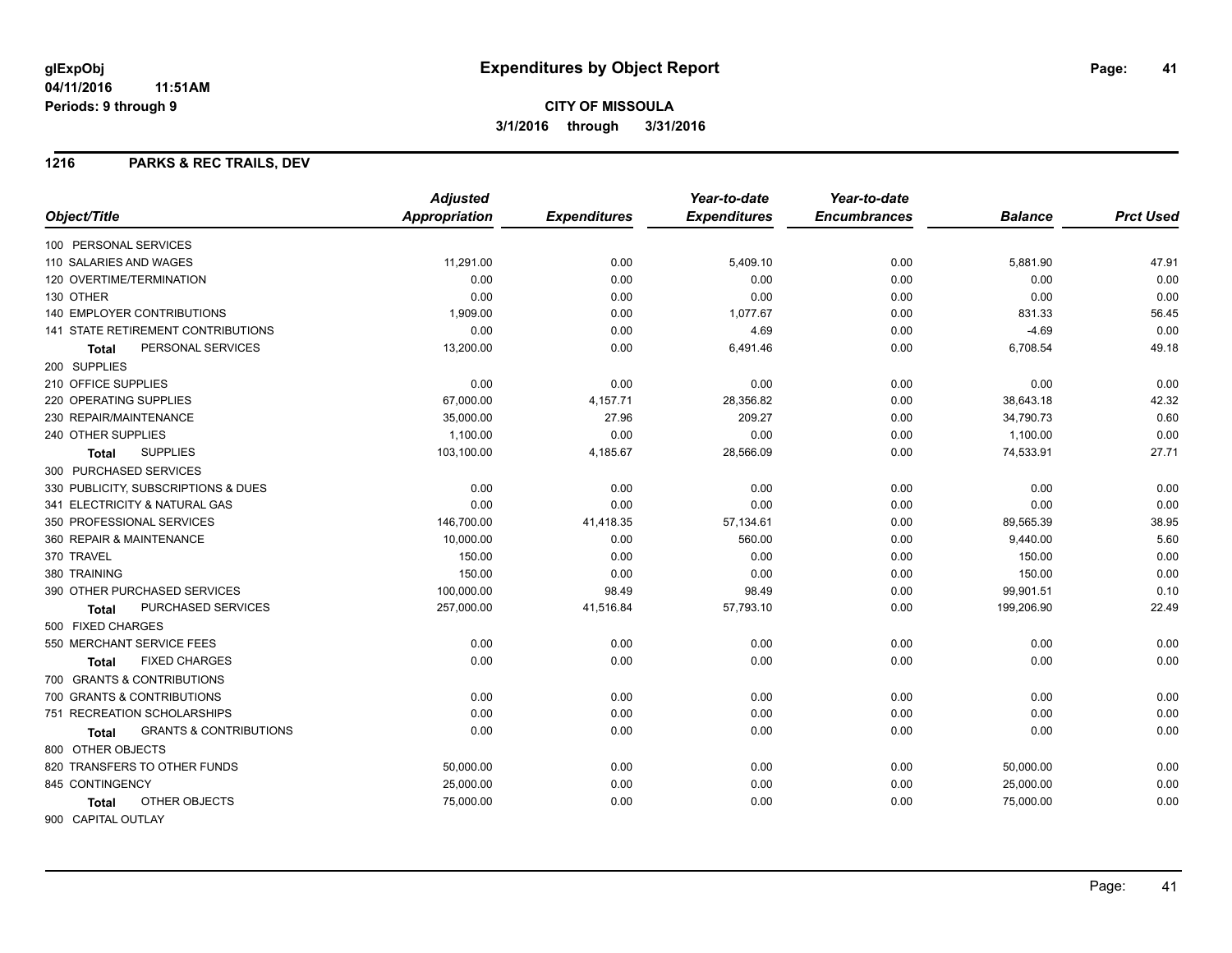#### **1216 PARKS & REC TRAILS, DEV**

| Object/Title                            | <b>Adjusted</b><br><b>Appropriation</b> | <i><b>Expenditures</b></i> | Year-to-date<br><b>Expenditures</b> | Year-to-date<br><b>Encumbrances</b> | <b>Balance</b> | <b>Prct Used</b> |
|-----------------------------------------|-----------------------------------------|----------------------------|-------------------------------------|-------------------------------------|----------------|------------------|
| 920 BUILDINGS                           | 100,000.00                              | 0.00                       | 0.00                                | 0.00                                | 100.000.00     | 0.00             |
| 930 IMPROVEMENTS                        | 346.620.00                              | $-2.592.74$                | 0.00                                | 0.00                                | 346.620.00     | 0.00             |
| 940 MACHINERY & EQUIPMENT               | 50,000.00                               | 0.00                       | 9,450.00                            | 0.00                                | 40,550.00      | 18.90            |
| <b>CAPITAL OUTLAY</b><br><b>Total</b>   | 496,620.00                              | $-2,592.74$                | 9,450.00                            | 0.00                                | 487.170.00     | 1.90             |
| PARKS & REC TRAILS, DEV<br><b>Total</b> | 944.920.00                              | 43.109.77                  | 102,300.65                          | 0.00                                | 842.619.35     | 10.83            |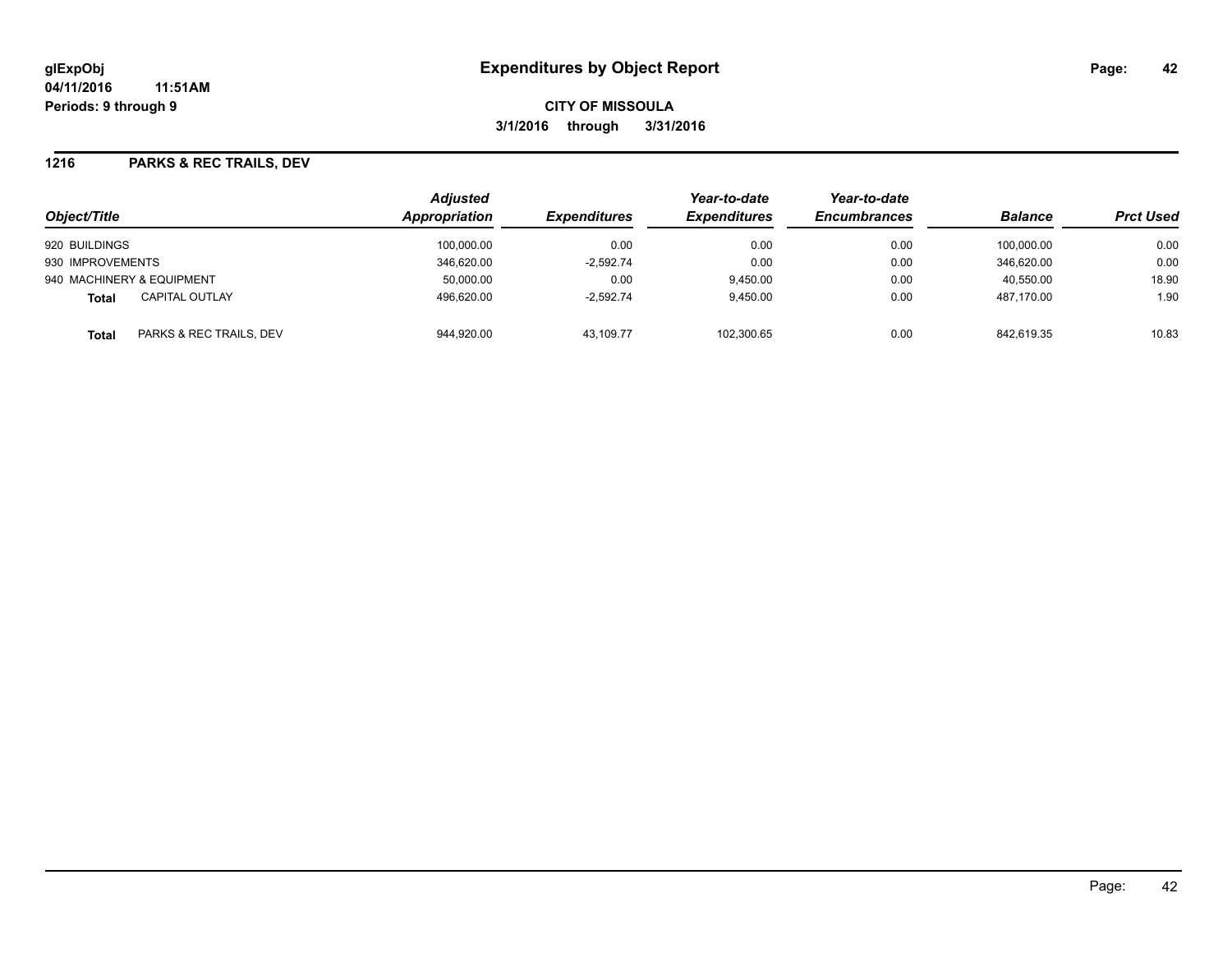# **1217 PARKS CITY LIFE GYM LEASE**

## **370 PARKS & RECREATION**

|                                           | <b>Adjusted</b>      |                     | Year-to-date        | Year-to-date        |                |                  |
|-------------------------------------------|----------------------|---------------------|---------------------|---------------------|----------------|------------------|
| Object/Title                              | <b>Appropriation</b> | <b>Expenditures</b> | <b>Expenditures</b> | <b>Encumbrances</b> | <b>Balance</b> | <b>Prct Used</b> |
| 100 PERSONAL SERVICES                     |                      |                     |                     |                     |                |                  |
| 110 SALARIES AND WAGES                    | 12,000.00            | 0.00                | 0.00                | 0.00                | 12,000.00      | 0.00             |
| 120 OVERTIME/TERMINATION                  | 0.00                 | 0.00                | 0.00                | 0.00                | 0.00           | 0.00             |
| <b>140 EMPLOYER CONTRIBUTIONS</b>         | 0.00                 | 0.00                | 0.00                | 0.00                | 0.00           | 0.00             |
| <b>141 STATE RETIREMENT CONTRIBUTIONS</b> | 0.00                 | 0.00                | 0.00                | 0.00                | 0.00           | 0.00             |
| PERSONAL SERVICES<br><b>Total</b>         | 12,000.00            | 0.00                | 0.00                | 0.00                | 12,000.00      | 0.00             |
| 200 SUPPLIES                              |                      |                     |                     |                     |                |                  |
| 210 OFFICE SUPPLIES                       | 0.00                 | 0.00                | 0.00                | 0.00                | 0.00           | 0.00             |
| 220 OPERATING SUPPLIES                    | 2,500.00             | 86.50               | 1,325.78            | 0.00                | 1,174.22       | 53.03            |
| 230 REPAIR/MAINTENANCE                    | 2,500.00             | 0.00                | 1,936.00            | 0.00                | 564.00         | 77.44            |
| <b>SUPPLIES</b><br><b>Total</b>           | 5,000.00             | 86.50               | 3,261.78            | 0.00                | 1,738.22       | 65.24            |
| 300 PURCHASED SERVICES                    |                      |                     |                     |                     |                |                  |
| 320 PRINTING & DUPLICATING                | 1,000.00             | 0.00                | 0.00                | 0.00                | 1,000.00       | 0.00             |
| 330 PUBLICITY, SUBSCRIPTIONS & DUES       | 1,000.00             | 0.00                | 0.00                | 0.00                | 1,000.00       | 0.00             |
| <b>PURCHASED SERVICES</b><br><b>Total</b> | 2,000.00             | 0.00                | 0.00                | 0.00                | 2,000.00       | 0.00             |
| 500 FIXED CHARGES                         |                      |                     |                     |                     |                |                  |
| 500 FIXED CHARGES                         | 24,000.00            | 2.000.00            | 20,000.00           | 0.00                | 4,000.00       | 83.33            |
| 550 MERCHANT SERVICE FEES                 | 0.00                 | 0.00                | 0.00                | 0.00                | 0.00           | 0.00             |
| <b>FIXED CHARGES</b><br><b>Total</b>      | 24,000.00            | 2,000.00            | 20,000.00           | 0.00                | 4,000.00       | 83.33            |
| PARKS & RECREATION<br><b>Total</b>        | 43,000.00            | 2,086.50            | 23,261.78           | 0.00                | 19,738.22      | 54.10            |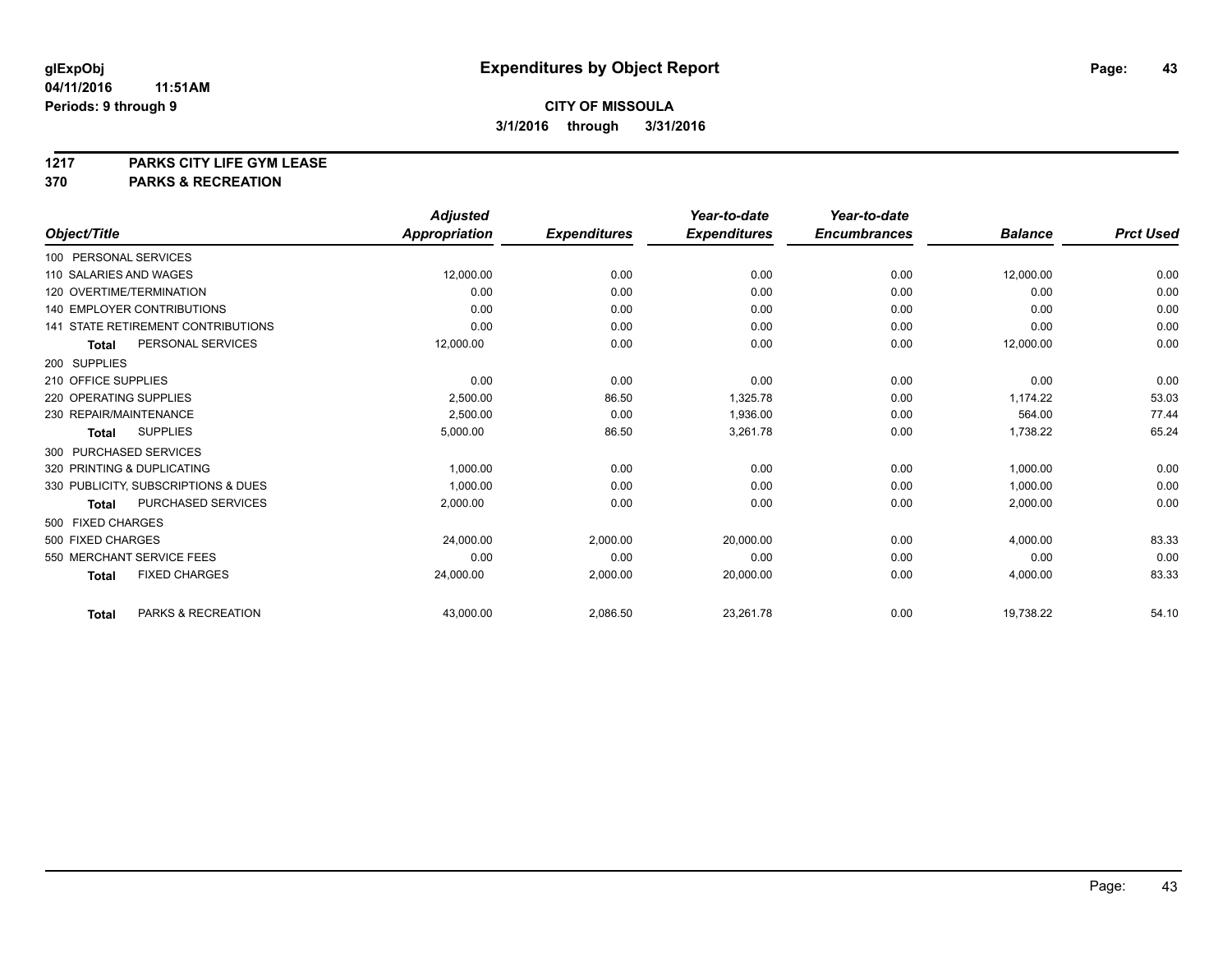**CITY OF MISSOULA 3/1/2016 through 3/31/2016**

### **1217 PARKS CITY LIFE GYM LEASE**

|                                           | <b>Adjusted</b> |                     | Year-to-date        | Year-to-date        |                |                  |
|-------------------------------------------|-----------------|---------------------|---------------------|---------------------|----------------|------------------|
| Object/Title                              | Appropriation   | <b>Expenditures</b> | <b>Expenditures</b> | <b>Encumbrances</b> | <b>Balance</b> | <b>Prct Used</b> |
| 100 PERSONAL SERVICES                     |                 |                     |                     |                     |                |                  |
| 110 SALARIES AND WAGES                    | 12,000.00       | 0.00                | 0.00                | 0.00                | 12,000.00      | 0.00             |
| 120 OVERTIME/TERMINATION                  | 0.00            | 0.00                | 0.00                | 0.00                | 0.00           | 0.00             |
| <b>140 EMPLOYER CONTRIBUTIONS</b>         | 0.00            | 0.00                | 0.00                | 0.00                | 0.00           | 0.00             |
| <b>141 STATE RETIREMENT CONTRIBUTIONS</b> | 0.00            | 0.00                | 0.00                | 0.00                | 0.00           | 0.00             |
| PERSONAL SERVICES<br><b>Total</b>         | 12,000.00       | 0.00                | 0.00                | 0.00                | 12,000.00      | 0.00             |
| 200 SUPPLIES                              |                 |                     |                     |                     |                |                  |
| 210 OFFICE SUPPLIES                       | 0.00            | 0.00                | 0.00                | 0.00                | 0.00           | 0.00             |
| 220 OPERATING SUPPLIES                    | 2,500.00        | 86.50               | 1,325.78            | 0.00                | 1.174.22       | 53.03            |
| 230 REPAIR/MAINTENANCE                    | 2,500.00        | 0.00                | 1,936.00            | 0.00                | 564.00         | 77.44            |
| <b>SUPPLIES</b><br><b>Total</b>           | 5,000.00        | 86.50               | 3,261.78            | 0.00                | 1,738.22       | 65.24            |
| 300 PURCHASED SERVICES                    |                 |                     |                     |                     |                |                  |
| 320 PRINTING & DUPLICATING                | 1,000.00        | 0.00                | 0.00                | 0.00                | 1,000.00       | 0.00             |
| 330 PUBLICITY, SUBSCRIPTIONS & DUES       | 1,000.00        | 0.00                | 0.00                | 0.00                | 1,000.00       | 0.00             |
| PURCHASED SERVICES<br><b>Total</b>        | 2,000.00        | 0.00                | 0.00                | 0.00                | 2,000.00       | 0.00             |
| 500 FIXED CHARGES                         |                 |                     |                     |                     |                |                  |
| 500 FIXED CHARGES                         | 24,000.00       | 2,000.00            | 20,000.00           | 0.00                | 4,000.00       | 83.33            |
| 550 MERCHANT SERVICE FEES                 | 0.00            | 0.00                | 0.00                | 0.00                | 0.00           | 0.00             |
| <b>FIXED CHARGES</b><br><b>Total</b>      | 24,000.00       | 2,000.00            | 20,000.00           | 0.00                | 4,000.00       | 83.33            |
| PARKS CITY LIFE GYM LEASE<br>Total        | 43,000.00       | 2,086.50            | 23,261.78           | 0.00                | 19,738.22      | 54.10            |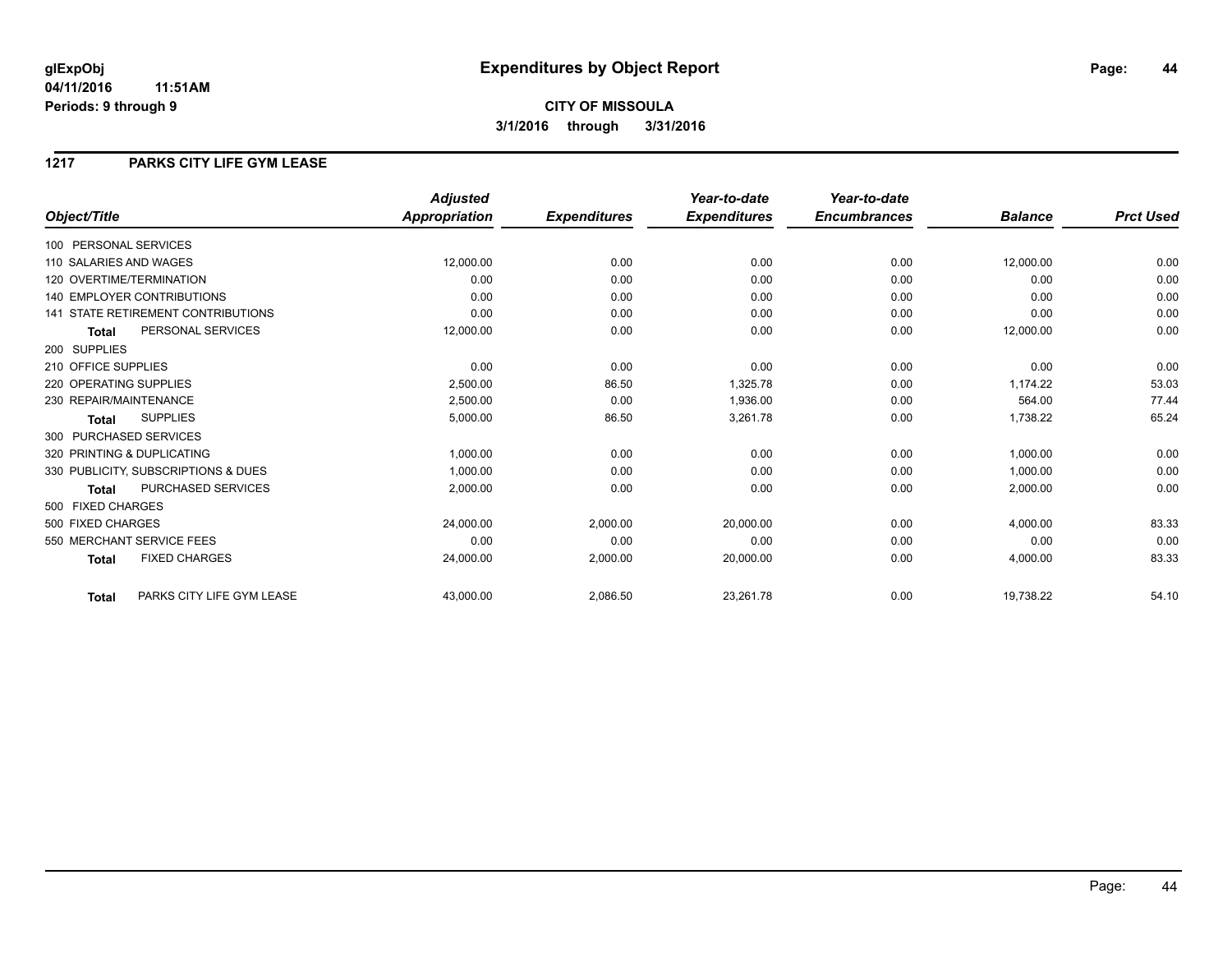**1218 ALL ABILITIES PLAYGROUND**

**370 PARKS & RECREATION**

|                          |                           | <b>Adjusted</b> |                     | Year-to-date        | Year-to-date        |                |                  |
|--------------------------|---------------------------|-----------------|---------------------|---------------------|---------------------|----------------|------------------|
| Object/Title             |                           | Appropriation   | <b>Expenditures</b> | <b>Expenditures</b> | <b>Encumbrances</b> | <b>Balance</b> | <b>Prct Used</b> |
| 300 PURCHASED SERVICES   |                           |                 |                     |                     |                     |                |                  |
|                          | 350 PROFESSIONAL SERVICES | 50,000.00       | 0.00                | 438.10              | 0.00                | 49,561.90      | 0.88             |
| 360 REPAIR & MAINTENANCE |                           | 0.00            | 0.00                | 0.00                | 0.00                | 0.00           | 0.00             |
| <b>Total</b>             | <b>PURCHASED SERVICES</b> | 50,000.00       | 0.00                | 438.10              | 0.00                | 49,561.90      | 0.88             |
| 500 FIXED CHARGES        |                           |                 |                     |                     |                     |                |                  |
|                          | 550 MERCHANT SERVICE FEES | 0.00            | 0.00                | 0.00                | 0.00                | 0.00           | 0.00             |
| <b>Total</b>             | <b>FIXED CHARGES</b>      | 0.00            | 0.00                | 0.00                | 0.00                | 0.00           | 0.00             |
| 900 CAPITAL OUTLAY       |                           |                 |                     |                     |                     |                |                  |
| 930 IMPROVEMENTS         |                           | 478,000.00      | 0.00                | 0.00                | 0.00                | 478,000.00     | 0.00             |
| <b>Total</b>             | <b>CAPITAL OUTLAY</b>     | 478,000.00      | 0.00                | 0.00                | 0.00                | 478.000.00     | 0.00             |
|                          |                           |                 |                     |                     |                     |                |                  |
| <b>Total</b>             | PARKS & RECREATION        | 528,000.00      | 0.00                | 438.10              | 0.00                | 527.561.90     | 0.08             |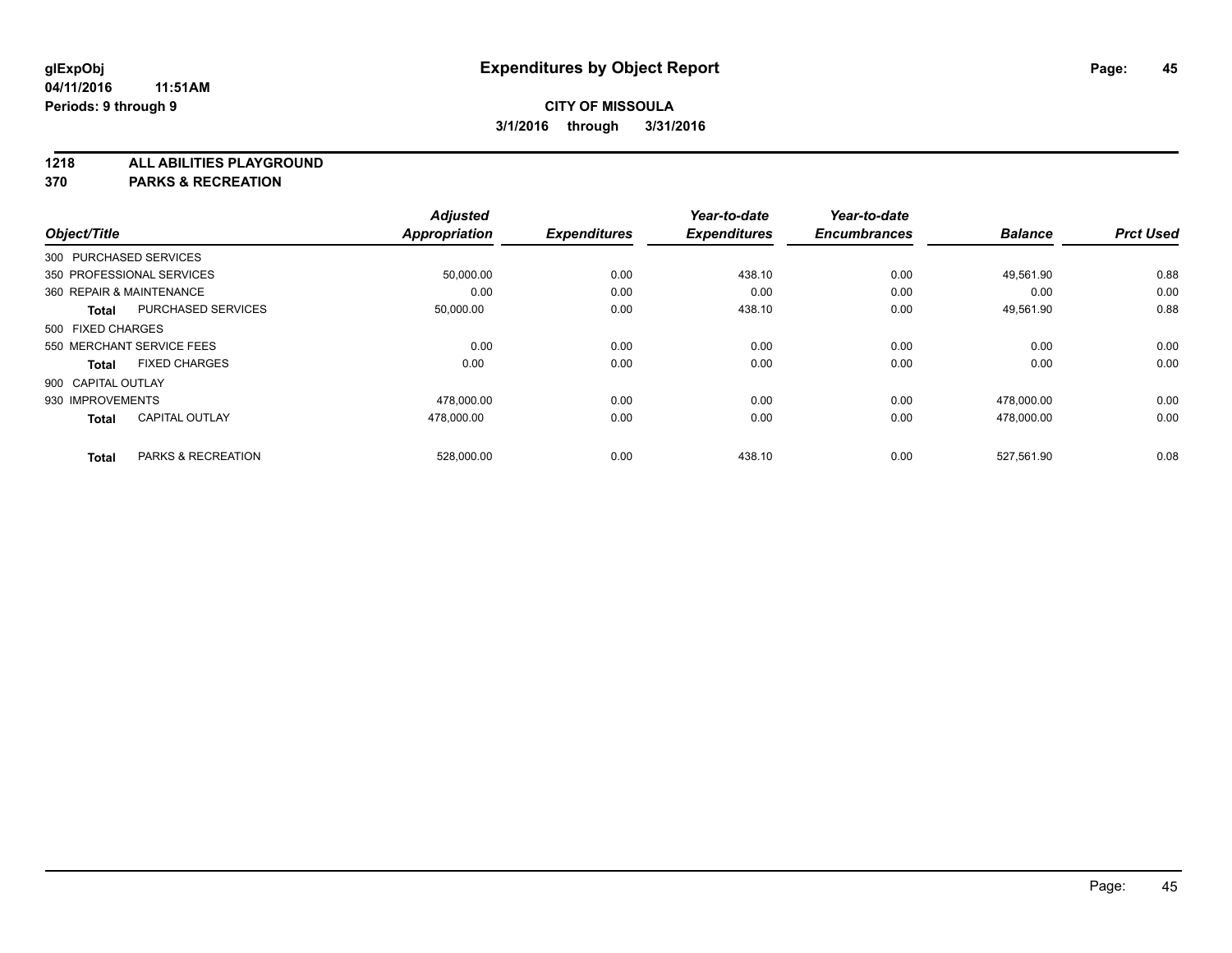## **CITY OF MISSOULA 3/1/2016 through 3/31/2016**

#### **1218 ALL ABILITIES PLAYGROUND**

| Object/Title             |                           | <b>Adjusted</b><br><b>Appropriation</b> | <b>Expenditures</b> | Year-to-date<br><b>Expenditures</b> | Year-to-date<br><b>Encumbrances</b> | <b>Balance</b> | <b>Prct Used</b> |
|--------------------------|---------------------------|-----------------------------------------|---------------------|-------------------------------------|-------------------------------------|----------------|------------------|
| 300 PURCHASED SERVICES   |                           |                                         |                     |                                     |                                     |                |                  |
|                          | 350 PROFESSIONAL SERVICES | 50,000.00                               | 0.00                | 438.10                              | 0.00                                | 49,561.90      | 0.88             |
| 360 REPAIR & MAINTENANCE |                           | 0.00                                    | 0.00                | 0.00                                | 0.00                                | 0.00           | 0.00             |
| <b>Total</b>             | <b>PURCHASED SERVICES</b> | 50,000.00                               | 0.00                | 438.10                              | 0.00                                | 49,561.90      | 0.88             |
| 500 FIXED CHARGES        |                           |                                         |                     |                                     |                                     |                |                  |
|                          | 550 MERCHANT SERVICE FEES | 0.00                                    | 0.00                | 0.00                                | 0.00                                | 0.00           | 0.00             |
| <b>Total</b>             | <b>FIXED CHARGES</b>      | 0.00                                    | 0.00                | 0.00                                | 0.00                                | 0.00           | 0.00             |
| 900 CAPITAL OUTLAY       |                           |                                         |                     |                                     |                                     |                |                  |
| 930 IMPROVEMENTS         |                           | 478,000.00                              | 0.00                | 0.00                                | 0.00                                | 478,000.00     | 0.00             |
| <b>Total</b>             | <b>CAPITAL OUTLAY</b>     | 478,000.00                              | 0.00                | 0.00                                | 0.00                                | 478,000.00     | 0.00             |
| <b>Total</b>             | ALL ABILITIES PLAYGROUND  | 528,000.00                              | 0.00                | 438.10                              | 0.00                                | 527,561.90     | 0.08             |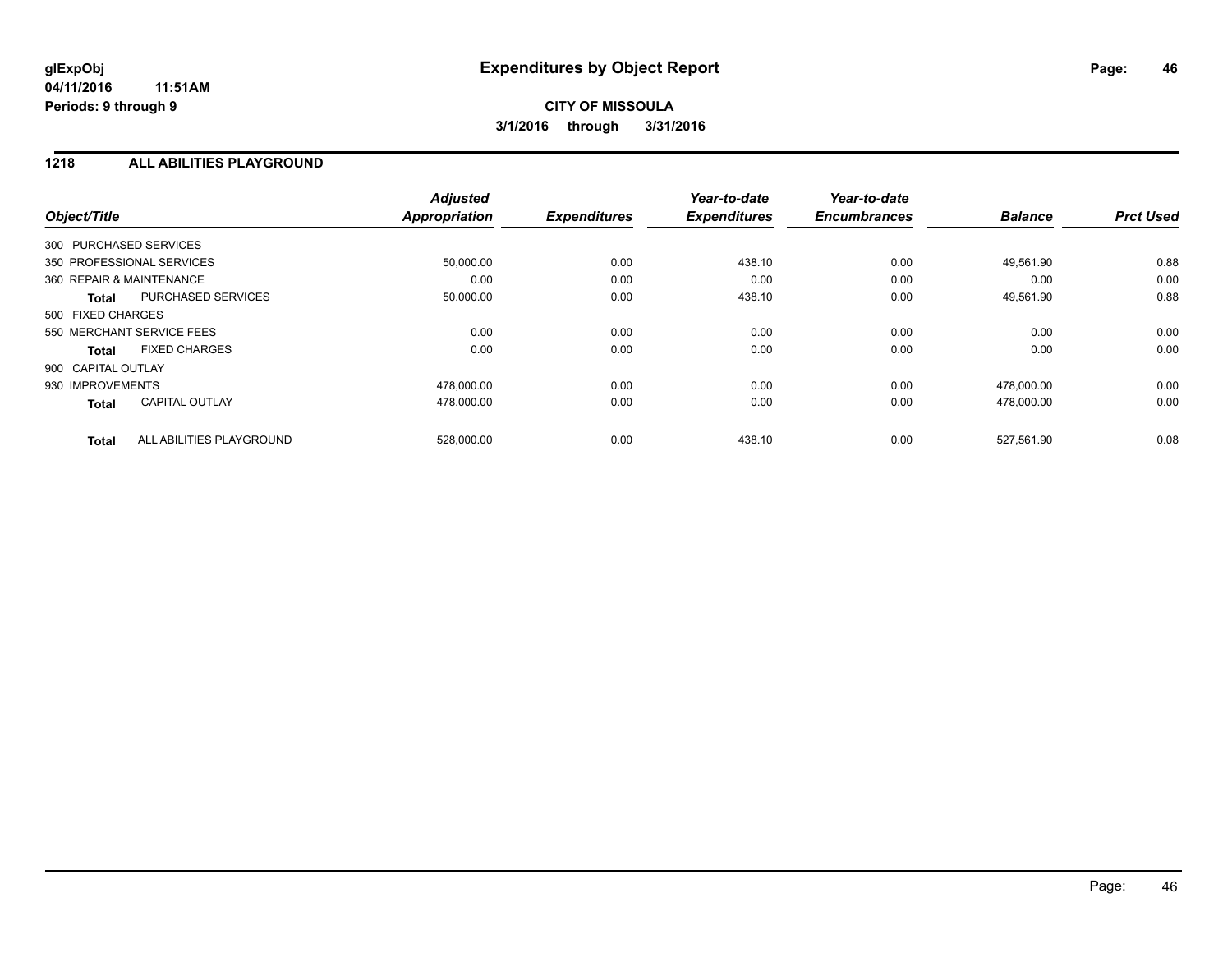#### **1219 FY14 PARK & TRAIL BOND**

**370 PARKS & RECREATION**

|                                       | <b>Adjusted</b>      |                     | Year-to-date        | Year-to-date        |                |                  |
|---------------------------------------|----------------------|---------------------|---------------------|---------------------|----------------|------------------|
| Object/Title                          | <b>Appropriation</b> | <b>Expenditures</b> | <b>Expenditures</b> | <b>Encumbrances</b> | <b>Balance</b> | <b>Prct Used</b> |
| 100 PERSONAL SERVICES                 |                      |                     |                     |                     |                |                  |
| 110 SALARIES AND WAGES                | 0.00                 | 0.00                | 0.00                | 0.00                | 0.00           | 0.00             |
| 140 EMPLOYER CONTRIBUTIONS            | 0.00                 | 0.00                | 0.00                | 0.00                | 0.00           | 0.00             |
| PERSONAL SERVICES<br><b>Total</b>     | 0.00                 | 0.00                | 0.00                | 0.00                | 0.00           | 0.00             |
| 200 SUPPLIES                          |                      |                     |                     |                     |                |                  |
| 220 OPERATING SUPPLIES                | 0.00                 | 0.00                | 0.00                | 0.00                | 0.00           | 0.00             |
| 230 REPAIR/MAINTENANCE                | 0.00                 | 0.00                | 0.00                | 0.00                | 0.00           | 0.00             |
| 240 OTHER SUPPLIES                    | 0.00                 | 0.00                | 0.00                | 0.00                | 0.00           | 0.00             |
| 250 SUPPLIES FOR RESALE               | 0.00                 | 0.00                | 0.00                | 0.00                | 0.00           | 0.00             |
| <b>SUPPLIES</b><br><b>Total</b>       | 0.00                 | 0.00                | 0.00                | 0.00                | 0.00           | 0.00             |
| 300 PURCHASED SERVICES                |                      |                     |                     |                     |                |                  |
| 310 COMMUNICATIONS                    | 0.00                 | 0.00                | 0.00                | 0.00                | 0.00           | 0.00             |
| 320 PRINTING & DUPLICATING            | 0.00                 | 0.00                | 0.00                | 0.00                | 0.00           | 0.00             |
| 330 PUBLICITY, SUBSCRIPTIONS & DUES   | 0.00                 | 0.00                | 0.00                | 0.00                | 0.00           | 0.00             |
| 340 SEWER                             | 0.00                 | 0.00                | 0.00                | 0.00                | 0.00           | 0.00             |
| 341 ELECTRICITY & NATURAL GAS         | 0.00                 | 0.00                | 0.00                | 0.00                | 0.00           | 0.00             |
| 343 WATER CHARGES                     | 0.00                 | 0.00                | 0.00                | 0.00                | 0.00           | 0.00             |
| 344 TELEPHONE SERVICE                 | 0.00                 | 0.00                | 0.00                | 0.00                | 0.00           | 0.00             |
| 350 PROFESSIONAL SERVICES             | 0.00                 | 688.15              | 5,146.91            | 0.00                | $-5,146.91$    | 0.00             |
| 360 REPAIR & MAINTENANCE              | 0.00                 | 0.00                | 0.00                | 0.00                | 0.00           | 0.00             |
| 370 TRAVEL                            | 0.00                 | 0.00                | 0.00                | 0.00                | 0.00           | 0.00             |
| 380 TRAINING                          | 0.00                 | 0.00                | 0.00                | 0.00                | 0.00           | 0.00             |
| PURCHASED SERVICES<br><b>Total</b>    | 0.00                 | 688.15              | 5,146.91            | 0.00                | $-5,146.91$    | 0.00             |
| 500 FIXED CHARGES                     |                      |                     |                     |                     |                |                  |
| 550 MERCHANT SERVICE FEES             | 0.00                 | 0.00                | 0.00                | 0.00                | 0.00           | 0.00             |
| <b>FIXED CHARGES</b><br><b>Total</b>  | 0.00                 | 0.00                | 0.00                | 0.00                | 0.00           | 0.00             |
| 900 CAPITAL OUTLAY                    |                      |                     |                     |                     |                |                  |
| 940 MACHINERY & EQUIPMENT             | 0.00                 | 57,046.19           | 43,403.57           | 0.00                | $-43,403.57$   | 0.00             |
| <b>CAPITAL OUTLAY</b><br><b>Total</b> | 0.00                 | 57,046.19           | 43,403.57           | 0.00                | $-43,403.57$   | 0.00             |
| PARKS & RECREATION<br><b>Total</b>    | 0.00                 | 57,734.34           | 48,550.48           | 0.00                | $-48,550.48$   | 0.00             |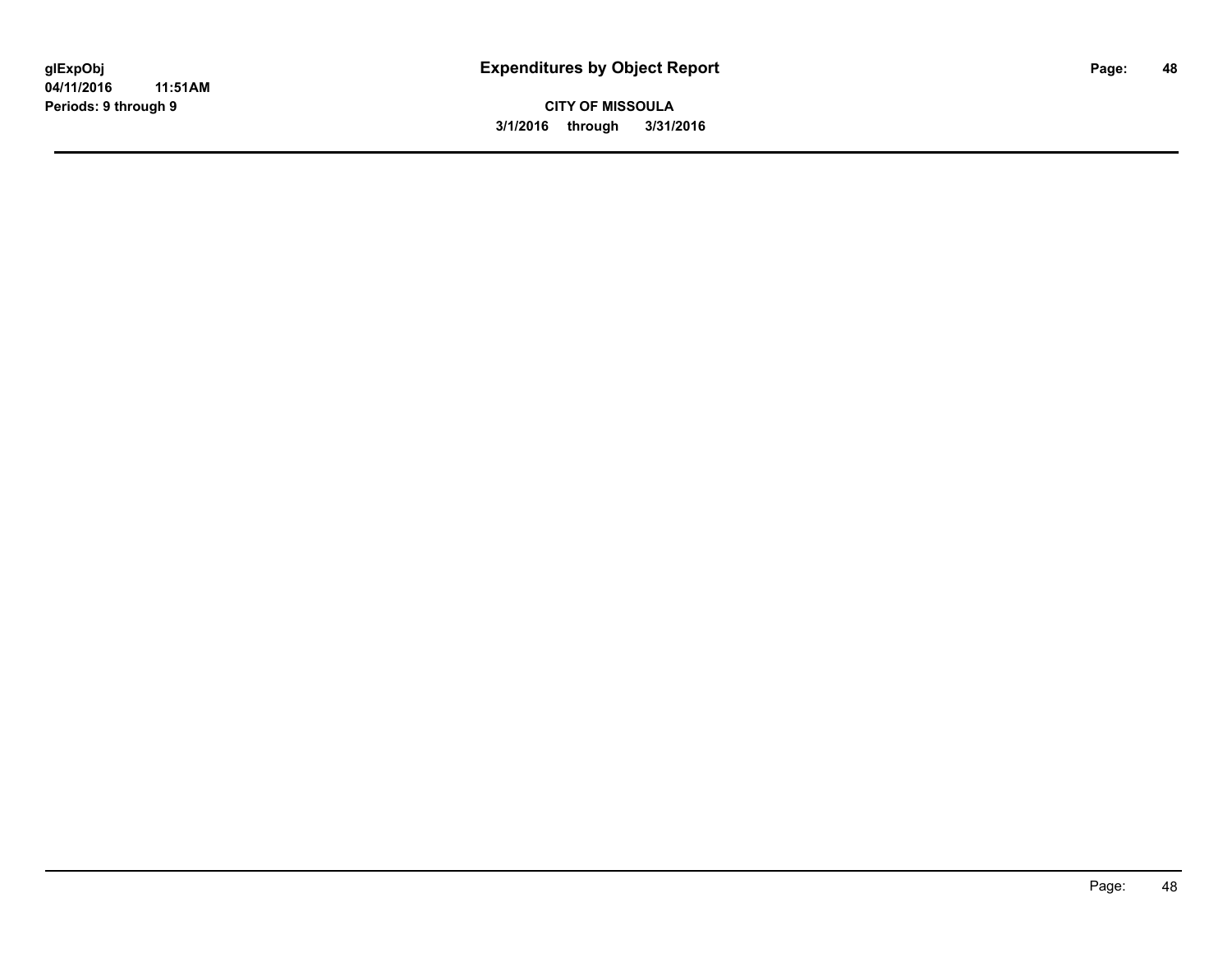## **CITY OF MISSOULA 3/1/2016 through 3/31/2016**

#### **1219 FY14 PARK & TRAIL BOND**

|                                        | <b>Adjusted</b>      |                     | Year-to-date        | Year-to-date        |                |                  |
|----------------------------------------|----------------------|---------------------|---------------------|---------------------|----------------|------------------|
| Object/Title                           | <b>Appropriation</b> | <b>Expenditures</b> | <b>Expenditures</b> | <b>Encumbrances</b> | <b>Balance</b> | <b>Prct Used</b> |
| 100 PERSONAL SERVICES                  |                      |                     |                     |                     |                |                  |
| 110 SALARIES AND WAGES                 | 0.00                 | 0.00                | 0.00                | 0.00                | 0.00           | 0.00             |
| <b>140 EMPLOYER CONTRIBUTIONS</b>      | 0.00                 | 0.00                | 0.00                | 0.00                | 0.00           | 0.00             |
| PERSONAL SERVICES<br><b>Total</b>      | 0.00                 | 0.00                | 0.00                | 0.00                | 0.00           | 0.00             |
| 200 SUPPLIES                           |                      |                     |                     |                     |                |                  |
| 220 OPERATING SUPPLIES                 | 0.00                 | 0.00                | 0.00                | 0.00                | 0.00           | 0.00             |
| 230 REPAIR/MAINTENANCE                 | 0.00                 | 0.00                | 0.00                | 0.00                | 0.00           | 0.00             |
| 240 OTHER SUPPLIES                     | 0.00                 | 0.00                | 0.00                | 0.00                | 0.00           | 0.00             |
| 250 SUPPLIES FOR RESALE                | 0.00                 | 0.00                | 0.00                | 0.00                | 0.00           | 0.00             |
| <b>SUPPLIES</b><br><b>Total</b>        | 0.00                 | 0.00                | 0.00                | 0.00                | 0.00           | 0.00             |
| 300 PURCHASED SERVICES                 |                      |                     |                     |                     |                |                  |
| 310 COMMUNICATIONS                     | 0.00                 | 0.00                | 0.00                | 0.00                | 0.00           | 0.00             |
| 320 PRINTING & DUPLICATING             | 0.00                 | 0.00                | 0.00                | 0.00                | 0.00           | 0.00             |
| 330 PUBLICITY, SUBSCRIPTIONS & DUES    | 0.00                 | 0.00                | 0.00                | 0.00                | 0.00           | 0.00             |
| 340 SEWER                              | 0.00                 | 0.00                | 0.00                | 0.00                | 0.00           | 0.00             |
| 341 ELECTRICITY & NATURAL GAS          | 0.00                 | 0.00                | 0.00                | 0.00                | 0.00           | 0.00             |
| 343 WATER CHARGES                      | 0.00                 | 0.00                | 0.00                | 0.00                | 0.00           | 0.00             |
| 344 TELEPHONE SERVICE                  | 0.00                 | 0.00                | 0.00                | 0.00                | 0.00           | 0.00             |
| 350 PROFESSIONAL SERVICES              | 0.00                 | 688.15              | 5,146.91            | 0.00                | $-5,146.91$    | 0.00             |
| 360 REPAIR & MAINTENANCE               | 0.00                 | 0.00                | 0.00                | 0.00                | 0.00           | 0.00             |
| 370 TRAVEL                             | 0.00                 | 0.00                | 0.00                | 0.00                | 0.00           | 0.00             |
| 380 TRAINING                           | 0.00                 | 0.00                | 0.00                | 0.00                | 0.00           | 0.00             |
| PURCHASED SERVICES<br><b>Total</b>     | 0.00                 | 688.15              | 5,146.91            | 0.00                | $-5,146.91$    | 0.00             |
| 500 FIXED CHARGES                      |                      |                     |                     |                     |                |                  |
| 550 MERCHANT SERVICE FEES              | 0.00                 | 0.00                | 0.00                | 0.00                | 0.00           | 0.00             |
| <b>FIXED CHARGES</b><br><b>Total</b>   | 0.00                 | 0.00                | 0.00                | 0.00                | 0.00           | 0.00             |
| 900 CAPITAL OUTLAY                     |                      |                     |                     |                     |                |                  |
| 940 MACHINERY & EQUIPMENT              | 0.00                 | 57,046.19           | 43,403.57           | 0.00                | $-43,403.57$   | 0.00             |
| <b>CAPITAL OUTLAY</b><br><b>Total</b>  | 0.00                 | 57,046.19           | 43,403.57           | 0.00                | $-43,403.57$   | 0.00             |
| FY14 PARK & TRAIL BOND<br><b>Total</b> | 0.00                 | 57,734.34           | 48,550.48           | 0.00                | $-48,550.48$   | 0.00             |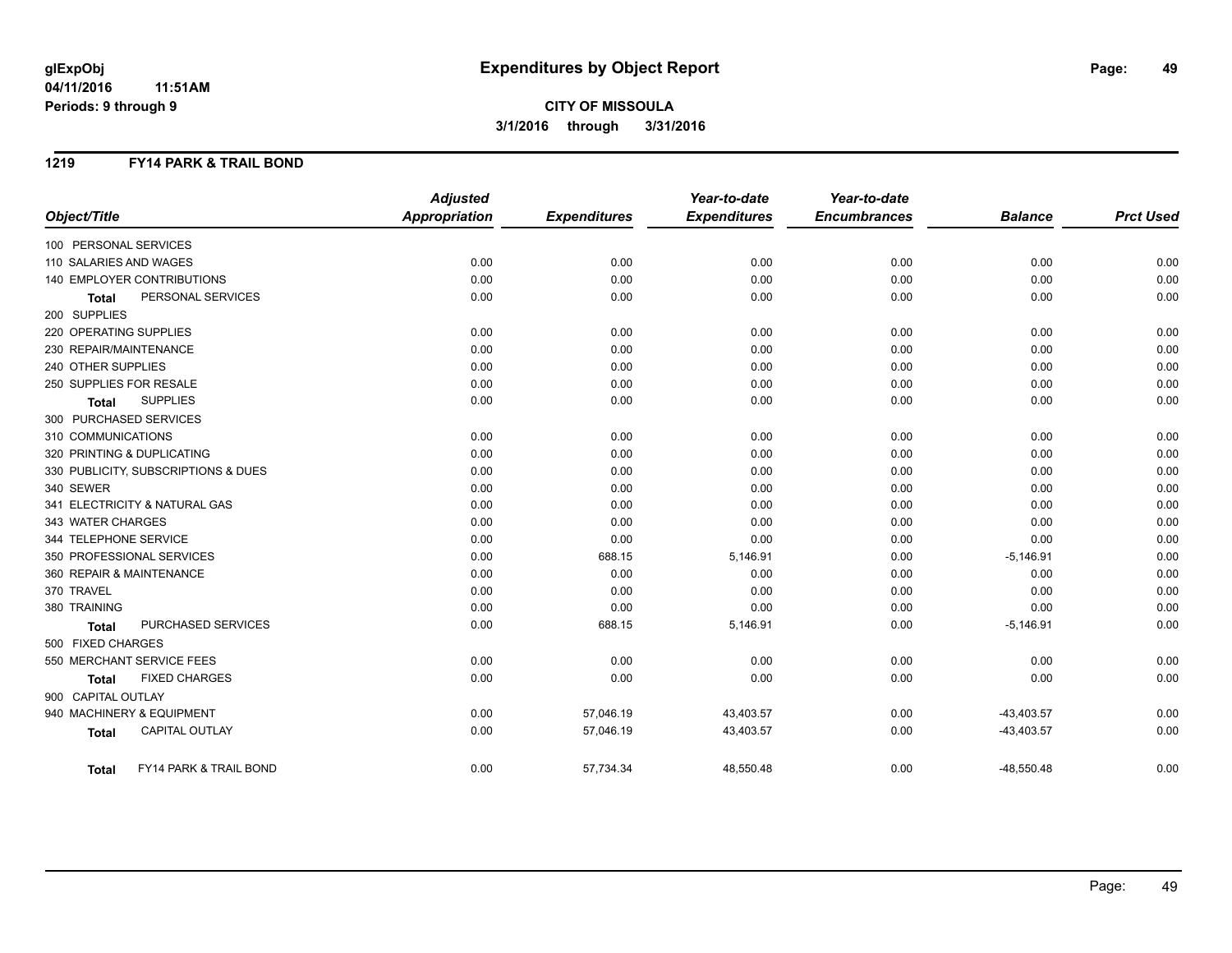#### **1241 CREMAIN WALL & CEMETERY DONATIONS FUND**

**340 CEMETERY**

| Object/Title              |                       | <b>Adjusted</b><br>Appropriation | <b>Expenditures</b> | Year-to-date<br><b>Expenditures</b> | Year-to-date<br><b>Encumbrances</b> | <b>Balance</b> | <b>Prct Used</b> |
|---------------------------|-----------------------|----------------------------------|---------------------|-------------------------------------|-------------------------------------|----------------|------------------|
| 500 FIXED CHARGES         |                       |                                  |                     |                                     |                                     |                |                  |
| 550 MERCHANT SERVICE FEES |                       | 0.00                             | 0.00                | 0.00                                | 0.00                                | 0.00           | 0.00             |
| <b>Total</b>              | <b>FIXED CHARGES</b>  | 0.00                             | 0.00                | 0.00                                | 0.00                                | 0.00           | 0.00             |
| 900 CAPITAL OUTLAY        |                       |                                  |                     |                                     |                                     |                |                  |
| 930 IMPROVEMENTS          |                       | 2.500.00                         | 200.00              | 1,073.00                            | 0.00                                | 1.427.00       | 42.92            |
| <b>Total</b>              | <b>CAPITAL OUTLAY</b> | 2,500.00                         | 200.00              | 1,073.00                            | 0.00                                | 1,427.00       | 42.92            |
| <b>Total</b>              | <b>CEMETERY</b>       | 2.500.00                         | 200.00              | 1.073.00                            | 0.00                                | 1.427.00       | 42.92            |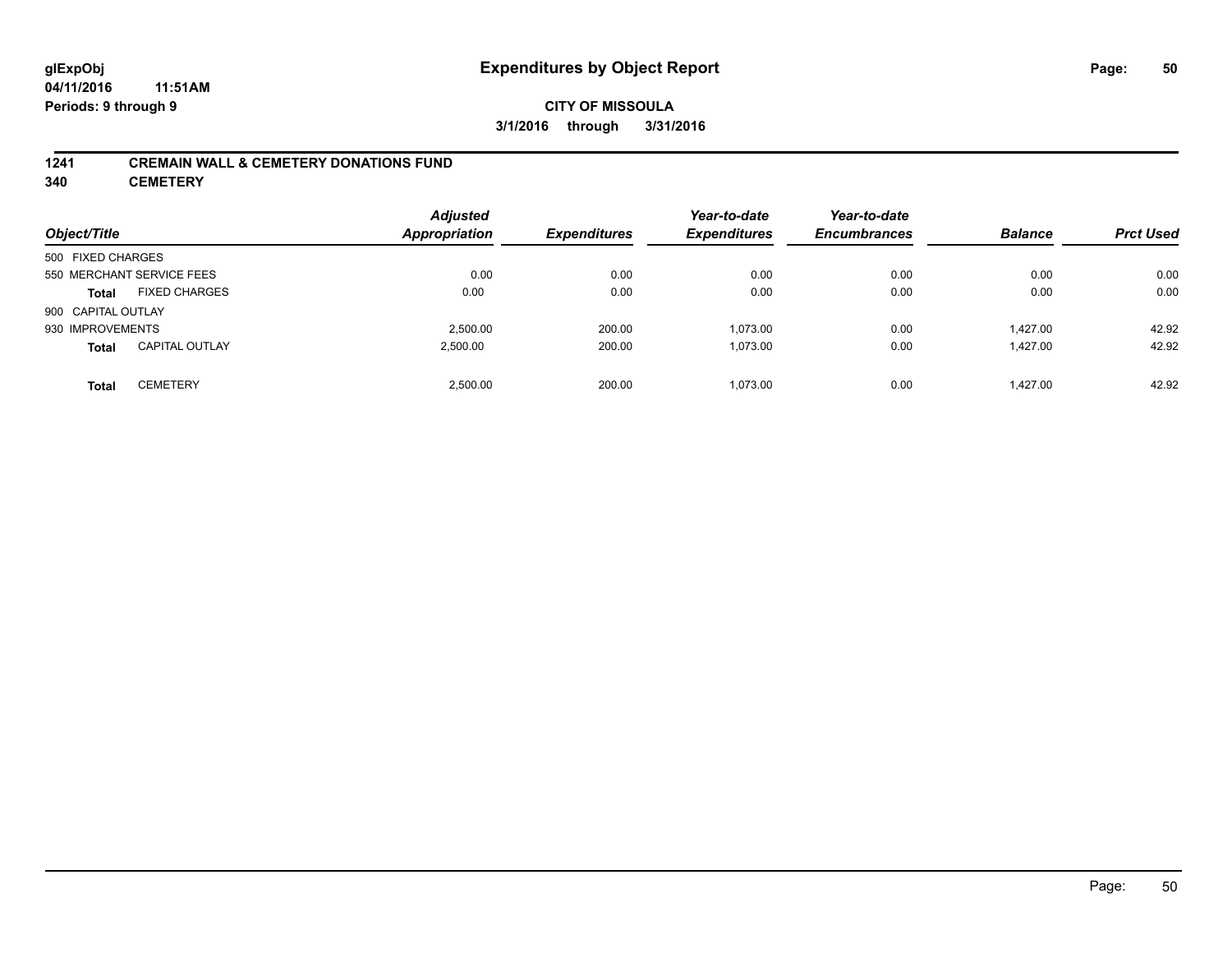**CITY OF MISSOULA 3/1/2016 through 3/31/2016**

### **1241 CREMAIN WALL & CEMETERY DONATIONS FUND**

| Object/Title       |                                             | <b>Adjusted</b><br>Appropriation | <b>Expenditures</b> | Year-to-date<br><b>Expenditures</b> | Year-to-date<br><b>Encumbrances</b> | <b>Balance</b> | <b>Prct Used</b> |
|--------------------|---------------------------------------------|----------------------------------|---------------------|-------------------------------------|-------------------------------------|----------------|------------------|
| 500 FIXED CHARGES  |                                             |                                  |                     |                                     |                                     |                |                  |
|                    | 550 MERCHANT SERVICE FEES                   | 0.00                             | 0.00                | 0.00                                | 0.00                                | 0.00           | 0.00             |
| <b>Total</b>       | <b>FIXED CHARGES</b>                        | 0.00                             | 0.00                | 0.00                                | 0.00                                | 0.00           | 0.00             |
| 900 CAPITAL OUTLAY |                                             |                                  |                     |                                     |                                     |                |                  |
| 930 IMPROVEMENTS   |                                             | 2.500.00                         | 200.00              | 1.073.00                            | 0.00                                | 1.427.00       | 42.92            |
| <b>Total</b>       | <b>CAPITAL OUTLAY</b>                       | 2,500.00                         | 200.00              | 1,073.00                            | 0.00                                | 1.427.00       | 42.92            |
| <b>Total</b>       | <b>CREMAIN WALL &amp; CEMETERY DONATION</b> | 2.500.00                         | 200.00              | 1.073.00                            | 0.00                                | 1.427.00       | 42.92            |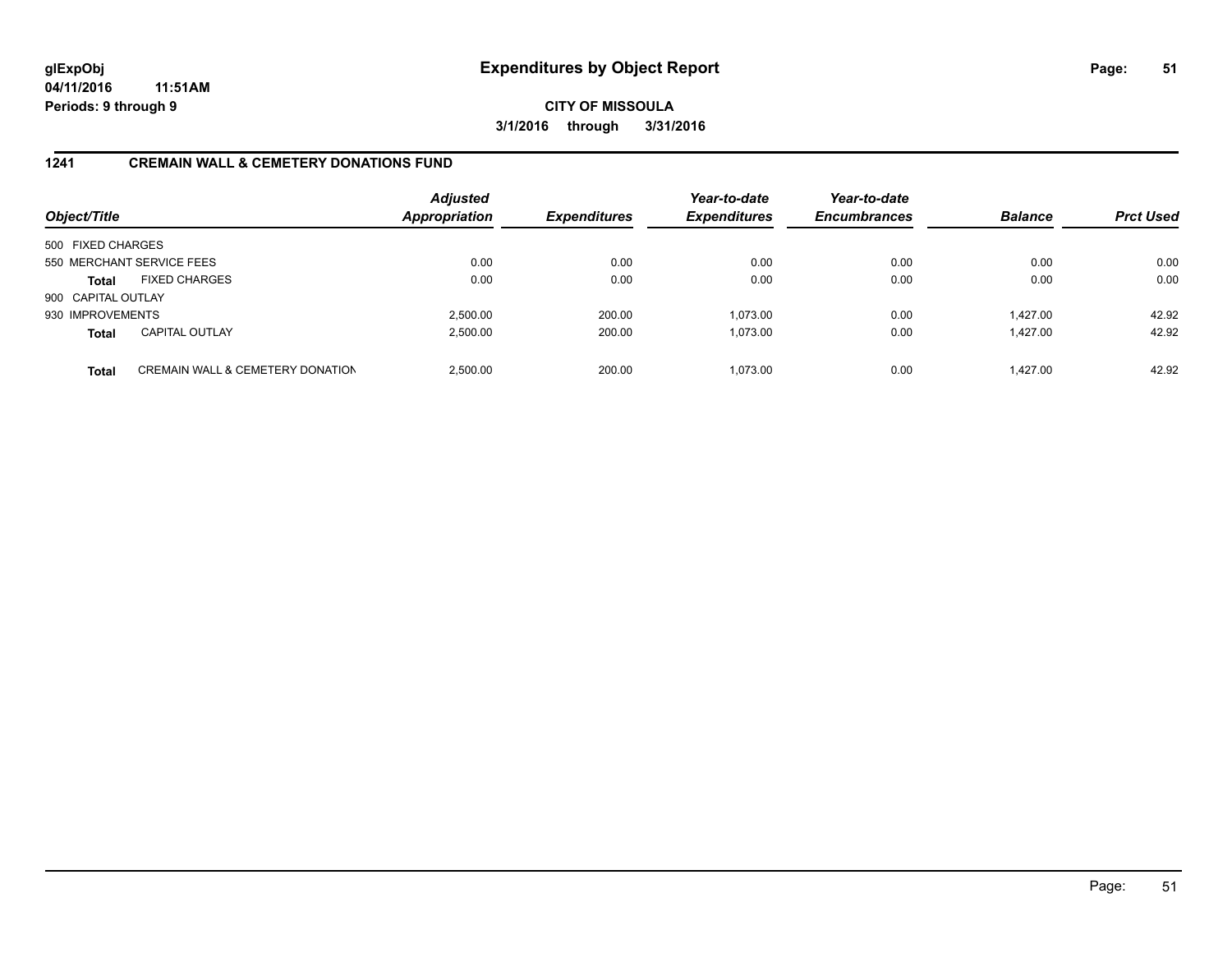## **1242 CEMETERY CARE FUND**

**340 CEMETERY**

|                           |                              | <b>Adjusted</b>      |                     | Year-to-date        | Year-to-date        |                |                  |
|---------------------------|------------------------------|----------------------|---------------------|---------------------|---------------------|----------------|------------------|
| Object/Title              |                              | <b>Appropriation</b> | <b>Expenditures</b> | <b>Expenditures</b> | <b>Encumbrances</b> | <b>Balance</b> | <b>Prct Used</b> |
| 500 FIXED CHARGES         |                              |                      |                     |                     |                     |                |                  |
| 550 MERCHANT SERVICE FEES |                              | 0.00                 | 0.00                | 0.00                | 0.00                | 0.00           | 0.00             |
| Total                     | <b>FIXED CHARGES</b>         | 0.00                 | 0.00                | 0.00                | 0.00                | 0.00           | 0.00             |
| 800 OTHER OBJECTS         |                              |                      |                     |                     |                     |                |                  |
|                           | 820 TRANSFERS TO OTHER FUNDS | 9,545.00             | 0.00                | 0.00                | 0.00                | 9,545.00       | 0.00             |
| 845 CONTINGENCY           |                              | 10,000.00            | 0.00                | 0.00                | 0.00                | 10,000.00      | 0.00             |
| Total                     | OTHER OBJECTS                | 19,545.00            | 0.00                | 0.00                | 0.00                | 19,545.00      | 0.00             |
| 900 CAPITAL OUTLAY        |                              |                      |                     |                     |                     |                |                  |
| 930 IMPROVEMENTS          |                              | 0.00                 | 0.00                | 5,895.00            | 0.00                | $-5,895.00$    | 0.00             |
| 940 MACHINERY & EQUIPMENT |                              | 153,500.00           | 0.00                | 0.00                | 0.00                | 153,500.00     | 0.00             |
| <b>Total</b>              | <b>CAPITAL OUTLAY</b>        | 153,500.00           | 0.00                | 5,895.00            | 0.00                | 147,605.00     | 3.84             |
| <b>Total</b>              | <b>CEMETERY</b>              | 173,045.00           | 0.00                | 5,895.00            | 0.00                | 167,150.00     | 3.41             |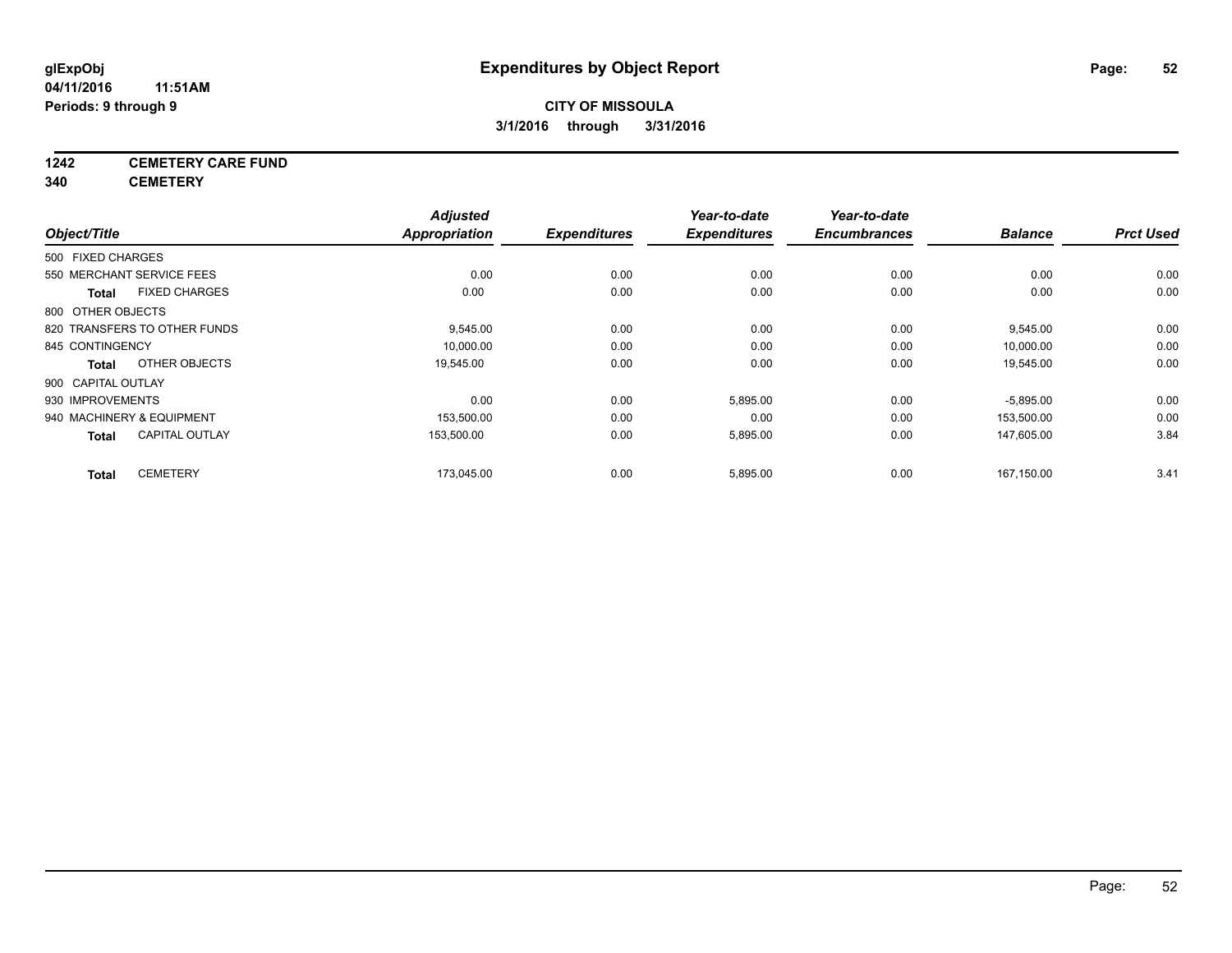### **1242 CEMETERY CARE FUND**

|                    |                              | <b>Adjusted</b> |                     | Year-to-date        | Year-to-date        |                |                  |
|--------------------|------------------------------|-----------------|---------------------|---------------------|---------------------|----------------|------------------|
| Object/Title       |                              | Appropriation   | <b>Expenditures</b> | <b>Expenditures</b> | <b>Encumbrances</b> | <b>Balance</b> | <b>Prct Used</b> |
| 500 FIXED CHARGES  |                              |                 |                     |                     |                     |                |                  |
|                    | 550 MERCHANT SERVICE FEES    | 0.00            | 0.00                | 0.00                | 0.00                | 0.00           | 0.00             |
| <b>Total</b>       | <b>FIXED CHARGES</b>         | 0.00            | 0.00                | 0.00                | 0.00                | 0.00           | 0.00             |
| 800 OTHER OBJECTS  |                              |                 |                     |                     |                     |                |                  |
|                    | 820 TRANSFERS TO OTHER FUNDS | 9,545.00        | 0.00                | 0.00                | 0.00                | 9,545.00       | 0.00             |
| 845 CONTINGENCY    |                              | 10,000.00       | 0.00                | 0.00                | 0.00                | 10,000.00      | 0.00             |
| Total              | OTHER OBJECTS                | 19,545.00       | 0.00                | 0.00                | 0.00                | 19,545.00      | 0.00             |
| 900 CAPITAL OUTLAY |                              |                 |                     |                     |                     |                |                  |
| 930 IMPROVEMENTS   |                              | 0.00            | 0.00                | 5,895.00            | 0.00                | $-5,895.00$    | 0.00             |
|                    | 940 MACHINERY & EQUIPMENT    | 153,500.00      | 0.00                | 0.00                | 0.00                | 153,500.00     | 0.00             |
| Total              | <b>CAPITAL OUTLAY</b>        | 153,500.00      | 0.00                | 5,895.00            | 0.00                | 147,605.00     | 3.84             |
| <b>Total</b>       | <b>CEMETERY CARE FUND</b>    | 173,045.00      | 0.00                | 5,895.00            | 0.00                | 167.150.00     | 3.41             |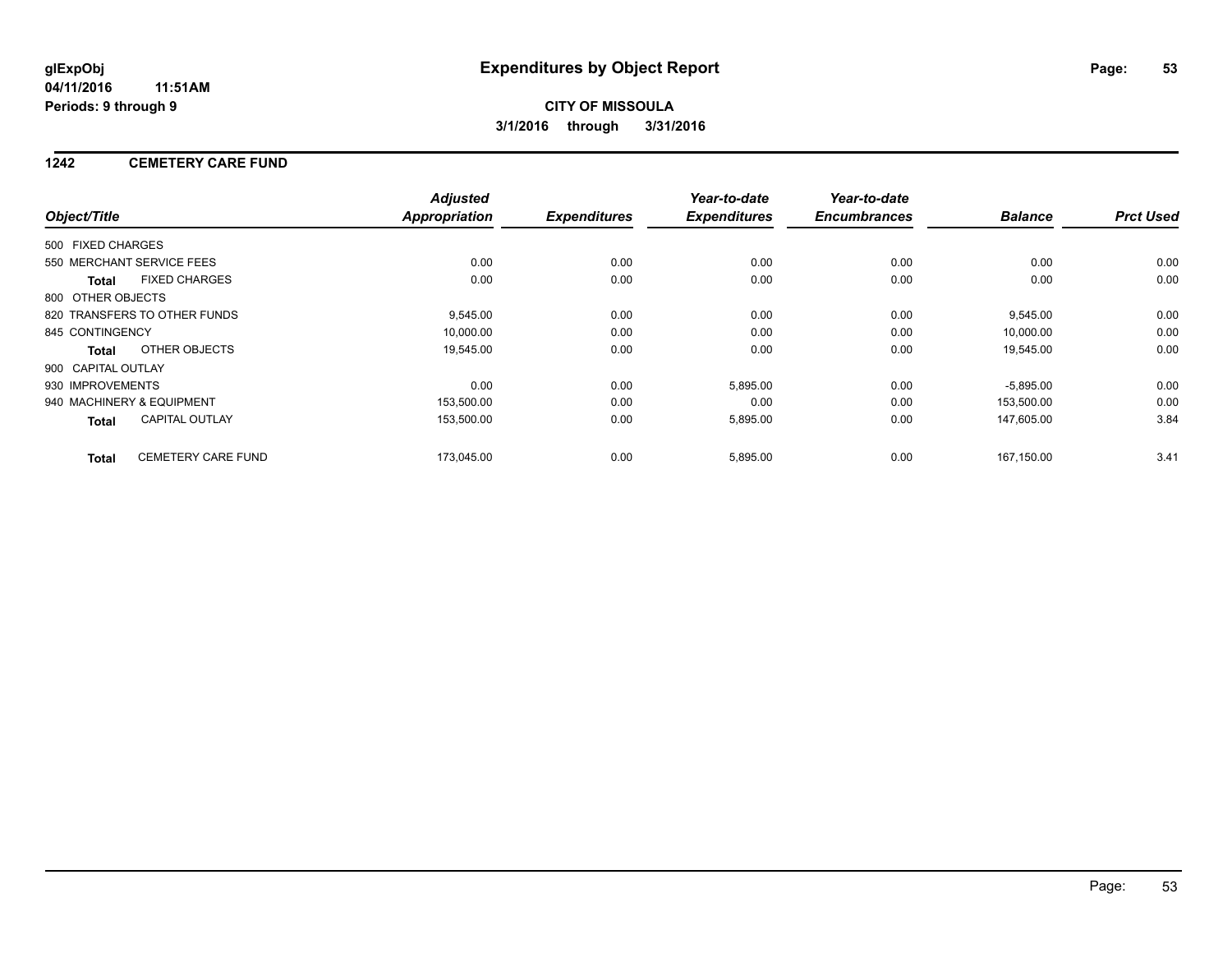#### **1243 CEMETERY MEMORIAL FUND**

**340 CEMETERY**

| Object/Title       |                           | <b>Adjusted</b><br>Appropriation | <b>Expenditures</b> | Year-to-date<br><b>Expenditures</b> | Year-to-date<br><b>Encumbrances</b> | <b>Balance</b> | <b>Prct Used</b> |
|--------------------|---------------------------|----------------------------------|---------------------|-------------------------------------|-------------------------------------|----------------|------------------|
|                    |                           |                                  |                     |                                     |                                     |                |                  |
| 500 FIXED CHARGES  |                           |                                  |                     |                                     |                                     |                |                  |
|                    | 550 MERCHANT SERVICE FEES | 0.00                             | 0.00                | 0.00                                | 0.00                                | 0.00           | 0.00             |
| <b>Total</b>       | <b>FIXED CHARGES</b>      | 0.00                             | 0.00                | 0.00                                | 0.00                                | 0.00           | 0.00             |
| 900 CAPITAL OUTLAY |                           |                                  |                     |                                     |                                     |                |                  |
| 930 IMPROVEMENTS   |                           | 500.00                           | 0.00                | 2.998.11                            | 0.00                                | $-2.498.11$    | 599.62           |
| <b>Total</b>       | <b>CAPITAL OUTLAY</b>     | 500.00                           | 0.00                | 2,998.11                            | 0.00                                | $-2,498.11$    | 599.62           |
| <b>Total</b>       | <b>CEMETERY</b>           | 500.00                           | 0.00                | 2.998.11                            | 0.00                                | $-2.498.11$    | 599.62           |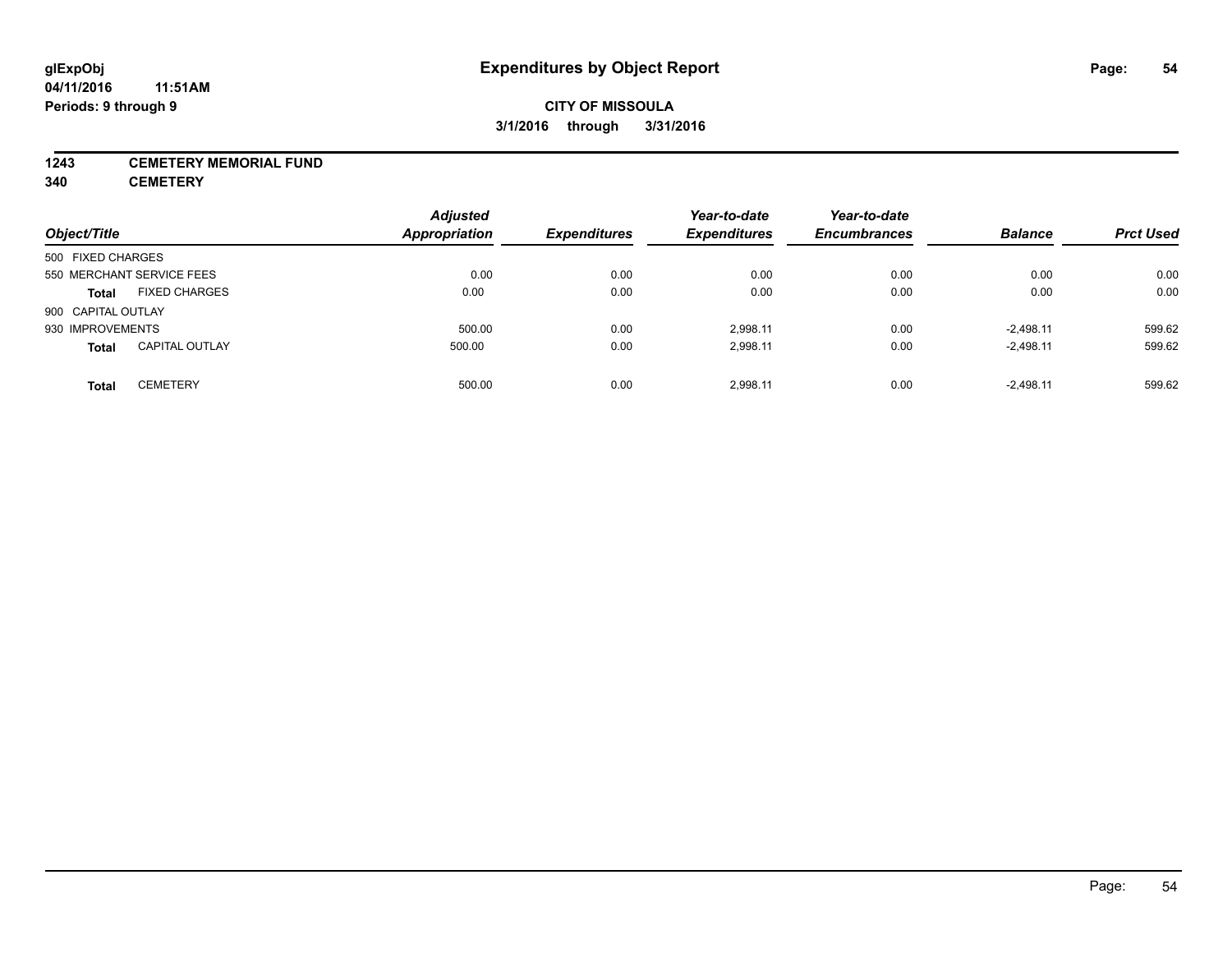### **1243 CEMETERY MEMORIAL FUND**

| Object/Title                                  | <b>Adjusted</b><br>Appropriation | <b>Expenditures</b> | Year-to-date<br><b>Expenditures</b> | Year-to-date<br><b>Encumbrances</b> | <b>Balance</b> | <b>Prct Used</b> |
|-----------------------------------------------|----------------------------------|---------------------|-------------------------------------|-------------------------------------|----------------|------------------|
| 500 FIXED CHARGES                             |                                  |                     |                                     |                                     |                |                  |
| 550 MERCHANT SERVICE FEES                     | 0.00                             | 0.00                | 0.00                                | 0.00                                | 0.00           | 0.00             |
| <b>FIXED CHARGES</b><br><b>Total</b>          | 0.00                             | 0.00                | 0.00                                | 0.00                                | 0.00           | 0.00             |
| 900 CAPITAL OUTLAY                            |                                  |                     |                                     |                                     |                |                  |
| 930 IMPROVEMENTS                              | 500.00                           | 0.00                | 2.998.11                            | 0.00                                | $-2.498.11$    | 599.62           |
| <b>CAPITAL OUTLAY</b><br><b>Total</b>         | 500.00                           | 0.00                | 2,998.11                            | 0.00                                | $-2,498.11$    | 599.62           |
| <b>CEMETERY MEMORIAL FUND</b><br><b>Total</b> | 500.00                           | 0.00                | 2.998.11                            | 0.00                                | $-2.498.11$    | 599.62           |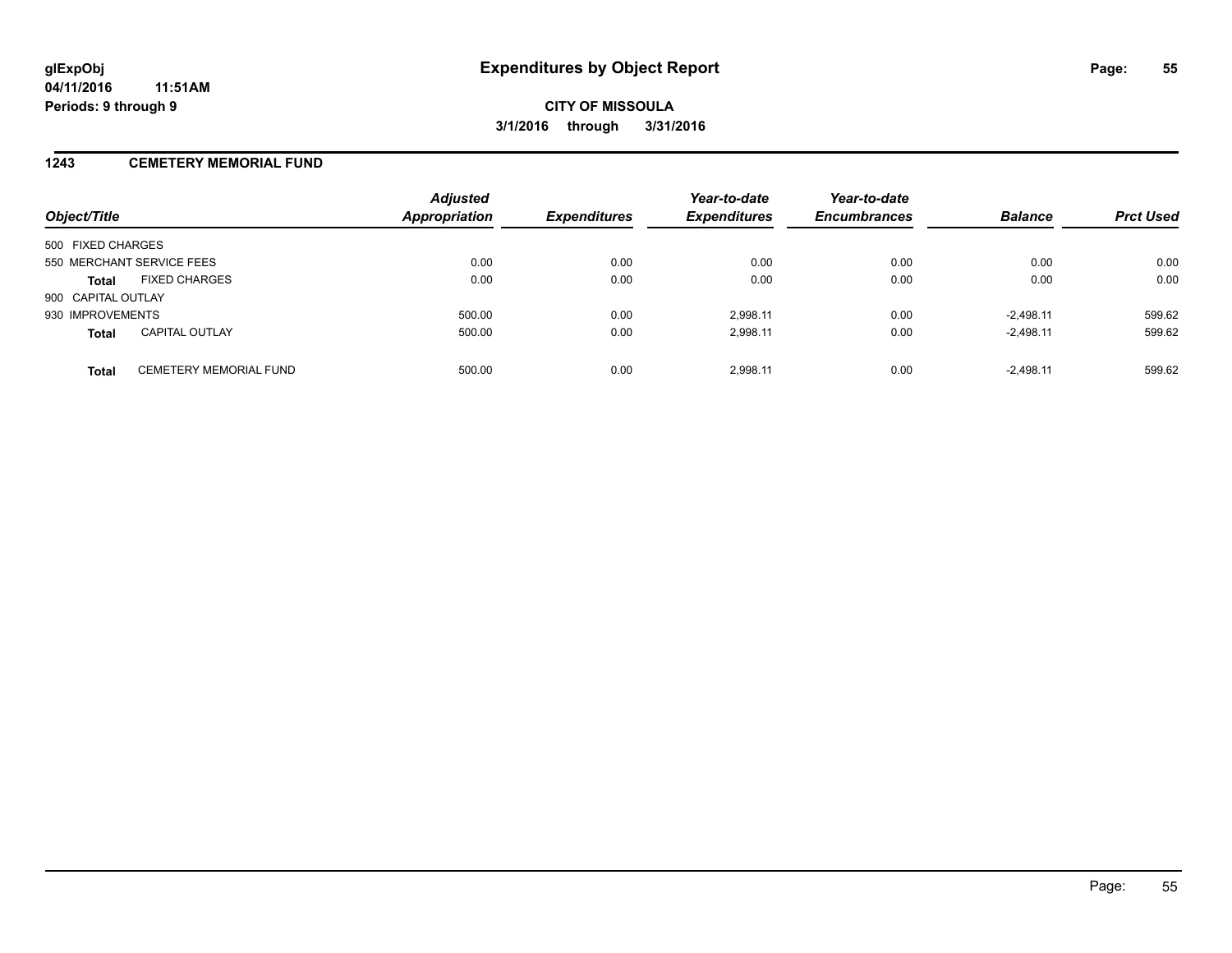## **1265 TITLE 1 PROJECTS FUND**

**240 FINANCE**

| Object/Title      |                                   | <b>Adjusted</b><br><b>Appropriation</b> | <b>Expenditures</b> | Year-to-date<br><b>Expenditures</b> | Year-to-date<br><b>Encumbrances</b> | <b>Balance</b> | <b>Prct Used</b> |
|-------------------|-----------------------------------|-----------------------------------------|---------------------|-------------------------------------|-------------------------------------|----------------|------------------|
|                   |                                   |                                         |                     |                                     |                                     |                |                  |
| 500 FIXED CHARGES |                                   |                                         |                     |                                     |                                     |                |                  |
| 500 FIXED CHARGES |                                   | 0.00                                    | 0.00                | 5,015.50                            | 0.00                                | $-5,015.50$    | 0.00             |
|                   | 550 MERCHANT SERVICE FEES         | 0.00                                    | 0.00                | 0.00                                | 0.00                                | 0.00           | 0.00             |
| <b>Total</b>      | <b>FIXED CHARGES</b>              | 0.00                                    | 0.00                | 5,015.50                            | 0.00                                | $-5,015.50$    | 0.00             |
|                   | 700 GRANTS & CONTRIBUTIONS        |                                         |                     |                                     |                                     |                |                  |
|                   | 700 GRANTS & CONTRIBUTIONS        | 136,000.00                              | 0.00                | 0.00                                | 0.00                                | 136,000.00     | 0.00             |
| <b>Total</b>      | <b>GRANTS &amp; CONTRIBUTIONS</b> | 136,000.00                              | 0.00                | 0.00                                | 0.00                                | 136,000.00     | 0.00             |
| 800 OTHER OBJECTS |                                   |                                         |                     |                                     |                                     |                |                  |
|                   | 820 TRANSFERS TO OTHER FUNDS      | 0.00                                    | 0.00                | 0.00                                | 0.00                                | 0.00           | 0.00             |
| 845 CONTINGENCY   |                                   | 0.00                                    | 0.00                | 0.00                                | 0.00                                | 0.00           | 0.00             |
| <b>Total</b>      | OTHER OBJECTS                     | 0.00                                    | 0.00                | 0.00                                | 0.00                                | 0.00           | 0.00             |
| <b>Total</b>      | <b>FINANCE</b>                    | 136,000.00                              | 0.00                | 5,015.50                            | 0.00                                | 130,984.50     | 3.69             |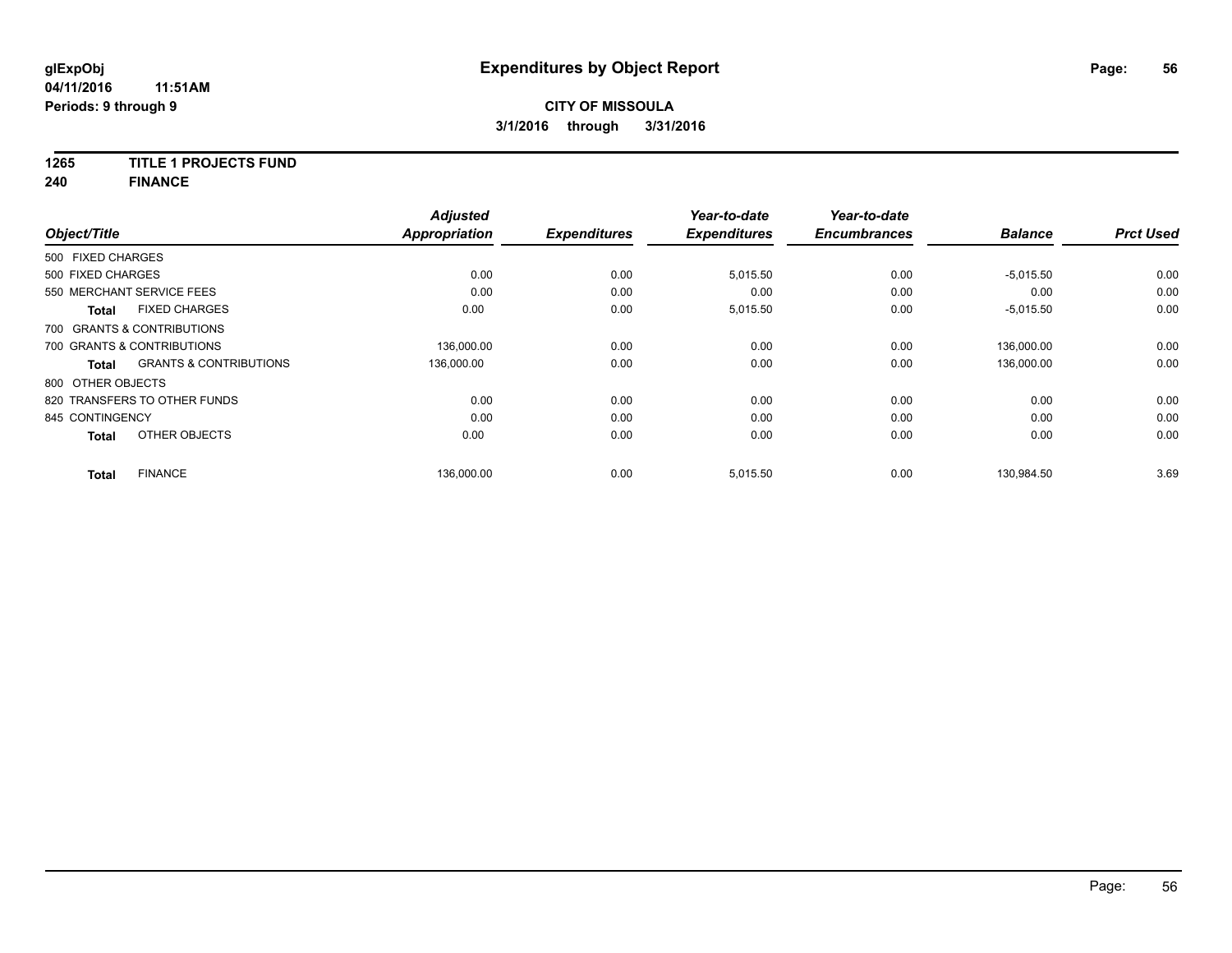## **CITY OF MISSOULA 3/1/2016 through 3/31/2016**

#### **1265 TITLE 1 PROJECTS FUND**

|                   |                                   | <b>Adjusted</b>      |                     | Year-to-date        | Year-to-date<br><b>Encumbrances</b> | <b>Balance</b> | <b>Prct Used</b> |
|-------------------|-----------------------------------|----------------------|---------------------|---------------------|-------------------------------------|----------------|------------------|
| Object/Title      |                                   | <b>Appropriation</b> | <b>Expenditures</b> | <b>Expenditures</b> |                                     |                |                  |
| 500 FIXED CHARGES |                                   |                      |                     |                     |                                     |                |                  |
| 500 FIXED CHARGES |                                   | 0.00                 | 0.00                | 5,015.50            | 0.00                                | $-5,015.50$    | 0.00             |
|                   | 550 MERCHANT SERVICE FEES         | 0.00                 | 0.00                | 0.00                | 0.00                                | 0.00           | 0.00             |
| <b>Total</b>      | <b>FIXED CHARGES</b>              | 0.00                 | 0.00                | 5,015.50            | 0.00                                | $-5,015.50$    | 0.00             |
|                   | 700 GRANTS & CONTRIBUTIONS        |                      |                     |                     |                                     |                |                  |
|                   | 700 GRANTS & CONTRIBUTIONS        | 136,000.00           | 0.00                | 0.00                | 0.00                                | 136.000.00     | 0.00             |
| Total             | <b>GRANTS &amp; CONTRIBUTIONS</b> | 136,000.00           | 0.00                | 0.00                | 0.00                                | 136,000.00     | 0.00             |
| 800 OTHER OBJECTS |                                   |                      |                     |                     |                                     |                |                  |
|                   | 820 TRANSFERS TO OTHER FUNDS      | 0.00                 | 0.00                | 0.00                | 0.00                                | 0.00           | 0.00             |
| 845 CONTINGENCY   |                                   | 0.00                 | 0.00                | 0.00                | 0.00                                | 0.00           | 0.00             |
| <b>Total</b>      | OTHER OBJECTS                     | 0.00                 | 0.00                | 0.00                | 0.00                                | 0.00           | 0.00             |
| <b>Total</b>      | TITLE 1 PROJECTS FUND             | 136.000.00           | 0.00                | 5,015.50            | 0.00                                | 130.984.50     | 3.69             |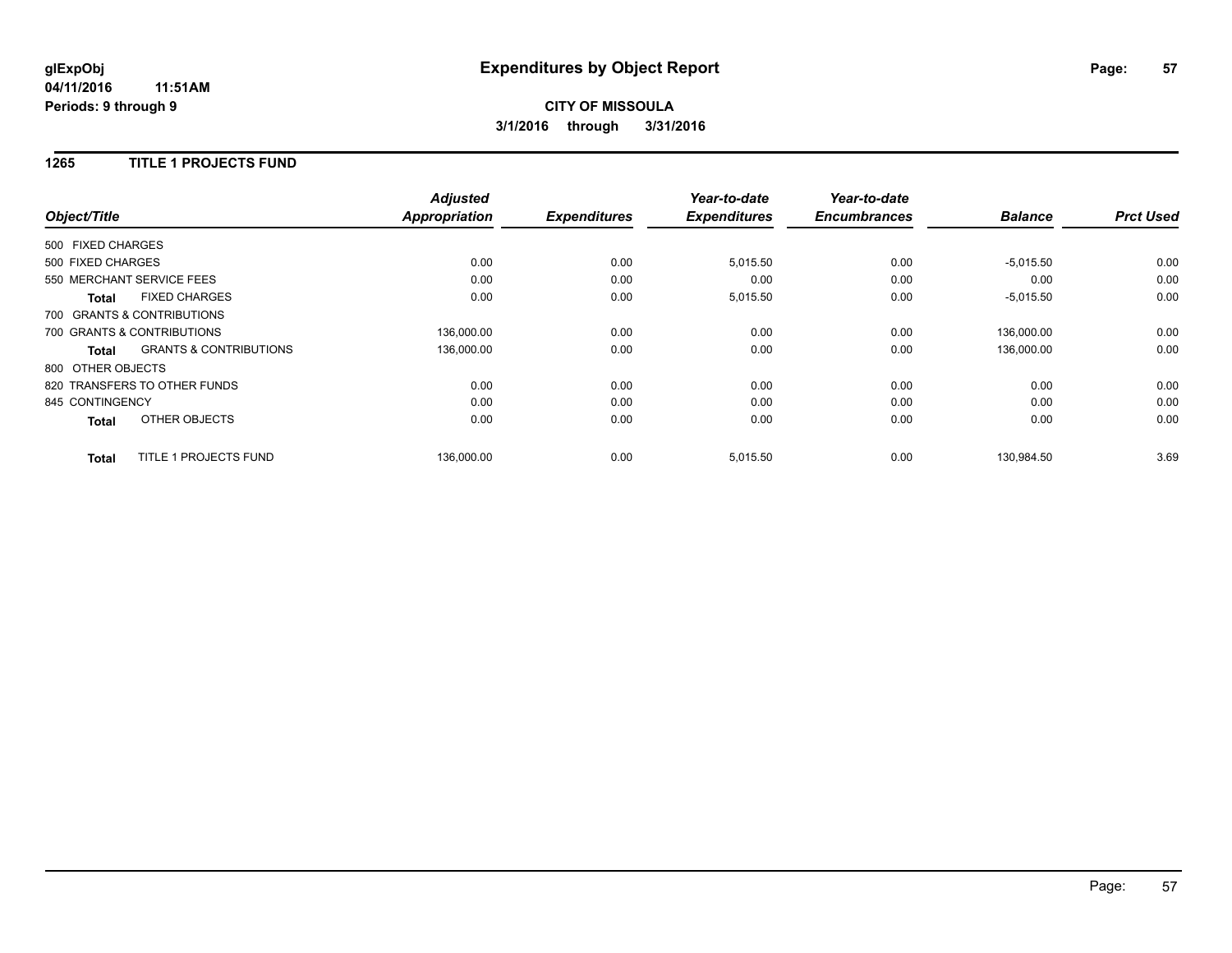### **1396 PROGRAM INCOME REVOLVING LOAN PROGRAM**

**390 NON-DEPARTMENTAL**

| Object/Title      |                                   | <b>Adjusted</b><br><b>Appropriation</b> | <b>Expenditures</b> | Year-to-date<br><b>Expenditures</b> | Year-to-date<br><b>Encumbrances</b> | <b>Balance</b> | <b>Prct Used</b> |
|-------------------|-----------------------------------|-----------------------------------------|---------------------|-------------------------------------|-------------------------------------|----------------|------------------|
|                   |                                   |                                         |                     |                                     |                                     |                |                  |
|                   | 300 PURCHASED SERVICES            |                                         |                     |                                     |                                     |                |                  |
|                   | 350 PROFESSIONAL SERVICES         | 0.00                                    | 0.00                | 0.00                                | 0.00                                | 0.00           | 0.00             |
| <b>Total</b>      | <b>PURCHASED SERVICES</b>         | 0.00                                    | 0.00                | 0.00                                | 0.00                                | 0.00           | 0.00             |
| 500 FIXED CHARGES |                                   |                                         |                     |                                     |                                     |                |                  |
|                   | 550 MERCHANT SERVICE FEES         | 0.00                                    | 0.00                | 0.00                                | 0.00                                | 0.00           | 0.00             |
| <b>Total</b>      | <b>FIXED CHARGES</b>              | 0.00                                    | 0.00                | 0.00                                | 0.00                                | 0.00           | 0.00             |
|                   | 700 GRANTS & CONTRIBUTIONS        |                                         |                     |                                     |                                     |                |                  |
|                   | 700 GRANTS & CONTRIBUTIONS        | 38.472.00                               | 0.00                | 0.00                                | 0.00                                | 38.472.00      | 0.00             |
| <b>Total</b>      | <b>GRANTS &amp; CONTRIBUTIONS</b> | 38,472.00                               | 0.00                | 0.00                                | 0.00                                | 38,472.00      | 0.00             |
| <b>Total</b>      | NON-DEPARTMENTAL                  | 38.472.00                               | 0.00                | 0.00                                | 0.00                                | 38.472.00      | 0.00             |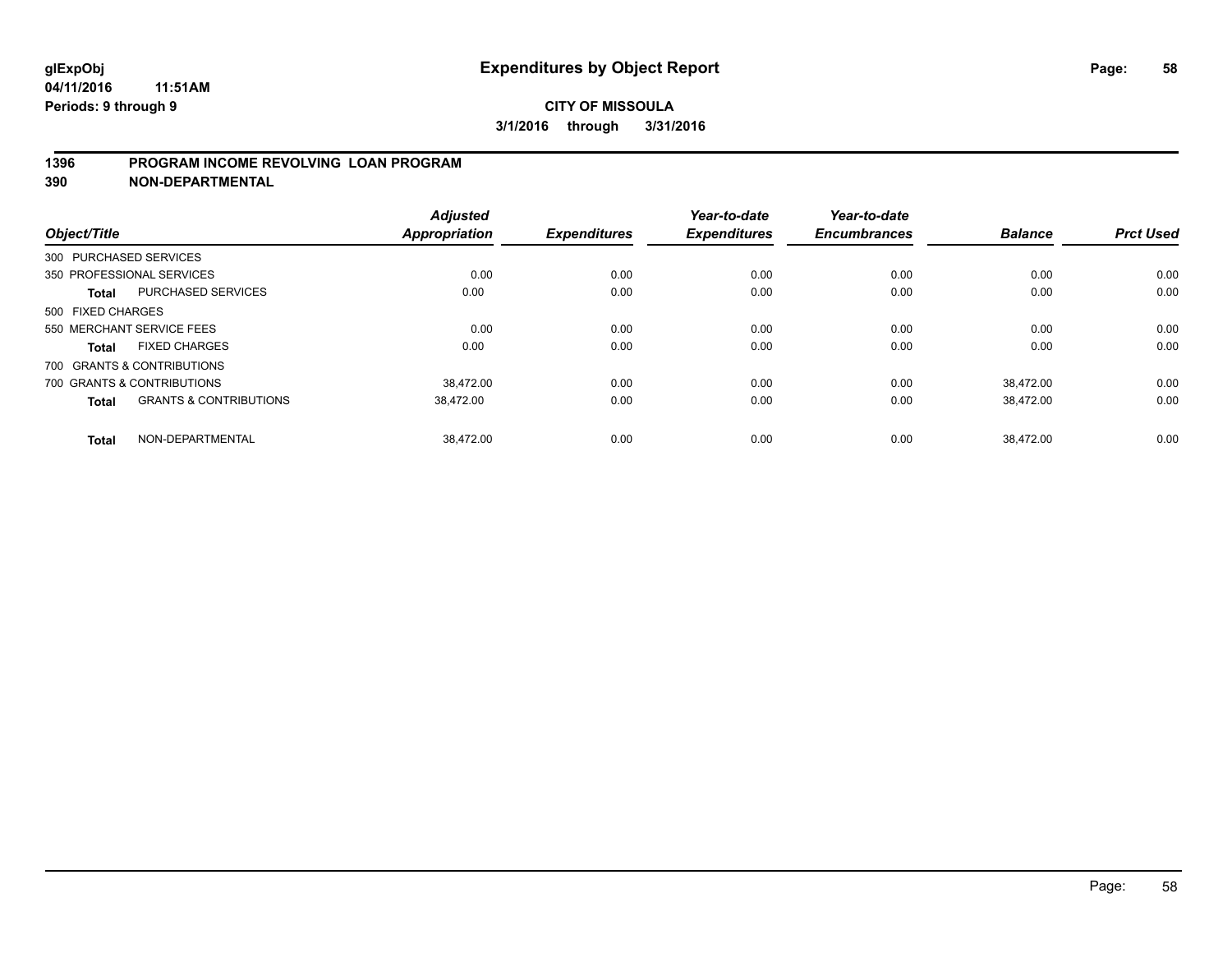**CITY OF MISSOULA 3/1/2016 through 3/31/2016**

### **1396 PROGRAM INCOME REVOLVING LOAN PROGRAM**

| Object/Title           |                                   | <b>Adjusted</b><br><b>Appropriation</b> | <b>Expenditures</b> | Year-to-date<br><b>Expenditures</b> | Year-to-date<br><b>Encumbrances</b> | <b>Balance</b> | <b>Prct Used</b> |
|------------------------|-----------------------------------|-----------------------------------------|---------------------|-------------------------------------|-------------------------------------|----------------|------------------|
| 300 PURCHASED SERVICES |                                   |                                         |                     |                                     |                                     |                |                  |
|                        | 350 PROFESSIONAL SERVICES         | 0.00                                    | 0.00                | 0.00                                | 0.00                                | 0.00           | 0.00             |
| Total                  | <b>PURCHASED SERVICES</b>         | 0.00                                    | 0.00                | 0.00                                | 0.00                                | 0.00           | 0.00             |
| 500 FIXED CHARGES      |                                   |                                         |                     |                                     |                                     |                |                  |
|                        | 550 MERCHANT SERVICE FEES         | 0.00                                    | 0.00                | 0.00                                | 0.00                                | 0.00           | 0.00             |
| <b>Total</b>           | <b>FIXED CHARGES</b>              | 0.00                                    | 0.00                | 0.00                                | 0.00                                | 0.00           | 0.00             |
|                        | 700 GRANTS & CONTRIBUTIONS        |                                         |                     |                                     |                                     |                |                  |
|                        | 700 GRANTS & CONTRIBUTIONS        | 38,472.00                               | 0.00                | 0.00                                | 0.00                                | 38.472.00      | 0.00             |
| <b>Total</b>           | <b>GRANTS &amp; CONTRIBUTIONS</b> | 38.472.00                               | 0.00                | 0.00                                | 0.00                                | 38.472.00      | 0.00             |
| <b>Total</b>           | PROGRAM INCOME REVOLVING LOAN P   | 38.472.00                               | 0.00                | 0.00                                | 0.00                                | 38.472.00      | 0.00             |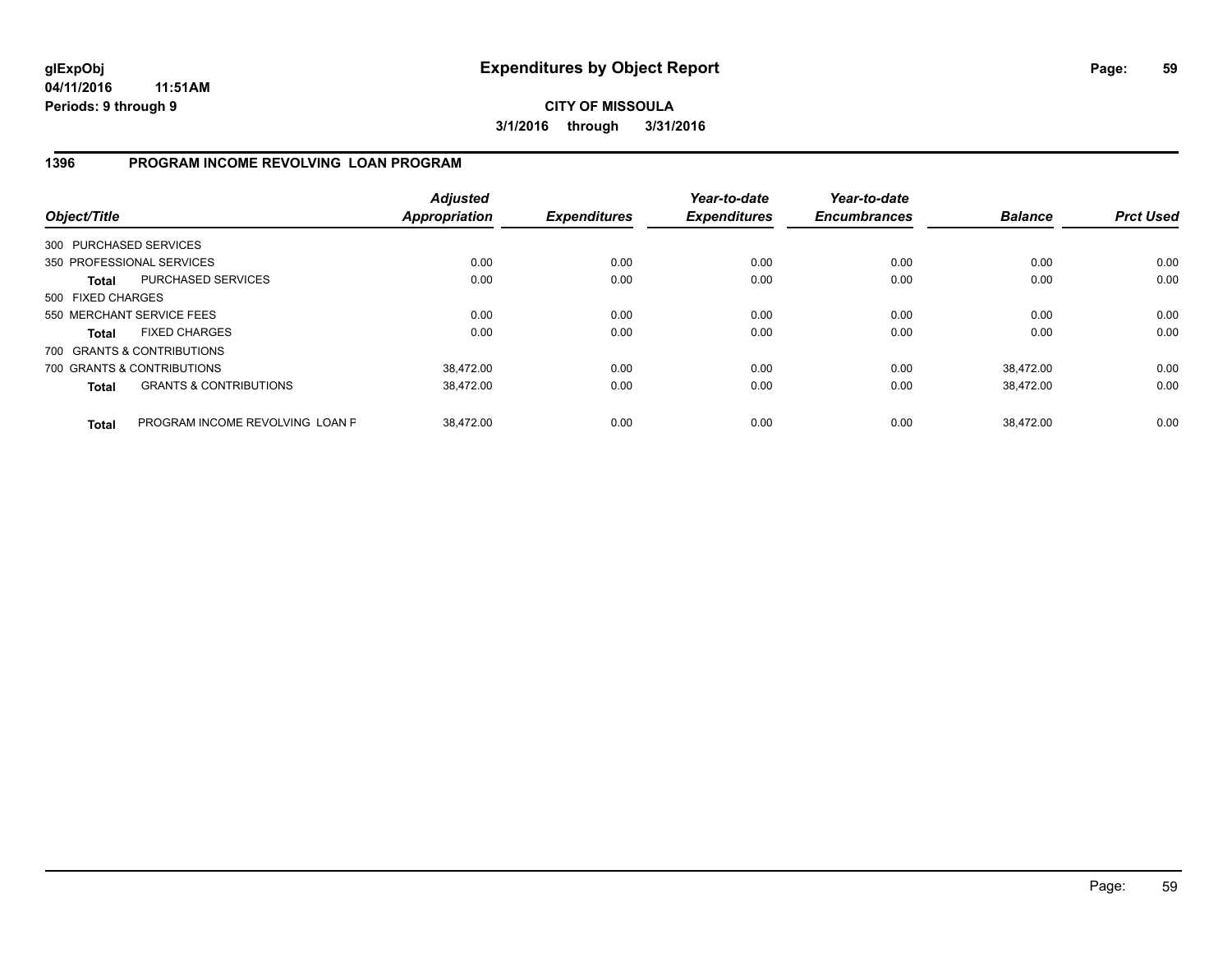#### **1397 STATE HOME PROGRAM INCOME**

**390 NON-DEPARTMENTAL**

| Object/Title                              | <b>Adjusted</b><br><b>Appropriation</b> | <b>Expenditures</b> | Year-to-date<br><b>Expenditures</b> | Year-to-date<br><b>Encumbrances</b> | <b>Balance</b> | <b>Prct Used</b> |
|-------------------------------------------|-----------------------------------------|---------------------|-------------------------------------|-------------------------------------|----------------|------------------|
| 300 PURCHASED SERVICES                    |                                         |                     |                                     |                                     |                |                  |
| 350 PROFESSIONAL SERVICES                 | 600,000.00                              | 0.00                | 0.00                                | 0.00                                | 600,000.00     | 0.00             |
| <b>PURCHASED SERVICES</b><br><b>Total</b> | 600,000.00                              | 0.00                | 0.00                                | 0.00                                | 600,000.00     | 0.00             |
| 500 FIXED CHARGES                         |                                         |                     |                                     |                                     |                |                  |
| 550 MERCHANT SERVICE FEES                 | 0.00                                    | 0.00                | 0.00                                | 0.00                                | 0.00           | 0.00             |
| <b>FIXED CHARGES</b><br><b>Total</b>      | 0.00                                    | 0.00                | 0.00                                | 0.00                                | 0.00           | 0.00             |
| NON-DEPARTMENTAL<br><b>Total</b>          | 600,000.00                              | 0.00                | 0.00                                | 0.00                                | 600,000.00     | 0.00             |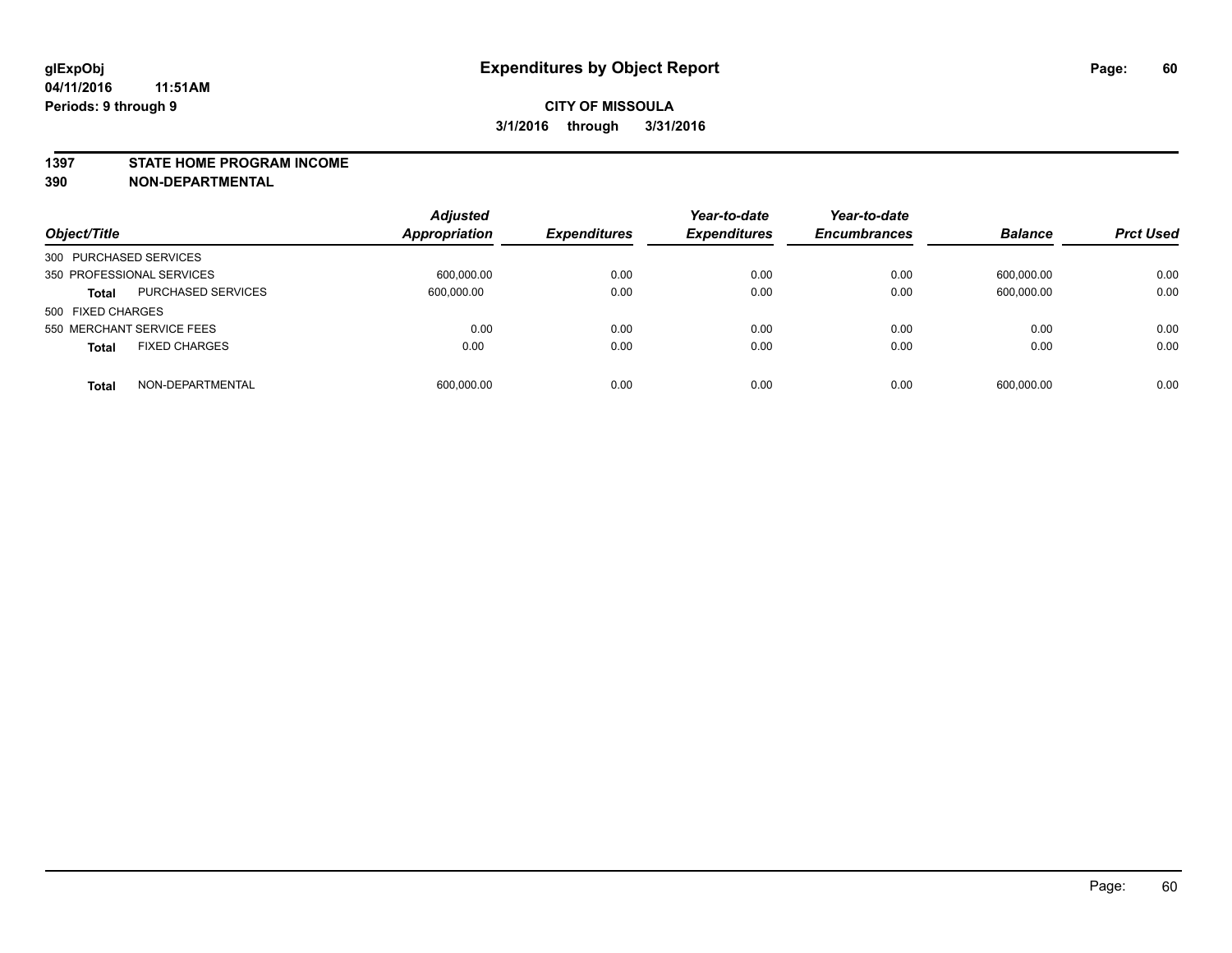#### **1397 STATE HOME PROGRAM INCOME**

| Object/Title              |                           | <b>Adjusted</b><br><b>Appropriation</b> | <b>Expenditures</b> | Year-to-date<br><b>Expenditures</b> | Year-to-date<br><b>Encumbrances</b> | <b>Balance</b> | <b>Prct Used</b> |
|---------------------------|---------------------------|-----------------------------------------|---------------------|-------------------------------------|-------------------------------------|----------------|------------------|
| 300 PURCHASED SERVICES    |                           |                                         |                     |                                     |                                     |                |                  |
| 350 PROFESSIONAL SERVICES |                           | 600,000.00                              | 0.00                | 0.00                                | 0.00                                | 600.000.00     | 0.00             |
| Total                     | PURCHASED SERVICES        | 600,000.00                              | 0.00                | 0.00                                | 0.00                                | 600,000.00     | 0.00             |
| 500 FIXED CHARGES         |                           |                                         |                     |                                     |                                     |                |                  |
| 550 MERCHANT SERVICE FEES |                           | 0.00                                    | 0.00                | 0.00                                | 0.00                                | 0.00           | 0.00             |
| <b>Total</b>              | <b>FIXED CHARGES</b>      | 0.00                                    | 0.00                | 0.00                                | 0.00                                | 0.00           | 0.00             |
| <b>Total</b>              | STATE HOME PROGRAM INCOME | 600,000.00                              | 0.00                | 0.00                                | 0.00                                | 600,000.00     | 0.00             |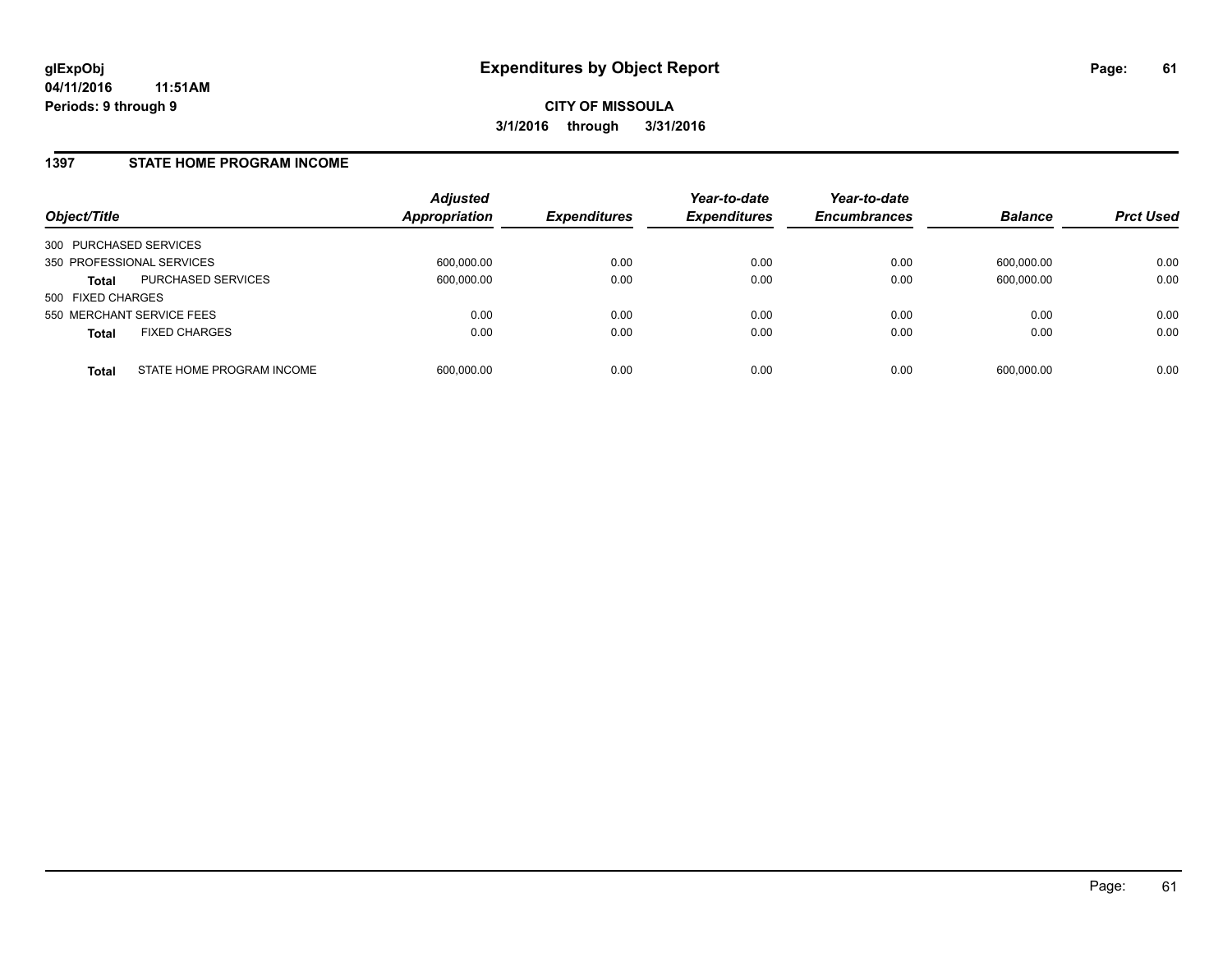#### **2250 PLANNING FUND**

**250 DEVELOPMENT SERVICES**

|                                      | <b>Adjusted</b>      |                     | Year-to-date        | Year-to-date        |                |                  |
|--------------------------------------|----------------------|---------------------|---------------------|---------------------|----------------|------------------|
| Object/Title                         | <b>Appropriation</b> | <b>Expenditures</b> | <b>Expenditures</b> | <b>Encumbrances</b> | <b>Balance</b> | <b>Prct Used</b> |
| 100 PERSONAL SERVICES                |                      |                     |                     |                     |                |                  |
| 110 SALARIES AND WAGES               | 262,841.00           | 19,677.74           | 181,722.20          | 0.00                | 81,118.80      | 69.14            |
| <b>140 EMPLOYER CONTRIBUTIONS</b>    | 83,643.00            | 7,239.10            | 66,823.66           | 0.00                | 16,819.34      | 79.89            |
| 141 STATE RETIREMENT CONTRIBUTIONS   | 0.00                 | 0.00                | 142.54              | 0.00                | $-142.54$      | 0.00             |
| PERSONAL SERVICES<br><b>Total</b>    | 346,484.00           | 26,916.84           | 248,688.40          | 0.00                | 97,795.60      | 71.77            |
| 200 SUPPLIES                         |                      |                     |                     |                     |                |                  |
| 210 OFFICE SUPPLIES                  | 2,550.00             | 234.11              | 1,420.07            | 0.00                | 1,129.93       | 55.69            |
| 220 OPERATING SUPPLIES               | 900.00               | 0.00                | 84.96               | 0.00                | 815.04         | 9.44             |
| 231 GASOLINE                         | 0.00                 | 0.00                | 87.19               | 0.00                | $-87.19$       | 0.00             |
| 240 OTHER SUPPLIES                   | 400.00               | 0.00                | 64.44               | 0.00                | 335.56         | 16.11            |
| <b>SUPPLIES</b><br><b>Total</b>      | 3,850.00             | 234.11              | 1,656.66            | 0.00                | 2,193.34       | 43.03            |
| 300 PURCHASED SERVICES               |                      |                     |                     |                     |                |                  |
| 310 COMMUNICATIONS                   | 1,100.00             | 0.00                | 146.28              | 0.00                | 953.72         | 13.30            |
| 320 PRINTING & DUPLICATING           | 8,000.00             | 0.00                | 1,492.20            | 0.00                | 6,507.80       | 18.65            |
| 330 PUBLICITY, SUBSCRIPTIONS & DUES  | 4,005.00             | 663.00              | 2,966.87            | 0.00                | 1,038.13       | 74.08            |
| 344 TELEPHONE SERVICE                | 125.00               | 0.57                | 18.81               | 0.00                | 106.19         | 15.05            |
| 350 PROFESSIONAL SERVICES            | 50,000.00            | 0.00                | 1,159.00            | 0.00                | 48,841.00      | 2.32             |
| 360 REPAIR & MAINTENANCE             | 1,540.00             | 0.00                | 0.00                | 0.00                | 1,540.00       | 0.00             |
| 370 TRAVEL                           | 5,185.00             | 523.20              | 742.15              | 0.00                | 4,442.85       | 14.31            |
| 380 TRAINING                         | 4,595.00             | 1,709.00            | 3,859.00            | 0.00                | 736.00         | 83.98            |
| 390 OTHER PURCHASED SERVICES         | 3,750.00             | 0.00                | 0.00                | 0.00                | 3,750.00       | 0.00             |
| PURCHASED SERVICES<br><b>Total</b>   | 78,300.00            | 2,895.77            | 10,384.31           | 0.00                | 67,915.69      | 13.26            |
| 500 FIXED CHARGES                    |                      |                     |                     |                     |                |                  |
| 500 FIXED CHARGES                    | 24,000.00            | 0.00                | 12,000.00           | 0.00                | 12,000.00      | 50.00            |
| 550 MERCHANT SERVICE FEES            | 0.00                 | 0.00                | 0.00                | 0.00                | 0.00           | 0.00             |
| <b>FIXED CHARGES</b><br><b>Total</b> | 24,000.00            | 0.00                | 12,000.00           | 0.00                | 12,000.00      | 50.00            |
| 800 OTHER OBJECTS                    |                      |                     |                     |                     |                |                  |
| 820 TRANSFERS TO OTHER FUNDS         | 0.00                 | 0.00                | 0.00                | 0.00                | 0.00           | 0.00             |
| 845 CONTINGENCY                      | 0.00                 | 0.00                | 0.00                | 0.00                | 0.00           | 0.00             |
| OTHER OBJECTS<br><b>Total</b>        | 0.00                 | 0.00                | 0.00                | 0.00                | 0.00           | 0.00             |
| DEVELOPMENT SERVICES<br><b>Total</b> | 452,634.00           | 30,046.72           | 272,729.37          | 0.00                | 179,904.63     | 60.25            |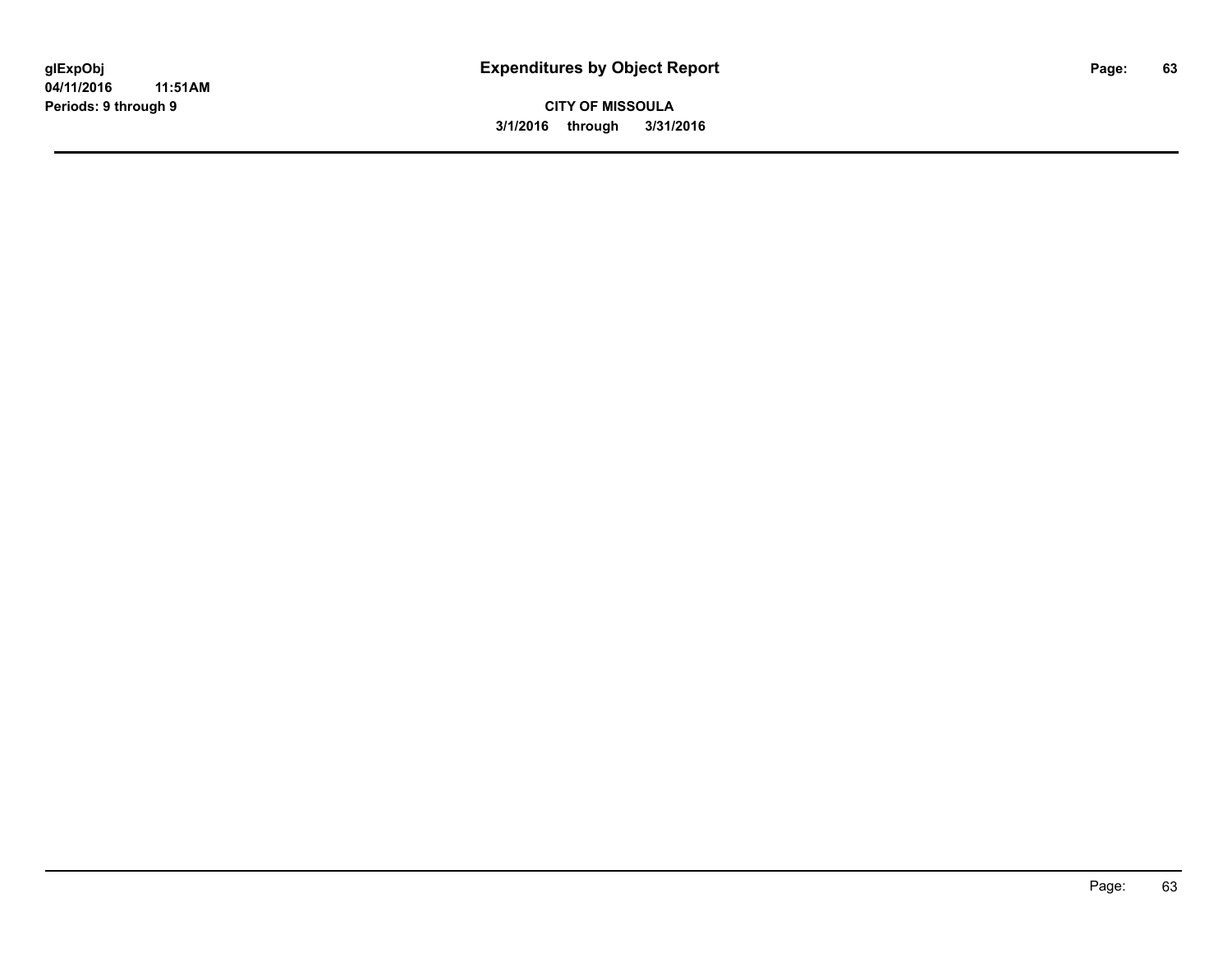**2250 PLANNING FUND**

|                                           | <b>Adjusted</b>      |                     | Year-to-date        | Year-to-date        |                |                  |
|-------------------------------------------|----------------------|---------------------|---------------------|---------------------|----------------|------------------|
| Object/Title                              | <b>Appropriation</b> | <b>Expenditures</b> | <b>Expenditures</b> | <b>Encumbrances</b> | <b>Balance</b> | <b>Prct Used</b> |
| 100 PERSONAL SERVICES                     |                      |                     |                     |                     |                |                  |
| 110 SALARIES AND WAGES                    | 262,841.00           | 19,677.74           | 181,722.20          | 0.00                | 81,118.80      | 69.14            |
| 140 EMPLOYER CONTRIBUTIONS                | 83,643.00            | 7,239.10            | 66,823.66           | 0.00                | 16,819.34      | 79.89            |
| <b>141 STATE RETIREMENT CONTRIBUTIONS</b> | 0.00                 | 0.00                | 142.54              | 0.00                | $-142.54$      | 0.00             |
| PERSONAL SERVICES<br><b>Total</b>         | 346,484.00           | 26,916.84           | 248,688.40          | 0.00                | 97,795.60      | 71.77            |
| 200 SUPPLIES                              |                      |                     |                     |                     |                |                  |
| 210 OFFICE SUPPLIES                       | 2,550.00             | 234.11              | 1,420.07            | 0.00                | 1,129.93       | 55.69            |
| 220 OPERATING SUPPLIES                    | 900.00               | 0.00                | 84.96               | 0.00                | 815.04         | 9.44             |
| 231 GASOLINE                              | 0.00                 | 0.00                | 87.19               | 0.00                | $-87.19$       | 0.00             |
| 240 OTHER SUPPLIES                        | 400.00               | 0.00                | 64.44               | 0.00                | 335.56         | 16.11            |
| <b>SUPPLIES</b><br><b>Total</b>           | 3,850.00             | 234.11              | 1,656.66            | 0.00                | 2,193.34       | 43.03            |
| 300 PURCHASED SERVICES                    |                      |                     |                     |                     |                |                  |
| 310 COMMUNICATIONS                        | 1,100.00             | 0.00                | 146.28              | 0.00                | 953.72         | 13.30            |
| 320 PRINTING & DUPLICATING                | 8,000.00             | 0.00                | 1,492.20            | 0.00                | 6,507.80       | 18.65            |
| 330 PUBLICITY, SUBSCRIPTIONS & DUES       | 4,005.00             | 663.00              | 2,966.87            | 0.00                | 1,038.13       | 74.08            |
| 344 TELEPHONE SERVICE                     | 125.00               | 0.57                | 18.81               | 0.00                | 106.19         | 15.05            |
| 350 PROFESSIONAL SERVICES                 | 50,000.00            | 0.00                | 1,159.00            | 0.00                | 48,841.00      | 2.32             |
| 360 REPAIR & MAINTENANCE                  | 1,540.00             | 0.00                | 0.00                | 0.00                | 1,540.00       | 0.00             |
| 370 TRAVEL                                | 5,185.00             | 523.20              | 742.15              | 0.00                | 4,442.85       | 14.31            |
| 380 TRAINING                              | 4,595.00             | 1,709.00            | 3,859.00            | 0.00                | 736.00         | 83.98            |
| 390 OTHER PURCHASED SERVICES              | 3,750.00             | 0.00                | 0.00                | 0.00                | 3,750.00       | 0.00             |
| PURCHASED SERVICES<br>Total               | 78,300.00            | 2,895.77            | 10,384.31           | 0.00                | 67,915.69      | 13.26            |
| 500 FIXED CHARGES                         |                      |                     |                     |                     |                |                  |
| 500 FIXED CHARGES                         | 24,000.00            | 0.00                | 12,000.00           | 0.00                | 12,000.00      | 50.00            |
| 550 MERCHANT SERVICE FEES                 | 0.00                 | 0.00                | 0.00                | 0.00                | 0.00           | 0.00             |
| <b>FIXED CHARGES</b><br><b>Total</b>      | 24,000.00            | 0.00                | 12,000.00           | 0.00                | 12,000.00      | 50.00            |
| 800 OTHER OBJECTS                         |                      |                     |                     |                     |                |                  |
| 820 TRANSFERS TO OTHER FUNDS              | 0.00                 | 0.00                | 0.00                | 0.00                | 0.00           | 0.00             |
| 845 CONTINGENCY                           | 0.00                 | 0.00                | 0.00                | 0.00                | 0.00           | 0.00             |
| OTHER OBJECTS<br><b>Total</b>             | 0.00                 | 0.00                | 0.00                | 0.00                | 0.00           | 0.00             |
| PLANNING FUND<br><b>Total</b>             | 452,634.00           | 30,046.72           | 272,729.37          | 0.00                | 179,904.63     | 60.25            |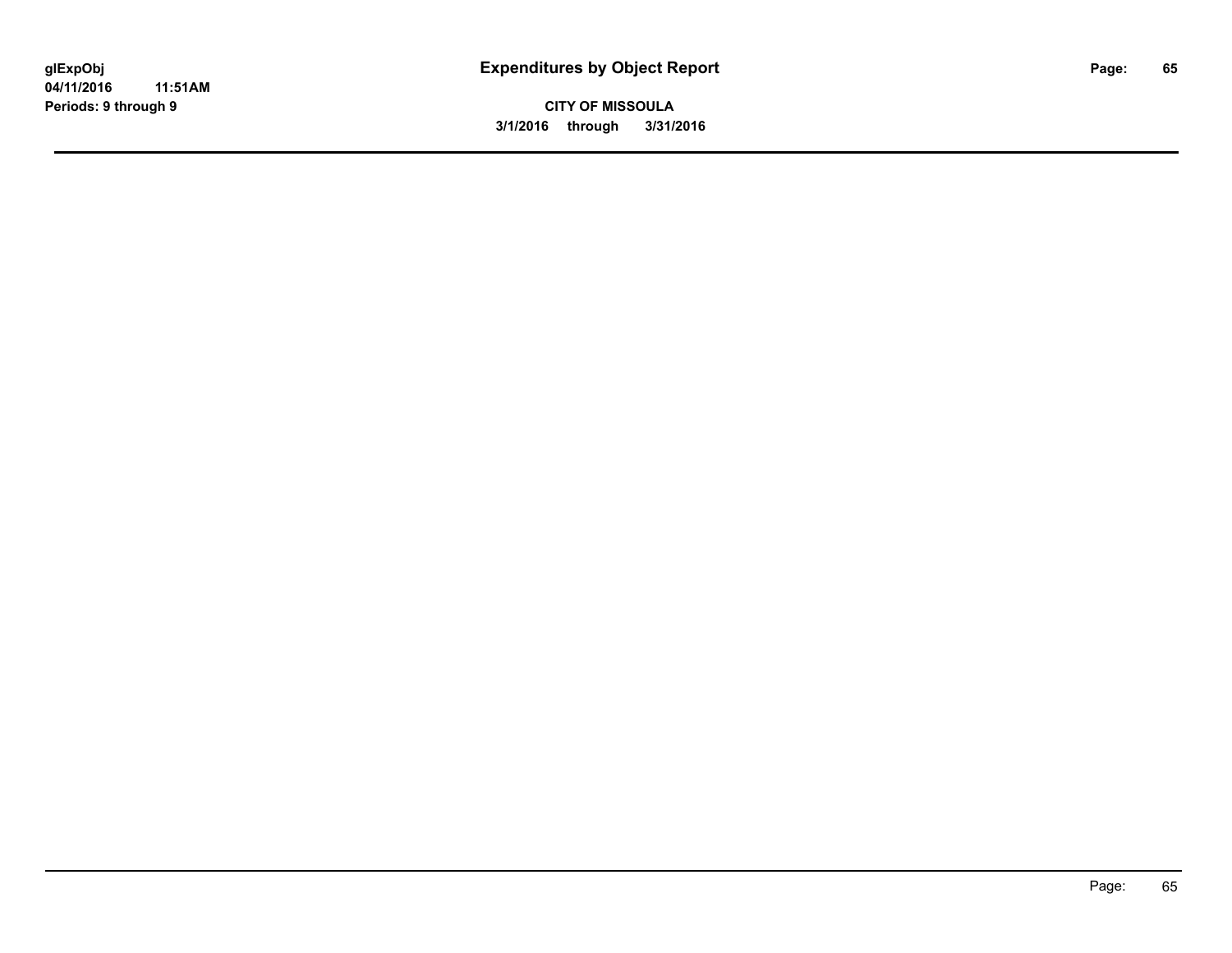## **CITY OF MISSOULA 3/1/2016 through 3/31/2016**

#### **2310 PUBLIC SAFETY INFORMATION SYSTEMS**

**310 BUILDING INSPECTION**

|                        |                            | <b>Adjusted</b> |                     | Year-to-date        | Year-to-date        |                |                  |
|------------------------|----------------------------|-----------------|---------------------|---------------------|---------------------|----------------|------------------|
| Object/Title           |                            | Appropriation   | <b>Expenditures</b> | <b>Expenditures</b> | <b>Encumbrances</b> | <b>Balance</b> | <b>Prct Used</b> |
| 200 SUPPLIES           |                            |                 |                     |                     |                     |                |                  |
| 210 OFFICE SUPPLIES    |                            | 0.00            | 0.00                | 0.00                | 0.00                | 0.00           | 0.00             |
| 220 OPERATING SUPPLIES |                            | 0.00            | 0.00                | 0.00                | 0.00                | 0.00           | 0.00             |
| <b>Total</b>           | <b>SUPPLIES</b>            | 0.00            | 0.00                | 0.00                | 0.00                | 0.00           | 0.00             |
| 500 FIXED CHARGES      |                            |                 |                     |                     |                     |                |                  |
|                        | 550 MERCHANT SERVICE FEES  | 0.00            | 0.00                | 0.00                | 0.00                | 0.00           | 0.00             |
| <b>Total</b>           | <b>FIXED CHARGES</b>       | 0.00            | 0.00                | 0.00                | 0.00                | 0.00           | 0.00             |
| 800 OTHER OBJECTS      |                            |                 |                     |                     |                     |                |                  |
| 845 CONTINGENCY        |                            | 0.00            | 0.00                | 0.00                | 0.00                | 0.00           | 0.00             |
| <b>Total</b>           | OTHER OBJECTS              | 0.00            | 0.00                | 0.00                | 0.00                | 0.00           | 0.00             |
| 900 CAPITAL OUTLAY     |                            |                 |                     |                     |                     |                |                  |
|                        | 940 MACHINERY & EQUIPMENT  | 0.00            | 0.00                | 0.00                | 0.00                | 0.00           | 0.00             |
| <b>Total</b>           | <b>CAPITAL OUTLAY</b>      | 0.00            | 0.00                | 0.00                | 0.00                | 0.00           | 0.00             |
| <b>Total</b>           | <b>BUILDING INSPECTION</b> | 0.00            | 0.00                | 0.00                | 0.00                | 0.00           | 0.00             |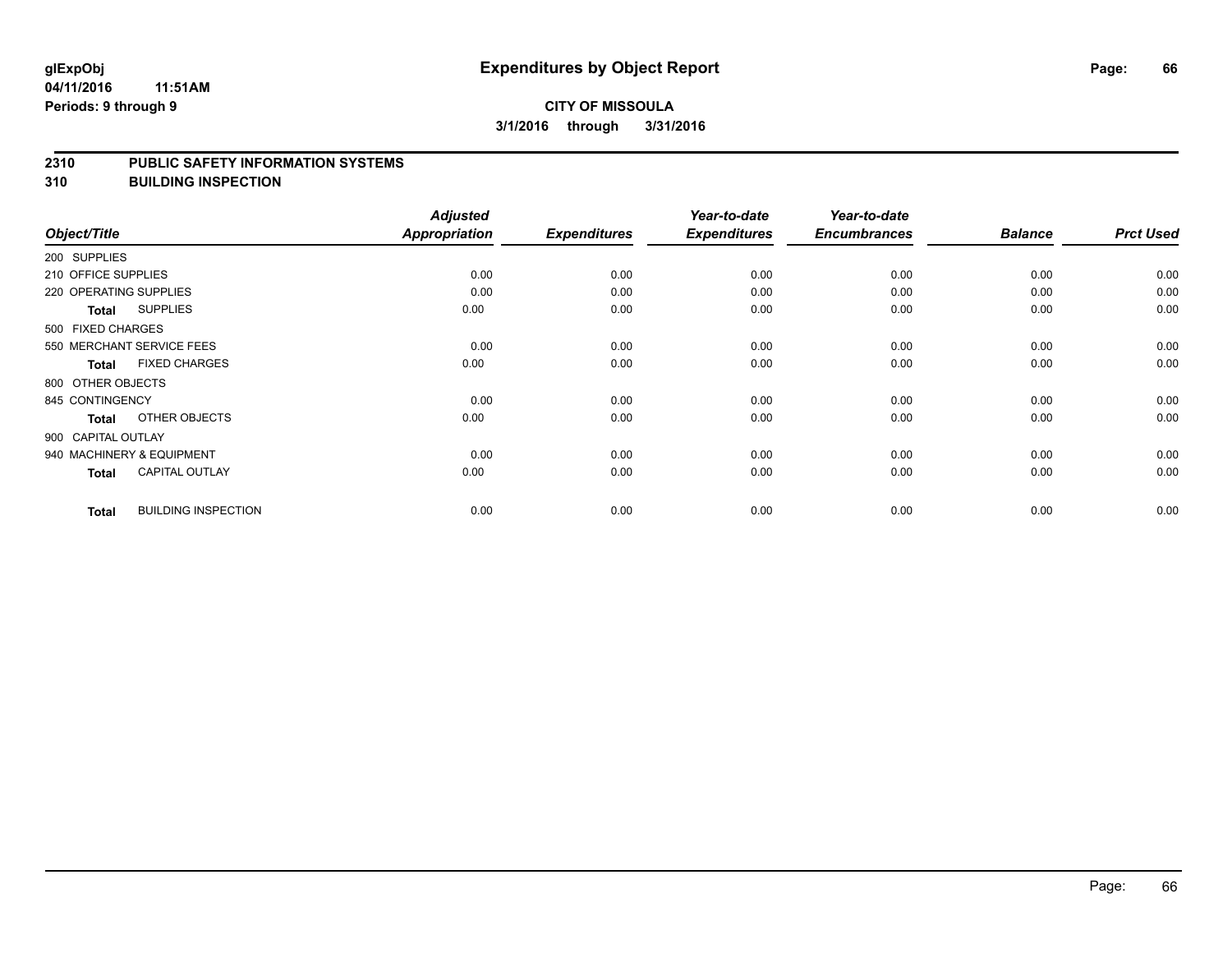## **CITY OF MISSOULA 3/1/2016 through 3/31/2016**

### **2310 PUBLIC SAFETY INFORMATION SYSTEMS**

|                        |                                   | <b>Adjusted</b> |                     | Year-to-date        | Year-to-date        |                |                  |
|------------------------|-----------------------------------|-----------------|---------------------|---------------------|---------------------|----------------|------------------|
| Object/Title           |                                   | Appropriation   | <b>Expenditures</b> | <b>Expenditures</b> | <b>Encumbrances</b> | <b>Balance</b> | <b>Prct Used</b> |
| 200 SUPPLIES           |                                   |                 |                     |                     |                     |                |                  |
| 210 OFFICE SUPPLIES    |                                   | 0.00            | 0.00                | 0.00                | 0.00                | 0.00           | 0.00             |
| 220 OPERATING SUPPLIES |                                   | 0.00            | 0.00                | 0.00                | 0.00                | 0.00           | 0.00             |
| <b>Total</b>           | <b>SUPPLIES</b>                   | 0.00            | 0.00                | 0.00                | 0.00                | 0.00           | 0.00             |
| 500 FIXED CHARGES      |                                   |                 |                     |                     |                     |                |                  |
|                        | 550 MERCHANT SERVICE FEES         | 0.00            | 0.00                | 0.00                | 0.00                | 0.00           | 0.00             |
| <b>Total</b>           | <b>FIXED CHARGES</b>              | 0.00            | 0.00                | 0.00                | 0.00                | 0.00           | 0.00             |
| 800 OTHER OBJECTS      |                                   |                 |                     |                     |                     |                |                  |
| 845 CONTINGENCY        |                                   | 0.00            | 0.00                | 0.00                | 0.00                | 0.00           | 0.00             |
| <b>Total</b>           | OTHER OBJECTS                     | 0.00            | 0.00                | 0.00                | 0.00                | 0.00           | 0.00             |
| 900 CAPITAL OUTLAY     |                                   |                 |                     |                     |                     |                |                  |
|                        | 940 MACHINERY & EQUIPMENT         | 0.00            | 0.00                | 0.00                | 0.00                | 0.00           | 0.00             |
| Total                  | <b>CAPITAL OUTLAY</b>             | 0.00            | 0.00                | 0.00                | 0.00                | 0.00           | 0.00             |
| <b>Total</b>           | PUBLIC SAFETY INFORMATION SYSTEM! | 0.00            | 0.00                | 0.00                | 0.00                | 0.00           | 0.00             |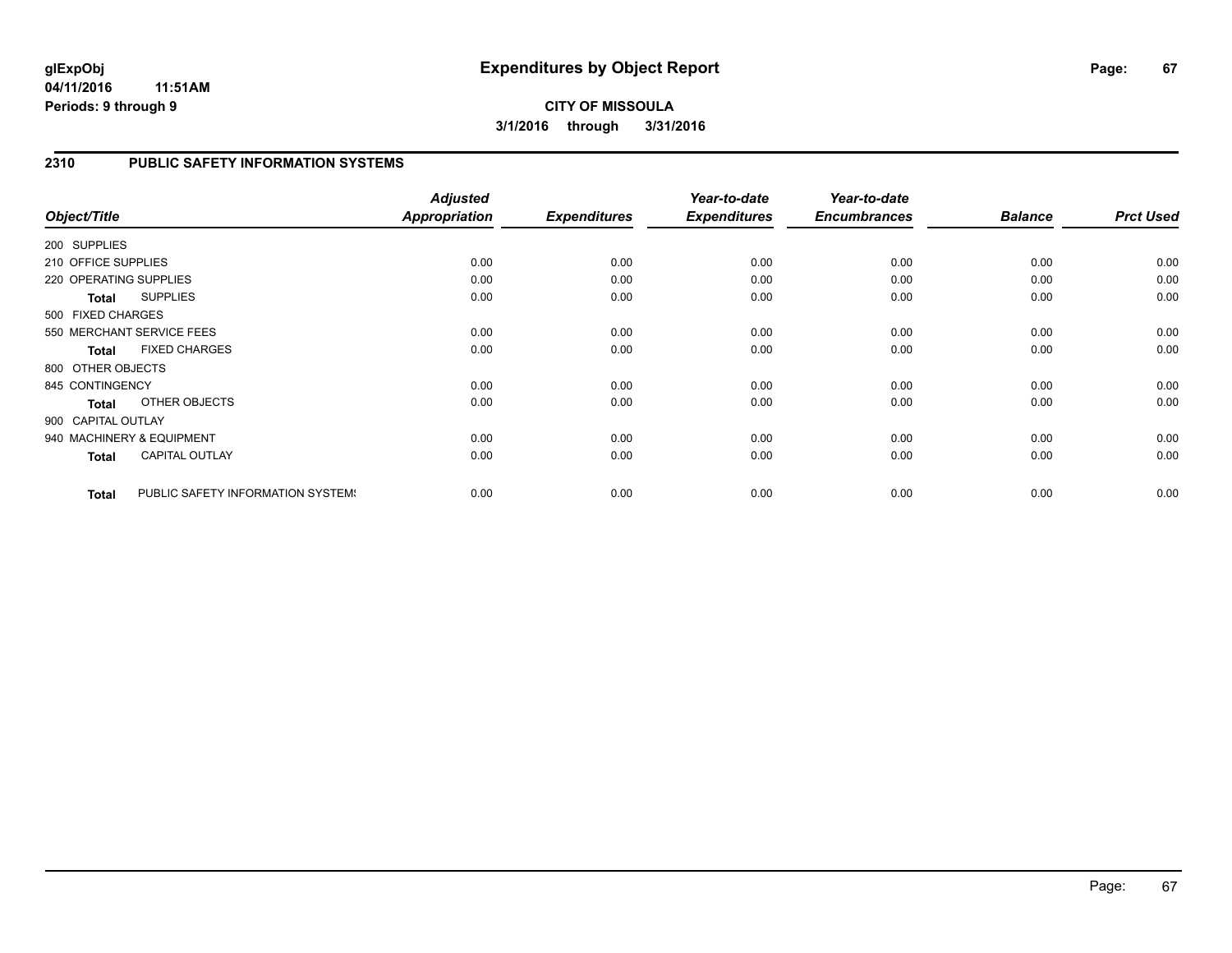#### **2321 IMPACT FEE FUND**

**390 NON-DEPARTMENTAL**

|                        |                              | <b>Adjusted</b>      |                     | Year-to-date        | Year-to-date        |                |                  |
|------------------------|------------------------------|----------------------|---------------------|---------------------|---------------------|----------------|------------------|
| Object/Title           |                              | <b>Appropriation</b> | <b>Expenditures</b> | <b>Expenditures</b> | <b>Encumbrances</b> | <b>Balance</b> | <b>Prct Used</b> |
| 100 PERSONAL SERVICES  |                              |                      |                     |                     |                     |                |                  |
| 110 SALARIES AND WAGES |                              | 0.00                 | 0.00                | 0.00                | 0.00                | 0.00           | 0.00             |
|                        | 140 EMPLOYER CONTRIBUTIONS   | 0.00                 | 0.00                | 0.00                | 0.00                | 0.00           | 0.00             |
| Total                  | PERSONAL SERVICES            | 0.00                 | 0.00                | 0.00                | 0.00                | 0.00           | 0.00             |
|                        | 300 PURCHASED SERVICES       |                      |                     |                     |                     |                |                  |
|                        | 350 PROFESSIONAL SERVICES    | 0.00                 | 1,976.25            | 8,917.50            | 0.00                | $-8,917.50$    | 0.00             |
|                        | 390 OTHER PURCHASED SERVICES | 0.00                 | 3,845.81            | 3,845.81            | 0.00                | $-3,845.81$    | 0.00             |
| Total                  | PURCHASED SERVICES           | 0.00                 | 5,822.06            | 12,763.31           | 0.00                | $-12,763.31$   | 0.00             |
| 500 FIXED CHARGES      |                              |                      |                     |                     |                     |                |                  |
|                        | 550 MERCHANT SERVICE FEES    | 0.00                 | 0.00                | 0.00                | 0.00                | 0.00           | 0.00             |
| <b>Total</b>           | <b>FIXED CHARGES</b>         | 0.00                 | 0.00                | 0.00                | 0.00                | 0.00           | 0.00             |
| 800 OTHER OBJECTS      |                              |                      |                     |                     |                     |                |                  |
|                        | 820 TRANSFERS TO OTHER FUNDS | 0.00                 | 0.00                | 0.00                | 0.00                | 0.00           | 0.00             |
| Total                  | OTHER OBJECTS                | 0.00                 | 0.00                | 0.00                | 0.00                | 0.00           | 0.00             |
| 900 CAPITAL OUTLAY     |                              |                      |                     |                     |                     |                |                  |
| 930 IMPROVEMENTS       |                              | 2,724,500.00         | 4,829.00            | 312,146.06          | 0.00                | 2,412,353.94   | 11.46            |
| <b>Total</b>           | CAPITAL OUTLAY               | 2,724,500.00         | 4,829.00            | 312,146.06          | 0.00                | 2,412,353.94   | 11.46            |
| <b>Total</b>           | NON-DEPARTMENTAL             | 2,724,500.00         | 10,651.06           | 324,909.37          | 0.00                | 2,399,590.63   | 11.93            |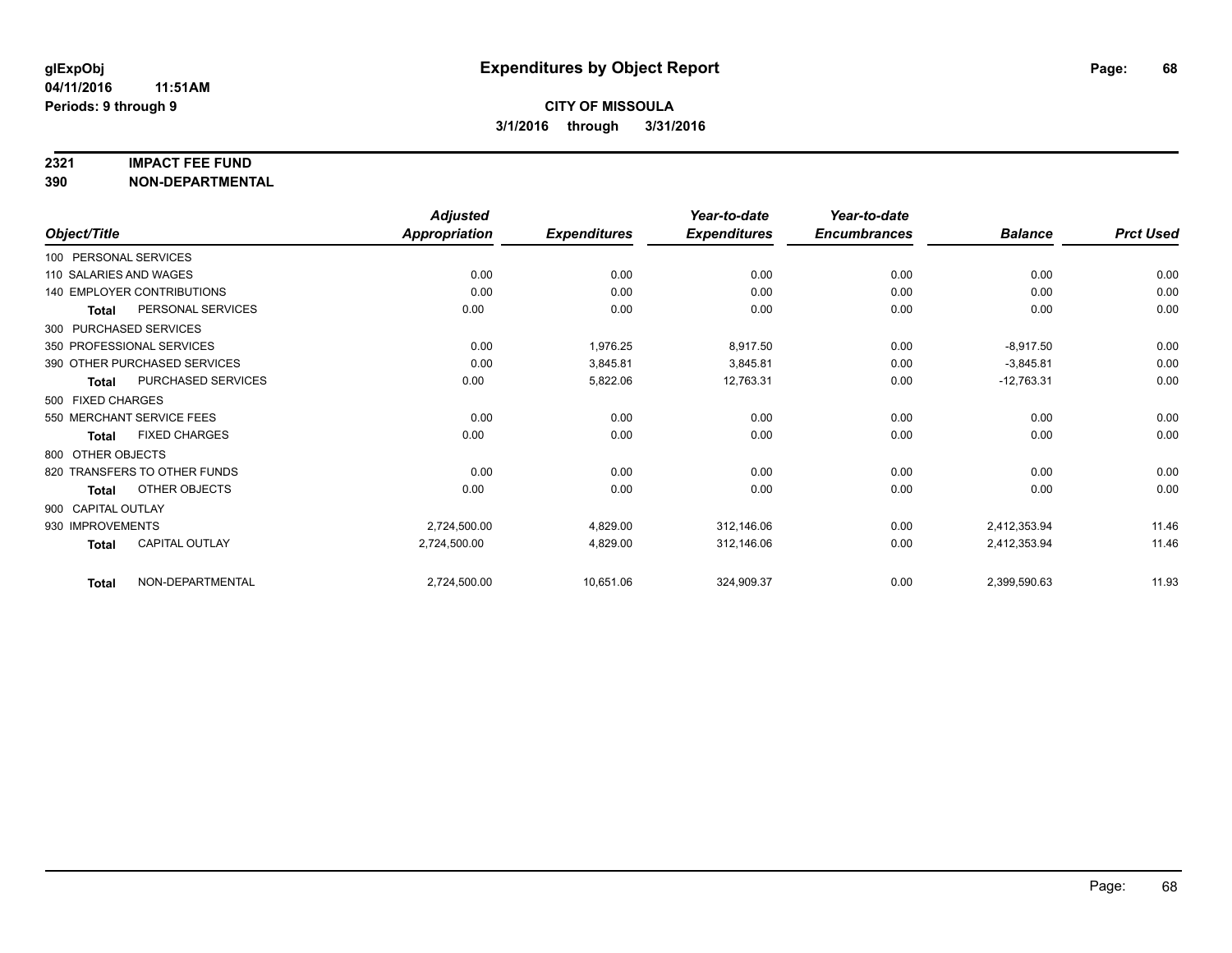### **2321 IMPACT FEE FUND**

|                                        | <b>Adjusted</b>      |                     | Year-to-date        | Year-to-date        |                |                  |
|----------------------------------------|----------------------|---------------------|---------------------|---------------------|----------------|------------------|
| Object/Title                           | <b>Appropriation</b> | <b>Expenditures</b> | <b>Expenditures</b> | <b>Encumbrances</b> | <b>Balance</b> | <b>Prct Used</b> |
| 100 PERSONAL SERVICES                  |                      |                     |                     |                     |                |                  |
| 110 SALARIES AND WAGES                 | 0.00                 | 0.00                | 0.00                | 0.00                | 0.00           | 0.00             |
| <b>140 EMPLOYER CONTRIBUTIONS</b>      | 0.00                 | 0.00                | 0.00                | 0.00                | 0.00           | 0.00             |
| PERSONAL SERVICES<br><b>Total</b>      | 0.00                 | 0.00                | 0.00                | 0.00                | 0.00           | 0.00             |
| 300 PURCHASED SERVICES                 |                      |                     |                     |                     |                |                  |
| 350 PROFESSIONAL SERVICES              | 0.00                 | 1,976.25            | 8,917.50            | 0.00                | $-8,917.50$    | 0.00             |
| 390 OTHER PURCHASED SERVICES           | 0.00                 | 3,845.81            | 3,845.81            | 0.00                | $-3,845.81$    | 0.00             |
| PURCHASED SERVICES<br><b>Total</b>     | 0.00                 | 5,822.06            | 12,763.31           | 0.00                | $-12,763.31$   | 0.00             |
| 500 FIXED CHARGES                      |                      |                     |                     |                     |                |                  |
| 550 MERCHANT SERVICE FEES              | 0.00                 | 0.00                | 0.00                | 0.00                | 0.00           | 0.00             |
| <b>FIXED CHARGES</b><br><b>Total</b>   | 0.00                 | 0.00                | 0.00                | 0.00                | 0.00           | 0.00             |
| 800 OTHER OBJECTS                      |                      |                     |                     |                     |                |                  |
| 820 TRANSFERS TO OTHER FUNDS           | 0.00                 | 0.00                | 0.00                | 0.00                | 0.00           | 0.00             |
| OTHER OBJECTS<br><b>Total</b>          | 0.00                 | 0.00                | 0.00                | 0.00                | 0.00           | 0.00             |
| 900 CAPITAL OUTLAY                     |                      |                     |                     |                     |                |                  |
| 930 IMPROVEMENTS                       | 2,724,500.00         | 4,829.00            | 312,146.06          | 0.00                | 2,412,353.94   | 11.46            |
| CAPITAL OUTLAY<br><b>Total</b>         | 2,724,500.00         | 4,829.00            | 312,146.06          | 0.00                | 2,412,353.94   | 11.46            |
| <b>IMPACT FEE FUND</b><br><b>Total</b> | 2,724,500.00         | 10,651.06           | 324,909.37          | 0.00                | 2,399,590.63   | 11.93            |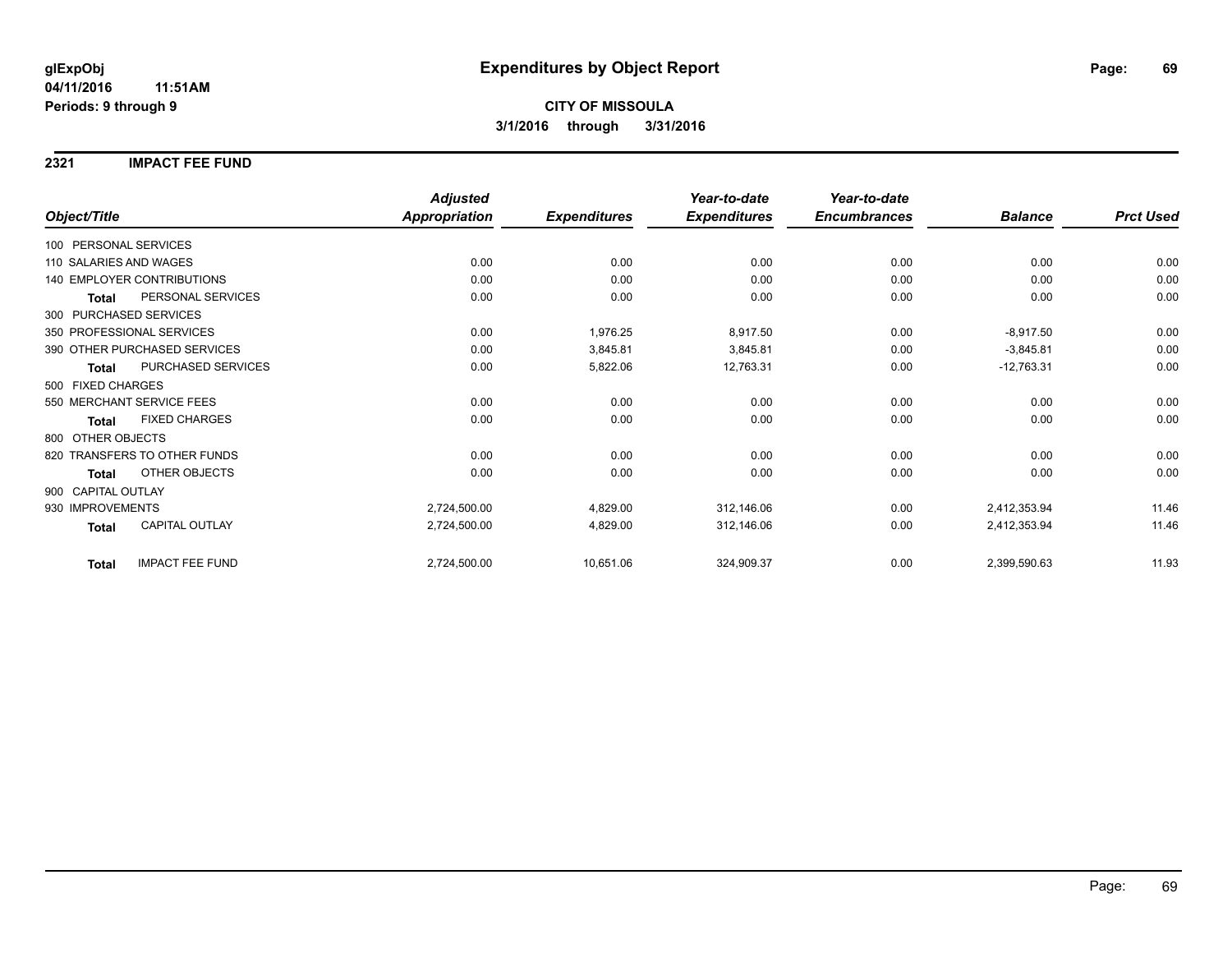#### **2322 GEORGE ELMER/CATTLE DR INTERSECTION**

**390 NON-DEPARTMENTAL**

| Object/Title       |                              | <b>Adjusted</b><br><b>Appropriation</b> | <b>Expenditures</b> | Year-to-date<br><b>Expenditures</b> | Year-to-date<br><b>Encumbrances</b> | <b>Balance</b> | <b>Prct Used</b> |
|--------------------|------------------------------|-----------------------------------------|---------------------|-------------------------------------|-------------------------------------|----------------|------------------|
|                    | 300 PURCHASED SERVICES       |                                         |                     |                                     |                                     |                |                  |
|                    | 350 PROFESSIONAL SERVICES    | 15,000.00                               | 0.00                | 0.00                                | 0.00                                | 15,000.00      | 0.00             |
| <b>Total</b>       | PURCHASED SERVICES           | 15,000.00                               | 0.00                | 0.00                                | 0.00                                | 15,000.00      | 0.00             |
| 500 FIXED CHARGES  |                              |                                         |                     |                                     |                                     |                |                  |
|                    | 550 MERCHANT SERVICE FEES    | 0.00                                    | 0.00                | 0.00                                | 0.00                                | 0.00           | 0.00             |
| <b>Total</b>       | <b>FIXED CHARGES</b>         | 0.00                                    | 0.00                | 0.00                                | 0.00                                | 0.00           | 0.00             |
| 800 OTHER OBJECTS  |                              |                                         |                     |                                     |                                     |                |                  |
|                    | 820 TRANSFERS TO OTHER FUNDS | 0.00                                    | 0.00                | 0.00                                | 0.00                                | 0.00           | 0.00             |
| <b>Total</b>       | OTHER OBJECTS                | 0.00                                    | 0.00                | 0.00                                | 0.00                                | 0.00           | 0.00             |
| 900 CAPITAL OUTLAY |                              |                                         |                     |                                     |                                     |                |                  |
| 930 IMPROVEMENTS   |                              | 0.00                                    | 0.00                | 0.00                                | 0.00                                | 0.00           | 0.00             |
| <b>Total</b>       | <b>CAPITAL OUTLAY</b>        | 0.00                                    | 0.00                | 0.00                                | 0.00                                | 0.00           | 0.00             |
| <b>Total</b>       | NON-DEPARTMENTAL             | 15,000.00                               | 0.00                | 0.00                                | 0.00                                | 15,000.00      | 0.00             |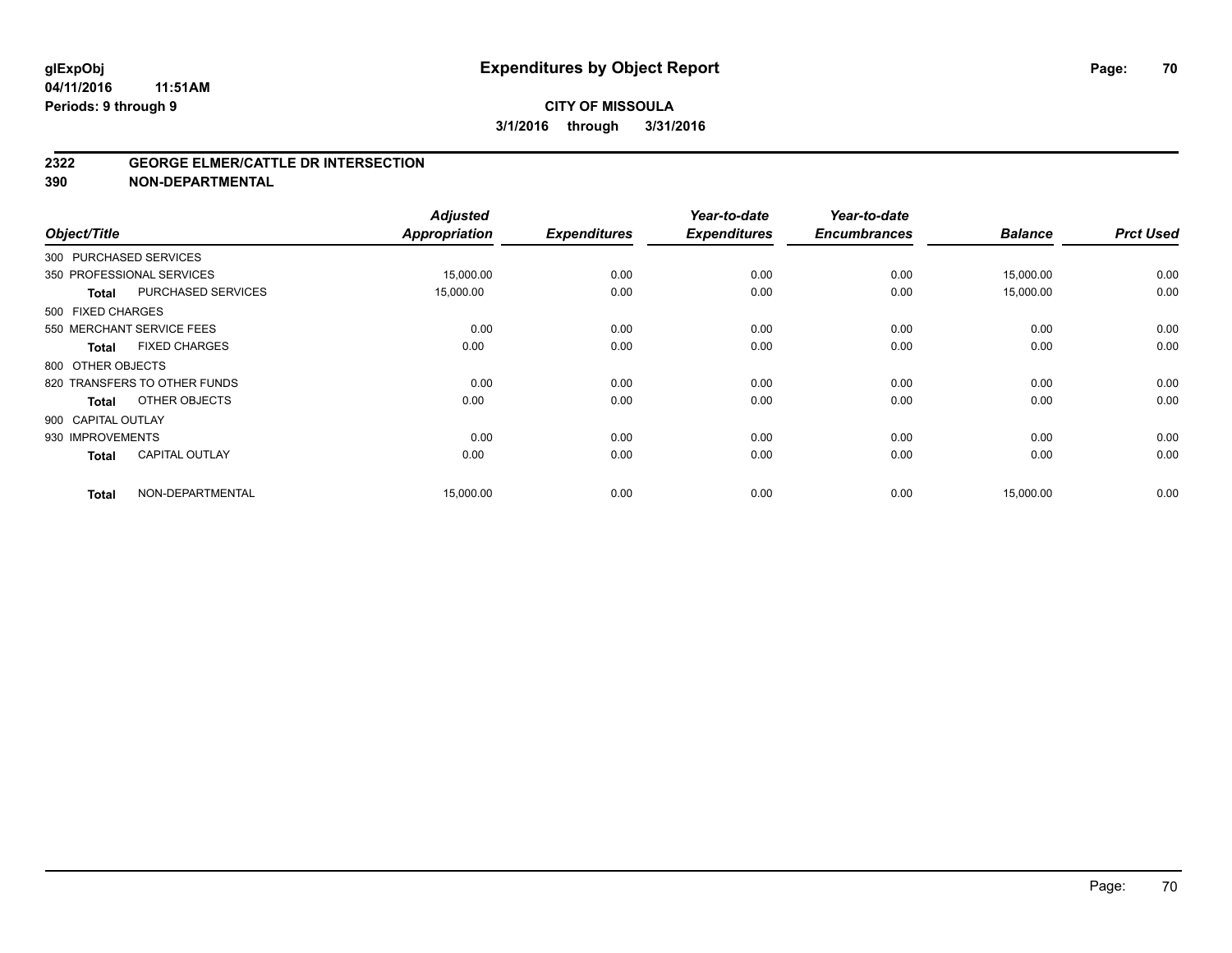**CITY OF MISSOULA 3/1/2016 through 3/31/2016**

## **2322 GEORGE ELMER/CATTLE DR INTERSECTION**

| Object/Title           |                                         | <b>Adjusted</b><br><b>Appropriation</b> | <b>Expenditures</b> | Year-to-date<br><b>Expenditures</b> | Year-to-date<br><b>Encumbrances</b> | <b>Balance</b> | <b>Prct Used</b> |
|------------------------|-----------------------------------------|-----------------------------------------|---------------------|-------------------------------------|-------------------------------------|----------------|------------------|
| 300 PURCHASED SERVICES |                                         |                                         |                     |                                     |                                     |                |                  |
|                        | 350 PROFESSIONAL SERVICES               | 15,000.00                               | 0.00                | 0.00                                | 0.00                                | 15,000.00      | 0.00             |
| <b>Total</b>           | PURCHASED SERVICES                      | 15,000.00                               | 0.00                | 0.00                                | 0.00                                | 15,000.00      | 0.00             |
| 500 FIXED CHARGES      |                                         |                                         |                     |                                     |                                     |                |                  |
|                        | 550 MERCHANT SERVICE FEES               | 0.00                                    | 0.00                | 0.00                                | 0.00                                | 0.00           | 0.00             |
| <b>Total</b>           | <b>FIXED CHARGES</b>                    | 0.00                                    | 0.00                | 0.00                                | 0.00                                | 0.00           | 0.00             |
| 800 OTHER OBJECTS      |                                         |                                         |                     |                                     |                                     |                |                  |
|                        | 820 TRANSFERS TO OTHER FUNDS            | 0.00                                    | 0.00                | 0.00                                | 0.00                                | 0.00           | 0.00             |
| Total                  | OTHER OBJECTS                           | 0.00                                    | 0.00                | 0.00                                | 0.00                                | 0.00           | 0.00             |
| 900 CAPITAL OUTLAY     |                                         |                                         |                     |                                     |                                     |                |                  |
| 930 IMPROVEMENTS       |                                         | 0.00                                    | 0.00                | 0.00                                | 0.00                                | 0.00           | 0.00             |
| <b>Total</b>           | <b>CAPITAL OUTLAY</b>                   | 0.00                                    | 0.00                | 0.00                                | 0.00                                | 0.00           | 0.00             |
| <b>Total</b>           | <b>GEORGE ELMER/CATTLE DR INTERSECT</b> | 15,000.00                               | 0.00                | 0.00                                | 0.00                                | 15,000.00      | 0.00             |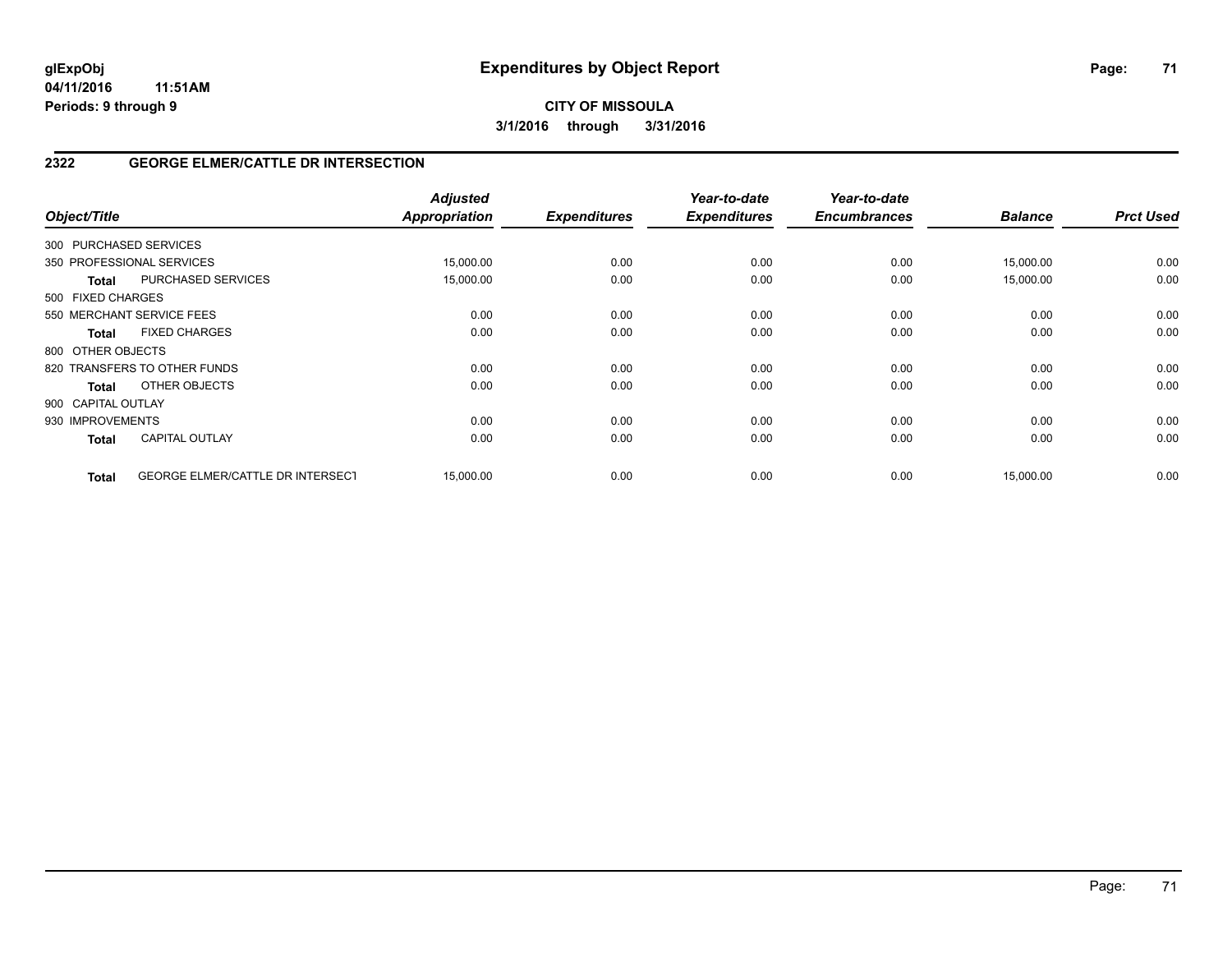**2365 PUBLIC ART FUND**

**220 MAYOR**

|                        |                           | <b>Adjusted</b>      |                     | Year-to-date        | Year-to-date        |                |                  |
|------------------------|---------------------------|----------------------|---------------------|---------------------|---------------------|----------------|------------------|
| Object/Title           |                           | <b>Appropriation</b> | <b>Expenditures</b> | <b>Expenditures</b> | <b>Encumbrances</b> | <b>Balance</b> | <b>Prct Used</b> |
| 300 PURCHASED SERVICES |                           |                      |                     |                     |                     |                |                  |
|                        | 350 PROFESSIONAL SERVICES | 7,350.00             | 0.00                | 6,603.09            | 0.00                | 746.91         | 89.84            |
| Total                  | PURCHASED SERVICES        | 7,350.00             | 0.00                | 6,603.09            | 0.00                | 746.91         | 89.84            |
| 500 FIXED CHARGES      |                           |                      |                     |                     |                     |                |                  |
|                        | 550 MERCHANT SERVICE FEES | 0.00                 | 0.00                | 0.00                | 0.00                | 0.00           | 0.00             |
| Total                  | <b>FIXED CHARGES</b>      | 0.00                 | 0.00                | 0.00                | 0.00                | 0.00           | 0.00             |
| 800 OTHER OBJECTS      |                           |                      |                     |                     |                     |                |                  |
| 845 CONTINGENCY        |                           | 0.00                 | 0.00                | 0.00                | 0.00                | 0.00           | 0.00             |
| <b>Total</b>           | OTHER OBJECTS             | 0.00                 | 0.00                | 0.00                | 0.00                | 0.00           | 0.00             |
| 900 CAPITAL OUTLAY     |                           |                      |                     |                     |                     |                |                  |
| 930 IMPROVEMENTS       |                           | 5,615.00             | 0.00                | 20,400.00           | 0.00                | $-14,785.00$   | 363.31           |
| <b>Total</b>           | <b>CAPITAL OUTLAY</b>     | 5,615.00             | 0.00                | 20,400.00           | 0.00                | $-14,785.00$   | 363.31           |
| <b>Total</b>           | <b>MAYOR</b>              | 12,965.00            | 0.00                | 27,003.09           | 0.00                | $-14,038.09$   | 208.28           |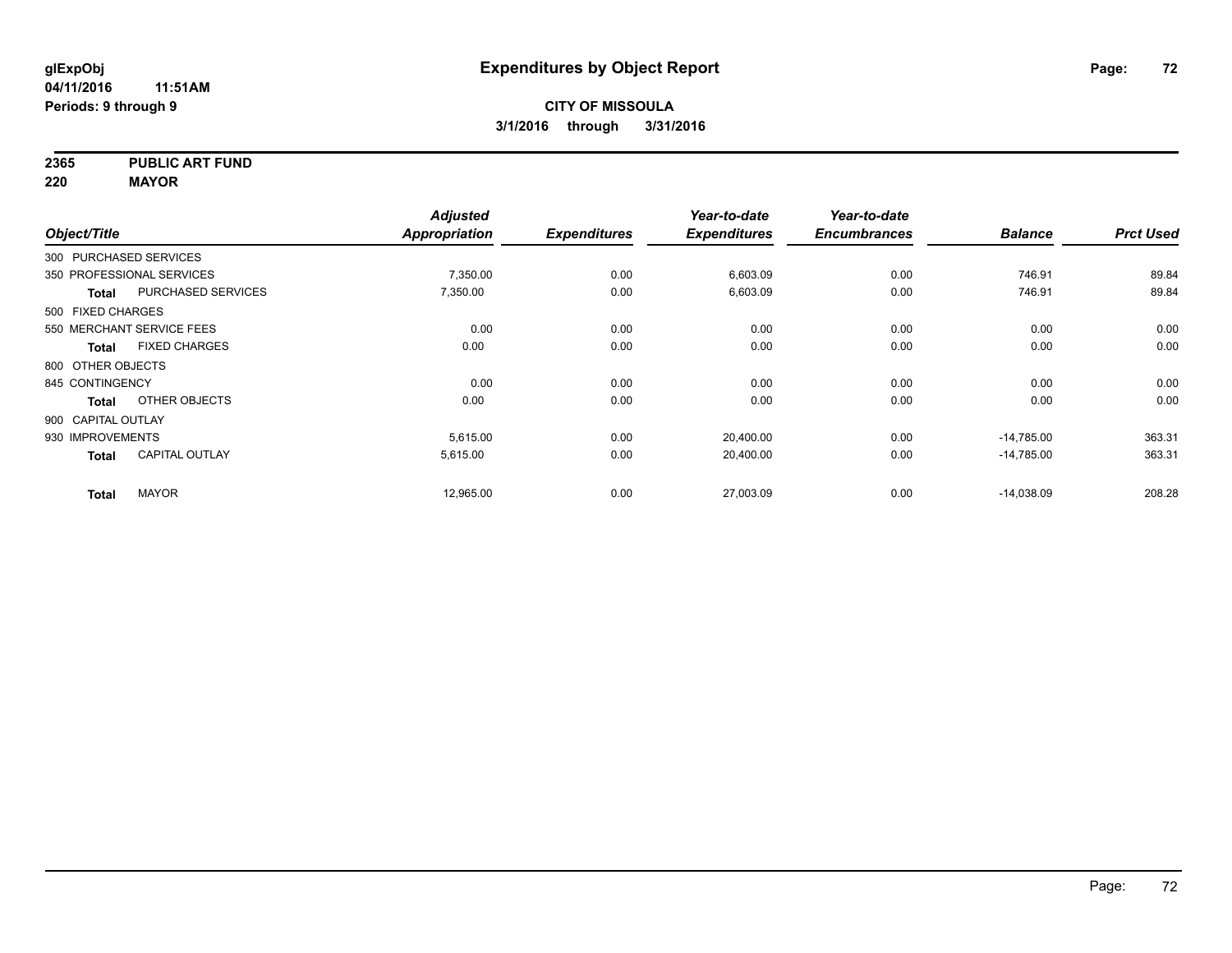### **2365 PUBLIC ART FUND**

|                        |                           | <b>Adjusted</b>      |                     | Year-to-date        | Year-to-date        |                |                  |
|------------------------|---------------------------|----------------------|---------------------|---------------------|---------------------|----------------|------------------|
| Object/Title           |                           | <b>Appropriation</b> | <b>Expenditures</b> | <b>Expenditures</b> | <b>Encumbrances</b> | <b>Balance</b> | <b>Prct Used</b> |
| 300 PURCHASED SERVICES |                           |                      |                     |                     |                     |                |                  |
|                        | 350 PROFESSIONAL SERVICES | 7,350.00             | 0.00                | 6,603.09            | 0.00                | 746.91         | 89.84            |
| <b>Total</b>           | PURCHASED SERVICES        | 7,350.00             | 0.00                | 6,603.09            | 0.00                | 746.91         | 89.84            |
| 500 FIXED CHARGES      |                           |                      |                     |                     |                     |                |                  |
|                        | 550 MERCHANT SERVICE FEES | 0.00                 | 0.00                | 0.00                | 0.00                | 0.00           | 0.00             |
| <b>Total</b>           | <b>FIXED CHARGES</b>      | 0.00                 | 0.00                | 0.00                | 0.00                | 0.00           | 0.00             |
| 800 OTHER OBJECTS      |                           |                      |                     |                     |                     |                |                  |
| 845 CONTINGENCY        |                           | 0.00                 | 0.00                | 0.00                | 0.00                | 0.00           | 0.00             |
| Total                  | OTHER OBJECTS             | 0.00                 | 0.00                | 0.00                | 0.00                | 0.00           | 0.00             |
| 900 CAPITAL OUTLAY     |                           |                      |                     |                     |                     |                |                  |
| 930 IMPROVEMENTS       |                           | 5,615.00             | 0.00                | 20,400.00           | 0.00                | $-14.785.00$   | 363.31           |
| <b>Total</b>           | <b>CAPITAL OUTLAY</b>     | 5,615.00             | 0.00                | 20,400.00           | 0.00                | $-14.785.00$   | 363.31           |
| <b>Total</b>           | PUBLIC ART FUND           | 12,965.00            | 0.00                | 27,003.09           | 0.00                | $-14.038.09$   | 208.28           |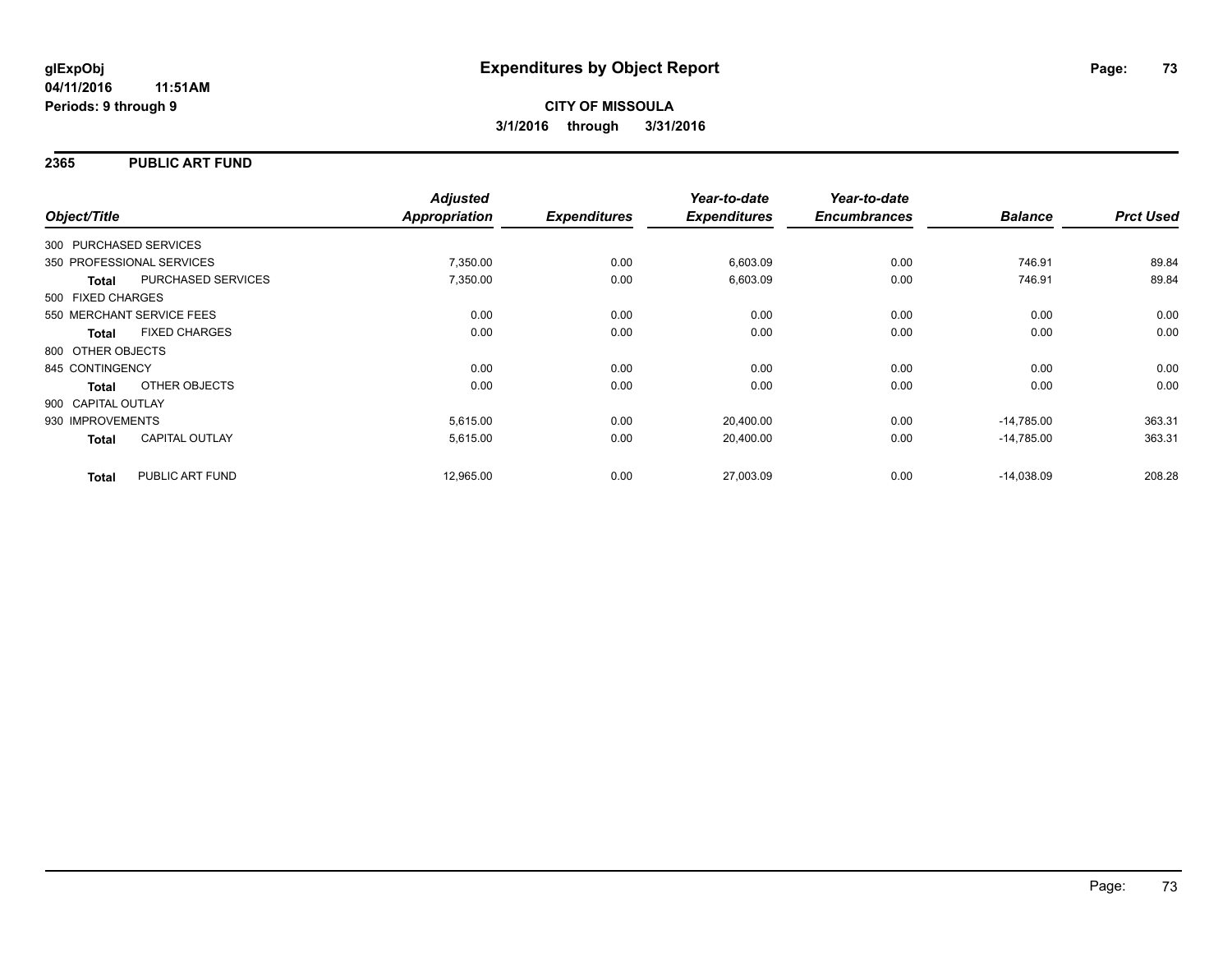#### **2371 EMPLOYEE HEALTH INSURANCE LEVY FUND**

**390 NON-DEPARTMENTAL**

| Object/Title                         | <b>Adjusted</b><br><b>Appropriation</b> | <b>Expenditures</b> | Year-to-date<br><b>Expenditures</b> | Year-to-date<br><b>Encumbrances</b> | <b>Balance</b> | <b>Prct Used</b> |
|--------------------------------------|-----------------------------------------|---------------------|-------------------------------------|-------------------------------------|----------------|------------------|
| 500 FIXED CHARGES                    |                                         |                     |                                     |                                     |                |                  |
| 550 MERCHANT SERVICE FEES            | 0.00                                    | 0.00                | 0.00                                | 0.00                                | 0.00           | 0.00             |
| <b>FIXED CHARGES</b><br><b>Total</b> | 0.00                                    | 0.00                | 0.00                                | 0.00                                | 0.00           | 0.00             |
| 800 OTHER OBJECTS                    |                                         |                     |                                     |                                     |                |                  |
| 820 TRANSFERS TO OTHER FUNDS         | 4.462.00                                | 0.00                | 2.231.00                            | 0.00                                | 2.231.00       | 50.00            |
| OTHER OBJECTS<br><b>Total</b>        | 4.462.00                                | 0.00                | 2.231.00                            | 0.00                                | 2.231.00       | 50.00            |
| NON-DEPARTMENTAL<br><b>Total</b>     | 4.462.00                                | 0.00                | 2.231.00                            | 0.00                                | 2.231.00       | 50.00            |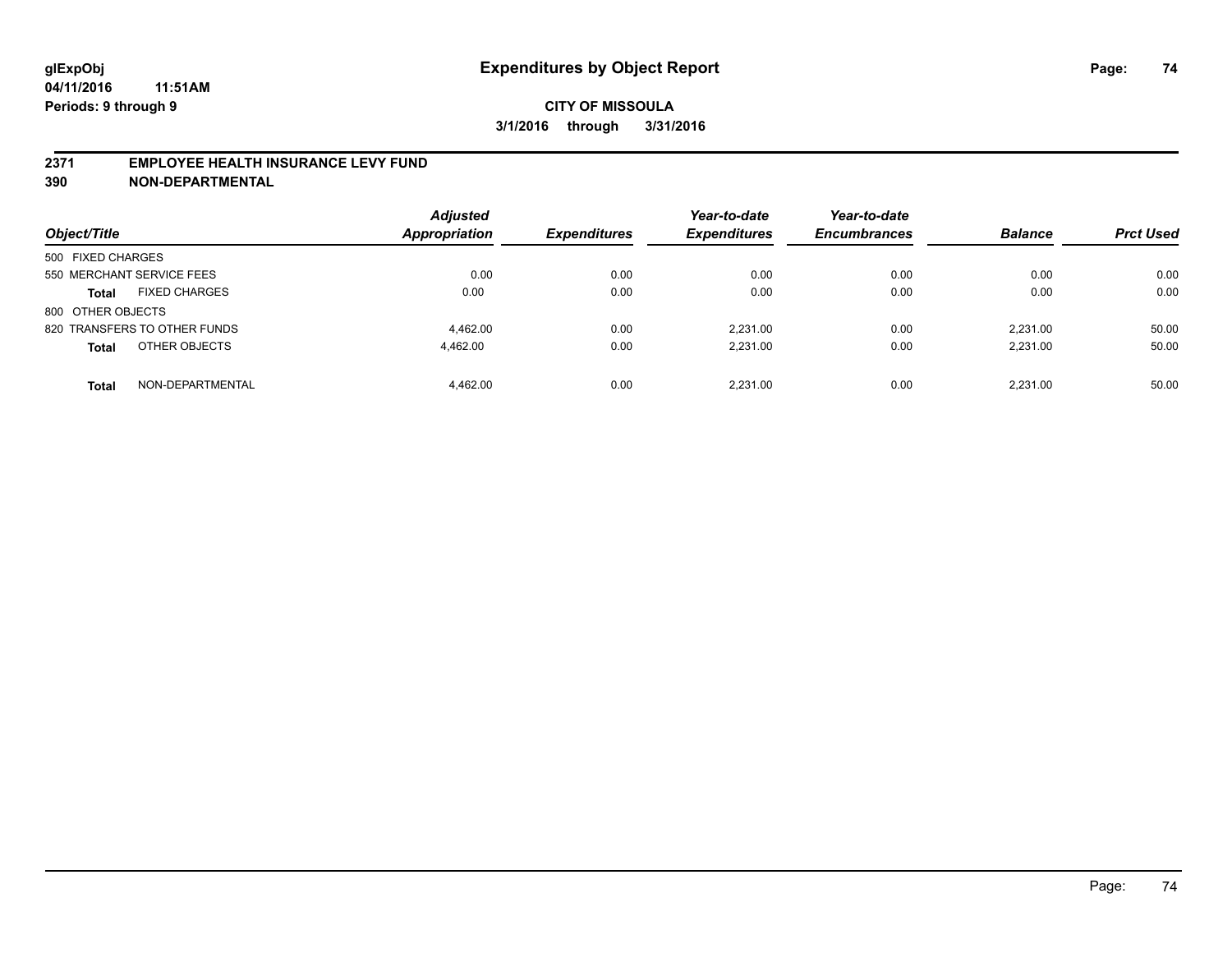**CITY OF MISSOULA 3/1/2016 through 3/31/2016**

## **2371 EMPLOYEE HEALTH INSURANCE LEVY FUND**

| Object/Title              |                                  | <b>Adjusted</b><br><b>Appropriation</b> | <b>Expenditures</b> | Year-to-date<br><b>Expenditures</b> | Year-to-date<br><b>Encumbrances</b> | <b>Balance</b> | <b>Prct Used</b> |
|---------------------------|----------------------------------|-----------------------------------------|---------------------|-------------------------------------|-------------------------------------|----------------|------------------|
| 500 FIXED CHARGES         |                                  |                                         |                     |                                     |                                     |                |                  |
| 550 MERCHANT SERVICE FEES |                                  | 0.00                                    | 0.00                | 0.00                                | 0.00                                | 0.00           | 0.00             |
| <b>Total</b>              | <b>FIXED CHARGES</b>             | 0.00                                    | 0.00                | 0.00                                | 0.00                                | 0.00           | 0.00             |
| 800 OTHER OBJECTS         |                                  |                                         |                     |                                     |                                     |                |                  |
|                           | 820 TRANSFERS TO OTHER FUNDS     | 4.462.00                                | 0.00                | 2.231.00                            | 0.00                                | 2.231.00       | 50.00            |
| <b>Total</b>              | OTHER OBJECTS                    | 4.462.00                                | 0.00                | 2.231.00                            | 0.00                                | 2.231.00       | 50.00            |
| <b>Total</b>              | EMPLOYEE HEALTH INSURANCE LEVY F | 4.462.00                                | 0.00                | 2.231.00                            | 0.00                                | 2.231.00       | 50.00            |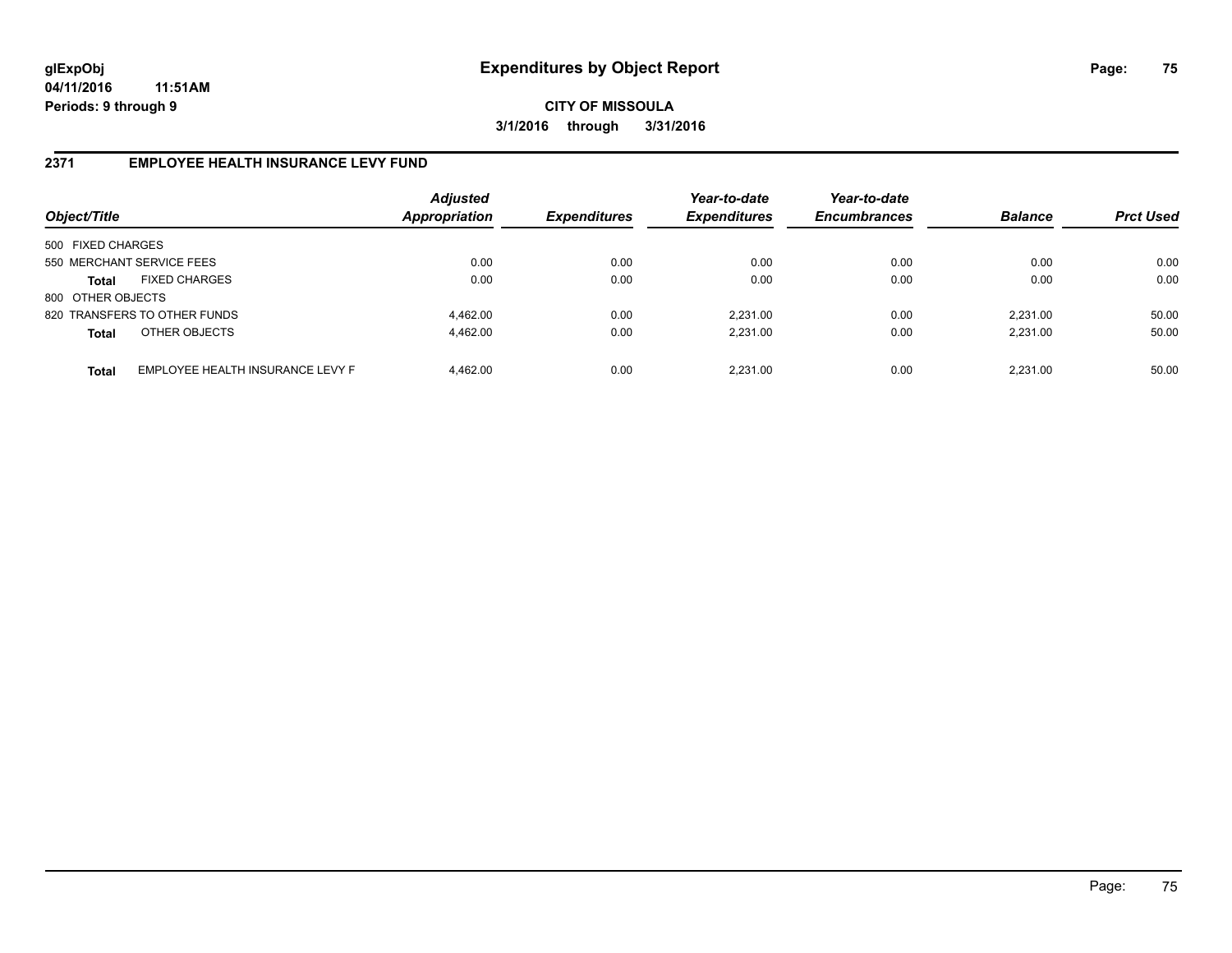**2372 PERMISSIVE MEDICAL LEVY**

**390 NON-DEPARTMENTAL**

|                              |                      | <b>Adjusted</b>      |                     | Year-to-date        | Year-to-date        |                |                  |
|------------------------------|----------------------|----------------------|---------------------|---------------------|---------------------|----------------|------------------|
| Object/Title                 |                      | <b>Appropriation</b> | <b>Expenditures</b> | <b>Expenditures</b> | <b>Encumbrances</b> | <b>Balance</b> | <b>Prct Used</b> |
| 500 FIXED CHARGES            |                      |                      |                     |                     |                     |                |                  |
| 550 MERCHANT SERVICE FEES    |                      | 0.00                 | 0.00                | 0.00                | 0.00                | 0.00           | 0.00             |
| <b>Total</b>                 | <b>FIXED CHARGES</b> | 0.00                 | 0.00                | 0.00                | 0.00                | 0.00           | 0.00             |
| 800 OTHER OBJECTS            |                      |                      |                     |                     |                     |                |                  |
| 820 TRANSFERS TO OTHER FUNDS |                      | 4,405,445.00         | 0.00                | 2.202.723.00        | 0.00                | 2.202.722.00   | 50.00            |
| <b>Total</b>                 | OTHER OBJECTS        | 4,405,445.00         | 0.00                | 2.202.723.00        | 0.00                | 2,202,722.00   | 50.00            |
| <b>Total</b>                 | NON-DEPARTMENTAL     | 4.405.445.00         | 0.00                | 2.202.723.00        | 0.00                | 2.202.722.00   | 50.00            |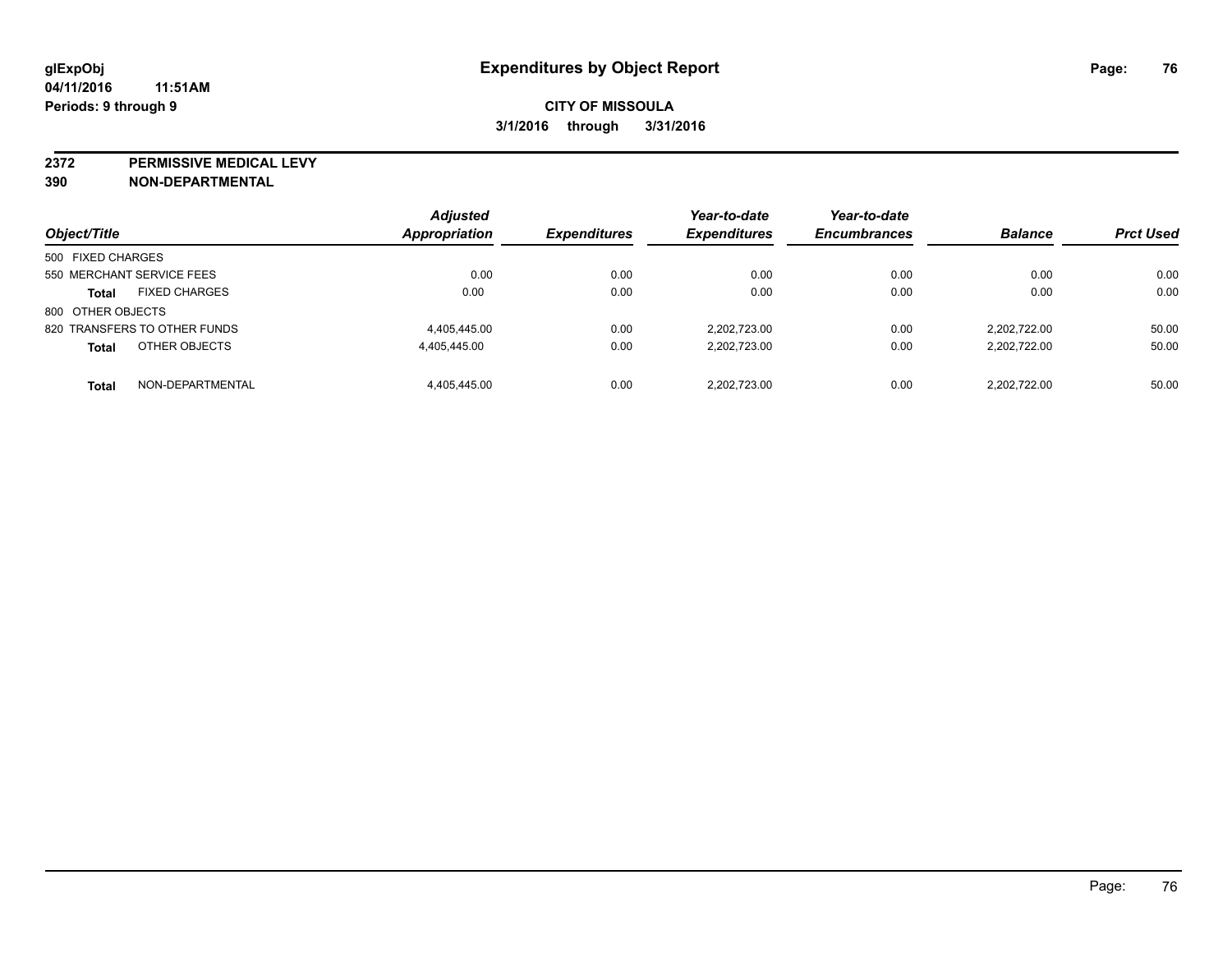#### **2372 PERMISSIVE MEDICAL LEVY**

| Object/Title      |                              | <b>Adjusted</b><br>Appropriation | <b>Expenditures</b> | Year-to-date<br><b>Expenditures</b> | Year-to-date<br><b>Encumbrances</b> | <b>Balance</b> | <b>Prct Used</b> |
|-------------------|------------------------------|----------------------------------|---------------------|-------------------------------------|-------------------------------------|----------------|------------------|
| 500 FIXED CHARGES |                              |                                  |                     |                                     |                                     |                |                  |
|                   | 550 MERCHANT SERVICE FEES    | 0.00                             | 0.00                | 0.00                                | 0.00                                | 0.00           | 0.00             |
| <b>Total</b>      | <b>FIXED CHARGES</b>         | 0.00                             | 0.00                | 0.00                                | 0.00                                | 0.00           | 0.00             |
| 800 OTHER OBJECTS |                              |                                  |                     |                                     |                                     |                |                  |
|                   | 820 TRANSFERS TO OTHER FUNDS | 4,405,445.00                     | 0.00                | 2.202.723.00                        | 0.00                                | 2.202.722.00   | 50.00            |
| <b>Total</b>      | OTHER OBJECTS                | 4,405,445.00                     | 0.00                | 2.202.723.00                        | 0.00                                | 2.202.722.00   | 50.00            |
| <b>Total</b>      | PERMISSIVE MEDICAL LEVY      | 4,405,445.00                     | 0.00                | 2.202.723.00                        | 0.00                                | 2.202.722.00   | 50.00            |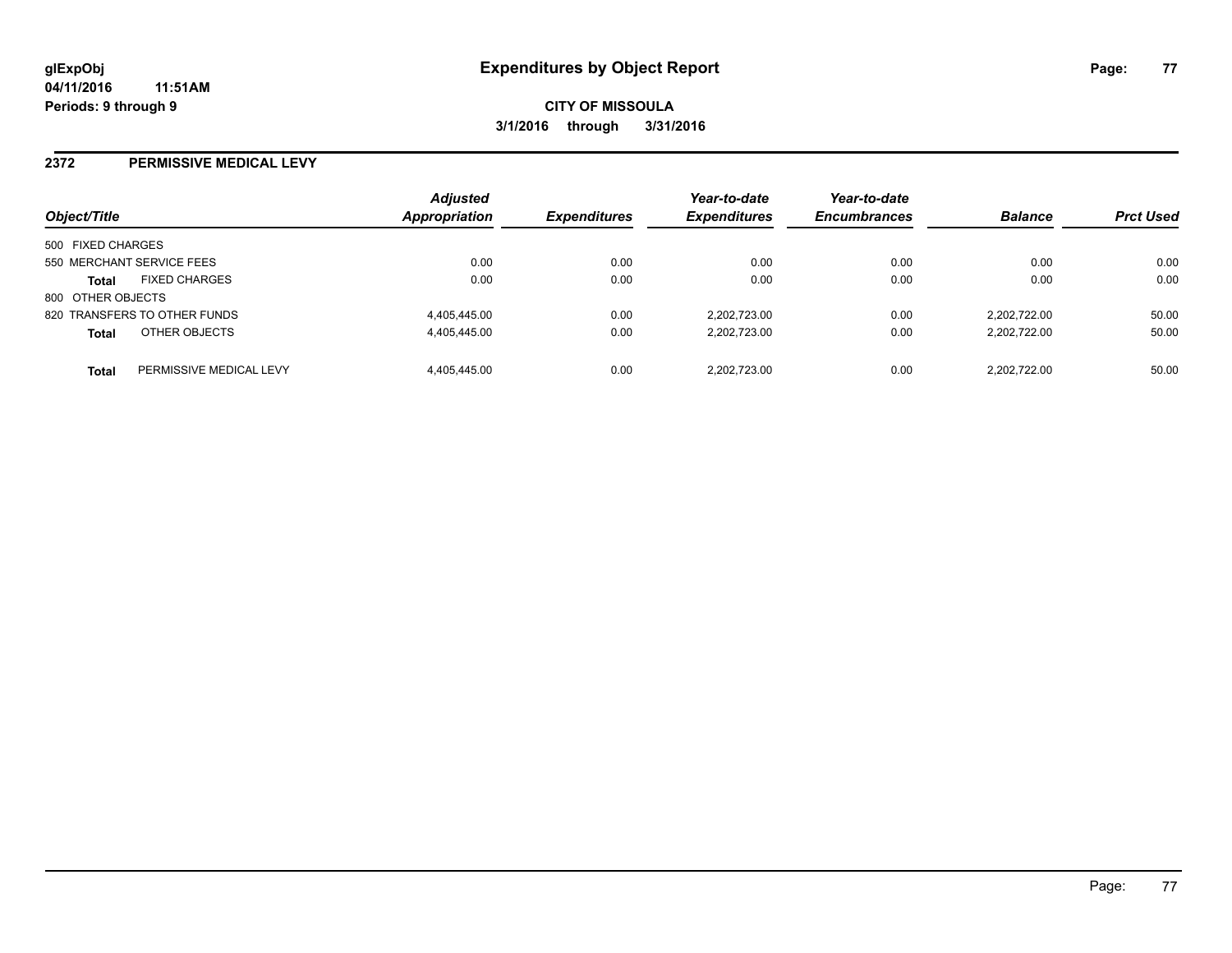# **CITY OF MISSOULA 3/1/2016 through 3/31/2016**

#### **2389 CABLE TELEVISION FRANCHISE FUND**

**390 NON-DEPARTMENTAL**

|                        |                                     | <b>Adjusted</b> |                     | Year-to-date        | Year-to-date        |                |                  |
|------------------------|-------------------------------------|-----------------|---------------------|---------------------|---------------------|----------------|------------------|
| Object/Title           |                                     | Appropriation   | <b>Expenditures</b> | <b>Expenditures</b> | <b>Encumbrances</b> | <b>Balance</b> | <b>Prct Used</b> |
| 300 PURCHASED SERVICES |                                     |                 |                     |                     |                     |                |                  |
|                        | 330 PUBLICITY, SUBSCRIPTIONS & DUES | 0.00            | 0.00                | 0.00                | 0.00                | 0.00           | 0.00             |
|                        | 350 PROFESSIONAL SERVICES           | 5.000.00        | 0.00                | 11,409.90           | 0.00                | $-6,409.90$    | 228.20           |
|                        | 360 REPAIR & MAINTENANCE            | 0.00            | 0.00                | 0.00                | 0.00                | 0.00           | 0.00             |
| 370 TRAVEL             |                                     | 1,000.00        | 0.00                | 0.00                | 0.00                | 1,000.00       | 0.00             |
| 380 TRAINING           |                                     | 1.000.00        | 0.00                | 0.00                | 0.00                | 1,000.00       | 0.00             |
| <b>Total</b>           | PURCHASED SERVICES                  | 7,000.00        | 0.00                | 11,409.90           | 0.00                | $-4,409.90$    | 163.00           |
| 500 FIXED CHARGES      |                                     |                 |                     |                     |                     |                |                  |
|                        | 550 MERCHANT SERVICE FEES           | 0.00            | 0.00                | 0.00                | 0.00                | 0.00           | 0.00             |
| <b>Total</b>           | <b>FIXED CHARGES</b>                | 0.00            | 0.00                | 0.00                | 0.00                | 0.00           | 0.00             |
|                        | 700 GRANTS & CONTRIBUTIONS          |                 |                     |                     |                     |                |                  |
|                        | 700 GRANTS & CONTRIBUTIONS          | 440.000.00      | 0.00                | 245,274.26          | 0.00                | 194,725.74     | 55.74            |
| <b>Total</b>           | <b>GRANTS &amp; CONTRIBUTIONS</b>   | 440,000.00      | 0.00                | 245,274.26          | 0.00                | 194,725.74     | 55.74            |
| 800 OTHER OBJECTS      |                                     |                 |                     |                     |                     |                |                  |
|                        | 820 TRANSFERS TO OTHER FUNDS        | 251,433.00      | 0.00                | 125,717.00          | 0.00                | 125,716.00     | 50.00            |
| 845 CONTINGENCY        |                                     | 0.00            | 0.00                | 0.00                | 0.00                | 0.00           | 0.00             |
| <b>Total</b>           | OTHER OBJECTS                       | 251,433.00      | 0.00                | 125,717.00          | 0.00                | 125,716.00     | 50.00            |
| 900 CAPITAL OUTLAY     |                                     |                 |                     |                     |                     |                |                  |
|                        | 940 MACHINERY & EQUIPMENT           | 37,567.00       | 9,463.16            | 23,073.93           | 0.00                | 14,493.07      | 61.42            |
| <b>Total</b>           | <b>CAPITAL OUTLAY</b>               | 37,567.00       | 9,463.16            | 23,073.93           | 0.00                | 14,493.07      | 61.42            |
| <b>Total</b>           | NON-DEPARTMENTAL                    | 736,000.00      | 9,463.16            | 405,475.09          | 0.00                | 330,524.91     | 55.09            |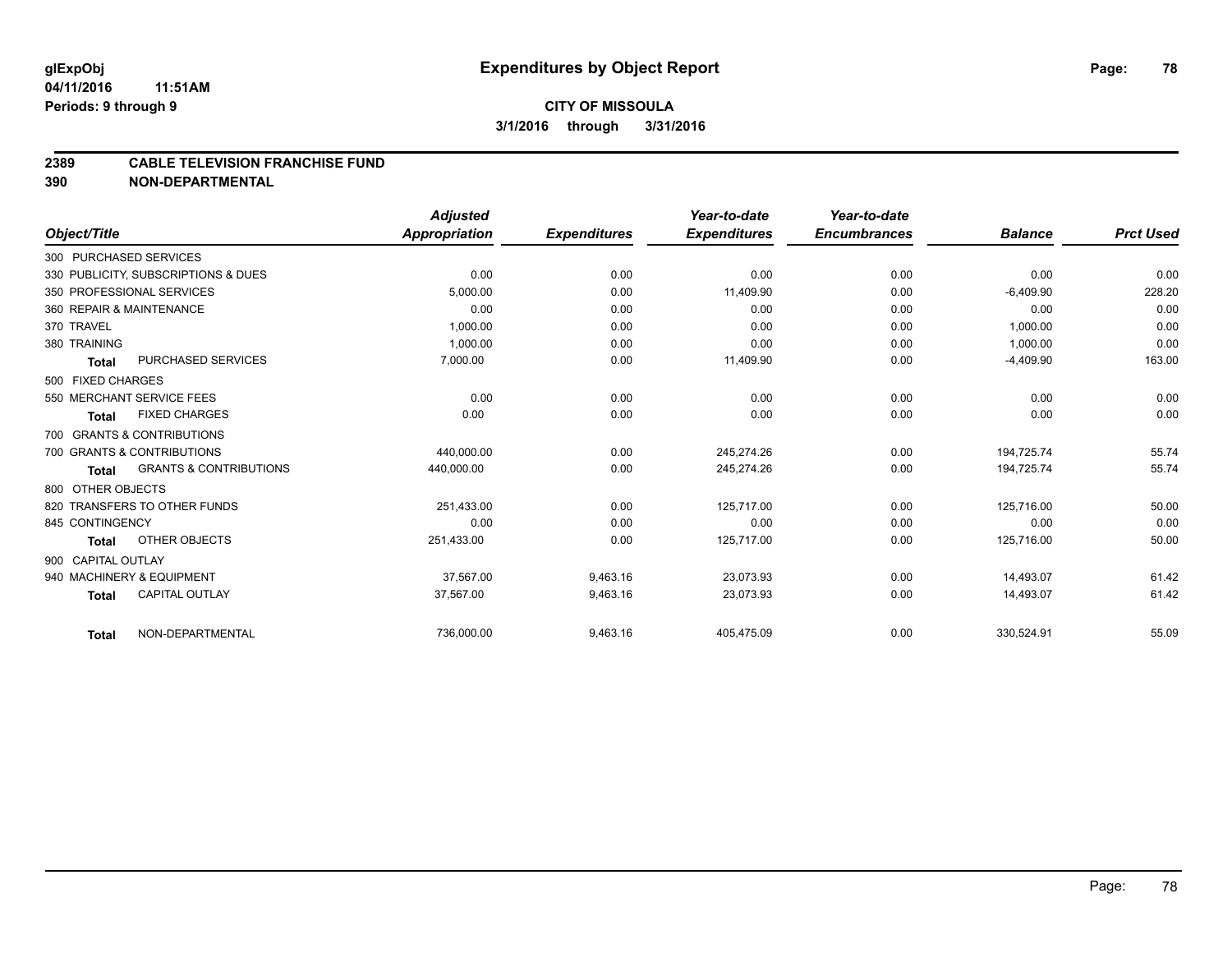## **2389 CABLE TELEVISION FRANCHISE FUND**

|                                                   | <b>Adjusted</b>      |                     | Year-to-date        | Year-to-date        |                |                  |
|---------------------------------------------------|----------------------|---------------------|---------------------|---------------------|----------------|------------------|
| Object/Title                                      | <b>Appropriation</b> | <b>Expenditures</b> | <b>Expenditures</b> | <b>Encumbrances</b> | <b>Balance</b> | <b>Prct Used</b> |
| 300 PURCHASED SERVICES                            |                      |                     |                     |                     |                |                  |
| 330 PUBLICITY, SUBSCRIPTIONS & DUES               | 0.00                 | 0.00                | 0.00                | 0.00                | 0.00           | 0.00             |
| 350 PROFESSIONAL SERVICES                         | 5,000.00             | 0.00                | 11,409.90           | 0.00                | $-6,409.90$    | 228.20           |
| 360 REPAIR & MAINTENANCE                          | 0.00                 | 0.00                | 0.00                | 0.00                | 0.00           | 0.00             |
| 370 TRAVEL                                        | 1,000.00             | 0.00                | 0.00                | 0.00                | 1,000.00       | 0.00             |
| 380 TRAINING                                      | 1,000.00             | 0.00                | 0.00                | 0.00                | 1,000.00       | 0.00             |
| PURCHASED SERVICES<br><b>Total</b>                | 7,000.00             | 0.00                | 11,409.90           | 0.00                | $-4,409.90$    | 163.00           |
| 500 FIXED CHARGES                                 |                      |                     |                     |                     |                |                  |
| 550 MERCHANT SERVICE FEES                         | 0.00                 | 0.00                | 0.00                | 0.00                | 0.00           | 0.00             |
| <b>FIXED CHARGES</b><br><b>Total</b>              | 0.00                 | 0.00                | 0.00                | 0.00                | 0.00           | 0.00             |
| 700 GRANTS & CONTRIBUTIONS                        |                      |                     |                     |                     |                |                  |
| 700 GRANTS & CONTRIBUTIONS                        | 440,000.00           | 0.00                | 245,274.26          | 0.00                | 194,725.74     | 55.74            |
| <b>GRANTS &amp; CONTRIBUTIONS</b><br><b>Total</b> | 440,000.00           | 0.00                | 245,274.26          | 0.00                | 194,725.74     | 55.74            |
| 800 OTHER OBJECTS                                 |                      |                     |                     |                     |                |                  |
| 820 TRANSFERS TO OTHER FUNDS                      | 251,433.00           | 0.00                | 125,717.00          | 0.00                | 125,716.00     | 50.00            |
| 845 CONTINGENCY                                   | 0.00                 | 0.00                | 0.00                | 0.00                | 0.00           | 0.00             |
| OTHER OBJECTS<br><b>Total</b>                     | 251,433.00           | 0.00                | 125,717.00          | 0.00                | 125,716.00     | 50.00            |
| 900 CAPITAL OUTLAY                                |                      |                     |                     |                     |                |                  |
| 940 MACHINERY & EQUIPMENT                         | 37.567.00            | 9,463.16            | 23,073.93           | 0.00                | 14.493.07      | 61.42            |
| <b>CAPITAL OUTLAY</b><br><b>Total</b>             | 37,567.00            | 9,463.16            | 23,073.93           | 0.00                | 14,493.07      | 61.42            |
|                                                   |                      |                     |                     |                     |                |                  |
| CABLE TELEVISION FRANCHISE FUND<br><b>Total</b>   | 736,000.00           | 9,463.16            | 405,475.09          | 0.00                | 330,524.91     | 55.09            |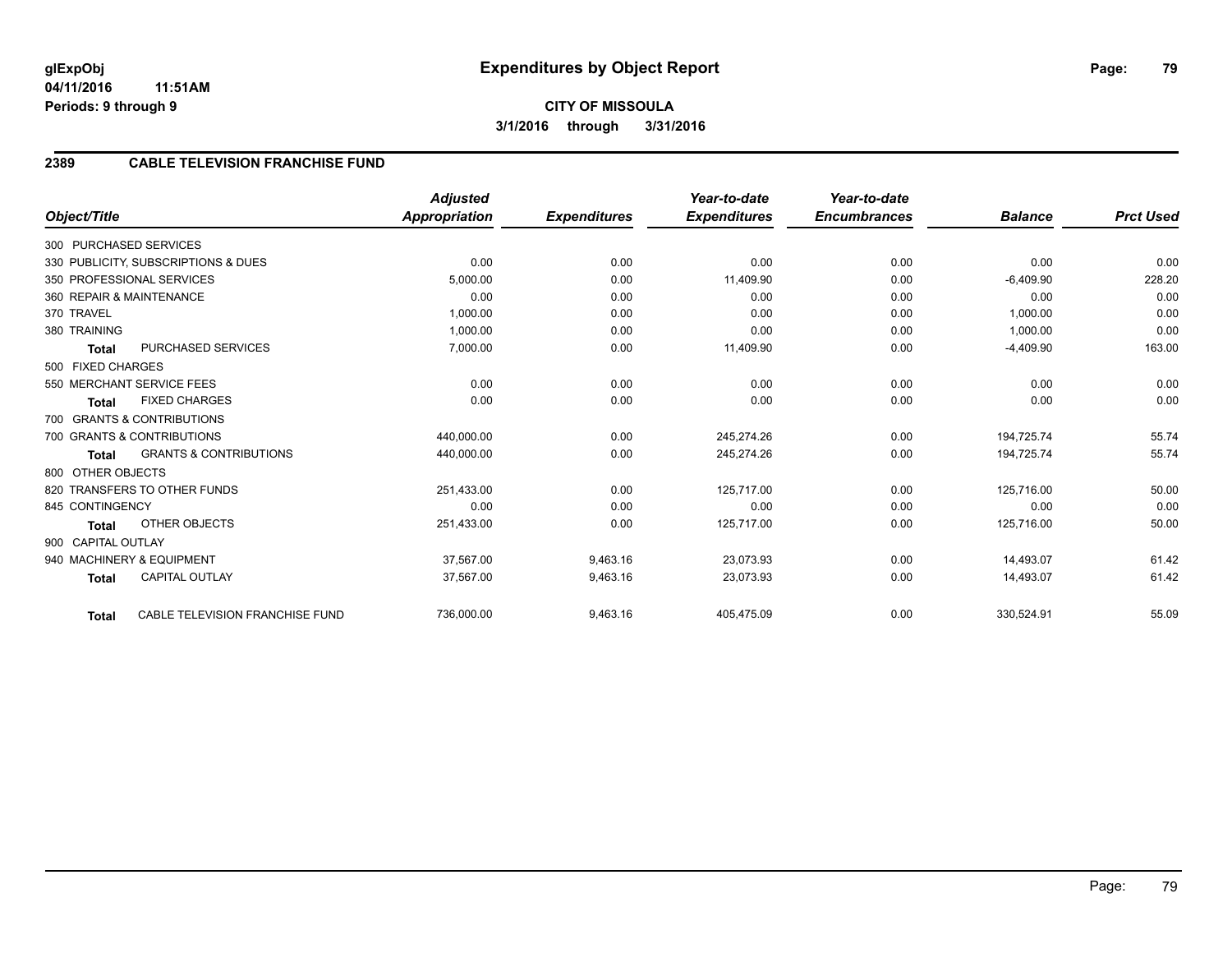# **CITY OF MISSOULA 3/1/2016 through 3/31/2016**

# **2390 DRUG FORFEITURE FUND**

**290 POLICE**

|                                            | <b>Adjusted</b> |                     | Year-to-date        | Year-to-date        |                |                  |
|--------------------------------------------|-----------------|---------------------|---------------------|---------------------|----------------|------------------|
| Object/Title                               | Appropriation   | <b>Expenditures</b> | <b>Expenditures</b> | <b>Encumbrances</b> | <b>Balance</b> | <b>Prct Used</b> |
| 100 PERSONAL SERVICES                      |                 |                     |                     |                     |                |                  |
| 110 SALARIES AND WAGES                     | 0.00            | 0.00                | 0.00                | 0.00                | 0.00           | 0.00             |
| 120 OVERTIME/TERMINATION                   | 0.00            | 0.00                | 0.00                | 0.00                | 0.00           | 0.00             |
| 140 EMPLOYER CONTRIBUTIONS                 | 0.00            | 0.00                | 0.00                | 0.00                | 0.00           | 0.00             |
| PERSONAL SERVICES<br><b>Total</b>          | 0.00            | 0.00                | 0.00                | 0.00                | 0.00           | 0.00             |
| 200 SUPPLIES                               |                 |                     |                     |                     |                |                  |
| 210 OFFICE SUPPLIES                        | 0.00            | 0.00                | 0.00                | 0.00                | 0.00           | 0.00             |
| 220 OPERATING SUPPLIES                     | 3,000.00        | 427.48              | 8,724.44            | 0.00                | $-5,724.44$    | 290.81           |
| 230 REPAIR/MAINTENANCE                     | 3,000.00        | 0.00                | 0.00                | 0.00                | 3,000.00       | 0.00             |
| 231 GASOLINE                               | 500.00          | 0.00                | 0.00                | 0.00                | 500.00         | 0.00             |
| 240 OTHER SUPPLIES                         | 0.00            | 0.00                | 0.00                | 0.00                | 0.00           | 0.00             |
| <b>SUPPLIES</b><br><b>Total</b>            | 6,500.00        | 427.48              | 8,724.44            | 0.00                | $-2,224.44$    | 134.22           |
| 300 PURCHASED SERVICES                     |                 |                     |                     |                     |                |                  |
| 310 COMMUNICATIONS                         | 500.00          | 0.00                | 0.00                | 0.00                | 500.00         | 0.00             |
| 320 PRINTING & DUPLICATING                 | 300.00          | 0.00                | 0.00                | 0.00                | 300.00         | 0.00             |
| 330 PUBLICITY, SUBSCRIPTIONS & DUES        | 0.00            | 0.00                | 0.00                | 0.00                | 0.00           | 0.00             |
| 344 TELEPHONE SERVICE                      | 0.00            | 0.00                | 0.00                | 0.00                | 0.00           | 0.00             |
| 350 PROFESSIONAL SERVICES                  | 0.00            | 2,224.50            | 2,224.50            | 0.00                | $-2,224.50$    | 0.00             |
| 360 REPAIR & MAINTENANCE                   | 1,000.00        | 0.00                | 392.00              | 0.00                | 608.00         | 39.20            |
| 370 TRAVEL                                 | 4,000.00        | 0.00                | 3,435.84            | 0.00                | 564.16         | 85.90            |
| 380 TRAINING                               | 2,000.00        | 600.00              | 600.00              | 0.00                | 1,400.00       | 30.00            |
| 390 OTHER PURCHASED SERVICES               | 500.00          | 0.00                | 0.00                | 0.00                | 500.00         | 0.00             |
| PURCHASED SERVICES<br>Total                | 8,300.00        | 2,824.50            | 6,652.34            | 0.00                | 1,647.66       | 80.15            |
| 500 FIXED CHARGES                          |                 |                     |                     |                     |                |                  |
| 500 FIXED CHARGES                          | 1,000.00        | 0.00                | 0.00                | 0.00                | 1,000.00       | 0.00             |
| 550 MERCHANT SERVICE FEES                  | 0.00            | 0.00                | 0.00                | 0.00                | 0.00           | 0.00             |
| <b>FIXED CHARGES</b><br>Total              | 1,000.00        | 0.00                | 0.00                | 0.00                | 1,000.00       | 0.00             |
| 700 GRANTS & CONTRIBUTIONS                 |                 |                     |                     |                     |                |                  |
| 700 GRANTS & CONTRIBUTIONS                 | 0.00            | 0.00                | 0.00                | 0.00                | 0.00           | 0.00             |
| <b>GRANTS &amp; CONTRIBUTIONS</b><br>Total | 0.00            | 0.00                | 0.00                | 0.00                | 0.00           | 0.00             |
| 800 OTHER OBJECTS                          |                 |                     |                     |                     |                |                  |
| 820 TRANSFERS TO OTHER FUNDS               | 0.00            | 0.00                | 0.00                | 0.00                | 0.00           | 0.00             |
| 845 CONTINGENCY                            | 0.00            | 0.00                | 0.00                | 0.00                | 0.00           | 0.00             |
|                                            |                 |                     |                     |                     |                |                  |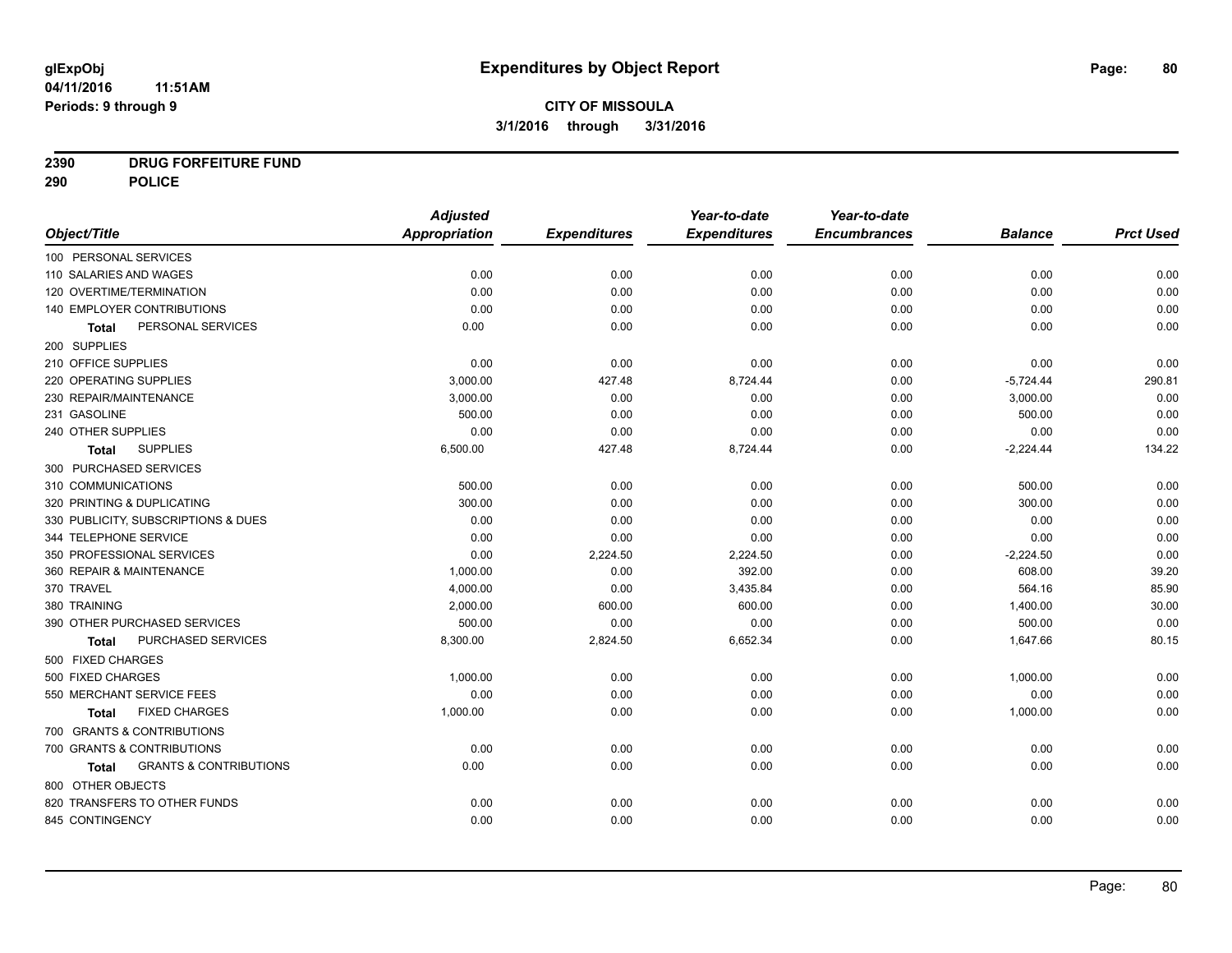# **CITY OF MISSOULA 3/1/2016 through 3/31/2016**

# **2390 DRUG FORFEITURE FUND**

**290 POLICE**

| Object/Title       |                           | <b>Adjusted</b><br><b>Appropriation</b> |                     | Year-to-date        | Year-to-date        | <b>Balance</b> | <b>Prct Used</b> |
|--------------------|---------------------------|-----------------------------------------|---------------------|---------------------|---------------------|----------------|------------------|
|                    |                           |                                         | <b>Expenditures</b> | <b>Expenditures</b> | <b>Encumbrances</b> |                |                  |
| <b>Total</b>       | OTHER OBJECTS             | 0.00                                    | 0.00                | 0.00                | 0.00                | 0.00           | 0.00             |
| 900 CAPITAL OUTLAY |                           |                                         |                     |                     |                     |                |                  |
| 930 IMPROVEMENTS   |                           | 0.00                                    | 0.00                | 0.00                | 0.00                | 0.00           | 0.00             |
|                    | 940 MACHINERY & EQUIPMENT | 12,000.00                               | 0.00                | 0.00                | 0.00                | 12,000.00      | 0.00             |
| <b>Total</b>       | <b>CAPITAL OUTLAY</b>     | 12,000.00                               | 0.00                | 0.00                | 0.00                | 12,000.00      | 0.00             |
| <b>Total</b>       | <b>POLICE</b>             | 27,800.00                               | 3,251.98            | 15.376.78           | 0.00                | 12,423.22      | 55.31            |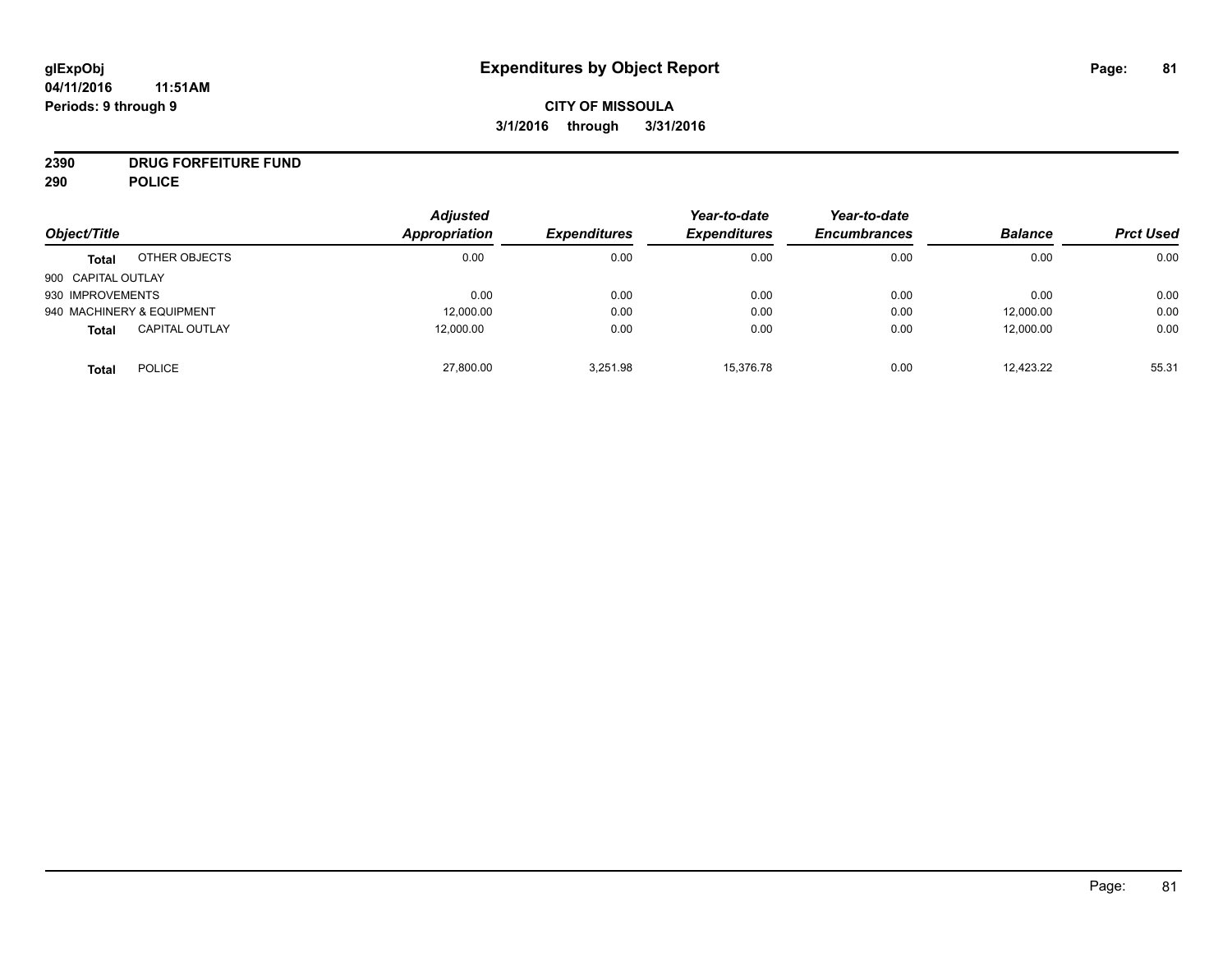**CITY OF MISSOULA 3/1/2016 through 3/31/2016**

### **2390 DRUG FORFEITURE FUND**

|                                            | <b>Adjusted</b> |                     | Year-to-date        | Year-to-date        |                |                  |
|--------------------------------------------|-----------------|---------------------|---------------------|---------------------|----------------|------------------|
| Object/Title                               | Appropriation   | <b>Expenditures</b> | <b>Expenditures</b> | <b>Encumbrances</b> | <b>Balance</b> | <b>Prct Used</b> |
| 100 PERSONAL SERVICES                      |                 |                     |                     |                     |                |                  |
| 110 SALARIES AND WAGES                     | 0.00            | 0.00                | 0.00                | 0.00                | 0.00           | 0.00             |
| 120 OVERTIME/TERMINATION                   | 0.00            | 0.00                | 0.00                | 0.00                | 0.00           | 0.00             |
| <b>140 EMPLOYER CONTRIBUTIONS</b>          | 0.00            | 0.00                | 0.00                | 0.00                | 0.00           | 0.00             |
| PERSONAL SERVICES<br>Total                 | 0.00            | 0.00                | 0.00                | 0.00                | 0.00           | 0.00             |
| 200 SUPPLIES                               |                 |                     |                     |                     |                |                  |
| 210 OFFICE SUPPLIES                        | 0.00            | 0.00                | 0.00                | 0.00                | 0.00           | 0.00             |
| 220 OPERATING SUPPLIES                     | 3,000.00        | 427.48              | 8,724.44            | 0.00                | $-5,724.44$    | 290.81           |
| 230 REPAIR/MAINTENANCE                     | 3,000.00        | 0.00                | 0.00                | 0.00                | 3,000.00       | 0.00             |
| 231 GASOLINE                               | 500.00          | 0.00                | 0.00                | 0.00                | 500.00         | 0.00             |
| 240 OTHER SUPPLIES                         | 0.00            | 0.00                | 0.00                | 0.00                | 0.00           | 0.00             |
| <b>SUPPLIES</b><br><b>Total</b>            | 6,500.00        | 427.48              | 8,724.44            | 0.00                | $-2,224.44$    | 134.22           |
| 300 PURCHASED SERVICES                     |                 |                     |                     |                     |                |                  |
| 310 COMMUNICATIONS                         | 500.00          | 0.00                | 0.00                | 0.00                | 500.00         | 0.00             |
| 320 PRINTING & DUPLICATING                 | 300.00          | 0.00                | 0.00                | 0.00                | 300.00         | 0.00             |
| 330 PUBLICITY, SUBSCRIPTIONS & DUES        | 0.00            | 0.00                | 0.00                | 0.00                | 0.00           | 0.00             |
| 344 TELEPHONE SERVICE                      | 0.00            | 0.00                | 0.00                | 0.00                | 0.00           | 0.00             |
| 350 PROFESSIONAL SERVICES                  | 0.00            | 2,224.50            | 2,224.50            | 0.00                | $-2,224.50$    | 0.00             |
| 360 REPAIR & MAINTENANCE                   | 1,000.00        | 0.00                | 392.00              | 0.00                | 608.00         | 39.20            |
| 370 TRAVEL                                 | 4,000.00        | 0.00                | 3,435.84            | 0.00                | 564.16         | 85.90            |
| 380 TRAINING                               | 2,000.00        | 600.00              | 600.00              | 0.00                | 1,400.00       | 30.00            |
| 390 OTHER PURCHASED SERVICES               | 500.00          | 0.00                | 0.00                | 0.00                | 500.00         | 0.00             |
| PURCHASED SERVICES<br><b>Total</b>         | 8,300.00        | 2,824.50            | 6,652.34            | 0.00                | 1,647.66       | 80.15            |
| 500 FIXED CHARGES                          |                 |                     |                     |                     |                |                  |
| 500 FIXED CHARGES                          | 1,000.00        | 0.00                | 0.00                | 0.00                | 1,000.00       | 0.00             |
| 550 MERCHANT SERVICE FEES                  | 0.00            | 0.00                | 0.00                | 0.00                | 0.00           | 0.00             |
| <b>FIXED CHARGES</b><br><b>Total</b>       | 1,000.00        | 0.00                | 0.00                | 0.00                | 1,000.00       | 0.00             |
| 700 GRANTS & CONTRIBUTIONS                 |                 |                     |                     |                     |                |                  |
| 700 GRANTS & CONTRIBUTIONS                 | 0.00            | 0.00                | 0.00                | 0.00                | 0.00           | 0.00             |
| <b>GRANTS &amp; CONTRIBUTIONS</b><br>Total | 0.00            | 0.00                | 0.00                | 0.00                | 0.00           | 0.00             |
| 800 OTHER OBJECTS                          |                 |                     |                     |                     |                |                  |
| 820 TRANSFERS TO OTHER FUNDS               | 0.00            | 0.00                | 0.00                | 0.00                | 0.00           | 0.00             |
| 845 CONTINGENCY                            | 0.00            | 0.00                | 0.00                | 0.00                | 0.00           | 0.00             |
| OTHER OBJECTS<br>Total                     | 0.00            | 0.00                | 0.00                | 0.00                | 0.00           | 0.00             |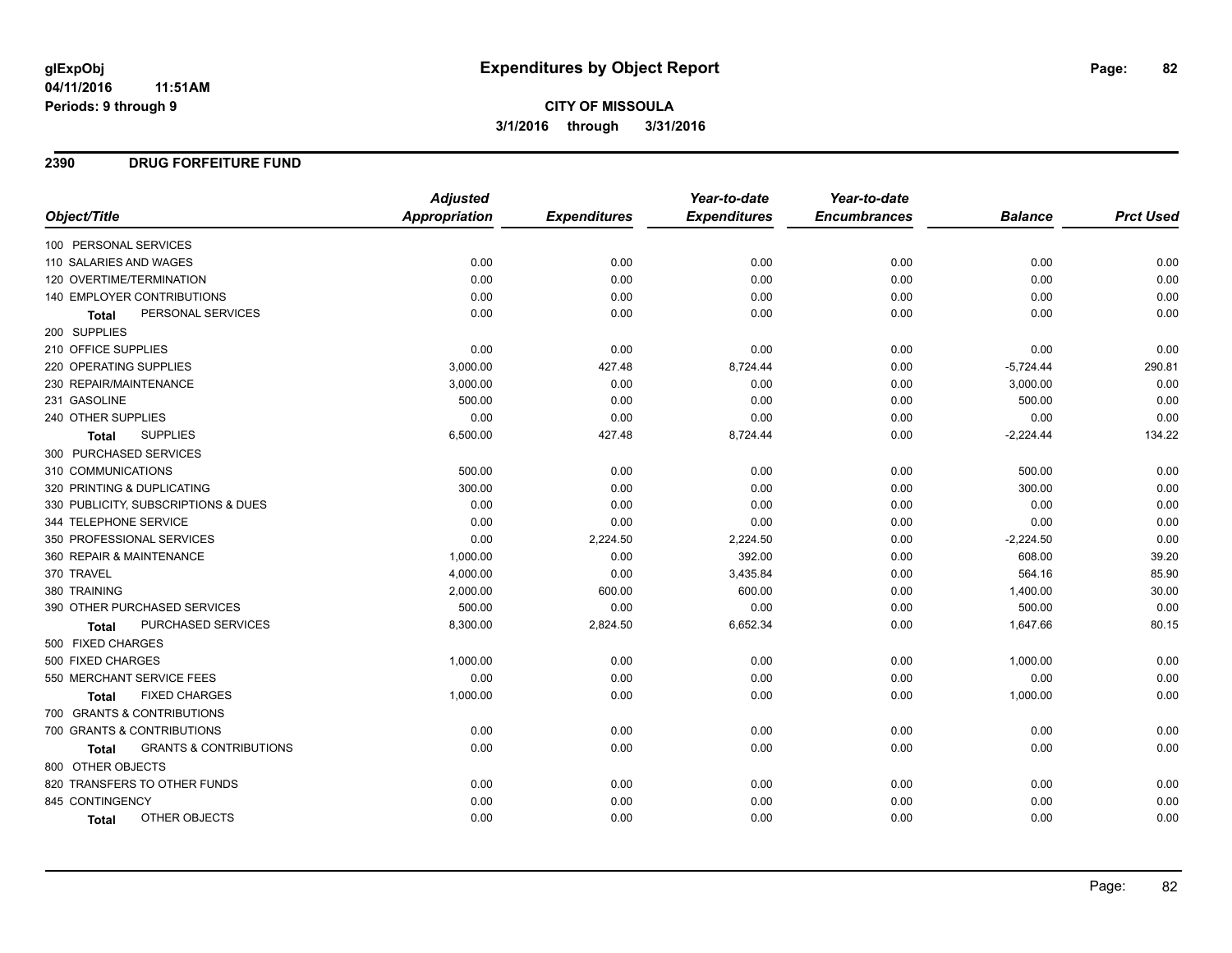### **2390 DRUG FORFEITURE FUND**

| Object/Title              |                       | <b>Adjusted</b><br>Appropriation | <b>Expenditures</b> | Year-to-date<br><b>Expenditures</b> | Year-to-date<br><b>Encumbrances</b> | <b>Balance</b> | <b>Prct Used</b> |
|---------------------------|-----------------------|----------------------------------|---------------------|-------------------------------------|-------------------------------------|----------------|------------------|
| 900 CAPITAL OUTLAY        |                       |                                  |                     |                                     |                                     |                |                  |
| 930 IMPROVEMENTS          |                       | 0.00                             | 0.00                | 0.00                                | 0.00                                | 0.00           | 0.00             |
| 940 MACHINERY & EQUIPMENT |                       | 12,000.00                        | 0.00                | 0.00                                | 0.00                                | 12,000.00      | 0.00             |
| <b>Total</b>              | <b>CAPITAL OUTLAY</b> | 12,000.00                        | 0.00                | 0.00                                | 0.00                                | 12,000.00      | 0.00             |
| Total                     | DRUG FORFEITURE FUND  | 27,800.00                        | 3.251.98            | 15.376.78                           | 0.00                                | 12.423.22      | 55.31            |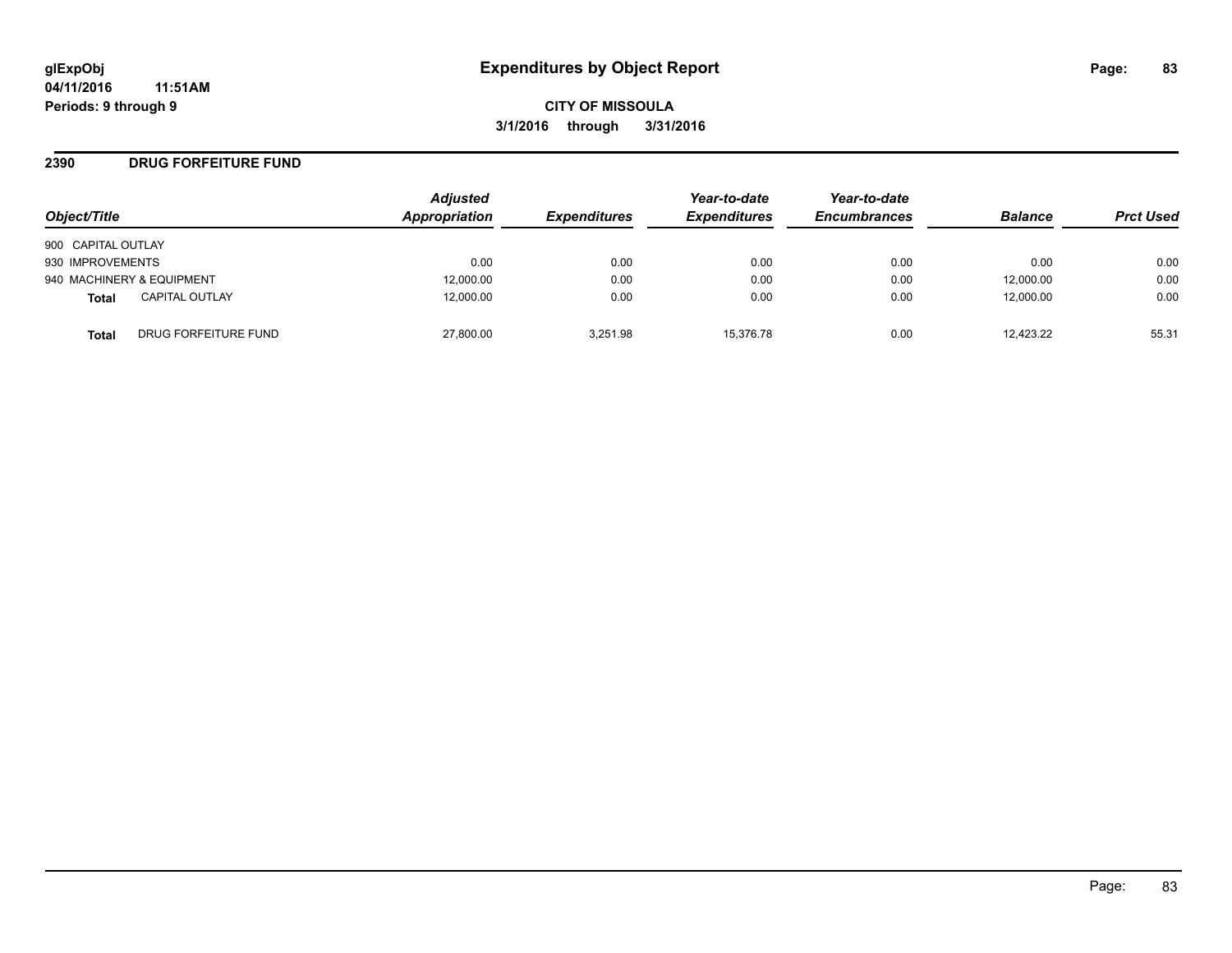**2394 BUILDING INSPECTION FUND**

**310 BUILDING INSPECTION**

|                                       | <b>Adjusted</b> |                     | Year-to-date        | Year-to-date        |                |                  |
|---------------------------------------|-----------------|---------------------|---------------------|---------------------|----------------|------------------|
| Object/Title                          | Appropriation   | <b>Expenditures</b> | <b>Expenditures</b> | <b>Encumbrances</b> | <b>Balance</b> | <b>Prct Used</b> |
| 100 PERSONAL SERVICES                 |                 |                     |                     |                     |                |                  |
| 110 SALARIES AND WAGES                | 628,525.00      | 36,113.57           | 387,739.20          | 0.00                | 240,785.80     | 61.69            |
| 115 SALARIES/HEALTH INSURANCE BENEFIT | 0.00            | 0.00                | 0.00                | 0.00                | 0.00           | 0.00             |
| 120 OVERTIME/TERMINATION              | 500.00          | 0.00                | 0.00                | 0.00                | 500.00         | 0.00             |
| 130 OTHER                             | 19,912.00       | 0.00                | 0.00                | 0.00                | 19,912.00      | 0.00             |
| 140 EMPLOYER CONTRIBUTIONS            | 214,330.00      | 13,518.48           | 144,135.13          | 0.00                | 70,194.87      | 67.25            |
| 141 STATE RETIREMENT CONTRIBUTIONS    | 0.00            | 0.00                | 315.80              | 0.00                | $-315.80$      | 0.00             |
| PERSONAL SERVICES<br><b>Total</b>     | 863,267.00      | 49,632.05           | 532,190.13          | 0.00                | 331,076.87     | 61.65            |
| 200 SUPPLIES                          |                 |                     |                     |                     |                |                  |
| 210 OFFICE SUPPLIES                   | 2,200.00        | 205.83              | 12,682.94           | 0.00                | $-10,482.94$   | 576.50           |
| 220 OPERATING SUPPLIES                | 5,500.00        | $-3.40$             | 5,421.51            | 0.00                | 78.49          | 98.57            |
| 230 REPAIR/MAINTENANCE                | 3,000.00        | 16.50               | 220.35              | 0.00                | 2,779.65       | 7.35             |
| 231 GASOLINE                          | 11,475.00       | 282.01              | 3,859.58            | 0.00                | 7,615.42       | 33.63            |
| 250 SUPPLIES FOR RESALE               | 500.00          | 0.00                | 0.00                | 0.00                | 500.00         | 0.00             |
| <b>SUPPLIES</b><br>Total              | 22,675.00       | 500.94              | 22,184.38           | 0.00                | 490.62         | 97.84            |
| 300 PURCHASED SERVICES                |                 |                     |                     |                     |                |                  |
| 310 COMMUNICATIONS                    | 1,000.00        | 0.00                | 45.19               | 0.00                | 954.81         | 4.52             |
| 320 PRINTING & DUPLICATING            | 7,600.00        | 0.00                | 1,303.14            | 0.00                | 6,296.86       | 17.15            |
| 330 PUBLICITY, SUBSCRIPTIONS & DUES   | 2,100.00        | $-90.00$            | 23,234.45           | 0.00                | $-21, 134.45$  | 1,106.40         |
| 344 TELEPHONE SERVICE                 | 13,549.00       | 1,121.70            | 8,613.94            | 0.00                | 4,935.06       | 63.58            |
| 350 PROFESSIONAL SERVICES             | 14,600.00       | 6,975.00            | 30,542.23           | 0.00                | $-15,942.23$   | 209.19           |
| 360 REPAIR & MAINTENANCE              | 33,378.00       | 0.00                | 2,349.00            | 0.00                | 31,029.00      | 7.04             |
| 370 TRAVEL                            | 5,025.00        | 233.12              | 5,065.25            | 0.00                | $-40.25$       | 100.80           |
| 380 TRAINING                          | 6,500.00        | 199.00              | 5,267.65            | 0.00                | 1,232.35       | 81.04            |
| PURCHASED SERVICES<br>Total           | 83,752.00       | 8,438.82            | 76,420.85           | 0.00                | 7,331.15       | 91.25            |
| 500 FIXED CHARGES                     |                 |                     |                     |                     |                |                  |
| 500 FIXED CHARGES                     | 310,310.00      | 0.00                | 161,110.61          | 0.00                | 149,199.39     | 51.92            |
| 550 MERCHANT SERVICE FEES             | 15,400.00       | 0.00                | 6,697.71            | 0.00                | 8,702.29       | 43.49            |
| <b>FIXED CHARGES</b><br><b>Total</b>  | 325,710.00      | 0.00                | 167,808.32          | 0.00                | 157,901.68     | 51.52            |
| 600 DEBT SERVICE                      |                 |                     |                     |                     |                |                  |
| 620 INTEREST / SERVICE FEES           | 0.00            | 0.00                | 0.00                | 0.00                | 0.00           | 0.00             |
| <b>DEBT SERVICE</b><br><b>Total</b>   | 0.00            | 0.00                | 0.00                | 0.00                | 0.00           | 0.00             |
| <b>GOO CADITAL OUTLAV</b>             |                 |                     |                     |                     |                |                  |

900 CAPITAL OUTLAY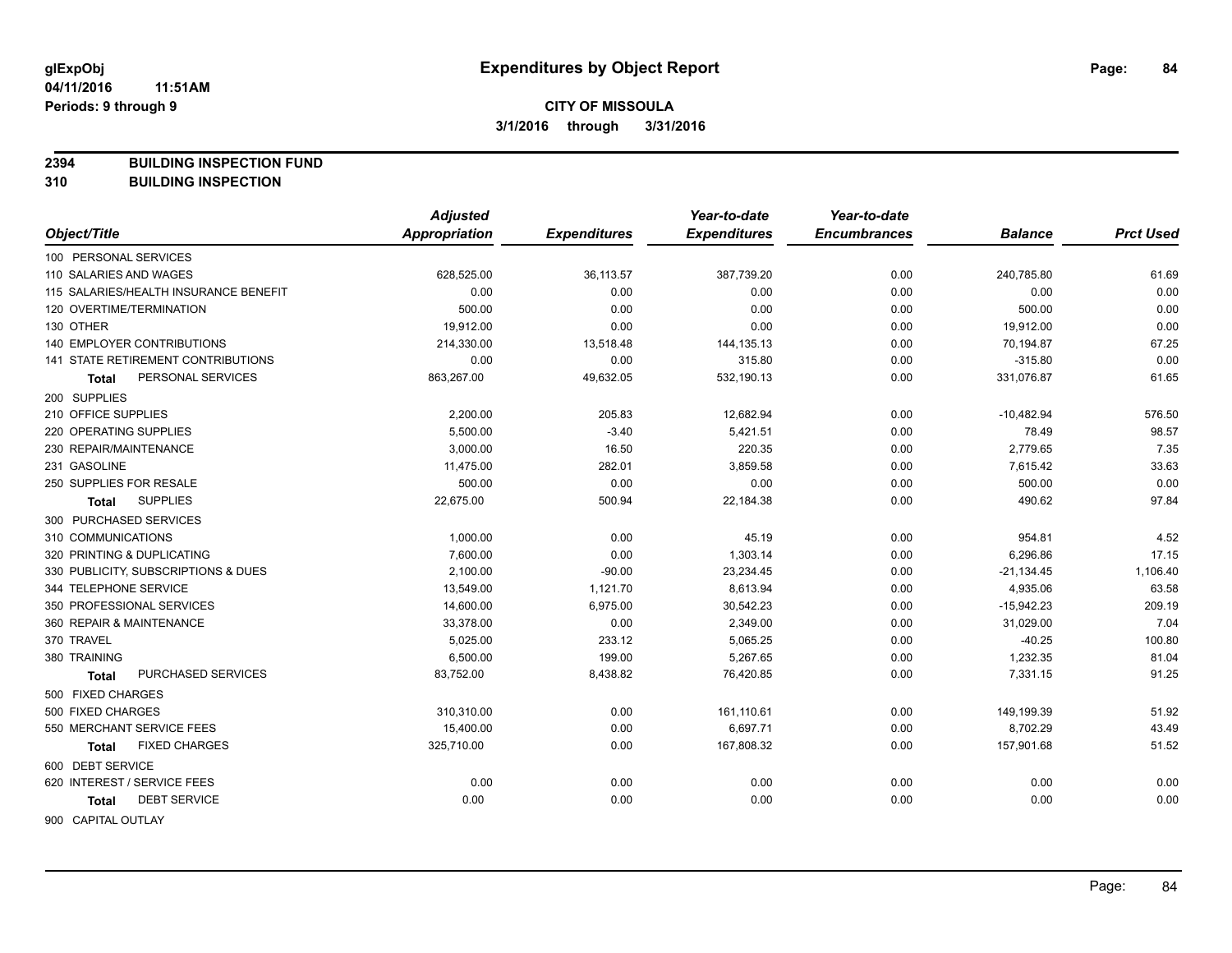**2394 BUILDING INSPECTION FUND**

**310 BUILDING INSPECTION**

| Object/Title |                            | <b>Adjusted</b><br><b>Appropriation</b><br><b>Expenditures</b> | Year-to-date<br><b>Expenditures</b> | Year-to-date<br><b>Encumbrances</b> | <b>Balance</b> | <b>Prct Used</b> |       |
|--------------|----------------------------|----------------------------------------------------------------|-------------------------------------|-------------------------------------|----------------|------------------|-------|
|              | 940 MACHINERY & EQUIPMENT  | 0.00                                                           | 0.00                                | 0.00                                | 0.00           | 0.00             | 0.00  |
| <b>Total</b> | <b>CAPITAL OUTLAY</b>      | 0.00                                                           | 0.00                                | 0.00                                | 0.00           | 0.00             | 0.00  |
| <b>Total</b> | <b>BUILDING INSPECTION</b> | ,295,404.00                                                    | 58,571.81                           | 798,603.68                          | 0.00           | 496,800.32       | 61.65 |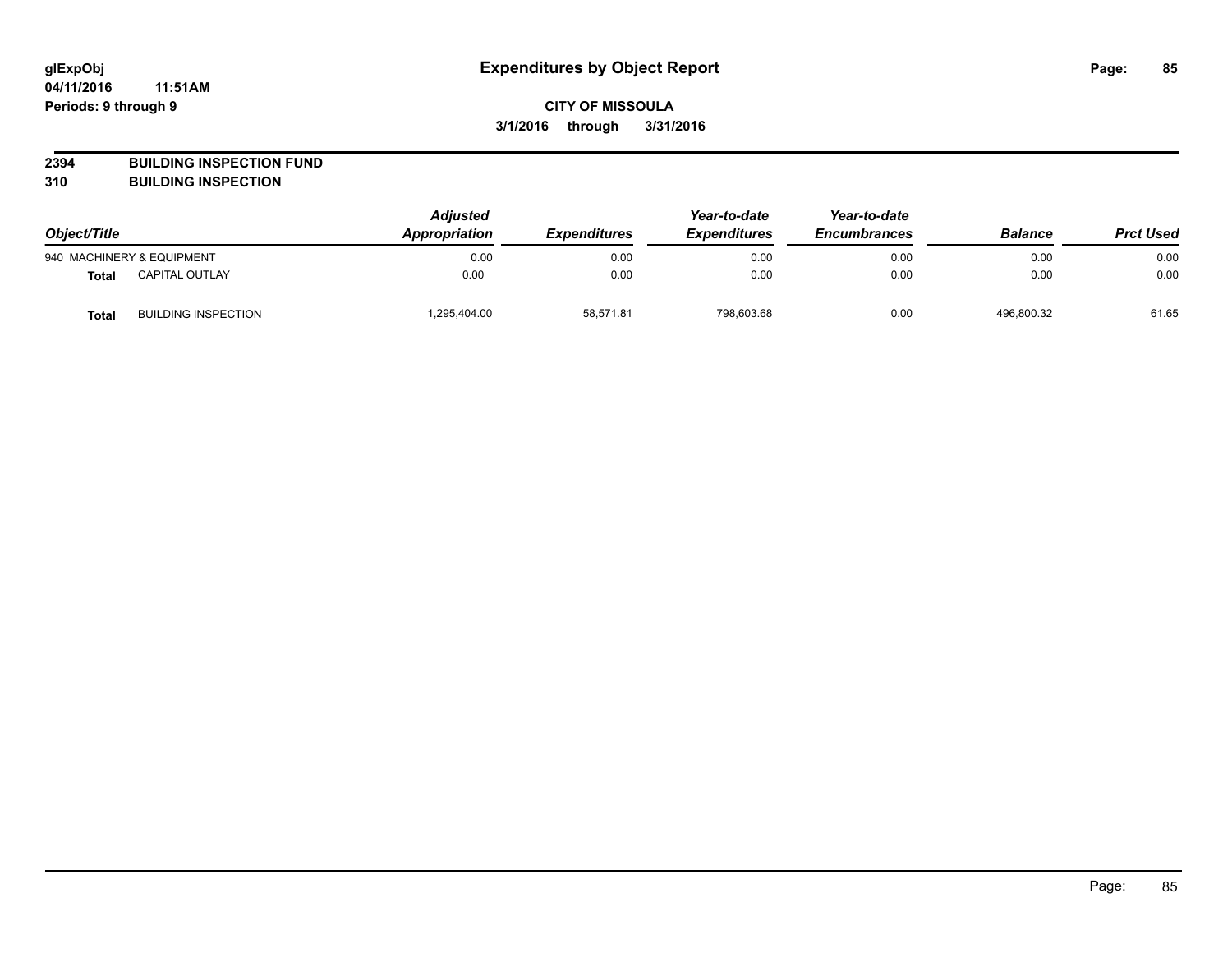# **CITY OF MISSOULA 3/1/2016 through 3/31/2016**

### **2394 BUILDING INSPECTION FUND**

|                                           | <b>Adjusted</b>      |                     | Year-to-date        | Year-to-date        |                |                  |
|-------------------------------------------|----------------------|---------------------|---------------------|---------------------|----------------|------------------|
| Object/Title                              | <b>Appropriation</b> | <b>Expenditures</b> | <b>Expenditures</b> | <b>Encumbrances</b> | <b>Balance</b> | <b>Prct Used</b> |
| 100 PERSONAL SERVICES                     |                      |                     |                     |                     |                |                  |
| 110 SALARIES AND WAGES                    | 628,525.00           | 36,113.57           | 387,739.20          | 0.00                | 240,785.80     | 61.69            |
| 115 SALARIES/HEALTH INSURANCE BENEFIT     | 0.00                 | 0.00                | 0.00                | 0.00                | 0.00           | 0.00             |
| 120 OVERTIME/TERMINATION                  | 500.00               | 0.00                | 0.00                | 0.00                | 500.00         | 0.00             |
| 130 OTHER                                 | 19,912.00            | 0.00                | 0.00                | 0.00                | 19,912.00      | 0.00             |
| <b>140 EMPLOYER CONTRIBUTIONS</b>         | 214,330.00           | 13,518.48           | 144,135.13          | 0.00                | 70,194.87      | 67.25            |
| 141 STATE RETIREMENT CONTRIBUTIONS        | 0.00                 | 0.00                | 315.80              | 0.00                | $-315.80$      | 0.00             |
| PERSONAL SERVICES<br><b>Total</b>         | 863,267.00           | 49,632.05           | 532,190.13          | 0.00                | 331,076.87     | 61.65            |
| 200 SUPPLIES                              |                      |                     |                     |                     |                |                  |
| 210 OFFICE SUPPLIES                       | 2,200.00             | 205.83              | 12,682.94           | 0.00                | $-10,482.94$   | 576.50           |
| 220 OPERATING SUPPLIES                    | 5,500.00             | $-3.40$             | 5,421.51            | 0.00                | 78.49          | 98.57            |
| 230 REPAIR/MAINTENANCE                    | 3,000.00             | 16.50               | 220.35              | 0.00                | 2,779.65       | 7.35             |
| 231 GASOLINE                              | 11,475.00            | 282.01              | 3,859.58            | 0.00                | 7,615.42       | 33.63            |
| 250 SUPPLIES FOR RESALE                   | 500.00               | 0.00                | 0.00                | 0.00                | 500.00         | 0.00             |
| <b>SUPPLIES</b><br><b>Total</b>           | 22,675.00            | 500.94              | 22,184.38           | 0.00                | 490.62         | 97.84            |
| 300 PURCHASED SERVICES                    |                      |                     |                     |                     |                |                  |
| 310 COMMUNICATIONS                        | 1,000.00             | 0.00                | 45.19               | 0.00                | 954.81         | 4.52             |
| 320 PRINTING & DUPLICATING                | 7,600.00             | 0.00                | 1,303.14            | 0.00                | 6,296.86       | 17.15            |
| 330 PUBLICITY, SUBSCRIPTIONS & DUES       | 2,100.00             | $-90.00$            | 23,234.45           | 0.00                | $-21,134.45$   | 1,106.40         |
| 344 TELEPHONE SERVICE                     | 13,549.00            | 1,121.70            | 8,613.94            | 0.00                | 4,935.06       | 63.58            |
| 350 PROFESSIONAL SERVICES                 | 14,600.00            | 6,975.00            | 30,542.23           | 0.00                | $-15,942.23$   | 209.19           |
| 360 REPAIR & MAINTENANCE                  | 33,378.00            | 0.00                | 2,349.00            | 0.00                | 31,029.00      | 7.04             |
| 370 TRAVEL                                | 5,025.00             | 233.12              | 5,065.25            | 0.00                | $-40.25$       | 100.80           |
| 380 TRAINING                              | 6,500.00             | 199.00              | 5,267.65            | 0.00                | 1,232.35       | 81.04            |
| <b>PURCHASED SERVICES</b><br><b>Total</b> | 83,752.00            | 8,438.82            | 76,420.85           | 0.00                | 7,331.15       | 91.25            |
| 500 FIXED CHARGES                         |                      |                     |                     |                     |                |                  |
| 500 FIXED CHARGES                         | 310,310.00           | 0.00                | 161,110.61          | 0.00                | 149,199.39     | 51.92            |
| 550 MERCHANT SERVICE FEES                 | 15,400.00            | 0.00                | 6,697.71            | 0.00                | 8,702.29       | 43.49            |
| <b>FIXED CHARGES</b><br><b>Total</b>      | 325,710.00           | 0.00                | 167,808.32          | 0.00                | 157,901.68     | 51.52            |
| 600 DEBT SERVICE                          |                      |                     |                     |                     |                |                  |
| 620 INTEREST / SERVICE FEES               | 0.00                 | 0.00                | 0.00                | 0.00                | 0.00           | 0.00             |
| <b>DEBT SERVICE</b><br><b>Total</b>       | 0.00                 | 0.00                | 0.00                | 0.00                | 0.00           | 0.00             |
| 900 CAPITAL OUTLAY                        |                      |                     |                     |                     |                |                  |
| 940 MACHINERY & EQUIPMENT                 | 0.00                 | 0.00                | 0.00                | 0.00                | 0.00           | 0.00             |
|                                           |                      |                     |                     |                     |                |                  |

Page: 86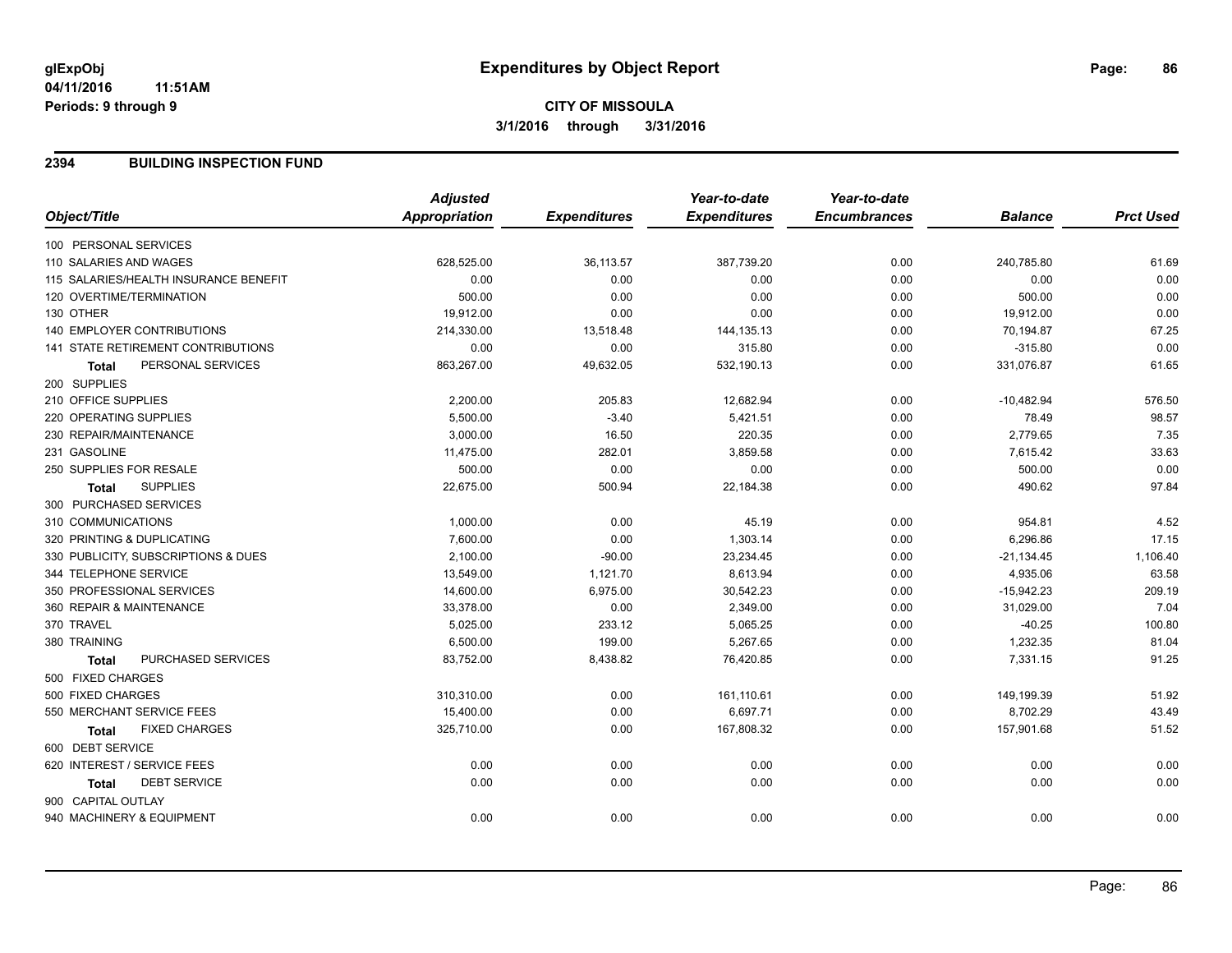### **2394 BUILDING INSPECTION FUND**

| Object/Title |                          | <b>Adjusted</b><br><b>Appropriation</b> | <b>Expenditures</b> | Year-to-date<br><b>Expenditures</b> | Year-to-date<br><b>Encumbrances</b> | <b>Balance</b> | <b>Prct Used</b> |
|--------------|--------------------------|-----------------------------------------|---------------------|-------------------------------------|-------------------------------------|----------------|------------------|
| <b>Total</b> | <b>CAPITAL OUTLAY</b>    | 0.00                                    | 0.00                | 0.00                                | 0.00                                | 0.00           | 0.00             |
| Total        | BUILDING INSPECTION FUND | .295,404.00                             | 58,571.81           | 798,603.68                          | 0.00                                | 496,800.32     | 61.65            |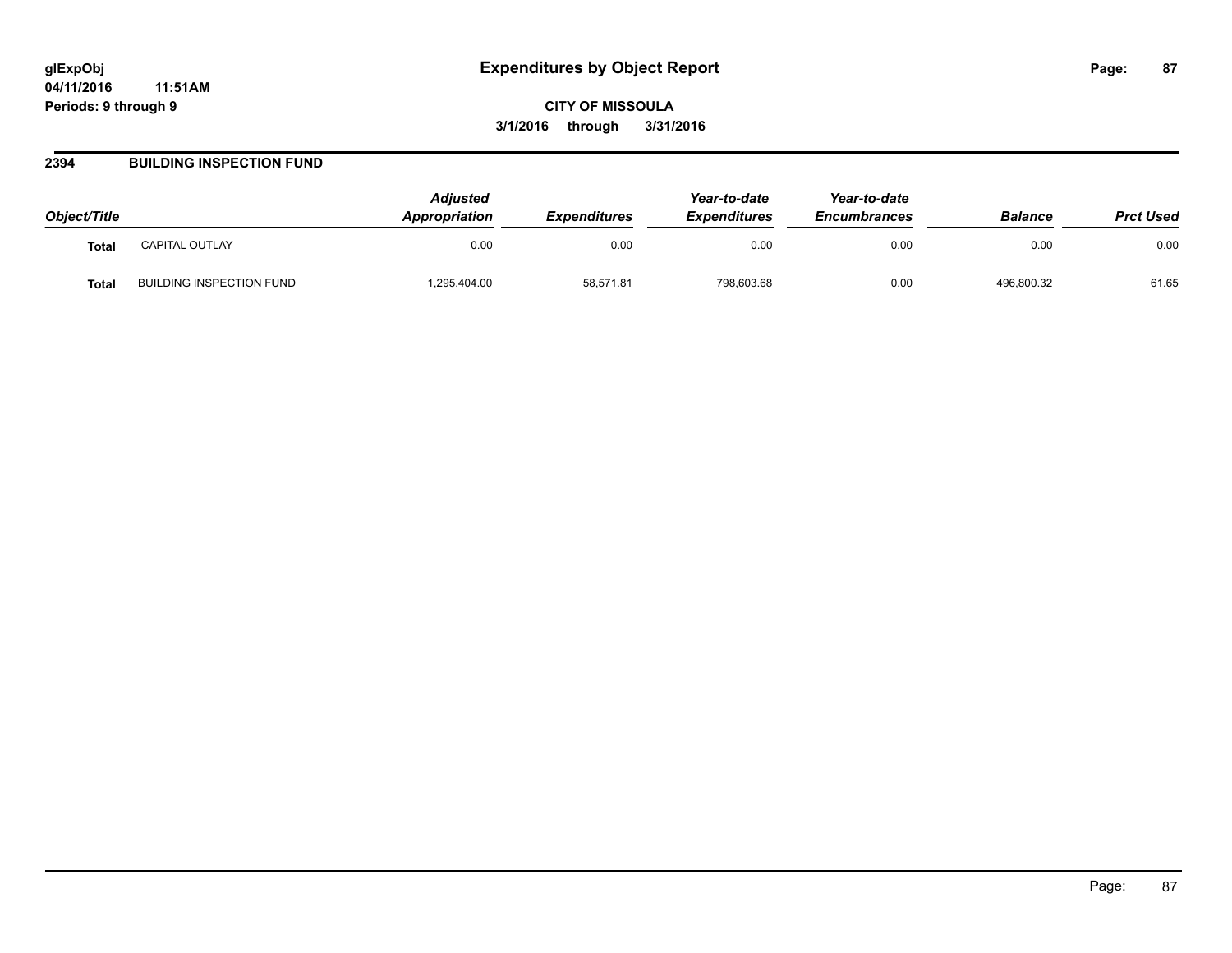#### **2395 CITY GRANTS & PROGRAM INCOME FUND**

**390 NON-DEPARTMENTAL**

| Object/Title               |                                   | <b>Adjusted</b><br>Appropriation | <b>Expenditures</b> | Year-to-date<br><b>Expenditures</b> | Year-to-date<br><b>Encumbrances</b> | <b>Balance</b> | <b>Prct Used</b> |
|----------------------------|-----------------------------------|----------------------------------|---------------------|-------------------------------------|-------------------------------------|----------------|------------------|
| 300 PURCHASED SERVICES     |                                   |                                  |                     |                                     |                                     |                |                  |
| 350 PROFESSIONAL SERVICES  |                                   | 250.00                           | 0.00                | 0.00                                | 0.00                                | 250.00         | 0.00             |
| <b>Total</b>               | PURCHASED SERVICES                | 250.00                           | 0.00                | 0.00                                | 0.00                                | 250.00         | 0.00             |
| 500 FIXED CHARGES          |                                   |                                  |                     |                                     |                                     |                |                  |
| 550 MERCHANT SERVICE FEES  |                                   | 0.00                             | 0.00                | 0.00                                | 0.00                                | 0.00           | 0.00             |
| <b>Total</b>               | <b>FIXED CHARGES</b>              | 0.00                             | 0.00                | 0.00                                | 0.00                                | 0.00           | 0.00             |
| 700 GRANTS & CONTRIBUTIONS |                                   |                                  |                     |                                     |                                     |                |                  |
| 700 GRANTS & CONTRIBUTIONS |                                   | 0.00                             | 0.00                | 0.00                                | 0.00                                | 0.00           | 0.00             |
| <b>Total</b>               | <b>GRANTS &amp; CONTRIBUTIONS</b> | 0.00                             | 0.00                | 0.00                                | 0.00                                | 0.00           | 0.00             |
| 800 OTHER OBJECTS          |                                   |                                  |                     |                                     |                                     |                |                  |
|                            | 820 TRANSFERS TO OTHER FUNDS      | 0.00                             | 0.00                | 0.00                                | 0.00                                | 0.00           | 0.00             |
| 845 CONTINGENCY            |                                   | 0.00                             | 0.00                | 0.00                                | 0.00                                | 0.00           | 0.00             |
| <b>Total</b>               | OTHER OBJECTS                     | 0.00                             | 0.00                | 0.00                                | 0.00                                | 0.00           | 0.00             |
| <b>Total</b>               | NON-DEPARTMENTAL                  | 250.00                           | 0.00                | 0.00                                | 0.00                                | 250.00         | 0.00             |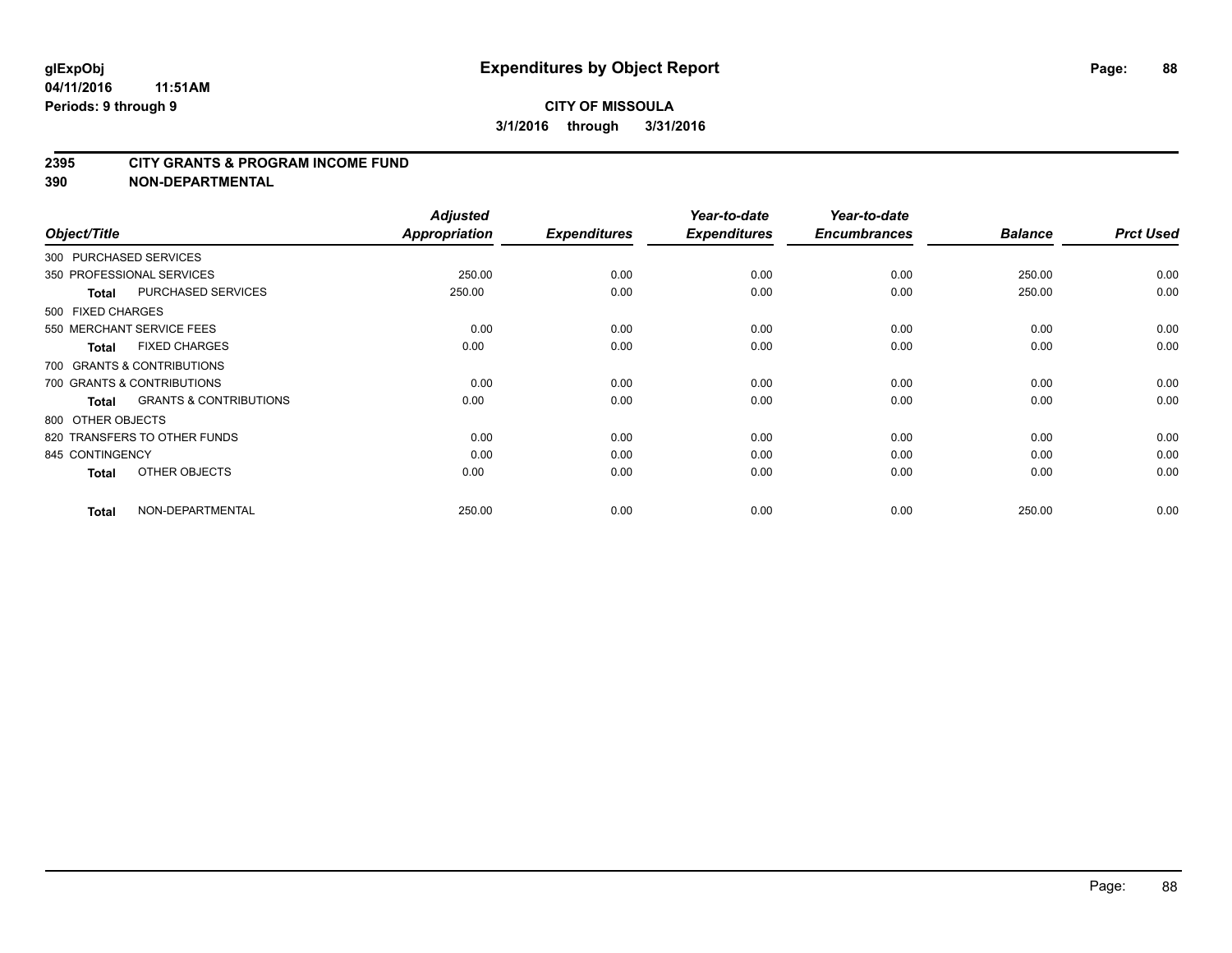# **2395 CITY GRANTS & PROGRAM INCOME FUND**

| Object/Title           |                                   | <b>Adjusted</b><br>Appropriation | <b>Expenditures</b> | Year-to-date<br><b>Expenditures</b> | Year-to-date<br><b>Encumbrances</b> | <b>Balance</b> | <b>Prct Used</b> |
|------------------------|-----------------------------------|----------------------------------|---------------------|-------------------------------------|-------------------------------------|----------------|------------------|
| 300 PURCHASED SERVICES |                                   |                                  |                     |                                     |                                     |                |                  |
|                        | 350 PROFESSIONAL SERVICES         | 250.00                           | 0.00                | 0.00                                | 0.00                                | 250.00         | 0.00             |
| <b>Total</b>           | PURCHASED SERVICES                | 250.00                           | 0.00                | 0.00                                | 0.00                                | 250.00         | 0.00             |
| 500 FIXED CHARGES      |                                   |                                  |                     |                                     |                                     |                |                  |
|                        | 550 MERCHANT SERVICE FEES         | 0.00                             | 0.00                | 0.00                                | 0.00                                | 0.00           | 0.00             |
| <b>Total</b>           | <b>FIXED CHARGES</b>              | 0.00                             | 0.00                | 0.00                                | 0.00                                | 0.00           | 0.00             |
|                        | 700 GRANTS & CONTRIBUTIONS        |                                  |                     |                                     |                                     |                |                  |
|                        | 700 GRANTS & CONTRIBUTIONS        | 0.00                             | 0.00                | 0.00                                | 0.00                                | 0.00           | 0.00             |
| <b>Total</b>           | <b>GRANTS &amp; CONTRIBUTIONS</b> | 0.00                             | 0.00                | 0.00                                | 0.00                                | 0.00           | 0.00             |
| 800 OTHER OBJECTS      |                                   |                                  |                     |                                     |                                     |                |                  |
|                        | 820 TRANSFERS TO OTHER FUNDS      | 0.00                             | 0.00                | 0.00                                | 0.00                                | 0.00           | 0.00             |
| 845 CONTINGENCY        |                                   | 0.00                             | 0.00                | 0.00                                | 0.00                                | 0.00           | 0.00             |
| <b>Total</b>           | OTHER OBJECTS                     | 0.00                             | 0.00                | 0.00                                | 0.00                                | 0.00           | 0.00             |
| <b>Total</b>           | CITY GRANTS & PROGRAM INCOME FUN  | 250.00                           | 0.00                | 0.00                                | 0.00                                | 250.00         | 0.00             |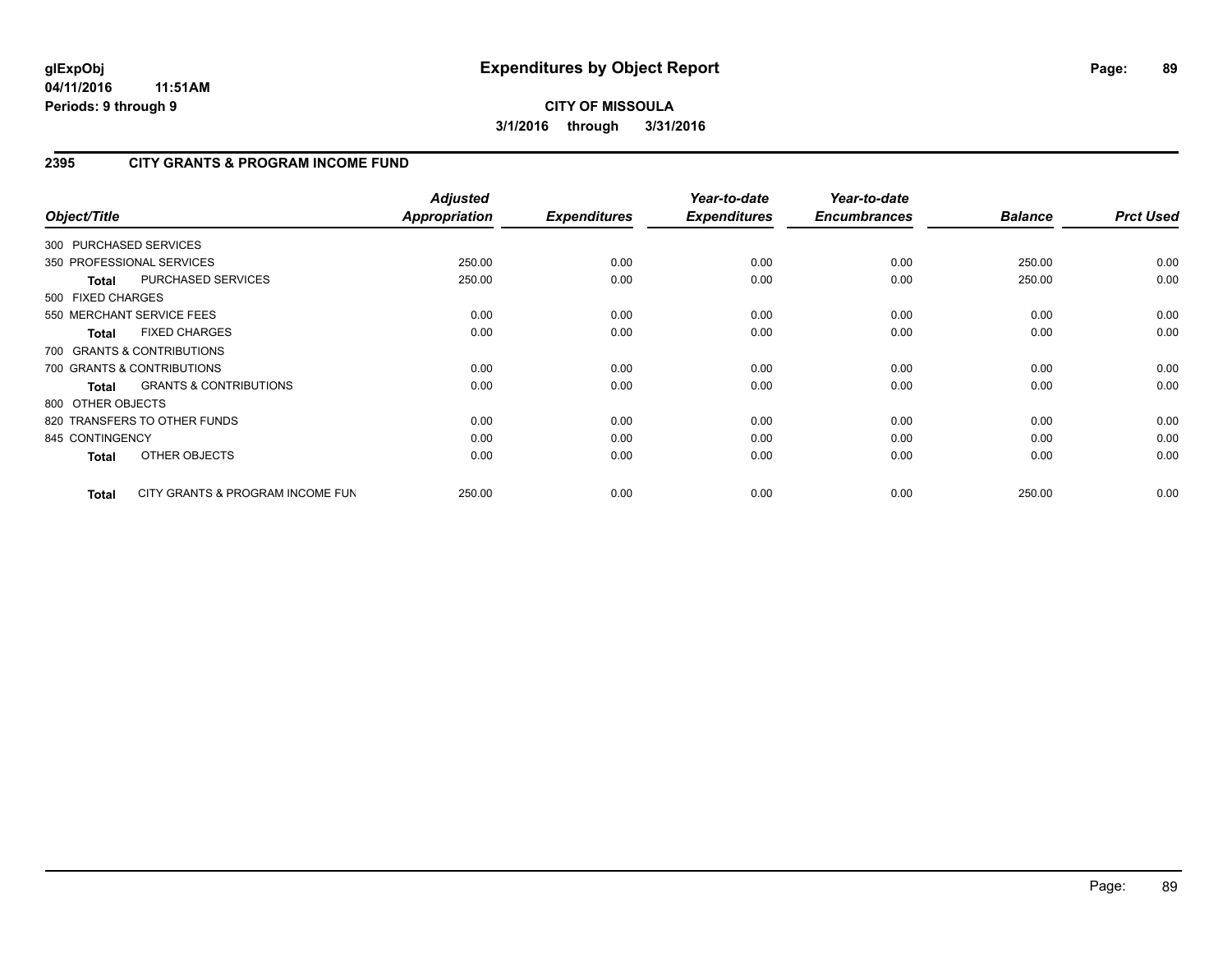#### **2396 ENERGY EFFICIENCY REVOLVING LOAN FUND**

**390 NON-DEPARTMENTAL**

| Object/Title |                                   | <b>Adjusted</b><br>Appropriation | <b>Expenditures</b> | Year-to-date<br><b>Expenditures</b> | Year-to-date<br><b>Encumbrances</b> | <b>Balance</b> | <b>Prct Used</b> |
|--------------|-----------------------------------|----------------------------------|---------------------|-------------------------------------|-------------------------------------|----------------|------------------|
|              | 700 GRANTS & CONTRIBUTIONS        |                                  |                     |                                     |                                     |                |                  |
|              | 700 GRANTS & CONTRIBUTIONS        | 0.00                             | 0.00                | 0.00                                | 0.00                                | 0.00           | 0.00             |
| <b>Total</b> | <b>GRANTS &amp; CONTRIBUTIONS</b> | 0.00                             | 0.00                | 0.00                                | 0.00                                | 0.00           | 0.00             |
| <b>Total</b> | NON-DEPARTMENTAL                  | 0.00                             | 0.00                | 0.00                                | 0.00                                | 0.00           | 0.00             |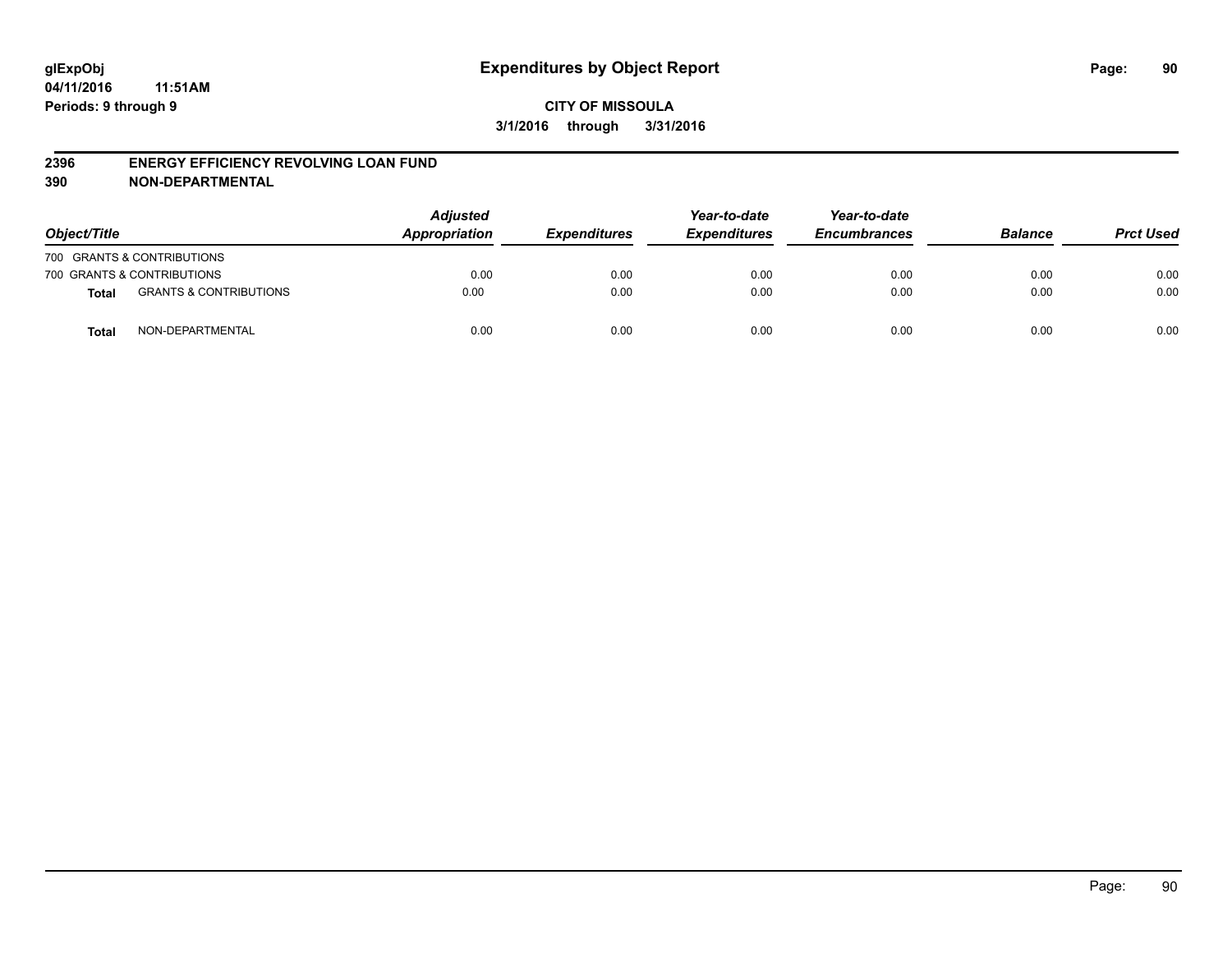# **glExpObj Expenditures by Object Report Page: 91**

**04/11/2016 11:51AM Periods: 9 through 9**

**CITY OF MISSOULA 3/1/2016 through 3/31/2016**

### **2396 ENERGY EFFICIENCY REVOLVING LOAN FUND**

| Object/Title               |                                   | <b>Adjusted</b><br>Appropriation | <b>Expenditures</b> | Year-to-date<br><b>Expenditures</b> | Year-to-date<br><b>Encumbrances</b> | <b>Balance</b> | <b>Prct Used</b> |
|----------------------------|-----------------------------------|----------------------------------|---------------------|-------------------------------------|-------------------------------------|----------------|------------------|
| 700 GRANTS & CONTRIBUTIONS |                                   |                                  |                     |                                     |                                     |                |                  |
| 700 GRANTS & CONTRIBUTIONS |                                   | 0.00                             | 0.00                | 0.00                                | 0.00                                | 0.00           | 0.00             |
| <b>Total</b>               | <b>GRANTS &amp; CONTRIBUTIONS</b> | 0.00                             | 0.00                | 0.00                                | 0.00                                | 0.00           | 0.00             |
| Total                      | ENERGY EFFICIENCY REVOLVING LOAN  | 0.00                             | 0.00                | 0.00                                | 0.00                                | 0.00           | 0.00             |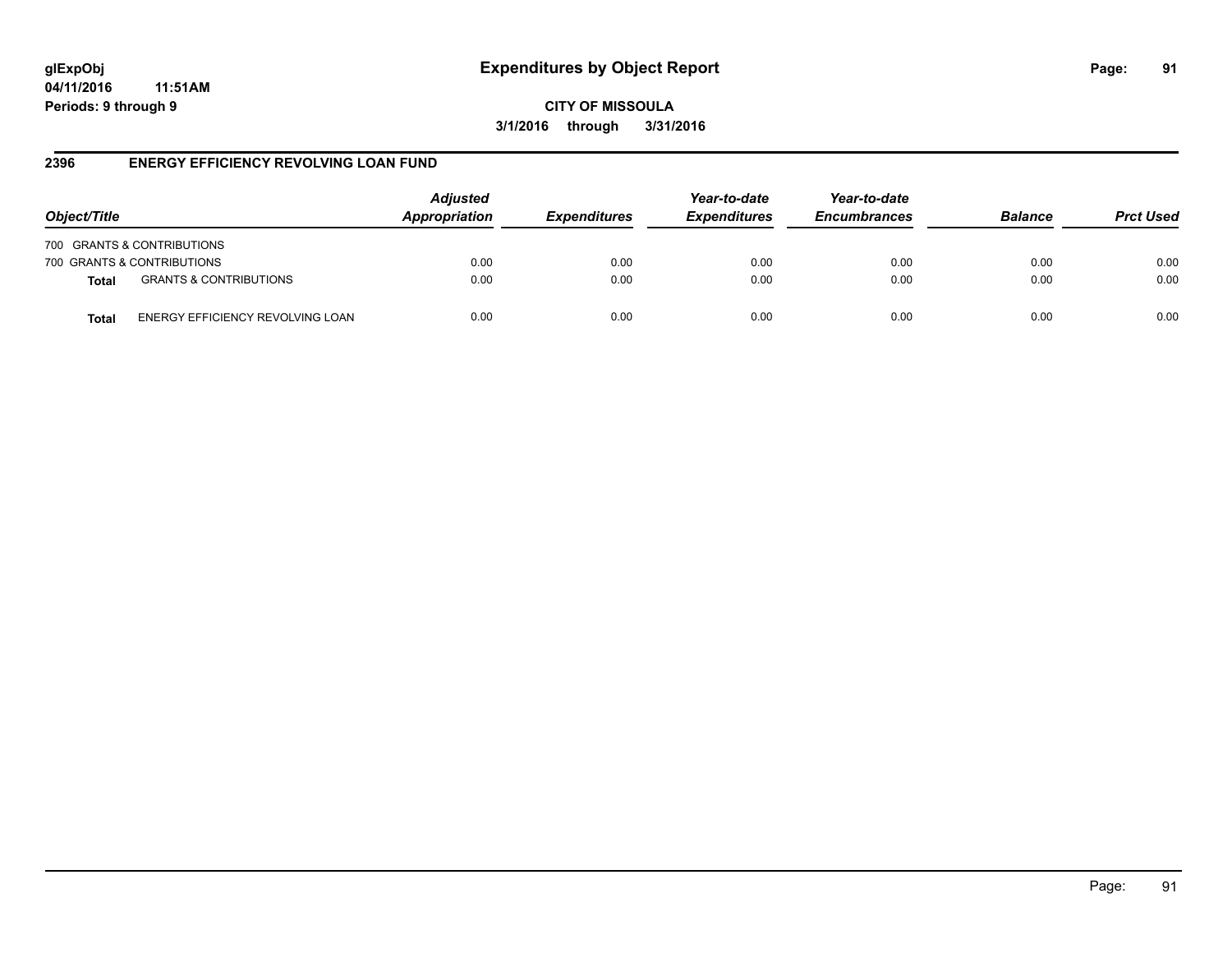### **2399 DANGEROUS BUILDING DEMOLITION & REPAIR F**

**310 BUILDING INSPECTION**

| Object/Title      |                            | <b>Adjusted</b><br><b>Appropriation</b> | <b>Expenditures</b> | Year-to-date<br><b>Expenditures</b> | Year-to-date<br><b>Encumbrances</b> | <b>Balance</b> | <b>Prct Used</b> |
|-------------------|----------------------------|-----------------------------------------|---------------------|-------------------------------------|-------------------------------------|----------------|------------------|
| 500 FIXED CHARGES |                            |                                         |                     |                                     |                                     |                |                  |
|                   | 550 MERCHANT SERVICE FEES  | 0.00                                    | 0.00                | 0.00                                | 0.00                                | 0.00           | 0.00             |
| <b>Total</b>      | <b>FIXED CHARGES</b>       | 0.00                                    | 0.00                | 0.00                                | 0.00                                | 0.00           | 0.00             |
| 800 OTHER OBJECTS |                            |                                         |                     |                                     |                                     |                |                  |
| 845 CONTINGENCY   |                            | 15,000.00                               | 0.00                | 0.00                                | 0.00                                | 15,000.00      | 0.00             |
| <b>Total</b>      | OTHER OBJECTS              | 15,000.00                               | 0.00                | 0.00                                | 0.00                                | 15,000.00      | 0.00             |
| <b>Total</b>      | <b>BUILDING INSPECTION</b> | 15,000.00                               | 0.00                | 0.00                                | 0.00                                | 15.000.00      | 0.00             |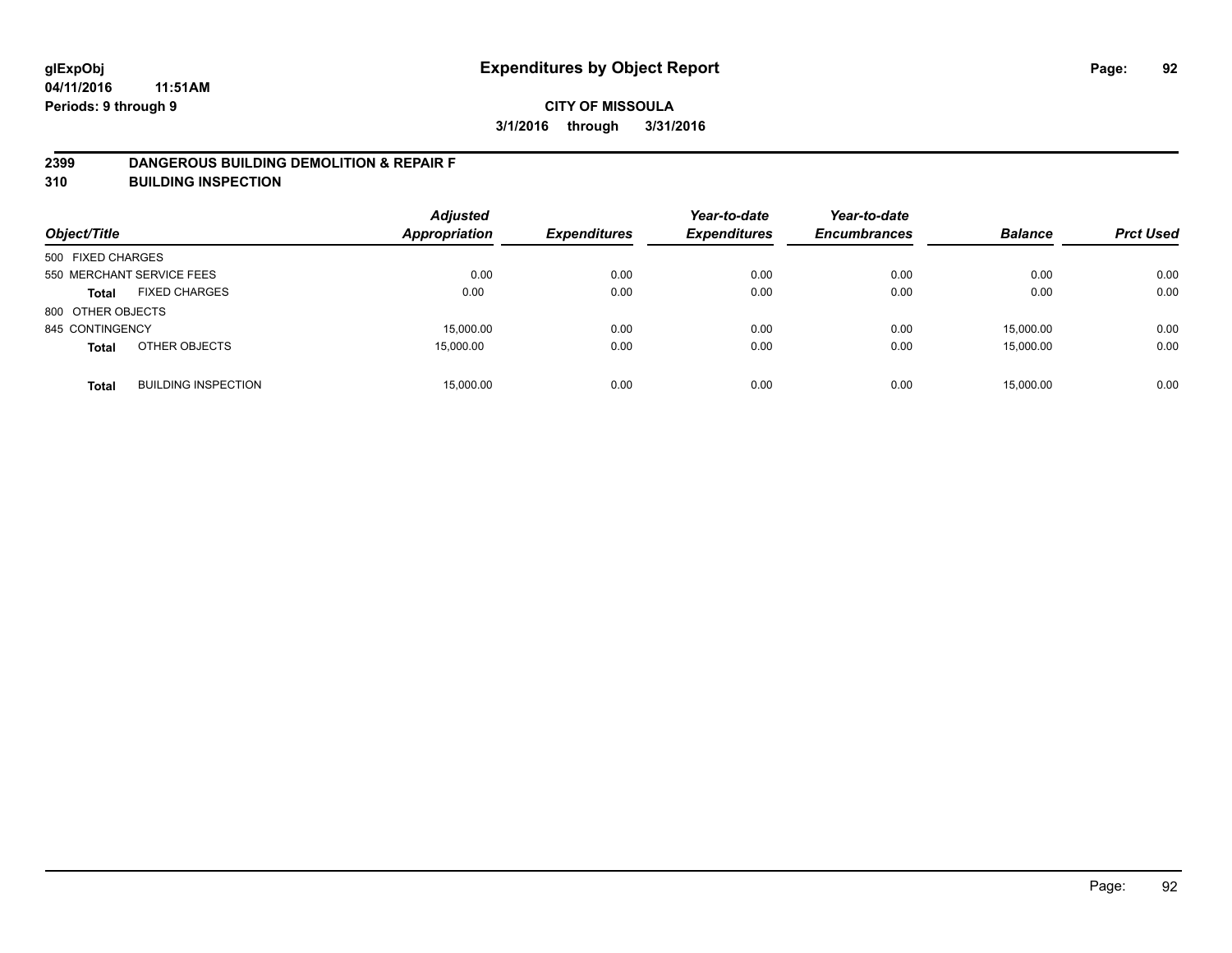# **CITY OF MISSOULA 3/1/2016 through 3/31/2016**

## **2399 DANGEROUS BUILDING DEMOLITION & REPAIR F**

| Object/Title      |                                   | <b>Adjusted</b><br>Appropriation | <b>Expenditures</b> | Year-to-date<br><b>Expenditures</b> | Year-to-date<br><b>Encumbrances</b> | <b>Balance</b> | <b>Prct Used</b> |
|-------------------|-----------------------------------|----------------------------------|---------------------|-------------------------------------|-------------------------------------|----------------|------------------|
| 500 FIXED CHARGES |                                   |                                  |                     |                                     |                                     |                |                  |
|                   | 550 MERCHANT SERVICE FEES         | 0.00                             | 0.00                | 0.00                                | 0.00                                | 0.00           | 0.00             |
| <b>Total</b>      | <b>FIXED CHARGES</b>              | 0.00                             | 0.00                | 0.00                                | 0.00                                | 0.00           | 0.00             |
| 800 OTHER OBJECTS |                                   |                                  |                     |                                     |                                     |                |                  |
| 845 CONTINGENCY   |                                   | 15,000.00                        | 0.00                | 0.00                                | 0.00                                | 15,000.00      | 0.00             |
| <b>Total</b>      | OTHER OBJECTS                     | 15,000.00                        | 0.00                | 0.00                                | 0.00                                | 15,000.00      | 0.00             |
| <b>Total</b>      | DANGEROUS BUILDING DEMOLITION & F | 15.000.00                        | 0.00                | 0.00                                | 0.00                                | 15,000.00      | 0.00             |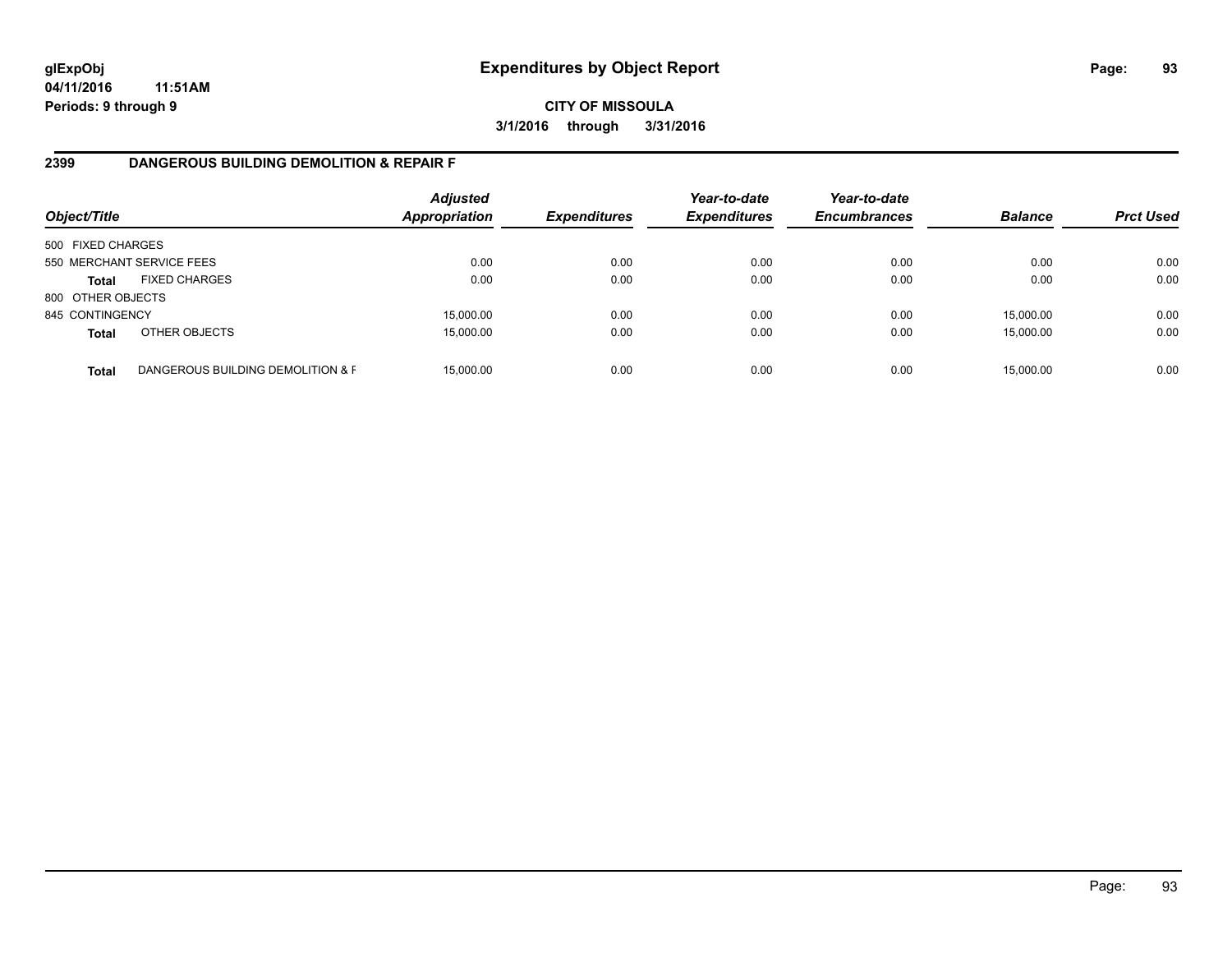#### **2400 STREET LIGHTING ASSESSMENTS FUND**

#### **280 PUBLIC WORKS OPERATIONS**

| Object/Title             |                               | <b>Adjusted</b><br><b>Appropriation</b> | <b>Expenditures</b> | Year-to-date<br><b>Expenditures</b> | Year-to-date<br><b>Encumbrances</b> | <b>Balance</b> | <b>Prct Used</b> |
|--------------------------|-------------------------------|-----------------------------------------|---------------------|-------------------------------------|-------------------------------------|----------------|------------------|
|                          |                               |                                         |                     |                                     |                                     |                |                  |
| 300 PURCHASED SERVICES   |                               |                                         |                     |                                     |                                     |                |                  |
|                          | 341 ELECTRICITY & NATURAL GAS | 327.174.00                              | 54.789.54           | 246.969.56                          | 0.00                                | 80.204.44      | 75.49            |
|                          | 350 PROFESSIONAL SERVICES     | 22,902.00                               | 0.00                | 7,726.00                            | 0.00                                | 15.176.00      | 33.74            |
| 360 REPAIR & MAINTENANCE |                               | 0.00                                    | 0.00                | 0.00                                | 0.00                                | 0.00           | 0.00             |
| <b>Total</b>             | <b>PURCHASED SERVICES</b>     | 350.076.00                              | 54.789.54           | 254.695.56                          | 0.00                                | 95.380.44      | 72.75            |
| 500 FIXED CHARGES        |                               |                                         |                     |                                     |                                     |                |                  |
|                          | 550 MERCHANT SERVICE FEES     | 0.00                                    | 0.00                | 0.00                                | 0.00                                | 0.00           | 0.00             |
| <b>Total</b>             | <b>FIXED CHARGES</b>          | 0.00                                    | 0.00                | 0.00                                | 0.00                                | 0.00           | 0.00             |
| Total                    | PUBLIC WORKS OPERATIONS       | 350.076.00                              | 54.789.54           | 254.695.56                          | 0.00                                | 95.380.44      | 72.75            |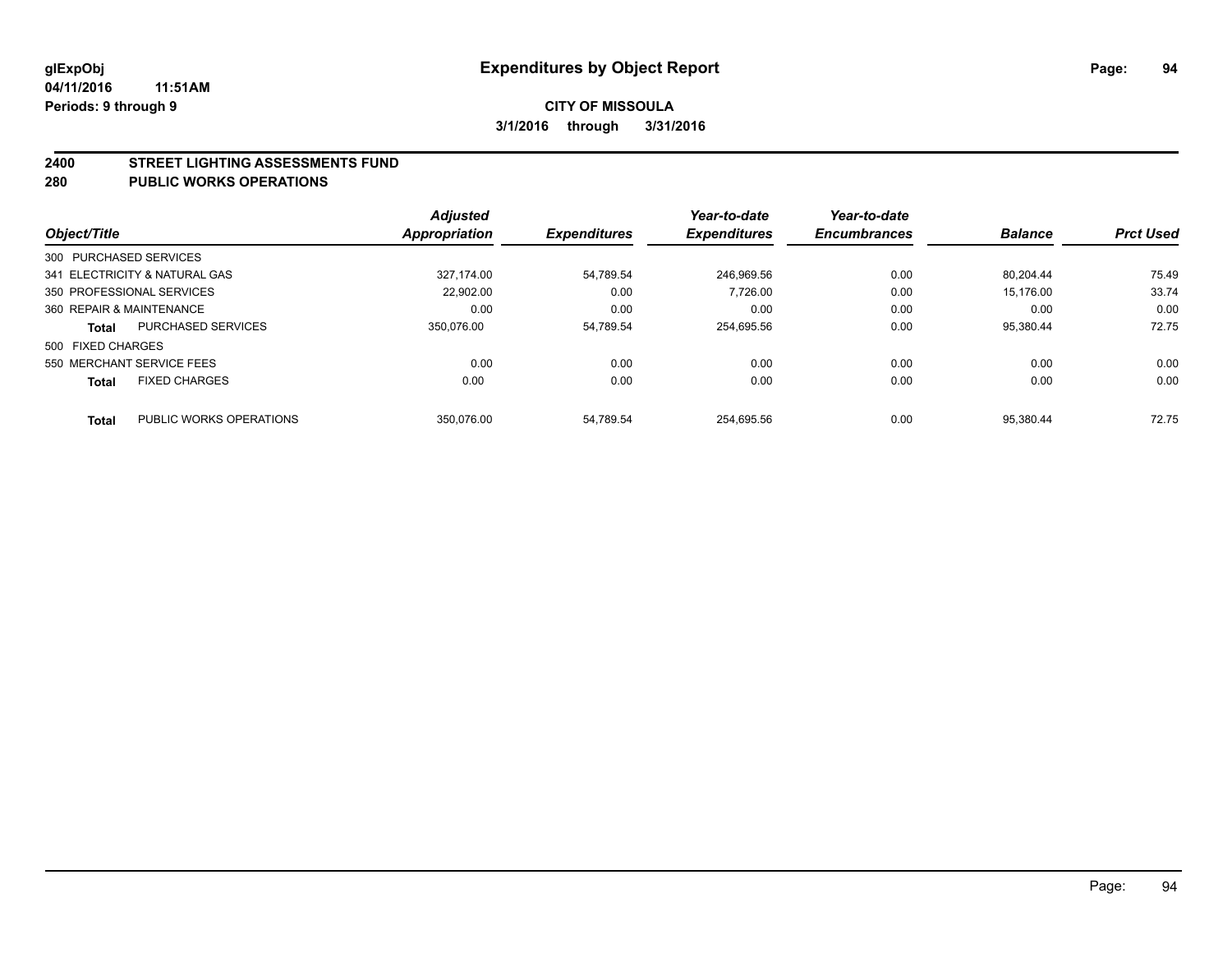## **2400 STREET LIGHTING ASSESSMENTS FUND**

| Object/Title             |                                  | <b>Adjusted</b><br><b>Appropriation</b> | <b>Expenditures</b> | Year-to-date<br><b>Expenditures</b> | Year-to-date<br><b>Encumbrances</b> | <b>Balance</b> | <b>Prct Used</b> |
|--------------------------|----------------------------------|-----------------------------------------|---------------------|-------------------------------------|-------------------------------------|----------------|------------------|
| 300 PURCHASED SERVICES   |                                  |                                         |                     |                                     |                                     |                |                  |
|                          | 341 ELECTRICITY & NATURAL GAS    | 327.174.00                              | 54,789.54           | 246.969.56                          | 0.00                                | 80.204.44      | 75.49            |
|                          | 350 PROFESSIONAL SERVICES        | 22.902.00                               | 0.00                | 7.726.00                            | 0.00                                | 15.176.00      | 33.74            |
| 360 REPAIR & MAINTENANCE |                                  | 0.00                                    | 0.00                | 0.00                                | 0.00                                | 0.00           | 0.00             |
| Total                    | <b>PURCHASED SERVICES</b>        | 350.076.00                              | 54,789.54           | 254,695.56                          | 0.00                                | 95,380.44      | 72.75            |
| 500 FIXED CHARGES        |                                  |                                         |                     |                                     |                                     |                |                  |
|                          | 550 MERCHANT SERVICE FEES        | 0.00                                    | 0.00                | 0.00                                | 0.00                                | 0.00           | 0.00             |
| <b>Total</b>             | <b>FIXED CHARGES</b>             | 0.00                                    | 0.00                | 0.00                                | 0.00                                | 0.00           | 0.00             |
| Total                    | STREET LIGHTING ASSESSMENTS FUND | 350.076.00                              | 54.789.54           | 254.695.56                          | 0.00                                | 95.380.44      | 72.75            |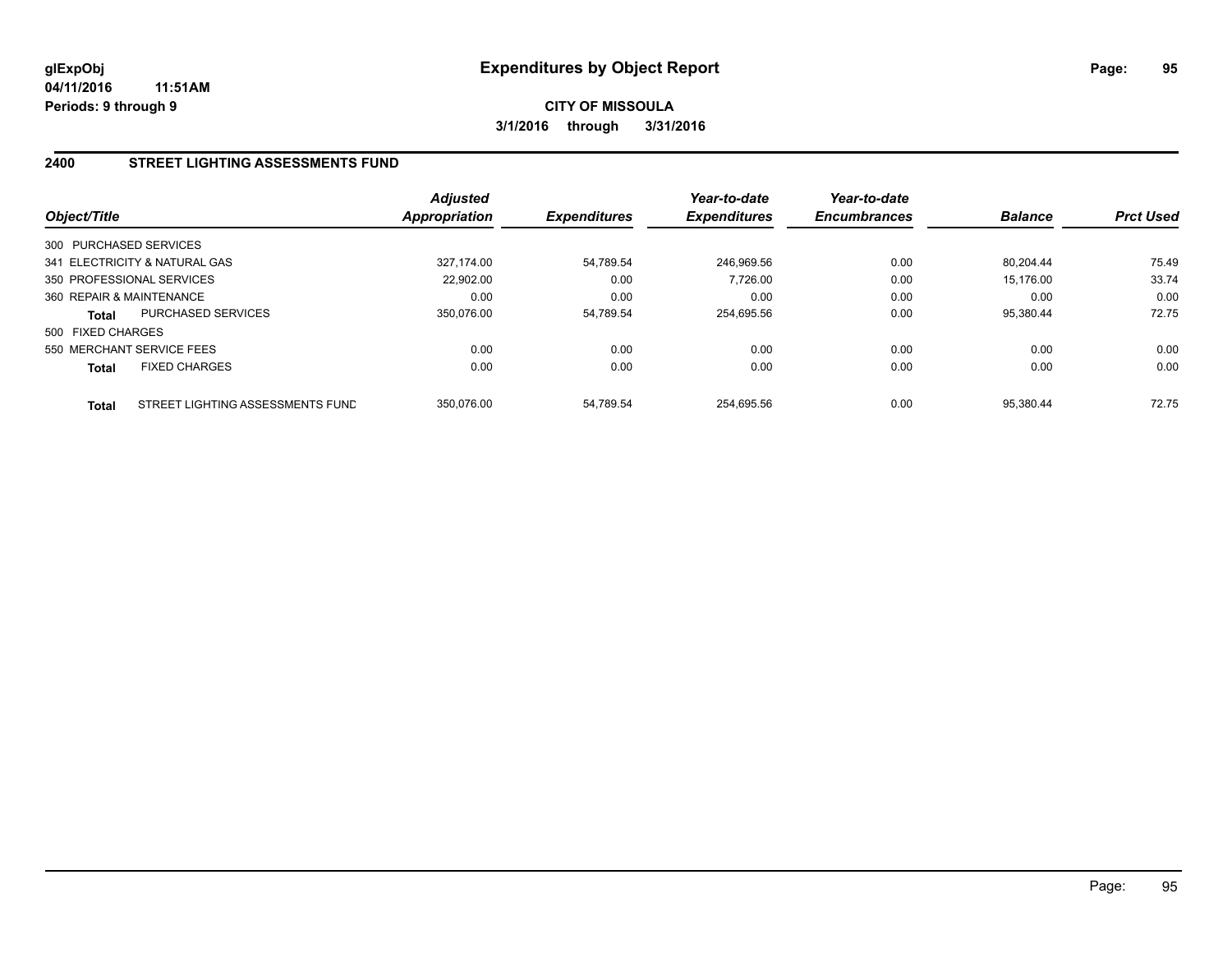#### **2500 STREET MAINTENANCE ASSESSMENT FUND**

**390 NON-DEPARTMENTAL**

| Object/Title           |                              | <b>Adjusted</b><br>Appropriation | <b>Expenditures</b> | Year-to-date<br><b>Expenditures</b> | Year-to-date<br><b>Encumbrances</b> | <b>Balance</b> | <b>Prct Used</b> |
|------------------------|------------------------------|----------------------------------|---------------------|-------------------------------------|-------------------------------------|----------------|------------------|
|                        |                              |                                  |                     |                                     |                                     |                |                  |
| 300 PURCHASED SERVICES |                              |                                  |                     |                                     |                                     |                |                  |
| 345 GARBAGE            |                              | 32.014.00                        | 2,011.77            | 15,389.21                           | 0.00                                | 16,624.79      | 48.07            |
| <b>Total</b>           | <b>PURCHASED SERVICES</b>    | 32.014.00                        | 2.011.77            | 15.389.21                           | 0.00                                | 16.624.79      | 48.07            |
| 500 FIXED CHARGES      |                              |                                  |                     |                                     |                                     |                |                  |
|                        | 550 MERCHANT SERVICE FEES    | 0.00                             | 0.00                | 0.00                                | 0.00                                | 0.00           | 0.00             |
| <b>Total</b>           | <b>FIXED CHARGES</b>         | 0.00                             | 0.00                | 0.00                                | 0.00                                | 0.00           | 0.00             |
| 800 OTHER OBJECTS      |                              |                                  |                     |                                     |                                     |                |                  |
|                        | 820 TRANSFERS TO OTHER FUNDS | 27.281.00                        | 0.00                | 13.641.00                           | 0.00                                | 13.640.00      | 50.00            |
| <b>Total</b>           | OTHER OBJECTS                | 27,281.00                        | 0.00                | 13,641.00                           | 0.00                                | 13,640.00      | 50.00            |
|                        |                              |                                  |                     |                                     |                                     |                |                  |
| <b>Total</b>           | NON-DEPARTMENTAL             | 59,295.00                        | 2,011.77            | 29,030.21                           | 0.00                                | 30.264.79      | 48.96            |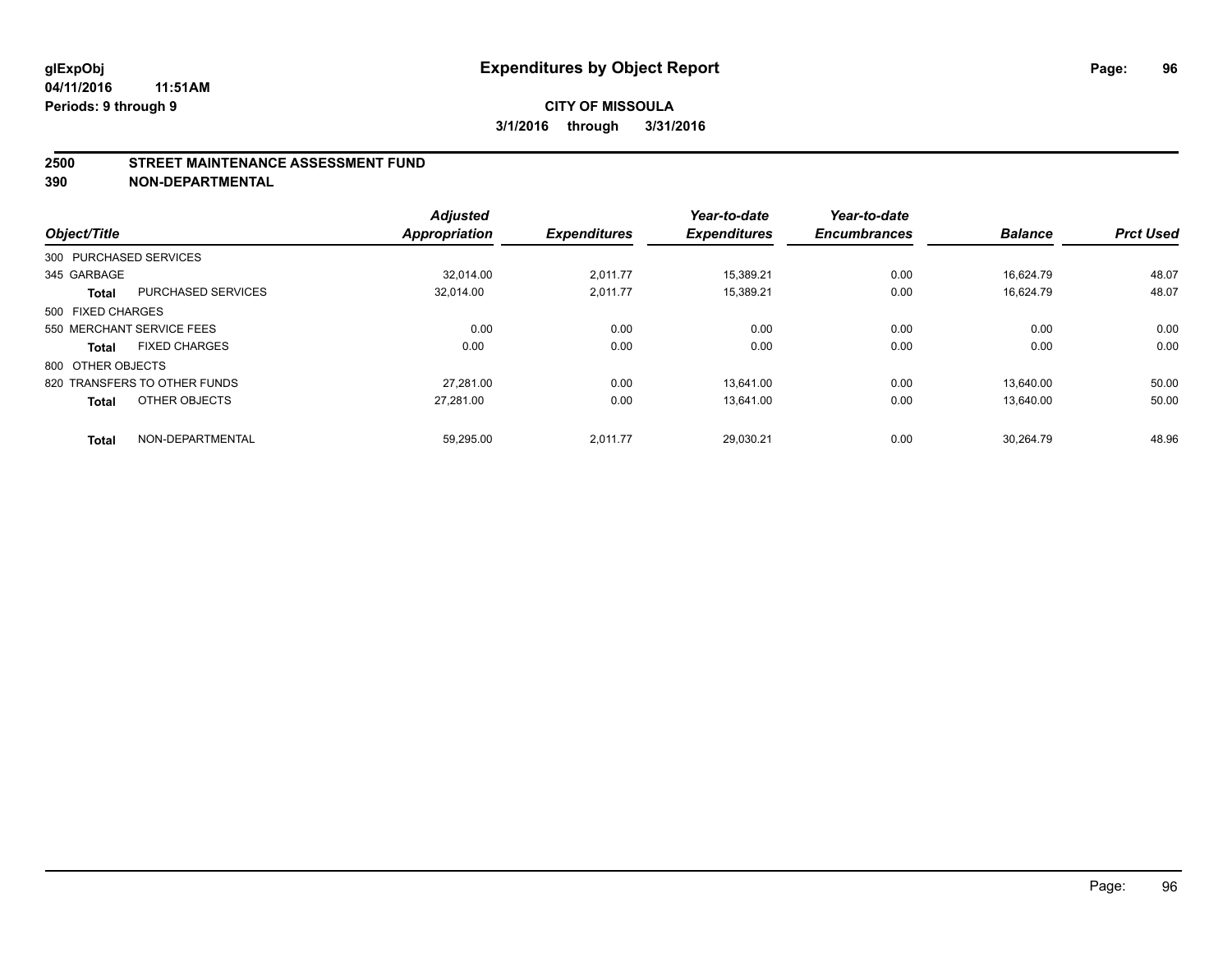## **2500 STREET MAINTENANCE ASSESSMENT FUND**

| Object/Title           |                                  | <b>Adjusted</b><br><b>Appropriation</b> | <b>Expenditures</b> | Year-to-date<br><b>Expenditures</b> | Year-to-date<br><b>Encumbrances</b> | <b>Balance</b> | <b>Prct Used</b> |
|------------------------|----------------------------------|-----------------------------------------|---------------------|-------------------------------------|-------------------------------------|----------------|------------------|
| 300 PURCHASED SERVICES |                                  |                                         |                     |                                     |                                     |                |                  |
| 345 GARBAGE            |                                  | 32.014.00                               | 2,011.77            | 15,389.21                           | 0.00                                | 16.624.79      | 48.07            |
| <b>Total</b>           | <b>PURCHASED SERVICES</b>        | 32,014.00                               | 2,011.77            | 15,389.21                           | 0.00                                | 16.624.79      | 48.07            |
| 500 FIXED CHARGES      |                                  |                                         |                     |                                     |                                     |                |                  |
|                        | 550 MERCHANT SERVICE FEES        | 0.00                                    | 0.00                | 0.00                                | 0.00                                | 0.00           | 0.00             |
| <b>Total</b>           | <b>FIXED CHARGES</b>             | 0.00                                    | 0.00                | 0.00                                | 0.00                                | 0.00           | 0.00             |
| 800 OTHER OBJECTS      |                                  |                                         |                     |                                     |                                     |                |                  |
|                        | 820 TRANSFERS TO OTHER FUNDS     | 27.281.00                               | 0.00                | 13.641.00                           | 0.00                                | 13.640.00      | 50.00            |
| <b>Total</b>           | OTHER OBJECTS                    | 27,281.00                               | 0.00                | 13,641.00                           | 0.00                                | 13,640.00      | 50.00            |
| <b>Total</b>           | STREET MAINTENANCE ASSESSMENT FI | 59.295.00                               | 2.011.77            | 29.030.21                           | 0.00                                | 30.264.79      | 48.96            |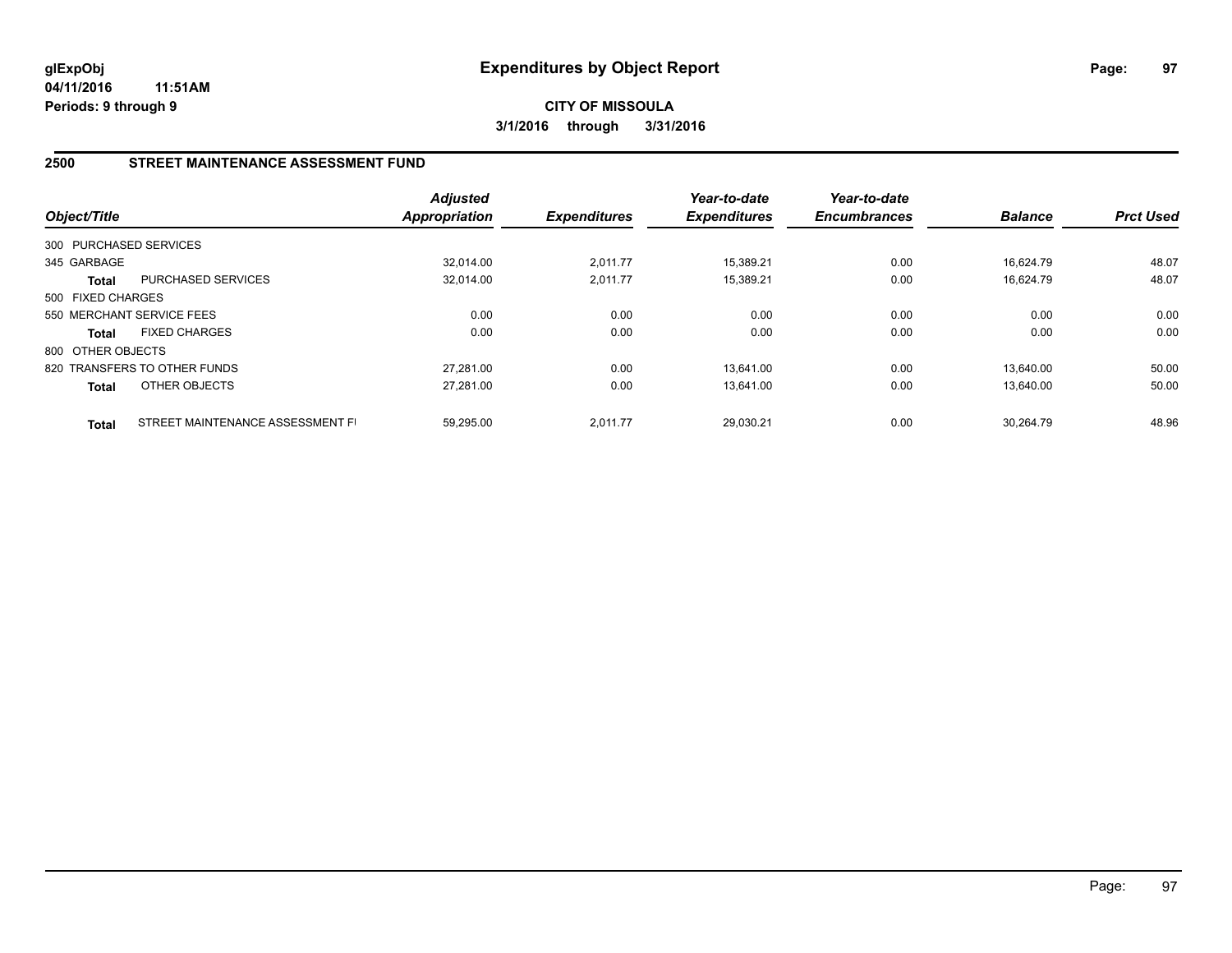## **2510 RUSSELL PARK MAINTENANCE ASSESSMENT FUND**

**370 PARKS & RECREATION**

| Object/Title                         | <b>Adjusted</b><br>Appropriation | <b>Expenditures</b> | Year-to-date<br><b>Expenditures</b> | Year-to-date<br><b>Encumbrances</b> | <b>Balance</b> | <b>Prct Used</b> |
|--------------------------------------|----------------------------------|---------------------|-------------------------------------|-------------------------------------|----------------|------------------|
| 500 FIXED CHARGES                    |                                  |                     |                                     |                                     |                |                  |
| 550 MERCHANT SERVICE FEES            | 0.00                             | 0.00                | 0.00                                | 0.00                                | 0.00           | 0.00             |
| <b>FIXED CHARGES</b><br><b>Total</b> | 0.00                             | 0.00                | 0.00                                | 0.00                                | 0.00           | 0.00             |
| 800 OTHER OBJECTS                    |                                  |                     |                                     |                                     |                |                  |
| 820 TRANSFERS TO OTHER FUNDS         | 0.00                             | 0.00                | 0.00                                | 0.00                                | 0.00           | 0.00             |
| OTHER OBJECTS<br><b>Total</b>        | 0.00                             | 0.00                | 0.00                                | 0.00                                | 0.00           | 0.00             |
| PARKS & RECREATION<br><b>Total</b>   | 0.00                             | 0.00                | 0.00                                | 0.00                                | 0.00           | 0.00             |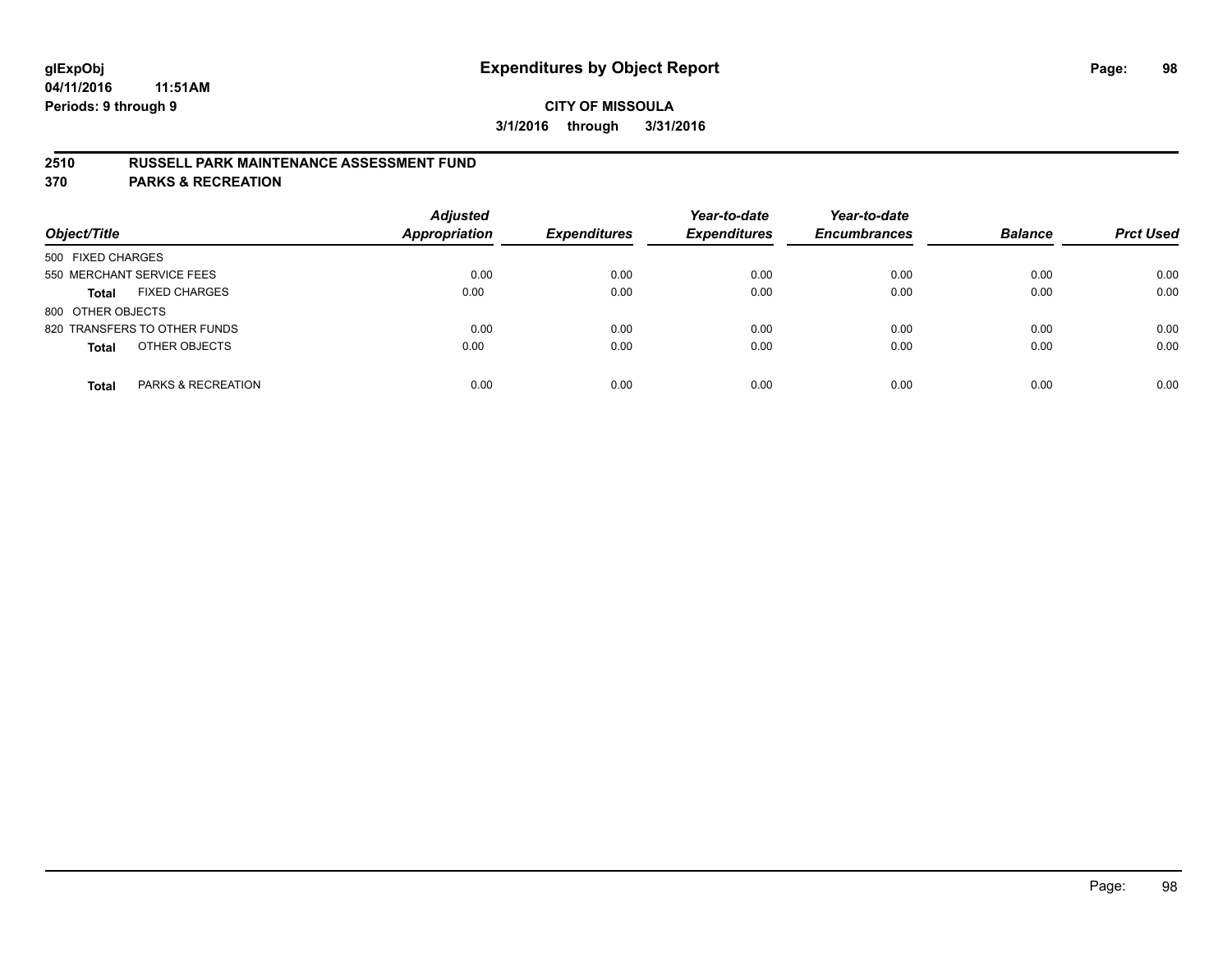**CITY OF MISSOULA 3/1/2016 through 3/31/2016**

### **2510 RUSSELL PARK MAINTENANCE ASSESSMENT FUND**

| Object/Title              |                                  | <b>Adjusted</b><br><b>Appropriation</b> | <b>Expenditures</b> | Year-to-date<br><b>Expenditures</b> | Year-to-date<br><b>Encumbrances</b> | <b>Balance</b> | <b>Prct Used</b> |
|---------------------------|----------------------------------|-----------------------------------------|---------------------|-------------------------------------|-------------------------------------|----------------|------------------|
| 500 FIXED CHARGES         |                                  |                                         |                     |                                     |                                     |                |                  |
| 550 MERCHANT SERVICE FEES |                                  | 0.00                                    | 0.00                | 0.00                                | 0.00                                | 0.00           | 0.00             |
| <b>Total</b>              | <b>FIXED CHARGES</b>             | 0.00                                    | 0.00                | 0.00                                | 0.00                                | 0.00           | 0.00             |
| 800 OTHER OBJECTS         |                                  |                                         |                     |                                     |                                     |                |                  |
|                           | 820 TRANSFERS TO OTHER FUNDS     | 0.00                                    | 0.00                | 0.00                                | 0.00                                | 0.00           | 0.00             |
| <b>Total</b>              | OTHER OBJECTS                    | 0.00                                    | 0.00                | 0.00                                | 0.00                                | 0.00           | 0.00             |
| <b>Total</b>              | RUSSELL PARK MAINTENANCE ASSESSN | 0.00                                    | 0.00                | 0.00                                | 0.00                                | 0.00           | 0.00             |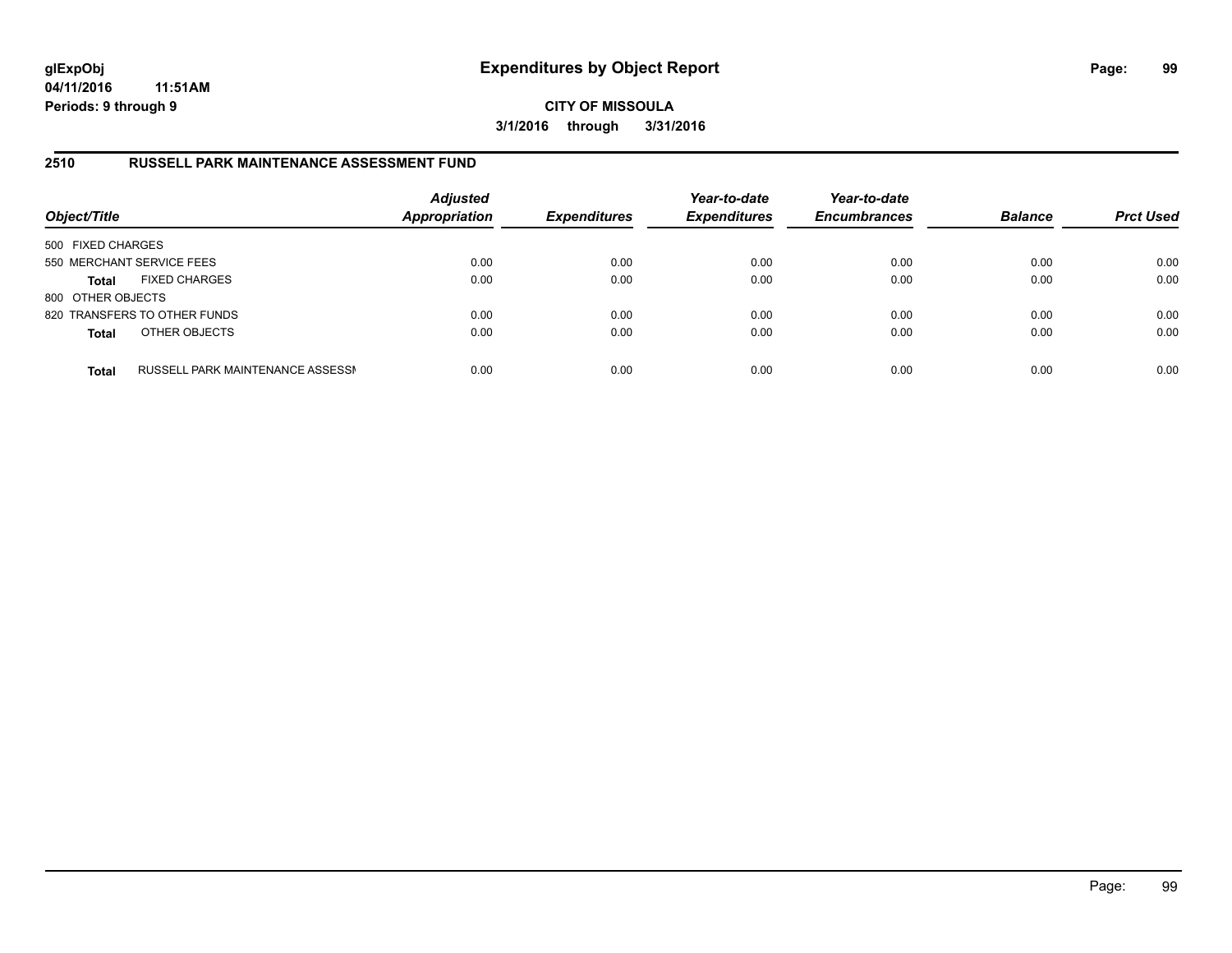# **2511 WILLOWWOOD PARK MAINTENANCE ASSESSMENT F**

**370 PARKS & RECREATION**

| Object/Title                |                               | <b>Adjusted</b><br><b>Appropriation</b> | <b>Expenditures</b> | Year-to-date<br><b>Expenditures</b> | Year-to-date<br><b>Encumbrances</b> | <b>Balance</b> | <b>Prct Used</b> |
|-----------------------------|-------------------------------|-----------------------------------------|---------------------|-------------------------------------|-------------------------------------|----------------|------------------|
| 500 FIXED CHARGES           |                               |                                         |                     |                                     |                                     |                |                  |
|                             | 550 MERCHANT SERVICE FEES     | 0.00                                    | 0.00                | 0.00                                | 0.00                                | 0.00           | 0.00             |
| <b>Total</b>                | <b>FIXED CHARGES</b>          | 0.00                                    | 0.00                | 0.00                                | 0.00                                | 0.00           | 0.00             |
| 600 DEBT SERVICE            |                               |                                         |                     |                                     |                                     |                |                  |
| 620 INTEREST / SERVICE FEES |                               | 0.00                                    | 0.00                | 0.00                                | 0.00                                | 0.00           | 0.00             |
| Total                       | <b>DEBT SERVICE</b>           | 0.00                                    | 0.00                | 0.00                                | 0.00                                | 0.00           | 0.00             |
| 800 OTHER OBJECTS           |                               |                                         |                     |                                     |                                     |                |                  |
|                             | 820 TRANSFERS TO OTHER FUNDS  | 0.00                                    | 0.00                | 0.00                                | 0.00                                | 0.00           | 0.00             |
| Total                       | OTHER OBJECTS                 | 0.00                                    | 0.00                | 0.00                                | 0.00                                | 0.00           | 0.00             |
|                             |                               |                                         |                     |                                     |                                     |                |                  |
| <b>Total</b>                | <b>PARKS &amp; RECREATION</b> | 0.00                                    | 0.00                | 0.00                                | 0.00                                | 0.00           | 0.00             |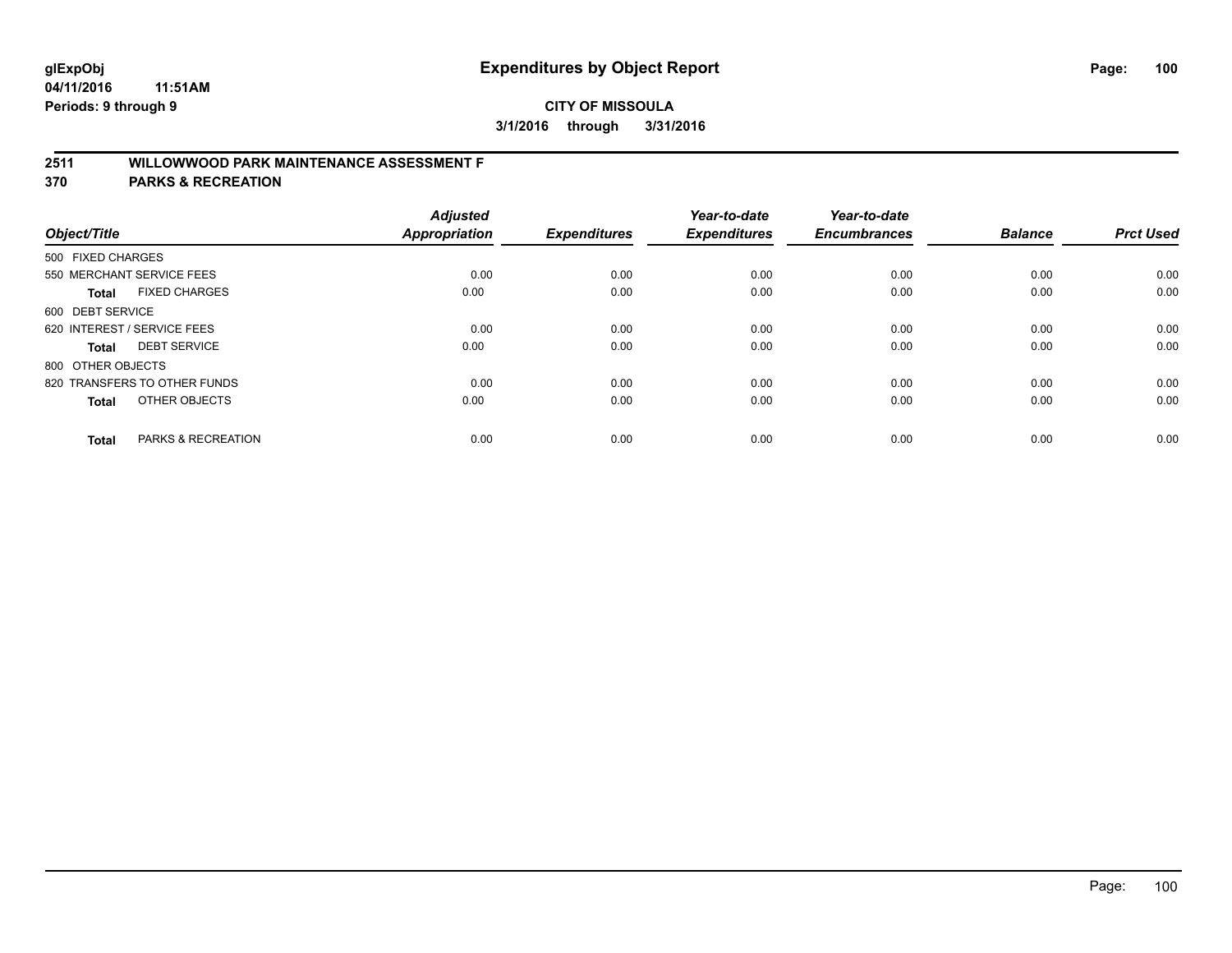**CITY OF MISSOULA 3/1/2016 through 3/31/2016**

# **2511 WILLOWWOOD PARK MAINTENANCE ASSESSMENT F**

| Object/Title                |                                 | <b>Adjusted</b><br><b>Appropriation</b> | <b>Expenditures</b> | Year-to-date<br><b>Expenditures</b> | Year-to-date<br><b>Encumbrances</b> | <b>Balance</b> | <b>Prct Used</b> |
|-----------------------------|---------------------------------|-----------------------------------------|---------------------|-------------------------------------|-------------------------------------|----------------|------------------|
| 500 FIXED CHARGES           |                                 |                                         |                     |                                     |                                     |                |                  |
|                             | 550 MERCHANT SERVICE FEES       | 0.00                                    | 0.00                | 0.00                                | 0.00                                | 0.00           | 0.00             |
| <b>Total</b>                | <b>FIXED CHARGES</b>            | 0.00                                    | 0.00                | 0.00                                | 0.00                                | 0.00           | 0.00             |
| 600 DEBT SERVICE            |                                 |                                         |                     |                                     |                                     |                |                  |
| 620 INTEREST / SERVICE FEES |                                 | 0.00                                    | 0.00                | 0.00                                | 0.00                                | 0.00           | 0.00             |
| <b>Total</b>                | <b>DEBT SERVICE</b>             | 0.00                                    | 0.00                | 0.00                                | 0.00                                | 0.00           | 0.00             |
| 800 OTHER OBJECTS           |                                 |                                         |                     |                                     |                                     |                |                  |
|                             | 820 TRANSFERS TO OTHER FUNDS    | 0.00                                    | 0.00                | 0.00                                | 0.00                                | 0.00           | 0.00             |
| <b>Total</b>                | OTHER OBJECTS                   | 0.00                                    | 0.00                | 0.00                                | 0.00                                | 0.00           | 0.00             |
| <b>Total</b>                | WILLOWWOOD PARK MAINTENANCE ASS | 0.00                                    | 0.00                | 0.00                                | 0.00                                | 0.00           | 0.00             |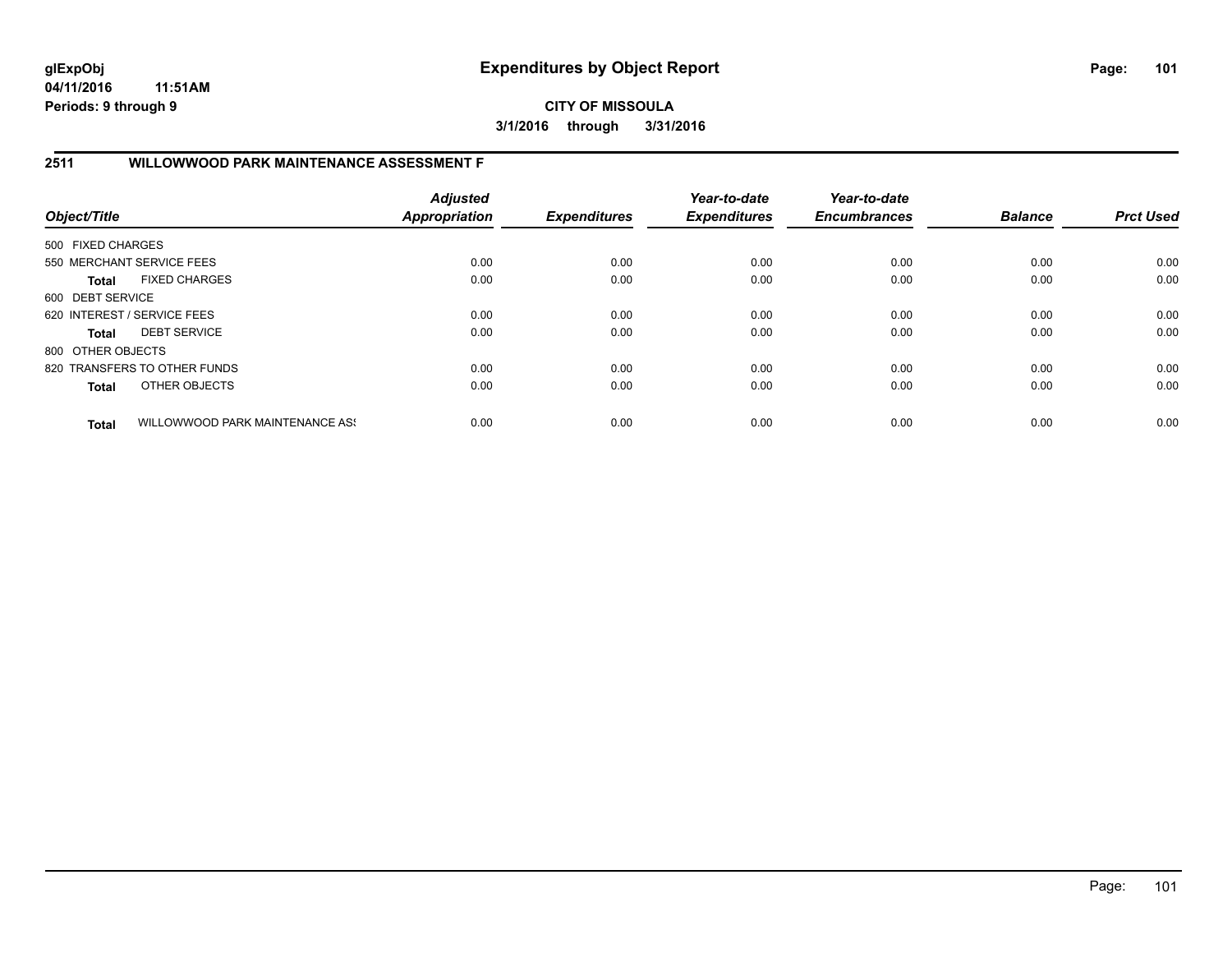#### **2512 ROAD DISTRICT #1**

**320 STREET MAINTENANCE**

|                                           | <b>Adjusted</b> |                     | Year-to-date        | Year-to-date        |                |                  |
|-------------------------------------------|-----------------|---------------------|---------------------|---------------------|----------------|------------------|
| Object/Title                              | Appropriation   | <b>Expenditures</b> | <b>Expenditures</b> | <b>Encumbrances</b> | <b>Balance</b> | <b>Prct Used</b> |
| 100 PERSONAL SERVICES                     |                 |                     |                     |                     |                |                  |
| 110 SALARIES AND WAGES                    | 114,940.00      | 1,243.26            | 5,098.14            | 0.00                | 109,841.86     | 4.44             |
| 130 OTHER                                 | 7,057.00        | 0.00                | 0.00                | 0.00                | 7,057.00       | 0.00             |
| 140 EMPLOYER CONTRIBUTIONS                | 37,790.00       | 217.67              | 1,659.59            | 0.00                | 36,130.41      | 4.39             |
| 141 STATE RETIREMENT CONTRIBUTIONS        | 0.00            | 0.00                | 2.61                | 0.00                | $-2.61$        | 0.00             |
| PERSONAL SERVICES<br>Total                | 159,787.00      | 1,460.93            | 6,760.34            | 0.00                | 153,026.66     | 4.23             |
| 200 SUPPLIES                              |                 |                     |                     |                     |                |                  |
| 210 OFFICE SUPPLIES                       | 8,503.00        | 68.99               | 8,182.29            | 0.00                | 320.71         | 96.23            |
| 220 OPERATING SUPPLIES                    | 91,014.00       | 0.00                | 93,003.99           | 0.00                | $-1,989.99$    | 102.19           |
| 230 REPAIR/MAINTENANCE                    | 94,978.00       | 0.00                | 94,758.95           | 0.00                | 219.05         | 99.77            |
| 231 GASOLINE                              | 1,135.00        | 0.00                | 1,135.00            | 0.00                | 0.00           | 100.00           |
| 240 OTHER SUPPLIES                        | 400.00          | 0.00                | 0.00                | 0.00                | 400.00         | 0.00             |
| <b>SUPPLIES</b><br>Total                  | 196,030.00      | 68.99               | 197,080.23          | 0.00                | $-1,050.23$    | 100.54           |
| 300 PURCHASED SERVICES                    |                 |                     |                     |                     |                |                  |
| 310 COMMUNICATIONS                        | 1,000.00        | 0.00                | 0.00                | 0.00                | 1,000.00       | 0.00             |
| 330 PUBLICITY, SUBSCRIPTIONS & DUES       | 7,000.00        | 0.00                | 6,450.00            | 0.00                | 550.00         | 92.14            |
| 343 WATER CHARGES                         | 0.00            | 0.00                | 0.00                | 0.00                | 0.00           | 0.00             |
| 350 PROFESSIONAL SERVICES                 | 89,500.00       | 0.00                | 21,343.25           | 0.00                | 68,156.75      | 23.85            |
| 370 TRAVEL                                | 1,450.00        | 94.09               | 772.50              | 0.00                | 677.50         | 53.28            |
| 380 TRAINING                              | 350.00          | 0.00                | 0.00                | 0.00                | 350.00         | 0.00             |
| PURCHASED SERVICES<br><b>Total</b>        | 99,300.00       | 94.09               | 28,565.75           | 0.00                | 70,734.25      | 28.77            |
| 400 BUILDING MATERIALS                    |                 |                     |                     |                     |                |                  |
| <b>400 BUILDING MATERIALS</b>             | 275,201.00      | 7,496.45            | 110,401.24          | 0.00                | 164,799.76     | 40.12            |
| <b>BUILDING MATERIALS</b><br><b>Total</b> | 275,201.00      | 7,496.45            | 110,401.24          | 0.00                | 164,799.76     | 40.12            |
| 500 FIXED CHARGES                         |                 |                     |                     |                     |                |                  |
| 500 FIXED CHARGES                         | 10,000.00       | 0.00                | 10,000.00           | 0.00                | 0.00           | 100.00           |
| 550 MERCHANT SERVICE FEES                 | 0.00            | 0.00                | 0.00                | 0.00                | 0.00           | 0.00             |
| <b>FIXED CHARGES</b><br><b>Total</b>      | 10,000.00       | 0.00                | 10,000.00           | 0.00                | 0.00           | 100.00           |
| 600 DEBT SERVICE                          |                 |                     |                     |                     |                |                  |
| 610 PRINCIPAL                             | 418,252.00      | 0.00                | 305,820.65          | 0.00                | 112,431.35     | 73.12            |
| 620 INTEREST / SERVICE FEES               | 48,753.00       | 0.00                | 54,764.97           | 0.00                | $-6,011.97$    | 112.33           |
| <b>DEBT SERVICE</b><br><b>Total</b>       | 467,005.00      | 0.00                | 360,585.62          | 0.00                | 106,419.38     | 77.21            |
| 800 OTHER OBJECTS                         |                 |                     |                     |                     |                |                  |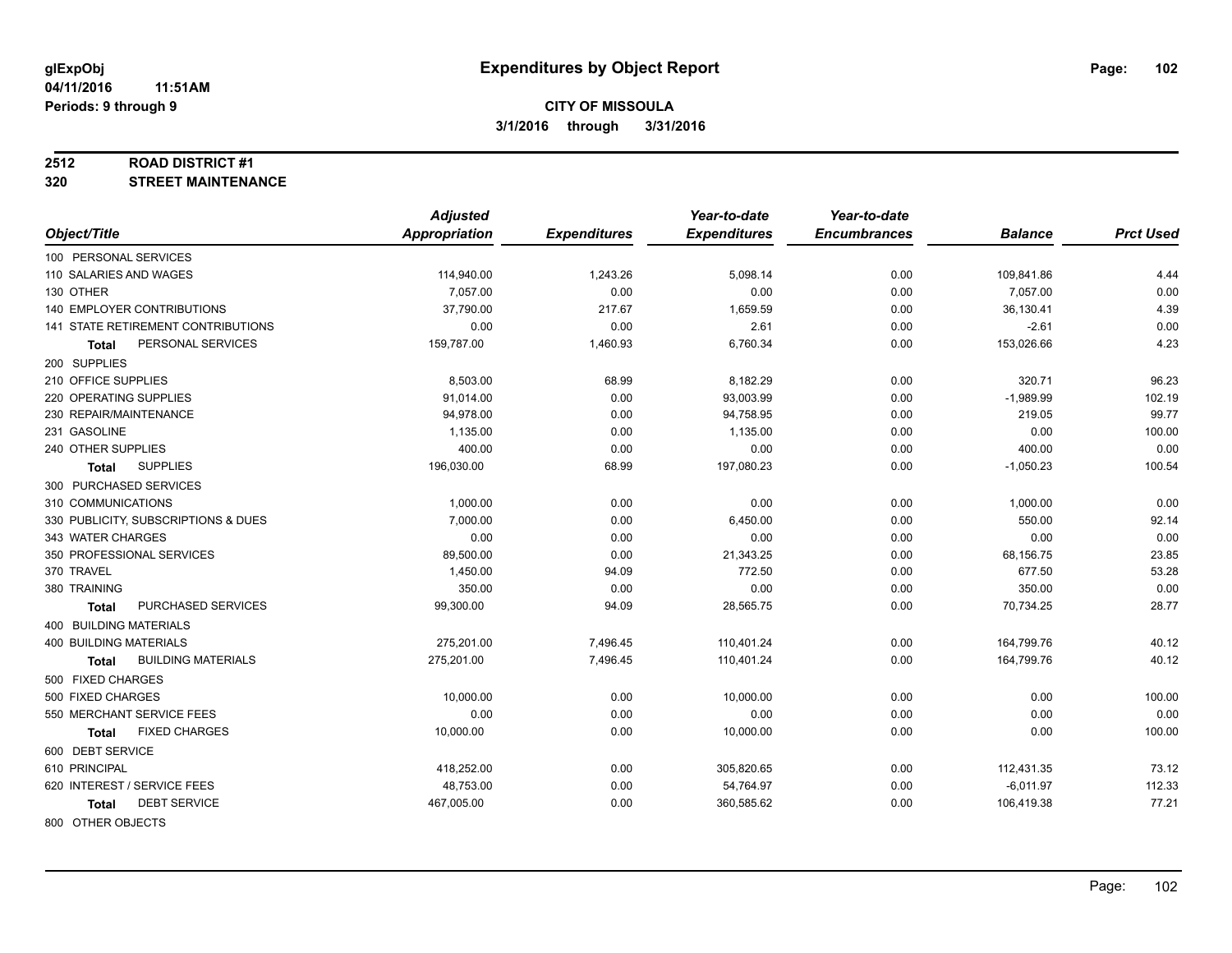#### **2512 ROAD DISTRICT #1**

**320 STREET MAINTENANCE**

| Object/Title       |                              | <b>Adjusted</b><br>Appropriation | <b>Expenditures</b> | Year-to-date<br><b>Expenditures</b> | Year-to-date<br><b>Encumbrances</b> | <b>Balance</b> | <b>Prct Used</b> |
|--------------------|------------------------------|----------------------------------|---------------------|-------------------------------------|-------------------------------------|----------------|------------------|
|                    | 820 TRANSFERS TO OTHER FUNDS | 0.00                             | 0.00                | 0.00                                | 0.00                                | 0.00           | 0.00             |
| 845 CONTINGENCY    |                              | 37,295.00                        | 0.00                | 24,856.33                           | 0.00                                | 12,438.67      | 66.65            |
| <b>Total</b>       | OTHER OBJECTS                | 37.295.00                        | 0.00                | 24,856.33                           | 0.00                                | 12.438.67      | 66.65            |
| 900 CAPITAL OUTLAY |                              |                                  |                     |                                     |                                     |                |                  |
| 930 IMPROVEMENTS   |                              | 478.000.00                       | 530.00              | 513.667.91                          | 0.00                                | $-35.667.91$   | 107.46           |
| <b>Total</b>       | <b>CAPITAL OUTLAY</b>        | 478.000.00                       | 530.00              | 513,667.91                          | 0.00                                | $-35.667.91$   | 107.46           |
| Total              | STREET MAINTENANCE           | 1,722,618.00                     | 9.650.46            | 1,251,917.42                        | 0.00                                | 470.700.58     | 72.68            |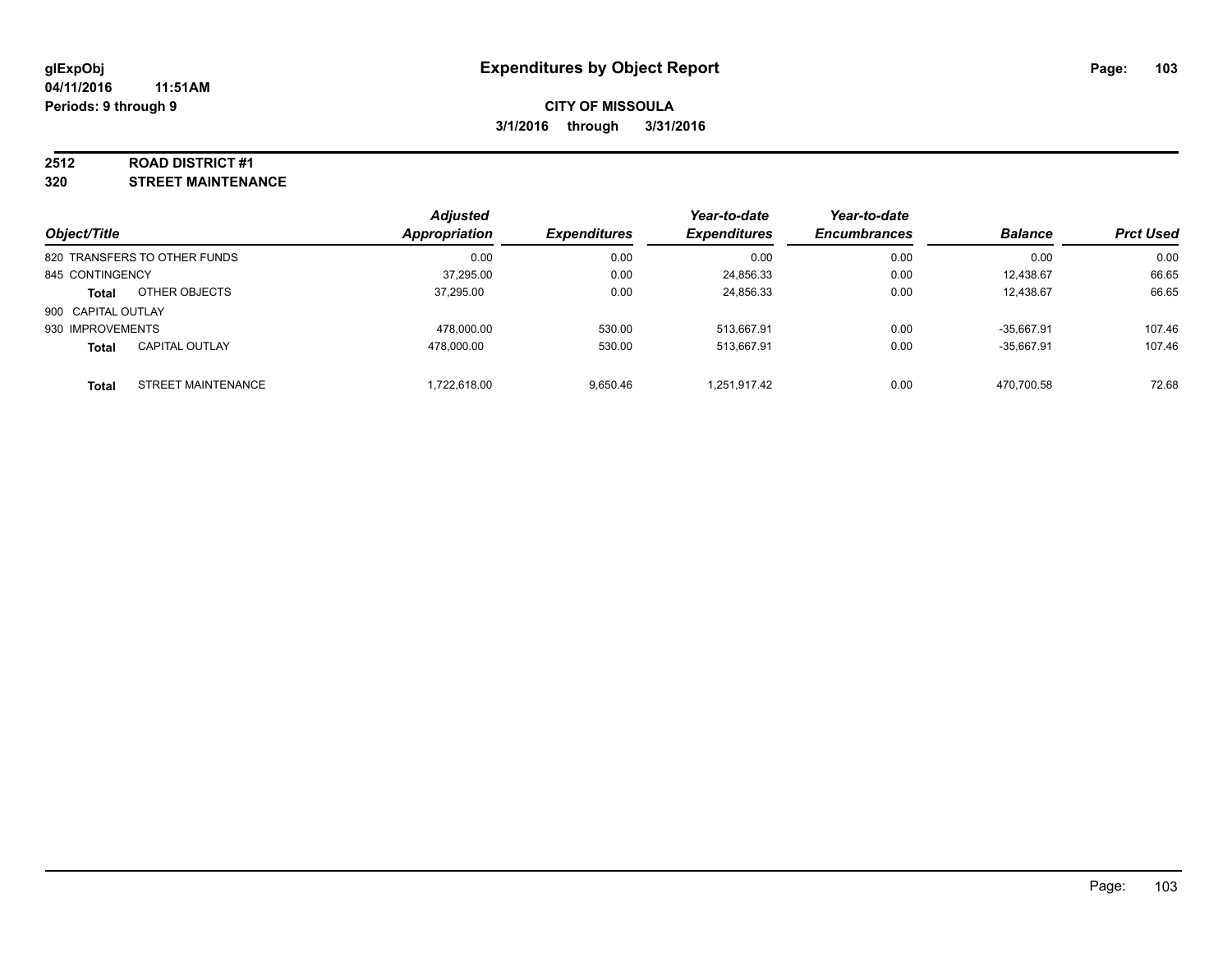### **2512 ROAD DISTRICT #1**

|                                           | <b>Adjusted</b> |                     | Year-to-date        | Year-to-date        |                |                  |
|-------------------------------------------|-----------------|---------------------|---------------------|---------------------|----------------|------------------|
| Object/Title                              | Appropriation   | <b>Expenditures</b> | <b>Expenditures</b> | <b>Encumbrances</b> | <b>Balance</b> | <b>Prct Used</b> |
| 100 PERSONAL SERVICES                     |                 |                     |                     |                     |                |                  |
| 110 SALARIES AND WAGES                    | 114,940.00      | 1,243.26            | 5,098.14            | 0.00                | 109,841.86     | 4.44             |
| 130 OTHER                                 | 7,057.00        | 0.00                | 0.00                | 0.00                | 7,057.00       | 0.00             |
| <b>140 EMPLOYER CONTRIBUTIONS</b>         | 37,790.00       | 217.67              | 1,659.59            | 0.00                | 36,130.41      | 4.39             |
| 141 STATE RETIREMENT CONTRIBUTIONS        | 0.00            | 0.00                | 2.61                | 0.00                | $-2.61$        | 0.00             |
| PERSONAL SERVICES<br><b>Total</b>         | 159,787.00      | 1,460.93            | 6,760.34            | 0.00                | 153,026.66     | 4.23             |
| 200 SUPPLIES                              |                 |                     |                     |                     |                |                  |
| 210 OFFICE SUPPLIES                       | 8,503.00        | 68.99               | 8,182.29            | 0.00                | 320.71         | 96.23            |
| 220 OPERATING SUPPLIES                    | 91,014.00       | 0.00                | 93,003.99           | 0.00                | $-1,989.99$    | 102.19           |
| 230 REPAIR/MAINTENANCE                    | 94,978.00       | 0.00                | 94,758.95           | 0.00                | 219.05         | 99.77            |
| 231 GASOLINE                              | 1,135.00        | 0.00                | 1,135.00            | 0.00                | 0.00           | 100.00           |
| 240 OTHER SUPPLIES                        | 400.00          | 0.00                | 0.00                | 0.00                | 400.00         | 0.00             |
| <b>SUPPLIES</b><br><b>Total</b>           | 196,030.00      | 68.99               | 197,080.23          | 0.00                | $-1,050.23$    | 100.54           |
| 300 PURCHASED SERVICES                    |                 |                     |                     |                     |                |                  |
| 310 COMMUNICATIONS                        | 1,000.00        | 0.00                | 0.00                | 0.00                | 1,000.00       | 0.00             |
| 330 PUBLICITY, SUBSCRIPTIONS & DUES       | 7,000.00        | 0.00                | 6,450.00            | 0.00                | 550.00         | 92.14            |
| 343 WATER CHARGES                         | 0.00            | 0.00                | 0.00                | 0.00                | 0.00           | 0.00             |
| 350 PROFESSIONAL SERVICES                 | 89,500.00       | 0.00                | 21,343.25           | 0.00                | 68,156.75      | 23.85            |
| 370 TRAVEL                                | 1,450.00        | 94.09               | 772.50              | 0.00                | 677.50         | 53.28            |
| 380 TRAINING                              | 350.00          | 0.00                | 0.00                | 0.00                | 350.00         | 0.00             |
| <b>PURCHASED SERVICES</b><br>Total        | 99,300.00       | 94.09               | 28,565.75           | 0.00                | 70,734.25      | 28.77            |
| <b>400 BUILDING MATERIALS</b>             |                 |                     |                     |                     |                |                  |
| <b>400 BUILDING MATERIALS</b>             | 275,201.00      | 7,496.45            | 110,401.24          | 0.00                | 164,799.76     | 40.12            |
| <b>BUILDING MATERIALS</b><br><b>Total</b> | 275,201.00      | 7,496.45            | 110,401.24          | 0.00                | 164,799.76     | 40.12            |
| 500 FIXED CHARGES                         |                 |                     |                     |                     |                |                  |
| 500 FIXED CHARGES                         | 10,000.00       | 0.00                | 10,000.00           | 0.00                | 0.00           | 100.00           |
| 550 MERCHANT SERVICE FEES                 | 0.00            | 0.00                | 0.00                | 0.00                | 0.00           | 0.00             |
| <b>FIXED CHARGES</b><br><b>Total</b>      | 10,000.00       | 0.00                | 10,000.00           | 0.00                | 0.00           | 100.00           |
| 600 DEBT SERVICE                          |                 |                     |                     |                     |                |                  |
| 610 PRINCIPAL                             | 418,252.00      | 0.00                | 305,820.65          | 0.00                | 112,431.35     | 73.12            |
| 620 INTEREST / SERVICE FEES               | 48,753.00       | 0.00                | 54,764.97           | 0.00                | $-6,011.97$    | 112.33           |
| <b>DEBT SERVICE</b><br><b>Total</b>       | 467,005.00      | 0.00                | 360,585.62          | 0.00                | 106,419.38     | 77.21            |
| 800 OTHER OBJECTS                         |                 |                     |                     |                     |                |                  |
| 820 TRANSFERS TO OTHER FUNDS              | 0.00            | 0.00                | 0.00                | 0.00                | 0.00           | 0.00             |
|                                           |                 |                     |                     |                     |                |                  |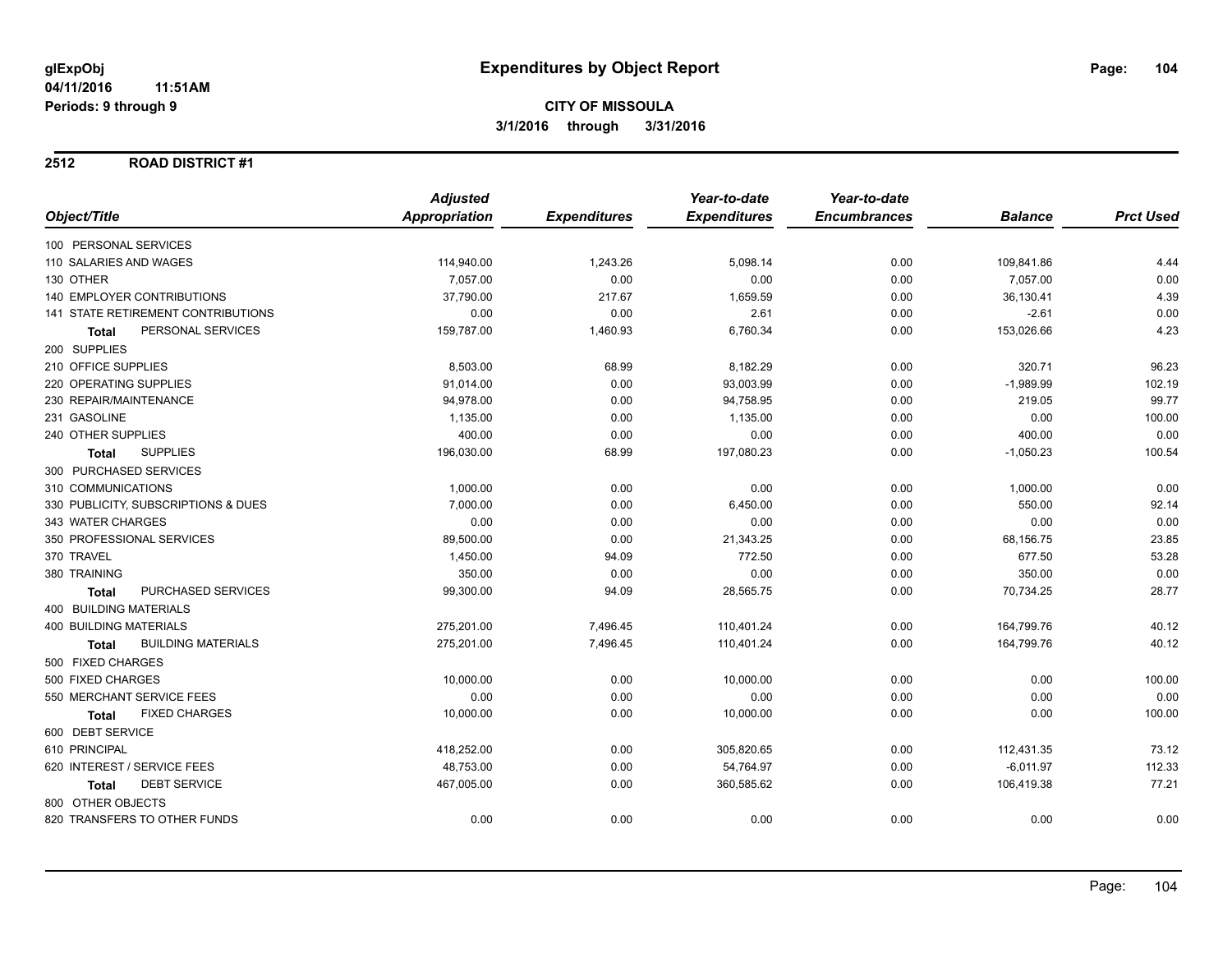#### **2512 ROAD DISTRICT #1**

| Object/Title       |                        | <b>Adjusted</b><br>Appropriation | <b>Expenditures</b> | Year-to-date<br><b>Expenditures</b> | Year-to-date<br><b>Encumbrances</b> | <b>Balance</b> | <b>Prct Used</b> |
|--------------------|------------------------|----------------------------------|---------------------|-------------------------------------|-------------------------------------|----------------|------------------|
| 845 CONTINGENCY    |                        | 37,295.00                        | 0.00                | 24,856.33                           | 0.00                                | 12.438.67      | 66.65            |
| <b>Total</b>       | OTHER OBJECTS          | 37,295.00                        | 0.00                | 24,856.33                           | 0.00                                | 12,438.67      | 66.65            |
| 900 CAPITAL OUTLAY |                        |                                  |                     |                                     |                                     |                |                  |
| 930 IMPROVEMENTS   |                        | 478.000.00                       | 530.00              | 513,667.91                          | 0.00                                | $-35.667.91$   | 107.46           |
| <b>Total</b>       | <b>CAPITAL OUTLAY</b>  | 478.000.00                       | 530.00              | 513.667.91                          | 0.00                                | $-35.667.91$   | 107.46           |
| <b>Total</b>       | <b>ROAD DISTRICT#1</b> | 1.722.618.00                     | 9.650.46            | 1,251,917.42                        | 0.00                                | 470.700.58     | 72.68            |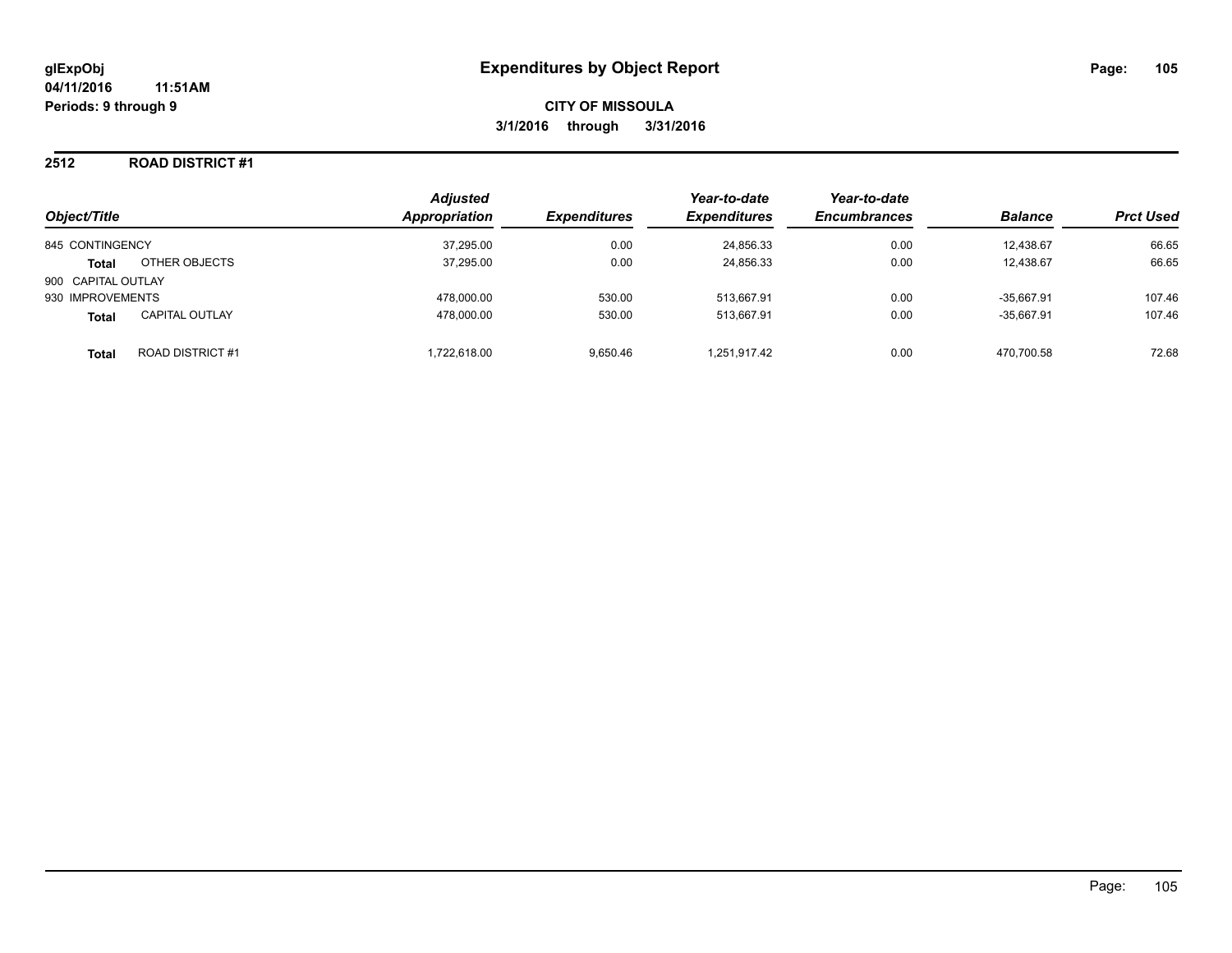#### **2513 PARK DISTRICT #1**

**370 PARKS & RECREATION**

|                                      | <b>Adjusted</b>      |                     | Year-to-date        | Year-to-date        |                |                  |
|--------------------------------------|----------------------|---------------------|---------------------|---------------------|----------------|------------------|
| Object/Title                         | <b>Appropriation</b> | <b>Expenditures</b> | <b>Expenditures</b> | <b>Encumbrances</b> | <b>Balance</b> | <b>Prct Used</b> |
| 100 PERSONAL SERVICES                |                      |                     |                     |                     |                |                  |
| 110 SALARIES AND WAGES               | 157,892.00           | 7,549.79            | 66,804.00           | 0.00                | 91,088.00      | 42.31            |
| 120 OVERTIME/TERMINATION             | 0.00                 | 0.00                | 591.85              | 0.00                | $-591.85$      | 0.00             |
| 140 EMPLOYER CONTRIBUTIONS           | 66,793.00            | 4,734.97            | 31,801.80           | 0.00                | 34,991.20      | 47.61            |
| 141 STATE RETIREMENT CONTRIBUTIONS   | 0.00                 | 0.00                | 41.55               | 0.00                | $-41.55$       | 0.00             |
| PERSONAL SERVICES<br><b>Total</b>    | 224,685.00           | 12,284.76           | 99,239.20           | 0.00                | 125,445.80     | 44.17            |
| 200 SUPPLIES                         |                      |                     |                     |                     |                |                  |
| 220 OPERATING SUPPLIES               | 71,116.00            | 6,763.01            | 70,297.09           | 0.00                | 818.91         | 98.85            |
| 230 REPAIR/MAINTENANCE               | 93,267.00            | 1,997.93            | 52,558.23           | 0.00                | 40,708.77      | 56.35            |
| 231 GASOLINE                         | 10,144.00            | 0.00                | 10,144.00           | 0.00                | 0.00           | 100.00           |
| <b>SUPPLIES</b><br><b>Total</b>      | 174,527.00           | 8,760.94            | 132,999.32          | 0.00                | 41,527.68      | 76.21            |
| 300 PURCHASED SERVICES               |                      |                     |                     |                     |                |                  |
| 320 PRINTING & DUPLICATING           | 0.00                 | 0.00                | 0.00                | 0.00                | 0.00           | 0.00             |
| 330 PUBLICITY, SUBSCRIPTIONS & DUES  | 2,500.00             | 0.00                | 123.64              | 0.00                | 2,376.36       | 4.95             |
| 341 ELECTRICITY & NATURAL GAS        | 28,622.00            | 0.00                | 26,436.39           | 0.00                | 2,185.61       | 92.36            |
| 343 WATER CHARGES                    | 7,685.00             | 0.00                | 7,319.07            | 0.00                | 365.93         | 95.24            |
| 344 TELEPHONE SERVICE                | 360.00               | 0.00                | 0.00                | 0.00                | 360.00         | 0.00             |
| 345 GARBAGE                          | 3,090.00             | 0.00                | 1,981.60            | 0.00                | 1,108.40       | 64.13            |
| 350 PROFESSIONAL SERVICES            | 163,214.00           | 25,691.65           | 79,791.13           | 0.00                | 83,422.87      | 48.89            |
| 360 REPAIR & MAINTENANCE             | 150,090.00           | 32,525.00           | 132,346.55          | 0.00                | 17,743.45      | 88.18            |
| 370 TRAVEL                           | 0.00                 | 0.00                | 99.51               | 0.00                | $-99.51$       | 0.00             |
| 380 TRAINING                         | 295.00               | 0.00                | 489.50              | 0.00                | $-194.50$      | 165.93           |
| PURCHASED SERVICES<br><b>Total</b>   | 355,856.00           | 58,216.65           | 248,587.39          | 0.00                | 107,268.61     | 69.86            |
| 500 FIXED CHARGES                    |                      |                     |                     |                     |                |                  |
| 550 MERCHANT SERVICE FEES            | 0.00                 | 0.00                | 0.00                | 0.00                | 0.00           | 0.00             |
| <b>FIXED CHARGES</b><br><b>Total</b> | 0.00                 | 0.00                | 0.00                | 0.00                | 0.00           | 0.00             |
| 600 DEBT SERVICE                     |                      |                     |                     |                     |                |                  |
| 610 PRINCIPAL                        | 218,119.00           | 0.00                | 167,553.44          | 0.00                | 50,565.56      | 76.82            |
| 620 INTEREST / SERVICE FEES          | 4,413.00             | 0.00                | 3,963.70            | 0.00                | 449.30         | 89.82            |
| <b>DEBT SERVICE</b><br><b>Total</b>  | 222,532.00           | 0.00                | 171,517.14          | 0.00                | 51,014.86      | 77.08            |
| 900 CAPITAL OUTLAY                   |                      |                     |                     |                     |                |                  |
| 930 IMPROVEMENTS                     | 137,720.00           | 2,592.74            | 23,417.61           | 0.00                | 114,302.39     | 17.00            |
| 940 MACHINERY & EQUIPMENT            | 0.00                 | 11,689.09           | 11,689.09           | 0.00                | $-11,689.09$   | 0.00             |
|                                      |                      |                     |                     |                     |                |                  |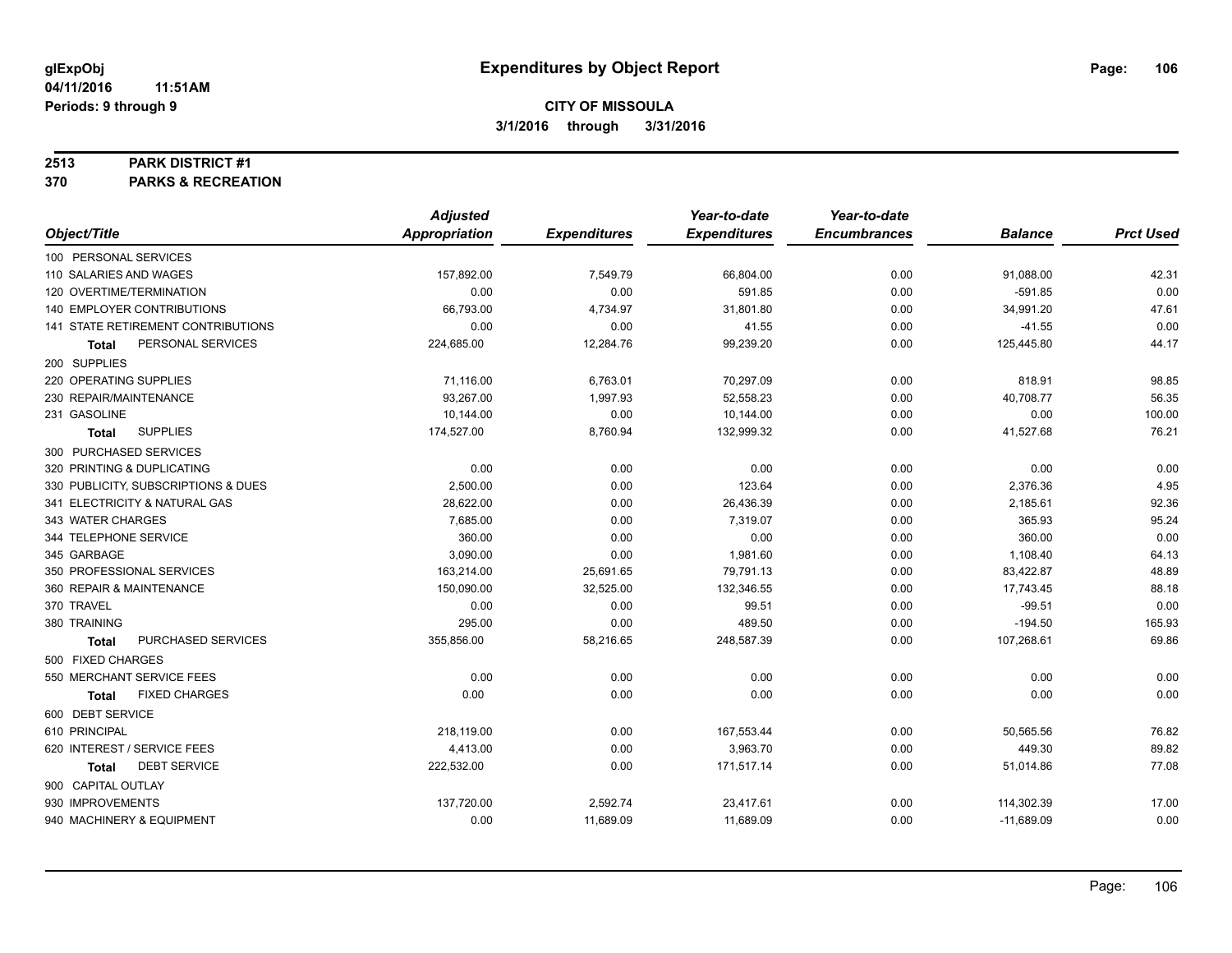# **CITY OF MISSOULA 3/1/2016 through 3/31/2016**

## **2513 PARK DISTRICT #1**

**370 PARKS & RECREATION**

| Object/Title |                       | <b>Adjusted</b><br><b>Appropriation</b> | <b>Expenditures</b> | Year-to-date<br><b>Expenditures</b> | Year-to-date<br><b>Encumbrances</b> | <b>Balance</b> | <b>Prct Used</b> |
|--------------|-----------------------|-----------------------------------------|---------------------|-------------------------------------|-------------------------------------|----------------|------------------|
| <b>Total</b> | <b>CAPITAL OUTLAY</b> | 137,720.00                              | 14.281.83           | 35,106.70                           | 0.00                                | 102.613.30     | 25.49            |
| <b>Total</b> | PARKS & RECREATION    | ,115,320.00                             | 93,544.18           | 687,449.75                          | 0.00                                | 427,870.25     | 61.64            |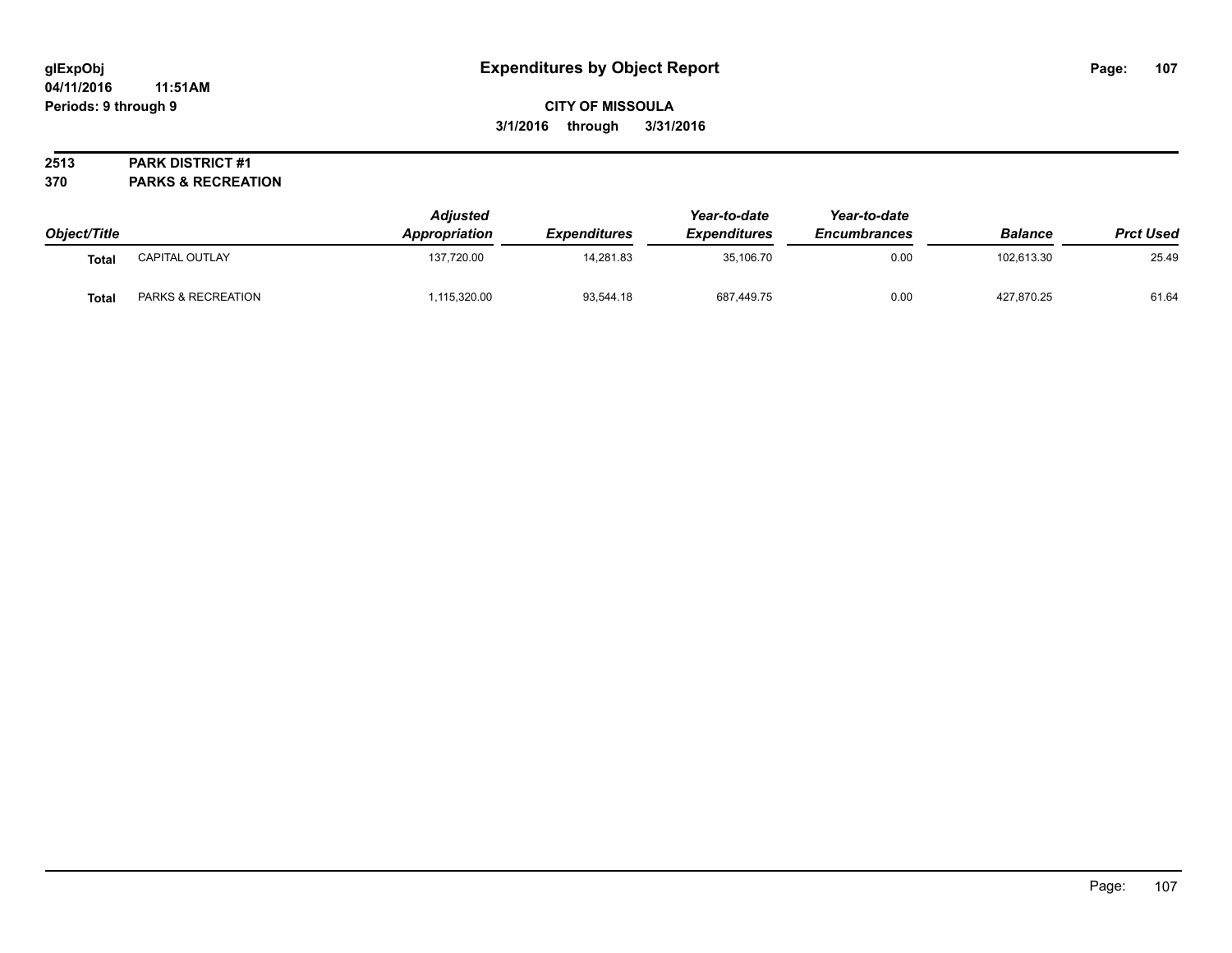#### **2513 PARK DISTRICT #1**

|                                           | <b>Adjusted</b> |                     | Year-to-date        | Year-to-date        |                |                  |
|-------------------------------------------|-----------------|---------------------|---------------------|---------------------|----------------|------------------|
| Object/Title                              | Appropriation   | <b>Expenditures</b> | <b>Expenditures</b> | <b>Encumbrances</b> | <b>Balance</b> | <b>Prct Used</b> |
| 100 PERSONAL SERVICES                     |                 |                     |                     |                     |                |                  |
| 110 SALARIES AND WAGES                    | 157,892.00      | 7,549.79            | 66,804.00           | 0.00                | 91,088.00      | 42.31            |
| 120 OVERTIME/TERMINATION                  | 0.00            | 0.00                | 591.85              | 0.00                | $-591.85$      | 0.00             |
| 140 EMPLOYER CONTRIBUTIONS                | 66,793.00       | 4,734.97            | 31,801.80           | 0.00                | 34,991.20      | 47.61            |
| <b>141 STATE RETIREMENT CONTRIBUTIONS</b> | 0.00            | 0.00                | 41.55               | 0.00                | $-41.55$       | 0.00             |
| PERSONAL SERVICES<br><b>Total</b>         | 224,685.00      | 12,284.76           | 99,239.20           | 0.00                | 125,445.80     | 44.17            |
| 200 SUPPLIES                              |                 |                     |                     |                     |                |                  |
| 220 OPERATING SUPPLIES                    | 71,116.00       | 6,763.01            | 70,297.09           | 0.00                | 818.91         | 98.85            |
| 230 REPAIR/MAINTENANCE                    | 93,267.00       | 1,997.93            | 52,558.23           | 0.00                | 40,708.77      | 56.35            |
| 231 GASOLINE                              | 10,144.00       | 0.00                | 10,144.00           | 0.00                | 0.00           | 100.00           |
| <b>SUPPLIES</b><br><b>Total</b>           | 174,527.00      | 8,760.94            | 132,999.32          | 0.00                | 41,527.68      | 76.21            |
| 300 PURCHASED SERVICES                    |                 |                     |                     |                     |                |                  |
| 320 PRINTING & DUPLICATING                | 0.00            | 0.00                | 0.00                | 0.00                | 0.00           | 0.00             |
| 330 PUBLICITY, SUBSCRIPTIONS & DUES       | 2,500.00        | 0.00                | 123.64              | 0.00                | 2,376.36       | 4.95             |
| 341 ELECTRICITY & NATURAL GAS             | 28,622.00       | 0.00                | 26,436.39           | 0.00                | 2,185.61       | 92.36            |
| 343 WATER CHARGES                         | 7,685.00        | 0.00                | 7,319.07            | 0.00                | 365.93         | 95.24            |
| 344 TELEPHONE SERVICE                     | 360.00          | 0.00                | 0.00                | 0.00                | 360.00         | 0.00             |
| 345 GARBAGE                               | 3,090.00        | 0.00                | 1,981.60            | 0.00                | 1,108.40       | 64.13            |
| 350 PROFESSIONAL SERVICES                 | 163,214.00      | 25,691.65           | 79,791.13           | 0.00                | 83,422.87      | 48.89            |
| 360 REPAIR & MAINTENANCE                  | 150,090.00      | 32,525.00           | 132,346.55          | 0.00                | 17,743.45      | 88.18            |
| 370 TRAVEL                                | 0.00            | 0.00                | 99.51               | 0.00                | $-99.51$       | 0.00             |
| 380 TRAINING                              | 295.00          | 0.00                | 489.50              | 0.00                | $-194.50$      | 165.93           |
| PURCHASED SERVICES<br><b>Total</b>        | 355,856.00      | 58,216.65           | 248,587.39          | 0.00                | 107,268.61     | 69.86            |
| 500 FIXED CHARGES                         |                 |                     |                     |                     |                |                  |
| 550 MERCHANT SERVICE FEES                 | 0.00            | 0.00                | 0.00                | 0.00                | 0.00           | 0.00             |
| <b>FIXED CHARGES</b><br>Total             | 0.00            | 0.00                | 0.00                | 0.00                | 0.00           | 0.00             |
| 600 DEBT SERVICE                          |                 |                     |                     |                     |                |                  |
| 610 PRINCIPAL                             | 218,119.00      | 0.00                | 167,553.44          | 0.00                | 50,565.56      | 76.82            |
| 620 INTEREST / SERVICE FEES               | 4,413.00        | 0.00                | 3,963.70            | 0.00                | 449.30         | 89.82            |
| <b>DEBT SERVICE</b><br><b>Total</b>       | 222,532.00      | 0.00                | 171,517.14          | 0.00                | 51,014.86      | 77.08            |
| 900 CAPITAL OUTLAY                        |                 |                     |                     |                     |                |                  |
| 930 IMPROVEMENTS                          | 137,720.00      | 2,592.74            | 23,417.61           | 0.00                | 114,302.39     | 17.00            |
| 940 MACHINERY & EQUIPMENT                 | 0.00            | 11,689.09           | 11,689.09           | 0.00                | $-11,689.09$   | 0.00             |
| <b>CAPITAL OUTLAY</b><br>Total            | 137,720.00      | 14,281.83           | 35,106.70           | 0.00                | 102,613.30     | 25.49            |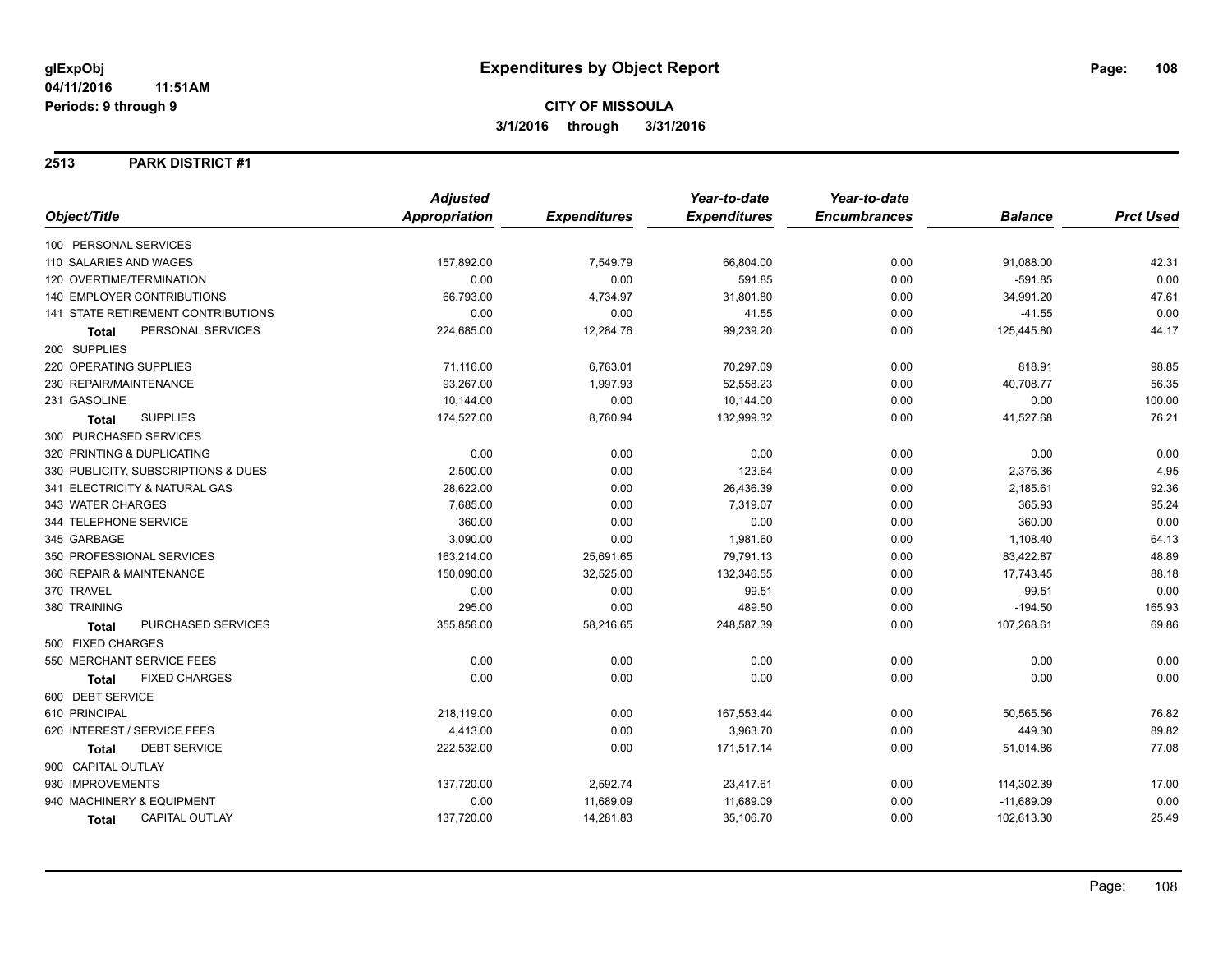| glExpObj             |         |
|----------------------|---------|
| 04/11/2016           | 11:51AM |
| Periods: 9 through 9 |         |

| Total | <b>PARK</b><br><b>SIGT:</b><br>.<br>DISTRIC | 320.00 | u z<br>77. IU | 687<br>AAO7F | 0.00 | ,870.25 | 61.64 |
|-------|---------------------------------------------|--------|---------------|--------------|------|---------|-------|
|       |                                             |        |               |              |      |         |       |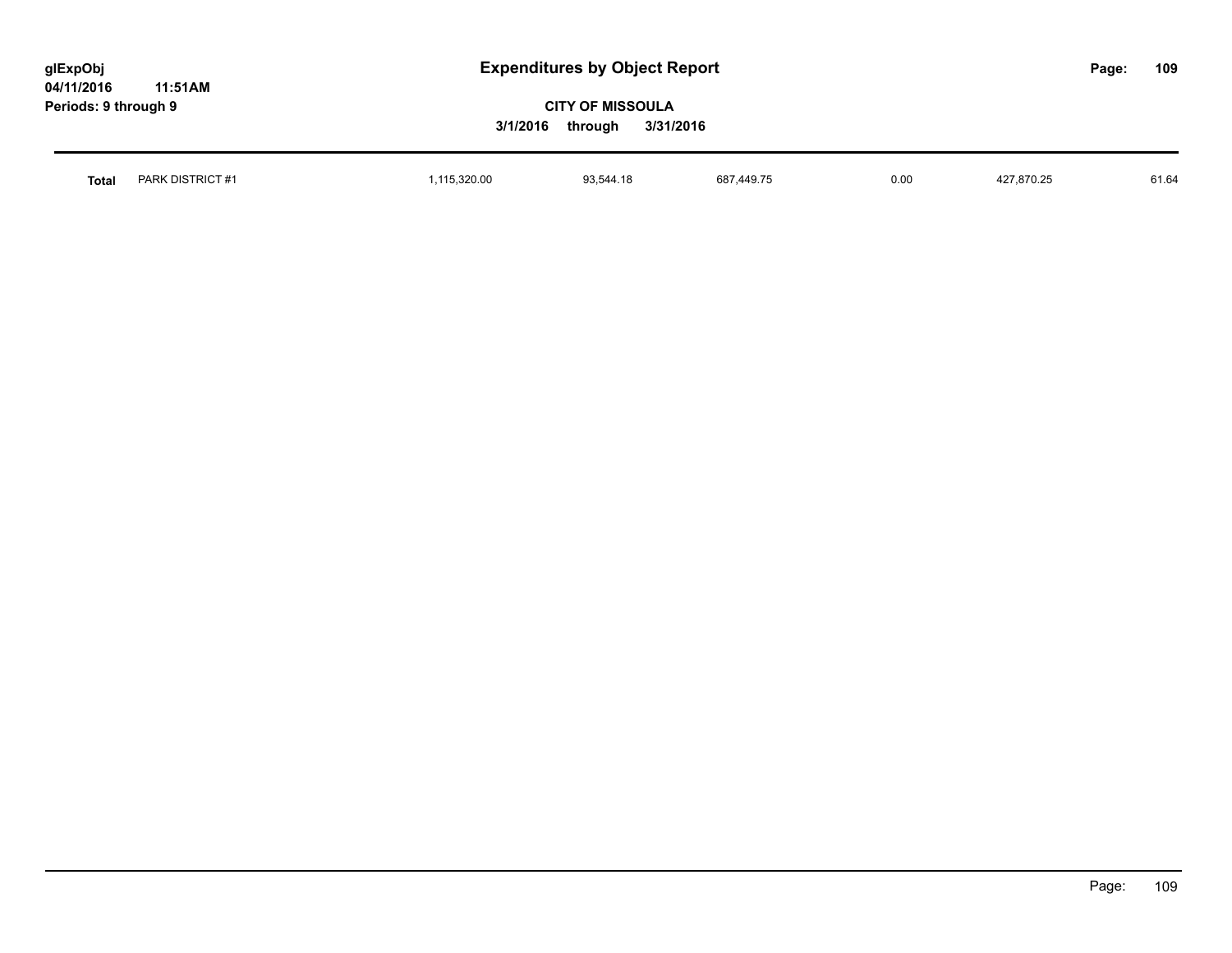#### **2514 PUBLIC SAFETY & JUSTICE DISTRICT**

**297 PUBLIC SAFETY/JUSTICE**

| Object/Title                          | <b>Adjusted</b><br>Appropriation | <b>Expenditures</b> | Year-to-date<br><b>Expenditures</b> | Year-to-date<br><b>Encumbrances</b> | <b>Balance</b> | <b>Prct Used</b> |
|---------------------------------------|----------------------------------|---------------------|-------------------------------------|-------------------------------------|----------------|------------------|
| 300 PURCHASED SERVICES                |                                  |                     |                                     |                                     |                |                  |
| 310 COMMUNICATIONS                    | 0.00                             | 0.00                | 0.00                                | 0.00                                | 0.00           | 0.00             |
| PURCHASED SERVICES<br><b>Total</b>    | 0.00                             | 0.00                | 0.00                                | 0.00                                | 0.00           | 0.00             |
| 500 FIXED CHARGES                     |                                  |                     |                                     |                                     |                |                  |
| 550 MERCHANT SERVICE FEES             | 0.00                             | 0.00                | 0.00                                | 0.00                                | 0.00           | 0.00             |
| <b>FIXED CHARGES</b><br><b>Total</b>  | 0.00                             | 0.00                | 0.00                                | 0.00                                | 0.00           | 0.00             |
| PUBLIC SAFETY/JUSTICE<br><b>Total</b> | 0.00                             | 0.00                | 0.00                                | 0.00                                | 0.00           | 0.00             |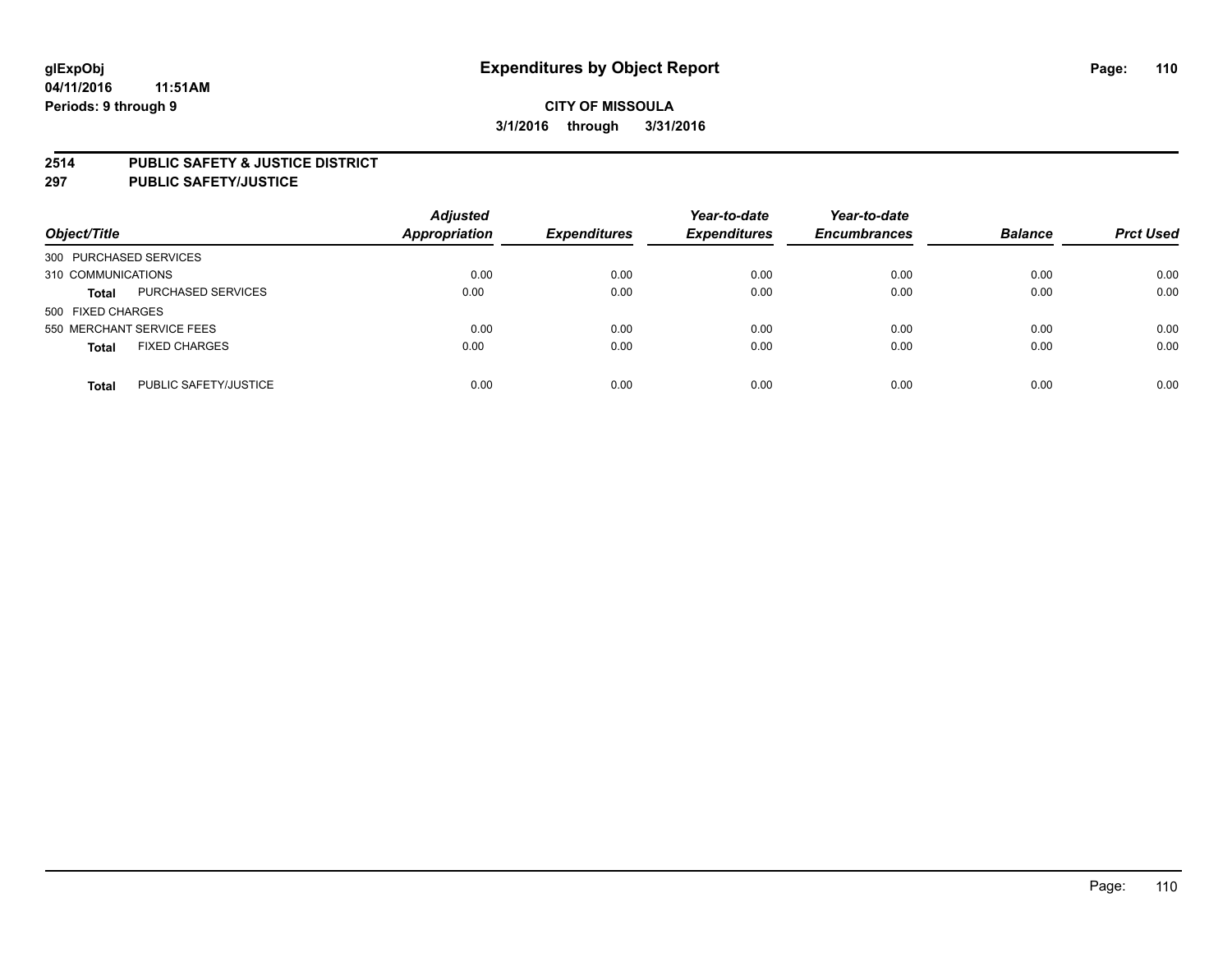## **2514 PUBLIC SAFETY & JUSTICE DISTRICT**

| Object/Title                                     | <b>Adjusted</b><br><b>Appropriation</b> | <b>Expenditures</b> | Year-to-date<br><b>Expenditures</b> | Year-to-date<br><b>Encumbrances</b> | <b>Balance</b> | <b>Prct Used</b> |
|--------------------------------------------------|-----------------------------------------|---------------------|-------------------------------------|-------------------------------------|----------------|------------------|
| 300 PURCHASED SERVICES                           |                                         |                     |                                     |                                     |                |                  |
| 310 COMMUNICATIONS                               | 0.00                                    | 0.00                | 0.00                                | 0.00                                | 0.00           | 0.00             |
| PURCHASED SERVICES<br><b>Total</b>               | 0.00                                    | 0.00                | 0.00                                | 0.00                                | 0.00           | 0.00             |
| 500 FIXED CHARGES                                |                                         |                     |                                     |                                     |                |                  |
| 550 MERCHANT SERVICE FEES                        | 0.00                                    | 0.00                | 0.00                                | 0.00                                | 0.00           | 0.00             |
| <b>FIXED CHARGES</b><br><b>Total</b>             | 0.00                                    | 0.00                | 0.00                                | 0.00                                | 0.00           | 0.00             |
| PUBLIC SAFETY & JUSTICE DISTRICT<br><b>Total</b> | 0.00                                    | 0.00                | 0.00                                | 0.00                                | 0.00           | 0.00             |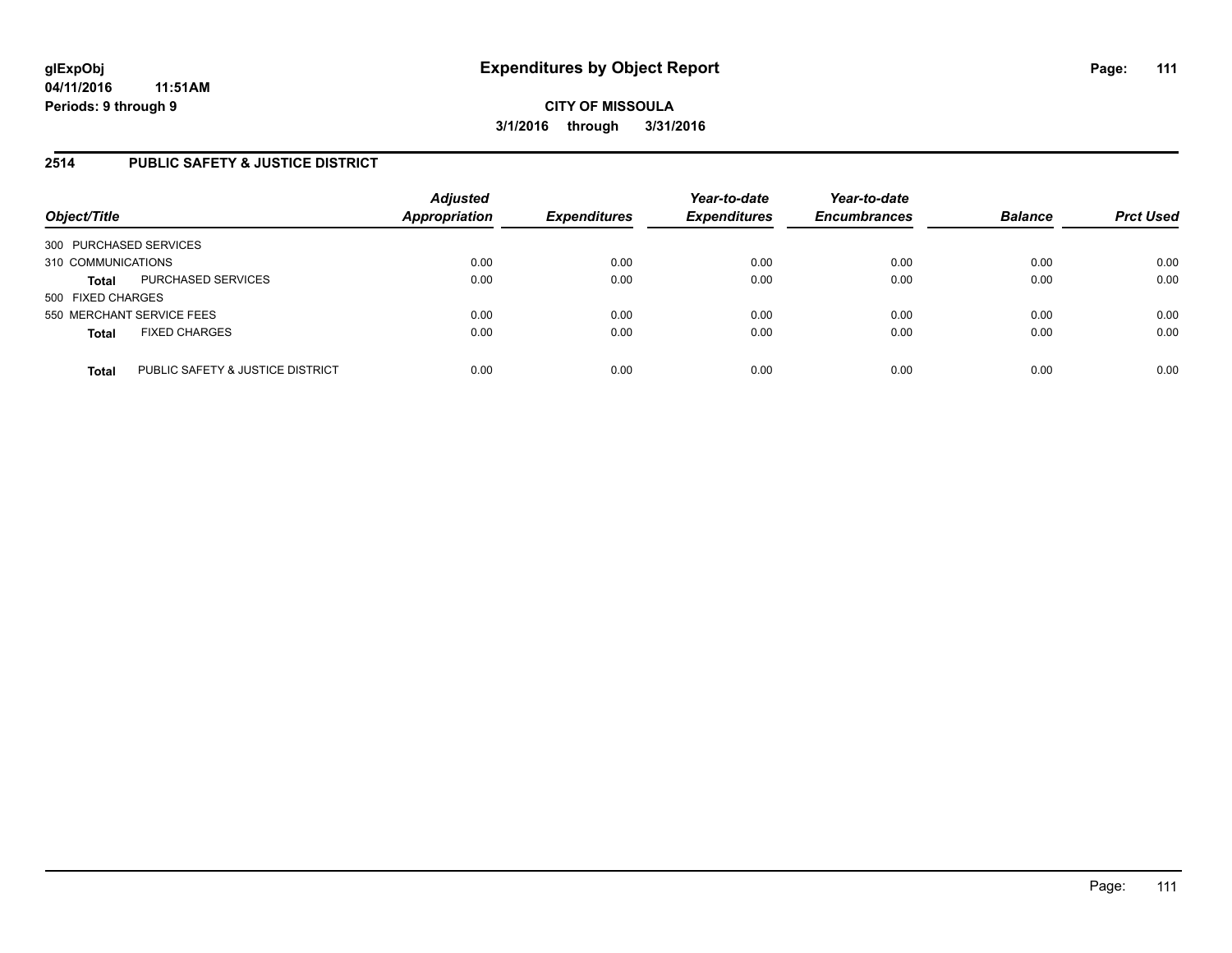#### **2820 STATE GAS TAX FUND**

**280 PUBLIC WORKS OPERATIONS**

|              |                                         | <b>Adjusted</b> |                     | Year-to-date        | Year-to-date        |                |                  |
|--------------|-----------------------------------------|-----------------|---------------------|---------------------|---------------------|----------------|------------------|
| Object/Title |                                         | Appropriation   | <b>Expenditures</b> | <b>Expenditures</b> | <b>Encumbrances</b> | <b>Balance</b> | <b>Prct Used</b> |
|              | 300 PURCHASED SERVICES                  |                 |                     |                     |                     |                |                  |
|              | 350 PROFESSIONAL SERVICES               | 0.00            | 0.00                | 0.00                | 0.00                | 0.00           | 0.00             |
|              | PURCHASED SERVICES<br><b>Total</b>      | 0.00            | 0.00                | 0.00                | 0.00                | 0.00           | 0.00             |
|              | 500 FIXED CHARGES                       |                 |                     |                     |                     |                |                  |
|              | 500 FIXED CHARGES                       | 0.00            | 0.00                | 0.00                | 0.00                | 0.00           | 0.00             |
|              | 550 MERCHANT SERVICE FEES               | 0.00            | 0.00                | 0.00                | 0.00                | 0.00           | 0.00             |
|              | <b>FIXED CHARGES</b><br>Total           | 0.00            | 0.00                | 0.00                | 0.00                | 0.00           | 0.00             |
|              | 800 OTHER OBJECTS                       |                 |                     |                     |                     |                |                  |
|              | 820 TRANSFERS TO OTHER FUNDS            | 564,000.00      | 0.00                | 282,000.00          | 0.00                | 282,000.00     | 50.00            |
|              | OTHER OBJECTS<br>Total                  | 564,000.00      | 0.00                | 282,000.00          | 0.00                | 282,000.00     | 50.00            |
|              | 900 CAPITAL OUTLAY                      |                 |                     |                     |                     |                |                  |
|              | 930 IMPROVEMENTS                        | 373,100.00      | 0.00                | 234,055.78          | 0.00                | 139,044.22     | 62.73            |
|              | <b>CAPITAL OUTLAY</b><br>Total          | 373.100.00      | 0.00                | 234,055.78          | 0.00                | 139.044.22     | 62.73            |
|              | PUBLIC WORKS OPERATIONS<br><b>Total</b> | 937,100.00      | 0.00                | 516,055.78          | 0.00                | 421,044.22     | 55.07            |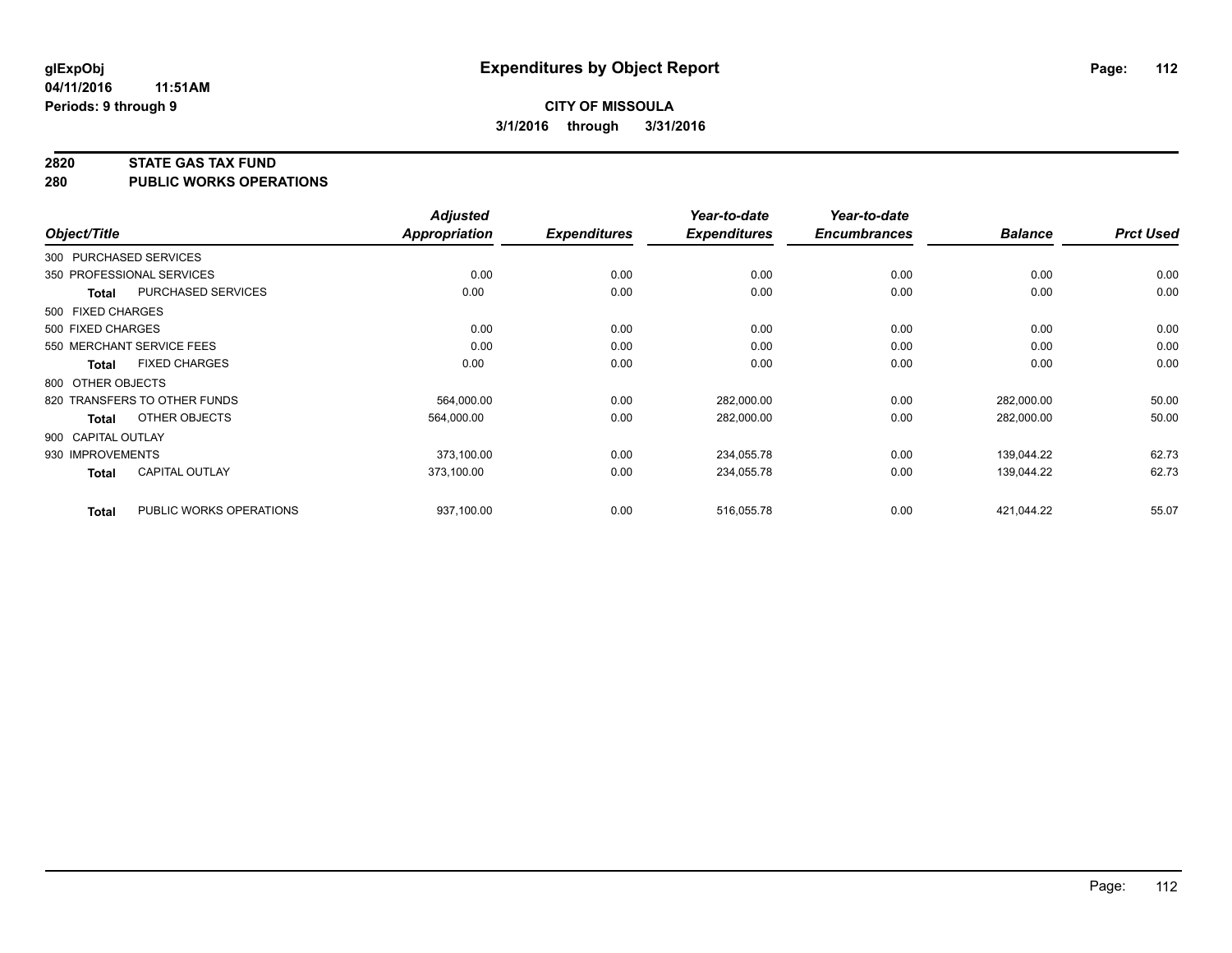## **2820 STATE GAS TAX FUND**

|                        |                              | <b>Adjusted</b>      |                     | Year-to-date        | Year-to-date        |                |                  |
|------------------------|------------------------------|----------------------|---------------------|---------------------|---------------------|----------------|------------------|
| Object/Title           |                              | <b>Appropriation</b> | <b>Expenditures</b> | <b>Expenditures</b> | <b>Encumbrances</b> | <b>Balance</b> | <b>Prct Used</b> |
| 300 PURCHASED SERVICES |                              |                      |                     |                     |                     |                |                  |
|                        | 350 PROFESSIONAL SERVICES    | 0.00                 | 0.00                | 0.00                | 0.00                | 0.00           | 0.00             |
| Total                  | PURCHASED SERVICES           | 0.00                 | 0.00                | 0.00                | 0.00                | 0.00           | 0.00             |
| 500 FIXED CHARGES      |                              |                      |                     |                     |                     |                |                  |
| 500 FIXED CHARGES      |                              | 0.00                 | 0.00                | 0.00                | 0.00                | 0.00           | 0.00             |
|                        | 550 MERCHANT SERVICE FEES    | 0.00                 | 0.00                | 0.00                | 0.00                | 0.00           | 0.00             |
| <b>Total</b>           | <b>FIXED CHARGES</b>         | 0.00                 | 0.00                | 0.00                | 0.00                | 0.00           | 0.00             |
| 800 OTHER OBJECTS      |                              |                      |                     |                     |                     |                |                  |
|                        | 820 TRANSFERS TO OTHER FUNDS | 564,000.00           | 0.00                | 282,000.00          | 0.00                | 282,000.00     | 50.00            |
| <b>Total</b>           | OTHER OBJECTS                | 564,000.00           | 0.00                | 282,000.00          | 0.00                | 282,000.00     | 50.00            |
| 900 CAPITAL OUTLAY     |                              |                      |                     |                     |                     |                |                  |
| 930 IMPROVEMENTS       |                              | 373,100.00           | 0.00                | 234,055.78          | 0.00                | 139,044.22     | 62.73            |
| Total                  | <b>CAPITAL OUTLAY</b>        | 373,100.00           | 0.00                | 234,055.78          | 0.00                | 139,044.22     | 62.73            |
| <b>Total</b>           | <b>STATE GAS TAX FUND</b>    | 937,100.00           | 0.00                | 516,055.78          | 0.00                | 421,044.22     | 55.07            |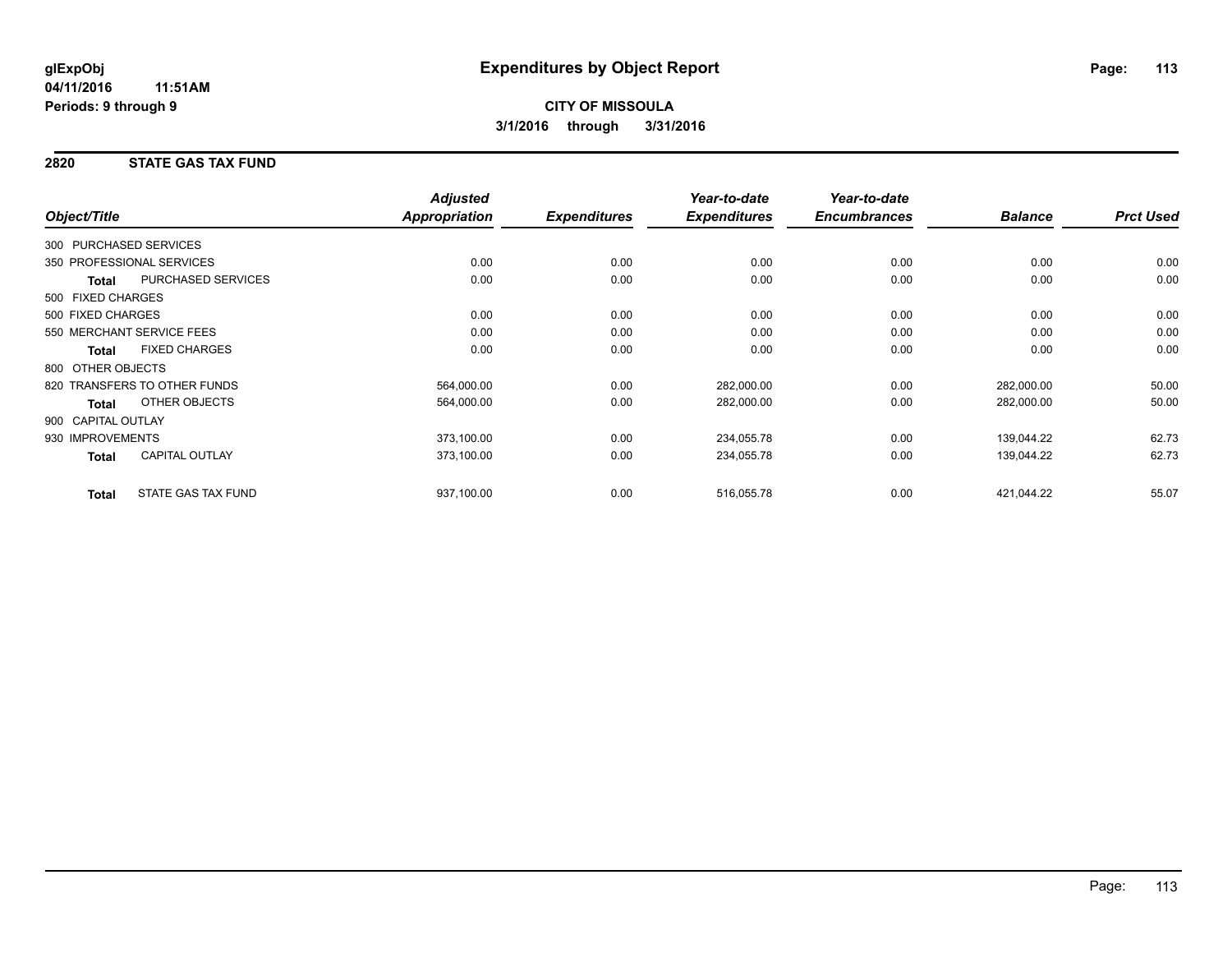**2917 CRIME VICTIM SURCHARGE**

**390 NON-DEPARTMENTAL**

| Object/Title                     | <b>Adjusted</b><br><b>Appropriation</b> | <b>Expenditures</b> | Year-to-date<br><b>Expenditures</b> | Year-to-date<br><b>Encumbrances</b> | <b>Balance</b> | <b>Prct Used</b> |
|----------------------------------|-----------------------------------------|---------------------|-------------------------------------|-------------------------------------|----------------|------------------|
| 500 FIXED CHARGES                |                                         |                     |                                     |                                     |                |                  |
| 550 MERCHANT SERVICE FEES        | 0.00                                    | 0.00                | 0.00                                | 0.00                                | 0.00           | 0.00             |
| <b>FIXED CHARGES</b><br>Total    | 0.00                                    | 0.00                | 0.00                                | 0.00                                | 0.00           | 0.00             |
| NON-DEPARTMENTAL<br><b>Total</b> | 0.00                                    | 0.00                | 0.00                                | 0.00                                | 0.00           | 0.00             |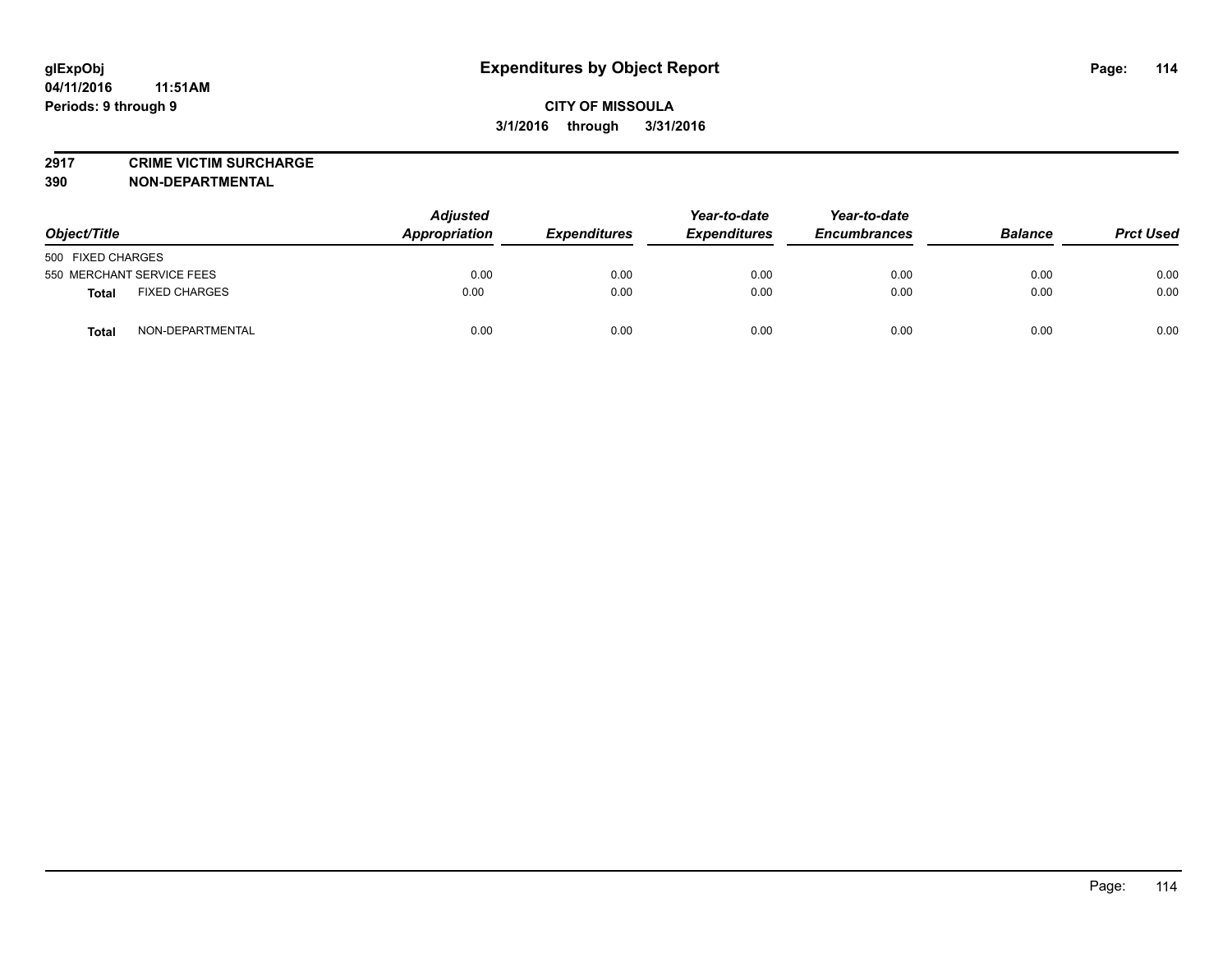### **2917 CRIME VICTIM SURCHARGE**

| Object/Title                                  | <b>Adjusted</b><br>Appropriation | <b>Expenditures</b> | Year-to-date<br><b>Expenditures</b> | Year-to-date<br><b>Encumbrances</b> | <b>Balance</b> | <b>Prct Used</b> |
|-----------------------------------------------|----------------------------------|---------------------|-------------------------------------|-------------------------------------|----------------|------------------|
| 500 FIXED CHARGES                             |                                  |                     |                                     |                                     |                |                  |
| 550 MERCHANT SERVICE FEES                     | 0.00                             | 0.00                | 0.00                                | 0.00                                | 0.00           | 0.00             |
| <b>FIXED CHARGES</b><br>Total                 | 0.00                             | 0.00                | 0.00                                | 0.00                                | 0.00           | 0.00             |
| <b>CRIME VICTIM SURCHARGE</b><br><b>Total</b> | 0.00                             | 0.00                | 0.00                                | 0.00                                | 0.00           | 0.00             |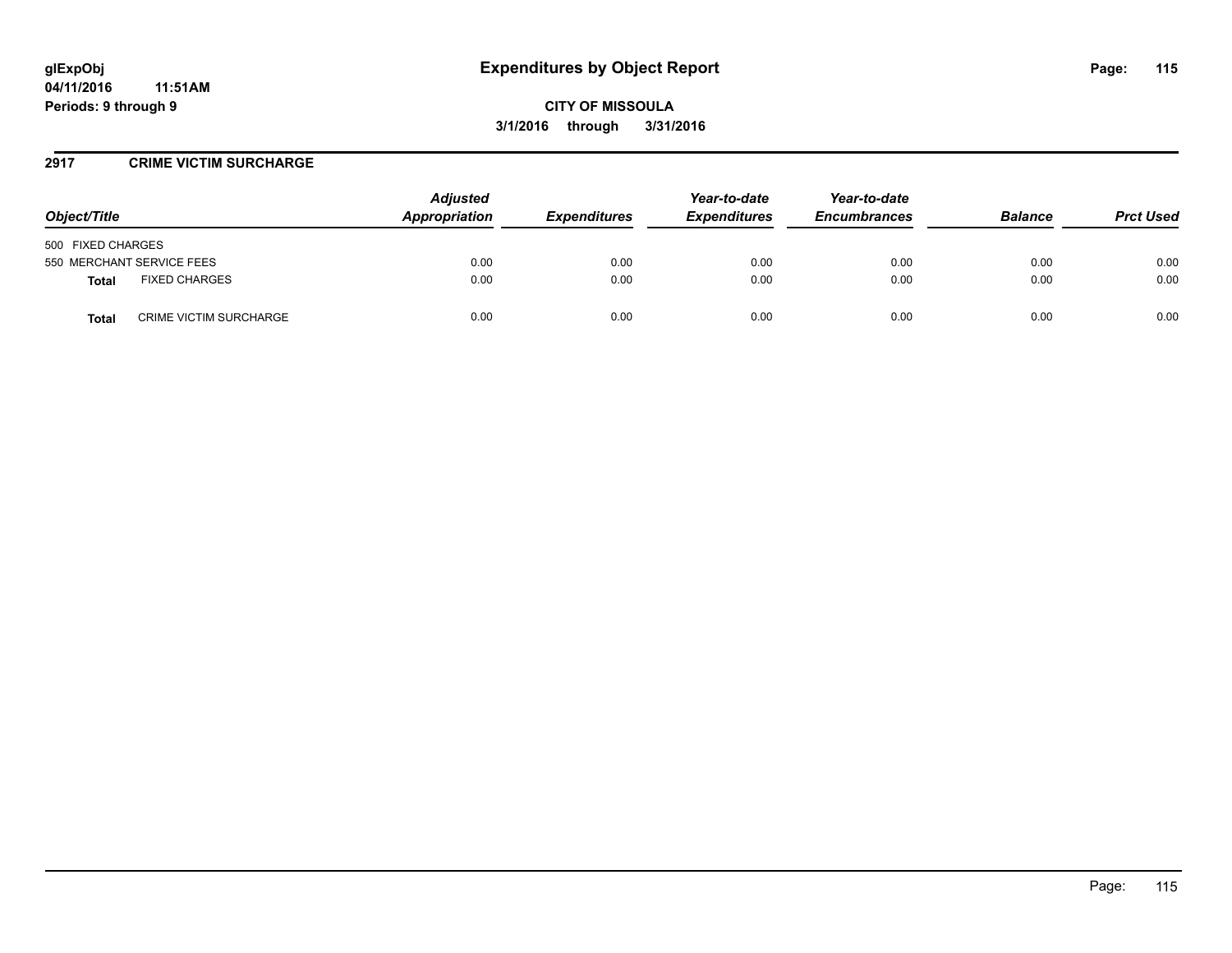## **2918 LAW ENFORCEMENT BLOCK GRANT FUND**

**290 POLICE**

|              |                                                   | <b>Adjusted</b>      |                     | Year-to-date        | Year-to-date        |                |                  |
|--------------|---------------------------------------------------|----------------------|---------------------|---------------------|---------------------|----------------|------------------|
| Object/Title |                                                   | <b>Appropriation</b> | <b>Expenditures</b> | <b>Expenditures</b> | <b>Encumbrances</b> | <b>Balance</b> | <b>Prct Used</b> |
|              | 100 PERSONAL SERVICES                             |                      |                     |                     |                     |                |                  |
|              | 110 SALARIES AND WAGES                            | 30,390.00            | 0.00                | 0.00                | 0.00                | 30,390.00      | 0.00             |
|              | 115 SALARIES/HEALTH INSURANCE BENEFIT             | 0.00                 | 0.00                | 0.00                | 0.00                | 0.00           | 0.00             |
|              | 120 OVERTIME/TERMINATION                          | 0.00                 | 0.00                | 0.00                | 0.00                | 0.00           | 0.00             |
|              | <b>140 EMPLOYER CONTRIBUTIONS</b>                 | 11,610.00            | 0.00                | 0.00                | 0.00                | 11,610.00      | 0.00             |
|              | <b>141 STATE RETIREMENT CONTRIBUTIONS</b>         | 0.00                 | 0.00                | 0.00                | 0.00                | 0.00           | 0.00             |
|              | PERSONAL SERVICES<br><b>Total</b>                 | 42,000.00            | 0.00                | 0.00                | 0.00                | 42,000.00      | 0.00             |
| 200 SUPPLIES |                                                   |                      |                     |                     |                     |                |                  |
|              | 210 OFFICE SUPPLIES                               | 0.00                 | 0.00                | 0.00                | 0.00                | 0.00           | 0.00             |
|              | 220 OPERATING SUPPLIES                            | 0.00                 | 0.00                | 0.00                | 0.00                | 0.00           | 0.00             |
|              | <b>SUPPLIES</b><br><b>Total</b>                   | 0.00                 | 0.00                | 0.00                | 0.00                | 0.00           | 0.00             |
|              | 300 PURCHASED SERVICES                            |                      |                     |                     |                     |                |                  |
|              | 320 PRINTING & DUPLICATING                        | 0.00                 | 0.00                | 0.00                | 0.00                | 0.00           | 0.00             |
|              | 344 TELEPHONE SERVICE                             | 0.00                 | 0.00                | 0.00                | 0.00                | 0.00           | 0.00             |
|              | 350 PROFESSIONAL SERVICES                         | 0.00                 | 8,923.90            | 8,923.90            | 0.00                | $-8,923.90$    | 0.00             |
| 370 TRAVEL   |                                                   | 0.00                 | 0.00                | 0.00                | 0.00                | 0.00           | 0.00             |
| 380 TRAINING |                                                   | 0.00                 | 0.00                | 0.00                | 0.00                | 0.00           | 0.00             |
|              | PURCHASED SERVICES<br><b>Total</b>                | 0.00                 | 8,923.90            | 8,923.90            | 0.00                | $-8,923.90$    | 0.00             |
|              | 500 FIXED CHARGES                                 |                      |                     |                     |                     |                |                  |
|              | 550 MERCHANT SERVICE FEES                         | 0.00                 | 0.00                | 0.00                | 0.00                | 0.00           | 0.00             |
|              | <b>FIXED CHARGES</b><br><b>Total</b>              | 0.00                 | 0.00                | 0.00                | 0.00                | 0.00           | 0.00             |
|              | 700 GRANTS & CONTRIBUTIONS                        |                      |                     |                     |                     |                |                  |
|              | 700 GRANTS & CONTRIBUTIONS                        | 24,590.00            | 0.00                | 0.00                | 0.00                | 24,590.00      | 0.00             |
|              | <b>GRANTS &amp; CONTRIBUTIONS</b><br><b>Total</b> | 24,590.00            | 0.00                | 0.00                | 0.00                | 24,590.00      | 0.00             |
|              | 900 CAPITAL OUTLAY                                |                      |                     |                     |                     |                |                  |
|              | 940 MACHINERY & EQUIPMENT                         | 0.00                 | 2,016.26            | 50,499.16           | 0.00                | $-50,499.16$   | 0.00             |
|              | <b>CAPITAL OUTLAY</b><br><b>Total</b>             | 0.00                 | 2,016.26            | 50,499.16           | 0.00                | $-50,499.16$   | 0.00             |
|              |                                                   |                      |                     |                     |                     |                |                  |
|              | <b>POLICE</b><br><b>Total</b>                     | 66,590.00            | 10,940.16           | 59,423.06           | 0.00                | 7,166.94       | 89.24            |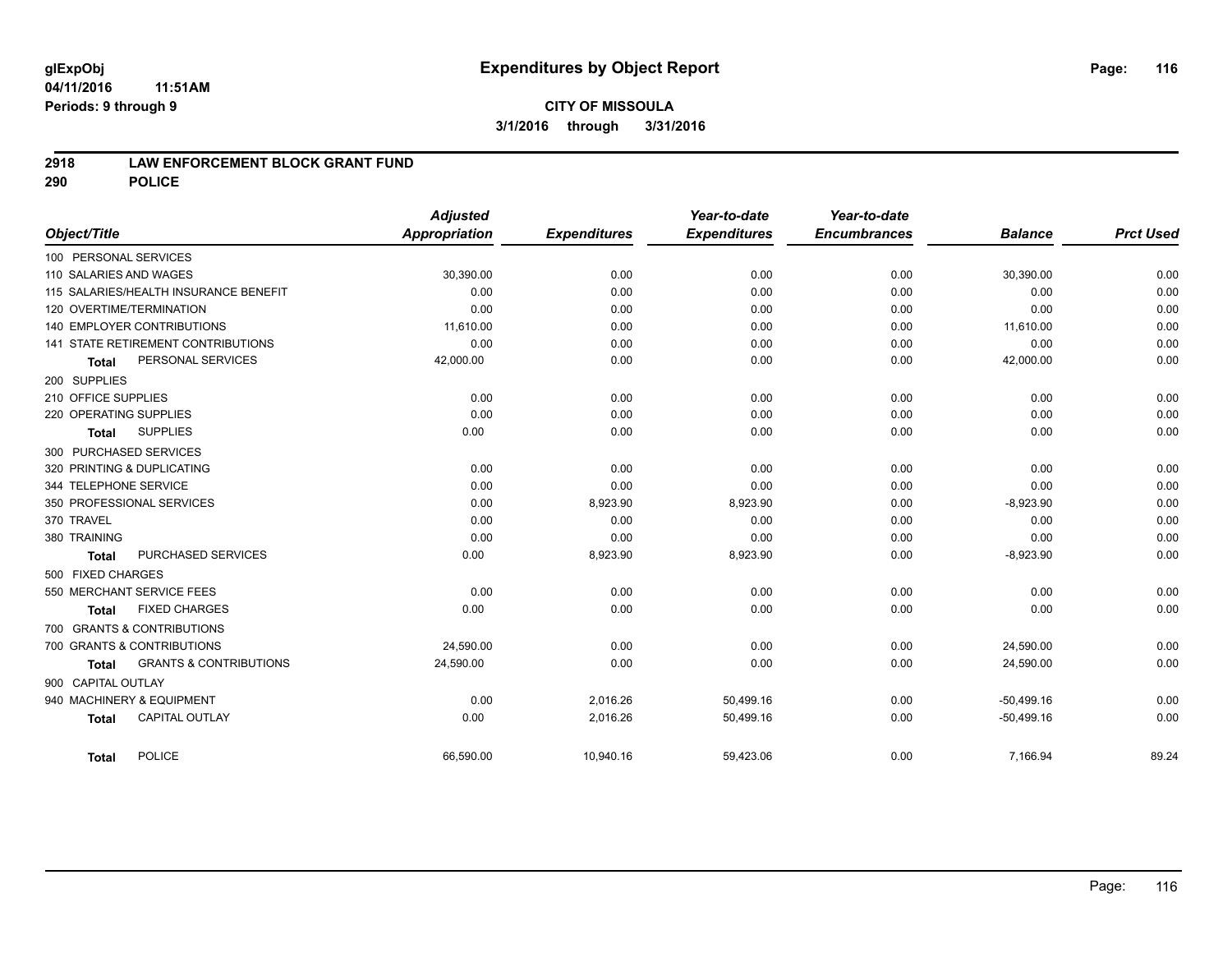#### **2918 LAW ENFORCEMENT BLOCK GRANT FUND**

**390 NON-DEPARTMENTAL**

|                           |                      | <b>Adjusted</b> |                     | Year-to-date        | Year-to-date<br><b>Encumbrances</b> | <b>Balance</b> | <b>Prct Used</b> |
|---------------------------|----------------------|-----------------|---------------------|---------------------|-------------------------------------|----------------|------------------|
| Object/Title              |                      | Appropriation   | <b>Expenditures</b> | <b>Expenditures</b> |                                     |                |                  |
| 300 PURCHASED SERVICES    |                      |                 |                     |                     |                                     |                |                  |
| 350 PROFESSIONAL SERVICES |                      | 0.00            | 0.00                | 0.00                | 0.00                                | 0.00           | 0.00             |
| Total                     | PURCHASED SERVICES   | 0.00            | 0.00                | 0.00                | 0.00                                | 0.00           | 0.00             |
| 500 FIXED CHARGES         |                      |                 |                     |                     |                                     |                |                  |
| 500 FIXED CHARGES         |                      | 0.00            | 0.00                | 0.00                | 0.00                                | 0.00           | 0.00             |
| 550 MERCHANT SERVICE FEES |                      | 0.00            | 0.00                | 0.00                | 0.00                                | 0.00           | 0.00             |
| <b>Total</b>              | <b>FIXED CHARGES</b> | 0.00            | 0.00                | 0.00                | 0.00                                | 0.00           | 0.00             |
| <b>Total</b>              | NON-DEPARTMENTAL     | 0.00            | 0.00                | 0.00                | 0.00                                | 0.00           | 0.00             |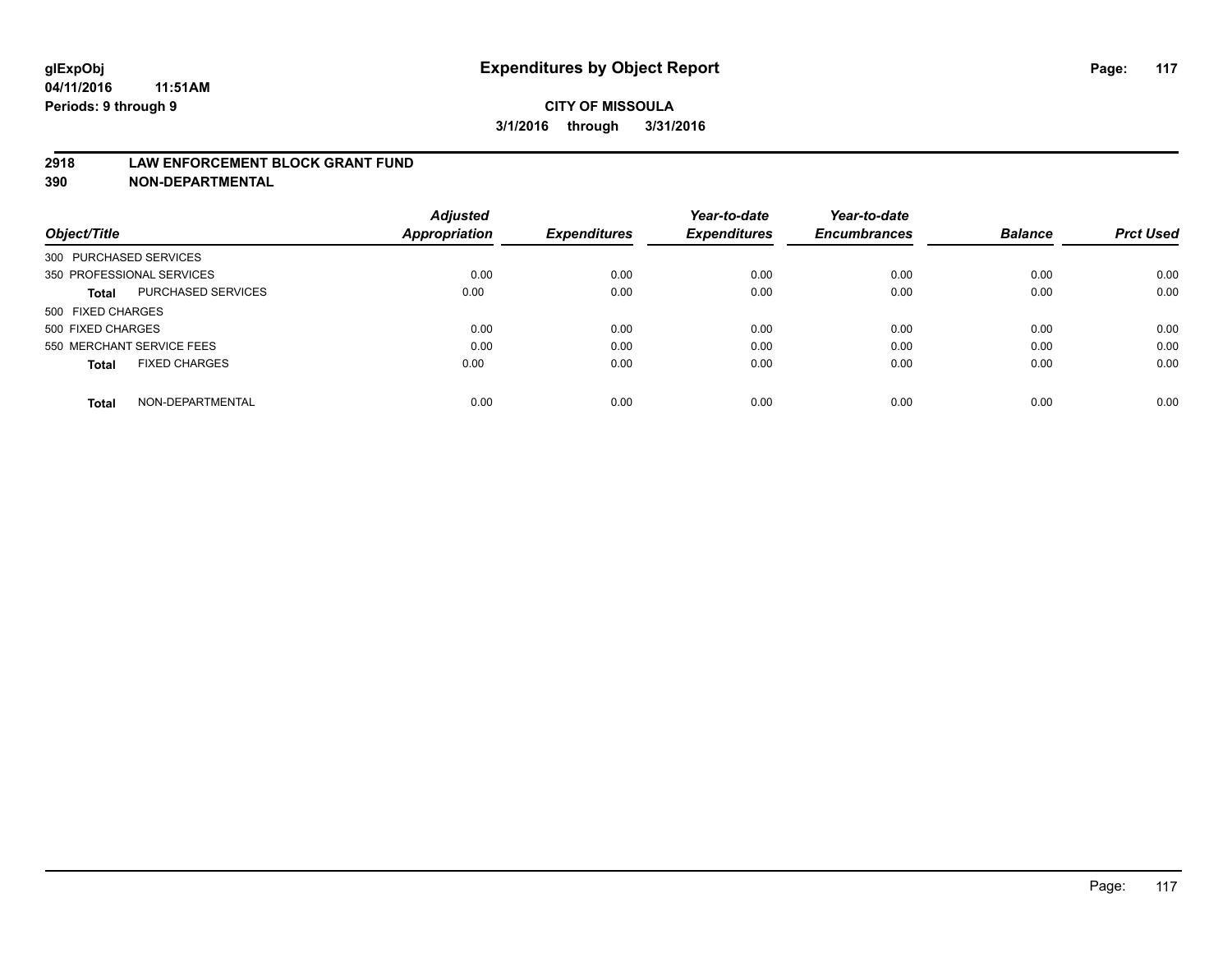# **2918 LAW ENFORCEMENT BLOCK GRANT FUND**

| Object/Title           |                                           | <b>Adjusted</b><br><b>Appropriation</b> | <b>Expenditures</b> | Year-to-date<br><b>Expenditures</b> | Year-to-date<br><b>Encumbrances</b> | <b>Balance</b> | <b>Prct Used</b> |
|------------------------|-------------------------------------------|-----------------------------------------|---------------------|-------------------------------------|-------------------------------------|----------------|------------------|
| 100 PERSONAL SERVICES  |                                           |                                         |                     |                                     |                                     |                |                  |
| 110 SALARIES AND WAGES |                                           | 30,390.00                               | 0.00                | 0.00                                | 0.00                                | 30,390.00      | 0.00             |
|                        | 115 SALARIES/HEALTH INSURANCE BENEFIT     | 0.00                                    | 0.00                | 0.00                                | 0.00                                | 0.00           | 0.00             |
|                        | 120 OVERTIME/TERMINATION                  | 0.00                                    | 0.00                | 0.00                                | 0.00                                | 0.00           | 0.00             |
|                        | 140 EMPLOYER CONTRIBUTIONS                | 11,610.00                               | 0.00                | 0.00                                | 0.00                                | 11,610.00      | 0.00             |
|                        | <b>141 STATE RETIREMENT CONTRIBUTIONS</b> | 0.00                                    | 0.00                | 0.00                                | 0.00                                | 0.00           | 0.00             |
| <b>Total</b>           | PERSONAL SERVICES                         | 42,000.00                               | 0.00                | 0.00                                | 0.00                                | 42,000.00      | 0.00             |
| 200 SUPPLIES           |                                           |                                         |                     |                                     |                                     |                |                  |
| 210 OFFICE SUPPLIES    |                                           | 0.00                                    | 0.00                | 0.00                                | 0.00                                | 0.00           | 0.00             |
| 220 OPERATING SUPPLIES |                                           | 0.00                                    | 0.00                | 0.00                                | 0.00                                | 0.00           | 0.00             |
| <b>Total</b>           | <b>SUPPLIES</b>                           | 0.00                                    | 0.00                | 0.00                                | 0.00                                | 0.00           | 0.00             |
|                        | 300 PURCHASED SERVICES                    |                                         |                     |                                     |                                     |                |                  |
|                        | 320 PRINTING & DUPLICATING                | 0.00                                    | 0.00                | 0.00                                | 0.00                                | 0.00           | 0.00             |
| 344 TELEPHONE SERVICE  |                                           | 0.00                                    | 0.00                | 0.00                                | 0.00                                | 0.00           | 0.00             |
|                        | 350 PROFESSIONAL SERVICES                 | 0.00                                    | 8,923.90            | 8,923.90                            | 0.00                                | $-8,923.90$    | 0.00             |
| 370 TRAVEL             |                                           | 0.00                                    | 0.00                | 0.00                                | 0.00                                | 0.00           | 0.00             |
| 380 TRAINING           |                                           | 0.00                                    | 0.00                | 0.00                                | 0.00                                | 0.00           | 0.00             |
| <b>Total</b>           | PURCHASED SERVICES                        | 0.00                                    | 8,923.90            | 8,923.90                            | 0.00                                | $-8,923.90$    | 0.00             |
| 500 FIXED CHARGES      |                                           |                                         |                     |                                     |                                     |                |                  |
| 500 FIXED CHARGES      |                                           | 0.00                                    | 0.00                | 0.00                                | 0.00                                | 0.00           | 0.00             |
|                        | 550 MERCHANT SERVICE FEES                 | 0.00                                    | 0.00                | 0.00                                | 0.00                                | 0.00           | 0.00             |
| <b>Total</b>           | <b>FIXED CHARGES</b>                      | 0.00                                    | 0.00                | 0.00                                | 0.00                                | 0.00           | 0.00             |
|                        | 700 GRANTS & CONTRIBUTIONS                |                                         |                     |                                     |                                     |                |                  |
|                        | 700 GRANTS & CONTRIBUTIONS                | 24,590.00                               | 0.00                | 0.00                                | 0.00                                | 24,590.00      | 0.00             |
| <b>Total</b>           | <b>GRANTS &amp; CONTRIBUTIONS</b>         | 24,590.00                               | 0.00                | 0.00                                | 0.00                                | 24,590.00      | 0.00             |
| 900 CAPITAL OUTLAY     |                                           |                                         |                     |                                     |                                     |                |                  |
|                        | 940 MACHINERY & EQUIPMENT                 | 0.00                                    | 2,016.26            | 50,499.16                           | 0.00                                | $-50,499.16$   | 0.00             |
| <b>Total</b>           | <b>CAPITAL OUTLAY</b>                     | 0.00                                    | 2,016.26            | 50,499.16                           | 0.00                                | $-50,499.16$   | 0.00             |
| <b>Total</b>           | LAW ENFORCEMENT BLOCK GRANT FUN           | 66,590.00                               | 10,940.16           | 59,423.06                           | 0.00                                | 7,166.94       | 89.24            |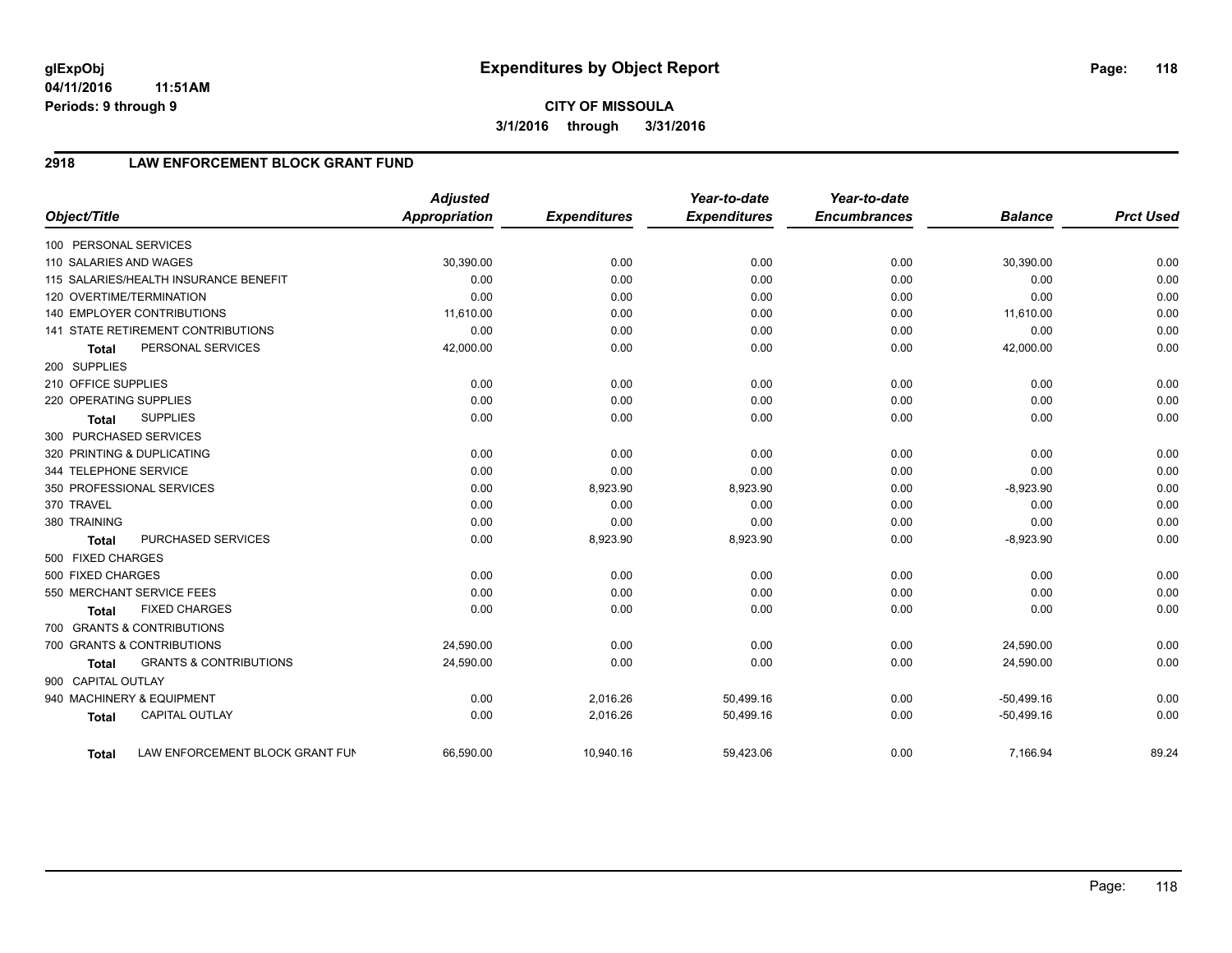## **2919 HIDTA FUND**

**290 POLICE**

|                                            | <b>Adjusted</b>      |                     | Year-to-date        | Year-to-date        |                |                  |
|--------------------------------------------|----------------------|---------------------|---------------------|---------------------|----------------|------------------|
| Object/Title                               | <b>Appropriation</b> | <b>Expenditures</b> | <b>Expenditures</b> | <b>Encumbrances</b> | <b>Balance</b> | <b>Prct Used</b> |
| 100 PERSONAL SERVICES                      |                      |                     |                     |                     |                |                  |
| 120 OVERTIME/TERMINATION                   | 15,000.00            | 0.00                | 0.00                | 0.00                | 15,000.00      | 0.00             |
| 140 EMPLOYER CONTRIBUTIONS                 | 1,350.00             | 0.00                | 0.00                | 0.00                | 1,350.00       | 0.00             |
| 141 STATE RETIREMENT CONTRIBUTIONS         | 0.00                 | 0.00                | 0.00                | 0.00                | 0.00           | 0.00             |
| PERSONAL SERVICES<br><b>Total</b>          | 16,350.00            | 0.00                | 0.00                | 0.00                | 16,350.00      | 0.00             |
| 200 SUPPLIES                               |                      |                     |                     |                     |                |                  |
| 210 OFFICE SUPPLIES                        | 500.00               | 0.00                | 0.00                | 0.00                | 500.00         | 0.00             |
| 220 OPERATING SUPPLIES                     | 500.00               | 0.00                | 18,885.48           | 0.00                | $-18,385.48$   | 3,777.10         |
| <b>SUPPLIES</b><br><b>Total</b>            | 1,000.00             | 0.00                | 18,885.48           | 0.00                | $-17,885.48$   | 1,888.55         |
| 300 PURCHASED SERVICES                     |                      |                     |                     |                     |                |                  |
| 341 ELECTRICITY & NATURAL GAS              | 4,600.00             | 0.00                | 0.00                | 0.00                | 4,600.00       | 0.00             |
| 344 TELEPHONE SERVICE                      | 250.00               | 0.00                | 0.00                | 0.00                | 250.00         | 0.00             |
| 350 PROFESSIONAL SERVICES                  | 4,000.00             | 70.00               | 1,867.50            | 0.00                | 2,132.50       | 46.69            |
| 360 REPAIR & MAINTENANCE                   | 1,200.00             | 0.00                | 0.00                | 0.00                | 1,200.00       | 0.00             |
| 370 TRAVEL                                 | 1,500.00             | 0.00                | 942.66              | 0.00                | 557.34         | 62.84            |
| 380 TRAINING                               | 1,500.00             | 0.00                | 0.00                | 0.00                | 1,500.00       | 0.00             |
| 390 OTHER PURCHASED SERVICES               | 200.00               | 0.00                | 0.00                | 0.00                | 200.00         | 0.00             |
| PURCHASED SERVICES<br><b>Total</b>         | 13,250.00            | 70.00               | 2,810.16            | 0.00                | 10,439.84      | 21.21            |
| 500 FIXED CHARGES                          |                      |                     |                     |                     |                |                  |
| 500 FIXED CHARGES                          | 11,700.00            | 1,719.87            | 17,994.42           | 0.00                | $-6,294.42$    | 153.80           |
| 550 MERCHANT SERVICE FEES                  | 0.00                 | 0.00                | 0.00                | 0.00                | 0.00           | 0.00             |
| <b>FIXED CHARGES</b><br>Total              | 11,700.00            | 1,719.87            | 17,994.42           | 0.00                | $-6,294.42$    | 153.80           |
| 700 GRANTS & CONTRIBUTIONS                 |                      |                     |                     |                     |                |                  |
| 700 GRANTS & CONTRIBUTIONS                 | 100,000.00           | 3,645.41            | 26,755.44           | 0.00                | 73,244.56      | 26.76            |
| <b>GRANTS &amp; CONTRIBUTIONS</b><br>Total | 100,000.00           | 3,645.41            | 26,755.44           | 0.00                | 73,244.56      | 26.76            |
| 900 CAPITAL OUTLAY                         |                      |                     |                     |                     |                |                  |
| 920 BUILDINGS                              | 50,000.00            | 0.00                | 0.00                | 0.00                | 50,000.00      | 0.00             |
| 940 MACHINERY & EQUIPMENT                  | 0.00                 | 0.00                | 8,918.00            | 0.00                | $-8,918.00$    | 0.00             |
| <b>CAPITAL OUTLAY</b><br><b>Total</b>      | 50,000.00            | 0.00                | 8,918.00            | 0.00                | 41,082.00      | 17.84            |
| <b>POLICE</b><br><b>Total</b>              | 192,300.00           | 5,435.28            | 75,363.50           | 0.00                | 116,936.50     | 39.19            |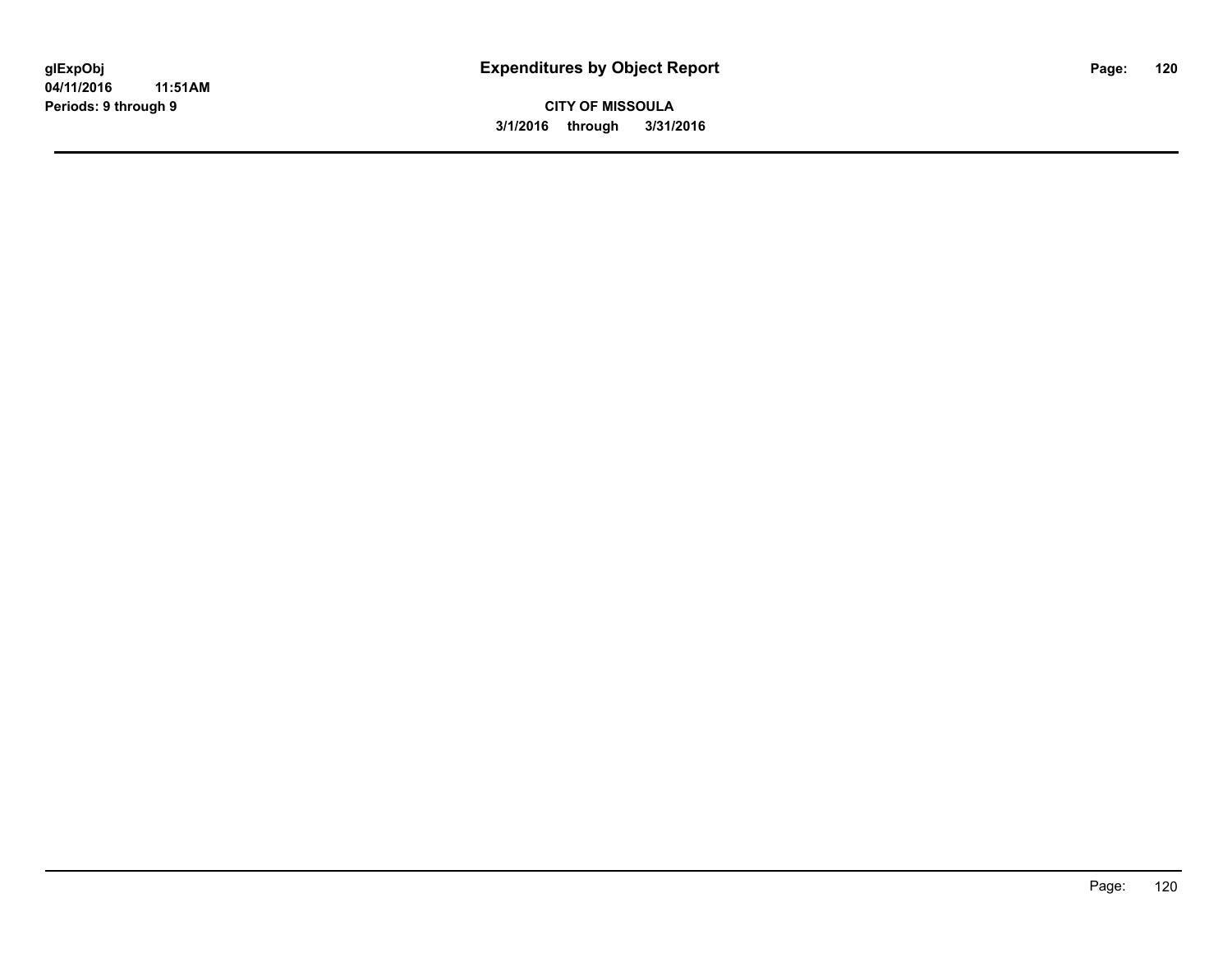**2919 HIDTA FUND**

|                                                   | <b>Adjusted</b>      |                     | Year-to-date        | Year-to-date        |                |                  |
|---------------------------------------------------|----------------------|---------------------|---------------------|---------------------|----------------|------------------|
| Object/Title                                      | <b>Appropriation</b> | <b>Expenditures</b> | <b>Expenditures</b> | <b>Encumbrances</b> | <b>Balance</b> | <b>Prct Used</b> |
| 100 PERSONAL SERVICES                             |                      |                     |                     |                     |                |                  |
| 120 OVERTIME/TERMINATION                          | 15,000.00            | 0.00                | 0.00                | 0.00                | 15,000.00      | 0.00             |
| <b>140 EMPLOYER CONTRIBUTIONS</b>                 | 1,350.00             | 0.00                | 0.00                | 0.00                | 1,350.00       | 0.00             |
| 141 STATE RETIREMENT CONTRIBUTIONS                | 0.00                 | 0.00                | 0.00                | 0.00                | 0.00           | 0.00             |
| PERSONAL SERVICES<br><b>Total</b>                 | 16,350.00            | 0.00                | 0.00                | 0.00                | 16,350.00      | 0.00             |
| 200 SUPPLIES                                      |                      |                     |                     |                     |                |                  |
| 210 OFFICE SUPPLIES                               | 500.00               | 0.00                | 0.00                | 0.00                | 500.00         | 0.00             |
| 220 OPERATING SUPPLIES                            | 500.00               | 0.00                | 18,885.48           | 0.00                | $-18,385.48$   | 3,777.10         |
| <b>SUPPLIES</b><br><b>Total</b>                   | 1,000.00             | 0.00                | 18,885.48           | 0.00                | $-17,885.48$   | 1,888.55         |
| 300 PURCHASED SERVICES                            |                      |                     |                     |                     |                |                  |
| 341 ELECTRICITY & NATURAL GAS                     | 4,600.00             | 0.00                | 0.00                | 0.00                | 4,600.00       | 0.00             |
| 344 TELEPHONE SERVICE                             | 250.00               | 0.00                | 0.00                | 0.00                | 250.00         | 0.00             |
| 350 PROFESSIONAL SERVICES                         | 4,000.00             | 70.00               | 1,867.50            | 0.00                | 2,132.50       | 46.69            |
| 360 REPAIR & MAINTENANCE                          | 1,200.00             | 0.00                | 0.00                | 0.00                | 1,200.00       | 0.00             |
| 370 TRAVEL                                        | 1,500.00             | 0.00                | 942.66              | 0.00                | 557.34         | 62.84            |
| 380 TRAINING                                      | 1,500.00             | 0.00                | 0.00                | 0.00                | 1,500.00       | 0.00             |
| 390 OTHER PURCHASED SERVICES                      | 200.00               | 0.00                | 0.00                | 0.00                | 200.00         | 0.00             |
| PURCHASED SERVICES<br><b>Total</b>                | 13,250.00            | 70.00               | 2,810.16            | 0.00                | 10,439.84      | 21.21            |
| 500 FIXED CHARGES                                 |                      |                     |                     |                     |                |                  |
| 500 FIXED CHARGES                                 | 11,700.00            | 1,719.87            | 17,994.42           | 0.00                | $-6,294.42$    | 153.80           |
| 550 MERCHANT SERVICE FEES                         | 0.00                 | 0.00                | 0.00                | 0.00                | 0.00           | 0.00             |
| <b>FIXED CHARGES</b><br><b>Total</b>              | 11,700.00            | 1,719.87            | 17,994.42           | 0.00                | $-6,294.42$    | 153.80           |
| 700 GRANTS & CONTRIBUTIONS                        |                      |                     |                     |                     |                |                  |
| 700 GRANTS & CONTRIBUTIONS                        | 100,000.00           | 3,645.41            | 26,755.44           | 0.00                | 73,244.56      | 26.76            |
| <b>GRANTS &amp; CONTRIBUTIONS</b><br><b>Total</b> | 100,000.00           | 3,645.41            | 26,755.44           | 0.00                | 73,244.56      | 26.76            |
| 900 CAPITAL OUTLAY                                |                      |                     |                     |                     |                |                  |
| 920 BUILDINGS                                     | 50,000.00            | 0.00                | 0.00                | 0.00                | 50,000.00      | 0.00             |
| 940 MACHINERY & EQUIPMENT                         | 0.00                 | 0.00                | 8,918.00            | 0.00                | $-8,918.00$    | 0.00             |
| <b>CAPITAL OUTLAY</b><br><b>Total</b>             | 50,000.00            | 0.00                | 8,918.00            | 0.00                | 41,082.00      | 17.84            |
| <b>HIDTA FUND</b><br><b>Total</b>                 | 192,300.00           | 5,435.28            | 75,363.50           | 0.00                | 116,936.50     | 39.19            |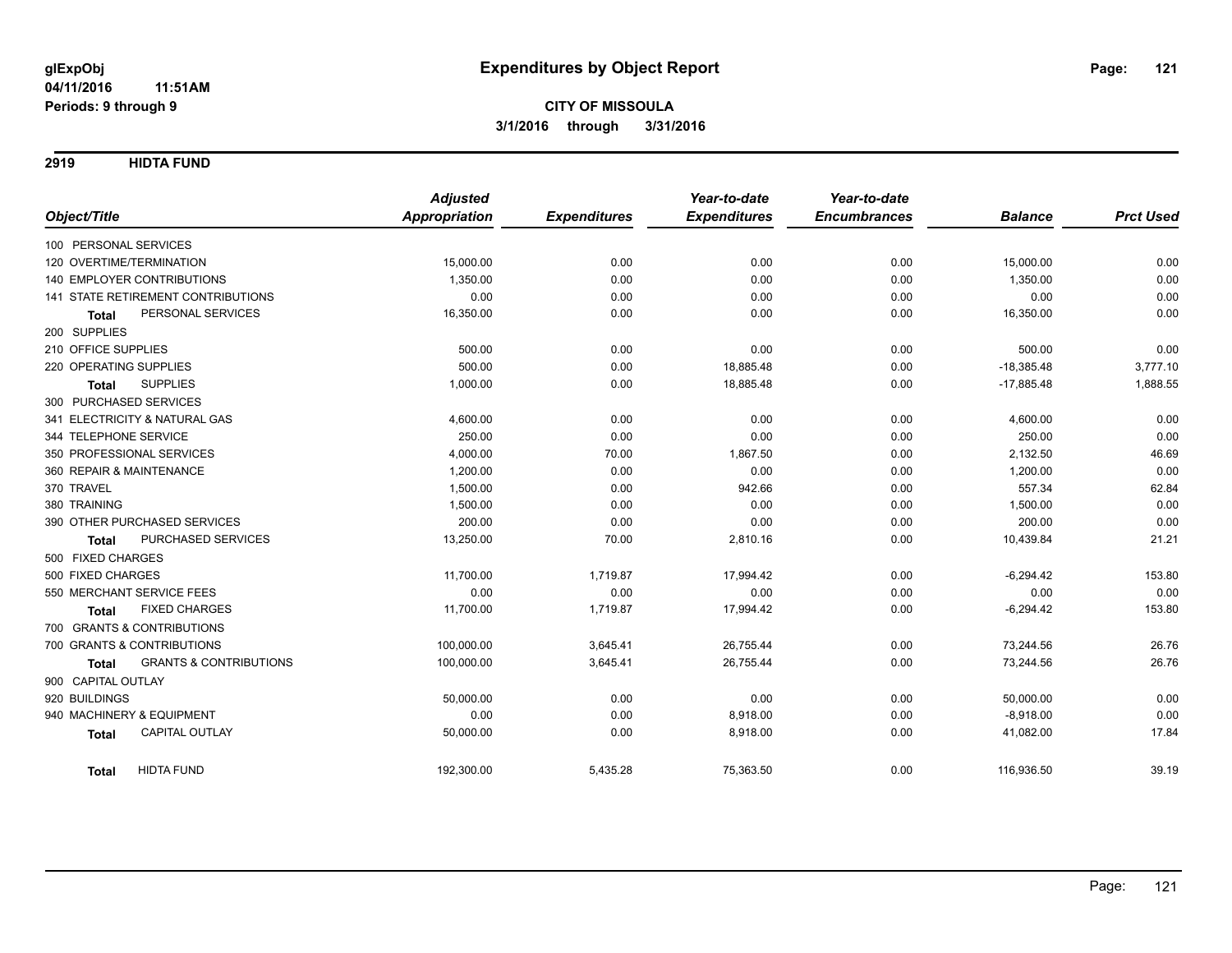#### **2939 CDBG PROGRAM INCOME ACCOUNT**

**400 ENTITLEMENT GRANTS**

| Object/Title           |                              | <b>Adjusted</b><br><b>Appropriation</b> | <b>Expenditures</b> | Year-to-date<br><b>Expenditures</b> | Year-to-date<br><b>Encumbrances</b> | <b>Balance</b> | <b>Prct Used</b> |
|------------------------|------------------------------|-----------------------------------------|---------------------|-------------------------------------|-------------------------------------|----------------|------------------|
|                        |                              |                                         |                     |                                     |                                     |                |                  |
| 300 PURCHASED SERVICES |                              |                                         |                     |                                     |                                     |                |                  |
|                        | 350 PROFESSIONAL SERVICES    | 14,383.00                               | 0.00                | 0.00                                | 0.00                                | 14,383.00      | 0.00             |
| <b>Total</b>           | PURCHASED SERVICES           | 14,383.00                               | 0.00                | 0.00                                | 0.00                                | 14.383.00      | 0.00             |
| 500 FIXED CHARGES      |                              |                                         |                     |                                     |                                     |                |                  |
|                        | 550 MERCHANT SERVICE FEES    | 0.00                                    | 0.00                | 0.00                                | 0.00                                | 0.00           | 0.00             |
| <b>Total</b>           | <b>FIXED CHARGES</b>         | 0.00                                    | 0.00                | 0.00                                | 0.00                                | 0.00           | 0.00             |
| 800 OTHER OBJECTS      |                              |                                         |                     |                                     |                                     |                |                  |
|                        | 820 TRANSFERS TO OTHER FUNDS | 0.00                                    | 0.00                | 19.239.31                           | 0.00                                | $-19.239.31$   | 0.00             |
| <b>Total</b>           | OTHER OBJECTS                | 0.00                                    | 0.00                | 19,239.31                           | 0.00                                | $-19,239.31$   | 0.00             |
|                        |                              |                                         |                     |                                     |                                     |                |                  |
| <b>Total</b>           | <b>ENTITLEMENT GRANTS</b>    | 14,383.00                               | 0.00                | 19,239.31                           | 0.00                                | $-4,856.31$    | 133.76           |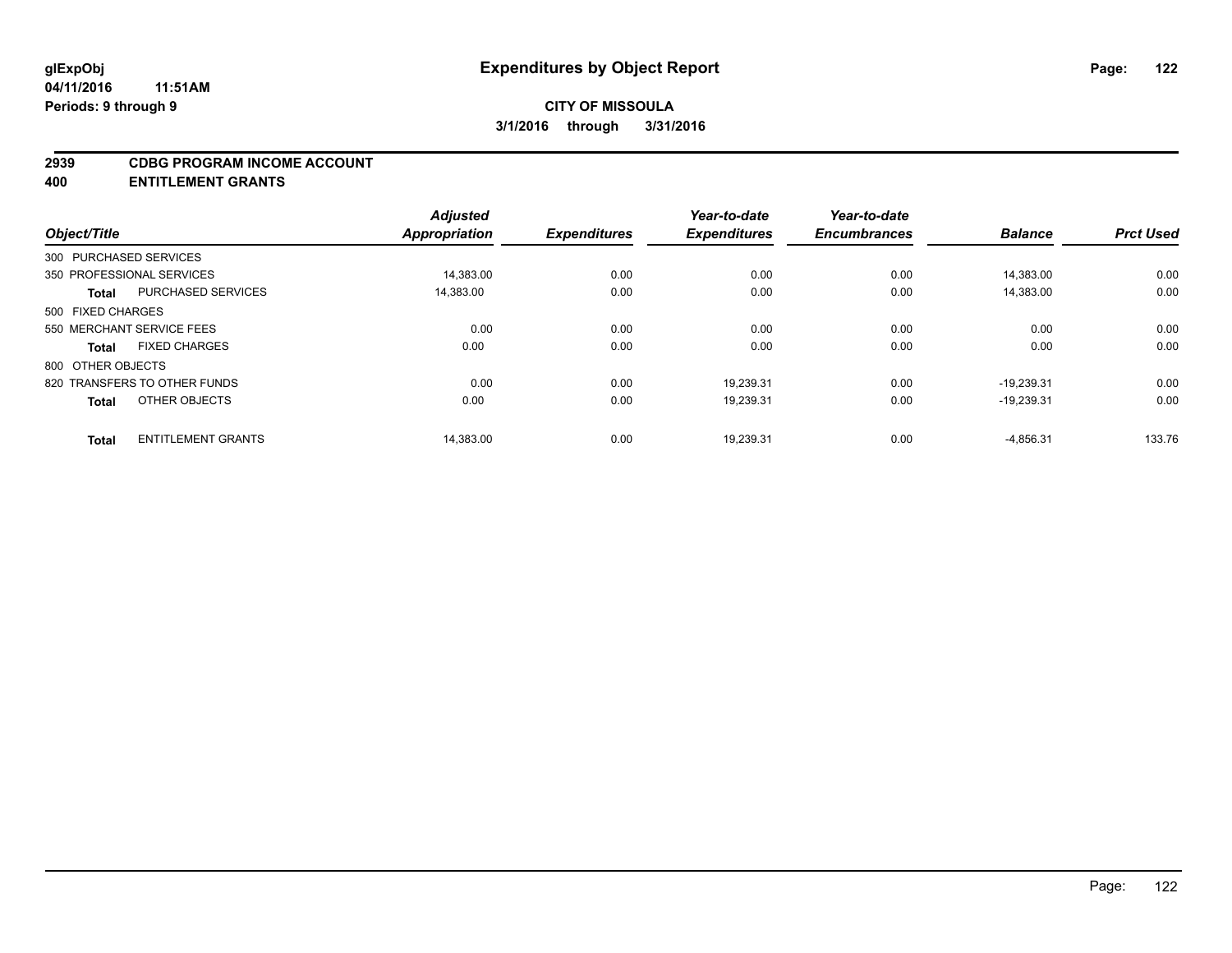## **2939 CDBG PROGRAM INCOME ACCOUNT**

| Object/Title      |                              | <b>Adjusted</b><br><b>Appropriation</b> | <b>Expenditures</b> | Year-to-date<br><b>Expenditures</b> | Year-to-date<br><b>Encumbrances</b> | <b>Balance</b> | <b>Prct Used</b> |
|-------------------|------------------------------|-----------------------------------------|---------------------|-------------------------------------|-------------------------------------|----------------|------------------|
|                   | 300 PURCHASED SERVICES       |                                         |                     |                                     |                                     |                |                  |
|                   | 350 PROFESSIONAL SERVICES    | 14.383.00                               | 0.00                | 0.00                                | 0.00                                | 14.383.00      | 0.00             |
| <b>Total</b>      | PURCHASED SERVICES           | 14,383.00                               | 0.00                | 0.00                                | 0.00                                | 14.383.00      | 0.00             |
| 500 FIXED CHARGES |                              |                                         |                     |                                     |                                     |                |                  |
|                   | 550 MERCHANT SERVICE FEES    | 0.00                                    | 0.00                | 0.00                                | 0.00                                | 0.00           | 0.00             |
| <b>Total</b>      | <b>FIXED CHARGES</b>         | 0.00                                    | 0.00                | 0.00                                | 0.00                                | 0.00           | 0.00             |
| 800 OTHER OBJECTS |                              |                                         |                     |                                     |                                     |                |                  |
|                   | 820 TRANSFERS TO OTHER FUNDS | 0.00                                    | 0.00                | 19.239.31                           | 0.00                                | $-19.239.31$   | 0.00             |
| <b>Total</b>      | OTHER OBJECTS                | 0.00                                    | 0.00                | 19,239.31                           | 0.00                                | $-19.239.31$   | 0.00             |
| <b>Total</b>      | CDBG PROGRAM INCOME ACCOUNT  | 14.383.00                               | 0.00                | 19.239.31                           | 0.00                                | $-4.856.31$    | 133.76           |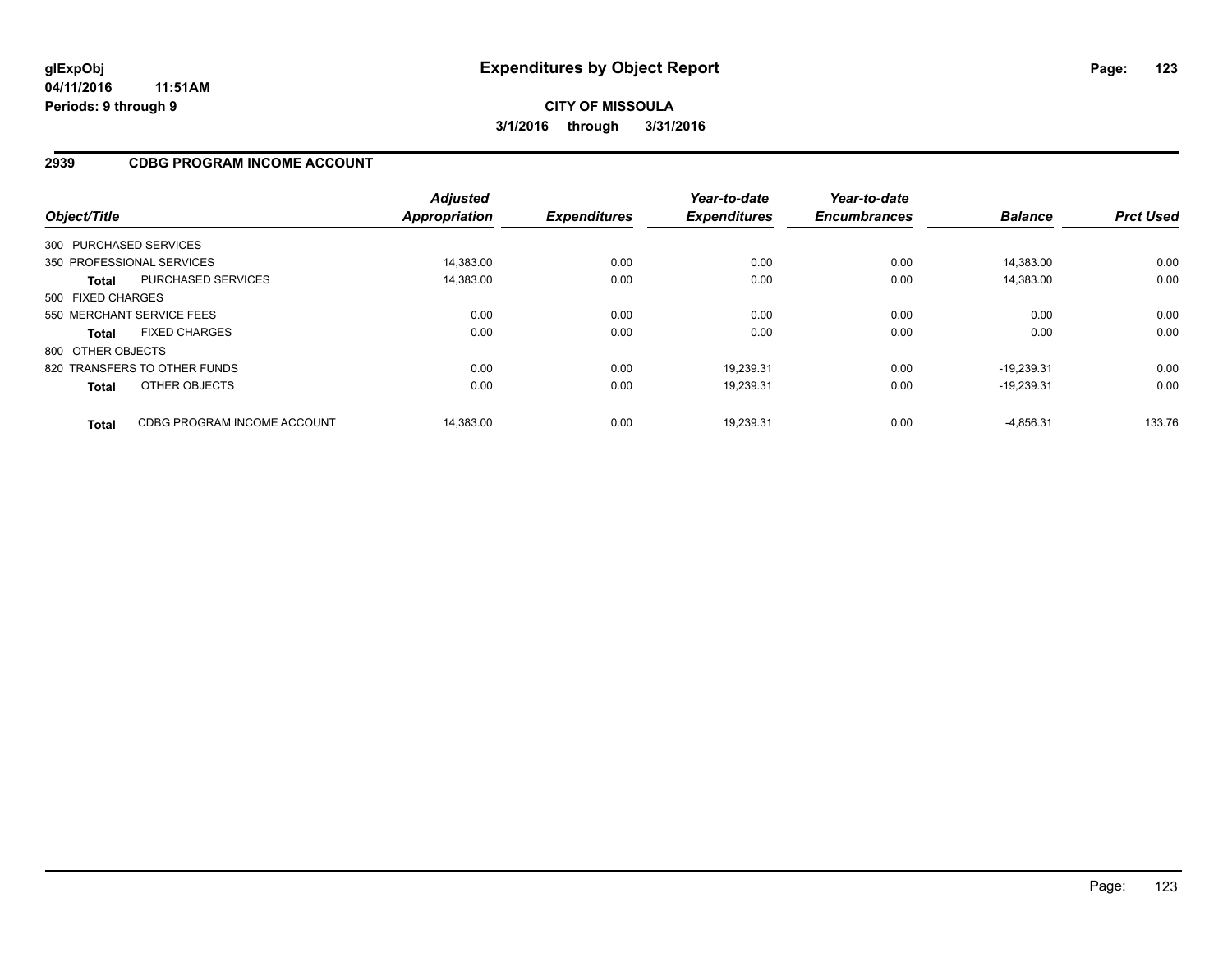## **2940 CDBG FUND**

**400 ENTITLEMENT GRANTS**

| Object/Title               |                                   | <b>Adjusted</b><br>Appropriation | <b>Expenditures</b> | Year-to-date<br><b>Expenditures</b> | Year-to-date<br><b>Encumbrances</b> | <b>Balance</b> | <b>Prct Used</b> |
|----------------------------|-----------------------------------|----------------------------------|---------------------|-------------------------------------|-------------------------------------|----------------|------------------|
| 300 PURCHASED SERVICES     |                                   |                                  |                     |                                     |                                     |                |                  |
| 350 PROFESSIONAL SERVICES  |                                   | 106,591.00                       | 0.00                | 46,299.33                           | 0.00                                | 60,291.67      | 43.44            |
| <b>Total</b>               | <b>PURCHASED SERVICES</b>         | 106,591.00                       | 0.00                | 46,299.33                           | 0.00                                | 60,291.67      | 43.44            |
| 500 FIXED CHARGES          |                                   |                                  |                     |                                     |                                     |                |                  |
| 550 MERCHANT SERVICE FEES  |                                   | 0.00                             | 0.00                | 0.00                                | 0.00                                | 0.00           | 0.00             |
| <b>Total</b>               | <b>FIXED CHARGES</b>              | 0.00                             | 0.00                | 0.00                                | 0.00                                | 0.00           | 0.00             |
| 700 GRANTS & CONTRIBUTIONS |                                   |                                  |                     |                                     |                                     |                |                  |
| 700 GRANTS & CONTRIBUTIONS |                                   | 457,664.00                       | 10,929.72           | 485,922.82                          | 0.00                                | $-28,258.82$   | 106.17           |
| Total                      | <b>GRANTS &amp; CONTRIBUTIONS</b> | 457,664.00                       | 10,929.72           | 485,922.82                          | 0.00                                | $-28,258.82$   | 106.17           |
| 800 OTHER OBJECTS          |                                   |                                  |                     |                                     |                                     |                |                  |
|                            | 820 TRANSFERS TO OTHER FUNDS      | 0.00                             | 0.00                | 0.00                                | 0.00                                | 0.00           | 0.00             |
| <b>Total</b>               | OTHER OBJECTS                     | 0.00                             | 0.00                | 0.00                                | 0.00                                | 0.00           | 0.00             |
| <b>Total</b>               | <b>ENTITLEMENT GRANTS</b>         | 564,255.00                       | 10,929.72           | 532,222.15                          | 0.00                                | 32,032.85      | 94.32            |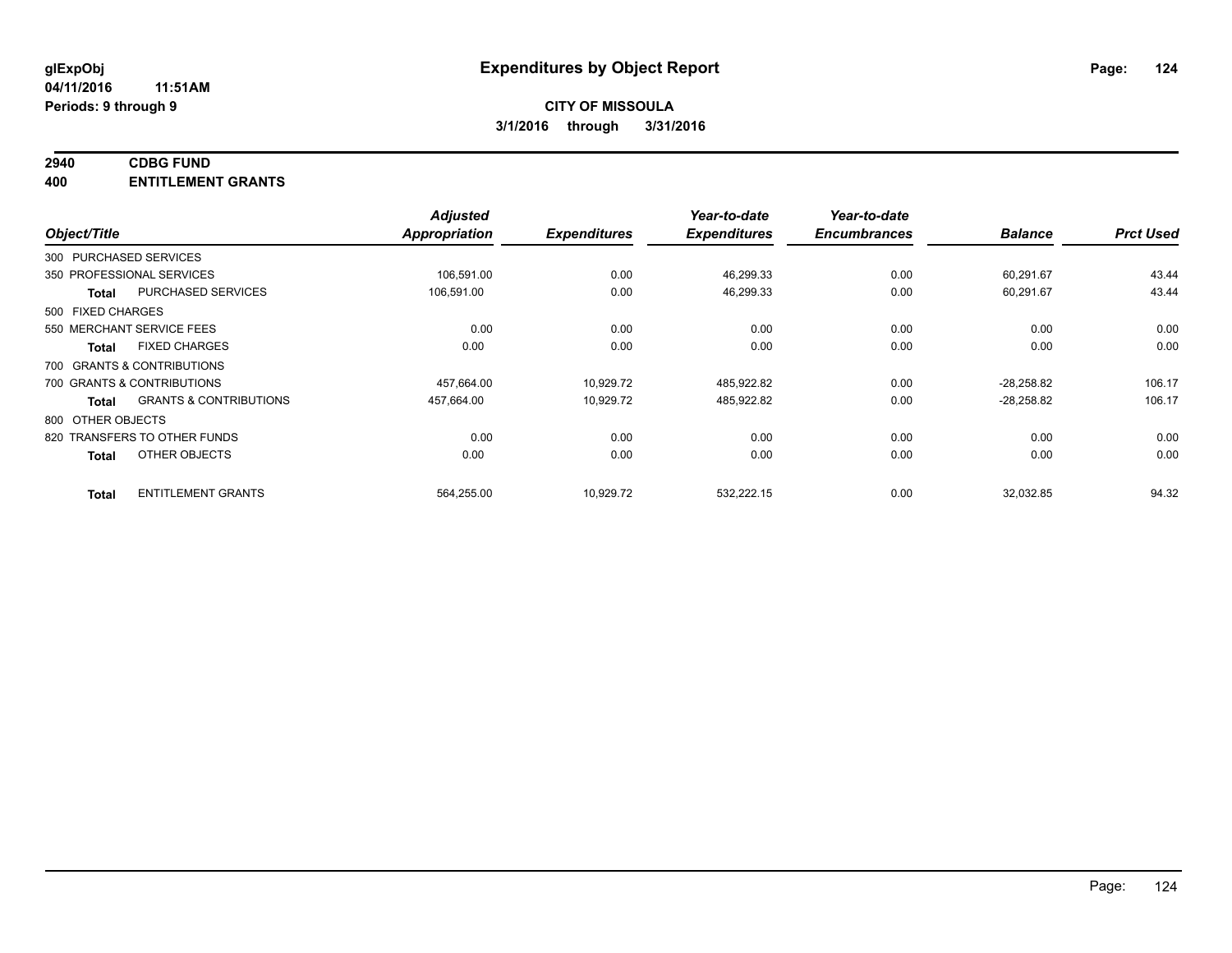**2940 CDBG FUND**

| Object/Title                                      | <b>Adjusted</b><br><b>Appropriation</b> | <b>Expenditures</b> | Year-to-date<br><b>Expenditures</b> | Year-to-date<br><b>Encumbrances</b> | <b>Balance</b> | <b>Prct Used</b> |
|---------------------------------------------------|-----------------------------------------|---------------------|-------------------------------------|-------------------------------------|----------------|------------------|
| 300 PURCHASED SERVICES                            |                                         |                     |                                     |                                     |                |                  |
| 350 PROFESSIONAL SERVICES                         | 106,591.00                              | 0.00                | 46,299.33                           | 0.00                                | 60,291.67      | 43.44            |
| PURCHASED SERVICES<br><b>Total</b>                | 106,591.00                              | 0.00                | 46,299.33                           | 0.00                                | 60,291.67      | 43.44            |
| 500 FIXED CHARGES                                 |                                         |                     |                                     |                                     |                |                  |
| 550 MERCHANT SERVICE FEES                         | 0.00                                    | 0.00                | 0.00                                | 0.00                                | 0.00           | 0.00             |
| <b>FIXED CHARGES</b><br><b>Total</b>              | 0.00                                    | 0.00                | 0.00                                | 0.00                                | 0.00           | 0.00             |
| 700 GRANTS & CONTRIBUTIONS                        |                                         |                     |                                     |                                     |                |                  |
| 700 GRANTS & CONTRIBUTIONS                        | 457,664.00                              | 10,929.72           | 485,922.82                          | 0.00                                | $-28,258.82$   | 106.17           |
| <b>GRANTS &amp; CONTRIBUTIONS</b><br><b>Total</b> | 457,664.00                              | 10,929.72           | 485,922.82                          | 0.00                                | $-28,258.82$   | 106.17           |
| 800 OTHER OBJECTS                                 |                                         |                     |                                     |                                     |                |                  |
| 820 TRANSFERS TO OTHER FUNDS                      | 0.00                                    | 0.00                | 0.00                                | 0.00                                | 0.00           | 0.00             |
| OTHER OBJECTS<br><b>Total</b>                     | 0.00                                    | 0.00                | 0.00                                | 0.00                                | 0.00           | 0.00             |
| <b>CDBG FUND</b><br><b>Total</b>                  | 564,255.00                              | 10,929.72           | 532,222.15                          | 0.00                                | 32,032.85      | 94.32            |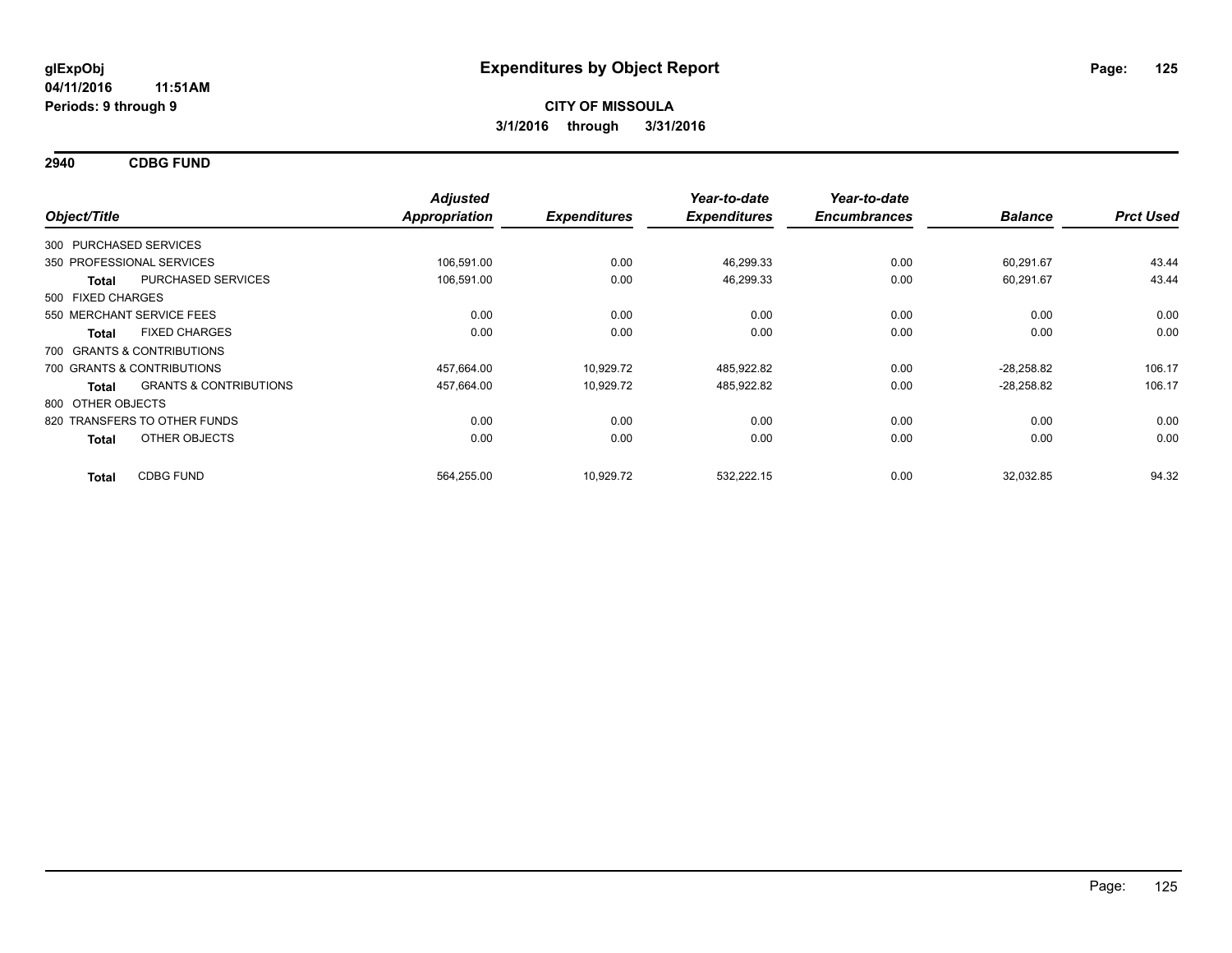#### **2941 HOME FUND**

**400 ENTITLEMENT GRANTS**

| Object/Title      |                                   | <b>Adjusted</b><br>Appropriation | <b>Expenditures</b> | Year-to-date<br><b>Expenditures</b> | Year-to-date<br><b>Encumbrances</b> | <b>Balance</b> | <b>Prct Used</b> |
|-------------------|-----------------------------------|----------------------------------|---------------------|-------------------------------------|-------------------------------------|----------------|------------------|
|                   | 300 PURCHASED SERVICES            |                                  |                     |                                     |                                     |                |                  |
|                   | 350 PROFESSIONAL SERVICES         | 57,921.00                        | 0.00                | 28,217.60                           | 0.00                                | 29,703.40      | 48.72            |
| <b>Total</b>      | <b>PURCHASED SERVICES</b>         | 57,921.00                        | 0.00                | 28,217.60                           | 0.00                                | 29,703.40      | 48.72            |
| 500 FIXED CHARGES |                                   |                                  |                     |                                     |                                     |                |                  |
|                   | 550 MERCHANT SERVICE FEES         | 0.00                             | 0.00                | 0.00                                | 0.00                                | 0.00           | 0.00             |
| <b>Total</b>      | <b>FIXED CHARGES</b>              | 0.00                             | 0.00                | 0.00                                | 0.00                                | 0.00           | 0.00             |
|                   | 700 GRANTS & CONTRIBUTIONS        |                                  |                     |                                     |                                     |                |                  |
|                   | 700 GRANTS & CONTRIBUTIONS        | 335,666.00                       | 3,741.87            | 168,956.48                          | 0.00                                | 166.709.52     | 50.33            |
| <b>Total</b>      | <b>GRANTS &amp; CONTRIBUTIONS</b> | 335,666.00                       | 3,741.87            | 168,956.48                          | 0.00                                | 166,709.52     | 50.33            |
| 800 OTHER OBJECTS |                                   |                                  |                     |                                     |                                     |                |                  |
|                   | 820 TRANSFERS TO OTHER FUNDS      | 0.00                             | 0.00                | 0.00                                | 0.00                                | 0.00           | 0.00             |
| 845 CONTINGENCY   |                                   | 0.00                             | 0.00                | 0.00                                | 0.00                                | 0.00           | 0.00             |
| <b>Total</b>      | OTHER OBJECTS                     | 0.00                             | 0.00                | 0.00                                | 0.00                                | 0.00           | 0.00             |
| <b>Total</b>      | <b>ENTITLEMENT GRANTS</b>         | 393,587.00                       | 3,741.87            | 197.174.08                          | 0.00                                | 196,412.92     | 50.10            |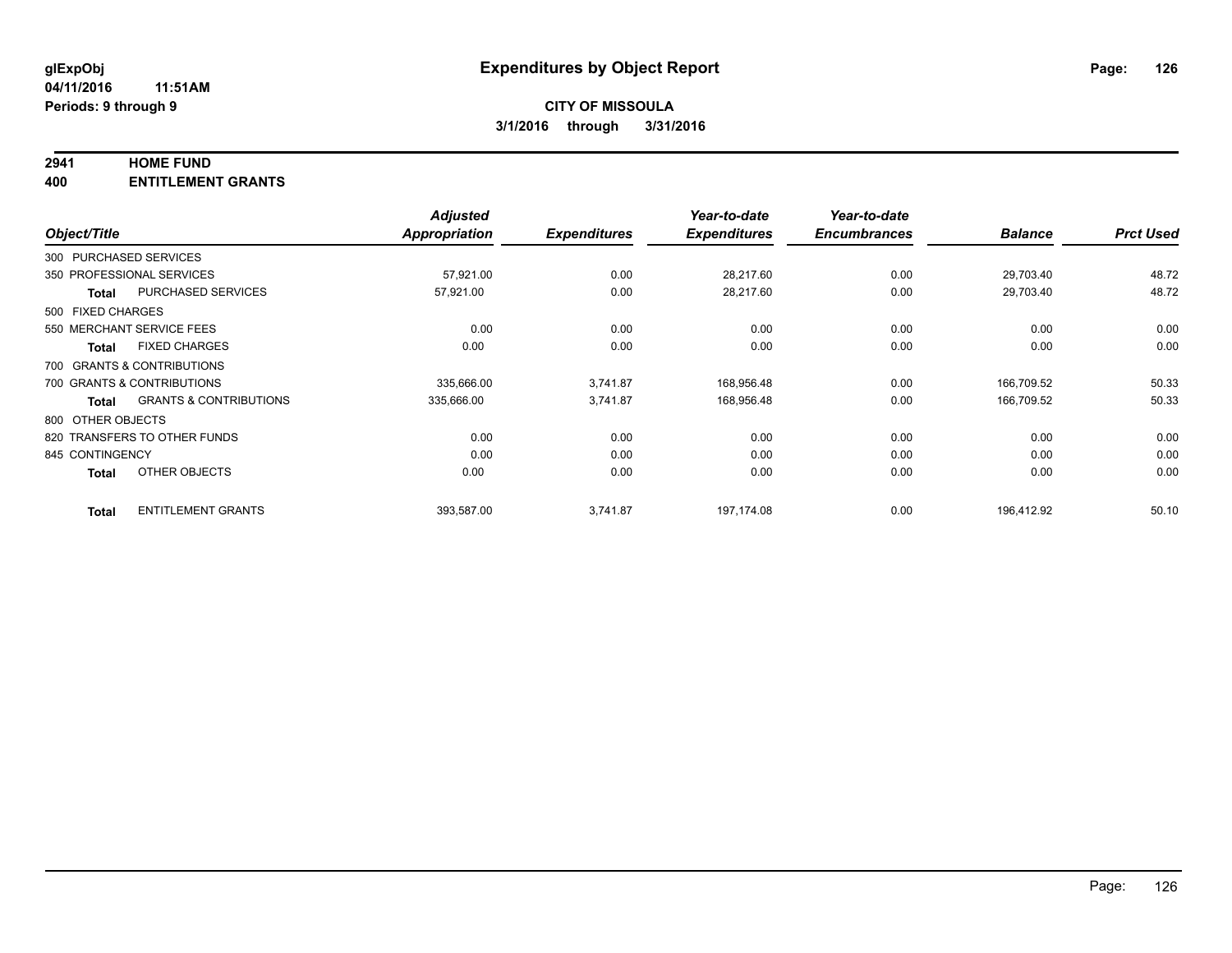**2941 HOME FUND**

|                   |                                   | <b>Adjusted</b>      |                     | Year-to-date        | Year-to-date        |                |                  |
|-------------------|-----------------------------------|----------------------|---------------------|---------------------|---------------------|----------------|------------------|
| Object/Title      |                                   | <b>Appropriation</b> | <b>Expenditures</b> | <b>Expenditures</b> | <b>Encumbrances</b> | <b>Balance</b> | <b>Prct Used</b> |
|                   | 300 PURCHASED SERVICES            |                      |                     |                     |                     |                |                  |
|                   | 350 PROFESSIONAL SERVICES         | 57,921.00            | 0.00                | 28,217.60           | 0.00                | 29,703.40      | 48.72            |
| Total             | PURCHASED SERVICES                | 57,921.00            | 0.00                | 28,217.60           | 0.00                | 29,703.40      | 48.72            |
| 500 FIXED CHARGES |                                   |                      |                     |                     |                     |                |                  |
|                   | 550 MERCHANT SERVICE FEES         | 0.00                 | 0.00                | 0.00                | 0.00                | 0.00           | 0.00             |
| <b>Total</b>      | <b>FIXED CHARGES</b>              | 0.00                 | 0.00                | 0.00                | 0.00                | 0.00           | 0.00             |
|                   | 700 GRANTS & CONTRIBUTIONS        |                      |                     |                     |                     |                |                  |
|                   | 700 GRANTS & CONTRIBUTIONS        | 335,666.00           | 3,741.87            | 168,956.48          | 0.00                | 166,709.52     | 50.33            |
| <b>Total</b>      | <b>GRANTS &amp; CONTRIBUTIONS</b> | 335,666.00           | 3,741.87            | 168,956.48          | 0.00                | 166,709.52     | 50.33            |
| 800 OTHER OBJECTS |                                   |                      |                     |                     |                     |                |                  |
|                   | 820 TRANSFERS TO OTHER FUNDS      | 0.00                 | 0.00                | 0.00                | 0.00                | 0.00           | 0.00             |
| 845 CONTINGENCY   |                                   | 0.00                 | 0.00                | 0.00                | 0.00                | 0.00           | 0.00             |
| <b>Total</b>      | OTHER OBJECTS                     | 0.00                 | 0.00                | 0.00                | 0.00                | 0.00           | 0.00             |
| <b>Total</b>      | <b>HOME FUND</b>                  | 393,587.00           | 3.741.87            | 197.174.08          | 0.00                | 196.412.92     | 50.10            |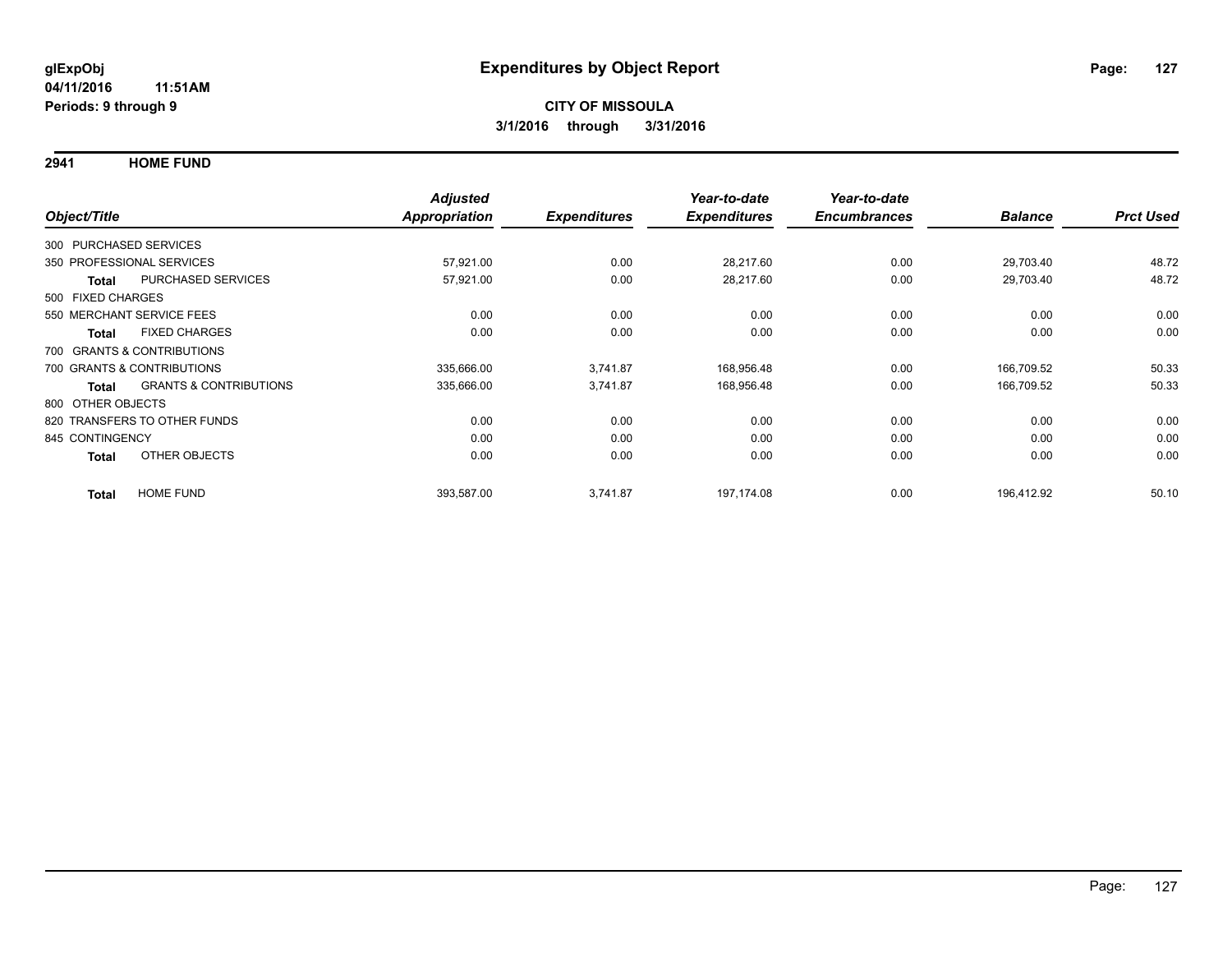#### **2942 ADDI PROGRAM**

**400 ENTITLEMENT GRANTS**

| Object/Title      |                                   | <b>Adjusted</b><br><b>Appropriation</b> | <b>Expenditures</b> | Year-to-date<br><b>Expenditures</b> | Year-to-date<br><b>Encumbrances</b> | <b>Balance</b> | <b>Prct Used</b> |
|-------------------|-----------------------------------|-----------------------------------------|---------------------|-------------------------------------|-------------------------------------|----------------|------------------|
|                   | 300 PURCHASED SERVICES            |                                         |                     |                                     |                                     |                |                  |
|                   | 350 PROFESSIONAL SERVICES         | 12,846.00                               | 0.00                | 0.00                                | 0.00                                | 12,846.00      | 0.00             |
| <b>Total</b>      | <b>PURCHASED SERVICES</b>         | 12.846.00                               | 0.00                | 0.00                                | 0.00                                | 12.846.00      | 0.00             |
| 500 FIXED CHARGES |                                   |                                         |                     |                                     |                                     |                |                  |
|                   | 550 MERCHANT SERVICE FEES         | 0.00                                    | 0.00                | 0.00                                | 0.00                                | 0.00           | 0.00             |
| <b>Total</b>      | <b>FIXED CHARGES</b>              | 0.00                                    | 0.00                | 0.00                                | 0.00                                | 0.00           | 0.00             |
|                   | 700 GRANTS & CONTRIBUTIONS        |                                         |                     |                                     |                                     |                |                  |
|                   | 700 GRANTS & CONTRIBUTIONS        | 0.00                                    | 0.00                | 0.00                                | 0.00                                | 0.00           | 0.00             |
| <b>Total</b>      | <b>GRANTS &amp; CONTRIBUTIONS</b> | 0.00                                    | 0.00                | 0.00                                | 0.00                                | 0.00           | 0.00             |
| <b>Total</b>      | <b>ENTITLEMENT GRANTS</b>         | 12,846.00                               | 0.00                | 0.00                                | 0.00                                | 12.846.00      | 0.00             |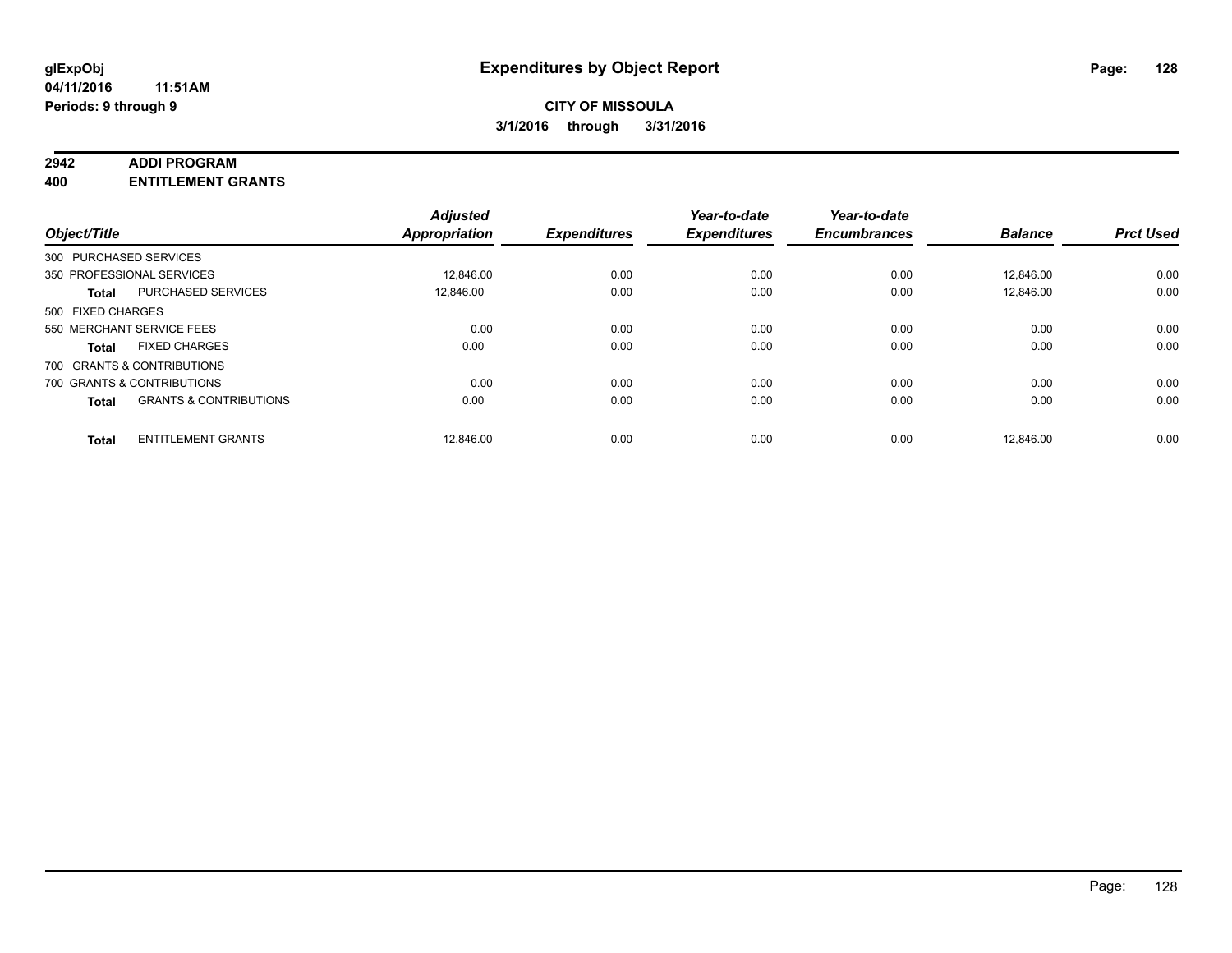**2942 ADDI PROGRAM**

| Object/Title      |                                   | <b>Adjusted</b><br>Appropriation | <b>Expenditures</b> | Year-to-date<br><b>Expenditures</b> | Year-to-date<br><b>Encumbrances</b> | <b>Balance</b> | <b>Prct Used</b> |
|-------------------|-----------------------------------|----------------------------------|---------------------|-------------------------------------|-------------------------------------|----------------|------------------|
|                   | 300 PURCHASED SERVICES            |                                  |                     |                                     |                                     |                |                  |
|                   |                                   |                                  |                     |                                     |                                     |                |                  |
|                   | 350 PROFESSIONAL SERVICES         | 12.846.00                        | 0.00                | 0.00                                | 0.00                                | 12.846.00      | 0.00             |
| <b>Total</b>      | PURCHASED SERVICES                | 12,846.00                        | 0.00                | 0.00                                | 0.00                                | 12.846.00      | 0.00             |
| 500 FIXED CHARGES |                                   |                                  |                     |                                     |                                     |                |                  |
|                   | 550 MERCHANT SERVICE FEES         | 0.00                             | 0.00                | 0.00                                | 0.00                                | 0.00           | 0.00             |
| <b>Total</b>      | <b>FIXED CHARGES</b>              | 0.00                             | 0.00                | 0.00                                | 0.00                                | 0.00           | 0.00             |
|                   | 700 GRANTS & CONTRIBUTIONS        |                                  |                     |                                     |                                     |                |                  |
|                   | 700 GRANTS & CONTRIBUTIONS        | 0.00                             | 0.00                | 0.00                                | 0.00                                | 0.00           | 0.00             |
| <b>Total</b>      | <b>GRANTS &amp; CONTRIBUTIONS</b> | 0.00                             | 0.00                | 0.00                                | 0.00                                | 0.00           | 0.00             |
| <b>Total</b>      | ADDI PROGRAM                      | 12.846.00                        | 0.00                | 0.00                                | 0.00                                | 12.846.00      | 0.00             |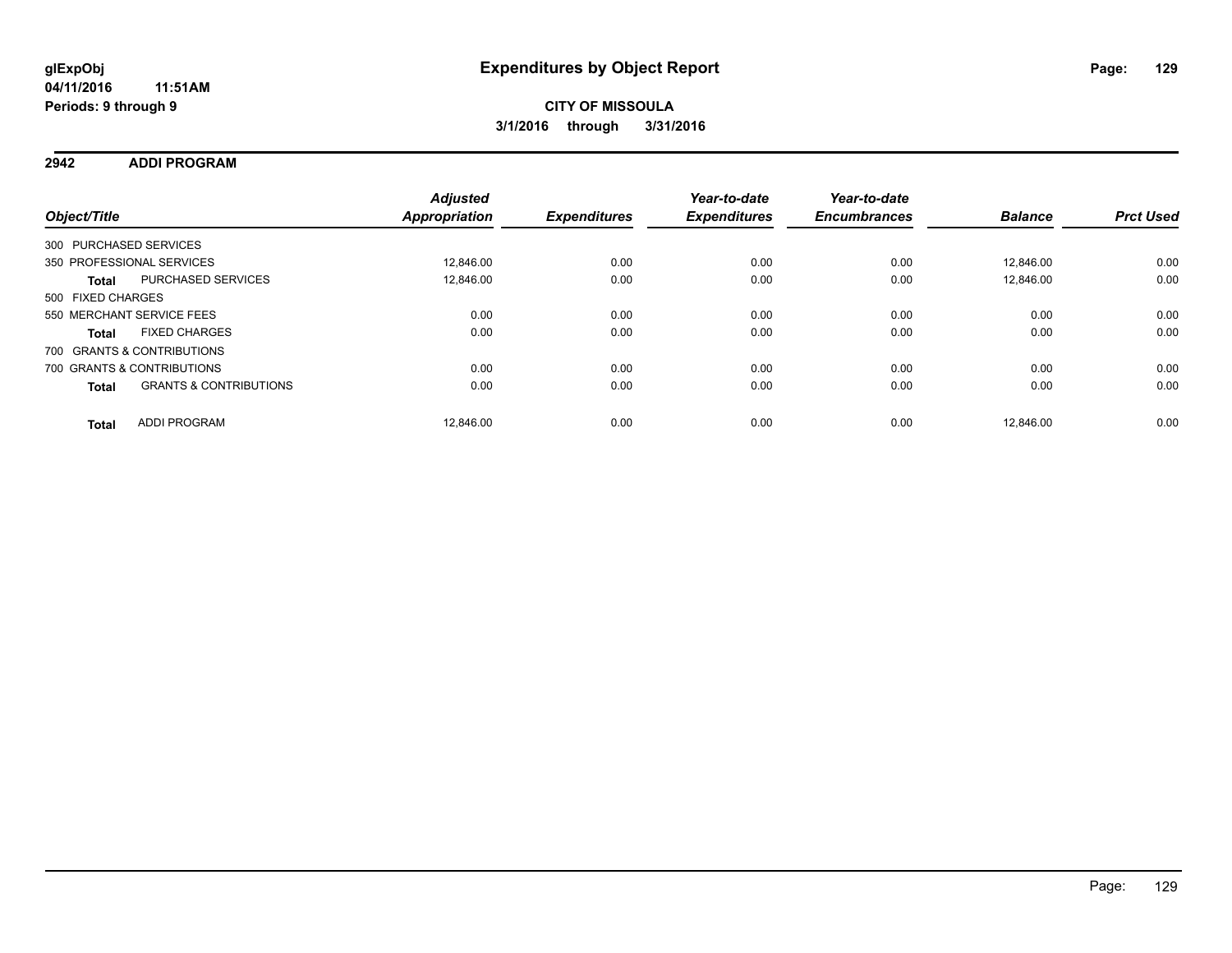#### **2943 CITY HOME PROGRAM INCOME**

**400 ENTITLEMENT GRANTS**

| Object/Title           |                                   | <b>Adjusted</b><br><b>Appropriation</b> | <b>Expenditures</b> | Year-to-date<br><b>Expenditures</b> | Year-to-date<br><b>Encumbrances</b> | <b>Balance</b> | <b>Prct Used</b> |
|------------------------|-----------------------------------|-----------------------------------------|---------------------|-------------------------------------|-------------------------------------|----------------|------------------|
| 300 PURCHASED SERVICES |                                   |                                         |                     |                                     |                                     |                |                  |
|                        | 350 PROFESSIONAL SERVICES         | 31,000.00                               | 0.00                | 0.00                                | 0.00                                | 31,000.00      | 0.00             |
|                        | 390 OTHER PURCHASED SERVICES      | 500.00                                  | 0.00                | 0.00                                | 0.00                                | 500.00         | 0.00             |
| Total                  | PURCHASED SERVICES                | 31,500.00                               | 0.00                | 0.00                                | 0.00                                | 31,500.00      | 0.00             |
| 500 FIXED CHARGES      |                                   |                                         |                     |                                     |                                     |                |                  |
|                        | 550 MERCHANT SERVICE FEES         | 0.00                                    | 0.00                | 0.00                                | 0.00                                | 0.00           | 0.00             |
| <b>Total</b>           | <b>FIXED CHARGES</b>              | 0.00                                    | 0.00                | 0.00                                | 0.00                                | 0.00           | 0.00             |
|                        | 700 GRANTS & CONTRIBUTIONS        |                                         |                     |                                     |                                     |                |                  |
|                        | 700 GRANTS & CONTRIBUTIONS        | 0.00                                    | 0.00                | 0.00                                | 0.00                                | 0.00           | 0.00             |
| Total                  | <b>GRANTS &amp; CONTRIBUTIONS</b> | 0.00                                    | 0.00                | 0.00                                | 0.00                                | 0.00           | 0.00             |
| <b>Total</b>           | <b>ENTITLEMENT GRANTS</b>         | 31,500.00                               | 0.00                | 0.00                                | 0.00                                | 31,500.00      | 0.00             |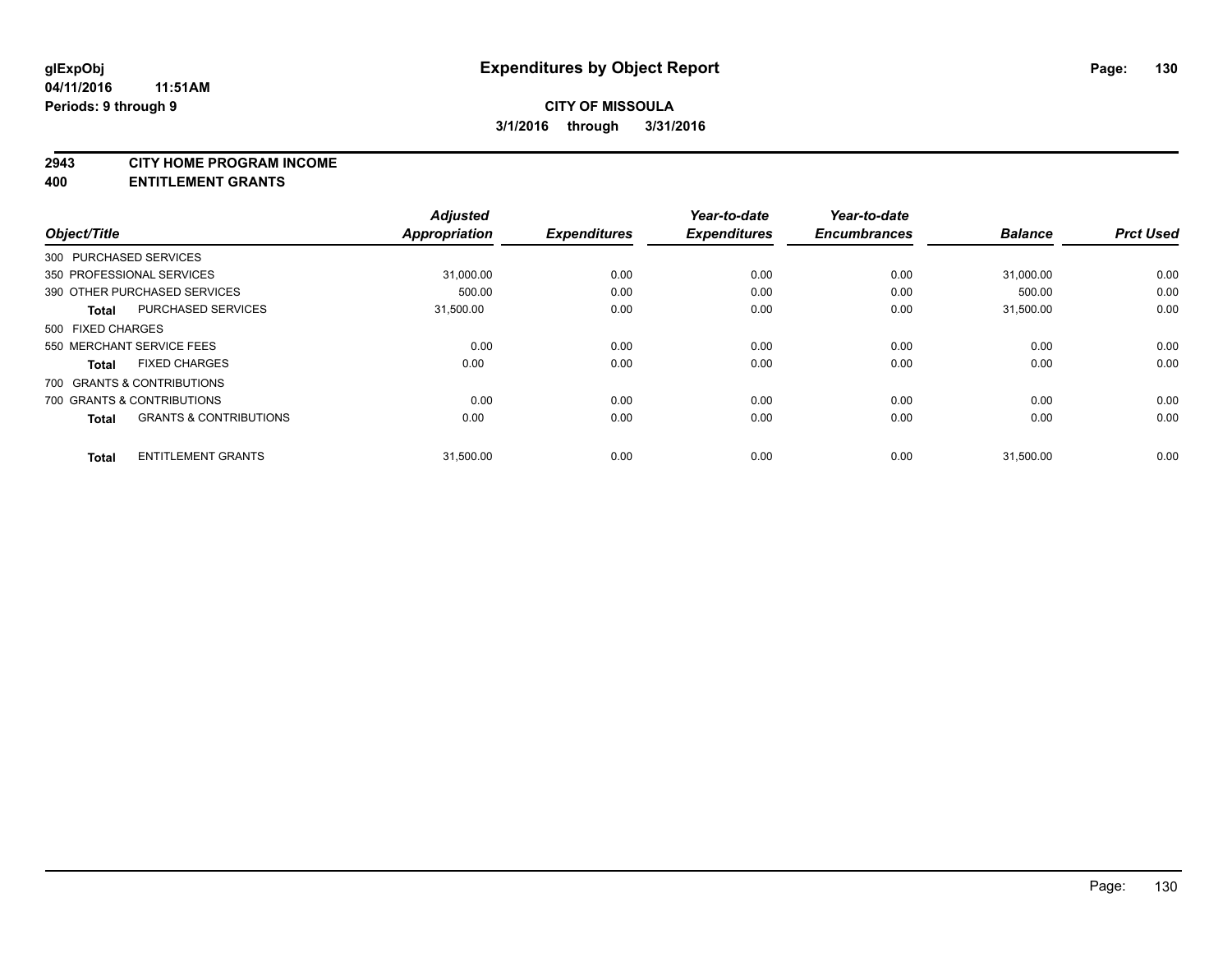## **2943 CITY HOME PROGRAM INCOME**

| Object/Title                                      | <b>Adjusted</b><br>Appropriation | <b>Expenditures</b> | Year-to-date<br><b>Expenditures</b> | Year-to-date<br><b>Encumbrances</b> | <b>Balance</b> | <b>Prct Used</b> |
|---------------------------------------------------|----------------------------------|---------------------|-------------------------------------|-------------------------------------|----------------|------------------|
| 300 PURCHASED SERVICES                            |                                  |                     |                                     |                                     |                |                  |
| 350 PROFESSIONAL SERVICES                         | 31,000.00                        | 0.00                | 0.00                                | 0.00                                | 31,000.00      | 0.00             |
| 390 OTHER PURCHASED SERVICES                      | 500.00                           | 0.00                | 0.00                                | 0.00                                | 500.00         | 0.00             |
| <b>PURCHASED SERVICES</b><br><b>Total</b>         | 31,500.00                        | 0.00                | 0.00                                | 0.00                                | 31,500.00      | 0.00             |
| 500 FIXED CHARGES                                 |                                  |                     |                                     |                                     |                |                  |
| 550 MERCHANT SERVICE FEES                         | 0.00                             | 0.00                | 0.00                                | 0.00                                | 0.00           | 0.00             |
| <b>FIXED CHARGES</b><br><b>Total</b>              | 0.00                             | 0.00                | 0.00                                | 0.00                                | 0.00           | 0.00             |
| 700 GRANTS & CONTRIBUTIONS                        |                                  |                     |                                     |                                     |                |                  |
| 700 GRANTS & CONTRIBUTIONS                        | 0.00                             | 0.00                | 0.00                                | 0.00                                | 0.00           | 0.00             |
| <b>GRANTS &amp; CONTRIBUTIONS</b><br><b>Total</b> | 0.00                             | 0.00                | 0.00                                | 0.00                                | 0.00           | 0.00             |
| CITY HOME PROGRAM INCOME<br><b>Total</b>          | 31,500.00                        | 0.00                | 0.00                                | 0.00                                | 31,500.00      | 0.00             |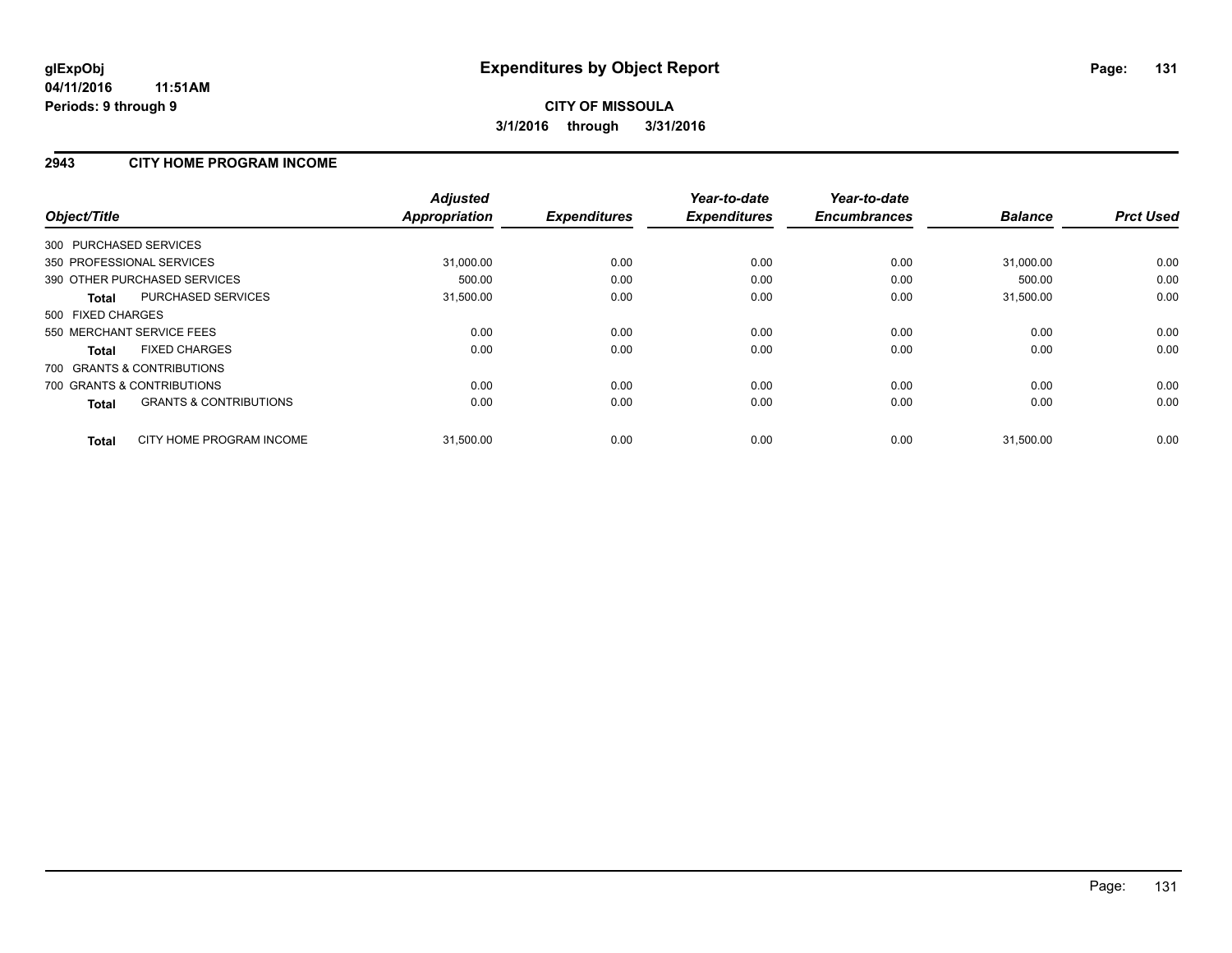#### **2944 NEIGHBORHOOD STABILIZATION PROGRAM**

**400 ENTITLEMENT GRANTS**

|                                           | <b>Adjusted</b>      |                     | Year-to-date        | Year-to-date        |                |                  |
|-------------------------------------------|----------------------|---------------------|---------------------|---------------------|----------------|------------------|
| Object/Title                              | <b>Appropriation</b> | <b>Expenditures</b> | <b>Expenditures</b> | <b>Encumbrances</b> | <b>Balance</b> | <b>Prct Used</b> |
| 300 PURCHASED SERVICES                    |                      |                     |                     |                     |                |                  |
| 350 PROFESSIONAL SERVICES                 | 0.00                 | 0.00                | 0.00                | 0.00                | 0.00           | 0.00             |
| 390 OTHER PURCHASED SERVICES              | 0.00                 | 0.00                | 0.00                | 0.00                | 0.00           | 0.00             |
| PURCHASED SERVICES<br><b>Total</b>        | 0.00                 | 0.00                | 0.00                | 0.00                | 0.00           | 0.00             |
| 500 FIXED CHARGES                         |                      |                     |                     |                     |                |                  |
| 550 MERCHANT SERVICE FEES                 | 0.00                 | 0.00                | 0.00                | 0.00                | 0.00           | 0.00             |
| <b>FIXED CHARGES</b><br><b>Total</b>      | 0.00                 | 0.00                | 0.00                | 0.00                | 0.00           | 0.00             |
| <b>ENTITLEMENT GRANTS</b><br><b>Total</b> | 0.00                 | 0.00                | 0.00                | 0.00                | 0.00           | 0.00             |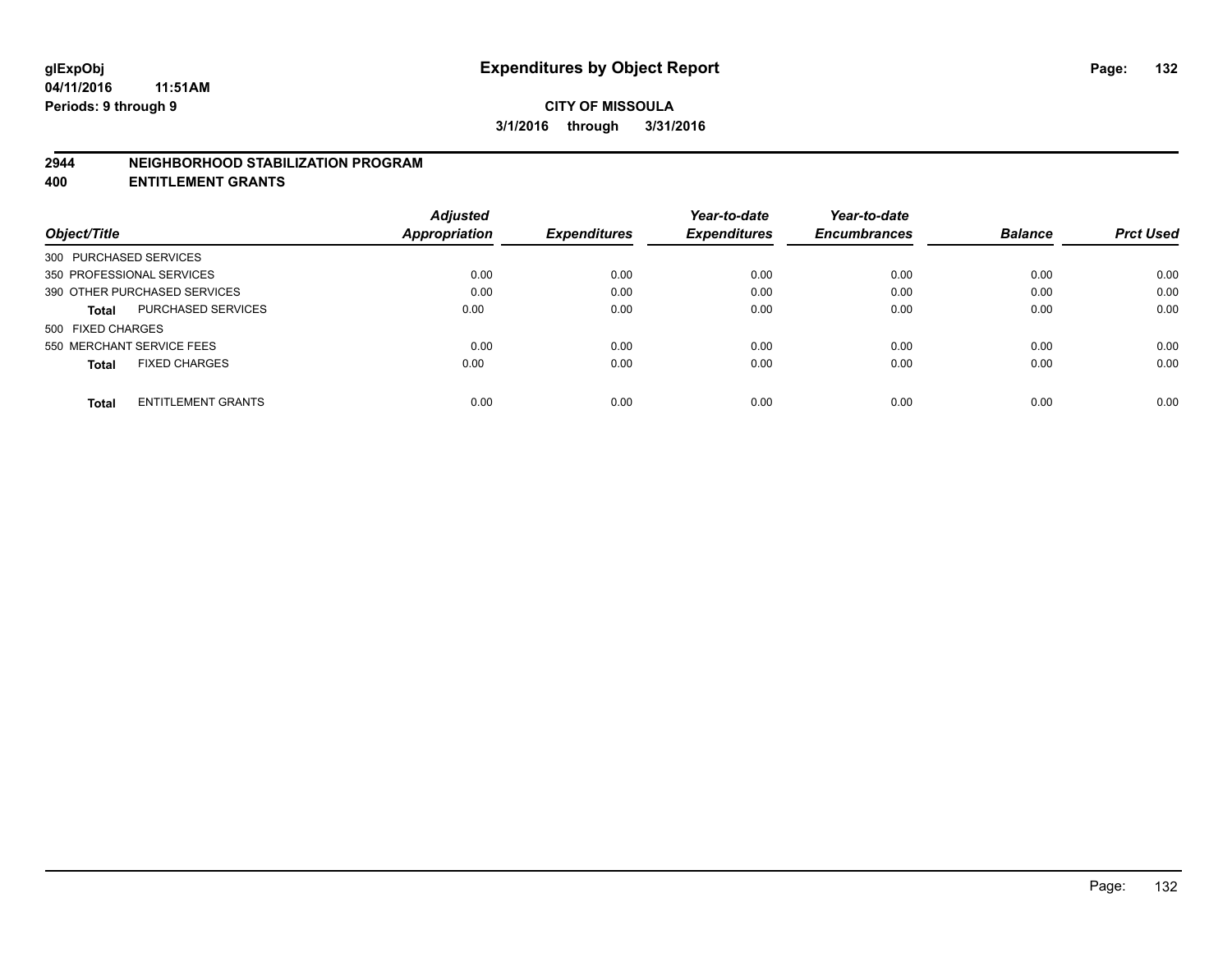#### **2944 NEIGHBORHOOD STABILIZATION PROGRAM**

**401 MHA/SILVERTIP**

| Object/Title                              | <b>Adjusted</b><br><b>Appropriation</b> | <b>Expenditures</b> | Year-to-date<br><b>Expenditures</b> | Year-to-date<br><b>Encumbrances</b> | <b>Balance</b> | <b>Prct Used</b> |
|-------------------------------------------|-----------------------------------------|---------------------|-------------------------------------|-------------------------------------|----------------|------------------|
| 300 PURCHASED SERVICES                    |                                         |                     |                                     |                                     |                |                  |
| 350 PROFESSIONAL SERVICES                 | 0.00                                    | 0.00                | 0.00                                | 0.00                                | 0.00           | 0.00             |
| <b>PURCHASED SERVICES</b><br><b>Total</b> | 0.00                                    | 0.00                | 0.00                                | 0.00                                | 0.00           | 0.00             |
| 500 FIXED CHARGES                         |                                         |                     |                                     |                                     |                |                  |
| 550 MERCHANT SERVICE FEES                 | 0.00                                    | 0.00                | 0.00                                | 0.00                                | 0.00           | 0.00             |
| <b>FIXED CHARGES</b><br><b>Total</b>      | 0.00                                    | 0.00                | 0.00                                | 0.00                                | 0.00           | 0.00             |
| <b>MHA/SILVERTIP</b><br>Total             | 0.00                                    | 0.00                | 0.00                                | 0.00                                | 0.00           | 0.00             |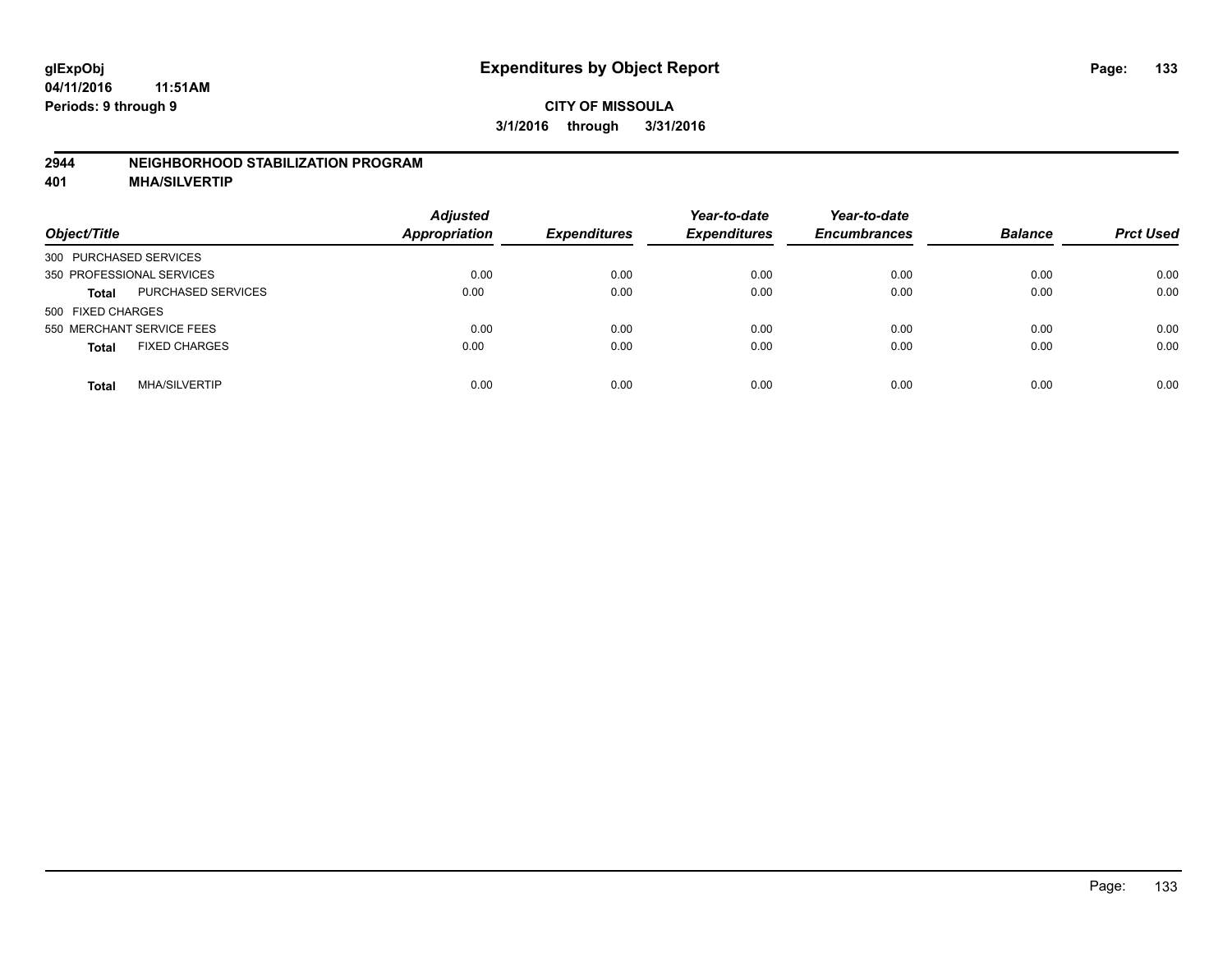#### **2944 NEIGHBORHOOD STABILIZATION PROGRAM**

**402 HUD/SILVERTIP**

| Object/Title                         | <b>Adjusted</b><br>Appropriation | <b>Expenditures</b> | Year-to-date<br><b>Expenditures</b> | Year-to-date<br><b>Encumbrances</b> | <b>Balance</b> | <b>Prct Used</b> |
|--------------------------------------|----------------------------------|---------------------|-------------------------------------|-------------------------------------|----------------|------------------|
| 300 PURCHASED SERVICES               |                                  |                     |                                     |                                     |                |                  |
| 350 PROFESSIONAL SERVICES            | 0.00                             | 0.00                | 0.00                                | 0.00                                | 0.00           | 0.00             |
| 390 OTHER PURCHASED SERVICES         | 0.00                             | 0.00                | 0.00                                | 0.00                                | 0.00           | 0.00             |
| <b>PURCHASED SERVICES</b><br>Total   | 0.00                             | 0.00                | 0.00                                | 0.00                                | 0.00           | 0.00             |
| 500 FIXED CHARGES                    |                                  |                     |                                     |                                     |                |                  |
| 550 MERCHANT SERVICE FEES            | 0.00                             | 0.00                | 0.00                                | 0.00                                | 0.00           | 0.00             |
| <b>FIXED CHARGES</b><br><b>Total</b> | 0.00                             | 0.00                | 0.00                                | 0.00                                | 0.00           | 0.00             |
| <b>HUD/SILVERTIP</b><br><b>Total</b> | 0.00                             | 0.00                | 0.00                                | 0.00                                | 0.00           | 0.00             |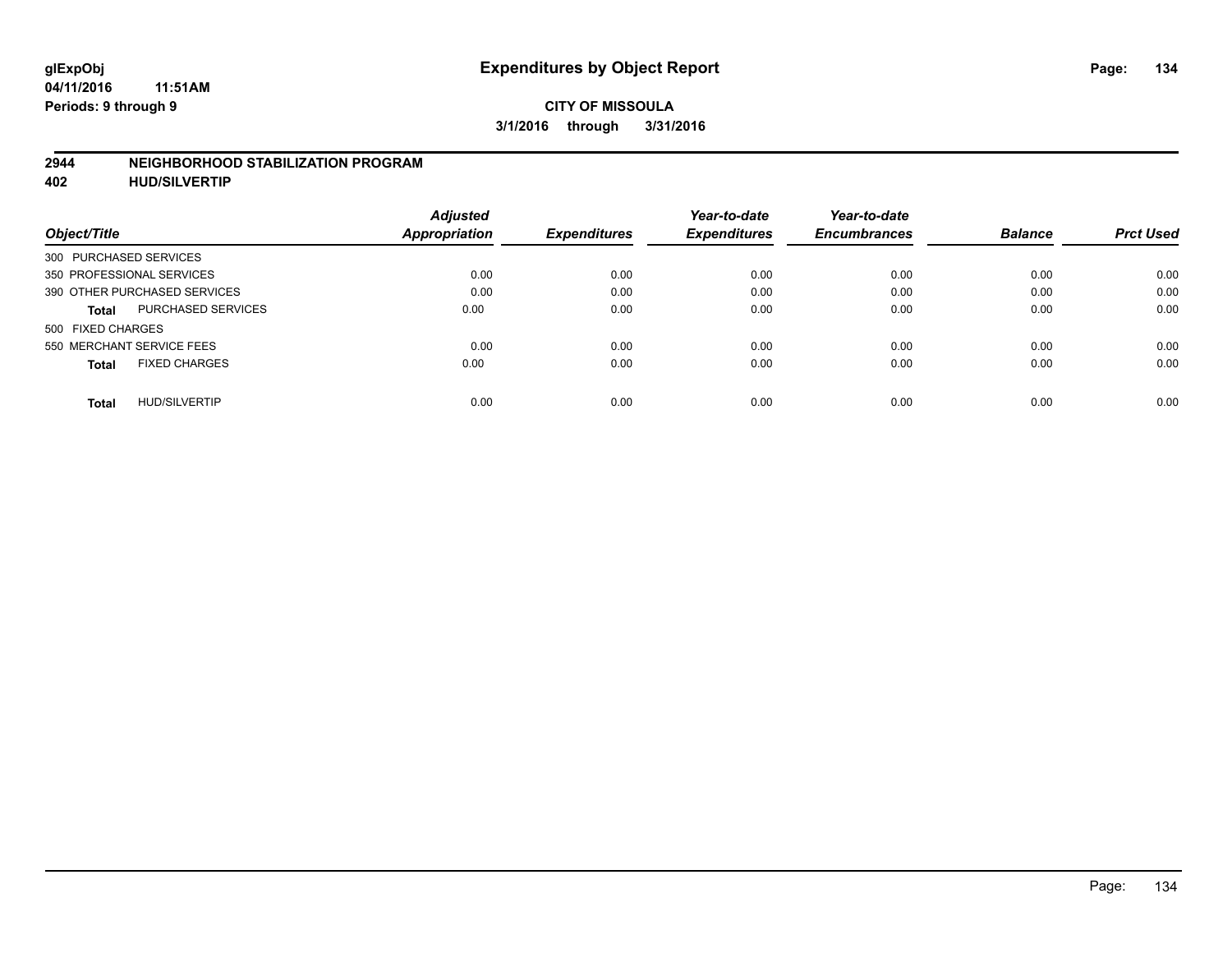**CITY OF MISSOULA 3/1/2016 through 3/31/2016**

## **2944 NEIGHBORHOOD STABILIZATION PROGRAM**

| Object/Title           |                                  | <b>Adjusted</b><br><b>Appropriation</b> | <b>Expenditures</b> | Year-to-date<br><b>Expenditures</b> | Year-to-date<br><b>Encumbrances</b> | <b>Balance</b> | <b>Prct Used</b> |
|------------------------|----------------------------------|-----------------------------------------|---------------------|-------------------------------------|-------------------------------------|----------------|------------------|
| 300 PURCHASED SERVICES |                                  |                                         |                     |                                     |                                     |                |                  |
|                        | 350 PROFESSIONAL SERVICES        | 0.00                                    | 0.00                | 0.00                                | 0.00                                | 0.00           | 0.00             |
|                        | 390 OTHER PURCHASED SERVICES     | 0.00                                    | 0.00                | 0.00                                | 0.00                                | 0.00           | 0.00             |
| <b>Total</b>           | PURCHASED SERVICES               | 0.00                                    | 0.00                | 0.00                                | 0.00                                | 0.00           | 0.00             |
| 500 FIXED CHARGES      |                                  |                                         |                     |                                     |                                     |                |                  |
|                        | 550 MERCHANT SERVICE FEES        | 0.00                                    | 0.00                | 0.00                                | 0.00                                | 0.00           | 0.00             |
| <b>Total</b>           | <b>FIXED CHARGES</b>             | 0.00                                    | 0.00                | 0.00                                | 0.00                                | 0.00           | 0.00             |
| <b>Total</b>           | NEIGHBORHOOD STABILIZATION PROGF | 0.00                                    | 0.00                | 0.00                                | 0.00                                | 0.00           | 0.00             |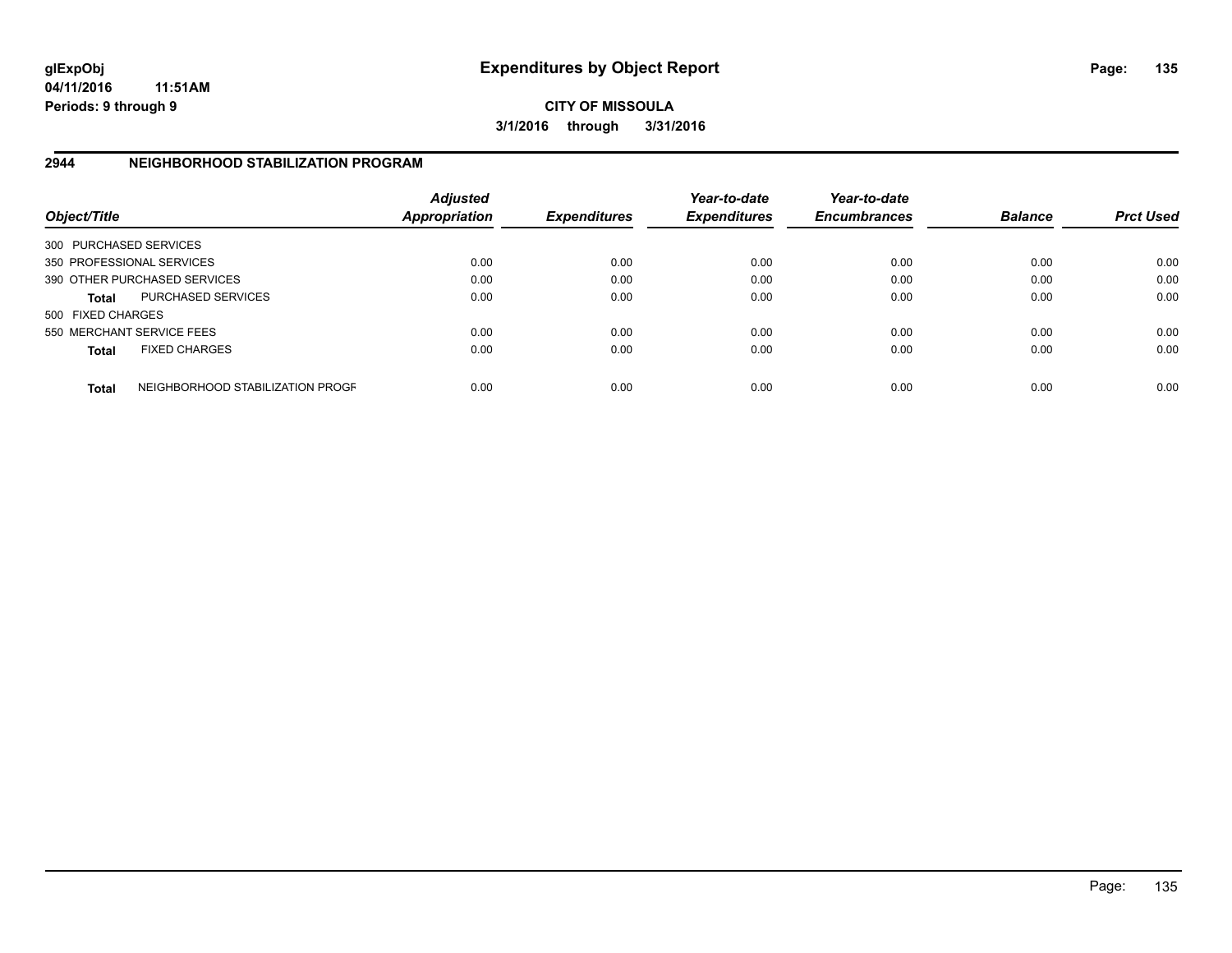#### **2955 TRANSPORTATION**

**250 DEVELOPMENT SERVICES**

|                                            | <b>Adjusted</b> |                     | Year-to-date        | Year-to-date        |                |                  |
|--------------------------------------------|-----------------|---------------------|---------------------|---------------------|----------------|------------------|
| Object/Title                               | Appropriation   | <b>Expenditures</b> | <b>Expenditures</b> | <b>Encumbrances</b> | <b>Balance</b> | <b>Prct Used</b> |
| 100 PERSONAL SERVICES                      |                 |                     |                     |                     |                |                  |
| 110 SALARIES AND WAGES                     | 444,693.00      | 29,866.55           | 291,723.43          | 0.00                | 152,969.57     | 65.60            |
| 120 OVERTIME/TERMINATION                   | 0.00            | 0.00                | 12.30               | 0.00                | $-12.30$       | 0.00             |
| <b>140 EMPLOYER CONTRIBUTIONS</b>          | 160,137.00      | 11,219.57           | 109,513.37          | 0.00                | 50,623.63      | 68.39            |
| <b>141 STATE RETIREMENT CONTRIBUTIONS</b>  | 0.00            | 0.00                | 170.89              | 0.00                | $-170.89$      | 0.00             |
| PERSONAL SERVICES<br>Total                 | 604,830.00      | 41,086.12           | 401,419.99          | 0.00                | 203,410.01     | 66.37            |
| 200 SUPPLIES                               |                 |                     |                     |                     |                |                  |
| 210 OFFICE SUPPLIES                        | 6,770.00        | 63.53               | 1,256.45            | 0.00                | 5,513.55       | 18.56            |
| 220 OPERATING SUPPLIES                     | 35,457.00       | 6,279.32            | 35,598.07           | 0.00                | $-141.07$      | 100.40           |
| 230 REPAIR/MAINTENANCE                     | 0.00            | 0.00                | 0.00                | 0.00                | 0.00           | 0.00             |
| 231 GASOLINE                               | 0.00            | 0.00                | 0.00                | 0.00                | 0.00           | 0.00             |
| 240 OTHER SUPPLIES                         | 360.00          | 0.00                | 0.00                | 0.00                | 360.00         | 0.00             |
| <b>SUPPLIES</b><br>Total                   | 42,587.00       | 6,342.85            | 36,854.52           | 0.00                | 5,732.48       | 86.54            |
| 300 PURCHASED SERVICES                     |                 |                     |                     |                     |                |                  |
| 310 COMMUNICATIONS                         | 1,000.00        | 75.00               | 983.01              | 0.00                | 16.99          | 98.30            |
| 320 PRINTING & DUPLICATING                 | 8,755.00        | 329.00              | 6,787.44            | 0.00                | 1,967.56       | 77.53            |
| 330 PUBLICITY, SUBSCRIPTIONS & DUES        | 32,495.00       | 2,184.00            | 21,645.07           | 0.00                | 10,849.93      | 66.61            |
| 341 ELECTRICITY & NATURAL GAS              | 0.00            | 0.00                | 0.00                | 0.00                | 0.00           | 0.00             |
| 344 TELEPHONE SERVICE                      | 629.00          | 22.13               | 387.29              | 0.00                | 241.71         | 61.57            |
| 350 PROFESSIONAL SERVICES                  | 165,005.00      | 310.25              | 10,767.78           | 0.00                | 154,237.22     | 6.53             |
| 360 REPAIR & MAINTENANCE                   | 8,900.00        | 218.72              | 1,791.91            | 0.00                | 7,108.09       | 20.13            |
| 370 TRAVEL                                 | 13,200.00       | 0.00                | 166.52              | 0.00                | 13,033.48      | 1.26             |
| 380 TRAINING                               | 15,300.00       | 550.00              | 1,309.80            | 0.00                | 13,990.20      | 8.56             |
| 390 OTHER PURCHASED SERVICES               | 23,700.00       | 15,731.20           | 165,406.43          | 0.00                | $-141,706.43$  | 697.92           |
| PURCHASED SERVICES<br>Total                | 268,984.00      | 19,420.30           | 209,245.25          | 0.00                | 59,738.75      | 77.79            |
| 500 FIXED CHARGES                          |                 |                     |                     |                     |                |                  |
| 500 FIXED CHARGES                          | 38,592.00       | 777.55              | 15,448.44           | 0.00                | 23,143.56      | 40.03            |
| 550 MERCHANT SERVICE FEES                  | 0.00            | 0.00                | 0.00                | 0.00                | 0.00           | 0.00             |
| <b>FIXED CHARGES</b><br>Total              | 38,592.00       | 777.55              | 15,448.44           | 0.00                | 23,143.56      | 40.03            |
| 700 GRANTS & CONTRIBUTIONS                 |                 |                     |                     |                     |                |                  |
| 700 GRANTS & CONTRIBUTIONS                 | 142,802.00      | 26,872.00           | 47,659.00           | 0.00                | 95,143.00      | 33.37            |
| <b>GRANTS &amp; CONTRIBUTIONS</b><br>Total | 142,802.00      | 26,872.00           | 47,659.00           | 0.00                | 95,143.00      | 33.37            |
| 000 OTHER OR IECTO                         |                 |                     |                     |                     |                |                  |

800 OTHER OBJECTS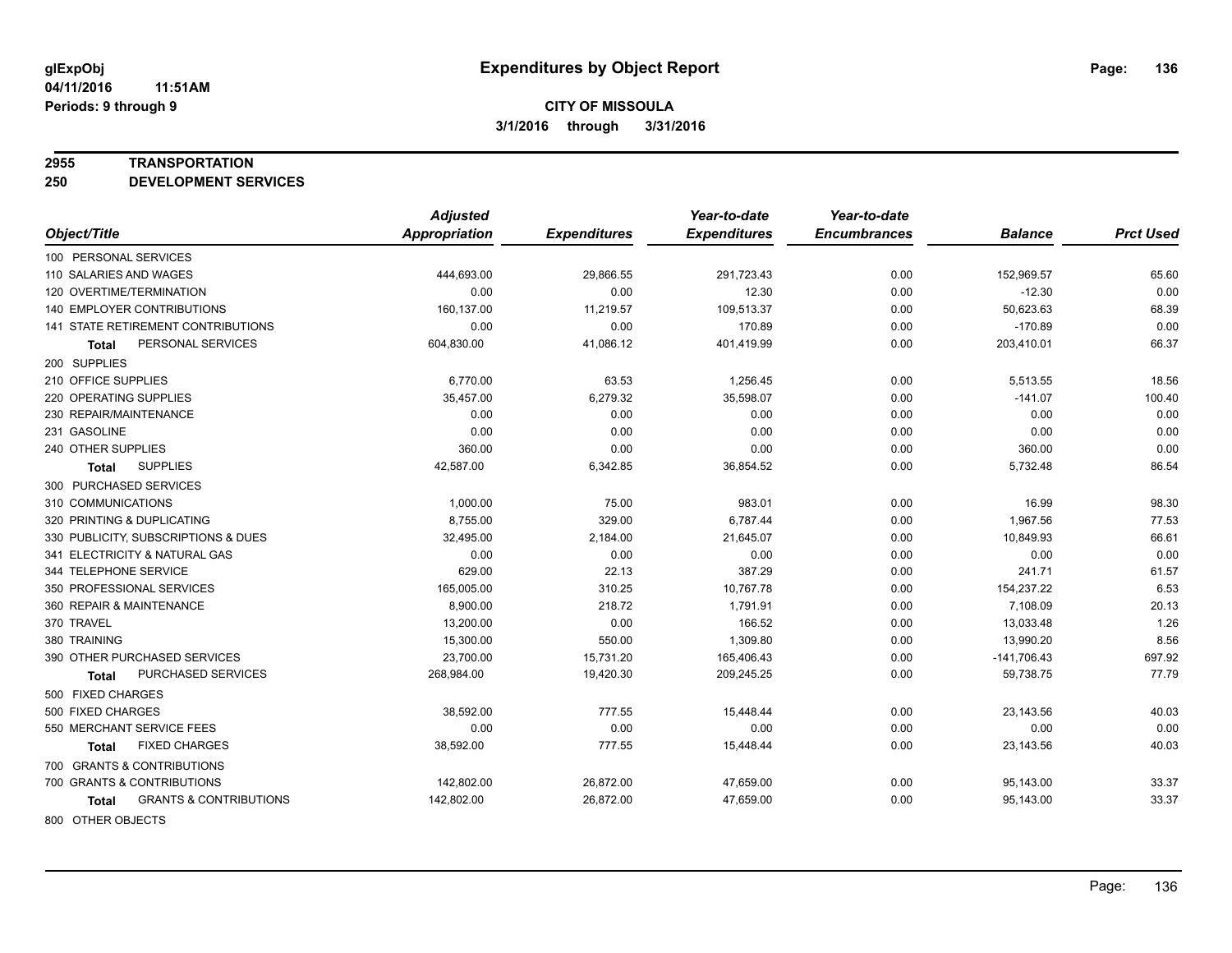#### **2955 TRANSPORTATION**

**250 DEVELOPMENT SERVICES**

| Object/Title                          | <b>Adjusted</b><br><b>Appropriation</b> | <b>Expenditures</b> | Year-to-date<br><b>Expenditures</b> | Year-to-date<br><b>Encumbrances</b> | <b>Balance</b> | <b>Prct Used</b> |
|---------------------------------------|-----------------------------------------|---------------------|-------------------------------------|-------------------------------------|----------------|------------------|
| 820 TRANSFERS TO OTHER FUNDS          | 0.00                                    | 0.00                | 0.00                                | 0.00                                | 0.00           | 0.00             |
| 845 CONTINGENCY                       | 127,295.00                              | 0.00                | 0.00                                | 0.00                                | 127,295.00     | 0.00             |
| OTHER OBJECTS<br><b>Total</b>         | 127.295.00                              | 0.00                | 0.00                                | 0.00                                | 127,295.00     | 0.00             |
| 900 CAPITAL OUTLAY                    |                                         |                     |                                     |                                     |                |                  |
| 940 MACHINERY & EQUIPMENT             | 0.00                                    | 0.00                | 0.00                                | 0.00                                | 0.00           | 0.00             |
| <b>CAPITAL OUTLAY</b><br><b>Total</b> | 0.00                                    | 0.00                | 0.00                                | 0.00                                | 0.00           | 0.00             |
| DEVELOPMENT SERVICES<br><b>Total</b>  | 1,225,090.00                            | 94,498.82           | 710.627.20                          | 0.00                                | 514.462.80     | 58.01            |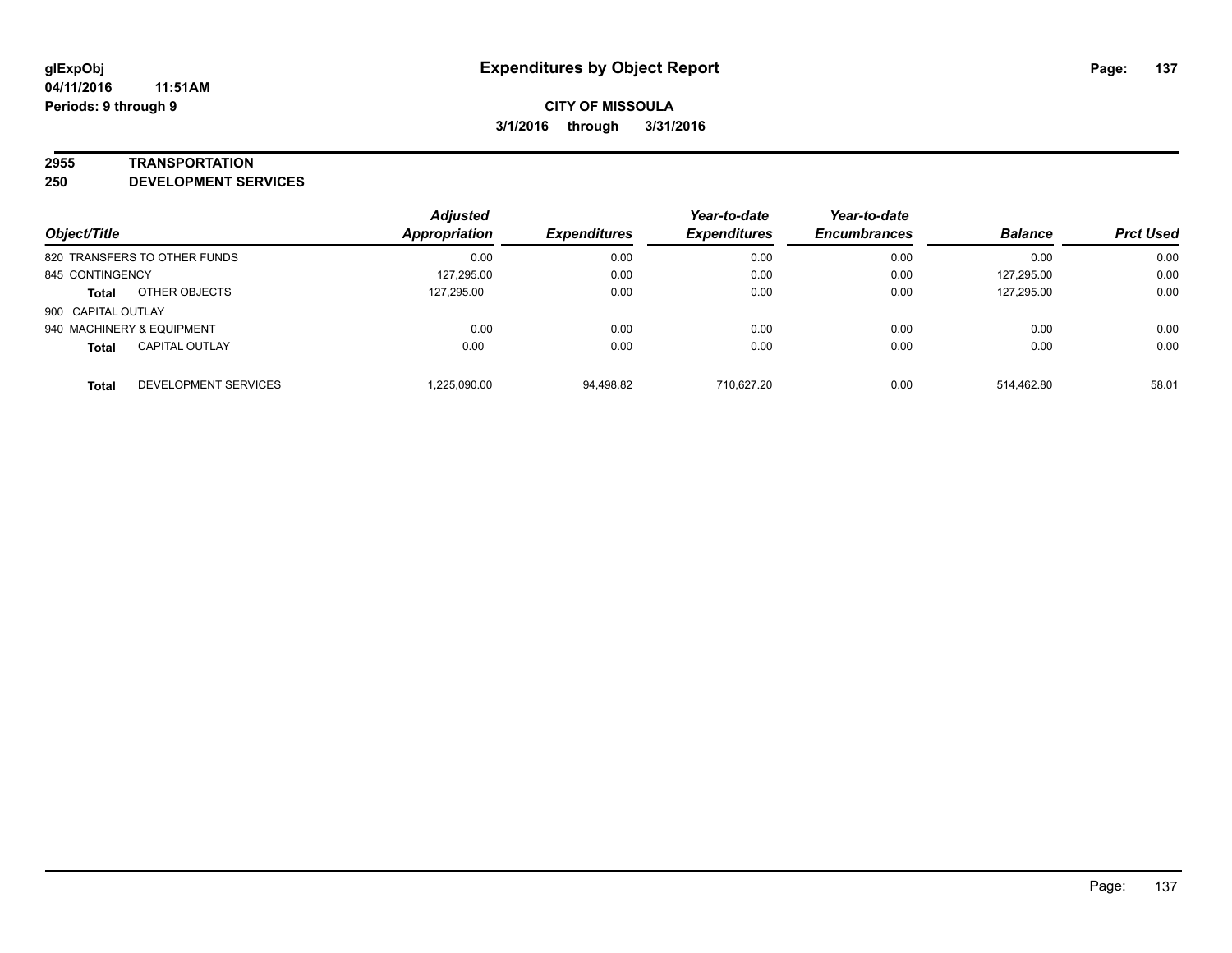## **2955 TRANSPORTATION**

|                                            | <b>Adjusted</b> |                     | Year-to-date        | Year-to-date        |                |                  |
|--------------------------------------------|-----------------|---------------------|---------------------|---------------------|----------------|------------------|
| Object/Title                               | Appropriation   | <b>Expenditures</b> | <b>Expenditures</b> | <b>Encumbrances</b> | <b>Balance</b> | <b>Prct Used</b> |
| 100 PERSONAL SERVICES                      |                 |                     |                     |                     |                |                  |
| 110 SALARIES AND WAGES                     | 444,693.00      | 29,866.55           | 291,723.43          | 0.00                | 152,969.57     | 65.60            |
| 120 OVERTIME/TERMINATION                   | 0.00            | 0.00                | 12.30               | 0.00                | $-12.30$       | 0.00             |
| 140 EMPLOYER CONTRIBUTIONS                 | 160,137.00      | 11,219.57           | 109,513.37          | 0.00                | 50,623.63      | 68.39            |
| 141 STATE RETIREMENT CONTRIBUTIONS         | 0.00            | 0.00                | 170.89              | 0.00                | $-170.89$      | 0.00             |
| PERSONAL SERVICES<br><b>Total</b>          | 604,830.00      | 41,086.12           | 401,419.99          | 0.00                | 203,410.01     | 66.37            |
| 200 SUPPLIES                               |                 |                     |                     |                     |                |                  |
| 210 OFFICE SUPPLIES                        | 6,770.00        | 63.53               | 1,256.45            | 0.00                | 5,513.55       | 18.56            |
| 220 OPERATING SUPPLIES                     | 35,457.00       | 6,279.32            | 35,598.07           | 0.00                | $-141.07$      | 100.40           |
| 230 REPAIR/MAINTENANCE                     | 0.00            | 0.00                | 0.00                | 0.00                | 0.00           | 0.00             |
| 231 GASOLINE                               | 0.00            | 0.00                | 0.00                | 0.00                | 0.00           | 0.00             |
| 240 OTHER SUPPLIES                         | 360.00          | 0.00                | 0.00                | 0.00                | 360.00         | 0.00             |
| <b>SUPPLIES</b><br>Total                   | 42,587.00       | 6,342.85            | 36,854.52           | 0.00                | 5,732.48       | 86.54            |
| 300 PURCHASED SERVICES                     |                 |                     |                     |                     |                |                  |
| 310 COMMUNICATIONS                         | 1,000.00        | 75.00               | 983.01              | 0.00                | 16.99          | 98.30            |
| 320 PRINTING & DUPLICATING                 | 8,755.00        | 329.00              | 6,787.44            | 0.00                | 1,967.56       | 77.53            |
| 330 PUBLICITY, SUBSCRIPTIONS & DUES        | 32,495.00       | 2,184.00            | 21,645.07           | 0.00                | 10,849.93      | 66.61            |
| 341 ELECTRICITY & NATURAL GAS              | 0.00            | 0.00                | 0.00                | 0.00                | 0.00           | 0.00             |
| 344 TELEPHONE SERVICE                      | 629.00          | 22.13               | 387.29              | 0.00                | 241.71         | 61.57            |
| 350 PROFESSIONAL SERVICES                  | 165,005.00      | 310.25              | 10,767.78           | 0.00                | 154,237.22     | 6.53             |
| 360 REPAIR & MAINTENANCE                   | 8,900.00        | 218.72              | 1,791.91            | 0.00                | 7,108.09       | 20.13            |
| 370 TRAVEL                                 | 13,200.00       | 0.00                | 166.52              | 0.00                | 13,033.48      | 1.26             |
| 380 TRAINING                               | 15,300.00       | 550.00              | 1,309.80            | 0.00                | 13,990.20      | 8.56             |
| 390 OTHER PURCHASED SERVICES               | 23,700.00       | 15,731.20           | 165,406.43          | 0.00                | $-141,706.43$  | 697.92           |
| PURCHASED SERVICES<br><b>Total</b>         | 268,984.00      | 19,420.30           | 209,245.25          | 0.00                | 59,738.75      | 77.79            |
| 500 FIXED CHARGES                          |                 |                     |                     |                     |                |                  |
| 500 FIXED CHARGES                          | 38,592.00       | 777.55              | 15,448.44           | 0.00                | 23,143.56      | 40.03            |
| 550 MERCHANT SERVICE FEES                  | 0.00            | 0.00                | 0.00                | 0.00                | 0.00           | 0.00             |
| <b>FIXED CHARGES</b><br>Total              | 38,592.00       | 777.55              | 15,448.44           | 0.00                | 23,143.56      | 40.03            |
| 700 GRANTS & CONTRIBUTIONS                 |                 |                     |                     |                     |                |                  |
| 700 GRANTS & CONTRIBUTIONS                 | 142,802.00      | 26,872.00           | 47,659.00           | 0.00                | 95,143.00      | 33.37            |
| <b>GRANTS &amp; CONTRIBUTIONS</b><br>Total | 142,802.00      | 26,872.00           | 47,659.00           | 0.00                | 95,143.00      | 33.37            |
| 800 OTHER OBJECTS                          |                 |                     |                     |                     |                |                  |
| 820 TRANSFERS TO OTHER FUNDS               | 0.00            | 0.00                | 0.00                | 0.00                | 0.00           | 0.00             |
| 845 CONTINGENCY                            | 127,295.00      | 0.00                | 0.00                | 0.00                | 127,295.00     | 0.00             |
|                                            |                 |                     |                     |                     |                |                  |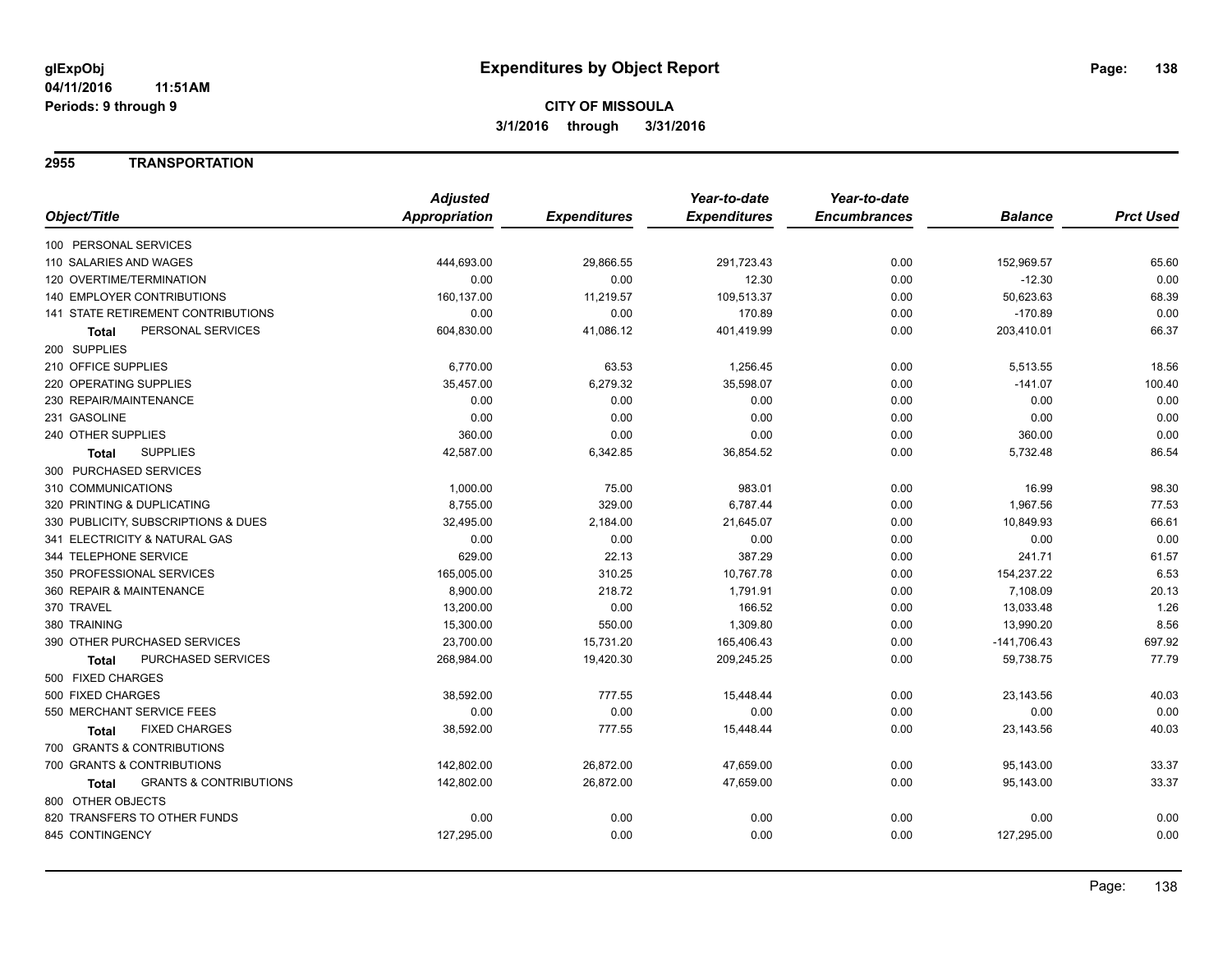## **2955 TRANSPORTATION**

| Object/Title                          | <b>Adjusted</b><br>Appropriation | <i><b>Expenditures</b></i> | Year-to-date<br><b>Expenditures</b> | Year-to-date<br><b>Encumbrances</b> | <b>Balance</b> | <b>Prct Used</b> |
|---------------------------------------|----------------------------------|----------------------------|-------------------------------------|-------------------------------------|----------------|------------------|
| OTHER OBJECTS<br><b>Total</b>         | 127.295.00                       | 0.00                       | 0.00                                | 0.00                                | 127.295.00     | 0.00             |
| 900 CAPITAL OUTLAY                    |                                  |                            |                                     |                                     |                |                  |
| 940 MACHINERY & EQUIPMENT             | 0.00                             | 0.00                       | 0.00                                | 0.00                                | 0.00           | 0.00             |
| <b>CAPITAL OUTLAY</b><br><b>Total</b> | 0.00                             | 0.00                       | 0.00                                | 0.00                                | 0.00           | 0.00             |
| <b>TRANSPORTATION</b><br>Total        | .225,090.00                      | 94,498.82                  | 710.627.20                          | 0.00                                | 514.462.80     | 58.01            |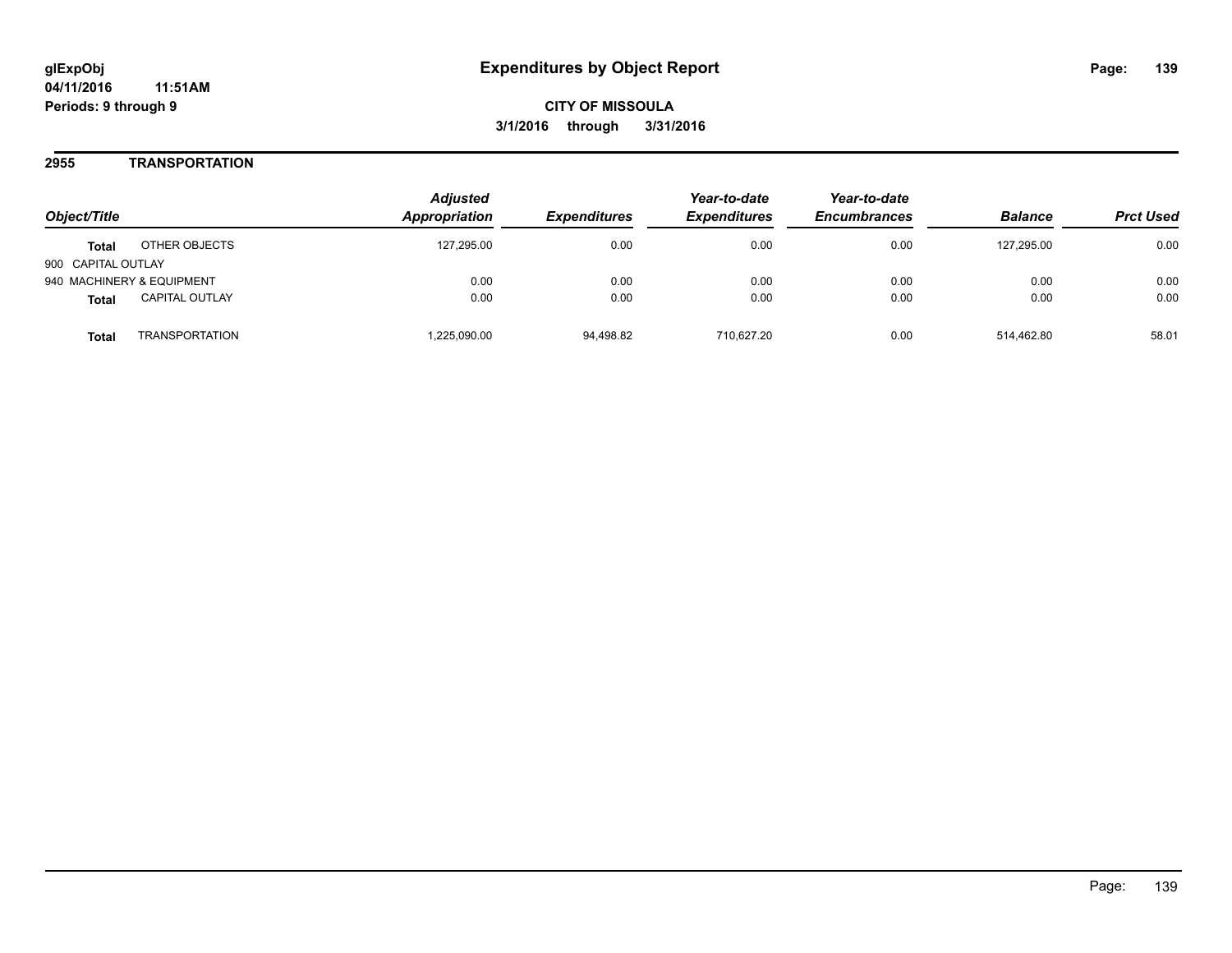#### **2987 FEDERAL TRANSPORTATION FUND**

**370 PARKS & RECREATION**

| Object/Title           |                                    | <b>Adjusted</b><br>Appropriation | <b>Expenditures</b> | Year-to-date<br><b>Expenditures</b> | Year-to-date<br><b>Encumbrances</b> | <b>Balance</b> | <b>Prct Used</b> |
|------------------------|------------------------------------|----------------------------------|---------------------|-------------------------------------|-------------------------------------|----------------|------------------|
| 100 PERSONAL SERVICES  |                                    |                                  |                     |                                     |                                     |                |                  |
| 110 SALARIES AND WAGES |                                    | 0.00                             | 0.00                | 530.84                              | 0.00                                | -530.84        | 0.00             |
|                        | <b>140 EMPLOYER CONTRIBUTIONS</b>  | 0.00                             | 0.00                | 118.12                              | 0.00                                | $-118.12$      | 0.00             |
|                        | 141 STATE RETIREMENT CONTRIBUTIONS | 0.00                             | 0.00                | 105.04                              | 0.00                                | $-105.04$      | 0.00             |
| <b>Total</b>           | PERSONAL SERVICES                  | 0.00                             | 0.00                | 754.00                              | 0.00                                | $-754.00$      | 0.00             |
| 500 FIXED CHARGES      |                                    |                                  |                     |                                     |                                     |                |                  |
|                        | 550 MERCHANT SERVICE FEES          | 0.00                             | 0.00                | 0.00                                | 0.00                                | 0.00           | 0.00             |
| <b>Total</b>           | <b>FIXED CHARGES</b>               | 0.00                             | 0.00                | 0.00                                | 0.00                                | 0.00           | 0.00             |
| <b>Total</b>           | PARKS & RECREATION                 | 0.00                             | 0.00                | 754.00                              | 0.00                                | $-754.00$      | 0.00             |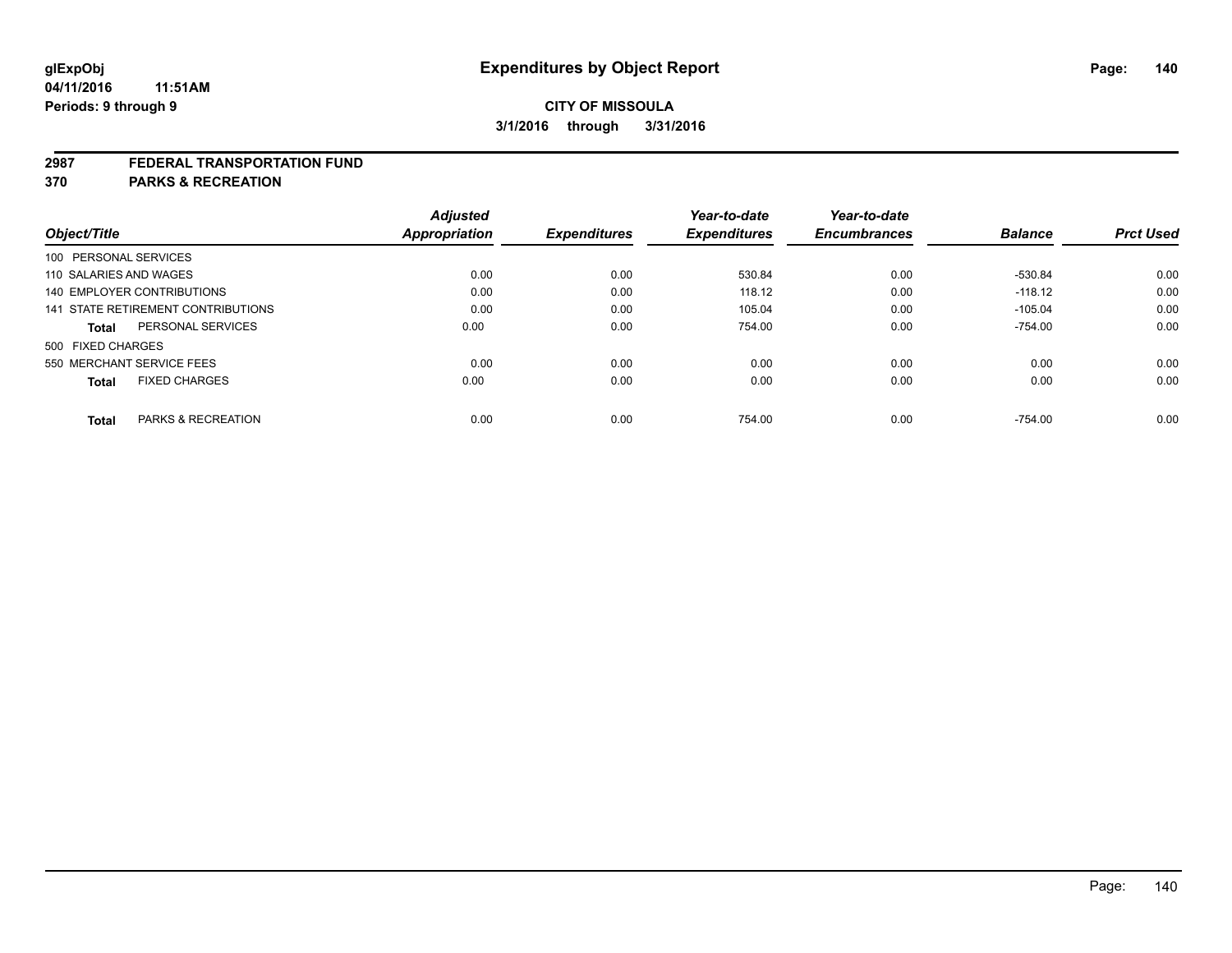## **CITY OF MISSOULA 3/1/2016 through 3/31/2016**

#### **2987 FEDERAL TRANSPORTATION FUND**

**390 NON-DEPARTMENTAL**

| Object/Title           |                                   | <b>Adjusted</b><br><b>Appropriation</b> | <b>Expenditures</b> | Year-to-date<br><b>Expenditures</b> | Year-to-date<br><b>Encumbrances</b> | <b>Balance</b> | <b>Prct Used</b> |
|------------------------|-----------------------------------|-----------------------------------------|---------------------|-------------------------------------|-------------------------------------|----------------|------------------|
|                        |                                   |                                         |                     |                                     |                                     |                |                  |
| 100 PERSONAL SERVICES  |                                   |                                         |                     |                                     |                                     |                |                  |
| 110 SALARIES AND WAGES |                                   | 0.00                                    | 0.00                | 0.00                                | 0.00                                | 0.00           | 0.00             |
|                        | 120 OVERTIME/TERMINATION          | 0.00                                    | 0.00                | 0.00                                | 0.00                                | 0.00           | 0.00             |
|                        | <b>140 EMPLOYER CONTRIBUTIONS</b> | 0.00                                    | 0.00                | 0.00                                | 0.00                                | 0.00           | 0.00             |
| Total                  | PERSONAL SERVICES                 | 0.00                                    | 0.00                | 0.00                                | 0.00                                | 0.00           | 0.00             |
| 500 FIXED CHARGES      |                                   |                                         |                     |                                     |                                     |                |                  |
|                        | 550 MERCHANT SERVICE FEES         | 0.00                                    | 0.00                | 0.00                                | 0.00                                | 0.00           | 0.00             |
| Total                  | <b>FIXED CHARGES</b>              | 0.00                                    | 0.00                | 0.00                                | 0.00                                | 0.00           | 0.00             |
| 800 OTHER OBJECTS      |                                   |                                         |                     |                                     |                                     |                |                  |
|                        | 820 TRANSFERS TO OTHER FUNDS      | 0.00                                    | 0.00                | 0.00                                | 0.00                                | 0.00           | 0.00             |
| Total                  | OTHER OBJECTS                     | 0.00                                    | 0.00                | 0.00                                | 0.00                                | 0.00           | 0.00             |
| 900 CAPITAL OUTLAY     |                                   |                                         |                     |                                     |                                     |                |                  |
| 930 IMPROVEMENTS       |                                   | 762,189.00                              | 93.03               | 94,814.98                           | 0.00                                | 667.374.02     | 12.44            |
| <b>Total</b>           | <b>CAPITAL OUTLAY</b>             | 762,189.00                              | 93.03               | 94,814.98                           | 0.00                                | 667,374.02     | 12.44            |
| <b>Total</b>           | NON-DEPARTMENTAL                  | 762,189.00                              | 93.03               | 94,814.98                           | 0.00                                | 667,374.02     | 12.44            |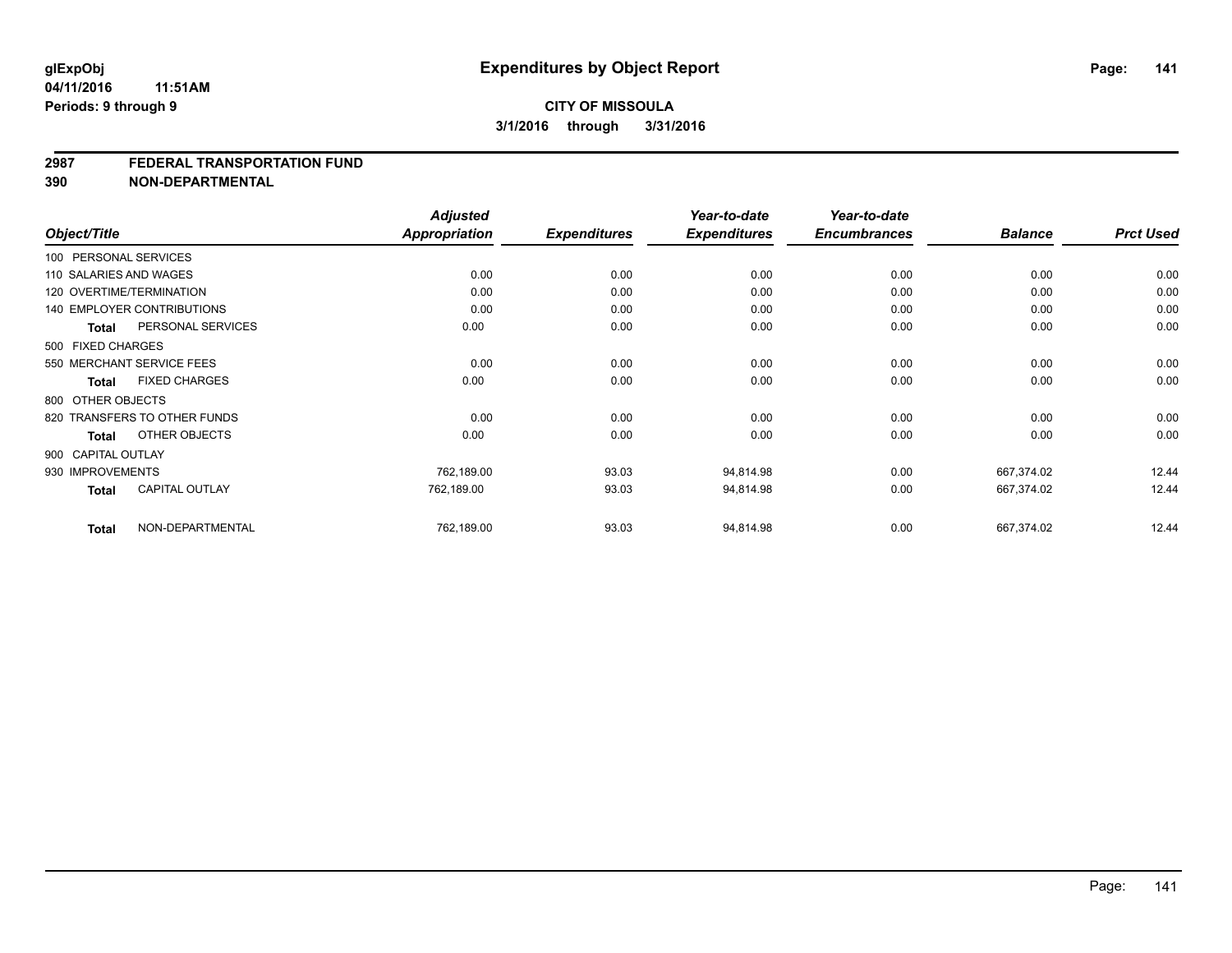## **2987 FEDERAL TRANSPORTATION FUND**

|                    |                                    | <b>Adjusted</b> |                     | Year-to-date        | Year-to-date        |                |                  |
|--------------------|------------------------------------|-----------------|---------------------|---------------------|---------------------|----------------|------------------|
| Object/Title       |                                    | Appropriation   | <b>Expenditures</b> | <b>Expenditures</b> | <b>Encumbrances</b> | <b>Balance</b> | <b>Prct Used</b> |
|                    | 100 PERSONAL SERVICES              |                 |                     |                     |                     |                |                  |
|                    | 110 SALARIES AND WAGES             | 0.00            | 0.00                | 530.84              | 0.00                | $-530.84$      | 0.00             |
|                    | 120 OVERTIME/TERMINATION           | 0.00            | 0.00                | 0.00                | 0.00                | 0.00           | 0.00             |
|                    | <b>140 EMPLOYER CONTRIBUTIONS</b>  | 0.00            | 0.00                | 118.12              | 0.00                | $-118.12$      | 0.00             |
|                    | 141 STATE RETIREMENT CONTRIBUTIONS | 0.00            | 0.00                | 105.04              | 0.00                | $-105.04$      | 0.00             |
| <b>Total</b>       | PERSONAL SERVICES                  | 0.00            | 0.00                | 754.00              | 0.00                | $-754.00$      | 0.00             |
| 500 FIXED CHARGES  |                                    |                 |                     |                     |                     |                |                  |
|                    | 550 MERCHANT SERVICE FEES          | 0.00            | 0.00                | 0.00                | 0.00                | 0.00           | 0.00             |
| Total              | <b>FIXED CHARGES</b>               | 0.00            | 0.00                | 0.00                | 0.00                | 0.00           | 0.00             |
| 800 OTHER OBJECTS  |                                    |                 |                     |                     |                     |                |                  |
|                    | 820 TRANSFERS TO OTHER FUNDS       | 0.00            | 0.00                | 0.00                | 0.00                | 0.00           | 0.00             |
| <b>Total</b>       | OTHER OBJECTS                      | 0.00            | 0.00                | 0.00                | 0.00                | 0.00           | 0.00             |
| 900 CAPITAL OUTLAY |                                    |                 |                     |                     |                     |                |                  |
| 930 IMPROVEMENTS   |                                    | 762,189.00      | 93.03               | 94,814.98           | 0.00                | 667,374.02     | 12.44            |
| <b>Total</b>       | <b>CAPITAL OUTLAY</b>              | 762,189.00      | 93.03               | 94,814.98           | 0.00                | 667,374.02     | 12.44            |
| <b>Total</b>       | FEDERAL TRANSPORTATION FUND        | 762,189.00      | 93.03               | 95,568.98           | 0.00                | 666,620.02     | 12.54            |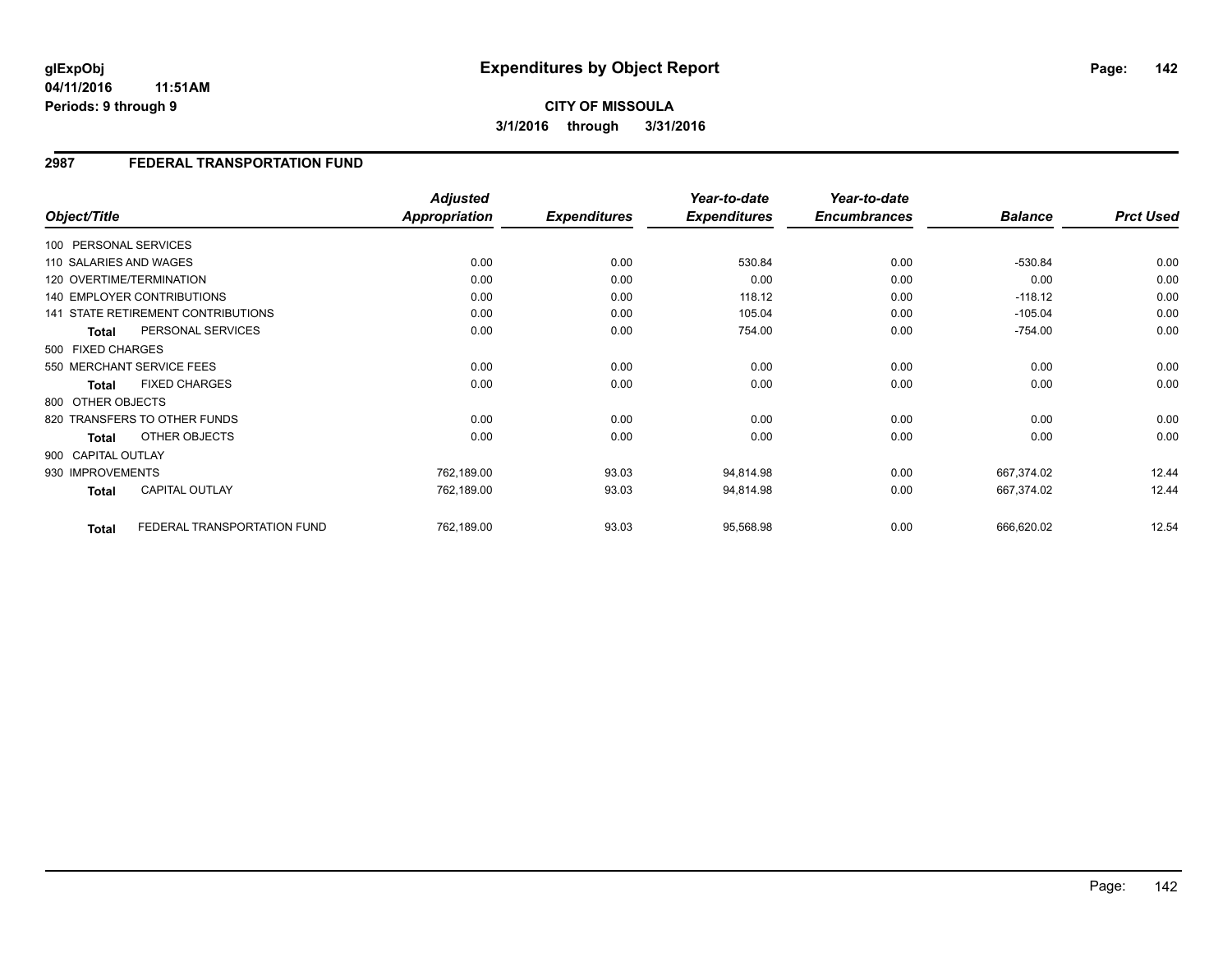## **CITY OF MISSOULA 3/1/2016 through 3/31/2016**

## **2988 GRANTS & DONATIONS FUND**

**223 CITY CLERK**

| Object/Title                         | <b>Adjusted</b><br><b>Appropriation</b> | <b>Expenditures</b> | Year-to-date<br><b>Expenditures</b> | Year-to-date<br><b>Encumbrances</b> | <b>Balance</b> | <b>Prct Used</b> |
|--------------------------------------|-----------------------------------------|---------------------|-------------------------------------|-------------------------------------|----------------|------------------|
| 200 SUPPLIES                         |                                         |                     |                                     |                                     |                |                  |
| 210 OFFICE SUPPLIES                  | 0.00                                    | 0.00                | 0.00                                | 0.00                                | 0.00           | 0.00             |
| <b>SUPPLIES</b><br><b>Total</b>      | 0.00                                    | 0.00                | 0.00                                | 0.00                                | 0.00           | 0.00             |
| 500 FIXED CHARGES                    |                                         |                     |                                     |                                     |                |                  |
| 550 MERCHANT SERVICE FEES            | 0.00                                    | 0.00                | 0.00                                | 0.00                                | 0.00           | 0.00             |
| <b>FIXED CHARGES</b><br><b>Total</b> | 0.00                                    | 0.00                | 0.00                                | 0.00                                | 0.00           | 0.00             |
| <b>CITY CLERK</b><br><b>Total</b>    | 0.00                                    | 0.00                | 0.00                                | 0.00                                | 0.00           | 0.00             |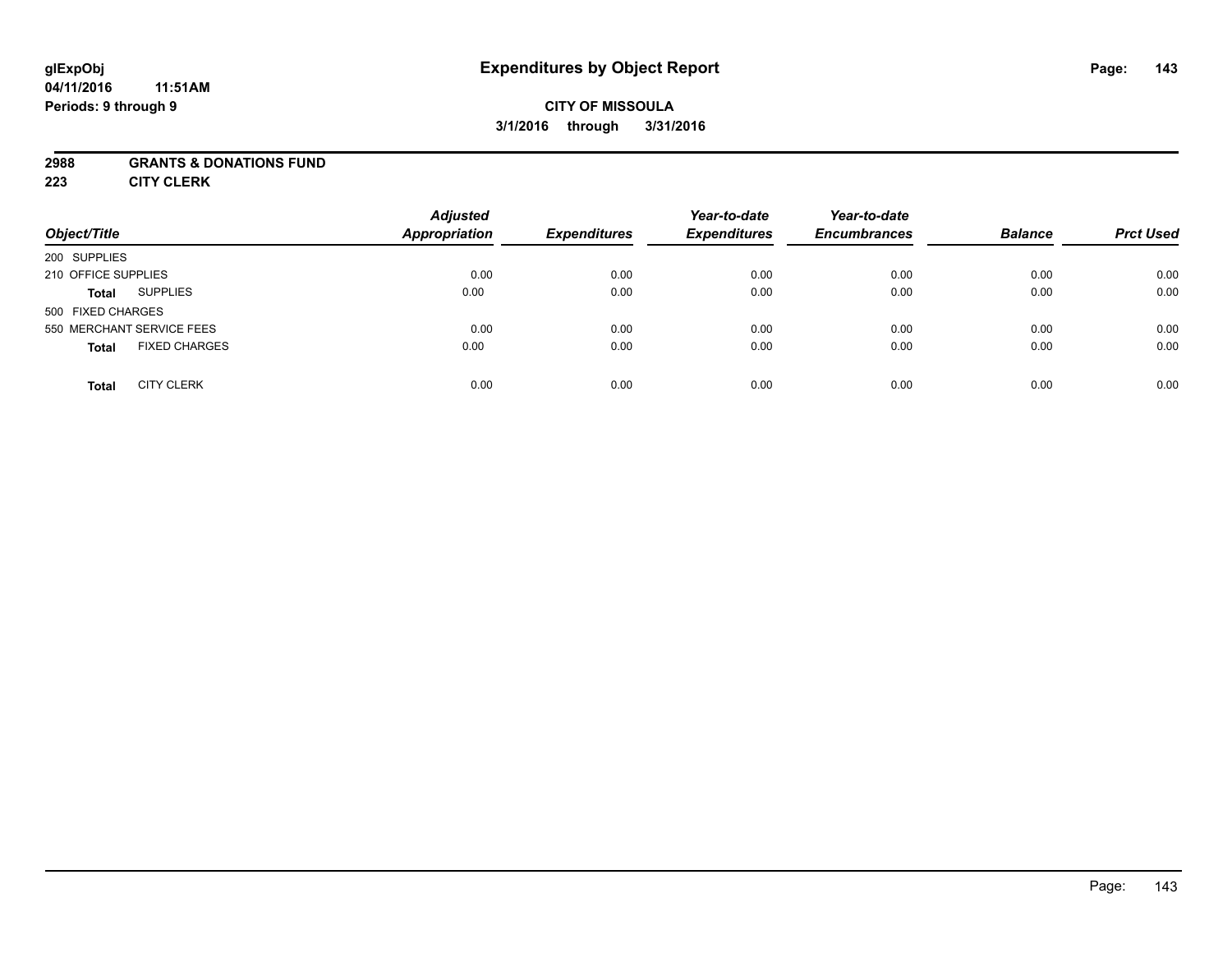#### **2988 GRANTS & DONATIONS FUND**

**270 CITY ATTORNEY**

|                                      |                           | <b>Adjusted</b>      |                     | Year-to-date        | Year-to-date        | <b>Balance</b> | <b>Prct Used</b> |
|--------------------------------------|---------------------------|----------------------|---------------------|---------------------|---------------------|----------------|------------------|
| Object/Title                         |                           | <b>Appropriation</b> | <b>Expenditures</b> | <b>Expenditures</b> | <b>Encumbrances</b> |                |                  |
| 100 PERSONAL SERVICES                |                           |                      |                     |                     |                     |                |                  |
| 110 SALARIES AND WAGES               |                           | 0.00                 | 2,339.73            | 21,658.46           | 0.00                | $-21.658.46$   | 0.00             |
| <b>140 EMPLOYER CONTRIBUTIONS</b>    |                           | 0.00                 | 749.05              | 7,336.28            | 0.00                | $-7,336.28$    | 0.00             |
| 141 STATE RETIREMENT CONTRIBUTIONS   |                           | 0.00                 | 0.00                | 11.80               | 0.00                | $-11.80$       | 0.00             |
| Total                                | PERSONAL SERVICES         | 0.00                 | 3,088.78            | 29,006.54           | 0.00                | $-29,006.54$   | 0.00             |
| 300 PURCHASED SERVICES               |                           |                      |                     |                     |                     |                |                  |
| 390 OTHER PURCHASED SERVICES         |                           | 0.00                 | 0.00                | 0.00                | 0.00                | 0.00           | 0.00             |
| <b>Total</b>                         | <b>PURCHASED SERVICES</b> | 0.00                 | 0.00                | 0.00                | 0.00                | 0.00           | 0.00             |
| 500 FIXED CHARGES                    |                           |                      |                     |                     |                     |                |                  |
| 550 MERCHANT SERVICE FEES            |                           | 0.00                 | 0.00                | 0.00                | 0.00                | 0.00           | 0.00             |
| <b>FIXED CHARGES</b><br><b>Total</b> |                           | 0.00                 | 0.00                | 0.00                | 0.00                | 0.00           | 0.00             |
| <b>CITY ATTORNEY</b><br><b>Total</b> |                           | 0.00                 | 3,088.78            | 29.006.54           | 0.00                | $-29.006.54$   | 0.00             |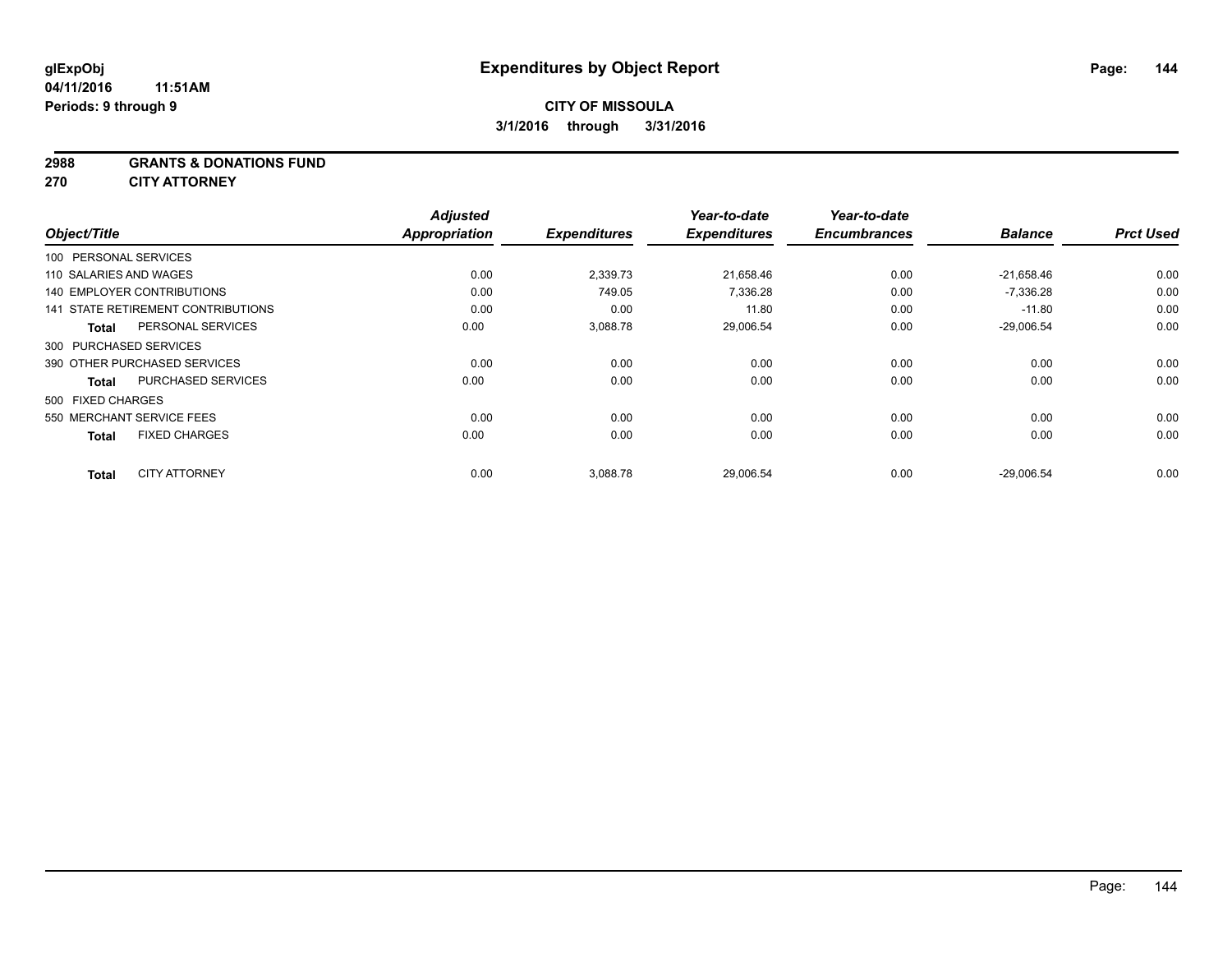#### **2988 GRANTS & DONATIONS FUND**

**290 POLICE**

|                       |                           | <b>Adjusted</b>      |                     | Year-to-date        | Year-to-date<br><b>Encumbrances</b> |                | <b>Prct Used</b> |
|-----------------------|---------------------------|----------------------|---------------------|---------------------|-------------------------------------|----------------|------------------|
| Object/Title          |                           | <b>Appropriation</b> | <b>Expenditures</b> | <b>Expenditures</b> |                                     | <b>Balance</b> |                  |
| 100 PERSONAL SERVICES |                           |                      |                     |                     |                                     |                |                  |
|                       | 120 OVERTIME/TERMINATION  | 0.00                 | 0.00                | 0.00                | 0.00                                | 0.00           | 0.00             |
| <b>Total</b>          | PERSONAL SERVICES         | 0.00                 | 0.00                | 0.00                | 0.00                                | 0.00           | 0.00             |
| 200 SUPPLIES          |                           |                      |                     |                     |                                     |                |                  |
| 210 OFFICE SUPPLIES   |                           | 0.00                 | 0.00                | 0.00                | 0.00                                | 0.00           | 0.00             |
| <b>Total</b>          | <b>SUPPLIES</b>           | 0.00                 | 0.00                | 0.00                | 0.00                                | 0.00           | 0.00             |
|                       | 300 PURCHASED SERVICES    |                      |                     |                     |                                     |                |                  |
|                       | 350 PROFESSIONAL SERVICES | 0.00                 | 0.00                | 0.00                | 0.00                                | 0.00           | 0.00             |
| <b>Total</b>          | <b>PURCHASED SERVICES</b> | 0.00                 | 0.00                | 0.00                | 0.00                                | 0.00           | 0.00             |
| 900 CAPITAL OUTLAY    |                           |                      |                     |                     |                                     |                |                  |
|                       | 940 MACHINERY & EQUIPMENT | 0.00                 | 6,495.00            | 250,260.60          | 0.00                                | $-250.260.60$  | 0.00             |
| <b>Total</b>          | <b>CAPITAL OUTLAY</b>     | 0.00                 | 6,495.00            | 250,260.60          | 0.00                                | $-250,260.60$  | 0.00             |
| <b>Total</b>          | <b>POLICE</b>             | 0.00                 | 6,495.00            | 250,260.60          | 0.00                                | $-250,260.60$  | 0.00             |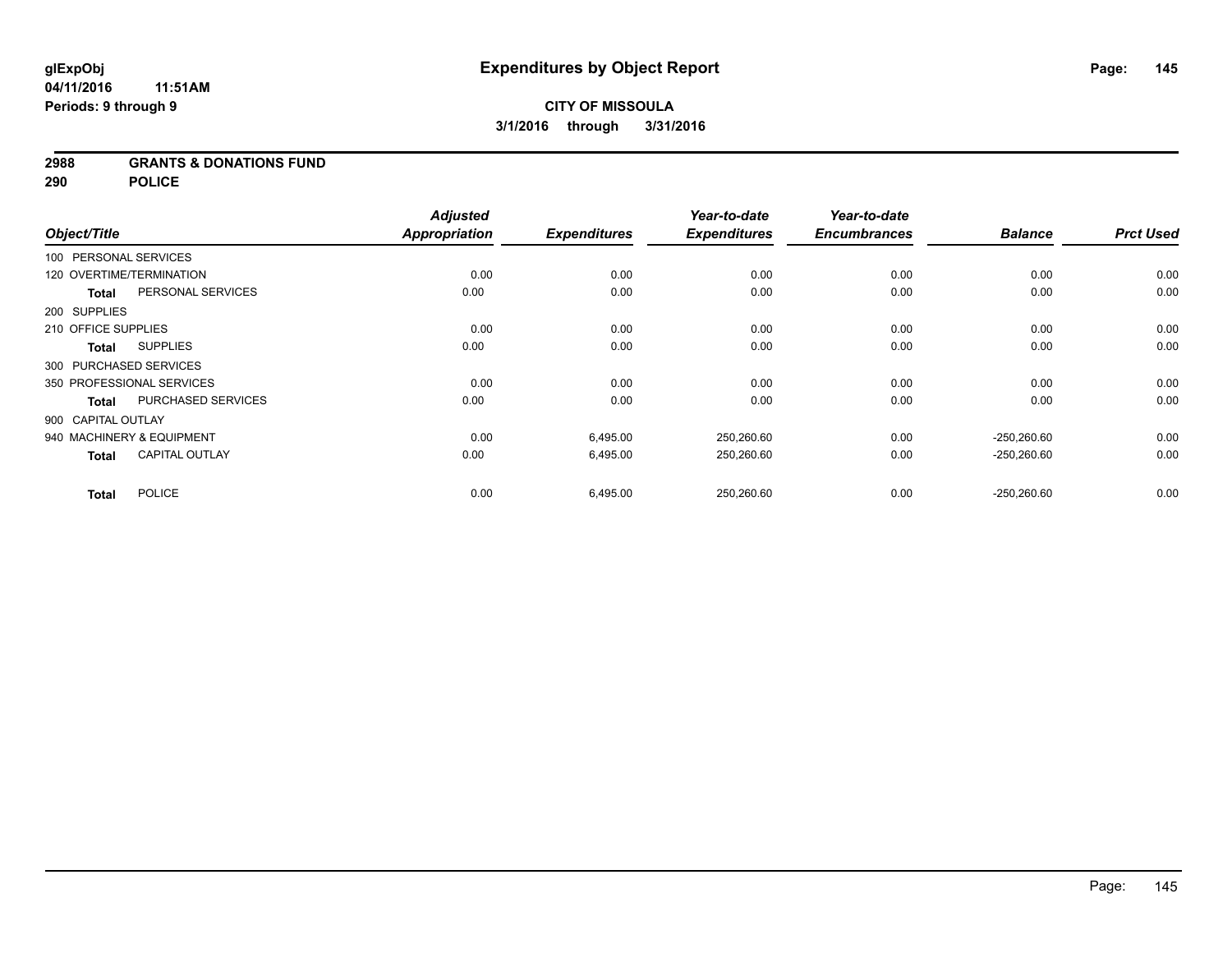## **CITY OF MISSOULA 3/1/2016 through 3/31/2016**

### **2988 GRANTS & DONATIONS FUND**

**300 FIRE**

| Object/Title       |                           | <b>Adjusted</b><br>Appropriation | <b>Expenditures</b> | Year-to-date<br><b>Expenditures</b> | Year-to-date<br><b>Encumbrances</b> | <b>Balance</b> | <b>Prct Used</b> |
|--------------------|---------------------------|----------------------------------|---------------------|-------------------------------------|-------------------------------------|----------------|------------------|
| 900 CAPITAL OUTLAY |                           |                                  |                     |                                     |                                     |                |                  |
|                    | 940 MACHINERY & EQUIPMENT | 0.00                             | 0.00                | 95,848.27                           | 0.00                                | $-95.848.27$   | 0.00             |
| <b>Total</b>       | <b>CAPITAL OUTLAY</b>     | 0.00                             | 0.00                | 95,848.27                           | 0.00                                | $-95.848.27$   | 0.00             |
| <b>Total</b>       | <b>FIRE</b>               | 0.00                             | 0.00                | 95,848.27                           | 0.00                                | $-95,848.27$   | 0.00             |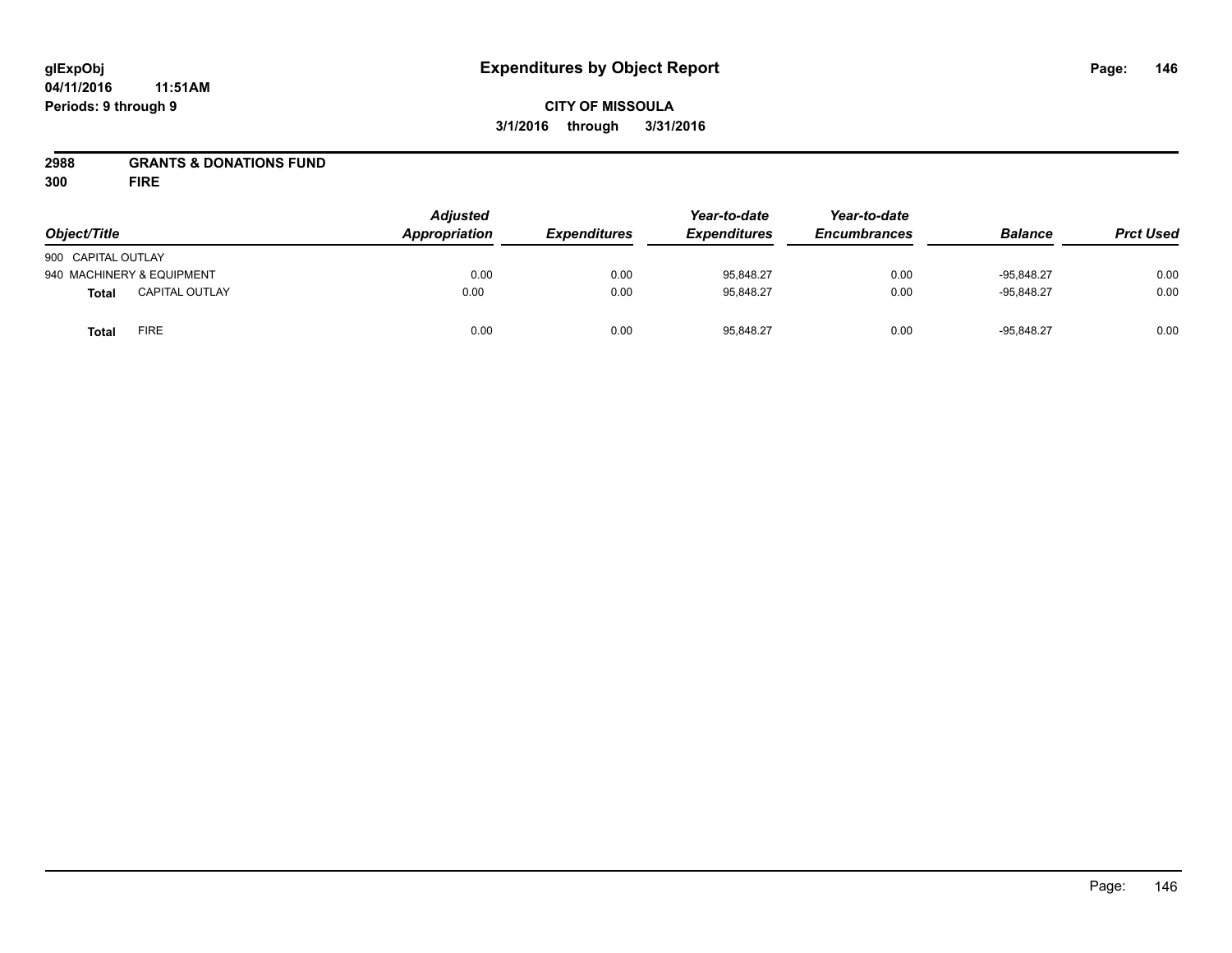**2988 GRANTS & DONATIONS FUND**

|                                       | <b>Adjusted</b> |                     | Year-to-date        | Year-to-date        |                |                  |
|---------------------------------------|-----------------|---------------------|---------------------|---------------------|----------------|------------------|
| Object/Title                          | Appropriation   | <b>Expenditures</b> | <b>Expenditures</b> | <b>Encumbrances</b> | <b>Balance</b> | <b>Prct Used</b> |
| 100 PERSONAL SERVICES                 |                 |                     |                     |                     |                |                  |
| 110 SALARIES AND WAGES                | 0.00            | 5,400.80            | 51,342.36           | 0.00                | $-51,342.36$   | 0.00             |
| 115 SALARIES/HEALTH INSURANCE BENEFIT | 0.00            | 636.00              | 5.019.00            | 0.00                | $-5,019.00$    | 0.00             |
| 120 OVERTIME/TERMINATION              | 100,055.00      | 4,673.53            | 49,841.12           | 0.00                | 50,213.88      | 49.81            |
| 130 OTHER                             | 0.00            | 0.00                | 690.00              | 0.00                | $-690.00$      | 0.00             |
| <b>133 EDUCATION COMPENSATION</b>     | 0.00            | 0.00                | 10.00               | 0.00                | $-10.00$       | 0.00             |
| <b>140 EMPLOYER CONTRIBUTIONS</b>     | 43,953.00       | 1,695.97            | 16,346.76           | 0.00                | 27,606.24      | 37.19            |
| 141 STATE RETIREMENT CONTRIBUTIONS    | 700.00          | 0.00                | 12,044.82           | 0.00                | $-11,344.82$   | 1,720.69         |
| PERSONAL SERVICES<br>Total            | 144,708.00      | 12,406.30           | 135,294.06          | 0.00                | 9,413.94       | 93.49            |
| 200 SUPPLIES                          |                 |                     |                     |                     |                |                  |
| 210 OFFICE SUPPLIES                   | 7,838.00        | 0.00                | 831.57              | 0.00                | 7,006.43       | 10.61            |
| 220 OPERATING SUPPLIES                | 69,986.00       | 0.00                | 13,639.38           | 0.00                | 56,346.62      | 19.49            |
| 230 REPAIR/MAINTENANCE                | 0.00            | 0.00                | 0.00                | 0.00                | 0.00           | 0.00             |
| 231 GASOLINE                          | 0.00            | 0.00                | 0.00                | 0.00                | 0.00           | 0.00             |
| <b>SUPPLIES</b><br>Total              | 77,824.00       | 0.00                | 14,470.95           | 0.00                | 63,353.05      | 18.59            |
| 300 PURCHASED SERVICES                |                 |                     |                     |                     |                |                  |
| 310 COMMUNICATIONS                    | 0.00            | 0.00                | 0.00                | 0.00                | 0.00           | 0.00             |
| 341 ELECTRICITY & NATURAL GAS         | 750.00          | 0.00                | 0.00                | 0.00                | 750.00         | 0.00             |
| 344 TELEPHONE SERVICE                 | 2,400.00        | 267.84              | 2,366.00            | 0.00                | 34.00          | 98.58            |
| 350 PROFESSIONAL SERVICES             | 106,715.00      | 615.00              | 46,684.46           | 0.00                | 60,030.54      | 43.75            |
| 353 ADMINISTRATION EXPENDITURES       | 0.00            | 0.00                | 0.00                | 0.00                | 0.00           | 0.00             |
| 360 REPAIR & MAINTENANCE              | 2,000.00        | 0.00                | 0.00                | 0.00                | 2,000.00       | 0.00             |
| 370 TRAVEL                            | 9,196.00        | 0.00                | 1,127.13            | 0.00                | 8,068.87       | 12.26            |
| 380 TRAINING                          | 558.00          | 0.00                | 0.00                | 0.00                | 558.00         | 0.00             |
| 390 OTHER PURCHASED SERVICES          | 0.00            | 0.00                | 274.79              | 0.00                | $-274.79$      | 0.00             |
| <b>PURCHASED SERVICES</b><br>Total    | 121,619.00      | 882.84              | 50,452.38           | 0.00                | 71,166.62      | 41.48            |
| <b>400 BUILDING MATERIALS</b>         |                 |                     |                     |                     |                |                  |
| 400 BUILDING MATERIALS                | 0.00            | 0.00                | 0.00                | 0.00                | 0.00           | 0.00             |
| <b>BUILDING MATERIALS</b><br>Total    | 0.00            | 0.00                | 0.00                | 0.00                | 0.00           | 0.00             |
| 500 FIXED CHARGES                     |                 |                     |                     |                     |                |                  |
| 500 FIXED CHARGES                     | 81,280.00       | 5,669.70            | 55,525.44           | 0.00                | 25,754.56      | 68.31            |
| 550 MERCHANT SERVICE FEES             | 0.00            | 0.00                | 0.00                | 0.00                | 0.00           | 0.00             |
| <b>FIXED CHARGES</b><br><b>Total</b>  | 81,280.00       | 5,669.70            | 55,525.44           | 0.00                | 25,754.56      | 68.31            |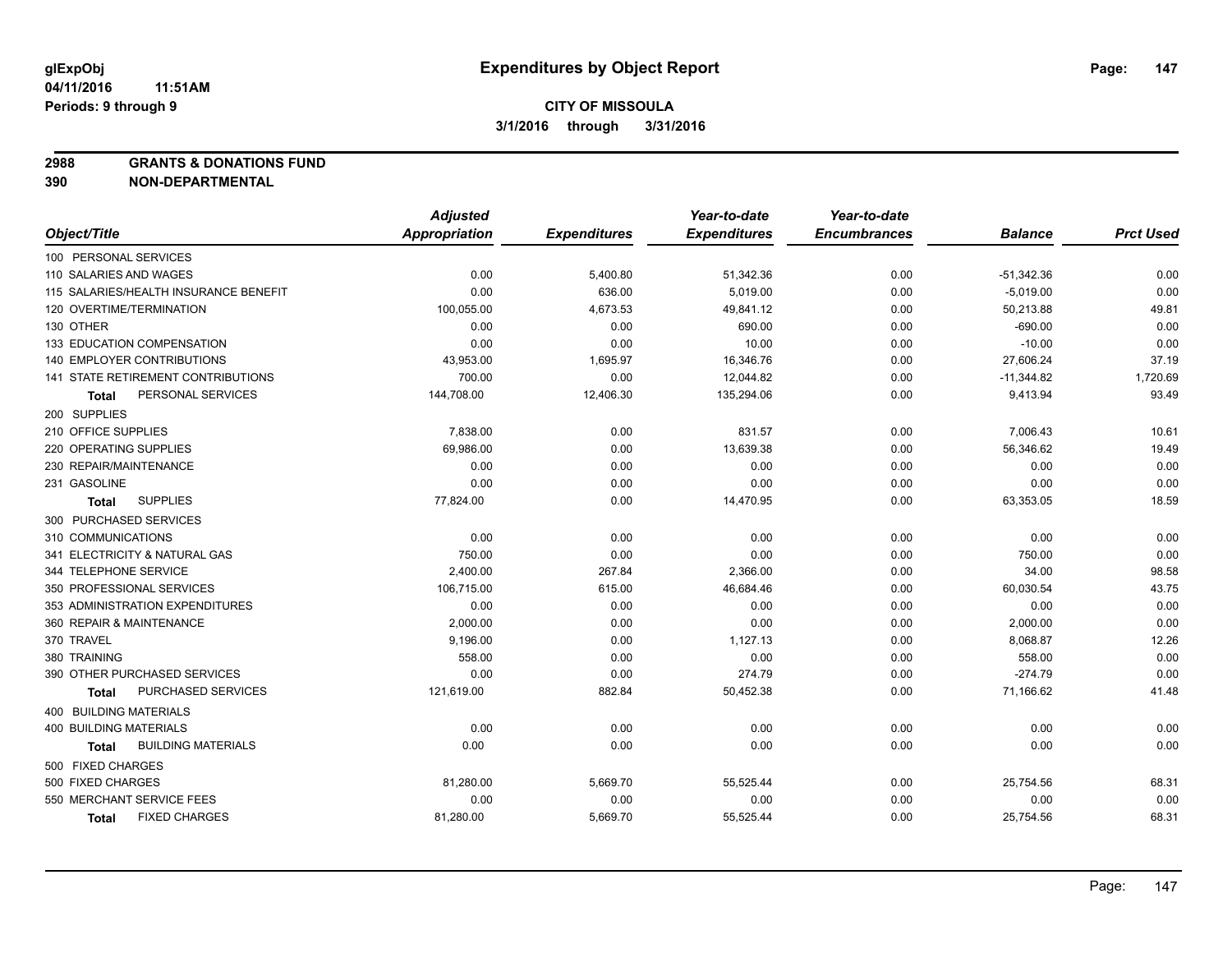**2988 GRANTS & DONATIONS FUND**

| Object/Title       |                                   | <b>Adjusted</b><br><b>Appropriation</b> | <b>Expenditures</b> | Year-to-date<br><b>Expenditures</b> | Year-to-date<br><b>Encumbrances</b> | <b>Balance</b> | <b>Prct Used</b> |
|--------------------|-----------------------------------|-----------------------------------------|---------------------|-------------------------------------|-------------------------------------|----------------|------------------|
|                    |                                   |                                         |                     |                                     |                                     |                |                  |
|                    | 700 GRANTS & CONTRIBUTIONS        |                                         |                     |                                     |                                     |                |                  |
|                    | 700 GRANTS & CONTRIBUTIONS        | 1,034,756.00                            | 98,335.77           | 99,428.77                           | 0.00                                | 935,327.23     | 9.61             |
| Total              | <b>GRANTS &amp; CONTRIBUTIONS</b> | 1,034,756.00                            | 98,335.77           | 99,428.77                           | 0.00                                | 935,327.23     | 9.61             |
| 800 OTHER OBJECTS  |                                   |                                         |                     |                                     |                                     |                |                  |
|                    | 820 TRANSFERS TO OTHER FUNDS      | 0.00                                    | 0.00                | 0.00                                | 0.00                                | 0.00           | 0.00             |
| 845 CONTINGENCY    |                                   | 0.00                                    | 0.00                | 0.00                                | 0.00                                | 0.00           | 0.00             |
| <b>Total</b>       | OTHER OBJECTS                     | 0.00                                    | 0.00                | 0.00                                | 0.00                                | 0.00           | 0.00             |
| 900 CAPITAL OUTLAY |                                   |                                         |                     |                                     |                                     |                |                  |
| 930 IMPROVEMENTS   |                                   | 24.822.00                               | 0.00                | 0.00                                | 0.00                                | 24.822.00      | 0.00             |
|                    | 940 MACHINERY & EQUIPMENT         | 1,003,930.00                            | 0.00                | 10,338.00                           | 0.00                                | 993,592.00     | 1.03             |
| <b>Total</b>       | <b>CAPITAL OUTLAY</b>             | 1,028,752.00                            | 0.00                | 10,338.00                           | 0.00                                | 1,018,414.00   | 1.00             |
| <b>Total</b>       | NON-DEPARTMENTAL                  | 2,488,939.00                            | 117.294.61          | 365,509.60                          | 0.00                                | 2,123,429.40   | 14.69            |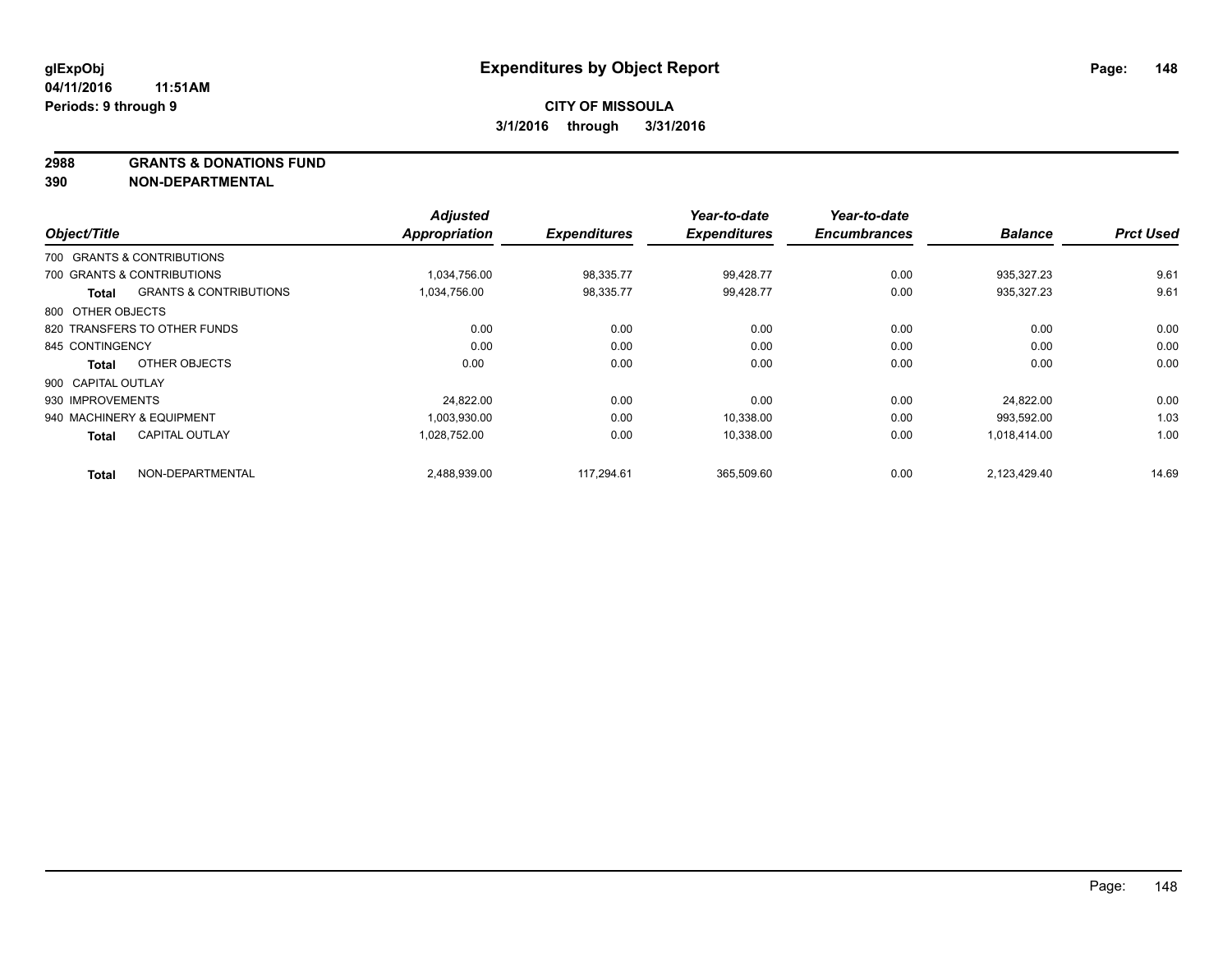**2988 GRANTS & DONATIONS FUND**

**400 ENTITLEMENT GRANTS**

| Object/Title                                      | <b>Adjusted</b><br><b>Appropriation</b> | <b>Expenditures</b> | Year-to-date<br><b>Expenditures</b> | Year-to-date<br><b>Encumbrances</b> | <b>Balance</b> | <b>Prct Used</b> |
|---------------------------------------------------|-----------------------------------------|---------------------|-------------------------------------|-------------------------------------|----------------|------------------|
| 500 FIXED CHARGES                                 |                                         |                     |                                     |                                     |                |                  |
| 550 MERCHANT SERVICE FEES                         | 0.00                                    | 0.00                | 0.00                                | 0.00                                | 0.00           | 0.00             |
| <b>FIXED CHARGES</b><br><b>Total</b>              | 0.00                                    | 0.00                | 0.00                                | 0.00                                | 0.00           | 0.00             |
| 700 GRANTS & CONTRIBUTIONS                        |                                         |                     |                                     |                                     |                |                  |
| 700 GRANTS & CONTRIBUTIONS                        | 0.00                                    | 0.00                | 0.00                                | 0.00                                | 0.00           | 0.00             |
| <b>GRANTS &amp; CONTRIBUTIONS</b><br><b>Total</b> | 0.00                                    | 0.00                | 0.00                                | 0.00                                | 0.00           | 0.00             |
| <b>ENTITLEMENT GRANTS</b><br><b>Total</b>         | 0.00                                    | 0.00                | 0.00                                | 0.00                                | 0.00           | 0.00             |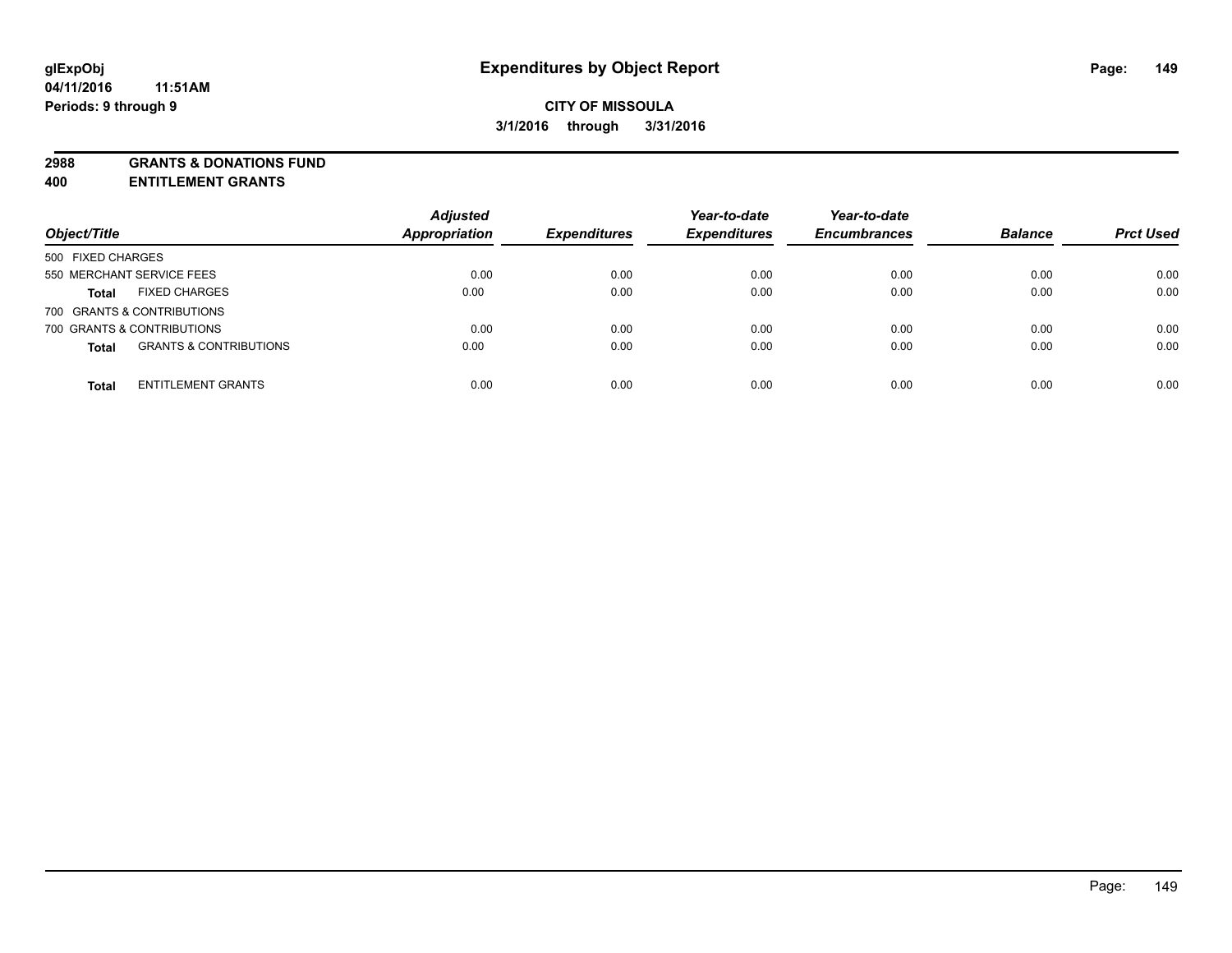## **CITY OF MISSOULA 3/1/2016 through 3/31/2016**

#### **2988 GRANTS & DONATIONS FUND**

|                                           | <b>Adjusted</b>      |                     | Year-to-date        | Year-to-date        |                |                  |
|-------------------------------------------|----------------------|---------------------|---------------------|---------------------|----------------|------------------|
| Object/Title                              | <b>Appropriation</b> | <b>Expenditures</b> | <b>Expenditures</b> | <b>Encumbrances</b> | <b>Balance</b> | <b>Prct Used</b> |
| 100 PERSONAL SERVICES                     |                      |                     |                     |                     |                |                  |
| 110 SALARIES AND WAGES                    | 0.00                 | 7,740.53            | 73,000.82           | 0.00                | $-73,000.82$   | 0.00             |
| 115 SALARIES/HEALTH INSURANCE BENEFIT     | 0.00                 | 636.00              | 5,019.00            | 0.00                | $-5,019.00$    | 0.00             |
| 120 OVERTIME/TERMINATION                  | 100,055.00           | 4,673.53            | 49,841.12           | 0.00                | 50,213.88      | 49.81            |
| 130 OTHER                                 | 0.00                 | 0.00                | 690.00              | 0.00                | $-690.00$      | 0.00             |
| 133 EDUCATION COMPENSATION                | 0.00                 | 0.00                | 10.00               | 0.00                | $-10.00$       | 0.00             |
| 140 EMPLOYER CONTRIBUTIONS                | 43,953.00            | 2,445.02            | 23,683.04           | 0.00                | 20,269.96      | 53.88            |
| 141 STATE RETIREMENT CONTRIBUTIONS        | 700.00               | 0.00                | 12,056.62           | 0.00                | $-11,356.62$   | 1,722.37         |
| PERSONAL SERVICES<br>Total                | 144,708.00           | 15,495.08           | 164,300.60          | 0.00                | $-19,592.60$   | 113.54           |
| 200 SUPPLIES                              |                      |                     |                     |                     |                |                  |
| 210 OFFICE SUPPLIES                       | 7,838.00             | 0.00                | 831.57              | 0.00                | 7,006.43       | 10.61            |
| 220 OPERATING SUPPLIES                    | 69,986.00            | 0.00                | 13,639.38           | 0.00                | 56,346.62      | 19.49            |
| 230 REPAIR/MAINTENANCE                    | 0.00                 | 0.00                | 0.00                | 0.00                | 0.00           | 0.00             |
| 231 GASOLINE                              | 0.00                 | 0.00                | 0.00                | 0.00                | 0.00           | 0.00             |
| <b>SUPPLIES</b><br><b>Total</b>           | 77.824.00            | 0.00                | 14,470.95           | 0.00                | 63,353.05      | 18.59            |
| 300 PURCHASED SERVICES                    |                      |                     |                     |                     |                |                  |
| 310 COMMUNICATIONS                        | 0.00                 | 0.00                | 0.00                | 0.00                | 0.00           | 0.00             |
| 341 ELECTRICITY & NATURAL GAS             | 750.00               | 0.00                | 0.00                | 0.00                | 750.00         | 0.00             |
| 344 TELEPHONE SERVICE                     | 2,400.00             | 267.84              | 2,366.00            | 0.00                | 34.00          | 98.58            |
| 350 PROFESSIONAL SERVICES                 | 106,715.00           | 615.00              | 46,684.46           | 0.00                | 60,030.54      | 43.75            |
| 353 ADMINISTRATION EXPENDITURES           | 0.00                 | 0.00                | 0.00                | 0.00                | 0.00           | 0.00             |
| 360 REPAIR & MAINTENANCE                  | 2,000.00             | 0.00                | 0.00                | 0.00                | 2,000.00       | 0.00             |
| 370 TRAVEL                                | 9,196.00             | 0.00                | 1,127.13            | 0.00                | 8,068.87       | 12.26            |
| 380 TRAINING                              | 558.00               | 0.00                | 0.00                | 0.00                | 558.00         | 0.00             |
| 390 OTHER PURCHASED SERVICES              | 0.00                 | 0.00                | 274.79              | 0.00                | $-274.79$      | 0.00             |
| PURCHASED SERVICES<br><b>Total</b>        | 121,619.00           | 882.84              | 50,452.38           | 0.00                | 71,166.62      | 41.48            |
| 400 BUILDING MATERIALS                    |                      |                     |                     |                     |                |                  |
| <b>400 BUILDING MATERIALS</b>             | 0.00                 | 0.00                | 0.00                | 0.00                | 0.00           | 0.00             |
| <b>BUILDING MATERIALS</b><br><b>Total</b> | 0.00                 | 0.00                | 0.00                | 0.00                | 0.00           | 0.00             |
| 500 FIXED CHARGES                         |                      |                     |                     |                     |                |                  |
| 500 FIXED CHARGES                         | 81,280.00            | 5,669.70            | 55,525.44           | 0.00                | 25,754.56      | 68.31            |
| 550 MERCHANT SERVICE FEES                 | 0.00                 | 0.00                | 0.00                | 0.00                | 0.00           | 0.00             |
| <b>FIXED CHARGES</b><br><b>Total</b>      | 81,280.00            | 5,669.70            | 55,525.44           | 0.00                | 25,754.56      | 68.31            |
| 700 GRANTS & CONTRIBUTIONS                |                      |                     |                     |                     |                |                  |
| 700 GRANTS & CONTRIBUTIONS                | 1,034,756.00         | 98,335.77           | 99,428.77           | 0.00                | 935,327.23     | 9.61             |
|                                           |                      |                     |                     |                     |                |                  |

Page: 150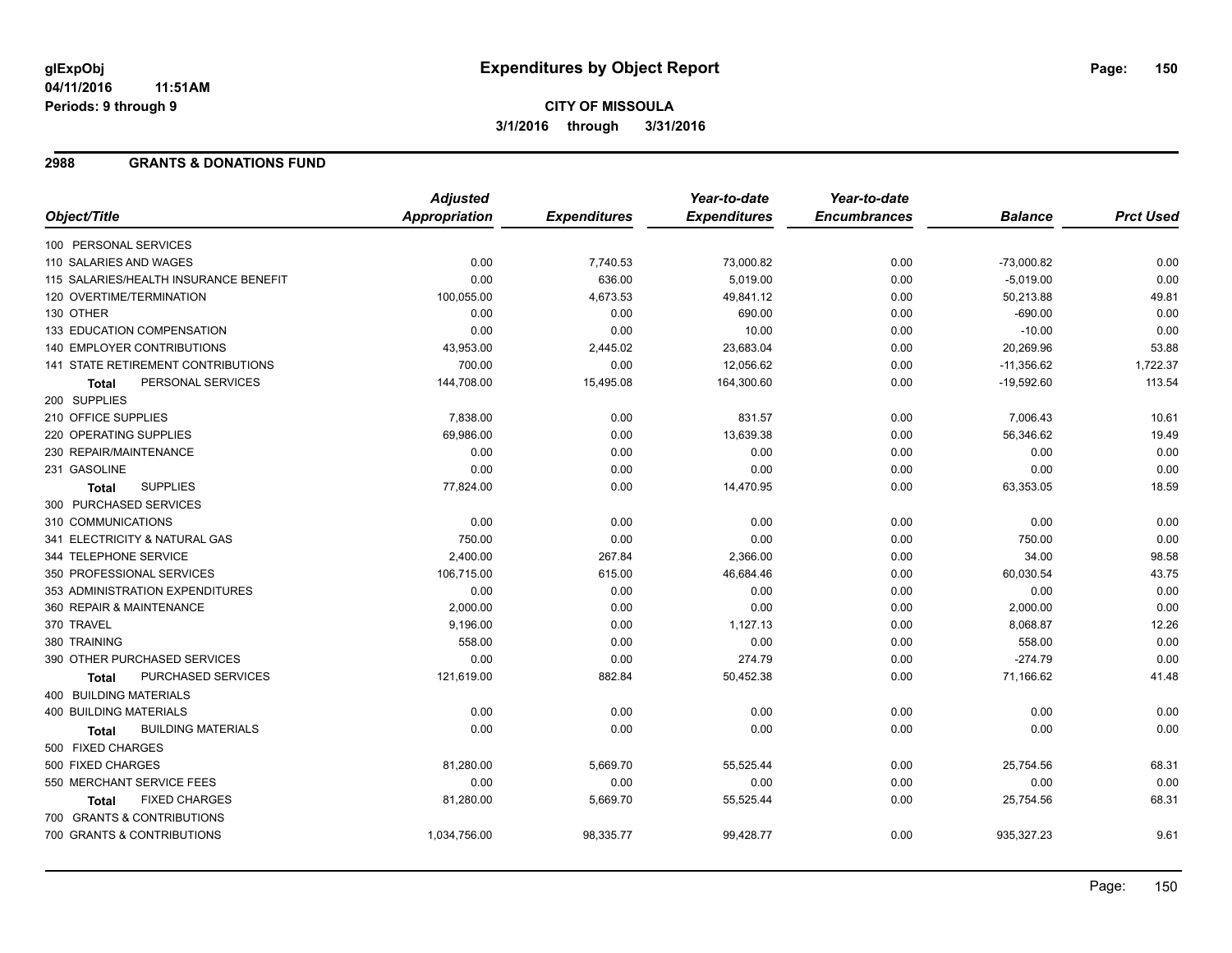#### **2988 GRANTS & DONATIONS FUND**

| Object/Title       |                                    | <b>Adjusted</b><br><b>Appropriation</b> | <b>Expenditures</b> | Year-to-date<br><b>Expenditures</b> | Year-to-date<br><b>Encumbrances</b> | <b>Balance</b> | <b>Prct Used</b> |
|--------------------|------------------------------------|-----------------------------------------|---------------------|-------------------------------------|-------------------------------------|----------------|------------------|
| <b>Total</b>       | <b>GRANTS &amp; CONTRIBUTIONS</b>  | 1,034,756.00                            | 98,335.77           | 99.428.77                           | 0.00                                | 935,327.23     | 9.61             |
| 800 OTHER OBJECTS  |                                    |                                         |                     |                                     |                                     |                |                  |
|                    | 820 TRANSFERS TO OTHER FUNDS       | 0.00                                    | 0.00                | 0.00                                | 0.00                                | 0.00           | 0.00             |
| 845 CONTINGENCY    |                                    | 0.00                                    | 0.00                | 0.00                                | 0.00                                | 0.00           | 0.00             |
| <b>Total</b>       | OTHER OBJECTS                      | 0.00                                    | 0.00                | 0.00                                | 0.00                                | 0.00           | 0.00             |
| 900 CAPITAL OUTLAY |                                    |                                         |                     |                                     |                                     |                |                  |
| 930 IMPROVEMENTS   |                                    | 24.822.00                               | 0.00                | 0.00                                | 0.00                                | 24.822.00      | 0.00             |
|                    | 940 MACHINERY & EQUIPMENT          | 1.003.930.00                            | 6,495.00            | 356.446.87                          | 0.00                                | 647.483.13     | 35.51            |
| <b>Total</b>       | <b>CAPITAL OUTLAY</b>              | 1.028.752.00                            | 6.495.00            | 356.446.87                          | 0.00                                | 672.305.13     | 34.65            |
| <b>Total</b>       | <b>GRANTS &amp; DONATIONS FUND</b> | 2,488,939.00                            | 126.878.39          | 740.625.01                          | 0.00                                | 1.748.313.99   | 29.76            |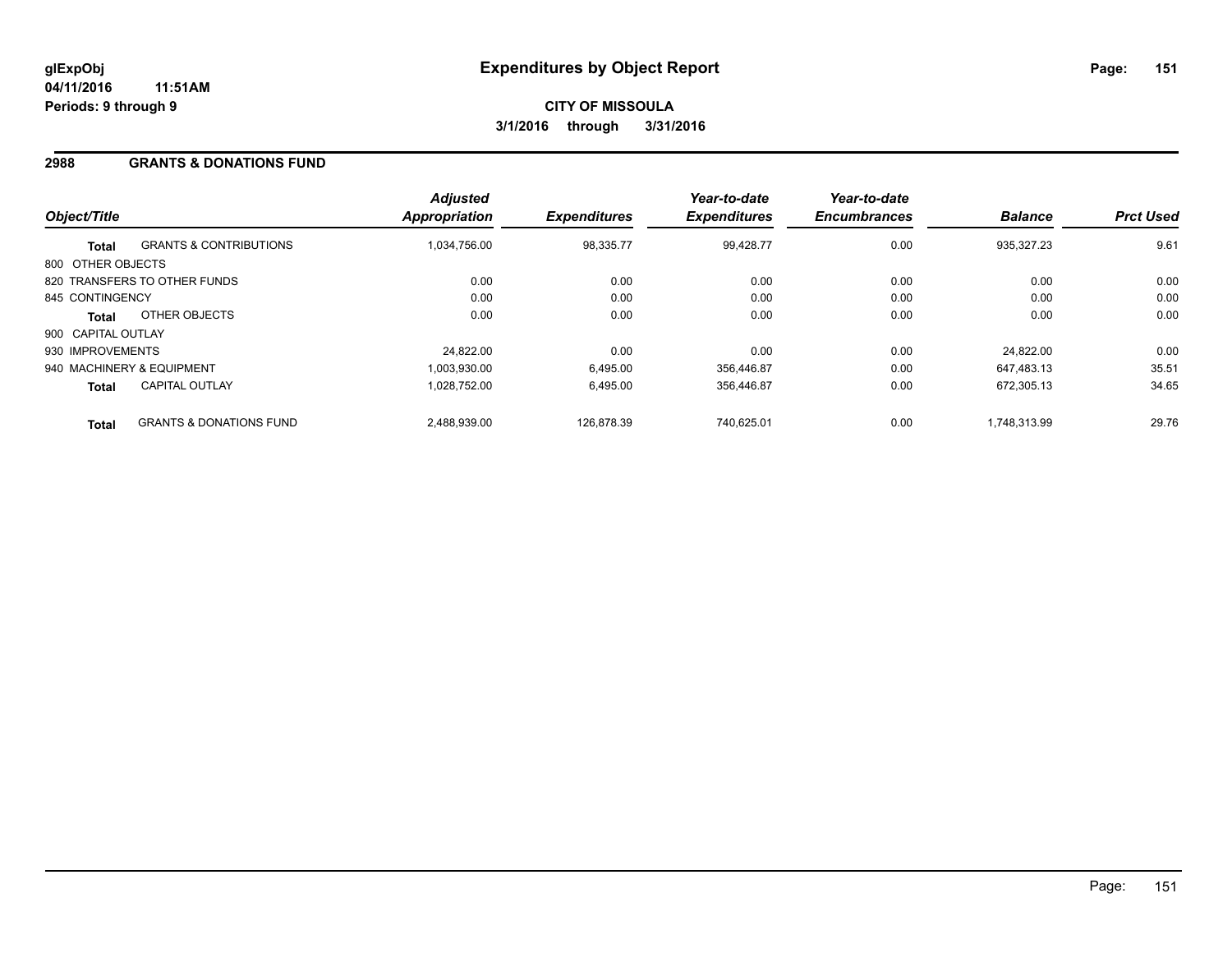# **3000 SID REVOLVING FUND**

| Object/Title                         | <b>Adjusted</b><br>Appropriation | <b>Expenditures</b> | Year-to-date<br><b>Expenditures</b> | Year-to-date<br><b>Encumbrances</b> | <b>Balance</b> | <b>Prct Used</b> |
|--------------------------------------|----------------------------------|---------------------|-------------------------------------|-------------------------------------|----------------|------------------|
| 500 FIXED CHARGES                    |                                  |                     |                                     |                                     |                |                  |
| 550 MERCHANT SERVICE FEES            | 0.00                             | 0.00                | 0.00                                | 0.00                                | 0.00           | 0.00             |
| <b>FIXED CHARGES</b><br><b>Total</b> | 0.00                             | 0.00                | 0.00                                | 0.00                                | 0.00           | 0.00             |
| 800 OTHER OBJECTS                    |                                  |                     |                                     |                                     |                |                  |
| 820 TRANSFERS TO OTHER FUNDS         | 100.000.00                       | 0.00                | 0.00                                | 0.00                                | 100.000.00     | 0.00             |
| OTHER OBJECTS<br><b>Total</b>        | 100,000.00                       | 0.00                | 0.00                                | 0.00                                | 100.000.00     | 0.00             |
| NON-DEPARTMENTAL<br><b>Total</b>     | 100.000.00                       | 0.00                | 0.00                                | 0.00                                | 100.000.00     | 0.00             |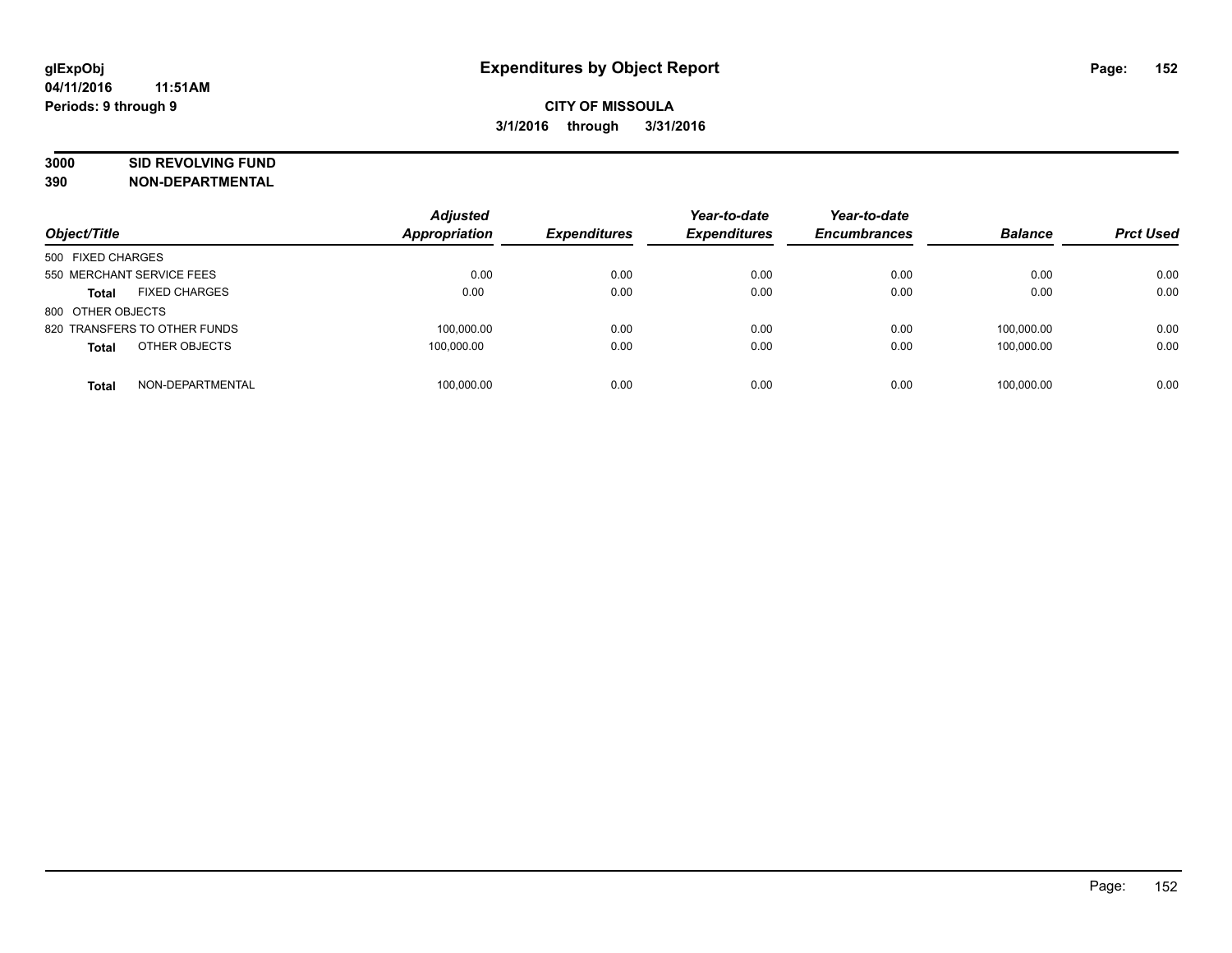#### **3000 SID REVOLVING FUND**

| Object/Title                         | <b>Adjusted</b><br><b>Appropriation</b> | <b>Expenditures</b> | Year-to-date<br><b>Expenditures</b> | Year-to-date<br><b>Encumbrances</b> | <b>Balance</b> | <b>Prct Used</b> |
|--------------------------------------|-----------------------------------------|---------------------|-------------------------------------|-------------------------------------|----------------|------------------|
|                                      |                                         |                     |                                     |                                     |                |                  |
| 500 FIXED CHARGES                    |                                         |                     |                                     |                                     |                |                  |
| 550 MERCHANT SERVICE FEES            | 0.00                                    | 0.00                | 0.00                                | 0.00                                | 0.00           | 0.00             |
| <b>FIXED CHARGES</b><br><b>Total</b> | 0.00                                    | 0.00                | 0.00                                | 0.00                                | 0.00           | 0.00             |
| 800 OTHER OBJECTS                    |                                         |                     |                                     |                                     |                |                  |
| 820 TRANSFERS TO OTHER FUNDS         | 100,000.00                              | 0.00                | 0.00                                | 0.00                                | 100,000.00     | 0.00             |
| OTHER OBJECTS<br><b>Total</b>        | 100,000.00                              | 0.00                | 0.00                                | 0.00                                | 100.000.00     | 0.00             |
| SID REVOLVING FUND<br><b>Total</b>   | 100,000.00                              | 0.00                | 0.00                                | 0.00                                | 100.000.00     | 0.00             |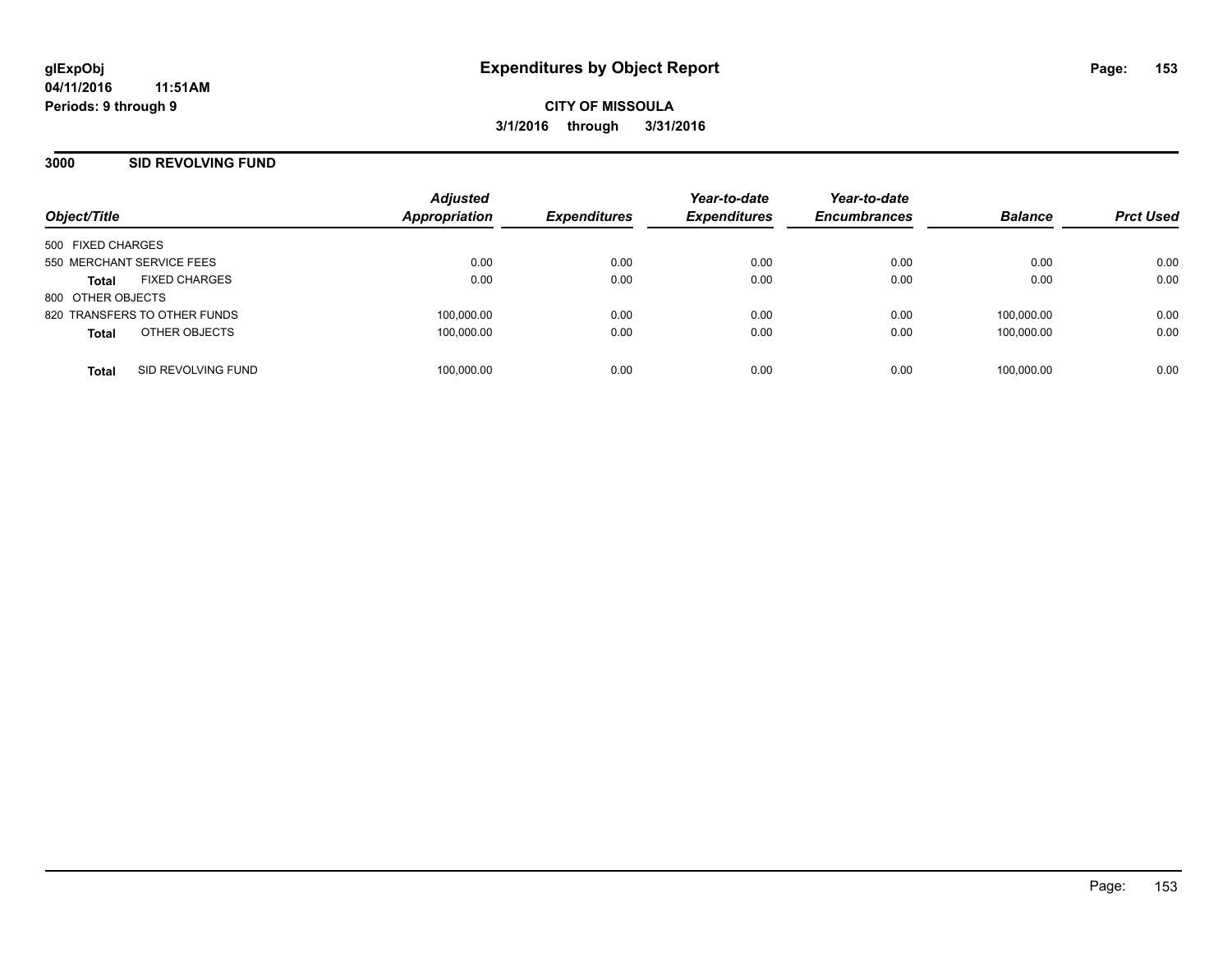# **3005 SID REBATES**

| Object/Title              |                      | <b>Adjusted</b><br>Appropriation | <b>Expenditures</b> | Year-to-date<br><b>Expenditures</b> | Year-to-date<br><b>Encumbrances</b> | <b>Balance</b> | <b>Prct Used</b> |
|---------------------------|----------------------|----------------------------------|---------------------|-------------------------------------|-------------------------------------|----------------|------------------|
| 500 FIXED CHARGES         |                      |                                  |                     |                                     |                                     |                |                  |
| 550 MERCHANT SERVICE FEES |                      | 0.00                             | 0.00                | 0.00                                | 0.00                                | 0.00           | 0.00             |
| <b>Total</b>              | <b>FIXED CHARGES</b> | 0.00                             | 0.00                | 0.00                                | 0.00                                | 0.00           | 0.00             |
| <b>Total</b>              | NON-DEPARTMENTAL     | 0.00                             | 0.00                | 0.00                                | 0.00                                | 0.00           | 0.00             |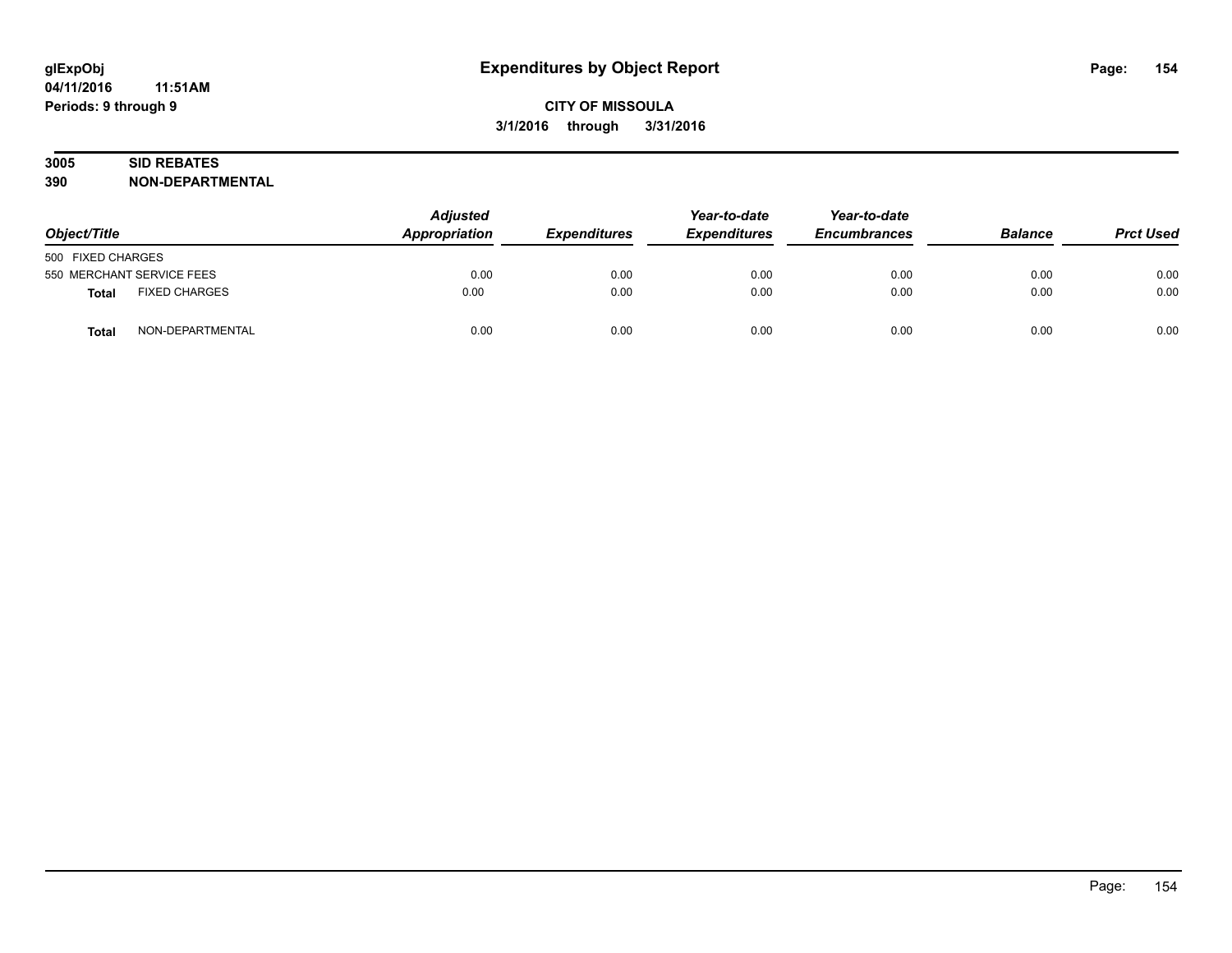**3005 SID REBATES**

| Object/Title                         | <b>Adjusted</b><br>Appropriation | <b>Expenditures</b> | Year-to-date<br><b>Expenditures</b> | Year-to-date<br><b>Encumbrances</b> | <b>Balance</b> | <b>Prct Used</b> |
|--------------------------------------|----------------------------------|---------------------|-------------------------------------|-------------------------------------|----------------|------------------|
| 500 FIXED CHARGES                    |                                  |                     |                                     |                                     |                |                  |
| 550 MERCHANT SERVICE FEES            | 0.00                             | 0.00                | 0.00                                | 0.00                                | 0.00           | 0.00             |
| <b>FIXED CHARGES</b><br><b>Total</b> | 0.00                             | 0.00                | 0.00                                | 0.00                                | 0.00           | 0.00             |
| SID REBATES<br><b>Total</b>          | 0.00                             | 0.00                | 0.00                                | 0.00                                | 0.00           | 0.00             |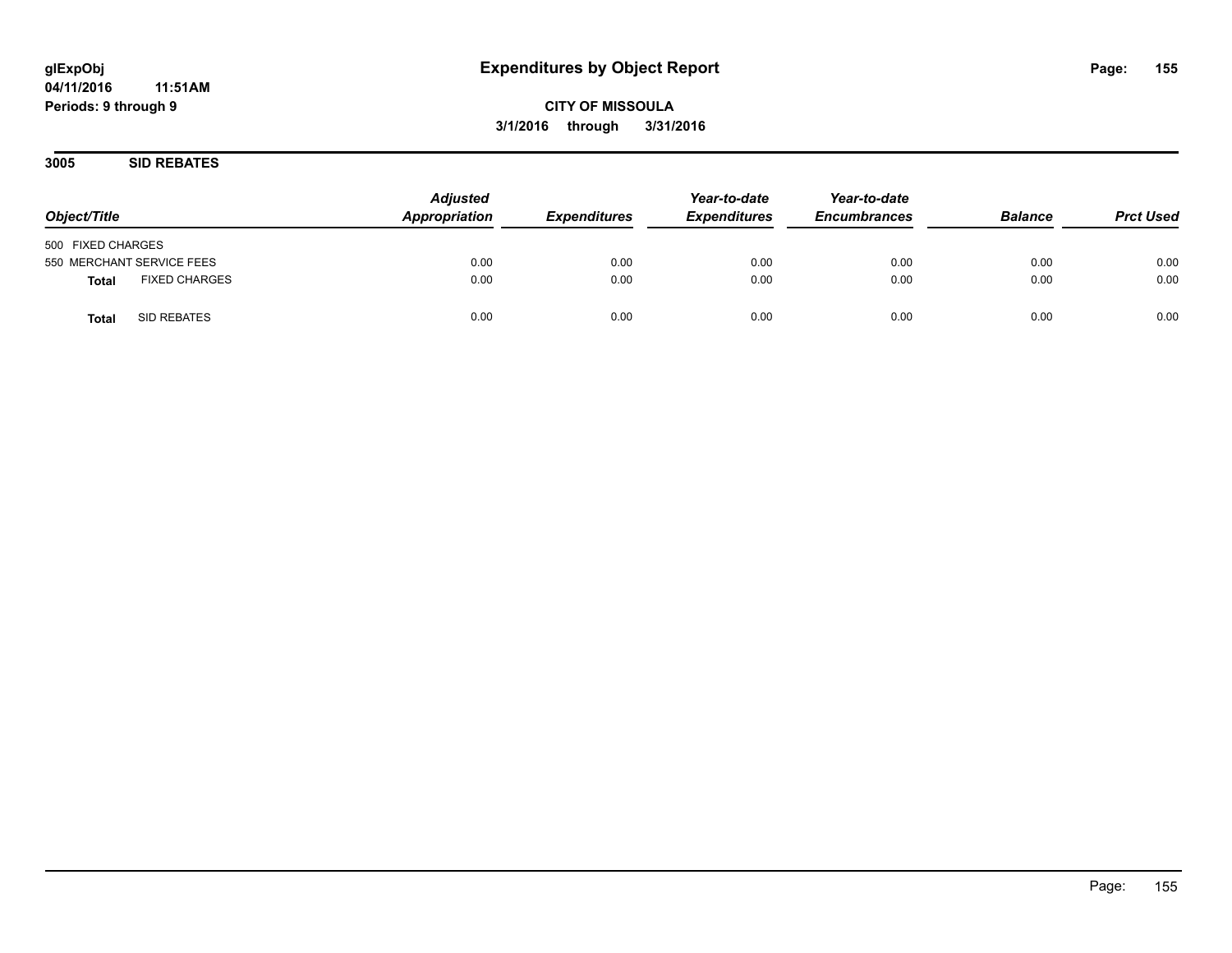## **glExpObj Expenditures by Object Report Page: 156**

#### **CITY OF MISSOULA 3/1/2016 through 3/31/2016**

#### **3065 1998 PUBLIC SAFETY G O BONDS FUND**

**000 \*\*\* Title Not Found \*\*\***

| Object/Title                            | <b>Adjusted</b><br>Appropriation | <b>Expenditures</b> | Year-to-date<br><b>Expenditures</b> | Year-to-date<br><b>Encumbrances</b> | <b>Balance</b> | <b>Prct Used</b> |
|-----------------------------------------|----------------------------------|---------------------|-------------------------------------|-------------------------------------|----------------|------------------|
| 800 OTHER OBJECTS                       |                                  |                     |                                     |                                     |                |                  |
| 820 TRANSFERS TO OTHER FUNDS            | 0.00                             | 0.00                | 0.00                                | 0.00                                | 0.00           | 0.00             |
| OTHER OBJECTS<br>Total                  | 0.00                             | 0.00                | 0.00                                | 0.00                                | 0.00           | 0.00             |
| *** Title Not Found ***<br><b>Total</b> | 0.00                             | 0.00                | 0.00                                | 0.00                                | 0.00           | 0.00             |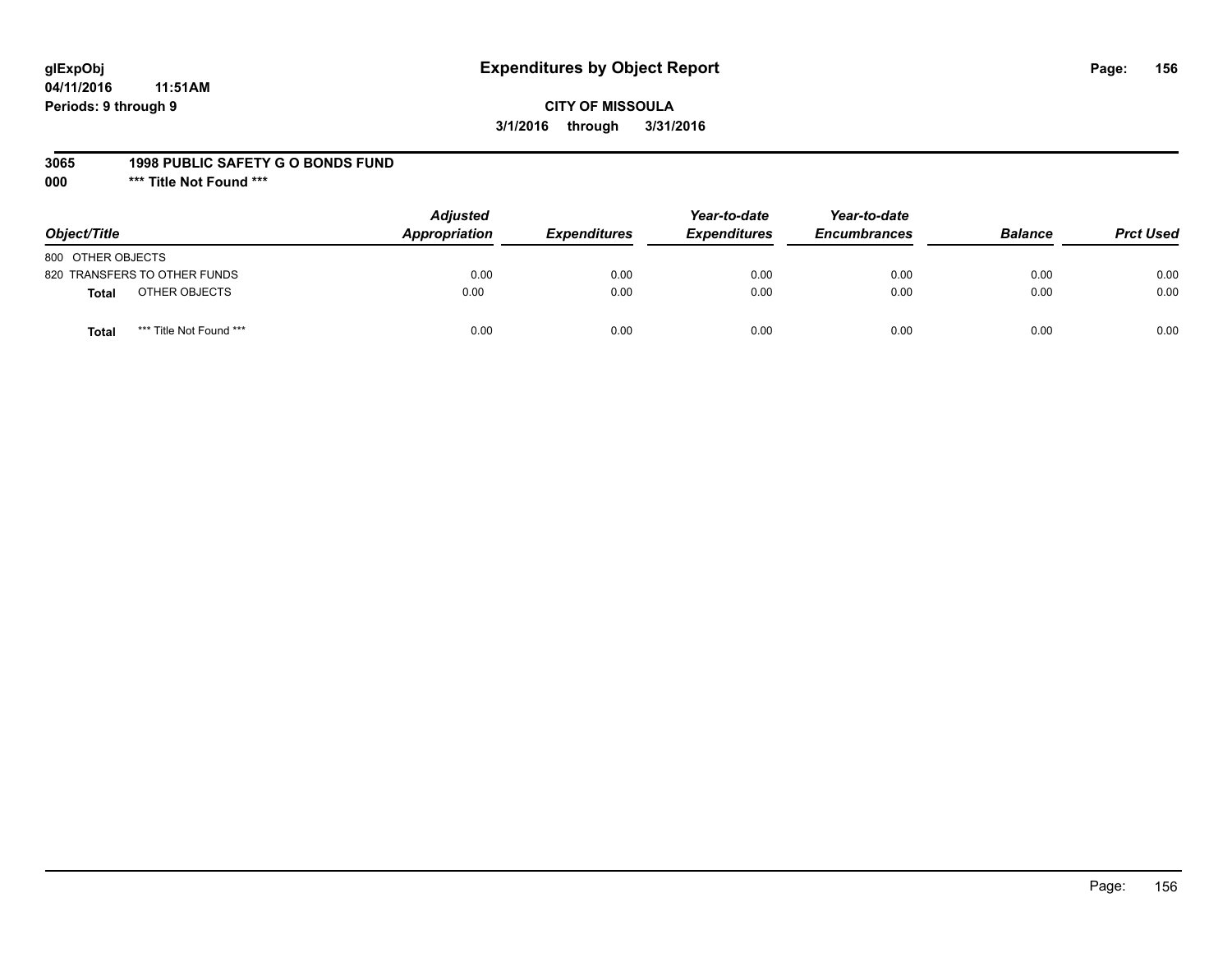#### **3065 1998 PUBLIC SAFETY G O BONDS FUND**

| Object/Title      |                           | <b>Adjusted</b><br>Appropriation<br><b>Expenditures</b> | Year-to-date<br><b>Expenditures</b> | Year-to-date<br><b>Encumbrances</b> | <b>Balance</b> | <b>Prct Used</b> |      |
|-------------------|---------------------------|---------------------------------------------------------|-------------------------------------|-------------------------------------|----------------|------------------|------|
| 500 FIXED CHARGES |                           |                                                         |                                     |                                     |                |                  |      |
|                   | 550 MERCHANT SERVICE FEES | 0.00                                                    | 0.00                                | 0.00                                | 0.00           | 0.00             | 0.00 |
| <b>Total</b>      | <b>FIXED CHARGES</b>      | 0.00                                                    | 0.00                                | 0.00                                | 0.00           | 0.00             | 0.00 |
| <b>Total</b>      | NON-DEPARTMENTAL          | 0.00                                                    | 0.00                                | 0.00                                | 0.00           | 0.00             | 0.00 |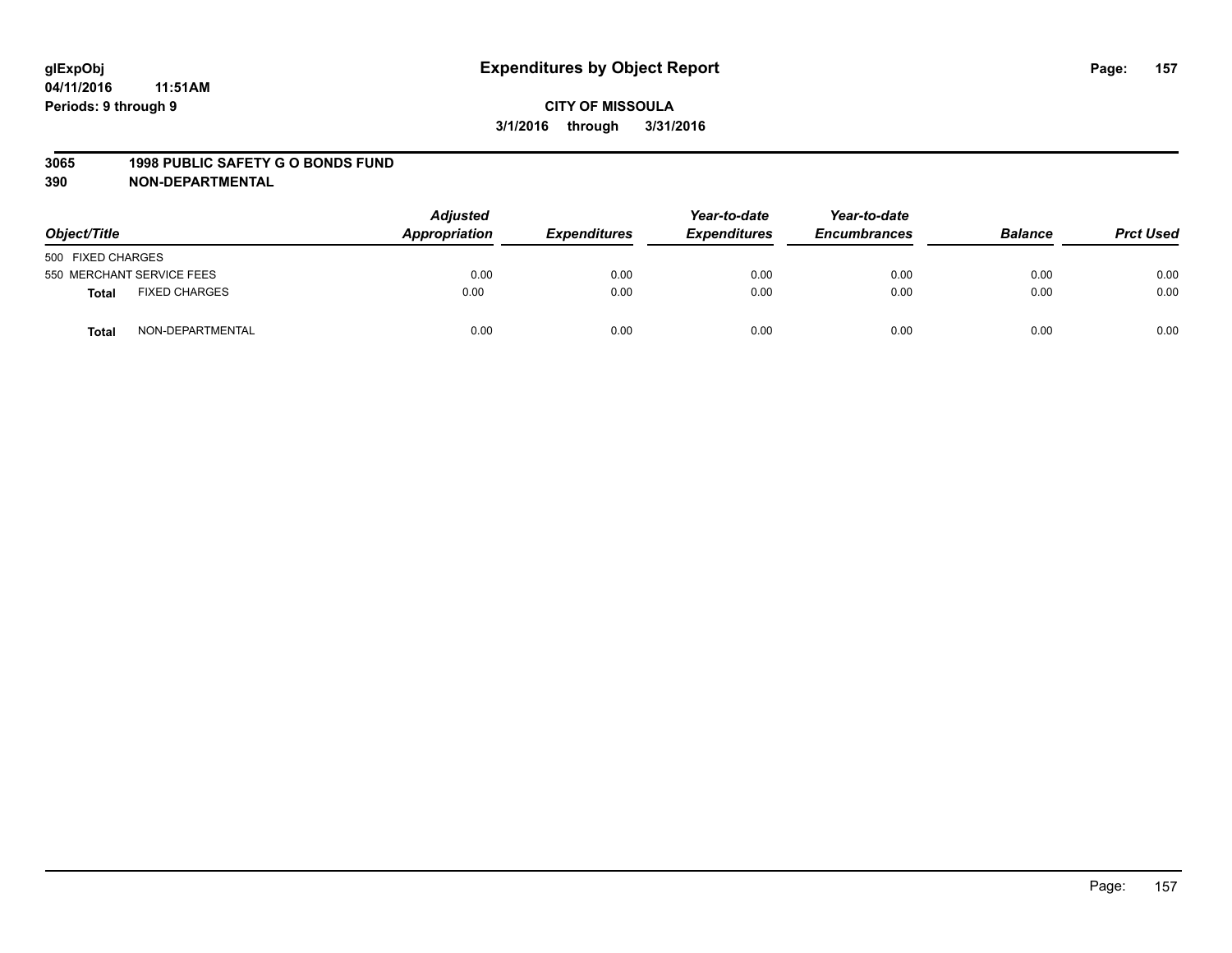### **3065 1998 PUBLIC SAFETY G O BONDS FUND**

| Object/Title              |                                   | <b>Adjusted</b><br>Appropriation | <b>Expenditures</b> | Year-to-date<br><b>Expenditures</b> | Year-to-date<br><b>Encumbrances</b> | <b>Balance</b> | <b>Prct Used</b> |
|---------------------------|-----------------------------------|----------------------------------|---------------------|-------------------------------------|-------------------------------------|----------------|------------------|
| 500 FIXED CHARGES         |                                   |                                  |                     |                                     |                                     |                |                  |
| 550 MERCHANT SERVICE FEES |                                   | 0.00                             | 0.00                | 0.00                                | 0.00                                | 0.00           | 0.00             |
| Total                     | <b>FIXED CHARGES</b>              | 0.00                             | 0.00                | 0.00                                | 0.00                                | 0.00           | 0.00             |
| 800 OTHER OBJECTS         |                                   |                                  |                     |                                     |                                     |                |                  |
|                           | 820 TRANSFERS TO OTHER FUNDS      | 0.00                             | 0.00                | 0.00                                | 0.00                                | 0.00           | 0.00             |
| <b>Total</b>              | OTHER OBJECTS                     | 0.00                             | 0.00                | 0.00                                | 0.00                                | 0.00           | 0.00             |
| <b>Total</b>              | 1998 PUBLIC SAFETY G O BONDS FUND | 0.00                             | 0.00                | 0.00                                | 0.00                                | 0.00           | 0.00             |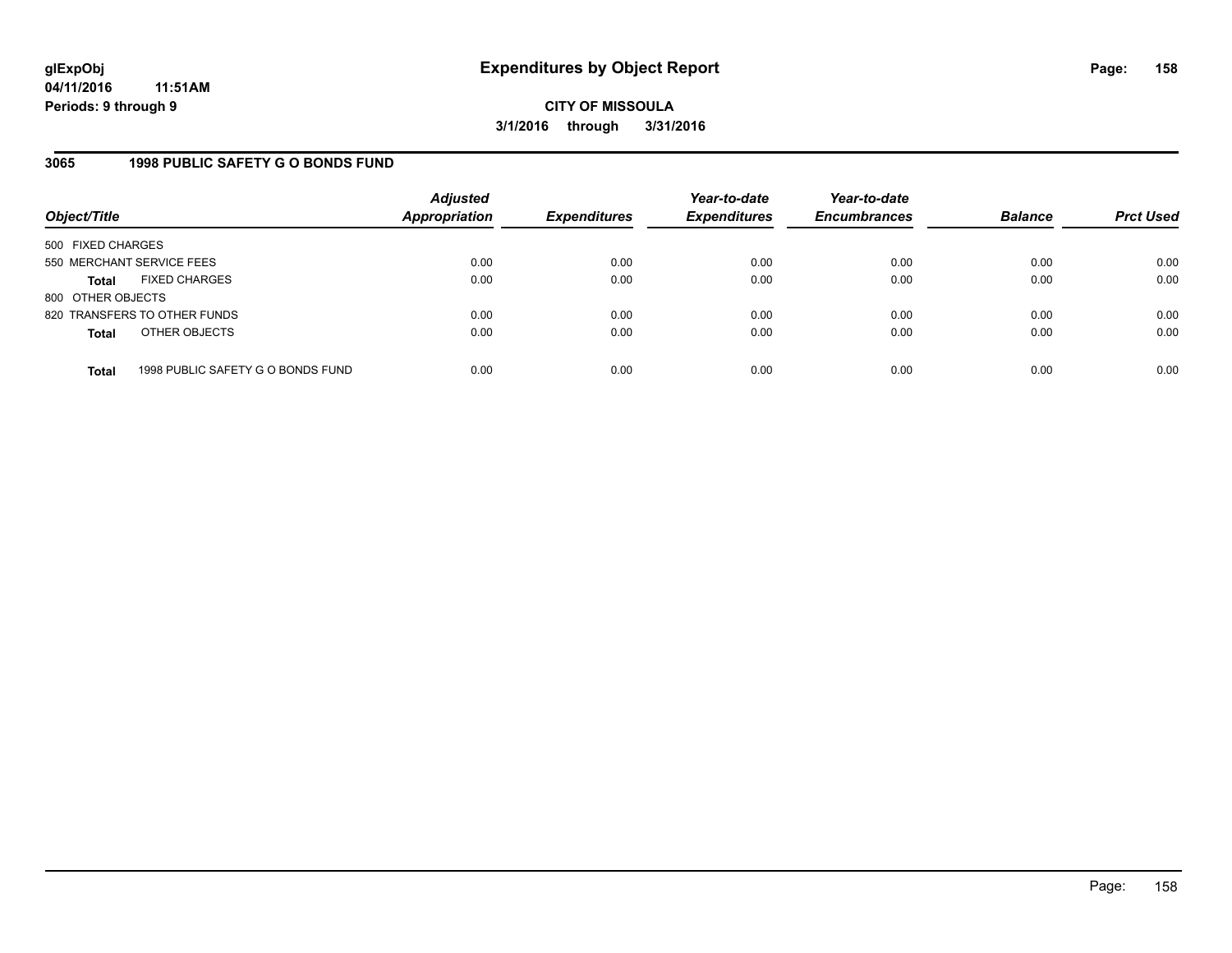#### **3070 1996 OPEN SPACE GO BONDS**

| Object/Title                         | <b>Adjusted</b><br><b>Appropriation</b> | <b>Expenditures</b> | Year-to-date<br><b>Expenditures</b> | Year-to-date<br><b>Encumbrances</b> | <b>Balance</b> | <b>Prct Used</b> |
|--------------------------------------|-----------------------------------------|---------------------|-------------------------------------|-------------------------------------|----------------|------------------|
| 500 FIXED CHARGES                    |                                         |                     |                                     |                                     |                |                  |
| 550 MERCHANT SERVICE FEES            | 0.00                                    | 0.00                | 0.00                                | 0.00                                | 0.00           | 0.00             |
| <b>FIXED CHARGES</b><br><b>Total</b> | 0.00                                    | 0.00                | 0.00                                | 0.00                                | 0.00           | 0.00             |
| 800 OTHER OBJECTS                    |                                         |                     |                                     |                                     |                |                  |
| 820 TRANSFERS TO OTHER FUNDS         | 0.00                                    | 0.00                | 0.00                                | 0.00                                | 0.00           | 0.00             |
| OTHER OBJECTS<br><b>Total</b>        | 0.00                                    | 0.00                | 0.00                                | 0.00                                | 0.00           | 0.00             |
| NON-DEPARTMENTAL<br><b>Total</b>     | 0.00                                    | 0.00                | 0.00                                | 0.00                                | 0.00           | 0.00             |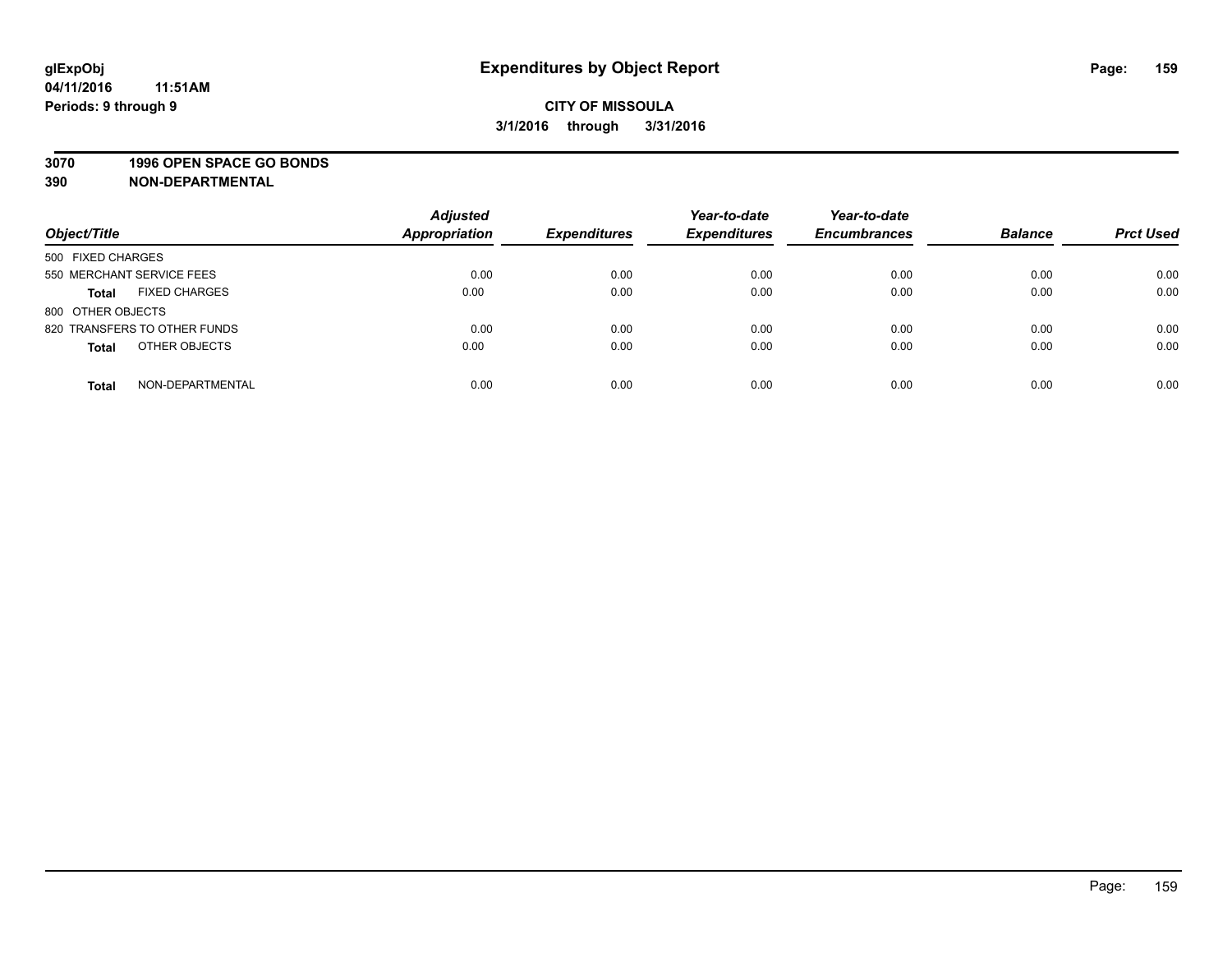#### **3070 1996 OPEN SPACE GO BONDS**

| Object/Title              |                              | <b>Adjusted</b><br>Appropriation | <b>Expenditures</b> | Year-to-date<br><b>Expenditures</b> | Year-to-date<br><b>Encumbrances</b> | <b>Balance</b> | <b>Prct Used</b> |
|---------------------------|------------------------------|----------------------------------|---------------------|-------------------------------------|-------------------------------------|----------------|------------------|
| 500 FIXED CHARGES         |                              |                                  |                     |                                     |                                     |                |                  |
| 550 MERCHANT SERVICE FEES |                              | 0.00                             | 0.00                | 0.00                                | 0.00                                | 0.00           | 0.00             |
| Total                     | <b>FIXED CHARGES</b>         | 0.00                             | 0.00                | 0.00                                | 0.00                                | 0.00           | 0.00             |
| 800 OTHER OBJECTS         |                              |                                  |                     |                                     |                                     |                |                  |
|                           | 820 TRANSFERS TO OTHER FUNDS | 0.00                             | 0.00                | 0.00                                | 0.00                                | 0.00           | 0.00             |
| <b>Total</b>              | OTHER OBJECTS                | 0.00                             | 0.00                | 0.00                                | 0.00                                | 0.00           | 0.00             |
| <b>Total</b>              | 1996 OPEN SPACE GO BONDS     | 0.00                             | 0.00                | 0.00                                | 0.00                                | 0.00           | 0.00             |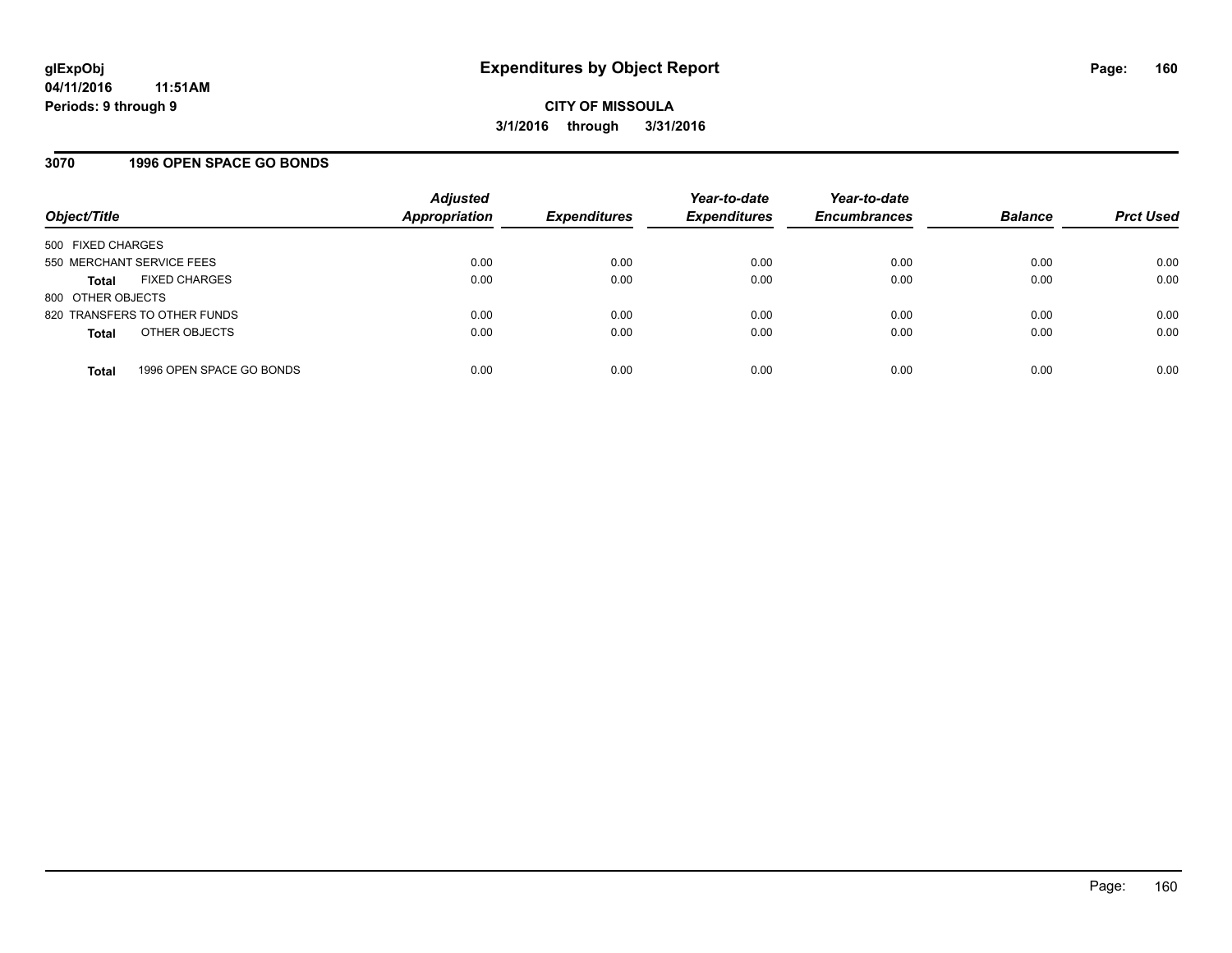## **CITY OF MISSOULA 3/1/2016 through 3/31/2016**

#### **3075 1997 OPEN SPACE G O BOND FUND**

| Object/Title                         | <b>Adjusted</b><br>Appropriation | <b>Expenditures</b> | Year-to-date<br><b>Expenditures</b> | Year-to-date<br><b>Encumbrances</b> | <b>Balance</b> | <b>Prct Used</b> |
|--------------------------------------|----------------------------------|---------------------|-------------------------------------|-------------------------------------|----------------|------------------|
| 500 FIXED CHARGES                    |                                  |                     |                                     |                                     |                |                  |
| 550 MERCHANT SERVICE FEES            | 0.00                             | 0.00                | 0.00                                | 0.00                                | 0.00           | 0.00             |
| <b>FIXED CHARGES</b><br><b>Total</b> | 0.00                             | 0.00                | 0.00                                | 0.00                                | 0.00           | 0.00             |
| 800 OTHER OBJECTS                    |                                  |                     |                                     |                                     |                |                  |
| 820 TRANSFERS TO OTHER FUNDS         | 0.00                             | 0.00                | 0.00                                | 0.00                                | 0.00           | 0.00             |
| OTHER OBJECTS<br><b>Total</b>        | 0.00                             | 0.00                | 0.00                                | 0.00                                | 0.00           | 0.00             |
| NON-DEPARTMENTAL<br><b>Total</b>     | 0.00                             | 0.00                | 0.00                                | 0.00                                | 0.00           | 0.00             |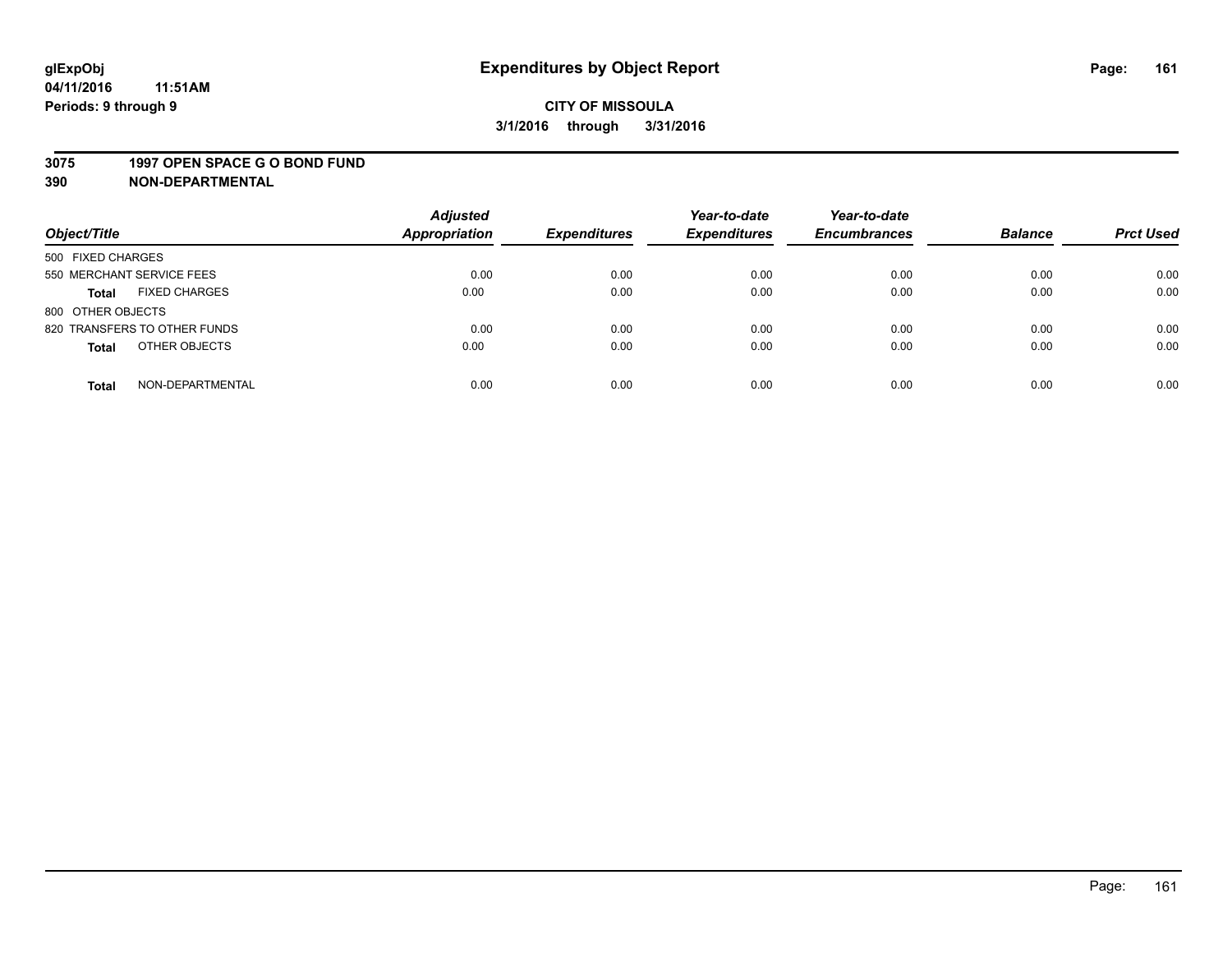### **3075 1997 OPEN SPACE G O BOND FUND**

| Object/Title              |                               | <b>Adjusted</b><br>Appropriation | <b>Expenditures</b> | Year-to-date<br><b>Expenditures</b> | Year-to-date<br><b>Encumbrances</b> | <b>Balance</b> | <b>Prct Used</b> |
|---------------------------|-------------------------------|----------------------------------|---------------------|-------------------------------------|-------------------------------------|----------------|------------------|
| 500 FIXED CHARGES         |                               |                                  |                     |                                     |                                     |                |                  |
| 550 MERCHANT SERVICE FEES |                               | 0.00                             | 0.00                | 0.00                                | 0.00                                | 0.00           | 0.00             |
| Total                     | <b>FIXED CHARGES</b>          | 0.00                             | 0.00                | 0.00                                | 0.00                                | 0.00           | 0.00             |
| 800 OTHER OBJECTS         |                               |                                  |                     |                                     |                                     |                |                  |
|                           | 820 TRANSFERS TO OTHER FUNDS  | 0.00                             | 0.00                | 0.00                                | 0.00                                | 0.00           | 0.00             |
| <b>Total</b>              | OTHER OBJECTS                 | 0.00                             | 0.00                | 0.00                                | 0.00                                | 0.00           | 0.00             |
| <b>Total</b>              | 1997 OPEN SPACE G O BOND FUND | 0.00                             | 0.00                | 0.00                                | 0.00                                | 0.00           | 0.00             |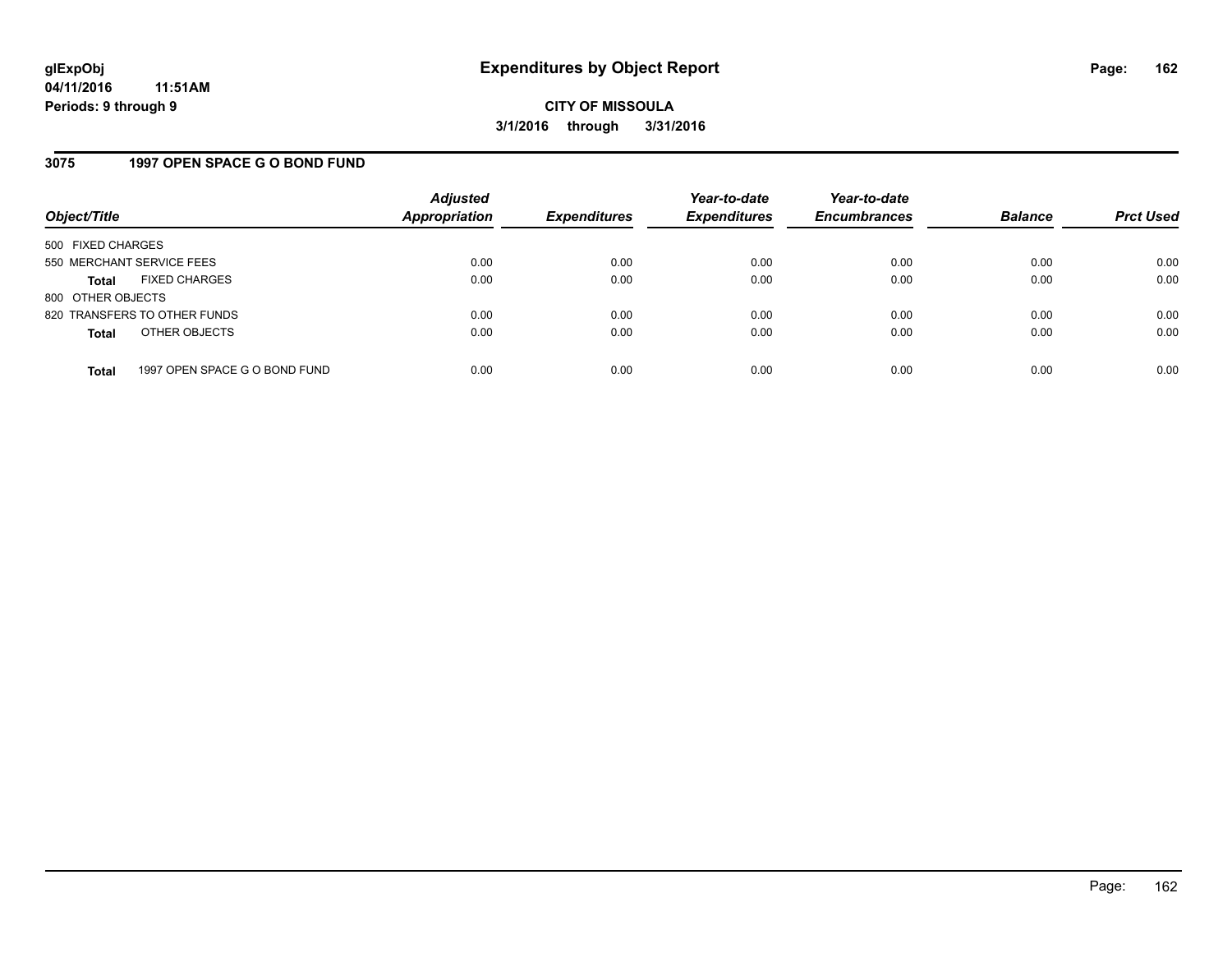#### **3080 1994 FIRE EQUIP/CITY HALLS REFUND BOND F**

| Object/Title                         | <b>Adjusted</b><br>Appropriation | <b>Expenditures</b> | Year-to-date<br><b>Expenditures</b> | Year-to-date<br><b>Encumbrances</b> | <b>Balance</b> | <b>Prct Used</b> |
|--------------------------------------|----------------------------------|---------------------|-------------------------------------|-------------------------------------|----------------|------------------|
| 500 FIXED CHARGES                    |                                  |                     |                                     |                                     |                |                  |
| 550 MERCHANT SERVICE FEES            | 0.00                             | 0.00                | 0.00                                | 0.00                                | 0.00           | 0.00             |
| <b>FIXED CHARGES</b><br><b>Total</b> | 0.00                             | 0.00                | 0.00                                | 0.00                                | 0.00           | 0.00             |
| 600 DEBT SERVICE                     |                                  |                     |                                     |                                     |                |                  |
| 620 INTEREST / SERVICE FEES          | 0.00                             | 0.00                | 0.00                                | 0.00                                | 0.00           | 0.00             |
| <b>DEBT SERVICE</b><br><b>Total</b>  | 0.00                             | 0.00                | 0.00                                | 0.00                                | 0.00           | 0.00             |
| 800 OTHER OBJECTS                    |                                  |                     |                                     |                                     |                |                  |
| 820 TRANSFERS TO OTHER FUNDS         | 0.00                             | 0.00                | 0.00                                | 0.00                                | 0.00           | 0.00             |
| OTHER OBJECTS<br><b>Total</b>        | 0.00                             | 0.00                | 0.00                                | 0.00                                | 0.00           | 0.00             |
| NON-DEPARTMENTAL<br><b>Total</b>     | 0.00                             | 0.00                | 0.00                                | 0.00                                | 0.00           | 0.00             |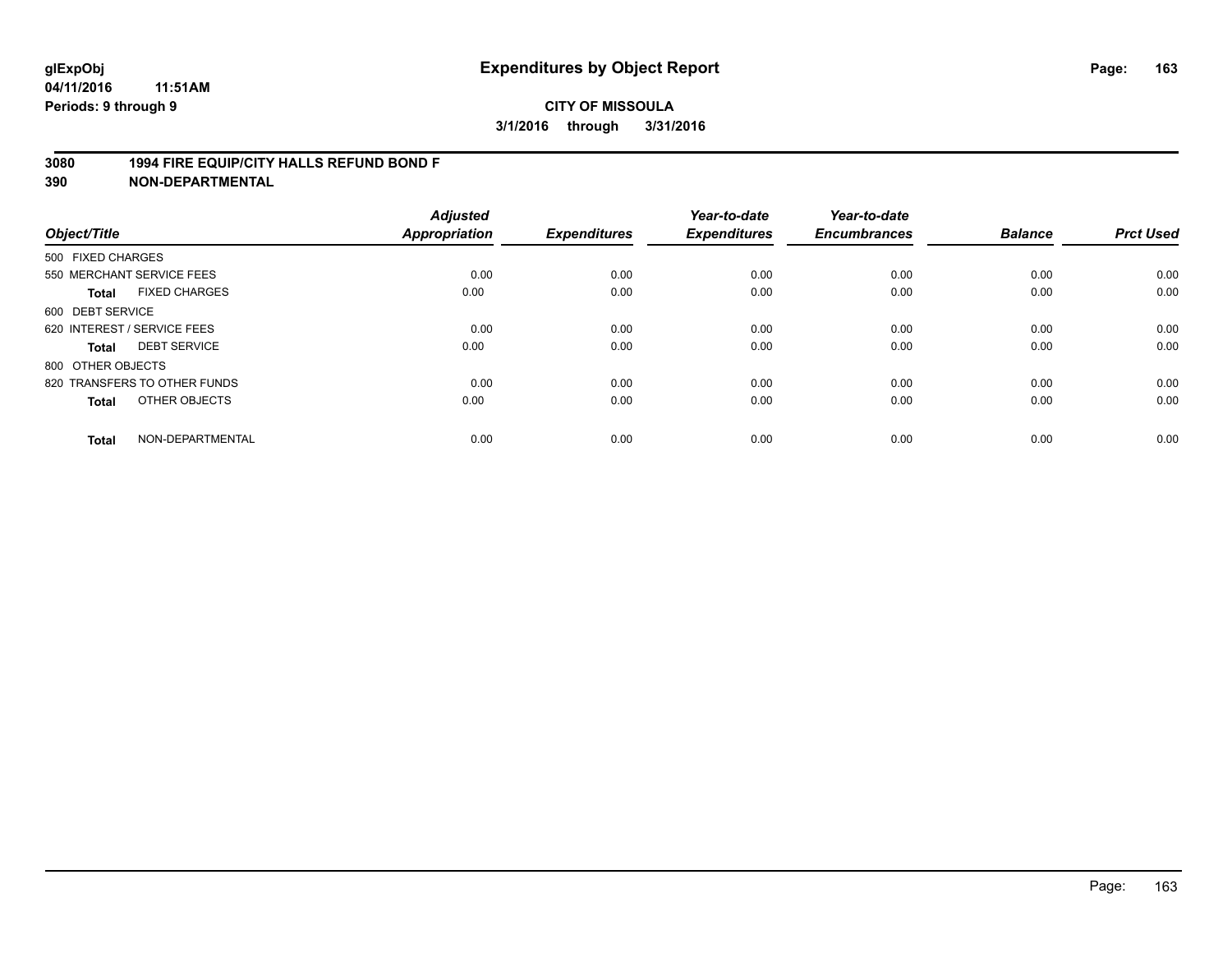### **CITY OF MISSOULA 3/1/2016 through 3/31/2016**

### **3080 1994 FIRE EQUIP/CITY HALLS REFUND BOND F**

| Object/Title      |                                     | <b>Adjusted</b><br><b>Appropriation</b> | <b>Expenditures</b> | Year-to-date<br><b>Expenditures</b> | Year-to-date<br><b>Encumbrances</b> | <b>Balance</b> | <b>Prct Used</b> |
|-------------------|-------------------------------------|-----------------------------------------|---------------------|-------------------------------------|-------------------------------------|----------------|------------------|
| 500 FIXED CHARGES |                                     |                                         |                     |                                     |                                     |                |                  |
|                   | 550 MERCHANT SERVICE FEES           | 0.00                                    | 0.00                | 0.00                                | 0.00                                | 0.00           | 0.00             |
| <b>Total</b>      | <b>FIXED CHARGES</b>                | 0.00                                    | 0.00                | 0.00                                | 0.00                                | 0.00           | 0.00             |
| 600 DEBT SERVICE  |                                     |                                         |                     |                                     |                                     |                |                  |
|                   | 620 INTEREST / SERVICE FEES         | 0.00                                    | 0.00                | 0.00                                | 0.00                                | 0.00           | 0.00             |
| <b>Total</b>      | <b>DEBT SERVICE</b>                 | 0.00                                    | 0.00                | 0.00                                | 0.00                                | 0.00           | 0.00             |
| 800 OTHER OBJECTS |                                     |                                         |                     |                                     |                                     |                |                  |
|                   | 820 TRANSFERS TO OTHER FUNDS        | 0.00                                    | 0.00                | 0.00                                | 0.00                                | 0.00           | 0.00             |
| <b>Total</b>      | OTHER OBJECTS                       | 0.00                                    | 0.00                | 0.00                                | 0.00                                | 0.00           | 0.00             |
| <b>Total</b>      | 1994 FIRE EQUIP/CITY HALLS REFUND B | 0.00                                    | 0.00                | 0.00                                | 0.00                                | 0.00           | 0.00             |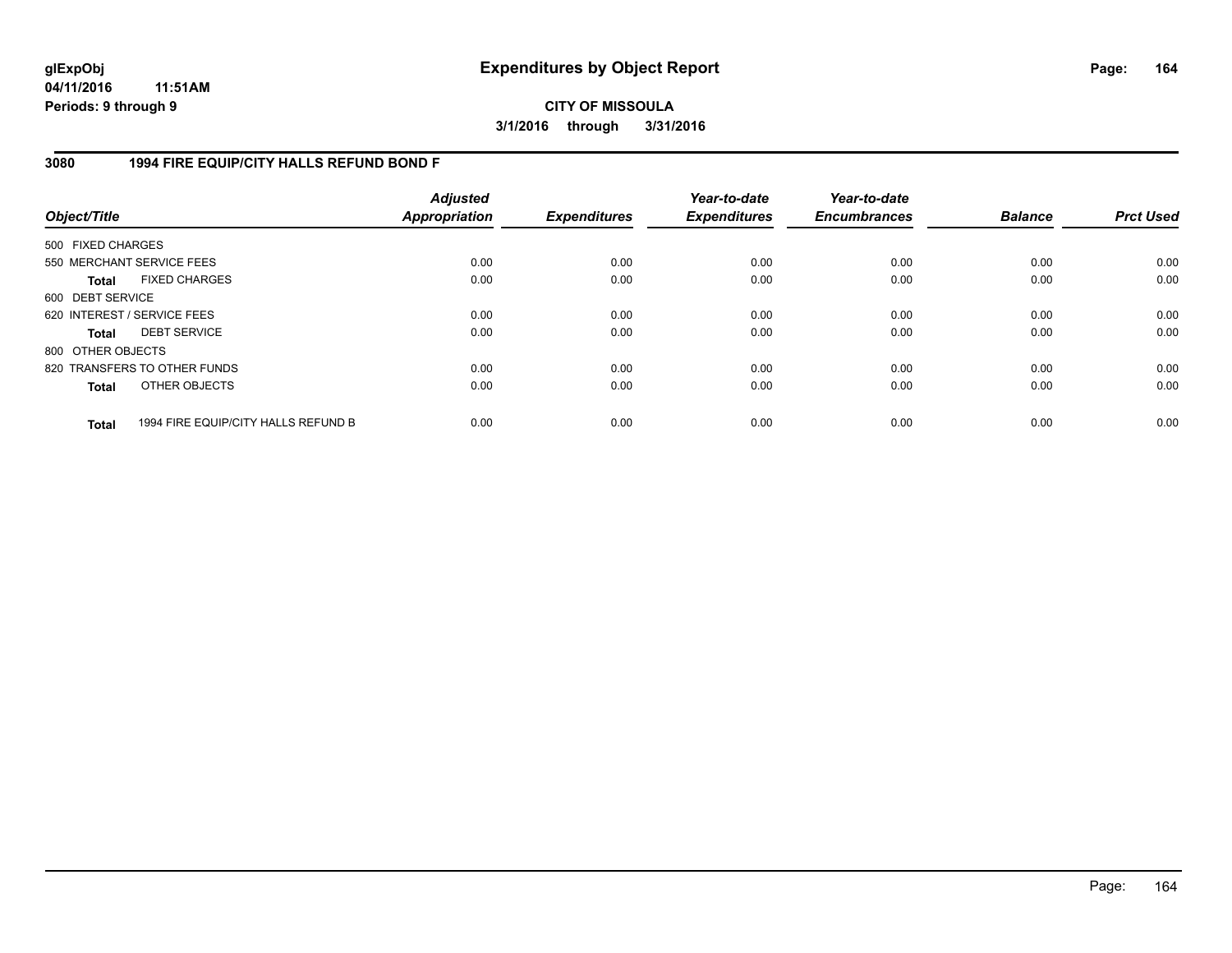#### **3085 1993 FIRE STATION G O BOND FUND**

| Object/Title                         | <b>Adjusted</b><br><b>Appropriation</b> | <b>Expenditures</b> | Year-to-date<br><b>Expenditures</b> | Year-to-date<br><b>Encumbrances</b> | <b>Balance</b> | <b>Prct Used</b> |
|--------------------------------------|-----------------------------------------|---------------------|-------------------------------------|-------------------------------------|----------------|------------------|
| 500 FIXED CHARGES                    |                                         |                     |                                     |                                     |                |                  |
| 550 MERCHANT SERVICE FEES            | 0.00                                    | 0.00                | 0.00                                | 0.00                                | 0.00           | 0.00             |
| <b>FIXED CHARGES</b><br><b>Total</b> | 0.00                                    | 0.00                | 0.00                                | 0.00                                | 0.00           | 0.00             |
| 800 OTHER OBJECTS                    |                                         |                     |                                     |                                     |                |                  |
| 820 TRANSFERS TO OTHER FUNDS         | 0.00                                    | 0.00                | 0.00                                | 0.00                                | 0.00           | 0.00             |
| OTHER OBJECTS<br><b>Total</b>        | 0.00                                    | 0.00                | 0.00                                | 0.00                                | 0.00           | 0.00             |
| NON-DEPARTMENTAL<br><b>Total</b>     | 0.00                                    | 0.00                | 0.00                                | 0.00                                | 0.00           | 0.00             |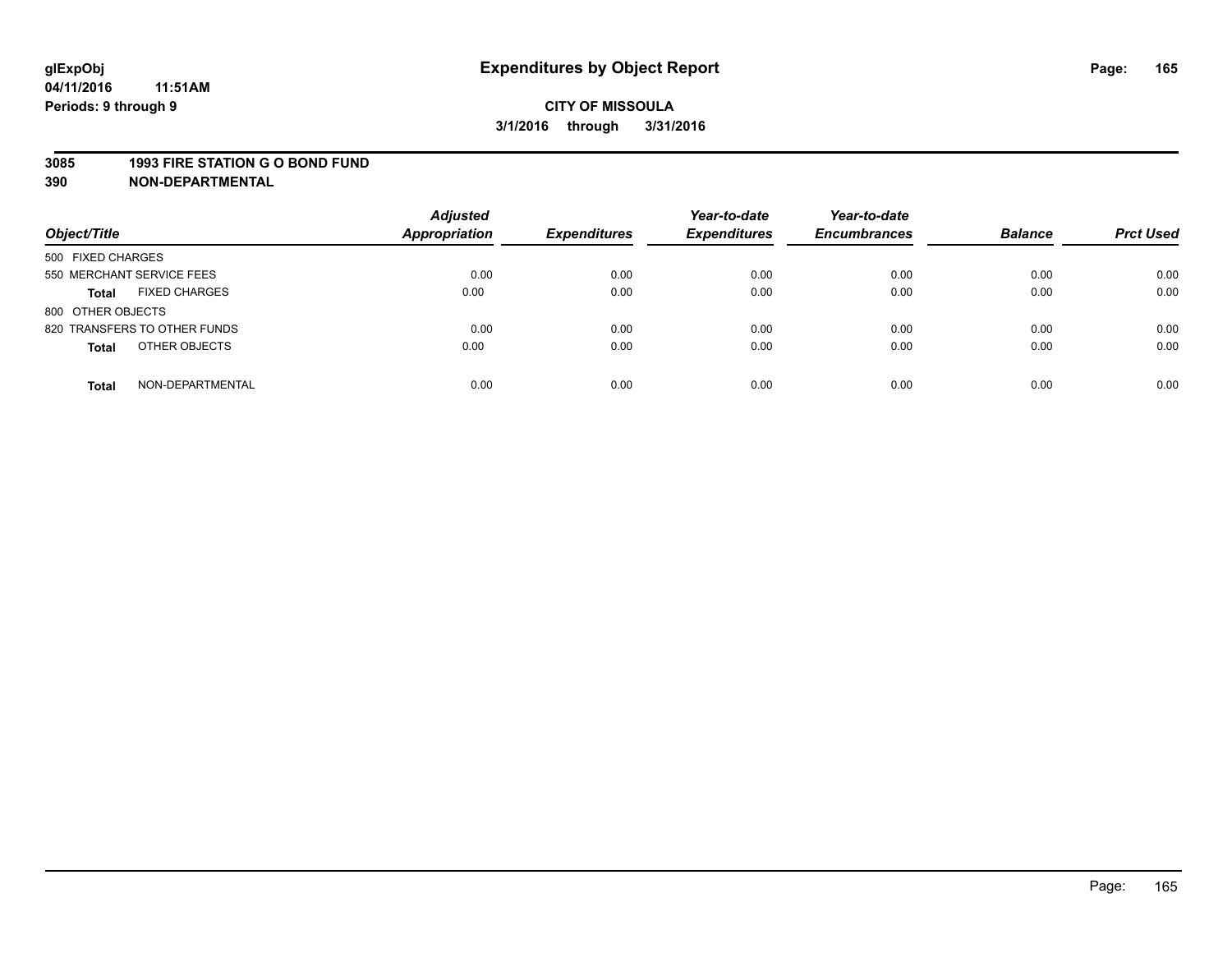### **3085 1993 FIRE STATION G O BOND FUND**

| Object/Title              |                                 | <b>Adjusted</b><br>Appropriation | <b>Expenditures</b> | Year-to-date<br><b>Expenditures</b> | Year-to-date<br><b>Encumbrances</b> | <b>Balance</b> | <b>Prct Used</b> |
|---------------------------|---------------------------------|----------------------------------|---------------------|-------------------------------------|-------------------------------------|----------------|------------------|
| 500 FIXED CHARGES         |                                 |                                  |                     |                                     |                                     |                |                  |
| 550 MERCHANT SERVICE FEES |                                 | 0.00                             | 0.00                | 0.00                                | 0.00                                | 0.00           | 0.00             |
| Total                     | <b>FIXED CHARGES</b>            | 0.00                             | 0.00                | 0.00                                | 0.00                                | 0.00           | 0.00             |
| 800 OTHER OBJECTS         |                                 |                                  |                     |                                     |                                     |                |                  |
|                           | 820 TRANSFERS TO OTHER FUNDS    | 0.00                             | 0.00                | 0.00                                | 0.00                                | 0.00           | 0.00             |
| <b>Total</b>              | OTHER OBJECTS                   | 0.00                             | 0.00                | 0.00                                | 0.00                                | 0.00           | 0.00             |
|                           |                                 |                                  |                     |                                     |                                     |                |                  |
| <b>Total</b>              | 1993 FIRE STATION G O BOND FUND | 0.00                             | 0.00                | 0.00                                | 0.00                                | 0.00           | 0.00             |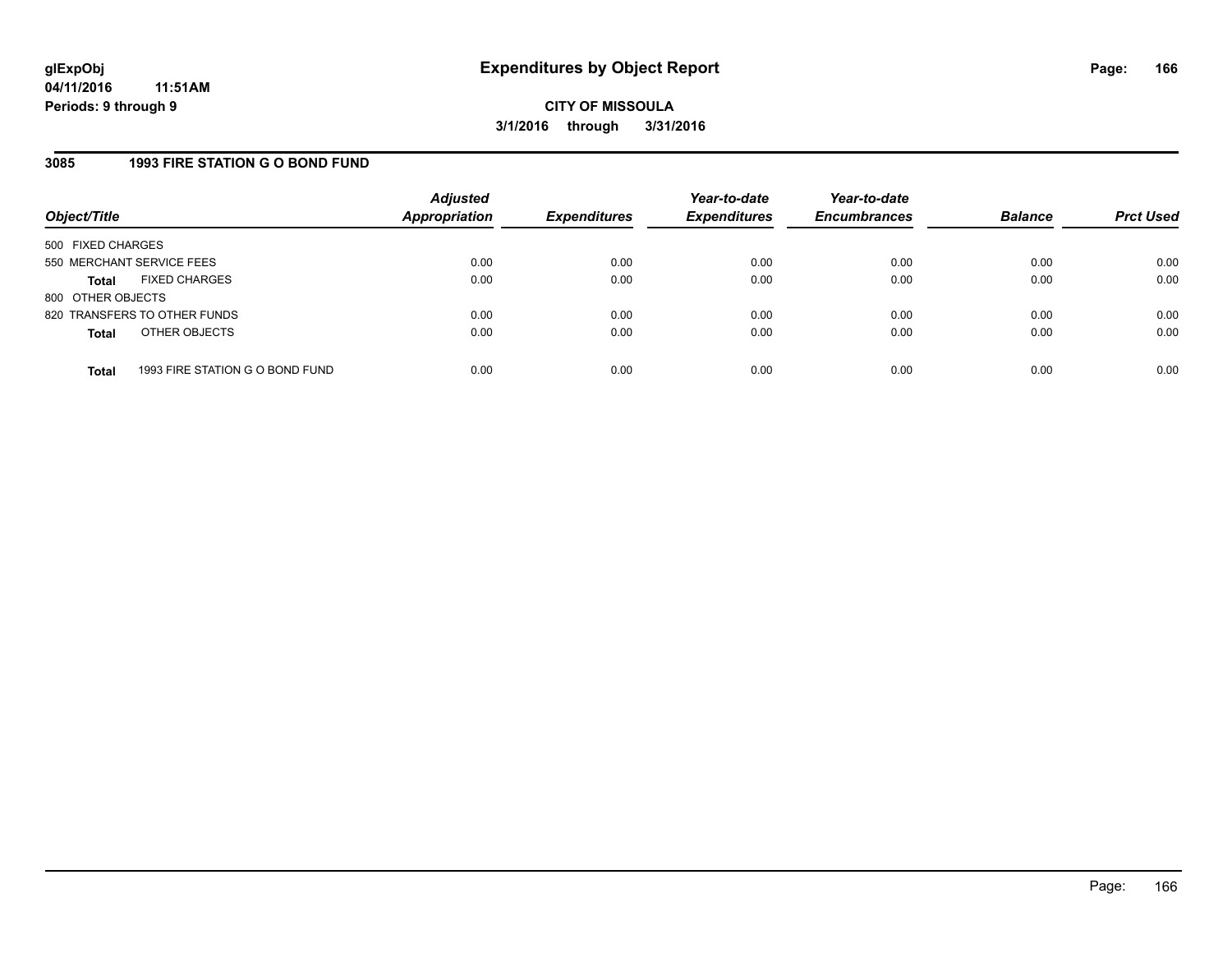### **3090 2004 AQUATICS BOND**

| Object/Title                |                              | <b>Adjusted</b><br><b>Appropriation</b> | <b>Expenditures</b> | Year-to-date<br><b>Expenditures</b> | Year-to-date<br><b>Encumbrances</b> | <b>Balance</b> | <b>Prct Used</b> |
|-----------------------------|------------------------------|-----------------------------------------|---------------------|-------------------------------------|-------------------------------------|----------------|------------------|
|                             |                              |                                         |                     |                                     |                                     |                |                  |
| 500 FIXED CHARGES           |                              |                                         |                     |                                     |                                     |                |                  |
| 550 MERCHANT SERVICE FEES   |                              | 0.00                                    | 0.00                | 0.00                                | 0.00                                | 0.00           | 0.00             |
| <b>Total</b>                | <b>FIXED CHARGES</b>         | 0.00                                    | 0.00                | 0.00                                | 0.00                                | 0.00           | 0.00             |
| 600 DEBT SERVICE            |                              |                                         |                     |                                     |                                     |                |                  |
| 610 PRINCIPAL               |                              | 0.00                                    | 0.00                | 0.00                                | 0.00                                | 0.00           | 0.00             |
| 620 INTEREST / SERVICE FEES |                              | 0.00                                    | 0.00                | 0.00                                | 0.00                                | 0.00           | 0.00             |
| <b>Total</b>                | <b>DEBT SERVICE</b>          | 0.00                                    | 0.00                | 0.00                                | 0.00                                | 0.00           | 0.00             |
| 800 OTHER OBJECTS           |                              |                                         |                     |                                     |                                     |                |                  |
|                             | 820 TRANSFERS TO OTHER FUNDS | 0.00                                    | 0.00                | 0.00                                | 0.00                                | 0.00           | 0.00             |
| <b>Total</b>                | OTHER OBJECTS                | 0.00                                    | 0.00                | 0.00                                | 0.00                                | 0.00           | 0.00             |
|                             |                              |                                         |                     |                                     |                                     |                |                  |
| <b>Total</b>                | NON-DEPARTMENTAL             | 0.00                                    | 0.00                | 0.00                                | 0.00                                | 0.00           | 0.00             |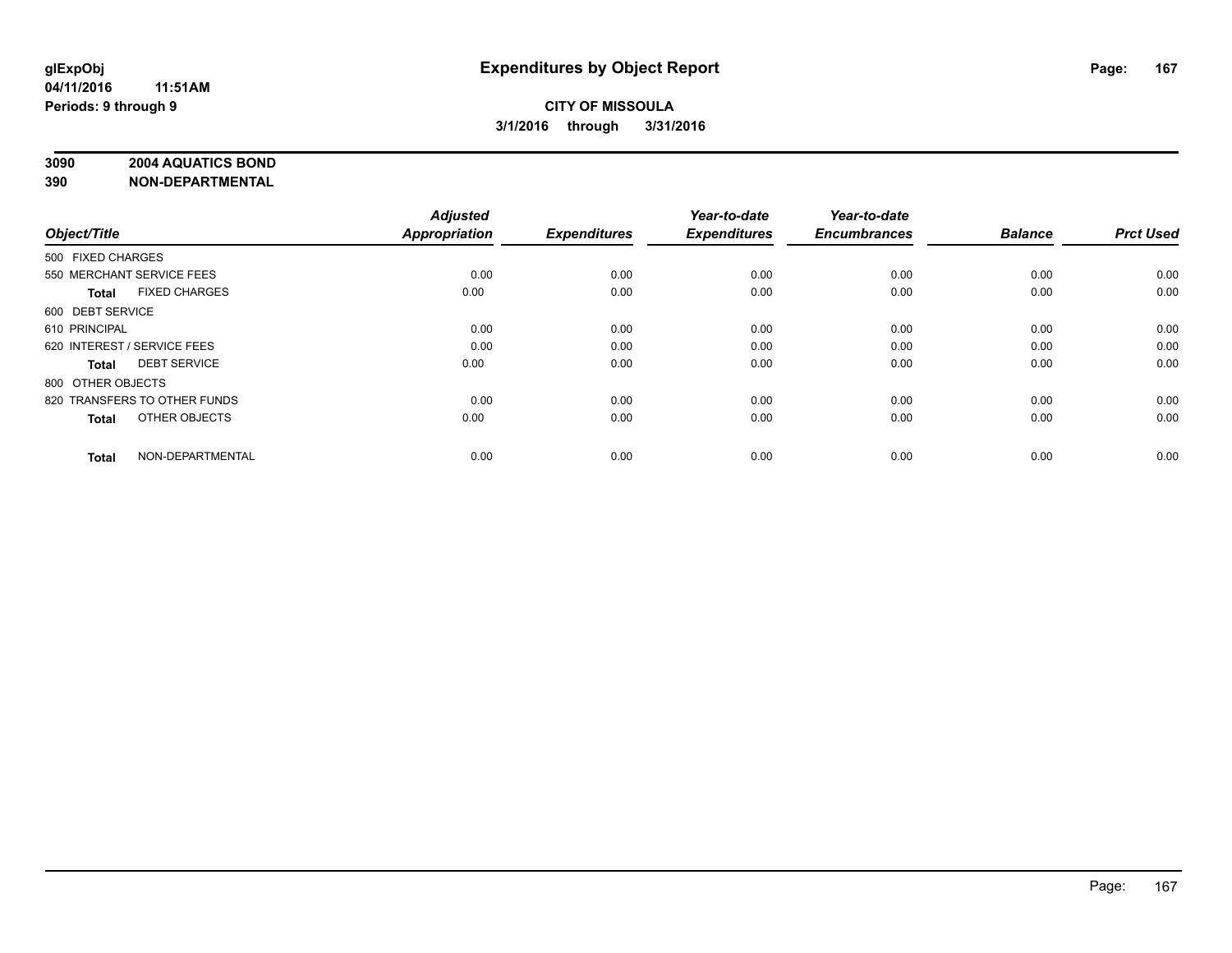## **CITY OF MISSOULA 3/1/2016 through 3/31/2016**

### **3090 2004 AQUATICS BOND**

|                              |                      | <b>Adjusted</b>      |                     | Year-to-date        | Year-to-date<br><b>Encumbrances</b> | <b>Balance</b> | <b>Prct Used</b> |
|------------------------------|----------------------|----------------------|---------------------|---------------------|-------------------------------------|----------------|------------------|
| Object/Title                 |                      | <b>Appropriation</b> | <b>Expenditures</b> | <b>Expenditures</b> |                                     |                |                  |
| 500 FIXED CHARGES            |                      |                      |                     |                     |                                     |                |                  |
| 550 MERCHANT SERVICE FEES    |                      | 0.00                 | 0.00                | 0.00                | 0.00                                | 0.00           | 0.00             |
| Total                        | <b>FIXED CHARGES</b> | 0.00                 | 0.00                | 0.00                | 0.00                                | 0.00           | 0.00             |
| 600 DEBT SERVICE             |                      |                      |                     |                     |                                     |                |                  |
| 610 PRINCIPAL                |                      | 0.00                 | 0.00                | 0.00                | 0.00                                | 0.00           | 0.00             |
| 620 INTEREST / SERVICE FEES  |                      | 0.00                 | 0.00                | 0.00                | 0.00                                | 0.00           | 0.00             |
| Total                        | <b>DEBT SERVICE</b>  | 0.00                 | 0.00                | 0.00                | 0.00                                | 0.00           | 0.00             |
| 800 OTHER OBJECTS            |                      |                      |                     |                     |                                     |                |                  |
| 820 TRANSFERS TO OTHER FUNDS |                      | 0.00                 | 0.00                | 0.00                | 0.00                                | 0.00           | 0.00             |
| <b>Total</b>                 | OTHER OBJECTS        | 0.00                 | 0.00                | 0.00                | 0.00                                | 0.00           | 0.00             |
| <b>Total</b>                 | 2004 AQUATICS BOND   | 0.00                 | 0.00                | 0.00                | 0.00                                | 0.00           | 0.00             |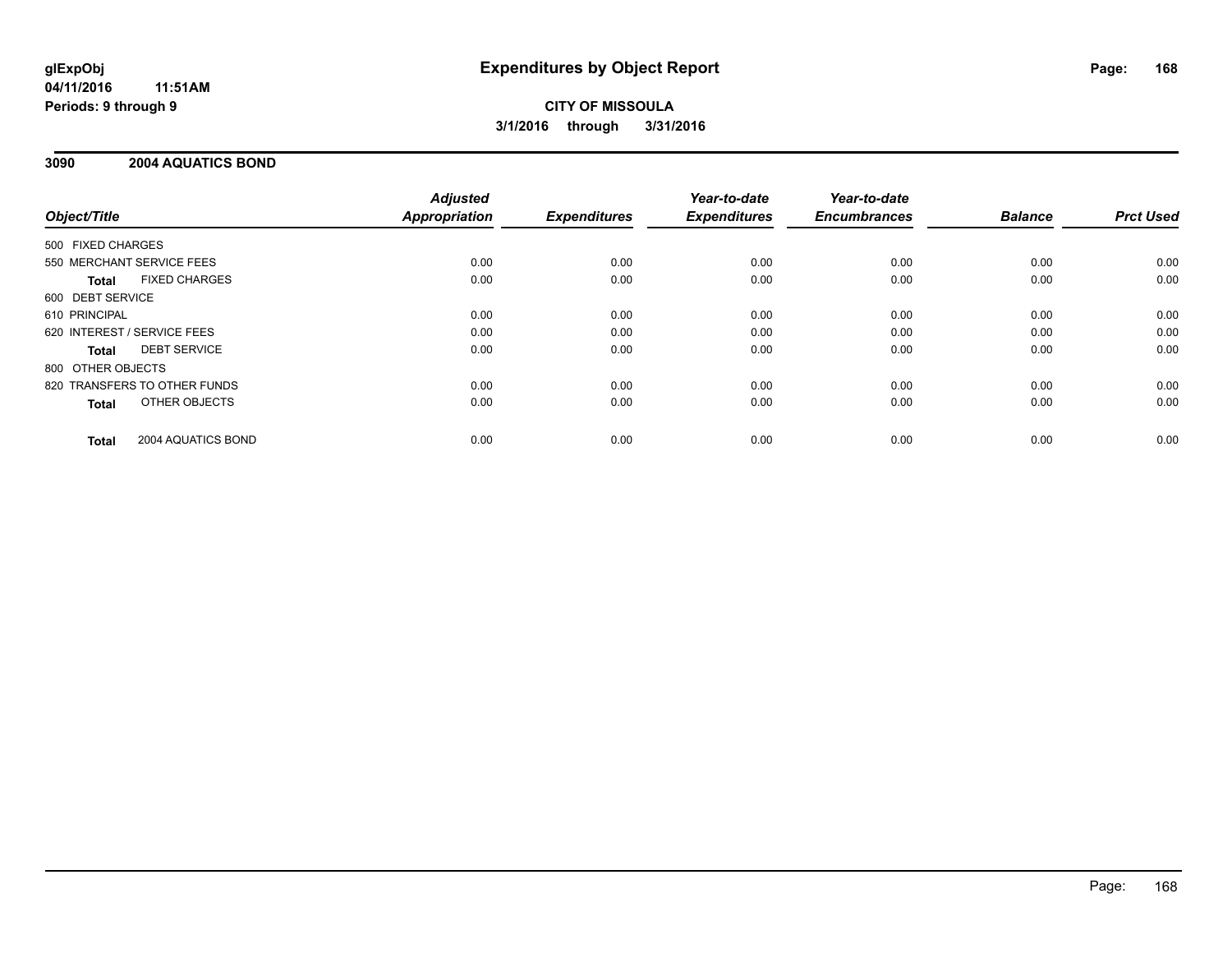#### **3091 SERIES 2012A AQUATICS REFUNDING BOND**

|                                      | <b>Adjusted</b>      |                     | Year-to-date        | Year-to-date        |                |                  |
|--------------------------------------|----------------------|---------------------|---------------------|---------------------|----------------|------------------|
| Object/Title                         | <b>Appropriation</b> | <b>Expenditures</b> | <b>Expenditures</b> | <b>Encumbrances</b> | <b>Balance</b> | <b>Prct Used</b> |
| 500 FIXED CHARGES                    |                      |                     |                     |                     |                |                  |
| 550 MERCHANT SERVICE FEES            | 0.00                 | 0.00                | 0.00                | 0.00                | 0.00           | 0.00             |
| <b>FIXED CHARGES</b><br><b>Total</b> | 0.00                 | 0.00                | 0.00                | 0.00                | 0.00           | 0.00             |
| 600 DEBT SERVICE                     |                      |                     |                     |                     |                |                  |
| 610 PRINCIPAL                        | 505,000.00           | 0.00                | 0.00                | 0.00                | 505,000.00     | 0.00             |
| 620 INTEREST / SERVICE FEES          | 90.148.00            | 0.00                | 45.248.75           | 0.00                | 44.899.25      | 50.19            |
| <b>DEBT SERVICE</b><br><b>Total</b>  | 595,148.00           | 0.00                | 45,248.75           | 0.00                | 549,899.25     | 7.60             |
| 800 OTHER OBJECTS                    |                      |                     |                     |                     |                |                  |
| 820 TRANSFERS TO OTHER FUNDS         | 0.00                 | 0.00                | 0.00                | 0.00                | 0.00           | 0.00             |
| OTHER OBJECTS<br><b>Total</b>        | 0.00                 | 0.00                | 0.00                | 0.00                | 0.00           | 0.00             |
| NON-DEPARTMENTAL                     | 595,148.00           | 0.00                | 45.248.75           | 0.00                | 549.899.25     | 7.60             |
| <b>Total</b>                         |                      |                     |                     |                     |                |                  |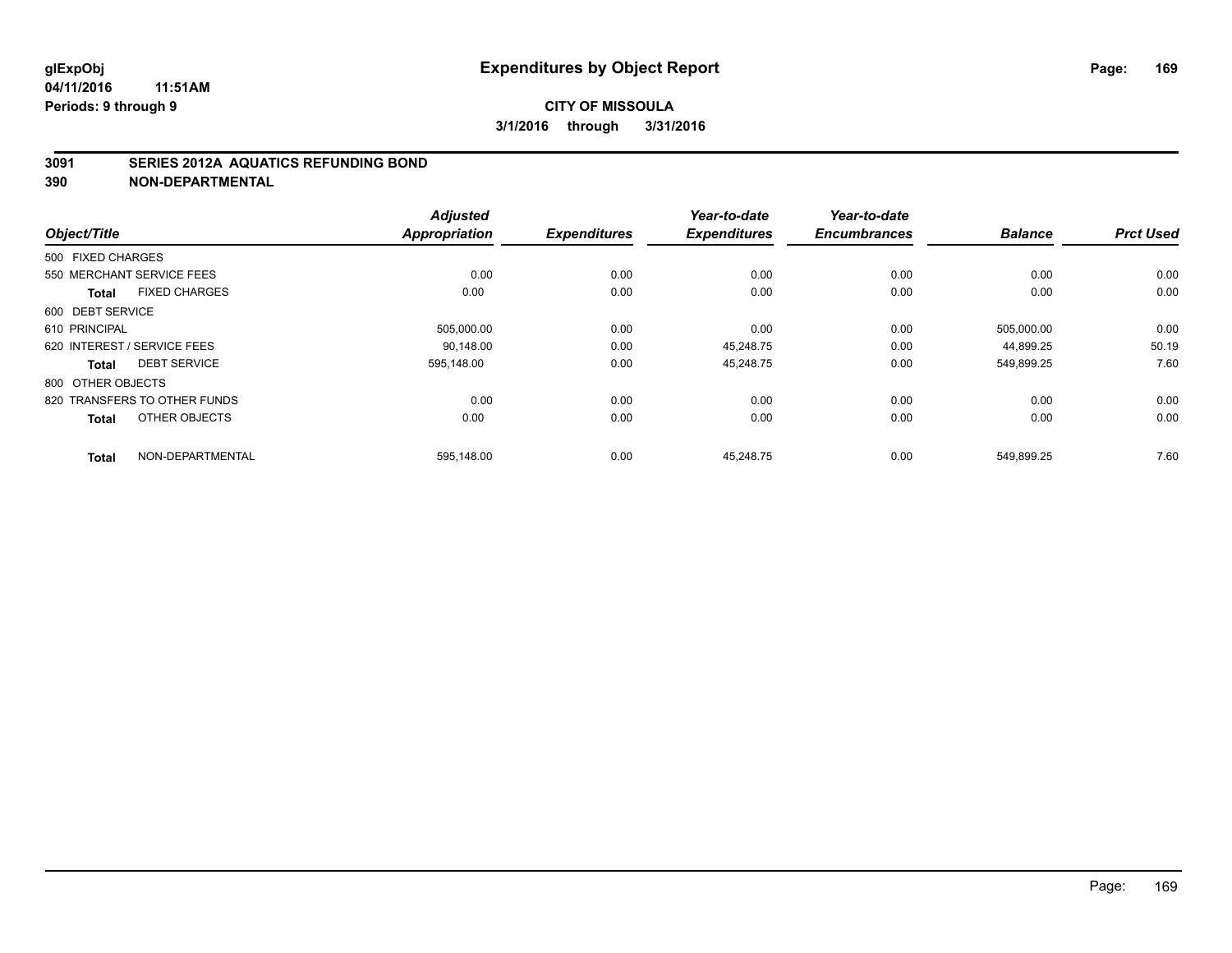**CITY OF MISSOULA 3/1/2016 through 3/31/2016**

### **3091 SERIES 2012A AQUATICS REFUNDING BOND**

|                   |                                   | <b>Adjusted</b> |                     | Year-to-date        | Year-to-date        |                |                  |
|-------------------|-----------------------------------|-----------------|---------------------|---------------------|---------------------|----------------|------------------|
| Object/Title      |                                   | Appropriation   | <b>Expenditures</b> | <b>Expenditures</b> | <b>Encumbrances</b> | <b>Balance</b> | <b>Prct Used</b> |
| 500 FIXED CHARGES |                                   |                 |                     |                     |                     |                |                  |
|                   | 550 MERCHANT SERVICE FEES         | 0.00            | 0.00                | 0.00                | 0.00                | 0.00           | 0.00             |
| <b>Total</b>      | <b>FIXED CHARGES</b>              | 0.00            | 0.00                | 0.00                | 0.00                | 0.00           | 0.00             |
| 600 DEBT SERVICE  |                                   |                 |                     |                     |                     |                |                  |
| 610 PRINCIPAL     |                                   | 505,000.00      | 0.00                | 0.00                | 0.00                | 505,000.00     | 0.00             |
|                   | 620 INTEREST / SERVICE FEES       | 90.148.00       | 0.00                | 45.248.75           | 0.00                | 44.899.25      | 50.19            |
| <b>Total</b>      | <b>DEBT SERVICE</b>               | 595,148.00      | 0.00                | 45,248.75           | 0.00                | 549,899.25     | 7.60             |
| 800 OTHER OBJECTS |                                   |                 |                     |                     |                     |                |                  |
|                   | 820 TRANSFERS TO OTHER FUNDS      | 0.00            | 0.00                | 0.00                | 0.00                | 0.00           | 0.00             |
| <b>Total</b>      | OTHER OBJECTS                     | 0.00            | 0.00                | 0.00                | 0.00                | 0.00           | 0.00             |
| <b>Total</b>      | SERIES 2012A AQUATICS REFUNDING B | 595.148.00      | 0.00                | 45.248.75           | 0.00                | 549.899.25     | 7.60             |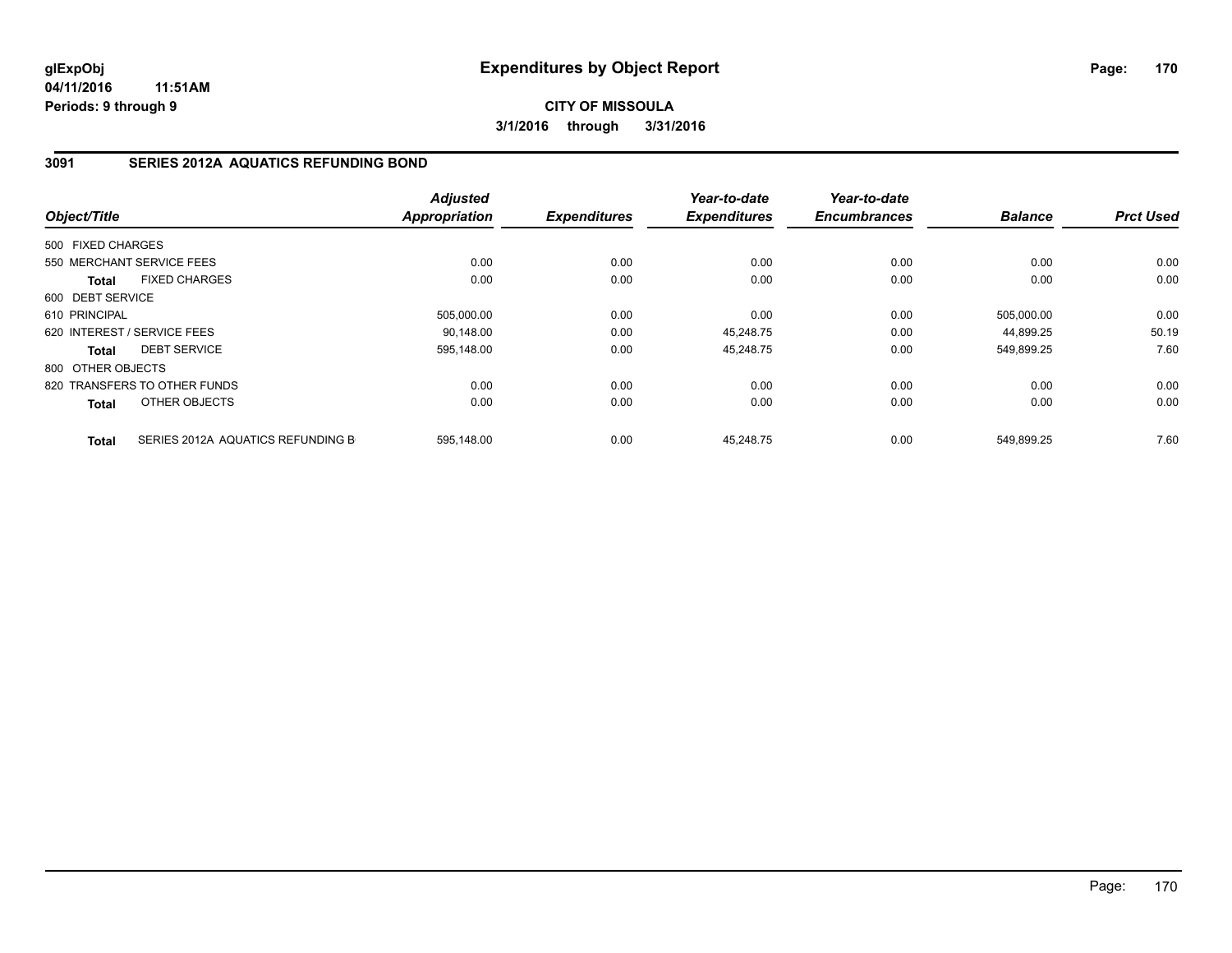#### **3092 Series 2013A GO REFUNDING BONDS**

|                                      | <b>Adjusted</b> |                     | Year-to-date        | Year-to-date        |                |                  |
|--------------------------------------|-----------------|---------------------|---------------------|---------------------|----------------|------------------|
| Object/Title                         | Appropriation   | <b>Expenditures</b> | <b>Expenditures</b> | <b>Encumbrances</b> | <b>Balance</b> | <b>Prct Used</b> |
| 500 FIXED CHARGES                    |                 |                     |                     |                     |                |                  |
| 550 MERCHANT SERVICE FEES            | 0.00            | 0.00                | 0.00                | 0.00                | 0.00           | 0.00             |
| <b>FIXED CHARGES</b><br><b>Total</b> | 0.00            | 0.00                | 0.00                | 0.00                | 0.00           | 0.00             |
| 600 DEBT SERVICE                     |                 |                     |                     |                     |                |                  |
| 610 PRINCIPAL                        | 580,000.00      | 0.00                | 0.00                | 0.00                | 580,000.00     | 0.00             |
| 620 INTEREST / SERVICE FEES          | 108,926.00      | 0.00                | 54,638.00           | 0.00                | 54.288.00      | 50.16            |
| <b>DEBT SERVICE</b><br><b>Total</b>  | 688,926.00      | 0.00                | 54,638.00           | 0.00                | 634,288.00     | 7.93             |
| 800 OTHER OBJECTS                    |                 |                     |                     |                     |                |                  |
| 820 TRANSFERS TO OTHER FUNDS         | 0.00            | 0.00                | 0.00                | 0.00                | 0.00           | 0.00             |
| OTHER OBJECTS<br><b>Total</b>        | 0.00            | 0.00                | 0.00                | 0.00                | 0.00           | 0.00             |
| NON-DEPARTMENTAL                     |                 |                     |                     |                     | 634,288.00     | 7.93             |
| <b>Total</b>                         | 688,926.00      | 0.00                | 54,638.00           | 0.00                |                |                  |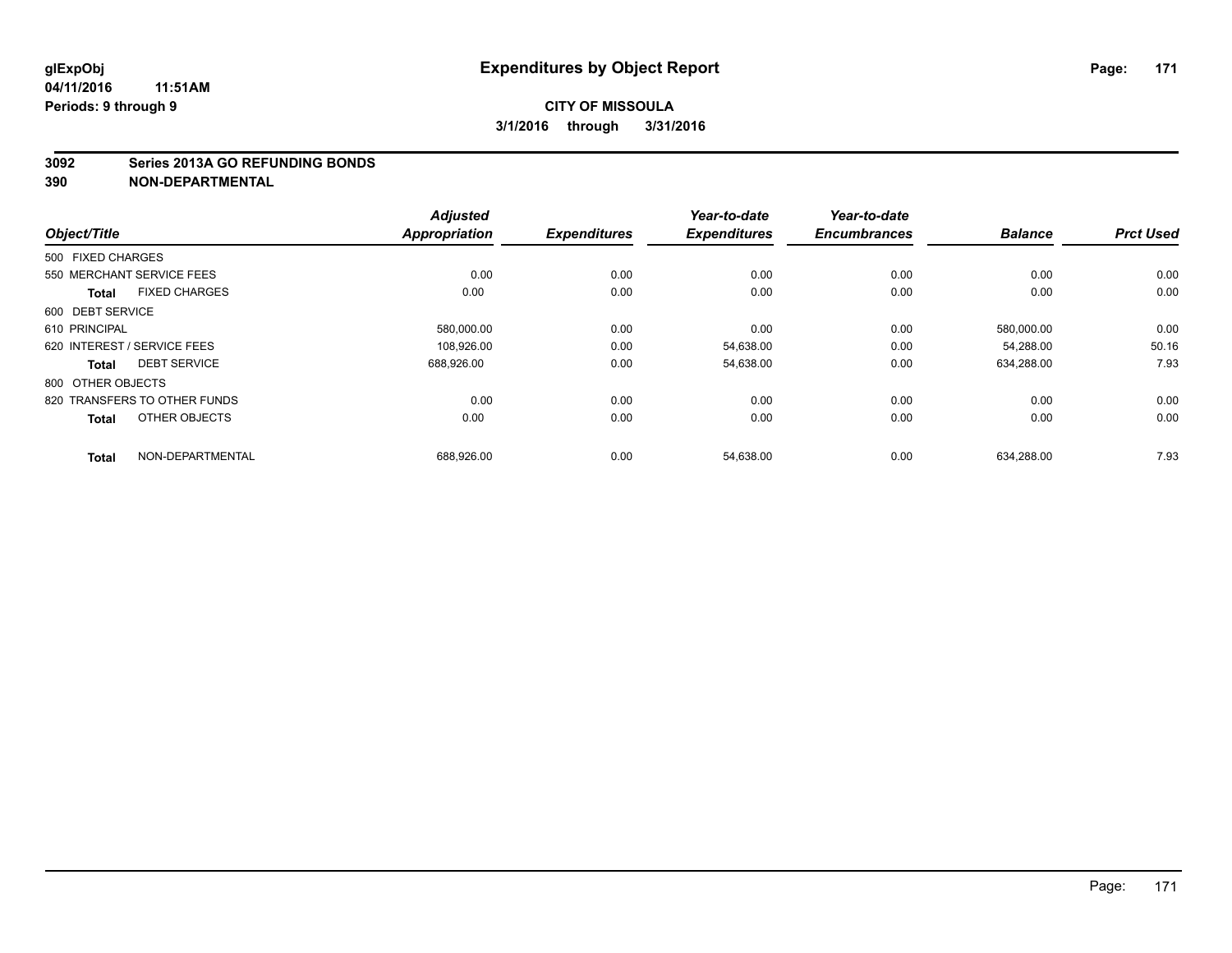### **CITY OF MISSOULA 3/1/2016 through 3/31/2016**

### **3092 Series 2013A GO REFUNDING BONDS**

| Object/Title      |                                 | <b>Adjusted</b><br><b>Appropriation</b> | <b>Expenditures</b> | Year-to-date<br><b>Expenditures</b> | Year-to-date<br><b>Encumbrances</b> | <b>Balance</b> | <b>Prct Used</b> |
|-------------------|---------------------------------|-----------------------------------------|---------------------|-------------------------------------|-------------------------------------|----------------|------------------|
| 500 FIXED CHARGES |                                 |                                         |                     |                                     |                                     |                |                  |
|                   | 550 MERCHANT SERVICE FEES       | 0.00                                    | 0.00                | 0.00                                | 0.00                                | 0.00           | 0.00             |
| <b>Total</b>      | <b>FIXED CHARGES</b>            | 0.00                                    | 0.00                | 0.00                                | 0.00                                | 0.00           | 0.00             |
| 600 DEBT SERVICE  |                                 |                                         |                     |                                     |                                     |                |                  |
| 610 PRINCIPAL     |                                 | 580,000.00                              | 0.00                | 0.00                                | 0.00                                | 580,000.00     | 0.00             |
|                   | 620 INTEREST / SERVICE FEES     | 108,926.00                              | 0.00                | 54,638.00                           | 0.00                                | 54,288.00      | 50.16            |
| <b>Total</b>      | <b>DEBT SERVICE</b>             | 688,926.00                              | 0.00                | 54,638.00                           | 0.00                                | 634,288.00     | 7.93             |
| 800 OTHER OBJECTS |                                 |                                         |                     |                                     |                                     |                |                  |
|                   | 820 TRANSFERS TO OTHER FUNDS    | 0.00                                    | 0.00                | 0.00                                | 0.00                                | 0.00           | 0.00             |
| Total             | OTHER OBJECTS                   | 0.00                                    | 0.00                | 0.00                                | 0.00                                | 0.00           | 0.00             |
| <b>Total</b>      | Series 2013A GO REFUNDING BONDS | 688,926.00                              | 0.00                | 54,638.00                           | 0.00                                | 634,288.00     | 7.93             |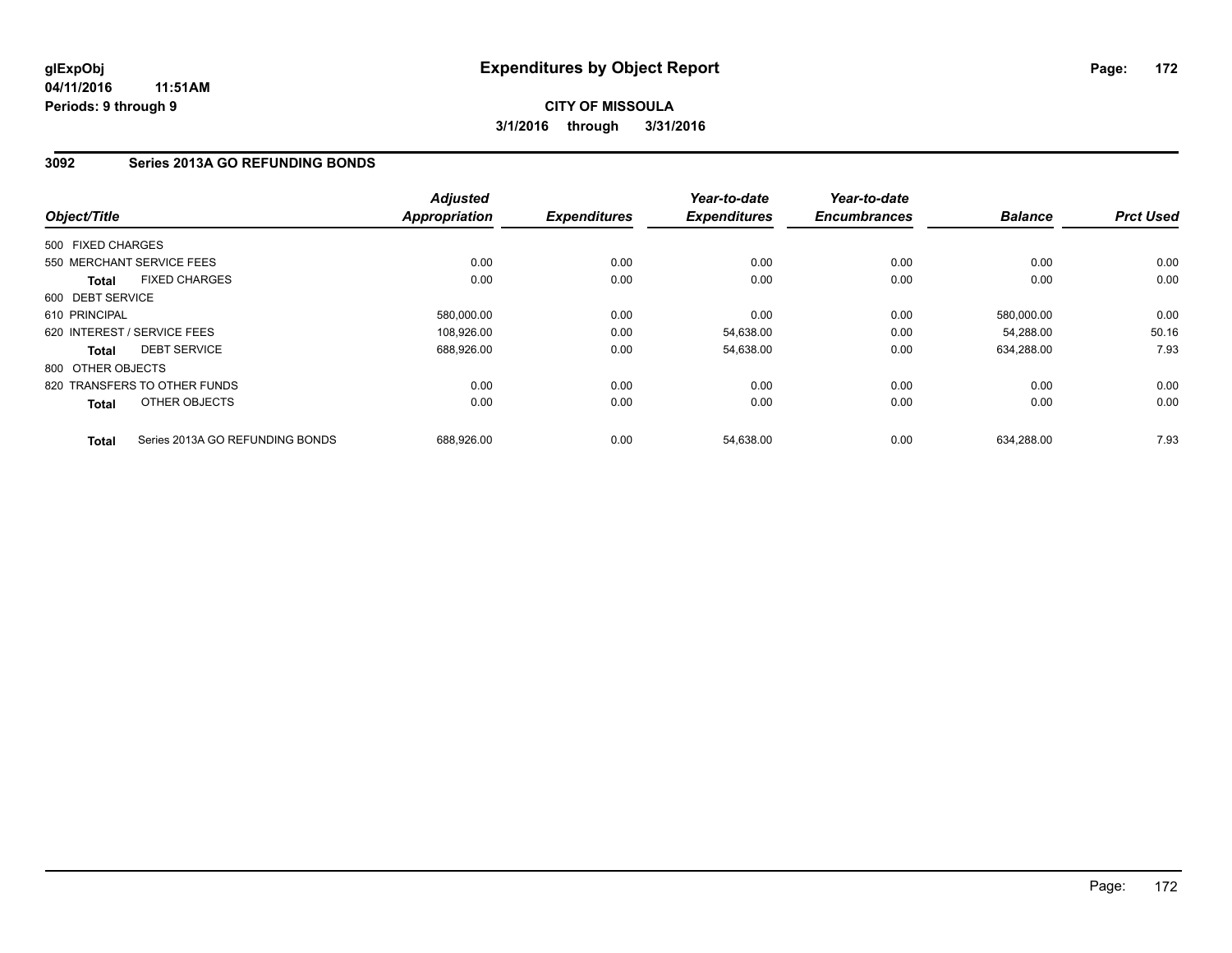#### **3095 2004 REFUNDING BONDS DEBT SERVICE**

|                                      | <b>Adjusted</b> |                     | Year-to-date        | Year-to-date        |                |                  |
|--------------------------------------|-----------------|---------------------|---------------------|---------------------|----------------|------------------|
| Object/Title                         | Appropriation   | <b>Expenditures</b> | <b>Expenditures</b> | <b>Encumbrances</b> | <b>Balance</b> | <b>Prct Used</b> |
| 500 FIXED CHARGES                    |                 |                     |                     |                     |                |                  |
| 550 MERCHANT SERVICE FEES            | 0.00            | 0.00                | 0.00                | 0.00                | 0.00           | 0.00             |
| <b>FIXED CHARGES</b><br><b>Total</b> | 0.00            | 0.00                | 0.00                | 0.00                | 0.00           | 0.00             |
| 600 DEBT SERVICE                     |                 |                     |                     |                     |                |                  |
| 610 PRINCIPAL                        | 0.00            | 0.00                | 0.00                | 0.00                | 0.00           | 0.00             |
| 620 INTEREST / SERVICE FEES          | 0.00            | 0.00                | 3.100.00            | 0.00                | $-3,100.00$    | 0.00             |
| <b>DEBT SERVICE</b><br><b>Total</b>  | 0.00            | 0.00                | 3,100.00            | 0.00                | $-3,100.00$    | 0.00             |
| NON-DEPARTMENTAL<br><b>Total</b>     | 0.00            | 0.00                | 3.100.00            | 0.00                | $-3.100.00$    | 0.00             |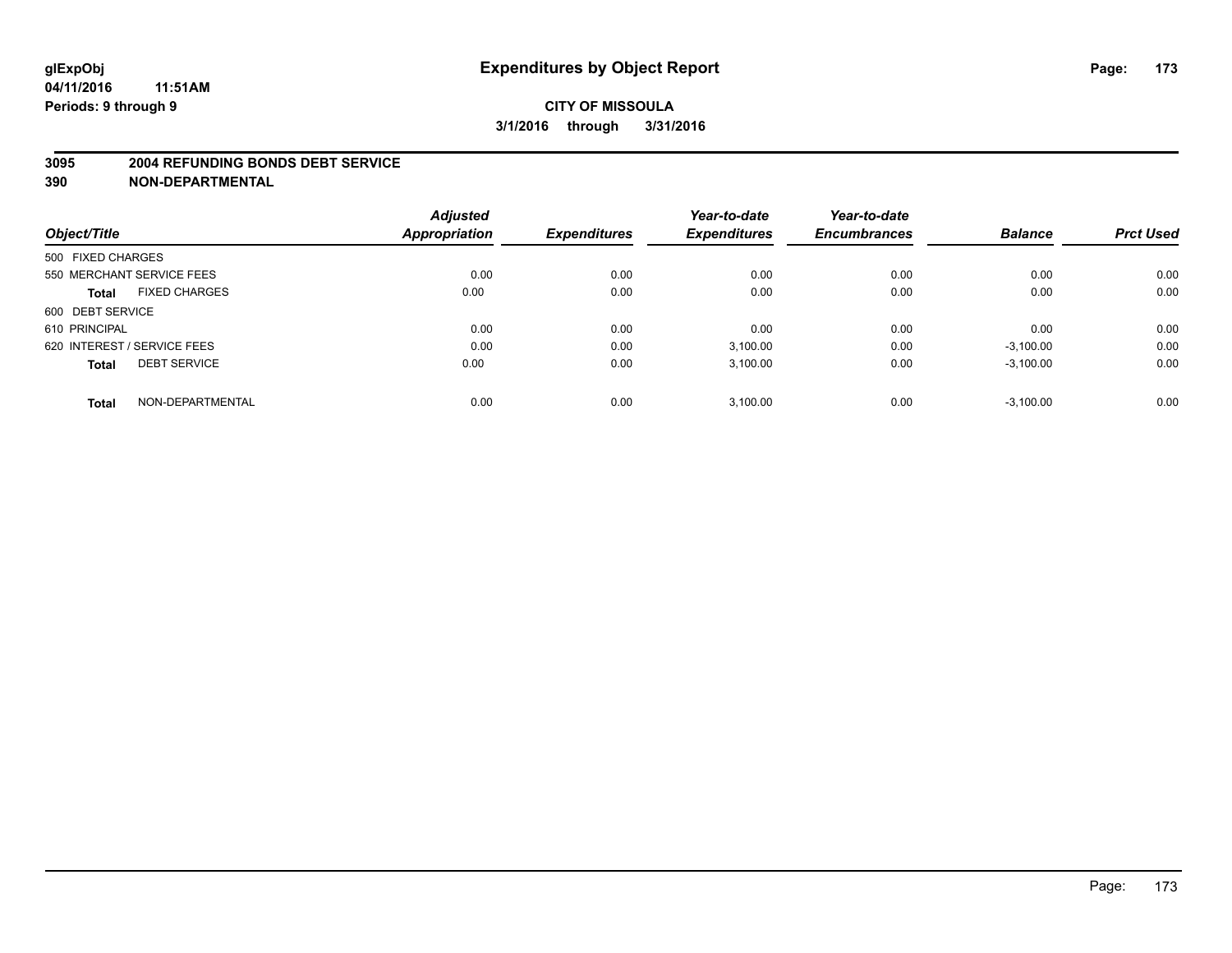**CITY OF MISSOULA 3/1/2016 through 3/31/2016**

### **3095 2004 REFUNDING BONDS DEBT SERVICE**

| Object/Title                |                                   | <b>Adjusted</b><br>Appropriation | <b>Expenditures</b> | Year-to-date<br><b>Expenditures</b> | Year-to-date<br><b>Encumbrances</b> | <b>Balance</b> | <b>Prct Used</b> |
|-----------------------------|-----------------------------------|----------------------------------|---------------------|-------------------------------------|-------------------------------------|----------------|------------------|
| 500 FIXED CHARGES           |                                   |                                  |                     |                                     |                                     |                |                  |
| 550 MERCHANT SERVICE FEES   |                                   | 0.00                             | 0.00                | 0.00                                | 0.00                                | 0.00           | 0.00             |
| <b>Total</b>                | <b>FIXED CHARGES</b>              | 0.00                             | 0.00                | 0.00                                | 0.00                                | 0.00           | 0.00             |
| 600 DEBT SERVICE            |                                   |                                  |                     |                                     |                                     |                |                  |
| 610 PRINCIPAL               |                                   | 0.00                             | 0.00                | 0.00                                | 0.00                                | 0.00           | 0.00             |
| 620 INTEREST / SERVICE FEES |                                   | 0.00                             | 0.00                | 3,100.00                            | 0.00                                | $-3,100.00$    | 0.00             |
| <b>Total</b>                | <b>DEBT SERVICE</b>               | 0.00                             | 0.00                | 3.100.00                            | 0.00                                | $-3.100.00$    | 0.00             |
| <b>Total</b>                | 2004 REFUNDING BONDS DEBT SERVICE | 0.00                             | 0.00                | 3.100.00                            | 0.00                                | $-3.100.00$    | 0.00             |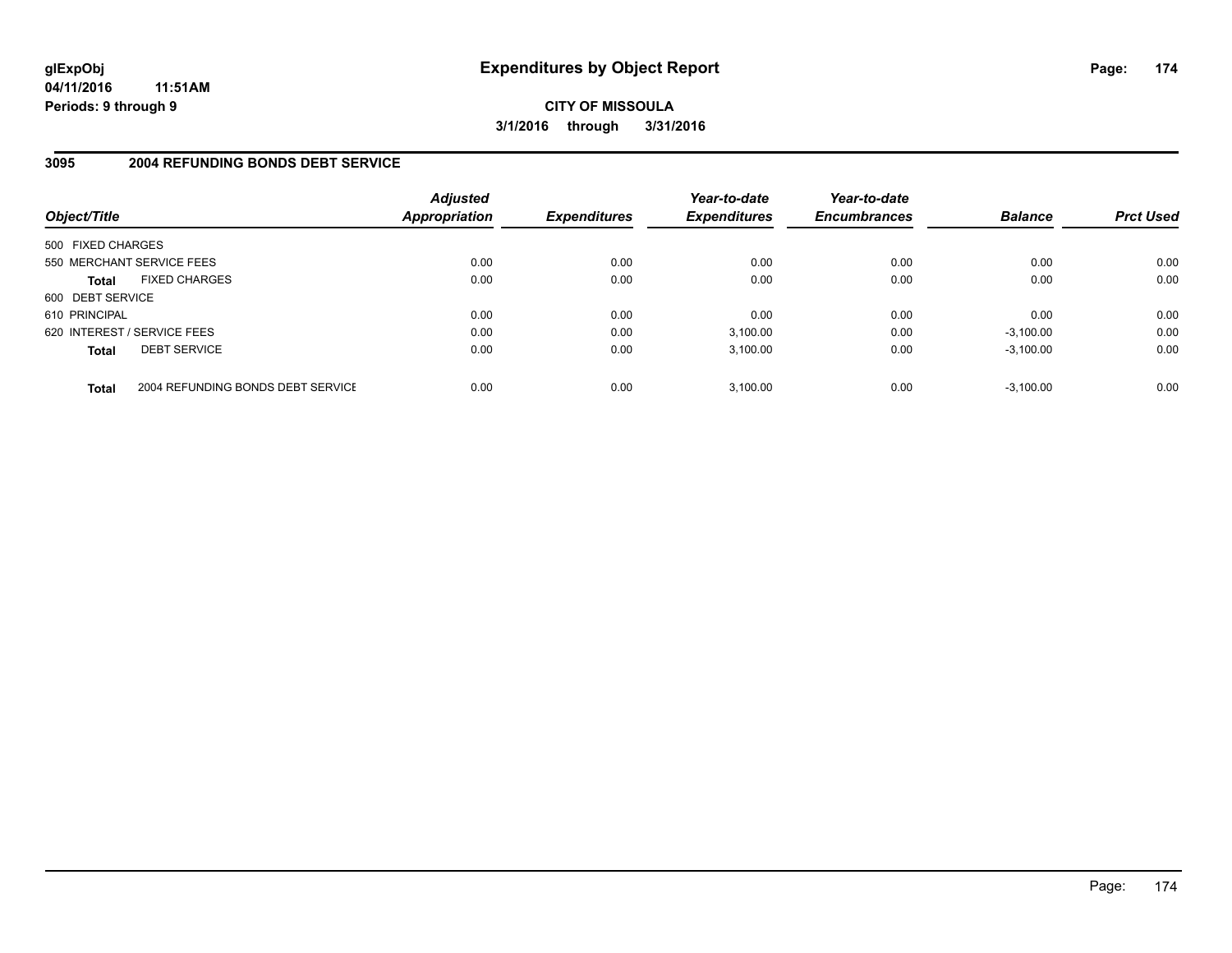**3096 NEW FIRE STATION GO BOND**

|                   |                              | <b>Adjusted</b>      |                     | Year-to-date        | Year-to-date        |                |                  |
|-------------------|------------------------------|----------------------|---------------------|---------------------|---------------------|----------------|------------------|
| Object/Title      |                              | <b>Appropriation</b> | <b>Expenditures</b> | <b>Expenditures</b> | <b>Encumbrances</b> | <b>Balance</b> | <b>Prct Used</b> |
| 500 FIXED CHARGES |                              |                      |                     |                     |                     |                |                  |
|                   | 550 MERCHANT SERVICE FEES    | 0.00                 | 0.00                | 0.00                | 0.00                | 0.00           | 0.00             |
| <b>Total</b>      | <b>FIXED CHARGES</b>         | 0.00                 | 0.00                | 0.00                | 0.00                | 0.00           | 0.00             |
| 600 DEBT SERVICE  |                              |                      |                     |                     |                     |                |                  |
| 610 PRINCIPAL     |                              | 3,876,559.00         | 0.00                | 0.00                | 0.00                | 3,876,559.00   | 0.00             |
|                   | 620 INTEREST / SERVICE FEES  | 12,500.00            | 0.00                | 6,425.00            | 0.00                | 6,075.00       | 51.40            |
| <b>Total</b>      | <b>DEBT SERVICE</b>          | 3,889,059.00         | 0.00                | 6,425.00            | 0.00                | 3,882,634.00   | 0.17             |
| 800 OTHER OBJECTS |                              |                      |                     |                     |                     |                |                  |
|                   | 820 TRANSFERS TO OTHER FUNDS | 0.00                 | 0.00                | 0.00                | 0.00                | 0.00           | 0.00             |
| <b>Total</b>      | OTHER OBJECTS                | 0.00                 | 0.00                | 0.00                | 0.00                | 0.00           | 0.00             |
| <b>Total</b>      | NON-DEPARTMENTAL             | 3,889,059.00         | 0.00                | 6,425.00            | 0.00                | 3,882,634.00   | 0.17             |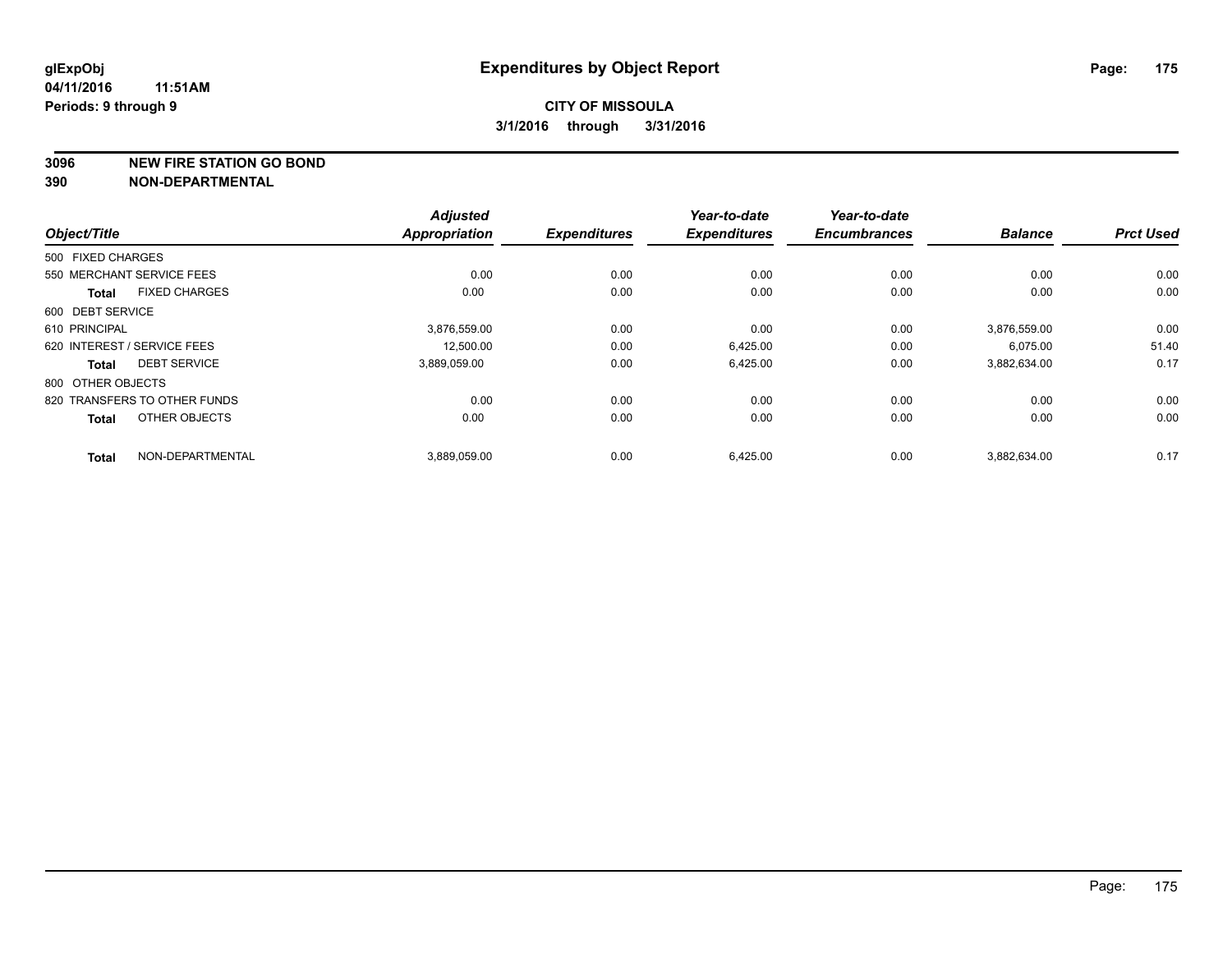### **3096 NEW FIRE STATION GO BOND**

|                   |                              | <b>Adjusted</b>      |                     | Year-to-date<br><b>Expenditures</b> | Year-to-date<br><b>Encumbrances</b> | <b>Balance</b> | <b>Prct Used</b> |
|-------------------|------------------------------|----------------------|---------------------|-------------------------------------|-------------------------------------|----------------|------------------|
| Object/Title      |                              | <b>Appropriation</b> | <b>Expenditures</b> |                                     |                                     |                |                  |
| 500 FIXED CHARGES |                              |                      |                     |                                     |                                     |                |                  |
|                   | 550 MERCHANT SERVICE FEES    | 0.00                 | 0.00                | 0.00                                | 0.00                                | 0.00           | 0.00             |
| <b>Total</b>      | <b>FIXED CHARGES</b>         | 0.00                 | 0.00                | 0.00                                | 0.00                                | 0.00           | 0.00             |
| 600 DEBT SERVICE  |                              |                      |                     |                                     |                                     |                |                  |
| 610 PRINCIPAL     |                              | 3,876,559.00         | 0.00                | 0.00                                | 0.00                                | 3.876.559.00   | 0.00             |
|                   | 620 INTEREST / SERVICE FEES  | 12,500.00            | 0.00                | 6,425.00                            | 0.00                                | 6,075.00       | 51.40            |
| <b>Total</b>      | <b>DEBT SERVICE</b>          | 3,889,059.00         | 0.00                | 6,425.00                            | 0.00                                | 3,882,634.00   | 0.17             |
| 800 OTHER OBJECTS |                              |                      |                     |                                     |                                     |                |                  |
|                   | 820 TRANSFERS TO OTHER FUNDS | 0.00                 | 0.00                | 0.00                                | 0.00                                | 0.00           | 0.00             |
| Total             | OTHER OBJECTS                | 0.00                 | 0.00                | 0.00                                | 0.00                                | 0.00           | 0.00             |
| <b>Total</b>      | NEW FIRE STATION GO BOND     | 3.889.059.00         | 0.00                | 6,425.00                            | 0.00                                | 3.882.634.00   | 0.17             |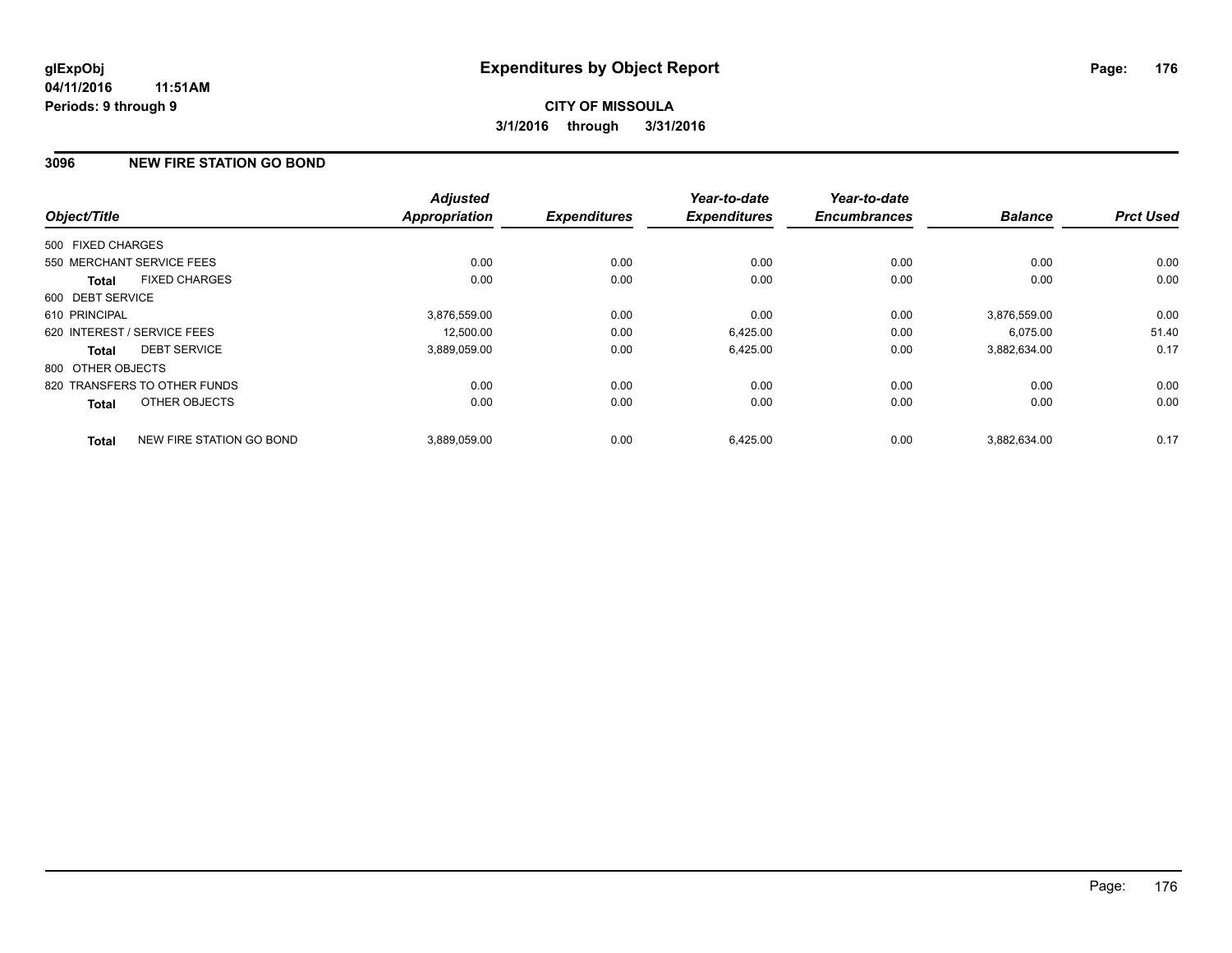### **CITY OF MISSOULA 3/1/2016 through 3/31/2016**

**3097 2007 REFUNDING BONDS**

| Object/Title                         | <b>Adjusted</b><br>Appropriation | <b>Expenditures</b> | Year-to-date<br><b>Expenditures</b> | Year-to-date<br><b>Encumbrances</b> | <b>Balance</b> | <b>Prct Used</b> |
|--------------------------------------|----------------------------------|---------------------|-------------------------------------|-------------------------------------|----------------|------------------|
| 500 FIXED CHARGES                    |                                  |                     |                                     |                                     |                |                  |
| 500 FIXED CHARGES                    | 0.00                             | 0.00                | 0.00                                | 0.00                                | 0.00           | 0.00             |
| 550 MERCHANT SERVICE FEES            | 0.00                             | 0.00                | 0.00                                | 0.00                                | 0.00           | 0.00             |
| <b>FIXED CHARGES</b><br><b>Total</b> | 0.00                             | 0.00                | 0.00                                | 0.00                                | 0.00           | 0.00             |
| 600 DEBT SERVICE                     |                                  |                     |                                     |                                     |                |                  |
| 610 PRINCIPAL                        | 0.00                             | 0.00                | 0.00                                | 0.00                                | 0.00           | 0.00             |
| 620 INTEREST / SERVICE FEES          | 0.00                             | 0.00                | 0.00                                | 0.00                                | 0.00           | 0.00             |
| <b>DEBT SERVICE</b><br><b>Total</b>  | 0.00                             | 0.00                | 0.00                                | 0.00                                | 0.00           | 0.00             |
| NON-DEPARTMENTAL<br><b>Total</b>     | 0.00                             | 0.00                | 0.00                                | 0.00                                | 0.00           | 0.00             |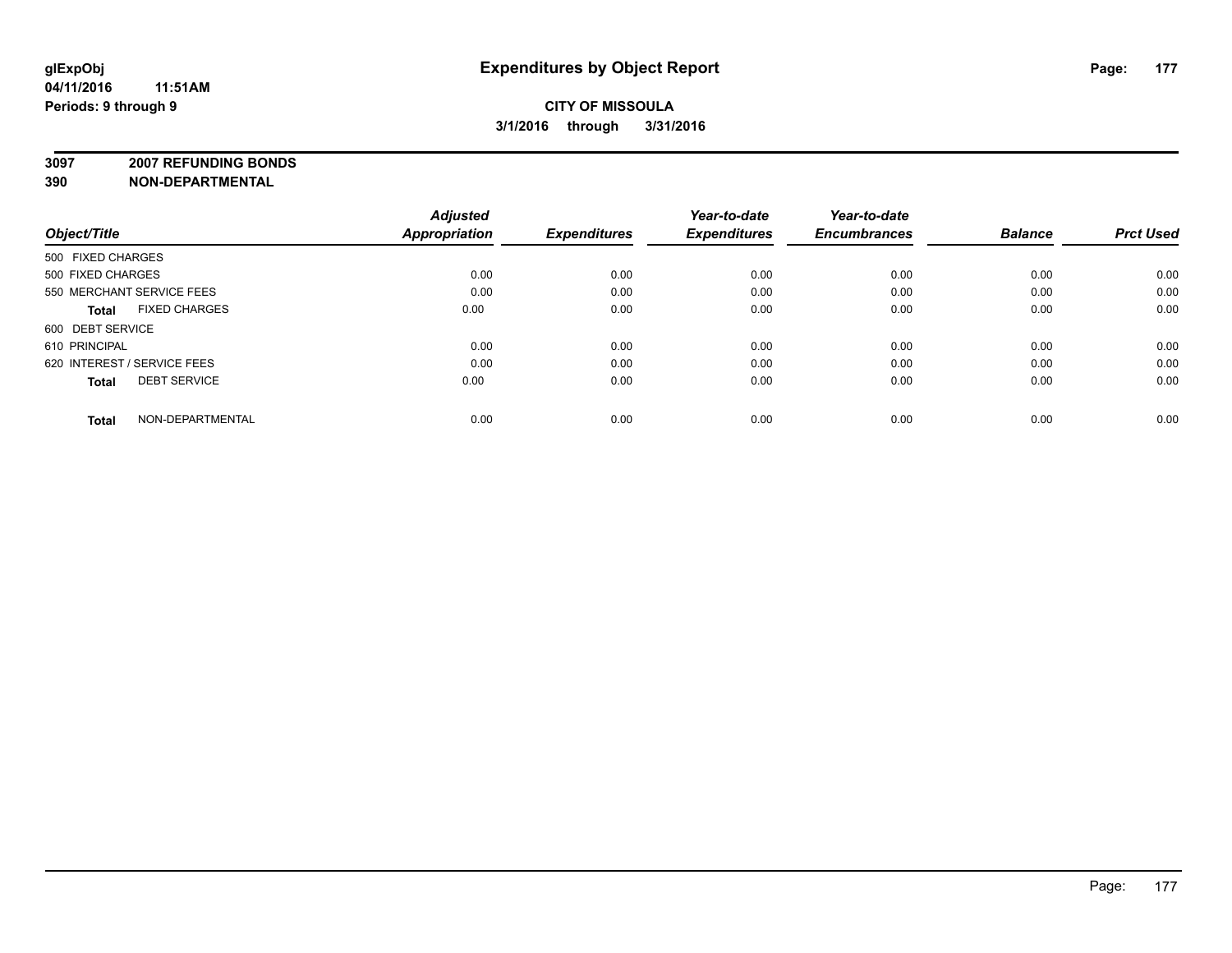#### **3097 2007 REFUNDING BONDS**

| Object/Title                |                      | <b>Adjusted</b><br>Appropriation | <b>Expenditures</b> | Year-to-date<br><b>Expenditures</b> | Year-to-date<br><b>Encumbrances</b> | <b>Balance</b> | <b>Prct Used</b> |
|-----------------------------|----------------------|----------------------------------|---------------------|-------------------------------------|-------------------------------------|----------------|------------------|
| 500 FIXED CHARGES           |                      |                                  |                     |                                     |                                     |                |                  |
| 500 FIXED CHARGES           |                      | 0.00                             | 0.00                | 0.00                                | 0.00                                | 0.00           | 0.00             |
| 550 MERCHANT SERVICE FEES   |                      | 0.00                             | 0.00                | 0.00                                | 0.00                                | 0.00           | 0.00             |
| Total                       | <b>FIXED CHARGES</b> | 0.00                             | 0.00                | 0.00                                | 0.00                                | 0.00           | 0.00             |
| 600 DEBT SERVICE            |                      |                                  |                     |                                     |                                     |                |                  |
| 610 PRINCIPAL               |                      | 0.00                             | 0.00                | 0.00                                | 0.00                                | 0.00           | 0.00             |
| 620 INTEREST / SERVICE FEES |                      | 0.00                             | 0.00                | 0.00                                | 0.00                                | 0.00           | 0.00             |
| <b>Total</b>                | <b>DEBT SERVICE</b>  | 0.00                             | 0.00                | 0.00                                | 0.00                                | 0.00           | 0.00             |
| <b>Total</b>                | 2007 REFUNDING BONDS | 0.00                             | 0.00                | 0.00                                | 0.00                                | 0.00           | 0.00             |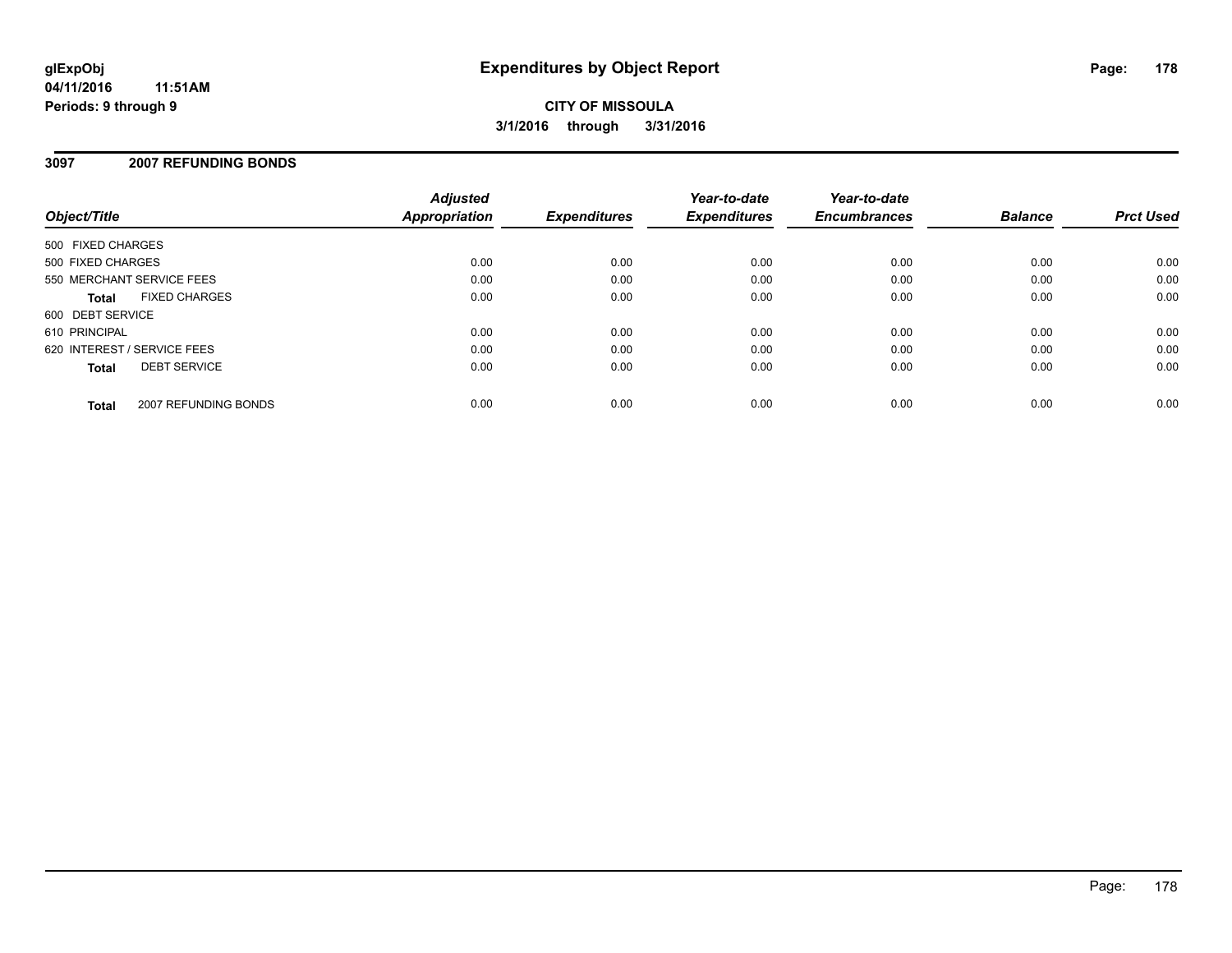#### **3100 SIDEWALK & CURB WARRANTS FUND**

| Object/Title                         | <b>Adjusted</b><br>Appropriation | <b>Expenditures</b> | Year-to-date<br><b>Expenditures</b> | Year-to-date<br><b>Encumbrances</b> | <b>Balance</b> | <b>Prct Used</b> |
|--------------------------------------|----------------------------------|---------------------|-------------------------------------|-------------------------------------|----------------|------------------|
| 500 FIXED CHARGES                    |                                  |                     |                                     |                                     |                |                  |
| 550 MERCHANT SERVICE FEES            | 0.00                             | 0.00                | 0.00                                | 0.00                                | 0.00           | 0.00             |
| <b>FIXED CHARGES</b><br><b>Total</b> | 0.00                             | 0.00                | 0.00                                | 0.00                                | 0.00           | 0.00             |
| 600 DEBT SERVICE                     |                                  |                     |                                     |                                     |                |                  |
| 610 PRINCIPAL                        | 0.00                             | 0.00                | 0.00                                | 0.00                                | 0.00           | 0.00             |
| 620 INTEREST / SERVICE FEES          | 0.00                             | 0.00                | 0.00                                | 0.00                                | 0.00           | 0.00             |
| <b>DEBT SERVICE</b><br><b>Total</b>  | 0.00                             | 0.00                | 0.00                                | 0.00                                | 0.00           | 0.00             |
| 800 OTHER OBJECTS                    |                                  |                     |                                     |                                     |                |                  |
| 820 TRANSFERS TO OTHER FUNDS         | 0.00                             | 0.00                | 0.00                                | 0.00                                | 0.00           | 0.00             |
| OTHER OBJECTS<br><b>Total</b>        | 0.00                             | 0.00                | 0.00                                | 0.00                                | 0.00           | 0.00             |
|                                      |                                  |                     |                                     |                                     |                |                  |
| NON-DEPARTMENTAL<br><b>Total</b>     | 0.00                             | 0.00                | 0.00                                | 0.00                                | 0.00           | 0.00             |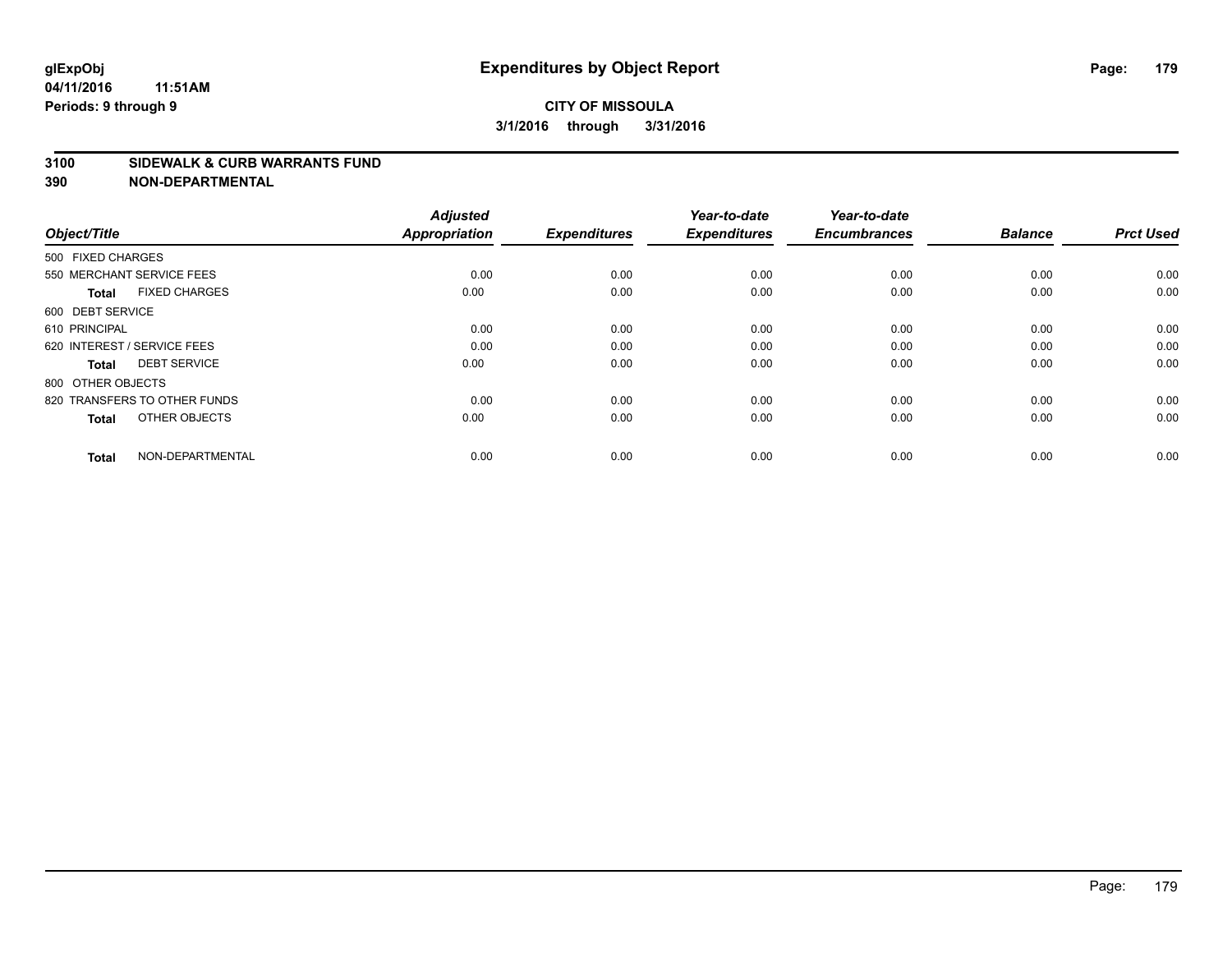### **3100 SIDEWALK & CURB WARRANTS FUND**

| Object/Title      |                               | <b>Adjusted</b><br><b>Appropriation</b> | <b>Expenditures</b> | Year-to-date<br><b>Expenditures</b> | Year-to-date<br><b>Encumbrances</b> | <b>Balance</b> | <b>Prct Used</b> |
|-------------------|-------------------------------|-----------------------------------------|---------------------|-------------------------------------|-------------------------------------|----------------|------------------|
| 500 FIXED CHARGES |                               |                                         |                     |                                     |                                     |                |                  |
|                   | 550 MERCHANT SERVICE FEES     | 0.00                                    | 0.00                | 0.00                                | 0.00                                | 0.00           | 0.00             |
| <b>Total</b>      | <b>FIXED CHARGES</b>          | 0.00                                    | 0.00                | 0.00                                | 0.00                                | 0.00           | 0.00             |
| 600 DEBT SERVICE  |                               |                                         |                     |                                     |                                     |                |                  |
| 610 PRINCIPAL     |                               | 0.00                                    | 0.00                | 0.00                                | 0.00                                | 0.00           | 0.00             |
|                   | 620 INTEREST / SERVICE FEES   | 0.00                                    | 0.00                | 0.00                                | 0.00                                | 0.00           | 0.00             |
| Total             | <b>DEBT SERVICE</b>           | 0.00                                    | 0.00                | 0.00                                | 0.00                                | 0.00           | 0.00             |
| 800 OTHER OBJECTS |                               |                                         |                     |                                     |                                     |                |                  |
|                   | 820 TRANSFERS TO OTHER FUNDS  | 0.00                                    | 0.00                | 0.00                                | 0.00                                | 0.00           | 0.00             |
| <b>Total</b>      | OTHER OBJECTS                 | 0.00                                    | 0.00                | 0.00                                | 0.00                                | 0.00           | 0.00             |
| <b>Total</b>      | SIDEWALK & CURB WARRANTS FUND | 0.00                                    | 0.00                | 0.00                                | 0.00                                | 0.00           | 0.00             |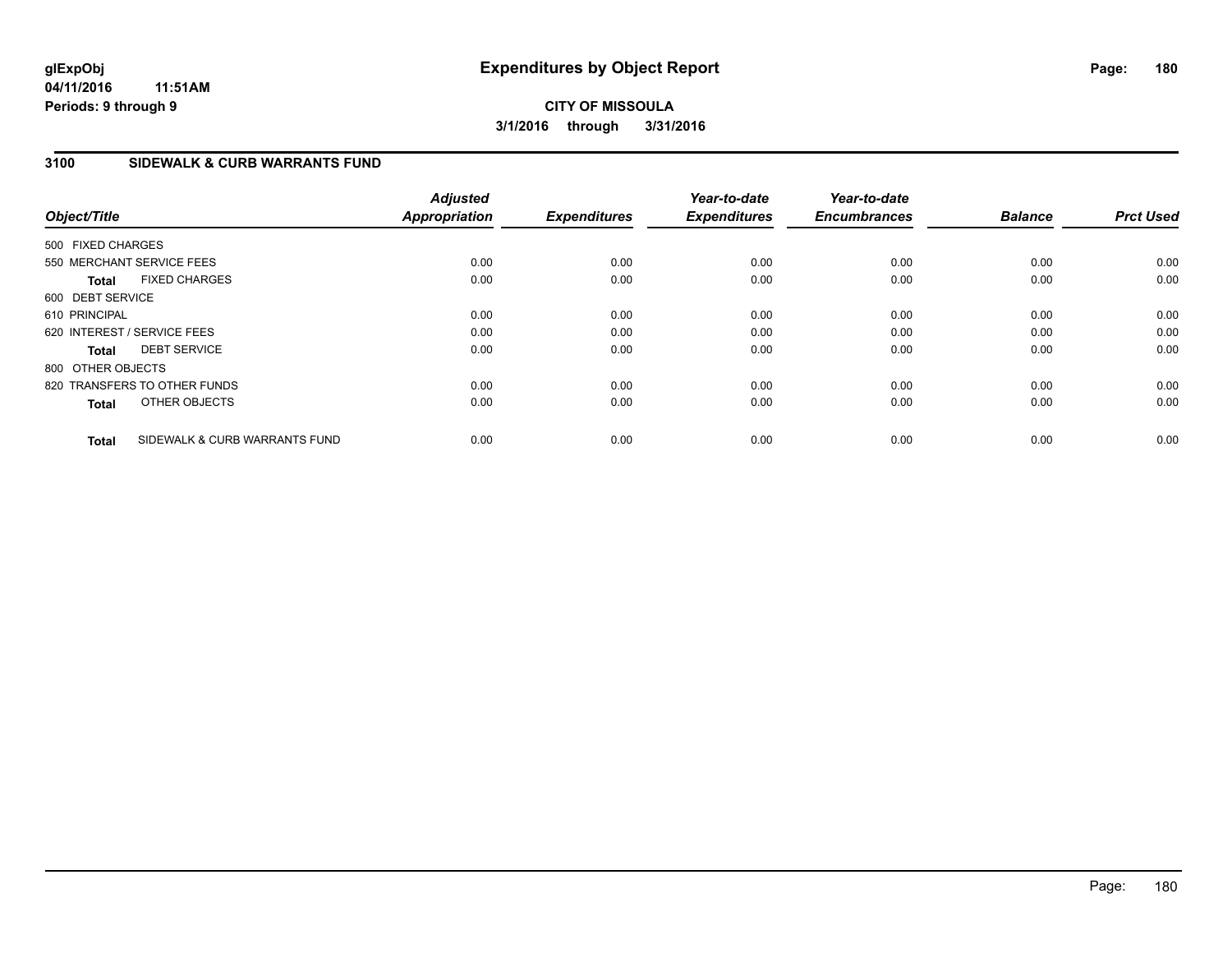#### **3200 FY99 SIDEWALK & CURB DEBT SERVICE FUND**

| Object/Title                         | <b>Adjusted</b><br>Appropriation | <b>Expenditures</b> | Year-to-date<br><b>Expenditures</b> | Year-to-date<br><b>Encumbrances</b> | <b>Balance</b> | <b>Prct Used</b> |
|--------------------------------------|----------------------------------|---------------------|-------------------------------------|-------------------------------------|----------------|------------------|
| 500 FIXED CHARGES                    |                                  |                     |                                     |                                     |                |                  |
|                                      |                                  |                     |                                     |                                     |                |                  |
| 550 MERCHANT SERVICE FEES            | 0.00                             | 0.00                | 0.00                                | 0.00                                | 0.00           | 0.00             |
| <b>FIXED CHARGES</b><br><b>Total</b> | 0.00                             | 0.00                | 0.00                                | 0.00                                | 0.00           | 0.00             |
| 600 DEBT SERVICE                     |                                  |                     |                                     |                                     |                |                  |
| 610 PRINCIPAL                        | 0.00                             | 0.00                | 0.00                                | 0.00                                | 0.00           | 0.00             |
| 620 INTEREST / SERVICE FEES          | 0.00                             | 0.00                | 0.00                                | 0.00                                | 0.00           | 0.00             |
| <b>DEBT SERVICE</b><br><b>Total</b>  | 0.00                             | 0.00                | 0.00                                | 0.00                                | 0.00           | 0.00             |
| 800 OTHER OBJECTS                    |                                  |                     |                                     |                                     |                |                  |
| 820 TRANSFERS TO OTHER FUNDS         | 0.00                             | 0.00                | 0.00                                | 0.00                                | 0.00           | 0.00             |
| OTHER OBJECTS<br><b>Total</b>        | 0.00                             | 0.00                | 0.00                                | 0.00                                | 0.00           | 0.00             |
|                                      |                                  |                     |                                     |                                     |                |                  |
| NON-DEPARTMENTAL<br><b>Total</b>     | 0.00                             | 0.00                | 0.00                                | 0.00                                | 0.00           | 0.00             |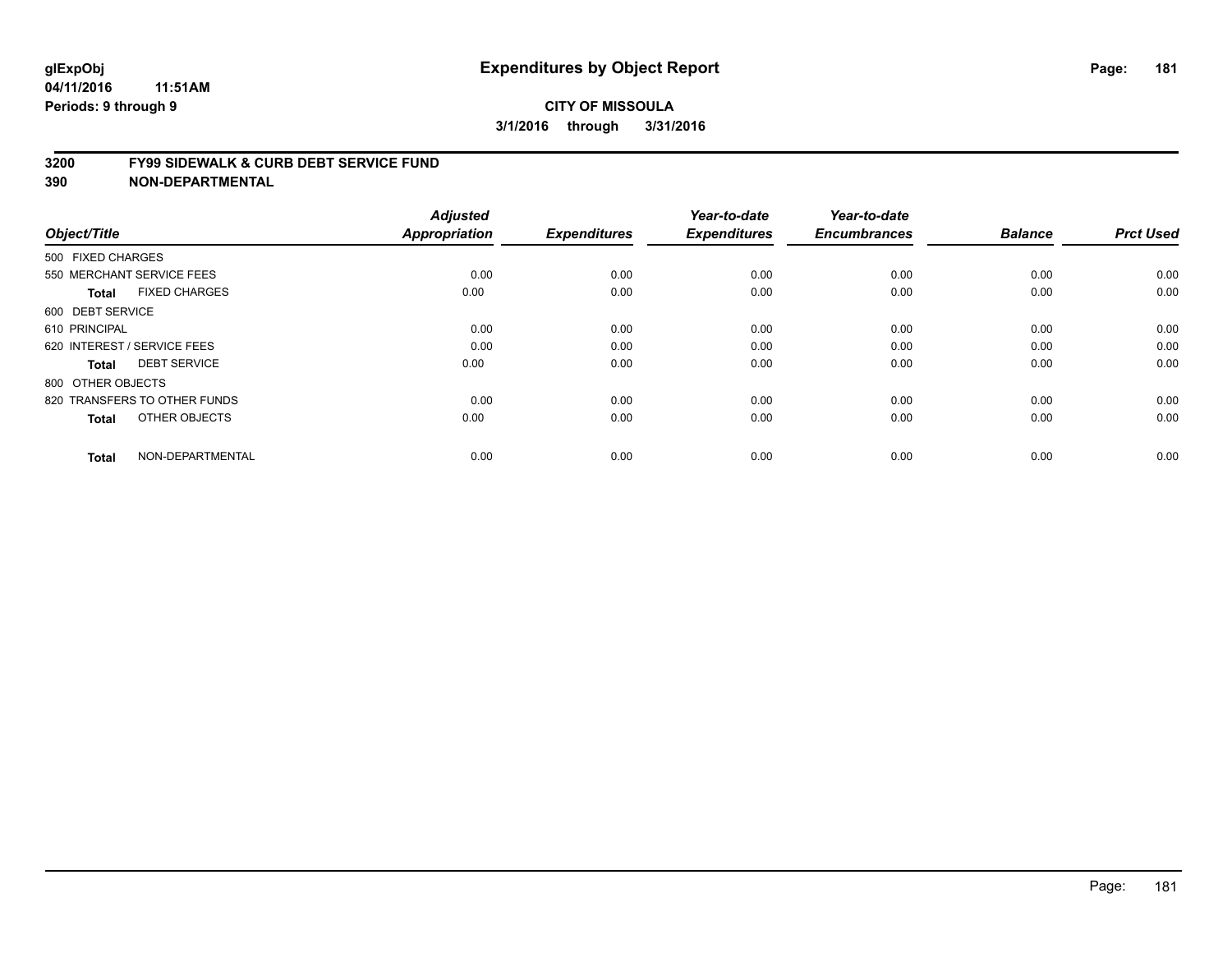**04/11/2016 11:51AM Periods: 9 through 9**

**CITY OF MISSOULA 3/1/2016 through 3/31/2016**

### **3200 FY99 SIDEWALK & CURB DEBT SERVICE FUND**

| Object/Title      |                                              | <b>Adjusted</b><br><b>Appropriation</b> | <b>Expenditures</b> | Year-to-date<br><b>Expenditures</b> | Year-to-date<br><b>Encumbrances</b> | <b>Balance</b> | <b>Prct Used</b> |
|-------------------|----------------------------------------------|-----------------------------------------|---------------------|-------------------------------------|-------------------------------------|----------------|------------------|
| 500 FIXED CHARGES |                                              |                                         |                     |                                     |                                     |                |                  |
|                   | 550 MERCHANT SERVICE FEES                    | 0.00                                    | 0.00                | 0.00                                | 0.00                                | 0.00           | 0.00             |
| <b>Total</b>      | <b>FIXED CHARGES</b>                         | 0.00                                    | 0.00                | 0.00                                | 0.00                                | 0.00           | 0.00             |
| 600 DEBT SERVICE  |                                              |                                         |                     |                                     |                                     |                |                  |
| 610 PRINCIPAL     |                                              | 0.00                                    | 0.00                | 0.00                                | 0.00                                | 0.00           | 0.00             |
|                   | 620 INTEREST / SERVICE FEES                  | 0.00                                    | 0.00                | 0.00                                | 0.00                                | 0.00           | 0.00             |
| <b>Total</b>      | <b>DEBT SERVICE</b>                          | 0.00                                    | 0.00                | 0.00                                | 0.00                                | 0.00           | 0.00             |
| 800 OTHER OBJECTS |                                              |                                         |                     |                                     |                                     |                |                  |
|                   | 820 TRANSFERS TO OTHER FUNDS                 | 0.00                                    | 0.00                | 0.00                                | 0.00                                | 0.00           | 0.00             |
| <b>Total</b>      | <b>OTHER OBJECTS</b>                         | 0.00                                    | 0.00                | 0.00                                | 0.00                                | 0.00           | 0.00             |
| <b>Total</b>      | <b>FY99 SIDEWALK &amp; CURB DEBT SERVICE</b> | 0.00                                    | 0.00                | 0.00                                | 0.00                                | 0.00           | 0.00             |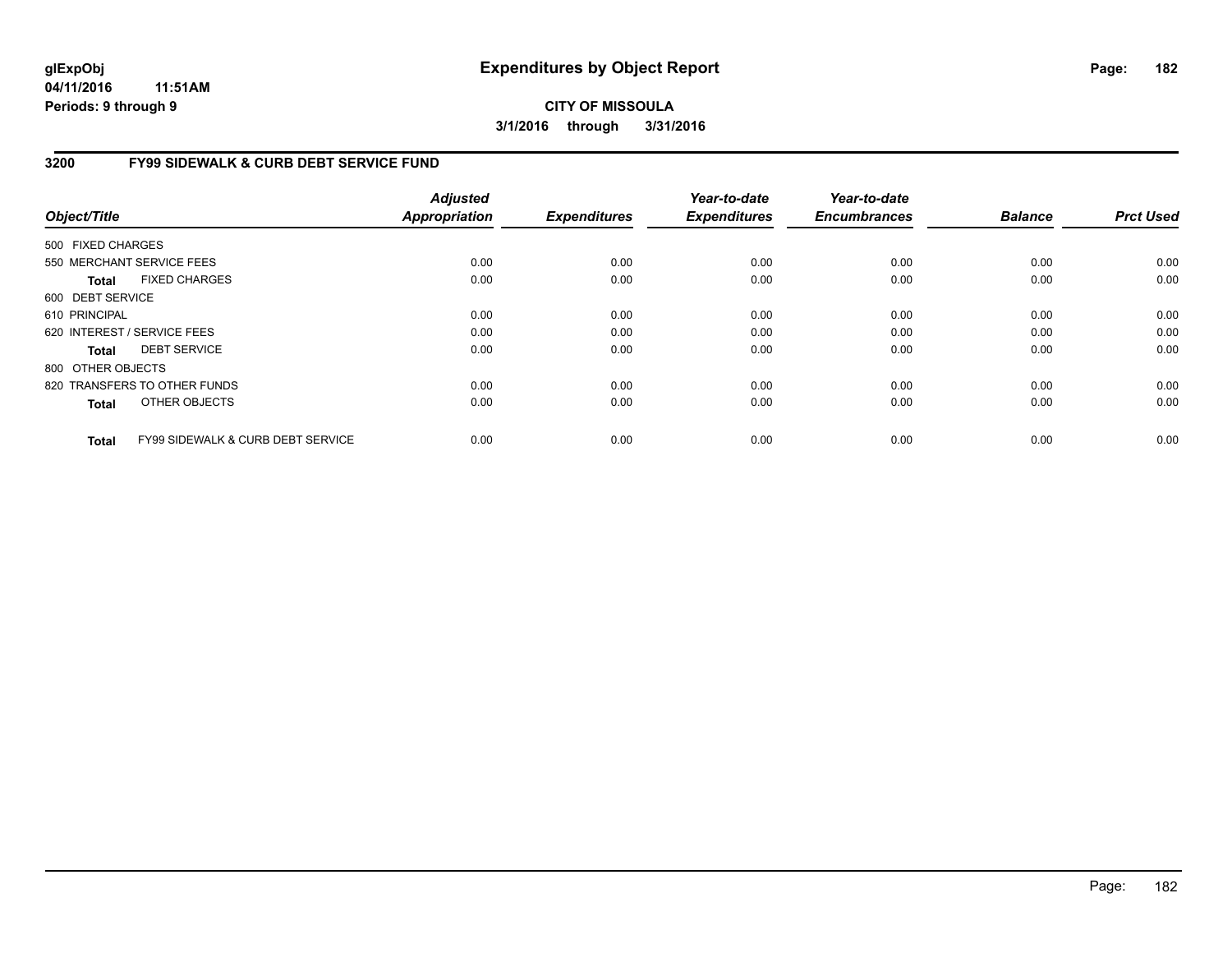#### **3300 FY00 SIDEWALK & CURB DEBT SERVICE FUND**

| Object/Title                         | <b>Adjusted</b><br><b>Appropriation</b> | <b>Expenditures</b> | Year-to-date<br><b>Expenditures</b> | Year-to-date<br><b>Encumbrances</b> | <b>Balance</b> | <b>Prct Used</b> |
|--------------------------------------|-----------------------------------------|---------------------|-------------------------------------|-------------------------------------|----------------|------------------|
| 500 FIXED CHARGES                    |                                         |                     |                                     |                                     |                |                  |
| 550 MERCHANT SERVICE FEES            | 0.00                                    | 0.00                | 0.00                                | 0.00                                | 0.00           | 0.00             |
| <b>FIXED CHARGES</b><br><b>Total</b> | 0.00                                    | 0.00                | 0.00                                | 0.00                                | 0.00           | 0.00             |
| 600 DEBT SERVICE                     |                                         |                     |                                     |                                     |                |                  |
| 610 PRINCIPAL                        | 0.00                                    | 0.00                | 0.00                                | 0.00                                | 0.00           | 0.00             |
| 620 INTEREST / SERVICE FEES          | 0.00                                    | 0.00                | 0.00                                | 0.00                                | 0.00           | 0.00             |
| <b>DEBT SERVICE</b><br><b>Total</b>  | 0.00                                    | 0.00                | 0.00                                | 0.00                                | 0.00           | 0.00             |
| NON-DEPARTMENTAL<br><b>Total</b>     | 0.00                                    | 0.00                | 0.00                                | 0.00                                | 0.00           | 0.00             |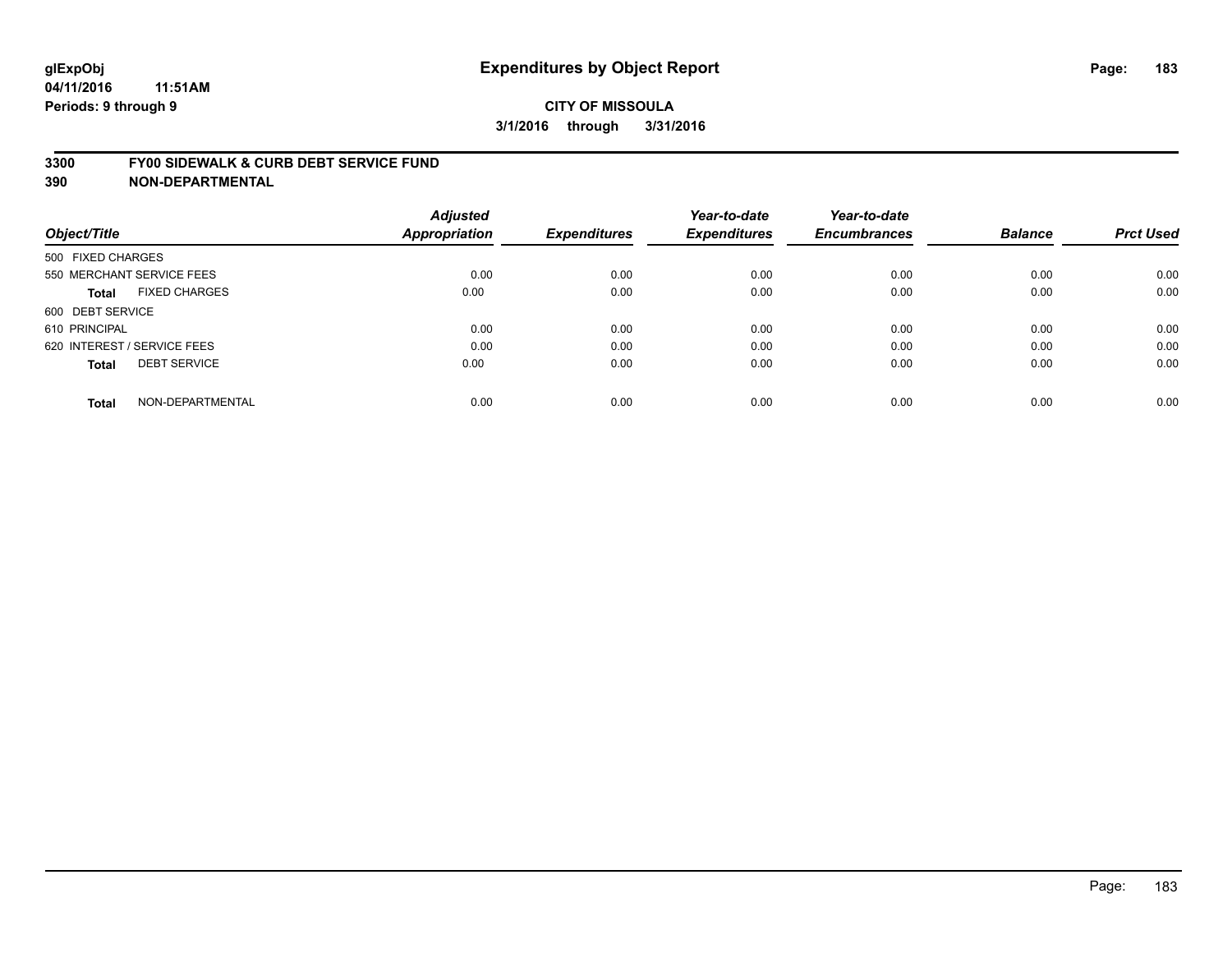**04/11/2016 11:51AM Periods: 9 through 9**

**CITY OF MISSOULA 3/1/2016 through 3/31/2016**

### **3300 FY00 SIDEWALK & CURB DEBT SERVICE FUND**

| Object/Title                |                                   | <b>Adjusted</b><br><b>Appropriation</b> | <b>Expenditures</b> | Year-to-date<br><b>Expenditures</b> | Year-to-date<br><b>Encumbrances</b> | <b>Balance</b> | <b>Prct Used</b> |
|-----------------------------|-----------------------------------|-----------------------------------------|---------------------|-------------------------------------|-------------------------------------|----------------|------------------|
| 500 FIXED CHARGES           |                                   |                                         |                     |                                     |                                     |                |                  |
|                             | 550 MERCHANT SERVICE FEES         | 0.00                                    | 0.00                | 0.00                                | 0.00                                | 0.00           | 0.00             |
| <b>Total</b>                | <b>FIXED CHARGES</b>              | 0.00                                    | 0.00                | 0.00                                | 0.00                                | 0.00           | 0.00             |
| 600 DEBT SERVICE            |                                   |                                         |                     |                                     |                                     |                |                  |
| 610 PRINCIPAL               |                                   | 0.00                                    | 0.00                | 0.00                                | 0.00                                | 0.00           | 0.00             |
| 620 INTEREST / SERVICE FEES |                                   | 0.00                                    | 0.00                | 0.00                                | 0.00                                | 0.00           | 0.00             |
| <b>Total</b>                | <b>DEBT SERVICE</b>               | 0.00                                    | 0.00                | 0.00                                | 0.00                                | 0.00           | 0.00             |
| <b>Total</b>                | FY00 SIDEWALK & CURB DEBT SERVICE | 0.00                                    | 0.00                | 0.00                                | 0.00                                | 0.00           | 0.00             |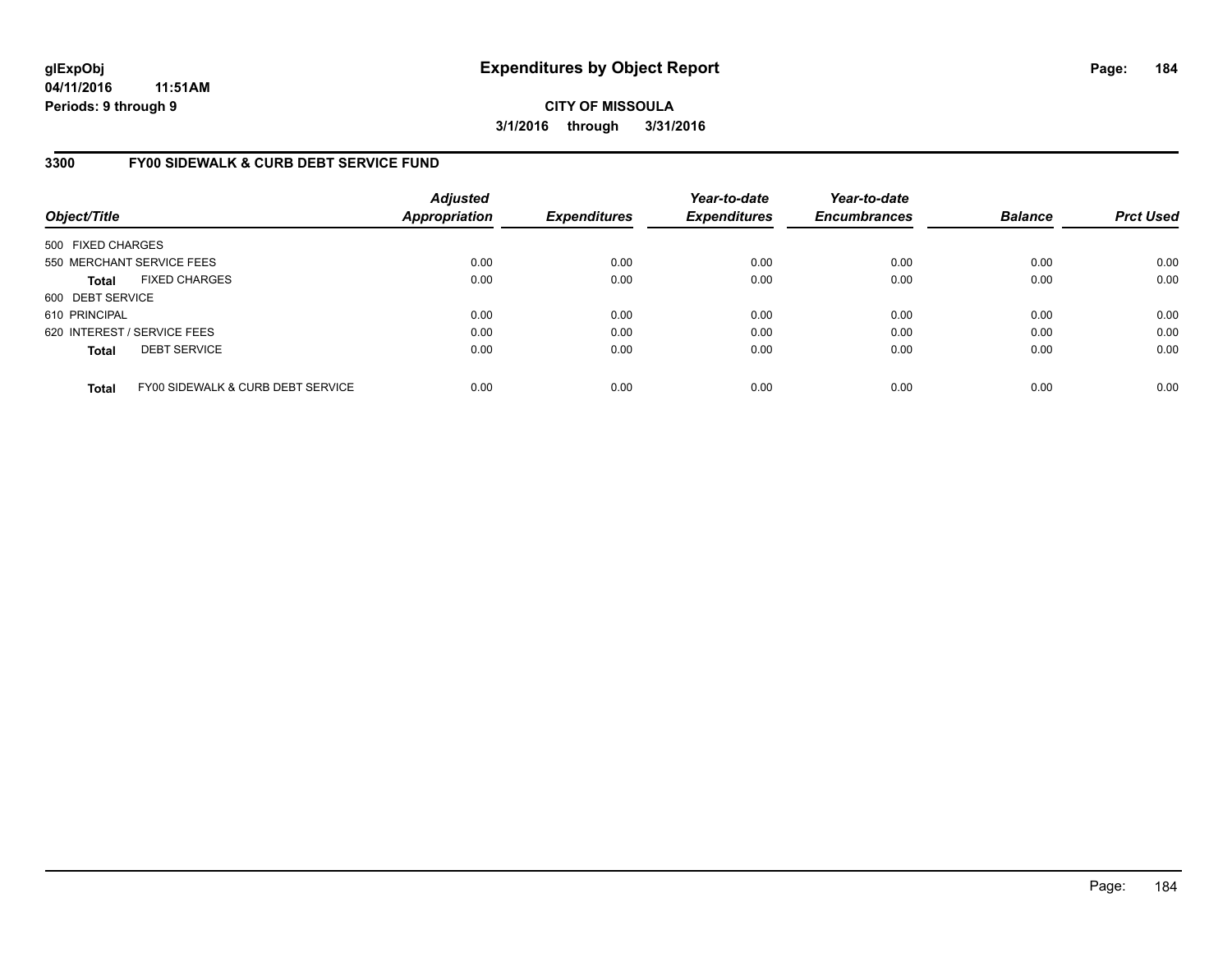# **3305 JUDGMENT LEVIES**

| Object/Title                        | <b>Adjusted</b><br><b>Appropriation</b> | <b>Expenditures</b> | Year-to-date<br><b>Expenditures</b> | Year-to-date<br><b>Encumbrances</b> | <b>Balance</b> | <b>Prct Used</b> |
|-------------------------------------|-----------------------------------------|---------------------|-------------------------------------|-------------------------------------|----------------|------------------|
| 600 DEBT SERVICE                    |                                         |                     |                                     |                                     |                |                  |
| 615 JUDGMENT LEVY DEBT PAYMENT      | 0.00                                    | 0.00                | 0.00                                | 0.00                                | 0.00           | 0.00             |
| <b>DEBT SERVICE</b><br><b>Total</b> | 0.00                                    | 0.00                | 0.00                                | 0.00                                | 0.00           | 0.00             |
| 800 OTHER OBJECTS                   |                                         |                     |                                     |                                     |                |                  |
| 820 TRANSFERS TO OTHER FUNDS        | 0.00                                    | 0.00                | 0.00                                | 0.00                                | 0.00           | 0.00             |
| OTHER OBJECTS<br><b>Total</b>       | 0.00                                    | 0.00                | 0.00                                | 0.00                                | 0.00           | 0.00             |
| NON-DEPARTMENTAL<br><b>Total</b>    | 0.00                                    | 0.00                | 0.00                                | 0.00                                | 0.00           | 0.00             |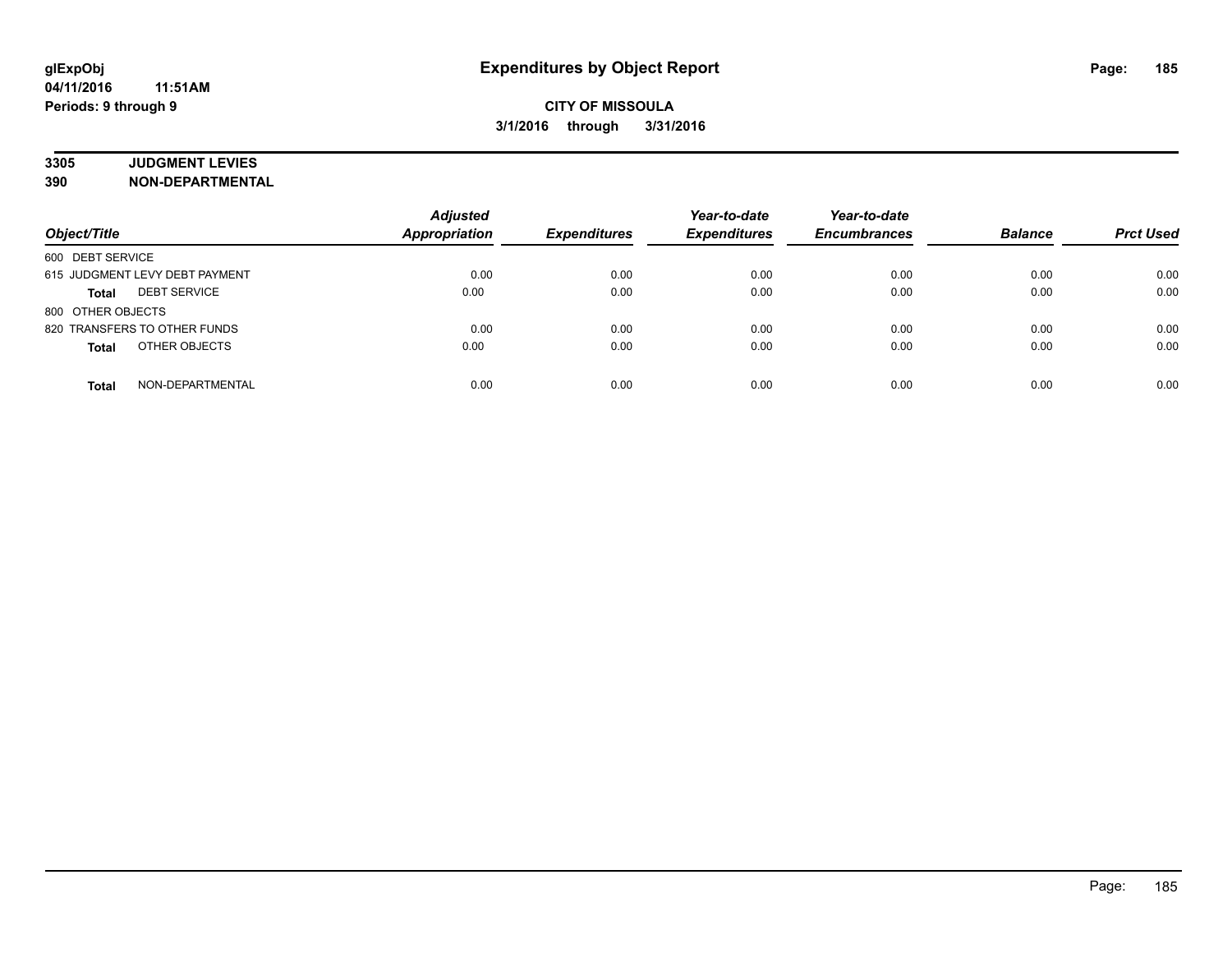**3305 JUDGMENT LEVIES**

| Object/Title                        | <b>Adjusted</b><br>Appropriation | <b>Expenditures</b> | Year-to-date<br><b>Expenditures</b> | Year-to-date<br><b>Encumbrances</b> | <b>Balance</b> | <b>Prct Used</b> |
|-------------------------------------|----------------------------------|---------------------|-------------------------------------|-------------------------------------|----------------|------------------|
| 600 DEBT SERVICE                    |                                  |                     |                                     |                                     |                |                  |
| 615 JUDGMENT LEVY DEBT PAYMENT      | 0.00                             | 0.00                | 0.00                                | 0.00                                | 0.00           | 0.00             |
| <b>DEBT SERVICE</b><br><b>Total</b> | 0.00                             | 0.00                | 0.00                                | 0.00                                | 0.00           | 0.00             |
| 800 OTHER OBJECTS                   |                                  |                     |                                     |                                     |                |                  |
| 820 TRANSFERS TO OTHER FUNDS        | 0.00                             | 0.00                | 0.00                                | 0.00                                | 0.00           | 0.00             |
| OTHER OBJECTS<br><b>Total</b>       | 0.00                             | 0.00                | 0.00                                | 0.00                                | 0.00           | 0.00             |
| <b>JUDGMENT LEVIES</b><br>Total     | 0.00                             | 0.00                | 0.00                                | 0.00                                | 0.00           | 0.00             |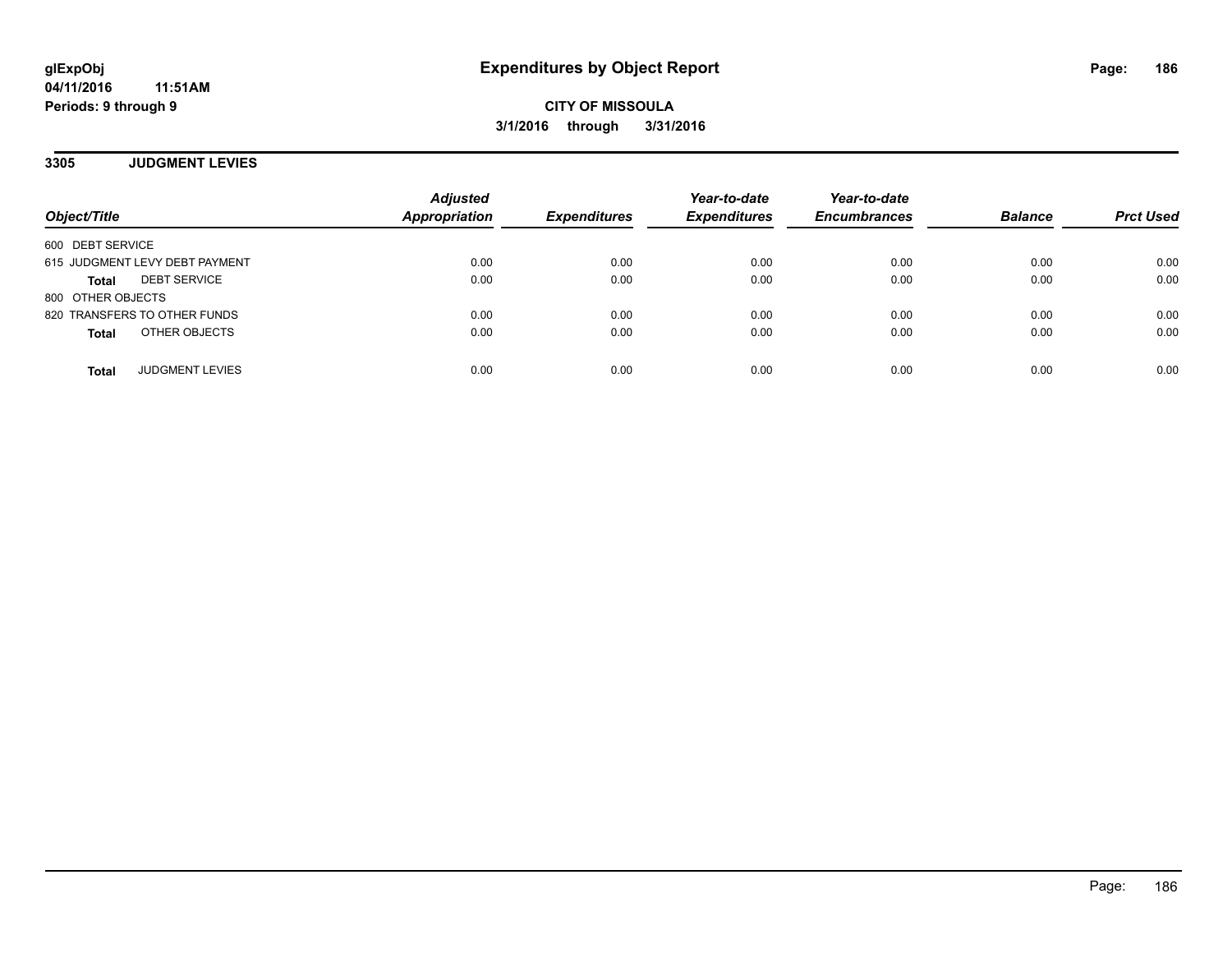## **glExpObj Expenditures by Object Report Page: 187**

**04/11/2016 11:51AM Periods: 9 through 9**

#### **3400 FY01 SIDEWALK & CURB DEBT SERVICE FUND**

**000 \*\*\* Title Not Found \*\*\***

| Object/Title                            | <b>Adjusted</b><br>Appropriation | <b>Expenditures</b> | Year-to-date<br><b>Expenditures</b> | Year-to-date<br><b>Encumbrances</b> | <b>Balance</b> | <b>Prct Used</b> |
|-----------------------------------------|----------------------------------|---------------------|-------------------------------------|-------------------------------------|----------------|------------------|
| 800 OTHER OBJECTS                       |                                  |                     |                                     |                                     |                |                  |
| 820 TRANSFERS TO OTHER FUNDS            | 0.00                             | 0.00                | 0.00                                | 0.00                                | 0.00           | 0.00             |
| OTHER OBJECTS<br>Total                  | 0.00                             | 0.00                | 0.00                                | 0.00                                | 0.00           | 0.00             |
| *** Title Not Found ***<br><b>Total</b> | 0.00                             | 0.00                | 0.00                                | 0.00                                | 0.00           | 0.00             |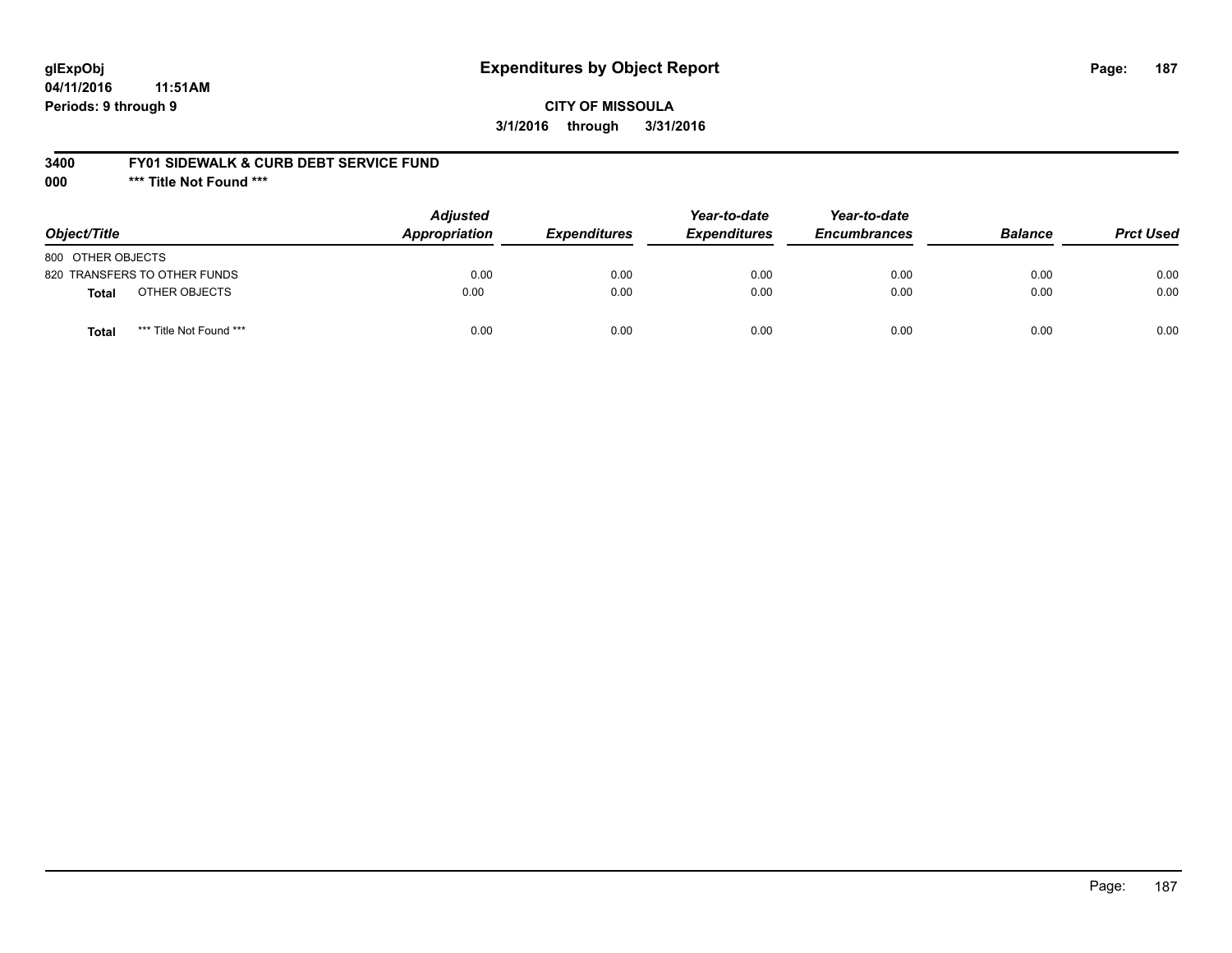#### **3400 FY01 SIDEWALK & CURB DEBT SERVICE FUND**

| Object/Title                         | <b>Adjusted</b><br>Appropriation | <b>Expenditures</b> | Year-to-date<br><b>Expenditures</b> | Year-to-date<br><b>Encumbrances</b> | <b>Balance</b> | <b>Prct Used</b> |
|--------------------------------------|----------------------------------|---------------------|-------------------------------------|-------------------------------------|----------------|------------------|
| 500 FIXED CHARGES                    |                                  |                     |                                     |                                     |                |                  |
|                                      |                                  |                     |                                     |                                     |                |                  |
| 550 MERCHANT SERVICE FEES            | 0.00                             | 0.00                | 0.00                                | 0.00                                | 0.00           | 0.00             |
| <b>FIXED CHARGES</b><br><b>Total</b> | 0.00                             | 0.00                | 0.00                                | 0.00                                | 0.00           | 0.00             |
| 600 DEBT SERVICE                     |                                  |                     |                                     |                                     |                |                  |
| 610 PRINCIPAL                        | 0.00                             | 0.00                | 0.00                                | 0.00                                | 0.00           | 0.00             |
| 620 INTEREST / SERVICE FEES          | 0.00                             | 0.00                | 0.00                                | 0.00                                | 0.00           | 0.00             |
| <b>DEBT SERVICE</b><br><b>Total</b>  | 0.00                             | 0.00                | 0.00                                | 0.00                                | 0.00           | 0.00             |
| 800 OTHER OBJECTS                    |                                  |                     |                                     |                                     |                |                  |
| 820 TRANSFERS TO OTHER FUNDS         | 0.00                             | 0.00                | 0.00                                | 0.00                                | 0.00           | 0.00             |
| OTHER OBJECTS<br><b>Total</b>        | 0.00                             | 0.00                | 0.00                                | 0.00                                | 0.00           | 0.00             |
|                                      |                                  |                     |                                     |                                     |                |                  |
| NON-DEPARTMENTAL<br><b>Total</b>     | 0.00                             | 0.00                | 0.00                                | 0.00                                | 0.00           | 0.00             |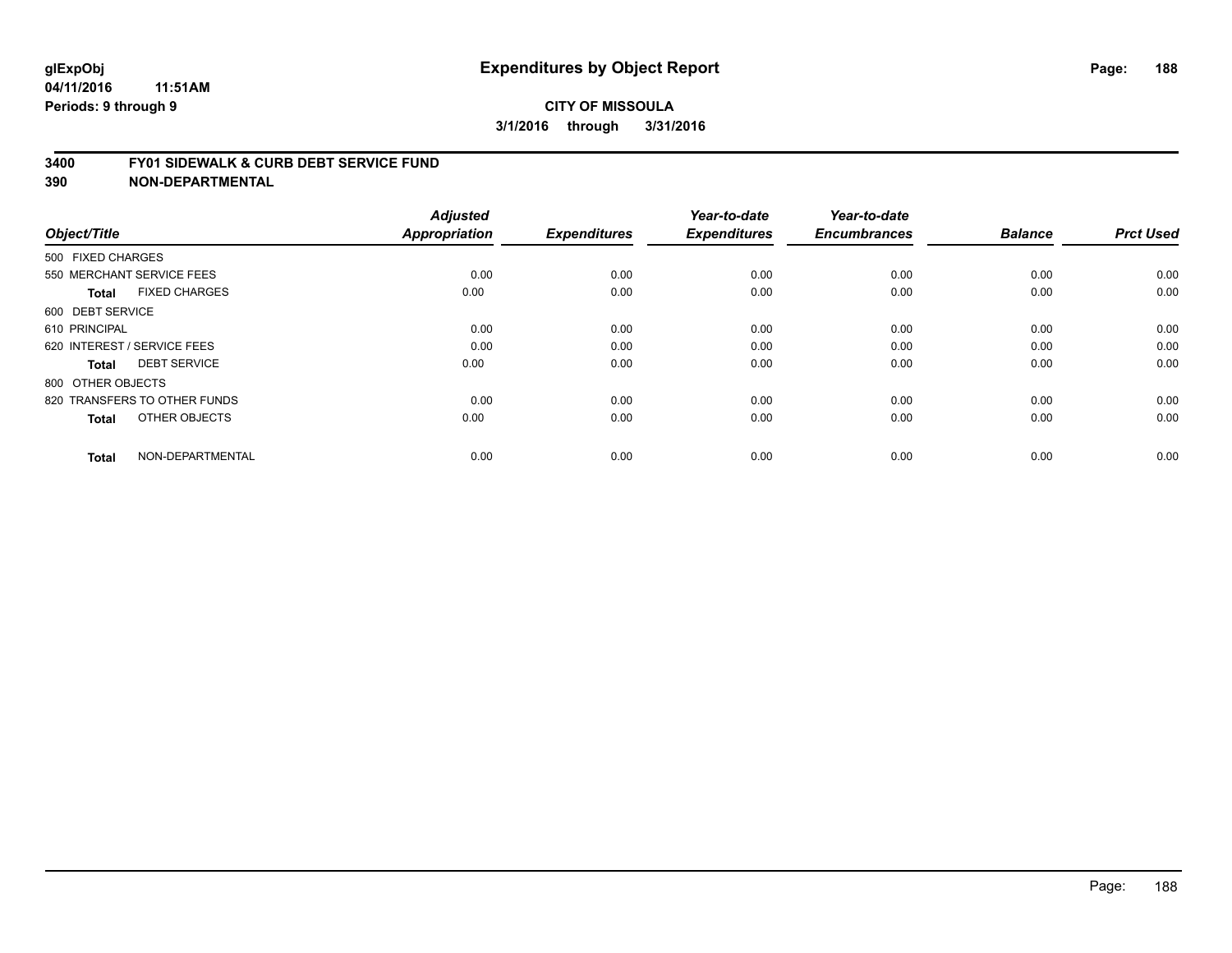**04/11/2016 11:51AM Periods: 9 through 9**

**CITY OF MISSOULA 3/1/2016 through 3/31/2016**

### **3400 FY01 SIDEWALK & CURB DEBT SERVICE FUND**

| Object/Title      |                                              | <b>Adjusted</b><br><b>Appropriation</b> | <b>Expenditures</b> | Year-to-date<br><b>Expenditures</b> | Year-to-date<br><b>Encumbrances</b> | <b>Balance</b> | <b>Prct Used</b> |
|-------------------|----------------------------------------------|-----------------------------------------|---------------------|-------------------------------------|-------------------------------------|----------------|------------------|
| 500 FIXED CHARGES |                                              |                                         |                     |                                     |                                     |                |                  |
|                   | 550 MERCHANT SERVICE FEES                    | 0.00                                    | 0.00                | 0.00                                | 0.00                                | 0.00           | 0.00             |
|                   |                                              |                                         |                     |                                     |                                     |                |                  |
| <b>Total</b>      | <b>FIXED CHARGES</b>                         | 0.00                                    | 0.00                | 0.00                                | 0.00                                | 0.00           | 0.00             |
| 600 DEBT SERVICE  |                                              |                                         |                     |                                     |                                     |                |                  |
| 610 PRINCIPAL     |                                              | 0.00                                    | 0.00                | 0.00                                | 0.00                                | 0.00           | 0.00             |
|                   | 620 INTEREST / SERVICE FEES                  | 0.00                                    | 0.00                | 0.00                                | 0.00                                | 0.00           | 0.00             |
| <b>Total</b>      | <b>DEBT SERVICE</b>                          | 0.00                                    | 0.00                | 0.00                                | 0.00                                | 0.00           | 0.00             |
| 800 OTHER OBJECTS |                                              |                                         |                     |                                     |                                     |                |                  |
|                   | 820 TRANSFERS TO OTHER FUNDS                 | 0.00                                    | 0.00                | 0.00                                | 0.00                                | 0.00           | 0.00             |
| <b>Total</b>      | OTHER OBJECTS                                | 0.00                                    | 0.00                | 0.00                                | 0.00                                | 0.00           | 0.00             |
| <b>Total</b>      | <b>FY01 SIDEWALK &amp; CURB DEBT SERVICE</b> | 0.00                                    | 0.00                | 0.00                                | 0.00                                | 0.00           | 0.00             |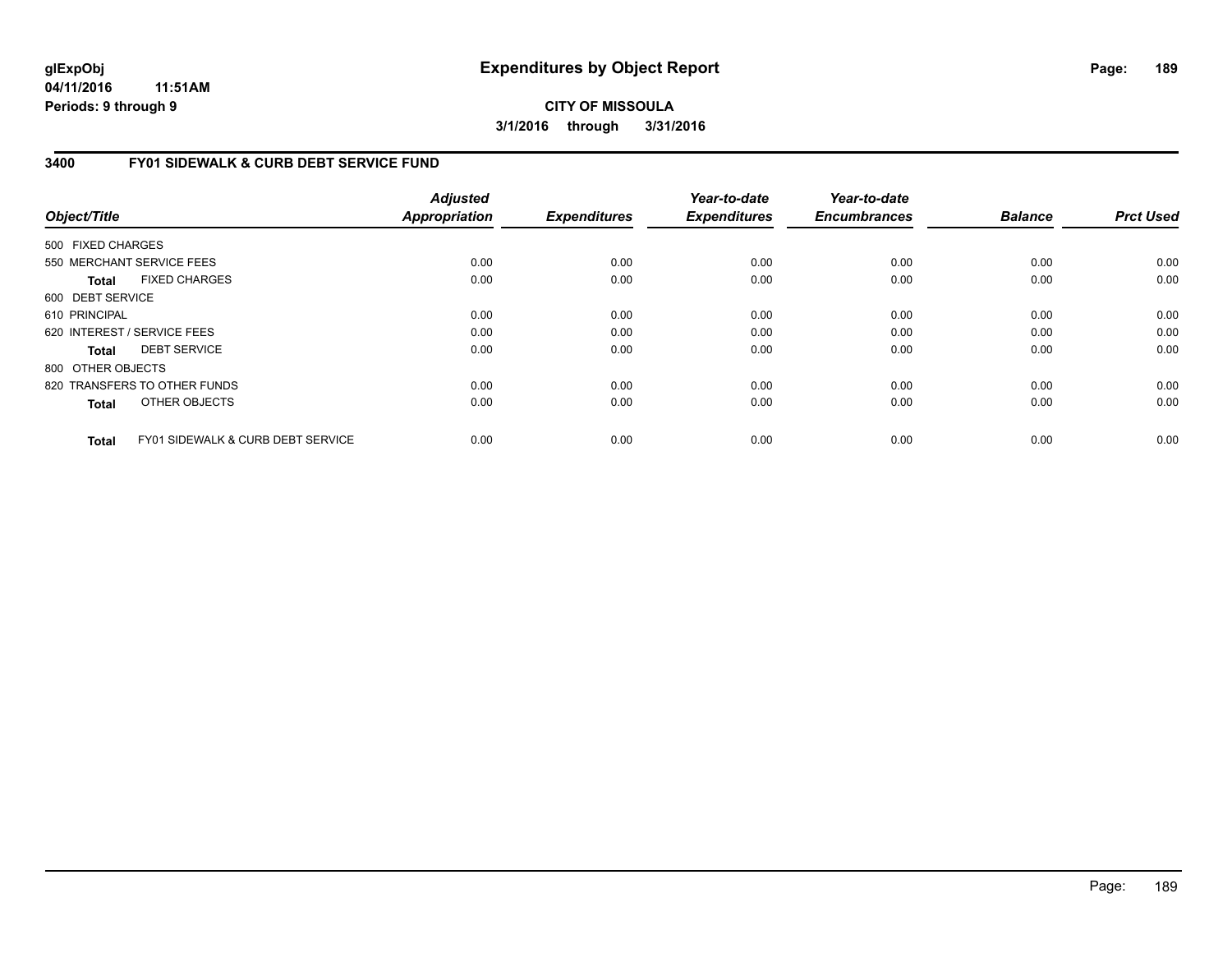## **glExpObj Expenditures by Object Report Page: 190**

**04/11/2016 11:51AM Periods: 9 through 9**

#### **3410 FY02 SIDEWALK & CURB DEBT SERVICE FUND**

**000 \*\*\* Title Not Found \*\*\***

| Object/Title                            | <b>Adjusted</b><br><b>Appropriation</b> | <b>Expenditures</b> | Year-to-date<br><b>Expenditures</b> | Year-to-date<br><b>Encumbrances</b> | <b>Balance</b> | <b>Prct Used</b> |
|-----------------------------------------|-----------------------------------------|---------------------|-------------------------------------|-------------------------------------|----------------|------------------|
| 800 OTHER OBJECTS                       |                                         |                     |                                     |                                     |                |                  |
| 820 TRANSFERS TO OTHER FUNDS            | 0.00                                    | 0.00                | 0.00                                | 0.00                                | 0.00           | 0.00             |
| OTHER OBJECTS<br>Total                  | 0.00                                    | 0.00                | 0.00                                | 0.00                                | 0.00           | 0.00             |
| *** Title Not Found ***<br><b>Total</b> | 0.00                                    | 0.00                | 0.00                                | 0.00                                | 0.00           | 0.00             |

Page: 190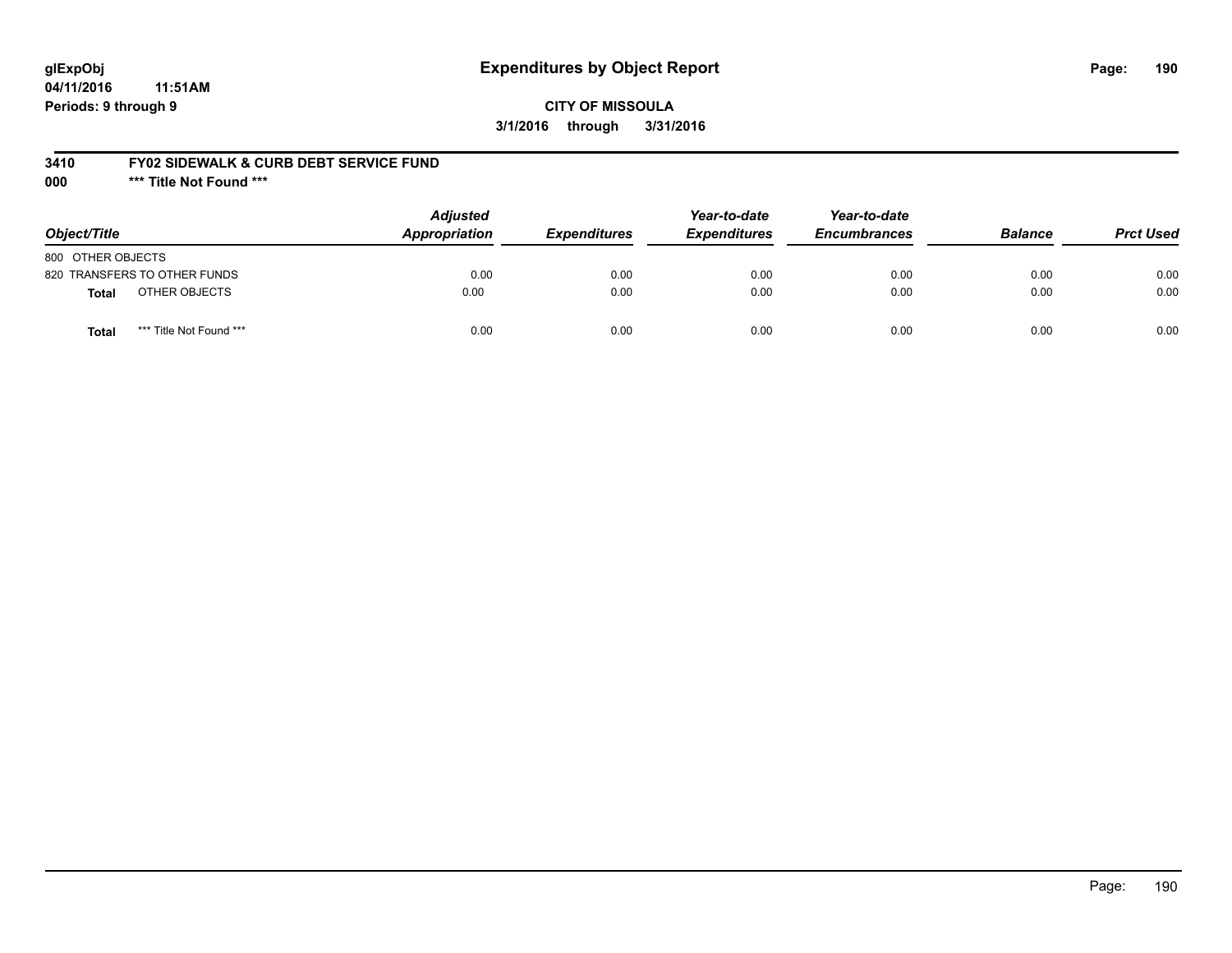#### **3410 FY02 SIDEWALK & CURB DEBT SERVICE FUND**

| <b>Adjusted</b> |                              | Year-to-date                | Year-to-date                  |                             | <b>Prct Used</b>            |
|-----------------|------------------------------|-----------------------------|-------------------------------|-----------------------------|-----------------------------|
|                 |                              |                             |                               |                             |                             |
|                 |                              |                             |                               |                             |                             |
| 0.00            | 0.00                         | 0.00                        | 0.00                          | 0.00                        | 0.00                        |
| 0.00            | 0.00                         | 0.00                        | 0.00                          | 0.00                        | 0.00                        |
|                 |                              |                             |                               |                             |                             |
| 0.00            | 0.00                         | 0.00                        | 0.00                          | 0.00                        | 0.00                        |
| 0.00            | 0.00                         | 350.00                      | 0.00                          | $-350.00$                   | 0.00                        |
| 0.00            | 0.00                         | 350.00                      | 0.00                          | $-350.00$                   | 0.00                        |
|                 |                              |                             |                               |                             | 0.00                        |
|                 | <b>Appropriation</b><br>0.00 | <b>Expenditures</b><br>0.00 | <b>Expenditures</b><br>350.00 | <b>Encumbrances</b><br>0.00 | <b>Balance</b><br>$-350.00$ |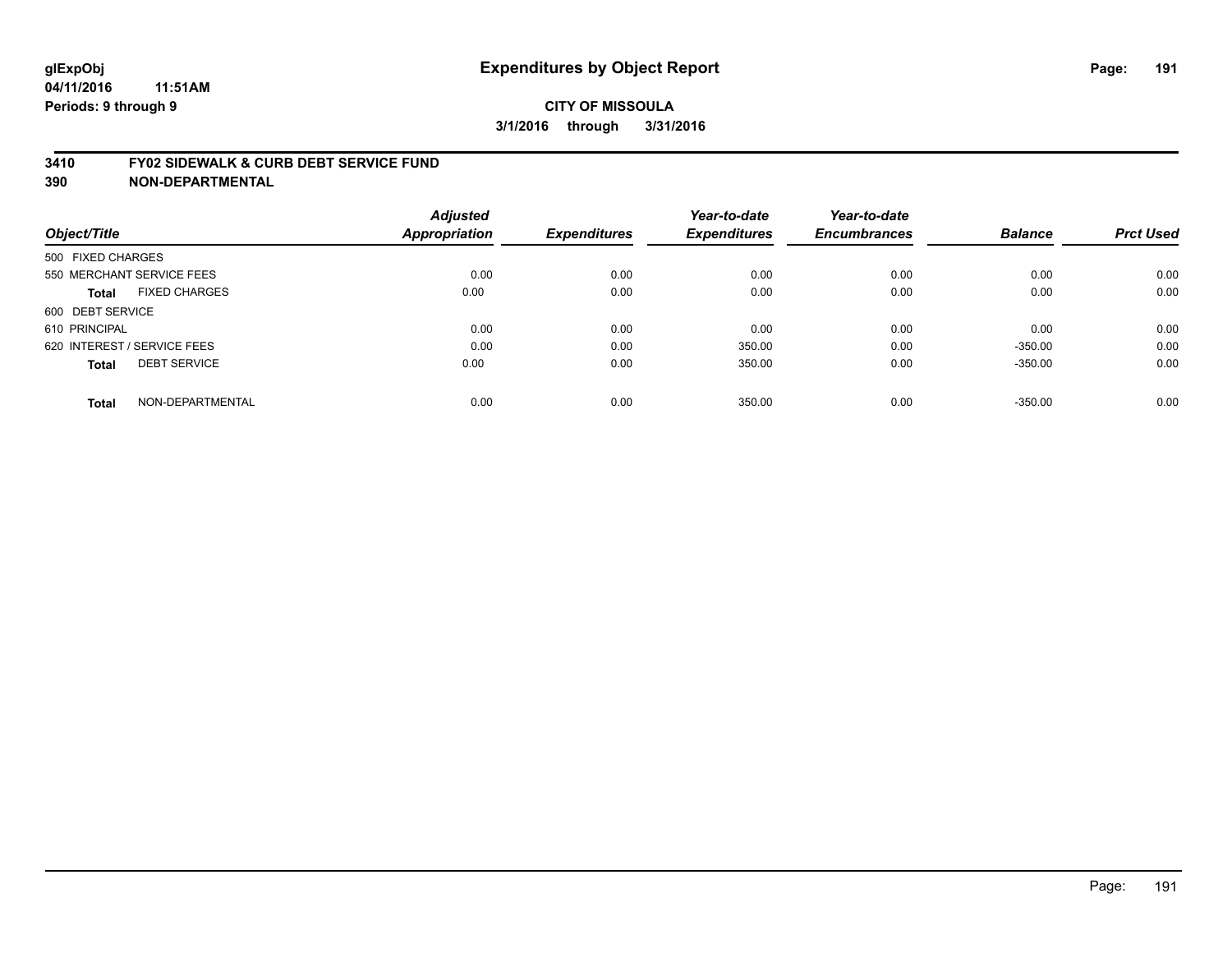**04/11/2016 11:51AM Periods: 9 through 9**

## **CITY OF MISSOULA 3/1/2016 through 3/31/2016**

## **3410 FY02 SIDEWALK & CURB DEBT SERVICE FUND**

| Object/Title      |                                   | <b>Adjusted</b><br>Appropriation | <b>Expenditures</b> | Year-to-date<br><b>Expenditures</b> | Year-to-date<br><b>Encumbrances</b> | <b>Balance</b> | <b>Prct Used</b> |
|-------------------|-----------------------------------|----------------------------------|---------------------|-------------------------------------|-------------------------------------|----------------|------------------|
| 500 FIXED CHARGES |                                   |                                  |                     |                                     |                                     |                |                  |
|                   | 550 MERCHANT SERVICE FEES         | 0.00                             | 0.00                | 0.00                                | 0.00                                | 0.00           | 0.00             |
| <b>Total</b>      | <b>FIXED CHARGES</b>              | 0.00                             | 0.00                | 0.00                                | 0.00                                | 0.00           | 0.00             |
| 600 DEBT SERVICE  |                                   |                                  |                     |                                     |                                     |                |                  |
| 610 PRINCIPAL     |                                   | 0.00                             | 0.00                | 0.00                                | 0.00                                | 0.00           | 0.00             |
|                   | 620 INTEREST / SERVICE FEES       | 0.00                             | 0.00                | 350.00                              | 0.00                                | $-350.00$      | 0.00             |
| Total             | <b>DEBT SERVICE</b>               | 0.00                             | 0.00                | 350.00                              | 0.00                                | $-350.00$      | 0.00             |
| 800 OTHER OBJECTS |                                   |                                  |                     |                                     |                                     |                |                  |
|                   | 820 TRANSFERS TO OTHER FUNDS      | 0.00                             | 0.00                | 0.00                                | 0.00                                | 0.00           | 0.00             |
| <b>Total</b>      | OTHER OBJECTS                     | 0.00                             | 0.00                | 0.00                                | 0.00                                | 0.00           | 0.00             |
| <b>Total</b>      | FY02 SIDEWALK & CURB DEBT SERVICE | 0.00                             | 0.00                | 350.00                              | 0.00                                | $-350.00$      | 0.00             |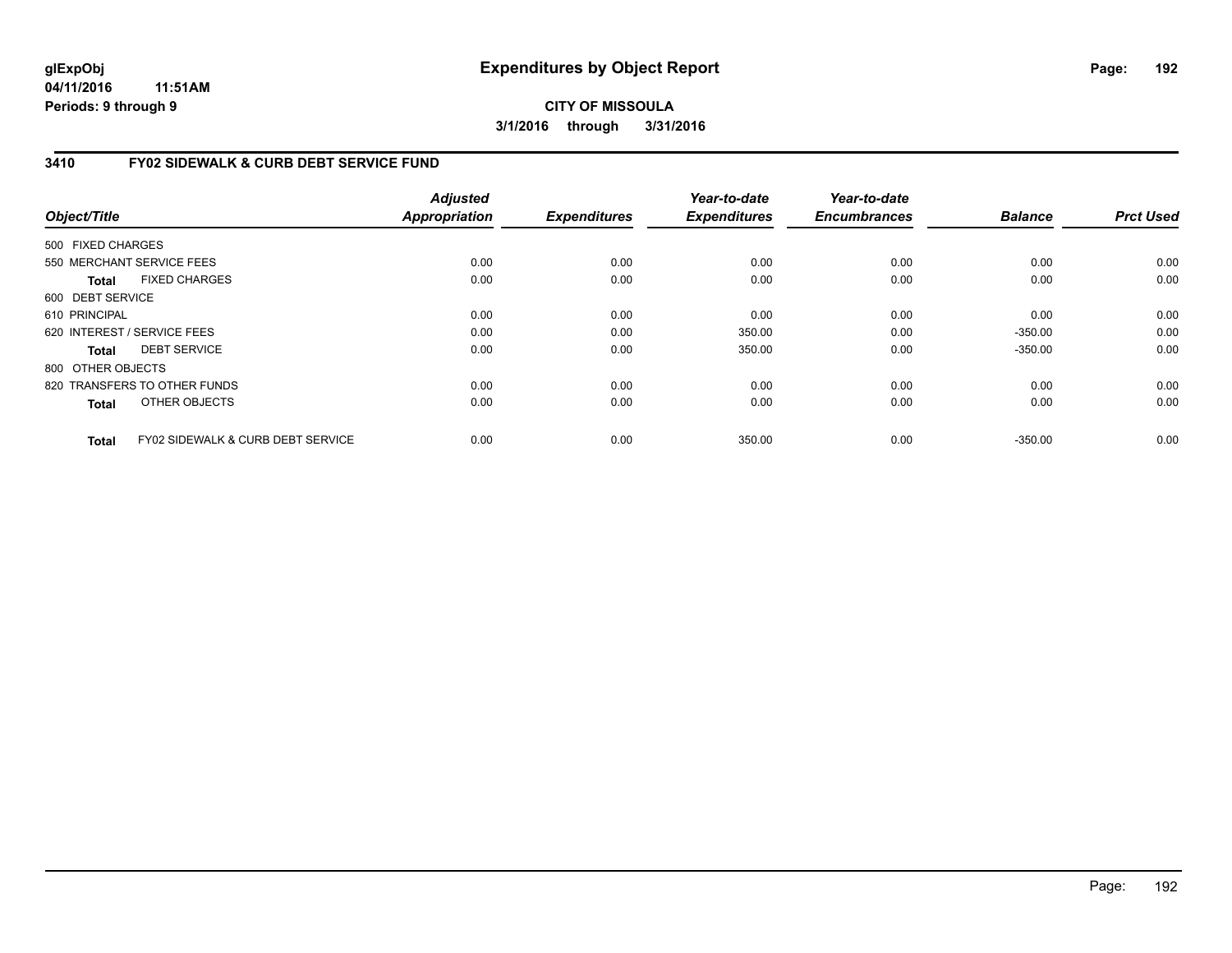#### **3420 FY03 SIDEWALK & CURB DEBT SERVICE**

|                                      | <b>Adjusted</b> |                     | Year-to-date        | Year-to-date        |                |                  |
|--------------------------------------|-----------------|---------------------|---------------------|---------------------|----------------|------------------|
| Object/Title                         | Appropriation   | <b>Expenditures</b> | <b>Expenditures</b> | <b>Encumbrances</b> | <b>Balance</b> | <b>Prct Used</b> |
| 500 FIXED CHARGES                    |                 |                     |                     |                     |                |                  |
| 550 MERCHANT SERVICE FEES            | 0.00            | 0.00                | 0.00                | 0.00                | 0.00           | 0.00             |
| <b>FIXED CHARGES</b><br><b>Total</b> | 0.00            | 0.00                | 0.00                | 0.00                | 0.00           | 0.00             |
| 600 DEBT SERVICE                     |                 |                     |                     |                     |                |                  |
| 610 PRINCIPAL                        | 0.00            | 0.00                | 0.00                | 0.00                | 0.00           | 0.00             |
| 620 INTEREST / SERVICE FEES          | 0.00            | 0.00                | 350.00              | 0.00                | $-350.00$      | 0.00             |
| <b>DEBT SERVICE</b><br><b>Total</b>  | 0.00            | 0.00                | 350.00              | 0.00                | $-350.00$      | 0.00             |
| NON-DEPARTMENTAL<br><b>Total</b>     | 0.00            | 0.00                | 350.00              | 0.00                | $-350.00$      | 0.00             |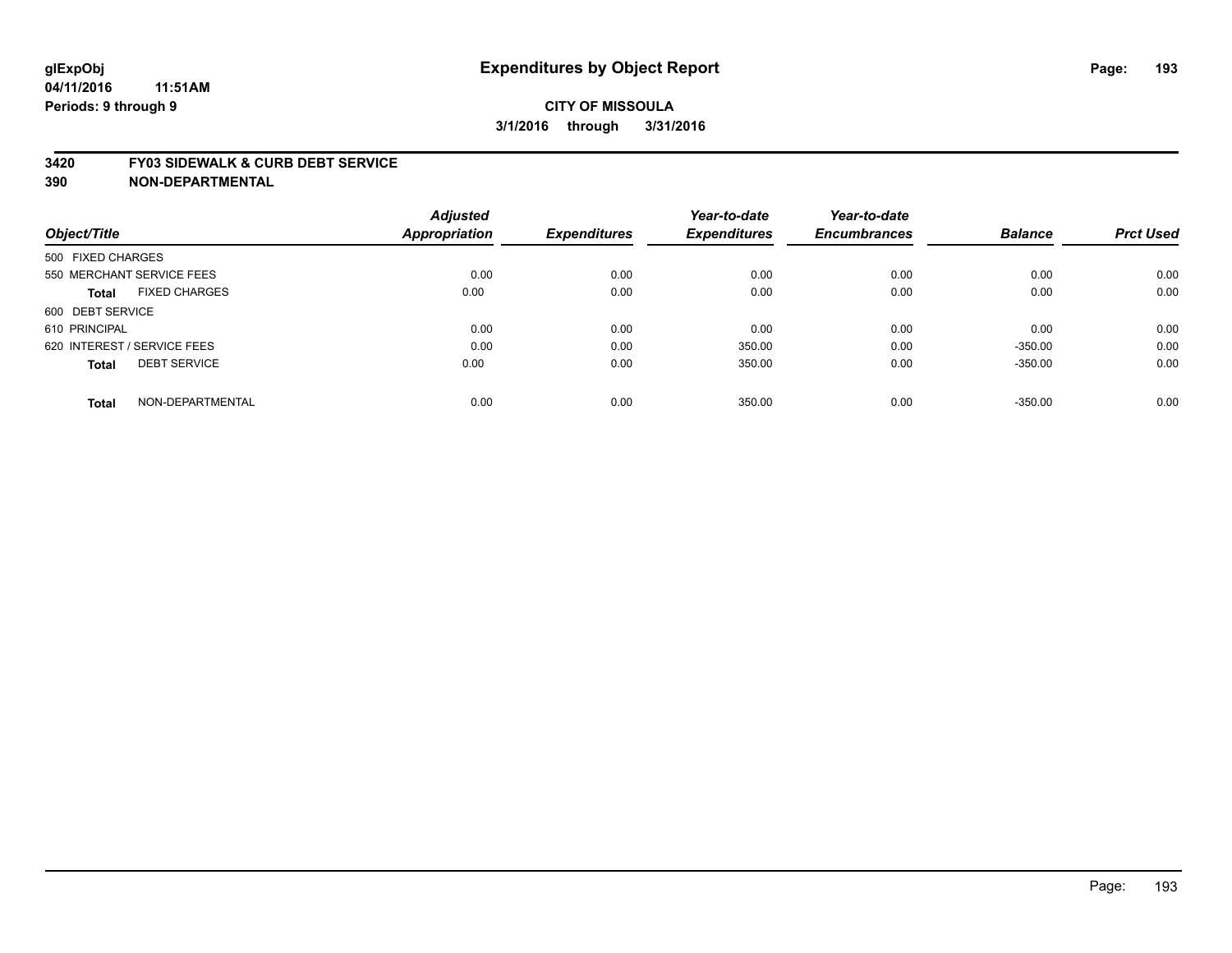## **3420 FY03 SIDEWALK & CURB DEBT SERVICE**

| Object/Title                |                                   | <b>Adjusted</b><br>Appropriation | <b>Expenditures</b> | Year-to-date<br><b>Expenditures</b> | Year-to-date<br><b>Encumbrances</b> | <b>Balance</b> | <b>Prct Used</b> |
|-----------------------------|-----------------------------------|----------------------------------|---------------------|-------------------------------------|-------------------------------------|----------------|------------------|
| 500 FIXED CHARGES           |                                   |                                  |                     |                                     |                                     |                |                  |
| 550 MERCHANT SERVICE FEES   |                                   | 0.00                             | 0.00                | 0.00                                | 0.00                                | 0.00           | 0.00             |
| <b>Total</b>                | <b>FIXED CHARGES</b>              | 0.00                             | 0.00                | 0.00                                | 0.00                                | 0.00           | 0.00             |
| 600 DEBT SERVICE            |                                   |                                  |                     |                                     |                                     |                |                  |
| 610 PRINCIPAL               |                                   | 0.00                             | 0.00                | 0.00                                | 0.00                                | 0.00           | 0.00             |
| 620 INTEREST / SERVICE FEES |                                   | 0.00                             | 0.00                | 350.00                              | 0.00                                | $-350.00$      | 0.00             |
| <b>Total</b>                | <b>DEBT SERVICE</b>               | 0.00                             | 0.00                | 350.00                              | 0.00                                | $-350.00$      | 0.00             |
| <b>Total</b>                | FY03 SIDEWALK & CURB DEBT SERVICE | 0.00                             | 0.00                | 350.00                              | 0.00                                | $-350.00$      | 0.00             |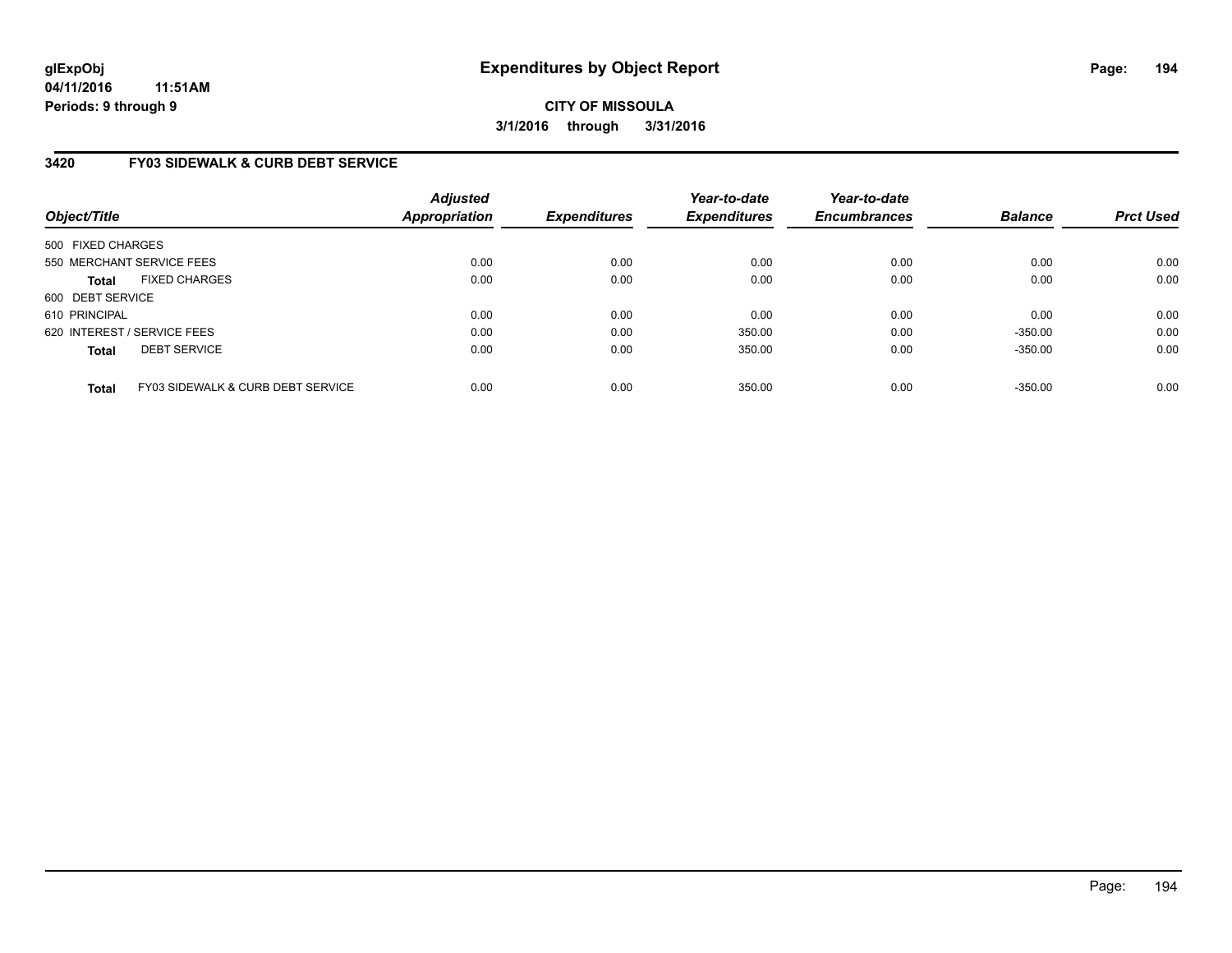#### **3430 FY04 SIDEWALK CURB DEBT SERVICE**

|                             |                      | <b>Adjusted</b> |                     | Year-to-date        | Year-to-date        |                |                  |
|-----------------------------|----------------------|-----------------|---------------------|---------------------|---------------------|----------------|------------------|
| Object/Title                |                      | Appropriation   | <b>Expenditures</b> | <b>Expenditures</b> | <b>Encumbrances</b> | <b>Balance</b> | <b>Prct Used</b> |
| 500 FIXED CHARGES           |                      |                 |                     |                     |                     |                |                  |
| 550 MERCHANT SERVICE FEES   |                      | 0.00            | 0.00                | 0.00                | 0.00                | 0.00           | 0.00             |
| <b>Total</b>                | <b>FIXED CHARGES</b> | 0.00            | 0.00                | 0.00                | 0.00                | 0.00           | 0.00             |
| 600 DEBT SERVICE            |                      |                 |                     |                     |                     |                |                  |
| 610 PRINCIPAL               |                      | 10.000.00       | 0.00                | 0.00                | 0.00                | 10.000.00      | 0.00             |
| 620 INTEREST / SERVICE FEES |                      | 824.00          | 0.00                | 587.50              | 0.00                | 236.50         | 71.30            |
| <b>Total</b>                | <b>DEBT SERVICE</b>  | 10.824.00       | 0.00                | 587.50              | 0.00                | 10,236.50      | 5.43             |
| <b>Total</b>                | NON-DEPARTMENTAL     | 10.824.00       | 0.00                | 587.50              | 0.00                | 10.236.50      | 5.43             |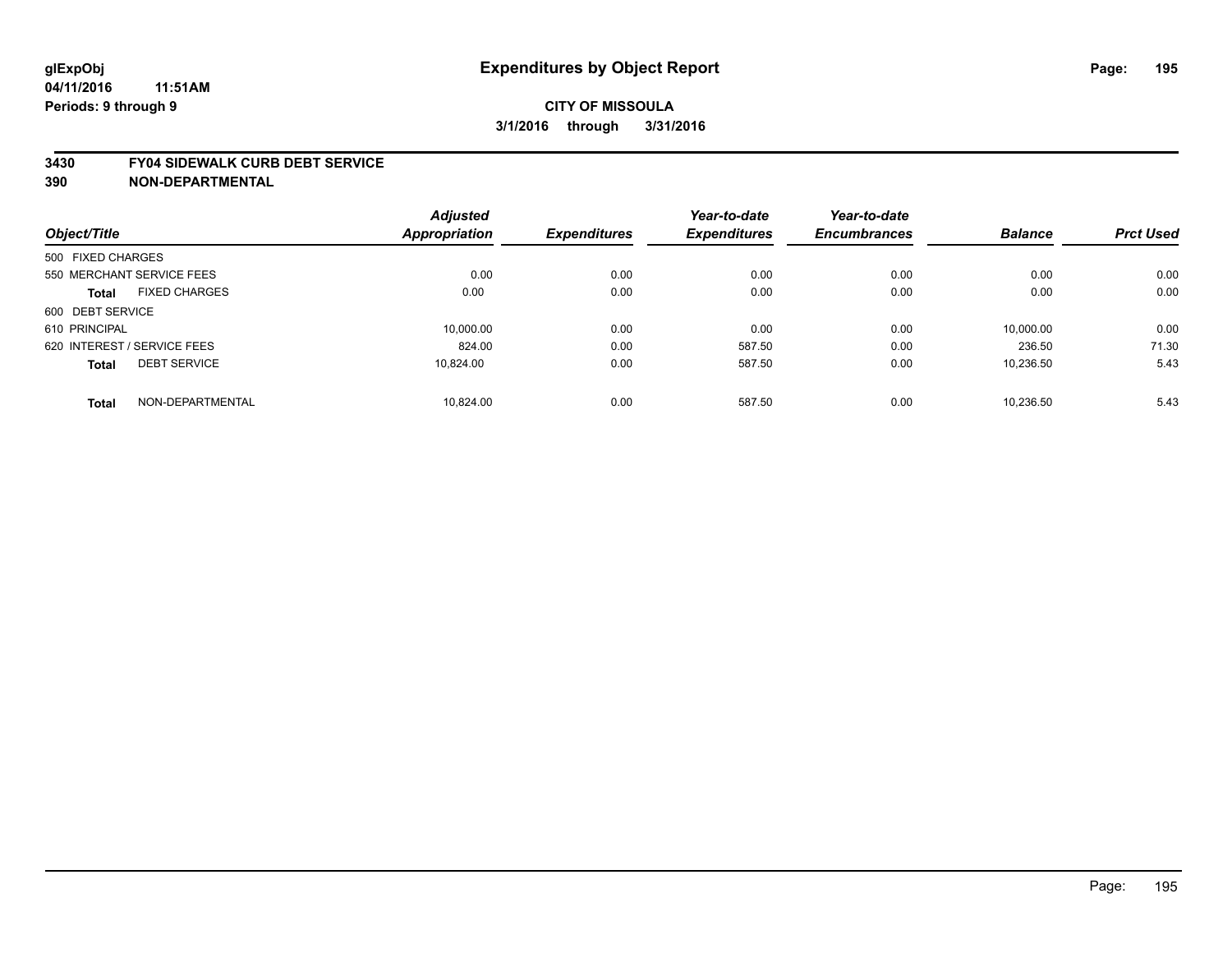### **3430 FY04 SIDEWALK CURB DEBT SERVICE**

| Object/Title                |                                 | Adjusted<br><b>Appropriation</b> | <b>Expenditures</b> | Year-to-date<br><b>Expenditures</b> | Year-to-date<br><b>Encumbrances</b> | <b>Balance</b> | <b>Prct Used</b> |
|-----------------------------|---------------------------------|----------------------------------|---------------------|-------------------------------------|-------------------------------------|----------------|------------------|
| 500 FIXED CHARGES           |                                 |                                  |                     |                                     |                                     |                |                  |
|                             | 550 MERCHANT SERVICE FEES       | 0.00                             | 0.00                | 0.00                                | 0.00                                | 0.00           | 0.00             |
| <b>Total</b>                | <b>FIXED CHARGES</b>            | 0.00                             | 0.00                | 0.00                                | 0.00                                | 0.00           | 0.00             |
| 600 DEBT SERVICE            |                                 |                                  |                     |                                     |                                     |                |                  |
| 610 PRINCIPAL               |                                 | 10.000.00                        | 0.00                | 0.00                                | 0.00                                | 10,000.00      | 0.00             |
| 620 INTEREST / SERVICE FEES |                                 | 824.00                           | 0.00                | 587.50                              | 0.00                                | 236.50         | 71.30            |
| <b>Total</b>                | <b>DEBT SERVICE</b>             | 10.824.00                        | 0.00                | 587.50                              | 0.00                                | 10.236.50      | 5.43             |
| <b>Total</b>                | FY04 SIDEWALK CURB DEBT SERVICE | 10.824.00                        | 0.00                | 587.50                              | 0.00                                | 10.236.50      | 5.43             |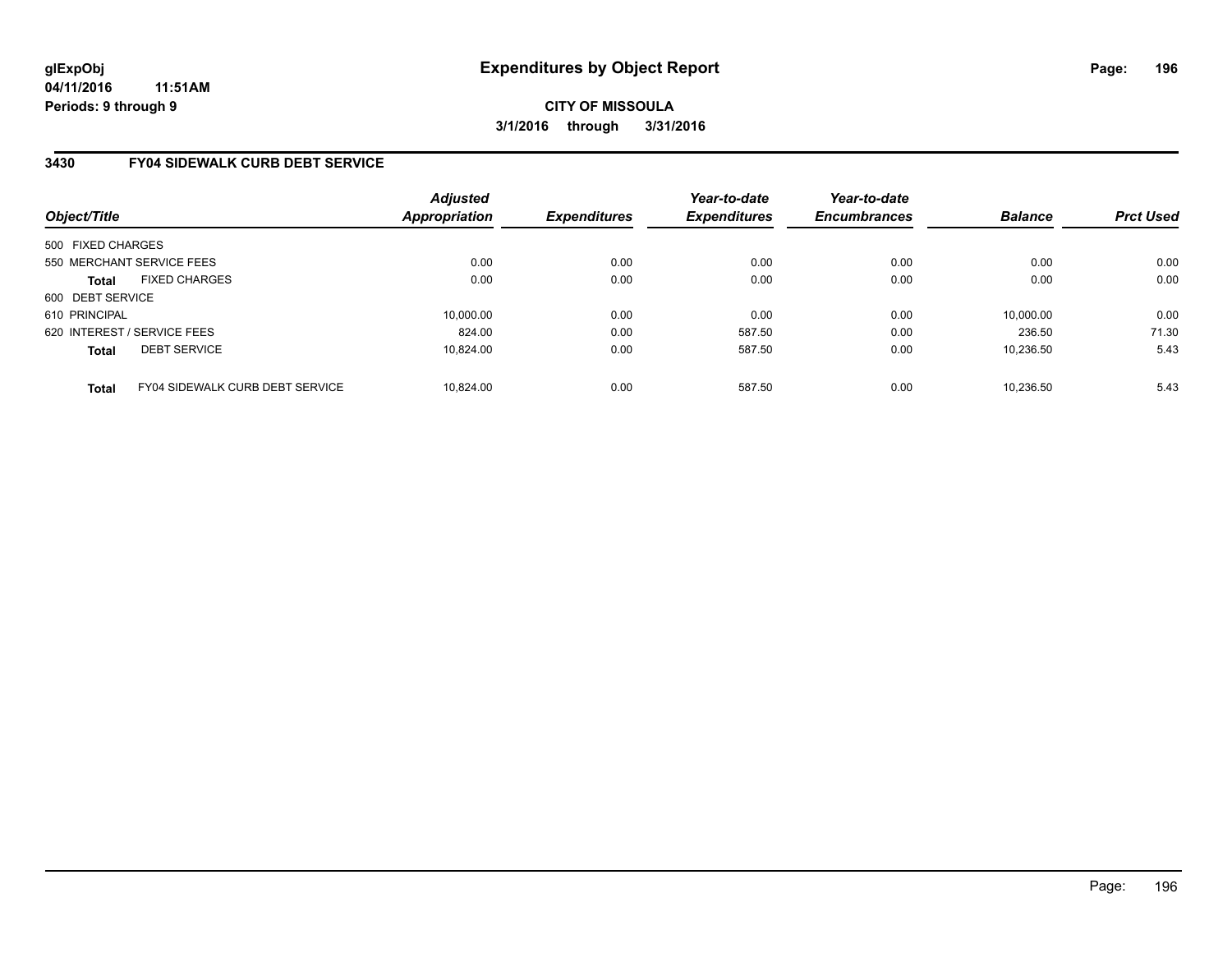**3440 FY 05 SIDEWALK AND CURB**

| Object/Title      |                             | <b>Adjusted</b>      | <b>Expenditures</b> | Year-to-date        | Year-to-date        | <b>Balance</b> | <b>Prct Used</b> |
|-------------------|-----------------------------|----------------------|---------------------|---------------------|---------------------|----------------|------------------|
|                   |                             | <b>Appropriation</b> |                     | <b>Expenditures</b> | <b>Encumbrances</b> |                |                  |
| 500 FIXED CHARGES |                             |                      |                     |                     |                     |                |                  |
|                   | 550 MERCHANT SERVICE FEES   | 0.00                 | 0.00                | 0.00                | 0.00                | 0.00           | 0.00             |
| <b>Total</b>      | <b>FIXED CHARGES</b>        | 0.00                 | 0.00                | 0.00                | 0.00                | 0.00           | 0.00             |
| 600 DEBT SERVICE  |                             |                      |                     |                     |                     |                |                  |
| 610 PRINCIPAL     |                             | 35,000.00            | 0.00                | 0.00                | 0.00                | 35.000.00      | 0.00             |
|                   | 620 INTEREST / SERVICE FEES | 3.588.00             | 0.00                | 1.968.75            | 0.00                | 1,619.25       | 54.87            |
| <b>Total</b>      | <b>DEBT SERVICE</b>         | 38,588.00            | 0.00                | 1,968.75            | 0.00                | 36,619.25      | 5.10             |
| <b>Total</b>      | NON-DEPARTMENTAL            | 38.588.00            | 0.00                | 1,968.75            | 0.00                | 36.619.25      | 5.10             |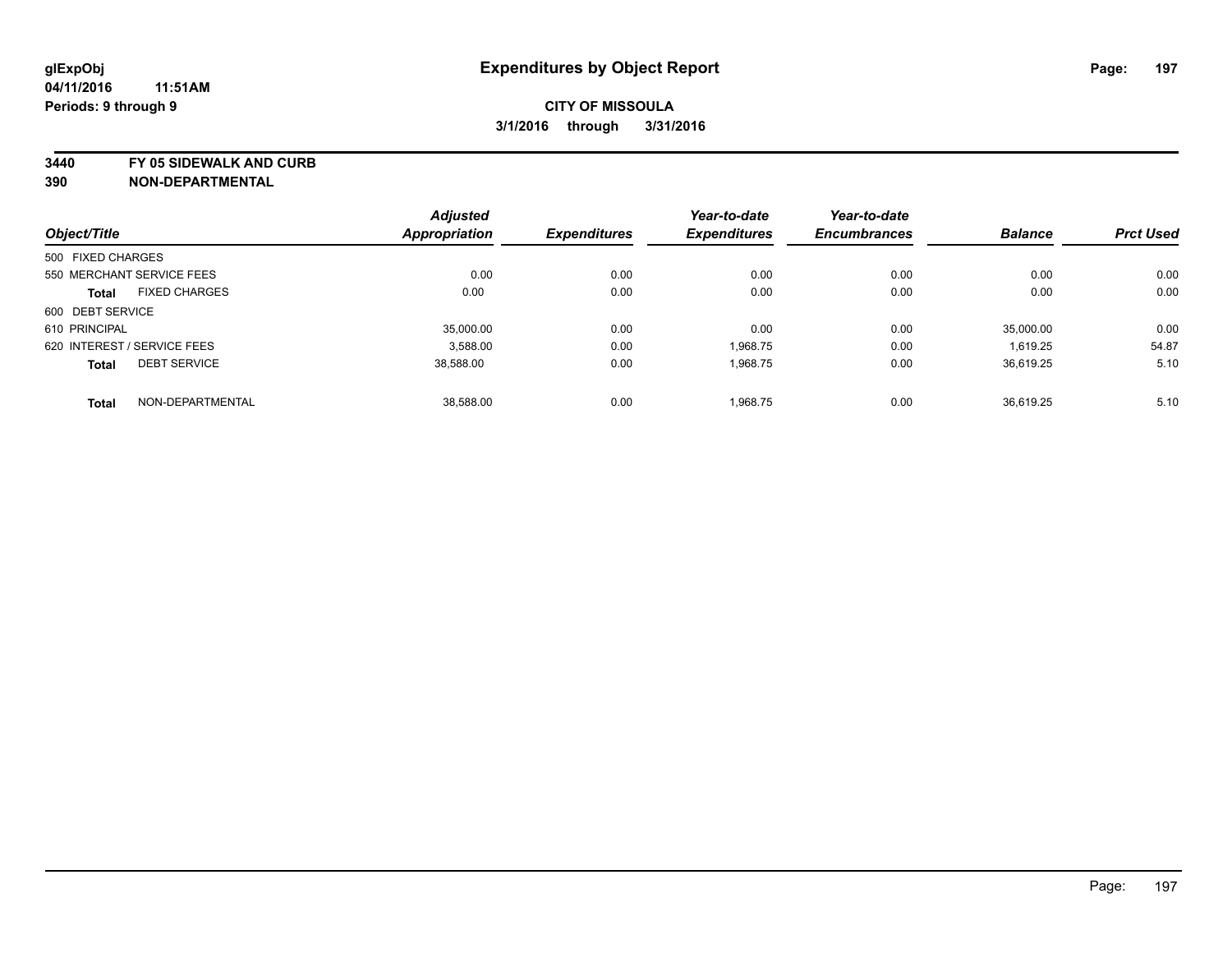#### **3440 FY 05 SIDEWALK AND CURB**

| Object/Title                |                         | <b>Adjusted</b><br>Appropriation | <b>Expenditures</b> | Year-to-date<br><b>Expenditures</b> | Year-to-date<br><b>Encumbrances</b> | <b>Balance</b> | <b>Prct Used</b> |
|-----------------------------|-------------------------|----------------------------------|---------------------|-------------------------------------|-------------------------------------|----------------|------------------|
| 500 FIXED CHARGES           |                         |                                  |                     |                                     |                                     |                |                  |
|                             |                         |                                  |                     |                                     |                                     |                |                  |
| 550 MERCHANT SERVICE FEES   |                         | 0.00                             | 0.00                | 0.00                                | 0.00                                | 0.00           | 0.00             |
| <b>Total</b>                | <b>FIXED CHARGES</b>    | 0.00                             | 0.00                | 0.00                                | 0.00                                | 0.00           | 0.00             |
| 600 DEBT SERVICE            |                         |                                  |                     |                                     |                                     |                |                  |
| 610 PRINCIPAL               |                         | 35,000.00                        | 0.00                | 0.00                                | 0.00                                | 35,000.00      | 0.00             |
| 620 INTEREST / SERVICE FEES |                         | 3,588.00                         | 0.00                | 1,968.75                            | 0.00                                | 1.619.25       | 54.87            |
| <b>Total</b>                | <b>DEBT SERVICE</b>     | 38,588.00                        | 0.00                | 1,968.75                            | 0.00                                | 36.619.25      | 5.10             |
| <b>Total</b>                | FY 05 SIDEWALK AND CURB | 38.588.00                        | 0.00                | 1.968.75                            | 0.00                                | 36.619.25      | 5.10             |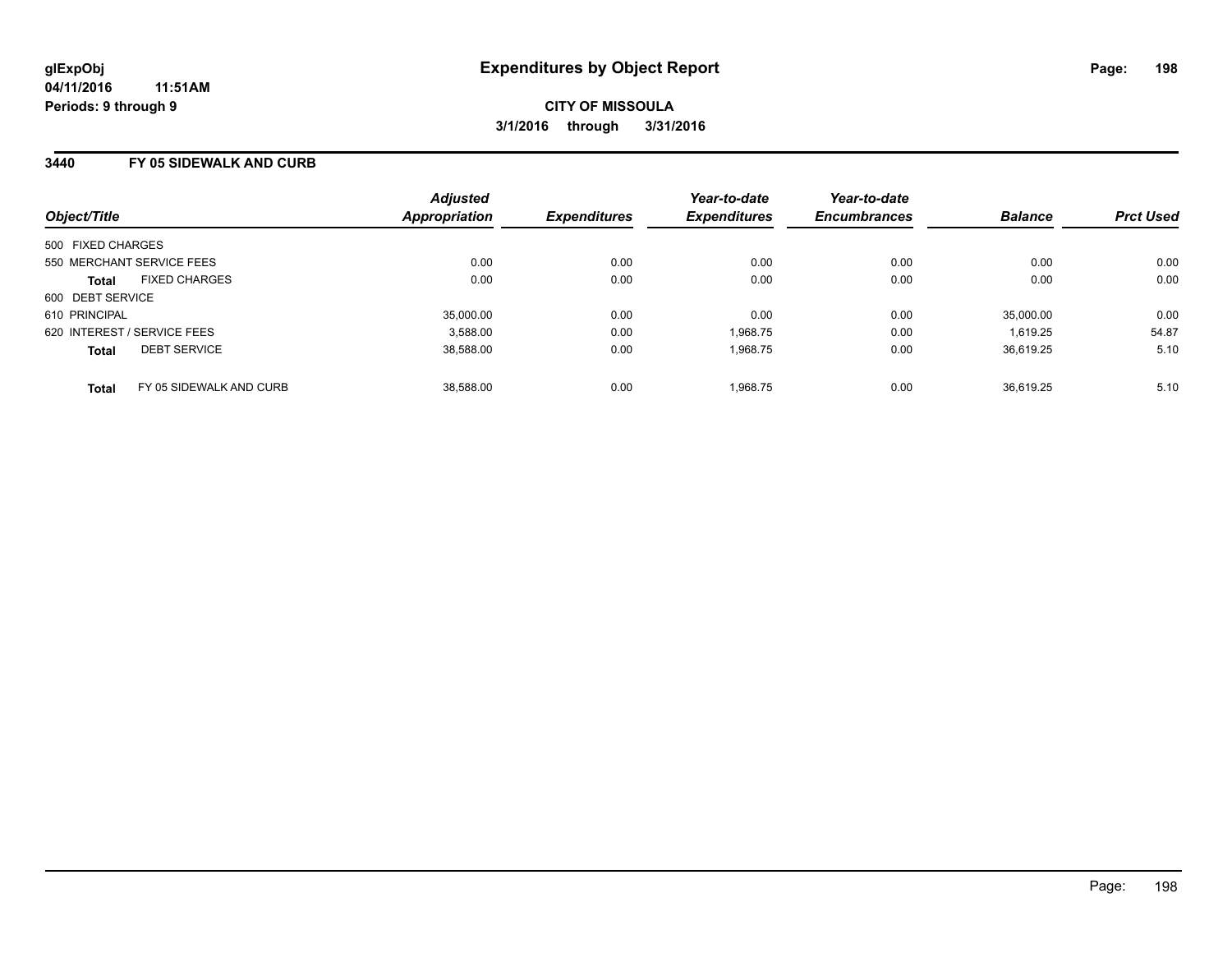**3450 FY 06 SIDEWALK AND CURB**

|                   |                             | <b>Adjusted</b>      |                     | Year-to-date        | Year-to-date        |                |                  |
|-------------------|-----------------------------|----------------------|---------------------|---------------------|---------------------|----------------|------------------|
| Object/Title      |                             | <b>Appropriation</b> | <b>Expenditures</b> | <b>Expenditures</b> | <b>Encumbrances</b> | <b>Balance</b> | <b>Prct Used</b> |
| 500 FIXED CHARGES |                             |                      |                     |                     |                     |                |                  |
|                   | 550 MERCHANT SERVICE FEES   | 0.00                 | 0.00                | 0.00                | 0.00                | 0.00           | 0.00             |
| <b>Total</b>      | <b>FIXED CHARGES</b>        | 0.00                 | 0.00                | 0.00                | 0.00                | 0.00           | 0.00             |
| 600 DEBT SERVICE  |                             |                      |                     |                     |                     |                |                  |
| 610 PRINCIPAL     |                             | 25,000.00            | 0.00                | 0.00                | 0.00                | 25.000.00      | 0.00             |
|                   | 620 INTEREST / SERVICE FEES | 3.537.00             | 0.00                | 1.593.75            | 0.00                | 1,943.25       | 45.06            |
| <b>Total</b>      | <b>DEBT SERVICE</b>         | 28,537.00            | 0.00                | 1,593.75            | 0.00                | 26,943.25      | 5.58             |
| <b>Total</b>      | NON-DEPARTMENTAL            | 28.537.00            | 0.00                | 1,593.75            | 0.00                | 26.943.25      | 5.58             |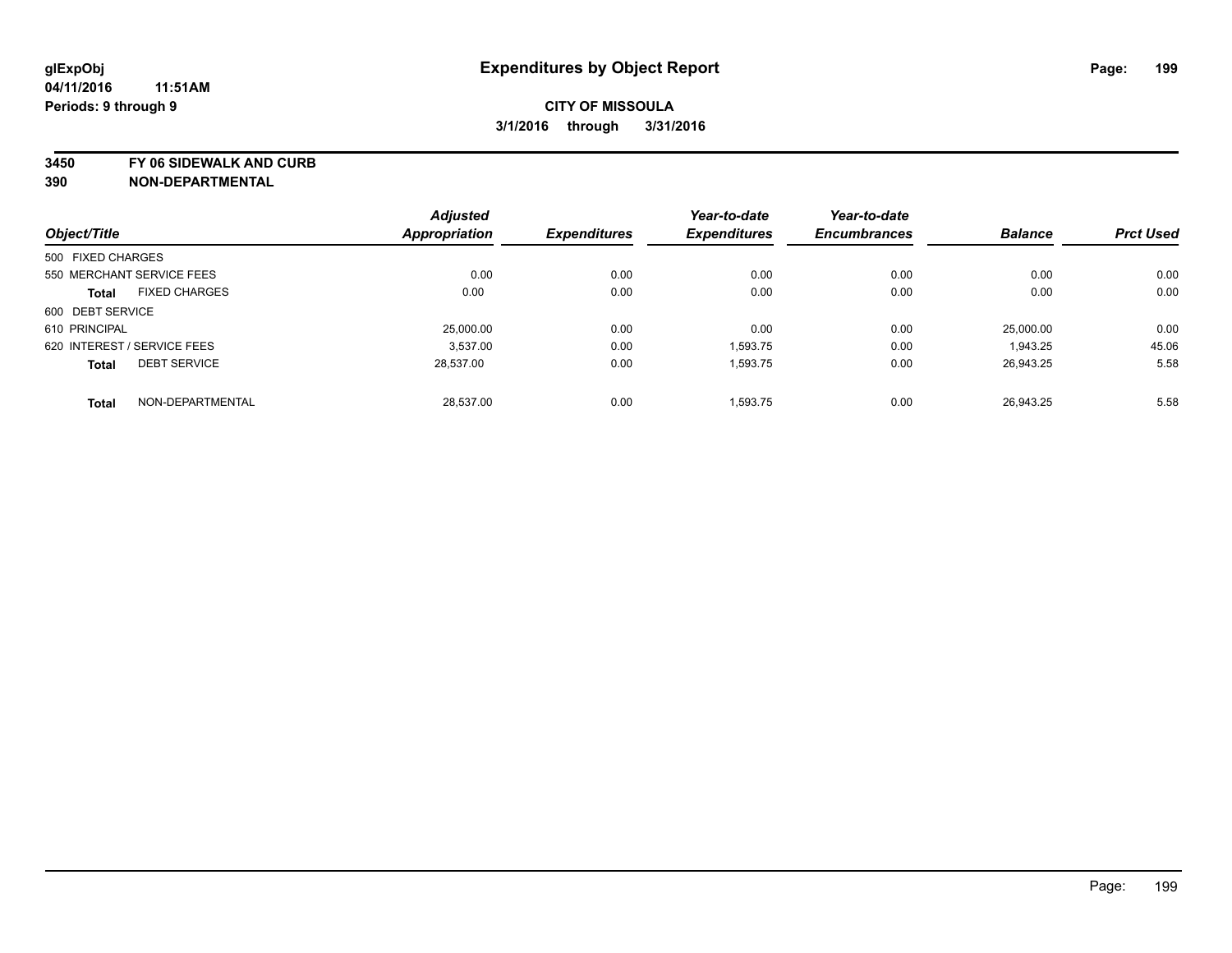#### **3450 FY 06 SIDEWALK AND CURB**

| Object/Title                            | <b>Adjusted</b><br>Appropriation | <b>Expenditures</b> | Year-to-date<br><b>Expenditures</b> | Year-to-date<br><b>Encumbrances</b> | <b>Balance</b> | <b>Prct Used</b> |
|-----------------------------------------|----------------------------------|---------------------|-------------------------------------|-------------------------------------|----------------|------------------|
| 500 FIXED CHARGES                       |                                  |                     |                                     |                                     |                |                  |
| 550 MERCHANT SERVICE FEES               | 0.00                             | 0.00                | 0.00                                | 0.00                                | 0.00           | 0.00             |
| <b>FIXED CHARGES</b><br><b>Total</b>    | 0.00                             | 0.00                | 0.00                                | 0.00                                | 0.00           | 0.00             |
| 600 DEBT SERVICE                        |                                  |                     |                                     |                                     |                |                  |
| 610 PRINCIPAL                           | 25,000.00                        | 0.00                | 0.00                                | 0.00                                | 25,000.00      | 0.00             |
| 620 INTEREST / SERVICE FEES             | 3,537.00                         | 0.00                | 1,593.75                            | 0.00                                | 1.943.25       | 45.06            |
| <b>DEBT SERVICE</b><br><b>Total</b>     | 28.537.00                        | 0.00                | 1,593.75                            | 0.00                                | 26,943.25      | 5.58             |
| FY 06 SIDEWALK AND CURB<br><b>Total</b> | 28.537.00                        | 0.00                | 1.593.75                            | 0.00                                | 26.943.25      | 5.58             |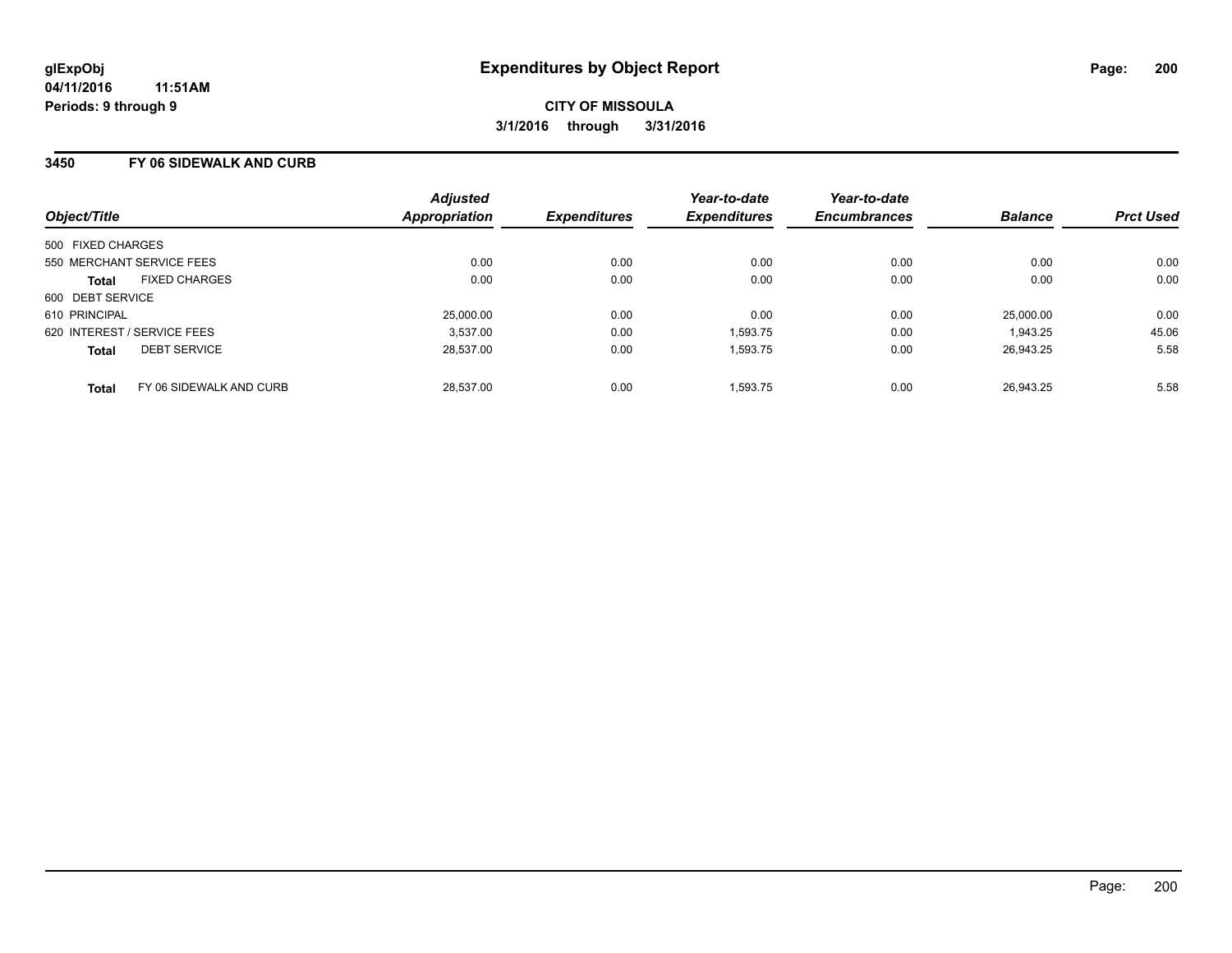#### **3460 FY07 SIDEWALK AND CURB DEBT**

|                                      | <b>Adjusted</b> |                     | Year-to-date        | Year-to-date        |                |                  |
|--------------------------------------|-----------------|---------------------|---------------------|---------------------|----------------|------------------|
| Object/Title                         | Appropriation   | <b>Expenditures</b> | <b>Expenditures</b> | <b>Encumbrances</b> | <b>Balance</b> | <b>Prct Used</b> |
| 500 FIXED CHARGES                    |                 |                     |                     |                     |                |                  |
| 550 MERCHANT SERVICE FEES            | 0.00            | 0.00                | 0.00                | 0.00                | 0.00           | 0.00             |
| <b>FIXED CHARGES</b><br><b>Total</b> | 0.00            | 0.00                | 0.00                | 0.00                | 0.00           | 0.00             |
| 600 DEBT SERVICE                     |                 |                     |                     |                     |                |                  |
| 610 PRINCIPAL                        | 45,000.00       | 0.00                | 0.00                | 0.00                | 45.000.00      | 0.00             |
| 620 INTEREST / SERVICE FEES          | 13.810.00       | 0.00                | 7.080.00            | 0.00                | 6.730.00       | 51.27            |
| <b>DEBT SERVICE</b><br><b>Total</b>  | 58.810.00       | 0.00                | 7.080.00            | 0.00                | 51,730.00      | 12.04            |
| NON-DEPARTMENTAL<br><b>Total</b>     | 58.810.00       | 0.00                | 7.080.00            | 0.00                | 51.730.00      | 12.04            |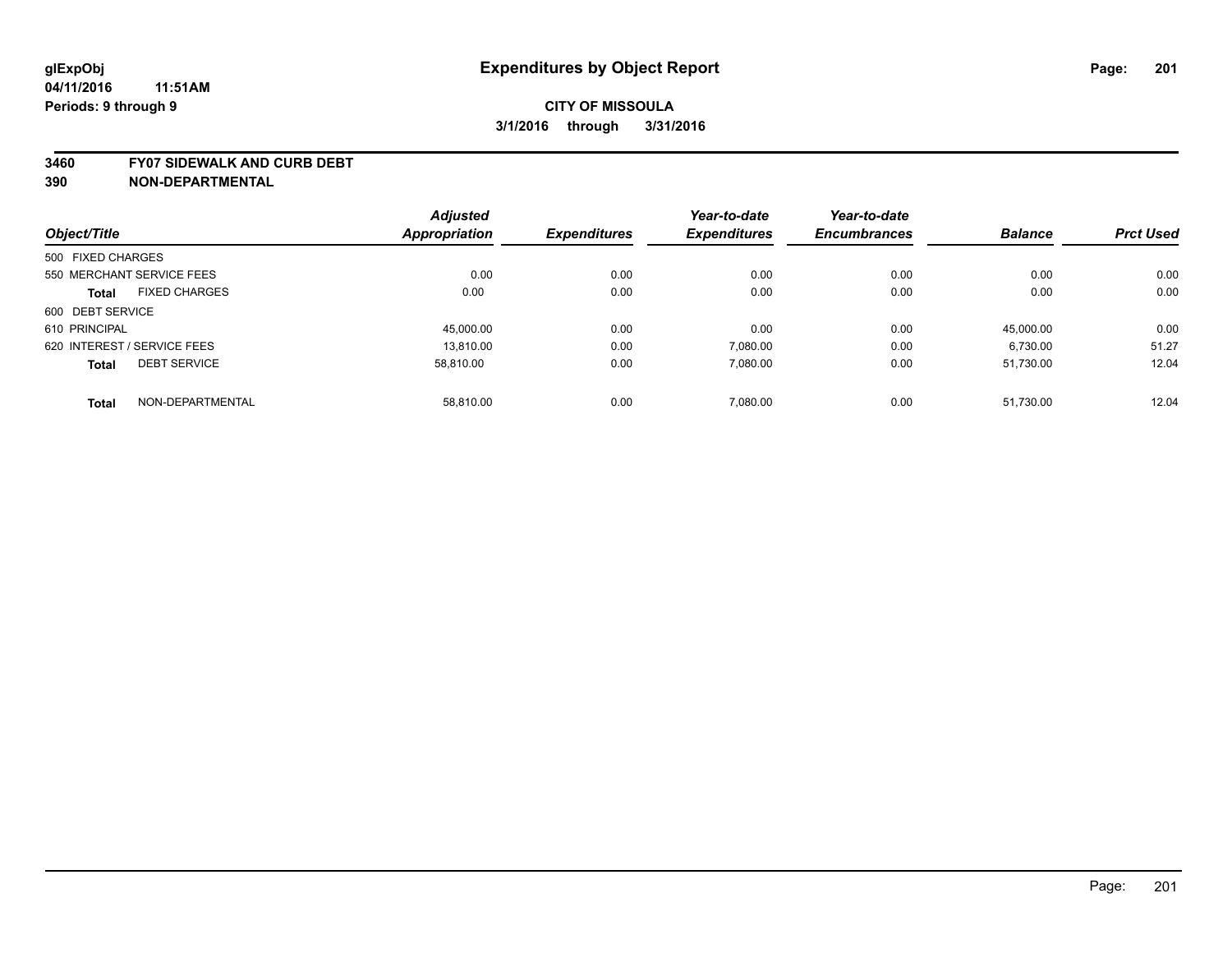### **3460 FY07 SIDEWALK AND CURB DEBT**

| Object/Title                                | <b>Adjusted</b><br>Appropriation | <b>Expenditures</b> | Year-to-date<br><b>Expenditures</b> | Year-to-date<br><b>Encumbrances</b> | <b>Balance</b> | <b>Prct Used</b> |
|---------------------------------------------|----------------------------------|---------------------|-------------------------------------|-------------------------------------|----------------|------------------|
| 500 FIXED CHARGES                           |                                  |                     |                                     |                                     |                |                  |
| 550 MERCHANT SERVICE FEES                   | 0.00                             | 0.00                | 0.00                                | 0.00                                | 0.00           | 0.00             |
| <b>FIXED CHARGES</b><br><b>Total</b>        | 0.00                             | 0.00                | 0.00                                | 0.00                                | 0.00           | 0.00             |
| 600 DEBT SERVICE                            |                                  |                     |                                     |                                     |                |                  |
| 610 PRINCIPAL                               | 45,000.00                        | 0.00                | 0.00                                | 0.00                                | 45.000.00      | 0.00             |
| 620 INTEREST / SERVICE FEES                 | 13.810.00                        | 0.00                | 7,080.00                            | 0.00                                | 6,730.00       | 51.27            |
| <b>DEBT SERVICE</b><br><b>Total</b>         | 58.810.00                        | 0.00                | 7.080.00                            | 0.00                                | 51.730.00      | 12.04            |
| FY07 SIDEWALK AND CURB DEBT<br><b>Total</b> | 58.810.00                        | 0.00                | 7.080.00                            | 0.00                                | 51.730.00      | 12.04            |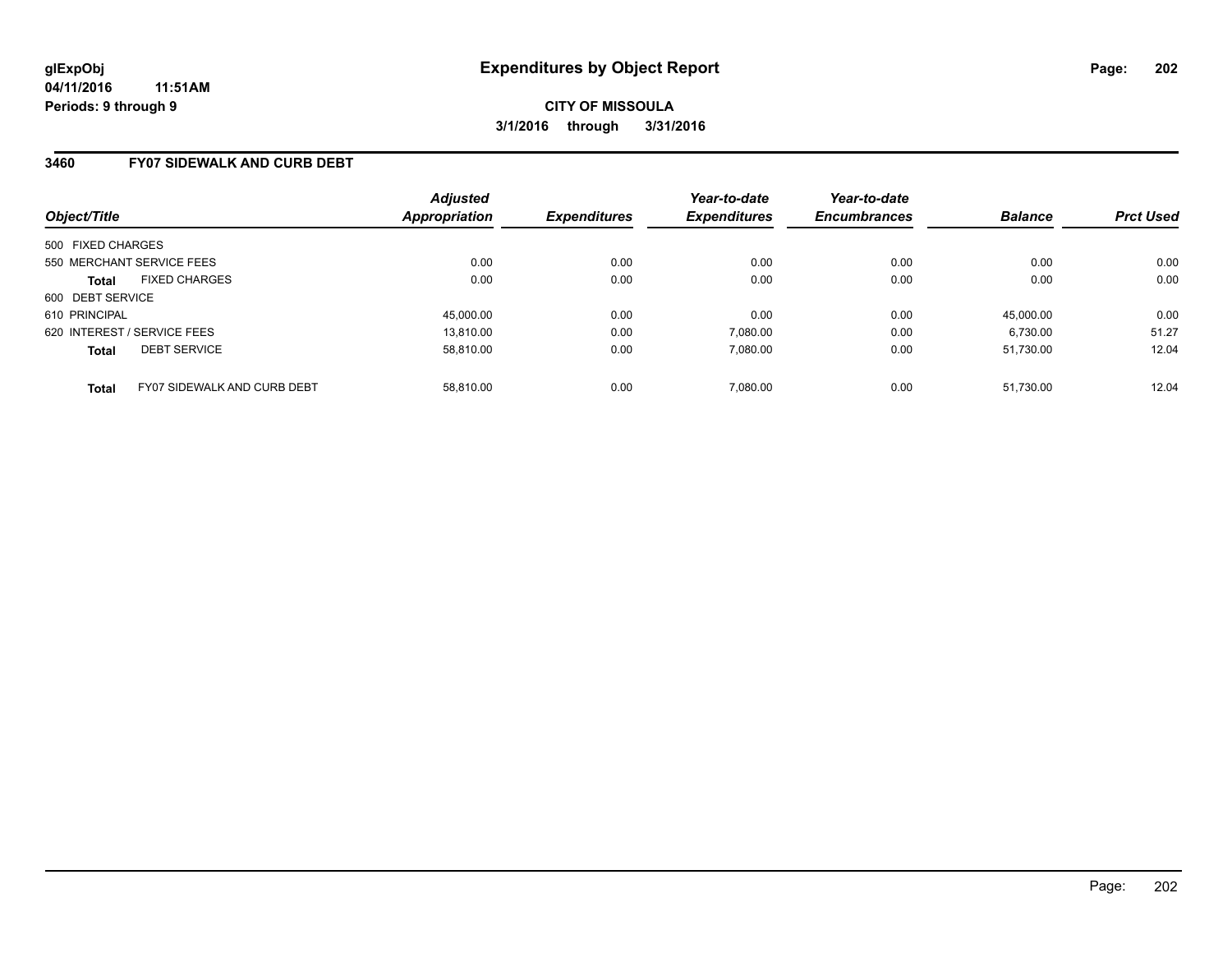#### **3461 SERIES 2008A SIDEWALK AND CURB**

#### **280 PUBLIC WORKS OPERATIONS**

| Object/Title                            | <b>Adjusted</b><br>Appropriation | <b>Expenditures</b> | Year-to-date<br><b>Expenditures</b> | Year-to-date<br><b>Encumbrances</b> | <b>Balance</b> | <b>Prct Used</b> |
|-----------------------------------------|----------------------------------|---------------------|-------------------------------------|-------------------------------------|----------------|------------------|
| 500 FIXED CHARGES                       |                                  |                     |                                     |                                     |                |                  |
| 550 MERCHANT SERVICE FEES               | 0.00                             | 0.00                | 0.00                                | 0.00                                | 0.00           | 0.00             |
| <b>FIXED CHARGES</b><br><b>Total</b>    | 0.00                             | 0.00                | 0.00                                | 0.00                                | 0.00           | 0.00             |
| 800 OTHER OBJECTS                       |                                  |                     |                                     |                                     |                |                  |
| 820 TRANSFERS TO OTHER FUNDS            | 0.00                             | 0.00                | 0.00                                | 0.00                                | 0.00           | 0.00             |
| OTHER OBJECTS<br><b>Total</b>           | 0.00                             | 0.00                | 0.00                                | 0.00                                | 0.00           | 0.00             |
| PUBLIC WORKS OPERATIONS<br><b>Total</b> | 0.00                             | 0.00                | 0.00                                | 0.00                                | 0.00           | 0.00             |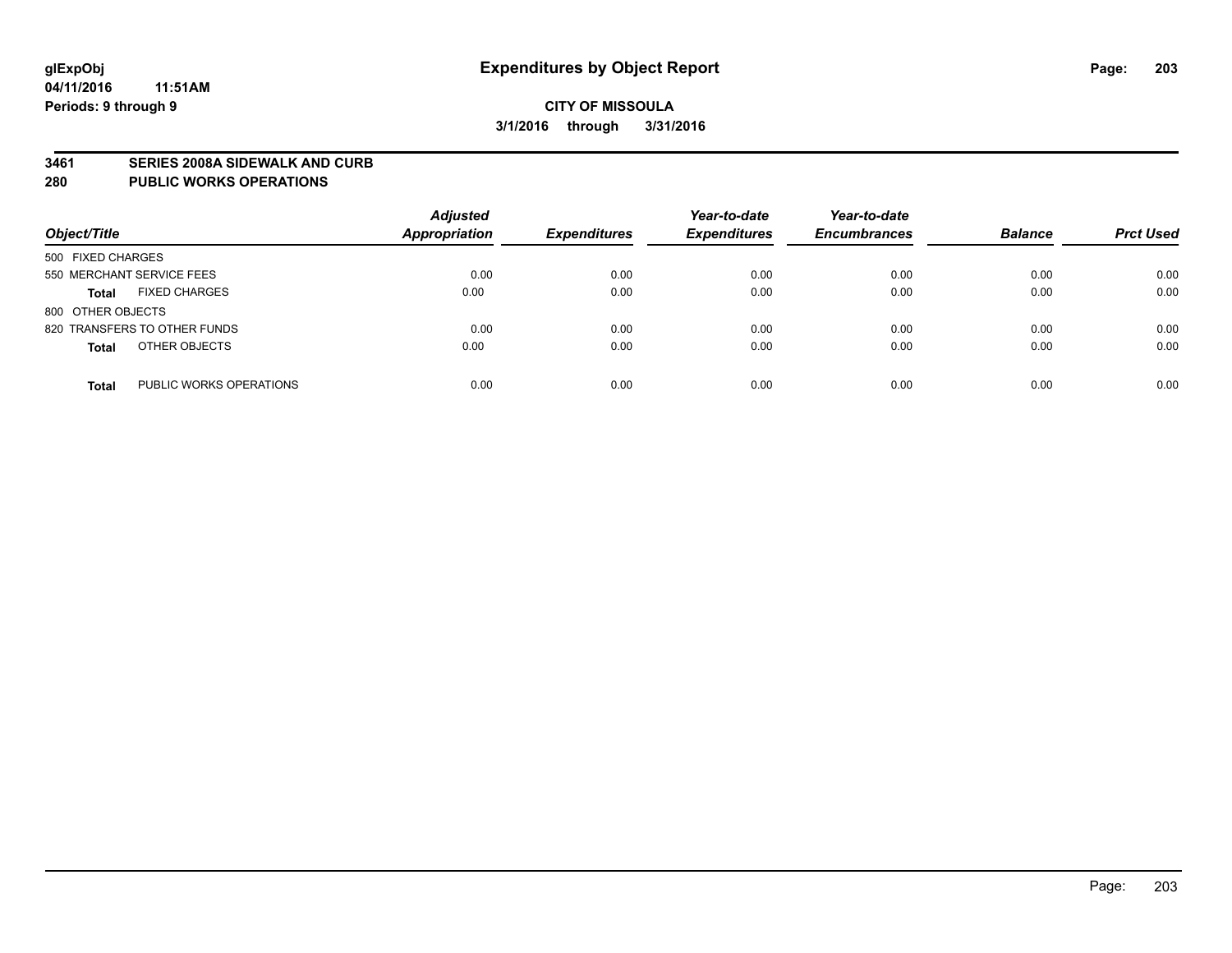#### **3461 SERIES 2008A SIDEWALK AND CURB**

| Object/Title                         | <b>Adjusted</b><br><b>Appropriation</b> | <b>Expenditures</b> | Year-to-date<br><b>Expenditures</b> | Year-to-date<br><b>Encumbrances</b> | <b>Balance</b> | <b>Prct Used</b> |
|--------------------------------------|-----------------------------------------|---------------------|-------------------------------------|-------------------------------------|----------------|------------------|
| 500 FIXED CHARGES                    |                                         |                     |                                     |                                     |                |                  |
|                                      |                                         |                     |                                     |                                     |                |                  |
| 550 MERCHANT SERVICE FEES            | 0.00                                    | 0.00                | 0.00                                | 0.00                                | 0.00           | 0.00             |
| <b>FIXED CHARGES</b><br><b>Total</b> | 0.00                                    | 0.00                | 0.00                                | 0.00                                | 0.00           | 0.00             |
| 600 DEBT SERVICE                     |                                         |                     |                                     |                                     |                |                  |
| 610 PRINCIPAL                        | 50,000.00                               | 0.00                | 0.00                                | 0.00                                | 50,000.00      | 0.00             |
| 620 INTEREST / SERVICE FEES          | 10,213.00                               | 0.00                | 4,931.25                            | 0.00                                | 5,281.75       | 48.28            |
| <b>DEBT SERVICE</b><br><b>Total</b>  | 60,213.00                               | 0.00                | 4,931.25                            | 0.00                                | 55,281.75      | 8.19             |
| 800 OTHER OBJECTS                    |                                         |                     |                                     |                                     |                |                  |
| 820 TRANSFERS TO OTHER FUNDS         | 0.00                                    | 0.00                | 0.00                                | 0.00                                | 0.00           | 0.00             |
| OTHER OBJECTS<br><b>Total</b>        | 0.00                                    | 0.00                | 0.00                                | 0.00                                | 0.00           | 0.00             |
| NON-DEPARTMENTAL<br><b>Total</b>     | 60,213.00                               | 0.00                | 4,931.25                            | 0.00                                | 55,281.75      | 8.19             |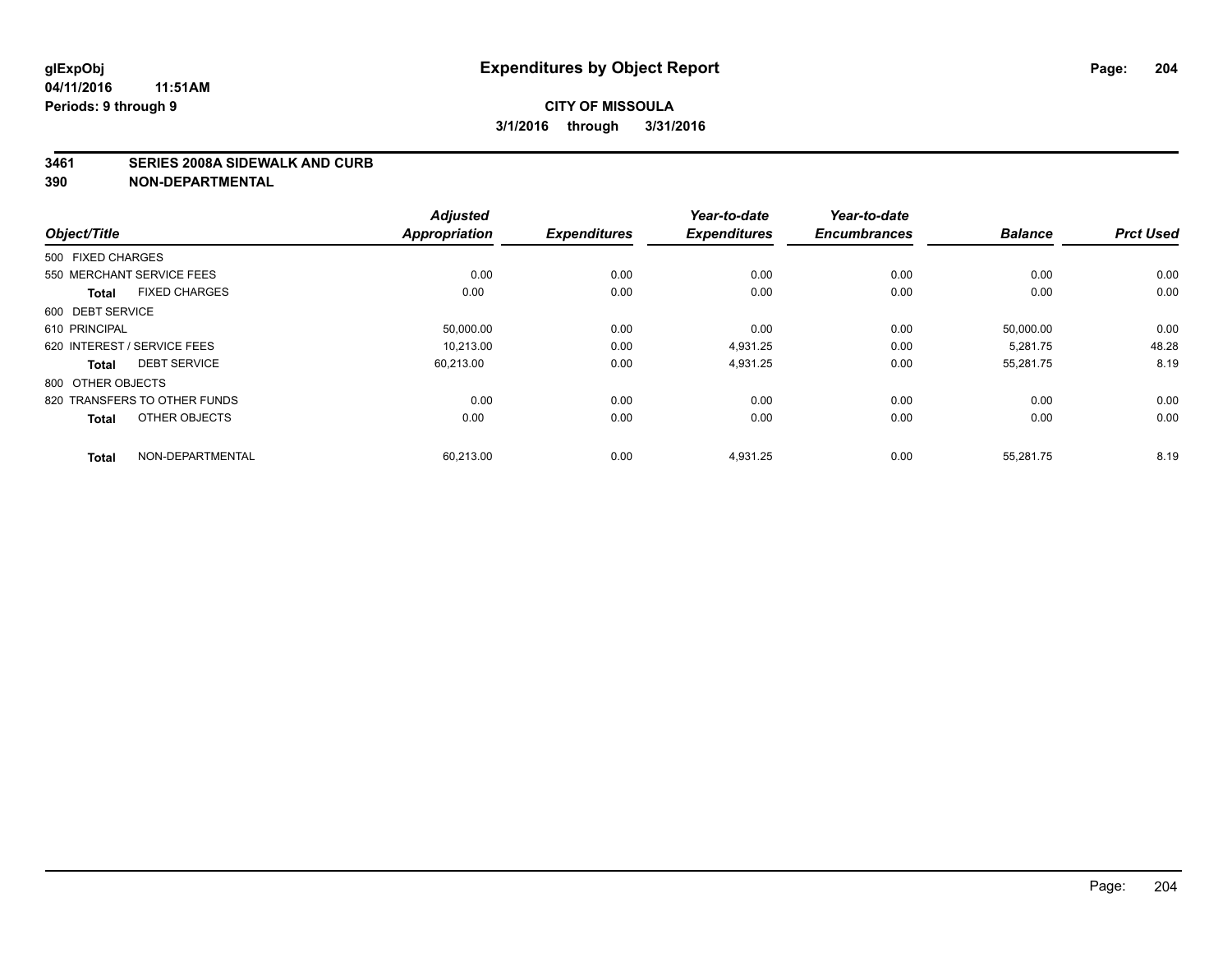### **3461 SERIES 2008A SIDEWALK AND CURB**

| Object/Title                 |                                | <b>Adjusted</b><br><b>Appropriation</b> | <b>Expenditures</b> | Year-to-date<br><b>Expenditures</b> | Year-to-date<br><b>Encumbrances</b> | <b>Balance</b> | <b>Prct Used</b> |
|------------------------------|--------------------------------|-----------------------------------------|---------------------|-------------------------------------|-------------------------------------|----------------|------------------|
|                              |                                |                                         |                     |                                     |                                     |                |                  |
| 500 FIXED CHARGES            |                                |                                         |                     |                                     |                                     |                |                  |
| 550 MERCHANT SERVICE FEES    |                                | 0.00                                    | 0.00                | 0.00                                | 0.00                                | 0.00           | 0.00             |
| <b>Total</b>                 | <b>FIXED CHARGES</b>           | 0.00                                    | 0.00                | 0.00                                | 0.00                                | 0.00           | 0.00             |
| 600 DEBT SERVICE             |                                |                                         |                     |                                     |                                     |                |                  |
| 610 PRINCIPAL                |                                | 50,000.00                               | 0.00                | 0.00                                | 0.00                                | 50.000.00      | 0.00             |
| 620 INTEREST / SERVICE FEES  |                                | 10.213.00                               | 0.00                | 4,931.25                            | 0.00                                | 5,281.75       | 48.28            |
| <b>Total</b>                 | <b>DEBT SERVICE</b>            | 60,213.00                               | 0.00                | 4,931.25                            | 0.00                                | 55,281.75      | 8.19             |
| 800 OTHER OBJECTS            |                                |                                         |                     |                                     |                                     |                |                  |
| 820 TRANSFERS TO OTHER FUNDS |                                | 0.00                                    | 0.00                | 0.00                                | 0.00                                | 0.00           | 0.00             |
| <b>Total</b>                 | OTHER OBJECTS                  | 0.00                                    | 0.00                | 0.00                                | 0.00                                | 0.00           | 0.00             |
| <b>Total</b>                 | SERIES 2008A SIDEWALK AND CURB | 60.213.00                               | 0.00                | 4,931.25                            | 0.00                                | 55,281.75      | 8.19             |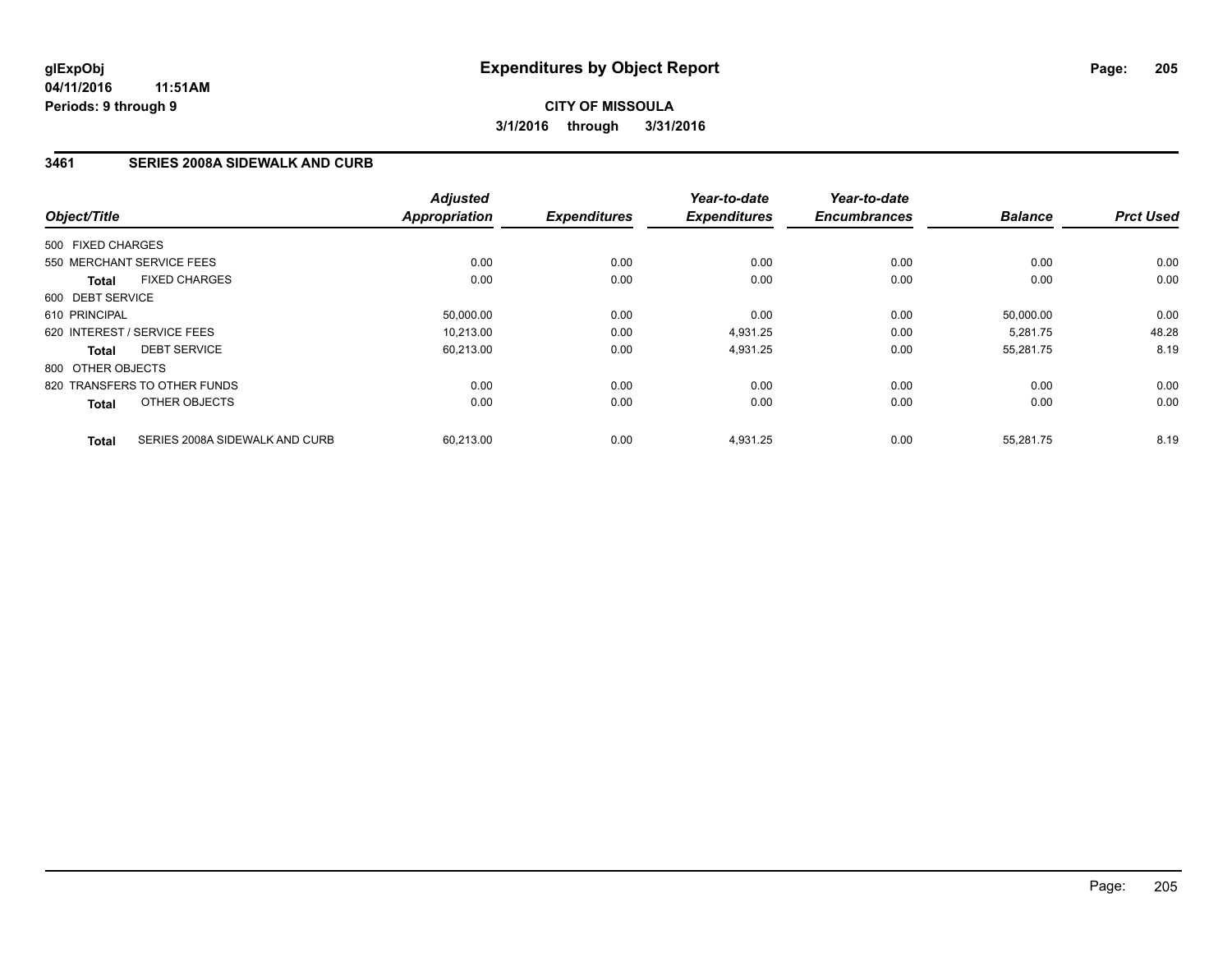#### **3462 SERIES 2009 SIDEWALK AND CURB**

|                                      | <b>Adjusted</b>      |                     | Year-to-date        | Year-to-date        |                |                  |
|--------------------------------------|----------------------|---------------------|---------------------|---------------------|----------------|------------------|
| Object/Title                         | <b>Appropriation</b> | <b>Expenditures</b> | <b>Expenditures</b> | <b>Encumbrances</b> | <b>Balance</b> | <b>Prct Used</b> |
| 500 FIXED CHARGES                    |                      |                     |                     |                     |                |                  |
| 550 MERCHANT SERVICE FEES            | 0.00                 | 0.00                | 0.00                | 0.00                | 0.00           | 0.00             |
| <b>FIXED CHARGES</b><br><b>Total</b> | 0.00                 | 0.00                | 0.00                | 0.00                | 0.00           | 0.00             |
| 600 DEBT SERVICE                     |                      |                     |                     |                     |                |                  |
| 610 PRINCIPAL                        | 50,000.00            | 0.00                | 0.00                | 0.00                | 50,000.00      | 0.00             |
| 620 INTEREST / SERVICE FEES          | 15.342.00            | 0.00                | 7.796.25            | 0.00                | 7.545.75       | 50.82            |
| <b>DEBT SERVICE</b><br><b>Total</b>  | 65,342.00            | 0.00                | 7,796.25            | 0.00                | 57,545.75      | 11.93            |
| 800 OTHER OBJECTS                    |                      |                     |                     |                     |                |                  |
| 820 TRANSFERS TO OTHER FUNDS         | 0.00                 | 0.00                | 0.00                | 0.00                | 0.00           | 0.00             |
| OTHER OBJECTS<br><b>Total</b>        | 0.00                 | 0.00                | 0.00                | 0.00                | 0.00           | 0.00             |
|                                      |                      |                     |                     |                     |                |                  |
| NON-DEPARTMENTAL<br><b>Total</b>     | 65,342.00            | 0.00                | 7,796.25            | 0.00                | 57,545.75      | 11.93            |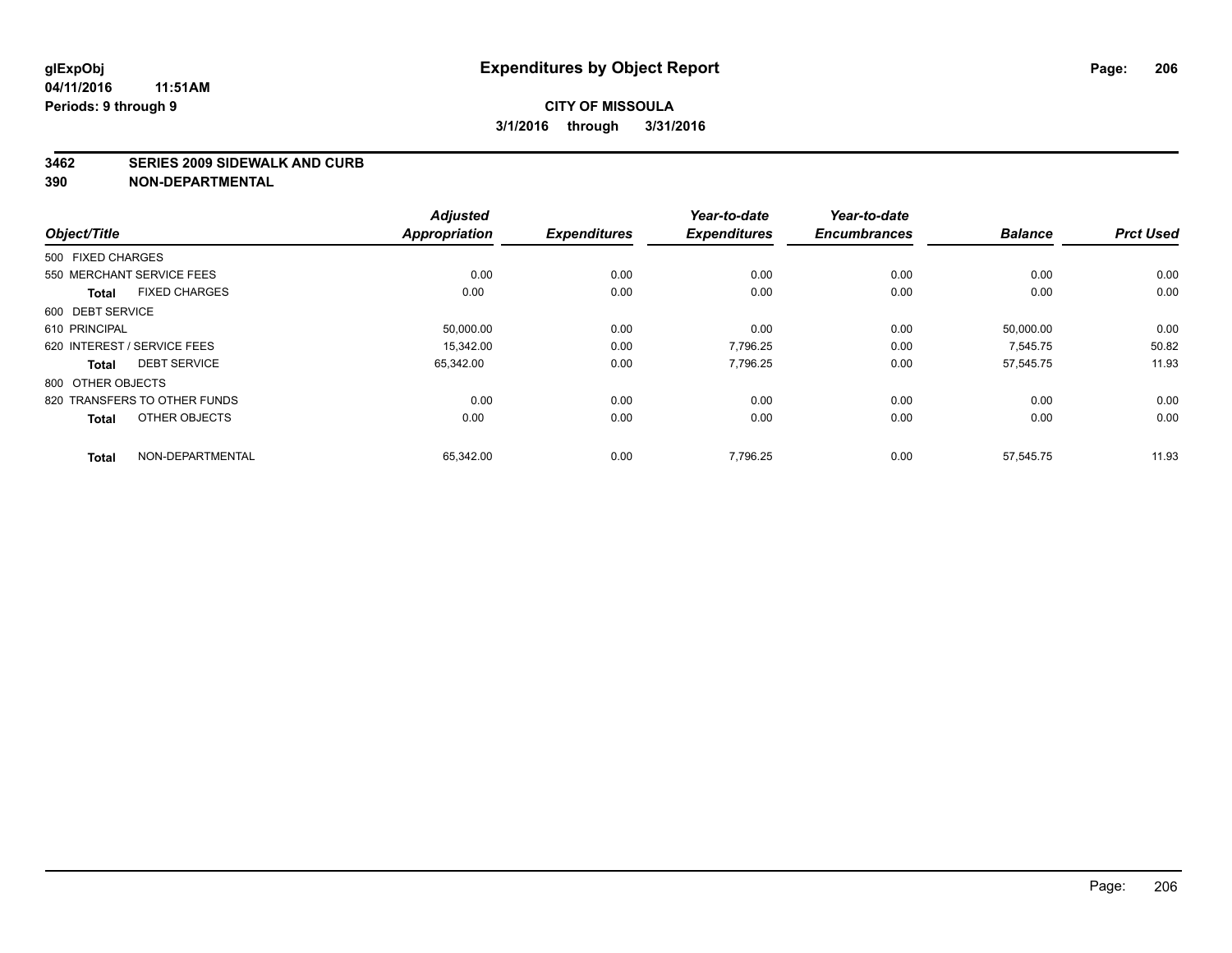### **3462 SERIES 2009 SIDEWALK AND CURB**

| Object/Title                                  | <b>Adjusted</b><br><b>Appropriation</b> | <b>Expenditures</b> | Year-to-date<br><b>Expenditures</b> | Year-to-date<br><b>Encumbrances</b> | <b>Balance</b> | <b>Prct Used</b> |
|-----------------------------------------------|-----------------------------------------|---------------------|-------------------------------------|-------------------------------------|----------------|------------------|
| 500 FIXED CHARGES                             |                                         |                     |                                     |                                     |                |                  |
| 550 MERCHANT SERVICE FEES                     | 0.00                                    | 0.00                | 0.00                                | 0.00                                | 0.00           | 0.00             |
| <b>FIXED CHARGES</b><br><b>Total</b>          | 0.00                                    | 0.00                | 0.00                                | 0.00                                | 0.00           | 0.00             |
| 600 DEBT SERVICE                              |                                         |                     |                                     |                                     |                |                  |
| 610 PRINCIPAL                                 | 50,000.00                               | 0.00                | 0.00                                | 0.00                                | 50,000.00      | 0.00             |
| 620 INTEREST / SERVICE FEES                   | 15.342.00                               | 0.00                | 7,796.25                            | 0.00                                | 7,545.75       | 50.82            |
| <b>DEBT SERVICE</b><br><b>Total</b>           | 65,342.00                               | 0.00                | 7,796.25                            | 0.00                                | 57,545.75      | 11.93            |
| 800 OTHER OBJECTS                             |                                         |                     |                                     |                                     |                |                  |
| 820 TRANSFERS TO OTHER FUNDS                  | 0.00                                    | 0.00                | 0.00                                | 0.00                                | 0.00           | 0.00             |
| OTHER OBJECTS<br><b>Total</b>                 | 0.00                                    | 0.00                | 0.00                                | 0.00                                | 0.00           | 0.00             |
| SERIES 2009 SIDEWALK AND CURB<br><b>Total</b> | 65,342.00                               | 0.00                | 7,796.25                            | 0.00                                | 57,545.75      | 11.93            |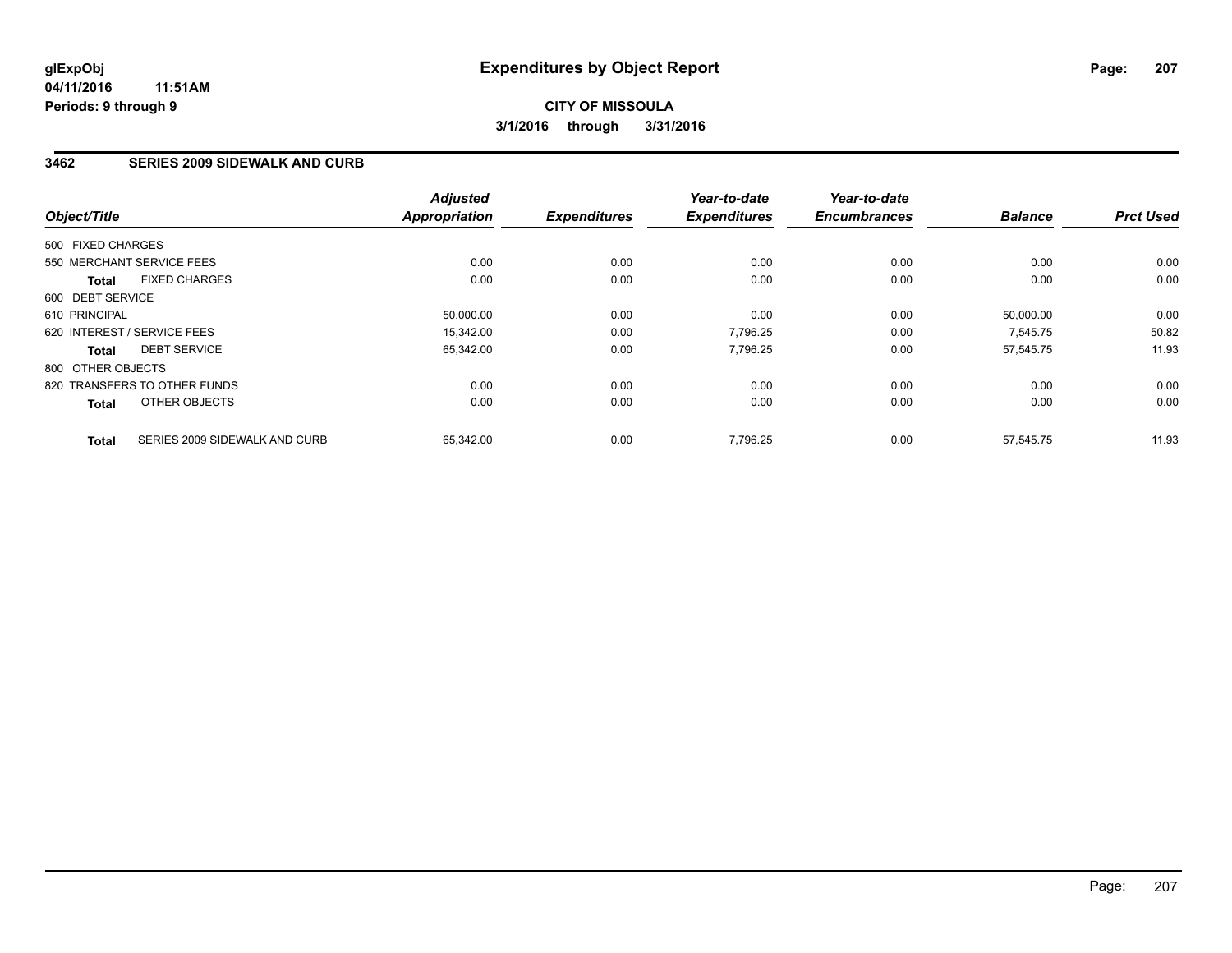#### **3463 SERIES 2010 SIDEWALK AND CURB**

|                                      | <b>Adjusted</b>      |                     | Year-to-date        | Year-to-date        |                |                  |
|--------------------------------------|----------------------|---------------------|---------------------|---------------------|----------------|------------------|
| Object/Title                         | <b>Appropriation</b> | <b>Expenditures</b> | <b>Expenditures</b> | <b>Encumbrances</b> | <b>Balance</b> | <b>Prct Used</b> |
| 500 FIXED CHARGES                    |                      |                     |                     |                     |                |                  |
| 550 MERCHANT SERVICE FEES            | 0.00                 | 0.00                | 0.00                | 0.00                | 0.00           | 0.00             |
| <b>FIXED CHARGES</b><br><b>Total</b> | 0.00                 | 0.00                | 0.00                | 0.00                | 0.00           | 0.00             |
| 600 DEBT SERVICE                     |                      |                     |                     |                     |                |                  |
| 610 PRINCIPAL                        | 75.000.00            | 0.00                | 0.00                | 0.00                | 75.000.00      | 0.00             |
| 620 INTEREST / SERVICE FEES          | 25.413.00            | 0.00                | 12,881.25           | 0.00                | 12.531.75      | 50.69            |
| <b>DEBT SERVICE</b><br><b>Total</b>  | 100.413.00           | 0.00                | 12,881.25           | 0.00                | 87,531.75      | 12.83            |
| NON-DEPARTMENTAL<br><b>Total</b>     | 100.413.00           | 0.00                | 12.881.25           | 0.00                | 87.531.75      | 12.83            |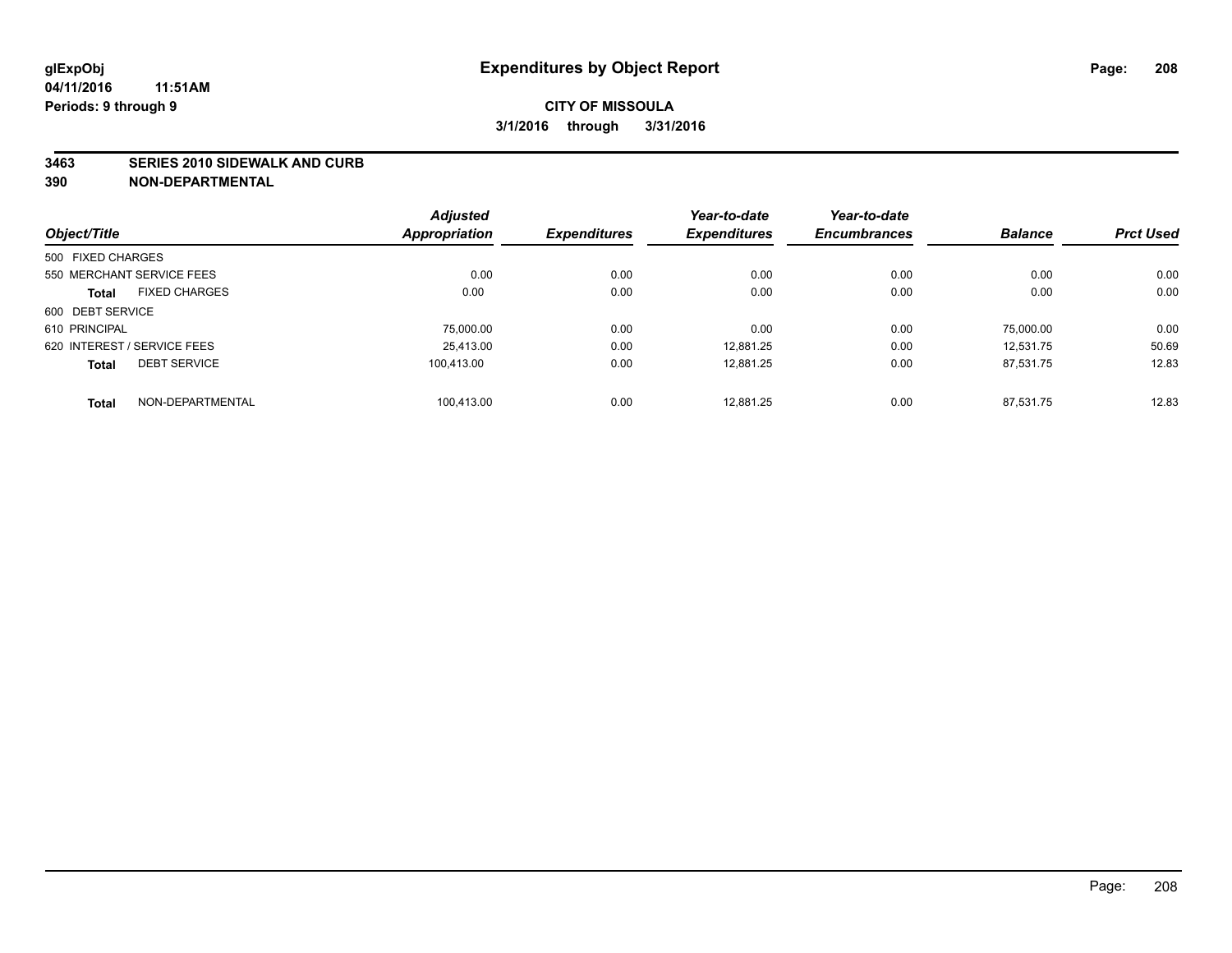## **3463 SERIES 2010 SIDEWALK AND CURB**

| Object/Title      |                               | <b>Adjusted</b><br>Appropriation | <b>Expenditures</b> | Year-to-date<br><b>Expenditures</b> | Year-to-date<br><b>Encumbrances</b> | <b>Balance</b> | <b>Prct Used</b> |
|-------------------|-------------------------------|----------------------------------|---------------------|-------------------------------------|-------------------------------------|----------------|------------------|
| 500 FIXED CHARGES |                               |                                  |                     |                                     |                                     |                |                  |
|                   | 550 MERCHANT SERVICE FEES     | 0.00                             | 0.00                | 0.00                                | 0.00                                | 0.00           | 0.00             |
| <b>Total</b>      | <b>FIXED CHARGES</b>          | 0.00                             | 0.00                | 0.00                                | 0.00                                | 0.00           | 0.00             |
| 600 DEBT SERVICE  |                               |                                  |                     |                                     |                                     |                |                  |
| 610 PRINCIPAL     |                               | 75.000.00                        | 0.00                | 0.00                                | 0.00                                | 75.000.00      | 0.00             |
|                   | 620 INTEREST / SERVICE FEES   | 25,413.00                        | 0.00                | 12.881.25                           | 0.00                                | 12.531.75      | 50.69            |
| <b>Total</b>      | <b>DEBT SERVICE</b>           | 100.413.00                       | 0.00                | 12.881.25                           | 0.00                                | 87.531.75      | 12.83            |
| <b>Total</b>      | SERIES 2010 SIDEWALK AND CURB | 100.413.00                       | 0.00                | 12.881.25                           | 0.00                                | 87.531.75      | 12.83            |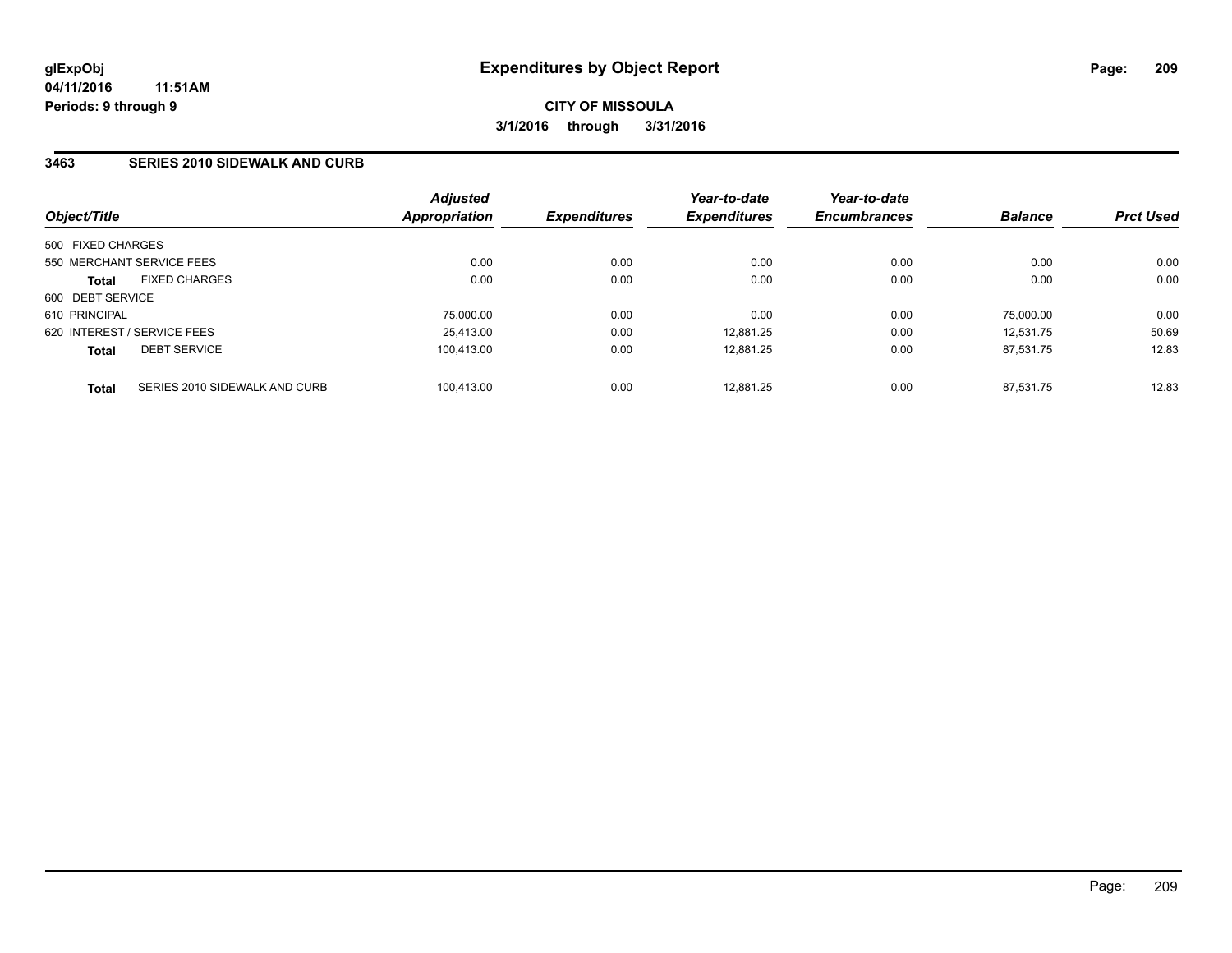**3464 FY12 S/C DEBT SERVICE**

|                   |                             | <b>Adjusted</b>      |                     | Year-to-date        | Year-to-date        |                |                  |
|-------------------|-----------------------------|----------------------|---------------------|---------------------|---------------------|----------------|------------------|
| Object/Title      |                             | <b>Appropriation</b> | <b>Expenditures</b> | <b>Expenditures</b> | <b>Encumbrances</b> | <b>Balance</b> | <b>Prct Used</b> |
| 500 FIXED CHARGES |                             |                      |                     |                     |                     |                |                  |
|                   | 550 MERCHANT SERVICE FEES   | 0.00                 | 0.00                | 0.00                | 0.00                | 0.00           | 0.00             |
| <b>Total</b>      | <b>FIXED CHARGES</b>        | 0.00                 | 0.00                | 0.00                | 0.00                | 0.00           | 0.00             |
| 600 DEBT SERVICE  |                             |                      |                     |                     |                     |                |                  |
| 610 PRINCIPAL     |                             | 50.000.00            | 0.00                | 0.00                | 0.00                | 50.000.00      | 0.00             |
|                   | 620 INTEREST / SERVICE FEES | 21.785.00            | 0.00                | 11.067.50           | 0.00                | 10.717.50      | 50.80            |
| <b>Total</b>      | <b>DEBT SERVICE</b>         | 71.785.00            | 0.00                | 11,067.50           | 0.00                | 60.717.50      | 15.42            |
| <b>Total</b>      | NON-DEPARTMENTAL            | 71,785.00            | 0.00                | 11.067.50           | 0.00                | 60.717.50      | 15.42            |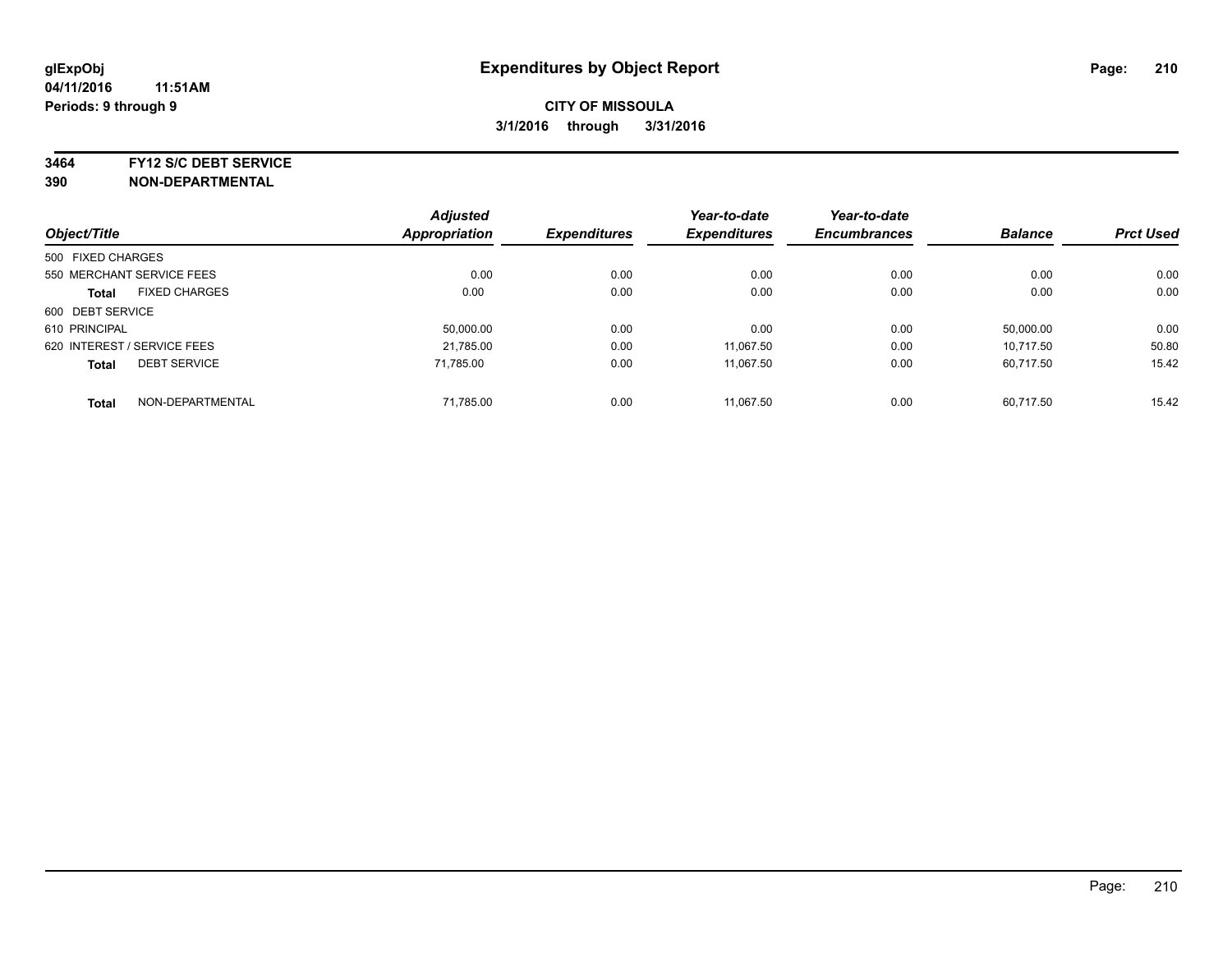### **3464 FY12 S/C DEBT SERVICE**

| Object/Title      |                             | <b>Adjusted</b><br><b>Appropriation</b> | <b>Expenditures</b> | Year-to-date<br><b>Expenditures</b> | Year-to-date<br><b>Encumbrances</b> | <b>Balance</b> | <b>Prct Used</b> |
|-------------------|-----------------------------|-----------------------------------------|---------------------|-------------------------------------|-------------------------------------|----------------|------------------|
|                   |                             |                                         |                     |                                     |                                     |                |                  |
| 500 FIXED CHARGES |                             |                                         |                     |                                     |                                     |                |                  |
|                   | 550 MERCHANT SERVICE FEES   | 0.00                                    | 0.00                | 0.00                                | 0.00                                | 0.00           | 0.00             |
| <b>Total</b>      | <b>FIXED CHARGES</b>        | 0.00                                    | 0.00                | 0.00                                | 0.00                                | 0.00           | 0.00             |
| 600 DEBT SERVICE  |                             |                                         |                     |                                     |                                     |                |                  |
| 610 PRINCIPAL     |                             | 50,000.00                               | 0.00                | 0.00                                | 0.00                                | 50,000.00      | 0.00             |
|                   | 620 INTEREST / SERVICE FEES | 21,785.00                               | 0.00                | 11.067.50                           | 0.00                                | 10.717.50      | 50.80            |
| <b>Total</b>      | <b>DEBT SERVICE</b>         | 71,785.00                               | 0.00                | 11.067.50                           | 0.00                                | 60.717.50      | 15.42            |
| <b>Total</b>      | FY12 S/C DEBT SERVICE       | 71,785.00                               | 0.00                | 11.067.50                           | 0.00                                | 60.717.50      | 15.42            |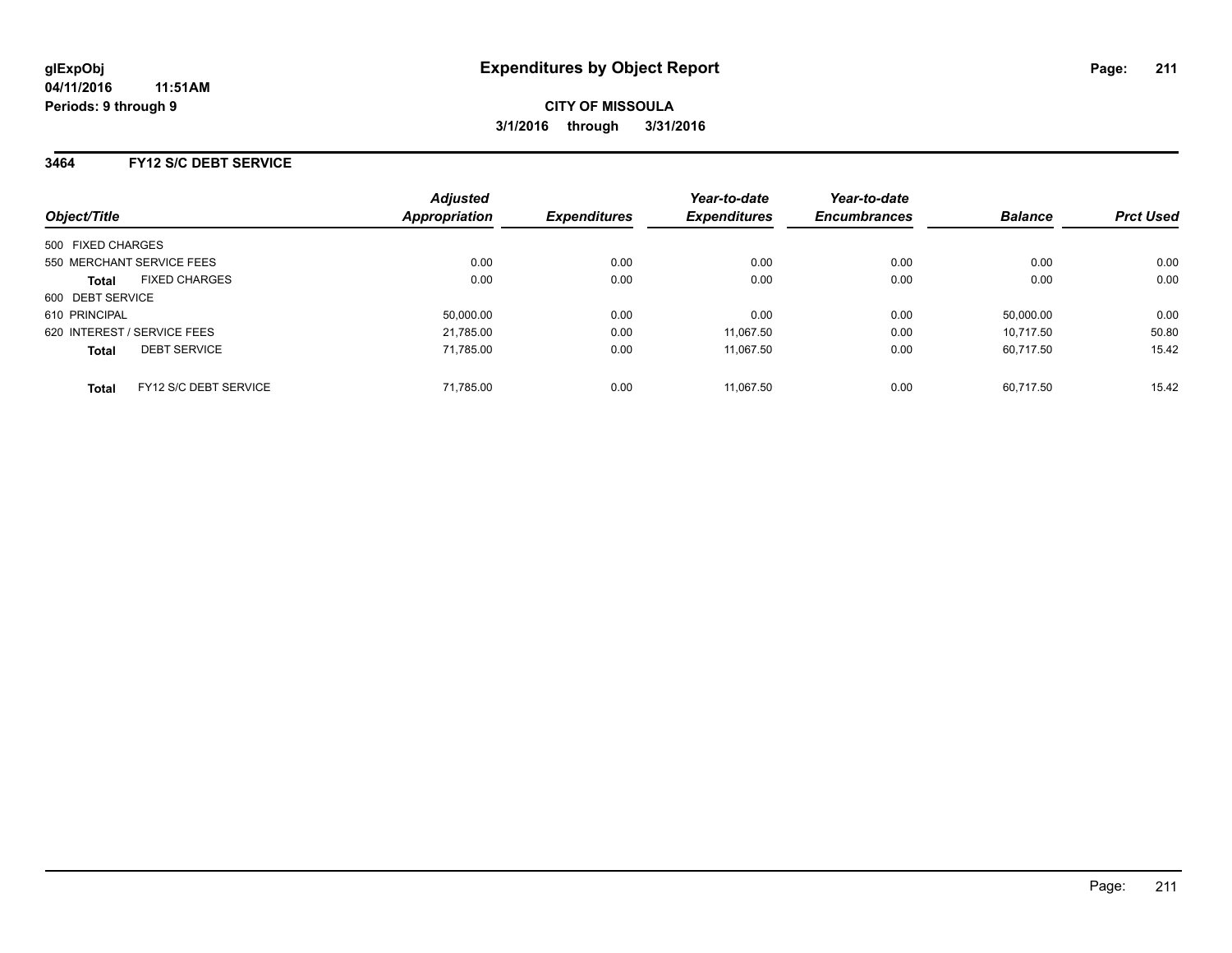#### **04/11/2016 11:51AM Periods: 9 through 9**

## **CITY OF MISSOULA 3/1/2016 through 3/31/2016**

#### **3465 FY13 SIDEWALK/CURB DEBT SERVICE**

|                   |                             | <b>Adjusted</b>      |                     | Year-to-date        | Year-to-date        |                |                  |
|-------------------|-----------------------------|----------------------|---------------------|---------------------|---------------------|----------------|------------------|
| Object/Title      |                             | <b>Appropriation</b> | <b>Expenditures</b> | <b>Expenditures</b> | <b>Encumbrances</b> | <b>Balance</b> | <b>Prct Used</b> |
| 500 FIXED CHARGES |                             |                      |                     |                     |                     |                |                  |
|                   | 550 MERCHANT SERVICE FEES   | 0.00                 | 0.00                | 0.00                | 0.00                | 0.00           | 0.00             |
| <b>Total</b>      | <b>FIXED CHARGES</b>        | 0.00                 | 0.00                | 0.00                | 0.00                | 0.00           | 0.00             |
| 600 DEBT SERVICE  |                             |                      |                     |                     |                     |                |                  |
| 610 PRINCIPAL     |                             | 29,000.00            | 0.00                | 0.00                | 0.00                | 29.000.00      | 0.00             |
|                   | 620 INTEREST / SERVICE FEES | 11.021.00            | 0.00                | 5,556.17            | 0.00                | 5.464.83       | 50.41            |
| <b>Total</b>      | <b>DEBT SERVICE</b>         | 40.021.00            | 0.00                | 5,556.17            | 0.00                | 34.464.83      | 13.88            |
| <b>Total</b>      | NON-DEPARTMENTAL            | 40.021.00            | 0.00                | 5.556.17            | 0.00                | 34.464.83      | 13.88            |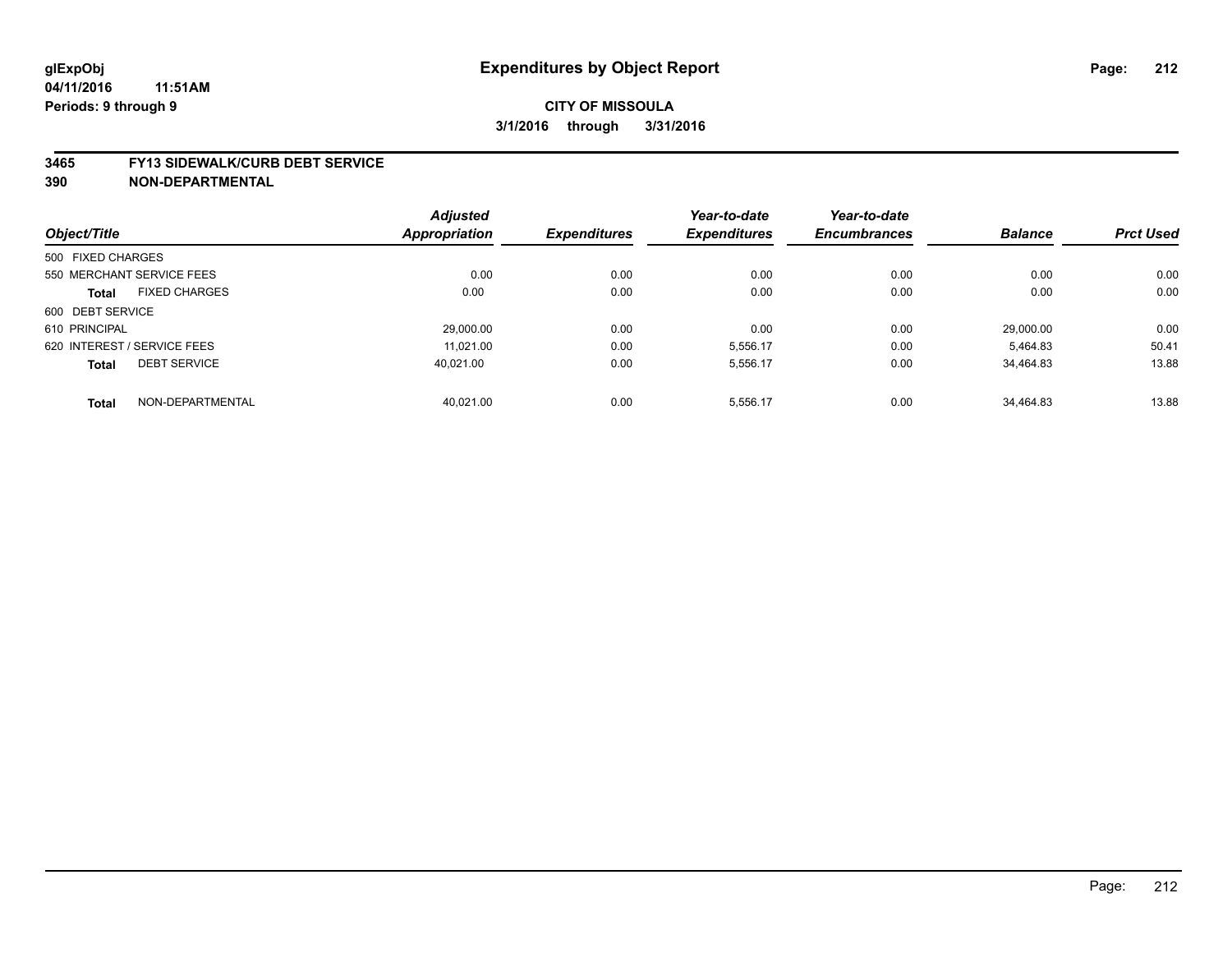## **3465 FY13 SIDEWALK/CURB DEBT SERVICE**

| Object/Title                |                                 | <b>Adjusted</b><br><b>Appropriation</b> | <b>Expenditures</b> | Year-to-date<br><b>Expenditures</b> | Year-to-date<br><b>Encumbrances</b> | <b>Balance</b> | <b>Prct Used</b> |
|-----------------------------|---------------------------------|-----------------------------------------|---------------------|-------------------------------------|-------------------------------------|----------------|------------------|
| 500 FIXED CHARGES           |                                 |                                         |                     |                                     |                                     |                |                  |
| 550 MERCHANT SERVICE FEES   |                                 | 0.00                                    | 0.00                | 0.00                                | 0.00                                | 0.00           | 0.00             |
| <b>Total</b>                | <b>FIXED CHARGES</b>            | 0.00                                    | 0.00                | 0.00                                | 0.00                                | 0.00           | 0.00             |
| 600 DEBT SERVICE            |                                 |                                         |                     |                                     |                                     |                |                  |
| 610 PRINCIPAL               |                                 | 29,000.00                               | 0.00                | 0.00                                | 0.00                                | 29.000.00      | 0.00             |
| 620 INTEREST / SERVICE FEES |                                 | 11.021.00                               | 0.00                | 5.556.17                            | 0.00                                | 5.464.83       | 50.41            |
| <b>Total</b>                | <b>DEBT SERVICE</b>             | 40.021.00                               | 0.00                | 5.556.17                            | 0.00                                | 34.464.83      | 13.88            |
| <b>Total</b>                | FY13 SIDEWALK/CURB DEBT SERVICE | 40.021.00                               | 0.00                | 5,556.17                            | 0.00                                | 34.464.83      | 13.88            |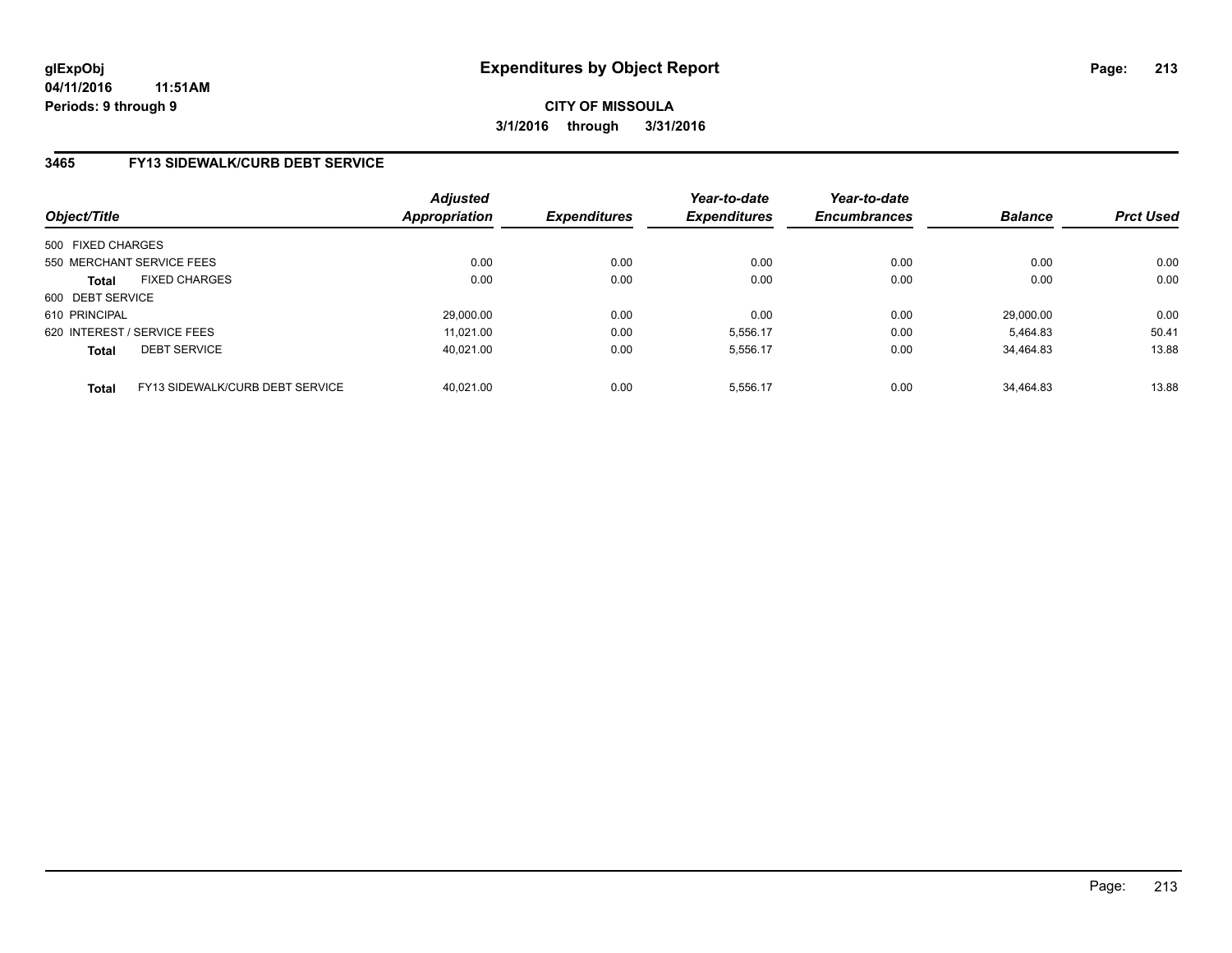#### **3466 FY15 SIDEWALK/CURB DEBT SERVICE**

|                             |                           | <b>Adjusted</b><br><b>Appropriation</b> |                     | Year-to-date<br><b>Expenditures</b> | Year-to-date<br><b>Encumbrances</b> | <b>Balance</b> | <b>Prct Used</b> |
|-----------------------------|---------------------------|-----------------------------------------|---------------------|-------------------------------------|-------------------------------------|----------------|------------------|
| Object/Title                |                           |                                         | <b>Expenditures</b> |                                     |                                     |                |                  |
| 300 PURCHASED SERVICES      |                           |                                         |                     |                                     |                                     |                |                  |
| 350 PROFESSIONAL SERVICES   |                           | 0.00                                    | 0.00                | 25.812.46                           | 0.00                                | $-25.812.46$   | 0.00             |
| <b>Total</b>                | <b>PURCHASED SERVICES</b> | 0.00                                    | 0.00                | 25,812.46                           | 0.00                                | $-25,812.46$   | 0.00             |
| 500 FIXED CHARGES           |                           |                                         |                     |                                     |                                     |                |                  |
| 550 MERCHANT SERVICE FEES   |                           | 0.00                                    | 0.00                | 0.00                                | 0.00                                | 0.00           | 0.00             |
| <b>Total</b>                | <b>FIXED CHARGES</b>      | 0.00                                    | 0.00                | 0.00                                | 0.00                                | 0.00           | 0.00             |
| 600 DEBT SERVICE            |                           |                                         |                     |                                     |                                     |                |                  |
| 610 PRINCIPAL               |                           | 0.00                                    | 0.00                | 0.00                                | 0.00                                | 0.00           | 0.00             |
| 620 INTEREST / SERVICE FEES |                           | 0.00                                    | 0.00                | 8,683.15                            | 0.00                                | $-8,683.15$    | 0.00             |
| <b>Total</b>                | <b>DEBT SERVICE</b>       | 0.00                                    | 0.00                | 8,683.15                            | 0.00                                | $-8,683.15$    | 0.00             |
| <b>Total</b>                | NON-DEPARTMENTAL          | 0.00                                    | 0.00                | 34,495.61                           | 0.00                                | $-34,495.61$   | 0.00             |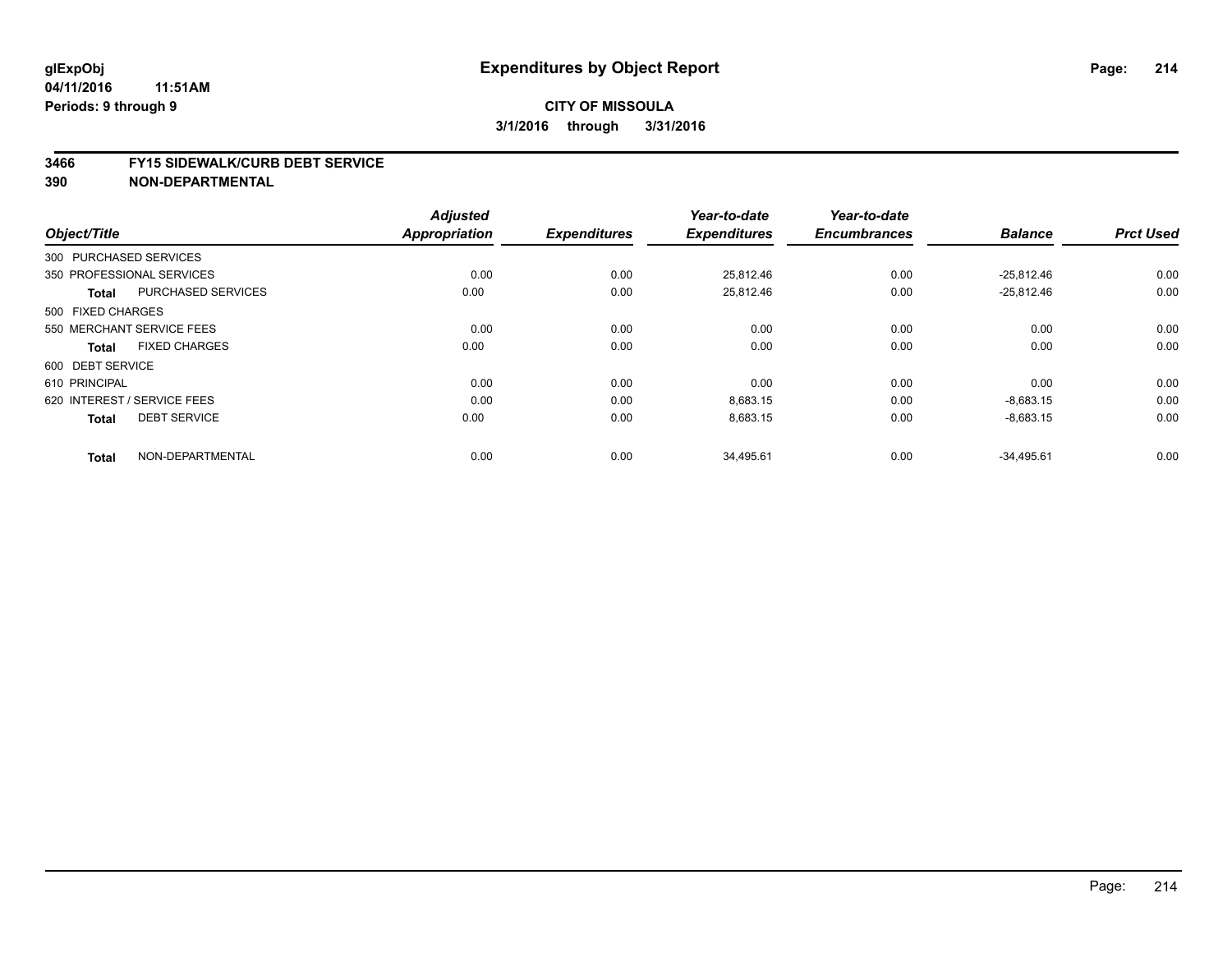**04/11/2016 11:51AM Periods: 9 through 9**

## **CITY OF MISSOULA 3/1/2016 through 3/31/2016**

## **3466 FY15 SIDEWALK/CURB DEBT SERVICE**

|                        |                                        | <b>Adjusted</b>      |                     | Year-to-date        | Year-to-date        |                |                  |
|------------------------|----------------------------------------|----------------------|---------------------|---------------------|---------------------|----------------|------------------|
| Object/Title           |                                        | <b>Appropriation</b> | <b>Expenditures</b> | <b>Expenditures</b> | <b>Encumbrances</b> | <b>Balance</b> | <b>Prct Used</b> |
| 300 PURCHASED SERVICES |                                        |                      |                     |                     |                     |                |                  |
|                        | 350 PROFESSIONAL SERVICES              | 0.00                 | 0.00                | 25,812.46           | 0.00                | $-25.812.46$   | 0.00             |
| Total                  | PURCHASED SERVICES                     | 0.00                 | 0.00                | 25,812.46           | 0.00                | $-25,812.46$   | 0.00             |
| 500 FIXED CHARGES      |                                        |                      |                     |                     |                     |                |                  |
|                        | 550 MERCHANT SERVICE FEES              | 0.00                 | 0.00                | 0.00                | 0.00                | 0.00           | 0.00             |
| <b>Total</b>           | <b>FIXED CHARGES</b>                   | 0.00                 | 0.00                | 0.00                | 0.00                | 0.00           | 0.00             |
| 600 DEBT SERVICE       |                                        |                      |                     |                     |                     |                |                  |
| 610 PRINCIPAL          |                                        | 0.00                 | 0.00                | 0.00                | 0.00                | 0.00           | 0.00             |
|                        | 620 INTEREST / SERVICE FEES            | 0.00                 | 0.00                | 8,683.15            | 0.00                | $-8,683.15$    | 0.00             |
| <b>Total</b>           | <b>DEBT SERVICE</b>                    | 0.00                 | 0.00                | 8,683.15            | 0.00                | $-8,683.15$    | 0.00             |
| <b>Total</b>           | <b>FY15 SIDEWALK/CURB DEBT SERVICE</b> | 0.00                 | 0.00                | 34,495.61           | 0.00                | $-34,495.61$   | 0.00             |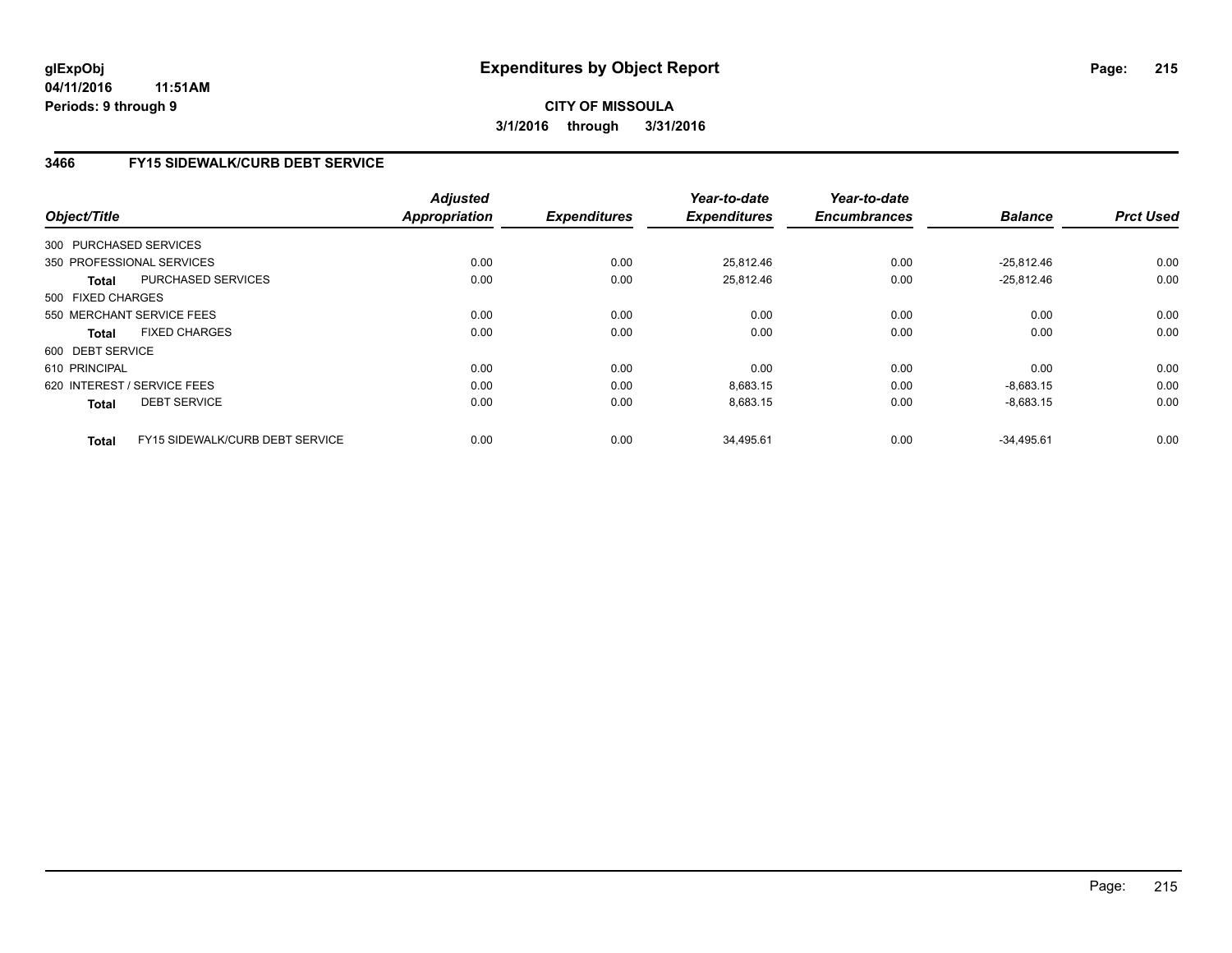### **3491 SID 491 DEBT SERVICE FUND**

| Object/Title                 | <b>Adjusted</b><br>Appropriation | <b>Expenditures</b> | Year-to-date<br><b>Expenditures</b> | Year-to-date<br><b>Encumbrances</b> | <b>Balance</b> | <b>Prct Used</b> |
|------------------------------|----------------------------------|---------------------|-------------------------------------|-------------------------------------|----------------|------------------|
| 600 DEBT SERVICE             |                                  |                     |                                     |                                     |                |                  |
| 620 INTEREST / SERVICE FEES  | 0.00                             | 0.00                | 0.00                                | 0.00                                | 0.00           | 0.00             |
| <b>DEBT SERVICE</b><br>Total | 0.00                             | 0.00                | 0.00                                | 0.00                                | 0.00           | 0.00             |
| NON-DEPARTMENTAL<br>Total    | 0.00                             | 0.00                | 0.00                                | 0.00                                | 0.00           | 0.00             |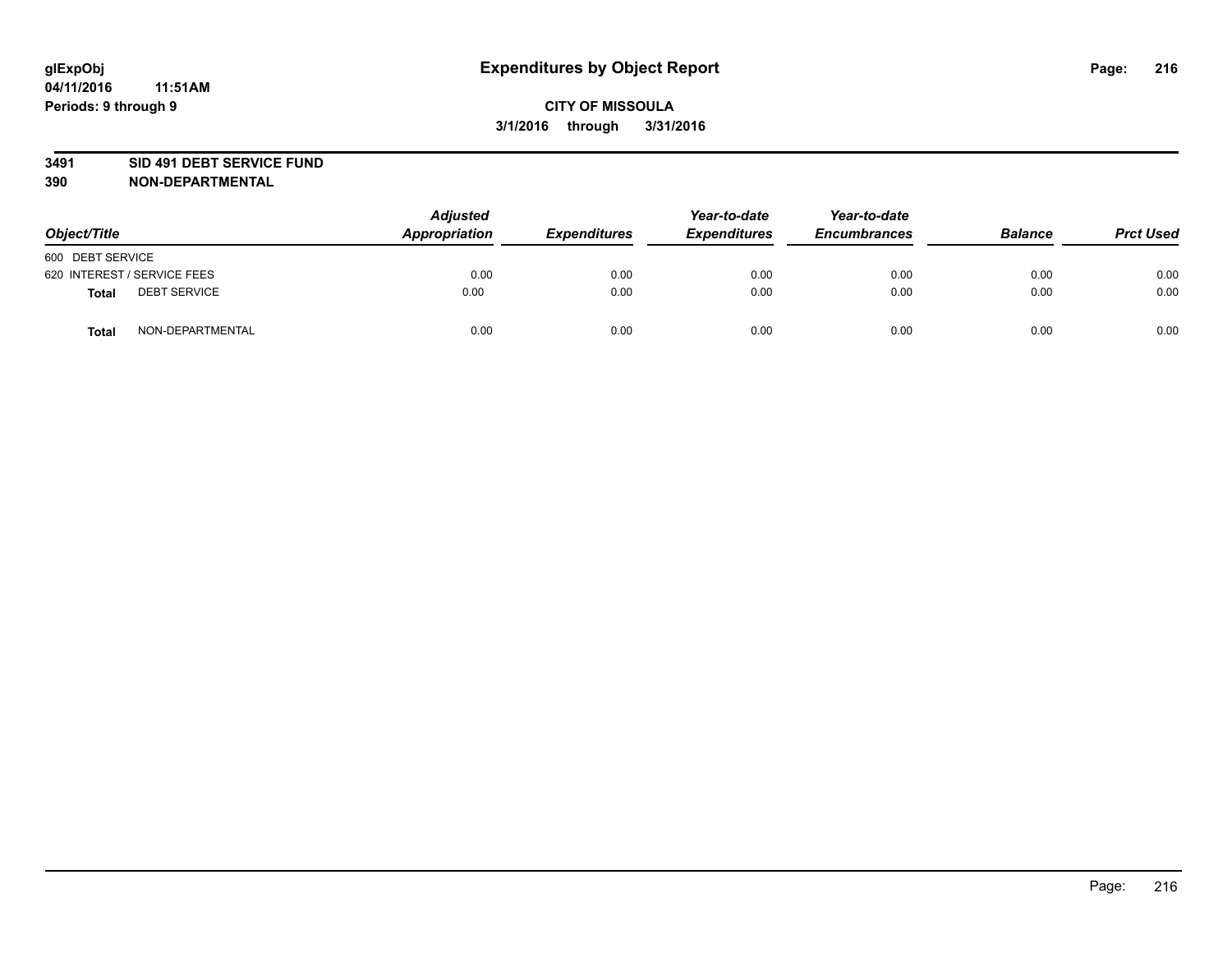### **3491 SID 491 DEBT SERVICE FUND**

| Object/Title                              | <b>Adjusted</b><br>Appropriation | <b>Expenditures</b> | Year-to-date<br><b>Expenditures</b> | Year-to-date<br><b>Encumbrances</b> | <b>Balance</b> | <b>Prct Used</b> |
|-------------------------------------------|----------------------------------|---------------------|-------------------------------------|-------------------------------------|----------------|------------------|
| 600 DEBT SERVICE                          |                                  |                     |                                     |                                     |                |                  |
| 620 INTEREST / SERVICE FEES               | 0.00                             | 0.00                | 0.00                                | 0.00                                | 0.00           | 0.00             |
| <b>DEBT SERVICE</b><br><b>Total</b>       | 0.00                             | 0.00                | 0.00                                | 0.00                                | 0.00           | 0.00             |
| SID 491 DEBT SERVICE FUND<br><b>Total</b> | 0.00                             | 0.00                | 0.00                                | 0.00                                | 0.00           | 0.00             |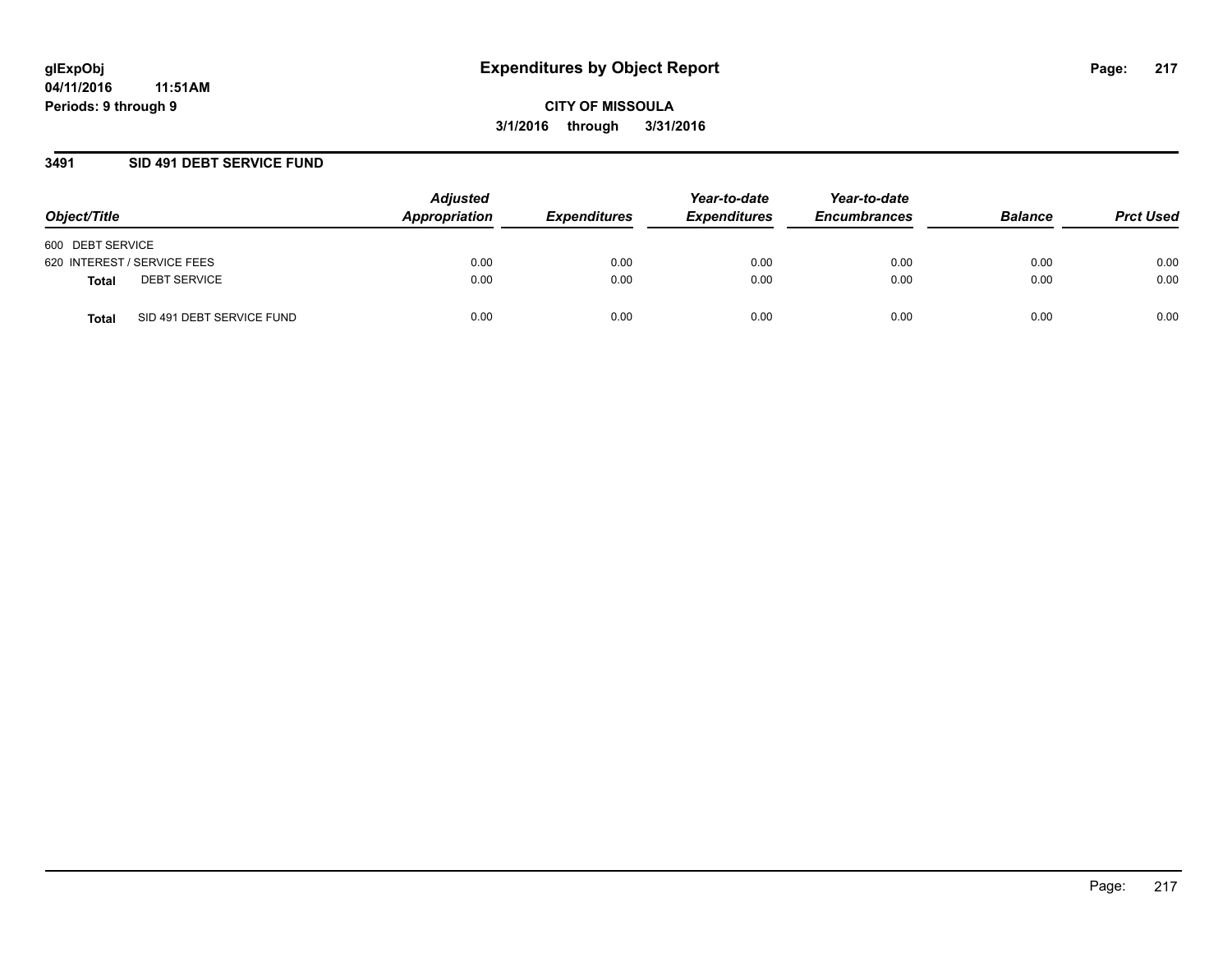# **CITY OF MISSOULA 3/1/2016 through 3/31/2016**

**3495 SID 495 DEBT SERVICE FUND**

| Object/Title                     | <b>Adjusted</b><br>Appropriation | <b>Expenditures</b> | Year-to-date<br><b>Expenditures</b> | Year-to-date<br><b>Encumbrances</b> | <b>Balance</b> | <b>Prct Used</b> |
|----------------------------------|----------------------------------|---------------------|-------------------------------------|-------------------------------------|----------------|------------------|
| 800 OTHER OBJECTS                |                                  |                     |                                     |                                     |                |                  |
| 820 TRANSFERS TO OTHER FUNDS     | 0.00                             | 0.00                | 0.00                                | 0.00                                | 0.00           | 0.00             |
| OTHER OBJECTS<br><b>Total</b>    | 0.00                             | 0.00                | 0.00                                | 0.00                                | 0.00           | 0.00             |
| *** Title Not Found ***<br>Total | 0.00                             | 0.00                | 0.00                                | 0.00                                | 0.00           | 0.00             |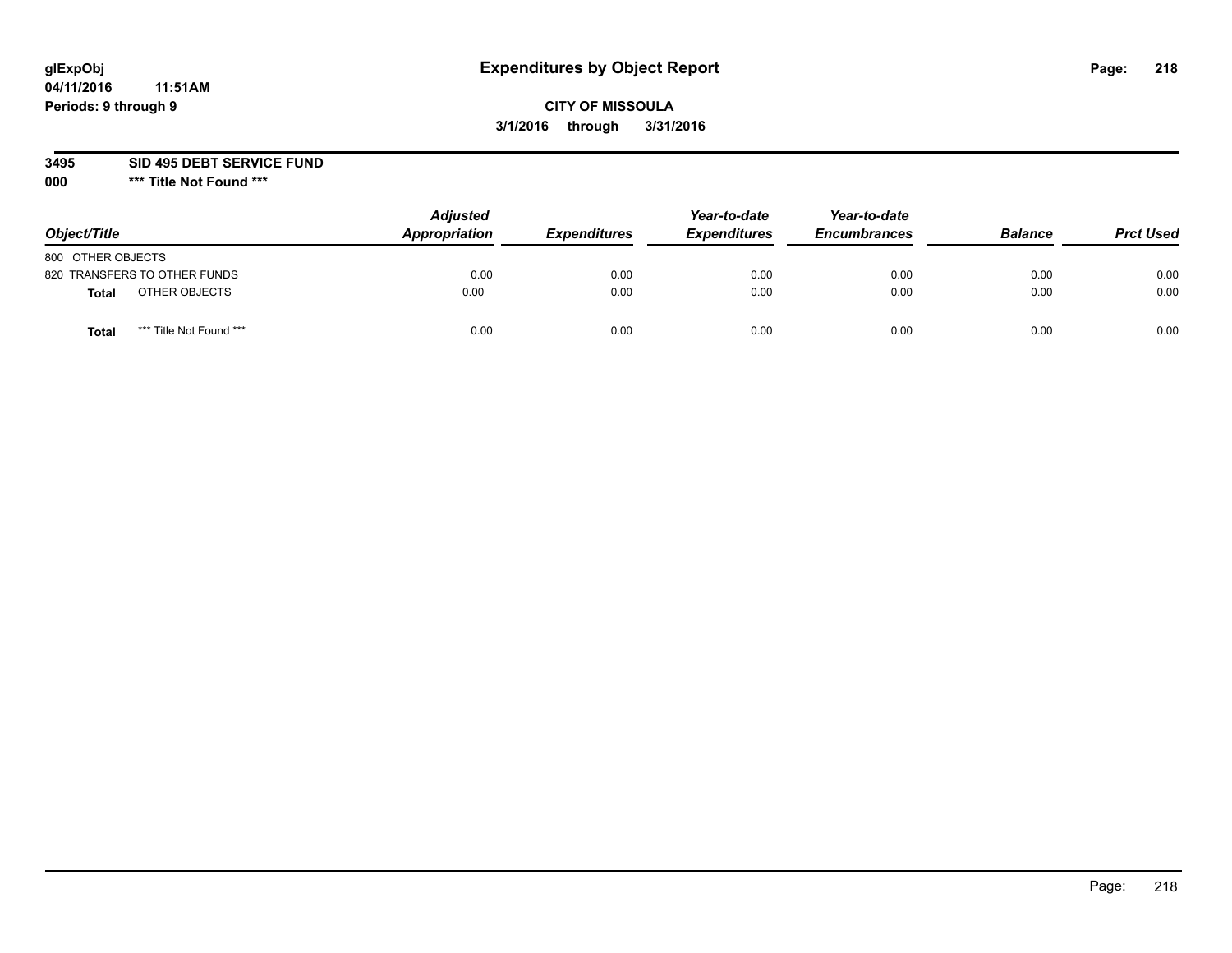#### **3495 SID 495 DEBT SERVICE FUND**

| Object/Title                         | <b>Adjusted</b><br><b>Appropriation</b> | <b>Expenditures</b> | Year-to-date<br><b>Expenditures</b> | Year-to-date<br><b>Encumbrances</b> | <b>Balance</b> | <b>Prct Used</b> |
|--------------------------------------|-----------------------------------------|---------------------|-------------------------------------|-------------------------------------|----------------|------------------|
| 500 FIXED CHARGES                    |                                         |                     |                                     |                                     |                |                  |
| 550 MERCHANT SERVICE FEES            | 0.00                                    | 0.00                | 0.00                                | 0.00                                | 0.00           | 0.00             |
| <b>FIXED CHARGES</b><br><b>Total</b> | 0.00                                    | 0.00                | 0.00                                | 0.00                                | 0.00           | 0.00             |
| 800 OTHER OBJECTS                    |                                         |                     |                                     |                                     |                |                  |
| 820 TRANSFERS TO OTHER FUNDS         | 0.00                                    | 0.00                | 0.00                                | 0.00                                | 0.00           | 0.00             |
| OTHER OBJECTS<br><b>Total</b>        | 0.00                                    | 0.00                | 0.00                                | 0.00                                | 0.00           | 0.00             |
| NON-DEPARTMENTAL<br><b>Total</b>     | 0.00                                    | 0.00                | 0.00                                | 0.00                                | 0.00           | 0.00             |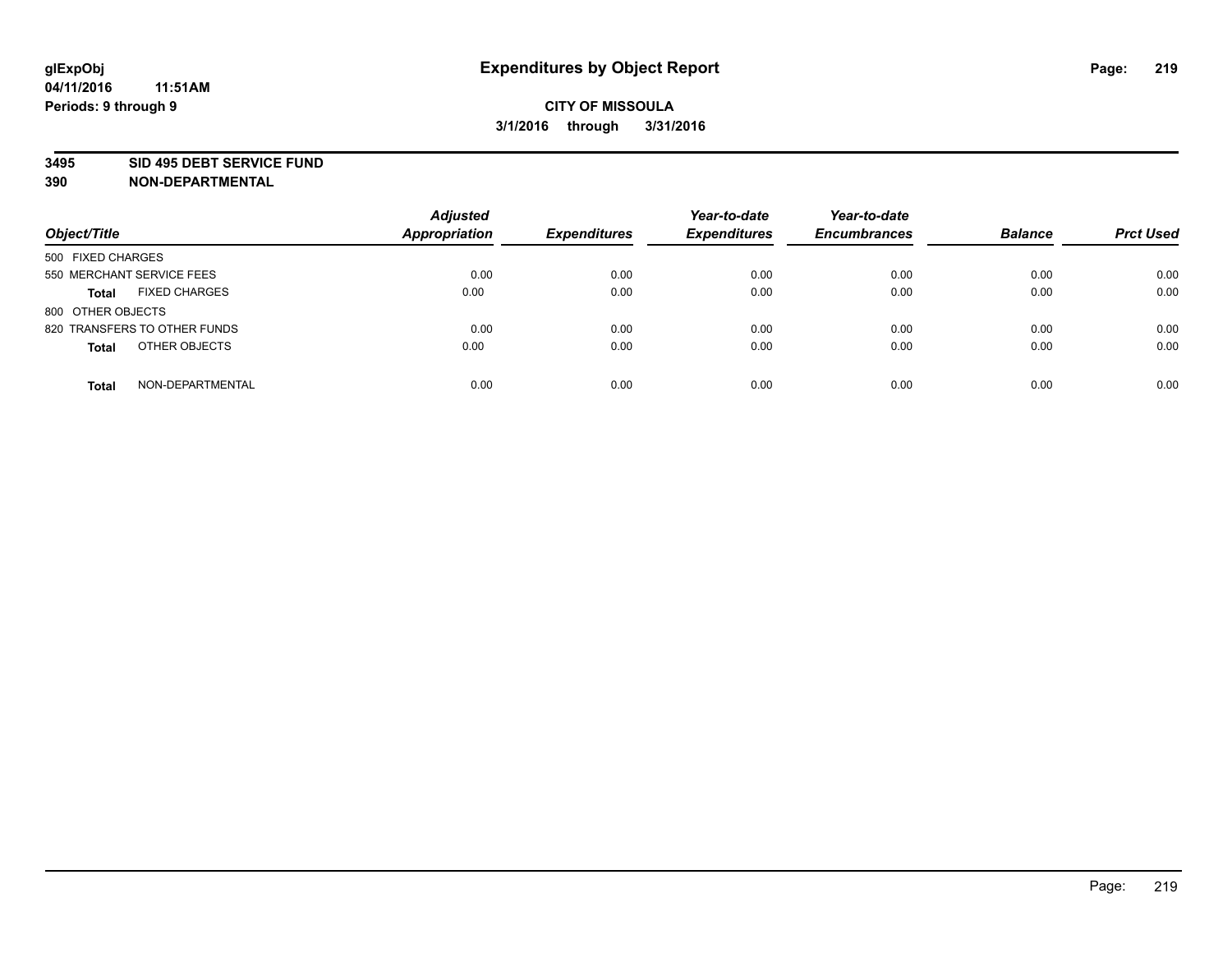### **3495 SID 495 DEBT SERVICE FUND**

| Object/Title                              | <b>Adjusted</b><br><b>Appropriation</b> | <b>Expenditures</b> | Year-to-date<br><b>Expenditures</b> | Year-to-date<br><b>Encumbrances</b> | <b>Balance</b> | <b>Prct Used</b> |
|-------------------------------------------|-----------------------------------------|---------------------|-------------------------------------|-------------------------------------|----------------|------------------|
| 500 FIXED CHARGES                         |                                         |                     |                                     |                                     |                |                  |
| 550 MERCHANT SERVICE FEES                 | 0.00                                    | 0.00                | 0.00                                | 0.00                                | 0.00           | 0.00             |
| <b>FIXED CHARGES</b><br><b>Total</b>      | 0.00                                    | 0.00                | 0.00                                | 0.00                                | 0.00           | 0.00             |
| 800 OTHER OBJECTS                         |                                         |                     |                                     |                                     |                |                  |
| 820 TRANSFERS TO OTHER FUNDS              | 0.00                                    | 0.00                | 0.00                                | 0.00                                | 0.00           | 0.00             |
| OTHER OBJECTS<br><b>Total</b>             | 0.00                                    | 0.00                | 0.00                                | 0.00                                | 0.00           | 0.00             |
| SID 495 DEBT SERVICE FUND<br><b>Total</b> | 0.00                                    | 0.00                | 0.00                                | 0.00                                | 0.00           | 0.00             |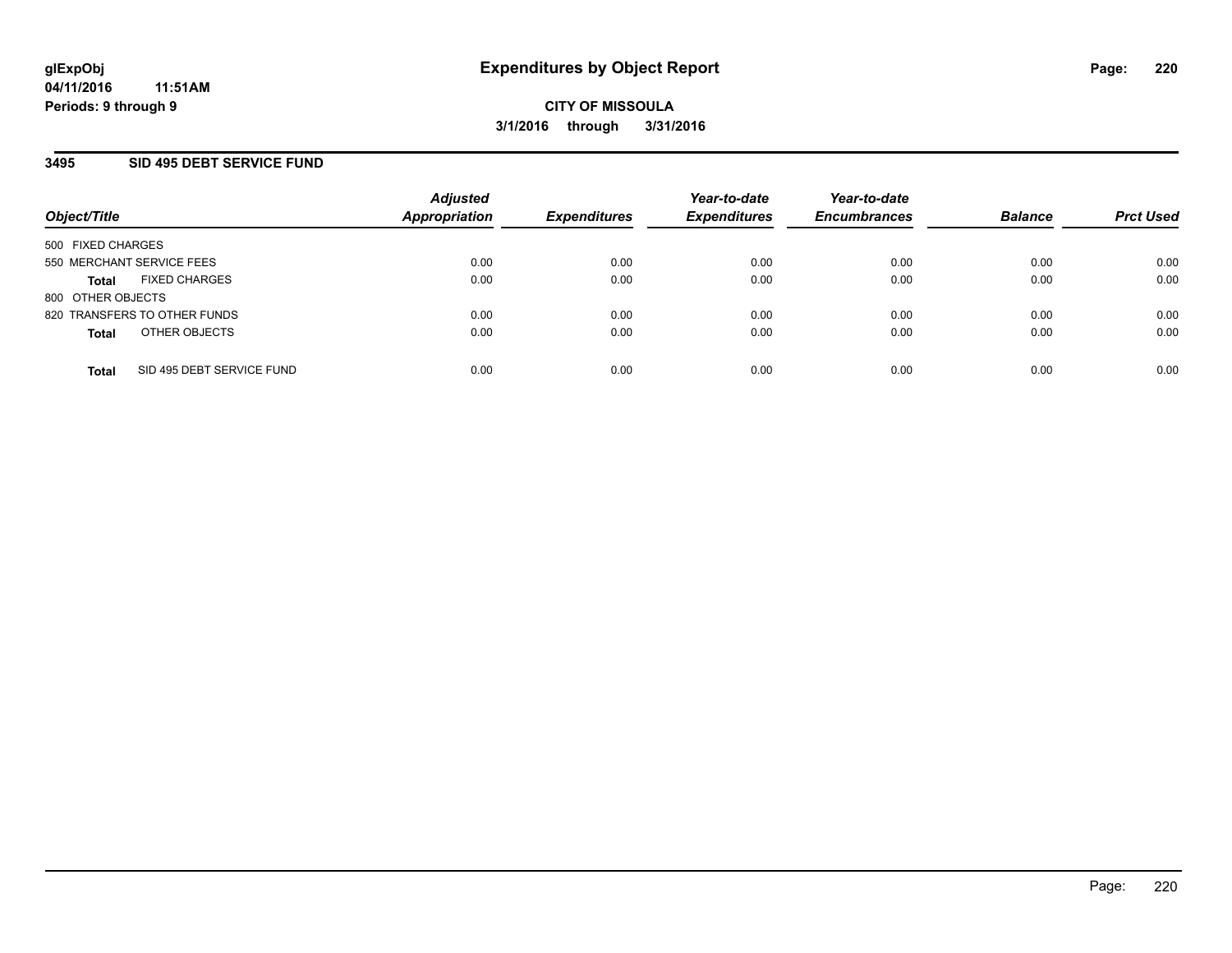# **CITY OF MISSOULA 3/1/2016 through 3/31/2016**

#### **3497 SID 497 DEBT SERVICE FUND**

| Object/Title                            | <b>Adjusted</b><br>Appropriation | <b>Expenditures</b> | Year-to-date<br><b>Expenditures</b> | Year-to-date<br><b>Encumbrances</b> | <b>Balance</b> | <b>Prct Used</b> |
|-----------------------------------------|----------------------------------|---------------------|-------------------------------------|-------------------------------------|----------------|------------------|
| 800 OTHER OBJECTS                       |                                  |                     |                                     |                                     |                |                  |
| 820 TRANSFERS TO OTHER FUNDS            | 0.00                             | 0.00                | 0.00                                | 0.00                                | 0.00           | 0.00             |
| OTHER OBJECTS<br><b>Total</b>           | 0.00                             | 0.00                | 0.00                                | 0.00                                | 0.00           | 0.00             |
| *** Title Not Found ***<br><b>Total</b> | 0.00                             | 0.00                | 0.00                                | 0.00                                | 0.00           | 0.00             |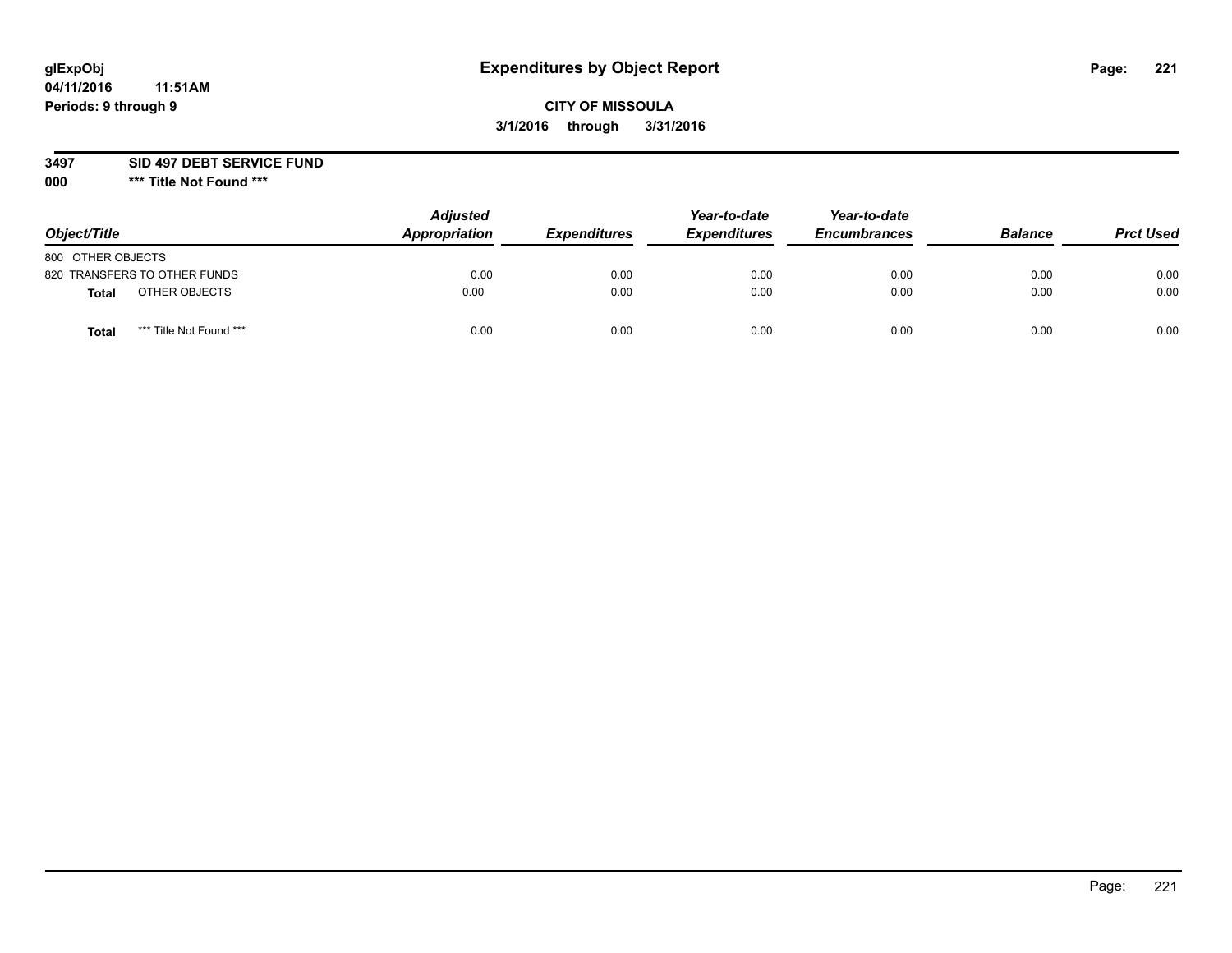#### **3497 SID 497 DEBT SERVICE FUND**

| Object/Title                         | <b>Adjusted</b><br><b>Appropriation</b> | <b>Expenditures</b> | Year-to-date<br><b>Expenditures</b> | Year-to-date<br><b>Encumbrances</b> | <b>Balance</b> | <b>Prct Used</b> |
|--------------------------------------|-----------------------------------------|---------------------|-------------------------------------|-------------------------------------|----------------|------------------|
| 500 FIXED CHARGES                    |                                         |                     |                                     |                                     |                |                  |
| 550 MERCHANT SERVICE FEES            | 0.00                                    | 0.00                | 0.00                                | 0.00                                | 0.00           | 0.00             |
| <b>FIXED CHARGES</b><br><b>Total</b> | 0.00                                    | 0.00                | 0.00                                | 0.00                                | 0.00           | 0.00             |
| 600 DEBT SERVICE                     |                                         |                     |                                     |                                     |                |                  |
| 620 INTEREST / SERVICE FEES          | 0.00                                    | 0.00                | 0.00                                | 0.00                                | 0.00           | 0.00             |
| <b>DEBT SERVICE</b><br><b>Total</b>  | 0.00                                    | 0.00                | 0.00                                | 0.00                                | 0.00           | 0.00             |
| 800 OTHER OBJECTS                    |                                         |                     |                                     |                                     |                |                  |
| 800 OTHER OBJECTS                    | 0.00                                    | 0.00                | 0.00                                | 0.00                                | 0.00           | 0.00             |
| 820 TRANSFERS TO OTHER FUNDS         | 0.00                                    | 0.00                | 0.00                                | 0.00                                | 0.00           | 0.00             |
| OTHER OBJECTS<br><b>Total</b>        | 0.00                                    | 0.00                | 0.00                                | 0.00                                | 0.00           | 0.00             |
|                                      |                                         |                     |                                     |                                     |                |                  |
| NON-DEPARTMENTAL<br><b>Total</b>     | 0.00                                    | 0.00                | 0.00                                | 0.00                                | 0.00           | 0.00             |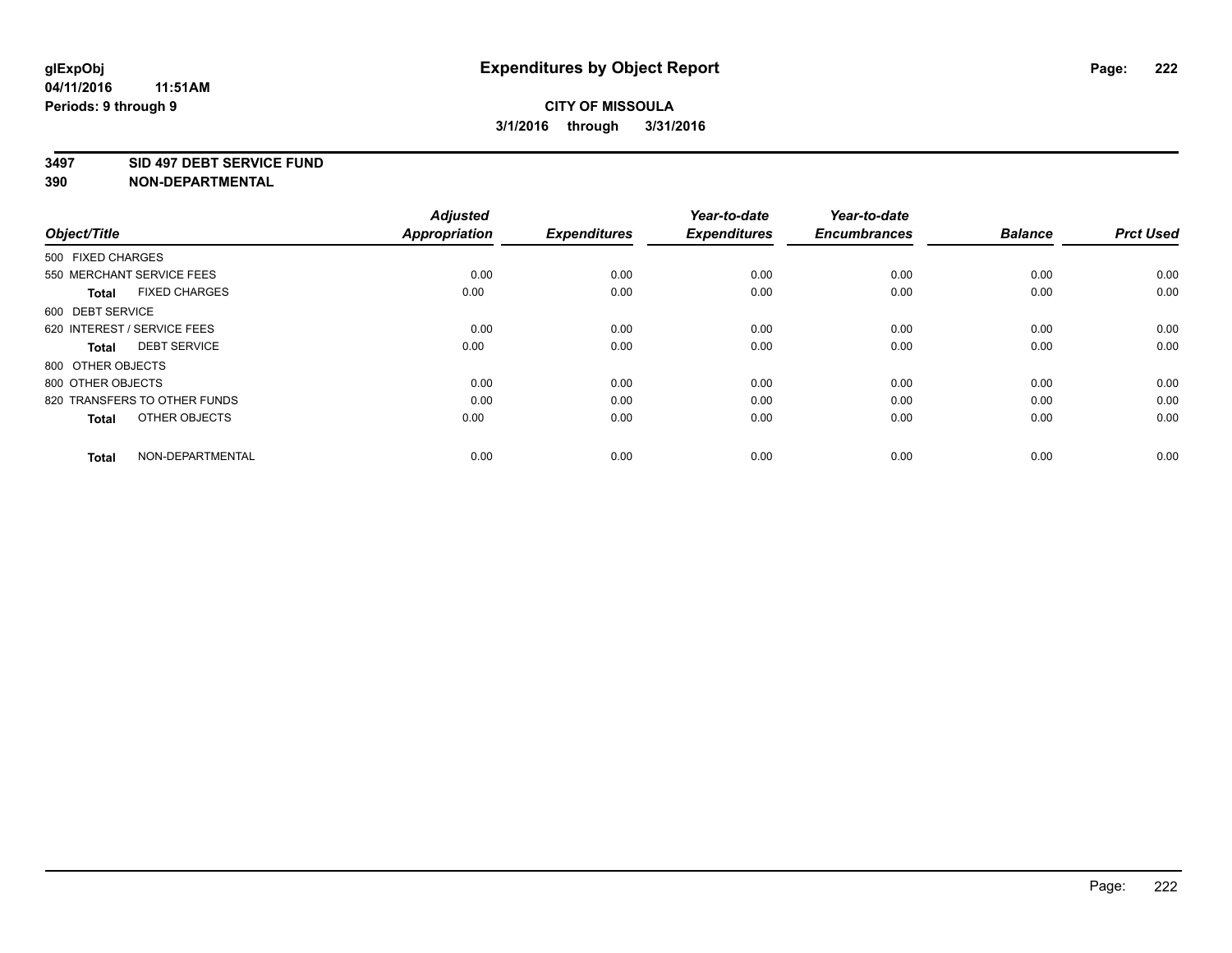### **3497 SID 497 DEBT SERVICE FUND**

|                                           | <b>Adjusted</b>      | <b>Expenditures</b> | Year-to-date<br><b>Expenditures</b> | Year-to-date<br><b>Encumbrances</b> | <b>Balance</b> | <b>Prct Used</b> |
|-------------------------------------------|----------------------|---------------------|-------------------------------------|-------------------------------------|----------------|------------------|
| Object/Title                              | <b>Appropriation</b> |                     |                                     |                                     |                |                  |
| 500 FIXED CHARGES                         |                      |                     |                                     |                                     |                |                  |
| 550 MERCHANT SERVICE FEES                 | 0.00                 | 0.00                | 0.00                                | 0.00                                | 0.00           | 0.00             |
| <b>FIXED CHARGES</b><br>Total             | 0.00                 | 0.00                | 0.00                                | 0.00                                | 0.00           | 0.00             |
| 600 DEBT SERVICE                          |                      |                     |                                     |                                     |                |                  |
| 620 INTEREST / SERVICE FEES               | 0.00                 | 0.00                | 0.00                                | 0.00                                | 0.00           | 0.00             |
| <b>DEBT SERVICE</b><br>Total              | 0.00                 | 0.00                | 0.00                                | 0.00                                | 0.00           | 0.00             |
| 800 OTHER OBJECTS                         |                      |                     |                                     |                                     |                |                  |
| 800 OTHER OBJECTS                         | 0.00                 | 0.00                | 0.00                                | 0.00                                | 0.00           | 0.00             |
| 820 TRANSFERS TO OTHER FUNDS              | 0.00                 | 0.00                | 0.00                                | 0.00                                | 0.00           | 0.00             |
| OTHER OBJECTS<br><b>Total</b>             | 0.00                 | 0.00                | 0.00                                | 0.00                                | 0.00           | 0.00             |
|                                           |                      |                     |                                     |                                     |                |                  |
| SID 497 DEBT SERVICE FUND<br><b>Total</b> | 0.00                 | 0.00                | 0.00                                | 0.00                                | 0.00           | 0.00             |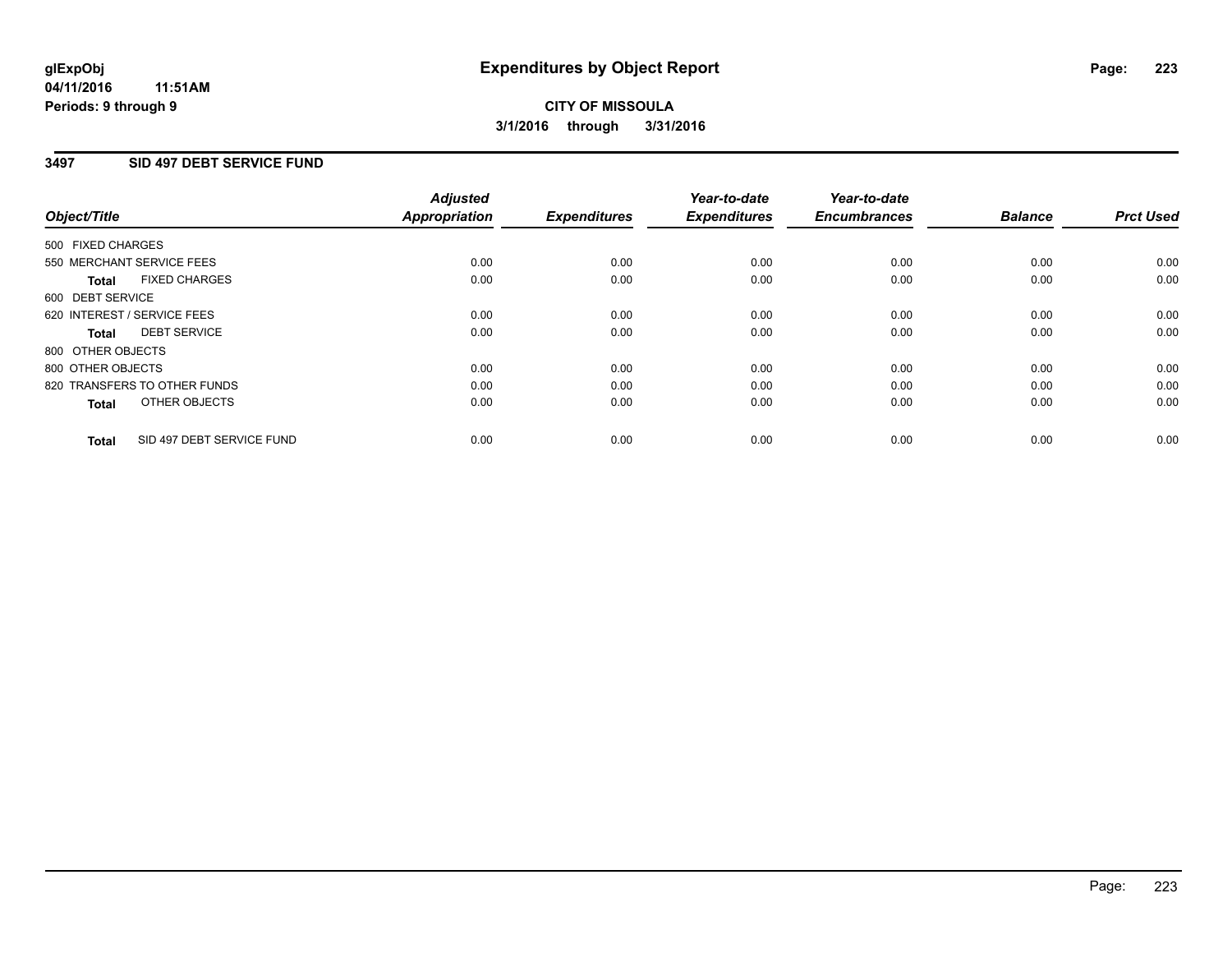# **CITY OF MISSOULA 3/1/2016 through 3/31/2016**

**3498 SID 498 DEBT SERVICE FUND**

| Object/Title                     | <b>Adjusted</b><br>Appropriation | <b>Expenditures</b> | Year-to-date<br><b>Expenditures</b> | Year-to-date<br><b>Encumbrances</b> | <b>Balance</b> | <b>Prct Used</b> |
|----------------------------------|----------------------------------|---------------------|-------------------------------------|-------------------------------------|----------------|------------------|
| 800 OTHER OBJECTS                |                                  |                     |                                     |                                     |                |                  |
| 820 TRANSFERS TO OTHER FUNDS     | 0.00                             | 0.00                | 0.00                                | 0.00                                | 0.00           | 0.00             |
| OTHER OBJECTS<br><b>Total</b>    | 0.00                             | 0.00                | 0.00                                | 0.00                                | 0.00           | 0.00             |
| *** Title Not Found ***<br>Total | 0.00                             | 0.00                | 0.00                                | 0.00                                | 0.00           | 0.00             |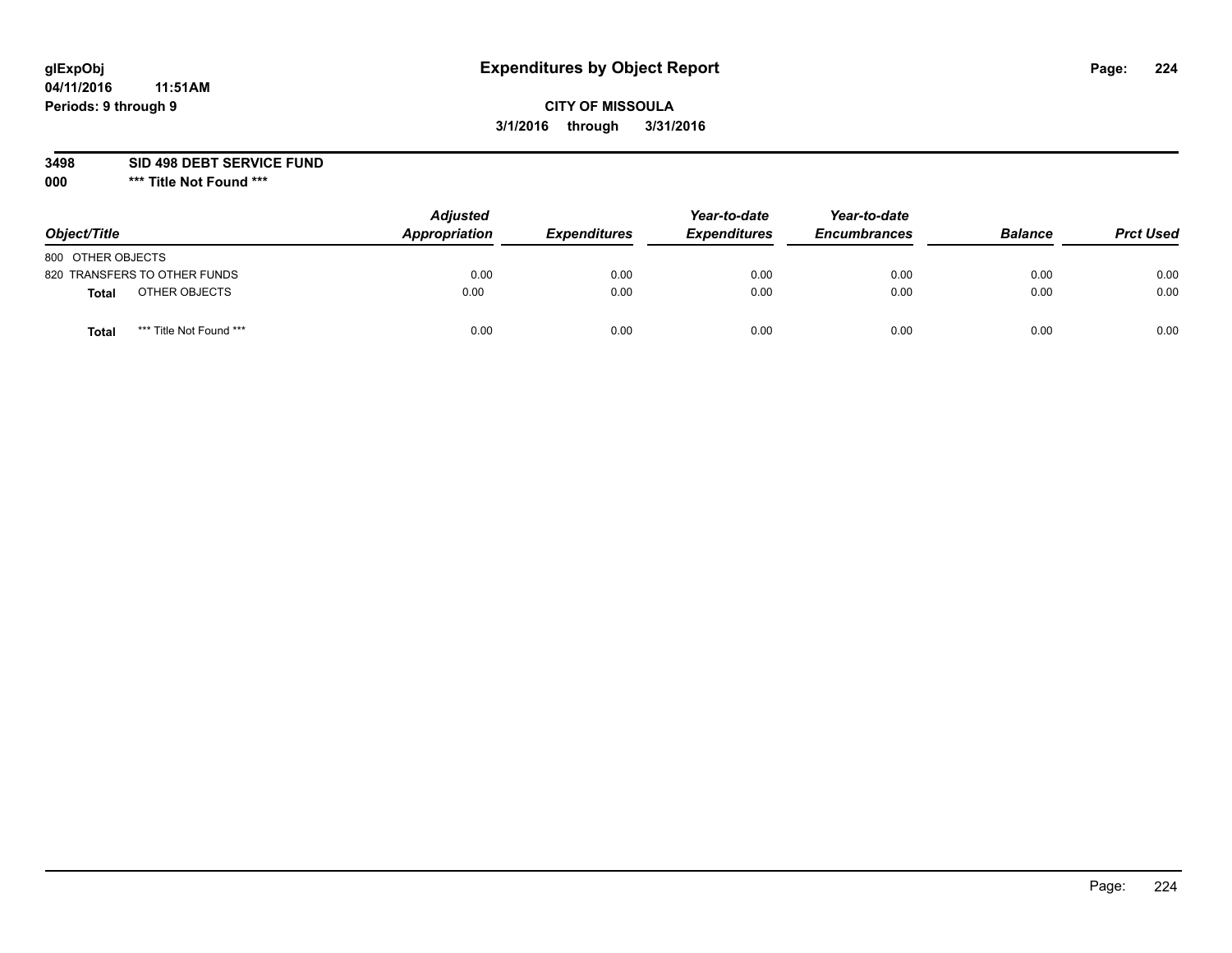#### **3498 SID 498 DEBT SERVICE FUND**

| Object/Title                         | <b>Adjusted</b><br><b>Appropriation</b> | <b>Expenditures</b> | Year-to-date<br><b>Expenditures</b> | Year-to-date<br><b>Encumbrances</b> | <b>Balance</b> | <b>Prct Used</b> |
|--------------------------------------|-----------------------------------------|---------------------|-------------------------------------|-------------------------------------|----------------|------------------|
| 500 FIXED CHARGES                    |                                         |                     |                                     |                                     |                |                  |
| 550 MERCHANT SERVICE FEES            | 0.00                                    | 0.00                | 0.00                                | 0.00                                | 0.00           | 0.00             |
| <b>FIXED CHARGES</b><br><b>Total</b> | 0.00                                    | 0.00                | 0.00                                | 0.00                                | 0.00           | 0.00             |
| 600 DEBT SERVICE                     |                                         |                     |                                     |                                     |                |                  |
| 610 PRINCIPAL                        | 0.00                                    | 0.00                | 0.00                                | 0.00                                | 0.00           | 0.00             |
| 620 INTEREST / SERVICE FEES          | 0.00                                    | 0.00                | 0.00                                | 0.00                                | 0.00           | 0.00             |
| <b>DEBT SERVICE</b><br><b>Total</b>  | 0.00                                    | 0.00                | 0.00                                | 0.00                                | 0.00           | 0.00             |
| NON-DEPARTMENTAL<br><b>Total</b>     | 0.00                                    | 0.00                | 0.00                                | 0.00                                | 0.00           | 0.00             |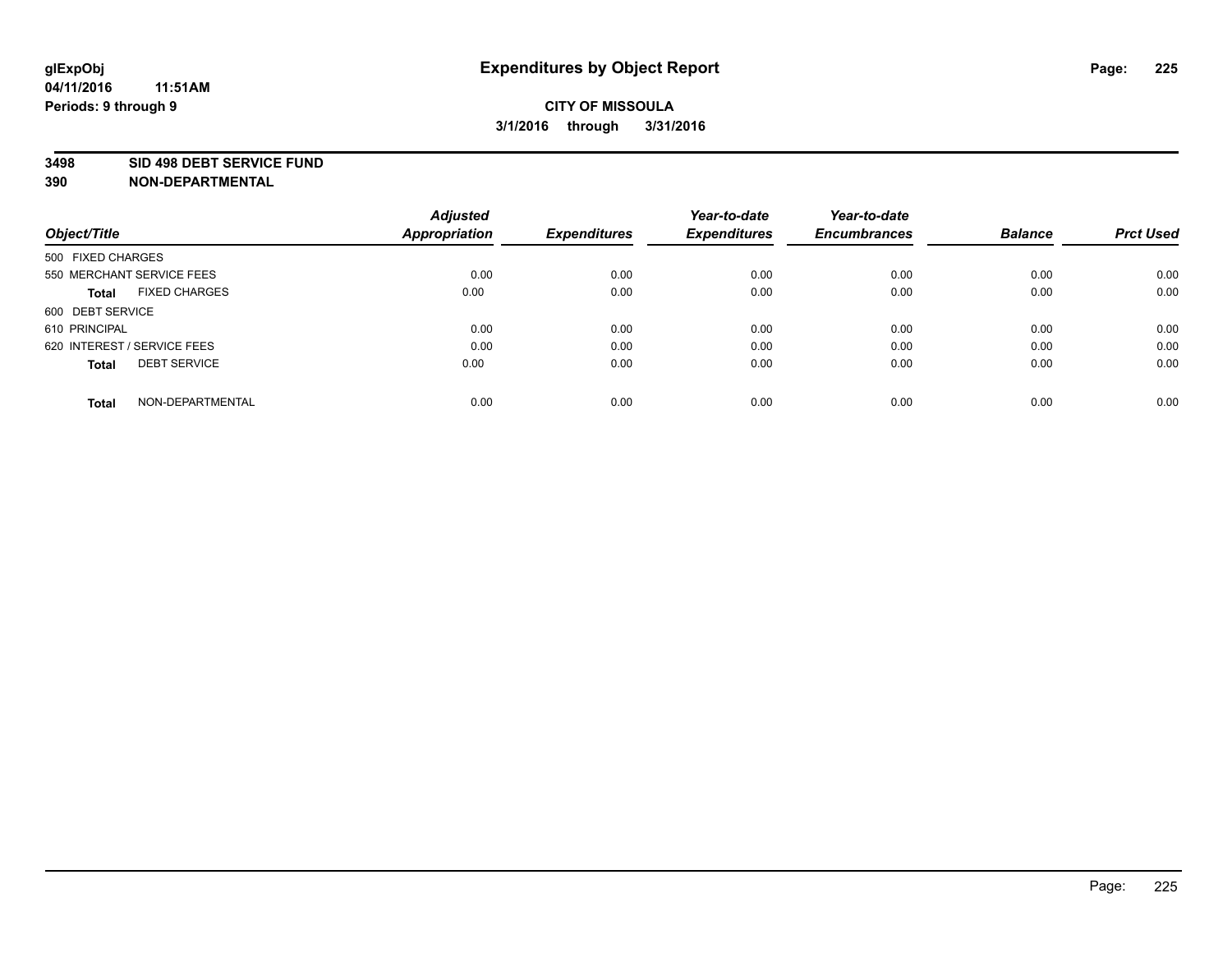### **3498 SID 498 DEBT SERVICE FUND**

| Object/Title      |                              | <b>Adjusted</b><br>Appropriation | <b>Expenditures</b> | Year-to-date<br><b>Expenditures</b> | Year-to-date<br><b>Encumbrances</b> | <b>Balance</b> | <b>Prct Used</b> |
|-------------------|------------------------------|----------------------------------|---------------------|-------------------------------------|-------------------------------------|----------------|------------------|
| 500 FIXED CHARGES |                              |                                  |                     |                                     |                                     |                |                  |
|                   | 550 MERCHANT SERVICE FEES    | 0.00                             | 0.00                | 0.00                                | 0.00                                | 0.00           | 0.00             |
| <b>Total</b>      | <b>FIXED CHARGES</b>         | 0.00                             | 0.00                | 0.00                                | 0.00                                | 0.00           | 0.00             |
| 600 DEBT SERVICE  |                              |                                  |                     |                                     |                                     |                |                  |
| 610 PRINCIPAL     |                              | 0.00                             | 0.00                | 0.00                                | 0.00                                | 0.00           | 0.00             |
|                   | 620 INTEREST / SERVICE FEES  | 0.00                             | 0.00                | 0.00                                | 0.00                                | 0.00           | 0.00             |
| Total             | <b>DEBT SERVICE</b>          | 0.00                             | 0.00                | 0.00                                | 0.00                                | 0.00           | 0.00             |
| 800 OTHER OBJECTS |                              |                                  |                     |                                     |                                     |                |                  |
|                   | 820 TRANSFERS TO OTHER FUNDS | 0.00                             | 0.00                | 0.00                                | 0.00                                | 0.00           | 0.00             |
| <b>Total</b>      | OTHER OBJECTS                | 0.00                             | 0.00                | 0.00                                | 0.00                                | 0.00           | 0.00             |
| <b>Total</b>      | SID 498 DEBT SERVICE FUND    | 0.00                             | 0.00                | 0.00                                | 0.00                                | 0.00           | 0.00             |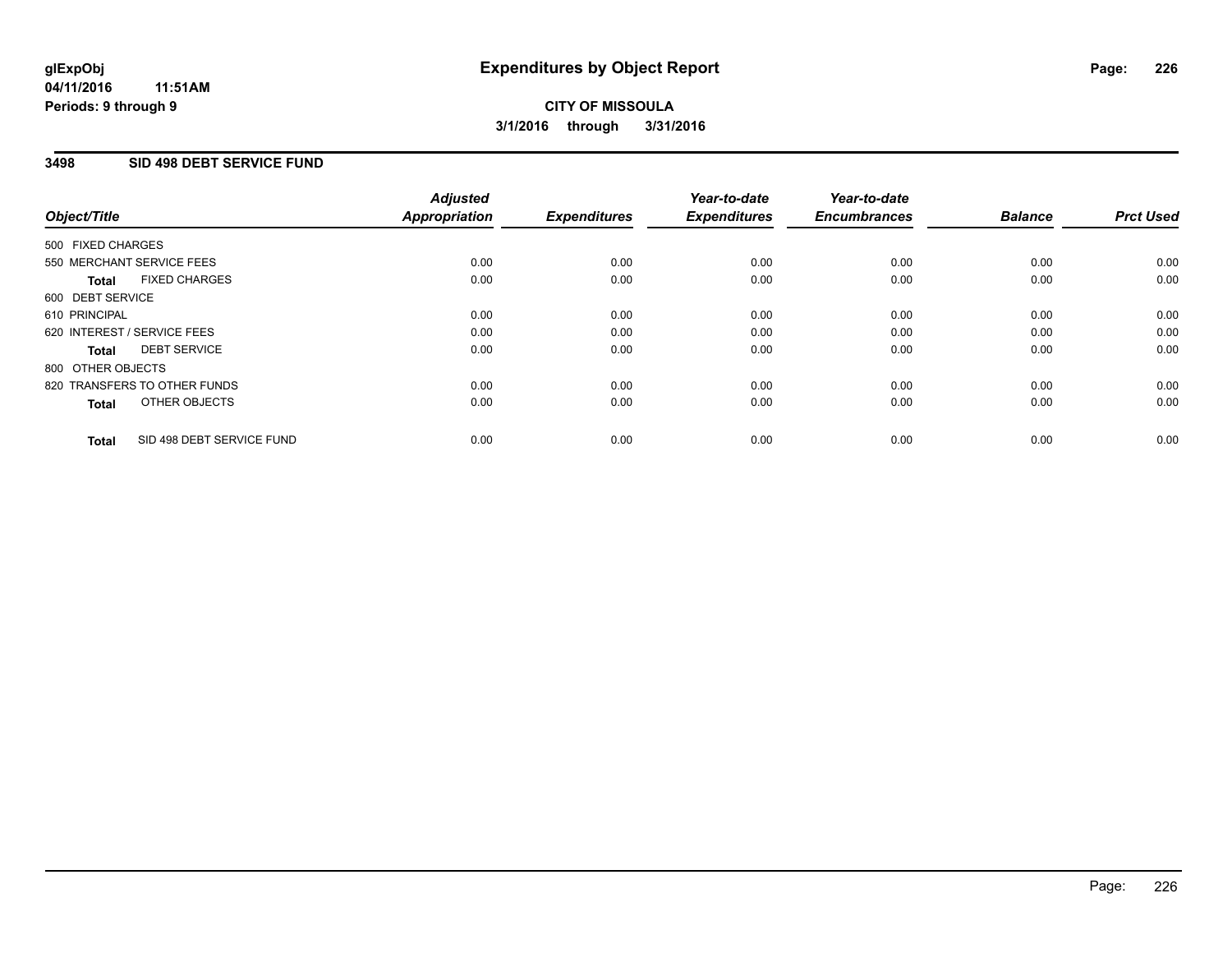#### **3500 SID 500 DEBT SERVICE FUND**

| Object/Title                        | <b>Adjusted</b><br><b>Appropriation</b> | <b>Expenditures</b> | Year-to-date<br><b>Expenditures</b> | Year-to-date<br><b>Encumbrances</b> | <b>Balance</b> | <b>Prct Used</b> |
|-------------------------------------|-----------------------------------------|---------------------|-------------------------------------|-------------------------------------|----------------|------------------|
| 600 DEBT SERVICE                    |                                         |                     |                                     |                                     |                |                  |
| 620 INTEREST / SERVICE FEES         | 0.00                                    | 0.00                | 0.00                                | 0.00                                | 0.00           | 0.00             |
| <b>DEBT SERVICE</b><br><b>Total</b> | 0.00                                    | 0.00                | 0.00                                | 0.00                                | 0.00           | 0.00             |
| 800 OTHER OBJECTS                   |                                         |                     |                                     |                                     |                |                  |
| 820 TRANSFERS TO OTHER FUNDS        | 0.00                                    | 0.00                | 0.00                                | 0.00                                | 0.00           | 0.00             |
| OTHER OBJECTS<br><b>Total</b>       | 0.00                                    | 0.00                | 0.00                                | 0.00                                | 0.00           | 0.00             |
| NON-DEPARTMENTAL<br><b>Total</b>    | 0.00                                    | 0.00                | 0.00                                | 0.00                                | 0.00           | 0.00             |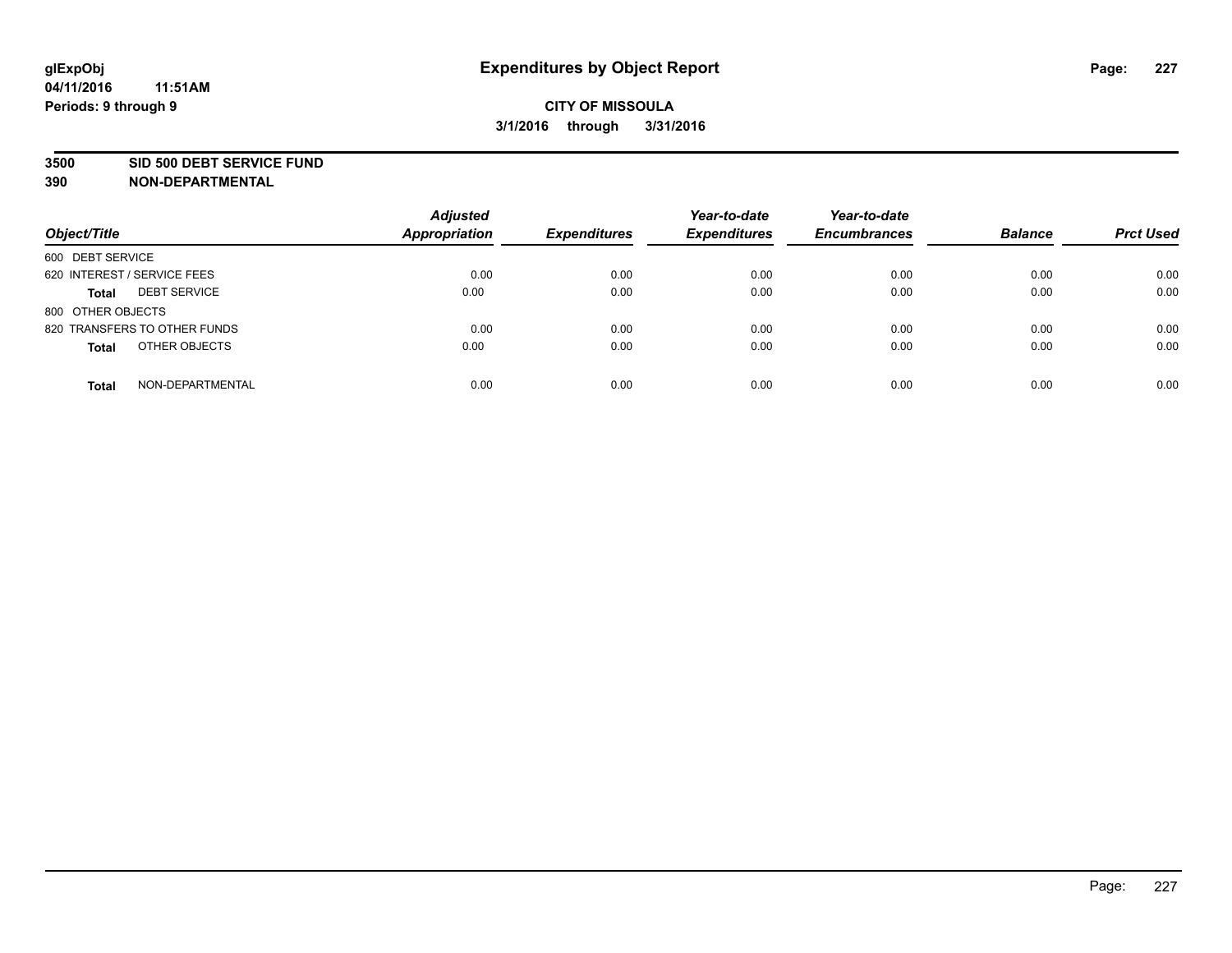### **3500 SID 500 DEBT SERVICE FUND**

| Object/Title                |                              | <b>Adjusted</b><br><b>Appropriation</b> | <b>Expenditures</b> | Year-to-date<br><b>Expenditures</b> | Year-to-date<br><b>Encumbrances</b> | <b>Balance</b> | <b>Prct Used</b> |
|-----------------------------|------------------------------|-----------------------------------------|---------------------|-------------------------------------|-------------------------------------|----------------|------------------|
| 600 DEBT SERVICE            |                              |                                         |                     |                                     |                                     |                |                  |
| 620 INTEREST / SERVICE FEES |                              | 0.00                                    | 0.00                | 0.00                                | 0.00                                | 0.00           | 0.00             |
| <b>Total</b>                | <b>DEBT SERVICE</b>          | 0.00                                    | 0.00                | 0.00                                | 0.00                                | 0.00           | 0.00             |
| 800 OTHER OBJECTS           |                              |                                         |                     |                                     |                                     |                |                  |
|                             | 820 TRANSFERS TO OTHER FUNDS | 0.00                                    | 0.00                | 0.00                                | 0.00                                | 0.00           | 0.00             |
| <b>Total</b>                | OTHER OBJECTS                | 0.00                                    | 0.00                | 0.00                                | 0.00                                | 0.00           | 0.00             |
| <b>Total</b>                | SID 500 DEBT SERVICE FUND    | 0.00                                    | 0.00                | 0.00                                | 0.00                                | 0.00           | 0.00             |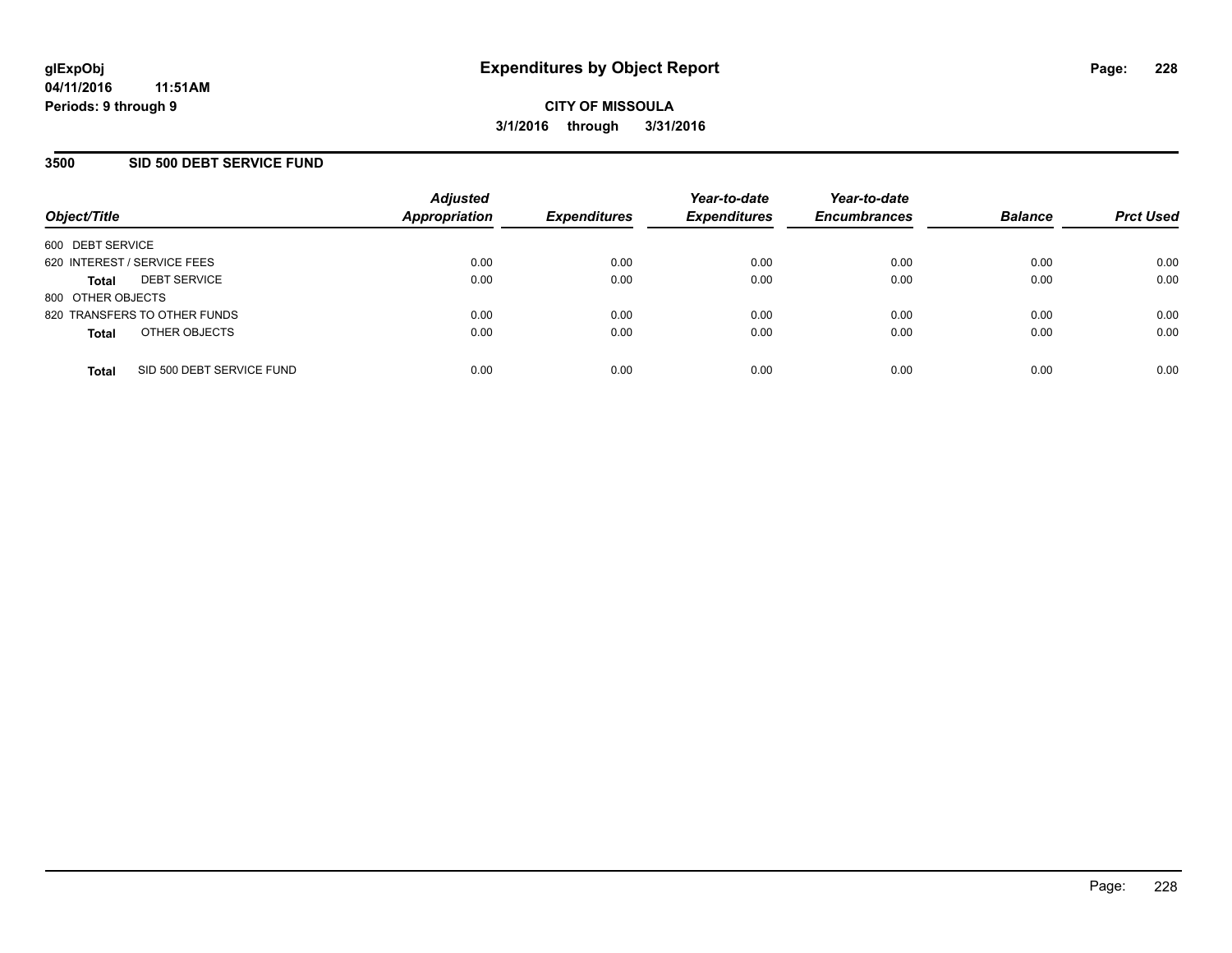# **CITY OF MISSOULA 3/1/2016 through 3/31/2016**

**3501 SID 501 DEBT SERVICE FUND**

| Object/Title                            | <b>Adjusted</b><br>Appropriation | <b>Expenditures</b> | Year-to-date<br><b>Expenditures</b> | Year-to-date<br><b>Encumbrances</b> | <b>Balance</b> | <b>Prct Used</b> |
|-----------------------------------------|----------------------------------|---------------------|-------------------------------------|-------------------------------------|----------------|------------------|
| 800 OTHER OBJECTS                       |                                  |                     |                                     |                                     |                |                  |
| 820 TRANSFERS TO OTHER FUNDS            | 0.00                             | 0.00                | 0.00                                | 0.00                                | 0.00           | 0.00             |
| OTHER OBJECTS<br><b>Total</b>           | 0.00                             | 0.00                | 0.00                                | 0.00                                | 0.00           | 0.00             |
| *** Title Not Found ***<br><b>Total</b> | 0.00                             | 0.00                | 0.00                                | 0.00                                | 0.00           | 0.00             |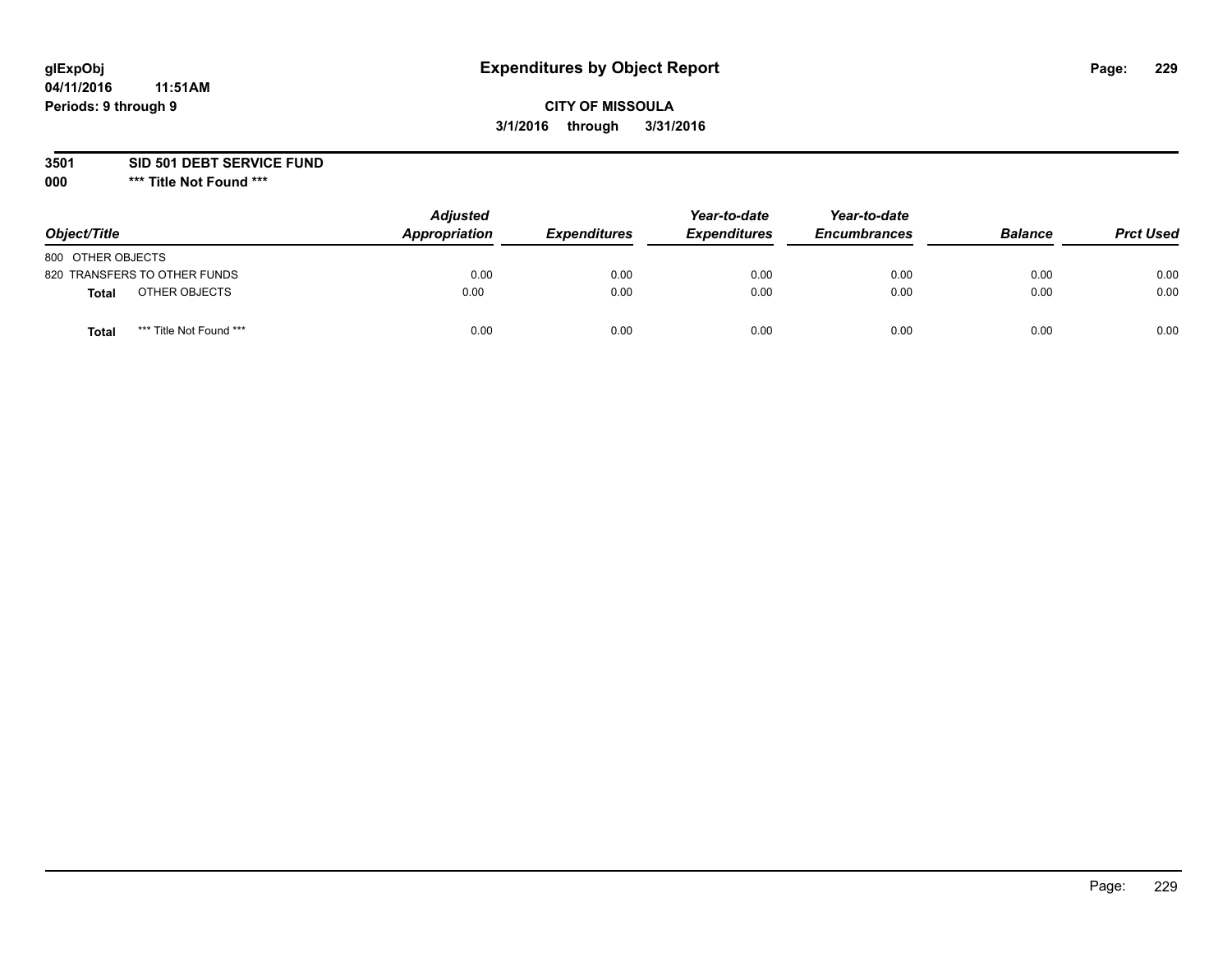#### **3501 SID 501 DEBT SERVICE FUND**

| Object/Title                         | <b>Adjusted</b><br><b>Appropriation</b> | <b>Expenditures</b> | Year-to-date<br><b>Expenditures</b> | Year-to-date<br><b>Encumbrances</b> | <b>Balance</b> | <b>Prct Used</b> |
|--------------------------------------|-----------------------------------------|---------------------|-------------------------------------|-------------------------------------|----------------|------------------|
| 500 FIXED CHARGES                    |                                         |                     |                                     |                                     |                |                  |
| 550 MERCHANT SERVICE FEES            | 0.00                                    | 0.00                | 0.00                                | 0.00                                | 0.00           | 0.00             |
| <b>FIXED CHARGES</b><br><b>Total</b> | 0.00                                    | 0.00                | 0.00                                | 0.00                                | 0.00           | 0.00             |
| 600 DEBT SERVICE                     |                                         |                     |                                     |                                     |                |                  |
| 610 PRINCIPAL                        | 0.00                                    | 0.00                | 0.00                                | 0.00                                | 0.00           | 0.00             |
| 620 INTEREST / SERVICE FEES          | 0.00                                    | 0.00                | 0.00                                | 0.00                                | 0.00           | 0.00             |
| <b>DEBT SERVICE</b><br><b>Total</b>  | 0.00                                    | 0.00                | 0.00                                | 0.00                                | 0.00           | 0.00             |
| NON-DEPARTMENTAL<br><b>Total</b>     | 0.00                                    | 0.00                | 0.00                                | 0.00                                | 0.00           | 0.00             |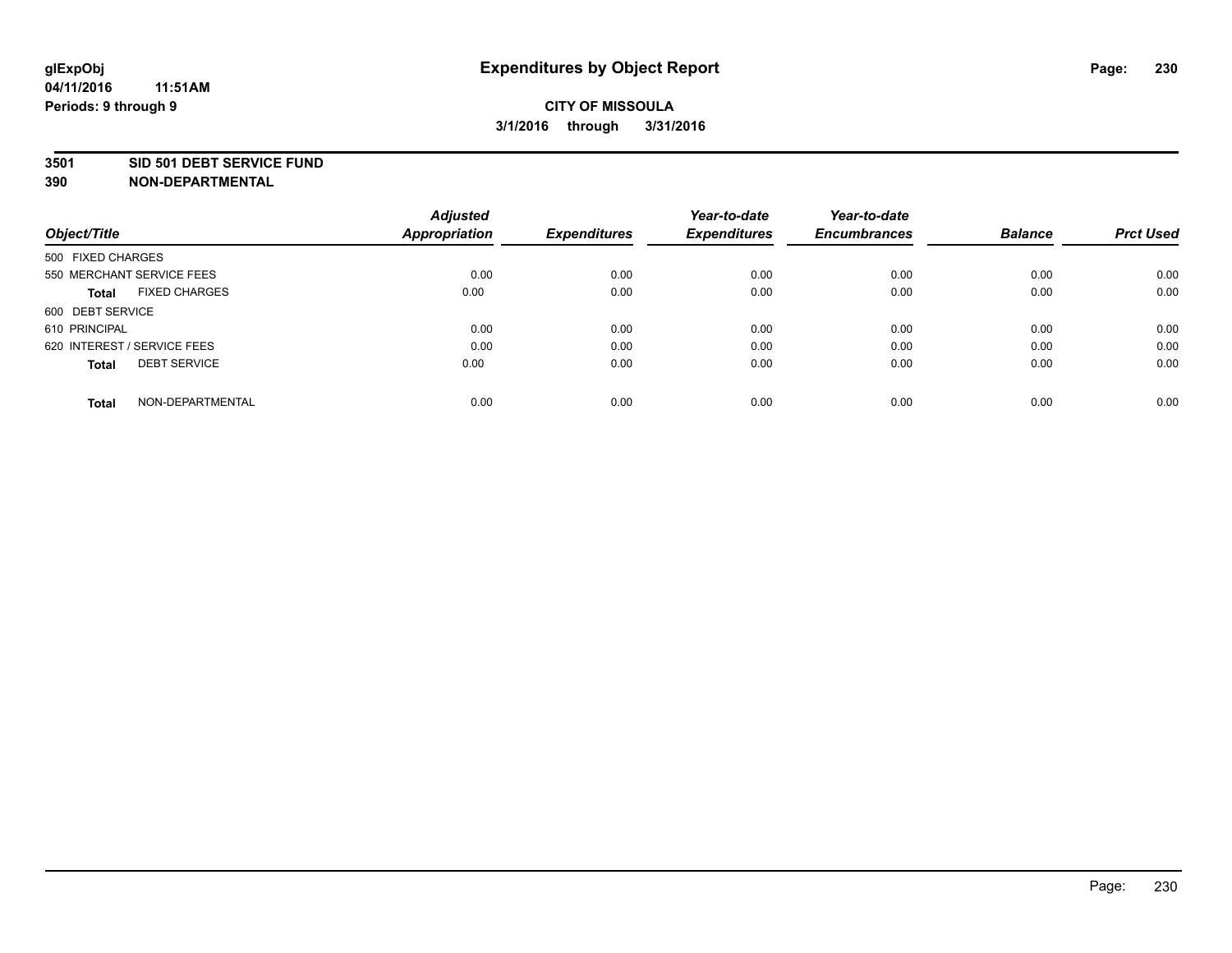### **3501 SID 501 DEBT SERVICE FUND**

| Object/Title                              | <b>Adjusted</b><br><b>Appropriation</b> | <b>Expenditures</b> | Year-to-date<br><b>Expenditures</b> | Year-to-date<br><b>Encumbrances</b> | <b>Balance</b> | <b>Prct Used</b> |
|-------------------------------------------|-----------------------------------------|---------------------|-------------------------------------|-------------------------------------|----------------|------------------|
|                                           |                                         |                     |                                     |                                     |                |                  |
| 500 FIXED CHARGES                         |                                         |                     |                                     |                                     |                |                  |
| 550 MERCHANT SERVICE FEES                 | 0.00                                    | 0.00                | 0.00                                | 0.00                                | 0.00           | 0.00             |
| <b>FIXED CHARGES</b><br>Total             | 0.00                                    | 0.00                | 0.00                                | 0.00                                | 0.00           | 0.00             |
| 600 DEBT SERVICE                          |                                         |                     |                                     |                                     |                |                  |
| 610 PRINCIPAL                             | 0.00                                    | 0.00                | 0.00                                | 0.00                                | 0.00           | 0.00             |
| 620 INTEREST / SERVICE FEES               | 0.00                                    | 0.00                | 0.00                                | 0.00                                | 0.00           | 0.00             |
| <b>DEBT SERVICE</b><br><b>Total</b>       | 0.00                                    | 0.00                | 0.00                                | 0.00                                | 0.00           | 0.00             |
| 800 OTHER OBJECTS                         |                                         |                     |                                     |                                     |                |                  |
| 820 TRANSFERS TO OTHER FUNDS              | 0.00                                    | 0.00                | 0.00                                | 0.00                                | 0.00           | 0.00             |
| OTHER OBJECTS<br><b>Total</b>             | 0.00                                    | 0.00                | 0.00                                | 0.00                                | 0.00           | 0.00             |
|                                           |                                         |                     |                                     |                                     |                |                  |
| SID 501 DEBT SERVICE FUND<br><b>Total</b> | 0.00                                    | 0.00                | 0.00                                | 0.00                                | 0.00           | 0.00             |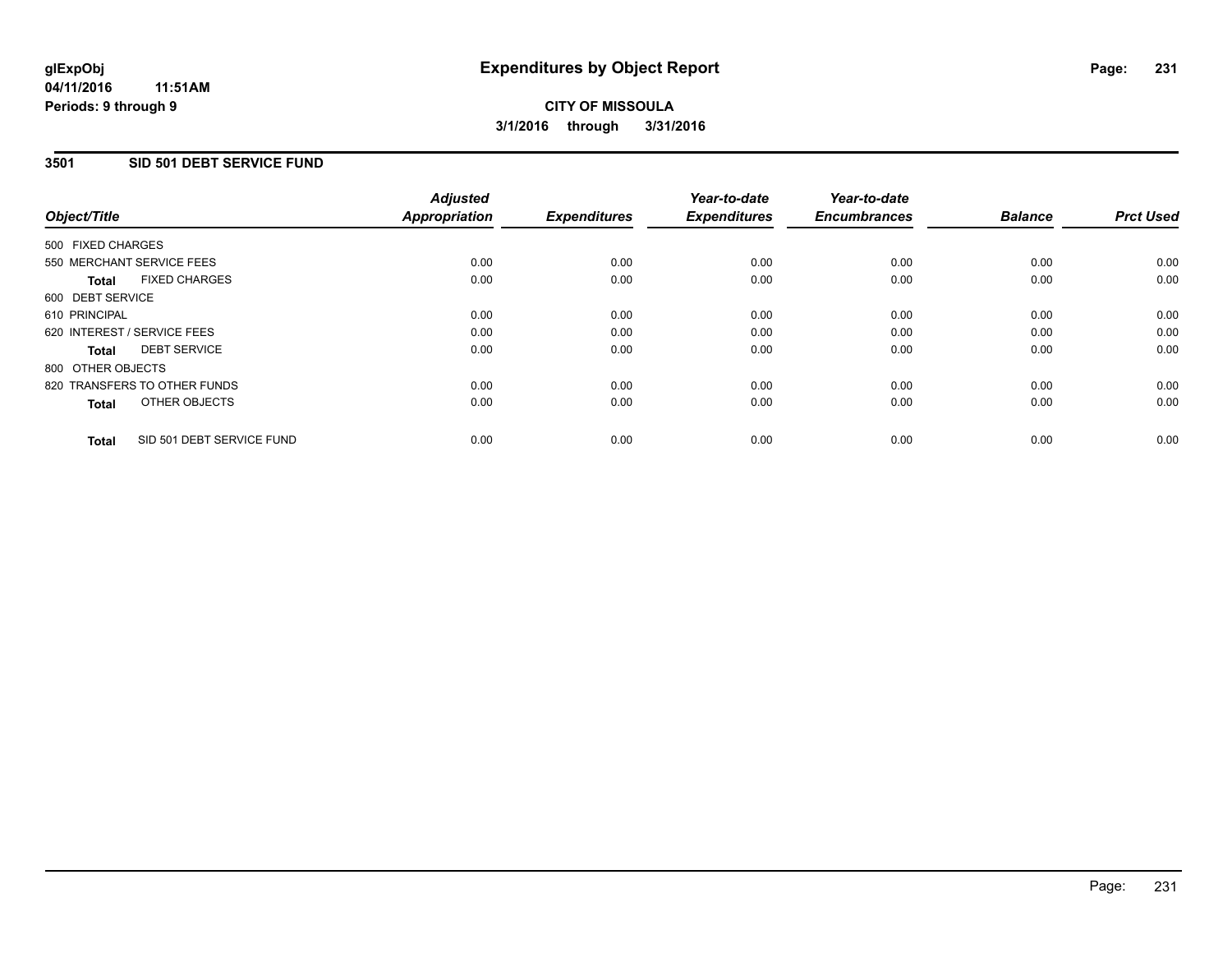# **CITY OF MISSOULA 3/1/2016 through 3/31/2016**

**3503 SID 503 DEBT SERVICE FUND**

| Object/Title                            | <b>Adjusted</b><br>Appropriation | <b>Expenditures</b> | Year-to-date<br><b>Expenditures</b> | Year-to-date<br><b>Encumbrances</b> | <b>Balance</b> | <b>Prct Used</b> |
|-----------------------------------------|----------------------------------|---------------------|-------------------------------------|-------------------------------------|----------------|------------------|
| 800 OTHER OBJECTS                       |                                  |                     |                                     |                                     |                |                  |
| 820 TRANSFERS TO OTHER FUNDS            | 0.00                             | 0.00                | 0.00                                | 0.00                                | 0.00           | 0.00             |
| OTHER OBJECTS<br><b>Total</b>           | 0.00                             | 0.00                | 0.00                                | 0.00                                | 0.00           | 0.00             |
| *** Title Not Found ***<br><b>Total</b> | 0.00                             | 0.00                | 0.00                                | 0.00                                | 0.00           | 0.00             |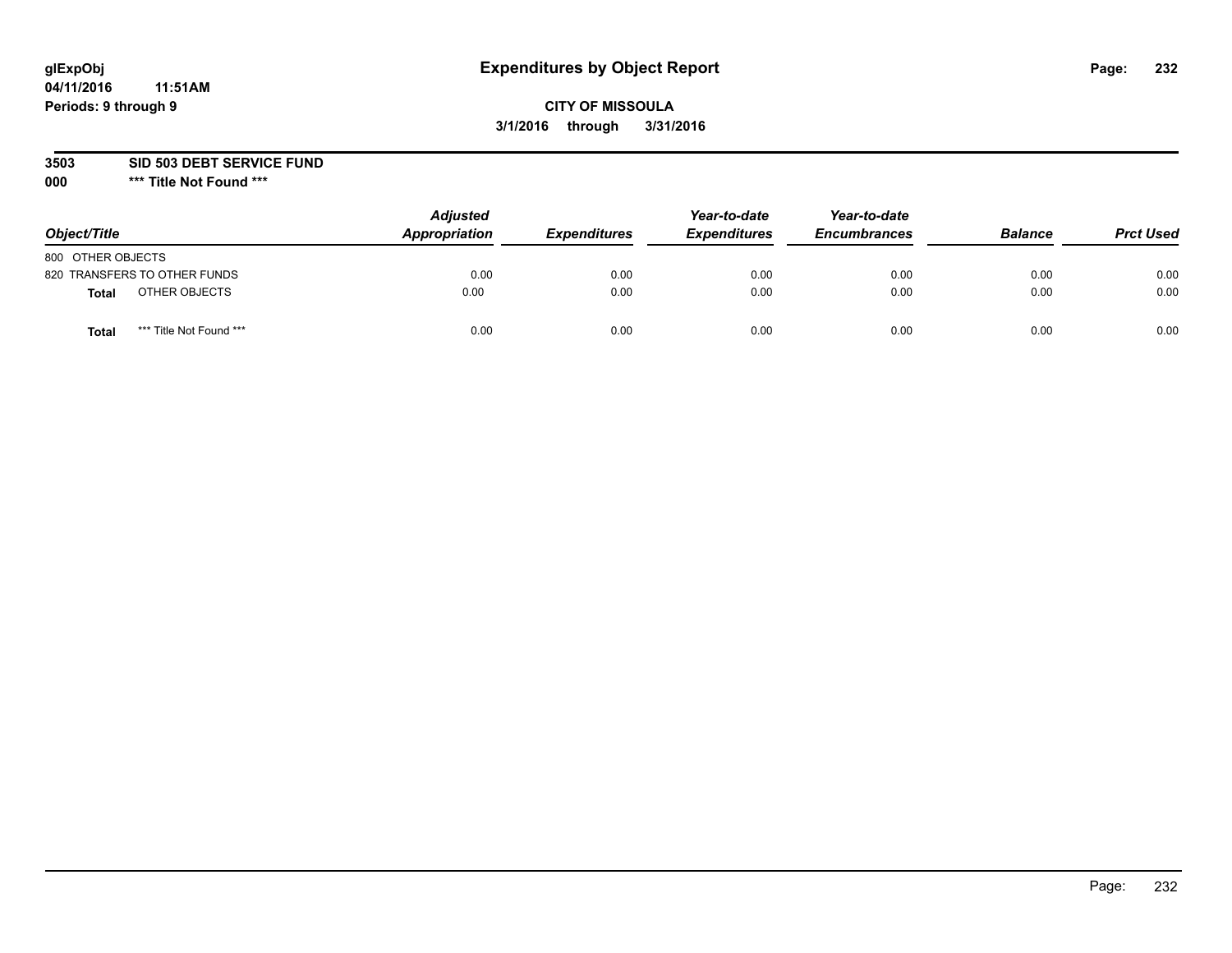#### **3503 SID 503 DEBT SERVICE FUND**

| Object/Title                         | <b>Adjusted</b><br><b>Appropriation</b> | <b>Expenditures</b> | Year-to-date<br><b>Expenditures</b> | Year-to-date<br><b>Encumbrances</b> | <b>Balance</b> | <b>Prct Used</b> |
|--------------------------------------|-----------------------------------------|---------------------|-------------------------------------|-------------------------------------|----------------|------------------|
|                                      |                                         |                     |                                     |                                     |                |                  |
| 500 FIXED CHARGES                    |                                         |                     |                                     |                                     |                |                  |
| 550 MERCHANT SERVICE FEES            | 0.00                                    | 0.00                | 0.00                                | 0.00                                | 0.00           | 0.00             |
| <b>FIXED CHARGES</b><br><b>Total</b> | 0.00                                    | 0.00                | 0.00                                | 0.00                                | 0.00           | 0.00             |
| 600 DEBT SERVICE                     |                                         |                     |                                     |                                     |                |                  |
| 610 PRINCIPAL                        | 0.00                                    | 0.00                | 0.00                                | 0.00                                | 0.00           | 0.00             |
| 620 INTEREST / SERVICE FEES          | 0.00                                    | 0.00                | 0.00                                | 0.00                                | 0.00           | 0.00             |
| <b>DEBT SERVICE</b><br><b>Total</b>  | 0.00                                    | 0.00                | 0.00                                | 0.00                                | 0.00           | 0.00             |
| NON-DEPARTMENTAL<br><b>Total</b>     | 0.00                                    | 0.00                | 0.00                                | 0.00                                | 0.00           | 0.00             |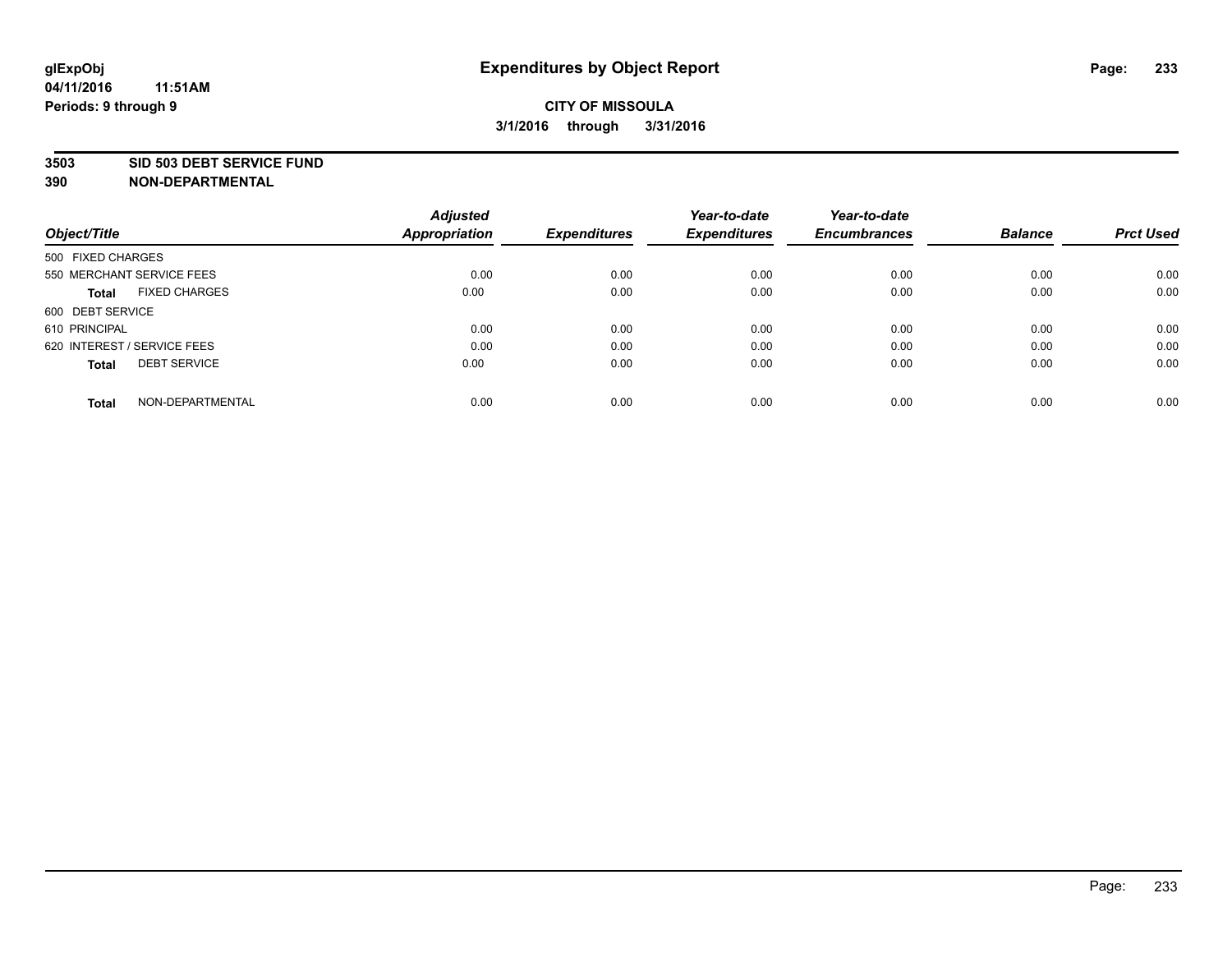### **3503 SID 503 DEBT SERVICE FUND**

| Object/Title                              | <b>Adjusted</b><br><b>Appropriation</b> | <b>Expenditures</b> | Year-to-date<br><b>Expenditures</b> | Year-to-date<br><b>Encumbrances</b> | <b>Balance</b> | <b>Prct Used</b> |
|-------------------------------------------|-----------------------------------------|---------------------|-------------------------------------|-------------------------------------|----------------|------------------|
|                                           |                                         |                     |                                     |                                     |                |                  |
| 500 FIXED CHARGES                         |                                         |                     |                                     |                                     |                |                  |
| 550 MERCHANT SERVICE FEES                 | 0.00                                    | 0.00                | 0.00                                | 0.00                                | 0.00           | 0.00             |
| <b>FIXED CHARGES</b><br>Total             | 0.00                                    | 0.00                | 0.00                                | 0.00                                | 0.00           | 0.00             |
| 600 DEBT SERVICE                          |                                         |                     |                                     |                                     |                |                  |
| 610 PRINCIPAL                             | 0.00                                    | 0.00                | 0.00                                | 0.00                                | 0.00           | 0.00             |
| 620 INTEREST / SERVICE FEES               | 0.00                                    | 0.00                | 0.00                                | 0.00                                | 0.00           | 0.00             |
| <b>DEBT SERVICE</b><br><b>Total</b>       | 0.00                                    | 0.00                | 0.00                                | 0.00                                | 0.00           | 0.00             |
| 800 OTHER OBJECTS                         |                                         |                     |                                     |                                     |                |                  |
| 820 TRANSFERS TO OTHER FUNDS              | 0.00                                    | 0.00                | 0.00                                | 0.00                                | 0.00           | 0.00             |
| OTHER OBJECTS<br><b>Total</b>             | 0.00                                    | 0.00                | 0.00                                | 0.00                                | 0.00           | 0.00             |
|                                           |                                         |                     |                                     |                                     |                |                  |
| SID 503 DEBT SERVICE FUND<br><b>Total</b> | 0.00                                    | 0.00                | 0.00                                | 0.00                                | 0.00           | 0.00             |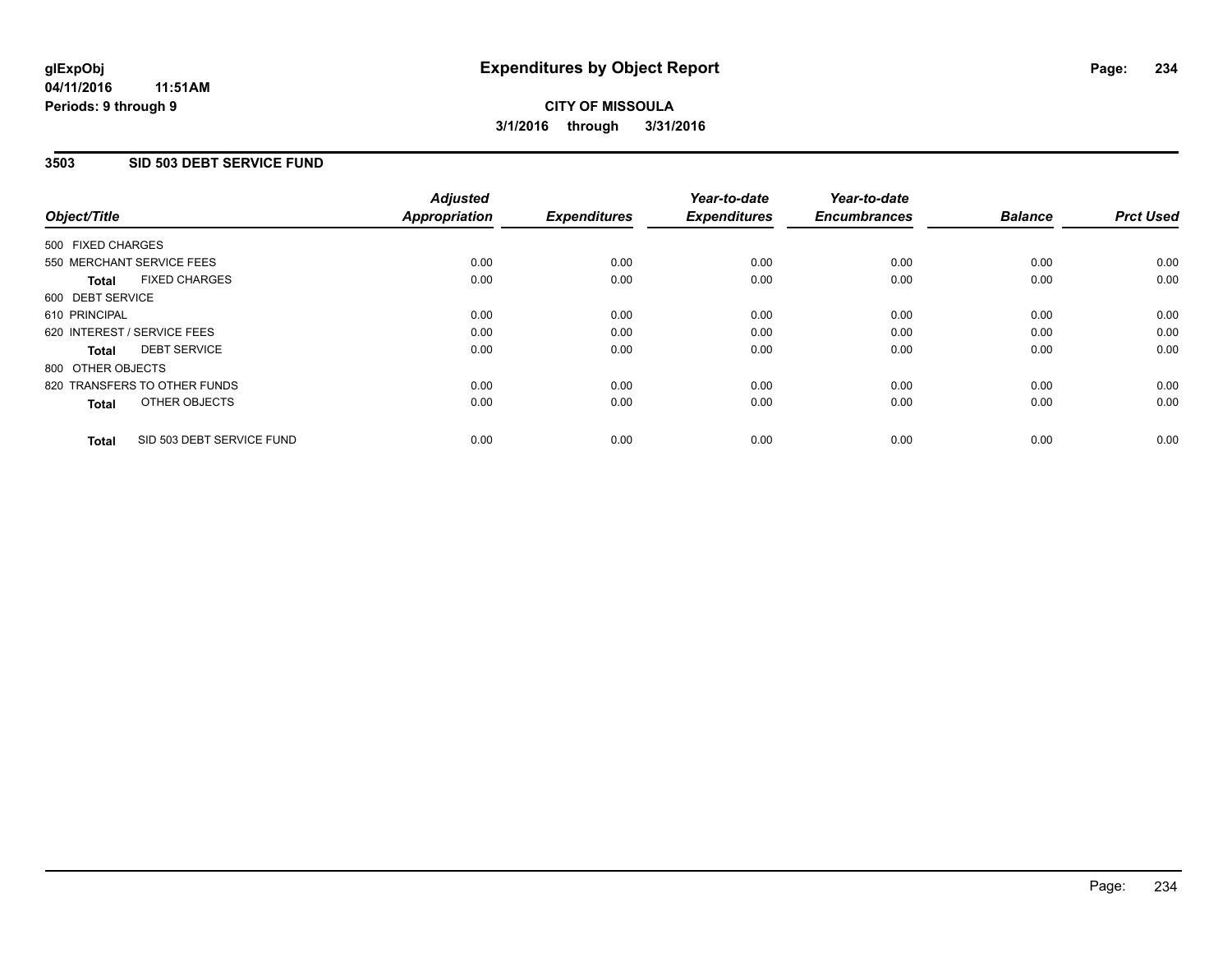# **CITY OF MISSOULA 3/1/2016 through 3/31/2016**

**3505 SID 505 DEBT SERVICE FUND**

| Object/Title                     | <b>Adjusted</b><br>Appropriation | <b>Expenditures</b> | Year-to-date<br><b>Expenditures</b> | Year-to-date<br><b>Encumbrances</b> | <b>Balance</b> | <b>Prct Used</b> |
|----------------------------------|----------------------------------|---------------------|-------------------------------------|-------------------------------------|----------------|------------------|
| 800 OTHER OBJECTS                |                                  |                     |                                     |                                     |                |                  |
| 820 TRANSFERS TO OTHER FUNDS     | 0.00                             | 0.00                | 0.00                                | 0.00                                | 0.00           | 0.00             |
| OTHER OBJECTS<br><b>Total</b>    | 0.00                             | 0.00                | 0.00                                | 0.00                                | 0.00           | 0.00             |
| *** Title Not Found ***<br>Total | 0.00                             | 0.00                | 0.00                                | 0.00                                | 0.00           | 0.00             |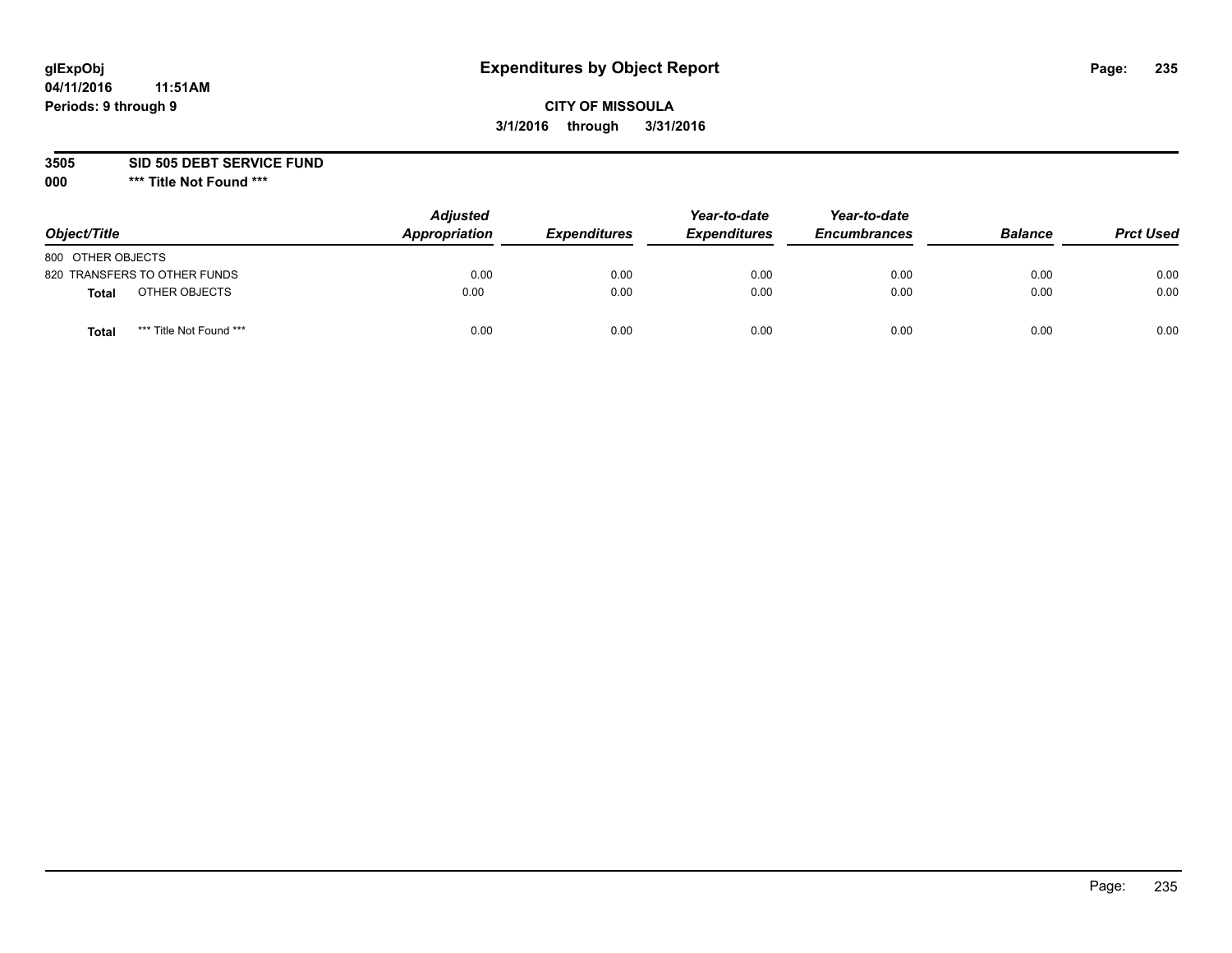#### **3505 SID 505 DEBT SERVICE FUND**

|                                      | <b>Adjusted</b>      |                     | Year-to-date        | Year-to-date        |                |                  |
|--------------------------------------|----------------------|---------------------|---------------------|---------------------|----------------|------------------|
| Object/Title                         | <b>Appropriation</b> | <b>Expenditures</b> | <b>Expenditures</b> | <b>Encumbrances</b> | <b>Balance</b> | <b>Prct Used</b> |
| 500 FIXED CHARGES                    |                      |                     |                     |                     |                |                  |
| 550 MERCHANT SERVICE FEES            | 0.00                 | 0.00                | 0.00                | 0.00                | 0.00           | 0.00             |
| <b>FIXED CHARGES</b><br><b>Total</b> | 0.00                 | 0.00                | 0.00                | 0.00                | 0.00           | 0.00             |
| 600 DEBT SERVICE                     |                      |                     |                     |                     |                |                  |
| 610 PRINCIPAL                        | 0.00                 | 0.00                | 0.00                | 0.00                | 0.00           | 0.00             |
| 620 INTEREST / SERVICE FEES          | 0.00                 | 0.00                | 0.00                | 0.00                | 0.00           | 0.00             |
| <b>DEBT SERVICE</b><br><b>Total</b>  | 0.00                 | 0.00                | 0.00                | 0.00                | 0.00           | 0.00             |
| NON-DEPARTMENTAL<br><b>Total</b>     | 0.00                 | 0.00                | 0.00                | 0.00                | 0.00           | 0.00             |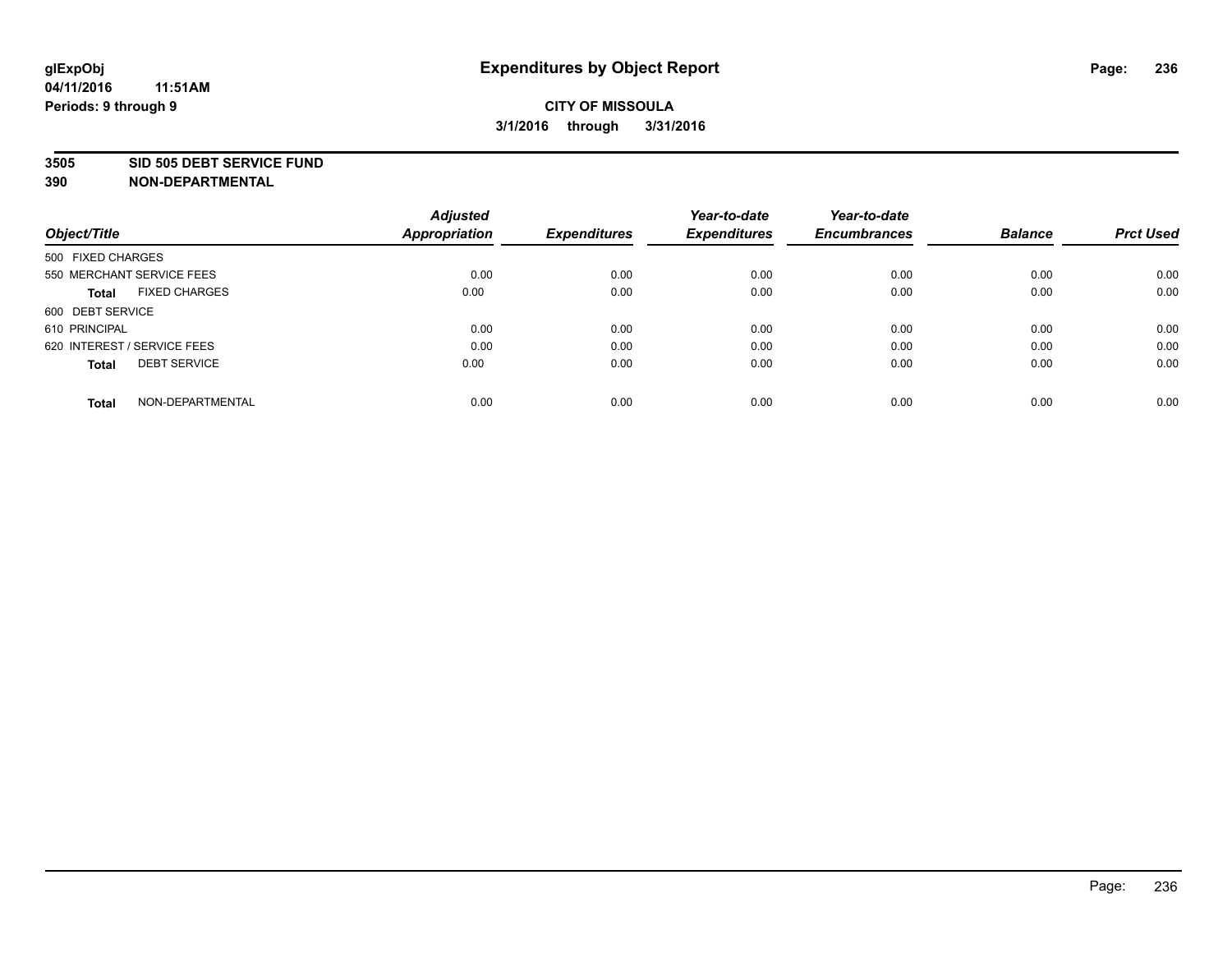### **3505 SID 505 DEBT SERVICE FUND**

| Object/Title                              | <b>Adjusted</b><br><b>Appropriation</b> | <b>Expenditures</b> | Year-to-date<br><b>Expenditures</b> | Year-to-date<br><b>Encumbrances</b> | <b>Balance</b> | <b>Prct Used</b> |
|-------------------------------------------|-----------------------------------------|---------------------|-------------------------------------|-------------------------------------|----------------|------------------|
|                                           |                                         |                     |                                     |                                     |                |                  |
| 500 FIXED CHARGES                         |                                         |                     |                                     |                                     |                |                  |
| 550 MERCHANT SERVICE FEES                 | 0.00                                    | 0.00                | 0.00                                | 0.00                                | 0.00           | 0.00             |
| <b>FIXED CHARGES</b><br><b>Total</b>      | 0.00                                    | 0.00                | 0.00                                | 0.00                                | 0.00           | 0.00             |
| 600 DEBT SERVICE                          |                                         |                     |                                     |                                     |                |                  |
| 610 PRINCIPAL                             | 0.00                                    | 0.00                | 0.00                                | 0.00                                | 0.00           | 0.00             |
| 620 INTEREST / SERVICE FEES               | 0.00                                    | 0.00                | 0.00                                | 0.00                                | 0.00           | 0.00             |
| <b>DEBT SERVICE</b><br><b>Total</b>       | 0.00                                    | 0.00                | 0.00                                | 0.00                                | 0.00           | 0.00             |
| 800 OTHER OBJECTS                         |                                         |                     |                                     |                                     |                |                  |
| 820 TRANSFERS TO OTHER FUNDS              | 0.00                                    | 0.00                | 0.00                                | 0.00                                | 0.00           | 0.00             |
| OTHER OBJECTS<br><b>Total</b>             | 0.00                                    | 0.00                | 0.00                                | 0.00                                | 0.00           | 0.00             |
| SID 505 DEBT SERVICE FUND<br><b>Total</b> | 0.00                                    | 0.00                | 0.00                                | 0.00                                | 0.00           | 0.00             |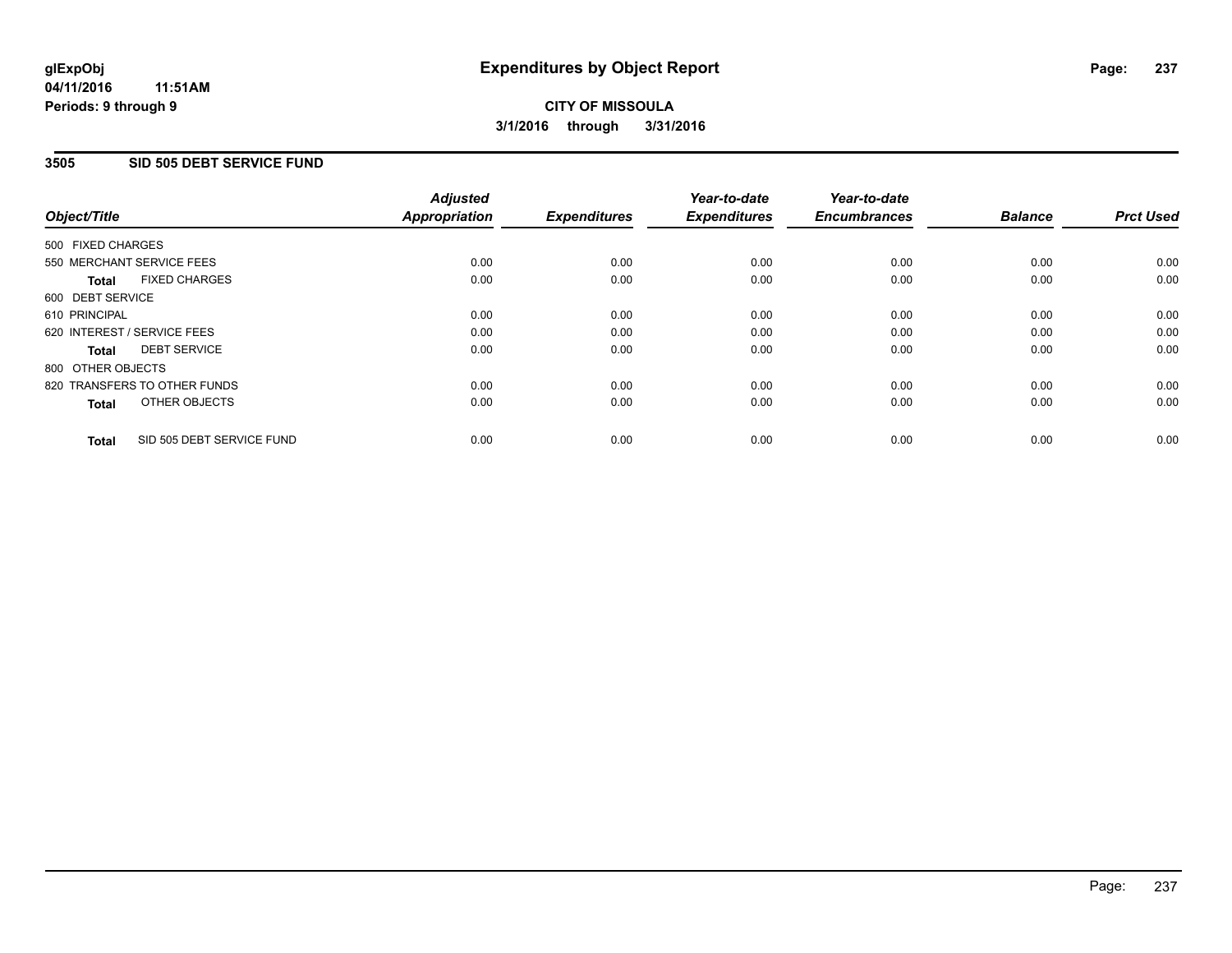# **CITY OF MISSOULA 3/1/2016 through 3/31/2016**

**3506 SID 506 DEBT SERVICE FUND**

| Object/Title                     | <b>Adjusted</b><br>Appropriation | <b>Expenditures</b> | Year-to-date<br><b>Expenditures</b> | Year-to-date<br><b>Encumbrances</b> | <b>Balance</b> | <b>Prct Used</b> |
|----------------------------------|----------------------------------|---------------------|-------------------------------------|-------------------------------------|----------------|------------------|
| 800 OTHER OBJECTS                |                                  |                     |                                     |                                     |                |                  |
| 820 TRANSFERS TO OTHER FUNDS     | 0.00                             | 0.00                | 0.00                                | 0.00                                | 0.00           | 0.00             |
| OTHER OBJECTS<br><b>Total</b>    | 0.00                             | 0.00                | 0.00                                | 0.00                                | 0.00           | 0.00             |
| *** Title Not Found ***<br>Total | 0.00                             | 0.00                | 0.00                                | 0.00                                | 0.00           | 0.00             |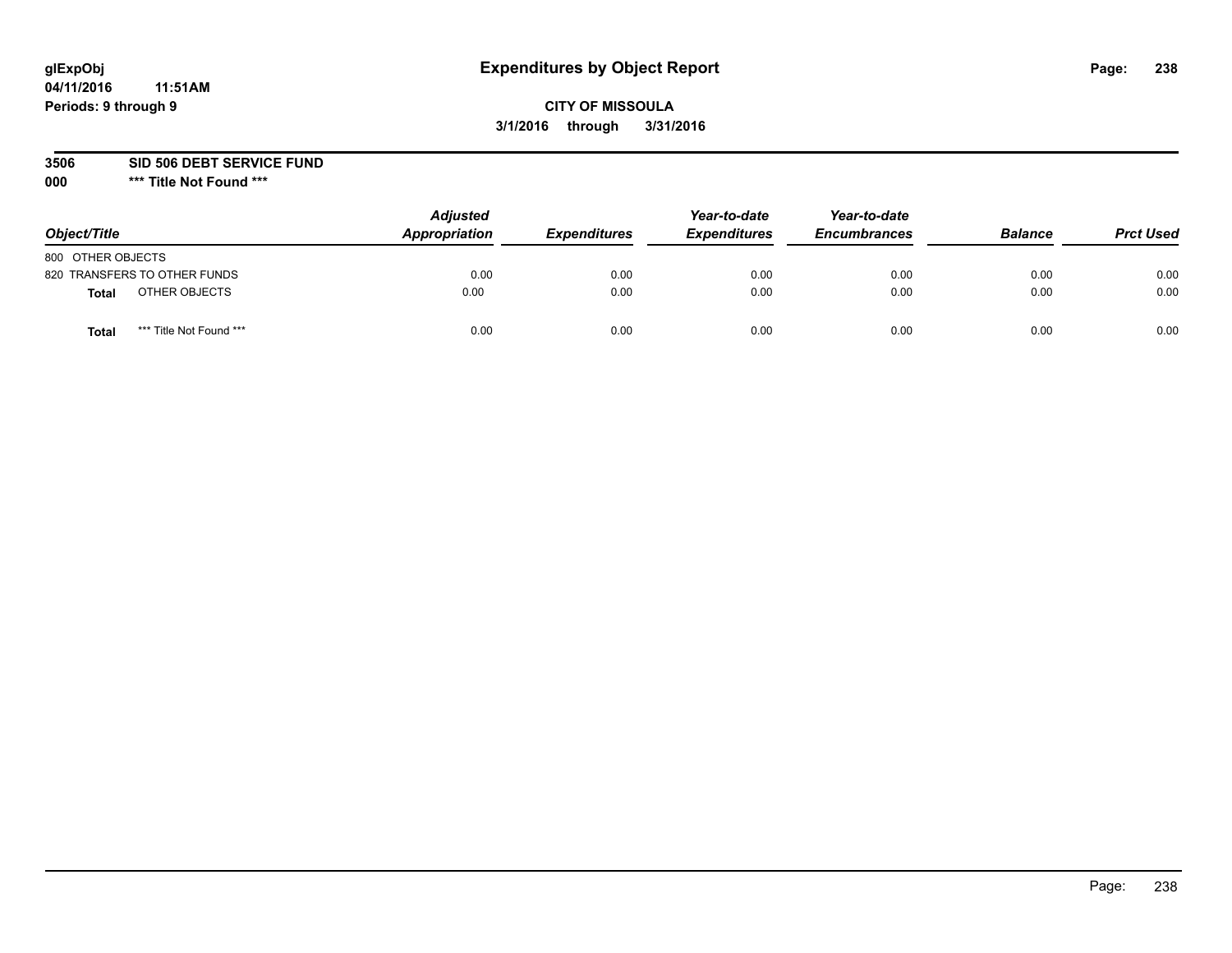#### **3506 SID 506 DEBT SERVICE FUND**

|                                      | <b>Adjusted</b>      |                     | Year-to-date        | Year-to-date        |                |                  |
|--------------------------------------|----------------------|---------------------|---------------------|---------------------|----------------|------------------|
| Object/Title                         | <b>Appropriation</b> | <b>Expenditures</b> | <b>Expenditures</b> | <b>Encumbrances</b> | <b>Balance</b> | <b>Prct Used</b> |
| 500 FIXED CHARGES                    |                      |                     |                     |                     |                |                  |
| 550 MERCHANT SERVICE FEES            | 0.00                 | 0.00                | 0.00                | 0.00                | 0.00           | 0.00             |
| <b>FIXED CHARGES</b><br><b>Total</b> | 0.00                 | 0.00                | 0.00                | 0.00                | 0.00           | 0.00             |
| 600 DEBT SERVICE                     |                      |                     |                     |                     |                |                  |
| 610 PRINCIPAL                        | 0.00                 | 0.00                | 0.00                | 0.00                | 0.00           | 0.00             |
| 620 INTEREST / SERVICE FEES          | 0.00                 | 0.00                | 0.00                | 0.00                | 0.00           | 0.00             |
| <b>DEBT SERVICE</b><br><b>Total</b>  | 0.00                 | 0.00                | 0.00                | 0.00                | 0.00           | 0.00             |
| NON-DEPARTMENTAL<br><b>Total</b>     | 0.00                 | 0.00                | 0.00                | 0.00                | 0.00           | 0.00             |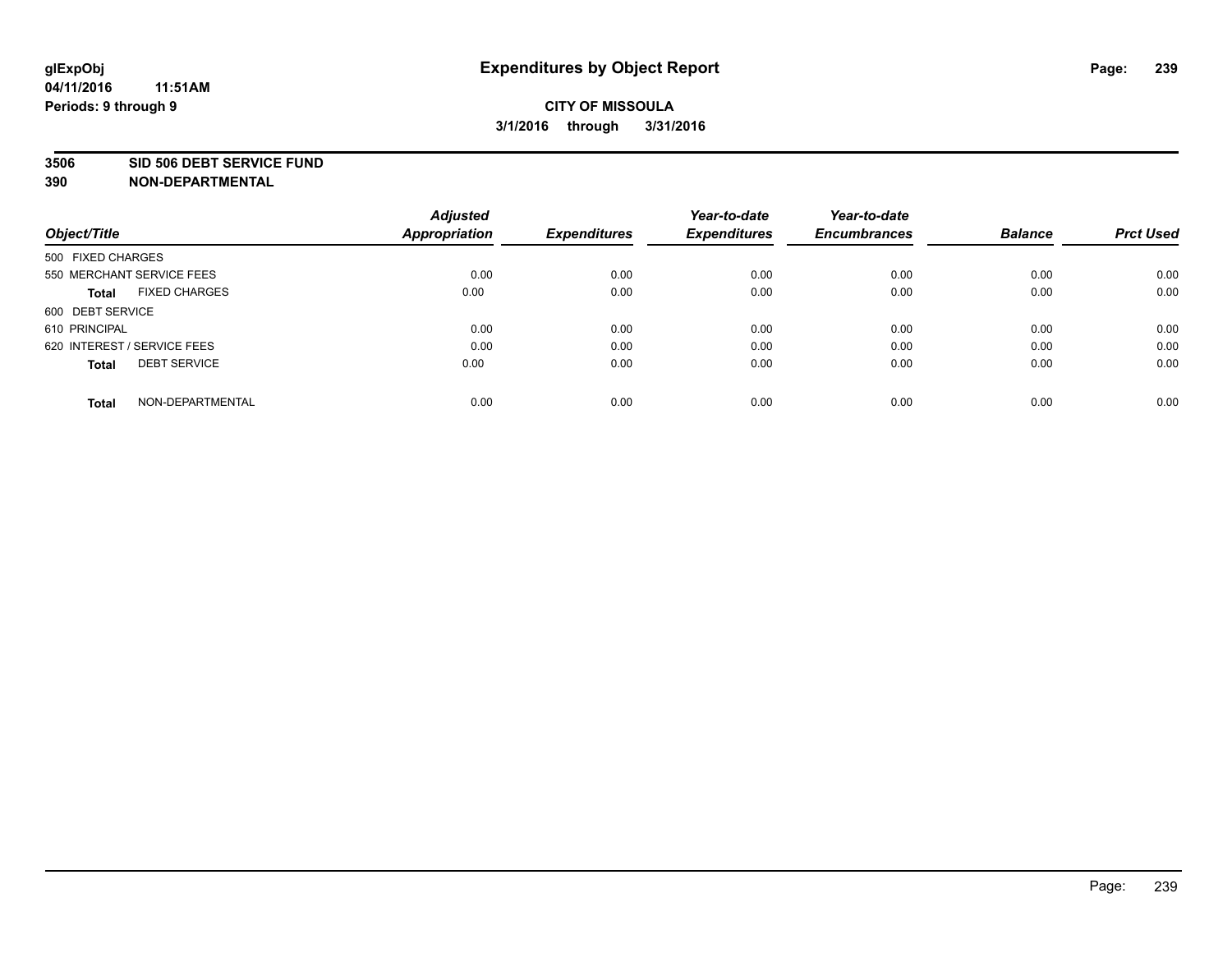### **3506 SID 506 DEBT SERVICE FUND**

| Object/Title      |                              | <b>Adjusted</b><br>Appropriation | <b>Expenditures</b> | Year-to-date<br><b>Expenditures</b> | Year-to-date<br><b>Encumbrances</b> | <b>Balance</b> | <b>Prct Used</b> |
|-------------------|------------------------------|----------------------------------|---------------------|-------------------------------------|-------------------------------------|----------------|------------------|
| 500 FIXED CHARGES |                              |                                  |                     |                                     |                                     |                |                  |
|                   | 550 MERCHANT SERVICE FEES    | 0.00                             | 0.00                | 0.00                                | 0.00                                | 0.00           | 0.00             |
| <b>Total</b>      | <b>FIXED CHARGES</b>         | 0.00                             | 0.00                | 0.00                                | 0.00                                | 0.00           | 0.00             |
| 600 DEBT SERVICE  |                              |                                  |                     |                                     |                                     |                |                  |
| 610 PRINCIPAL     |                              | 0.00                             | 0.00                | 0.00                                | 0.00                                | 0.00           | 0.00             |
|                   | 620 INTEREST / SERVICE FEES  | 0.00                             | 0.00                | 0.00                                | 0.00                                | 0.00           | 0.00             |
| Total             | <b>DEBT SERVICE</b>          | 0.00                             | 0.00                | 0.00                                | 0.00                                | 0.00           | 0.00             |
| 800 OTHER OBJECTS |                              |                                  |                     |                                     |                                     |                |                  |
|                   | 820 TRANSFERS TO OTHER FUNDS | 0.00                             | 0.00                | 0.00                                | 0.00                                | 0.00           | 0.00             |
| <b>Total</b>      | OTHER OBJECTS                | 0.00                             | 0.00                | 0.00                                | 0.00                                | 0.00           | 0.00             |
| <b>Total</b>      | SID 506 DEBT SERVICE FUND    | 0.00                             | 0.00                | 0.00                                | 0.00                                | 0.00           | 0.00             |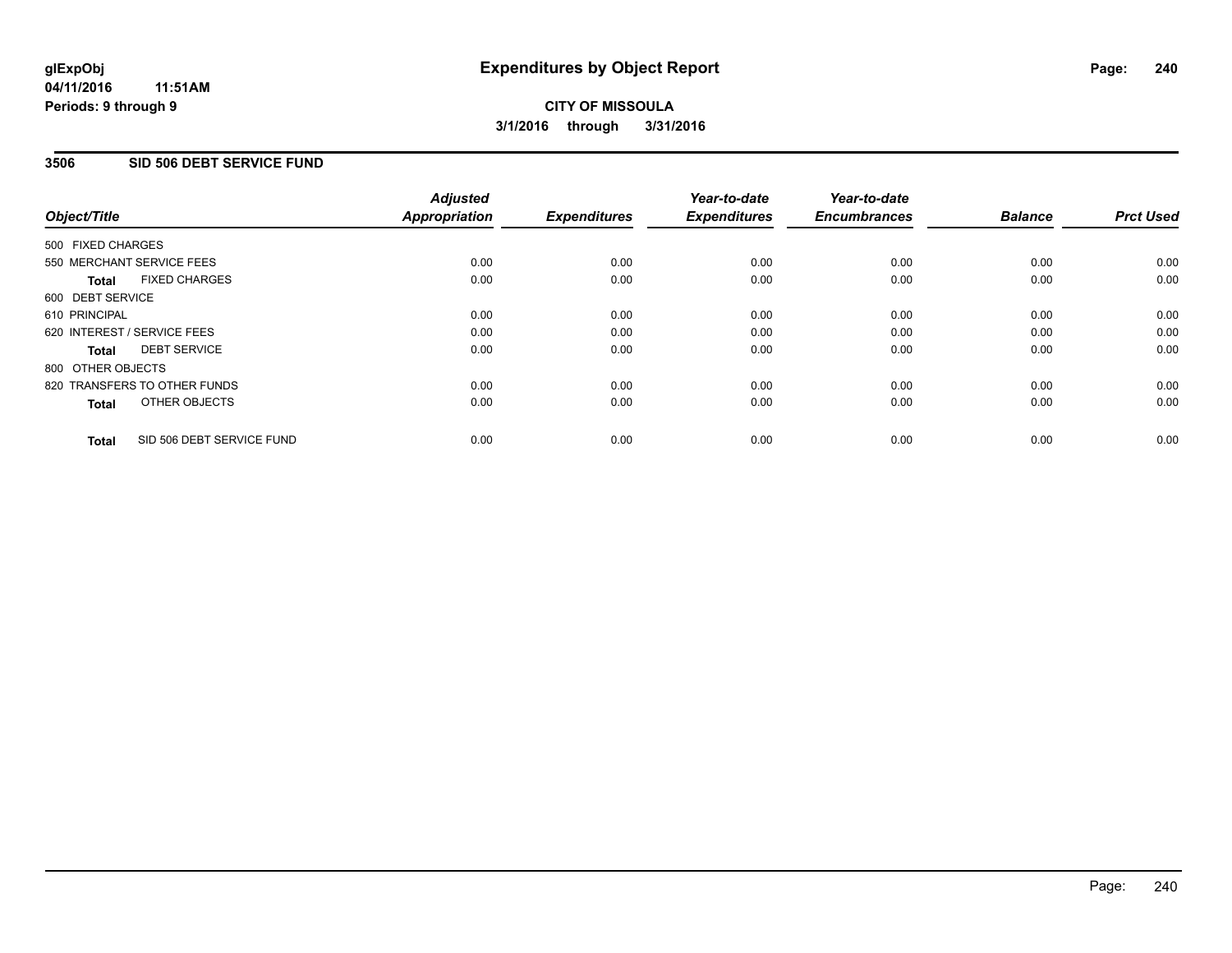# **CITY OF MISSOULA 3/1/2016 through 3/31/2016**

**3507 SID 507 DEBT SERVICE FUND**

| Object/Title                            | <b>Adjusted</b><br>Appropriation | <b>Expenditures</b> | Year-to-date<br><b>Expenditures</b> | Year-to-date<br><b>Encumbrances</b> | <b>Balance</b> | <b>Prct Used</b> |
|-----------------------------------------|----------------------------------|---------------------|-------------------------------------|-------------------------------------|----------------|------------------|
| 800 OTHER OBJECTS                       |                                  |                     |                                     |                                     |                |                  |
| 820 TRANSFERS TO OTHER FUNDS            | 0.00                             | 0.00                | 0.00                                | 0.00                                | 0.00           | 0.00             |
| OTHER OBJECTS<br><b>Total</b>           | 0.00                             | 0.00                | 0.00                                | 0.00                                | 0.00           | 0.00             |
| *** Title Not Found ***<br><b>Total</b> | 0.00                             | 0.00                | 0.00                                | 0.00                                | 0.00           | 0.00             |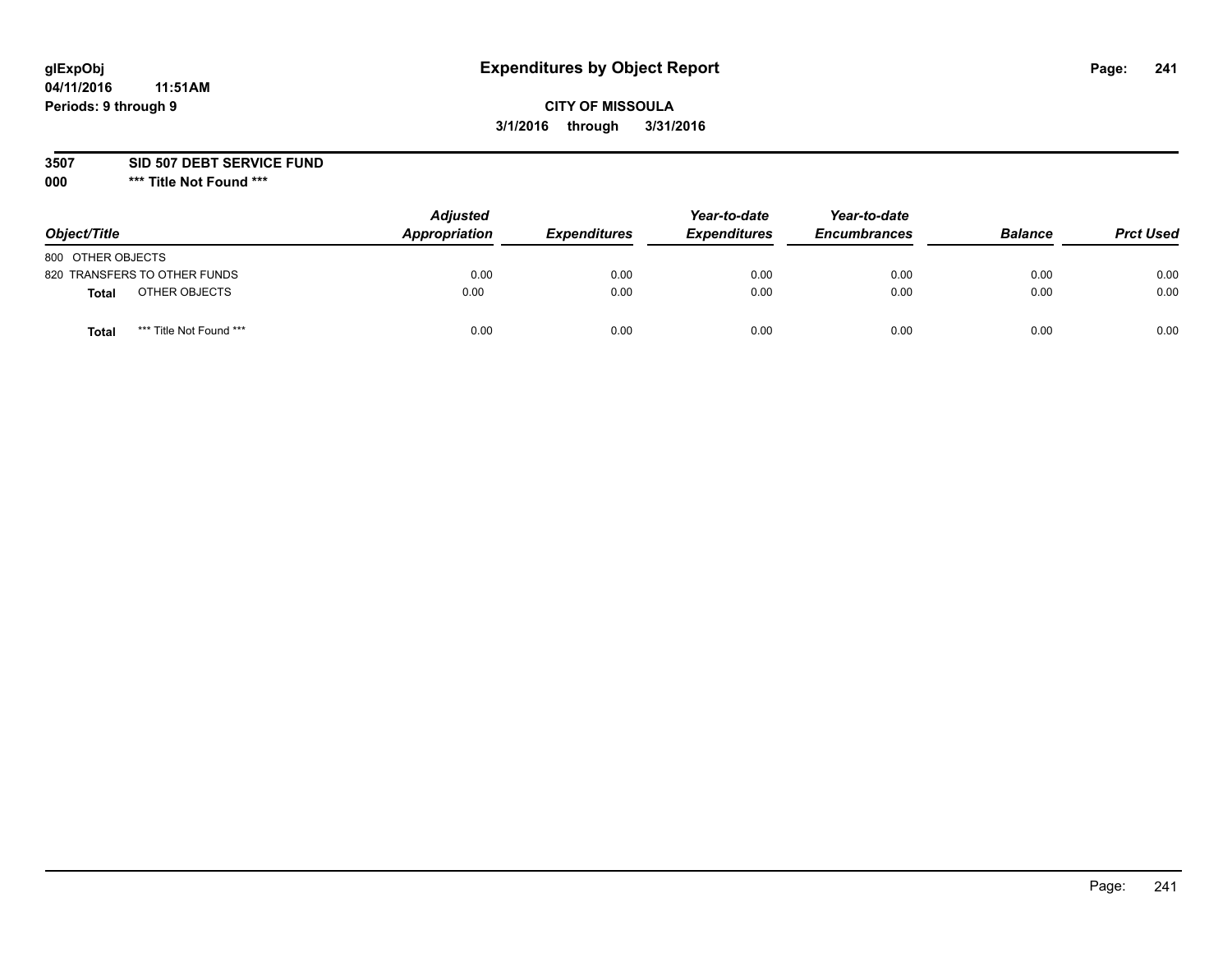#### **3507 SID 507 DEBT SERVICE FUND**

| Object/Title      |                           | <b>Adjusted</b><br>Appropriation | <b>Expenditures</b> | Year-to-date<br><b>Expenditures</b> | Year-to-date<br><b>Encumbrances</b> | <b>Balance</b> | <b>Prct Used</b> |
|-------------------|---------------------------|----------------------------------|---------------------|-------------------------------------|-------------------------------------|----------------|------------------|
| 500 FIXED CHARGES |                           |                                  |                     |                                     |                                     |                |                  |
|                   | 550 MERCHANT SERVICE FEES | 0.00                             | 0.00                | 0.00                                | 0.00                                | 0.00           | 0.00             |
| <b>Total</b>      | <b>FIXED CHARGES</b>      | 0.00                             | 0.00                | 0.00                                | 0.00                                | 0.00           | 0.00             |
| <b>Total</b>      | NON-DEPARTMENTAL          | 0.00                             | 0.00                | 0.00                                | 0.00                                | 0.00           | 0.00             |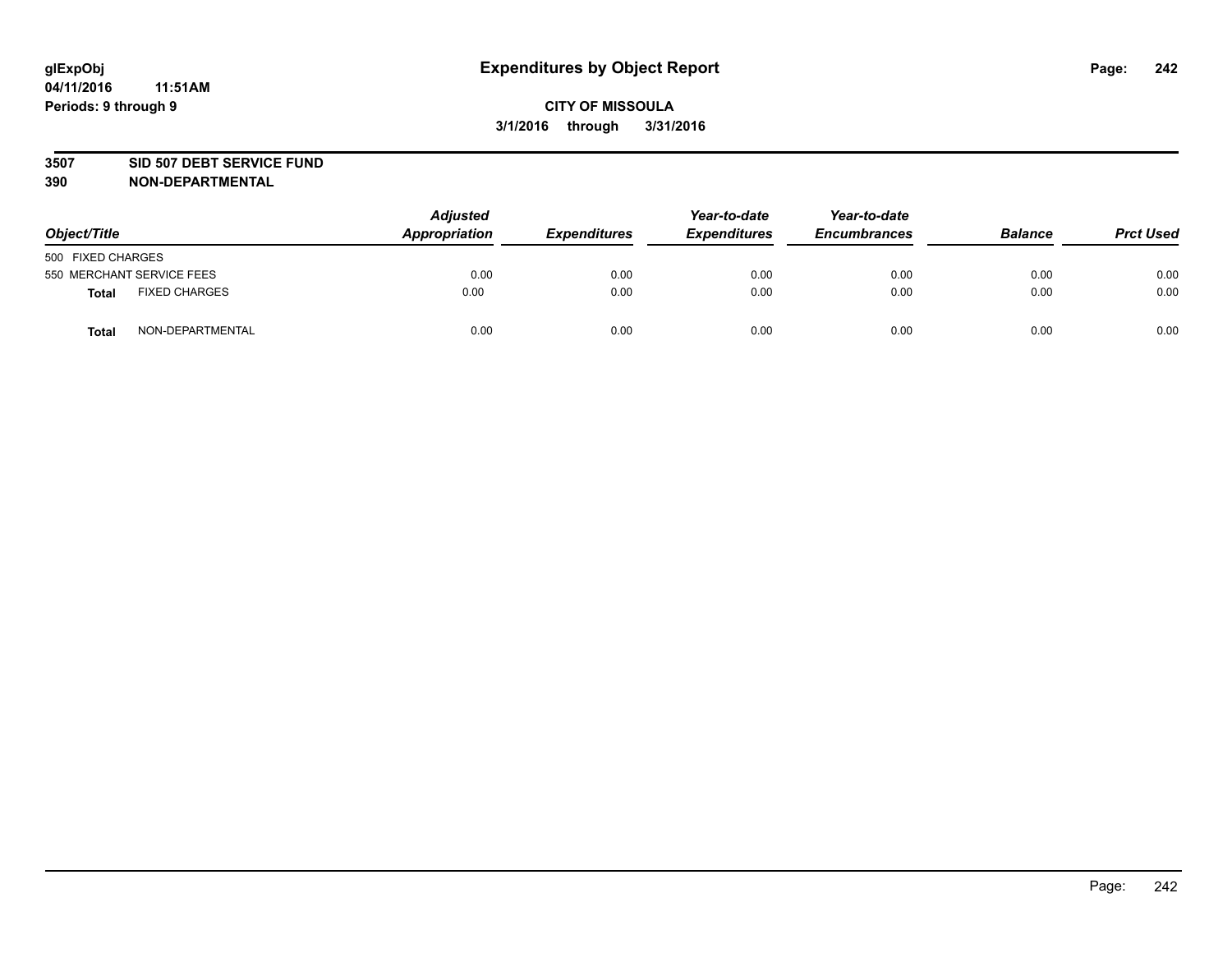### **3507 SID 507 DEBT SERVICE FUND**

| Object/Title                              | <b>Adjusted</b><br><b>Appropriation</b> | <b>Expenditures</b> | Year-to-date<br><b>Expenditures</b> | Year-to-date<br><b>Encumbrances</b> | <b>Balance</b> | <b>Prct Used</b> |
|-------------------------------------------|-----------------------------------------|---------------------|-------------------------------------|-------------------------------------|----------------|------------------|
| 500 FIXED CHARGES                         |                                         |                     |                                     |                                     |                |                  |
| 550 MERCHANT SERVICE FEES                 | 0.00                                    | 0.00                | 0.00                                | 0.00                                | 0.00           | 0.00             |
| <b>FIXED CHARGES</b><br><b>Total</b>      | 0.00                                    | 0.00                | 0.00                                | 0.00                                | 0.00           | 0.00             |
| 800 OTHER OBJECTS                         |                                         |                     |                                     |                                     |                |                  |
| 820 TRANSFERS TO OTHER FUNDS              | 0.00                                    | 0.00                | 0.00                                | 0.00                                | 0.00           | 0.00             |
| OTHER OBJECTS<br><b>Total</b>             | 0.00                                    | 0.00                | 0.00                                | 0.00                                | 0.00           | 0.00             |
| SID 507 DEBT SERVICE FUND<br><b>Total</b> | 0.00                                    | 0.00                | 0.00                                | 0.00                                | 0.00           | 0.00             |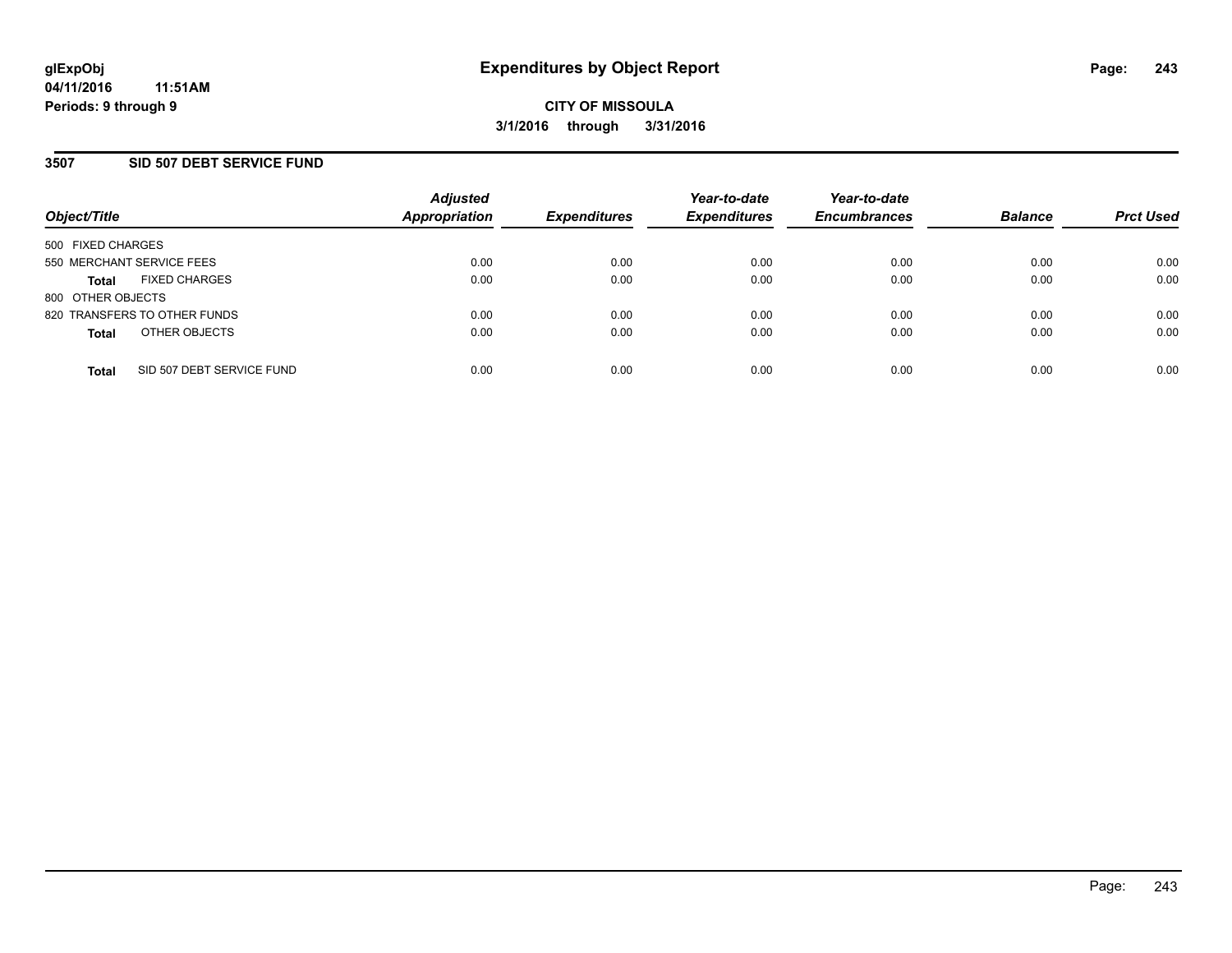# **CITY OF MISSOULA 3/1/2016 through 3/31/2016**

**3508 SID 508 DEBT SERVICE FUND**

| Object/Title                     | <b>Adjusted</b><br>Appropriation | <b>Expenditures</b> | Year-to-date<br><b>Expenditures</b> | Year-to-date<br><b>Encumbrances</b> | <b>Balance</b> | <b>Prct Used</b> |
|----------------------------------|----------------------------------|---------------------|-------------------------------------|-------------------------------------|----------------|------------------|
| 800 OTHER OBJECTS                |                                  |                     |                                     |                                     |                |                  |
| 820 TRANSFERS TO OTHER FUNDS     | 0.00                             | 0.00                | 0.00                                | 0.00                                | 0.00           | 0.00             |
| OTHER OBJECTS<br><b>Total</b>    | 0.00                             | 0.00                | 0.00                                | 0.00                                | 0.00           | 0.00             |
| *** Title Not Found ***<br>Total | 0.00                             | 0.00                | 0.00                                | 0.00                                | 0.00           | 0.00             |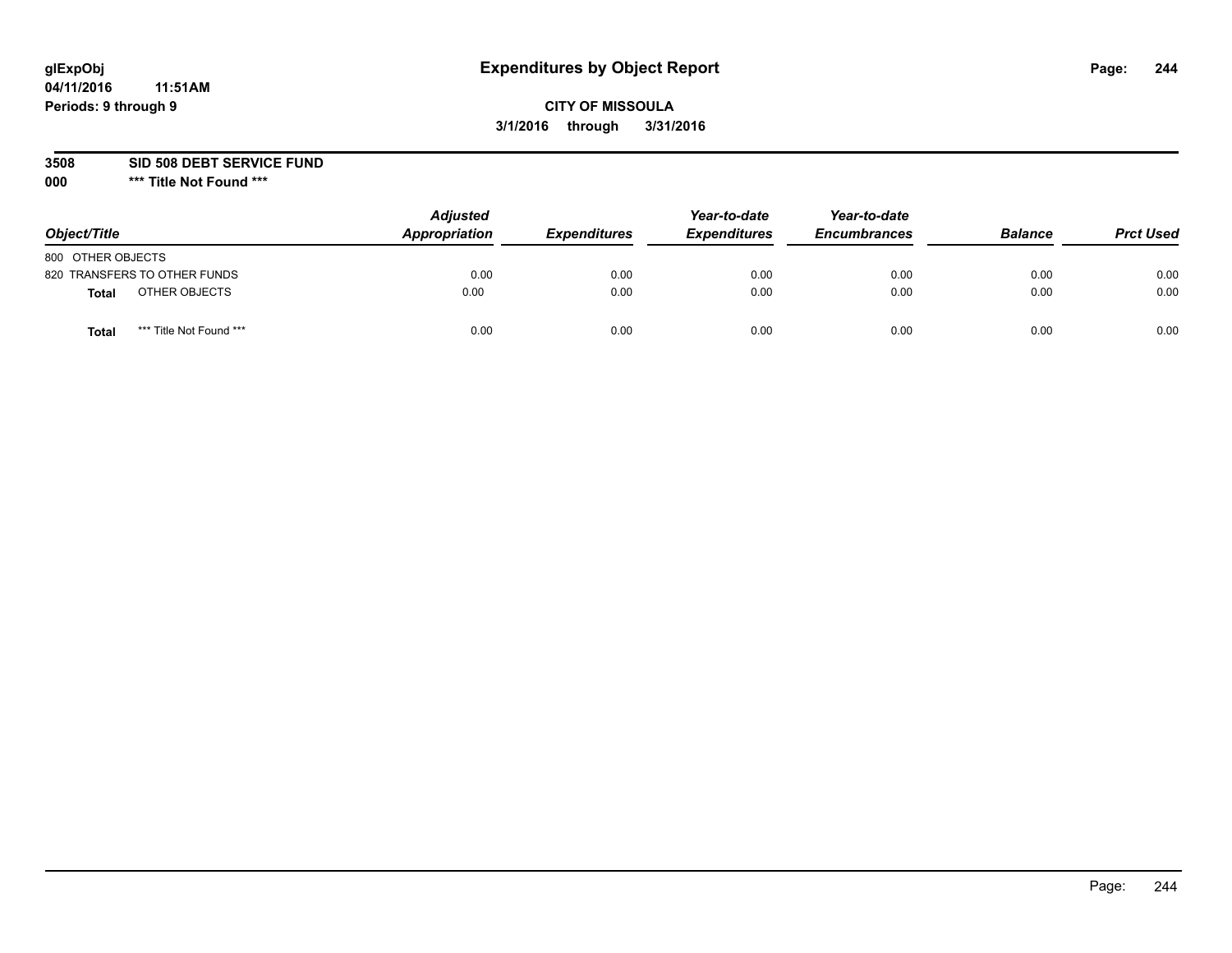#### **3508 SID 508 DEBT SERVICE FUND**

| Object/Title      |                           | <b>Adjusted</b><br>Appropriation | <b>Expenditures</b> | Year-to-date<br><b>Expenditures</b> | Year-to-date<br><b>Encumbrances</b> | <b>Balance</b> | <b>Prct Used</b> |
|-------------------|---------------------------|----------------------------------|---------------------|-------------------------------------|-------------------------------------|----------------|------------------|
| 500 FIXED CHARGES |                           |                                  |                     |                                     |                                     |                |                  |
|                   | 550 MERCHANT SERVICE FEES | 0.00                             | 0.00                | 0.00                                | 0.00                                | 0.00           | 0.00             |
| <b>Total</b>      | <b>FIXED CHARGES</b>      | 0.00                             | 0.00                | 0.00                                | 0.00                                | 0.00           | 0.00             |
| <b>Total</b>      | NON-DEPARTMENTAL          | 0.00                             | 0.00                | 0.00                                | 0.00                                | 0.00           | 0.00             |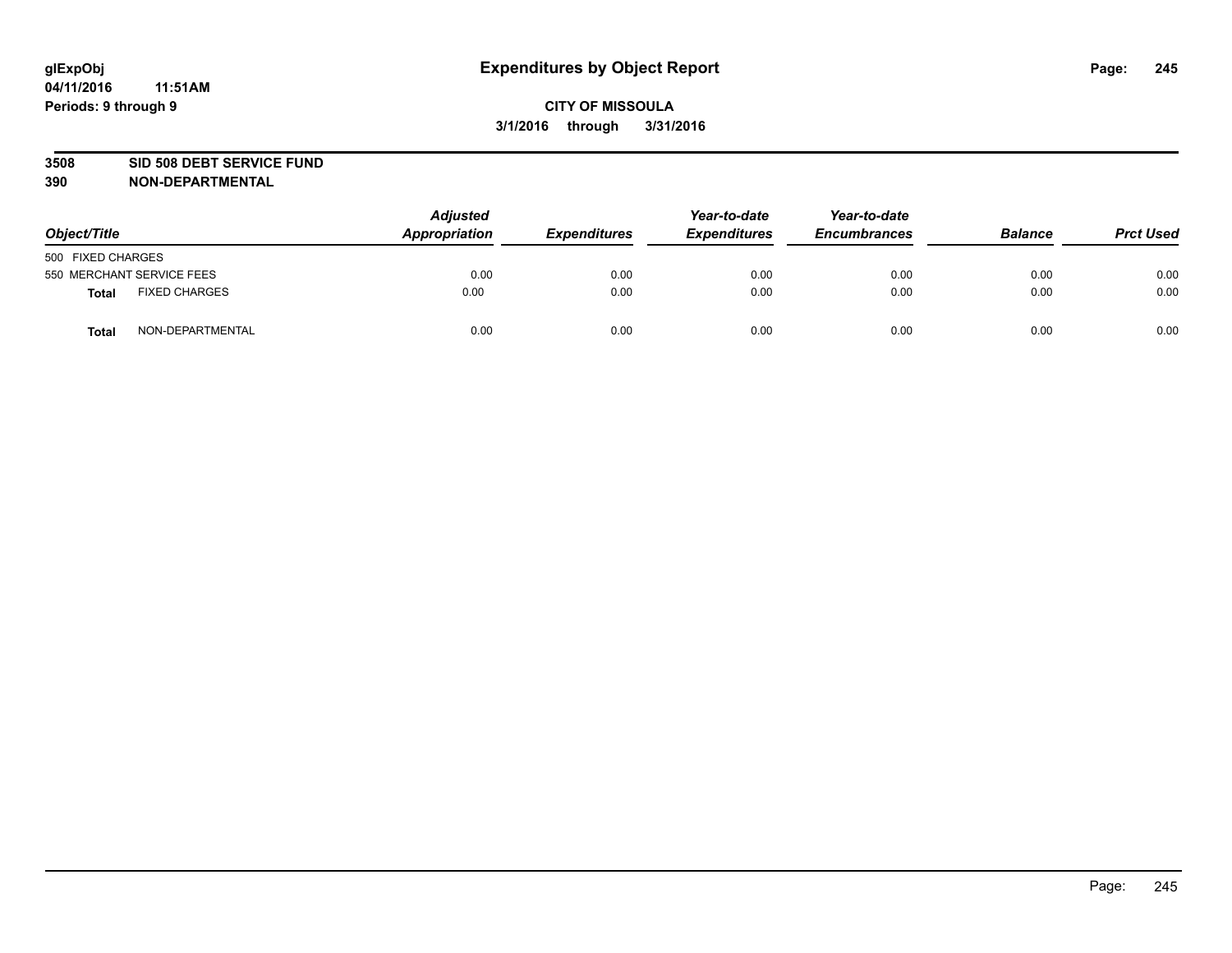### **3508 SID 508 DEBT SERVICE FUND**

| Object/Title                              | <b>Adjusted</b><br><b>Appropriation</b> | <b>Expenditures</b> | Year-to-date<br><b>Expenditures</b> | Year-to-date<br><b>Encumbrances</b> | <b>Balance</b> | <b>Prct Used</b> |
|-------------------------------------------|-----------------------------------------|---------------------|-------------------------------------|-------------------------------------|----------------|------------------|
| 500 FIXED CHARGES                         |                                         |                     |                                     |                                     |                |                  |
| 550 MERCHANT SERVICE FEES                 | 0.00                                    | 0.00                | 0.00                                | 0.00                                | 0.00           | 0.00             |
| <b>FIXED CHARGES</b><br><b>Total</b>      | 0.00                                    | 0.00                | 0.00                                | 0.00                                | 0.00           | 0.00             |
| 800 OTHER OBJECTS                         |                                         |                     |                                     |                                     |                |                  |
| 820 TRANSFERS TO OTHER FUNDS              | 0.00                                    | 0.00                | 0.00                                | 0.00                                | 0.00           | 0.00             |
| OTHER OBJECTS<br><b>Total</b>             | 0.00                                    | 0.00                | 0.00                                | 0.00                                | 0.00           | 0.00             |
| SID 508 DEBT SERVICE FUND<br><b>Total</b> | 0.00                                    | 0.00                | 0.00                                | 0.00                                | 0.00           | 0.00             |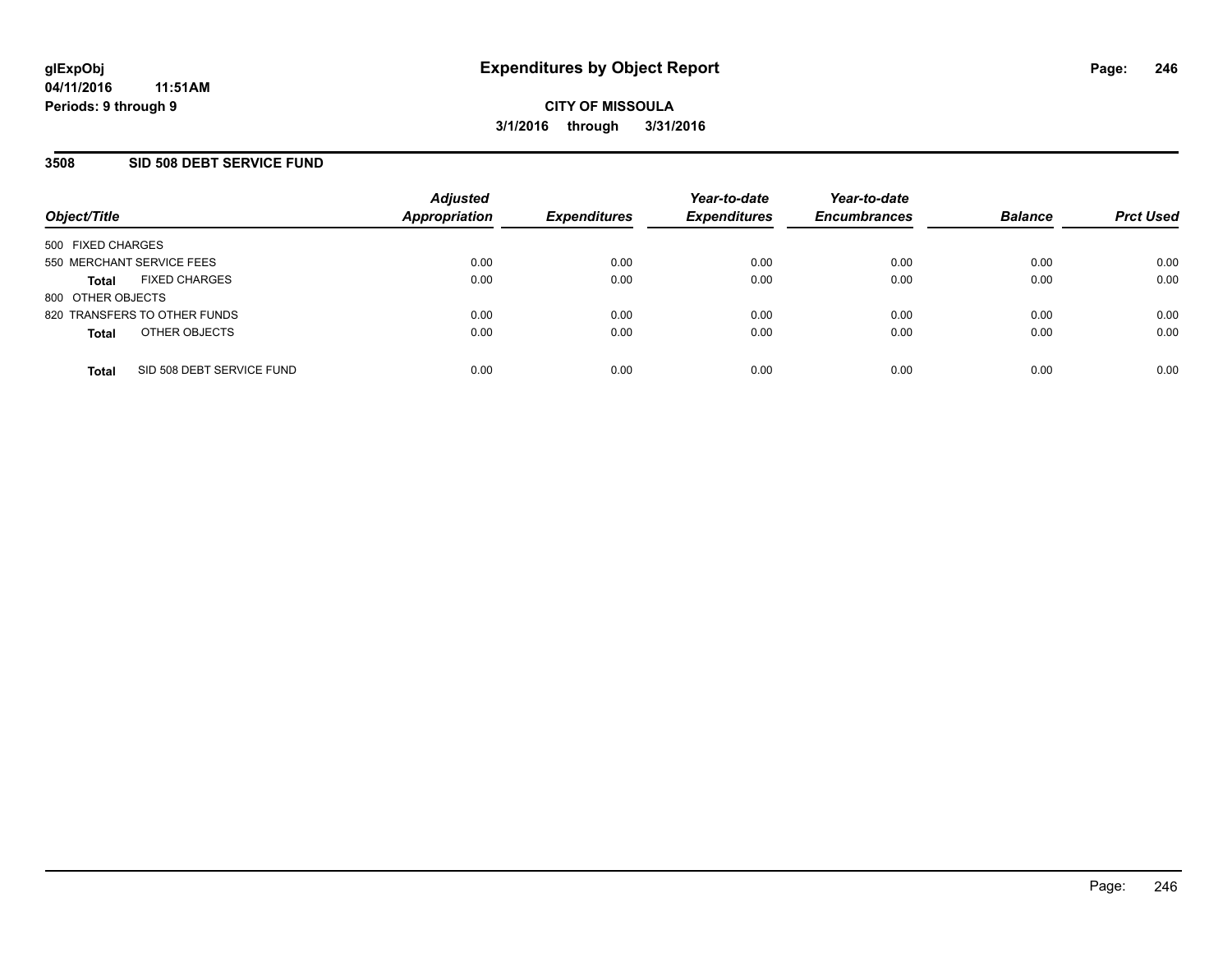# **CITY OF MISSOULA 3/1/2016 through 3/31/2016**

#### **3510 SID 510 DEBT SERVICE FUND**

| Object/Title                     | <b>Adjusted</b><br>Appropriation | <b>Expenditures</b> | Year-to-date<br><b>Expenditures</b> | Year-to-date<br><b>Encumbrances</b> | <b>Balance</b> | <b>Prct Used</b> |
|----------------------------------|----------------------------------|---------------------|-------------------------------------|-------------------------------------|----------------|------------------|
| 800 OTHER OBJECTS                |                                  |                     |                                     |                                     |                |                  |
| 820 TRANSFERS TO OTHER FUNDS     | 0.00                             | 0.00                | 0.00                                | 0.00                                | 0.00           | 0.00             |
| OTHER OBJECTS<br>Total           | 0.00                             | 0.00                | 0.00                                | 0.00                                | 0.00           | 0.00             |
| *** Title Not Found ***<br>Total | 0.00                             | 0.00                | 0.00                                | 0.00                                | 0.00           | 0.00             |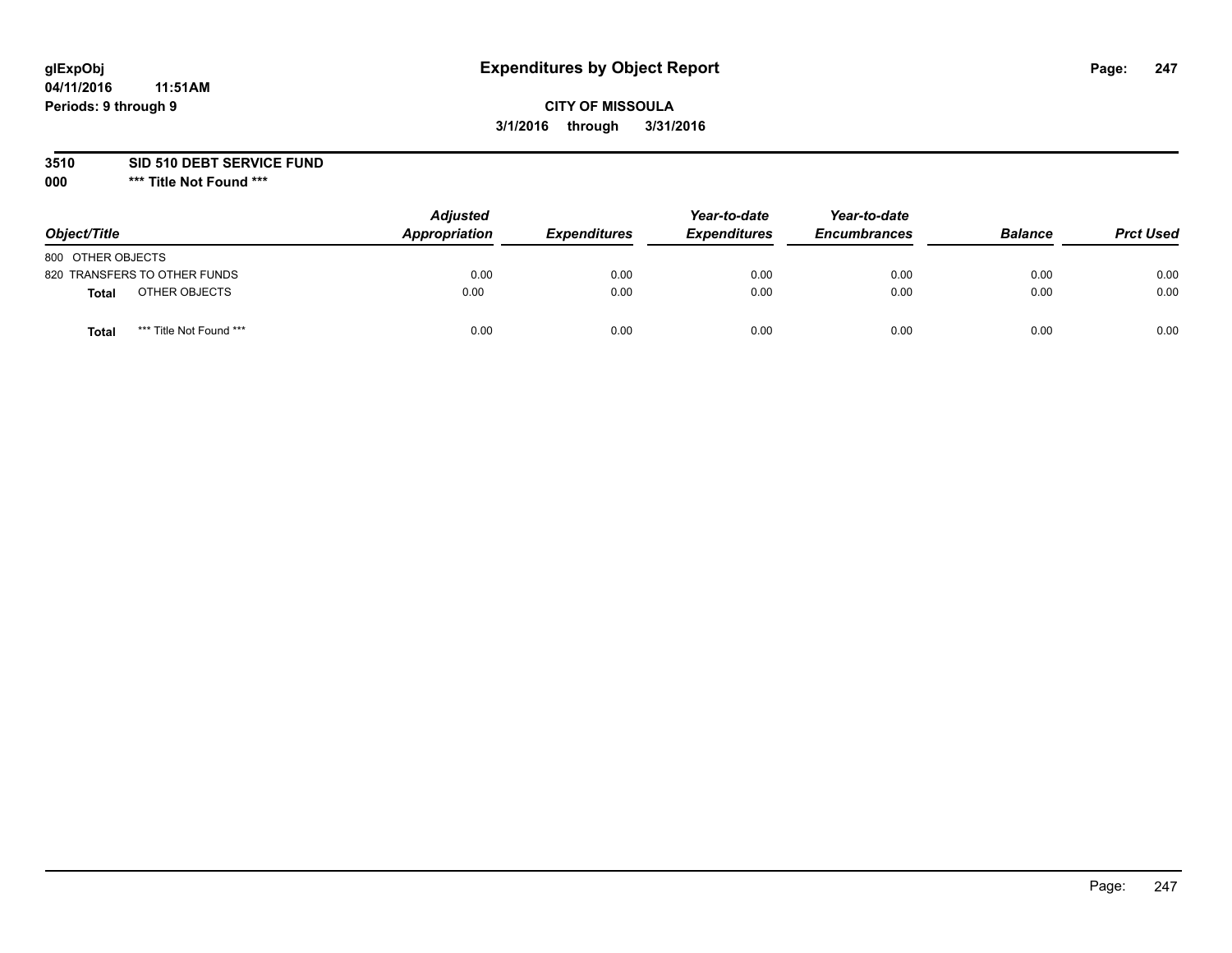#### **3510 SID 510 DEBT SERVICE FUND**

| Object/Title                         | <b>Adjusted</b><br><b>Appropriation</b> | <b>Expenditures</b> | Year-to-date<br><b>Expenditures</b> | Year-to-date<br><b>Encumbrances</b> | <b>Balance</b> | <b>Prct Used</b> |
|--------------------------------------|-----------------------------------------|---------------------|-------------------------------------|-------------------------------------|----------------|------------------|
|                                      |                                         |                     |                                     |                                     |                |                  |
| 500 FIXED CHARGES                    |                                         |                     |                                     |                                     |                |                  |
| 550 MERCHANT SERVICE FEES            | 0.00                                    | 0.00                | 0.00                                | 0.00                                | 0.00           | 0.00             |
| <b>FIXED CHARGES</b><br><b>Total</b> | 0.00                                    | 0.00                | 0.00                                | 0.00                                | 0.00           | 0.00             |
| 600 DEBT SERVICE                     |                                         |                     |                                     |                                     |                |                  |
| 610 PRINCIPAL                        | 0.00                                    | 0.00                | 0.00                                | 0.00                                | 0.00           | 0.00             |
| 620 INTEREST / SERVICE FEES          | 0.00                                    | 0.00                | 0.00                                | 0.00                                | 0.00           | 0.00             |
| <b>DEBT SERVICE</b><br><b>Total</b>  | 0.00                                    | 0.00                | 0.00                                | 0.00                                | 0.00           | 0.00             |
| NON-DEPARTMENTAL<br><b>Total</b>     | 0.00                                    | 0.00                | 0.00                                | 0.00                                | 0.00           | 0.00             |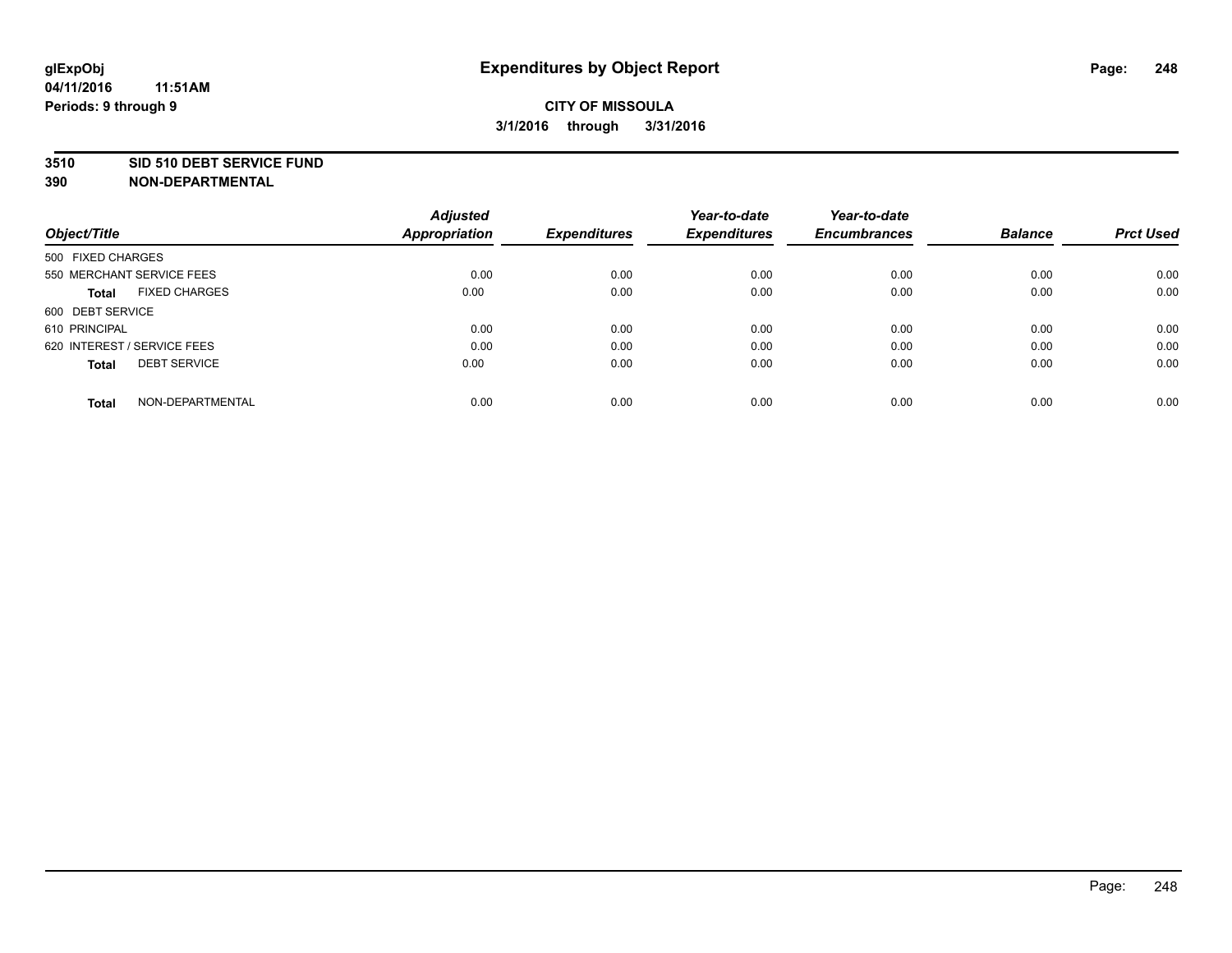### **3510 SID 510 DEBT SERVICE FUND**

| Object/Title                              | <b>Adjusted</b><br><b>Appropriation</b> | <b>Expenditures</b> | Year-to-date<br><b>Expenditures</b> | Year-to-date<br><b>Encumbrances</b> | <b>Balance</b> | <b>Prct Used</b> |
|-------------------------------------------|-----------------------------------------|---------------------|-------------------------------------|-------------------------------------|----------------|------------------|
|                                           |                                         |                     |                                     |                                     |                |                  |
| 500 FIXED CHARGES                         |                                         |                     |                                     |                                     |                |                  |
| 550 MERCHANT SERVICE FEES                 | 0.00                                    | 0.00                | 0.00                                | 0.00                                | 0.00           | 0.00             |
| <b>FIXED CHARGES</b><br>Total             | 0.00                                    | 0.00                | 0.00                                | 0.00                                | 0.00           | 0.00             |
| 600 DEBT SERVICE                          |                                         |                     |                                     |                                     |                |                  |
| 610 PRINCIPAL                             | 0.00                                    | 0.00                | 0.00                                | 0.00                                | 0.00           | 0.00             |
| 620 INTEREST / SERVICE FEES               | 0.00                                    | 0.00                | 0.00                                | 0.00                                | 0.00           | 0.00             |
| <b>DEBT SERVICE</b><br><b>Total</b>       | 0.00                                    | 0.00                | 0.00                                | 0.00                                | 0.00           | 0.00             |
| 800 OTHER OBJECTS                         |                                         |                     |                                     |                                     |                |                  |
| 820 TRANSFERS TO OTHER FUNDS              | 0.00                                    | 0.00                | 0.00                                | 0.00                                | 0.00           | 0.00             |
| OTHER OBJECTS<br><b>Total</b>             | 0.00                                    | 0.00                | 0.00                                | 0.00                                | 0.00           | 0.00             |
|                                           |                                         |                     |                                     |                                     |                |                  |
| SID 510 DEBT SERVICE FUND<br><b>Total</b> | 0.00                                    | 0.00                | 0.00                                | 0.00                                | 0.00           | 0.00             |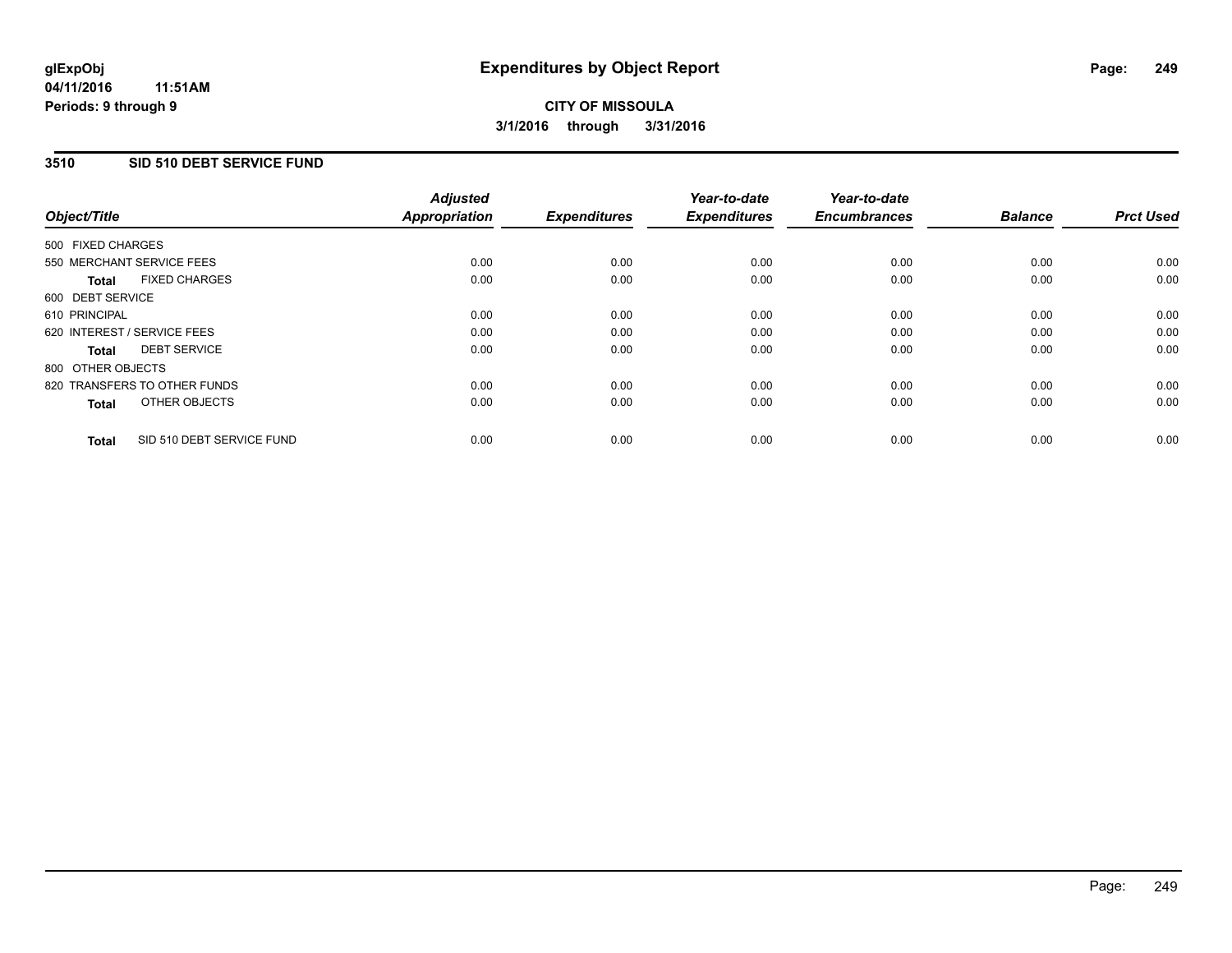# **CITY OF MISSOULA 3/1/2016 through 3/31/2016**

**3511 SID 511 DEBT SERVICE FUND**

| Object/Title                     | <b>Adjusted</b><br>Appropriation | <b>Expenditures</b> | Year-to-date<br><b>Expenditures</b> | Year-to-date<br><b>Encumbrances</b> | <b>Balance</b> | <b>Prct Used</b> |
|----------------------------------|----------------------------------|---------------------|-------------------------------------|-------------------------------------|----------------|------------------|
| 800 OTHER OBJECTS                |                                  |                     |                                     |                                     |                |                  |
| 820 TRANSFERS TO OTHER FUNDS     | 0.00                             | 0.00                | 0.00                                | 0.00                                | 0.00           | 0.00             |
| OTHER OBJECTS<br><b>Total</b>    | 0.00                             | 0.00                | 0.00                                | 0.00                                | 0.00           | 0.00             |
| *** Title Not Found ***<br>Total | 0.00                             | 0.00                | 0.00                                | 0.00                                | 0.00           | 0.00             |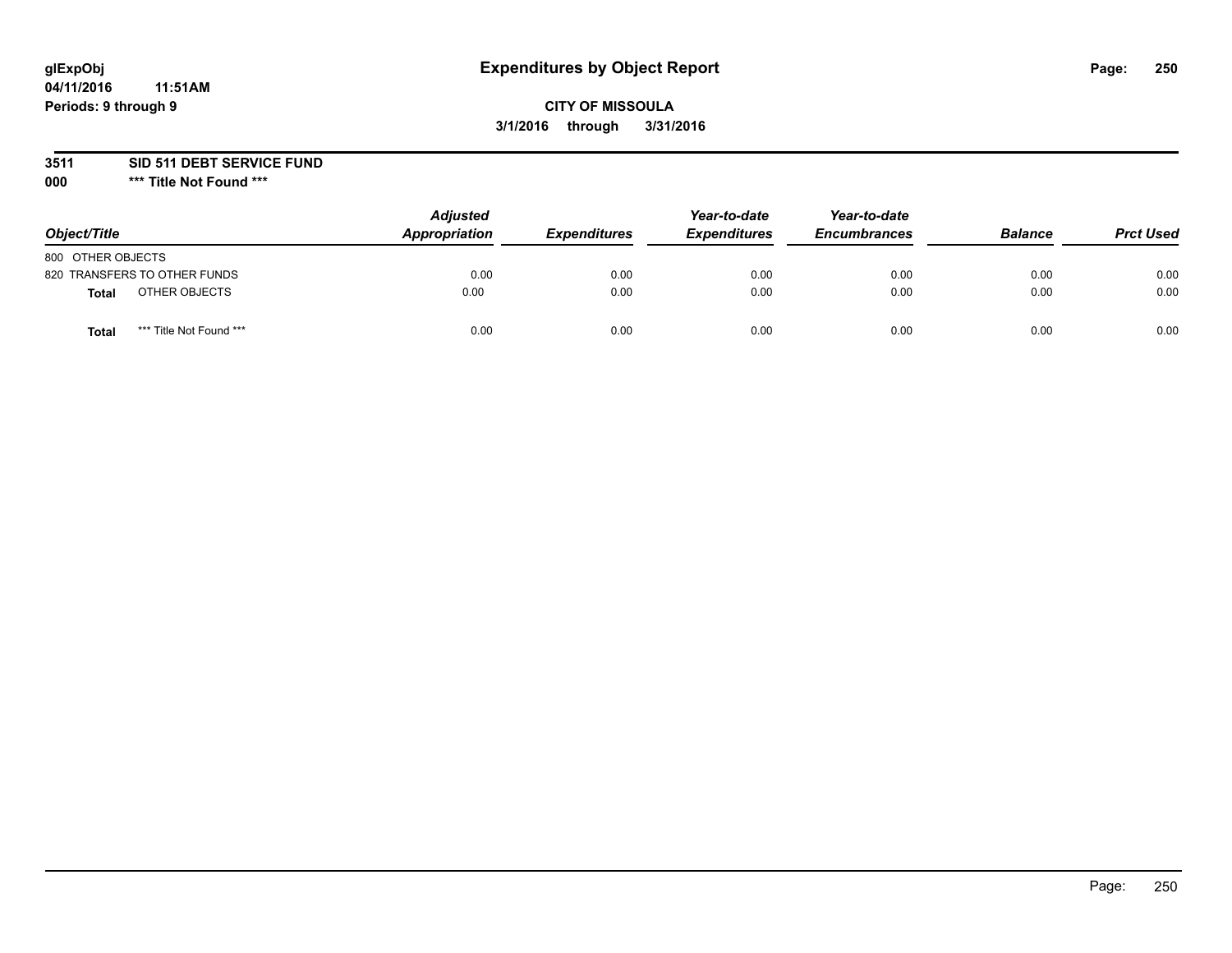#### **3511 SID 511 DEBT SERVICE FUND**

| Object/Title                        | <b>Adjusted</b><br><b>Appropriation</b> | <b>Expenditures</b> | Year-to-date<br><b>Expenditures</b> | Year-to-date<br><b>Encumbrances</b> | <b>Balance</b> | <b>Prct Used</b> |
|-------------------------------------|-----------------------------------------|---------------------|-------------------------------------|-------------------------------------|----------------|------------------|
|                                     |                                         |                     |                                     |                                     |                |                  |
| 500 FIXED CHARGES                   |                                         |                     |                                     |                                     |                |                  |
| 550 MERCHANT SERVICE FEES           | 0.00                                    | 0.00                | 0.00                                | 0.00                                | 0.00           | 0.00             |
| <b>FIXED CHARGES</b><br>Total       | 0.00                                    | 0.00                | 0.00                                | 0.00                                | 0.00           | 0.00             |
| 600 DEBT SERVICE                    |                                         |                     |                                     |                                     |                |                  |
| 610 PRINCIPAL                       | 0.00                                    | 0.00                | 0.00                                | 0.00                                | 0.00           | 0.00             |
| 620 INTEREST / SERVICE FEES         | 0.00                                    | 0.00                | 0.00                                | 0.00                                | 0.00           | 0.00             |
| <b>DEBT SERVICE</b><br><b>Total</b> | 0.00                                    | 0.00                | 0.00                                | 0.00                                | 0.00           | 0.00             |
| NON-DEPARTMENTAL<br><b>Total</b>    | 0.00                                    | 0.00                | 0.00                                | 0.00                                | 0.00           | 0.00             |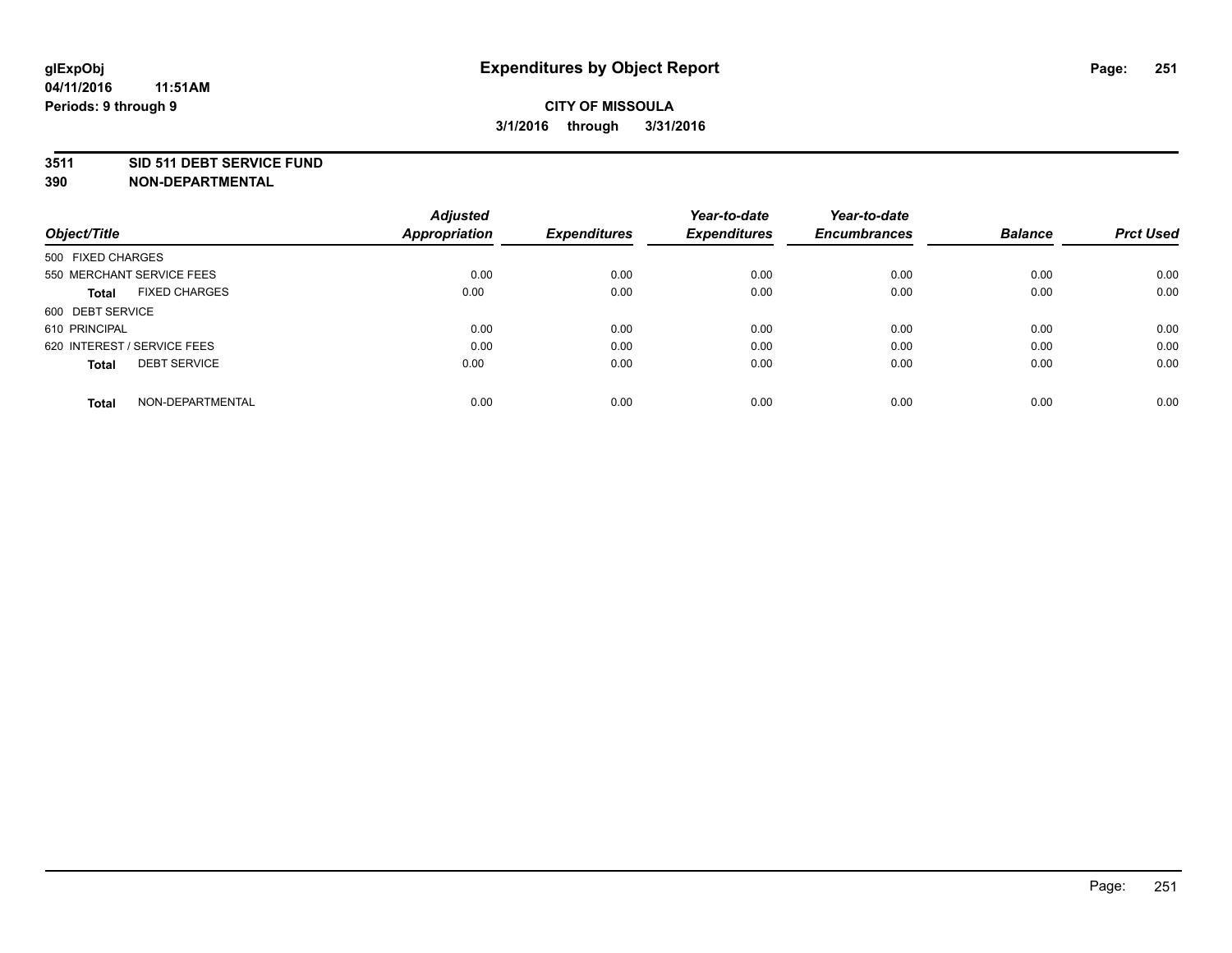### **3511 SID 511 DEBT SERVICE FUND**

| Object/Title                              | <b>Adjusted</b><br><b>Appropriation</b> | <b>Expenditures</b> | Year-to-date<br><b>Expenditures</b> | Year-to-date<br><b>Encumbrances</b> | <b>Balance</b> | <b>Prct Used</b> |
|-------------------------------------------|-----------------------------------------|---------------------|-------------------------------------|-------------------------------------|----------------|------------------|
|                                           |                                         |                     |                                     |                                     |                |                  |
| 500 FIXED CHARGES                         |                                         |                     |                                     |                                     |                |                  |
| 550 MERCHANT SERVICE FEES                 | 0.00                                    | 0.00                | 0.00                                | 0.00                                | 0.00           | 0.00             |
| <b>FIXED CHARGES</b><br>Total             | 0.00                                    | 0.00                | 0.00                                | 0.00                                | 0.00           | 0.00             |
| 600 DEBT SERVICE                          |                                         |                     |                                     |                                     |                |                  |
| 610 PRINCIPAL                             | 0.00                                    | 0.00                | 0.00                                | 0.00                                | 0.00           | 0.00             |
| 620 INTEREST / SERVICE FEES               | 0.00                                    | 0.00                | 0.00                                | 0.00                                | 0.00           | 0.00             |
| <b>DEBT SERVICE</b><br><b>Total</b>       | 0.00                                    | 0.00                | 0.00                                | 0.00                                | 0.00           | 0.00             |
| 800 OTHER OBJECTS                         |                                         |                     |                                     |                                     |                |                  |
| 820 TRANSFERS TO OTHER FUNDS              | 0.00                                    | 0.00                | 0.00                                | 0.00                                | 0.00           | 0.00             |
| OTHER OBJECTS<br><b>Total</b>             | 0.00                                    | 0.00                | 0.00                                | 0.00                                | 0.00           | 0.00             |
|                                           |                                         |                     |                                     |                                     |                |                  |
| SID 511 DEBT SERVICE FUND<br><b>Total</b> | 0.00                                    | 0.00                | 0.00                                | 0.00                                | 0.00           | 0.00             |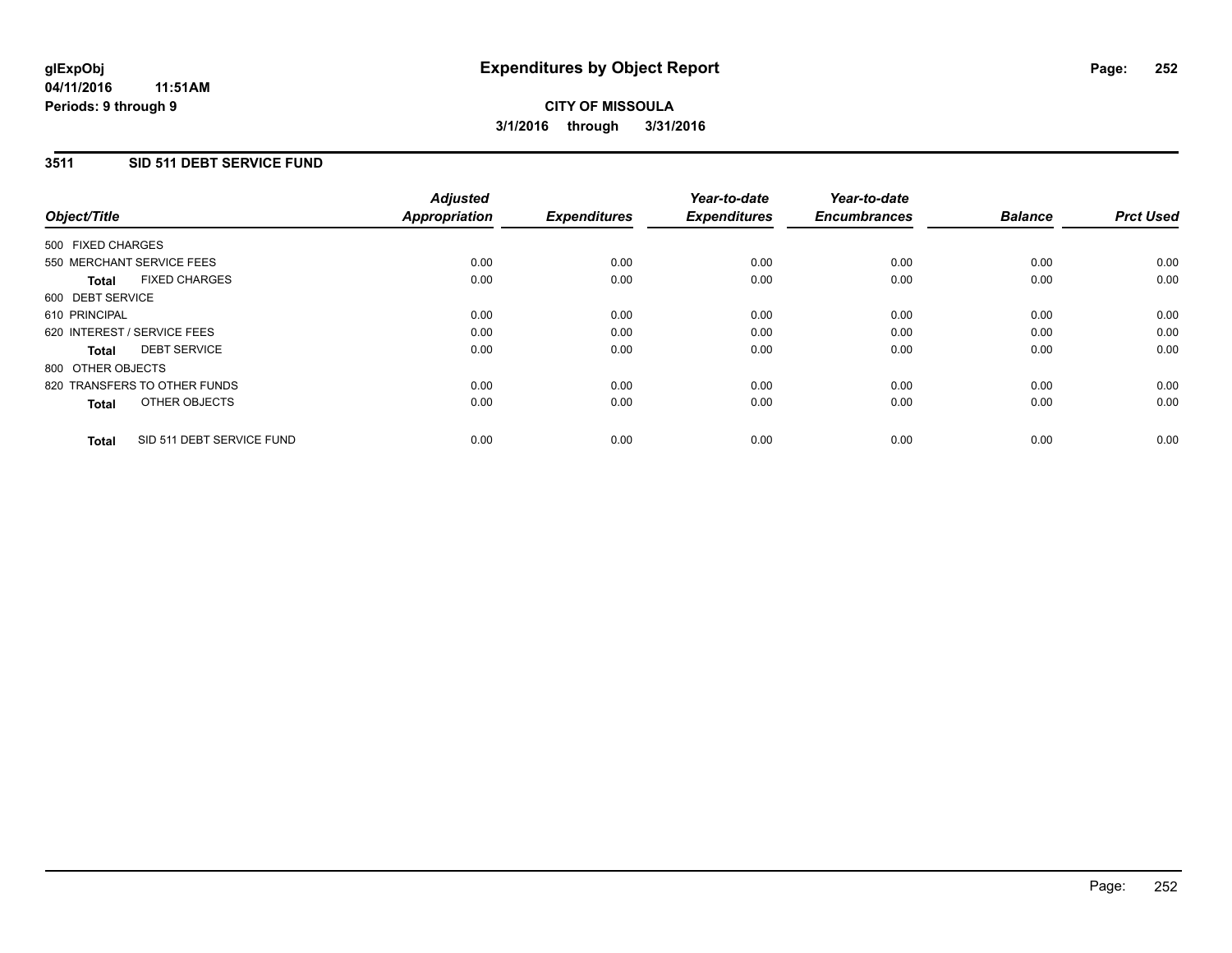#### **3512 SID 512 DEBT SERVICE FUND**

|                                      | <b>Adjusted</b>      |                     | Year-to-date        | Year-to-date        |                |                  |
|--------------------------------------|----------------------|---------------------|---------------------|---------------------|----------------|------------------|
| Object/Title                         | <b>Appropriation</b> | <b>Expenditures</b> | <b>Expenditures</b> | <b>Encumbrances</b> | <b>Balance</b> | <b>Prct Used</b> |
| 500 FIXED CHARGES                    |                      |                     |                     |                     |                |                  |
| 550 MERCHANT SERVICE FEES            | 0.00                 | 0.00                | 0.00                | 0.00                | 0.00           | 0.00             |
| <b>FIXED CHARGES</b><br><b>Total</b> | 0.00                 | 0.00                | 0.00                | 0.00                | 0.00           | 0.00             |
| 600 DEBT SERVICE                     |                      |                     |                     |                     |                |                  |
| 610 PRINCIPAL                        | 29.670.00            | 0.00                | 0.00                | 0.00                | 29.670.00      | 0.00             |
| 620 INTEREST / SERVICE FEES          | 3,685.00             | 0.00                | 2.017.70            | 0.00                | 1,667.30       | 54.75            |
| <b>DEBT SERVICE</b><br><b>Total</b>  | 33.355.00            | 0.00                | 2.017.70            | 0.00                | 31.337.30      | 6.05             |
| NON-DEPARTMENTAL<br><b>Total</b>     | 33,355.00            | 0.00                | 2.017.70            | 0.00                | 31.337.30      | 6.05             |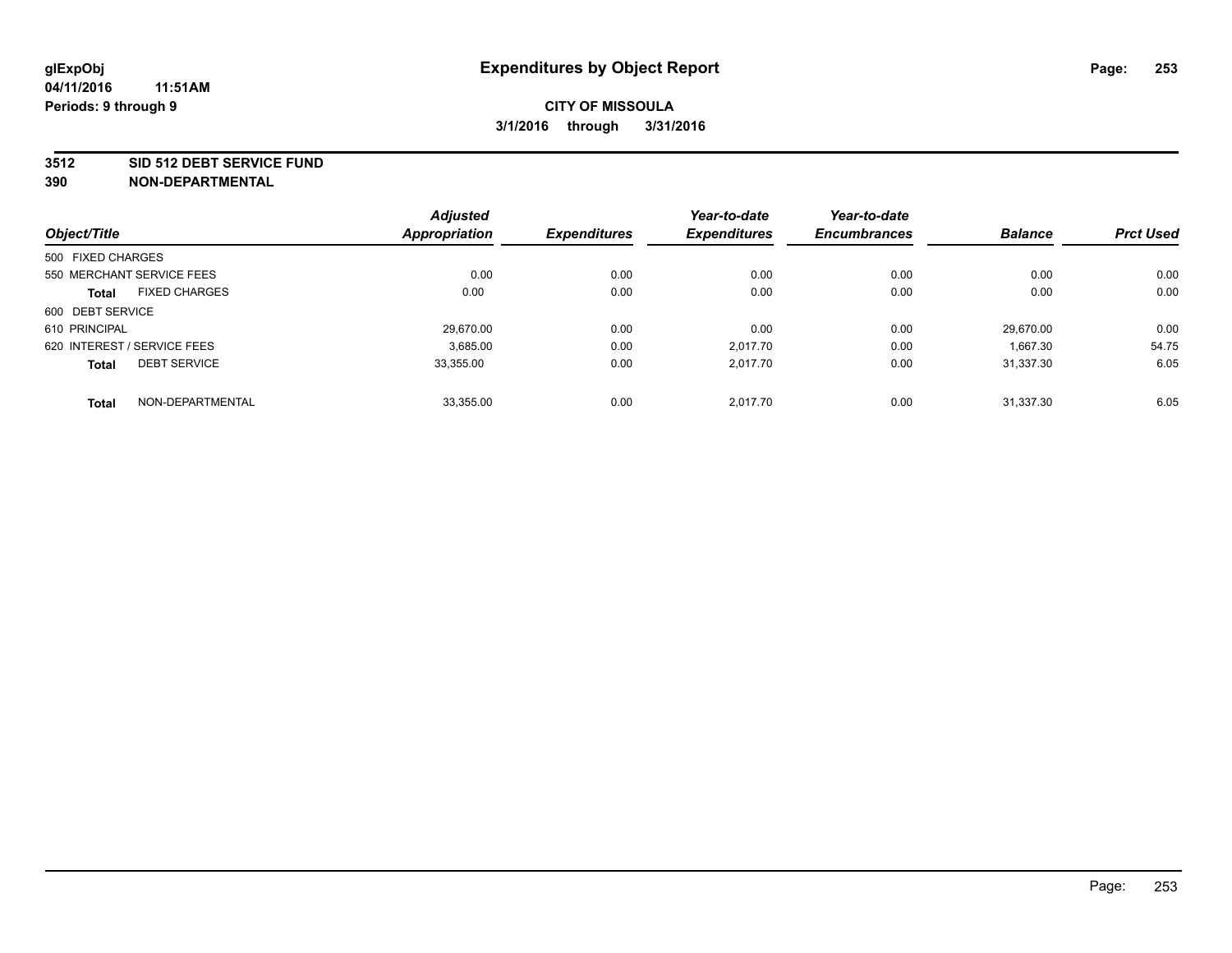#### **3512 SID 512 DEBT SERVICE FUND**

|                                           | <b>Adjusted</b> |                     | Year-to-date        | Year-to-date        |                |                  |
|-------------------------------------------|-----------------|---------------------|---------------------|---------------------|----------------|------------------|
| Object/Title                              | Appropriation   | <b>Expenditures</b> | <b>Expenditures</b> | <b>Encumbrances</b> | <b>Balance</b> | <b>Prct Used</b> |
| 500 FIXED CHARGES                         |                 |                     |                     |                     |                |                  |
| 550 MERCHANT SERVICE FEES                 | 0.00            | 0.00                | 0.00                | 0.00                | 0.00           | 0.00             |
| <b>FIXED CHARGES</b><br><b>Total</b>      | 0.00            | 0.00                | 0.00                | 0.00                | 0.00           | 0.00             |
| 600 DEBT SERVICE                          |                 |                     |                     |                     |                |                  |
| 610 PRINCIPAL                             | 29,670.00       | 0.00                | 0.00                | 0.00                | 29.670.00      | 0.00             |
| 620 INTEREST / SERVICE FEES               | 3,685.00        | 0.00                | 2.017.70            | 0.00                | 1.667.30       | 54.75            |
| <b>DEBT SERVICE</b><br><b>Total</b>       | 33,355.00       | 0.00                | 2.017.70            | 0.00                | 31.337.30      | 6.05             |
| SID 512 DEBT SERVICE FUND<br><b>Total</b> | 33,355.00       | 0.00                | 2.017.70            | 0.00                | 31.337.30      | 6.05             |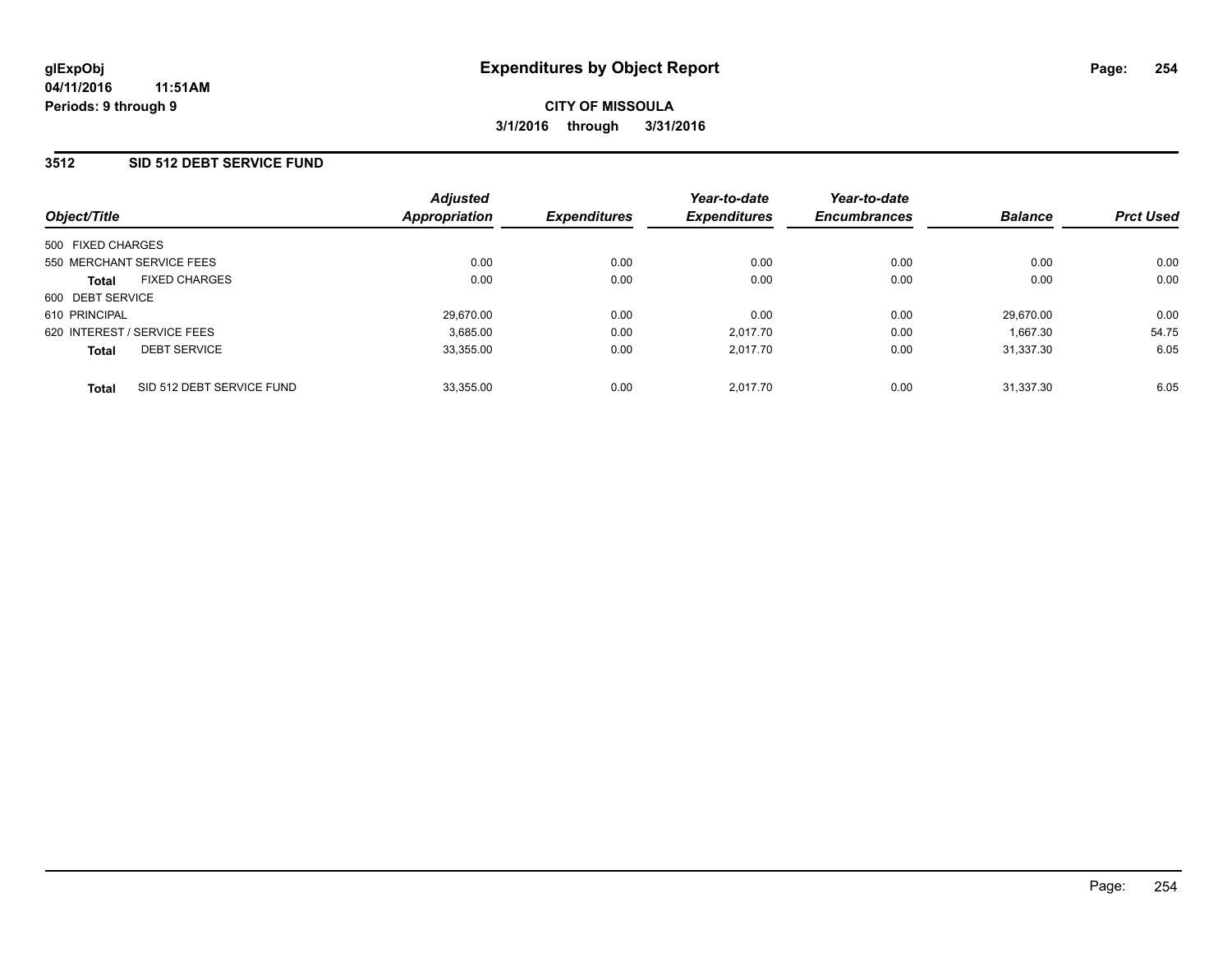#### **3513 SID 513 DEBT SERVICE FUND**

**280 PUBLIC WORKS OPERATIONS**

| Object/Title                            | <b>Adjusted</b><br><b>Appropriation</b> | <b>Expenditures</b> | Year-to-date<br><b>Expenditures</b> | Year-to-date<br><b>Encumbrances</b> | <b>Balance</b> | <b>Prct Used</b> |
|-----------------------------------------|-----------------------------------------|---------------------|-------------------------------------|-------------------------------------|----------------|------------------|
| 500 FIXED CHARGES                       |                                         |                     |                                     |                                     |                |                  |
| 550 MERCHANT SERVICE FEES               | 0.00                                    | 0.00                | 0.00                                | 0.00                                | 0.00           | 0.00             |
| <b>FIXED CHARGES</b><br><b>Total</b>    | 0.00                                    | 0.00                | 0.00                                | 0.00                                | 0.00           | 0.00             |
| 800 OTHER OBJECTS                       |                                         |                     |                                     |                                     |                |                  |
| 820 TRANSFERS TO OTHER FUNDS            | 0.00                                    | 0.00                | 0.00                                | 0.00                                | 0.00           | 0.00             |
| OTHER OBJECTS<br><b>Total</b>           | 0.00                                    | 0.00                | 0.00                                | 0.00                                | 0.00           | 0.00             |
| PUBLIC WORKS OPERATIONS<br><b>Total</b> | 0.00                                    | 0.00                | 0.00                                | 0.00                                | 0.00           | 0.00             |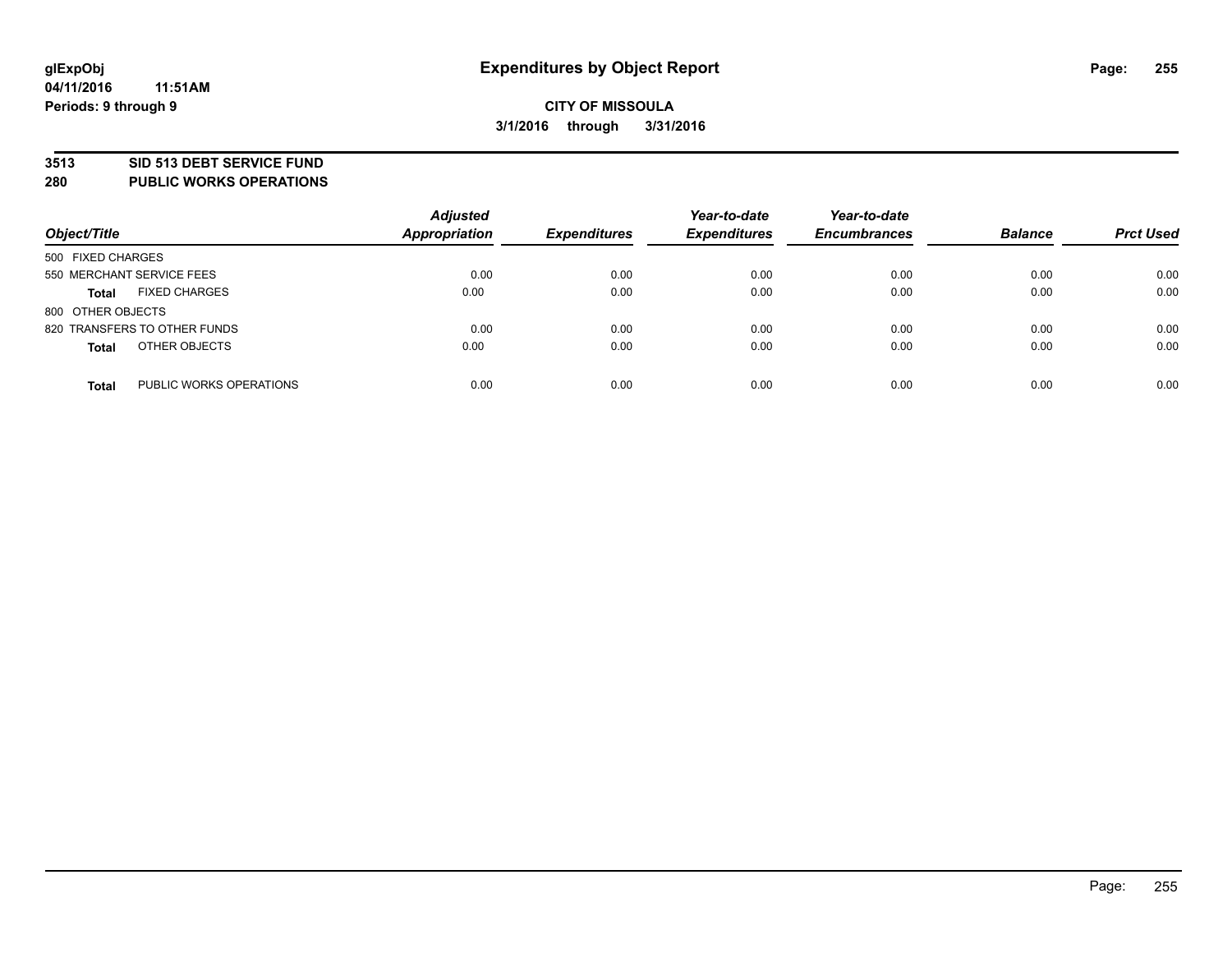#### **3513 SID 513 DEBT SERVICE FUND**

| Object/Title                         | <b>Adjusted</b><br><b>Appropriation</b> | <b>Expenditures</b> | Year-to-date<br><b>Expenditures</b> | Year-to-date<br><b>Encumbrances</b> | <b>Balance</b> | <b>Prct Used</b> |
|--------------------------------------|-----------------------------------------|---------------------|-------------------------------------|-------------------------------------|----------------|------------------|
| 500 FIXED CHARGES                    |                                         |                     |                                     |                                     |                |                  |
| 550 MERCHANT SERVICE FEES            | 0.00                                    | 0.00                | 0.00                                | 0.00                                | 0.00           | 0.00             |
| <b>FIXED CHARGES</b><br><b>Total</b> | 0.00                                    | 0.00                | 0.00                                | 0.00                                | 0.00           | 0.00             |
| 600 DEBT SERVICE                     |                                         |                     |                                     |                                     |                |                  |
| 610 PRINCIPAL                        | 0.00                                    | 0.00                | 0.00                                | 0.00                                | 0.00           | 0.00             |
| 620 INTEREST / SERVICE FEES          | 0.00                                    | 0.00                | 0.00                                | 0.00                                | 0.00           | 0.00             |
| <b>DEBT SERVICE</b><br><b>Total</b>  | 0.00                                    | 0.00                | 0.00                                | 0.00                                | 0.00           | 0.00             |
| 800 OTHER OBJECTS                    |                                         |                     |                                     |                                     |                |                  |
| 820 TRANSFERS TO OTHER FUNDS         | 0.00                                    | 0.00                | 0.00                                | 0.00                                | 0.00           | 0.00             |
| OTHER OBJECTS<br><b>Total</b>        | 0.00                                    | 0.00                | 0.00                                | 0.00                                | 0.00           | 0.00             |
|                                      |                                         |                     |                                     |                                     |                |                  |
| NON-DEPARTMENTAL<br><b>Total</b>     | 0.00                                    | 0.00                | 0.00                                | 0.00                                | 0.00           | 0.00             |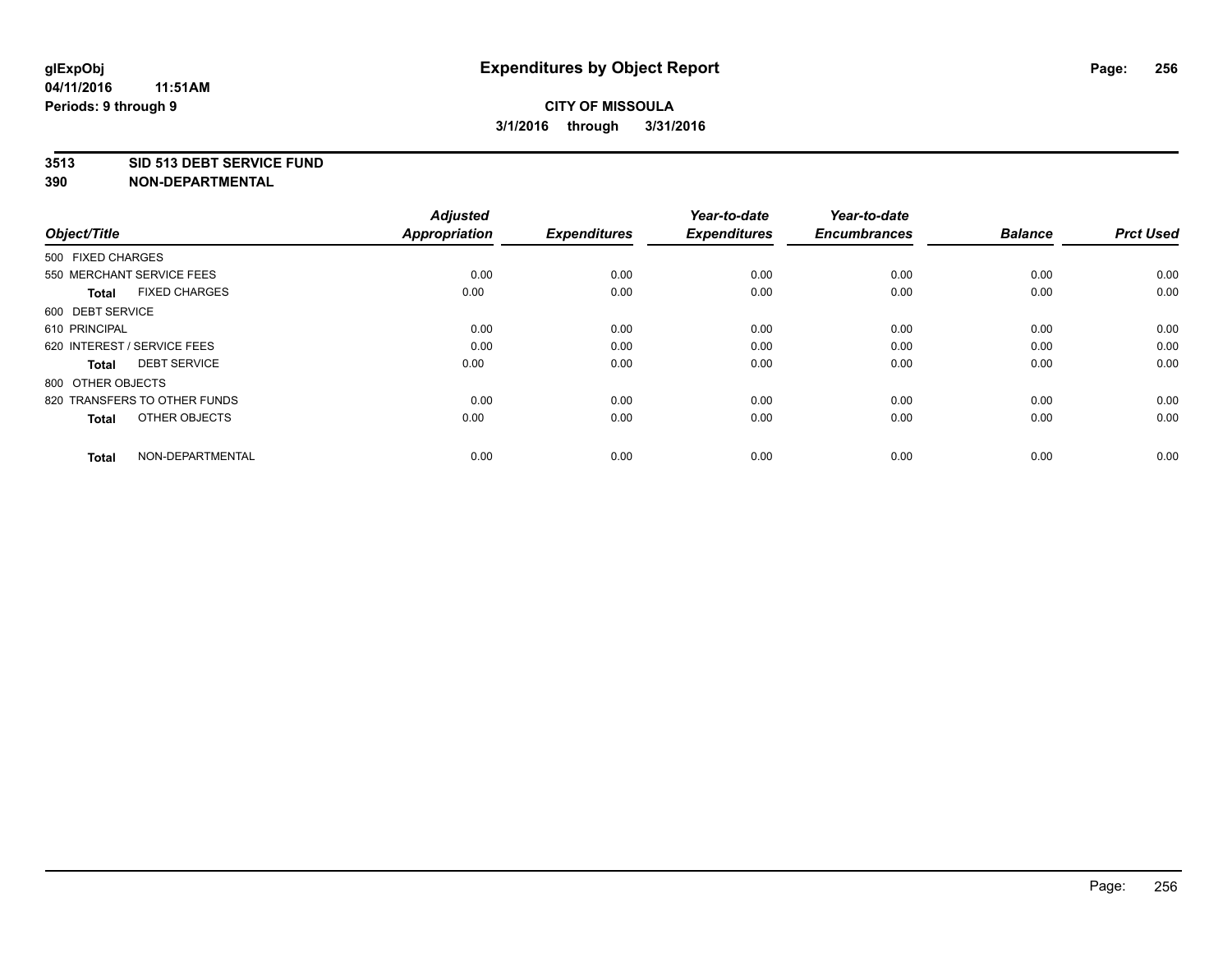#### **3513 SID 513 DEBT SERVICE FUND**

| Object/Title      |                              | <b>Adjusted</b><br>Appropriation | <b>Expenditures</b> | Year-to-date<br><b>Expenditures</b> | Year-to-date<br><b>Encumbrances</b> | <b>Balance</b> | <b>Prct Used</b> |
|-------------------|------------------------------|----------------------------------|---------------------|-------------------------------------|-------------------------------------|----------------|------------------|
| 500 FIXED CHARGES |                              |                                  |                     |                                     |                                     |                |                  |
|                   | 550 MERCHANT SERVICE FEES    | 0.00                             | 0.00                | 0.00                                | 0.00                                | 0.00           | 0.00             |
| <b>Total</b>      | <b>FIXED CHARGES</b>         | 0.00                             | 0.00                | 0.00                                | 0.00                                | 0.00           | 0.00             |
| 600 DEBT SERVICE  |                              |                                  |                     |                                     |                                     |                |                  |
| 610 PRINCIPAL     |                              | 0.00                             | 0.00                | 0.00                                | 0.00                                | 0.00           | 0.00             |
|                   | 620 INTEREST / SERVICE FEES  | 0.00                             | 0.00                | 0.00                                | 0.00                                | 0.00           | 0.00             |
| Total             | <b>DEBT SERVICE</b>          | 0.00                             | 0.00                | 0.00                                | 0.00                                | 0.00           | 0.00             |
| 800 OTHER OBJECTS |                              |                                  |                     |                                     |                                     |                |                  |
|                   | 820 TRANSFERS TO OTHER FUNDS | 0.00                             | 0.00                | 0.00                                | 0.00                                | 0.00           | 0.00             |
| <b>Total</b>      | OTHER OBJECTS                | 0.00                             | 0.00                | 0.00                                | 0.00                                | 0.00           | 0.00             |
| <b>Total</b>      | SID 513 DEBT SERVICE FUND    | 0.00                             | 0.00                | 0.00                                | 0.00                                | 0.00           | 0.00             |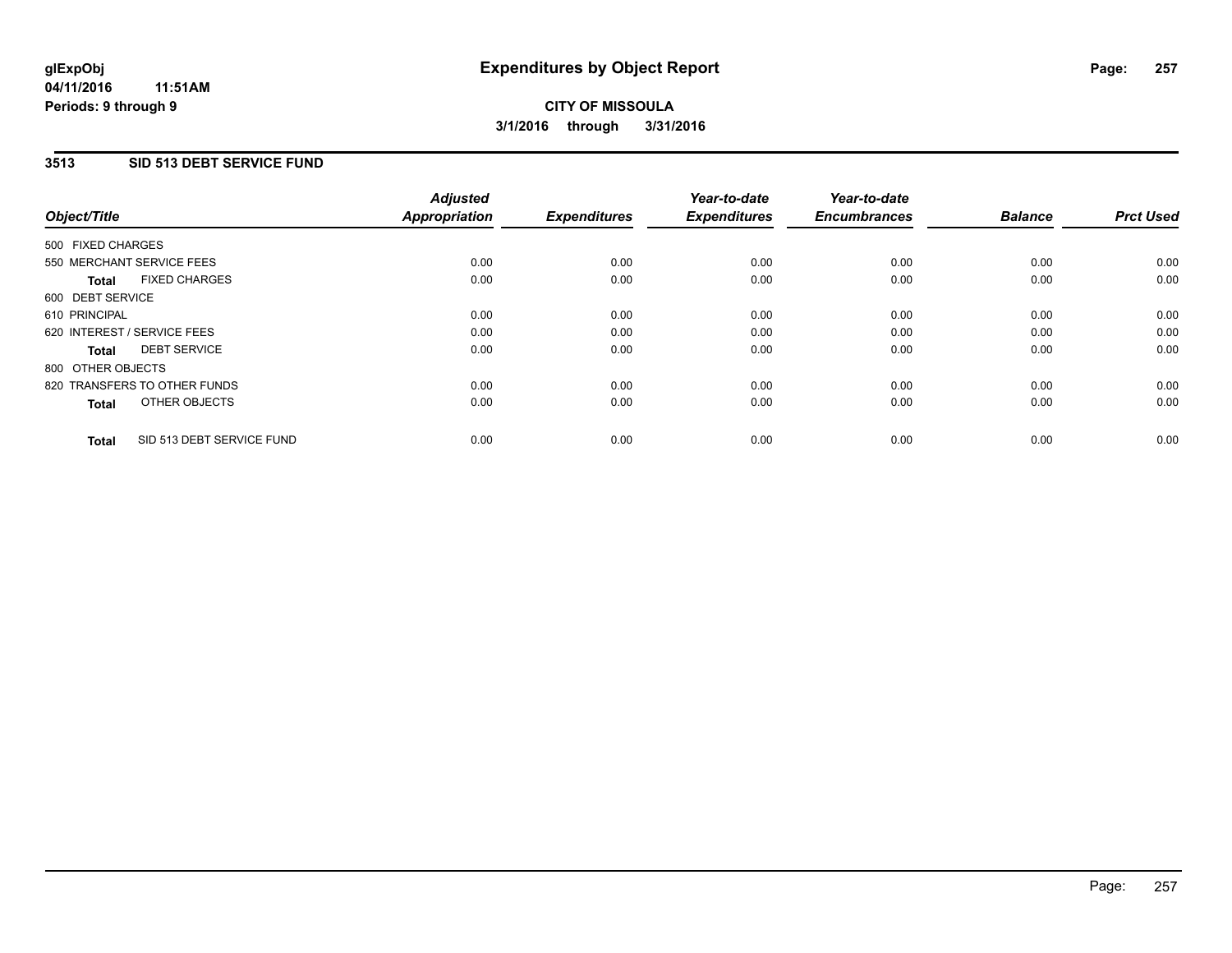# **glExpObj Expenditures by Object Report Page: 258**

## **CITY OF MISSOULA 3/1/2016 through 3/31/2016**

**3514 SID 514 DEBT SERVICE FUND**

**000 \*\*\* Title Not Found \*\*\***

| Object/Title                     | <b>Adjusted</b><br>Appropriation | <b>Expenditures</b> | Year-to-date<br><b>Expenditures</b> | Year-to-date<br><b>Encumbrances</b> | <b>Balance</b> | <b>Prct Used</b> |
|----------------------------------|----------------------------------|---------------------|-------------------------------------|-------------------------------------|----------------|------------------|
| 800 OTHER OBJECTS                |                                  |                     |                                     |                                     |                |                  |
| 820 TRANSFERS TO OTHER FUNDS     | 0.00                             | 0.00                | 0.00                                | 0.00                                | 0.00           | 0.00             |
| OTHER OBJECTS<br><b>Total</b>    | 0.00                             | 0.00                | 0.00                                | 0.00                                | 0.00           | 0.00             |
| *** Title Not Found ***<br>Total | 0.00                             | 0.00                | 0.00                                | 0.00                                | 0.00           | 0.00             |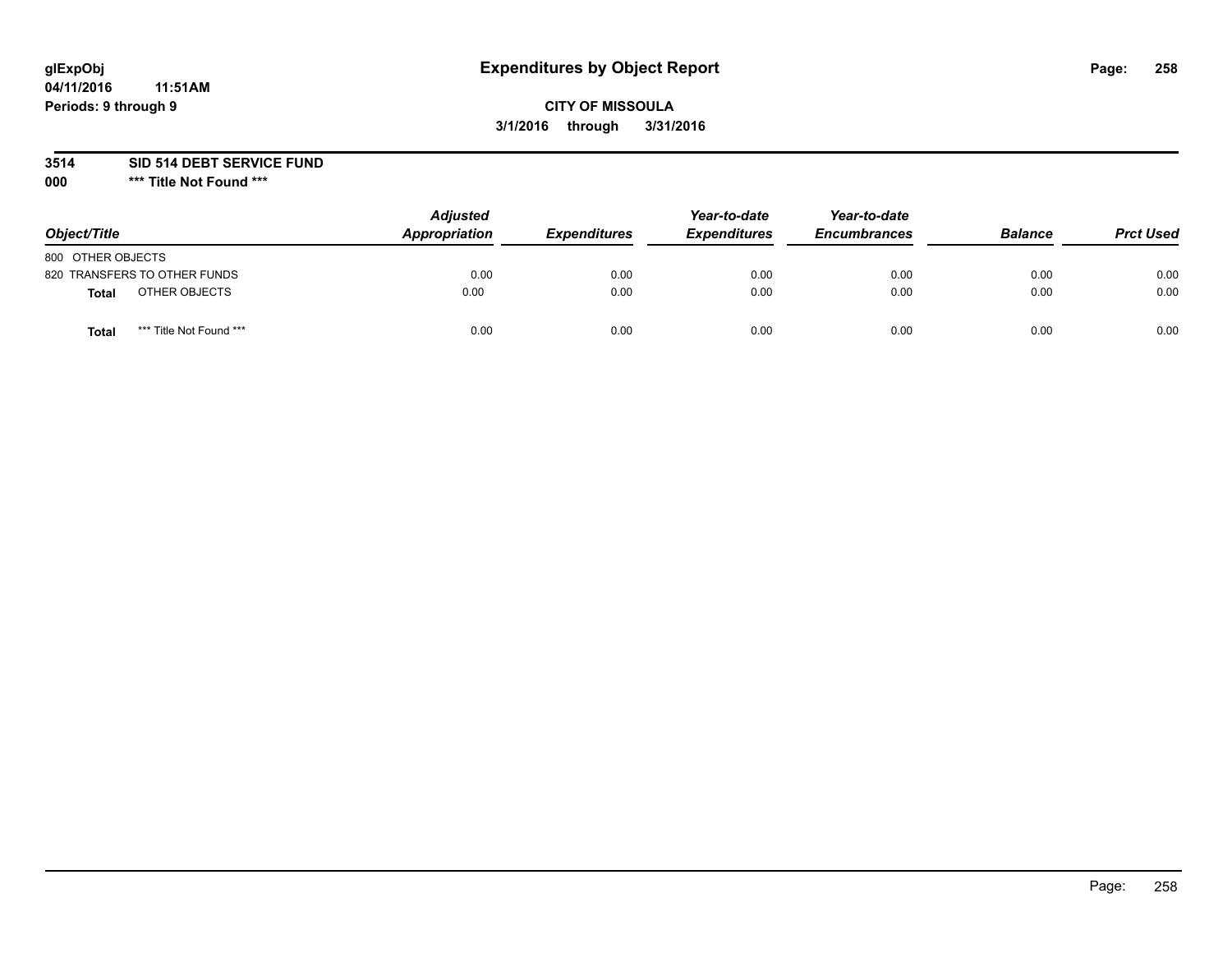#### **3514 SID 514 DEBT SERVICE FUND**

| Object/Title                         | <b>Adjusted</b><br><b>Appropriation</b> | <b>Expenditures</b> | Year-to-date<br><b>Expenditures</b> | Year-to-date<br><b>Encumbrances</b> | <b>Balance</b> | <b>Prct Used</b> |
|--------------------------------------|-----------------------------------------|---------------------|-------------------------------------|-------------------------------------|----------------|------------------|
|                                      |                                         |                     |                                     |                                     |                |                  |
| 500 FIXED CHARGES                    |                                         |                     |                                     |                                     |                |                  |
| 550 MERCHANT SERVICE FEES            | 0.00                                    | 0.00                | 0.00                                | 0.00                                | 0.00           | 0.00             |
| <b>FIXED CHARGES</b><br><b>Total</b> | 0.00                                    | 0.00                | 0.00                                | 0.00                                | 0.00           | 0.00             |
| 600 DEBT SERVICE                     |                                         |                     |                                     |                                     |                |                  |
| 610 PRINCIPAL                        | 0.00                                    | 0.00                | 0.00                                | 0.00                                | 0.00           | 0.00             |
| 620 INTEREST / SERVICE FEES          | 0.00                                    | 0.00                | 0.00                                | 0.00                                | 0.00           | 0.00             |
| <b>DEBT SERVICE</b><br><b>Total</b>  | 0.00                                    | 0.00                | 0.00                                | 0.00                                | 0.00           | 0.00             |
| NON-DEPARTMENTAL<br><b>Total</b>     | 0.00                                    | 0.00                | 0.00                                | 0.00                                | 0.00           | 0.00             |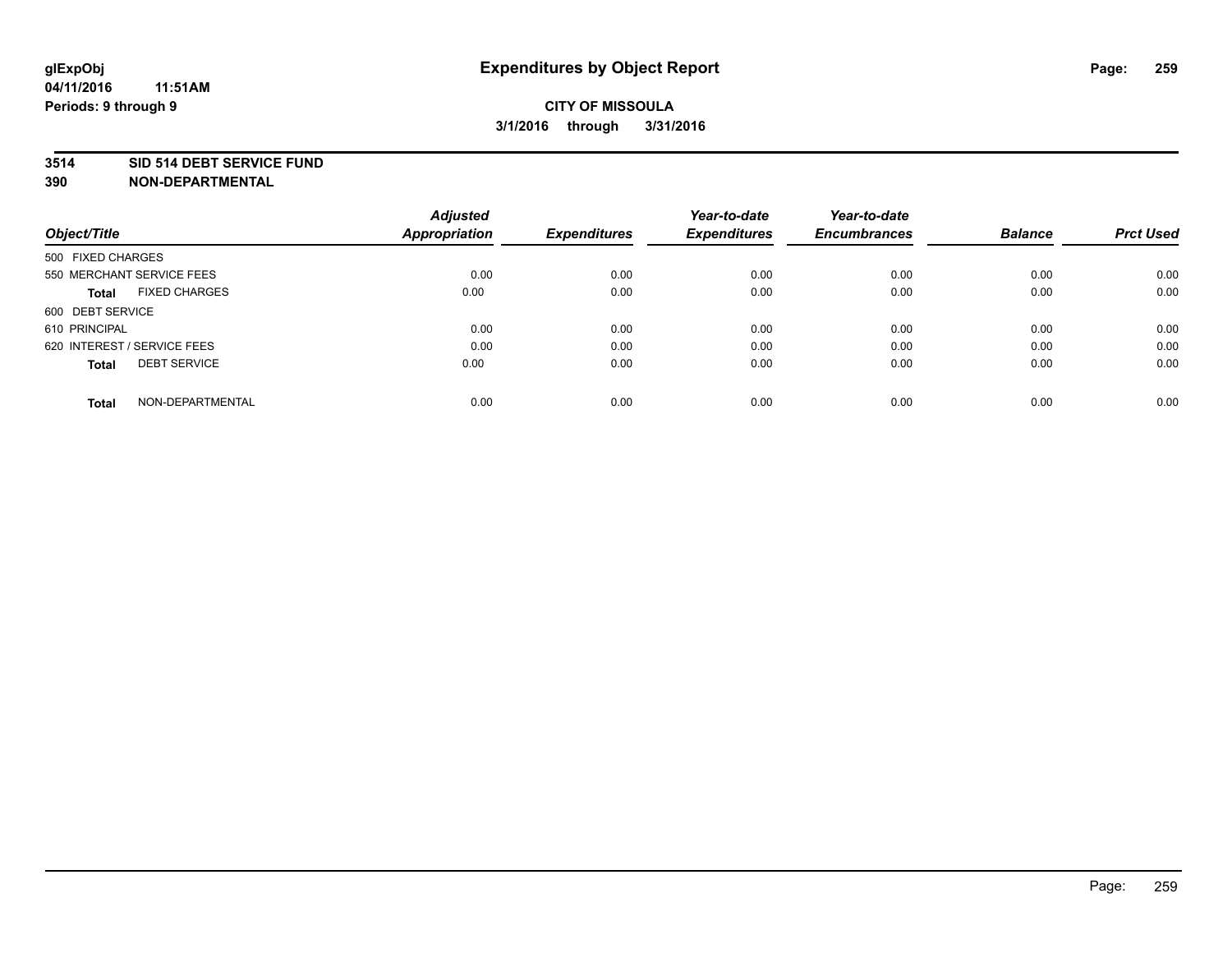### **3514 SID 514 DEBT SERVICE FUND**

| Object/Title                              | <b>Adjusted</b><br><b>Appropriation</b> | <b>Expenditures</b> | Year-to-date<br><b>Expenditures</b> | Year-to-date<br><b>Encumbrances</b> | <b>Balance</b> | <b>Prct Used</b> |
|-------------------------------------------|-----------------------------------------|---------------------|-------------------------------------|-------------------------------------|----------------|------------------|
|                                           |                                         |                     |                                     |                                     |                |                  |
| 500 FIXED CHARGES                         |                                         |                     |                                     |                                     |                |                  |
| 550 MERCHANT SERVICE FEES                 | 0.00                                    | 0.00                | 0.00                                | 0.00                                | 0.00           | 0.00             |
| <b>FIXED CHARGES</b><br>Total             | 0.00                                    | 0.00                | 0.00                                | 0.00                                | 0.00           | 0.00             |
| 600 DEBT SERVICE                          |                                         |                     |                                     |                                     |                |                  |
| 610 PRINCIPAL                             | 0.00                                    | 0.00                | 0.00                                | 0.00                                | 0.00           | 0.00             |
| 620 INTEREST / SERVICE FEES               | 0.00                                    | 0.00                | 0.00                                | 0.00                                | 0.00           | 0.00             |
| <b>DEBT SERVICE</b><br><b>Total</b>       | 0.00                                    | 0.00                | 0.00                                | 0.00                                | 0.00           | 0.00             |
| 800 OTHER OBJECTS                         |                                         |                     |                                     |                                     |                |                  |
| 820 TRANSFERS TO OTHER FUNDS              | 0.00                                    | 0.00                | 0.00                                | 0.00                                | 0.00           | 0.00             |
| OTHER OBJECTS<br><b>Total</b>             | 0.00                                    | 0.00                | 0.00                                | 0.00                                | 0.00           | 0.00             |
|                                           |                                         |                     |                                     |                                     |                |                  |
| SID 514 DEBT SERVICE FUND<br><b>Total</b> | 0.00                                    | 0.00                | 0.00                                | 0.00                                | 0.00           | 0.00             |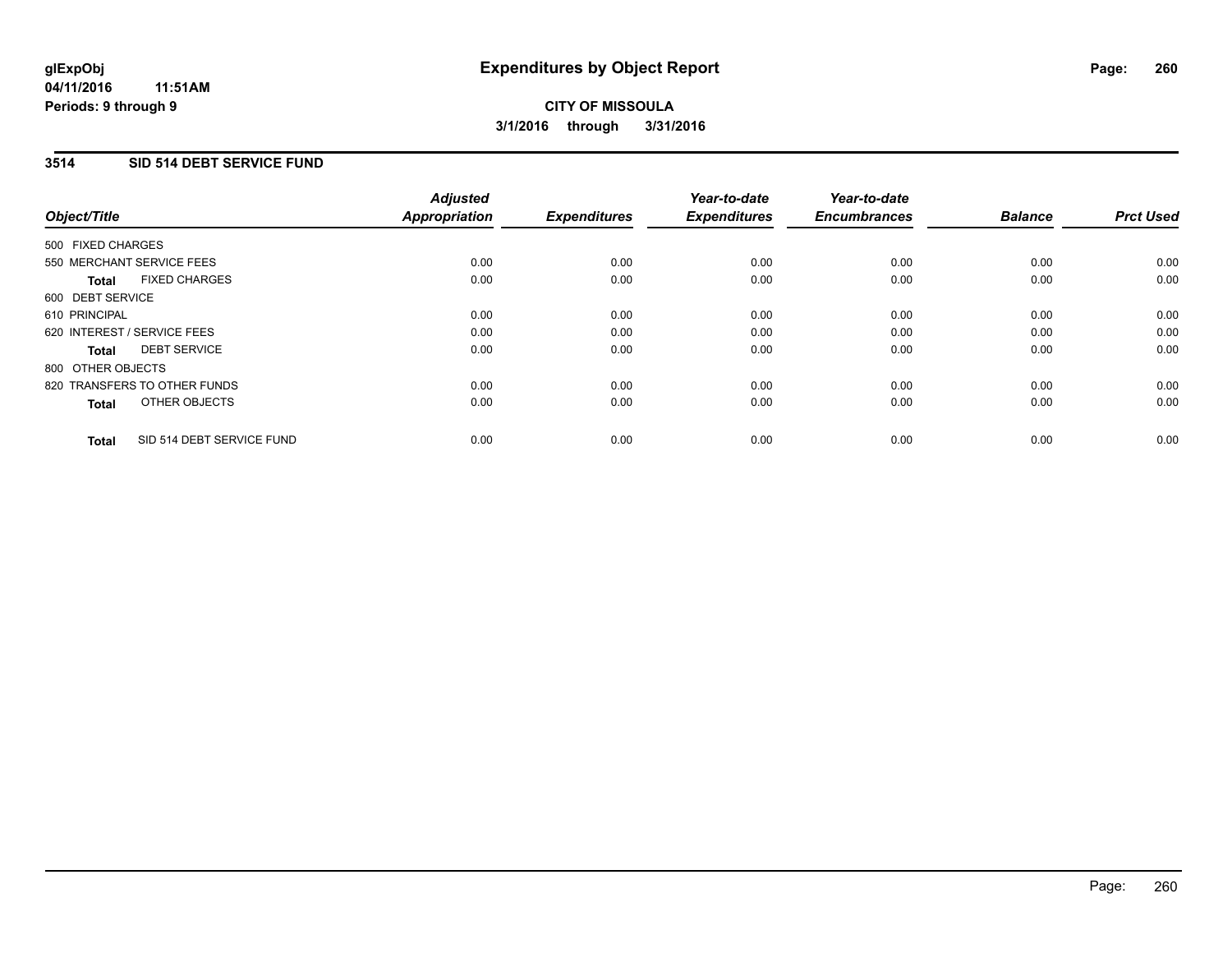#### **3515 SID 515 DEBT SERVICE FUND**

**390 NON-DEPARTMENTAL**

**04/11/2016**

| Object/Title                         | <b>Adjusted</b><br><b>Appropriation</b> | <b>Expenditures</b> | Year-to-date<br><b>Expenditures</b> | Year-to-date<br><b>Encumbrances</b> | <b>Balance</b> | <b>Prct Used</b> |
|--------------------------------------|-----------------------------------------|---------------------|-------------------------------------|-------------------------------------|----------------|------------------|
| 500 FIXED CHARGES                    |                                         |                     |                                     |                                     |                |                  |
| 550 MERCHANT SERVICE FEES            | 0.00                                    | 0.00                | 0.00                                | 0.00                                | 0.00           | 0.00             |
| <b>FIXED CHARGES</b><br><b>Total</b> | 0.00                                    | 0.00                | 0.00                                | 0.00                                | 0.00           | 0.00             |
| 600 DEBT SERVICE                     |                                         |                     |                                     |                                     |                |                  |
| 610 PRINCIPAL                        | 0.00                                    | 0.00                | 0.00                                | 0.00                                | 0.00           | 0.00             |
| 620 INTEREST / SERVICE FEES          | 0.00                                    | 0.00                | 0.00                                | 0.00                                | 0.00           | 0.00             |
| <b>DEBT SERVICE</b><br><b>Total</b>  | 0.00                                    | 0.00                | 0.00                                | 0.00                                | 0.00           | 0.00             |
| 800 OTHER OBJECTS                    |                                         |                     |                                     |                                     |                |                  |
| 820 TRANSFERS TO OTHER FUNDS         | 0.00                                    | 0.00                | 0.00                                | 0.00                                | 0.00           | 0.00             |
| OTHER OBJECTS<br><b>Total</b>        | 0.00                                    | 0.00                | 0.00                                | 0.00                                | 0.00           | 0.00             |
|                                      |                                         |                     |                                     |                                     |                |                  |
| NON-DEPARTMENTAL<br><b>Total</b>     | 0.00                                    | 0.00                | 0.00                                | 0.00                                | 0.00           | 0.00             |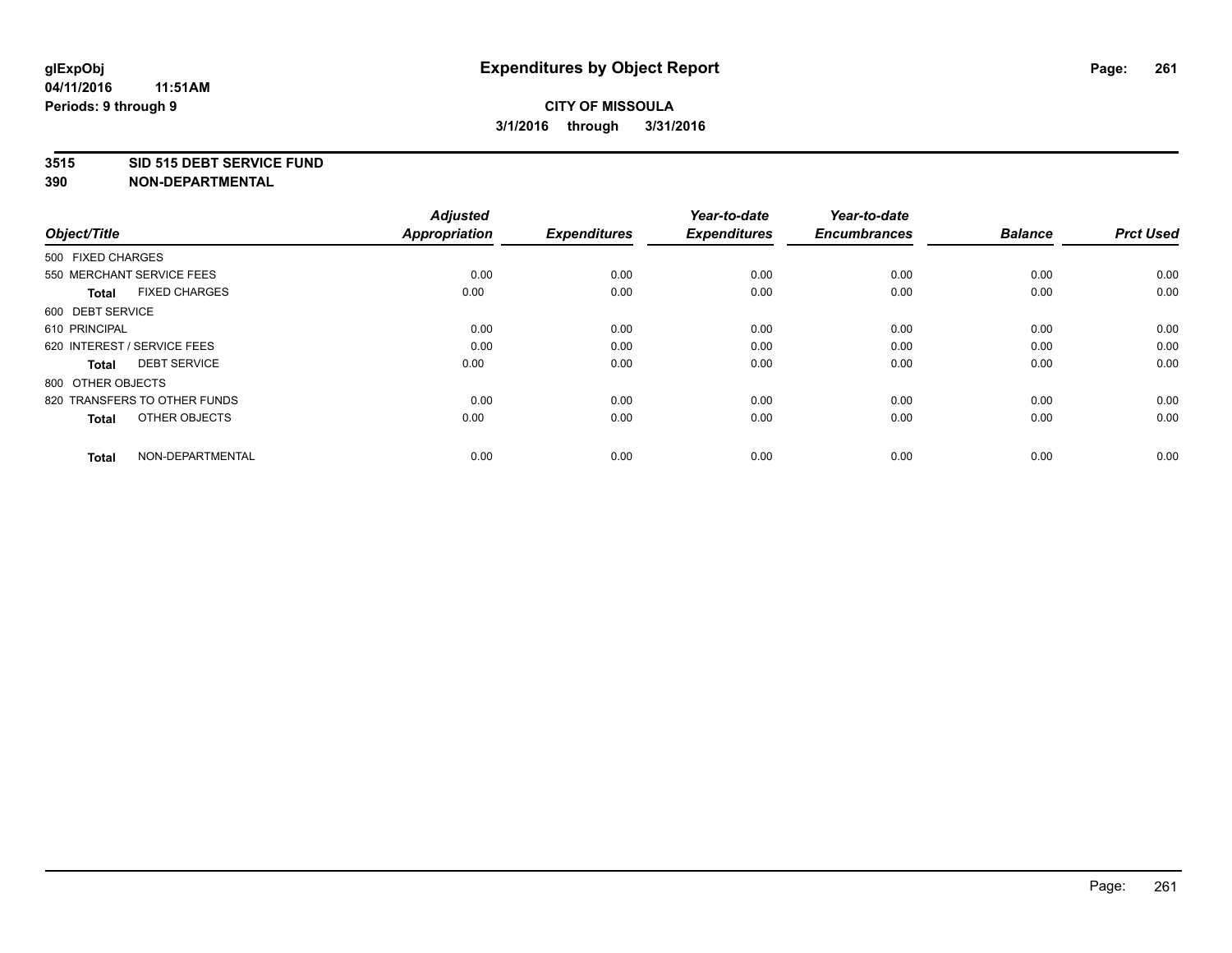### **3515 SID 515 DEBT SERVICE FUND**

| Object/Title      |                              | <b>Adjusted</b><br>Appropriation | <b>Expenditures</b> | Year-to-date<br><b>Expenditures</b> | Year-to-date<br><b>Encumbrances</b> | <b>Balance</b> | <b>Prct Used</b> |
|-------------------|------------------------------|----------------------------------|---------------------|-------------------------------------|-------------------------------------|----------------|------------------|
| 500 FIXED CHARGES |                              |                                  |                     |                                     |                                     |                |                  |
|                   | 550 MERCHANT SERVICE FEES    | 0.00                             | 0.00                | 0.00                                | 0.00                                | 0.00           | 0.00             |
| <b>Total</b>      | <b>FIXED CHARGES</b>         | 0.00                             | 0.00                | 0.00                                | 0.00                                | 0.00           | 0.00             |
| 600 DEBT SERVICE  |                              |                                  |                     |                                     |                                     |                |                  |
| 610 PRINCIPAL     |                              | 0.00                             | 0.00                | 0.00                                | 0.00                                | 0.00           | 0.00             |
|                   | 620 INTEREST / SERVICE FEES  | 0.00                             | 0.00                | 0.00                                | 0.00                                | 0.00           | 0.00             |
| Total             | <b>DEBT SERVICE</b>          | 0.00                             | 0.00                | 0.00                                | 0.00                                | 0.00           | 0.00             |
| 800 OTHER OBJECTS |                              |                                  |                     |                                     |                                     |                |                  |
|                   | 820 TRANSFERS TO OTHER FUNDS | 0.00                             | 0.00                | 0.00                                | 0.00                                | 0.00           | 0.00             |
| <b>Total</b>      | OTHER OBJECTS                | 0.00                             | 0.00                | 0.00                                | 0.00                                | 0.00           | 0.00             |
| <b>Total</b>      | SID 515 DEBT SERVICE FUND    | 0.00                             | 0.00                | 0.00                                | 0.00                                | 0.00           | 0.00             |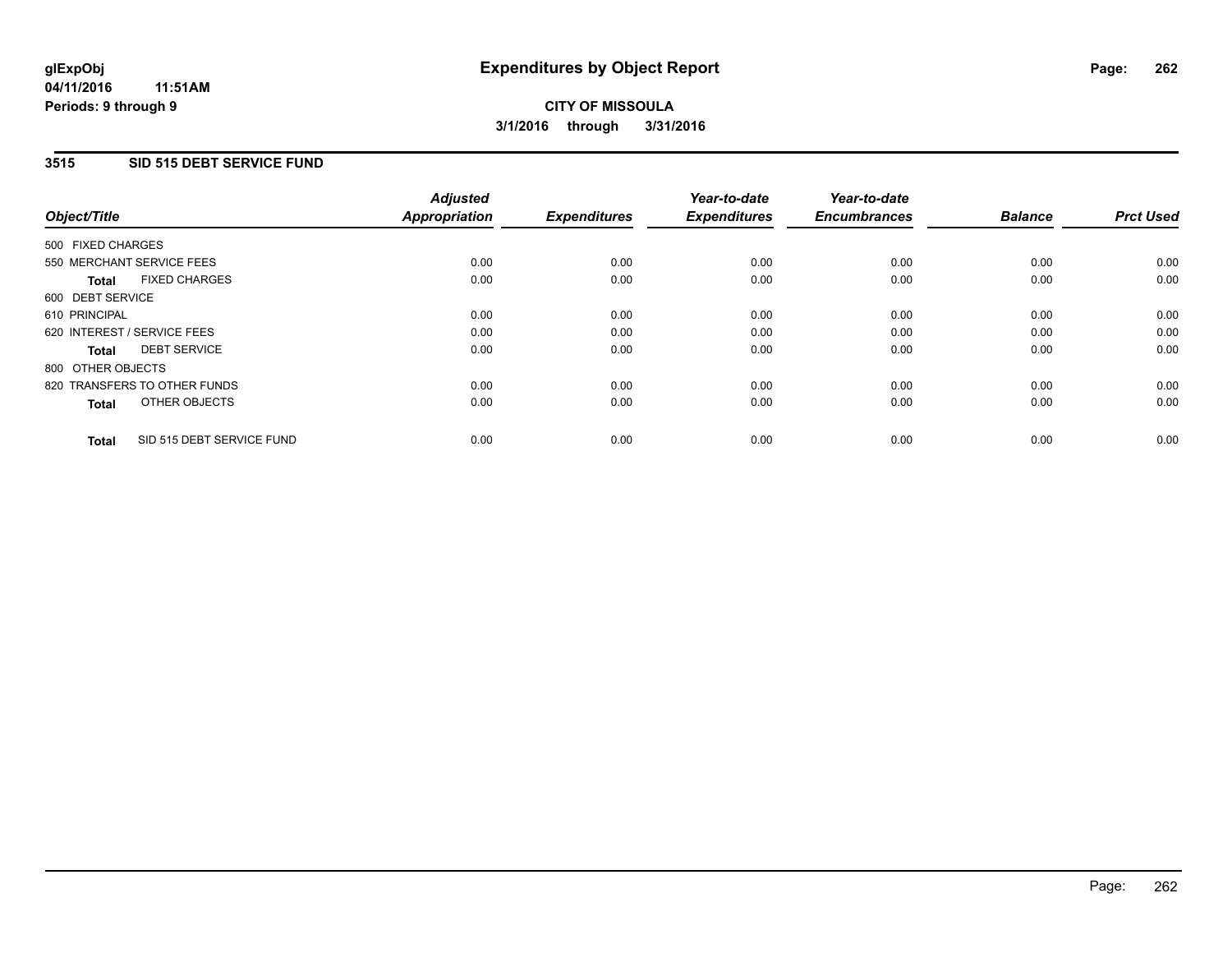# **glExpObj Expenditures by Object Report Page: 263**

## **CITY OF MISSOULA 3/1/2016 through 3/31/2016**

#### **3517 SID 517 DEBT SERVICE FUND**

**000 \*\*\* Title Not Found \*\*\***

| Object/Title                            | <b>Adjusted</b><br>Appropriation | <b>Expenditures</b> | Year-to-date<br><b>Expenditures</b> | Year-to-date<br><b>Encumbrances</b> | <b>Balance</b> | <b>Prct Used</b> |
|-----------------------------------------|----------------------------------|---------------------|-------------------------------------|-------------------------------------|----------------|------------------|
| 800 OTHER OBJECTS                       |                                  |                     |                                     |                                     |                |                  |
| 820 TRANSFERS TO OTHER FUNDS            | 0.00                             | 0.00                | 0.00                                | 0.00                                | 0.00           | 0.00             |
| OTHER OBJECTS<br>Total                  | 0.00                             | 0.00                | 0.00                                | 0.00                                | 0.00           | 0.00             |
| *** Title Not Found ***<br><b>Total</b> | 0.00                             | 0.00                | 0.00                                | 0.00                                | 0.00           | 0.00             |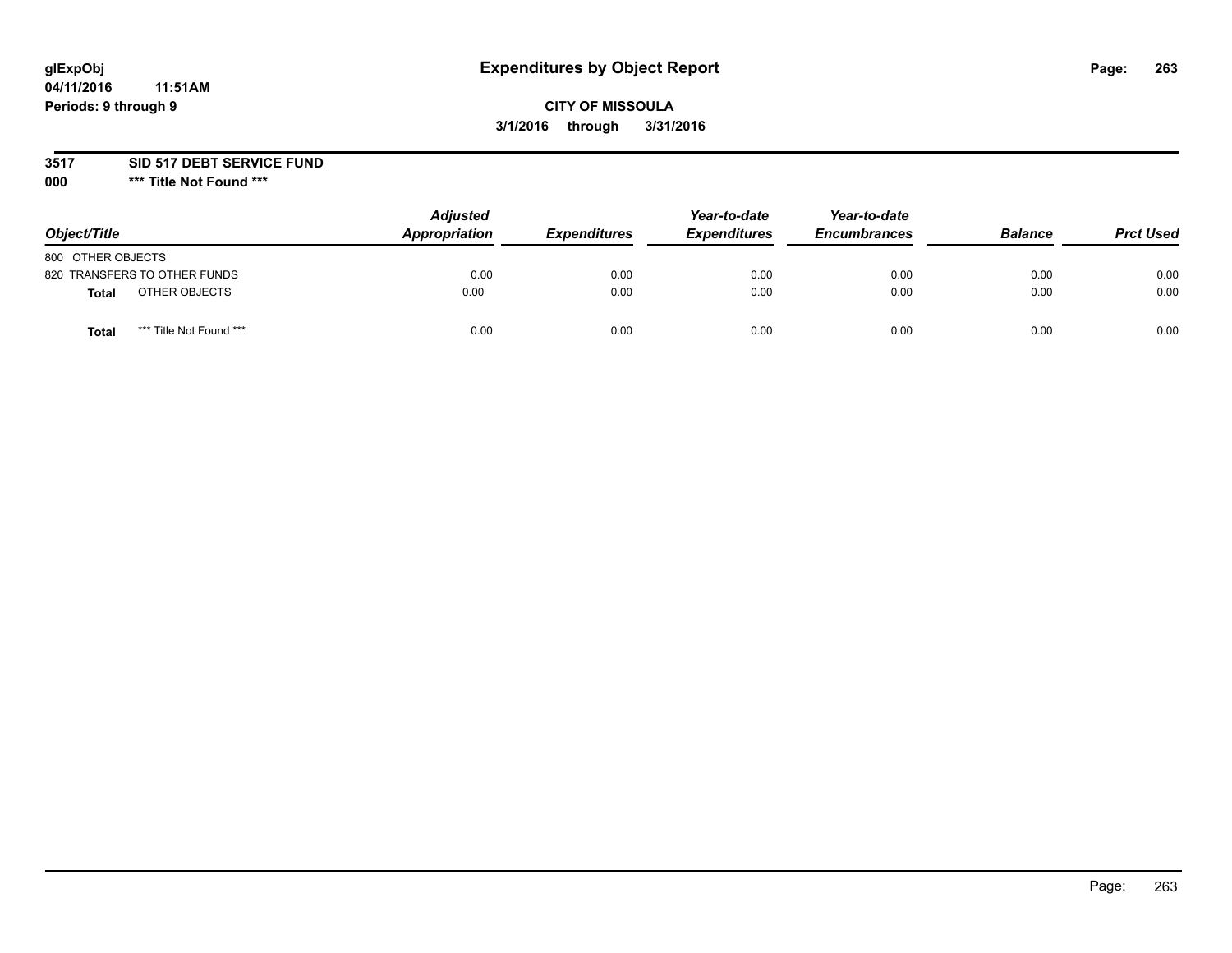#### **3517 SID 517 DEBT SERVICE FUND**

| Object/Title                         | <b>Adjusted</b><br><b>Appropriation</b> | <b>Expenditures</b> | Year-to-date<br><b>Expenditures</b> | Year-to-date<br><b>Encumbrances</b> | <b>Balance</b> | <b>Prct Used</b> |
|--------------------------------------|-----------------------------------------|---------------------|-------------------------------------|-------------------------------------|----------------|------------------|
|                                      |                                         |                     |                                     |                                     |                |                  |
| 500 FIXED CHARGES                    |                                         |                     |                                     |                                     |                |                  |
| 550 MERCHANT SERVICE FEES            | 0.00                                    | 0.00                | 0.00                                | 0.00                                | 0.00           | 0.00             |
| <b>FIXED CHARGES</b><br><b>Total</b> | 0.00                                    | 0.00                | 0.00                                | 0.00                                | 0.00           | 0.00             |
| 600 DEBT SERVICE                     |                                         |                     |                                     |                                     |                |                  |
| 610 PRINCIPAL                        | 0.00                                    | 0.00                | 0.00                                | 0.00                                | 0.00           | 0.00             |
| 620 INTEREST / SERVICE FEES          | 0.00                                    | 0.00                | 0.00                                | 0.00                                | 0.00           | 0.00             |
| <b>DEBT SERVICE</b><br><b>Total</b>  | 0.00                                    | 0.00                | 0.00                                | 0.00                                | 0.00           | 0.00             |
| NON-DEPARTMENTAL<br><b>Total</b>     | 0.00                                    | 0.00                | 0.00                                | 0.00                                | 0.00           | 0.00             |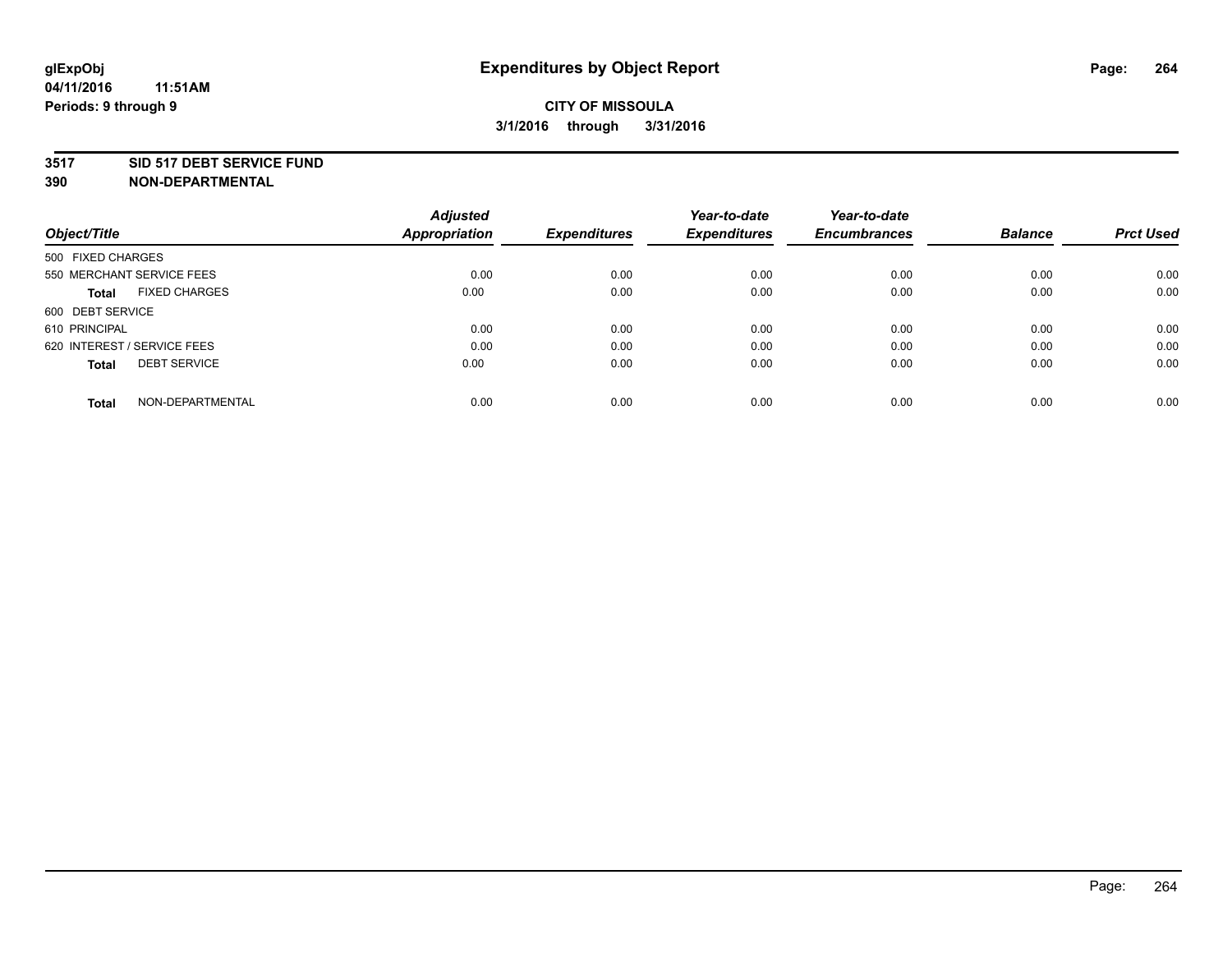#### **3517 SID 517 DEBT SERVICE FUND**

| Object/Title      |                              | <b>Adjusted</b><br>Appropriation | <b>Expenditures</b> | Year-to-date<br><b>Expenditures</b> | Year-to-date<br><b>Encumbrances</b> | <b>Balance</b> | <b>Prct Used</b> |
|-------------------|------------------------------|----------------------------------|---------------------|-------------------------------------|-------------------------------------|----------------|------------------|
| 500 FIXED CHARGES |                              |                                  |                     |                                     |                                     |                |                  |
|                   | 550 MERCHANT SERVICE FEES    | 0.00                             | 0.00                | 0.00                                | 0.00                                | 0.00           | 0.00             |
| <b>Total</b>      | <b>FIXED CHARGES</b>         | 0.00                             | 0.00                | 0.00                                | 0.00                                | 0.00           | 0.00             |
| 600 DEBT SERVICE  |                              |                                  |                     |                                     |                                     |                |                  |
| 610 PRINCIPAL     |                              | 0.00                             | 0.00                | 0.00                                | 0.00                                | 0.00           | 0.00             |
|                   | 620 INTEREST / SERVICE FEES  | 0.00                             | 0.00                | 0.00                                | 0.00                                | 0.00           | 0.00             |
| Total             | <b>DEBT SERVICE</b>          | 0.00                             | 0.00                | 0.00                                | 0.00                                | 0.00           | 0.00             |
| 800 OTHER OBJECTS |                              |                                  |                     |                                     |                                     |                |                  |
|                   | 820 TRANSFERS TO OTHER FUNDS | 0.00                             | 0.00                | 0.00                                | 0.00                                | 0.00           | 0.00             |
| <b>Total</b>      | OTHER OBJECTS                | 0.00                             | 0.00                | 0.00                                | 0.00                                | 0.00           | 0.00             |
| <b>Total</b>      | SID 517 DEBT SERVICE FUND    | 0.00                             | 0.00                | 0.00                                | 0.00                                | 0.00           | 0.00             |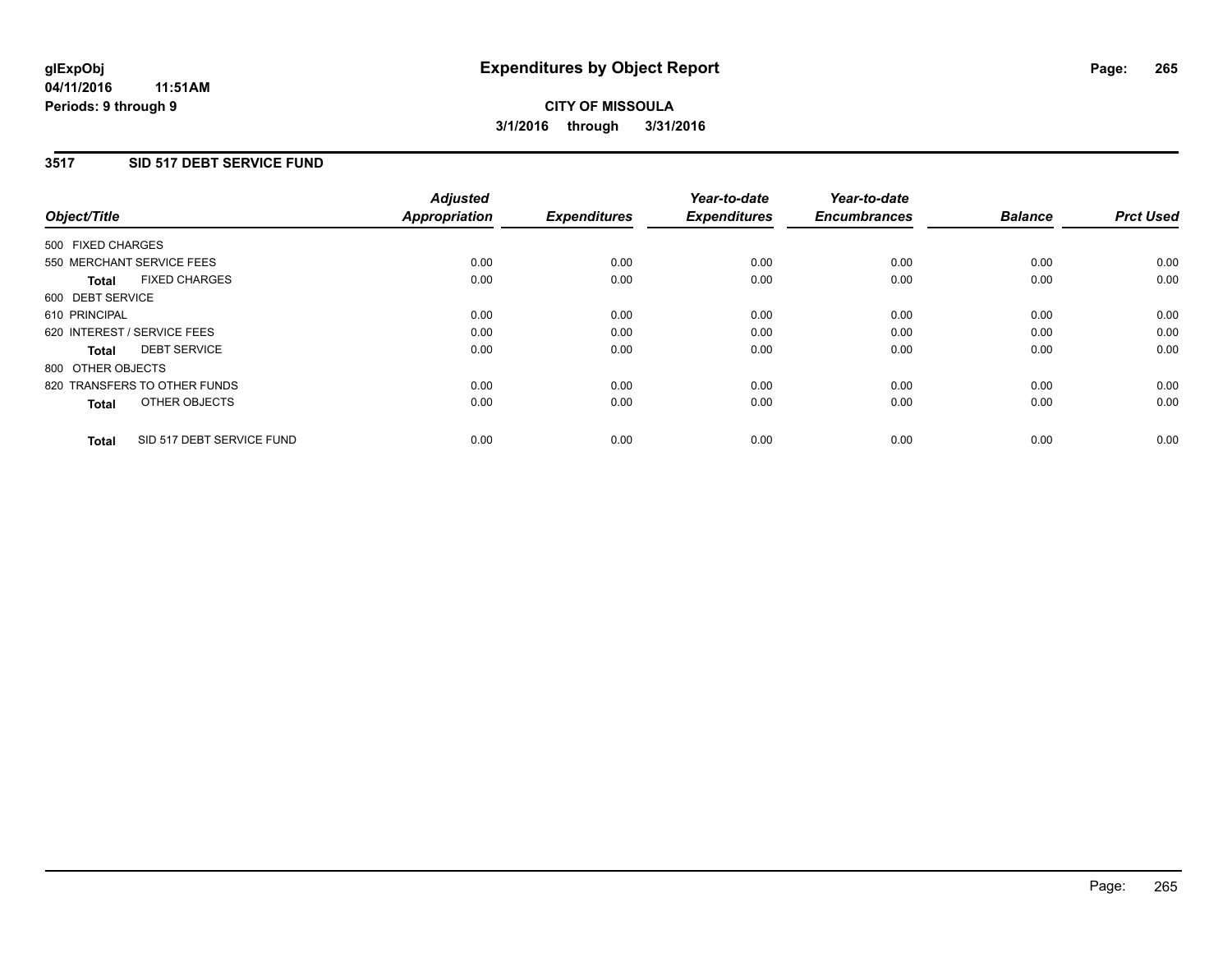# **glExpObj Expenditures by Object Report Page: 266**

## **CITY OF MISSOULA 3/1/2016 through 3/31/2016**

**3518 SID 518 DEBT SERVICE FUND**

**000 \*\*\* Title Not Found \*\*\***

| Object/Title                     | <b>Adjusted</b><br>Appropriation | <b>Expenditures</b> | Year-to-date<br><b>Expenditures</b> | Year-to-date<br><b>Encumbrances</b> | <b>Balance</b> | <b>Prct Used</b> |
|----------------------------------|----------------------------------|---------------------|-------------------------------------|-------------------------------------|----------------|------------------|
| 800 OTHER OBJECTS                |                                  |                     |                                     |                                     |                |                  |
| 820 TRANSFERS TO OTHER FUNDS     | 0.00                             | 0.00                | 0.00                                | 0.00                                | 0.00           | 0.00             |
| OTHER OBJECTS<br>Total           | 0.00                             | 0.00                | 0.00                                | 0.00                                | 0.00           | 0.00             |
| *** Title Not Found ***<br>Total | 0.00                             | 0.00                | 0.00                                | 0.00                                | 0.00           | 0.00             |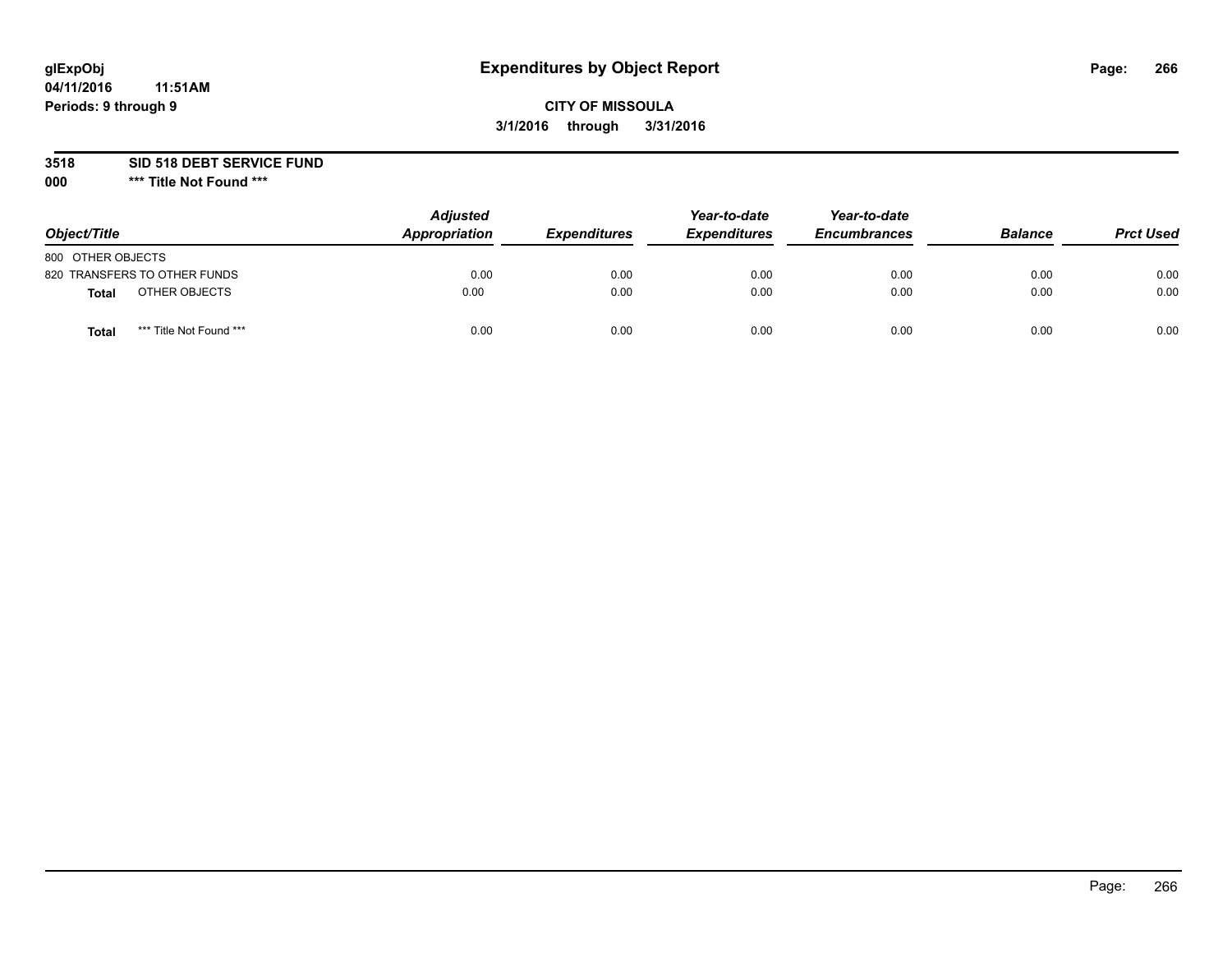#### **3518 SID 518 DEBT SERVICE FUND**

**390 NON-DEPARTMENTAL**

**04/11/2016**

| Object/Title                         | <b>Adjusted</b><br><b>Appropriation</b> | <b>Expenditures</b> | Year-to-date<br><b>Expenditures</b> | Year-to-date<br><b>Encumbrances</b> | <b>Balance</b> | <b>Prct Used</b> |
|--------------------------------------|-----------------------------------------|---------------------|-------------------------------------|-------------------------------------|----------------|------------------|
| 500 FIXED CHARGES                    |                                         |                     |                                     |                                     |                |                  |
| 550 MERCHANT SERVICE FEES            | 0.00                                    | 0.00                | 0.00                                | 0.00                                | 0.00           | 0.00             |
| <b>FIXED CHARGES</b><br><b>Total</b> | 0.00                                    | 0.00                | 0.00                                | 0.00                                | 0.00           | 0.00             |
| 600 DEBT SERVICE                     |                                         |                     |                                     |                                     |                |                  |
| 610 PRINCIPAL                        | 0.00                                    | 0.00                | 0.00                                | 0.00                                | 0.00           | 0.00             |
| 620 INTEREST / SERVICE FEES          | 0.00                                    | 0.00                | 0.00                                | 0.00                                | 0.00           | 0.00             |
| <b>DEBT SERVICE</b><br><b>Total</b>  | 0.00                                    | 0.00                | 0.00                                | 0.00                                | 0.00           | 0.00             |
| 800 OTHER OBJECTS                    |                                         |                     |                                     |                                     |                |                  |
| 820 TRANSFERS TO OTHER FUNDS         | 0.00                                    | 0.00                | 0.00                                | 0.00                                | 0.00           | 0.00             |
| OTHER OBJECTS<br><b>Total</b>        | 0.00                                    | 0.00                | 0.00                                | 0.00                                | 0.00           | 0.00             |
|                                      |                                         |                     |                                     |                                     |                |                  |
| NON-DEPARTMENTAL<br><b>Total</b>     | 0.00                                    | 0.00                | 0.00                                | 0.00                                | 0.00           | 0.00             |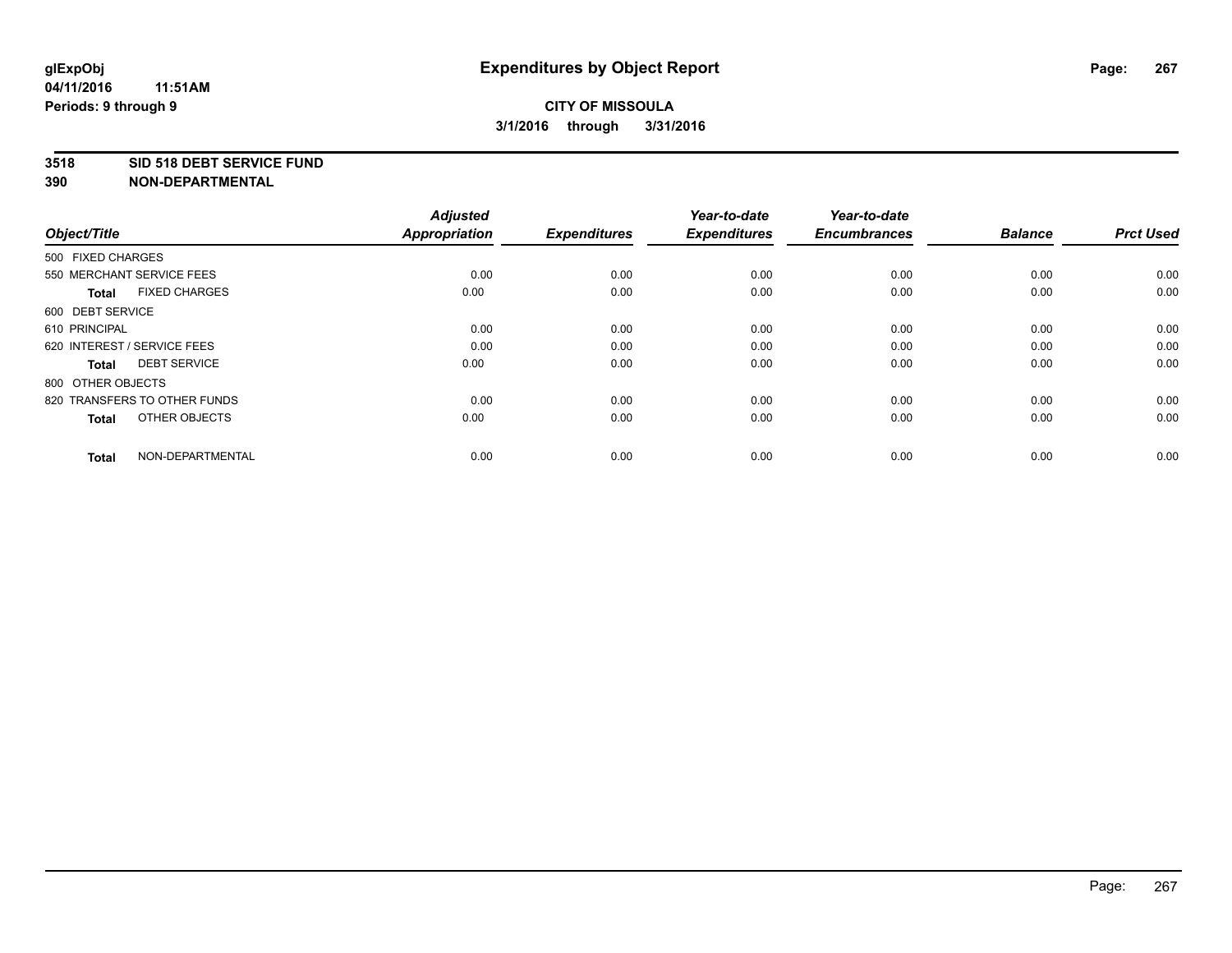### **3518 SID 518 DEBT SERVICE FUND**

| Object/Title      |                              | <b>Adjusted</b><br>Appropriation | <b>Expenditures</b> | Year-to-date<br><b>Expenditures</b> | Year-to-date<br><b>Encumbrances</b> | <b>Balance</b> | <b>Prct Used</b> |
|-------------------|------------------------------|----------------------------------|---------------------|-------------------------------------|-------------------------------------|----------------|------------------|
| 500 FIXED CHARGES |                              |                                  |                     |                                     |                                     |                |                  |
|                   | 550 MERCHANT SERVICE FEES    | 0.00                             | 0.00                | 0.00                                | 0.00                                | 0.00           | 0.00             |
| <b>Total</b>      | <b>FIXED CHARGES</b>         | 0.00                             | 0.00                | 0.00                                | 0.00                                | 0.00           | 0.00             |
| 600 DEBT SERVICE  |                              |                                  |                     |                                     |                                     |                |                  |
| 610 PRINCIPAL     |                              | 0.00                             | 0.00                | 0.00                                | 0.00                                | 0.00           | 0.00             |
|                   | 620 INTEREST / SERVICE FEES  | 0.00                             | 0.00                | 0.00                                | 0.00                                | 0.00           | 0.00             |
| Total             | <b>DEBT SERVICE</b>          | 0.00                             | 0.00                | 0.00                                | 0.00                                | 0.00           | 0.00             |
| 800 OTHER OBJECTS |                              |                                  |                     |                                     |                                     |                |                  |
|                   | 820 TRANSFERS TO OTHER FUNDS | 0.00                             | 0.00                | 0.00                                | 0.00                                | 0.00           | 0.00             |
| <b>Total</b>      | OTHER OBJECTS                | 0.00                             | 0.00                | 0.00                                | 0.00                                | 0.00           | 0.00             |
| <b>Total</b>      | SID 518 DEBT SERVICE FUND    | 0.00                             | 0.00                | 0.00                                | 0.00                                | 0.00           | 0.00             |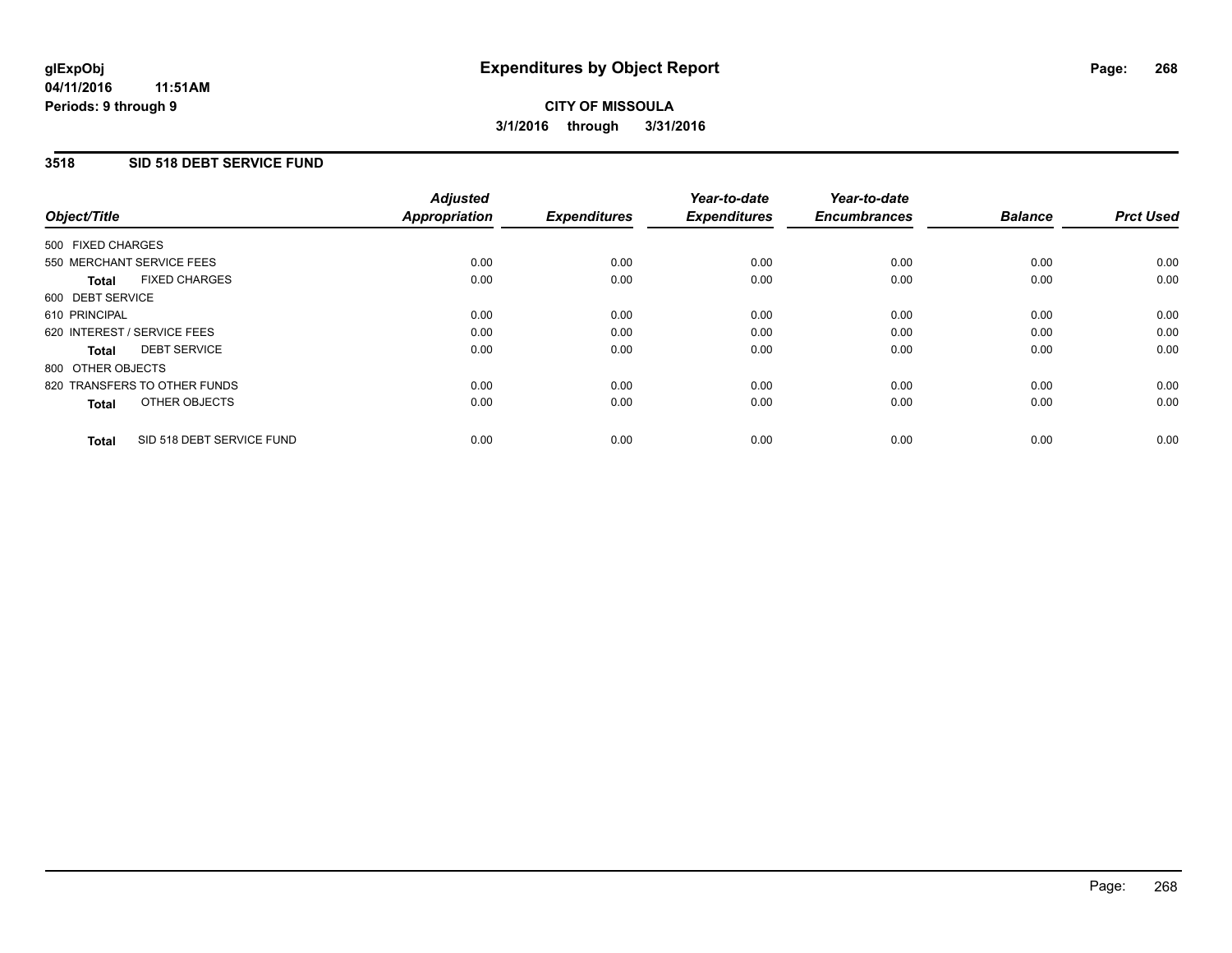#### **3519 SID 519 DEBT SERVICE FUND**

| Object/Title                         | <b>Adjusted</b><br><b>Appropriation</b> | <b>Expenditures</b> | Year-to-date<br><b>Expenditures</b> | Year-to-date<br><b>Encumbrances</b> | <b>Balance</b> | <b>Prct Used</b> |
|--------------------------------------|-----------------------------------------|---------------------|-------------------------------------|-------------------------------------|----------------|------------------|
| 500 FIXED CHARGES                    |                                         |                     |                                     |                                     |                |                  |
| 550 MERCHANT SERVICE FEES            | 0.00                                    | 0.00                | 0.00                                | 0.00                                | 0.00           | 0.00             |
| <b>FIXED CHARGES</b><br><b>Total</b> | 0.00                                    | 0.00                | 0.00                                | 0.00                                | 0.00           | 0.00             |
| 600 DEBT SERVICE                     |                                         |                     |                                     |                                     |                |                  |
| 610 PRINCIPAL                        | 0.00                                    | 0.00                | 0.00                                | 0.00                                | 0.00           | 0.00             |
| 620 INTEREST / SERVICE FEES          | 0.00                                    | 0.00                | 0.00                                | 0.00                                | 0.00           | 0.00             |
| <b>DEBT SERVICE</b><br><b>Total</b>  | 0.00                                    | 0.00                | 0.00                                | 0.00                                | 0.00           | 0.00             |
| 800 OTHER OBJECTS                    |                                         |                     |                                     |                                     |                |                  |
| 820 TRANSFERS TO OTHER FUNDS         | 0.00                                    | 0.00                | 0.00                                | 0.00                                | 0.00           | 0.00             |
| OTHER OBJECTS<br><b>Total</b>        | 0.00                                    | 0.00                | 0.00                                | 0.00                                | 0.00           | 0.00             |
|                                      |                                         |                     |                                     |                                     |                |                  |
| NON-DEPARTMENTAL<br><b>Total</b>     | 0.00                                    | 0.00                | 0.00                                | 0.00                                | 0.00           | 0.00             |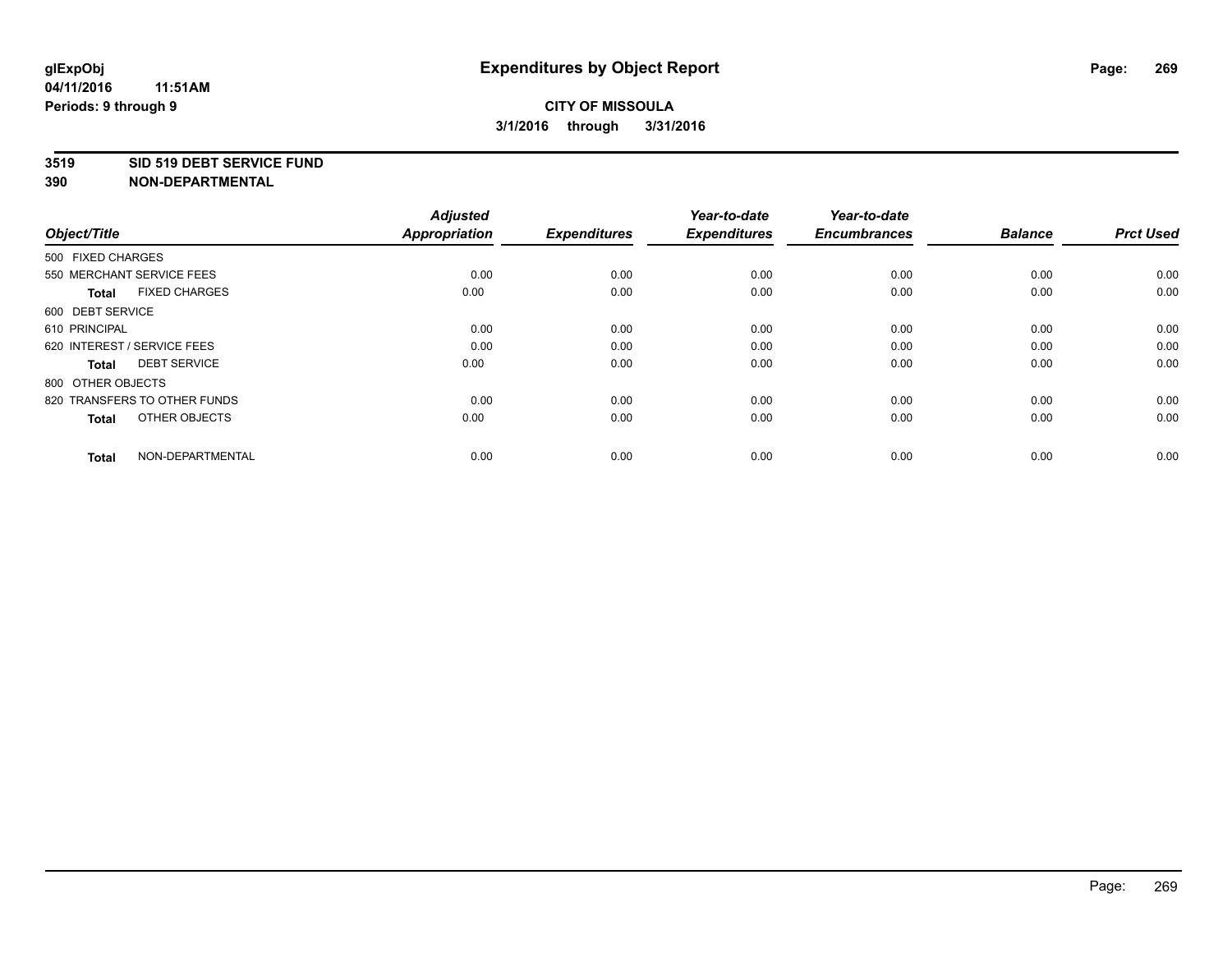#### **3519 SID 519 DEBT SERVICE FUND**

| Object/Title                              | <b>Adjusted</b><br><b>Appropriation</b> | <b>Expenditures</b> | Year-to-date<br><b>Expenditures</b> | Year-to-date<br><b>Encumbrances</b> | <b>Balance</b> | <b>Prct Used</b> |
|-------------------------------------------|-----------------------------------------|---------------------|-------------------------------------|-------------------------------------|----------------|------------------|
|                                           |                                         |                     |                                     |                                     |                |                  |
| 500 FIXED CHARGES                         |                                         |                     |                                     |                                     |                |                  |
| 550 MERCHANT SERVICE FEES                 | 0.00                                    | 0.00                | 0.00                                | 0.00                                | 0.00           | 0.00             |
| <b>FIXED CHARGES</b><br>Total             | 0.00                                    | 0.00                | 0.00                                | 0.00                                | 0.00           | 0.00             |
| 600 DEBT SERVICE                          |                                         |                     |                                     |                                     |                |                  |
| 610 PRINCIPAL                             | 0.00                                    | 0.00                | 0.00                                | 0.00                                | 0.00           | 0.00             |
| 620 INTEREST / SERVICE FEES               | 0.00                                    | 0.00                | 0.00                                | 0.00                                | 0.00           | 0.00             |
| <b>DEBT SERVICE</b><br><b>Total</b>       | 0.00                                    | 0.00                | 0.00                                | 0.00                                | 0.00           | 0.00             |
| 800 OTHER OBJECTS                         |                                         |                     |                                     |                                     |                |                  |
| 820 TRANSFERS TO OTHER FUNDS              | 0.00                                    | 0.00                | 0.00                                | 0.00                                | 0.00           | 0.00             |
| OTHER OBJECTS<br><b>Total</b>             | 0.00                                    | 0.00                | 0.00                                | 0.00                                | 0.00           | 0.00             |
|                                           |                                         |                     |                                     |                                     |                |                  |
| SID 519 DEBT SERVICE FUND<br><b>Total</b> | 0.00                                    | 0.00                | 0.00                                | 0.00                                | 0.00           | 0.00             |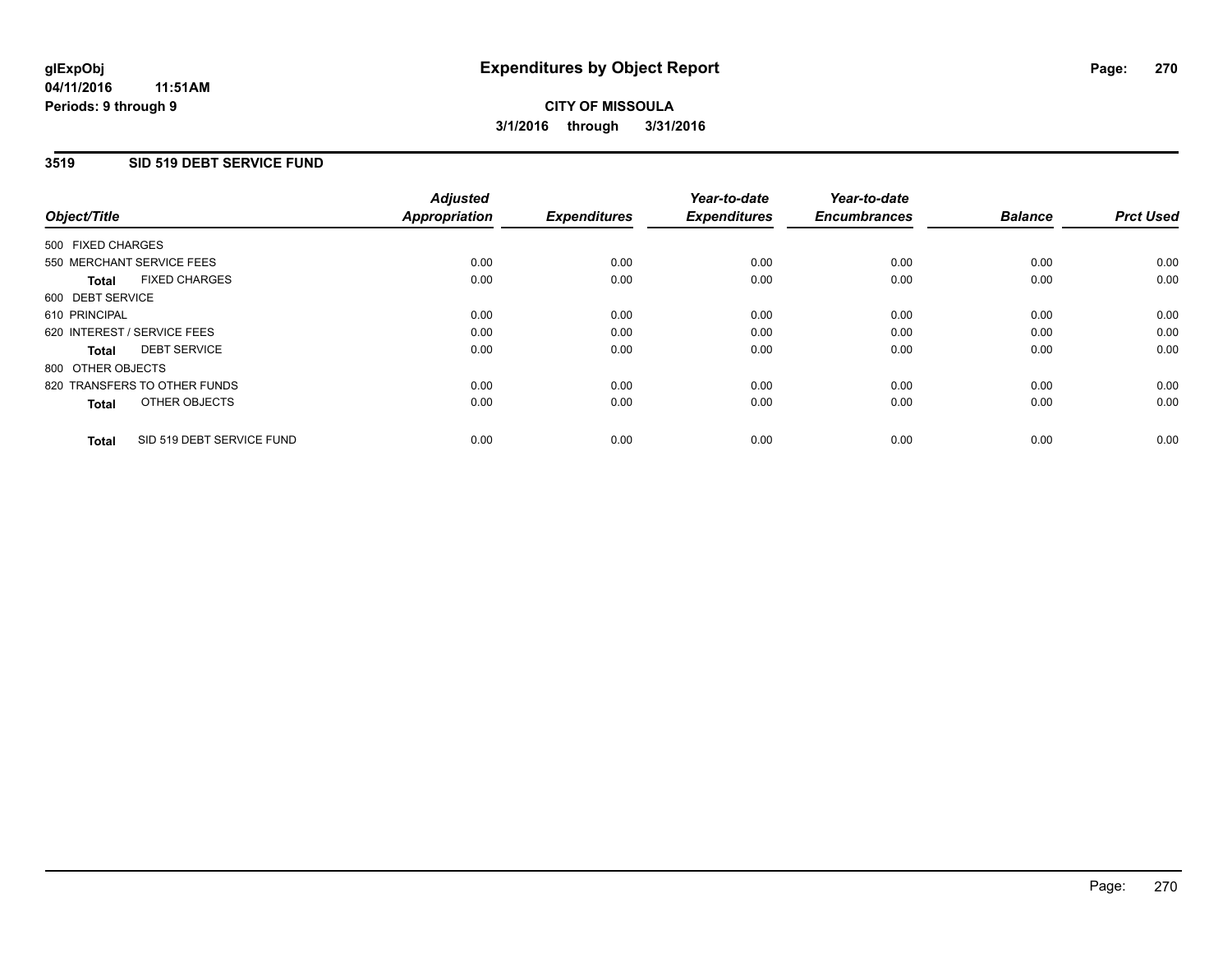#### **3520 SID 520 DEBT SERVICE FUND**

|                             |                           | <b>Adjusted</b> |                     | Year-to-date        | Year-to-date        |                |                  |
|-----------------------------|---------------------------|-----------------|---------------------|---------------------|---------------------|----------------|------------------|
| Object/Title                |                           | Appropriation   | <b>Expenditures</b> | <b>Expenditures</b> | <b>Encumbrances</b> | <b>Balance</b> | <b>Prct Used</b> |
| 500 FIXED CHARGES           |                           |                 |                     |                     |                     |                |                  |
|                             | 550 MERCHANT SERVICE FEES | 0.00            | 0.00                | 0.00                | 0.00                | 0.00           | 0.00             |
| <b>Total</b>                | <b>FIXED CHARGES</b>      | 0.00            | 0.00                | 0.00                | 0.00                | 0.00           | 0.00             |
| 600 DEBT SERVICE            |                           |                 |                     |                     |                     |                |                  |
| 610 PRINCIPAL               |                           | 138,000.00      | 0.00                | 68.000.00           | 0.00                | 70.000.00      | 49.28            |
| 620 INTEREST / SERVICE FEES |                           | 21,920.00       | 0.00                | 11.640.00           | 0.00                | 10.280.00      | 53.10            |
| <b>Total</b>                | <b>DEBT SERVICE</b>       | 159.920.00      | 0.00                | 79,640.00           | 0.00                | 80,280.00      | 49.80            |
| <b>Total</b>                | NON-DEPARTMENTAL          | 159.920.00      | 0.00                | 79.640.00           | 0.00                | 80.280.00      | 49.80            |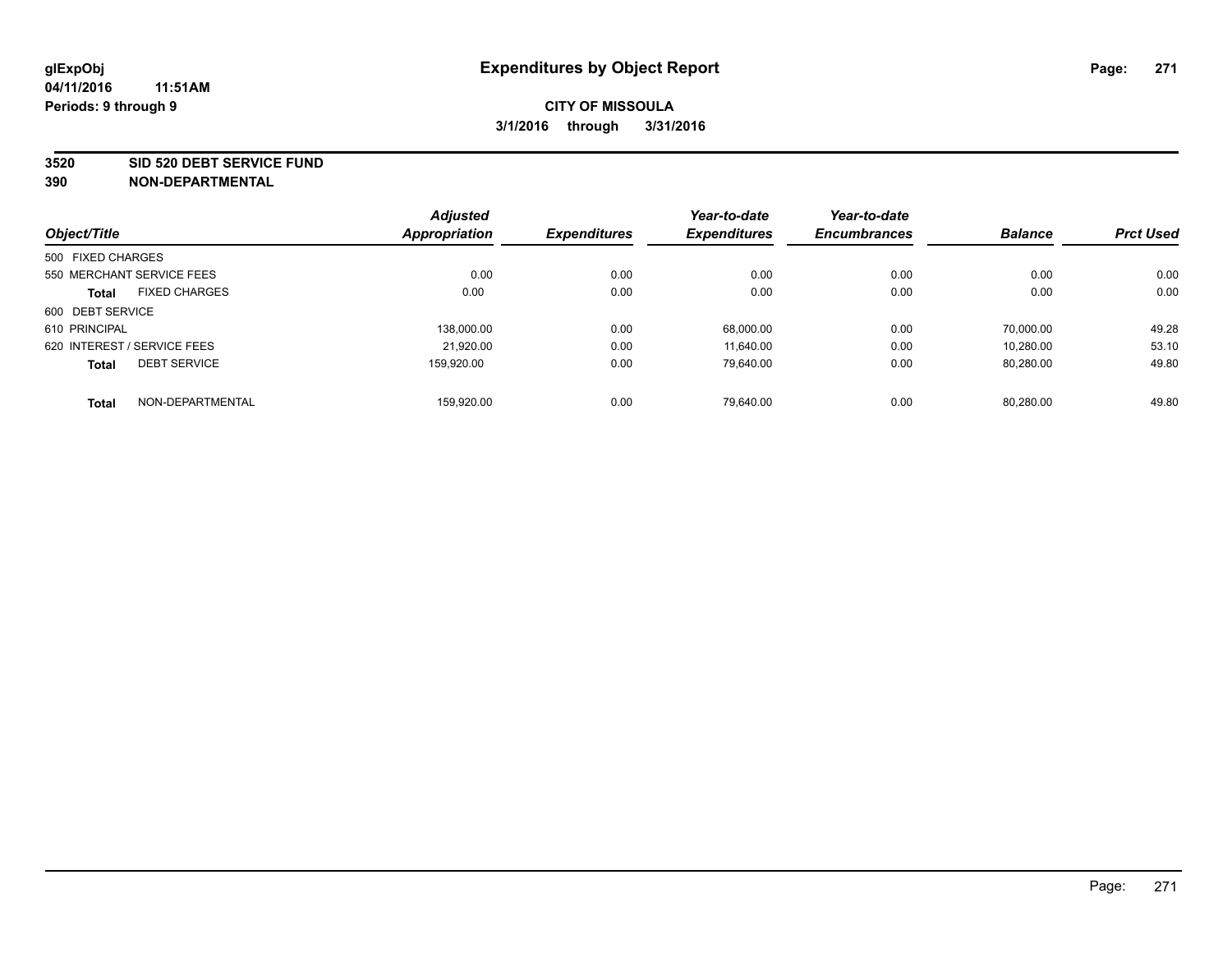### **3520 SID 520 DEBT SERVICE FUND**

| Object/Title                              | <b>Adjusted</b><br>Appropriation | <b>Expenditures</b> | Year-to-date<br><b>Expenditures</b> | Year-to-date<br><b>Encumbrances</b> | <b>Balance</b> | <b>Prct Used</b> |
|-------------------------------------------|----------------------------------|---------------------|-------------------------------------|-------------------------------------|----------------|------------------|
| 500 FIXED CHARGES                         |                                  |                     |                                     |                                     |                |                  |
| 550 MERCHANT SERVICE FEES                 | 0.00                             | 0.00                | 0.00                                | 0.00                                | 0.00           | 0.00             |
| <b>FIXED CHARGES</b><br><b>Total</b>      | 0.00                             | 0.00                | 0.00                                | 0.00                                | 0.00           | 0.00             |
| 600 DEBT SERVICE                          |                                  |                     |                                     |                                     |                |                  |
| 610 PRINCIPAL                             | 138.000.00                       | 0.00                | 68.000.00                           | 0.00                                | 70.000.00      | 49.28            |
| 620 INTEREST / SERVICE FEES               | 21,920.00                        | 0.00                | 11.640.00                           | 0.00                                | 10.280.00      | 53.10            |
| <b>DEBT SERVICE</b><br><b>Total</b>       | 159.920.00                       | 0.00                | 79.640.00                           | 0.00                                | 80.280.00      | 49.80            |
| SID 520 DEBT SERVICE FUND<br><b>Total</b> | 159.920.00                       | 0.00                | 79.640.00                           | 0.00                                | 80.280.00      | 49.80            |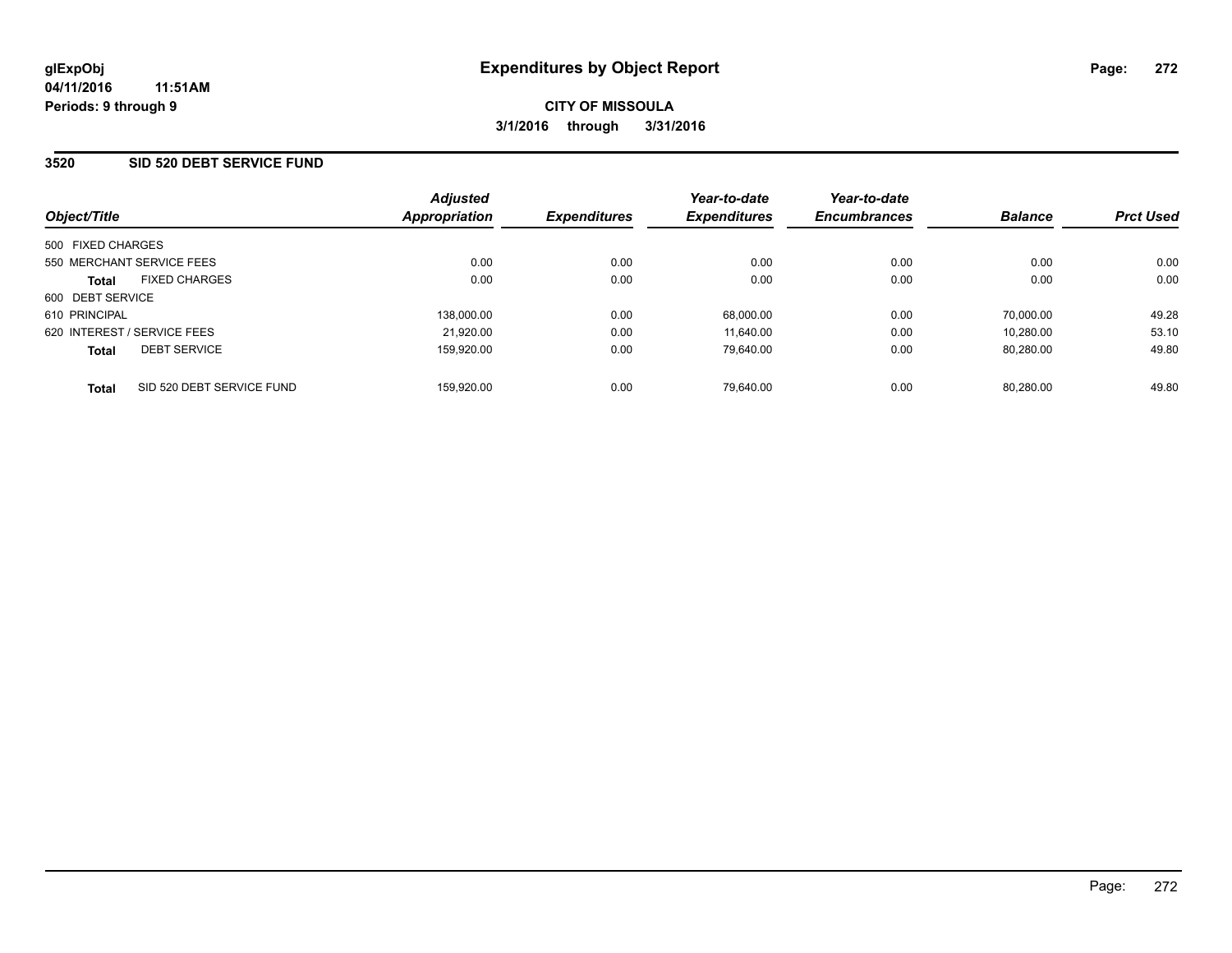#### **3521 SID 521 DEBT SERVICE FUND**

|                                      | <b>Adjusted</b>      |                     | Year-to-date        | Year-to-date        |                |                  |
|--------------------------------------|----------------------|---------------------|---------------------|---------------------|----------------|------------------|
| Object/Title                         | <b>Appropriation</b> | <b>Expenditures</b> | <b>Expenditures</b> | <b>Encumbrances</b> | <b>Balance</b> | <b>Prct Used</b> |
| 500 FIXED CHARGES                    |                      |                     |                     |                     |                |                  |
| 550 MERCHANT SERVICE FEES            | 0.00                 | 0.00                | 0.00                | 0.00                | 0.00           | 0.00             |
| <b>FIXED CHARGES</b><br><b>Total</b> | 0.00                 | 0.00                | 0.00                | 0.00                | 0.00           | 0.00             |
| 600 DEBT SERVICE                     |                      |                     |                     |                     |                |                  |
| 610 PRINCIPAL                        | 135.00               | 0.00                | 0.00                | 0.00                | 135.00         | 0.00             |
| 620 INTEREST / SERVICE FEES          | 15.00                | 0.00                | 7.59                | 0.00                | 7.41           | 50.60            |
| <b>DEBT SERVICE</b><br><b>Total</b>  | 150.00               | 0.00                | 7.59                | 0.00                | 142.41         | 5.06             |
| NON-DEPARTMENTAL<br><b>Total</b>     | 150.00               | 0.00                | 7.59                | 0.00                | 142.41         | 5.06             |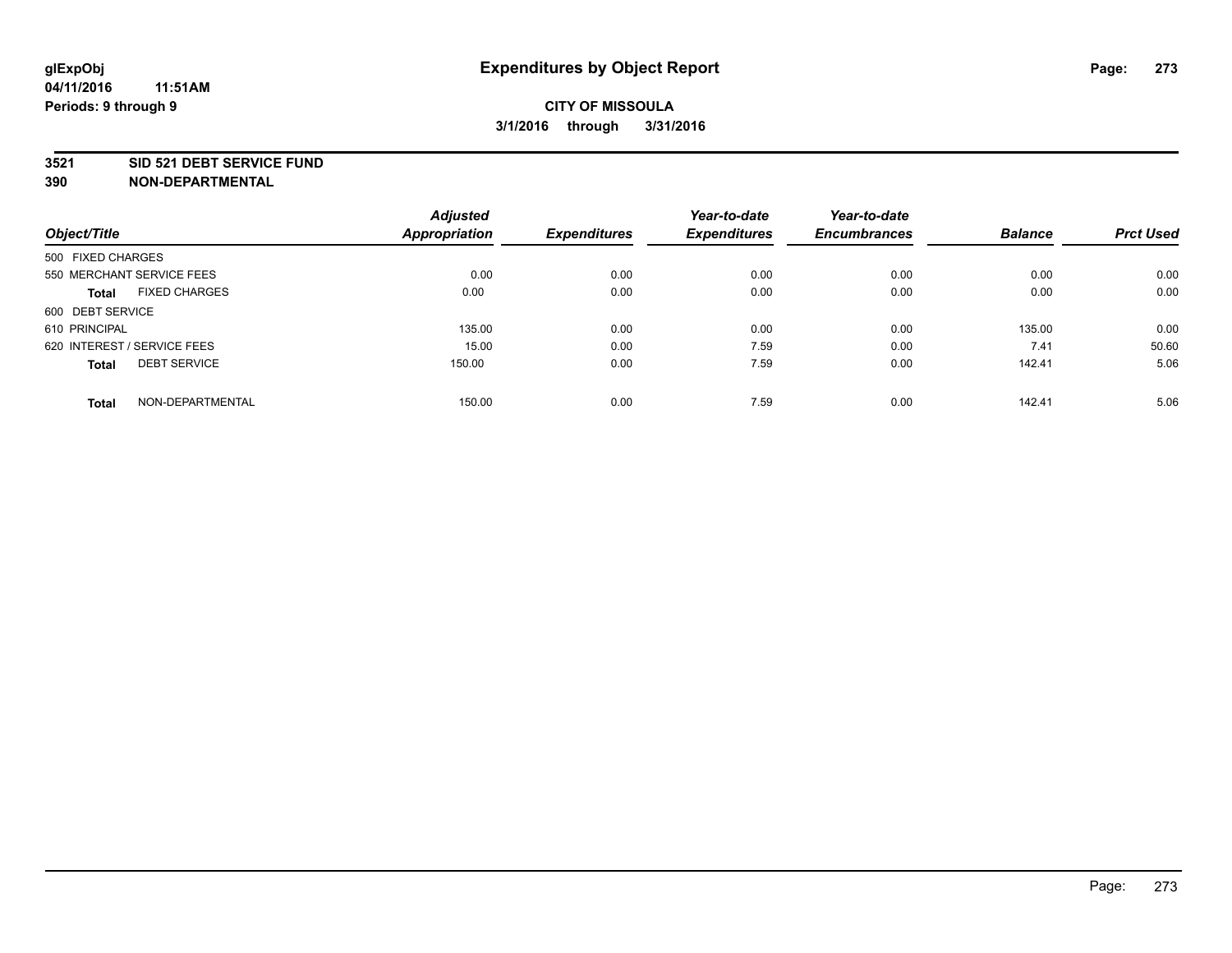### **3521 SID 521 DEBT SERVICE FUND**

| Object/Title                              | <b>Adjusted</b><br><b>Appropriation</b> | <b>Expenditures</b> | Year-to-date<br><b>Expenditures</b> | Year-to-date<br><b>Encumbrances</b> | <b>Balance</b> | <b>Prct Used</b> |
|-------------------------------------------|-----------------------------------------|---------------------|-------------------------------------|-------------------------------------|----------------|------------------|
| 500 FIXED CHARGES                         |                                         |                     |                                     |                                     |                |                  |
| 550 MERCHANT SERVICE FEES                 | 0.00                                    | 0.00                | 0.00                                | 0.00                                | 0.00           | 0.00             |
| <b>FIXED CHARGES</b><br><b>Total</b>      | 0.00                                    | 0.00                | 0.00                                | 0.00                                | 0.00           | 0.00             |
| 600 DEBT SERVICE                          |                                         |                     |                                     |                                     |                |                  |
| 610 PRINCIPAL                             | 135.00                                  | 0.00                | 0.00                                | 0.00                                | 135.00         | 0.00             |
| 620 INTEREST / SERVICE FEES               | 15.00                                   | 0.00                | 7.59                                | 0.00                                | 7.41           | 50.60            |
| <b>DEBT SERVICE</b><br><b>Total</b>       | 150.00                                  | 0.00                | 7.59                                | 0.00                                | 142.41         | 5.06             |
| SID 521 DEBT SERVICE FUND<br><b>Total</b> | 150.00                                  | 0.00                | 7.59                                | 0.00                                | 142.41         | 5.06             |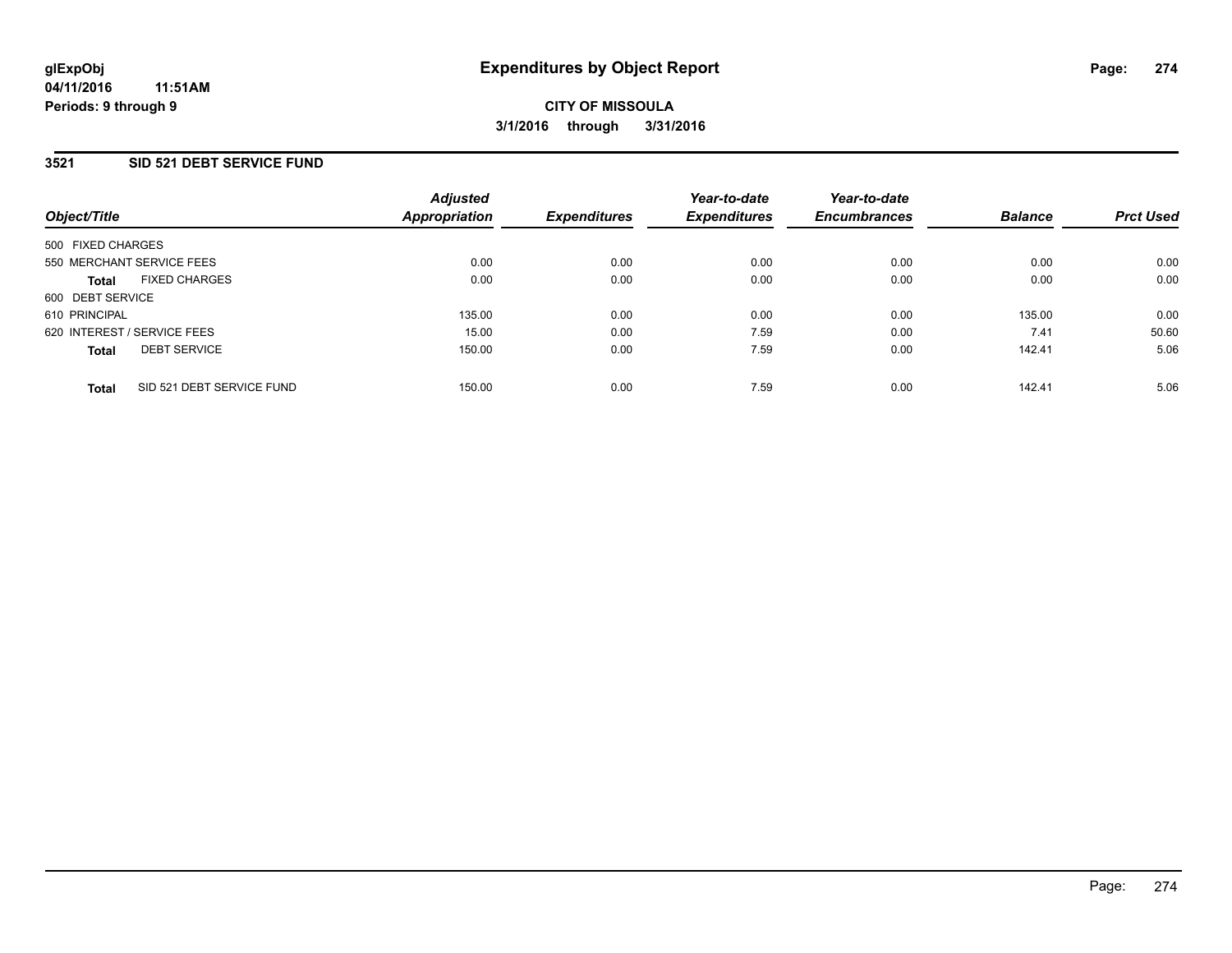#### **3522 SID 522 DEBT SERVICE FUND**

|                                      | <b>Adjusted</b>      |                     | Year-to-date        | Year-to-date        |                |                  |
|--------------------------------------|----------------------|---------------------|---------------------|---------------------|----------------|------------------|
| Object/Title                         | <b>Appropriation</b> | <b>Expenditures</b> | <b>Expenditures</b> | <b>Encumbrances</b> | <b>Balance</b> | <b>Prct Used</b> |
| 500 FIXED CHARGES                    |                      |                     |                     |                     |                |                  |
| 550 MERCHANT SERVICE FEES            | 0.00                 | 0.00                | 0.00                | 0.00                | 0.00           | 0.00             |
| <b>FIXED CHARGES</b><br><b>Total</b> | 0.00                 | 0.00                | 0.00                | 0.00                | 0.00           | 0.00             |
| 600 DEBT SERVICE                     |                      |                     |                     |                     |                |                  |
| 610 PRINCIPAL                        | 195.00               | 0.00                | 0.00                | 0.00                | 195.00         | 0.00             |
| 620 INTEREST / SERVICE FEES          | 22.00                | 0.00                | 10.96               | 0.00                | 11.04          | 49.82            |
| <b>DEBT SERVICE</b><br><b>Total</b>  | 217.00               | 0.00                | 10.96               | 0.00                | 206.04         | 5.05             |
| NON-DEPARTMENTAL<br><b>Total</b>     | 217.00               | 0.00                | 10.96               | 0.00                | 206.04         | 5.05             |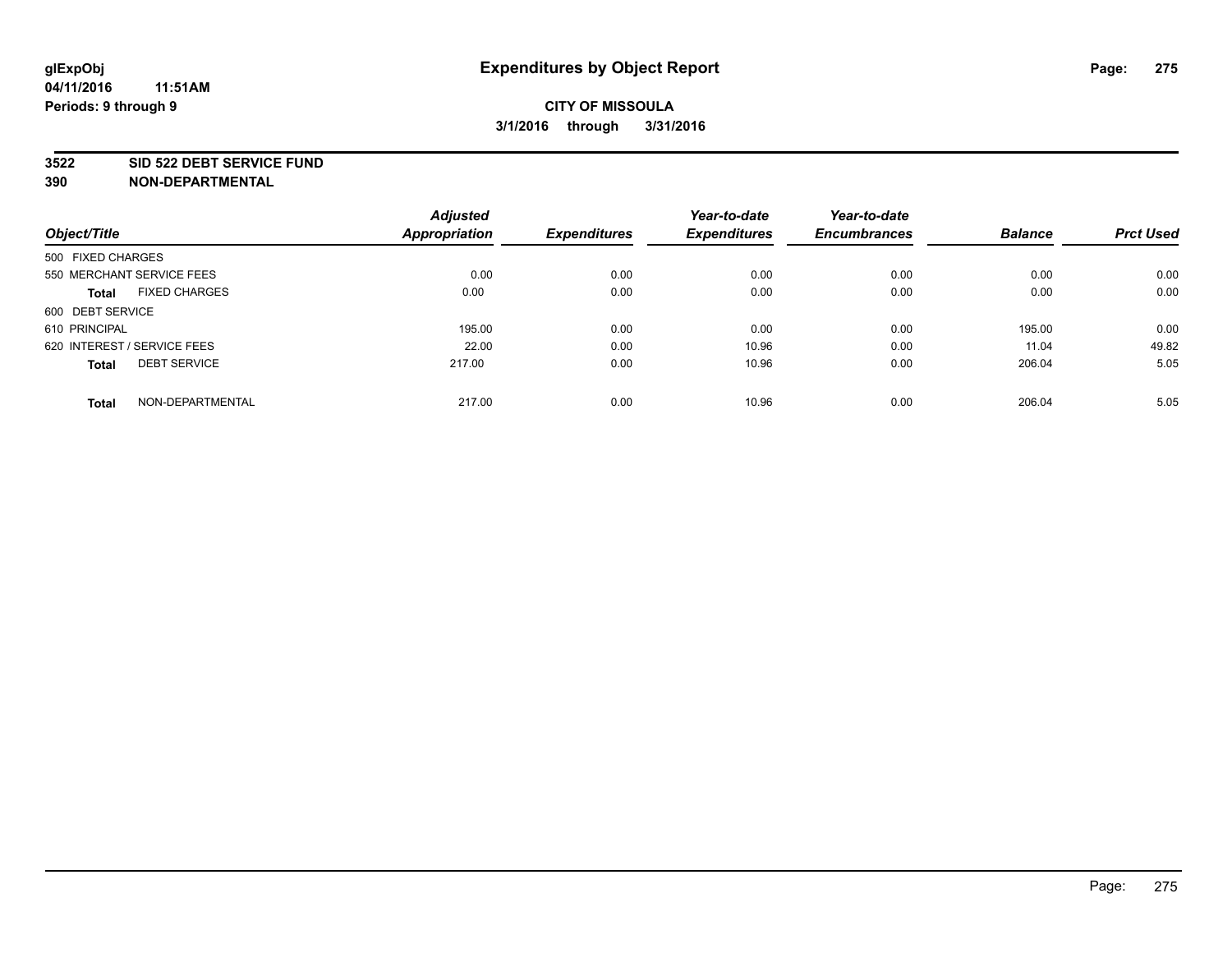#### **3522 SID 522 DEBT SERVICE FUND**

| Object/Title                              | <b>Adjusted</b><br>Appropriation | <b>Expenditures</b> | Year-to-date<br><b>Expenditures</b> | Year-to-date<br><b>Encumbrances</b> | <b>Balance</b> | <b>Prct Used</b> |
|-------------------------------------------|----------------------------------|---------------------|-------------------------------------|-------------------------------------|----------------|------------------|
| 500 FIXED CHARGES                         |                                  |                     |                                     |                                     |                |                  |
| 550 MERCHANT SERVICE FEES                 | 0.00                             | 0.00                | 0.00                                | 0.00                                | 0.00           | 0.00             |
| <b>FIXED CHARGES</b><br><b>Total</b>      | 0.00                             | 0.00                | 0.00                                | 0.00                                | 0.00           | 0.00             |
| 600 DEBT SERVICE                          |                                  |                     |                                     |                                     |                |                  |
| 610 PRINCIPAL                             | 195.00                           | 0.00                | 0.00                                | 0.00                                | 195.00         | 0.00             |
| 620 INTEREST / SERVICE FEES               | 22.00                            | 0.00                | 10.96                               | 0.00                                | 11.04          | 49.82            |
| <b>DEBT SERVICE</b><br><b>Total</b>       | 217.00                           | 0.00                | 10.96                               | 0.00                                | 206.04         | 5.05             |
| SID 522 DEBT SERVICE FUND<br><b>Total</b> | 217.00                           | 0.00                | 10.96                               | 0.00                                | 206.04         | 5.05             |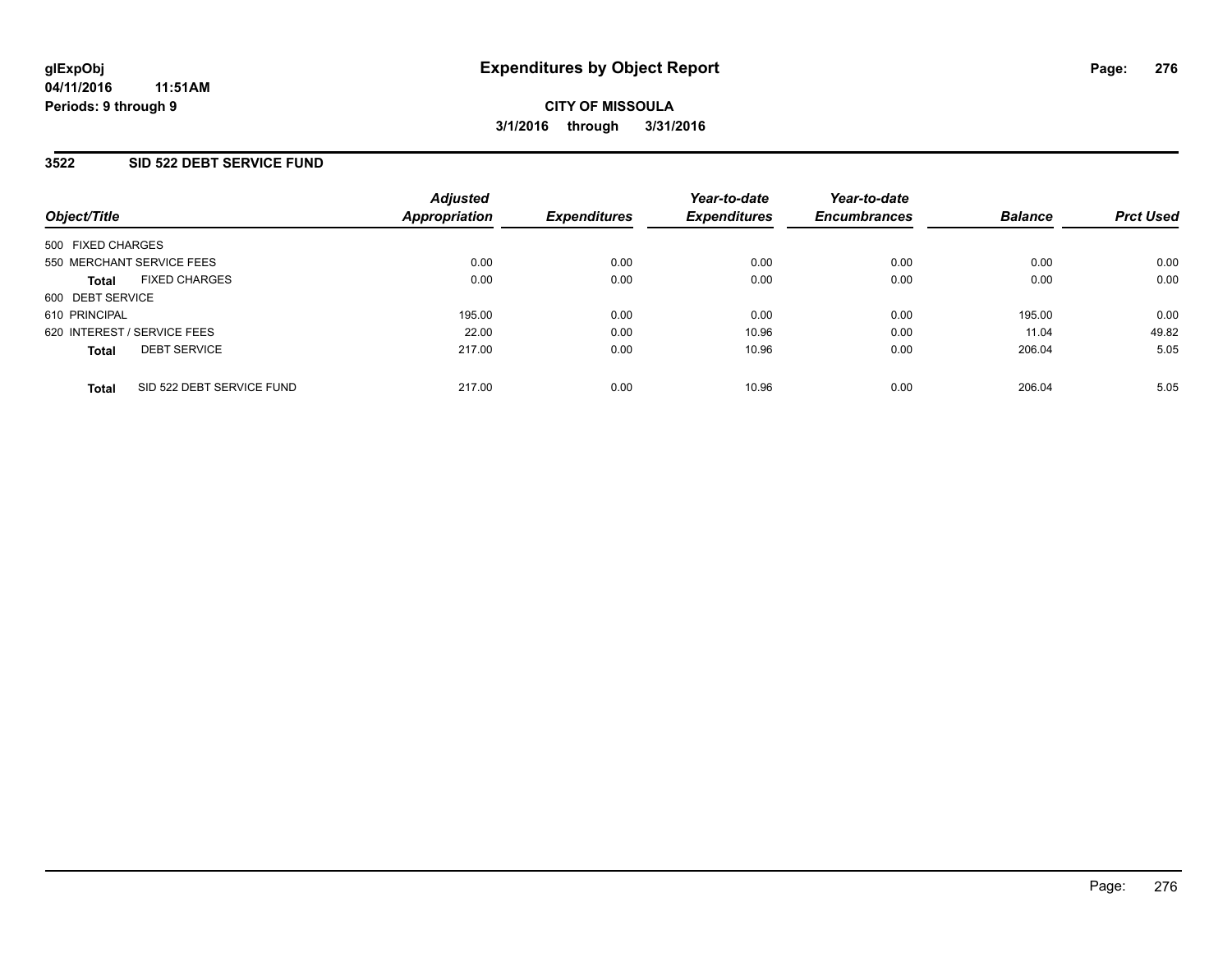#### **3524 SID 524 DEBT SERVICE FUND**

| Object/Title                |                           | <b>Adjusted</b><br>Appropriation | <b>Expenditures</b> | Year-to-date<br><b>Expenditures</b> | Year-to-date<br><b>Encumbrances</b> | <b>Balance</b> | <b>Prct Used</b> |
|-----------------------------|---------------------------|----------------------------------|---------------------|-------------------------------------|-------------------------------------|----------------|------------------|
|                             |                           |                                  |                     |                                     |                                     |                |                  |
| 500 FIXED CHARGES           |                           |                                  |                     |                                     |                                     |                |                  |
|                             | 550 MERCHANT SERVICE FEES | 0.00                             | 0.00                | 0.00                                | 0.00                                | 0.00           | 0.00             |
| <b>Total</b>                | <b>FIXED CHARGES</b>      | 0.00                             | 0.00                | 0.00                                | 0.00                                | 0.00           | 0.00             |
| 600 DEBT SERVICE            |                           |                                  |                     |                                     |                                     |                |                  |
| 610 PRINCIPAL               |                           | 224.000.00                       | 0.00                | 111.000.00                          | 0.00                                | 113.000.00     | 49.55            |
| 620 INTEREST / SERVICE FEES |                           | 80,660.00                        | 0.00                | 41.440.00                           | 0.00                                | 39.220.00      | 51.38            |
| <b>Total</b>                | <b>DEBT SERVICE</b>       | 304.660.00                       | 0.00                | 152.440.00                          | 0.00                                | 152,220.00     | 50.04            |
| <b>Total</b>                | NON-DEPARTMENTAL          | 304,660.00                       | 0.00                | 152.440.00                          | 0.00                                | 152.220.00     | 50.04            |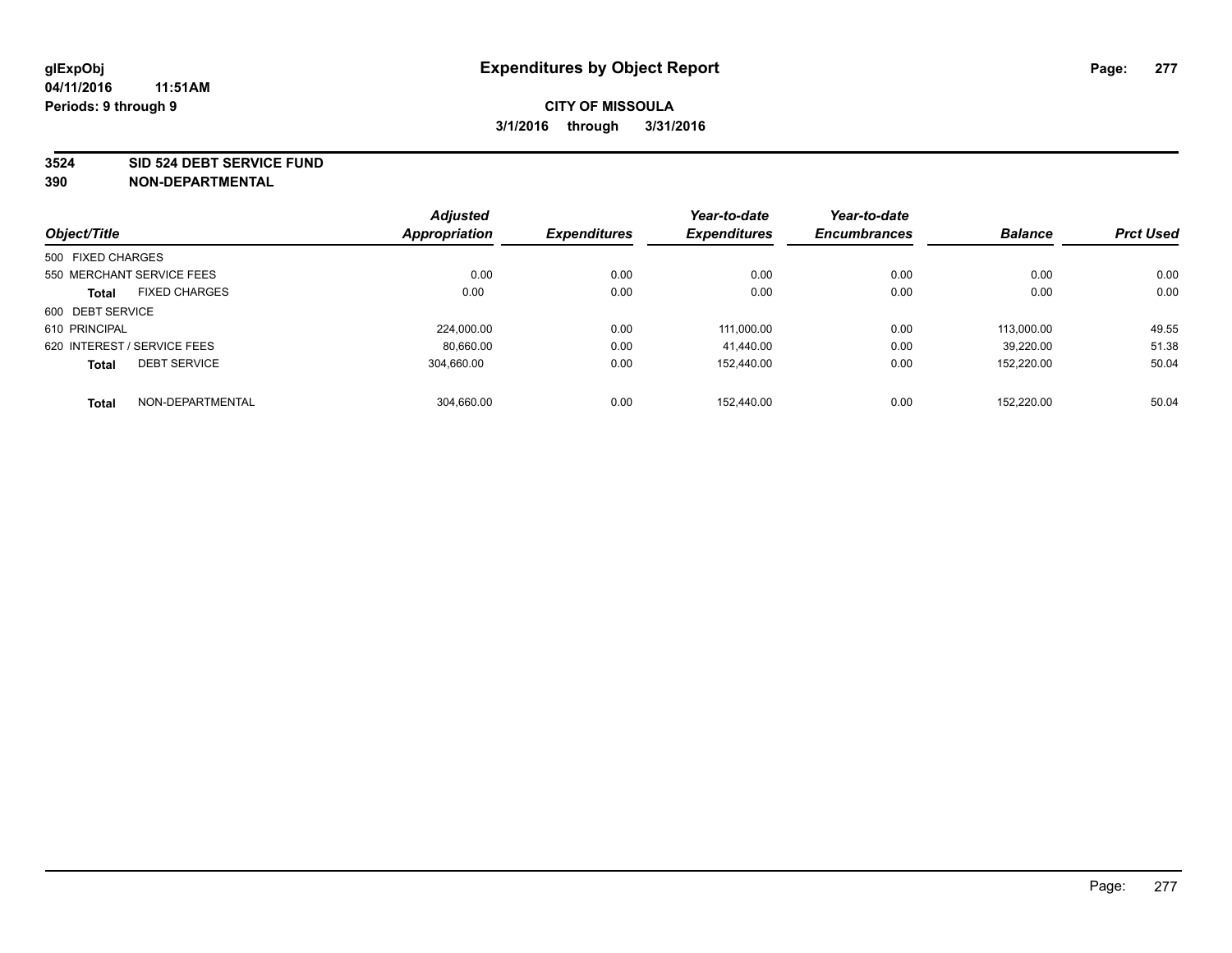#### **3524 SID 524 DEBT SERVICE FUND**

| Object/Title                              | <b>Adjusted</b><br>Appropriation | <b>Expenditures</b> | Year-to-date<br><b>Expenditures</b> | Year-to-date<br><b>Encumbrances</b> | <b>Balance</b> | <b>Prct Used</b> |
|-------------------------------------------|----------------------------------|---------------------|-------------------------------------|-------------------------------------|----------------|------------------|
| 500 FIXED CHARGES                         |                                  |                     |                                     |                                     |                |                  |
| 550 MERCHANT SERVICE FEES                 | 0.00                             | 0.00                | 0.00                                | 0.00                                | 0.00           | 0.00             |
| <b>FIXED CHARGES</b><br><b>Total</b>      | 0.00                             | 0.00                | 0.00                                | 0.00                                | 0.00           | 0.00             |
| 600 DEBT SERVICE                          |                                  |                     |                                     |                                     |                |                  |
| 610 PRINCIPAL                             | 224.000.00                       | 0.00                | 111.000.00                          | 0.00                                | 113.000.00     | 49.55            |
| 620 INTEREST / SERVICE FEES               | 80.660.00                        | 0.00                | 41.440.00                           | 0.00                                | 39.220.00      | 51.38            |
| <b>DEBT SERVICE</b><br><b>Total</b>       | 304.660.00                       | 0.00                | 152.440.00                          | 0.00                                | 152.220.00     | 50.04            |
| SID 524 DEBT SERVICE FUND<br><b>Total</b> | 304.660.00                       | 0.00                | 152.440.00                          | 0.00                                | 152.220.00     | 50.04            |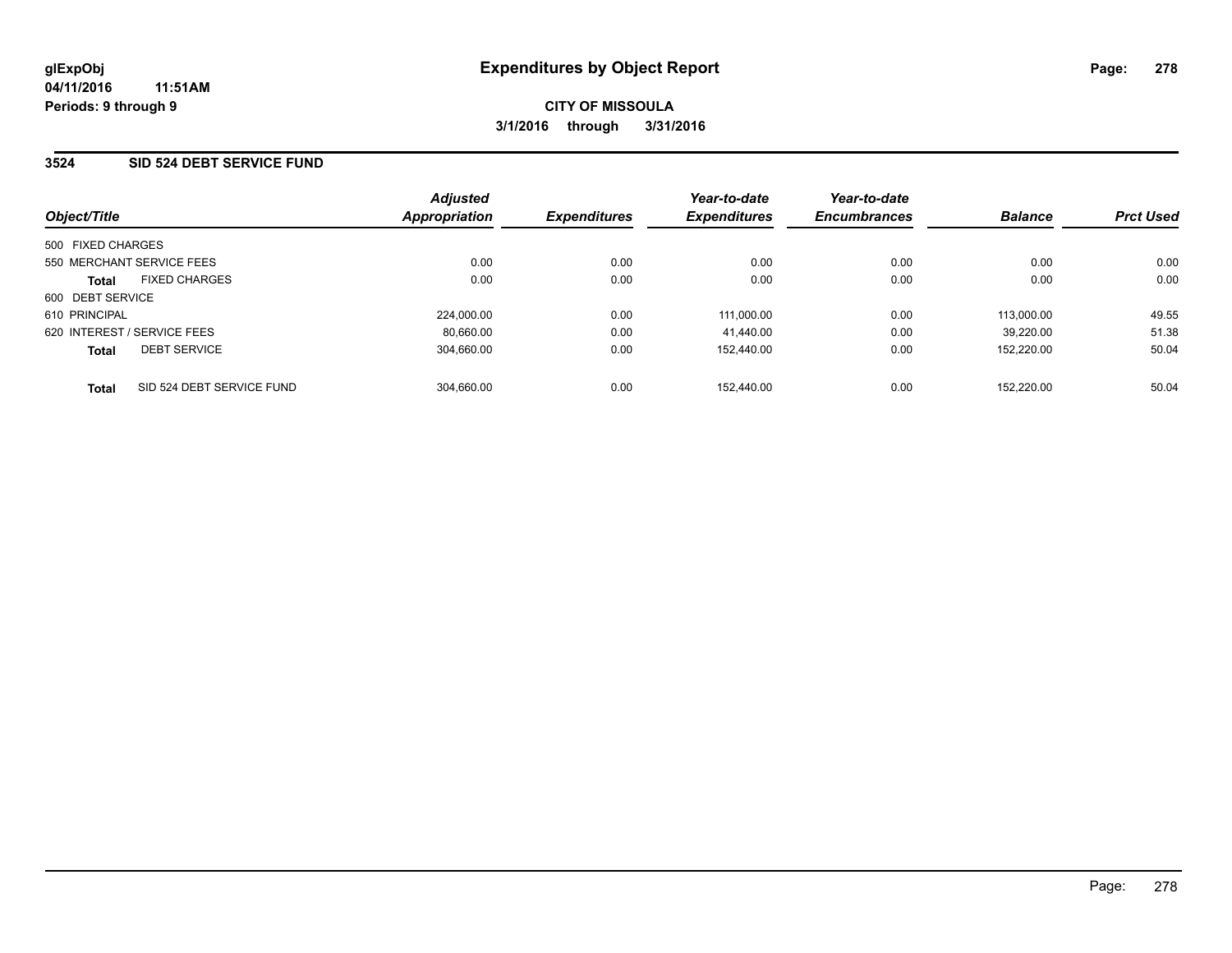#### **3525 SID 525 DEBT SERVICE FUND**

|                             |                           | <b>Adjusted</b>      |                     | Year-to-date        | Year-to-date        |                |                  |
|-----------------------------|---------------------------|----------------------|---------------------|---------------------|---------------------|----------------|------------------|
| Object/Title                |                           | <b>Appropriation</b> | <b>Expenditures</b> | <b>Expenditures</b> | <b>Encumbrances</b> | <b>Balance</b> | <b>Prct Used</b> |
| 500 FIXED CHARGES           |                           |                      |                     |                     |                     |                |                  |
|                             | 550 MERCHANT SERVICE FEES | 0.00                 | 0.00                | 0.00                | 0.00                | 0.00           | 0.00             |
| <b>Total</b>                | <b>FIXED CHARGES</b>      | 0.00                 | 0.00                | 0.00                | 0.00                | 0.00           | 0.00             |
| 600 DEBT SERVICE            |                           |                      |                     |                     |                     |                |                  |
| 610 PRINCIPAL               |                           | 26,000.00            | 0.00                | 13.000.00           | 0.00                | 13.000.00      | 50.00            |
| 620 INTEREST / SERVICE FEES |                           | 5,500.00             | 0.00                | 2,880.00            | 0.00                | 2,620.00       | 52.36            |
| <b>Total</b>                | <b>DEBT SERVICE</b>       | 31.500.00            | 0.00                | 15.880.00           | 0.00                | 15.620.00      | 50.41            |
| <b>Total</b>                | NON-DEPARTMENTAL          | 31,500.00            | 0.00                | 15.880.00           | 0.00                | 15.620.00      | 50.41            |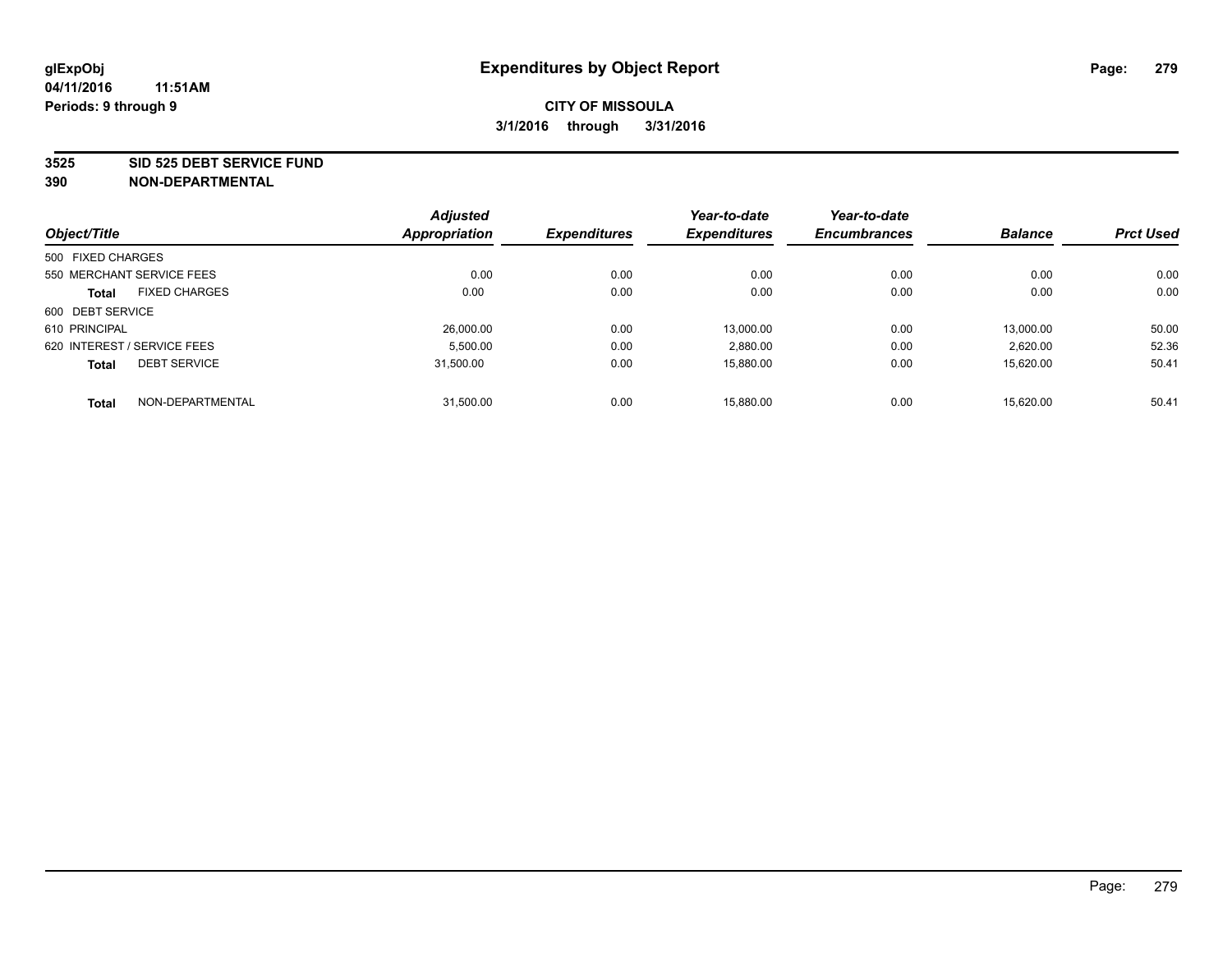#### **3525 SID 525 DEBT SERVICE FUND**

| Object/Title                              | <b>Adjusted</b><br>Appropriation | <b>Expenditures</b> | Year-to-date<br><b>Expenditures</b> | Year-to-date<br><b>Encumbrances</b> | <b>Balance</b> | <b>Prct Used</b> |
|-------------------------------------------|----------------------------------|---------------------|-------------------------------------|-------------------------------------|----------------|------------------|
| 500 FIXED CHARGES                         |                                  |                     |                                     |                                     |                |                  |
| 550 MERCHANT SERVICE FEES                 | 0.00                             | 0.00                | 0.00                                | 0.00                                | 0.00           | 0.00             |
| <b>FIXED CHARGES</b><br><b>Total</b>      | 0.00                             | 0.00                | 0.00                                | 0.00                                | 0.00           | 0.00             |
| 600 DEBT SERVICE                          |                                  |                     |                                     |                                     |                |                  |
| 610 PRINCIPAL                             | 26,000.00                        | 0.00                | 13.000.00                           | 0.00                                | 13.000.00      | 50.00            |
| 620 INTEREST / SERVICE FEES               | 5.500.00                         | 0.00                | 2,880.00                            | 0.00                                | 2.620.00       | 52.36            |
| <b>DEBT SERVICE</b><br><b>Total</b>       | 31.500.00                        | 0.00                | 15.880.00                           | 0.00                                | 15.620.00      | 50.41            |
| SID 525 DEBT SERVICE FUND<br><b>Total</b> | 31.500.00                        | 0.00                | 15.880.00                           | 0.00                                | 15.620.00      | 50.41            |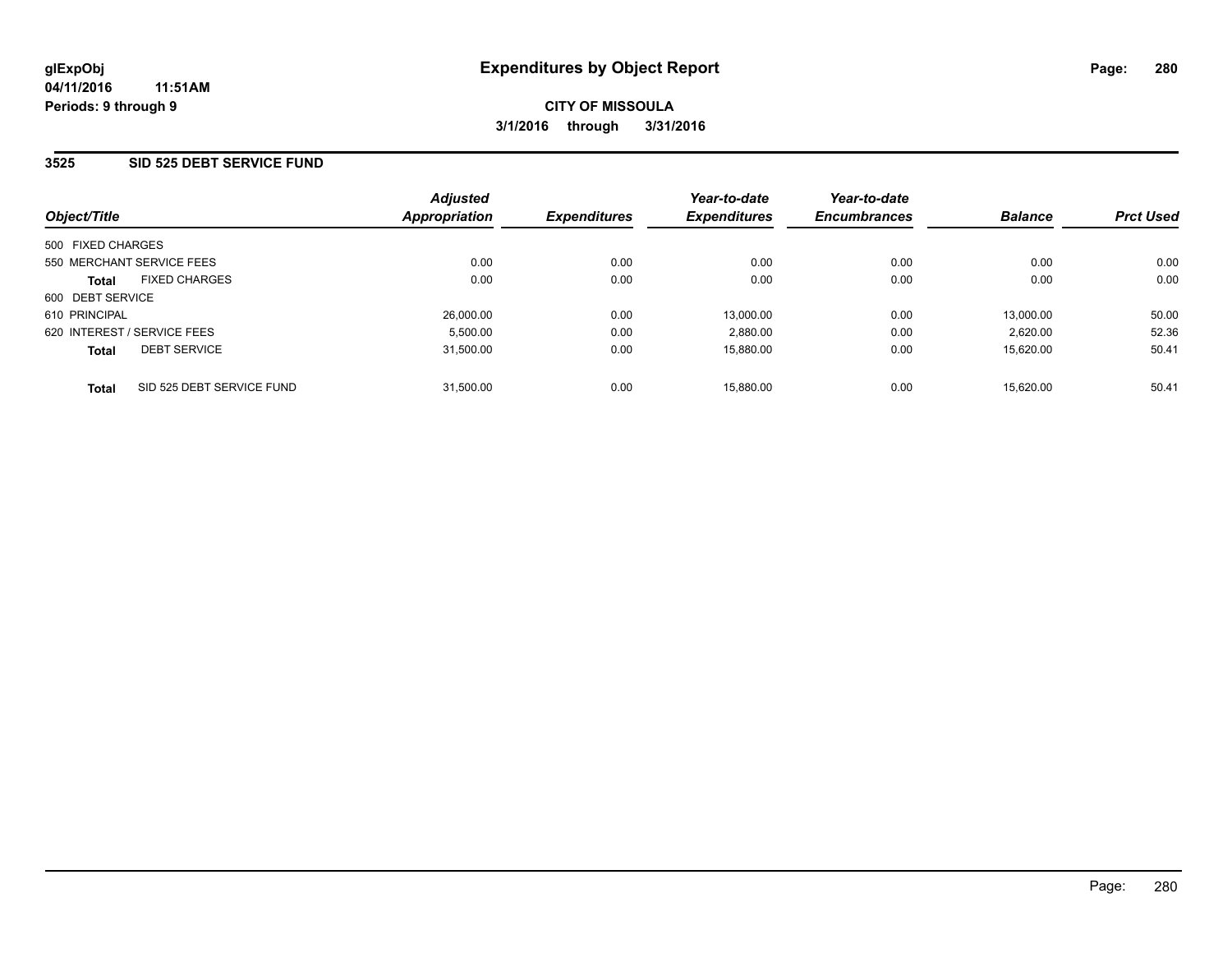#### **3526 SID 526 DEBT SERVICE FUND**

|                   |                             | <b>Adjusted</b>      |                     | Year-to-date        | Year-to-date        |                |                  |
|-------------------|-----------------------------|----------------------|---------------------|---------------------|---------------------|----------------|------------------|
| Object/Title      |                             | <b>Appropriation</b> | <b>Expenditures</b> | <b>Expenditures</b> | <b>Encumbrances</b> | <b>Balance</b> | <b>Prct Used</b> |
| 500 FIXED CHARGES |                             |                      |                     |                     |                     |                |                  |
|                   | 550 MERCHANT SERVICE FEES   | 0.00                 | 0.00                | 0.00                | 0.00                | 0.00           | 0.00             |
| <b>Total</b>      | <b>FIXED CHARGES</b>        | 0.00                 | 0.00                | 0.00                | 0.00                | 0.00           | 0.00             |
| 600 DEBT SERVICE  |                             |                      |                     |                     |                     |                |                  |
| 610 PRINCIPAL     |                             | 154.000.00           | 0.00                | 76.000.00           | 0.00                | 78.000.00      | 49.35            |
|                   | 620 INTEREST / SERVICE FEES | 39.320.00            | 0.00                | 20.420.00           | 0.00                | 18,900.00      | 51.93            |
| <b>Total</b>      | <b>DEBT SERVICE</b>         | 193.320.00           | 0.00                | 96.420.00           | 0.00                | 96.900.00      | 49.88            |
| <b>Total</b>      | NON-DEPARTMENTAL            | 193.320.00           | 0.00                | 96.420.00           | 0.00                | 96,900.00      | 49.88            |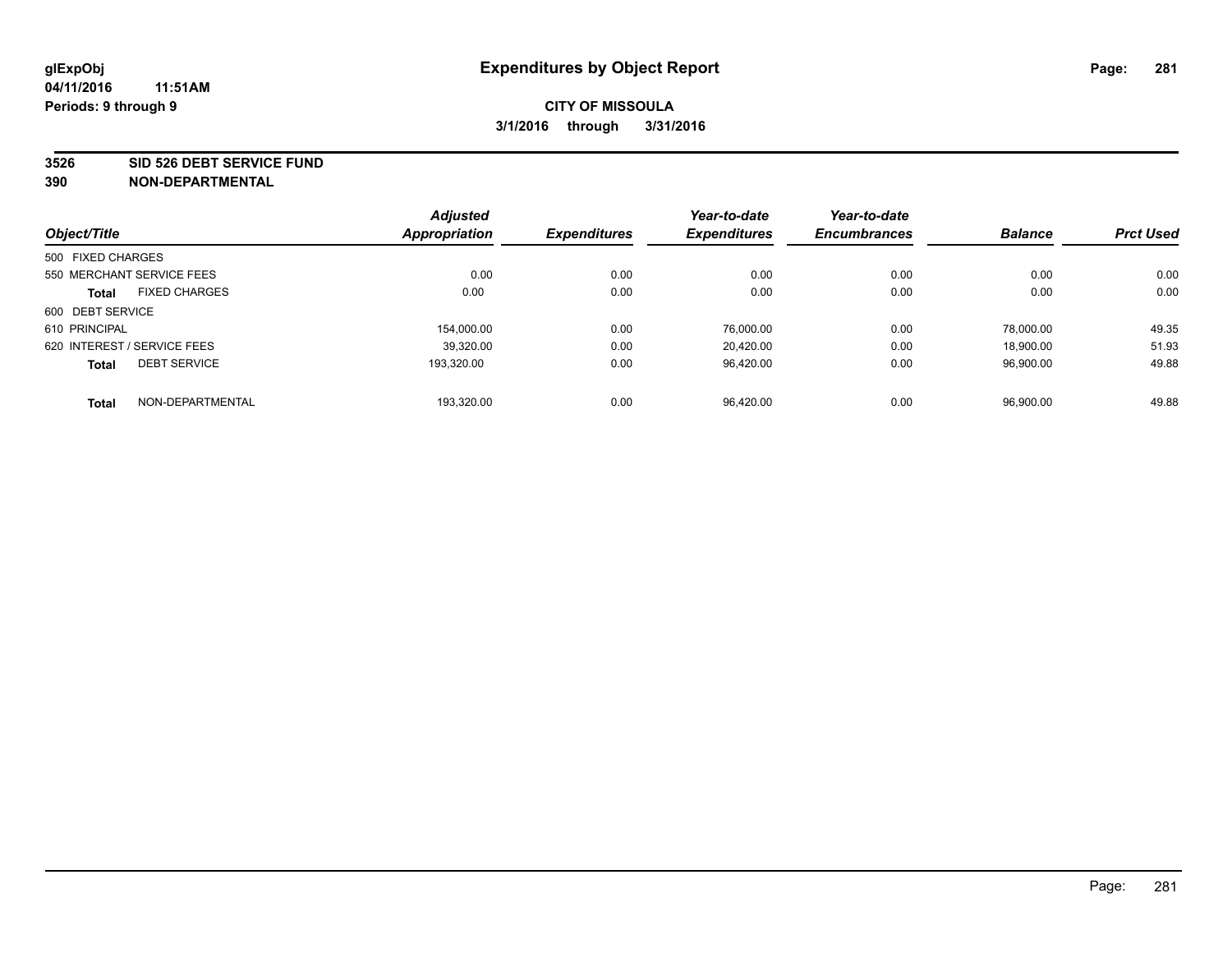#### **3526 SID 526 DEBT SERVICE FUND**

| Object/Title                              | <b>Adjusted</b><br>Appropriation | <b>Expenditures</b> | Year-to-date<br><b>Expenditures</b> | Year-to-date<br><b>Encumbrances</b> | <b>Balance</b> | <b>Prct Used</b> |
|-------------------------------------------|----------------------------------|---------------------|-------------------------------------|-------------------------------------|----------------|------------------|
| 500 FIXED CHARGES                         |                                  |                     |                                     |                                     |                |                  |
| 550 MERCHANT SERVICE FEES                 | 0.00                             | 0.00                | 0.00                                | 0.00                                | 0.00           | 0.00             |
| <b>FIXED CHARGES</b><br><b>Total</b>      | 0.00                             | 0.00                | 0.00                                | 0.00                                | 0.00           | 0.00             |
| 600 DEBT SERVICE                          |                                  |                     |                                     |                                     |                |                  |
| 610 PRINCIPAL                             | 154,000.00                       | 0.00                | 76.000.00                           | 0.00                                | 78.000.00      | 49.35            |
| 620 INTEREST / SERVICE FEES               | 39,320.00                        | 0.00                | 20.420.00                           | 0.00                                | 18.900.00      | 51.93            |
| <b>DEBT SERVICE</b><br><b>Total</b>       | 193.320.00                       | 0.00                | 96.420.00                           | 0.00                                | 96.900.00      | 49.88            |
| SID 526 DEBT SERVICE FUND<br><b>Total</b> | 193.320.00                       | 0.00                | 96.420.00                           | 0.00                                | 96.900.00      | 49.88            |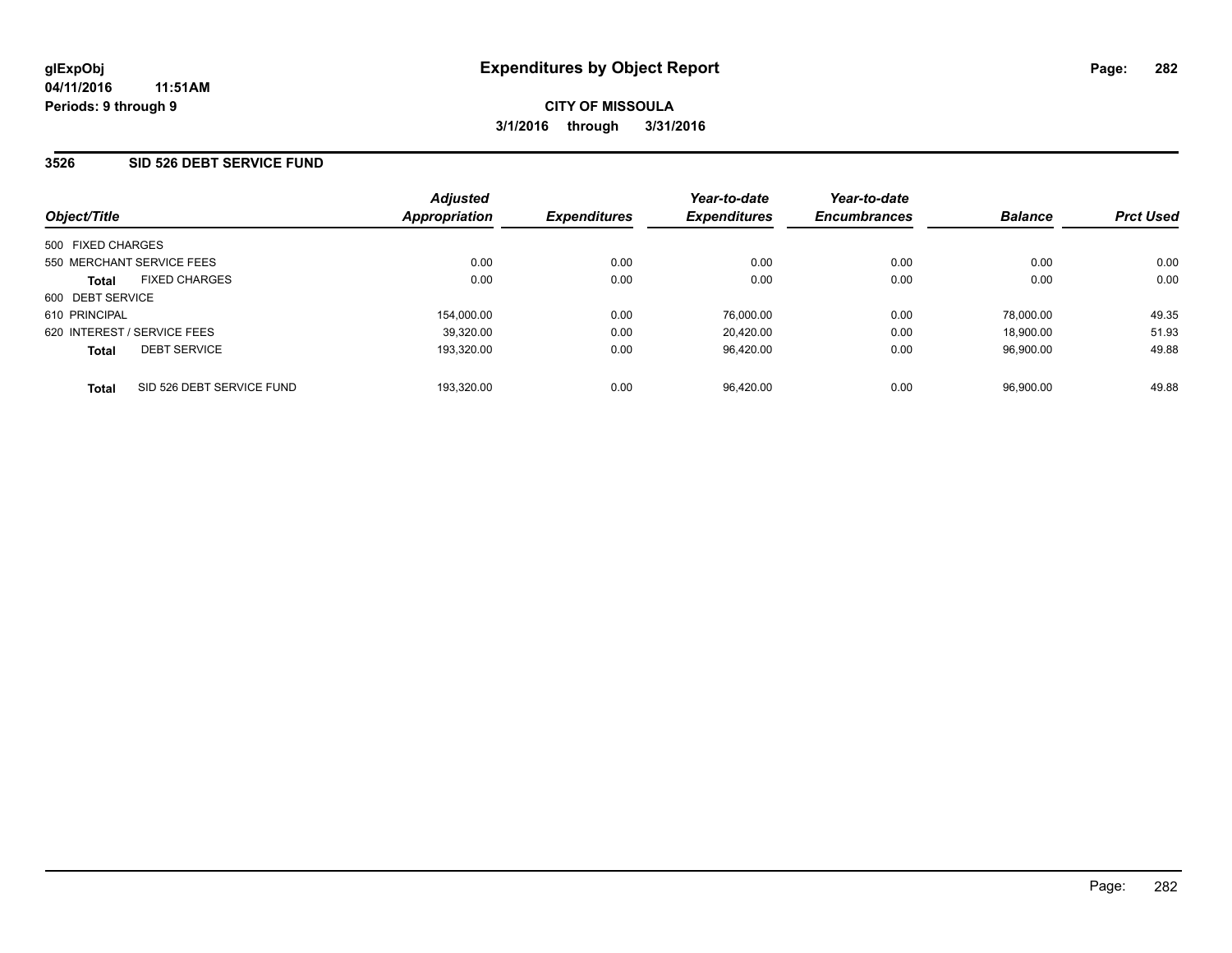# **glExpObj Expenditures by Object Report Page: 283**

## **CITY OF MISSOULA 3/1/2016 through 3/31/2016**

**3527 SID 527 DEBT SERVICE FUND**

**000 \*\*\* Title Not Found \*\*\***

| Object/Title                            | <b>Adjusted</b><br>Appropriation | <b>Expenditures</b> | Year-to-date<br><b>Expenditures</b> | Year-to-date<br><b>Encumbrances</b> | <b>Balance</b> | <b>Prct Used</b> |
|-----------------------------------------|----------------------------------|---------------------|-------------------------------------|-------------------------------------|----------------|------------------|
| 800 OTHER OBJECTS                       |                                  |                     |                                     |                                     |                |                  |
| 820 TRANSFERS TO OTHER FUNDS            | 0.00                             | 0.00                | 0.00                                | 0.00                                | 0.00           | 0.00             |
| OTHER OBJECTS<br>Total                  | 0.00                             | 0.00                | 0.00                                | 0.00                                | 0.00           | 0.00             |
| *** Title Not Found ***<br><b>Total</b> | 0.00                             | 0.00                | 0.00                                | 0.00                                | 0.00           | 0.00             |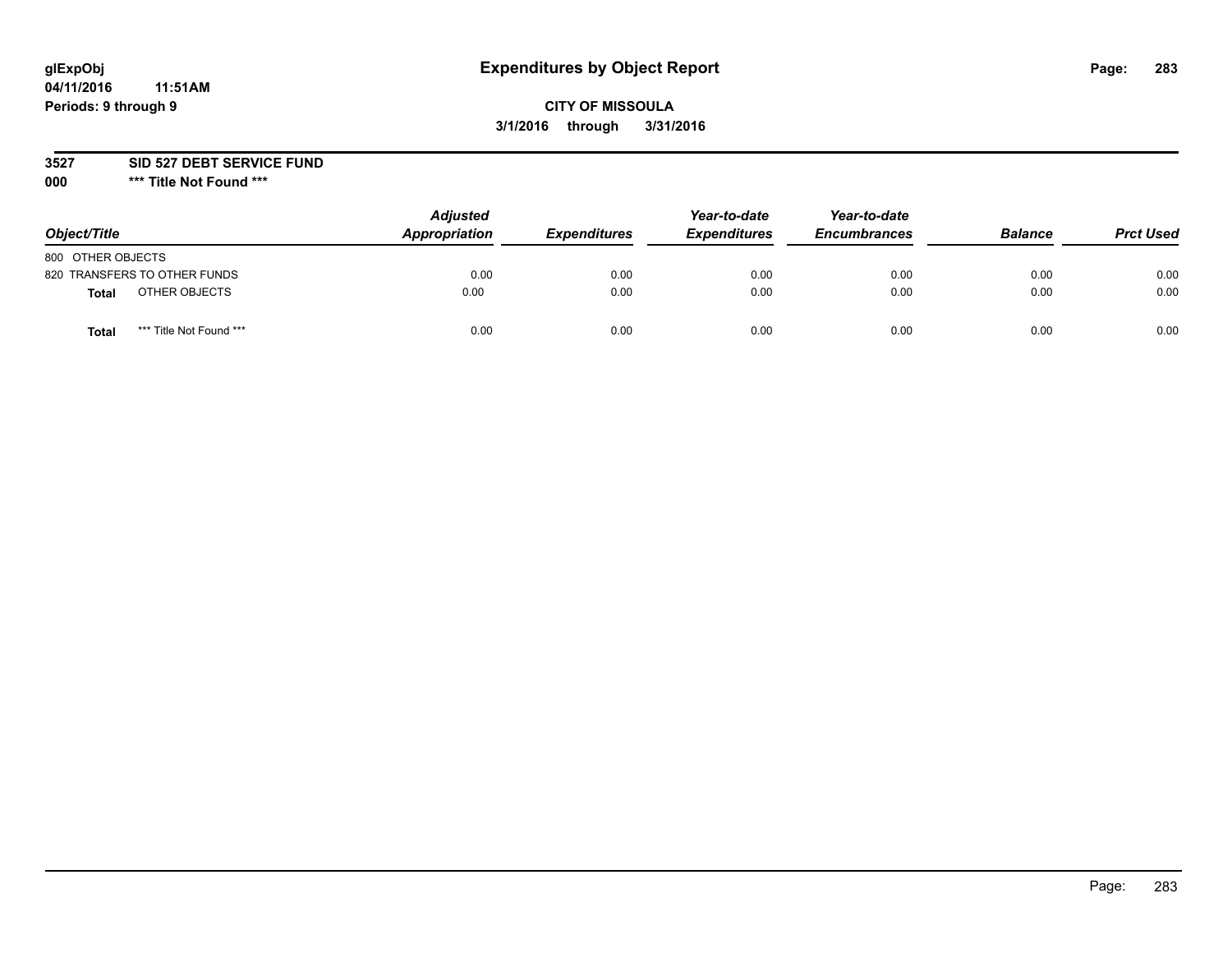#### **3527 SID 527 DEBT SERVICE FUND**

| Object/Title                         | <b>Adjusted</b><br><b>Appropriation</b> | <b>Expenditures</b> | Year-to-date<br><b>Expenditures</b> | Year-to-date<br><b>Encumbrances</b> | <b>Balance</b> | <b>Prct Used</b> |
|--------------------------------------|-----------------------------------------|---------------------|-------------------------------------|-------------------------------------|----------------|------------------|
|                                      |                                         |                     |                                     |                                     |                |                  |
| 500 FIXED CHARGES                    |                                         |                     |                                     |                                     |                |                  |
| 550 MERCHANT SERVICE FEES            | 0.00                                    | 0.00                | 0.00                                | 0.00                                | 0.00           | 0.00             |
| <b>FIXED CHARGES</b><br><b>Total</b> | 0.00                                    | 0.00                | 0.00                                | 0.00                                | 0.00           | 0.00             |
| 600 DEBT SERVICE                     |                                         |                     |                                     |                                     |                |                  |
| 610 PRINCIPAL                        | 0.00                                    | 0.00                | 0.00                                | 0.00                                | 0.00           | 0.00             |
| 620 INTEREST / SERVICE FEES          | 0.00                                    | 0.00                | 0.00                                | 0.00                                | 0.00           | 0.00             |
| <b>DEBT SERVICE</b><br><b>Total</b>  | 0.00                                    | 0.00                | 0.00                                | 0.00                                | 0.00           | 0.00             |
| NON-DEPARTMENTAL<br><b>Total</b>     | 0.00                                    | 0.00                | 0.00                                | 0.00                                | 0.00           | 0.00             |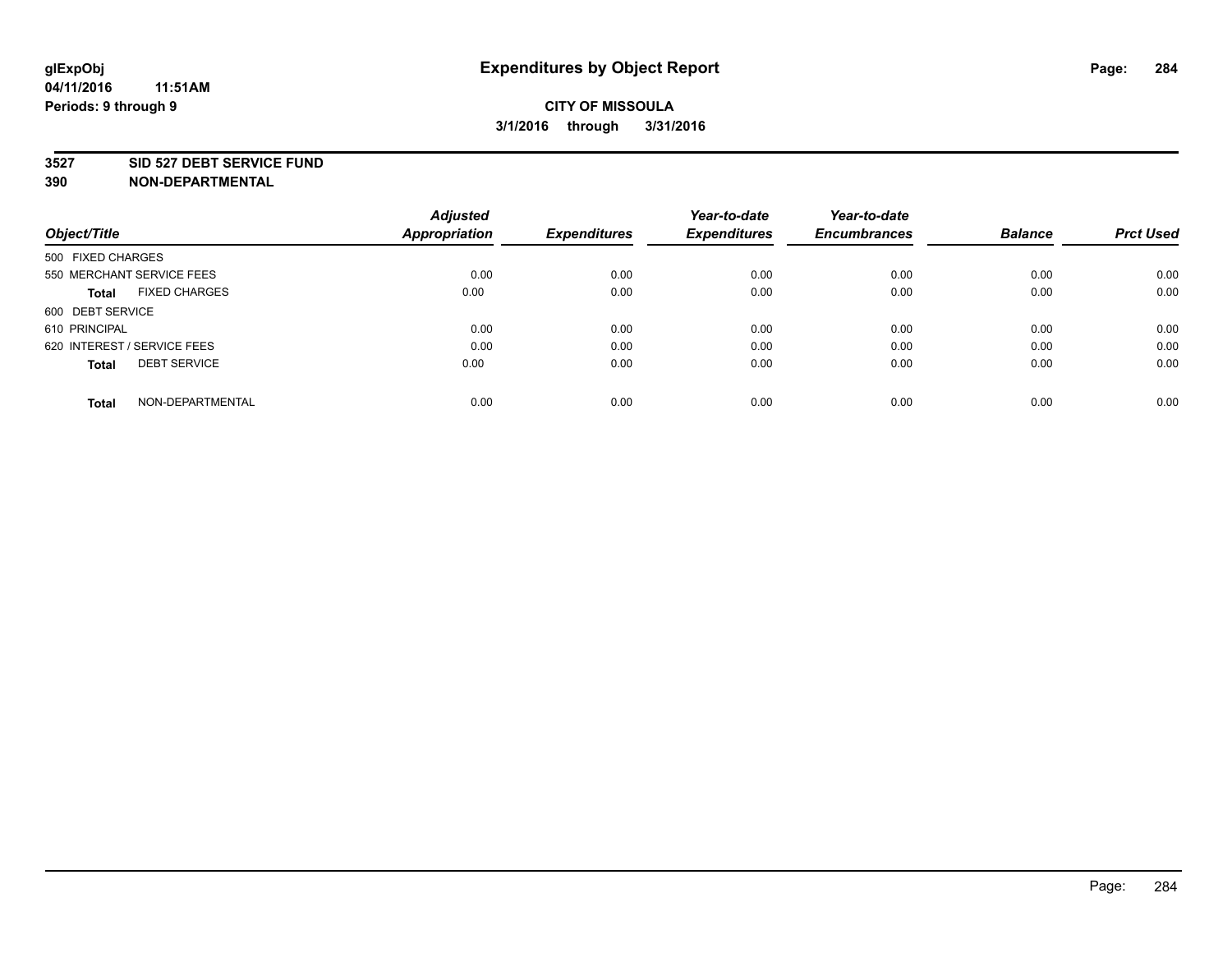### **3527 SID 527 DEBT SERVICE FUND**

| Object/Title                              | <b>Adjusted</b><br><b>Appropriation</b> | <b>Expenditures</b> | Year-to-date<br><b>Expenditures</b> | Year-to-date<br><b>Encumbrances</b> | <b>Balance</b> | <b>Prct Used</b> |
|-------------------------------------------|-----------------------------------------|---------------------|-------------------------------------|-------------------------------------|----------------|------------------|
|                                           |                                         |                     |                                     |                                     |                |                  |
| 500 FIXED CHARGES                         |                                         |                     |                                     |                                     |                |                  |
| 550 MERCHANT SERVICE FEES                 | 0.00                                    | 0.00                | 0.00                                | 0.00                                | 0.00           | 0.00             |
| <b>FIXED CHARGES</b><br>Total             | 0.00                                    | 0.00                | 0.00                                | 0.00                                | 0.00           | 0.00             |
| 600 DEBT SERVICE                          |                                         |                     |                                     |                                     |                |                  |
| 610 PRINCIPAL                             | 0.00                                    | 0.00                | 0.00                                | 0.00                                | 0.00           | 0.00             |
| 620 INTEREST / SERVICE FEES               | 0.00                                    | 0.00                | 0.00                                | 0.00                                | 0.00           | 0.00             |
| <b>DEBT SERVICE</b><br><b>Total</b>       | 0.00                                    | 0.00                | 0.00                                | 0.00                                | 0.00           | 0.00             |
| 800 OTHER OBJECTS                         |                                         |                     |                                     |                                     |                |                  |
| 820 TRANSFERS TO OTHER FUNDS              | 0.00                                    | 0.00                | 0.00                                | 0.00                                | 0.00           | 0.00             |
| OTHER OBJECTS<br><b>Total</b>             | 0.00                                    | 0.00                | 0.00                                | 0.00                                | 0.00           | 0.00             |
|                                           |                                         |                     |                                     |                                     |                |                  |
| SID 527 DEBT SERVICE FUND<br><b>Total</b> | 0.00                                    | 0.00                | 0.00                                | 0.00                                | 0.00           | 0.00             |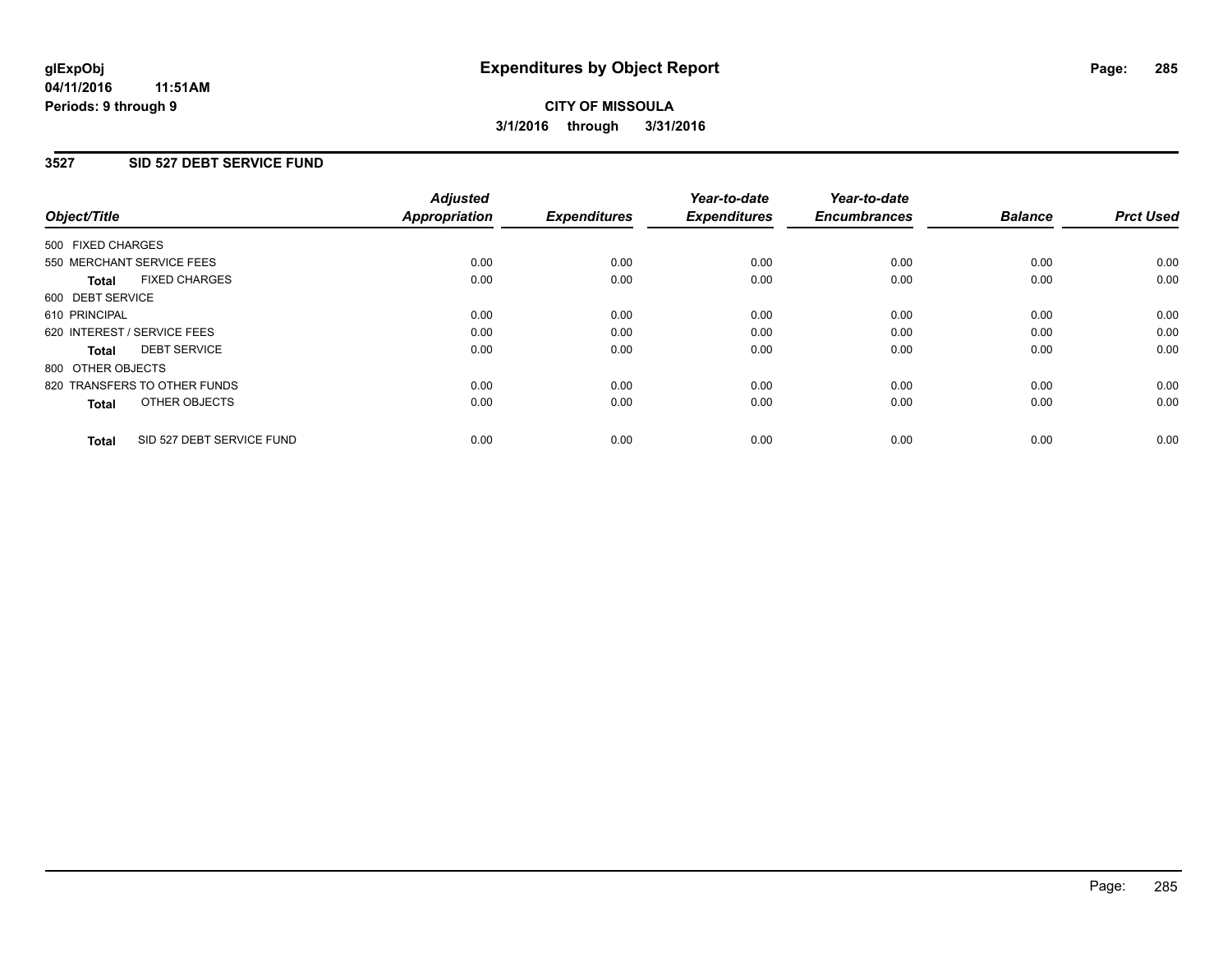#### **3530 SID 530 DEBT SERVICE FUND**

|                                      | <b>Adjusted</b> |                     | Year-to-date        | Year-to-date        |                |                  |
|--------------------------------------|-----------------|---------------------|---------------------|---------------------|----------------|------------------|
| Object/Title                         | Appropriation   | <b>Expenditures</b> | <b>Expenditures</b> | <b>Encumbrances</b> | <b>Balance</b> | <b>Prct Used</b> |
| 500 FIXED CHARGES                    |                 |                     |                     |                     |                |                  |
| 550 MERCHANT SERVICE FEES            | 0.00            | 0.00                | 0.00                | 0.00                | 0.00           | 0.00             |
| <b>FIXED CHARGES</b><br><b>Total</b> | 0.00            | 0.00                | 0.00                | 0.00                | 0.00           | 0.00             |
| 600 DEBT SERVICE                     |                 |                     |                     |                     |                |                  |
| 610 PRINCIPAL                        | 677.00          | 0.00                | 676.45              | 0.00                | 0.55           | 99.92            |
| 620 INTEREST / SERVICE FEES          | 4.00            | 0.00                | 4.19                | 0.00                | $-0.19$        | 104.75           |
| <b>DEBT SERVICE</b><br><b>Total</b>  | 681.00          | 0.00                | 680.64              | 0.00                | 0.36           | 99.95            |
| 800 OTHER OBJECTS                    |                 |                     |                     |                     |                |                  |
| 820 TRANSFERS TO OTHER FUNDS         | 0.00            | 0.00                | 0.00                | 0.00                | 0.00           | 0.00             |
| OTHER OBJECTS<br><b>Total</b>        | 0.00            | 0.00                | 0.00                | 0.00                | 0.00           | 0.00             |
|                                      |                 |                     |                     |                     |                |                  |
| NON-DEPARTMENTAL<br><b>Total</b>     | 681.00          | 0.00                | 680.64              | 0.00                | 0.36           | 99.95            |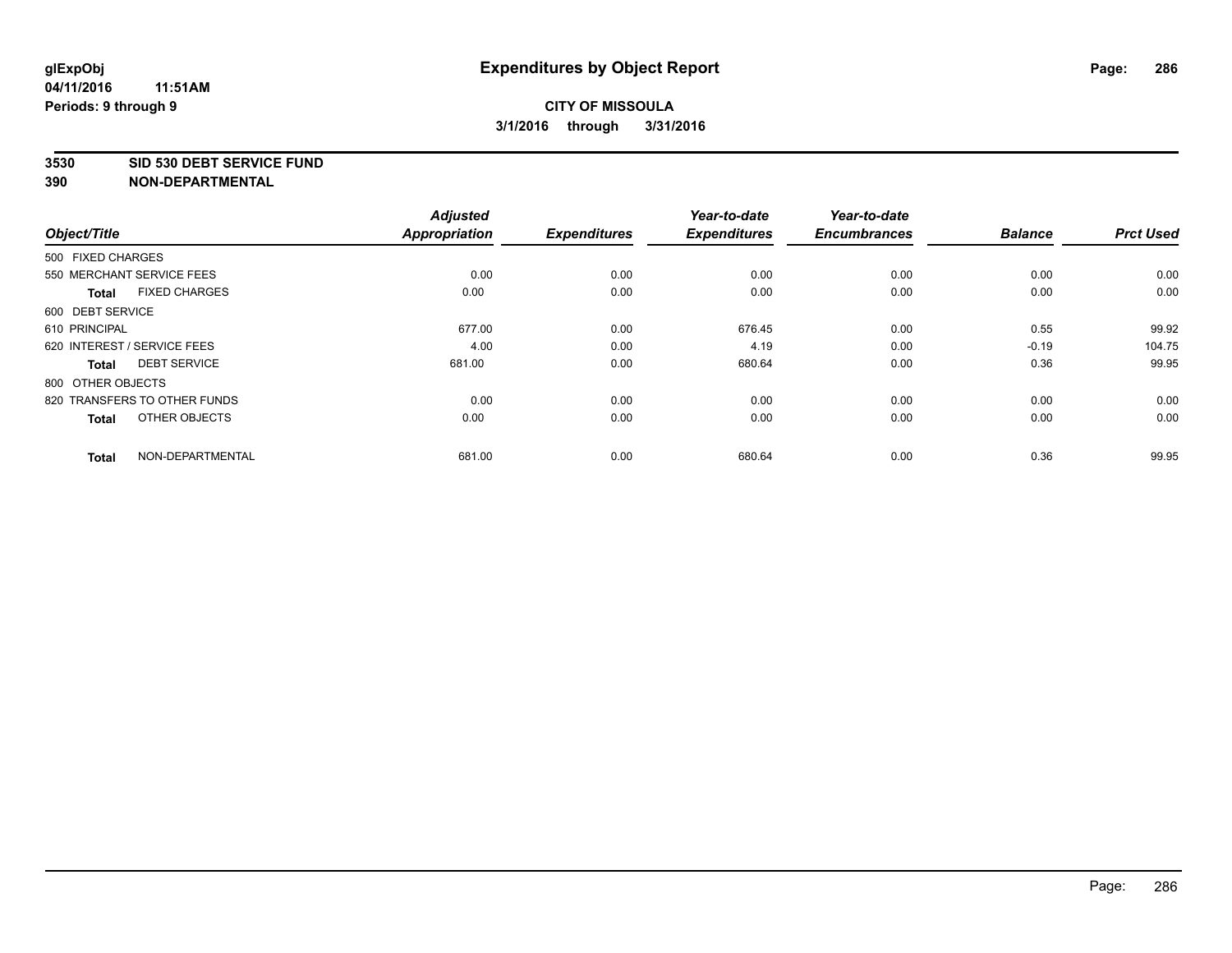#### **3530 SID 530 DEBT SERVICE FUND**

| Object/Title      |                              | <b>Adjusted</b><br><b>Appropriation</b> | <b>Expenditures</b> | Year-to-date<br><b>Expenditures</b> | Year-to-date<br><b>Encumbrances</b> | <b>Balance</b> | <b>Prct Used</b> |
|-------------------|------------------------------|-----------------------------------------|---------------------|-------------------------------------|-------------------------------------|----------------|------------------|
|                   |                              |                                         |                     |                                     |                                     |                |                  |
| 500 FIXED CHARGES |                              |                                         |                     |                                     |                                     |                |                  |
|                   | 550 MERCHANT SERVICE FEES    | 0.00                                    | 0.00                | 0.00                                | 0.00                                | 0.00           | 0.00             |
| <b>Total</b>      | <b>FIXED CHARGES</b>         | 0.00                                    | 0.00                | 0.00                                | 0.00                                | 0.00           | 0.00             |
| 600 DEBT SERVICE  |                              |                                         |                     |                                     |                                     |                |                  |
| 610 PRINCIPAL     |                              | 677.00                                  | 0.00                | 676.45                              | 0.00                                | 0.55           | 99.92            |
|                   | 620 INTEREST / SERVICE FEES  | 4.00                                    | 0.00                | 4.19                                | 0.00                                | $-0.19$        | 104.75           |
| Total             | <b>DEBT SERVICE</b>          | 681.00                                  | 0.00                | 680.64                              | 0.00                                | 0.36           | 99.95            |
| 800 OTHER OBJECTS |                              |                                         |                     |                                     |                                     |                |                  |
|                   | 820 TRANSFERS TO OTHER FUNDS | 0.00                                    | 0.00                | 0.00                                | 0.00                                | 0.00           | 0.00             |
| <b>Total</b>      | OTHER OBJECTS                | 0.00                                    | 0.00                | 0.00                                | 0.00                                | 0.00           | 0.00             |
| <b>Total</b>      | SID 530 DEBT SERVICE FUND    | 681.00                                  | 0.00                | 680.64                              | 0.00                                | 0.36           | 99.95            |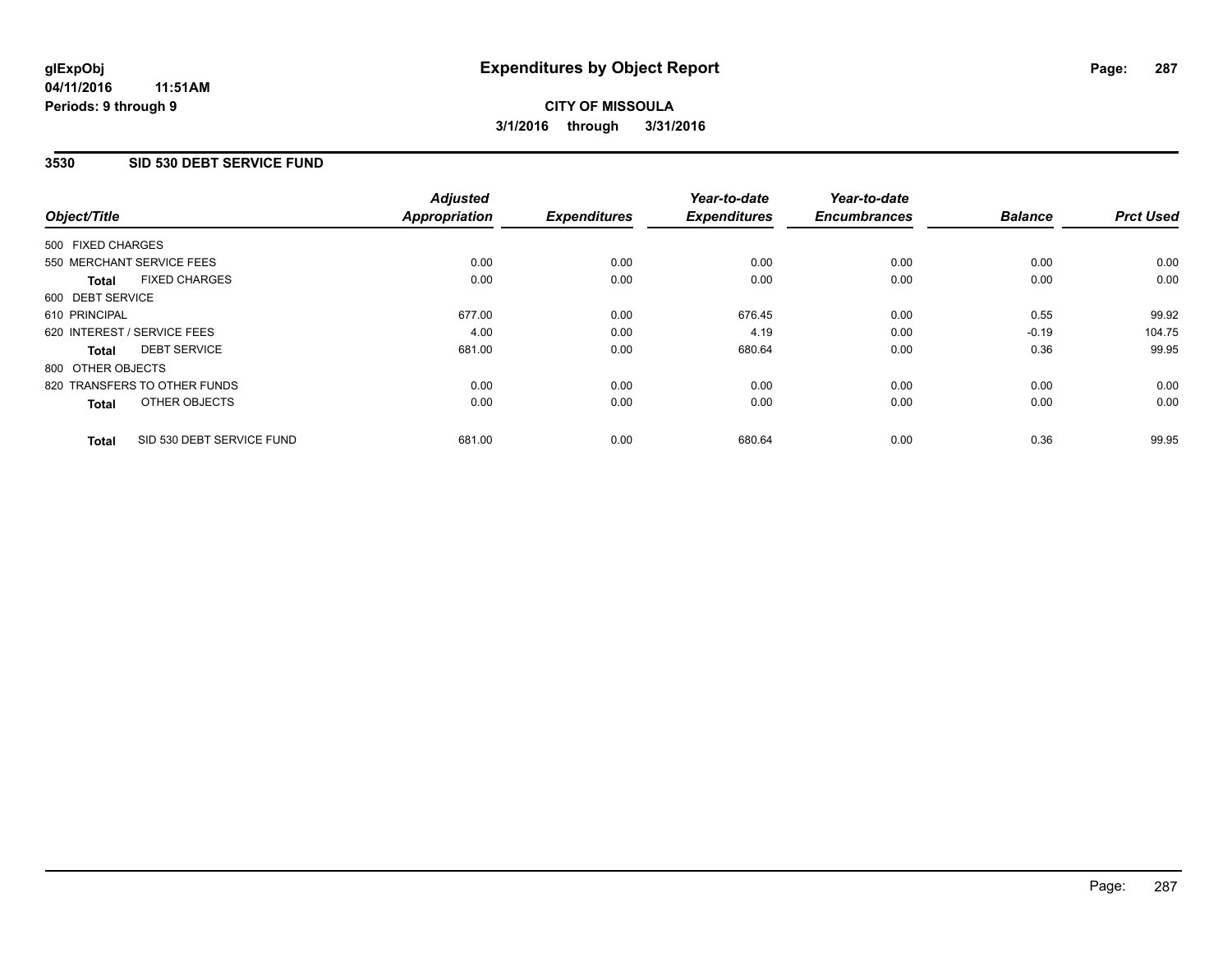#### **3531 SID 531 HICKORY ST CALMING**

| Object/Title                         | <b>Adjusted</b><br><b>Appropriation</b> | <b>Expenditures</b> | Year-to-date<br><b>Expenditures</b> | Year-to-date<br><b>Encumbrances</b> | <b>Balance</b> | <b>Prct Used</b> |
|--------------------------------------|-----------------------------------------|---------------------|-------------------------------------|-------------------------------------|----------------|------------------|
| 500 FIXED CHARGES                    |                                         |                     |                                     |                                     |                |                  |
| 550 MERCHANT SERVICE FEES            | 0.00                                    | 0.00                | 0.00                                | 0.00                                | 0.00           | 0.00             |
| <b>FIXED CHARGES</b><br><b>Total</b> | 0.00                                    | 0.00                | 0.00                                | 0.00                                | 0.00           | 0.00             |
| 800 OTHER OBJECTS                    |                                         |                     |                                     |                                     |                |                  |
| 820 TRANSFERS TO OTHER FUNDS         | 0.00                                    | 0.00                | 0.00                                | 0.00                                | 0.00           | 0.00             |
| OTHER OBJECTS<br><b>Total</b>        | 0.00                                    | 0.00                | 0.00                                | 0.00                                | 0.00           | 0.00             |
| NON-DEPARTMENTAL<br><b>Total</b>     | 0.00                                    | 0.00                | 0.00                                | 0.00                                | 0.00           | 0.00             |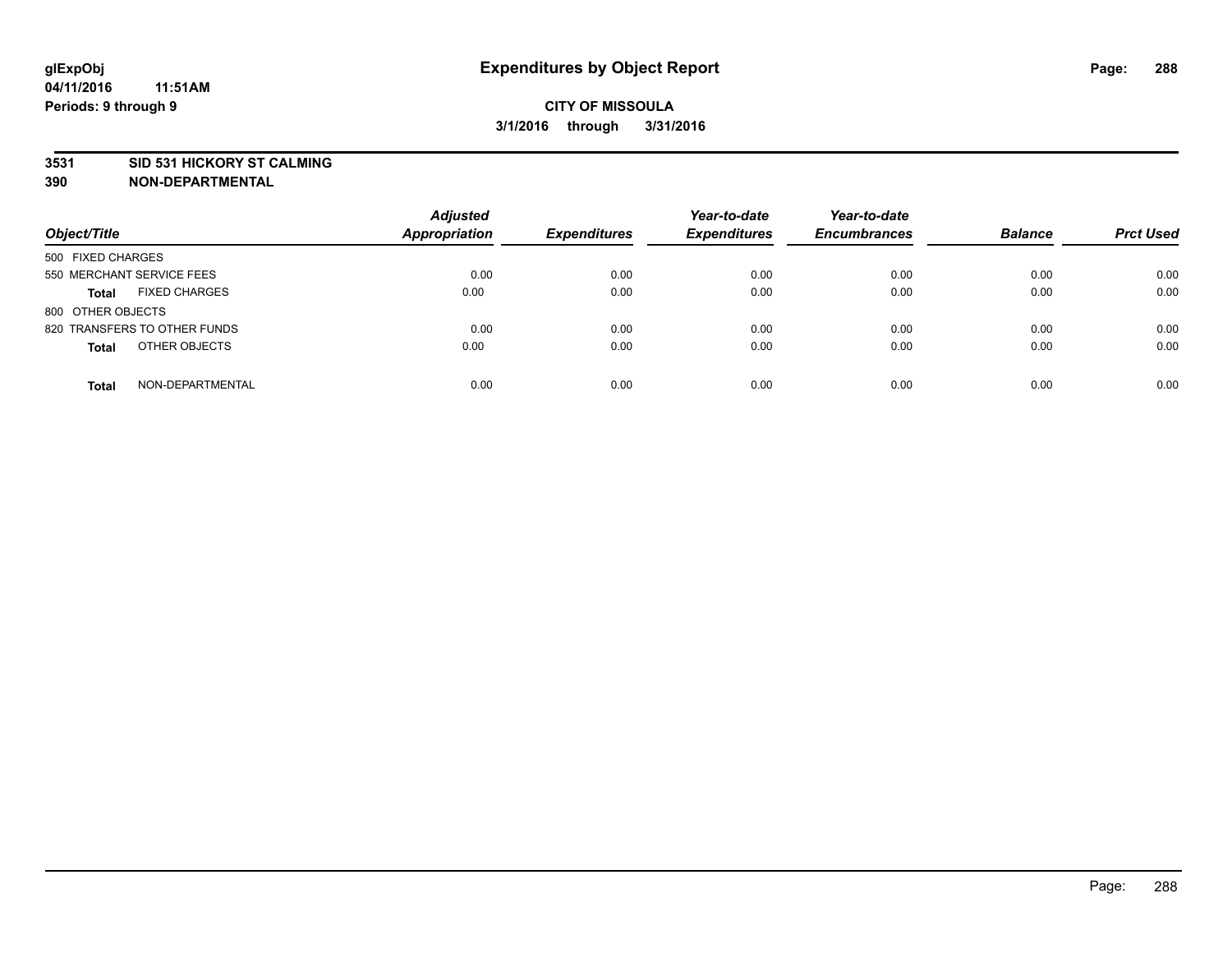## **3531 SID 531 HICKORY ST CALMING**

| Object/Title              |                              | <b>Adjusted</b><br><b>Appropriation</b> | <b>Expenditures</b> | Year-to-date<br><b>Expenditures</b> | Year-to-date<br><b>Encumbrances</b> | <b>Balance</b> | <b>Prct Used</b> |
|---------------------------|------------------------------|-----------------------------------------|---------------------|-------------------------------------|-------------------------------------|----------------|------------------|
| 500 FIXED CHARGES         |                              |                                         |                     |                                     |                                     |                |                  |
| 550 MERCHANT SERVICE FEES |                              | 0.00                                    | 0.00                | 0.00                                | 0.00                                | 0.00           | 0.00             |
| <b>Total</b>              | <b>FIXED CHARGES</b>         | 0.00                                    | 0.00                | 0.00                                | 0.00                                | 0.00           | 0.00             |
| 800 OTHER OBJECTS         |                              |                                         |                     |                                     |                                     |                |                  |
|                           | 820 TRANSFERS TO OTHER FUNDS | 0.00                                    | 0.00                | 0.00                                | 0.00                                | 0.00           | 0.00             |
| <b>Total</b>              | OTHER OBJECTS                | 0.00                                    | 0.00                | 0.00                                | 0.00                                | 0.00           | 0.00             |
| <b>Total</b>              | SID 531 HICKORY ST CALMING   | 0.00                                    | 0.00                | 0.00                                | 0.00                                | 0.00           | 0.00             |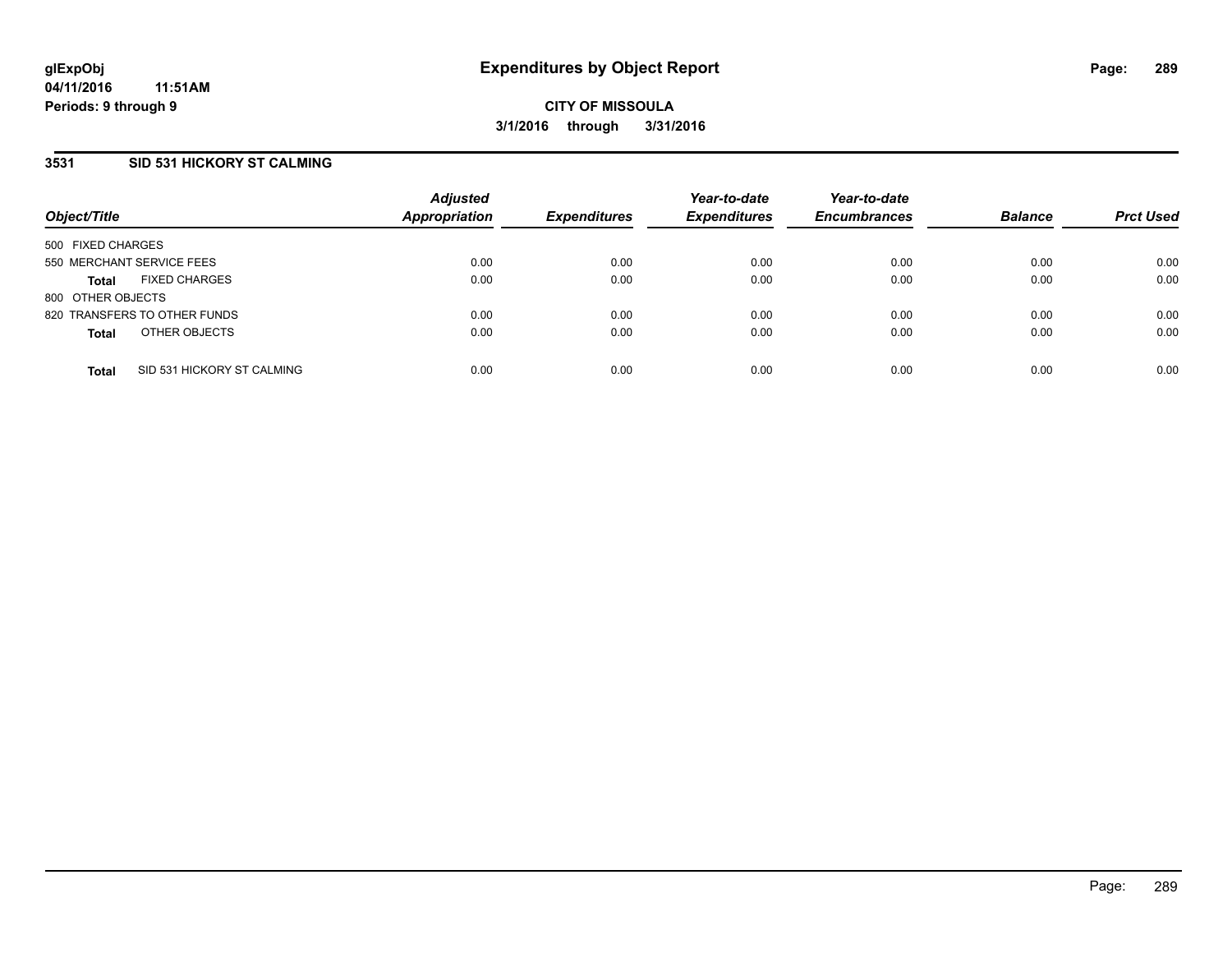#### **3532 SID 532 DEBT SERVICE FUND**

|                                      | <b>Adjusted</b>      |                     | Year-to-date        | Year-to-date        |                |                  |
|--------------------------------------|----------------------|---------------------|---------------------|---------------------|----------------|------------------|
| Object/Title                         | <b>Appropriation</b> | <b>Expenditures</b> | <b>Expenditures</b> | <b>Encumbrances</b> | <b>Balance</b> | <b>Prct Used</b> |
| 500 FIXED CHARGES                    |                      |                     |                     |                     |                |                  |
| 550 MERCHANT SERVICE FEES            | 0.00                 | 0.00                | 0.00                | 0.00                | 0.00           | 0.00             |
| <b>FIXED CHARGES</b><br><b>Total</b> | 0.00                 | 0.00                | 0.00                | 0.00                | 0.00           | 0.00             |
| 600 DEBT SERVICE                     |                      |                     |                     |                     |                |                  |
| 610 PRINCIPAL                        | 30.000.00            | 0.00                | 0.00                | 0.00                | 30.000.00      | 0.00             |
| 620 INTEREST / SERVICE FEES          | 12,363.00            | 0.00                | 6,356.25            | 0.00                | 6,006.75       | 51.41            |
| <b>DEBT SERVICE</b><br><b>Total</b>  | 42.363.00            | 0.00                | 6,356.25            | 0.00                | 36.006.75      | 15.00            |
| NON-DEPARTMENTAL<br><b>Total</b>     | 42,363.00            | 0.00                | 6,356.25            | 0.00                | 36,006.75      | 15.00            |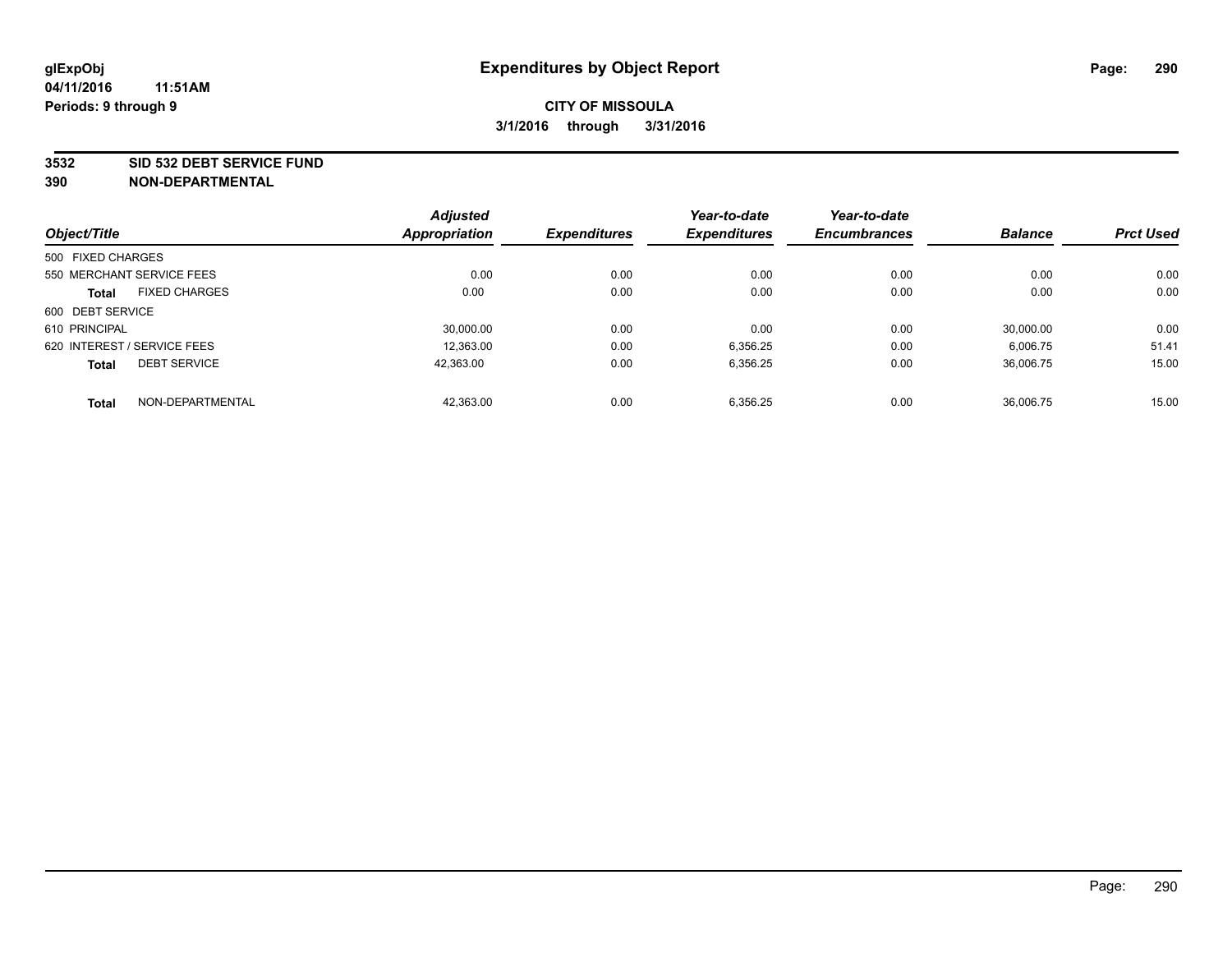### **3532 SID 532 DEBT SERVICE FUND**

| Object/Title                              | <b>Adjusted</b><br>Appropriation | <b>Expenditures</b> | Year-to-date<br><b>Expenditures</b> | Year-to-date<br><b>Encumbrances</b> | <b>Balance</b> | <b>Prct Used</b> |
|-------------------------------------------|----------------------------------|---------------------|-------------------------------------|-------------------------------------|----------------|------------------|
| 500 FIXED CHARGES                         |                                  |                     |                                     |                                     |                |                  |
| 550 MERCHANT SERVICE FEES                 | 0.00                             | 0.00                | 0.00                                | 0.00                                | 0.00           | 0.00             |
| <b>FIXED CHARGES</b><br><b>Total</b>      | 0.00                             | 0.00                | 0.00                                | 0.00                                | 0.00           | 0.00             |
| 600 DEBT SERVICE                          |                                  |                     |                                     |                                     |                |                  |
| 610 PRINCIPAL                             | 30,000.00                        | 0.00                | 0.00                                | 0.00                                | 30,000.00      | 0.00             |
| 620 INTEREST / SERVICE FEES               | 12,363.00                        | 0.00                | 6,356.25                            | 0.00                                | 6,006.75       | 51.41            |
| <b>DEBT SERVICE</b><br><b>Total</b>       | 42,363.00                        | 0.00                | 6,356.25                            | 0.00                                | 36.006.75      | 15.00            |
| SID 532 DEBT SERVICE FUND<br><b>Total</b> | 42.363.00                        | 0.00                | 6.356.25                            | 0.00                                | 36.006.75      | 15.00            |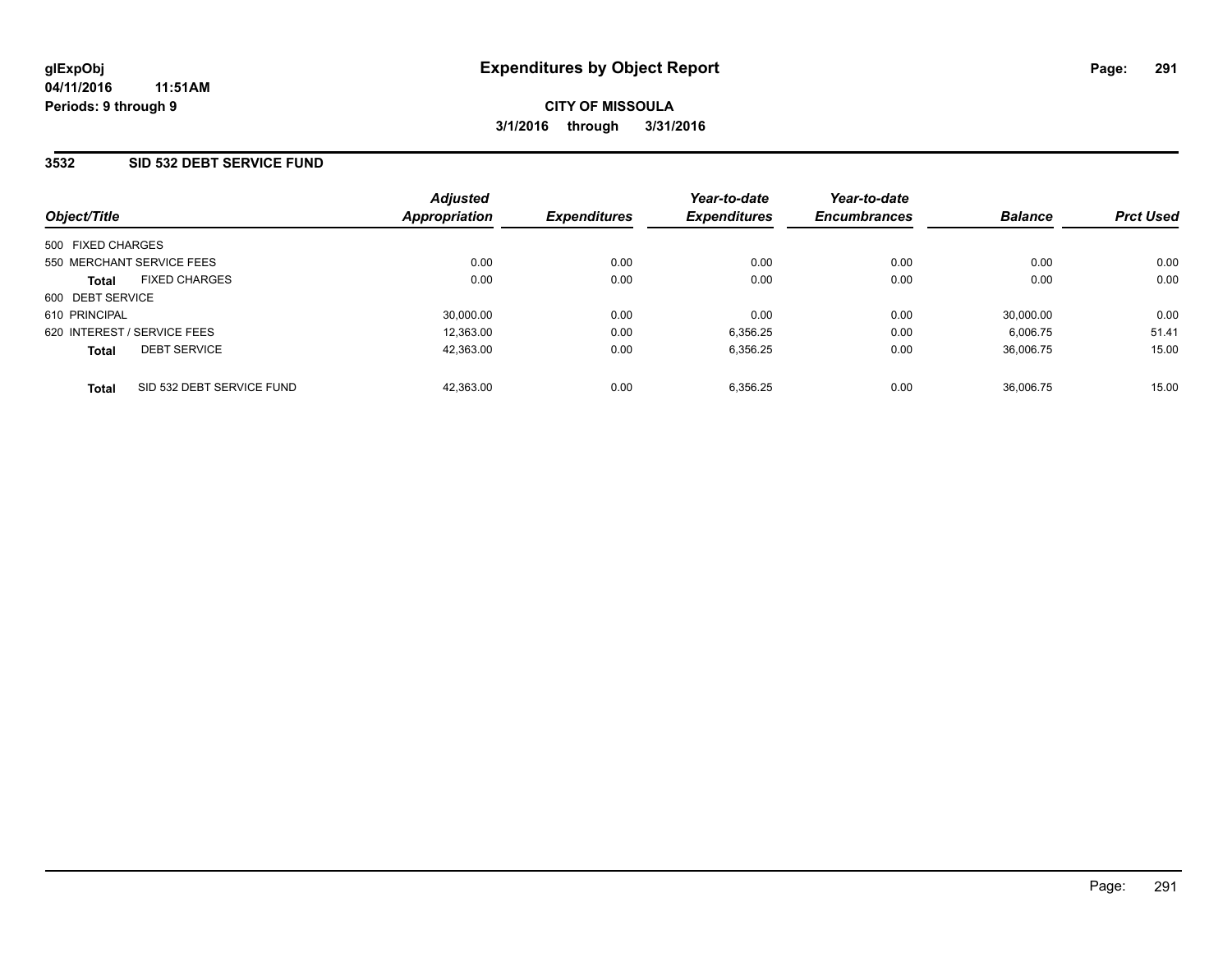#### **04/11/2016 11:51AM Periods: 9 through 9**

## **CITY OF MISSOULA 3/1/2016 through 3/31/2016**

#### **3533 GILBERT ST SEWER SID DEBT FUND**

**330 WASTEWATER**

| Object/Title              |                      | <b>Adjusted</b><br>Appropriation | <b>Expenditures</b> | Year-to-date<br><b>Expenditures</b> | Year-to-date<br><b>Encumbrances</b> | <b>Balance</b> | <b>Prct Used</b> |
|---------------------------|----------------------|----------------------------------|---------------------|-------------------------------------|-------------------------------------|----------------|------------------|
| 500 FIXED CHARGES         |                      |                                  |                     |                                     |                                     |                |                  |
| 550 MERCHANT SERVICE FEES |                      | 0.00                             | 0.00                | 0.00                                | 0.00                                | 0.00           | 0.00             |
| <b>Total</b>              | <b>FIXED CHARGES</b> | 0.00                             | 0.00                | 0.00                                | 0.00                                | 0.00           | 0.00             |
| <b>Total</b>              | <b>WASTEWATER</b>    | 0.00                             | 0.00                | 0.00                                | 0.00                                | 0.00           | 0.00             |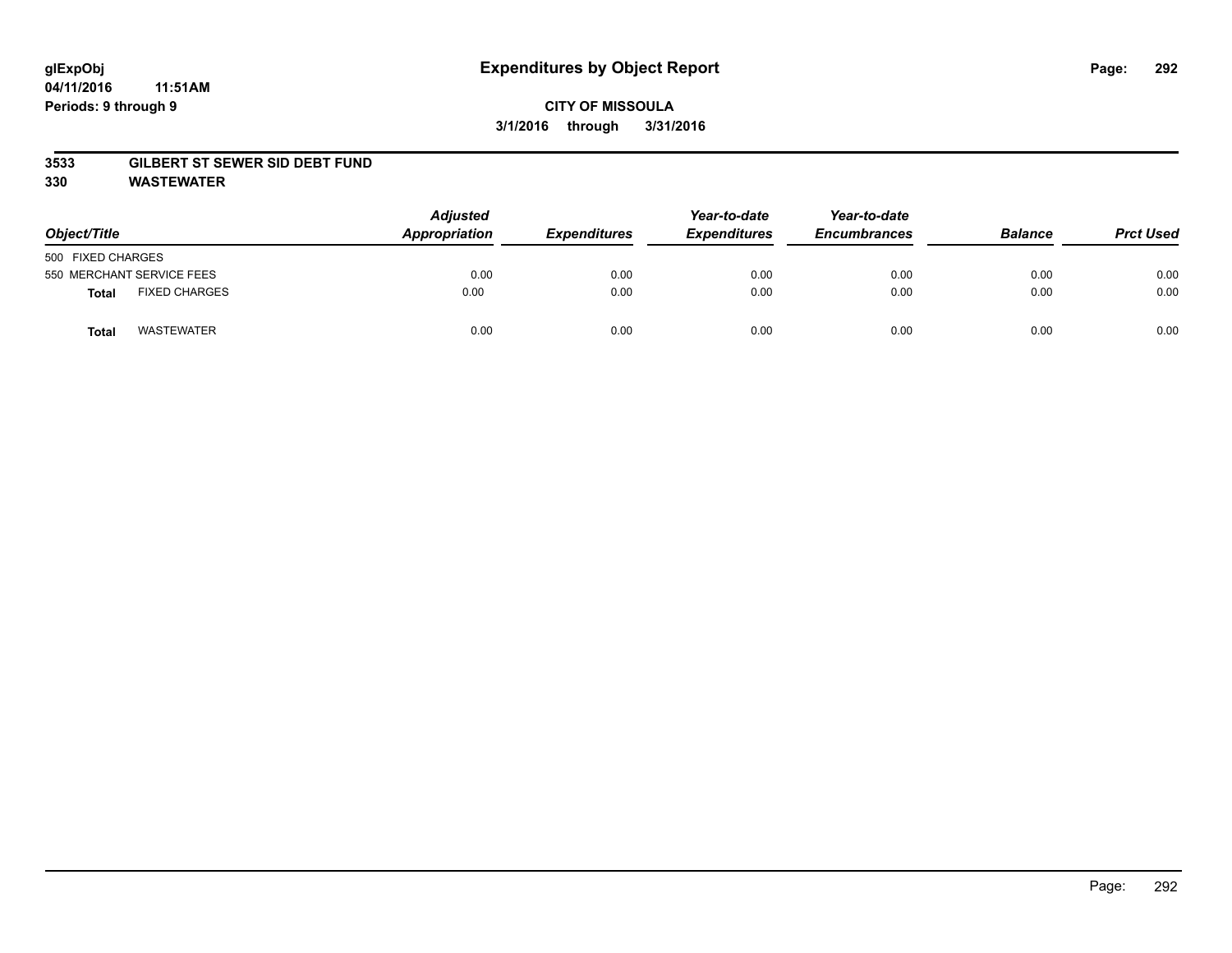#### **3533 GILBERT ST SEWER SID DEBT FUND**

|                                      | <b>Adjusted</b>      |                     | Year-to-date        | Year-to-date        |                |                  |
|--------------------------------------|----------------------|---------------------|---------------------|---------------------|----------------|------------------|
| Object/Title                         | <b>Appropriation</b> | <b>Expenditures</b> | <b>Expenditures</b> | <b>Encumbrances</b> | <b>Balance</b> | <b>Prct Used</b> |
| 500 FIXED CHARGES                    |                      |                     |                     |                     |                |                  |
| 500 FIXED CHARGES                    | 0.00                 | 0.00                | 0.00                | 0.00                | 0.00           | 0.00             |
| 550 MERCHANT SERVICE FEES            | 0.00                 | 0.00                | 0.00                | 0.00                | 0.00           | 0.00             |
| <b>FIXED CHARGES</b><br><b>Total</b> | 0.00                 | 0.00                | 0.00                | 0.00                | 0.00           | 0.00             |
| 600 DEBT SERVICE                     |                      |                     |                     |                     |                |                  |
| 610 PRINCIPAL                        | 12,000.00            | 0.00                | 6,000.00            | 0.00                | 6,000.00       | 50.00            |
| 620 INTEREST / SERVICE FEES          | 5,325.00             | 0.00                | 2,718.75            | 0.00                | 2,606.25       | 51.06            |
| <b>DEBT SERVICE</b><br>Total         | 17,325.00            | 0.00                | 8,718.75            | 0.00                | 8,606.25       | 50.32            |
| 800 OTHER OBJECTS                    |                      |                     |                     |                     |                |                  |
| 820 TRANSFERS TO OTHER FUNDS         | 0.00                 | 0.00                | 0.00                | 0.00                | 0.00           | 0.00             |
| OTHER OBJECTS<br><b>Total</b>        | 0.00                 | 0.00                | 0.00                | 0.00                | 0.00           | 0.00             |
| NON-DEPARTMENTAL<br><b>Total</b>     | 17,325.00            | 0.00                | 8,718.75            | 0.00                | 8,606.25       | 50.32            |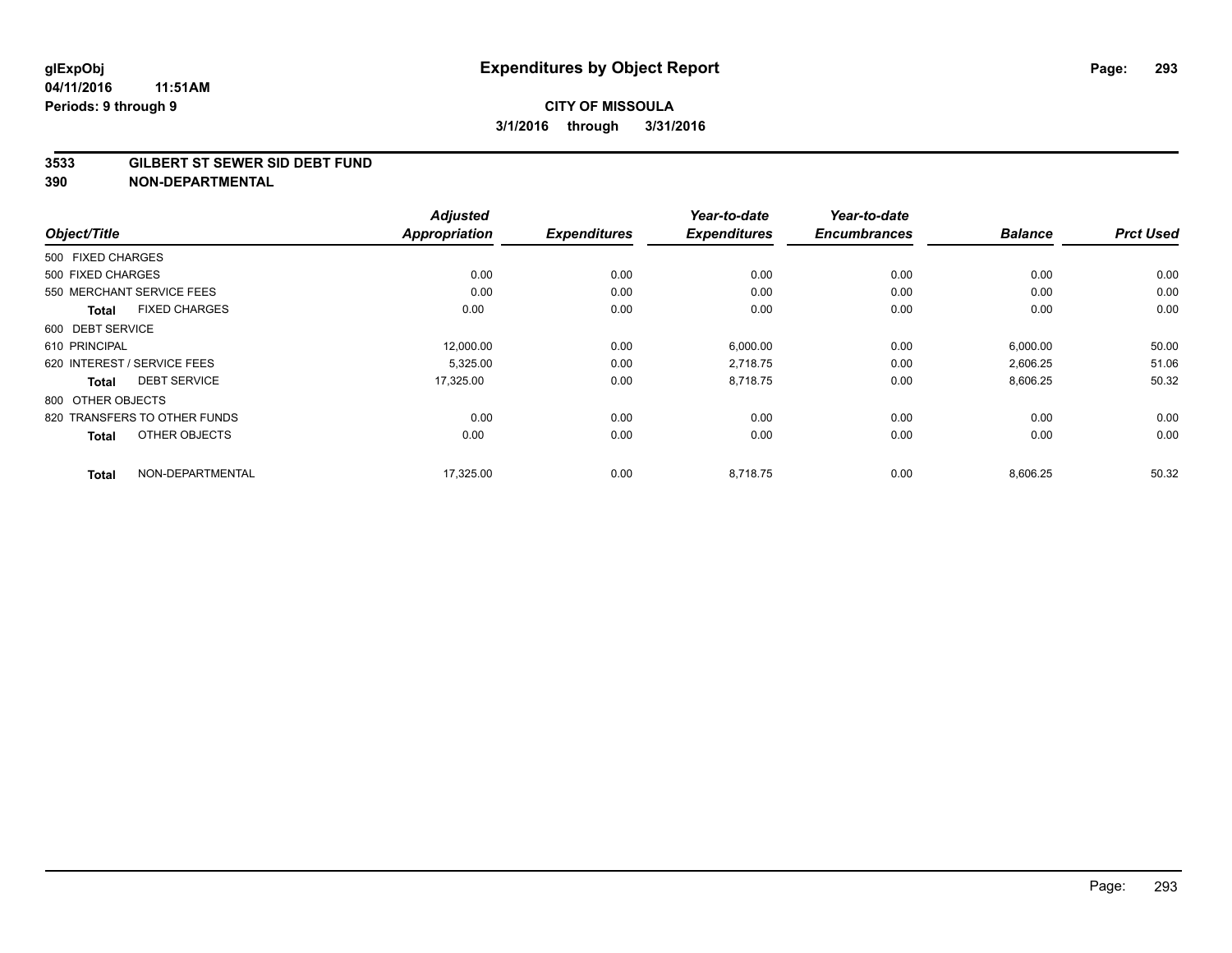**04/11/2016 11:51AM Periods: 9 through 9**

# **CITY OF MISSOULA 3/1/2016 through 3/31/2016**

### **3533 GILBERT ST SEWER SID DEBT FUND**

| Object/Title      |                                | <b>Adjusted</b><br><b>Appropriation</b> | <b>Expenditures</b> | Year-to-date<br><b>Expenditures</b> | Year-to-date<br><b>Encumbrances</b> | <b>Balance</b> | <b>Prct Used</b> |
|-------------------|--------------------------------|-----------------------------------------|---------------------|-------------------------------------|-------------------------------------|----------------|------------------|
| 500 FIXED CHARGES |                                |                                         |                     |                                     |                                     |                |                  |
| 500 FIXED CHARGES |                                | 0.00                                    | 0.00                | 0.00                                | 0.00                                | 0.00           | 0.00             |
|                   | 550 MERCHANT SERVICE FEES      | 0.00                                    | 0.00                | 0.00                                | 0.00                                | 0.00           | 0.00             |
| <b>Total</b>      | <b>FIXED CHARGES</b>           | 0.00                                    | 0.00                | 0.00                                | 0.00                                | 0.00           | 0.00             |
| 600 DEBT SERVICE  |                                |                                         |                     |                                     |                                     |                |                  |
| 610 PRINCIPAL     |                                | 12,000.00                               | 0.00                | 6,000.00                            | 0.00                                | 6,000.00       | 50.00            |
|                   | 620 INTEREST / SERVICE FEES    | 5,325.00                                | 0.00                | 2,718.75                            | 0.00                                | 2,606.25       | 51.06            |
| <b>Total</b>      | <b>DEBT SERVICE</b>            | 17,325.00                               | 0.00                | 8,718.75                            | 0.00                                | 8,606.25       | 50.32            |
| 800 OTHER OBJECTS |                                |                                         |                     |                                     |                                     |                |                  |
|                   | 820 TRANSFERS TO OTHER FUNDS   | 0.00                                    | 0.00                | 0.00                                | 0.00                                | 0.00           | 0.00             |
| <b>Total</b>      | OTHER OBJECTS                  | 0.00                                    | 0.00                | 0.00                                | 0.00                                | 0.00           | 0.00             |
| <b>Total</b>      | GILBERT ST SEWER SID DEBT FUND | 17.325.00                               | 0.00                | 8.718.75                            | 0.00                                | 8,606.25       | 50.32            |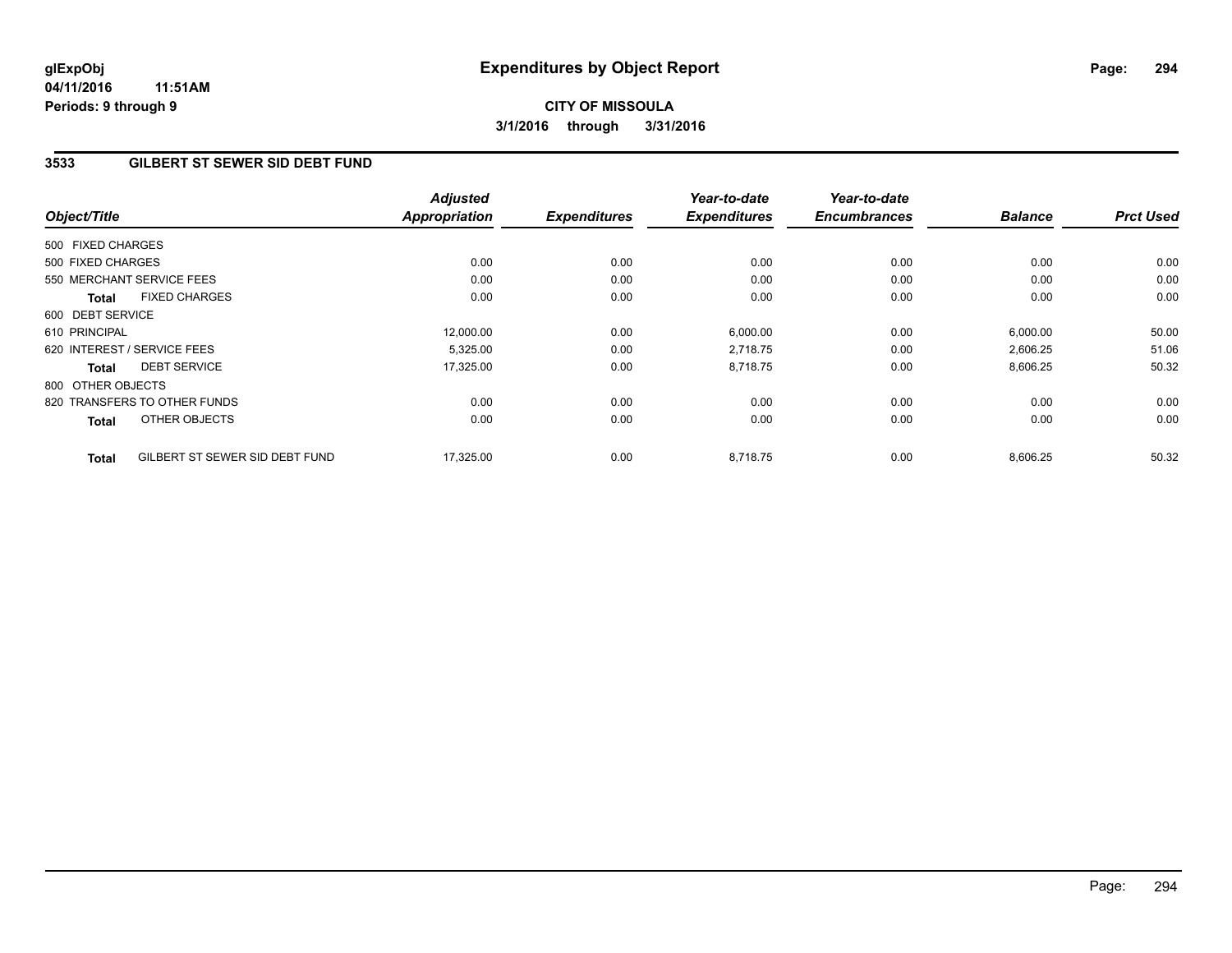#### **3534 LINCOLNWOOD SEWER PHASE I**

|                   |                             | <b>Adjusted</b>      |                     | Year-to-date        | Year-to-date        |                |                  |
|-------------------|-----------------------------|----------------------|---------------------|---------------------|---------------------|----------------|------------------|
| Object/Title      |                             | <b>Appropriation</b> | <b>Expenditures</b> | <b>Expenditures</b> | <b>Encumbrances</b> | <b>Balance</b> | <b>Prct Used</b> |
| 500 FIXED CHARGES |                             |                      |                     |                     |                     |                |                  |
|                   | 550 MERCHANT SERVICE FEES   | 0.00                 | 0.00                | 0.00                | 0.00                | 0.00           | 0.00             |
| <b>Total</b>      | <b>FIXED CHARGES</b>        | 0.00                 | 0.00                | 0.00                | 0.00                | 0.00           | 0.00             |
| 600 DEBT SERVICE  |                             |                      |                     |                     |                     |                |                  |
| 610 PRINCIPAL     |                             | 12.000.00            | 0.00                | 6,000.00            | 0.00                | 6,000.00       | 50.00            |
|                   | 620 INTEREST / SERVICE FEES | 5.963.00             | 0.00                | 3.037.50            | 0.00                | 2.925.50       | 50.94            |
| <b>Total</b>      | <b>DEBT SERVICE</b>         | 17.963.00            | 0.00                | 9,037.50            | 0.00                | 8,925.50       | 50.31            |
| <b>Total</b>      | NON-DEPARTMENTAL            | 17.963.00            | 0.00                | 9,037.50            | 0.00                | 8,925.50       | 50.31            |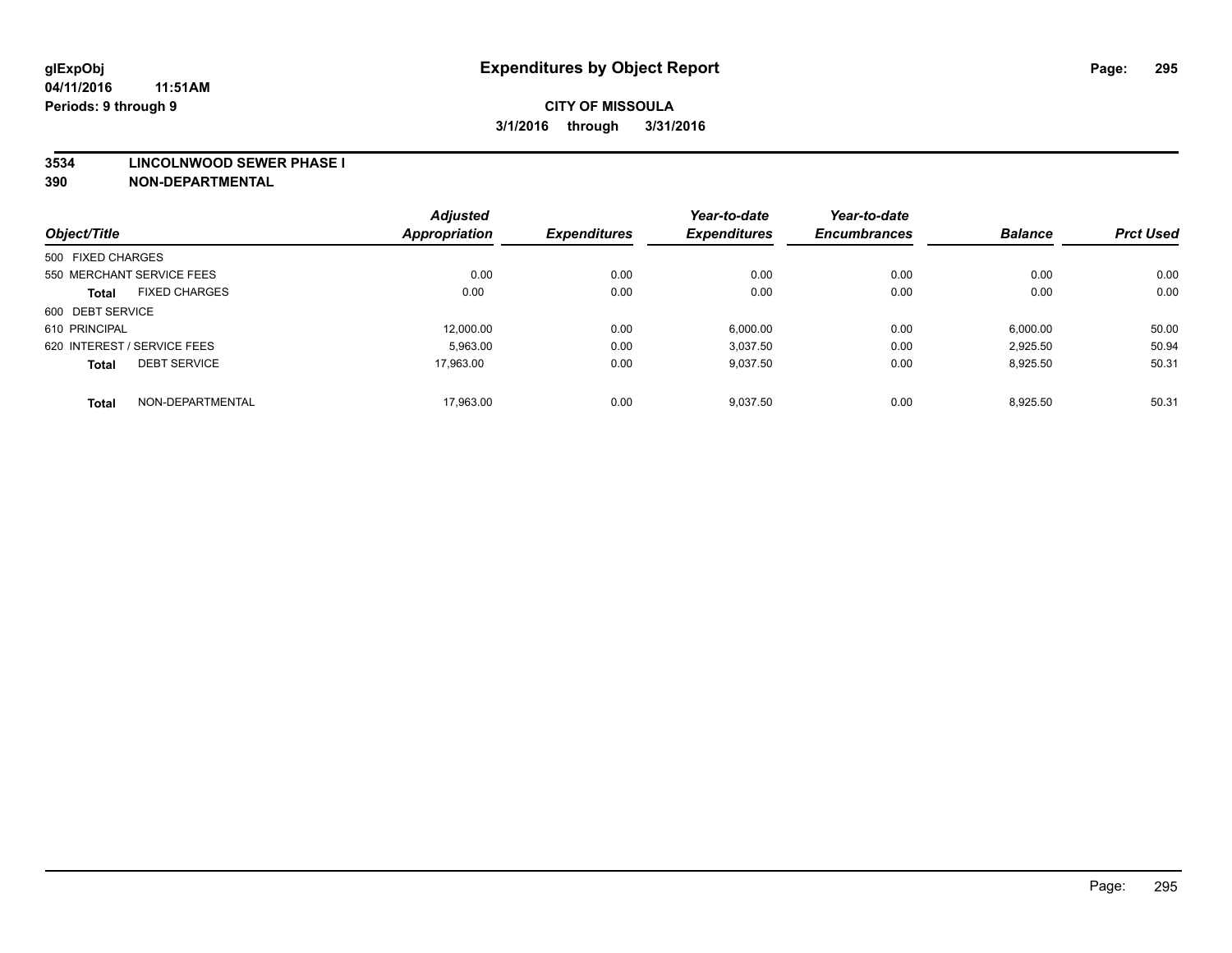### **3534 LINCOLNWOOD SEWER PHASE I**

| Object/Title                              | <b>Adjusted</b><br>Appropriation | <b>Expenditures</b> | Year-to-date<br><b>Expenditures</b> | Year-to-date<br><b>Encumbrances</b> | <b>Balance</b> | <b>Prct Used</b> |
|-------------------------------------------|----------------------------------|---------------------|-------------------------------------|-------------------------------------|----------------|------------------|
| 500 FIXED CHARGES                         |                                  |                     |                                     |                                     |                |                  |
| 550 MERCHANT SERVICE FEES                 | 0.00                             | 0.00                | 0.00                                | 0.00                                | 0.00           | 0.00             |
| <b>FIXED CHARGES</b><br><b>Total</b>      | 0.00                             | 0.00                | 0.00                                | 0.00                                | 0.00           | 0.00             |
| 600 DEBT SERVICE                          |                                  |                     |                                     |                                     |                |                  |
| 610 PRINCIPAL                             | 12,000.00                        | 0.00                | 6,000.00                            | 0.00                                | 6,000.00       | 50.00            |
| 620 INTEREST / SERVICE FEES               | 5,963.00                         | 0.00                | 3.037.50                            | 0.00                                | 2.925.50       | 50.94            |
| <b>DEBT SERVICE</b><br><b>Total</b>       | 17,963.00                        | 0.00                | 9,037.50                            | 0.00                                | 8.925.50       | 50.31            |
| LINCOLNWOOD SEWER PHASE I<br><b>Total</b> | 17.963.00                        | 0.00                | 9.037.50                            | 0.00                                | 8.925.50       | 50.31            |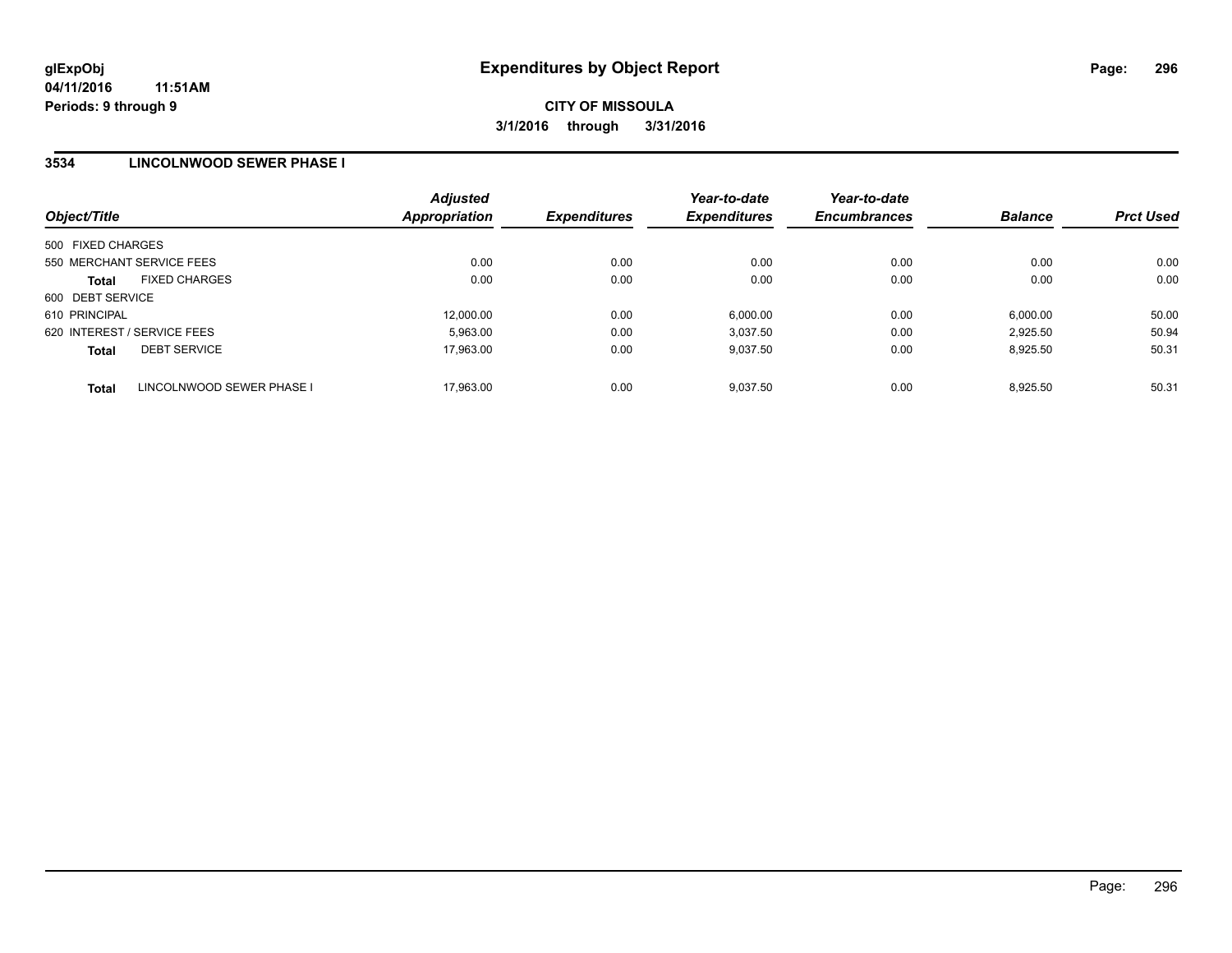#### **3535 SLANT STREET TRAFFIC CALMING**

| Object/Title                         | <b>Adjusted</b><br><b>Appropriation</b> | <b>Expenditures</b> | Year-to-date<br><b>Expenditures</b> | Year-to-date<br><b>Encumbrances</b> | <b>Balance</b> | <b>Prct Used</b> |
|--------------------------------------|-----------------------------------------|---------------------|-------------------------------------|-------------------------------------|----------------|------------------|
|                                      |                                         |                     |                                     |                                     |                |                  |
| 500 FIXED CHARGES                    |                                         |                     |                                     |                                     |                |                  |
| 550 MERCHANT SERVICE FEES            | 0.00                                    | 0.00                | 0.00                                | 0.00                                | 0.00           | 0.00             |
| <b>FIXED CHARGES</b><br><b>Total</b> | 0.00                                    | 0.00                | 0.00                                | 0.00                                | 0.00           | 0.00             |
| 800 OTHER OBJECTS                    |                                         |                     |                                     |                                     |                |                  |
| 820 TRANSFERS TO OTHER FUNDS         | 0.00                                    | 0.00                | 0.00                                | 0.00                                | 0.00           | 0.00             |
| OTHER OBJECTS<br><b>Total</b>        | 0.00                                    | 0.00                | 0.00                                | 0.00                                | 0.00           | 0.00             |
|                                      |                                         |                     |                                     |                                     |                |                  |
| NON-DEPARTMENTAL<br><b>Total</b>     | 0.00                                    | 0.00                | 0.00                                | 0.00                                | 0.00           | 0.00             |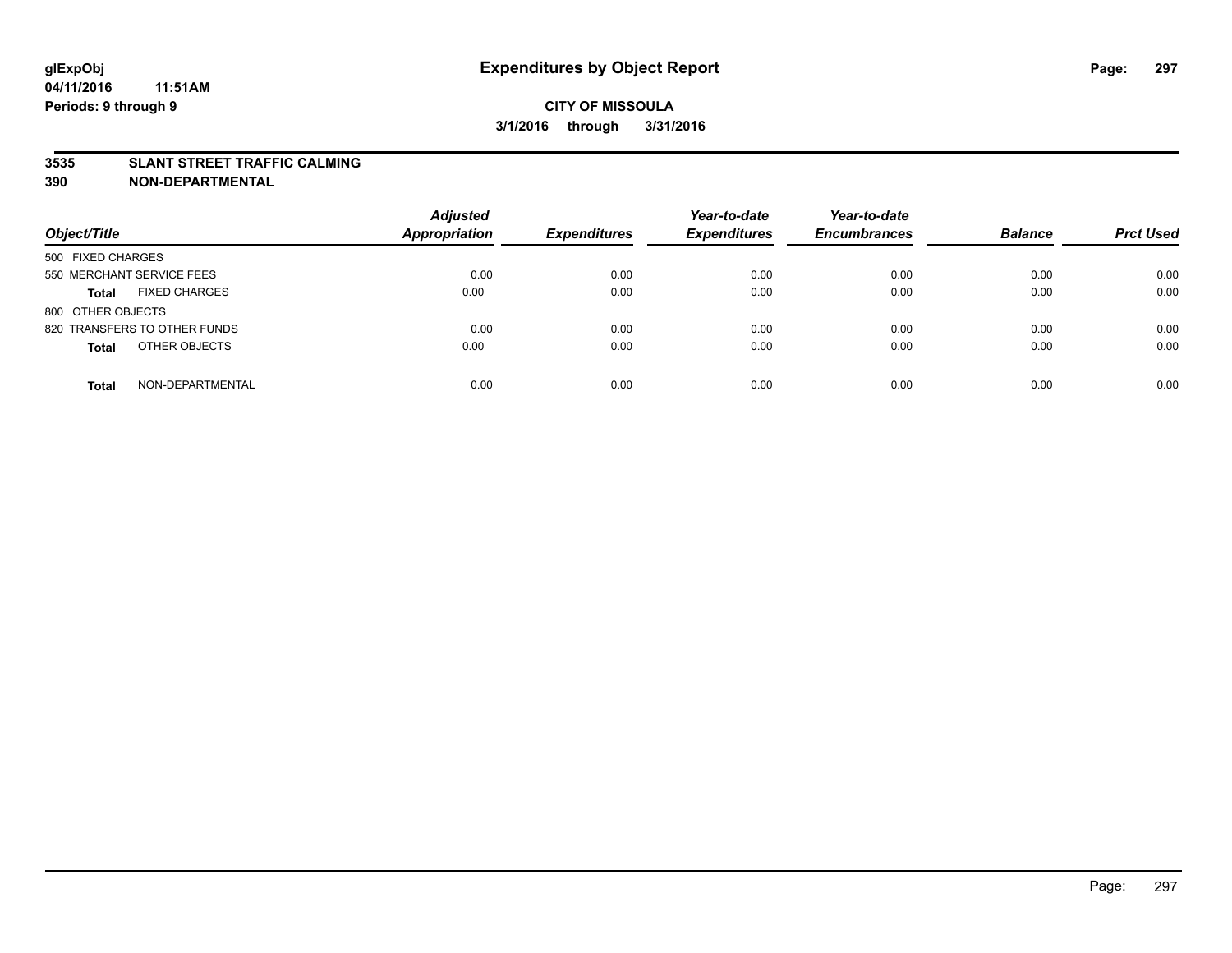### **3535 SLANT STREET TRAFFIC CALMING**

| Object/Title                                 | <b>Adjusted</b><br><b>Appropriation</b> | <b>Expenditures</b> | Year-to-date<br><b>Expenditures</b> | Year-to-date<br><b>Encumbrances</b> | <b>Balance</b> | <b>Prct Used</b> |
|----------------------------------------------|-----------------------------------------|---------------------|-------------------------------------|-------------------------------------|----------------|------------------|
| 500 FIXED CHARGES                            |                                         |                     |                                     |                                     |                |                  |
| 550 MERCHANT SERVICE FEES                    | 0.00                                    | 0.00                | 0.00                                | 0.00                                | 0.00           | 0.00             |
| <b>FIXED CHARGES</b><br><b>Total</b>         | 0.00                                    | 0.00                | 0.00                                | 0.00                                | 0.00           | 0.00             |
| 800 OTHER OBJECTS                            |                                         |                     |                                     |                                     |                |                  |
| 820 TRANSFERS TO OTHER FUNDS                 | 0.00                                    | 0.00                | 0.00                                | 0.00                                | 0.00           | 0.00             |
| OTHER OBJECTS<br><b>Total</b>                | 0.00                                    | 0.00                | 0.00                                | 0.00                                | 0.00           | 0.00             |
| SLANT STREET TRAFFIC CALMING<br><b>Total</b> | 0.00                                    | 0.00                | 0.00                                | 0.00                                | 0.00           | 0.00             |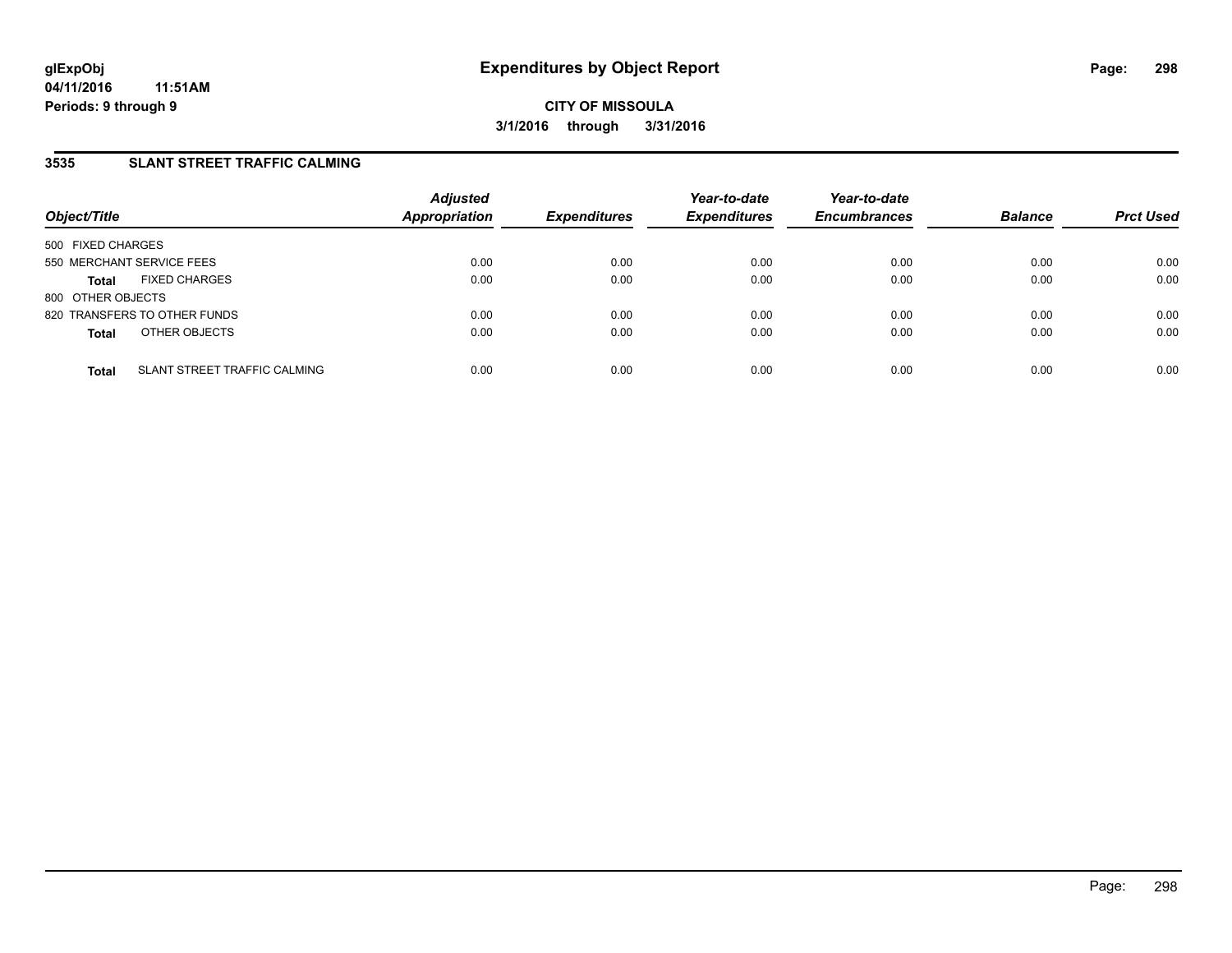#### **3536 LINCOLNWOOD SEWER PHASE II**

|                             |                      | <b>Adjusted</b> |                     | Year-to-date        | Year-to-date        |                |                  |
|-----------------------------|----------------------|-----------------|---------------------|---------------------|---------------------|----------------|------------------|
| Object/Title                |                      | Appropriation   | <b>Expenditures</b> | <b>Expenditures</b> | <b>Encumbrances</b> | <b>Balance</b> | <b>Prct Used</b> |
| 500 FIXED CHARGES           |                      |                 |                     |                     |                     |                |                  |
| 550 MERCHANT SERVICE FEES   |                      | 0.00            | 0.00                | 0.00                | 0.00                | 0.00           | 0.00             |
| <b>Total</b>                | <b>FIXED CHARGES</b> | 0.00            | 0.00                | 0.00                | 0.00                | 0.00           | 0.00             |
| 600 DEBT SERVICE            |                      |                 |                     |                     |                     |                |                  |
| 610 PRINCIPAL               |                      | 21,000.00       | 0.00                | 10,000.00           | 0.00                | 11,000.00      | 47.62            |
| 620 INTEREST / SERVICE FEES |                      | 10,350.00       | 0.00                | 5,268.75            | 0.00                | 5,081.25       | 50.91            |
| <b>Total</b>                | <b>DEBT SERVICE</b>  | 31.350.00       | 0.00                | 15.268.75           | 0.00                | 16.081.25      | 48.70            |
| <b>Total</b>                | NON-DEPARTMENTAL     | 31,350.00       | 0.00                | 15.268.75           | 0.00                | 16.081.25      | 48.70            |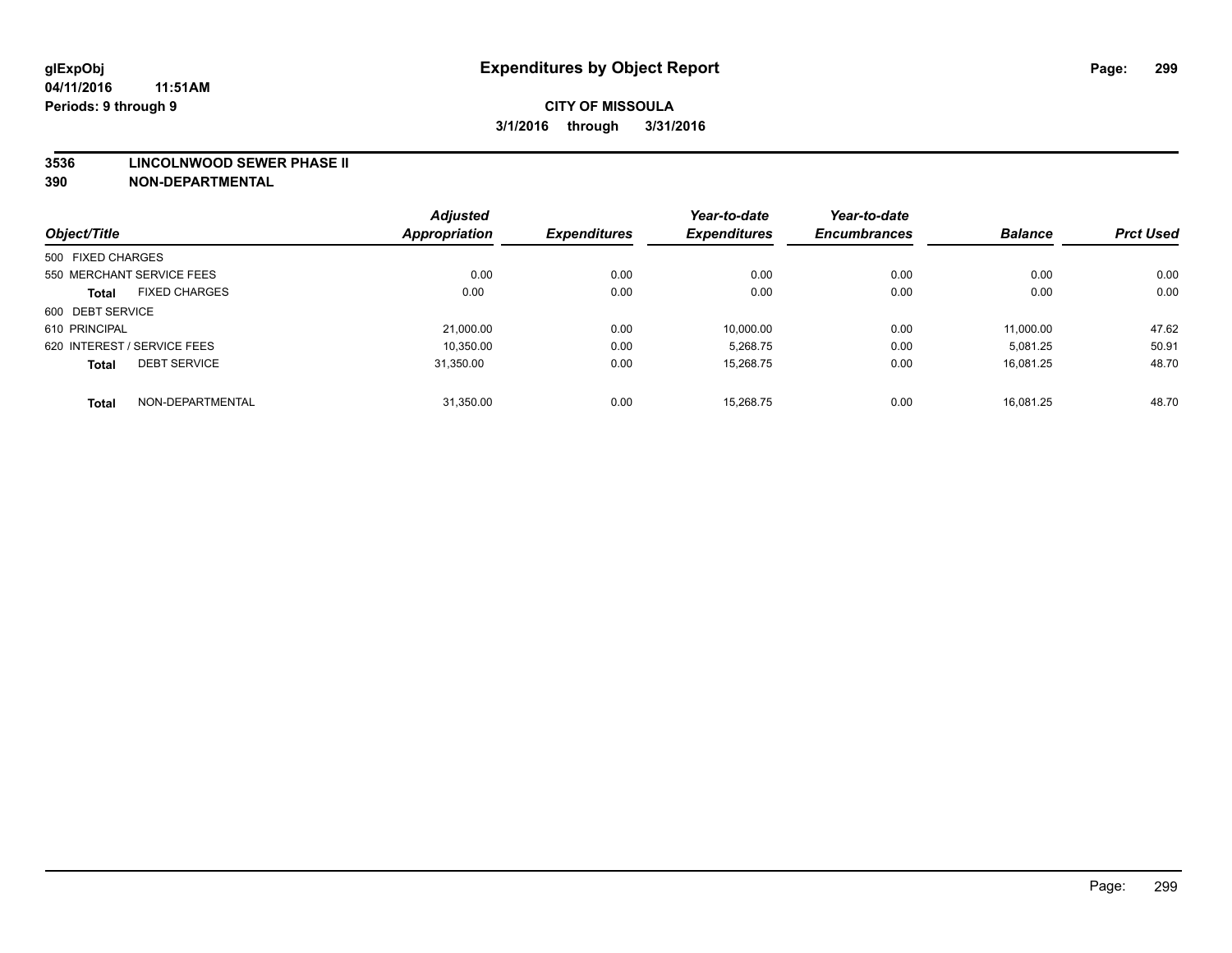### **3536 LINCOLNWOOD SEWER PHASE II**

| Object/Title                               | <b>Adjusted</b><br>Appropriation | <b>Expenditures</b> | Year-to-date<br><b>Expenditures</b> | Year-to-date<br><b>Encumbrances</b> | <b>Balance</b> | <b>Prct Used</b> |
|--------------------------------------------|----------------------------------|---------------------|-------------------------------------|-------------------------------------|----------------|------------------|
| 500 FIXED CHARGES                          |                                  |                     |                                     |                                     |                |                  |
| 550 MERCHANT SERVICE FEES                  | 0.00                             | 0.00                | 0.00                                | 0.00                                | 0.00           | 0.00             |
| <b>FIXED CHARGES</b><br><b>Total</b>       | 0.00                             | 0.00                | 0.00                                | 0.00                                | 0.00           | 0.00             |
| 600 DEBT SERVICE                           |                                  |                     |                                     |                                     |                |                  |
| 610 PRINCIPAL                              | 21.000.00                        | 0.00                | 10.000.00                           | 0.00                                | 11.000.00      | 47.62            |
| 620 INTEREST / SERVICE FEES                | 10.350.00                        | 0.00                | 5.268.75                            | 0.00                                | 5.081.25       | 50.91            |
| <b>DEBT SERVICE</b><br><b>Total</b>        | 31,350.00                        | 0.00                | 15,268.75                           | 0.00                                | 16.081.25      | 48.70            |
| LINCOLNWOOD SEWER PHASE II<br><b>Total</b> | 31.350.00                        | 0.00                | 15.268.75                           | 0.00                                | 16.081.25      | 48.70            |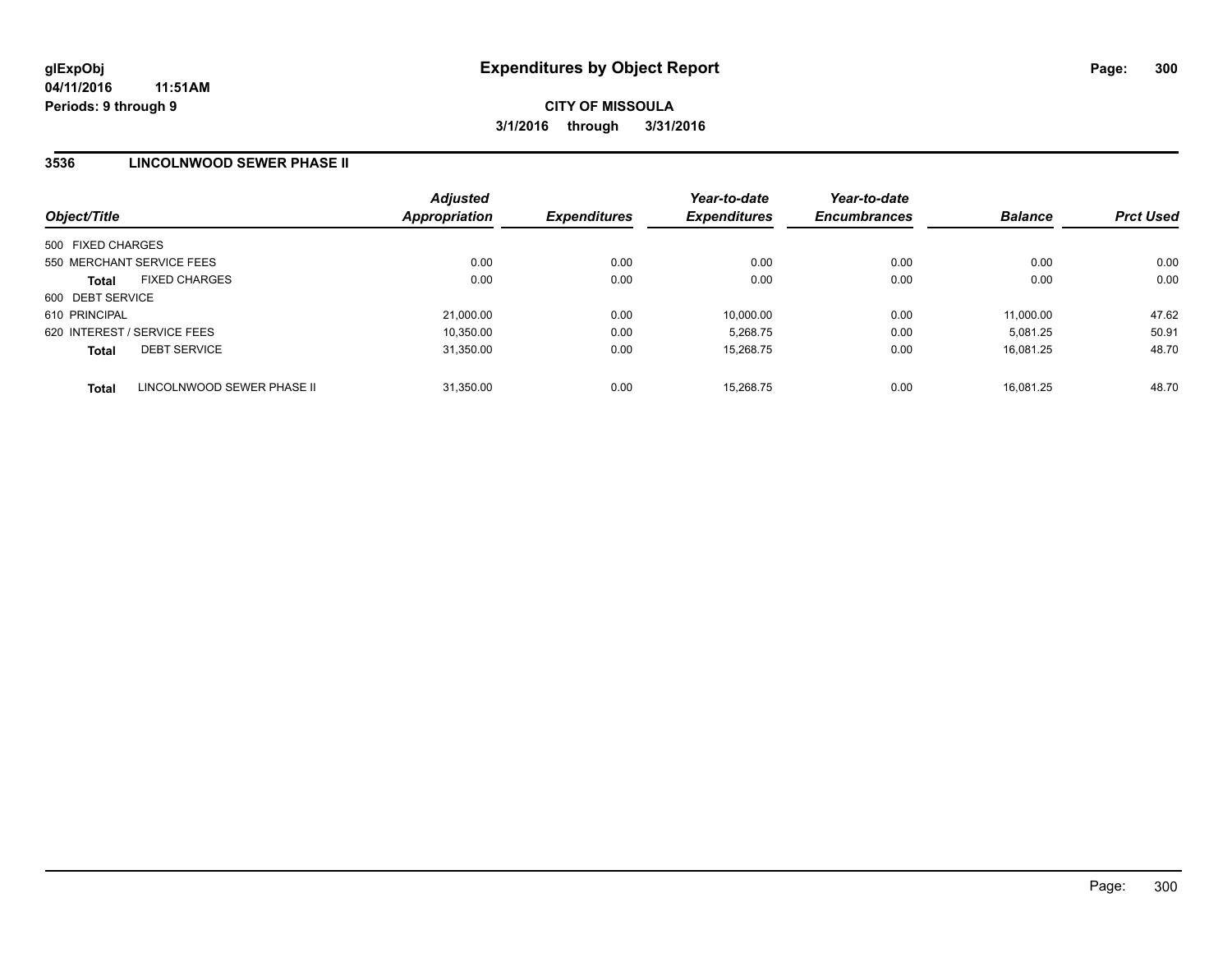#### **3539 SOUTH 4TH STREET W TRAFFIC**

| Object/Title                         | <b>Adjusted</b><br><b>Appropriation</b> | <b>Expenditures</b> | Year-to-date<br><b>Expenditures</b> | Year-to-date<br><b>Encumbrances</b> | <b>Balance</b> | <b>Prct Used</b> |
|--------------------------------------|-----------------------------------------|---------------------|-------------------------------------|-------------------------------------|----------------|------------------|
| 500 FIXED CHARGES                    |                                         |                     |                                     |                                     |                |                  |
| 550 MERCHANT SERVICE FEES            | 0.00                                    | 0.00                | 0.00                                | 0.00                                | 0.00           | 0.00             |
| <b>FIXED CHARGES</b><br><b>Total</b> | 0.00                                    | 0.00                | 0.00                                | 0.00                                | 0.00           | 0.00             |
| 800 OTHER OBJECTS                    |                                         |                     |                                     |                                     |                |                  |
| 820 TRANSFERS TO OTHER FUNDS         | 0.00                                    | 0.00                | 0.00                                | 0.00                                | 0.00           | 0.00             |
| OTHER OBJECTS<br><b>Total</b>        | 0.00                                    | 0.00                | 0.00                                | 0.00                                | 0.00           | 0.00             |
| NON-DEPARTMENTAL<br><b>Total</b>     | 0.00                                    | 0.00                | 0.00                                | 0.00                                | 0.00           | 0.00             |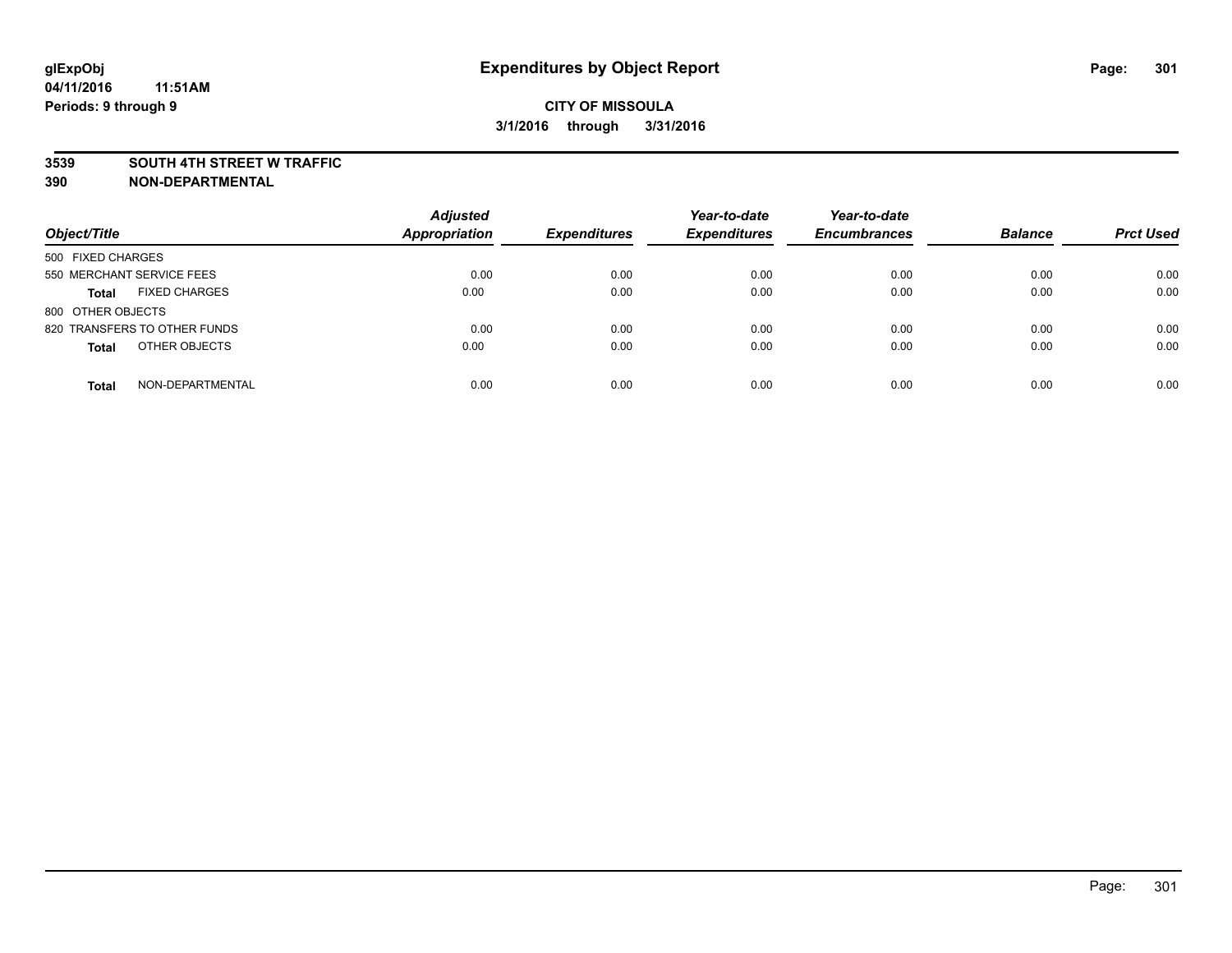### **3539 SOUTH 4TH STREET W TRAFFIC**

| Object/Title              |                              | <b>Adjusted</b><br><b>Appropriation</b> | <b>Expenditures</b> | Year-to-date<br><b>Expenditures</b> | Year-to-date<br><b>Encumbrances</b> | <b>Balance</b> | <b>Prct Used</b> |
|---------------------------|------------------------------|-----------------------------------------|---------------------|-------------------------------------|-------------------------------------|----------------|------------------|
| 500 FIXED CHARGES         |                              |                                         |                     |                                     |                                     |                |                  |
| 550 MERCHANT SERVICE FEES |                              | 0.00                                    | 0.00                | 0.00                                | 0.00                                | 0.00           | 0.00             |
| <b>Total</b>              | <b>FIXED CHARGES</b>         | 0.00                                    | 0.00                | 0.00                                | 0.00                                | 0.00           | 0.00             |
| 800 OTHER OBJECTS         |                              |                                         |                     |                                     |                                     |                |                  |
|                           | 820 TRANSFERS TO OTHER FUNDS | 0.00                                    | 0.00                | 0.00                                | 0.00                                | 0.00           | 0.00             |
| <b>Total</b>              | OTHER OBJECTS                | 0.00                                    | 0.00                | 0.00                                | 0.00                                | 0.00           | 0.00             |
| <b>Total</b>              | SOUTH 4TH STREET W TRAFFIC   | 0.00                                    | 0.00                | 0.00                                | 0.00                                | 0.00           | 0.00             |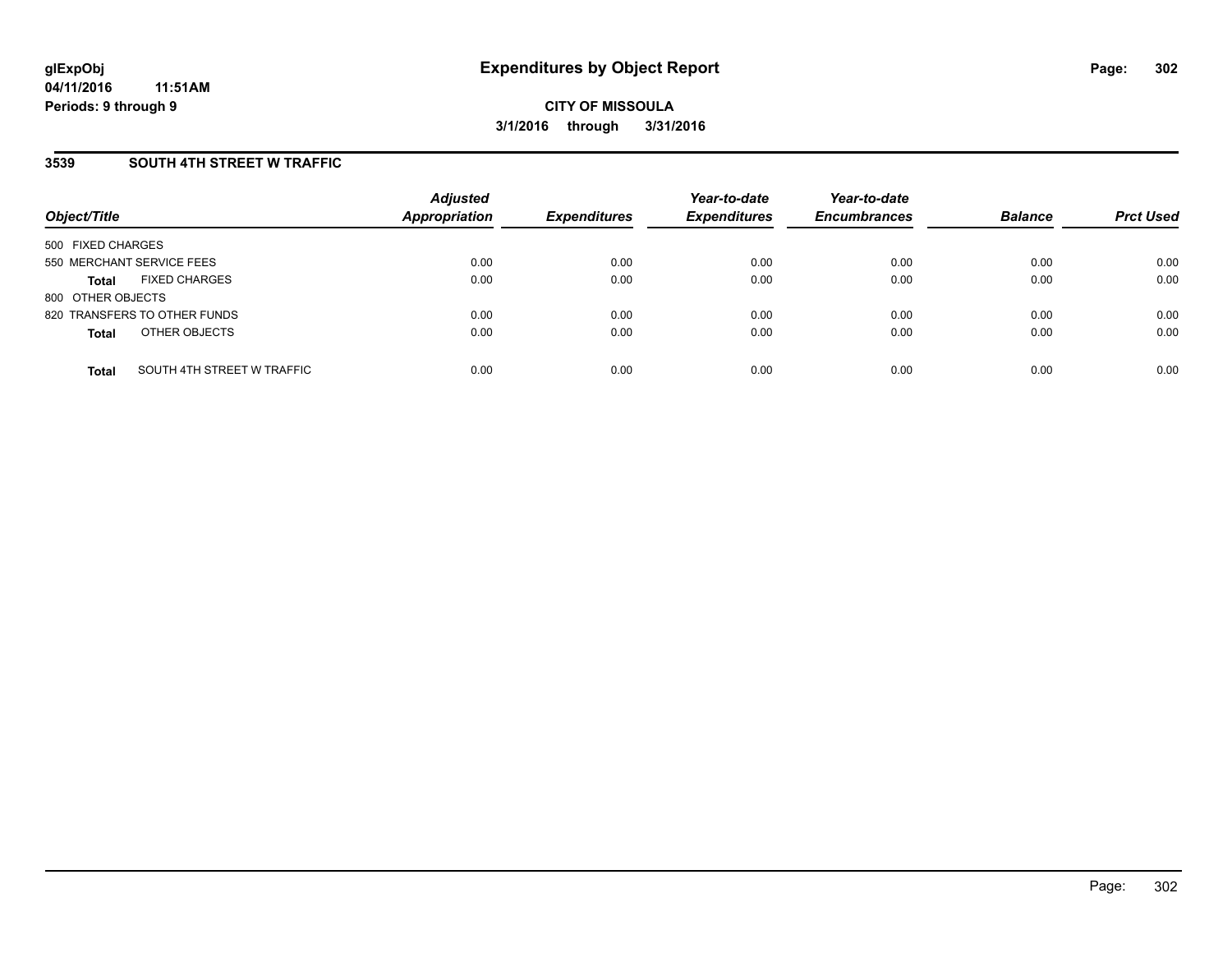#### **3540 SID 540 DEBT SERVICE FUND**

|                                      | <b>Adjusted</b>      |                     | Year-to-date        | Year-to-date        |                |                  |
|--------------------------------------|----------------------|---------------------|---------------------|---------------------|----------------|------------------|
| Object/Title                         | <b>Appropriation</b> | <b>Expenditures</b> | <b>Expenditures</b> | <b>Encumbrances</b> | <b>Balance</b> | <b>Prct Used</b> |
| 500 FIXED CHARGES                    |                      |                     |                     |                     |                |                  |
| 550 MERCHANT SERVICE FEES            | 0.00                 | 0.00                | 0.00                | 0.00                | 0.00           | 0.00             |
| <b>FIXED CHARGES</b><br><b>Total</b> | 0.00                 | 0.00                | 0.00                | 0.00                | 0.00           | 0.00             |
| 600 DEBT SERVICE                     |                      |                     |                     |                     |                |                  |
| 610 PRINCIPAL                        | 70.000.00            | 0.00                | 0.00                | 0.00                | 70.000.00      | 0.00             |
| 620 INTEREST / SERVICE FEES          | 49.192.00            | 0.00                | 24.771.25           | 0.00                | 24.420.75      | 50.36            |
| <b>DEBT SERVICE</b><br><b>Total</b>  | 119.192.00           | 0.00                | 24.771.25           | 0.00                | 94.420.75      | 20.78            |
| NON-DEPARTMENTAL<br><b>Total</b>     | 119.192.00           | 0.00                | 24.771.25           | 0.00                | 94.420.75      | 20.78            |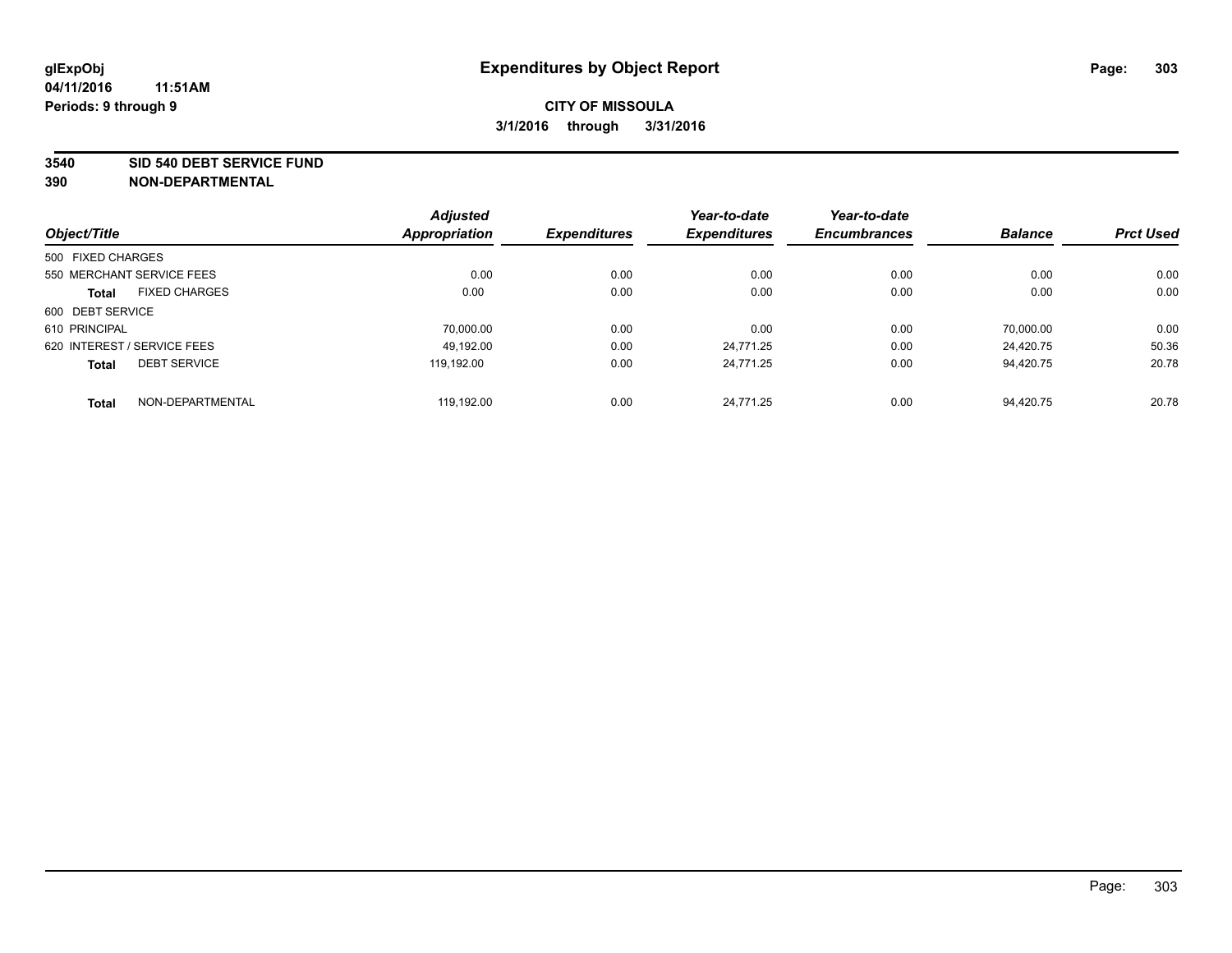### **3540 SID 540 DEBT SERVICE FUND**

| Object/Title                              | <b>Adjusted</b><br>Appropriation | <b>Expenditures</b> | Year-to-date<br><b>Expenditures</b> | Year-to-date<br><b>Encumbrances</b> | <b>Balance</b> | <b>Prct Used</b> |
|-------------------------------------------|----------------------------------|---------------------|-------------------------------------|-------------------------------------|----------------|------------------|
| 500 FIXED CHARGES                         |                                  |                     |                                     |                                     |                |                  |
| 550 MERCHANT SERVICE FEES                 | 0.00                             | 0.00                | 0.00                                | 0.00                                | 0.00           | 0.00             |
| <b>FIXED CHARGES</b><br><b>Total</b>      | 0.00                             | 0.00                | 0.00                                | 0.00                                | 0.00           | 0.00             |
| 600 DEBT SERVICE                          |                                  |                     |                                     |                                     |                |                  |
| 610 PRINCIPAL                             | 70.000.00                        | 0.00                | 0.00                                | 0.00                                | 70.000.00      | 0.00             |
| 620 INTEREST / SERVICE FEES               | 49.192.00                        | 0.00                | 24.771.25                           | 0.00                                | 24.420.75      | 50.36            |
| <b>DEBT SERVICE</b><br><b>Total</b>       | 119.192.00                       | 0.00                | 24.771.25                           | 0.00                                | 94.420.75      | 20.78            |
| SID 540 DEBT SERVICE FUND<br><b>Total</b> | 119.192.00                       | 0.00                | 24.771.25                           | 0.00                                | 94.420.75      | 20.78            |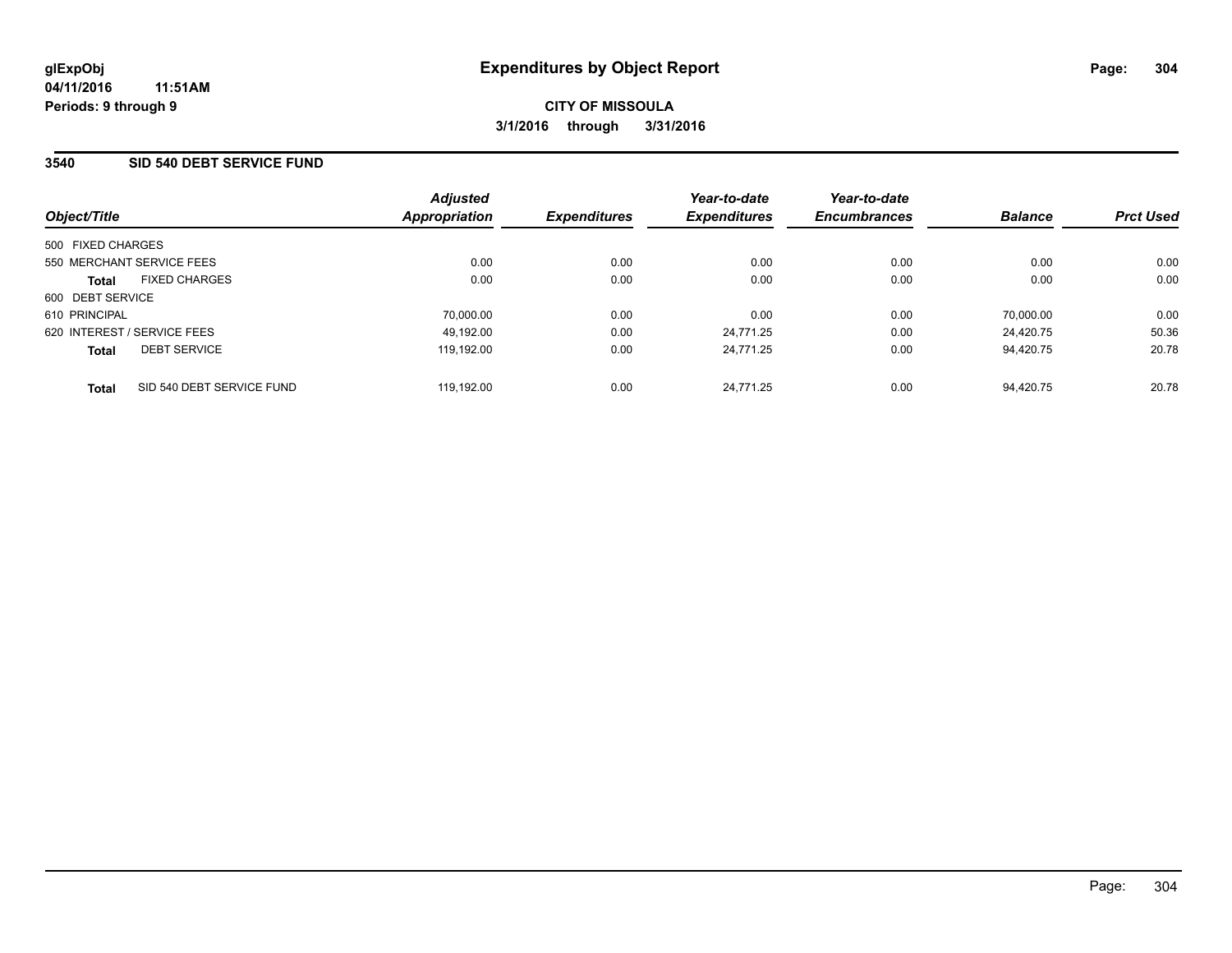#### **3541 SID 541 DEBT SERVICE**

|                             |                      | <b>Adjusted</b>      |                     | Year-to-date        | Year-to-date        |                |                  |
|-----------------------------|----------------------|----------------------|---------------------|---------------------|---------------------|----------------|------------------|
| Object/Title                |                      | <b>Appropriation</b> | <b>Expenditures</b> | <b>Expenditures</b> | <b>Encumbrances</b> | <b>Balance</b> | <b>Prct Used</b> |
| 500 FIXED CHARGES           |                      |                      |                     |                     |                     |                |                  |
| 550 MERCHANT SERVICE FEES   |                      | 0.00                 | 0.00                | 0.00                | 0.00                | 0.00           | 0.00             |
| <b>Total</b>                | <b>FIXED CHARGES</b> | 0.00                 | 0.00                | 0.00                | 0.00                | 0.00           | 0.00             |
| 600 DEBT SERVICE            |                      |                      |                     |                     |                     |                |                  |
| 610 PRINCIPAL               |                      | 30.000.00            | 0.00                | 0.00                | 0.00                | 30,000.00      | 0.00             |
| 620 INTEREST / SERVICE FEES |                      | 29,303.00            | 0.00                | 14.776.25           | 0.00                | 14.526.75      | 50.43            |
| <b>Total</b>                | <b>DEBT SERVICE</b>  | 59.303.00            | 0.00                | 14.776.25           | 0.00                | 44,526.75      | 24.92            |
| <b>Total</b>                | NON-DEPARTMENTAL     | 59,303.00            | 0.00                | 14.776.25           | 0.00                | 44.526.75      | 24.92            |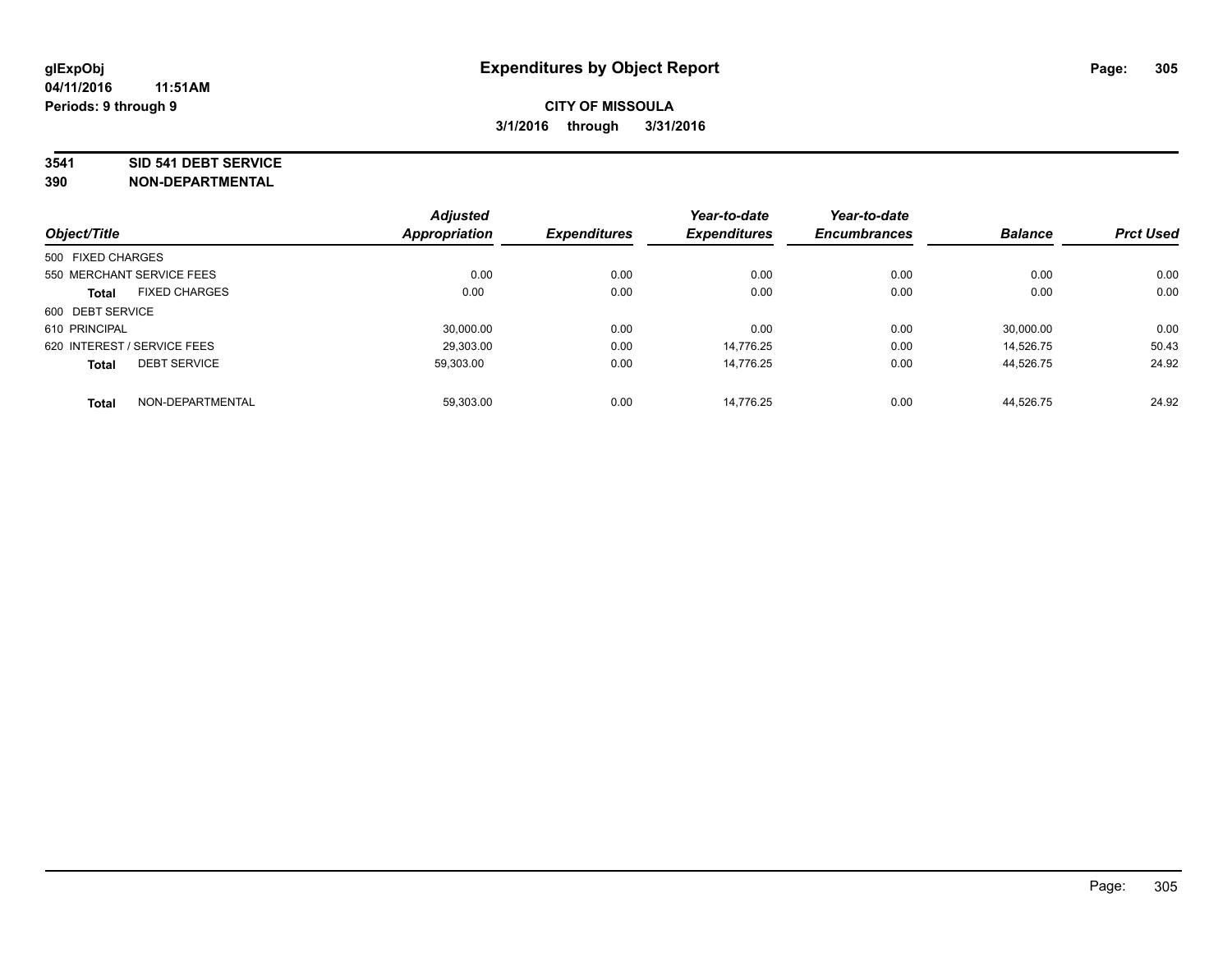### **3541 SID 541 DEBT SERVICE**

| Object/Title                |                      | <b>Adjusted</b><br>Appropriation | <b>Expenditures</b> | Year-to-date<br><b>Expenditures</b> | Year-to-date<br><b>Encumbrances</b> | <b>Balance</b> | <b>Prct Used</b> |
|-----------------------------|----------------------|----------------------------------|---------------------|-------------------------------------|-------------------------------------|----------------|------------------|
| 500 FIXED CHARGES           |                      |                                  |                     |                                     |                                     |                |                  |
| 550 MERCHANT SERVICE FEES   |                      | 0.00                             | 0.00                | 0.00                                | 0.00                                | 0.00           | 0.00             |
| <b>Total</b>                | <b>FIXED CHARGES</b> | 0.00                             | 0.00                | 0.00                                | 0.00                                | 0.00           | 0.00             |
| 600 DEBT SERVICE            |                      |                                  |                     |                                     |                                     |                |                  |
| 610 PRINCIPAL               |                      | 30,000.00                        | 0.00                | 0.00                                | 0.00                                | 30.000.00      | 0.00             |
| 620 INTEREST / SERVICE FEES |                      | 29,303.00                        | 0.00                | 14.776.25                           | 0.00                                | 14.526.75      | 50.43            |
| <b>Total</b>                | <b>DEBT SERVICE</b>  | 59,303.00                        | 0.00                | 14.776.25                           | 0.00                                | 44,526.75      | 24.92            |
| <b>Total</b>                | SID 541 DEBT SERVICE | 59.303.00                        | 0.00                | 14.776.25                           | 0.00                                | 44.526.75      | 24.92            |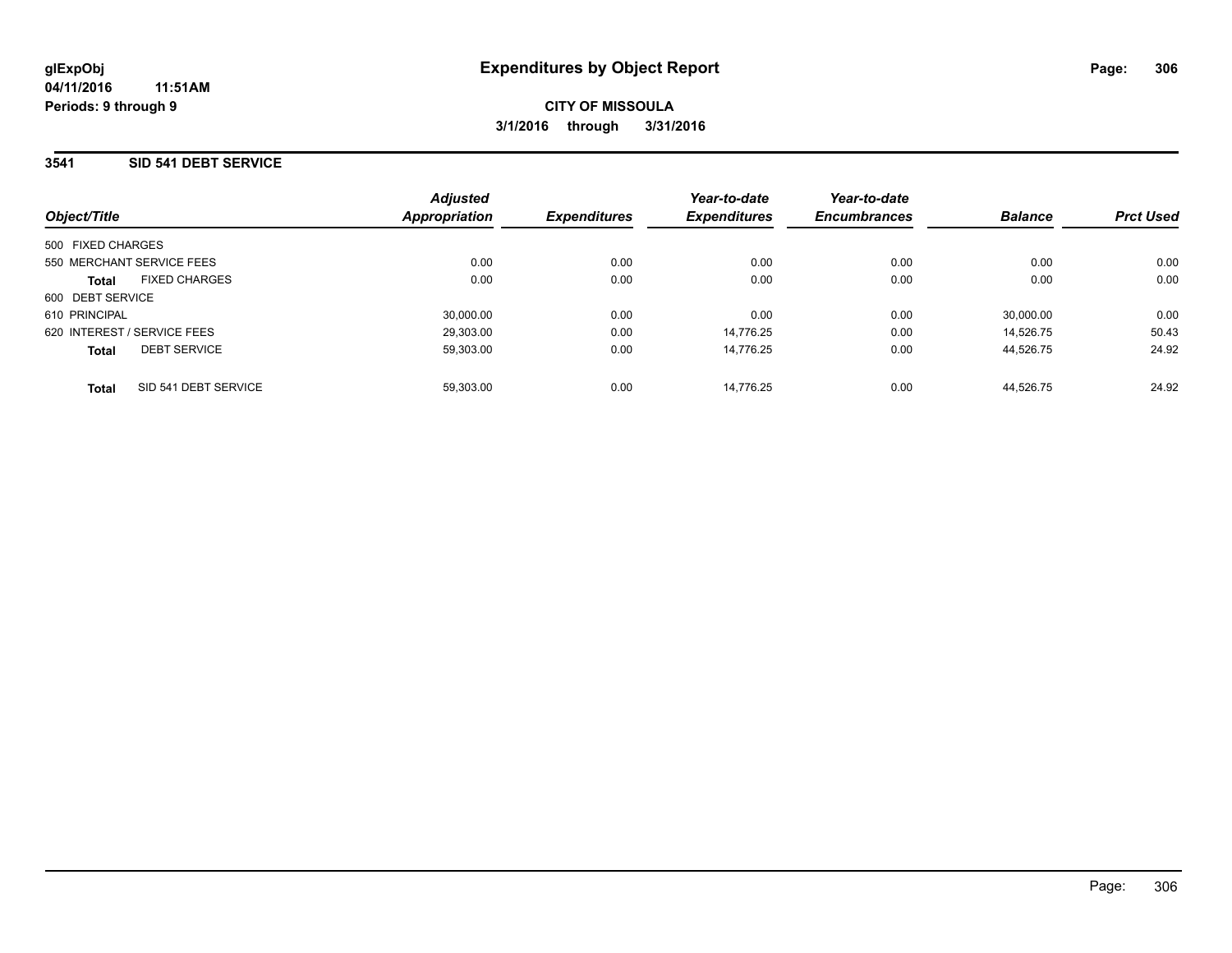#### **3543 SID 543 DEBT SERVICE**

| Object/Title                         | <b>Adjusted</b><br><b>Appropriation</b> | <b>Expenditures</b> | Year-to-date<br><b>Expenditures</b> | Year-to-date<br><b>Encumbrances</b> | <b>Balance</b> | <b>Prct Used</b> |
|--------------------------------------|-----------------------------------------|---------------------|-------------------------------------|-------------------------------------|----------------|------------------|
| 500 FIXED CHARGES                    |                                         |                     |                                     |                                     |                |                  |
| 550 MERCHANT SERVICE FEES            | 0.00                                    | 0.00                | 0.00                                | 0.00                                | 0.00           | 0.00             |
| <b>FIXED CHARGES</b><br><b>Total</b> | 0.00                                    | 0.00                | 0.00                                | 0.00                                | 0.00           | 0.00             |
| 600 DEBT SERVICE                     |                                         |                     |                                     |                                     |                |                  |
| 610 PRINCIPAL                        | 0.00                                    | 0.00                | 0.00                                | 0.00                                | 0.00           | 0.00             |
| 620 INTEREST / SERVICE FEES          | 0.00                                    | 0.00                | 0.00                                | 0.00                                | 0.00           | 0.00             |
| <b>DEBT SERVICE</b><br><b>Total</b>  | 0.00                                    | 0.00                | 0.00                                | 0.00                                | 0.00           | 0.00             |
| 800 OTHER OBJECTS                    |                                         |                     |                                     |                                     |                |                  |
| 820 TRANSFERS TO OTHER FUNDS         | 0.00                                    | 0.00                | 0.00                                | 0.00                                | 0.00           | 0.00             |
| OTHER OBJECTS<br><b>Total</b>        | 0.00                                    | 0.00                | 0.00                                | 0.00                                | 0.00           | 0.00             |
|                                      |                                         |                     |                                     |                                     |                |                  |
| NON-DEPARTMENTAL<br><b>Total</b>     | 0.00                                    | 0.00                | 0.00                                | 0.00                                | 0.00           | 0.00             |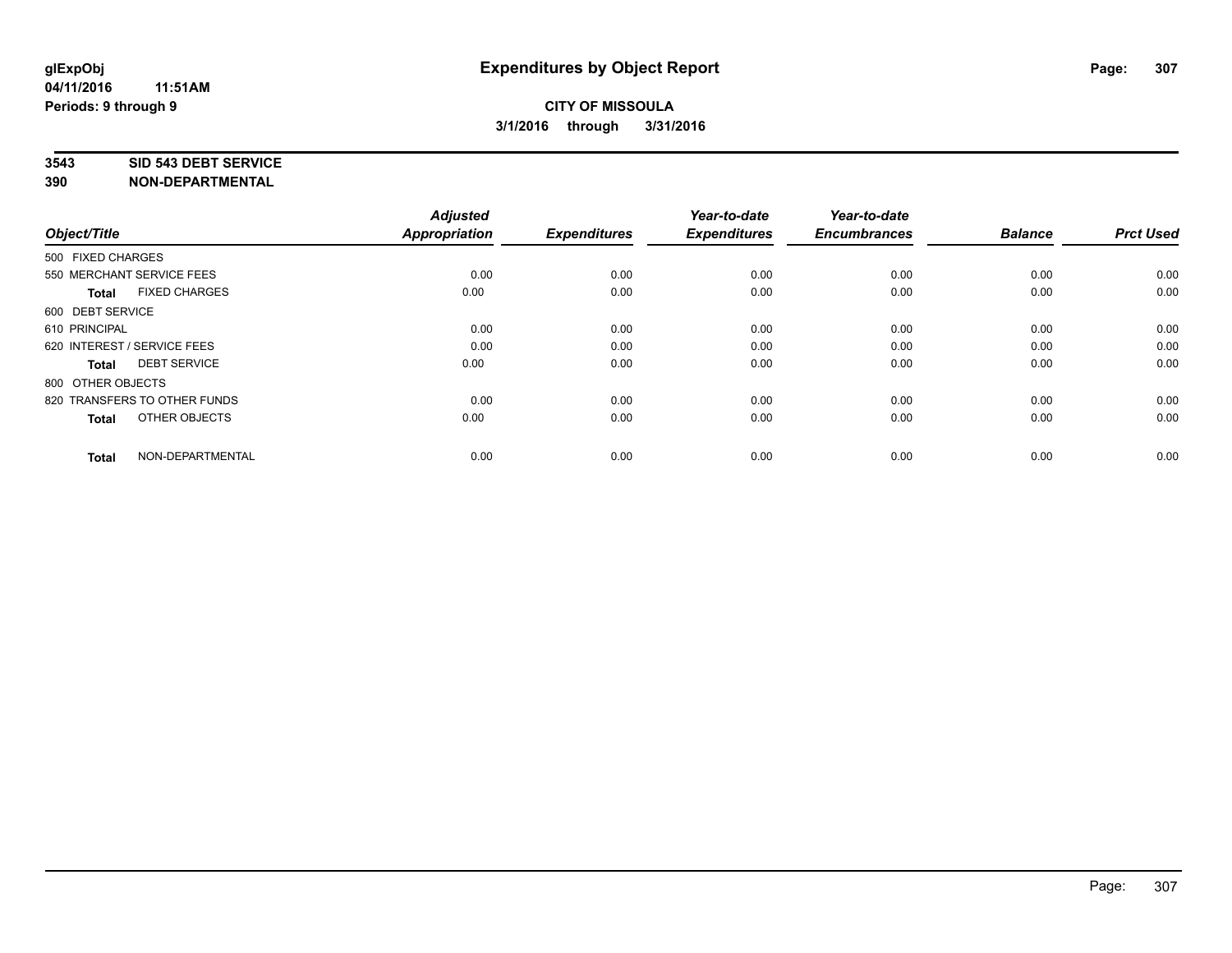## **3543 SID 543 DEBT SERVICE**

|                                      | <b>Adjusted</b>      |                     | Year-to-date        | Year-to-date        |                |                  |
|--------------------------------------|----------------------|---------------------|---------------------|---------------------|----------------|------------------|
| Object/Title                         | <b>Appropriation</b> | <b>Expenditures</b> | <b>Expenditures</b> | <b>Encumbrances</b> | <b>Balance</b> | <b>Prct Used</b> |
| 500 FIXED CHARGES                    |                      |                     |                     |                     |                |                  |
| 550 MERCHANT SERVICE FEES            | 0.00                 | 0.00                | 0.00                | 0.00                | 0.00           | 0.00             |
| <b>FIXED CHARGES</b><br>Total        | 0.00                 | 0.00                | 0.00                | 0.00                | 0.00           | 0.00             |
| 600 DEBT SERVICE                     |                      |                     |                     |                     |                |                  |
| 610 PRINCIPAL                        | 0.00                 | 0.00                | 0.00                | 0.00                | 0.00           | 0.00             |
| 620 INTEREST / SERVICE FEES          | 0.00                 | 0.00                | 0.00                | 0.00                | 0.00           | 0.00             |
| <b>DEBT SERVICE</b><br>Total         | 0.00                 | 0.00                | 0.00                | 0.00                | 0.00           | 0.00             |
| 800 OTHER OBJECTS                    |                      |                     |                     |                     |                |                  |
| 820 TRANSFERS TO OTHER FUNDS         | 0.00                 | 0.00                | 0.00                | 0.00                | 0.00           | 0.00             |
| <b>OTHER OBJECTS</b><br><b>Total</b> | 0.00                 | 0.00                | 0.00                | 0.00                | 0.00           | 0.00             |
| SID 543 DEBT SERVICE<br><b>Total</b> | 0.00                 | 0.00                | 0.00                | 0.00                | 0.00           | 0.00             |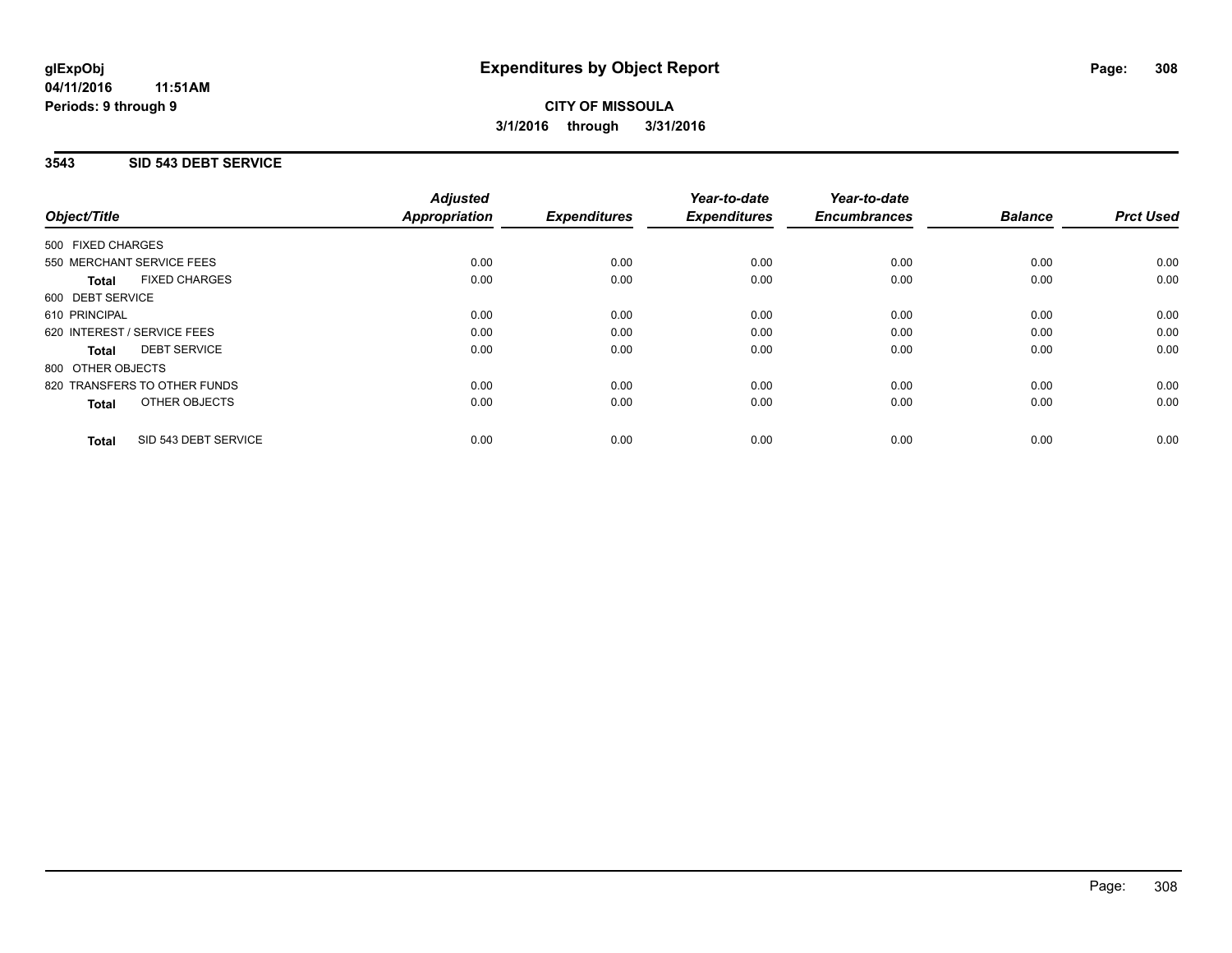#### **3544 SID 544 RATTLESNAKE DEBT SERVICE**

| Object/Title                        | <b>Adjusted</b><br>Appropriation | <b>Expenditures</b> | Year-to-date<br><b>Expenditures</b> | Year-to-date<br><b>Encumbrances</b> | <b>Balance</b> | <b>Prct Used</b> |
|-------------------------------------|----------------------------------|---------------------|-------------------------------------|-------------------------------------|----------------|------------------|
| 600 DEBT SERVICE                    |                                  |                     |                                     |                                     |                |                  |
| 610 PRINCIPAL                       | 67,000.00                        | 0.00                | 33,000.00                           | 0.00                                | 34,000.00      | 49.25            |
| 620 INTEREST / SERVICE FEES         | 49.181.00                        | 0.00                | 25,340.63                           | 0.00                                | 23.840.37      | 51.53            |
| <b>DEBT SERVICE</b><br><b>Total</b> | 116.181.00                       | 0.00                | 58.340.63                           | 0.00                                | 57.840.37      | 50.22            |
| NON-DEPARTMENTAL<br><b>Total</b>    | 116,181.00                       | 0.00                | 58,340.63                           | 0.00                                | 57,840.37      | 50.22            |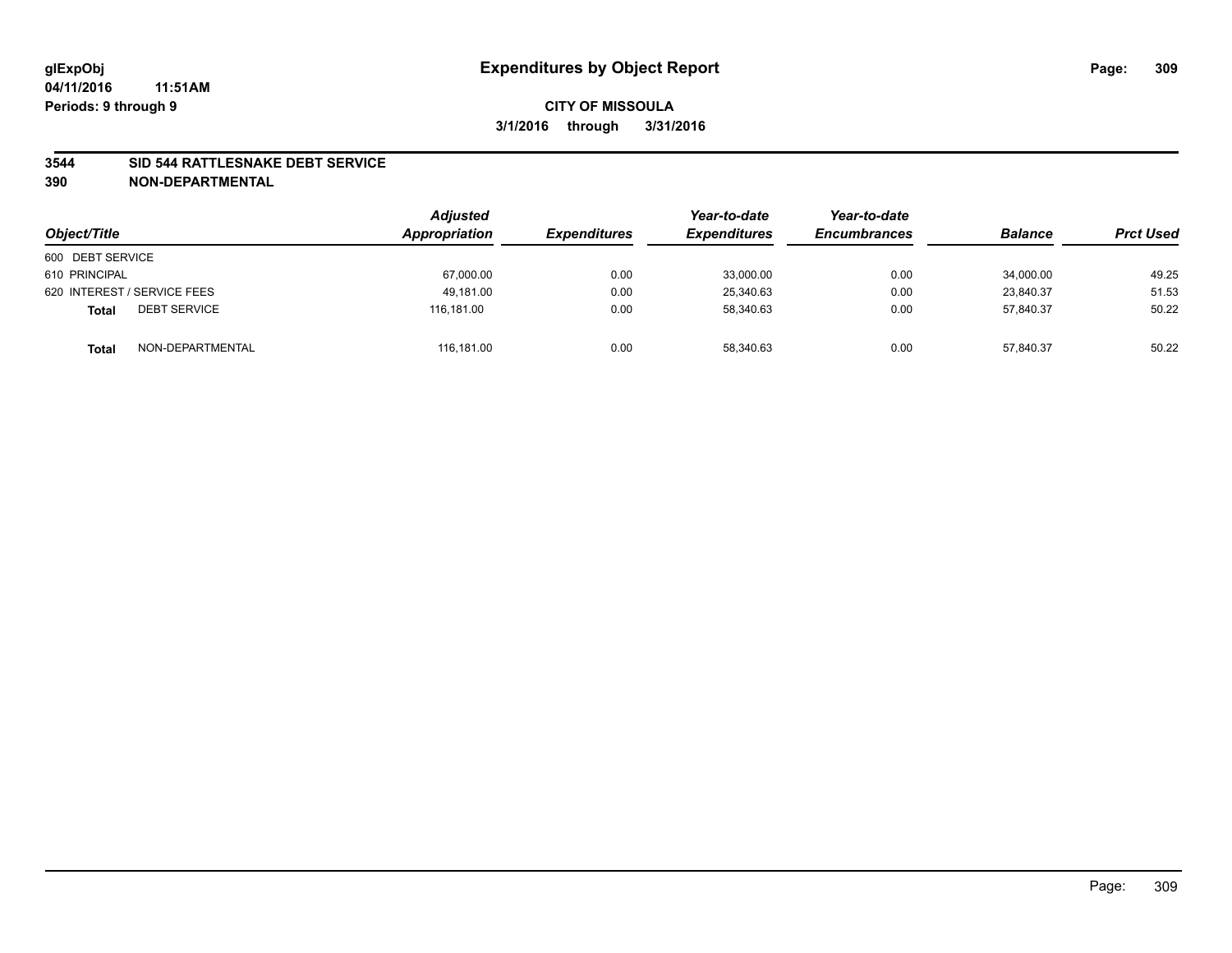#### **04/11/2016 11:51AM Periods: 9 through 9**

## **CITY OF MISSOULA 3/1/2016 through 3/31/2016**

#### **3544 SID 544 RATTLESNAKE DEBT SERVICE**

**550 SID 544 PROJECT**

| Object/Title                        | <b>Adjusted</b><br>Appropriation | <b>Expenditures</b> | Year-to-date<br><b>Expenditures</b> | Year-to-date<br><b>Encumbrances</b> | <b>Balance</b> | <b>Prct Used</b> |
|-------------------------------------|----------------------------------|---------------------|-------------------------------------|-------------------------------------|----------------|------------------|
| 600 DEBT SERVICE                    |                                  |                     |                                     |                                     |                |                  |
| 610 PRINCIPAL                       | 16,000.00                        | 0.00                | 8,000.00                            | 0.00                                | 8,000.00       | 50.00            |
| 620 INTEREST / SERVICE FEES         | 4.830.00                         | 0.00                | 2.450.00                            | 0.00                                | 2.380.00       | 50.72            |
| <b>DEBT SERVICE</b><br><b>Total</b> | 20,830.00                        | 0.00                | 10,450.00                           | 0.00                                | 10,380.00      | 50.17            |
| SID 544 PROJECT<br><b>Total</b>     | 20,830.00                        | 0.00                | 10,450.00                           | 0.00                                | 10,380.00      | 50.17            |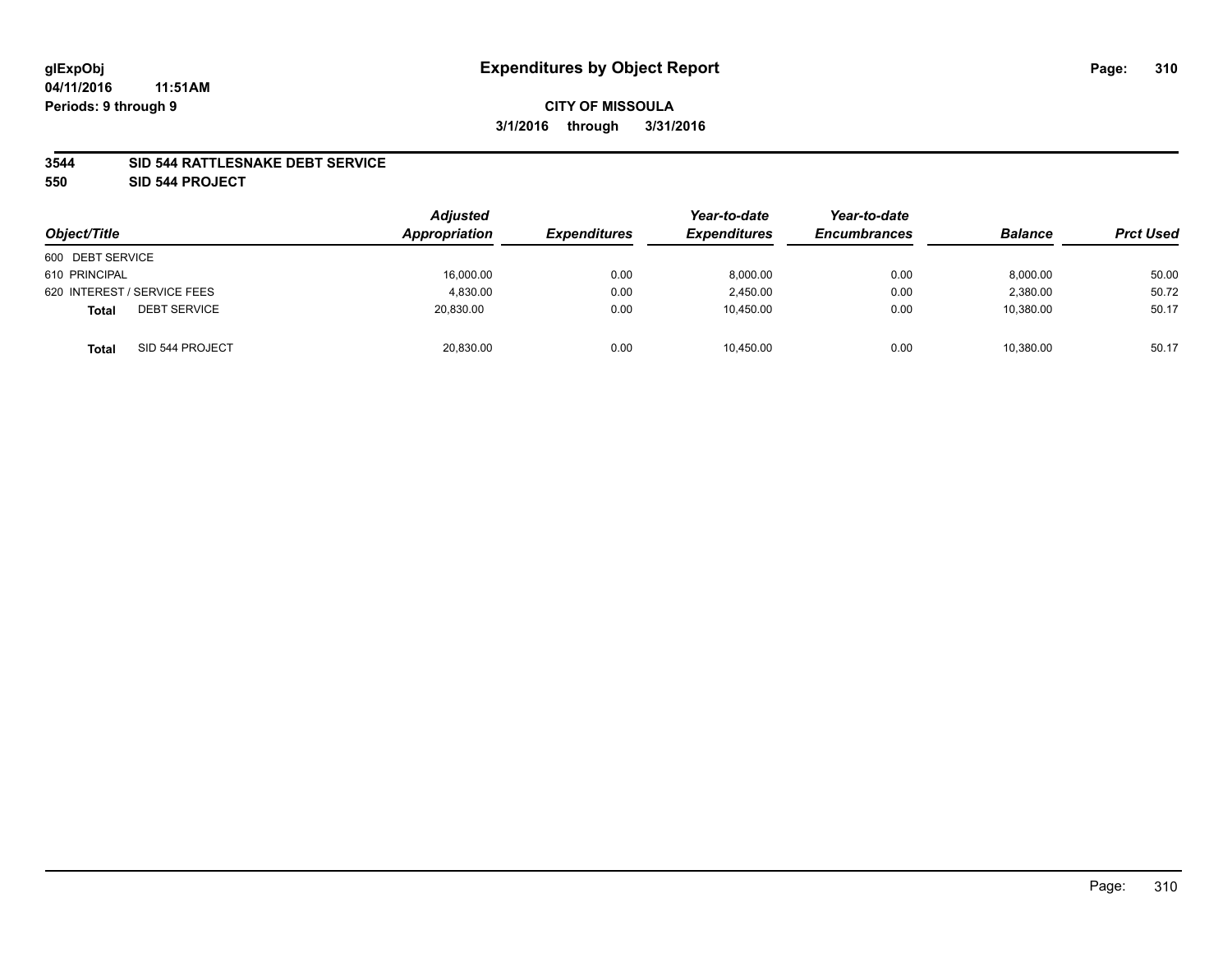#### **3544 SID 544 RATTLESNAKE DEBT SERVICE**

**555 LOLO STREET PROJECT**

|                                            | <b>Adjusted</b> |                     | Year-to-date        | Year-to-date        |                |                  |
|--------------------------------------------|-----------------|---------------------|---------------------|---------------------|----------------|------------------|
| Object/Title                               | Appropriation   | <b>Expenditures</b> | <b>Expenditures</b> | <b>Encumbrances</b> | <b>Balance</b> | <b>Prct Used</b> |
| 500 FIXED CHARGES                          |                 |                     |                     |                     |                |                  |
| 550 MERCHANT SERVICE FEES                  | 0.00            | 0.00                | 0.00                | 0.00                | 0.00           | 0.00             |
| <b>FIXED CHARGES</b><br><b>Total</b>       | 0.00            | 0.00                | 0.00                | 0.00                | 0.00           | 0.00             |
| 600 DEBT SERVICE                           |                 |                     |                     |                     |                |                  |
| 610 PRINCIPAL                              | 1,500.00        | 0.00                | 500.00              | 0.00                | 1,000.00       | 33.33            |
| 620 INTEREST / SERVICE FEES                | 872.00          | 0.00                | 0.00                | 0.00                | 872.00         | 0.00             |
| <b>DEBT SERVICE</b><br><b>Total</b>        | 2,372.00        | 0.00                | 500.00              | 0.00                | 1,872.00       | 21.08            |
| <b>LOLO STREET PROJECT</b><br><b>Total</b> | 2.372.00        | 0.00                | 500.00              | 0.00                | 1.872.00       | 21.08            |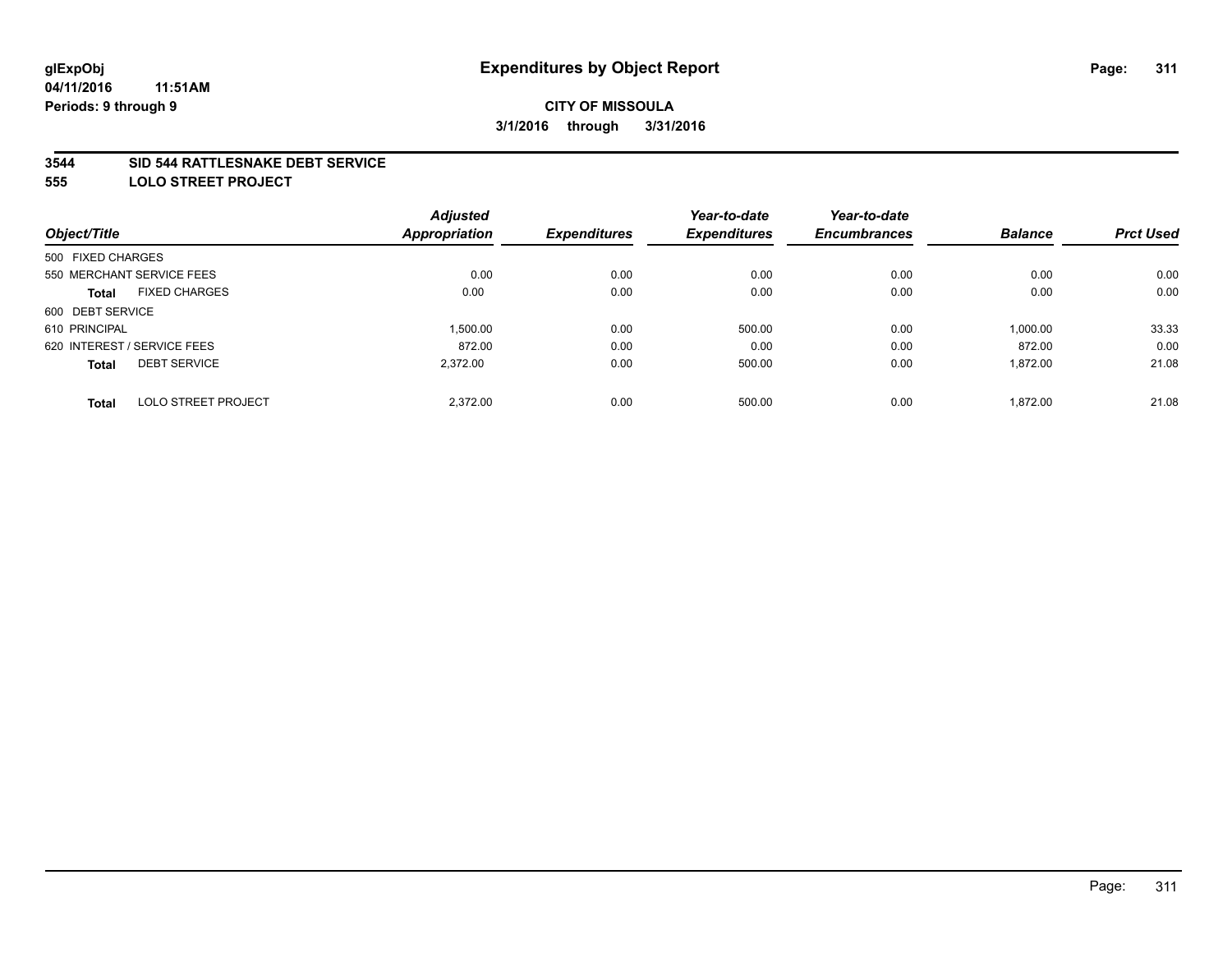# **3544 SID 544 RATTLESNAKE DEBT SERVICE**

| Object/Title                |                                  | <b>Adjusted</b><br><b>Appropriation</b> | <b>Expenditures</b> | Year-to-date<br><b>Expenditures</b> | Year-to-date<br><b>Encumbrances</b> | <b>Balance</b> | <b>Prct Used</b> |
|-----------------------------|----------------------------------|-----------------------------------------|---------------------|-------------------------------------|-------------------------------------|----------------|------------------|
| 500 FIXED CHARGES           |                                  |                                         |                     |                                     |                                     |                |                  |
| 550 MERCHANT SERVICE FEES   |                                  | 0.00                                    | 0.00                | 0.00                                | 0.00                                | 0.00           | 0.00             |
| <b>Total</b>                | <b>FIXED CHARGES</b>             | 0.00                                    | 0.00                | 0.00                                | 0.00                                | 0.00           | 0.00             |
| 600 DEBT SERVICE            |                                  |                                         |                     |                                     |                                     |                |                  |
| 610 PRINCIPAL               |                                  | 84,500.00                               | 0.00                | 41.500.00                           | 0.00                                | 43.000.00      | 49.11            |
| 620 INTEREST / SERVICE FEES |                                  | 54.883.00                               | 0.00                | 27.790.63                           | 0.00                                | 27.092.37      | 50.64            |
| <b>Total</b>                | <b>DEBT SERVICE</b>              | 139.383.00                              | 0.00                | 69.290.63                           | 0.00                                | 70.092.37      | 49.71            |
| <b>Total</b>                | SID 544 RATTLESNAKE DEBT SERVICE | 139.383.00                              | 0.00                | 69.290.63                           | 0.00                                | 70.092.37      | 49.71            |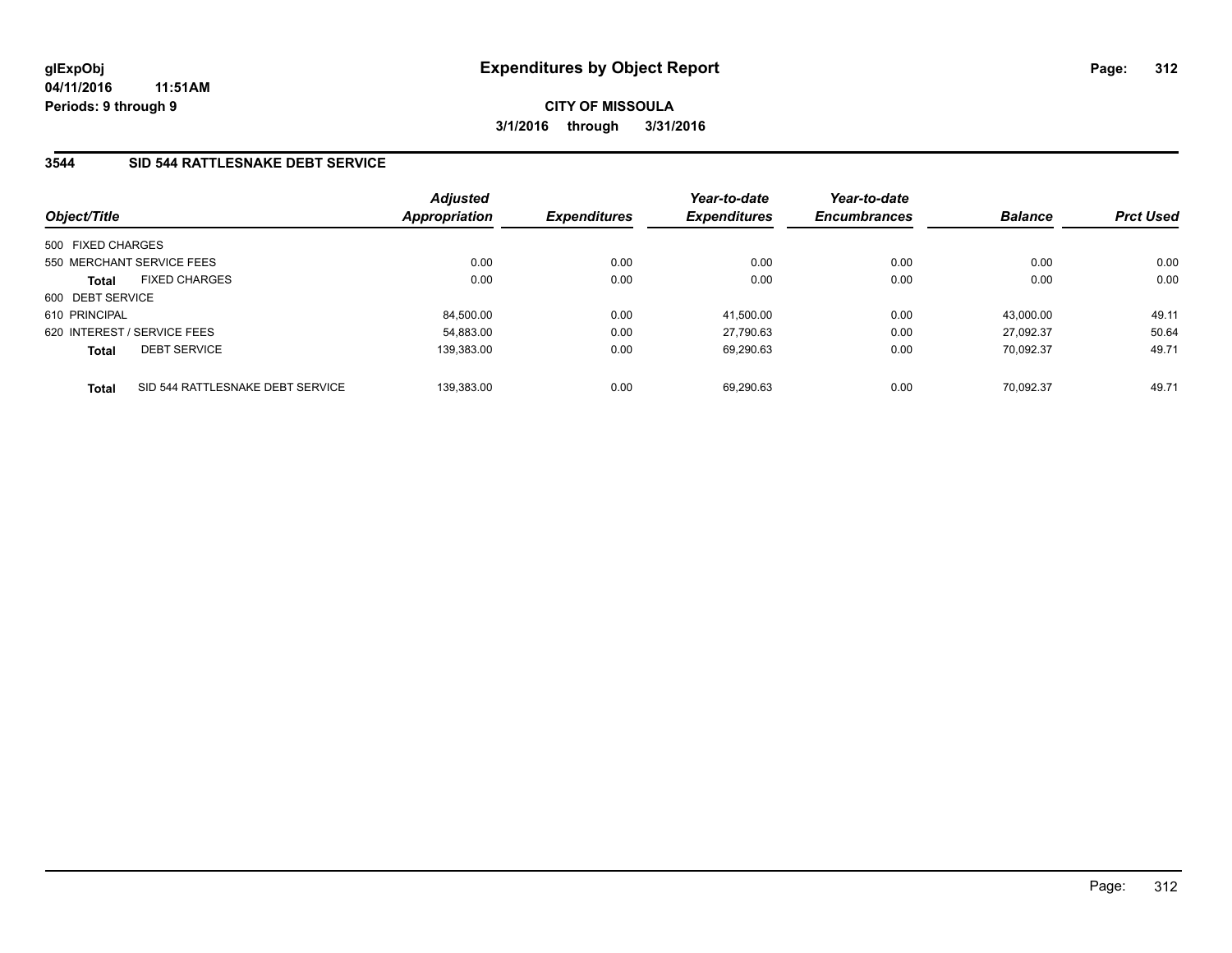#### **3545 SID 545 DEBT SERVICE**

| Object/Title                         | <b>Adjusted</b><br><b>Appropriation</b> | <b>Expenditures</b> | Year-to-date<br><b>Expenditures</b> | Year-to-date<br><b>Encumbrances</b> | <b>Balance</b> | <b>Prct Used</b> |
|--------------------------------------|-----------------------------------------|---------------------|-------------------------------------|-------------------------------------|----------------|------------------|
| 500 FIXED CHARGES                    |                                         |                     |                                     |                                     |                |                  |
| 550 MERCHANT SERVICE FEES            | 0.00                                    | 0.00                | 0.00                                | 0.00                                | 0.00           | 0.00             |
| <b>FIXED CHARGES</b><br><b>Total</b> | 0.00                                    | 0.00                | 0.00                                | 0.00                                | 0.00           | 0.00             |
| 600 DEBT SERVICE                     |                                         |                     |                                     |                                     |                |                  |
| 610 PRINCIPAL                        | 0.00                                    | 0.00                | 0.00                                | 0.00                                | 0.00           | 0.00             |
| 620 INTEREST / SERVICE FEES          | 0.00                                    | 0.00                | 0.00                                | 0.00                                | 0.00           | 0.00             |
| <b>DEBT SERVICE</b><br><b>Total</b>  | 0.00                                    | 0.00                | 0.00                                | 0.00                                | 0.00           | 0.00             |
| 800 OTHER OBJECTS                    |                                         |                     |                                     |                                     |                |                  |
| 820 TRANSFERS TO OTHER FUNDS         | 0.00                                    | 0.00                | 0.00                                | 0.00                                | 0.00           | 0.00             |
| OTHER OBJECTS<br><b>Total</b>        | 0.00                                    | 0.00                | 0.00                                | 0.00                                | 0.00           | 0.00             |
|                                      |                                         |                     |                                     |                                     |                |                  |
| NON-DEPARTMENTAL<br><b>Total</b>     | 0.00                                    | 0.00                | 0.00                                | 0.00                                | 0.00           | 0.00             |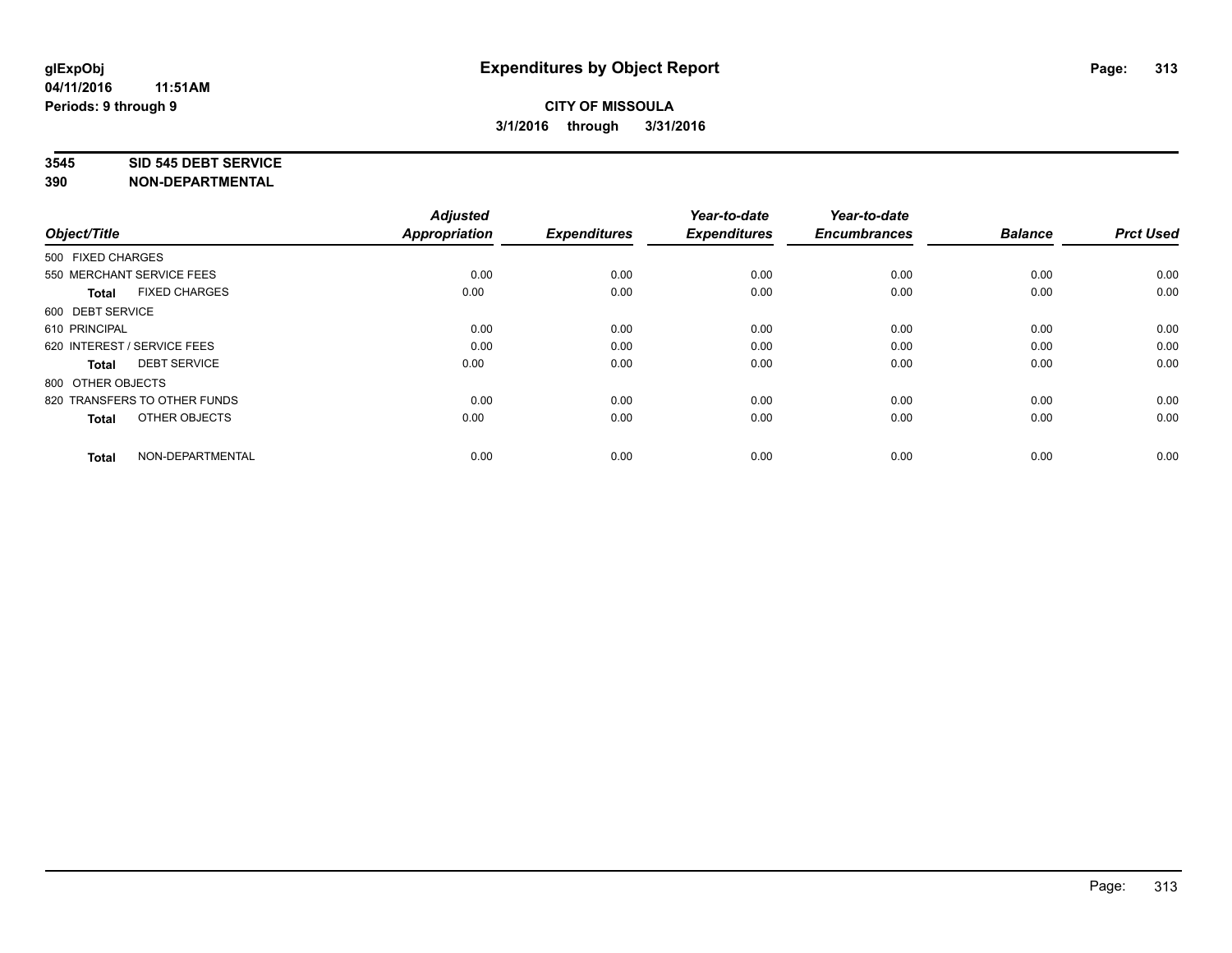### **3545 SID 545 DEBT SERVICE**

|                                      | <b>Adjusted</b>      |                     | Year-to-date        | Year-to-date        |                |                  |
|--------------------------------------|----------------------|---------------------|---------------------|---------------------|----------------|------------------|
| Object/Title                         | <b>Appropriation</b> | <b>Expenditures</b> | <b>Expenditures</b> | <b>Encumbrances</b> | <b>Balance</b> | <b>Prct Used</b> |
| 500 FIXED CHARGES                    |                      |                     |                     |                     |                |                  |
| 550 MERCHANT SERVICE FEES            | 0.00                 | 0.00                | 0.00                | 0.00                | 0.00           | 0.00             |
| <b>FIXED CHARGES</b><br>Total        | 0.00                 | 0.00                | 0.00                | 0.00                | 0.00           | 0.00             |
| 600 DEBT SERVICE                     |                      |                     |                     |                     |                |                  |
| 610 PRINCIPAL                        | 0.00                 | 0.00                | 0.00                | 0.00                | 0.00           | 0.00             |
| 620 INTEREST / SERVICE FEES          | 0.00                 | 0.00                | 0.00                | 0.00                | 0.00           | 0.00             |
| <b>DEBT SERVICE</b><br>Total         | 0.00                 | 0.00                | 0.00                | 0.00                | 0.00           | 0.00             |
| 800 OTHER OBJECTS                    |                      |                     |                     |                     |                |                  |
| 820 TRANSFERS TO OTHER FUNDS         | 0.00                 | 0.00                | 0.00                | 0.00                | 0.00           | 0.00             |
| <b>OTHER OBJECTS</b><br><b>Total</b> | 0.00                 | 0.00                | 0.00                | 0.00                | 0.00           | 0.00             |
| SID 545 DEBT SERVICE<br><b>Total</b> | 0.00                 | 0.00                | 0.00                | 0.00                | 0.00           | 0.00             |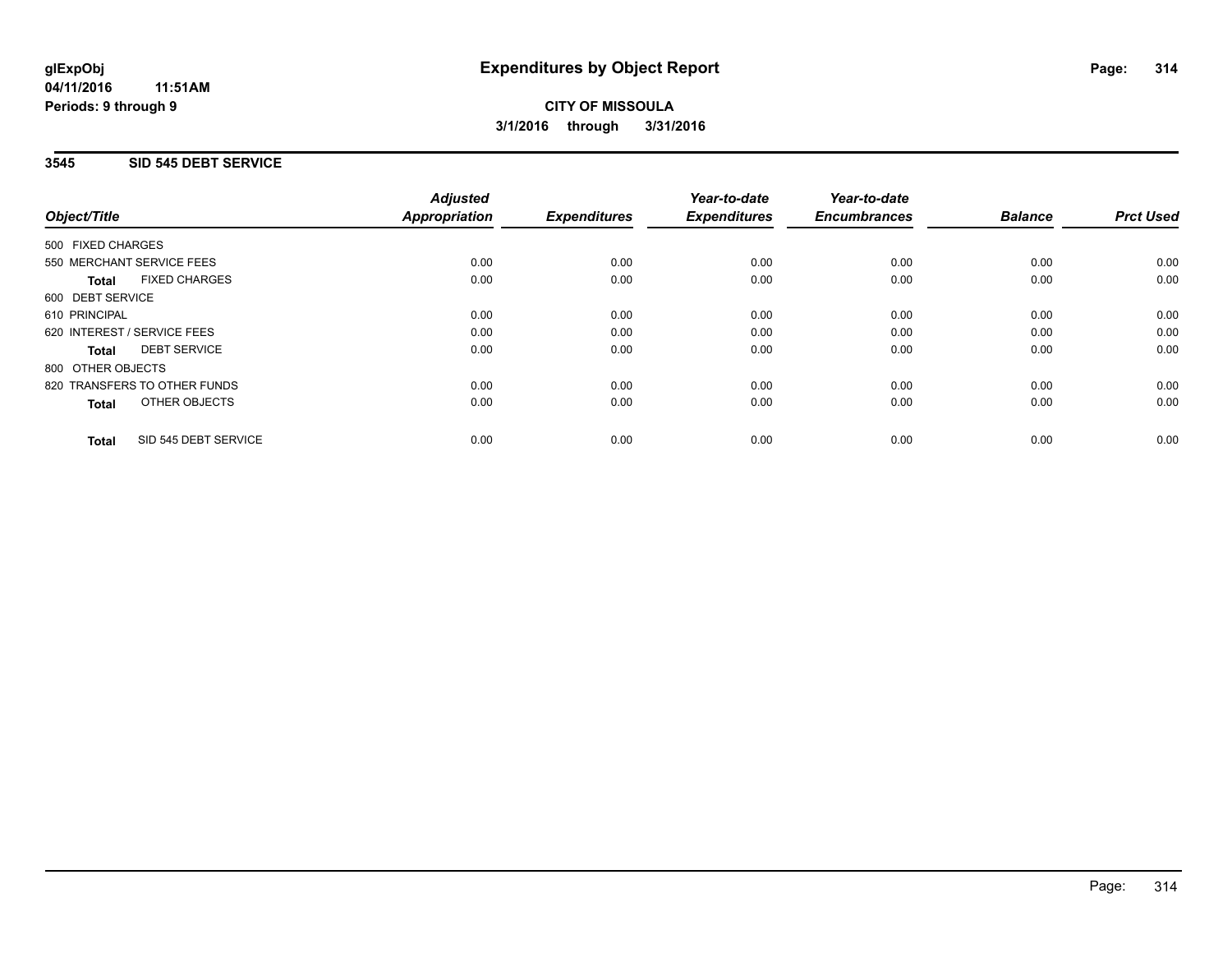#### **3546 SID 546 DEBT SERVICE**

| Object/Title                         | <b>Adjusted</b><br><b>Appropriation</b> | <b>Expenditures</b> | Year-to-date<br><b>Expenditures</b> | Year-to-date<br><b>Encumbrances</b> | <b>Balance</b> | <b>Prct Used</b> |
|--------------------------------------|-----------------------------------------|---------------------|-------------------------------------|-------------------------------------|----------------|------------------|
| 500 FIXED CHARGES                    |                                         |                     |                                     |                                     |                |                  |
| 550 MERCHANT SERVICE FEES            | 0.00                                    | 0.00                | 0.00                                | 0.00                                | 0.00           | 0.00             |
| <b>FIXED CHARGES</b><br><b>Total</b> | 0.00                                    | 0.00                | 0.00                                | 0.00                                | 0.00           | 0.00             |
| 600 DEBT SERVICE                     |                                         |                     |                                     |                                     |                |                  |
| 610 PRINCIPAL                        | 0.00                                    | 0.00                | 0.00                                | 0.00                                | 0.00           | 0.00             |
| 620 INTEREST / SERVICE FEES          | 0.00                                    | 0.00                | 0.00                                | 0.00                                | 0.00           | 0.00             |
| <b>DEBT SERVICE</b><br><b>Total</b>  | 0.00                                    | 0.00                | 0.00                                | 0.00                                | 0.00           | 0.00             |
| 800 OTHER OBJECTS                    |                                         |                     |                                     |                                     |                |                  |
| 820 TRANSFERS TO OTHER FUNDS         | 0.00                                    | 0.00                | 0.00                                | 0.00                                | 0.00           | 0.00             |
| OTHER OBJECTS<br><b>Total</b>        | 0.00                                    | 0.00                | 0.00                                | 0.00                                | 0.00           | 0.00             |
|                                      |                                         |                     |                                     |                                     |                |                  |
| NON-DEPARTMENTAL<br><b>Total</b>     | 0.00                                    | 0.00                | 0.00                                | 0.00                                | 0.00           | 0.00             |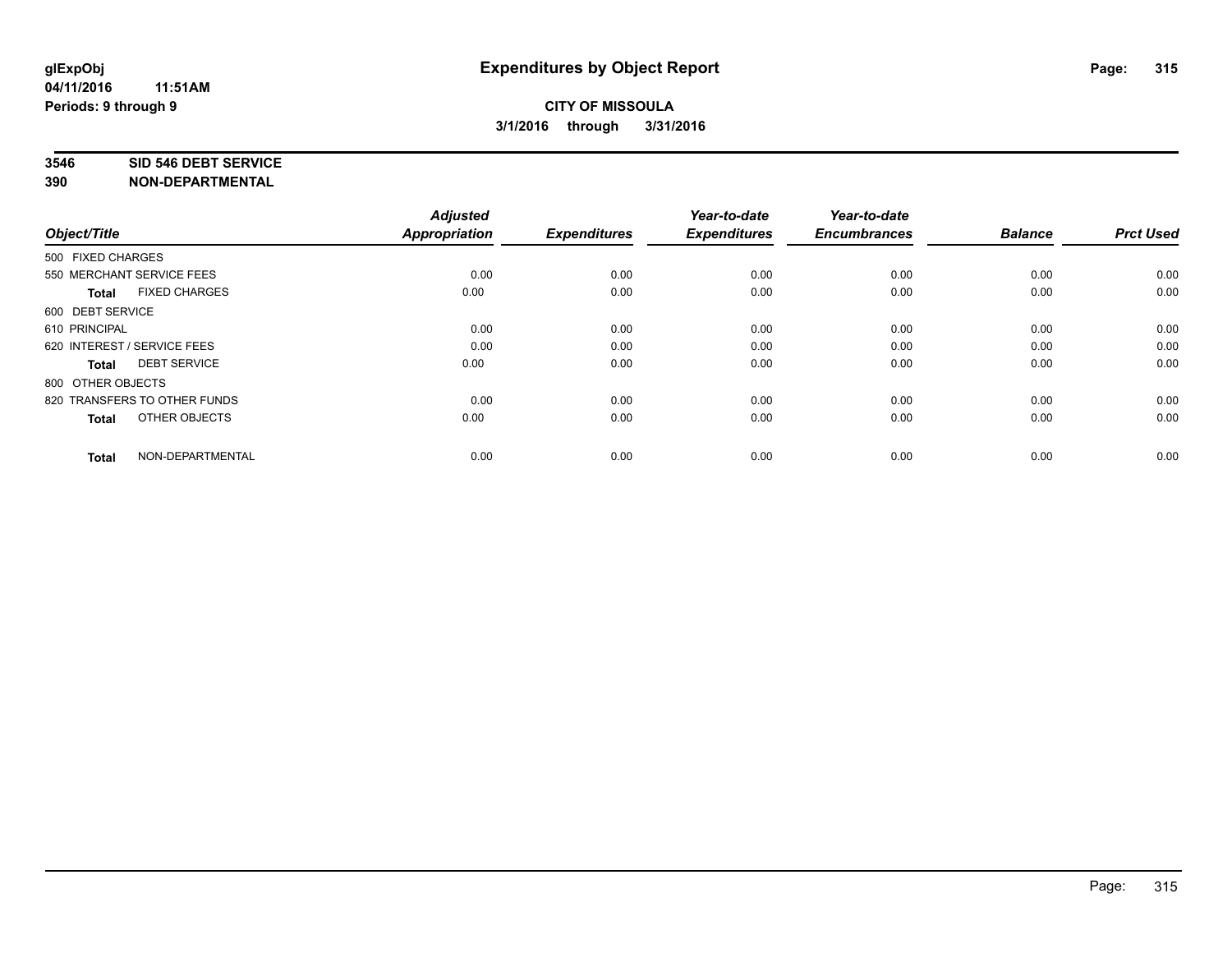## **3546 SID 546 DEBT SERVICE**

|                                      | <b>Adjusted</b>      |                     | Year-to-date        | Year-to-date<br><b>Encumbrances</b> | <b>Balance</b> | <b>Prct Used</b> |
|--------------------------------------|----------------------|---------------------|---------------------|-------------------------------------|----------------|------------------|
| Object/Title                         | <b>Appropriation</b> | <b>Expenditures</b> | <b>Expenditures</b> |                                     |                |                  |
| 500 FIXED CHARGES                    |                      |                     |                     |                                     |                |                  |
| 550 MERCHANT SERVICE FEES            | 0.00                 | 0.00                | 0.00                | 0.00                                | 0.00           | 0.00             |
| <b>FIXED CHARGES</b><br><b>Total</b> | 0.00                 | 0.00                | 0.00                | 0.00                                | 0.00           | 0.00             |
| 600 DEBT SERVICE                     |                      |                     |                     |                                     |                |                  |
| 610 PRINCIPAL                        | 0.00                 | 0.00                | 0.00                | 0.00                                | 0.00           | 0.00             |
| 620 INTEREST / SERVICE FEES          | 0.00                 | 0.00                | 0.00                | 0.00                                | 0.00           | 0.00             |
| <b>DEBT SERVICE</b><br><b>Total</b>  | 0.00                 | 0.00                | 0.00                | 0.00                                | 0.00           | 0.00             |
| 800 OTHER OBJECTS                    |                      |                     |                     |                                     |                |                  |
| 820 TRANSFERS TO OTHER FUNDS         | 0.00                 | 0.00                | 0.00                | 0.00                                | 0.00           | 0.00             |
| <b>OTHER OBJECTS</b><br><b>Total</b> | 0.00                 | 0.00                | 0.00                | 0.00                                | 0.00           | 0.00             |
| SID 546 DEBT SERVICE<br><b>Total</b> | 0.00                 | 0.00                | 0.00                | 0.00                                | 0.00           | 0.00             |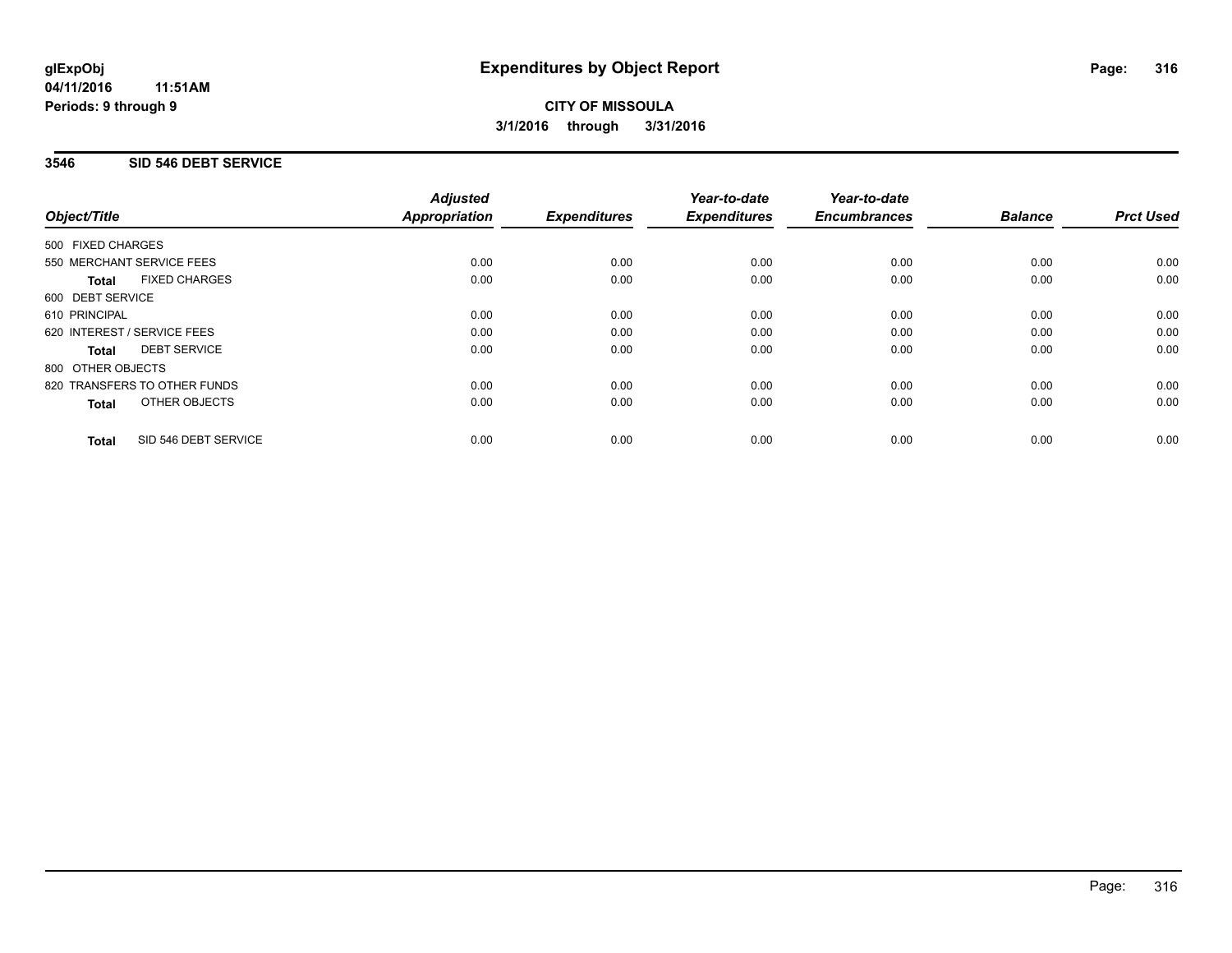**3548 SID 548-5TH, 6TH & ARTHUR**

|                             |                      | <b>Adjusted</b> |                     | Year-to-date        | Year-to-date        |                |                  |
|-----------------------------|----------------------|-----------------|---------------------|---------------------|---------------------|----------------|------------------|
| Object/Title                |                      | Appropriation   | <b>Expenditures</b> | <b>Expenditures</b> | <b>Encumbrances</b> | <b>Balance</b> | <b>Prct Used</b> |
| 500 FIXED CHARGES           |                      |                 |                     |                     |                     |                |                  |
| 550 MERCHANT SERVICE FEES   |                      | 0.00            | 0.00                | 0.00                | 0.00                | 0.00           | 0.00             |
| <b>Total</b>                | <b>FIXED CHARGES</b> | 0.00            | 0.00                | 0.00                | 0.00                | 0.00           | 0.00             |
| 600 DEBT SERVICE            |                      |                 |                     |                     |                     |                |                  |
| 610 PRINCIPAL               |                      | 65,000.00       | 0.00                | 0.00                | 0.00                | 65,000.00      | 0.00             |
| 620 INTEREST / SERVICE FEES |                      | 46.525.00       | 0.00                | 23.437.50           | 0.00                | 23.087.50      | 50.38            |
| <b>Total</b>                | <b>DEBT SERVICE</b>  | 111.525.00      | 0.00                | 23.437.50           | 0.00                | 88.087.50      | 21.02            |
| <b>Total</b>                | NON-DEPARTMENTAL     | 111.525.00      | 0.00                | 23.437.50           | 0.00                | 88.087.50      | 21.02            |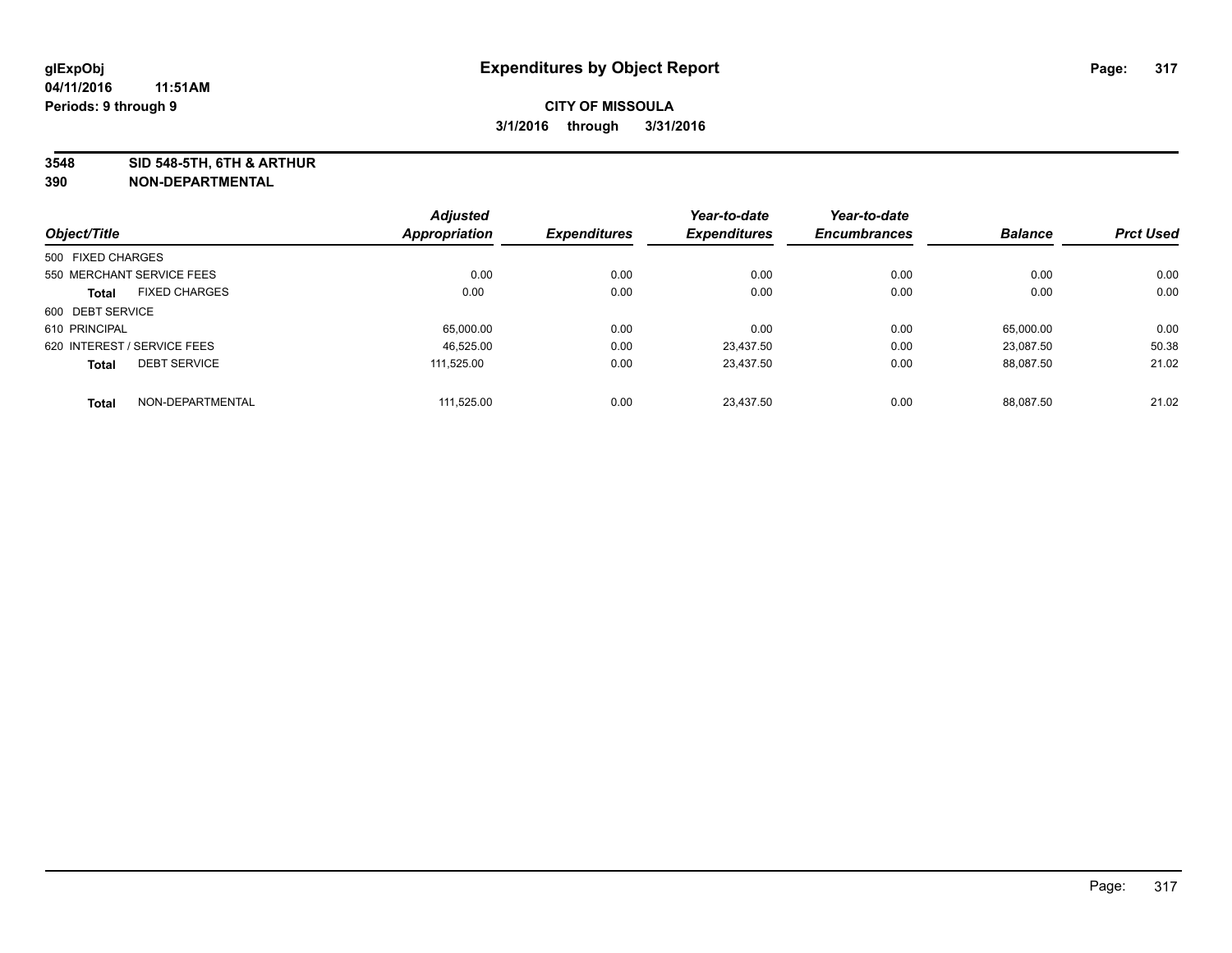### **3548 SID 548-5TH, 6TH & ARTHUR**

|                             |                           | <b>Adjusted</b> |                     | Year-to-date        | Year-to-date        |                |                  |
|-----------------------------|---------------------------|-----------------|---------------------|---------------------|---------------------|----------------|------------------|
| Object/Title                |                           | Appropriation   | <b>Expenditures</b> | <b>Expenditures</b> | <b>Encumbrances</b> | <b>Balance</b> | <b>Prct Used</b> |
| 500 FIXED CHARGES           |                           |                 |                     |                     |                     |                |                  |
| 550 MERCHANT SERVICE FEES   |                           | 0.00            | 0.00                | 0.00                | 0.00                | 0.00           | 0.00             |
| <b>Total</b>                | <b>FIXED CHARGES</b>      | 0.00            | 0.00                | 0.00                | 0.00                | 0.00           | 0.00             |
| 600 DEBT SERVICE            |                           |                 |                     |                     |                     |                |                  |
| 610 PRINCIPAL               |                           | 65,000.00       | 0.00                | 0.00                | 0.00                | 65,000.00      | 0.00             |
| 620 INTEREST / SERVICE FEES |                           | 46,525.00       | 0.00                | 23.437.50           | 0.00                | 23.087.50      | 50.38            |
| <b>Total</b>                | <b>DEBT SERVICE</b>       | 111.525.00      | 0.00                | 23.437.50           | 0.00                | 88.087.50      | 21.02            |
| <b>Total</b>                | SID 548-5TH, 6TH & ARTHUR | 111.525.00      | 0.00                | 23.437.50           | 0.00                | 88.087.50      | 21.02            |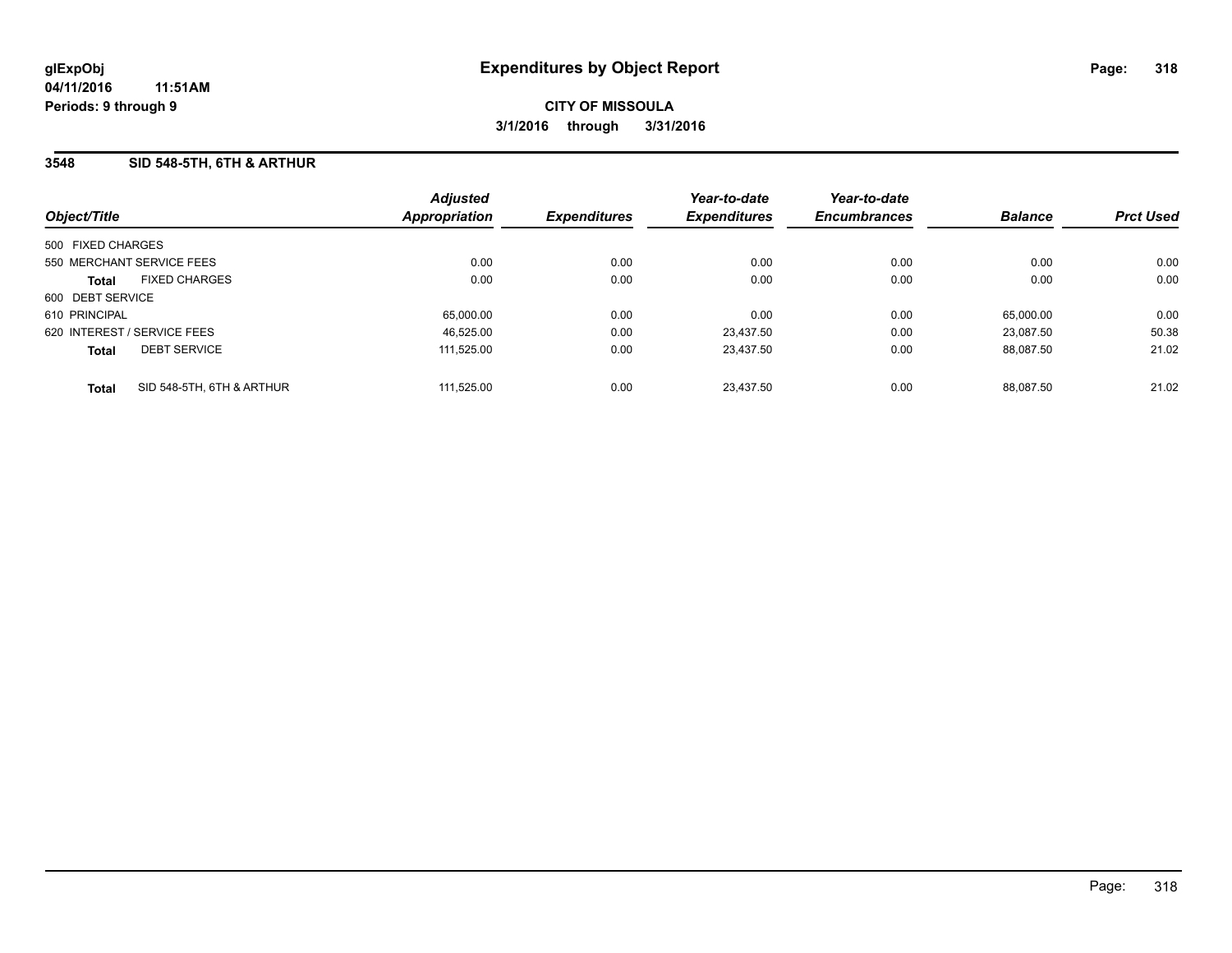## **3549 SID 549 HILLVIEW WAY**

| Object/Title                        | <b>Adjusted</b><br><b>Appropriation</b> | <b>Expenditures</b> | Year-to-date<br><b>Expenditures</b> | Year-to-date<br><b>Encumbrances</b> | <b>Balance</b> | <b>Prct Used</b> |
|-------------------------------------|-----------------------------------------|---------------------|-------------------------------------|-------------------------------------|----------------|------------------|
| 600 DEBT SERVICE                    |                                         |                     |                                     |                                     |                |                  |
| 610 PRINCIPAL                       | 0.00                                    | 0.00                | 0.00                                | 0.00                                | 0.00           | 0.00             |
| 620 INTEREST / SERVICE FEES         | 0.00                                    | 0.00                | 0.00                                | 0.00                                | 0.00           | 0.00             |
| <b>DEBT SERVICE</b><br><b>Total</b> | 0.00                                    | 0.00                | 0.00                                | 0.00                                | 0.00           | 0.00             |
| NON-DEPARTMENTAL<br><b>Total</b>    | 0.00                                    | 0.00                | 0.00                                | 0.00                                | 0.00           | 0.00             |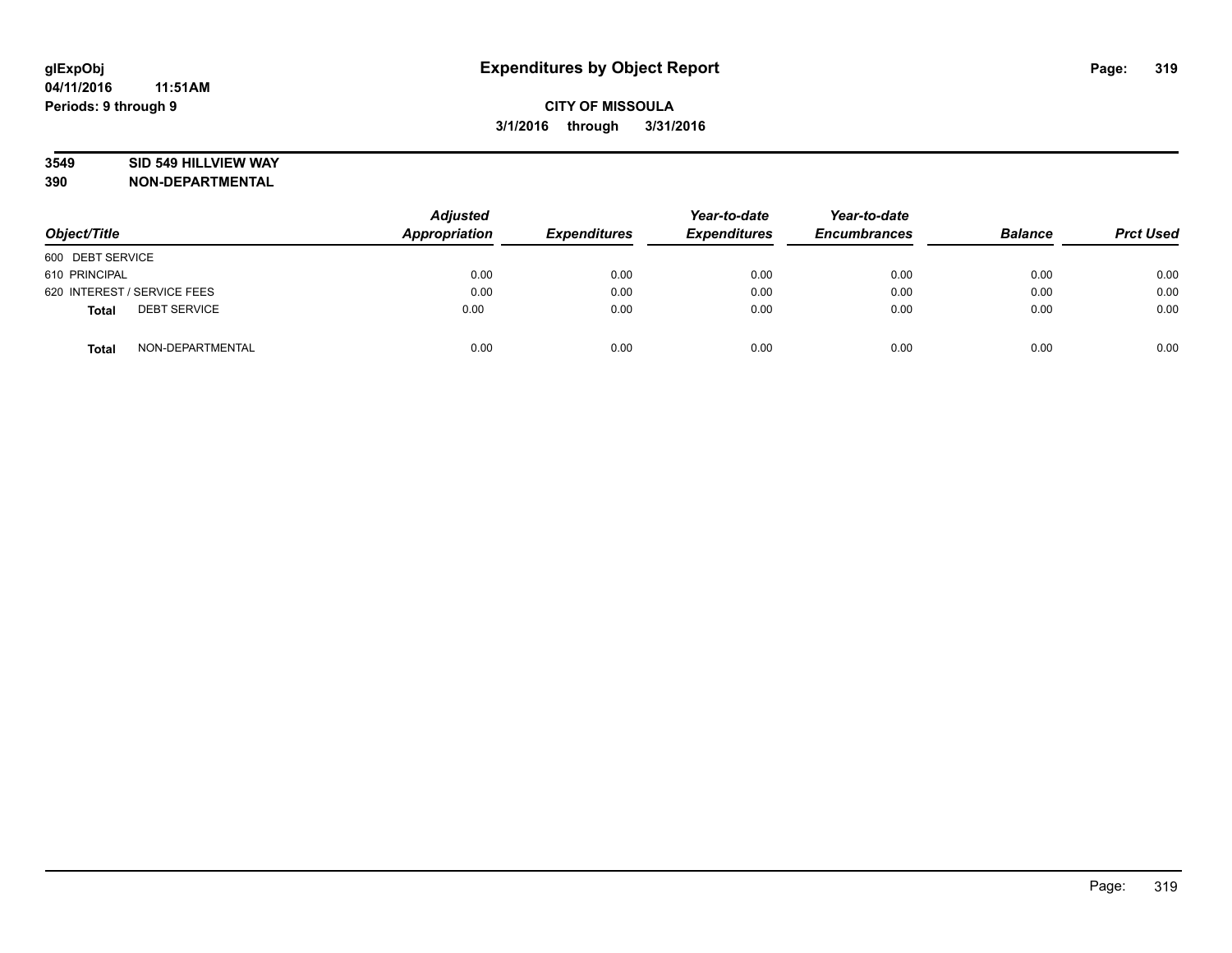### **3549 SID 549 HILLVIEW WAY**

| Object/Title                |                      | <b>Adjusted</b><br>Appropriation | <b>Expenditures</b> | Year-to-date<br><b>Expenditures</b> | Year-to-date<br><b>Encumbrances</b> | <b>Balance</b> | <b>Prct Used</b> |
|-----------------------------|----------------------|----------------------------------|---------------------|-------------------------------------|-------------------------------------|----------------|------------------|
| 600 DEBT SERVICE            |                      |                                  |                     |                                     |                                     |                |                  |
| 610 PRINCIPAL               |                      | 0.00                             | 0.00                | 0.00                                | 0.00                                | 0.00           | 0.00             |
| 620 INTEREST / SERVICE FEES |                      | 0.00                             | 0.00                | 0.00                                | 0.00                                | 0.00           | 0.00             |
| <b>Total</b>                | <b>DEBT SERVICE</b>  | 0.00                             | 0.00                | 0.00                                | 0.00                                | 0.00           | 0.00             |
| <b>Total</b>                | SID 549 HILLVIEW WAY | 0.00                             | 0.00                | 0.00                                | 0.00                                | 0.00           | 0.00             |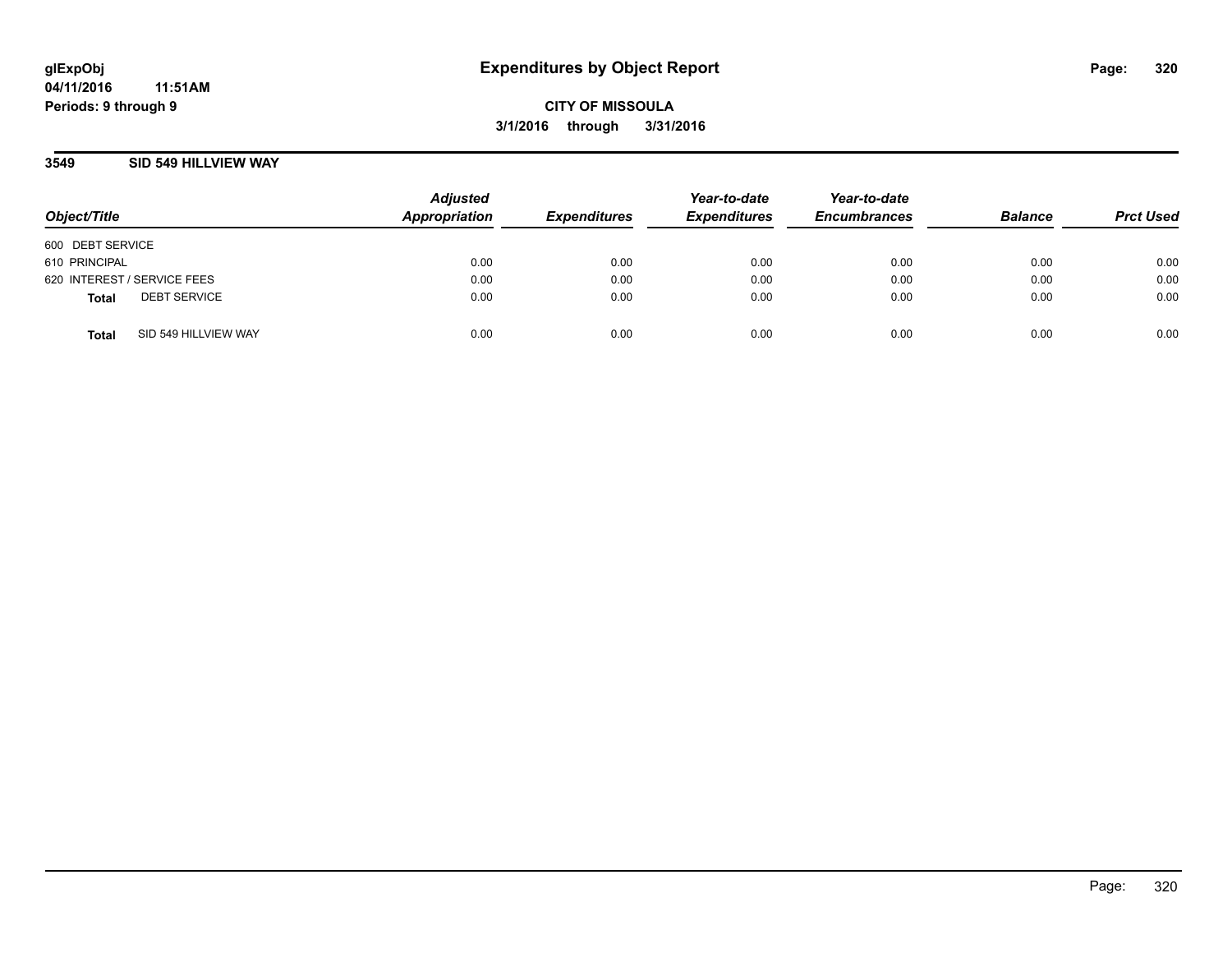#### **4060 CAPITAL IMPROVEMENT PROGRAM FUND**

|                           |                                   | <b>Adjusted</b>      |                     | Year-to-date        | Year-to-date        |                |                  |
|---------------------------|-----------------------------------|----------------------|---------------------|---------------------|---------------------|----------------|------------------|
| Object/Title              |                                   | <b>Appropriation</b> | <b>Expenditures</b> | <b>Expenditures</b> | <b>Encumbrances</b> | <b>Balance</b> | <b>Prct Used</b> |
| 100 PERSONAL SERVICES     |                                   |                      |                     |                     |                     |                |                  |
| 110 SALARIES AND WAGES    |                                   | 0.00                 | 0.00                | 0.00                | 0.00                | 0.00           | 0.00             |
|                           | <b>140 EMPLOYER CONTRIBUTIONS</b> | 0.00                 | 0.00                | 0.00                | 0.00                | 0.00           | 0.00             |
| <b>Total</b>              | PERSONAL SERVICES                 | 0.00                 | 0.00                | 0.00                | 0.00                | 0.00           | 0.00             |
| 300 PURCHASED SERVICES    |                                   |                      |                     |                     |                     |                |                  |
|                           | 350 PROFESSIONAL SERVICES         | 0.00                 | 14,500.00           | 25,500.00           | 0.00                | $-25,500.00$   | 0.00             |
| <b>Total</b>              | PURCHASED SERVICES                | 0.00                 | 14,500.00           | 25,500.00           | 0.00                | $-25,500.00$   | 0.00             |
| 500 FIXED CHARGES         |                                   |                      |                     |                     |                     |                |                  |
|                           | 550 MERCHANT SERVICE FEES         | 0.00                 | 0.00                | 0.00                | 0.00                | 0.00           | 0.00             |
| <b>Total</b>              | <b>FIXED CHARGES</b>              | 0.00                 | 0.00                | 0.00                | 0.00                | 0.00           | 0.00             |
| 600 DEBT SERVICE          |                                   |                      |                     |                     |                     |                |                  |
| 610 PRINCIPAL             |                                   | 828,684.00           | 29,029.93           | 216,942.30          | 0.00                | 611,741.70     | 26.18            |
|                           | 620 INTEREST / SERVICE FEES       | 235.881.00           | 2,500.00            | 147,911.69          | 0.00                | 87,969.31      | 62.71            |
| <b>Total</b>              | <b>DEBT SERVICE</b>               | 1,064,565.00         | 31,529.93           | 364,853.99          | 0.00                | 699,711.01     | 34.27            |
| 800 OTHER OBJECTS         |                                   |                      |                     |                     |                     |                |                  |
|                           | 820 TRANSFERS TO OTHER FUNDS      | 0.00                 | 0.00                | 0.00                | 0.00                | 0.00           | 0.00             |
| <b>Total</b>              | OTHER OBJECTS                     | 0.00                 | 0.00                | 0.00                | 0.00                | 0.00           | 0.00             |
| 900 CAPITAL OUTLAY        |                                   |                      |                     |                     |                     |                |                  |
| 920 BUILDINGS             |                                   | 0.00                 | 0.00                | 0.00                | 0.00                | 0.00           | 0.00             |
| 930 IMPROVEMENTS          |                                   | 0.00                 | 50.216.03           | 143,895.27          | 0.00                | $-143.895.27$  | 0.00             |
|                           | 940 MACHINERY & EQUIPMENT         | 20,000.00            | 227,491.87          | 756,256.19          | 0.00                | -736,256.19    | 3,781.28         |
| 941 DUI DIGITAL EQUIPMENT |                                   | 0.00                 | 0.00                | 15,915.05           | 0.00                | $-15,915.05$   | 0.00             |
| <b>Total</b>              | <b>CAPITAL OUTLAY</b>             | 20,000.00            | 277,707.90          | 916,066.51          | 0.00                | $-896,066.51$  | 4,580.33         |
| <b>Total</b>              | NON-DEPARTMENTAL                  | 1,084,565.00         | 323,737.83          | 1,306,420.50        | 0.00                | $-221,855.50$  | 120.46           |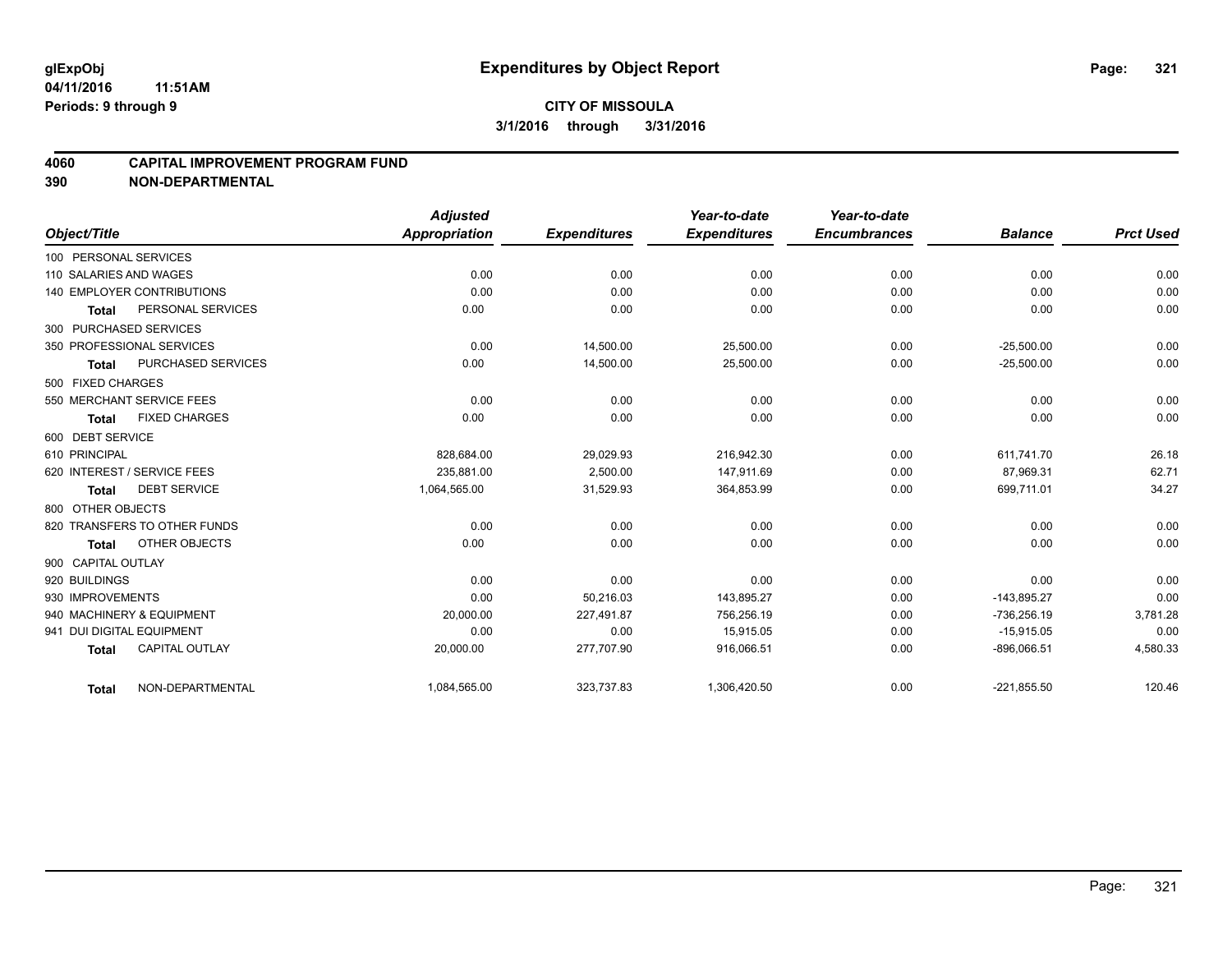**04/11/2016 11:51AM Periods: 9 through 9**

### **4060 CAPITAL IMPROVEMENT PROGRAM FUND**

| Object/Title           |                                   | <b>Adjusted</b><br><b>Appropriation</b> | <b>Expenditures</b> | Year-to-date<br><b>Expenditures</b> | Year-to-date<br><b>Encumbrances</b> | <b>Balance</b> | <b>Prct Used</b> |
|------------------------|-----------------------------------|-----------------------------------------|---------------------|-------------------------------------|-------------------------------------|----------------|------------------|
|                        |                                   |                                         |                     |                                     |                                     |                |                  |
| 100 PERSONAL SERVICES  |                                   |                                         |                     |                                     |                                     |                |                  |
| 110 SALARIES AND WAGES |                                   | 0.00                                    | 0.00                | 0.00                                | 0.00                                | 0.00           | 0.00             |
|                        | <b>140 EMPLOYER CONTRIBUTIONS</b> | 0.00                                    | 0.00                | 0.00                                | 0.00                                | 0.00           | 0.00             |
| <b>Total</b>           | PERSONAL SERVICES                 | 0.00                                    | 0.00                | 0.00                                | 0.00                                | 0.00           | 0.00             |
| 300 PURCHASED SERVICES |                                   |                                         |                     |                                     |                                     |                |                  |
|                        | 350 PROFESSIONAL SERVICES         | 0.00                                    | 14,500.00           | 25,500.00                           | 0.00                                | $-25,500.00$   | 0.00             |
| <b>Total</b>           | PURCHASED SERVICES                | 0.00                                    | 14,500.00           | 25,500.00                           | 0.00                                | $-25,500.00$   | 0.00             |
| 500 FIXED CHARGES      |                                   |                                         |                     |                                     |                                     |                |                  |
|                        | 550 MERCHANT SERVICE FEES         | 0.00                                    | 0.00                | 0.00                                | 0.00                                | 0.00           | 0.00             |
| <b>Total</b>           | <b>FIXED CHARGES</b>              | 0.00                                    | 0.00                | 0.00                                | 0.00                                | 0.00           | 0.00             |
| 600 DEBT SERVICE       |                                   |                                         |                     |                                     |                                     |                |                  |
| 610 PRINCIPAL          |                                   | 828,684.00                              | 29,029.93           | 216,942.30                          | 0.00                                | 611,741.70     | 26.18            |
|                        | 620 INTEREST / SERVICE FEES       | 235,881.00                              | 2,500.00            | 147,911.69                          | 0.00                                | 87,969.31      | 62.71            |
| <b>Total</b>           | <b>DEBT SERVICE</b>               | 1.064.565.00                            | 31,529.93           | 364,853.99                          | 0.00                                | 699,711.01     | 34.27            |
| 800 OTHER OBJECTS      |                                   |                                         |                     |                                     |                                     |                |                  |
|                        | 820 TRANSFERS TO OTHER FUNDS      | 0.00                                    | 0.00                | 0.00                                | 0.00                                | 0.00           | 0.00             |
| <b>Total</b>           | <b>OTHER OBJECTS</b>              | 0.00                                    | 0.00                | 0.00                                | 0.00                                | 0.00           | 0.00             |
| 900 CAPITAL OUTLAY     |                                   |                                         |                     |                                     |                                     |                |                  |
| 920 BUILDINGS          |                                   | 0.00                                    | 0.00                | 0.00                                | 0.00                                | 0.00           | 0.00             |
| 930 IMPROVEMENTS       |                                   | 0.00                                    | 50,216.03           | 143,895.27                          | 0.00                                | $-143,895.27$  | 0.00             |
|                        | 940 MACHINERY & EQUIPMENT         | 20,000.00                               | 227,491.87          | 756,256.19                          | 0.00                                | -736,256.19    | 3,781.28         |
|                        | 941 DUI DIGITAL EQUIPMENT         | 0.00                                    | 0.00                | 15,915.05                           | 0.00                                | $-15,915.05$   | 0.00             |
| <b>Total</b>           | <b>CAPITAL OUTLAY</b>             | 20,000.00                               | 277,707.90          | 916,066.51                          | 0.00                                | $-896,066.51$  | 4,580.33         |
| <b>Total</b>           | CAPITAL IMPROVEMENT PROGRAM FUN   | 1,084,565.00                            | 323,737.83          | 1,306,420.50                        | 0.00                                | $-221,855.50$  | 120.46           |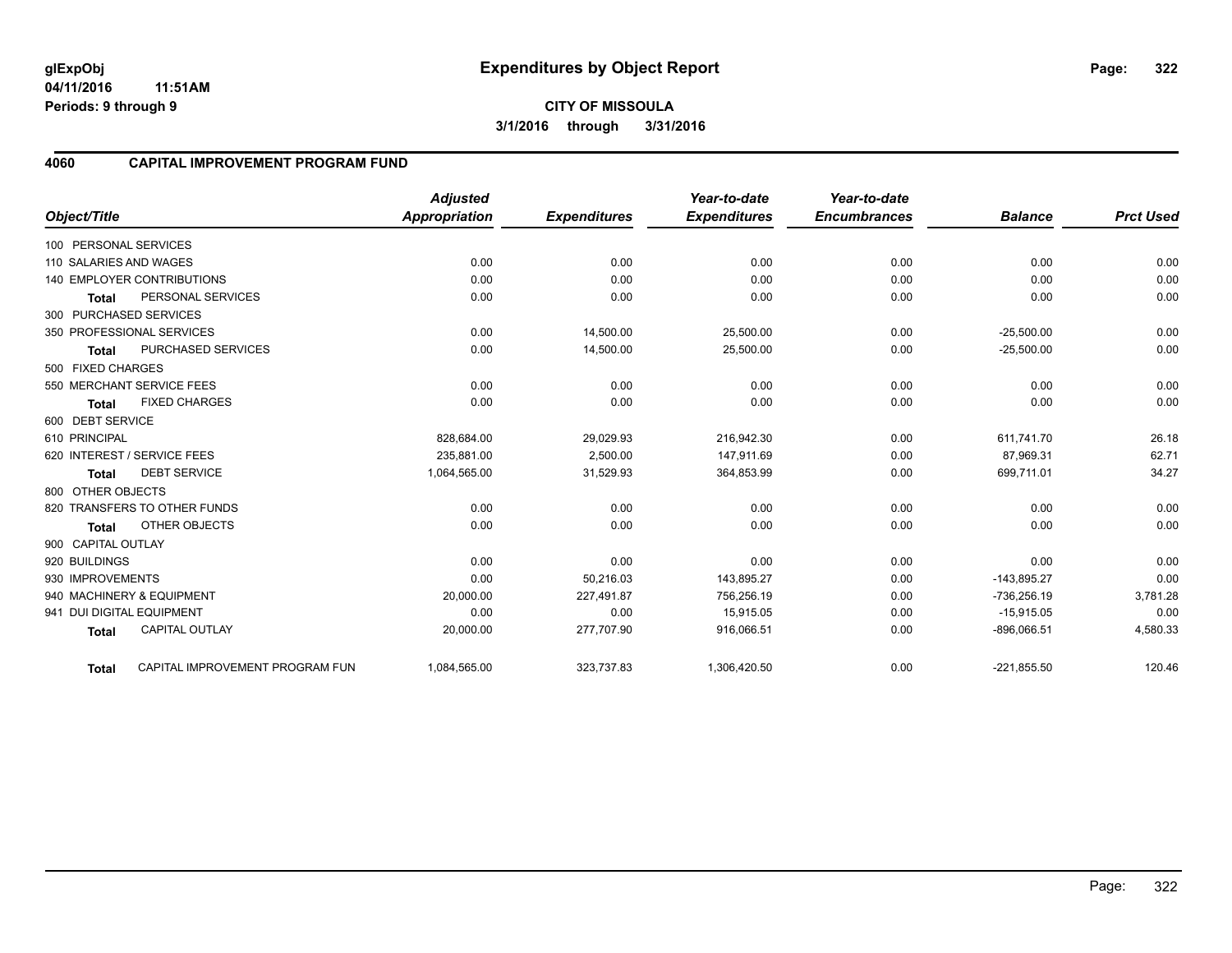#### **4130 1997 G O BOND OPEN SPACE PURCHASE FUND**

| Object/Title                          | <b>Adjusted</b><br><b>Appropriation</b> | <b>Expenditures</b> | Year-to-date<br><b>Expenditures</b> | Year-to-date<br><b>Encumbrances</b> | <b>Balance</b> | <b>Prct Used</b> |
|---------------------------------------|-----------------------------------------|---------------------|-------------------------------------|-------------------------------------|----------------|------------------|
| 500 FIXED CHARGES                     |                                         |                     |                                     |                                     |                |                  |
| 550 MERCHANT SERVICE FEES             |                                         | 0.00<br>0.00        | 0.00                                | 0.00                                | 0.00           | 0.00             |
| <b>FIXED CHARGES</b><br><b>Total</b>  | 0.00                                    | 0.00                | 0.00                                | 0.00                                | 0.00           | 0.00             |
| 800 OTHER OBJECTS                     |                                         |                     |                                     |                                     |                |                  |
| 820 TRANSFERS TO OTHER FUNDS          |                                         | 0.00<br>0.00        | 0.00                                | 0.00                                | 0.00           | 0.00             |
| OTHER OBJECTS<br>Total                | 0.00                                    | 0.00                | 0.00                                | 0.00                                | 0.00           | 0.00             |
| 900 CAPITAL OUTLAY                    |                                         |                     |                                     |                                     |                |                  |
| 930 IMPROVEMENTS                      | 375.602.00                              | 0.00                | 0.00                                | 0.00                                | 375.602.00     | 0.00             |
| <b>CAPITAL OUTLAY</b><br><b>Total</b> | 375.602.00                              | 0.00                | 0.00                                | 0.00                                | 375,602.00     | 0.00             |
| NON-DEPARTMENTAL<br><b>Total</b>      | 375,602.00                              | 0.00                | 0.00                                | 0.00                                | 375.602.00     | 0.00             |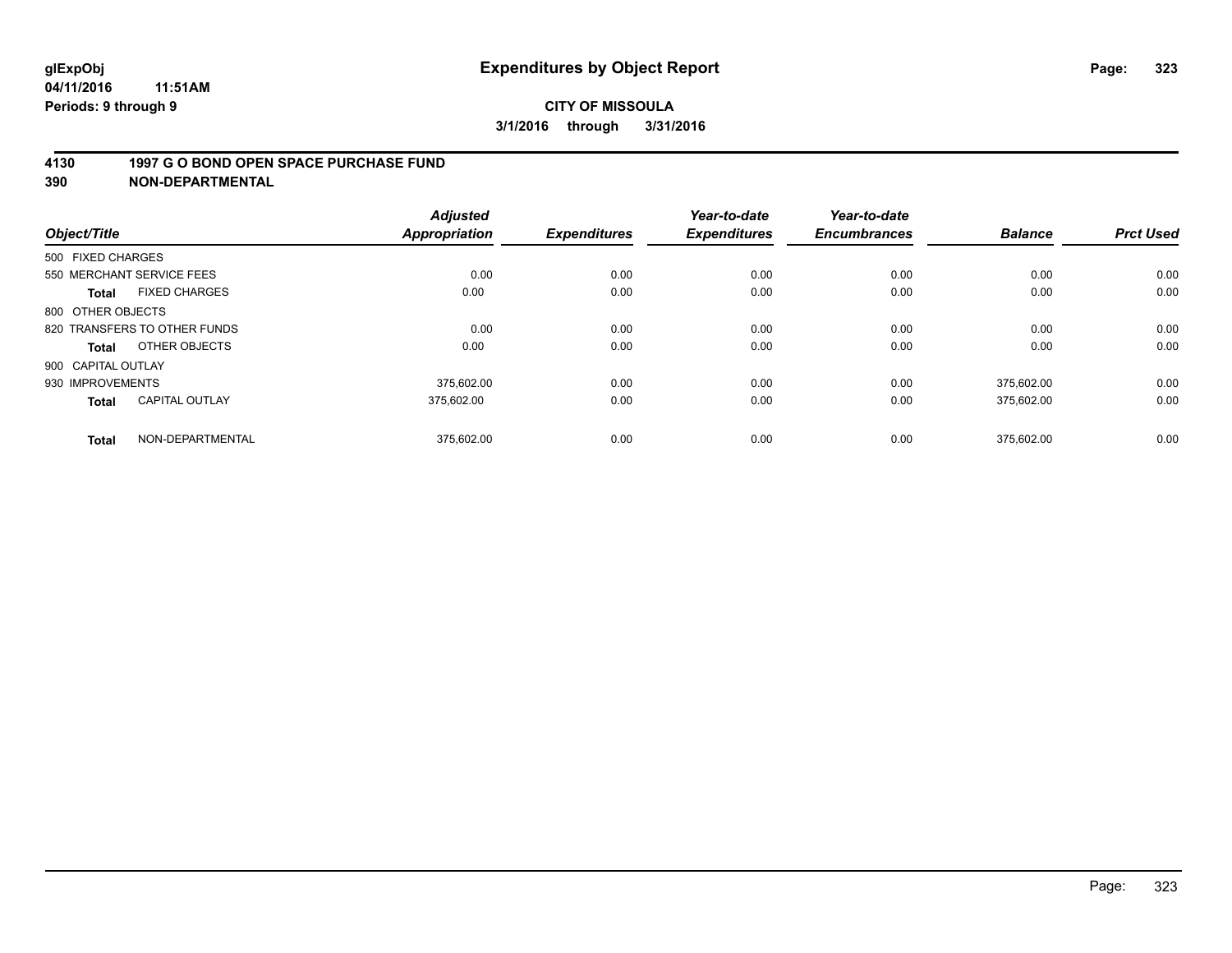**04/11/2016 11:51AM Periods: 9 through 9**

## **CITY OF MISSOULA 3/1/2016 through 3/31/2016**

## **4130 1997 G O BOND OPEN SPACE PURCHASE FUND**

| Object/Title       |                                   | <b>Adjusted</b><br><b>Appropriation</b> | <b>Expenditures</b> | Year-to-date<br><b>Expenditures</b> | Year-to-date<br><b>Encumbrances</b> | <b>Balance</b> | <b>Prct Used</b> |
|--------------------|-----------------------------------|-----------------------------------------|---------------------|-------------------------------------|-------------------------------------|----------------|------------------|
| 500 FIXED CHARGES  |                                   |                                         |                     |                                     |                                     |                |                  |
|                    | 550 MERCHANT SERVICE FEES         | 0.00                                    | 0.00                | 0.00                                | 0.00                                | 0.00           | 0.00             |
| <b>Total</b>       | <b>FIXED CHARGES</b>              | 0.00                                    | 0.00                | 0.00                                | 0.00                                | 0.00           | 0.00             |
| 800 OTHER OBJECTS  |                                   |                                         |                     |                                     |                                     |                |                  |
|                    | 820 TRANSFERS TO OTHER FUNDS      | 0.00                                    | 0.00                | 0.00                                | 0.00                                | 0.00           | 0.00             |
| Total              | OTHER OBJECTS                     | 0.00                                    | 0.00                | 0.00                                | 0.00                                | 0.00           | 0.00             |
| 900 CAPITAL OUTLAY |                                   |                                         |                     |                                     |                                     |                |                  |
| 930 IMPROVEMENTS   |                                   | 375,602.00                              | 0.00                | 0.00                                | 0.00                                | 375.602.00     | 0.00             |
| <b>Total</b>       | <b>CAPITAL OUTLAY</b>             | 375.602.00                              | 0.00                | 0.00                                | 0.00                                | 375,602.00     | 0.00             |
| <b>Total</b>       | 1997 G O BOND OPEN SPACE PURCHASI | 375.602.00                              | 0.00                | 0.00                                | 0.00                                | 375.602.00     | 0.00             |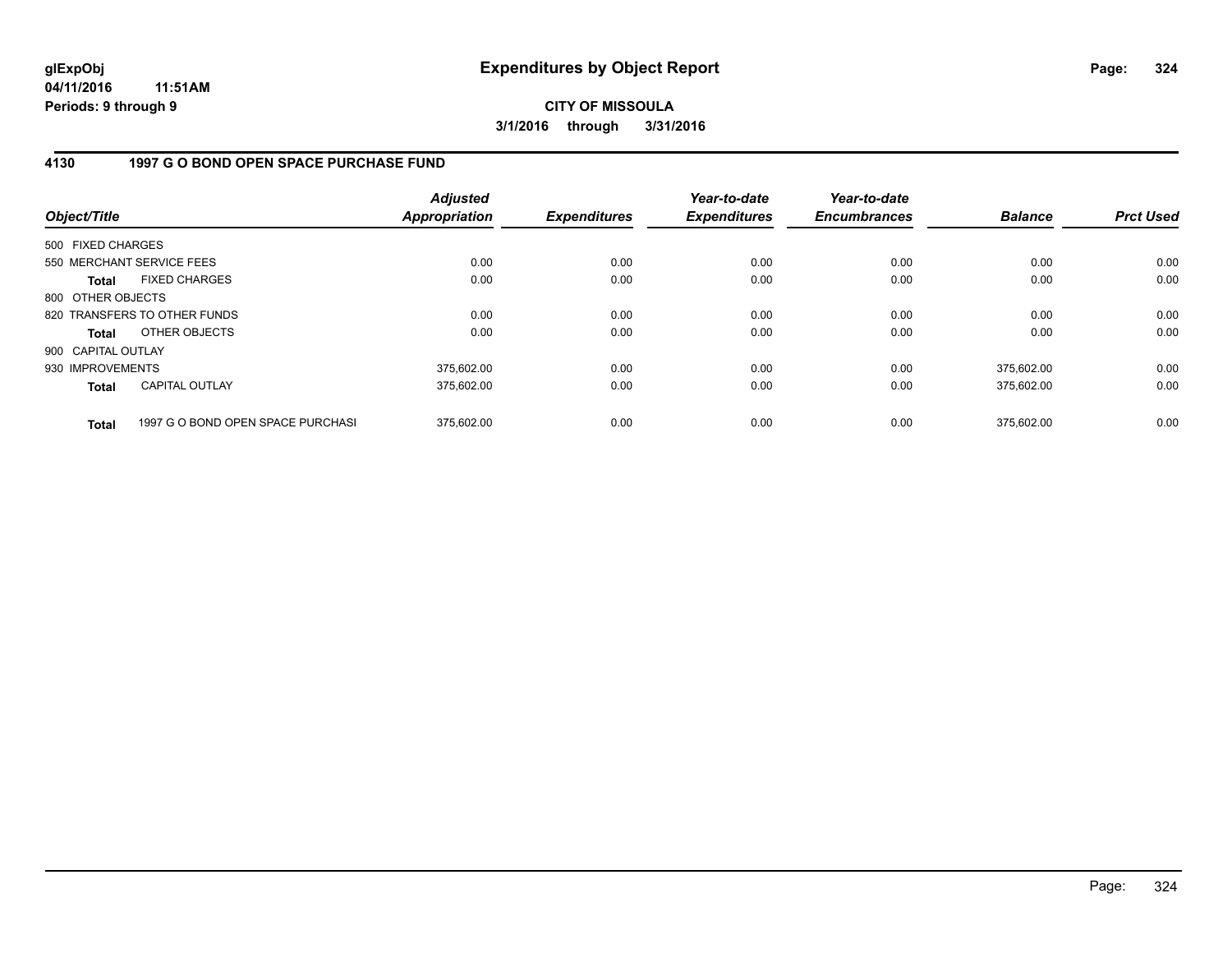#### **4196 NEW FIRE STATION GO BOND**

**300 FIRE**

|                           |                              | <b>Adjusted</b>      |                     | Year-to-date        | Year-to-date        |                |                  |
|---------------------------|------------------------------|----------------------|---------------------|---------------------|---------------------|----------------|------------------|
| Object/Title              |                              | <b>Appropriation</b> | <b>Expenditures</b> | <b>Expenditures</b> | <b>Encumbrances</b> | <b>Balance</b> | <b>Prct Used</b> |
| 500 FIXED CHARGES         |                              |                      |                     |                     |                     |                |                  |
| 550 MERCHANT SERVICE FEES |                              | 0.00                 | 0.00                | 0.00                | 0.00                | 0.00           | 0.00             |
| <b>Total</b>              | <b>FIXED CHARGES</b>         | 0.00                 | 0.00                | 0.00                | 0.00                | 0.00           | 0.00             |
| 800 OTHER OBJECTS         |                              |                      |                     |                     |                     |                |                  |
|                           | 820 TRANSFERS TO OTHER FUNDS | 0.00                 | 0.00                | 0.00                | 0.00                | 0.00           | 0.00             |
| Total                     | OTHER OBJECTS                | 0.00                 | 0.00                | 0.00                | 0.00                | 0.00           | 0.00             |
| 900 CAPITAL OUTLAY        |                              |                      |                     |                     |                     |                |                  |
| 920 BUILDINGS             |                              | 0.00                 | 0.00                | 0.00                | 0.00                | 0.00           | 0.00             |
| 930 IMPROVEMENTS          |                              | 0.00                 | 0.00                | 0.00                | 0.00                | 0.00           | 0.00             |
| 940 MACHINERY & EQUIPMENT |                              | 0.00                 | 0.00                | 0.00                | 0.00                | 0.00           | 0.00             |
| <b>Total</b>              | <b>CAPITAL OUTLAY</b>        | 0.00                 | 0.00                | 0.00                | 0.00                | 0.00           | 0.00             |
| <b>Total</b>              | <b>FIRE</b>                  | 0.00                 | 0.00                | 0.00                | 0.00                | 0.00           | 0.00             |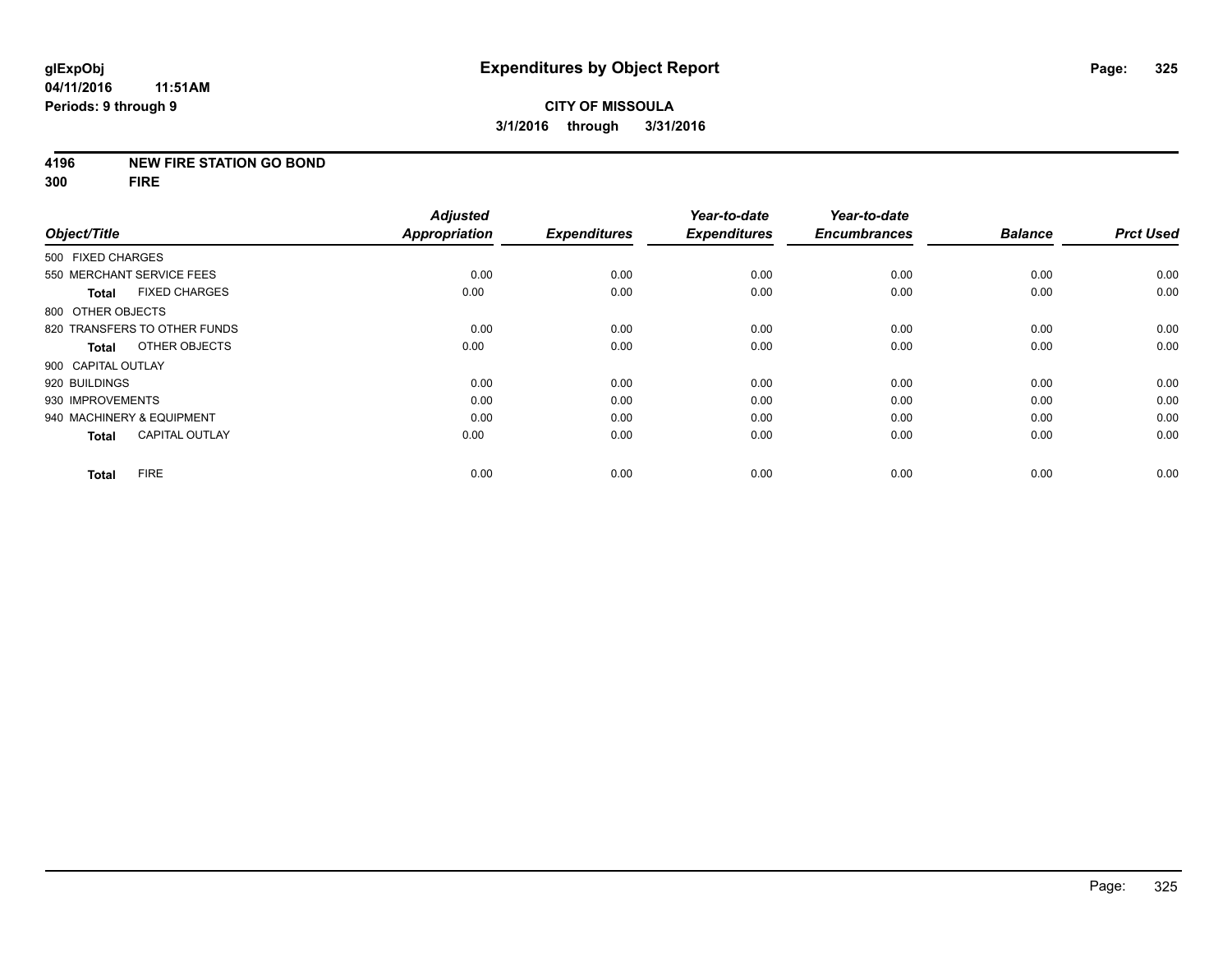### **4196 NEW FIRE STATION GO BOND**

| Object/Title              |                              | <b>Adjusted</b><br><b>Appropriation</b> | <b>Expenditures</b> | Year-to-date<br><b>Expenditures</b> | Year-to-date<br><b>Encumbrances</b> | <b>Balance</b> | <b>Prct Used</b> |
|---------------------------|------------------------------|-----------------------------------------|---------------------|-------------------------------------|-------------------------------------|----------------|------------------|
|                           |                              |                                         |                     |                                     |                                     |                |                  |
| 500 FIXED CHARGES         |                              |                                         |                     |                                     |                                     |                |                  |
| 550 MERCHANT SERVICE FEES |                              | 0.00                                    | 0.00                | 0.00                                | 0.00                                | 0.00           | 0.00             |
| Total                     | <b>FIXED CHARGES</b>         | 0.00                                    | 0.00                | 0.00                                | 0.00                                | 0.00           | 0.00             |
| 800 OTHER OBJECTS         |                              |                                         |                     |                                     |                                     |                |                  |
|                           | 820 TRANSFERS TO OTHER FUNDS | 0.00                                    | 0.00                | 0.00                                | 0.00                                | 0.00           | 0.00             |
| Total                     | OTHER OBJECTS                | 0.00                                    | 0.00                | 0.00                                | 0.00                                | 0.00           | 0.00             |
| 900 CAPITAL OUTLAY        |                              |                                         |                     |                                     |                                     |                |                  |
| 920 BUILDINGS             |                              | 0.00                                    | 0.00                | 0.00                                | 0.00                                | 0.00           | 0.00             |
| 930 IMPROVEMENTS          |                              | 0.00                                    | 0.00                | 0.00                                | 0.00                                | 0.00           | 0.00             |
| 940 MACHINERY & EQUIPMENT |                              | 0.00                                    | 0.00                | 0.00                                | 0.00                                | 0.00           | 0.00             |
| <b>Total</b>              | <b>CAPITAL OUTLAY</b>        | 0.00                                    | 0.00                | 0.00                                | 0.00                                | 0.00           | 0.00             |
| <b>Total</b>              | NEW FIRE STATION GO BOND     | 0.00                                    | 0.00                | 0.00                                | 0.00                                | 0.00           | 0.00             |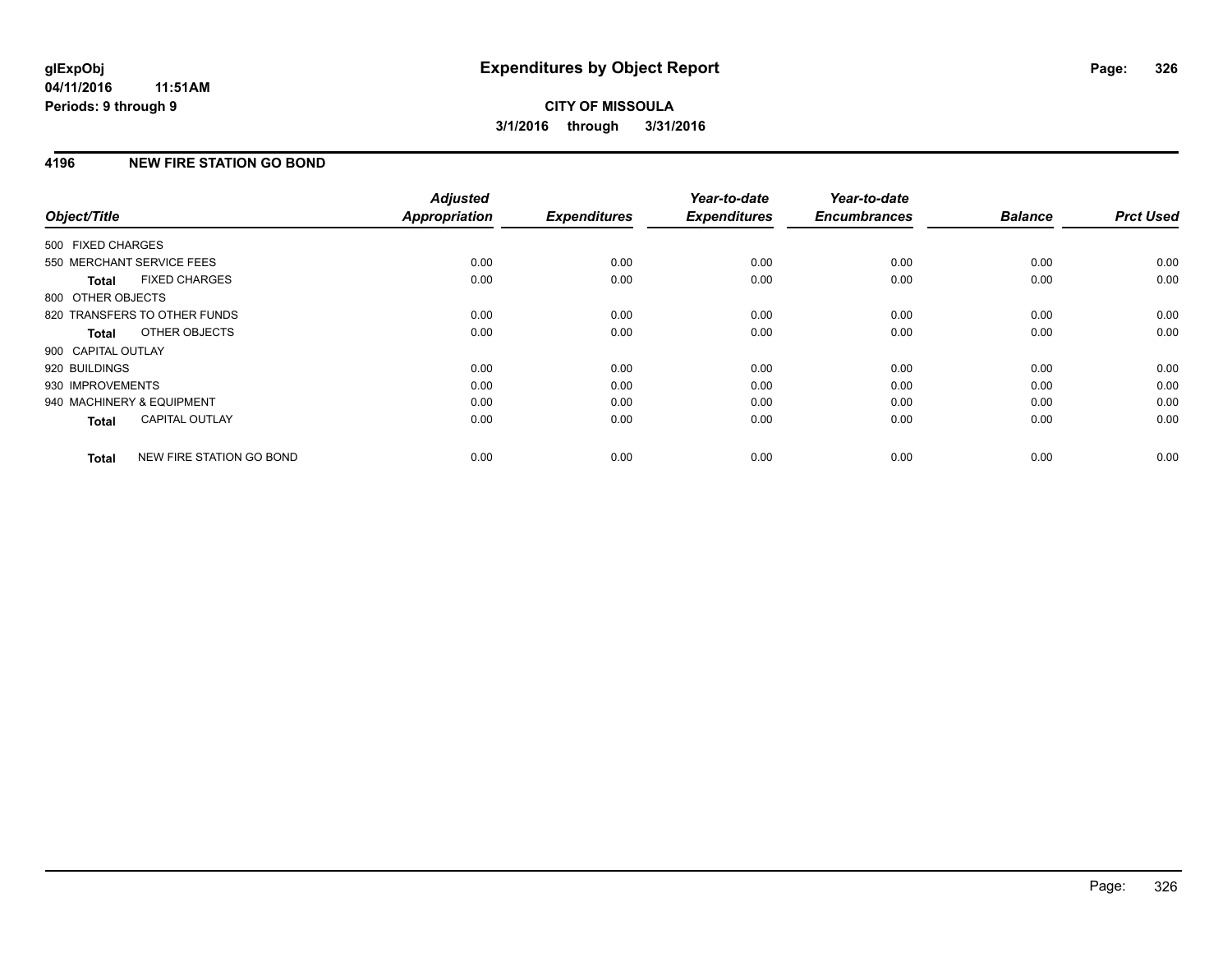#### **4450 S/C CONSTRUCTION FUND FOR FY06**

| Object/Title                            | <b>Adjusted</b><br><b>Appropriation</b> | <b>Expenditures</b> | Year-to-date<br><b>Expenditures</b> | Year-to-date<br><b>Encumbrances</b> | <b>Balance</b> | <b>Prct Used</b> |
|-----------------------------------------|-----------------------------------------|---------------------|-------------------------------------|-------------------------------------|----------------|------------------|
| 500 FIXED CHARGES                       |                                         |                     |                                     |                                     |                |                  |
| 550 MERCHANT SERVICE FEES               | 0.00                                    | 0.00                | 0.00                                | 0.00                                | 0.00           | 0.00             |
| <b>FIXED CHARGES</b><br><b>Total</b>    | 0.00                                    | 0.00                | 0.00                                | 0.00                                | 0.00           | 0.00             |
| 800 OTHER OBJECTS                       |                                         |                     |                                     |                                     |                |                  |
| 820 TRANSFERS TO OTHER FUNDS            | 0.00                                    | 0.00                | 0.00                                | 0.00                                | 0.00           | 0.00             |
| OTHER OBJECTS<br><b>Total</b>           | 0.00                                    | 0.00                | 0.00                                | 0.00                                | 0.00           | 0.00             |
| PUBLIC WORKS OPERATIONS<br><b>Total</b> | 0.00                                    | 0.00                | 0.00                                | 0.00                                | 0.00           | 0.00             |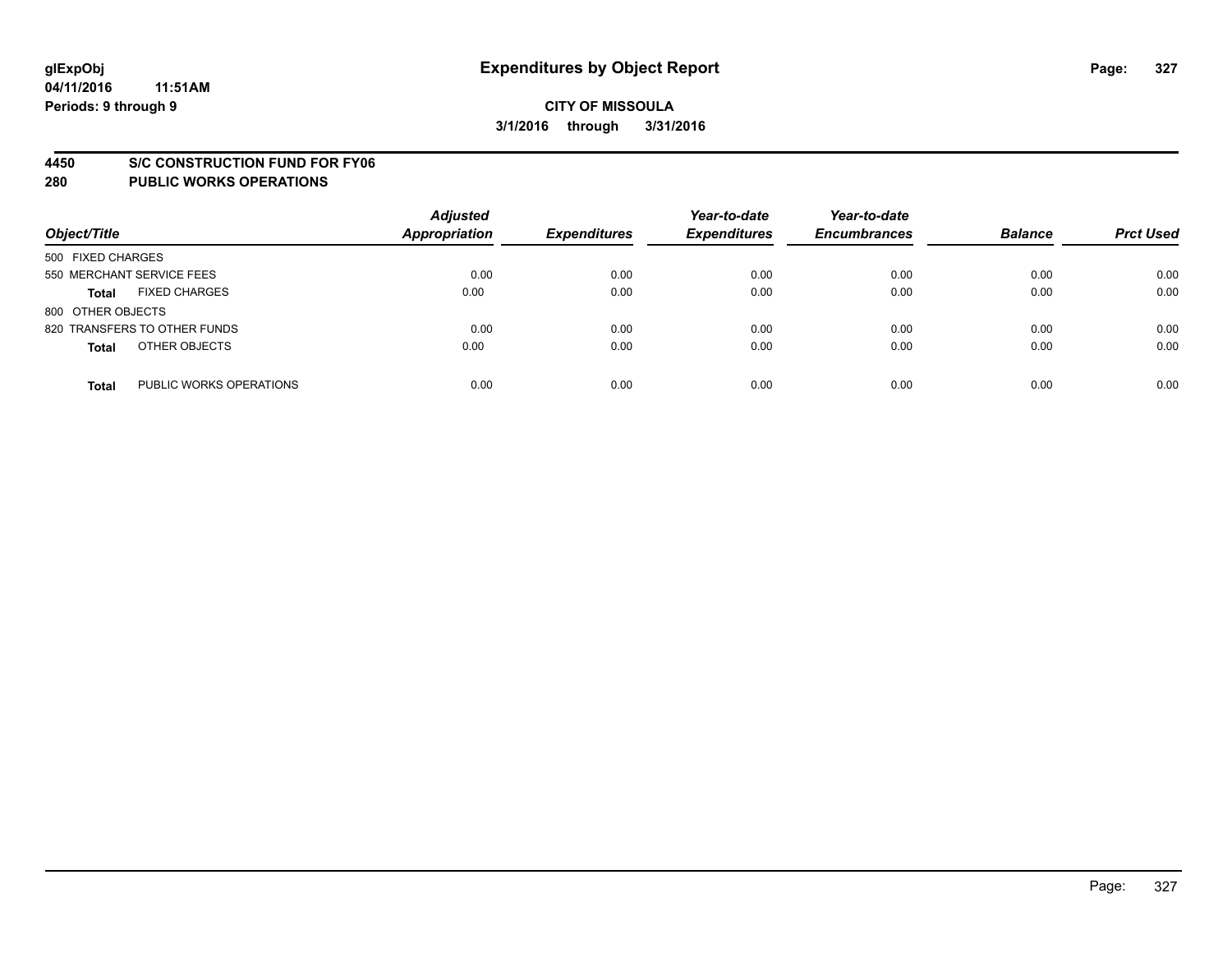### **4450 S/C CONSTRUCTION FUND FOR FY06**

| Object/Title                         |                                | <b>Adjusted</b><br><b>Appropriation</b> | <b>Expenditures</b> | Year-to-date<br><b>Expenditures</b> | Year-to-date<br><b>Encumbrances</b> | <b>Balance</b> | <b>Prct Used</b> |
|--------------------------------------|--------------------------------|-----------------------------------------|---------------------|-------------------------------------|-------------------------------------|----------------|------------------|
| 500 FIXED CHARGES                    |                                |                                         |                     |                                     |                                     |                |                  |
| 550 MERCHANT SERVICE FEES            |                                | 0.00                                    | 0.00                | 0.00                                | 0.00                                | 0.00           | 0.00             |
| <b>FIXED CHARGES</b><br><b>Total</b> |                                | 0.00                                    | 0.00                | 0.00                                | 0.00                                | 0.00           | 0.00             |
| 800 OTHER OBJECTS                    |                                |                                         |                     |                                     |                                     |                |                  |
| 820 TRANSFERS TO OTHER FUNDS         |                                | 0.00                                    | 0.00                | 0.00                                | 0.00                                | 0.00           | 0.00             |
| OTHER OBJECTS<br><b>Total</b>        |                                | 0.00                                    | 0.00                | 0.00                                | 0.00                                | 0.00           | 0.00             |
| <b>Total</b>                         | S/C CONSTRUCTION FUND FOR FY06 | 0.00                                    | 0.00                | 0.00                                | 0.00                                | 0.00           | 0.00             |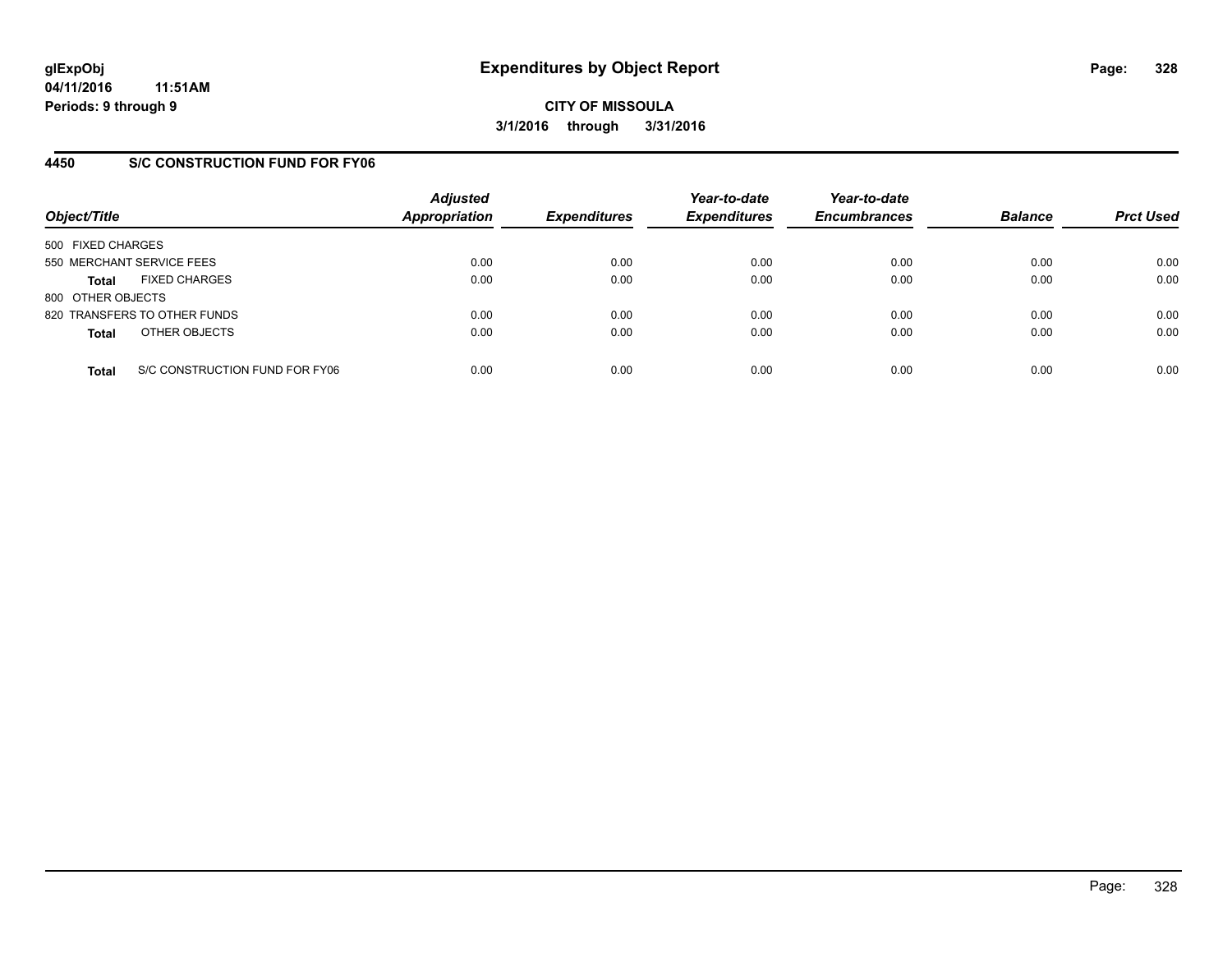#### **4451 FY07 S/C BOND FUND**

| Object/Title                            | <b>Adjusted</b><br><b>Appropriation</b> | <b>Expenditures</b> | Year-to-date<br><b>Expenditures</b> | Year-to-date<br><b>Encumbrances</b> | <b>Balance</b> | <b>Prct Used</b> |
|-----------------------------------------|-----------------------------------------|---------------------|-------------------------------------|-------------------------------------|----------------|------------------|
| 500 FIXED CHARGES                       |                                         |                     |                                     |                                     |                |                  |
| 550 MERCHANT SERVICE FEES               | 0.00                                    | 0.00                | 0.00                                | 0.00                                | 0.00           | 0.00             |
| <b>FIXED CHARGES</b><br><b>Total</b>    | 0.00                                    | 0.00                | 0.00                                | 0.00                                | 0.00           | 0.00             |
| 800 OTHER OBJECTS                       |                                         |                     |                                     |                                     |                |                  |
| 820 TRANSFERS TO OTHER FUNDS            | 0.00                                    | 0.00                | 0.00                                | 0.00                                | 0.00           | 0.00             |
| OTHER OBJECTS<br><b>Total</b>           | 0.00                                    | 0.00                | 0.00                                | 0.00                                | 0.00           | 0.00             |
| PUBLIC WORKS OPERATIONS<br><b>Total</b> | 0.00                                    | 0.00                | 0.00                                | 0.00                                | 0.00           | 0.00             |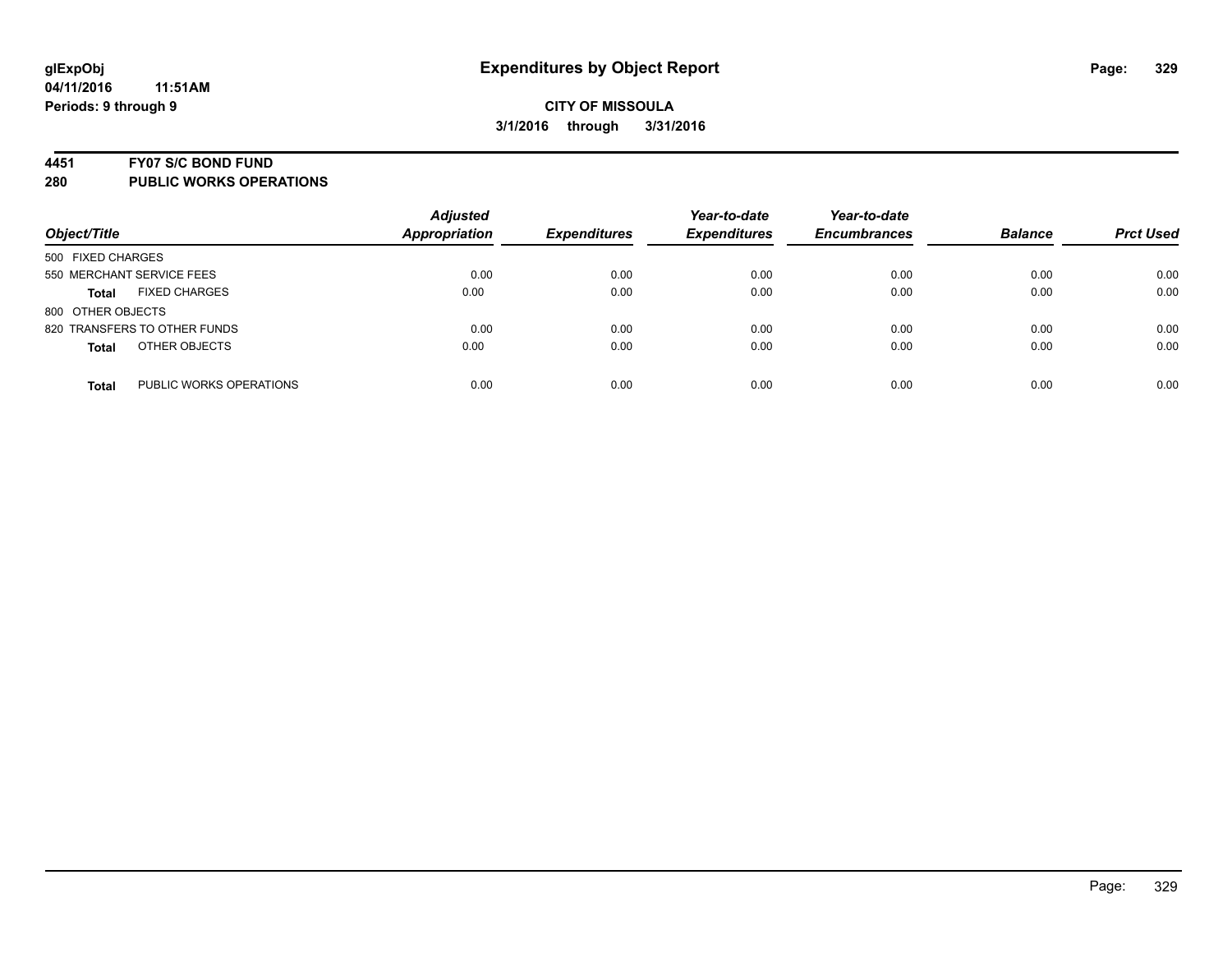### **4451 FY07 S/C BOND FUND**

| Object/Title                         | <b>Adjusted</b><br><b>Appropriation</b> | <b>Expenditures</b> | Year-to-date<br><b>Expenditures</b> | Year-to-date<br><b>Encumbrances</b> | <b>Balance</b> | <b>Prct Used</b> |
|--------------------------------------|-----------------------------------------|---------------------|-------------------------------------|-------------------------------------|----------------|------------------|
|                                      |                                         |                     |                                     |                                     |                |                  |
| 500 FIXED CHARGES                    |                                         |                     |                                     |                                     |                |                  |
| 550 MERCHANT SERVICE FEES            | 0.00                                    | 0.00                | 0.00                                | 0.00                                | 0.00           | 0.00             |
| <b>FIXED CHARGES</b><br><b>Total</b> | 0.00                                    | 0.00                | 0.00                                | 0.00                                | 0.00           | 0.00             |
| 800 OTHER OBJECTS                    |                                         |                     |                                     |                                     |                |                  |
| 820 TRANSFERS TO OTHER FUNDS         | 0.00                                    | 0.00                | 0.00                                | 0.00                                | 0.00           | 0.00             |
| OTHER OBJECTS<br><b>Total</b>        | 0.00                                    | 0.00                | 0.00                                | 0.00                                | 0.00           | 0.00             |
|                                      |                                         |                     |                                     |                                     |                |                  |
| FY07 S/C BOND FUND<br><b>Total</b>   | 0.00                                    | 0.00                | 0.00                                | 0.00                                | 0.00           | 0.00             |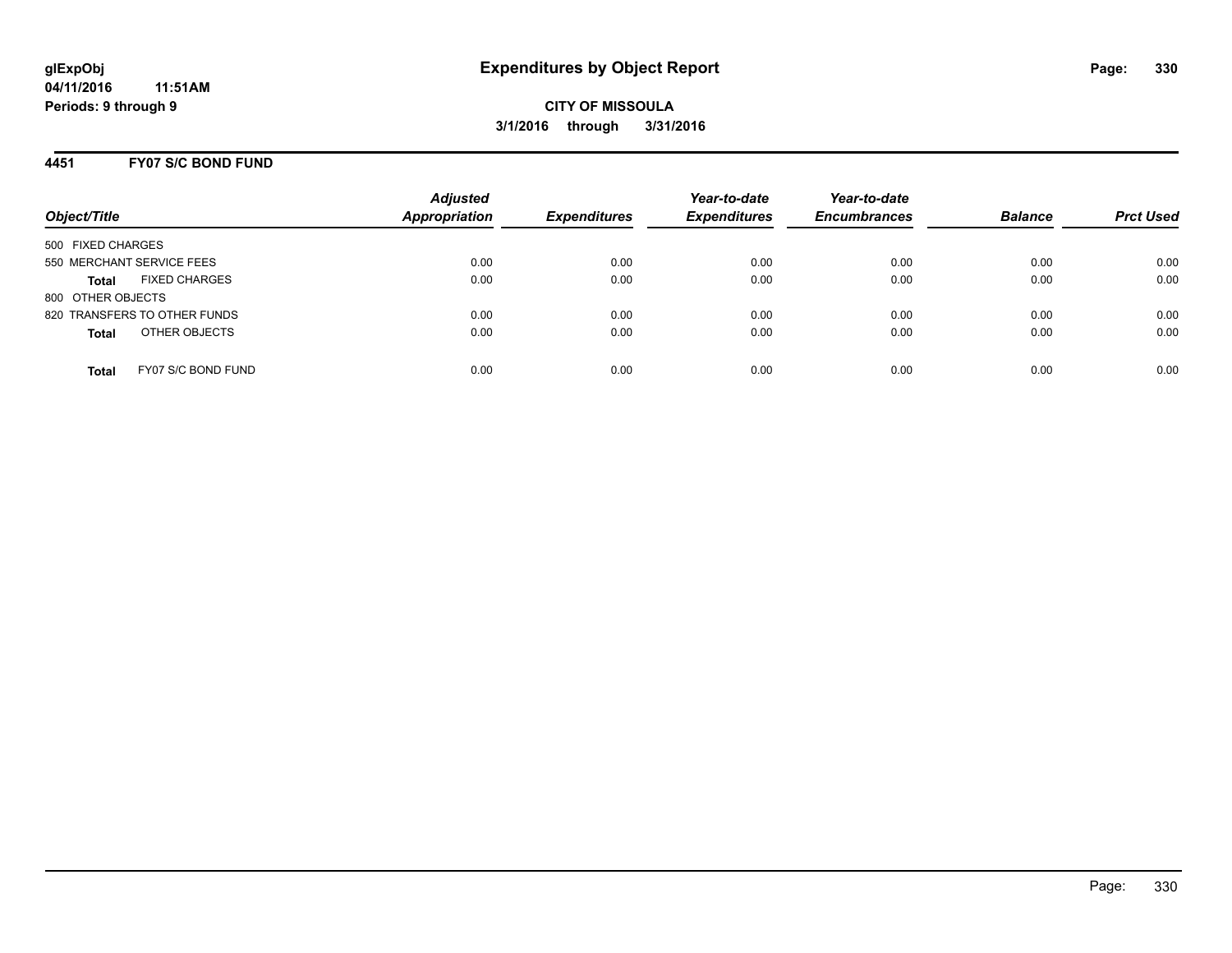#### **4452 S/C CONSTRUCTION FUND FOR FY 08 BOND SAL**

| Object/Title       |                           | <b>Adjusted</b><br><b>Appropriation</b> | <b>Expenditures</b> | Year-to-date<br><b>Expenditures</b> | Year-to-date<br><b>Encumbrances</b> | <b>Balance</b> | <b>Prct Used</b> |
|--------------------|---------------------------|-----------------------------------------|---------------------|-------------------------------------|-------------------------------------|----------------|------------------|
| 500 FIXED CHARGES  |                           |                                         |                     |                                     |                                     |                |                  |
|                    | 550 MERCHANT SERVICE FEES | 0.00                                    | 0.00                | 0.00                                | 0.00                                | 0.00           | 0.00             |
| <b>Total</b>       | <b>FIXED CHARGES</b>      | 0.00                                    | 0.00                | 0.00                                | 0.00                                | 0.00           | 0.00             |
| 900 CAPITAL OUTLAY |                           |                                         |                     |                                     |                                     |                |                  |
| 930 IMPROVEMENTS   |                           | 0.00                                    | 0.00                | 0.00                                | 0.00                                | 0.00           | 0.00             |
| <b>Total</b>       | <b>CAPITAL OUTLAY</b>     | 0.00                                    | 0.00                | 0.00                                | 0.00                                | 0.00           | 0.00             |
| <b>Total</b>       | PUBLIC WORKS OPERATIONS   | 0.00                                    | 0.00                | 0.00                                | 0.00                                | 0.00           | 0.00             |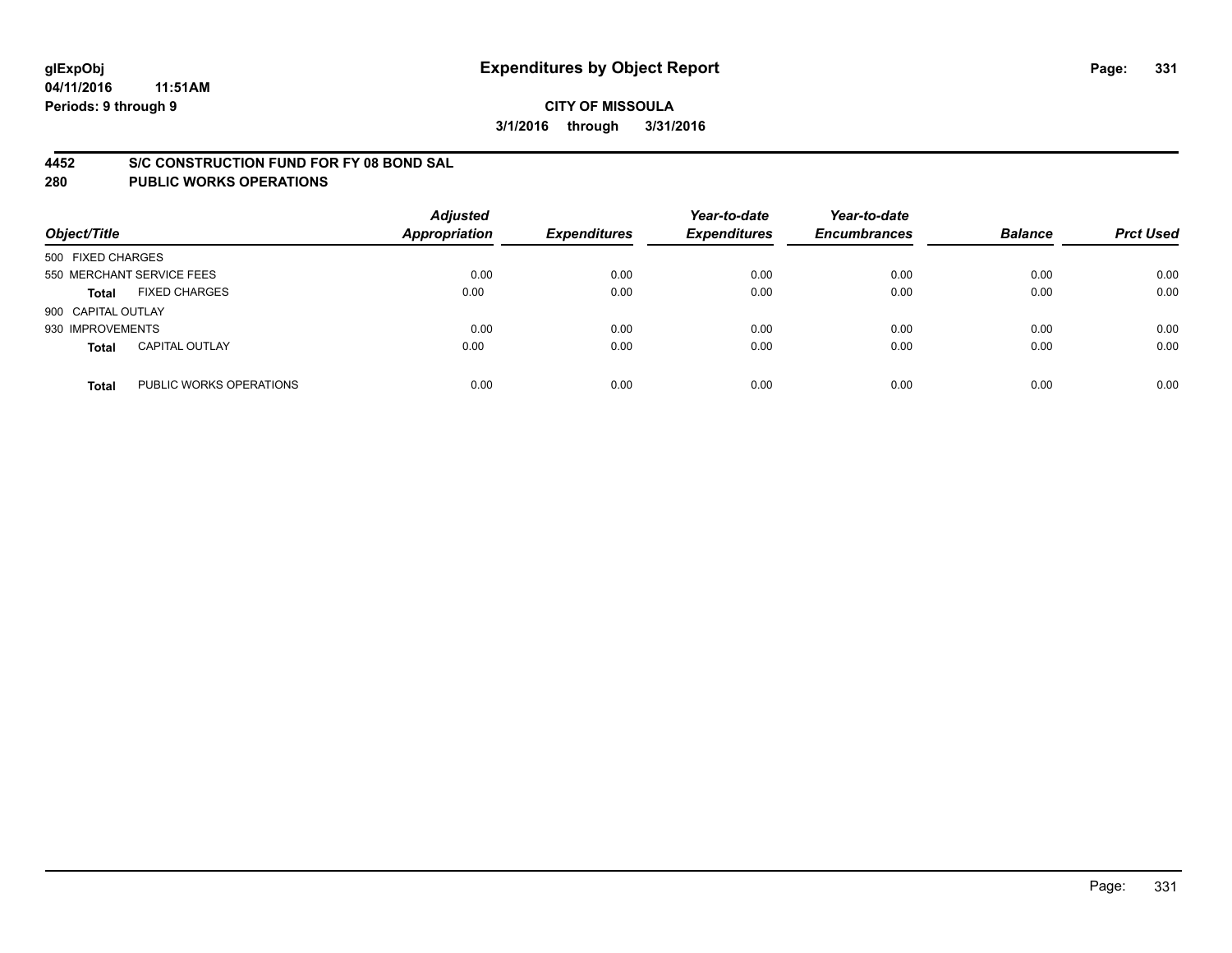**04/11/2016 11:51AM Periods: 9 through 9**

**CITY OF MISSOULA 3/1/2016 through 3/31/2016**

### **4452 S/C CONSTRUCTION FUND FOR FY 08 BOND SAL**

| Object/Title       |                                    | <b>Adjusted</b><br>Appropriation | <b>Expenditures</b> | Year-to-date<br><b>Expenditures</b> | Year-to-date<br><b>Encumbrances</b> | <b>Balance</b> | <b>Prct Used</b> |
|--------------------|------------------------------------|----------------------------------|---------------------|-------------------------------------|-------------------------------------|----------------|------------------|
| 500 FIXED CHARGES  |                                    |                                  |                     |                                     |                                     |                |                  |
|                    | 550 MERCHANT SERVICE FEES          | 0.00                             | 0.00                | 0.00                                | 0.00                                | 0.00           | 0.00             |
| Total              | <b>FIXED CHARGES</b>               | 0.00                             | 0.00                | 0.00                                | 0.00                                | 0.00           | 0.00             |
| 900 CAPITAL OUTLAY |                                    |                                  |                     |                                     |                                     |                |                  |
| 930 IMPROVEMENTS   |                                    | 0.00                             | 0.00                | 0.00                                | 0.00                                | 0.00           | 0.00             |
| <b>Total</b>       | <b>CAPITAL OUTLAY</b>              | 0.00                             | 0.00                | 0.00                                | 0.00                                | 0.00           | 0.00             |
| <b>Total</b>       | S/C CONSTRUCTION FUND FOR FY 08 BO | 0.00                             | 0.00                | 0.00                                | 0.00                                | 0.00           | 0.00             |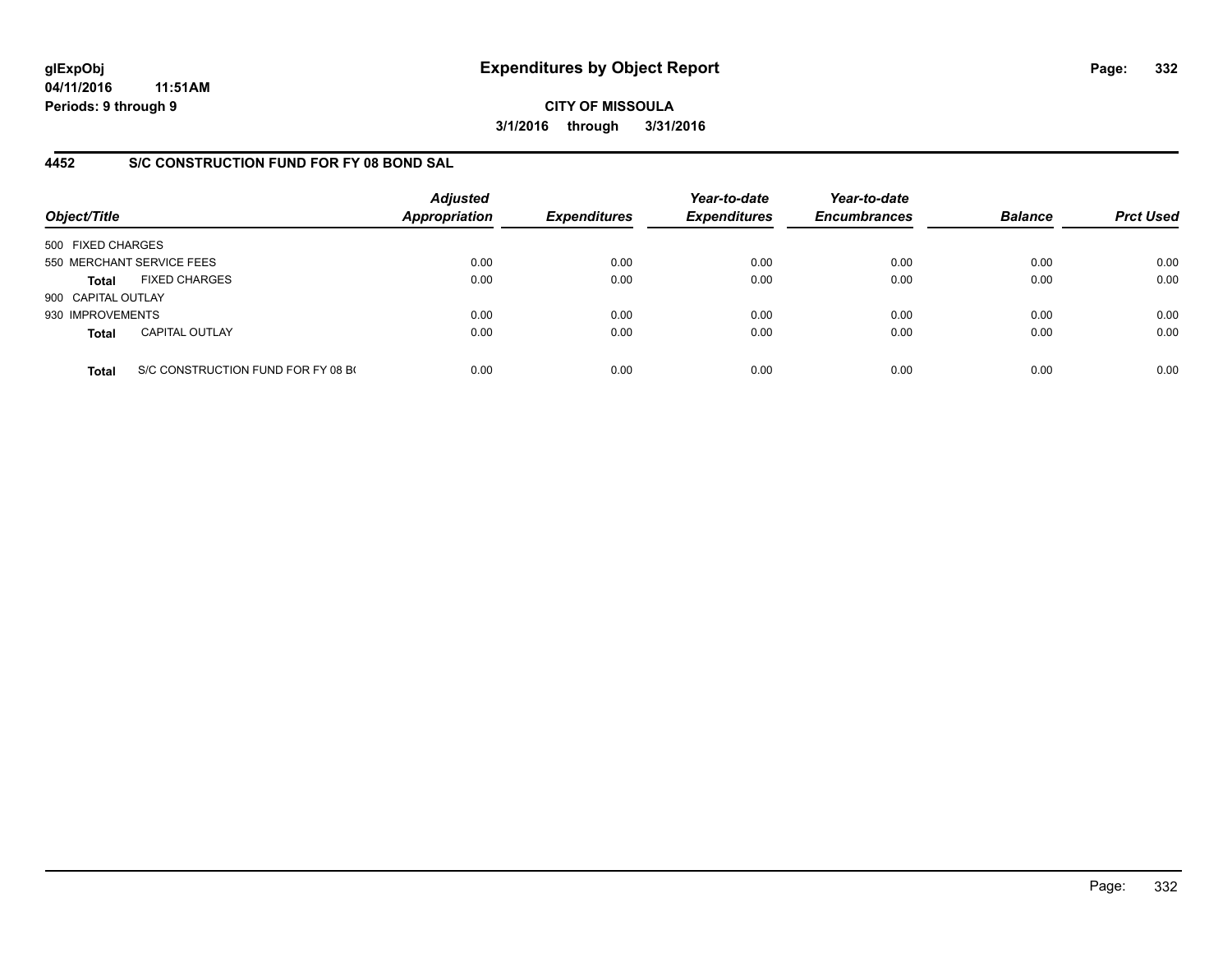#### **4453 S/C CONSTRUCTION FUND FY09 BOND**

| Object/Title       |                              | <b>Adjusted</b><br><b>Appropriation</b> | <b>Expenditures</b> | Year-to-date<br><b>Expenditures</b> | Year-to-date<br><b>Encumbrances</b> | <b>Balance</b> | <b>Prct Used</b> |
|--------------------|------------------------------|-----------------------------------------|---------------------|-------------------------------------|-------------------------------------|----------------|------------------|
| 500 FIXED CHARGES  |                              |                                         |                     |                                     |                                     |                |                  |
|                    | 550 MERCHANT SERVICE FEES    | 0.00                                    | 0.00                | 0.00                                | 0.00                                | 0.00           | 0.00             |
| <b>Total</b>       | <b>FIXED CHARGES</b>         | 0.00                                    | 0.00                | 0.00                                | 0.00                                | 0.00           | 0.00             |
| 800 OTHER OBJECTS  |                              |                                         |                     |                                     |                                     |                |                  |
|                    | 820 TRANSFERS TO OTHER FUNDS | 0.00                                    | 0.00                | 0.00                                | 0.00                                | 0.00           | 0.00             |
| Total              | OTHER OBJECTS                | 0.00                                    | 0.00                | 0.00                                | 0.00                                | 0.00           | 0.00             |
| 900 CAPITAL OUTLAY |                              |                                         |                     |                                     |                                     |                |                  |
| 930 IMPROVEMENTS   |                              | 0.00                                    | 0.00                | 0.00                                | 0.00                                | 0.00           | 0.00             |
| <b>Total</b>       | <b>CAPITAL OUTLAY</b>        | 0.00                                    | 0.00                | 0.00                                | 0.00                                | 0.00           | 0.00             |
| <b>Total</b>       | PUBLIC WORKS OPERATIONS      | 0.00                                    | 0.00                | 0.00                                | 0.00                                | 0.00           | 0.00             |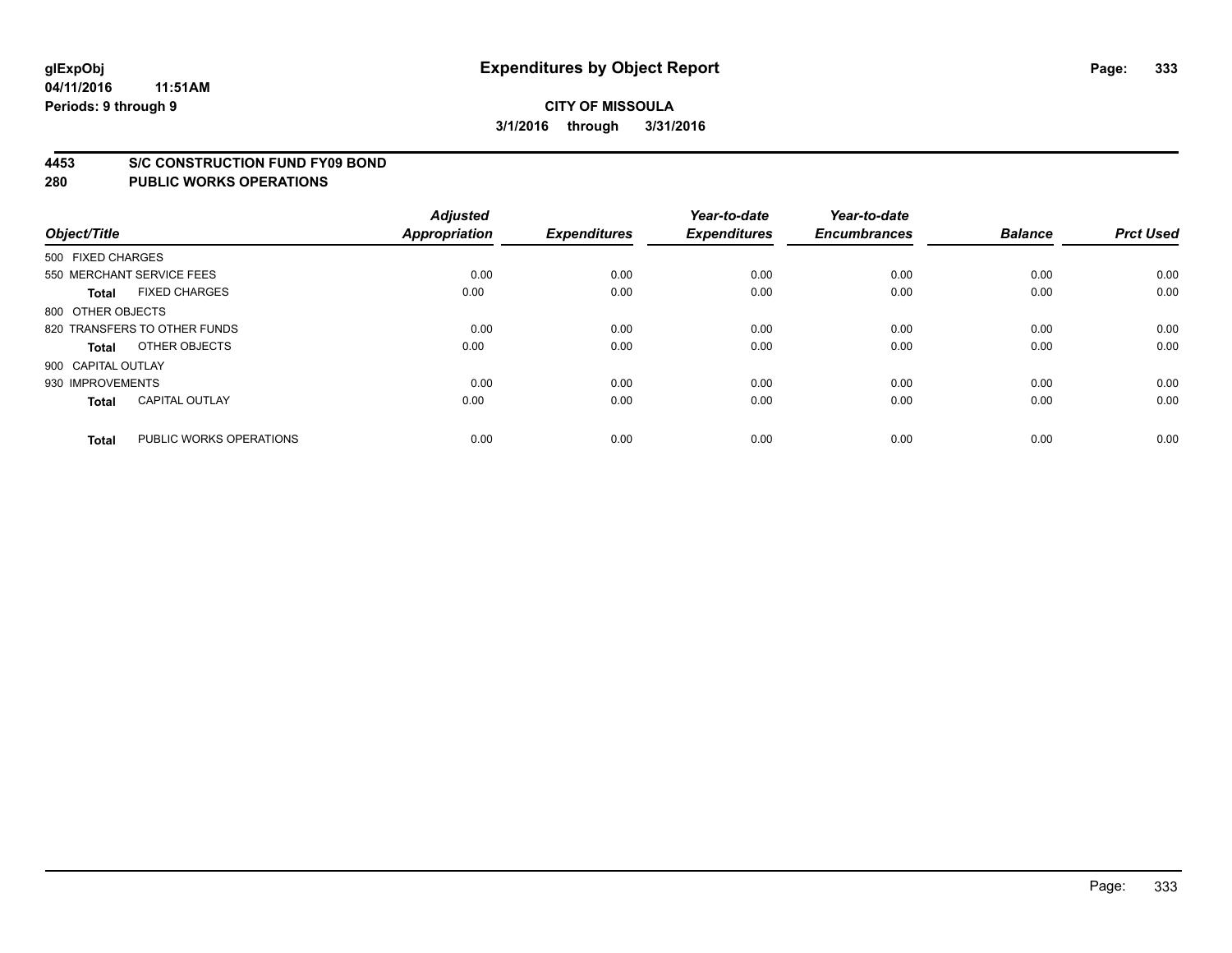#### **4453 S/C CONSTRUCTION FUND FY09 BOND**

**390 NON-DEPARTMENTAL**

| Object/Title                  | <b>Adjusted</b><br>Appropriation | <b>Expenditures</b> | Year-to-date<br><b>Expenditures</b> | Year-to-date<br><b>Encumbrances</b> | <b>Balance</b> | <b>Prct Used</b> |
|-------------------------------|----------------------------------|---------------------|-------------------------------------|-------------------------------------|----------------|------------------|
| 500 FIXED CHARGES             |                                  |                     |                                     |                                     |                |                  |
| 500 FIXED CHARGES             | 0.00                             | 0.00                | 0.00                                | 0.00                                | 0.00           | 0.00             |
| 550 MERCHANT SERVICE FEES     | 0.00                             | 0.00                | 0.00                                | 0.00                                | 0.00           | 0.00             |
| <b>FIXED CHARGES</b><br>Total | 0.00                             | 0.00                | 0.00                                | 0.00                                | 0.00           | 0.00             |
| NON-DEPARTMENTAL<br>Total     | 0.00                             | 0.00                | 0.00                                | 0.00                                | 0.00           | 0.00             |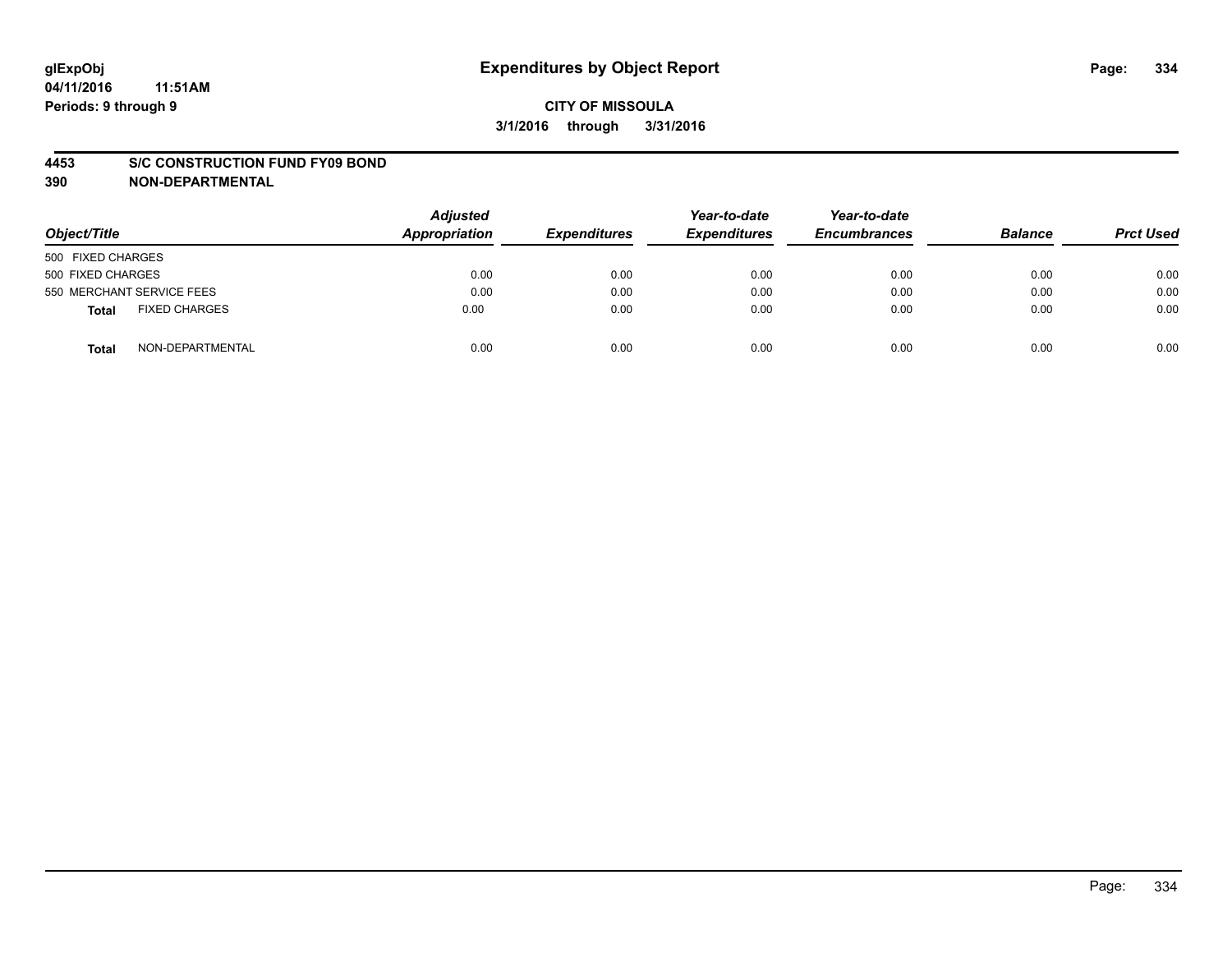**04/11/2016 11:51AM Periods: 9 through 9**

**CITY OF MISSOULA 3/1/2016 through 3/31/2016**

### **4453 S/C CONSTRUCTION FUND FY09 BOND**

| Object/Title                 |                                 | <b>Adjusted</b><br><b>Appropriation</b> | <b>Expenditures</b> | Year-to-date<br><b>Expenditures</b> | Year-to-date<br><b>Encumbrances</b> | <b>Balance</b> | <b>Prct Used</b> |
|------------------------------|---------------------------------|-----------------------------------------|---------------------|-------------------------------------|-------------------------------------|----------------|------------------|
| 500 FIXED CHARGES            |                                 |                                         |                     |                                     |                                     |                |                  |
| 500 FIXED CHARGES            |                                 | 0.00                                    | 0.00                | 0.00                                | 0.00                                | 0.00           | 0.00             |
| 550 MERCHANT SERVICE FEES    |                                 | 0.00                                    | 0.00                | 0.00                                | 0.00                                | 0.00           | 0.00             |
| <b>Total</b>                 | <b>FIXED CHARGES</b>            | 0.00                                    | 0.00                | 0.00                                | 0.00                                | 0.00           | 0.00             |
| 800 OTHER OBJECTS            |                                 |                                         |                     |                                     |                                     |                |                  |
| 820 TRANSFERS TO OTHER FUNDS |                                 | 0.00                                    | 0.00                | 0.00                                | 0.00                                | 0.00           | 0.00             |
| <b>Total</b>                 | OTHER OBJECTS                   | 0.00                                    | 0.00                | 0.00                                | 0.00                                | 0.00           | 0.00             |
| 900 CAPITAL OUTLAY           |                                 |                                         |                     |                                     |                                     |                |                  |
| 930 IMPROVEMENTS             |                                 | 0.00                                    | 0.00                | 0.00                                | 0.00                                | 0.00           | 0.00             |
| <b>Total</b>                 | <b>CAPITAL OUTLAY</b>           | 0.00                                    | 0.00                | 0.00                                | 0.00                                | 0.00           | 0.00             |
| <b>Total</b>                 | S/C CONSTRUCTION FUND FY09 BOND | 0.00                                    | 0.00                | 0.00                                | 0.00                                | 0.00           | 0.00             |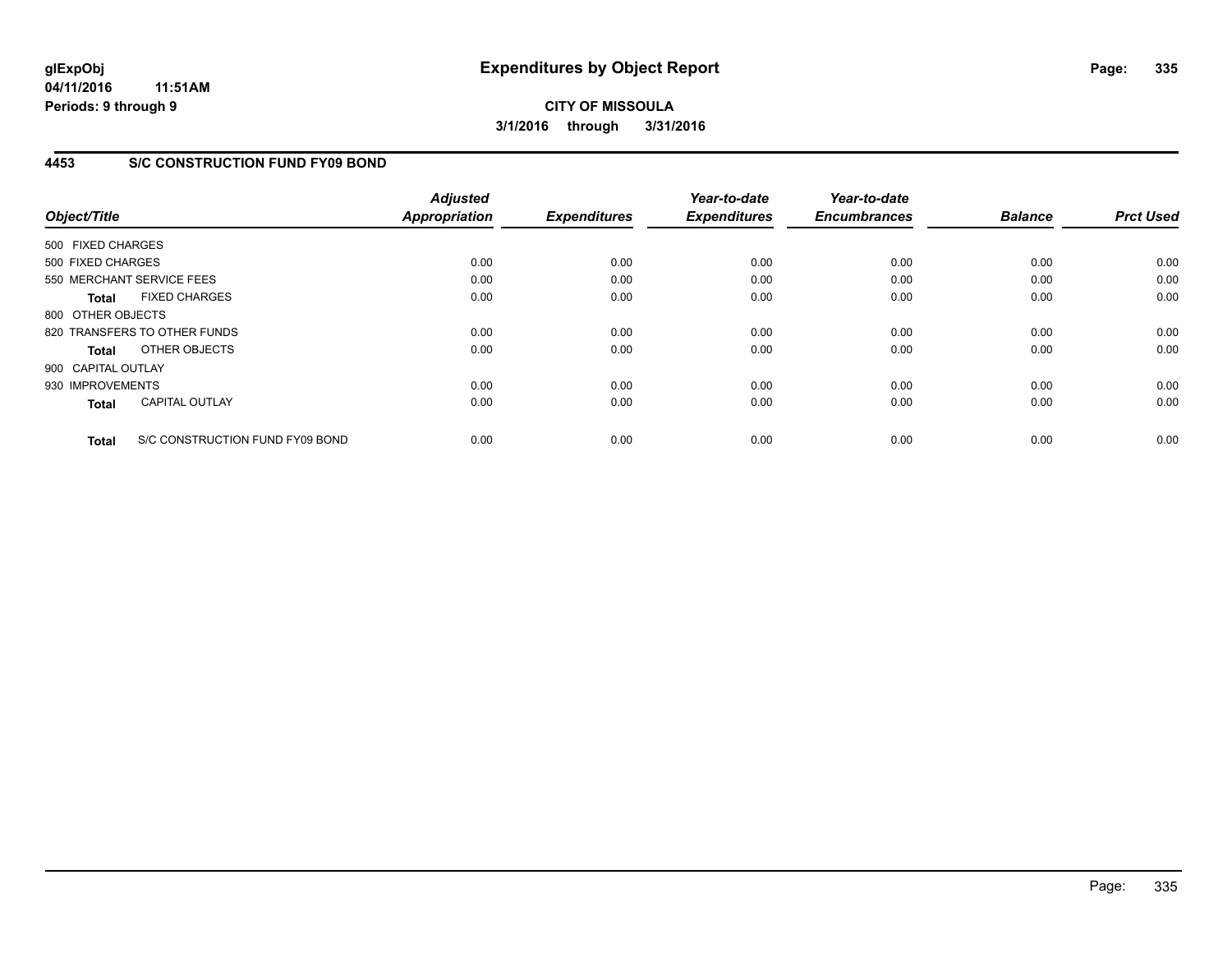#### **4454 S/C CONSTRUCTION FUND FOR FY10**

| Object/Title       |                           | <b>Adjusted</b><br><b>Appropriation</b> | <b>Expenditures</b> | Year-to-date<br><b>Expenditures</b> | Year-to-date<br><b>Encumbrances</b> | <b>Balance</b> | <b>Prct Used</b> |
|--------------------|---------------------------|-----------------------------------------|---------------------|-------------------------------------|-------------------------------------|----------------|------------------|
| 500 FIXED CHARGES  |                           |                                         |                     |                                     |                                     |                |                  |
|                    | 550 MERCHANT SERVICE FEES | 0.00                                    | 0.00                | 0.00                                | 0.00                                | 0.00           | 0.00             |
| <b>Total</b>       | <b>FIXED CHARGES</b>      | 0.00                                    | 0.00                | 0.00                                | 0.00                                | 0.00           | 0.00             |
| 900 CAPITAL OUTLAY |                           |                                         |                     |                                     |                                     |                |                  |
| 930 IMPROVEMENTS   |                           | 0.00                                    | 0.00                | 0.00                                | 0.00                                | 0.00           | 0.00             |
| <b>Total</b>       | <b>CAPITAL OUTLAY</b>     | 0.00                                    | 0.00                | 0.00                                | 0.00                                | 0.00           | 0.00             |
| <b>Total</b>       | PUBLIC WORKS OPERATIONS   | 0.00                                    | 0.00                | 0.00                                | 0.00                                | 0.00           | 0.00             |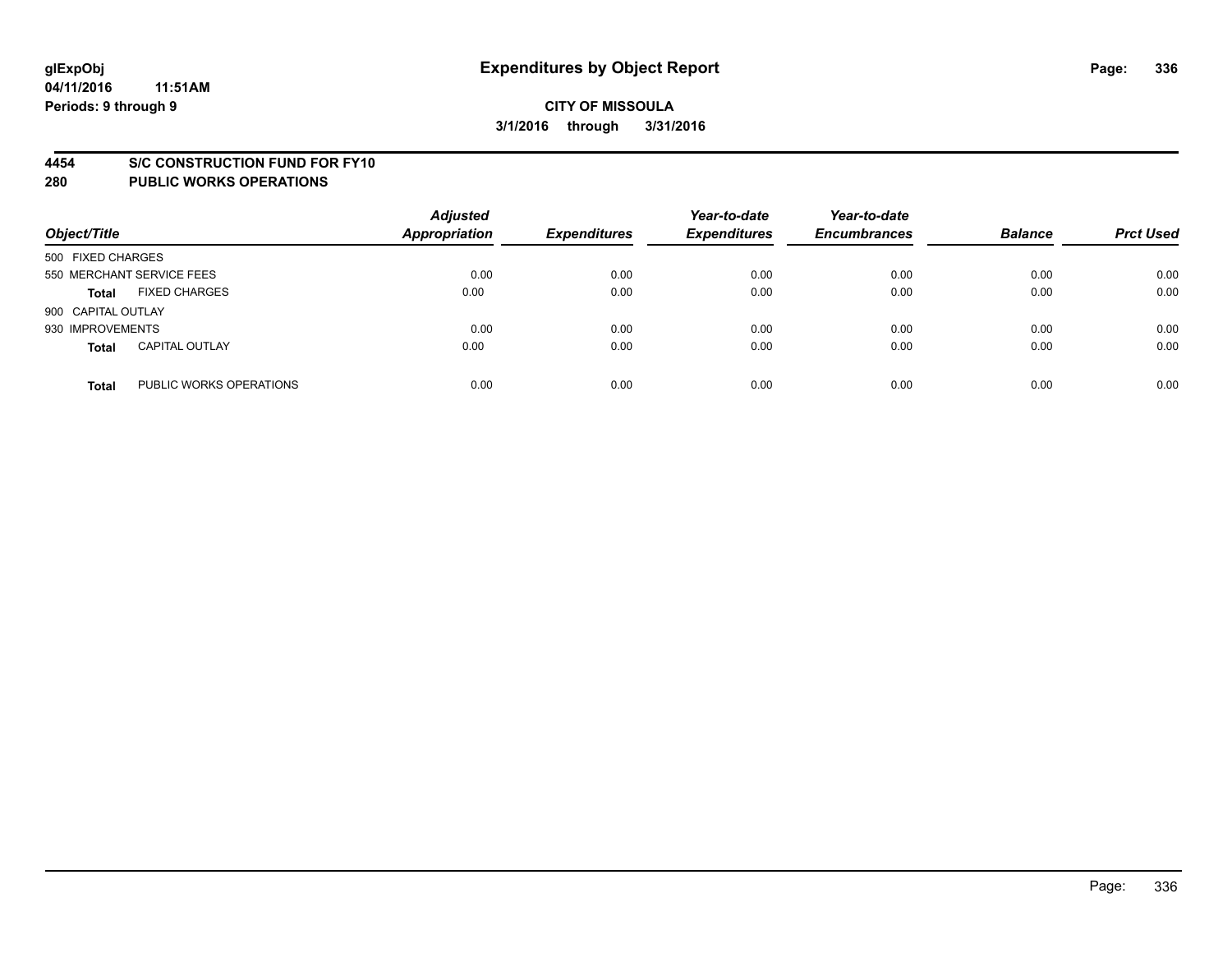### **4454 S/C CONSTRUCTION FUND FOR FY10**

| Object/Title       |                                | <b>Adjusted</b><br><b>Appropriation</b> | <b>Expenditures</b> | Year-to-date<br><b>Expenditures</b> | Year-to-date<br><b>Encumbrances</b> | <b>Balance</b> | <b>Prct Used</b> |
|--------------------|--------------------------------|-----------------------------------------|---------------------|-------------------------------------|-------------------------------------|----------------|------------------|
| 500 FIXED CHARGES  |                                |                                         |                     |                                     |                                     |                |                  |
|                    | 550 MERCHANT SERVICE FEES      | 0.00                                    | 0.00                | 0.00                                | 0.00                                | 0.00           | 0.00             |
| Total              | <b>FIXED CHARGES</b>           | 0.00                                    | 0.00                | 0.00                                | 0.00                                | 0.00           | 0.00             |
| 900 CAPITAL OUTLAY |                                |                                         |                     |                                     |                                     |                |                  |
| 930 IMPROVEMENTS   |                                | 0.00                                    | 0.00                | 0.00                                | 0.00                                | 0.00           | 0.00             |
| <b>Total</b>       | <b>CAPITAL OUTLAY</b>          | 0.00                                    | 0.00                | 0.00                                | 0.00                                | 0.00           | 0.00             |
| <b>Total</b>       | S/C CONSTRUCTION FUND FOR FY10 | 0.00                                    | 0.00                | 0.00                                | 0.00                                | 0.00           | 0.00             |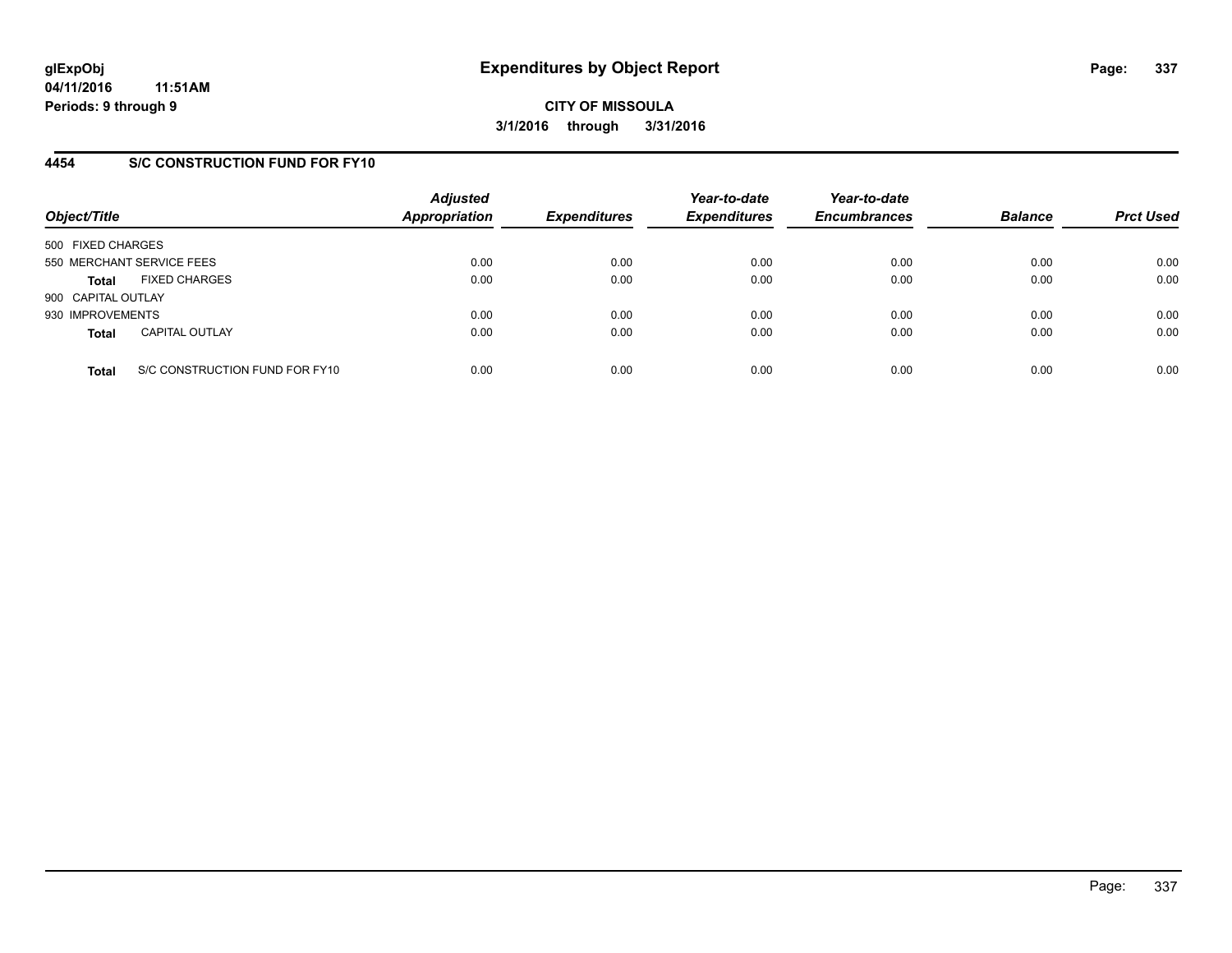**4455 FY11 S/C CONSTRUCTION FUND**

| Object/Title                            | <b>Adjusted</b><br><b>Appropriation</b> | <b>Expenditures</b> | Year-to-date<br><b>Expenditures</b> | Year-to-date<br><b>Encumbrances</b> | <b>Balance</b> | <b>Prct Used</b> |
|-----------------------------------------|-----------------------------------------|---------------------|-------------------------------------|-------------------------------------|----------------|------------------|
| 500 FIXED CHARGES                       |                                         |                     |                                     |                                     |                |                  |
| 550 MERCHANT SERVICE FEES               | 0.00                                    | 0.00                | 0.00                                | 0.00                                | 0.00           | 0.00             |
| <b>FIXED CHARGES</b><br><b>Total</b>    | 0.00                                    | 0.00                | 0.00                                | 0.00                                | 0.00           | 0.00             |
| 900 CAPITAL OUTLAY                      |                                         |                     |                                     |                                     |                |                  |
| 930 IMPROVEMENTS                        | 0.00                                    | 0.00                | 0.00                                | 0.00                                | 0.00           | 0.00             |
| <b>CAPITAL OUTLAY</b><br><b>Total</b>   | 0.00                                    | 0.00                | 0.00                                | 0.00                                | 0.00           | 0.00             |
| PUBLIC WORKS OPERATIONS<br><b>Total</b> | 0.00                                    | 0.00                | 0.00                                | 0.00                                | 0.00           | 0.00             |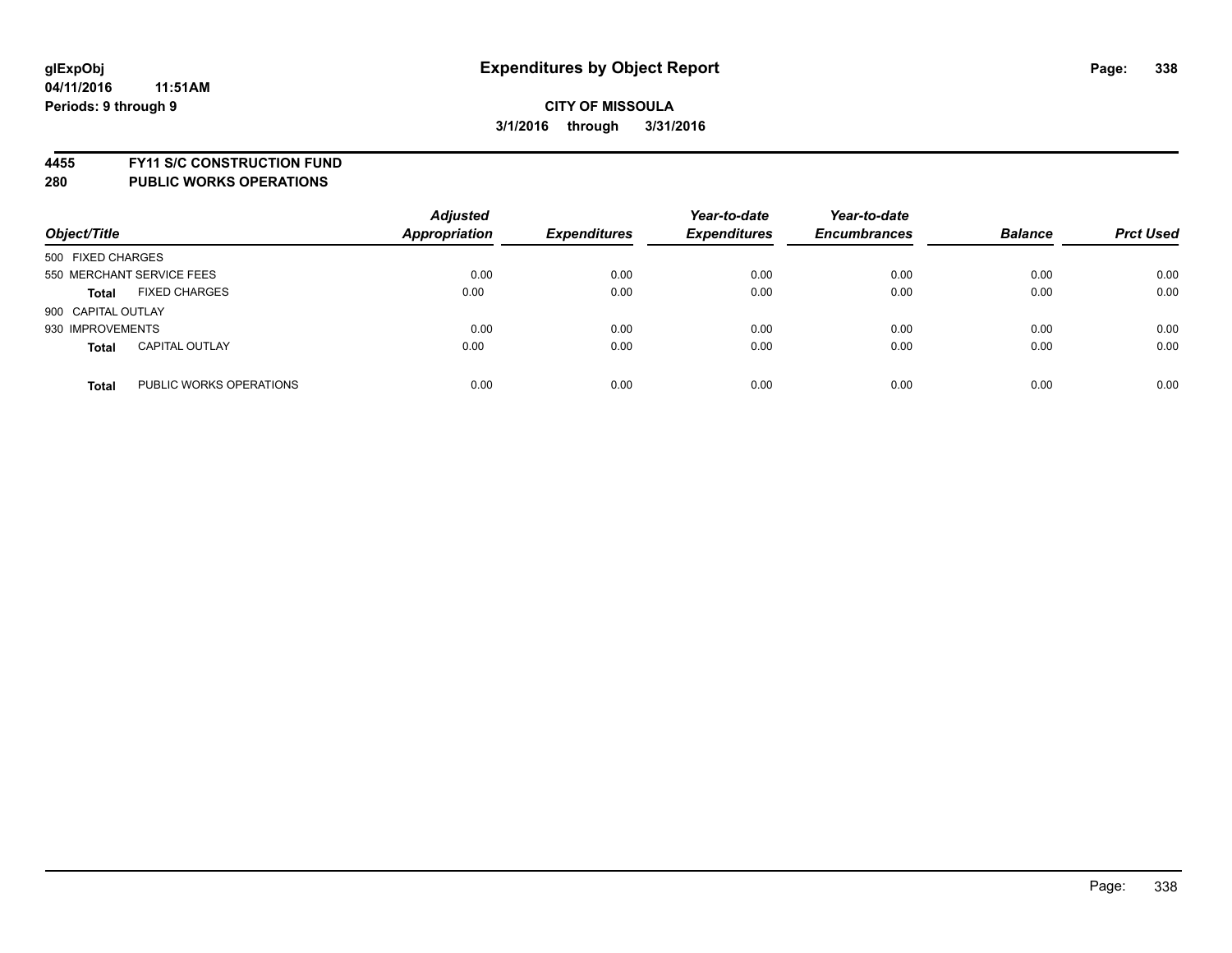### **4455 FY11 S/C CONSTRUCTION FUND**

| Object/Title       |                                   | <b>Adjusted</b><br><b>Appropriation</b> | <b>Expenditures</b> | Year-to-date<br><b>Expenditures</b> | Year-to-date<br><b>Encumbrances</b> | <b>Balance</b> | <b>Prct Used</b> |
|--------------------|-----------------------------------|-----------------------------------------|---------------------|-------------------------------------|-------------------------------------|----------------|------------------|
| 500 FIXED CHARGES  |                                   |                                         |                     |                                     |                                     |                |                  |
|                    | 550 MERCHANT SERVICE FEES         | 0.00                                    | 0.00                | 0.00                                | 0.00                                | 0.00           | 0.00             |
| <b>Total</b>       | <b>FIXED CHARGES</b>              | 0.00                                    | 0.00                | 0.00                                | 0.00                                | 0.00           | 0.00             |
| 900 CAPITAL OUTLAY |                                   |                                         |                     |                                     |                                     |                |                  |
| 930 IMPROVEMENTS   |                                   | 0.00                                    | 0.00                | 0.00                                | 0.00                                | 0.00           | 0.00             |
| <b>Total</b>       | <b>CAPITAL OUTLAY</b>             | 0.00                                    | 0.00                | 0.00                                | 0.00                                | 0.00           | 0.00             |
| <b>Total</b>       | <b>FY11 S/C CONSTRUCTION FUND</b> | 0.00                                    | 0.00                | 0.00                                | 0.00                                | 0.00           | 0.00             |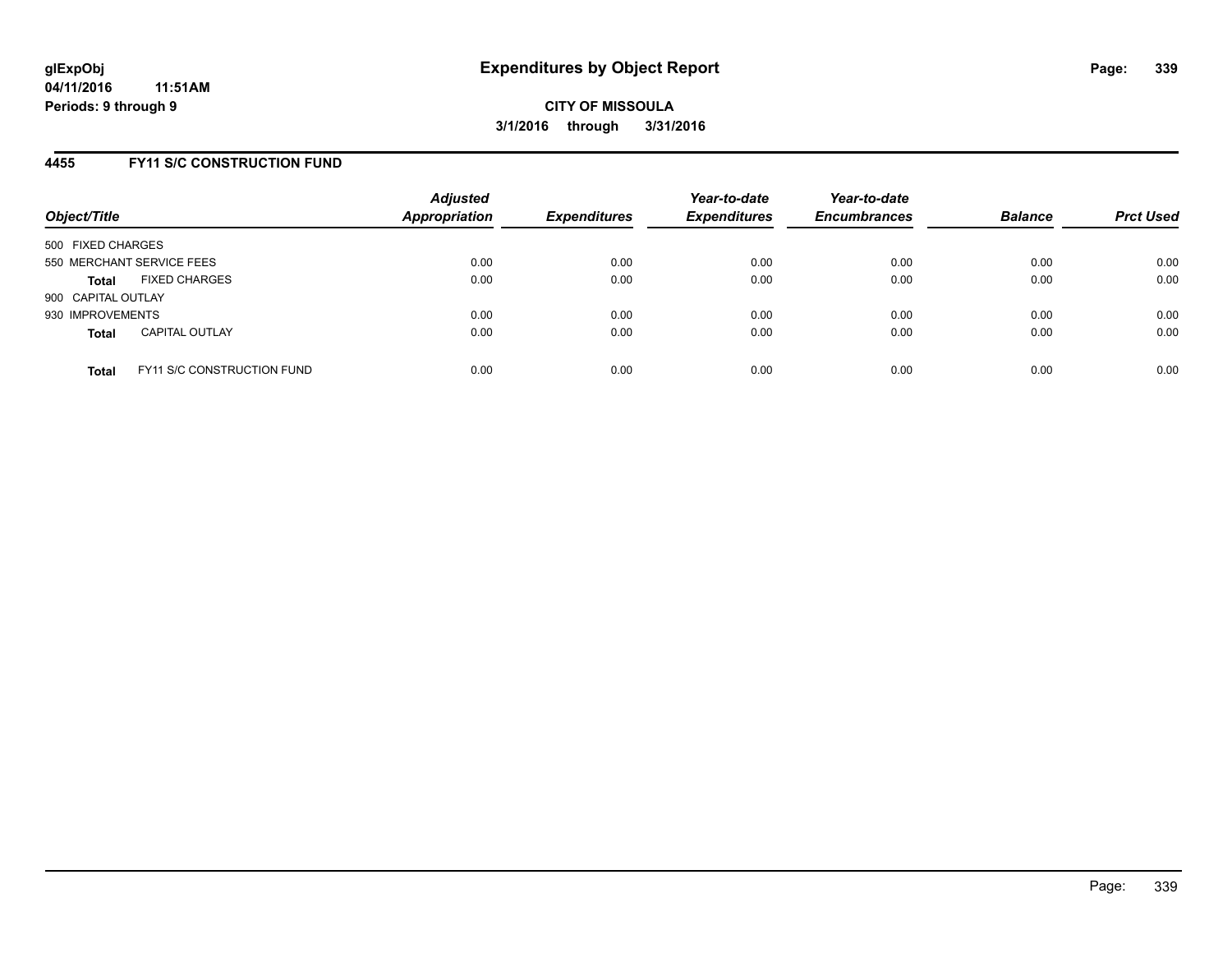**4456 FY12 S/C CONSTRUCTION FUND**

|                    |                              | <b>Adjusted</b> |                     | Year-to-date        | Year-to-date        |                |                  |
|--------------------|------------------------------|-----------------|---------------------|---------------------|---------------------|----------------|------------------|
| Object/Title       |                              | Appropriation   | <b>Expenditures</b> | <b>Expenditures</b> | <b>Encumbrances</b> | <b>Balance</b> | <b>Prct Used</b> |
| 500 FIXED CHARGES  |                              |                 |                     |                     |                     |                |                  |
|                    | 550 MERCHANT SERVICE FEES    | 0.00            | 0.00                | 0.00                | 0.00                | 0.00           | 0.00             |
| <b>Total</b>       | <b>FIXED CHARGES</b>         | 0.00            | 0.00                | 0.00                | 0.00                | 0.00           | 0.00             |
| 800 OTHER OBJECTS  |                              |                 |                     |                     |                     |                |                  |
|                    | 820 TRANSFERS TO OTHER FUNDS | 0.00            | 0.00                | 0.00                | 0.00                | 0.00           | 0.00             |
| Total              | OTHER OBJECTS                | 0.00            | 0.00                | 0.00                | 0.00                | 0.00           | 0.00             |
| 900 CAPITAL OUTLAY |                              |                 |                     |                     |                     |                |                  |
| 930 IMPROVEMENTS   |                              | 0.00            | 0.00                | 0.00                | 0.00                | 0.00           | 0.00             |
| Total              | <b>CAPITAL OUTLAY</b>        | 0.00            | 0.00                | 0.00                | 0.00                | 0.00           | 0.00             |
| <b>Total</b>       | PUBLIC WORKS OPERATIONS      | 0.00            | 0.00                | 0.00                | 0.00                | 0.00           | 0.00             |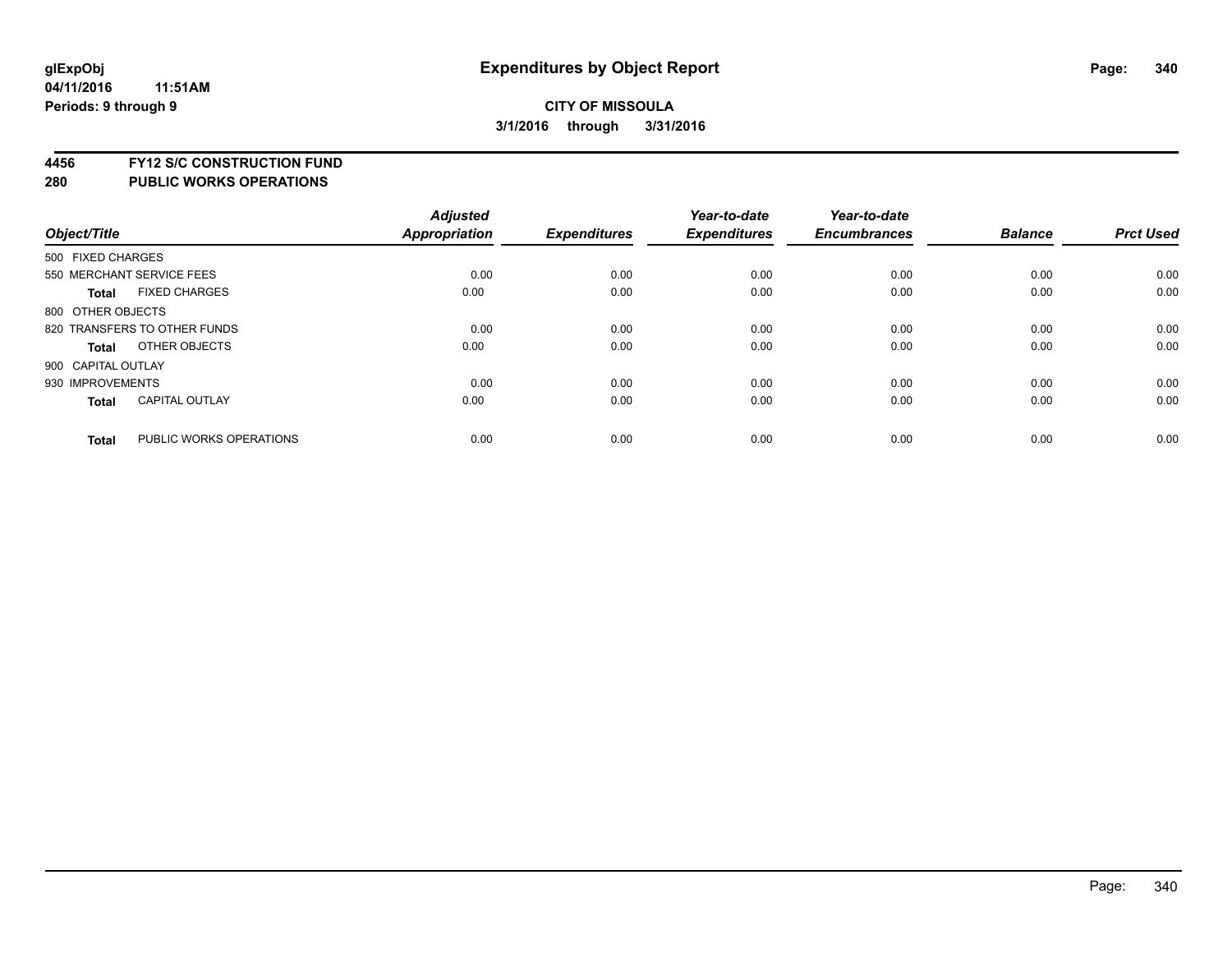### **4456 FY12 S/C CONSTRUCTION FUND**

| Object/Title       |                                   | <b>Adjusted</b><br>Appropriation | <b>Expenditures</b> | Year-to-date<br><b>Expenditures</b> | Year-to-date<br><b>Encumbrances</b> | <b>Balance</b> | <b>Prct Used</b> |
|--------------------|-----------------------------------|----------------------------------|---------------------|-------------------------------------|-------------------------------------|----------------|------------------|
| 500 FIXED CHARGES  |                                   |                                  |                     |                                     |                                     |                |                  |
|                    | 550 MERCHANT SERVICE FEES         | 0.00                             | 0.00                | 0.00                                | 0.00                                | 0.00           | 0.00             |
| Total              | <b>FIXED CHARGES</b>              | 0.00                             | 0.00                | 0.00                                | 0.00                                | 0.00           | 0.00             |
| 800 OTHER OBJECTS  |                                   |                                  |                     |                                     |                                     |                |                  |
|                    | 820 TRANSFERS TO OTHER FUNDS      | 0.00                             | 0.00                | 0.00                                | 0.00                                | 0.00           | 0.00             |
| Total              | OTHER OBJECTS                     | 0.00                             | 0.00                | 0.00                                | 0.00                                | 0.00           | 0.00             |
| 900 CAPITAL OUTLAY |                                   |                                  |                     |                                     |                                     |                |                  |
| 930 IMPROVEMENTS   |                                   | 0.00                             | 0.00                | 0.00                                | 0.00                                | 0.00           | 0.00             |
| Total              | <b>CAPITAL OUTLAY</b>             | 0.00                             | 0.00                | 0.00                                | 0.00                                | 0.00           | 0.00             |
| <b>Total</b>       | <b>FY12 S/C CONSTRUCTION FUND</b> | 0.00                             | 0.00                | 0.00                                | 0.00                                | 0.00           | 0.00             |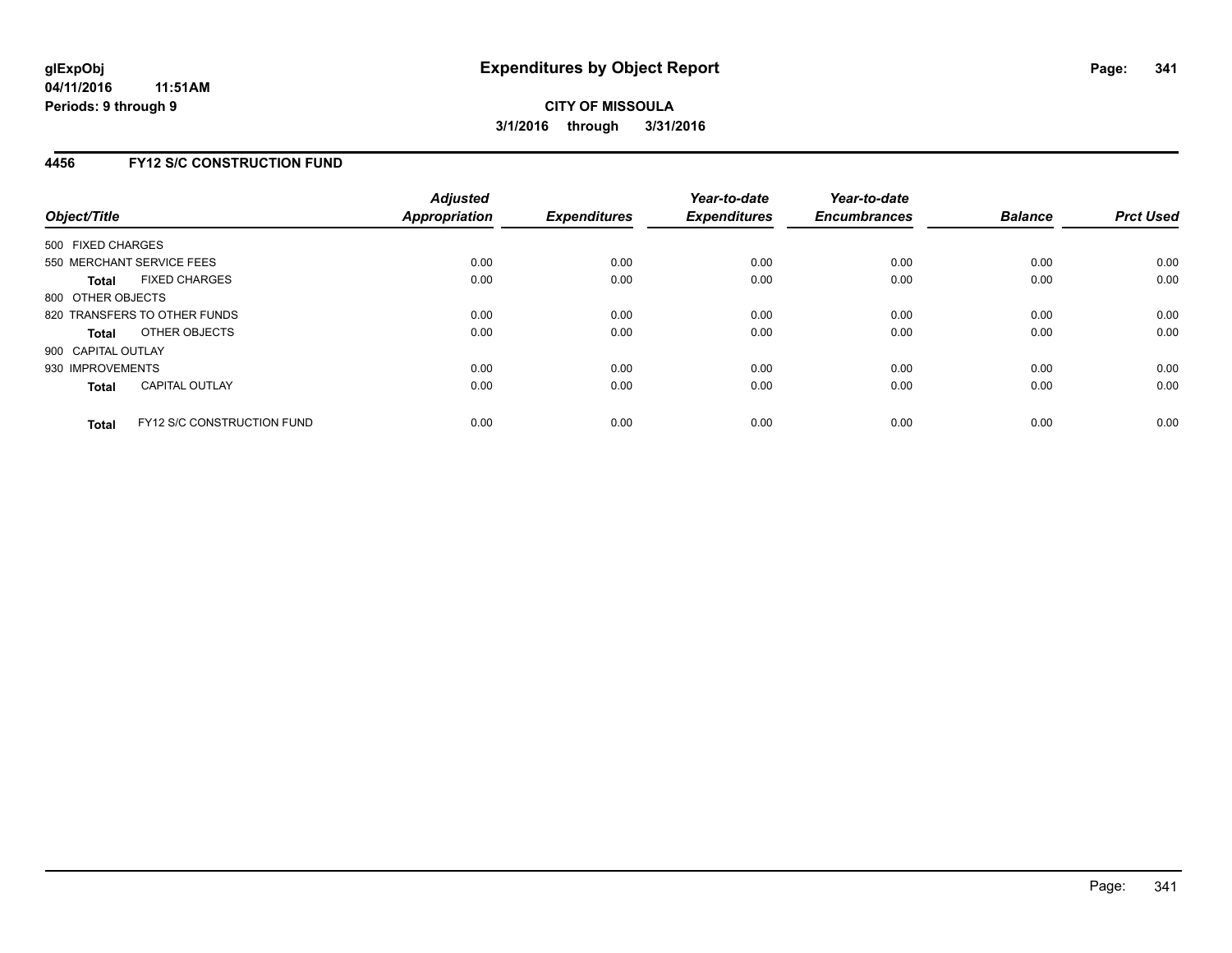#### **04/11/2016 11:51AM Periods: 9 through 9**

#### **CITY OF MISSOULA 3/1/2016 through 3/31/2016**

#### **4457 FY13 SIDEWALK/CURB CONSTRUCTION**

| Object/Title       |                              | <b>Adjusted</b><br>Appropriation | <b>Expenditures</b> | Year-to-date<br><b>Expenditures</b> | Year-to-date<br><b>Encumbrances</b> | <b>Balance</b> | <b>Prct Used</b> |
|--------------------|------------------------------|----------------------------------|---------------------|-------------------------------------|-------------------------------------|----------------|------------------|
|                    |                              |                                  |                     |                                     |                                     |                |                  |
|                    | 300 PURCHASED SERVICES       |                                  |                     |                                     |                                     |                |                  |
|                    | 350 PROFESSIONAL SERVICES    | 0.00                             | 0.00                | 0.00                                | 0.00                                | 0.00           | 0.00             |
| <b>Total</b>       | PURCHASED SERVICES           | 0.00                             | 0.00                | 0.00                                | 0.00                                | 0.00           | 0.00             |
| 500 FIXED CHARGES  |                              |                                  |                     |                                     |                                     |                |                  |
|                    | 550 MERCHANT SERVICE FEES    | 0.00                             | 0.00                | 0.00                                | 0.00                                | 0.00           | 0.00             |
| <b>Total</b>       | <b>FIXED CHARGES</b>         | 0.00                             | 0.00                | 0.00                                | 0.00                                | 0.00           | 0.00             |
| 800 OTHER OBJECTS  |                              |                                  |                     |                                     |                                     |                |                  |
|                    | 820 TRANSFERS TO OTHER FUNDS | 0.00                             | 0.00                | 0.00                                | 0.00                                | 0.00           | 0.00             |
| Total              | OTHER OBJECTS                | 0.00                             | 0.00                | 0.00                                | 0.00                                | 0.00           | 0.00             |
| 900 CAPITAL OUTLAY |                              |                                  |                     |                                     |                                     |                |                  |
| 930 IMPROVEMENTS   |                              | 0.00                             | 0.00                | 0.00                                | 0.00                                | 0.00           | 0.00             |
| <b>Total</b>       | <b>CAPITAL OUTLAY</b>        | 0.00                             | 0.00                | 0.00                                | 0.00                                | 0.00           | 0.00             |
| <b>Total</b>       | PUBLIC WORKS OPERATIONS      | 0.00                             | 0.00                | 0.00                                | 0.00                                | 0.00           | 0.00             |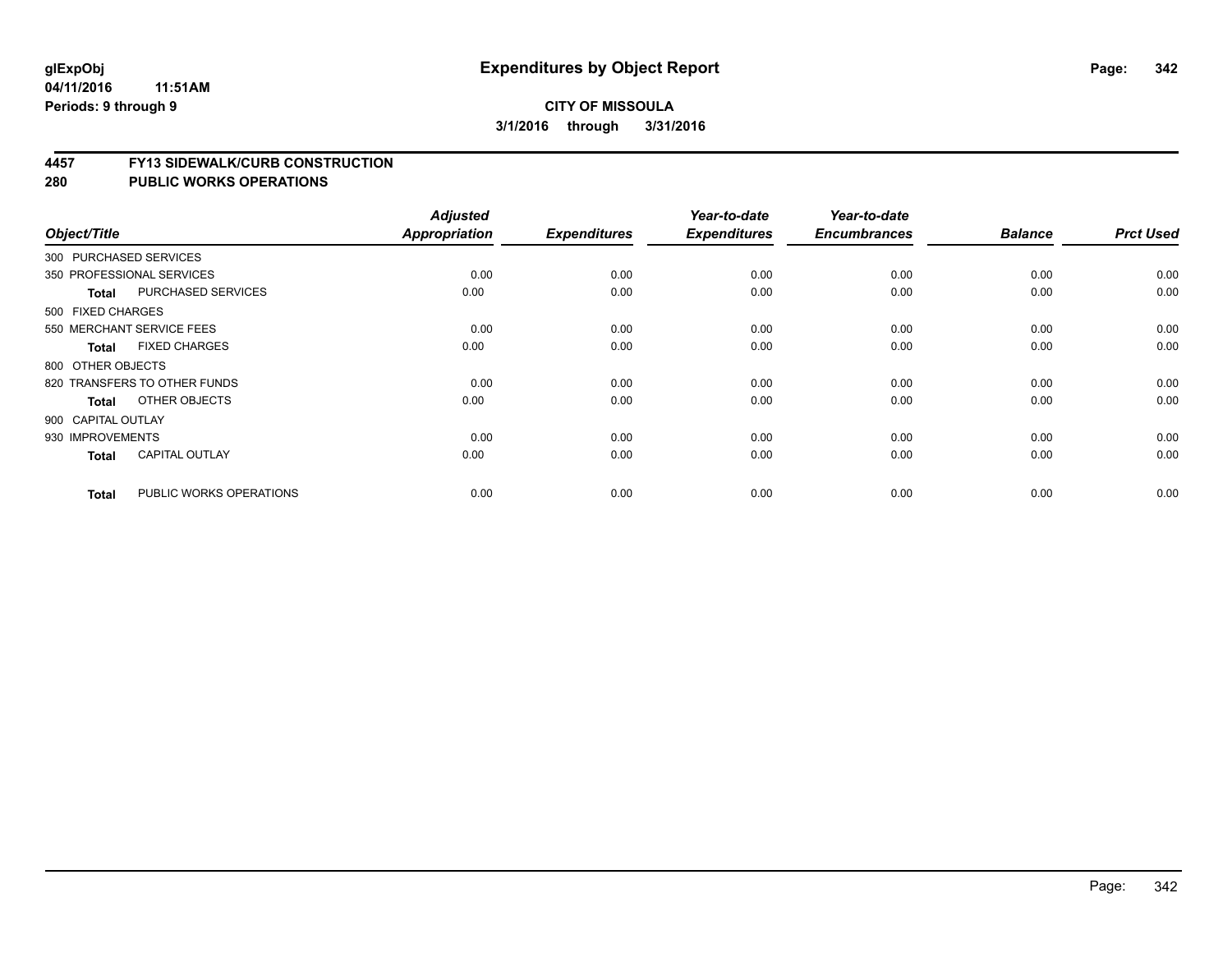**04/11/2016 11:51AM Periods: 9 through 9**

## **CITY OF MISSOULA 3/1/2016 through 3/31/2016**

## **4457 FY13 SIDEWALK/CURB CONSTRUCTION**

| Object/Title           |                                 | <b>Adjusted</b><br><b>Appropriation</b> | <b>Expenditures</b> | Year-to-date<br><b>Expenditures</b> | Year-to-date<br><b>Encumbrances</b> | <b>Balance</b> | <b>Prct Used</b> |
|------------------------|---------------------------------|-----------------------------------------|---------------------|-------------------------------------|-------------------------------------|----------------|------------------|
| 300 PURCHASED SERVICES |                                 |                                         |                     |                                     |                                     |                |                  |
|                        | 350 PROFESSIONAL SERVICES       | 0.00                                    | 0.00                | 0.00                                | 0.00                                | 0.00           | 0.00             |
| <b>Total</b>           | PURCHASED SERVICES              | 0.00                                    | 0.00                | 0.00                                | 0.00                                | 0.00           | 0.00             |
| 500 FIXED CHARGES      |                                 |                                         |                     |                                     |                                     |                |                  |
|                        | 550 MERCHANT SERVICE FEES       | 0.00                                    | 0.00                | 0.00                                | 0.00                                | 0.00           | 0.00             |
| <b>Total</b>           | <b>FIXED CHARGES</b>            | 0.00                                    | 0.00                | 0.00                                | 0.00                                | 0.00           | 0.00             |
| 800 OTHER OBJECTS      |                                 |                                         |                     |                                     |                                     |                |                  |
|                        | 820 TRANSFERS TO OTHER FUNDS    | 0.00                                    | 0.00                | 0.00                                | 0.00                                | 0.00           | 0.00             |
| Total                  | OTHER OBJECTS                   | 0.00                                    | 0.00                | 0.00                                | 0.00                                | 0.00           | 0.00             |
| 900 CAPITAL OUTLAY     |                                 |                                         |                     |                                     |                                     |                |                  |
| 930 IMPROVEMENTS       |                                 | 0.00                                    | 0.00                | 0.00                                | 0.00                                | 0.00           | 0.00             |
| <b>Total</b>           | <b>CAPITAL OUTLAY</b>           | 0.00                                    | 0.00                | 0.00                                | 0.00                                | 0.00           | 0.00             |
| <b>Total</b>           | FY13 SIDEWALK/CURB CONSTRUCTION | 0.00                                    | 0.00                | 0.00                                | 0.00                                | 0.00           | 0.00             |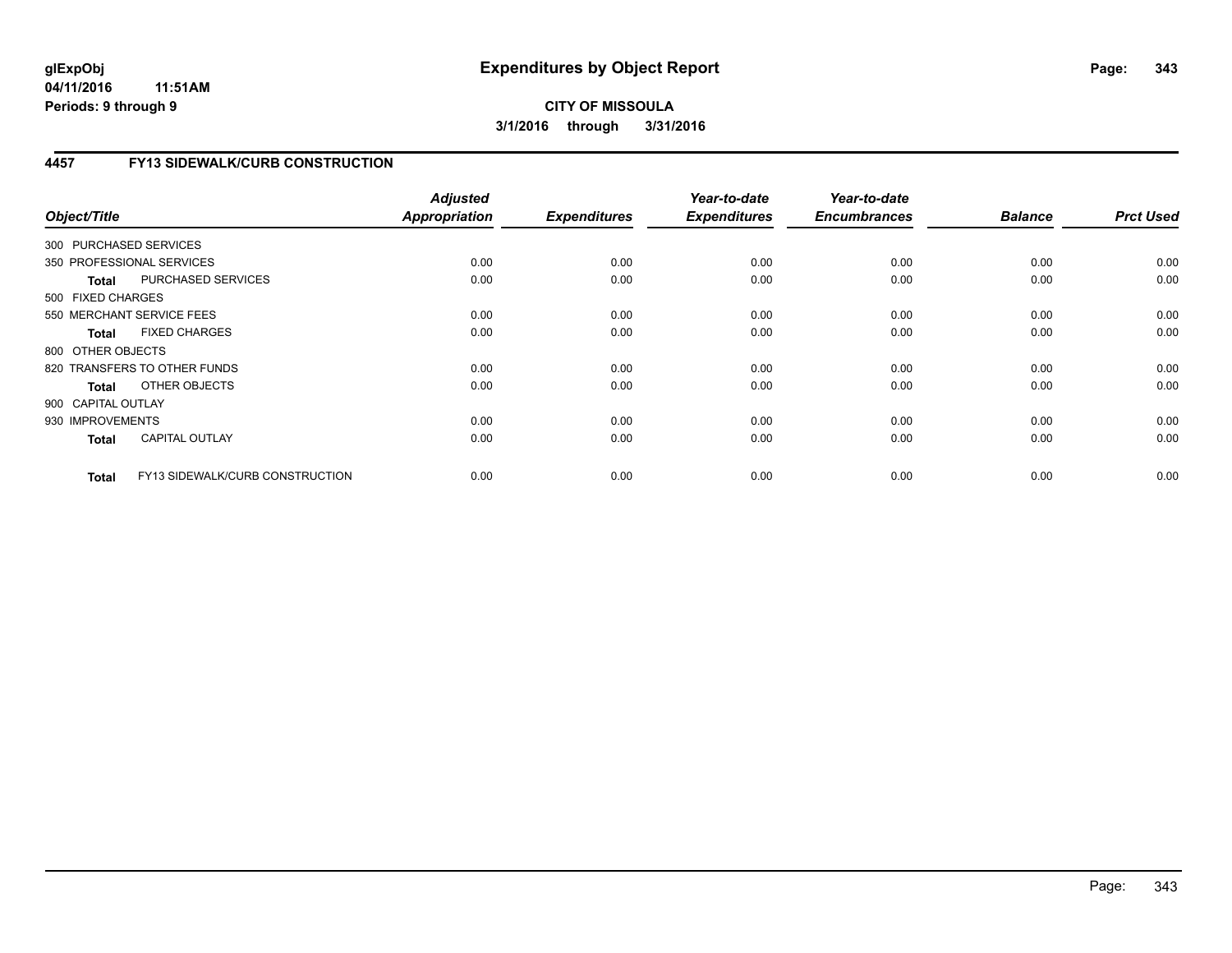#### **4458 FY14 SIDEWALK & CURB CONSTRUCTION**

| Object/Title              |                              | <b>Adjusted</b><br>Appropriation | <b>Expenditures</b> | Year-to-date<br><b>Expenditures</b> | Year-to-date<br><b>Encumbrances</b> | <b>Balance</b> | <b>Prct Used</b> |
|---------------------------|------------------------------|----------------------------------|---------------------|-------------------------------------|-------------------------------------|----------------|------------------|
| 500 FIXED CHARGES         |                              |                                  |                     |                                     |                                     |                |                  |
| 550 MERCHANT SERVICE FEES |                              | 0.00                             | 0.00                | 0.00                                | 0.00                                | 0.00           | 0.00             |
| <b>Total</b>              | <b>FIXED CHARGES</b>         | 0.00                             | 0.00                | 0.00                                | 0.00                                | 0.00           | 0.00             |
| 800 OTHER OBJECTS         |                              |                                  |                     |                                     |                                     |                |                  |
|                           | 820 TRANSFERS TO OTHER FUNDS | 0.00                             | 0.00                | 0.00                                | 0.00                                | 0.00           | 0.00             |
| Total                     | OTHER OBJECTS                | 0.00                             | 0.00                | 0.00                                | 0.00                                | 0.00           | 0.00             |
| 900 CAPITAL OUTLAY        |                              |                                  |                     |                                     |                                     |                |                  |
| 930 IMPROVEMENTS          |                              | 0.00                             | 0.00                | 0.00                                | 0.00                                | 0.00           | 0.00             |
| Total                     | <b>CAPITAL OUTLAY</b>        | 0.00                             | 0.00                | 0.00                                | 0.00                                | 0.00           | 0.00             |
|                           |                              |                                  |                     |                                     |                                     |                |                  |
| <b>Total</b>              | PUBLIC WORKS OPERATIONS      | 0.00                             | 0.00                | 0.00                                | 0.00                                | 0.00           | 0.00             |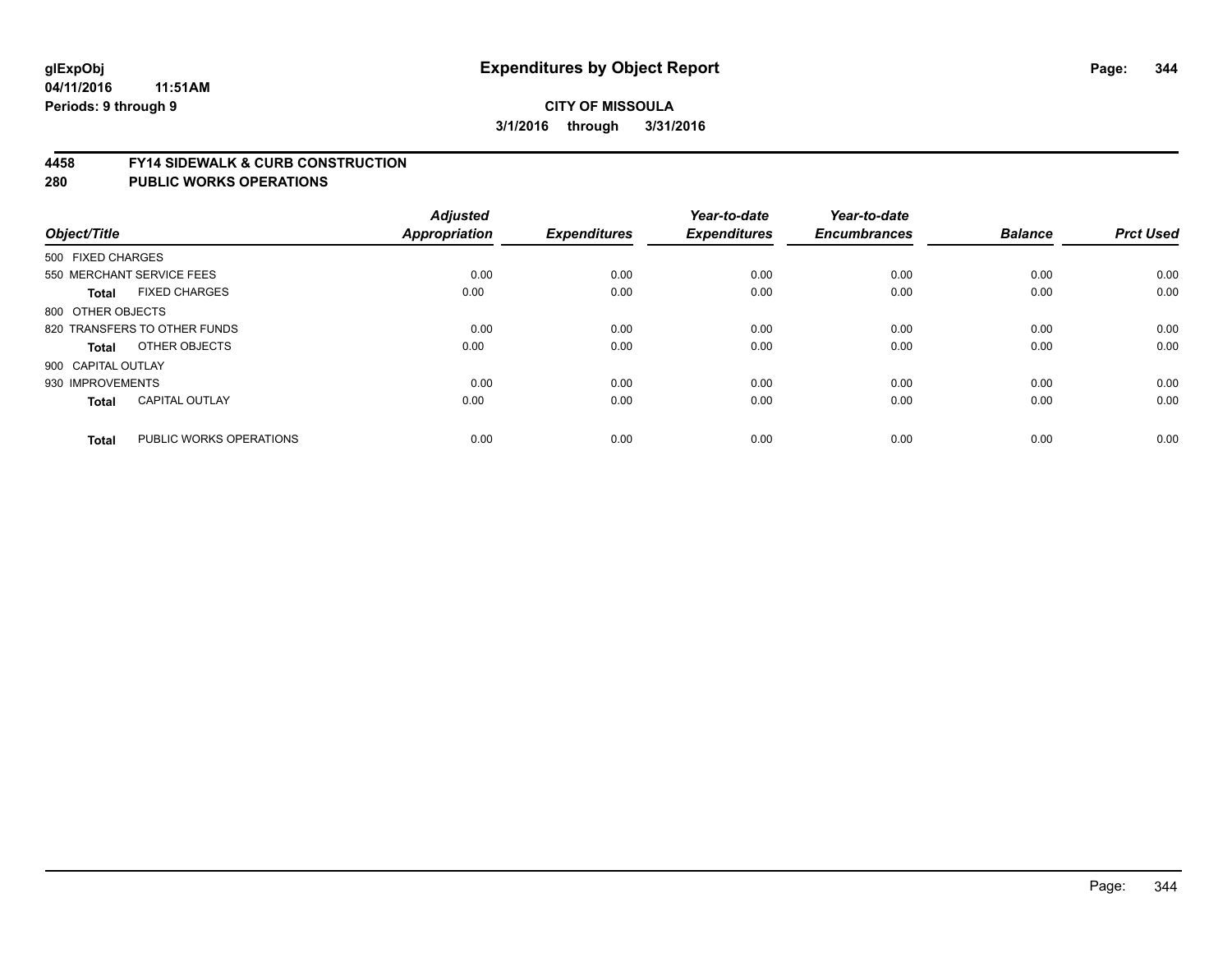## **4458 FY14 SIDEWALK & CURB CONSTRUCTION**

| Object/Title       |                                              | <b>Adjusted</b><br>Appropriation | <b>Expenditures</b> | Year-to-date<br><b>Expenditures</b> | Year-to-date<br><b>Encumbrances</b> | <b>Balance</b> | <b>Prct Used</b> |
|--------------------|----------------------------------------------|----------------------------------|---------------------|-------------------------------------|-------------------------------------|----------------|------------------|
| 500 FIXED CHARGES  |                                              |                                  |                     |                                     |                                     |                |                  |
|                    | 550 MERCHANT SERVICE FEES                    | 0.00                             | 0.00                | 0.00                                | 0.00                                | 0.00           | 0.00             |
| <b>Total</b>       | <b>FIXED CHARGES</b>                         | 0.00                             | 0.00                | 0.00                                | 0.00                                | 0.00           | 0.00             |
| 800 OTHER OBJECTS  |                                              |                                  |                     |                                     |                                     |                |                  |
|                    | 820 TRANSFERS TO OTHER FUNDS                 | 0.00                             | 0.00                | 0.00                                | 0.00                                | 0.00           | 0.00             |
| <b>Total</b>       | OTHER OBJECTS                                | 0.00                             | 0.00                | 0.00                                | 0.00                                | 0.00           | 0.00             |
| 900 CAPITAL OUTLAY |                                              |                                  |                     |                                     |                                     |                |                  |
| 930 IMPROVEMENTS   |                                              | 0.00                             | 0.00                | 0.00                                | 0.00                                | 0.00           | 0.00             |
| <b>Total</b>       | <b>CAPITAL OUTLAY</b>                        | 0.00                             | 0.00                | 0.00                                | 0.00                                | 0.00           | 0.00             |
| <b>Total</b>       | <b>FY14 SIDEWALK &amp; CURB CONSTRUCTIOL</b> | 0.00                             | 0.00                | 0.00                                | 0.00                                | 0.00           | 0.00             |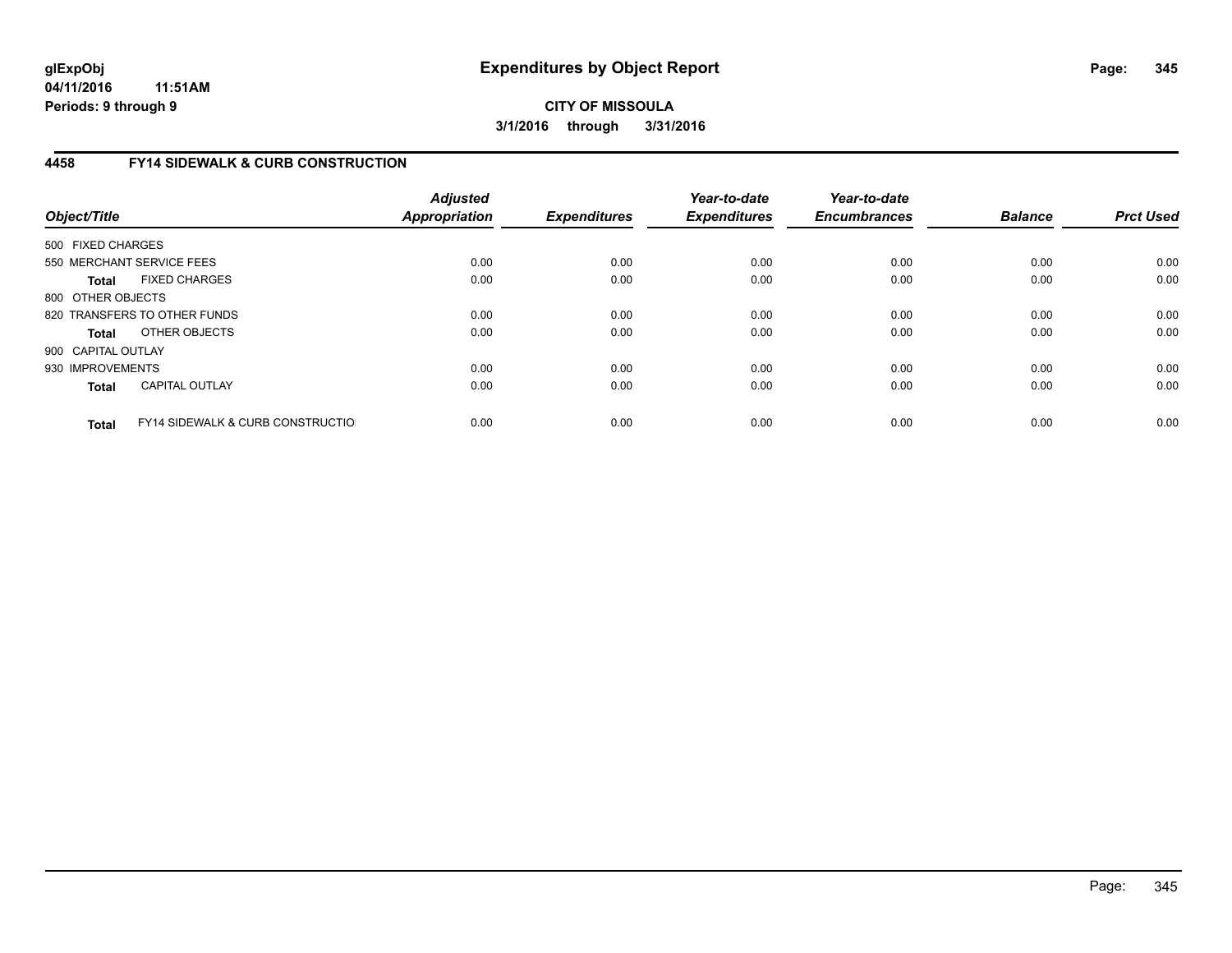#### **4459 FY15 SIDEWALK/CURB CONSTRUCTION**

| Object/Title                            | <b>Adjusted</b><br>Appropriation | <b>Expenditures</b> | Year-to-date<br><b>Expenditures</b> | Year-to-date<br><b>Encumbrances</b> | <b>Balance</b> | <b>Prct Used</b> |
|-----------------------------------------|----------------------------------|---------------------|-------------------------------------|-------------------------------------|----------------|------------------|
|                                         |                                  |                     |                                     |                                     |                |                  |
| 500 FIXED CHARGES                       |                                  |                     |                                     |                                     |                |                  |
| 550 MERCHANT SERVICE FEES               | 0.00                             | 0.00                | 0.00                                | 0.00                                | 0.00           | 0.00             |
| <b>FIXED CHARGES</b><br><b>Total</b>    | 0.00                             | 0.00                | 0.00                                | 0.00                                | 0.00           | 0.00             |
| 800 OTHER OBJECTS                       |                                  |                     |                                     |                                     |                |                  |
| 820 TRANSFERS TO OTHER FUNDS            | 0.00                             | 0.00                | 29,930.00                           | 0.00                                | $-29.930.00$   | 0.00             |
| OTHER OBJECTS<br>Total                  | 0.00                             | 0.00                | 29,930.00                           | 0.00                                | $-29,930.00$   | 0.00             |
| 900 CAPITAL OUTLAY                      |                                  |                     |                                     |                                     |                |                  |
| 930 IMPROVEMENTS                        | 0.00                             | 0.00                | 0.00                                | 0.00                                | 0.00           | 0.00             |
| <b>CAPITAL OUTLAY</b><br><b>Total</b>   | 0.00                             | 0.00                | 0.00                                | 0.00                                | 0.00           | 0.00             |
|                                         |                                  |                     |                                     |                                     |                |                  |
| PUBLIC WORKS OPERATIONS<br><b>Total</b> | 0.00                             | 0.00                | 29,930.00                           | 0.00                                | $-29.930.00$   | 0.00             |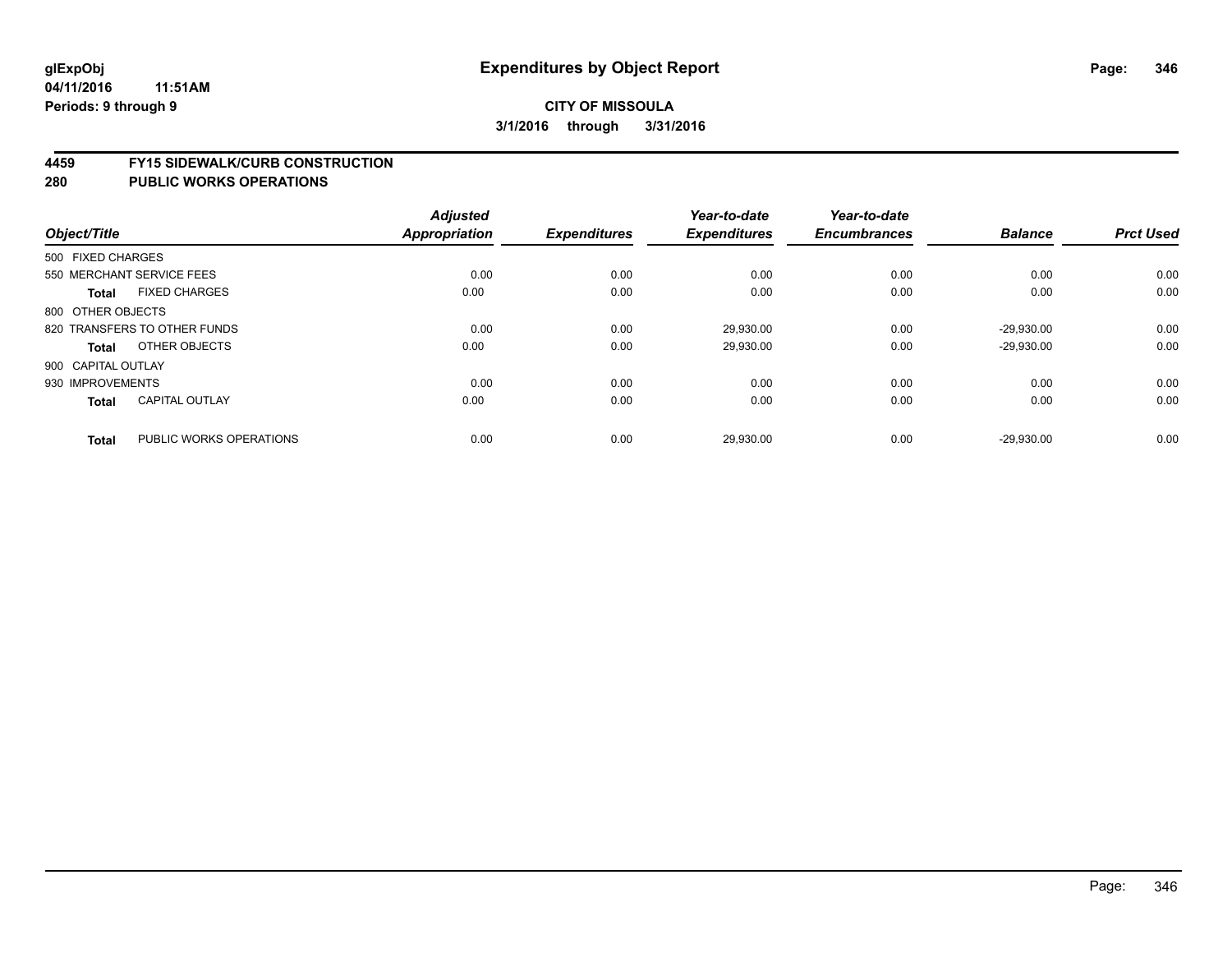## **4459 FY15 SIDEWALK/CURB CONSTRUCTION**

| Object/Title       |                                        | <b>Adjusted</b><br><b>Appropriation</b> | <b>Expenditures</b> | Year-to-date<br><b>Expenditures</b> | Year-to-date<br><b>Encumbrances</b> | <b>Balance</b> | <b>Prct Used</b> |
|--------------------|----------------------------------------|-----------------------------------------|---------------------|-------------------------------------|-------------------------------------|----------------|------------------|
| 500 FIXED CHARGES  |                                        |                                         |                     |                                     |                                     |                |                  |
|                    | 550 MERCHANT SERVICE FEES              | 0.00                                    | 0.00                | 0.00                                | 0.00                                | 0.00           | 0.00             |
| <b>Total</b>       | <b>FIXED CHARGES</b>                   | 0.00                                    | 0.00                | 0.00                                | 0.00                                | 0.00           | 0.00             |
| 800 OTHER OBJECTS  |                                        |                                         |                     |                                     |                                     |                |                  |
|                    | 820 TRANSFERS TO OTHER FUNDS           | 0.00                                    | 0.00                | 29.930.00                           | 0.00                                | $-29.930.00$   | 0.00             |
| <b>Total</b>       | OTHER OBJECTS                          | 0.00                                    | 0.00                | 29.930.00                           | 0.00                                | $-29.930.00$   | 0.00             |
| 900 CAPITAL OUTLAY |                                        |                                         |                     |                                     |                                     |                |                  |
| 930 IMPROVEMENTS   |                                        | 0.00                                    | 0.00                | 0.00                                | 0.00                                | 0.00           | 0.00             |
| <b>Total</b>       | <b>CAPITAL OUTLAY</b>                  | 0.00                                    | 0.00                | 0.00                                | 0.00                                | 0.00           | 0.00             |
| <b>Total</b>       | <b>FY15 SIDEWALK/CURB CONSTRUCTION</b> | 0.00                                    | 0.00                | 29,930.00                           | 0.00                                | $-29.930.00$   | 0.00             |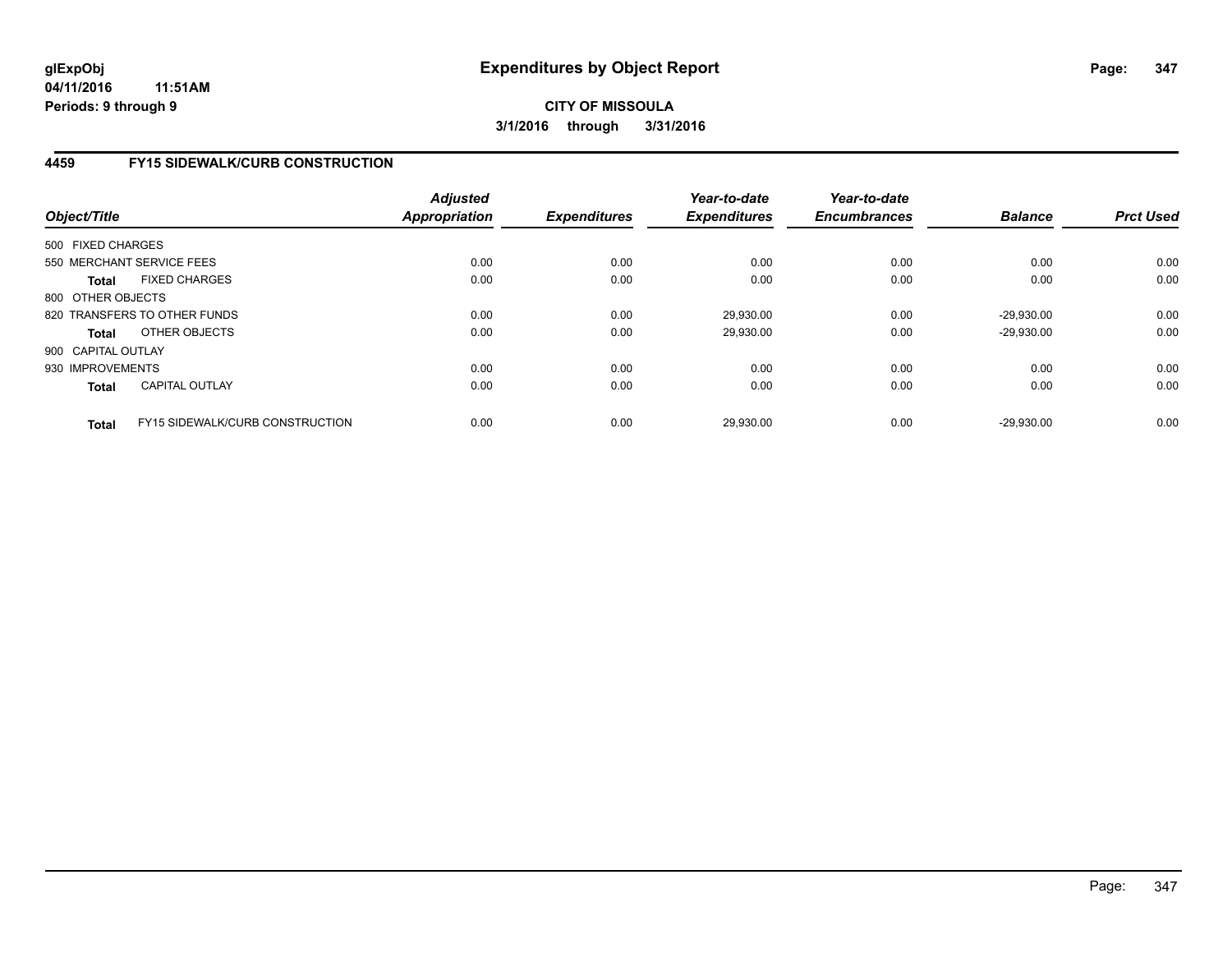#### **4460 FY16 SIDEWALK/CURB CONSTRUCTION**

| Object/Title       |                           | <b>Adjusted</b><br>Appropriation | <b>Expenditures</b> | Year-to-date<br><b>Expenditures</b> | Year-to-date<br><b>Encumbrances</b> | <b>Balance</b> | <b>Prct Used</b> |
|--------------------|---------------------------|----------------------------------|---------------------|-------------------------------------|-------------------------------------|----------------|------------------|
| 500 FIXED CHARGES  |                           |                                  |                     |                                     |                                     |                |                  |
|                    | 550 MERCHANT SERVICE FEES | 0.00                             | 0.00                | 0.00                                | 0.00                                | 0.00           | 0.00             |
| <b>Total</b>       | <b>FIXED CHARGES</b>      | 0.00                             | 0.00                | 0.00                                | 0.00                                | 0.00           | 0.00             |
| 900 CAPITAL OUTLAY |                           |                                  |                     |                                     |                                     |                |                  |
| 930 IMPROVEMENTS   |                           | 0.00                             | 0.00                | 86,803.79                           | 0.00                                | -86.803.79     | 0.00             |
| <b>Total</b>       | <b>CAPITAL OUTLAY</b>     | 0.00                             | 0.00                | 86.803.79                           | 0.00                                | -86.803.79     | 0.00             |
| <b>Total</b>       | PUBLIC WORKS OPERATIONS   | 0.00                             | 0.00                | 86.803.79                           | 0.00                                | -86.803.79     | 0.00             |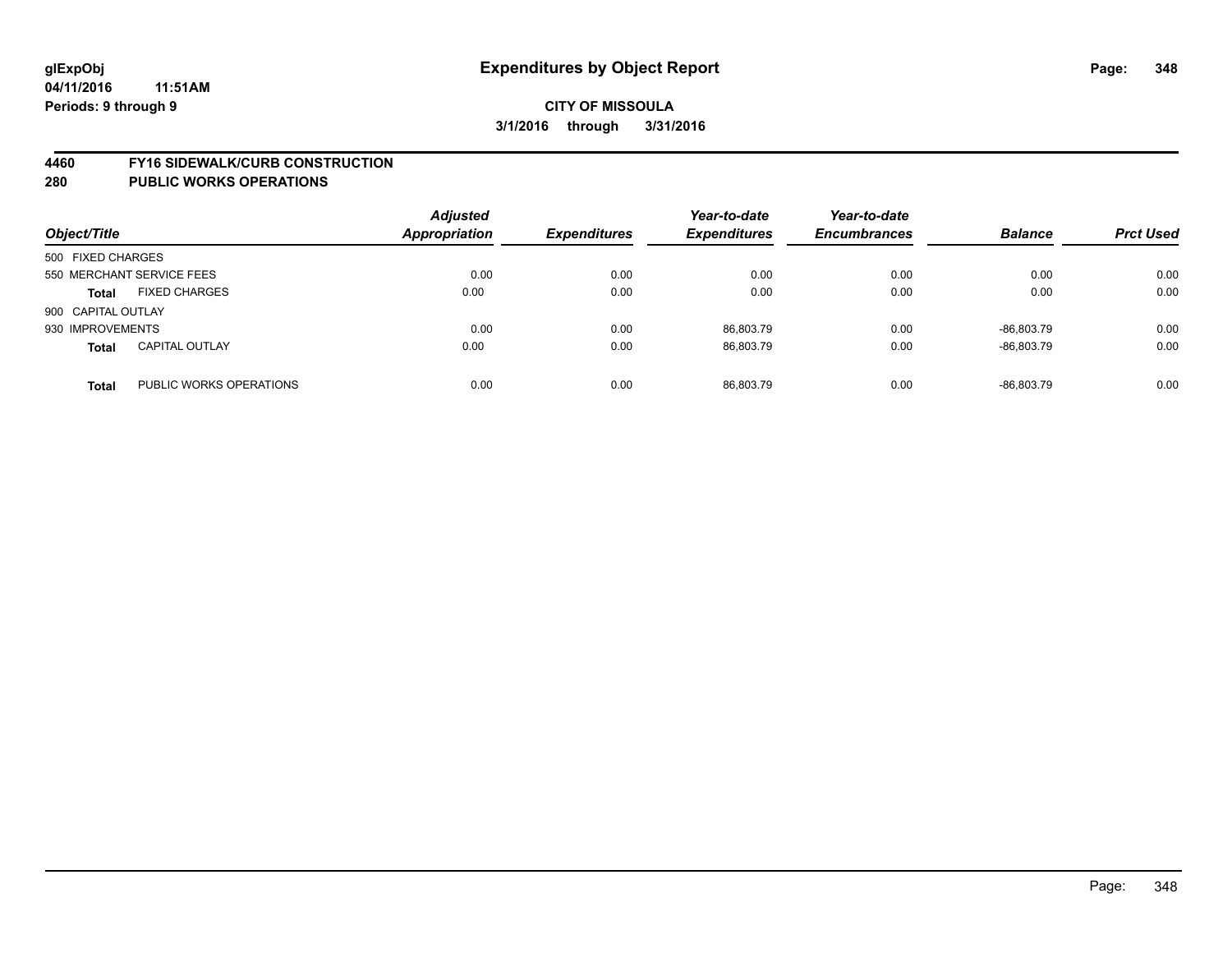### **4460 FY16 SIDEWALK/CURB CONSTRUCTION**

| Object/Title       |                                 | <b>Adjusted</b><br>Appropriation | <b>Expenditures</b> | Year-to-date<br><b>Expenditures</b> | Year-to-date<br><b>Encumbrances</b> | <b>Balance</b> | <b>Prct Used</b> |
|--------------------|---------------------------------|----------------------------------|---------------------|-------------------------------------|-------------------------------------|----------------|------------------|
| 500 FIXED CHARGES  |                                 |                                  |                     |                                     |                                     |                |                  |
|                    | 550 MERCHANT SERVICE FEES       | 0.00                             | 0.00                | 0.00                                | 0.00                                | 0.00           | 0.00             |
| <b>Total</b>       | <b>FIXED CHARGES</b>            | 0.00                             | 0.00                | 0.00                                | 0.00                                | 0.00           | 0.00             |
| 900 CAPITAL OUTLAY |                                 |                                  |                     |                                     |                                     |                |                  |
| 930 IMPROVEMENTS   |                                 | 0.00                             | 0.00                | 86.803.79                           | 0.00                                | -86.803.79     | 0.00             |
| <b>Total</b>       | <b>CAPITAL OUTLAY</b>           | 0.00                             | 0.00                | 86,803.79                           | 0.00                                | $-86,803.79$   | 0.00             |
| <b>Total</b>       | FY16 SIDEWALK/CURB CONSTRUCTION | 0.00                             | 0.00                | 86.803.79                           | 0.00                                | -86.803.79     | 0.00             |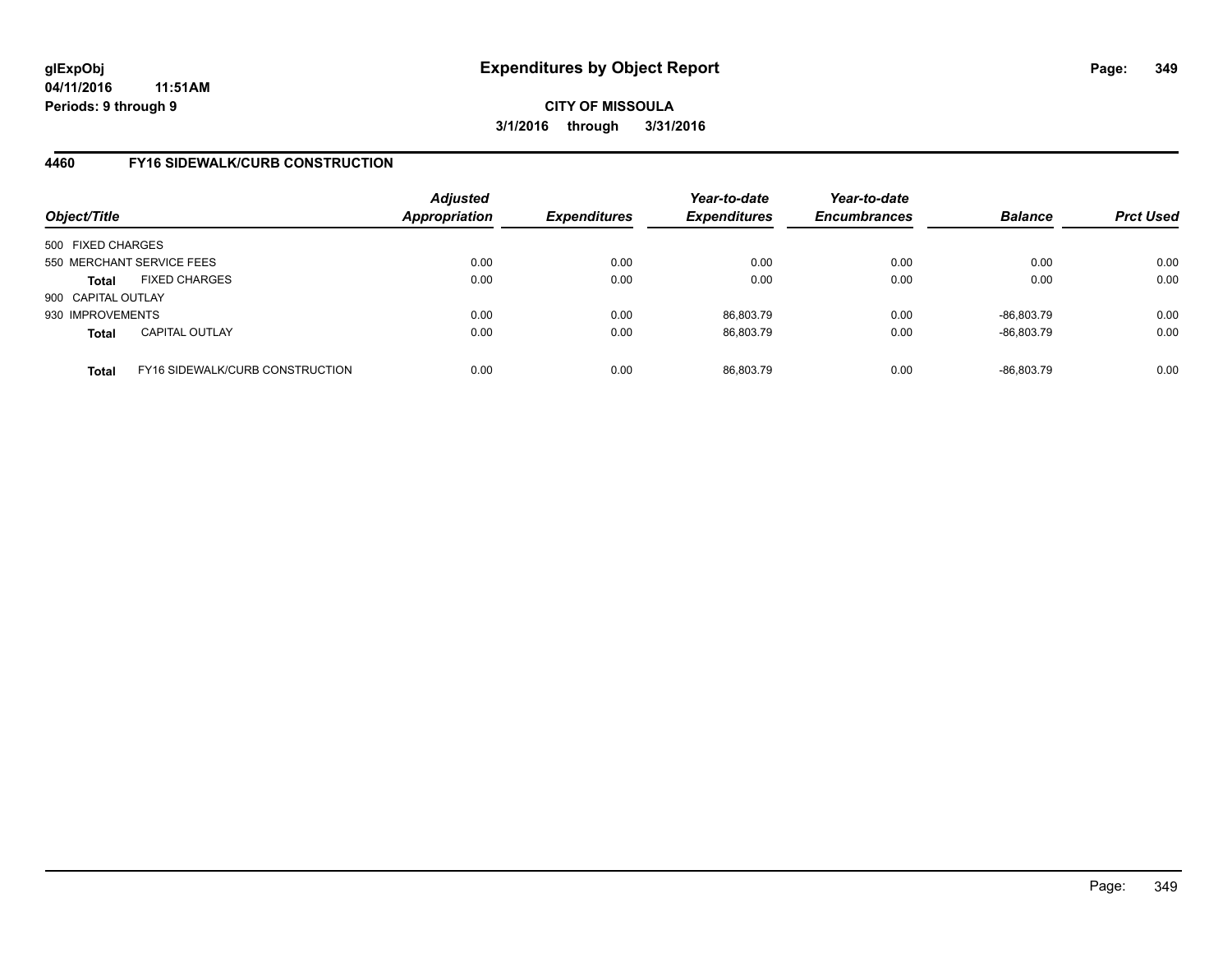#### **4461 FY17 SIDEWALK/CURB CONSTRUCTION**

| Object/Title       |                           | <b>Adjusted</b><br><b>Appropriation</b> | <b>Expenditures</b> | Year-to-date<br><b>Expenditures</b> | Year-to-date<br><b>Encumbrances</b> | <b>Balance</b> | <b>Prct Used</b> |
|--------------------|---------------------------|-----------------------------------------|---------------------|-------------------------------------|-------------------------------------|----------------|------------------|
| 500 FIXED CHARGES  |                           |                                         |                     |                                     |                                     |                |                  |
|                    | 550 MERCHANT SERVICE FEES | 0.00                                    | 0.00                | 0.00                                | 0.00                                | 0.00           | 0.00             |
| <b>Total</b>       | <b>FIXED CHARGES</b>      | 0.00                                    | 0.00                | 0.00                                | 0.00                                | 0.00           | 0.00             |
| 900 CAPITAL OUTLAY |                           |                                         |                     |                                     |                                     |                |                  |
| 930 IMPROVEMENTS   |                           | 0.00                                    | 0.00                | 0.00                                | 0.00                                | 0.00           | 0.00             |
| <b>Total</b>       | <b>CAPITAL OUTLAY</b>     | 0.00                                    | 0.00                | 0.00                                | 0.00                                | 0.00           | 0.00             |
| <b>Total</b>       | PUBLIC WORKS OPERATIONS   | 0.00                                    | 0.00                | 0.00                                | 0.00                                | 0.00           | 0.00             |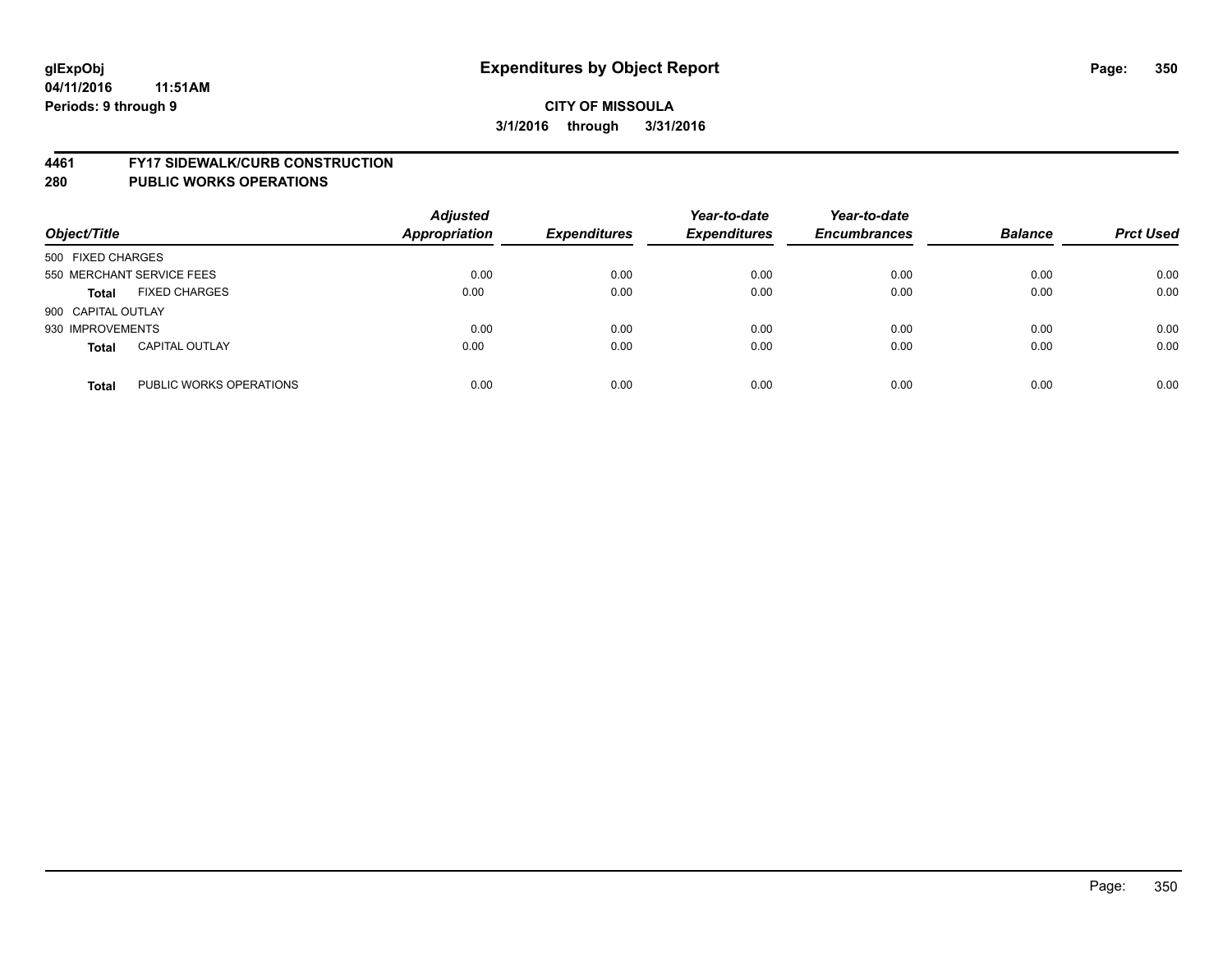## **4461 FY17 SIDEWALK/CURB CONSTRUCTION**

| Object/Title       |                                        | <b>Adjusted</b><br>Appropriation | <b>Expenditures</b> | Year-to-date<br><b>Expenditures</b> | Year-to-date<br><b>Encumbrances</b> | <b>Balance</b> | <b>Prct Used</b> |
|--------------------|----------------------------------------|----------------------------------|---------------------|-------------------------------------|-------------------------------------|----------------|------------------|
| 500 FIXED CHARGES  |                                        |                                  |                     |                                     |                                     |                |                  |
|                    | 550 MERCHANT SERVICE FEES              | 0.00                             | 0.00                | 0.00                                | 0.00                                | 0.00           | 0.00             |
| <b>Total</b>       | <b>FIXED CHARGES</b>                   | 0.00                             | 0.00                | 0.00                                | 0.00                                | 0.00           | 0.00             |
| 900 CAPITAL OUTLAY |                                        |                                  |                     |                                     |                                     |                |                  |
| 930 IMPROVEMENTS   |                                        | 0.00                             | 0.00                | 0.00                                | 0.00                                | 0.00           | 0.00             |
| <b>Total</b>       | <b>CAPITAL OUTLAY</b>                  | 0.00                             | 0.00                | 0.00                                | 0.00                                | 0.00           | 0.00             |
| <b>Total</b>       | <b>FY17 SIDEWALK/CURB CONSTRUCTION</b> | 0.00                             | 0.00                | 0.00                                | 0.00                                | 0.00           | 0.00             |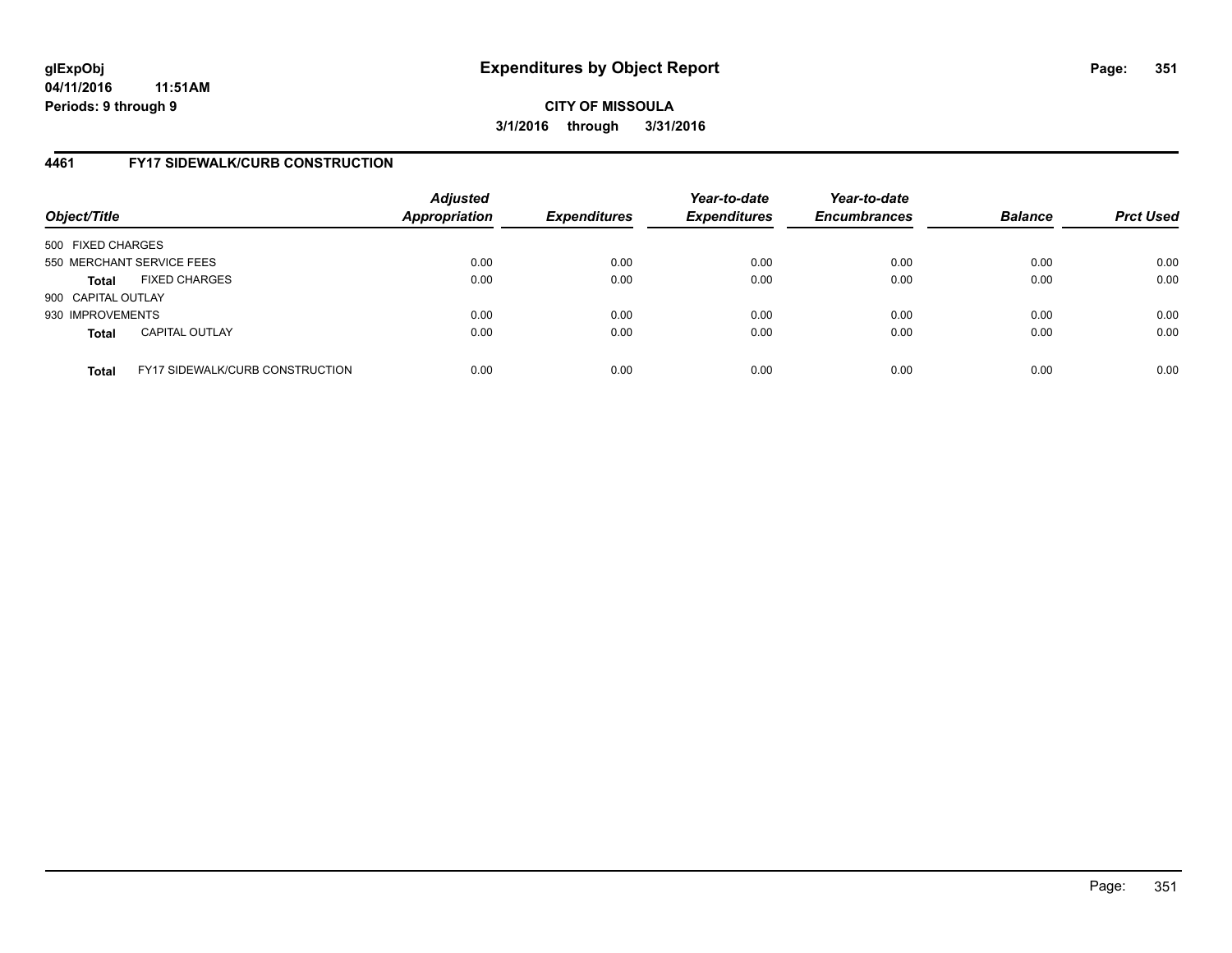# **glExpObj Expenditures by Object Report Page: 352**

#### **04/11/2016 11:51AM Periods: 9 through 9**

## **CITY OF MISSOULA 3/1/2016 through 3/31/2016**

**4531 SID 531 TRAFFIC CALMING**

**000 \*\*\* Title Not Found \*\*\***

| Object/Title                            | <b>Adjusted</b><br><b>Appropriation</b> | <b>Expenditures</b> | Year-to-date<br><b>Expenditures</b> | Year-to-date<br><b>Encumbrances</b> | <b>Balance</b> | <b>Prct Used</b> |
|-----------------------------------------|-----------------------------------------|---------------------|-------------------------------------|-------------------------------------|----------------|------------------|
| 500 FIXED CHARGES                       |                                         |                     |                                     |                                     |                |                  |
| 550 MERCHANT SERVICE FEES               | 0.00                                    | 0.00                | 0.00                                | 0.00                                | 0.00           | 0.00             |
| <b>FIXED CHARGES</b><br><b>Total</b>    | 0.00                                    | 0.00                | 0.00                                | 0.00                                | 0.00           | 0.00             |
| 600 DEBT SERVICE                        |                                         |                     |                                     |                                     |                |                  |
| 620 INTEREST / SERVICE FEES             | 0.00                                    | 0.00                | 0.00                                | 0.00                                | 0.00           | 0.00             |
| <b>DEBT SERVICE</b><br><b>Total</b>     | 0.00                                    | 0.00                | 0.00                                | 0.00                                | 0.00           | 0.00             |
| *** Title Not Found ***<br><b>Total</b> | 0.00                                    | 0.00                | 0.00                                | 0.00                                | 0.00           | 0.00             |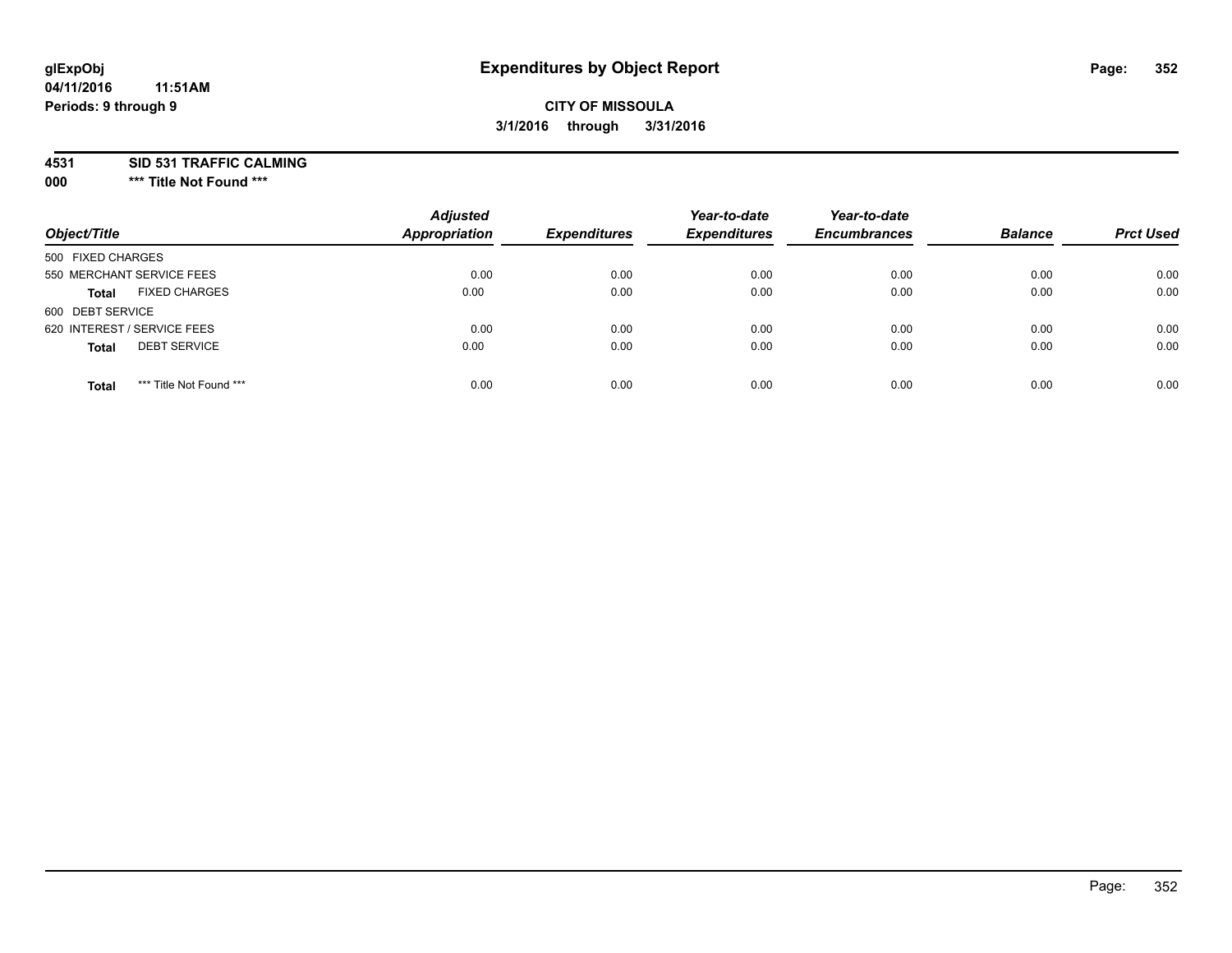## **4531 SID 531 TRAFFIC CALMING**

**390 NON-DEPARTMENTAL**

| Object/Title              |                       | <b>Adjusted</b><br>Appropriation | <b>Expenditures</b> | Year-to-date<br><b>Expenditures</b> | Year-to-date<br><b>Encumbrances</b> | <b>Balance</b> | <b>Prct Used</b> |
|---------------------------|-----------------------|----------------------------------|---------------------|-------------------------------------|-------------------------------------|----------------|------------------|
| 500 FIXED CHARGES         |                       |                                  |                     |                                     |                                     |                |                  |
| 550 MERCHANT SERVICE FEES |                       | 0.00                             | 0.00                | 0.00                                | 0.00                                | 0.00           | 0.00             |
| <b>Total</b>              | <b>FIXED CHARGES</b>  | 0.00                             | 0.00                | 0.00                                | 0.00                                | 0.00           | 0.00             |
| 900 CAPITAL OUTLAY        |                       |                                  |                     |                                     |                                     |                |                  |
| 930 IMPROVEMENTS          |                       | 0.00                             | 0.00                | 0.00                                | 0.00                                | 0.00           | 0.00             |
| <b>Total</b>              | <b>CAPITAL OUTLAY</b> | 0.00                             | 0.00                | 0.00                                | 0.00                                | 0.00           | 0.00             |
| <b>Total</b>              | NON-DEPARTMENTAL      | 0.00                             | 0.00                | 0.00                                | 0.00                                | 0.00           | 0.00             |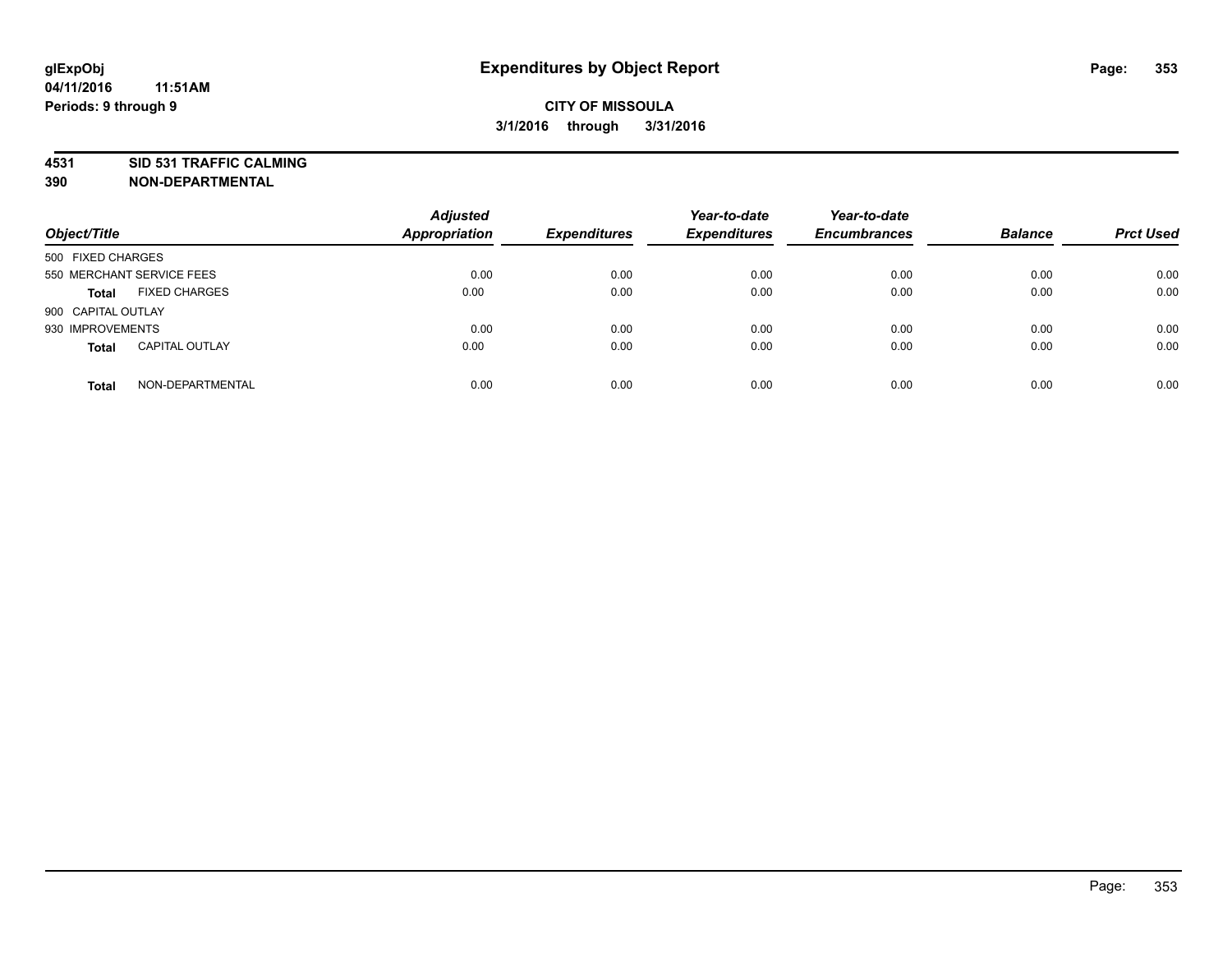#### **4531 SID 531 TRAFFIC CALMING**

| Object/Title       |                             | <b>Adjusted</b><br>Appropriation | <b>Expenditures</b> | Year-to-date<br><b>Expenditures</b> | Year-to-date<br><b>Encumbrances</b> | <b>Balance</b> | <b>Prct Used</b> |
|--------------------|-----------------------------|----------------------------------|---------------------|-------------------------------------|-------------------------------------|----------------|------------------|
| 500 FIXED CHARGES  |                             |                                  |                     |                                     |                                     |                |                  |
|                    | 550 MERCHANT SERVICE FEES   | 0.00                             | 0.00                | 0.00                                | 0.00                                | 0.00           | 0.00             |
| <b>Total</b>       | <b>FIXED CHARGES</b>        | 0.00                             | 0.00                | 0.00                                | 0.00                                | 0.00           | 0.00             |
| 600 DEBT SERVICE   |                             |                                  |                     |                                     |                                     |                |                  |
|                    | 620 INTEREST / SERVICE FEES | 0.00                             | 0.00                | 0.00                                | 0.00                                | 0.00           | 0.00             |
| Total              | <b>DEBT SERVICE</b>         | 0.00                             | 0.00                | 0.00                                | 0.00                                | 0.00           | 0.00             |
| 900 CAPITAL OUTLAY |                             |                                  |                     |                                     |                                     |                |                  |
| 930 IMPROVEMENTS   |                             | 0.00                             | 0.00                | 0.00                                | 0.00                                | 0.00           | 0.00             |
| <b>Total</b>       | <b>CAPITAL OUTLAY</b>       | 0.00                             | 0.00                | 0.00                                | 0.00                                | 0.00           | 0.00             |
| <b>Total</b>       | SID 531 TRAFFIC CALMING     | 0.00                             | 0.00                | 0.00                                | 0.00                                | 0.00           | 0.00             |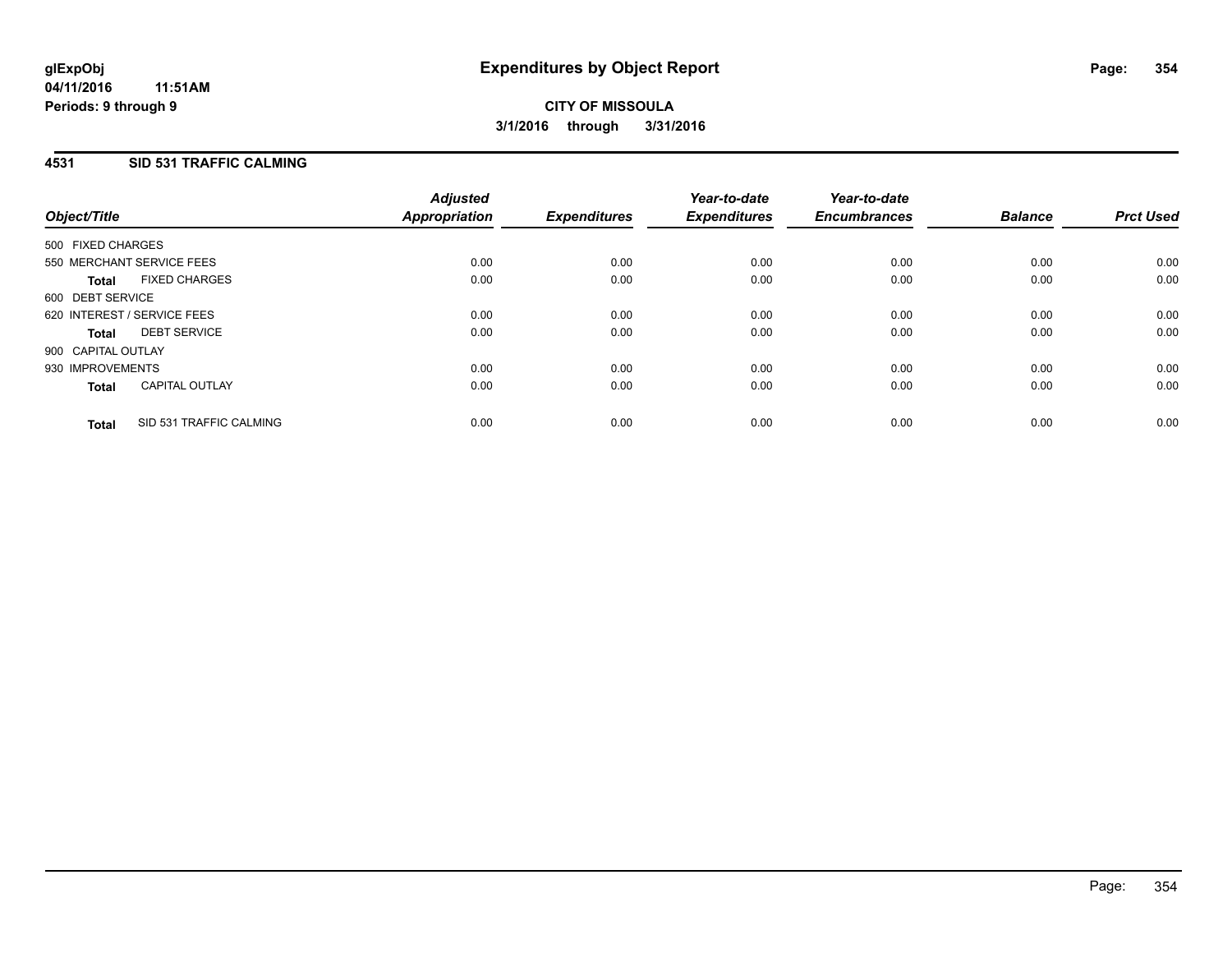#### **4532 MALONEY RANCH SID**

**390 NON-DEPARTMENTAL**

| Object/Title                          | <b>Adjusted</b><br><b>Appropriation</b> | <b>Expenditures</b> | Year-to-date<br><b>Expenditures</b> | Year-to-date<br><b>Encumbrances</b> | <b>Balance</b> | <b>Prct Used</b> |
|---------------------------------------|-----------------------------------------|---------------------|-------------------------------------|-------------------------------------|----------------|------------------|
| 500 FIXED CHARGES                     |                                         |                     |                                     |                                     |                |                  |
| 550 MERCHANT SERVICE FEES             | 0.00                                    | 0.00                | 0.00                                | 0.00                                | 0.00           | 0.00             |
| <b>FIXED CHARGES</b><br><b>Total</b>  | 0.00                                    | 0.00                | 0.00                                | 0.00                                | 0.00           | 0.00             |
| 900 CAPITAL OUTLAY                    |                                         |                     |                                     |                                     |                |                  |
| 930 IMPROVEMENTS                      | 0.00                                    | 0.00                | 0.00                                | 0.00                                | 0.00           | 0.00             |
| <b>CAPITAL OUTLAY</b><br><b>Total</b> | 0.00                                    | 0.00                | 0.00                                | 0.00                                | 0.00           | 0.00             |
| NON-DEPARTMENTAL<br><b>Total</b>      | 0.00                                    | 0.00                | 0.00                                | 0.00                                | 0.00           | 0.00             |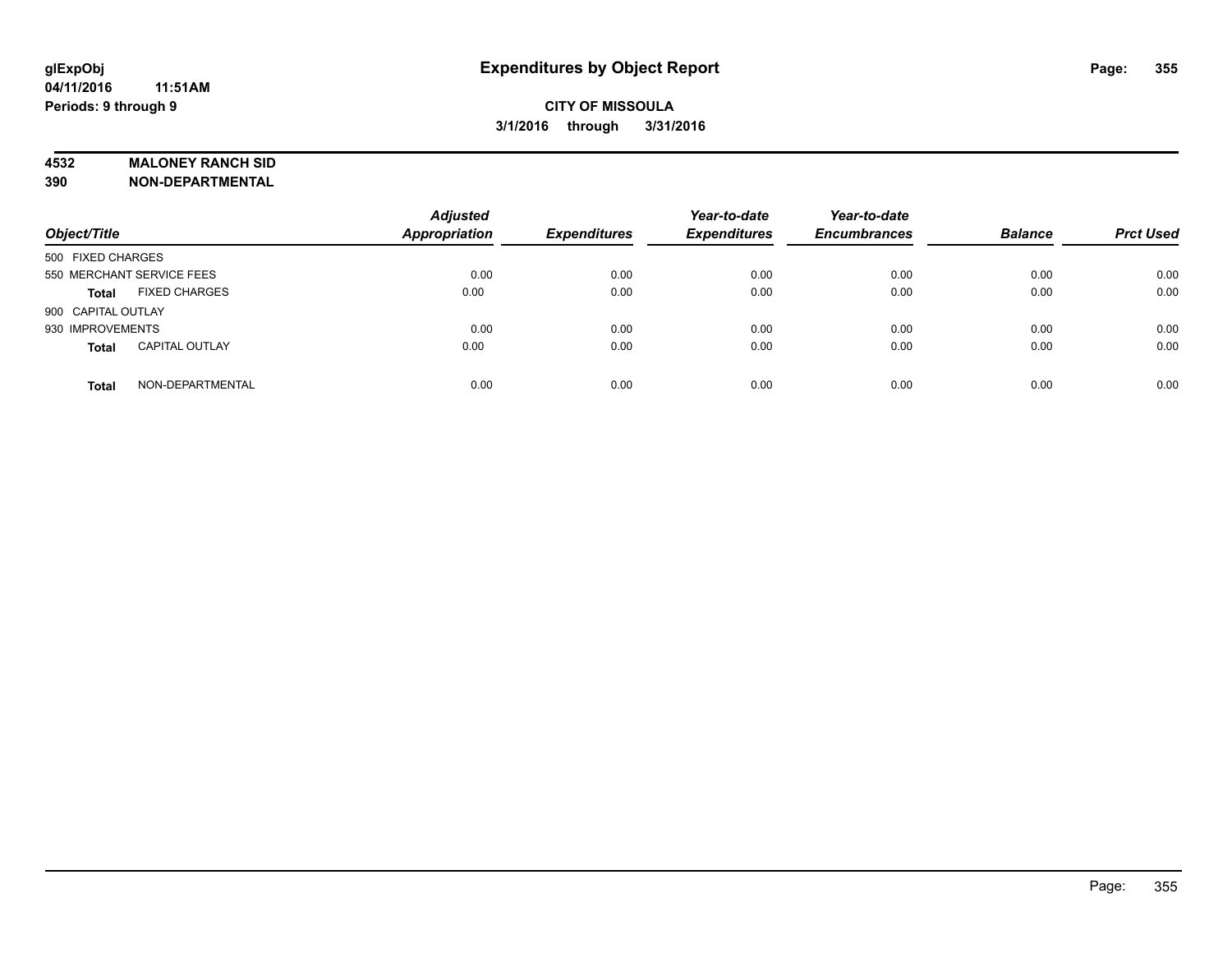#### **4532 MALONEY RANCH SID**

| Object/Title                             | <b>Adjusted</b><br><b>Appropriation</b> | <b>Expenditures</b> | Year-to-date<br><b>Expenditures</b> | Year-to-date<br><b>Encumbrances</b> | <b>Balance</b> | <b>Prct Used</b> |
|------------------------------------------|-----------------------------------------|---------------------|-------------------------------------|-------------------------------------|----------------|------------------|
| 500 FIXED CHARGES                        |                                         |                     |                                     |                                     |                |                  |
| 550 MERCHANT SERVICE FEES                | 0.00                                    | 0.00                | 0.00                                | 0.00                                | 0.00           | 0.00             |
| <b>FIXED CHARGES</b><br>Total            | 0.00                                    | 0.00                | 0.00                                | 0.00                                | 0.00           | 0.00             |
| 900 CAPITAL OUTLAY                       |                                         |                     |                                     |                                     |                |                  |
| 930 IMPROVEMENTS                         | 0.00                                    | 0.00                | 0.00                                | 0.00                                | 0.00           | 0.00             |
| <b>CAPITAL OUTLAY</b><br><b>Total</b>    | 0.00                                    | 0.00                | 0.00                                | 0.00                                | 0.00           | 0.00             |
| <b>MALONEY RANCH SID</b><br><b>Total</b> | 0.00                                    | 0.00                | 0.00                                | 0.00                                | 0.00           | 0.00             |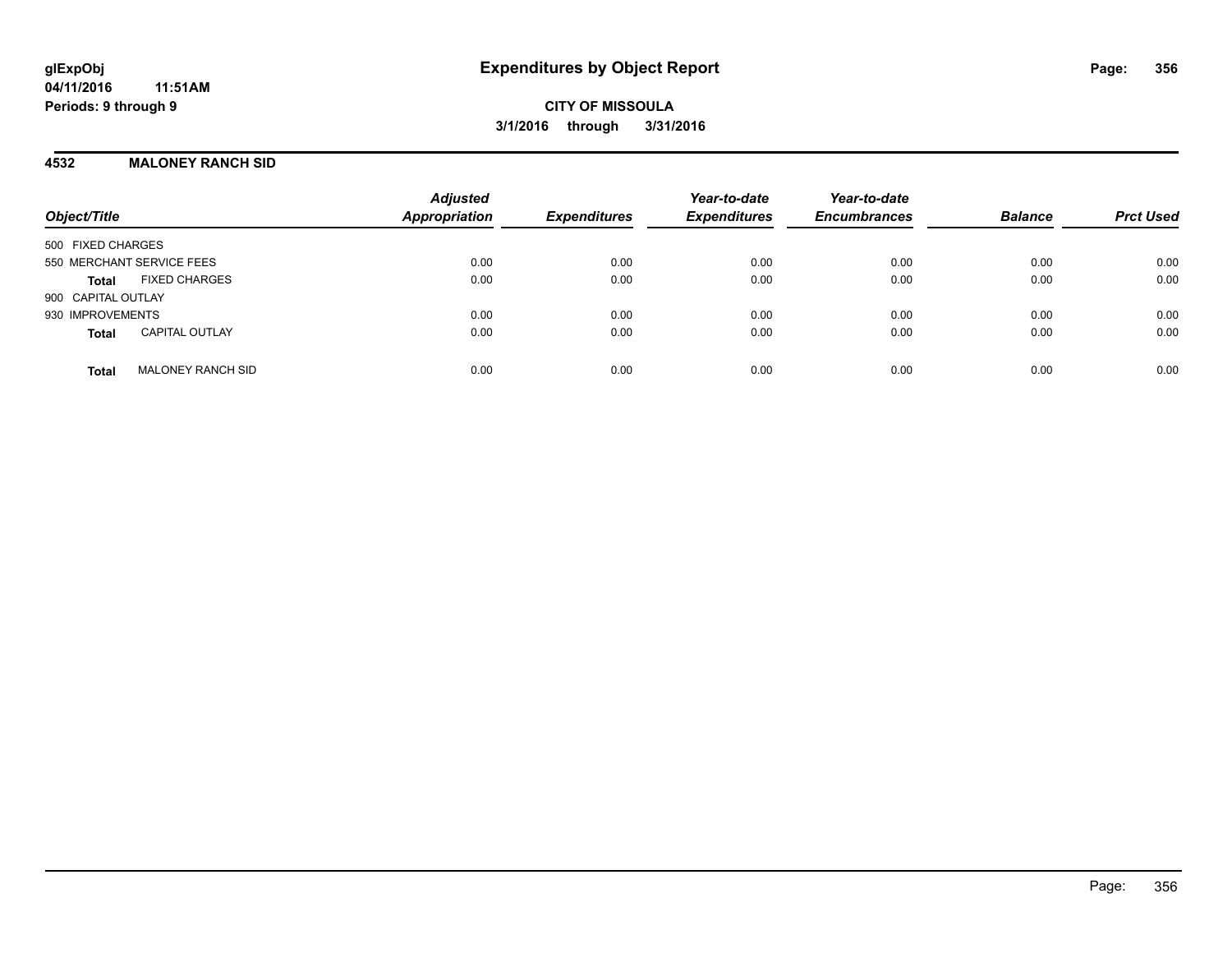**4533 RATTLESNAKE SEWER SID 390 NON-DEPARTMENTAL**

| Object/Title                         | <b>Adjusted</b><br>Appropriation | <b>Expenditures</b> | Year-to-date<br><b>Expenditures</b> | Year-to-date<br><b>Encumbrances</b> | <b>Balance</b> | <b>Prct Used</b> |
|--------------------------------------|----------------------------------|---------------------|-------------------------------------|-------------------------------------|----------------|------------------|
| 500 FIXED CHARGES                    |                                  |                     |                                     |                                     |                |                  |
| 550 MERCHANT SERVICE FEES            | 0.00                             | 0.00                | 0.00                                | 0.00                                | 0.00           | 0.00             |
| <b>FIXED CHARGES</b><br><b>Total</b> | 0.00                             | 0.00                | 0.00                                | 0.00                                | 0.00           | 0.00             |
| NON-DEPARTMENTAL<br><b>Total</b>     | 0.00                             | 0.00                | 0.00                                | 0.00                                | 0.00           | 0.00             |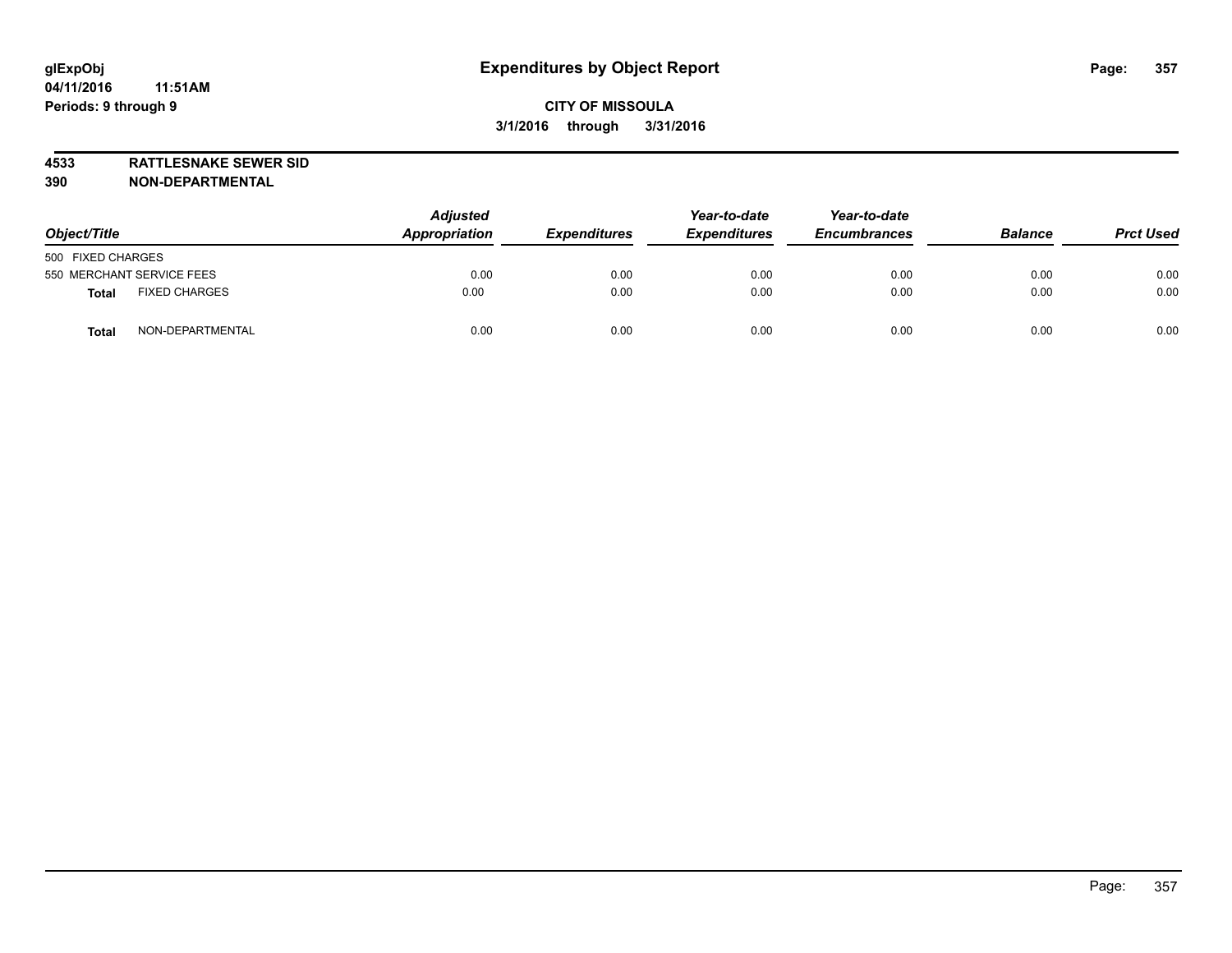#### **4533 RATTLESNAKE SEWER SID**

| Object/Title                         | <b>Adjusted</b><br>Appropriation | <b>Expenditures</b> | Year-to-date<br><b>Expenditures</b> | Year-to-date<br><b>Encumbrances</b> | <b>Balance</b> | <b>Prct Used</b> |
|--------------------------------------|----------------------------------|---------------------|-------------------------------------|-------------------------------------|----------------|------------------|
| 500 FIXED CHARGES                    |                                  |                     |                                     |                                     |                |                  |
| 550 MERCHANT SERVICE FEES            | 0.00                             | 0.00                | 0.00                                | 0.00                                | 0.00           | 0.00             |
| <b>FIXED CHARGES</b><br><b>Total</b> | 0.00                             | 0.00                | 0.00                                | 0.00                                | 0.00           | 0.00             |
| RATTLESNAKE SEWER SID<br>Total       | 0.00                             | 0.00                | 0.00                                | 0.00                                | 0.00           | 0.00             |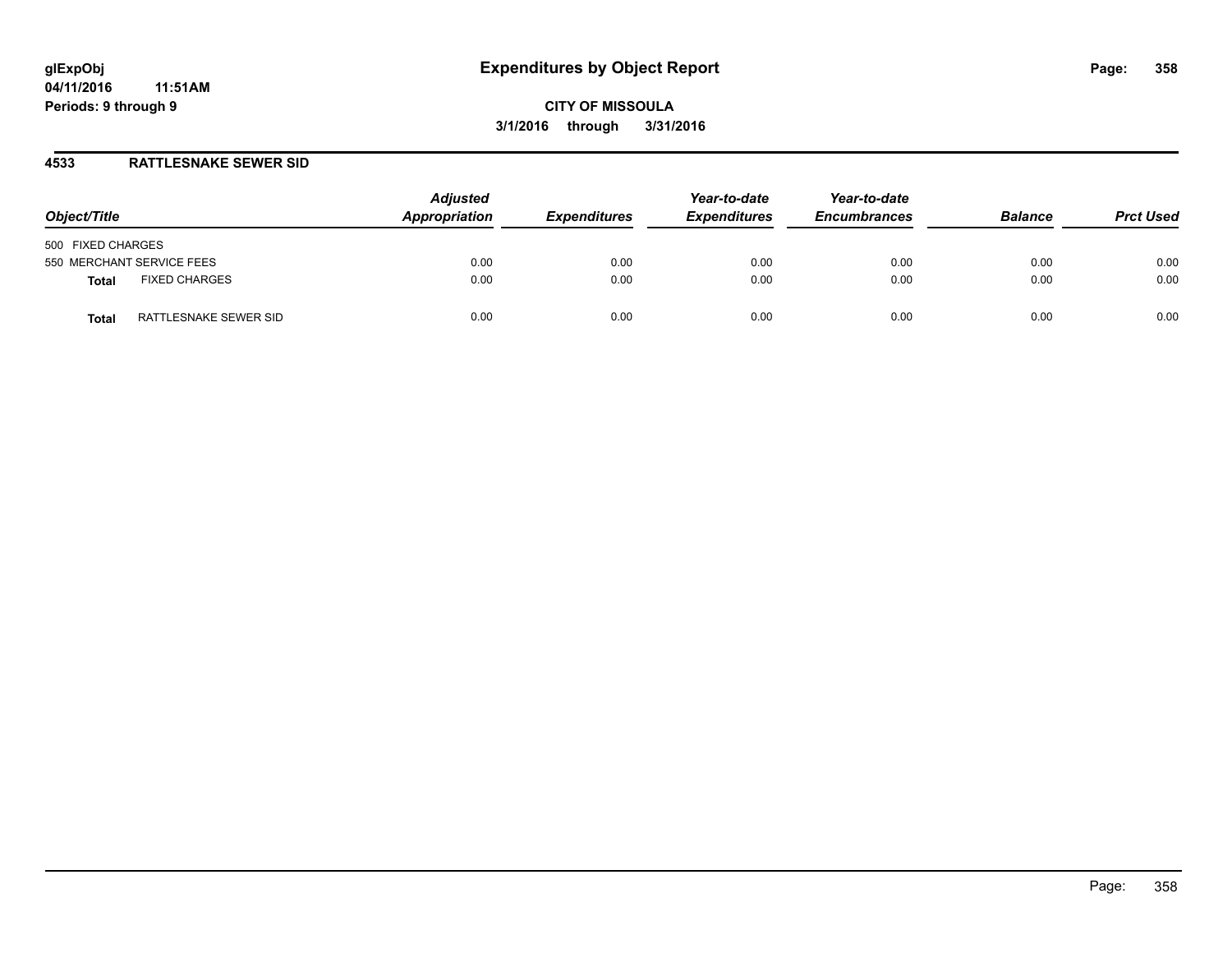#### **4534 SID 534 LINCOLNWOOD**

**390 NON-DEPARTMENTAL**

| Object/Title                         | <b>Adjusted</b><br>Appropriation | <b>Expenditures</b> | Year-to-date<br><b>Expenditures</b> | Year-to-date<br><b>Encumbrances</b> | <b>Balance</b> | <b>Prct Used</b> |
|--------------------------------------|----------------------------------|---------------------|-------------------------------------|-------------------------------------|----------------|------------------|
| 500 FIXED CHARGES                    |                                  |                     |                                     |                                     |                |                  |
| 550 MERCHANT SERVICE FEES            | 0.00                             | 0.00                | 0.00                                | 0.00                                | 0.00           | 0.00             |
| <b>FIXED CHARGES</b><br><b>Total</b> | 0.00                             | 0.00                | 0.00                                | 0.00                                | 0.00           | 0.00             |
| 800 OTHER OBJECTS                    |                                  |                     |                                     |                                     |                |                  |
| 820 TRANSFERS TO OTHER FUNDS         | 0.00                             | 0.00                | 0.00                                | 0.00                                | 0.00           | 0.00             |
| OTHER OBJECTS<br><b>Total</b>        | 0.00                             | 0.00                | 0.00                                | 0.00                                | 0.00           | 0.00             |
| NON-DEPARTMENTAL<br><b>Total</b>     | 0.00                             | 0.00                | 0.00                                | 0.00                                | 0.00           | 0.00             |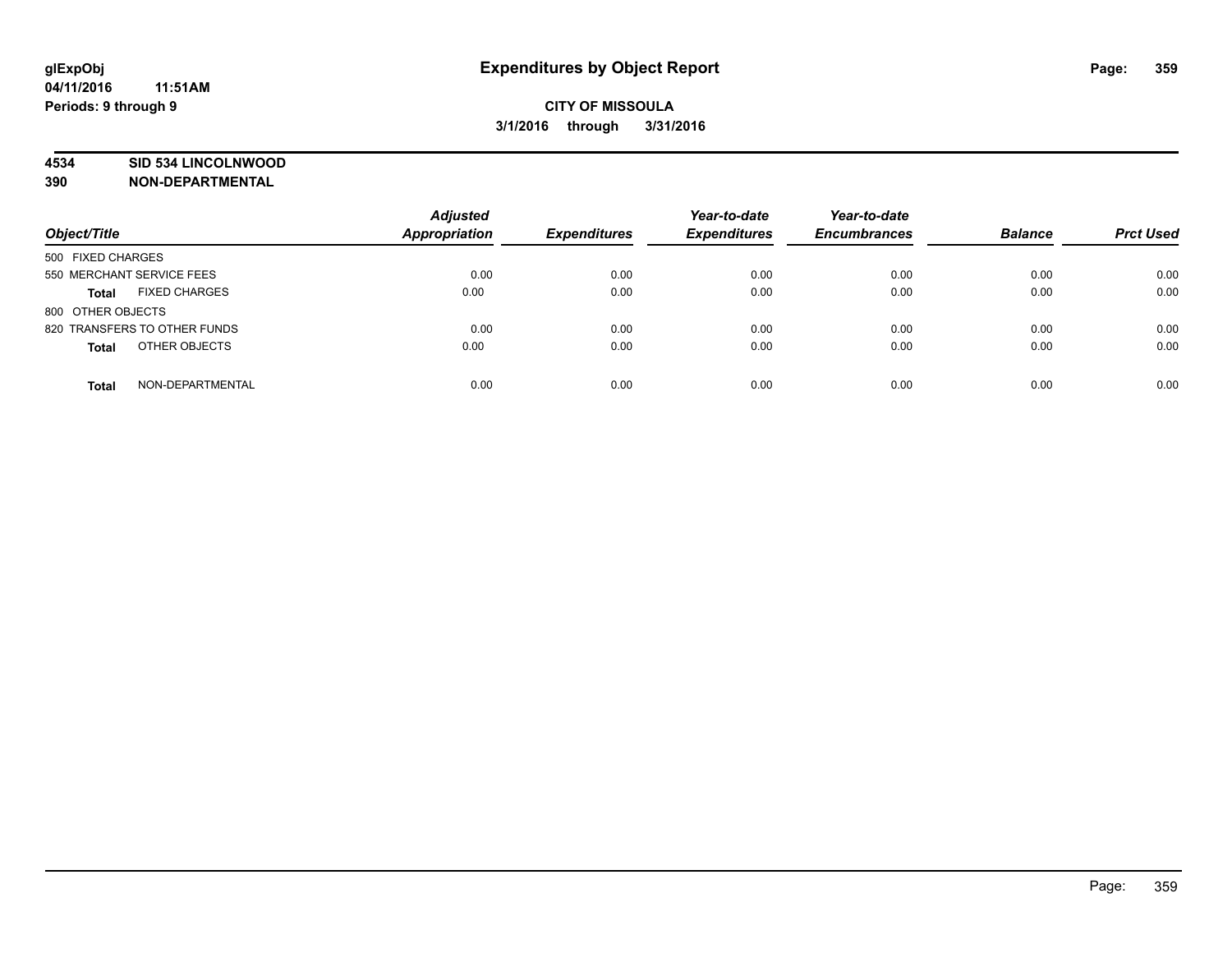### **4534 SID 534 LINCOLNWOOD**

| Object/Title                         | <b>Adjusted</b><br>Appropriation | <b>Expenditures</b> | Year-to-date<br><b>Expenditures</b> | Year-to-date<br><b>Encumbrances</b> | <b>Balance</b> | <b>Prct Used</b> |
|--------------------------------------|----------------------------------|---------------------|-------------------------------------|-------------------------------------|----------------|------------------|
| 500 FIXED CHARGES                    |                                  |                     |                                     |                                     |                |                  |
| 550 MERCHANT SERVICE FEES            | 0.00                             | 0.00                | 0.00                                | 0.00                                | 0.00           | 0.00             |
| <b>FIXED CHARGES</b><br><b>Total</b> | 0.00                             | 0.00                | 0.00                                | 0.00                                | 0.00           | 0.00             |
| 800 OTHER OBJECTS                    |                                  |                     |                                     |                                     |                |                  |
| 820 TRANSFERS TO OTHER FUNDS         | 0.00                             | 0.00                | 0.00                                | 0.00                                | 0.00           | 0.00             |
| OTHER OBJECTS<br><b>Total</b>        | 0.00                             | 0.00                | 0.00                                | 0.00                                | 0.00           | 0.00             |
| SID 534 LINCOLNWOOD<br><b>Total</b>  | 0.00                             | 0.00                | 0.00                                | 0.00                                | 0.00           | 0.00             |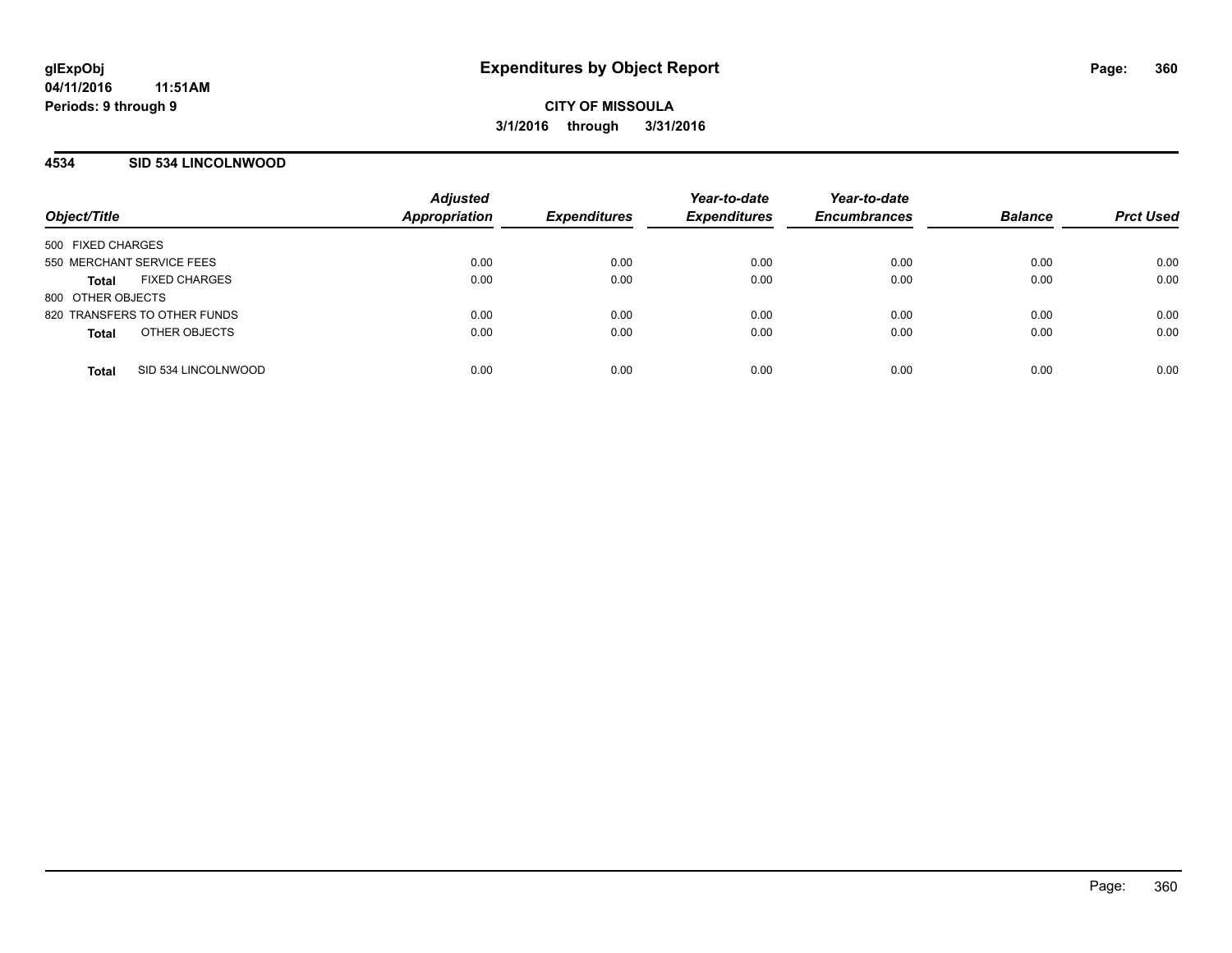# **glExpObj Expenditures by Object Report Page: 361**

#### **04/11/2016 11:51AM Periods: 9 through 9**

### **CITY OF MISSOULA 3/1/2016 through 3/31/2016**

#### **4535 SLANT STREET TRAFFIC CALMING**

**000 \*\*\* Title Not Found \*\*\***

| Object/Title                            | <b>Adjusted</b><br>Appropriation | <b>Expenditures</b> | Year-to-date<br><b>Expenditures</b> | Year-to-date<br><b>Encumbrances</b> | <b>Balance</b> | <b>Prct Used</b> |
|-----------------------------------------|----------------------------------|---------------------|-------------------------------------|-------------------------------------|----------------|------------------|
| 500 FIXED CHARGES                       |                                  |                     |                                     |                                     |                |                  |
| 550 MERCHANT SERVICE FEES               | 0.00                             | 0.00                | 0.00                                | 0.00                                | 0.00           | 0.00             |
| <b>FIXED CHARGES</b><br><b>Total</b>    | 0.00                             | 0.00                | 0.00                                | 0.00                                | 0.00           | 0.00             |
| 600 DEBT SERVICE                        |                                  |                     |                                     |                                     |                |                  |
| 620 INTEREST / SERVICE FEES             | 0.00                             | 0.00                | 0.00                                | 0.00                                | 0.00           | 0.00             |
| <b>DEBT SERVICE</b><br><b>Total</b>     | 0.00                             | 0.00                | 0.00                                | 0.00                                | 0.00           | 0.00             |
| *** Title Not Found ***<br><b>Total</b> | 0.00                             | 0.00                | 0.00                                | 0.00                                | 0.00           | 0.00             |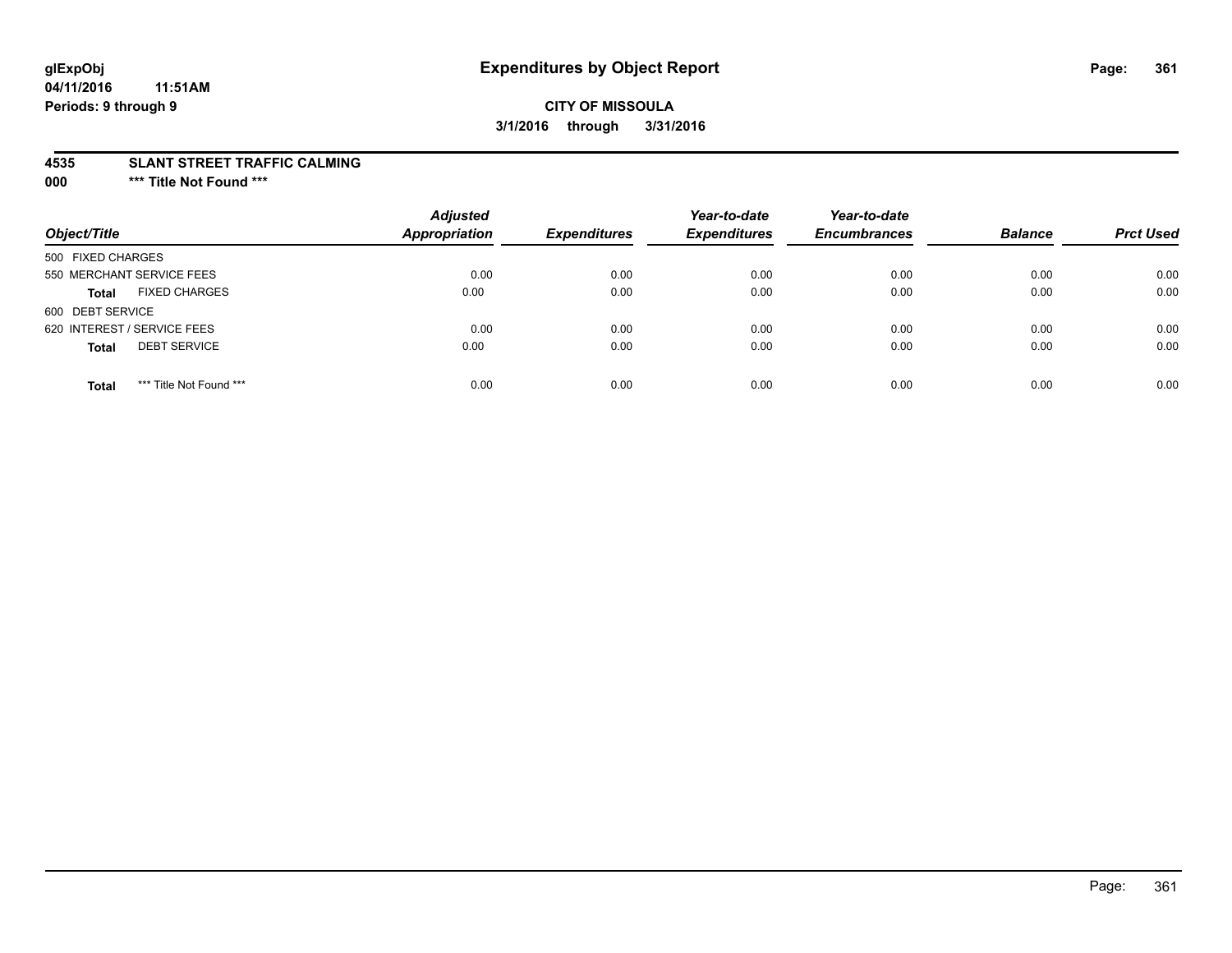### **4535 SLANT STREET TRAFFIC CALMING**

| Object/Title                                 | <b>Adjusted</b><br>Appropriation | <b>Expenditures</b> | Year-to-date<br><b>Expenditures</b> | Year-to-date<br><b>Encumbrances</b> | <b>Balance</b> | <b>Prct Used</b> |
|----------------------------------------------|----------------------------------|---------------------|-------------------------------------|-------------------------------------|----------------|------------------|
| 500 FIXED CHARGES                            |                                  |                     |                                     |                                     |                |                  |
| 550 MERCHANT SERVICE FEES                    | 0.00                             | 0.00                | 0.00                                | 0.00                                | 0.00           | 0.00             |
| <b>FIXED CHARGES</b><br><b>Total</b>         | 0.00                             | 0.00                | 0.00                                | 0.00                                | 0.00           | 0.00             |
| 600 DEBT SERVICE                             |                                  |                     |                                     |                                     |                |                  |
| 620 INTEREST / SERVICE FEES                  | 0.00                             | 0.00                | 0.00                                | 0.00                                | 0.00           | 0.00             |
| <b>DEBT SERVICE</b><br><b>Total</b>          | 0.00                             | 0.00                | 0.00                                | 0.00                                | 0.00           | 0.00             |
|                                              |                                  |                     |                                     |                                     |                |                  |
| SLANT STREET TRAFFIC CALMING<br><b>Total</b> | 0.00                             | 0.00                | 0.00                                | 0.00                                | 0.00           | 0.00             |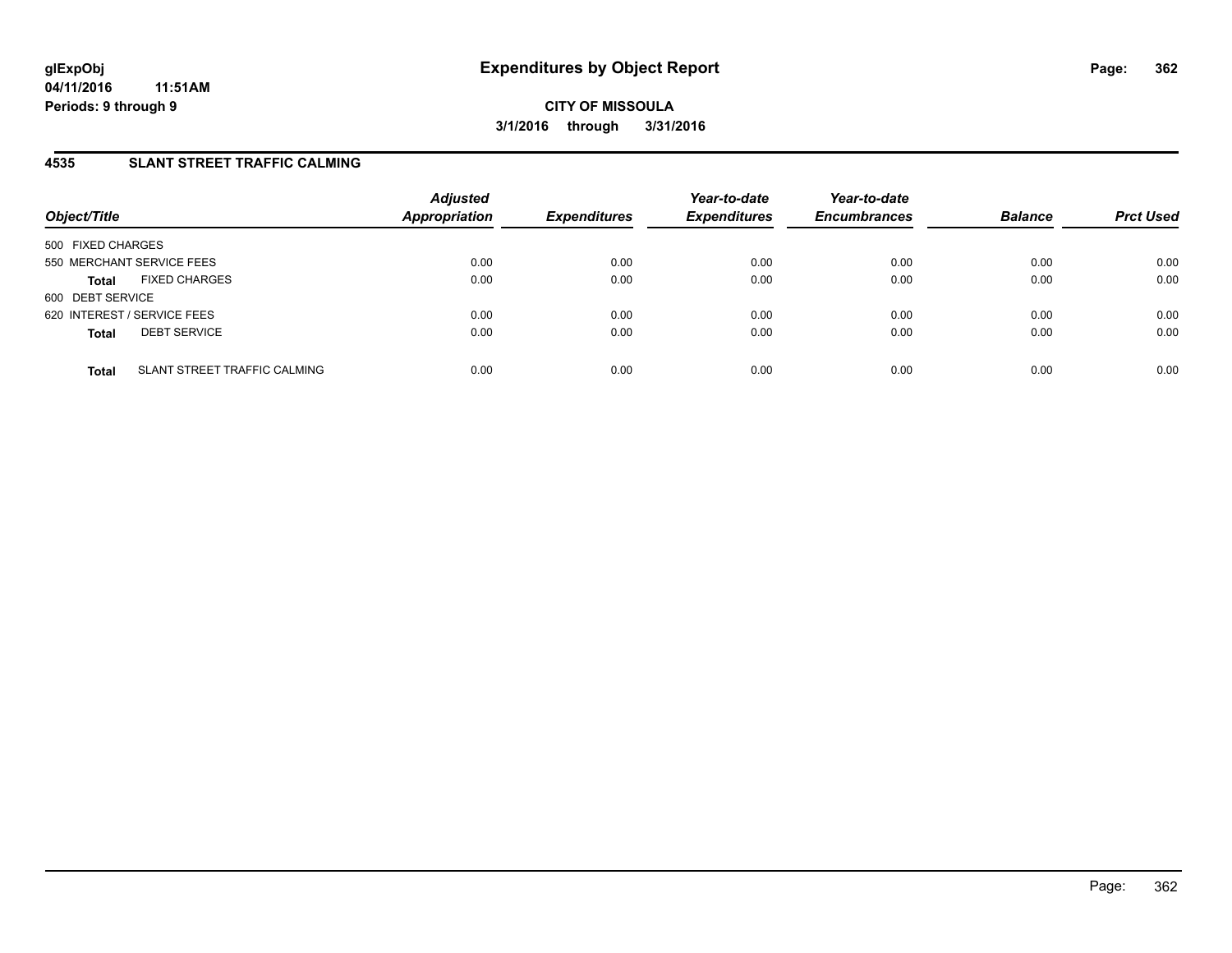#### **4536 SID536 LINCOLNWOOD SWR PH2**

| Object/Title                         | <b>Adjusted</b><br>Appropriation | <b>Expenditures</b> | Year-to-date<br><b>Expenditures</b> | Year-to-date<br><b>Encumbrances</b> | <b>Balance</b> | <b>Prct Used</b> |
|--------------------------------------|----------------------------------|---------------------|-------------------------------------|-------------------------------------|----------------|------------------|
| 500 FIXED CHARGES                    |                                  |                     |                                     |                                     |                |                  |
| 550 MERCHANT SERVICE FEES            | 0.00                             | 0.00                | 0.00                                | 0.00                                | 0.00           | 0.00             |
| <b>FIXED CHARGES</b><br><b>Total</b> | 0.00                             | 0.00                | 0.00                                | 0.00                                | 0.00           | 0.00             |
| NON-DEPARTMENTAL<br><b>Total</b>     | 0.00                             | 0.00                | 0.00                                | 0.00                                | 0.00           | 0.00             |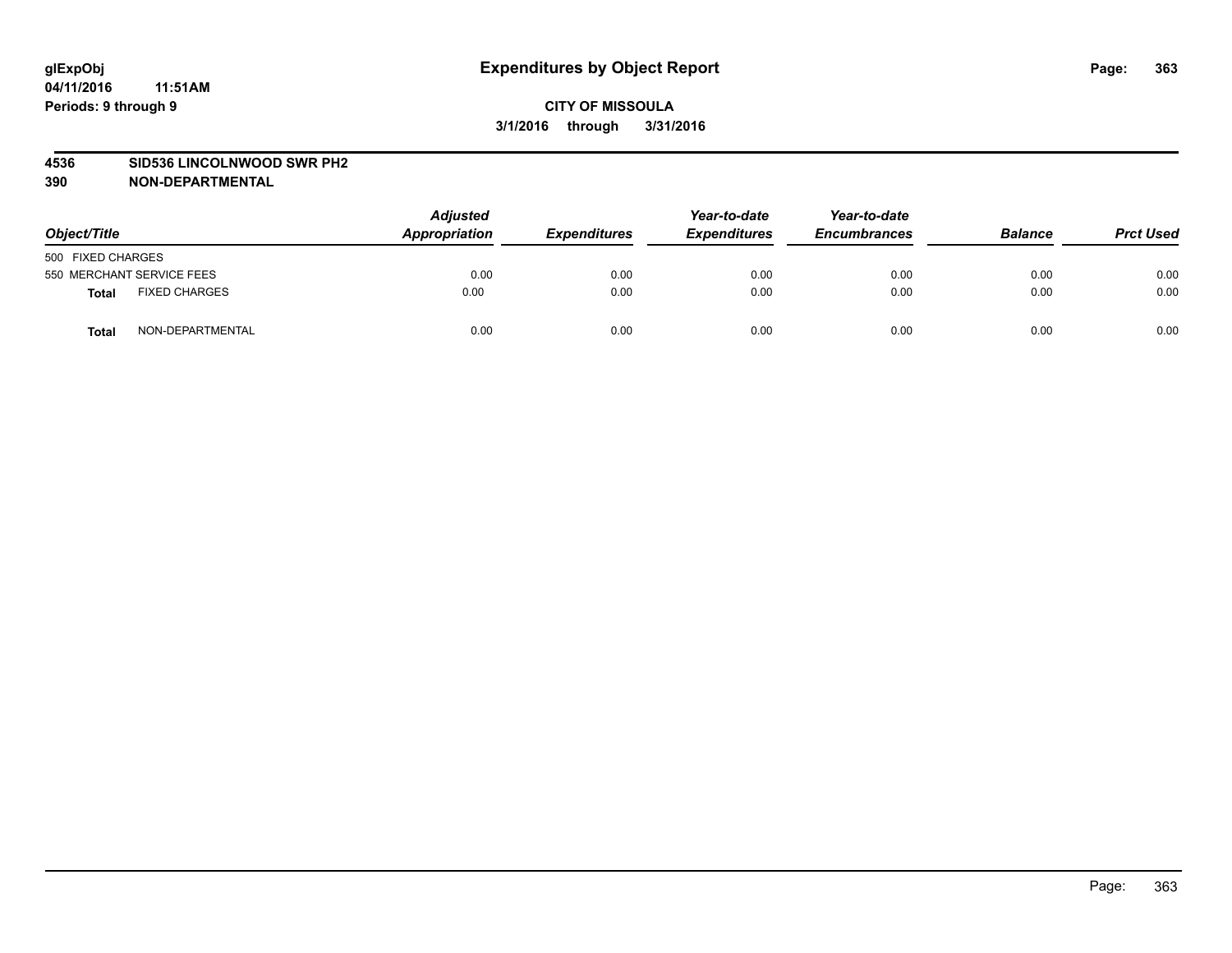#### **4536 SID536 LINCOLNWOOD SWR PH2**

| Object/Title                               | <b>Adjusted</b><br>Appropriation | <i><b>Expenditures</b></i> | Year-to-date<br><b>Expenditures</b> | Year-to-date<br><b>Encumbrances</b> | <b>Balance</b> | <b>Prct Used</b> |
|--------------------------------------------|----------------------------------|----------------------------|-------------------------------------|-------------------------------------|----------------|------------------|
| 500 FIXED CHARGES                          |                                  |                            |                                     |                                     |                |                  |
| 550 MERCHANT SERVICE FEES                  | 0.00                             | 0.00                       | 0.00                                | 0.00                                | 0.00           | 0.00             |
| <b>FIXED CHARGES</b><br>Total              | 0.00                             | 0.00                       | 0.00                                | 0.00                                | 0.00           | 0.00             |
| SID536 LINCOLNWOOD SWR PH2<br><b>Total</b> | 0.00                             | 0.00                       | 0.00                                | 0.00                                | 0.00           | 0.00             |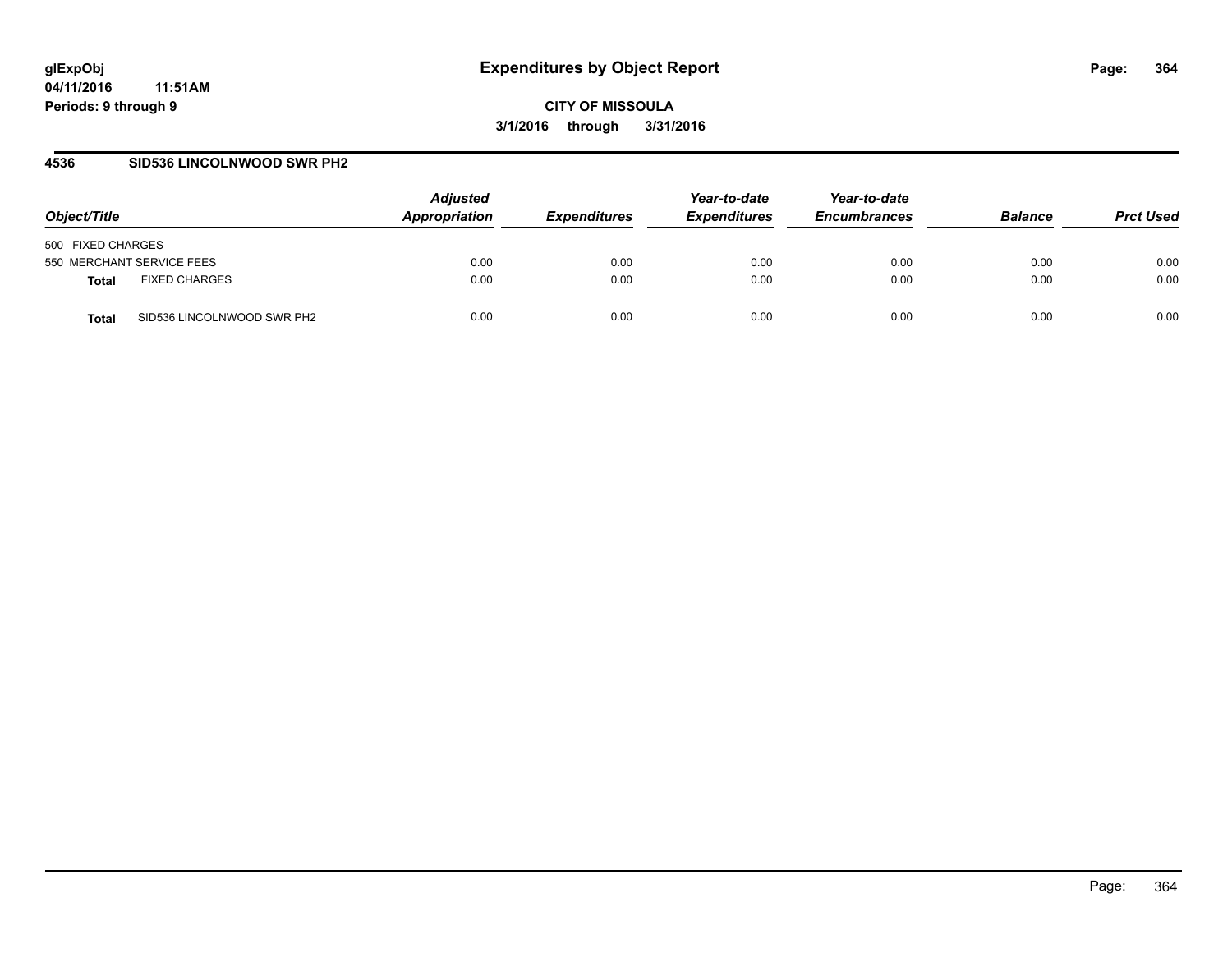#### **04/11/2016 11:51AM Periods: 9 through 9**

### **CITY OF MISSOULA 3/1/2016 through 3/31/2016**

#### **4539 SID 539 4th STREET**

**000 \*\*\* Title Not Found \*\*\***

| Object/Title                            | <b>Adjusted</b><br><b>Appropriation</b> | <b>Expenditures</b> | Year-to-date<br><b>Expenditures</b> | Year-to-date<br><b>Encumbrances</b> | <b>Balance</b> | <b>Prct Used</b> |
|-----------------------------------------|-----------------------------------------|---------------------|-------------------------------------|-------------------------------------|----------------|------------------|
| 500 FIXED CHARGES                       |                                         |                     |                                     |                                     |                |                  |
| 550 MERCHANT SERVICE FEES               | 0.00                                    | 0.00                | 0.00                                | 0.00                                | 0.00           | 0.00             |
| <b>FIXED CHARGES</b><br><b>Total</b>    | 0.00                                    | 0.00                | 0.00                                | 0.00                                | 0.00           | 0.00             |
| 600 DEBT SERVICE                        |                                         |                     |                                     |                                     |                |                  |
| 620 INTEREST / SERVICE FEES             | 0.00                                    | 0.00                | 0.00                                | 0.00                                | 0.00           | 0.00             |
| <b>DEBT SERVICE</b><br><b>Total</b>     | 0.00                                    | 0.00                | 0.00                                | 0.00                                | 0.00           | 0.00             |
| *** Title Not Found ***<br><b>Total</b> | 0.00                                    | 0.00                | 0.00                                | 0.00                                | 0.00           | 0.00             |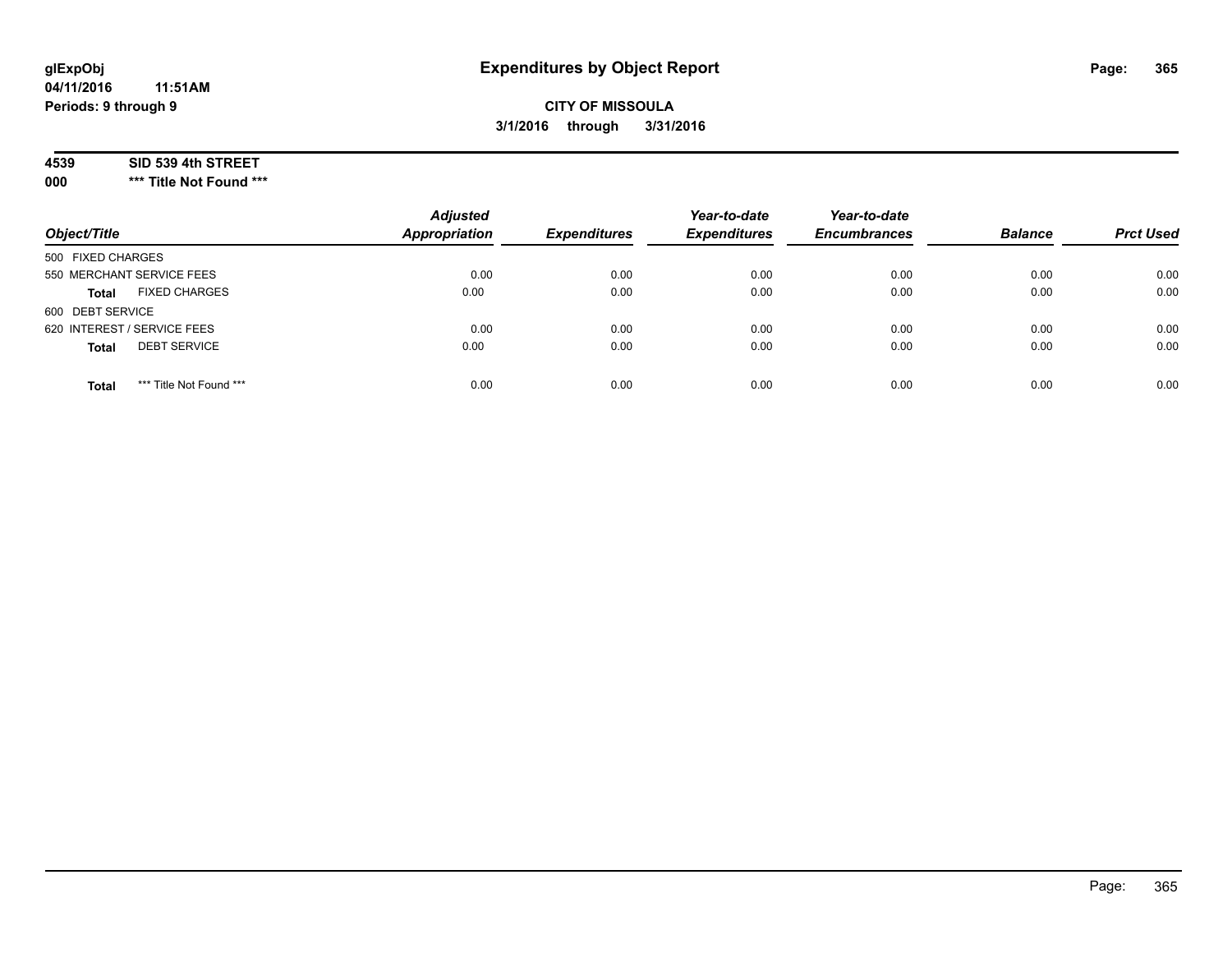### **4539 SID 539 4th STREET**

| Object/Title                         | <b>Adjusted</b><br><b>Appropriation</b> | <b>Expenditures</b> | Year-to-date<br><b>Expenditures</b> | Year-to-date<br><b>Encumbrances</b> | <b>Balance</b> | <b>Prct Used</b> |
|--------------------------------------|-----------------------------------------|---------------------|-------------------------------------|-------------------------------------|----------------|------------------|
| 500 FIXED CHARGES                    |                                         |                     |                                     |                                     |                |                  |
| 550 MERCHANT SERVICE FEES            | 0.00                                    | 0.00                | 0.00                                | 0.00                                | 0.00           | 0.00             |
| <b>FIXED CHARGES</b><br><b>Total</b> | 0.00                                    | 0.00                | 0.00                                | 0.00                                | 0.00           | 0.00             |
| 600 DEBT SERVICE                     |                                         |                     |                                     |                                     |                |                  |
| 620 INTEREST / SERVICE FEES          | 0.00                                    | 0.00                | 0.00                                | 0.00                                | 0.00           | 0.00             |
| <b>DEBT SERVICE</b><br><b>Total</b>  | 0.00                                    | 0.00                | 0.00                                | 0.00                                | 0.00           | 0.00             |
| SID 539 4th STREET<br><b>Total</b>   | 0.00                                    | 0.00                | 0.00                                | 0.00                                | 0.00           | 0.00             |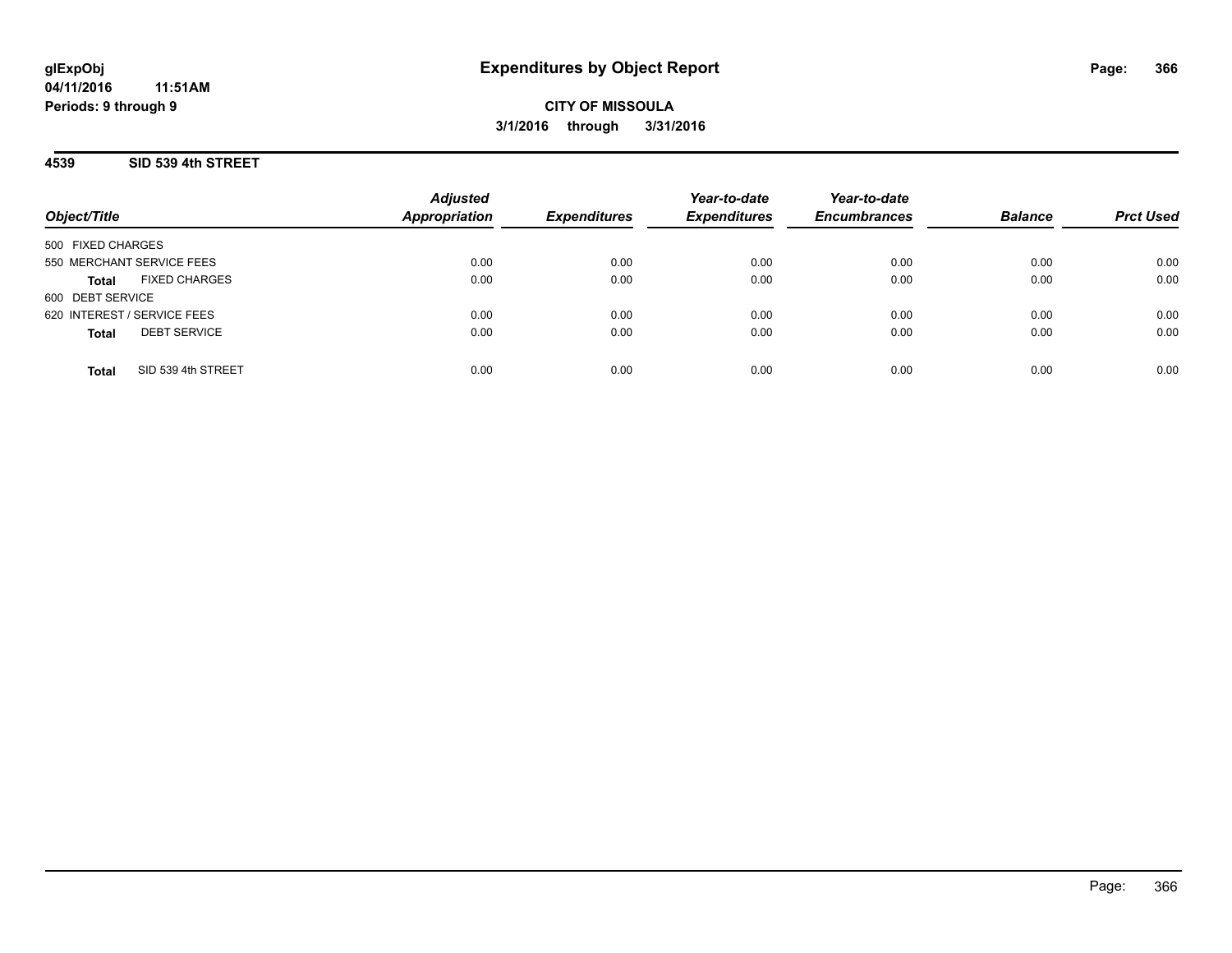#### **4540 SID 540 ENGLAND BLVD**

| Object/Title                         | <b>Adjusted</b><br>Appropriation | <b>Expenditures</b> | Year-to-date<br><b>Expenditures</b> | Year-to-date<br><b>Encumbrances</b> | <b>Balance</b> | <b>Prct Used</b> |
|--------------------------------------|----------------------------------|---------------------|-------------------------------------|-------------------------------------|----------------|------------------|
| 500 FIXED CHARGES                    |                                  |                     |                                     |                                     |                |                  |
| 550 MERCHANT SERVICE FEES            | 0.00                             | 0.00                | 0.00                                | 0.00                                | 0.00           | 0.00             |
| <b>FIXED CHARGES</b><br><b>Total</b> | 0.00                             | 0.00                | 0.00                                | 0.00                                | 0.00           | 0.00             |
| 800 OTHER OBJECTS                    |                                  |                     |                                     |                                     |                |                  |
| 820 TRANSFERS TO OTHER FUNDS         | 0.00                             | 0.00                | 0.00                                | 0.00                                | 0.00           | 0.00             |
| OTHER OBJECTS<br><b>Total</b>        | 0.00                             | 0.00                | 0.00                                | 0.00                                | 0.00           | 0.00             |
| NON-DEPARTMENTAL<br><b>Total</b>     | 0.00                             | 0.00                | 0.00                                | 0.00                                | 0.00           | 0.00             |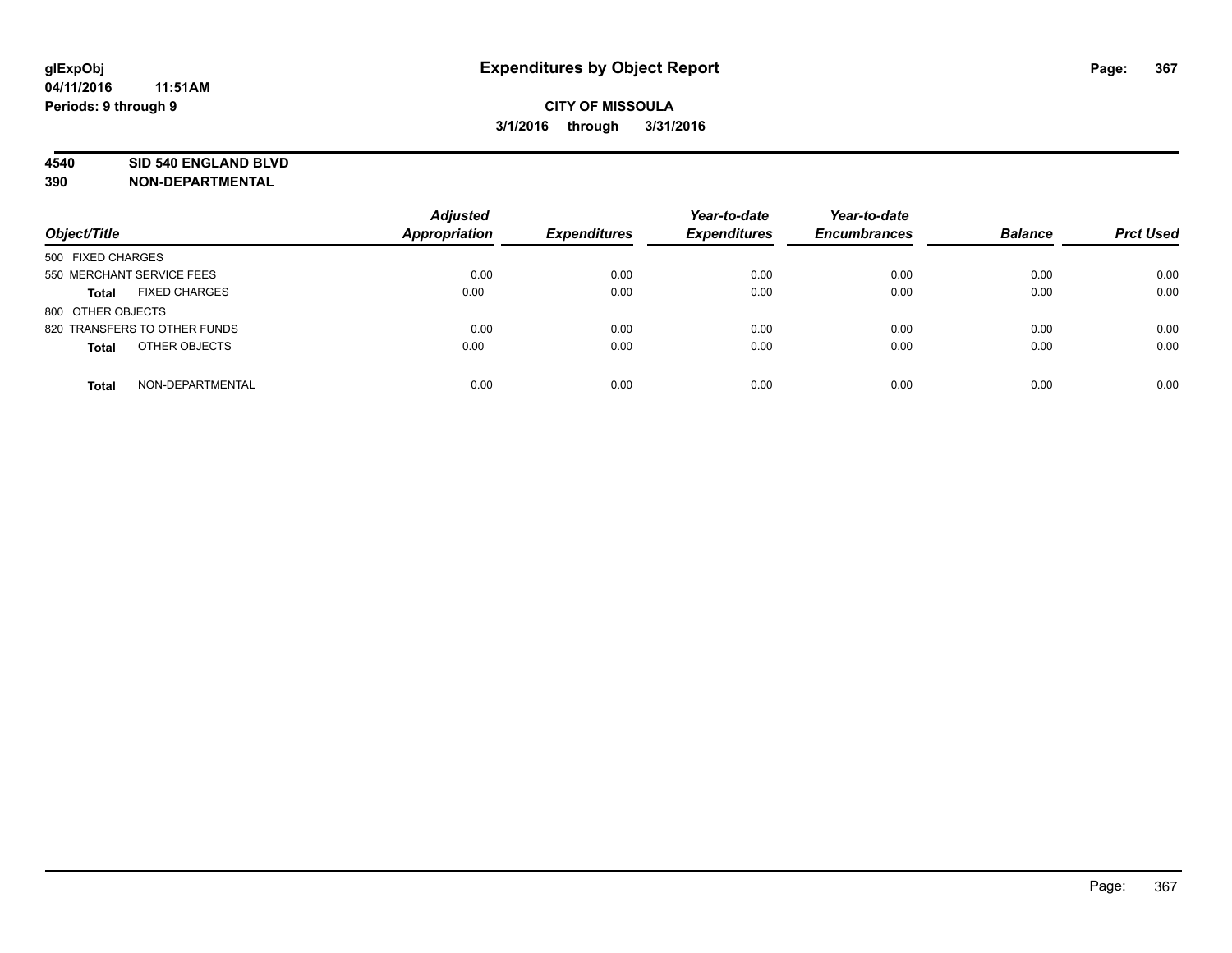### **4540 SID 540 ENGLAND BLVD**

| Object/Title              |                              | <b>Adjusted</b><br><b>Appropriation</b> | <b>Expenditures</b> | Year-to-date<br><b>Expenditures</b> | Year-to-date<br><b>Encumbrances</b> | <b>Balance</b> | <b>Prct Used</b> |
|---------------------------|------------------------------|-----------------------------------------|---------------------|-------------------------------------|-------------------------------------|----------------|------------------|
| 500 FIXED CHARGES         |                              |                                         |                     |                                     |                                     |                |                  |
| 550 MERCHANT SERVICE FEES |                              | 0.00                                    | 0.00                | 0.00                                | 0.00                                | 0.00           | 0.00             |
| Total                     | <b>FIXED CHARGES</b>         | 0.00                                    | 0.00                | 0.00                                | 0.00                                | 0.00           | 0.00             |
| 800 OTHER OBJECTS         |                              |                                         |                     |                                     |                                     |                |                  |
|                           | 820 TRANSFERS TO OTHER FUNDS | 0.00                                    | 0.00                | 0.00                                | 0.00                                | 0.00           | 0.00             |
| <b>Total</b>              | OTHER OBJECTS                | 0.00                                    | 0.00                | 0.00                                | 0.00                                | 0.00           | 0.00             |
| <b>Total</b>              | SID 540 ENGLAND BLVD         | 0.00                                    | 0.00                | 0.00                                | 0.00                                | 0.00           | 0.00             |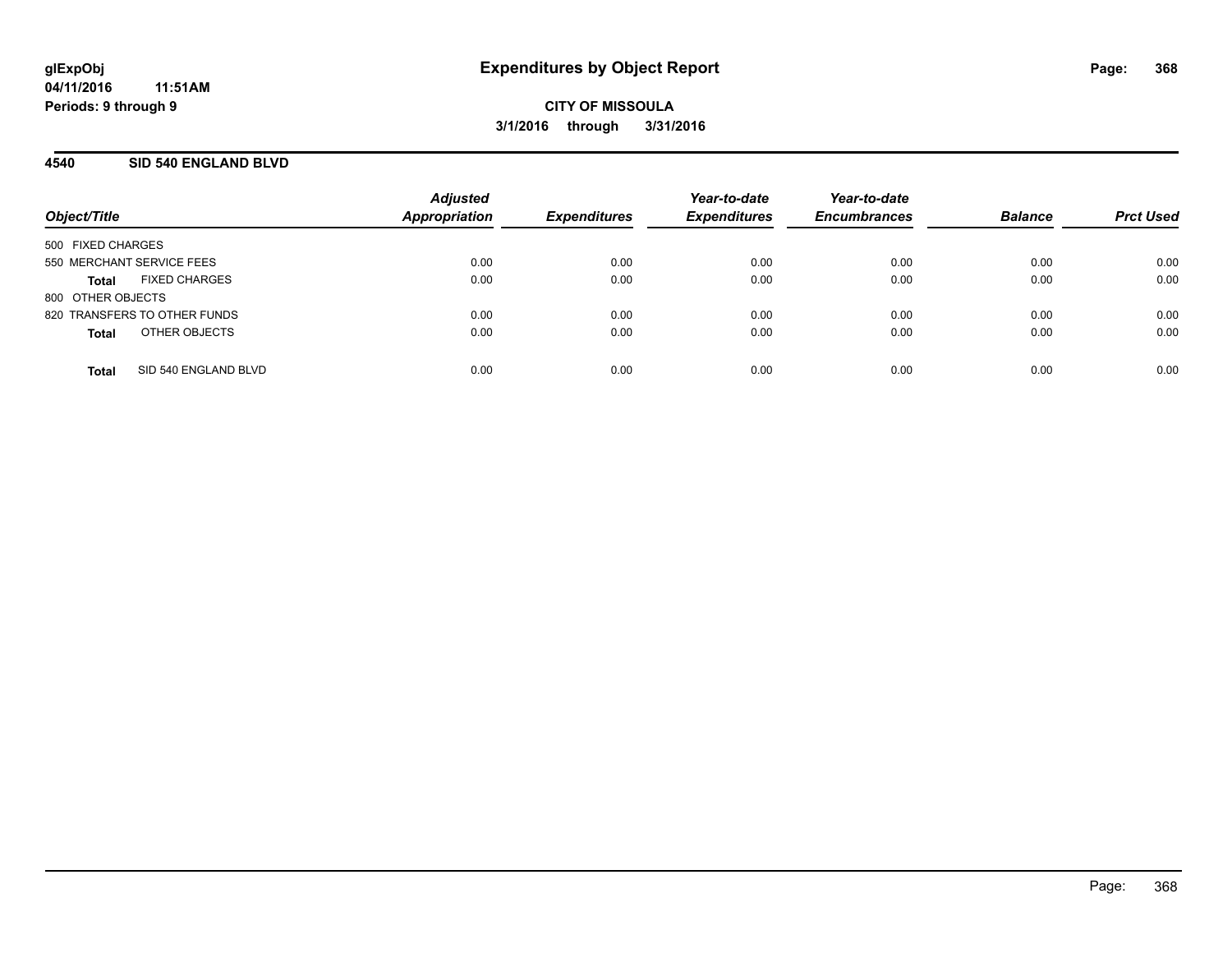#### **4541 SID 541 PINEVIEW PARK**

|                                       | <b>Adjusted</b> |                     | Year-to-date        | Year-to-date        |                |                  |
|---------------------------------------|-----------------|---------------------|---------------------|---------------------|----------------|------------------|
| Object/Title                          | Appropriation   | <b>Expenditures</b> | <b>Expenditures</b> | <b>Encumbrances</b> | <b>Balance</b> | <b>Prct Used</b> |
| 500 FIXED CHARGES                     |                 |                     |                     |                     |                |                  |
| 500 FIXED CHARGES                     | 0.00            | 0.00                | 0.00                | 0.00                | 0.00           | 0.00             |
| 550 MERCHANT SERVICE FEES             | 0.00            | 0.00                | 0.00                | 0.00                | 0.00           | 0.00             |
| <b>FIXED CHARGES</b><br>Total         | 0.00            | 0.00                | 0.00                | 0.00                | 0.00           | 0.00             |
| 900 CAPITAL OUTLAY                    |                 |                     |                     |                     |                |                  |
| 930 IMPROVEMENTS                      | 0.00            | 0.00                | 0.00                | 0.00                | 0.00           | 0.00             |
| <b>CAPITAL OUTLAY</b><br><b>Total</b> | 0.00            | 0.00                | 0.00                | 0.00                | 0.00           | 0.00             |
| NON-DEPARTMENTAL<br><b>Total</b>      | 0.00            | 0.00                | 0.00                | 0.00                | 0.00           | 0.00             |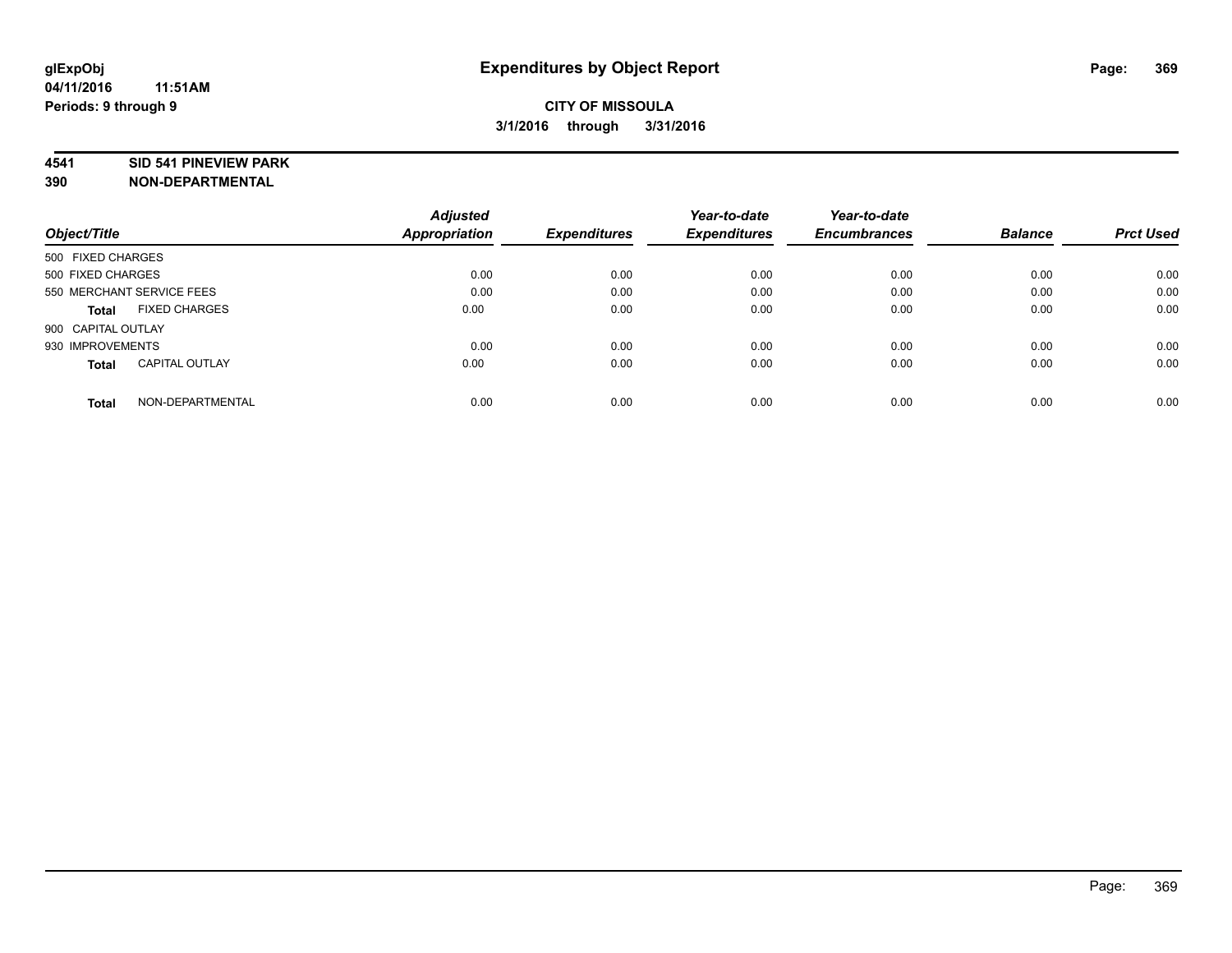### **4541 SID 541 PINEVIEW PARK**

| Object/Title              |                       | <b>Adjusted</b><br>Appropriation | <b>Expenditures</b> | Year-to-date<br><b>Expenditures</b> | Year-to-date<br><b>Encumbrances</b> | <b>Balance</b> | <b>Prct Used</b> |
|---------------------------|-----------------------|----------------------------------|---------------------|-------------------------------------|-------------------------------------|----------------|------------------|
| 500 FIXED CHARGES         |                       |                                  |                     |                                     |                                     |                |                  |
| 500 FIXED CHARGES         |                       | 0.00                             | 0.00                | 0.00                                | 0.00                                | 0.00           | 0.00             |
| 550 MERCHANT SERVICE FEES |                       | 0.00                             | 0.00                | 0.00                                | 0.00                                | 0.00           | 0.00             |
| <b>Total</b>              | <b>FIXED CHARGES</b>  | 0.00                             | 0.00                | 0.00                                | 0.00                                | 0.00           | 0.00             |
| 900 CAPITAL OUTLAY        |                       |                                  |                     |                                     |                                     |                |                  |
| 930 IMPROVEMENTS          |                       | 0.00                             | 0.00                | 0.00                                | 0.00                                | 0.00           | 0.00             |
| <b>Total</b>              | <b>CAPITAL OUTLAY</b> | 0.00                             | 0.00                | 0.00                                | 0.00                                | 0.00           | 0.00             |
| <b>Total</b>              | SID 541 PINEVIEW PARK | 0.00                             | 0.00                | 0.00                                | 0.00                                | 0.00           | 0.00             |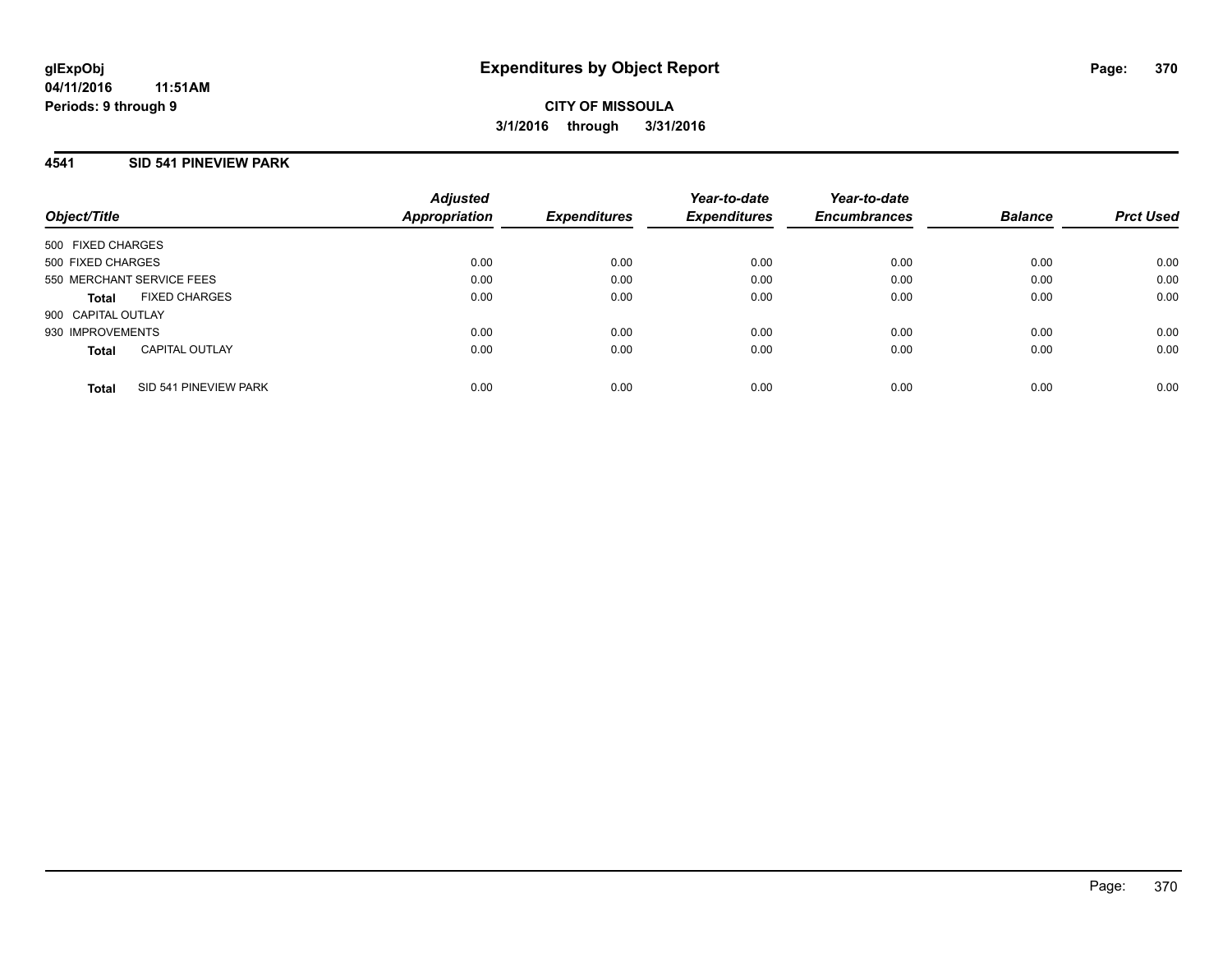#### **4542 SID 542 HILLVIEW WAY**

| Object/Title           |                           | <b>Adjusted</b><br>Appropriation | <b>Expenditures</b> | Year-to-date<br><b>Expenditures</b> | Year-to-date<br><b>Encumbrances</b> | <b>Balance</b> | <b>Prct Used</b> |
|------------------------|---------------------------|----------------------------------|---------------------|-------------------------------------|-------------------------------------|----------------|------------------|
| 300 PURCHASED SERVICES |                           |                                  |                     |                                     |                                     |                |                  |
|                        | 350 PROFESSIONAL SERVICES | 0.00                             | 0.00                | 0.00                                | 0.00                                | 0.00           | 0.00             |
| <b>Total</b>           | PURCHASED SERVICES        | 0.00                             | 0.00                | 0.00                                | 0.00                                | 0.00           | 0.00             |
| 500 FIXED CHARGES      |                           |                                  |                     |                                     |                                     |                |                  |
|                        | 550 MERCHANT SERVICE FEES | 0.00                             | 0.00                | 0.00                                | 0.00                                | 0.00           | 0.00             |
| Total                  | <b>FIXED CHARGES</b>      | 0.00                             | 0.00                | 0.00                                | 0.00                                | 0.00           | 0.00             |
| 900 CAPITAL OUTLAY     |                           |                                  |                     |                                     |                                     |                |                  |
| 930 IMPROVEMENTS       |                           | 0.00                             | 0.00                | 0.00                                | 0.00                                | 0.00           | 0.00             |
| Total                  | <b>CAPITAL OUTLAY</b>     | 0.00                             | 0.00                | 0.00                                | 0.00                                | 0.00           | 0.00             |
| <b>Total</b>           | NON-DEPARTMENTAL          | 0.00                             | 0.00                | 0.00                                | 0.00                                | 0.00           | 0.00             |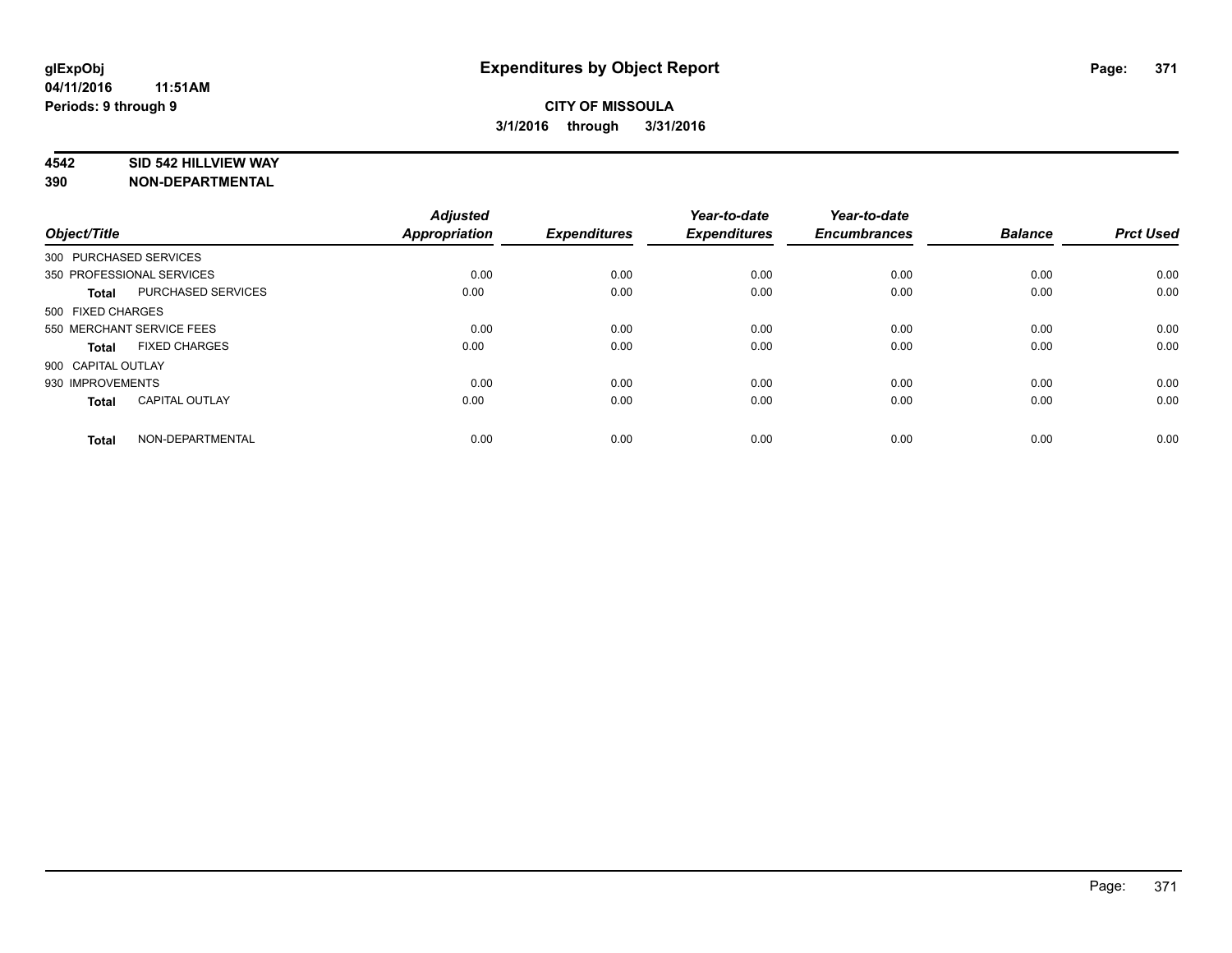### **4542 SID 542 HILLVIEW WAY**

| Object/Title              |                       | <b>Adjusted</b><br>Appropriation | <b>Expenditures</b> | Year-to-date<br><b>Expenditures</b> | Year-to-date<br><b>Encumbrances</b> | <b>Balance</b> | <b>Prct Used</b> |
|---------------------------|-----------------------|----------------------------------|---------------------|-------------------------------------|-------------------------------------|----------------|------------------|
| 300 PURCHASED SERVICES    |                       |                                  |                     |                                     |                                     |                |                  |
| 350 PROFESSIONAL SERVICES |                       | 0.00                             | 0.00                | 0.00                                | 0.00                                | 0.00           | 0.00             |
| <b>Total</b>              | PURCHASED SERVICES    | 0.00                             | 0.00                | 0.00                                | 0.00                                | 0.00           | 0.00             |
| 500 FIXED CHARGES         |                       |                                  |                     |                                     |                                     |                |                  |
| 550 MERCHANT SERVICE FEES |                       | 0.00                             | 0.00                | 0.00                                | 0.00                                | 0.00           | 0.00             |
| <b>Total</b>              | <b>FIXED CHARGES</b>  | 0.00                             | 0.00                | 0.00                                | 0.00                                | 0.00           | 0.00             |
| 900 CAPITAL OUTLAY        |                       |                                  |                     |                                     |                                     |                |                  |
| 930 IMPROVEMENTS          |                       | 0.00                             | 0.00                | 0.00                                | 0.00                                | 0.00           | 0.00             |
| <b>Total</b>              | <b>CAPITAL OUTLAY</b> | 0.00                             | 0.00                | 0.00                                | 0.00                                | 0.00           | 0.00             |
| <b>Total</b>              | SID 542 HILLVIEW WAY  | 0.00                             | 0.00                | 0.00                                | 0.00                                | 0.00           | 0.00             |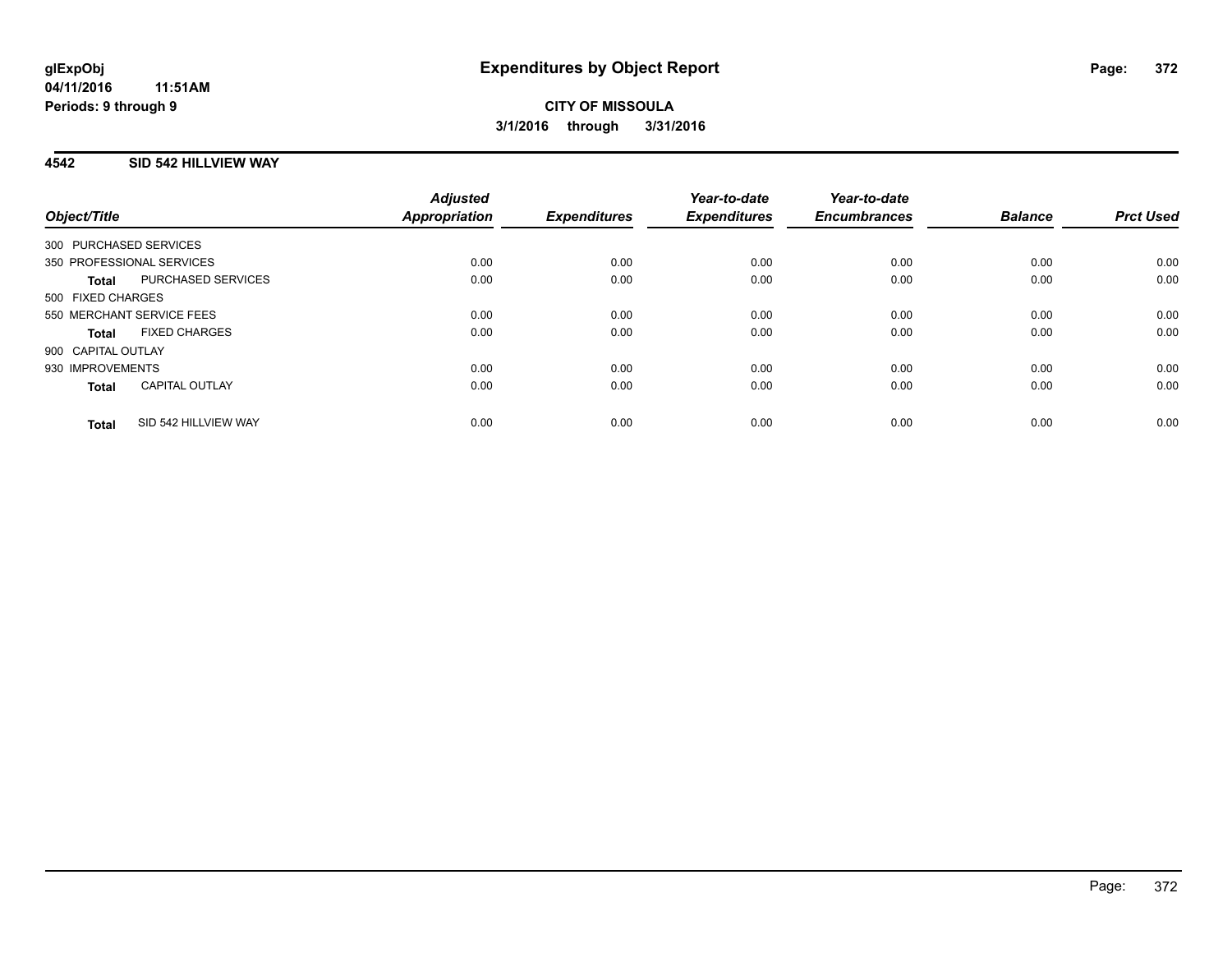# **glExpObj Expenditures by Object Report Page: 373**

#### **04/11/2016 11:51AM Periods: 9 through 9**

### **CITY OF MISSOULA 3/1/2016 through 3/31/2016**

**4543 SID 543 TRAFFIC CALMING**

**000 \*\*\* Title Not Found \*\*\***

| Object/Title                            | <b>Adjusted</b><br><b>Appropriation</b> | <b>Expenditures</b> | Year-to-date<br><b>Expenditures</b> | Year-to-date<br><b>Encumbrances</b> | <b>Balance</b> | <b>Prct Used</b> |
|-----------------------------------------|-----------------------------------------|---------------------|-------------------------------------|-------------------------------------|----------------|------------------|
| 500 FIXED CHARGES                       |                                         |                     |                                     |                                     |                |                  |
| 550 MERCHANT SERVICE FEES               | 0.00                                    | 0.00                | 0.00                                | 0.00                                | 0.00           | 0.00             |
| <b>FIXED CHARGES</b><br><b>Total</b>    | 0.00                                    | 0.00                | 0.00                                | 0.00                                | 0.00           | 0.00             |
| 600 DEBT SERVICE                        |                                         |                     |                                     |                                     |                |                  |
| 620 INTEREST / SERVICE FEES             | 0.00                                    | 0.00                | 0.00                                | 0.00                                | 0.00           | 0.00             |
| <b>DEBT SERVICE</b><br><b>Total</b>     | 0.00                                    | 0.00                | 0.00                                | 0.00                                | 0.00           | 0.00             |
| *** Title Not Found ***<br><b>Total</b> | 0.00                                    | 0.00                | 0.00                                | 0.00                                | 0.00           | 0.00             |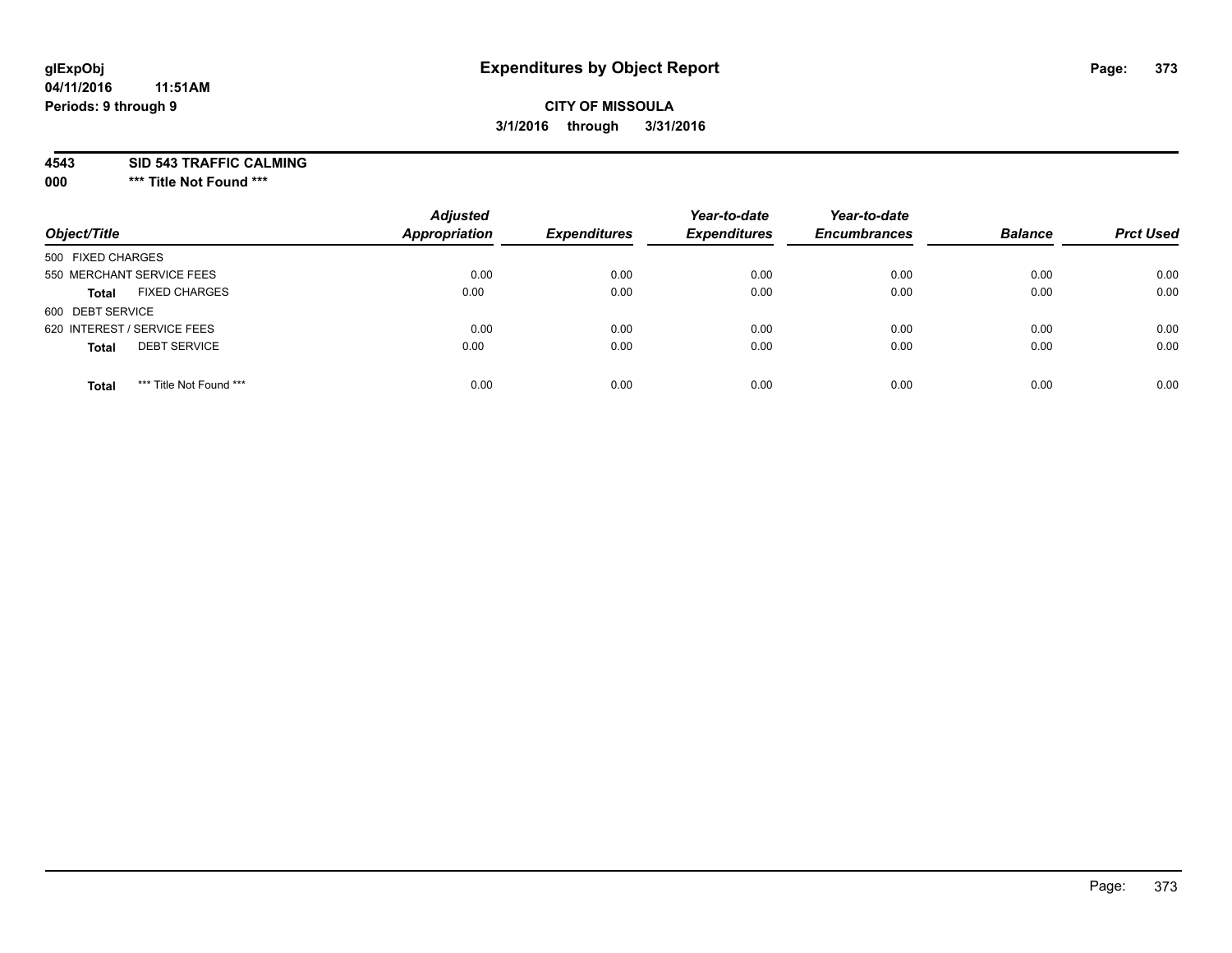**4543 SID 543 TRAFFIC CALMING**

| Object/Title           |                           | <b>Adjusted</b><br><b>Appropriation</b> | <b>Expenditures</b> | Year-to-date<br><b>Expenditures</b> | Year-to-date<br><b>Encumbrances</b> | <b>Balance</b> | <b>Prct Used</b> |
|------------------------|---------------------------|-----------------------------------------|---------------------|-------------------------------------|-------------------------------------|----------------|------------------|
| 300 PURCHASED SERVICES |                           |                                         |                     |                                     |                                     |                |                  |
|                        | 350 PROFESSIONAL SERVICES | 0.00                                    | 0.00                | 0.00                                | 0.00                                | 0.00           | 0.00             |
| <b>Total</b>           | <b>PURCHASED SERVICES</b> | 0.00                                    | 0.00                | 0.00                                | 0.00                                | 0.00           | 0.00             |
| 500 FIXED CHARGES      |                           |                                         |                     |                                     |                                     |                |                  |
|                        | 550 MERCHANT SERVICE FEES | 0.00                                    | 0.00                | 0.00                                | 0.00                                | 0.00           | 0.00             |
| <b>Total</b>           | <b>FIXED CHARGES</b>      | 0.00                                    | 0.00                | 0.00                                | 0.00                                | 0.00           | 0.00             |
| 900 CAPITAL OUTLAY     |                           |                                         |                     |                                     |                                     |                |                  |
| 930 IMPROVEMENTS       |                           | 0.00                                    | 0.00                | 0.00                                | 0.00                                | 0.00           | 0.00             |
| <b>Total</b>           | <b>CAPITAL OUTLAY</b>     | 0.00                                    | 0.00                | 0.00                                | 0.00                                | 0.00           | 0.00             |
| <b>Total</b>           | NON-DEPARTMENTAL          | 0.00                                    | 0.00                | 0.00                                | 0.00                                | 0.00           | 0.00             |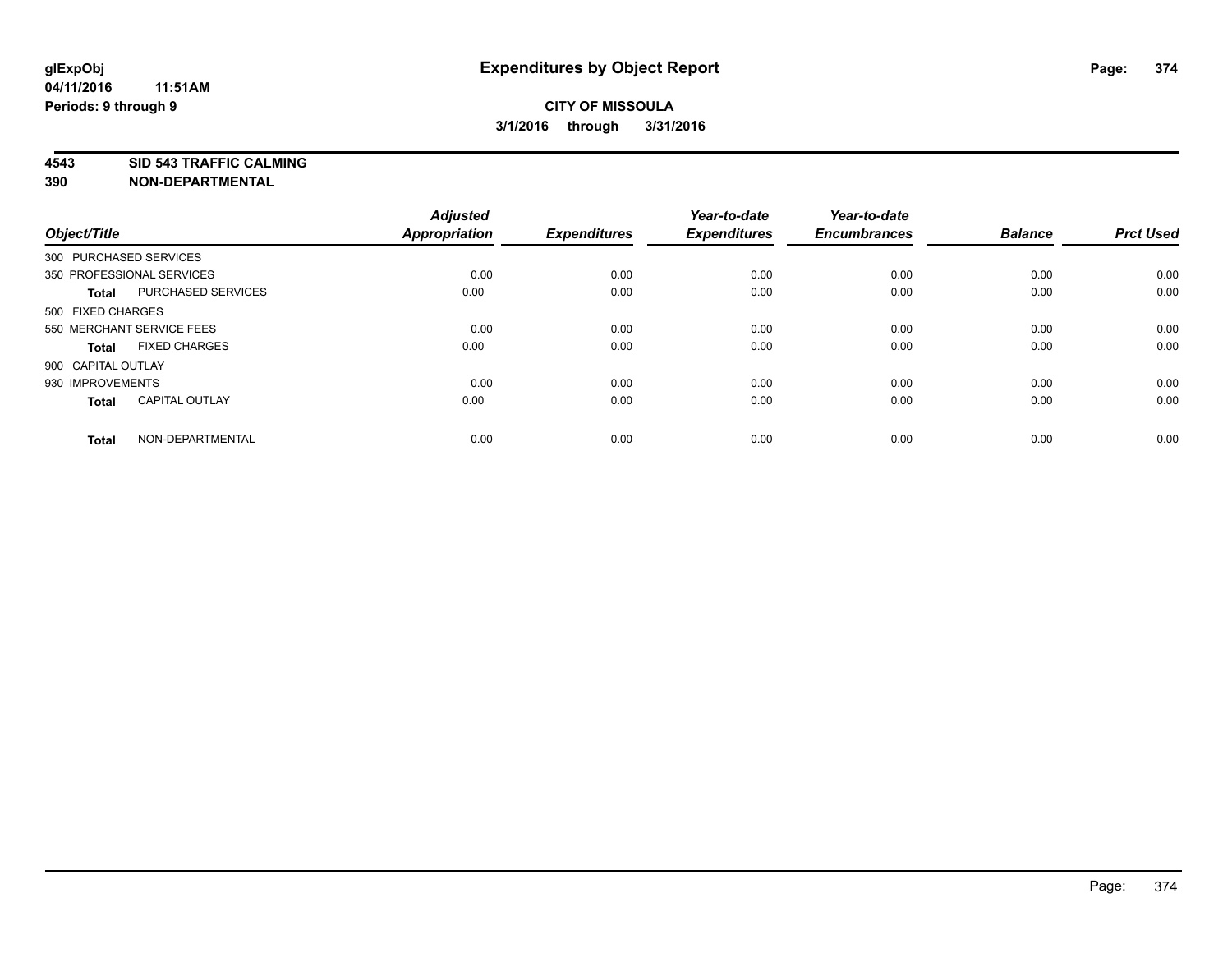### **4543 SID 543 TRAFFIC CALMING**

| Object/Title           |                             | <b>Adjusted</b><br><b>Appropriation</b> | <b>Expenditures</b> | Year-to-date<br><b>Expenditures</b> | Year-to-date<br><b>Encumbrances</b> | <b>Balance</b> | <b>Prct Used</b> |
|------------------------|-----------------------------|-----------------------------------------|---------------------|-------------------------------------|-------------------------------------|----------------|------------------|
|                        |                             |                                         |                     |                                     |                                     |                |                  |
| 300 PURCHASED SERVICES |                             |                                         |                     |                                     |                                     |                |                  |
|                        | 350 PROFESSIONAL SERVICES   | 0.00                                    | 0.00                | 0.00                                | 0.00                                | 0.00           | 0.00             |
| <b>Total</b>           | PURCHASED SERVICES          | 0.00                                    | 0.00                | 0.00                                | 0.00                                | 0.00           | 0.00             |
| 500 FIXED CHARGES      |                             |                                         |                     |                                     |                                     |                |                  |
|                        | 550 MERCHANT SERVICE FEES   | 0.00                                    | 0.00                | 0.00                                | 0.00                                | 0.00           | 0.00             |
| <b>Total</b>           | <b>FIXED CHARGES</b>        | 0.00                                    | 0.00                | 0.00                                | 0.00                                | 0.00           | 0.00             |
| 600 DEBT SERVICE       |                             |                                         |                     |                                     |                                     |                |                  |
|                        | 620 INTEREST / SERVICE FEES | 0.00                                    | 0.00                | 0.00                                | 0.00                                | 0.00           | 0.00             |
| Total                  | <b>DEBT SERVICE</b>         | 0.00                                    | 0.00                | 0.00                                | 0.00                                | 0.00           | 0.00             |
| 900 CAPITAL OUTLAY     |                             |                                         |                     |                                     |                                     |                |                  |
| 930 IMPROVEMENTS       |                             | 0.00                                    | 0.00                | 0.00                                | 0.00                                | 0.00           | 0.00             |
| <b>Total</b>           | <b>CAPITAL OUTLAY</b>       | 0.00                                    | 0.00                | 0.00                                | 0.00                                | 0.00           | 0.00             |
| <b>Total</b>           | SID 543 TRAFFIC CALMING     | 0.00                                    | 0.00                | 0.00                                | 0.00                                | 0.00           | 0.00             |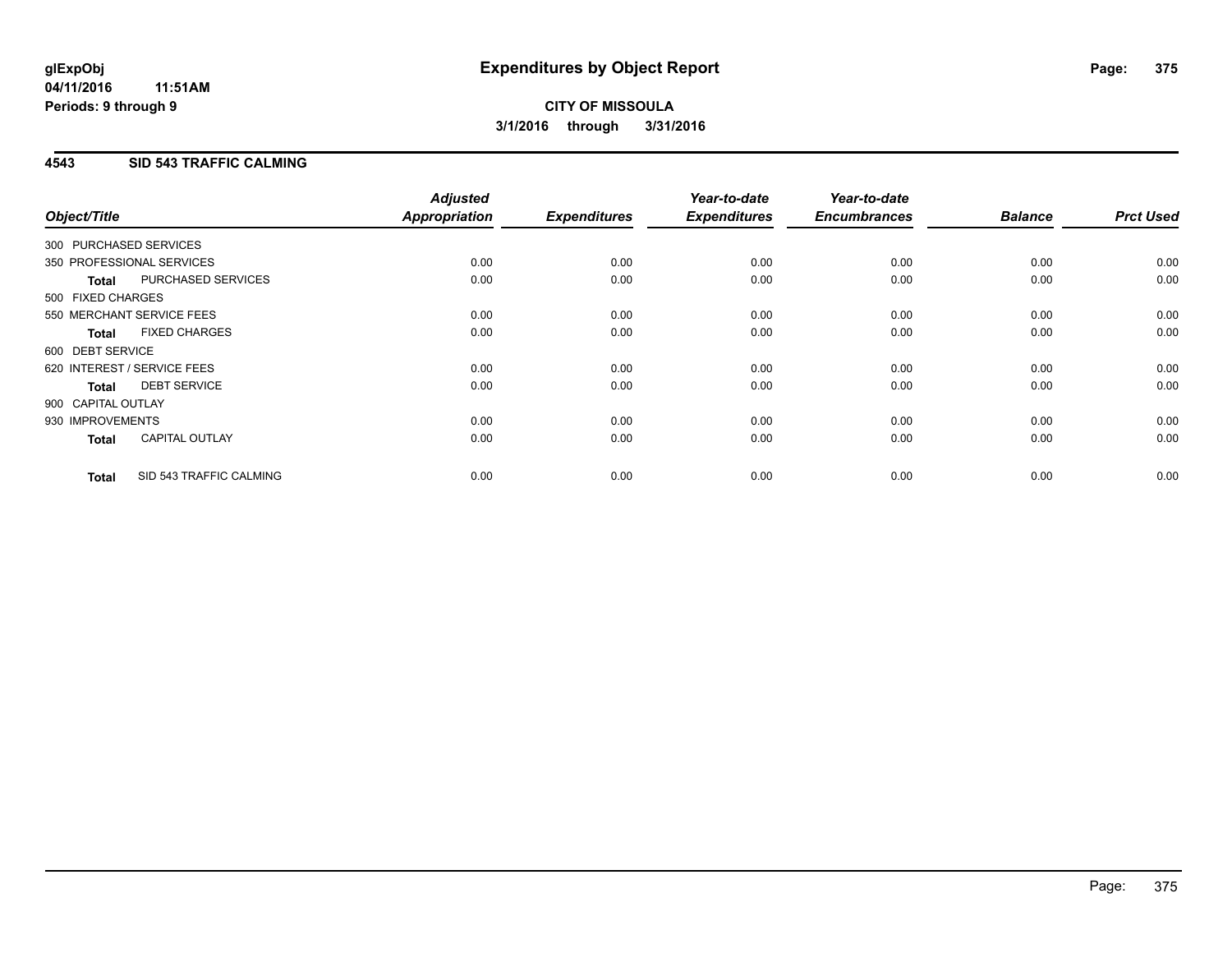#### **4544 MILLER CREEK MITIGATION FUND**

| Object/Title                          | <b>Adjusted</b><br>Appropriation | <b>Expenditures</b> | Year-to-date<br><b>Expenditures</b> | Year-to-date<br><b>Encumbrances</b> | <b>Balance</b> | <b>Prct Used</b> |
|---------------------------------------|----------------------------------|---------------------|-------------------------------------|-------------------------------------|----------------|------------------|
| 500 FIXED CHARGES                     |                                  |                     |                                     |                                     |                |                  |
| 550 MERCHANT SERVICE FEES             | 0.00                             | 0.00                | 0.00                                | 0.00                                | 0.00           | 0.00             |
| <b>FIXED CHARGES</b><br><b>Total</b>  | 0.00                             | 0.00                | 0.00                                | 0.00                                | 0.00           | 0.00             |
| 900 CAPITAL OUTLAY                    |                                  |                     |                                     |                                     |                |                  |
| 930 IMPROVEMENTS                      | 0.00                             | 0.00                | 0.00                                | 0.00                                | 0.00           | 0.00             |
| <b>CAPITAL OUTLAY</b><br><b>Total</b> | 0.00                             | 0.00                | 0.00                                | 0.00                                | 0.00           | 0.00             |
| NON-DEPARTMENTAL<br><b>Total</b>      | 0.00                             | 0.00                | 0.00                                | 0.00                                | 0.00           | 0.00             |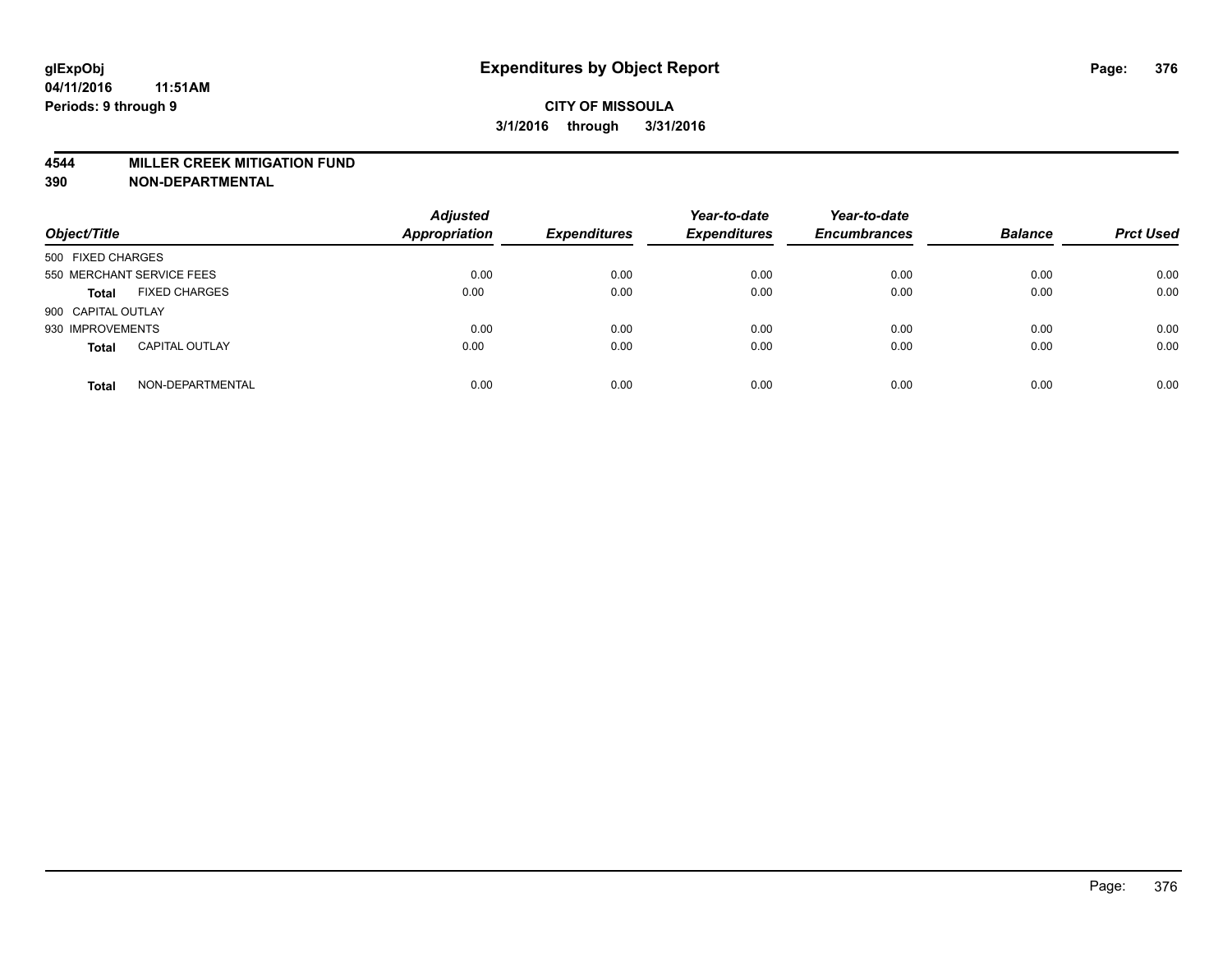#### **4544 MILLER CREEK MITIGATION FUND**

| Object/Title              |                              | <b>Adjusted</b><br>Appropriation | <b>Expenditures</b> | Year-to-date<br><b>Expenditures</b> | Year-to-date<br><b>Encumbrances</b> | <b>Balance</b> | <b>Prct Used</b> |
|---------------------------|------------------------------|----------------------------------|---------------------|-------------------------------------|-------------------------------------|----------------|------------------|
| 500 FIXED CHARGES         |                              |                                  |                     |                                     |                                     |                |                  |
| 550 MERCHANT SERVICE FEES |                              | 0.00                             | 0.00                | 0.00                                | 0.00                                | 0.00           | 0.00             |
| <b>Total</b>              | <b>FIXED CHARGES</b>         | 0.00                             | 0.00                | 0.00                                | 0.00                                | 0.00           | 0.00             |
| 900 CAPITAL OUTLAY        |                              |                                  |                     |                                     |                                     |                |                  |
| 930 IMPROVEMENTS          |                              | 0.00                             | 0.00                | 0.00                                | 0.00                                | 0.00           | 0.00             |
| <b>Total</b>              | <b>CAPITAL OUTLAY</b>        | 0.00                             | 0.00                | 0.00                                | 0.00                                | 0.00           | 0.00             |
| <b>Total</b>              | MILLER CREEK MITIGATION FUND | 0.00                             | 0.00                | 0.00                                | 0.00                                | 0.00           | 0.00             |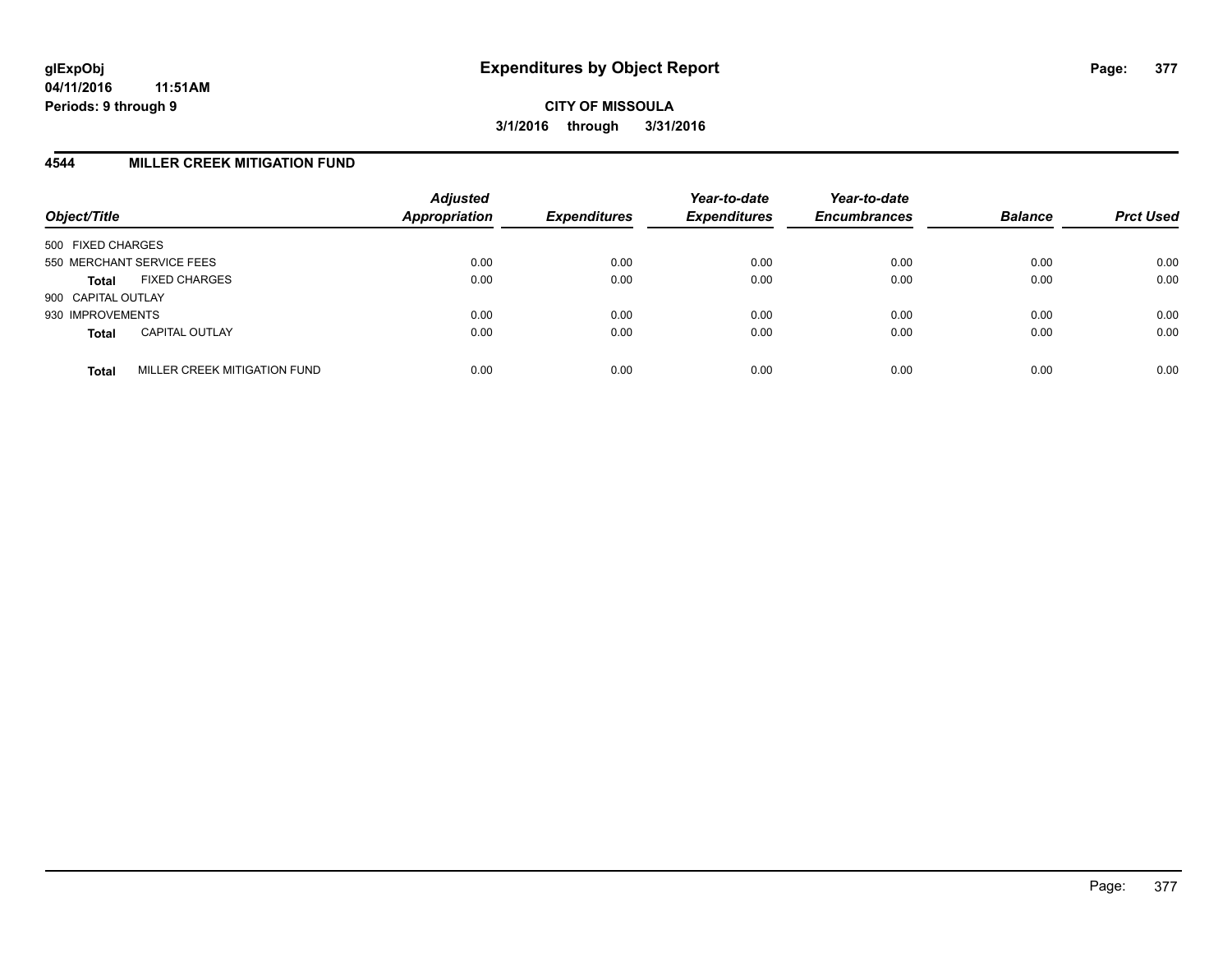#### **4545 MILLER CREEK TWITE CONSTRUCTION**

| Object/Title           |                           | <b>Adjusted</b><br>Appropriation | <b>Expenditures</b> | Year-to-date<br><b>Expenditures</b> | Year-to-date<br><b>Encumbrances</b> | <b>Balance</b> | <b>Prct Used</b> |
|------------------------|---------------------------|----------------------------------|---------------------|-------------------------------------|-------------------------------------|----------------|------------------|
| 300 PURCHASED SERVICES |                           |                                  |                     |                                     |                                     |                |                  |
|                        | 350 PROFESSIONAL SERVICES | 0.00                             | 0.00                | 0.00                                | 0.00                                | 0.00           | 0.00             |
| <b>Total</b>           | PURCHASED SERVICES        | 0.00                             | 0.00                | 0.00                                | 0.00                                | 0.00           | 0.00             |
| 500 FIXED CHARGES      |                           |                                  |                     |                                     |                                     |                |                  |
|                        | 550 MERCHANT SERVICE FEES | 0.00                             | 0.00                | 0.00                                | 0.00                                | 0.00           | 0.00             |
| Total                  | <b>FIXED CHARGES</b>      | 0.00                             | 0.00                | 0.00                                | 0.00                                | 0.00           | 0.00             |
| 900 CAPITAL OUTLAY     |                           |                                  |                     |                                     |                                     |                |                  |
| 930 IMPROVEMENTS       |                           | 0.00                             | 0.00                | 0.00                                | 0.00                                | 0.00           | 0.00             |
| Total                  | <b>CAPITAL OUTLAY</b>     | 0.00                             | 0.00                | 0.00                                | 0.00                                | 0.00           | 0.00             |
| <b>Total</b>           | NON-DEPARTMENTAL          | 0.00                             | 0.00                | 0.00                                | 0.00                                | 0.00           | 0.00             |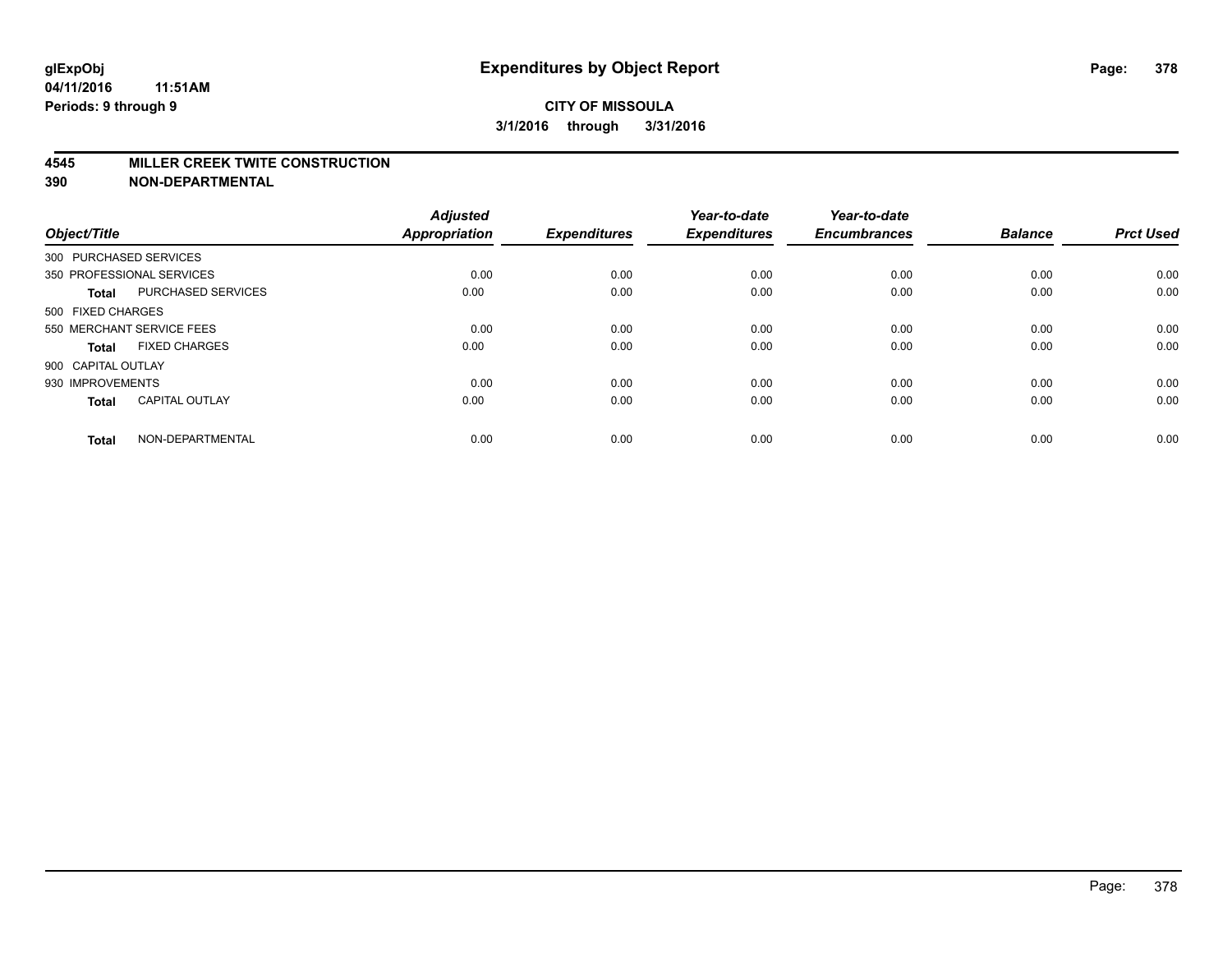# **4545 MILLER CREEK TWITE CONSTRUCTION**

| Object/Title           |                                 | <b>Adjusted</b><br><b>Appropriation</b> | <b>Expenditures</b> | Year-to-date<br><b>Expenditures</b> | Year-to-date<br><b>Encumbrances</b> | <b>Balance</b> | <b>Prct Used</b> |
|------------------------|---------------------------------|-----------------------------------------|---------------------|-------------------------------------|-------------------------------------|----------------|------------------|
| 300 PURCHASED SERVICES |                                 |                                         |                     |                                     |                                     |                |                  |
|                        | 350 PROFESSIONAL SERVICES       | 0.00                                    | 0.00                | 0.00                                | 0.00                                | 0.00           | 0.00             |
| <b>Total</b>           | <b>PURCHASED SERVICES</b>       | 0.00                                    | 0.00                | 0.00                                | 0.00                                | 0.00           | 0.00             |
| 500 FIXED CHARGES      |                                 |                                         |                     |                                     |                                     |                |                  |
|                        | 550 MERCHANT SERVICE FEES       | 0.00                                    | 0.00                | 0.00                                | 0.00                                | 0.00           | 0.00             |
| <b>Total</b>           | <b>FIXED CHARGES</b>            | 0.00                                    | 0.00                | 0.00                                | 0.00                                | 0.00           | 0.00             |
| 900 CAPITAL OUTLAY     |                                 |                                         |                     |                                     |                                     |                |                  |
| 930 IMPROVEMENTS       |                                 | 0.00                                    | 0.00                | 0.00                                | 0.00                                | 0.00           | 0.00             |
| <b>Total</b>           | <b>CAPITAL OUTLAY</b>           | 0.00                                    | 0.00                | 0.00                                | 0.00                                | 0.00           | 0.00             |
| <b>Total</b>           | MILLER CREEK TWITE CONSTRUCTION | 0.00                                    | 0.00                | 0.00                                | 0.00                                | 0.00           | 0.00             |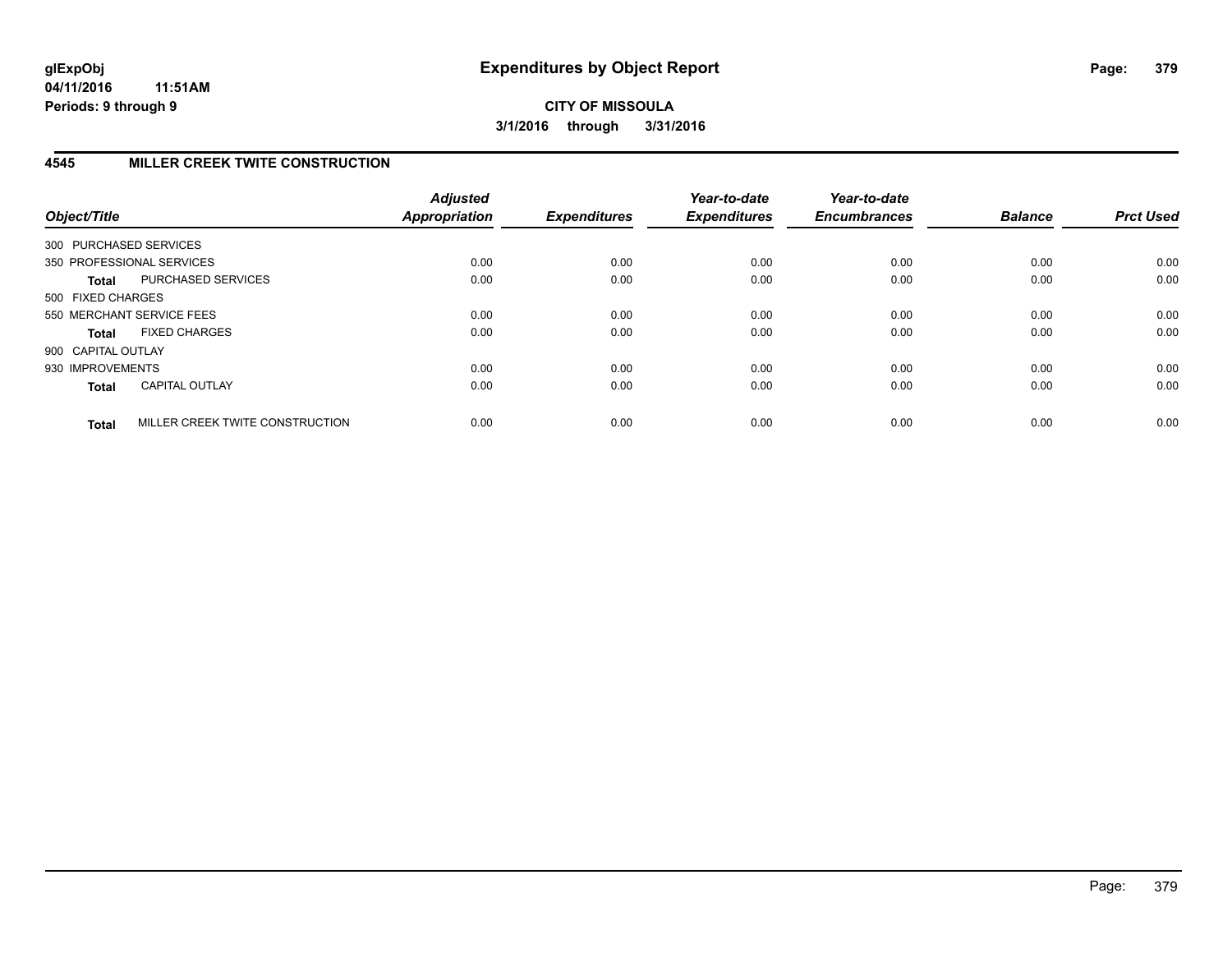#### **4546 MILLER CREEK MALOHNEY CONSTRUCTION**

| Object/Title           |                           | <b>Adjusted</b><br><b>Appropriation</b> | <b>Expenditures</b> | Year-to-date<br><b>Expenditures</b> | Year-to-date<br><b>Encumbrances</b> | <b>Balance</b> | <b>Prct Used</b> |
|------------------------|---------------------------|-----------------------------------------|---------------------|-------------------------------------|-------------------------------------|----------------|------------------|
| 300 PURCHASED SERVICES |                           |                                         |                     |                                     |                                     |                |                  |
|                        | 350 PROFESSIONAL SERVICES | 0.00                                    | 0.00                | 0.00                                | 0.00                                | 0.00           | 0.00             |
| <b>Total</b>           | <b>PURCHASED SERVICES</b> | 0.00                                    | 0.00                | 0.00                                | 0.00                                | 0.00           | 0.00             |
| 500 FIXED CHARGES      |                           |                                         |                     |                                     |                                     |                |                  |
|                        | 550 MERCHANT SERVICE FEES | 0.00                                    | 0.00                | 0.00                                | 0.00                                | 0.00           | 0.00             |
| <b>Total</b>           | <b>FIXED CHARGES</b>      | 0.00                                    | 0.00                | 0.00                                | 0.00                                | 0.00           | 0.00             |
| 900 CAPITAL OUTLAY     |                           |                                         |                     |                                     |                                     |                |                  |
| 930 IMPROVEMENTS       |                           | 0.00                                    | 0.00                | 0.00                                | 0.00                                | 0.00           | 0.00             |
| <b>Total</b>           | <b>CAPITAL OUTLAY</b>     | 0.00                                    | 0.00                | 0.00                                | 0.00                                | 0.00           | 0.00             |
| <b>Total</b>           | NON-DEPARTMENTAL          | 0.00                                    | 0.00                | 0.00                                | 0.00                                | 0.00           | 0.00             |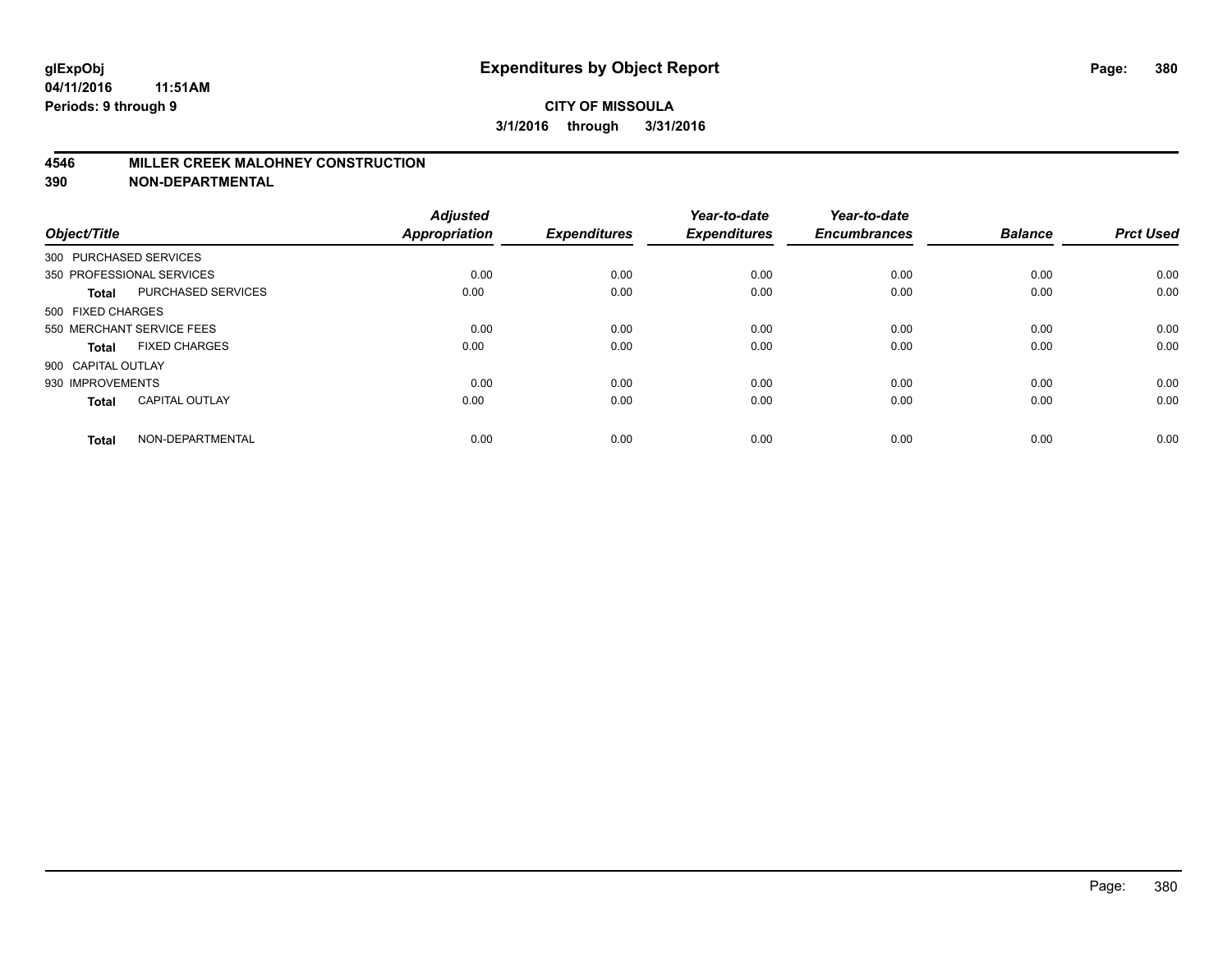**04/11/2016 11:51AM Periods: 9 through 9**

**CITY OF MISSOULA 3/1/2016 through 3/31/2016**

## **4546 MILLER CREEK MALOHNEY CONSTRUCTION**

| Object/Title       |                                 | <b>Adjusted</b><br><b>Appropriation</b> | <b>Expenditures</b> | Year-to-date<br><b>Expenditures</b> | Year-to-date<br><b>Encumbrances</b> | <b>Balance</b> | <b>Prct Used</b> |
|--------------------|---------------------------------|-----------------------------------------|---------------------|-------------------------------------|-------------------------------------|----------------|------------------|
|                    | 300 PURCHASED SERVICES          |                                         |                     |                                     |                                     |                |                  |
|                    | 350 PROFESSIONAL SERVICES       | 0.00                                    | 0.00                | 0.00                                | 0.00                                | 0.00           | 0.00             |
| <b>Total</b>       | PURCHASED SERVICES              | 0.00                                    | 0.00                | 0.00                                | 0.00                                | 0.00           | 0.00             |
| 500 FIXED CHARGES  |                                 |                                         |                     |                                     |                                     |                |                  |
|                    | 550 MERCHANT SERVICE FEES       | 0.00                                    | 0.00                | 0.00                                | 0.00                                | 0.00           | 0.00             |
| <b>Total</b>       | <b>FIXED CHARGES</b>            | 0.00                                    | 0.00                | 0.00                                | 0.00                                | 0.00           | 0.00             |
| 900 CAPITAL OUTLAY |                                 |                                         |                     |                                     |                                     |                |                  |
| 930 IMPROVEMENTS   |                                 | 0.00                                    | 0.00                | 0.00                                | 0.00                                | 0.00           | 0.00             |
| <b>Total</b>       | <b>CAPITAL OUTLAY</b>           | 0.00                                    | 0.00                | 0.00                                | 0.00                                | 0.00           | 0.00             |
| <b>Total</b>       | MILLER CREEK MALOHNEY CONSTRUCT | 0.00                                    | 0.00                | 0.00                                | 0.00                                | 0.00           | 0.00             |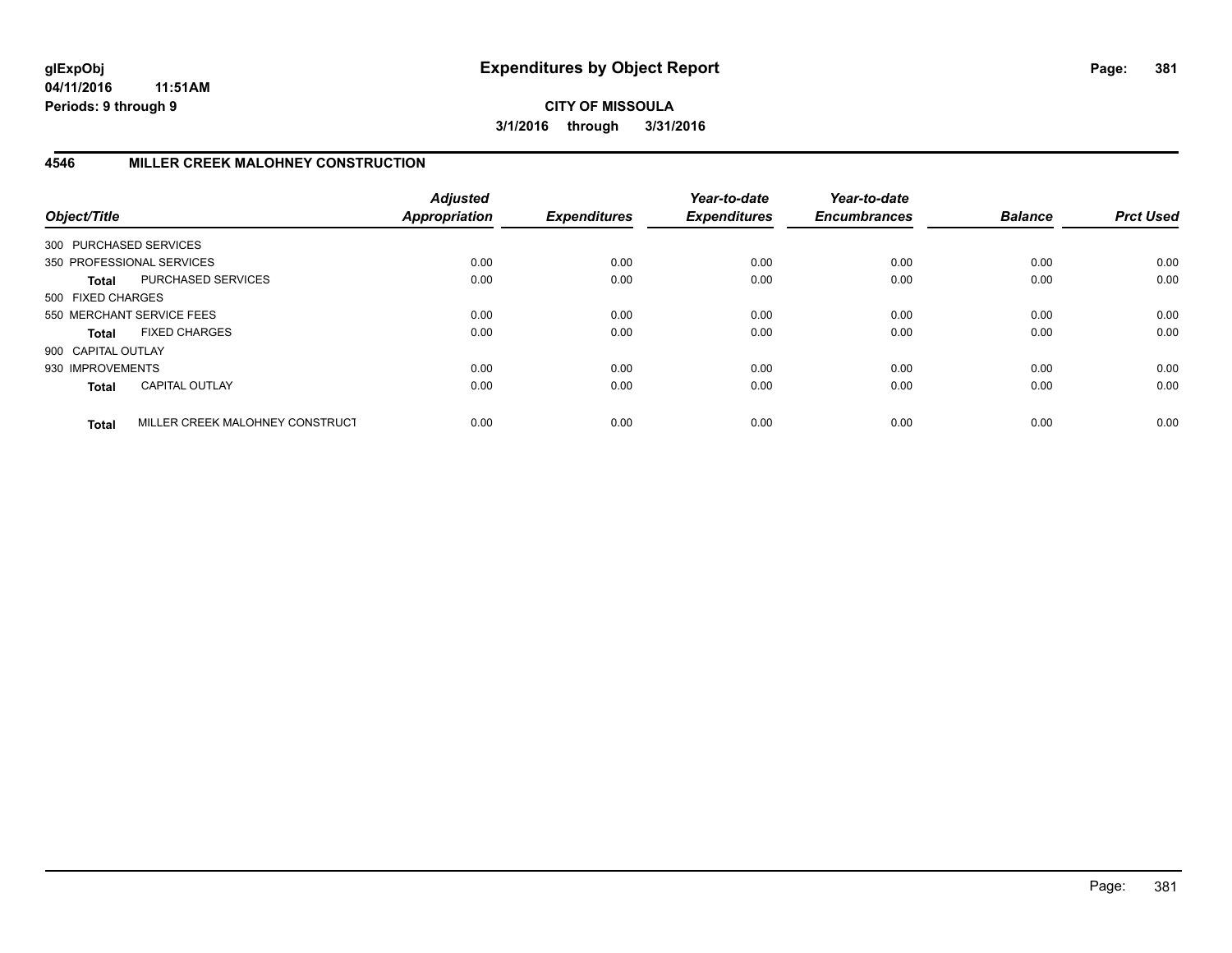#### **4547 MILLER CREEK MCCARTHY CONSTRUCTION**

| Object/Title       |                           | <b>Adjusted</b><br><b>Appropriation</b> | <b>Expenditures</b> | Year-to-date<br><b>Expenditures</b> | Year-to-date<br><b>Encumbrances</b> | <b>Balance</b> | <b>Prct Used</b> |
|--------------------|---------------------------|-----------------------------------------|---------------------|-------------------------------------|-------------------------------------|----------------|------------------|
|                    | 300 PURCHASED SERVICES    |                                         |                     |                                     |                                     |                |                  |
|                    | 350 PROFESSIONAL SERVICES | 0.00                                    | 0.00                | 0.00                                | 0.00                                | 0.00           | 0.00             |
| <b>Total</b>       | <b>PURCHASED SERVICES</b> | 0.00                                    | 0.00                | 0.00                                | 0.00                                | 0.00           | 0.00             |
| 500 FIXED CHARGES  |                           |                                         |                     |                                     |                                     |                |                  |
|                    | 550 MERCHANT SERVICE FEES | 0.00                                    | 0.00                | 0.00                                | 0.00                                | 0.00           | 0.00             |
| Total              | <b>FIXED CHARGES</b>      | 0.00                                    | 0.00                | 0.00                                | 0.00                                | 0.00           | 0.00             |
| 900 CAPITAL OUTLAY |                           |                                         |                     |                                     |                                     |                |                  |
| 930 IMPROVEMENTS   |                           | 0.00                                    | 0.00                | 0.00                                | 0.00                                | 0.00           | 0.00             |
| Total              | <b>CAPITAL OUTLAY</b>     | 0.00                                    | 0.00                | 0.00                                | 0.00                                | 0.00           | 0.00             |
| <b>Total</b>       | NON-DEPARTMENTAL          | 0.00                                    | 0.00                | 0.00                                | 0.00                                | 0.00           | 0.00             |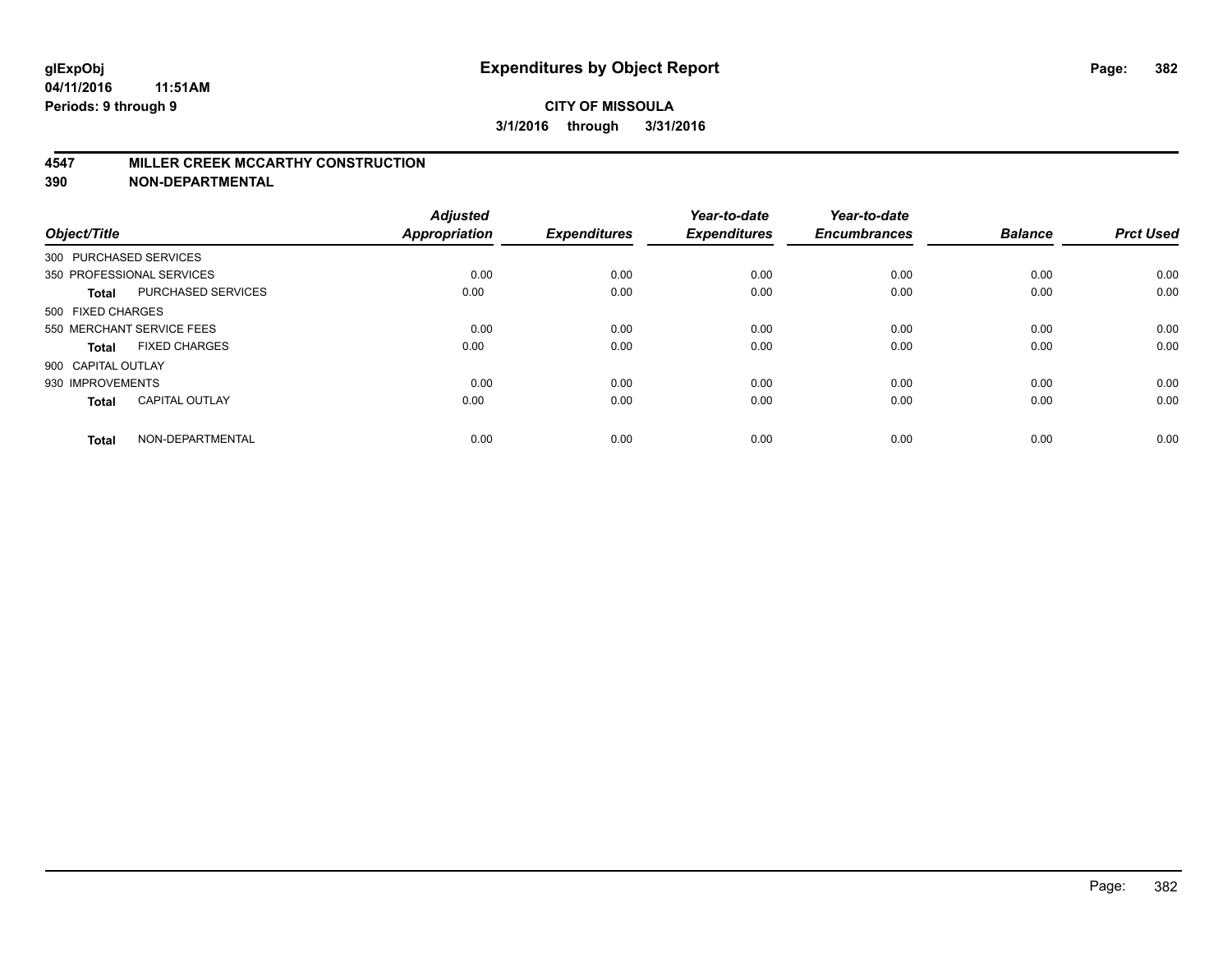**04/11/2016 11:51AM Periods: 9 through 9**

**CITY OF MISSOULA 3/1/2016 through 3/31/2016**

# **4547 MILLER CREEK MCCARTHY CONSTRUCTION**

| Object/Title           |                                 | <b>Adjusted</b><br><b>Appropriation</b> | <b>Expenditures</b> | Year-to-date<br><b>Expenditures</b> | Year-to-date<br><b>Encumbrances</b> | <b>Balance</b> | <b>Prct Used</b> |
|------------------------|---------------------------------|-----------------------------------------|---------------------|-------------------------------------|-------------------------------------|----------------|------------------|
| 300 PURCHASED SERVICES |                                 |                                         |                     |                                     |                                     |                |                  |
|                        | 350 PROFESSIONAL SERVICES       | 0.00                                    | 0.00                | 0.00                                | 0.00                                | 0.00           | 0.00             |
| Total                  | PURCHASED SERVICES              | 0.00                                    | 0.00                | 0.00                                | 0.00                                | 0.00           | 0.00             |
| 500 FIXED CHARGES      |                                 |                                         |                     |                                     |                                     |                |                  |
|                        | 550 MERCHANT SERVICE FEES       | 0.00                                    | 0.00                | 0.00                                | 0.00                                | 0.00           | 0.00             |
| Total                  | <b>FIXED CHARGES</b>            | 0.00                                    | 0.00                | 0.00                                | 0.00                                | 0.00           | 0.00             |
| 900 CAPITAL OUTLAY     |                                 |                                         |                     |                                     |                                     |                |                  |
| 930 IMPROVEMENTS       |                                 | 0.00                                    | 0.00                | 0.00                                | 0.00                                | 0.00           | 0.00             |
| <b>Total</b>           | <b>CAPITAL OUTLAY</b>           | 0.00                                    | 0.00                | 0.00                                | 0.00                                | 0.00           | 0.00             |
| <b>Total</b>           | MILLER CREEK MCCARTHY CONSTRUCT | 0.00                                    | 0.00                | 0.00                                | 0.00                                | 0.00           | 0.00             |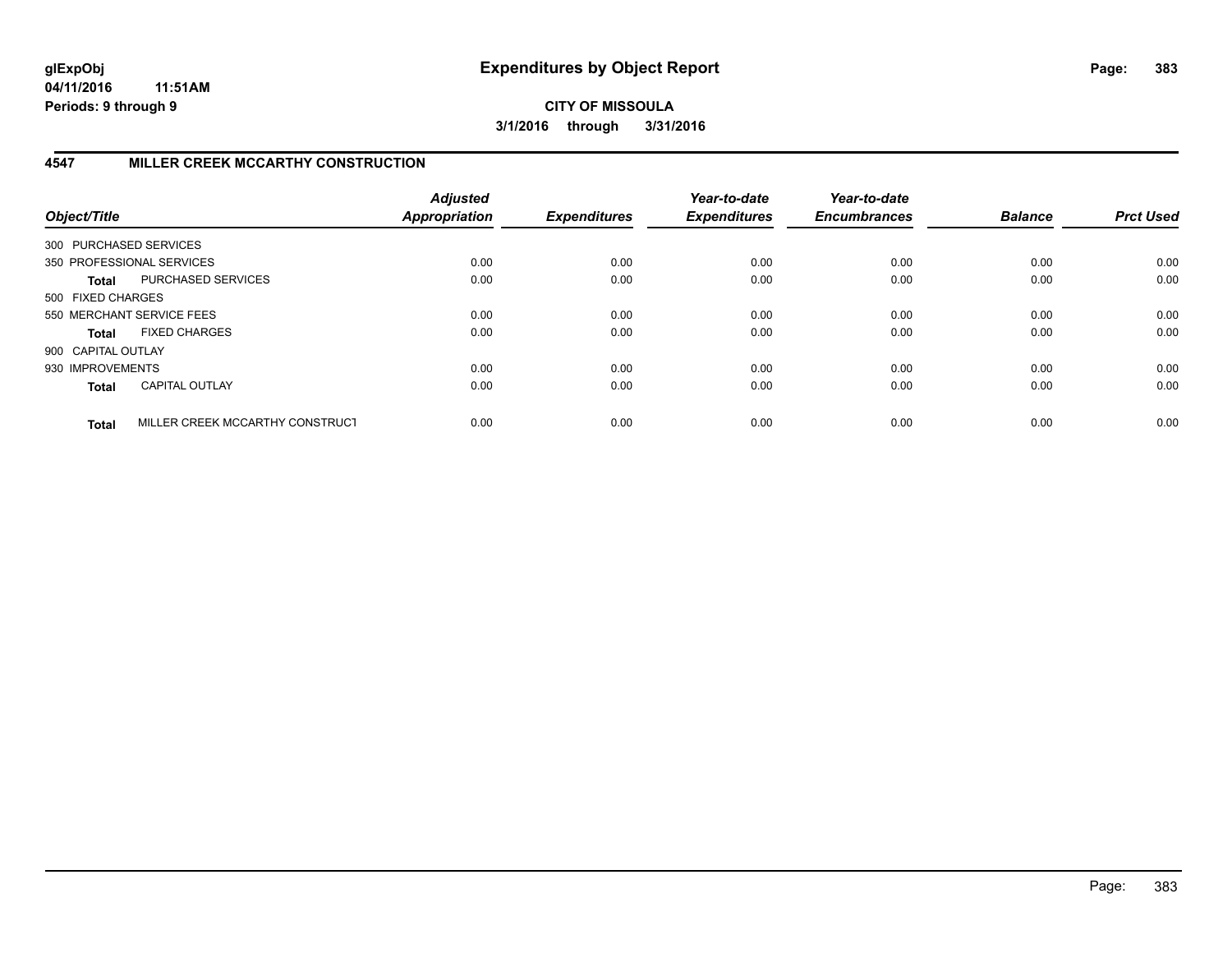#### **4548 5TH,6TH & ARTHUR ROAD IMPROVEMENTS**

| Object/Title           |                              | <b>Adjusted</b><br><b>Appropriation</b> | <b>Expenditures</b> | Year-to-date<br><b>Expenditures</b> | Year-to-date<br><b>Encumbrances</b> | <b>Balance</b> | <b>Prct Used</b> |
|------------------------|------------------------------|-----------------------------------------|---------------------|-------------------------------------|-------------------------------------|----------------|------------------|
| 300 PURCHASED SERVICES |                              |                                         |                     |                                     |                                     |                |                  |
|                        | 350 PROFESSIONAL SERVICES    | 0.00                                    | 0.00                | 0.00                                | 0.00                                | 0.00           | 0.00             |
| <b>Total</b>           | <b>PURCHASED SERVICES</b>    | 0.00                                    | 0.00                | 0.00                                | 0.00                                | 0.00           | 0.00             |
| 500 FIXED CHARGES      |                              |                                         |                     |                                     |                                     |                |                  |
|                        | 550 MERCHANT SERVICE FEES    | 0.00                                    | 0.00                | 0.00                                | 0.00                                | 0.00           | 0.00             |
| <b>Total</b>           | <b>FIXED CHARGES</b>         | 0.00                                    | 0.00                | 0.00                                | 0.00                                | 0.00           | 0.00             |
| 800 OTHER OBJECTS      |                              |                                         |                     |                                     |                                     |                |                  |
|                        | 820 TRANSFERS TO OTHER FUNDS | 0.00                                    | 0.00                | 0.00                                | 0.00                                | 0.00           | 0.00             |
| Total                  | OTHER OBJECTS                | 0.00                                    | 0.00                | 0.00                                | 0.00                                | 0.00           | 0.00             |
| 900 CAPITAL OUTLAY     |                              |                                         |                     |                                     |                                     |                |                  |
| 930 IMPROVEMENTS       |                              | 0.00                                    | 0.00                | 0.00                                | 0.00                                | 0.00           | 0.00             |
| <b>Total</b>           | <b>CAPITAL OUTLAY</b>        | 0.00                                    | 0.00                | 0.00                                | 0.00                                | 0.00           | 0.00             |
| <b>Total</b>           | NON-DEPARTMENTAL             | 0.00                                    | 0.00                | 0.00                                | 0.00                                | 0.00           | 0.00             |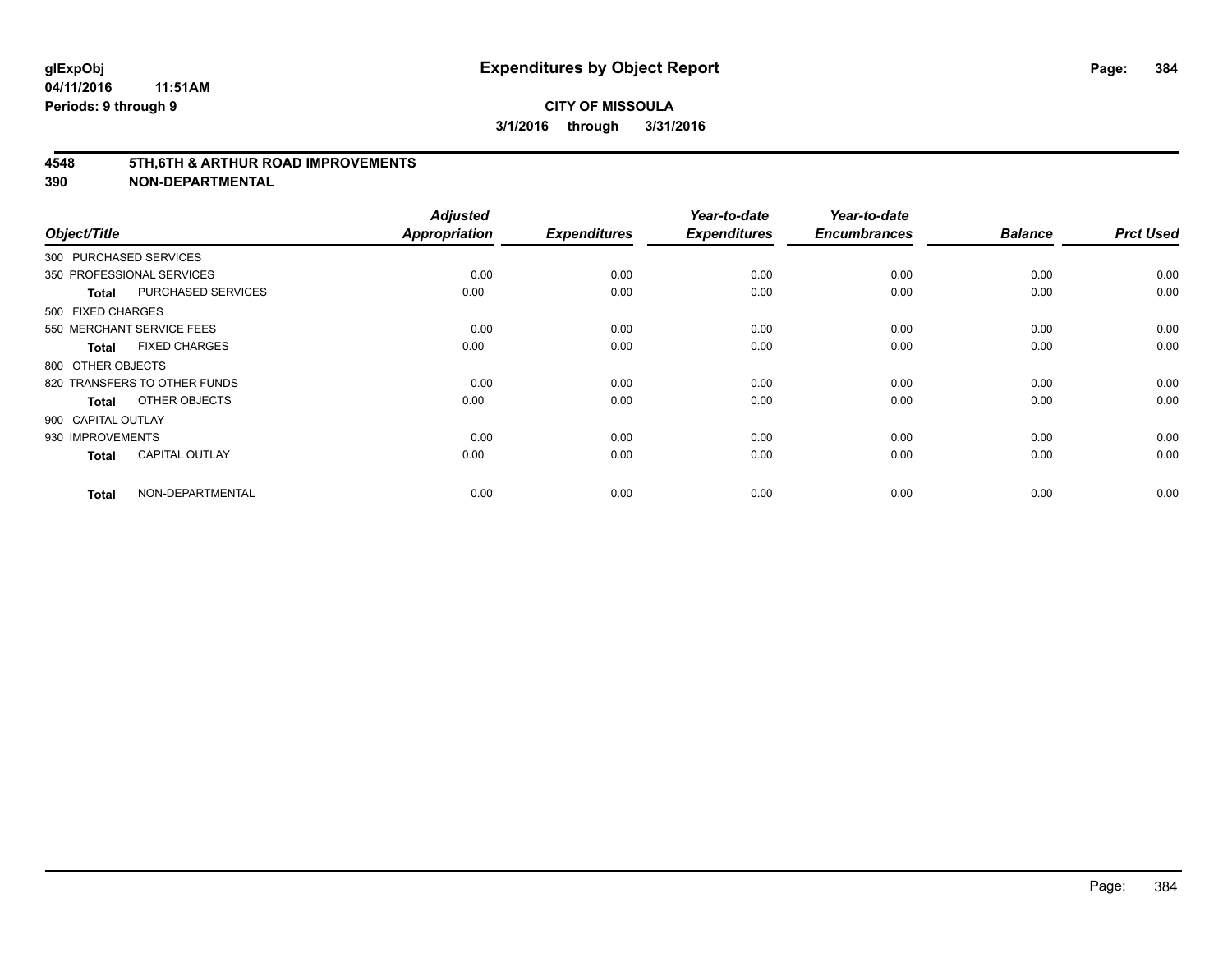**04/11/2016 11:51AM Periods: 9 through 9**

**CITY OF MISSOULA 3/1/2016 through 3/31/2016**

## **4548 5TH,6TH & ARTHUR ROAD IMPROVEMENTS**

| Object/Title           |                                   | <b>Adjusted</b><br>Appropriation | <b>Expenditures</b> | Year-to-date<br><b>Expenditures</b> | Year-to-date<br><b>Encumbrances</b> | <b>Balance</b> | <b>Prct Used</b> |
|------------------------|-----------------------------------|----------------------------------|---------------------|-------------------------------------|-------------------------------------|----------------|------------------|
| 300 PURCHASED SERVICES |                                   |                                  |                     |                                     |                                     |                |                  |
|                        | 350 PROFESSIONAL SERVICES         | 0.00                             | 0.00                | 0.00                                | 0.00                                | 0.00           | 0.00             |
| <b>Total</b>           | PURCHASED SERVICES                | 0.00                             | 0.00                | 0.00                                | 0.00                                | 0.00           | 0.00             |
| 500 FIXED CHARGES      |                                   |                                  |                     |                                     |                                     |                |                  |
|                        | 550 MERCHANT SERVICE FEES         | 0.00                             | 0.00                | 0.00                                | 0.00                                | 0.00           | 0.00             |
| <b>Total</b>           | <b>FIXED CHARGES</b>              | 0.00                             | 0.00                | 0.00                                | 0.00                                | 0.00           | 0.00             |
| 800 OTHER OBJECTS      |                                   |                                  |                     |                                     |                                     |                |                  |
|                        | 820 TRANSFERS TO OTHER FUNDS      | 0.00                             | 0.00                | 0.00                                | 0.00                                | 0.00           | 0.00             |
| <b>Total</b>           | OTHER OBJECTS                     | 0.00                             | 0.00                | 0.00                                | 0.00                                | 0.00           | 0.00             |
| 900 CAPITAL OUTLAY     |                                   |                                  |                     |                                     |                                     |                |                  |
| 930 IMPROVEMENTS       |                                   | 0.00                             | 0.00                | 0.00                                | 0.00                                | 0.00           | 0.00             |
| <b>Total</b>           | <b>CAPITAL OUTLAY</b>             | 0.00                             | 0.00                | 0.00                                | 0.00                                | 0.00           | 0.00             |
| <b>Total</b>           | 5TH, 6TH & ARTHUR ROAD IMPROVEMEN | 0.00                             | 0.00                | 0.00                                | 0.00                                | 0.00           | 0.00             |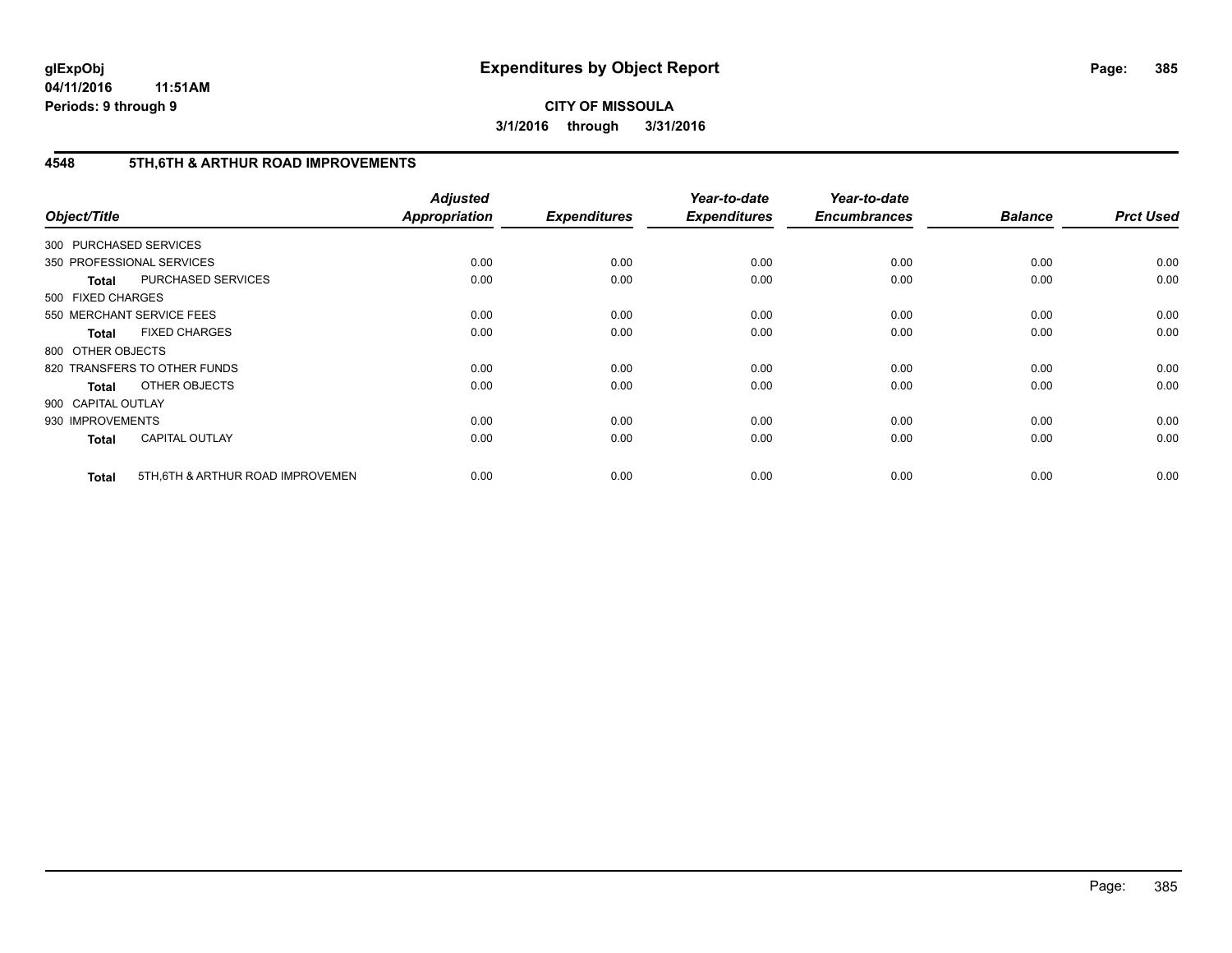### **4745 MALONEY/TWITE MILLER CR \$1.2M CONTRIB**

| Object/Title           |                              | <b>Adjusted</b><br><b>Appropriation</b> | <b>Expenditures</b> | Year-to-date<br><b>Expenditures</b> | Year-to-date<br><b>Encumbrances</b> | <b>Balance</b> | <b>Prct Used</b> |
|------------------------|------------------------------|-----------------------------------------|---------------------|-------------------------------------|-------------------------------------|----------------|------------------|
| 300 PURCHASED SERVICES |                              |                                         |                     |                                     |                                     |                |                  |
|                        | 350 PROFESSIONAL SERVICES    | 0.00                                    | 0.00                | 0.00                                | 0.00                                | 0.00           | 0.00             |
| <b>Total</b>           | <b>PURCHASED SERVICES</b>    | 0.00                                    | 0.00                | 0.00                                | 0.00                                | 0.00           | 0.00             |
| 500 FIXED CHARGES      |                              |                                         |                     |                                     |                                     |                |                  |
|                        | 550 MERCHANT SERVICE FEES    | 0.00                                    | 0.00                | 0.00                                | 0.00                                | 0.00           | 0.00             |
| <b>Total</b>           | <b>FIXED CHARGES</b>         | 0.00                                    | 0.00                | 0.00                                | 0.00                                | 0.00           | 0.00             |
| 800 OTHER OBJECTS      |                              |                                         |                     |                                     |                                     |                |                  |
|                        | 820 TRANSFERS TO OTHER FUNDS | 0.00                                    | 0.00                | 0.00                                | 0.00                                | 0.00           | 0.00             |
| <b>Total</b>           | OTHER OBJECTS                | 0.00                                    | 0.00                | 0.00                                | 0.00                                | 0.00           | 0.00             |
| 900 CAPITAL OUTLAY     |                              |                                         |                     |                                     |                                     |                |                  |
| 930 IMPROVEMENTS       |                              | 0.00                                    | 0.00                | 0.00                                | 0.00                                | 0.00           | 0.00             |
| <b>Total</b>           | <b>CAPITAL OUTLAY</b>        | 0.00                                    | 0.00                | 0.00                                | 0.00                                | 0.00           | 0.00             |
| <b>Total</b>           | NON-DEPARTMENTAL             | 0.00                                    | 0.00                | 0.00                                | 0.00                                | 0.00           | 0.00             |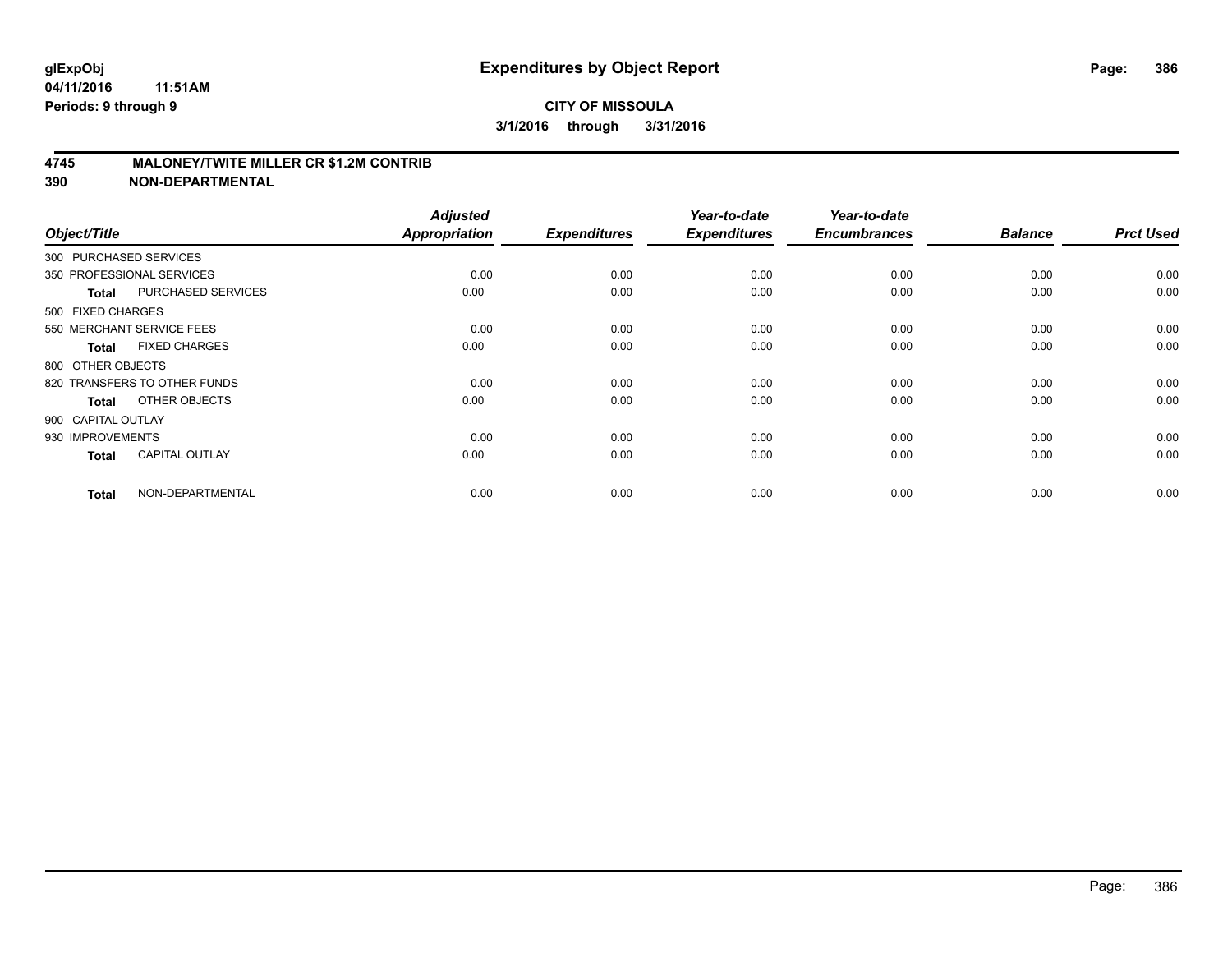**04/11/2016 11:51AM Periods: 9 through 9**

**CITY OF MISSOULA 3/1/2016 through 3/31/2016**

## **4745 MALONEY/TWITE MILLER CR \$1.2M CONTRIB**

| Object/Title              |                                    | <b>Adjusted</b><br><b>Appropriation</b> | <b>Expenditures</b> | Year-to-date<br><b>Expenditures</b> | Year-to-date<br><b>Encumbrances</b> | <b>Balance</b> | <b>Prct Used</b> |
|---------------------------|------------------------------------|-----------------------------------------|---------------------|-------------------------------------|-------------------------------------|----------------|------------------|
| 300 PURCHASED SERVICES    |                                    |                                         |                     |                                     |                                     |                |                  |
| 350 PROFESSIONAL SERVICES |                                    | 0.00                                    | 0.00                | 0.00                                | 0.00                                | 0.00           | 0.00             |
| <b>Total</b>              | PURCHASED SERVICES                 | 0.00                                    | 0.00                | 0.00                                | 0.00                                | 0.00           | 0.00             |
| 500 FIXED CHARGES         |                                    |                                         |                     |                                     |                                     |                |                  |
| 550 MERCHANT SERVICE FEES |                                    | 0.00                                    | 0.00                | 0.00                                | 0.00                                | 0.00           | 0.00             |
| <b>Total</b>              | <b>FIXED CHARGES</b>               | 0.00                                    | 0.00                | 0.00                                | 0.00                                | 0.00           | 0.00             |
| 800 OTHER OBJECTS         |                                    |                                         |                     |                                     |                                     |                |                  |
|                           | 820 TRANSFERS TO OTHER FUNDS       | 0.00                                    | 0.00                | 0.00                                | 0.00                                | 0.00           | 0.00             |
| Total                     | OTHER OBJECTS                      | 0.00                                    | 0.00                | 0.00                                | 0.00                                | 0.00           | 0.00             |
| 900 CAPITAL OUTLAY        |                                    |                                         |                     |                                     |                                     |                |                  |
| 930 IMPROVEMENTS          |                                    | 0.00                                    | 0.00                | 0.00                                | 0.00                                | 0.00           | 0.00             |
| <b>Total</b>              | <b>CAPITAL OUTLAY</b>              | 0.00                                    | 0.00                | 0.00                                | 0.00                                | 0.00           | 0.00             |
| <b>Total</b>              | MALONEY/TWITE MILLER CR \$1.2M CON | 0.00                                    | 0.00                | 0.00                                | 0.00                                | 0.00           | 0.00             |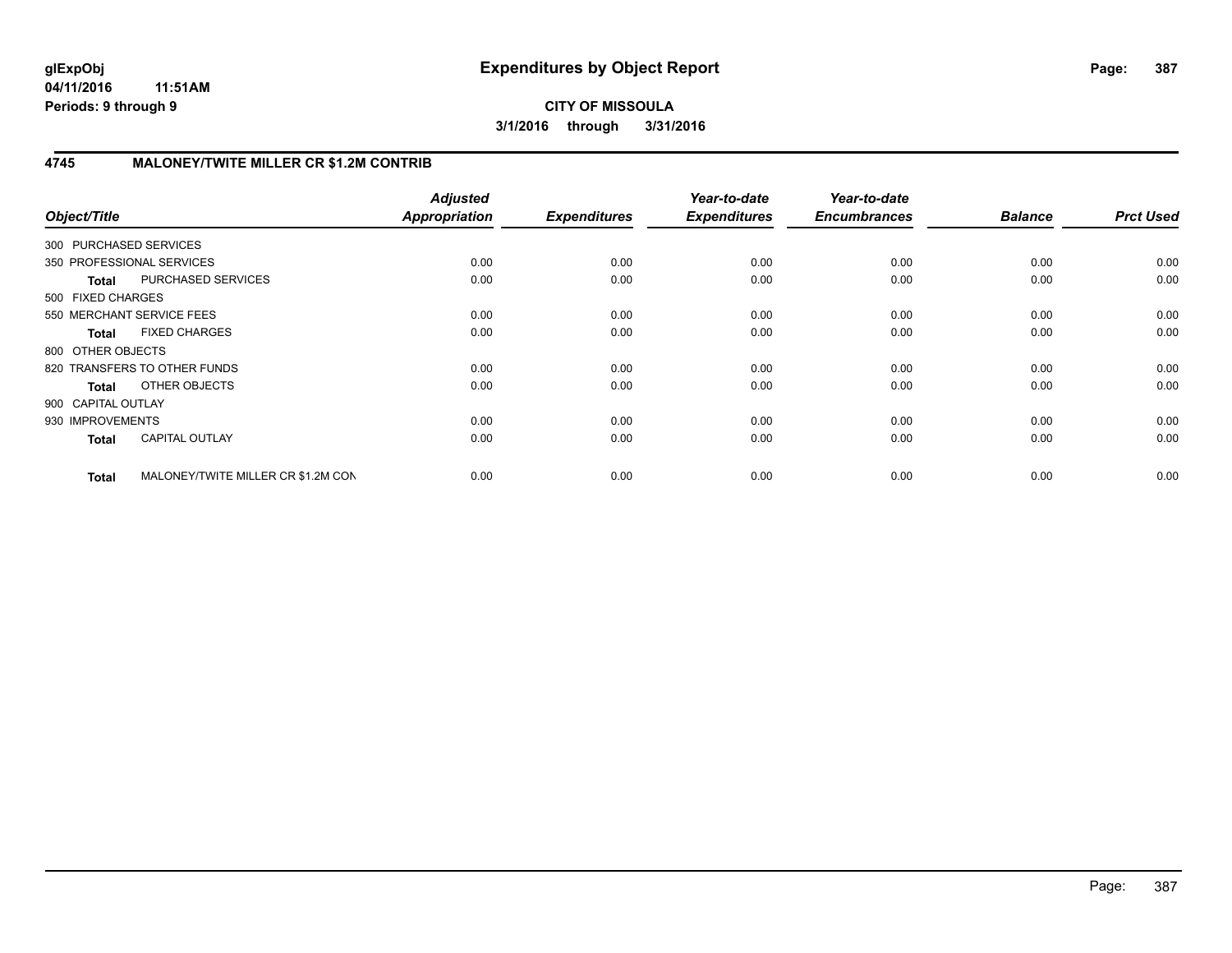# **4941 HILLVIEW WAY CONSTRUCTION**

#### **280 PUBLIC WORKS OPERATIONS**

| Object/Title        |                            | <b>Adjusted</b><br><b>Appropriation</b> | <b>Expenditures</b> | Year-to-date<br><b>Expenditures</b> | Year-to-date<br><b>Encumbrances</b> | <b>Balance</b> | <b>Prct Used</b> |
|---------------------|----------------------------|-----------------------------------------|---------------------|-------------------------------------|-------------------------------------|----------------|------------------|
| 200 SUPPLIES        |                            |                                         |                     |                                     |                                     |                |                  |
| 210 OFFICE SUPPLIES |                            | 0.00                                    | 0.00                | 0.00                                | 0.00                                | 0.00           | 0.00             |
| Total               | <b>SUPPLIES</b>            | 0.00                                    | 0.00                | 0.00                                | 0.00                                | 0.00           | 0.00             |
|                     | 300 PURCHASED SERVICES     |                                         |                     |                                     |                                     |                |                  |
| 310 COMMUNICATIONS  |                            | 0.00                                    | 0.00                | 0.00                                | 0.00                                | 0.00           | 0.00             |
|                     | 320 PRINTING & DUPLICATING | 0.00                                    | 0.00                | 0.00                                | 0.00                                | 0.00           | 0.00             |
|                     | 350 PROFESSIONAL SERVICES  | 0.00                                    | 291.00              | 60,800.83                           | 0.00                                | $-60,800.83$   | 0.00             |
| Total               | <b>PURCHASED SERVICES</b>  | 0.00                                    | 291.00              | 60,800.83                           | 0.00                                | $-60,800.83$   | 0.00             |
| 500 FIXED CHARGES   |                            |                                         |                     |                                     |                                     |                |                  |
|                     | 550 MERCHANT SERVICE FEES  | 0.00                                    | 0.00                | 0.00                                | 0.00                                | 0.00           | 0.00             |
| Total               | <b>FIXED CHARGES</b>       | 0.00                                    | 0.00                | 0.00                                | 0.00                                | 0.00           | 0.00             |
| 900 CAPITAL OUTLAY  |                            |                                         |                     |                                     |                                     |                |                  |
| 930 IMPROVEMENTS    |                            | 0.00                                    | 0.00                | 0.00                                | 0.00                                | 0.00           | 0.00             |
| <b>Total</b>        | <b>CAPITAL OUTLAY</b>      | 0.00                                    | 0.00                | 0.00                                | 0.00                                | 0.00           | 0.00             |
| <b>Total</b>        | PUBLIC WORKS OPERATIONS    | 0.00                                    | 291.00              | 60,800.83                           | 0.00                                | $-60,800.83$   | 0.00             |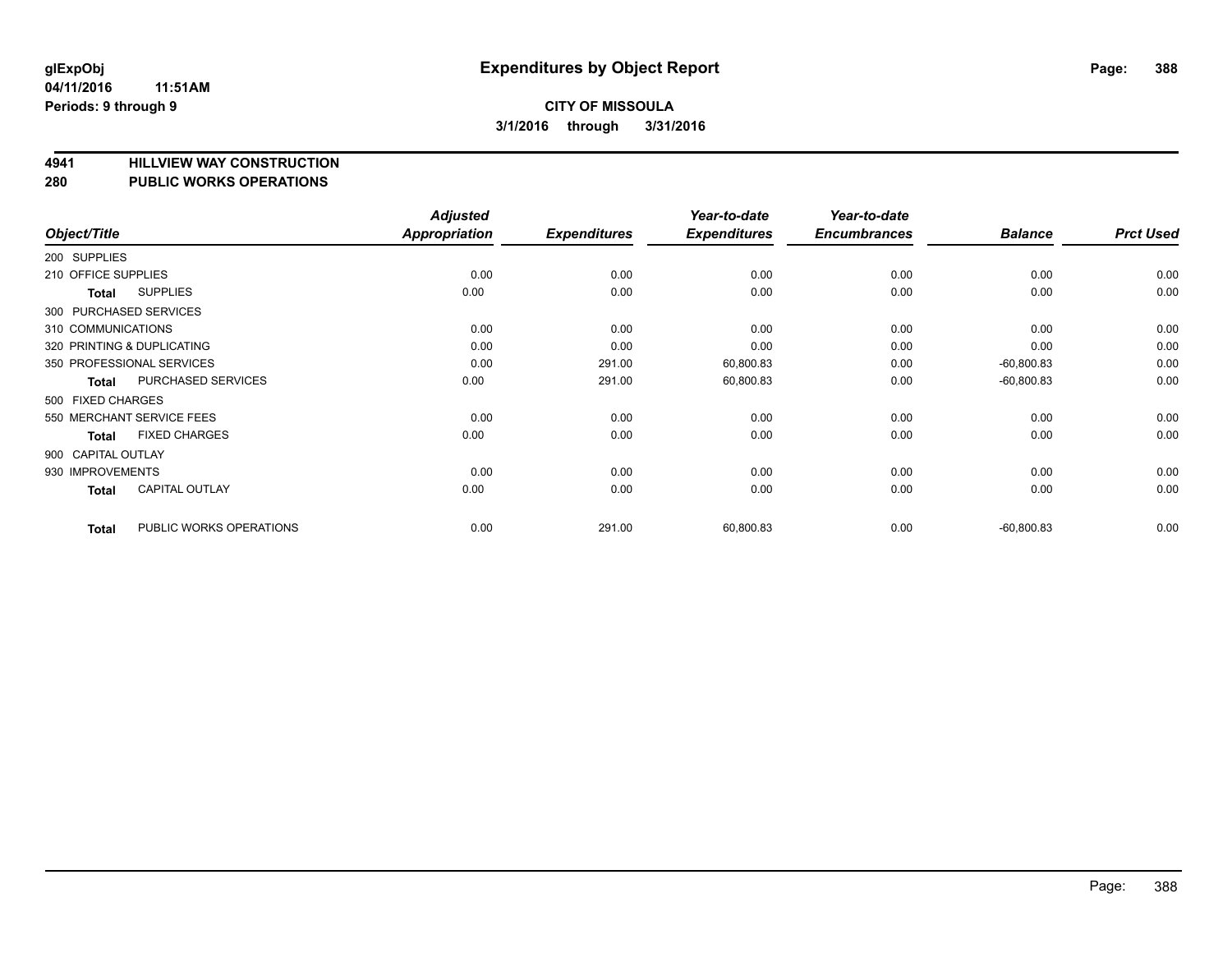### **4941 HILLVIEW WAY CONSTRUCTION**

|                        |                                  | <b>Adjusted</b>      |                     | Year-to-date        | Year-to-date        |                |                  |
|------------------------|----------------------------------|----------------------|---------------------|---------------------|---------------------|----------------|------------------|
| Object/Title           |                                  | <b>Appropriation</b> | <b>Expenditures</b> | <b>Expenditures</b> | <b>Encumbrances</b> | <b>Balance</b> | <b>Prct Used</b> |
| 200 SUPPLIES           |                                  |                      |                     |                     |                     |                |                  |
| 210 OFFICE SUPPLIES    |                                  | 0.00                 | 0.00                | 0.00                | 0.00                | 0.00           | 0.00             |
| Total                  | <b>SUPPLIES</b>                  | 0.00                 | 0.00                | 0.00                | 0.00                | 0.00           | 0.00             |
| 300 PURCHASED SERVICES |                                  |                      |                     |                     |                     |                |                  |
| 310 COMMUNICATIONS     |                                  | 0.00                 | 0.00                | 0.00                | 0.00                | 0.00           | 0.00             |
|                        | 320 PRINTING & DUPLICATING       | 0.00                 | 0.00                | 0.00                | 0.00                | 0.00           | 0.00             |
|                        | 350 PROFESSIONAL SERVICES        | 0.00                 | 291.00              | 60,800.83           | 0.00                | $-60,800.83$   | 0.00             |
| <b>Total</b>           | PURCHASED SERVICES               | 0.00                 | 291.00              | 60,800.83           | 0.00                | $-60,800.83$   | 0.00             |
| 500 FIXED CHARGES      |                                  |                      |                     |                     |                     |                |                  |
|                        | 550 MERCHANT SERVICE FEES        | 0.00                 | 0.00                | 0.00                | 0.00                | 0.00           | 0.00             |
| <b>Total</b>           | <b>FIXED CHARGES</b>             | 0.00                 | 0.00                | 0.00                | 0.00                | 0.00           | 0.00             |
| 900 CAPITAL OUTLAY     |                                  |                      |                     |                     |                     |                |                  |
| 930 IMPROVEMENTS       |                                  | 0.00                 | 0.00                | 0.00                | 0.00                | 0.00           | 0.00             |
| Total                  | <b>CAPITAL OUTLAY</b>            | 0.00                 | 0.00                | 0.00                | 0.00                | 0.00           | 0.00             |
| <b>Total</b>           | <b>HILLVIEW WAY CONSTRUCTION</b> | 0.00                 | 291.00              | 60,800.83           | 0.00                | $-60,800.83$   | 0.00             |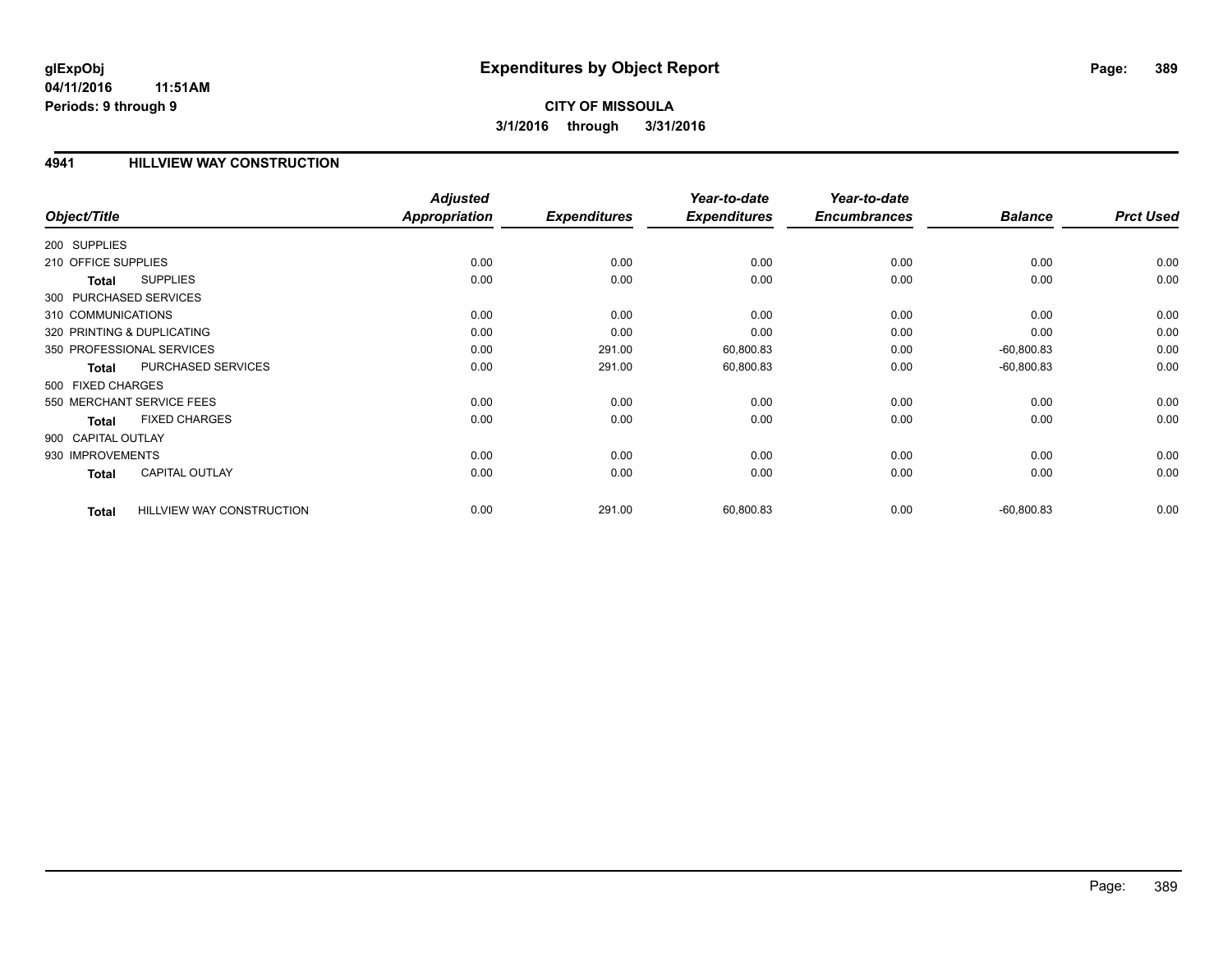# **glExpObj Expenditures by Object Report Page: 390**

### **CITY OF MISSOULA 3/1/2016 through 3/31/2016**

### **4944 RATTLESNAKE SEWER COLLECTION (544)**

**000 \*\*\* Title Not Found \*\*\***

| Object/Title                            | <b>Adjusted</b><br>Appropriation | <i><b>Expenditures</b></i> | Year-to-date<br><b>Expenditures</b> | Year-to-date<br><b>Encumbrances</b> | <b>Balance</b> | <b>Prct Used</b> |
|-----------------------------------------|----------------------------------|----------------------------|-------------------------------------|-------------------------------------|----------------|------------------|
| 500 FIXED CHARGES                       |                                  |                            |                                     |                                     |                |                  |
| 550 MERCHANT SERVICE FEES               | 0.00                             | 0.00                       | 0.00                                | 0.00                                | 0.00           | 0.00             |
| <b>FIXED CHARGES</b><br><b>Total</b>    | 0.00                             | 0.00                       | 0.00                                | 0.00                                | 0.00           | 0.00             |
| *** Title Not Found ***<br><b>Total</b> | 0.00                             | 0.00                       | 0.00                                | 0.00                                | 0.00           | 0.00             |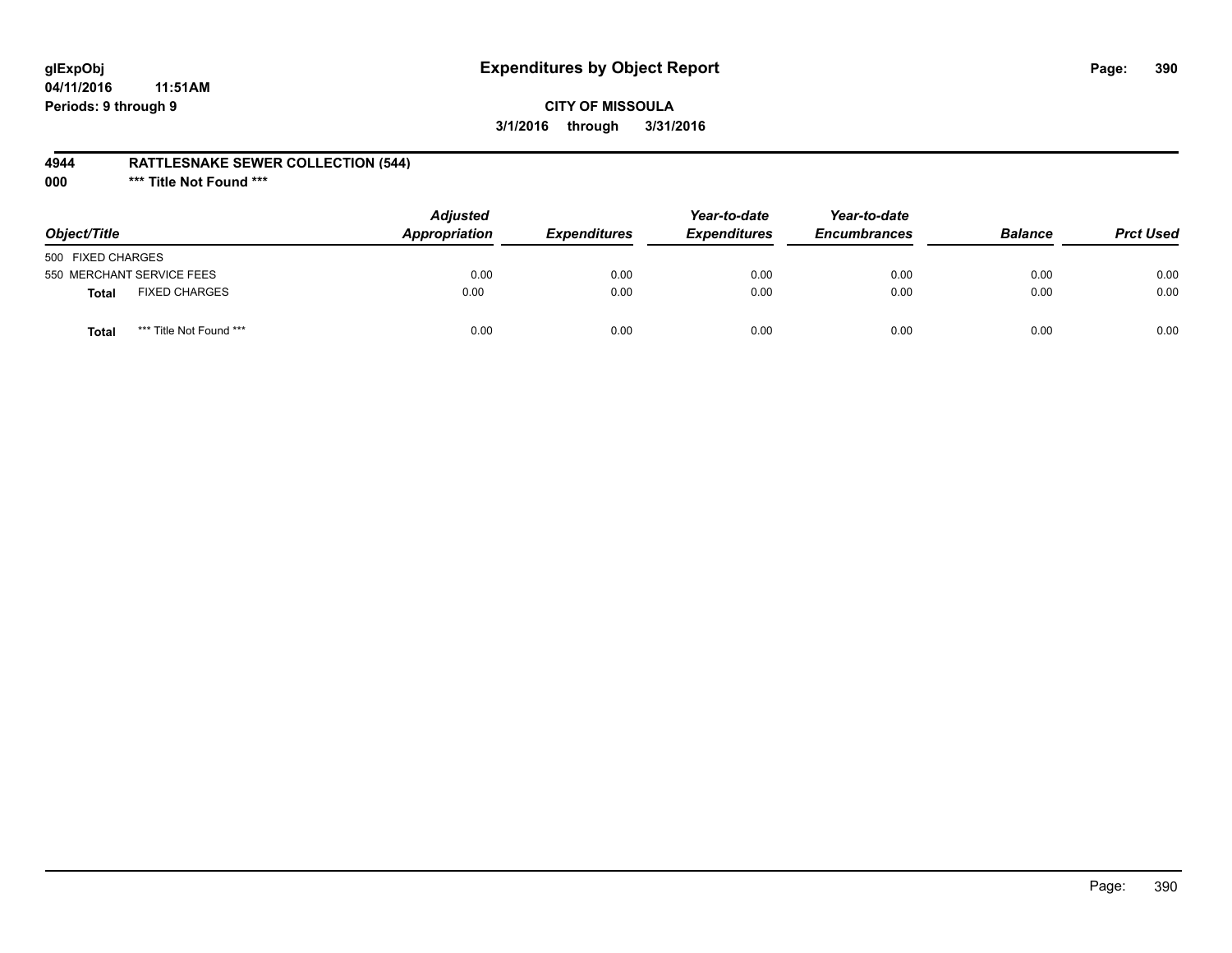### **4944 RATTLESNAKE SEWER COLLECTION (544)**

| Object/Title           |                           | <b>Adjusted</b><br><b>Appropriation</b> | <b>Expenditures</b> | Year-to-date<br><b>Expenditures</b> | Year-to-date<br><b>Encumbrances</b> | <b>Balance</b> | <b>Prct Used</b> |
|------------------------|---------------------------|-----------------------------------------|---------------------|-------------------------------------|-------------------------------------|----------------|------------------|
| 300 PURCHASED SERVICES |                           |                                         |                     |                                     |                                     |                |                  |
|                        | 350 PROFESSIONAL SERVICES | 0.00                                    | 0.00                | 0.00                                | 0.00                                | 0.00           | 0.00             |
| Total                  | PURCHASED SERVICES        | 0.00                                    | 0.00                | 0.00                                | 0.00                                | 0.00           | 0.00             |
| 500 FIXED CHARGES      |                           |                                         |                     |                                     |                                     |                |                  |
|                        | 550 MERCHANT SERVICE FEES | 0.00                                    | 0.00                | 0.00                                | 0.00                                | 0.00           | 0.00             |
| Total                  | <b>FIXED CHARGES</b>      | 0.00                                    | 0.00                | 0.00                                | 0.00                                | 0.00           | 0.00             |
| 600 DEBT SERVICE       |                           |                                         |                     |                                     |                                     |                |                  |
| 610 PRINCIPAL          |                           | 0.00                                    | 0.00                | 0.00                                | 0.00                                | 0.00           | 0.00             |
| <b>Total</b>           | <b>DEBT SERVICE</b>       | 0.00                                    | 0.00                | 0.00                                | 0.00                                | 0.00           | 0.00             |
| 900 CAPITAL OUTLAY     |                           |                                         |                     |                                     |                                     |                |                  |
| 930 IMPROVEMENTS       |                           | 0.00                                    | 0.00                | 0.00                                | 0.00                                | 0.00           | 0.00             |
| <b>Total</b>           | <b>CAPITAL OUTLAY</b>     | 0.00                                    | 0.00                | 0.00                                | 0.00                                | 0.00           | 0.00             |
| <b>Total</b>           | NON-DEPARTMENTAL          | 0.00                                    | 0.00                | 0.00                                | 0.00                                | 0.00           | 0.00             |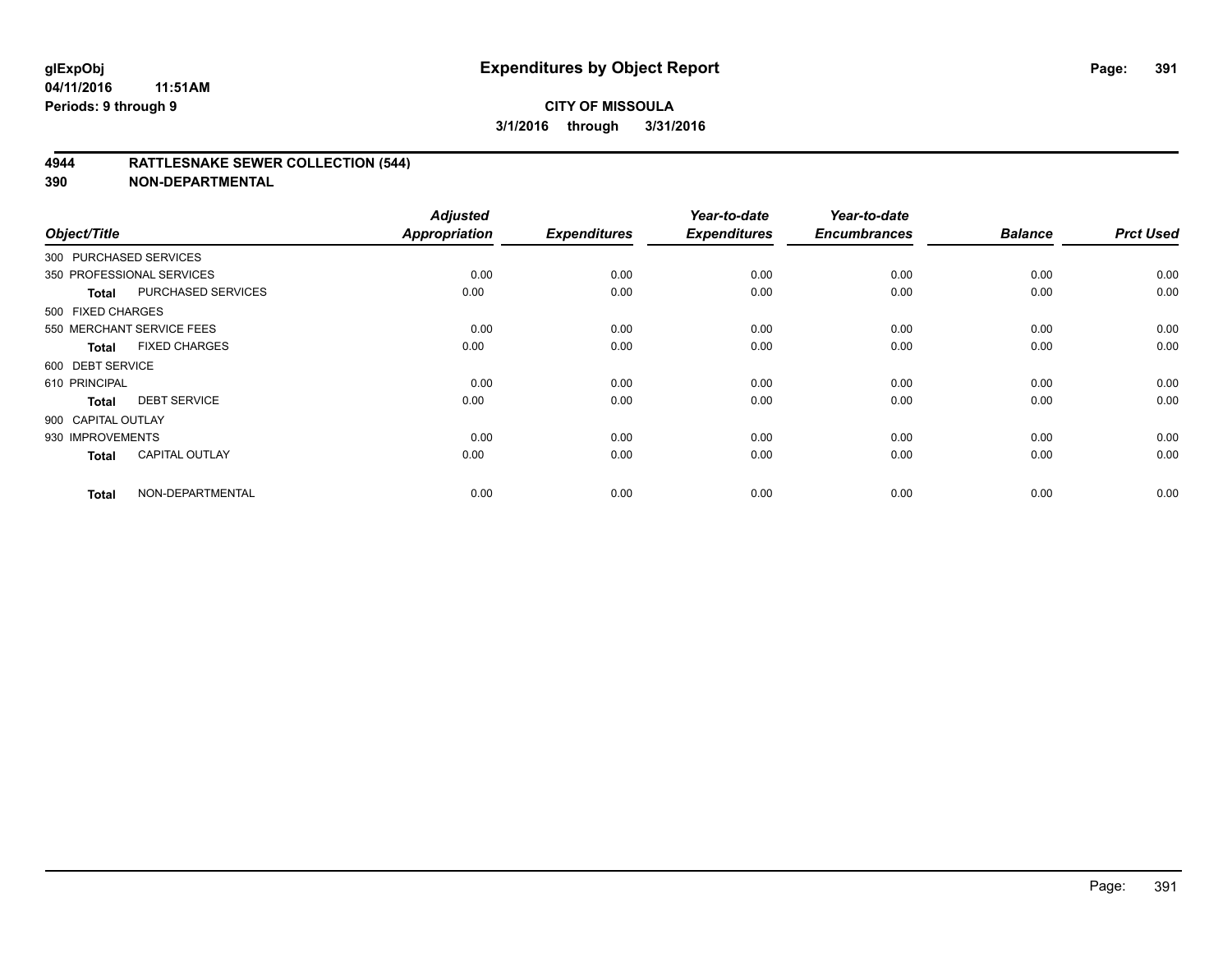### **4944 RATTLESNAKE SEWER COLLECTION (544)**

**550 SID 544 PROJECT**

| Object/Title            |                           | <b>Adjusted</b><br><b>Appropriation</b> | <b>Expenditures</b> | Year-to-date<br><b>Expenditures</b> | Year-to-date<br><b>Encumbrances</b> | <b>Balance</b> | <b>Prct Used</b> |
|-------------------------|---------------------------|-----------------------------------------|---------------------|-------------------------------------|-------------------------------------|----------------|------------------|
| 300 PURCHASED SERVICES  |                           |                                         |                     |                                     |                                     |                |                  |
|                         | 350 PROFESSIONAL SERVICES | 0.00                                    | 0.00                | 0.00                                | 0.00                                | 0.00           | 0.00             |
| <b>Total</b>            | <b>PURCHASED SERVICES</b> | 0.00                                    | 0.00                | 0.00                                | 0.00                                | 0.00           | 0.00             |
| 500 FIXED CHARGES       |                           |                                         |                     |                                     |                                     |                |                  |
|                         | 550 MERCHANT SERVICE FEES | 0.00                                    | 0.00                | 0.00                                | 0.00                                | 0.00           | 0.00             |
| <b>Total</b>            | <b>FIXED CHARGES</b>      | 0.00                                    | 0.00                | 0.00                                | 0.00                                | 0.00           | 0.00             |
| 900 CAPITAL OUTLAY      |                           |                                         |                     |                                     |                                     |                |                  |
| 915 EASEMENTS           |                           | 0.00                                    | 0.00                | 0.00                                | 0.00                                | 0.00           | 0.00             |
| 930 IMPROVEMENTS        |                           | 0.00                                    | 0.00                | 0.00                                | 0.00                                | 0.00           | 0.00             |
| 960 CAPITAL CONTINGENCY |                           | 0.00                                    | 0.00                | 0.00                                | 0.00                                | 0.00           | 0.00             |
| <b>Total</b>            | <b>CAPITAL OUTLAY</b>     | 0.00                                    | 0.00                | 0.00                                | 0.00                                | 0.00           | 0.00             |
| <b>Total</b>            | SID 544 PROJECT           | 0.00                                    | 0.00                | 0.00                                | 0.00                                | 0.00           | 0.00             |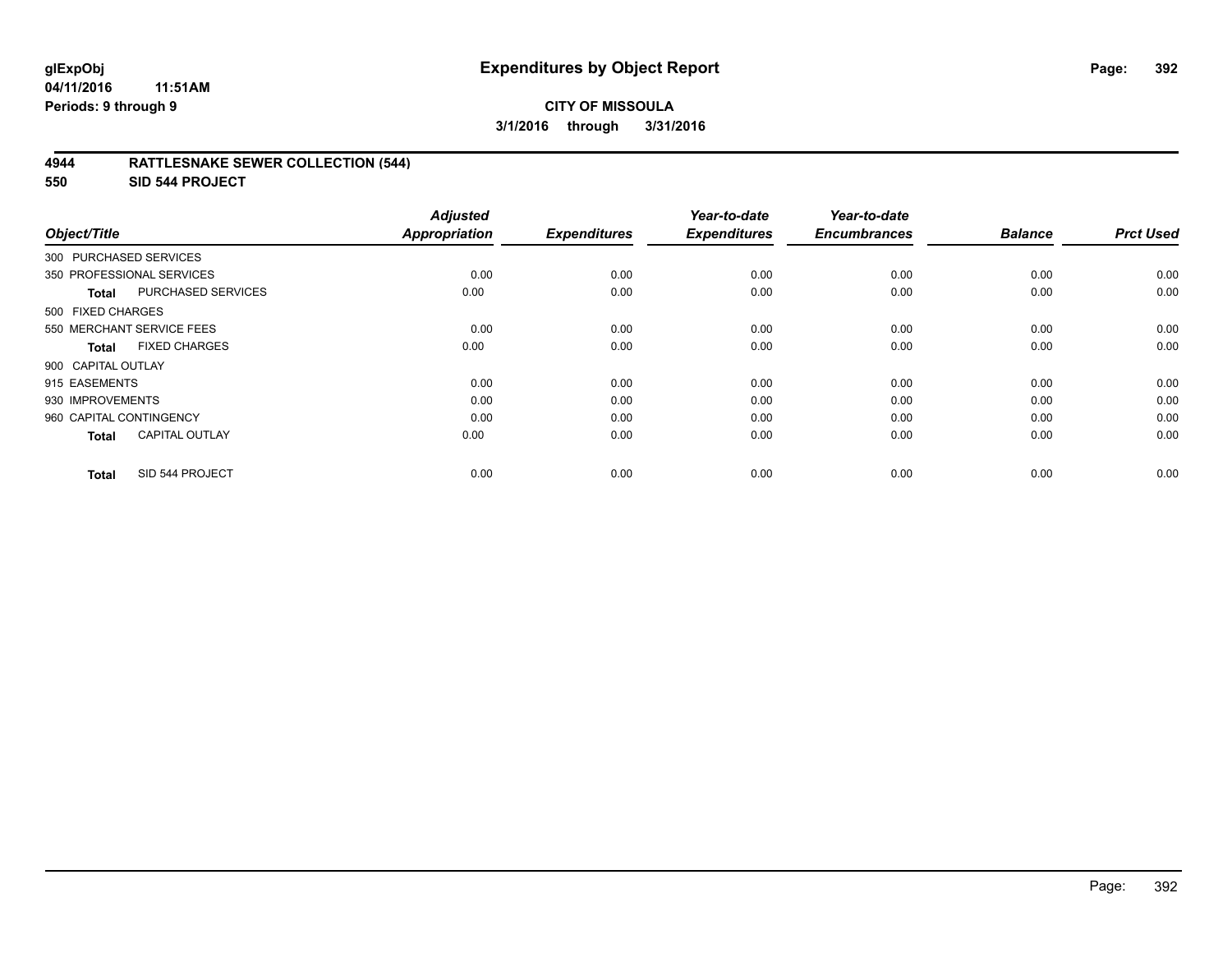### **4944 RATTLESNAKE SEWER COLLECTION (544)**

**555 LOLO STREET PROJECT**

|                                            | <b>Adjusted</b>      |                     | Year-to-date        | Year-to-date        |                |                  |
|--------------------------------------------|----------------------|---------------------|---------------------|---------------------|----------------|------------------|
| Object/Title                               | <b>Appropriation</b> | <b>Expenditures</b> | <b>Expenditures</b> | <b>Encumbrances</b> | <b>Balance</b> | <b>Prct Used</b> |
| 500 FIXED CHARGES                          |                      |                     |                     |                     |                |                  |
| 550 MERCHANT SERVICE FEES                  | 0.00                 | 0.00                | 0.00                | 0.00                | 0.00           | 0.00             |
| <b>FIXED CHARGES</b><br><b>Total</b>       | 0.00                 | 0.00                | 0.00                | 0.00                | 0.00           | 0.00             |
| 900 CAPITAL OUTLAY                         |                      |                     |                     |                     |                |                  |
| 930 IMPROVEMENTS                           | 0.00                 | 0.00                | 0.00                | 0.00                | 0.00           | 0.00             |
| 960 CAPITAL CONTINGENCY                    | 0.00                 | 0.00                | 0.00                | 0.00                | 0.00           | 0.00             |
| <b>CAPITAL OUTLAY</b><br><b>Total</b>      | 0.00                 | 0.00                | 0.00                | 0.00                | 0.00           | 0.00             |
| <b>LOLO STREET PROJECT</b><br><b>Total</b> | 0.00                 | 0.00                | 0.00                | 0.00                | 0.00           | 0.00             |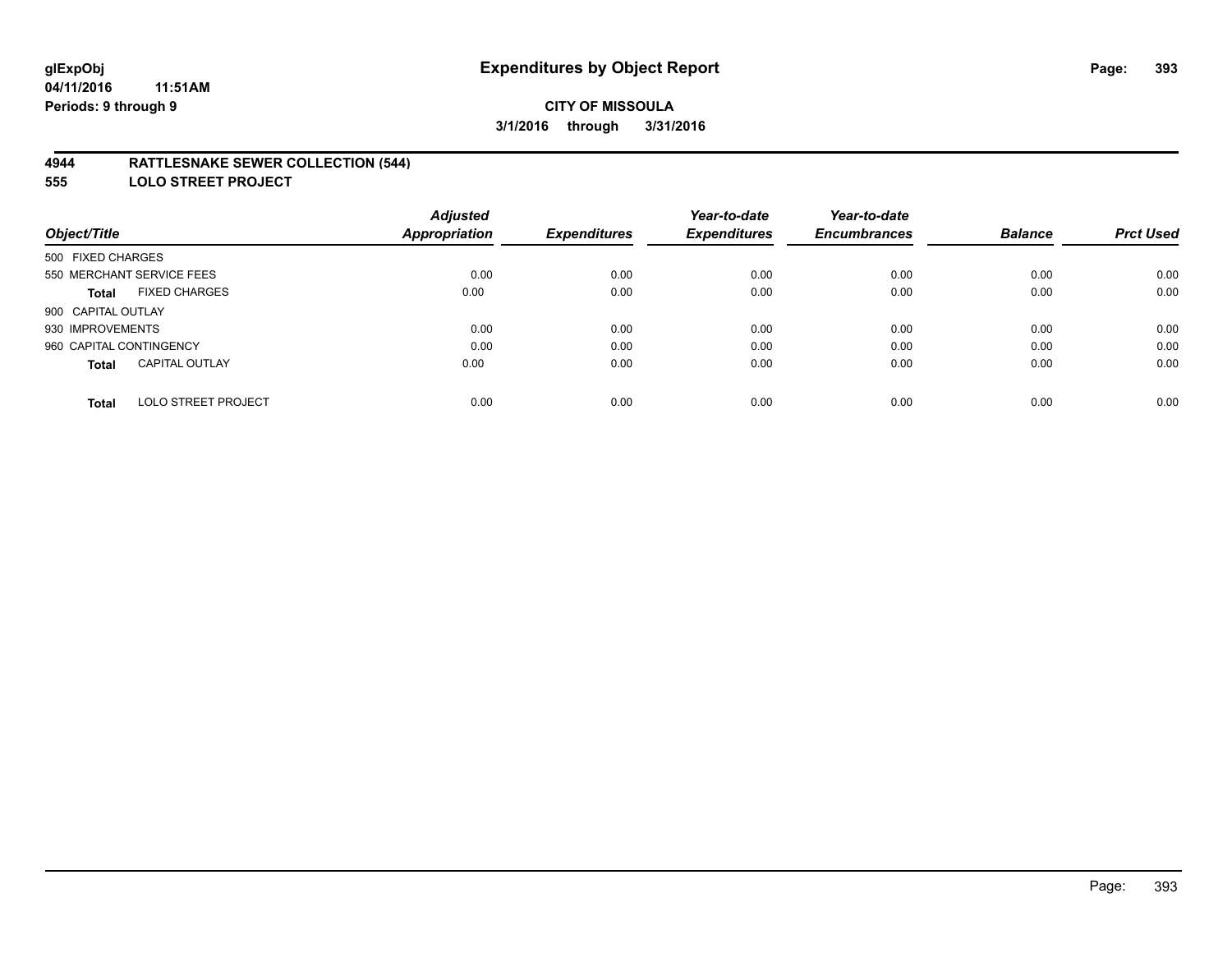# **4944 RATTLESNAKE SEWER COLLECTION (544)**

| Object/Title            |                                   | <b>Adjusted</b><br>Appropriation | <b>Expenditures</b> | Year-to-date<br><b>Expenditures</b> | Year-to-date<br><b>Encumbrances</b> | <b>Balance</b> | <b>Prct Used</b> |
|-------------------------|-----------------------------------|----------------------------------|---------------------|-------------------------------------|-------------------------------------|----------------|------------------|
| 300 PURCHASED SERVICES  |                                   |                                  |                     |                                     |                                     |                |                  |
|                         | 350 PROFESSIONAL SERVICES         | 0.00                             | 0.00                | 0.00                                | 0.00                                | 0.00           | 0.00             |
| <b>Total</b>            | PURCHASED SERVICES                | 0.00                             | 0.00                | 0.00                                | 0.00                                | 0.00           | 0.00             |
| 500 FIXED CHARGES       |                                   |                                  |                     |                                     |                                     |                |                  |
|                         | 550 MERCHANT SERVICE FEES         | 0.00                             | 0.00                | 0.00                                | 0.00                                | 0.00           | 0.00             |
| <b>Total</b>            | <b>FIXED CHARGES</b>              | 0.00                             | 0.00                | 0.00                                | 0.00                                | 0.00           | 0.00             |
| 600 DEBT SERVICE        |                                   |                                  |                     |                                     |                                     |                |                  |
| 610 PRINCIPAL           |                                   | 0.00                             | 0.00                | 0.00                                | 0.00                                | 0.00           | 0.00             |
| <b>Total</b>            | <b>DEBT SERVICE</b>               | 0.00                             | 0.00                | 0.00                                | 0.00                                | 0.00           | 0.00             |
| 900 CAPITAL OUTLAY      |                                   |                                  |                     |                                     |                                     |                |                  |
| 915 EASEMENTS           |                                   | 0.00                             | 0.00                | 0.00                                | 0.00                                | 0.00           | 0.00             |
| 930 IMPROVEMENTS        |                                   | 0.00                             | 0.00                | 0.00                                | 0.00                                | 0.00           | 0.00             |
| 960 CAPITAL CONTINGENCY |                                   | 0.00                             | 0.00                | 0.00                                | 0.00                                | 0.00           | 0.00             |
| <b>Total</b>            | <b>CAPITAL OUTLAY</b>             | 0.00                             | 0.00                | 0.00                                | 0.00                                | 0.00           | 0.00             |
| <b>Total</b>            | RATTLESNAKE SEWER COLLECTION (54- | 0.00                             | 0.00                | 0.00                                | 0.00                                | 0.00           | 0.00             |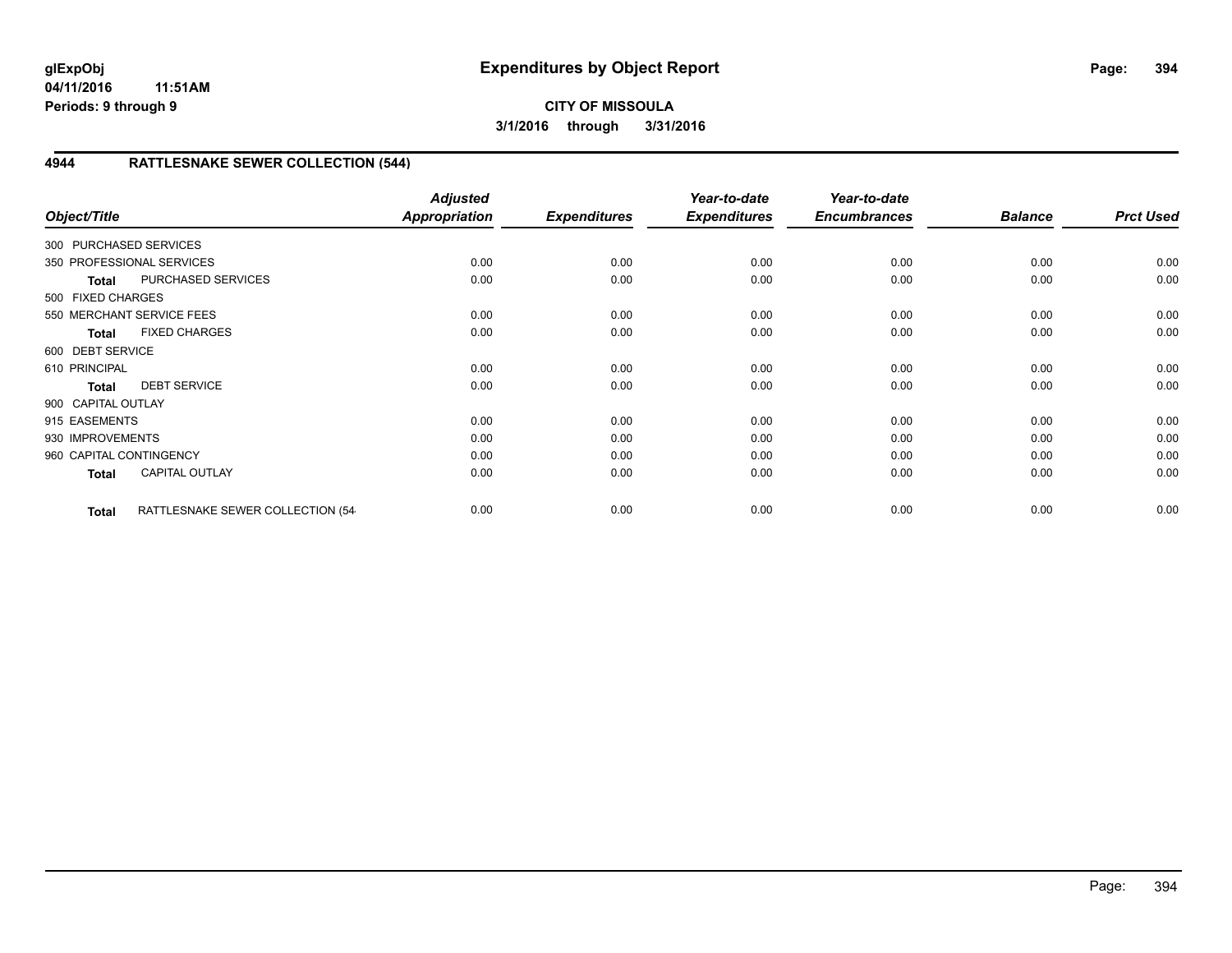# **glExpObj Expenditures by Object Report Page: 395**

#### **04/11/2016 11:51AM Periods: 9 through 9**

### **CITY OF MISSOULA 3/1/2016 through 3/31/2016**

#### **4945 PHILLIPS ST TRAFFIC CALMING**

**000 \*\*\* Title Not Found \*\*\***

| Object/Title                            | <b>Adjusted</b><br>Appropriation | <b>Expenditures</b> | Year-to-date<br><b>Expenditures</b> | Year-to-date<br><b>Encumbrances</b> | <b>Balance</b> | <b>Prct Used</b> |
|-----------------------------------------|----------------------------------|---------------------|-------------------------------------|-------------------------------------|----------------|------------------|
| 500 FIXED CHARGES                       |                                  |                     |                                     |                                     |                |                  |
| 550 MERCHANT SERVICE FEES               | 0.00                             | 0.00                | 0.00                                | 0.00                                | 0.00           | 0.00             |
| <b>FIXED CHARGES</b><br><b>Total</b>    | 0.00                             | 0.00                | 0.00                                | 0.00                                | 0.00           | 0.00             |
| 600 DEBT SERVICE                        |                                  |                     |                                     |                                     |                |                  |
| 620 INTEREST / SERVICE FEES             | 0.00                             | 0.00                | 0.00                                | 0.00                                | 0.00           | 0.00             |
| <b>DEBT SERVICE</b><br><b>Total</b>     | 0.00                             | 0.00                | 0.00                                | 0.00                                | 0.00           | 0.00             |
| *** Title Not Found ***<br><b>Total</b> | 0.00                             | 0.00                | 0.00                                | 0.00                                | 0.00           | 0.00             |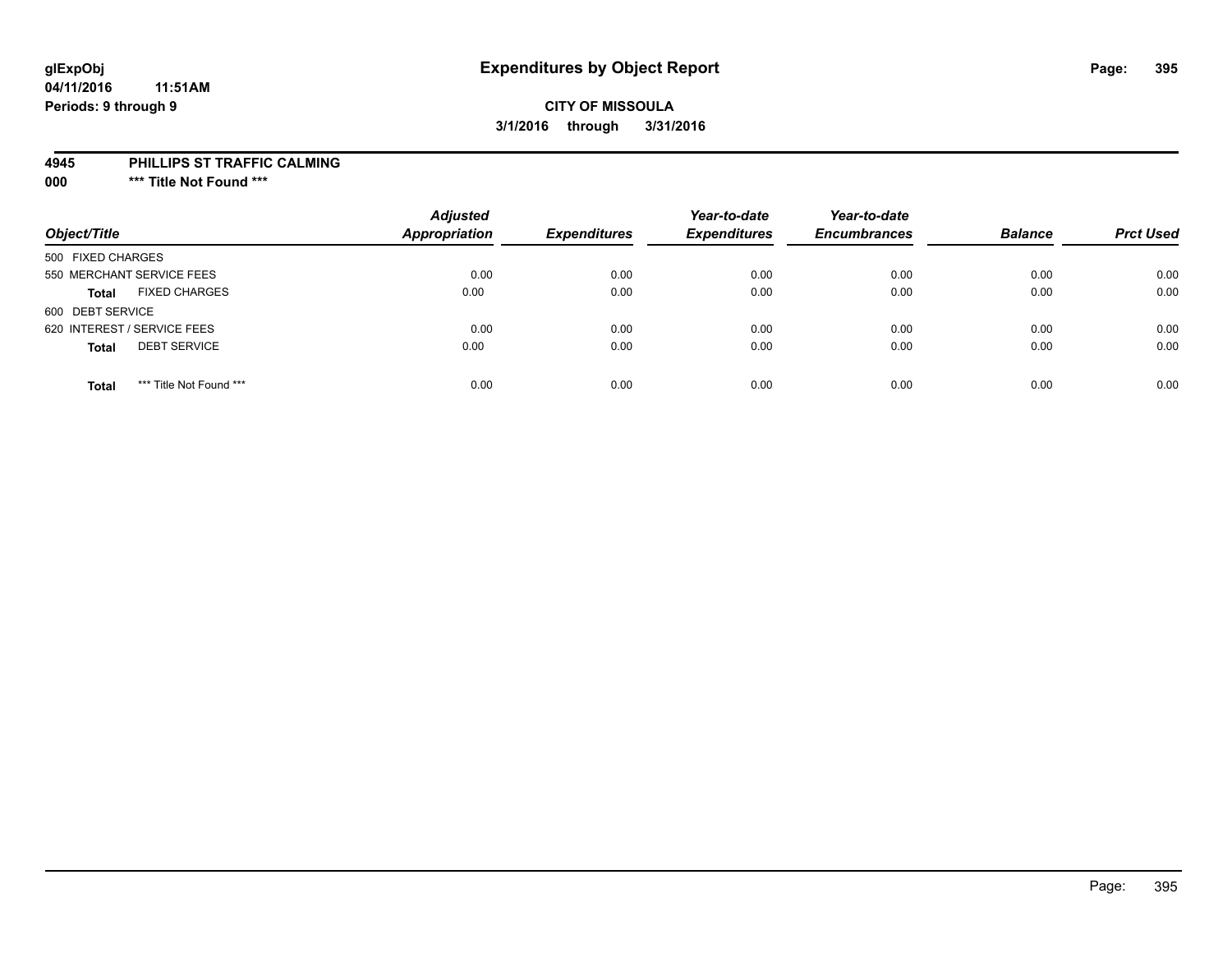### **4945 PHILLIPS ST TRAFFIC CALMING**

| Object/Title                                | <b>Adjusted</b><br>Appropriation | <b>Expenditures</b> | Year-to-date<br><b>Expenditures</b> | Year-to-date<br><b>Encumbrances</b> | <b>Balance</b> | <b>Prct Used</b> |
|---------------------------------------------|----------------------------------|---------------------|-------------------------------------|-------------------------------------|----------------|------------------|
| 500 FIXED CHARGES                           |                                  |                     |                                     |                                     |                |                  |
| 550 MERCHANT SERVICE FEES                   | 0.00                             | 0.00                | 0.00                                | 0.00                                | 0.00           | 0.00             |
| <b>FIXED CHARGES</b><br><b>Total</b>        | 0.00                             | 0.00                | 0.00                                | 0.00                                | 0.00           | 0.00             |
| 600 DEBT SERVICE                            |                                  |                     |                                     |                                     |                |                  |
| 620 INTEREST / SERVICE FEES                 | 0.00                             | 0.00                | 0.00                                | 0.00                                | 0.00           | 0.00             |
| <b>DEBT SERVICE</b><br><b>Total</b>         | 0.00                             | 0.00                | 0.00                                | 0.00                                | 0.00           | 0.00             |
| PHILLIPS ST TRAFFIC CALMING<br><b>Total</b> | 0.00                             | 0.00                | 0.00                                | 0.00                                | 0.00           | 0.00             |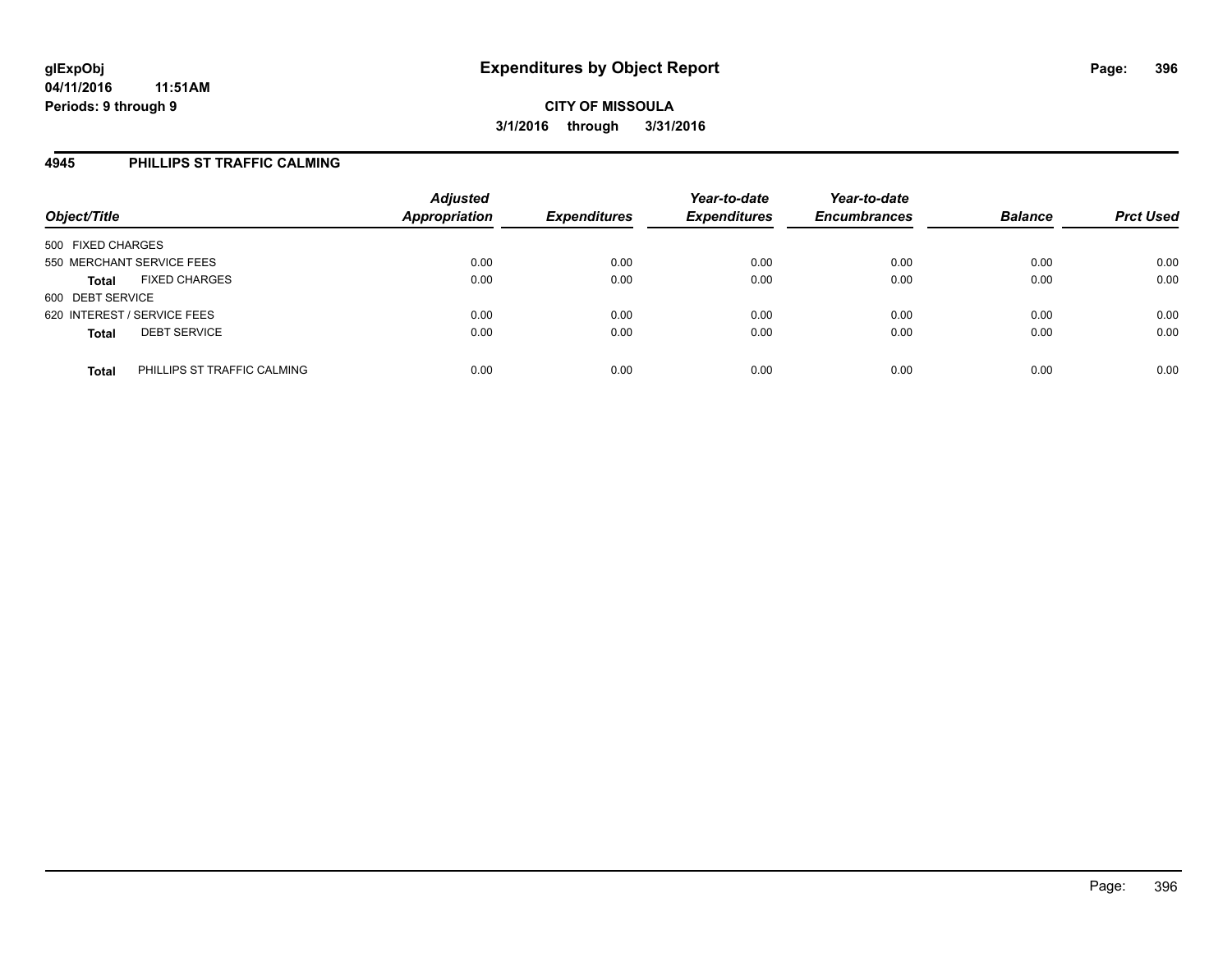## **glExpObj Expenditures by Object Report Page: 397**

### **CITY OF MISSOULA 3/1/2016 through 3/31/2016**

#### **4946 PATTEE CREEK DR. TRAFFIC CALMING**

**000 \*\*\* Title Not Found \*\*\***

| Object/Title                            | <b>Adjusted</b><br>Appropriation | <b>Expenditures</b> | Year-to-date<br><b>Expenditures</b> | Year-to-date<br><b>Encumbrances</b> | <b>Balance</b> | <b>Prct Used</b> |
|-----------------------------------------|----------------------------------|---------------------|-------------------------------------|-------------------------------------|----------------|------------------|
| 500 FIXED CHARGES                       |                                  |                     |                                     |                                     |                |                  |
| 550 MERCHANT SERVICE FEES               | 0.00                             | 0.00                | 0.00                                | 0.00                                | 0.00           | 0.00             |
| <b>FIXED CHARGES</b><br><b>Total</b>    | 0.00                             | 0.00                | 0.00                                | 0.00                                | 0.00           | 0.00             |
| 600 DEBT SERVICE                        |                                  |                     |                                     |                                     |                |                  |
| 620 INTEREST / SERVICE FEES             | 0.00                             | 0.00                | 0.00                                | 0.00                                | 0.00           | 0.00             |
| <b>DEBT SERVICE</b><br><b>Total</b>     | 0.00                             | 0.00                | 0.00                                | 0.00                                | 0.00           | 0.00             |
| *** Title Not Found ***<br><b>Total</b> | 0.00                             | 0.00                | 0.00                                | 0.00                                | 0.00           | 0.00             |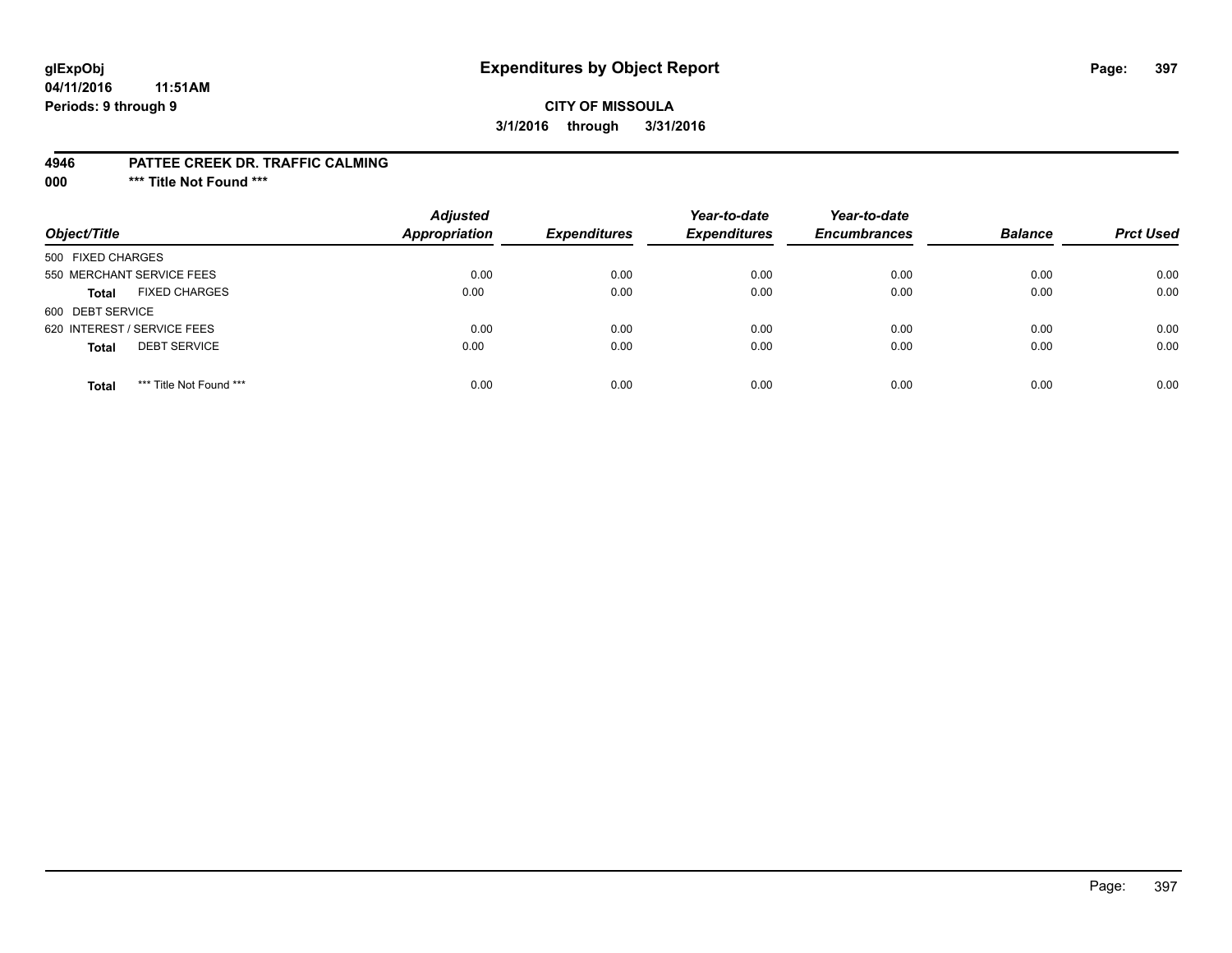#### **4946 PATTEE CREEK DR. TRAFFIC CALMING**

**390 NON-DEPARTMENTAL**

| Object/Title           |                           | <b>Adjusted</b><br><b>Appropriation</b> | <b>Expenditures</b> | Year-to-date<br><b>Expenditures</b> | Year-to-date<br><b>Encumbrances</b> | <b>Balance</b> | <b>Prct Used</b> |
|------------------------|---------------------------|-----------------------------------------|---------------------|-------------------------------------|-------------------------------------|----------------|------------------|
| 300 PURCHASED SERVICES |                           |                                         |                     |                                     |                                     |                |                  |
|                        | 350 PROFESSIONAL SERVICES | 0.00                                    | 0.00                | 0.00                                | 0.00                                | 0.00           | 0.00             |
| <b>Total</b>           | <b>PURCHASED SERVICES</b> | 0.00                                    | 0.00                | 0.00                                | 0.00                                | 0.00           | 0.00             |
| 500 FIXED CHARGES      |                           |                                         |                     |                                     |                                     |                |                  |
|                        | 550 MERCHANT SERVICE FEES | 0.00                                    | 0.00                | 0.00                                | 0.00                                | 0.00           | 0.00             |
| Total                  | <b>FIXED CHARGES</b>      | 0.00                                    | 0.00                | 0.00                                | 0.00                                | 0.00           | 0.00             |
| 900 CAPITAL OUTLAY     |                           |                                         |                     |                                     |                                     |                |                  |
| 930 IMPROVEMENTS       |                           | 0.00                                    | 0.00                | 0.00                                | 0.00                                | 0.00           | 0.00             |
| Total                  | <b>CAPITAL OUTLAY</b>     | 0.00                                    | 0.00                | 0.00                                | 0.00                                | 0.00           | 0.00             |
| <b>Total</b>           | NON-DEPARTMENTAL          | 0.00                                    | 0.00                | 0.00                                | 0.00                                | 0.00           | 0.00             |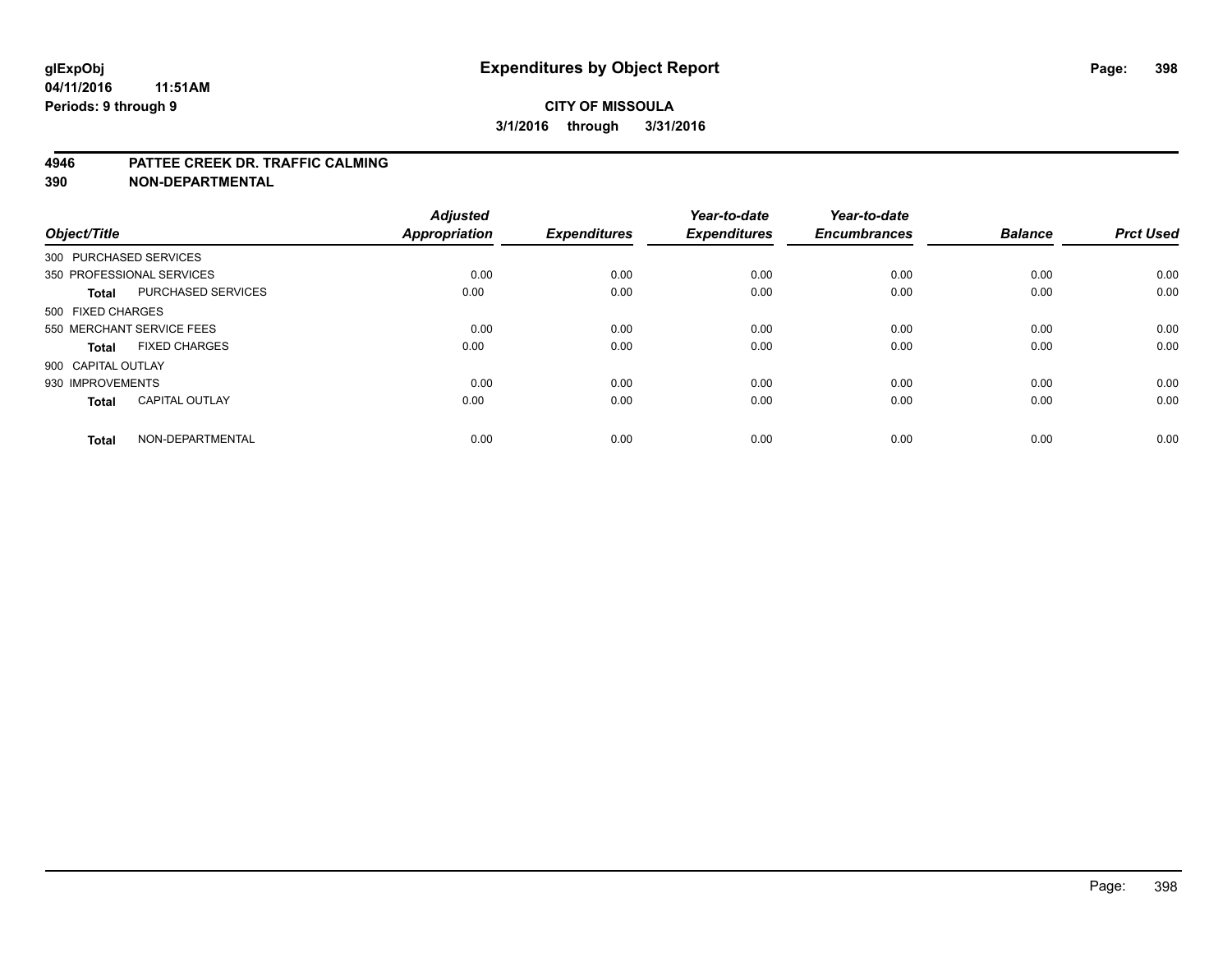## **4946 PATTEE CREEK DR. TRAFFIC CALMING**

| Object/Title       |                                  | <b>Adjusted</b><br><b>Appropriation</b> | <b>Expenditures</b> | Year-to-date<br><b>Expenditures</b> | Year-to-date<br><b>Encumbrances</b> | <b>Balance</b> | <b>Prct Used</b> |
|--------------------|----------------------------------|-----------------------------------------|---------------------|-------------------------------------|-------------------------------------|----------------|------------------|
|                    | 300 PURCHASED SERVICES           |                                         |                     |                                     |                                     |                |                  |
|                    | 350 PROFESSIONAL SERVICES        | 0.00                                    | 0.00                | 0.00                                | 0.00                                | 0.00           | 0.00             |
| <b>Total</b>       | <b>PURCHASED SERVICES</b>        | 0.00                                    | 0.00                | 0.00                                | 0.00                                | 0.00           | 0.00             |
| 500 FIXED CHARGES  |                                  |                                         |                     |                                     |                                     |                |                  |
|                    | 550 MERCHANT SERVICE FEES        | 0.00                                    | 0.00                | 0.00                                | 0.00                                | 0.00           | 0.00             |
| <b>Total</b>       | <b>FIXED CHARGES</b>             | 0.00                                    | 0.00                | 0.00                                | 0.00                                | 0.00           | 0.00             |
| 600 DEBT SERVICE   |                                  |                                         |                     |                                     |                                     |                |                  |
|                    | 620 INTEREST / SERVICE FEES      | 0.00                                    | 0.00                | 0.00                                | 0.00                                | 0.00           | 0.00             |
| Total              | <b>DEBT SERVICE</b>              | 0.00                                    | 0.00                | 0.00                                | 0.00                                | 0.00           | 0.00             |
| 900 CAPITAL OUTLAY |                                  |                                         |                     |                                     |                                     |                |                  |
| 930 IMPROVEMENTS   |                                  | 0.00                                    | 0.00                | 0.00                                | 0.00                                | 0.00           | 0.00             |
| <b>Total</b>       | <b>CAPITAL OUTLAY</b>            | 0.00                                    | 0.00                | 0.00                                | 0.00                                | 0.00           | 0.00             |
| <b>Total</b>       | PATTEE CREEK DR. TRAFFIC CALMING | 0.00                                    | 0.00                | 0.00                                | 0.00                                | 0.00           | 0.00             |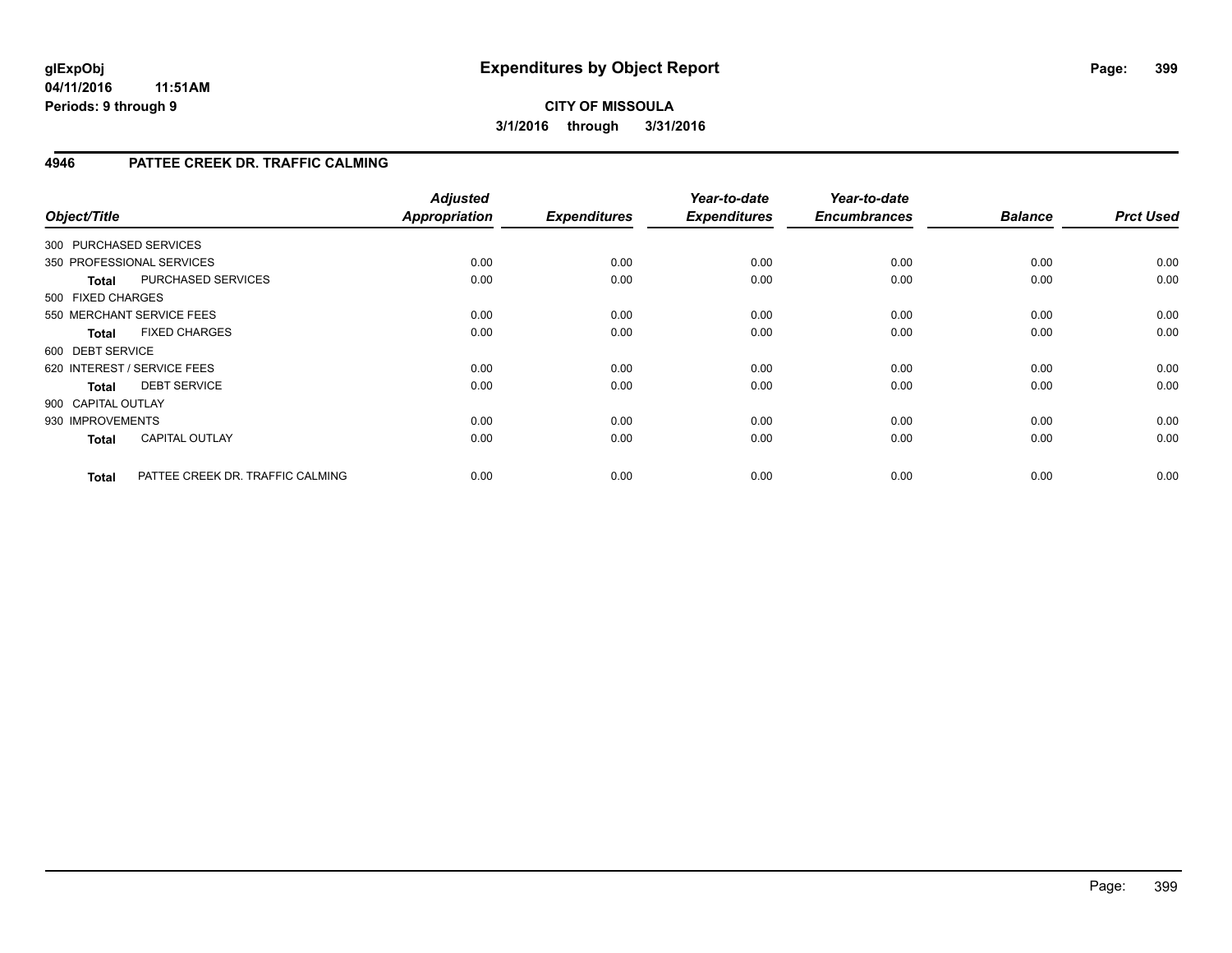#### **4948 STORMWATER OUTFALL RETROFITS**

**390 NON-DEPARTMENTAL**

| Object/Title                         | <b>Adjusted</b><br><b>Appropriation</b> | <b>Expenditures</b> | Year-to-date<br><b>Expenditures</b> | Year-to-date<br><b>Encumbrances</b> | <b>Balance</b> | <b>Prct Used</b> |
|--------------------------------------|-----------------------------------------|---------------------|-------------------------------------|-------------------------------------|----------------|------------------|
| 300 PURCHASED SERVICES               |                                         |                     |                                     |                                     |                |                  |
| 350 PROFESSIONAL SERVICES            | 0.00                                    | 0.00                | 0.00                                | 0.00                                | 0.00           | 0.00             |
| PURCHASED SERVICES<br><b>Total</b>   | 0.00                                    | 0.00                | 0.00                                | 0.00                                | 0.00           | 0.00             |
| 500 FIXED CHARGES                    |                                         |                     |                                     |                                     |                |                  |
| 550 MERCHANT SERVICE FEES            | 0.00                                    | 0.00                | 0.00                                | 0.00                                | 0.00           | 0.00             |
| <b>FIXED CHARGES</b><br><b>Total</b> | 0.00                                    | 0.00                | 0.00                                | 0.00                                | 0.00           | 0.00             |
| NON-DEPARTMENTAL<br><b>Total</b>     | 0.00                                    | 0.00                | 0.00                                | 0.00                                | 0.00           | 0.00             |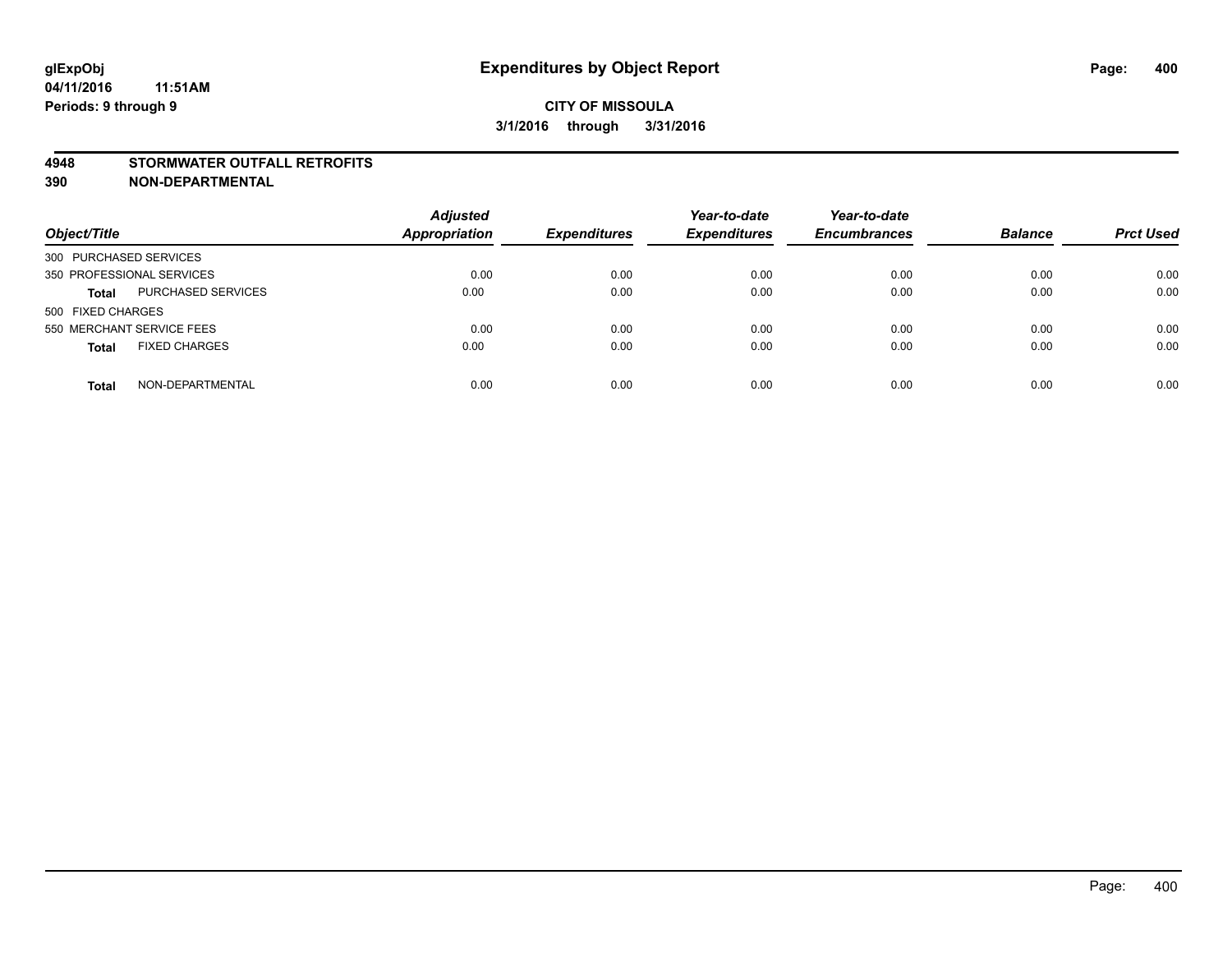#### **4948 STORMWATER OUTFALL RETROFITS**

| Object/Title              |                              | <b>Adjusted</b><br><b>Appropriation</b> | <b>Expenditures</b> | Year-to-date<br><b>Expenditures</b> | Year-to-date<br><b>Encumbrances</b> | <b>Balance</b> | <b>Prct Used</b> |
|---------------------------|------------------------------|-----------------------------------------|---------------------|-------------------------------------|-------------------------------------|----------------|------------------|
| 300 PURCHASED SERVICES    |                              |                                         |                     |                                     |                                     |                |                  |
| 350 PROFESSIONAL SERVICES |                              | 0.00                                    | 0.00                | 0.00                                | 0.00                                | 0.00           | 0.00             |
| <b>Total</b>              | PURCHASED SERVICES           | 0.00                                    | 0.00                | 0.00                                | 0.00                                | 0.00           | 0.00             |
| 500 FIXED CHARGES         |                              |                                         |                     |                                     |                                     |                |                  |
| 550 MERCHANT SERVICE FEES |                              | 0.00                                    | 0.00                | 0.00                                | 0.00                                | 0.00           | 0.00             |
| <b>Total</b>              | <b>FIXED CHARGES</b>         | 0.00                                    | 0.00                | 0.00                                | 0.00                                | 0.00           | 0.00             |
| <b>Total</b>              | STORMWATER OUTFALL RETROFITS | 0.00                                    | 0.00                | 0.00                                | 0.00                                | 0.00           | 0.00             |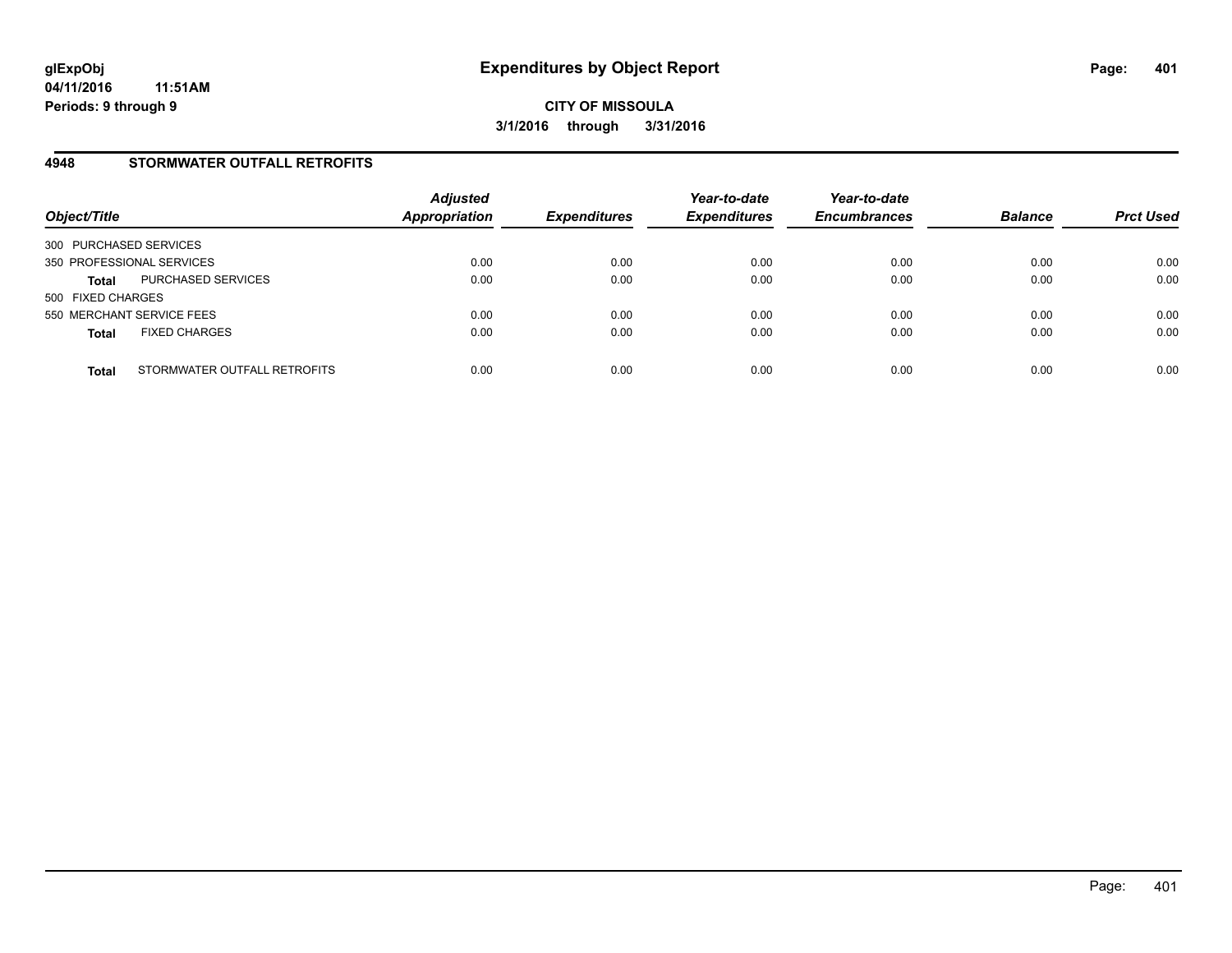#### **4949 WAYFINDING PROJECT**

**390 NON-DEPARTMENTAL**

|                        |                                   | <b>Adjusted</b> |                     | Year-to-date        | Year-to-date        |                |                  |
|------------------------|-----------------------------------|-----------------|---------------------|---------------------|---------------------|----------------|------------------|
| Object/Title           |                                   | Appropriation   | <b>Expenditures</b> | <b>Expenditures</b> | <b>Encumbrances</b> | <b>Balance</b> | <b>Prct Used</b> |
| 100 PERSONAL SERVICES  |                                   |                 |                     |                     |                     |                |                  |
| 110 SALARIES AND WAGES |                                   | 0.00            | 0.00                | 0.00                | 0.00                | 0.00           | 0.00             |
|                        | <b>140 EMPLOYER CONTRIBUTIONS</b> | 0.00            | 0.00                | 0.00                | 0.00                | 0.00           | 0.00             |
| <b>Total</b>           | PERSONAL SERVICES                 | 0.00            | 0.00                | 0.00                | 0.00                | 0.00           | 0.00             |
| 200 SUPPLIES           |                                   |                 |                     |                     |                     |                |                  |
| 210 OFFICE SUPPLIES    |                                   | 0.00            | 0.00                | 0.00                | 0.00                | 0.00           | 0.00             |
| <b>Total</b>           | <b>SUPPLIES</b>                   | 0.00            | 0.00                | 0.00                | 0.00                | 0.00           | 0.00             |
|                        | 300 PURCHASED SERVICES            |                 |                     |                     |                     |                |                  |
|                        | 350 PROFESSIONAL SERVICES         | 0.00            | 99.00               | 2,479.00            | 0.00                | $-2,479.00$    | 0.00             |
|                        | 360 REPAIR & MAINTENANCE          | 0.00            | 0.00                | 0.00                | 0.00                | 0.00           | 0.00             |
| <b>Total</b>           | PURCHASED SERVICES                | 0.00            | 99.00               | 2,479.00            | 0.00                | $-2,479.00$    | 0.00             |
| 500 FIXED CHARGES      |                                   |                 |                     |                     |                     |                |                  |
|                        | 550 MERCHANT SERVICE FEES         | 0.00            | 0.00                | 0.00                | 0.00                | 0.00           | 0.00             |
| <b>Total</b>           | <b>FIXED CHARGES</b>              | 0.00            | 0.00                | 0.00                | 0.00                | 0.00           | 0.00             |
| 900 CAPITAL OUTLAY     |                                   |                 |                     |                     |                     |                |                  |
| 930 IMPROVEMENTS       |                                   | 0.00            | 0.00                | 0.00                | 0.00                | 0.00           | 0.00             |
|                        | 940 MACHINERY & EQUIPMENT         | 0.00            | 0.00                | 0.00                | 0.00                | 0.00           | 0.00             |
| <b>Total</b>           | <b>CAPITAL OUTLAY</b>             | 0.00            | 0.00                | 0.00                | 0.00                | 0.00           | 0.00             |
| <b>Total</b>           | NON-DEPARTMENTAL                  | 0.00            | 99.00               | 2,479.00            | 0.00                | $-2,479.00$    | 0.00             |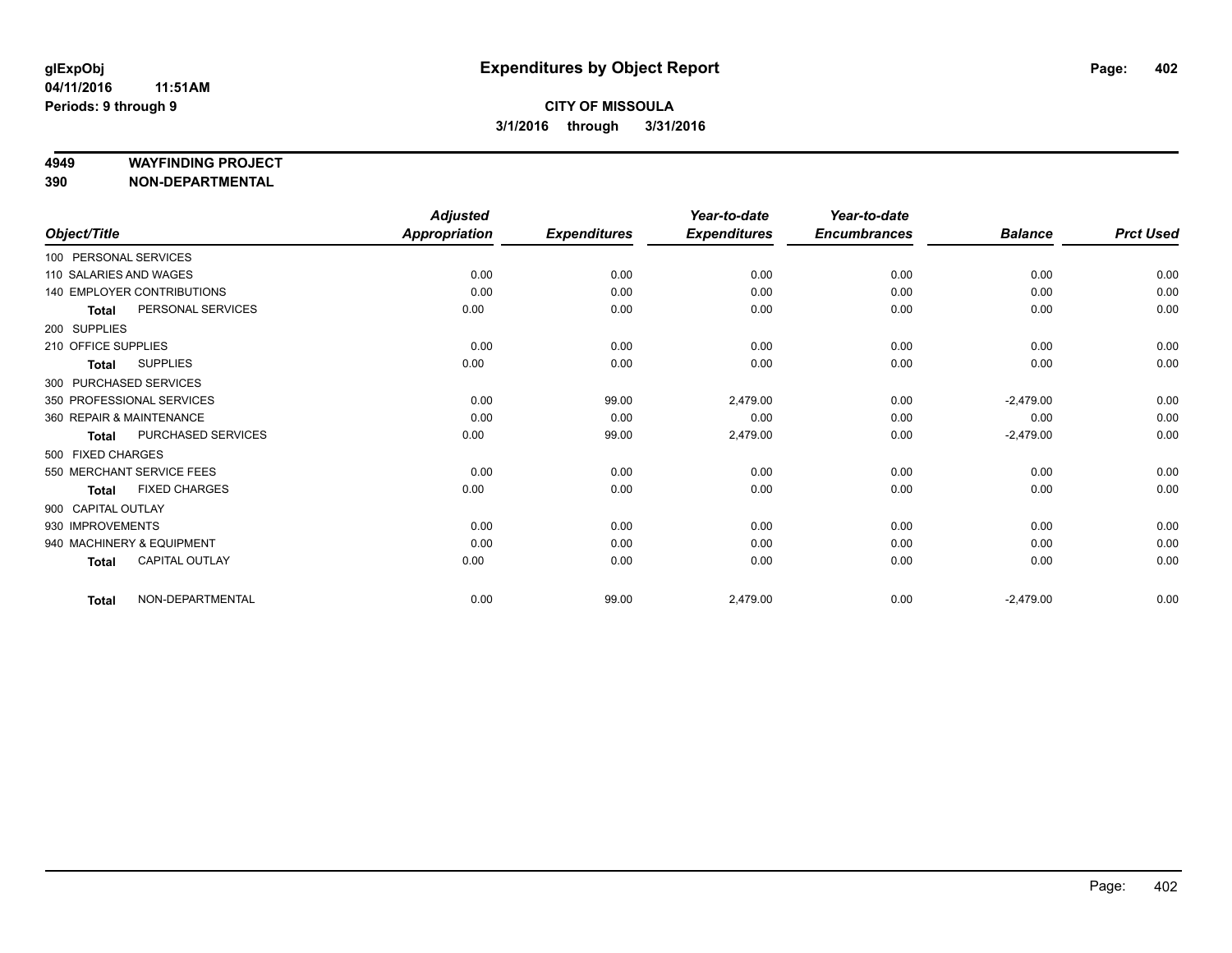## **CITY OF MISSOULA 3/1/2016 through 3/31/2016**

#### **4949 WAYFINDING PROJECT**

|                                           | <b>Adjusted</b>      |                     | Year-to-date        | Year-to-date        |                |                  |
|-------------------------------------------|----------------------|---------------------|---------------------|---------------------|----------------|------------------|
| Object/Title                              | <b>Appropriation</b> | <b>Expenditures</b> | <b>Expenditures</b> | <b>Encumbrances</b> | <b>Balance</b> | <b>Prct Used</b> |
| 100 PERSONAL SERVICES                     |                      |                     |                     |                     |                |                  |
| 110 SALARIES AND WAGES                    | 0.00                 | 0.00                | 0.00                | 0.00                | 0.00           | 0.00             |
| 140 EMPLOYER CONTRIBUTIONS                | 0.00                 | 0.00                | 0.00                | 0.00                | 0.00           | 0.00             |
| PERSONAL SERVICES<br><b>Total</b>         | 0.00                 | 0.00                | 0.00                | 0.00                | 0.00           | 0.00             |
| 200 SUPPLIES                              |                      |                     |                     |                     |                |                  |
| 210 OFFICE SUPPLIES                       | 0.00                 | 0.00                | 0.00                | 0.00                | 0.00           | 0.00             |
| <b>SUPPLIES</b><br><b>Total</b>           | 0.00                 | 0.00                | 0.00                | 0.00                | 0.00           | 0.00             |
| 300 PURCHASED SERVICES                    |                      |                     |                     |                     |                |                  |
| 350 PROFESSIONAL SERVICES                 | 0.00                 | 99.00               | 2,479.00            | 0.00                | $-2,479.00$    | 0.00             |
| 360 REPAIR & MAINTENANCE                  | 0.00                 | 0.00                | 0.00                | 0.00                | 0.00           | 0.00             |
| PURCHASED SERVICES<br><b>Total</b>        | 0.00                 | 99.00               | 2,479.00            | 0.00                | $-2,479.00$    | 0.00             |
| 500 FIXED CHARGES                         |                      |                     |                     |                     |                |                  |
| 550 MERCHANT SERVICE FEES                 | 0.00                 | 0.00                | 0.00                | 0.00                | 0.00           | 0.00             |
| <b>FIXED CHARGES</b><br><b>Total</b>      | 0.00                 | 0.00                | 0.00                | 0.00                | 0.00           | 0.00             |
| 900 CAPITAL OUTLAY                        |                      |                     |                     |                     |                |                  |
| 930 IMPROVEMENTS                          | 0.00                 | 0.00                | 0.00                | 0.00                | 0.00           | 0.00             |
| 940 MACHINERY & EQUIPMENT                 | 0.00                 | 0.00                | 0.00                | 0.00                | 0.00           | 0.00             |
| <b>CAPITAL OUTLAY</b><br>Total            | 0.00                 | 0.00                | 0.00                | 0.00                | 0.00           | 0.00             |
| <b>WAYFINDING PROJECT</b><br><b>Total</b> | 0.00                 | 99.00               | 2,479.00            | 0.00                | $-2,479.00$    | 0.00             |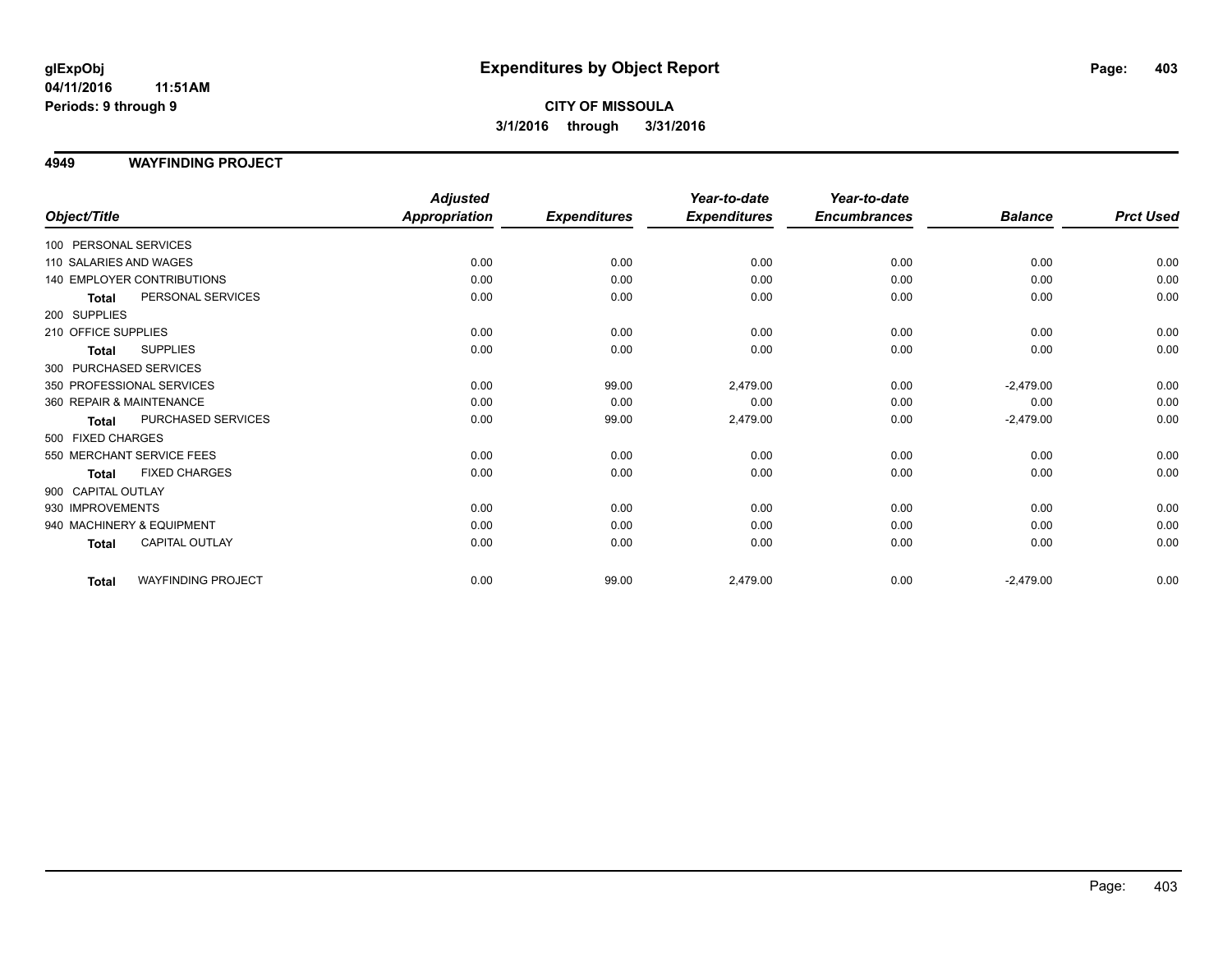#### **4990 ARRA ENHANCEMENTS**

**500 N HIGGINS STREETSCAPE**

| Object/Title                          | <b>Adjusted</b><br><b>Appropriation</b> | <b>Expenditures</b> | Year-to-date<br><b>Expenditures</b> | Year-to-date<br><b>Encumbrances</b> | <b>Balance</b> | <b>Prct Used</b> |
|---------------------------------------|-----------------------------------------|---------------------|-------------------------------------|-------------------------------------|----------------|------------------|
| 500 FIXED CHARGES                     |                                         |                     |                                     |                                     |                |                  |
| 550 MERCHANT SERVICE FEES             | 0.00                                    | 0.00                | 0.00                                | 0.00                                | 0.00           | 0.00             |
| <b>FIXED CHARGES</b><br><b>Total</b>  | 0.00                                    | 0.00                | 0.00                                | 0.00                                | 0.00           | 0.00             |
| 900 CAPITAL OUTLAY                    |                                         |                     |                                     |                                     |                |                  |
| 930 IMPROVEMENTS                      | 0.00                                    | 0.00                | 0.00                                | 0.00                                | 0.00           | 0.00             |
| <b>CAPITAL OUTLAY</b><br><b>Total</b> | 0.00                                    | 0.00                | 0.00                                | 0.00                                | 0.00           | 0.00             |
| N HIGGINS STREETSCAPE<br><b>Total</b> | 0.00                                    | 0.00                | 0.00                                | 0.00                                | 0.00           | 0.00             |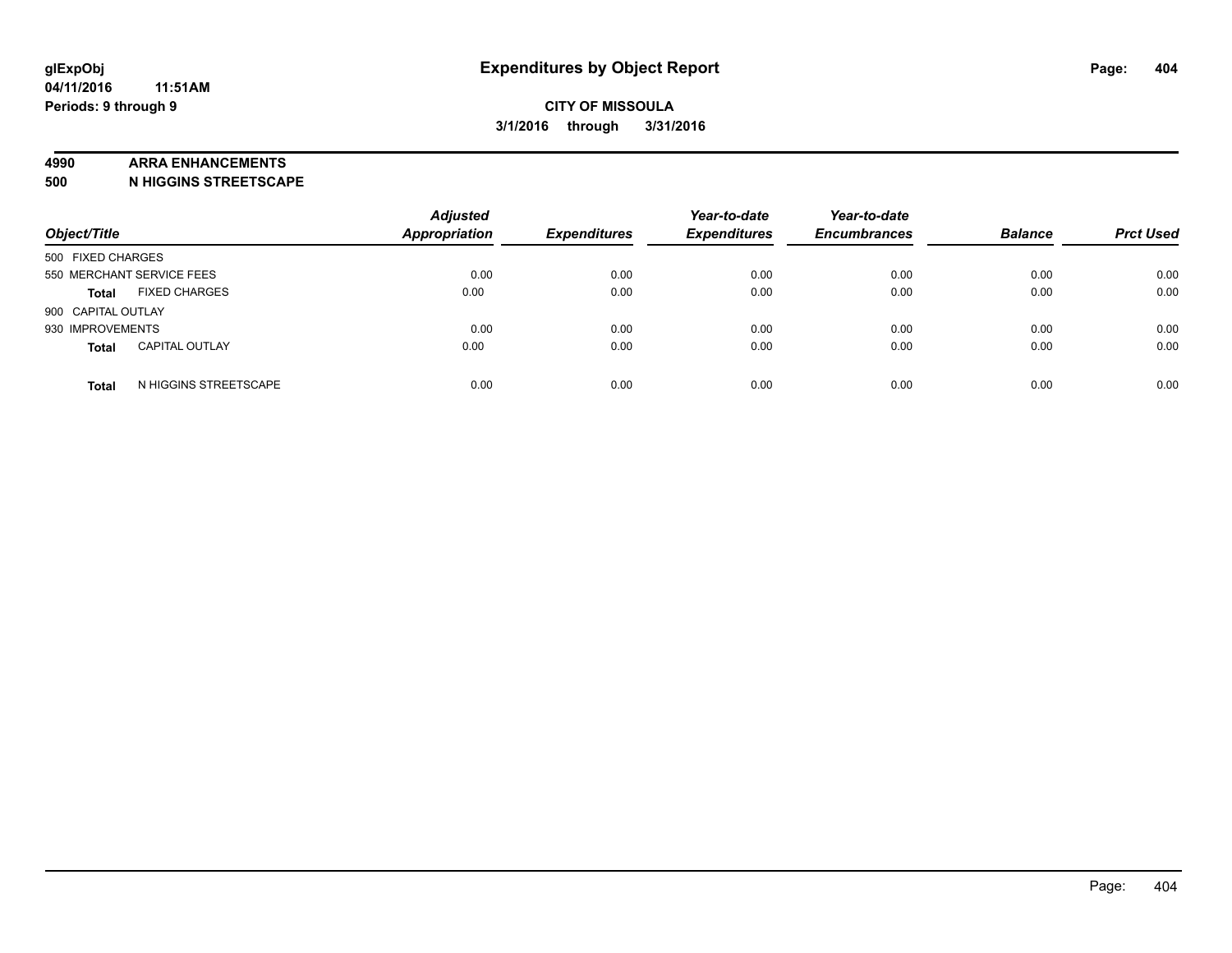## **CITY OF MISSOULA 3/1/2016 through 3/31/2016**

**4990 ARRA ENHANCEMENTS**

**510 CURB RAMPS**

|                    |                           | <b>Adjusted</b> |                     | Year-to-date        | Year-to-date        |                |                  |
|--------------------|---------------------------|-----------------|---------------------|---------------------|---------------------|----------------|------------------|
| Object/Title       |                           | Appropriation   | <b>Expenditures</b> | <b>Expenditures</b> | <b>Encumbrances</b> | <b>Balance</b> | <b>Prct Used</b> |
| 500 FIXED CHARGES  |                           |                 |                     |                     |                     |                |                  |
|                    | 550 MERCHANT SERVICE FEES | 0.00            | 0.00                | 0.00                | 0.00                | 0.00           | 0.00             |
| <b>Total</b>       | <b>FIXED CHARGES</b>      | 0.00            | 0.00                | 0.00                | 0.00                | 0.00           | 0.00             |
| 900 CAPITAL OUTLAY |                           |                 |                     |                     |                     |                |                  |
| 930 IMPROVEMENTS   |                           | 0.00            | 0.00                | 0.00                | 0.00                | 0.00           | 0.00             |
| <b>Total</b>       | <b>CAPITAL OUTLAY</b>     | 0.00            | 0.00                | 0.00                | 0.00                | 0.00           | 0.00             |
| <b>Total</b>       | <b>CURB RAMPS</b>         | 0.00            | 0.00                | 0.00                | 0.00                | 0.00           | 0.00             |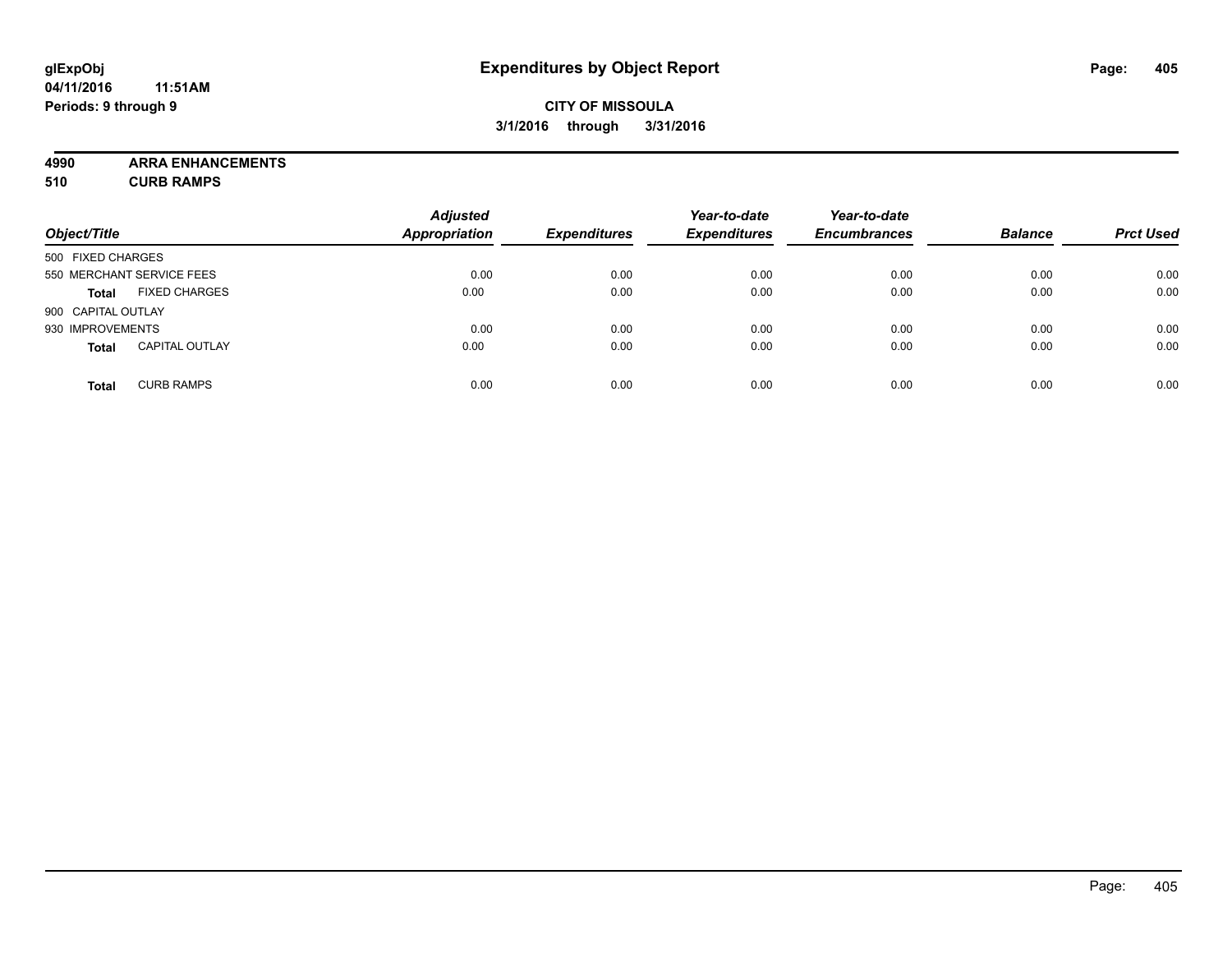#### **CITY OF MISSOULA 3/1/2016 through 3/31/2016**

#### **4990 ARRA ENHANCEMENTS**

**515 RSNAKE GATEWAY GREENOUGH DRIVE**

| Object/Title       |                                | <b>Adjusted</b><br>Appropriation | <b>Expenditures</b> | Year-to-date<br><b>Expenditures</b> | Year-to-date<br><b>Encumbrances</b> | <b>Balance</b> | <b>Prct Used</b> |
|--------------------|--------------------------------|----------------------------------|---------------------|-------------------------------------|-------------------------------------|----------------|------------------|
| 500 FIXED CHARGES  |                                |                                  |                     |                                     |                                     |                |                  |
|                    | 550 MERCHANT SERVICE FEES      | 0.00                             | 0.00                | 0.00                                | 0.00                                | 0.00           | 0.00             |
| <b>Total</b>       | <b>FIXED CHARGES</b>           | 0.00                             | 0.00                | 0.00                                | 0.00                                | 0.00           | 0.00             |
| 900 CAPITAL OUTLAY |                                |                                  |                     |                                     |                                     |                |                  |
| 930 IMPROVEMENTS   |                                | 0.00                             | 0.00                | 0.00                                | 0.00                                | 0.00           | 0.00             |
| <b>Total</b>       | <b>CAPITAL OUTLAY</b>          | 0.00                             | 0.00                | 0.00                                | 0.00                                | 0.00           | 0.00             |
| <b>Total</b>       | RSNAKE GATEWAY GREENOUGH DRIVE | 0.00                             | 0.00                | 0.00                                | 0.00                                | 0.00           | 0.00             |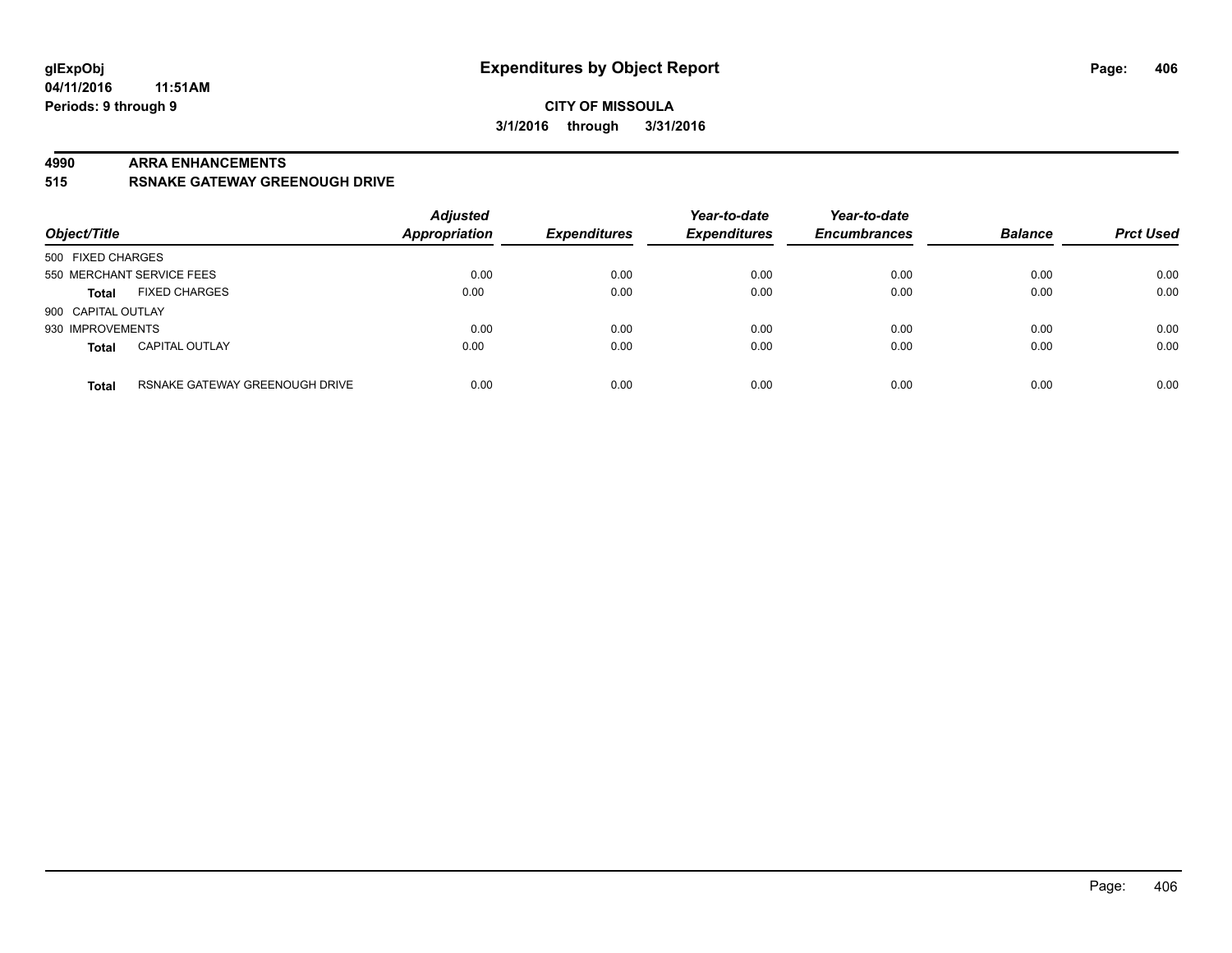#### **4990 ARRA ENHANCEMENTS**

| Object/Title                             | <b>Adjusted</b><br><b>Appropriation</b> | <b>Expenditures</b> | Year-to-date<br><b>Expenditures</b> | Year-to-date<br><b>Encumbrances</b> | <b>Balance</b> | <b>Prct Used</b> |
|------------------------------------------|-----------------------------------------|---------------------|-------------------------------------|-------------------------------------|----------------|------------------|
| 500 FIXED CHARGES                        |                                         |                     |                                     |                                     |                |                  |
| 550 MERCHANT SERVICE FEES                | 0.00                                    | 0.00                | 0.00                                | 0.00                                | 0.00           | 0.00             |
| <b>FIXED CHARGES</b><br><b>Total</b>     | 0.00                                    | 0.00                | 0.00                                | 0.00                                | 0.00           | 0.00             |
| 900 CAPITAL OUTLAY                       |                                         |                     |                                     |                                     |                |                  |
| 930 IMPROVEMENTS                         | 0.00                                    | 0.00                | 0.00                                | 0.00                                | 0.00           | 0.00             |
| <b>CAPITAL OUTLAY</b><br><b>Total</b>    | 0.00                                    | 0.00                | 0.00                                | 0.00                                | 0.00           | 0.00             |
| <b>ARRA ENHANCEMENTS</b><br><b>Total</b> | 0.00                                    | 0.00                | 0.00                                | 0.00                                | 0.00           | 0.00             |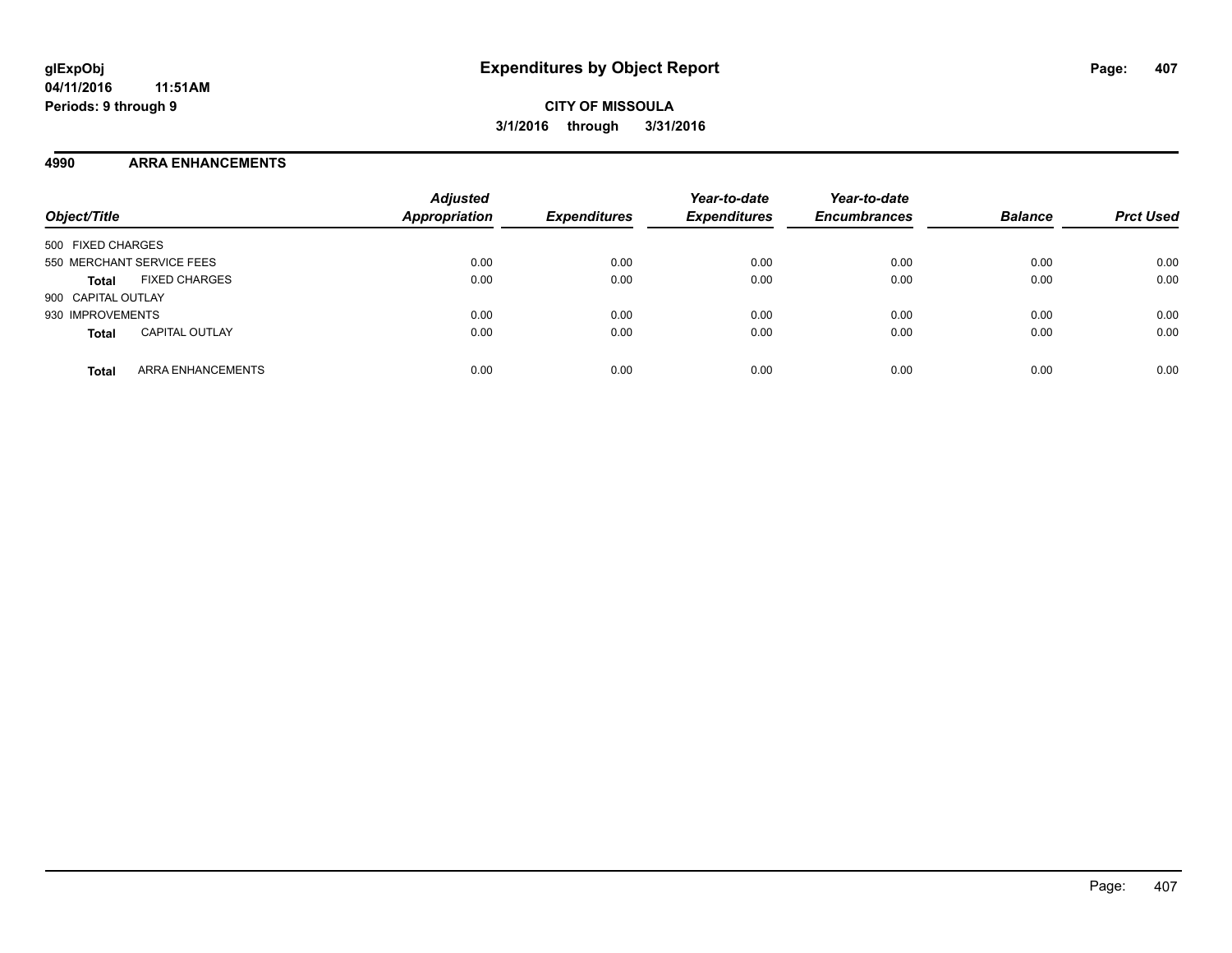#### **4991 ARRA HB645**

**500 N HIGGINS STREETSCAPE**

| Object/Title       |                           | <b>Adjusted</b><br><b>Appropriation</b> | <b>Expenditures</b> | Year-to-date<br><b>Expenditures</b> | Year-to-date<br><b>Encumbrances</b> | <b>Balance</b> | <b>Prct Used</b> |
|--------------------|---------------------------|-----------------------------------------|---------------------|-------------------------------------|-------------------------------------|----------------|------------------|
| 500 FIXED CHARGES  |                           |                                         |                     |                                     |                                     |                |                  |
|                    | 550 MERCHANT SERVICE FEES | 0.00                                    | 0.00                | 0.00                                | 0.00                                | 0.00           | 0.00             |
| <b>Total</b>       | <b>FIXED CHARGES</b>      | 0.00                                    | 0.00                | 0.00                                | 0.00                                | 0.00           | 0.00             |
| 900 CAPITAL OUTLAY |                           |                                         |                     |                                     |                                     |                |                  |
| 930 IMPROVEMENTS   |                           | 0.00                                    | 0.00                | 0.00                                | 0.00                                | 0.00           | 0.00             |
| <b>Total</b>       | <b>CAPITAL OUTLAY</b>     | 0.00                                    | 0.00                | 0.00                                | 0.00                                | 0.00           | 0.00             |
| <b>Total</b>       | N HIGGINS STREETSCAPE     | 0.00                                    | 0.00                | 0.00                                | 0.00                                | 0.00           | 0.00             |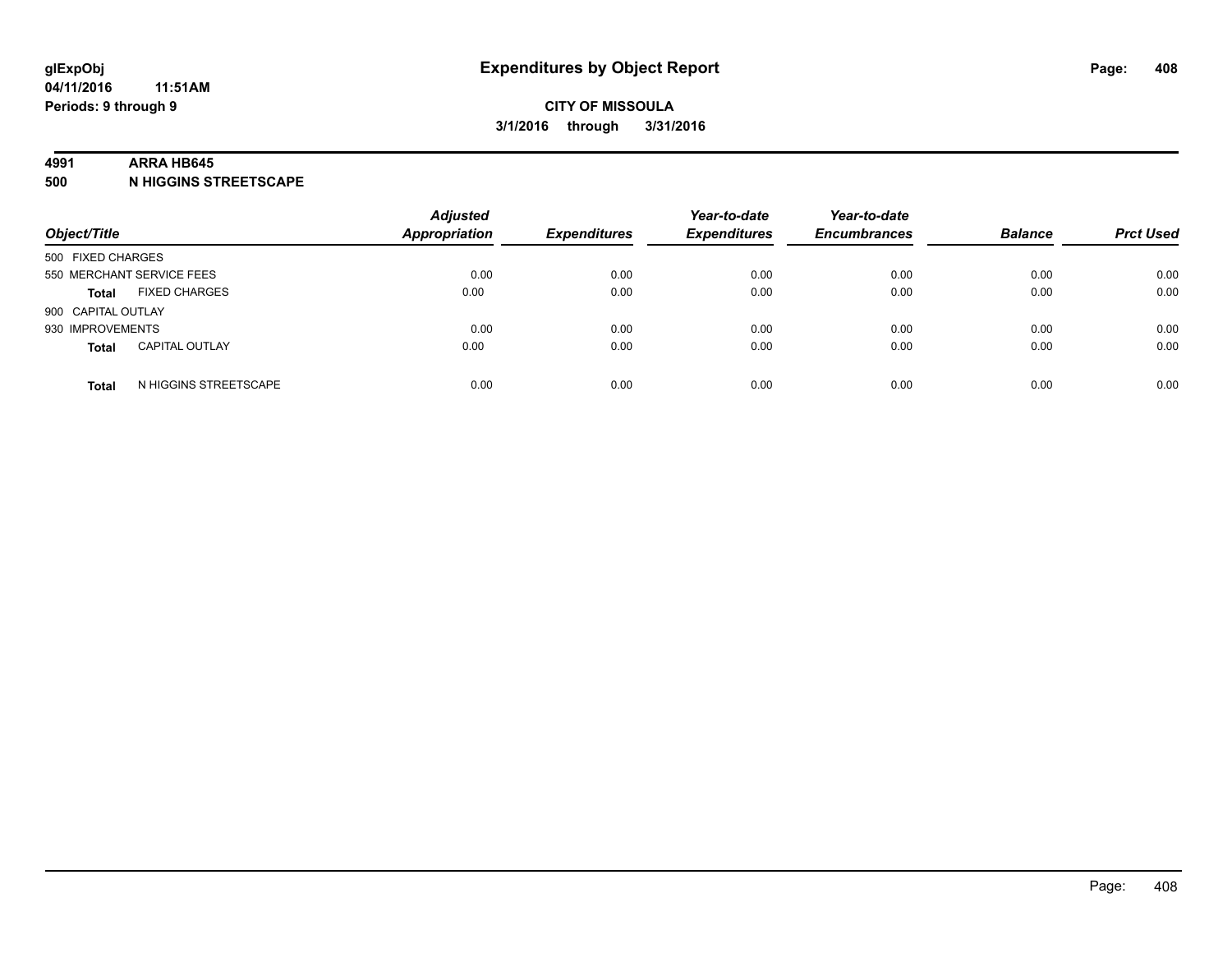## **4991 ARRA HB645**

**520 N HIGGINS PAVING**

| Object/Title       |                           | <b>Adjusted</b><br><b>Appropriation</b> | <b>Expenditures</b> | Year-to-date<br><b>Expenditures</b> | Year-to-date<br><b>Encumbrances</b> | <b>Balance</b> | <b>Prct Used</b> |
|--------------------|---------------------------|-----------------------------------------|---------------------|-------------------------------------|-------------------------------------|----------------|------------------|
| 500 FIXED CHARGES  |                           |                                         |                     |                                     |                                     |                |                  |
|                    | 550 MERCHANT SERVICE FEES | 0.00                                    | 0.00                | 0.00                                | 0.00                                | 0.00           | 0.00             |
| <b>Total</b>       | <b>FIXED CHARGES</b>      | 0.00                                    | 0.00                | 0.00                                | 0.00                                | 0.00           | 0.00             |
| 900 CAPITAL OUTLAY |                           |                                         |                     |                                     |                                     |                |                  |
| 930 IMPROVEMENTS   |                           | 0.00                                    | 0.00                | 0.00                                | 0.00                                | 0.00           | 0.00             |
| <b>Total</b>       | <b>CAPITAL OUTLAY</b>     | 0.00                                    | 0.00                | 0.00                                | 0.00                                | 0.00           | 0.00             |
| <b>Total</b>       | N HIGGINS PAVING          | 0.00                                    | 0.00                | 0.00                                | 0.00                                | 0.00           | 0.00             |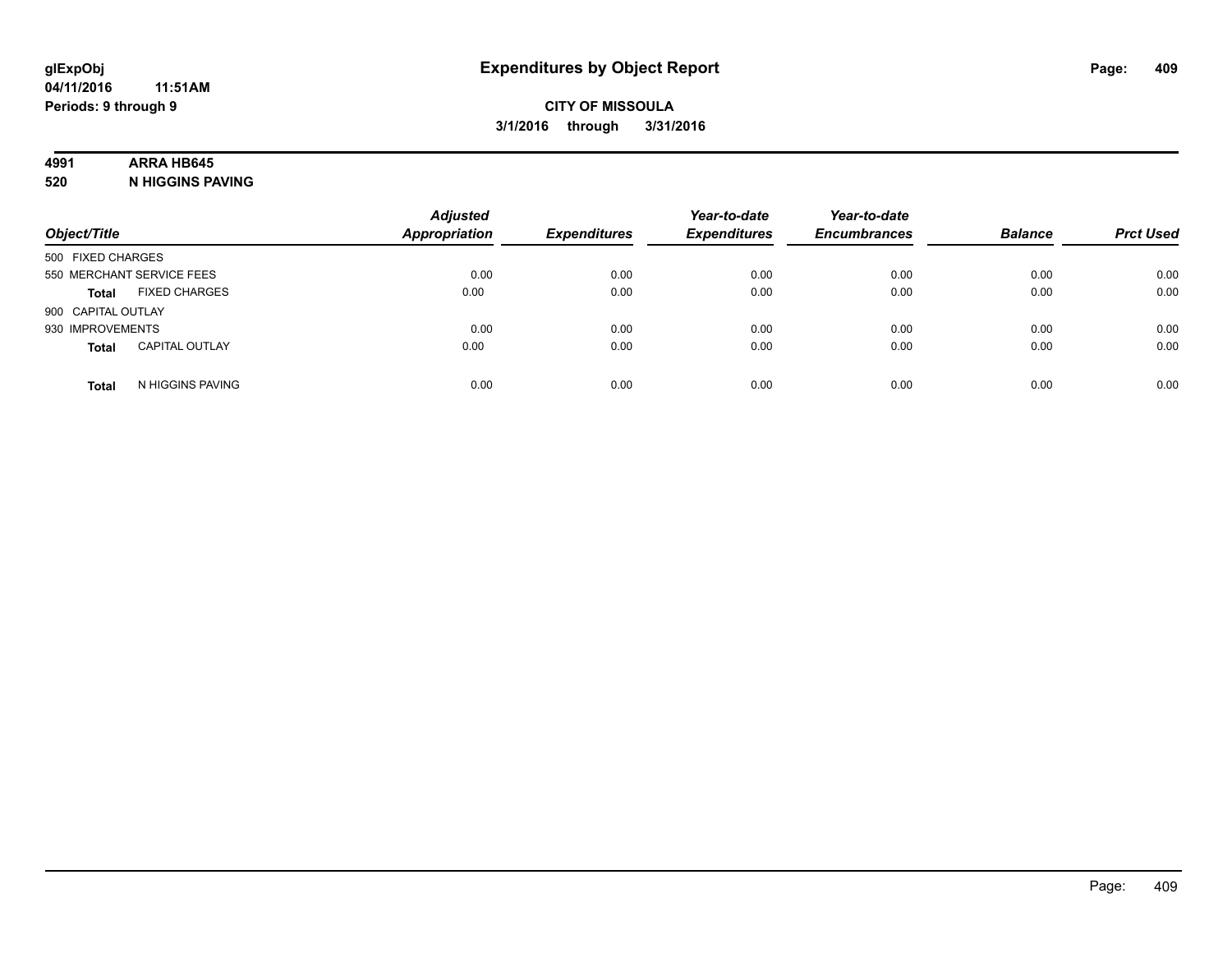#### **CITY OF MISSOULA 3/1/2016 through 3/31/2016**

#### **4991 ARRA HB645**

**525 BROOKS ST CURB & SW IMPROVEMENTS**

| Object/Title       |                                 | <b>Adjusted</b><br><b>Appropriation</b> | <b>Expenditures</b> | Year-to-date<br><b>Expenditures</b> | Year-to-date<br><b>Encumbrances</b> | <b>Balance</b> | <b>Prct Used</b> |
|--------------------|---------------------------------|-----------------------------------------|---------------------|-------------------------------------|-------------------------------------|----------------|------------------|
| 500 FIXED CHARGES  |                                 |                                         |                     |                                     |                                     |                |                  |
|                    | 550 MERCHANT SERVICE FEES       | 0.00                                    | 0.00                | 0.00                                | 0.00                                | 0.00           | 0.00             |
| <b>Total</b>       | <b>FIXED CHARGES</b>            | 0.00                                    | 0.00                | 0.00                                | 0.00                                | 0.00           | 0.00             |
| 900 CAPITAL OUTLAY |                                 |                                         |                     |                                     |                                     |                |                  |
| 930 IMPROVEMENTS   |                                 | 0.00                                    | 0.00                | 0.00                                | 0.00                                | 0.00           | 0.00             |
| <b>Total</b>       | <b>CAPITAL OUTLAY</b>           | 0.00                                    | 0.00                | 0.00                                | 0.00                                | 0.00           | 0.00             |
| <b>Total</b>       | BROOKS ST CURB & SW IMPROVEMENT | 0.00                                    | 0.00                | 0.00                                | 0.00                                | 0.00           | 0.00             |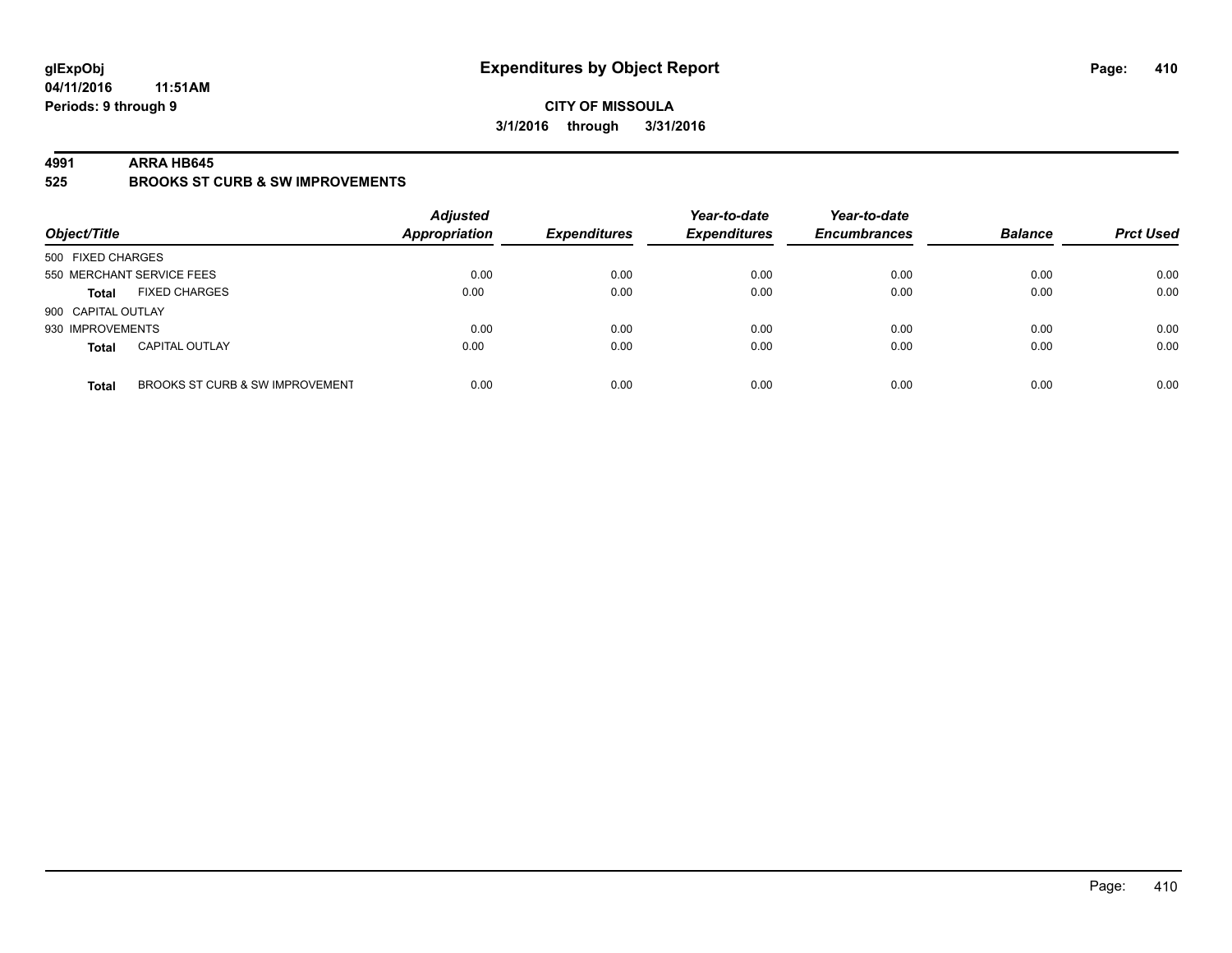# **4991 ARRA HB645**

**530 CURB RAMPS**

|                                   |                       | <b>Adjusted</b> |                     | Year-to-date        | Year-to-date        |                |                  |
|-----------------------------------|-----------------------|-----------------|---------------------|---------------------|---------------------|----------------|------------------|
| Object/Title                      |                       | Appropriation   | <b>Expenditures</b> | <b>Expenditures</b> | <b>Encumbrances</b> | <b>Balance</b> | <b>Prct Used</b> |
| 100 PERSONAL SERVICES             |                       |                 |                     |                     |                     |                |                  |
| 140 EMPLOYER CONTRIBUTIONS        |                       | 0.00            | 0.00                | 0.00                | 0.00                | 0.00           | 0.00             |
| <b>Total</b>                      | PERSONAL SERVICES     | 0.00            | 0.00                | 0.00                | 0.00                | 0.00           | 0.00             |
| 500 FIXED CHARGES                 |                       |                 |                     |                     |                     |                |                  |
| 550 MERCHANT SERVICE FEES         |                       | 0.00            | 0.00                | 0.00                | 0.00                | 0.00           | 0.00             |
| <b>Total</b>                      | <b>FIXED CHARGES</b>  | 0.00            | 0.00                | 0.00                | 0.00                | 0.00           | 0.00             |
| 900 CAPITAL OUTLAY                |                       |                 |                     |                     |                     |                |                  |
| 930 IMPROVEMENTS                  |                       | 0.00            | 0.00                | 0.00                | 0.00                | 0.00           | 0.00             |
| <b>Total</b>                      | <b>CAPITAL OUTLAY</b> | 0.00            | 0.00                | 0.00                | 0.00                | 0.00           | 0.00             |
| <b>CURB RAMPS</b><br><b>Total</b> |                       | 0.00            | 0.00                | 0.00                | 0.00                | 0.00           | 0.00             |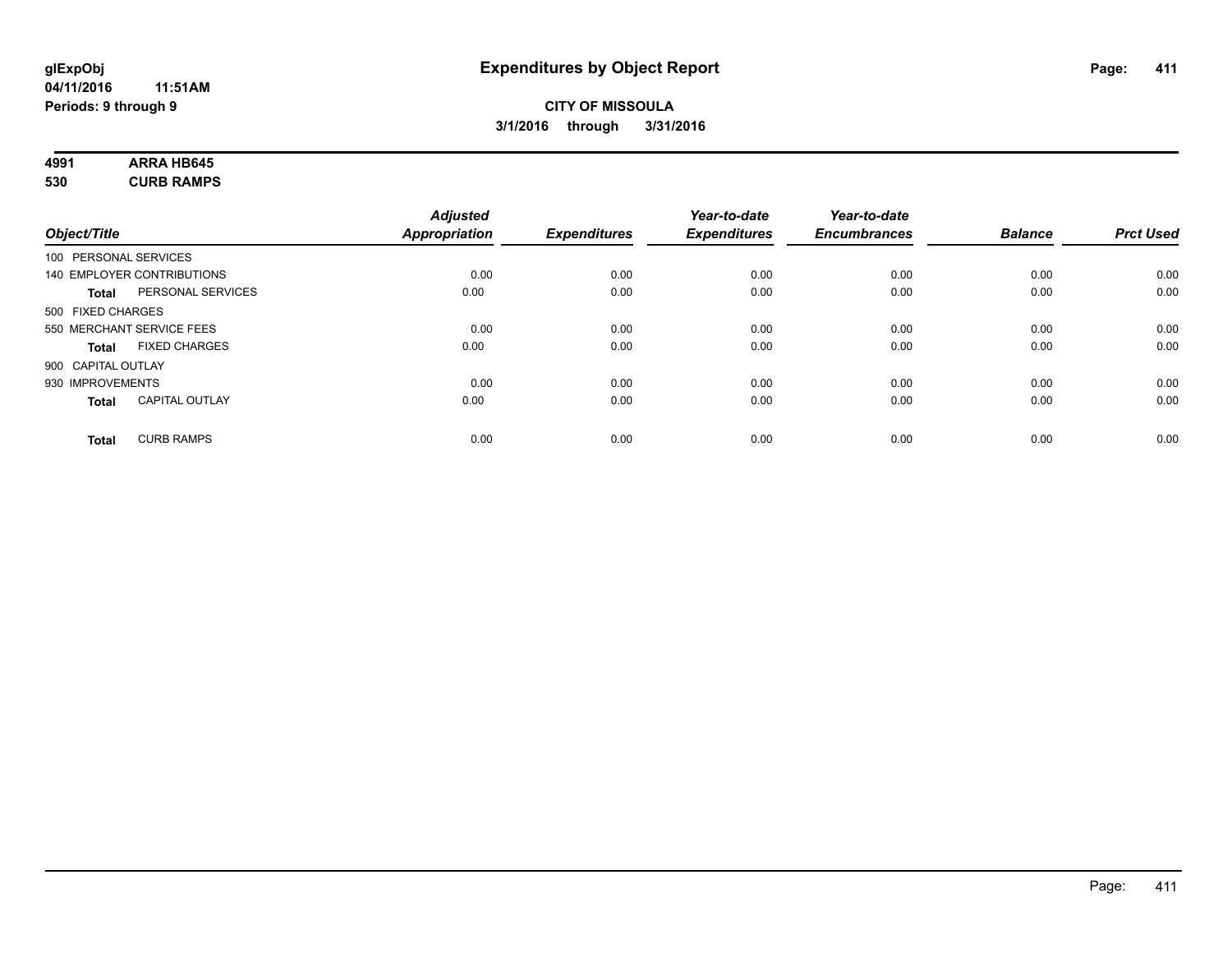## **CITY OF MISSOULA 3/1/2016 through 3/31/2016**

#### **4991 ARRA HB645**

**535 PARKS PLAYGROUND INSTALLS**

|                           |                                   | <b>Adjusted</b>      |                     | Year-to-date        | Year-to-date        |                |                  |
|---------------------------|-----------------------------------|----------------------|---------------------|---------------------|---------------------|----------------|------------------|
| Object/Title              |                                   | <b>Appropriation</b> | <b>Expenditures</b> | <b>Expenditures</b> | <b>Encumbrances</b> | <b>Balance</b> | <b>Prct Used</b> |
| 100 PERSONAL SERVICES     |                                   |                      |                     |                     |                     |                |                  |
| 110 SALARIES AND WAGES    |                                   | 0.00                 | 0.00                | 0.00                | 0.00                | 0.00           | 0.00             |
| 120 OVERTIME/TERMINATION  |                                   | 0.00                 | 0.00                | 0.00                | 0.00                | 0.00           | 0.00             |
|                           | <b>140 EMPLOYER CONTRIBUTIONS</b> | 0.00                 | 0.00                | 0.00                | 0.00                | 0.00           | 0.00             |
| Total                     | PERSONAL SERVICES                 | 0.00                 | 0.00                | 0.00                | 0.00                | 0.00           | 0.00             |
| 500 FIXED CHARGES         |                                   |                      |                     |                     |                     |                |                  |
| 550 MERCHANT SERVICE FEES |                                   | 0.00                 | 0.00                | 0.00                | 0.00                | 0.00           | 0.00             |
| <b>Total</b>              | <b>FIXED CHARGES</b>              | 0.00                 | 0.00                | 0.00                | 0.00                | 0.00           | 0.00             |
| 900 CAPITAL OUTLAY        |                                   |                      |                     |                     |                     |                |                  |
| 930 IMPROVEMENTS          |                                   | 0.00                 | 0.00                | 0.00                | 0.00                | 0.00           | 0.00             |
| Total                     | <b>CAPITAL OUTLAY</b>             | 0.00                 | 0.00                | 0.00                | 0.00                | 0.00           | 0.00             |
| <b>Total</b>              | PARKS PLAYGROUND INSTALLS         | 0.00                 | 0.00                | 0.00                | 0.00                | 0.00           | 0.00             |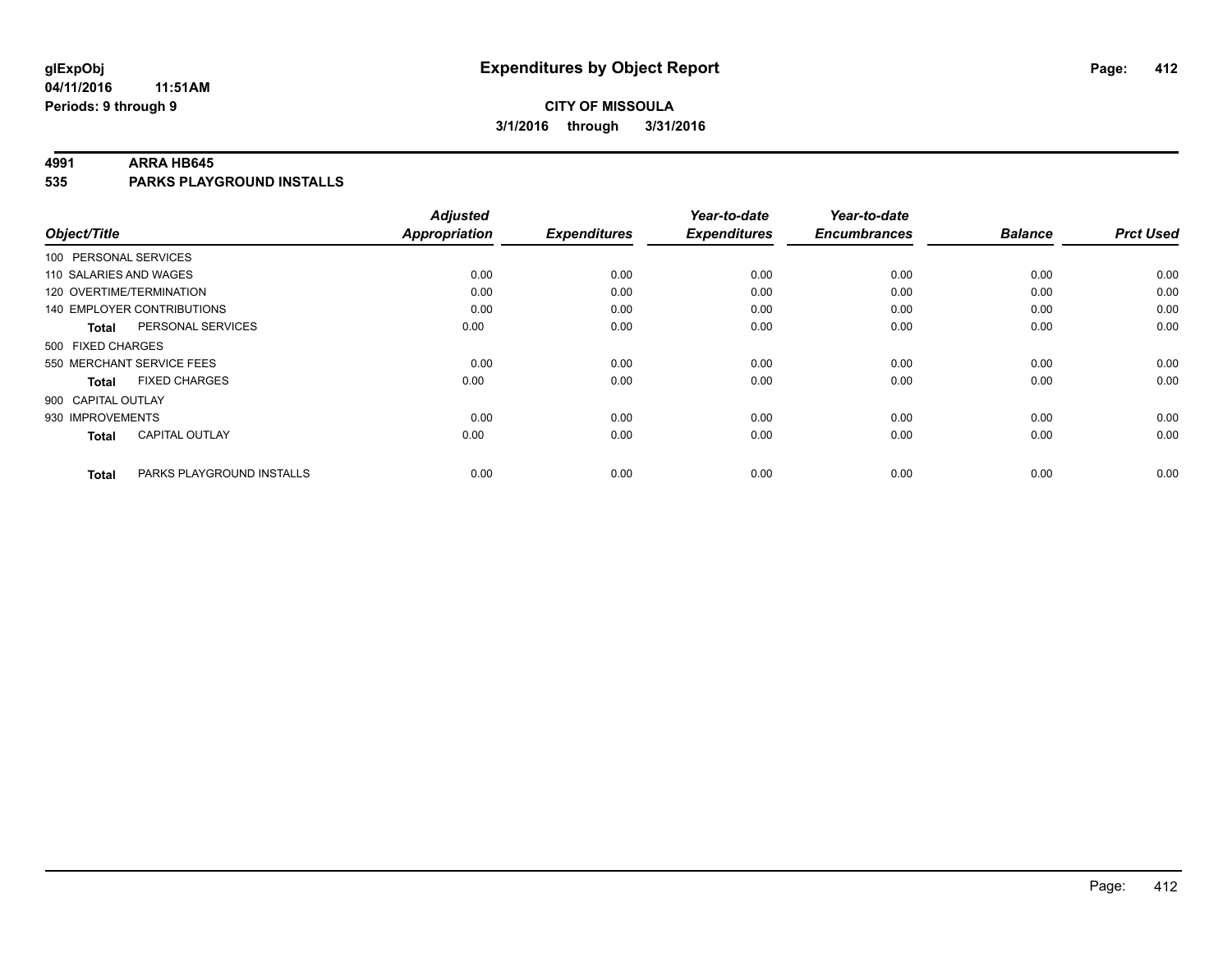#### **4991 ARRA HB645**

**540 GREENOUGH PARK BRIDGE**

| Object/Title       |                              | <b>Adjusted</b><br><b>Appropriation</b> | <b>Expenditures</b> | Year-to-date<br><b>Expenditures</b> | Year-to-date<br><b>Encumbrances</b> | <b>Balance</b> | <b>Prct Used</b> |
|--------------------|------------------------------|-----------------------------------------|---------------------|-------------------------------------|-------------------------------------|----------------|------------------|
|                    | 100 PERSONAL SERVICES        |                                         |                     |                                     |                                     |                |                  |
|                    | 120 OVERTIME/TERMINATION     | 0.00                                    | 0.00                | 0.00                                | 0.00                                | 0.00           | 0.00             |
|                    | 140 EMPLOYER CONTRIBUTIONS   | 0.00                                    | 0.00                | 0.00                                | 0.00                                | 0.00           | 0.00             |
| Total              | PERSONAL SERVICES            | 0.00                                    | 0.00                | 0.00                                | 0.00                                | 0.00           | 0.00             |
| 500 FIXED CHARGES  |                              |                                         |                     |                                     |                                     |                |                  |
|                    | 550 MERCHANT SERVICE FEES    | 0.00                                    | 0.00                | 0.00                                | 0.00                                | 0.00           | 0.00             |
| <b>Total</b>       | <b>FIXED CHARGES</b>         | 0.00                                    | 0.00                | 0.00                                | 0.00                                | 0.00           | 0.00             |
| 900 CAPITAL OUTLAY |                              |                                         |                     |                                     |                                     |                |                  |
| 930 IMPROVEMENTS   |                              | 0.00                                    | 0.00                | 0.00                                | 0.00                                | 0.00           | 0.00             |
| <b>Total</b>       | <b>CAPITAL OUTLAY</b>        | 0.00                                    | 0.00                | 0.00                                | 0.00                                | 0.00           | 0.00             |
| <b>Total</b>       | <b>GREENOUGH PARK BRIDGE</b> | 0.00                                    | 0.00                | 0.00                                | 0.00                                | 0.00           | 0.00             |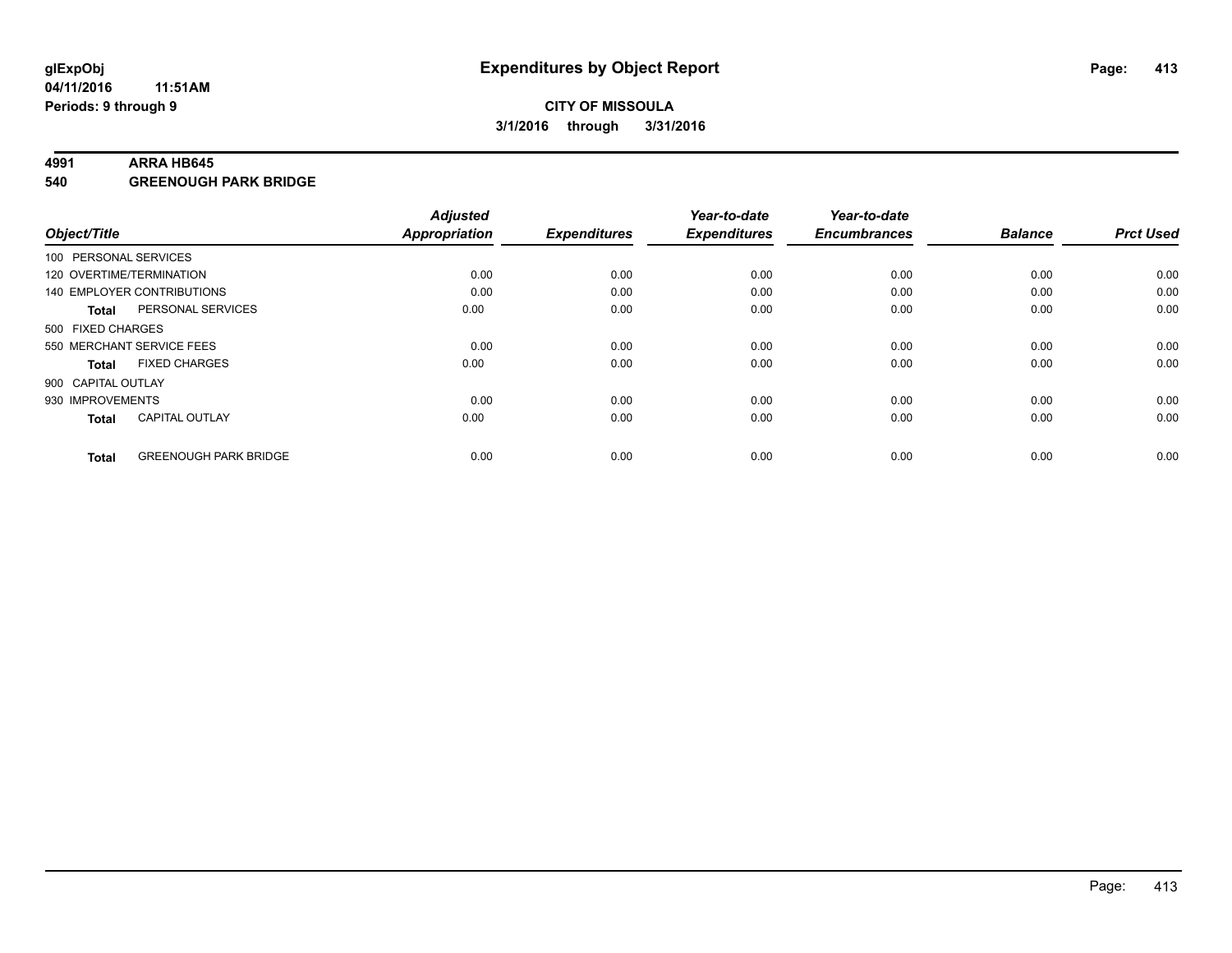**4991 ARRA HB645**

| Object/Title                      | <b>Adjusted</b><br><b>Appropriation</b> | <b>Expenditures</b> | Year-to-date<br><b>Expenditures</b> | Year-to-date<br><b>Encumbrances</b> | <b>Balance</b> | <b>Prct Used</b> |
|-----------------------------------|-----------------------------------------|---------------------|-------------------------------------|-------------------------------------|----------------|------------------|
|                                   |                                         |                     |                                     |                                     |                |                  |
| 100 PERSONAL SERVICES             |                                         |                     |                                     |                                     |                |                  |
| 110 SALARIES AND WAGES            | 0.00                                    | 0.00                | 0.00                                | 0.00                                | 0.00           | 0.00             |
| 120 OVERTIME/TERMINATION          | 0.00                                    | 0.00                | 0.00                                | 0.00                                | 0.00           | 0.00             |
| 140 EMPLOYER CONTRIBUTIONS        | 0.00                                    | 0.00                | 0.00                                | 0.00                                | 0.00           | 0.00             |
| PERSONAL SERVICES<br><b>Total</b> | 0.00                                    | 0.00                | 0.00                                | 0.00                                | 0.00           | 0.00             |
| 500 FIXED CHARGES                 |                                         |                     |                                     |                                     |                |                  |
| 550 MERCHANT SERVICE FEES         | 0.00                                    | 0.00                | 0.00                                | 0.00                                | 0.00           | 0.00             |
| <b>FIXED CHARGES</b><br>Total     | 0.00                                    | 0.00                | 0.00                                | 0.00                                | 0.00           | 0.00             |
| 900 CAPITAL OUTLAY                |                                         |                     |                                     |                                     |                |                  |
| 930 IMPROVEMENTS                  | 0.00                                    | 0.00                | 0.00                                | 0.00                                | 0.00           | 0.00             |
| <b>CAPITAL OUTLAY</b><br>Total    | 0.00                                    | 0.00                | 0.00                                | 0.00                                | 0.00           | 0.00             |
|                                   |                                         |                     |                                     |                                     |                |                  |
| ARRA HB645<br><b>Total</b>        | 0.00                                    | 0.00                | 0.00                                | 0.00                                | 0.00           | 0.00             |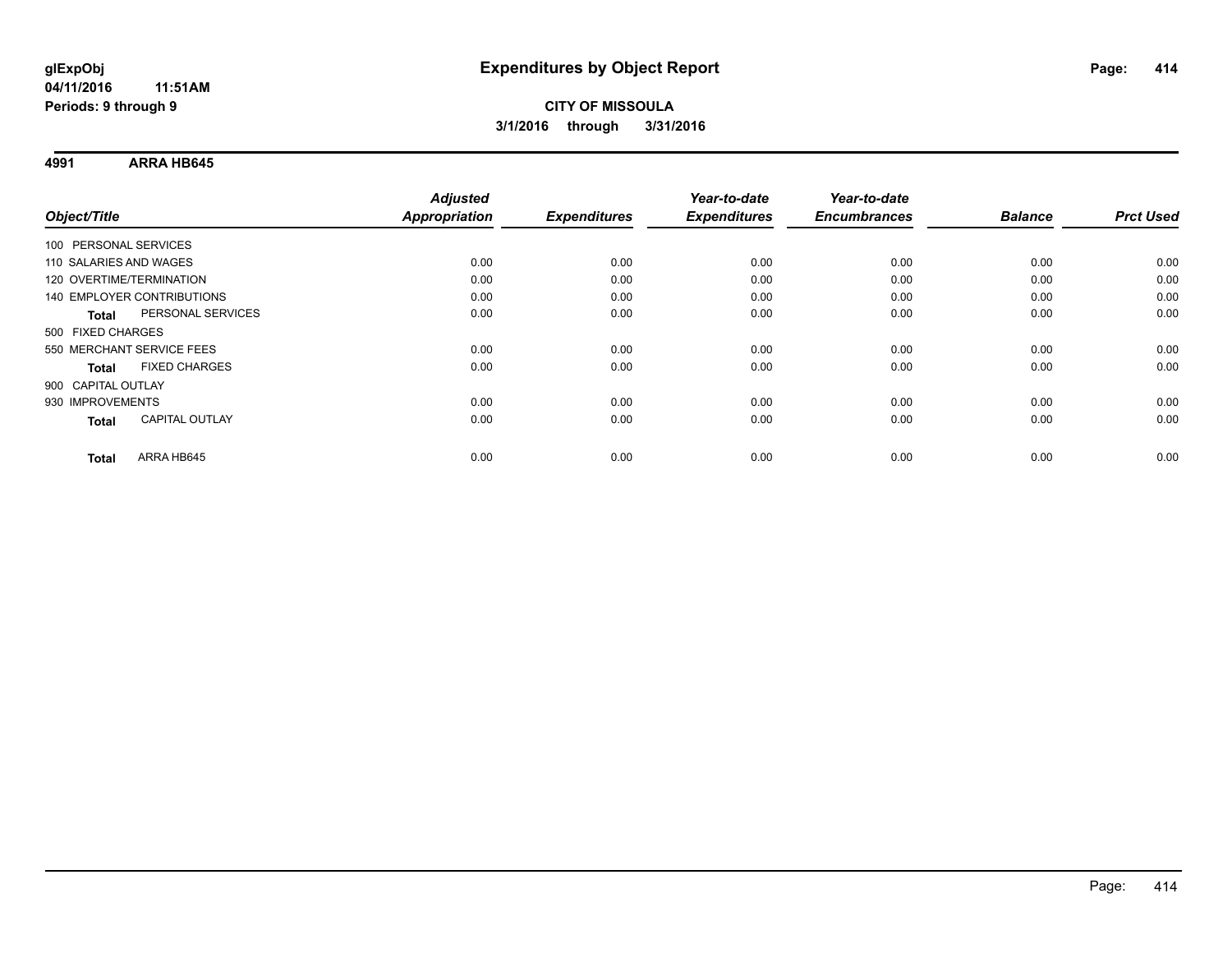## **CITY OF MISSOULA 3/1/2016 through 3/31/2016**

**4992 WFL MILLER CREEK ROAD**

**390 NON-DEPARTMENTAL**

| Object/Title              |                       | <b>Adjusted</b><br>Appropriation | <b>Expenditures</b> | Year-to-date<br><b>Expenditures</b> | Year-to-date<br><b>Encumbrances</b> | <b>Balance</b> | <b>Prct Used</b> |
|---------------------------|-----------------------|----------------------------------|---------------------|-------------------------------------|-------------------------------------|----------------|------------------|
| 500 FIXED CHARGES         |                       |                                  |                     |                                     |                                     |                |                  |
| 550 MERCHANT SERVICE FEES |                       | 0.00                             | 0.00                | 0.00                                | 0.00                                | 0.00           | 0.00             |
| <b>Total</b>              | <b>FIXED CHARGES</b>  | 0.00                             | 0.00                | 0.00                                | 0.00                                | 0.00           | 0.00             |
| 900 CAPITAL OUTLAY        |                       |                                  |                     |                                     |                                     |                |                  |
| 930 IMPROVEMENTS          |                       | 0.00                             | 0.00                | 0.00                                | 0.00                                | 0.00           | 0.00             |
| <b>Total</b>              | <b>CAPITAL OUTLAY</b> | 0.00                             | 0.00                | 0.00                                | 0.00                                | 0.00           | 0.00             |
| <b>Total</b>              | NON-DEPARTMENTAL      | 0.00                             | 0.00                | 0.00                                | 0.00                                | 0.00           | 0.00             |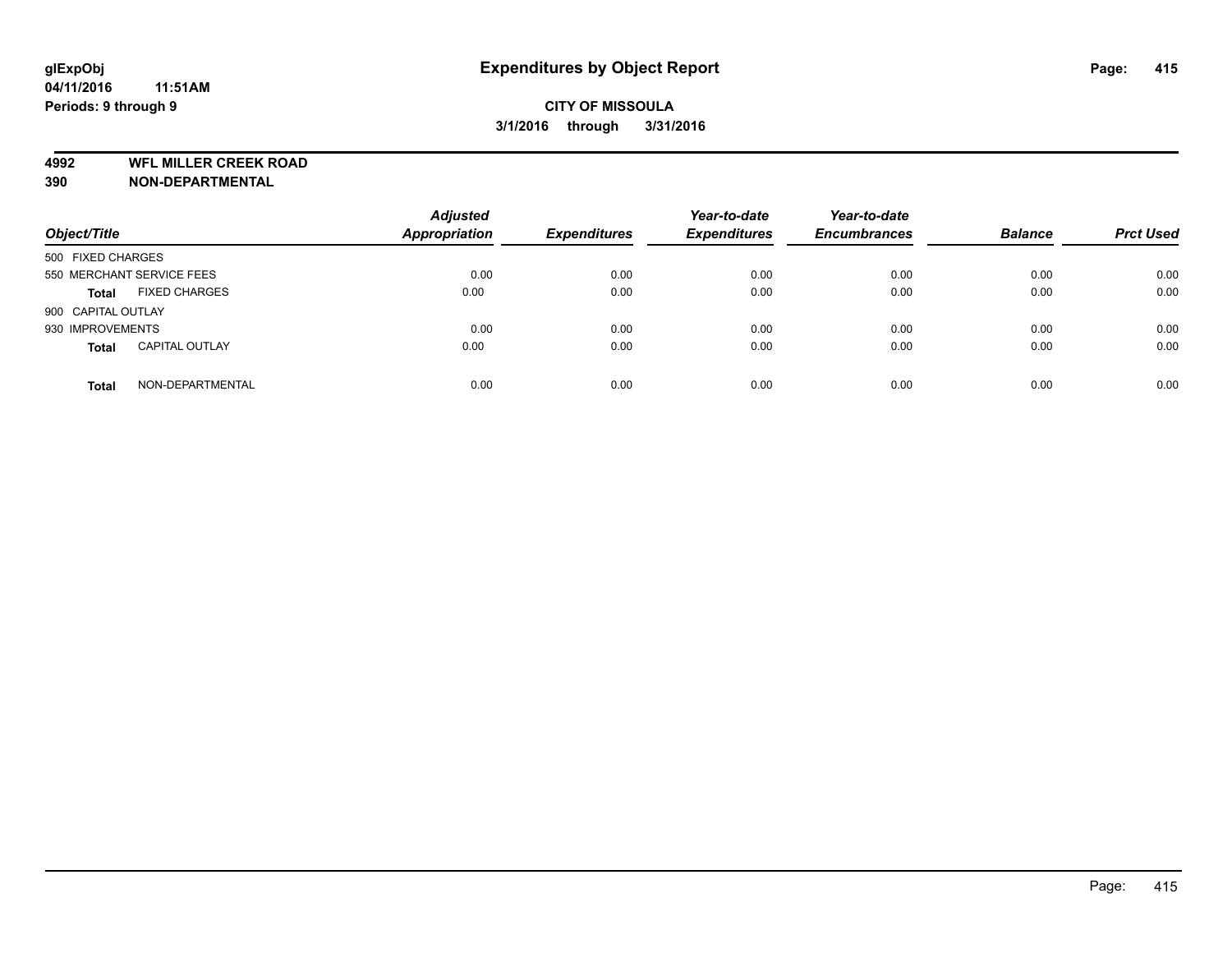#### **4992 WFL MILLER CREEK ROAD**

| Object/Title                                 | <b>Adjusted</b><br><b>Appropriation</b> | <b>Expenditures</b> | Year-to-date<br><b>Expenditures</b> | Year-to-date<br><b>Encumbrances</b> | <b>Balance</b> | <b>Prct Used</b> |
|----------------------------------------------|-----------------------------------------|---------------------|-------------------------------------|-------------------------------------|----------------|------------------|
| 500 FIXED CHARGES                            |                                         |                     |                                     |                                     |                |                  |
| 550 MERCHANT SERVICE FEES                    | 0.00                                    | 0.00                | 0.00                                | 0.00                                | 0.00           | 0.00             |
| <b>FIXED CHARGES</b><br><b>Total</b>         | 0.00                                    | 0.00                | 0.00                                | 0.00                                | 0.00           | 0.00             |
| 900 CAPITAL OUTLAY                           |                                         |                     |                                     |                                     |                |                  |
| 930 IMPROVEMENTS                             | 0.00                                    | 0.00                | 0.00                                | 0.00                                | 0.00           | 0.00             |
| <b>CAPITAL OUTLAY</b><br><b>Total</b>        | 0.00                                    | 0.00                | 0.00                                | 0.00                                | 0.00           | 0.00             |
| <b>WFL MILLER CREEK ROAD</b><br><b>Total</b> | 0.00                                    | 0.00                | 0.00                                | 0.00                                | 0.00           | 0.00             |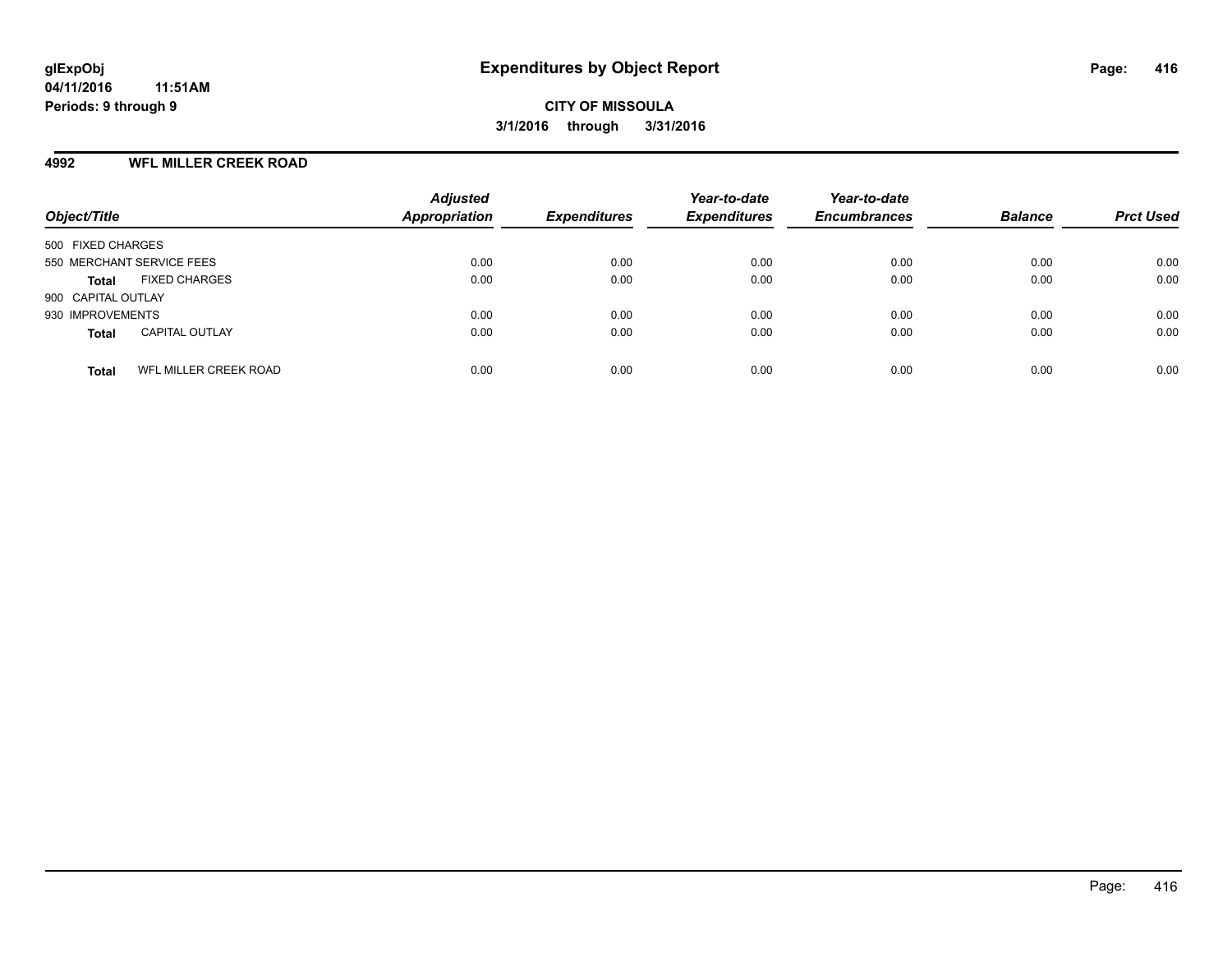#### **4993 WESTERN FEDERAL LANDS**

**280 PUBLIC WORKS OPERATIONS**

|                        |                                   | <b>Adjusted</b> |                     | Year-to-date        | Year-to-date        |                |                  |
|------------------------|-----------------------------------|-----------------|---------------------|---------------------|---------------------|----------------|------------------|
| Object/Title           |                                   | Appropriation   | <b>Expenditures</b> | <b>Expenditures</b> | <b>Encumbrances</b> | <b>Balance</b> | <b>Prct Used</b> |
| 100 PERSONAL SERVICES  |                                   |                 |                     |                     |                     |                |                  |
| 110 SALARIES AND WAGES |                                   | 0.00            | 0.00                | 0.00                | 0.00                | 0.00           | 0.00             |
|                        | <b>140 EMPLOYER CONTRIBUTIONS</b> | 0.00            | 0.00                | 0.00                | 0.00                | 0.00           | 0.00             |
| <b>Total</b>           | PERSONAL SERVICES                 | 0.00            | 0.00                | 0.00                | 0.00                | 0.00           | 0.00             |
| 300 PURCHASED SERVICES |                                   |                 |                     |                     |                     |                |                  |
|                        | 350 PROFESSIONAL SERVICES         | 0.00            | 0.00                | 0.00                | 0.00                | 0.00           | 0.00             |
| <b>Total</b>           | PURCHASED SERVICES                | 0.00            | 0.00                | 0.00                | 0.00                | 0.00           | 0.00             |
| 500 FIXED CHARGES      |                                   |                 |                     |                     |                     |                |                  |
|                        | 550 MERCHANT SERVICE FEES         | 0.00            | 0.00                | 0.00                | 0.00                | 0.00           | 0.00             |
| <b>Total</b>           | <b>FIXED CHARGES</b>              | 0.00            | 0.00                | 0.00                | 0.00                | 0.00           | 0.00             |
| 900 CAPITAL OUTLAY     |                                   |                 |                     |                     |                     |                |                  |
| 930 IMPROVEMENTS       |                                   | 0.00            | 0.00                | 24,994.77           | 0.00                | $-24,994.77$   | 0.00             |
| <b>Total</b>           | <b>CAPITAL OUTLAY</b>             | 0.00            | 0.00                | 24,994.77           | 0.00                | $-24,994.77$   | 0.00             |
| <b>Total</b>           | PUBLIC WORKS OPERATIONS           | 0.00            | 0.00                | 24,994.77           | 0.00                | $-24,994.77$   | 0.00             |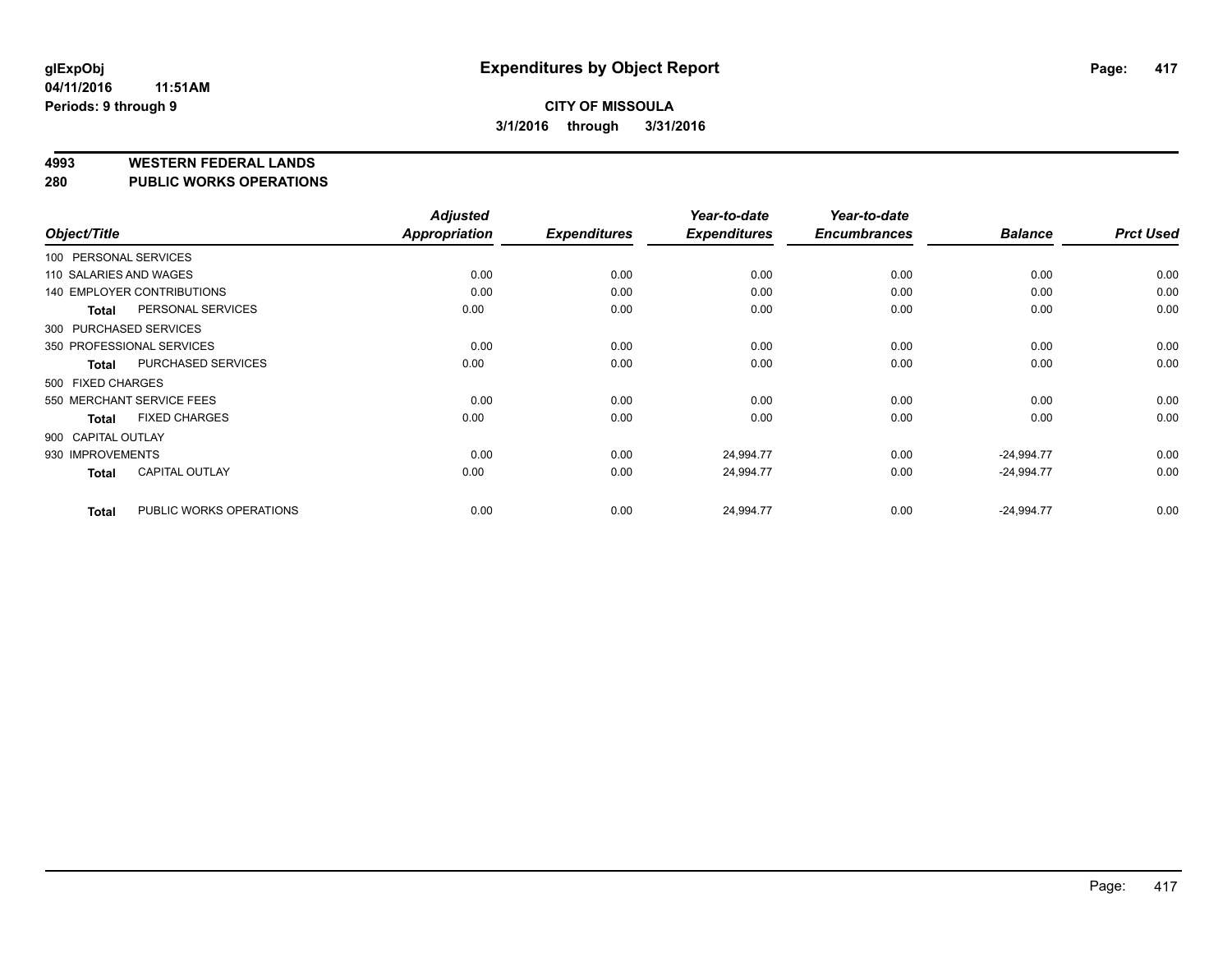#### **4993 WESTERN FEDERAL LANDS**

| Object/Title           |                                   | <b>Adjusted</b><br>Appropriation | <b>Expenditures</b> | Year-to-date<br><b>Expenditures</b> | Year-to-date<br><b>Encumbrances</b> | <b>Balance</b> | <b>Prct Used</b> |
|------------------------|-----------------------------------|----------------------------------|---------------------|-------------------------------------|-------------------------------------|----------------|------------------|
|                        |                                   |                                  |                     |                                     |                                     |                |                  |
| 100 PERSONAL SERVICES  |                                   |                                  |                     |                                     |                                     |                |                  |
| 110 SALARIES AND WAGES |                                   | 0.00                             | 0.00                | 0.00                                | 0.00                                | 0.00           | 0.00             |
|                        | <b>140 EMPLOYER CONTRIBUTIONS</b> | 0.00                             | 0.00                | 0.00                                | 0.00                                | 0.00           | 0.00             |
| <b>Total</b>           | PERSONAL SERVICES                 | 0.00                             | 0.00                | 0.00                                | 0.00                                | 0.00           | 0.00             |
| 300 PURCHASED SERVICES |                                   |                                  |                     |                                     |                                     |                |                  |
|                        | 350 PROFESSIONAL SERVICES         | 0.00                             | 0.00                | 0.00                                | 0.00                                | 0.00           | 0.00             |
| <b>Total</b>           | PURCHASED SERVICES                | 0.00                             | 0.00                | 0.00                                | 0.00                                | 0.00           | 0.00             |
| 500 FIXED CHARGES      |                                   |                                  |                     |                                     |                                     |                |                  |
|                        | 550 MERCHANT SERVICE FEES         | 0.00                             | 0.00                | 0.00                                | 0.00                                | 0.00           | 0.00             |
| <b>Total</b>           | <b>FIXED CHARGES</b>              | 0.00                             | 0.00                | 0.00                                | 0.00                                | 0.00           | 0.00             |
| 900 CAPITAL OUTLAY     |                                   |                                  |                     |                                     |                                     |                |                  |
| 930 IMPROVEMENTS       |                                   | 0.00                             | 0.00                | 24,994.77                           | 0.00                                | $-24,994.77$   | 0.00             |
| Total                  | <b>CAPITAL OUTLAY</b>             | 0.00                             | 0.00                | 24,994.77                           | 0.00                                | $-24,994.77$   | 0.00             |
| <b>Total</b>           | <b>WESTERN FEDERAL LANDS</b>      | 0.00                             | 0.00                | 24,994.77                           | 0.00                                | $-24,994.77$   | 0.00             |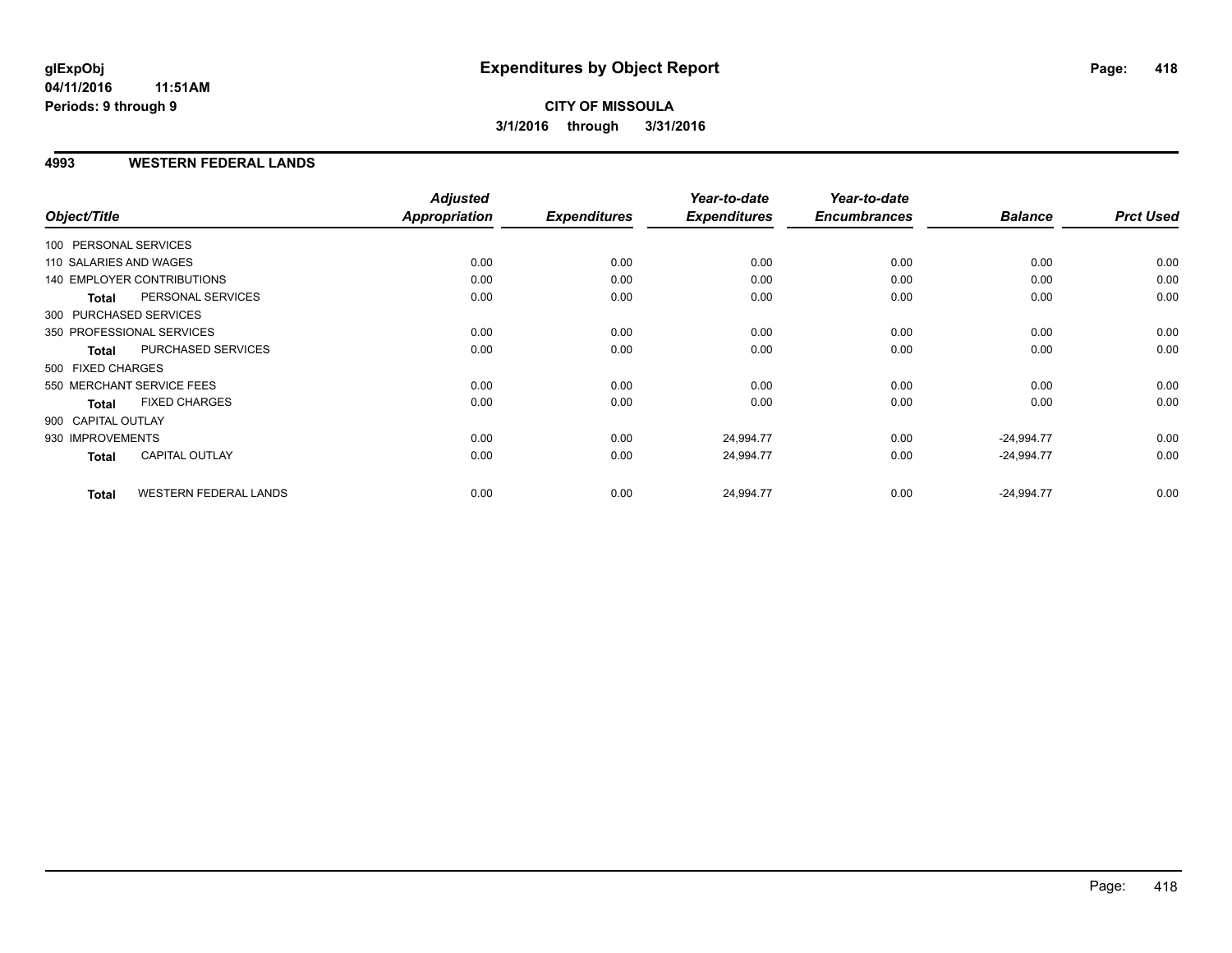#### **5020 CIVIC STADIUM**

**395 PARKING COMMISSION**

| Object/Title      |                             | <b>Adjusted</b><br>Appropriation | <b>Expenditures</b> | Year-to-date<br><b>Expenditures</b> | Year-to-date<br><b>Encumbrances</b> | <b>Balance</b> | <b>Prct Used</b> |
|-------------------|-----------------------------|----------------------------------|---------------------|-------------------------------------|-------------------------------------|----------------|------------------|
|                   |                             |                                  |                     |                                     |                                     |                |                  |
| 500 FIXED CHARGES |                             |                                  |                     |                                     |                                     |                |                  |
| 500 FIXED CHARGES |                             | 3,000.00                         | 0.00                | 0.00                                | 0.00                                | 3,000.00       | 0.00             |
|                   | 550 MERCHANT SERVICE FEES   | 0.00                             | 0.00                | 0.00                                | 0.00                                | 0.00           | 0.00             |
| <b>Total</b>      | <b>FIXED CHARGES</b>        | 3,000.00                         | 0.00                | 0.00                                | 0.00                                | 3,000.00       | 0.00             |
| 600 DEBT SERVICE  |                             |                                  |                     |                                     |                                     |                |                  |
| 610 PRINCIPAL     |                             | 33,420.00                        | 0.00                | 0.00                                | 0.00                                | 33,420.00      | 0.00             |
|                   | 620 INTEREST / SERVICE FEES | 83,580.00                        | 0.00                | 0.00                                | 0.00                                | 83,580.00      | 0.00             |
| <b>Total</b>      | <b>DEBT SERVICE</b>         | 117,000.00                       | 0.00                | 0.00                                | 0.00                                | 117,000.00     | 0.00             |
| 800 OTHER OBJECTS |                             |                                  |                     |                                     |                                     |                |                  |
| 830 DEPRECIATION  |                             | 0.00                             | 0.00                | 0.00                                | 0.00                                | 0.00           | 0.00             |
| <b>Total</b>      | OTHER OBJECTS               | 0.00                             | 0.00                | 0.00                                | 0.00                                | 0.00           | 0.00             |
| <b>Total</b>      | PARKING COMMISSION          | 120,000.00                       | 0.00                | 0.00                                | 0.00                                | 120,000.00     | 0.00             |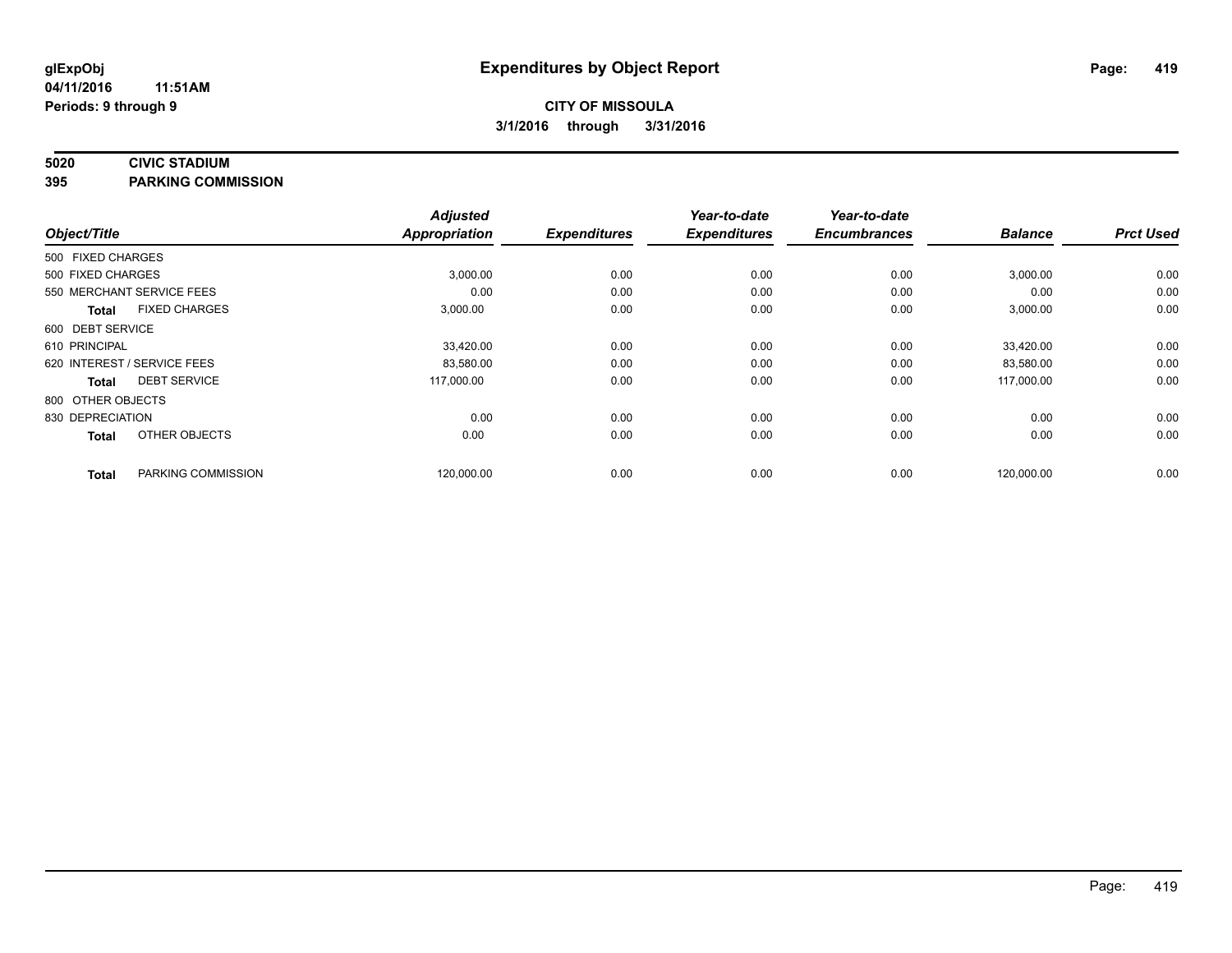**5020 CIVIC STADIUM**

|                                      | <b>Adjusted</b> |                     | Year-to-date        | Year-to-date        |                |                  |
|--------------------------------------|-----------------|---------------------|---------------------|---------------------|----------------|------------------|
| Object/Title                         | Appropriation   | <b>Expenditures</b> | <b>Expenditures</b> | <b>Encumbrances</b> | <b>Balance</b> | <b>Prct Used</b> |
| 500 FIXED CHARGES                    |                 |                     |                     |                     |                |                  |
| 500 FIXED CHARGES                    | 3,000.00        | 0.00                | 0.00                | 0.00                | 3,000.00       | 0.00             |
| 550 MERCHANT SERVICE FEES            | 0.00            | 0.00                | 0.00                | 0.00                | 0.00           | 0.00             |
| <b>FIXED CHARGES</b><br><b>Total</b> | 3,000.00        | 0.00                | 0.00                | 0.00                | 3,000.00       | 0.00             |
| 600 DEBT SERVICE                     |                 |                     |                     |                     |                |                  |
| 610 PRINCIPAL                        | 33,420.00       | 0.00                | 0.00                | 0.00                | 33.420.00      | 0.00             |
| 620 INTEREST / SERVICE FEES          | 83,580.00       | 0.00                | 0.00                | 0.00                | 83,580.00      | 0.00             |
| <b>DEBT SERVICE</b><br>Total         | 117,000.00      | 0.00                | 0.00                | 0.00                | 117,000.00     | 0.00             |
| 800 OTHER OBJECTS                    |                 |                     |                     |                     |                |                  |
| 830 DEPRECIATION                     | 0.00            | 0.00                | 0.00                | 0.00                | 0.00           | 0.00             |
| OTHER OBJECTS<br><b>Total</b>        | 0.00            | 0.00                | 0.00                | 0.00                | 0.00           | 0.00             |
| <b>CIVIC STADIUM</b><br><b>Total</b> | 120,000.00      | 0.00                | 0.00                | 0.00                | 120,000.00     | 0.00             |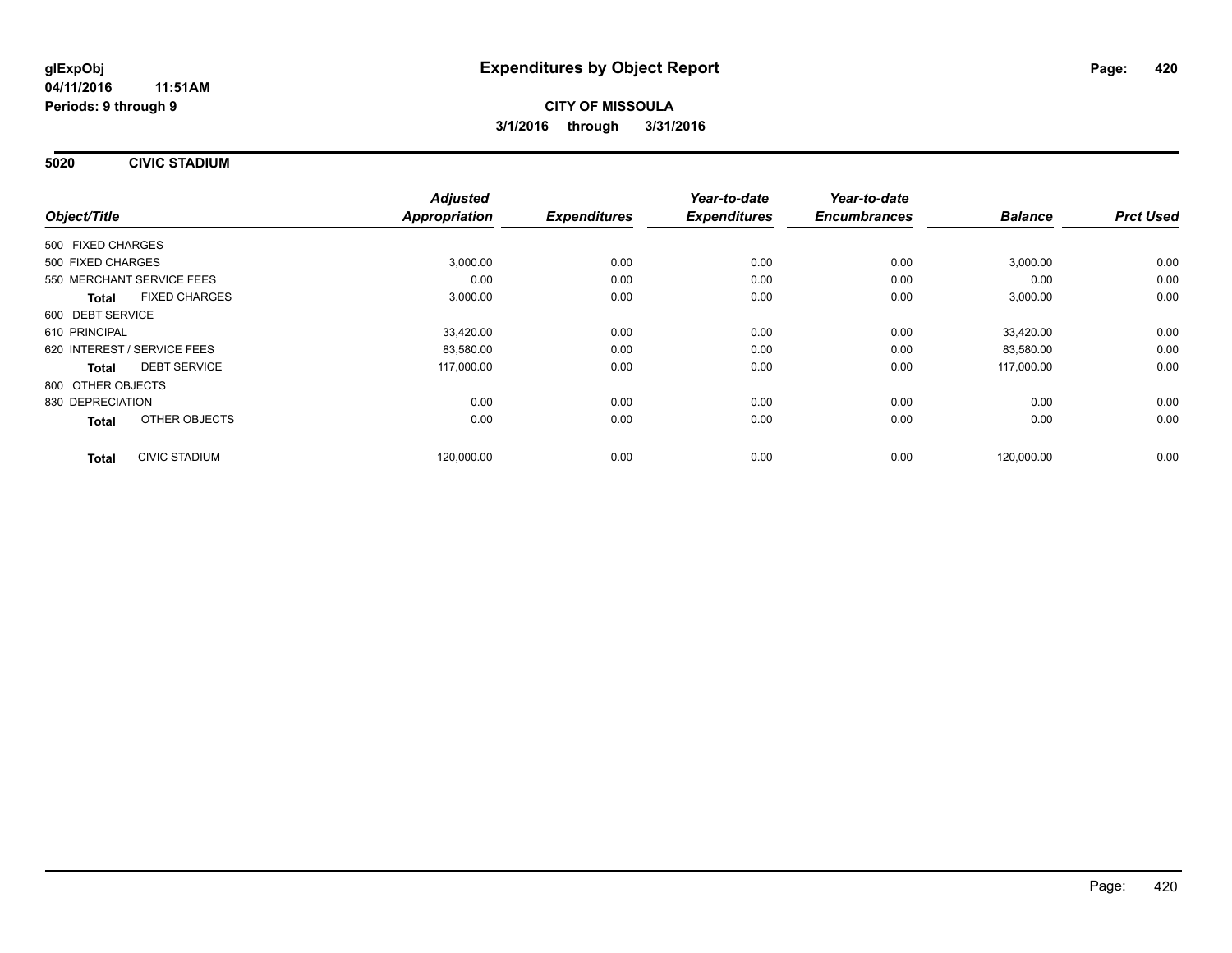# **5210 WATER**

|                        |                              | <b>Adjusted</b>      |                     | Year-to-date        | Year-to-date        |                 |                  |
|------------------------|------------------------------|----------------------|---------------------|---------------------|---------------------|-----------------|------------------|
| Object/Title           |                              | <b>Appropriation</b> | <b>Expenditures</b> | <b>Expenditures</b> | <b>Encumbrances</b> | <b>Balance</b>  | <b>Prct Used</b> |
| 300 PURCHASED SERVICES |                              |                      |                     |                     |                     |                 |                  |
|                        | 350 PROFESSIONAL SERVICES    | 0.00                 | 228,759.25          | 2,080,227.50        | 0.00                | $-2,080,227.50$ | 0.00             |
|                        | 390 OTHER PURCHASED SERVICES | 0.00                 | 0.00                | 0.00                | 0.00                | 0.00            | 0.00             |
| Total                  | PURCHASED SERVICES           | 0.00                 | 228,759.25          | 2,080,227.50        | 0.00                | $-2,080,227.50$ | 0.00             |
| 500 FIXED CHARGES      |                              |                      |                     |                     |                     |                 |                  |
|                        | 550 MERCHANT SERVICE FEES    | 0.00                 | 0.00                | 0.00                | 0.00                | 0.00            | 0.00             |
| <b>Total</b>           | <b>FIXED CHARGES</b>         | 0.00                 | 0.00                | 0.00                | 0.00                | 0.00            | 0.00             |
| 900 CAPITAL OUTLAY     |                              |                      |                     |                     |                     |                 |                  |
| 910 LAND               |                              | 0.00                 | 0.00                | 0.00                | 0.00                | 0.00            | 0.00             |
| 920 BUILDINGS          |                              | 0.00                 | 0.00                | 0.00                | 0.00                | 0.00            | 0.00             |
| 930 IMPROVEMENTS       |                              | 0.00                 | 0.00                | 0.00                | 0.00                | 0.00            | 0.00             |
|                        | 940 MACHINERY & EQUIPMENT    | 0.00                 | 0.00                | 0.00                | 0.00                | 0.00            | 0.00             |
| <b>Total</b>           | <b>CAPITAL OUTLAY</b>        | 0.00                 | 0.00                | 0.00                | 0.00                | 0.00            | 0.00             |
| <b>Total</b>           | <b>WATER</b>                 | 0.00                 | 228,759.25          | 2,080,227.50        | 0.00                | $-2,080,227.50$ | 0.00             |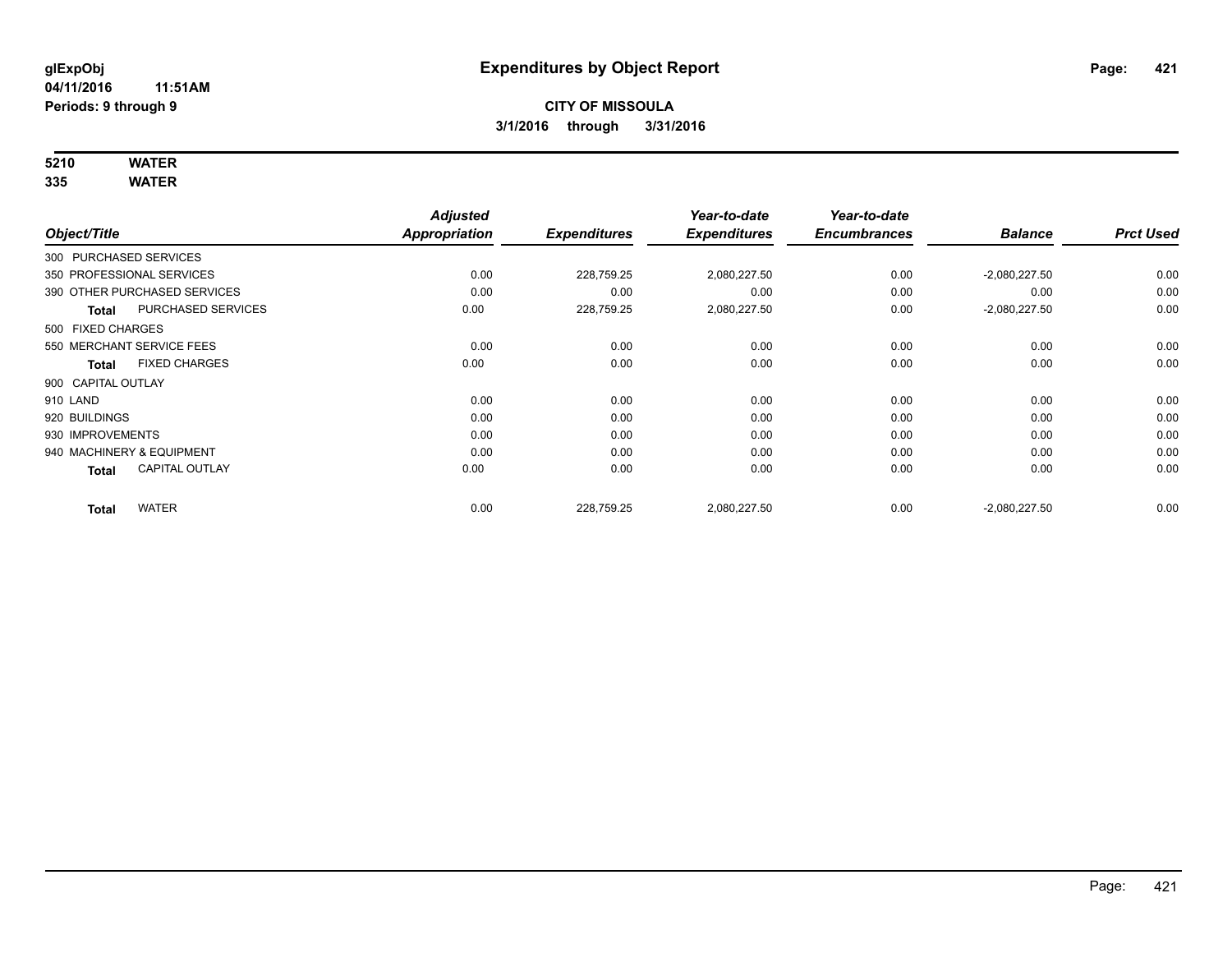|                           |                              | <b>Adjusted</b> |                     | Year-to-date        | Year-to-date        |                 |                  |
|---------------------------|------------------------------|-----------------|---------------------|---------------------|---------------------|-----------------|------------------|
| Object/Title              |                              | Appropriation   | <b>Expenditures</b> | <b>Expenditures</b> | <b>Encumbrances</b> | <b>Balance</b>  | <b>Prct Used</b> |
| 300 PURCHASED SERVICES    |                              |                 |                     |                     |                     |                 |                  |
| 350 PROFESSIONAL SERVICES |                              | 0.00            | 228,759.25          | 2,080,227.50        | 0.00                | $-2,080,227.50$ | 0.00             |
|                           | 390 OTHER PURCHASED SERVICES | 0.00            | 0.00                | 0.00                | 0.00                | 0.00            | 0.00             |
| <b>Total</b>              | PURCHASED SERVICES           | 0.00            | 228,759.25          | 2,080,227.50        | 0.00                | $-2,080,227.50$ | 0.00             |
| 500 FIXED CHARGES         |                              |                 |                     |                     |                     |                 |                  |
| 550 MERCHANT SERVICE FEES |                              | 0.00            | 0.00                | 0.00                | 0.00                | 0.00            | 0.00             |
| <b>Total</b>              | <b>FIXED CHARGES</b>         | 0.00            | 0.00                | 0.00                | 0.00                | 0.00            | 0.00             |
| 900 CAPITAL OUTLAY        |                              |                 |                     |                     |                     |                 |                  |
| 910 LAND                  |                              | 0.00            | 0.00                | 0.00                | 0.00                | 0.00            | 0.00             |
| 920 BUILDINGS             |                              | 0.00            | 0.00                | 0.00                | 0.00                | 0.00            | 0.00             |
| 930 IMPROVEMENTS          |                              | 0.00            | 0.00                | 0.00                | 0.00                | 0.00            | 0.00             |
| 940 MACHINERY & EQUIPMENT |                              | 0.00            | 0.00                | 0.00                | 0.00                | 0.00            | 0.00             |
| Total                     | <b>CAPITAL OUTLAY</b>        | 0.00            | 0.00                | 0.00                | 0.00                | 0.00            | 0.00             |
| <b>Total</b>              | <b>WATER</b>                 | 0.00            | 228,759.25          | 2,080,227.50        | 0.00                | $-2,080,227.50$ | 0.00             |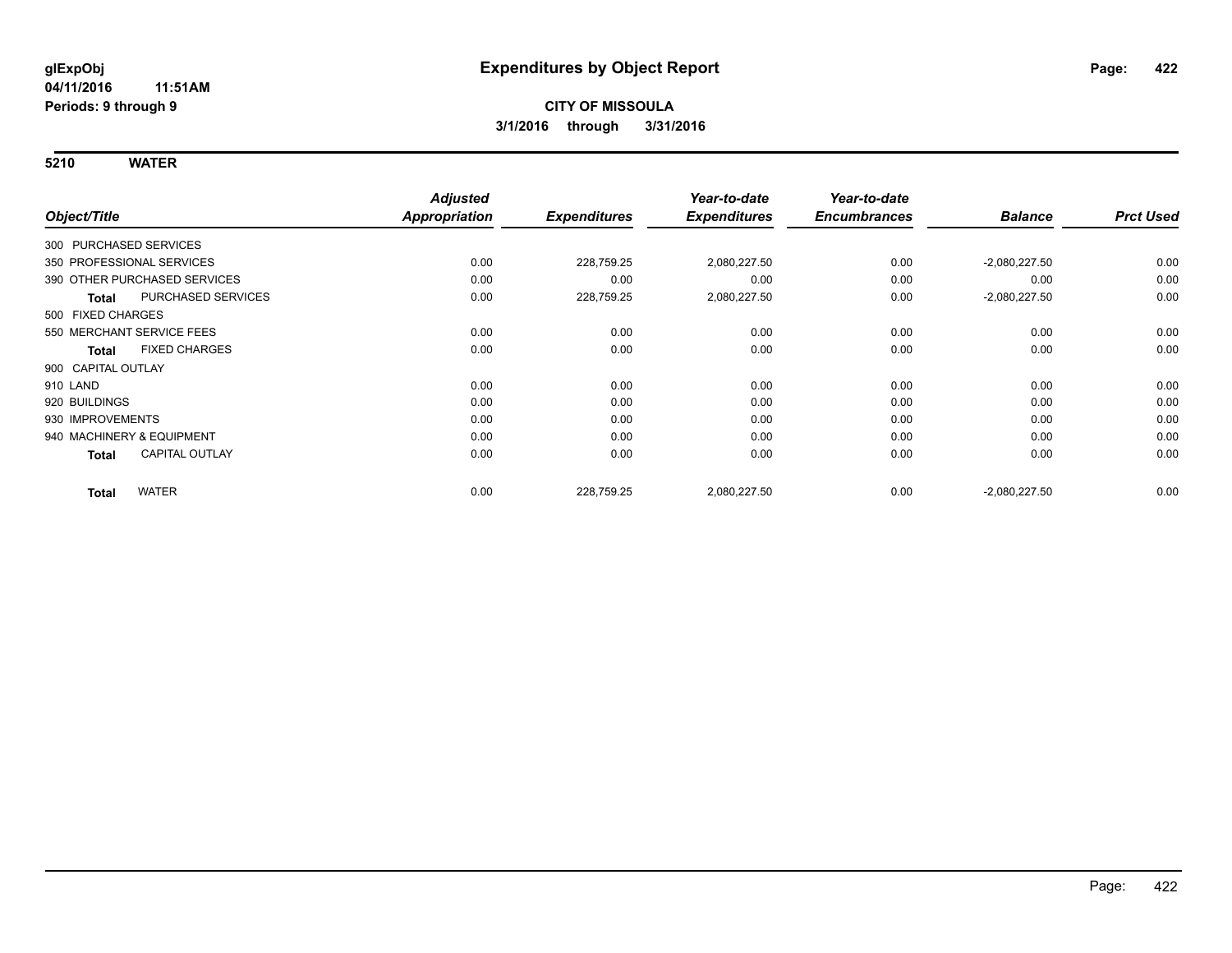#### **CITY OF MISSOULA 3/1/2016 through 3/31/2016**

#### **5211 WATER REVENUE COLLECTION & CLEARING**

|                                      | <b>Adjusted</b> | <b>Expenditures</b> | Year-to-date<br><b>Expenditures</b> | Year-to-date        | <b>Balance</b> | <b>Prct Used</b> |
|--------------------------------------|-----------------|---------------------|-------------------------------------|---------------------|----------------|------------------|
| Object/Title                         | Appropriation   |                     |                                     | <b>Encumbrances</b> |                |                  |
| 500 FIXED CHARGES                    |                 |                     |                                     |                     |                |                  |
| 500 FIXED CHARGES                    | 0.00            | 0.00                | 0.00                                | 0.00                | 0.00           | 0.00             |
| 550 MERCHANT SERVICE FEES            | 0.00            | 0.00                | 0.00                                | 0.00                | 0.00           | 0.00             |
| <b>FIXED CHARGES</b><br><b>Total</b> | 0.00            | 0.00                | 0.00                                | 0.00                | 0.00           | 0.00             |
| 800 OTHER OBJECTS                    |                 |                     |                                     |                     |                |                  |
| 820 TRANSFERS TO OTHER FUNDS         | 0.00            | 0.00                | 0.00                                | 0.00                | 0.00           | 0.00             |
| OTHER OBJECTS<br><b>Total</b>        | 0.00            | 0.00                | 0.00                                | 0.00                | 0.00           | 0.00             |
| <b>WATER</b><br>Total                | 0.00            | 0.00                | 0.00                                | 0.00                | 0.00           | 0.00             |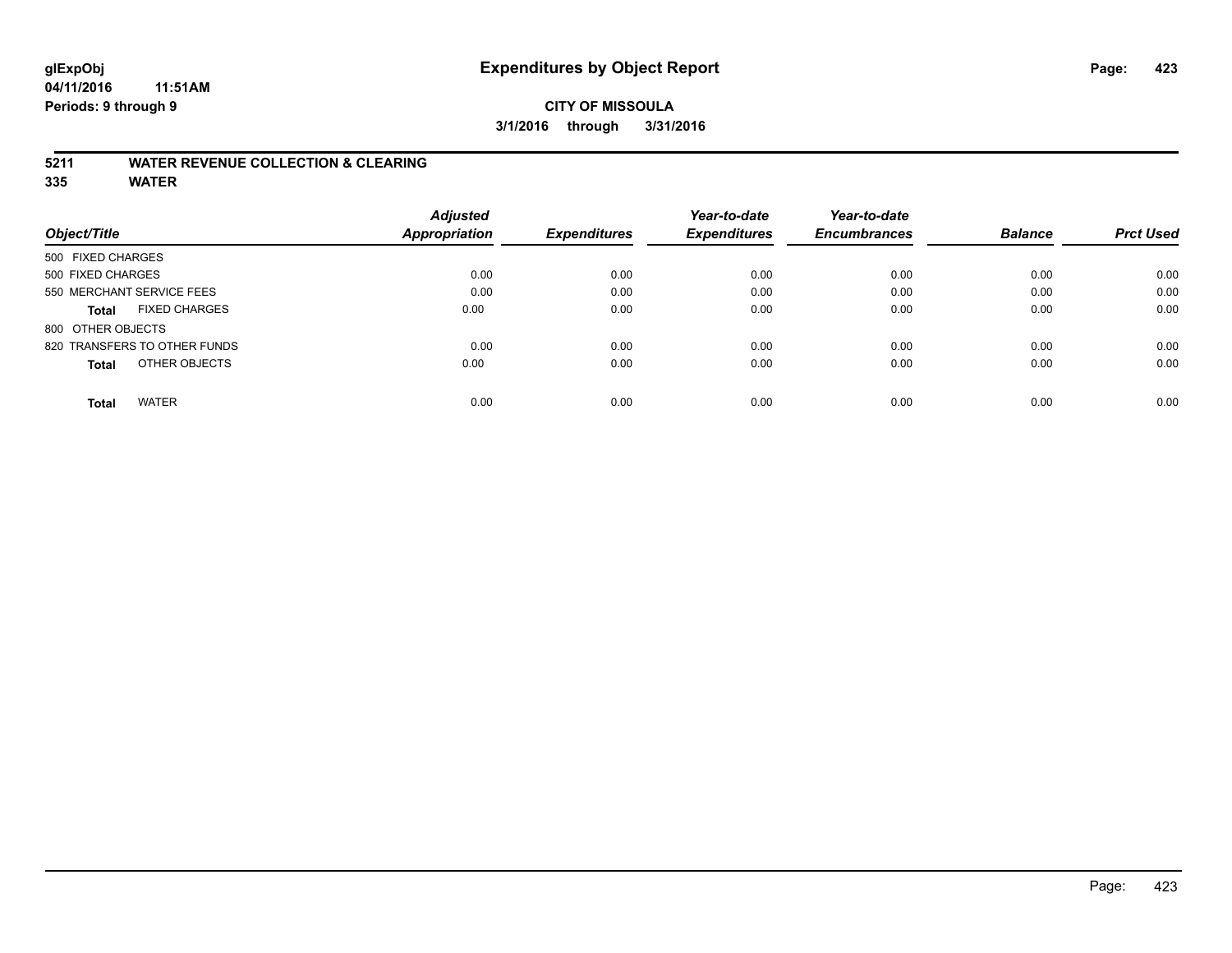**CITY OF MISSOULA 3/1/2016 through 3/31/2016**

## **5211 WATER REVENUE COLLECTION & CLEARING**

| Object/Title              |                                  | <b>Adjusted</b><br><b>Appropriation</b> | <b>Expenditures</b> | Year-to-date<br><b>Expenditures</b> | Year-to-date<br><b>Encumbrances</b> | <b>Balance</b> | <b>Prct Used</b> |
|---------------------------|----------------------------------|-----------------------------------------|---------------------|-------------------------------------|-------------------------------------|----------------|------------------|
| 500 FIXED CHARGES         |                                  |                                         |                     |                                     |                                     |                |                  |
| 500 FIXED CHARGES         |                                  | 0.00                                    | 0.00                | 0.00                                | 0.00                                | 0.00           | 0.00             |
| 550 MERCHANT SERVICE FEES |                                  | 0.00                                    | 0.00                | 0.00                                | 0.00                                | 0.00           | 0.00             |
| <b>Total</b>              | <b>FIXED CHARGES</b>             | 0.00                                    | 0.00                | 0.00                                | 0.00                                | 0.00           | 0.00             |
| 800 OTHER OBJECTS         |                                  |                                         |                     |                                     |                                     |                |                  |
|                           | 820 TRANSFERS TO OTHER FUNDS     | 0.00                                    | 0.00                | 0.00                                | 0.00                                | 0.00           | 0.00             |
| <b>Total</b>              | OTHER OBJECTS                    | 0.00                                    | 0.00                | 0.00                                | 0.00                                | 0.00           | 0.00             |
| <b>Total</b>              | WATER REVENUE COLLECTION & CLEAF | 0.00                                    | 0.00                | 0.00                                | 0.00                                | 0.00           | 0.00             |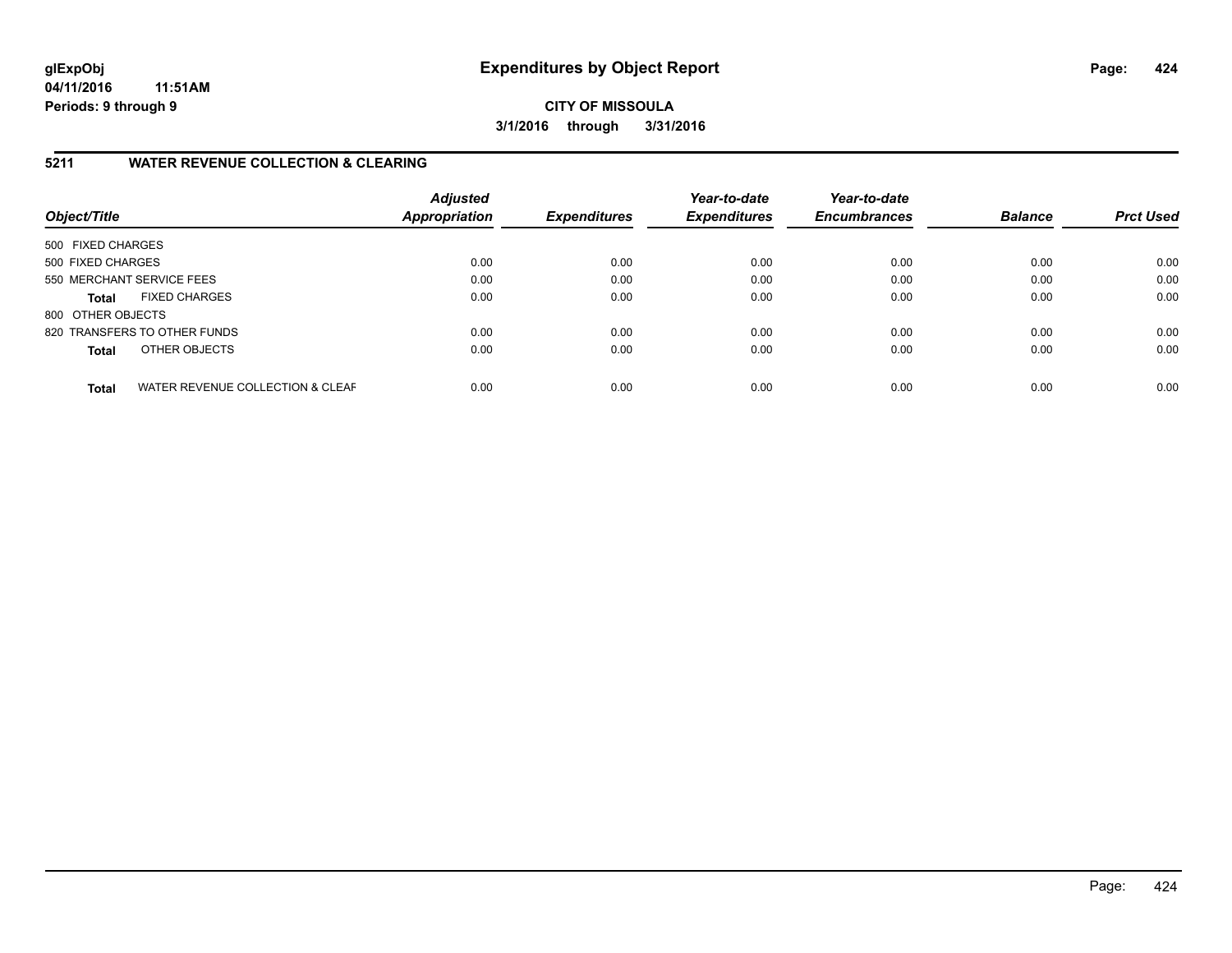# **5215 WATER LOAN FUND**

| Object/Title                         | <b>Adjusted</b><br><b>Appropriation</b> | <b>Expenditures</b> | Year-to-date<br><b>Expenditures</b> | Year-to-date<br><b>Encumbrances</b> | <b>Balance</b> | <b>Prct Used</b> |
|--------------------------------------|-----------------------------------------|---------------------|-------------------------------------|-------------------------------------|----------------|------------------|
| 500 FIXED CHARGES                    |                                         |                     |                                     |                                     |                |                  |
| 550 MERCHANT SERVICE FEES            | 0.00                                    | 0.00                | 0.00                                | 0.00                                | 0.00           | 0.00             |
| <b>FIXED CHARGES</b><br><b>Total</b> | 0.00                                    | 0.00                | 0.00                                | 0.00                                | 0.00           | 0.00             |
| 800 OTHER OBJECTS                    |                                         |                     |                                     |                                     |                |                  |
| 820 TRANSFERS TO OTHER FUNDS         | 0.00                                    | 0.00                | 0.00                                | 0.00                                | 0.00           | 0.00             |
| OTHER OBJECTS<br><b>Total</b>        | 0.00                                    | 0.00                | 0.00                                | 0.00                                | 0.00           | 0.00             |
| <b>WATER</b><br><b>Total</b>         | 0.00                                    | 0.00                | 0.00                                | 0.00                                | 0.00           | 0.00             |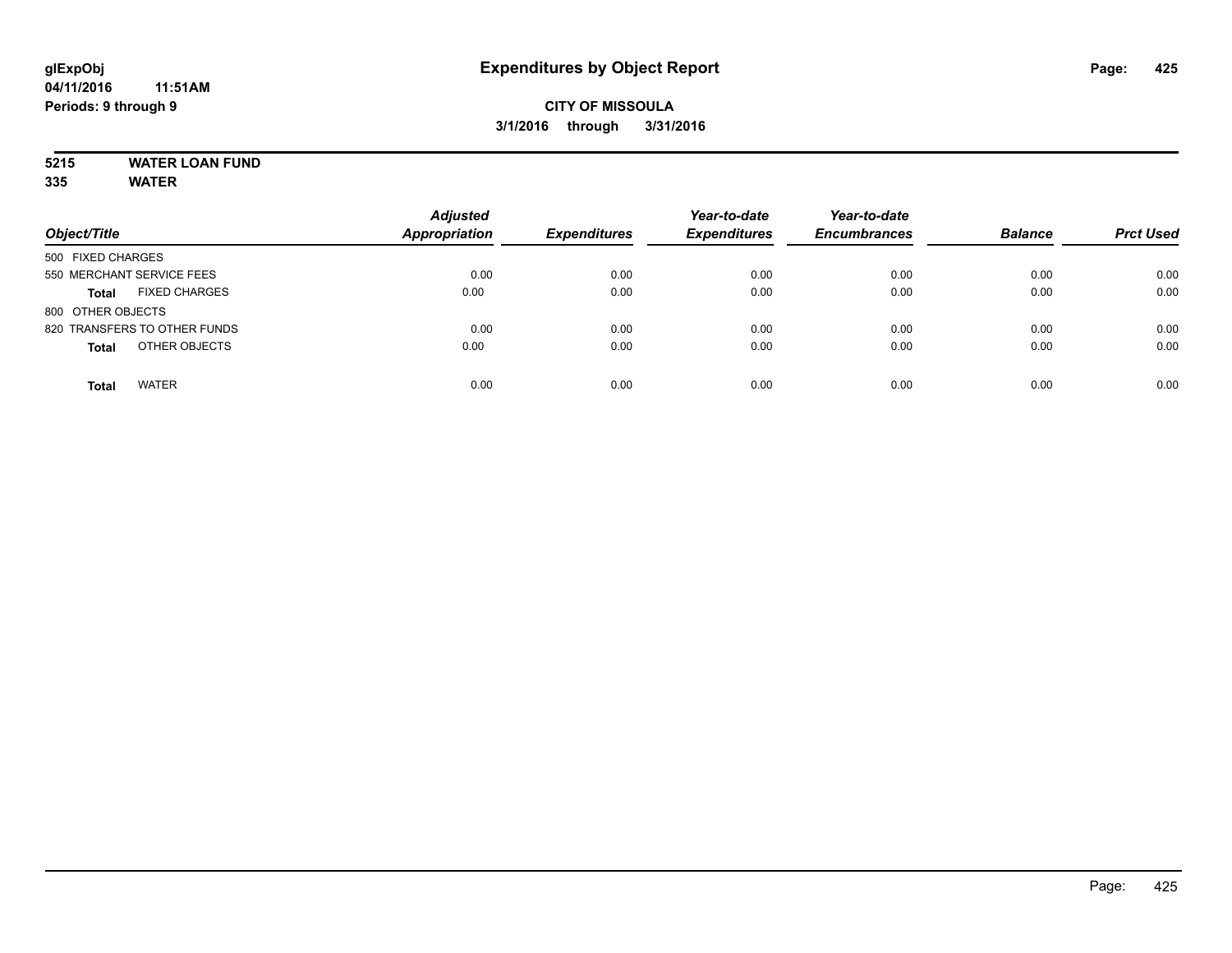#### **5215 WATER LOAN FUND**

| Object/Title                           | <b>Adjusted</b><br><b>Appropriation</b> | <b>Expenditures</b> | Year-to-date<br><b>Expenditures</b> | Year-to-date<br><b>Encumbrances</b> | <b>Balance</b> | <b>Prct Used</b> |
|----------------------------------------|-----------------------------------------|---------------------|-------------------------------------|-------------------------------------|----------------|------------------|
| 500 FIXED CHARGES                      |                                         |                     |                                     |                                     |                |                  |
| 550 MERCHANT SERVICE FEES              | 0.00                                    | 0.00                | 0.00                                | 0.00                                | 0.00           | 0.00             |
| <b>FIXED CHARGES</b><br><b>Total</b>   | 0.00                                    | 0.00                | 0.00                                | 0.00                                | 0.00           | 0.00             |
| 800 OTHER OBJECTS                      |                                         |                     |                                     |                                     |                |                  |
| 820 TRANSFERS TO OTHER FUNDS           | 0.00                                    | 0.00                | 0.00                                | 0.00                                | 0.00           | 0.00             |
| OTHER OBJECTS<br><b>Total</b>          | 0.00                                    | 0.00                | 0.00                                | 0.00                                | 0.00           | 0.00             |
| <b>WATER LOAN FUND</b><br><b>Total</b> | 0.00                                    | 0.00                | 0.00                                | 0.00                                | 0.00           | 0.00             |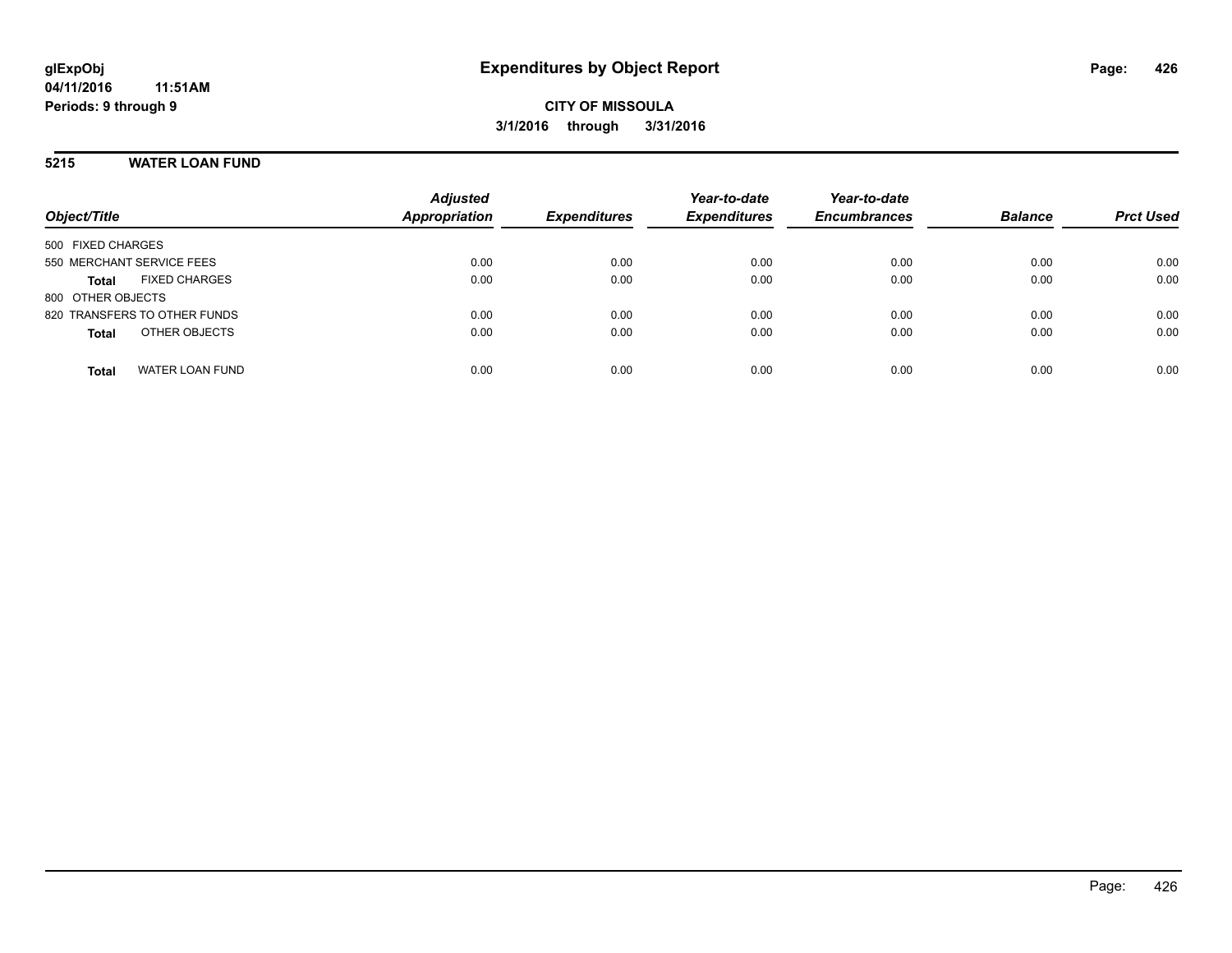**5220 WATER R&D FUND**

|                                      | <b>Adjusted</b>                                                                                                                                                                                                                                                |                       | Year-to-date                | Year-to-date                |                             |                        |
|--------------------------------------|----------------------------------------------------------------------------------------------------------------------------------------------------------------------------------------------------------------------------------------------------------------|-----------------------|-----------------------------|-----------------------------|-----------------------------|------------------------|
|                                      |                                                                                                                                                                                                                                                                |                       |                             |                             |                             | <b>Prct Used</b>       |
|                                      |                                                                                                                                                                                                                                                                |                       |                             |                             |                             |                        |
|                                      | 0.00                                                                                                                                                                                                                                                           | 0.00                  | 0.00                        | 0.00                        | 0.00                        | 0.00                   |
| <b>SUPPLIES</b><br><b>Total</b>      | 0.00                                                                                                                                                                                                                                                           | 0.00                  | 0.00                        | 0.00                        | 0.00                        | 0.00                   |
|                                      |                                                                                                                                                                                                                                                                |                       |                             |                             |                             |                        |
|                                      | 0.00                                                                                                                                                                                                                                                           | 0.00                  | 0.00                        | 0.00                        | 0.00                        | 0.00                   |
| <b>FIXED CHARGES</b><br><b>Total</b> | 0.00                                                                                                                                                                                                                                                           | 0.00                  | 0.00                        | 0.00                        | 0.00                        | 0.00                   |
|                                      |                                                                                                                                                                                                                                                                |                       |                             |                             |                             |                        |
|                                      | 0.00                                                                                                                                                                                                                                                           | 0.00                  | 0.00                        | 0.00                        | 0.00                        | 0.00                   |
|                                      | 0.00                                                                                                                                                                                                                                                           | 0.00                  | 0.00                        | 0.00                        | 0.00                        | 0.00                   |
| <b>DEBT SERVICE</b><br><b>Total</b>  | 0.00                                                                                                                                                                                                                                                           | 0.00                  | 0.00                        | 0.00                        | 0.00                        | 0.00                   |
|                                      |                                                                                                                                                                                                                                                                |                       |                             |                             |                             |                        |
|                                      | 0.00                                                                                                                                                                                                                                                           | 0.00                  | 0.00                        | 0.00                        | 0.00                        | 0.00                   |
| OTHER OBJECTS<br><b>Total</b>        | 0.00                                                                                                                                                                                                                                                           | 0.00                  | 0.00                        | 0.00                        | 0.00                        | 0.00                   |
|                                      |                                                                                                                                                                                                                                                                |                       |                             |                             |                             | 0.00                   |
|                                      | Object/Title<br>200 SUPPLIES<br>210 OFFICE SUPPLIES<br>500 FIXED CHARGES<br>550 MERCHANT SERVICE FEES<br>600 DEBT SERVICE<br>610 PRINCIPAL<br>620 INTEREST / SERVICE FEES<br>800 OTHER OBJECTS<br>820 TRANSFERS TO OTHER FUNDS<br><b>WATER</b><br><b>Total</b> | Appropriation<br>0.00 | <b>Expenditures</b><br>0.00 | <b>Expenditures</b><br>0.00 | <b>Encumbrances</b><br>0.00 | <b>Balance</b><br>0.00 |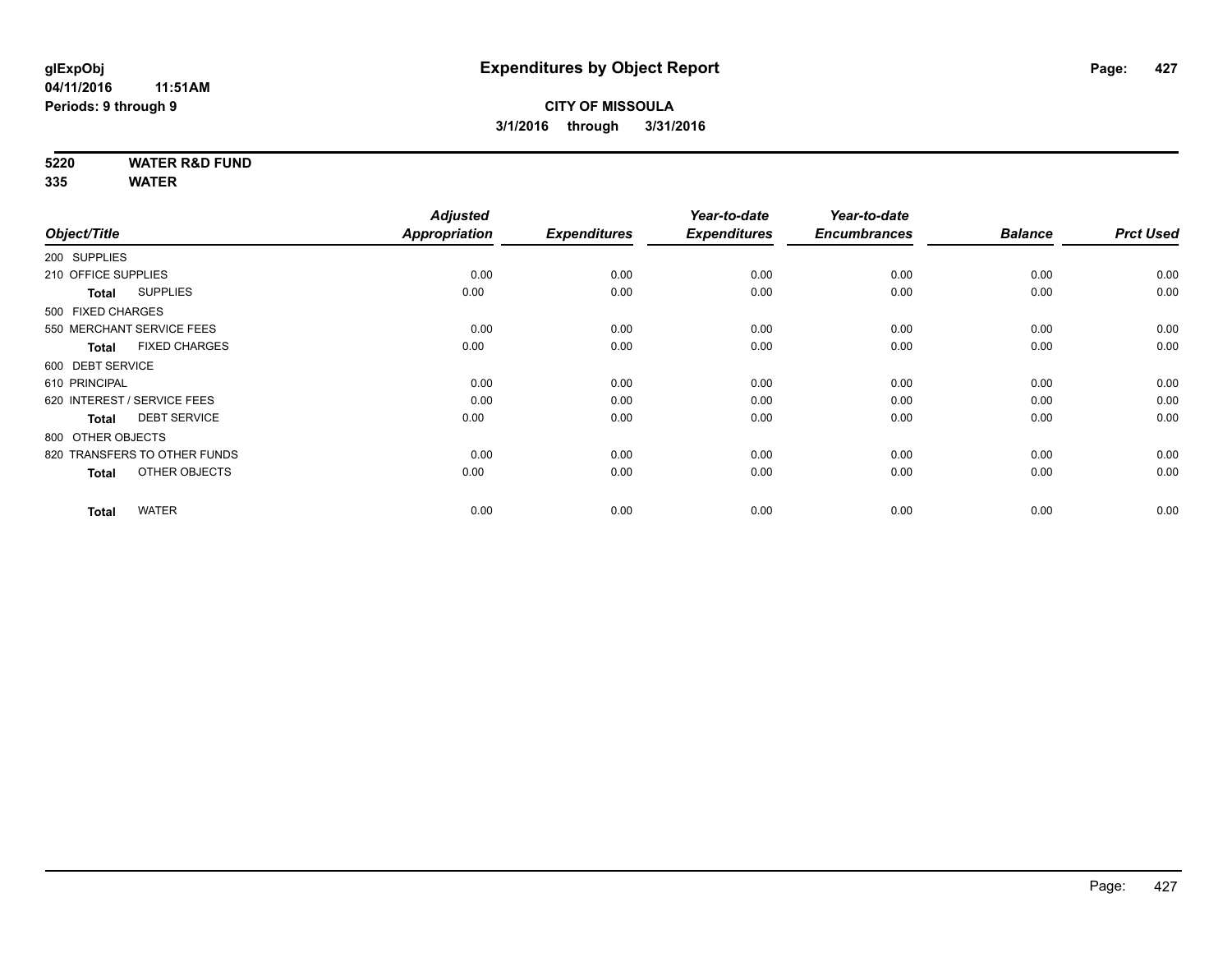#### **5220 WATER R&D FUND**

|                     |                              | <b>Adjusted</b> |                     | Year-to-date        | Year-to-date        |                |                  |
|---------------------|------------------------------|-----------------|---------------------|---------------------|---------------------|----------------|------------------|
| Object/Title        |                              | Appropriation   | <b>Expenditures</b> | <b>Expenditures</b> | <b>Encumbrances</b> | <b>Balance</b> | <b>Prct Used</b> |
| 200 SUPPLIES        |                              |                 |                     |                     |                     |                |                  |
| 210 OFFICE SUPPLIES |                              | 0.00            | 0.00                | 0.00                | 0.00                | 0.00           | 0.00             |
| <b>Total</b>        | <b>SUPPLIES</b>              | 0.00            | 0.00                | 0.00                | 0.00                | 0.00           | 0.00             |
| 500 FIXED CHARGES   |                              |                 |                     |                     |                     |                |                  |
|                     | 550 MERCHANT SERVICE FEES    | 0.00            | 0.00                | 0.00                | 0.00                | 0.00           | 0.00             |
| <b>Total</b>        | <b>FIXED CHARGES</b>         | 0.00            | 0.00                | 0.00                | 0.00                | 0.00           | 0.00             |
| 600 DEBT SERVICE    |                              |                 |                     |                     |                     |                |                  |
| 610 PRINCIPAL       |                              | 0.00            | 0.00                | 0.00                | 0.00                | 0.00           | 0.00             |
|                     | 620 INTEREST / SERVICE FEES  | 0.00            | 0.00                | 0.00                | 0.00                | 0.00           | 0.00             |
| <b>Total</b>        | <b>DEBT SERVICE</b>          | 0.00            | 0.00                | 0.00                | 0.00                | 0.00           | 0.00             |
| 800 OTHER OBJECTS   |                              |                 |                     |                     |                     |                |                  |
|                     | 820 TRANSFERS TO OTHER FUNDS | 0.00            | 0.00                | 0.00                | 0.00                | 0.00           | 0.00             |
| <b>Total</b>        | OTHER OBJECTS                | 0.00            | 0.00                | 0.00                | 0.00                | 0.00           | 0.00             |
| <b>Total</b>        | <b>WATER R&amp;D FUND</b>    | 0.00            | 0.00                | 0.00                | 0.00                | 0.00           | 0.00             |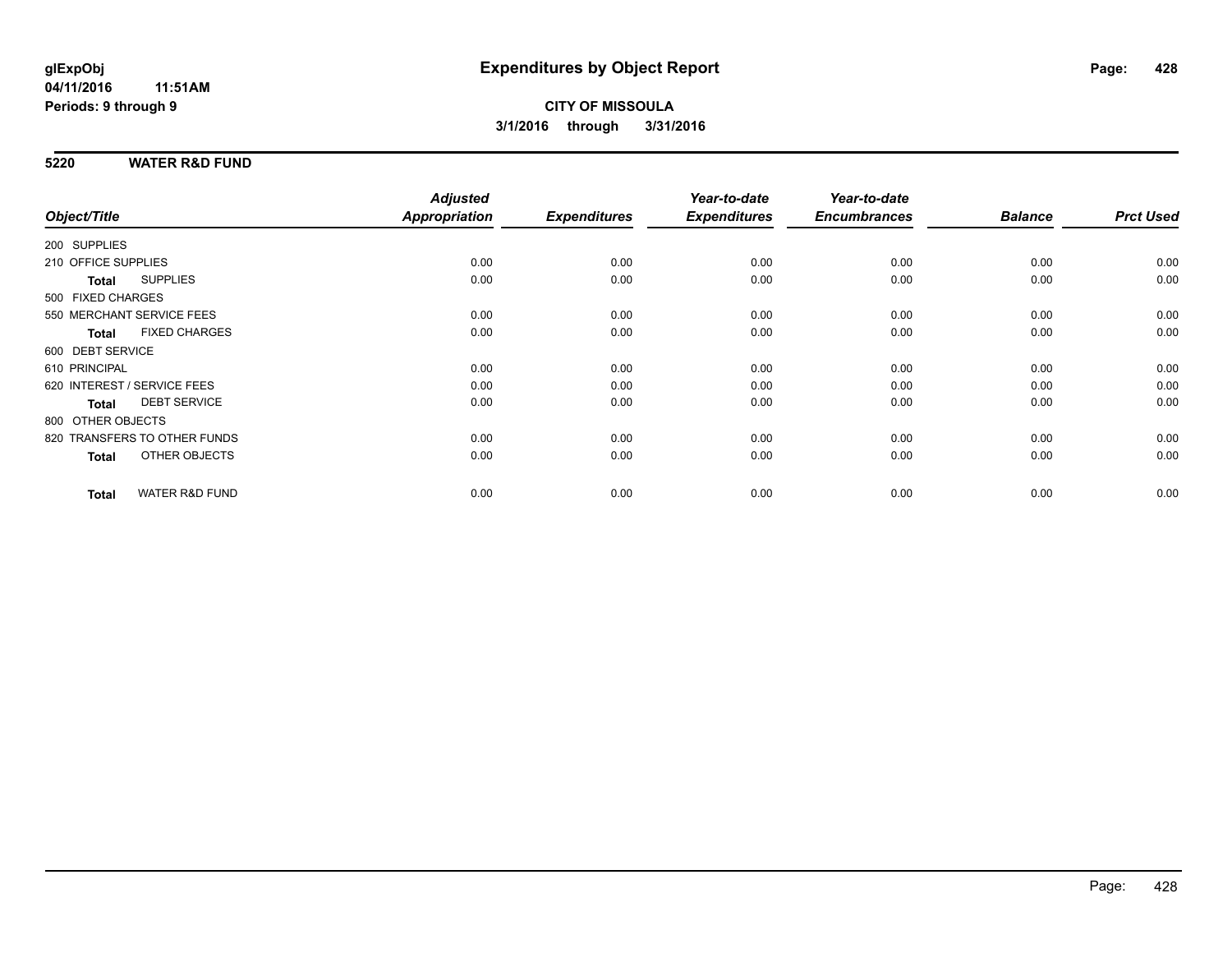# **glExpObj Expenditures by Object Report Page: 429**

**04/11/2016 11:51AM Periods: 9 through 9**

#### **5240 WATER CONSTRUCTION FUND**

|                               | <b>Adjusted</b> |                     | Year-to-date<br><b>Expenditures</b> | Year-to-date<br><b>Encumbrances</b> | <b>Balance</b> |                  |
|-------------------------------|-----------------|---------------------|-------------------------------------|-------------------------------------|----------------|------------------|
| Object/Title                  | Appropriation   | <b>Expenditures</b> |                                     |                                     |                | <b>Prct Used</b> |
| 500 FIXED CHARGES             |                 |                     |                                     |                                     |                |                  |
| 550 MERCHANT SERVICE FEES     | 0.00            | 0.00                | 0.00                                | 0.00                                | 0.00           | 0.00             |
| <b>FIXED CHARGES</b><br>Total | 0.00            | 0.00                | 0.00                                | 0.00                                | 0.00           | 0.00             |
| <b>WATER</b><br>Total         | 0.00            | 0.00                | 0.00                                | 0.00                                | 0.00           | 0.00             |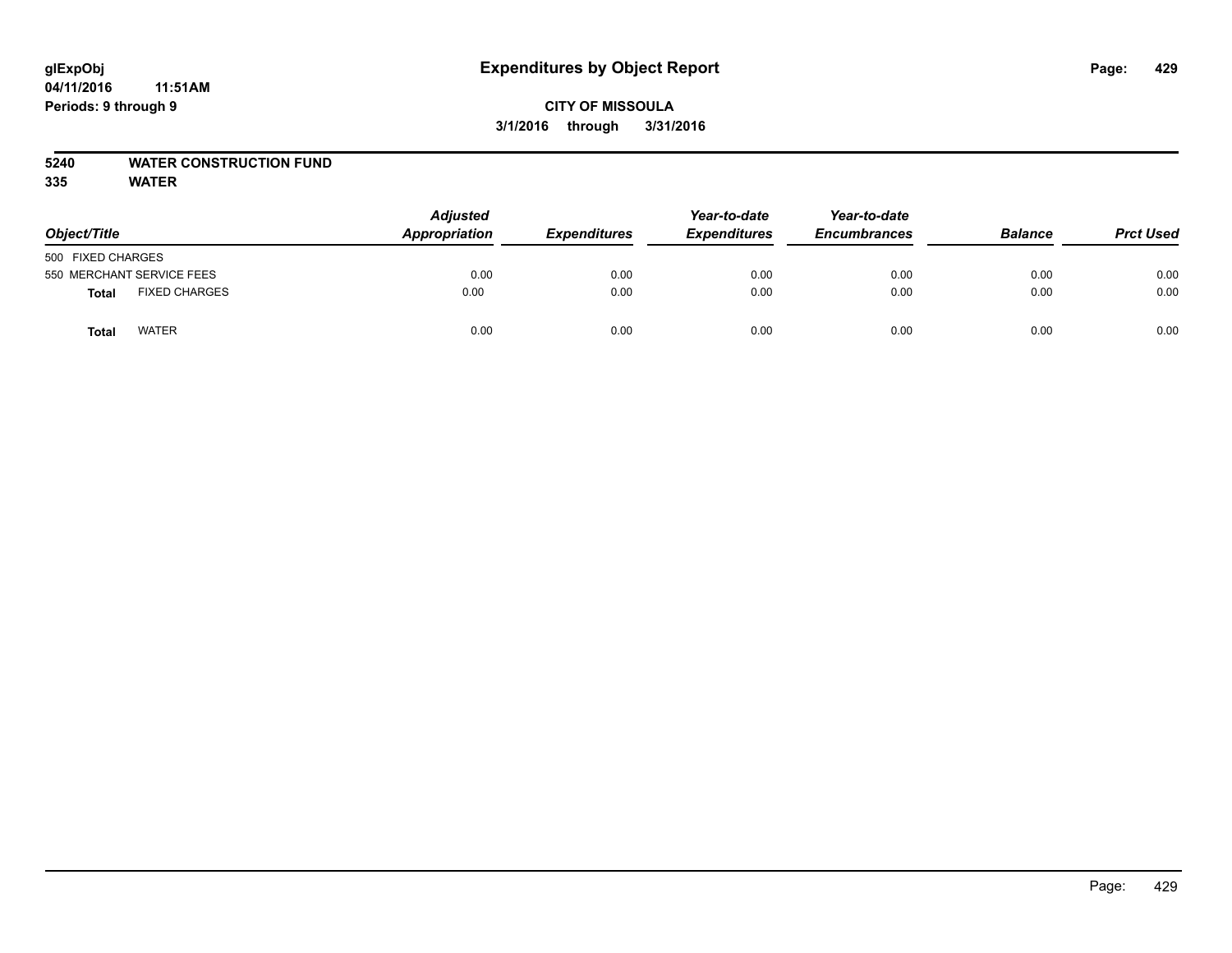# **glExpObj Expenditures by Object Report Page: 430**

**04/11/2016 11:51AM Periods: 9 through 9**

**CITY OF MISSOULA 3/1/2016 through 3/31/2016**

#### **5240 WATER CONSTRUCTION FUND**

| Object/Title                         | <b>Adjusted</b><br>Appropriation | <b>Expenditures</b> | Year-to-date<br><b>Expenditures</b> | Year-to-date<br><b>Encumbrances</b> | <b>Balance</b> | <b>Prct Used</b> |
|--------------------------------------|----------------------------------|---------------------|-------------------------------------|-------------------------------------|----------------|------------------|
| 500 FIXED CHARGES                    |                                  |                     |                                     |                                     |                |                  |
| 550 MERCHANT SERVICE FEES            | 0.00                             | 0.00                | 0.00                                | 0.00                                | 0.00           | 0.00             |
| <b>FIXED CHARGES</b><br><b>Total</b> | 0.00                             | 0.00                | 0.00                                | 0.00                                | 0.00           | 0.00             |
| WATER CONSTRUCTION FUND<br>Total     | 0.00                             | 0.00                | 0.00                                | 0.00                                | 0.00           | 0.00             |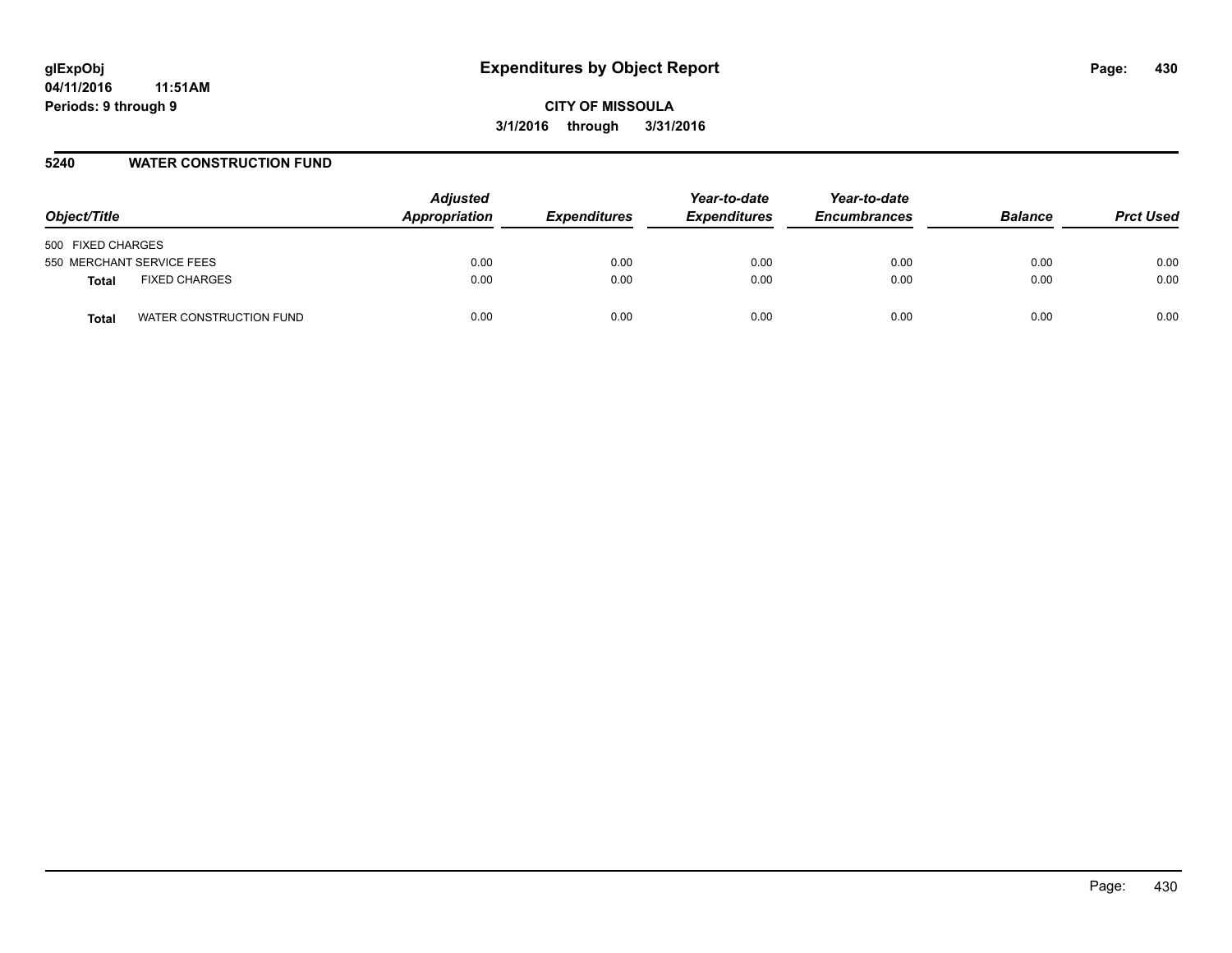## **CITY OF MISSOULA 3/1/2016 through 3/31/2016**

## **5250 WATER PURCHASE LOAN**

**330 WASTEWATER**

|                                      | <b>Adjusted</b> |                     | Year-to-date        | Year-to-date        |                |                  |
|--------------------------------------|-----------------|---------------------|---------------------|---------------------|----------------|------------------|
| Object/Title                         | Appropriation   | <b>Expenditures</b> | <b>Expenditures</b> | <b>Encumbrances</b> | <b>Balance</b> | <b>Prct Used</b> |
| 500 FIXED CHARGES                    |                 |                     |                     |                     |                |                  |
| 550 MERCHANT SERVICE FEES            | 0.00            | 0.00                | 0.00                | 0.00                | 0.00           | 0.00             |
| <b>FIXED CHARGES</b><br><b>Total</b> | 0.00            | 0.00                | 0.00                | 0.00                | 0.00           | 0.00             |
| 600 DEBT SERVICE                     |                 |                     |                     |                     |                |                  |
| 610 PRINCIPAL                        | 0.00            | 0.00                | 0.00                | 0.00                | 0.00           | 0.00             |
| 620 INTEREST / SERVICE FEES          | 0.00            | 0.00                | 0.00                | 0.00                | 0.00           | 0.00             |
| <b>DEBT SERVICE</b><br><b>Total</b>  | 0.00            | 0.00                | 0.00                | 0.00                | 0.00           | 0.00             |
| <b>WASTEWATER</b><br><b>Total</b>    | 0.00            | 0.00                | 0.00                | 0.00                | 0.00           | 0.00             |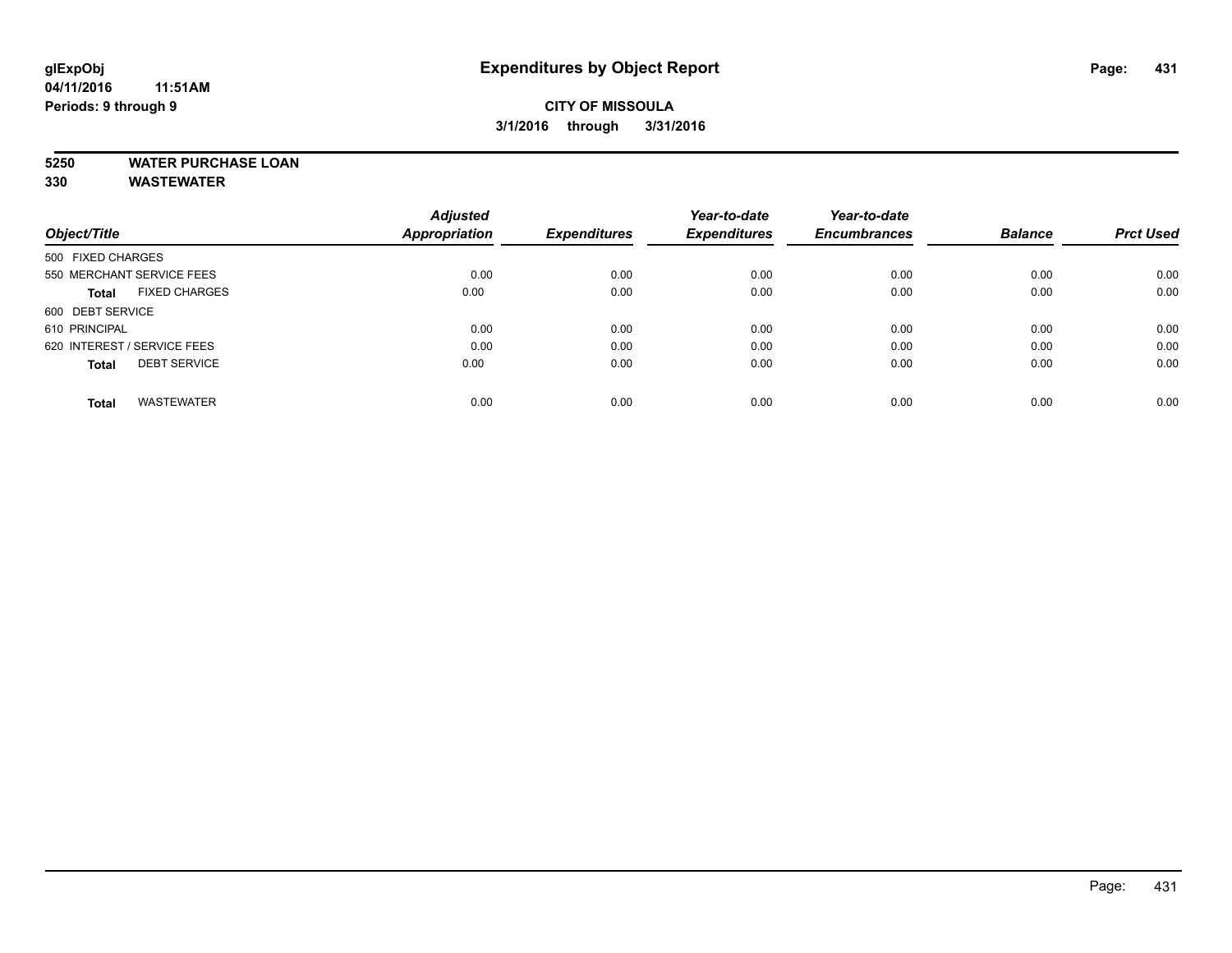#### **5250 WATER PURCHASE LOAN**

| Object/Title                               | <b>Adjusted</b><br>Appropriation | <b>Expenditures</b> | Year-to-date<br><b>Expenditures</b> | Year-to-date<br><b>Encumbrances</b> | <b>Balance</b> | <b>Prct Used</b> |
|--------------------------------------------|----------------------------------|---------------------|-------------------------------------|-------------------------------------|----------------|------------------|
| 500 FIXED CHARGES                          |                                  |                     |                                     |                                     |                |                  |
| 550 MERCHANT SERVICE FEES                  | 0.00                             | 0.00                | 0.00                                | 0.00                                | 0.00           | 0.00             |
| <b>FIXED CHARGES</b><br><b>Total</b>       | 0.00                             | 0.00                | 0.00                                | 0.00                                | 0.00           | 0.00             |
| 600 DEBT SERVICE                           |                                  |                     |                                     |                                     |                |                  |
| 610 PRINCIPAL                              | 0.00                             | 0.00                | 0.00                                | 0.00                                | 0.00           | 0.00             |
| 620 INTEREST / SERVICE FEES                | 0.00                             | 0.00                | 0.00                                | 0.00                                | 0.00           | 0.00             |
| <b>DEBT SERVICE</b><br><b>Total</b>        | 0.00                             | 0.00                | 0.00                                | 0.00                                | 0.00           | 0.00             |
|                                            |                                  |                     |                                     |                                     |                |                  |
| <b>WATER PURCHASE LOAN</b><br><b>Total</b> | 0.00                             | 0.00                | 0.00                                | 0.00                                | 0.00           | 0.00             |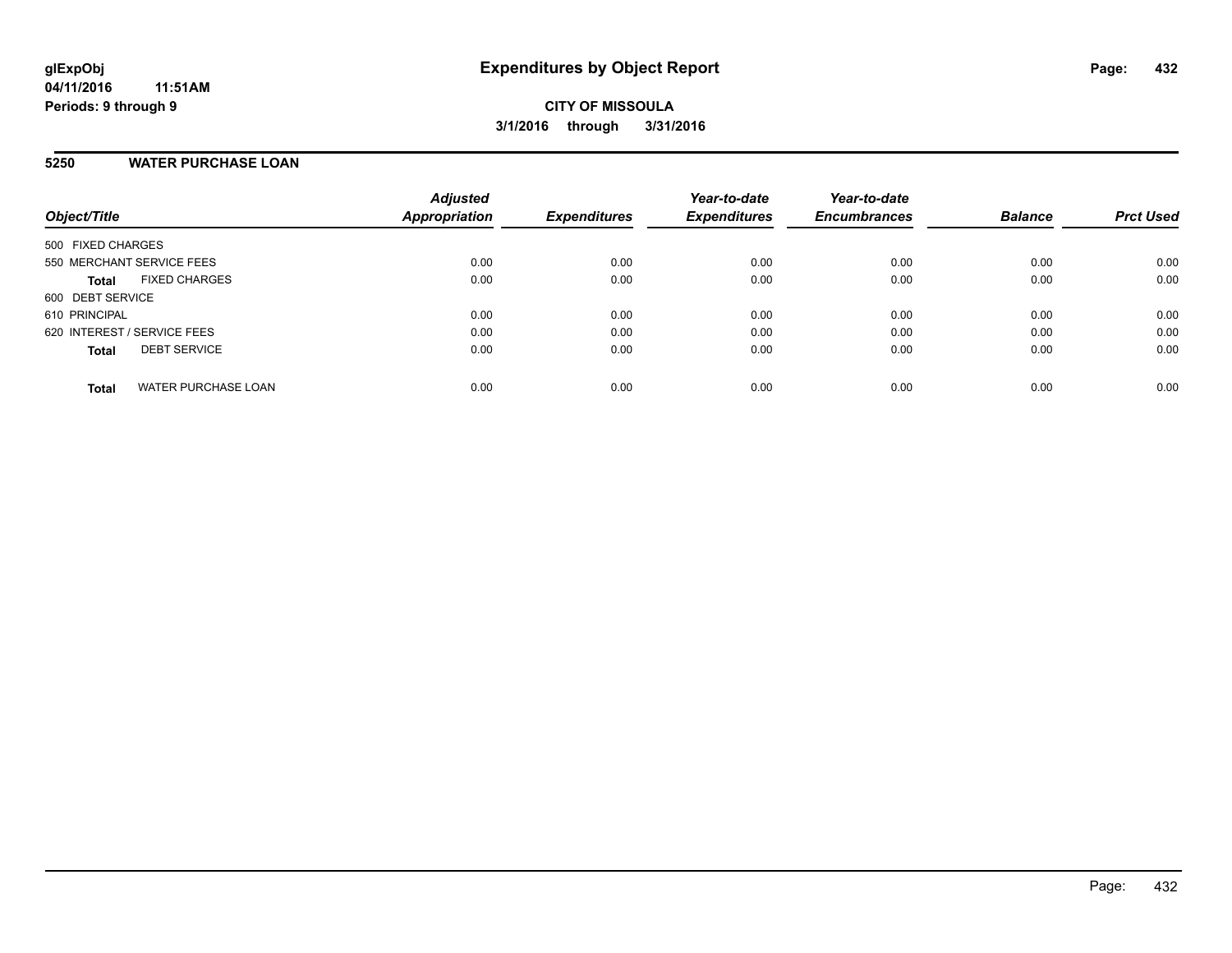#### **5310 SEWER OPERATING BUDGET FUND**

|                                       | <b>Adjusted</b> |                     | Year-to-date        | Year-to-date        |                |                  |
|---------------------------------------|-----------------|---------------------|---------------------|---------------------|----------------|------------------|
| Object/Title                          | Appropriation   | <b>Expenditures</b> | <b>Expenditures</b> | <b>Encumbrances</b> | <b>Balance</b> | <b>Prct Used</b> |
| 100 PERSONAL SERVICES                 |                 |                     |                     |                     |                |                  |
| 110 SALARIES AND WAGES                | 1,248,521.00    | 94,593.80           | 883,430.72          | 0.00                | 365,090.28     | 70.76            |
| 115 SALARIES/HEALTH INSURANCE BENEFIT | 0.00            | 0.00                | 0.00                | 0.00                | 0.00           | 0.00             |
| 120 OVERTIME/TERMINATION              | 19,000.00       | 2,065.45            | 17,292.47           | 0.00                | 1,707.53       | 91.01            |
| 130 OTHER                             | 14,640.00       | 0.00                | 0.00                | 0.00                | 14,640.00      | 0.00             |
| 135 OPEB EXPENSE                      | 0.00            | 0.00                | 0.00                | 0.00                | 0.00           | 0.00             |
| 140 EMPLOYER CONTRIBUTIONS            | 498,888.00      | 40,520.66           | 367,284.70          | 0.00                | 131,603.30     | 73.62            |
| 141 STATE RETIREMENT CONTRIBUTIONS    | 0.00            | 0.00                | 456.48              | 0.00                | $-456.48$      | 0.00             |
| 145 OPEB CONTRIBUTION                 | 0.00            | 0.00                | 0.00                | 0.00                | 0.00           | 0.00             |
| 190 PENSION EXPENSE                   | 0.00            | 0.00                | 0.00                | 0.00                | 0.00           | 0.00             |
| PERSONAL SERVICES<br><b>Total</b>     | 1,781,049.00    | 137,179.91          | 1,268,464.37        | 0.00                | 512,584.63     | 71.22            |
| 200 SUPPLIES                          |                 |                     |                     |                     |                |                  |
| 210 OFFICE SUPPLIES                   | 3,400.00        | 138.74              | 1,108.36            | 0.00                | 2,291.64       | 32.60            |
| 220 OPERATING SUPPLIES                | 204,170.00      | 29,729.36           | 206,119.26          | 0.00                | $-1,949.26$    | 100.95           |
| 230 REPAIR/MAINTENANCE                | 180,050.00      | 10,297.12           | 150,405.35          | 0.00                | 29,644.65      | 83.54            |
| 231 GASOLINE                          | 60,000.00       | 2,291.73            | 21,397.28           | 0.00                | 38,602.72      | 35.66            |
| 240 OTHER SUPPLIES                    | 4,000.00        | 0.00                | 1,065.87            | 0.00                | 2,934.13       | 26.65            |
| <b>SUPPLIES</b><br>Total              | 451,620.00      | 42,456.95           | 380,096.12          | 0.00                | 71,523.88      | 84.16            |
| 300 PURCHASED SERVICES                |                 |                     |                     |                     |                |                  |
| 310 COMMUNICATIONS                    | 3,570.00        | 74.26               | 8,460.02            | 0.00                | $-4,890.02$    | 236.98           |
| 320 PRINTING & DUPLICATING            | 1,000.00        | 0.00                | 1,331.95            | 0.00                | $-331.95$      | 133.20           |
| 330 PUBLICITY, SUBSCRIPTIONS & DUES   | 3,000.00        | 190.94              | 8,066.52            | 0.00                | $-5,066.52$    | 268.88           |
| 341 ELECTRICITY & NATURAL GAS         | 648,468.00      | 3,180.22            | 358,140.98          | 0.00                | 290,327.02     | 55.23            |
| 343 WATER CHARGES                     | 10,248.00       | 709.93              | 5,903.94            | 0.00                | 4,344.06       | 57.61            |
| 344 TELEPHONE SERVICE                 | 16,337.00       | 1,078.57            | 14,357.78           | 0.00                | 1,979.22       | 87.89            |
| 345 GARBAGE                           | 20,804.00       | 3,561.80            | 17,372.50           | 0.00                | 3,431.50       | 83.51            |
| 350 PROFESSIONAL SERVICES             | 70,000.00       | 5,556.50            | 72,650.22           | 0.00                | $-2,650.22$    | 103.79           |
| 360 REPAIR & MAINTENANCE              | 339,154.00      | 47,320.28           | 255,840.45          | 0.00                | 83,313.55      | 75.43            |
| 370 TRAVEL                            | 12,500.00       | 964.24              | 3,484.97            | 0.00                | 9,015.03       | 27.88            |
| 380 TRAINING                          | 7,600.00        | 1,249.00            | 8,232.82            | 0.00                | $-632.82$      | 108.33           |
| 390 OTHER PURCHASED SERVICES          | 432,900.00      | 40,377.40           | 271,964.90          | 0.00                | 160,935.10     | 62.82            |
| PURCHASED SERVICES<br>Total           | 1,565,581.00    | 104,263.14          | 1,025,807.05        | 0.00                | 539,773.95     | 65.52            |
| 500 FIXED CHARGES                     |                 |                     |                     |                     |                |                  |
| 500 FIXED CHARGES                     | 1,332,202.00    | 200.00              | 592,049.95          | 0.00                | 740,152.05     | 44.44            |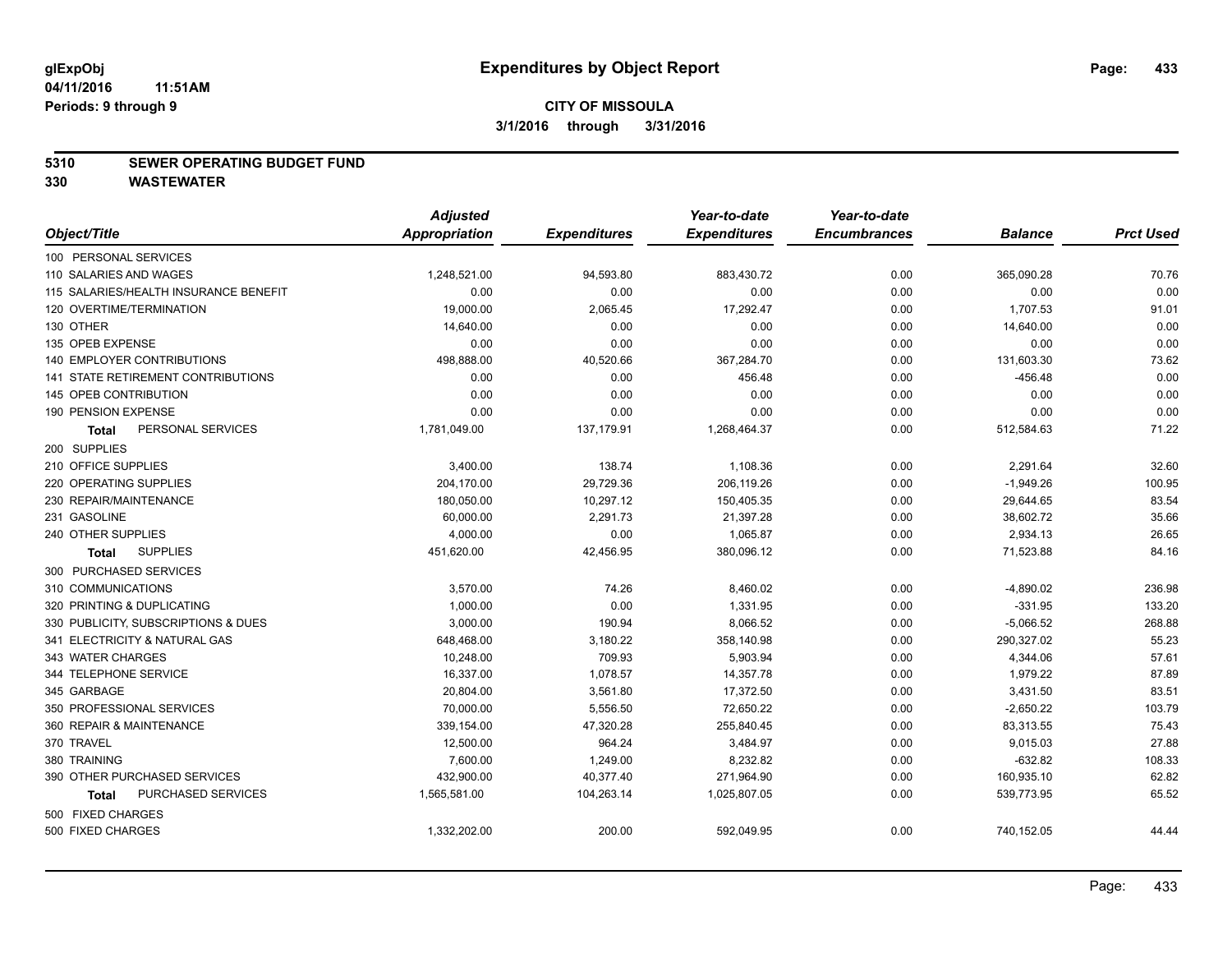#### **5310 SEWER OPERATING BUDGET FUND**

| Object/Title       |                                   | <b>Adjusted</b><br><b>Appropriation</b> | <b>Expenditures</b> | Year-to-date<br><b>Expenditures</b> | Year-to-date<br><b>Encumbrances</b> | <b>Balance</b> | <b>Prct Used</b> |
|--------------------|-----------------------------------|-----------------------------------------|---------------------|-------------------------------------|-------------------------------------|----------------|------------------|
|                    | 550 MERCHANT SERVICE FEES         | 0.00                                    | 0.00                | 0.00                                | 0.00                                | 0.00           | 0.00             |
| <b>Total</b>       | <b>FIXED CHARGES</b>              | 1,332,202.00                            | 200.00              | 592,049.95                          | 0.00                                | 740,152.05     | 44.44            |
| 600 DEBT SERVICE   |                                   |                                         |                     |                                     |                                     |                |                  |
| 610 PRINCIPAL      |                                   | 0.00                                    | 0.00                | 7,866.21                            | 0.00                                | $-7,866.21$    | 0.00             |
|                    | 620 INTEREST / SERVICE FEES       | 0.00                                    | 0.00                | 39.09                               | 0.00                                | $-39.09$       | 0.00             |
| <b>Total</b>       | <b>DEBT SERVICE</b>               | 0.00                                    | 0.00                | 7,905.30                            | 0.00                                | $-7,905.30$    | 0.00             |
|                    | 700 GRANTS & CONTRIBUTIONS        |                                         |                     |                                     |                                     |                |                  |
|                    | 700 GRANTS & CONTRIBUTIONS        | 1,500.00                                | 0.00                | 0.00                                | 0.00                                | 1,500.00       | 0.00             |
| <b>Total</b>       | <b>GRANTS &amp; CONTRIBUTIONS</b> | 1,500.00                                | 0.00                | 0.00                                | 0.00                                | 1,500.00       | 0.00             |
| 800 OTHER OBJECTS  |                                   |                                         |                     |                                     |                                     |                |                  |
|                    | 820 TRANSFERS TO OTHER FUNDS      | 0.00                                    | 0.00                | 0.00                                | 0.00                                | 0.00           | 0.00             |
| 830 DEPRECIATION   |                                   | 0.00                                    | 0.00                | 0.00                                | 0.00                                | 0.00           | 0.00             |
| <b>Total</b>       | OTHER OBJECTS                     | 0.00                                    | 0.00                | 0.00                                | 0.00                                | 0.00           | 0.00             |
| 900 CAPITAL OUTLAY |                                   |                                         |                     |                                     |                                     |                |                  |
| 900 CAPITAL OUTLAY |                                   | 0.00                                    | 0.00                | 0.00                                | 0.00                                | 0.00           | 0.00             |
| 930 IMPROVEMENTS   |                                   | 0.00                                    | 0.00                | 0.00                                | 0.00                                | 0.00           | 0.00             |
|                    | 940 MACHINERY & EQUIPMENT         | 0.00                                    | 7,000.00            | 7,000.00                            | 0.00                                | $-7,000.00$    | 0.00             |
| <b>Total</b>       | <b>CAPITAL OUTLAY</b>             | 0.00                                    | 7,000.00            | 7,000.00                            | 0.00                                | $-7,000.00$    | 0.00             |
| <b>Total</b>       | <b>WASTEWATER</b>                 | 5,131,952.00                            | 291,100.00          | 3,281,322.79                        | 0.00                                | 1,850,629.21   | 63.94            |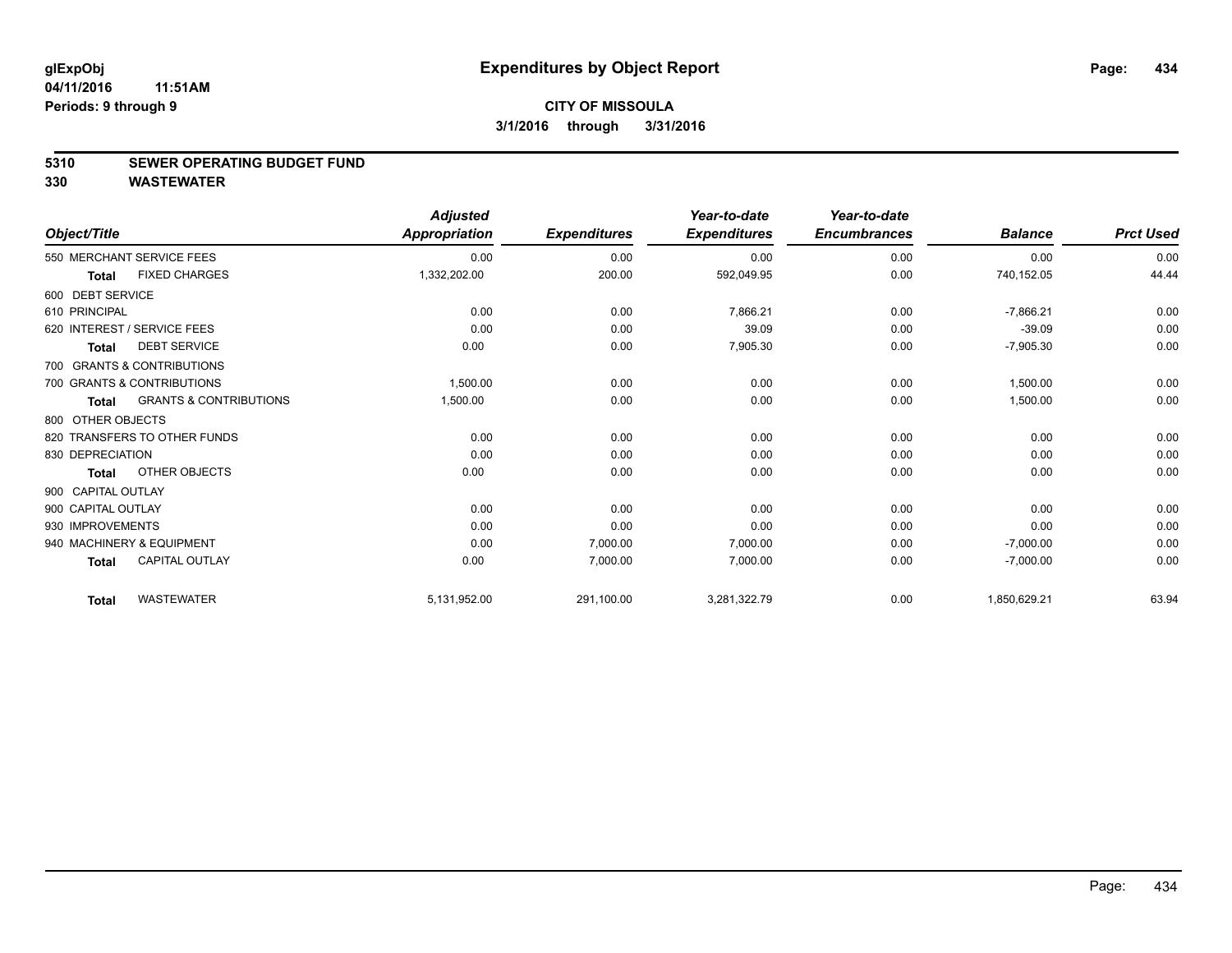# **glExpObj Expenditures by Object Report Page: 435**

# **CITY OF MISSOULA 3/1/2016 through 3/31/2016**

#### **5310 SEWER OPERATING BUDGET FUND**

**900 DEPRECIATION**

| Object/Title      |                     | <b>Adjusted</b><br>Appropriation | <b>Expenditures</b> | Year-to-date<br><b>Expenditures</b> | Year-to-date<br><b>Encumbrances</b> | <b>Balance</b> | <b>Prct Used</b> |
|-------------------|---------------------|----------------------------------|---------------------|-------------------------------------|-------------------------------------|----------------|------------------|
| 800 OTHER OBJECTS |                     |                                  |                     |                                     |                                     |                |                  |
| 830 DEPRECIATION  |                     | 0.00                             | 0.00                | 0.00                                | 0.00                                | 0.00           | 0.00             |
| <b>Total</b>      | OTHER OBJECTS       | 0.00                             | 0.00                | 0.00                                | 0.00                                | 0.00           | 0.00             |
| <b>Total</b>      | <b>DEPRECIATION</b> | 0.00                             | 0.00                | 0.00                                | 0.00                                | 0.00           | 0.00             |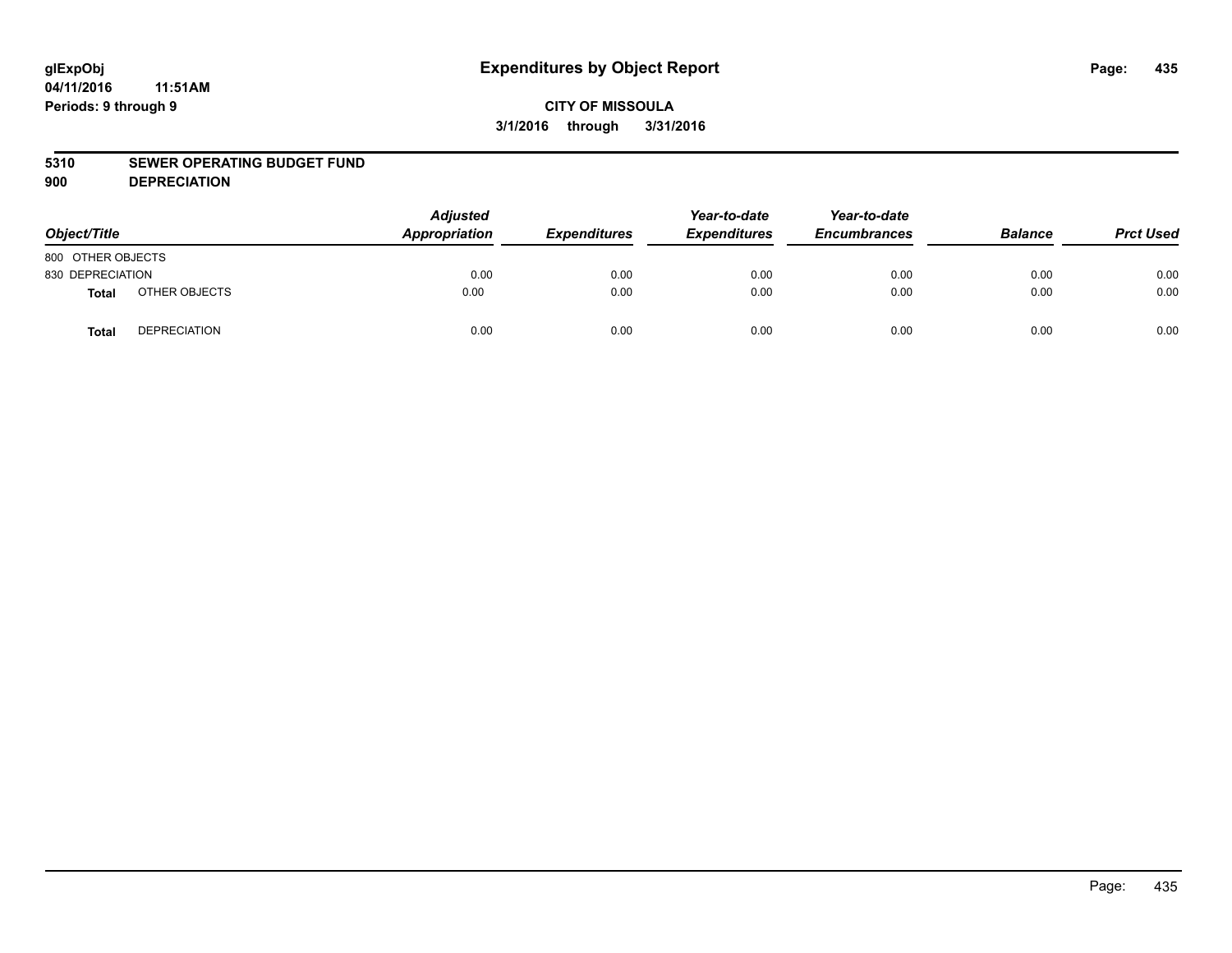### **5310 SEWER OPERATING BUDGET FUND**

|                                           | <b>Adjusted</b>      |                     | Year-to-date        | Year-to-date        |                |                  |
|-------------------------------------------|----------------------|---------------------|---------------------|---------------------|----------------|------------------|
| Object/Title                              | <b>Appropriation</b> | <b>Expenditures</b> | <b>Expenditures</b> | <b>Encumbrances</b> | <b>Balance</b> | <b>Prct Used</b> |
| 100 PERSONAL SERVICES                     |                      |                     |                     |                     |                |                  |
| 110 SALARIES AND WAGES                    | 1,248,521.00         | 94,593.80           | 883,430.72          | 0.00                | 365,090.28     | 70.76            |
| 115 SALARIES/HEALTH INSURANCE BENEFIT     | 0.00                 | 0.00                | 0.00                | 0.00                | 0.00           | 0.00             |
| 120 OVERTIME/TERMINATION                  | 19,000.00            | 2,065.45            | 17,292.47           | 0.00                | 1,707.53       | 91.01            |
| 130 OTHER                                 | 14,640.00            | 0.00                | 0.00                | 0.00                | 14,640.00      | 0.00             |
| 135 OPEB EXPENSE                          | 0.00                 | 0.00                | 0.00                | 0.00                | 0.00           | 0.00             |
| 140 EMPLOYER CONTRIBUTIONS                | 498,888.00           | 40,520.66           | 367,284.70          | 0.00                | 131,603.30     | 73.62            |
| <b>141 STATE RETIREMENT CONTRIBUTIONS</b> | 0.00                 | 0.00                | 456.48              | 0.00                | $-456.48$      | 0.00             |
| 145 OPEB CONTRIBUTION                     | 0.00                 | 0.00                | 0.00                | 0.00                | 0.00           | 0.00             |
| 190 PENSION EXPENSE                       | 0.00                 | 0.00                | 0.00                | 0.00                | 0.00           | 0.00             |
| PERSONAL SERVICES<br>Total                | 1,781,049.00         | 137,179.91          | 1,268,464.37        | 0.00                | 512,584.63     | 71.22            |
| 200 SUPPLIES                              |                      |                     |                     |                     |                |                  |
| 210 OFFICE SUPPLIES                       | 3,400.00             | 138.74              | 1,108.36            | 0.00                | 2,291.64       | 32.60            |
| 220 OPERATING SUPPLIES                    | 204,170.00           | 29,729.36           | 206,119.26          | 0.00                | $-1,949.26$    | 100.95           |
| 230 REPAIR/MAINTENANCE                    | 180,050.00           | 10,297.12           | 150,405.35          | 0.00                | 29,644.65      | 83.54            |
| 231 GASOLINE                              | 60,000.00            | 2,291.73            | 21,397.28           | 0.00                | 38,602.72      | 35.66            |
| 240 OTHER SUPPLIES                        | 4,000.00             | 0.00                | 1,065.87            | 0.00                | 2,934.13       | 26.65            |
| <b>SUPPLIES</b><br><b>Total</b>           | 451,620.00           | 42,456.95           | 380,096.12          | 0.00                | 71,523.88      | 84.16            |
| 300 PURCHASED SERVICES                    |                      |                     |                     |                     |                |                  |
| 310 COMMUNICATIONS                        | 3,570.00             | 74.26               | 8,460.02            | 0.00                | $-4,890.02$    | 236.98           |
| 320 PRINTING & DUPLICATING                | 1,000.00             | 0.00                | 1,331.95            | 0.00                | $-331.95$      | 133.20           |
| 330 PUBLICITY, SUBSCRIPTIONS & DUES       | 3,000.00             | 190.94              | 8,066.52            | 0.00                | $-5,066.52$    | 268.88           |
| 341 ELECTRICITY & NATURAL GAS             | 648,468.00           | 3,180.22            | 358,140.98          | 0.00                | 290,327.02     | 55.23            |
| 343 WATER CHARGES                         | 10,248.00            | 709.93              | 5,903.94            | 0.00                | 4,344.06       | 57.61            |
| 344 TELEPHONE SERVICE                     | 16,337.00            | 1,078.57            | 14,357.78           | 0.00                | 1,979.22       | 87.89            |
| 345 GARBAGE                               | 20,804.00            | 3,561.80            | 17,372.50           | 0.00                | 3,431.50       | 83.51            |
| 350 PROFESSIONAL SERVICES                 | 70,000.00            | 5,556.50            | 72,650.22           | 0.00                | $-2,650.22$    | 103.79           |
| 360 REPAIR & MAINTENANCE                  | 339,154.00           | 47,320.28           | 255,840.45          | 0.00                | 83,313.55      | 75.43            |
| 370 TRAVEL                                | 12,500.00            | 964.24              | 3,484.97            | 0.00                | 9,015.03       | 27.88            |
| 380 TRAINING                              | 7,600.00             | 1,249.00            | 8,232.82            | 0.00                | $-632.82$      | 108.33           |
| 390 OTHER PURCHASED SERVICES              | 432,900.00           | 40,377.40           | 271,964.90          | 0.00                | 160,935.10     | 62.82            |
| PURCHASED SERVICES<br>Total               | 1,565,581.00         | 104,263.14          | 1,025,807.05        | 0.00                | 539,773.95     | 65.52            |
| 500 FIXED CHARGES                         |                      |                     |                     |                     |                |                  |
| 500 FIXED CHARGES                         | 1,332,202.00         | 200.00              | 592,049.95          | 0.00                | 740,152.05     | 44.44            |
| 550 MERCHANT SERVICE FEES                 | 0.00                 | 0.00                | 0.00                | 0.00                | 0.00           | 0.00             |
|                                           |                      |                     |                     |                     |                |                  |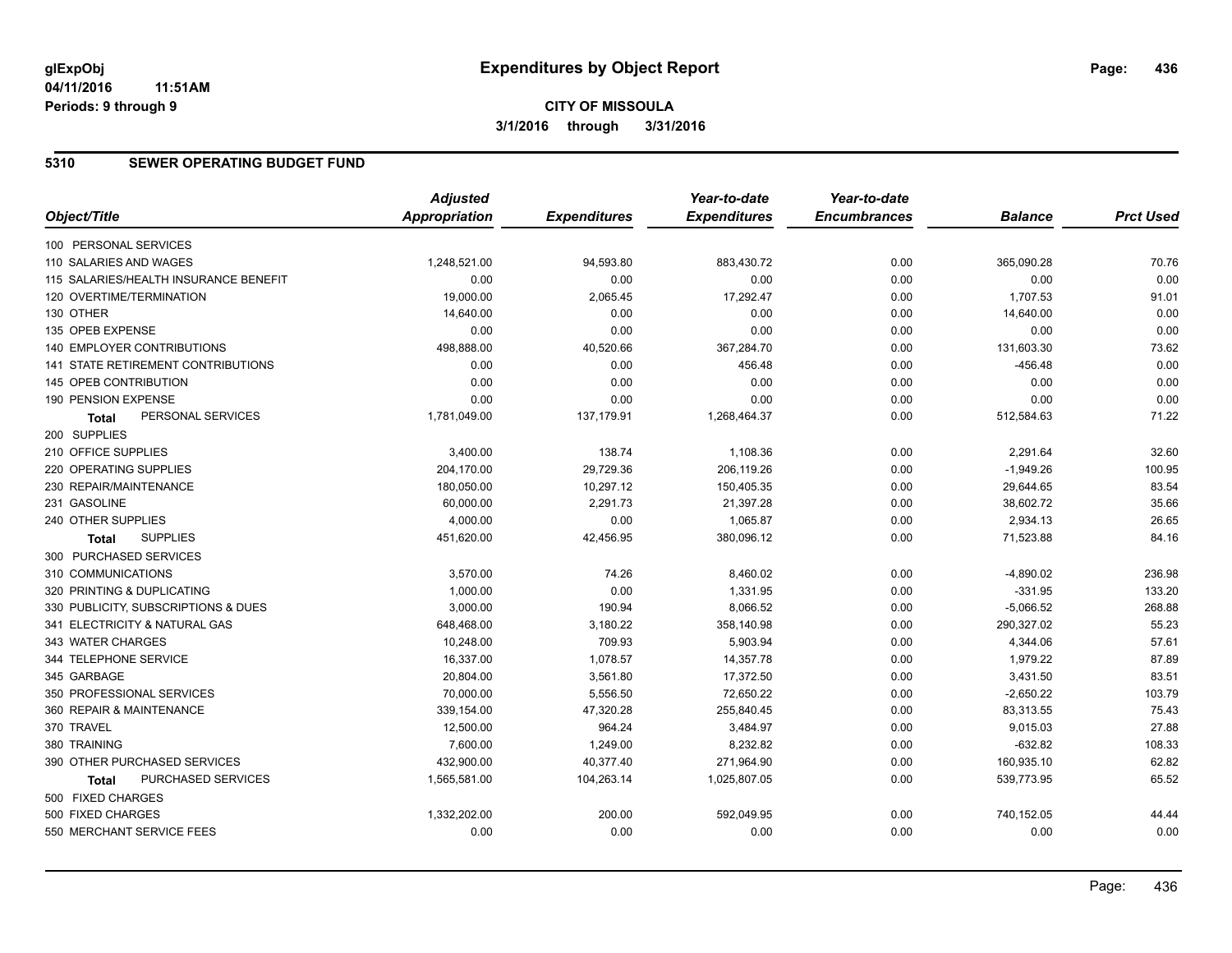# **5310 SEWER OPERATING BUDGET FUND**

|                    |                                   | <b>Adjusted</b>      |                     | Year-to-date        | Year-to-date        |                |                  |
|--------------------|-----------------------------------|----------------------|---------------------|---------------------|---------------------|----------------|------------------|
| Object/Title       |                                   | <b>Appropriation</b> | <b>Expenditures</b> | <b>Expenditures</b> | <b>Encumbrances</b> | <b>Balance</b> | <b>Prct Used</b> |
| <b>Total</b>       | <b>FIXED CHARGES</b>              | 1,332,202.00         | 200.00              | 592,049.95          | 0.00                | 740,152.05     | 44.44            |
| 600 DEBT SERVICE   |                                   |                      |                     |                     |                     |                |                  |
| 610 PRINCIPAL      |                                   | 0.00                 | 0.00                | 7,866.21            | 0.00                | $-7,866.21$    | 0.00             |
|                    | 620 INTEREST / SERVICE FEES       | 0.00                 | 0.00                | 39.09               | 0.00                | $-39.09$       | 0.00             |
| Total              | <b>DEBT SERVICE</b>               | 0.00                 | 0.00                | 7,905.30            | 0.00                | $-7,905.30$    | 0.00             |
|                    | 700 GRANTS & CONTRIBUTIONS        |                      |                     |                     |                     |                |                  |
|                    | 700 GRANTS & CONTRIBUTIONS        | 1,500.00             | 0.00                | 0.00                | 0.00                | 1,500.00       | 0.00             |
| <b>Total</b>       | <b>GRANTS &amp; CONTRIBUTIONS</b> | 1,500.00             | 0.00                | 0.00                | 0.00                | 1,500.00       | 0.00             |
| 800 OTHER OBJECTS  |                                   |                      |                     |                     |                     |                |                  |
|                    | 820 TRANSFERS TO OTHER FUNDS      | 0.00                 | 0.00                | 0.00                | 0.00                | 0.00           | 0.00             |
| 830 DEPRECIATION   |                                   | 0.00                 | 0.00                | 0.00                | 0.00                | 0.00           | 0.00             |
| Total              | OTHER OBJECTS                     | 0.00                 | 0.00                | 0.00                | 0.00                | 0.00           | 0.00             |
| 900 CAPITAL OUTLAY |                                   |                      |                     |                     |                     |                |                  |
| 900 CAPITAL OUTLAY |                                   | 0.00                 | 0.00                | 0.00                | 0.00                | 0.00           | 0.00             |
| 930 IMPROVEMENTS   |                                   | 0.00                 | 0.00                | 0.00                | 0.00                | 0.00           | 0.00             |
|                    | 940 MACHINERY & EQUIPMENT         | 0.00                 | 7,000.00            | 7,000.00            | 0.00                | $-7,000.00$    | 0.00             |
| <b>Total</b>       | <b>CAPITAL OUTLAY</b>             | 0.00                 | 7,000.00            | 7,000.00            | 0.00                | $-7,000.00$    | 0.00             |
| <b>Total</b>       | SEWER OPERATING BUDGET FUND       | 5,131,952.00         | 291,100.00          | 3,281,322.79        | 0.00                | 1,850,629.21   | 63.94            |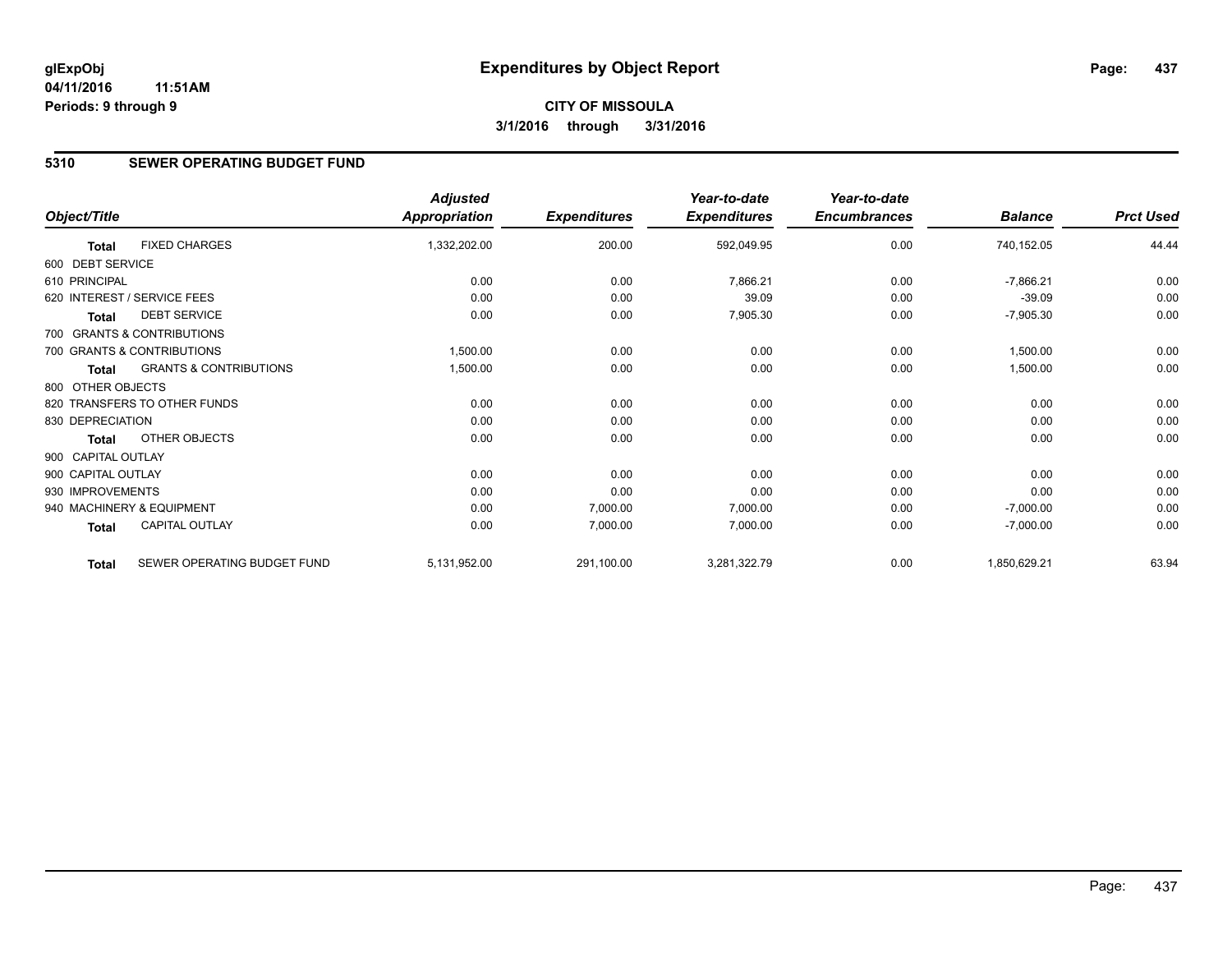### **CITY OF MISSOULA 3/1/2016 through 3/31/2016**

### **5311 SEWER REVENUE COLLECTION & CLEARING FUND**

|                                      | <b>Adjusted</b>      |                     | Year-to-date        | Year-to-date        |                |                  |
|--------------------------------------|----------------------|---------------------|---------------------|---------------------|----------------|------------------|
| Object/Title                         | <b>Appropriation</b> | <b>Expenditures</b> | <b>Expenditures</b> | <b>Encumbrances</b> | <b>Balance</b> | <b>Prct Used</b> |
| 500 FIXED CHARGES                    |                      |                     |                     |                     |                |                  |
| 500 FIXED CHARGES                    | 0.00                 | 0.00                | 0.00                | 0.00                | 0.00           | 0.00             |
| 550 MERCHANT SERVICE FEES            | 0.00                 | 0.00                | 0.00                | 0.00                | 0.00           | 0.00             |
| <b>FIXED CHARGES</b><br><b>Total</b> | 0.00                 | 0.00                | 0.00                | 0.00                | 0.00           | 0.00             |
| 600 DEBT SERVICE                     |                      |                     |                     |                     |                |                  |
| 620 INTEREST / SERVICE FEES          | 0.00                 | 0.00                | 0.00                | 0.00                | 0.00           | 0.00             |
| <b>DEBT SERVICE</b><br><b>Total</b>  | 0.00                 | 0.00                | 0.00                | 0.00                | 0.00           | 0.00             |
| 800 OTHER OBJECTS                    |                      |                     |                     |                     |                |                  |
| 800 OTHER OBJECTS                    | 0.00                 | 0.00                | 0.00                | 0.00                | 0.00           | 0.00             |
| 820 TRANSFERS TO OTHER FUNDS         | 7,391,083.00         | 0.00                | 0.00                | 0.00                | 7,391,083.00   | 0.00             |
| OTHER OBJECTS<br><b>Total</b>        | 7,391,083.00         | 0.00                | 0.00                | 0.00                | 7,391,083.00   | 0.00             |
| <b>WASTEWATER</b><br><b>Total</b>    | 7,391,083.00         | 0.00                | 0.00                | 0.00                | 7.391.083.00   | 0.00             |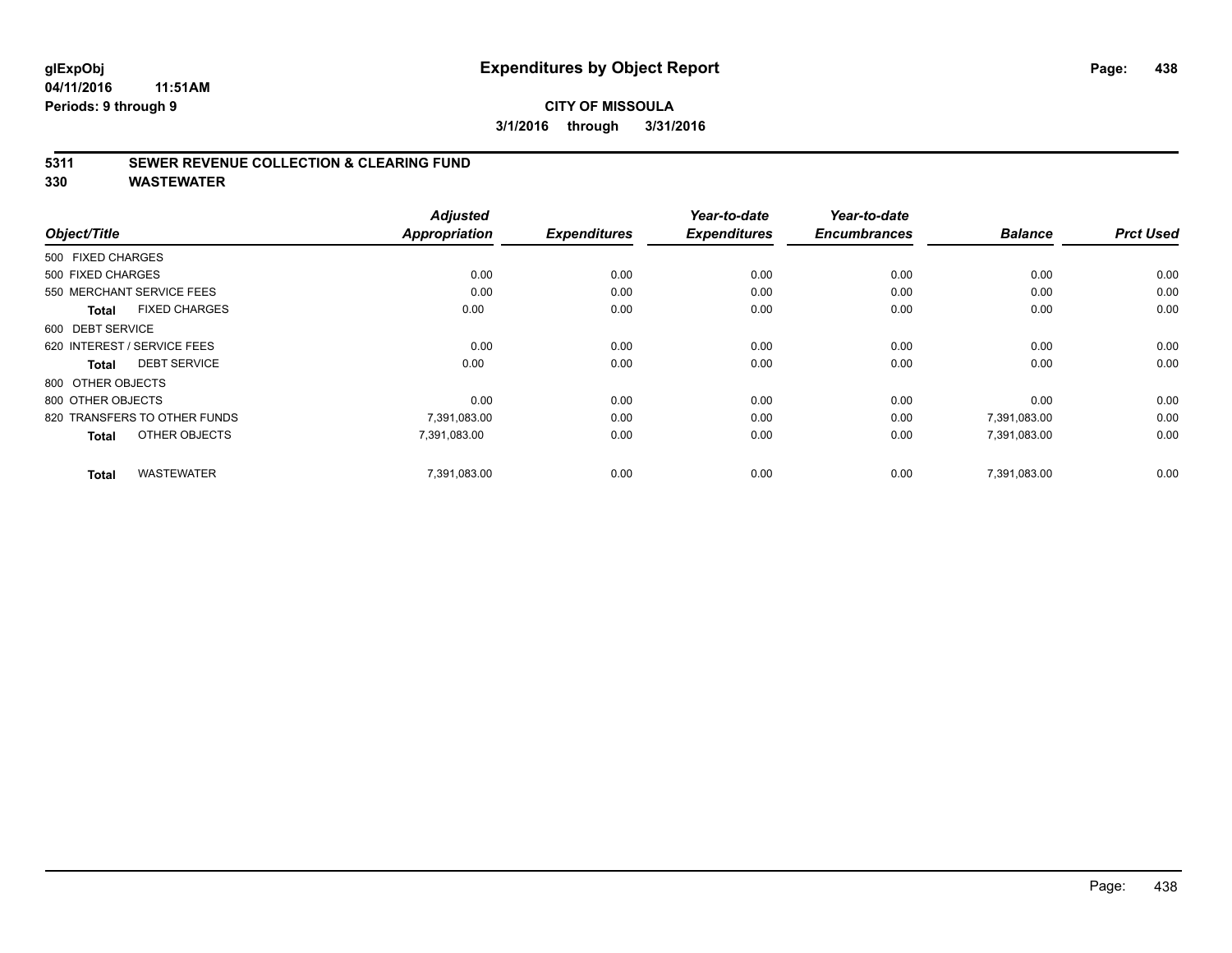**CITY OF MISSOULA 3/1/2016 through 3/31/2016**

### **5311 SEWER REVENUE COLLECTION & CLEARING FUND**

|                   |                                  | <b>Adjusted</b> |                     | Year-to-date        | Year-to-date<br><b>Encumbrances</b> |                | <b>Prct Used</b> |
|-------------------|----------------------------------|-----------------|---------------------|---------------------|-------------------------------------|----------------|------------------|
| Object/Title      |                                  | Appropriation   | <b>Expenditures</b> | <b>Expenditures</b> |                                     | <b>Balance</b> |                  |
| 500 FIXED CHARGES |                                  |                 |                     |                     |                                     |                |                  |
| 500 FIXED CHARGES |                                  | 0.00            | 0.00                | 0.00                | 0.00                                | 0.00           | 0.00             |
|                   | 550 MERCHANT SERVICE FEES        | 0.00            | 0.00                | 0.00                | 0.00                                | 0.00           | 0.00             |
| Total             | <b>FIXED CHARGES</b>             | 0.00            | 0.00                | 0.00                | 0.00                                | 0.00           | 0.00             |
| 600 DEBT SERVICE  |                                  |                 |                     |                     |                                     |                |                  |
|                   | 620 INTEREST / SERVICE FEES      | 0.00            | 0.00                | 0.00                | 0.00                                | 0.00           | 0.00             |
| Total             | <b>DEBT SERVICE</b>              | 0.00            | 0.00                | 0.00                | 0.00                                | 0.00           | 0.00             |
| 800 OTHER OBJECTS |                                  |                 |                     |                     |                                     |                |                  |
| 800 OTHER OBJECTS |                                  | 0.00            | 0.00                | 0.00                | 0.00                                | 0.00           | 0.00             |
|                   | 820 TRANSFERS TO OTHER FUNDS     | 7,391,083.00    | 0.00                | 0.00                | 0.00                                | 7,391,083.00   | 0.00             |
| <b>Total</b>      | OTHER OBJECTS                    | 7,391,083.00    | 0.00                | 0.00                | 0.00                                | 7,391,083.00   | 0.00             |
| <b>Total</b>      | SEWER REVENUE COLLECTION & CLEAF | 7.391.083.00    | 0.00                | 0.00                | 0.00                                | 7,391,083.00   | 0.00             |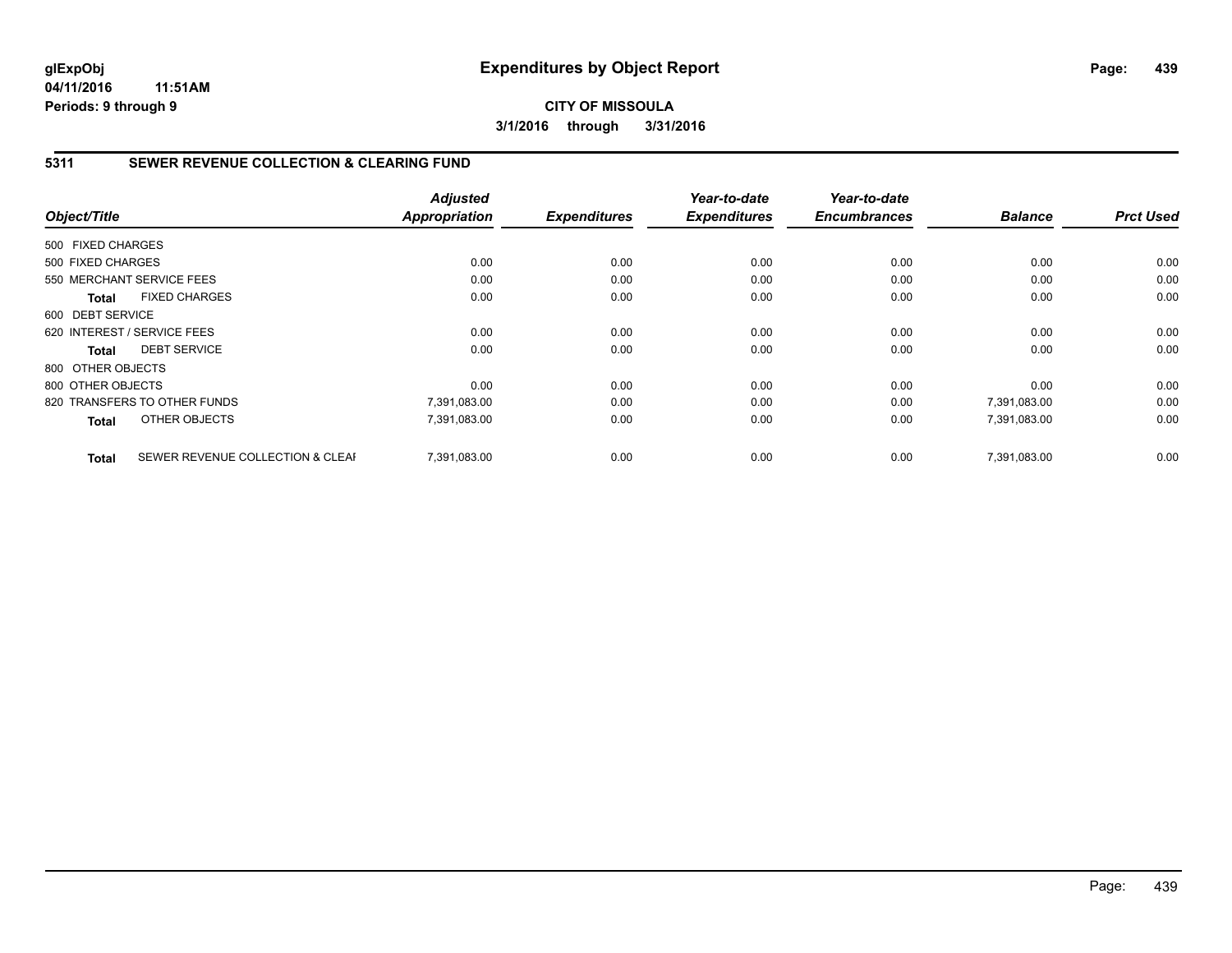# **5315 SEWER LOAN FUND**

|                                     | <b>Adjusted</b> |                     | Year-to-date        | Year-to-date        |                |                  |
|-------------------------------------|-----------------|---------------------|---------------------|---------------------|----------------|------------------|
| Object/Title                        | Appropriation   | <b>Expenditures</b> | <b>Expenditures</b> | <b>Encumbrances</b> | <b>Balance</b> | <b>Prct Used</b> |
| 300 PURCHASED SERVICES              |                 |                     |                     |                     |                |                  |
| 390 OTHER PURCHASED SERVICES        | 0.00            | 0.00                | 0.00                | 0.00                | 0.00           | 0.00             |
| PURCHASED SERVICES<br><b>Total</b>  | 0.00            | 0.00                | 0.00                | 0.00                | 0.00           | 0.00             |
| 500 FIXED CHARGES                   |                 |                     |                     |                     |                |                  |
| 550 MERCHANT SERVICE FEES           | 0.00            | 0.00                | 0.00                | 0.00                | 0.00           | 0.00             |
| <b>FIXED CHARGES</b><br>Total       | 0.00            | 0.00                | 0.00                | 0.00                | 0.00           | 0.00             |
| 600 DEBT SERVICE                    |                 |                     |                     |                     |                |                  |
| 620 INTEREST / SERVICE FEES         | 0.00            | 0.00                | 0.00                | 0.00                | 0.00           | 0.00             |
| <b>DEBT SERVICE</b><br><b>Total</b> | 0.00            | 0.00                | 0.00                | 0.00                | 0.00           | 0.00             |
| 800 OTHER OBJECTS                   |                 |                     |                     |                     |                |                  |
| 820 TRANSFERS TO OTHER FUNDS        | 20,000.00       | 0.00                | 0.00                | 0.00                | 20,000.00      | 0.00             |
| 845 CONTINGENCY                     | 0.00            | 0.00                | 0.00                | 0.00                | 0.00           | 0.00             |
| OTHER OBJECTS<br>Total              | 20,000.00       | 0.00                | 0.00                | 0.00                | 20,000.00      | 0.00             |
| <b>WASTEWATER</b><br><b>Total</b>   | 20,000.00       | 0.00                | 0.00                | 0.00                | 20,000.00      | 0.00             |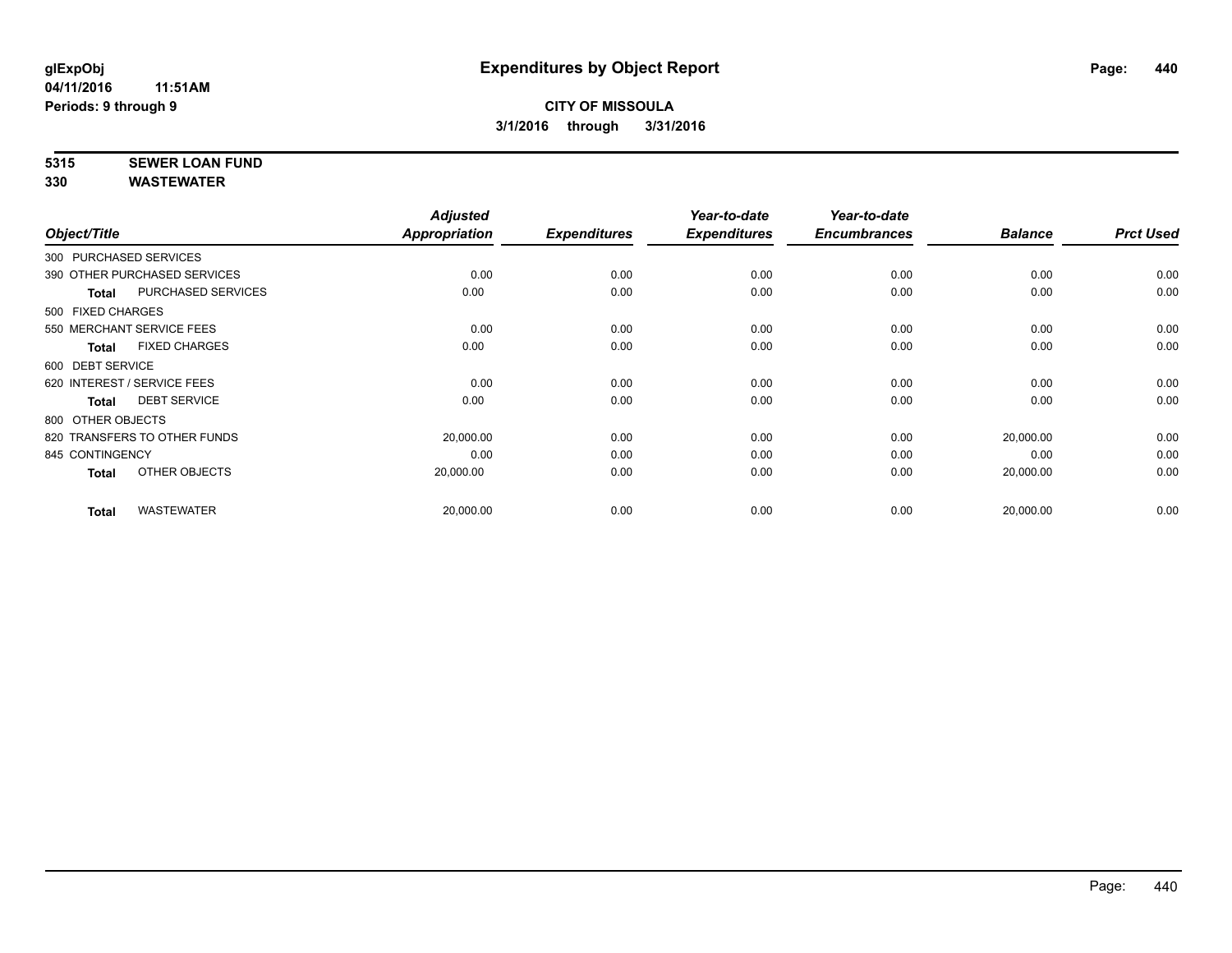# **5315 SEWER LOAN FUND**

| Object/Title     |                              | <b>Adjusted</b><br>Appropriation | <b>Expenditures</b> | Year-to-date<br><b>Expenditures</b> | Year-to-date<br><b>Encumbrances</b> | <b>Balance</b> | <b>Prct Used</b> |
|------------------|------------------------------|----------------------------------|---------------------|-------------------------------------|-------------------------------------|----------------|------------------|
|                  |                              |                                  |                     |                                     |                                     |                |                  |
|                  | 300 PURCHASED SERVICES       |                                  |                     |                                     |                                     |                |                  |
|                  | 390 OTHER PURCHASED SERVICES | 0.00                             | 0.00                | 0.00                                | 0.00                                | 0.00           | 0.00             |
| <b>Total</b>     | <b>PURCHASED SERVICES</b>    | 0.00                             | 0.00                | 0.00                                | 0.00                                | 0.00           | 0.00             |
|                  | 500 FIXED CHARGES            |                                  |                     |                                     |                                     |                |                  |
|                  | 550 MERCHANT SERVICE FEES    | 0.00                             | 0.00                | 0.00                                | 0.00                                | 0.00           | 0.00             |
| <b>Total</b>     | <b>FIXED CHARGES</b>         | 0.00                             | 0.00                | 0.00                                | 0.00                                | 0.00           | 0.00             |
| 600 DEBT SERVICE |                              |                                  |                     |                                     |                                     |                |                  |
|                  | 620 INTEREST / SERVICE FEES  | 0.00                             | 0.00                | 0.00                                | 0.00                                | 0.00           | 0.00             |
| <b>Total</b>     | <b>DEBT SERVICE</b>          | 0.00                             | 0.00                | 0.00                                | 0.00                                | 0.00           | 0.00             |
|                  | 800 OTHER OBJECTS            |                                  |                     |                                     |                                     |                |                  |
|                  | 820 TRANSFERS TO OTHER FUNDS | 20,000.00                        | 0.00                | 0.00                                | 0.00                                | 20,000.00      | 0.00             |
| 845 CONTINGENCY  |                              | 0.00                             | 0.00                | 0.00                                | 0.00                                | 0.00           | 0.00             |
| Total            | OTHER OBJECTS                | 20,000.00                        | 0.00                | 0.00                                | 0.00                                | 20,000.00      | 0.00             |
|                  |                              |                                  |                     |                                     |                                     |                |                  |
| <b>Total</b>     | <b>SEWER LOAN FUND</b>       | 20,000.00                        | 0.00                | 0.00                                | 0.00                                | 20,000.00      | 0.00             |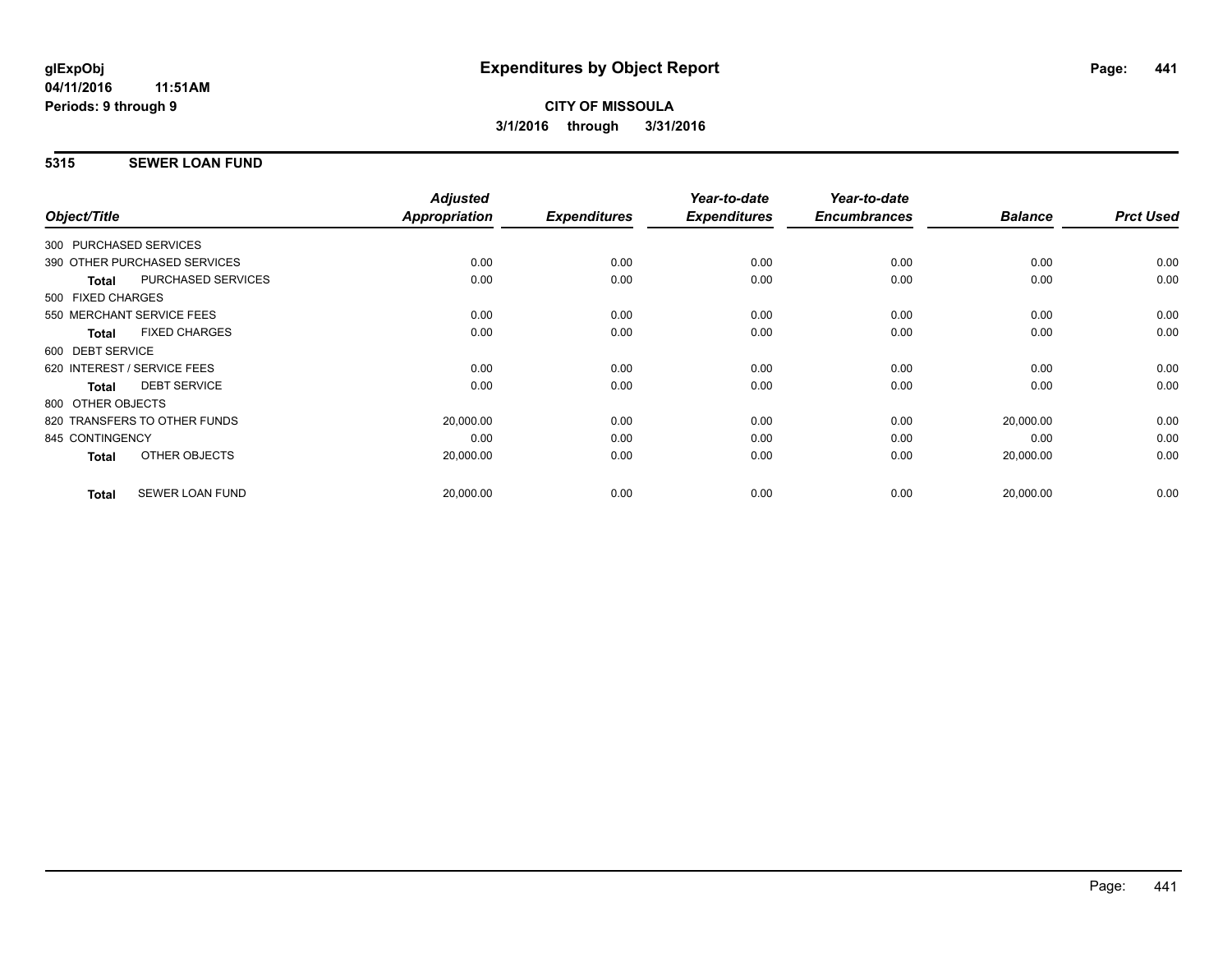### **CITY OF MISSOULA 3/1/2016 through 3/31/2016**

### **5320 SEWER REPLACEMENT & DEPRECIATION FUND**

|                                       | <b>Adjusted</b> |                     | Year-to-date        | Year-to-date        |                |                  |
|---------------------------------------|-----------------|---------------------|---------------------|---------------------|----------------|------------------|
| Object/Title                          | Appropriation   | <b>Expenditures</b> | <b>Expenditures</b> | <b>Encumbrances</b> | <b>Balance</b> | <b>Prct Used</b> |
| 300 PURCHASED SERVICES                |                 |                     |                     |                     |                |                  |
| 350 PROFESSIONAL SERVICES             | 0.00            | 132,818.26          | 132,818.26          | 0.00                | $-132,818.26$  | 0.00             |
| 360 REPAIR & MAINTENANCE              | 424,000.00      | 14,881.79           | 177,466.11          | 0.00                | 246,533.89     | 41.86            |
| PURCHASED SERVICES<br><b>Total</b>    | 424,000.00      | 147,700.05          | 310,284.37          | 0.00                | 113,715.63     | 73.18            |
| 500 FIXED CHARGES                     |                 |                     |                     |                     |                |                  |
| 550 MERCHANT SERVICE FEES             | 0.00            | 0.00                | 0.00                | 0.00                | 0.00           | 0.00             |
| <b>FIXED CHARGES</b><br><b>Total</b>  | 0.00            | 0.00                | 0.00                | 0.00                | 0.00           | 0.00             |
| 600 DEBT SERVICE                      |                 |                     |                     |                     |                |                  |
| 610 PRINCIPAL                         | 83,015.00       | 0.00                | 34,513.60           | 0.00                | 48,501.40      | 41.58            |
| 620 INTEREST / SERVICE FEES           | 6,363.00        | 0.00                | 2,269.69            | 0.00                | 4,093.31       | 35.67            |
| <b>DEBT SERVICE</b><br><b>Total</b>   | 89,378.00       | 0.00                | 36,783.29           | 0.00                | 52,594.71      | 41.15            |
| 800 OTHER OBJECTS                     |                 |                     |                     |                     |                |                  |
| 820 TRANSFERS TO OTHER FUNDS          | 0.00            | 0.00                | 0.00                | 0.00                | 0.00           | 0.00             |
| 830 DEPRECIATION                      | 0.00            | 0.00                | 0.00                | 0.00                | 0.00           | 0.00             |
| OTHER OBJECTS<br><b>Total</b>         | 0.00            | 0.00                | 0.00                | 0.00                | 0.00           | 0.00             |
| 900 CAPITAL OUTLAY                    |                 |                     |                     |                     |                |                  |
| 900 CAPITAL OUTLAY                    | 0.00            | 0.00                | 0.00                | 0.00                | 0.00           | 0.00             |
| 910 LAND                              | 0.00            | 0.00                | 0.00                | 0.00                | 0.00           | 0.00             |
| 930 IMPROVEMENTS                      | 0.00            | 24,043.37           | 65,833.50           | 0.00                | $-65,833.50$   | 0.00             |
| 940 MACHINERY & EQUIPMENT             | 100,000.00      | 0.00                | 9,590.70            | 0.00                | 90,409.30      | 9.59             |
| <b>CAPITAL OUTLAY</b><br><b>Total</b> | 100,000.00      | 24,043.37           | 75,424.20           | 0.00                | 24,575.80      | 75.42            |
| <b>WASTEWATER</b><br><b>Total</b>     | 613,378.00      | 171.743.42          | 422.491.86          | 0.00                | 190,886.14     | 68.88            |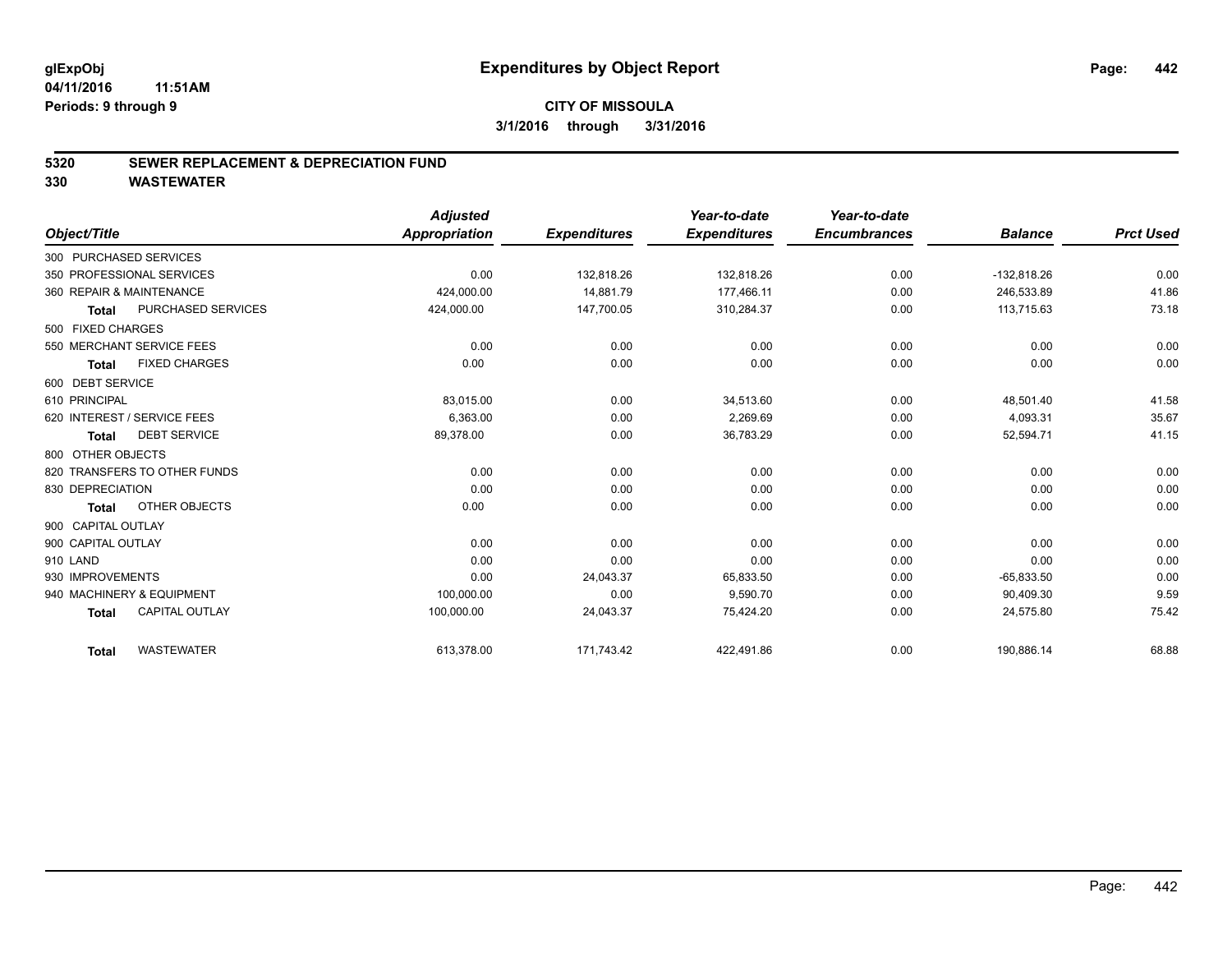# **5320 SEWER REPLACEMENT & DEPRECIATION FUND**

|                        |                                  | <b>Adjusted</b>      |                     | Year-to-date        | Year-to-date        |                |                  |
|------------------------|----------------------------------|----------------------|---------------------|---------------------|---------------------|----------------|------------------|
| Object/Title           |                                  | <b>Appropriation</b> | <b>Expenditures</b> | <b>Expenditures</b> | <b>Encumbrances</b> | <b>Balance</b> | <b>Prct Used</b> |
| 300 PURCHASED SERVICES |                                  |                      |                     |                     |                     |                |                  |
|                        | 350 PROFESSIONAL SERVICES        | 0.00                 | 132,818.26          | 132,818.26          | 0.00                | $-132,818.26$  | 0.00             |
|                        | 360 REPAIR & MAINTENANCE         | 424,000.00           | 14,881.79           | 177,466.11          | 0.00                | 246,533.89     | 41.86            |
| <b>Total</b>           | <b>PURCHASED SERVICES</b>        | 424,000.00           | 147,700.05          | 310,284.37          | 0.00                | 113,715.63     | 73.18            |
| 500 FIXED CHARGES      |                                  |                      |                     |                     |                     |                |                  |
|                        | 550 MERCHANT SERVICE FEES        | 0.00                 | 0.00                | 0.00                | 0.00                | 0.00           | 0.00             |
| <b>Total</b>           | <b>FIXED CHARGES</b>             | 0.00                 | 0.00                | 0.00                | 0.00                | 0.00           | 0.00             |
| 600 DEBT SERVICE       |                                  |                      |                     |                     |                     |                |                  |
| 610 PRINCIPAL          |                                  | 83,015.00            | 0.00                | 34,513.60           | 0.00                | 48,501.40      | 41.58            |
|                        | 620 INTEREST / SERVICE FEES      | 6,363.00             | 0.00                | 2,269.69            | 0.00                | 4,093.31       | 35.67            |
| <b>Total</b>           | <b>DEBT SERVICE</b>              | 89,378.00            | 0.00                | 36,783.29           | 0.00                | 52,594.71      | 41.15            |
| 800 OTHER OBJECTS      |                                  |                      |                     |                     |                     |                |                  |
|                        | 820 TRANSFERS TO OTHER FUNDS     | 0.00                 | 0.00                | 0.00                | 0.00                | 0.00           | 0.00             |
| 830 DEPRECIATION       |                                  | 0.00                 | 0.00                | 0.00                | 0.00                | 0.00           | 0.00             |
| <b>Total</b>           | OTHER OBJECTS                    | 0.00                 | 0.00                | 0.00                | 0.00                | 0.00           | 0.00             |
| 900 CAPITAL OUTLAY     |                                  |                      |                     |                     |                     |                |                  |
| 900 CAPITAL OUTLAY     |                                  | 0.00                 | 0.00                | 0.00                | 0.00                | 0.00           | 0.00             |
| 910 LAND               |                                  | 0.00                 | 0.00                | 0.00                | 0.00                | 0.00           | 0.00             |
| 930 IMPROVEMENTS       |                                  | 0.00                 | 24,043.37           | 65,833.50           | 0.00                | $-65,833.50$   | 0.00             |
|                        | 940 MACHINERY & EQUIPMENT        | 100,000.00           | 0.00                | 9.590.70            | 0.00                | 90.409.30      | 9.59             |
| <b>Total</b>           | <b>CAPITAL OUTLAY</b>            | 100,000.00           | 24,043.37           | 75,424.20           | 0.00                | 24,575.80      | 75.42            |
| <b>Total</b>           | SEWER REPLACEMENT & DEPRECIATION | 613,378.00           | 171,743.42          | 422,491.86          | 0.00                | 190,886.14     | 68.88            |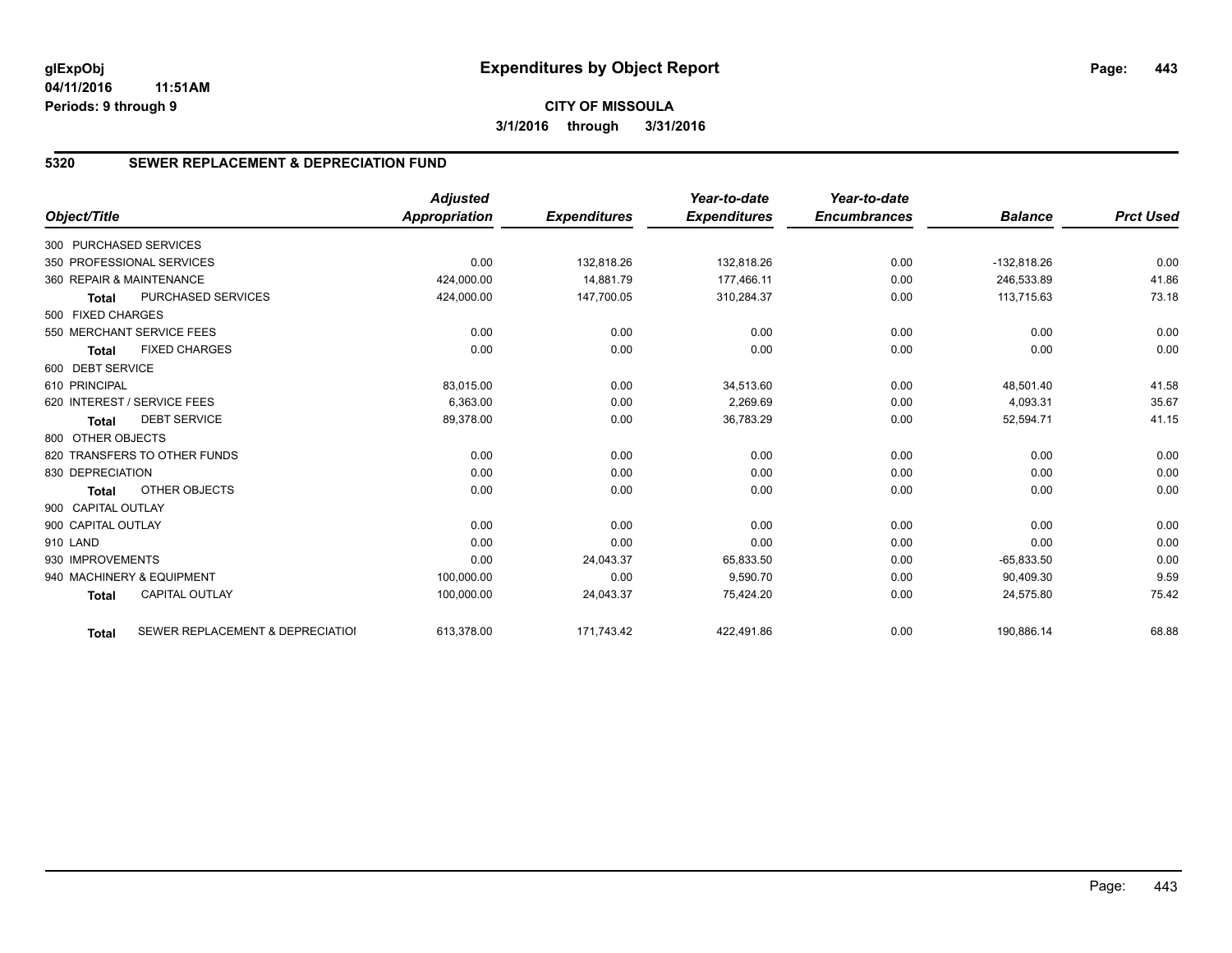#### **5325 SEWER DEVELOPMENT FEE FUND**

|                    |                              | <b>Adjusted</b>      |                     | Year-to-date        | Year-to-date        |                |                  |
|--------------------|------------------------------|----------------------|---------------------|---------------------|---------------------|----------------|------------------|
| Object/Title       |                              | <b>Appropriation</b> | <b>Expenditures</b> | <b>Expenditures</b> | <b>Encumbrances</b> | <b>Balance</b> | <b>Prct Used</b> |
|                    | 300 PURCHASED SERVICES       |                      |                     |                     |                     |                |                  |
|                    | 350 PROFESSIONAL SERVICES    | 0.00                 | 26,468.87           | 26,468.87           | 0.00                | $-26,468.87$   | 0.00             |
|                    | 360 REPAIR & MAINTENANCE     | 0.00                 | 0.00                | 0.00                | 0.00                | 0.00           | 0.00             |
| <b>Total</b>       | PURCHASED SERVICES           | 0.00                 | 26,468.87           | 26,468.87           | 0.00                | $-26,468.87$   | 0.00             |
| 500 FIXED CHARGES  |                              |                      |                     |                     |                     |                |                  |
|                    | 550 MERCHANT SERVICE FEES    | 0.00                 | 0.00                | 0.00                | 0.00                | 0.00           | 0.00             |
| <b>Total</b>       | <b>FIXED CHARGES</b>         | 0.00                 | 0.00                | 0.00                | 0.00                | 0.00           | 0.00             |
| 600 DEBT SERVICE   |                              |                      |                     |                     |                     |                |                  |
| 610 PRINCIPAL      |                              | 0.00                 | 0.00                | 0.00                | 0.00                | 0.00           | 0.00             |
|                    | 620 INTEREST / SERVICE FEES  | 0.00                 | 0.00                | 0.00                | 0.00                | 0.00           | 0.00             |
| <b>Total</b>       | <b>DEBT SERVICE</b>          | 0.00                 | 0.00                | 0.00                | 0.00                | 0.00           | 0.00             |
| 800 OTHER OBJECTS  |                              |                      |                     |                     |                     |                |                  |
|                    | 820 TRANSFERS TO OTHER FUNDS | 0.00                 | 0.00                | 0.00                | 0.00                | 0.00           | 0.00             |
| Total              | OTHER OBJECTS                | 0.00                 | 0.00                | 0.00                | 0.00                | 0.00           | 0.00             |
| 900 CAPITAL OUTLAY |                              |                      |                     |                     |                     |                |                  |
| 900 CAPITAL OUTLAY |                              | 0.00                 | 0.00                | 0.00                | 0.00                | 0.00           | 0.00             |
| 910 LAND           |                              | 0.00                 | 0.00                | 0.00                | 0.00                | 0.00           | 0.00             |
| 920 BUILDINGS      |                              | 0.00                 | 0.00                | 0.00                | 0.00                | 0.00           | 0.00             |
| 930 IMPROVEMENTS   |                              | 247,118.00           | 11,491.56           | 174,065.96          | 0.00                | 73,052.04      | 70.44            |
| <b>Total</b>       | <b>CAPITAL OUTLAY</b>        | 247,118.00           | 11,491.56           | 174,065.96          | 0.00                | 73,052.04      | 70.44            |
| <b>Total</b>       | <b>WASTEWATER</b>            | 247,118.00           | 37,960.43           | 200,534.83          | 0.00                | 46,583.17      | 81.15            |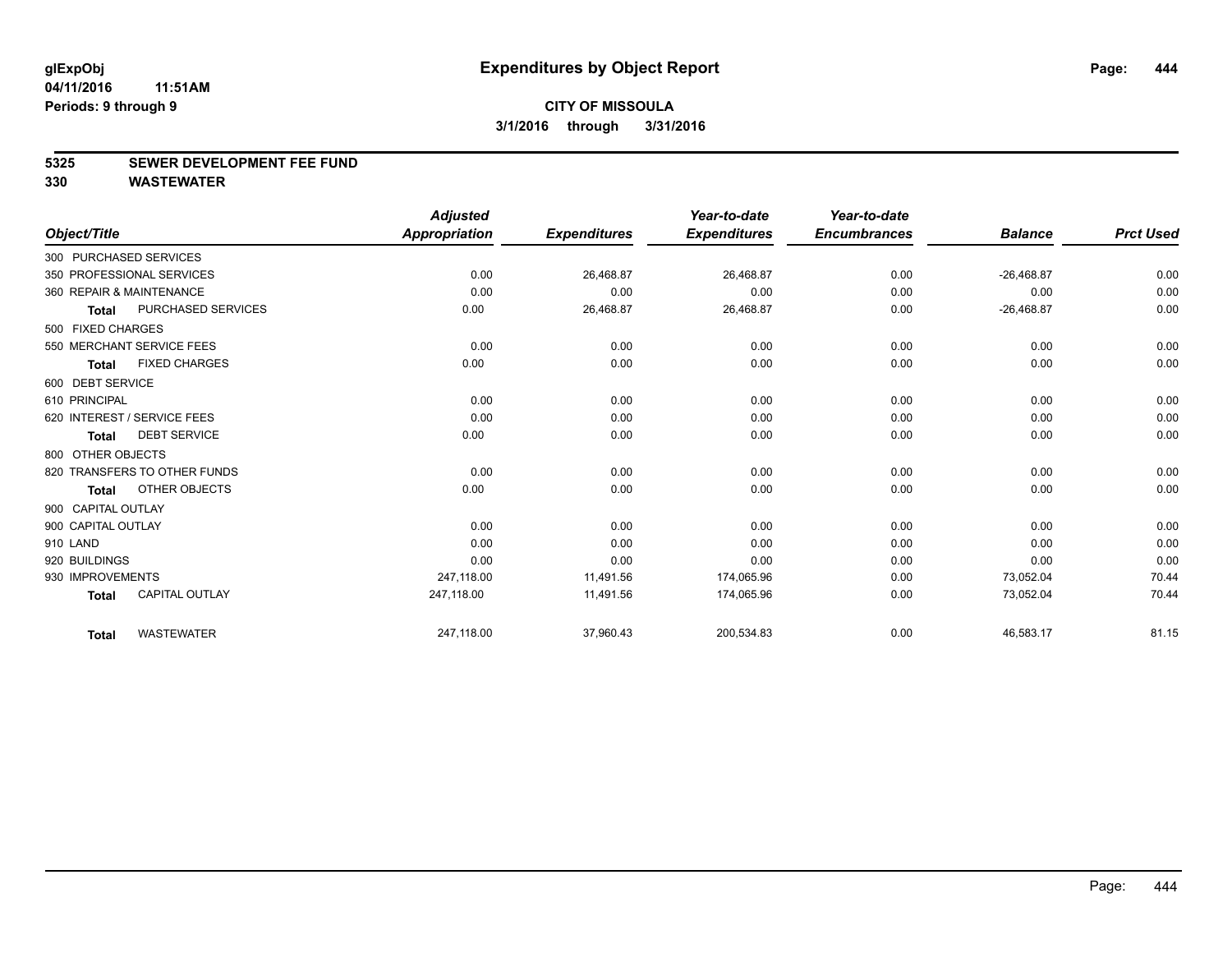**CITY OF MISSOULA 3/1/2016 through 3/31/2016**

### **5325 SEWER DEVELOPMENT FEE FUND**

|                        |                              | <b>Adjusted</b>      |                     | Year-to-date        | Year-to-date        |                |                  |
|------------------------|------------------------------|----------------------|---------------------|---------------------|---------------------|----------------|------------------|
| Object/Title           |                              | <b>Appropriation</b> | <b>Expenditures</b> | <b>Expenditures</b> | <b>Encumbrances</b> | <b>Balance</b> | <b>Prct Used</b> |
| 300 PURCHASED SERVICES |                              |                      |                     |                     |                     |                |                  |
|                        | 350 PROFESSIONAL SERVICES    | 0.00                 | 26,468.87           | 26,468.87           | 0.00                | $-26,468.87$   | 0.00             |
|                        | 360 REPAIR & MAINTENANCE     | 0.00                 | 0.00                | 0.00                | 0.00                | 0.00           | 0.00             |
| <b>Total</b>           | PURCHASED SERVICES           | 0.00                 | 26,468.87           | 26,468.87           | 0.00                | $-26,468.87$   | 0.00             |
| 500 FIXED CHARGES      |                              |                      |                     |                     |                     |                |                  |
|                        | 550 MERCHANT SERVICE FEES    | 0.00                 | 0.00                | 0.00                | 0.00                | 0.00           | 0.00             |
| <b>Total</b>           | <b>FIXED CHARGES</b>         | 0.00                 | 0.00                | 0.00                | 0.00                | 0.00           | 0.00             |
| 600 DEBT SERVICE       |                              |                      |                     |                     |                     |                |                  |
| 610 PRINCIPAL          |                              | 0.00                 | 0.00                | 0.00                | 0.00                | 0.00           | 0.00             |
|                        | 620 INTEREST / SERVICE FEES  | 0.00                 | 0.00                | 0.00                | 0.00                | 0.00           | 0.00             |
| <b>Total</b>           | <b>DEBT SERVICE</b>          | 0.00                 | 0.00                | 0.00                | 0.00                | 0.00           | 0.00             |
| 800 OTHER OBJECTS      |                              |                      |                     |                     |                     |                |                  |
|                        | 820 TRANSFERS TO OTHER FUNDS | 0.00                 | 0.00                | 0.00                | 0.00                | 0.00           | 0.00             |
| <b>Total</b>           | <b>OTHER OBJECTS</b>         | 0.00                 | 0.00                | 0.00                | 0.00                | 0.00           | 0.00             |
| 900 CAPITAL OUTLAY     |                              |                      |                     |                     |                     |                |                  |
| 900 CAPITAL OUTLAY     |                              | 0.00                 | 0.00                | 0.00                | 0.00                | 0.00           | 0.00             |
| 910 LAND               |                              | 0.00                 | 0.00                | 0.00                | 0.00                | 0.00           | 0.00             |
| 920 BUILDINGS          |                              | 0.00                 | 0.00                | 0.00                | 0.00                | 0.00           | 0.00             |
| 930 IMPROVEMENTS       |                              | 247,118.00           | 11,491.56           | 174,065.96          | 0.00                | 73,052.04      | 70.44            |
| <b>Total</b>           | <b>CAPITAL OUTLAY</b>        | 247,118.00           | 11,491.56           | 174,065.96          | 0.00                | 73,052.04      | 70.44            |
| <b>Total</b>           | SEWER DEVELOPMENT FEE FUND   | 247,118.00           | 37,960.43           | 200,534.83          | 0.00                | 46,583.17      | 81.15            |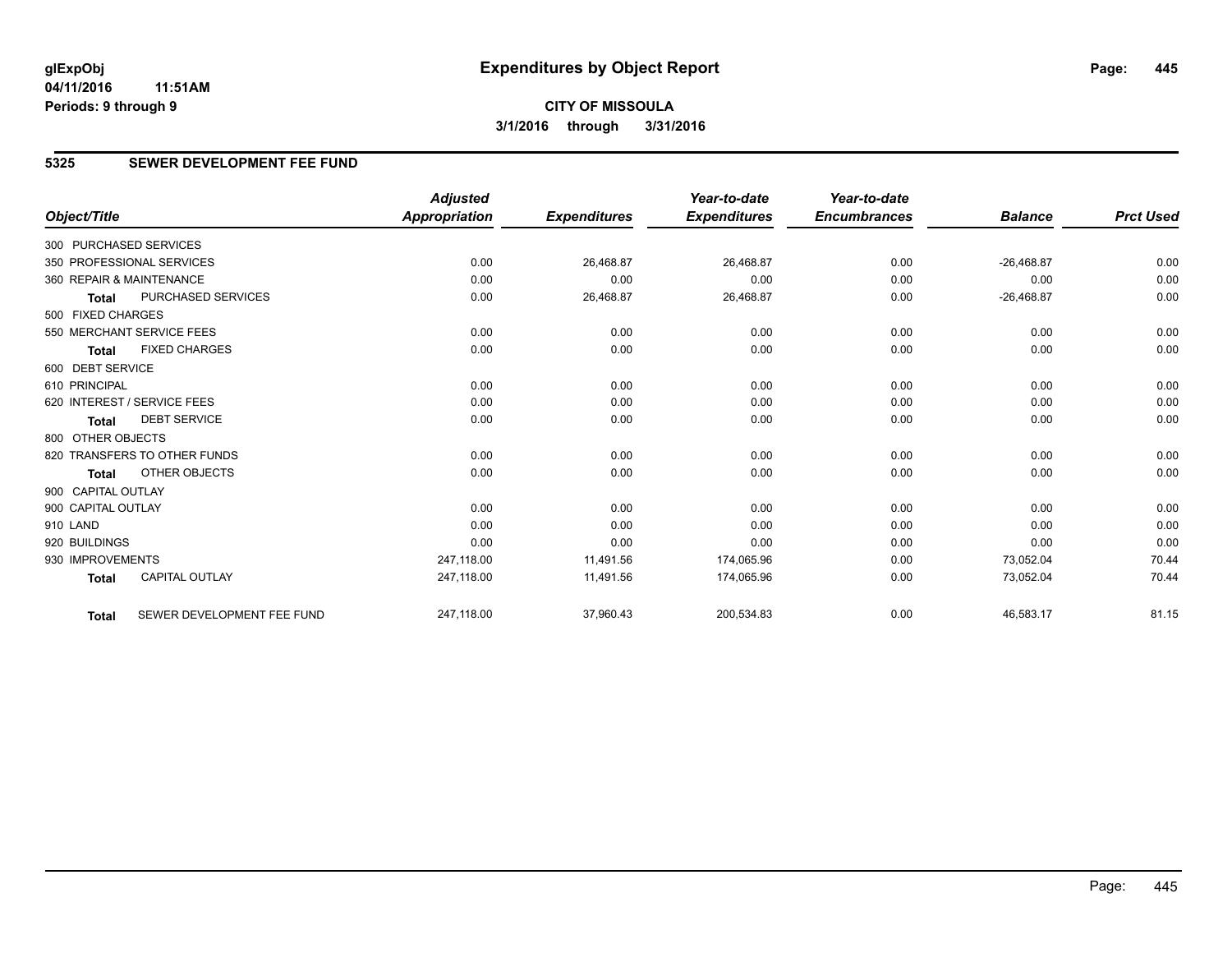#### **5340 SEWER CONSTRUCTION FUND**

|                        |                              | <b>Adjusted</b> |                     | Year-to-date        | Year-to-date        |                |                  |
|------------------------|------------------------------|-----------------|---------------------|---------------------|---------------------|----------------|------------------|
| Object/Title           |                              | Appropriation   | <b>Expenditures</b> | <b>Expenditures</b> | <b>Encumbrances</b> | <b>Balance</b> | <b>Prct Used</b> |
| 300 PURCHASED SERVICES |                              |                 |                     |                     |                     |                |                  |
|                        | 350 PROFESSIONAL SERVICES    | 0.00            | 0.00                | 0.00                | 0.00                | 0.00           | 0.00             |
| <b>Total</b>           | <b>PURCHASED SERVICES</b>    | 0.00            | 0.00                | 0.00                | 0.00                | 0.00           | 0.00             |
| 500 FIXED CHARGES      |                              |                 |                     |                     |                     |                |                  |
|                        | 550 MERCHANT SERVICE FEES    | 0.00            | 0.00                | 0.00                | 0.00                | 0.00           | 0.00             |
| Total                  | <b>FIXED CHARGES</b>         | 0.00            | 0.00                | 0.00                | 0.00                | 0.00           | 0.00             |
| 800 OTHER OBJECTS      |                              |                 |                     |                     |                     |                |                  |
|                        | 820 TRANSFERS TO OTHER FUNDS | 0.00            | 0.00                | 0.00                | 0.00                | 0.00           | 0.00             |
| Total                  | OTHER OBJECTS                | 0.00            | 0.00                | 0.00                | 0.00                | 0.00           | 0.00             |
| 900 CAPITAL OUTLAY     |                              |                 |                     |                     |                     |                |                  |
| 930 IMPROVEMENTS       |                              | 3,496,300.00    | 241,286.80          | 800,129.87          | 0.00                | 2,696,170.13   | 22.89            |
|                        | 940 MACHINERY & EQUIPMENT    | 0.00            | 0.00                | 0.00                | 0.00                | 0.00           | 0.00             |
| Total                  | <b>CAPITAL OUTLAY</b>        | 3,496,300.00    | 241,286.80          | 800,129.87          | 0.00                | 2,696,170.13   | 22.89            |
| <b>Total</b>           | <b>WASTEWATER</b>            | 3,496,300.00    | 241,286.80          | 800,129.87          | 0.00                | 2,696,170.13   | 22.89            |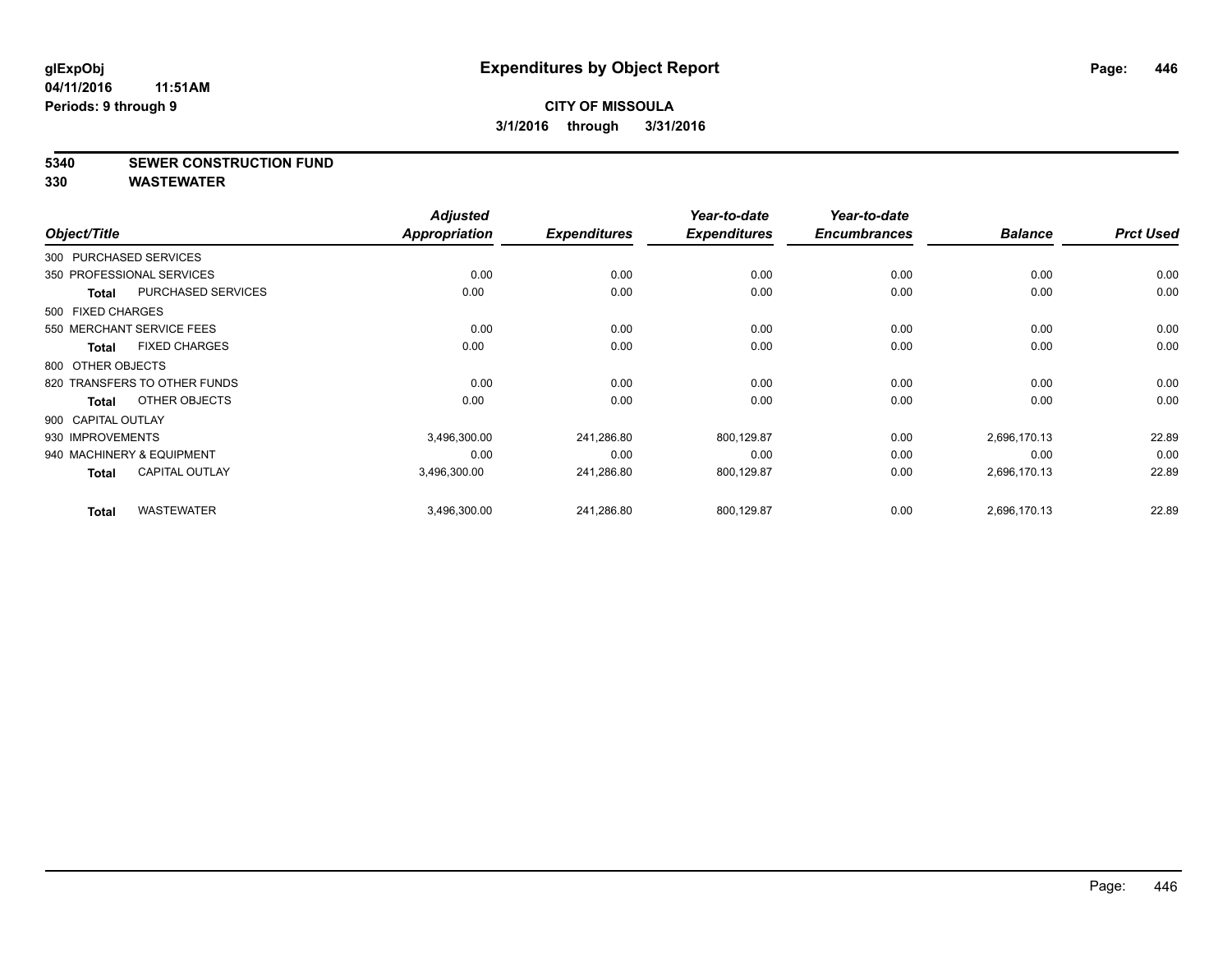#### **5340 SEWER CONSTRUCTION FUND**

**390 NON-DEPARTMENTAL**

| Object/Title       |                       | <b>Adjusted</b><br>Appropriation | <b>Expenditures</b> | Year-to-date<br><b>Expenditures</b> | Year-to-date<br><b>Encumbrances</b> | <b>Balance</b> | <b>Prct Used</b> |
|--------------------|-----------------------|----------------------------------|---------------------|-------------------------------------|-------------------------------------|----------------|------------------|
| 900 CAPITAL OUTLAY |                       |                                  |                     |                                     |                                     |                |                  |
| 930 IMPROVEMENTS   |                       | 0.00                             | 0.00                | 826.70                              | 0.00                                | $-826.70$      | 0.00             |
| Total              | <b>CAPITAL OUTLAY</b> | 0.00                             | 0.00                | 826.70                              | 0.00                                | $-826.70$      | 0.00             |
| Total              | NON-DEPARTMENTAL      | 0.00                             | 0.00                | 826.70                              | 0.00                                | $-826.70$      | 0.00             |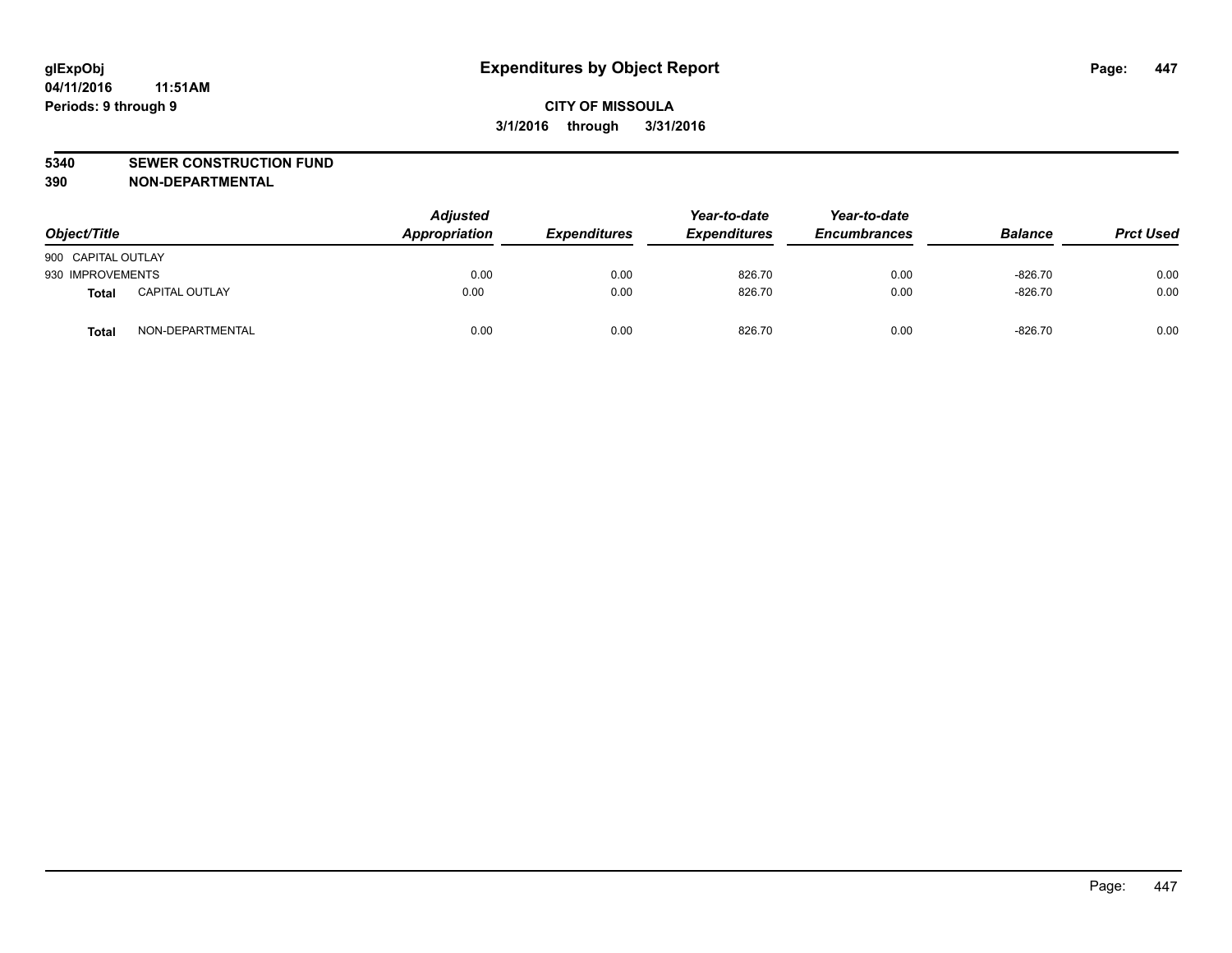### **5340 SEWER CONSTRUCTION FUND**

| Object/Title       |                              | <b>Adjusted</b><br>Appropriation | <b>Expenditures</b> | Year-to-date<br><b>Expenditures</b> | Year-to-date<br><b>Encumbrances</b> | <b>Balance</b> | <b>Prct Used</b> |
|--------------------|------------------------------|----------------------------------|---------------------|-------------------------------------|-------------------------------------|----------------|------------------|
|                    |                              |                                  |                     |                                     |                                     |                |                  |
|                    | 300 PURCHASED SERVICES       |                                  |                     |                                     |                                     |                |                  |
|                    | 350 PROFESSIONAL SERVICES    | 0.00                             | 0.00                | 0.00                                | 0.00                                | 0.00           | 0.00             |
| <b>Total</b>       | <b>PURCHASED SERVICES</b>    | 0.00                             | 0.00                | 0.00                                | 0.00                                | 0.00           | 0.00             |
| 500 FIXED CHARGES  |                              |                                  |                     |                                     |                                     |                |                  |
|                    | 550 MERCHANT SERVICE FEES    | 0.00                             | 0.00                | 0.00                                | 0.00                                | 0.00           | 0.00             |
| <b>Total</b>       | <b>FIXED CHARGES</b>         | 0.00                             | 0.00                | 0.00                                | 0.00                                | 0.00           | 0.00             |
| 800 OTHER OBJECTS  |                              |                                  |                     |                                     |                                     |                |                  |
|                    | 820 TRANSFERS TO OTHER FUNDS | 0.00                             | 0.00                | 0.00                                | 0.00                                | 0.00           | 0.00             |
| Total              | OTHER OBJECTS                | 0.00                             | 0.00                | 0.00                                | 0.00                                | 0.00           | 0.00             |
| 900 CAPITAL OUTLAY |                              |                                  |                     |                                     |                                     |                |                  |
| 930 IMPROVEMENTS   |                              | 3,496,300.00                     | 241,286.80          | 800,956.57                          | 0.00                                | 2,695,343.43   | 22.91            |
|                    | 940 MACHINERY & EQUIPMENT    | 0.00                             | 0.00                | 0.00                                | 0.00                                | 0.00           | 0.00             |
| <b>Total</b>       | <b>CAPITAL OUTLAY</b>        | 3,496,300.00                     | 241,286.80          | 800,956.57                          | 0.00                                | 2,695,343.43   | 22.91            |
| <b>Total</b>       | SEWER CONSTRUCTION FUND      | 3,496,300.00                     | 241,286.80          | 800,956.57                          | 0.00                                | 2,695,343.43   | 22.91            |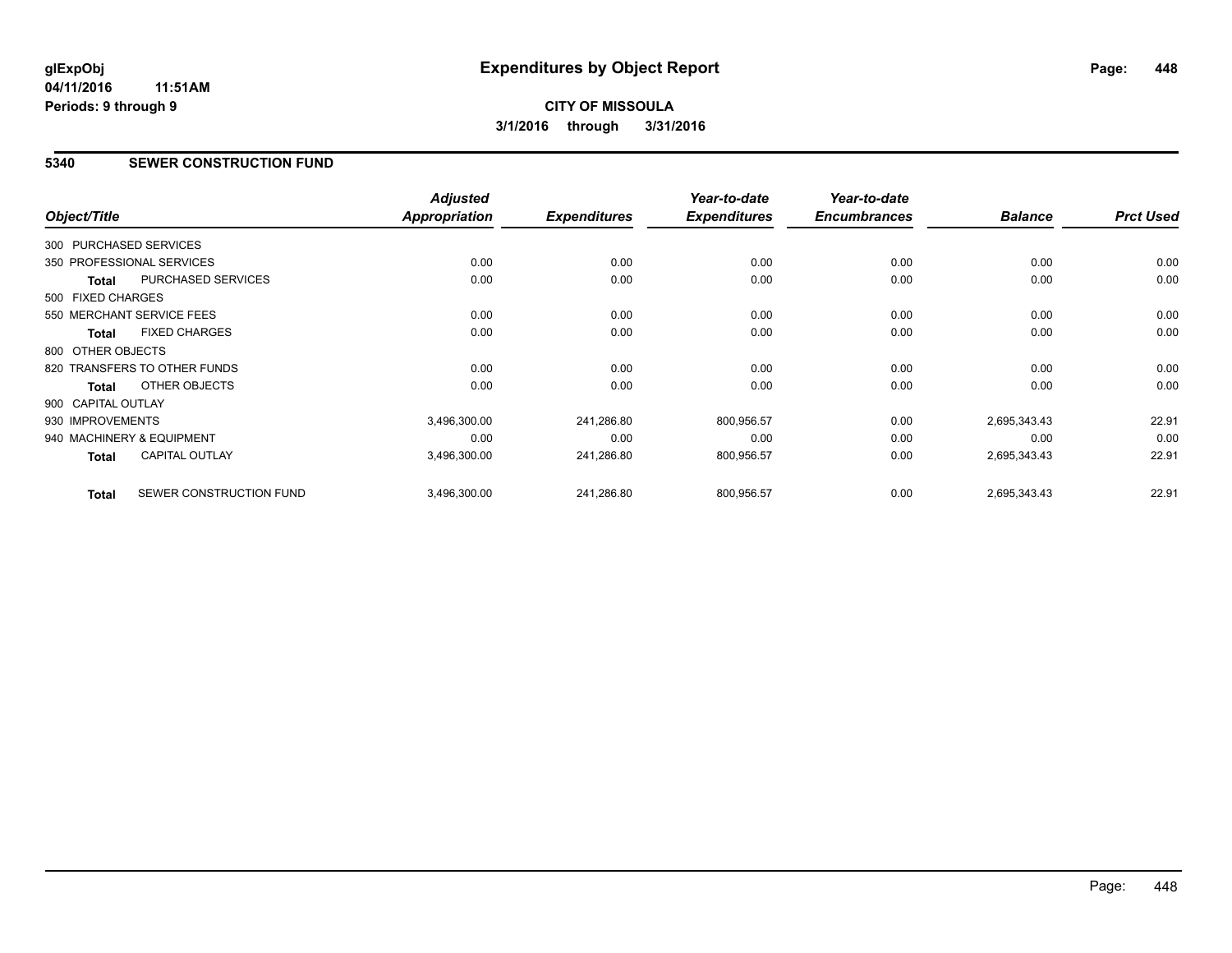#### **5361 2001 SEWER REVENUE BONDS-DEBT SERVICE**

|                   |                             | <b>Adjusted</b> |                     | Year-to-date        | Year-to-date        |                |                  |
|-------------------|-----------------------------|-----------------|---------------------|---------------------|---------------------|----------------|------------------|
| Object/Title      |                             | Appropriation   | <b>Expenditures</b> | <b>Expenditures</b> | <b>Encumbrances</b> | <b>Balance</b> | <b>Prct Used</b> |
| 500 FIXED CHARGES |                             |                 |                     |                     |                     |                |                  |
|                   | 550 MERCHANT SERVICE FEES   | 0.00            | 0.00                | 0.00                | 0.00                | 0.00           | 0.00             |
| <b>Total</b>      | <b>FIXED CHARGES</b>        | 0.00            | 0.00                | 0.00                | 0.00                | 0.00           | 0.00             |
| 600 DEBT SERVICE  |                             |                 |                     |                     |                     |                |                  |
| 610 PRINCIPAL     |                             | 28,000.00       | 0.00                | 14.000.00           | 0.00                | 14.000.00      | 50.00            |
|                   | 620 INTEREST / SERVICE FEES | 3.040.00        | 0.00                | 1,590.00            | 0.00                | 1,450.00       | 52.30            |
| <b>Total</b>      | <b>DEBT SERVICE</b>         | 31.040.00       | 0.00                | 15.590.00           | 0.00                | 15.450.00      | 50.23            |
| <b>Total</b>      | <b>WASTEWATER</b>           | 31.040.00       | 0.00                | 15.590.00           | 0.00                | 15.450.00      | 50.23            |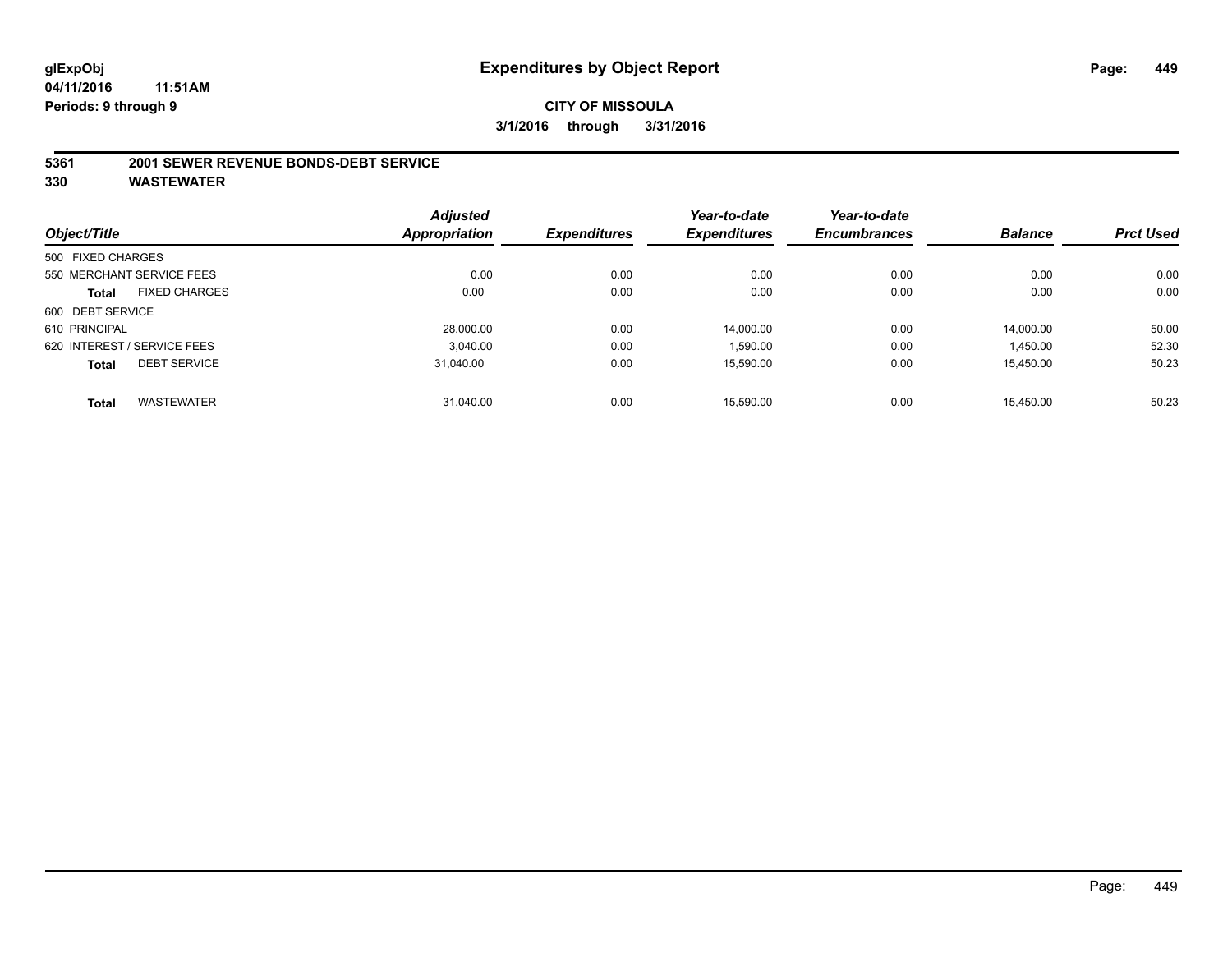**CITY OF MISSOULA 3/1/2016 through 3/31/2016**

### **5361 2001 SEWER REVENUE BONDS-DEBT SERVICE**

| Object/Title      |                                  | <b>Adjusted</b><br>Appropriation | <b>Expenditures</b> | Year-to-date<br><b>Expenditures</b> | Year-to-date<br><b>Encumbrances</b> | <b>Balance</b> | <b>Prct Used</b> |
|-------------------|----------------------------------|----------------------------------|---------------------|-------------------------------------|-------------------------------------|----------------|------------------|
| 500 FIXED CHARGES |                                  |                                  |                     |                                     |                                     |                |                  |
|                   | 550 MERCHANT SERVICE FEES        | 0.00                             | 0.00                | 0.00                                | 0.00                                | 0.00           | 0.00             |
| <b>Total</b>      | <b>FIXED CHARGES</b>             | 0.00                             | 0.00                | 0.00                                | 0.00                                | 0.00           | 0.00             |
| 600 DEBT SERVICE  |                                  |                                  |                     |                                     |                                     |                |                  |
| 610 PRINCIPAL     |                                  | 28,000.00                        | 0.00                | 14.000.00                           | 0.00                                | 14.000.00      | 50.00            |
|                   | 620 INTEREST / SERVICE FEES      | 3.040.00                         | 0.00                | 1.590.00                            | 0.00                                | 1.450.00       | 52.30            |
| <b>Total</b>      | <b>DEBT SERVICE</b>              | 31.040.00                        | 0.00                | 15.590.00                           | 0.00                                | 15.450.00      | 50.23            |
| <b>Total</b>      | 2001 SEWER REVENUE BONDS-DEBT SE | 31.040.00                        | 0.00                | 15.590.00                           | 0.00                                | 15.450.00      | 50.23            |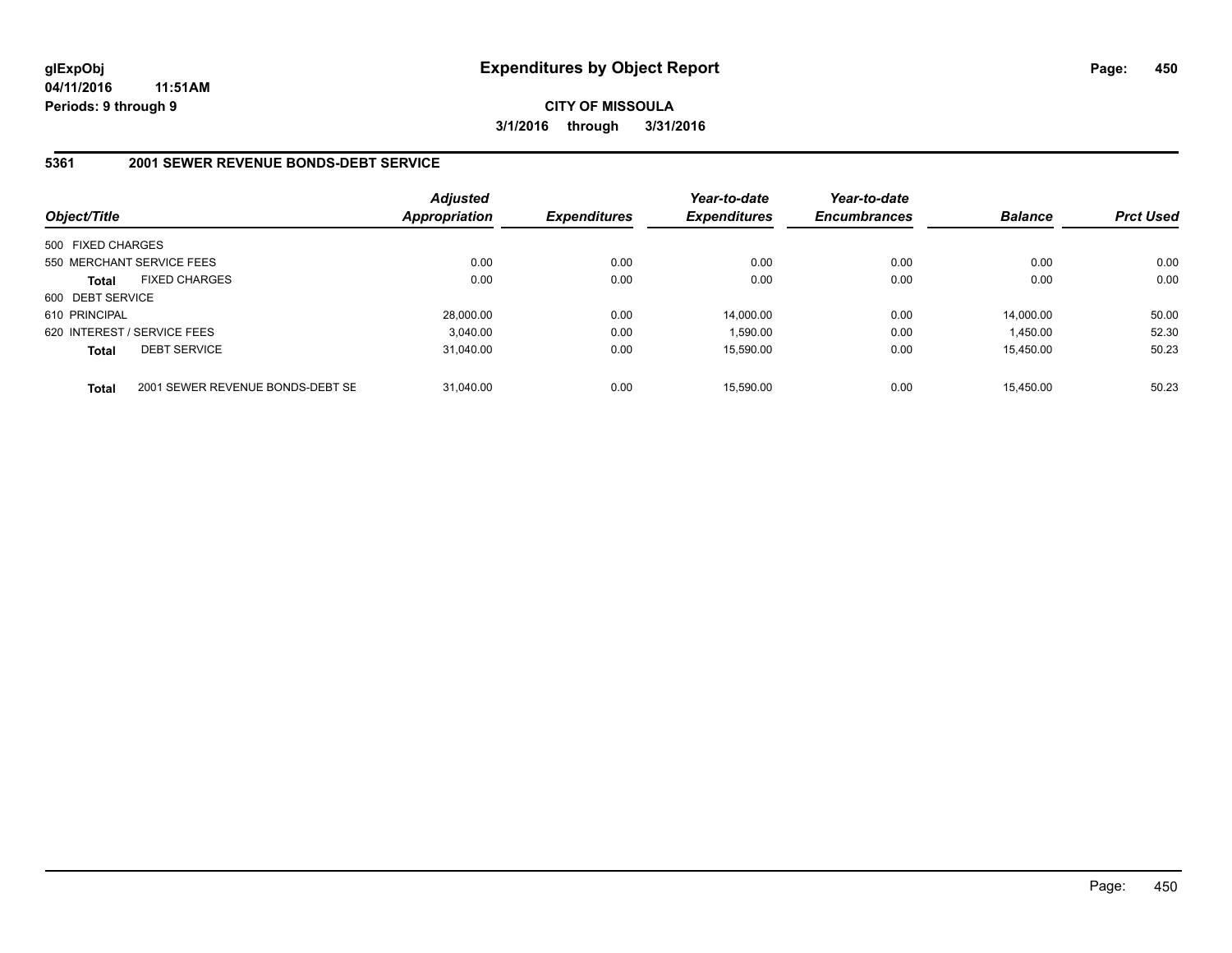#### **5362 00 SEWER REVENUE BOND - SERIES B DEBT SE**

| Object/Title                         | <b>Adjusted</b><br><b>Appropriation</b> | <b>Expenditures</b> | Year-to-date<br><b>Expenditures</b> | Year-to-date<br><b>Encumbrances</b> | <b>Balance</b> | <b>Prct Used</b> |
|--------------------------------------|-----------------------------------------|---------------------|-------------------------------------|-------------------------------------|----------------|------------------|
| 500 FIXED CHARGES                    |                                         |                     |                                     |                                     |                |                  |
| 550 MERCHANT SERVICE FEES            | 0.00                                    | 0.00                | 0.00                                | 0.00                                | 0.00           | 0.00             |
| <b>FIXED CHARGES</b><br><b>Total</b> | 0.00                                    | 0.00                | 0.00                                | 0.00                                | 0.00           | 0.00             |
| 600 DEBT SERVICE                     |                                         |                     |                                     |                                     |                |                  |
| 610 PRINCIPAL                        | 44,000.00                               | 0.00                | 22,000.00                           | 0.00                                | 22,000.00      | 50.00            |
| 620 INTEREST / SERVICE FEES          | 4.360.00                                | 0.00                | 2.290.00                            | 0.00                                | 2.070.00       | 52.52            |
| <b>DEBT SERVICE</b><br><b>Total</b>  | 48,360.00                               | 0.00                | 24,290.00                           | 0.00                                | 24,070.00      | 50.23            |
| 800 OTHER OBJECTS                    |                                         |                     |                                     |                                     |                |                  |
| 820 TRANSFERS TO OTHER FUNDS         | 0.00                                    | 0.00                | 0.00                                | 0.00                                | 0.00           | 0.00             |
| OTHER OBJECTS<br><b>Total</b>        | 0.00                                    | 0.00                | 0.00                                | 0.00                                | 0.00           | 0.00             |
| <b>WASTEWATER</b><br><b>Total</b>    | 48,360.00                               | 0.00                | 24,290.00                           | 0.00                                | 24,070.00      | 50.23            |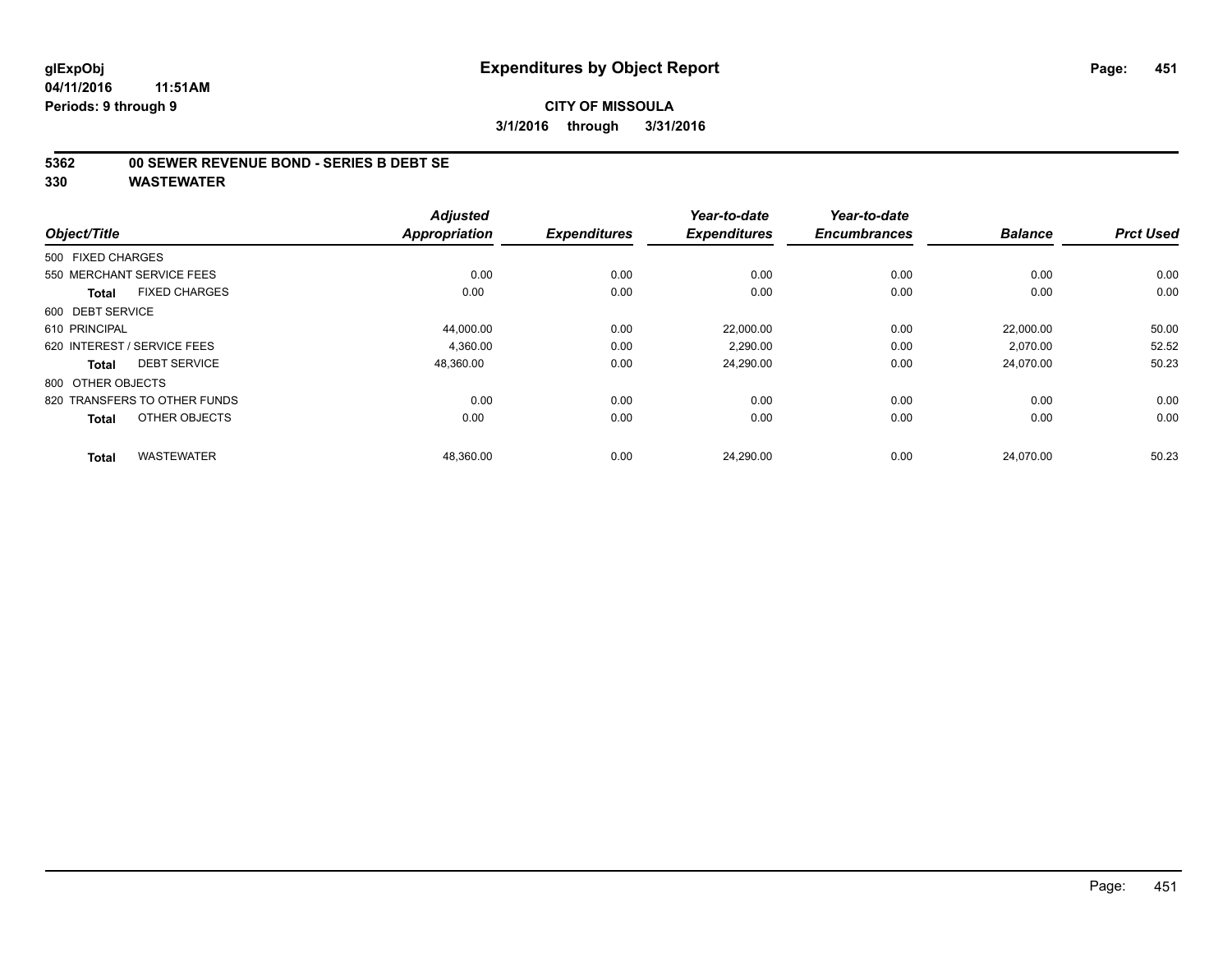### **CITY OF MISSOULA 3/1/2016 through 3/31/2016**

# **5362 00 SEWER REVENUE BOND - SERIES B DEBT SE**

| Object/Title      |                                    | <b>Adjusted</b><br><b>Appropriation</b> | <b>Expenditures</b> | Year-to-date<br><b>Expenditures</b> | Year-to-date<br><b>Encumbrances</b> | <b>Balance</b> | <b>Prct Used</b> |
|-------------------|------------------------------------|-----------------------------------------|---------------------|-------------------------------------|-------------------------------------|----------------|------------------|
|                   |                                    |                                         |                     |                                     |                                     |                |                  |
| 500 FIXED CHARGES |                                    |                                         |                     |                                     |                                     |                |                  |
|                   | 550 MERCHANT SERVICE FEES          | 0.00                                    | 0.00                | 0.00                                | 0.00                                | 0.00           | 0.00             |
| <b>Total</b>      | <b>FIXED CHARGES</b>               | 0.00                                    | 0.00                | 0.00                                | 0.00                                | 0.00           | 0.00             |
| 600 DEBT SERVICE  |                                    |                                         |                     |                                     |                                     |                |                  |
| 610 PRINCIPAL     |                                    | 44,000.00                               | 0.00                | 22,000.00                           | 0.00                                | 22,000.00      | 50.00            |
|                   | 620 INTEREST / SERVICE FEES        | 4,360.00                                | 0.00                | 2,290.00                            | 0.00                                | 2,070.00       | 52.52            |
| <b>Total</b>      | <b>DEBT SERVICE</b>                | 48,360.00                               | 0.00                | 24,290.00                           | 0.00                                | 24,070.00      | 50.23            |
| 800 OTHER OBJECTS |                                    |                                         |                     |                                     |                                     |                |                  |
|                   | 820 TRANSFERS TO OTHER FUNDS       | 0.00                                    | 0.00                | 0.00                                | 0.00                                | 0.00           | 0.00             |
| Total             | OTHER OBJECTS                      | 0.00                                    | 0.00                | 0.00                                | 0.00                                | 0.00           | 0.00             |
| <b>Total</b>      | 00 SEWER REVENUE BOND - SERIES B D | 48,360.00                               | 0.00                | 24,290.00                           | 0.00                                | 24,070.00      | 50.23            |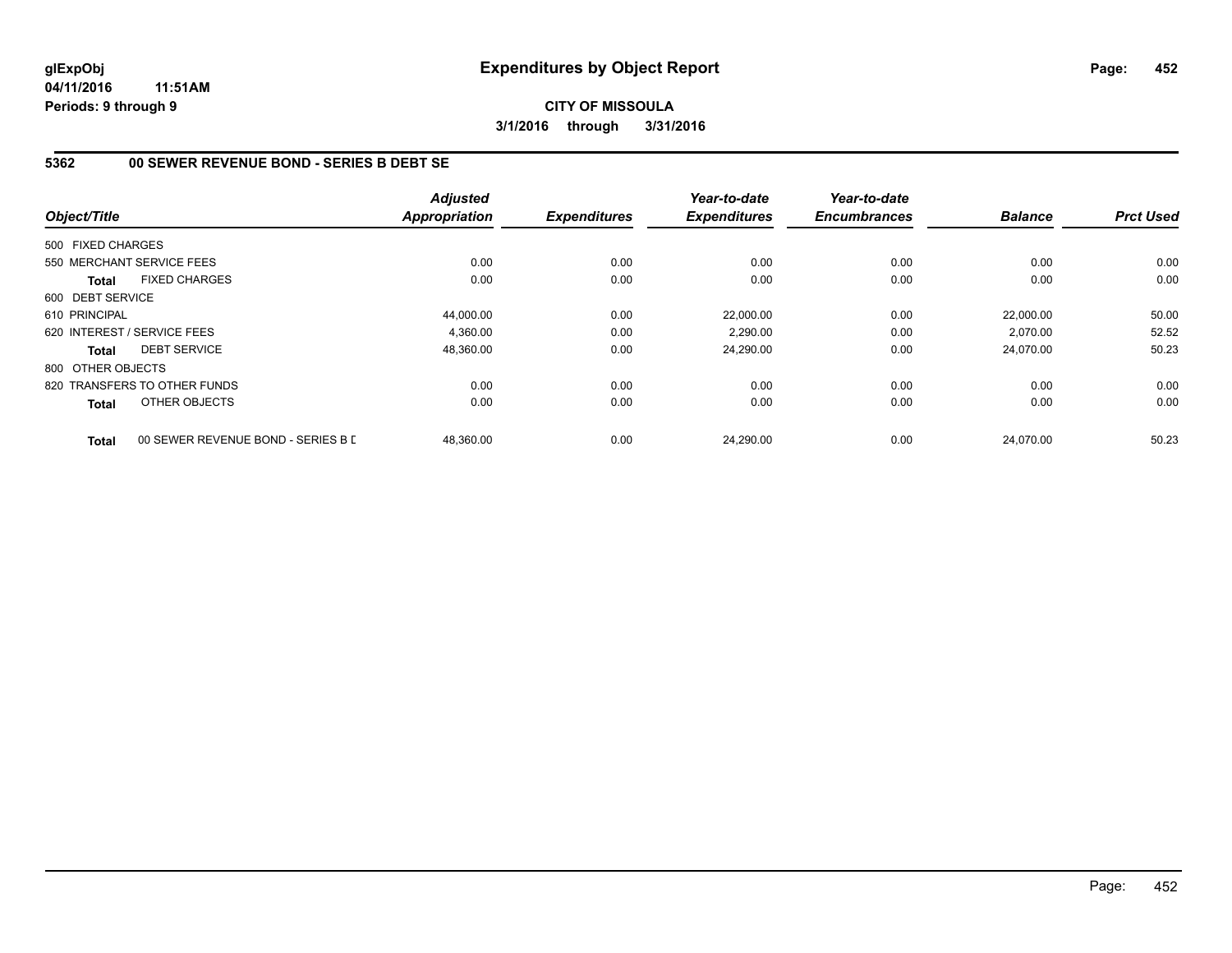# **glExpObj Expenditures by Object Report Page: 453**

**04/11/2016 11:51AM Periods: 9 through 9**

### **5363 92 SEWER REVENUE BOND SERIES A DEBT SERV**

|                                     |                      | <b>Adjusted</b> |                     | Year-to-date        | Year-to-date        |                |                  |
|-------------------------------------|----------------------|-----------------|---------------------|---------------------|---------------------|----------------|------------------|
| Object/Title                        |                      | Appropriation   | <b>Expenditures</b> | <b>Expenditures</b> | <b>Encumbrances</b> | <b>Balance</b> | <b>Prct Used</b> |
| 500 FIXED CHARGES                   |                      |                 |                     |                     |                     |                |                  |
| 550 MERCHANT SERVICE FEES           |                      | 0.00            | 0.00                | 0.00                | 0.00                | 0.00           | 0.00             |
| Total                               | <b>FIXED CHARGES</b> | 0.00            | 0.00                | 0.00                | 0.00                | 0.00           | 0.00             |
| 600 DEBT SERVICE                    |                      |                 |                     |                     |                     |                |                  |
| 610 PRINCIPAL                       |                      | 0.00            | 0.00                | 0.00                | 0.00                | 0.00           | 0.00             |
| 620 INTEREST / SERVICE FEES         |                      | 0.00            | 0.00                | 0.00                | 0.00                | 0.00           | 0.00             |
| <b>DEBT SERVICE</b><br><b>Total</b> |                      | 0.00            | 0.00                | 0.00                | 0.00                | 0.00           | 0.00             |
| <b>WASTEWATER</b><br><b>Total</b>   |                      | 0.00            | 0.00                | 0.00                | 0.00                | 0.00           | 0.00             |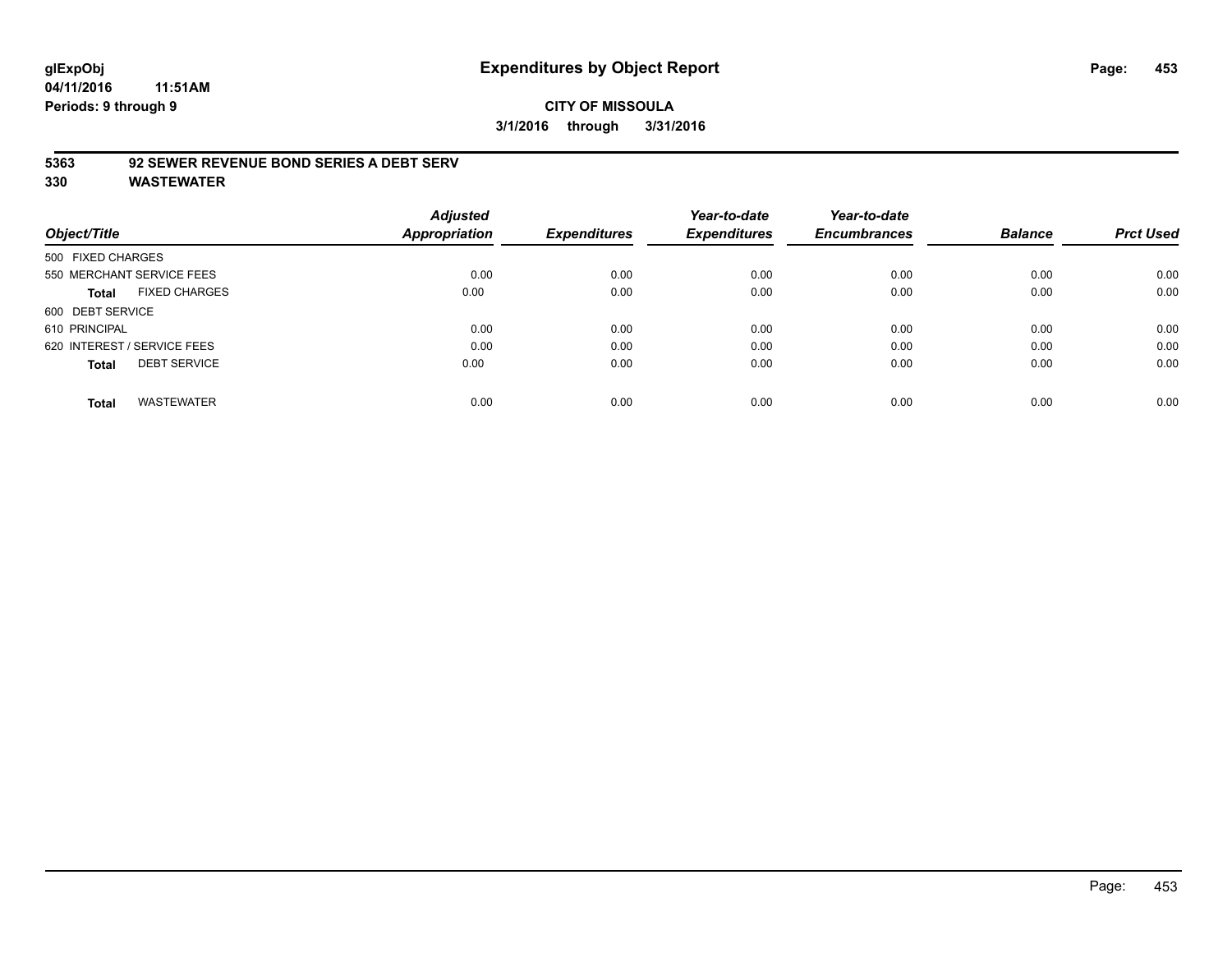**CITY OF MISSOULA 3/1/2016 through 3/31/2016**

### **5363 92 SEWER REVENUE BOND SERIES A DEBT SERV**

| Object/Title                |                                   | <b>Adjusted</b><br>Appropriation | <b>Expenditures</b> | Year-to-date<br><b>Expenditures</b> | Year-to-date<br><b>Encumbrances</b> | <b>Balance</b> | <b>Prct Used</b> |
|-----------------------------|-----------------------------------|----------------------------------|---------------------|-------------------------------------|-------------------------------------|----------------|------------------|
| 500 FIXED CHARGES           |                                   |                                  |                     |                                     |                                     |                |                  |
| 550 MERCHANT SERVICE FEES   |                                   | 0.00                             | 0.00                | 0.00                                | 0.00                                | 0.00           | 0.00             |
| <b>Total</b>                | <b>FIXED CHARGES</b>              | 0.00                             | 0.00                | 0.00                                | 0.00                                | 0.00           | 0.00             |
| 600 DEBT SERVICE            |                                   |                                  |                     |                                     |                                     |                |                  |
| 610 PRINCIPAL               |                                   | 0.00                             | 0.00                | 0.00                                | 0.00                                | 0.00           | 0.00             |
| 620 INTEREST / SERVICE FEES |                                   | 0.00                             | 0.00                | 0.00                                | 0.00                                | 0.00           | 0.00             |
| <b>Total</b>                | <b>DEBT SERVICE</b>               | 0.00                             | 0.00                | 0.00                                | 0.00                                | 0.00           | 0.00             |
| <b>Total</b>                | 92 SEWER REVENUE BOND SERIES A DE | 0.00                             | 0.00                | 0.00                                | 0.00                                | 0.00           | 0.00             |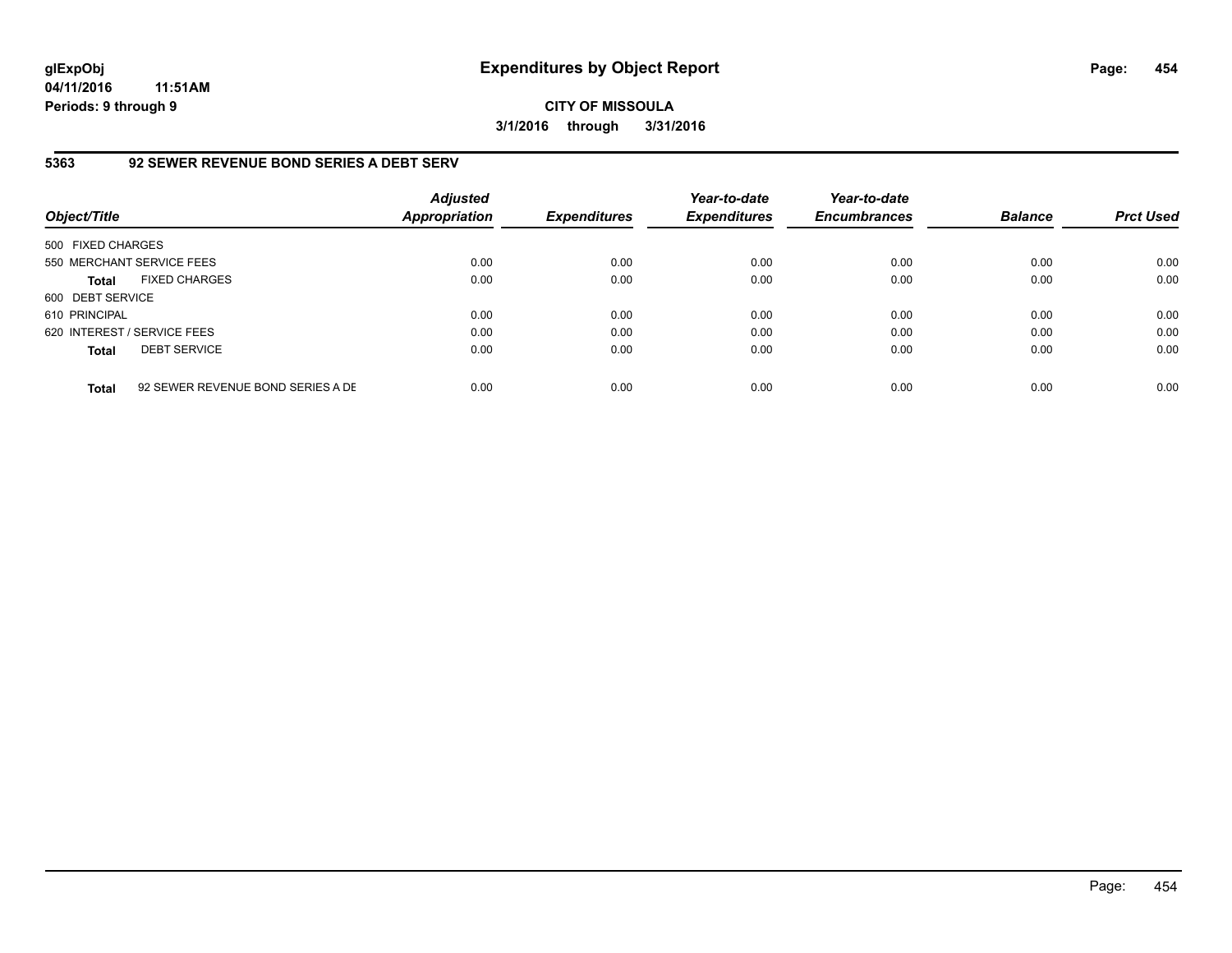# **glExpObj Expenditures by Object Report Page: 455**

**04/11/2016 11:51AM Periods: 9 through 9**

#### **CITY OF MISSOULA 3/1/2016 through 3/31/2016**

#### **5364 92 SEWER REVENUE BOND - SERIES B DEBT S**

|                                      | <b>Adjusted</b> |                     | Year-to-date        | Year-to-date        |                |                  |
|--------------------------------------|-----------------|---------------------|---------------------|---------------------|----------------|------------------|
| Object/Title                         | Appropriation   | <b>Expenditures</b> | <b>Expenditures</b> | <b>Encumbrances</b> | <b>Balance</b> | <b>Prct Used</b> |
| 500 FIXED CHARGES                    |                 |                     |                     |                     |                |                  |
| 550 MERCHANT SERVICE FEES            | 0.00            | 0.00                | 0.00                | 0.00                | 0.00           | 0.00             |
| <b>FIXED CHARGES</b><br><b>Total</b> | 0.00            | 0.00                | 0.00                | 0.00                | 0.00           | 0.00             |
| 600 DEBT SERVICE                     |                 |                     |                     |                     |                |                  |
| 610 PRINCIPAL                        | 0.00            | 0.00                | 0.00                | 0.00                | 0.00           | 0.00             |
| 620 INTEREST / SERVICE FEES          | 0.00            | 0.00                | 0.00                | 0.00                | 0.00           | 0.00             |
| <b>DEBT SERVICE</b><br><b>Total</b>  | 0.00            | 0.00                | 0.00                | 0.00                | 0.00           | 0.00             |
| <b>WASTEWATER</b><br><b>Total</b>    | 0.00            | 0.00                | 0.00                | 0.00                | 0.00           | 0.00             |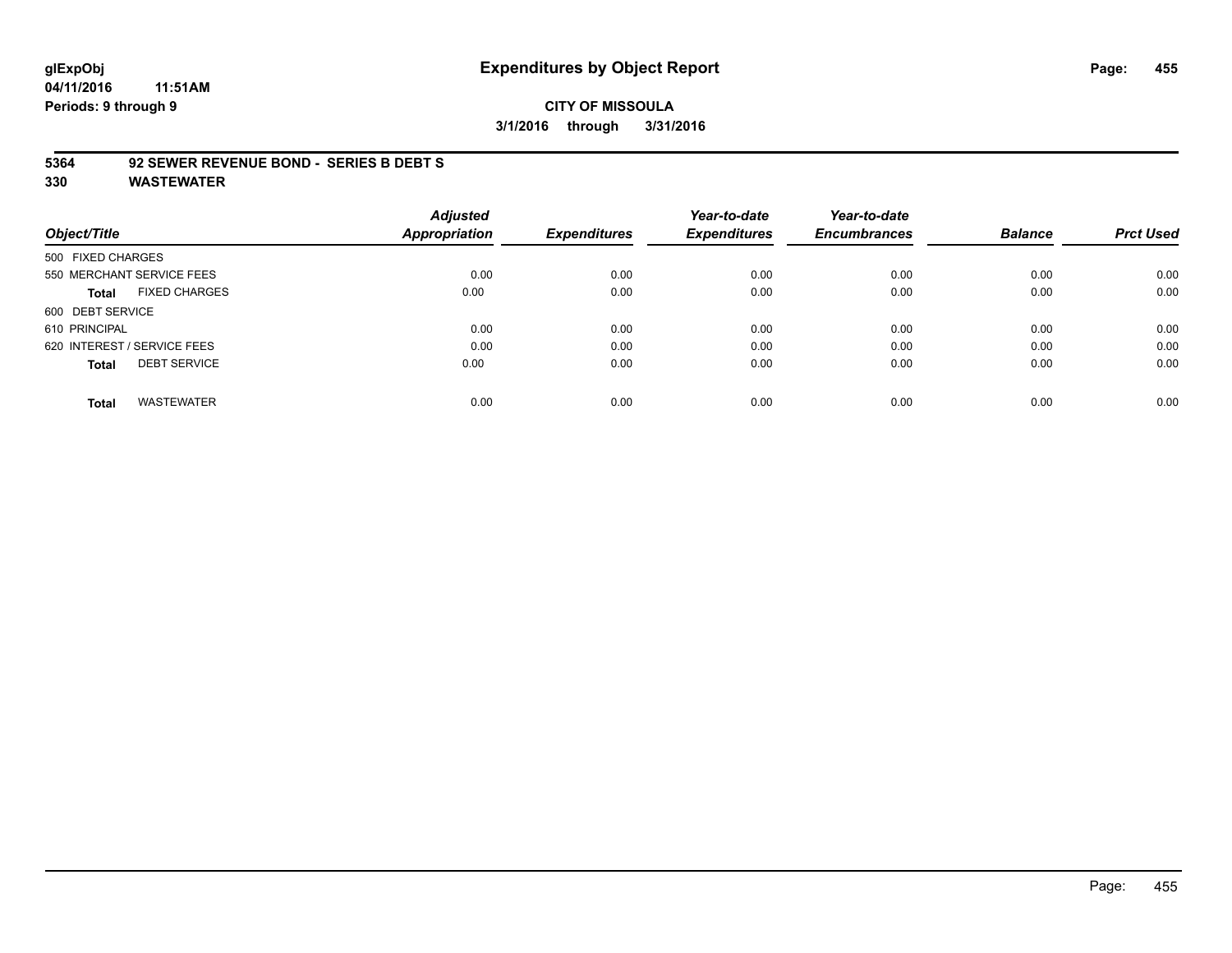**CITY OF MISSOULA 3/1/2016 through 3/31/2016**

#### **5364 92 SEWER REVENUE BOND - SERIES B DEBT S**

| Object/Title                |                                    | <b>Adjusted</b><br><b>Appropriation</b> | <b>Expenditures</b> | Year-to-date<br><b>Expenditures</b> | Year-to-date<br><b>Encumbrances</b> | <b>Balance</b> | <b>Prct Used</b> |
|-----------------------------|------------------------------------|-----------------------------------------|---------------------|-------------------------------------|-------------------------------------|----------------|------------------|
| 500 FIXED CHARGES           |                                    |                                         |                     |                                     |                                     |                |                  |
| 550 MERCHANT SERVICE FEES   |                                    | 0.00                                    | 0.00                | 0.00                                | 0.00                                | 0.00           | 0.00             |
| <b>Total</b>                | <b>FIXED CHARGES</b>               | 0.00                                    | 0.00                | 0.00                                | 0.00                                | 0.00           | 0.00             |
| 600 DEBT SERVICE            |                                    |                                         |                     |                                     |                                     |                |                  |
| 610 PRINCIPAL               |                                    | 0.00                                    | 0.00                | 0.00                                | 0.00                                | 0.00           | 0.00             |
| 620 INTEREST / SERVICE FEES |                                    | 0.00                                    | 0.00                | 0.00                                | 0.00                                | 0.00           | 0.00             |
| <b>Total</b>                | <b>DEBT SERVICE</b>                | 0.00                                    | 0.00                | 0.00                                | 0.00                                | 0.00           | 0.00             |
| <b>Total</b>                | 92 SEWER REVENUE BOND - SERIES B I | 0.00                                    | 0.00                | 0.00                                | 0.00                                | 0.00           | 0.00             |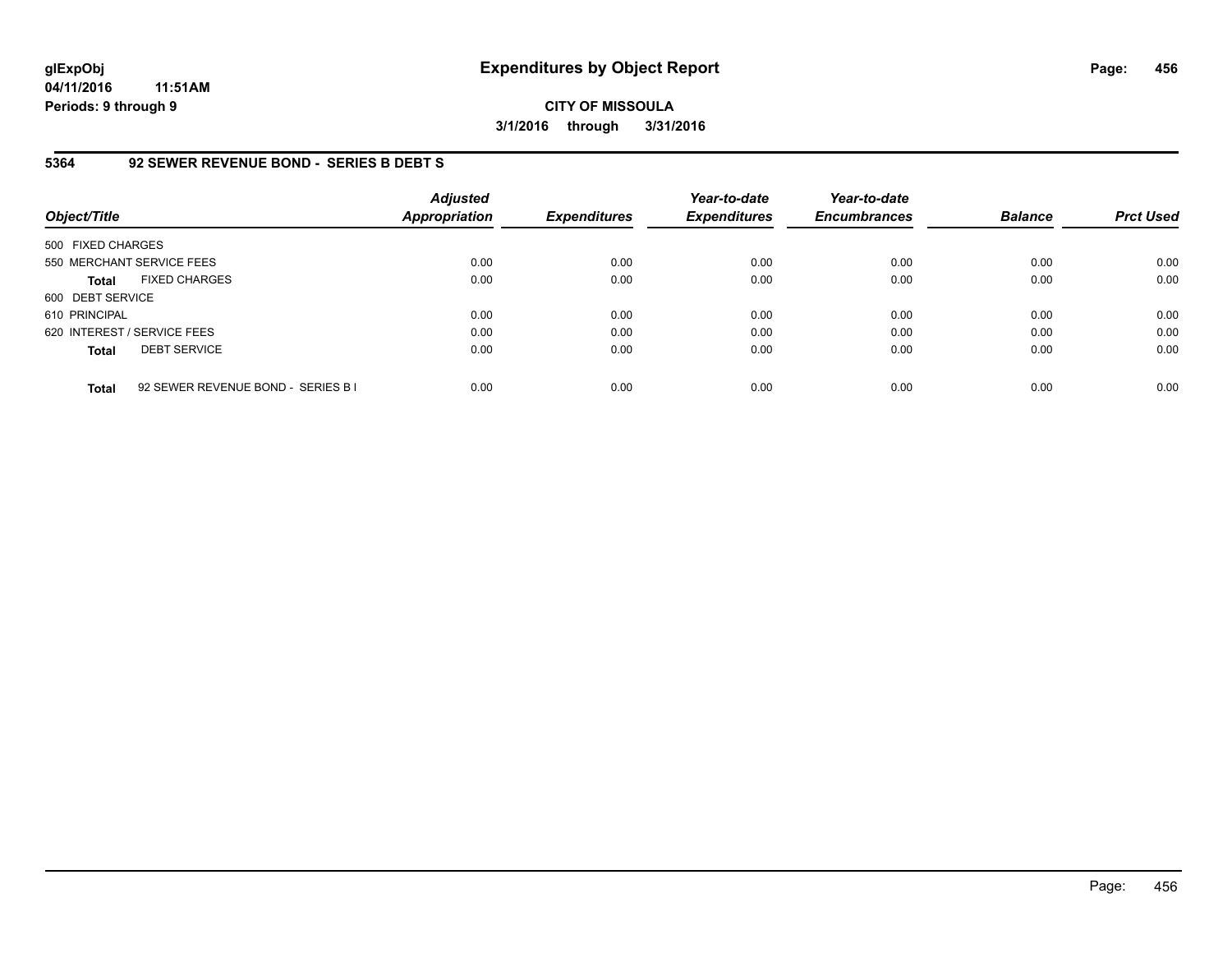# **CITY OF MISSOULA 3/1/2016 through 3/31/2016**

### **5365 99 SEWER REVENUE BONDS DEBT SERVICE FUND**

| Object/Title      |                             | <b>Adjusted</b> | <b>Expenditures</b> | Year-to-date        | Year-to-date<br><b>Encumbrances</b> | <b>Balance</b> | <b>Prct Used</b> |
|-------------------|-----------------------------|-----------------|---------------------|---------------------|-------------------------------------|----------------|------------------|
|                   |                             | Appropriation   |                     | <b>Expenditures</b> |                                     |                |                  |
| 500 FIXED CHARGES |                             |                 |                     |                     |                                     |                |                  |
|                   | 550 MERCHANT SERVICE FEES   | 0.00            | 0.00                | 0.00                | 0.00                                | 0.00           | 0.00             |
| <b>Total</b>      | <b>FIXED CHARGES</b>        | 0.00            | 0.00                | 0.00                | 0.00                                | 0.00           | 0.00             |
| 600 DEBT SERVICE  |                             |                 |                     |                     |                                     |                |                  |
| 610 PRINCIPAL     |                             | 115.000.00      | 0.00                | 57,000.00           | 0.00                                | 58,000.00      | 49.57            |
|                   | 620 INTEREST / SERVICE FEES | 8.910.00        | 0.00                | 4,740.00            | 0.00                                | 4,170.00       | 53.20            |
| <b>Total</b>      | <b>DEBT SERVICE</b>         | 123.910.00      | 0.00                | 61.740.00           | 0.00                                | 62.170.00      | 49.83            |
| <b>Total</b>      | <b>WASTEWATER</b>           | 123.910.00      | 0.00                | 61.740.00           | 0.00                                | 62.170.00      | 49.83            |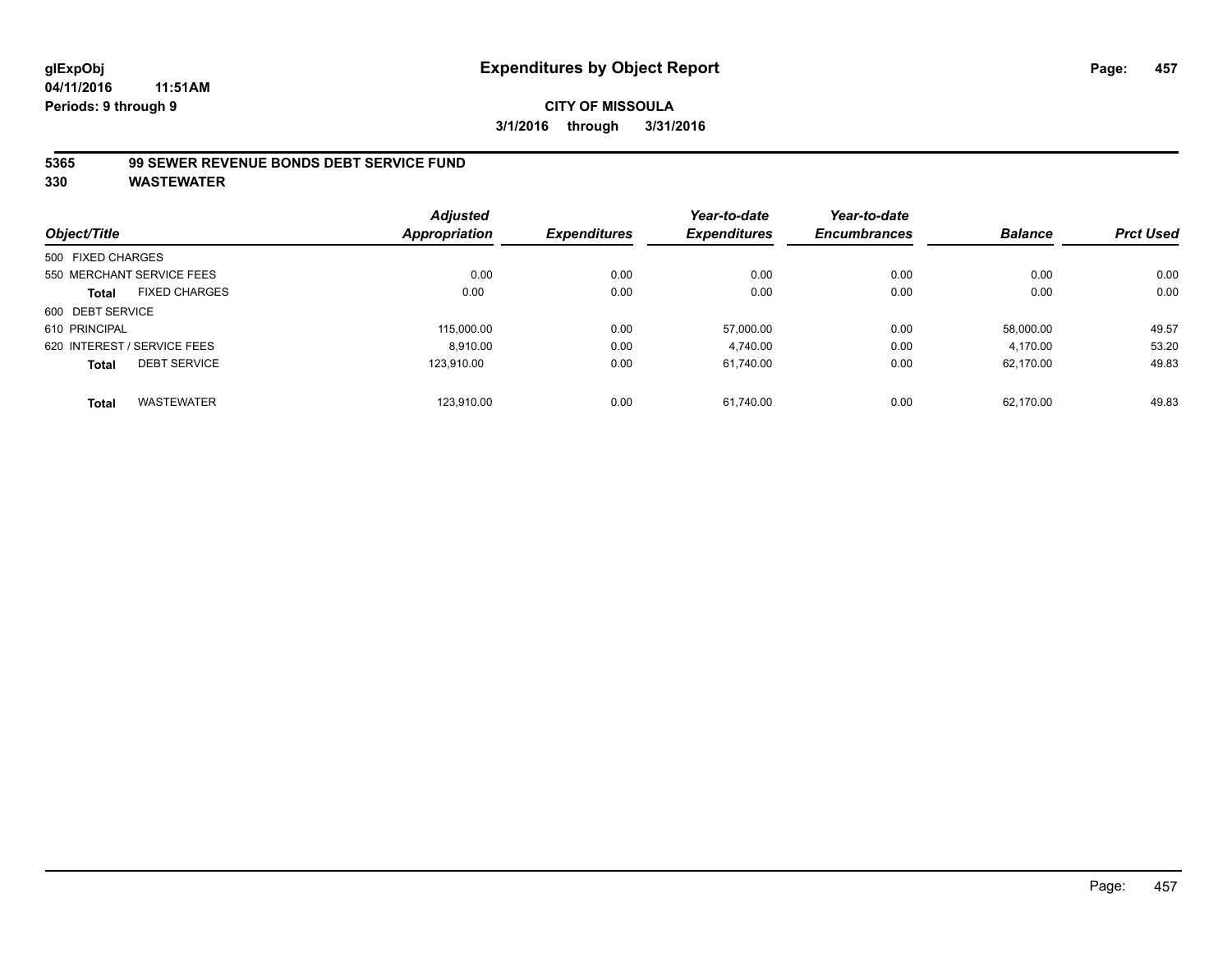**CITY OF MISSOULA 3/1/2016 through 3/31/2016**

### **5365 99 SEWER REVENUE BONDS DEBT SERVICE FUND**

| Object/Title                |                                  | <b>Adjusted</b><br>Appropriation | <b>Expenditures</b> | Year-to-date<br><b>Expenditures</b> | Year-to-date<br><b>Encumbrances</b> | <b>Balance</b> | <b>Prct Used</b> |
|-----------------------------|----------------------------------|----------------------------------|---------------------|-------------------------------------|-------------------------------------|----------------|------------------|
| 500 FIXED CHARGES           |                                  |                                  |                     |                                     |                                     |                |                  |
|                             | 550 MERCHANT SERVICE FEES        | 0.00                             | 0.00                | 0.00                                | 0.00                                | 0.00           | 0.00             |
| <b>Total</b>                | <b>FIXED CHARGES</b>             | 0.00                             | 0.00                | 0.00                                | 0.00                                | 0.00           | 0.00             |
| 600 DEBT SERVICE            |                                  |                                  |                     |                                     |                                     |                |                  |
| 610 PRINCIPAL               |                                  | 115,000.00                       | 0.00                | 57.000.00                           | 0.00                                | 58.000.00      | 49.57            |
| 620 INTEREST / SERVICE FEES |                                  | 8.910.00                         | 0.00                | 4.740.00                            | 0.00                                | 4.170.00       | 53.20            |
| <b>Total</b>                | <b>DEBT SERVICE</b>              | 123.910.00                       | 0.00                | 61.740.00                           | 0.00                                | 62.170.00      | 49.83            |
| <b>Total</b>                | 99 SEWER REVENUE BONDS DEBT SERV | 123.910.00                       | 0.00                | 61.740.00                           | 0.00                                | 62.170.00      | 49.83            |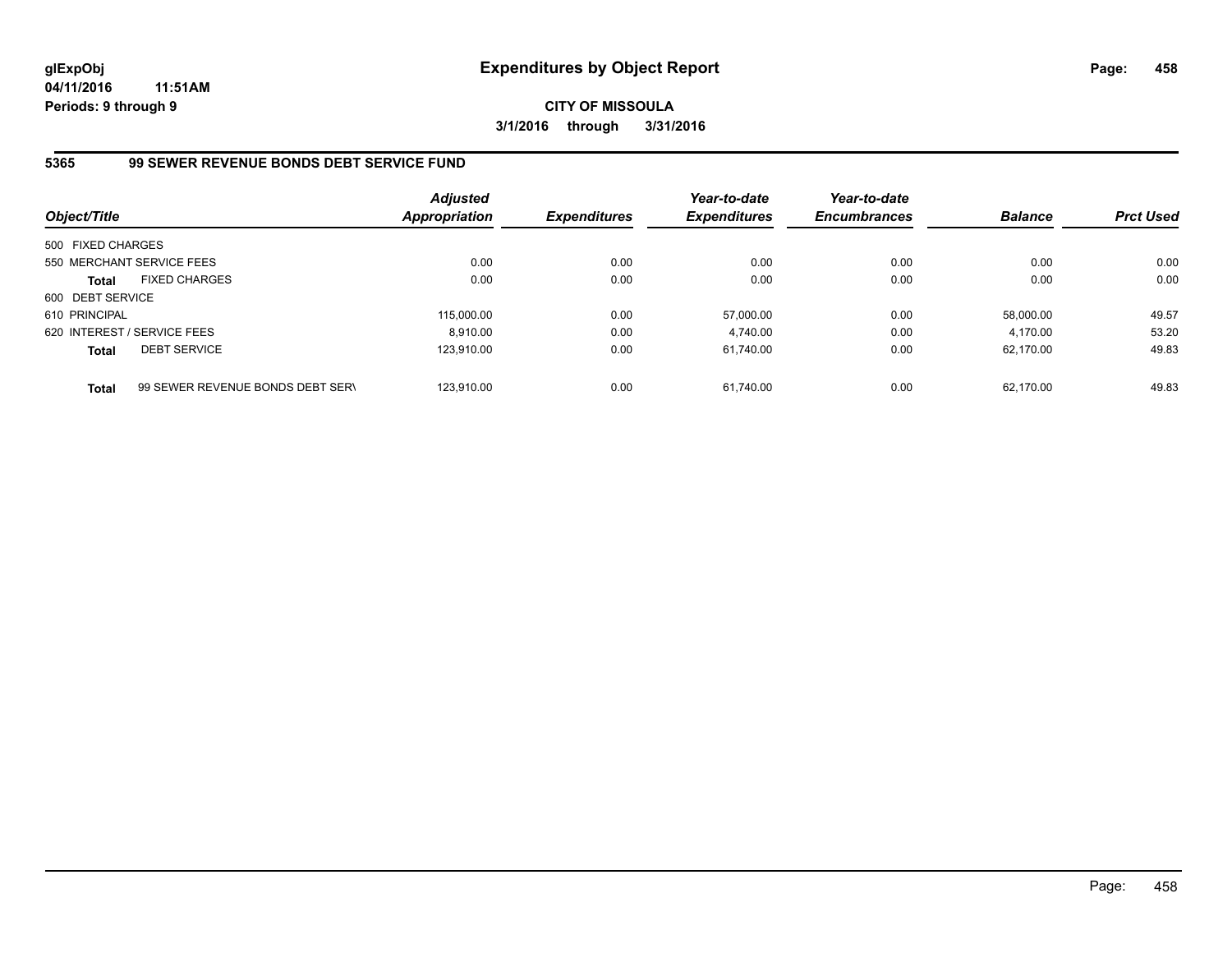# **glExpObj Expenditures by Object Report Page: 459**

**04/11/2016 11:51AM Periods: 9 through 9**

### **CITY OF MISSOULA 3/1/2016 through 3/31/2016**

### **5366 92 SEWER REVENUE BOND - SERIES A BOND RE**

| Object/Title                         | <b>Adjusted</b><br><b>Appropriation</b> | <b>Expenditures</b> | Year-to-date<br><b>Expenditures</b> | Year-to-date<br><b>Encumbrances</b> | <b>Balance</b> | <b>Prct Used</b> |
|--------------------------------------|-----------------------------------------|---------------------|-------------------------------------|-------------------------------------|----------------|------------------|
| 500 FIXED CHARGES                    |                                         |                     |                                     |                                     |                |                  |
| 550 MERCHANT SERVICE FEES            | 0.00                                    | 0.00                | 0.00                                | 0.00                                | 0.00           | 0.00             |
| <b>FIXED CHARGES</b><br><b>Total</b> | 0.00                                    | 0.00                | 0.00                                | 0.00                                | 0.00           | 0.00             |
| 800 OTHER OBJECTS                    |                                         |                     |                                     |                                     |                |                  |
| 820 TRANSFERS TO OTHER FUNDS         | 0.00                                    | 0.00                | 0.00                                | 0.00                                | 0.00           | 0.00             |
| OTHER OBJECTS<br><b>Total</b>        | 0.00                                    | 0.00                | 0.00                                | 0.00                                | 0.00           | 0.00             |
| <b>WASTEWATER</b><br><b>Total</b>    | 0.00                                    | 0.00                | 0.00                                | 0.00                                | 0.00           | 0.00             |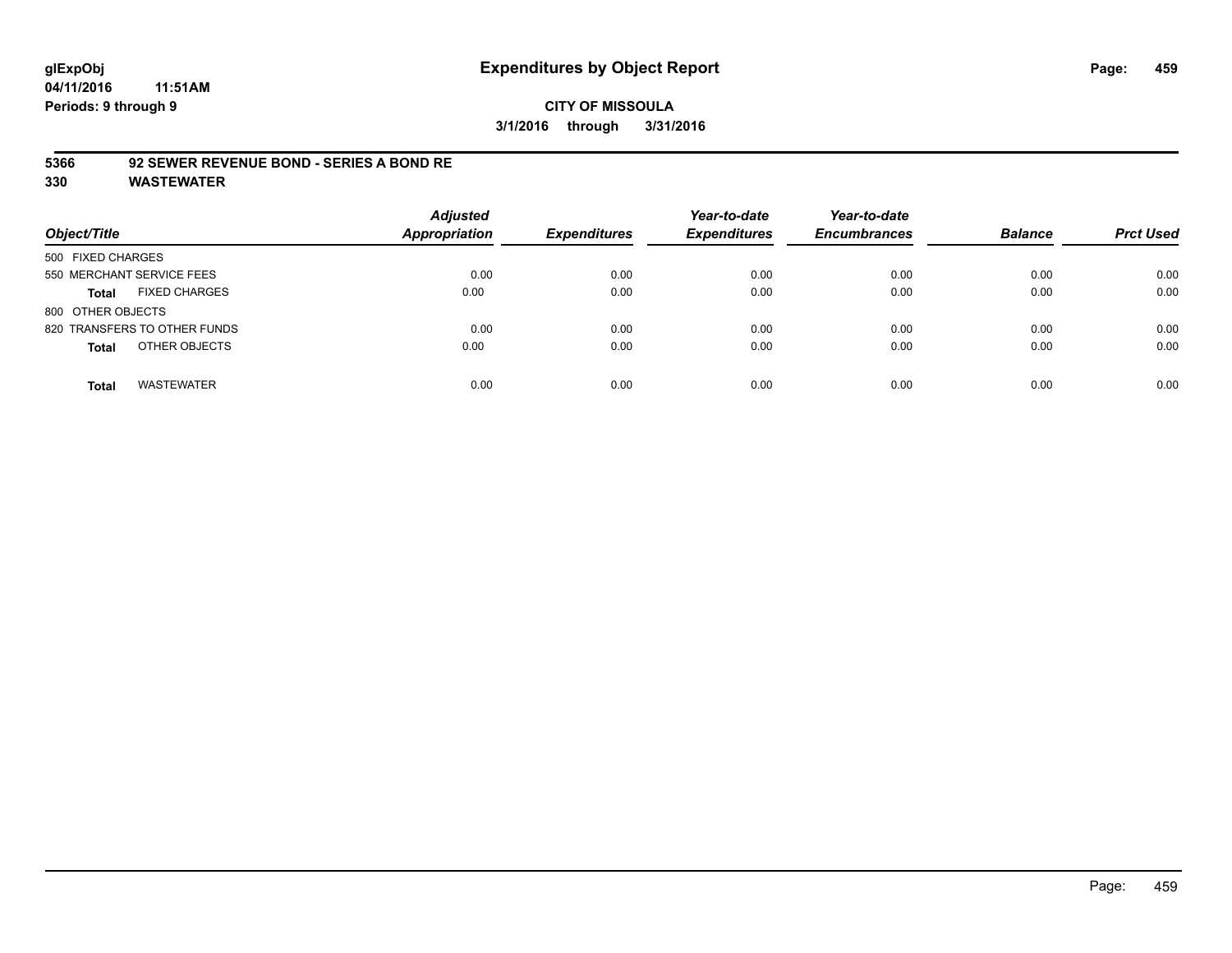**CITY OF MISSOULA 3/1/2016 through 3/31/2016**

### **5366 92 SEWER REVENUE BOND - SERIES A BOND RE**

| Object/Title              |                                    | <b>Adjusted</b><br><b>Appropriation</b> | <b>Expenditures</b> | Year-to-date<br><b>Expenditures</b> | Year-to-date<br><b>Encumbrances</b> | <b>Balance</b> | <b>Prct Used</b> |
|---------------------------|------------------------------------|-----------------------------------------|---------------------|-------------------------------------|-------------------------------------|----------------|------------------|
| 500 FIXED CHARGES         |                                    |                                         |                     |                                     |                                     |                |                  |
| 550 MERCHANT SERVICE FEES |                                    | 0.00                                    | 0.00                | 0.00                                | 0.00                                | 0.00           | 0.00             |
| <b>Total</b>              | <b>FIXED CHARGES</b>               | 0.00                                    | 0.00                | 0.00                                | 0.00                                | 0.00           | 0.00             |
| 800 OTHER OBJECTS         |                                    |                                         |                     |                                     |                                     |                |                  |
|                           | 820 TRANSFERS TO OTHER FUNDS       | 0.00                                    | 0.00                | 0.00                                | 0.00                                | 0.00           | 0.00             |
| <b>Total</b>              | OTHER OBJECTS                      | 0.00                                    | 0.00                | 0.00                                | 0.00                                | 0.00           | 0.00             |
| <b>Total</b>              | 92 SEWER REVENUE BOND - SERIES A B | 0.00                                    | 0.00                | 0.00                                | 0.00                                | 0.00           | 0.00             |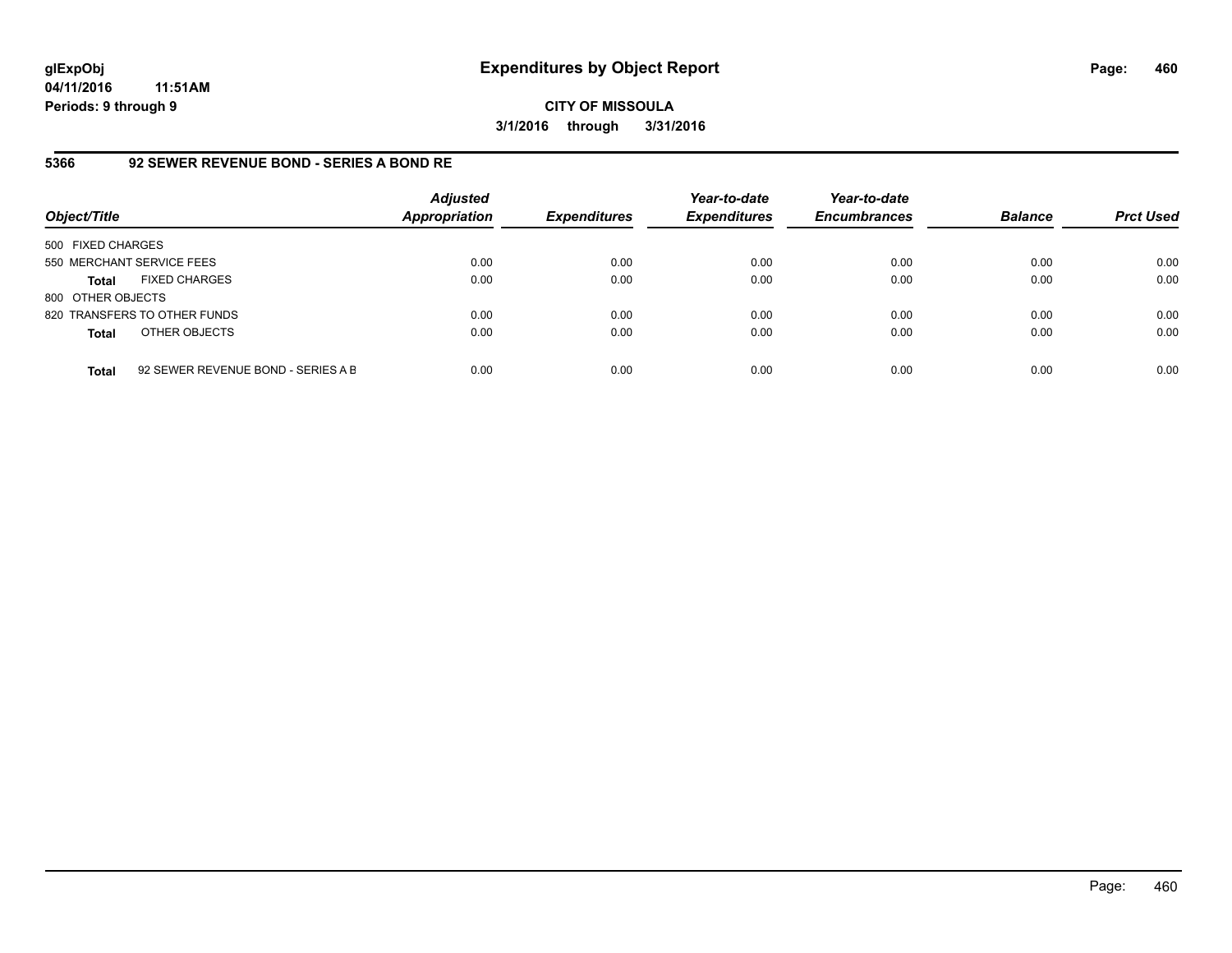### **CITY OF MISSOULA 3/1/2016 through 3/31/2016**

### **5367 92 SEWER REVENUE BOND - SERIES B BOND RE**

| Object/Title                         | <b>Adjusted</b><br><b>Appropriation</b> | <b>Expenditures</b> | Year-to-date<br><b>Expenditures</b> | Year-to-date<br><b>Encumbrances</b> | <b>Balance</b> | <b>Prct Used</b> |
|--------------------------------------|-----------------------------------------|---------------------|-------------------------------------|-------------------------------------|----------------|------------------|
| 500 FIXED CHARGES                    |                                         |                     |                                     |                                     |                |                  |
| 550 MERCHANT SERVICE FEES            | 0.00                                    | 0.00                | 0.00                                | 0.00                                | 0.00           | 0.00             |
| <b>FIXED CHARGES</b><br><b>Total</b> | 0.00                                    | 0.00                | 0.00                                | 0.00                                | 0.00           | 0.00             |
| 800 OTHER OBJECTS                    |                                         |                     |                                     |                                     |                |                  |
| 820 TRANSFERS TO OTHER FUNDS         | 0.00                                    | 0.00                | 0.00                                | 0.00                                | 0.00           | 0.00             |
| OTHER OBJECTS<br><b>Total</b>        | 0.00                                    | 0.00                | 0.00                                | 0.00                                | 0.00           | 0.00             |
| <b>WASTEWATER</b><br><b>Total</b>    | 0.00                                    | 0.00                | 0.00                                | 0.00                                | 0.00           | 0.00             |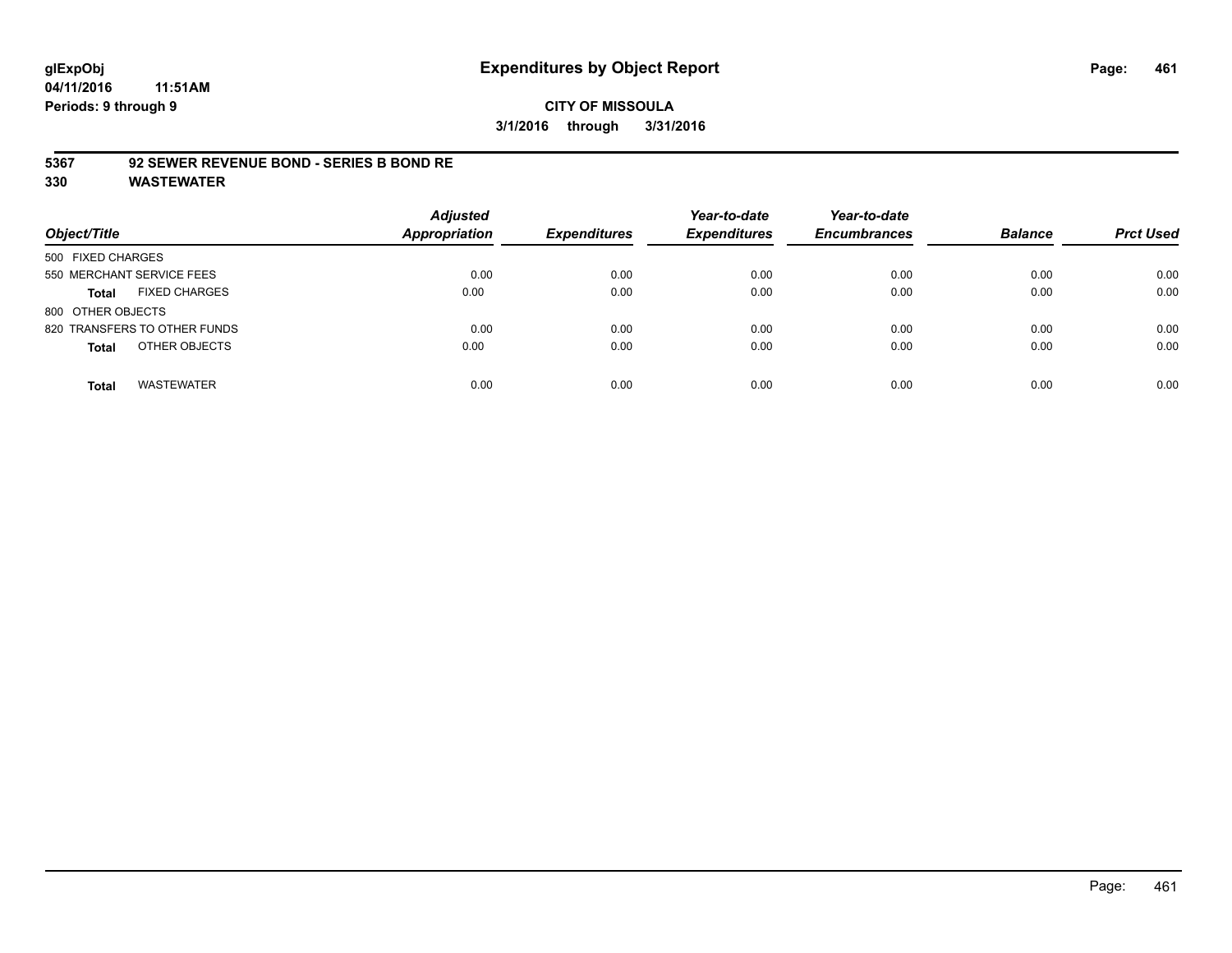**CITY OF MISSOULA 3/1/2016 through 3/31/2016**

### **5367 92 SEWER REVENUE BOND - SERIES B BOND RE**

| Object/Title              |                                    | <b>Adjusted</b><br><b>Appropriation</b> | <b>Expenditures</b> | Year-to-date<br><b>Expenditures</b> | Year-to-date<br><b>Encumbrances</b> | <b>Balance</b> | <b>Prct Used</b> |
|---------------------------|------------------------------------|-----------------------------------------|---------------------|-------------------------------------|-------------------------------------|----------------|------------------|
| 500 FIXED CHARGES         |                                    |                                         |                     |                                     |                                     |                |                  |
| 550 MERCHANT SERVICE FEES |                                    | 0.00                                    | 0.00                | 0.00                                | 0.00                                | 0.00           | 0.00             |
| <b>Total</b>              | <b>FIXED CHARGES</b>               | 0.00                                    | 0.00                | 0.00                                | 0.00                                | 0.00           | 0.00             |
| 800 OTHER OBJECTS         |                                    |                                         |                     |                                     |                                     |                |                  |
|                           | 820 TRANSFERS TO OTHER FUNDS       | 0.00                                    | 0.00                | 0.00                                | 0.00                                | 0.00           | 0.00             |
| <b>Total</b>              | OTHER OBJECTS                      | 0.00                                    | 0.00                | 0.00                                | 0.00                                | 0.00           | 0.00             |
| <b>Total</b>              | 92 SEWER REVENUE BOND - SERIES B E | 0.00                                    | 0.00                | 0.00                                | 0.00                                | 0.00           | 0.00             |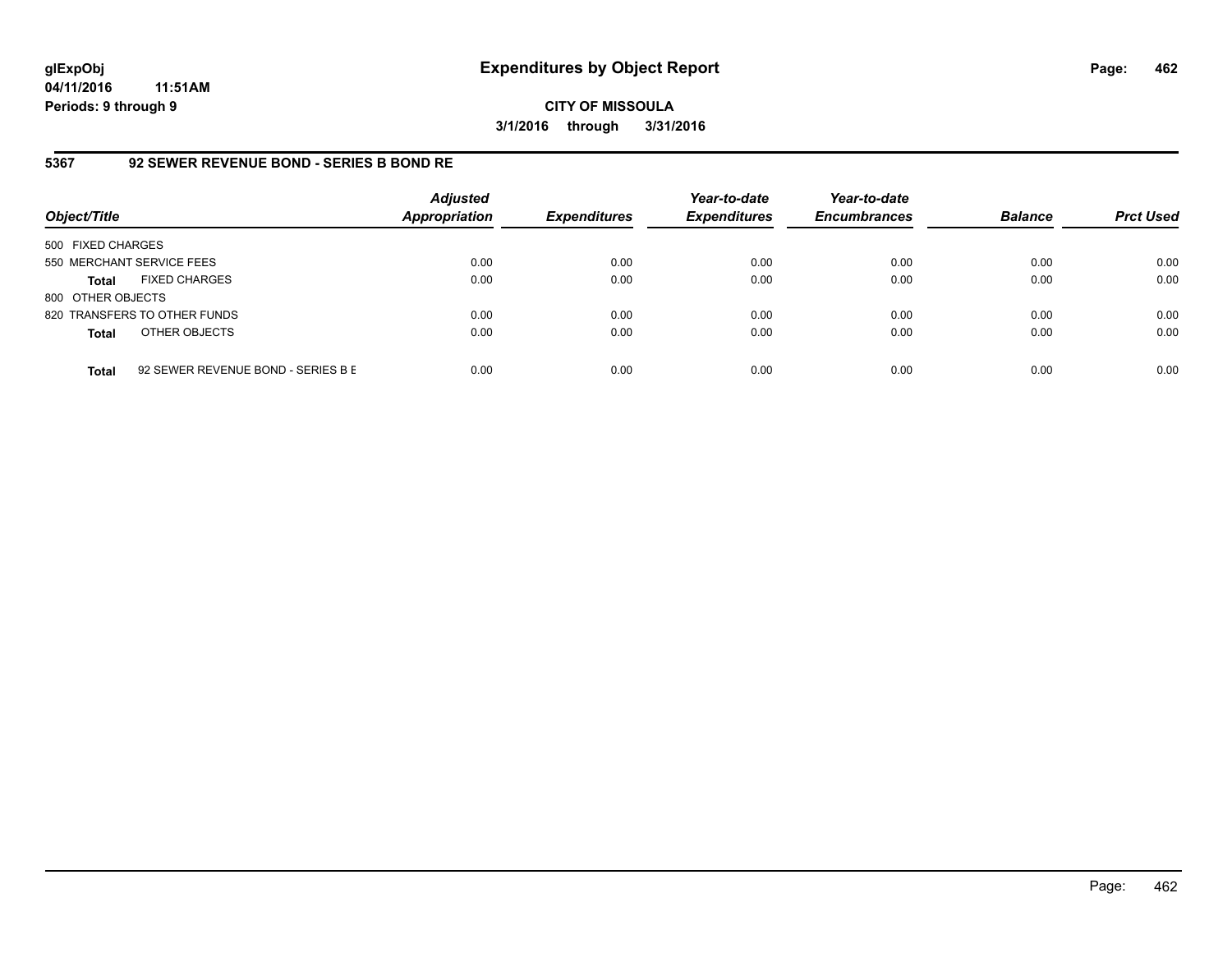#### **5368 00 SEWER REVENUE BOND RESERVE FUND**

| Object/Title                         | <b>Adjusted</b><br><b>Appropriation</b> | <b>Expenditures</b> | Year-to-date<br><b>Expenditures</b> | Year-to-date<br><b>Encumbrances</b> | <b>Balance</b> | <b>Prct Used</b> |
|--------------------------------------|-----------------------------------------|---------------------|-------------------------------------|-------------------------------------|----------------|------------------|
| 500 FIXED CHARGES                    |                                         |                     |                                     |                                     |                |                  |
| 550 MERCHANT SERVICE FEES            | 0.00                                    | 0.00                | 0.00                                | 0.00                                | 0.00           | 0.00             |
| <b>FIXED CHARGES</b><br><b>Total</b> | 0.00                                    | 0.00                | 0.00                                | 0.00                                | 0.00           | 0.00             |
| 800 OTHER OBJECTS                    |                                         |                     |                                     |                                     |                |                  |
| 820 TRANSFERS TO OTHER FUNDS         | 0.00                                    | 0.00                | 0.00                                | 0.00                                | 0.00           | 0.00             |
| OTHER OBJECTS<br><b>Total</b>        | 0.00                                    | 0.00                | 0.00                                | 0.00                                | 0.00           | 0.00             |
| <b>WASTEWATER</b><br><b>Total</b>    | 0.00                                    | 0.00                | 0.00                                | 0.00                                | 0.00           | 0.00             |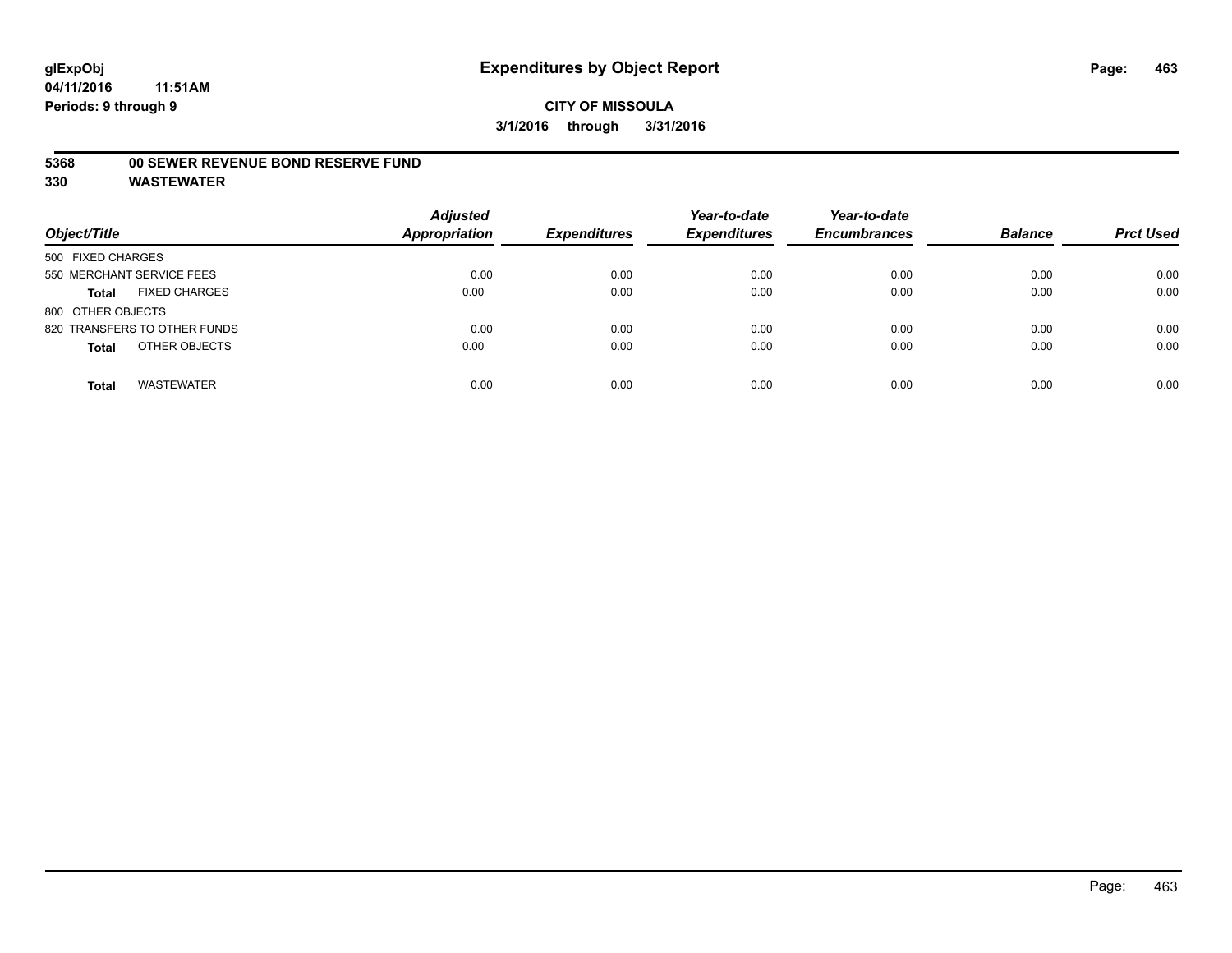**CITY OF MISSOULA 3/1/2016 through 3/31/2016**

# **5368 00 SEWER REVENUE BOND RESERVE FUND**

| Object/Title              |                                  | <b>Adjusted</b><br><b>Appropriation</b> | <b>Expenditures</b> | Year-to-date<br><b>Expenditures</b> | Year-to-date<br><b>Encumbrances</b> | <b>Balance</b> | <b>Prct Used</b> |
|---------------------------|----------------------------------|-----------------------------------------|---------------------|-------------------------------------|-------------------------------------|----------------|------------------|
| 500 FIXED CHARGES         |                                  |                                         |                     |                                     |                                     |                |                  |
| 550 MERCHANT SERVICE FEES |                                  | 0.00                                    | 0.00                | 0.00                                | 0.00                                | 0.00           | 0.00             |
| Total                     | <b>FIXED CHARGES</b>             | 0.00                                    | 0.00                | 0.00                                | 0.00                                | 0.00           | 0.00             |
| 800 OTHER OBJECTS         |                                  |                                         |                     |                                     |                                     |                |                  |
|                           | 820 TRANSFERS TO OTHER FUNDS     | 0.00                                    | 0.00                | 0.00                                | 0.00                                | 0.00           | 0.00             |
| <b>Total</b>              | OTHER OBJECTS                    | 0.00                                    | 0.00                | 0.00                                | 0.00                                | 0.00           | 0.00             |
| <b>Total</b>              | 00 SEWER REVENUE BOND RESERVE FL | 0.00                                    | 0.00                | 0.00                                | 0.00                                | 0.00           | 0.00             |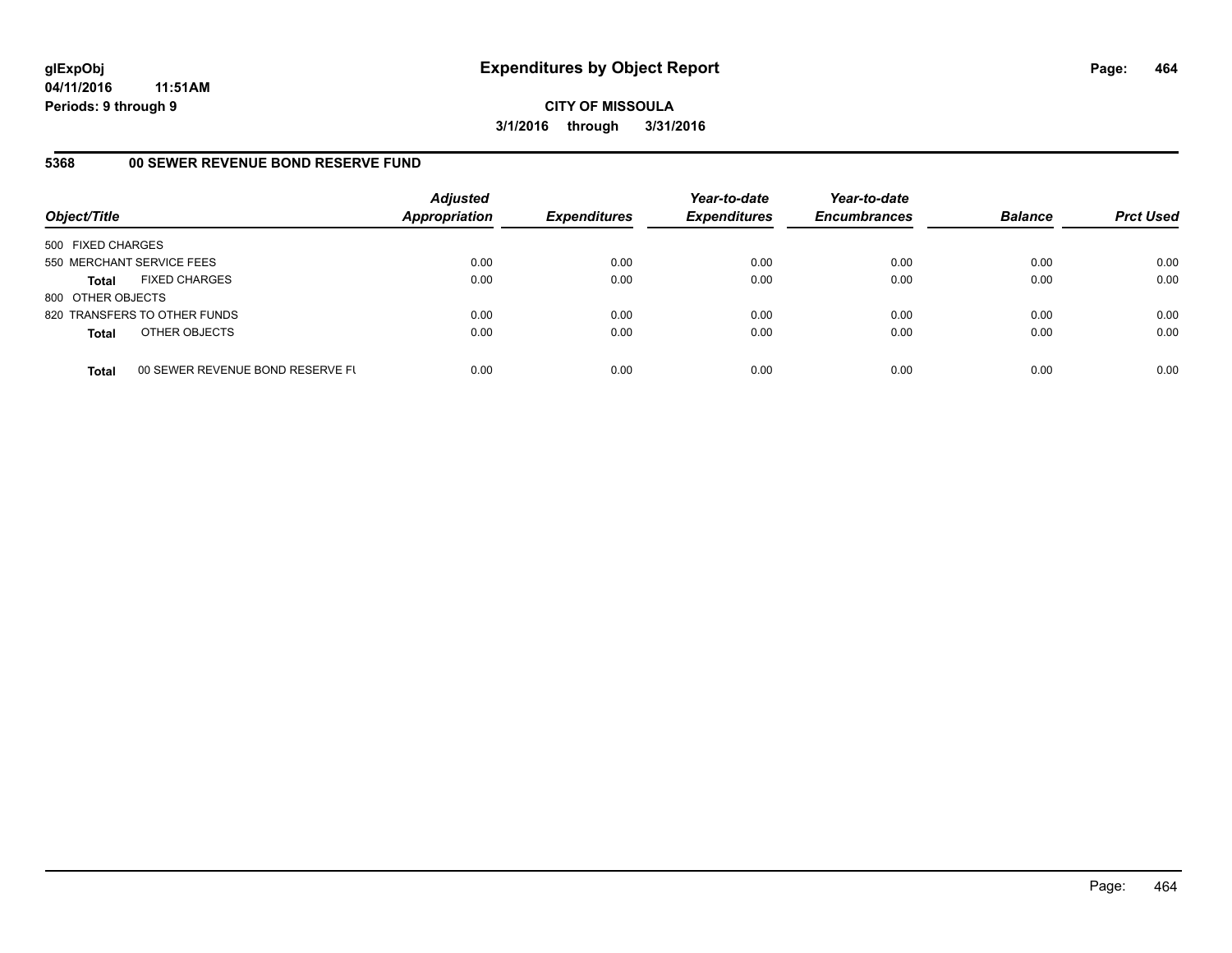#### **5369 2001 SEWER REVENUE BOND**

| Object/Title                         | <b>Adjusted</b><br><b>Appropriation</b> | <b>Expenditures</b> | Year-to-date<br><b>Expenditures</b> | Year-to-date<br><b>Encumbrances</b> | <b>Balance</b> | <b>Prct Used</b> |
|--------------------------------------|-----------------------------------------|---------------------|-------------------------------------|-------------------------------------|----------------|------------------|
| 500 FIXED CHARGES                    |                                         |                     |                                     |                                     |                |                  |
| 550 MERCHANT SERVICE FEES            | 0.00                                    | 0.00                | 0.00                                | 0.00                                | 0.00           | 0.00             |
| <b>FIXED CHARGES</b><br><b>Total</b> | 0.00                                    | 0.00                | 0.00                                | 0.00                                | 0.00           | 0.00             |
| 800 OTHER OBJECTS                    |                                         |                     |                                     |                                     |                |                  |
| 820 TRANSFERS TO OTHER FUNDS         | 30.00                                   | 0.00                | 0.00                                | 0.00                                | 30.00          | 0.00             |
| OTHER OBJECTS<br><b>Total</b>        | 30.00                                   | 0.00                | 0.00                                | 0.00                                | 30.00          | 0.00             |
| <b>WASTEWATER</b><br><b>Total</b>    | 30.00                                   | 0.00                | 0.00                                | 0.00                                | 30.00          | 0.00             |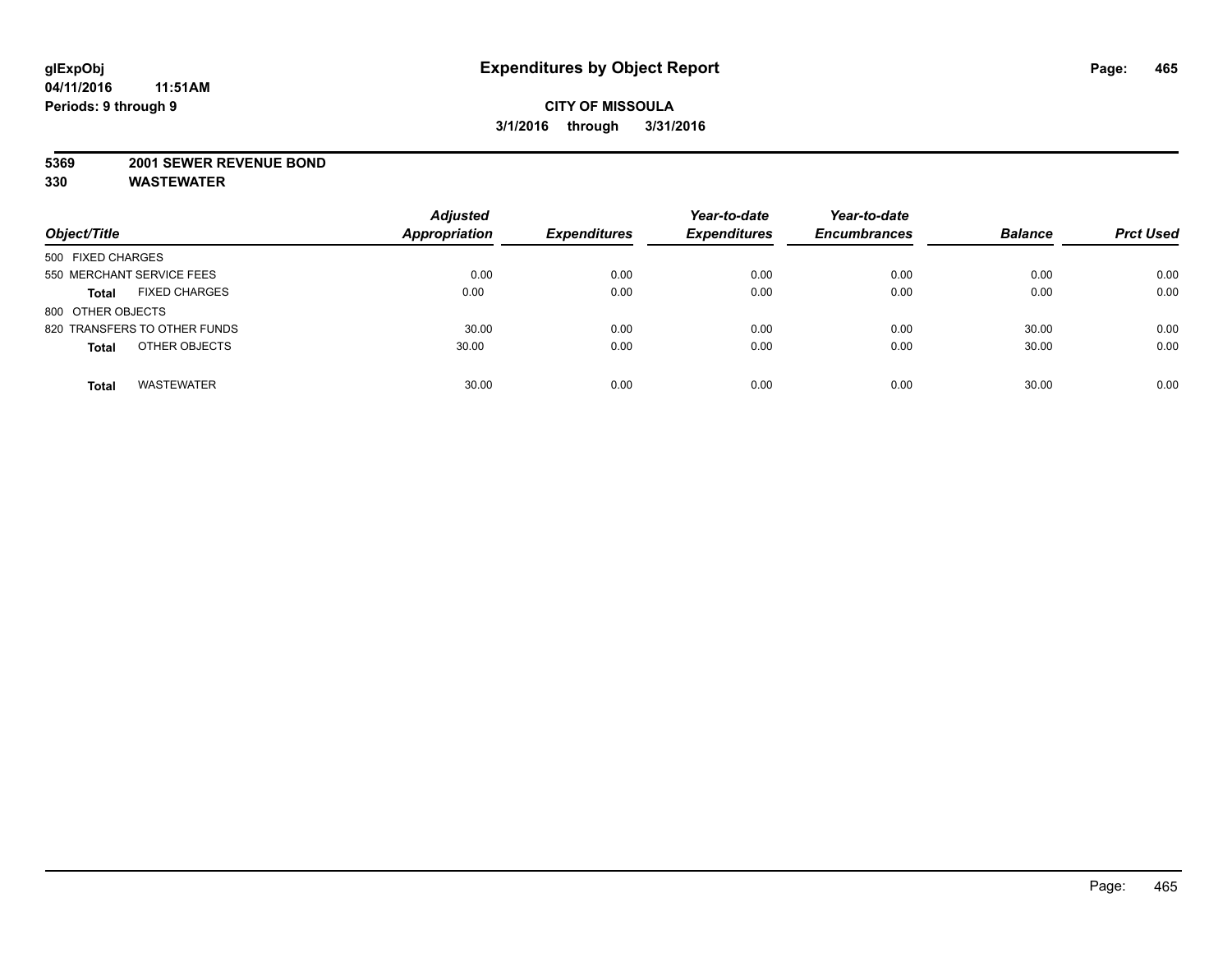### **5369 2001 SEWER REVENUE BOND**

| Object/Title                            | <b>Adjusted</b><br>Appropriation | <b>Expenditures</b> | Year-to-date<br><b>Expenditures</b> | Year-to-date<br><b>Encumbrances</b> | <b>Balance</b> | <b>Prct Used</b> |
|-----------------------------------------|----------------------------------|---------------------|-------------------------------------|-------------------------------------|----------------|------------------|
| 500 FIXED CHARGES                       |                                  |                     |                                     |                                     |                |                  |
| 550 MERCHANT SERVICE FEES               | 0.00                             | 0.00                | 0.00                                | 0.00                                | 0.00           | 0.00             |
| <b>FIXED CHARGES</b><br><b>Total</b>    | 0.00                             | 0.00                | 0.00                                | 0.00                                | 0.00           | 0.00             |
| 800 OTHER OBJECTS                       |                                  |                     |                                     |                                     |                |                  |
| 820 TRANSFERS TO OTHER FUNDS            | 30.00                            | 0.00                | 0.00                                | 0.00                                | 30.00          | 0.00             |
| OTHER OBJECTS<br><b>Total</b>           | 30.00                            | 0.00                | 0.00                                | 0.00                                | 30.00          | 0.00             |
| 2001 SEWER REVENUE BOND<br><b>Total</b> | 30.00                            | 0.00                | 0.00                                | 0.00                                | 30.00          | 0.00             |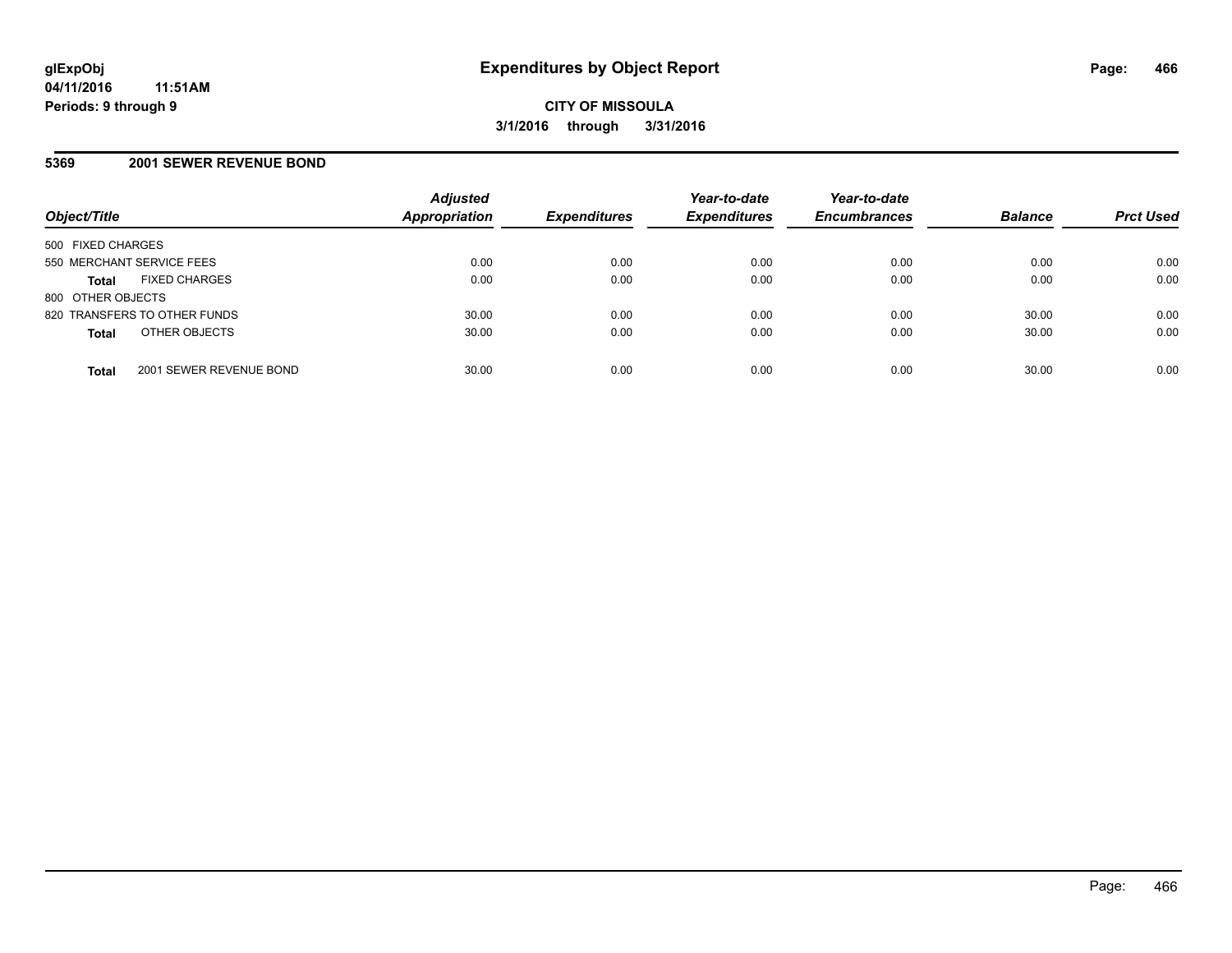#### **5370 99 SEWER REVENUE BOND RESERVE FUND**

| Object/Title                         | <b>Adjusted</b><br><b>Appropriation</b> | <b>Expenditures</b> | Year-to-date<br><b>Expenditures</b> | Year-to-date<br><b>Encumbrances</b> | <b>Balance</b> | <b>Prct Used</b> |
|--------------------------------------|-----------------------------------------|---------------------|-------------------------------------|-------------------------------------|----------------|------------------|
| 500 FIXED CHARGES                    |                                         |                     |                                     |                                     |                |                  |
| 550 MERCHANT SERVICE FEES            | 0.00                                    | 0.00                | 0.00                                | 0.00                                | 0.00           | 0.00             |
| <b>FIXED CHARGES</b><br><b>Total</b> | 0.00                                    | 0.00                | 0.00                                | 0.00                                | 0.00           | 0.00             |
| 800 OTHER OBJECTS                    |                                         |                     |                                     |                                     |                |                  |
| 820 TRANSFERS TO OTHER FUNDS         | 790.00                                  | 0.00                | 0.00                                | 0.00                                | 790.00         | 0.00             |
| OTHER OBJECTS<br><b>Total</b>        | 790.00                                  | 0.00                | 0.00                                | 0.00                                | 790.00         | 0.00             |
| <b>WASTEWATER</b><br>Total           | 790.00                                  | 0.00                | 0.00                                | 0.00                                | 790.00         | 0.00             |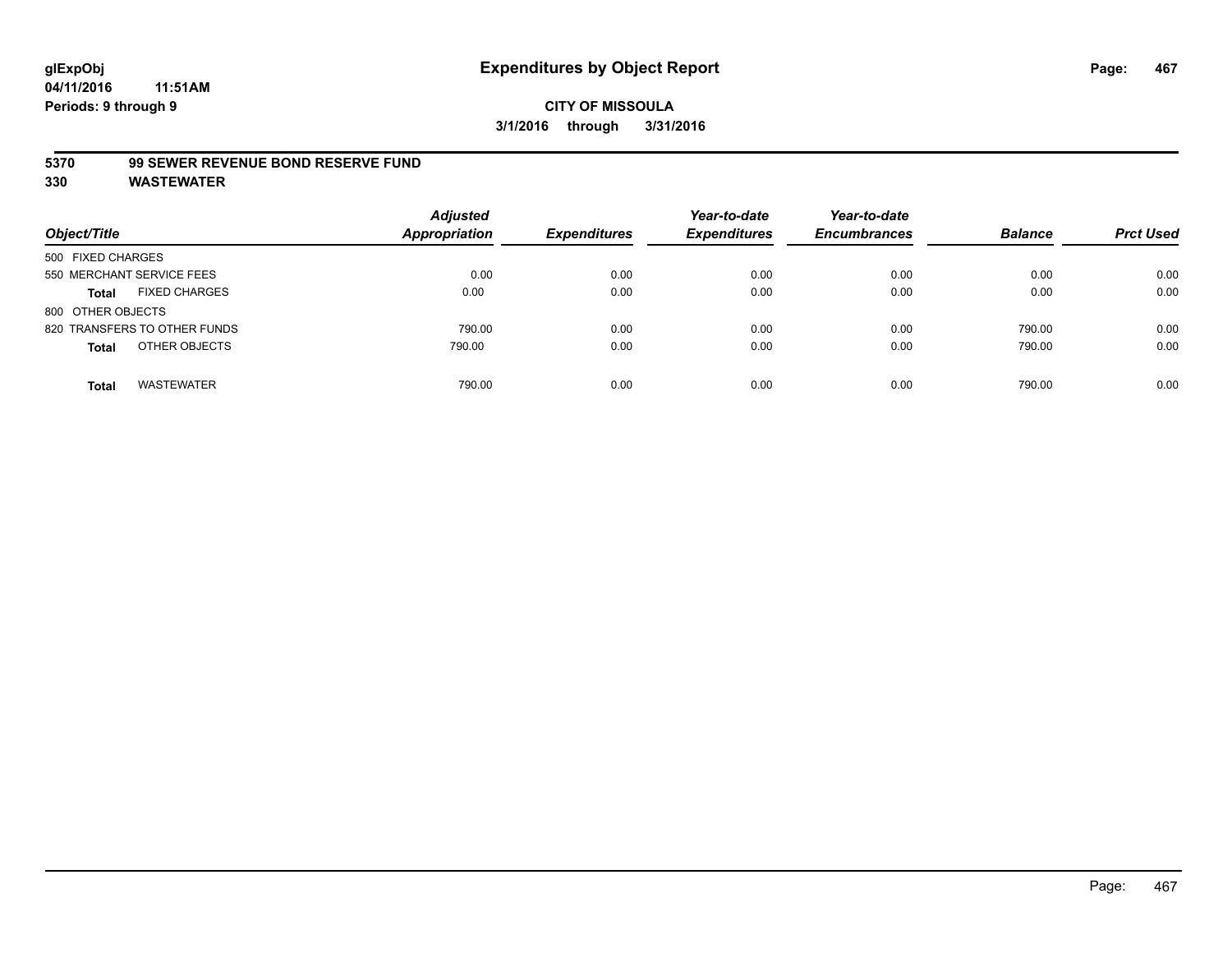**CITY OF MISSOULA 3/1/2016 through 3/31/2016**

# **5370 99 SEWER REVENUE BOND RESERVE FUND**

| Object/Title              |                                  | <b>Adjusted</b><br><b>Appropriation</b> | <b>Expenditures</b> | Year-to-date<br><b>Expenditures</b> | Year-to-date<br><b>Encumbrances</b> | <b>Balance</b> | <b>Prct Used</b> |
|---------------------------|----------------------------------|-----------------------------------------|---------------------|-------------------------------------|-------------------------------------|----------------|------------------|
| 500 FIXED CHARGES         |                                  |                                         |                     |                                     |                                     |                |                  |
| 550 MERCHANT SERVICE FEES |                                  | 0.00                                    | 0.00                | 0.00                                | 0.00                                | 0.00           | 0.00             |
| <b>Total</b>              | <b>FIXED CHARGES</b>             | 0.00                                    | 0.00                | 0.00                                | 0.00                                | 0.00           | 0.00             |
| 800 OTHER OBJECTS         |                                  |                                         |                     |                                     |                                     |                |                  |
|                           | 820 TRANSFERS TO OTHER FUNDS     | 790.00                                  | 0.00                | 0.00                                | 0.00                                | 790.00         | 0.00             |
| <b>Total</b>              | OTHER OBJECTS                    | 790.00                                  | 0.00                | 0.00                                | 0.00                                | 790.00         | 0.00             |
| <b>Total</b>              | 99 SEWER REVENUE BOND RESERVE FL | 790.00                                  | 0.00                | 0.00                                | 0.00                                | 790.00         | 0.00             |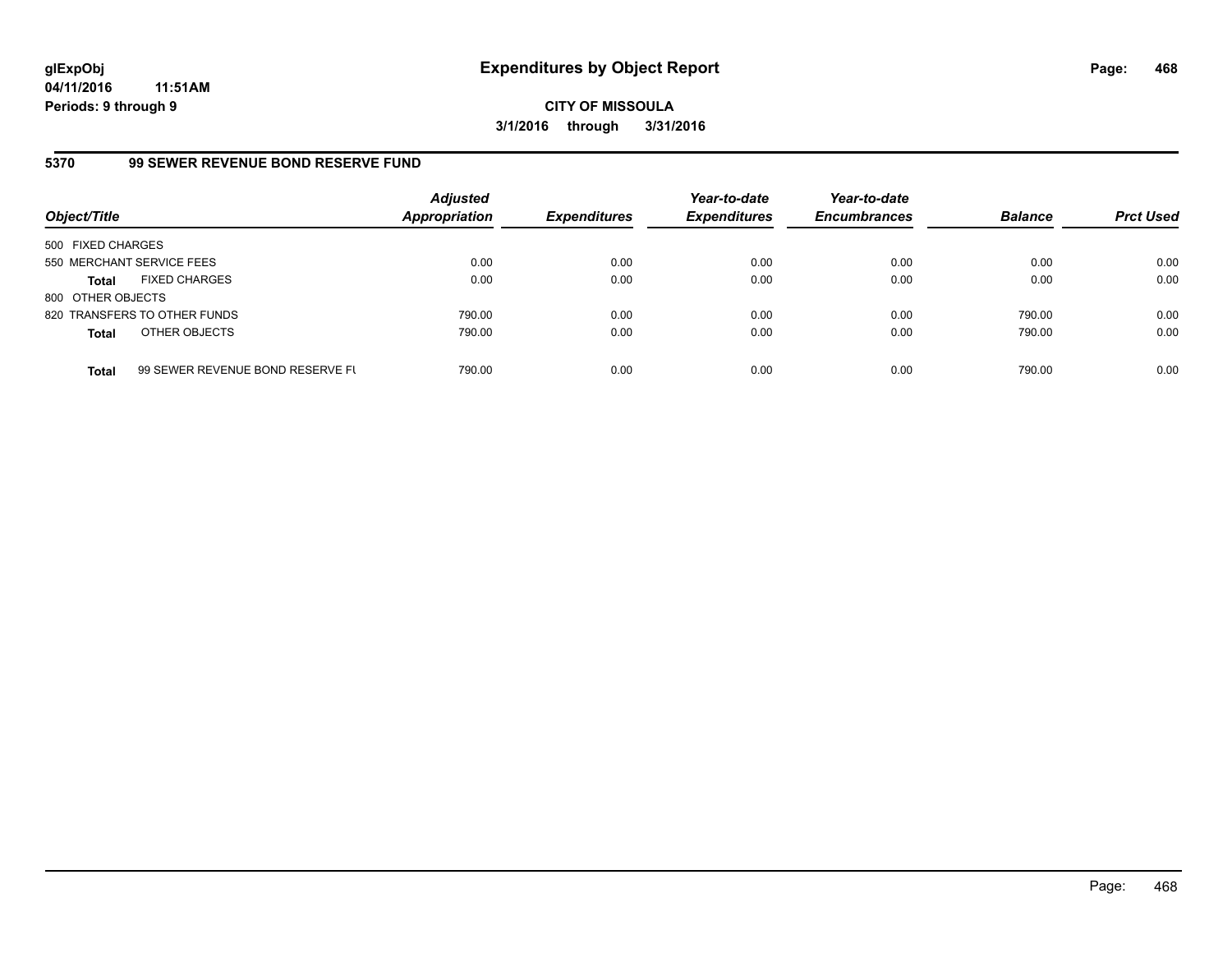# **5371 2002 SEWER BONDS**

|                   |                             | <b>Adjusted</b> |                     | Year-to-date        | Year-to-date        |                |                  |
|-------------------|-----------------------------|-----------------|---------------------|---------------------|---------------------|----------------|------------------|
| Object/Title      |                             | Appropriation   | <b>Expenditures</b> | <b>Expenditures</b> | <b>Encumbrances</b> | <b>Balance</b> | <b>Prct Used</b> |
| 500 FIXED CHARGES |                             |                 |                     |                     |                     |                |                  |
|                   | 550 MERCHANT SERVICE FEES   | 0.00            | 0.00                | 0.00                | 0.00                | 0.00           | 0.00             |
| <b>Total</b>      | <b>FIXED CHARGES</b>        | 0.00            | 0.00                | 0.00                | 0.00                | 0.00           | 0.00             |
| 600 DEBT SERVICE  |                             |                 |                     |                     |                     |                |                  |
| 610 PRINCIPAL     |                             | 75.000.00       | 0.00                | 37.000.00           | 0.00                | 38.000.00      | 49.33            |
|                   | 620 INTEREST / SERVICE FEES | 9.930.00        | 0.00                | 5,150.00            | 0.00                | 4,780.00       | 51.86            |
| <b>Total</b>      | <b>DEBT SERVICE</b>         | 84.930.00       | 0.00                | 42,150.00           | 0.00                | 42,780.00      | 49.63            |
| <b>Total</b>      | <b>WASTEWATER</b>           | 84,930.00       | 0.00                | 42.150.00           | 0.00                | 42,780.00      | 49.63            |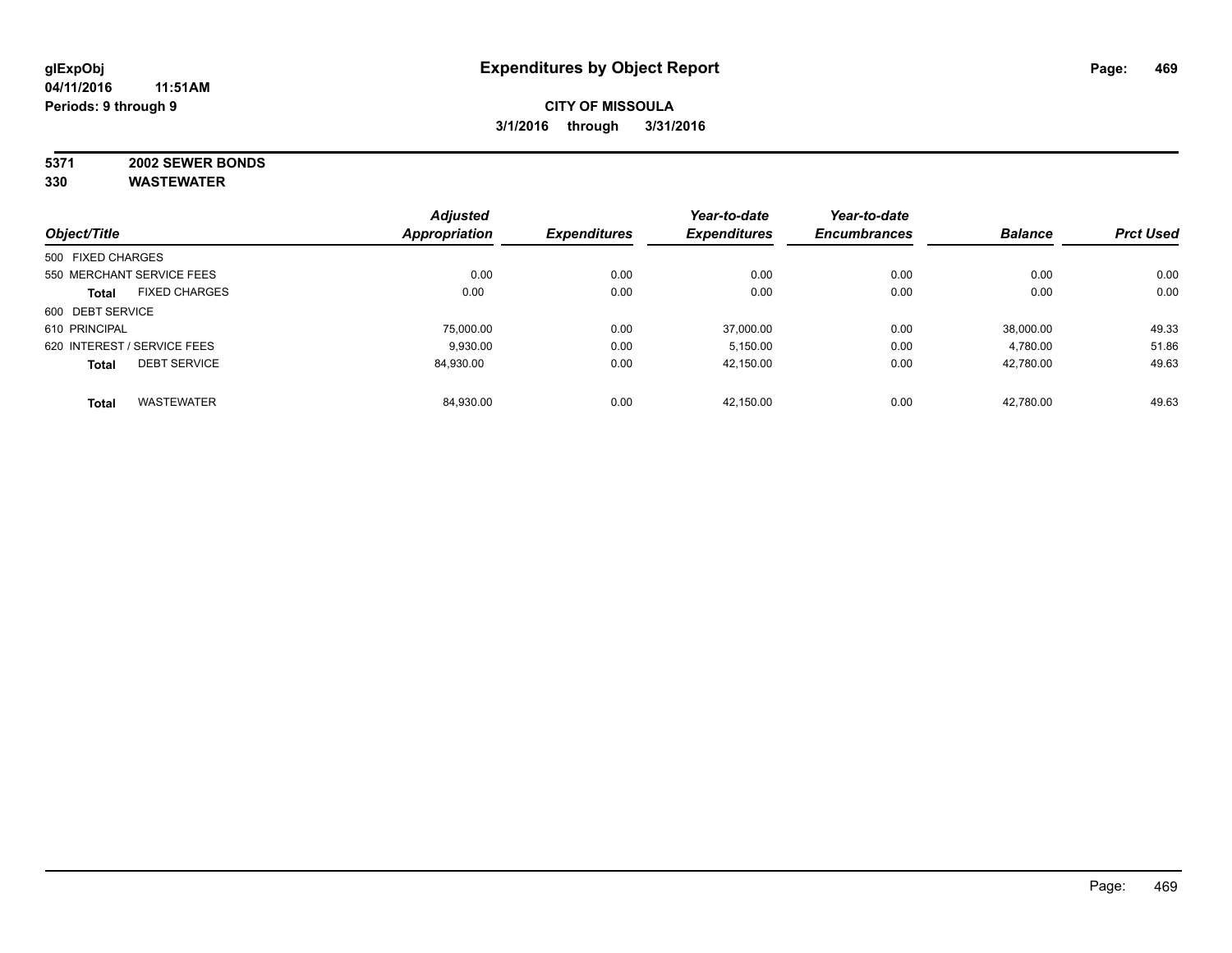#### **5371 2002 SEWER BONDS**

| Object/Title                         | <b>Adjusted</b><br>Appropriation | <b>Expenditures</b> | Year-to-date<br><b>Expenditures</b> | Year-to-date<br><b>Encumbrances</b> | <b>Balance</b> | <b>Prct Used</b> |
|--------------------------------------|----------------------------------|---------------------|-------------------------------------|-------------------------------------|----------------|------------------|
| 500 FIXED CHARGES                    |                                  |                     |                                     |                                     |                |                  |
| 550 MERCHANT SERVICE FEES            | 0.00                             | 0.00                | 0.00                                | 0.00                                | 0.00           | 0.00             |
| <b>FIXED CHARGES</b><br><b>Total</b> | 0.00                             | 0.00                | 0.00                                | 0.00                                | 0.00           | 0.00             |
| 600 DEBT SERVICE                     |                                  |                     |                                     |                                     |                |                  |
| 610 PRINCIPAL                        | 75.000.00                        | 0.00                | 37.000.00                           | 0.00                                | 38.000.00      | 49.33            |
| 620 INTEREST / SERVICE FEES          | 9.930.00                         | 0.00                | 5.150.00                            | 0.00                                | 4.780.00       | 51.86            |
| <b>DEBT SERVICE</b><br><b>Total</b>  | 84,930.00                        | 0.00                | 42,150.00                           | 0.00                                | 42,780.00      | 49.63            |
| 2002 SEWER BONDS<br><b>Total</b>     | 84,930.00                        | 0.00                | 42.150.00                           | 0.00                                | 42.780.00      | 49.63            |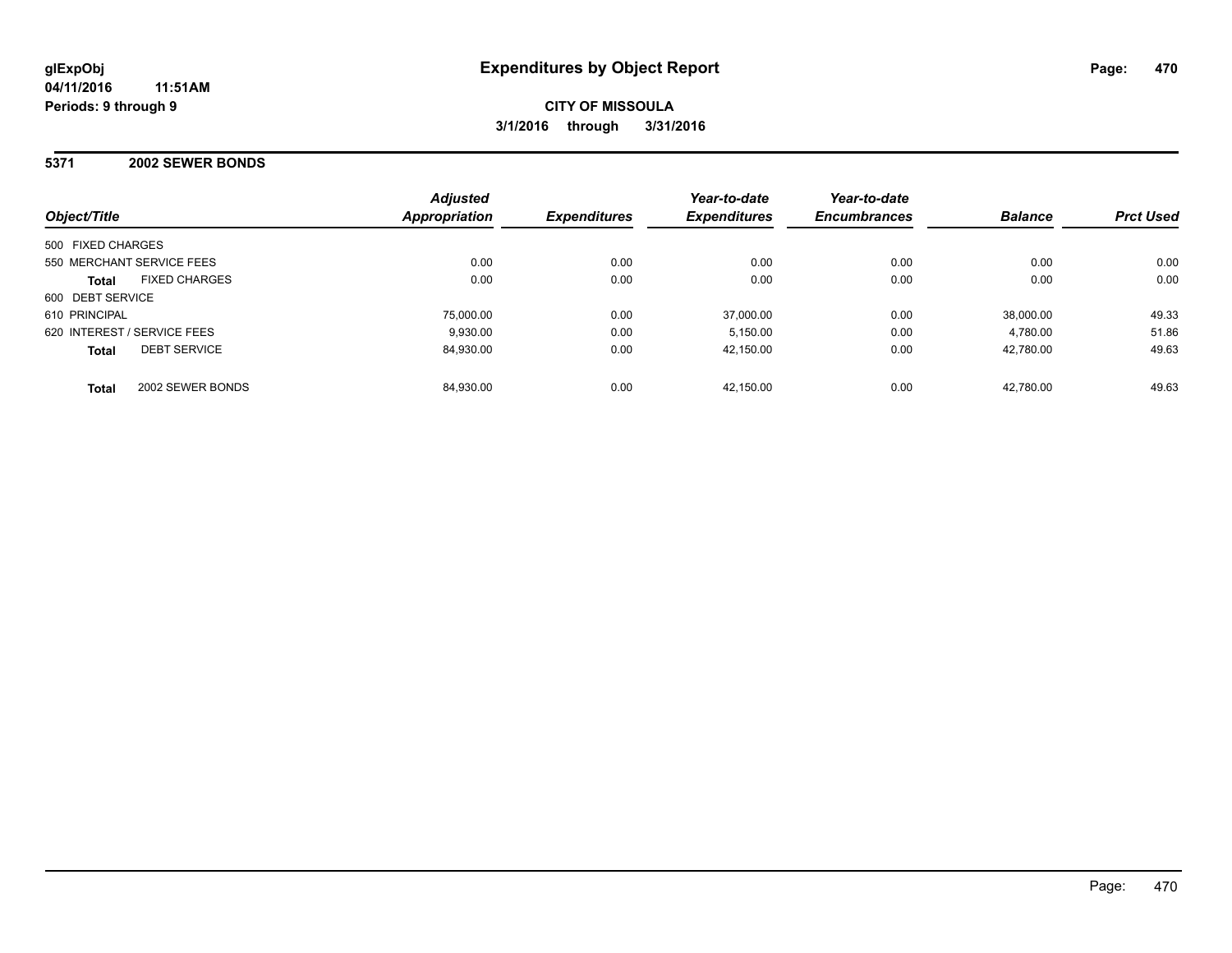#### **5372 2002 SEWER REVENUE BOND**

| Object/Title                         | <b>Adjusted</b><br>Appropriation | <b>Expenditures</b> | Year-to-date<br><b>Expenditures</b> | Year-to-date<br><b>Encumbrances</b> | <b>Balance</b> | <b>Prct Used</b> |
|--------------------------------------|----------------------------------|---------------------|-------------------------------------|-------------------------------------|----------------|------------------|
| 500 FIXED CHARGES                    |                                  |                     |                                     |                                     |                |                  |
| 550 MERCHANT SERVICE FEES            | 0.00                             | 0.00                | 0.00                                | 0.00                                | 0.00           | 0.00             |
| <b>FIXED CHARGES</b><br><b>Total</b> | 0.00                             | 0.00                | 0.00                                | 0.00                                | 0.00           | 0.00             |
| 800 OTHER OBJECTS                    |                                  |                     |                                     |                                     |                |                  |
| 820 TRANSFERS TO OTHER FUNDS         | 0.00                             | 0.00                | 0.00                                | 0.00                                | 0.00           | 0.00             |
| OTHER OBJECTS<br><b>Total</b>        | 0.00                             | 0.00                | 0.00                                | 0.00                                | 0.00           | 0.00             |
| <b>WASTEWATER</b><br><b>Total</b>    | 0.00                             | 0.00                | 0.00                                | 0.00                                | 0.00           | 0.00             |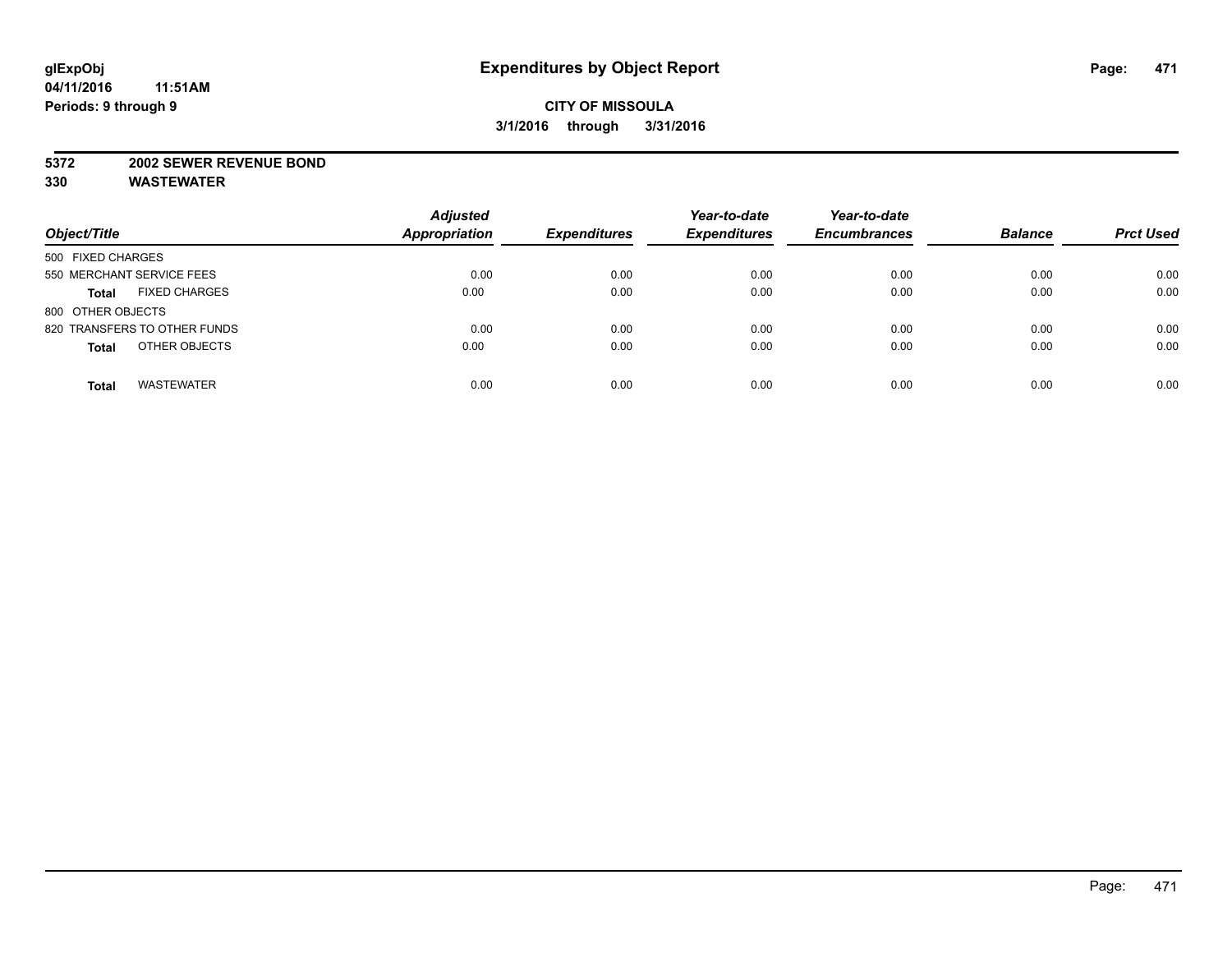#### **5372 2002 SEWER REVENUE BOND**

| Object/Title              |                              | <b>Adjusted</b><br>Appropriation | <b>Expenditures</b> | Year-to-date<br><b>Expenditures</b> | Year-to-date<br><b>Encumbrances</b> | <b>Balance</b> | <b>Prct Used</b> |
|---------------------------|------------------------------|----------------------------------|---------------------|-------------------------------------|-------------------------------------|----------------|------------------|
| 500 FIXED CHARGES         |                              |                                  |                     |                                     |                                     |                |                  |
| 550 MERCHANT SERVICE FEES |                              | 0.00                             | 0.00                | 0.00                                | 0.00                                | 0.00           | 0.00             |
| <b>Total</b>              | <b>FIXED CHARGES</b>         | 0.00                             | 0.00                | 0.00                                | 0.00                                | 0.00           | 0.00             |
| 800 OTHER OBJECTS         |                              |                                  |                     |                                     |                                     |                |                  |
|                           | 820 TRANSFERS TO OTHER FUNDS | 0.00                             | 0.00                | 0.00                                | 0.00                                | 0.00           | 0.00             |
| <b>Total</b>              | OTHER OBJECTS                | 0.00                             | 0.00                | 0.00                                | 0.00                                | 0.00           | 0.00             |
| <b>Total</b>              | 2002 SEWER REVENUE BOND      | 0.00                             | 0.00                | 0.00                                | 0.00                                | 0.00           | 0.00             |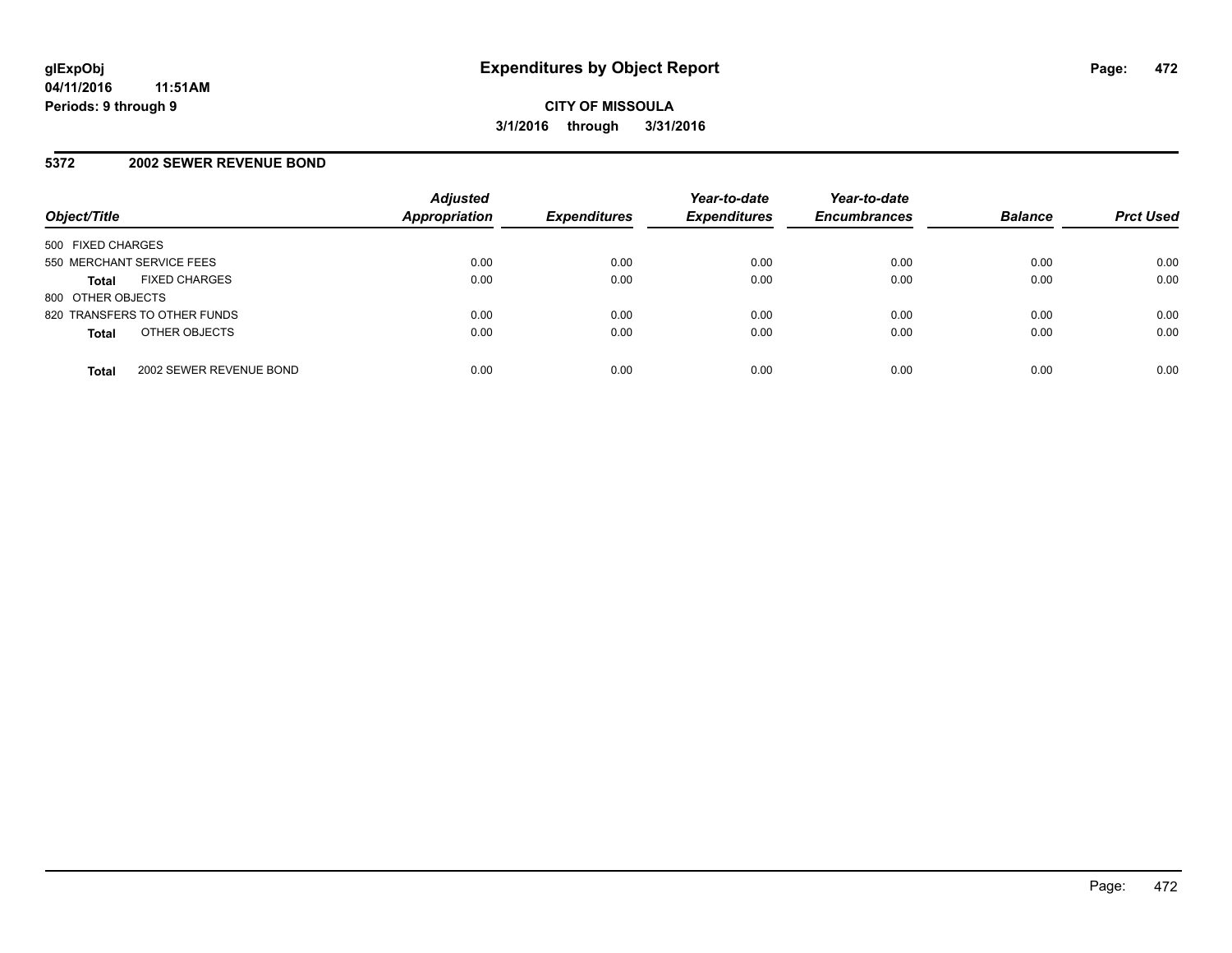#### **5373 2002 WWTP UPGRADE REVENUE BOND**

|                   |                             | <b>Adjusted</b> |                     | Year-to-date        | Year-to-date        |                |                  |
|-------------------|-----------------------------|-----------------|---------------------|---------------------|---------------------|----------------|------------------|
| Object/Title      |                             | Appropriation   | <b>Expenditures</b> | <b>Expenditures</b> | <b>Encumbrances</b> | <b>Balance</b> | <b>Prct Used</b> |
| 500 FIXED CHARGES |                             |                 |                     |                     |                     |                |                  |
|                   | 550 MERCHANT SERVICE FEES   | 0.00            | 0.00                | 0.00                | 0.00                | 0.00           | 0.00             |
| <b>Total</b>      | <b>FIXED CHARGES</b>        | 0.00            | 0.00                | 0.00                | 0.00                | 0.00           | 0.00             |
| 600 DEBT SERVICE  |                             |                 |                     |                     |                     |                |                  |
| 610 PRINCIPAL     |                             | 290.000.00      | 0.00                | 144,000.00          | 0.00                | 146.000.00     | 49.66            |
|                   | 620 INTEREST / SERVICE FEES | 41,640.00       | 0.00                | 21.540.00           | 0.00                | 20.100.00      | 51.73            |
| <b>Total</b>      | <b>DEBT SERVICE</b>         | 331.640.00      | 0.00                | 165.540.00          | 0.00                | 166.100.00     | 49.92            |
| <b>Total</b>      | <b>WASTEWATER</b>           | 331.640.00      | 0.00                | 165.540.00          | 0.00                | 166.100.00     | 49.92            |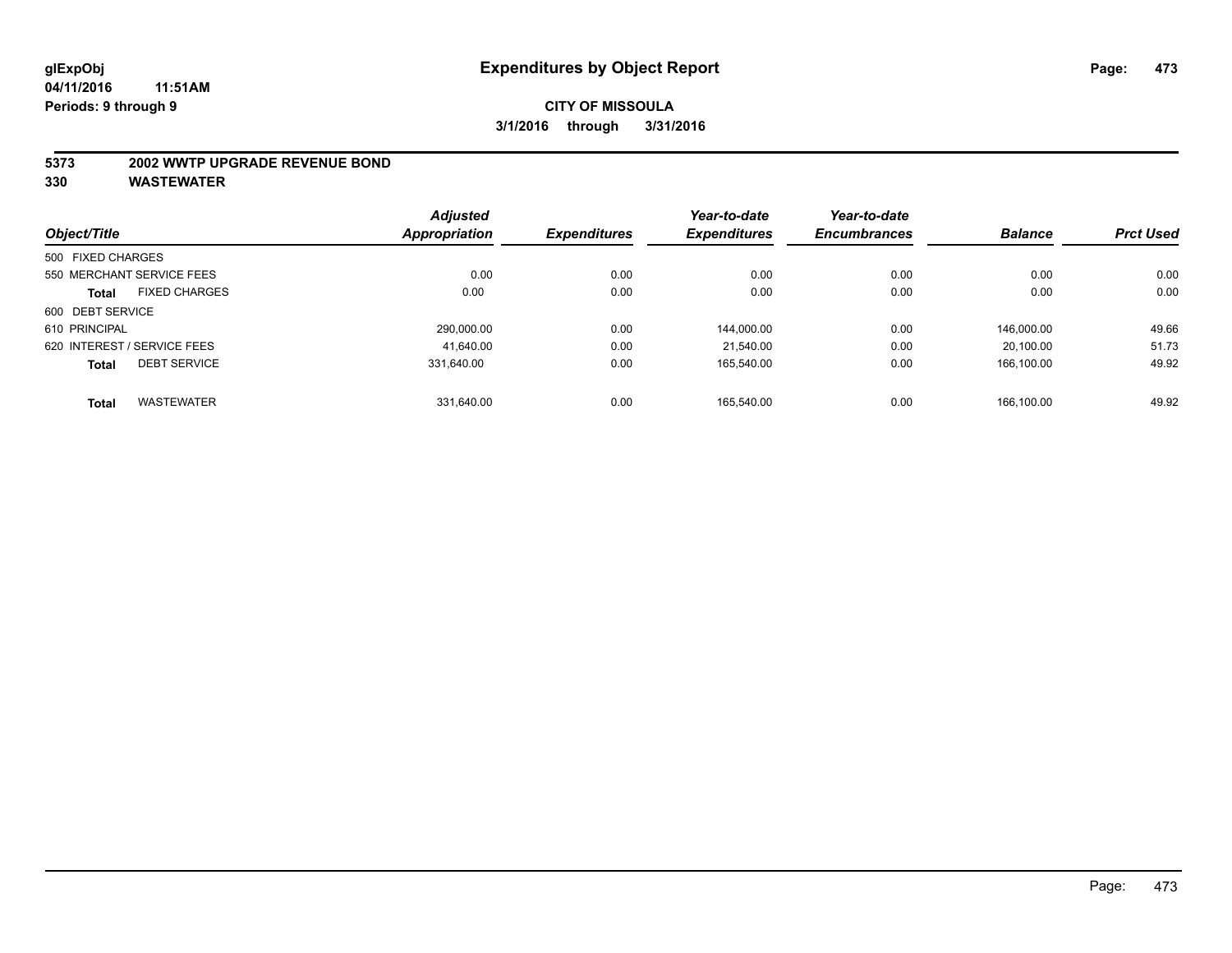# **5373 2002 WWTP UPGRADE REVENUE BOND**

| Object/Title                |                                | <b>Adjusted</b><br>Appropriation | <b>Expenditures</b> | Year-to-date<br><b>Expenditures</b> | Year-to-date<br><b>Encumbrances</b> | <b>Balance</b> | <b>Prct Used</b> |
|-----------------------------|--------------------------------|----------------------------------|---------------------|-------------------------------------|-------------------------------------|----------------|------------------|
| 500 FIXED CHARGES           |                                |                                  |                     |                                     |                                     |                |                  |
|                             | 550 MERCHANT SERVICE FEES      | 0.00                             | 0.00                | 0.00                                | 0.00                                | 0.00           | 0.00             |
| <b>Total</b>                | <b>FIXED CHARGES</b>           | 0.00                             | 0.00                | 0.00                                | 0.00                                | 0.00           | 0.00             |
| 600 DEBT SERVICE            |                                |                                  |                     |                                     |                                     |                |                  |
| 610 PRINCIPAL               |                                | 290.000.00                       | 0.00                | 144.000.00                          | 0.00                                | 146.000.00     | 49.66            |
| 620 INTEREST / SERVICE FEES |                                | 41.640.00                        | 0.00                | 21.540.00                           | 0.00                                | 20.100.00      | 51.73            |
| <b>Total</b>                | <b>DEBT SERVICE</b>            | 331.640.00                       | 0.00                | 165.540.00                          | 0.00                                | 166.100.00     | 49.92            |
| <b>Total</b>                | 2002 WWTP UPGRADE REVENUE BOND | 331.640.00                       | 0.00                | 165.540.00                          | 0.00                                | 166.100.00     | 49.92            |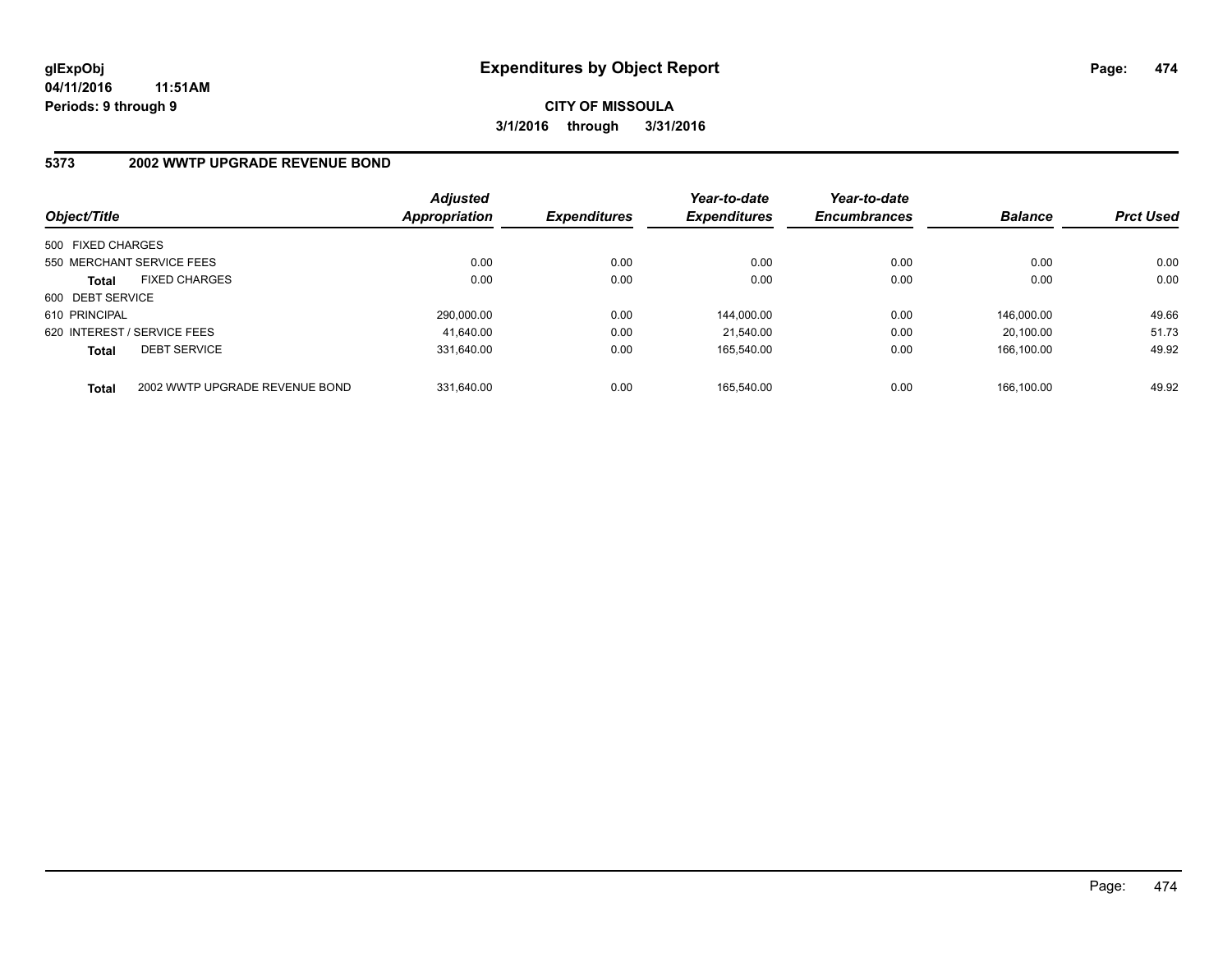#### **5374 2002 WWTP UPGRADE RESERVE**

| Object/Title                         | <b>Adjusted</b><br><b>Appropriation</b> | <b>Expenditures</b> | Year-to-date<br><b>Expenditures</b> | Year-to-date<br><b>Encumbrances</b> | <b>Balance</b> | <b>Prct Used</b> |
|--------------------------------------|-----------------------------------------|---------------------|-------------------------------------|-------------------------------------|----------------|------------------|
| 500 FIXED CHARGES                    |                                         |                     |                                     |                                     |                |                  |
| 550 MERCHANT SERVICE FEES            | 0.00                                    | 0.00                | 0.00                                | 0.00                                | 0.00           | 0.00             |
| <b>FIXED CHARGES</b><br><b>Total</b> | 0.00                                    | 0.00                | 0.00                                | 0.00                                | 0.00           | 0.00             |
| 600 DEBT SERVICE                     |                                         |                     |                                     |                                     |                |                  |
| 610 PRINCIPAL                        | 0.00                                    | 0.00                | 0.00                                | 0.00                                | 0.00           | 0.00             |
| 620 INTEREST / SERVICE FEES          | 0.00                                    | 0.00                | 0.00                                | 0.00                                | 0.00           | 0.00             |
| <b>DEBT SERVICE</b><br><b>Total</b>  | 0.00                                    | 0.00                | 0.00                                | 0.00                                | 0.00           | 0.00             |
| 800 OTHER OBJECTS                    |                                         |                     |                                     |                                     |                |                  |
| 820 TRANSFERS TO OTHER FUNDS         | 180.00                                  | 0.00                | 0.00                                | 0.00                                | 180.00         | 0.00             |
| OTHER OBJECTS<br><b>Total</b>        | 180.00                                  | 0.00                | 0.00                                | 0.00                                | 180.00         | 0.00             |
|                                      |                                         |                     |                                     |                                     |                |                  |
| <b>WASTEWATER</b><br><b>Total</b>    | 180.00                                  | 0.00                | 0.00                                | 0.00                                | 180.00         | 0.00             |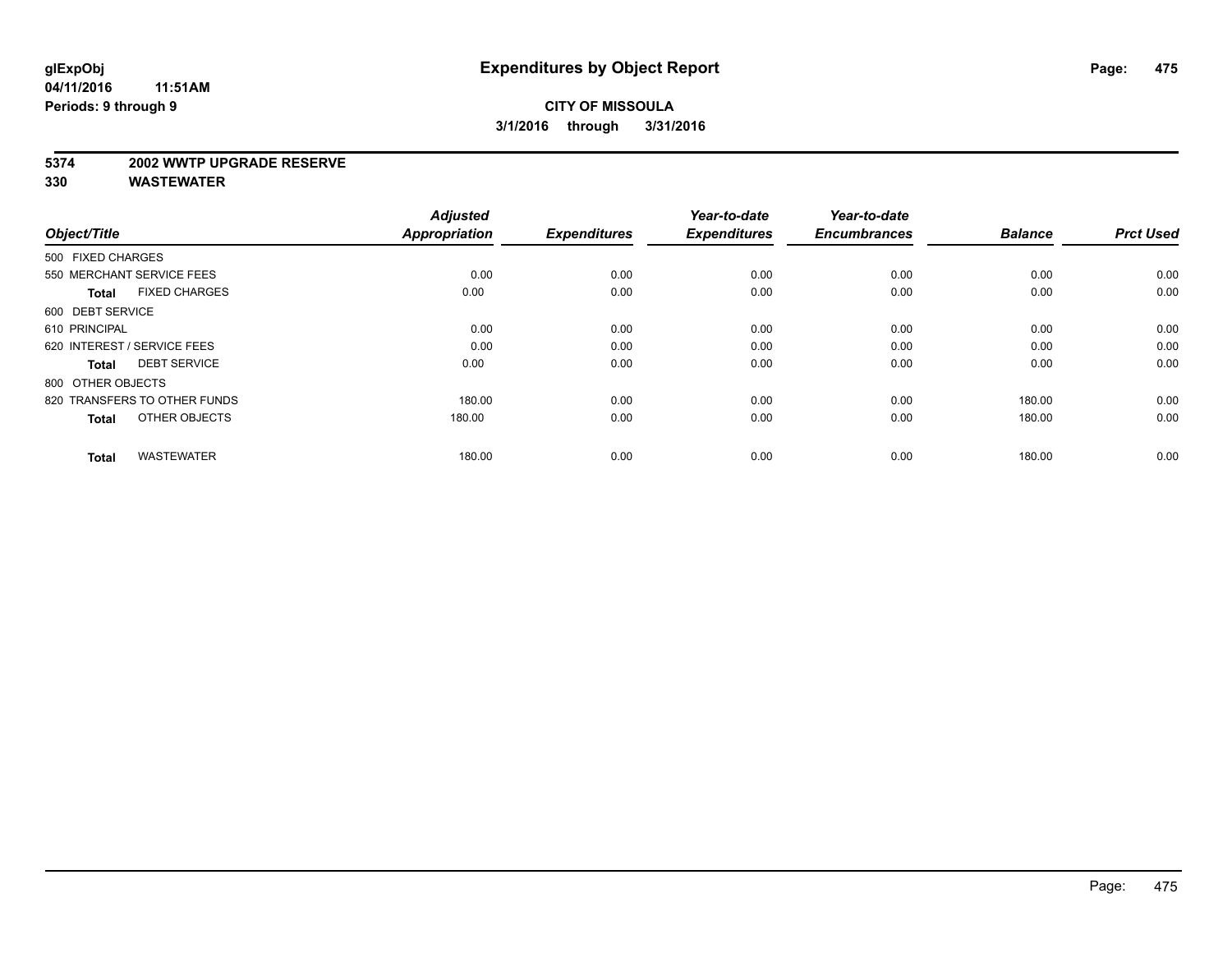#### **5374 2002 WWTP UPGRADE RESERVE**

| Object/Title      |                              | <b>Adjusted</b><br><b>Appropriation</b> | <b>Expenditures</b> | Year-to-date<br><b>Expenditures</b> | Year-to-date<br><b>Encumbrances</b> | <b>Balance</b> | <b>Prct Used</b> |
|-------------------|------------------------------|-----------------------------------------|---------------------|-------------------------------------|-------------------------------------|----------------|------------------|
| 500 FIXED CHARGES |                              |                                         |                     |                                     |                                     |                |                  |
|                   | 550 MERCHANT SERVICE FEES    | 0.00                                    | 0.00                | 0.00                                | 0.00                                | 0.00           | 0.00             |
| <b>Total</b>      | <b>FIXED CHARGES</b>         | 0.00                                    | 0.00                | 0.00                                | 0.00                                | 0.00           | 0.00             |
| 600 DEBT SERVICE  |                              |                                         |                     |                                     |                                     |                |                  |
| 610 PRINCIPAL     |                              | 0.00                                    | 0.00                | 0.00                                | 0.00                                | 0.00           | 0.00             |
|                   | 620 INTEREST / SERVICE FEES  | 0.00                                    | 0.00                | 0.00                                | 0.00                                | 0.00           | 0.00             |
| Total             | <b>DEBT SERVICE</b>          | 0.00                                    | 0.00                | 0.00                                | 0.00                                | 0.00           | 0.00             |
| 800 OTHER OBJECTS |                              |                                         |                     |                                     |                                     |                |                  |
|                   | 820 TRANSFERS TO OTHER FUNDS | 180.00                                  | 0.00                | 0.00                                | 0.00                                | 180.00         | 0.00             |
| <b>Total</b>      | OTHER OBJECTS                | 180.00                                  | 0.00                | 0.00                                | 0.00                                | 180.00         | 0.00             |
| <b>Total</b>      | 2002 WWTP UPGRADE RESERVE    | 180.00                                  | 0.00                | 0.00                                | 0.00                                | 180.00         | 0.00             |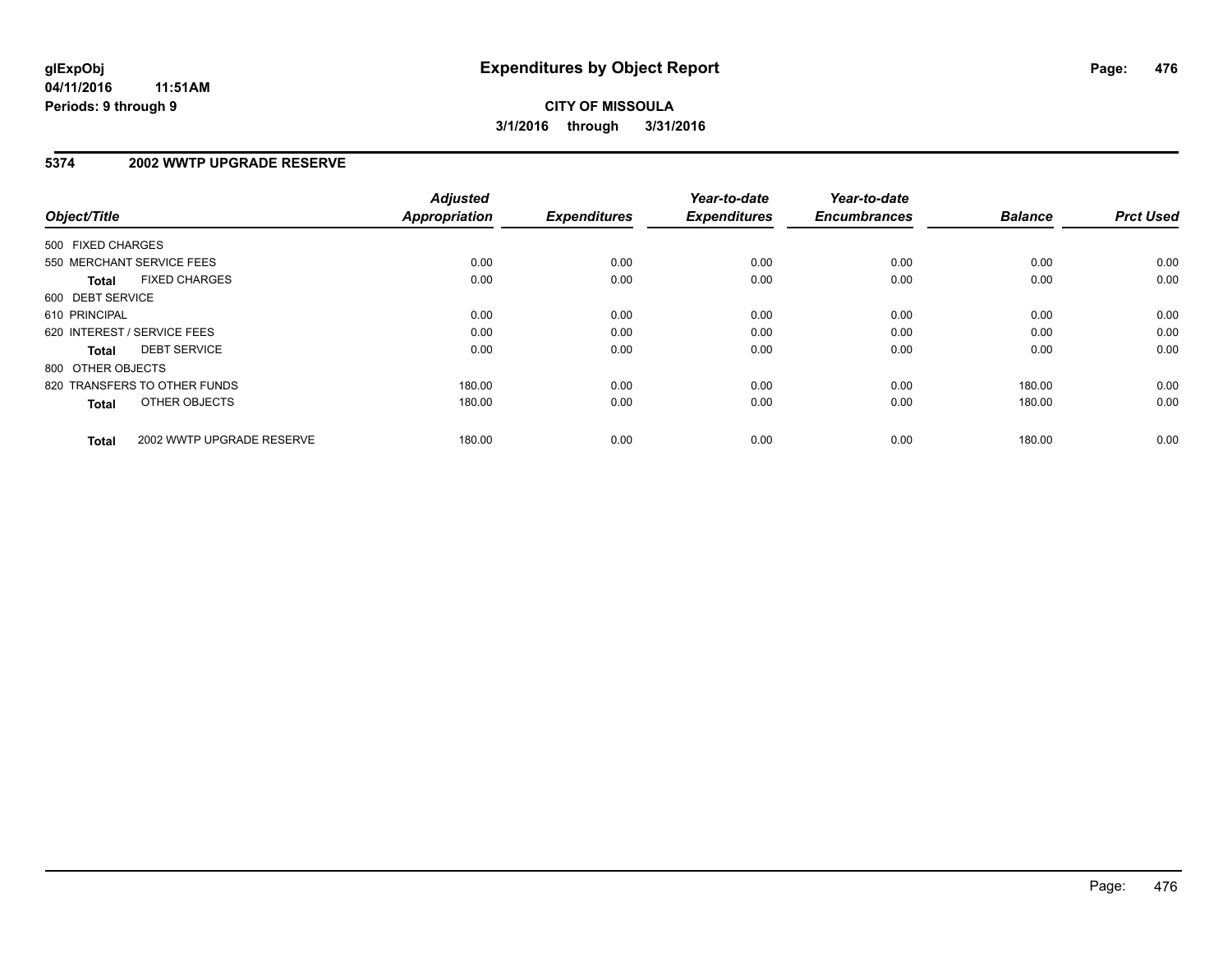#### **5375 2003 WWTP SRF \$3.8M EPA DEBT**

| Object/Title      |                             | <b>Adjusted</b> | <b>Expenditures</b> | Year-to-date<br><b>Expenditures</b> | Year-to-date        | <b>Balance</b> | <b>Prct Used</b> |
|-------------------|-----------------------------|-----------------|---------------------|-------------------------------------|---------------------|----------------|------------------|
|                   |                             | Appropriation   |                     |                                     | <b>Encumbrances</b> |                |                  |
| 500 FIXED CHARGES |                             |                 |                     |                                     |                     |                |                  |
|                   | 550 MERCHANT SERVICE FEES   | 0.00            | 0.00                | 0.00                                | 0.00                | 0.00           | 0.00             |
| <b>Total</b>      | <b>FIXED CHARGES</b>        | 0.00            | 0.00                | 0.00                                | 0.00                | 0.00           | 0.00             |
| 600 DEBT SERVICE  |                             |                 |                     |                                     |                     |                |                  |
| 610 PRINCIPAL     |                             | 211,000.00      | 0.00                | 105,000.00                          | 0.00                | 106.000.00     | 49.76            |
|                   | 620 INTEREST / SERVICE FEES | 39.926.00       | 0.00                | 20.553.75                           | 0.00                | 19.372.25      | 51.48            |
| <b>Total</b>      | <b>DEBT SERVICE</b>         | 250.926.00      | 0.00                | 125.553.75                          | 0.00                | 125.372.25     | 50.04            |
| <b>Total</b>      | <b>WASTEWATER</b>           | 250.926.00      | 0.00                | 125.553.75                          | 0.00                | 125.372.25     | 50.04            |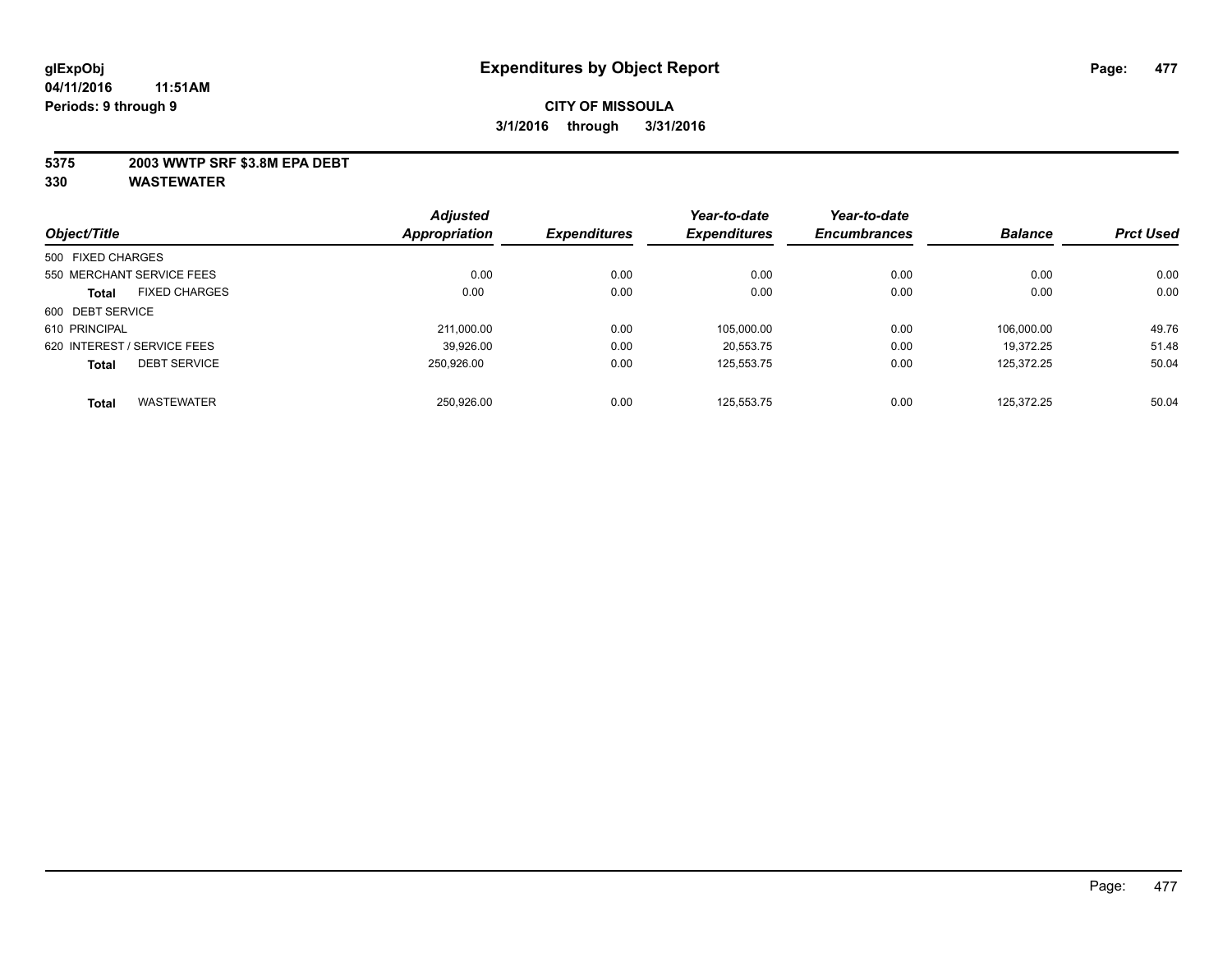#### **5375 2003 WWTP SRF \$3.8M EPA DEBT**

| Object/Title                                  | <b>Adjusted</b><br><b>Appropriation</b> | <b>Expenditures</b> | Year-to-date<br><b>Expenditures</b> | Year-to-date<br><b>Encumbrances</b> | <b>Balance</b> | <b>Prct Used</b> |
|-----------------------------------------------|-----------------------------------------|---------------------|-------------------------------------|-------------------------------------|----------------|------------------|
| 500 FIXED CHARGES                             |                                         |                     |                                     |                                     |                |                  |
| 550 MERCHANT SERVICE FEES                     | 0.00                                    | 0.00                | 0.00                                | 0.00                                | 0.00           | 0.00             |
| <b>FIXED CHARGES</b><br><b>Total</b>          | 0.00                                    | 0.00                | 0.00                                | 0.00                                | 0.00           | 0.00             |
| 600 DEBT SERVICE                              |                                         |                     |                                     |                                     |                |                  |
| 610 PRINCIPAL                                 | 211.000.00                              | 0.00                | 105.000.00                          | 0.00                                | 106.000.00     | 49.76            |
| 620 INTEREST / SERVICE FEES                   | 39,926.00                               | 0.00                | 20,553.75                           | 0.00                                | 19.372.25      | 51.48            |
| <b>DEBT SERVICE</b><br><b>Total</b>           | 250.926.00                              | 0.00                | 125.553.75                          | 0.00                                | 125.372.25     | 50.04            |
| 2003 WWTP SRF \$3.8M EPA DEBT<br><b>Total</b> | 250.926.00                              | 0.00                | 125.553.75                          | 0.00                                | 125.372.25     | 50.04            |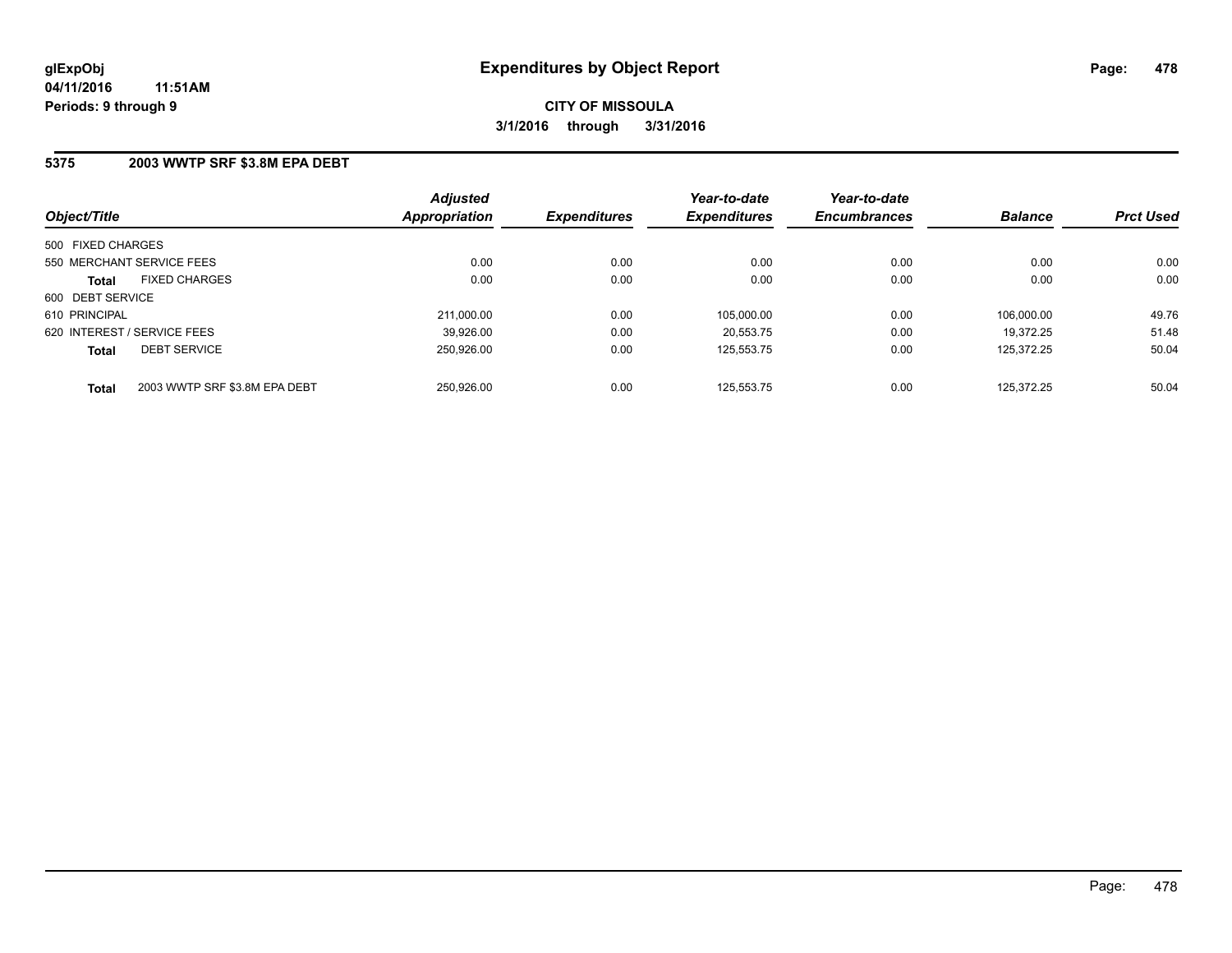#### **5376 2003 WWTP SRF \$3.8M EPA RESERVE**

| Object/Title                         | <b>Adjusted</b><br><b>Appropriation</b> | <b>Expenditures</b> | Year-to-date<br><b>Expenditures</b> | Year-to-date<br><b>Encumbrances</b> | <b>Balance</b> | <b>Prct Used</b> |
|--------------------------------------|-----------------------------------------|---------------------|-------------------------------------|-------------------------------------|----------------|------------------|
| 500 FIXED CHARGES                    |                                         |                     |                                     |                                     |                |                  |
| 550 MERCHANT SERVICE FEES            | 0.00                                    | 0.00                | 0.00                                | 0.00                                | 0.00           | 0.00             |
| <b>FIXED CHARGES</b><br><b>Total</b> | 0.00                                    | 0.00                | 0.00                                | 0.00                                | 0.00           | 0.00             |
| 800 OTHER OBJECTS                    |                                         |                     |                                     |                                     |                |                  |
| 820 TRANSFERS TO OTHER FUNDS         | 0.00                                    | 0.00                | 0.00                                | 0.00                                | 0.00           | 0.00             |
| OTHER OBJECTS<br><b>Total</b>        | 0.00                                    | 0.00                | 0.00                                | 0.00                                | 0.00           | 0.00             |
| <b>WASTEWATER</b><br><b>Total</b>    | 0.00                                    | 0.00                | 0.00                                | 0.00                                | 0.00           | 0.00             |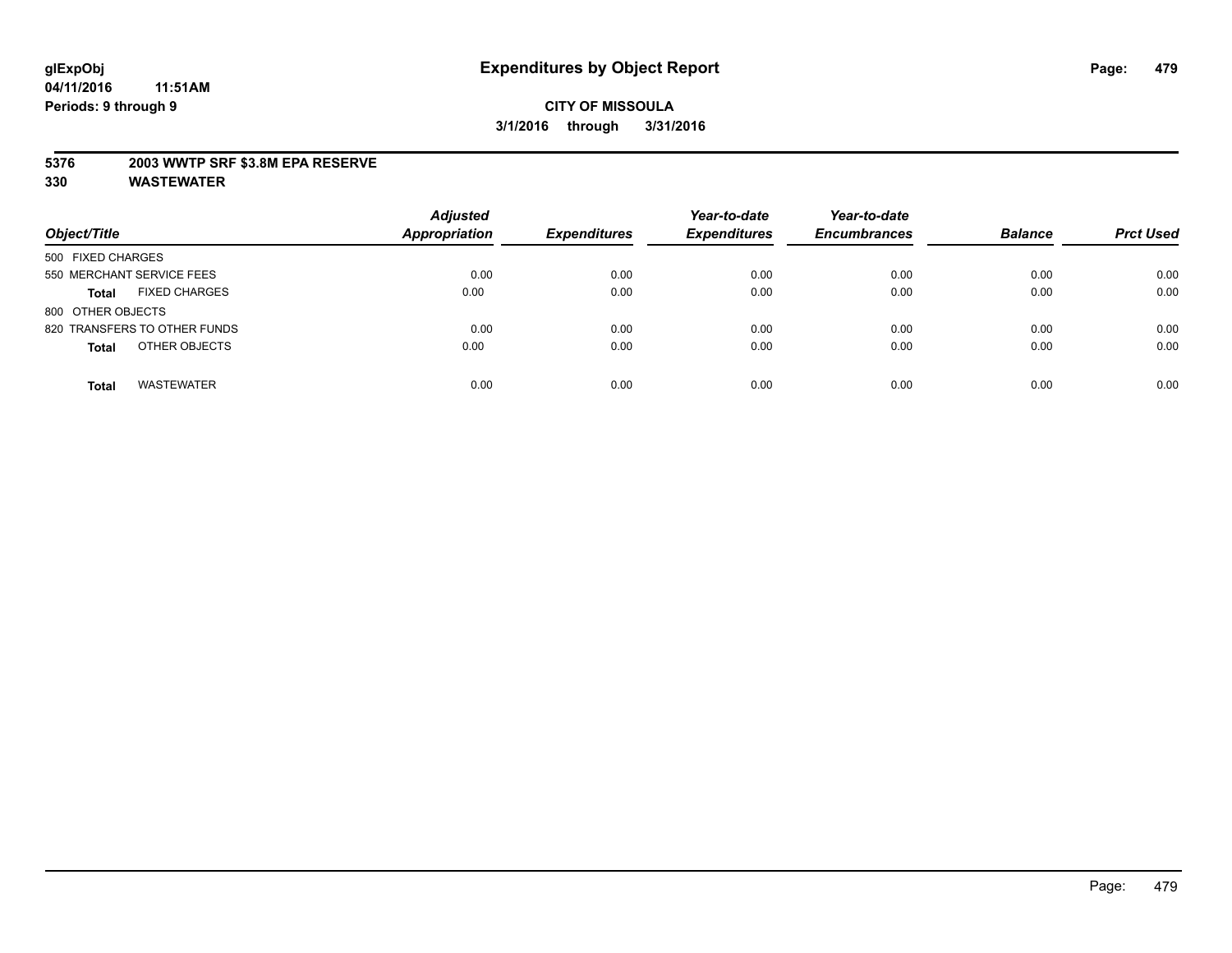# **5376 2003 WWTP SRF \$3.8M EPA RESERVE**

| Object/Title                                     | <b>Adjusted</b><br><b>Appropriation</b> | <b>Expenditures</b> | Year-to-date<br><b>Expenditures</b> | Year-to-date<br><b>Encumbrances</b> | <b>Balance</b> | <b>Prct Used</b> |
|--------------------------------------------------|-----------------------------------------|---------------------|-------------------------------------|-------------------------------------|----------------|------------------|
| 500 FIXED CHARGES                                |                                         |                     |                                     |                                     |                |                  |
| 550 MERCHANT SERVICE FEES                        | 0.00                                    | 0.00                | 0.00                                | 0.00                                | 0.00           | 0.00             |
| <b>FIXED CHARGES</b><br><b>Total</b>             | 0.00                                    | 0.00                | 0.00                                | 0.00                                | 0.00           | 0.00             |
| 800 OTHER OBJECTS                                |                                         |                     |                                     |                                     |                |                  |
| 820 TRANSFERS TO OTHER FUNDS                     | 0.00                                    | 0.00                | 0.00                                | 0.00                                | 0.00           | 0.00             |
| OTHER OBJECTS<br><b>Total</b>                    | 0.00                                    | 0.00                | 0.00                                | 0.00                                | 0.00           | 0.00             |
| 2003 WWTP SRF \$3.8M EPA RESERVE<br><b>Total</b> | 0.00                                    | 0.00                | 0.00                                | 0.00                                | 0.00           | 0.00             |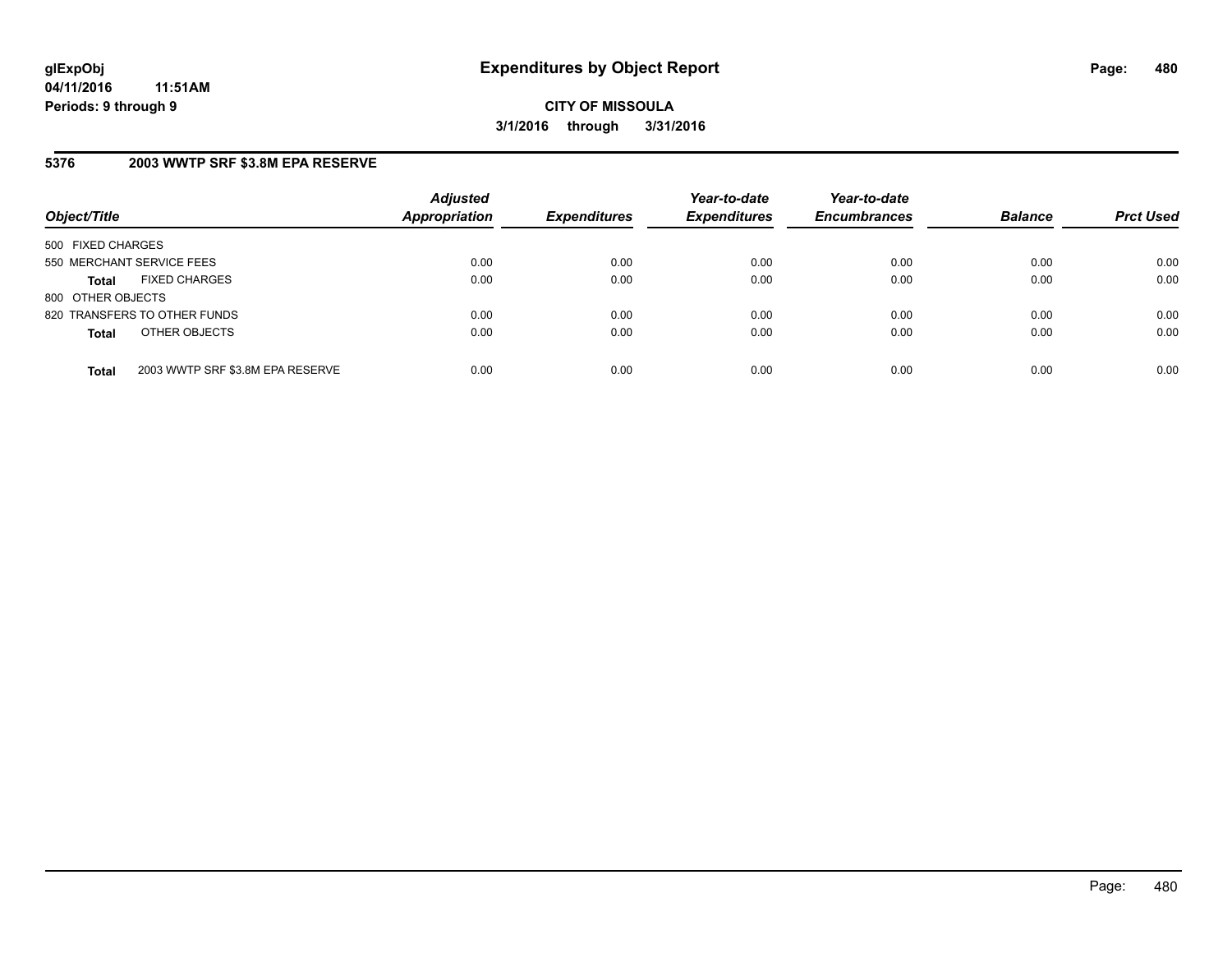#### **5377 2004 WWTP \$3.023 LOAN DEBT SERVICE**

|                   |                             | <b>Adjusted</b>      |                     | Year-to-date        | Year-to-date        |                | <b>Prct Used</b> |
|-------------------|-----------------------------|----------------------|---------------------|---------------------|---------------------|----------------|------------------|
| Object/Title      |                             | <b>Appropriation</b> | <b>Expenditures</b> | <b>Expenditures</b> | <b>Encumbrances</b> | <b>Balance</b> |                  |
| 500 FIXED CHARGES |                             |                      |                     |                     |                     |                |                  |
|                   | 550 MERCHANT SERVICE FEES   | 0.00                 | 0.00                | 0.00                | 0.00                | 0.00           | 0.00             |
| <b>Total</b>      | <b>FIXED CHARGES</b>        | 0.00                 | 0.00                | 0.00                | 0.00                | 0.00           | 0.00             |
| 600 DEBT SERVICE  |                             |                      |                     |                     |                     |                |                  |
| 610 PRINCIPAL     |                             | 203.000.00           | 0.00                | 101,000.00          | 0.00                | 102.000.00     | 49.75            |
|                   | 620 INTEREST / SERVICE FEES | 41,006.00            | 0.00                | 21.071.25           | 0.00                | 19.934.75      | 51.39            |
| <b>Total</b>      | <b>DEBT SERVICE</b>         | 244.006.00           | 0.00                | 122.071.25          | 0.00                | 121.934.75     | 50.03            |
| <b>Total</b>      | <b>WASTEWATER</b>           | 244.006.00           | 0.00                | 122.071.25          | 0.00                | 121.934.75     | 50.03            |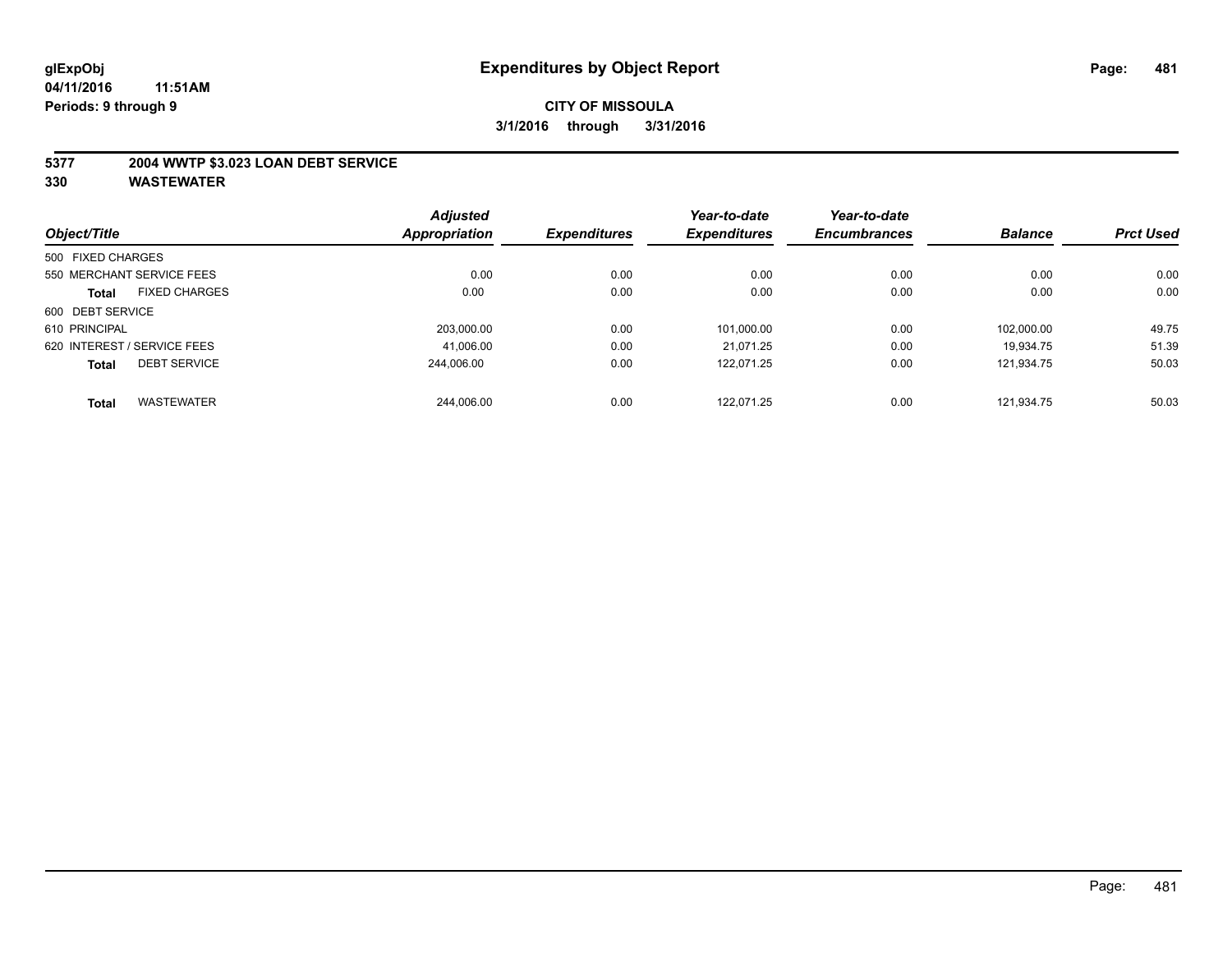#### **5377 2004 WWTP \$3.023 LOAN DEBT SERVICE**

| Object/Title      |                                     | <b>Adjusted</b><br>Appropriation | <b>Expenditures</b> | Year-to-date<br><b>Expenditures</b> | Year-to-date<br><b>Encumbrances</b> | <b>Balance</b> | <b>Prct Used</b> |
|-------------------|-------------------------------------|----------------------------------|---------------------|-------------------------------------|-------------------------------------|----------------|------------------|
| 500 FIXED CHARGES |                                     |                                  |                     |                                     |                                     |                |                  |
|                   | 550 MERCHANT SERVICE FEES           | 0.00                             | 0.00                | 0.00                                | 0.00                                | 0.00           | 0.00             |
| <b>Total</b>      | <b>FIXED CHARGES</b>                | 0.00                             | 0.00                | 0.00                                | 0.00                                | 0.00           | 0.00             |
| 600 DEBT SERVICE  |                                     |                                  |                     |                                     |                                     |                |                  |
| 610 PRINCIPAL     |                                     | 203.000.00                       | 0.00                | 101.000.00                          | 0.00                                | 102.000.00     | 49.75            |
|                   | 620 INTEREST / SERVICE FEES         | 41.006.00                        | 0.00                | 21.071.25                           | 0.00                                | 19.934.75      | 51.39            |
| <b>Total</b>      | <b>DEBT SERVICE</b>                 | 244.006.00                       | 0.00                | 122.071.25                          | 0.00                                | 121.934.75     | 50.03            |
| <b>Total</b>      | 2004 WWTP \$3.023 LOAN DEBT SERVICE | 244.006.00                       | 0.00                | 122.071.25                          | 0.00                                | 121.934.75     | 50.03            |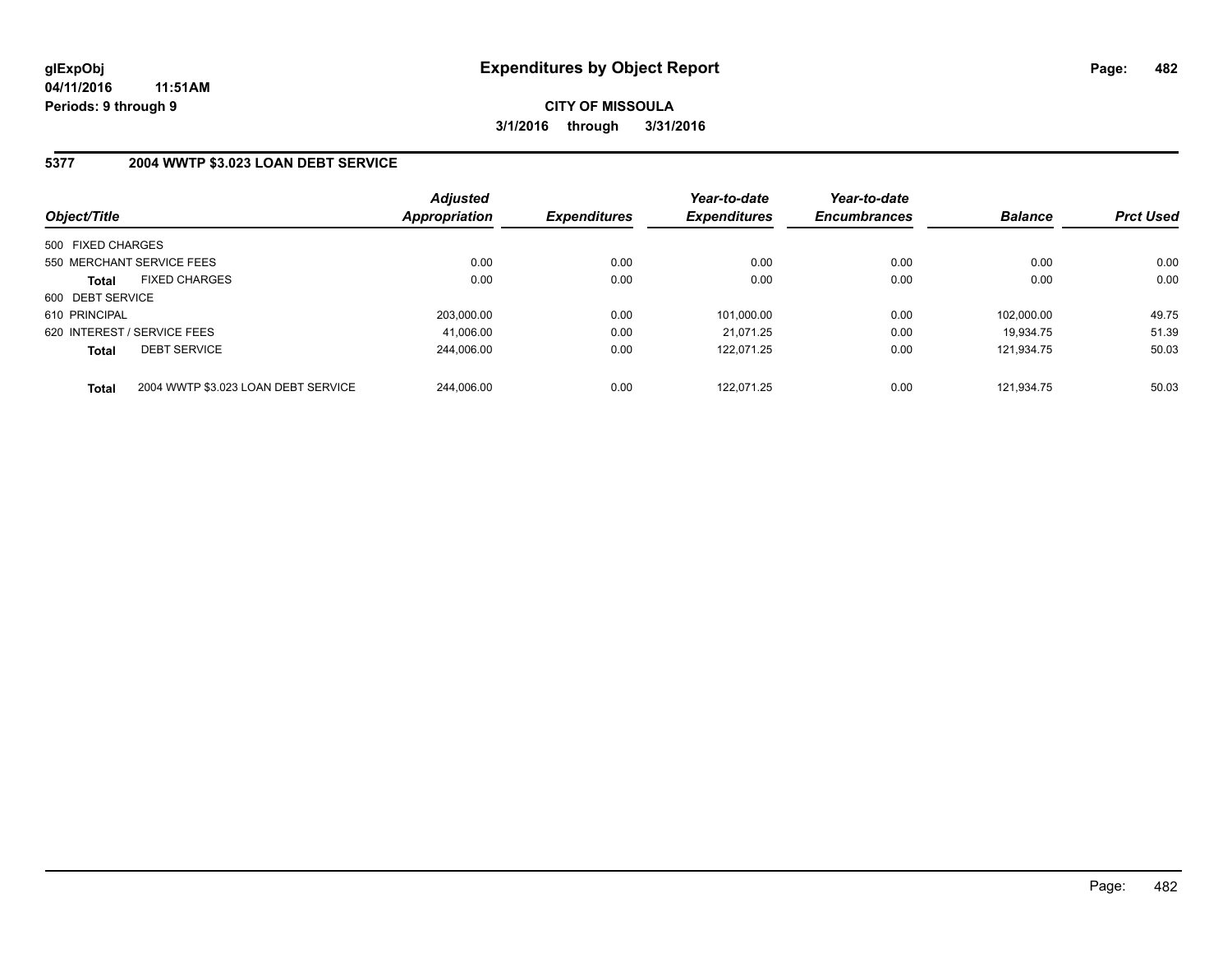#### **5378 2004 WWTP \$3.023 LOAN RESERVE**

| Object/Title                         | <b>Adjusted</b><br><b>Appropriation</b> | <b>Expenditures</b> | Year-to-date<br><b>Expenditures</b> | Year-to-date<br><b>Encumbrances</b> | <b>Balance</b> | <b>Prct Used</b> |
|--------------------------------------|-----------------------------------------|---------------------|-------------------------------------|-------------------------------------|----------------|------------------|
| 500 FIXED CHARGES                    |                                         |                     |                                     |                                     |                |                  |
| 550 MERCHANT SERVICE FEES            | 0.00                                    | 0.00                | 0.00                                | 0.00                                | 0.00           | 0.00             |
| <b>FIXED CHARGES</b><br><b>Total</b> | 0.00                                    | 0.00                | 0.00                                | 0.00                                | 0.00           | 0.00             |
| 800 OTHER OBJECTS                    |                                         |                     |                                     |                                     |                |                  |
| 820 TRANSFERS TO OTHER FUNDS         | 283.00                                  | 0.00                | 0.00                                | 0.00                                | 283.00         | 0.00             |
| OTHER OBJECTS<br><b>Total</b>        | 283.00                                  | 0.00                | 0.00                                | 0.00                                | 283.00         | 0.00             |
| <b>WASTEWATER</b><br><b>Total</b>    | 283.00                                  | 0.00                | 0.00                                | 0.00                                | 283.00         | 0.00             |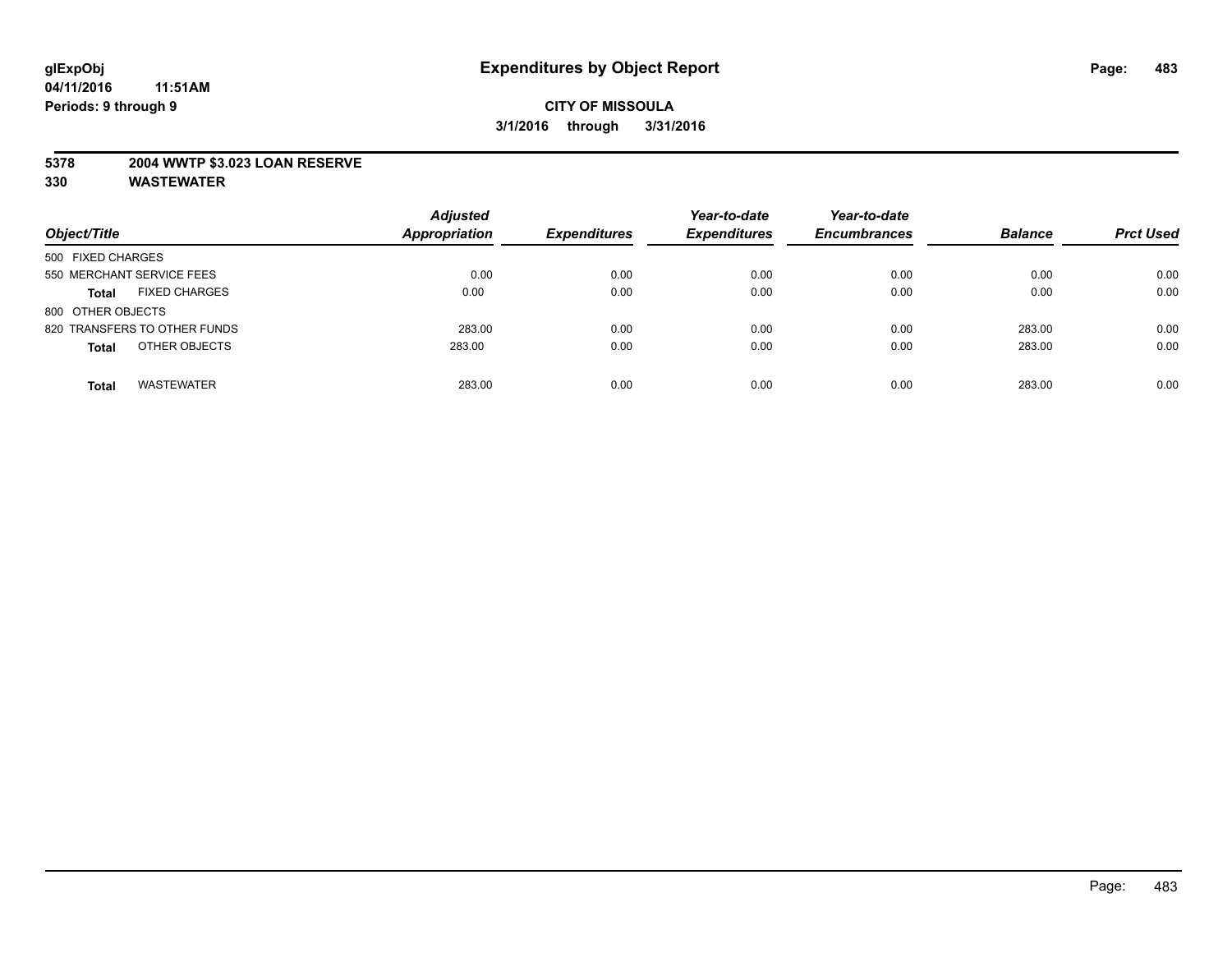### **5378 2004 WWTP \$3.023 LOAN RESERVE**

| Object/Title                 |                                | <b>Adjusted</b><br><b>Appropriation</b> | <b>Expenditures</b> | Year-to-date<br><b>Expenditures</b> | Year-to-date<br><b>Encumbrances</b> | <b>Balance</b> | <b>Prct Used</b> |
|------------------------------|--------------------------------|-----------------------------------------|---------------------|-------------------------------------|-------------------------------------|----------------|------------------|
| 500 FIXED CHARGES            |                                |                                         |                     |                                     |                                     |                |                  |
| 550 MERCHANT SERVICE FEES    |                                | 0.00                                    | 0.00                | 0.00                                | 0.00                                | 0.00           | 0.00             |
| <b>Total</b>                 | <b>FIXED CHARGES</b>           | 0.00                                    | 0.00                | 0.00                                | 0.00                                | 0.00           | 0.00             |
| 800 OTHER OBJECTS            |                                |                                         |                     |                                     |                                     |                |                  |
| 820 TRANSFERS TO OTHER FUNDS |                                | 283.00                                  | 0.00                | 0.00                                | 0.00                                | 283.00         | 0.00             |
| <b>Total</b>                 | OTHER OBJECTS                  | 283.00                                  | 0.00                | 0.00                                | 0.00                                | 283.00         | 0.00             |
|                              |                                |                                         |                     |                                     |                                     |                |                  |
| <b>Total</b>                 | 2004 WWTP \$3.023 LOAN RESERVE | 283.00                                  | 0.00                | 0.00                                | 0.00                                | 283.00         | 0.00             |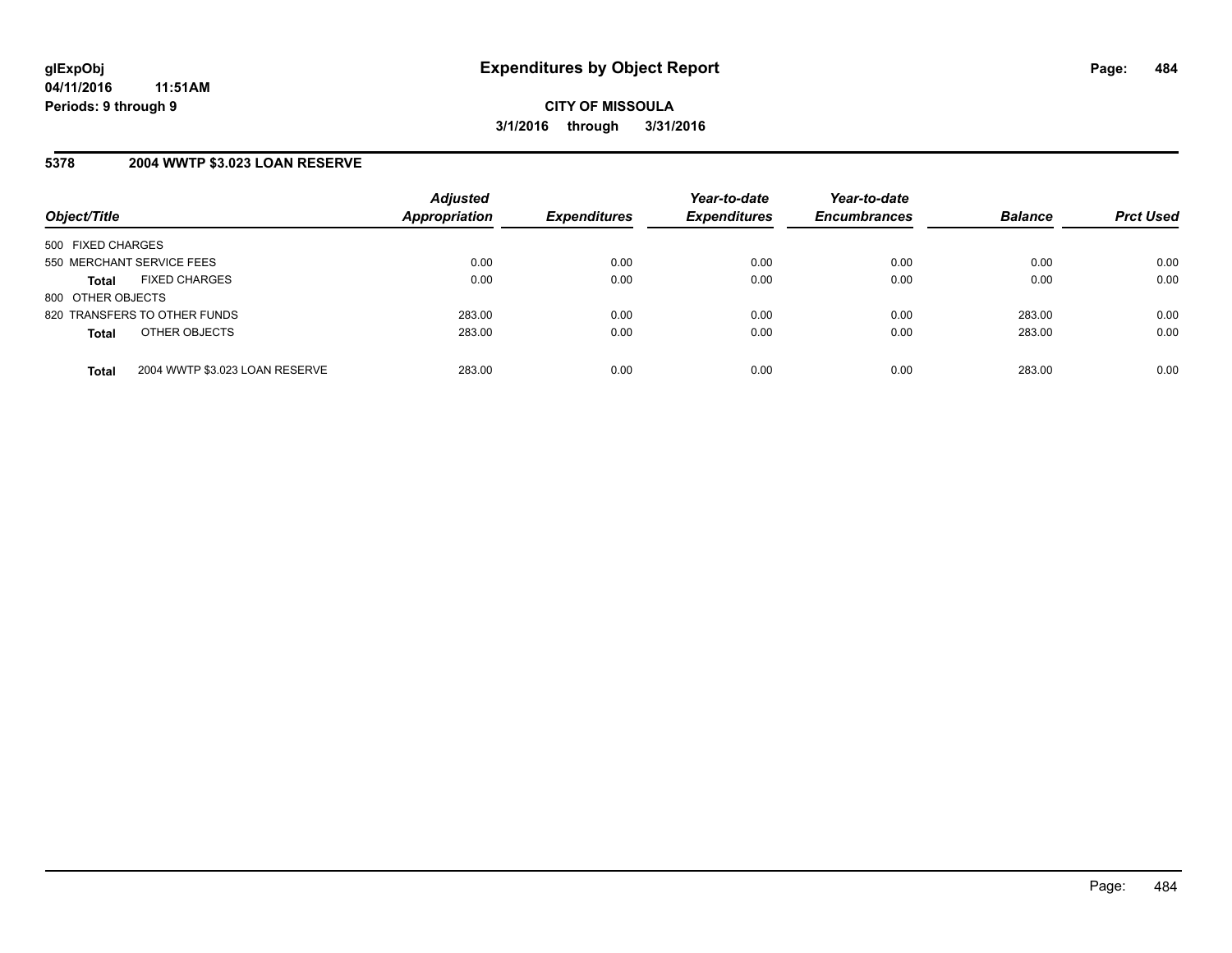#### **5379 2005 BRICH/BRDY/LIN/GIL SRF DEBT**

|                              | <b>Adjusted</b>                        |                             | Year-to-date                | Year-to-date                     |                             | <b>Prct Used</b>            |
|------------------------------|----------------------------------------|-----------------------------|-----------------------------|----------------------------------|-----------------------------|-----------------------------|
|                              |                                        |                             |                             |                                  |                             |                             |
|                              |                                        |                             |                             |                                  |                             |                             |
| 550 MERCHANT SERVICE FEES    | 0.00                                   | 0.00                        | 0.00                        | 0.00                             | 0.00                        | 0.00                        |
| <b>FIXED CHARGES</b>         | 0.00                                   | 0.00                        | 0.00                        | 0.00                             | 0.00                        | 0.00                        |
| 600 DEBT SERVICE             |                                        |                             |                             |                                  |                             |                             |
|                              | 88,000.00                              | 0.00                        | 44,000.00                   | 0.00                             | 44,000.00                   | 50.00                       |
| 620 INTEREST / SERVICE FEES  | 21.443.00                              | 0.00                        | 10,968.75                   | 0.00                             | 10.474.25                   | 51.15                       |
| <b>DEBT SERVICE</b>          | 109.443.00                             | 0.00                        | 54,968.75                   | 0.00                             | 54,474.25                   | 50.23                       |
| 800 OTHER OBJECTS            |                                        |                             |                             |                                  |                             |                             |
| 820 TRANSFERS TO OTHER FUNDS | 0.00                                   | 0.00                        | 0.00                        | 0.00                             | 0.00                        | 0.00                        |
| OTHER OBJECTS                | 0.00                                   | 0.00                        | 0.00                        | 0.00                             | 0.00                        | 0.00                        |
|                              |                                        |                             |                             |                                  |                             | 50.23                       |
|                              | 500 FIXED CHARGES<br><b>WASTEWATER</b> | Appropriation<br>109,443.00 | <b>Expenditures</b><br>0.00 | <b>Expenditures</b><br>54,968.75 | <b>Encumbrances</b><br>0.00 | <b>Balance</b><br>54,474.25 |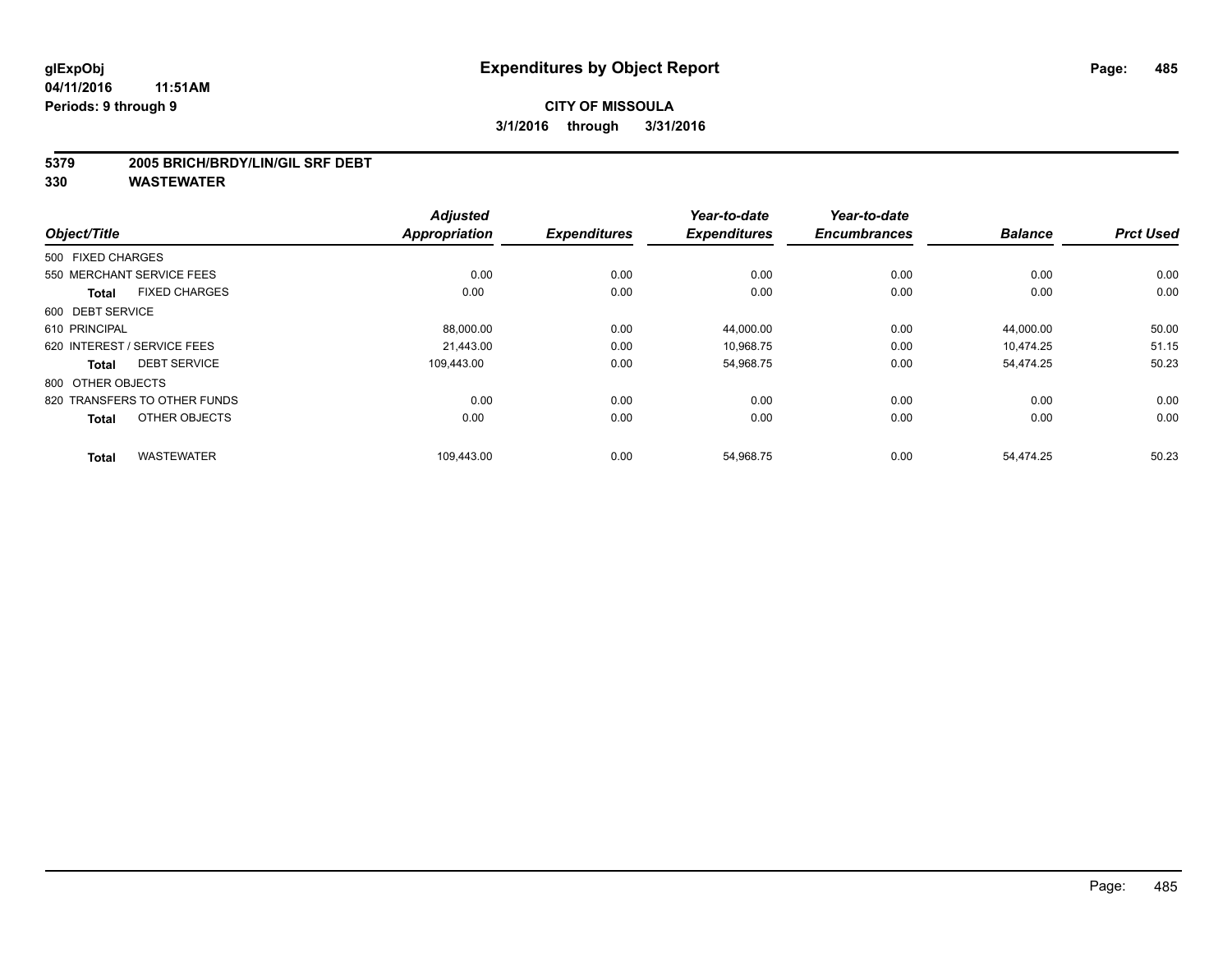#### **5379 2005 BRICH/BRDY/LIN/GIL SRF DEBT**

| Object/Title                         |                                  | <b>Adjusted</b><br><b>Appropriation</b> | <b>Expenditures</b> | Year-to-date<br><b>Expenditures</b> | Year-to-date<br><b>Encumbrances</b> | <b>Balance</b> | <b>Prct Used</b> |
|--------------------------------------|----------------------------------|-----------------------------------------|---------------------|-------------------------------------|-------------------------------------|----------------|------------------|
|                                      |                                  |                                         |                     |                                     |                                     |                |                  |
| 500 FIXED CHARGES                    |                                  |                                         |                     |                                     |                                     |                |                  |
| 550 MERCHANT SERVICE FEES            |                                  | 0.00                                    | 0.00                | 0.00                                | 0.00                                | 0.00           | 0.00             |
| <b>FIXED CHARGES</b><br><b>Total</b> |                                  | 0.00                                    | 0.00                | 0.00                                | 0.00                                | 0.00           | 0.00             |
| 600 DEBT SERVICE                     |                                  |                                         |                     |                                     |                                     |                |                  |
| 610 PRINCIPAL                        |                                  | 88,000.00                               | 0.00                | 44,000.00                           | 0.00                                | 44.000.00      | 50.00            |
| 620 INTEREST / SERVICE FEES          |                                  | 21,443.00                               | 0.00                | 10,968.75                           | 0.00                                | 10,474.25      | 51.15            |
| <b>DEBT SERVICE</b><br><b>Total</b>  |                                  | 109,443.00                              | 0.00                | 54,968.75                           | 0.00                                | 54,474.25      | 50.23            |
| 800 OTHER OBJECTS                    |                                  |                                         |                     |                                     |                                     |                |                  |
| 820 TRANSFERS TO OTHER FUNDS         |                                  | 0.00                                    | 0.00                | 0.00                                | 0.00                                | 0.00           | 0.00             |
| OTHER OBJECTS<br><b>Total</b>        |                                  | 0.00                                    | 0.00                | 0.00                                | 0.00                                | 0.00           | 0.00             |
| <b>Total</b>                         | 2005 BRICH/BRDY/LIN/GIL SRF DEBT | 109.443.00                              | 0.00                | 54,968.75                           | 0.00                                | 54.474.25      | 50.23            |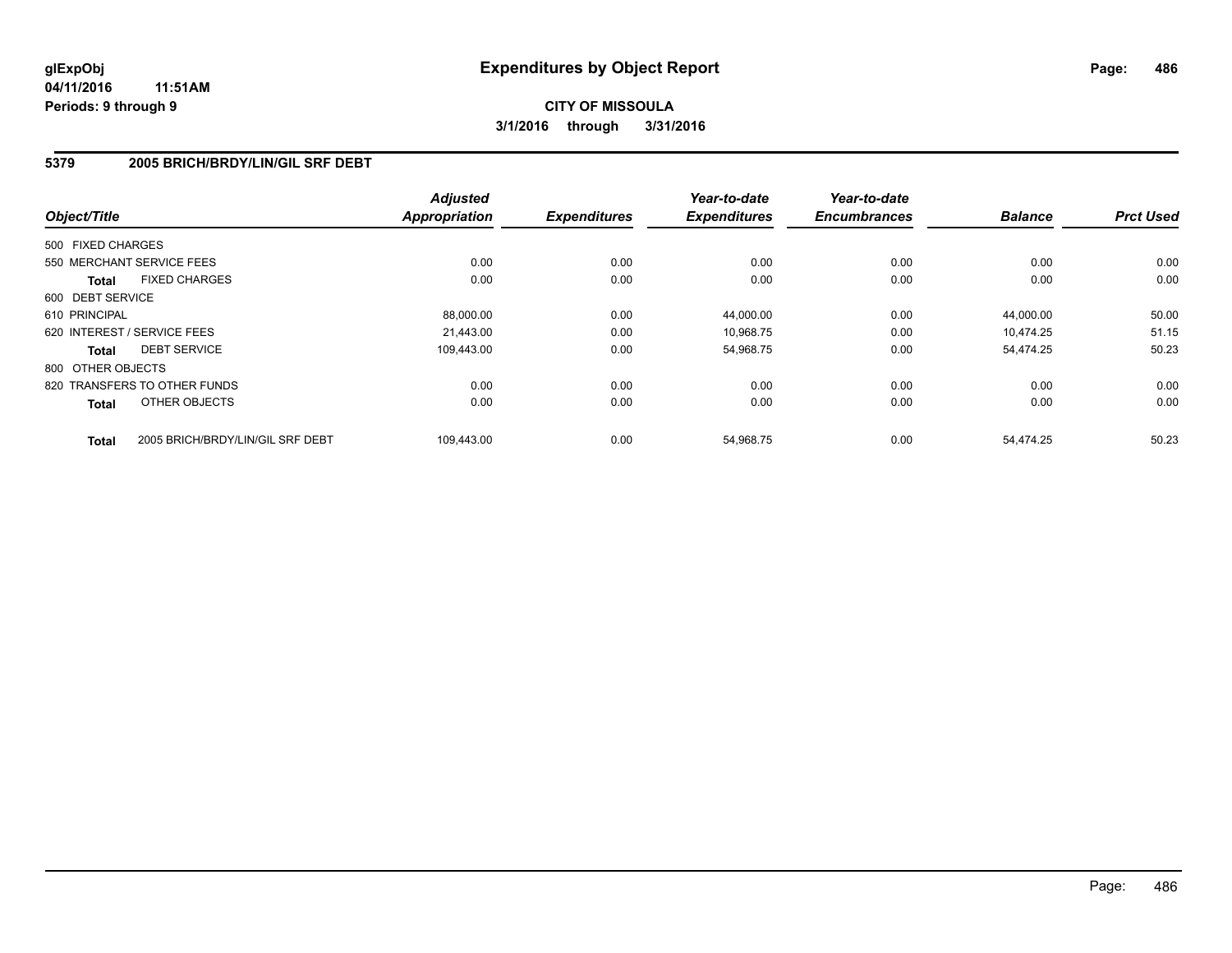### **CITY OF MISSOULA 3/1/2016 through 3/31/2016**

#### **5380 BRDWY/BIRCH/GILBERT/LINCOLNWOOD**

| Object/Title                         | <b>Adjusted</b><br><b>Appropriation</b> | <b>Expenditures</b> | Year-to-date<br><b>Expenditures</b> | Year-to-date<br><b>Encumbrances</b> | <b>Balance</b> | <b>Prct Used</b> |
|--------------------------------------|-----------------------------------------|---------------------|-------------------------------------|-------------------------------------|----------------|------------------|
|                                      |                                         |                     |                                     |                                     |                |                  |
| 500 FIXED CHARGES                    |                                         |                     |                                     |                                     |                |                  |
| 550 MERCHANT SERVICE FEES            | 0.00                                    | 0.00                | 0.00                                | 0.00                                | 0.00           | 0.00             |
| <b>FIXED CHARGES</b><br><b>Total</b> | 0.00                                    | 0.00                | 0.00                                | 0.00                                | 0.00           | 0.00             |
| 600 DEBT SERVICE                     |                                         |                     |                                     |                                     |                |                  |
| 610 PRINCIPAL                        | 0.00                                    | 0.00                | 0.00                                | 0.00                                | 0.00           | 0.00             |
| 620 INTEREST / SERVICE FEES          | 0.00                                    | 0.00                | 0.00                                | 0.00                                | 0.00           | 0.00             |
| <b>DEBT SERVICE</b><br><b>Total</b>  | 0.00                                    | 0.00                | 0.00                                | 0.00                                | 0.00           | 0.00             |
| 800 OTHER OBJECTS                    |                                         |                     |                                     |                                     |                |                  |
| 820 TRANSFERS TO OTHER FUNDS         | 0.00                                    | 0.00                | 0.00                                | 0.00                                | 0.00           | 0.00             |
| OTHER OBJECTS<br><b>Total</b>        | 0.00                                    | 0.00                | 0.00                                | 0.00                                | 0.00           | 0.00             |
|                                      |                                         |                     |                                     |                                     |                |                  |
| <b>WASTEWATER</b><br><b>Total</b>    | 0.00                                    | 0.00                | 0.00                                | 0.00                                | 0.00           | 0.00             |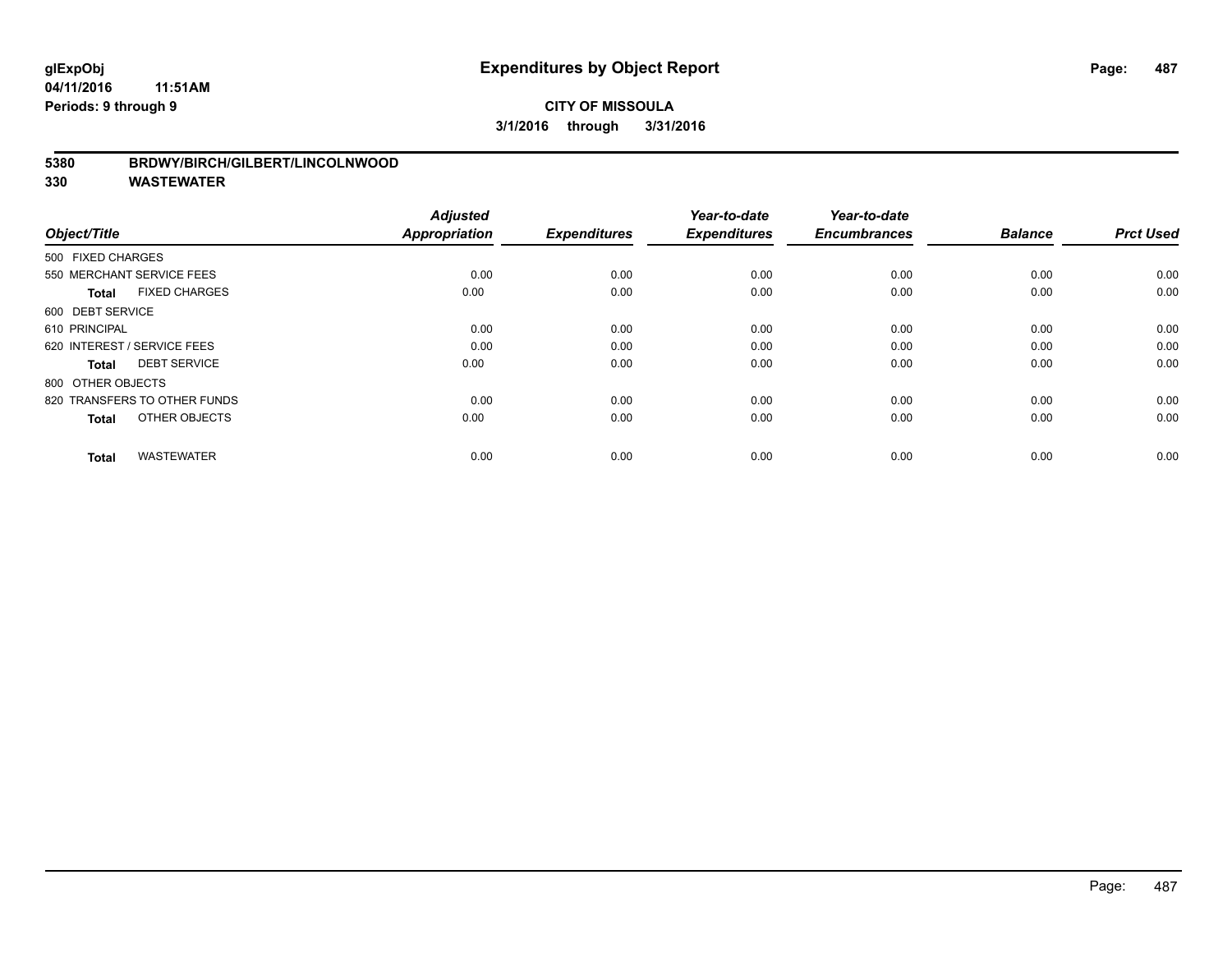**CITY OF MISSOULA 3/1/2016 through 3/31/2016**

#### **5380 BRDWY/BIRCH/GILBERT/LINCOLNWOOD**

| Object/Title      |                                 | <b>Adjusted</b><br><b>Appropriation</b> | <b>Expenditures</b> | Year-to-date<br><b>Expenditures</b> | Year-to-date<br><b>Encumbrances</b> | <b>Balance</b> | <b>Prct Used</b> |
|-------------------|---------------------------------|-----------------------------------------|---------------------|-------------------------------------|-------------------------------------|----------------|------------------|
| 500 FIXED CHARGES |                                 |                                         |                     |                                     |                                     |                |                  |
|                   | 550 MERCHANT SERVICE FEES       | 0.00                                    | 0.00                | 0.00                                | 0.00                                | 0.00           | 0.00             |
| Total             | <b>FIXED CHARGES</b>            | 0.00                                    | 0.00                | 0.00                                | 0.00                                | 0.00           | 0.00             |
| 600 DEBT SERVICE  |                                 |                                         |                     |                                     |                                     |                |                  |
| 610 PRINCIPAL     |                                 | 0.00                                    | 0.00                | 0.00                                | 0.00                                | 0.00           | 0.00             |
|                   | 620 INTEREST / SERVICE FEES     | 0.00                                    | 0.00                | 0.00                                | 0.00                                | 0.00           | 0.00             |
| Total             | <b>DEBT SERVICE</b>             | 0.00                                    | 0.00                | 0.00                                | 0.00                                | 0.00           | 0.00             |
| 800 OTHER OBJECTS |                                 |                                         |                     |                                     |                                     |                |                  |
|                   | 820 TRANSFERS TO OTHER FUNDS    | 0.00                                    | 0.00                | 0.00                                | 0.00                                | 0.00           | 0.00             |
| <b>Total</b>      | OTHER OBJECTS                   | 0.00                                    | 0.00                | 0.00                                | 0.00                                | 0.00           | 0.00             |
| <b>Total</b>      | BRDWY/BIRCH/GILBERT/LINCOLNWOOD | 0.00                                    | 0.00                | 0.00                                | 0.00                                | 0.00           | 0.00             |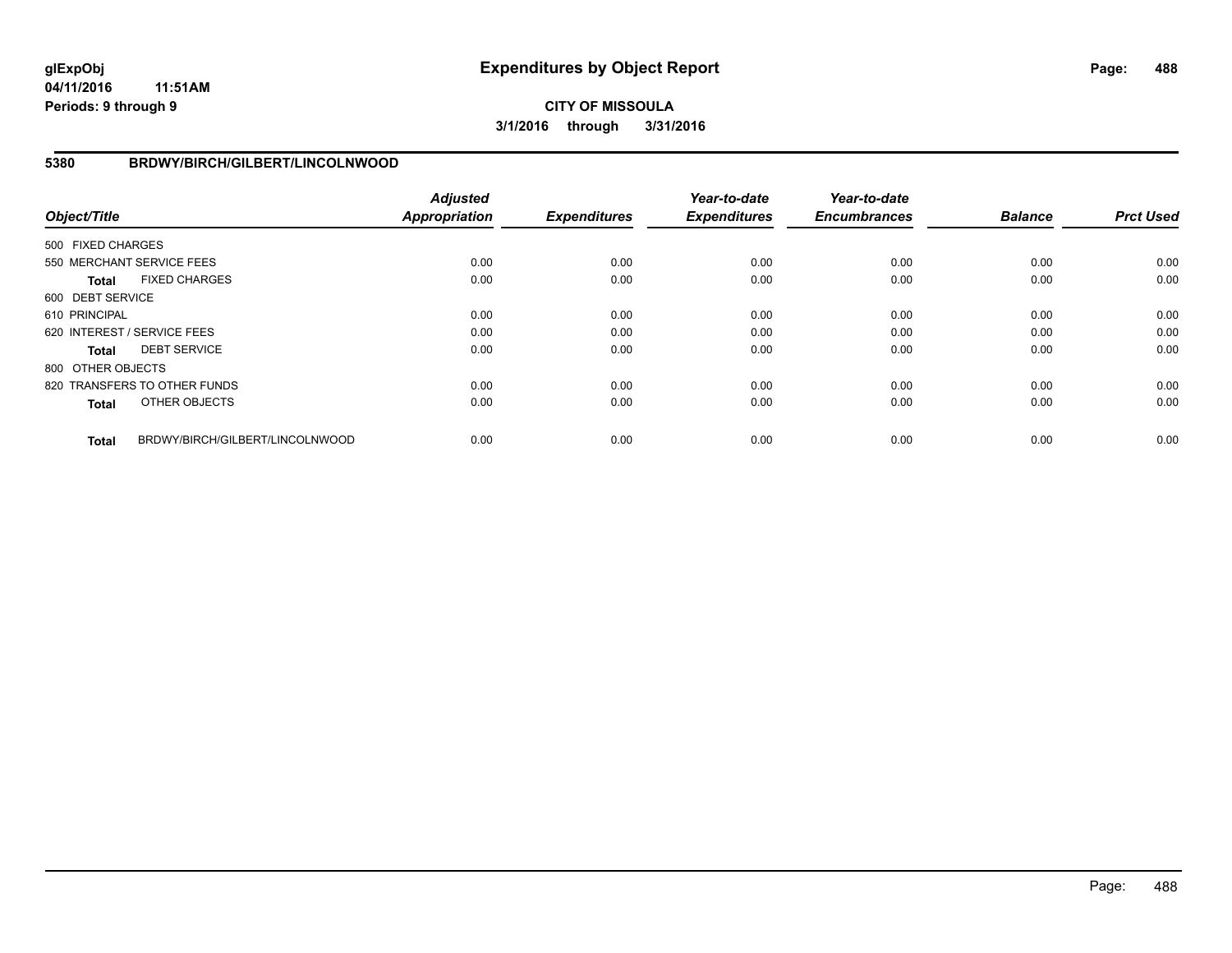### **CITY OF MISSOULA 3/1/2016 through 3/31/2016**

#### **5381 LINCOLNWOOD PH2 DEBT SERVICE**

| Object/Title                         | <b>Adjusted</b><br><b>Appropriation</b> | <b>Expenditures</b> | Year-to-date<br><b>Expenditures</b> | Year-to-date<br><b>Encumbrances</b> | <b>Balance</b> | <b>Prct Used</b> |
|--------------------------------------|-----------------------------------------|---------------------|-------------------------------------|-------------------------------------|----------------|------------------|
| 500 FIXED CHARGES                    |                                         |                     |                                     |                                     |                |                  |
| 550 MERCHANT SERVICE FEES            | 0.00                                    | 0.00                | 0.00                                | 0.00                                | 0.00           | 0.00             |
| <b>FIXED CHARGES</b><br><b>Total</b> | 0.00                                    | 0.00                | 0.00                                | 0.00                                | 0.00           | 0.00             |
| 600 DEBT SERVICE                     |                                         |                     |                                     |                                     |                |                  |
| 610 PRINCIPAL                        | 0.00                                    | 0.00                | 0.00                                | 0.00                                | 0.00           | 0.00             |
| 620 INTEREST / SERVICE FEES          | 0.00                                    | 0.00                | 0.00                                | 0.00                                | 0.00           | 0.00             |
| <b>DEBT SERVICE</b><br><b>Total</b>  | 0.00                                    | 0.00                | 0.00                                | 0.00                                | 0.00           | 0.00             |
| 800 OTHER OBJECTS                    |                                         |                     |                                     |                                     |                |                  |
| 820 TRANSFERS TO OTHER FUNDS         | 0.00                                    | 0.00                | 0.00                                | 0.00                                | 0.00           | 0.00             |
| OTHER OBJECTS<br><b>Total</b>        | 0.00                                    | 0.00                | 0.00                                | 0.00                                | 0.00           | 0.00             |
|                                      |                                         |                     |                                     |                                     |                |                  |
| <b>WASTEWATER</b><br><b>Total</b>    | 0.00                                    | 0.00                | 0.00                                | 0.00                                | 0.00           | 0.00             |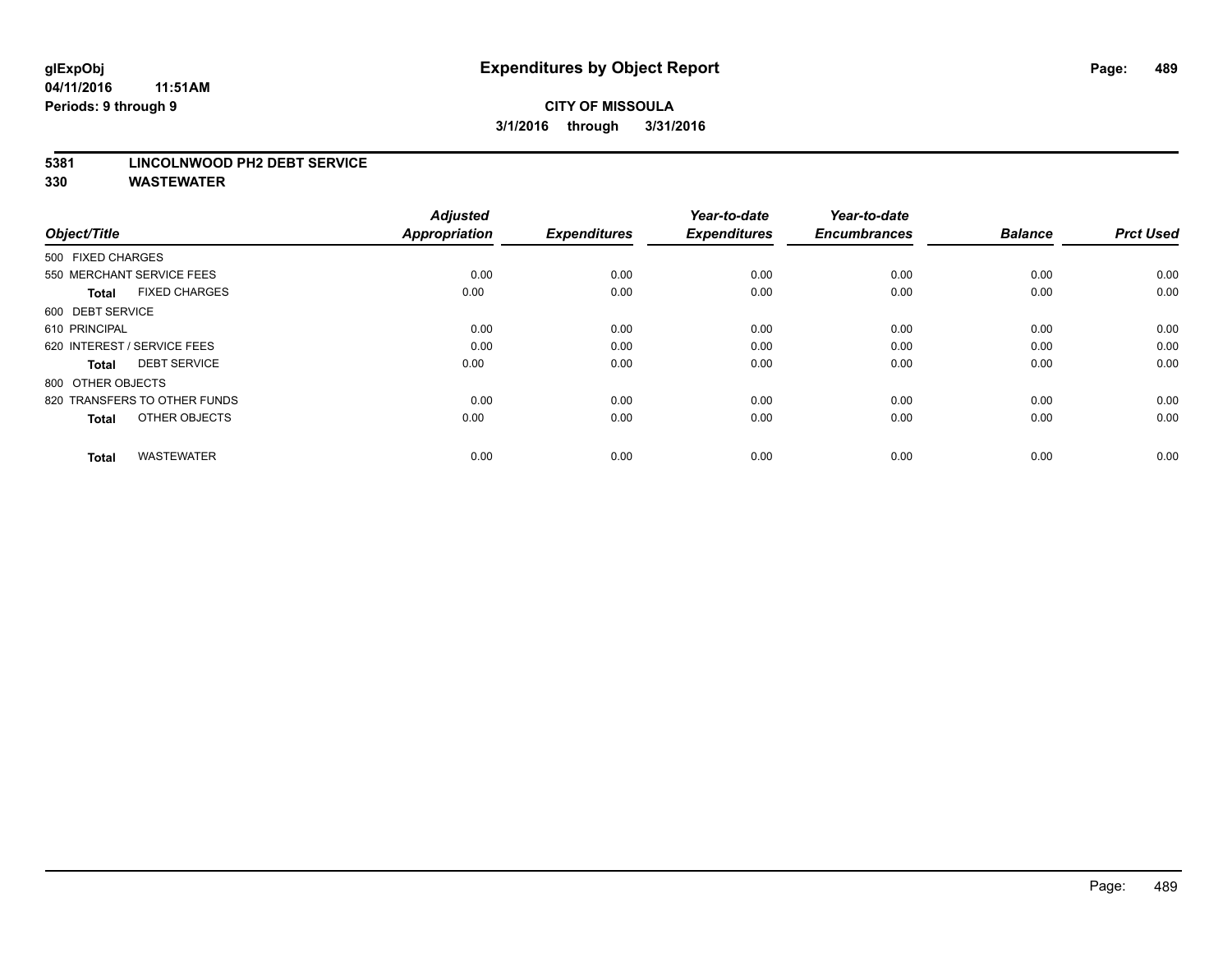### **5381 LINCOLNWOOD PH2 DEBT SERVICE**

| Object/Title                 |                              | <b>Adjusted</b><br><b>Appropriation</b> | <b>Expenditures</b> | Year-to-date<br><b>Expenditures</b> | Year-to-date<br><b>Encumbrances</b> | <b>Balance</b> | <b>Prct Used</b> |
|------------------------------|------------------------------|-----------------------------------------|---------------------|-------------------------------------|-------------------------------------|----------------|------------------|
| 500 FIXED CHARGES            |                              |                                         |                     |                                     |                                     |                |                  |
| 550 MERCHANT SERVICE FEES    |                              | 0.00                                    | 0.00                | 0.00                                | 0.00                                | 0.00           | 0.00             |
| <b>Total</b>                 | <b>FIXED CHARGES</b>         | 0.00                                    | 0.00                | 0.00                                | 0.00                                | 0.00           | 0.00             |
| 600 DEBT SERVICE             |                              |                                         |                     |                                     |                                     |                |                  |
| 610 PRINCIPAL                |                              | 0.00                                    | 0.00                | 0.00                                | 0.00                                | 0.00           | 0.00             |
| 620 INTEREST / SERVICE FEES  |                              | 0.00                                    | 0.00                | 0.00                                | 0.00                                | 0.00           | 0.00             |
| Total                        | <b>DEBT SERVICE</b>          | 0.00                                    | 0.00                | 0.00                                | 0.00                                | 0.00           | 0.00             |
| 800 OTHER OBJECTS            |                              |                                         |                     |                                     |                                     |                |                  |
| 820 TRANSFERS TO OTHER FUNDS |                              | 0.00                                    | 0.00                | 0.00                                | 0.00                                | 0.00           | 0.00             |
| <b>Total</b>                 | OTHER OBJECTS                | 0.00                                    | 0.00                | 0.00                                | 0.00                                | 0.00           | 0.00             |
| <b>Total</b>                 | LINCOLNWOOD PH2 DEBT SERVICE | 0.00                                    | 0.00                | 0.00                                | 0.00                                | 0.00           | 0.00             |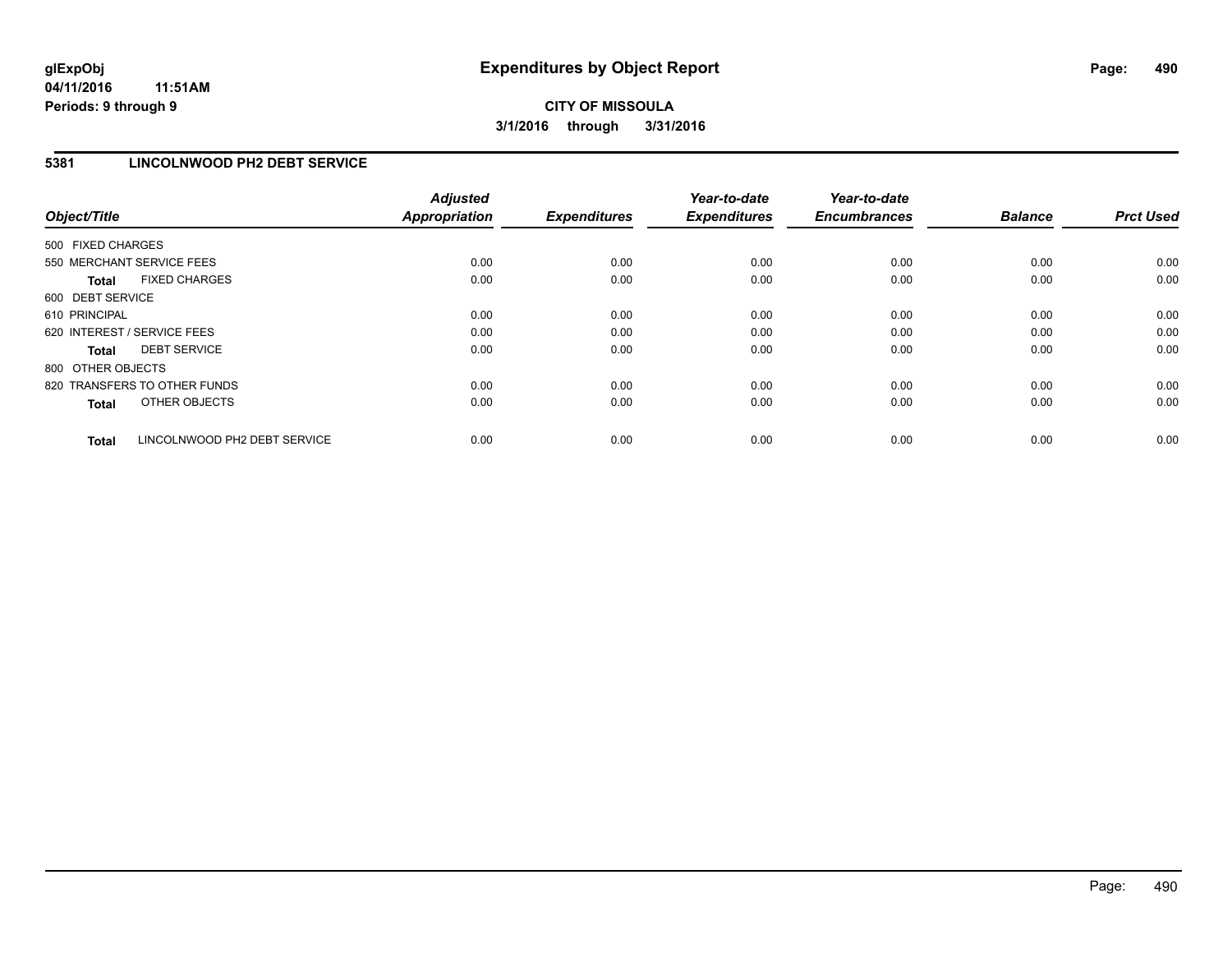#### **5382 LINCOLNWOOD PH2 RESERVE FUND**

| Object/Title                         | <b>Adjusted</b><br><b>Appropriation</b> | <b>Expenditures</b> | Year-to-date<br><b>Expenditures</b> | Year-to-date<br><b>Encumbrances</b> | <b>Balance</b> | <b>Prct Used</b> |
|--------------------------------------|-----------------------------------------|---------------------|-------------------------------------|-------------------------------------|----------------|------------------|
| 500 FIXED CHARGES                    |                                         |                     |                                     |                                     |                |                  |
| 550 MERCHANT SERVICE FEES            | 0.00                                    | 0.00                | 0.00                                | 0.00                                | 0.00           | 0.00             |
| <b>FIXED CHARGES</b><br><b>Total</b> | 0.00                                    | 0.00                | 0.00                                | 0.00                                | 0.00           | 0.00             |
| 600 DEBT SERVICE                     |                                         |                     |                                     |                                     |                |                  |
| 610 PRINCIPAL                        | 0.00                                    | 0.00                | 0.00                                | 0.00                                | 0.00           | 0.00             |
| 620 INTEREST / SERVICE FEES          | 0.00                                    | 0.00                | 0.00                                | 0.00                                | 0.00           | 0.00             |
| <b>DEBT SERVICE</b><br><b>Total</b>  | 0.00                                    | 0.00                | 0.00                                | 0.00                                | 0.00           | 0.00             |
| 800 OTHER OBJECTS                    |                                         |                     |                                     |                                     |                |                  |
| 820 TRANSFERS TO OTHER FUNDS         | 21,850.00                               | 0.00                | 0.00                                | 0.00                                | 21,850.00      | 0.00             |
| OTHER OBJECTS<br><b>Total</b>        | 21.850.00                               | 0.00                | 0.00                                | 0.00                                | 21,850.00      | 0.00             |
|                                      |                                         |                     |                                     |                                     |                |                  |
| <b>WASTEWATER</b><br><b>Total</b>    | 21,850.00                               | 0.00                | 0.00                                | 0.00                                | 21,850.00      | 0.00             |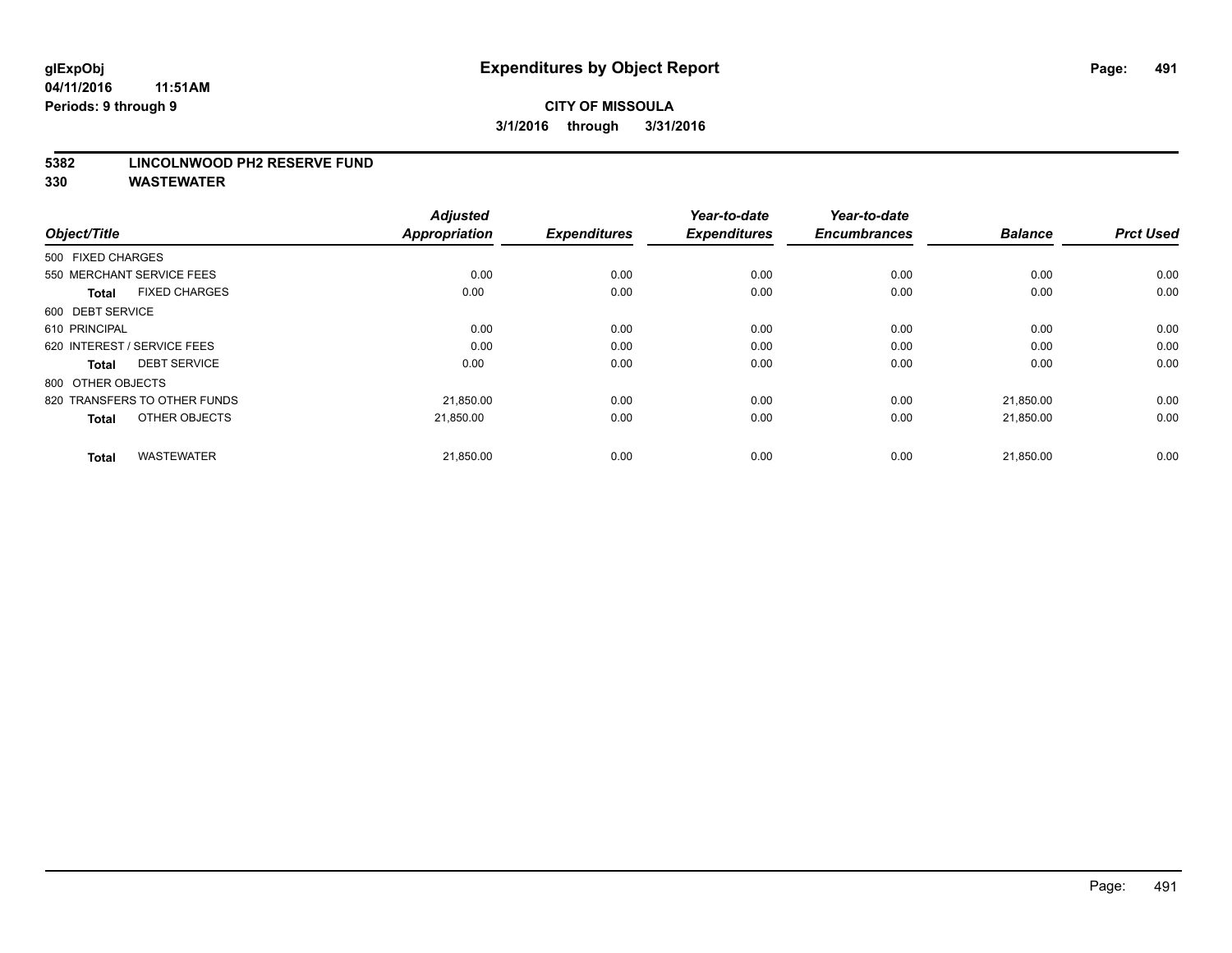#### **5382 LINCOLNWOOD PH2 RESERVE FUND**

| Object/Title                                 | <b>Adjusted</b><br><b>Appropriation</b> | <b>Expenditures</b> | Year-to-date<br><b>Expenditures</b> | Year-to-date<br><b>Encumbrances</b> | <b>Balance</b> | <b>Prct Used</b> |
|----------------------------------------------|-----------------------------------------|---------------------|-------------------------------------|-------------------------------------|----------------|------------------|
| 500 FIXED CHARGES                            |                                         |                     |                                     |                                     |                |                  |
| 550 MERCHANT SERVICE FEES                    | 0.00                                    | 0.00                | 0.00                                | 0.00                                | 0.00           | 0.00             |
| <b>FIXED CHARGES</b><br><b>Total</b>         | 0.00                                    | 0.00                | 0.00                                | 0.00                                | 0.00           | 0.00             |
| 600 DEBT SERVICE                             |                                         |                     |                                     |                                     |                |                  |
| 610 PRINCIPAL                                | 0.00                                    | 0.00                | 0.00                                | 0.00                                | 0.00           | 0.00             |
| 620 INTEREST / SERVICE FEES                  | 0.00                                    | 0.00                | 0.00                                | 0.00                                | 0.00           | 0.00             |
| <b>DEBT SERVICE</b><br><b>Total</b>          | 0.00                                    | 0.00                | 0.00                                | 0.00                                | 0.00           | 0.00             |
| 800 OTHER OBJECTS                            |                                         |                     |                                     |                                     |                |                  |
| 820 TRANSFERS TO OTHER FUNDS                 | 21,850.00                               | 0.00                | 0.00                                | 0.00                                | 21,850.00      | 0.00             |
| OTHER OBJECTS<br><b>Total</b>                | 21,850.00                               | 0.00                | 0.00                                | 0.00                                | 21,850.00      | 0.00             |
| LINCOLNWOOD PH2 RESERVE FUND<br><b>Total</b> | 21,850.00                               | 0.00                | 0.00                                | 0.00                                | 21,850.00      | 0.00             |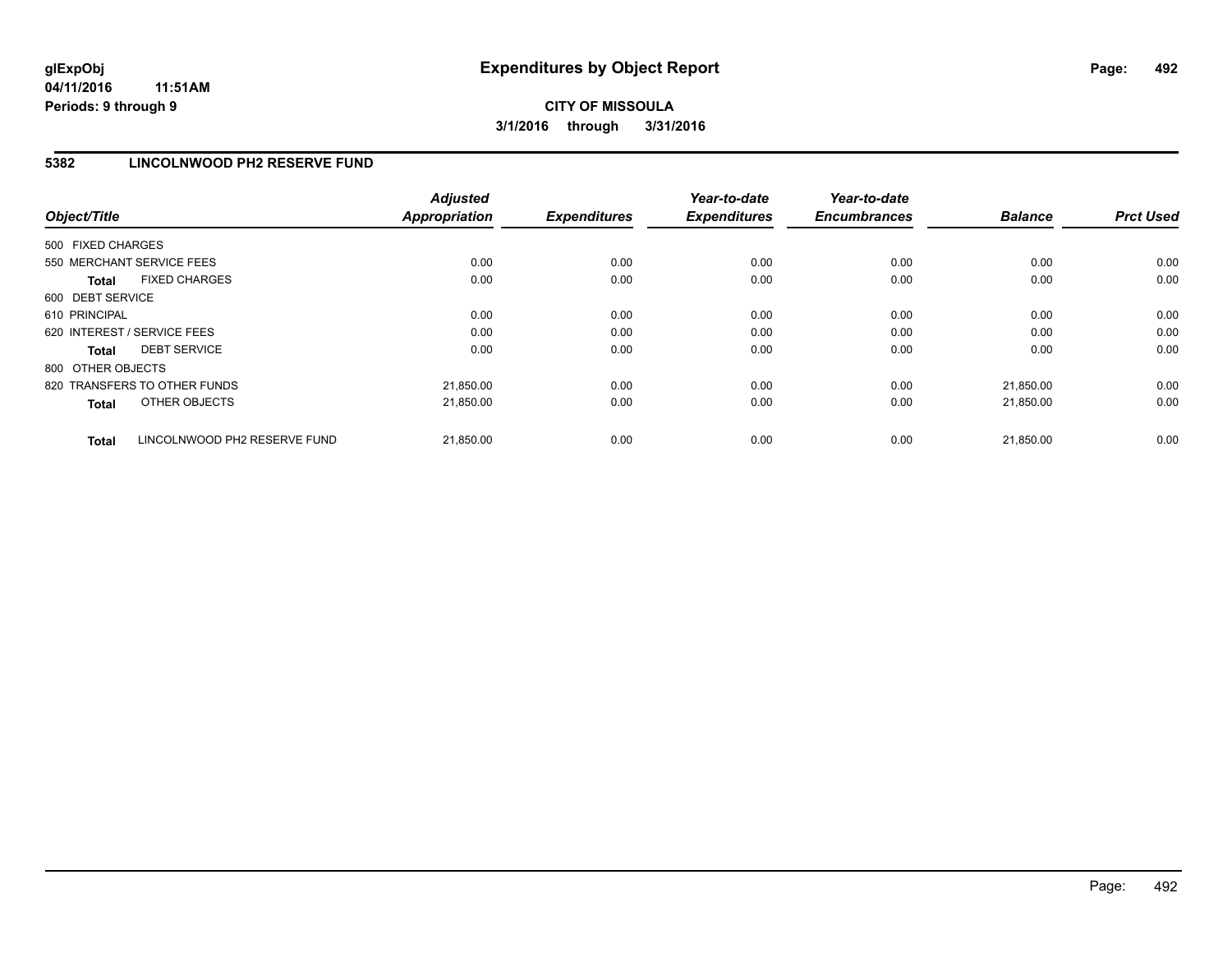#### **5383 FY09 RATTLESNAKE SEWER DEBT SVS**

| Object/Title                         | <b>Adjusted</b><br><b>Appropriation</b> | <b>Expenditures</b> | Year-to-date<br><b>Expenditures</b> | Year-to-date<br><b>Encumbrances</b> | <b>Balance</b> | <b>Prct Used</b> |
|--------------------------------------|-----------------------------------------|---------------------|-------------------------------------|-------------------------------------|----------------|------------------|
| 500 FIXED CHARGES                    |                                         |                     |                                     |                                     |                |                  |
| 550 MERCHANT SERVICE FEES            | 0.00                                    | 0.00                | 0.00                                | 0.00                                | 0.00           | 0.00             |
| <b>FIXED CHARGES</b><br><b>Total</b> | 0.00                                    | 0.00                | 0.00                                | 0.00                                | 0.00           | 0.00             |
| 600 DEBT SERVICE                     |                                         |                     |                                     |                                     |                |                  |
| 610 PRINCIPAL                        | 0.00                                    | 0.00                | 10,000.00                           | 0.00                                | $-10,000.00$   | 0.00             |
| 620 INTEREST / SERVICE FEES          | 0.00                                    | 0.00                | 5,550.00                            | 0.00                                | $-5,550.00$    | 0.00             |
| <b>DEBT SERVICE</b><br><b>Total</b>  | 0.00                                    | 0.00                | 15,550.00                           | 0.00                                | $-15,550.00$   | 0.00             |
| 800 OTHER OBJECTS                    |                                         |                     |                                     |                                     |                |                  |
| 820 TRANSFERS TO OTHER FUNDS         | 0.00                                    | 0.00                | 0.00                                | 0.00                                | 0.00           | 0.00             |
| OTHER OBJECTS<br><b>Total</b>        | 0.00                                    | 0.00                | 0.00                                | 0.00                                | 0.00           | 0.00             |
|                                      |                                         |                     |                                     |                                     |                |                  |
| <b>WASTEWATER</b><br><b>Total</b>    | 0.00                                    | 0.00                | 15,550.00                           | 0.00                                | $-15,550.00$   | 0.00             |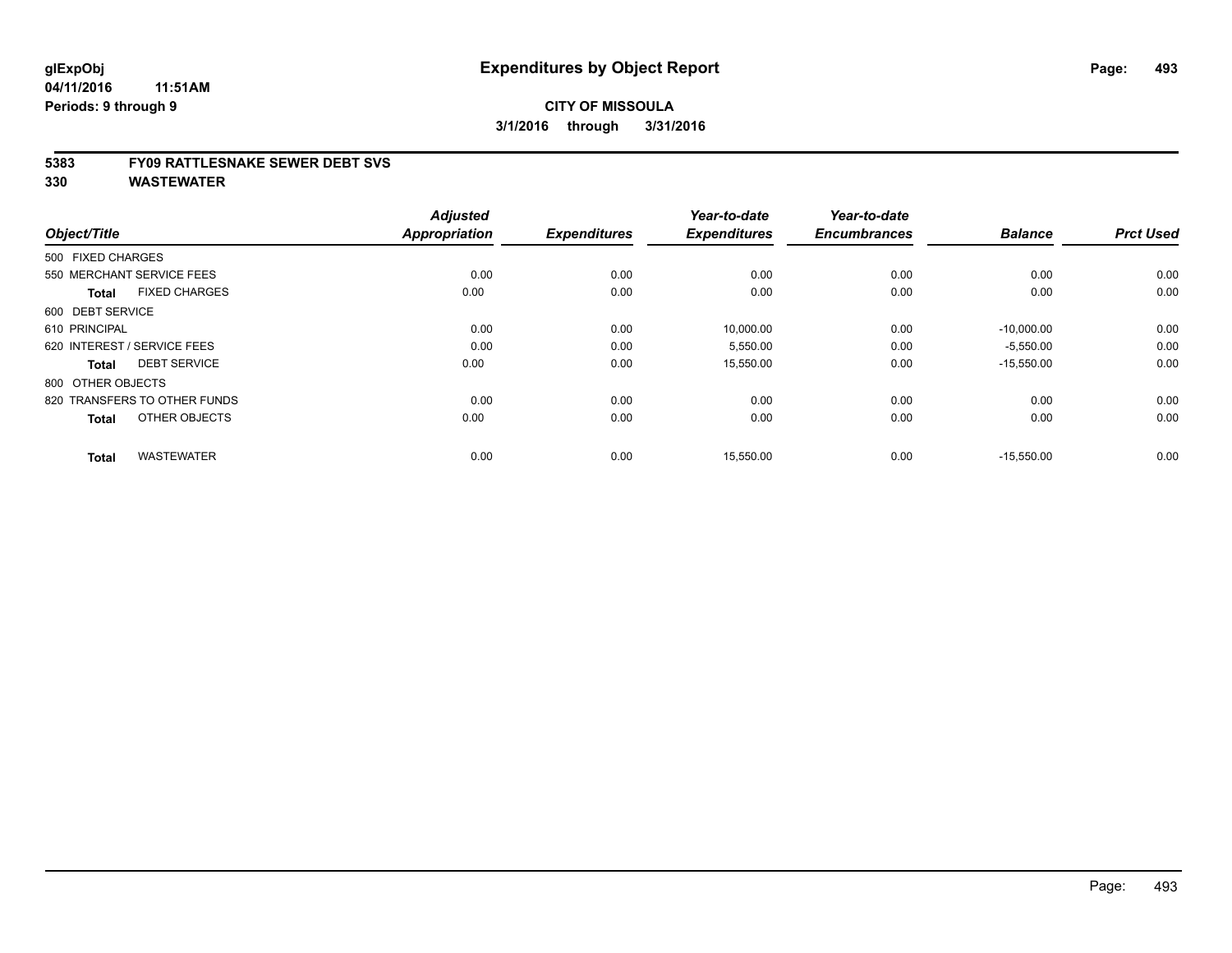### **CITY OF MISSOULA 3/1/2016 through 3/31/2016**

#### **5383 FY09 RATTLESNAKE SEWER DEBT SVS**

**550 SID 544 PROJECT**

|                                      | <b>Adjusted</b> |                     | Year-to-date        | Year-to-date        |                |                  |
|--------------------------------------|-----------------|---------------------|---------------------|---------------------|----------------|------------------|
| Object/Title                         | Appropriation   | <b>Expenditures</b> | <b>Expenditures</b> | <b>Encumbrances</b> | <b>Balance</b> | <b>Prct Used</b> |
| 500 FIXED CHARGES                    |                 |                     |                     |                     |                |                  |
| 550 MERCHANT SERVICE FEES            | 0.00            | 0.00                | 0.00                | 0.00                | 0.00           | 0.00             |
| <b>FIXED CHARGES</b><br><b>Total</b> | 0.00            | 0.00                | 0.00                | 0.00                | 0.00           | 0.00             |
| 600 DEBT SERVICE                     |                 |                     |                     |                     |                |                  |
| 610 PRINCIPAL                        | 20,000.00       | 0.00                | 0.00                | 0.00                | 20.000.00      | 0.00             |
| 620 INTEREST / SERVICE FEES          | 10.950.00       | 0.00                | 0.00                | 0.00                | 10.950.00      | 0.00             |
| <b>DEBT SERVICE</b><br><b>Total</b>  | 30.950.00       | 0.00                | 0.00                | 0.00                | 30,950.00      | 0.00             |
| SID 544 PROJECT<br><b>Total</b>      | 30.950.00       | 0.00                | 0.00                | 0.00                | 30.950.00      | 0.00             |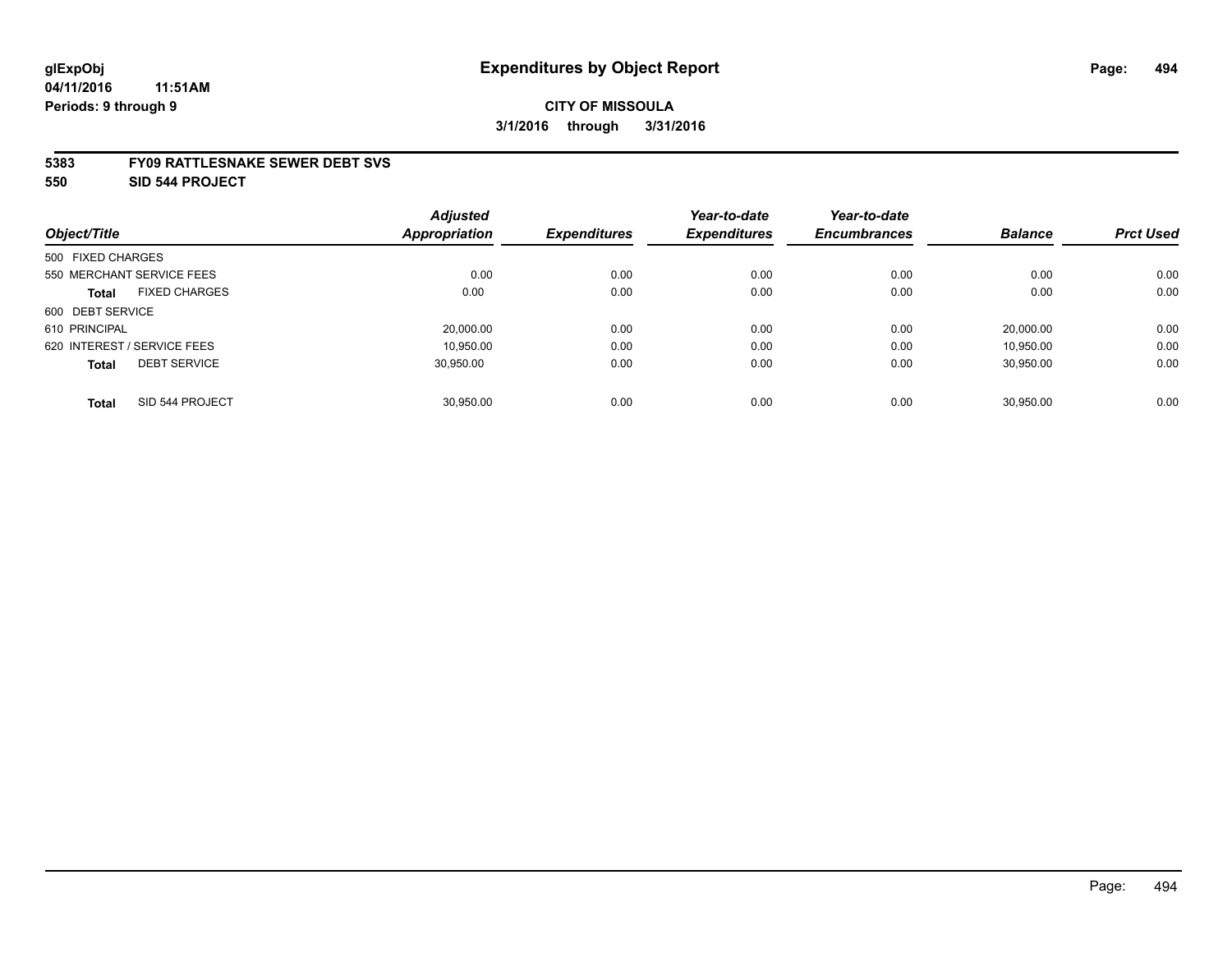# **5383 FY09 RATTLESNAKE SEWER DEBT SVS**

| Object/Title                                    | <b>Adjusted</b><br><b>Appropriation</b> | <b>Expenditures</b> | Year-to-date<br><b>Expenditures</b> | Year-to-date<br><b>Encumbrances</b> | <b>Balance</b> | <b>Prct Used</b> |
|-------------------------------------------------|-----------------------------------------|---------------------|-------------------------------------|-------------------------------------|----------------|------------------|
| 500 FIXED CHARGES                               |                                         |                     |                                     |                                     |                |                  |
| 550 MERCHANT SERVICE FEES                       | 0.00                                    | 0.00                | 0.00                                | 0.00                                | 0.00           | 0.00             |
| <b>FIXED CHARGES</b><br><b>Total</b>            | 0.00                                    | 0.00                | 0.00                                | 0.00                                | 0.00           | 0.00             |
| 600 DEBT SERVICE                                |                                         |                     |                                     |                                     |                |                  |
| 610 PRINCIPAL                                   | 20,000.00                               | 0.00                | 10,000.00                           | 0.00                                | 10,000.00      | 50.00            |
| 620 INTEREST / SERVICE FEES                     | 10.950.00                               | 0.00                | 5,550.00                            | 0.00                                | 5,400.00       | 50.68            |
| <b>DEBT SERVICE</b><br><b>Total</b>             | 30,950.00                               | 0.00                | 15,550.00                           | 0.00                                | 15.400.00      | 50.24            |
| 800 OTHER OBJECTS                               |                                         |                     |                                     |                                     |                |                  |
| 820 TRANSFERS TO OTHER FUNDS                    | 0.00                                    | 0.00                | 0.00                                | 0.00                                | 0.00           | 0.00             |
| OTHER OBJECTS<br><b>Total</b>                   | 0.00                                    | 0.00                | 0.00                                | 0.00                                | 0.00           | 0.00             |
| FY09 RATTLESNAKE SEWER DEBT SVS<br><b>Total</b> | 30,950.00                               | 0.00                | 15,550.00                           | 0.00                                | 15,400.00      | 50.24            |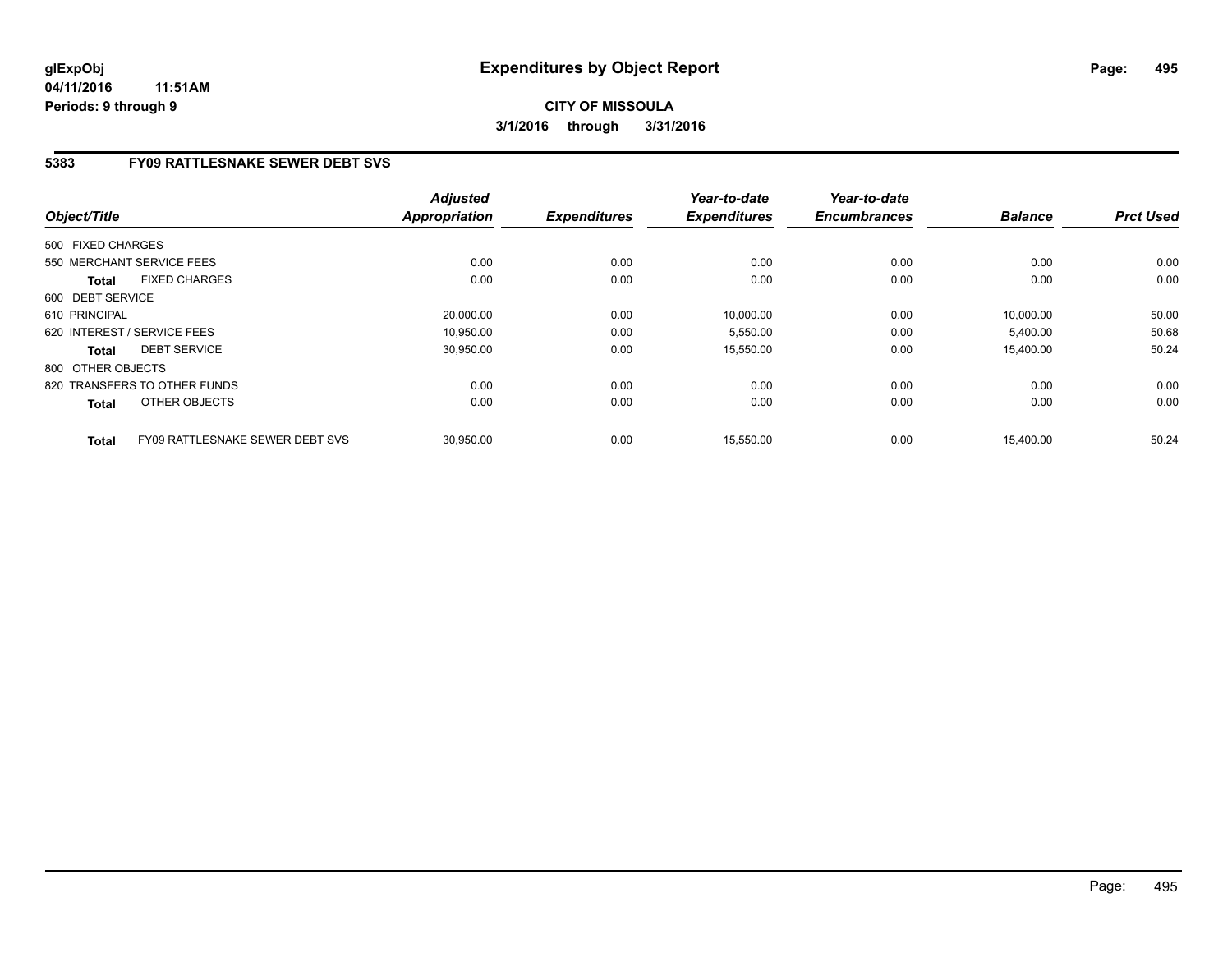# **CITY OF MISSOULA 3/1/2016 through 3/31/2016**

**5384 09 LOLO BOND RESERVE**

| Object/Title                         | <b>Adjusted</b><br><b>Appropriation</b> | <b>Expenditures</b> | Year-to-date<br><b>Expenditures</b> | Year-to-date<br><b>Encumbrances</b> | <b>Balance</b> | <b>Prct Used</b> |
|--------------------------------------|-----------------------------------------|---------------------|-------------------------------------|-------------------------------------|----------------|------------------|
| 500 FIXED CHARGES                    |                                         |                     |                                     |                                     |                |                  |
| 550 MERCHANT SERVICE FEES            | 0.00                                    | 0.00                | 0.00                                | 0.00                                | 0.00           | 0.00             |
| <b>FIXED CHARGES</b><br><b>Total</b> | 0.00                                    | 0.00                | 0.00                                | 0.00                                | 0.00           | 0.00             |
| 800 OTHER OBJECTS                    |                                         |                     |                                     |                                     |                |                  |
| 820 TRANSFERS TO OTHER FUNDS         | 10.310.00                               | 0.00                | 0.00                                | 0.00                                | 10.310.00      | 0.00             |
| OTHER OBJECTS<br><b>Total</b>        | 10.310.00                               | 0.00                | 0.00                                | 0.00                                | 10.310.00      | 0.00             |
| <b>WASTEWATER</b><br><b>Total</b>    | 10.310.00                               | 0.00                | 0.00                                | 0.00                                | 10.310.00      | 0.00             |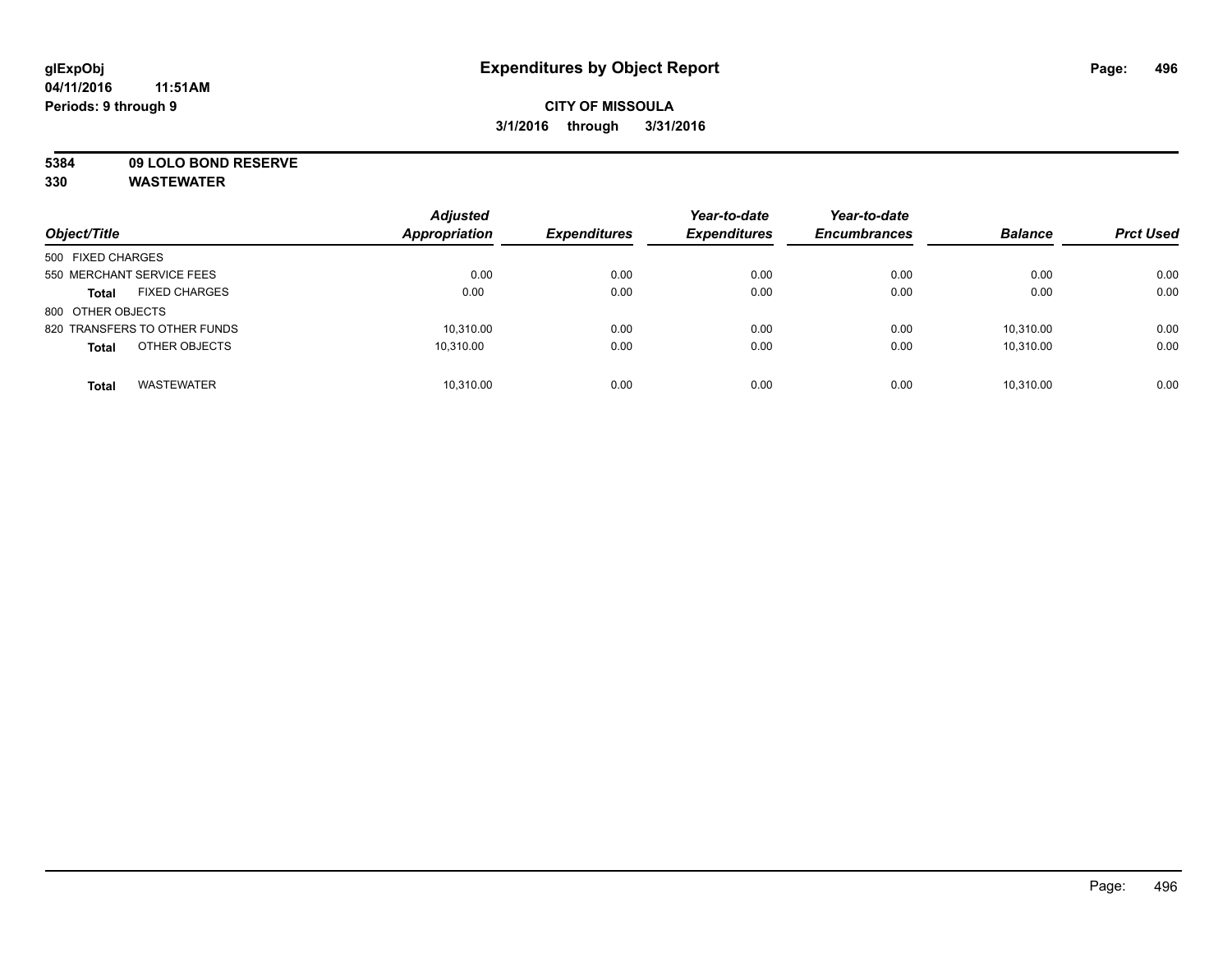### **5384 09 LOLO BOND RESERVE**

| Object/Title                 |                      | <b>Adjusted</b><br>Appropriation | <b>Expenditures</b> | Year-to-date<br><b>Expenditures</b> | Year-to-date<br><b>Encumbrances</b> | <b>Balance</b> | <b>Prct Used</b> |
|------------------------------|----------------------|----------------------------------|---------------------|-------------------------------------|-------------------------------------|----------------|------------------|
| 500 FIXED CHARGES            |                      |                                  |                     |                                     |                                     |                |                  |
| 550 MERCHANT SERVICE FEES    |                      | 0.00                             | 0.00                | 0.00                                | 0.00                                | 0.00           | 0.00             |
| <b>Total</b>                 | <b>FIXED CHARGES</b> | 0.00                             | 0.00                | 0.00                                | 0.00                                | 0.00           | 0.00             |
| 800 OTHER OBJECTS            |                      |                                  |                     |                                     |                                     |                |                  |
| 820 TRANSFERS TO OTHER FUNDS |                      | 10,310.00                        | 0.00                | 0.00                                | 0.00                                | 10.310.00      | 0.00             |
| <b>Total</b>                 | OTHER OBJECTS        | 10,310.00                        | 0.00                | 0.00                                | 0.00                                | 10.310.00      | 0.00             |
| <b>Total</b>                 | 09 LOLO BOND RESERVE | 10,310.00                        | 0.00                | 0.00                                | 0.00                                | 10,310.00      | 0.00             |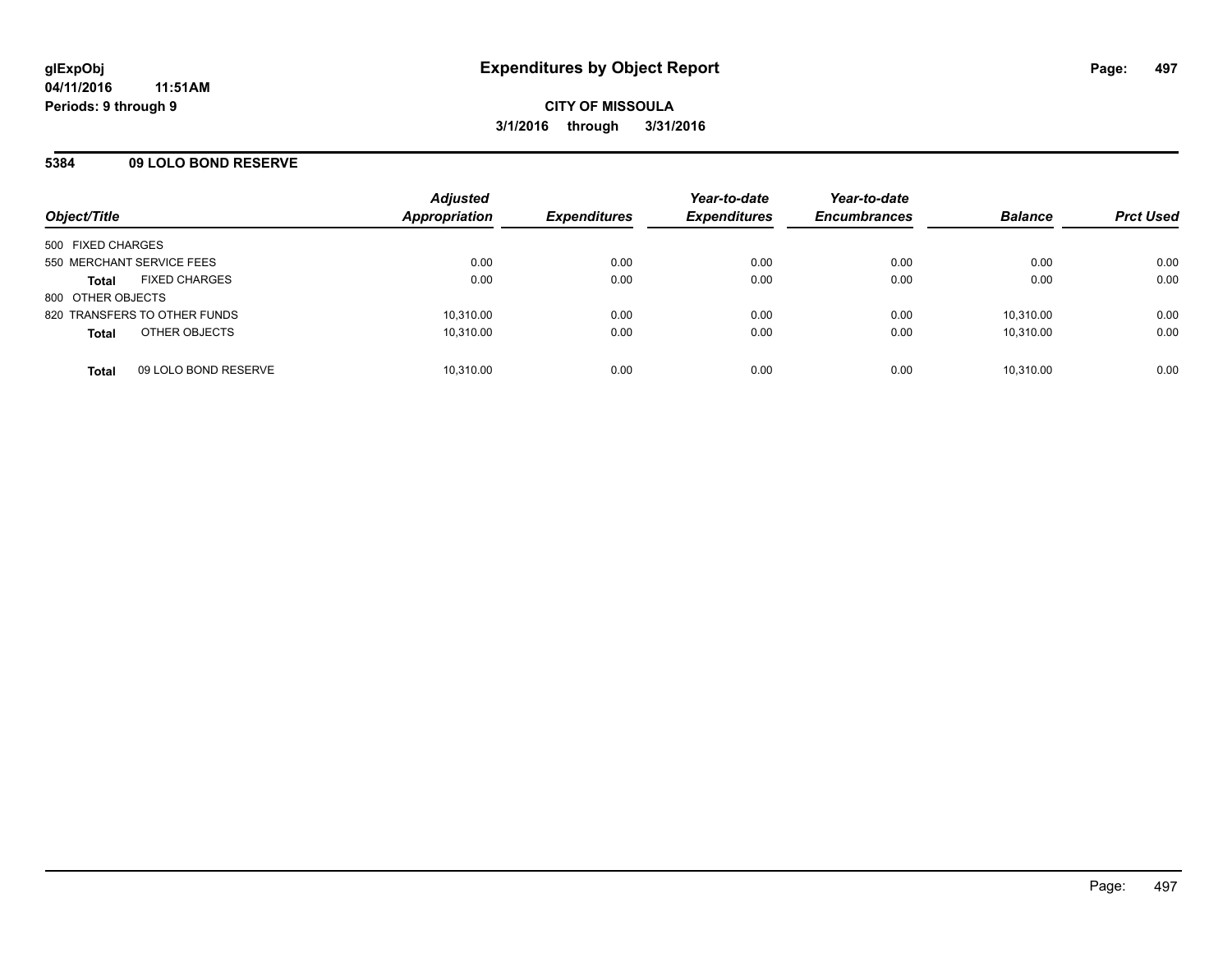# **CITY OF MISSOULA 3/1/2016 through 3/31/2016**

#### **5385 HEADWORKS 2010 BOND RESERVE**

| Object/Title                  | <b>Adjusted</b><br><b>Appropriation</b> | <b>Expenditures</b> | Year-to-date<br><b>Expenditures</b> | Year-to-date<br><b>Encumbrances</b> | <b>Balance</b> | <b>Prct Used</b> |
|-------------------------------|-----------------------------------------|---------------------|-------------------------------------|-------------------------------------|----------------|------------------|
| 800 OTHER OBJECTS             |                                         |                     |                                     |                                     |                |                  |
| 820 TRANSFERS TO OTHER FUNDS  | 27,928.00                               | 0.00                | 0.00                                | 0.00                                | 27.928.00      | 0.00             |
| OTHER OBJECTS<br><b>Total</b> | 27.928.00                               | 0.00                | 0.00                                | 0.00                                | 27.928.00      | 0.00             |
| <b>WASTEWATER</b><br>Total    | 27,928.00                               | 0.00                | 0.00                                | 0.00                                | 27,928.00      | 0.00             |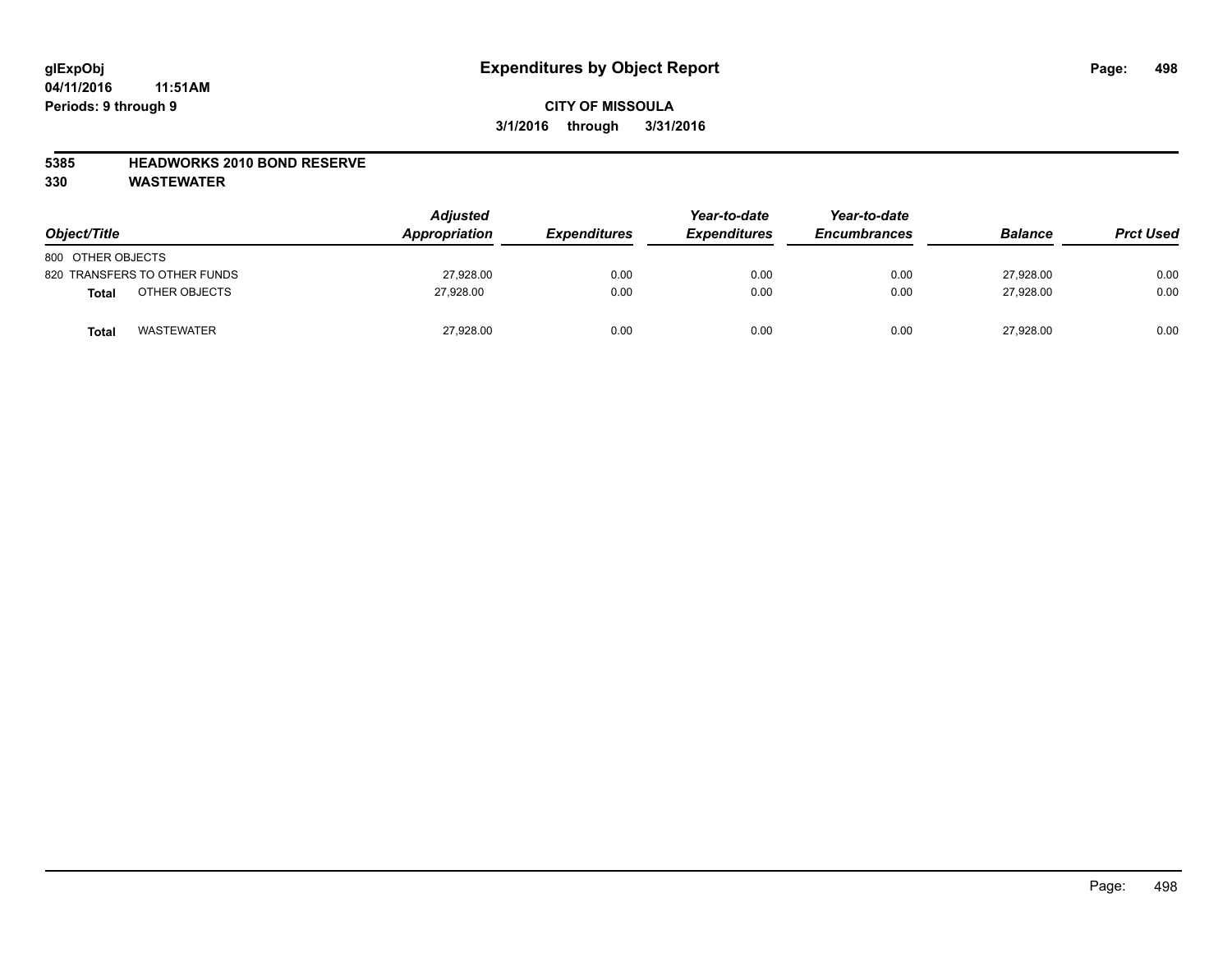#### **5385 HEADWORKS 2010 BOND RESERVE**

| Object/Title                                | <b>Adjusted</b><br>Appropriation | <i><b>Expenditures</b></i> | Year-to-date<br><b>Expenditures</b> | Year-to-date<br><b>Encumbrances</b> | <b>Balance</b> | <b>Prct Used</b> |
|---------------------------------------------|----------------------------------|----------------------------|-------------------------------------|-------------------------------------|----------------|------------------|
| 800 OTHER OBJECTS                           |                                  |                            |                                     |                                     |                |                  |
| 820 TRANSFERS TO OTHER FUNDS                | 27,928.00                        | 0.00                       | 0.00                                | 0.00                                | 27,928.00      | 0.00             |
| OTHER OBJECTS<br><b>Total</b>               | 27,928.00                        | 0.00                       | 0.00                                | 0.00                                | 27,928.00      | 0.00             |
| <b>HEADWORKS 2010 BOND RESERVE</b><br>Total | 27,928.00                        | 0.00                       | 0.00                                | 0.00                                | 27.928.00      | 0.00             |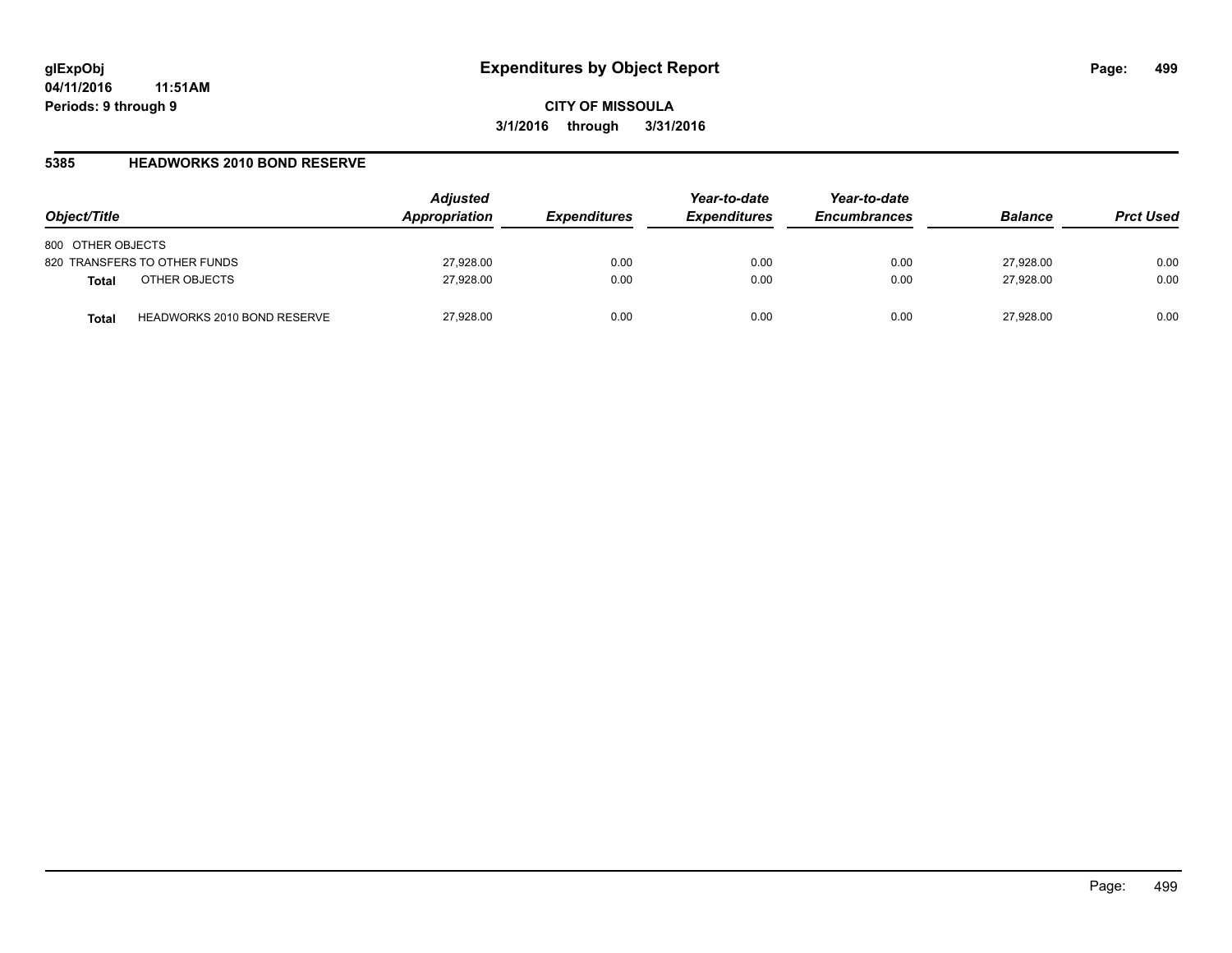### **CITY OF MISSOULA 3/1/2016 through 3/31/2016**

#### **5386 FY10 HEADWORKS DEBT SERVICE**

|                   |                             | <b>Adjusted</b>      |                     | Year-to-date        | Year-to-date        |                |                  |
|-------------------|-----------------------------|----------------------|---------------------|---------------------|---------------------|----------------|------------------|
| Object/Title      |                             | <b>Appropriation</b> | <b>Expenditures</b> | <b>Expenditures</b> | <b>Encumbrances</b> | <b>Balance</b> | <b>Prct Used</b> |
| 500 FIXED CHARGES |                             |                      |                     |                     |                     |                |                  |
|                   | 550 MERCHANT SERVICE FEES   | 0.00                 | 0.00                | 0.00                | 0.00                | 0.00           | 0.00             |
| <b>Total</b>      | <b>FIXED CHARGES</b>        | 0.00                 | 0.00                | 0.00                | 0.00                | 0.00           | 0.00             |
| 600 DEBT SERVICE  |                             |                      |                     |                     |                     |                |                  |
| 610 PRINCIPAL     |                             | 135.000.00           | 0.00                | 0.00                | 0.00                | 135.000.00     | 0.00             |
|                   | 620 INTEREST / SERVICE FEES | 563.316.00           | 0.00                | 282.008.19          | 0.00                | 281.307.81     | 50.06            |
| <b>Total</b>      | <b>DEBT SERVICE</b>         | 698.316.00           | 0.00                | 282.008.19          | 0.00                | 416.307.81     | 40.38            |
| <b>Total</b>      | <b>WASTEWATER</b>           | 698.316.00           | 0.00                | 282.008.19          | 0.00                | 416.307.81     | 40.38            |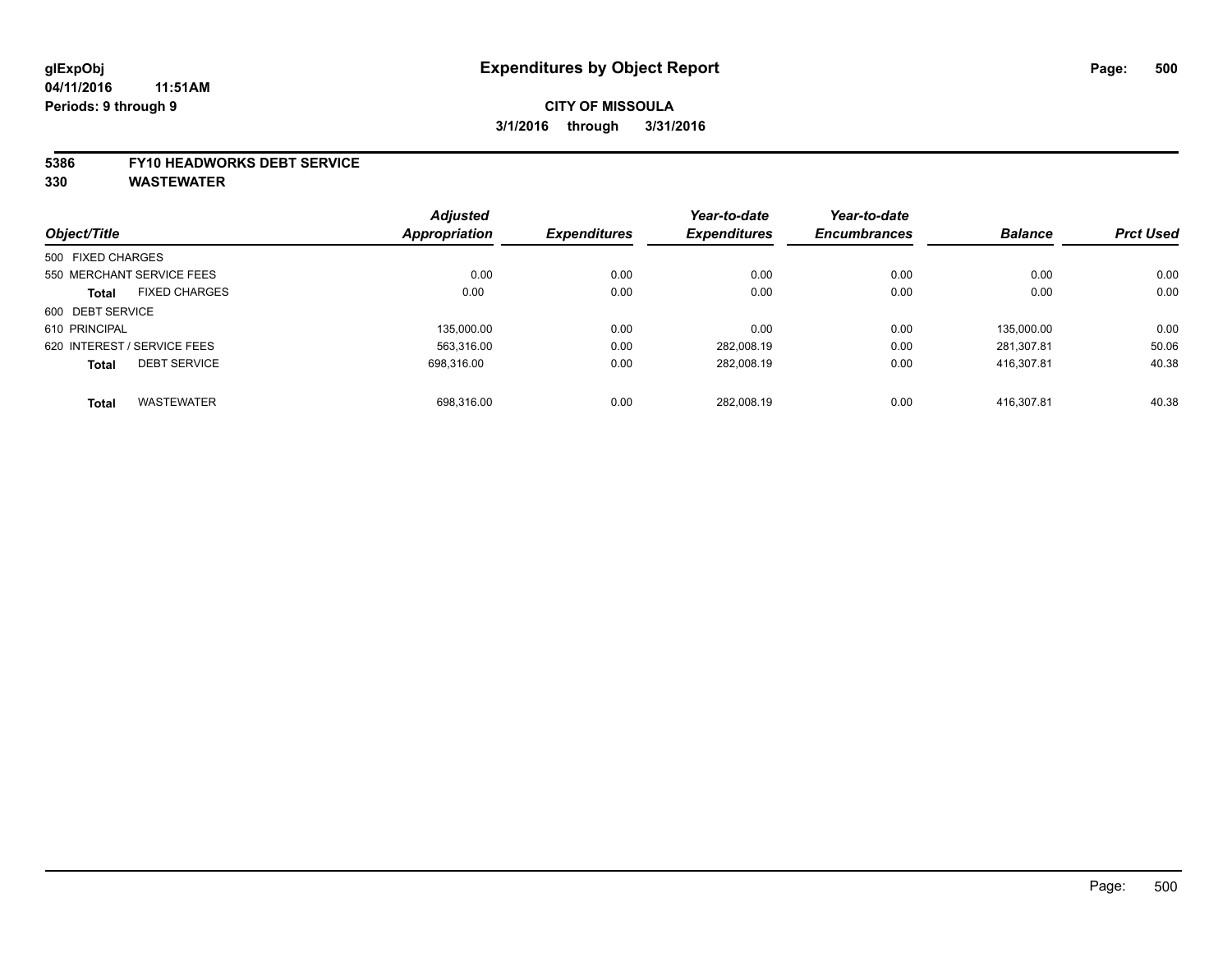### **5386 FY10 HEADWORKS DEBT SERVICE**

| Object/Title                |                             | <b>Adjusted</b><br><b>Appropriation</b> | <b>Expenditures</b> | Year-to-date<br><b>Expenditures</b> | Year-to-date<br><b>Encumbrances</b> | <b>Balance</b> | <b>Prct Used</b> |
|-----------------------------|-----------------------------|-----------------------------------------|---------------------|-------------------------------------|-------------------------------------|----------------|------------------|
| 500 FIXED CHARGES           |                             |                                         |                     |                                     |                                     |                |                  |
| 550 MERCHANT SERVICE FEES   |                             | 0.00                                    | 0.00                | 0.00                                | 0.00                                | 0.00           | 0.00             |
| <b>Total</b>                | <b>FIXED CHARGES</b>        | 0.00                                    | 0.00                | 0.00                                | 0.00                                | 0.00           | 0.00             |
| 600 DEBT SERVICE            |                             |                                         |                     |                                     |                                     |                |                  |
| 610 PRINCIPAL               |                             | 135.000.00                              | 0.00                | 0.00                                | 0.00                                | 135.000.00     | 0.00             |
| 620 INTEREST / SERVICE FEES |                             | 563.316.00                              | 0.00                | 282.008.19                          | 0.00                                | 281.307.81     | 50.06            |
| <b>Total</b>                | <b>DEBT SERVICE</b>         | 698.316.00                              | 0.00                | 282.008.19                          | 0.00                                | 416.307.81     | 40.38            |
| <b>Total</b>                | FY10 HEADWORKS DEBT SERVICE | 698.316.00                              | 0.00                | 282.008.19                          | 0.00                                | 416.307.81     | 40.38            |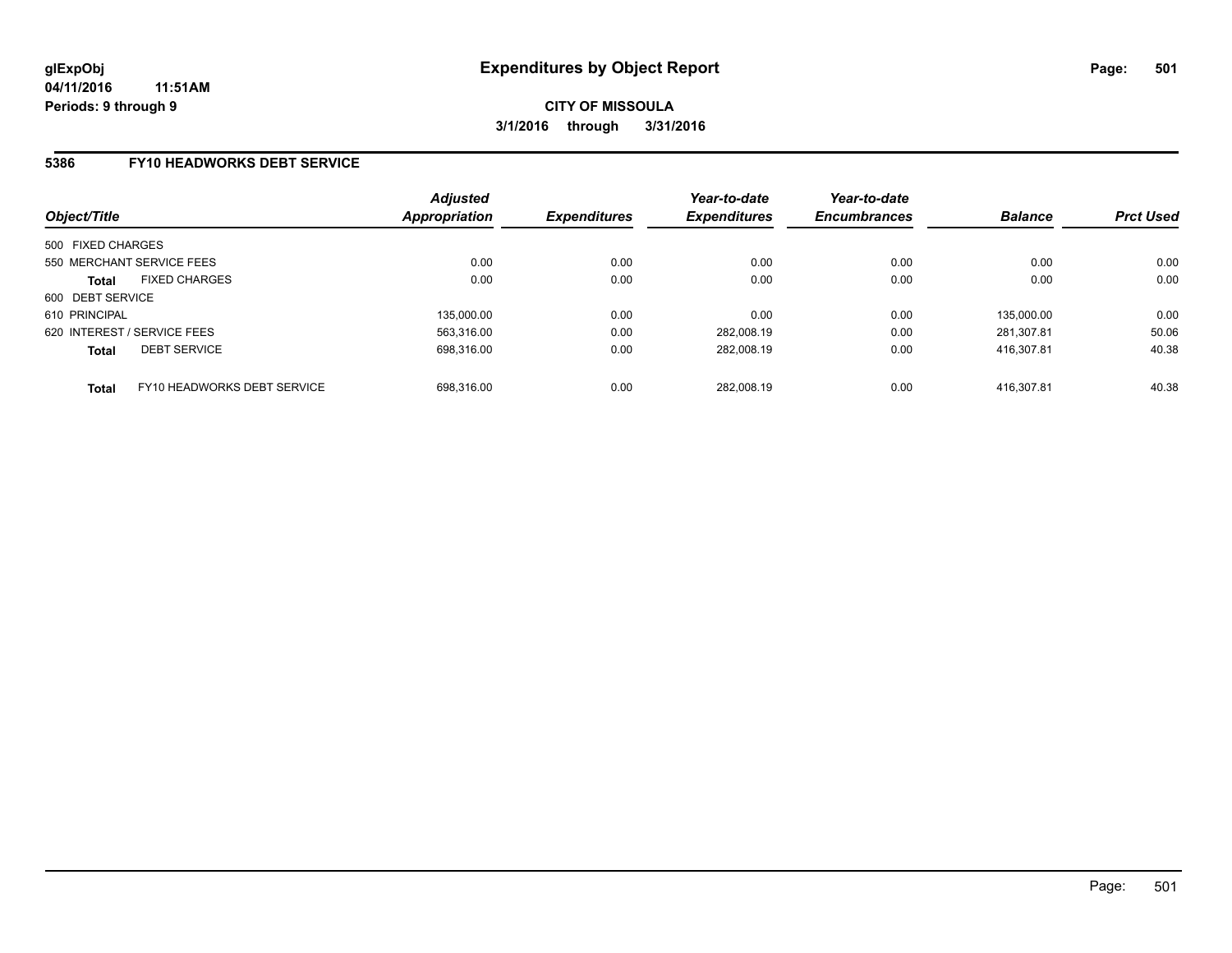#### **5387 FY11 SEWER \$1.29M BOND DEBT SERVICE**

|                   |                             | <b>Adjusted</b> |                     | Year-to-date        | Year-to-date        |                |                  |
|-------------------|-----------------------------|-----------------|---------------------|---------------------|---------------------|----------------|------------------|
| Object/Title      |                             | Appropriation   | <b>Expenditures</b> | <b>Expenditures</b> | <b>Encumbrances</b> | <b>Balance</b> | <b>Prct Used</b> |
| 500 FIXED CHARGES |                             |                 |                     |                     |                     |                |                  |
|                   | 550 MERCHANT SERVICE FEES   | 0.00            | 0.00                | 0.00                | 0.00                | 0.00           | 0.00             |
| <b>Total</b>      | <b>FIXED CHARGES</b>        | 0.00            | 0.00                | 0.00                | 0.00                | 0.00           | 0.00             |
| 600 DEBT SERVICE  |                             |                 |                     |                     |                     |                |                  |
| 610 PRINCIPAL     |                             | 45.000.00       | 0.00                | 0.00                | 0.00                | 45.000.00      | 0.00             |
|                   | 620 INTEREST / SERVICE FEES | 57.080.00       | 0.00                | 28,365.00           | 0.00                | 28.715.00      | 49.69            |
| <b>Total</b>      | <b>DEBT SERVICE</b>         | 102.080.00      | 0.00                | 28,365.00           | 0.00                | 73.715.00      | 27.79            |
| <b>Total</b>      | <b>WASTEWATER</b>           | 102.080.00      | 0.00                | 28.365.00           | 0.00                | 73.715.00      | 27.79            |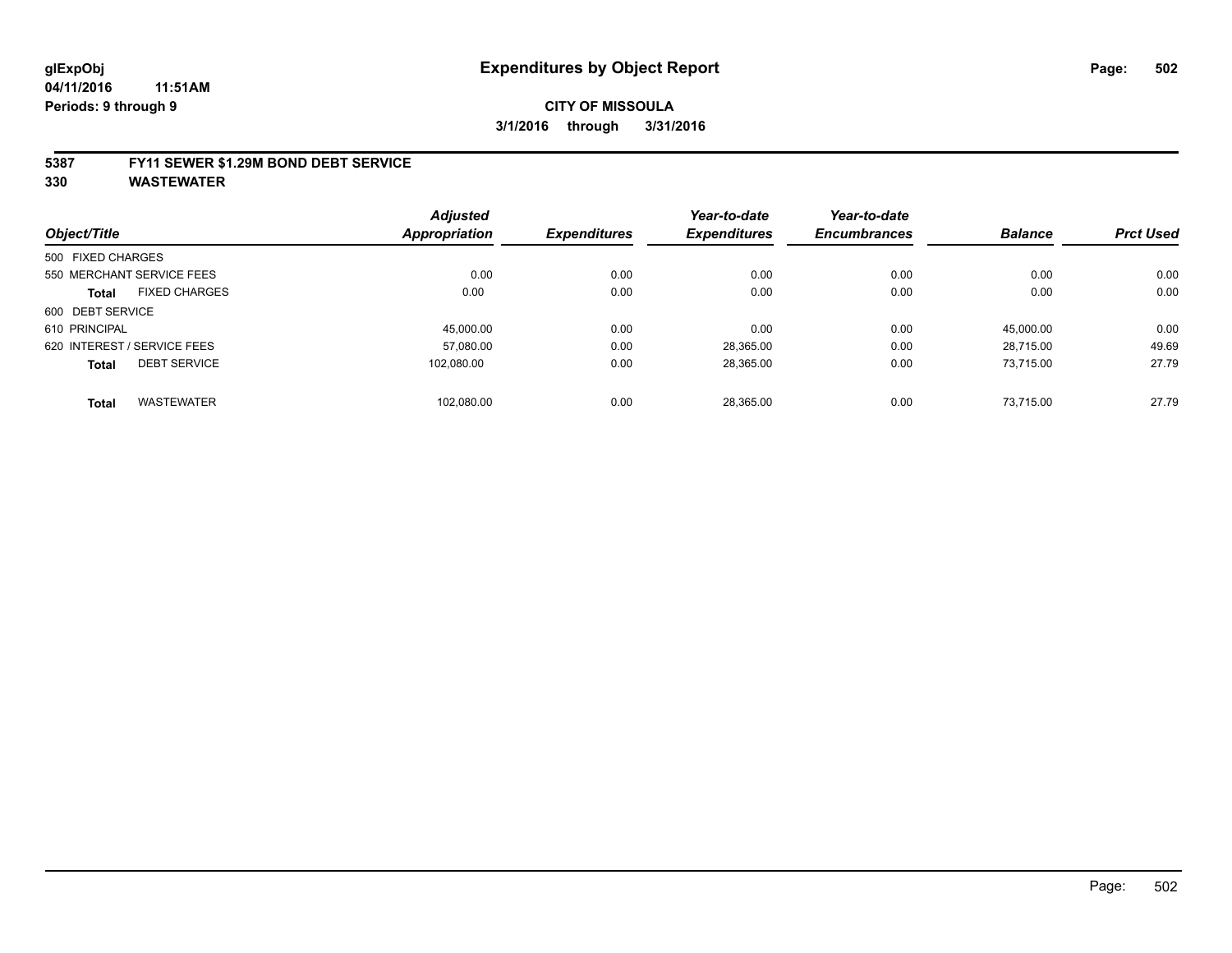# **5387 FY11 SEWER \$1.29M BOND DEBT SERVICE**

| Object/Title      |                                     | Adjusted<br>Appropriation | <b>Expenditures</b> | Year-to-date<br><b>Expenditures</b> | Year-to-date<br><b>Encumbrances</b> | <b>Balance</b> | <b>Prct Used</b> |
|-------------------|-------------------------------------|---------------------------|---------------------|-------------------------------------|-------------------------------------|----------------|------------------|
| 500 FIXED CHARGES |                                     |                           |                     |                                     |                                     |                |                  |
|                   | 550 MERCHANT SERVICE FEES           | 0.00                      | 0.00                | 0.00                                | 0.00                                | 0.00           | 0.00             |
| <b>Total</b>      | <b>FIXED CHARGES</b>                | 0.00                      | 0.00                | 0.00                                | 0.00                                | 0.00           | 0.00             |
| 600 DEBT SERVICE  |                                     |                           |                     |                                     |                                     |                |                  |
| 610 PRINCIPAL     |                                     | 45.000.00                 | 0.00                | 0.00                                | 0.00                                | 45.000.00      | 0.00             |
|                   | 620 INTEREST / SERVICE FEES         | 57.080.00                 | 0.00                | 28.365.00                           | 0.00                                | 28.715.00      | 49.69            |
| <b>Total</b>      | <b>DEBT SERVICE</b>                 | 102.080.00                | 0.00                | 28.365.00                           | 0.00                                | 73.715.00      | 27.79            |
| <b>Total</b>      | FY11 SEWER \$1.29M BOND DEBT SERVIC | 102.080.00                | 0.00                | 28.365.00                           | 0.00                                | 73.715.00      | 27.79            |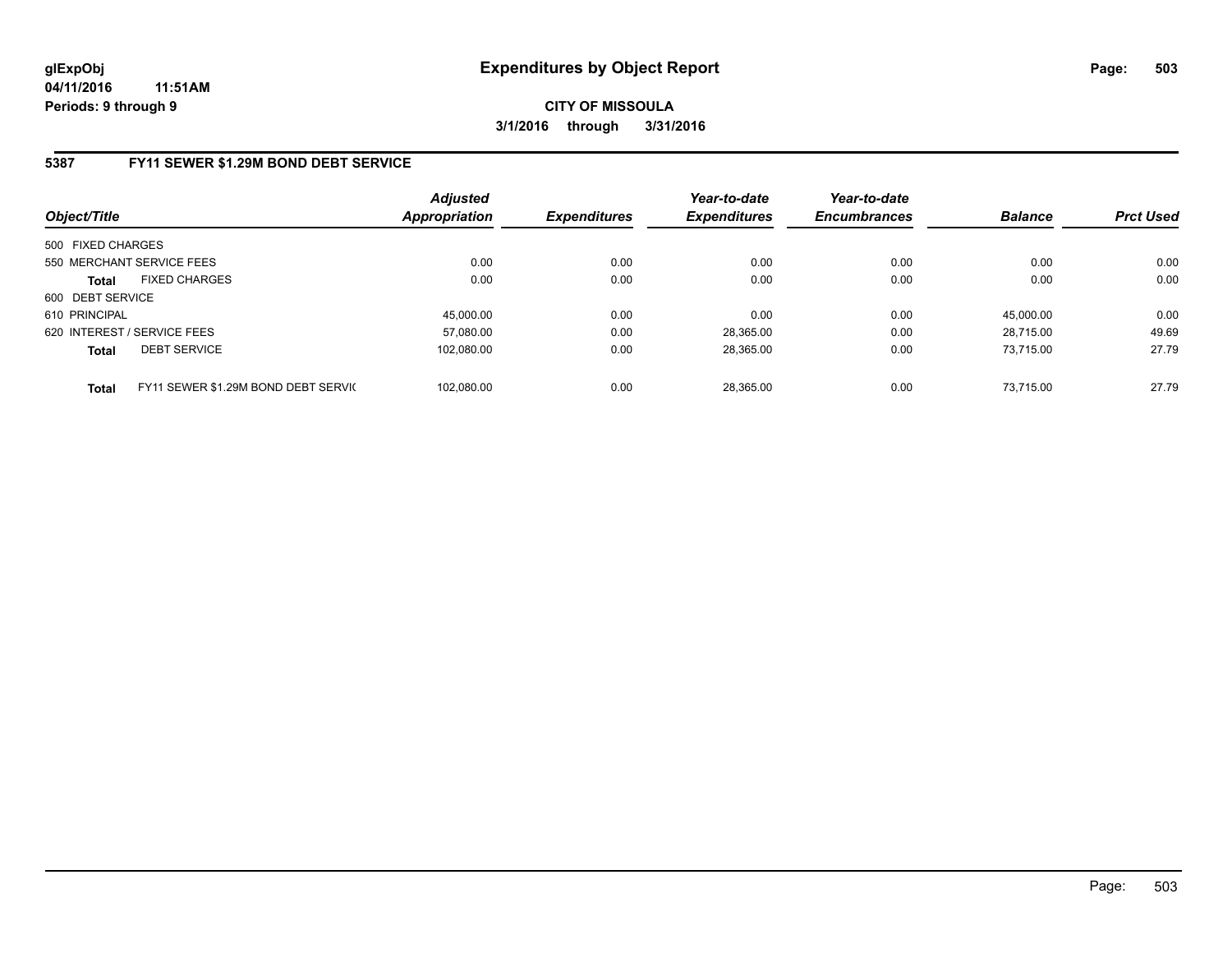#### **5388 FY11 \$1.29M SEWER BOND RESERVE**

| Object/Title                         | <b>Adjusted</b><br><b>Appropriation</b> | <b>Expenditures</b> | Year-to-date<br><b>Expenditures</b> | Year-to-date<br><b>Encumbrances</b> | <b>Balance</b> | <b>Prct Used</b> |
|--------------------------------------|-----------------------------------------|---------------------|-------------------------------------|-------------------------------------|----------------|------------------|
| 500 FIXED CHARGES                    |                                         |                     |                                     |                                     |                |                  |
| 550 MERCHANT SERVICE FEES            | 0.00                                    | 0.00                | 0.00                                | 0.00                                | 0.00           | 0.00             |
| <b>FIXED CHARGES</b><br><b>Total</b> | 0.00                                    | 0.00                | 0.00                                | 0.00                                | 0.00           | 0.00             |
| 800 OTHER OBJECTS                    |                                         |                     |                                     |                                     |                |                  |
| 820 TRANSFERS TO OTHER FUNDS         | 3.025.00                                | 0.00                | 0.00                                | 0.00                                | 3.025.00       | 0.00             |
| OTHER OBJECTS<br><b>Total</b>        | 3,025.00                                | 0.00                | 0.00                                | 0.00                                | 3,025.00       | 0.00             |
| <b>WASTEWATER</b><br><b>Total</b>    | 3.025.00                                | 0.00                | 0.00                                | 0.00                                | 3.025.00       | 0.00             |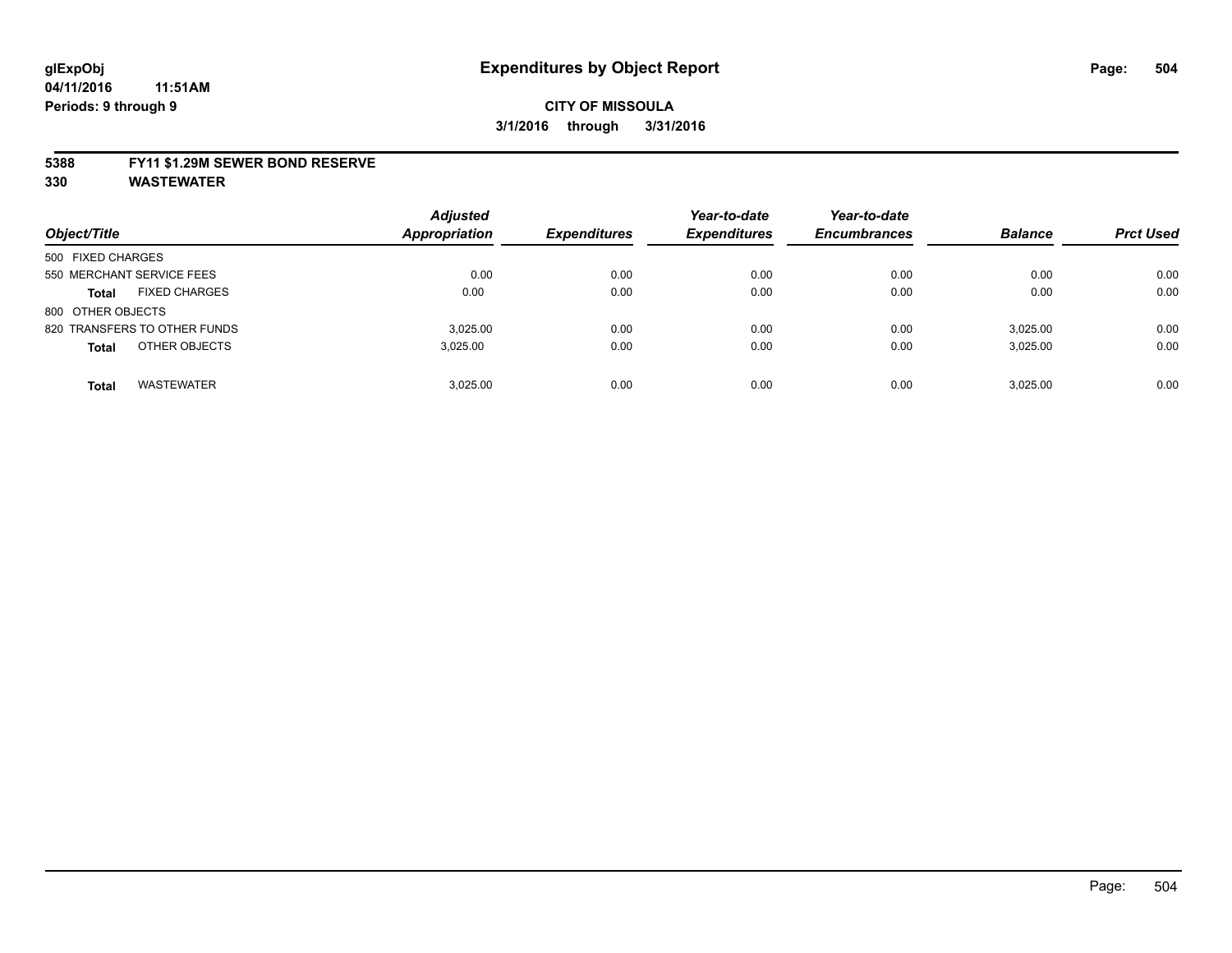### **5388 FY11 \$1.29M SEWER BOND RESERVE**

| Object/Title              |                                 | <b>Adjusted</b><br><b>Appropriation</b> | <b>Expenditures</b> | Year-to-date<br><b>Expenditures</b> | Year-to-date<br><b>Encumbrances</b> | <b>Balance</b> | <b>Prct Used</b> |
|---------------------------|---------------------------------|-----------------------------------------|---------------------|-------------------------------------|-------------------------------------|----------------|------------------|
| 500 FIXED CHARGES         |                                 |                                         |                     |                                     |                                     |                |                  |
| 550 MERCHANT SERVICE FEES |                                 | 0.00                                    | 0.00                | 0.00                                | 0.00                                | 0.00           | 0.00             |
| <b>Total</b>              | <b>FIXED CHARGES</b>            | 0.00                                    | 0.00                | 0.00                                | 0.00                                | 0.00           | 0.00             |
| 800 OTHER OBJECTS         |                                 |                                         |                     |                                     |                                     |                |                  |
|                           | 820 TRANSFERS TO OTHER FUNDS    | 3.025.00                                | 0.00                | 0.00                                | 0.00                                | 3.025.00       | 0.00             |
| <b>Total</b>              | OTHER OBJECTS                   | 3.025.00                                | 0.00                | 0.00                                | 0.00                                | 3,025.00       | 0.00             |
| <b>Total</b>              | FY11 \$1.29M SEWER BOND RESERVE | 3.025.00                                | 0.00                | 0.00                                | 0.00                                | 3.025.00       | 0.00             |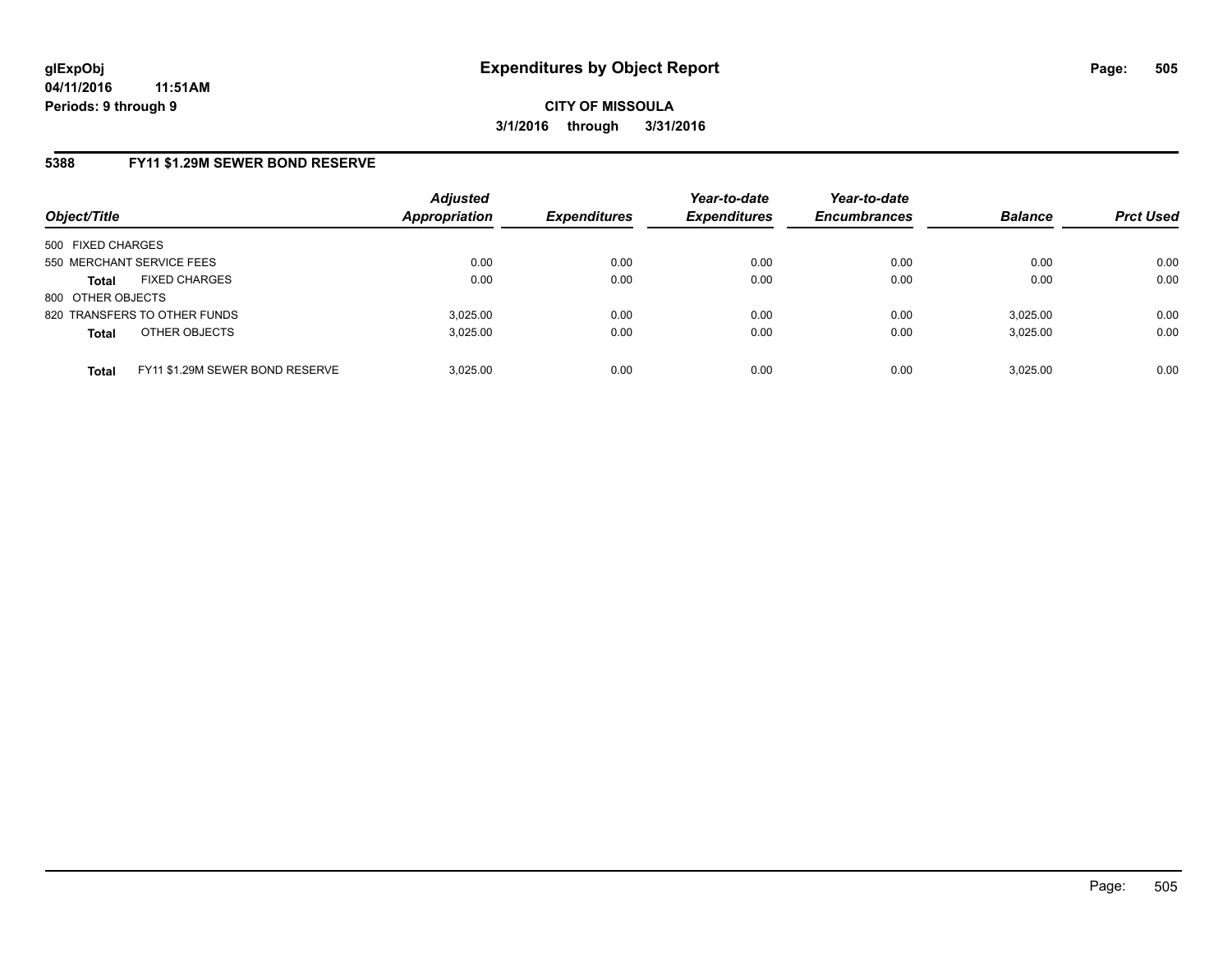### **CITY OF MISSOULA 3/1/2016 through 3/31/2016**

#### **5389 FY15 SEWER REVENUE BOND DEBT SERVICE**

**330 WASTEWATER**

| Object/Title                |                      | <b>Adjusted</b><br>Appropriation | <b>Expenditures</b> | Year-to-date<br><b>Expenditures</b> | Year-to-date<br><b>Encumbrances</b> | <b>Balance</b> | <b>Prct Used</b> |
|-----------------------------|----------------------|----------------------------------|---------------------|-------------------------------------|-------------------------------------|----------------|------------------|
| 500 FIXED CHARGES           |                      |                                  |                     |                                     |                                     |                |                  |
| 550 MERCHANT SERVICE FEES   |                      | 0.00                             | 0.00                | 0.00                                | 0.00                                | 0.00           | 0.00             |
| <b>Total</b>                | <b>FIXED CHARGES</b> | 0.00                             | 0.00                | 0.00                                | 0.00                                | 0.00           | 0.00             |
| 600 DEBT SERVICE            |                      |                                  |                     |                                     |                                     |                |                  |
| 610 PRINCIPAL               |                      | 19.000.00                        | 0.00                | 19.000.00                           | 0.00                                | 0.00           | 100.00           |
| 620 INTEREST / SERVICE FEES |                      | 17.074.30                        | 0.00                | 2.459.73                            | 0.00                                | 14.614.57      | 14.41            |
| <b>Total</b>                | <b>DEBT SERVICE</b>  | 36.074.30                        | 0.00                | 21,459.73                           | 0.00                                | 14,614.57      | 59.49            |
| <b>Total</b>                | <b>WASTEWATER</b>    | 36.074.30                        | 0.00                | 21.459.73                           | 0.00                                | 14.614.57      | 59.49            |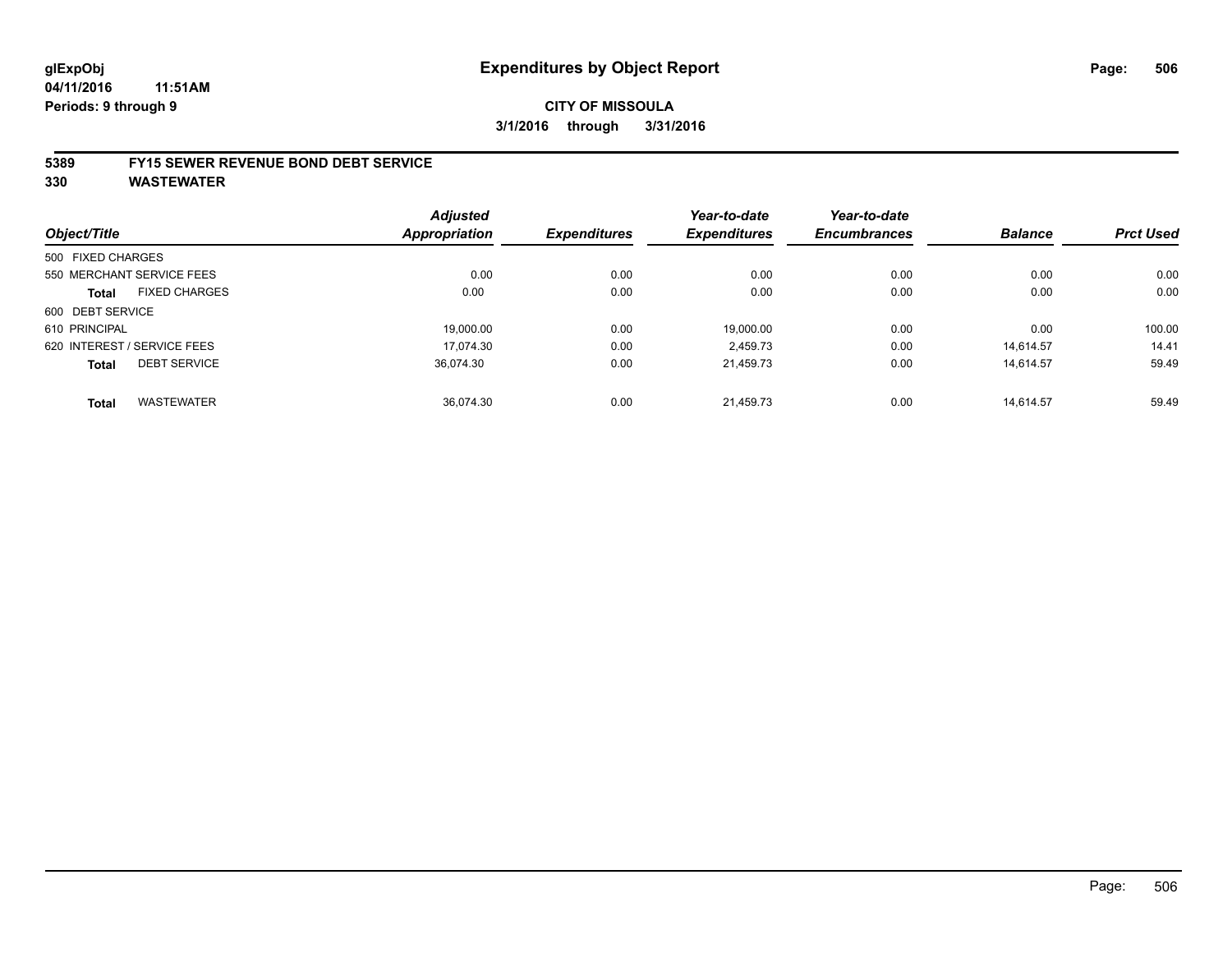# **5389 FY15 SEWER REVENUE BOND DEBT SERVICE**

| Object/Title      |                                  | <b>Adjusted</b><br><b>Appropriation</b> | <b>Expenditures</b> | Year-to-date<br><b>Expenditures</b> | Year-to-date<br><b>Encumbrances</b> | <b>Balance</b> | <b>Prct Used</b> |
|-------------------|----------------------------------|-----------------------------------------|---------------------|-------------------------------------|-------------------------------------|----------------|------------------|
| 500 FIXED CHARGES |                                  |                                         |                     |                                     |                                     |                |                  |
|                   | 550 MERCHANT SERVICE FEES        | 0.00                                    | 0.00                | 0.00                                | 0.00                                | 0.00           | 0.00             |
| <b>Total</b>      | <b>FIXED CHARGES</b>             | 0.00                                    | 0.00                | 0.00                                | 0.00                                | 0.00           | 0.00             |
| 600 DEBT SERVICE  |                                  |                                         |                     |                                     |                                     |                |                  |
| 610 PRINCIPAL     |                                  | 19.000.00                               | 0.00                | 19.000.00                           | 0.00                                | 0.00           | 100.00           |
|                   | 620 INTEREST / SERVICE FEES      | 17.074.30                               | 0.00                | 2.459.73                            | 0.00                                | 14.614.57      | 14.41            |
| <b>Total</b>      | <b>DEBT SERVICE</b>              | 36.074.30                               | 0.00                | 21.459.73                           | 0.00                                | 14.614.57      | 59.49            |
| <b>Total</b>      | FY15 SEWER REVENUE BOND DEBT SEF | 36.074.30                               | 0.00                | 21.459.73                           | 0.00                                | 14.614.57      | 59.49            |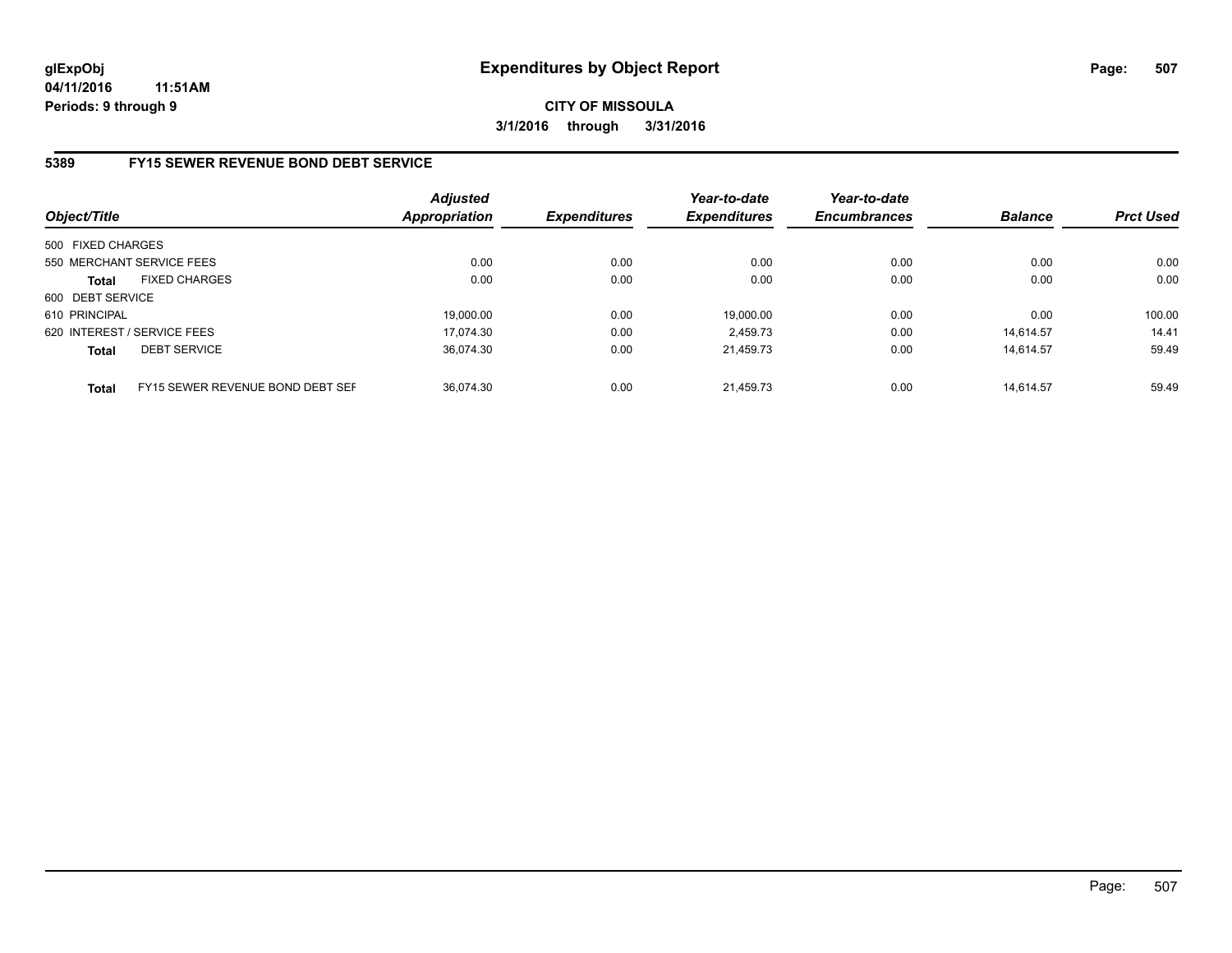# **CITY OF MISSOULA 3/1/2016 through 3/31/2016**

#### **5390 FY15 SEWER BOND DEBT RESERVE**

**330 WASTEWATER**

| Object/Title                         | <b>Adjusted</b><br><b>Appropriation</b> | <b>Expenditures</b> | Year-to-date<br><b>Expenditures</b> | Year-to-date<br><b>Encumbrances</b> | <b>Balance</b> | <b>Prct Used</b> |
|--------------------------------------|-----------------------------------------|---------------------|-------------------------------------|-------------------------------------|----------------|------------------|
| 500 FIXED CHARGES                    |                                         |                     |                                     |                                     |                |                  |
| 550 MERCHANT SERVICE FEES            | 0.00                                    | 0.00                | 0.00                                | 0.00                                | 0.00           | 0.00             |
| <b>FIXED CHARGES</b><br><b>Total</b> | 0.00                                    | 0.00                | 0.00                                | 0.00                                | 0.00           | 0.00             |
| 800 OTHER OBJECTS                    |                                         |                     |                                     |                                     |                |                  |
| 820 TRANSFERS TO OTHER FUNDS         | 0.00                                    | 0.00                | 0.00                                | 0.00                                | 0.00           | 0.00             |
| OTHER OBJECTS<br><b>Total</b>        | 0.00                                    | 0.00                | 0.00                                | 0.00                                | 0.00           | 0.00             |
| <b>WASTEWATER</b><br><b>Total</b>    | 0.00                                    | 0.00                | 0.00                                | 0.00                                | 0.00           | 0.00             |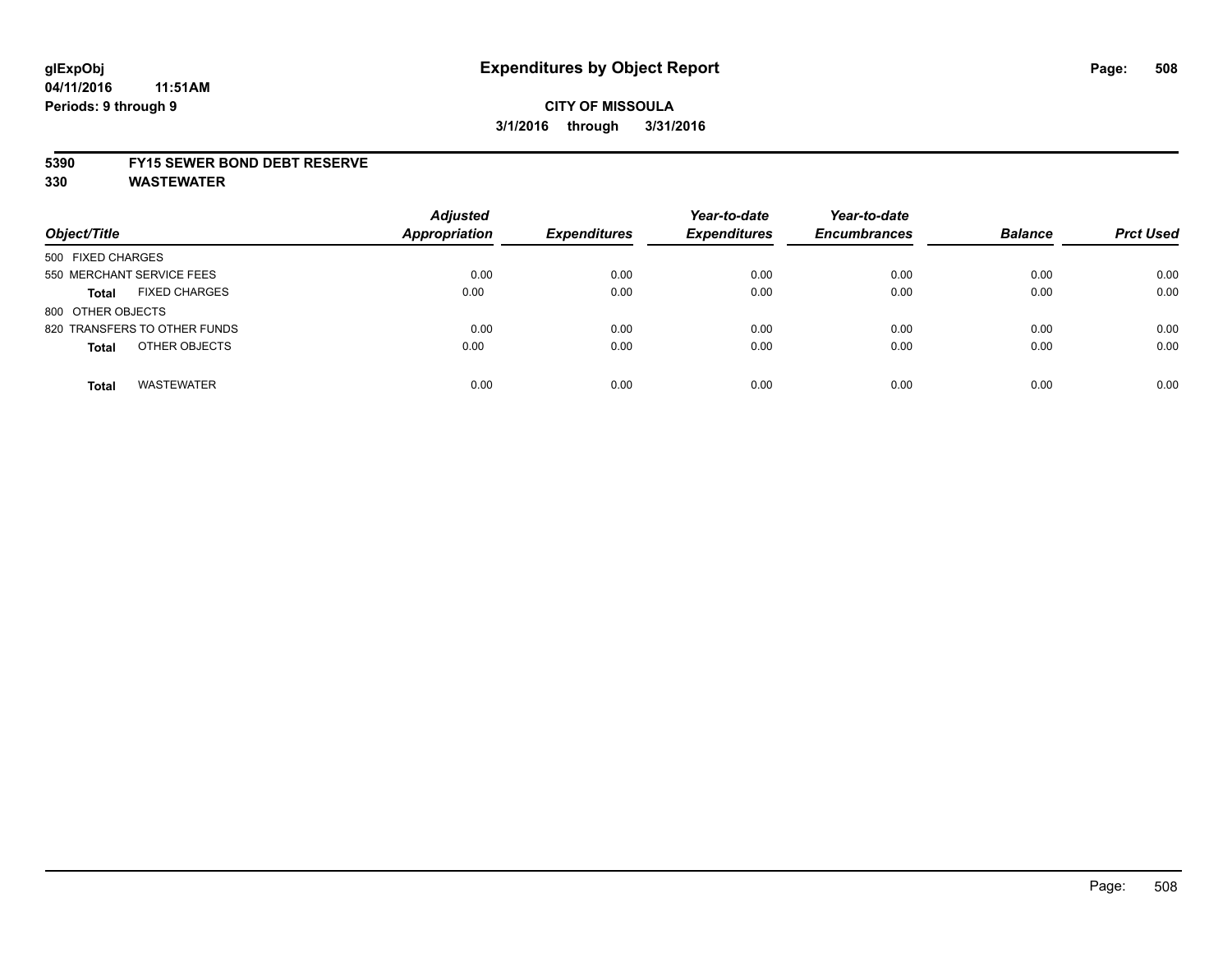# **5390 FY15 SEWER BOND DEBT RESERVE**

| Object/Title              |                              | <b>Adjusted</b><br><b>Appropriation</b> | <b>Expenditures</b> | Year-to-date<br><b>Expenditures</b> | Year-to-date<br><b>Encumbrances</b> | <b>Balance</b> | <b>Prct Used</b> |
|---------------------------|------------------------------|-----------------------------------------|---------------------|-------------------------------------|-------------------------------------|----------------|------------------|
| 500 FIXED CHARGES         |                              |                                         |                     |                                     |                                     |                |                  |
| 550 MERCHANT SERVICE FEES |                              | 0.00                                    | 0.00                | 0.00                                | 0.00                                | 0.00           | 0.00             |
| Total                     | <b>FIXED CHARGES</b>         | 0.00                                    | 0.00                | 0.00                                | 0.00                                | 0.00           | 0.00             |
| 800 OTHER OBJECTS         |                              |                                         |                     |                                     |                                     |                |                  |
|                           | 820 TRANSFERS TO OTHER FUNDS | 0.00                                    | 0.00                | 0.00                                | 0.00                                | 0.00           | 0.00             |
| <b>Total</b>              | OTHER OBJECTS                | 0.00                                    | 0.00                | 0.00                                | 0.00                                | 0.00           | 0.00             |
| <b>Total</b>              | FY15 SEWER BOND DEBT RESERVE | 0.00                                    | 0.00                | 0.00                                | 0.00                                | 0.00           | 0.00             |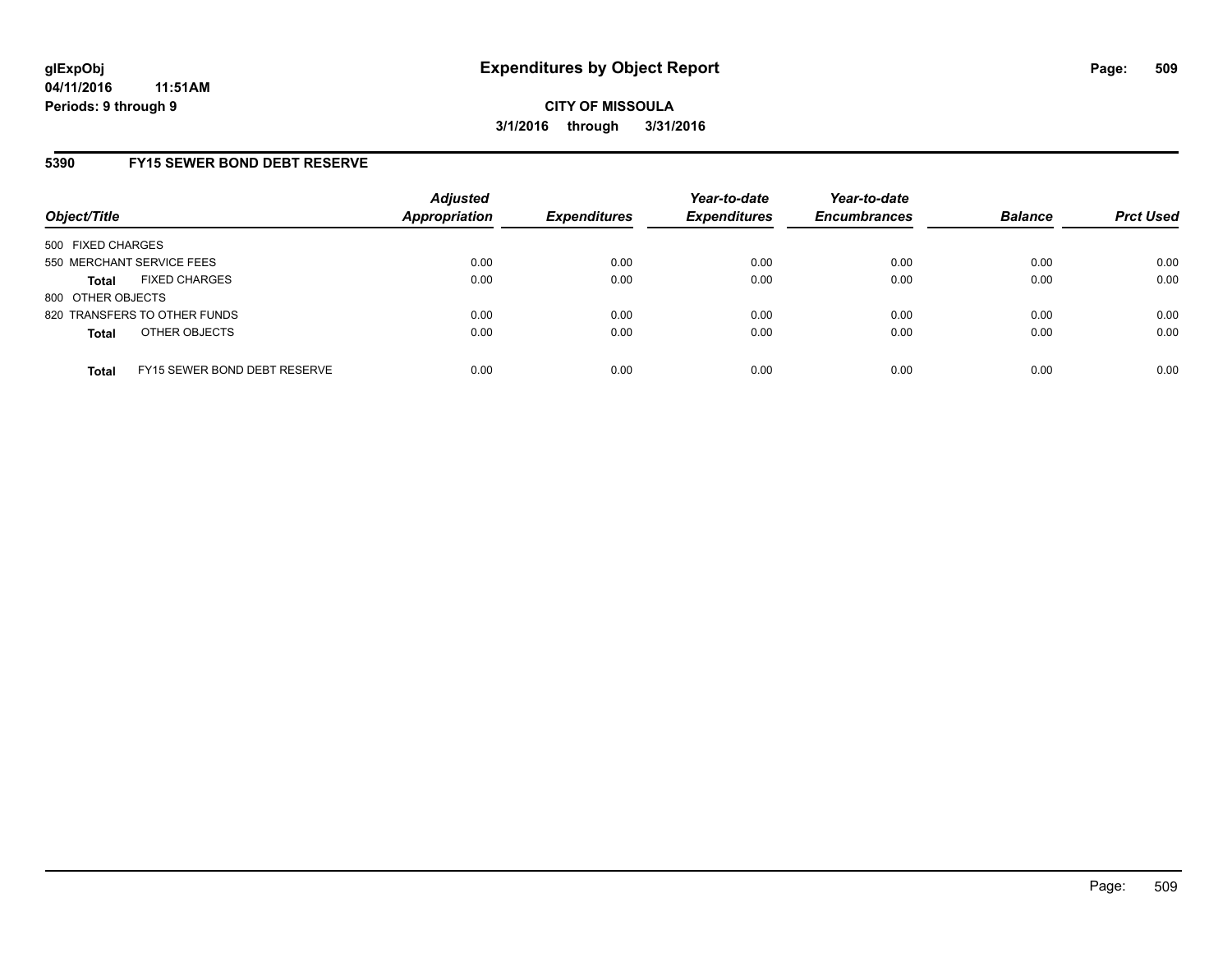#### **5711 AQUATICS**

**370 PARKS & RECREATION**

|                                       | <b>Adjusted</b> |                     | Year-to-date        | Year-to-date        |                |                  |
|---------------------------------------|-----------------|---------------------|---------------------|---------------------|----------------|------------------|
| Object/Title                          | Appropriation   | <b>Expenditures</b> | <b>Expenditures</b> | <b>Encumbrances</b> | <b>Balance</b> | <b>Prct Used</b> |
| 100 PERSONAL SERVICES                 |                 |                     |                     |                     |                |                  |
| 110 SALARIES AND WAGES                | 544,736.00      | 34,958.33           | 411,210.52          | 0.00                | 133,525.48     | 75.49            |
| 115 SALARIES/HEALTH INSURANCE BENEFIT | 0.00            | 0.00                | 0.00                | 0.00                | 0.00           | 0.00             |
| 120 OVERTIME/TERMINATION              | 1,000.00        | 0.00                | 160.03              | 0.00                | 839.97         | 16.00            |
| 135 OPEB EXPENSE                      | 0.00            | 0.00                | 0.00                | 0.00                | 0.00           | 0.00             |
| 140 EMPLOYER CONTRIBUTIONS            | 135,092.00      | 9,448.41            | 100,825.42          | 0.00                | 34,266.58      | 74.63            |
| 141 STATE RETIREMENT CONTRIBUTIONS    | 0.00            | 0.00                | 511.50              | 0.00                | $-511.50$      | 0.00             |
| 145 OPEB CONTRIBUTION                 | 0.00            | 0.00                | 0.00                | 0.00                | 0.00           | 0.00             |
| 190 PENSION EXPENSE                   | 0.00            | 0.00                | 0.00                | 0.00                | 0.00           | 0.00             |
| PERSONAL SERVICES<br>Total            | 680,828.00      | 44,406.74           | 512,707.47          | 0.00                | 168,120.53     | 75.31            |
| 200 SUPPLIES                          |                 |                     |                     |                     |                |                  |
| 210 OFFICE SUPPLIES                   | 4,500.00        | 105.00              | 959.67              | 0.00                | 3,540.33       | 21.33            |
| 220 OPERATING SUPPLIES                | 38,000.00       | 910.49              | 4,981.58            | 0.00                | 33,018.42      | 13.11            |
| 230 REPAIR/MAINTENANCE                | 75,000.00       | 4,819.40            | 48,689.75           | 0.00                | 26,310.25      | 64.92            |
| 231 GASOLINE                          | 0.00            | 0.00                | 0.00                | 0.00                | 0.00           | 0.00             |
| 240 OTHER SUPPLIES                    | 121,000.00      | 1,050.99            | 45,948.45           | 0.00                | 75,051.55      | 37.97            |
| 250 SUPPLIES FOR RESALE               | 0.00            | 0.00                | 0.00                | 0.00                | 0.00           | 0.00             |
| <b>SUPPLIES</b><br>Total              | 238,500.00      | 6,885.88            | 100,579.45          | 0.00                | 137,920.55     | 42.17            |
| 300 PURCHASED SERVICES                |                 |                     |                     |                     |                |                  |
| 310 COMMUNICATIONS                    | 500.00          | 0.00                | 3.39                | 0.00                | 496.61         | 0.68             |
| 320 PRINTING & DUPLICATING            | 10,500.00       | 0.00                | 770.48              | 0.00                | 9,729.52       | 7.34             |
| 330 PUBLICITY, SUBSCRIPTIONS & DUES   | 17.200.00       | 555.00              | 12,576.90           | 0.00                | 4,623.10       | 73.12            |
| 340 SEWER                             | 10,275.00       | 0.00                | 10,178.61           | 0.00                | 96.39          | 99.06            |
| 341 ELECTRICITY & NATURAL GAS         | 191,000.00      | 9,908.34            | 100,843.07          | 0.00                | 90,156.93      | 52.80            |
| 343 WATER CHARGES                     | 13,644.00       | 883.41              | 9,490.45            | 0.00                | 4,153.55       | 69.56            |
| 344 TELEPHONE SERVICE                 | 7,540.00        | 804.44              | 5,876.53            | 0.00                | 1,663.47       | 77.94            |
| 345 GARBAGE                           | 4,651.00        | 248.01              | 2,153.50            | 0.00                | 2,497.50       | 46.30            |
| 350 PROFESSIONAL SERVICES             | 40,000.00       | 160.50              | 15,976.98           | 0.00                | 24,023.02      | 39.94            |
| 360 REPAIR & MAINTENANCE              | 20,500.00       | 1,375.95            | 21,733.06           | 0.00                | $-1,233.06$    | 106.01           |
| 370 TRAVEL                            | 2,000.00        | 0.00                | 453.65              | 0.00                | 1,546.35       | 22.68            |
| 380 TRAINING                          | 5,000.00        | 0.00                | 940.00              | 0.00                | 4,060.00       | 18.80            |
| 390 OTHER PURCHASED SERVICES          | 19,300.00       | 89.70               | 4,831.31            | 0.00                | 14,468.69      | 25.03            |
| PURCHASED SERVICES<br>Total           | 342,110.00      | 14,025.35           | 185,827.93          | 0.00                | 156,282.07     | 54.32            |
| 500 FIXED CHARGES                     |                 |                     |                     |                     |                |                  |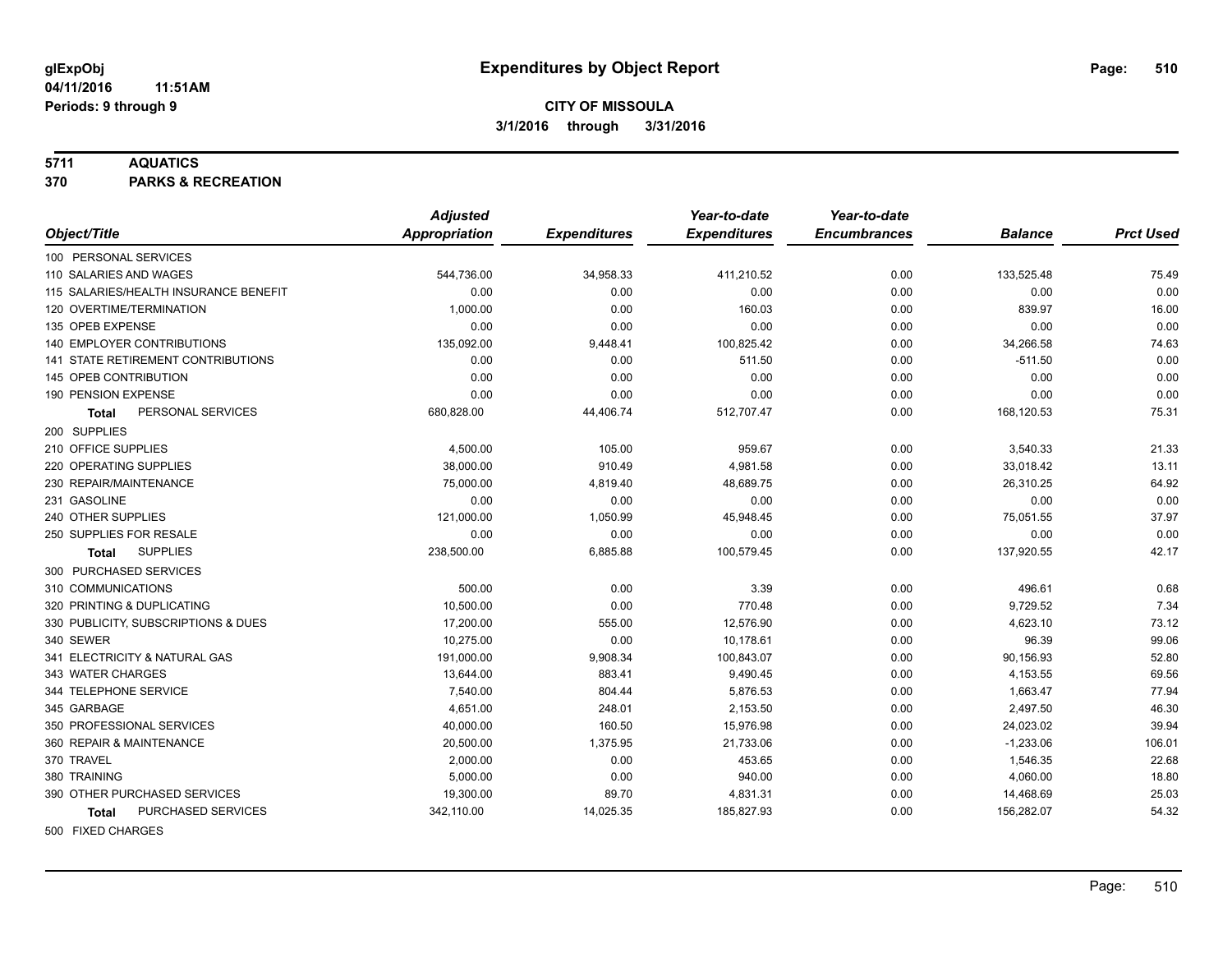### **5711 AQUATICS**

**370 PARKS & RECREATION**

|                    |                              | <b>Adjusted</b>      |                     | Year-to-date        | Year-to-date        |                |                  |
|--------------------|------------------------------|----------------------|---------------------|---------------------|---------------------|----------------|------------------|
| Object/Title       |                              | <b>Appropriation</b> | <b>Expenditures</b> | <b>Expenditures</b> | <b>Encumbrances</b> | <b>Balance</b> | <b>Prct Used</b> |
| 500 FIXED CHARGES  |                              | 4,512.00             | 0.00                | 2,256.00            | 0.00                | 2,256.00       | 50.00            |
|                    | 550 MERCHANT SERVICE FEES    | 14,000.00            | 0.00                | 0.00                | 0.00                | 14,000.00      | 0.00             |
| <b>Total</b>       | <b>FIXED CHARGES</b>         | 18,512.00            | 0.00                | 2,256.00            | 0.00                | 16,256.00      | 12.19            |
| 600 DEBT SERVICE   |                              |                      |                     |                     |                     |                |                  |
| 610 PRINCIPAL      |                              | 12,377.00            | 0.00                | 0.00                | 0.00                | 12,377.00      | 0.00             |
|                    | 620 INTEREST / SERVICE FEES  | 0.00                 | 0.00                | 0.00                | 0.00                | 0.00           | 0.00             |
| Total              | <b>DEBT SERVICE</b>          | 12,377.00            | 0.00                | 0.00                | 0.00                | 12,377.00      | 0.00             |
| 800 OTHER OBJECTS  |                              |                      |                     |                     |                     |                |                  |
|                    | 820 TRANSFERS TO OTHER FUNDS | 0.00                 | 0.00                | 0.00                | 0.00                | 0.00           | 0.00             |
| Total              | OTHER OBJECTS                | 0.00                 | 0.00                | 0.00                | 0.00                | 0.00           | 0.00             |
| 900 CAPITAL OUTLAY |                              |                      |                     |                     |                     |                |                  |
| 920 BUILDINGS      |                              | 45,000.00            | 0.00                | 0.00                | 0.00                | 45,000.00      | 0.00             |
| 930 IMPROVEMENTS   |                              | 70,000.00            | 0.00                | 0.00                | 0.00                | 70,000.00      | 0.00             |
|                    | 940 MACHINERY & EQUIPMENT    | 20,000.00            | 0.00                | 0.00                | 0.00                | 20,000.00      | 0.00             |
| <b>Total</b>       | <b>CAPITAL OUTLAY</b>        | 135,000.00           | 0.00                | 0.00                | 0.00                | 135,000.00     | 0.00             |
| <b>Total</b>       | PARKS & RECREATION           | 1,427,327.00         | 65,317.97           | 801,370.85          | 0.00                | 625,956.15     | 56.14            |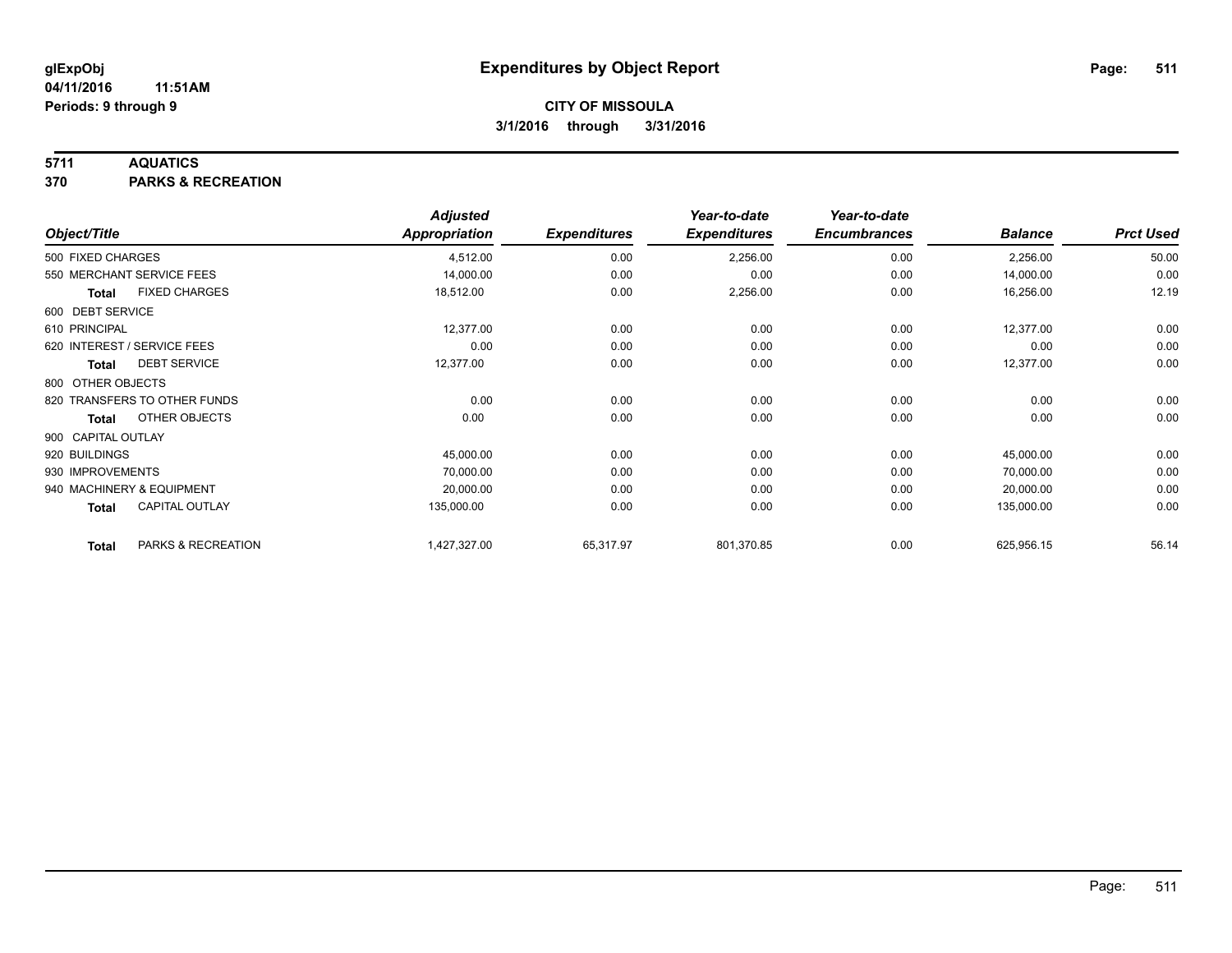### **5711 AQUATICS**

**371 AQUATICS SALARIES**

| Object/Title                             | <b>Adjusted</b><br><b>Appropriation</b> | <b>Expenditures</b> | Year-to-date<br><b>Expenditures</b> | Year-to-date<br><b>Encumbrances</b> | <b>Balance</b> | <b>Prct Used</b> |
|------------------------------------------|-----------------------------------------|---------------------|-------------------------------------|-------------------------------------|----------------|------------------|
| 100 PERSONAL SERVICES                    |                                         |                     |                                     |                                     |                |                  |
| 110 SALARIES AND WAGES                   | 0.00                                    | 0.00                | 0.00                                | 0.00                                | 0.00           | 0.00             |
| 120 OVERTIME/TERMINATION                 | 0.00                                    | 0.00                | 0.00                                | 0.00                                | 0.00           | 0.00             |
| 135 OPEB EXPENSE                         | 0.00                                    | 0.00                | 0.00                                | 0.00                                | 0.00           | 0.00             |
| 140 EMPLOYER CONTRIBUTIONS               | 0.00                                    | 0.00                | 0.00                                | 0.00                                | 0.00           | 0.00             |
| 141 STATE RETIREMENT CONTRIBUTIONS       | 0.00                                    | 0.00                | 0.00                                | 0.00                                | 0.00           | 0.00             |
| 145 OPEB CONTRIBUTION                    | 0.00                                    | 0.00                | 0.00                                | 0.00                                | 0.00           | 0.00             |
| PERSONAL SERVICES<br><b>Total</b>        | 0.00                                    | 0.00                | 0.00                                | 0.00                                | 0.00           | 0.00             |
| <b>AQUATICS SALARIES</b><br><b>Total</b> | 0.00                                    | 0.00                | 0.00                                | 0.00                                | 0.00           | 0.00             |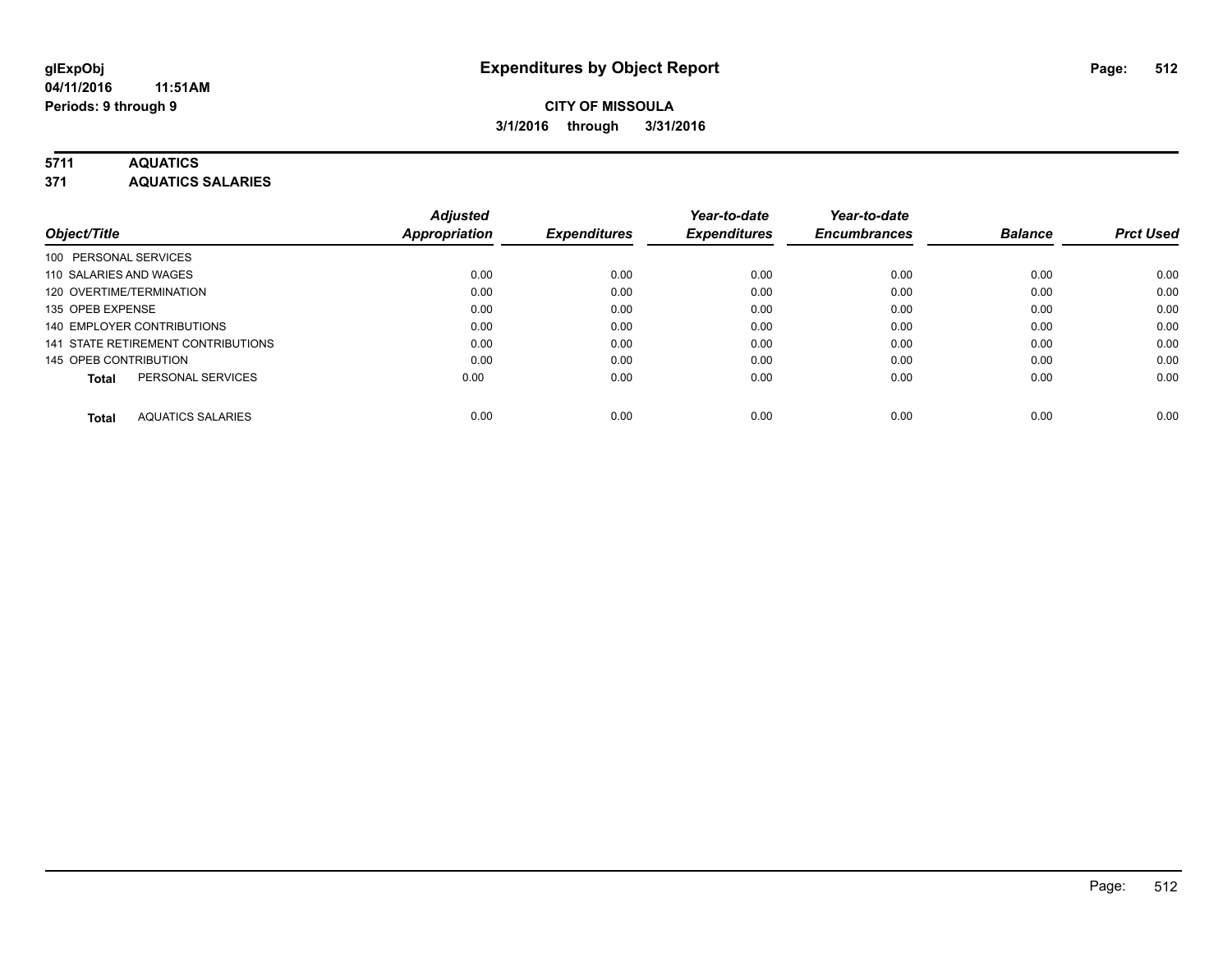### **5711 AQUATICS**

**390 NON-DEPARTMENTAL**

| Object/Title                          | <b>Adjusted</b><br><b>Appropriation</b> | <b>Expenditures</b> | Year-to-date<br><b>Expenditures</b> | Year-to-date<br><b>Encumbrances</b> | <b>Balance</b> | <b>Prct Used</b> |
|---------------------------------------|-----------------------------------------|---------------------|-------------------------------------|-------------------------------------|----------------|------------------|
| 800 OTHER OBJECTS                     |                                         |                     |                                     |                                     |                |                  |
| 830 DEPRECIATION                      | 0.00                                    | 0.00                | 0.00                                | 0.00                                | 0.00           | 0.00             |
| OTHER OBJECTS<br><b>Total</b>         | 0.00                                    | 0.00                | 0.00                                | 0.00                                | 0.00           | 0.00             |
| 900 CAPITAL OUTLAY                    |                                         |                     |                                     |                                     |                |                  |
| 900 CAPITAL OUTLAY                    | 0.00                                    | 0.00                | 0.00                                | 0.00                                | 0.00           | 0.00             |
| <b>CAPITAL OUTLAY</b><br><b>Total</b> | 0.00                                    | 0.00                | 0.00                                | 0.00                                | 0.00           | 0.00             |
| NON-DEPARTMENTAL<br><b>Total</b>      | 0.00                                    | 0.00                | 0.00                                | 0.00                                | 0.00           | 0.00             |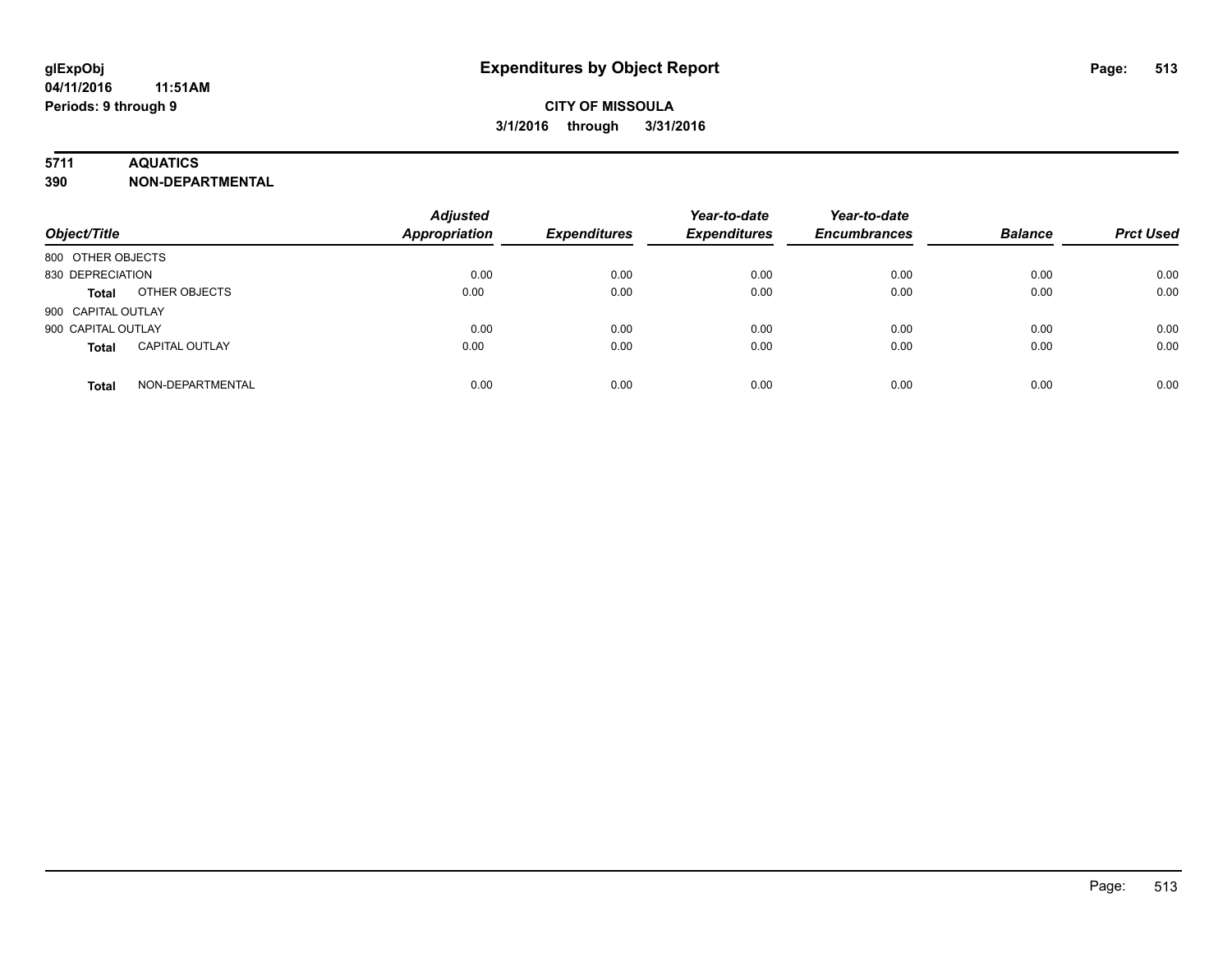**5711 AQUATICS**

|                                       | <b>Adjusted</b>      |                     | Year-to-date        | Year-to-date        |                |                  |
|---------------------------------------|----------------------|---------------------|---------------------|---------------------|----------------|------------------|
| Object/Title                          | <b>Appropriation</b> | <b>Expenditures</b> | <b>Expenditures</b> | <b>Encumbrances</b> | <b>Balance</b> | <b>Prct Used</b> |
| 100 PERSONAL SERVICES                 |                      |                     |                     |                     |                |                  |
| 110 SALARIES AND WAGES                | 544,736.00           | 34,958.33           | 411,210.52          | 0.00                | 133,525.48     | 75.49            |
| 115 SALARIES/HEALTH INSURANCE BENEFIT | 0.00                 | 0.00                | 0.00                | 0.00                | 0.00           | 0.00             |
| 120 OVERTIME/TERMINATION              | 1,000.00             | 0.00                | 160.03              | 0.00                | 839.97         | 16.00            |
| 135 OPEB EXPENSE                      | 0.00                 | 0.00                | 0.00                | 0.00                | 0.00           | 0.00             |
| 140 EMPLOYER CONTRIBUTIONS            | 135,092.00           | 9,448.41            | 100,825.42          | 0.00                | 34,266.58      | 74.63            |
| 141 STATE RETIREMENT CONTRIBUTIONS    | 0.00                 | 0.00                | 511.50              | 0.00                | $-511.50$      | 0.00             |
| 145 OPEB CONTRIBUTION                 | 0.00                 | 0.00                | 0.00                | 0.00                | 0.00           | 0.00             |
| 190 PENSION EXPENSE                   | 0.00                 | 0.00                | 0.00                | 0.00                | 0.00           | 0.00             |
| PERSONAL SERVICES<br><b>Total</b>     | 680,828.00           | 44,406.74           | 512,707.47          | 0.00                | 168,120.53     | 75.31            |
| 200 SUPPLIES                          |                      |                     |                     |                     |                |                  |
| 210 OFFICE SUPPLIES                   | 4,500.00             | 105.00              | 959.67              | 0.00                | 3,540.33       | 21.33            |
| 220 OPERATING SUPPLIES                | 38,000.00            | 910.49              | 4,981.58            | 0.00                | 33,018.42      | 13.11            |
| 230 REPAIR/MAINTENANCE                | 75,000.00            | 4,819.40            | 48,689.75           | 0.00                | 26,310.25      | 64.92            |
| 231 GASOLINE                          | 0.00                 | 0.00                | 0.00                | 0.00                | 0.00           | 0.00             |
| 240 OTHER SUPPLIES                    | 121,000.00           | 1,050.99            | 45,948.45           | 0.00                | 75,051.55      | 37.97            |
| 250 SUPPLIES FOR RESALE               | 0.00                 | 0.00                | 0.00                | 0.00                | 0.00           | 0.00             |
| <b>SUPPLIES</b><br><b>Total</b>       | 238,500.00           | 6,885.88            | 100,579.45          | 0.00                | 137,920.55     | 42.17            |
| 300 PURCHASED SERVICES                |                      |                     |                     |                     |                |                  |
| 310 COMMUNICATIONS                    | 500.00               | 0.00                | 3.39                | 0.00                | 496.61         | 0.68             |
| 320 PRINTING & DUPLICATING            | 10,500.00            | 0.00                | 770.48              | 0.00                | 9,729.52       | 7.34             |
| 330 PUBLICITY, SUBSCRIPTIONS & DUES   | 17,200.00            | 555.00              | 12,576.90           | 0.00                | 4,623.10       | 73.12            |
| 340 SEWER                             | 10,275.00            | 0.00                | 10,178.61           | 0.00                | 96.39          | 99.06            |
| 341 ELECTRICITY & NATURAL GAS         | 191,000.00           | 9,908.34            | 100,843.07          | 0.00                | 90,156.93      | 52.80            |
| 343 WATER CHARGES                     | 13,644.00            | 883.41              | 9,490.45            | 0.00                | 4,153.55       | 69.56            |
| 344 TELEPHONE SERVICE                 | 7,540.00             | 804.44              | 5,876.53            | 0.00                | 1,663.47       | 77.94            |
| 345 GARBAGE                           | 4,651.00             | 248.01              | 2,153.50            | 0.00                | 2,497.50       | 46.30            |
| 350 PROFESSIONAL SERVICES             | 40,000.00            | 160.50              | 15,976.98           | 0.00                | 24,023.02      | 39.94            |
| 360 REPAIR & MAINTENANCE              | 20,500.00            | 1,375.95            | 21,733.06           | 0.00                | $-1,233.06$    | 106.01           |
| 370 TRAVEL                            | 2,000.00             | 0.00                | 453.65              | 0.00                | 1,546.35       | 22.68            |
| 380 TRAINING                          | 5,000.00             | 0.00                | 940.00              | 0.00                | 4,060.00       | 18.80            |
| 390 OTHER PURCHASED SERVICES          | 19,300.00            | 89.70               | 4,831.31            | 0.00                | 14,468.69      | 25.03            |
| PURCHASED SERVICES<br><b>Total</b>    | 342,110.00           | 14,025.35           | 185,827.93          | 0.00                | 156,282.07     | 54.32            |
| 500 FIXED CHARGES                     |                      |                     |                     |                     |                |                  |
| 500 FIXED CHARGES                     | 4,512.00             | 0.00                | 2,256.00            | 0.00                | 2,256.00       | 50.00            |
|                                       |                      |                     |                     |                     |                |                  |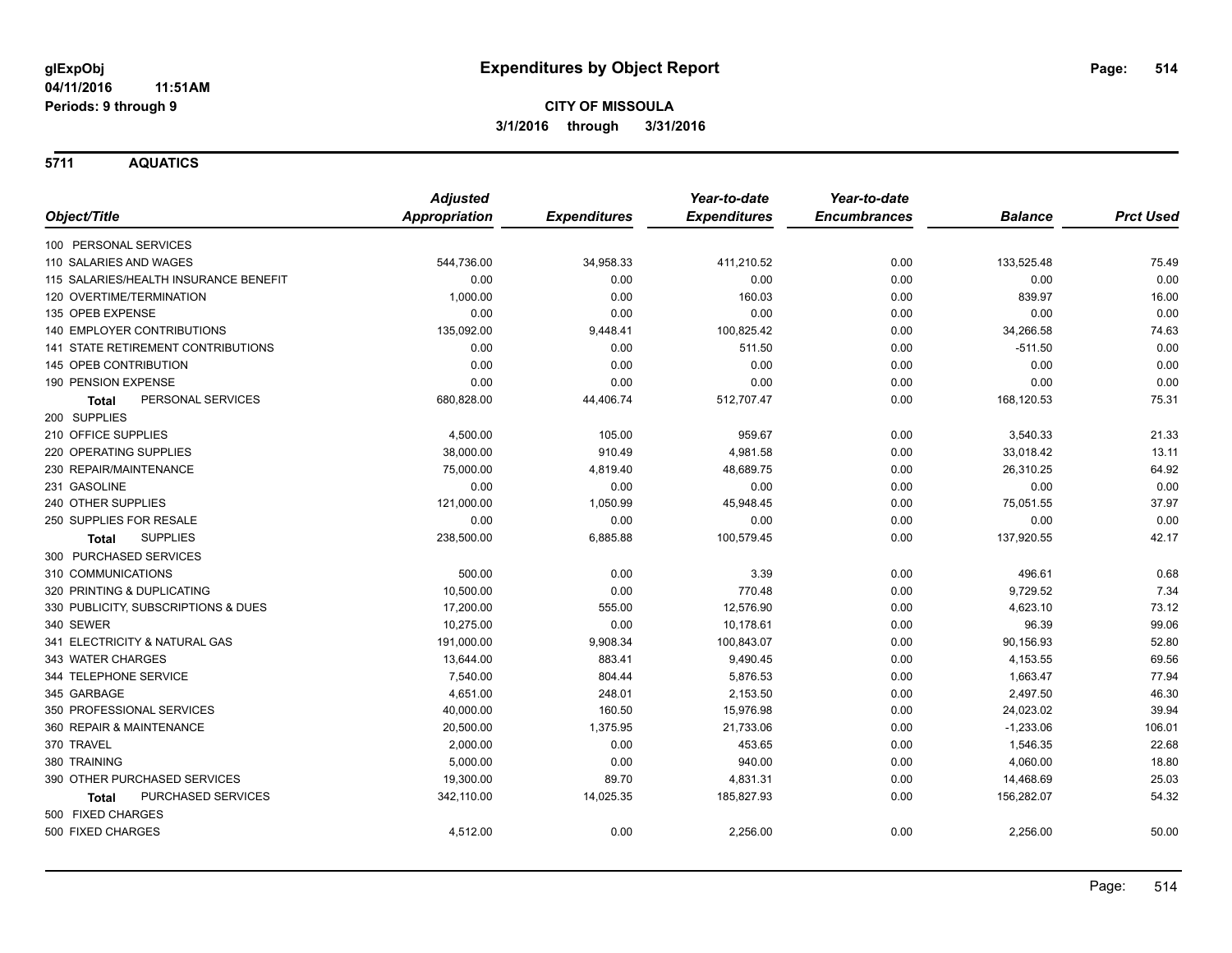**5711 AQUATICS**

|                                 | <b>Adjusted</b>      |                     | Year-to-date        | Year-to-date        |                |                  |
|---------------------------------|----------------------|---------------------|---------------------|---------------------|----------------|------------------|
| Object/Title                    | <b>Appropriation</b> | <b>Expenditures</b> | <b>Expenditures</b> | <b>Encumbrances</b> | <b>Balance</b> | <b>Prct Used</b> |
| 550 MERCHANT SERVICE FEES       | 14,000.00            | 0.00                | 0.00                | 0.00                | 14,000.00      | 0.00             |
| <b>FIXED CHARGES</b><br>Total   | 18,512.00            | 0.00                | 2,256.00            | 0.00                | 16,256.00      | 12.19            |
| 600 DEBT SERVICE                |                      |                     |                     |                     |                |                  |
| 610 PRINCIPAL                   | 12,377.00            | 0.00                | 0.00                | 0.00                | 12,377.00      | 0.00             |
| 620 INTEREST / SERVICE FEES     | 0.00                 | 0.00                | 0.00                | 0.00                | 0.00           | 0.00             |
| <b>DEBT SERVICE</b><br>Total    | 12,377.00            | 0.00                | 0.00                | 0.00                | 12,377.00      | 0.00             |
| 800 OTHER OBJECTS               |                      |                     |                     |                     |                |                  |
| 820 TRANSFERS TO OTHER FUNDS    | 0.00                 | 0.00                | 0.00                | 0.00                | 0.00           | 0.00             |
| 830 DEPRECIATION                | 0.00                 | 0.00                | 0.00                | 0.00                | 0.00           | 0.00             |
| <b>OTHER OBJECTS</b><br>Total   | 0.00                 | 0.00                | 0.00                | 0.00                | 0.00           | 0.00             |
| 900 CAPITAL OUTLAY              |                      |                     |                     |                     |                |                  |
| 900 CAPITAL OUTLAY              | 0.00                 | 0.00                | 0.00                | 0.00                | 0.00           | 0.00             |
| 920 BUILDINGS                   | 45,000.00            | 0.00                | 0.00                | 0.00                | 45,000.00      | 0.00             |
| 930 IMPROVEMENTS                | 70,000.00            | 0.00                | 0.00                | 0.00                | 70,000.00      | 0.00             |
| 940 MACHINERY & EQUIPMENT       | 20,000.00            | 0.00                | 0.00                | 0.00                | 20,000.00      | 0.00             |
| <b>CAPITAL OUTLAY</b><br>Total  | 135,000.00           | 0.00                | 0.00                | 0.00                | 135,000.00     | 0.00             |
| <b>AQUATICS</b><br><b>Total</b> | 1,427,327.00         | 65,317.97           | 801,370.85          | 0.00                | 625,956.15     | 56.14            |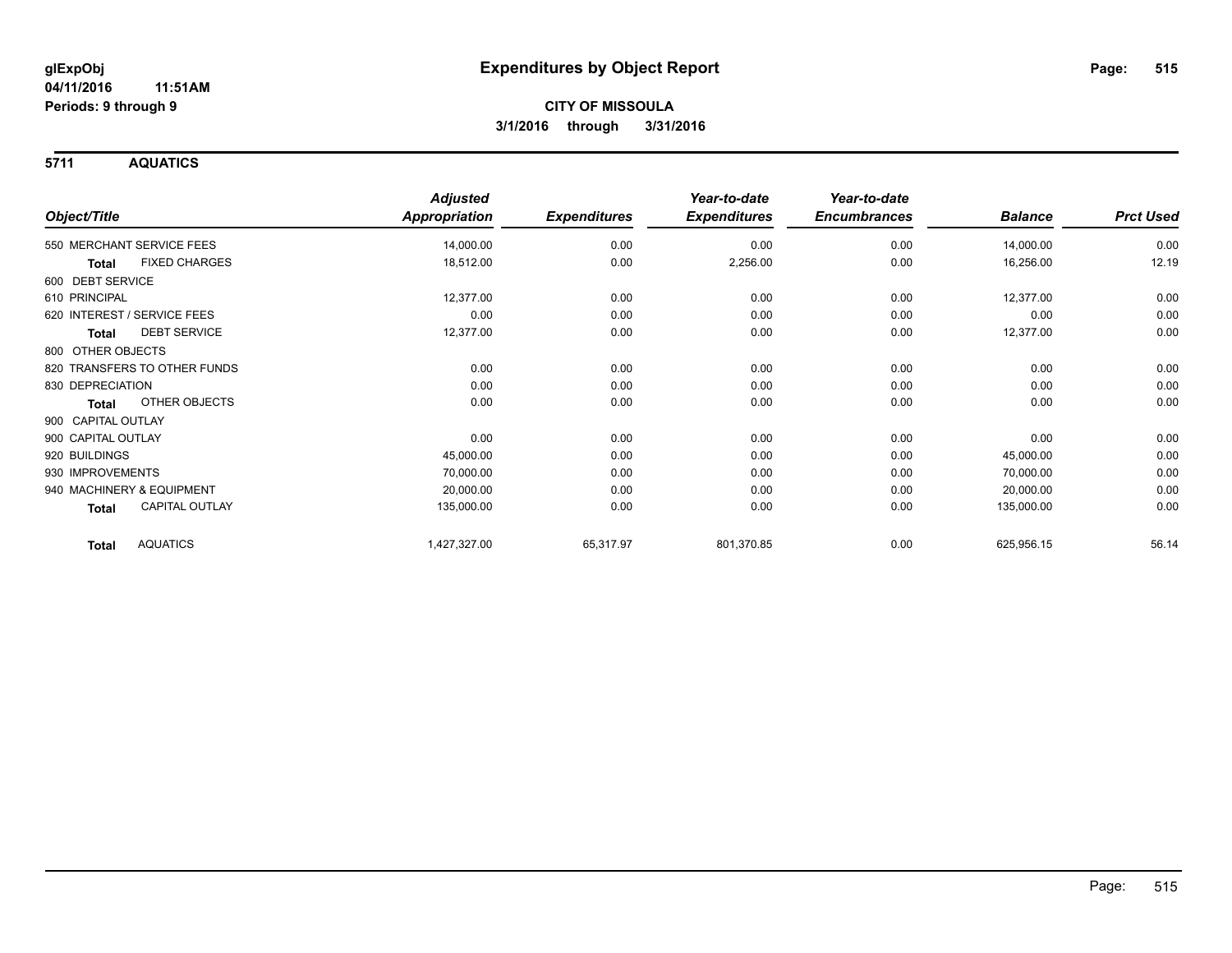#### **6050 EMPLOYEE BENEFIT PLAN FUND**

**390 NON-DEPARTMENTAL**

|                      |                                      | <b>Adjusted</b>      |                     | Year-to-date        | Year-to-date        |                |                  |
|----------------------|--------------------------------------|----------------------|---------------------|---------------------|---------------------|----------------|------------------|
| Object/Title         |                                      | <b>Appropriation</b> | <b>Expenditures</b> | <b>Expenditures</b> | <b>Encumbrances</b> | <b>Balance</b> | <b>Prct Used</b> |
|                      | 300 PURCHASED SERVICES               |                      |                     |                     |                     |                |                  |
|                      | 350 PROFESSIONAL SERVICES            | 50,340.00            | 2,382.35            | 12,335.30           | 0.00                | 38,004.70      | 24.50            |
| 351 INSURANCE CLAIMS |                                      | 5,156,229.00         | 398,532.85          | 3,341,426.87        | 0.00                | 1,814,802.13   | 64.80            |
| 352 HEALTH PROGRAMS  |                                      | 94,500.00            | 2,899.45            | 43,118.01           | 0.00                | 51,381.99      | 45.63            |
|                      | 353 ADMINISTRATION EXPENDITURES      | 757,888.00           | 110,779.07          | 559,262.24          | 0.00                | 198,625.76     | 73.79            |
|                      | 354 TRANSITIONAL REINSURANCE PROGRAM | 78,280.00            | 0.00                | 55,926.00           | 0.00                | 22,354.00      | 71.44            |
| <b>Total</b>         | PURCHASED SERVICES                   | 6,137,237.00         | 514,593.72          | 4,012,068.42        | 0.00                | 2,125,168.58   | 65.37            |
| 500 FIXED CHARGES    |                                      |                      |                     |                     |                     |                |                  |
|                      | 550 MERCHANT SERVICE FEES            | 0.00                 | 0.00                | 0.00                | 0.00                | 0.00           | 0.00             |
| <b>Total</b>         | <b>FIXED CHARGES</b>                 | 0.00                 | 0.00                | 0.00                | 0.00                | 0.00           | 0.00             |
|                      | 700 GRANTS & CONTRIBUTIONS           |                      |                     |                     |                     |                |                  |
|                      | 700 GRANTS & CONTRIBUTIONS           | 0.00                 | 0.00                | 0.00                | 0.00                | 0.00           | 0.00             |
| <b>Total</b>         | <b>GRANTS &amp; CONTRIBUTIONS</b>    | 0.00                 | 0.00                | 0.00                | 0.00                | 0.00           | 0.00             |
| 800 OTHER OBJECTS    |                                      |                      |                     |                     |                     |                |                  |
|                      | 820 TRANSFERS TO OTHER FUNDS         | 0.00                 | 0.00                | 0.00                | 0.00                | 0.00           | 0.00             |
| <b>Total</b>         | OTHER OBJECTS                        | 0.00                 | 0.00                | 0.00                | 0.00                | 0.00           | 0.00             |
| <b>Total</b>         | NON-DEPARTMENTAL                     | 6,137,237.00         | 514,593.72          | 4,012,068.42        | 0.00                | 2,125,168.58   | 65.37            |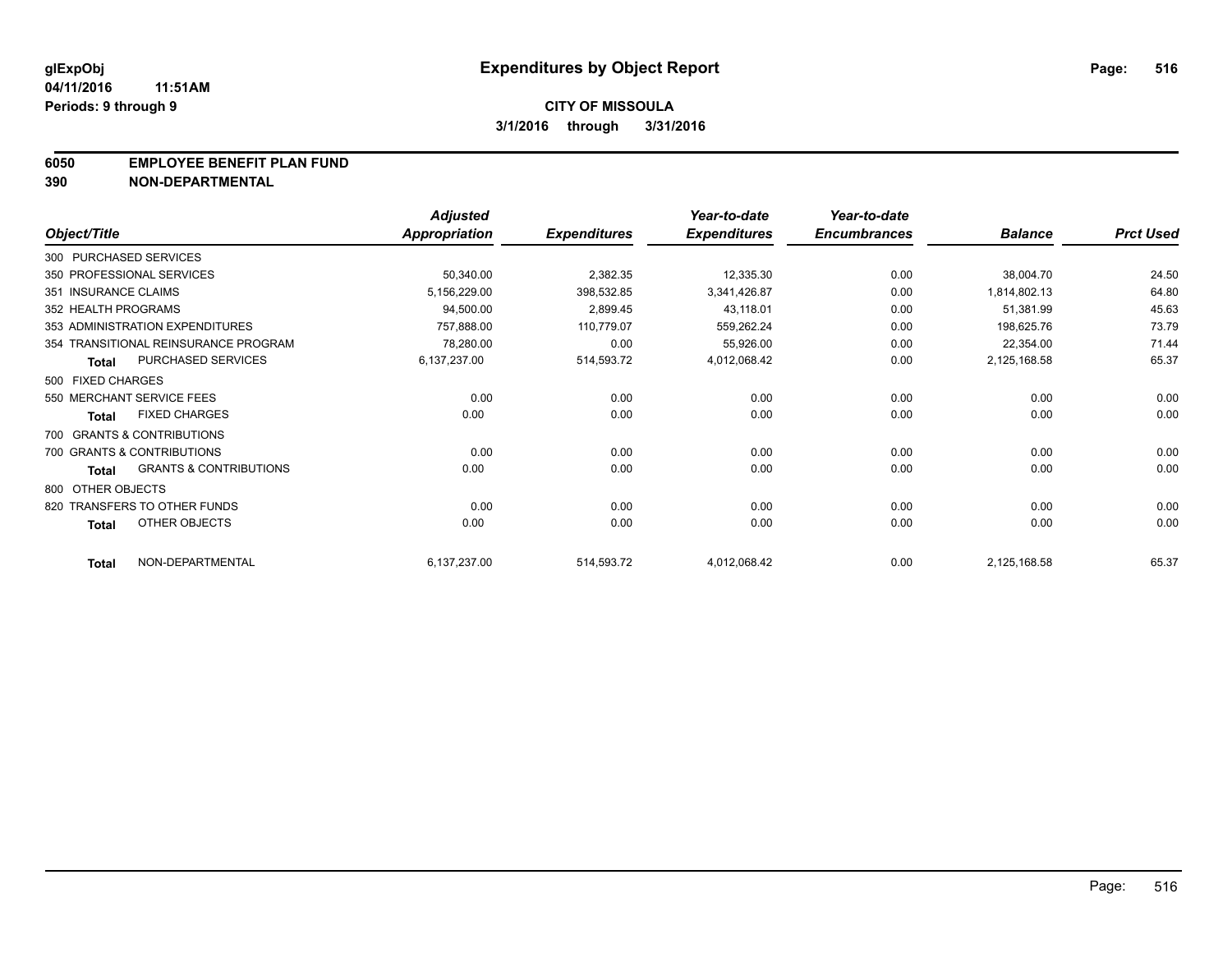### **6050 EMPLOYEE BENEFIT PLAN FUND**

|                        |                                      | <b>Adjusted</b>      |                     | Year-to-date        | Year-to-date        |                |                  |
|------------------------|--------------------------------------|----------------------|---------------------|---------------------|---------------------|----------------|------------------|
| Object/Title           |                                      | <b>Appropriation</b> | <b>Expenditures</b> | <b>Expenditures</b> | <b>Encumbrances</b> | <b>Balance</b> | <b>Prct Used</b> |
| 300 PURCHASED SERVICES |                                      |                      |                     |                     |                     |                |                  |
|                        | 350 PROFESSIONAL SERVICES            | 50,340.00            | 2,382.35            | 12,335.30           | 0.00                | 38,004.70      | 24.50            |
| 351 INSURANCE CLAIMS   |                                      | 5,156,229.00         | 398,532.85          | 3,341,426.87        | 0.00                | 1,814,802.13   | 64.80            |
| 352 HEALTH PROGRAMS    |                                      | 94,500.00            | 2,899.45            | 43,118.01           | 0.00                | 51,381.99      | 45.63            |
|                        | 353 ADMINISTRATION EXPENDITURES      | 757,888.00           | 110,779.07          | 559,262.24          | 0.00                | 198,625.76     | 73.79            |
|                        | 354 TRANSITIONAL REINSURANCE PROGRAM | 78,280.00            | 0.00                | 55,926.00           | 0.00                | 22,354.00      | 71.44            |
| <b>Total</b>           | PURCHASED SERVICES                   | 6,137,237.00         | 514,593.72          | 4,012,068.42        | 0.00                | 2,125,168.58   | 65.37            |
| 500 FIXED CHARGES      |                                      |                      |                     |                     |                     |                |                  |
|                        | 550 MERCHANT SERVICE FEES            | 0.00                 | 0.00                | 0.00                | 0.00                | 0.00           | 0.00             |
| <b>Total</b>           | <b>FIXED CHARGES</b>                 | 0.00                 | 0.00                | 0.00                | 0.00                | 0.00           | 0.00             |
|                        | 700 GRANTS & CONTRIBUTIONS           |                      |                     |                     |                     |                |                  |
|                        | 700 GRANTS & CONTRIBUTIONS           | 0.00                 | 0.00                | 0.00                | 0.00                | 0.00           | 0.00             |
| <b>Total</b>           | <b>GRANTS &amp; CONTRIBUTIONS</b>    | 0.00                 | 0.00                | 0.00                | 0.00                | 0.00           | 0.00             |
| 800 OTHER OBJECTS      |                                      |                      |                     |                     |                     |                |                  |
|                        | 820 TRANSFERS TO OTHER FUNDS         | 0.00                 | 0.00                | 0.00                | 0.00                | 0.00           | 0.00             |
| Total                  | <b>OTHER OBJECTS</b>                 | 0.00                 | 0.00                | 0.00                | 0.00                | 0.00           | 0.00             |
| <b>Total</b>           | EMPLOYEE BENEFIT PLAN FUND           | 6,137,237.00         | 514,593.72          | 4,012,068.42        | 0.00                | 2,125,168.58   | 65.37            |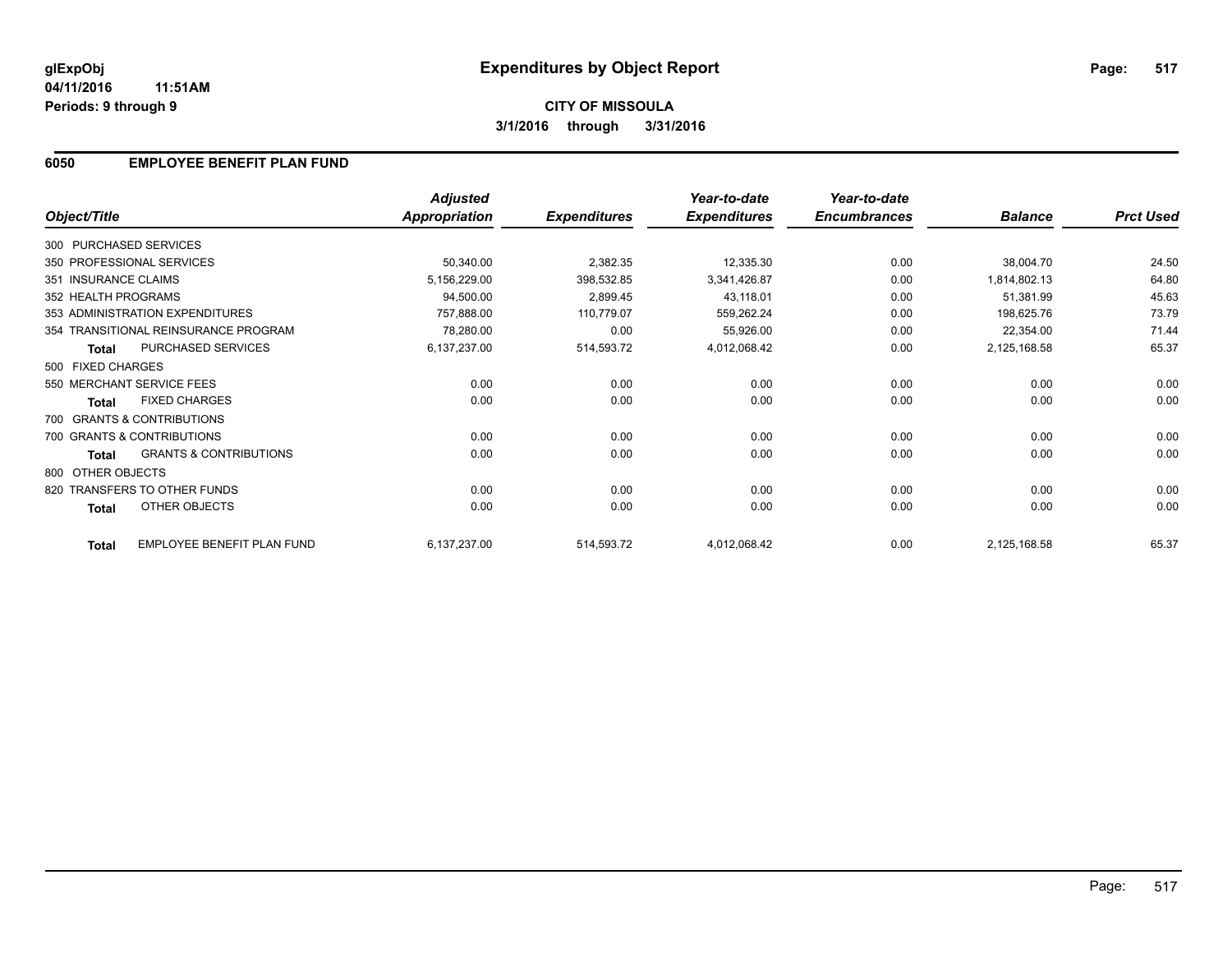**7370 PARKING COMMISSION FUND**

|                                       | <b>Adjusted</b> |                     | Year-to-date        | Year-to-date        |                |                  |
|---------------------------------------|-----------------|---------------------|---------------------|---------------------|----------------|------------------|
| Object/Title                          | Appropriation   | <b>Expenditures</b> | <b>Expenditures</b> | <b>Encumbrances</b> | <b>Balance</b> | <b>Prct Used</b> |
| 100 PERSONAL SERVICES                 |                 |                     |                     |                     |                |                  |
| 110 SALARIES AND WAGES                | 436,749.00      | 34,262.17           | 313,355.94          | 0.00                | 123,393.06     | 71.75            |
| 115 SALARIES/HEALTH INSURANCE BENEFIT | 0.00            | 0.00                | 0.00                | 0.00                | 0.00           | 0.00             |
| 120 OVERTIME/TERMINATION              | 7,234.00        | 6.49                | 196.71              | 0.00                | 7,037.29       | 2.72             |
| 130 OTHER                             | 0.00            | 0.00                | 0.00                | 0.00                | 0.00           | 0.00             |
| 135 OPEB EXPENSE                      | 0.00            | 0.00                | 0.00                | 0.00                | 0.00           | 0.00             |
| 140 EMPLOYER CONTRIBUTIONS            | 197,972.00      | 16,179.59           | 144,329.41          | 0.00                | 53,642.59      | 72.90            |
| 141 STATE RETIREMENT CONTRIBUTIONS    | 0.00            | 0.00                | 223.35              | 0.00                | $-223.35$      | 0.00             |
| 145 OPEB CONTRIBUTION                 | 0.00            | 0.00                | 0.00                | 0.00                | 0.00           | 0.00             |
| PERSONAL SERVICES<br>Total            | 641,955.00      | 50,448.25           | 458,105.41          | 0.00                | 183,849.59     | 71.36            |
| 200 SUPPLIES                          |                 |                     |                     |                     |                |                  |
| 210 OFFICE SUPPLIES                   | 5,400.00        | 44.95               | 2,944.40            | 0.00                | 2,455.60       | 54.53            |
| 220 OPERATING SUPPLIES                | 15,000.00       | 48.94               | 2,633.63            | 0.00                | 12,366.37      | 17.56            |
| 230 REPAIR/MAINTENANCE                | 18,000.00       | 0.00                | 713.13              | 0.00                | 17,286.87      | 3.96             |
| 231 GASOLINE                          | 8.000.00        | 239.68              | 2,128.86            | 0.00                | 5,871.14       | 26.61            |
| <b>SUPPLIES</b><br>Total              | 46,400.00       | 333.57              | 8,420.02            | 0.00                | 37,979.98      | 18.15            |
| 300 PURCHASED SERVICES                |                 |                     |                     |                     |                |                  |
| 310 COMMUNICATIONS                    | 17,338.00       | 0.00                | 4,070.02            | 0.00                | 13,267.98      | 23.47            |
| 320 PRINTING & DUPLICATING            | 10,000.00       | 1,585.15            | 6,779.49            | 0.00                | 3,220.51       | 67.79            |
| 330 PUBLICITY, SUBSCRIPTIONS & DUES   | 5,000.00        | 30.00               | 2,536.24            | 0.00                | 2,463.76       | 50.72            |
| 340 SEWER                             | 137.00          | 0.00                | 142.28              | 0.00                | $-5.28$        | 103.85           |
| 341 ELECTRICITY & NATURAL GAS         | 36,440.00       | 3,497.27            | 25,614.25           | 0.00                | 10,825.75      | 70.29            |
| 343 WATER CHARGES                     | 4,000.00        | 355.24              | 6,665.79            | 0.00                | $-2,665.79$    | 166.64           |
| 344 TELEPHONE SERVICE                 | 5,200.00        | 932.99              | 3,407.78            | 0.00                | 1,792.22       | 65.53            |
| 345 GARBAGE                           | 3,000.00        | 394.00              | 3,557.16            | 0.00                | $-557.16$      | 118.57           |
| 350 PROFESSIONAL SERVICES             | 61,250.00       | 7,512.39            | 40,059.51           | 0.00                | 21,190.49      | 65.40            |
| 360 REPAIR & MAINTENANCE              | 72,500.00       | 3,032.38            | 26,892.14           | 0.00                | 45,607.86      | 37.09            |
| 370 TRAVEL                            | 1,600.00        | 0.00                | 2,031.68            | 0.00                | $-431.68$      | 126.98           |
| 380 TRAINING                          | 1,900.00        | 0.00                | 0.00                | 0.00                | 1,900.00       | 0.00             |
| 390 OTHER PURCHASED SERVICES          | 188,805.00      | 1,200.16            | 101,915.55          | 0.00                | 86,889.45      | 53.98            |
| PURCHASED SERVICES<br><b>Total</b>    | 407,170.00      | 18,539.58           | 223,671.89          | 0.00                | 183,498.11     | 54.93            |
| 400 BUILDING MATERIALS                |                 |                     |                     |                     |                |                  |
| <b>400 BUILDING MATERIALS</b>         | 0.00            | 0.00                | 0.00                | 0.00                | 0.00           | 0.00             |
| <b>BUILDING MATERIALS</b><br>Total    | 0.00            | 0.00                | 0.00                | 0.00                | 0.00           | 0.00             |
|                                       |                 |                     |                     |                     |                |                  |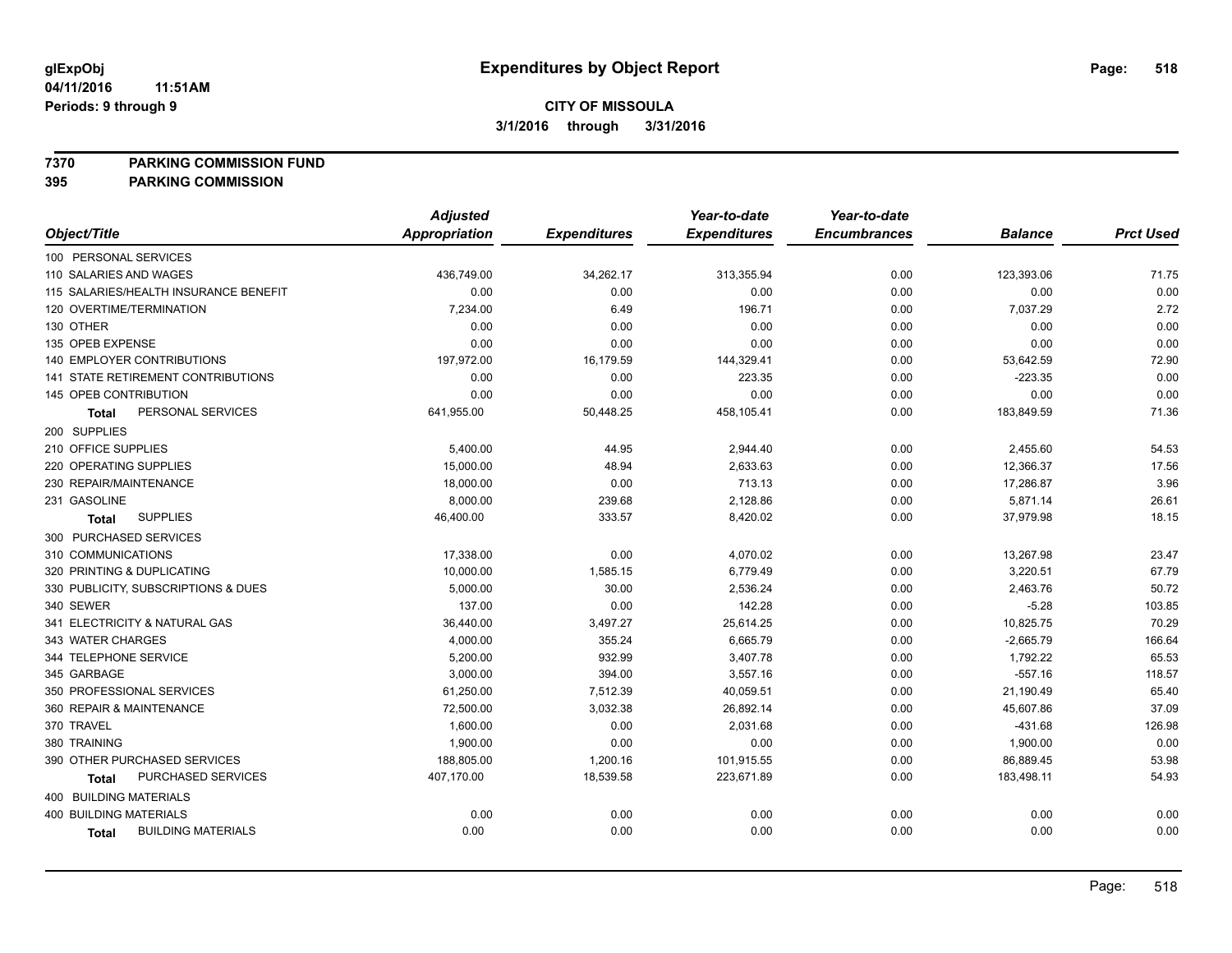#### **7370 PARKING COMMISSION FUND**

|                                                   | <b>Adjusted</b> |                     | Year-to-date        | Year-to-date        |                |                  |
|---------------------------------------------------|-----------------|---------------------|---------------------|---------------------|----------------|------------------|
| Object/Title                                      | Appropriation   | <b>Expenditures</b> | <b>Expenditures</b> | <b>Encumbrances</b> | <b>Balance</b> | <b>Prct Used</b> |
| 500 FIXED CHARGES                                 |                 |                     |                     |                     |                |                  |
| 500 FIXED CHARGES                                 | 168,621.00      | 145.00              | 25,391.92           | 0.00                | 143,229.08     | 15.06            |
| 550 MERCHANT SERVICE FEES                         | 21,500.00       | 3.00                | 3.00                | 0.00                | 21,497.00      | 0.01             |
| <b>FIXED CHARGES</b><br><b>Total</b>              | 190,121.00      | 148.00              | 25,394.92           | 0.00                | 164,726.08     | 13.36            |
| 600 DEBT SERVICE                                  |                 |                     |                     |                     |                |                  |
| 610 PRINCIPAL                                     | 52,787.59       | 0.00                | 40,100.00           | 0.00                | 12,687.59      | 75.96            |
| 620 INTEREST / SERVICE FEES                       | 12,162.50       | 0.00                | 16,662.50           | 0.00                | $-4,500.00$    | 137.00           |
| <b>DEBT SERVICE</b><br><b>Total</b>               | 64,950.09       | 0.00                | 56,762.50           | 0.00                | 8,187.59       | 87.39            |
| 700 GRANTS & CONTRIBUTIONS                        |                 |                     |                     |                     |                |                  |
| 700 GRANTS & CONTRIBUTIONS                        | 74,000.00       | 18,500.00           | 80,921.00           | 0.00                | $-6,921.00$    | 109.35           |
| <b>GRANTS &amp; CONTRIBUTIONS</b><br><b>Total</b> | 74,000.00       | 18,500.00           | 80,921.00           | 0.00                | $-6,921.00$    | 109.35           |
| 800 OTHER OBJECTS                                 |                 |                     |                     |                     |                |                  |
| 820 TRANSFERS TO OTHER FUNDS                      | 311,194.00      | 26,036.25           | 225, 131.25         | 0.00                | 86,062.75      | 72.34            |
| 845 CONTINGENCY                                   | 48.965.00       | 0.00                | 0.00                | 0.00                | 48.965.00      | 0.00             |
| OTHER OBJECTS<br><b>Total</b>                     | 360,159.00      | 26,036.25           | 225,131.25          | 0.00                | 135,027.75     | 62.51            |
| 900 CAPITAL OUTLAY                                |                 |                     |                     |                     |                |                  |
| 920 BUILDINGS                                     | 0.00            | 0.00                | 0.00                | 0.00                | 0.00           | 0.00             |
| 930 IMPROVEMENTS                                  | 0.00            | 0.00                | 0.00                | 0.00                | 0.00           | 0.00             |
| 940 MACHINERY & EQUIPMENT                         | 1.560.506.00    | 9,375.81            | 1,259,962.88        | 0.00                | 300.543.12     | 80.74            |
| <b>CAPITAL OUTLAY</b><br><b>Total</b>             | 1,560,506.00    | 9,375.81            | 1,259,962.88        | 0.00                | 300,543.12     | 80.74            |
| PARKING COMMISSION<br><b>Total</b>                | 3,345,261.09    | 123,381.46          | 2,338,369.87        | 0.00                | 1,006,891.22   | 69.90            |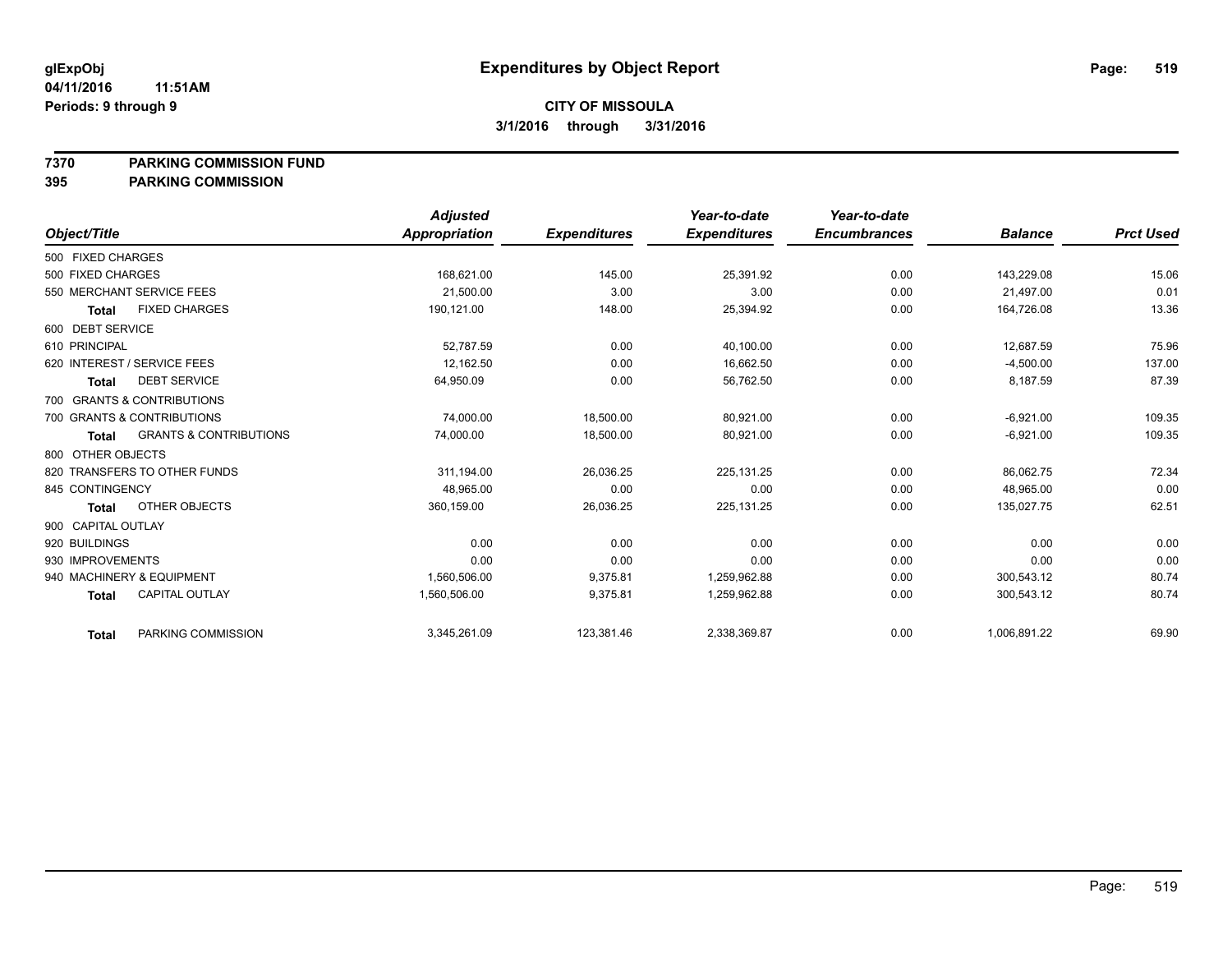# **CITY OF MISSOULA 3/1/2016 through 3/31/2016**

### **7370 PARKING COMMISSION FUND**

**900 DEPRECIATION**

| Object/Title                          | <b>Adjusted</b><br><b>Appropriation</b> | <b>Expenditures</b> | Year-to-date<br><b>Expenditures</b> | Year-to-date<br><b>Encumbrances</b> | <b>Balance</b> | <b>Prct Used</b> |
|---------------------------------------|-----------------------------------------|---------------------|-------------------------------------|-------------------------------------|----------------|------------------|
| 800 OTHER OBJECTS                     |                                         |                     |                                     |                                     |                |                  |
| 830 DEPRECIATION                      | 0.00                                    | 0.00                | 0.00                                | 0.00                                | 0.00           | 0.00             |
| OTHER OBJECTS<br><b>Total</b>         | 0.00                                    | 0.00                | 0.00                                | 0.00                                | 0.00           | 0.00             |
| 900 CAPITAL OUTLAY                    |                                         |                     |                                     |                                     |                |                  |
| 940 MACHINERY & EQUIPMENT             | 0.00                                    | 0.00                | 0.00                                | 0.00                                | 0.00           | 0.00             |
| <b>CAPITAL OUTLAY</b><br><b>Total</b> | 0.00                                    | 0.00                | 0.00                                | 0.00                                | 0.00           | 0.00             |
| <b>DEPRECIATION</b><br><b>Total</b>   | 0.00                                    | 0.00                | 0.00                                | 0.00                                | 0.00           | 0.00             |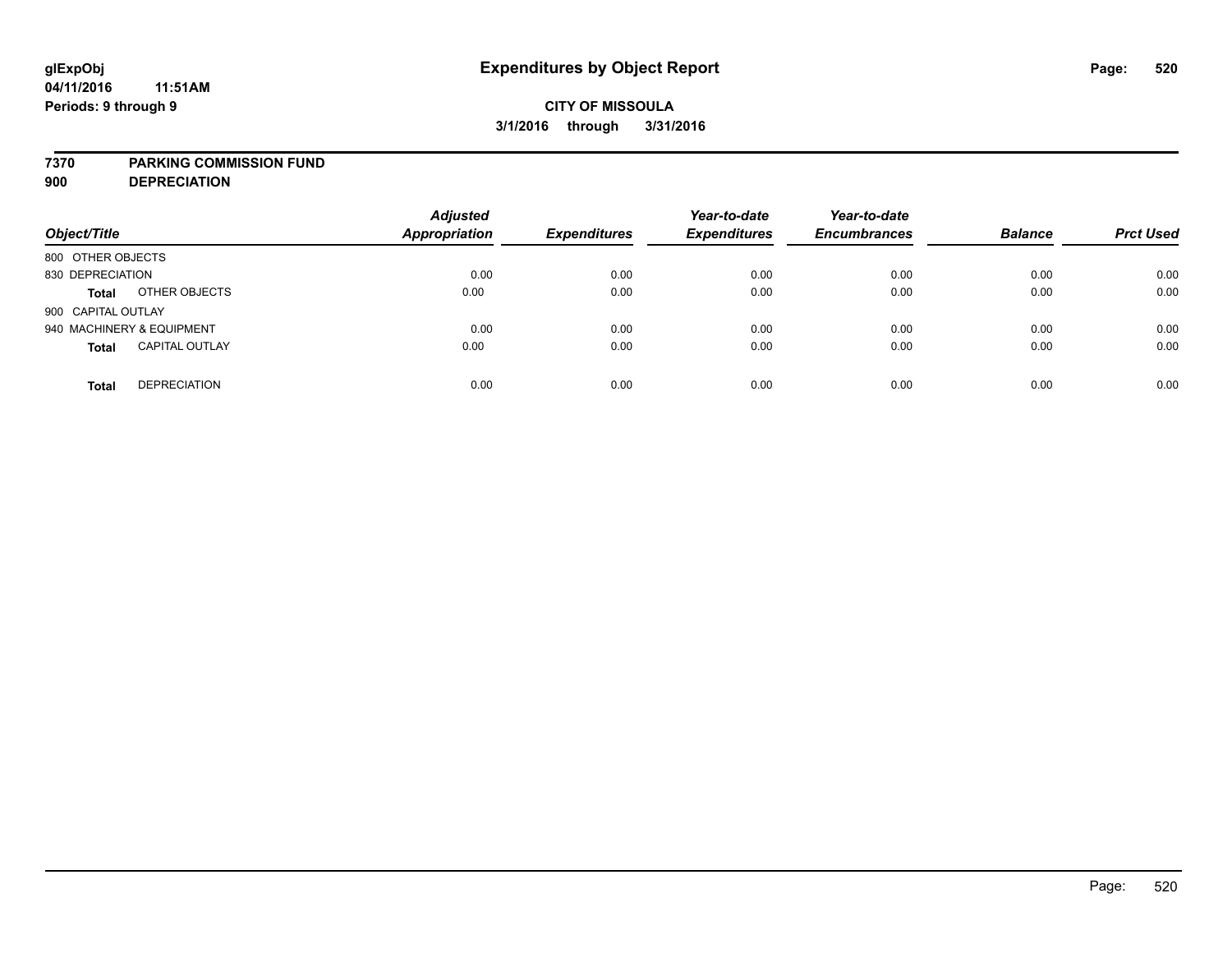# **CITY OF MISSOULA 3/1/2016 through 3/31/2016**

### **7370 PARKING COMMISSION FUND**

|                                           | <b>Adjusted</b>      |                     | Year-to-date        | Year-to-date        |                |                  |
|-------------------------------------------|----------------------|---------------------|---------------------|---------------------|----------------|------------------|
| Object/Title                              | <b>Appropriation</b> | <b>Expenditures</b> | <b>Expenditures</b> | <b>Encumbrances</b> | <b>Balance</b> | <b>Prct Used</b> |
| 100 PERSONAL SERVICES                     |                      |                     |                     |                     |                |                  |
| 110 SALARIES AND WAGES                    | 436,749.00           | 34,262.17           | 313,355.94          | 0.00                | 123,393.06     | 71.75            |
| 115 SALARIES/HEALTH INSURANCE BENEFIT     | 0.00                 | 0.00                | 0.00                | 0.00                | 0.00           | 0.00             |
| 120 OVERTIME/TERMINATION                  | 7,234.00             | 6.49                | 196.71              | 0.00                | 7,037.29       | 2.72             |
| 130 OTHER                                 | 0.00                 | 0.00                | 0.00                | 0.00                | 0.00           | 0.00             |
| 135 OPEB EXPENSE                          | 0.00                 | 0.00                | 0.00                | 0.00                | 0.00           | 0.00             |
| <b>140 EMPLOYER CONTRIBUTIONS</b>         | 197,972.00           | 16,179.59           | 144,329.41          | 0.00                | 53,642.59      | 72.90            |
| 141 STATE RETIREMENT CONTRIBUTIONS        | 0.00                 | 0.00                | 223.35              | 0.00                | $-223.35$      | 0.00             |
| 145 OPEB CONTRIBUTION                     | 0.00                 | 0.00                | 0.00                | 0.00                | 0.00           | 0.00             |
| PERSONAL SERVICES<br><b>Total</b>         | 641,955.00           | 50,448.25           | 458,105.41          | 0.00                | 183,849.59     | 71.36            |
| 200 SUPPLIES                              |                      |                     |                     |                     |                |                  |
| 210 OFFICE SUPPLIES                       | 5,400.00             | 44.95               | 2,944.40            | 0.00                | 2,455.60       | 54.53            |
| 220 OPERATING SUPPLIES                    | 15,000.00            | 48.94               | 2,633.63            | 0.00                | 12,366.37      | 17.56            |
| 230 REPAIR/MAINTENANCE                    | 18,000.00            | 0.00                | 713.13              | 0.00                | 17,286.87      | 3.96             |
| 231 GASOLINE                              | 8,000.00             | 239.68              | 2,128.86            | 0.00                | 5,871.14       | 26.61            |
| <b>SUPPLIES</b><br><b>Total</b>           | 46,400.00            | 333.57              | 8,420.02            | 0.00                | 37,979.98      | 18.15            |
| 300 PURCHASED SERVICES                    |                      |                     |                     |                     |                |                  |
| 310 COMMUNICATIONS                        | 17,338.00            | 0.00                | 4,070.02            | 0.00                | 13,267.98      | 23.47            |
| 320 PRINTING & DUPLICATING                | 10,000.00            | 1,585.15            | 6,779.49            | 0.00                | 3,220.51       | 67.79            |
| 330 PUBLICITY, SUBSCRIPTIONS & DUES       | 5,000.00             | 30.00               | 2,536.24            | 0.00                | 2,463.76       | 50.72            |
| 340 SEWER                                 | 137.00               | 0.00                | 142.28              | 0.00                | $-5.28$        | 103.85           |
| 341 ELECTRICITY & NATURAL GAS             | 36,440.00            | 3,497.27            | 25,614.25           | 0.00                | 10,825.75      | 70.29            |
| 343 WATER CHARGES                         | 4,000.00             | 355.24              | 6,665.79            | 0.00                | $-2,665.79$    | 166.64           |
| 344 TELEPHONE SERVICE                     | 5,200.00             | 932.99              | 3,407.78            | 0.00                | 1,792.22       | 65.53            |
| 345 GARBAGE                               | 3,000.00             | 394.00              | 3,557.16            | 0.00                | $-557.16$      | 118.57           |
| 350 PROFESSIONAL SERVICES                 | 61,250.00            | 7,512.39            | 40,059.51           | 0.00                | 21,190.49      | 65.40            |
| 360 REPAIR & MAINTENANCE                  | 72,500.00            | 3,032.38            | 26,892.14           | 0.00                | 45,607.86      | 37.09            |
| 370 TRAVEL                                | 1,600.00             | 0.00                | 2,031.68            | 0.00                | -431.68        | 126.98           |
| 380 TRAINING                              | 1,900.00             | 0.00                | 0.00                | 0.00                | 1,900.00       | 0.00             |
| 390 OTHER PURCHASED SERVICES              | 188,805.00           | 1,200.16            | 101,915.55          | 0.00                | 86,889.45      | 53.98            |
| PURCHASED SERVICES<br>Total               | 407,170.00           | 18,539.58           | 223,671.89          | 0.00                | 183,498.11     | 54.93            |
| <b>400 BUILDING MATERIALS</b>             |                      |                     |                     |                     |                |                  |
| <b>400 BUILDING MATERIALS</b>             | 0.00                 | 0.00                | 0.00                | 0.00                | 0.00           | 0.00             |
| <b>BUILDING MATERIALS</b><br><b>Total</b> | 0.00                 | 0.00                | 0.00                | 0.00                | 0.00           | 0.00             |
| 500 FIXED CHARGES                         |                      |                     |                     |                     |                |                  |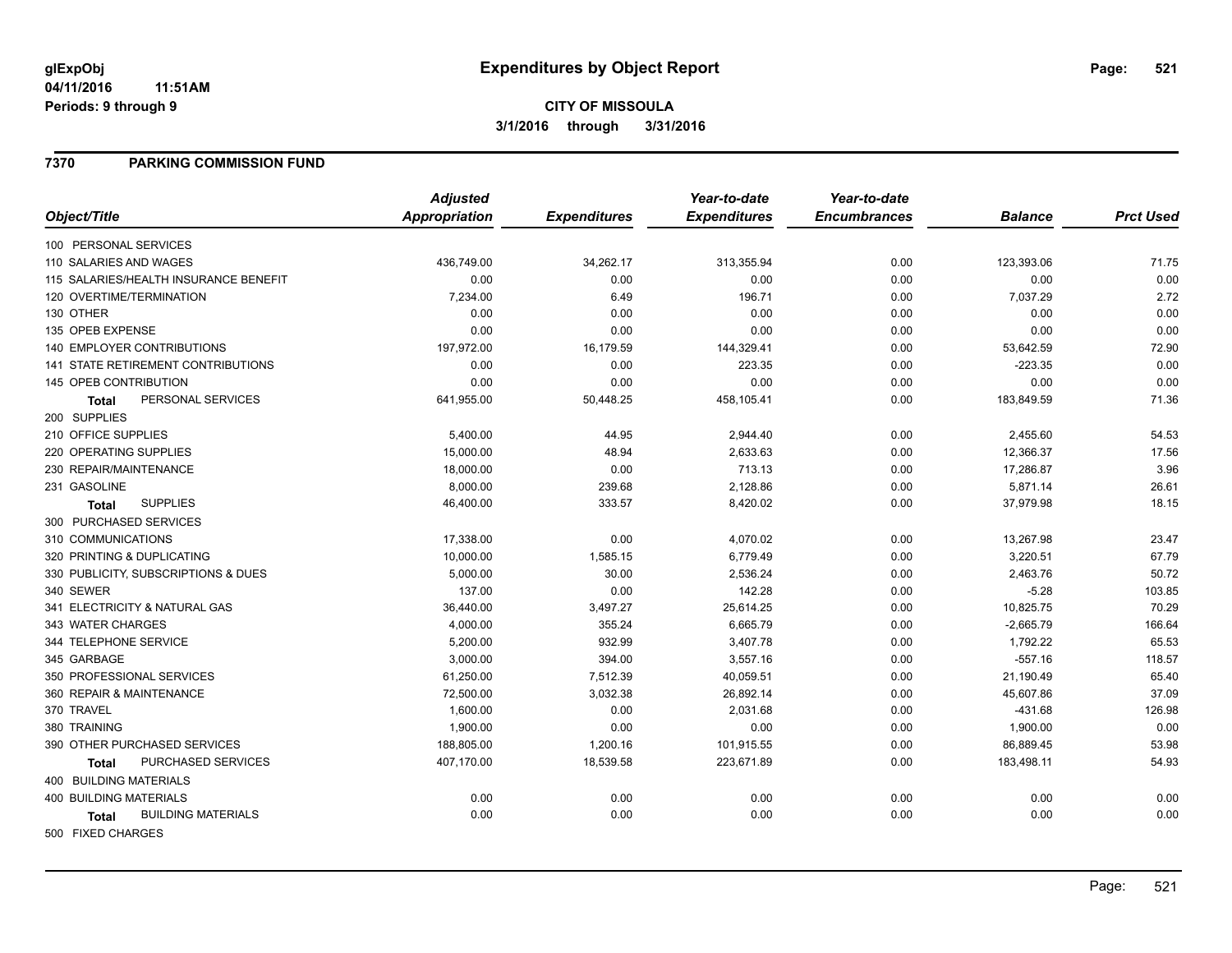**CITY OF MISSOULA 3/1/2016 through 3/31/2016**

### **7370 PARKING COMMISSION FUND**

|                    |                                   | <b>Adjusted</b> |                     | Year-to-date        | Year-to-date        |                |                  |
|--------------------|-----------------------------------|-----------------|---------------------|---------------------|---------------------|----------------|------------------|
| Object/Title       |                                   | Appropriation   | <b>Expenditures</b> | <b>Expenditures</b> | <b>Encumbrances</b> | <b>Balance</b> | <b>Prct Used</b> |
| 500 FIXED CHARGES  |                                   | 168,621.00      | 145.00              | 25,391.92           | 0.00                | 143,229.08     | 15.06            |
|                    | 550 MERCHANT SERVICE FEES         | 21,500.00       | 3.00                | 3.00                | 0.00                | 21,497.00      | 0.01             |
| <b>Total</b>       | <b>FIXED CHARGES</b>              | 190,121.00      | 148.00              | 25,394.92           | 0.00                | 164,726.08     | 13.36            |
| 600 DEBT SERVICE   |                                   |                 |                     |                     |                     |                |                  |
| 610 PRINCIPAL      |                                   | 52,787.59       | 0.00                | 40,100.00           | 0.00                | 12,687.59      | 75.96            |
|                    | 620 INTEREST / SERVICE FEES       | 12,162.50       | 0.00                | 16,662.50           | 0.00                | $-4,500.00$    | 137.00           |
| Total              | <b>DEBT SERVICE</b>               | 64,950.09       | 0.00                | 56,762.50           | 0.00                | 8,187.59       | 87.39            |
|                    | 700 GRANTS & CONTRIBUTIONS        |                 |                     |                     |                     |                |                  |
|                    | 700 GRANTS & CONTRIBUTIONS        | 74,000.00       | 18,500.00           | 80,921.00           | 0.00                | $-6,921.00$    | 109.35           |
| <b>Total</b>       | <b>GRANTS &amp; CONTRIBUTIONS</b> | 74,000.00       | 18,500.00           | 80,921.00           | 0.00                | $-6,921.00$    | 109.35           |
| 800 OTHER OBJECTS  |                                   |                 |                     |                     |                     |                |                  |
|                    | 820 TRANSFERS TO OTHER FUNDS      | 311,194.00      | 26,036.25           | 225, 131. 25        | 0.00                | 86,062.75      | 72.34            |
| 830 DEPRECIATION   |                                   | 0.00            | 0.00                | 0.00                | 0.00                | 0.00           | 0.00             |
| 845 CONTINGENCY    |                                   | 48,965.00       | 0.00                | 0.00                | 0.00                | 48,965.00      | 0.00             |
| <b>Total</b>       | OTHER OBJECTS                     | 360,159.00      | 26,036.25           | 225,131.25          | 0.00                | 135,027.75     | 62.51            |
| 900 CAPITAL OUTLAY |                                   |                 |                     |                     |                     |                |                  |
| 920 BUILDINGS      |                                   | 0.00            | 0.00                | 0.00                | 0.00                | 0.00           | 0.00             |
| 930 IMPROVEMENTS   |                                   | 0.00            | 0.00                | 0.00                | 0.00                | 0.00           | 0.00             |
|                    | 940 MACHINERY & EQUIPMENT         | 1,560,506.00    | 9,375.81            | 1,259,962.88        | 0.00                | 300,543.12     | 80.74            |
| <b>Total</b>       | <b>CAPITAL OUTLAY</b>             | 1,560,506.00    | 9,375.81            | 1,259,962.88        | 0.00                | 300,543.12     | 80.74            |
| <b>Total</b>       | PARKING COMMISSION FUND           | 3,345,261.09    | 123,381.46          | 2,338,369.87        | 0.00                | 1,006,891.22   | 69.90            |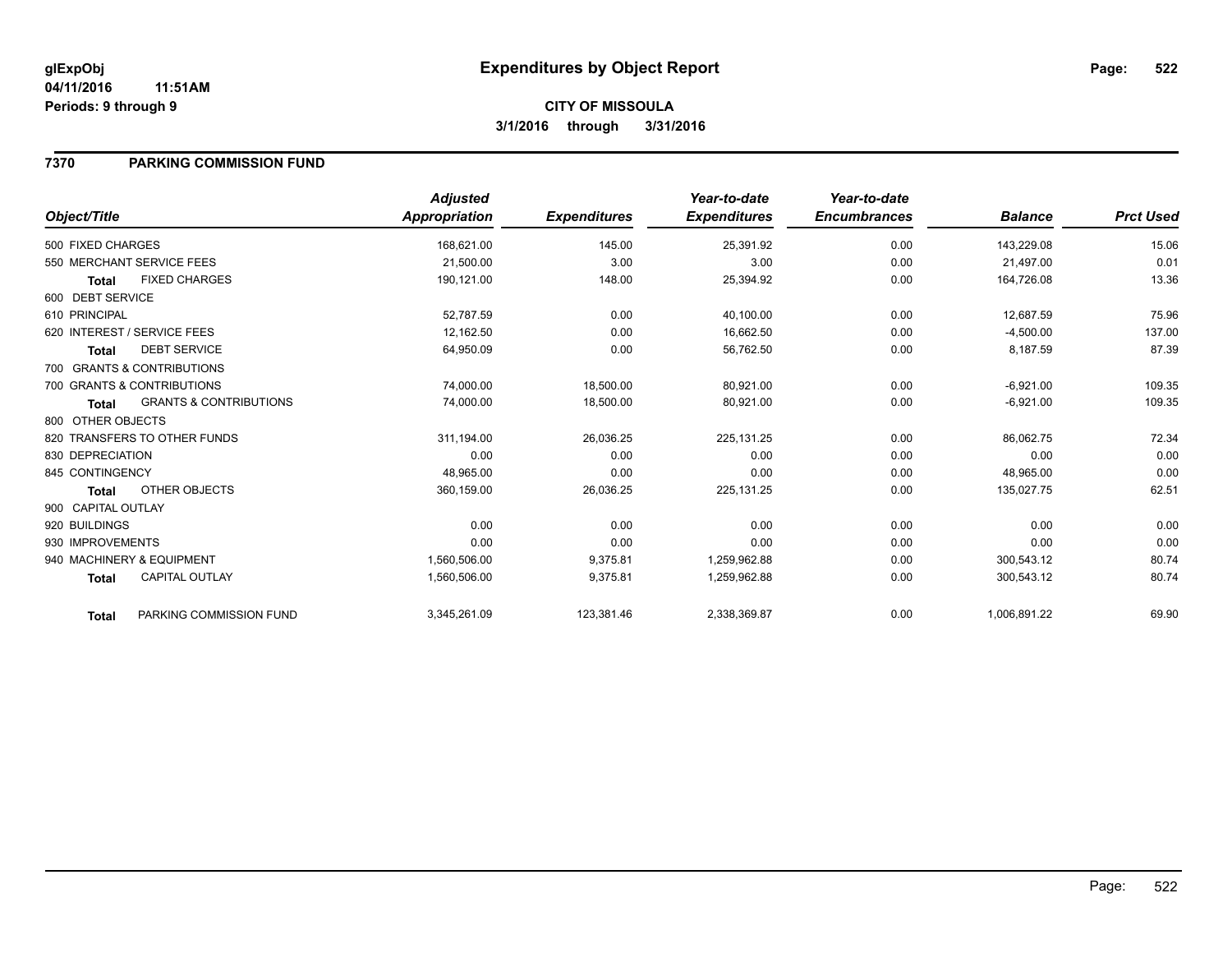#### **7371 FRONT STREET PARKING BONDS**

| Object/Title      |                              | <b>Adjusted</b><br><b>Appropriation</b> | <b>Expenditures</b> | Year-to-date<br><b>Expenditures</b> | Year-to-date<br><b>Encumbrances</b> | <b>Balance</b> | <b>Prct Used</b> |
|-------------------|------------------------------|-----------------------------------------|---------------------|-------------------------------------|-------------------------------------|----------------|------------------|
| 500 FIXED CHARGES |                              |                                         |                     |                                     |                                     |                |                  |
|                   | 550 MERCHANT SERVICE FEES    | 0.00                                    | 0.00                | 0.00                                | 0.00                                | 0.00           | 0.00             |
| <b>Total</b>      | <b>FIXED CHARGES</b>         | 0.00                                    | 0.00                | 0.00                                | 0.00                                | 0.00           | 0.00             |
| 600 DEBT SERVICE  |                              |                                         |                     |                                     |                                     |                |                  |
|                   | 620 INTEREST / SERVICE FEES  | 272.925.00                              | 135.362.51          | 204.722.67                          | 0.00                                | 68.202.33      | 75.01            |
| <b>Total</b>      | <b>DEBT SERVICE</b>          | 272.925.00                              | 135,362.51          | 204,722.67                          | 0.00                                | 68,202.33      | 75.01            |
| 800 OTHER OBJECTS |                              |                                         |                     |                                     |                                     |                |                  |
|                   | 820 TRANSFERS TO OTHER FUNDS | 0.00                                    | 0.00                | 0.00                                | 0.00                                | 0.00           | 0.00             |
| <b>Total</b>      | OTHER OBJECTS                | 0.00                                    | 0.00                | 0.00                                | 0.00                                | 0.00           | 0.00             |
| <b>Total</b>      | PARKING COMMISSION           | 272.925.00                              | 135.362.51          | 204.722.67                          | 0.00                                | 68.202.33      | 75.01            |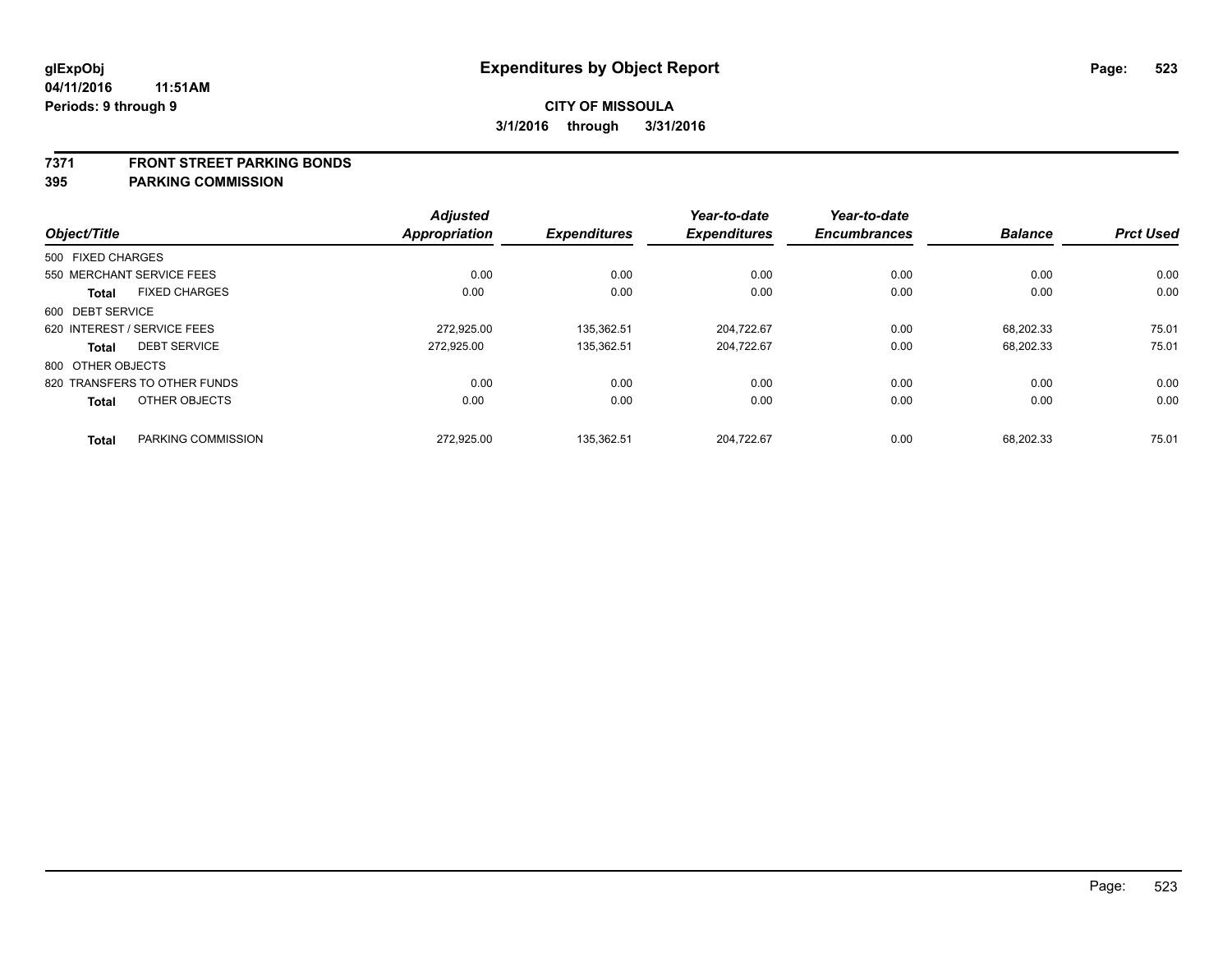### **7371 FRONT STREET PARKING BONDS**

| Object/Title      |                                   | <b>Adjusted</b><br><b>Appropriation</b> | <b>Expenditures</b> | Year-to-date<br><b>Expenditures</b> | Year-to-date<br><b>Encumbrances</b> | <b>Balance</b> | <b>Prct Used</b> |
|-------------------|-----------------------------------|-----------------------------------------|---------------------|-------------------------------------|-------------------------------------|----------------|------------------|
| 500 FIXED CHARGES |                                   |                                         |                     |                                     |                                     |                |                  |
|                   | 550 MERCHANT SERVICE FEES         | 0.00                                    | 0.00                | 0.00                                | 0.00                                | 0.00           | 0.00             |
|                   |                                   |                                         |                     |                                     |                                     |                |                  |
| <b>Total</b>      | <b>FIXED CHARGES</b>              | 0.00                                    | 0.00                | 0.00                                | 0.00                                | 0.00           | 0.00             |
| 600 DEBT SERVICE  |                                   |                                         |                     |                                     |                                     |                |                  |
|                   | 620 INTEREST / SERVICE FEES       | 272.925.00                              | 135.362.51          | 204,722.67                          | 0.00                                | 68.202.33      | 75.01            |
| <b>Total</b>      | <b>DEBT SERVICE</b>               | 272.925.00                              | 135.362.51          | 204,722.67                          | 0.00                                | 68.202.33      | 75.01            |
| 800 OTHER OBJECTS |                                   |                                         |                     |                                     |                                     |                |                  |
|                   | 820 TRANSFERS TO OTHER FUNDS      | 0.00                                    | 0.00                | 0.00                                | 0.00                                | 0.00           | 0.00             |
| <b>Total</b>      | OTHER OBJECTS                     | 0.00                                    | 0.00                | 0.00                                | 0.00                                | 0.00           | 0.00             |
| <b>Total</b>      | <b>FRONT STREET PARKING BONDS</b> | 272.925.00                              | 135.362.51          | 204.722.67                          | 0.00                                | 68.202.33      | 75.01            |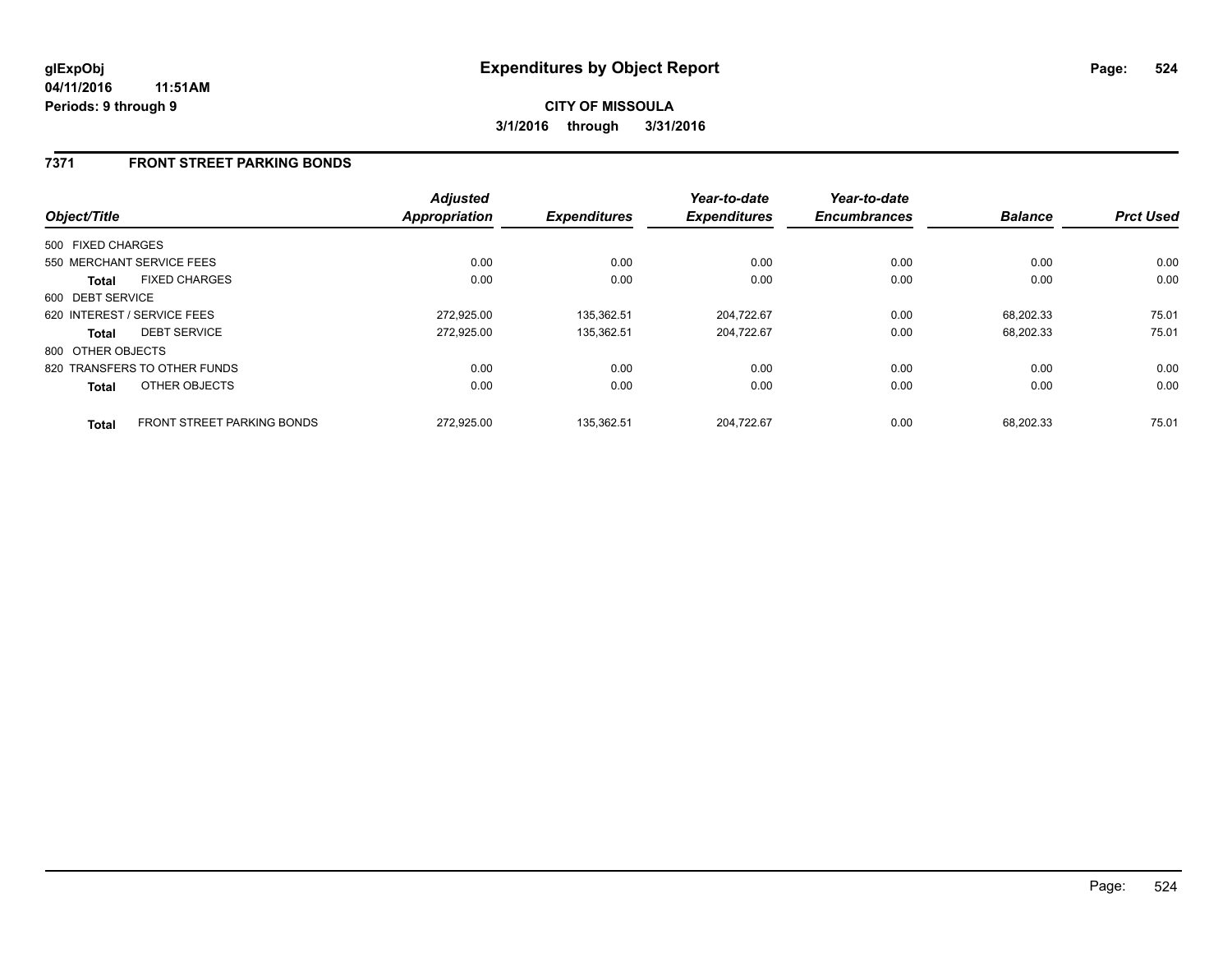#### **7372 SINKING FUND/FRONT ST PARKING BONDS**

| Object/Title                |                              | <b>Adjusted</b><br><b>Appropriation</b> | <b>Expenditures</b> | Year-to-date<br><b>Expenditures</b> | Year-to-date<br><b>Encumbrances</b> | <b>Balance</b> | <b>Prct Used</b> |
|-----------------------------|------------------------------|-----------------------------------------|---------------------|-------------------------------------|-------------------------------------|----------------|------------------|
|                             |                              |                                         |                     |                                     |                                     |                |                  |
| 500 FIXED CHARGES           |                              |                                         |                     |                                     |                                     |                |                  |
| 550 MERCHANT SERVICE FEES   |                              | 0.00                                    | 0.00                | 0.00                                | 0.00                                | 0.00           | 0.00             |
| <b>Total</b>                | <b>FIXED CHARGES</b>         | 0.00                                    | 0.00                | 0.00                                | 0.00                                | 0.00           | 0.00             |
| 600 DEBT SERVICE            |                              |                                         |                     |                                     |                                     |                |                  |
| 610 PRINCIPAL               |                              | 185,000.00                              | 0.00                | 185,000.00                          | 0.00                                | 0.00           | 100.00           |
| 620 INTEREST / SERVICE FEES |                              | 0.00                                    | 0.00                | 0.00                                | 0.00                                | 0.00           | 0.00             |
| Total                       | <b>DEBT SERVICE</b>          | 185,000.00                              | 0.00                | 185,000.00                          | 0.00                                | 0.00           | 100.00           |
| 800 OTHER OBJECTS           |                              |                                         |                     |                                     |                                     |                |                  |
|                             | 820 TRANSFERS TO OTHER FUNDS | 0.00                                    | 0.00                | 0.00                                | 0.00                                | 0.00           | 0.00             |
| <b>Total</b>                | OTHER OBJECTS                | 0.00                                    | 0.00                | 0.00                                | 0.00                                | 0.00           | 0.00             |
|                             |                              |                                         |                     |                                     |                                     |                |                  |
| <b>Total</b>                | PARKING COMMISSION           | 185,000.00                              | 0.00                | 185,000.00                          | 0.00                                | 0.00           | 100.00           |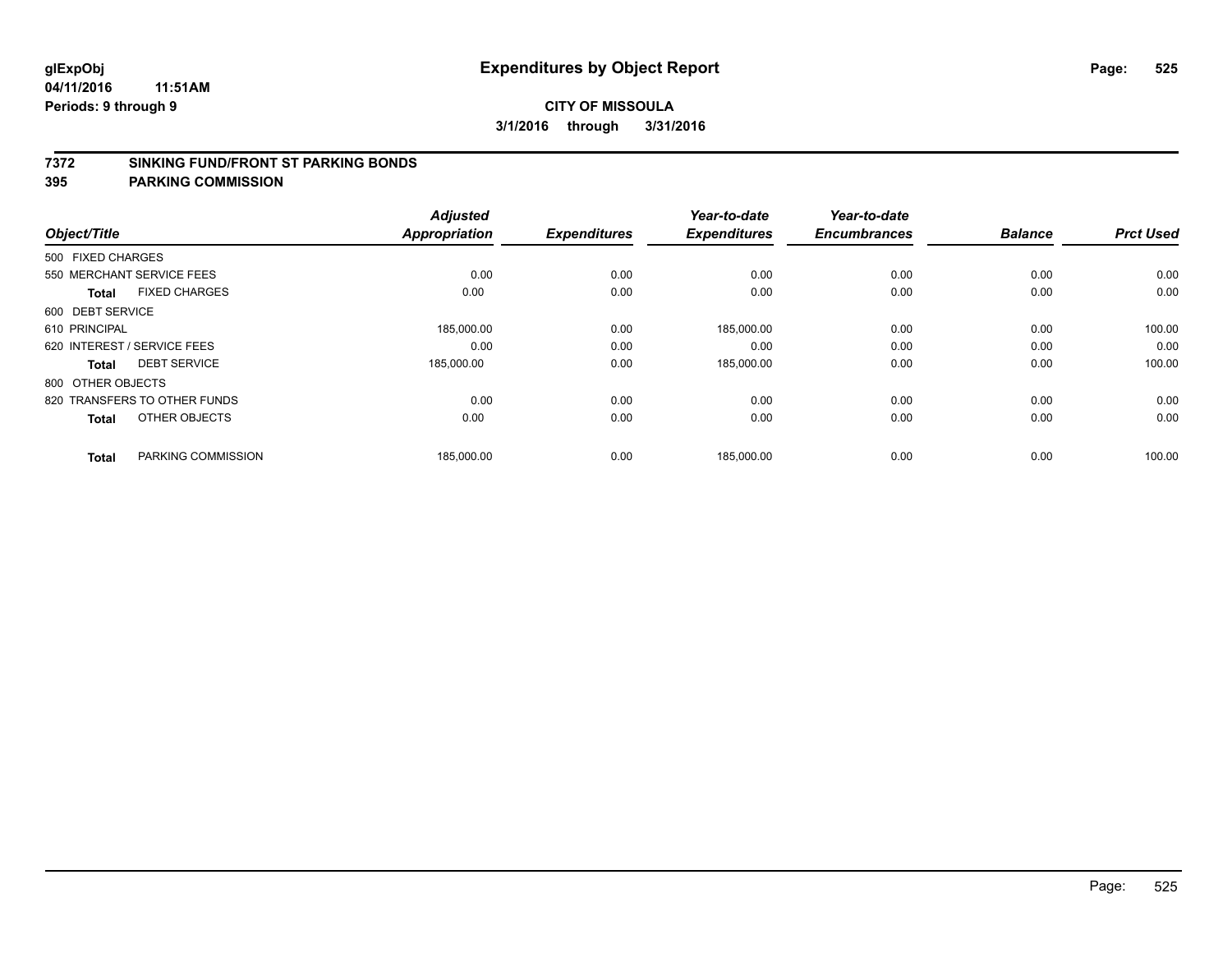**CITY OF MISSOULA 3/1/2016 through 3/31/2016**

## **7372 SINKING FUND/FRONT ST PARKING BONDS**

|                   |                                   | <b>Adjusted</b>      |                     | Year-to-date        | Year-to-date        |                |                  |
|-------------------|-----------------------------------|----------------------|---------------------|---------------------|---------------------|----------------|------------------|
| Object/Title      |                                   | <b>Appropriation</b> | <b>Expenditures</b> | <b>Expenditures</b> | <b>Encumbrances</b> | <b>Balance</b> | <b>Prct Used</b> |
| 500 FIXED CHARGES |                                   |                      |                     |                     |                     |                |                  |
|                   | 550 MERCHANT SERVICE FEES         | 0.00                 | 0.00                | 0.00                | 0.00                | 0.00           | 0.00             |
| <b>Total</b>      | <b>FIXED CHARGES</b>              | 0.00                 | 0.00                | 0.00                | 0.00                | 0.00           | 0.00             |
| 600 DEBT SERVICE  |                                   |                      |                     |                     |                     |                |                  |
| 610 PRINCIPAL     |                                   | 185,000.00           | 0.00                | 185.000.00          | 0.00                | 0.00           | 100.00           |
|                   | 620 INTEREST / SERVICE FEES       | 0.00                 | 0.00                | 0.00                | 0.00                | 0.00           | 0.00             |
| <b>Total</b>      | <b>DEBT SERVICE</b>               | 185,000.00           | 0.00                | 185,000.00          | 0.00                | 0.00           | 100.00           |
| 800 OTHER OBJECTS |                                   |                      |                     |                     |                     |                |                  |
|                   | 820 TRANSFERS TO OTHER FUNDS      | 0.00                 | 0.00                | 0.00                | 0.00                | 0.00           | 0.00             |
| Total             | OTHER OBJECTS                     | 0.00                 | 0.00                | 0.00                | 0.00                | 0.00           | 0.00             |
| <b>Total</b>      | SINKING FUND/FRONT ST PARKING BON | 185.000.00           | 0.00                | 185.000.00          | 0.00                | 0.00           | 100.00           |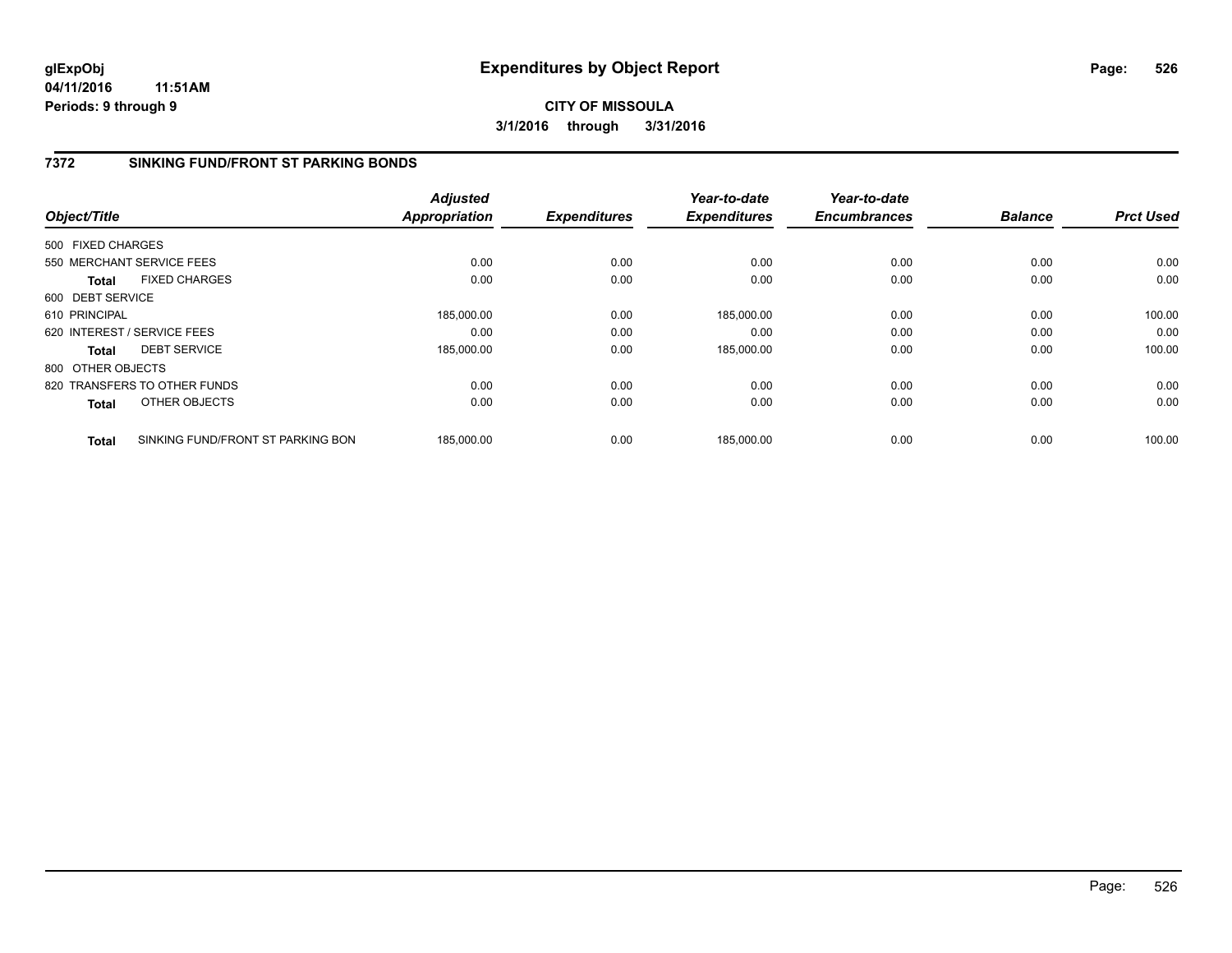### **CITY OF MISSOULA 3/1/2016 through 3/31/2016**

#### **7373 MPC SERIES 2010B CONSTRUCTION**

|                                           | <b>Adjusted</b>      |                     | Year-to-date        | Year-to-date        |                |                  |
|-------------------------------------------|----------------------|---------------------|---------------------|---------------------|----------------|------------------|
| Object/Title                              | <b>Appropriation</b> | <b>Expenditures</b> | <b>Expenditures</b> | <b>Encumbrances</b> | <b>Balance</b> | <b>Prct Used</b> |
| 300 PURCHASED SERVICES                    |                      |                     |                     |                     |                |                  |
| 350 PROFESSIONAL SERVICES                 | 0.00                 | 0.00                | 0.00                | 0.00                | 0.00           | 0.00             |
| 390 OTHER PURCHASED SERVICES              | 0.00                 | 0.00                | 0.00                | 0.00                | 0.00           | 0.00             |
| <b>PURCHASED SERVICES</b><br><b>Total</b> | 0.00                 | 0.00                | 0.00                | 0.00                | 0.00           | 0.00             |
| 500 FIXED CHARGES                         |                      |                     |                     |                     |                |                  |
| 550 MERCHANT SERVICE FEES                 | 0.00                 | 0.00                | 0.00                | 0.00                | 0.00           | 0.00             |
| <b>FIXED CHARGES</b><br><b>Total</b>      | 0.00                 | 0.00                | 0.00                | 0.00                | 0.00           | 0.00             |
| 600 DEBT SERVICE                          |                      |                     |                     |                     |                |                  |
| 600 DEBT SERVICE                          | 0.00                 | 0.00                | 0.00                | 0.00                | 0.00           | 0.00             |
| 610 PRINCIPAL                             | 0.00                 | 0.00                | 0.00                | 0.00                | 0.00           | 0.00             |
| 620 INTEREST / SERVICE FEES               | 0.00                 | 0.00                | 0.00                | 0.00                | 0.00           | 0.00             |
| <b>DEBT SERVICE</b><br><b>Total</b>       | 0.00                 | 0.00                | 0.00                | 0.00                | 0.00           | 0.00             |
| 800 OTHER OBJECTS                         |                      |                     |                     |                     |                |                  |
| 820 TRANSFERS TO OTHER FUNDS              | 0.00                 | 0.00                | 0.00                | 0.00                | 0.00           | 0.00             |
| OTHER OBJECTS<br><b>Total</b>             | 0.00                 | 0.00                | 0.00                | 0.00                | 0.00           | 0.00             |
| 900 CAPITAL OUTLAY                        |                      |                     |                     |                     |                |                  |
| 900 CAPITAL OUTLAY                        | 0.00                 | 0.00                | 0.00                | 0.00                | 0.00           | 0.00             |
| 920 BUILDINGS                             | 0.00                 | 0.00                | 0.00                | 0.00                | 0.00           | 0.00             |
| 930 IMPROVEMENTS                          | 0.00                 | 0.00                | 0.00                | 0.00                | 0.00           | 0.00             |
| <b>CAPITAL OUTLAY</b><br><b>Total</b>     | 0.00                 | 0.00                | 0.00                | 0.00                | 0.00           | 0.00             |
| PARKING COMMISSION<br><b>Total</b>        | 0.00                 | 0.00                | 0.00                | 0.00                | 0.00           | 0.00             |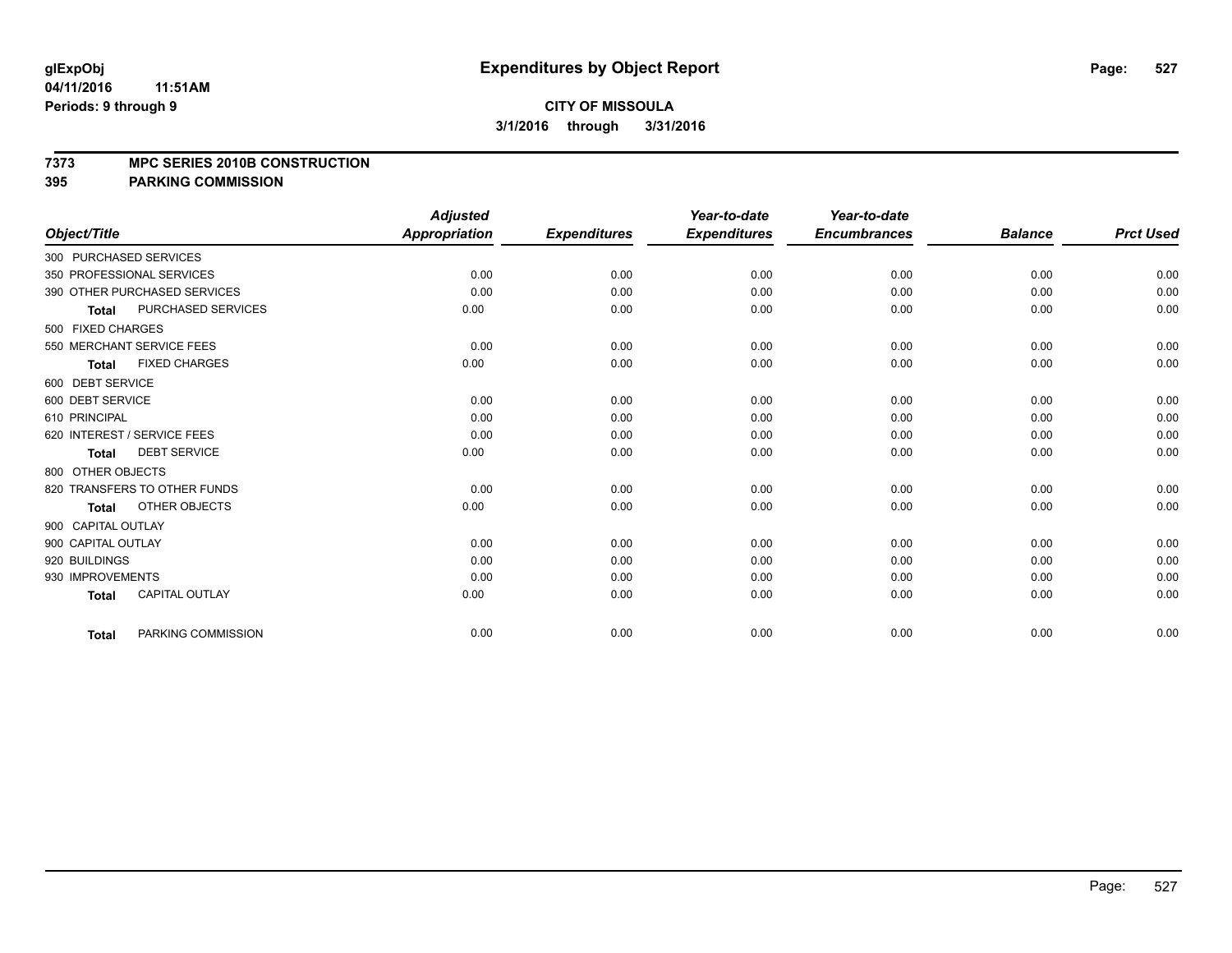# **CITY OF MISSOULA 3/1/2016 through 3/31/2016**

#### **7373 MPC SERIES 2010B CONSTRUCTION**

**900 DEPRECIATION**

| Object/Title                         | <b>Adjusted</b><br>Appropriation | <b>Expenditures</b> | Year-to-date<br><b>Expenditures</b> | Year-to-date<br><b>Encumbrances</b> | <b>Balance</b> | <b>Prct Used</b> |
|--------------------------------------|----------------------------------|---------------------|-------------------------------------|-------------------------------------|----------------|------------------|
| 500 FIXED CHARGES                    |                                  |                     |                                     |                                     |                |                  |
| 550 MERCHANT SERVICE FEES            | 0.00                             | 0.00                | 0.00                                | 0.00                                | 0.00           | 0.00             |
| <b>FIXED CHARGES</b><br><b>Total</b> | 0.00                             | 0.00                | 0.00                                | 0.00                                | 0.00           | 0.00             |
| 800 OTHER OBJECTS                    |                                  |                     |                                     |                                     |                |                  |
| 830 DEPRECIATION                     | 0.00                             | 0.00                | 0.00                                | 0.00                                | 0.00           | 0.00             |
| OTHER OBJECTS<br><b>Total</b>        | 0.00                             | 0.00                | 0.00                                | 0.00                                | 0.00           | 0.00             |
| <b>DEPRECIATION</b><br><b>Total</b>  | 0.00                             | 0.00                | 0.00                                | 0.00                                | 0.00           | 0.00             |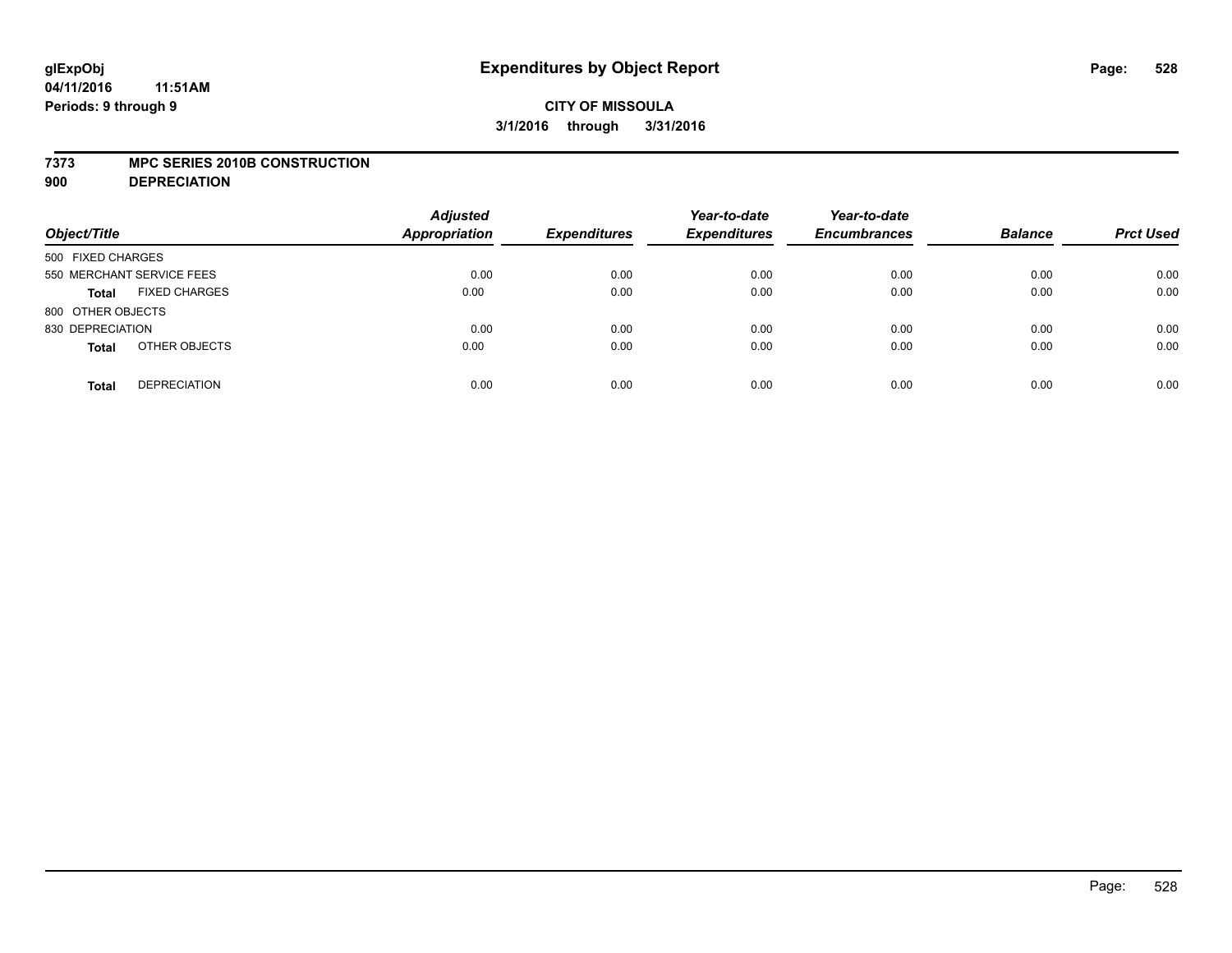**CITY OF MISSOULA 3/1/2016 through 3/31/2016**

### **7373 MPC SERIES 2010B CONSTRUCTION**

|                                               | <b>Adjusted</b>      |                     | Year-to-date        | Year-to-date        |                |                  |
|-----------------------------------------------|----------------------|---------------------|---------------------|---------------------|----------------|------------------|
| Object/Title                                  | <b>Appropriation</b> | <b>Expenditures</b> | <b>Expenditures</b> | <b>Encumbrances</b> | <b>Balance</b> | <b>Prct Used</b> |
| 300 PURCHASED SERVICES                        |                      |                     |                     |                     |                |                  |
| 350 PROFESSIONAL SERVICES                     | 0.00                 | 0.00                | 0.00                | 0.00                | 0.00           | 0.00             |
| 390 OTHER PURCHASED SERVICES                  | 0.00                 | 0.00                | 0.00                | 0.00                | 0.00           | 0.00             |
| PURCHASED SERVICES<br><b>Total</b>            | 0.00                 | 0.00                | 0.00                | 0.00                | 0.00           | 0.00             |
| 500 FIXED CHARGES                             |                      |                     |                     |                     |                |                  |
| 550 MERCHANT SERVICE FEES                     | 0.00                 | 0.00                | 0.00                | 0.00                | 0.00           | 0.00             |
| <b>FIXED CHARGES</b><br><b>Total</b>          | 0.00                 | 0.00                | 0.00                | 0.00                | 0.00           | 0.00             |
| 600 DEBT SERVICE                              |                      |                     |                     |                     |                |                  |
| 600 DEBT SERVICE                              | 0.00                 | 0.00                | 0.00                | 0.00                | 0.00           | 0.00             |
| 610 PRINCIPAL                                 | 0.00                 | 0.00                | 0.00                | 0.00                | 0.00           | 0.00             |
| 620 INTEREST / SERVICE FEES                   | 0.00                 | 0.00                | 0.00                | 0.00                | 0.00           | 0.00             |
| <b>DEBT SERVICE</b><br><b>Total</b>           | 0.00                 | 0.00                | 0.00                | 0.00                | 0.00           | 0.00             |
| 800 OTHER OBJECTS                             |                      |                     |                     |                     |                |                  |
| 820 TRANSFERS TO OTHER FUNDS                  | 0.00                 | 0.00                | 0.00                | 0.00                | 0.00           | 0.00             |
| 830 DEPRECIATION                              | 0.00                 | 0.00                | 0.00                | 0.00                | 0.00           | 0.00             |
| OTHER OBJECTS<br>Total                        | 0.00                 | 0.00                | 0.00                | 0.00                | 0.00           | 0.00             |
| 900 CAPITAL OUTLAY                            |                      |                     |                     |                     |                |                  |
| 900 CAPITAL OUTLAY                            | 0.00                 | 0.00                | 0.00                | 0.00                | 0.00           | 0.00             |
| 920 BUILDINGS                                 | 0.00                 | 0.00                | 0.00                | 0.00                | 0.00           | 0.00             |
| 930 IMPROVEMENTS                              | 0.00                 | 0.00                | 0.00                | 0.00                | 0.00           | 0.00             |
| <b>CAPITAL OUTLAY</b><br><b>Total</b>         | 0.00                 | 0.00                | 0.00                | 0.00                | 0.00           | 0.00             |
| MPC SERIES 2010B CONSTRUCTION<br><b>Total</b> | 0.00                 | 0.00                | 0.00                | 0.00                | 0.00           | 0.00             |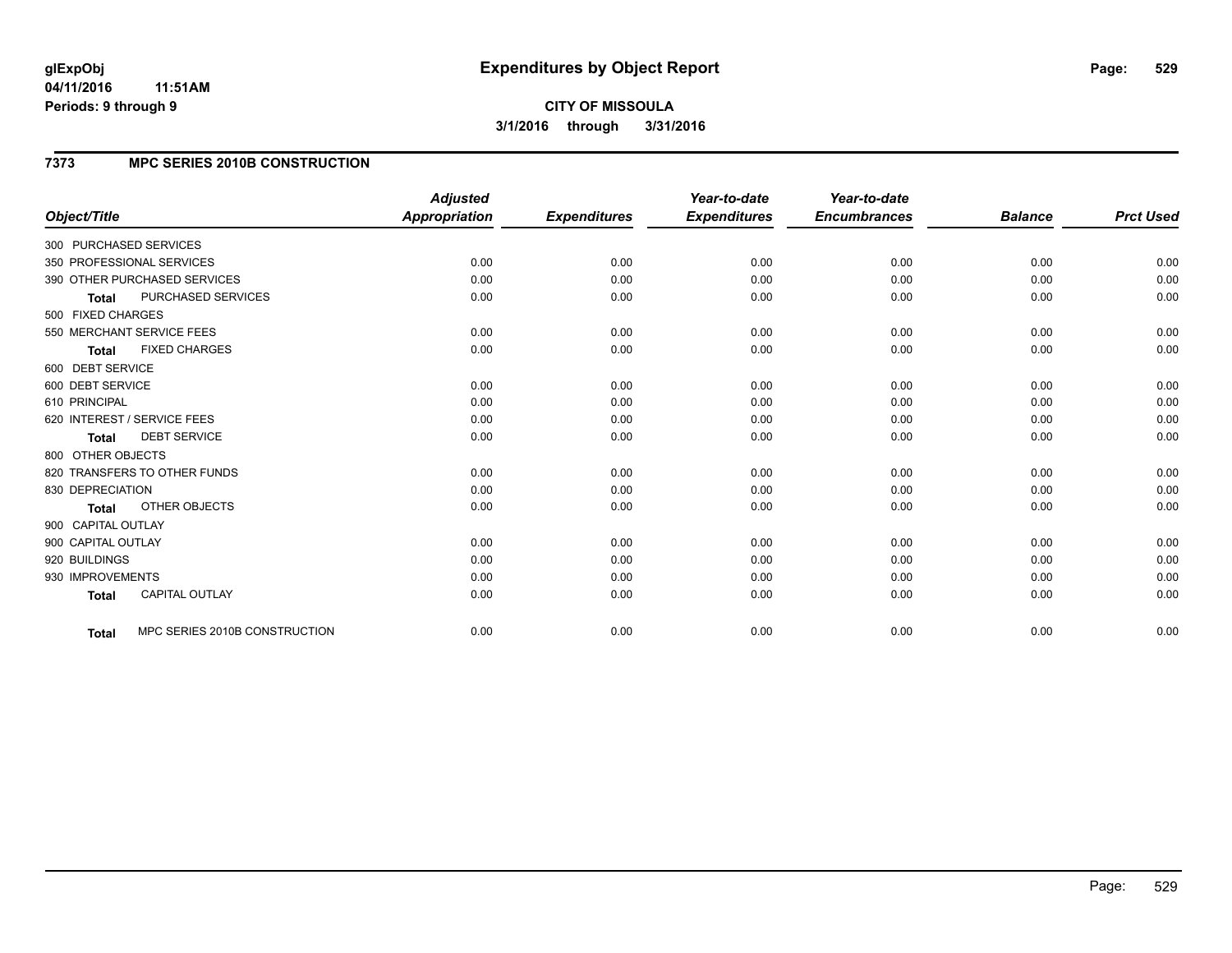### **7374 RESERVE FUND-PARKING BONDS**

|                                       | <b>Adjusted</b>      |                     | Year-to-date        | Year-to-date        |                |                  |
|---------------------------------------|----------------------|---------------------|---------------------|---------------------|----------------|------------------|
| Object/Title                          | <b>Appropriation</b> | <b>Expenditures</b> | <b>Expenditures</b> | <b>Encumbrances</b> | <b>Balance</b> | <b>Prct Used</b> |
| 500 FIXED CHARGES                     |                      |                     |                     |                     |                |                  |
| 550 MERCHANT SERVICE FEES             | 0.00                 | 0.00                | 0.00                | 0.00                | 0.00           | 0.00             |
| <b>FIXED CHARGES</b><br><b>Total</b>  | 0.00                 | 0.00                | 0.00                | 0.00                | 0.00           | 0.00             |
| 900 CAPITAL OUTLAY                    |                      |                     |                     |                     |                |                  |
| 920 BUILDINGS                         | 0.00                 | 0.00                | 0.00                | 0.00                | 0.00           | 0.00             |
| 930 IMPROVEMENTS                      | 0.00                 | 0.00                | 0.00                | 0.00                | 0.00           | 0.00             |
| <b>CAPITAL OUTLAY</b><br><b>Total</b> | 0.00                 | 0.00                | 0.00                | 0.00                | 0.00           | 0.00             |
| PARKING COMMISSION<br><b>Total</b>    | 0.00                 | 0.00                | 0.00                | 0.00                | 0.00           | 0.00             |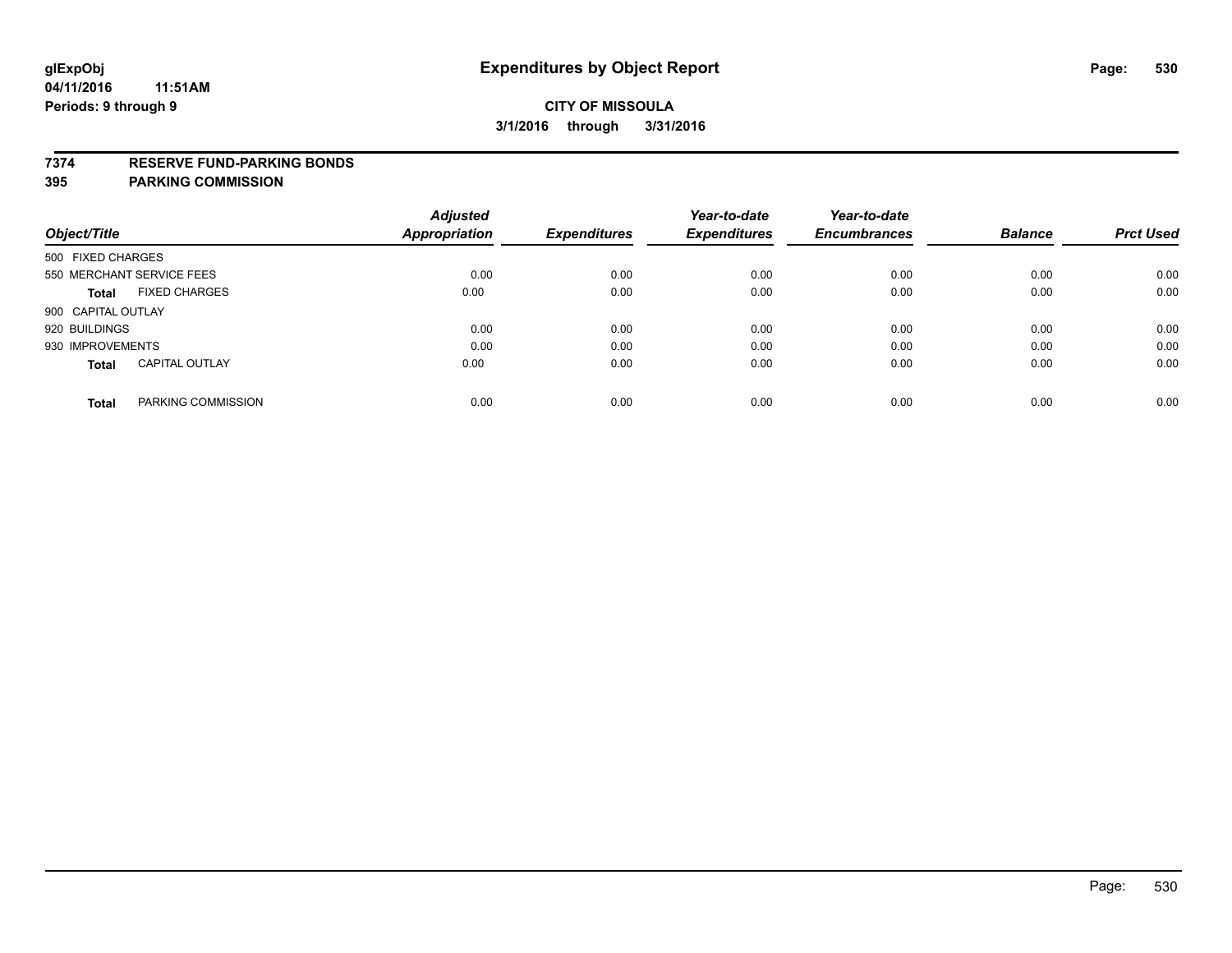### **7374 RESERVE FUND-PARKING BONDS**

| Object/Title              |                            | <b>Adjusted</b><br>Appropriation | <b>Expenditures</b> | Year-to-date<br><b>Expenditures</b> | Year-to-date<br><b>Encumbrances</b> | <b>Balance</b> | <b>Prct Used</b> |
|---------------------------|----------------------------|----------------------------------|---------------------|-------------------------------------|-------------------------------------|----------------|------------------|
| 500 FIXED CHARGES         |                            |                                  |                     |                                     |                                     |                |                  |
| 550 MERCHANT SERVICE FEES |                            | 0.00                             | 0.00                | 0.00                                | 0.00                                | 0.00           | 0.00             |
| <b>Total</b>              | <b>FIXED CHARGES</b>       | 0.00                             | 0.00                | 0.00                                | 0.00                                | 0.00           | 0.00             |
| 900 CAPITAL OUTLAY        |                            |                                  |                     |                                     |                                     |                |                  |
| 920 BUILDINGS             |                            | 0.00                             | 0.00                | 0.00                                | 0.00                                | 0.00           | 0.00             |
| 930 IMPROVEMENTS          |                            | 0.00                             | 0.00                | 0.00                                | 0.00                                | 0.00           | 0.00             |
| <b>Total</b>              | <b>CAPITAL OUTLAY</b>      | 0.00                             | 0.00                | 0.00                                | 0.00                                | 0.00           | 0.00             |
| <b>Total</b>              | RESERVE FUND-PARKING BONDS | 0.00                             | 0.00                | 0.00                                | 0.00                                | 0.00           | 0.00             |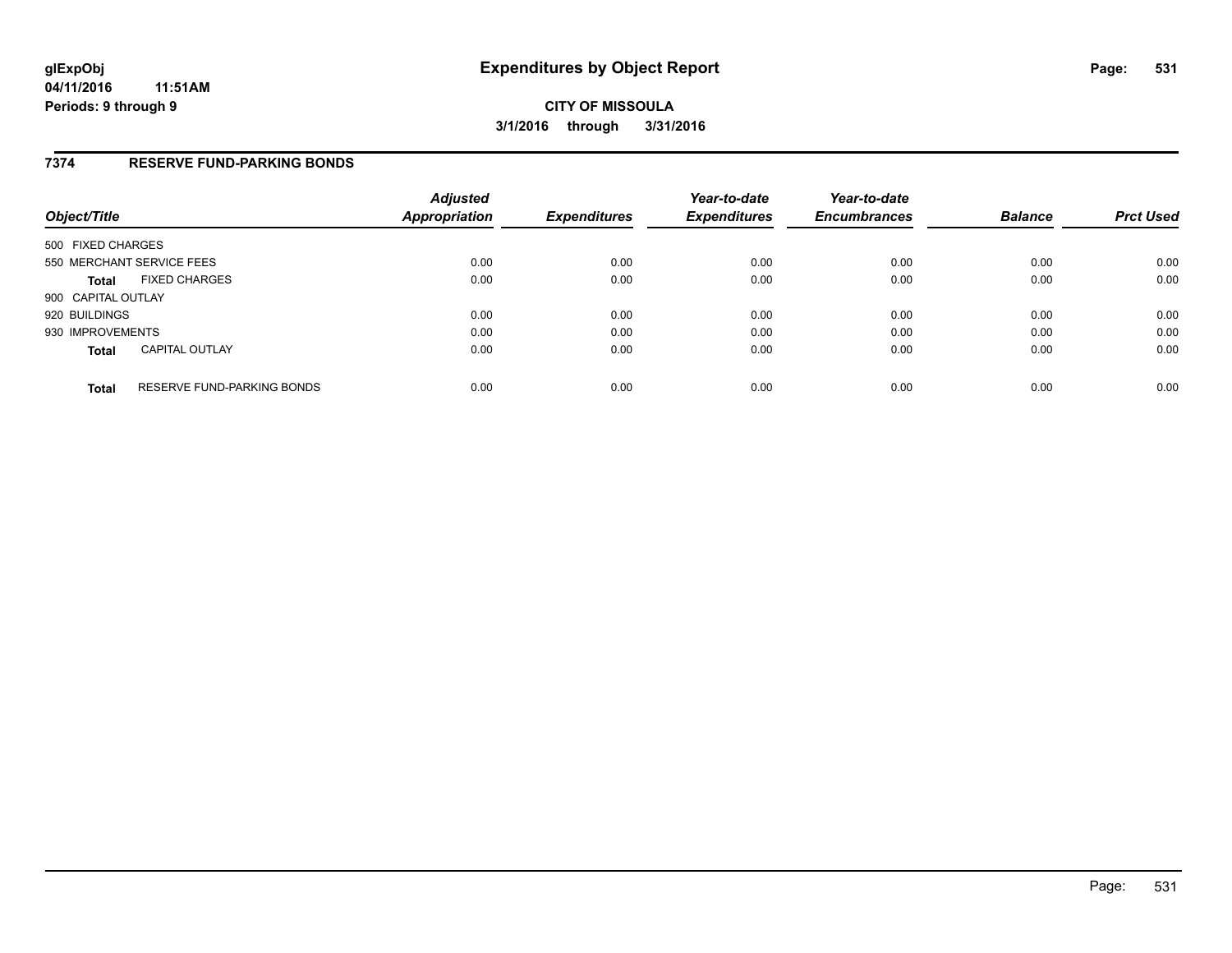#### **7375 PLEDGED TAX INCREMENT-2010B BOND**

| Object/Title      |                              | <b>Adjusted</b><br>Appropriation | <b>Expenditures</b> | Year-to-date<br><b>Expenditures</b> | Year-to-date<br><b>Encumbrances</b> | <b>Balance</b> | <b>Prct Used</b> |
|-------------------|------------------------------|----------------------------------|---------------------|-------------------------------------|-------------------------------------|----------------|------------------|
|                   | 300 PURCHASED SERVICES       |                                  |                     |                                     |                                     |                |                  |
|                   | 390 OTHER PURCHASED SERVICES | 121.431.00                       | 0.00                | 0.00                                | 0.00                                | 121.431.00     | 0.00             |
| <b>Total</b>      | <b>PURCHASED SERVICES</b>    | 121,431.00                       | 0.00                | 0.00                                | 0.00                                | 121.431.00     | 0.00             |
| 500 FIXED CHARGES |                              |                                  |                     |                                     |                                     |                |                  |
|                   | 550 MERCHANT SERVICE FEES    | 0.00                             | 0.00                | 0.00                                | 0.00                                | 0.00           | 0.00             |
| <b>Total</b>      | <b>FIXED CHARGES</b>         | 0.00                             | 0.00                | 0.00                                | 0.00                                | 0.00           | 0.00             |
| 800 OTHER OBJECTS |                              |                                  |                     |                                     |                                     |                |                  |
|                   | 820 TRANSFERS TO OTHER FUNDS | 146.731.00                       | 0.00                | 0.00                                | 0.00                                | 146.731.00     | 0.00             |
| <b>Total</b>      | OTHER OBJECTS                | 146.731.00                       | 0.00                | 0.00                                | 0.00                                | 146.731.00     | 0.00             |
| <b>Total</b>      | PARKING COMMISSION           | 268,162.00                       | 0.00                | 0.00                                | 0.00                                | 268.162.00     | 0.00             |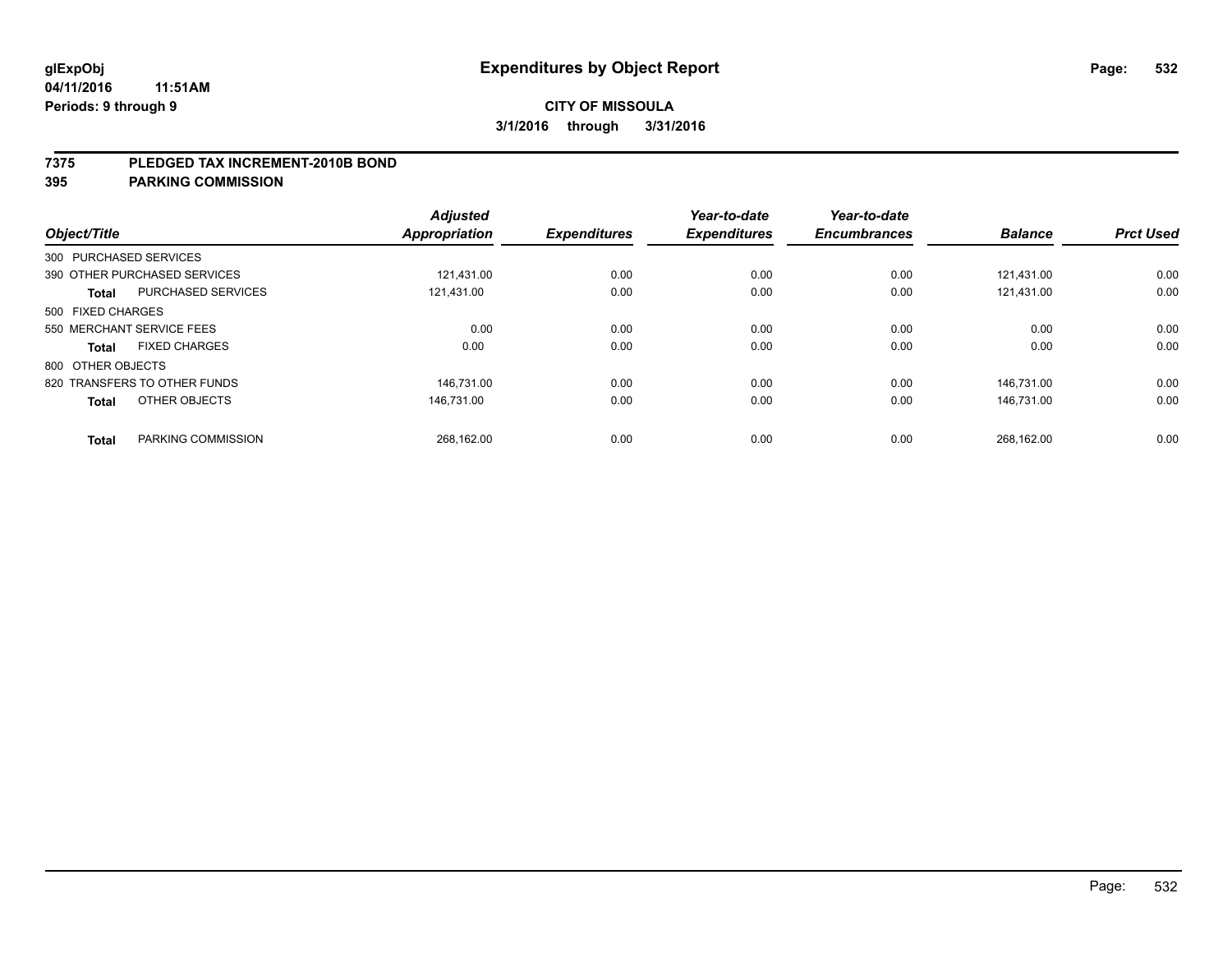## **7375 PLEDGED TAX INCREMENT-2010B BOND**

| Object/Title      |                                  | <b>Adjusted</b><br><b>Appropriation</b> | <b>Expenditures</b> | Year-to-date<br><b>Expenditures</b> | Year-to-date<br><b>Encumbrances</b> | <b>Balance</b> | <b>Prct Used</b> |
|-------------------|----------------------------------|-----------------------------------------|---------------------|-------------------------------------|-------------------------------------|----------------|------------------|
|                   | 300 PURCHASED SERVICES           |                                         |                     |                                     |                                     |                |                  |
|                   | 390 OTHER PURCHASED SERVICES     | 121.431.00                              | 0.00                | 0.00                                | 0.00                                | 121.431.00     | 0.00             |
| <b>Total</b>      | PURCHASED SERVICES               | 121,431.00                              | 0.00                | 0.00                                | 0.00                                | 121.431.00     | 0.00             |
| 500 FIXED CHARGES |                                  |                                         |                     |                                     |                                     |                |                  |
|                   | 550 MERCHANT SERVICE FEES        | 0.00                                    | 0.00                | 0.00                                | 0.00                                | 0.00           | 0.00             |
| <b>Total</b>      | <b>FIXED CHARGES</b>             | 0.00                                    | 0.00                | 0.00                                | 0.00                                | 0.00           | 0.00             |
| 800 OTHER OBJECTS |                                  |                                         |                     |                                     |                                     |                |                  |
|                   | 820 TRANSFERS TO OTHER FUNDS     | 146.731.00                              | 0.00                | 0.00                                | 0.00                                | 146.731.00     | 0.00             |
| <b>Total</b>      | OTHER OBJECTS                    | 146.731.00                              | 0.00                | 0.00                                | 0.00                                | 146.731.00     | 0.00             |
| <b>Total</b>      | PLEDGED TAX INCREMENT-2010B BOND | 268.162.00                              | 0.00                | 0.00                                | 0.00                                | 268.162.00     | 0.00             |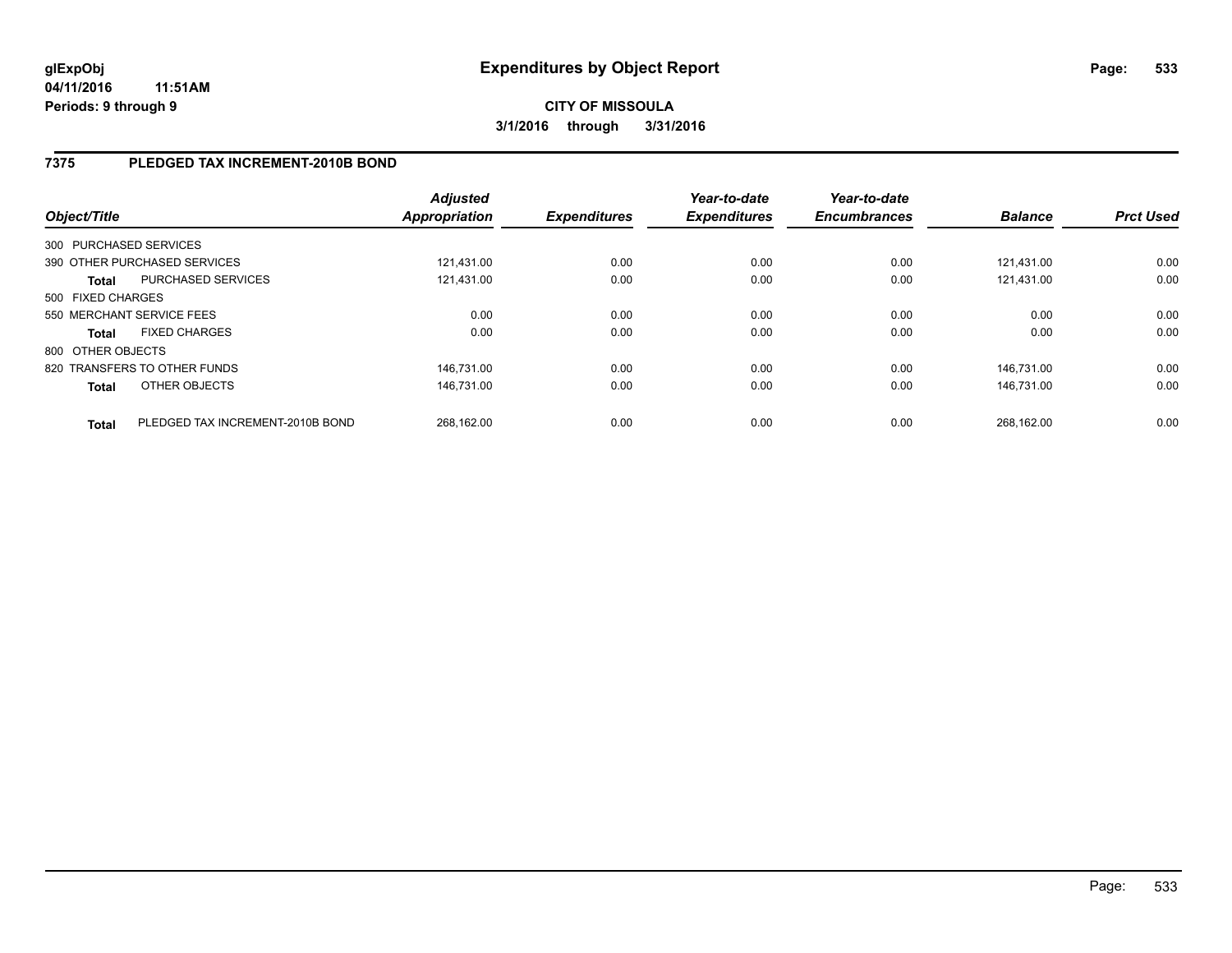# **CITY OF MISSOULA 3/1/2016 through 3/31/2016**

#### **7376 MPC 2010A BONDS DEBT INTEREST**

| Object/Title                         | <b>Adjusted</b><br><b>Appropriation</b> | <b>Expenditures</b> | Year-to-date<br><b>Expenditures</b> | Year-to-date<br><b>Encumbrances</b> | <b>Balance</b> | <b>Prct Used</b> |
|--------------------------------------|-----------------------------------------|---------------------|-------------------------------------|-------------------------------------|----------------|------------------|
| 500 FIXED CHARGES                    |                                         |                     |                                     |                                     |                |                  |
| 550 MERCHANT SERVICE FEES            | 0.00                                    | 0.00                | 0.00                                | 0.00                                | 0.00           | 0.00             |
| <b>FIXED CHARGES</b><br><b>Total</b> | 0.00                                    | 0.00                | 0.00                                | 0.00                                | 0.00           | 0.00             |
| 600 DEBT SERVICE                     |                                         |                     |                                     |                                     |                |                  |
| 620 INTEREST / SERVICE FEES          | 0.00                                    | 0.00                | 0.00                                | 0.00                                | 0.00           | 0.00             |
| <b>DEBT SERVICE</b><br><b>Total</b>  | 0.00                                    | 0.00                | 0.00                                | 0.00                                | 0.00           | 0.00             |
| 800 OTHER OBJECTS                    |                                         |                     |                                     |                                     |                |                  |
| 820 TRANSFERS TO OTHER FUNDS         | 0.00                                    | 0.00                | 0.00                                | 0.00                                | 0.00           | 0.00             |
| OTHER OBJECTS<br><b>Total</b>        | 0.00                                    | 0.00                | 0.00                                | 0.00                                | 0.00           | 0.00             |
|                                      |                                         |                     |                                     |                                     |                |                  |
| PARKING COMMISSION<br><b>Total</b>   | 0.00                                    | 0.00                | 0.00                                | 0.00                                | 0.00           | 0.00             |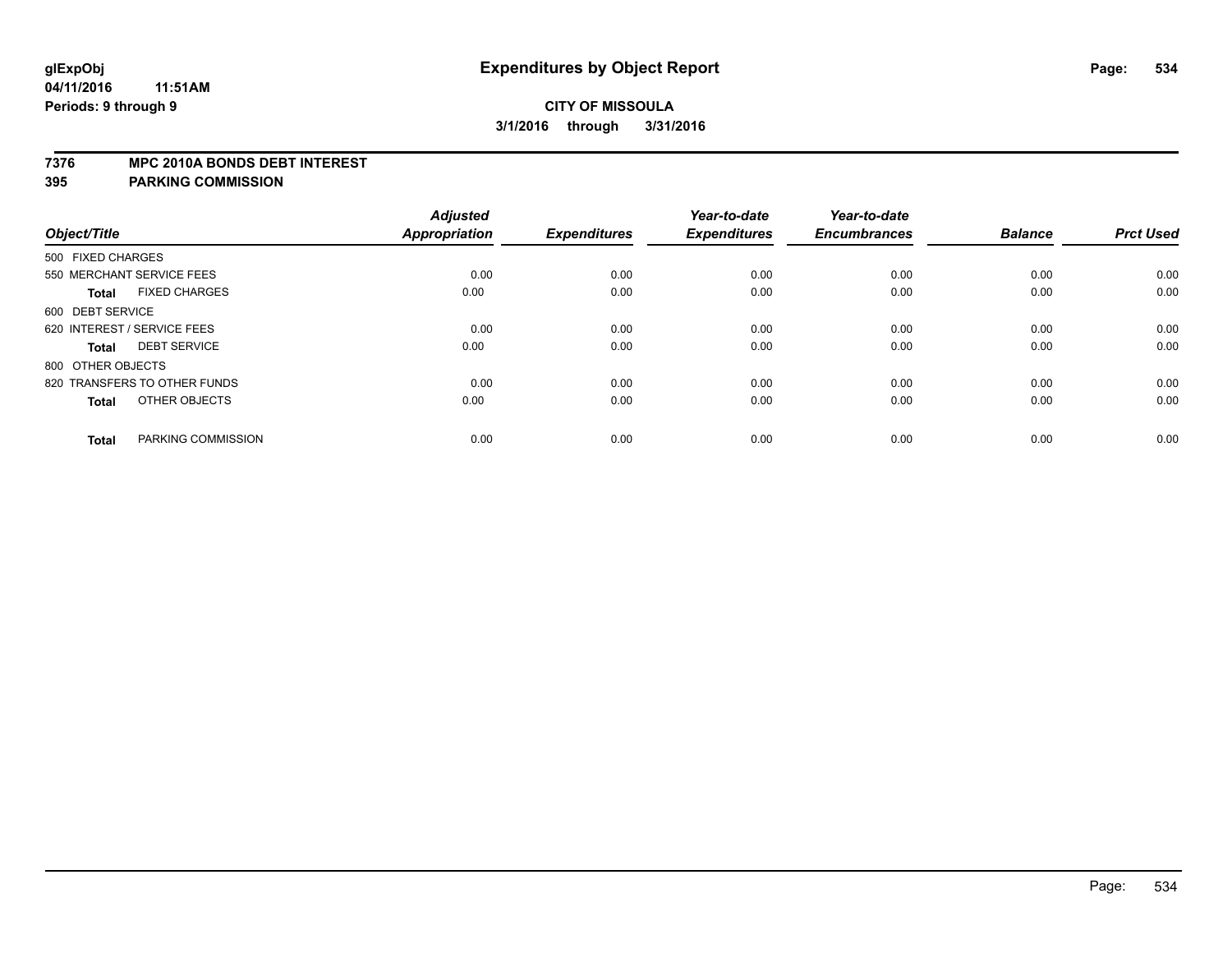### **7376 MPC 2010A BONDS DEBT INTEREST**

| Object/Title      |                               | <b>Adjusted</b><br>Appropriation | <b>Expenditures</b> | Year-to-date<br><b>Expenditures</b> | Year-to-date<br><b>Encumbrances</b> | <b>Balance</b> | <b>Prct Used</b> |
|-------------------|-------------------------------|----------------------------------|---------------------|-------------------------------------|-------------------------------------|----------------|------------------|
| 500 FIXED CHARGES |                               |                                  |                     |                                     |                                     |                |                  |
|                   | 550 MERCHANT SERVICE FEES     | 0.00                             | 0.00                | 0.00                                | 0.00                                | 0.00           | 0.00             |
| <b>Total</b>      | <b>FIXED CHARGES</b>          | 0.00                             | 0.00                | 0.00                                | 0.00                                | 0.00           | 0.00             |
| 600 DEBT SERVICE  |                               |                                  |                     |                                     |                                     |                |                  |
|                   | 620 INTEREST / SERVICE FEES   | 0.00                             | 0.00                | 0.00                                | 0.00                                | 0.00           | 0.00             |
| <b>Total</b>      | <b>DEBT SERVICE</b>           | 0.00                             | 0.00                | 0.00                                | 0.00                                | 0.00           | 0.00             |
| 800 OTHER OBJECTS |                               |                                  |                     |                                     |                                     |                |                  |
|                   | 820 TRANSFERS TO OTHER FUNDS  | 0.00                             | 0.00                | 0.00                                | 0.00                                | 0.00           | 0.00             |
| <b>Total</b>      | OTHER OBJECTS                 | 0.00                             | 0.00                | 0.00                                | 0.00                                | 0.00           | 0.00             |
| <b>Total</b>      | MPC 2010A BONDS DEBT INTEREST | 0.00                             | 0.00                | 0.00                                | 0.00                                | 0.00           | 0.00             |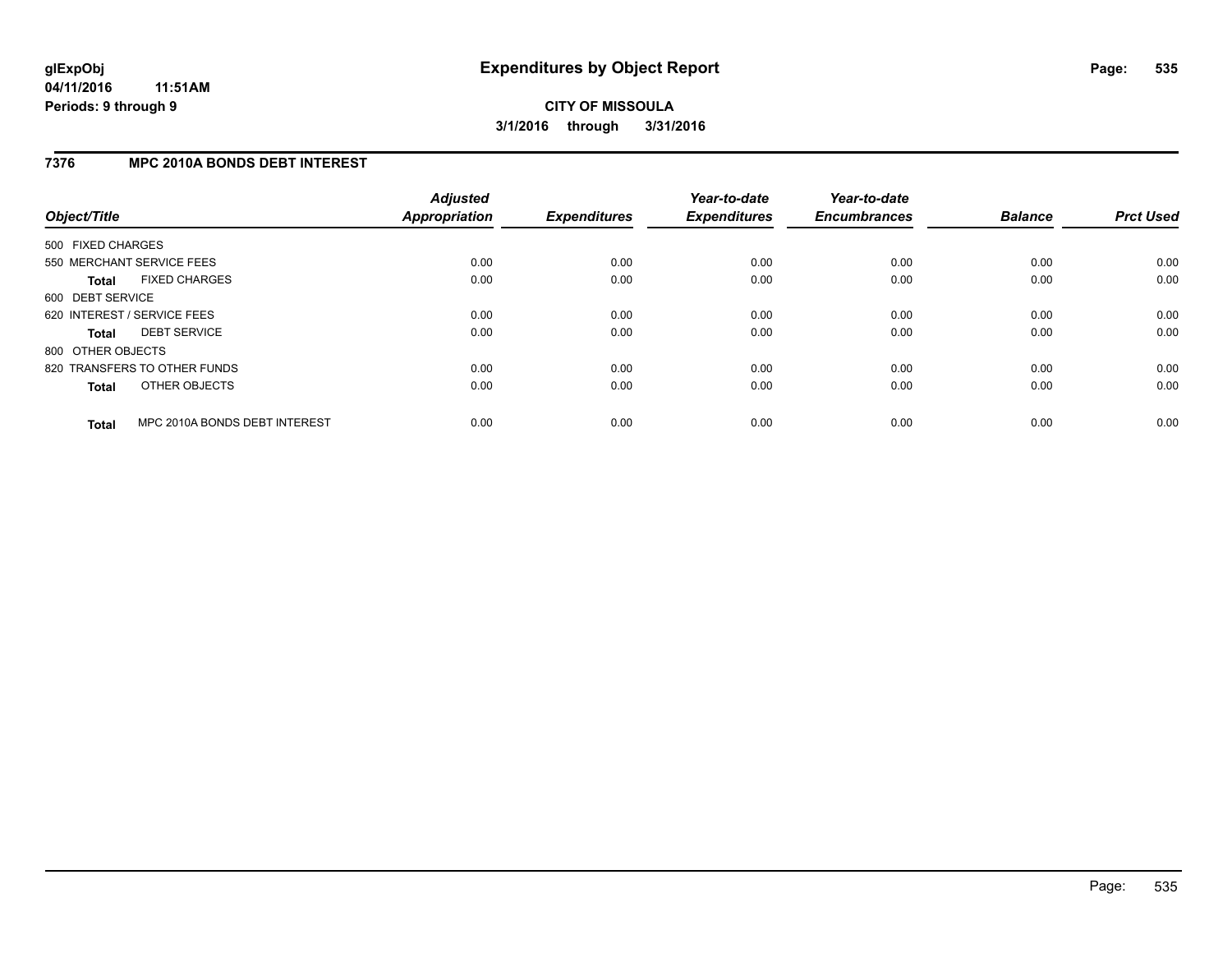#### **7377 MPC 2010A BONDS SINKING FUND**

| Object/Title                         | <b>Adjusted</b><br><b>Appropriation</b> | <b>Expenditures</b> | Year-to-date<br><b>Expenditures</b> | Year-to-date<br><b>Encumbrances</b> | <b>Balance</b> | <b>Prct Used</b> |
|--------------------------------------|-----------------------------------------|---------------------|-------------------------------------|-------------------------------------|----------------|------------------|
| 500 FIXED CHARGES                    |                                         |                     |                                     |                                     |                |                  |
| 550 MERCHANT SERVICE FEES            | 0.00                                    | 0.00                | 0.00                                | 0.00                                | 0.00           | 0.00             |
| <b>FIXED CHARGES</b><br><b>Total</b> | 0.00                                    | 0.00                | 0.00                                | 0.00                                | 0.00           | 0.00             |
| 600 DEBT SERVICE                     |                                         |                     |                                     |                                     |                |                  |
| 610 PRINCIPAL                        | 0.00                                    | 0.00                | 0.00                                | 0.00                                | 0.00           | 0.00             |
| 620 INTEREST / SERVICE FEES          | 0.00                                    | 0.00                | 0.00                                | 0.00                                | 0.00           | 0.00             |
| <b>DEBT SERVICE</b><br><b>Total</b>  | 0.00                                    | 0.00                | 0.00                                | 0.00                                | 0.00           | 0.00             |
| 800 OTHER OBJECTS                    |                                         |                     |                                     |                                     |                |                  |
| 820 TRANSFERS TO OTHER FUNDS         | 0.00                                    | 0.00                | 0.00                                | 0.00                                | 0.00           | 0.00             |
| OTHER OBJECTS<br><b>Total</b>        | 0.00                                    | 0.00                | 0.00                                | 0.00                                | 0.00           | 0.00             |
|                                      |                                         |                     |                                     |                                     |                |                  |
| PARKING COMMISSION<br><b>Total</b>   | 0.00                                    | 0.00                | 0.00                                | 0.00                                | 0.00           | 0.00             |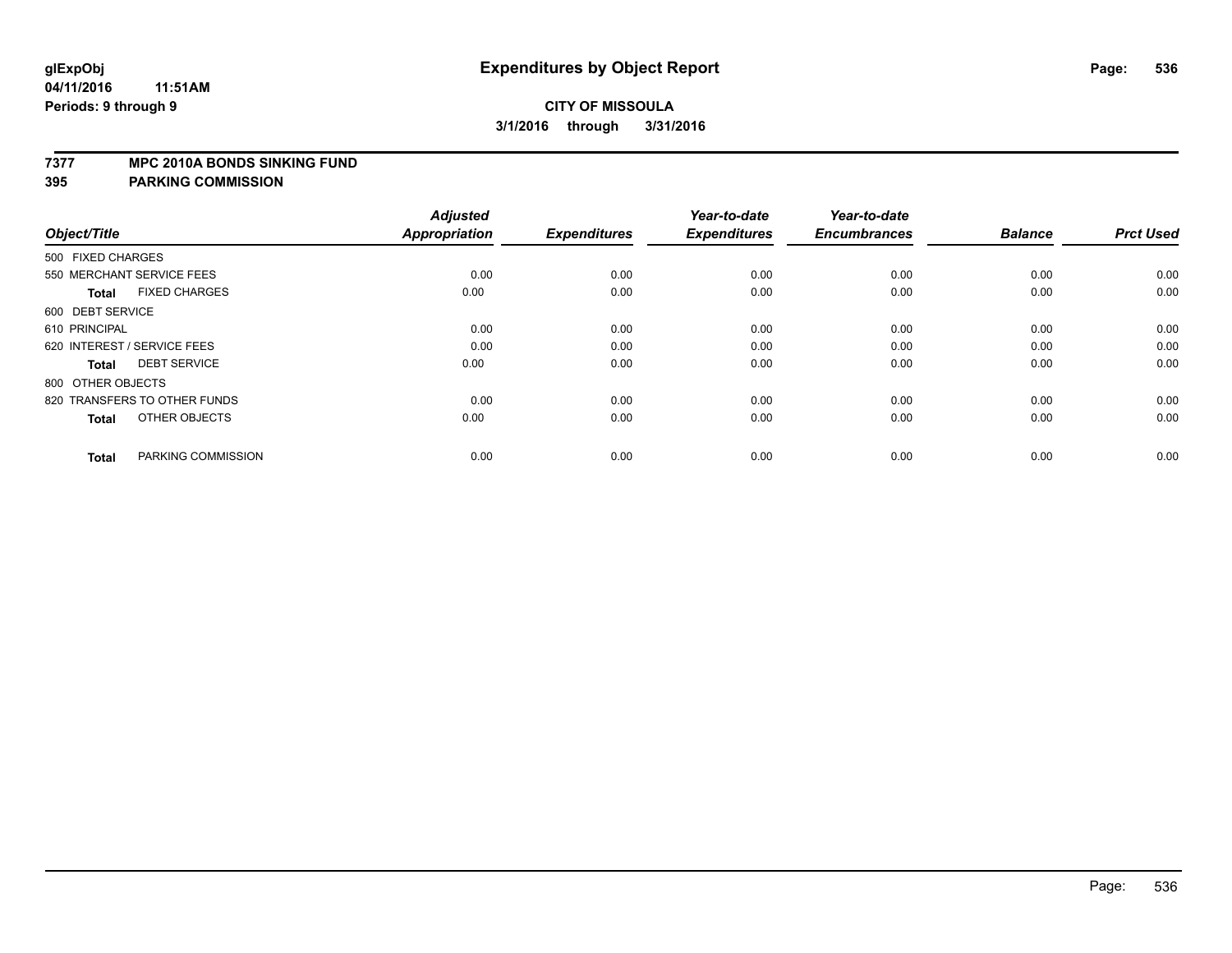### **7377 MPC 2010A BONDS SINKING FUND**

| Object/Title                 |                              | <b>Adjusted</b><br><b>Appropriation</b> | <b>Expenditures</b> | Year-to-date<br><b>Expenditures</b> | Year-to-date<br><b>Encumbrances</b> | <b>Balance</b> | <b>Prct Used</b> |
|------------------------------|------------------------------|-----------------------------------------|---------------------|-------------------------------------|-------------------------------------|----------------|------------------|
| 500 FIXED CHARGES            |                              |                                         |                     |                                     |                                     |                |                  |
| 550 MERCHANT SERVICE FEES    |                              | 0.00                                    | 0.00                | 0.00                                | 0.00                                | 0.00           | 0.00             |
| <b>Total</b>                 | <b>FIXED CHARGES</b>         | 0.00                                    | 0.00                | 0.00                                | 0.00                                | 0.00           | 0.00             |
| 600 DEBT SERVICE             |                              |                                         |                     |                                     |                                     |                |                  |
| 610 PRINCIPAL                |                              | 0.00                                    | 0.00                | 0.00                                | 0.00                                | 0.00           | 0.00             |
| 620 INTEREST / SERVICE FEES  |                              | 0.00                                    | 0.00                | 0.00                                | 0.00                                | 0.00           | 0.00             |
| Total                        | <b>DEBT SERVICE</b>          | 0.00                                    | 0.00                | 0.00                                | 0.00                                | 0.00           | 0.00             |
| 800 OTHER OBJECTS            |                              |                                         |                     |                                     |                                     |                |                  |
| 820 TRANSFERS TO OTHER FUNDS |                              | 0.00                                    | 0.00                | 0.00                                | 0.00                                | 0.00           | 0.00             |
| <b>Total</b>                 | OTHER OBJECTS                | 0.00                                    | 0.00                | 0.00                                | 0.00                                | 0.00           | 0.00             |
| <b>Total</b>                 | MPC 2010A BONDS SINKING FUND | 0.00                                    | 0.00                | 0.00                                | 0.00                                | 0.00           | 0.00             |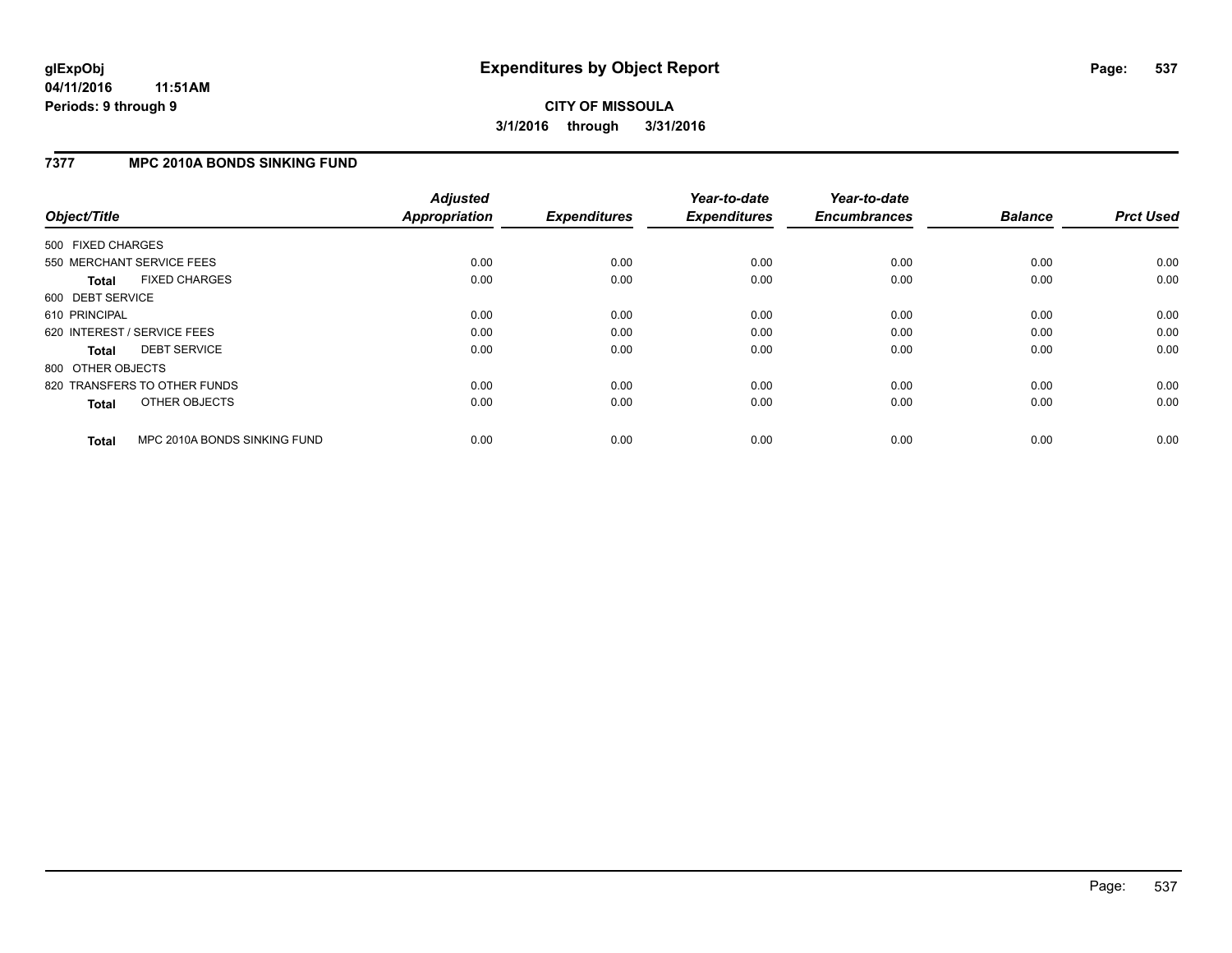**7378 MPC 2010A BOND RESERVE**

|                    |                              | <b>Adjusted</b>      |                     | Year-to-date        | Year-to-date        |                |                  |
|--------------------|------------------------------|----------------------|---------------------|---------------------|---------------------|----------------|------------------|
| Object/Title       |                              | <b>Appropriation</b> | <b>Expenditures</b> | <b>Expenditures</b> | <b>Encumbrances</b> | <b>Balance</b> | <b>Prct Used</b> |
| 500 FIXED CHARGES  |                              |                      |                     |                     |                     |                |                  |
|                    | 550 MERCHANT SERVICE FEES    | 0.00                 | 0.00                | 0.00                | 0.00                | 0.00           | 0.00             |
| <b>Total</b>       | <b>FIXED CHARGES</b>         | 0.00                 | 0.00                | 0.00                | 0.00                | 0.00           | 0.00             |
| 800 OTHER OBJECTS  |                              |                      |                     |                     |                     |                |                  |
|                    | 820 TRANSFERS TO OTHER FUNDS | 0.00                 | 0.00                | 0.00                | 0.00                | 0.00           | 0.00             |
| Total              | OTHER OBJECTS                | 0.00                 | 0.00                | 0.00                | 0.00                | 0.00           | 0.00             |
| 900 CAPITAL OUTLAY |                              |                      |                     |                     |                     |                |                  |
| 930 IMPROVEMENTS   |                              | 0.00                 | 0.00                | 0.00                | 0.00                | 0.00           | 0.00             |
| <b>Total</b>       | <b>CAPITAL OUTLAY</b>        | 0.00                 | 0.00                | 0.00                | 0.00                | 0.00           | 0.00             |
| <b>Total</b>       | PARKING COMMISSION           | 0.00                 | 0.00                | 0.00                | 0.00                | 0.00           | 0.00             |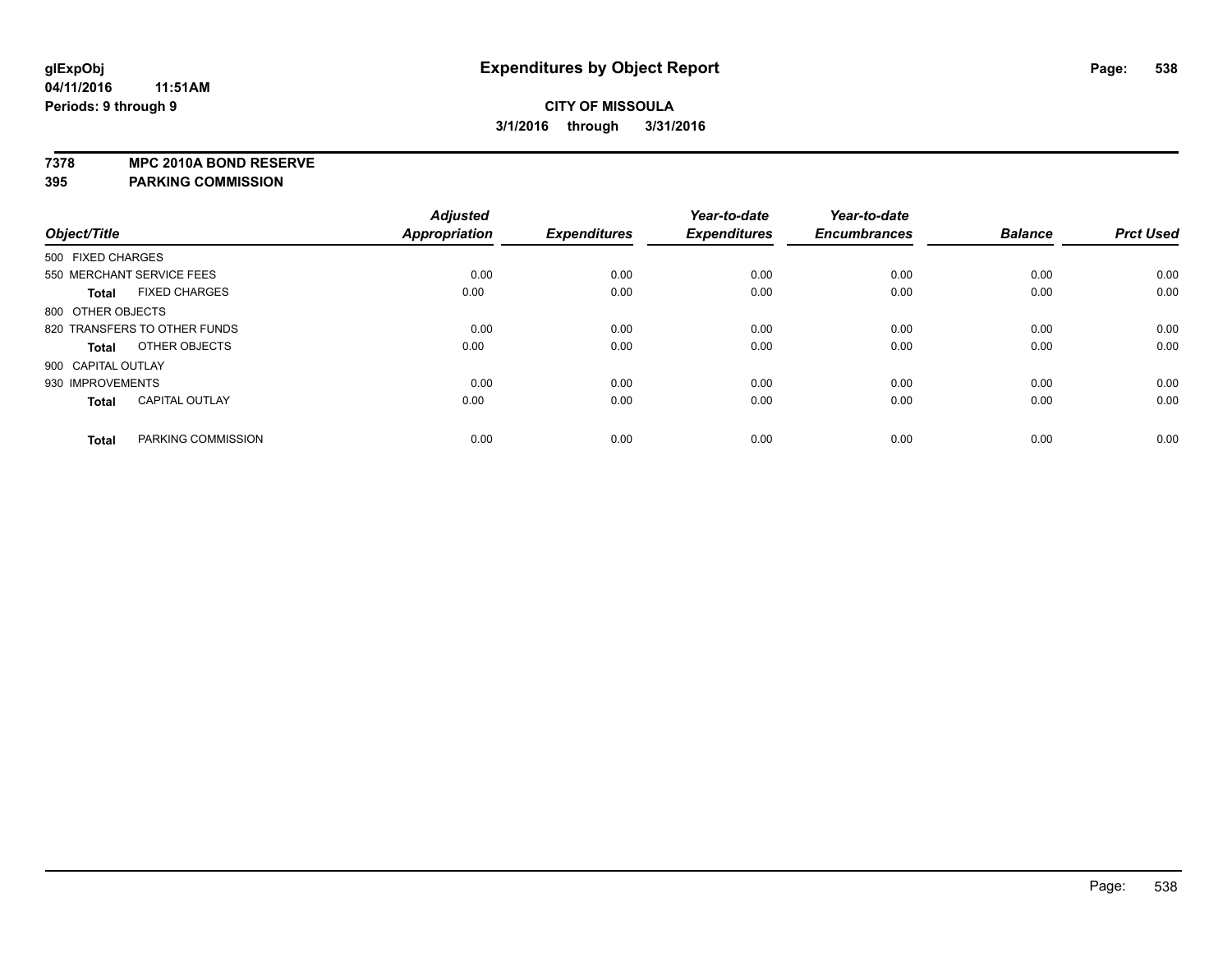### **7378 MPC 2010A BOND RESERVE**

| Object/Title       |                              | <b>Adjusted</b><br>Appropriation | <b>Expenditures</b> | Year-to-date<br><b>Expenditures</b> | Year-to-date<br><b>Encumbrances</b> | <b>Balance</b> | <b>Prct Used</b> |
|--------------------|------------------------------|----------------------------------|---------------------|-------------------------------------|-------------------------------------|----------------|------------------|
| 500 FIXED CHARGES  |                              |                                  |                     |                                     |                                     |                |                  |
|                    | 550 MERCHANT SERVICE FEES    | 0.00                             | 0.00                | 0.00                                | 0.00                                | 0.00           | 0.00             |
| <b>Total</b>       | <b>FIXED CHARGES</b>         | 0.00                             | 0.00                | 0.00                                | 0.00                                | 0.00           | 0.00             |
| 800 OTHER OBJECTS  |                              |                                  |                     |                                     |                                     |                |                  |
|                    | 820 TRANSFERS TO OTHER FUNDS | 0.00                             | 0.00                | 0.00                                | 0.00                                | 0.00           | 0.00             |
| Total              | OTHER OBJECTS                | 0.00                             | 0.00                | 0.00                                | 0.00                                | 0.00           | 0.00             |
| 900 CAPITAL OUTLAY |                              |                                  |                     |                                     |                                     |                |                  |
| 930 IMPROVEMENTS   |                              | 0.00                             | 0.00                | 0.00                                | 0.00                                | 0.00           | 0.00             |
| <b>Total</b>       | <b>CAPITAL OUTLAY</b>        | 0.00                             | 0.00                | 0.00                                | 0.00                                | 0.00           | 0.00             |
| <b>Total</b>       | MPC 2010A BOND RESERVE       | 0.00                             | 0.00                | 0.00                                | 0.00                                | 0.00           | 0.00             |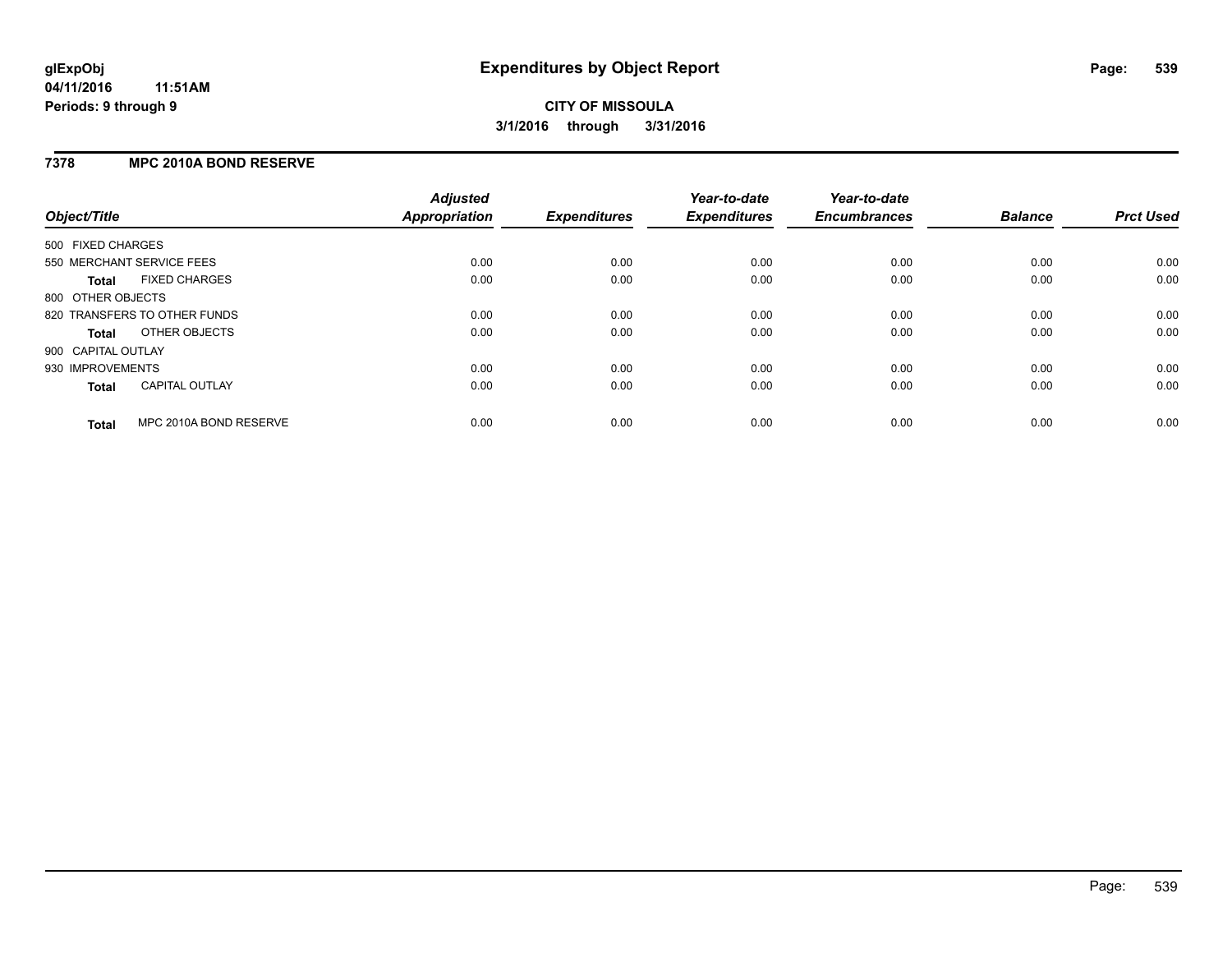#### **7380 BUSINESS IMPROVEMENT DISTRICT**

**375 BUSINESS IMPROVEMENT DISTRICT**

| Object/Title      |                                      | <b>Adjusted</b><br>Appropriation | <b>Expenditures</b> | Year-to-date<br><b>Expenditures</b> | Year-to-date<br><b>Encumbrances</b> | <b>Balance</b> | <b>Prct Used</b> |
|-------------------|--------------------------------------|----------------------------------|---------------------|-------------------------------------|-------------------------------------|----------------|------------------|
|                   | 300 PURCHASED SERVICES               |                                  |                     |                                     |                                     |                |                  |
|                   | 350 PROFESSIONAL SERVICES            | 439.800.00                       | 0.00                | 275.000.00                          | 0.00                                | 164.800.00     | 62.53            |
| <b>Total</b>      | <b>PURCHASED SERVICES</b>            | 439,800.00                       | 0.00                | 275,000.00                          | 0.00                                | 164,800.00     | 62.53            |
| 500 FIXED CHARGES |                                      |                                  |                     |                                     |                                     |                |                  |
|                   | 550 MERCHANT SERVICE FEES            | 0.00                             | 0.00                | 0.00                                | 0.00                                | 0.00           | 0.00             |
| <b>Total</b>      | <b>FIXED CHARGES</b>                 | 0.00                             | 0.00                | 0.00                                | 0.00                                | 0.00           | 0.00             |
| 800 OTHER OBJECTS |                                      |                                  |                     |                                     |                                     |                |                  |
| 845 CONTINGENCY   |                                      | 0.00                             | 0.00                | 0.00                                | 0.00                                | 0.00           | 0.00             |
| <b>Total</b>      | OTHER OBJECTS                        | 0.00                             | 0.00                | 0.00                                | 0.00                                | 0.00           | 0.00             |
| <b>Total</b>      | <b>BUSINESS IMPROVEMENT DISTRICT</b> | 439,800.00                       | 0.00                | 275.000.00                          | 0.00                                | 164.800.00     | 62.53            |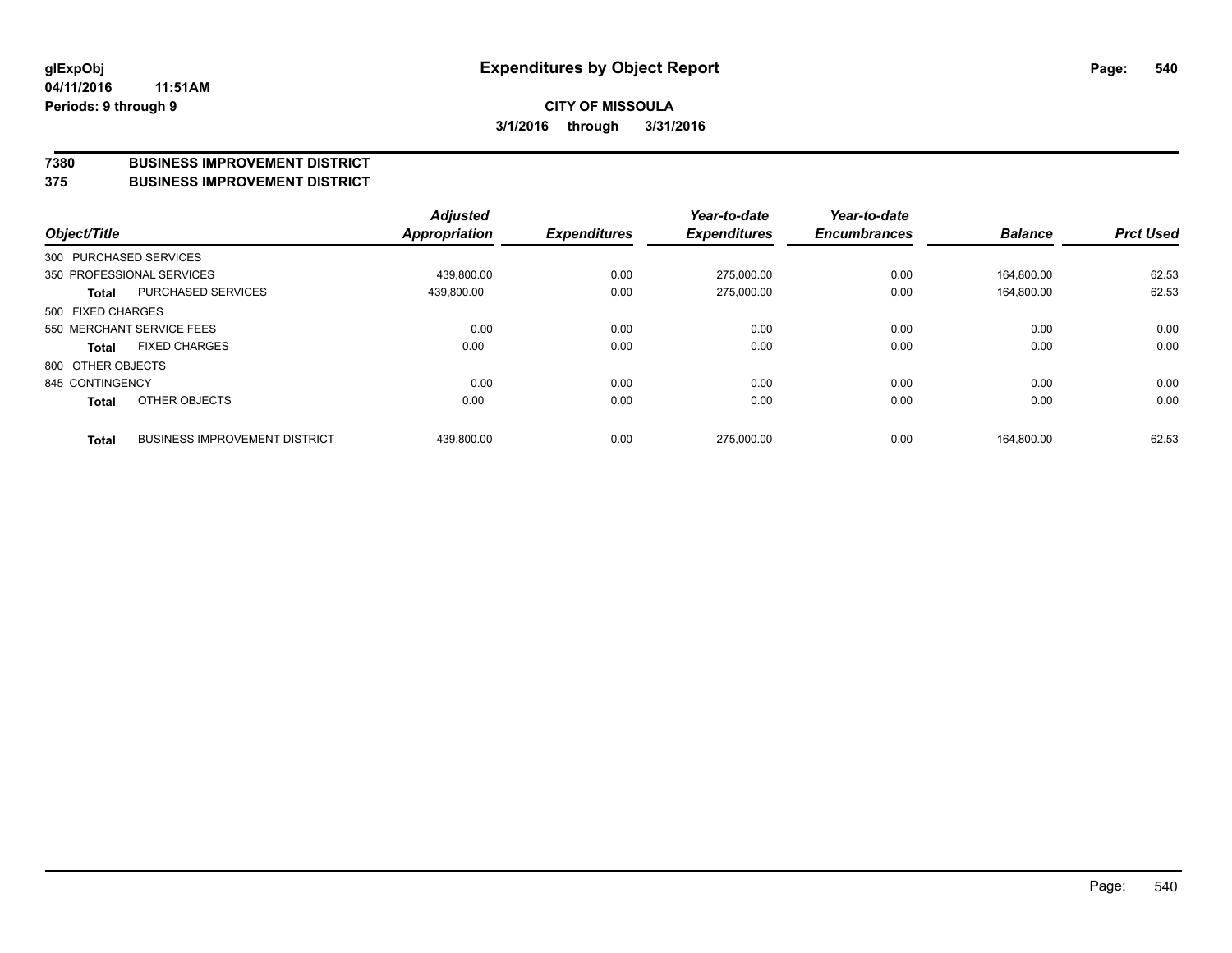### **7380 BUSINESS IMPROVEMENT DISTRICT**

| Object/Title      |                                      | <b>Adjusted</b><br><b>Appropriation</b> | <b>Expenditures</b> | Year-to-date<br><b>Expenditures</b> | Year-to-date<br><b>Encumbrances</b> | <b>Balance</b> | <b>Prct Used</b> |
|-------------------|--------------------------------------|-----------------------------------------|---------------------|-------------------------------------|-------------------------------------|----------------|------------------|
|                   | 300 PURCHASED SERVICES               |                                         |                     |                                     |                                     |                |                  |
|                   | 350 PROFESSIONAL SERVICES            | 439.800.00                              | 0.00                | 275.000.00                          | 0.00                                | 164.800.00     | 62.53            |
| <b>Total</b>      | <b>PURCHASED SERVICES</b>            | 439,800.00                              | 0.00                | 275,000.00                          | 0.00                                | 164.800.00     | 62.53            |
| 500 FIXED CHARGES |                                      |                                         |                     |                                     |                                     |                |                  |
|                   | 550 MERCHANT SERVICE FEES            | 0.00                                    | 0.00                | 0.00                                | 0.00                                | 0.00           | 0.00             |
| <b>Total</b>      | <b>FIXED CHARGES</b>                 | 0.00                                    | 0.00                | 0.00                                | 0.00                                | 0.00           | 0.00             |
| 800 OTHER OBJECTS |                                      |                                         |                     |                                     |                                     |                |                  |
| 845 CONTINGENCY   |                                      | 0.00                                    | 0.00                | 0.00                                | 0.00                                | 0.00           | 0.00             |
| <b>Total</b>      | OTHER OBJECTS                        | 0.00                                    | 0.00                | 0.00                                | 0.00                                | 0.00           | 0.00             |
| <b>Total</b>      | <b>BUSINESS IMPROVEMENT DISTRICT</b> | 439.800.00                              | 0.00                | 275.000.00                          | 0.00                                | 164.800.00     | 62.53            |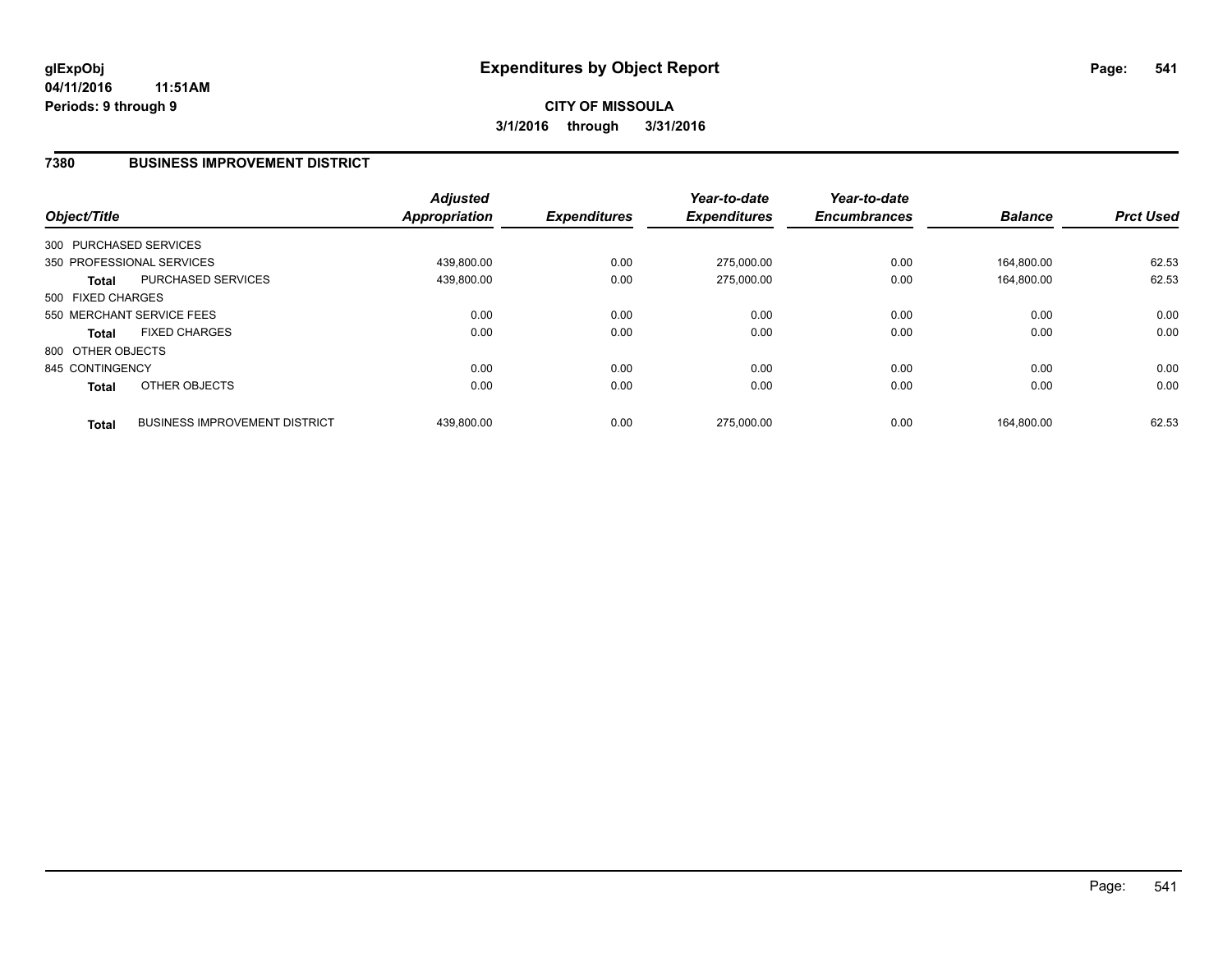#### **7381 TOURISM BUSINESS IMPROVEMENT DISTRICT**

#### **375 BUSINESS IMPROVEMENT DISTRICT**

| Object/Title           |                                      | <b>Adjusted</b><br><b>Appropriation</b> | <b>Expenditures</b> | Year-to-date<br><b>Expenditures</b> | Year-to-date<br><b>Encumbrances</b> | <b>Balance</b> | <b>Prct Used</b> |
|------------------------|--------------------------------------|-----------------------------------------|---------------------|-------------------------------------|-------------------------------------|----------------|------------------|
| 300 PURCHASED SERVICES |                                      |                                         |                     |                                     |                                     |                |                  |
|                        | 390 OTHER PURCHASED SERVICES         | 680.350.00                              | 0.00                | 0.00                                | 0.00                                | 680.350.00     | 0.00             |
| <b>Total</b>           | <b>PURCHASED SERVICES</b>            | 680,350.00                              | 0.00                | 0.00                                | 0.00                                | 680,350.00     | 0.00             |
| 500 FIXED CHARGES      |                                      |                                         |                     |                                     |                                     |                |                  |
|                        | 550 MERCHANT SERVICE FEES            | 0.00                                    | 0.00                | 0.00                                | 0.00                                | 0.00           | 0.00             |
| <b>Total</b>           | <b>FIXED CHARGES</b>                 | 0.00                                    | 0.00                | 0.00                                | 0.00                                | 0.00           | 0.00             |
| <b>Total</b>           | <b>BUSINESS IMPROVEMENT DISTRICT</b> | 680,350.00                              | 0.00                | 0.00                                | 0.00                                | 680.350.00     | 0.00             |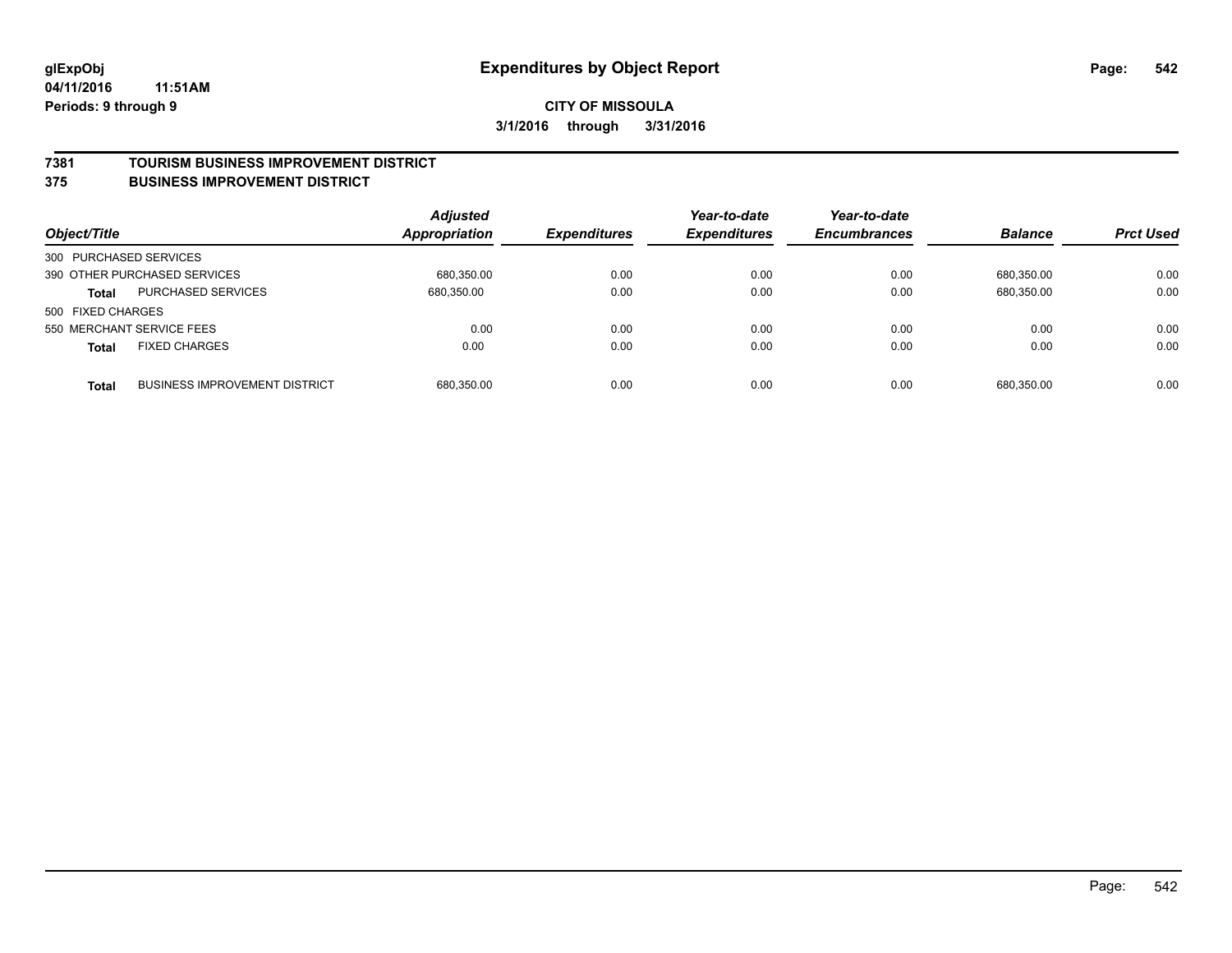## **7381 TOURISM BUSINESS IMPROVEMENT DISTRICT**

| Object/Title              |                                  | <b>Adjusted</b><br>Appropriation | <b>Expenditures</b> | Year-to-date<br><b>Expenditures</b> | Year-to-date<br><b>Encumbrances</b> | <b>Balance</b> | <b>Prct Used</b> |
|---------------------------|----------------------------------|----------------------------------|---------------------|-------------------------------------|-------------------------------------|----------------|------------------|
| 300 PURCHASED SERVICES    |                                  |                                  |                     |                                     |                                     |                |                  |
|                           | 390 OTHER PURCHASED SERVICES     | 680,350.00                       | 0.00                | 0.00                                | 0.00                                | 680.350.00     | 0.00             |
| <b>Total</b>              | <b>PURCHASED SERVICES</b>        | 680,350.00                       | 0.00                | 0.00                                | 0.00                                | 680,350.00     | 0.00             |
| 500 FIXED CHARGES         |                                  |                                  |                     |                                     |                                     |                |                  |
| 550 MERCHANT SERVICE FEES |                                  | 0.00                             | 0.00                | 0.00                                | 0.00                                | 0.00           | 0.00             |
| <b>Total</b>              | <b>FIXED CHARGES</b>             | 0.00                             | 0.00                | 0.00                                | 0.00                                | 0.00           | 0.00             |
| <b>Total</b>              | TOURISM BUSINESS IMPROVEMENT DIS | 680,350.00                       | 0.00                | 0.00                                | 0.00                                | 680,350.00     | 0.00             |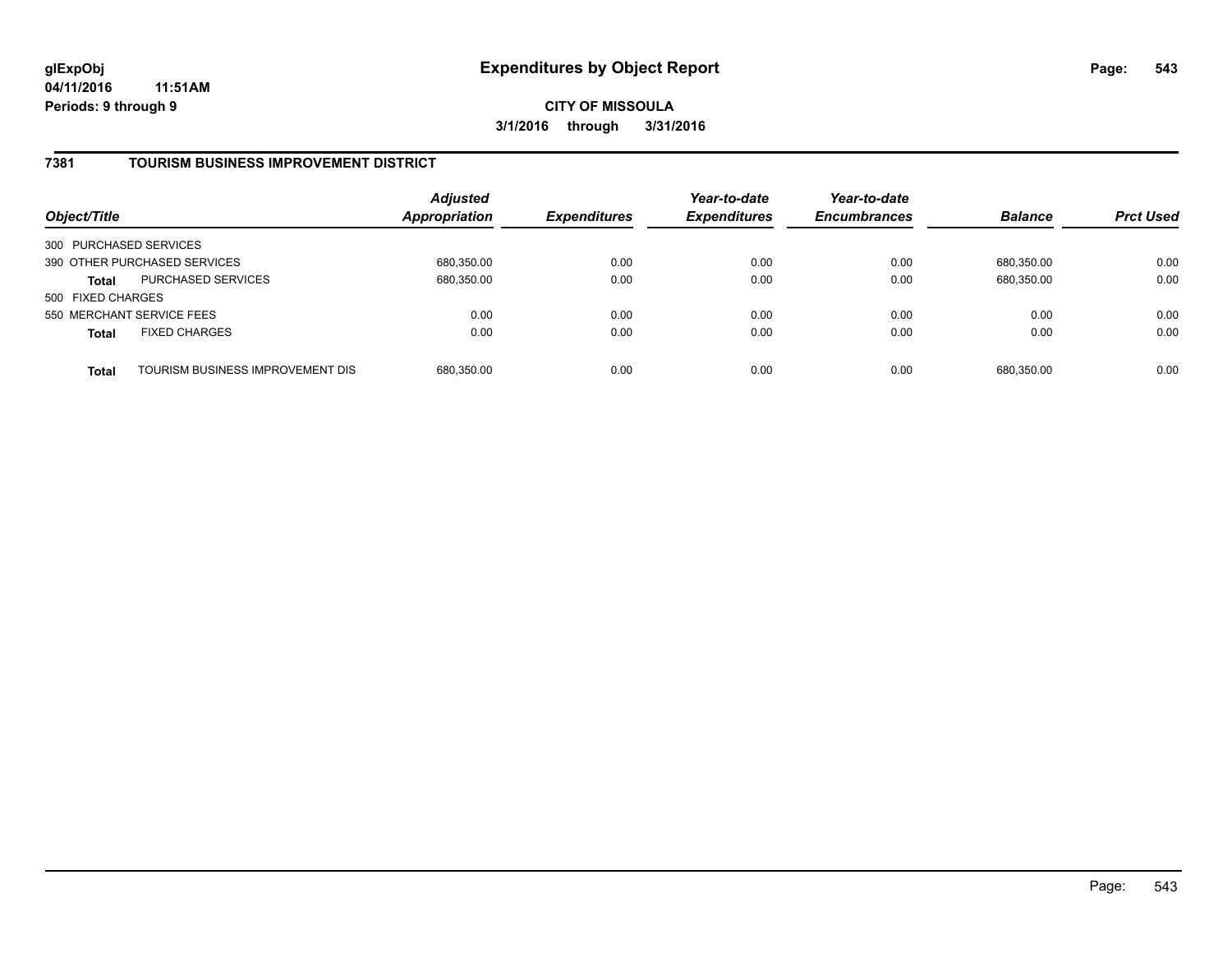# **7382 5.75M TIF RESERVE**

**390 NON-DEPARTMENTAL**

| Object/Title                 |                  | <b>Adjusted</b><br>Appropriation | <b>Expenditures</b> | Year-to-date<br><b>Expenditures</b> | Year-to-date<br><b>Encumbrances</b> | <b>Balance</b> | <b>Prct Used</b> |
|------------------------------|------------------|----------------------------------|---------------------|-------------------------------------|-------------------------------------|----------------|------------------|
| 800 OTHER OBJECTS            |                  |                                  |                     |                                     |                                     |                |                  |
| 820 TRANSFERS TO OTHER FUNDS |                  | 0.00                             | 0.00                | 0.00                                | 0.00                                | 0.00           | 0.00             |
| <b>Total</b>                 | OTHER OBJECTS    | 0.00                             | 0.00                | 0.00                                | 0.00                                | 0.00           | 0.00             |
| <b>Total</b>                 | NON-DEPARTMENTAL | 0.00                             | 0.00                | 0.00                                | 0.00                                | 0.00           | 0.00             |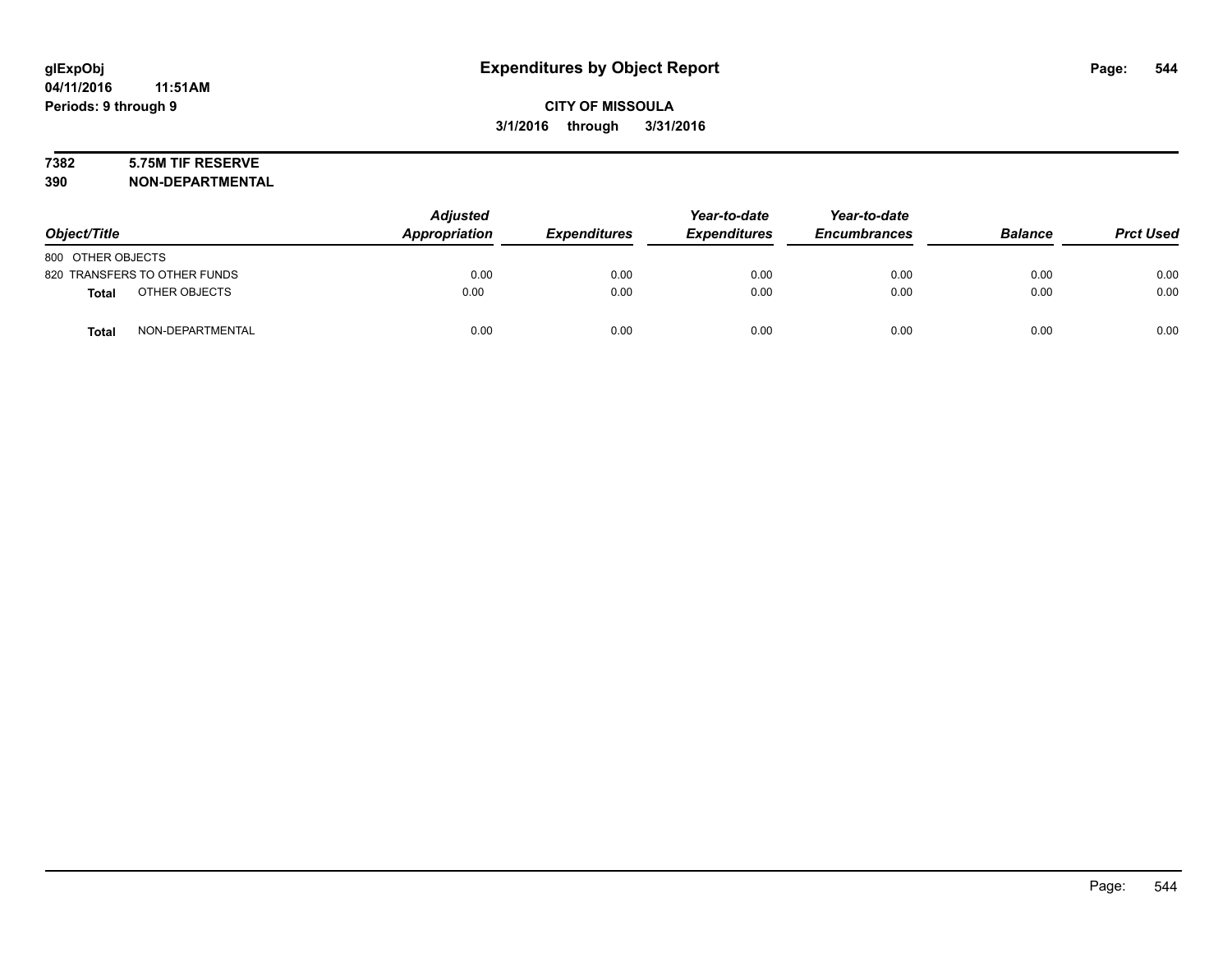**CITY OF MISSOULA 3/1/2016 through 3/31/2016**

**7382 5.75M TIF RESERVE**

| Object/Title                      | <b>Adjusted</b><br>Appropriation | <b>Expenditures</b> | Year-to-date<br><b>Expenditures</b> | Year-to-date<br><b>Encumbrances</b> | <b>Balance</b> | <b>Prct Used</b> |
|-----------------------------------|----------------------------------|---------------------|-------------------------------------|-------------------------------------|----------------|------------------|
| 800 OTHER OBJECTS                 |                                  |                     |                                     |                                     |                |                  |
| 820 TRANSFERS TO OTHER FUNDS      | 0.00                             | 0.00                | 0.00                                | 0.00                                | 0.00           | 0.00             |
| OTHER OBJECTS<br><b>Total</b>     | 0.00                             | 0.00                | 0.00                                | 0.00                                | 0.00           | 0.00             |
| <b>Total</b><br>5.75M TIF RESERVE | 0.00                             | 0.00                | 0.00                                | 0.00                                | 0.00           | 0.00             |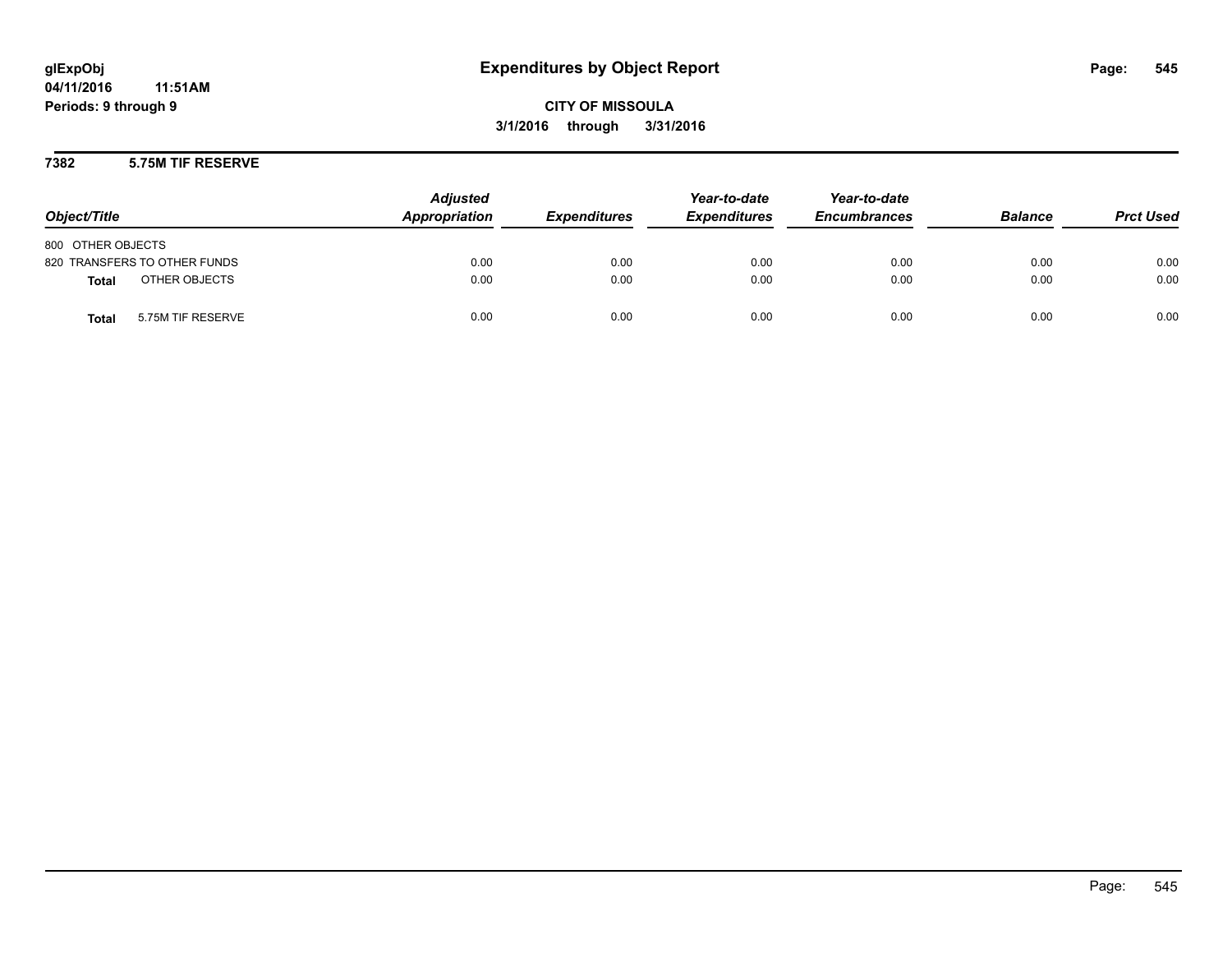#### **7383 RIVERFRONT TRIANGLE URD**

|                        |                                   | <b>Adjusted</b>      |                     | Year-to-date        | Year-to-date        |                |                  |
|------------------------|-----------------------------------|----------------------|---------------------|---------------------|---------------------|----------------|------------------|
| Object/Title           |                                   | <b>Appropriation</b> | <b>Expenditures</b> | <b>Expenditures</b> | <b>Encumbrances</b> | <b>Balance</b> | <b>Prct Used</b> |
| 300 PURCHASED SERVICES |                                   |                      |                     |                     |                     |                |                  |
|                        | 350 PROFESSIONAL SERVICES         | 0.00                 | 0.00                | 3,500.00            | 0.00                | $-3,500.00$    | 0.00             |
| <b>Total</b>           | <b>PURCHASED SERVICES</b>         | 0.00                 | 0.00                | 3,500.00            | 0.00                | $-3,500.00$    | 0.00             |
| 500 FIXED CHARGES      |                                   |                      |                     |                     |                     |                |                  |
|                        | 550 MERCHANT SERVICE FEES         | 0.00                 | 0.00                | 0.00                | 0.00                | 0.00           | 0.00             |
| <b>Total</b>           | <b>FIXED CHARGES</b>              | 0.00                 | 0.00                | 0.00                | 0.00                | 0.00           | 0.00             |
|                        | 700 GRANTS & CONTRIBUTIONS        |                      |                     |                     |                     |                |                  |
|                        | 700 GRANTS & CONTRIBUTIONS        | 15,000.00            | 0.00                | 0.00                | 0.00                | 15,000.00      | 0.00             |
| <b>Total</b>           | <b>GRANTS &amp; CONTRIBUTIONS</b> | 15,000.00            | 0.00                | 0.00                | 0.00                | 15,000.00      | 0.00             |
| 800 OTHER OBJECTS      |                                   |                      |                     |                     |                     |                |                  |
|                        | 820 TRANSFERS TO OTHER FUNDS      | 0.00                 | 0.00                | 0.00                | 0.00                | 0.00           | 0.00             |
| 845 CONTINGENCY        |                                   | 11,862.00            | 0.00                | 0.00                | 0.00                | 11,862.00      | 0.00             |
| <b>Total</b>           | OTHER OBJECTS                     | 11,862.00            | 0.00                | 0.00                | 0.00                | 11,862.00      | 0.00             |
| <b>Total</b>           | <b>MRA</b>                        | 26,862.00            | 0.00                | 3,500.00            | 0.00                | 23,362.00      | 13.03            |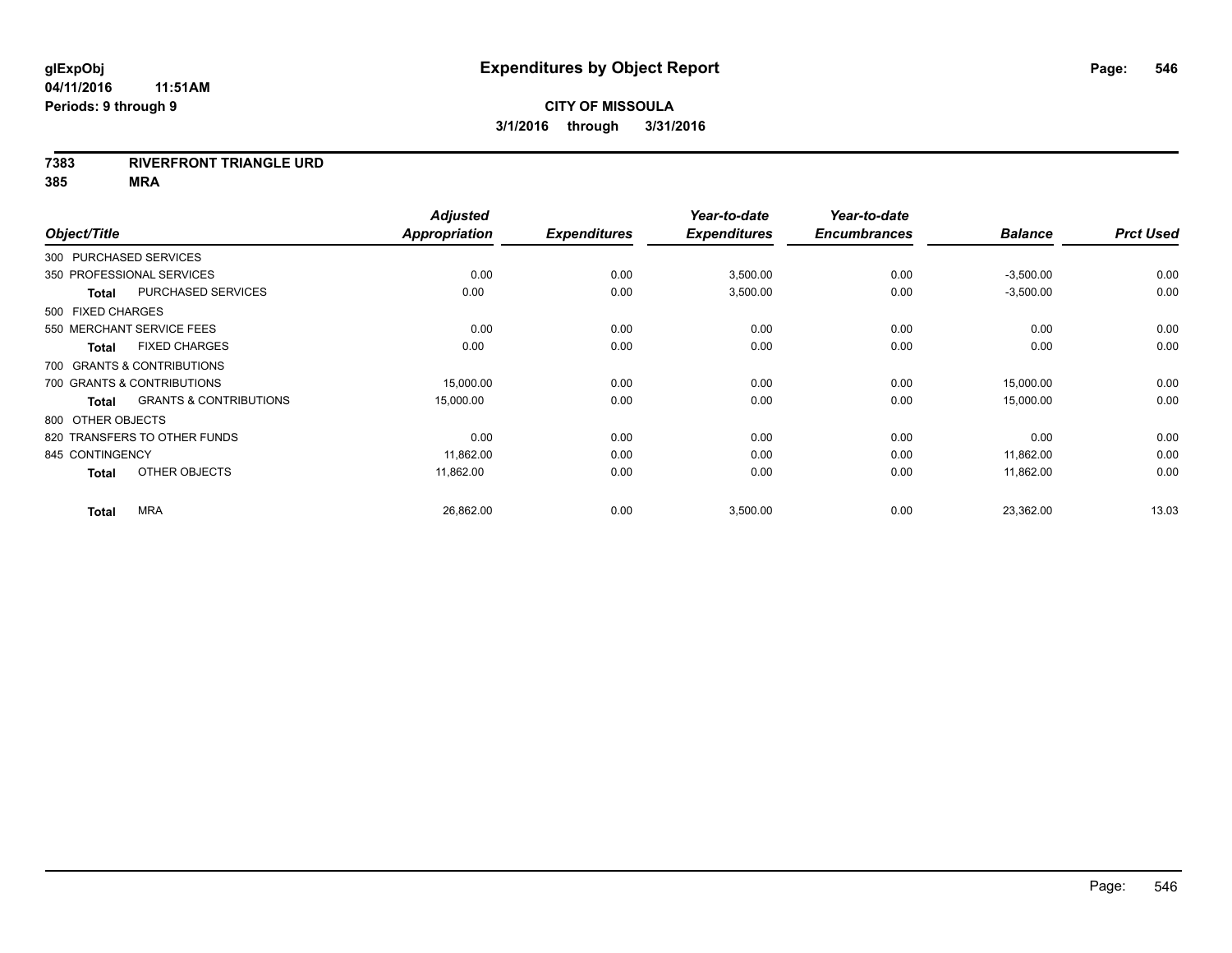### **7383 RIVERFRONT TRIANGLE URD**

|                   |                                   | <b>Adjusted</b>      |                     | Year-to-date        | Year-to-date        |                |                  |
|-------------------|-----------------------------------|----------------------|---------------------|---------------------|---------------------|----------------|------------------|
| Object/Title      |                                   | <b>Appropriation</b> | <b>Expenditures</b> | <b>Expenditures</b> | <b>Encumbrances</b> | <b>Balance</b> | <b>Prct Used</b> |
|                   | 300 PURCHASED SERVICES            |                      |                     |                     |                     |                |                  |
|                   | 350 PROFESSIONAL SERVICES         | 0.00                 | 0.00                | 3,500.00            | 0.00                | $-3,500.00$    | 0.00             |
| <b>Total</b>      | <b>PURCHASED SERVICES</b>         | 0.00                 | 0.00                | 3,500.00            | 0.00                | $-3,500.00$    | 0.00             |
| 500 FIXED CHARGES |                                   |                      |                     |                     |                     |                |                  |
|                   | 550 MERCHANT SERVICE FEES         | 0.00                 | 0.00                | 0.00                | 0.00                | 0.00           | 0.00             |
| <b>Total</b>      | <b>FIXED CHARGES</b>              | 0.00                 | 0.00                | 0.00                | 0.00                | 0.00           | 0.00             |
|                   | 700 GRANTS & CONTRIBUTIONS        |                      |                     |                     |                     |                |                  |
|                   | 700 GRANTS & CONTRIBUTIONS        | 15,000.00            | 0.00                | 0.00                | 0.00                | 15,000.00      | 0.00             |
| <b>Total</b>      | <b>GRANTS &amp; CONTRIBUTIONS</b> | 15,000.00            | 0.00                | 0.00                | 0.00                | 15,000.00      | 0.00             |
| 800 OTHER OBJECTS |                                   |                      |                     |                     |                     |                |                  |
|                   | 820 TRANSFERS TO OTHER FUNDS      | 0.00                 | 0.00                | 0.00                | 0.00                | 0.00           | 0.00             |
| 845 CONTINGENCY   |                                   | 11,862.00            | 0.00                | 0.00                | 0.00                | 11,862.00      | 0.00             |
| <b>Total</b>      | OTHER OBJECTS                     | 11,862.00            | 0.00                | 0.00                | 0.00                | 11,862.00      | 0.00             |
| <b>Total</b>      | RIVERFRONT TRIANGLE URD           | 26,862.00            | 0.00                | 3,500.00            | 0.00                | 23,362.00      | 13.03            |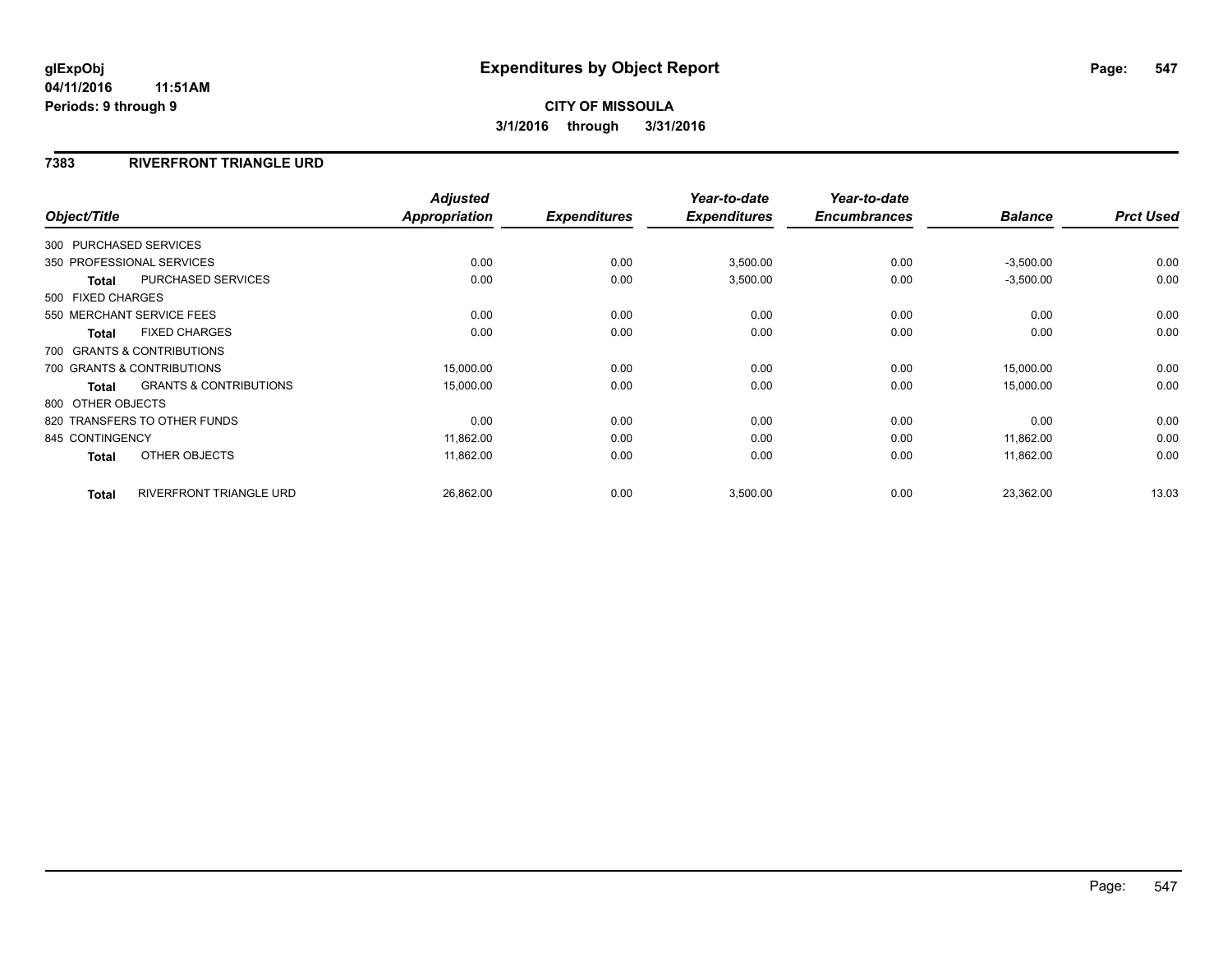# **CITY OF MISSOULA 3/1/2016 through 3/31/2016**

### **7384 NRSS DEBT SERVICE CLEARING**

| Object/Title                 | <b>Adjusted</b><br>Appropriation | <b>Expenditures</b> | Year-to-date<br><b>Expenditures</b> | Year-to-date<br><b>Encumbrances</b> | <b>Balance</b> | <b>Prct Used</b> |
|------------------------------|----------------------------------|---------------------|-------------------------------------|-------------------------------------|----------------|------------------|
| 800 OTHER OBJECTS            |                                  |                     |                                     |                                     |                |                  |
| 820 TRANSFERS TO OTHER FUNDS | 0.00                             | 0.00                | 0.00                                | 0.00                                | 0.00           | 0.00             |
| OTHER OBJECTS<br>Total       | 0.00                             | 0.00                | 0.00                                | 0.00                                | 0.00           | 0.00             |
| <b>MRA</b><br><b>Total</b>   | 0.00                             | 0.00                | 0.00                                | 0.00                                | 0.00           | 0.00             |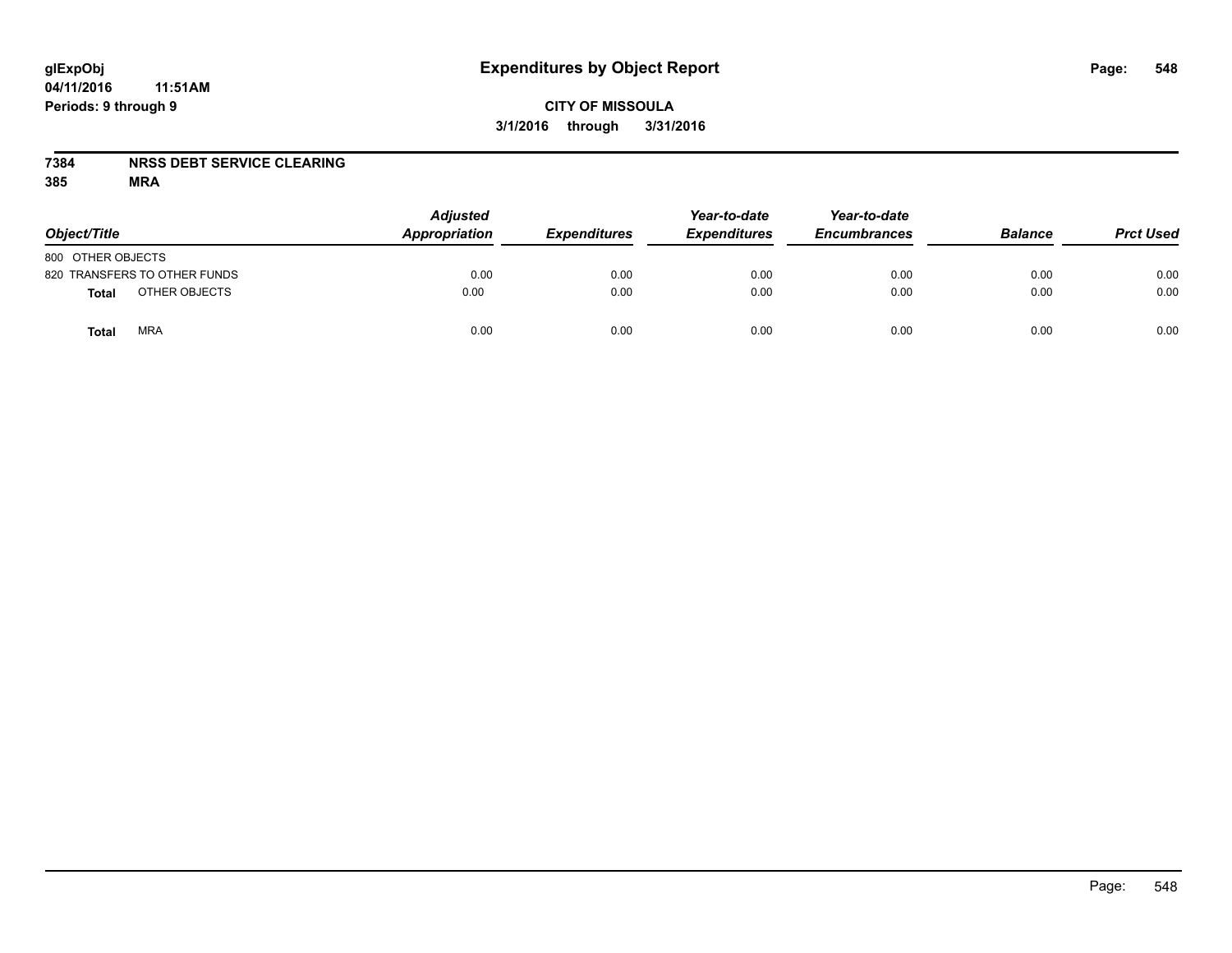### **7384 NRSS DEBT SERVICE CLEARING**

| Object/Title                        | <b>Adjusted</b><br>Appropriation | <i><b>Expenditures</b></i> | Year-to-date<br><b>Expenditures</b> | Year-to-date<br><b>Encumbrances</b> | <b>Balance</b> | <b>Prct Used</b> |
|-------------------------------------|----------------------------------|----------------------------|-------------------------------------|-------------------------------------|----------------|------------------|
| 800 OTHER OBJECTS                   |                                  |                            |                                     |                                     |                |                  |
| 820 TRANSFERS TO OTHER FUNDS        | 0.00                             | 0.00                       | 0.00                                | 0.00                                | 0.00           | 0.00             |
| OTHER OBJECTS<br><b>Total</b>       | 0.00                             | 0.00                       | 0.00                                | 0.00                                | 0.00           | 0.00             |
| NRSS DEBT SERVICE CLEARING<br>Total | 0.00                             | 0.00                       | 0.00                                | 0.00                                | 0.00           | 0.00             |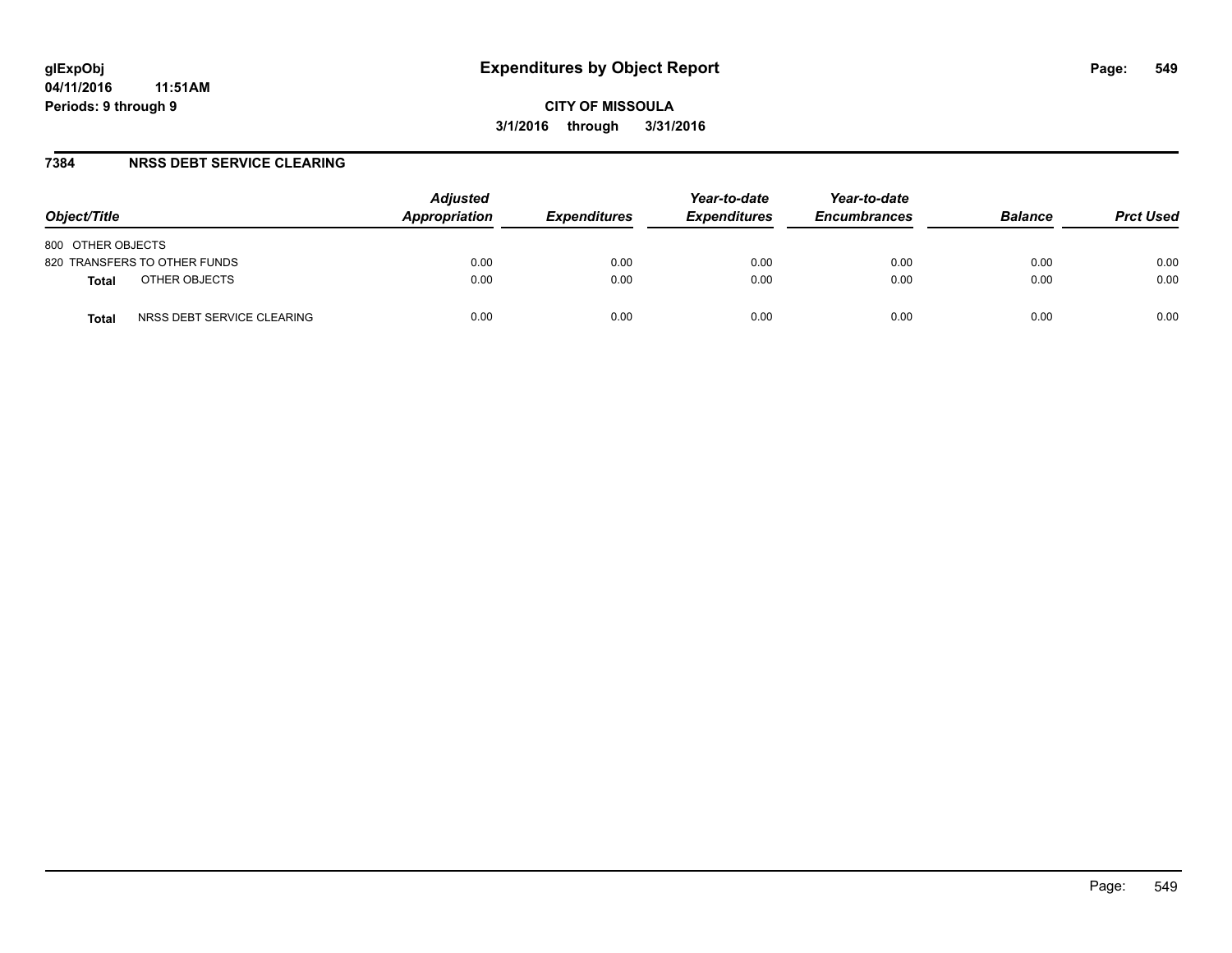# **7385 FRONT STREET URD**

|                    |                                   | <b>Adjusted</b> |                     | Year-to-date        | Year-to-date        |                |                  |
|--------------------|-----------------------------------|-----------------|---------------------|---------------------|---------------------|----------------|------------------|
| Object/Title       |                                   | Appropriation   | <b>Expenditures</b> | <b>Expenditures</b> | <b>Encumbrances</b> | <b>Balance</b> | <b>Prct Used</b> |
|                    | 300 PURCHASED SERVICES            |                 |                     |                     |                     |                |                  |
|                    | 350 PROFESSIONAL SERVICES         | 2,168.00        | 0.00                | 0.00                | 0.00                | 2,168.00       | 0.00             |
| Total              | PURCHASED SERVICES                | 2,168.00        | 0.00                | 0.00                | 0.00                | 2,168.00       | 0.00             |
| 500 FIXED CHARGES  |                                   |                 |                     |                     |                     |                |                  |
|                    | 550 MERCHANT SERVICE FEES         | 0.00            | 0.00                | 0.00                | 0.00                | 0.00           | 0.00             |
| <b>Total</b>       | <b>FIXED CHARGES</b>              | 0.00            | 0.00                | 0.00                | 0.00                | 0.00           | 0.00             |
|                    | 700 GRANTS & CONTRIBUTIONS        |                 |                     |                     |                     |                |                  |
|                    | 700 GRANTS & CONTRIBUTIONS        | 174,560.00      | 0.00                | 25,000.00           | 0.00                | 149,560.00     | 14.32            |
| Total              | <b>GRANTS &amp; CONTRIBUTIONS</b> | 174,560.00      | 0.00                | 25,000.00           | 0.00                | 149,560.00     | 14.32            |
| 800 OTHER OBJECTS  |                                   |                 |                     |                     |                     |                |                  |
| 845 CONTINGENCY    |                                   | 353,524.00      | 0.00                | 0.00                | 0.00                | 353,524.00     | 0.00             |
| Total              | OTHER OBJECTS                     | 353,524.00      | 0.00                | 0.00                | 0.00                | 353,524.00     | 0.00             |
| 900 CAPITAL OUTLAY |                                   |                 |                     |                     |                     |                |                  |
| 930 IMPROVEMENTS   |                                   | 0.00            | 0.00                | 0.00                | 0.00                | 0.00           | 0.00             |
| <b>Total</b>       | <b>CAPITAL OUTLAY</b>             | 0.00            | 0.00                | 0.00                | 0.00                | 0.00           | 0.00             |
| <b>Total</b>       | <b>MRA</b>                        | 530,252.00      | 0.00                | 25,000.00           | 0.00                | 505,252.00     | 4.71             |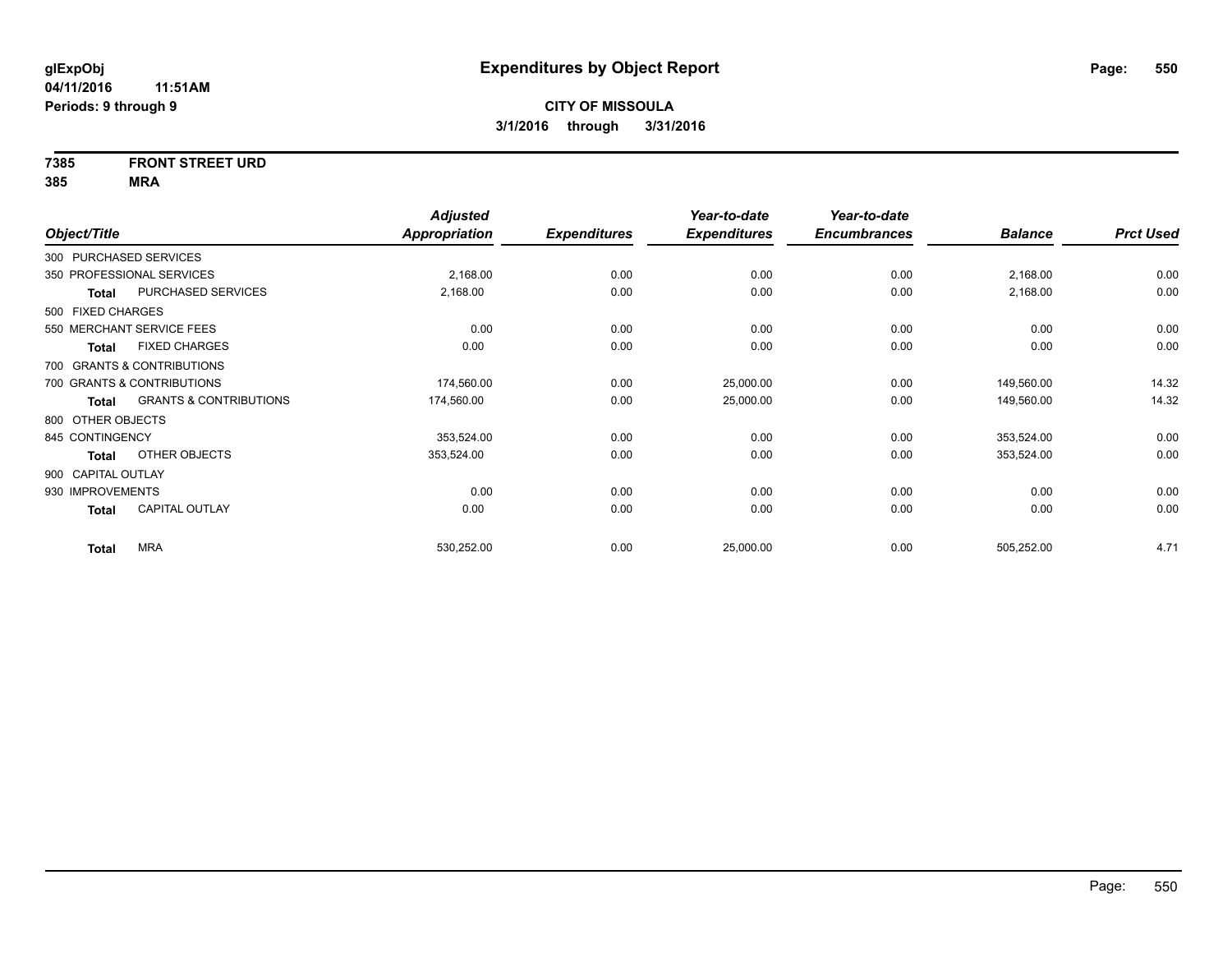### **7385 FRONT STREET URD**

|                        |                                   | <b>Adjusted</b> |                     | Year-to-date        | Year-to-date        |                |                  |
|------------------------|-----------------------------------|-----------------|---------------------|---------------------|---------------------|----------------|------------------|
| Object/Title           |                                   | Appropriation   | <b>Expenditures</b> | <b>Expenditures</b> | <b>Encumbrances</b> | <b>Balance</b> | <b>Prct Used</b> |
| 300 PURCHASED SERVICES |                                   |                 |                     |                     |                     |                |                  |
|                        | 350 PROFESSIONAL SERVICES         | 2,168.00        | 0.00                | 0.00                | 0.00                | 2,168.00       | 0.00             |
| Total                  | PURCHASED SERVICES                | 2,168.00        | 0.00                | 0.00                | 0.00                | 2,168.00       | 0.00             |
| 500 FIXED CHARGES      |                                   |                 |                     |                     |                     |                |                  |
|                        | 550 MERCHANT SERVICE FEES         | 0.00            | 0.00                | 0.00                | 0.00                | 0.00           | 0.00             |
| <b>Total</b>           | <b>FIXED CHARGES</b>              | 0.00            | 0.00                | 0.00                | 0.00                | 0.00           | 0.00             |
|                        | 700 GRANTS & CONTRIBUTIONS        |                 |                     |                     |                     |                |                  |
|                        | 700 GRANTS & CONTRIBUTIONS        | 174,560.00      | 0.00                | 25,000.00           | 0.00                | 149,560.00     | 14.32            |
| Total                  | <b>GRANTS &amp; CONTRIBUTIONS</b> | 174,560.00      | 0.00                | 25,000.00           | 0.00                | 149,560.00     | 14.32            |
| 800 OTHER OBJECTS      |                                   |                 |                     |                     |                     |                |                  |
| 845 CONTINGENCY        |                                   | 353,524.00      | 0.00                | 0.00                | 0.00                | 353,524.00     | 0.00             |
| <b>Total</b>           | OTHER OBJECTS                     | 353,524.00      | 0.00                | 0.00                | 0.00                | 353,524.00     | 0.00             |
| 900 CAPITAL OUTLAY     |                                   |                 |                     |                     |                     |                |                  |
| 930 IMPROVEMENTS       |                                   | 0.00            | 0.00                | 0.00                | 0.00                | 0.00           | 0.00             |
| <b>Total</b>           | CAPITAL OUTLAY                    | 0.00            | 0.00                | 0.00                | 0.00                | 0.00           | 0.00             |
| <b>Total</b>           | FRONT STREET URD                  | 530,252.00      | 0.00                | 25,000.00           | 0.00                | 505,252.00     | 4.71             |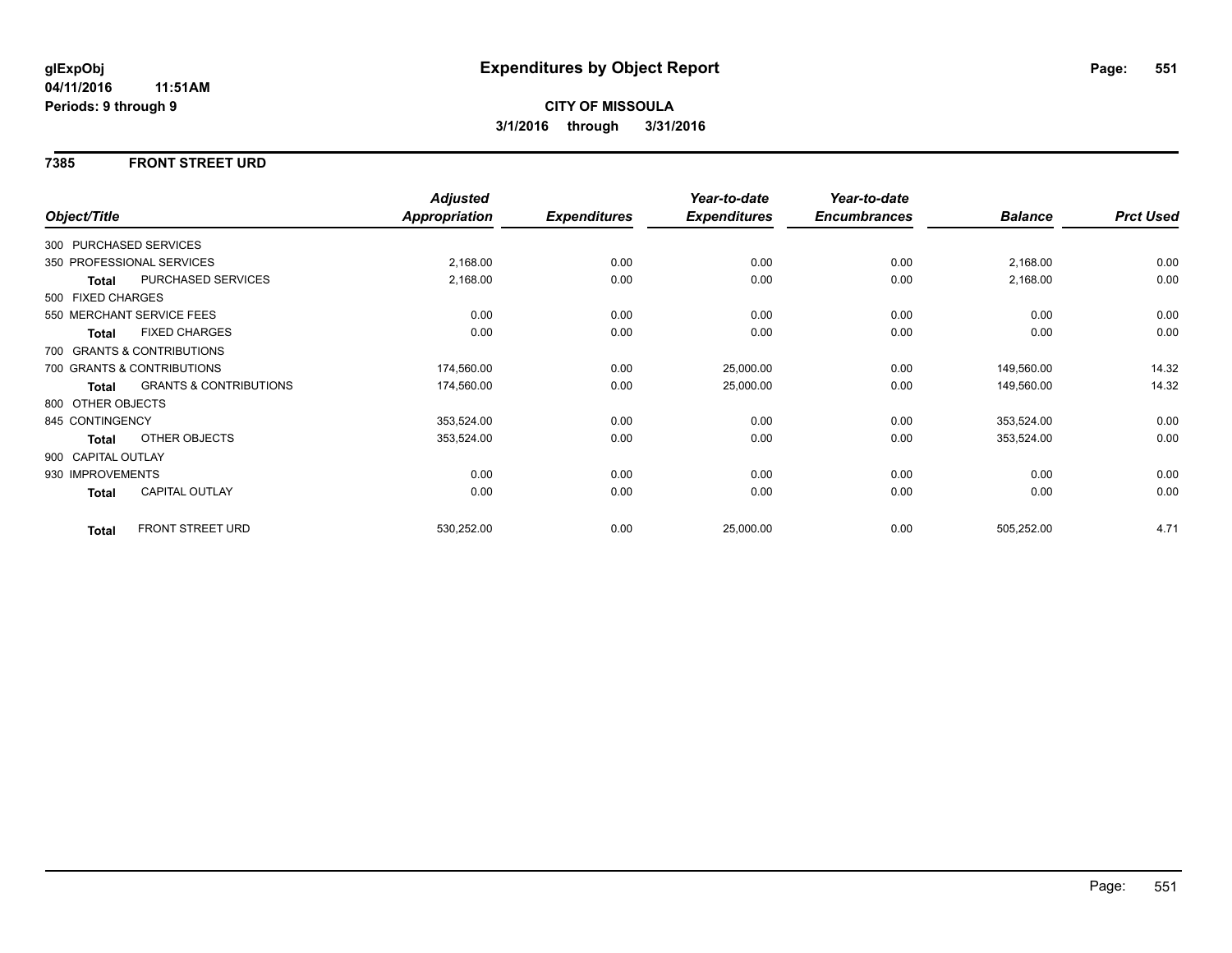# **CITY OF MISSOULA 3/1/2016 through 3/31/2016**

### **7386 DEBT SERVICE-SAFEWAY/ST PAT 1.5M**

| Object/Title              |                       | <b>Adjusted</b><br><b>Appropriation</b> | <b>Expenditures</b> | Year-to-date<br><b>Expenditures</b> | Year-to-date<br><b>Encumbrances</b> | <b>Balance</b> | <b>Prct Used</b> |
|---------------------------|-----------------------|-----------------------------------------|---------------------|-------------------------------------|-------------------------------------|----------------|------------------|
| 500 FIXED CHARGES         |                       |                                         |                     |                                     |                                     |                |                  |
| 550 MERCHANT SERVICE FEES |                       | 0.00                                    | 0.00                | 0.00                                | 0.00                                | 0.00           | 0.00             |
| <b>Total</b>              | <b>FIXED CHARGES</b>  | 0.00                                    | 0.00                | 0.00                                | 0.00                                | 0.00           | 0.00             |
| 900 CAPITAL OUTLAY        |                       |                                         |                     |                                     |                                     |                |                  |
| 930 IMPROVEMENTS          |                       | 0.00                                    | 0.00                | 0.00                                | 0.00                                | 0.00           | 0.00             |
| <b>Total</b>              | <b>CAPITAL OUTLAY</b> | 0.00                                    | 0.00                | 0.00                                | 0.00                                | 0.00           | 0.00             |
| <b>Total</b>              | <b>MRA</b>            | 0.00                                    | 0.00                | 0.00                                | 0.00                                | 0.00           | 0.00             |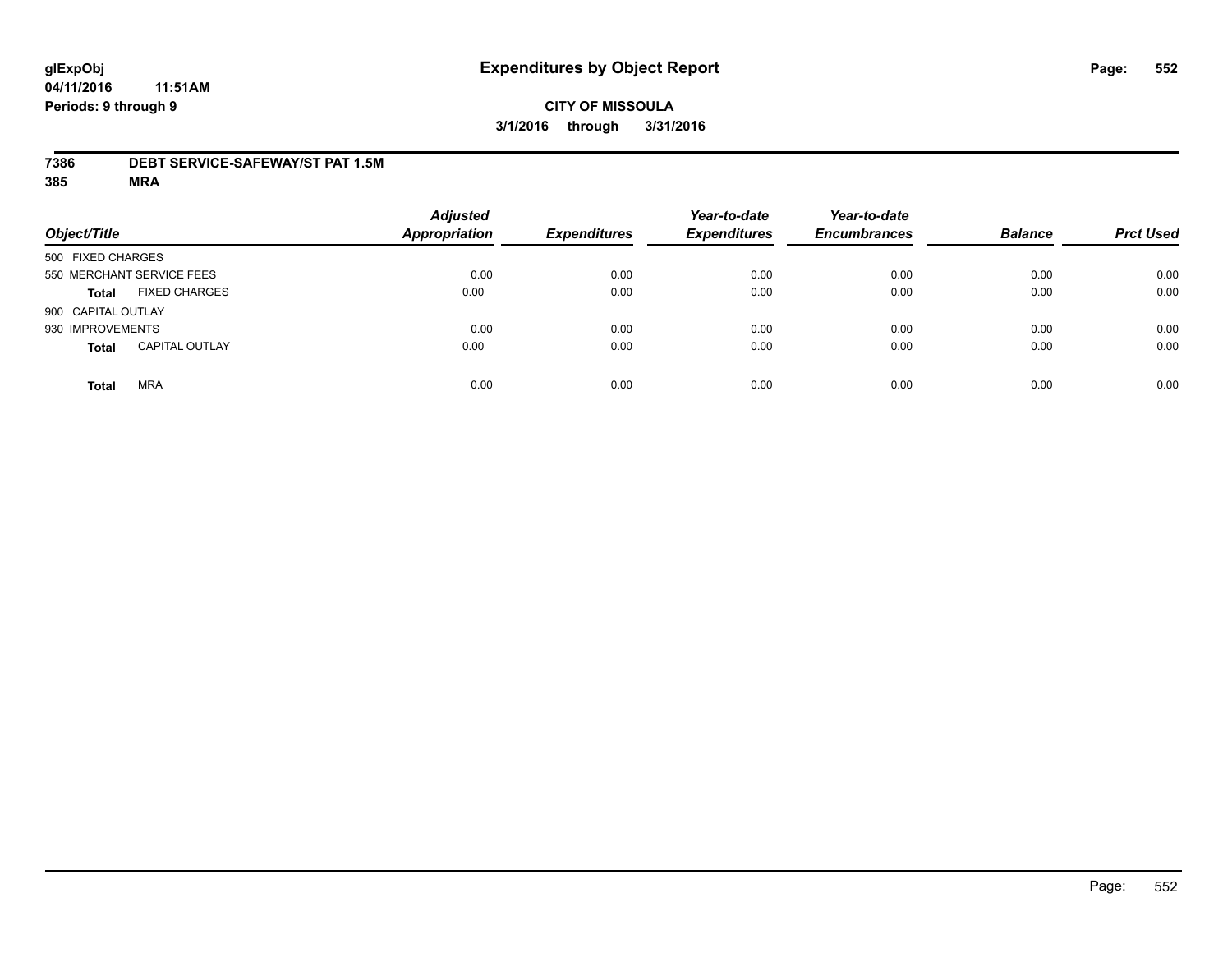#### **7386 DEBT SERVICE-SAFEWAY/ST PAT 1.5M**

**390 NON-DEPARTMENTAL**

|                   |                             | <b>Adjusted</b> |                     | Year-to-date        | Year-to-date        |                |                  |
|-------------------|-----------------------------|-----------------|---------------------|---------------------|---------------------|----------------|------------------|
| Object/Title      |                             | Appropriation   | <b>Expenditures</b> | <b>Expenditures</b> | <b>Encumbrances</b> | <b>Balance</b> | <b>Prct Used</b> |
| 500 FIXED CHARGES |                             |                 |                     |                     |                     |                |                  |
|                   | 550 MERCHANT SERVICE FEES   | 0.00            | 0.00                | 0.00                | 0.00                | 0.00           | 0.00             |
| <b>Total</b>      | <b>FIXED CHARGES</b>        | 0.00            | 0.00                | 0.00                | 0.00                | 0.00           | 0.00             |
| 600 DEBT SERVICE  |                             |                 |                     |                     |                     |                |                  |
| 610 PRINCIPAL     |                             | 134,728.00      | 0.00                | 46,689.76           | 0.00                | 88.038.24      | 34.65            |
|                   | 620 INTEREST / SERVICE FEES | 21.147.00       | 0.00                | 91.773.75           | 0.00                | $-70.626.75$   | 433.98           |
| <b>Total</b>      | <b>DEBT SERVICE</b>         | 155.875.00      | 0.00                | 138.463.51          | 0.00                | 17.411.49      | 88.83            |
| <b>Total</b>      | NON-DEPARTMENTAL            | 155.875.00      | 0.00                | 138.463.51          | 0.00                | 17.411.49      | 88.83            |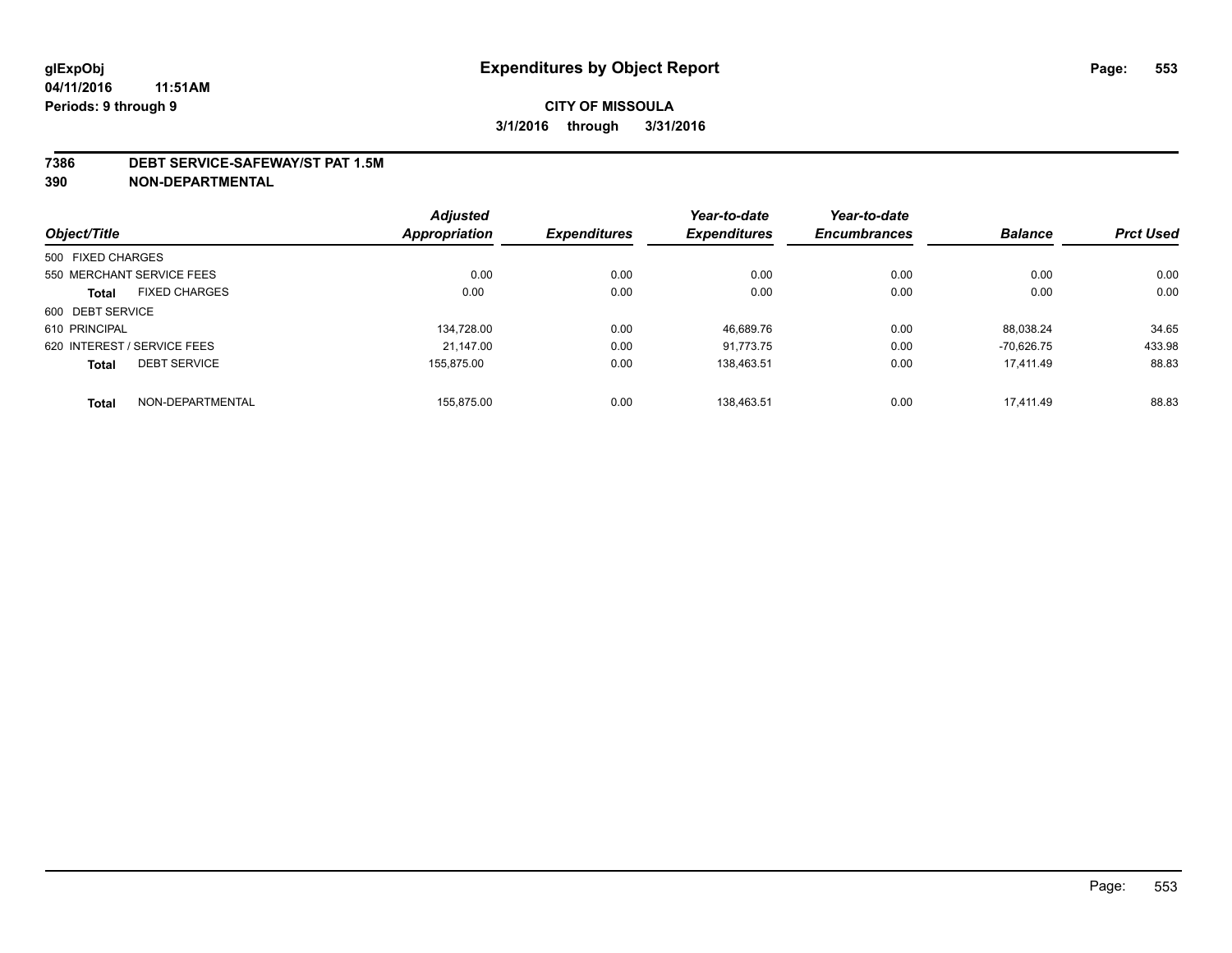## **7386 DEBT SERVICE-SAFEWAY/ST PAT 1.5M**

| Object/Title       |                                  | <b>Adjusted</b><br><b>Appropriation</b> | <b>Expenditures</b> | Year-to-date<br><b>Expenditures</b> | Year-to-date<br><b>Encumbrances</b> | <b>Balance</b> | <b>Prct Used</b> |
|--------------------|----------------------------------|-----------------------------------------|---------------------|-------------------------------------|-------------------------------------|----------------|------------------|
|                    |                                  |                                         |                     |                                     |                                     |                |                  |
| 500 FIXED CHARGES  |                                  |                                         |                     |                                     |                                     |                |                  |
|                    | 550 MERCHANT SERVICE FEES        | 0.00                                    | 0.00                | 0.00                                | 0.00                                | 0.00           | 0.00             |
| <b>Total</b>       | <b>FIXED CHARGES</b>             | 0.00                                    | 0.00                | 0.00                                | 0.00                                | 0.00           | 0.00             |
| 600 DEBT SERVICE   |                                  |                                         |                     |                                     |                                     |                |                  |
| 610 PRINCIPAL      |                                  | 134.728.00                              | 0.00                | 46,689.76                           | 0.00                                | 88.038.24      | 34.65            |
|                    | 620 INTEREST / SERVICE FEES      | 21,147.00                               | 0.00                | 91,773.75                           | 0.00                                | $-70,626.75$   | 433.98           |
| <b>Total</b>       | <b>DEBT SERVICE</b>              | 155,875.00                              | 0.00                | 138,463.51                          | 0.00                                | 17,411.49      | 88.83            |
| 900 CAPITAL OUTLAY |                                  |                                         |                     |                                     |                                     |                |                  |
| 930 IMPROVEMENTS   |                                  | 0.00                                    | 0.00                | 0.00                                | 0.00                                | 0.00           | 0.00             |
| Total              | <b>CAPITAL OUTLAY</b>            | 0.00                                    | 0.00                | 0.00                                | 0.00                                | 0.00           | 0.00             |
| <b>Total</b>       | DEBT SERVICE-SAFEWAY/ST PAT 1.5M | 155.875.00                              | 0.00                | 138.463.51                          | 0.00                                | 17.411.49      | 88.83            |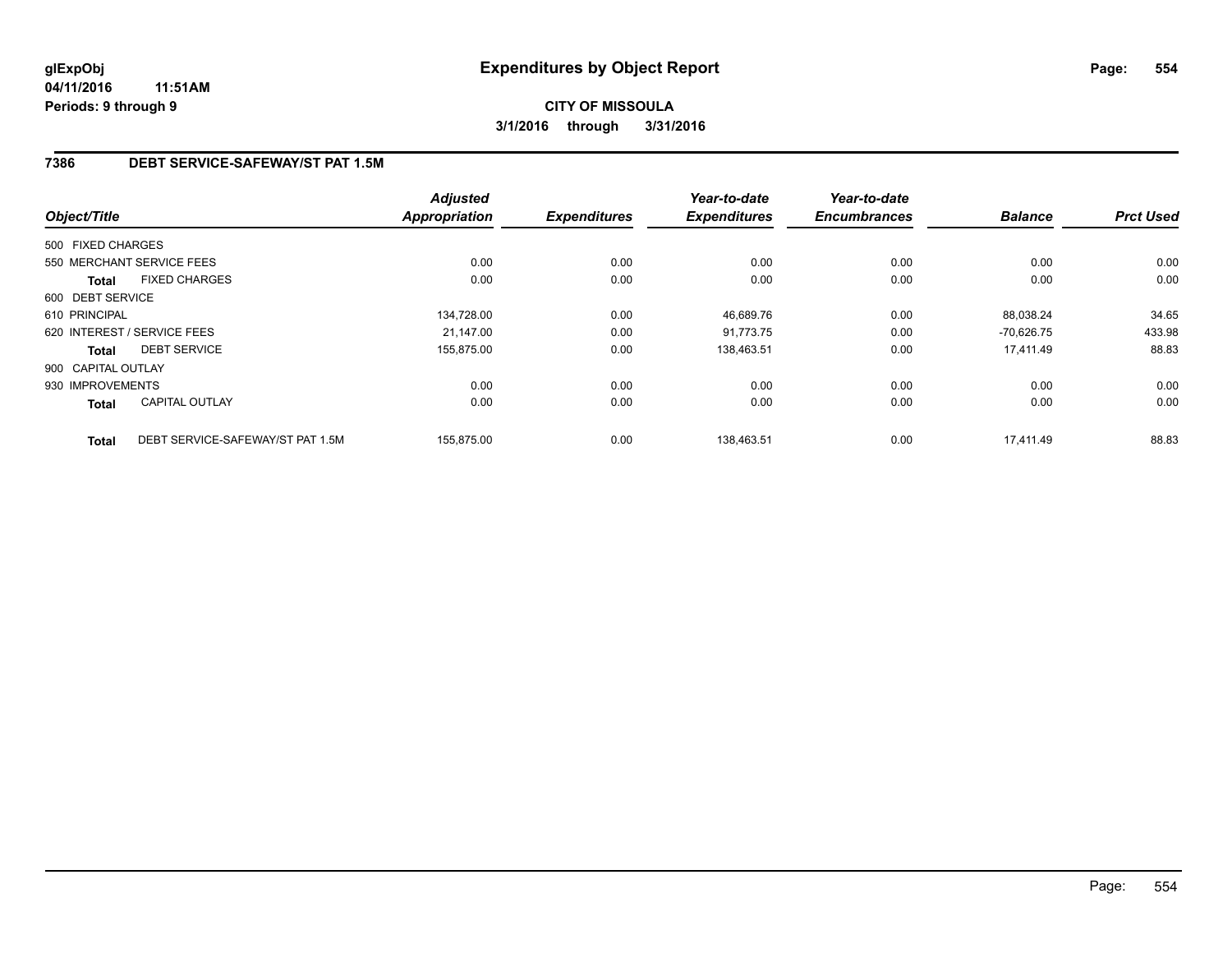#### **7387 DEBT SERVICE-BROWNFIELD RLF 1.125M**

**390 NON-DEPARTMENTAL**

|                                      | <b>Adjusted</b> |                     | Year-to-date        | Year-to-date        |                |                  |
|--------------------------------------|-----------------|---------------------|---------------------|---------------------|----------------|------------------|
| Object/Title                         | Appropriation   | <b>Expenditures</b> | <b>Expenditures</b> | <b>Encumbrances</b> | <b>Balance</b> | <b>Prct Used</b> |
| 500 FIXED CHARGES                    |                 |                     |                     |                     |                |                  |
| 550 MERCHANT SERVICE FEES            | 0.00            | 0.00                | 0.00                | 0.00                | 0.00           | 0.00             |
| <b>FIXED CHARGES</b><br><b>Total</b> | 0.00            | 0.00                | 0.00                | 0.00                | 0.00           | 0.00             |
| 600 DEBT SERVICE                     |                 |                     |                     |                     |                |                  |
| 610 PRINCIPAL                        | 26,625.00       | 0.00                | 0.00                | 0.00                | 26.625.00      | 0.00             |
| 620 INTEREST / SERVICE FEES          | 5.316.00        | 0.00                | 12.494.11           | 0.00                | $-7.178.11$    | 235.03           |
| <b>DEBT SERVICE</b><br><b>Total</b>  | 31,941.00       | 0.00                | 12.494.11           | 0.00                | 19.446.89      | 39.12            |
| NON-DEPARTMENTAL<br><b>Total</b>     | 31.941.00       | 0.00                | 12.494.11           | 0.00                | 19.446.89      | 39.12            |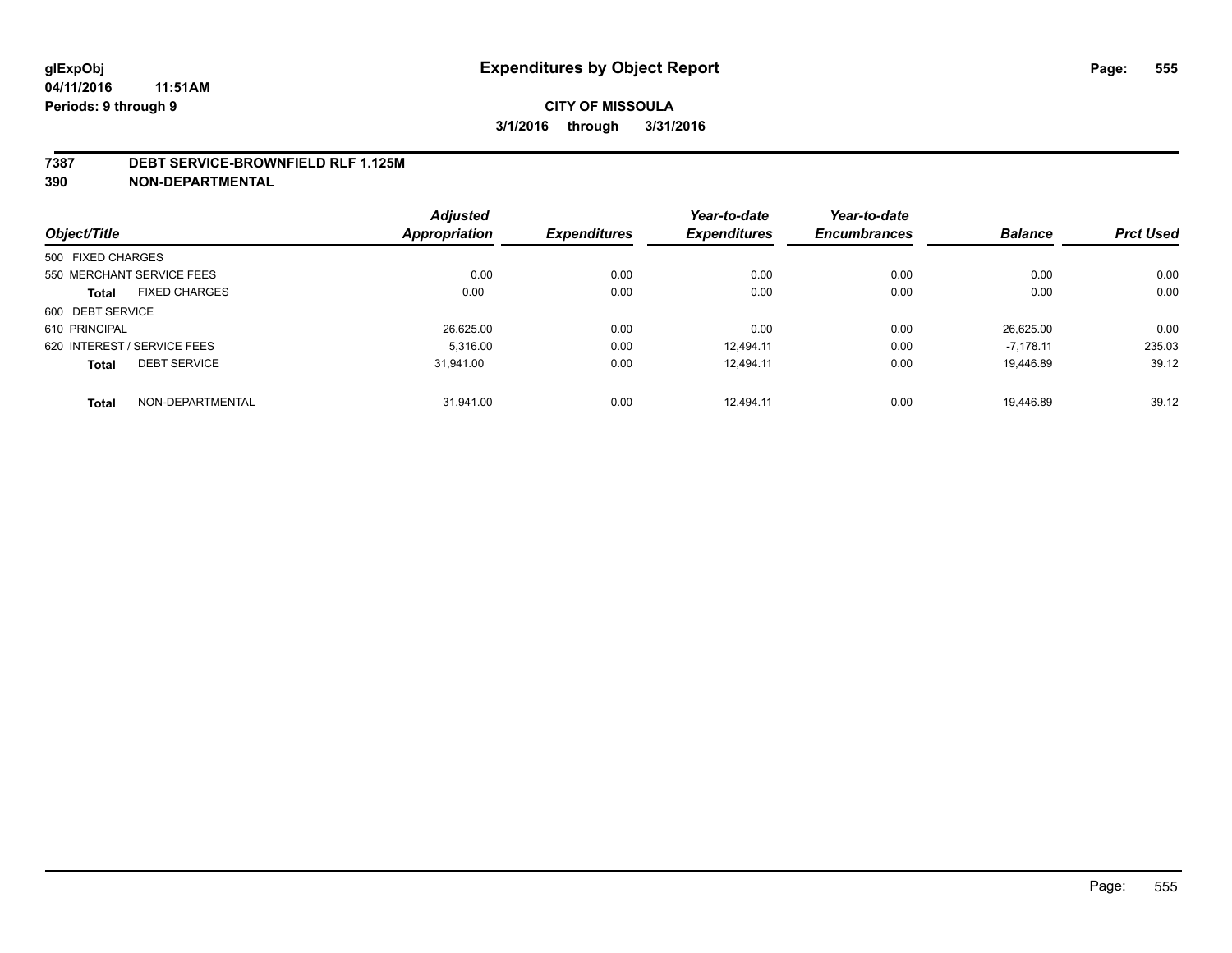## **7387 DEBT SERVICE-BROWNFIELD RLF 1.125M**

| Object/Title                |                                    | <b>Adjusted</b><br>Appropriation | <b>Expenditures</b> | Year-to-date<br><b>Expenditures</b> | Year-to-date<br><b>Encumbrances</b> | <b>Balance</b> | <b>Prct Used</b> |
|-----------------------------|------------------------------------|----------------------------------|---------------------|-------------------------------------|-------------------------------------|----------------|------------------|
| 500 FIXED CHARGES           |                                    |                                  |                     |                                     |                                     |                |                  |
| 550 MERCHANT SERVICE FEES   |                                    | 0.00                             | 0.00                | 0.00                                | 0.00                                | 0.00           | 0.00             |
| <b>Total</b>                | <b>FIXED CHARGES</b>               | 0.00                             | 0.00                | 0.00                                | 0.00                                | 0.00           | 0.00             |
| 600 DEBT SERVICE            |                                    |                                  |                     |                                     |                                     |                |                  |
| 610 PRINCIPAL               |                                    | 26,625.00                        | 0.00                | 0.00                                | 0.00                                | 26.625.00      | 0.00             |
| 620 INTEREST / SERVICE FEES |                                    | 5.316.00                         | 0.00                | 12.494.11                           | 0.00                                | $-7.178.11$    | 235.03           |
| <b>Total</b>                | <b>DEBT SERVICE</b>                | 31.941.00                        | 0.00                | 12.494.11                           | 0.00                                | 19.446.89      | 39.12            |
| <b>Total</b>                | DEBT SERVICE-BROWNFIELD RLF 1.125M | 31.941.00                        | 0.00                | 12.494.11                           | 0.00                                | 19.446.89      | 39.12            |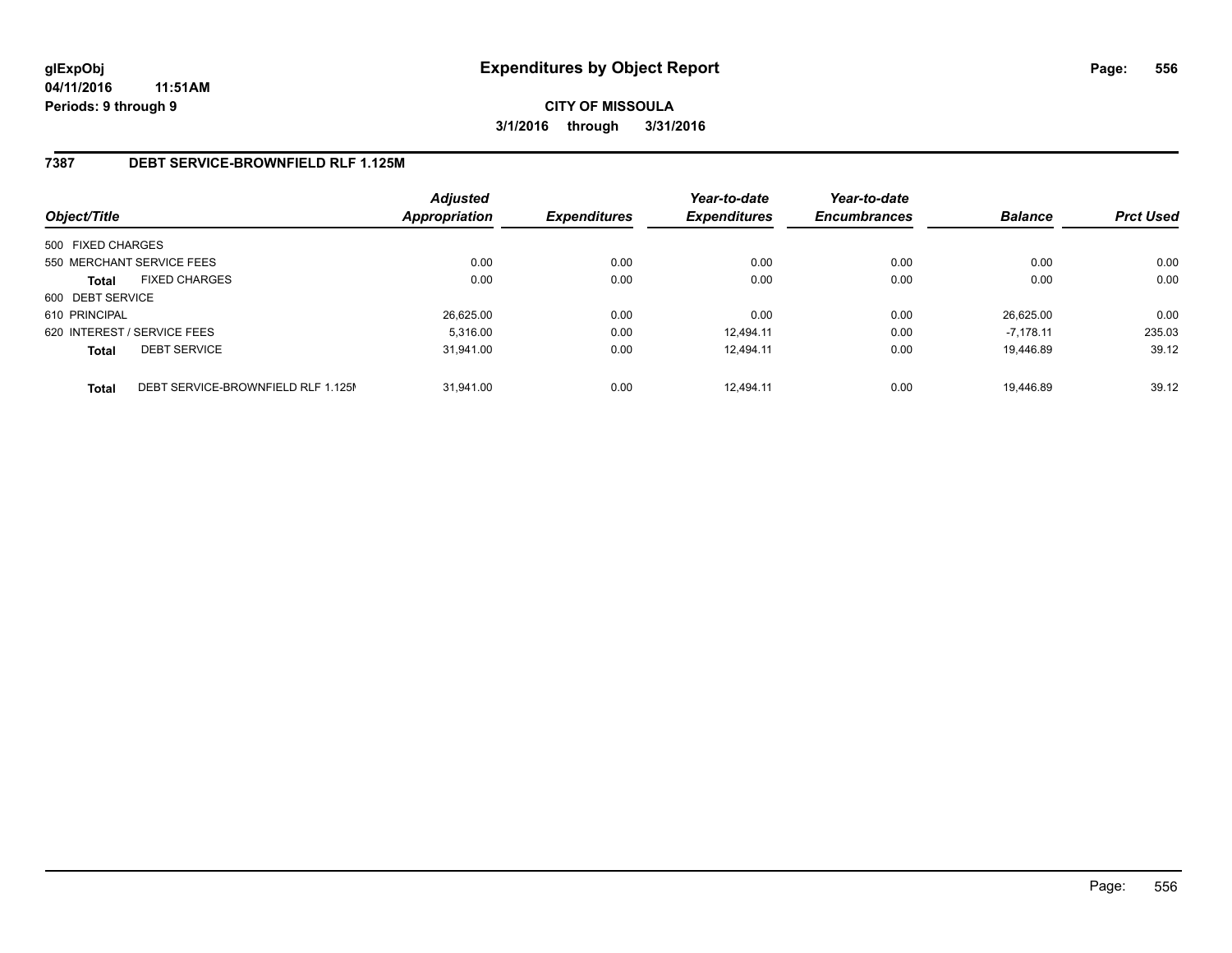# **7388 RESERVE-3.6m TIF**

**390 NON-DEPARTMENTAL**

| Object/Title                     | <b>Adjusted</b><br><b>Appropriation</b> | <b>Expenditures</b> | Year-to-date<br><b>Expenditures</b> | Year-to-date<br><b>Encumbrances</b> | <b>Balance</b> | <b>Prct Used</b> |
|----------------------------------|-----------------------------------------|---------------------|-------------------------------------|-------------------------------------|----------------|------------------|
| 500 FIXED CHARGES                |                                         |                     |                                     |                                     |                |                  |
| 550 MERCHANT SERVICE FEES        | 0.00                                    | 0.00                | 0.00                                | 0.00                                | 0.00           | 0.00             |
| <b>FIXED CHARGES</b><br>Total    | 0.00                                    | 0.00                | 0.00                                | 0.00                                | 0.00           | 0.00             |
| 800 OTHER OBJECTS                |                                         |                     |                                     |                                     |                |                  |
| 820 TRANSFERS TO OTHER FUNDS     | 0.00                                    | 0.00                | 0.00                                | 0.00                                | 0.00           | 0.00             |
| OTHER OBJECTS<br><b>Total</b>    | 0.00                                    | 0.00                | 0.00                                | 0.00                                | 0.00           | 0.00             |
| NON-DEPARTMENTAL<br><b>Total</b> | 0.00                                    | 0.00                | 0.00                                | 0.00                                | 0.00           | 0.00             |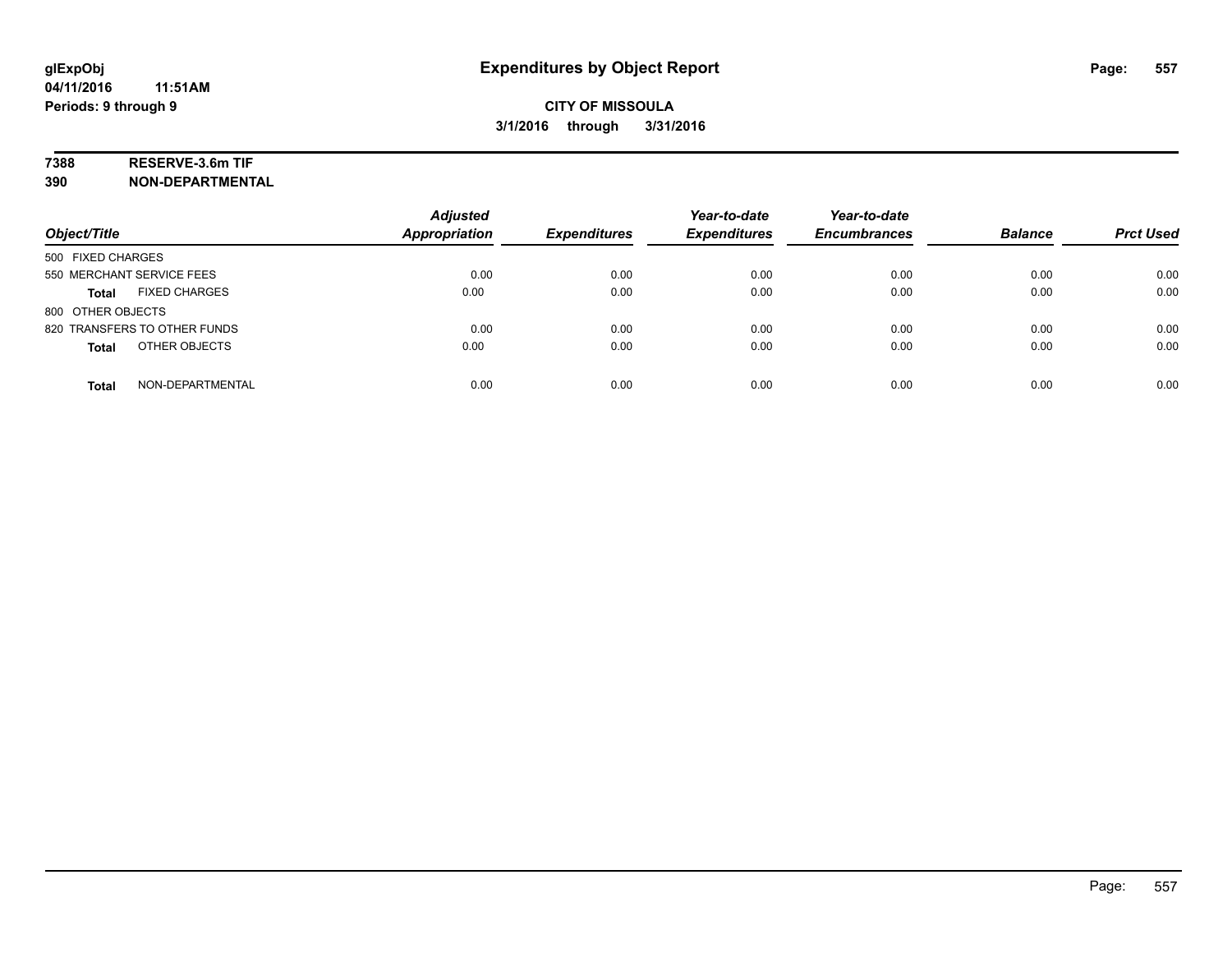### **7388 RESERVE-3.6m TIF**

| Object/Title                         | <b>Adjusted</b><br><b>Appropriation</b> | <b>Expenditures</b> | Year-to-date<br><b>Expenditures</b> | Year-to-date<br><b>Encumbrances</b> | <b>Balance</b> | <b>Prct Used</b> |
|--------------------------------------|-----------------------------------------|---------------------|-------------------------------------|-------------------------------------|----------------|------------------|
| 500 FIXED CHARGES                    |                                         |                     |                                     |                                     |                |                  |
| 550 MERCHANT SERVICE FEES            | 0.00                                    | 0.00                | 0.00                                | 0.00                                | 0.00           | 0.00             |
| <b>FIXED CHARGES</b><br><b>Total</b> | 0.00                                    | 0.00                | 0.00                                | 0.00                                | 0.00           | 0.00             |
| 800 OTHER OBJECTS                    |                                         |                     |                                     |                                     |                |                  |
| 820 TRANSFERS TO OTHER FUNDS         | 0.00                                    | 0.00                | 0.00                                | 0.00                                | 0.00           | 0.00             |
| OTHER OBJECTS<br><b>Total</b>        | 0.00                                    | 0.00                | 0.00                                | 0.00                                | 0.00           | 0.00             |
| RESERVE-3.6m TIF<br><b>Total</b>     | 0.00                                    | 0.00                | 0.00                                | 0.00                                | 0.00           | 0.00             |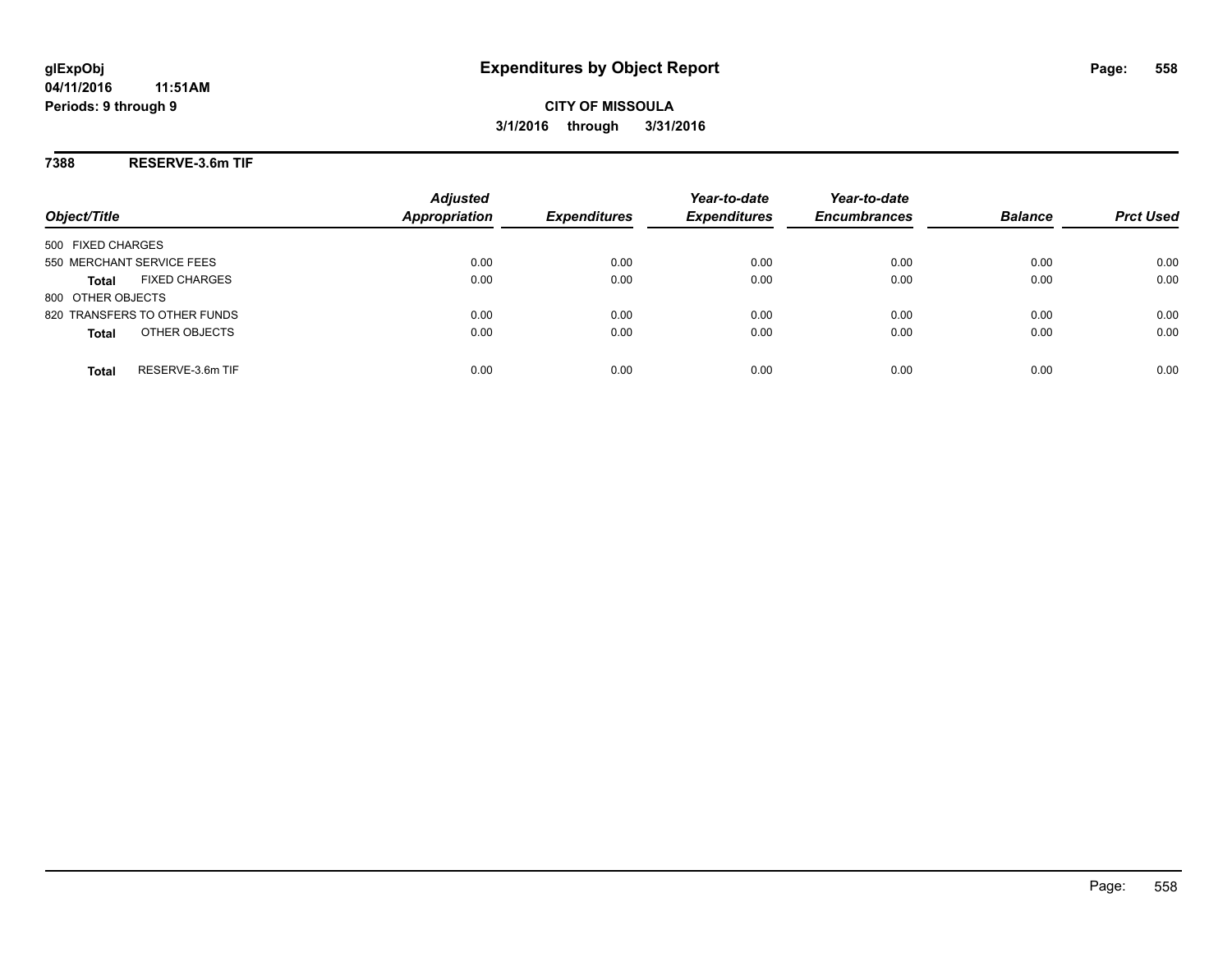# **CITY OF MISSOULA 3/1/2016 through 3/31/2016**

#### **7389 DEBT SERVICE - 3.6M/5.75M**

|                                                   | <b>Adjusted</b>      |                     | Year-to-date        | Year-to-date        |                |                  |
|---------------------------------------------------|----------------------|---------------------|---------------------|---------------------|----------------|------------------|
| Object/Title                                      | <b>Appropriation</b> | <b>Expenditures</b> | <b>Expenditures</b> | <b>Encumbrances</b> | <b>Balance</b> | <b>Prct Used</b> |
| 500 FIXED CHARGES                                 |                      |                     |                     |                     |                |                  |
| 550 MERCHANT SERVICE FEES                         | 0.00                 | 0.00                | 0.00                | 0.00                | 0.00           | 0.00             |
| <b>FIXED CHARGES</b><br><b>Total</b>              | 0.00                 | 0.00                | 0.00                | 0.00                | 0.00           | 0.00             |
| 600 DEBT SERVICE                                  |                      |                     |                     |                     |                |                  |
| 610 PRINCIPAL                                     | 500,000.00           | 0.00                | 0.00                | 0.00                | 500,000.00     | 0.00             |
| 620 INTEREST / SERVICE FEES                       | 0.00                 | 0.00                | 0.00                | 0.00                | 0.00           | 0.00             |
| <b>DEBT SERVICE</b><br><b>Total</b>               | 500,000.00           | 0.00                | 0.00                | 0.00                | 500,000.00     | 0.00             |
| 700 GRANTS & CONTRIBUTIONS                        |                      |                     |                     |                     |                |                  |
| 700 GRANTS & CONTRIBUTIONS                        | 0.00                 | 0.00                | 0.00                | 0.00                | 0.00           | 0.00             |
| <b>GRANTS &amp; CONTRIBUTIONS</b><br><b>Total</b> | 0.00                 | 0.00                | 0.00                | 0.00                | 0.00           | 0.00             |
| <b>MRA</b><br><b>Total</b>                        | 500,000.00           | 0.00                | 0.00                | 0.00                | 500,000.00     | 0.00             |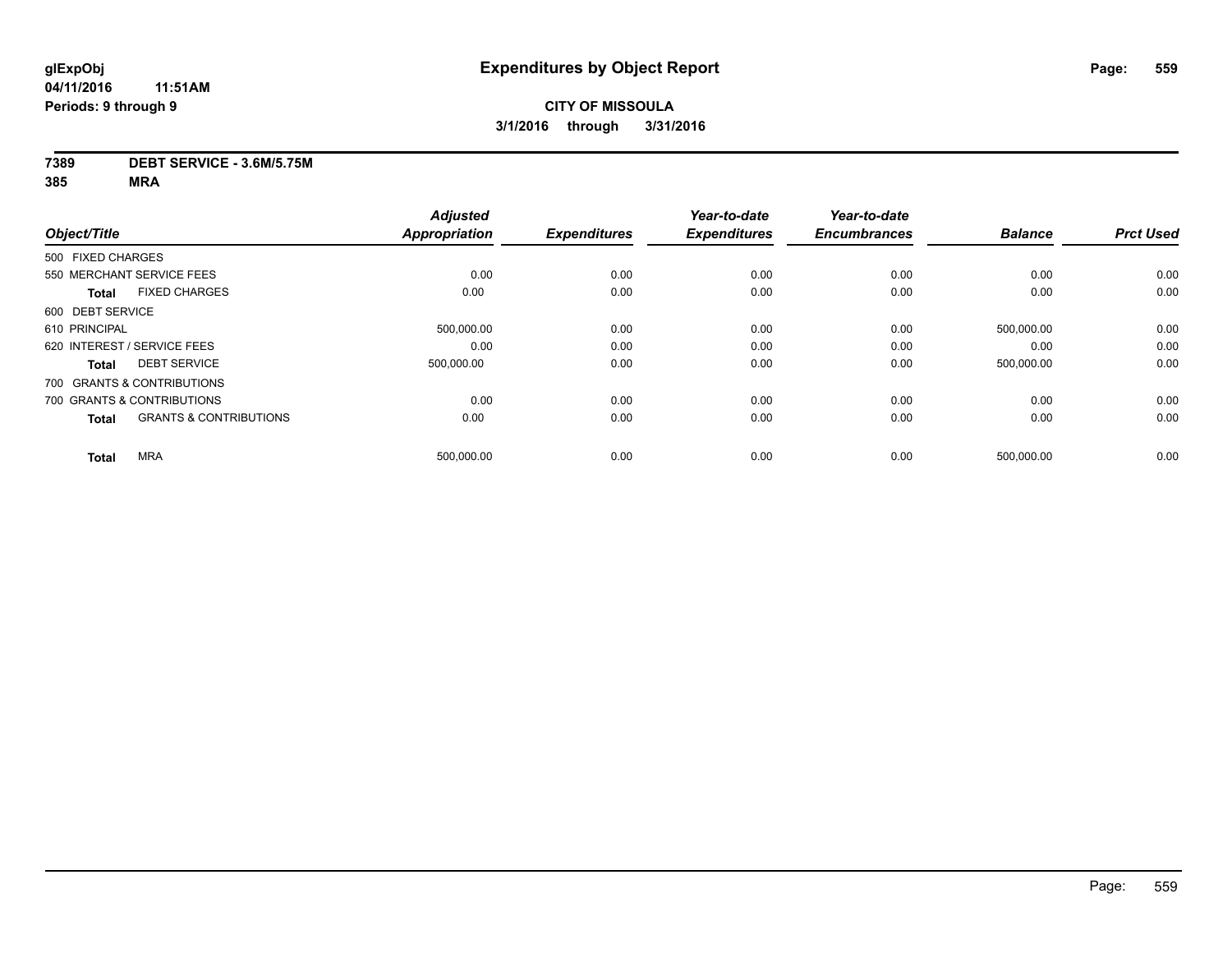**7389 DEBT SERVICE - 3.6M/5.75M**

**390 NON-DEPARTMENTAL**

|                             |                      | <b>Adjusted</b> |                     | Year-to-date        | Year-to-date        |                |                  |
|-----------------------------|----------------------|-----------------|---------------------|---------------------|---------------------|----------------|------------------|
| Object/Title                |                      | Appropriation   | <b>Expenditures</b> | <b>Expenditures</b> | <b>Encumbrances</b> | <b>Balance</b> | <b>Prct Used</b> |
| 500 FIXED CHARGES           |                      |                 |                     |                     |                     |                |                  |
| 550 MERCHANT SERVICE FEES   |                      | 0.00            | 0.00                | 0.00                | 0.00                | 0.00           | 0.00             |
| <b>Total</b>                | <b>FIXED CHARGES</b> | 0.00            | 0.00                | 0.00                | 0.00                | 0.00           | 0.00             |
| 600 DEBT SERVICE            |                      |                 |                     |                     |                     |                |                  |
| 610 PRINCIPAL               |                      | 362.000.00      | 0.00                | 129.000.00          | 0.00                | 233.000.00     | 35.64            |
| 620 INTEREST / SERVICE FEES |                      | 309.916.00      | 0.00                | 149.198.25          | 0.00                | 160.717.75     | 48.14            |
| <b>Total</b>                | <b>DEBT SERVICE</b>  | 671.916.00      | 0.00                | 278,198.25          | 0.00                | 393.717.75     | 41.40            |
| <b>Total</b>                | NON-DEPARTMENTAL     | 671.916.00      | 0.00                | 278.198.25          | 0.00                | 393.717.75     | 41.40            |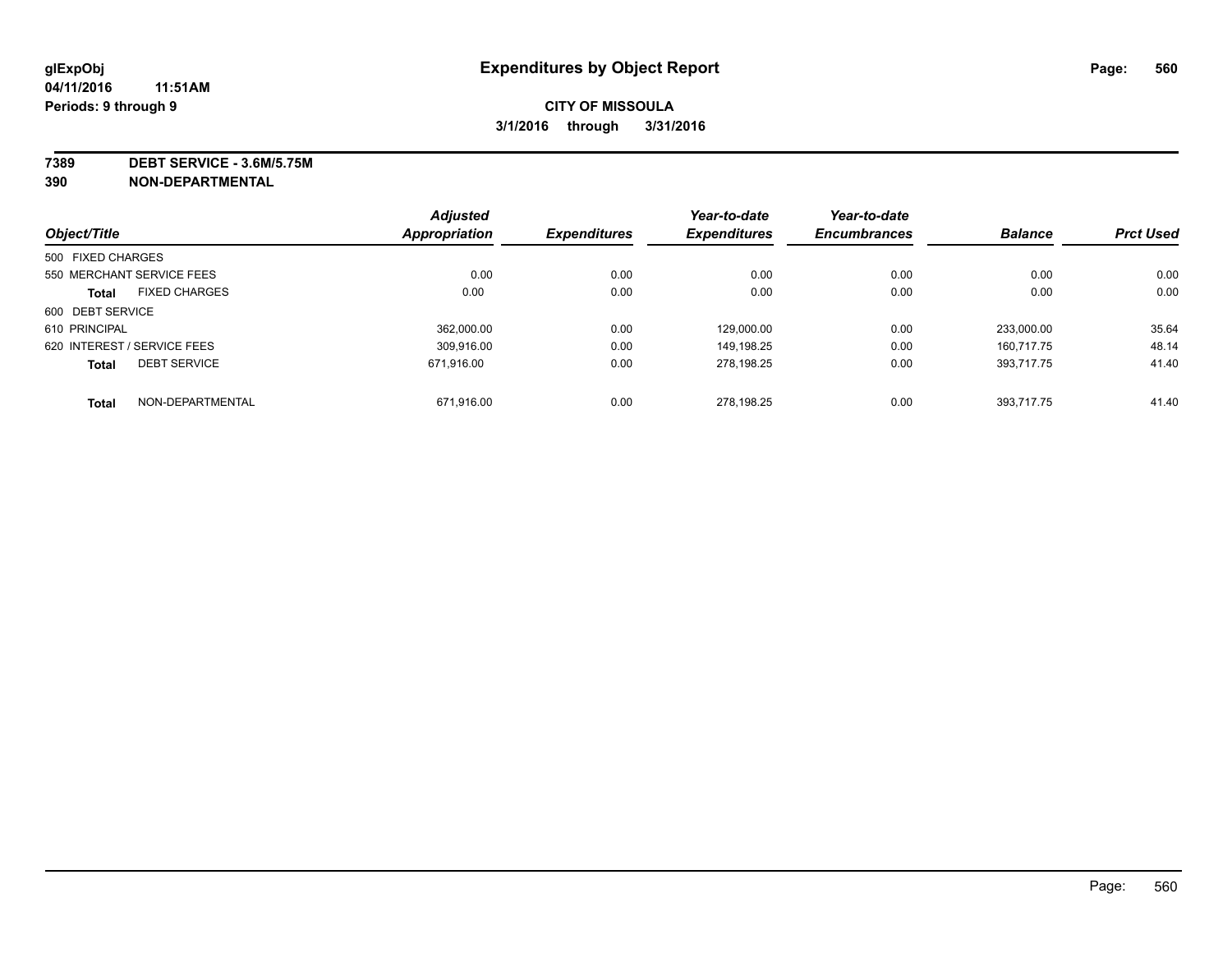### **7389 DEBT SERVICE - 3.6M/5.75M**

| Object/Title                                      | <b>Adjusted</b><br><b>Appropriation</b> | <b>Expenditures</b> | Year-to-date<br><b>Expenditures</b> | Year-to-date<br><b>Encumbrances</b> | <b>Balance</b> | <b>Prct Used</b> |
|---------------------------------------------------|-----------------------------------------|---------------------|-------------------------------------|-------------------------------------|----------------|------------------|
| 500 FIXED CHARGES                                 |                                         |                     |                                     |                                     |                |                  |
| 550 MERCHANT SERVICE FEES                         | 0.00                                    | 0.00                | 0.00                                | 0.00                                | 0.00           | 0.00             |
| <b>FIXED CHARGES</b><br><b>Total</b>              | 0.00                                    | 0.00                | 0.00                                | 0.00                                | 0.00           | 0.00             |
| 600 DEBT SERVICE                                  |                                         |                     |                                     |                                     |                |                  |
| 610 PRINCIPAL                                     | 862.000.00                              | 0.00                | 129.000.00                          | 0.00                                | 733.000.00     | 14.97            |
| 620 INTEREST / SERVICE FEES                       | 309,916.00                              | 0.00                | 149,198.25                          | 0.00                                | 160,717.75     | 48.14            |
| <b>DEBT SERVICE</b><br><b>Total</b>               | 1,171,916.00                            | 0.00                | 278,198.25                          | 0.00                                | 893,717.75     | 23.74            |
| 700 GRANTS & CONTRIBUTIONS                        |                                         |                     |                                     |                                     |                |                  |
| 700 GRANTS & CONTRIBUTIONS                        | 0.00                                    | 0.00                | 0.00                                | 0.00                                | 0.00           | 0.00             |
| <b>GRANTS &amp; CONTRIBUTIONS</b><br><b>Total</b> | 0.00                                    | 0.00                | 0.00                                | 0.00                                | 0.00           | 0.00             |
| DEBT SERVICE - 3.6M/5.75M<br><b>Total</b>         | 1,171,916.00                            | 0.00                | 278.198.25                          | 0.00                                | 893.717.75     | 23.74            |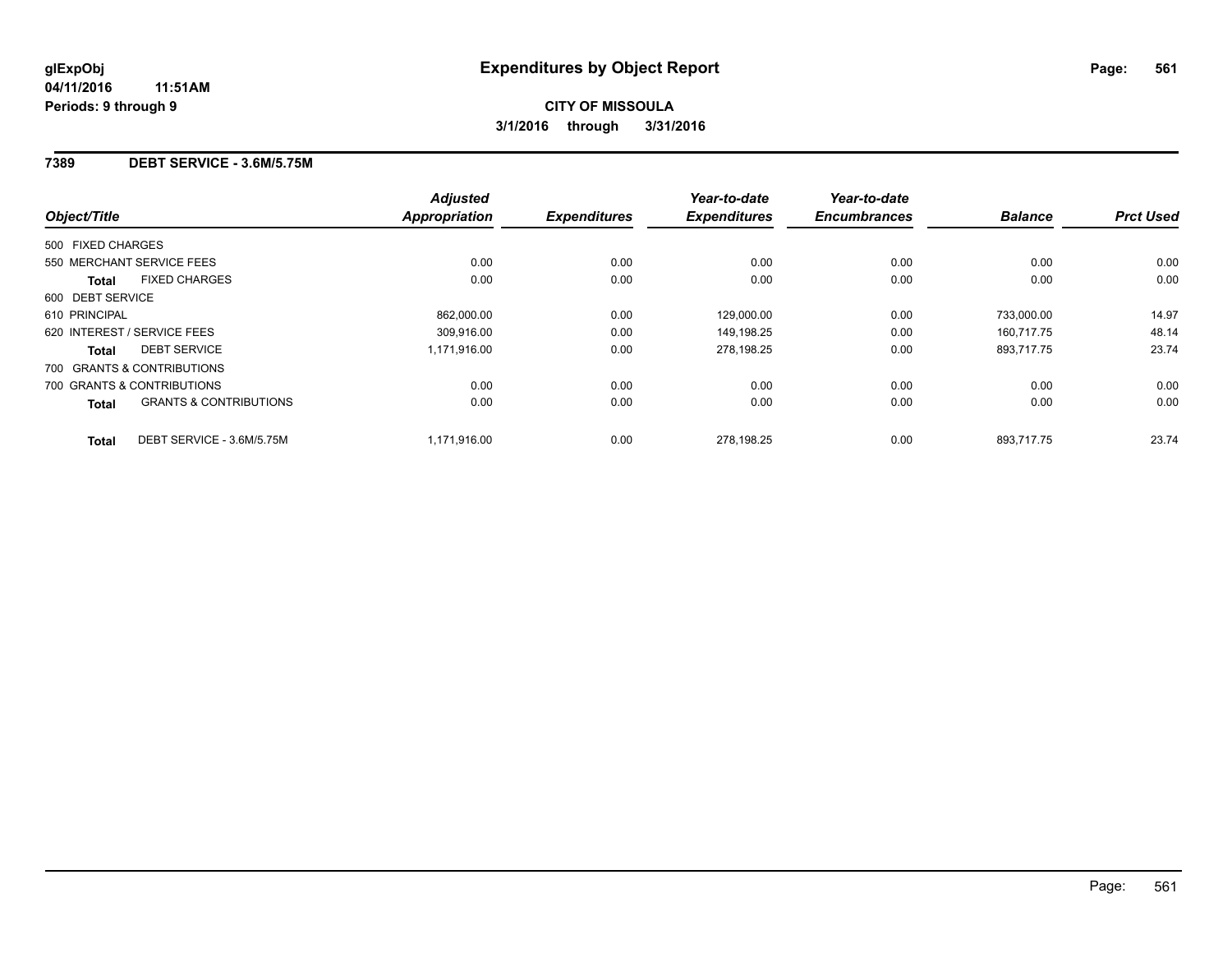# **CITY OF MISSOULA 3/1/2016 through 3/31/2016**

# **7390 URDII CLEARING - 3.6M TIF**

| Object/Title                         | <b>Adjusted</b><br><b>Appropriation</b> | <b>Expenditures</b> | Year-to-date<br><b>Expenditures</b> | Year-to-date<br><b>Encumbrances</b> | <b>Balance</b> | <b>Prct Used</b> |
|--------------------------------------|-----------------------------------------|---------------------|-------------------------------------|-------------------------------------|----------------|------------------|
| 500 FIXED CHARGES                    |                                         |                     |                                     |                                     |                |                  |
| 550 MERCHANT SERVICE FEES            | 0.00                                    | 0.00                | 0.00                                | 0.00                                | 0.00           | 0.00             |
| <b>FIXED CHARGES</b><br><b>Total</b> | 0.00                                    | 0.00                | 0.00                                | 0.00                                | 0.00           | 0.00             |
| 800 OTHER OBJECTS                    |                                         |                     |                                     |                                     |                |                  |
| 820 TRANSFERS TO OTHER FUNDS         | 0.00                                    | 0.00                | 0.00                                | 0.00                                | 0.00           | 0.00             |
| OTHER OBJECTS<br><b>Total</b>        | 0.00                                    | 0.00                | 0.00                                | 0.00                                | 0.00           | 0.00             |
| <b>MRA</b><br><b>Total</b>           | 0.00                                    | 0.00                | 0.00                                | 0.00                                | 0.00           | 0.00             |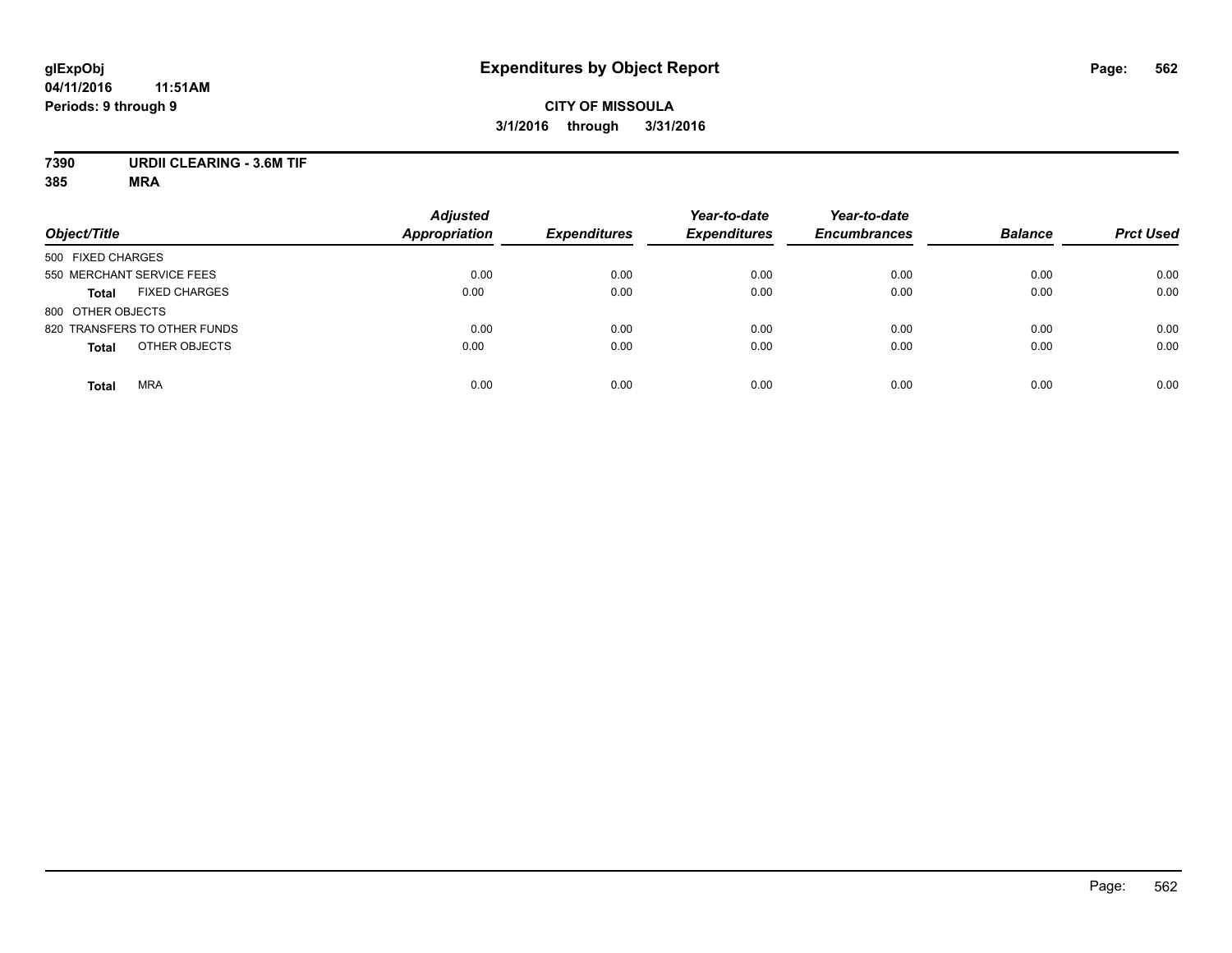**7390 URDII CLEARING - 3.6M TIF**

**390 NON-DEPARTMENTAL**

| Object/Title                         | <b>Adjusted</b><br>Appropriation | <b>Expenditures</b> | Year-to-date<br><b>Expenditures</b> | Year-to-date<br><b>Encumbrances</b> | <b>Balance</b> | <b>Prct Used</b> |
|--------------------------------------|----------------------------------|---------------------|-------------------------------------|-------------------------------------|----------------|------------------|
| 500 FIXED CHARGES                    |                                  |                     |                                     |                                     |                |                  |
| 550 MERCHANT SERVICE FEES            | 0.00                             | 0.00                | 0.00                                | 0.00                                | 0.00           | 0.00             |
| <b>FIXED CHARGES</b><br><b>Total</b> | 0.00                             | 0.00                | 0.00                                | 0.00                                | 0.00           | 0.00             |
| 800 OTHER OBJECTS                    |                                  |                     |                                     |                                     |                |                  |
| 820 TRANSFERS TO OTHER FUNDS         | 1,872,885.00                     | 0.00                | 0.00                                | 0.00                                | 1.872.885.00   | 0.00             |
| OTHER OBJECTS<br><b>Total</b>        | 1.872.885.00                     | 0.00                | 0.00                                | 0.00                                | 1.872.885.00   | 0.00             |
| NON-DEPARTMENTAL<br><b>Total</b>     | 1.872.885.00                     | 0.00                | 0.00                                | 0.00                                | 1.872.885.00   | 0.00             |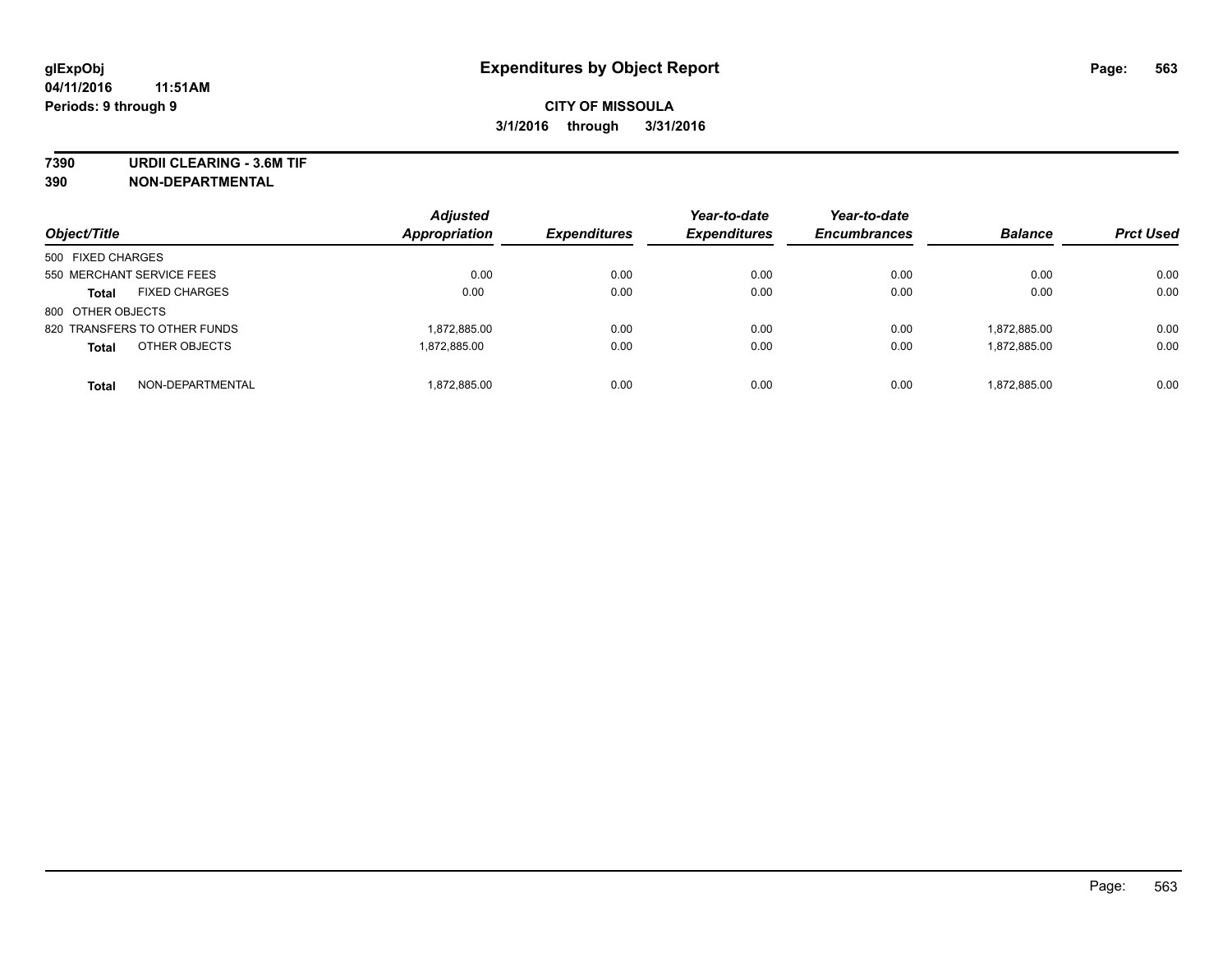### **7390 URDII CLEARING - 3.6M TIF**

| Object/Title                              | <b>Adjusted</b><br>Appropriation | <b>Expenditures</b> | Year-to-date<br><b>Expenditures</b> | Year-to-date<br><b>Encumbrances</b> | <b>Balance</b> | <b>Prct Used</b> |
|-------------------------------------------|----------------------------------|---------------------|-------------------------------------|-------------------------------------|----------------|------------------|
| 500 FIXED CHARGES                         |                                  |                     |                                     |                                     |                |                  |
| 550 MERCHANT SERVICE FEES                 | 0.00                             | 0.00                | 0.00                                | 0.00                                | 0.00           | 0.00             |
| <b>FIXED CHARGES</b><br><b>Total</b>      | 0.00                             | 0.00                | 0.00                                | 0.00                                | 0.00           | 0.00             |
| 800 OTHER OBJECTS                         |                                  |                     |                                     |                                     |                |                  |
| 820 TRANSFERS TO OTHER FUNDS              | 1,872,885.00                     | 0.00                | 0.00                                | 0.00                                | 1,872,885.00   | 0.00             |
| OTHER OBJECTS<br><b>Total</b>             | 1,872,885.00                     | 0.00                | 0.00                                | 0.00                                | 1,872,885.00   | 0.00             |
| URDII CLEARING - 3.6M TIF<br><b>Total</b> | 1,872,885.00                     | 0.00                | 0.00                                | 0.00                                | 1,872,885.00   | 0.00             |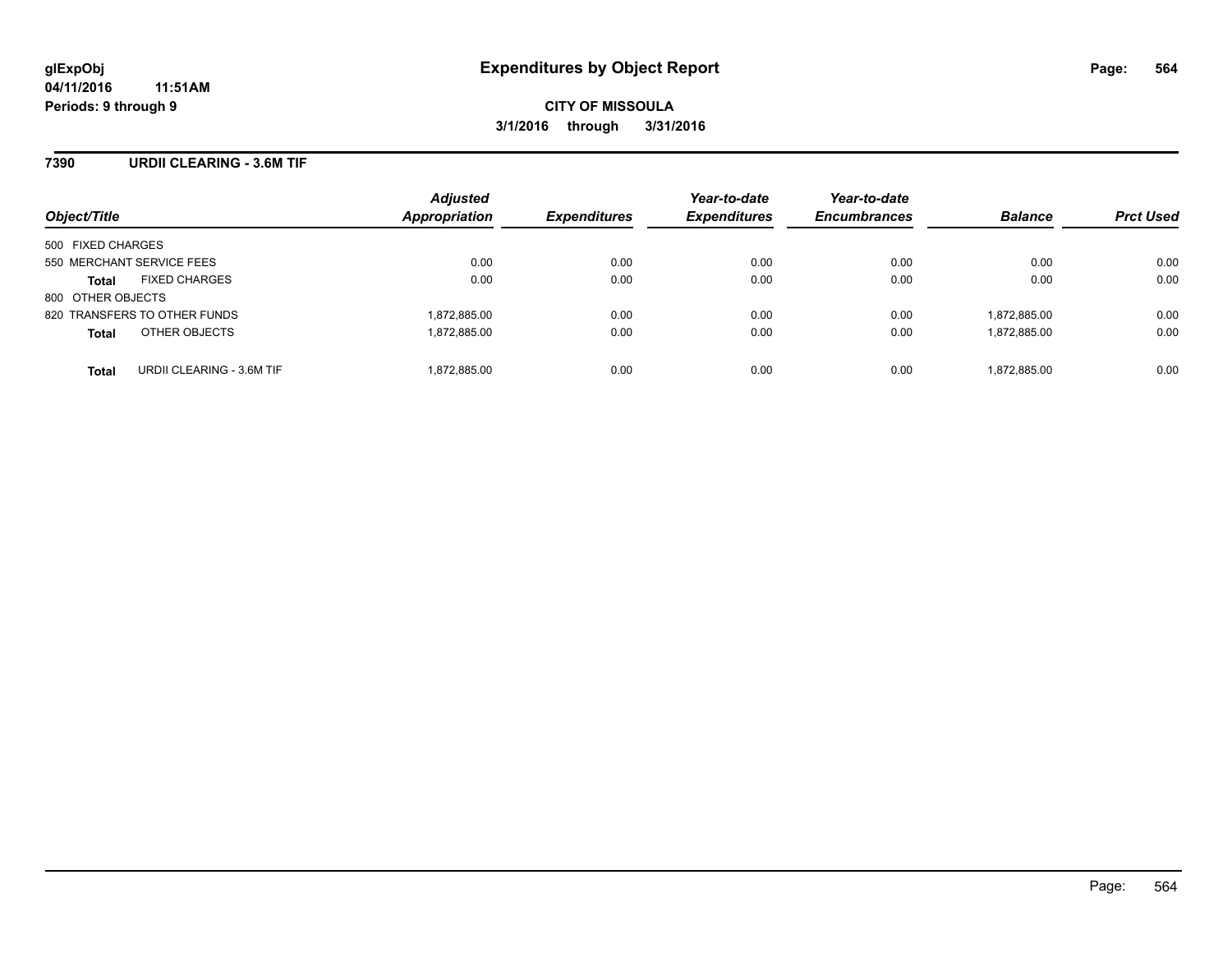# **CITY OF MISSOULA 3/1/2016 through 3/31/2016**

#### **7391 MRA - URD I FUND 385 MRA**

| Object/Title      |                           | <b>Adjusted</b><br>Appropriation | <b>Expenditures</b> | Year-to-date<br><b>Expenditures</b> | Year-to-date<br><b>Encumbrances</b> | <b>Balance</b> | <b>Prct Used</b> |
|-------------------|---------------------------|----------------------------------|---------------------|-------------------------------------|-------------------------------------|----------------|------------------|
| 500 FIXED CHARGES |                           |                                  |                     |                                     |                                     |                |                  |
|                   | 550 MERCHANT SERVICE FEES | 0.00                             | 0.00                | 0.00                                | 0.00                                | 0.00           | 0.00             |
| <b>Total</b>      | <b>FIXED CHARGES</b>      | 0.00                             | 0.00                | 0.00                                | 0.00                                | 0.00           | 0.00             |
| Total             | <b>MRA</b>                | 0.00                             | 0.00                | 0.00                                | 0.00                                | 0.00           | 0.00             |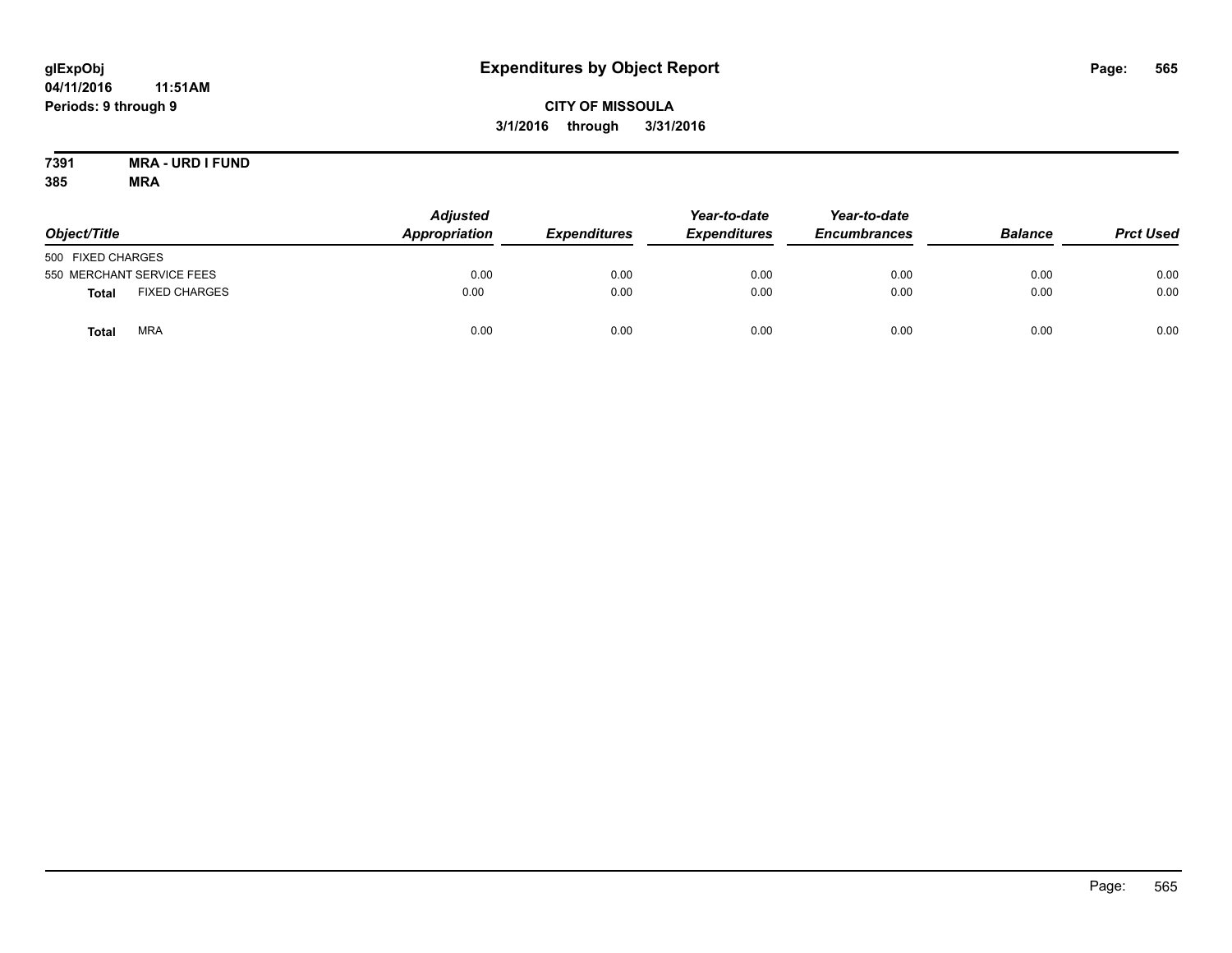# **CITY OF MISSOULA 3/1/2016 through 3/31/2016**

# **7391 MRA - URD I FUND**

**900 DEPRECIATION**

| Object/Title              |                      | <b>Adjusted</b><br>Appropriation | <b>Expenditures</b> | Year-to-date<br><b>Expenditures</b> | Year-to-date<br><b>Encumbrances</b> | <b>Balance</b> | <b>Prct Used</b> |
|---------------------------|----------------------|----------------------------------|---------------------|-------------------------------------|-------------------------------------|----------------|------------------|
| 500 FIXED CHARGES         |                      |                                  |                     |                                     |                                     |                |                  |
| 550 MERCHANT SERVICE FEES |                      | 0.00                             | 0.00                | 0.00                                | 0.00                                | 0.00           | 0.00             |
| <b>Total</b>              | <b>FIXED CHARGES</b> | 0.00                             | 0.00                | 0.00                                | 0.00                                | 0.00           | 0.00             |
| <b>Total</b>              | <b>DEPRECIATION</b>  | 0.00                             | 0.00                | 0.00                                | 0.00                                | 0.00           | 0.00             |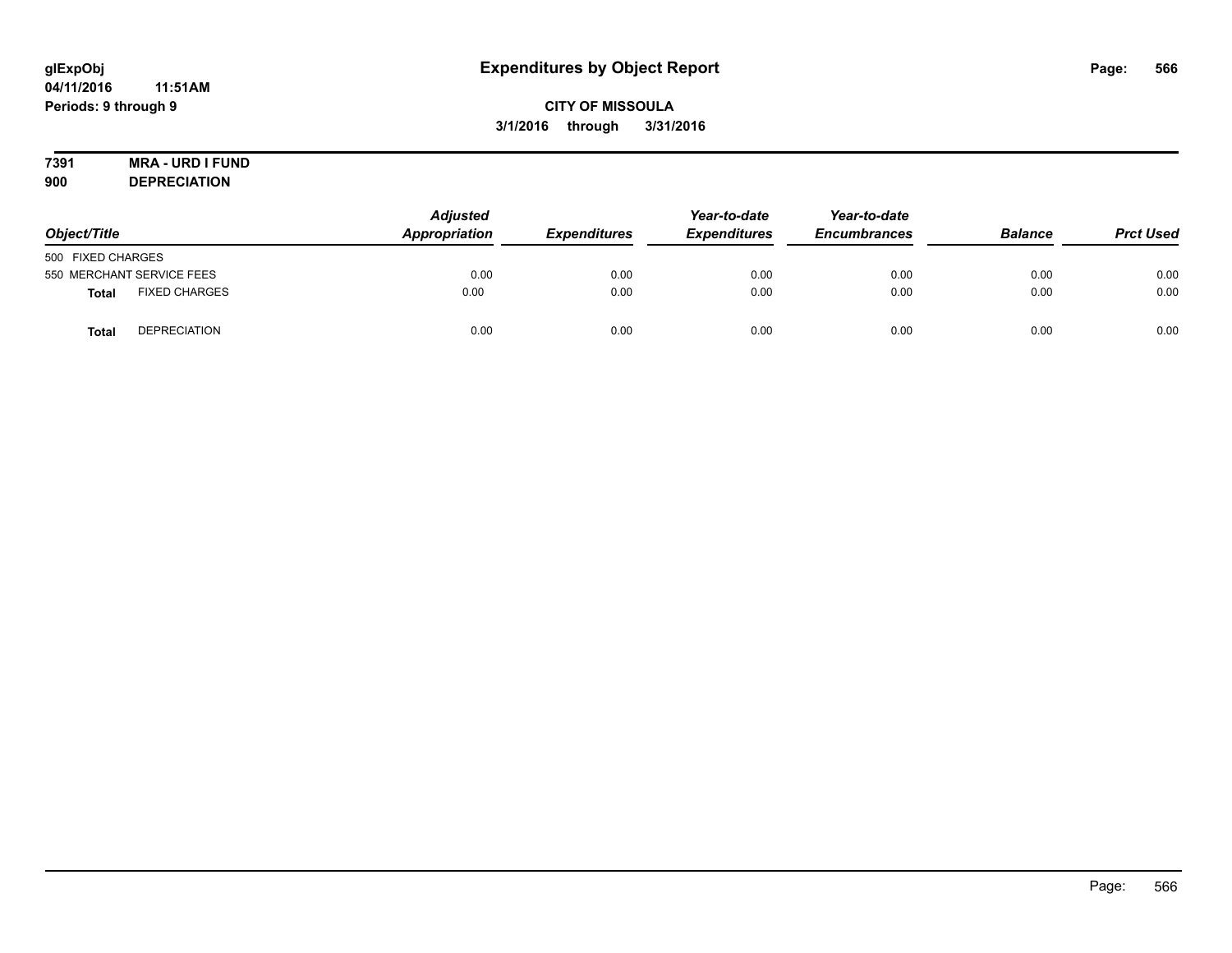# **glExpObj Expenditures by Object Report Page: 567**

**04/11/2016 11:51AM Periods: 9 through 9**

**CITY OF MISSOULA 3/1/2016 through 3/31/2016**

**7391 MRA - URD I FUND**

| Object/Title                         | <b>Adjusted</b><br>Appropriation | <b>Expenditures</b> | Year-to-date<br><b>Expenditures</b> | Year-to-date<br><b>Encumbrances</b> | <b>Balance</b> | <b>Prct Used</b> |
|--------------------------------------|----------------------------------|---------------------|-------------------------------------|-------------------------------------|----------------|------------------|
| 500 FIXED CHARGES                    |                                  |                     |                                     |                                     |                |                  |
| 550 MERCHANT SERVICE FEES            | 0.00                             | 0.00                | 0.00                                | 0.00                                | 0.00           | 0.00             |
| <b>FIXED CHARGES</b><br><b>Total</b> | 0.00                             | 0.00                | 0.00                                | 0.00                                | 0.00           | 0.00             |
| MRA - URD I FUND<br>Total            | 0.00                             | 0.00                | 0.00                                | 0.00                                | 0.00           | 0.00             |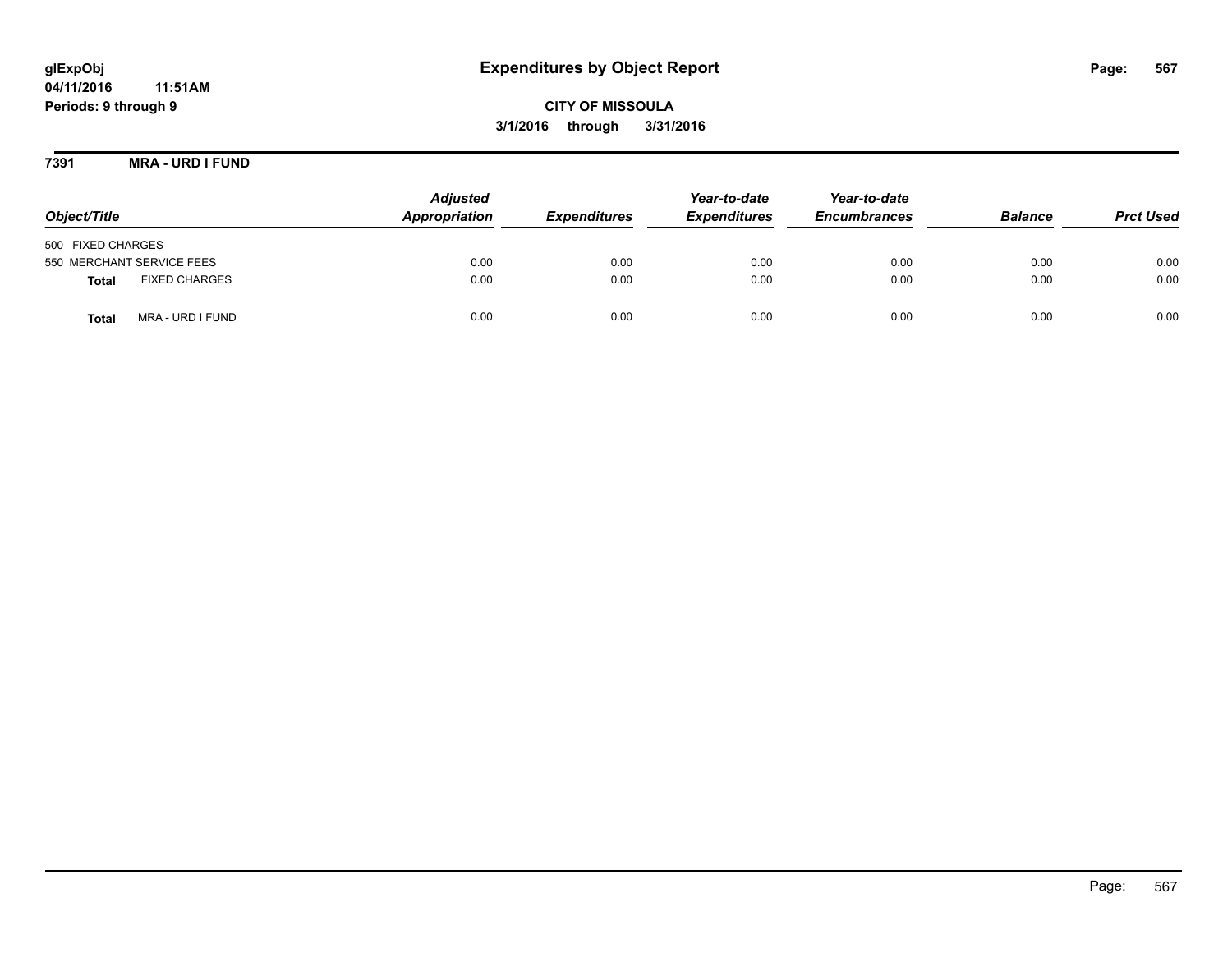**7392 MRA - URD II FUND**

|                                       |                                   | <b>Adjusted</b> |                     | Year-to-date        | Year-to-date        |                |                  |
|---------------------------------------|-----------------------------------|-----------------|---------------------|---------------------|---------------------|----------------|------------------|
| Object/Title                          |                                   | Appropriation   | <b>Expenditures</b> | <b>Expenditures</b> | <b>Encumbrances</b> | <b>Balance</b> | <b>Prct Used</b> |
| 300 PURCHASED SERVICES                |                                   |                 |                     |                     |                     |                |                  |
| 344 TELEPHONE SERVICE                 |                                   | 0.00            | 0.00                | 0.00                | 0.00                | 0.00           | 0.00             |
| 350 PROFESSIONAL SERVICES             |                                   | 169,272.00      | 1,440.00            | 60,607.70           | 0.00                | 108,664.30     | 35.80            |
| <b>Total</b>                          | PURCHASED SERVICES                | 169,272.00      | 1,440.00            | 60,607.70           | 0.00                | 108,664.30     | 35.80            |
| 500 FIXED CHARGES                     |                                   |                 |                     |                     |                     |                |                  |
| 550 MERCHANT SERVICE FEES             |                                   | 0.00            | 0.00                | 0.00                | 0.00                | 0.00           | 0.00             |
| <b>FIXED CHARGES</b><br>Total         |                                   | 0.00            | 0.00                | 0.00                | 0.00                | 0.00           | 0.00             |
| 700 GRANTS & CONTRIBUTIONS            |                                   |                 |                     |                     |                     |                |                  |
| 700 GRANTS & CONTRIBUTIONS            |                                   | 98,607.00       | 0.00                | 154,359.93          | 0.00                | $-55,752.93$   | 156.54           |
| <b>Total</b>                          | <b>GRANTS &amp; CONTRIBUTIONS</b> | 98,607.00       | 0.00                | 154,359.93          | 0.00                | $-55,752.93$   | 156.54           |
| 800 OTHER OBJECTS                     |                                   |                 |                     |                     |                     |                |                  |
| 820 TRANSFERS TO OTHER FUNDS          |                                   | 250,000.00      | 0.00                | 0.00                | 0.00                | 250,000.00     | 0.00             |
| 845 CONTINGENCY                       |                                   | 611,369.00      | 0.00                | 0.00                | 0.00                | 611,369.00     | 0.00             |
| OTHER OBJECTS<br><b>Total</b>         |                                   | 861,369.00      | 0.00                | 0.00                | 0.00                | 861,369.00     | 0.00             |
| 900 CAPITAL OUTLAY                    |                                   |                 |                     |                     |                     |                |                  |
| 910 LAND                              |                                   | 0.00            | 0.00                | 491.146.53          | 0.00                | -491.146.53    | 0.00             |
| 920 BUILDINGS                         |                                   | 0.00            | 0.00                | 0.00                | 0.00                | 0.00           | 0.00             |
| 930 IMPROVEMENTS                      |                                   | 680,000.00      | 0.00                | 227,426.02          | 0.00                | 452,573.98     | 33.45            |
| <b>CAPITAL OUTLAY</b><br><b>Total</b> |                                   | 680,000.00      | 0.00                | 718,572.55          | 0.00                | $-38,572.55$   | 105.67           |
| <b>MRA</b><br><b>Total</b>            |                                   | 1,809,248.00    | 1,440.00            | 933,540.18          | 0.00                | 875,707.82     | 51.60            |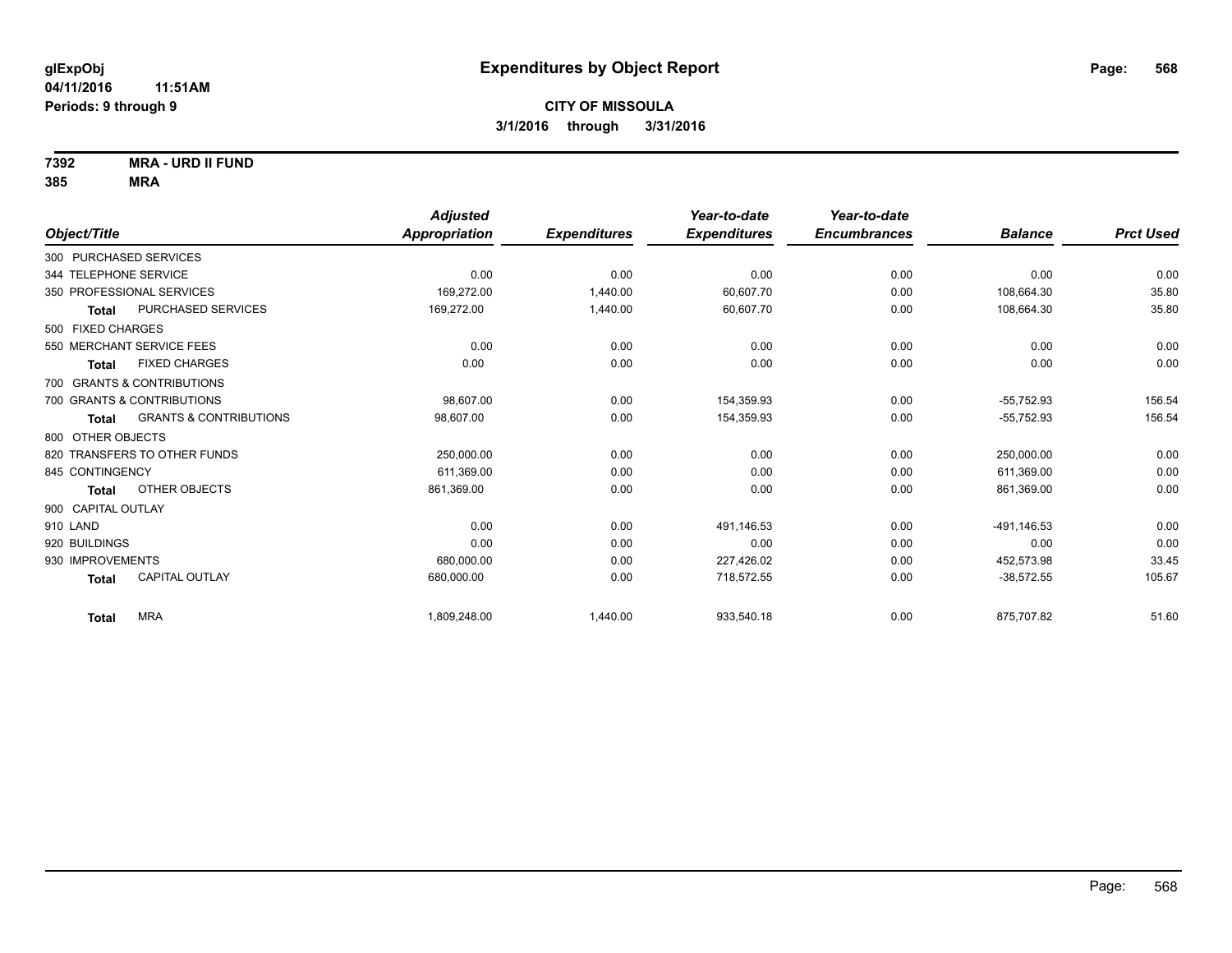### **7392 MRA - URD II FUND**

|                              |                                   | <b>Adjusted</b> |                     | Year-to-date        | Year-to-date        |                |                  |
|------------------------------|-----------------------------------|-----------------|---------------------|---------------------|---------------------|----------------|------------------|
| Object/Title                 |                                   | Appropriation   | <b>Expenditures</b> | <b>Expenditures</b> | <b>Encumbrances</b> | <b>Balance</b> | <b>Prct Used</b> |
| 300 PURCHASED SERVICES       |                                   |                 |                     |                     |                     |                |                  |
| 344 TELEPHONE SERVICE        |                                   | 0.00            | 0.00                | 0.00                | 0.00                | 0.00           | 0.00             |
| 350 PROFESSIONAL SERVICES    |                                   | 169,272.00      | 1,440.00            | 60.607.70           | 0.00                | 108,664.30     | 35.80            |
| <b>Total</b>                 | PURCHASED SERVICES                | 169,272.00      | 1,440.00            | 60,607.70           | 0.00                | 108,664.30     | 35.80            |
| 500 FIXED CHARGES            |                                   |                 |                     |                     |                     |                |                  |
| 550 MERCHANT SERVICE FEES    |                                   | 0.00            | 0.00                | 0.00                | 0.00                | 0.00           | 0.00             |
| Total                        | <b>FIXED CHARGES</b>              | 0.00            | 0.00                | 0.00                | 0.00                | 0.00           | 0.00             |
| 700 GRANTS & CONTRIBUTIONS   |                                   |                 |                     |                     |                     |                |                  |
| 700 GRANTS & CONTRIBUTIONS   |                                   | 98.607.00       | 0.00                | 154,359.93          | 0.00                | $-55.752.93$   | 156.54           |
| Total                        | <b>GRANTS &amp; CONTRIBUTIONS</b> | 98,607.00       | 0.00                | 154,359.93          | 0.00                | $-55,752.93$   | 156.54           |
| 800 OTHER OBJECTS            |                                   |                 |                     |                     |                     |                |                  |
| 820 TRANSFERS TO OTHER FUNDS |                                   | 250,000.00      | 0.00                | 0.00                | 0.00                | 250,000.00     | 0.00             |
| 845 CONTINGENCY              |                                   | 611,369.00      | 0.00                | 0.00                | 0.00                | 611,369.00     | 0.00             |
| Total                        | OTHER OBJECTS                     | 861,369.00      | 0.00                | 0.00                | 0.00                | 861,369.00     | 0.00             |
| 900 CAPITAL OUTLAY           |                                   |                 |                     |                     |                     |                |                  |
| 910 LAND                     |                                   | 0.00            | 0.00                | 491,146.53          | 0.00                | -491,146.53    | 0.00             |
| 920 BUILDINGS                |                                   | 0.00            | 0.00                | 0.00                | 0.00                | 0.00           | 0.00             |
| 930 IMPROVEMENTS             |                                   | 680,000.00      | 0.00                | 227,426.02          | 0.00                | 452,573.98     | 33.45            |
| <b>Total</b>                 | <b>CAPITAL OUTLAY</b>             | 680,000.00      | 0.00                | 718,572.55          | 0.00                | $-38,572.55$   | 105.67           |
| <b>Total</b>                 | MRA - URD II FUND                 | 1,809,248.00    | 1,440.00            | 933,540.18          | 0.00                | 875,707.82     | 51.60            |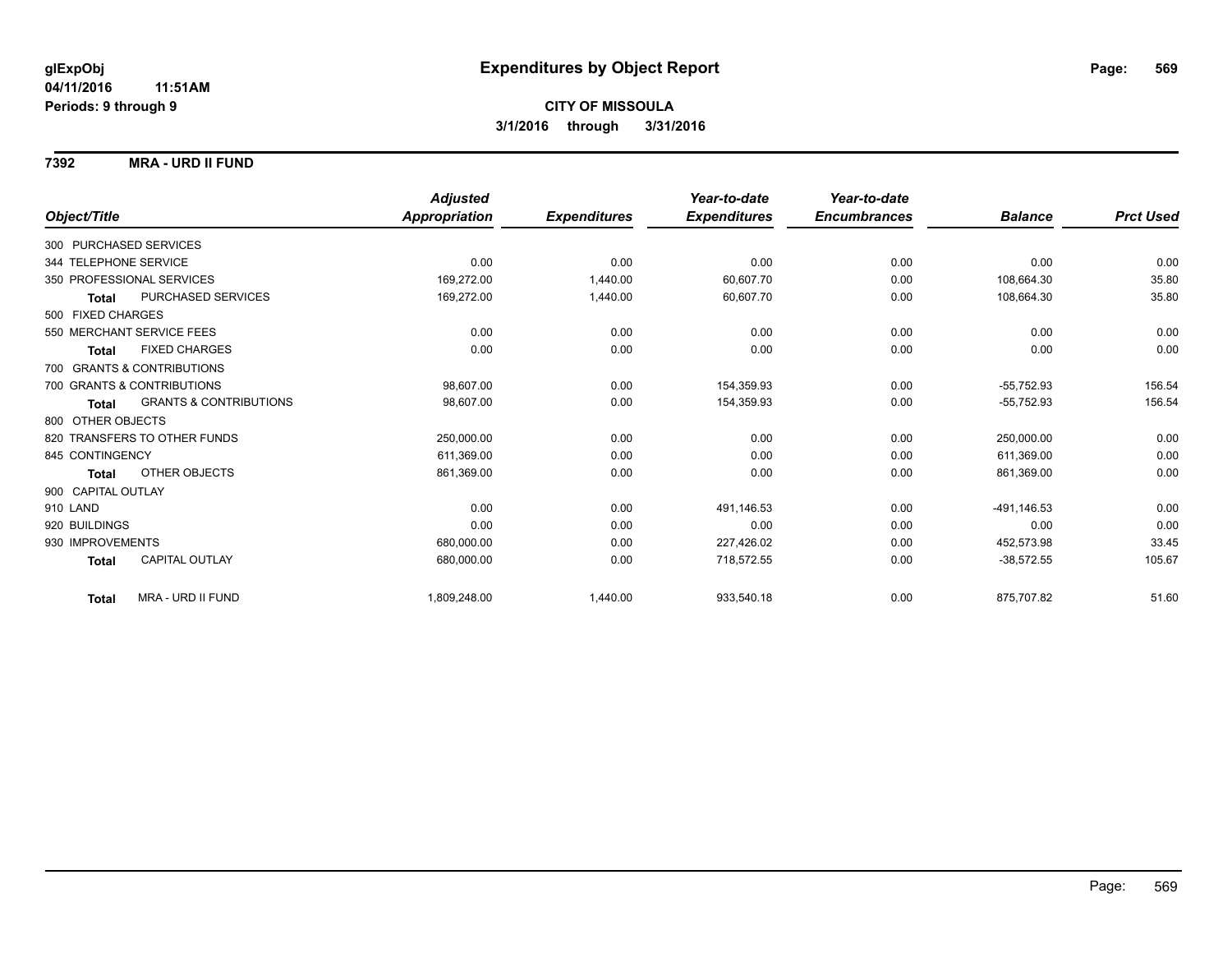### **7393 MRA - URD III FUND**

|                                                   | <b>Adjusted</b> |                     | Year-to-date        | Year-to-date        |                |                  |
|---------------------------------------------------|-----------------|---------------------|---------------------|---------------------|----------------|------------------|
| Object/Title                                      | Appropriation   | <b>Expenditures</b> | <b>Expenditures</b> | <b>Encumbrances</b> | <b>Balance</b> | <b>Prct Used</b> |
| 100 PERSONAL SERVICES                             |                 |                     |                     |                     |                |                  |
| 110 SALARIES AND WAGES                            | 372,712.00      | 25,253.48           | 233,200.40          | 0.00                | 139,511.60     | 62.57            |
| 115 SALARIES/HEALTH INSURANCE BENEFIT             | 0.00            | 0.00                | 0.00                | 0.00                | 0.00           | 0.00             |
| 120 OVERTIME/TERMINATION                          | 5,000.00        | 0.00                | 144.37              | 0.00                | 4,855.63       | 2.89             |
| <b>140 EMPLOYER CONTRIBUTIONS</b>                 | 123.117.00      | 8,264.42            | 77,928.42           | 0.00                | 45,188.58      | 63.30            |
| 141 STATE RETIREMENT CONTRIBUTIONS                | 0.00            | 0.00                | 214.90              | 0.00                | $-214.90$      | 0.00             |
| 190 PENSION EXPENSE                               | 0.00            | 0.00                | 0.00                | 0.00                | 0.00           | 0.00             |
| PERSONAL SERVICES<br><b>Total</b>                 | 500,829.00      | 33,517.90           | 311,488.09          | 0.00                | 189,340.91     | 62.19            |
| 200 SUPPLIES                                      |                 |                     |                     |                     |                |                  |
| 210 OFFICE SUPPLIES                               | 4,000.00        | 12.78               | 1,316.63            | 0.00                | 2,683.37       | 32.92            |
| 220 OPERATING SUPPLIES                            | 500.00          | 0.00                | 1,838.67            | 0.00                | $-1,338.67$    | 367.73           |
| 230 REPAIR/MAINTENANCE                            | 828.00          | 0.00                | 0.00                | 0.00                | 828.00         | 0.00             |
| 231 GASOLINE                                      | 400.00          | 0.00                | 122.58              | 0.00                | 277.42         | 30.65            |
| 240 OTHER SUPPLIES                                | 3,398.00        | 0.00                | 0.00                | 0.00                | 3,398.00       | 0.00             |
| <b>SUPPLIES</b><br><b>Total</b>                   | 9,126.00        | 12.78               | 3,277.88            | 0.00                | 5,848.12       | 35.92            |
| 300 PURCHASED SERVICES                            |                 |                     |                     |                     |                |                  |
| 310 COMMUNICATIONS                                | 800.00          | 0.00                | 588.17              | 0.00                | 211.83         | 73.52            |
| 320 PRINTING & DUPLICATING                        | 3,000.00        | 0.00                | 1,205.08            | 0.00                | 1,794.92       | 40.17            |
| 330 PUBLICITY, SUBSCRIPTIONS & DUES               | 3,000.00        | 141.00              | 3,304.69            | 0.00                | $-304.69$      | 110.16           |
| 344 TELEPHONE SERVICE                             | 1,300.00        | 95.47               | 553.55              | 0.00                | 746.45         | 42.58            |
| 345 GARBAGE                                       | 565.00          | 222.86              | 496.70              | 0.00                | 68.30          | 87.91            |
| 350 PROFESSIONAL SERVICES                         | 506,863.00      | 61,176.04           | 773,099.49          | 0.00                | $-266, 236.49$ | 152.53           |
| 360 REPAIR & MAINTENANCE                          | 6,990.00        | 340.22              | 2,615.76            | 0.00                | 4,374.24       | 37.42            |
| 370 TRAVEL                                        | 3,500.00        | 334.49              | 2,857.69            | 0.00                | 642.31         | 81.65            |
| 380 TRAINING                                      | 4,500.00        | 461.80              | 1,260.98            | 0.00                | 3,239.02       | 28.02            |
| 390 OTHER PURCHASED SERVICES                      | 500.00          | 0.00                | 0.00                | 0.00                | 500.00         | 0.00             |
| PURCHASED SERVICES<br><b>Total</b>                | 531,018.00      | 62,771.88           | 785,982.11          | 0.00                | $-254,964.11$  | 148.01           |
| 500 FIXED CHARGES                                 |                 |                     |                     |                     |                |                  |
| 550 MERCHANT SERVICE FEES                         | 0.00            | 0.00                | 0.00                | 0.00                | 0.00           | 0.00             |
| <b>FIXED CHARGES</b><br>Total                     | 0.00            | 0.00                | 0.00                | 0.00                | 0.00           | 0.00             |
| 700 GRANTS & CONTRIBUTIONS                        |                 |                     |                     |                     |                |                  |
| 700 GRANTS & CONTRIBUTIONS                        | 2,198,424.00    | 30,345.00           | 275,459.48          | 0.00                | 1,922,964.52   | 12.53            |
| <b>GRANTS &amp; CONTRIBUTIONS</b><br><b>Total</b> | 2,198,424.00    | 30,345.00           | 275,459.48          | 0.00                | 1,922,964.52   | 12.53            |
|                                                   |                 |                     |                     |                     |                |                  |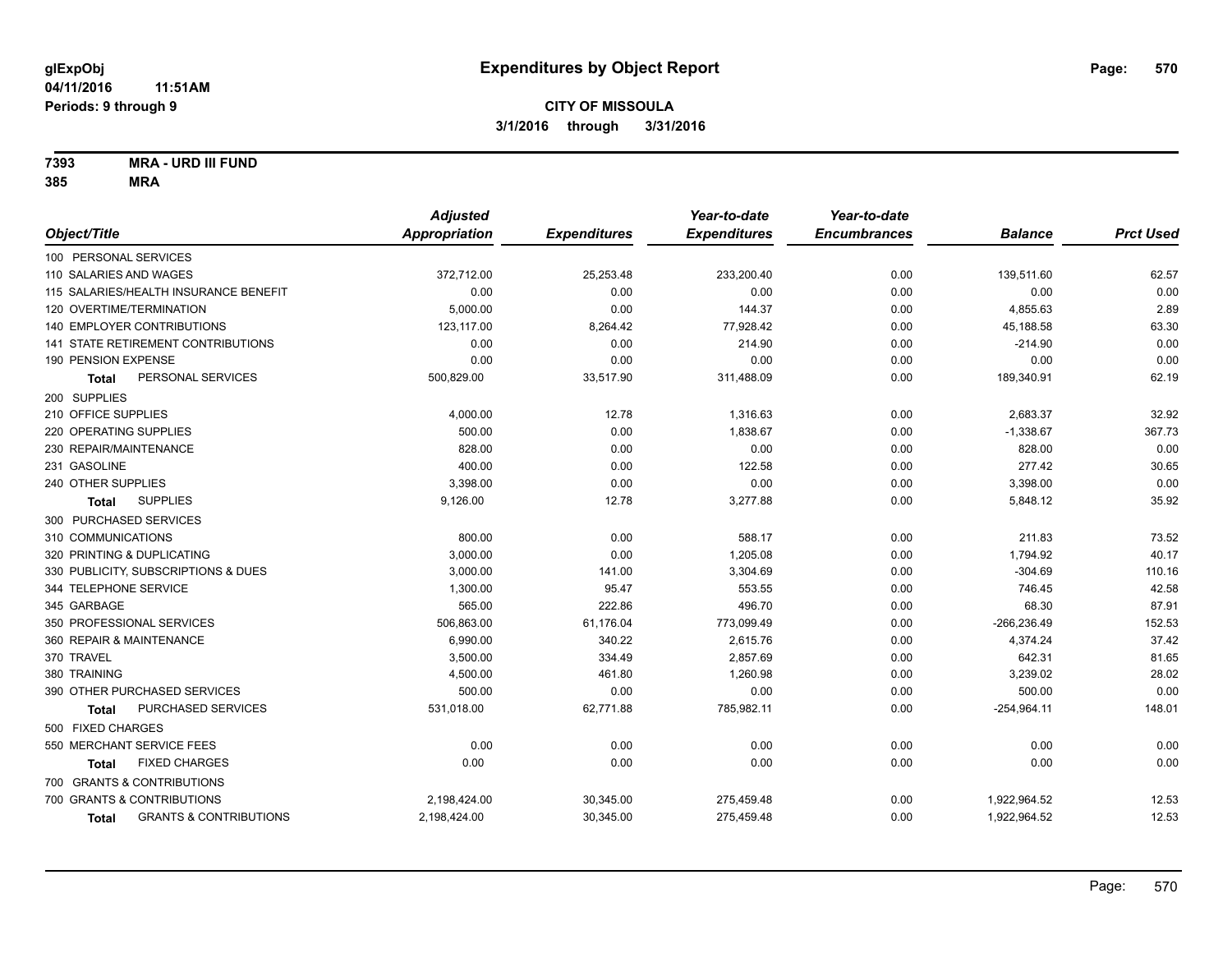**7393 MRA - URD III FUND**

|                              |                       | <b>Adjusted</b>      |                     | Year-to-date        | Year-to-date        |                |                  |
|------------------------------|-----------------------|----------------------|---------------------|---------------------|---------------------|----------------|------------------|
| Object/Title                 |                       | <b>Appropriation</b> | <b>Expenditures</b> | <b>Expenditures</b> | <b>Encumbrances</b> | <b>Balance</b> | <b>Prct Used</b> |
| 800 OTHER OBJECTS            |                       |                      |                     |                     |                     |                |                  |
| 820 TRANSFERS TO OTHER FUNDS |                       | 0.00                 | 0.00                | 0.00                | 0.00                | 0.00           | 0.00             |
| 845 CONTINGENCY              |                       | 784,332.00           | 0.00                | 0.00                | 0.00                | 784.332.00     | 0.00             |
| <b>Total</b>                 | OTHER OBJECTS         | 784.332.00           | 0.00                | 0.00                | 0.00                | 784.332.00     | 0.00             |
| 900 CAPITAL OUTLAY           |                       |                      |                     |                     |                     |                |                  |
| 930 IMPROVEMENTS             |                       | 2.115.956.00         | 0.00                | 187.788.77          | 0.00                | 1.928.167.23   | 8.87             |
| 940 MACHINERY & EQUIPMENT    |                       | 0.00                 | 0.00                | 0.00                | 0.00                | 0.00           | 0.00             |
| <b>Total</b>                 | <b>CAPITAL OUTLAY</b> | 2.115.956.00         | 0.00                | 187.788.77          | 0.00                | 1.928.167.23   | 8.87             |
| <b>MRA</b><br><b>Total</b>   |                       | 6,139,685.00         | 126.647.56          | 1,563,996.33        | 0.00                | 4,575,688.67   | 25.47            |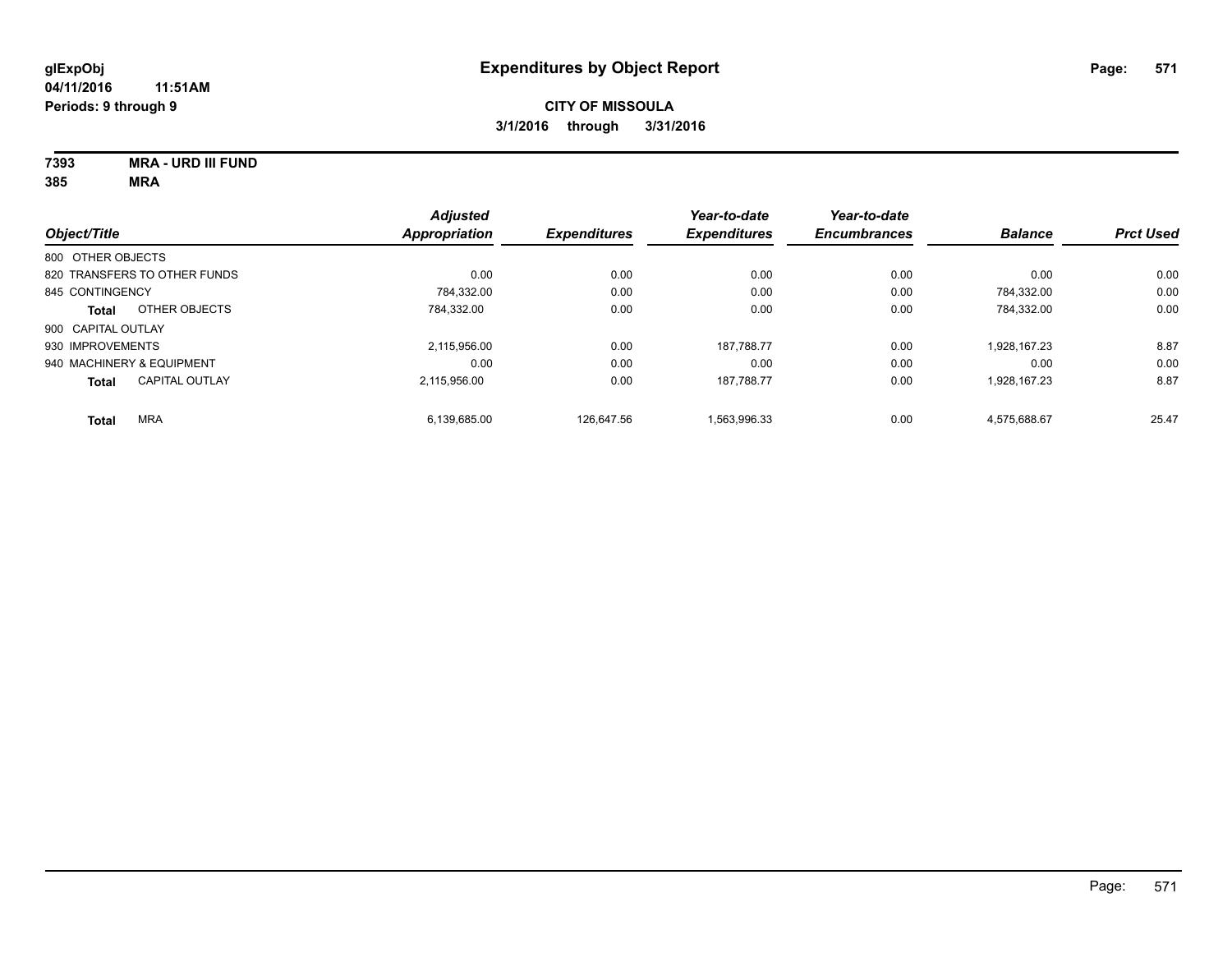# **7393 MRA - URD III FUND**

**900 DEPRECIATION**

| Object/Title                         | <b>Adjusted</b><br><b>Appropriation</b> | <b>Expenditures</b> | Year-to-date<br><b>Expenditures</b> | Year-to-date<br><b>Encumbrances</b> | <b>Balance</b> | <b>Prct Used</b> |
|--------------------------------------|-----------------------------------------|---------------------|-------------------------------------|-------------------------------------|----------------|------------------|
| 500 FIXED CHARGES                    |                                         |                     |                                     |                                     |                |                  |
| 550 MERCHANT SERVICE FEES            | 0.00                                    | 0.00                | 0.00                                | 0.00                                | 0.00           | 0.00             |
| <b>FIXED CHARGES</b><br><b>Total</b> | 0.00                                    | 0.00                | 0.00                                | 0.00                                | 0.00           | 0.00             |
| 800 OTHER OBJECTS                    |                                         |                     |                                     |                                     |                |                  |
| 830 DEPRECIATION                     | 0.00                                    | 0.00                | 0.00                                | 0.00                                | 0.00           | 0.00             |
| OTHER OBJECTS<br><b>Total</b>        | 0.00                                    | 0.00                | 0.00                                | 0.00                                | 0.00           | 0.00             |
| <b>DEPRECIATION</b><br><b>Total</b>  | 0.00                                    | 0.00                | 0.00                                | 0.00                                | 0.00           | 0.00             |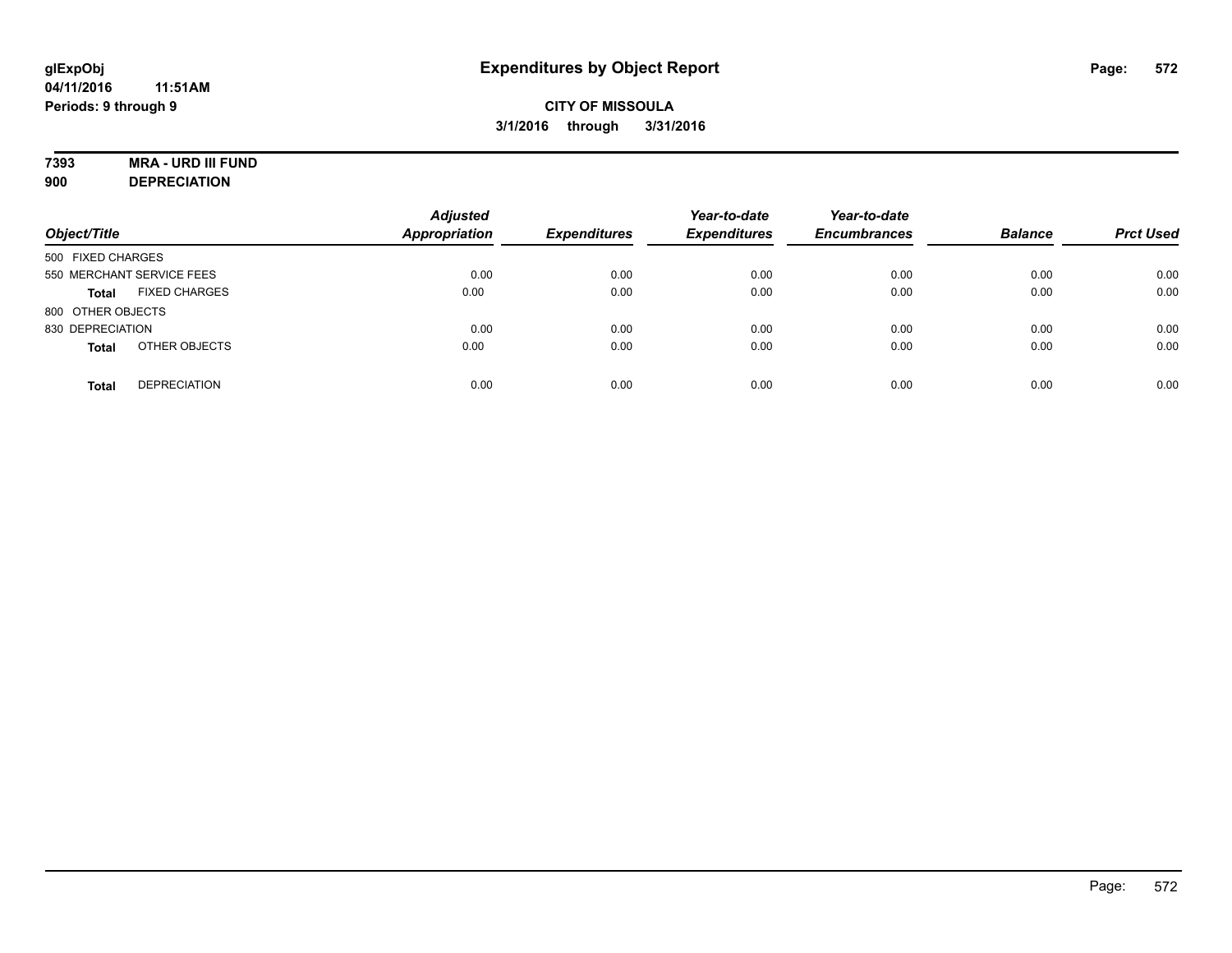### **7393 MRA - URD III FUND**

|                                                   | <b>Adjusted</b> |                     | Year-to-date        | Year-to-date        |                |                  |
|---------------------------------------------------|-----------------|---------------------|---------------------|---------------------|----------------|------------------|
| Object/Title                                      | Appropriation   | <b>Expenditures</b> | <b>Expenditures</b> | <b>Encumbrances</b> | <b>Balance</b> | <b>Prct Used</b> |
| 100 PERSONAL SERVICES                             |                 |                     |                     |                     |                |                  |
| 110 SALARIES AND WAGES                            | 372,712.00      | 25,253.48           | 233,200.40          | 0.00                | 139,511.60     | 62.57            |
| 115 SALARIES/HEALTH INSURANCE BENEFIT             | 0.00            | 0.00                | 0.00                | 0.00                | 0.00           | 0.00             |
| 120 OVERTIME/TERMINATION                          | 5,000.00        | 0.00                | 144.37              | 0.00                | 4,855.63       | 2.89             |
| 140 EMPLOYER CONTRIBUTIONS                        | 123,117.00      | 8,264.42            | 77,928.42           | 0.00                | 45,188.58      | 63.30            |
| <b>141 STATE RETIREMENT CONTRIBUTIONS</b>         | 0.00            | 0.00                | 214.90              | 0.00                | $-214.90$      | 0.00             |
| 190 PENSION EXPENSE                               | 0.00            | 0.00                | 0.00                | 0.00                | 0.00           | 0.00             |
| PERSONAL SERVICES<br><b>Total</b>                 | 500,829.00      | 33,517.90           | 311,488.09          | 0.00                | 189,340.91     | 62.19            |
| 200 SUPPLIES                                      |                 |                     |                     |                     |                |                  |
| 210 OFFICE SUPPLIES                               | 4,000.00        | 12.78               | 1,316.63            | 0.00                | 2,683.37       | 32.92            |
| 220 OPERATING SUPPLIES                            | 500.00          | 0.00                | 1,838.67            | 0.00                | $-1,338.67$    | 367.73           |
| 230 REPAIR/MAINTENANCE                            | 828.00          | 0.00                | 0.00                | 0.00                | 828.00         | 0.00             |
| 231 GASOLINE                                      | 400.00          | 0.00                | 122.58              | 0.00                | 277.42         | 30.65            |
| 240 OTHER SUPPLIES                                | 3,398.00        | 0.00                | 0.00                | 0.00                | 3,398.00       | 0.00             |
| <b>SUPPLIES</b><br><b>Total</b>                   | 9,126.00        | 12.78               | 3,277.88            | 0.00                | 5,848.12       | 35.92            |
| 300 PURCHASED SERVICES                            |                 |                     |                     |                     |                |                  |
| 310 COMMUNICATIONS                                | 800.00          | 0.00                | 588.17              | 0.00                | 211.83         | 73.52            |
| 320 PRINTING & DUPLICATING                        | 3,000.00        | 0.00                | 1,205.08            | 0.00                | 1,794.92       | 40.17            |
| 330 PUBLICITY, SUBSCRIPTIONS & DUES               | 3,000.00        | 141.00              | 3,304.69            | 0.00                | $-304.69$      | 110.16           |
| 344 TELEPHONE SERVICE                             | 1,300.00        | 95.47               | 553.55              | 0.00                | 746.45         | 42.58            |
| 345 GARBAGE                                       | 565.00          | 222.86              | 496.70              | 0.00                | 68.30          | 87.91            |
| 350 PROFESSIONAL SERVICES                         | 506,863.00      | 61,176.04           | 773,099.49          | 0.00                | $-266, 236.49$ | 152.53           |
| 360 REPAIR & MAINTENANCE                          | 6,990.00        | 340.22              | 2,615.76            | 0.00                | 4,374.24       | 37.42            |
| 370 TRAVEL                                        | 3,500.00        | 334.49              | 2,857.69            | 0.00                | 642.31         | 81.65            |
| 380 TRAINING                                      | 4,500.00        | 461.80              | 1,260.98            | 0.00                | 3,239.02       | 28.02            |
| 390 OTHER PURCHASED SERVICES                      | 500.00          | 0.00                | 0.00                | 0.00                | 500.00         | 0.00             |
| PURCHASED SERVICES<br><b>Total</b>                | 531,018.00      | 62,771.88           | 785,982.11          | 0.00                | $-254,964.11$  | 148.01           |
| 500 FIXED CHARGES                                 |                 |                     |                     |                     |                |                  |
| 550 MERCHANT SERVICE FEES                         | 0.00            | 0.00                | 0.00                | 0.00                | 0.00           | 0.00             |
| <b>FIXED CHARGES</b><br><b>Total</b>              | 0.00            | 0.00                | 0.00                | 0.00                | 0.00           | 0.00             |
| 700 GRANTS & CONTRIBUTIONS                        |                 |                     |                     |                     |                |                  |
| 700 GRANTS & CONTRIBUTIONS                        | 2,198,424.00    | 30,345.00           | 275,459.48          | 0.00                | 1,922,964.52   | 12.53            |
| <b>GRANTS &amp; CONTRIBUTIONS</b><br><b>Total</b> | 2,198,424.00    | 30,345.00           | 275,459.48          | 0.00                | 1,922,964.52   | 12.53            |
| 800 OTHER OBJECTS                                 |                 |                     |                     |                     |                |                  |
| 820 TRANSFERS TO OTHER FUNDS                      | 0.00            | 0.00                | 0.00                | 0.00                | 0.00           | 0.00             |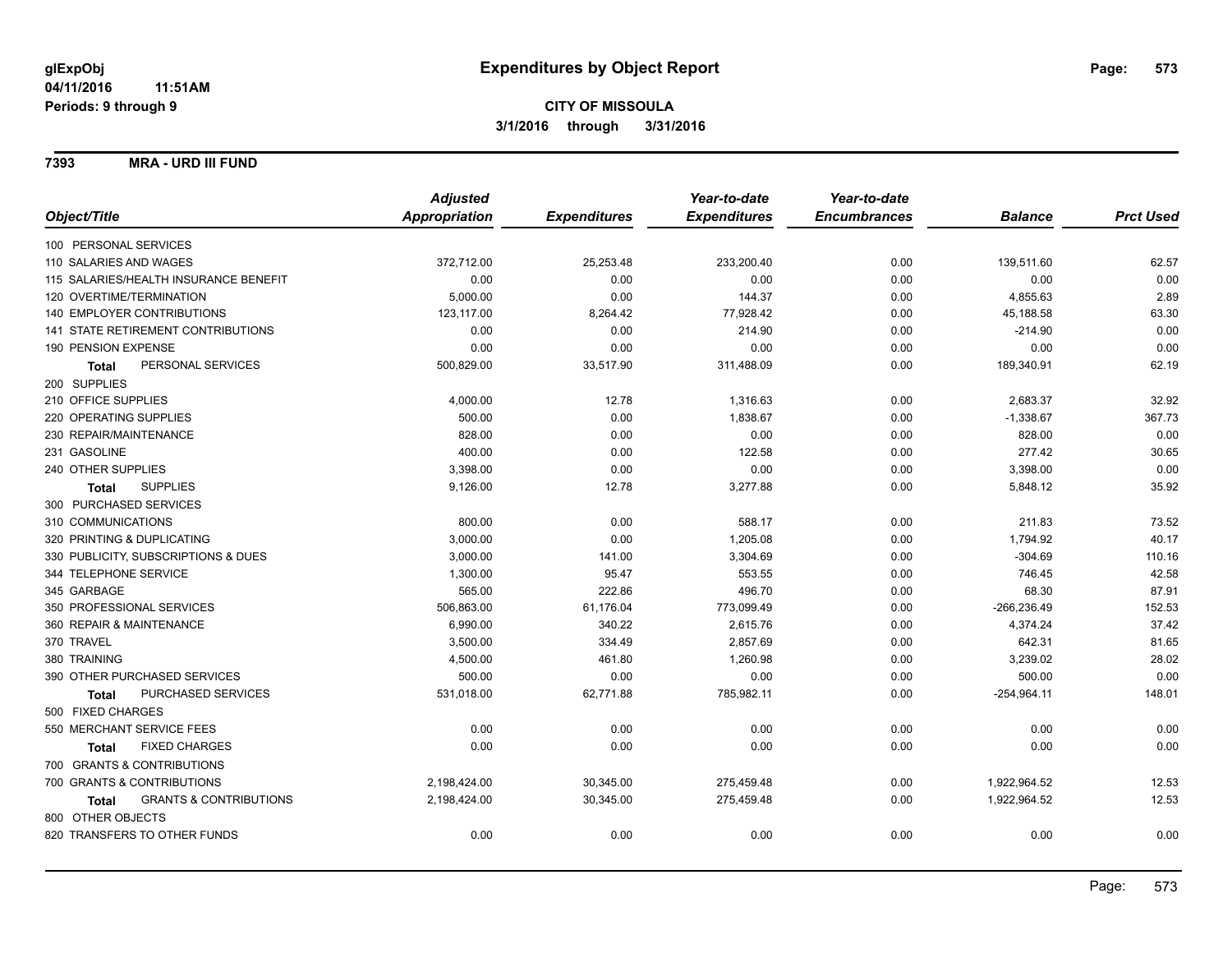### **7393 MRA - URD III FUND**

| Object/Title                       | <b>Adjusted</b><br>Appropriation | <b>Expenditures</b> | Year-to-date<br><b>Expenditures</b> | Year-to-date<br><b>Encumbrances</b> | <b>Balance</b> | <b>Prct Used</b> |
|------------------------------------|----------------------------------|---------------------|-------------------------------------|-------------------------------------|----------------|------------------|
| 830 DEPRECIATION                   | 0.00                             | 0.00                | 0.00                                | 0.00                                | 0.00           | 0.00             |
| 845 CONTINGENCY                    | 784.332.00                       | 0.00                | 0.00                                | 0.00                                | 784.332.00     | 0.00             |
| OTHER OBJECTS<br><b>Total</b>      | 784.332.00                       | 0.00                | 0.00                                | 0.00                                | 784.332.00     | 0.00             |
| 900 CAPITAL OUTLAY                 |                                  |                     |                                     |                                     |                |                  |
| 930 IMPROVEMENTS                   | 2,115,956.00                     | 0.00                | 187.788.77                          | 0.00                                | 1.928.167.23   | 8.87             |
| 940 MACHINERY & EQUIPMENT          | 0.00                             | 0.00                | 0.00                                | 0.00                                | 0.00           | 0.00             |
| CAPITAL OUTLAY<br><b>Total</b>     | 2.115.956.00                     | 0.00                | 187.788.77                          | 0.00                                | 1.928.167.23   | 8.87             |
| MRA - URD III FUND<br><b>Total</b> | 6.139.685.00                     | 126.647.56          | 1.563.996.33                        | 0.00                                | 4.575.688.67   | 25.47            |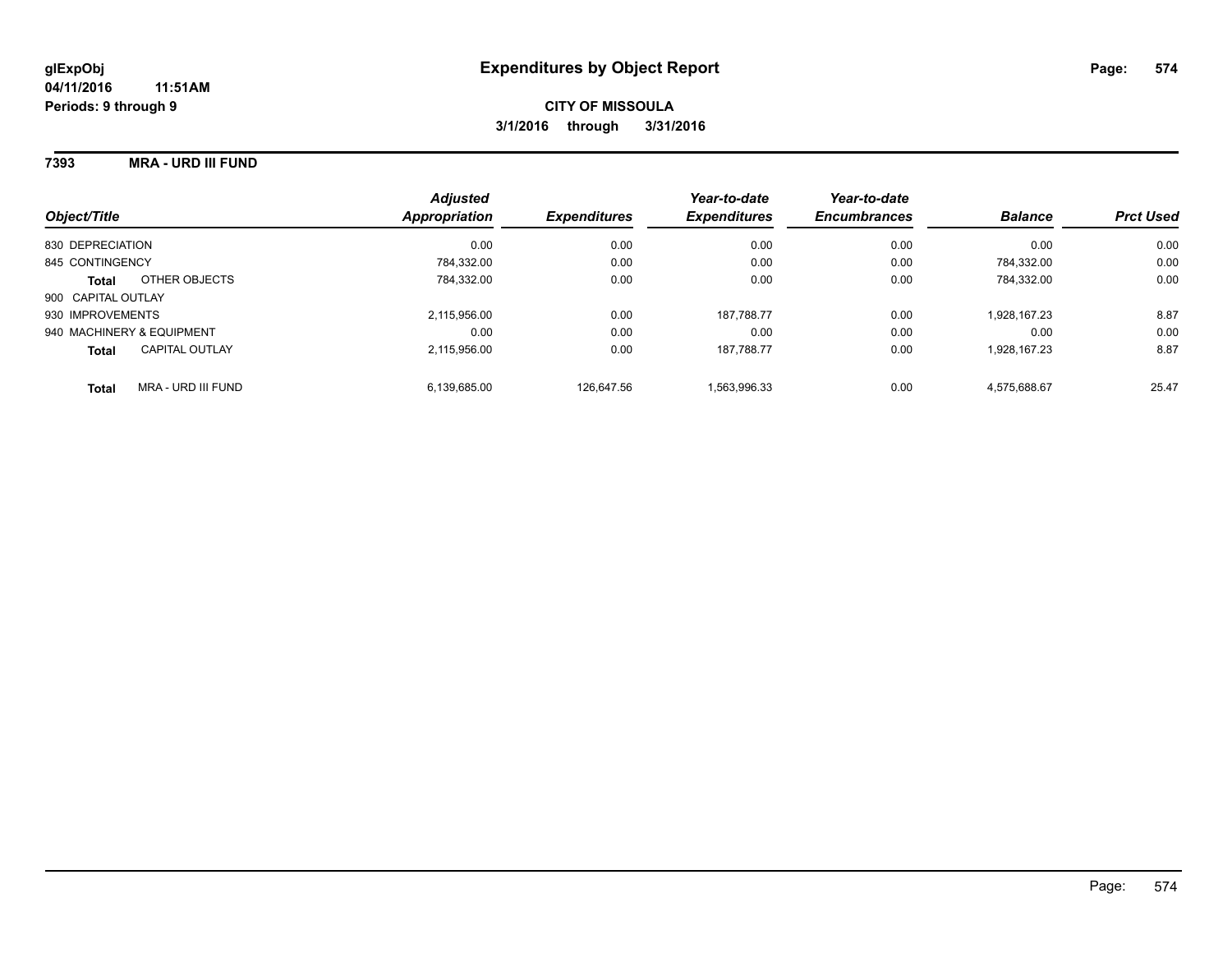# **glExpObj Expenditures by Object Report Page: 575**

**04/11/2016 11:51AM Periods: 9 through 9**

**7394 MRA URD III TI DEBT CLEARING FUND**

| Object/Title                  | <b>Adjusted</b><br>Appropriation | <b>Expenditures</b> | Year-to-date<br><b>Expenditures</b> | Year-to-date<br><b>Encumbrances</b> | <b>Balance</b> | <b>Prct Used</b> |
|-------------------------------|----------------------------------|---------------------|-------------------------------------|-------------------------------------|----------------|------------------|
| 800 OTHER OBJECTS             |                                  |                     |                                     |                                     |                |                  |
| 820 TRANSFERS TO OTHER FUNDS  | 0.00                             | 0.00                | 0.00                                | 0.00                                | 0.00           | 0.00             |
| OTHER OBJECTS<br><b>Total</b> | 0.00                             | 0.00                | 0.00                                | 0.00                                | 0.00           | 0.00             |
| <b>MRA</b><br>Total           | 0.00                             | 0.00                | 0.00                                | 0.00                                | 0.00           | 0.00             |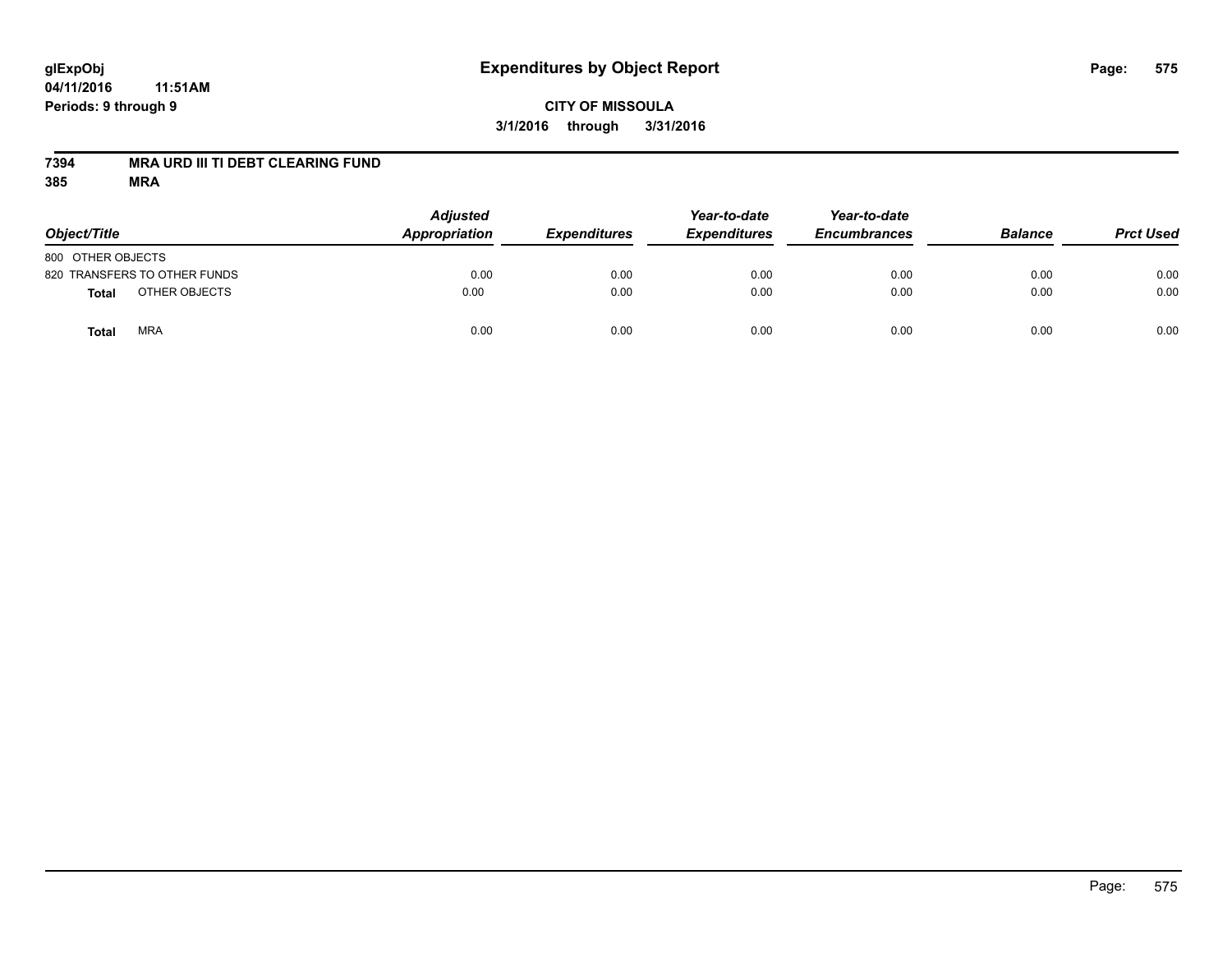**CITY OF MISSOULA 3/1/2016 through 3/31/2016**

# **7394 MRA URD III TI DEBT CLEARING FUND**

| Object/Title                               | <b>Adjusted</b><br>Appropriation | <b>Expenditures</b> | Year-to-date<br><b>Expenditures</b> | Year-to-date<br><b>Encumbrances</b> | <b>Balance</b> | <b>Prct Used</b> |
|--------------------------------------------|----------------------------------|---------------------|-------------------------------------|-------------------------------------|----------------|------------------|
| 800 OTHER OBJECTS                          |                                  |                     |                                     |                                     |                |                  |
| 820 TRANSFERS TO OTHER FUNDS               | 0.00                             | 0.00                | 0.00                                | 0.00                                | 0.00           | 0.00             |
| OTHER OBJECTS<br><b>Total</b>              | 0.00                             | 0.00                | 0.00                                | 0.00                                | 0.00           | 0.00             |
| MRA URD III TI DEBT CLEARING FUND<br>Total | 0.00                             | 0.00                | 0.00                                | 0.00                                | 0.00           | 0.00             |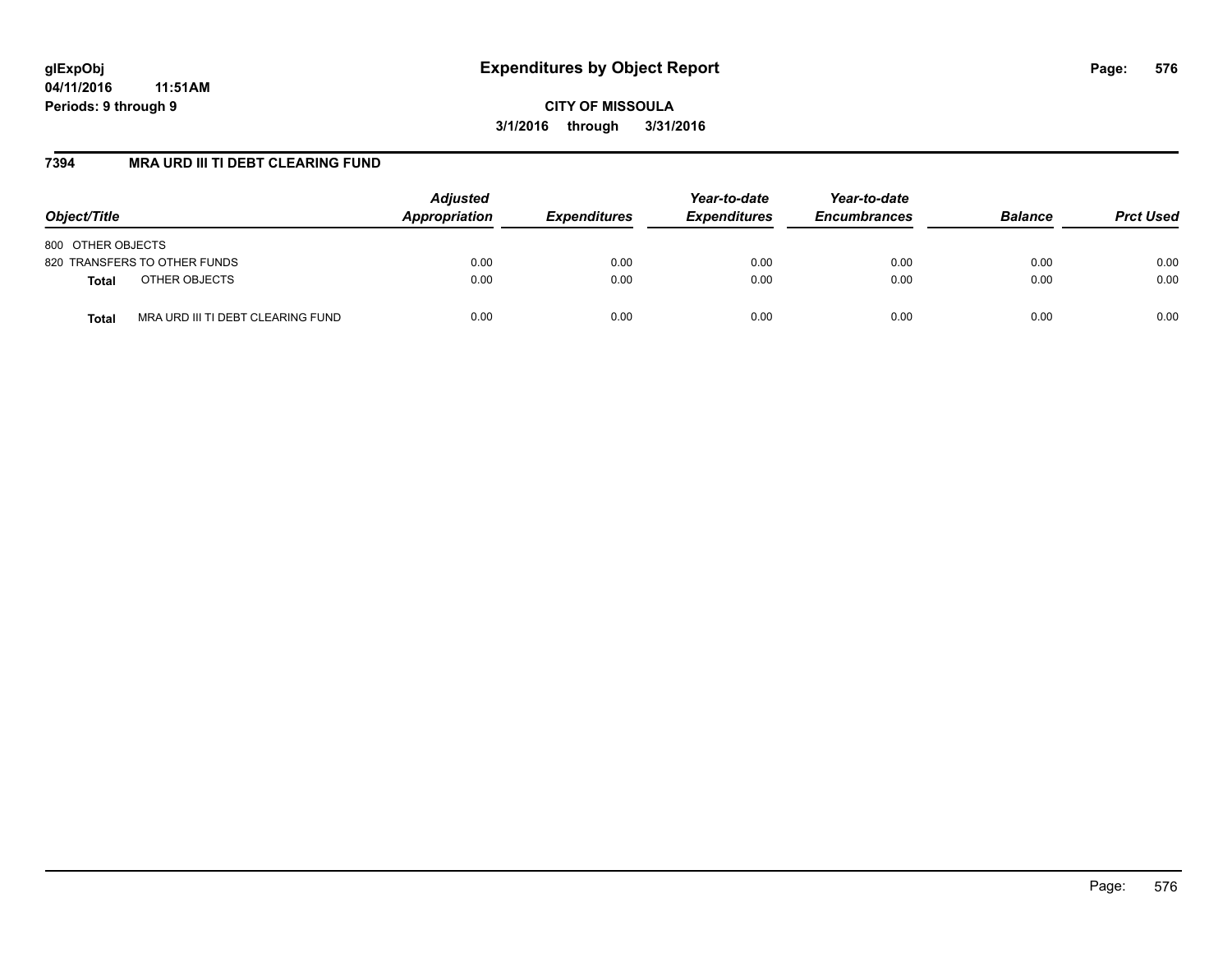#### **04/11/2016 11:51AM Periods: 9 through 9**

### **CITY OF MISSOULA 3/1/2016 through 3/31/2016**

### **7395 MRA TAX INCREMENT DEBT SERVICE**

| Object/Title                        | <b>Adjusted</b><br>Appropriation | <b>Expenditures</b> | Year-to-date<br><b>Expenditures</b> | Year-to-date<br><b>Encumbrances</b> | <b>Balance</b> | <b>Prct Used</b> |
|-------------------------------------|----------------------------------|---------------------|-------------------------------------|-------------------------------------|----------------|------------------|
| 600 DEBT SERVICE                    |                                  |                     |                                     |                                     |                |                  |
| 610 PRINCIPAL                       | 0.00                             | 0.00                | 0.00                                | 0.00                                | 0.00           | 0.00             |
| 620 INTEREST / SERVICE FEES         | 0.00                             | 0.00                | 700.00                              | 0.00                                | $-700.00$      | 0.00             |
| <b>DEBT SERVICE</b><br><b>Total</b> | 0.00                             | 0.00                | 700.00                              | 0.00                                | $-700.00$      | 0.00             |
| <b>MRA</b><br>Total                 | 0.00                             | 0.00                | 700.00                              | 0.00                                | $-700.00$      | 0.00             |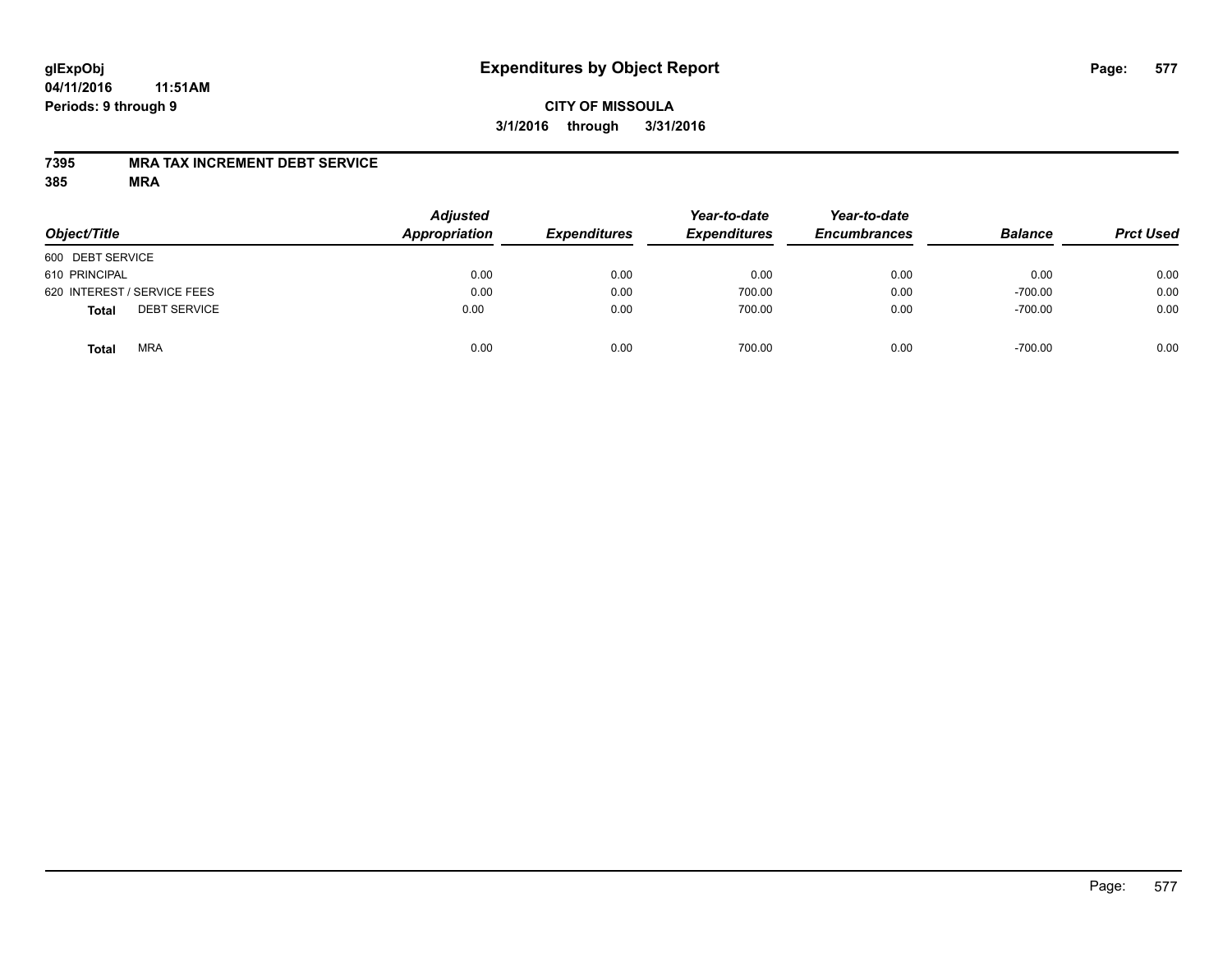# **glExpObj Expenditures by Object Report Page: 578**

**04/11/2016 11:51AM Periods: 9 through 9**

**CITY OF MISSOULA 3/1/2016 through 3/31/2016**

### **7395 MRA TAX INCREMENT DEBT SERVICE**

| Object/Title     |                                | <b>Adjusted</b><br>Appropriation | <b>Expenditures</b> | Year-to-date<br><b>Expenditures</b> | Year-to-date<br><b>Encumbrances</b> | <b>Balance</b> | <b>Prct Used</b> |
|------------------|--------------------------------|----------------------------------|---------------------|-------------------------------------|-------------------------------------|----------------|------------------|
| 600 DEBT SERVICE |                                |                                  |                     |                                     |                                     |                |                  |
| 610 PRINCIPAL    |                                | 0.00                             | 0.00                | 0.00                                | 0.00                                | 0.00           | 0.00             |
|                  | 620 INTEREST / SERVICE FEES    | 0.00                             | 0.00                | 700.00                              | 0.00                                | $-700.00$      | 0.00             |
| <b>Total</b>     | <b>DEBT SERVICE</b>            | 0.00                             | 0.00                | 700.00                              | 0.00                                | $-700.00$      | 0.00             |
| <b>Total</b>     | MRA TAX INCREMENT DEBT SERVICE | 0.00                             | 0.00                | 700.00                              | 0.00                                | $-700.00$      | 0.00             |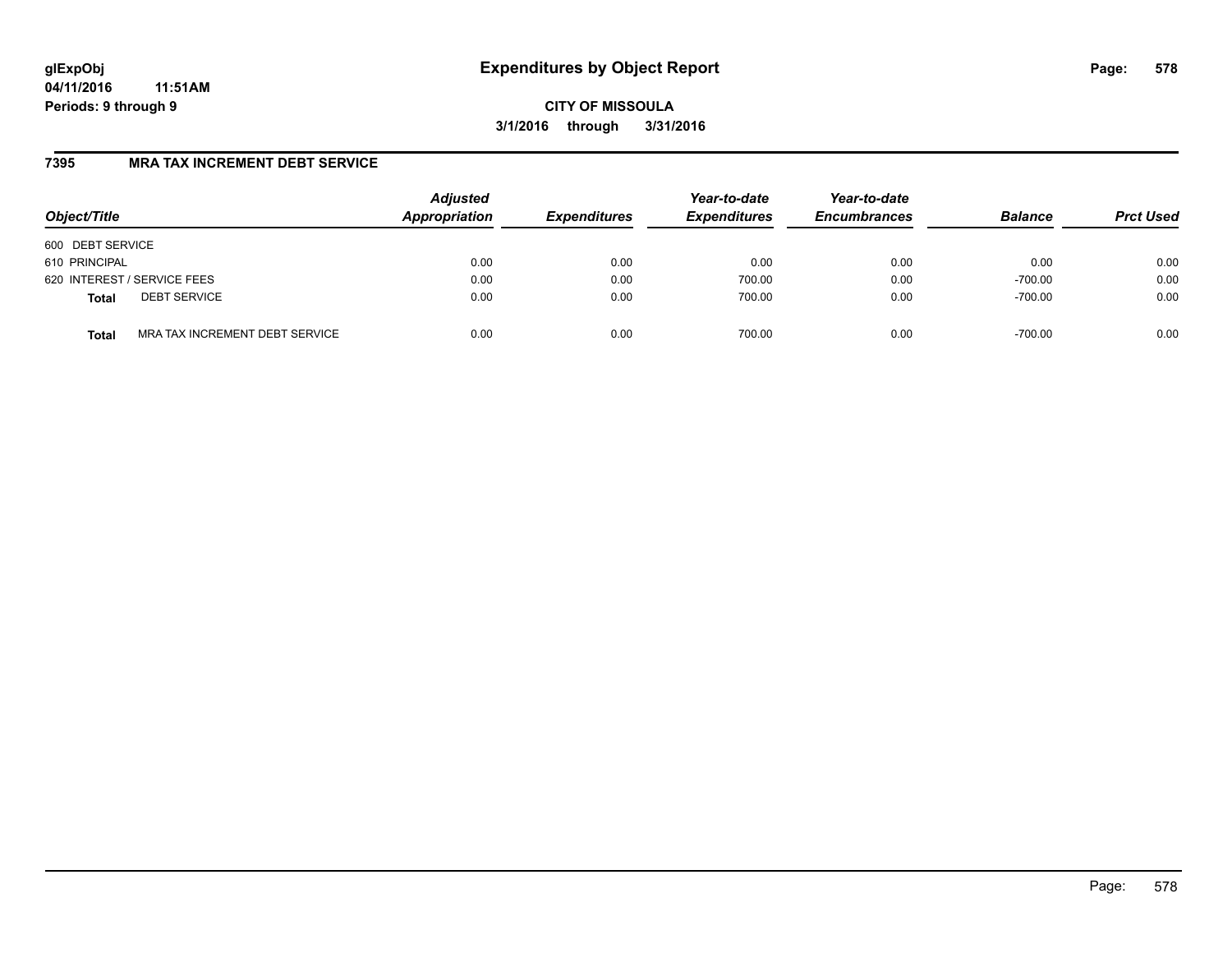#### **04/11/2016 11:51AM Periods: 9 through 9**

## **CITY OF MISSOULA 3/1/2016 through 3/31/2016**

#### **7396 NRSS DEBT SERVICE SINKING FUND**

| Object/Title                        | <b>Adjusted</b><br><b>Appropriation</b> | <b>Expenditures</b> | Year-to-date<br><b>Expenditures</b> | Year-to-date<br><b>Encumbrances</b> | <b>Balance</b> | <b>Prct Used</b> |
|-------------------------------------|-----------------------------------------|---------------------|-------------------------------------|-------------------------------------|----------------|------------------|
| 600 DEBT SERVICE                    |                                         |                     |                                     |                                     |                |                  |
| 620 INTEREST / SERVICE FEES         | 0.00                                    | 700.00              | 700.00                              | 0.00                                | $-700.00$      | 0.00             |
| <b>DEBT SERVICE</b><br><b>Total</b> | 0.00                                    | 700.00              | 700.00                              | 0.00                                | $-700.00$      | 0.00             |
| 800 OTHER OBJECTS                   |                                         |                     |                                     |                                     |                |                  |
| 820 TRANSFERS TO OTHER FUNDS        | 0.00                                    | 0.00                | 0.00                                | 0.00                                | 0.00           | 0.00             |
| OTHER OBJECTS<br><b>Total</b>       | 0.00                                    | 0.00                | 0.00                                | 0.00                                | 0.00           | 0.00             |
| <b>MRA</b><br><b>Total</b>          | 0.00                                    | 700.00              | 700.00                              | 0.00                                | $-700.00$      | 0.00             |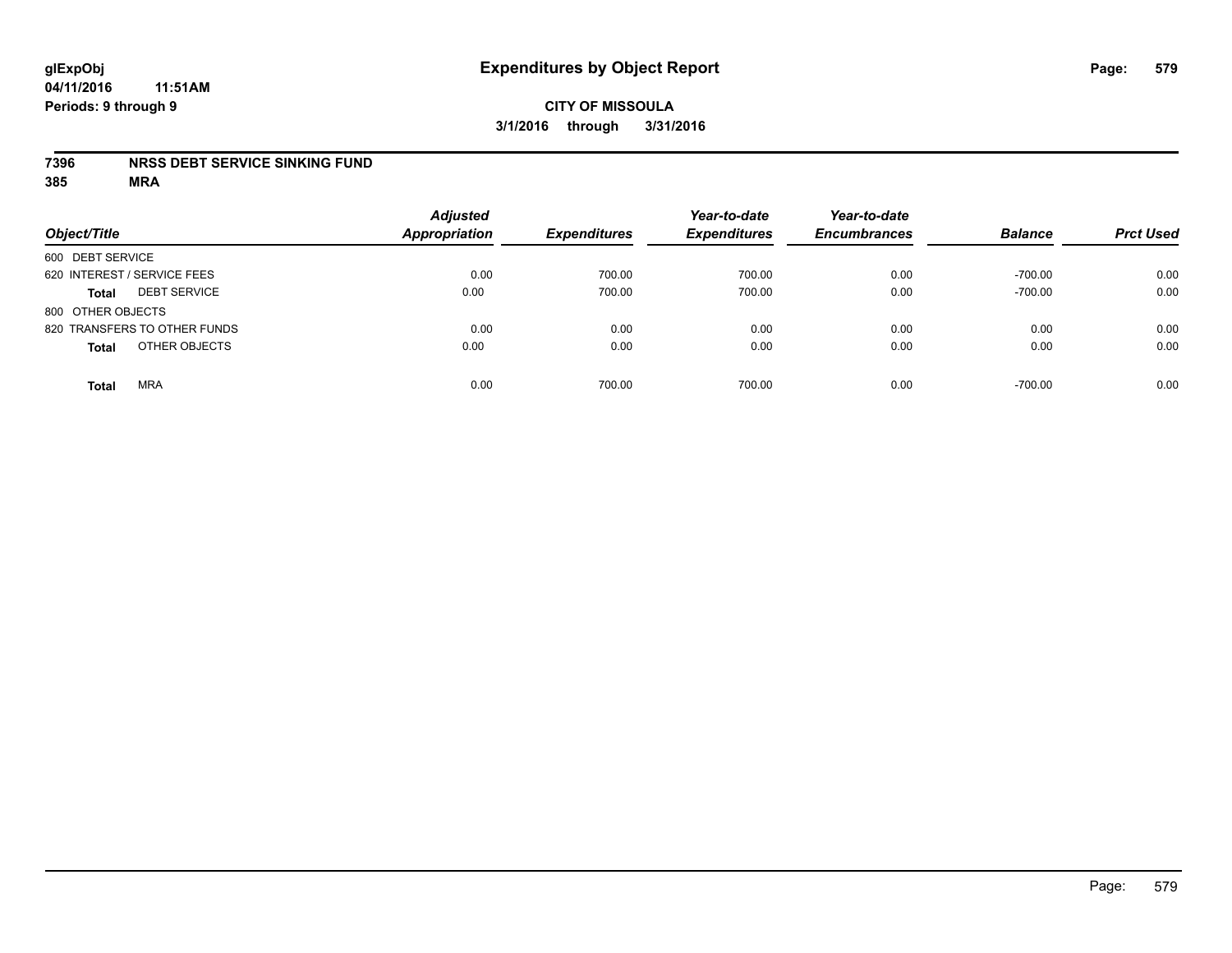#### **7396 NRSS DEBT SERVICE SINKING FUND**

**390 NON-DEPARTMENTAL**

| Object/Title     |                     | <b>Adjusted</b><br>Appropriation | <b>Expenditures</b> | Year-to-date<br><b>Expenditures</b> | Year-to-date<br><b>Encumbrances</b> | <b>Balance</b> | <b>Prct Used</b> |
|------------------|---------------------|----------------------------------|---------------------|-------------------------------------|-------------------------------------|----------------|------------------|
| 600 DEBT SERVICE |                     |                                  |                     |                                     |                                     |                |                  |
| 610 PRINCIPAL    |                     | 0.00                             | 0.00                | 0.00                                | 0.00                                | 0.00           | 0.00             |
| Total            | <b>DEBT SERVICE</b> | 0.00                             | 0.00                | 0.00                                | 0.00                                | 0.00           | 0.00             |
| Total            | NON-DEPARTMENTAL    | 0.00                             | 0.00                | 0.00                                | 0.00                                | 0.00           | 0.00             |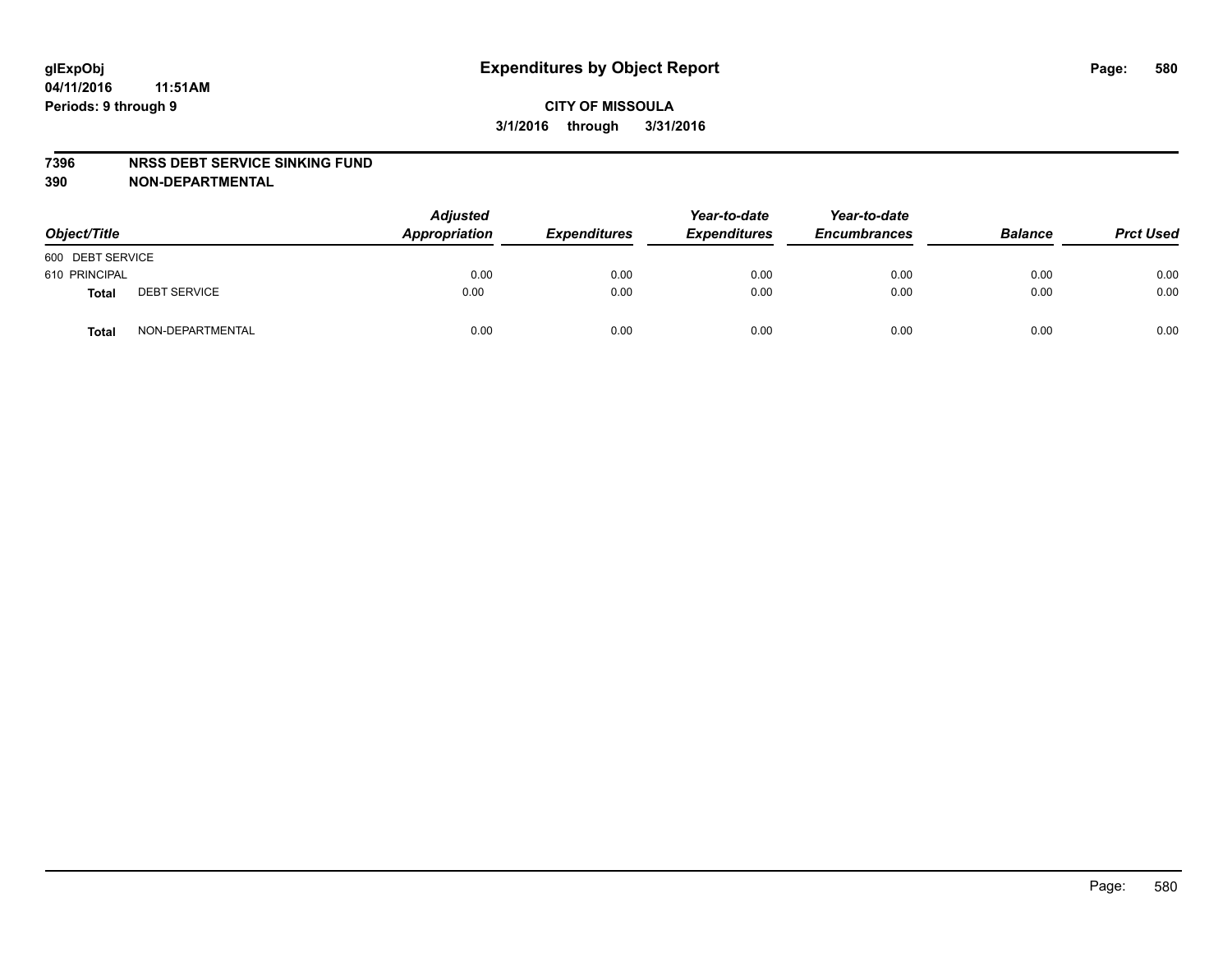### **7396 NRSS DEBT SERVICE SINKING FUND**

| Object/Title      |                                | <b>Adjusted</b><br>Appropriation | <b>Expenditures</b> | Year-to-date<br><b>Expenditures</b> | Year-to-date<br><b>Encumbrances</b> | <b>Balance</b> | <b>Prct Used</b> |
|-------------------|--------------------------------|----------------------------------|---------------------|-------------------------------------|-------------------------------------|----------------|------------------|
| 600 DEBT SERVICE  |                                |                                  |                     |                                     |                                     |                |                  |
| 610 PRINCIPAL     |                                | 0.00                             | 0.00                | 0.00                                | 0.00                                | 0.00           | 0.00             |
|                   | 620 INTEREST / SERVICE FEES    | 0.00                             | 700.00              | 700.00                              | 0.00                                | $-700.00$      | 0.00             |
| <b>Total</b>      | <b>DEBT SERVICE</b>            | 0.00                             | 700.00              | 700.00                              | 0.00                                | $-700.00$      | 0.00             |
| 800 OTHER OBJECTS |                                |                                  |                     |                                     |                                     |                |                  |
|                   | 820 TRANSFERS TO OTHER FUNDS   | 0.00                             | 0.00                | 0.00                                | 0.00                                | 0.00           | 0.00             |
| <b>Total</b>      | OTHER OBJECTS                  | 0.00                             | 0.00                | 0.00                                | 0.00                                | 0.00           | 0.00             |
| <b>Total</b>      | NRSS DEBT SERVICE SINKING FUND | 0.00                             | 700.00              | 700.00                              | 0.00                                | $-700.00$      | 0.00             |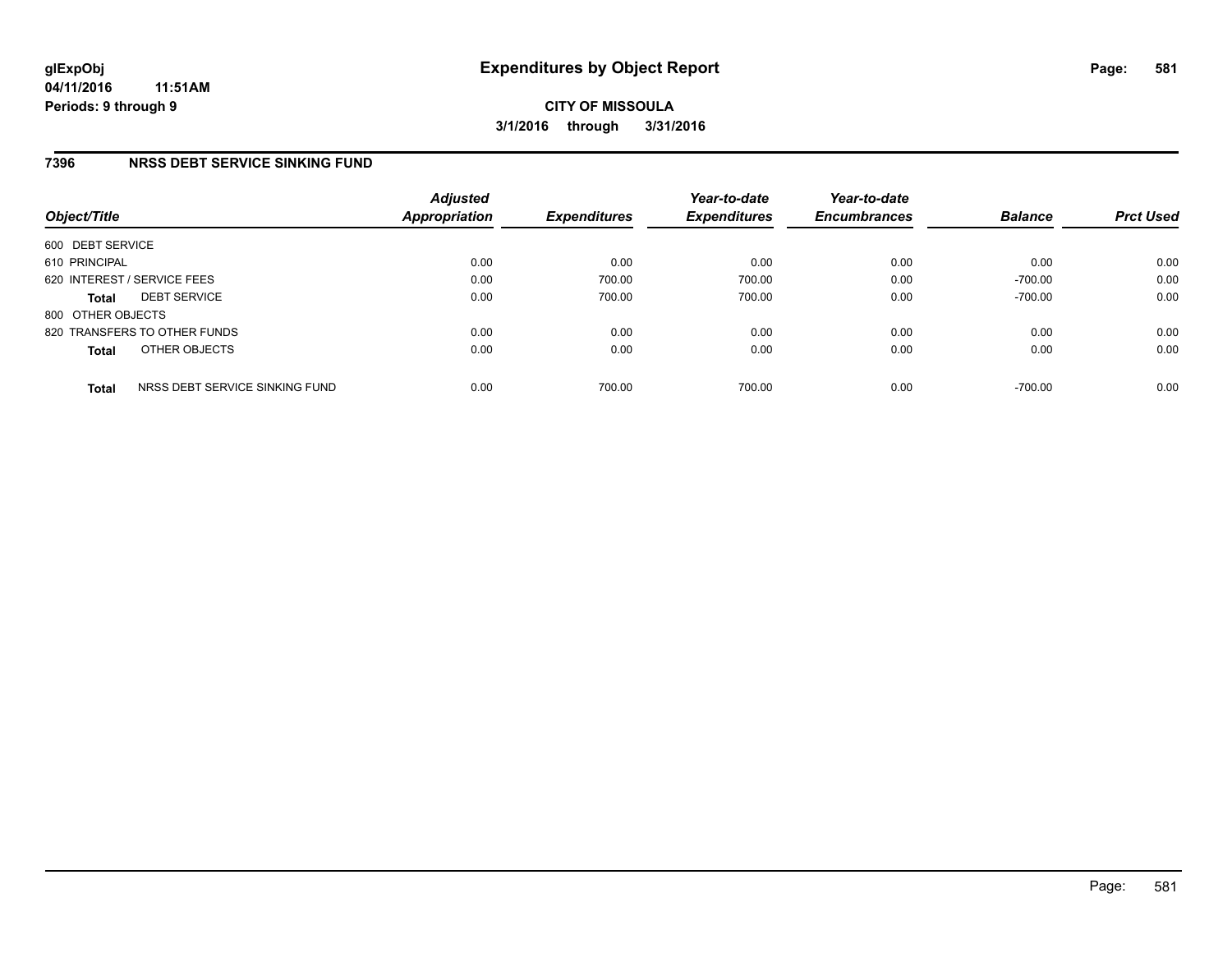### **7397 NORTH RESERVE/SCOTT ST URD**

|                                     |                                   | <b>Adjusted</b>      |                     | Year-to-date        | Year-to-date        |                |                  |
|-------------------------------------|-----------------------------------|----------------------|---------------------|---------------------|---------------------|----------------|------------------|
| Object/Title                        |                                   | <b>Appropriation</b> | <b>Expenditures</b> | <b>Expenditures</b> | <b>Encumbrances</b> | <b>Balance</b> | <b>Prct Used</b> |
| 100 PERSONAL SERVICES               |                                   |                      |                     |                     |                     |                |                  |
| 110 SALARIES AND WAGES              |                                   | 0.00                 | 0.00                | 0.00                | 0.00                | 0.00           | 0.00             |
| 120 OVERTIME/TERMINATION            |                                   | 0.00                 | 0.00                | 0.00                | 0.00                | 0.00           | 0.00             |
| 140 EMPLOYER CONTRIBUTIONS          |                                   | 0.00                 | 0.00                | 0.00                | 0.00                | 0.00           | 0.00             |
| Total                               | PERSONAL SERVICES                 | 0.00                 | 0.00                | 0.00                | 0.00                | 0.00           | 0.00             |
| 200 SUPPLIES                        |                                   |                      |                     |                     |                     |                |                  |
| 210 OFFICE SUPPLIES                 |                                   | 0.00                 | 0.00                | 0.00                | 0.00                | 0.00           | 0.00             |
| 220 OPERATING SUPPLIES              |                                   | 0.00                 | 0.00                | 0.00                | 0.00                | 0.00           | 0.00             |
| 230 REPAIR/MAINTENANCE              |                                   | 0.00                 | 0.00                | 0.00                | 0.00                | 0.00           | 0.00             |
| 231 GASOLINE                        |                                   | 0.00                 | 0.00                | 0.00                | 0.00                | 0.00           | 0.00             |
| 240 OTHER SUPPLIES                  |                                   | 0.00                 | 0.00                | 0.00                | 0.00                | 0.00           | 0.00             |
| <b>SUPPLIES</b><br>Total            |                                   | 0.00                 | 0.00                | 0.00                | 0.00                | 0.00           | 0.00             |
| 300 PURCHASED SERVICES              |                                   |                      |                     |                     |                     |                |                  |
| 310 COMMUNICATIONS                  |                                   | 0.00                 | 0.00                | 0.00                | 0.00                | 0.00           | 0.00             |
| 320 PRINTING & DUPLICATING          |                                   | 0.00                 | 0.00                | 0.00                | 0.00                | 0.00           | 0.00             |
| 330 PUBLICITY, SUBSCRIPTIONS & DUES |                                   | 0.00                 | 0.00                | 0.00                | 0.00                | 0.00           | 0.00             |
| 344 TELEPHONE SERVICE               |                                   | 0.00                 | 0.00                | 0.00                | 0.00                | 0.00           | 0.00             |
| 345 GARBAGE                         |                                   | 0.00                 | 0.00                | 0.00                | 0.00                | 0.00           | 0.00             |
| 350 PROFESSIONAL SERVICES           |                                   | 0.00                 | 0.00                | 48,210.00           | 0.00                | $-48,210.00$   | 0.00             |
| 360 REPAIR & MAINTENANCE            |                                   | 0.00                 | 0.00                | 0.00                | 0.00                | 0.00           | 0.00             |
| Total                               | PURCHASED SERVICES                | 0.00                 | 0.00                | 48,210.00           | 0.00                | $-48,210.00$   | 0.00             |
| 500 FIXED CHARGES                   |                                   |                      |                     |                     |                     |                |                  |
| 550 MERCHANT SERVICE FEES           |                                   | 0.00                 | 0.00                | 0.00                | 0.00                | 0.00           | 0.00             |
| <b>FIXED CHARGES</b><br>Total       |                                   | 0.00                 | 0.00                | 0.00                | 0.00                | 0.00           | 0.00             |
| 700 GRANTS & CONTRIBUTIONS          |                                   |                      |                     |                     |                     |                |                  |
| 700 GRANTS & CONTRIBUTIONS          |                                   | 0.00                 | 0.00                | 114,582.00          | 0.00                | $-114,582.00$  | 0.00             |
| <b>Total</b>                        | <b>GRANTS &amp; CONTRIBUTIONS</b> | 0.00                 | 0.00                | 114,582.00          | 0.00                | $-114,582.00$  | 0.00             |
| 800 OTHER OBJECTS                   |                                   |                      |                     |                     |                     |                |                  |
| 820 TRANSFERS TO OTHER FUNDS        |                                   | 0.00                 | 0.00                | 0.00                | 0.00                | 0.00           | 0.00             |
| 845 CONTINGENCY                     |                                   | 0.00                 | 0.00                | 0.00                | 0.00                | 0.00           | 0.00             |
| OTHER OBJECTS<br><b>Total</b>       |                                   | 0.00                 | 0.00                | 0.00                | 0.00                | 0.00           | 0.00             |
| <b>MRA</b><br><b>Total</b>          |                                   | 0.00                 | 0.00                | 162,792.00          | 0.00                | $-162,792.00$  | 0.00             |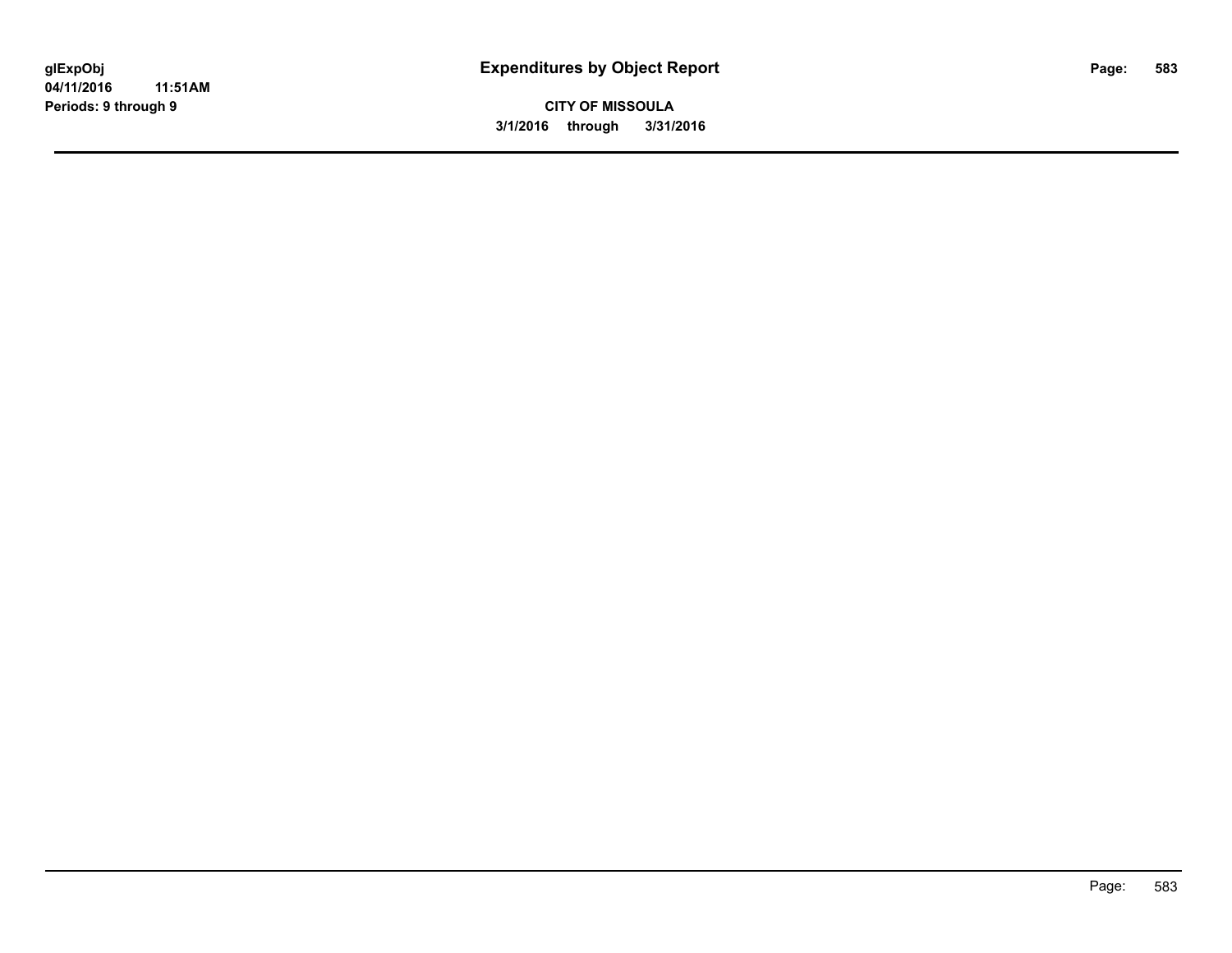**04/11/2016 11:51AM Periods: 9 through 9**

### **7397 NORTH RESERVE/SCOTT ST URD**

|                                                   | <b>Adjusted</b>      |                     | Year-to-date        | Year-to-date        |                |                  |
|---------------------------------------------------|----------------------|---------------------|---------------------|---------------------|----------------|------------------|
| Object/Title                                      | <b>Appropriation</b> | <b>Expenditures</b> | <b>Expenditures</b> | <b>Encumbrances</b> | <b>Balance</b> | <b>Prct Used</b> |
| 100 PERSONAL SERVICES                             |                      |                     |                     |                     |                |                  |
| 110 SALARIES AND WAGES                            | 0.00                 | 0.00                | 0.00                | 0.00                | 0.00           | 0.00             |
| 120 OVERTIME/TERMINATION                          | 0.00                 | 0.00                | 0.00                | 0.00                | 0.00           | 0.00             |
| 140 EMPLOYER CONTRIBUTIONS                        | 0.00                 | 0.00                | 0.00                | 0.00                | 0.00           | 0.00             |
| PERSONAL SERVICES<br><b>Total</b>                 | 0.00                 | 0.00                | 0.00                | 0.00                | 0.00           | 0.00             |
| 200 SUPPLIES                                      |                      |                     |                     |                     |                |                  |
| 210 OFFICE SUPPLIES                               | 0.00                 | 0.00                | 0.00                | 0.00                | 0.00           | 0.00             |
| 220 OPERATING SUPPLIES                            | 0.00                 | 0.00                | 0.00                | 0.00                | 0.00           | 0.00             |
| 230 REPAIR/MAINTENANCE                            | 0.00                 | 0.00                | 0.00                | 0.00                | 0.00           | 0.00             |
| 231 GASOLINE                                      | 0.00                 | 0.00                | 0.00                | 0.00                | 0.00           | 0.00             |
| 240 OTHER SUPPLIES                                | 0.00                 | 0.00                | 0.00                | 0.00                | 0.00           | 0.00             |
| <b>SUPPLIES</b><br><b>Total</b>                   | 0.00                 | 0.00                | 0.00                | 0.00                | 0.00           | 0.00             |
| 300 PURCHASED SERVICES                            |                      |                     |                     |                     |                |                  |
| 310 COMMUNICATIONS                                | 0.00                 | 0.00                | 0.00                | 0.00                | 0.00           | 0.00             |
| 320 PRINTING & DUPLICATING                        | 0.00                 | 0.00                | 0.00                | 0.00                | 0.00           | 0.00             |
| 330 PUBLICITY, SUBSCRIPTIONS & DUES               | 0.00                 | 0.00                | 0.00                | 0.00                | 0.00           | 0.00             |
| 344 TELEPHONE SERVICE                             | 0.00                 | 0.00                | 0.00                | 0.00                | 0.00           | 0.00             |
| 345 GARBAGE                                       | 0.00                 | 0.00                | 0.00                | 0.00                | 0.00           | 0.00             |
| 350 PROFESSIONAL SERVICES                         | 0.00                 | 0.00                | 48,210.00           | 0.00                | $-48,210.00$   | 0.00             |
| 360 REPAIR & MAINTENANCE                          | 0.00                 | 0.00                | 0.00                | 0.00                | 0.00           | 0.00             |
| PURCHASED SERVICES<br>Total                       | 0.00                 | 0.00                | 48,210.00           | 0.00                | $-48,210.00$   | 0.00             |
| 500 FIXED CHARGES                                 |                      |                     |                     |                     |                |                  |
| 550 MERCHANT SERVICE FEES                         | 0.00                 | 0.00                | 0.00                | 0.00                | 0.00           | 0.00             |
| <b>FIXED CHARGES</b><br>Total                     | 0.00                 | 0.00                | 0.00                | 0.00                | 0.00           | 0.00             |
| 700 GRANTS & CONTRIBUTIONS                        |                      |                     |                     |                     |                |                  |
| 700 GRANTS & CONTRIBUTIONS                        | 0.00                 | 0.00                | 114,582.00          | 0.00                | $-114,582.00$  | 0.00             |
| <b>GRANTS &amp; CONTRIBUTIONS</b><br><b>Total</b> | 0.00                 | 0.00                | 114,582.00          | 0.00                | $-114,582.00$  | 0.00             |
| 800 OTHER OBJECTS                                 |                      |                     |                     |                     |                |                  |
| 820 TRANSFERS TO OTHER FUNDS                      | 0.00                 | 0.00                | 0.00                | 0.00                | 0.00           | 0.00             |
| 845 CONTINGENCY                                   | 0.00                 | 0.00                | 0.00                | 0.00                | 0.00           | 0.00             |
| OTHER OBJECTS<br><b>Total</b>                     | 0.00                 | 0.00                | 0.00                | 0.00                | 0.00           | 0.00             |
| NORTH RESERVE/SCOTT ST URD<br>Total               | 0.00                 | 0.00                | 162,792.00          | 0.00                | $-162,792.00$  | 0.00             |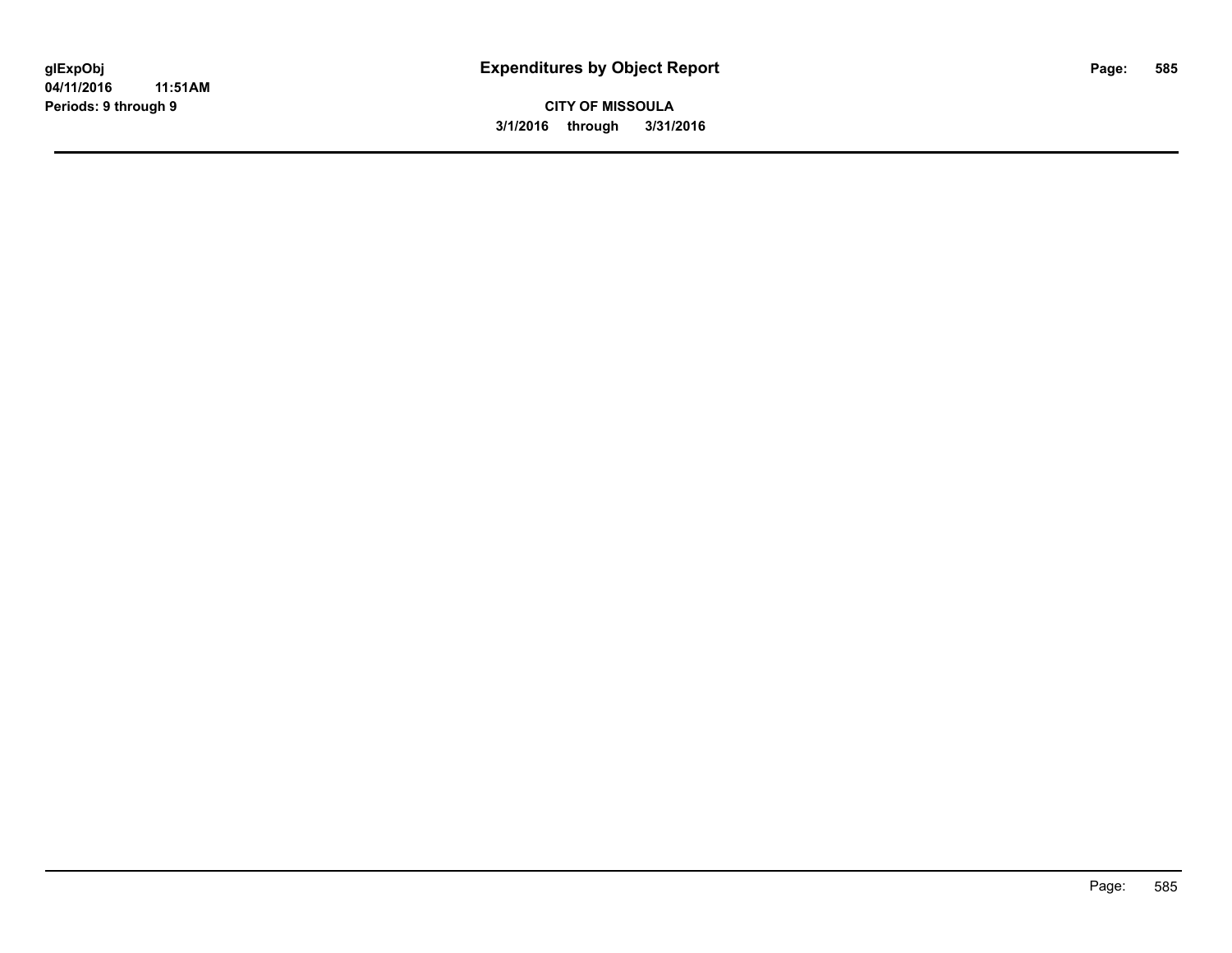**7398 HELLGATE URD**

|                                                   | <b>Adjusted</b>      |                     | Year-to-date        | Year-to-date        |                |                  |
|---------------------------------------------------|----------------------|---------------------|---------------------|---------------------|----------------|------------------|
| Object/Title                                      | <b>Appropriation</b> | <b>Expenditures</b> | <b>Expenditures</b> | <b>Encumbrances</b> | <b>Balance</b> | <b>Prct Used</b> |
| 300 PURCHASED SERVICES                            |                      |                     |                     |                     |                |                  |
| 350 PROFESSIONAL SERVICES                         | 0.00                 | 0.00                | 0.00                | 0.00                | 0.00           | 0.00             |
| PURCHASED SERVICES<br><b>Total</b>                | 0.00                 | 0.00                | 0.00                | 0.00                | 0.00           | 0.00             |
| 700 GRANTS & CONTRIBUTIONS                        |                      |                     |                     |                     |                |                  |
| 700 GRANTS & CONTRIBUTIONS                        | 0.00                 | 0.00                | 0.00                | 0.00                | 0.00           | 0.00             |
| <b>GRANTS &amp; CONTRIBUTIONS</b><br><b>Total</b> | 0.00                 | 0.00                | 0.00                | 0.00                | 0.00           | 0.00             |
| 800 OTHER OBJECTS                                 |                      |                     |                     |                     |                |                  |
| 845 CONTINGENCY                                   | 0.00                 | 0.00                | 0.00                | 0.00                | 0.00           | 0.00             |
| OTHER OBJECTS<br><b>Total</b>                     | 0.00                 | 0.00                | 0.00                | 0.00                | 0.00           | 0.00             |
| 900 CAPITAL OUTLAY                                |                      |                     |                     |                     |                |                  |
| 920 BUILDINGS                                     | 0.00                 | 0.00                | 0.00                | 0.00                | 0.00           | 0.00             |
| 930 IMPROVEMENTS                                  | 0.00                 | 0.00                | 0.00                | 0.00                | 0.00           | 0.00             |
| <b>CAPITAL OUTLAY</b><br><b>Total</b>             | 0.00                 | 0.00                | 0.00                | 0.00                | 0.00           | 0.00             |
| <b>MRA</b>                                        | 0.00                 | 0.00                | 0.00                | 0.00                | 0.00           | 0.00             |
| <b>Total</b>                                      |                      |                     |                     |                     |                |                  |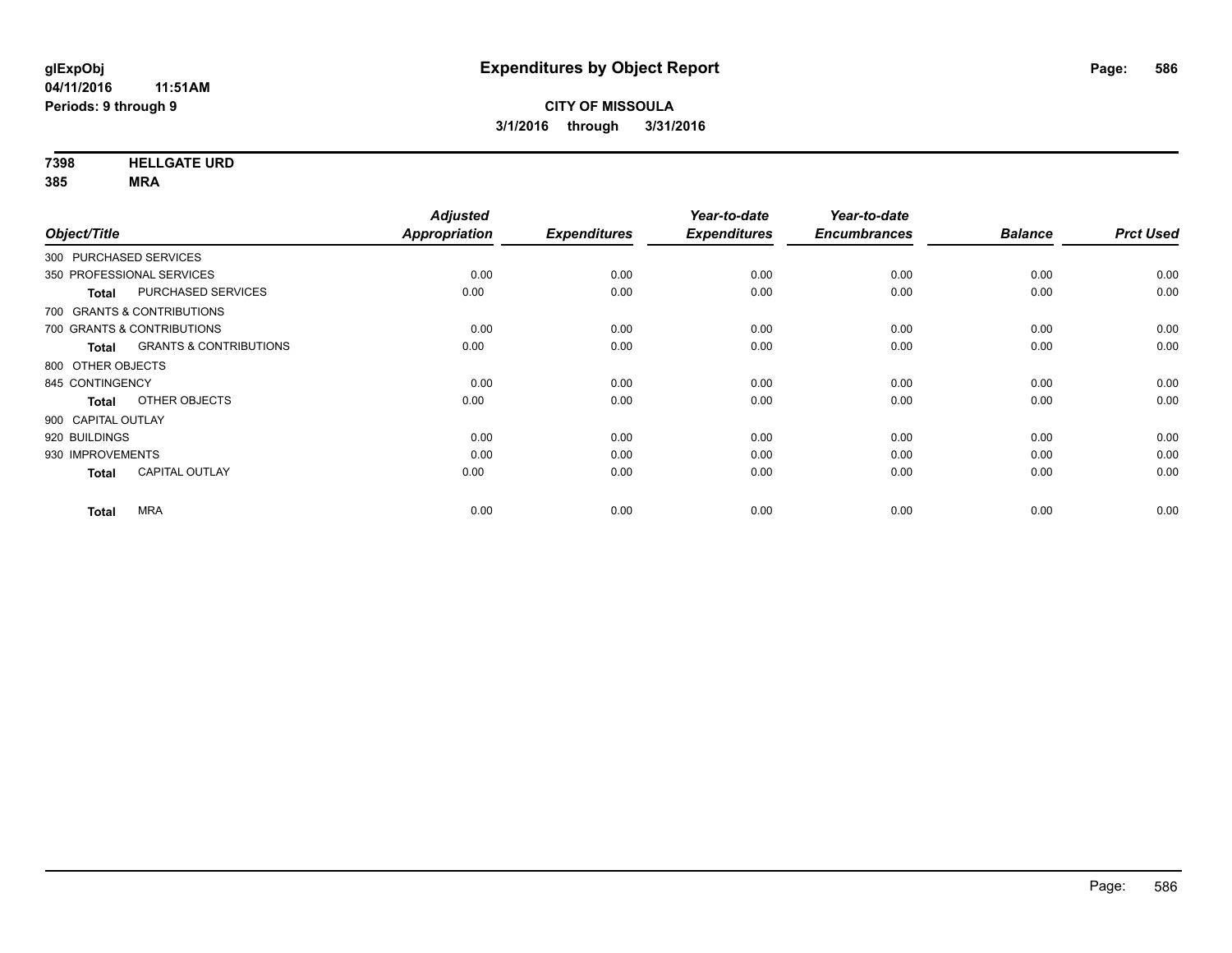### **7398 HELLGATE URD**

| Object/Title                               | <b>Adjusted</b><br>Appropriation | <b>Expenditures</b> | Year-to-date<br><b>Expenditures</b> | Year-to-date<br><b>Encumbrances</b> | <b>Balance</b> | <b>Prct Used</b> |
|--------------------------------------------|----------------------------------|---------------------|-------------------------------------|-------------------------------------|----------------|------------------|
|                                            |                                  |                     |                                     |                                     |                |                  |
| 300 PURCHASED SERVICES                     |                                  |                     |                                     |                                     |                |                  |
| 350 PROFESSIONAL SERVICES                  | 0.00                             | 0.00                | 0.00                                | 0.00                                | 0.00           | 0.00             |
| PURCHASED SERVICES<br><b>Total</b>         | 0.00                             | 0.00                | 0.00                                | 0.00                                | 0.00           | 0.00             |
| 700 GRANTS & CONTRIBUTIONS                 |                                  |                     |                                     |                                     |                |                  |
| 700 GRANTS & CONTRIBUTIONS                 | 0.00                             | 0.00                | 0.00                                | 0.00                                | 0.00           | 0.00             |
| <b>GRANTS &amp; CONTRIBUTIONS</b><br>Total | 0.00                             | 0.00                | 0.00                                | 0.00                                | 0.00           | 0.00             |
| 800 OTHER OBJECTS                          |                                  |                     |                                     |                                     |                |                  |
| 845 CONTINGENCY                            | 0.00                             | 0.00                | 0.00                                | 0.00                                | 0.00           | 0.00             |
| OTHER OBJECTS<br><b>Total</b>              | 0.00                             | 0.00                | 0.00                                | 0.00                                | 0.00           | 0.00             |
| 900 CAPITAL OUTLAY                         |                                  |                     |                                     |                                     |                |                  |
| 920 BUILDINGS                              | 0.00                             | 0.00                | 0.00                                | 0.00                                | 0.00           | 0.00             |
| 930 IMPROVEMENTS                           | 0.00                             | 0.00                | 0.00                                | 0.00                                | 0.00           | 0.00             |
| <b>CAPITAL OUTLAY</b><br><b>Total</b>      | 0.00                             | 0.00                | 0.00                                | 0.00                                | 0.00           | 0.00             |
| <b>HELLGATE URD</b><br><b>Total</b>        | 0.00                             | 0.00                | 0.00                                | 0.00                                | 0.00           | 0.00             |
|                                            |                                  |                     |                                     |                                     |                |                  |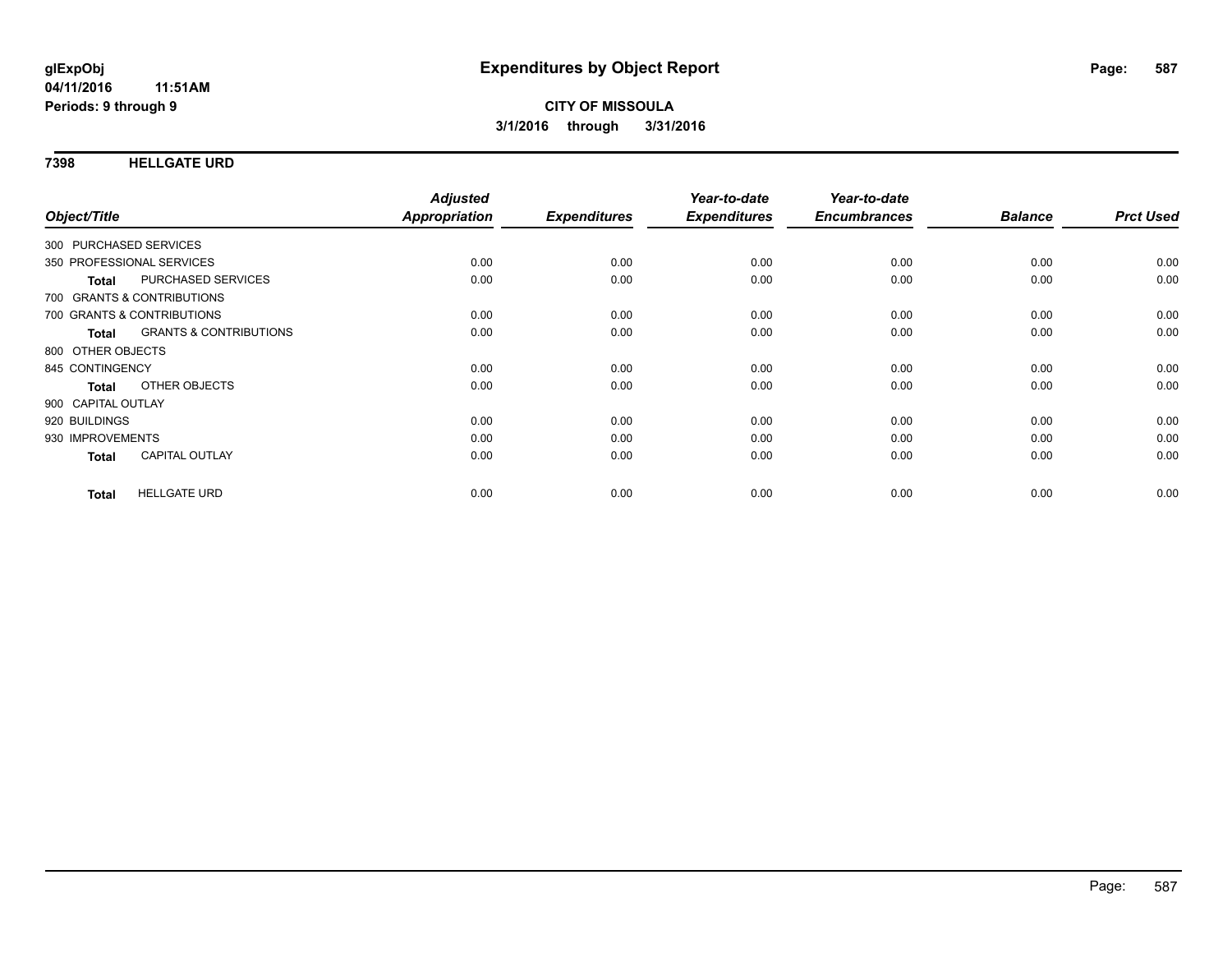#### **04/11/2016 11:51AM Periods: 9 through 9**

### **CITY OF MISSOULA 3/1/2016 through 3/31/2016**

#### **7399 INTERMOUNTAIN BOND DEBT SERVICE**

|                   |                             | <b>Adjusted</b> |                     | Year-to-date        | Year-to-date        |                |                  |
|-------------------|-----------------------------|-----------------|---------------------|---------------------|---------------------|----------------|------------------|
| Object/Title      |                             | Appropriation   | <b>Expenditures</b> | <b>Expenditures</b> | <b>Encumbrances</b> | <b>Balance</b> | <b>Prct Used</b> |
| 500 FIXED CHARGES |                             |                 |                     |                     |                     |                |                  |
|                   | 550 MERCHANT SERVICE FEES   | 0.00            | 0.00                | 0.00                | 0.00                | 0.00           | 0.00             |
| <b>Total</b>      | <b>FIXED CHARGES</b>        | 0.00            | 0.00                | 0.00                | 0.00                | 0.00           | 0.00             |
| 600 DEBT SERVICE  |                             |                 |                     |                     |                     |                |                  |
| 610 PRINCIPAL     |                             | 72,000.00       | 0.00                | 37.500.00           | 0.00                | 34.500.00      | 52.08            |
|                   | 620 INTEREST / SERVICE FEES | 73,769.00       | 0.00                | 36,331.88           | 0.00                | 37.437.12      | 49.25            |
| <b>Total</b>      | <b>DEBT SERVICE</b>         | 145.769.00      | 0.00                | 73,831.88           | 0.00                | 71.937.12      | 50.65            |
| <b>Total</b>      | <b>MRA</b>                  | 145.769.00      | 0.00                | 73.831.88           | 0.00                | 71.937.12      | 50.65            |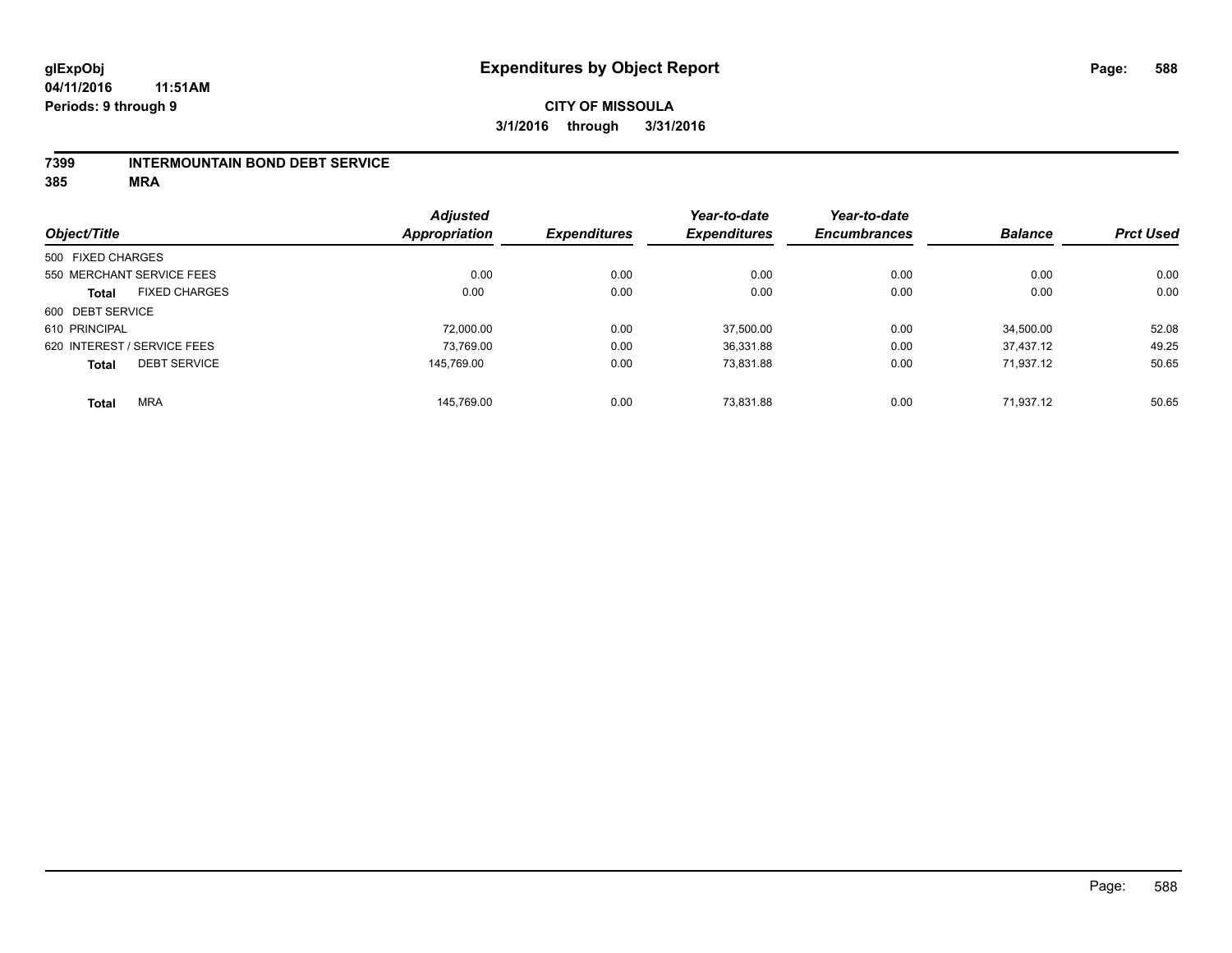#### **7399 INTERMOUNTAIN BOND DEBT SERVICE**

**390 NON-DEPARTMENTAL**

| Object/Title                     | <b>Adjusted</b><br>Appropriation | <b>Expenditures</b> | Year-to-date<br><b>Expenditures</b> | Year-to-date<br><b>Encumbrances</b> | <b>Balance</b> | <b>Prct Used</b> |
|----------------------------------|----------------------------------|---------------------|-------------------------------------|-------------------------------------|----------------|------------------|
| 800 OTHER OBJECTS                |                                  |                     |                                     |                                     |                |                  |
| 820 TRANSFERS TO OTHER FUNDS     | 0.00                             | 0.00                | 0.00                                | 0.00                                | 0.00           | 0.00             |
| OTHER OBJECTS<br><b>Total</b>    | 0.00                             | 0.00                | 0.00                                | 0.00                                | 0.00           | 0.00             |
| NON-DEPARTMENTAL<br><b>Total</b> | 0.00                             | 0.00                | 0.00                                | 0.00                                | 0.00           | 0.00             |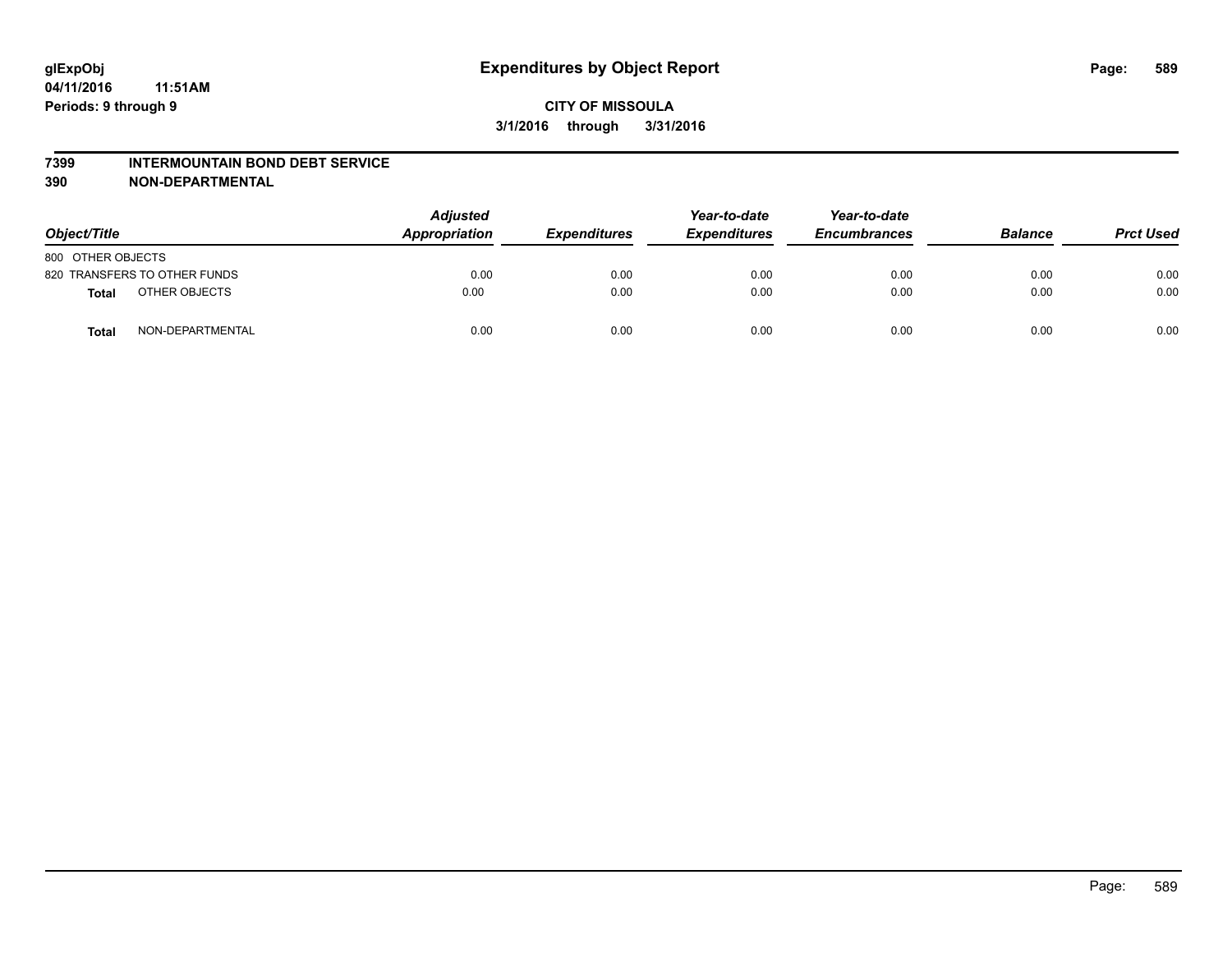### **7399 INTERMOUNTAIN BOND DEBT SERVICE**

|                   |                                        | <b>Adjusted</b> |                     | Year-to-date        | Year-to-date        |                |                  |
|-------------------|----------------------------------------|-----------------|---------------------|---------------------|---------------------|----------------|------------------|
| Object/Title      |                                        | Appropriation   | <b>Expenditures</b> | <b>Expenditures</b> | <b>Encumbrances</b> | <b>Balance</b> | <b>Prct Used</b> |
| 500 FIXED CHARGES |                                        |                 |                     |                     |                     |                |                  |
|                   | 550 MERCHANT SERVICE FEES              | 0.00            | 0.00                | 0.00                | 0.00                | 0.00           | 0.00             |
| <b>Total</b>      | <b>FIXED CHARGES</b>                   | 0.00            | 0.00                | 0.00                | 0.00                | 0.00           | 0.00             |
| 600 DEBT SERVICE  |                                        |                 |                     |                     |                     |                |                  |
| 610 PRINCIPAL     |                                        | 72,000.00       | 0.00                | 37,500.00           | 0.00                | 34,500.00      | 52.08            |
|                   | 620 INTEREST / SERVICE FEES            | 73.769.00       | 0.00                | 36,331.88           | 0.00                | 37.437.12      | 49.25            |
| <b>Total</b>      | <b>DEBT SERVICE</b>                    | 145,769.00      | 0.00                | 73,831.88           | 0.00                | 71,937.12      | 50.65            |
| 800 OTHER OBJECTS |                                        |                 |                     |                     |                     |                |                  |
|                   | 820 TRANSFERS TO OTHER FUNDS           | 0.00            | 0.00                | 0.00                | 0.00                | 0.00           | 0.00             |
| Total             | OTHER OBJECTS                          | 0.00            | 0.00                | 0.00                | 0.00                | 0.00           | 0.00             |
| <b>Total</b>      | <b>INTERMOUNTAIN BOND DEBT SERVICE</b> | 145.769.00      | 0.00                | 73.831.88           | 0.00                | 71.937.12      | 50.65            |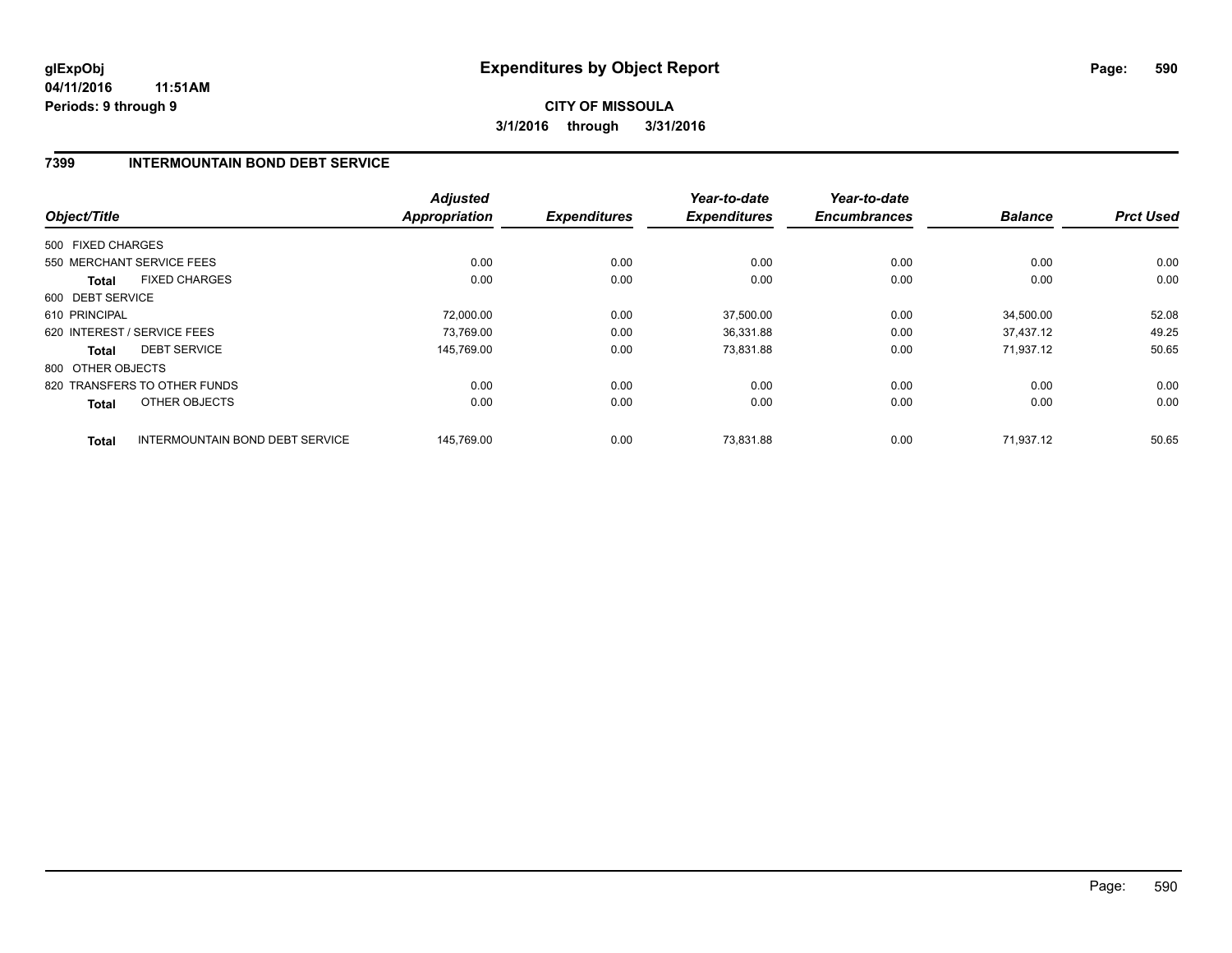#### **7400 FRONT ST BOND CLEARING**

|                   |                                   | <b>Adjusted</b> |                     | Year-to-date        | Year-to-date        |                |                  |
|-------------------|-----------------------------------|-----------------|---------------------|---------------------|---------------------|----------------|------------------|
| Object/Title      |                                   | Appropriation   | <b>Expenditures</b> | <b>Expenditures</b> | <b>Encumbrances</b> | <b>Balance</b> | <b>Prct Used</b> |
| 500 FIXED CHARGES |                                   |                 |                     |                     |                     |                |                  |
|                   | 550 MERCHANT SERVICE FEES         | 0.00            | 0.00                | 0.00                | 0.00                | 0.00           | 0.00             |
| <b>Total</b>      | <b>FIXED CHARGES</b>              | 0.00            | 0.00                | 0.00                | 0.00                | 0.00           | 0.00             |
|                   | 700 GRANTS & CONTRIBUTIONS        |                 |                     |                     |                     |                |                  |
|                   | 700 GRANTS & CONTRIBUTIONS        | 0.00            | 0.00                | 0.00                | 0.00                | 0.00           | 0.00             |
| Total             | <b>GRANTS &amp; CONTRIBUTIONS</b> | 0.00            | 0.00                | 0.00                | 0.00                | 0.00           | 0.00             |
| 800 OTHER OBJECTS |                                   |                 |                     |                     |                     |                |                  |
|                   | 820 TRANSFERS TO OTHER FUNDS      | 453.262.00      | 0.00                | 0.00                | 0.00                | 453.262.00     | 0.00             |
| <b>Total</b>      | OTHER OBJECTS                     | 453.262.00      | 0.00                | 0.00                | 0.00                | 453,262.00     | 0.00             |
| <b>Total</b>      | <b>MRA</b>                        | 453,262.00      | 0.00                | 0.00                | 0.00                | 453.262.00     | 0.00             |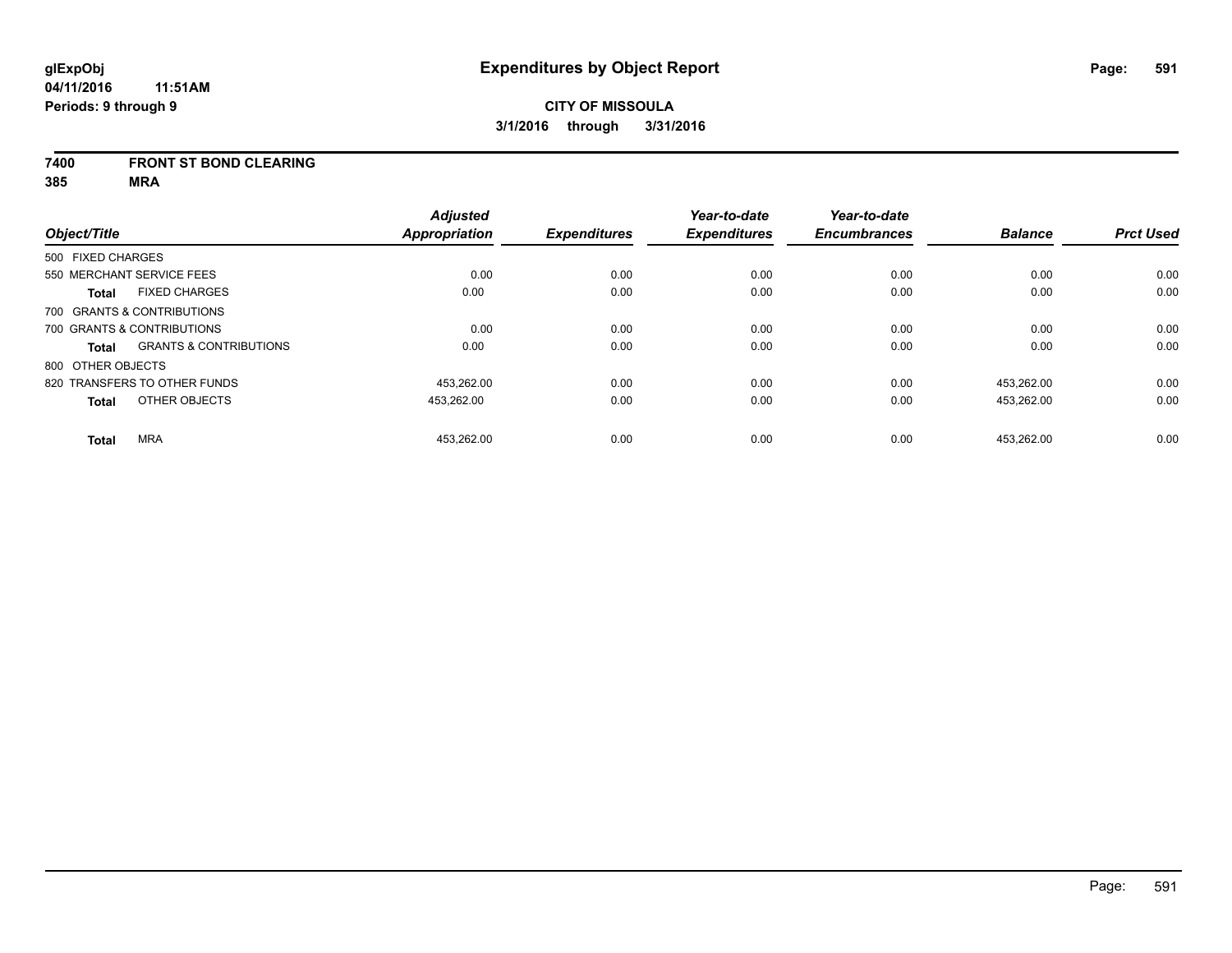### **7400 FRONT ST BOND CLEARING**

| Object/Title                 |                                   | <b>Adjusted</b><br><b>Appropriation</b> | <b>Expenditures</b> | Year-to-date<br><b>Expenditures</b> | Year-to-date<br><b>Encumbrances</b> | <b>Balance</b> | <b>Prct Used</b> |
|------------------------------|-----------------------------------|-----------------------------------------|---------------------|-------------------------------------|-------------------------------------|----------------|------------------|
| 500 FIXED CHARGES            |                                   |                                         |                     |                                     |                                     |                |                  |
| 550 MERCHANT SERVICE FEES    |                                   | 0.00                                    | 0.00                | 0.00                                | 0.00                                | 0.00           | 0.00             |
| <b>Total</b>                 | <b>FIXED CHARGES</b>              | 0.00                                    | 0.00                | 0.00                                | 0.00                                | 0.00           | 0.00             |
| 700 GRANTS & CONTRIBUTIONS   |                                   |                                         |                     |                                     |                                     |                |                  |
| 700 GRANTS & CONTRIBUTIONS   |                                   | 0.00                                    | 0.00                | 0.00                                | 0.00                                | 0.00           | 0.00             |
| <b>Total</b>                 | <b>GRANTS &amp; CONTRIBUTIONS</b> | 0.00                                    | 0.00                | 0.00                                | 0.00                                | 0.00           | 0.00             |
| 800 OTHER OBJECTS            |                                   |                                         |                     |                                     |                                     |                |                  |
| 820 TRANSFERS TO OTHER FUNDS |                                   | 453,262.00                              | 0.00                | 0.00                                | 0.00                                | 453.262.00     | 0.00             |
| <b>Total</b>                 | OTHER OBJECTS                     | 453,262.00                              | 0.00                | 0.00                                | 0.00                                | 453,262.00     | 0.00             |
| <b>Total</b>                 | <b>FRONT ST BOND CLEARING</b>     | 453.262.00                              | 0.00                | 0.00                                | 0.00                                | 453.262.00     | 0.00             |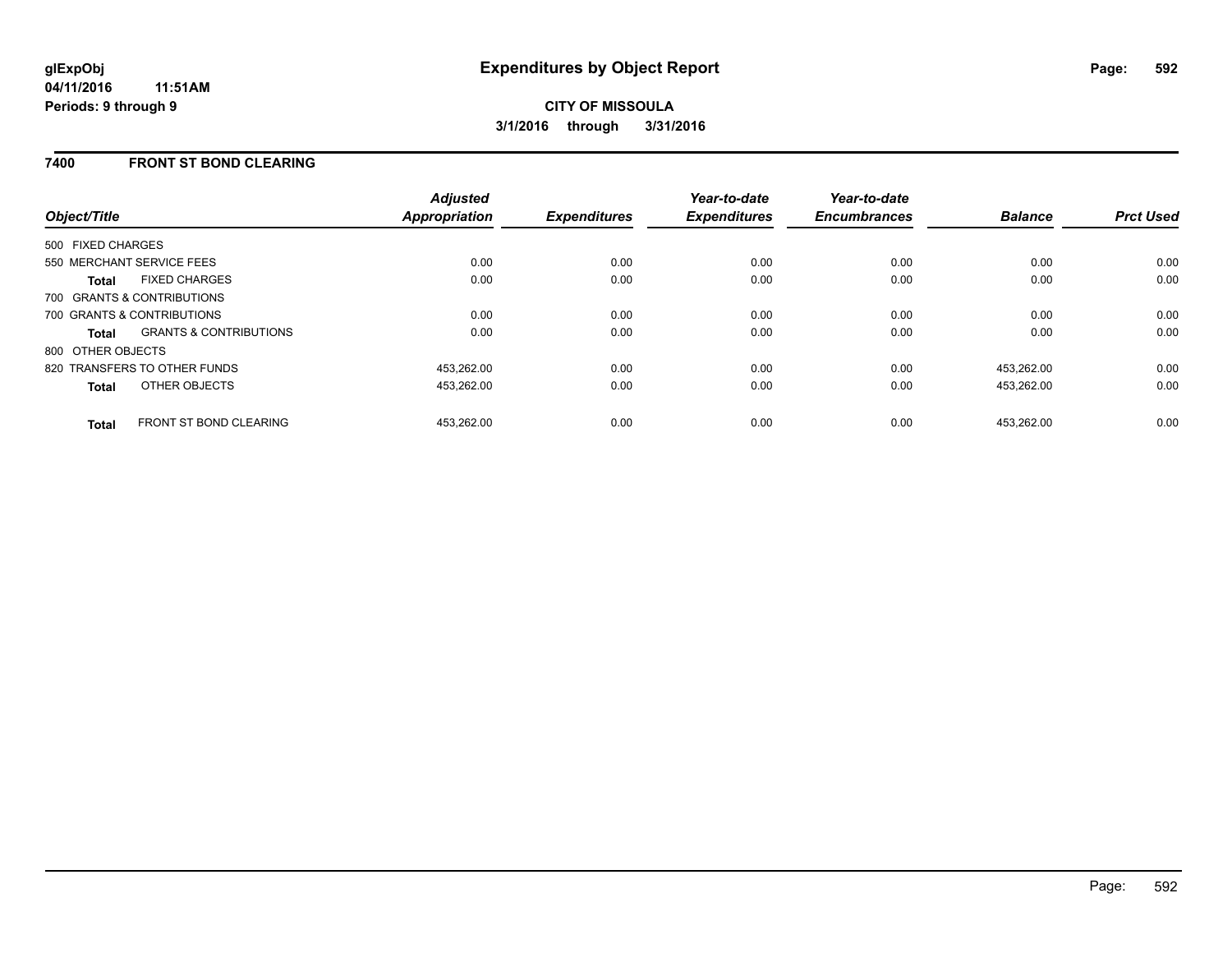#### **7401 FRONT ST PARKING STRUCTURE**

|                                           | <b>Adjusted</b> |                     | Year-to-date        | Year-to-date        |                |                  |
|-------------------------------------------|-----------------|---------------------|---------------------|---------------------|----------------|------------------|
| Object/Title                              | Appropriation   | <b>Expenditures</b> | <b>Expenditures</b> | <b>Encumbrances</b> | <b>Balance</b> | <b>Prct Used</b> |
| 300 PURCHASED SERVICES                    |                 |                     |                     |                     |                |                  |
| 390 OTHER PURCHASED SERVICES              | 0.00            | 0.00                | 0.00                | 0.00                | 0.00           | 0.00             |
| <b>PURCHASED SERVICES</b><br><b>Total</b> | 0.00            | 0.00                | 0.00                | 0.00                | 0.00           | 0.00             |
| 500 FIXED CHARGES                         |                 |                     |                     |                     |                |                  |
| 550 MERCHANT SERVICE FEES                 | 116,134.00      | 0.00                | 0.00                | 0.00                | 116,134.00     | 0.00             |
| <b>FIXED CHARGES</b><br>Total             | 116,134.00      | 0.00                | 0.00                | 0.00                | 116,134.00     | 0.00             |
| 600 DEBT SERVICE                          |                 |                     |                     |                     |                |                  |
| 610 PRINCIPAL                             | 30,000.00       | 0.00                | 74,000.00           | 0.00                | $-44,000.00$   | 246.67           |
| 620 INTEREST / SERVICE FEES               | 0.00            | 54,145.00           | 109,030.00          | 0.00                | $-109,030.00$  | 0.00             |
| <b>DEBT SERVICE</b><br><b>Total</b>       | 30,000.00       | 54,145.00           | 183,030.00          | 0.00                | $-153,030.00$  | 610.10           |
| 800 OTHER OBJECTS                         |                 |                     |                     |                     |                |                  |
| 820 TRANSFERS TO OTHER FUNDS              | 0.00            | 0.00                | 0.00                | 0.00                | 0.00           | 0.00             |
| OTHER OBJECTS<br>Total                    | 0.00            | 0.00                | 0.00                | 0.00                | 0.00           | 0.00             |
| <b>MRA</b><br><b>Total</b>                | 146,134.00      | 54,145.00           | 183,030.00          | 0.00                | $-36,896.00$   | 125.25           |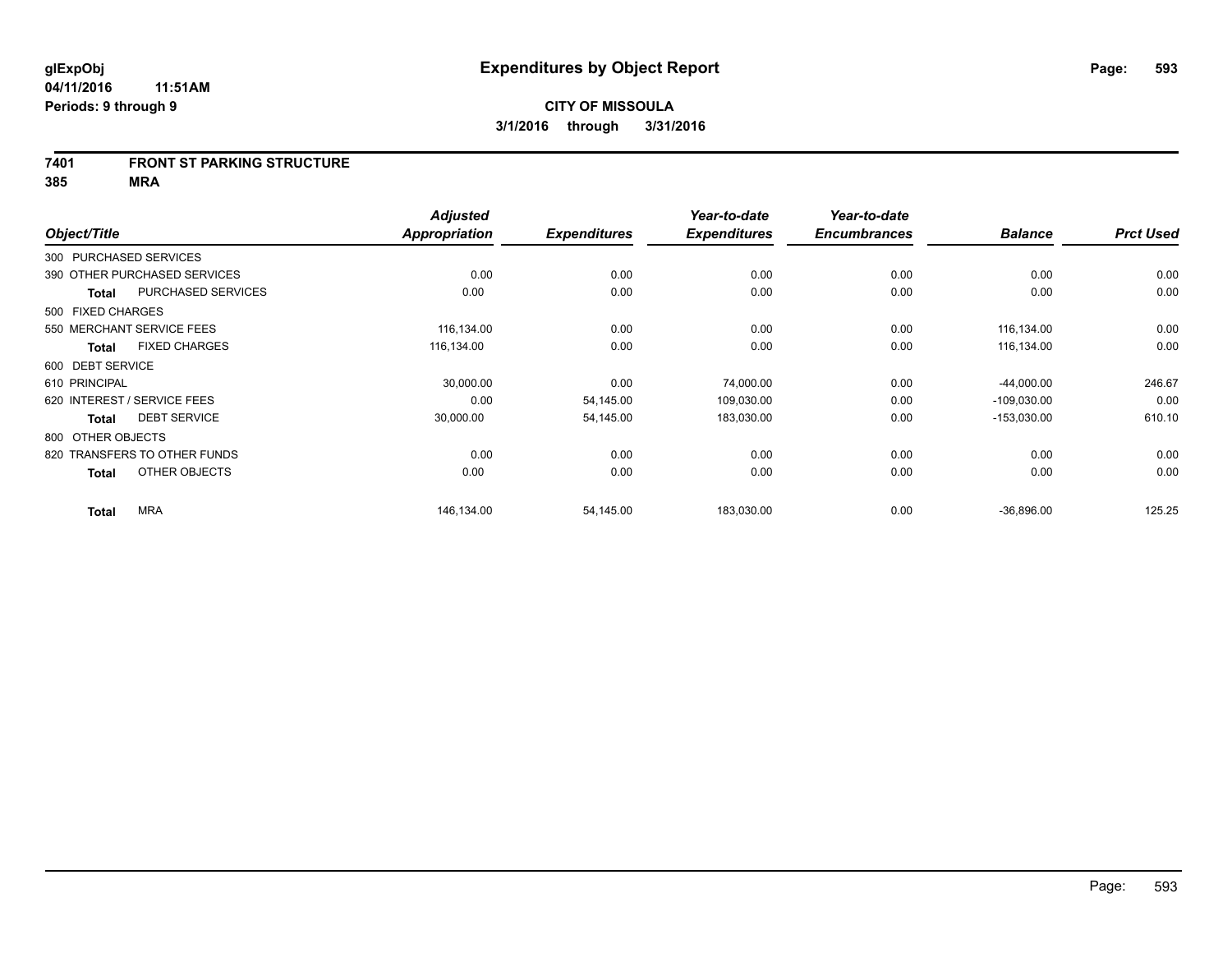## **7401 FRONT ST PARKING STRUCTURE**

| Object/Title      |                                   | <b>Adjusted</b><br><b>Appropriation</b> | <b>Expenditures</b> | Year-to-date<br><b>Expenditures</b> | Year-to-date<br><b>Encumbrances</b> | <b>Balance</b> | <b>Prct Used</b> |
|-------------------|-----------------------------------|-----------------------------------------|---------------------|-------------------------------------|-------------------------------------|----------------|------------------|
|                   |                                   |                                         |                     |                                     |                                     |                |                  |
|                   | 300 PURCHASED SERVICES            |                                         |                     |                                     |                                     |                |                  |
|                   | 390 OTHER PURCHASED SERVICES      | 0.00                                    | 0.00                | 0.00                                | 0.00                                | 0.00           | 0.00             |
| <b>Total</b>      | PURCHASED SERVICES                | 0.00                                    | 0.00                | 0.00                                | 0.00                                | 0.00           | 0.00             |
| 500 FIXED CHARGES |                                   |                                         |                     |                                     |                                     |                |                  |
|                   | 550 MERCHANT SERVICE FEES         | 116,134.00                              | 0.00                | 0.00                                | 0.00                                | 116,134.00     | 0.00             |
| <b>Total</b>      | <b>FIXED CHARGES</b>              | 116,134.00                              | 0.00                | 0.00                                | 0.00                                | 116,134.00     | 0.00             |
| 600 DEBT SERVICE  |                                   |                                         |                     |                                     |                                     |                |                  |
| 610 PRINCIPAL     |                                   | 30,000.00                               | 0.00                | 74,000.00                           | 0.00                                | $-44,000.00$   | 246.67           |
|                   | 620 INTEREST / SERVICE FEES       | 0.00                                    | 54,145.00           | 109,030.00                          | 0.00                                | $-109,030.00$  | 0.00             |
| <b>Total</b>      | <b>DEBT SERVICE</b>               | 30,000.00                               | 54,145.00           | 183,030.00                          | 0.00                                | $-153,030.00$  | 610.10           |
| 800 OTHER OBJECTS |                                   |                                         |                     |                                     |                                     |                |                  |
|                   | 820 TRANSFERS TO OTHER FUNDS      | 0.00                                    | 0.00                | 0.00                                | 0.00                                | 0.00           | 0.00             |
| <b>Total</b>      | OTHER OBJECTS                     | 0.00                                    | 0.00                | 0.00                                | 0.00                                | 0.00           | 0.00             |
| <b>Total</b>      | <b>FRONT ST PARKING STRUCTURE</b> | 146,134.00                              | 54,145.00           | 183,030.00                          | 0.00                                | $-36,896.00$   | 125.25           |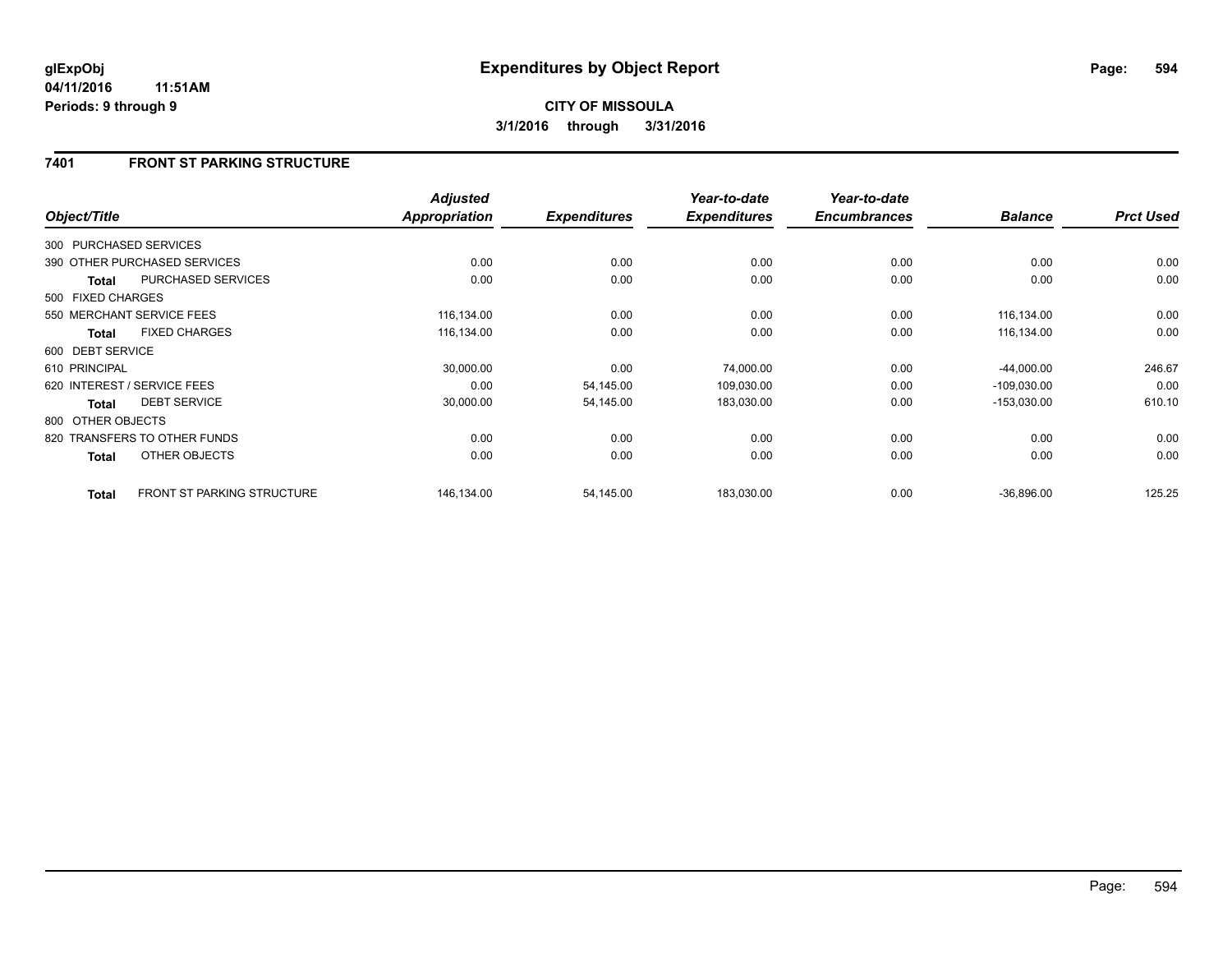### **7402 FRONT ST SUBORDINATE LIEN NOTE**

|                   |                                   | <b>Adjusted</b>      |                     | Year-to-date        | Year-to-date        |                |                  |
|-------------------|-----------------------------------|----------------------|---------------------|---------------------|---------------------|----------------|------------------|
| Object/Title      |                                   | <b>Appropriation</b> | <b>Expenditures</b> | <b>Expenditures</b> | <b>Encumbrances</b> | <b>Balance</b> | <b>Prct Used</b> |
| 500 FIXED CHARGES |                                   |                      |                     |                     |                     |                |                  |
|                   | 550 MERCHANT SERVICE FEES         | 0.00                 | 0.00                | 0.00                | 0.00                | 0.00           | 0.00             |
| <b>Total</b>      | <b>FIXED CHARGES</b>              | 0.00                 | 0.00                | 0.00                | 0.00                | 0.00           | 0.00             |
| 600 DEBT SERVICE  |                                   |                      |                     |                     |                     |                |                  |
| 610 PRINCIPAL     |                                   | 67,309.00            | 0.00                | 34,929.89           | 0.00                | 32,379.11      | 51.89            |
|                   | 620 INTEREST / SERVICE FEES       | 99,248.00            | 0.00                | 48,724.64           | 0.00                | 50,523.36      | 49.09            |
| <b>Total</b>      | <b>DEBT SERVICE</b>               | 166,557.00           | 0.00                | 83,654.53           | 0.00                | 82,902.47      | 50.23            |
|                   | 700 GRANTS & CONTRIBUTIONS        |                      |                     |                     |                     |                |                  |
|                   | 700 GRANTS & CONTRIBUTIONS        | 0.00                 | 0.00                | 0.00                | 0.00                | 0.00           | 0.00             |
| <b>Total</b>      | <b>GRANTS &amp; CONTRIBUTIONS</b> | 0.00                 | 0.00                | 0.00                | 0.00                | 0.00           | 0.00             |
| 800 OTHER OBJECTS |                                   |                      |                     |                     |                     |                |                  |
|                   | 820 TRANSFERS TO OTHER FUNDS      | 0.00                 | 0.00                | 0.00                | 0.00                | 0.00           | 0.00             |
| <b>Total</b>      | OTHER OBJECTS                     | 0.00                 | 0.00                | 0.00                | 0.00                | 0.00           | 0.00             |
| <b>Total</b>      | <b>MRA</b>                        | 166,557.00           | 0.00                | 83,654.53           | 0.00                | 82,902.47      | 50.23            |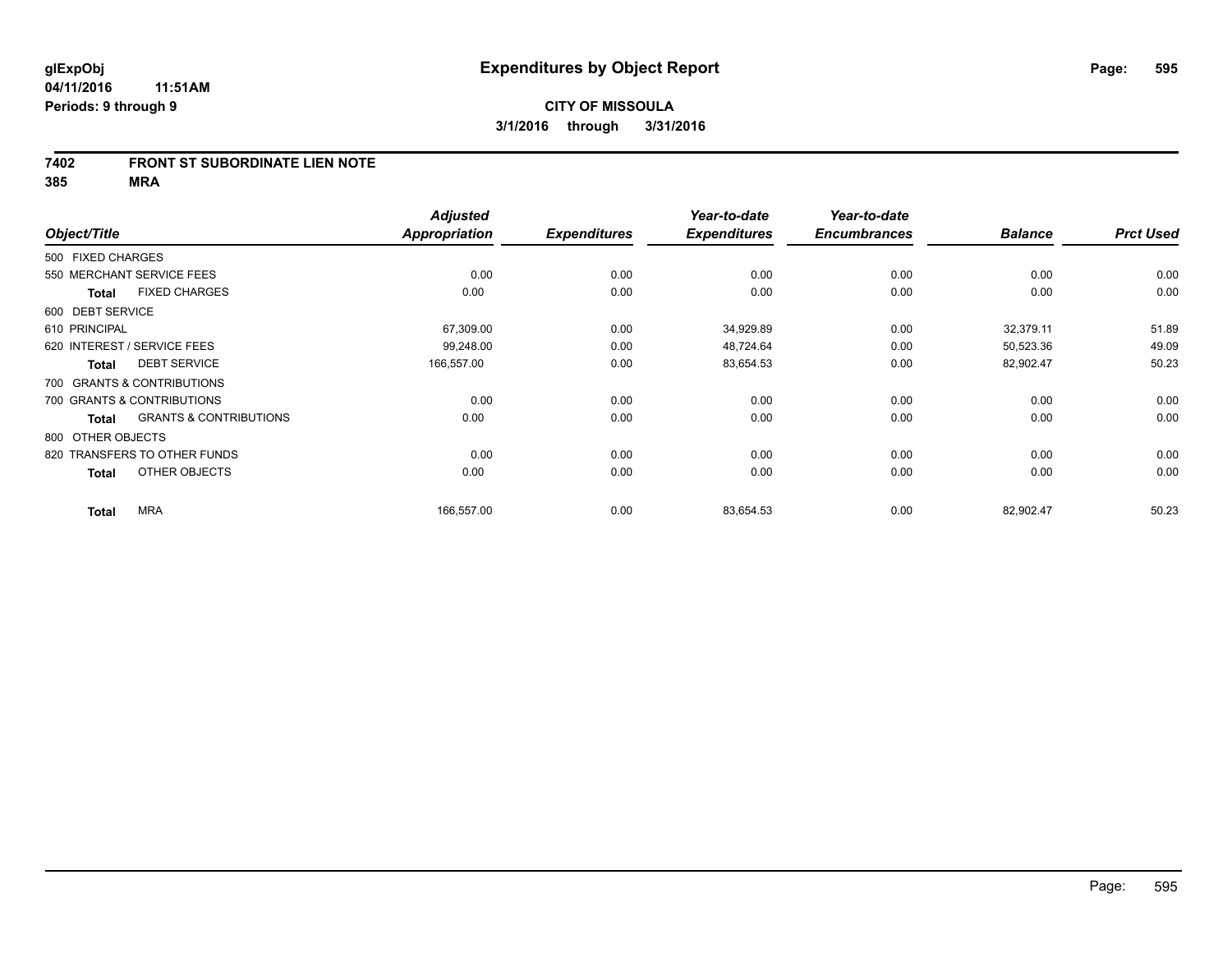## **7402 FRONT ST SUBORDINATE LIEN NOTE**

| Object/Title      |                                   | <b>Adjusted</b><br><b>Appropriation</b> | <b>Expenditures</b> | Year-to-date<br><b>Expenditures</b> | Year-to-date<br><b>Encumbrances</b> | <b>Balance</b> | <b>Prct Used</b> |
|-------------------|-----------------------------------|-----------------------------------------|---------------------|-------------------------------------|-------------------------------------|----------------|------------------|
| 500 FIXED CHARGES |                                   |                                         |                     |                                     |                                     |                |                  |
|                   | 550 MERCHANT SERVICE FEES         | 0.00                                    |                     | 0.00                                |                                     | 0.00           |                  |
|                   |                                   |                                         | 0.00                |                                     | 0.00                                |                | 0.00             |
| Total             | <b>FIXED CHARGES</b>              | 0.00                                    | 0.00                | 0.00                                | 0.00                                | 0.00           | 0.00             |
| 600 DEBT SERVICE  |                                   |                                         |                     |                                     |                                     |                |                  |
| 610 PRINCIPAL     |                                   | 67,309.00                               | 0.00                | 34,929.89                           | 0.00                                | 32,379.11      | 51.89            |
|                   | 620 INTEREST / SERVICE FEES       | 99,248.00                               | 0.00                | 48,724.64                           | 0.00                                | 50,523.36      | 49.09            |
| <b>Total</b>      | <b>DEBT SERVICE</b>               | 166,557.00                              | 0.00                | 83,654.53                           | 0.00                                | 82,902.47      | 50.23            |
|                   | 700 GRANTS & CONTRIBUTIONS        |                                         |                     |                                     |                                     |                |                  |
|                   | 700 GRANTS & CONTRIBUTIONS        | 0.00                                    | 0.00                | 0.00                                | 0.00                                | 0.00           | 0.00             |
| Total             | <b>GRANTS &amp; CONTRIBUTIONS</b> | 0.00                                    | 0.00                | 0.00                                | 0.00                                | 0.00           | 0.00             |
| 800 OTHER OBJECTS |                                   |                                         |                     |                                     |                                     |                |                  |
|                   | 820 TRANSFERS TO OTHER FUNDS      | 0.00                                    | 0.00                | 0.00                                | 0.00                                | 0.00           | 0.00             |
| <b>Total</b>      | OTHER OBJECTS                     | 0.00                                    | 0.00                | 0.00                                | 0.00                                | 0.00           | 0.00             |
| <b>Total</b>      | FRONT ST SUBORDINATE LIEN NOTE    | 166,557.00                              | 0.00                | 83,654.53                           | 0.00                                | 82,902.47      | 50.23            |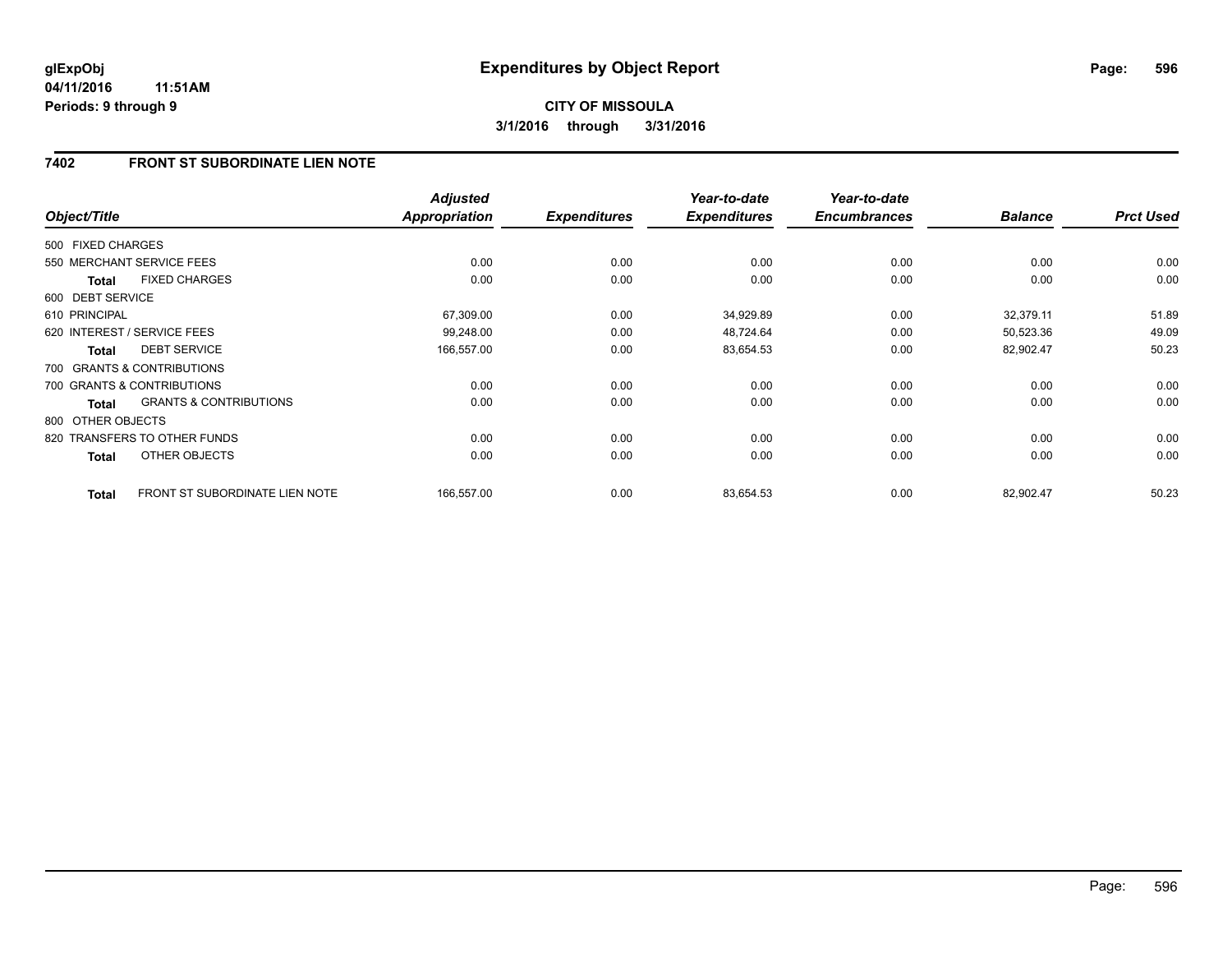# **glExpObj Expenditures by Object Report Page: 597**

## **CITY OF MISSOULA 3/1/2016 through 3/31/2016**

#### **7447 COURT COLLECTED PARKING FINES**

**230 MUNICIPAL COURT**

| Object/Title                         | <b>Adjusted</b><br>Appropriation | <b>Expenditures</b> | Year-to-date<br><b>Expenditures</b> | Year-to-date<br><b>Encumbrances</b> | <b>Balance</b> | <b>Prct Used</b> |
|--------------------------------------|----------------------------------|---------------------|-------------------------------------|-------------------------------------|----------------|------------------|
| 500 FIXED CHARGES                    |                                  |                     |                                     |                                     |                |                  |
| 500 FIXED CHARGES                    | 0.00                             | 0.00                | 0.00                                | 0.00                                | 0.00           | 0.00             |
| 550 MERCHANT SERVICE FEES            | 0.00                             | 0.00                | 0.00                                | 0.00                                | 0.00           | 0.00             |
| <b>FIXED CHARGES</b><br><b>Total</b> | 0.00                             | 0.00                | 0.00                                | 0.00                                | 0.00           | 0.00             |
| <b>MUNICIPAL COURT</b><br>Total      | 0.00                             | 0.00                | 0.00                                | 0.00                                | 0.00           | 0.00             |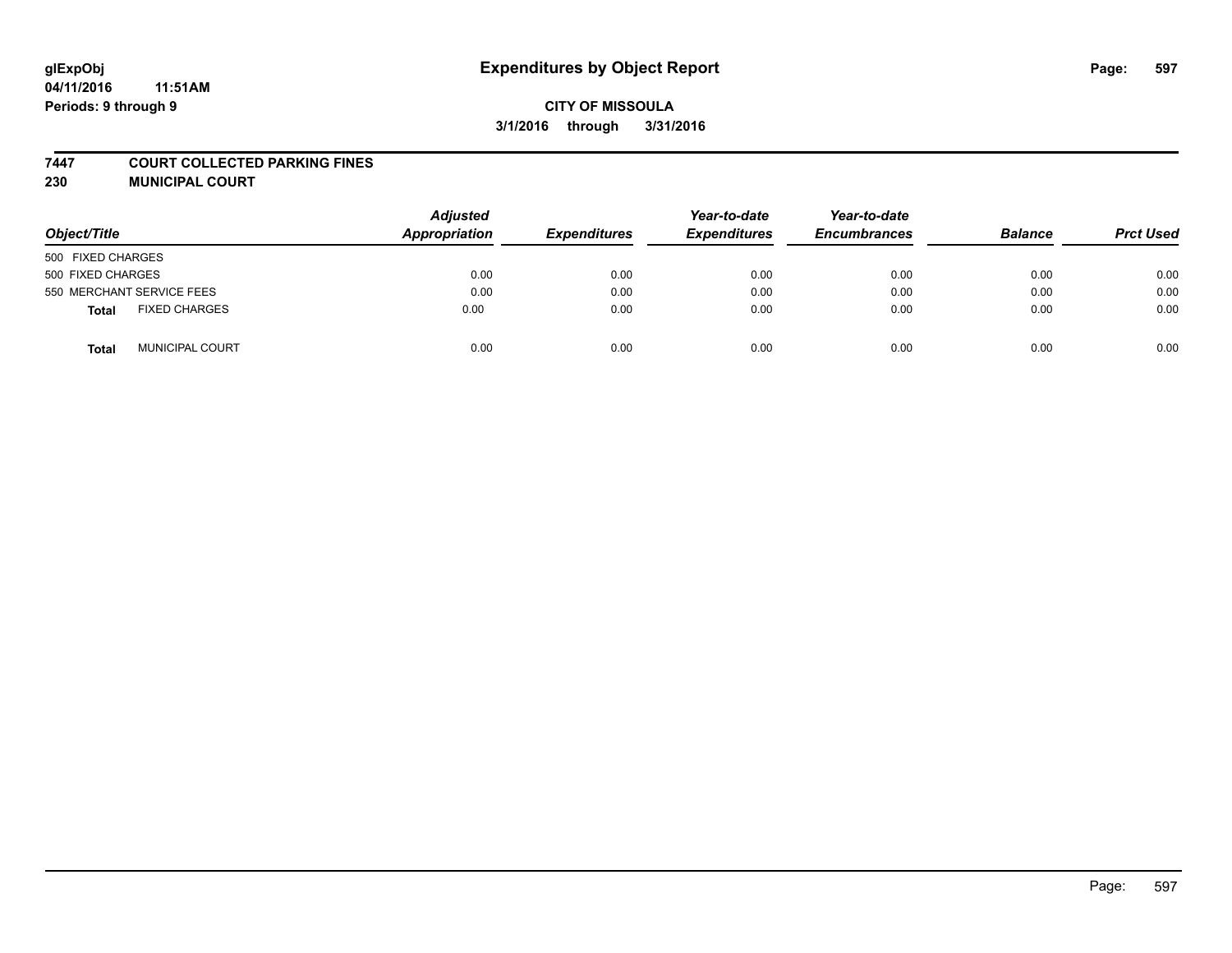# **glExpObj Expenditures by Object Report Page: 598**

**04/11/2016 11:51AM Periods: 9 through 9**

**CITY OF MISSOULA 3/1/2016 through 3/31/2016**

### **7447 COURT COLLECTED PARKING FINES**

| Object/Title              |                                      | <b>Adjusted</b><br>Appropriation | <b>Expenditures</b> | Year-to-date<br><b>Expenditures</b> | Year-to-date<br><b>Encumbrances</b> | <b>Balance</b> | <b>Prct Used</b> |
|---------------------------|--------------------------------------|----------------------------------|---------------------|-------------------------------------|-------------------------------------|----------------|------------------|
| 500 FIXED CHARGES         |                                      |                                  |                     |                                     |                                     |                |                  |
| 500 FIXED CHARGES         |                                      | 0.00                             | 0.00                | 0.00                                | 0.00                                | 0.00           | 0.00             |
| 550 MERCHANT SERVICE FEES |                                      | 0.00                             | 0.00                | 0.00                                | 0.00                                | 0.00           | 0.00             |
| <b>Total</b>              | <b>FIXED CHARGES</b>                 | 0.00                             | 0.00                | 0.00                                | 0.00                                | 0.00           | 0.00             |
| <b>Total</b>              | <b>COURT COLLECTED PARKING FINES</b> | 0.00                             | 0.00                | 0.00                                | 0.00                                | 0.00           | 0.00             |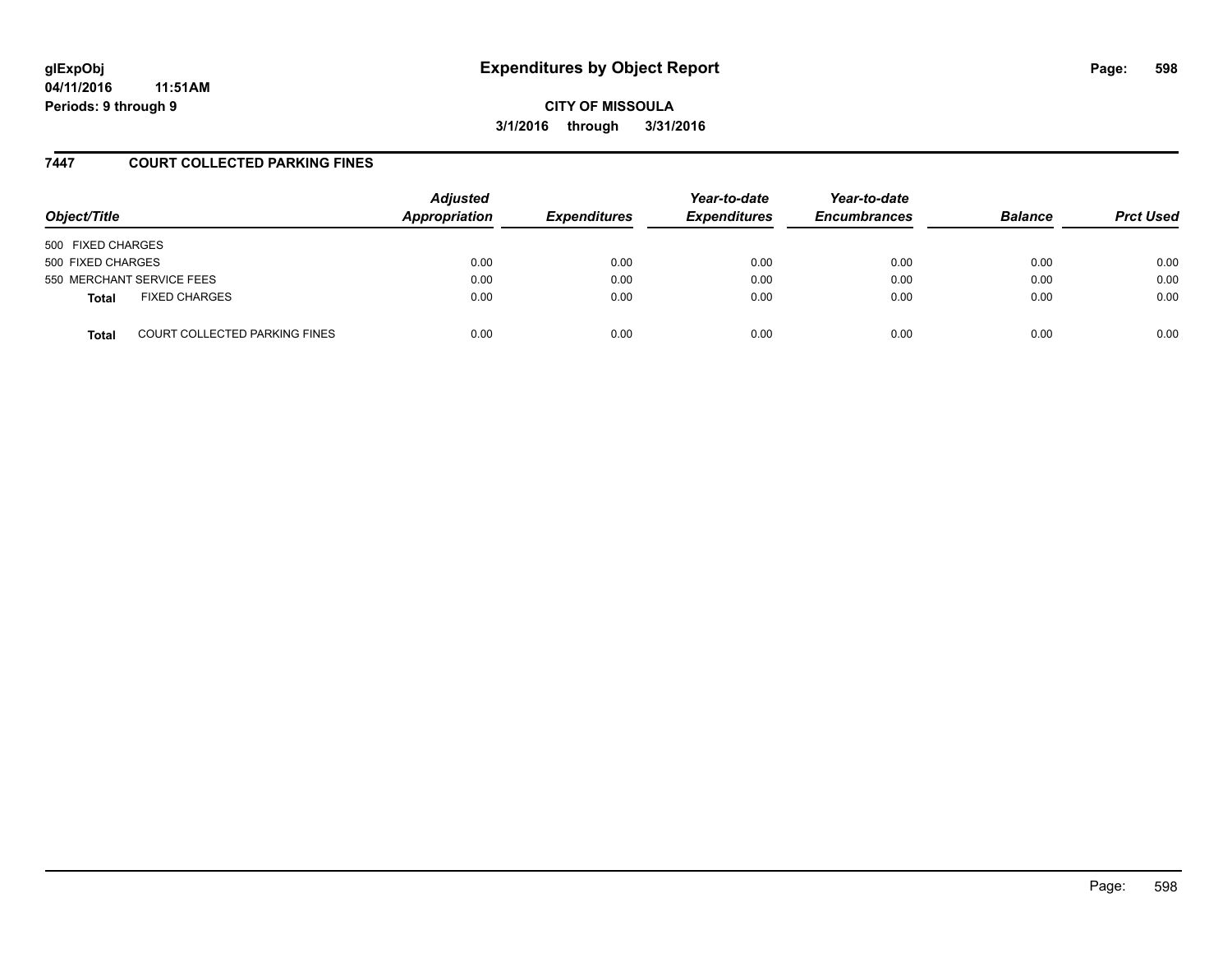### **7458 COURT SURCHARGE**

**230 MUNICIPAL COURT**

| Object/Title                         | <b>Adjusted</b><br>Appropriation | <b>Expenditures</b> | Year-to-date<br><b>Expenditures</b> | Year-to-date<br><b>Encumbrances</b> | <b>Balance</b> | <b>Prct Used</b> |
|--------------------------------------|----------------------------------|---------------------|-------------------------------------|-------------------------------------|----------------|------------------|
| 500 FIXED CHARGES                    |                                  |                     |                                     |                                     |                |                  |
| 500 FIXED CHARGES                    | 0.00                             | 0.00                | 0.00                                | 0.00                                | 0.00           | 0.00             |
| 550 MERCHANT SERVICE FEES            | 0.00                             | 0.00                | 0.00                                | 0.00                                | 0.00           | 0.00             |
| <b>FIXED CHARGES</b><br><b>Total</b> | 0.00                             | 0.00                | 0.00                                | 0.00                                | 0.00           | 0.00             |
| <b>MUNICIPAL COURT</b><br>Total      | 0.00                             | 0.00                | 0.00                                | 0.00                                | 0.00           | 0.00             |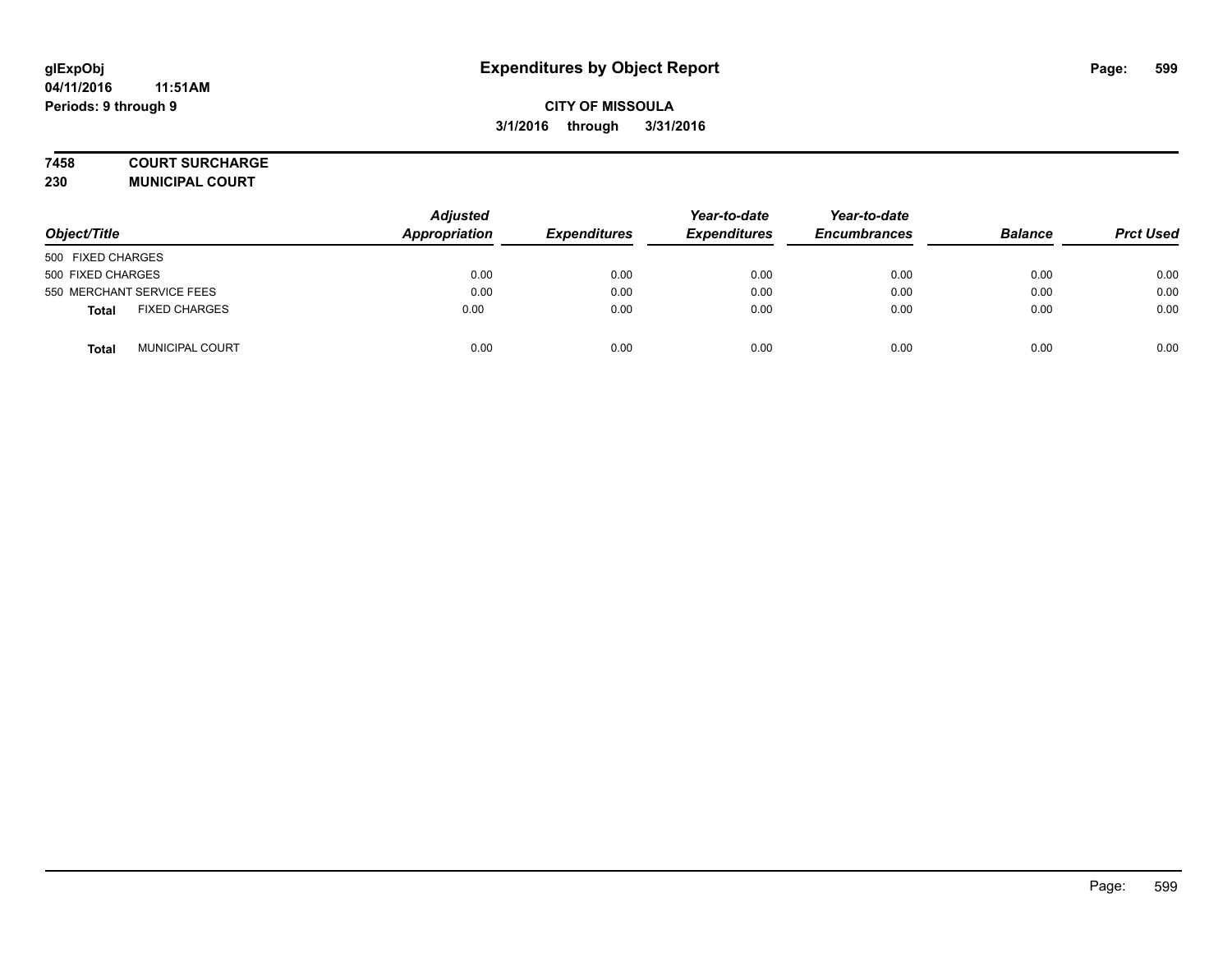#### **7458 COURT SURCHARGE**

| Object/Title                           | <b>Adjusted</b><br>Appropriation | <b>Expenditures</b> | Year-to-date<br><b>Expenditures</b> | Year-to-date<br><b>Encumbrances</b> | <b>Balance</b> | <b>Prct Used</b> |
|----------------------------------------|----------------------------------|---------------------|-------------------------------------|-------------------------------------|----------------|------------------|
| 500 FIXED CHARGES                      |                                  |                     |                                     |                                     |                |                  |
| 500 FIXED CHARGES                      | 0.00                             | 0.00                | 0.00                                | 0.00                                | 0.00           | 0.00             |
| 550 MERCHANT SERVICE FEES              | 0.00                             | 0.00                | 0.00                                | 0.00                                | 0.00           | 0.00             |
| <b>FIXED CHARGES</b><br><b>Total</b>   | 0.00                             | 0.00                | 0.00                                | 0.00                                | 0.00           | 0.00             |
| <b>COURT SURCHARGE</b><br><b>Total</b> | 0.00                             | 0.00                | 0.00                                | 0.00                                | 0.00           | 0.00             |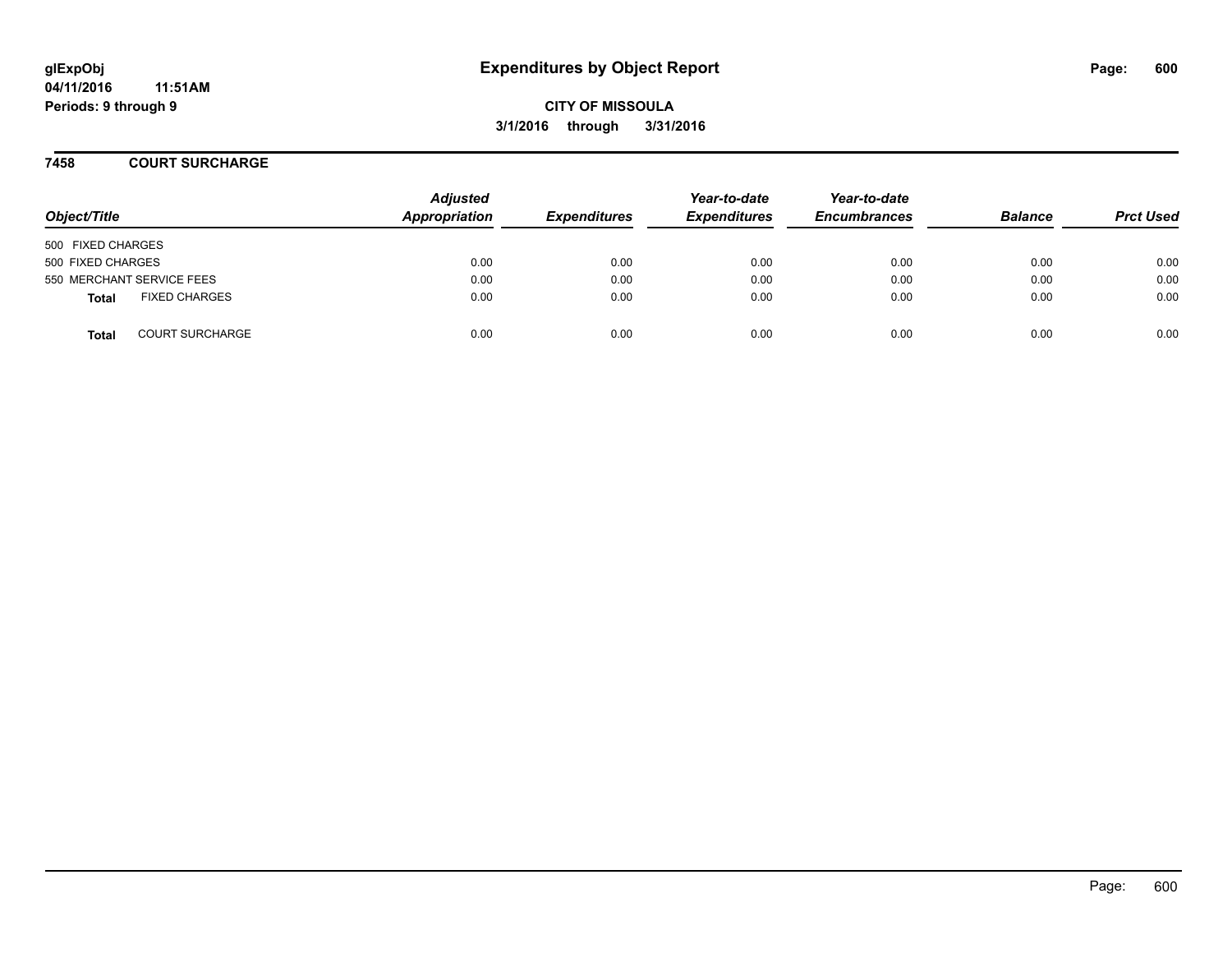# **glExpObj Expenditures by Object Report Page: 601**

#### **04/11/2016 11:51AM Periods: 9 through 9**

## **CITY OF MISSOULA 3/1/2016 through 3/31/2016**

**7469 PUBLIC DEFENDER FEES 230 MUNICIPAL COURT**

| Object/Title                           | <b>Adjusted</b><br><b>Appropriation</b> | <b>Expenditures</b> | Year-to-date<br><b>Expenditures</b> | Year-to-date<br><b>Encumbrances</b> | <b>Balance</b> | <b>Prct Used</b> |
|----------------------------------------|-----------------------------------------|---------------------|-------------------------------------|-------------------------------------|----------------|------------------|
| 500 FIXED CHARGES                      |                                         |                     |                                     |                                     |                |                  |
| 500 FIXED CHARGES                      | 0.00                                    | 0.00                | 0.00                                | 0.00                                | 0.00           | 0.00             |
| 550 MERCHANT SERVICE FEES              | 0.00                                    | 0.00                | 0.00                                | 0.00                                | 0.00           | 0.00             |
| <b>FIXED CHARGES</b><br><b>Total</b>   | 0.00                                    | 0.00                | 0.00                                | 0.00                                | 0.00           | 0.00             |
| <b>MUNICIPAL COURT</b><br><b>Total</b> | 0.00                                    | 0.00                | 0.00                                | 0.00                                | 0.00           | 0.00             |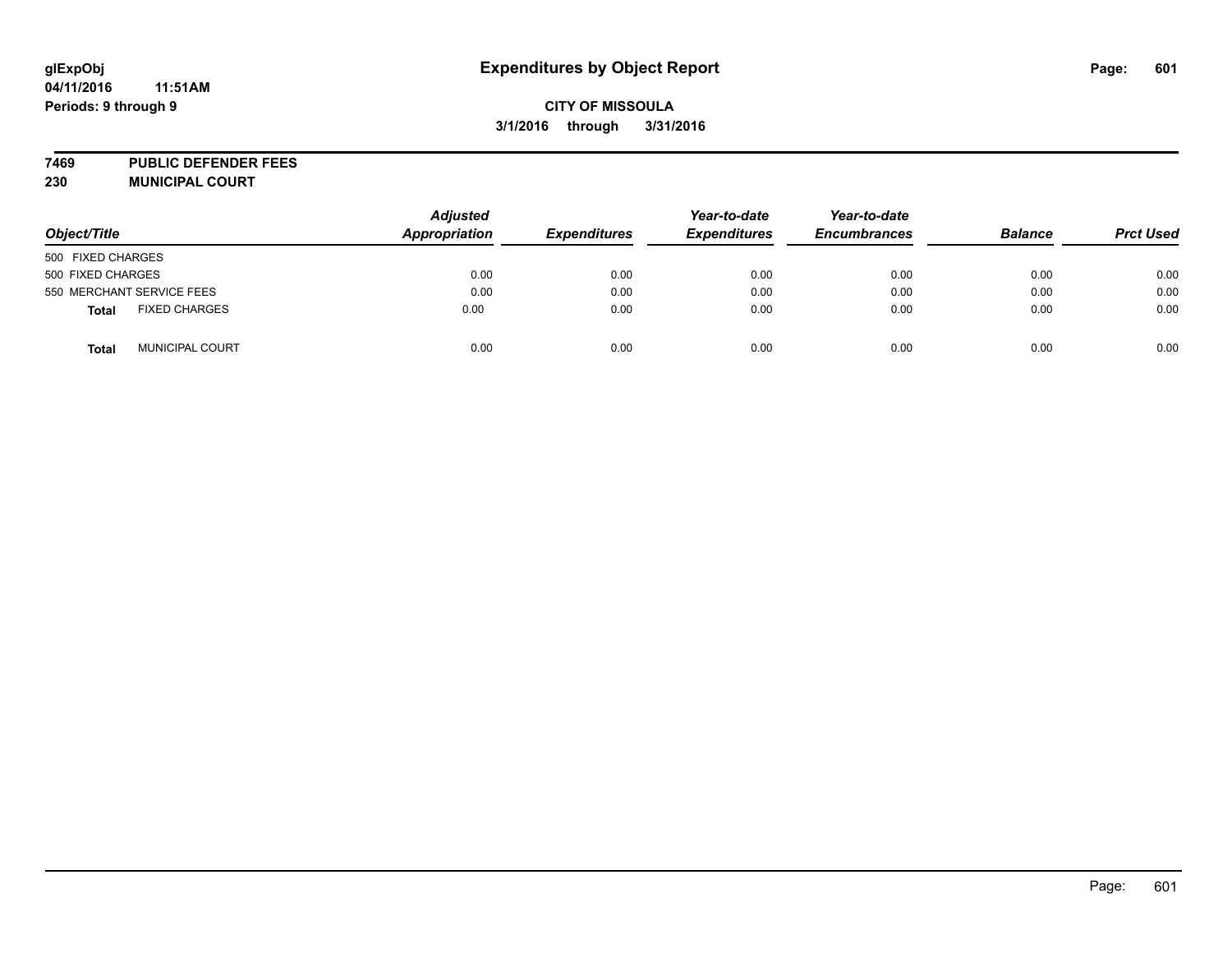#### **7469 PUBLIC DEFENDER FEES**

| Object/Title                         | <b>Adjusted</b><br>Appropriation | <b>Expenditures</b> | Year-to-date<br><b>Expenditures</b> | Year-to-date<br><b>Encumbrances</b> | <b>Balance</b> | <b>Prct Used</b> |
|--------------------------------------|----------------------------------|---------------------|-------------------------------------|-------------------------------------|----------------|------------------|
| 500 FIXED CHARGES                    |                                  |                     |                                     |                                     |                |                  |
| 500 FIXED CHARGES                    | 0.00                             | 0.00                | 0.00                                | 0.00                                | 0.00           | 0.00             |
| 550 MERCHANT SERVICE FEES            | 0.00                             | 0.00                | 0.00                                | 0.00                                | 0.00           | 0.00             |
| <b>FIXED CHARGES</b><br><b>Total</b> | 0.00                             | 0.00                | 0.00                                | 0.00                                | 0.00           | 0.00             |
| PUBLIC DEFENDER FEES<br>Total        | 0.00                             | 0.00                | 0.00                                | 0.00                                | 0.00           | 0.00             |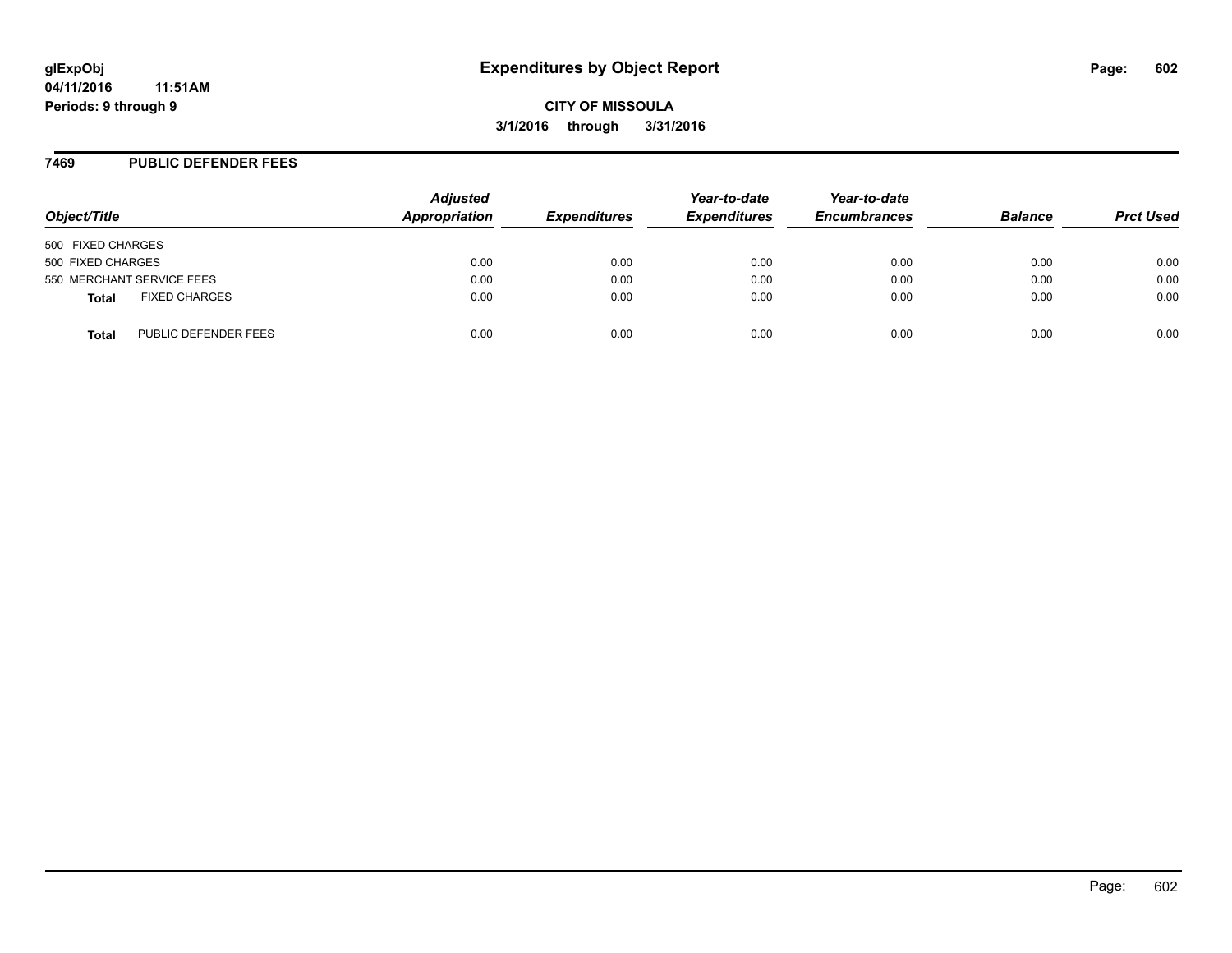### **7903 COUNTY CLEARING**

**390 NON-DEPARTMENTAL**

| Object/Title                         | <b>Adjusted</b><br>Appropriation | <b>Expenditures</b> | Year-to-date<br><b>Expenditures</b> | Year-to-date<br><b>Encumbrances</b> | <b>Balance</b> | <b>Prct Used</b> |
|--------------------------------------|----------------------------------|---------------------|-------------------------------------|-------------------------------------|----------------|------------------|
| 500 FIXED CHARGES                    |                                  |                     |                                     |                                     |                |                  |
| 550 MERCHANT SERVICE FEES            | 0.00                             | 0.00                | 0.00                                | 0.00                                | 0.00           | 0.00             |
| <b>FIXED CHARGES</b><br><b>Total</b> | 0.00                             | 0.00                | 0.00                                | 0.00                                | 0.00           | 0.00             |
| 800 OTHER OBJECTS                    |                                  |                     |                                     |                                     |                |                  |
| 845 CONTINGENCY                      | 0.00                             | 1,337.00            | 6.151.85                            | 0.00                                | $-6,151.85$    | 0.00             |
| OTHER OBJECTS<br><b>Total</b>        | 0.00                             | 1,337.00            | 6.151.85                            | 0.00                                | $-6,151.85$    | 0.00             |
| NON-DEPARTMENTAL<br><b>Total</b>     | 0.00                             | 1.337.00            | 6.151.85                            | 0.00                                | $-6.151.85$    | 0.00             |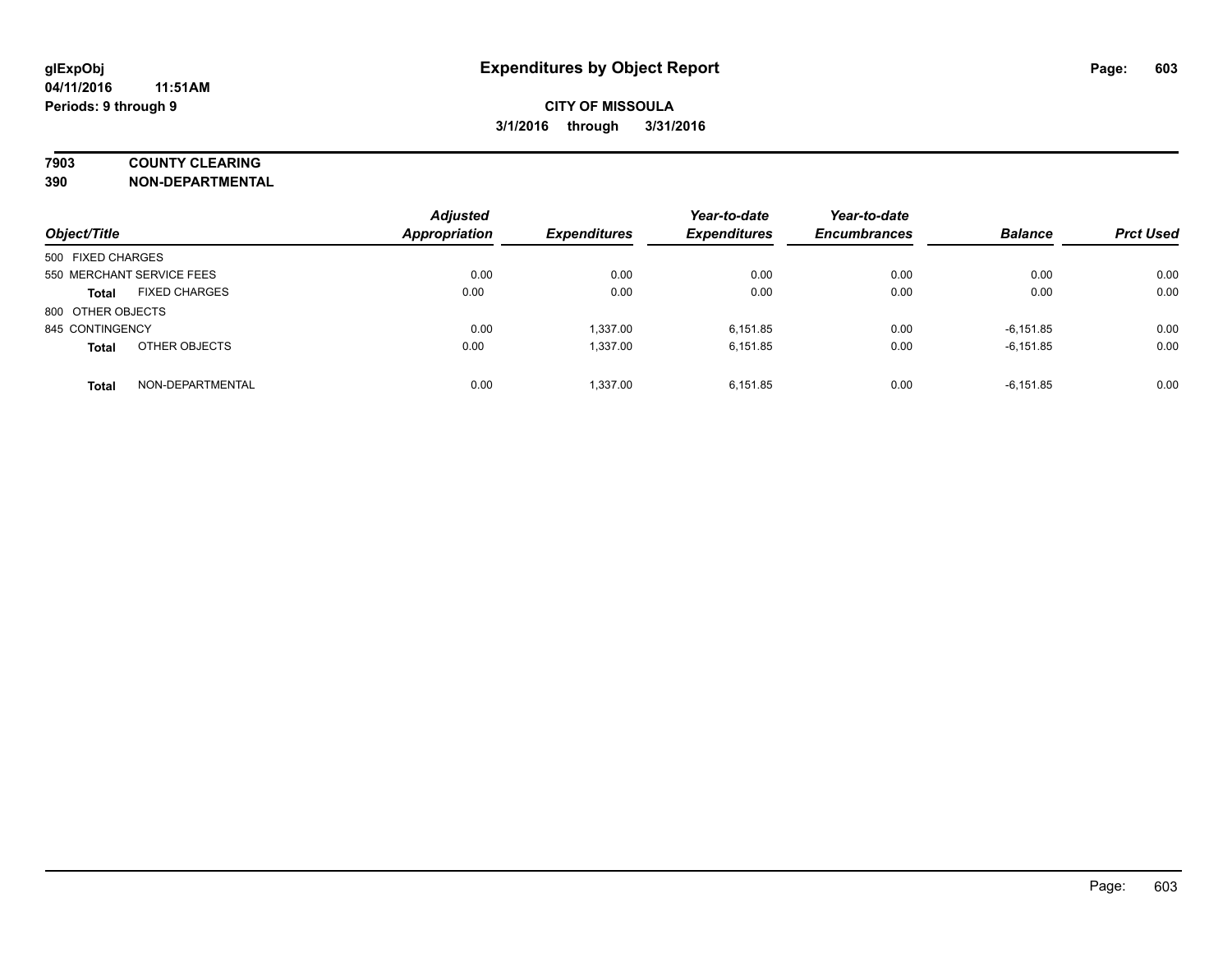### **7903 COUNTY CLEARING**

| Object/Title              |                        | <b>Adjusted</b><br><b>Appropriation</b> | <b>Expenditures</b> | Year-to-date<br><b>Expenditures</b> | Year-to-date<br><b>Encumbrances</b> | <b>Balance</b> | <b>Prct Used</b> |
|---------------------------|------------------------|-----------------------------------------|---------------------|-------------------------------------|-------------------------------------|----------------|------------------|
| 500 FIXED CHARGES         |                        |                                         |                     |                                     |                                     |                |                  |
| 550 MERCHANT SERVICE FEES |                        | 0.00                                    | 0.00                | 0.00                                | 0.00                                | 0.00           | 0.00             |
| <b>Total</b>              | <b>FIXED CHARGES</b>   | 0.00                                    | 0.00                | 0.00                                | 0.00                                | 0.00           | 0.00             |
| 800 OTHER OBJECTS         |                        |                                         |                     |                                     |                                     |                |                  |
| 845 CONTINGENCY           |                        | 0.00                                    | 1.337.00            | 6.151.85                            | 0.00                                | $-6.151.85$    | 0.00             |
| <b>Total</b>              | OTHER OBJECTS          | 0.00                                    | 1,337.00            | 6.151.85                            | 0.00                                | $-6,151.85$    | 0.00             |
| <b>Total</b>              | <b>COUNTY CLEARING</b> | 0.00                                    | 1.337.00            | 6.151.85                            | 0.00                                | $-6,151.85$    | 0.00             |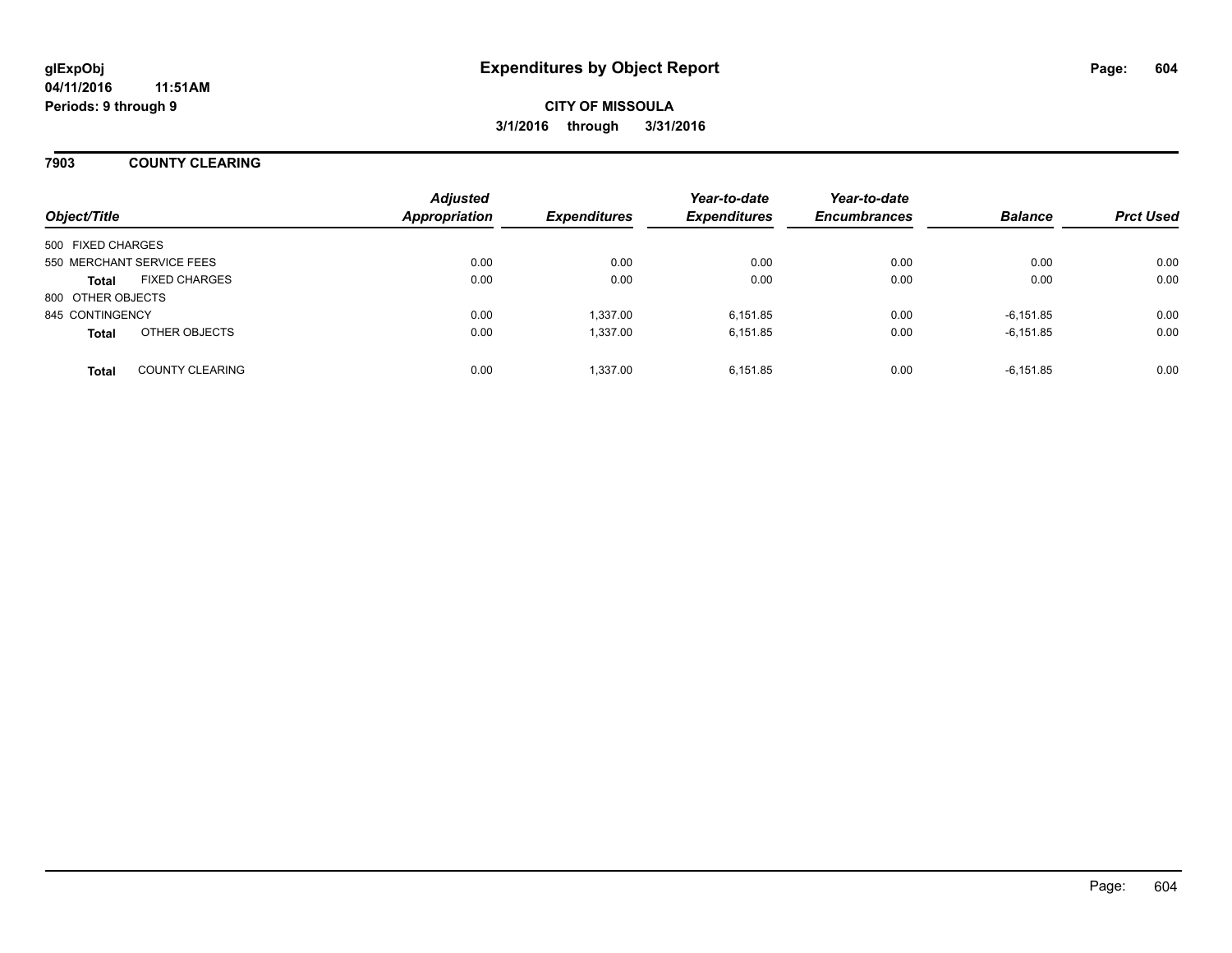#### **7904 SEWER REBATE**

**280 PUBLIC WORKS OPERATIONS**

|                                         | <b>Adjusted</b> |                     | Year-to-date        | Year-to-date        |                |                  |
|-----------------------------------------|-----------------|---------------------|---------------------|---------------------|----------------|------------------|
| Object/Title                            | Appropriation   | <b>Expenditures</b> | <b>Expenditures</b> | <b>Encumbrances</b> | <b>Balance</b> | <b>Prct Used</b> |
| 500 FIXED CHARGES                       |                 |                     |                     |                     |                |                  |
| 500 FIXED CHARGES                       | 0.00            | 0.00                | 0.00                | 0.00                | 0.00           | 0.00             |
| 550 MERCHANT SERVICE FEES               | 0.00            | 0.00                | 0.00                | 0.00                | 0.00           | 0.00             |
| <b>FIXED CHARGES</b><br><b>Total</b>    | 0.00            | 0.00                | 0.00                | 0.00                | 0.00           | 0.00             |
| 800 OTHER OBJECTS                       |                 |                     |                     |                     |                |                  |
| 820 TRANSFERS TO OTHER FUNDS            | 0.00            | 0.00                | 0.00                | 0.00                | 0.00           | 0.00             |
| OTHER OBJECTS<br><b>Total</b>           | 0.00            | 0.00                | 0.00                | 0.00                | 0.00           | 0.00             |
| PUBLIC WORKS OPERATIONS<br><b>Total</b> | 0.00            | 0.00                | 0.00                | 0.00                | 0.00           | 0.00             |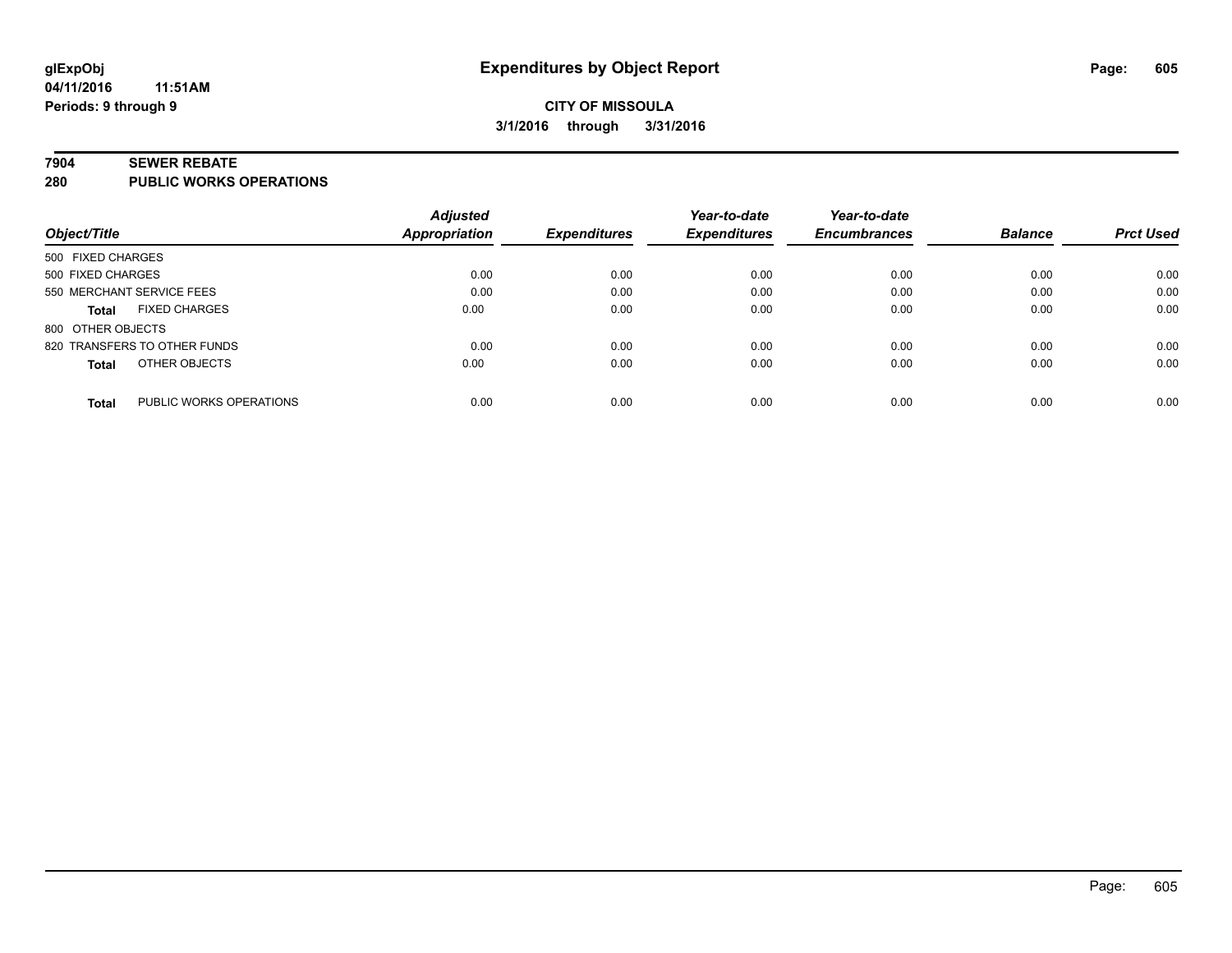### **7904 SEWER REBATE**

| Object/Title                         | <b>Adjusted</b><br>Appropriation | <b>Expenditures</b> | Year-to-date<br><b>Expenditures</b> | Year-to-date<br><b>Encumbrances</b> | <b>Balance</b> | <b>Prct Used</b> |
|--------------------------------------|----------------------------------|---------------------|-------------------------------------|-------------------------------------|----------------|------------------|
| 500 FIXED CHARGES                    |                                  |                     |                                     |                                     |                |                  |
| 500 FIXED CHARGES                    | 0.00                             | 0.00                | 0.00                                | 0.00                                | 0.00           | 0.00             |
| 550 MERCHANT SERVICE FEES            | 0.00                             | 0.00                | 0.00                                | 0.00                                | 0.00           | 0.00             |
| <b>FIXED CHARGES</b><br><b>Total</b> | 0.00                             | 0.00                | 0.00                                | 0.00                                | 0.00           | 0.00             |
| 800 OTHER OBJECTS                    |                                  |                     |                                     |                                     |                |                  |
| 820 TRANSFERS TO OTHER FUNDS         | 0.00                             | 0.00                | 0.00                                | 0.00                                | 0.00           | 0.00             |
| OTHER OBJECTS<br><b>Total</b>        | 0.00                             | 0.00                | 0.00                                | 0.00                                | 0.00           | 0.00             |
| <b>SEWER REBATE</b><br><b>Total</b>  | 0.00                             | 0.00                | 0.00                                | 0.00                                | 0.00           | 0.00             |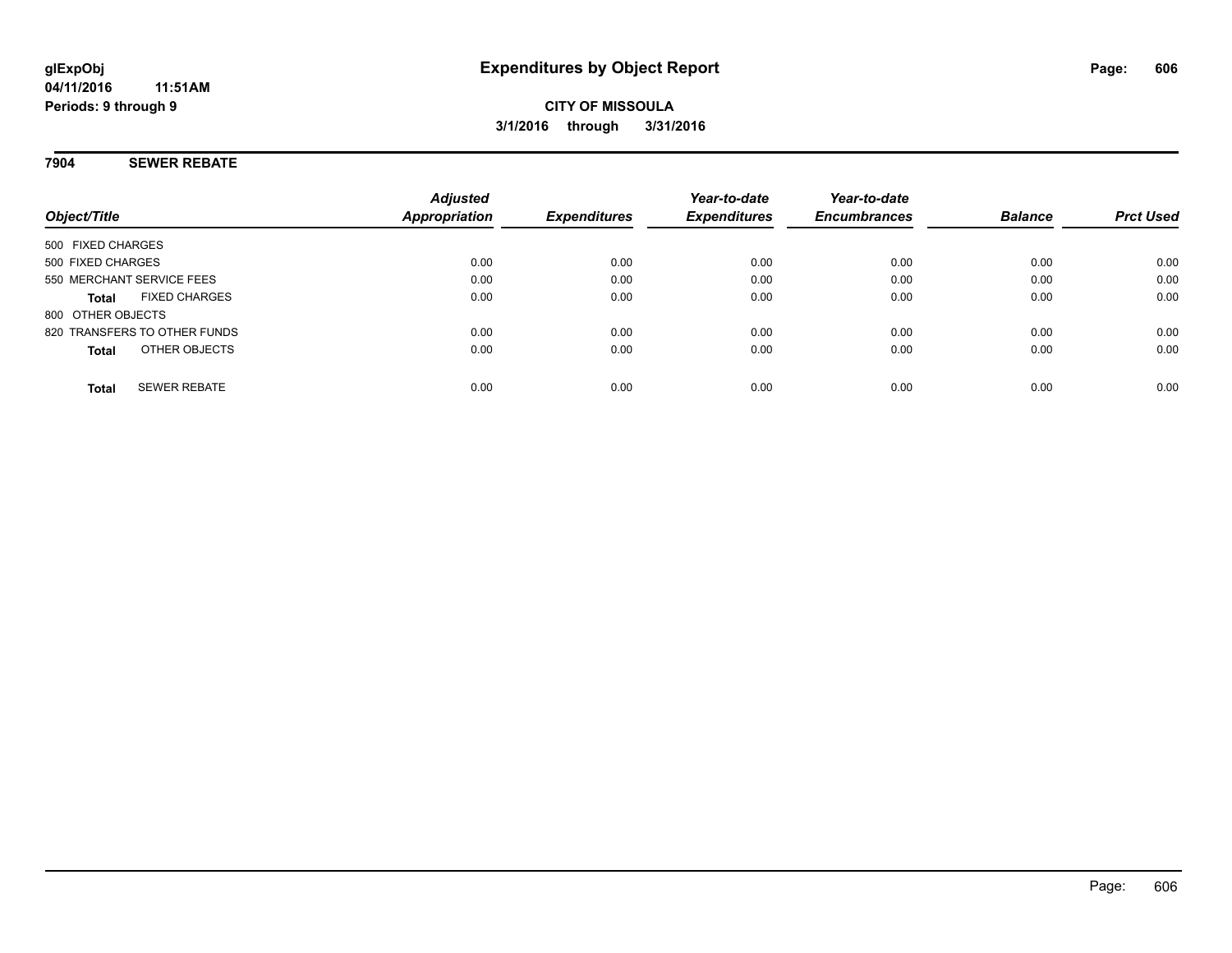#### **7905 WYE SEWER RSID 8489**

**280 PUBLIC WORKS OPERATIONS**

|                                         | <b>Adjusted</b> |                     | Year-to-date        | Year-to-date        |                |                  |
|-----------------------------------------|-----------------|---------------------|---------------------|---------------------|----------------|------------------|
| Object/Title                            | Appropriation   | <b>Expenditures</b> | <b>Expenditures</b> | <b>Encumbrances</b> | <b>Balance</b> | <b>Prct Used</b> |
| 500 FIXED CHARGES                       |                 |                     |                     |                     |                |                  |
| 500 FIXED CHARGES                       | 0.00            | 0.00                | 0.00                | 0.00                | 0.00           | 0.00             |
| 550 MERCHANT SERVICE FEES               | 0.00            | 0.00                | 0.00                | 0.00                | 0.00           | 0.00             |
| <b>FIXED CHARGES</b><br><b>Total</b>    | 0.00            | 0.00                | 0.00                | 0.00                | 0.00           | 0.00             |
| PUBLIC WORKS OPERATIONS<br><b>Total</b> | 0.00            | 0.00                | 0.00                | 0.00                | 0.00           | 0.00             |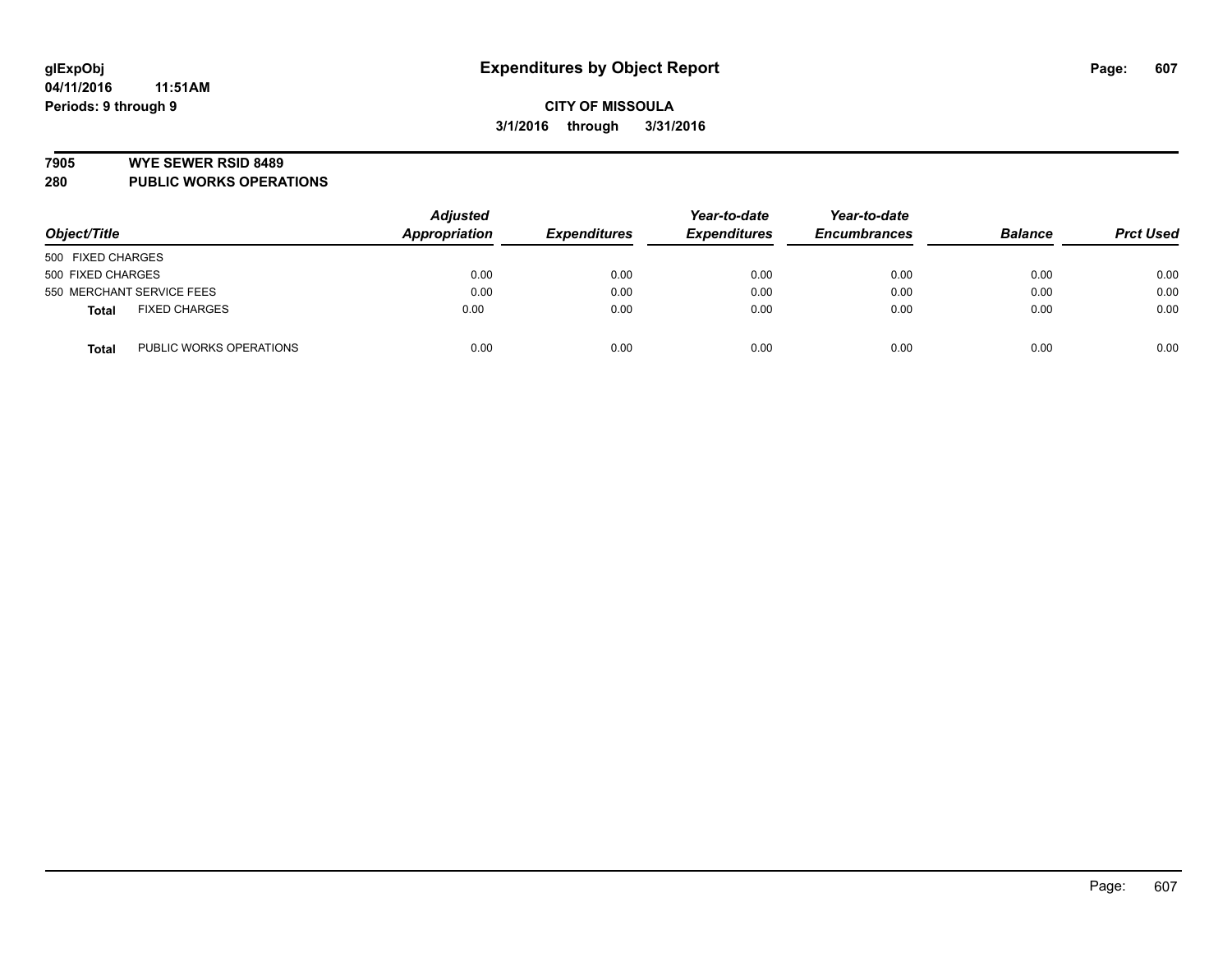### **7905 WYE SEWER RSID 8489**

| Object/Title              |                      | <b>Adjusted</b><br>Appropriation | <b>Expenditures</b> | Year-to-date<br><b>Expenditures</b> | Year-to-date<br><b>Encumbrances</b> | <b>Balance</b> | <b>Prct Used</b> |
|---------------------------|----------------------|----------------------------------|---------------------|-------------------------------------|-------------------------------------|----------------|------------------|
| 500 FIXED CHARGES         |                      |                                  |                     |                                     |                                     |                |                  |
| 500 FIXED CHARGES         |                      | 0.00                             | 0.00                | 0.00                                | 0.00                                | 0.00           | 0.00             |
| 550 MERCHANT SERVICE FEES |                      | 0.00                             | 0.00                | 0.00                                | 0.00                                | 0.00           | 0.00             |
| <b>Total</b>              | <b>FIXED CHARGES</b> | 0.00                             | 0.00                | 0.00                                | 0.00                                | 0.00           | 0.00             |
| <b>Total</b>              | WYE SEWER RSID 8489  | 0.00                             | 0.00                | 0.00                                | 0.00                                | 0.00           | 0.00             |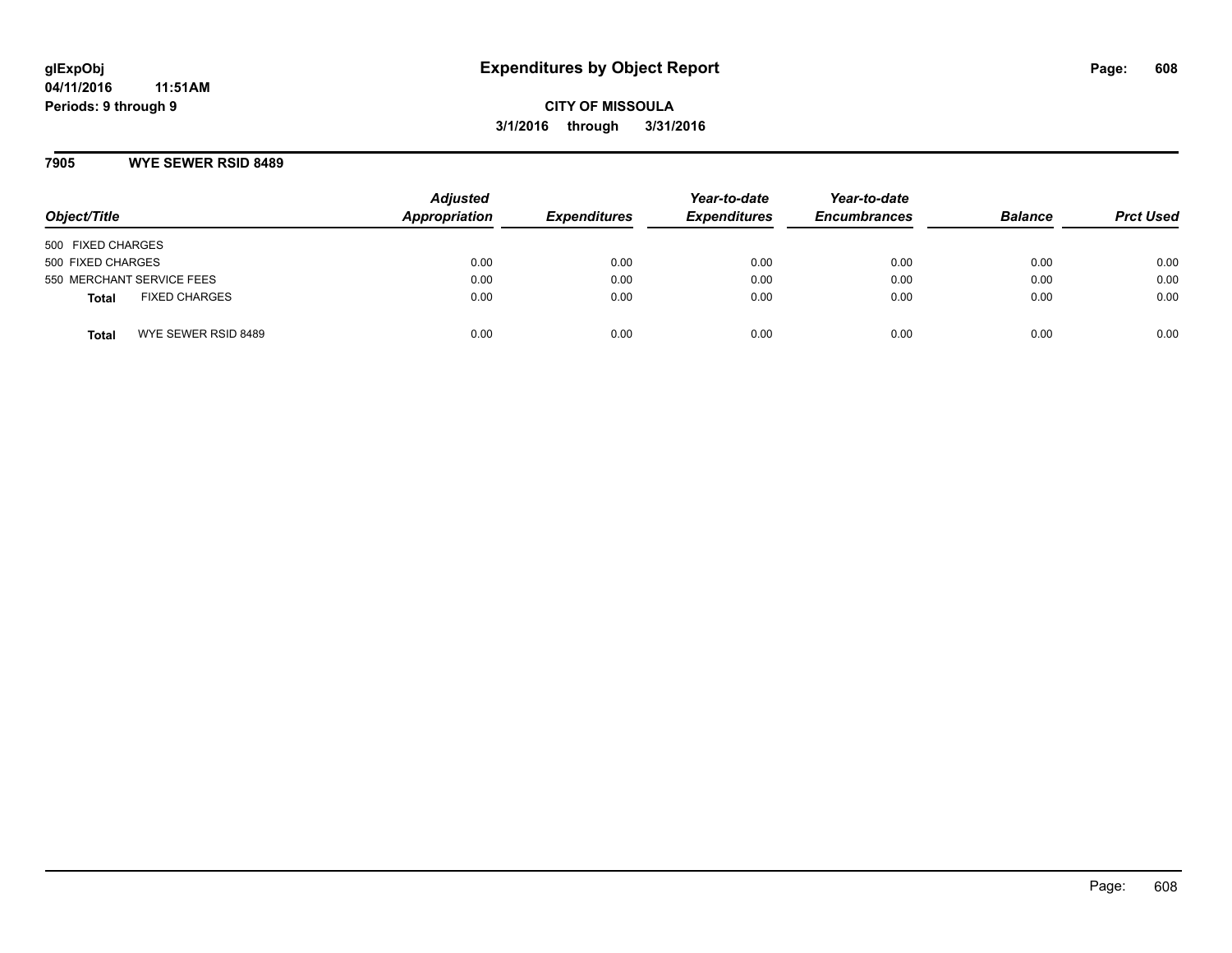#### **7911 RESIDENTIAL INSPECTION FUND**

**310 BUILDING INSPECTION**

| Object/Title                               | <b>Adjusted</b><br><b>Appropriation</b> | <b>Expenditures</b> | Year-to-date<br><b>Expenditures</b> | Year-to-date<br><b>Encumbrances</b> | <b>Balance</b> | <b>Prct Used</b> |
|--------------------------------------------|-----------------------------------------|---------------------|-------------------------------------|-------------------------------------|----------------|------------------|
| 200 SUPPLIES                               |                                         |                     |                                     |                                     |                |                  |
| 220 OPERATING SUPPLIES                     | 0.00                                    | 0.00                | 0.00                                | 0.00                                | 0.00           | 0.00             |
| 240 OTHER SUPPLIES                         | 0.00                                    | 0.00                | 0.00                                | 0.00                                | 0.00           | 0.00             |
| <b>SUPPLIES</b><br><b>Total</b>            | 0.00                                    | 0.00                | 0.00                                | 0.00                                | 0.00           | 0.00             |
| 300 PURCHASED SERVICES                     |                                         |                     |                                     |                                     |                |                  |
| 310 COMMUNICATIONS                         | 0.00                                    | 0.00                | 0.00                                | 0.00                                | 0.00           | 0.00             |
| 320 PRINTING & DUPLICATING                 | 0.00                                    | 0.00                | 0.00                                | 0.00                                | 0.00           | 0.00             |
| 330 PUBLICITY, SUBSCRIPTIONS & DUES        | 0.00                                    | 0.00                | 0.00                                | 0.00                                | 0.00           | 0.00             |
| PURCHASED SERVICES<br><b>Total</b>         | 0.00                                    | 0.00                | 0.00                                | 0.00                                | 0.00           | 0.00             |
| 500 FIXED CHARGES                          |                                         |                     |                                     |                                     |                |                  |
| 550 MERCHANT SERVICE FEES                  | 0.00                                    | 0.00                | 0.00                                | 0.00                                | 0.00           | 0.00             |
| <b>FIXED CHARGES</b><br><b>Total</b>       | 0.00                                    | 0.00                | 0.00                                | 0.00                                | 0.00           | 0.00             |
| <b>BUILDING INSPECTION</b><br><b>Total</b> | 0.00                                    | 0.00                | 0.00                                | 0.00                                | 0.00           | 0.00             |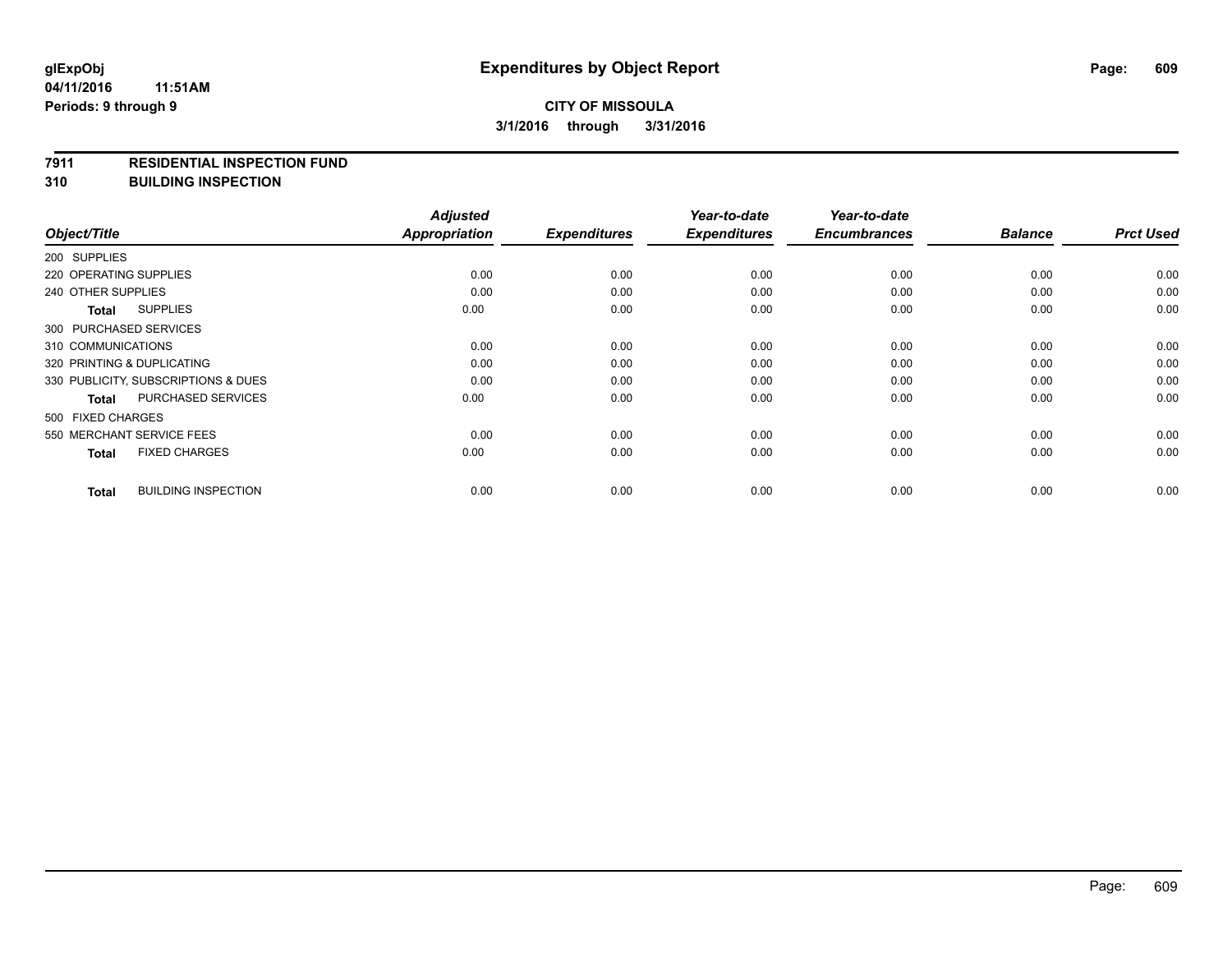#### **04/11/2016 11:51AM Periods: 9 through 9**

# **CITY OF MISSOULA 3/1/2016 through 3/31/2016**

### **7911 RESIDENTIAL INSPECTION FUND**

| Object/Title                                       | <b>Adjusted</b><br>Appropriation | <b>Expenditures</b> | Year-to-date<br><b>Expenditures</b> | Year-to-date<br><b>Encumbrances</b> | <b>Balance</b> | <b>Prct Used</b> |
|----------------------------------------------------|----------------------------------|---------------------|-------------------------------------|-------------------------------------|----------------|------------------|
|                                                    |                                  |                     |                                     |                                     |                |                  |
| 200 SUPPLIES                                       |                                  |                     |                                     |                                     |                |                  |
| 220 OPERATING SUPPLIES                             | 0.00                             | 0.00                | 0.00                                | 0.00                                | 0.00           | 0.00             |
| 240 OTHER SUPPLIES                                 | 0.00                             | 0.00                | 0.00                                | 0.00                                | 0.00           | 0.00             |
| <b>SUPPLIES</b><br>Total                           | 0.00                             | 0.00                | 0.00                                | 0.00                                | 0.00           | 0.00             |
| 300 PURCHASED SERVICES                             |                                  |                     |                                     |                                     |                |                  |
| 310 COMMUNICATIONS                                 | 0.00                             | 0.00                | 0.00                                | 0.00                                | 0.00           | 0.00             |
| 320 PRINTING & DUPLICATING                         | 0.00                             | 0.00                | 0.00                                | 0.00                                | 0.00           | 0.00             |
| 330 PUBLICITY, SUBSCRIPTIONS & DUES                | 0.00                             | 0.00                | 0.00                                | 0.00                                | 0.00           | 0.00             |
| <b>PURCHASED SERVICES</b><br><b>Total</b>          | 0.00                             | 0.00                | 0.00                                | 0.00                                | 0.00           | 0.00             |
| 500 FIXED CHARGES                                  |                                  |                     |                                     |                                     |                |                  |
| 550 MERCHANT SERVICE FEES                          | 0.00                             | 0.00                | 0.00                                | 0.00                                | 0.00           | 0.00             |
| <b>FIXED CHARGES</b><br><b>Total</b>               | 0.00                             | 0.00                | 0.00                                | 0.00                                | 0.00           | 0.00             |
| <b>RESIDENTIAL INSPECTION FUND</b><br><b>Total</b> | 0.00                             | 0.00                | 0.00                                | 0.00                                | 0.00           | 0.00             |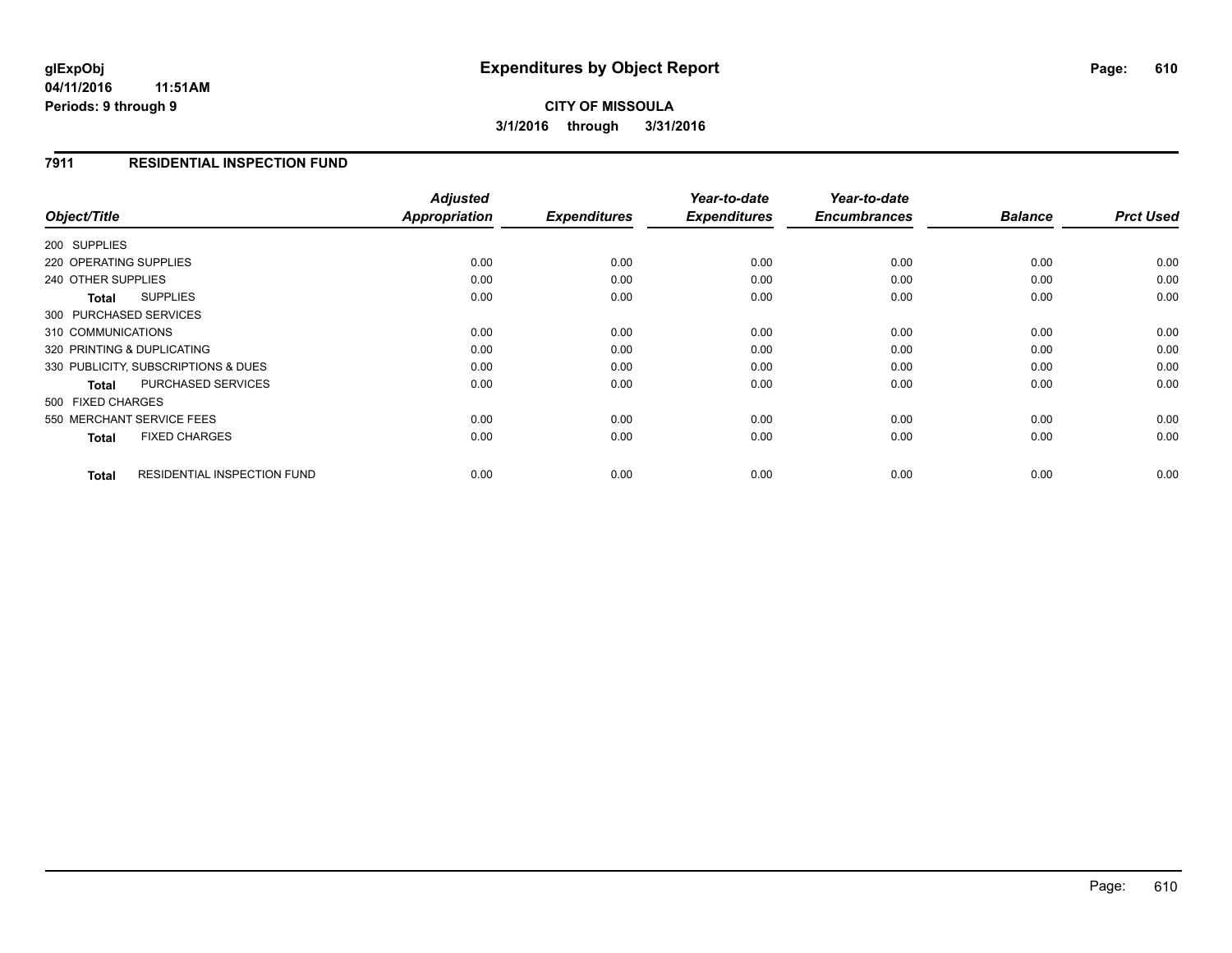# **glExpObj Expenditures by Object Report Page: 611**

**04/11/2016 11:51AM Periods: 9 through 9**

### **9000 GENERAL FIXED ASSETS ACCOUNT GROUP**

**900 DEPRECIATION**

| Object/Title       |                       | <b>Adjusted</b><br><b>Appropriation</b> | <b>Expenditures</b> | Year-to-date<br><b>Expenditures</b> | Year-to-date<br><b>Encumbrances</b> | <b>Balance</b> | <b>Prct Used</b> |
|--------------------|-----------------------|-----------------------------------------|---------------------|-------------------------------------|-------------------------------------|----------------|------------------|
| 800 OTHER OBJECTS  |                       |                                         |                     |                                     |                                     |                |                  |
| 830 DEPRECIATION   |                       | 0.00                                    | 0.00                | 0.00                                | 0.00                                | 0.00           | 0.00             |
| Total              | OTHER OBJECTS         | 0.00                                    | 0.00                | 0.00                                | 0.00                                | 0.00           | 0.00             |
| 900 CAPITAL OUTLAY |                       |                                         |                     |                                     |                                     |                |                  |
| 900 CAPITAL OUTLAY |                       | 0.00                                    | 0.00                | 0.00                                | 0.00                                | 0.00           | 0.00             |
| <b>Total</b>       | <b>CAPITAL OUTLAY</b> | 0.00                                    | 0.00                | 0.00                                | 0.00                                | 0.00           | 0.00             |
| <b>Total</b>       | <b>DEPRECIATION</b>   | 0.00                                    | 0.00                | 0.00                                | 0.00                                | 0.00           | 0.00             |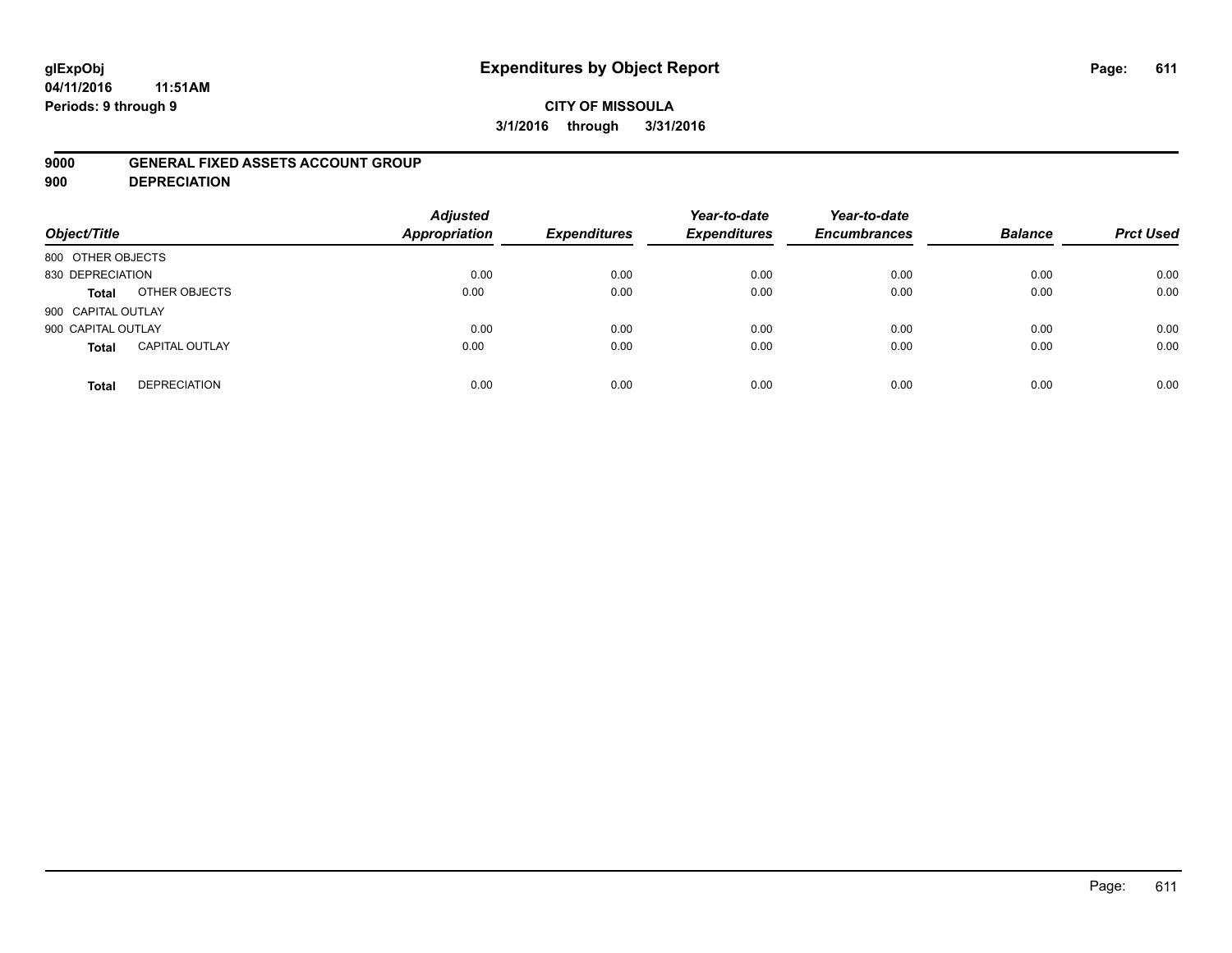**04/11/2016 11:51AM Periods: 9 through 9**

**CITY OF MISSOULA 3/1/2016 through 3/31/2016**

### **9000 GENERAL FIXED ASSETS ACCOUNT GROUP**

| Object/Title       |                                         | <b>Adjusted</b><br><b>Appropriation</b> | <b>Expenditures</b> | Year-to-date<br><b>Expenditures</b> | Year-to-date<br><b>Encumbrances</b> | <b>Balance</b> | <b>Prct Used</b> |
|--------------------|-----------------------------------------|-----------------------------------------|---------------------|-------------------------------------|-------------------------------------|----------------|------------------|
| 800 OTHER OBJECTS  |                                         |                                         |                     |                                     |                                     |                |                  |
| 830 DEPRECIATION   |                                         | 0.00                                    | 0.00                | 0.00                                | 0.00                                | 0.00           | 0.00             |
| <b>Total</b>       | OTHER OBJECTS                           | 0.00                                    | 0.00                | 0.00                                | 0.00                                | 0.00           | 0.00             |
| 900 CAPITAL OUTLAY |                                         |                                         |                     |                                     |                                     |                |                  |
| 900 CAPITAL OUTLAY |                                         | 0.00                                    | 0.00                | 0.00                                | 0.00                                | 0.00           | 0.00             |
| <b>Total</b>       | <b>CAPITAL OUTLAY</b>                   | 0.00                                    | 0.00                | 0.00                                | 0.00                                | 0.00           | 0.00             |
| <b>Total</b>       | <b>GENERAL FIXED ASSETS ACCOUNT GRC</b> | 0.00                                    | 0.00                | 0.00                                | 0.00                                | 0.00           | 0.00             |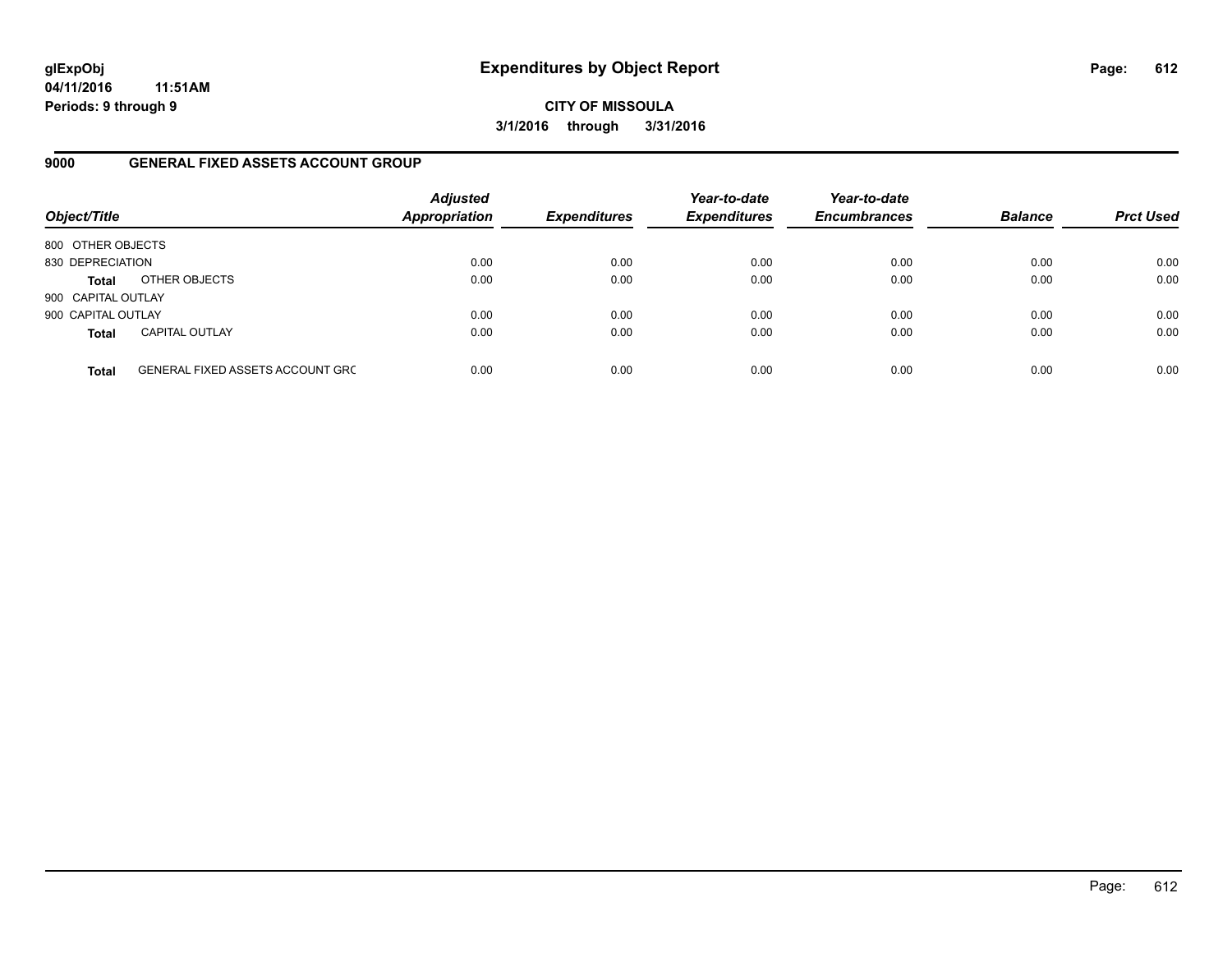**CITY OF MISSOULA 3/1/2016 through 3/31/2016**

## *Grand Totals*

| Object/Title                              | <b>Adjusted</b> |                     | Year-to-date        | Year-to-date        |                 |                  |
|-------------------------------------------|-----------------|---------------------|---------------------|---------------------|-----------------|------------------|
|                                           | Appropriation   | <b>Expenditures</b> | <b>Expenditures</b> | <b>Encumbrances</b> | <b>Balance</b>  | <b>Prct User</b> |
| 100 PERSONAL SERVICES                     |                 |                     |                     |                     |                 |                  |
| 110 SALARIES AND WAGES                    | 30,228,020.00   | 2,127,051.61        | 20,569,322.28       | 0.00                | 9,658,697.72    | 68.0             |
| 115 SALARIES/HEALTH INSURANCE BENEFIT     | 608,760.00      | 123,384.00          | 962,085.00          | 0.00                | $-353,325.00$   | 158.0            |
| 120 OVERTIME/TERMINATION                  | 782,022.00      | 47,097.19           | 966,058.15          | 0.00                | $-184,036.15$   | 123.5            |
| 121 OUTSIDE HIRE OVERTIME                 | 75,000.00       | 4,215.70            | 91,106.11           | 0.00                | $-16, 106.11$   | 121.4            |
| 122 COURT OVERTIME                        | 2,675.00        | 2,776.80            | 20,671.77           | 0.00                | $-17,996.77$    | 772.7            |
| 130 OTHER                                 | 341,083.00      | 0.00                | 123,829.56          | 0.00                | 217,253.44      | 36.3             |
| 133 EDUCATION COMPENSATION                | 0.00            | 2,040.00            | 13,345.00           | 0.00                | $-13,345.00$    | 0.0              |
| 135 OPEB EXPENSE                          | 0.00            | 0.00                | 0.00                | 0.00                | 0.00            | 0.0              |
| <b>140 EMPLOYER CONTRIBUTIONS</b>         | 12,512,533.00   | 726,738.02          | 7,009,511.89        | 0.00                | 5,503,021.11    | 56.0             |
| <b>141 STATE RETIREMENT CONTRIBUTIONS</b> | 1,689,549.00    | 0.00                | 2,982,595.68        | 0.00                | $-1,293,046.68$ | 176.5            |
| <b>145 OPEB CONTRIBUTION</b>              | 0.00            | 0.00                | 0.00                | 0.00                | 0.00            | 0.0              |
| 190 PENSION EXPENSE                       | 0.00            | 0.00                | 0.00                | 0.00                | 0.00            | 0.0              |
| PERSONAL SERVICES<br><b>Total</b>         | 46,239,642.00   | 3,033,303.32        | 32,738,525.44       | 0.00                | 13,501,116.56   | 70.8             |
| 200 SUPPLIES                              |                 |                     |                     |                     |                 |                  |
| 210 OFFICE SUPPLIES                       | 133,903.00      | 11,085.67           | 84,977.43           | 0.00                | 48,925.57       | 63.4             |
| 220 OPERATING SUPPLIES                    | 1,195,862.00    | 174,992.64          | 1,075,288.34        | 0.00                | 120,573.66      | 89.9             |
| 230 REPAIR/MAINTENANCE                    | 941,297.00      | 53,748.85           | 596,105.32          | 0.00                | 345,191.68      | 63.3             |
| 231 GASOLINE                              | 666,168.00      | 27,191.62           | 304,268.61          | 0.00                | 361,899.39      | 45.6             |
| 240 OTHER SUPPLIES                        | 222,801.00      | 6,748.06            | 84,210.18           | 0.00                | 138,590.82      | 37.8             |
| 250 SUPPLIES FOR RESALE                   | 500.00          | 0.00                | 0.00                | 0.00                | 500.00          | 0.0              |
| <b>SUPPLIES</b><br>Total                  | 3,160,531.00    | 273,766.84          | 2,144,849.88        | 0.00                | 1,015,681.12    | 67.8             |
| 300 PURCHASED SERVICES                    |                 |                     |                     |                     |                 |                  |
| 310 COMMUNICATIONS                        | 135,269.00      | 5,661.13            | 111,612.21          | 0.00                | 23,656.79       | 82.5             |
| 320 PRINTING & DUPLICATING                | 101,251.00      | 3,104.98            | 34,666.21           | 0.00                | 66,584.79       | 34.2             |
| 330 PUBLICITY, SUBSCRIPTIONS & DUES       | 191,269.00      | 16,075.97           | 167,243.41          | 0.00                | 24,025.59       | 87.4             |
| 340 SEWER                                 | 16,689.00       | 0.00                | 14,779.84           | 0.00                | 1,909.16        | 88.5             |
| 341 ELECTRICITY & NATURAL GAS             | 1,763,993.00    | 121,552.46          | 1,080,779.98        | 0.00                | 683,213.02      | 61.2             |
| 343 WATER CHARGES                         | 227,492.00      | 2,928.77            | 197,181.62          | 0.00                | 30,310.38       | 86.6             |
| 344 TELEPHONE SERVICE                     | 301,632.00      | 25,247.62           | 189,922.41          | 0.00                | 111,709.59      | 62.9             |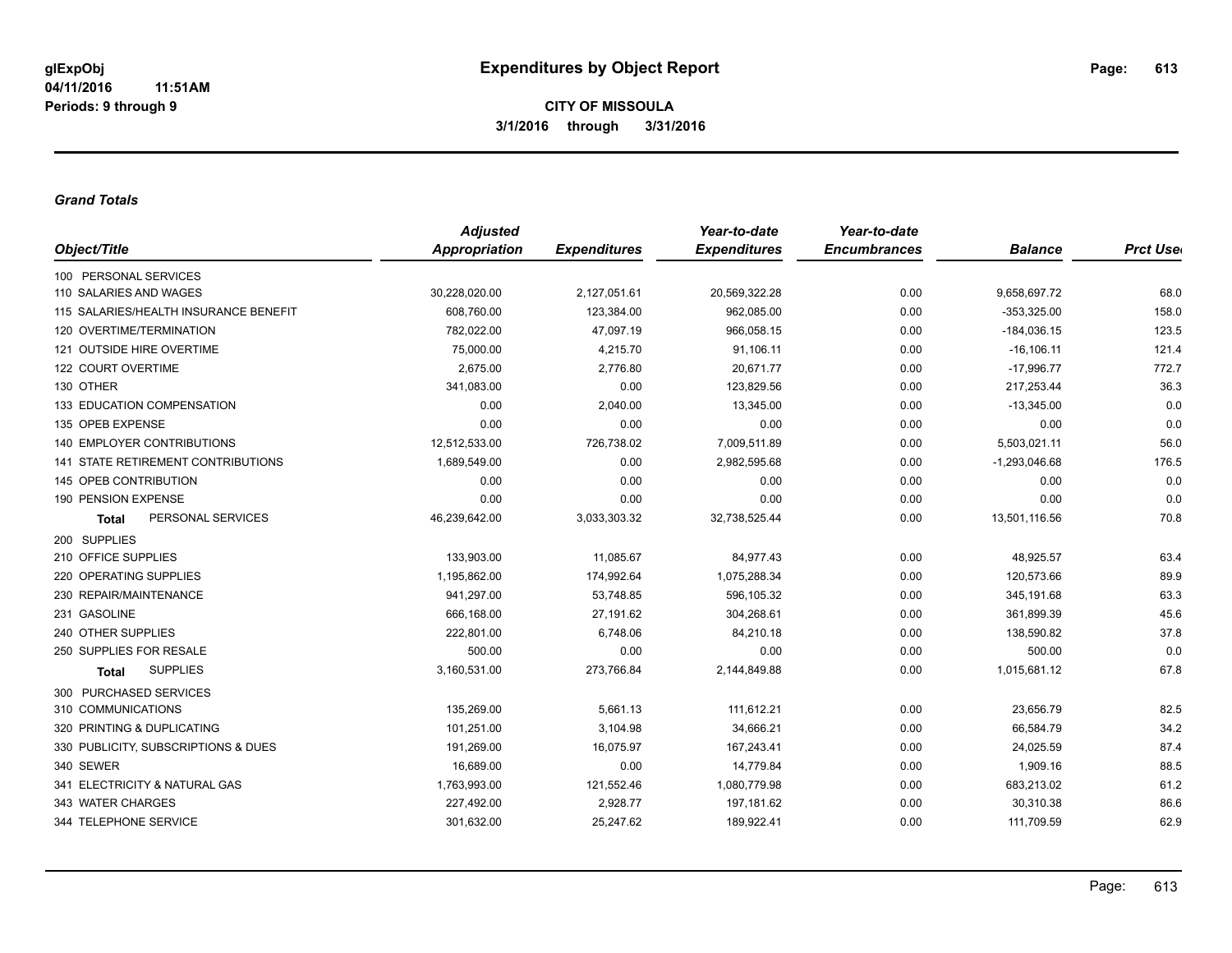## **CITY OF MISSOULA 3/1/2016 through 3/31/2016**

*Grand Totals [Continued]*

|                                            | <b>Adjusted</b> |                     | Year-to-date        | Year-to-date        |                |                  |
|--------------------------------------------|-----------------|---------------------|---------------------|---------------------|----------------|------------------|
| Object/Title                               | Appropriation   | <b>Expenditures</b> | <b>Expenditures</b> | <b>Encumbrances</b> | <b>Balance</b> | <b>Prct Uset</b> |
| 345 GARBAGE                                | 117,119.00      | 12,342.25           | 80,081.02           | 0.00                | 37,037.98      | 68.3             |
| 350 PROFESSIONAL SERVICES                  | 3,790,371.00    | 645,995.79          | 4,441,981.97        | 0.00                | $-651,610.97$  | 117.1            |
| 351 INSURANCE CLAIMS                       | 5,156,229.00    | 398,532.85          | 3,341,426.87        | 0.00                | 1,814,802.13   | 64.8             |
| 352 HEALTH PROGRAMS                        | 94,500.00       | 2,899.45            | 43,118.01           | 0.00                | 51,381.99      | 45.6             |
| 353 ADMINISTRATION EXPENDITURES            | 757,888.00      | 110,779.07          | 559,262.24          | 0.00                | 198,625.76     | 73.7             |
| 354 TRANSITIONAL REINSURANCE PROGRAM       | 78,280.00       | 0.00                | 55,926.00           | 0.00                | 22,354.00      | 71.4             |
| 360 REPAIR & MAINTENANCE                   | 1,964,191.00    | 143,704.23          | 1,254,110.07        | 0.00                | 710,080.93     | 63.8             |
| 370 TRAVEL                                 | 178,445.00      | 8,925.70            | 94,616.85           | 0.00                | 83,828.15      | 53.0             |
| 380 TRAINING                               | 175,591.00      | 12,769.51           | 91,187.43           | 0.00                | 84,403.57      | 51.9             |
| 390 OTHER PURCHASED SERVICES               | 1,951,336.00    | 93,781.46           | 756,010.14          | 0.00                | 1,195,325.86   | 38.7             |
| 392 DONATIONS AND SALES                    | 0.00            | 0.00                | 71.00               | 0.00                | $-71.00$       | 0.0              |
| PURCHASED SERVICES<br><b>Total</b>         | 17,001,545.00   | 1,604,301.24        | 12,513,977.28       | 0.00                | 4,487,567.72   | 73.6             |
| 400 BUILDING MATERIALS                     |                 |                     |                     |                     |                |                  |
| 400 BUILDING MATERIALS                     | 321,486.00      | 7,496.45            | 110,401.24          | 0.00                | 211,084.76     | 34.3             |
| <b>BUILDING MATERIALS</b><br><b>Total</b>  | 321,486.00      | 7,496.45            | 110,401.24          | 0.00                | 211,084.76     | 34.3             |
| 500 FIXED CHARGES                          |                 |                     |                     |                     |                |                  |
| 500 FIXED CHARGES                          | 3,161,542.00    | 16,825.09           | 1,722,748.67        | 0.00                | 1,438,793.33   | 54.4             |
| 530 EQUIPMENT RENTAL                       | 726.00          | 74.00               | 382.50              | 0.00                | 343.50         | 52.6             |
| 550 MERCHANT SERVICE FEES                  | 196,734.00      | 3.00                | 11,933.10           | 0.00                | 184,800.90     | 6.0              |
| <b>FIXED CHARGES</b><br>Total              | 3,359,002.00    | 16,902.09           | 1,735,064.27        | 0.00                | 1,623,937.73   | 51.6             |
| 600 DEBT SERVICE                           |                 |                     |                     |                     |                |                  |
| 600 DEBT SERVICE                           | 0.00            | 0.00                | 0.00                | 0.00                | 0.00           | 0.0              |
| 610 PRINCIPAL                              | 11,041,379.59   | 29,029.93           | 2,681,419.97        | 0.00                | 8,359,959.62   | 24.2             |
| 615 JUDGMENT LEVY DEBT PAYMENT             | 0.00            | 0.00                | 0.00                | 0.00                | 0.00           | 0.0              |
| 620 INTEREST / SERVICE FEES                | 2,692,532.80    | 192,707.51          | 1,662,654.84        | 0.00                | 1,029,877.96   | 61.7             |
| <b>DEBT SERVICE</b><br>Total               | 13,733,912.39   | 221,737.44          | 4,344,074.81        | 0.00                | 9,389,837.58   | 31.6             |
| 700 GRANTS & CONTRIBUTIONS                 |                 |                     |                     |                     |                |                  |
| 700 GRANTS & CONTRIBUTIONS                 | 7,711,810.06    | 256,528.72          | 3,156,390.30        | 0.00                | 4,555,419.76   | 40.9             |
| 751 RECREATION SCHOLARSHIPS                | 0.00            | 0.00                | 0.00                | 0.00                | 0.00           | 0.0              |
| 780 INTERGOVERNMENTAL TRANSFER             | 0.00            | 0.00                | 0.00                | 0.00                | 0.00           | 0.0              |
| <b>GRANTS &amp; CONTRIBUTIONS</b><br>Total | 7,711,810.06    | 256,528.72          | 3,156,390.30        | 0.00                | 4,555,419.76   | 40.9             |